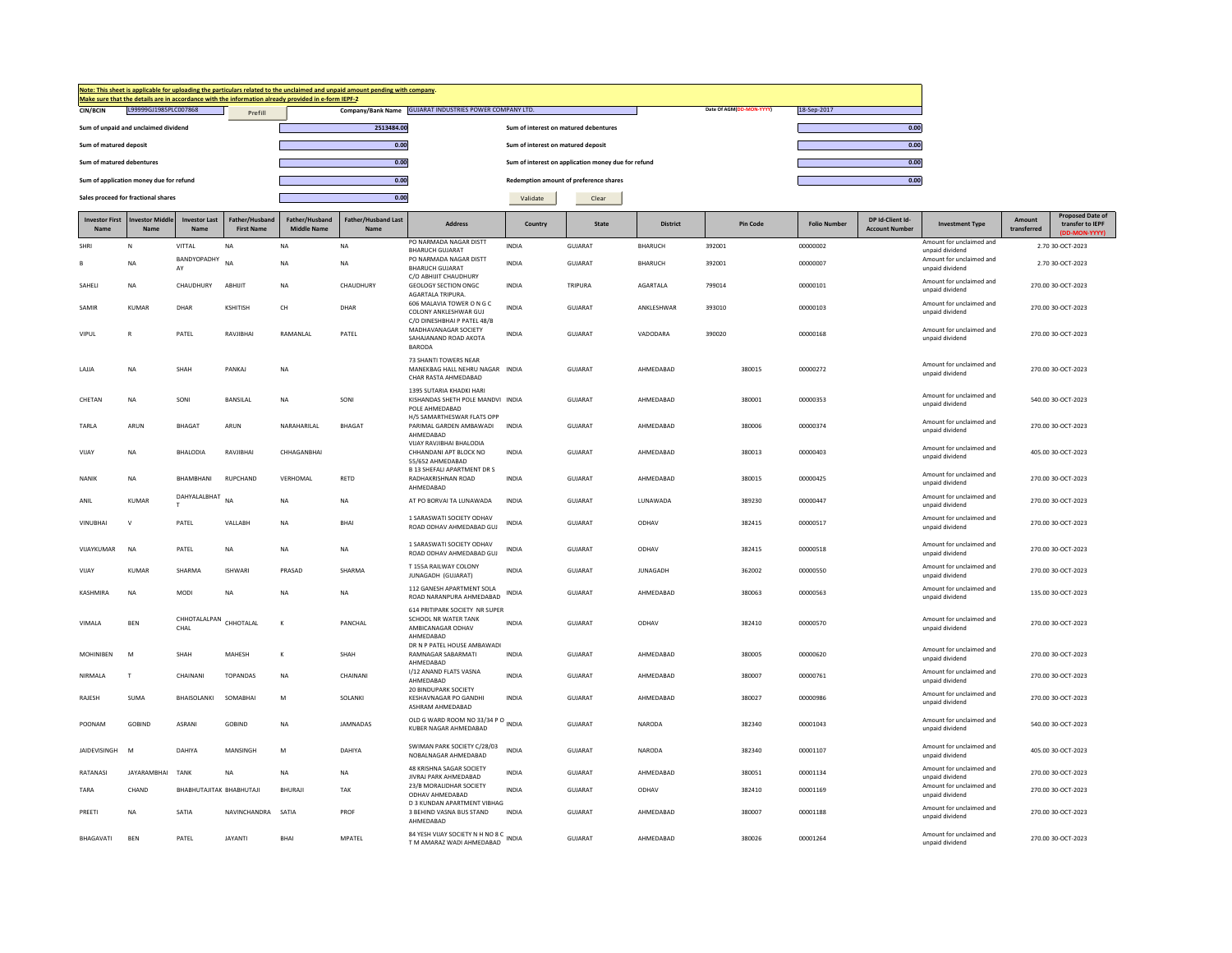| I 102 NEELAM APATMENTS<br>Amount for unclaimed and<br><b>HARGIVANDAS</b><br>GUIARAT<br>00001306<br>270.00 30-OCT-2023<br>RATILAI<br><b>DOSHI</b><br><b>HARGIVANDAS</b><br><b>DOSHI</b><br>HIRABAUG AMBAVADI<br><b>INDIA</b><br>AHMEDABAD<br>380006<br>unpaid dividend<br>AHMEDABAD<br>6 B NANDI GRAM SOCIETY<br>Amount for unclaimed and<br>GUJARAT<br>380013<br>00001332<br>270.00 30-OCT-2023<br>BHAVINE<br>NA<br>PATEL<br><b>NA</b><br><b>NA</b><br>NA<br><b>INDIA</b><br>AHMEDABAD<br>NARAMPURA AHMEDABAD<br>unpaid dividend<br>A/14 NAKODA PARK NR SUJATA<br>Amount for unclaimed and<br>270.00 30-OCT-2023<br>RANMAI<br><b>NA</b><br>MANGILAL<br><b>NA</b><br>NA<br><b>NA</b><br><b>INDIA</b><br>GUIARAT<br>AHMEDABAD<br>380004<br>00001338<br>FLT SHAHIBAUGH AHMEDABAD<br>unpaid dividend<br>9 VASTU FLATE NR SHAHI BAGH<br>Amount for unclaimed and<br>PARASMAL<br>NA<br>JAIN<br>KEWAL<br>NA<br>CHAND<br><b>GEST HOUSE BIRDARNAGAR</b><br><b>INDIA</b><br>GUJARAT<br>AHMEDABAD<br>380004<br>00001344<br>270.00 30-OCT-2023<br>unpaid dividend<br>SHAHIBAGH AND AHMEDABAD<br>J 6 KALPATARU FLATS 2<br>Amount for unclaimed and<br>DHIRAJLAL<br>270.00 30-OCT-2023<br>RAJAN<br><b>NA</b><br>DESAI<br>NA<br>DESAI<br>MIRAMBILA ROAD NARANPURA INDIA<br><b>GUJARAT</b><br>AHMEDABAD<br>380013<br>00001394<br>unpaid dividend<br>AHMEDABAD<br>KUNAL BEHIND VANDNA SCHOOL<br>CHANDRAKANT<br>Amount for unclaimed and<br><b>NA</b><br>NANAVATI<br>SHANTILAL<br>${\sf M}$<br>NANAVATIPROF<br>GUJARAT<br>AHMEDABAD<br>380015<br>00001403<br>270.00 30-OCT-2023<br>NR C N HIGH SCHOOL AMBAWADI INDIA<br>unpaid dividend<br>AHMEDABAD<br>MANOIR S WAS KADA T<br>Amount for unclaimed and<br><b>JOITARAM</b><br>PATEL<br>ISHWARLAL<br>NA<br>PATEL<br><b>INDIA</b><br>GUJARAT<br>VISNAGAR<br>384305<br>00001545<br>270.00 30-OCT-2023<br>NA<br>VISNAGAR N G<br>unnaid dividend<br>H 1 VIKRAM FLATS NR SHREYAS<br>Amount for unclaimed and<br>NANDUBHAI<br>KESHAVLAL<br>PATEL<br>KESHAVLAL<br>D<br>PATEL<br><b>INDIA</b><br><b>GUJARAT</b><br>AHMEDABAD<br>380015<br>00001585<br>270.00 30-OCT-2023<br><b>CROSSING AHMEDAGAD</b><br>unpaid dividend<br>2736 SHAHJAHAN STREET BAHAI<br>Amount for unclaimed and<br><b>SUTARIA</b><br>DIPAKKUMAR<br>SUTARIA<br><b>INDIA</b><br><b>GUJARAT</b><br>AHMEDABAD<br>380001<br>00001606<br>270.00 30-OCT-2023<br>PINAKIN<br><b>NA</b><br>CENTRE SHAHPUR AHMEDABAD<br>unpaid dividend<br>2 JAWAHAR SOCIETY NEMINATH<br>Amount for unclaimed and<br>DEVICHAND<br>NAGAR AT POST DEESA DIST B K INDIA<br>GUIARAT<br>385535<br>270.00 30-OCT-2023<br>AMRUTLAL<br>DEVICHAND<br>SHAH<br>$\mathbf{F}$<br>SHAH<br>DISA<br>00001718<br>unpaid dividend<br>DEESA<br>11 ANAND SOCIETY BHADUAT<br>Amount for unclaimed and<br>HARISMIT<br><b>NA</b><br>MEHTA<br><b>NA</b><br>NA<br>INDIA<br><b>GUJARAT</b><br>AHMEDABAD<br>380050<br>00001732<br>270.00 30-OCT-2023<br><b>NA</b><br>NAGAR GHODASAR AHMEDABAD<br>unpaid dividend<br>RANCHHODDAS<br>RAKHEVADA STREET DIST GANDHI<br>Amount for unclaimed and<br>RANCHHOD<br>BHAI<br><b>INDIA</b><br>GUJARAT<br>PEHTAPUR<br>382640<br>00001753<br>270.00 30-OCT-2023<br>NIMESH<br>BHAI<br><b>IPATEL</b><br>PATEL<br>NAGAR POST SARDHAV<br>unpaid dividend<br>VILLAGE KANBHA TAL DASCROI<br>Amount for unclaimed and<br>PATEL<br>PATEL<br><b>INDIA</b><br><b>GUJARAT</b><br>382430<br>270.00 30-OCT-2023<br>PARESH<br>ODHAV<br>00001789<br>$\mathbf{I}$<br>-S<br>-1<br>DIST AHMEDABAD<br>unpaid dividend<br>C/O S CHATTERTEE E E PLANNING<br>Amount for unclaimed and<br>MAHARASHTRA<br>270.00 30-OCT-2023<br><b>JAYANTI</b><br><b>NA</b><br>CHATTERJEE<br>SUBASH<br>NA<br>CHATTERJEE<br>O/O SEPHE AIZWAL CIRCLE<br><b>INDIA</b><br><b>MUMBAI</b><br>400001<br>00001948<br>unpaid dividend<br><b>TUIKHUATLANG AIZAWL</b><br>'SHANTI KUNJ' NO 684 10TH<br>Amount for unclaimed and<br>270.00 30-OCT-2023<br>MEENA<br><b>NA</b><br>SULTANIA<br>NA<br>LSULTANIA<br>CROSS 7TH MAIN MICO LAYOUT B INDIA<br>KARNATAKA<br>BANGALORE<br>560076<br>00001992<br>unpaid dividend<br>T M II STAGE BANGALORE<br>NO 11 LAKSHMI PATTHY STRET<br>Amount for unclaimed and<br><b>INDIA</b><br>560027<br>00001994<br>270.00 30-OCT-2023<br>ABRAHAM<br><b>BHASME</b><br>SUMANTH<br>NA<br><b>BHASME</b><br>KARNATAKA<br>BANGALORE<br><b>NA</b><br>SHANTINAGAR A T NALLI<br>unpaid dividend<br>276 15 MAIN 4BLOCK T<br>Amount for unclaimed and<br><b>NA</b><br>DWARAKANATH N<br>R<br>SESHAMURTHY<br><b>INDIA</b><br>KARNATAKA<br>BANGALORE<br>560041<br>00001997<br>270.00 30-OCT-2023<br>JAYANAGAR BANMGALORE<br>unpaid dividend<br>406 R B I OFFICERS FLATS<br>Amount for unclaimed and<br>SHYAM<br><b>SUNDER</b><br>RARIK<br><b>BHAGIRATHI</b><br>NA<br><b>BARIK</b><br>CUNNINGHAM CRESCENT ROAD INDIA<br>KARNATAKA<br>BANGALORE<br>560052<br>00002018<br>270.00 30-OCT-2023<br>unpaid dividend<br>BANGALORE<br>23/B 7-B CROSS PIPELINE<br>Amount for unclaimed and<br>KANDASWAMY<br>RAMACHANDRASA<br><b>INDIA</b><br>KARNATAKA<br>BANGALORE<br>560003<br>00002021<br>270.00 30-OCT-2023<br>MALLESWARAM BANGALORE<br>unpaid dividend<br>SITE NO 110 SUVIDHA SHELTERS<br><b>BINNY LAYOUT II STAGE 13TH</b><br>Amount for unclaimed and<br>JANAKIRAMAN V<br>N <sub>A</sub><br>RAJAMANI<br><b>INDIA</b><br>KARNATAKA<br>BANGALORE<br>560040<br>00002045<br>270.00 30-OCT-2023<br><b>NA</b><br>MAIN ROAD VIJAYANAGAR<br>unpaid dividend<br><b>BANGALORE</b><br>NO 727 SECOND STAGE 9TH<br>Amount for unclaimed and<br>270.00 30-OCT-2023<br>RAVICHANDRAN K<br>RAMAMOORTHY<br>KARNATAKA<br>BANGALORE<br>560038<br>00002047<br>R<br>N<br>CROSS INDIRANAGAR BANGALORE INDIA<br>unpaid dividend<br>A K DARAK P O SHORAPUR DIST<br>Amount for unclaimed and<br>GOUTAM<br>CHAND<br>JAIN<br>MADANLAL<br>NA<br><b>INDIA</b><br>KARNATAKA<br>YADGIRI<br>585224<br>00002053<br>270.00 30-OCT-2023<br>JAIN<br><b>GUI BARGA KARNATAKA</b><br>unpaid dividend<br>NO 79 II FLOOR BYRASANJRA<br>Amount for unclaimed and<br>KARNATAKA<br>BANGALORE<br>560011<br>270.00 30-OCT-2023<br>$\mathsf{V}$<br>REDDY<br><b>INDIA</b><br>00002087<br>NALINI<br><b>NA</b><br>$\mathbb{R}$<br>MAIN ROAD I BLOCK EAST<br>unpaid dividend<br>JAYNAGAR BANGALORE<br>36-B I FLOOR 42ND CROSS 8TH<br>Amount for unclaimed and<br>270.00 30-OCT-2023<br><b>NA</b><br>VASUDEVAN<br>G<br>NΑ<br>DURAISAMY<br>MAIN 4TH BLOCK RAJAJINAGAR<br><b>INDIA</b><br>KARNATAKA<br>BANGALORE<br>560010<br>00002132<br>D<br>unpaid dividend<br><b>BANGALORI</b><br>1-TYPE NO 1 BANGUR NAGAR<br>Amount for unclaimed and<br>CHANDAK<br>CHANDAK<br>INDIA<br>KARWAR<br>581325<br>00002139<br>270.00 30-OCT-2023<br>TULSHIDEVI<br><b>NA</b><br>KARNATAKA<br>$\mathbf{L}$<br>к<br>DANDELI U K DIST<br>unpaid dividend<br>NAMILA KONDAP O KODIMYAL<br>Amount for unclaimed and<br><b>JAGAN</b><br><b>MOHAN</b><br>REDDYVEMULA KISHTA<br><b>NA</b><br>REDDY<br><b>INDIA</b><br>ANDHRA PRADESH<br>KODIMAL<br>505501<br>00002155<br>270.00 30-OCT-2023<br>VIA KARIM NAGAR A P<br>unpaid dividend<br>W/O K HAUMANTHAPPA SETTY<br>Amount for unclaimed and<br>583201<br><b>RANGALAKSHML H</b><br><b>KANVIHALLI</b><br>HANUMANTHAPPA SETTY<br>KIRANI MERCHANTS MAIN BAZAR INDIA<br>KARNATAKA<br>HOSPET<br>00002174<br>270.00 30-OCT-2023<br>к<br>unpaid dividend<br><b>HOSPET KARNATAKA</b><br>KALISAR PO BHAIRUMBE SIRSI N K<br>INDIA<br>Amount for unclaimed and<br>NAGAPATI<br>s<br>HEGDE<br><b>SUBRAY</b><br><b>NA</b><br>HEGDE<br>KARNATAKA<br>SIRSI<br>581402<br>00002182<br>270.00 30-OCT-2023<br>unpaid dividend<br>KARNATAKA<br>RADAR SECTION 6 SON AIR FORCE INDIA<br>Amount for unclaimed and<br>KUMAR<br>VERMA<br>MAHARASHTRA<br>MUMBAI<br>400001<br>00002215<br>270.00 30-OCT-2023<br><b>JITENDRA</b><br>SH<br>NAIN<br>SINGH<br>C/O 56 APO<br>unpaid dividend<br>NO 1 SEE DANNA LANE<br>Amount for unclaimed and<br><b>NA</b><br>SAROJAMMA<br>D <sub>1</sub><br>SHIVSHANKARAPPA<br><b>INDIA</b><br>KARNATAKA<br>BANGALORE<br>560002<br>00002291<br>270.00 30-OCT-2023<br>$\zeta$<br><b>BANGALORE</b><br>unpaid dividend<br>29 PRAJWAL APPARTMENT<br>Amount for unclaimed and<br>KEVALCHAND<br><b>SUKHRAJ</b><br>N <sub>A</sub><br>GAVIPURAM EXTENSION I CROSS INDIA<br>KARNATAKA<br>BANGALORE<br>560019<br>00002299<br>270.00 30-OCT-2023<br><b>NA</b><br><b>NA</b><br><b>NA</b><br>unpaid dividend<br><b>BANGALORI</b><br>NO 168 OPP SANESWAR TEMPLE<br>Amount for unclaimed and<br>SUNDARAM<br>NELLIYANPROF<br>KARNATAKA<br><b>BANGALORE</b><br>560016<br>00002339<br>270.00 30-OCT-2023<br>$\overline{A}$<br>$\mathbf{A}$<br>$\mathbf{L}$<br><b>RAMAMURITHY NAGAR</b><br><b>INDIA</b><br>N<br>unpaid dividend<br><b>BANGALORE</b> | CHIMANLAL | MULJIBHAI | PATEL | <b>MULJIBHAI</b> | N | PATEL | FLAT NO 7 BLOCK C-1 SAGAR<br>APARTMENT SATTELITE<br>AHMEDABAD | <b>INDIA</b> | <b>GUJARAT</b> | AHMEDABAD | 380051 | 00001265 | Amount for unclaimed and<br>unpaid dividend | 270.00 30-OCT-2023 |
|----------------------------------------------------------------------------------------------------------------------------------------------------------------------------------------------------------------------------------------------------------------------------------------------------------------------------------------------------------------------------------------------------------------------------------------------------------------------------------------------------------------------------------------------------------------------------------------------------------------------------------------------------------------------------------------------------------------------------------------------------------------------------------------------------------------------------------------------------------------------------------------------------------------------------------------------------------------------------------------------------------------------------------------------------------------------------------------------------------------------------------------------------------------------------------------------------------------------------------------------------------------------------------------------------------------------------------------------------------------------------------------------------------------------------------------------------------------------------------------------------------------------------------------------------------------------------------------------------------------------------------------------------------------------------------------------------------------------------------------------------------------------------------------------------------------------------------------------------------------------------------------------------------------------------------------------------------------------------------------------------------------------------------------------------------------------------------------------------------------------------------------------------------------------------------------------------------------------------------------------------------------------------------------------------------------------------------------------------------------------------------------------------------------------------------------------------------------------------------------------------------------------------------------------------------------------------------------------------------------------------------------------------------------------------------------------------------------------------------------------------------------------------------------------------------------------------------------------------------------------------------------------------------------------------------------------------------------------------------------------------------------------------------------------------------------------------------------------------------------------------------------------------------------------------------------------------------------------------------------------------------------------------------------------------------------------------------------------------------------------------------------------------------------------------------------------------------------------------------------------------------------------------------------------------------------------------------------------------------------------------------------------------------------------------------------------------------------------------------------------------------------------------------------------------------------------------------------------------------------------------------------------------------------------------------------------------------------------------------------------------------------------------------------------------------------------------------------------------------------------------------------------------------------------------------------------------------------------------------------------------------------------------------------------------------------------------------------------------------------------------------------------------------------------------------------------------------------------------------------------------------------------------------------------------------------------------------------------------------------------------------------------------------------------------------------------------------------------------------------------------------------------------------------------------------------------------------------------------------------------------------------------------------------------------------------------------------------------------------------------------------------------------------------------------------------------------------------------------------------------------------------------------------------------------------------------------------------------------------------------------------------------------------------------------------------------------------------------------------------------------------------------------------------------------------------------------------------------------------------------------------------------------------------------------------------------------------------------------------------------------------------------------------------------------------------------------------------------------------------------------------------------------------------------------------------------------------------------------------------------------------------------------------------------------------------------------------------------------------------------------------------------------------------------------------------------------------------------------------------------------------------------------------------------------------------------------------------------------------------------------------------------------------------------------------------------------------------------------------------------------------------------------------------------------------------------------------------------------------------------------------------------------------------------------------------------------------------------------------------------------------------------------------------------------------------------------------------------------------------------------------------------------------------------------------------------------------------------------------------------------------------------------------------------------------------------------------------------------------------------------------------------------------------------------------------------------------------------------------------------------------------------------------------------------------------------------------------------------------------------------------------------------------------------------------------------------------------------------------------------------------------------------------------------------------------------------------------------------------------------------------------------------------------------------------------------------------------------------------------------------------------------------------------------------------------------------------------------------------------------------------------------------------------------------------------------------------------------------------------------------------------------------------------------------------------------------------------------------------------------------------------------------------------------------------------------------------------------------------------------------------------------------------------------------------------------------------------------------------------------------------------------------------------------------------------------------------------------------------------------------------------------------------------------------------------------------------------------------------------------------------------------------------------------------------------------------------------------------------------------------------|-----------|-----------|-------|------------------|---|-------|---------------------------------------------------------------|--------------|----------------|-----------|--------|----------|---------------------------------------------|--------------------|
|                                                                                                                                                                                                                                                                                                                                                                                                                                                                                                                                                                                                                                                                                                                                                                                                                                                                                                                                                                                                                                                                                                                                                                                                                                                                                                                                                                                                                                                                                                                                                                                                                                                                                                                                                                                                                                                                                                                                                                                                                                                                                                                                                                                                                                                                                                                                                                                                                                                                                                                                                                                                                                                                                                                                                                                                                                                                                                                                                                                                                                                                                                                                                                                                                                                                                                                                                                                                                                                                                                                                                                                                                                                                                                                                                                                                                                                                                                                                                                                                                                                                                                                                                                                                                                                                                                                                                                                                                                                                                                                                                                                                                                                                                                                                                                                                                                                                                                                                                                                                                                                                                                                                                                                                                                                                                                                                                                                                                                                                                                                                                                                                                                                                                                                                                                                                                                                                                                                                                                                                                                                                                                                                                                                                                                                                                                                                                                                                                                                                                                                                                                                                                                                                                                                                                                                                                                                                                                                                                                                                                                                                                                                                                                                                                                                                                                                                                                                                                                                                                                                                                                                                                                                                                                                                                                                                                                                                                                                                                                                                                                                                                                                                                                                                                                                                                                                                                                                                                                                                                                                                                                                                                                  |           |           |       |                  |   |       |                                                               |              |                |           |        |          |                                             |                    |
|                                                                                                                                                                                                                                                                                                                                                                                                                                                                                                                                                                                                                                                                                                                                                                                                                                                                                                                                                                                                                                                                                                                                                                                                                                                                                                                                                                                                                                                                                                                                                                                                                                                                                                                                                                                                                                                                                                                                                                                                                                                                                                                                                                                                                                                                                                                                                                                                                                                                                                                                                                                                                                                                                                                                                                                                                                                                                                                                                                                                                                                                                                                                                                                                                                                                                                                                                                                                                                                                                                                                                                                                                                                                                                                                                                                                                                                                                                                                                                                                                                                                                                                                                                                                                                                                                                                                                                                                                                                                                                                                                                                                                                                                                                                                                                                                                                                                                                                                                                                                                                                                                                                                                                                                                                                                                                                                                                                                                                                                                                                                                                                                                                                                                                                                                                                                                                                                                                                                                                                                                                                                                                                                                                                                                                                                                                                                                                                                                                                                                                                                                                                                                                                                                                                                                                                                                                                                                                                                                                                                                                                                                                                                                                                                                                                                                                                                                                                                                                                                                                                                                                                                                                                                                                                                                                                                                                                                                                                                                                                                                                                                                                                                                                                                                                                                                                                                                                                                                                                                                                                                                                                                                                  |           |           |       |                  |   |       |                                                               |              |                |           |        |          |                                             |                    |
|                                                                                                                                                                                                                                                                                                                                                                                                                                                                                                                                                                                                                                                                                                                                                                                                                                                                                                                                                                                                                                                                                                                                                                                                                                                                                                                                                                                                                                                                                                                                                                                                                                                                                                                                                                                                                                                                                                                                                                                                                                                                                                                                                                                                                                                                                                                                                                                                                                                                                                                                                                                                                                                                                                                                                                                                                                                                                                                                                                                                                                                                                                                                                                                                                                                                                                                                                                                                                                                                                                                                                                                                                                                                                                                                                                                                                                                                                                                                                                                                                                                                                                                                                                                                                                                                                                                                                                                                                                                                                                                                                                                                                                                                                                                                                                                                                                                                                                                                                                                                                                                                                                                                                                                                                                                                                                                                                                                                                                                                                                                                                                                                                                                                                                                                                                                                                                                                                                                                                                                                                                                                                                                                                                                                                                                                                                                                                                                                                                                                                                                                                                                                                                                                                                                                                                                                                                                                                                                                                                                                                                                                                                                                                                                                                                                                                                                                                                                                                                                                                                                                                                                                                                                                                                                                                                                                                                                                                                                                                                                                                                                                                                                                                                                                                                                                                                                                                                                                                                                                                                                                                                                                                                  |           |           |       |                  |   |       |                                                               |              |                |           |        |          |                                             |                    |
|                                                                                                                                                                                                                                                                                                                                                                                                                                                                                                                                                                                                                                                                                                                                                                                                                                                                                                                                                                                                                                                                                                                                                                                                                                                                                                                                                                                                                                                                                                                                                                                                                                                                                                                                                                                                                                                                                                                                                                                                                                                                                                                                                                                                                                                                                                                                                                                                                                                                                                                                                                                                                                                                                                                                                                                                                                                                                                                                                                                                                                                                                                                                                                                                                                                                                                                                                                                                                                                                                                                                                                                                                                                                                                                                                                                                                                                                                                                                                                                                                                                                                                                                                                                                                                                                                                                                                                                                                                                                                                                                                                                                                                                                                                                                                                                                                                                                                                                                                                                                                                                                                                                                                                                                                                                                                                                                                                                                                                                                                                                                                                                                                                                                                                                                                                                                                                                                                                                                                                                                                                                                                                                                                                                                                                                                                                                                                                                                                                                                                                                                                                                                                                                                                                                                                                                                                                                                                                                                                                                                                                                                                                                                                                                                                                                                                                                                                                                                                                                                                                                                                                                                                                                                                                                                                                                                                                                                                                                                                                                                                                                                                                                                                                                                                                                                                                                                                                                                                                                                                                                                                                                                                                  |           |           |       |                  |   |       |                                                               |              |                |           |        |          |                                             |                    |
|                                                                                                                                                                                                                                                                                                                                                                                                                                                                                                                                                                                                                                                                                                                                                                                                                                                                                                                                                                                                                                                                                                                                                                                                                                                                                                                                                                                                                                                                                                                                                                                                                                                                                                                                                                                                                                                                                                                                                                                                                                                                                                                                                                                                                                                                                                                                                                                                                                                                                                                                                                                                                                                                                                                                                                                                                                                                                                                                                                                                                                                                                                                                                                                                                                                                                                                                                                                                                                                                                                                                                                                                                                                                                                                                                                                                                                                                                                                                                                                                                                                                                                                                                                                                                                                                                                                                                                                                                                                                                                                                                                                                                                                                                                                                                                                                                                                                                                                                                                                                                                                                                                                                                                                                                                                                                                                                                                                                                                                                                                                                                                                                                                                                                                                                                                                                                                                                                                                                                                                                                                                                                                                                                                                                                                                                                                                                                                                                                                                                                                                                                                                                                                                                                                                                                                                                                                                                                                                                                                                                                                                                                                                                                                                                                                                                                                                                                                                                                                                                                                                                                                                                                                                                                                                                                                                                                                                                                                                                                                                                                                                                                                                                                                                                                                                                                                                                                                                                                                                                                                                                                                                                                                  |           |           |       |                  |   |       |                                                               |              |                |           |        |          |                                             |                    |
|                                                                                                                                                                                                                                                                                                                                                                                                                                                                                                                                                                                                                                                                                                                                                                                                                                                                                                                                                                                                                                                                                                                                                                                                                                                                                                                                                                                                                                                                                                                                                                                                                                                                                                                                                                                                                                                                                                                                                                                                                                                                                                                                                                                                                                                                                                                                                                                                                                                                                                                                                                                                                                                                                                                                                                                                                                                                                                                                                                                                                                                                                                                                                                                                                                                                                                                                                                                                                                                                                                                                                                                                                                                                                                                                                                                                                                                                                                                                                                                                                                                                                                                                                                                                                                                                                                                                                                                                                                                                                                                                                                                                                                                                                                                                                                                                                                                                                                                                                                                                                                                                                                                                                                                                                                                                                                                                                                                                                                                                                                                                                                                                                                                                                                                                                                                                                                                                                                                                                                                                                                                                                                                                                                                                                                                                                                                                                                                                                                                                                                                                                                                                                                                                                                                                                                                                                                                                                                                                                                                                                                                                                                                                                                                                                                                                                                                                                                                                                                                                                                                                                                                                                                                                                                                                                                                                                                                                                                                                                                                                                                                                                                                                                                                                                                                                                                                                                                                                                                                                                                                                                                                                                                  |           |           |       |                  |   |       |                                                               |              |                |           |        |          |                                             |                    |
|                                                                                                                                                                                                                                                                                                                                                                                                                                                                                                                                                                                                                                                                                                                                                                                                                                                                                                                                                                                                                                                                                                                                                                                                                                                                                                                                                                                                                                                                                                                                                                                                                                                                                                                                                                                                                                                                                                                                                                                                                                                                                                                                                                                                                                                                                                                                                                                                                                                                                                                                                                                                                                                                                                                                                                                                                                                                                                                                                                                                                                                                                                                                                                                                                                                                                                                                                                                                                                                                                                                                                                                                                                                                                                                                                                                                                                                                                                                                                                                                                                                                                                                                                                                                                                                                                                                                                                                                                                                                                                                                                                                                                                                                                                                                                                                                                                                                                                                                                                                                                                                                                                                                                                                                                                                                                                                                                                                                                                                                                                                                                                                                                                                                                                                                                                                                                                                                                                                                                                                                                                                                                                                                                                                                                                                                                                                                                                                                                                                                                                                                                                                                                                                                                                                                                                                                                                                                                                                                                                                                                                                                                                                                                                                                                                                                                                                                                                                                                                                                                                                                                                                                                                                                                                                                                                                                                                                                                                                                                                                                                                                                                                                                                                                                                                                                                                                                                                                                                                                                                                                                                                                                                                  |           |           |       |                  |   |       |                                                               |              |                |           |        |          |                                             |                    |
|                                                                                                                                                                                                                                                                                                                                                                                                                                                                                                                                                                                                                                                                                                                                                                                                                                                                                                                                                                                                                                                                                                                                                                                                                                                                                                                                                                                                                                                                                                                                                                                                                                                                                                                                                                                                                                                                                                                                                                                                                                                                                                                                                                                                                                                                                                                                                                                                                                                                                                                                                                                                                                                                                                                                                                                                                                                                                                                                                                                                                                                                                                                                                                                                                                                                                                                                                                                                                                                                                                                                                                                                                                                                                                                                                                                                                                                                                                                                                                                                                                                                                                                                                                                                                                                                                                                                                                                                                                                                                                                                                                                                                                                                                                                                                                                                                                                                                                                                                                                                                                                                                                                                                                                                                                                                                                                                                                                                                                                                                                                                                                                                                                                                                                                                                                                                                                                                                                                                                                                                                                                                                                                                                                                                                                                                                                                                                                                                                                                                                                                                                                                                                                                                                                                                                                                                                                                                                                                                                                                                                                                                                                                                                                                                                                                                                                                                                                                                                                                                                                                                                                                                                                                                                                                                                                                                                                                                                                                                                                                                                                                                                                                                                                                                                                                                                                                                                                                                                                                                                                                                                                                                                                  |           |           |       |                  |   |       |                                                               |              |                |           |        |          |                                             |                    |
|                                                                                                                                                                                                                                                                                                                                                                                                                                                                                                                                                                                                                                                                                                                                                                                                                                                                                                                                                                                                                                                                                                                                                                                                                                                                                                                                                                                                                                                                                                                                                                                                                                                                                                                                                                                                                                                                                                                                                                                                                                                                                                                                                                                                                                                                                                                                                                                                                                                                                                                                                                                                                                                                                                                                                                                                                                                                                                                                                                                                                                                                                                                                                                                                                                                                                                                                                                                                                                                                                                                                                                                                                                                                                                                                                                                                                                                                                                                                                                                                                                                                                                                                                                                                                                                                                                                                                                                                                                                                                                                                                                                                                                                                                                                                                                                                                                                                                                                                                                                                                                                                                                                                                                                                                                                                                                                                                                                                                                                                                                                                                                                                                                                                                                                                                                                                                                                                                                                                                                                                                                                                                                                                                                                                                                                                                                                                                                                                                                                                                                                                                                                                                                                                                                                                                                                                                                                                                                                                                                                                                                                                                                                                                                                                                                                                                                                                                                                                                                                                                                                                                                                                                                                                                                                                                                                                                                                                                                                                                                                                                                                                                                                                                                                                                                                                                                                                                                                                                                                                                                                                                                                                                                  |           |           |       |                  |   |       |                                                               |              |                |           |        |          |                                             |                    |
|                                                                                                                                                                                                                                                                                                                                                                                                                                                                                                                                                                                                                                                                                                                                                                                                                                                                                                                                                                                                                                                                                                                                                                                                                                                                                                                                                                                                                                                                                                                                                                                                                                                                                                                                                                                                                                                                                                                                                                                                                                                                                                                                                                                                                                                                                                                                                                                                                                                                                                                                                                                                                                                                                                                                                                                                                                                                                                                                                                                                                                                                                                                                                                                                                                                                                                                                                                                                                                                                                                                                                                                                                                                                                                                                                                                                                                                                                                                                                                                                                                                                                                                                                                                                                                                                                                                                                                                                                                                                                                                                                                                                                                                                                                                                                                                                                                                                                                                                                                                                                                                                                                                                                                                                                                                                                                                                                                                                                                                                                                                                                                                                                                                                                                                                                                                                                                                                                                                                                                                                                                                                                                                                                                                                                                                                                                                                                                                                                                                                                                                                                                                                                                                                                                                                                                                                                                                                                                                                                                                                                                                                                                                                                                                                                                                                                                                                                                                                                                                                                                                                                                                                                                                                                                                                                                                                                                                                                                                                                                                                                                                                                                                                                                                                                                                                                                                                                                                                                                                                                                                                                                                                                                  |           |           |       |                  |   |       |                                                               |              |                |           |        |          |                                             |                    |
|                                                                                                                                                                                                                                                                                                                                                                                                                                                                                                                                                                                                                                                                                                                                                                                                                                                                                                                                                                                                                                                                                                                                                                                                                                                                                                                                                                                                                                                                                                                                                                                                                                                                                                                                                                                                                                                                                                                                                                                                                                                                                                                                                                                                                                                                                                                                                                                                                                                                                                                                                                                                                                                                                                                                                                                                                                                                                                                                                                                                                                                                                                                                                                                                                                                                                                                                                                                                                                                                                                                                                                                                                                                                                                                                                                                                                                                                                                                                                                                                                                                                                                                                                                                                                                                                                                                                                                                                                                                                                                                                                                                                                                                                                                                                                                                                                                                                                                                                                                                                                                                                                                                                                                                                                                                                                                                                                                                                                                                                                                                                                                                                                                                                                                                                                                                                                                                                                                                                                                                                                                                                                                                                                                                                                                                                                                                                                                                                                                                                                                                                                                                                                                                                                                                                                                                                                                                                                                                                                                                                                                                                                                                                                                                                                                                                                                                                                                                                                                                                                                                                                                                                                                                                                                                                                                                                                                                                                                                                                                                                                                                                                                                                                                                                                                                                                                                                                                                                                                                                                                                                                                                                                                  |           |           |       |                  |   |       |                                                               |              |                |           |        |          |                                             |                    |
|                                                                                                                                                                                                                                                                                                                                                                                                                                                                                                                                                                                                                                                                                                                                                                                                                                                                                                                                                                                                                                                                                                                                                                                                                                                                                                                                                                                                                                                                                                                                                                                                                                                                                                                                                                                                                                                                                                                                                                                                                                                                                                                                                                                                                                                                                                                                                                                                                                                                                                                                                                                                                                                                                                                                                                                                                                                                                                                                                                                                                                                                                                                                                                                                                                                                                                                                                                                                                                                                                                                                                                                                                                                                                                                                                                                                                                                                                                                                                                                                                                                                                                                                                                                                                                                                                                                                                                                                                                                                                                                                                                                                                                                                                                                                                                                                                                                                                                                                                                                                                                                                                                                                                                                                                                                                                                                                                                                                                                                                                                                                                                                                                                                                                                                                                                                                                                                                                                                                                                                                                                                                                                                                                                                                                                                                                                                                                                                                                                                                                                                                                                                                                                                                                                                                                                                                                                                                                                                                                                                                                                                                                                                                                                                                                                                                                                                                                                                                                                                                                                                                                                                                                                                                                                                                                                                                                                                                                                                                                                                                                                                                                                                                                                                                                                                                                                                                                                                                                                                                                                                                                                                                                                  |           |           |       |                  |   |       |                                                               |              |                |           |        |          |                                             |                    |
|                                                                                                                                                                                                                                                                                                                                                                                                                                                                                                                                                                                                                                                                                                                                                                                                                                                                                                                                                                                                                                                                                                                                                                                                                                                                                                                                                                                                                                                                                                                                                                                                                                                                                                                                                                                                                                                                                                                                                                                                                                                                                                                                                                                                                                                                                                                                                                                                                                                                                                                                                                                                                                                                                                                                                                                                                                                                                                                                                                                                                                                                                                                                                                                                                                                                                                                                                                                                                                                                                                                                                                                                                                                                                                                                                                                                                                                                                                                                                                                                                                                                                                                                                                                                                                                                                                                                                                                                                                                                                                                                                                                                                                                                                                                                                                                                                                                                                                                                                                                                                                                                                                                                                                                                                                                                                                                                                                                                                                                                                                                                                                                                                                                                                                                                                                                                                                                                                                                                                                                                                                                                                                                                                                                                                                                                                                                                                                                                                                                                                                                                                                                                                                                                                                                                                                                                                                                                                                                                                                                                                                                                                                                                                                                                                                                                                                                                                                                                                                                                                                                                                                                                                                                                                                                                                                                                                                                                                                                                                                                                                                                                                                                                                                                                                                                                                                                                                                                                                                                                                                                                                                                                                                  |           |           |       |                  |   |       |                                                               |              |                |           |        |          |                                             |                    |
|                                                                                                                                                                                                                                                                                                                                                                                                                                                                                                                                                                                                                                                                                                                                                                                                                                                                                                                                                                                                                                                                                                                                                                                                                                                                                                                                                                                                                                                                                                                                                                                                                                                                                                                                                                                                                                                                                                                                                                                                                                                                                                                                                                                                                                                                                                                                                                                                                                                                                                                                                                                                                                                                                                                                                                                                                                                                                                                                                                                                                                                                                                                                                                                                                                                                                                                                                                                                                                                                                                                                                                                                                                                                                                                                                                                                                                                                                                                                                                                                                                                                                                                                                                                                                                                                                                                                                                                                                                                                                                                                                                                                                                                                                                                                                                                                                                                                                                                                                                                                                                                                                                                                                                                                                                                                                                                                                                                                                                                                                                                                                                                                                                                                                                                                                                                                                                                                                                                                                                                                                                                                                                                                                                                                                                                                                                                                                                                                                                                                                                                                                                                                                                                                                                                                                                                                                                                                                                                                                                                                                                                                                                                                                                                                                                                                                                                                                                                                                                                                                                                                                                                                                                                                                                                                                                                                                                                                                                                                                                                                                                                                                                                                                                                                                                                                                                                                                                                                                                                                                                                                                                                                                                  |           |           |       |                  |   |       |                                                               |              |                |           |        |          |                                             |                    |
|                                                                                                                                                                                                                                                                                                                                                                                                                                                                                                                                                                                                                                                                                                                                                                                                                                                                                                                                                                                                                                                                                                                                                                                                                                                                                                                                                                                                                                                                                                                                                                                                                                                                                                                                                                                                                                                                                                                                                                                                                                                                                                                                                                                                                                                                                                                                                                                                                                                                                                                                                                                                                                                                                                                                                                                                                                                                                                                                                                                                                                                                                                                                                                                                                                                                                                                                                                                                                                                                                                                                                                                                                                                                                                                                                                                                                                                                                                                                                                                                                                                                                                                                                                                                                                                                                                                                                                                                                                                                                                                                                                                                                                                                                                                                                                                                                                                                                                                                                                                                                                                                                                                                                                                                                                                                                                                                                                                                                                                                                                                                                                                                                                                                                                                                                                                                                                                                                                                                                                                                                                                                                                                                                                                                                                                                                                                                                                                                                                                                                                                                                                                                                                                                                                                                                                                                                                                                                                                                                                                                                                                                                                                                                                                                                                                                                                                                                                                                                                                                                                                                                                                                                                                                                                                                                                                                                                                                                                                                                                                                                                                                                                                                                                                                                                                                                                                                                                                                                                                                                                                                                                                                                                  |           |           |       |                  |   |       |                                                               |              |                |           |        |          |                                             |                    |
|                                                                                                                                                                                                                                                                                                                                                                                                                                                                                                                                                                                                                                                                                                                                                                                                                                                                                                                                                                                                                                                                                                                                                                                                                                                                                                                                                                                                                                                                                                                                                                                                                                                                                                                                                                                                                                                                                                                                                                                                                                                                                                                                                                                                                                                                                                                                                                                                                                                                                                                                                                                                                                                                                                                                                                                                                                                                                                                                                                                                                                                                                                                                                                                                                                                                                                                                                                                                                                                                                                                                                                                                                                                                                                                                                                                                                                                                                                                                                                                                                                                                                                                                                                                                                                                                                                                                                                                                                                                                                                                                                                                                                                                                                                                                                                                                                                                                                                                                                                                                                                                                                                                                                                                                                                                                                                                                                                                                                                                                                                                                                                                                                                                                                                                                                                                                                                                                                                                                                                                                                                                                                                                                                                                                                                                                                                                                                                                                                                                                                                                                                                                                                                                                                                                                                                                                                                                                                                                                                                                                                                                                                                                                                                                                                                                                                                                                                                                                                                                                                                                                                                                                                                                                                                                                                                                                                                                                                                                                                                                                                                                                                                                                                                                                                                                                                                                                                                                                                                                                                                                                                                                                                                  |           |           |       |                  |   |       |                                                               |              |                |           |        |          |                                             |                    |
|                                                                                                                                                                                                                                                                                                                                                                                                                                                                                                                                                                                                                                                                                                                                                                                                                                                                                                                                                                                                                                                                                                                                                                                                                                                                                                                                                                                                                                                                                                                                                                                                                                                                                                                                                                                                                                                                                                                                                                                                                                                                                                                                                                                                                                                                                                                                                                                                                                                                                                                                                                                                                                                                                                                                                                                                                                                                                                                                                                                                                                                                                                                                                                                                                                                                                                                                                                                                                                                                                                                                                                                                                                                                                                                                                                                                                                                                                                                                                                                                                                                                                                                                                                                                                                                                                                                                                                                                                                                                                                                                                                                                                                                                                                                                                                                                                                                                                                                                                                                                                                                                                                                                                                                                                                                                                                                                                                                                                                                                                                                                                                                                                                                                                                                                                                                                                                                                                                                                                                                                                                                                                                                                                                                                                                                                                                                                                                                                                                                                                                                                                                                                                                                                                                                                                                                                                                                                                                                                                                                                                                                                                                                                                                                                                                                                                                                                                                                                                                                                                                                                                                                                                                                                                                                                                                                                                                                                                                                                                                                                                                                                                                                                                                                                                                                                                                                                                                                                                                                                                                                                                                                                                                  |           |           |       |                  |   |       |                                                               |              |                |           |        |          |                                             |                    |
|                                                                                                                                                                                                                                                                                                                                                                                                                                                                                                                                                                                                                                                                                                                                                                                                                                                                                                                                                                                                                                                                                                                                                                                                                                                                                                                                                                                                                                                                                                                                                                                                                                                                                                                                                                                                                                                                                                                                                                                                                                                                                                                                                                                                                                                                                                                                                                                                                                                                                                                                                                                                                                                                                                                                                                                                                                                                                                                                                                                                                                                                                                                                                                                                                                                                                                                                                                                                                                                                                                                                                                                                                                                                                                                                                                                                                                                                                                                                                                                                                                                                                                                                                                                                                                                                                                                                                                                                                                                                                                                                                                                                                                                                                                                                                                                                                                                                                                                                                                                                                                                                                                                                                                                                                                                                                                                                                                                                                                                                                                                                                                                                                                                                                                                                                                                                                                                                                                                                                                                                                                                                                                                                                                                                                                                                                                                                                                                                                                                                                                                                                                                                                                                                                                                                                                                                                                                                                                                                                                                                                                                                                                                                                                                                                                                                                                                                                                                                                                                                                                                                                                                                                                                                                                                                                                                                                                                                                                                                                                                                                                                                                                                                                                                                                                                                                                                                                                                                                                                                                                                                                                                                                                  |           |           |       |                  |   |       |                                                               |              |                |           |        |          |                                             |                    |
|                                                                                                                                                                                                                                                                                                                                                                                                                                                                                                                                                                                                                                                                                                                                                                                                                                                                                                                                                                                                                                                                                                                                                                                                                                                                                                                                                                                                                                                                                                                                                                                                                                                                                                                                                                                                                                                                                                                                                                                                                                                                                                                                                                                                                                                                                                                                                                                                                                                                                                                                                                                                                                                                                                                                                                                                                                                                                                                                                                                                                                                                                                                                                                                                                                                                                                                                                                                                                                                                                                                                                                                                                                                                                                                                                                                                                                                                                                                                                                                                                                                                                                                                                                                                                                                                                                                                                                                                                                                                                                                                                                                                                                                                                                                                                                                                                                                                                                                                                                                                                                                                                                                                                                                                                                                                                                                                                                                                                                                                                                                                                                                                                                                                                                                                                                                                                                                                                                                                                                                                                                                                                                                                                                                                                                                                                                                                                                                                                                                                                                                                                                                                                                                                                                                                                                                                                                                                                                                                                                                                                                                                                                                                                                                                                                                                                                                                                                                                                                                                                                                                                                                                                                                                                                                                                                                                                                                                                                                                                                                                                                                                                                                                                                                                                                                                                                                                                                                                                                                                                                                                                                                                                                  |           |           |       |                  |   |       |                                                               |              |                |           |        |          |                                             |                    |
|                                                                                                                                                                                                                                                                                                                                                                                                                                                                                                                                                                                                                                                                                                                                                                                                                                                                                                                                                                                                                                                                                                                                                                                                                                                                                                                                                                                                                                                                                                                                                                                                                                                                                                                                                                                                                                                                                                                                                                                                                                                                                                                                                                                                                                                                                                                                                                                                                                                                                                                                                                                                                                                                                                                                                                                                                                                                                                                                                                                                                                                                                                                                                                                                                                                                                                                                                                                                                                                                                                                                                                                                                                                                                                                                                                                                                                                                                                                                                                                                                                                                                                                                                                                                                                                                                                                                                                                                                                                                                                                                                                                                                                                                                                                                                                                                                                                                                                                                                                                                                                                                                                                                                                                                                                                                                                                                                                                                                                                                                                                                                                                                                                                                                                                                                                                                                                                                                                                                                                                                                                                                                                                                                                                                                                                                                                                                                                                                                                                                                                                                                                                                                                                                                                                                                                                                                                                                                                                                                                                                                                                                                                                                                                                                                                                                                                                                                                                                                                                                                                                                                                                                                                                                                                                                                                                                                                                                                                                                                                                                                                                                                                                                                                                                                                                                                                                                                                                                                                                                                                                                                                                                                                  |           |           |       |                  |   |       |                                                               |              |                |           |        |          |                                             |                    |
|                                                                                                                                                                                                                                                                                                                                                                                                                                                                                                                                                                                                                                                                                                                                                                                                                                                                                                                                                                                                                                                                                                                                                                                                                                                                                                                                                                                                                                                                                                                                                                                                                                                                                                                                                                                                                                                                                                                                                                                                                                                                                                                                                                                                                                                                                                                                                                                                                                                                                                                                                                                                                                                                                                                                                                                                                                                                                                                                                                                                                                                                                                                                                                                                                                                                                                                                                                                                                                                                                                                                                                                                                                                                                                                                                                                                                                                                                                                                                                                                                                                                                                                                                                                                                                                                                                                                                                                                                                                                                                                                                                                                                                                                                                                                                                                                                                                                                                                                                                                                                                                                                                                                                                                                                                                                                                                                                                                                                                                                                                                                                                                                                                                                                                                                                                                                                                                                                                                                                                                                                                                                                                                                                                                                                                                                                                                                                                                                                                                                                                                                                                                                                                                                                                                                                                                                                                                                                                                                                                                                                                                                                                                                                                                                                                                                                                                                                                                                                                                                                                                                                                                                                                                                                                                                                                                                                                                                                                                                                                                                                                                                                                                                                                                                                                                                                                                                                                                                                                                                                                                                                                                                                                  |           |           |       |                  |   |       |                                                               |              |                |           |        |          |                                             |                    |
|                                                                                                                                                                                                                                                                                                                                                                                                                                                                                                                                                                                                                                                                                                                                                                                                                                                                                                                                                                                                                                                                                                                                                                                                                                                                                                                                                                                                                                                                                                                                                                                                                                                                                                                                                                                                                                                                                                                                                                                                                                                                                                                                                                                                                                                                                                                                                                                                                                                                                                                                                                                                                                                                                                                                                                                                                                                                                                                                                                                                                                                                                                                                                                                                                                                                                                                                                                                                                                                                                                                                                                                                                                                                                                                                                                                                                                                                                                                                                                                                                                                                                                                                                                                                                                                                                                                                                                                                                                                                                                                                                                                                                                                                                                                                                                                                                                                                                                                                                                                                                                                                                                                                                                                                                                                                                                                                                                                                                                                                                                                                                                                                                                                                                                                                                                                                                                                                                                                                                                                                                                                                                                                                                                                                                                                                                                                                                                                                                                                                                                                                                                                                                                                                                                                                                                                                                                                                                                                                                                                                                                                                                                                                                                                                                                                                                                                                                                                                                                                                                                                                                                                                                                                                                                                                                                                                                                                                                                                                                                                                                                                                                                                                                                                                                                                                                                                                                                                                                                                                                                                                                                                                                                  |           |           |       |                  |   |       |                                                               |              |                |           |        |          |                                             |                    |
|                                                                                                                                                                                                                                                                                                                                                                                                                                                                                                                                                                                                                                                                                                                                                                                                                                                                                                                                                                                                                                                                                                                                                                                                                                                                                                                                                                                                                                                                                                                                                                                                                                                                                                                                                                                                                                                                                                                                                                                                                                                                                                                                                                                                                                                                                                                                                                                                                                                                                                                                                                                                                                                                                                                                                                                                                                                                                                                                                                                                                                                                                                                                                                                                                                                                                                                                                                                                                                                                                                                                                                                                                                                                                                                                                                                                                                                                                                                                                                                                                                                                                                                                                                                                                                                                                                                                                                                                                                                                                                                                                                                                                                                                                                                                                                                                                                                                                                                                                                                                                                                                                                                                                                                                                                                                                                                                                                                                                                                                                                                                                                                                                                                                                                                                                                                                                                                                                                                                                                                                                                                                                                                                                                                                                                                                                                                                                                                                                                                                                                                                                                                                                                                                                                                                                                                                                                                                                                                                                                                                                                                                                                                                                                                                                                                                                                                                                                                                                                                                                                                                                                                                                                                                                                                                                                                                                                                                                                                                                                                                                                                                                                                                                                                                                                                                                                                                                                                                                                                                                                                                                                                                                                  |           |           |       |                  |   |       |                                                               |              |                |           |        |          |                                             |                    |
|                                                                                                                                                                                                                                                                                                                                                                                                                                                                                                                                                                                                                                                                                                                                                                                                                                                                                                                                                                                                                                                                                                                                                                                                                                                                                                                                                                                                                                                                                                                                                                                                                                                                                                                                                                                                                                                                                                                                                                                                                                                                                                                                                                                                                                                                                                                                                                                                                                                                                                                                                                                                                                                                                                                                                                                                                                                                                                                                                                                                                                                                                                                                                                                                                                                                                                                                                                                                                                                                                                                                                                                                                                                                                                                                                                                                                                                                                                                                                                                                                                                                                                                                                                                                                                                                                                                                                                                                                                                                                                                                                                                                                                                                                                                                                                                                                                                                                                                                                                                                                                                                                                                                                                                                                                                                                                                                                                                                                                                                                                                                                                                                                                                                                                                                                                                                                                                                                                                                                                                                                                                                                                                                                                                                                                                                                                                                                                                                                                                                                                                                                                                                                                                                                                                                                                                                                                                                                                                                                                                                                                                                                                                                                                                                                                                                                                                                                                                                                                                                                                                                                                                                                                                                                                                                                                                                                                                                                                                                                                                                                                                                                                                                                                                                                                                                                                                                                                                                                                                                                                                                                                                                                                  |           |           |       |                  |   |       |                                                               |              |                |           |        |          |                                             |                    |
|                                                                                                                                                                                                                                                                                                                                                                                                                                                                                                                                                                                                                                                                                                                                                                                                                                                                                                                                                                                                                                                                                                                                                                                                                                                                                                                                                                                                                                                                                                                                                                                                                                                                                                                                                                                                                                                                                                                                                                                                                                                                                                                                                                                                                                                                                                                                                                                                                                                                                                                                                                                                                                                                                                                                                                                                                                                                                                                                                                                                                                                                                                                                                                                                                                                                                                                                                                                                                                                                                                                                                                                                                                                                                                                                                                                                                                                                                                                                                                                                                                                                                                                                                                                                                                                                                                                                                                                                                                                                                                                                                                                                                                                                                                                                                                                                                                                                                                                                                                                                                                                                                                                                                                                                                                                                                                                                                                                                                                                                                                                                                                                                                                                                                                                                                                                                                                                                                                                                                                                                                                                                                                                                                                                                                                                                                                                                                                                                                                                                                                                                                                                                                                                                                                                                                                                                                                                                                                                                                                                                                                                                                                                                                                                                                                                                                                                                                                                                                                                                                                                                                                                                                                                                                                                                                                                                                                                                                                                                                                                                                                                                                                                                                                                                                                                                                                                                                                                                                                                                                                                                                                                                                                  |           |           |       |                  |   |       |                                                               |              |                |           |        |          |                                             |                    |
|                                                                                                                                                                                                                                                                                                                                                                                                                                                                                                                                                                                                                                                                                                                                                                                                                                                                                                                                                                                                                                                                                                                                                                                                                                                                                                                                                                                                                                                                                                                                                                                                                                                                                                                                                                                                                                                                                                                                                                                                                                                                                                                                                                                                                                                                                                                                                                                                                                                                                                                                                                                                                                                                                                                                                                                                                                                                                                                                                                                                                                                                                                                                                                                                                                                                                                                                                                                                                                                                                                                                                                                                                                                                                                                                                                                                                                                                                                                                                                                                                                                                                                                                                                                                                                                                                                                                                                                                                                                                                                                                                                                                                                                                                                                                                                                                                                                                                                                                                                                                                                                                                                                                                                                                                                                                                                                                                                                                                                                                                                                                                                                                                                                                                                                                                                                                                                                                                                                                                                                                                                                                                                                                                                                                                                                                                                                                                                                                                                                                                                                                                                                                                                                                                                                                                                                                                                                                                                                                                                                                                                                                                                                                                                                                                                                                                                                                                                                                                                                                                                                                                                                                                                                                                                                                                                                                                                                                                                                                                                                                                                                                                                                                                                                                                                                                                                                                                                                                                                                                                                                                                                                                                                  |           |           |       |                  |   |       |                                                               |              |                |           |        |          |                                             |                    |
|                                                                                                                                                                                                                                                                                                                                                                                                                                                                                                                                                                                                                                                                                                                                                                                                                                                                                                                                                                                                                                                                                                                                                                                                                                                                                                                                                                                                                                                                                                                                                                                                                                                                                                                                                                                                                                                                                                                                                                                                                                                                                                                                                                                                                                                                                                                                                                                                                                                                                                                                                                                                                                                                                                                                                                                                                                                                                                                                                                                                                                                                                                                                                                                                                                                                                                                                                                                                                                                                                                                                                                                                                                                                                                                                                                                                                                                                                                                                                                                                                                                                                                                                                                                                                                                                                                                                                                                                                                                                                                                                                                                                                                                                                                                                                                                                                                                                                                                                                                                                                                                                                                                                                                                                                                                                                                                                                                                                                                                                                                                                                                                                                                                                                                                                                                                                                                                                                                                                                                                                                                                                                                                                                                                                                                                                                                                                                                                                                                                                                                                                                                                                                                                                                                                                                                                                                                                                                                                                                                                                                                                                                                                                                                                                                                                                                                                                                                                                                                                                                                                                                                                                                                                                                                                                                                                                                                                                                                                                                                                                                                                                                                                                                                                                                                                                                                                                                                                                                                                                                                                                                                                                                                  |           |           |       |                  |   |       |                                                               |              |                |           |        |          |                                             |                    |
|                                                                                                                                                                                                                                                                                                                                                                                                                                                                                                                                                                                                                                                                                                                                                                                                                                                                                                                                                                                                                                                                                                                                                                                                                                                                                                                                                                                                                                                                                                                                                                                                                                                                                                                                                                                                                                                                                                                                                                                                                                                                                                                                                                                                                                                                                                                                                                                                                                                                                                                                                                                                                                                                                                                                                                                                                                                                                                                                                                                                                                                                                                                                                                                                                                                                                                                                                                                                                                                                                                                                                                                                                                                                                                                                                                                                                                                                                                                                                                                                                                                                                                                                                                                                                                                                                                                                                                                                                                                                                                                                                                                                                                                                                                                                                                                                                                                                                                                                                                                                                                                                                                                                                                                                                                                                                                                                                                                                                                                                                                                                                                                                                                                                                                                                                                                                                                                                                                                                                                                                                                                                                                                                                                                                                                                                                                                                                                                                                                                                                                                                                                                                                                                                                                                                                                                                                                                                                                                                                                                                                                                                                                                                                                                                                                                                                                                                                                                                                                                                                                                                                                                                                                                                                                                                                                                                                                                                                                                                                                                                                                                                                                                                                                                                                                                                                                                                                                                                                                                                                                                                                                                                                                  |           |           |       |                  |   |       |                                                               |              |                |           |        |          |                                             |                    |
|                                                                                                                                                                                                                                                                                                                                                                                                                                                                                                                                                                                                                                                                                                                                                                                                                                                                                                                                                                                                                                                                                                                                                                                                                                                                                                                                                                                                                                                                                                                                                                                                                                                                                                                                                                                                                                                                                                                                                                                                                                                                                                                                                                                                                                                                                                                                                                                                                                                                                                                                                                                                                                                                                                                                                                                                                                                                                                                                                                                                                                                                                                                                                                                                                                                                                                                                                                                                                                                                                                                                                                                                                                                                                                                                                                                                                                                                                                                                                                                                                                                                                                                                                                                                                                                                                                                                                                                                                                                                                                                                                                                                                                                                                                                                                                                                                                                                                                                                                                                                                                                                                                                                                                                                                                                                                                                                                                                                                                                                                                                                                                                                                                                                                                                                                                                                                                                                                                                                                                                                                                                                                                                                                                                                                                                                                                                                                                                                                                                                                                                                                                                                                                                                                                                                                                                                                                                                                                                                                                                                                                                                                                                                                                                                                                                                                                                                                                                                                                                                                                                                                                                                                                                                                                                                                                                                                                                                                                                                                                                                                                                                                                                                                                                                                                                                                                                                                                                                                                                                                                                                                                                                                                  |           |           |       |                  |   |       |                                                               |              |                |           |        |          |                                             |                    |
|                                                                                                                                                                                                                                                                                                                                                                                                                                                                                                                                                                                                                                                                                                                                                                                                                                                                                                                                                                                                                                                                                                                                                                                                                                                                                                                                                                                                                                                                                                                                                                                                                                                                                                                                                                                                                                                                                                                                                                                                                                                                                                                                                                                                                                                                                                                                                                                                                                                                                                                                                                                                                                                                                                                                                                                                                                                                                                                                                                                                                                                                                                                                                                                                                                                                                                                                                                                                                                                                                                                                                                                                                                                                                                                                                                                                                                                                                                                                                                                                                                                                                                                                                                                                                                                                                                                                                                                                                                                                                                                                                                                                                                                                                                                                                                                                                                                                                                                                                                                                                                                                                                                                                                                                                                                                                                                                                                                                                                                                                                                                                                                                                                                                                                                                                                                                                                                                                                                                                                                                                                                                                                                                                                                                                                                                                                                                                                                                                                                                                                                                                                                                                                                                                                                                                                                                                                                                                                                                                                                                                                                                                                                                                                                                                                                                                                                                                                                                                                                                                                                                                                                                                                                                                                                                                                                                                                                                                                                                                                                                                                                                                                                                                                                                                                                                                                                                                                                                                                                                                                                                                                                                                                  |           |           |       |                  |   |       |                                                               |              |                |           |        |          |                                             |                    |
|                                                                                                                                                                                                                                                                                                                                                                                                                                                                                                                                                                                                                                                                                                                                                                                                                                                                                                                                                                                                                                                                                                                                                                                                                                                                                                                                                                                                                                                                                                                                                                                                                                                                                                                                                                                                                                                                                                                                                                                                                                                                                                                                                                                                                                                                                                                                                                                                                                                                                                                                                                                                                                                                                                                                                                                                                                                                                                                                                                                                                                                                                                                                                                                                                                                                                                                                                                                                                                                                                                                                                                                                                                                                                                                                                                                                                                                                                                                                                                                                                                                                                                                                                                                                                                                                                                                                                                                                                                                                                                                                                                                                                                                                                                                                                                                                                                                                                                                                                                                                                                                                                                                                                                                                                                                                                                                                                                                                                                                                                                                                                                                                                                                                                                                                                                                                                                                                                                                                                                                                                                                                                                                                                                                                                                                                                                                                                                                                                                                                                                                                                                                                                                                                                                                                                                                                                                                                                                                                                                                                                                                                                                                                                                                                                                                                                                                                                                                                                                                                                                                                                                                                                                                                                                                                                                                                                                                                                                                                                                                                                                                                                                                                                                                                                                                                                                                                                                                                                                                                                                                                                                                                                                  |           |           |       |                  |   |       |                                                               |              |                |           |        |          |                                             |                    |
|                                                                                                                                                                                                                                                                                                                                                                                                                                                                                                                                                                                                                                                                                                                                                                                                                                                                                                                                                                                                                                                                                                                                                                                                                                                                                                                                                                                                                                                                                                                                                                                                                                                                                                                                                                                                                                                                                                                                                                                                                                                                                                                                                                                                                                                                                                                                                                                                                                                                                                                                                                                                                                                                                                                                                                                                                                                                                                                                                                                                                                                                                                                                                                                                                                                                                                                                                                                                                                                                                                                                                                                                                                                                                                                                                                                                                                                                                                                                                                                                                                                                                                                                                                                                                                                                                                                                                                                                                                                                                                                                                                                                                                                                                                                                                                                                                                                                                                                                                                                                                                                                                                                                                                                                                                                                                                                                                                                                                                                                                                                                                                                                                                                                                                                                                                                                                                                                                                                                                                                                                                                                                                                                                                                                                                                                                                                                                                                                                                                                                                                                                                                                                                                                                                                                                                                                                                                                                                                                                                                                                                                                                                                                                                                                                                                                                                                                                                                                                                                                                                                                                                                                                                                                                                                                                                                                                                                                                                                                                                                                                                                                                                                                                                                                                                                                                                                                                                                                                                                                                                                                                                                                                                  |           |           |       |                  |   |       |                                                               |              |                |           |        |          |                                             |                    |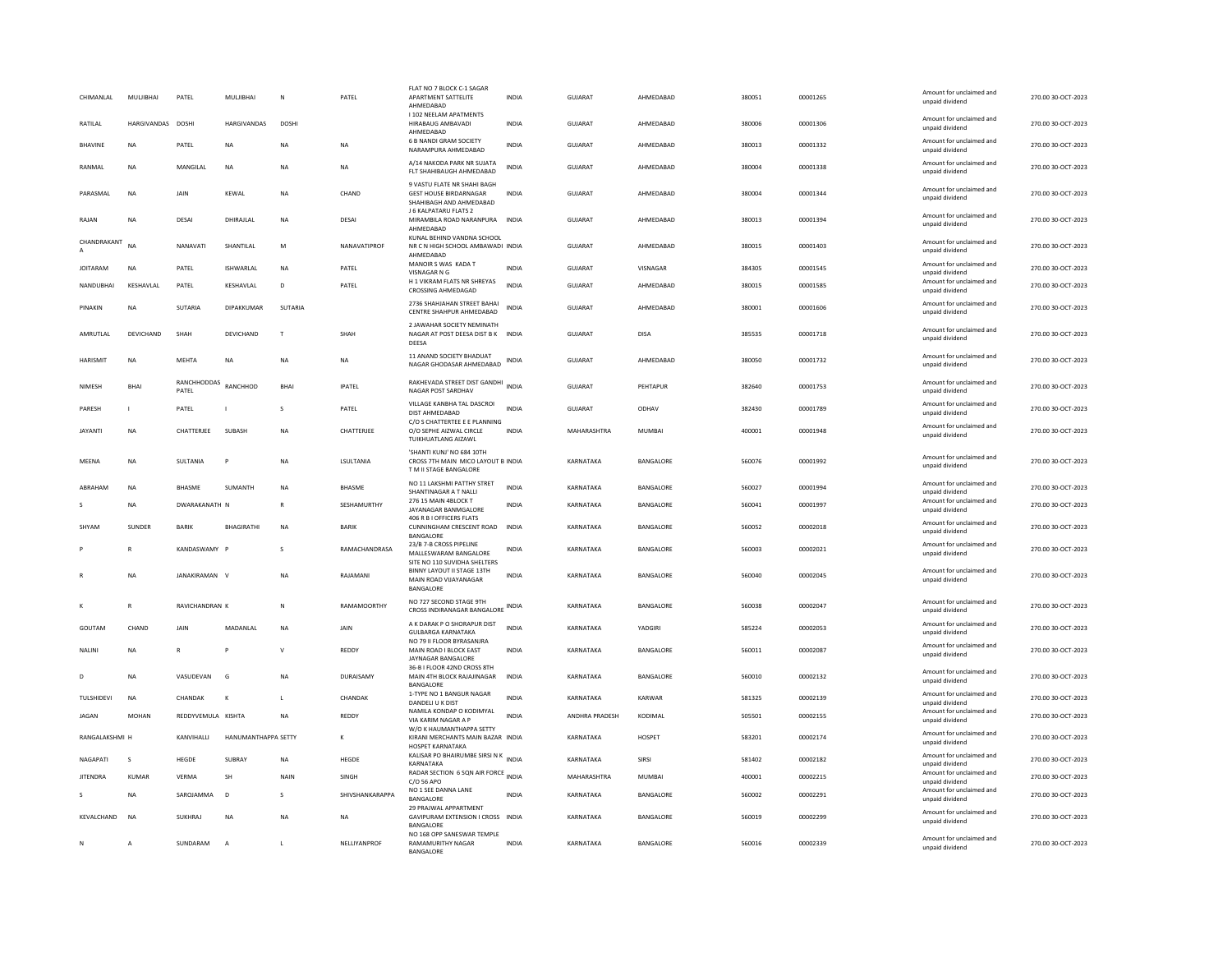|                  | <b>B</b>          | DESARLA       | BAL                | <b>NA</b>    | CHAND        | MAHAVEER MANSION #4<br>MALLIKARJUNAPPA LANE K R<br>SETTYPET AVENUE ROAD CROSS<br>BANGALORE | INDIA        | KARNATAKA             | BANGALORE       | 560002 | 00002341 | Amount for unclaimed and<br>unpaid dividend                    | 270.00 30-OCT-2023 |
|------------------|-------------------|---------------|--------------------|--------------|--------------|--------------------------------------------------------------------------------------------|--------------|-----------------------|-----------------|--------|----------|----------------------------------------------------------------|--------------------|
| CHANDRA          | <b>NA</b>         | <b>GUPTA</b>  | N                  | $\mathbb{R}$ |              | SATYANARAYANASETTY VASAUI ENTERPRISES MALUR                                                | <b>INDIA</b> | KARNATAKA             | KOLAR           | 563130 | 00002342 | Amount for unclaimed and                                       | 540.00 30-OCT-2023 |
|                  | PREMLATA          | JAIN          | SHARAVAN           | <b>KUMAR</b> | BHANWALI     | C/O BALU SILVER REFINARY 93 C T<br>INDIA<br>STREET BANGALORE                               |              | KARNATAKA             | BANGALORE       | 560002 | 00002345 | unnaid dividend<br>Amount for unclaimed and<br>unpaid dividend | 270.00 30-OCT-2023 |
| PRAKASH          | CHAND             | SURANA        | KISHAN             | LAL          | SURANA       | SWASTIK AUTOMOBILES N 22 2ND<br>CROSS JOURNALIST COLONY<br>BANGALORE                       | <b>INDIA</b> | KARNATAKA             | BANGALORE       | 560002 | 00002361 | Amount for unclaimed and<br>unpaid dividend                    | 270.00 30-OCT-2023 |
| KAMALA           | DEVI              | LODHA         | PANMAL             | <b>NA</b>    | LODHA        | SWASTIK AUTOMOBILES N 22 2ND<br>CROSS JOURNALIST COLONY<br>BANGALORE                       | INDIA        | KARNATAKA             | BANGALORE       | 560002 | 00002362 | Amount for unclaimed and<br>unpaid dividend                    | 270.00 30-OCT-2023 |
| RAJIV            | <b>NA</b>         | SURANA        | PRAKASH            | CHAND        | SURANA       | SWASTIK AUTOMOBILES N 22 2ND<br>CROSS JOURNALIST COLONY<br>BANGALORE                       | <b>INDIA</b> | KARNATAKA             | BANGALORE       | 560002 | 00002363 | Amount for unclaimed and<br>unpaid dividend                    | 270.00 30-OCT-2023 |
| PAN              | MAL               | LODHA         | KAN                | MAL          | LODHA        | SWASTIK AUTOMOBILES N 22 2ND<br>CROSS JOURNALIST COLONY<br><b>BANGALORE</b>                | <b>INDIA</b> | KARNATAKA             | BANGALORE       | 560002 | 00002364 | Amount for unclaimed and<br>unpaid dividend                    | 270.00 30-OCT-2023 |
| PANMAI           |                   |               | <b>NA</b>          | <b>NA</b>    | <b>NA</b>    | C/O GURU SWEETS 16 MAGADI<br><b>ROAD BANGALORE</b>                                         | <b>INDIA</b> | KARNATAKA             | BANGALORE       | 560023 | 00002393 | Amount for unclaimed and<br>unpaid dividend                    | 270.00 30-OCT-2023 |
|                  | <b>NA</b>         | NANJUNDIAH    | LATE               | <b>SH</b>    | CSHAMANNA    | NO 70 11TH B MAIN 5TH BLOCK<br>JAYANAGAR BANGALORE                                         | <b>INDIA</b> | KARNATAKA             | BANGALORE       | 560041 | 00002396 | Amount for unclaimed and<br>unpaid dividend                    | 405.00 30-OCT-2023 |
| NILESH           | <b>RHAI</b>       | SPATEL        | PATEL              | SOMABHAI     | SHANKARDAS   | C/O SOMABHAI SHANKAR DAS<br>PATEL LAXMI PARA POST LADOL INDIA<br>TAVIJAPUR DIST MAHESHNA   |              | <b>GUJARAT</b>        | DELVADA         | 382840 | 00002461 | Amount for unclaimed and<br>unpaid dividend                    | 270.00 30-OCT-2023 |
| CHANDRAKANT NA   |                   | RUCHANDANI    | <b>NA</b>          | <b>NA</b>    | <b>NA</b>    | <b>D 1 VRINDAVAN ESTATE OPF</b><br>ABHISEK COLONY RACE COURSE<br><b>BARODA</b>             | <b>INDIA</b> | <b>GUJARAT</b>        | VADODARA        | 390015 | 00002462 | Amount for unclaimed and<br>unpaid dividend                    | 405.00 30-OCT-2023 |
| DAMINABEN        | N                 | RAJ           | NARENDRASINH       | M            | RAJ          | BORDI FALIA SIYA BAUG BARODA INDIA                                                         |              | GUJARAT               | VADODARA        | 390001 | 00002473 | Amount for unclaimed and                                       | 270.00 30-OCT-2023 |
| AJAY             | SOHANLAL          | PURI          | SOHANLAL           | <b>NA</b>    | PURI         | C-5/41-42 SECTOR 6 ROHINI DELHI INDIA                                                      |              | DELHI                 | DELHI           | 110085 | 00002478 | unpaid dividend<br>Amount for unclaimed and<br>unpaid dividend | 270.00 30-OCT-2023 |
| PARIMAL          | NA                | SHAH          | NA                 | <b>NA</b>    | <b>NA</b>    | RANCHHODRAI FERTILIZER AT &<br>PO MOBHA RD DIST VADODARA                                   | <b>INDIA</b> | GUJARAT               | PADRA           | 391430 | 00002501 | Amount for unclaimed and<br>unpaid dividend                    | 270.00 30-OCT-2023 |
| NAVNITBHAI       | $\overline{A}$    | PATEL         | AMBALAL            | PATEL        |              | MAYUR BUILDING KOYALI                                                                      | <b>INDIA</b> | <b>GUJARAT</b>        | BAJWA           | 391330 | 00002518 | Amount for unclaimed and<br>unpaid dividend                    | 270.00 30-OCT-2023 |
| MINAXI           | <b>NA</b>         | JAMNADASH     | JAMNADASH          | HATHI        | RAM          | C/O VASUDEV SEED CENTRE MAIN INDIA<br>BAZAR CHHANI DIST BARODA                             |              | GUJARAT               | FERTILIZERNAGAR | 391740 | 00002523 | Amount for unclaimed and<br>unpaid dividend                    | 270.00 30-OCT-2023 |
| LAXMIBEN         | NARSHIBHAI        | PATEL         | NARSHIBHAI         | DHORIBHAI    | PATEL        | 13/B KASTURBA NAGAR ALKAPUR<br>OPP 58 ARUNODYA SOCIETY<br><b>BARODA</b>                    | <b>INDIA</b> | <b>GUJARAT</b>        | VADODARA        | 390007 | 00002539 | Amount for unclaimed and<br>unpaid dividend                    | 270.00 30-OCT-2023 |
| AJAYKUMAF        | CHHABILDAS        | <b>DOSHI</b>  | CHHABILDAS         | M            | DOSHI        | 25 GANDHIGRAM SOCIETY OPP<br>JIVANBHARATI SCHOOL<br>KARELIBAUG BARODA                      | <b>INDIA</b> | <b>GUJARAT</b>        | VADODARA        | 390018 | 00002566 | Amount for unclaimed and<br>unpaid dividend                    | 270.00 30-OCT-2023 |
| DAXABEN          | M                 | PANCHAL       | MAHENDRA           | s            | PANCHAL      | 6 TEJAS NAGAR NEAR S T DEPOT                                                               | <b>INDIA</b> | <b>GUJARAT</b>        | PADRA           | 391440 | 00002638 | Amount for unclaimed and                                       | 270.00 30-OCT-2023 |
| <b>AJITKUMAR</b> | $\mathbf{L}$      | PANCHAL       | LAXMI              | SHANKER      | PANCHAL      | PADRA DIST BARODA<br>E 9 RAM PARK STATION ROAD<br>PADRA DIST BARODA                        | <b>INDIA</b> | <b>GUJARAT</b>        | PADRA           | 391440 | 00002639 | unpaid dividend<br>Amount for unclaimed and<br>unpaid dividend | 270.00 30-OCT-2023 |
| MOHAMMED         | ALI               | <b>MMEMON</b> | MOHAMMED           | NA           | <b>ISHAK</b> | 13 KALYAN SOCIETY BEHIND PANI<br><b>GATE PETROL PUMP BARODA</b>                            | <b>INDIA</b> | GUJARAT               | VADODARA        | 390017 | 00002645 | Amount for unclaimed and<br>unpaid dividend                    | 270.00 30-OCT-2023 |
| KALPANABEN       | HARESHKUMAR PATEL |               | <b>HARESH</b>      | KUMAR        | M            | MOTI CHOK BHADRAN TA BORSAD INDIA<br><b>DIST KAIRA</b>                                     |              | <b>GUJARAT</b>        | ANKLAVE         | 388530 | 00002653 | Amount for unclaimed and<br>unpaid dividend                    | 270.00 30-OCT-2023 |
| ARVIND           | G                 | PATEL         | <b>GURDHANBHAI</b> | <b>NA</b>    | PATEL        | MAHADEV FALIYA PO KARA CHIYA INDIA<br><b>DIST BARODA</b>                                   |              | GUJARAT               | BAJWA           | 391310 | 00002669 | Amount for unclaimed and                                       | 270.00 30-OCT-2023 |
| NASRINBANU       | <b>NA</b>         | MAHUDAWALA NA |                    | <b>NA</b>    | <b>NA</b>    | C/O SUPER PROVISION STORE<br>CHHIPWAD BAZAR DABHOI DIST                                    | <b>INDIA</b> | <b>GUJARAT</b>        | DHABHOIR.S      | 391110 | 00002699 | unpaid dividend<br>Amount for unclaimed and<br>unpaid dividend | 270.00 30-OCT-2023 |
| SHANTILAL        | TRIKAMLAL         | SHAH          | TRIKAMLAL          | KALIDAS      | SHAH         | <b>BARODA</b><br>3 SAUJANYA SOCIETY NEAR<br>SURGAM APP ANAND NAGAR                         | <b>INDIA</b> | <b>GUJARAT</b>        | VADODARA        | 390018 | 00002701 | Amount for unclaimed and                                       | 270.00 30-OCT-2023 |
| KIRITKUMAR       | BABARBHAI         | PATEL         | BABARBHAI          | <b>NA</b>    | DESAIBHAI    | KARELI BAUG BARODA<br>49/A AVISHAKR SOCIETY HARNI                                          | <b>INDIA</b> | GUJARAT               | VADODARA        | 390022 | 00002725 | unpaid dividend<br>Amount for unclaimed and                    | 270.00 30-OCT-2023 |
| ARVIND           | <b>NATUBHAI</b>   | PATEL         | <b>NATUBHAI</b>    | <b>NA</b>    | PATEL        | ROAD BARODA<br>38 JAWAHAR SOCIETY R V DESAI                                                | <b>INDIA</b> | <b>GUJARAT</b>        | VADODARA        | 390001 | 00002740 | unpaid dividend<br>Amount for unclaimed and                    | 270.00 30-OCT-2023 |
| <b>JYOTSNA</b>   | <b>NA</b>         | CONTRACTOR    | KANUBHAI           | <b>NA</b>    | CONTRACTOR   | ROAD VADODARA<br>KRISHNA KUNJ OPP TRAINING                                                 | <b>INDIA</b> | <b>GUJARAT</b>        | VADODARA        | 390018 | 00002741 | unpaid dividend<br>Amount for unclaimed and                    | 270.00 30-OCT-2023 |
| SAVITABEN        | NA                | PATEL         | AMBALAL            | <b>NA</b>    | PATEL        | COLLEGE KARELI BAUG BARODA<br>3 KAMAL PARK INSIDE GAUTAM                                   | <b>INDIA</b> | <b>GUJARAT</b>        | VADODARA        | 390007 | 00002774 | unpaid dividend<br>Amount for unclaimed and                    | 270.00 30-OCT-2023 |
|                  |                   |               |                    |              |              | NAGAR RACE COURSE BARODA<br>38 VAIKUTH B/H DEEPAK NITRATE                                  |              |                       |                 |        |          | unpaid dividend<br>Amount for unclaimed and                    |                    |
| LALITABEN        | <b>JAYANTILAL</b> | PATEL         | JAYANTILAL         | <b>NA</b>    | PATEL        | <b>GUEST HOUSE GOTRI ROAD</b><br>VADODARA<br>C/O RAMESH O PARIKH 3 PRABHA                  | <b>INDIA</b> | GUIARAT               | VADODARA        | 390021 | 00002777 | unpaid dividend                                                | 270.00 30-OCT-2023 |
| SUDHA            | $\mathsf{V}$      | SHAH          | PUNTALA            | $\mathsf{L}$ | SHAHRETD     | KUNJ SOCIETY GODHRA<br>PANCHMAHALS                                                         | <b>INDIA</b> | <b>GUJARAT</b>        | <b>GODHRA</b>   | 389001 | 00002786 | Amount for unclaimed and<br>unpaid dividend                    | 270.00 30-OCT-2023 |
| MANUBHAI         | <b>NA</b>         | PATEL         | RAVJI              | BHAI         | RETD         | M/S SHAH HIRALAL VIRCHAND<br>MIYAGAM KARJAN DI BARODA                                      | INDIA        | GUJARAT               | KARJAN          | 391240 | 00002800 | Amount for unclaimed and<br>unpaid dividend                    | 270.00 30-OCT-2023 |
| SHANTILAL        | $\overline{A}$    | PANCHAL       | AMBALAL            | <b>NA</b>    | PANCHAL      | 21/B NARMADANAGAR 2 VADSAR<br>ROAD MANJALPUR VADODARA<br>GUJ                               | <b>INDIA</b> | GUJARAT               | VADODARA        | 390011 | 00002810 | Amount for unclaimed and<br>unpaid dividend                    | 540.00 30-OCT-2023 |
| SANDEEP          | <b>SINGH</b>      | THAKUR        | к                  | $\mathbf{S}$ | THAKUR       | C/O SHRI K S THAKUR LECTURER<br>STN ROAD SOHAGPUR DIST<br>HOSHANGABAD                      | <b>INDIA</b> | <b>MADHYA PRADESH</b> | PIPARIYA        | 461771 | 00002827 | Amount for unclaimed and<br>unpaid dividend                    | 270.00.30-QCT-2023 |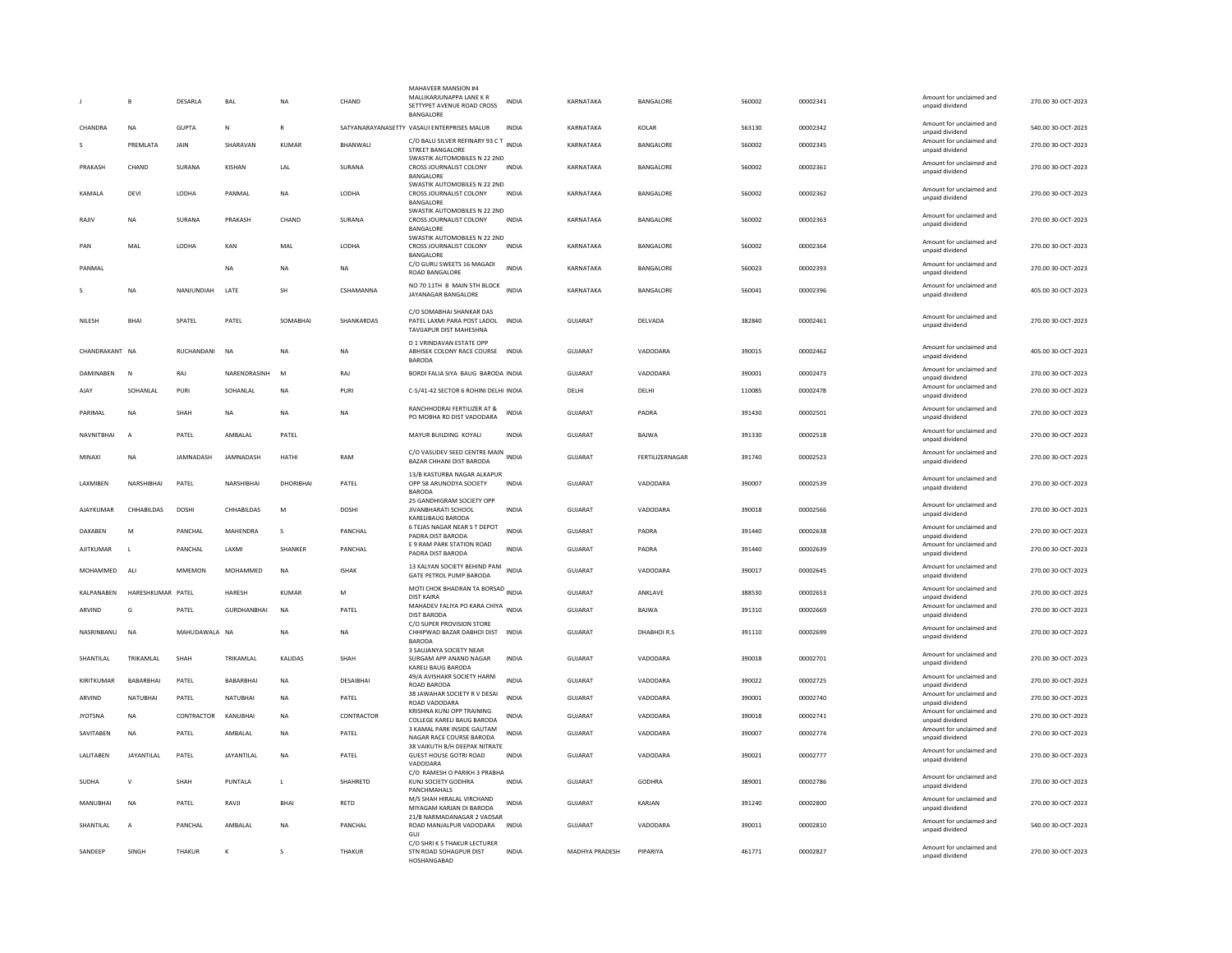|                   | $\kappa$         | SRIVASTAVA         | LATE             | <b>SH</b>    | ANSRIVASTAVA  | 87 SURAJ NILLA SWARNAPURI<br>SOCIETY CHIKOOWADI BARODA                                                                                             | <b>INDIA</b> | GUJARAT        | VADODARA    | 390005 | 00002868 | Amount for unclaimed and<br>unpaid dividend | 540.00 30-OCT-2023  |
|-------------------|------------------|--------------------|------------------|--------------|---------------|----------------------------------------------------------------------------------------------------------------------------------------------------|--------------|----------------|-------------|--------|----------|---------------------------------------------|---------------------|
| KUSUMBEN          | RAMANLAL         | SHAH               | RAMANAL          | CHANDULAL    | SHAH          | C/O SHRI GAURANG RAMANLAL<br>SHAH FLAT NO 302 TOWER T-2A/B<br>NATRAJ ENCLAVE RBG COMPLEX INDIA<br><b>IAI ARAM MANDIR RD</b><br>KARELIBAUG VADODARA |              | GUJARAT        | VADODARA    | 390018 | 00002881 | Amount for unclaimed and<br>unpaid dividend | 270.00 30-OCT-2023  |
|                   | N                | <b>MISHRA</b>      | Y                | N            | <b>MISHRA</b> | P1 PRIYANKA NIVAS 7TH CROSS<br><b>VEFRBHADRA NAGAR</b><br>BASAWANAGAR MAIN ROAD<br>BANGALORE                                                       | <b>INDIA</b> | KARNATAKA      | BANGALORE   | 560037 | 00002921 | Amount for unclaimed and<br>unpaid dividend | 270.00 30-OCT-2023  |
| PURNIMABEN        | <b>NA</b>        | CHOKSI             | AJITBHAI         | <b>NA</b>    | CHOKSI        | 64 BHARUGUPUR SOCIETY<br><b>BHARUCH</b>                                                                                                            | <b>INDIA</b> | GUJARAT        | BHARUCH     | 392002 | 00002962 | Amount for unclaimed and<br>unpaid dividend | 1080.00 30-OCT-2023 |
| <b>HIRAK</b>      | M                | PANDYA             | MAHESHBHAI       | P            | PANDYA        | 8 SHILPA SOCIETY OPP LALBAUG<br>ATHIHI GRUH VADODARA                                                                                               | <b>INDIA</b> | GUJARAT        | VADODARA    | 390004 | 00002999 | Amount for unclaimed and<br>unpaid dividend | 270.00 30-OCT-2023  |
| SHAH              | KINNARI          | BENRAJESHKUM<br>AR | SHAH             | RAJESH       | KUMARR        | 10-B RIDDHI SIDDHI SOCIETY<br>WAGHNATH ROAD DABHOI DIST INDIA<br><b>BARODA</b>                                                                     |              | <b>GUJARAT</b> | DHABHOIR.S  | 391110 | 00003031 | Amount for unclaimed and<br>unpaid dividend | 270.00 30-OCT-2023  |
| JAI               | SHRIKRISHNA      | <b>JOSHI</b>       | SHRIKRISHNA      | NA           | RETD          | 5 KAUSTUBHA PARK SOCIETY<br>BEHINT TENSILE STAL<br>VISHWAMITRI BARODA                                                                              | INDIA        | GUJARAT        | VADODARA    | 390011 | 00003072 | Amount for unclaimed and<br>unpaid dividend | 270.00 30-OCT-2023  |
| <b>JAYABEN</b>    | <b>NA</b>        | PATEL              | <b>MADHUBHAI</b> | <b>NA</b>    | PATEL         | 7 PARISHRAM SOCIETY<br>SUBHANPURA VADODARA                                                                                                         | <b>INDIA</b> | <b>GUJARAT</b> | VADODARA    | 390007 | 00003074 | Amount for unclaimed and<br>unpaid dividend | 270.00 30-OCT-2023  |
| VIDYABEN          | <b>NA</b>        | PATEL              | NIRANJAN         | <b>NA</b>    | BHAI          | A 6 RATNAPRABHA SBI SOCIETY<br>NEAR SUBHASH PARK HARNI<br><b>ROAD BARODA</b><br>D-3 MAHAVIR COMPLEX NEAR                                           | <b>INDIA</b> | GUJARAT        | VADODARA    | 390022 | 00003092 | Amount for unclaimed and<br>unpaid dividend | 405.00 30-OCT-2023  |
| <b>JAYRAJ</b>     | <b>NA</b>        | KANSODARIA         | KARAMSHI         | <b>NA</b>    | <b>BHAI</b>   | HARIDHAM BUNGLOWS<br>KRISNANAGAR SAHIJPUR BOGHA<br>AHMEDABAD                                                                                       | <b>INDIA</b> | <b>GUJARAT</b> | AHMEDABAD   | 380046 | 00003093 | Amount for unclaimed and<br>unpaid dividend | 270.00 30-OCT-2023  |
| MAHALAXMI         | N                | PATEL              | NAVINBHAI        | D            | PATEL         | 24 AMBIKA NIKETAN SOCI<br>WARASIA BARODA                                                                                                           | <b>INDIA</b> | GUJARAT        | VADODARA    | 390006 | 00003174 | Amount for unclaimed and<br>unpaid dividend | 405.00 30-OCT-2023  |
| <b>UMMEHANI</b>   | MOHAMADI         | UCHAWANIWAL        | MOHAMADI         | KALIMBHAI    |               | 1517 UCHWANI WALA ROAD IST<br>FLOOR TIWADA DOHAD DAHOD                                                                                             | <b>INDIA</b> | GUJARAT        | DAHOD       | 389151 | 00003195 | Amount for unclaimed and<br>unpaid dividend | 270.00 30-OCT-2023  |
| DAXABEN           | <b>JASHBHAI</b>  | PATEL              | $\blacksquare$   | $\mathbf{I}$ | PATEL         | NR PANJRA POLE NADODI<br>BHAGOL DABHOI DIST BARODA                                                                                                 | <b>INDIA</b> | <b>GUJARAT</b> | DHARHOLR S  | 391110 | 00003231 | Amount for unclaimed and<br>unpaid dividend | 270.00 30-OCT-2023  |
| SANJAY            | K                | SHAH               | KIRITKANT        | K            | SHAH          | 11 NANDANVAN PRAKASHNAGAR<br>SOCIETY B/H INDRAPURI SOCIETY INDIA<br>HARNI ROAD VADODARA                                                            |              | GUJARAT        | VADODARA    | 390022 | 00003250 | Amount for unclaimed and<br>unpaid dividend | 270.00 30-OCT-2023  |
| <b>NISHA</b>      | <b>NA</b>        | TRIVED             | <b>NA</b>        | <b>NA</b>    | <b>NA</b>     | B/H SESH NARAYAN TEMPLE<br>SETHSHERI BAJWADA BARODA                                                                                                | <b>INDIA</b> | <b>GUJARAT</b> | VADODARA    | 390001 | 00003251 | Amount for unclaimed and<br>unpaid dividend | 270.00 30-OCT-2023  |
| <b>BHAVANA</b>    | ARVINDBHAI       | PATEL              | ARVINDBHAI       | $\mathbf{I}$ | PATEL         | NARANDAS VENI KHADKI AT & PO<br>KARVAN TA DABHOI DIST BARODA                                                                                       | <b>INDIA</b> | <b>GUJARAT</b> | KARJAN      | 391220 | 00003293 | Amount for unclaimed and<br>unpaid dividend | 270.00 30-OCT-2023  |
| PINKAL            | M                | PATEL              | MAHENDRA         | BHAI         | PATEL         | AT KUNDANPUR PO CHHATRALI<br>VIA BODELI D BARODA                                                                                                   | <b>INDIA</b> | GUJARAT        | DHABHOIR.S  | 391135 | 00003301 | Amount for unclaimed and<br>unpaid dividend | 270.00 30-OCT-2023  |
| HANIFABANU        | $\overline{A}$   | KHATRI             | ABDUL            | <b>NA</b>    | SATAR         | NR WATER TANK KANGAN STORE<br>PO BODELI DIST BARODA                                                                                                | <b>INDIA</b> | <b>GUJARAT</b> | DHABHOIR.S  | 391135 | 00003306 | Amount for unclaimed and<br>unpaid dividend | 270.00 30-OCT-2023  |
| <b>NILESHRHAI</b> | N                | PATFI              | NATVARI AI       | NA           | PATFI         | CAT III B/1 NARMADA COLONY<br>BODELI TA SANKHEDA DIST<br>VADODARA                                                                                  | <b>INDIA</b> | GUIARAT        | DHARHOLR S  | 391135 | 00003388 | Amount for unclaimed and<br>unpaid dividend | 270.00.30-OCT-2023  |
| <b>INDRABEN</b>   | <b>THAKORDAS</b> | <b>MODI</b>        | ARVIND           | <b>NA</b>    | NANAWAI A     | C/O ARVIND NATAVARLAL<br>NANAWALA TEACHER SOCIETY<br><b>GODI ROAD DAHOD</b>                                                                        | <b>INDIA</b> | <b>GUJARAT</b> | DAHOD       | 389151 | 00003392 | Amount for unclaimed and<br>unpaid dividend | 270.00 30-OCT-2023  |
| CHANDRABEN        |                  | SHAH               | <b>NA</b>        | <b>NA</b>    | NA            | A 4 KUNDAN APT VIBHAG 2<br>VASANA AHMEDABAD                                                                                                        | <b>INDIA</b> | GUJARAT        | AHMEDABAD   | 380007 | 00003401 | Amount for unclaimed and<br>unpaid dividend | 270.00 30-OCT-2023  |
| <b>ROHIT</b>      | NA               | MENGDE             | <b>NA</b>        | <b>NA</b>    | <b>NA</b>     | B-20 SHYAM TULSI SOCIETY NR<br>HATHIBHAI NAGAR DIWALIPURRA INDIA<br>VADODARA                                                                       |              | <b>GUJARAT</b> | VADODARA    | 390015 | 00003425 | Amount for unclaimed and<br>unpaid dividend | 540.00 30-OCT-2023  |
| SANJAY            | - 1              | PATEL              | <b>JETHABHAI</b> | PATEL        | RETD          | C/O SNPATEL 156/1 KENYANAGAR<br>SOC EME POST NR ABHILASHA<br>CHOKDI BARODA                                                                         | <b>INDIA</b> | <b>GUJARAT</b> | VADODARA    | 390008 | 00003433 | Amount for unclaimed and<br>unpaid dividend | 270.00 30-OCT-2023  |
| MANJULABEN        | $\mathbf{v}$     | SHAH               | VIJAY            | <b>NA</b>    | BHAI          | AGRAWAL TRADING COMPANY<br>DHOKALIA ROAD PO BODELI DT<br><b>BARODA</b>                                                                             | <b>INDIA</b> | GUJARAT        | DHABHOIR.S  | 391135 | 00003436 | Amount for unclaimed and<br>unpaid dividend | 270.00 30-OCT-2023  |
| RAMESH            | $\mathbf{J}$     | SHAH               | NA               | NA           | <b>NA</b>     | AGRAWAL TRADING COMPANY<br>DHOKALIA ROAD PO BODELI DT<br><b>BARODA</b>                                                                             | <b>INDIA</b> | GUJARAT        | DHABHOIR.S  | 391135 | 00003437 | Amount for unclaimed and<br>unpaid dividend | 270.00 30-OCT-2023  |
| NARANBHAI         | <b>NA</b>        | PATEL              | <b>JAVER</b>     | <b>NA</b>    | BHAI          | AGRAWAL TRADING COMPANY<br>DHOKALIA ROAD PO BODELI DT<br><b>BARODA</b>                                                                             | <b>INDIA</b> | <b>GUJARAT</b> | DHABHOIR.S  | 391135 | 00003438 | Amount for unclaimed and<br>unpaid dividend | 270.00 30-OCT-2023  |
| <b>IIVANI AI</b>  | $\mathsf{C}$     | <b>PARIKH</b>      | <b>NA</b>        | <b>NA</b>    | <b>NA</b>     | AGRAWAL TRADING COMPANY<br>DHOKALIA ROAD PO BODELI DT<br><b>BARODA</b>                                                                             | <b>INDIA</b> | GUIARAT        | DHARHOLR.S. | 391135 | 00003439 | Amount for unclaimed and<br>unpaid dividend | 270.00 30-OCT-2023  |
| GOPAL             | DAS              | <b>KSHAH</b>       | <b>NA</b>        | NA           | NA            | AGRAWAL TRADING COMPANY<br>DHOKALIA ROAD PO BODELI DT<br><b>BARODA</b>                                                                             | <b>INDIA</b> | GUJARAT        | DHABHOIR.S  | 391135 | 00003440 | Amount for unclaimed and<br>unpaid dividend | 270.00 30-OCT-2023  |
| <b>DINESH</b>     | $\mathsf{R}$     | AGARWAL            | RAM              | NA           | CHARAN        | AGRAWAL TRADING COMPANY<br>DHOKALIA ROAD PO BODELI DT<br><b>BARODA</b>                                                                             | <b>INDIA</b> | GUJARAT        | DHABHOIR.S  | 391135 | 00003441 | Amount for unclaimed and<br>unpaid dividend | 270.00 30-OCT-2023  |
| VEEBHA            | ZAVER            | PATEL              | ZAVER            | <b>MOHAN</b> | PATEL         | URMIL CHILDREN HOSPITAL 14 G P INDIA<br>SOC NIZAMPURA BARODA                                                                                       |              | GUJARAT        | VADODARA    | 390002 | 00003477 | Amount for unclaimed and<br>unpaid dividend | 270.00 30-OCT-2023  |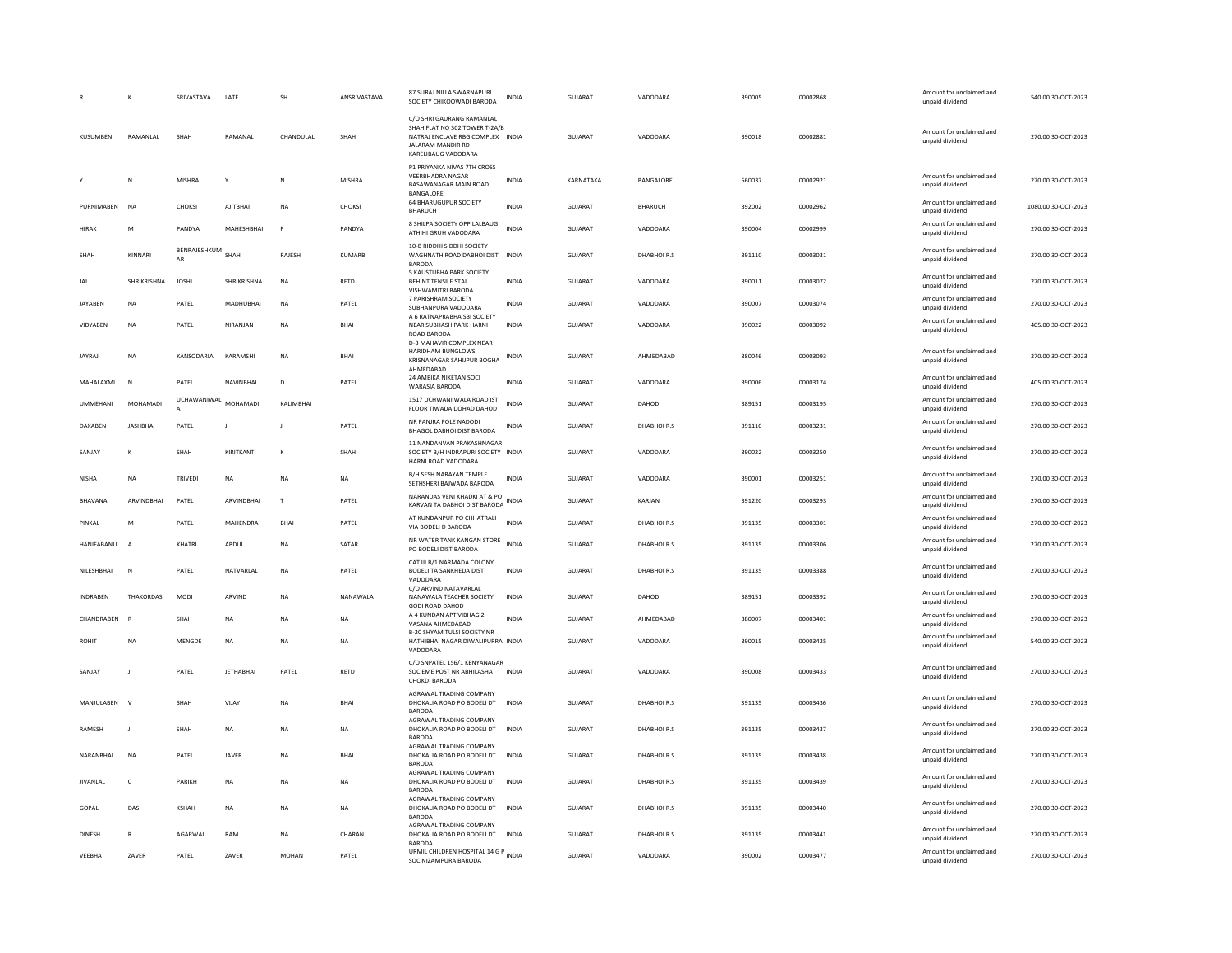| SHFRA           | <b>KANTILAI</b> | CHRISTAN             | <b>KANTILAI</b>  | $\mathbf{S}$   | CHRISTIAN        | 250 SAHAKARNAGAR SYNBIOTICS<br>SOCIETY NEW SAMA ROAD                                                      | <b>INDIA</b> | GUIARAT               | VADODARA           | 390008 | 00003493 | Amount for unclaimed and<br>unpaid dividend                    | 270.00.30-OCT-2023 |
|-----------------|-----------------|----------------------|------------------|----------------|------------------|-----------------------------------------------------------------------------------------------------------|--------------|-----------------------|--------------------|--------|----------|----------------------------------------------------------------|--------------------|
| RAMANBHAI       | VALJIBHAI       | PARMAR               | VALII            | BHA            | PARMAR           | VADODARA<br>NAVA YARD ASHAPURI NEAR<br>VIDHYUT LOCO SED BARODA                                            | INDIA        | GUJARAT               | VADODARA           | 390002 | 00003534 | Amount for unclaimed and<br>unpaid dividend                    | 270.00 30-OCT-2023 |
| II A            | BEN             | JYOTIBHAIBARIA JYOTI |                  | BHAI           | DBARIA           | B 39 50 OMESHWAR NAGAR<br>SOCIETY NEAR CHANKYAPURI<br>NEW SAMA ROAD VADODARA                              | <b>INDIA</b> | GUJARAT               | VADODARA           | 390008 | 00003548 | Amount for unclaimed and<br>unpaid dividend                    | 270.00 30-OCT-2023 |
| <b>BIMAL</b>    | <b>NA</b>       | SANGHAVI             | <b>NA</b>        | <b>NA</b>      | NA.              | 9-A UMA COLONY VAGHODIA<br>ROAD VADODARA                                                                  | <b>INDIA</b> | GUIARAT               | VADODARA           | 390019 | 00003579 | Amount for unclaimed and<br>unpaid dividend                    | 270.00 30-OCT-2023 |
| RAMANLAL        | MAGANLAL        | SHAH                 | MAGANLAL         | MOTILAL        | SHAH             | C/O DINESHBHAI S SHAH 301-A<br>GAJANAN COMPLEX 3RD FLOOR<br>OPP DHUDHESHWAR SOCIETY<br>AJWA ROAD VADODARA | <b>INDIA</b> | <b>GUJARAT</b>        | VADODARA           | 390019 | 00003633 | Amount for unclaimed and<br>unpaid dividend                    | 270.00 30-OCT-2023 |
| <b>REKHA</b>    | NA              | PATEL                | MUKESH           | <b>NA</b>      | PATEL            | 31/1 ARBUDANAGAR SOC NR<br>ATMAJYOTI ASHRAM ELLORAPARK INDIA<br><b>BARODA</b>                             |              | GUJARAT               | VADODARA           | 390007 | 00003639 | Amount for unclaimed and<br>unpaid dividend                    | 270.00 30-OCT-2023 |
| MOOLARAM        | $\mathbf{S}$    | <b>MISTRY</b>        | SUGANA           | NA             | RAM              | 45 UPKAR SOCIETY GOTRI ROAD<br>HARINAGAR BARODA                                                           | <b>INDIA</b> | GUJARAT               | VADODARA           | 390007 | 00003648 | Amount for unclaimed and<br>unpaid dividend                    | 270.00 30-OCT-2023 |
| SAVITA          | <b>NA</b>       | <b>SUD</b>           | <b>BANWARI</b>   | <b>NA</b>      | <b>IAI</b>       | A/124 ANAND BAUG SOCIETY<br>MAKARPURA ROAD VADODARA                                                       | <b>INDIA</b> | GUIARAT               | VADODARA           | 390010 | 00003657 | Amount for unclaimed and<br>unpaid dividend                    | 540.00 30-OCT-2023 |
| DEVIKA          | <b>NA</b>       | PATEL                | <b>RHUPFNDRA</b> | <b>NA</b>      | PATEL            | 7 PITRU CHHAYA SOC AMBICA<br>VIDYLAYA COMPOUND VIP ROAD INDIA<br>KAREW BAVO BARODA                        |              | GUIARAT               | VADODARA           | 390018 | 00003768 | Amount for unclaimed and<br>unpaid dividend                    | 270.00 30-OCT-2023 |
| <b>RUCHIBEN</b> | К               | DESAI                | KULDIP           | <b>BHA</b>     | DESAI            | 42 GEETA NAGAR SOCIETY<br>PRATAP NAGAR ROAD VADODARA INDIA                                                |              | GUJARAT               | VADODARA           | 390004 | 00003777 | Amount for unclaimed and<br>unpaid dividend                    | 270.00 30-OCT-2023 |
| DESAI           | s               |                      | DESAI            |                | D                | 42 GEETA NAGAR SOCIETY<br>PRATAP NAGAR ROAD VADODARA                                                      | INDIA        | GUJARAT               | VADODARA           | 390004 | 00003778 | Amount for unclaimed and<br>unpaid dividend                    | 270.00 30-OCT-2023 |
| ALPABEN         | NΑ              | SHAH                 | NITIN            | BHA            | SHAH             | 42 GEETA NAGAR SOCIETY<br>PRATAP NAGAR ROAD VADODARA INDIA                                                |              | GUJARAT               | VADODARA           | 390004 | 00003779 | Amount for unclaimed and<br>unpaid dividend                    | 270.00 30-OCT-2023 |
| SAJIDBHAI       | ABUBHAI         | CHOKSHI              | ABUBHAI          |                | CHOKSHI          | CHOKSHI BAZAR BARSAD                                                                                      | <b>INDIA</b> | GUJARAT               | ANKLAVE            | 388540 | 00003840 | Amount for unclaimed and<br>unpaid dividend                    | 270.00 30-OCT-2023 |
| VAISHALI        | R               | <b>MODI</b>          | RAMESH           | $\overline{A}$ | <b>MODI</b>      | C/O SHAH NARENDRABHAI K. E-<br>166, MEGHDHANUSH SOCIETY,<br>OLD PADRA ROAD, VADODARA                      | <b>INDIA</b> | GUJARAT               | VADODARA           | 390020 | 00003883 | Amount for unclaimed and<br>unpaid dividend                    | 135.00 30-OCT-2023 |
| PANKAJ          | KUMAR           | SHINDE               | VINAYAK          | RAO            | SHINDE           | F 119/30 SHIVAJI NAGAR 1464<br><b>QUARTERS BHOPAL MP</b>                                                  | INDIA        | MADHYA PRADESH        | <b>BHOPAL</b>      | 462016 | 00003900 | Amount for unclaimed and<br>unpaid dividend                    | 270.00 30-OCT-2023 |
| MEENA           | <b>NA</b>       | YADEV                | AJAY             | SINGH          | YADAV            | E-101 25 SHIVAJI NAGAR BHOPAL INDIA                                                                       |              | MADHYA PRADESH        | <b>BHOPAL</b>      | 462016 | 00003968 | Amount for unclaimed and<br>unpaid dividend                    | 270.00 30-OCT-2023 |
| <b>RITA</b>     | <b>NA</b>       | GANGULY              | KUNTAL           | <b>NA</b>      | GANGULY          | JM 28 SHANKER NAGAR NEAR 6<br>1/2 NO STOP SHIVAJI NAGAR<br><b>RHOPAL</b>                                  | <b>INDIA</b> | MADHYA PRADESH        | <b>BHOPAL</b>      | 462016 | 00003973 | Amount for unclaimed and<br>unpaid dividend                    | 270.00 30-OCT-2023 |
| RAJ             | KUMARI          | AGRAWAL              | <b>DWARKADAS</b> | <b>NA</b>      | AGRAWAI          | W/O DWARKA DAS AGRAWAL<br>BADA BAZAR SEHOORE M P                                                          | <b>INDIA</b> | <b>MADHYA PRADESH</b> | SEHORE             | 466001 | 00004084 | Amount for unclaimed and<br>unpaid dividend                    | 270.00 30-OCT-2023 |
| AJAY            | <b>NA</b>       | MOHGAONKAR S         |                  | W              | MOHGAONKAR       | M/A 115 SR MIG KOTARA<br>SULTANABAD BHOPAL M P<br>FLAT NO 305 BLOCK 'A'                                   | <b>INDIA</b> | MADHYA PRADESH        | <b>BHOPAL</b>      | 462001 | 00004086 | Amount for unclaimed and<br>unpaid dividend                    | 270.00 30-OCT-2023 |
| PUNAM           | <b>NA</b>       | AGARWAL              | <b>KRISHNA</b>   | KUMAR          | AGARWAL          | SNEHALATA APARTMENTS<br><b>VIVEKANAND MARG</b><br><b>BHURANESWAR</b>                                      | <b>INDIA</b> | ORISSA                | BHUBANESWAR        | 751002 | 00004089 | Amount for unclaimed and<br>unpaid dividend                    | 270.00 30-OCT-2023 |
| PRADIPTA        | KUMAR           | BHOL                 | GOKULANANDA      | NA             | BHOL             | PLOT NO 1A BRAHMESWAR BAGH<br><b>TANKAPANI ROAD</b><br><b>BHURANESWAR ORISSA</b>                          | <b>INDIA</b> | ORISSA                | BHUBANESWAR        | 751002 | 00004116 | Amount for unclaimed and<br>unpaid dividend                    | 270.00 30-OCT-2023 |
| <b>DURGA</b>    | DEVI            | SHARMA               | SANWARMAL        | <b>NA</b>      | SHARMA           | RAMESH KUMAR SUREESH<br>KUMAR R C PUR BAZAR PO JATNI INDIA                                                |              | ORISSA                | PURI               | 752050 | 00004126 | Amount for unclaimed and<br>unpaid dividend                    | 270.00 30-OCT-2023 |
| MURARI          | <b>I</b> AI     | KHANDAI              | RUDMAI           | <b>NA</b>      | KHANDAI          | DT PURI ORISSA<br>B-27 ASHOKA MARKET UNIT-II                                                              | <b>INDIA</b> | ORISSA                | <b>BHURANESWAR</b> | 751009 | 00004132 | Amount for unclaimed and                                       | 405.00 30-OCT-2023 |
| GOPAL           | NA              | AGRAWAL              | PAKIR            | CHAND          | AGRAWAL          | BHUBANESWAR<br>C/O RAJESH TRADING CO AT/PO<br><b>JUNAGARH ORISSA</b>                                      | <b>INDIA</b> | ORISSA                | KESINGA            | 766014 | 00004135 | unpaid dividend<br>Amount for unclaimed and<br>unpaid dividend | 270.00 30-OCT-2023 |
| <b>BHAVIK</b>   | G               | RAJANI               | GHANSHYAM        | <b>P</b>       | RAJANI           | C/O JAY SACHIDANAND STORE<br>RAVI TALKIES ROAD PO                                                         | INDIA        | ORISSA                | BHUBANESWAR        | 751002 | 00004145 | Amount for unclaimed and<br>unpaid dividend                    | 270.00 30-OCT-2023 |
| PRAMILA         | <b>NA</b>       | DEVI                 | MURARI           | LAL            | KHANDAL          | <b>BHUBANESHWAR ORISSA</b><br><b>B-27 ASHOKA MARKET UNIT-II</b><br>BHUBANESWAR                            | INDIA        | ORISSA                | BHUBANESWAR        | 751009 | 00004148 | Amount for unclaimed and<br>unpaid dividend                    | 270.00 30-OCT-2023 |
| PRAFULLA        | KUMAR           | DAS                  | TAULI            | CHANDRA        | DAS              | 28/1 NIIRMALA NIVAS SIRIPUR<br><b><i>RHURANESWAR</i></b>                                                  | <b>INDIA</b> | ORISSA                | BHUBANESWAR        | 751003 | 00004155 | Amount for unclaimed and<br>unnaid dividend                    | 270.00 30-OCT-2023 |
| PRADIP          | KISHORF         | DANDAPAT             | PURNA            | CHANDRA        | <b>DANDAPATI</b> | A P WING P & E E CHANDIPUR<br><b>BALASORE ORISSA</b>                                                      | <b>INDIA</b> | ORISSA                | <b>BALSORE</b>     | 756025 | 00004166 | Amount for unclaimed and<br>unpaid dividend                    | 270.00 30-OCT-2023 |
| RAJ             | <b>KUMAR</b>    | MOHURY               | LATE             | <b>SH</b>      | KALIDASMOHURY    | POST BAG NO 1 MAIN ROAD<br>ANGUL ORISSA                                                                   | <b>INDIA</b> | ORISSA                | ANGUL              | 759122 | 00004169 | Amount for unclaimed and<br>unpaid dividend                    | 270.00 30-OCT-2023 |
| CH              | <b>BAPUJ</b>    | SUBHDHI              | s                | s              | <b>NSUBUDHI</b>  | S MAIN ROAD BHANJA NAGAR                                                                                  | <b>INDIA</b> | ORISSA                | BHANJANAGAR        | 761126 | 00004170 | Amount for unclaimed and<br>unpaid dividend                    | 270.00 30-OCT-2023 |
| SIVANNARAYAN    | <b>NA</b>       | <b>ATMAKURI</b>      | $\mathsf{A}$     | <b>NA</b>      | SUBBARAO         | BALAJI COLOTH EMPORIUM<br>FIRISTATION ROAD BERHAMPUR<br>GANJAM                                            | <b>INDIA</b> | ORISSA                | <b>REHRAMPUR</b>   | 760001 | 00004173 | Amount for unclaimed and<br>unpaid dividend                    | 270.00 30-QCT-2023 |
| SNEHLATA        | <b>NA</b>       | SEHGAL               | SAT              | PAUL           | SEHGAL           | H NO 149-A POCKET-C<br>KANCHANJANGA SECTOR 53<br>NOIDA DIST GHAZIABAD (U P)                               | <b>INDIA</b> | <b>UTTAR PRADESH</b>  | NOIDA COMPLEX      | 201301 | 00004174 | Amount for unclaimed and<br>unpaid dividend                    | 270.00 30-OCT-2023 |
| SAT             | PAUL            | SFHGAI               | SOHANLAL         | <b>NA</b>      | SEHGAL           | H NO 149-A POCKET-C<br>KANCHANJANGA SECTOR 53<br>NOIDA DIST GHAZIABAD (U P)                               | <b>INDIA</b> | <b>UTTAR PRADESH</b>  | NOIDA COMPLEX      | 201301 | 00004175 | Amount for unclaimed and<br>unpaid dividend                    | 270.00 30-OCT-2023 |
| RAMESH          | <b>KUMAR</b>    | AGRAWAL              | K                | $\mathbb{R}$   | AGRAWAL          | C/O MANOKAMNA AT/PO<br><b>BHAWANI PATNA ORISSA</b>                                                        | <b>INDIA</b> | ORISSA                | KESINGA            | 766001 | 00004187 | Amount for unclaimed and<br>unpaid dividend                    | 270.00 30-OCT-2023 |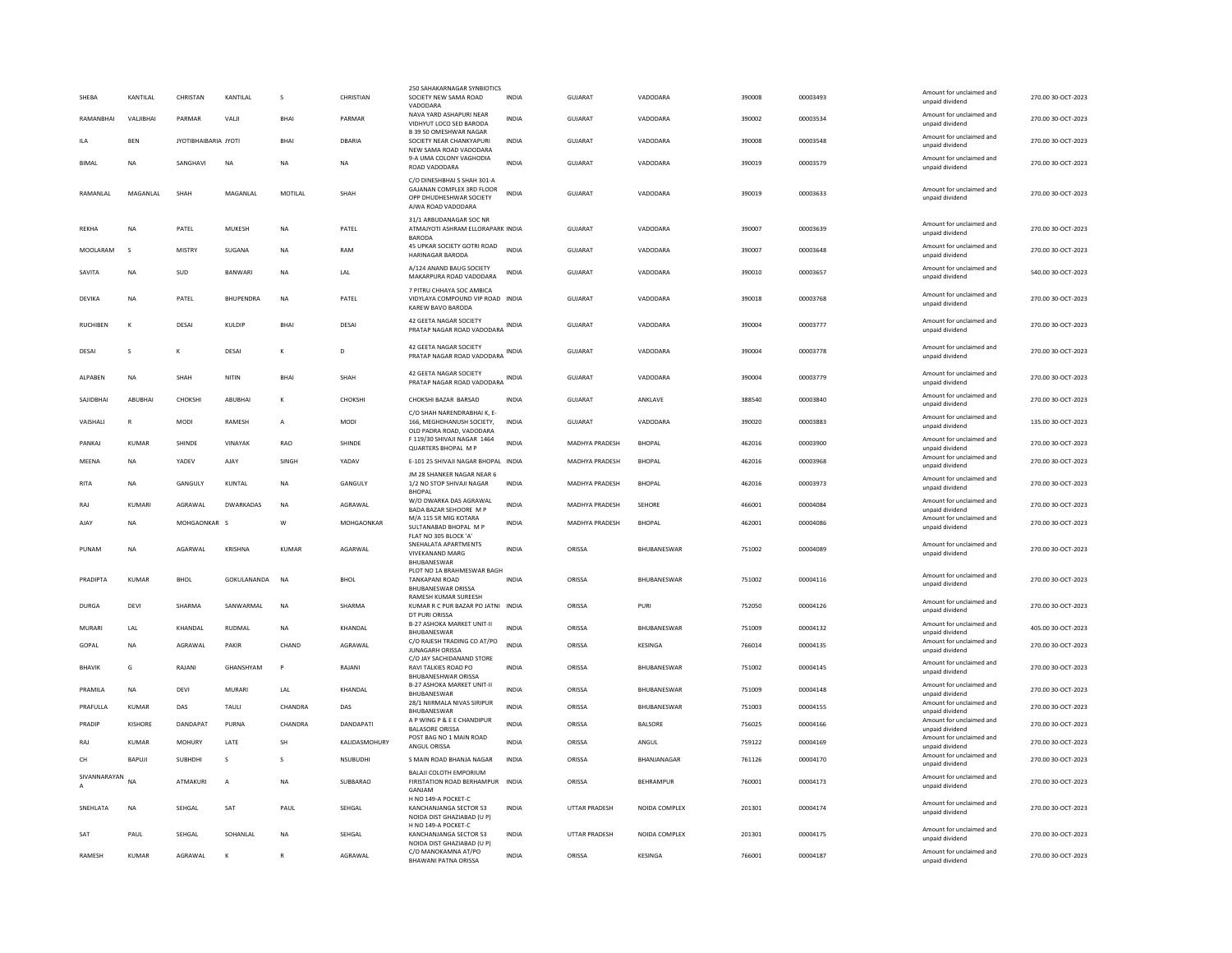| ANANDA          | CHANDRA      | SAHOO                 | MANI          | <b>NA</b>            | SAHOO                   | C/O KRUSHNA CHANDRA SAHOO<br>AT ALISHA BAZAR PO CHANDINI<br>CHOWK CUTTACK            | <b>INDIA</b> | ORISSA             | <b>CUTTACK</b>       | 753002 | 00004204 | Amount for unclaimed and<br>unpaid dividend | 270.00.30-OCT-2023 |
|-----------------|--------------|-----------------------|---------------|----------------------|-------------------------|--------------------------------------------------------------------------------------|--------------|--------------------|----------------------|--------|----------|---------------------------------------------|--------------------|
| MAHAVIR         | PRASAD       | <b>JAISWAI</b>        | <b>LATE</b>   | <b>SH</b>            | <b>GORAKHRAOJAISWAL</b> | <b>IRON AND HARDWARE STORE</b><br>COLLEGE SQARE CUTTACK ORISSA                       | <b>INDIA</b> | ORISSA             | <b>CUTTACK</b>       | 753003 | 00004218 | Amount for unclaimed and<br>unpaid dividend | 270.00.30-OCT-2023 |
| SAMBHU          | DAYAL        | <b>JOSHI</b>          | GAJANAND      | NA                   | <b>JOSHI</b>            | MANOJ AUTOMOBILES N H S<br><b>GANDAR PUR CUTTACK</b>                                 | <b>INDIA</b> | ORISSA             | CUTTACK              | 753003 | 00004220 | Amount for unclaimed and<br>unpaid dividend | 270.00 30-OCT-2023 |
| <b>HARSHA</b>   | M            | GOR                   | MUKESH        | <b>NA</b>            | GOR                     | C/O L S GOR MANGLA BAG<br>TIMBER YARD CUTTACK                                        | <b>INDIA</b> | ORISSA             | <b>CUTTACK</b>       | 753001 | 00004229 | Amount for unclaimed and<br>unpaid dividend | 270.00.30-OCT-2023 |
| SNIGDHA         | <b>NA</b>    | NAIK                  | SRIKANTA      | <b>KISHORE</b>       | DHAL                    | C/O SRIKANTA KISHORE DHAL<br>AT/PO JHANJIRI MANGALA DIST<br>CUTTACK                  | <b>INDIA</b> | ORISSA             | CUTTACK              | 753009 | 00004234 | Amount for unclaimed and<br>unpaid dividend | 270.00 30-OCT-2023 |
| <b>HARI</b>     | HAR          | <b>GUPTA</b>          | LATE          | SH                   | PRABHUDAYALGUPTA        | AT GODAVARISH NAGAR 3RD<br>LANE PO BERHAMPUR DIST<br>GANJAM(ORISSA)                  | <b>INDIA</b> | ORISSA             | <b>BEHRAMPUR</b>     | 760001 | 00004241 | Amount for unclaimed and<br>unpaid dividend | 270.00 30-OCT-2023 |
| SABITA          | <b>NA</b>    | SUPANKAR              | SUSIL         | <b>KUMAR</b>         | SUPAKAR                 | QR NO IV B 52 2 UNIT 3 NR<br>HUMEOPATH COLLEGE PO<br><b>BHUBANESWAR PURLORISSA</b>   | <b>INDIA</b> | ORISSA             | BHUBANESWAR          | 751001 | 00004247 | Amount for unclaimed and<br>unpaid dividend | 270.00 30-OCT-2023 |
| NETAI           | MOHAN        | CHOWDHURY             | <b>MOHINI</b> | CHOWDHURY            | <b>RETD</b>             | 5/1A MADHUSUDAN BISWAS<br>LANE HOWRAH W BENGAL<br>C/O DR PAWAN KUMAR                 | <b>INDIA</b> | <b>WEST BENGAL</b> | <b>HOWRAH</b>        | 711101 | 00004304 | Amount for unclaimed and<br>unpaid dividend | 270.00 30-OCT-2023 |
| KANTA           | <b>NA</b>    | AGARWAL               | PAWANKUMAR    | $_{\sf NA}$          | AGRAWAL                 | AGRAWAL NAYABAZAR<br><b>BHAGALPUR</b>                                                | <b>INDIA</b> | BIHAF              | BHAGALPUR H.Q        | 812002 | 00004317 | Amount for unclaimed and<br>unpaid dividend | 270.00 30-OCT-2023 |
| DEB             | <b>NATH</b>  | PAL                   | INDU          | <b>BHOUSON</b>       | PAL                     | 1/1/3 KALI PRASNNA NAYA RATNA<br>LANE CALCUTTA                                       | <b>INDIA</b> | <b>WEST BENGAL</b> | KOLKATA              | 700036 | 00004320 | Amount for unclaimed and<br>unpaid dividend | 270.00 30-OCT-2023 |
| <b>GHAMAN</b>   | RAM          | MEENA                 | SHRI          | LALA                 | RAMMEENA                | C/O BABULAL MEENA UNIT TRUST<br>OF INDIA ANAND BHAVAN IIIRD<br>FLOOR S C ROAD JAIPUR | <b>INDIA</b> | RAJASTHAN          | <b>JAIPUR</b>        | 302001 | 00004326 | Amount for unclaimed and<br>unpaid dividend | 270.00 30-OCT-2023 |
| <b>HARISH</b>   | KUMAR        | DOSHI                 | <b>IAT</b>    | AMRITE               | <b>LALDOSHI</b>         | KARGIL BAZAAR POST BERMO<br>DIST BOKARO ST BIHAR<br>C/O DHAKESNARI BASTRALAY         | <b>INDIA</b> | <b>IHARKHAND</b>   | <b>RAMGARH CANTT</b> | 829104 | 00004339 | Amount for unclaimed and<br>unpaid dividend | 270.00.30-OCT-2023 |
| SHIBANI         | <b>NA</b>    | PAUL                  | PURNA         | CH                   | PAUL                    | T/407, BIDHAN MARKET SILIGURI INDIA<br><b>DIST - DARJEELING</b>                      |              | <b>WEST BENGAL</b> | SILIGURI             | 734401 | 00004370 | Amount for unclaimed and<br>unpaid dividend | 270.00 30-OCT-2023 |
| <b>GINNI</b>    | <b>NA</b>    | DALMIA                | INDRA         | CHAND                | DALMIA                  | C/O DALMIA BROTHERS 138<br>CANNING STREET CALCUTTA                                   | <b>INDIA</b> | <b>WEST BENGAL</b> | KOLKATA              | 700001 | 00004385 | Amount for unclaimed and<br>unpaid dividend | 270.00 30-OCT-2023 |
| MANISHA         | DEVI         | AGRAWAL               | <b>BISHU</b>  | KUMAR                | AGRAWAL                 | 4 HARKAT 1ST BY LANE HOWRAH INDIA                                                    |              | <b>WEST BENGAL</b> | <b>HOWRAH</b>        | 711101 | 00004390 | Amount for unclaimed and<br>unpaid dividend | 405.00 30-OCT-2023 |
| <b>JAGDISH</b>  | PRASAD       | PUROHIT               | SHANKARLAL    | NA                   | <b>PUROHIT</b>          | S/O SHANKAR LAL PUROHIT PO<br><b>UPAIRAMSAR DIST RIKANER</b>                         | <b>INDIA</b> | ANDHRA PRADESH     | HYDERABAD            | 500003 | 00004447 | Amount for unclaimed and<br>boobivib bisonu | 270.00 30-OCT-2023 |
| GOURI           | RANI         | GHOSAL                | ANII          | KUMAR                | GHOSAL                  | BK 15 FLAT 179 TURF VIEW PO<br>HASTINGS CALCUTTA                                     | <b>INDIA</b> | <b>WEST BENGAL</b> | KOLKATA              | 700022 | 00004499 | Amount for unclaimed and<br>unpaid dividend | 270.00 30-OCT-2023 |
| ABHIMANYU       | <b>NA</b>    | SINGH                 | DHARAM        | DEV                  | SINGH                   | FLAT NO 202 BLOCK A6 PRASAD<br>NAGAR PH II 27 B T ROAD<br>KOLKATA                    | INDIA        | WEST BENGAL        | KOLKATA              | 700058 | 00004517 | Amount for unclaimed and<br>unpaid dividend | 270.00 30-OCT-2023 |
| MOUSUMI         | <b>NA</b>    | DAS                   | BANAMALI      | <b>NA</b>            | DAS                     | C/O BANAMALI DAS KASHIPUR<br>DASNAGAR HOWRAH                                         | <b>INDIA</b> | WEST BENGAL        | <b>HOWRAH</b>        | 711105 | 00004558 | Amount for unclaimed and<br>unpaid dividend | 270.00 30-OCT-2023 |
| PURABI          | <b>NA</b>    | DAS                   | BANAMALI      | <b>NA</b>            | DAS                     | C/O BANAMALI DAS KASHIPUR<br>DASNAGAR HOWRAH                                         | <b>INDIA</b> | <b>WEST BENGAL</b> | <b>HOWRAH</b>        | 711105 | 00004559 | Amount for unclaimed and<br>unpaid dividend | 270.00 30-OCT-2023 |
| SUKLA           | <b>NA</b>    | CHAKARAVARTY NIKHILES |               | <b>NA</b>            | CHAKRAVARTI             | 8N/1 BAISHABGHATA BYE LANE<br>CALCUTTA                                               | <b>INDIA</b> | <b>WEST BENGAL</b> | KOLKATA              | 700047 | 00004634 | Amount for unclaimed and<br>unpaid dividend | 270.00 30-OCT-2023 |
| ANIMA           | <b>NA</b>    | PAI                   | KHAGFNDRA     | <b>NATH</b>          | PAI                     | 18-B SREEDHAR ROY ROAD P O<br>TILIALA CALCUTTA                                       | <b>INDIA</b> | <b>WEST BENGAL</b> | KOI KATA             | 700039 | 00004642 | Amount for unclaimed and<br>unpaid dividend | 675.00 30-OCT-2023 |
| ANIMA           | <b>NA</b>    | PAL                   | KHAGENDRA     | NATH                 | PAL                     | 18-B SREEDHAR ROY ROAD PO<br>TILIALA CALCUTTA                                        | <b>INDIA</b> | WEST BENGAL        | KOLKATA              | 700039 | 00004642 | Amount for unclaimed and<br>unpaid dividend | 270.00 30-OCT-2023 |
| SANJIV          | <b>KUMAR</b> | SHUKLA                | SHANKER       | $\mathsf{KR}\xspace$ | SHUKLA                  | 51-52 NEW CLOTH MARKET<br>GOLEBAZAR KHARAGPLUR                                       | INDIA        | <b>WEST BENGAL</b> | KHARAGPUR            | 721301 | 00004643 | Amount for unclaimed and<br>unpaid dividend | 270.00 30-OCT-2023 |
| ASIS            | <b>KUMAR</b> | <b>JASH</b>           | DEB           | NARAYAN              | <b>JASH</b>             | P O GUSHKARA DT BURDWAN<br><b>WEST BENGAL</b>                                        | <b>INDIA</b> | <b>WEST BENGAL</b> | <b>BURDWAN</b>       | 713128 | 00004646 | Amount for unclaimed and<br>unpaid dividend | 270.00 30-OCT-2023 |
| KAMELESH        | <b>NA</b>    | SONI                  | VINOD         | <b>BHAI</b>          | SONI                    | 195/1 M G ROAD 3RD FLOOR<br>CALCUTTA                                                 | <b>INDIA</b> | <b>WEST BENGAL</b> | KOLKATA              | 700007 | 00004689 | Amount for unclaimed and<br>unpaid dividend | 540.00 30-OCT-2023 |
| SAT             | PAL          | SINGLA                | PARKASH       | <b>NA</b>            | CHAND                   | H NO 1266 SECTOR 15 B<br>CHANDIGARH                                                  | INDIA        | CHANDIGARH         | CHANDIGARH           | 160015 | 00004747 | Amount for unclaimed and<br>unpaid dividend | 135.00 30-OCT-2023 |
| RAI             | KUMAR        | GARG                  | PARSHOTAM     | <b>NA</b>            | DASS                    | ORIENTAL BANK OF COMMERCE<br>SAMANA DISTT PATIALA                                    | <b>INDIA</b> | PUNJAB             | SAMANA               | 147101 | 00004760 | Amount for unclaimed and<br>unpaid dividend | 270.00.30-OCT-2023 |
| HAR             | GOPAL        | KHOSLA                | RAUNAK        | RAM                  | RETD                    | H NO 23 PHASE VI S A S NAGAR<br><b>DISTT ROPAR PB</b>                                | <b>INDIA</b> | CHANDIGARE         | CHANDIGARH           | 160056 | 00004762 | Amount for unclaimed and<br>unpaid dividend | 270.00 30-OCT-2023 |
| VINEETA         | <b>NA</b>    | SINDHU                | К             | K                    | SINDHU                  | C/O VIJAY KUMAR JAIN ADVOCATE<br>622613 PATEL ROAD AMBALA CITY                       | INDIA        | HARYANA            | AMBALA CITY          | 134002 | 00004773 | Amount for unclaimed and<br>unpaid dividend | 270.00 30-OCT-2023 |
| SUNITA          | <b>NA</b>    | BALYAN                | LT            | COL                  | DPBALYAN                | 1479 SECTOR B - I VASANT KUNJ<br>NEW DELHI                                           | <b>INDIA</b> | DELHI              | DELHI                | 110037 | 00004783 | Amount for unclaimed and<br>unpaid dividend | 270.00 30-OCT-2023 |
| RANIIT          | SINGH        | TIWANA                | $\mathbf{S}$  | <b>BASANT</b>        | SINGHRETD               | 2502 SECTOR 35C CHANDIGARH                                                           | <b>INDIA</b> | CHANDIGARH         | CHANDIGARH           | 160035 | 00004798 | Amount for unclaimed and<br>unpaid dividend | 405.00 30-OCT-2023 |
| <b>GURPREET</b> | KAUR         | SANDHU                | KIRAN         | <b>BIR</b>           | SINGH                   | 1241 SECTOR 43 B CHANDIGARH                                                          | <b>INDIA</b> | CHANDIGARH         | CHANDIGARH           | 160022 | 00004818 | Amount for unclaimed and<br>unpaid dividend | 270.00 30-OCT-2023 |
| <b>RAKESH</b>   | <b>KUMAR</b> | SINGLA                | T             | c                    | SINGLA                  | C/O TARUN ENTERPRISES S C F<br>380 NEW MOTOR MARKET<br>MANIMAJRA CHANDIGARH          | INDIA        | CHANDIGARH         | <b>MANI MAZRA</b>    | 160101 | 00004839 | Amount for unclaimed and<br>unpaid dividend | 270.00 30-OCT-2023 |
|                 | <b>NA</b>    | <b>SUDHIR</b>         | JHANDA        | RAM                  | <b>SUDHIR</b>           | C/O MR C R SHARMA H NO 1206<br>SECTOR 18 C CHANDIGARH                                | INDIA        | CHANDIGARH         | CHANDIGARH           | 160018 | 00004880 | Amount for unclaimed and<br>unpaid dividend | 270.00 30-OCT-2023 |
| <b>BRIL</b>     | <b>NA</b>    | <b>MOHAN</b>          | LATE          | SH                   | RAMRATTAN               | H NO 2665 A SECTOR 20 C<br>CHANDIGARH                                                | <b>INDIA</b> | CHANDIGARH         | CHANDIGARH           | 160020 | 00004881 | Amount for unclaimed and<br>unpaid dividend | 270.00 30-OCT-2023 |
| SAROJ           | <b>NA</b>    | SHARMA                | RAJ           | PAL                  | SHARMA                  | H NO 819 SECTOR 38 A<br>CHANDIGARH                                                   | <b>INDIA</b> | CHANDIGARH         | CHANDIGARH           | 160019 | 00004900 | Amount for unclaimed and<br>unpaid dividend | 270.00 30-OCT-2023 |
| K               | $\mathbf{J}$ | SBAKSHI               | s             | <b>JASWANT</b>       | SINGH                   | <b>B 179 LAJPAT NAGAR 1 NEW</b><br>DELHI                                             | INDIA        | DELHI              | DELHI                | 110024 | 00004916 | Amount for unclaimed and<br>unpaid dividend | 270.00 30-OCT-2023 |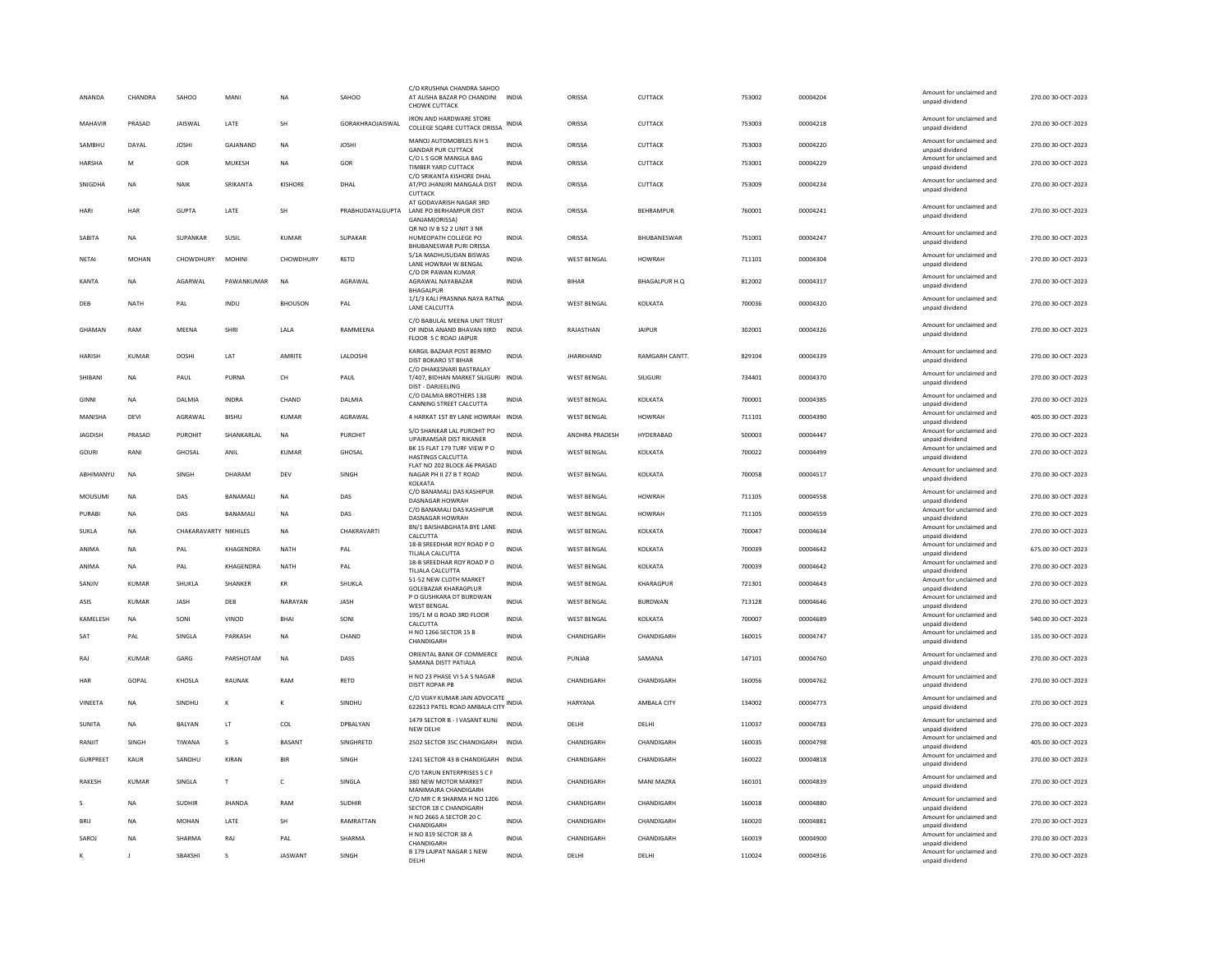| <b>MOHINDER</b> | PAUL           | SAKA              | DEV                | RAJ          | SAKA               | 241 TYPE III POWER COLONY<br><b>ROPAR PB</b>                                            | INDIA        | PUNJAR                | <b>RUPAR</b>    | 140001 | 00005021 | Amount for unclaimed and<br>unpaid dividend | 270.00 30-OCT-2023 |
|-----------------|----------------|-------------------|--------------------|--------------|--------------------|-----------------------------------------------------------------------------------------|--------------|-----------------------|-----------------|--------|----------|---------------------------------------------|--------------------|
| NARINDER        | <b>NA</b>      | <b>ARORA</b>      | SATYAPAUL          | <b>NA</b>    | ARORA              | H NO 17 PUNJABI BAGH PATIALA<br>PUNJAB                                                  | INDIA        | PUNJAB                | PATIALA         | 147001 | 00005027 | Amount for unclaimed and<br>unpaid dividend | 270.00 30-OCT-2023 |
| D               | N              | SHARMA            | $\mathsf{C}$       |              | SHARMA             | HOUSE NO 3377 SECTOR 32 D<br>CHANDIGARH                                                 | <b>INDIA</b> | CHANDIGARH            | CHANDIGARH      | 160047 | 00005029 | Amount for unclaimed and<br>unpaid dividend | 270.00 30-OCT-2023 |
| HARI            | <b>KRISHNA</b> | NARAINPANDEY LATE |                    | SHRI         | HANUMANPRASAD      | 270 SANSKRITI MERGELDECO<br>UDYAN II RAI BARELI ROAD P O<br>AMBEDKAR UNIVERSITY         | <b>INDIA</b> | <b>UTTAR PRADESH</b>  | LUCKNOW         | 226025 | 00005049 | Amount for unclaimed and<br>unpaid dividend | 270.00 30-OCT-2023 |
| SUMAN           | <b>NA</b>      | GUPTA             | <b>SURINDER</b>    | <b>NA</b>    | <b>GUPTA</b>       | LUCKNOW<br>H NO 2444 SECTOR 23 C<br>CHANDIGARH                                          | <b>INDIA</b> | CHANDIGARH            | CHANDIGARH      | 160023 | 00005084 | Amount for unclaimed and<br>unpaid dividend | 270.00 30-OCT-2023 |
| KULBER          | SINGH          | SIDHU             | KIRPAL             | <b>NA</b>    | SINGH              | H NO 506 STREET NO 11 POWER<br>HOUSE ROAD BHATINDA PUNJAB                               | INDIA        | PUNJAB                | <b>BHATINDA</b> | 151001 | 00005095 | Amount for unclaimed and<br>unpaid dividend | 270.00 30-OCT-2023 |
| RAJESH          | <b>NA</b>      | KHANNA            | $\mathsf{v}$       | P            | KHANNA             | 2 PREET NAGAR NEAR POLICE<br>LINES AMBALA CITY                                          | <b>INDIA</b> | <b>HARYANA</b>        | AMBALA CITY     | 134003 | 00005110 | Amount for unclaimed and<br>unpaid dividend | 270.00 30-OCT-2023 |
| <b>ASHOK</b>    | <b>NA</b>      | <b>KUMAR</b>      | <b>OM</b>          | PRAKASH      | <b>BHOJGI</b>      | 23 A SHASTRI COLONY G T ROAD<br>AMBALA CANTT<br>C/O BRIJ LAL GAUTAM K JAIN              | <b>INDIA</b> | <b>HARYANA</b>        | AMBALA CANT.    | 133001 | 00005123 | Amount for unclaimed and<br>unpaid dividend | 270.00 30-OCT-2023 |
| ABHA            | <b>NA</b>      | JAIN              | ARUN               | к            | JAIN               | SANAURI GATE OPP DISPENSARY<br>PATIALA PB                                               | <b>INDIA</b> | PUNJAB                | PATIALA         | 147001 | 00005167 | Amount for unclaimed and<br>unpaid dividend | 270.00 30-OCT-2023 |
| VED             | PRAKASH        | WALIA             | <b>RUP</b>         | CHAND        | WALI               | HOUSE NO 1082 SECTOR 2373<br>CHANDIGARH<br>C/O S K MEHTA & CO S C O 142                 | <b>INDIA</b> | CHANDIGARH            | CHANDIGARH      | 160023 | 00005172 | Amount for unclaimed and<br>unpaid dividend | 270.00 30-OCT-2023 |
| PARAMJIT        | <b>NA</b>      | <b>KAUR</b>       | SHARANJIT          | <b>NA</b>    | SINGH              | TOP FLOOR SECTOR 24-B<br>CHANDIGARH                                                     | <b>INDIA</b> | CHANDIGARH            | CHANDIGARH      | 160023 | 00005181 | Amount for unclaimed and<br>unpaid dividend | 270.00 30-OCT-2023 |
| SANTOSH         | <b>NA</b>      | SHARMA            | ANII               | <b>NA</b>    | KAUSHAL            | R NO 20 7TH FLOOR PB CIVIL<br>SECTT CHANDIGARH DFRETED FD INDIA<br><b>CHANDIGARH PB</b> |              | CHANDIGARH            | CHANDIGARH      | 160001 | 00005203 | Amount for unclaimed and<br>unpaid dividend | 270.00 30-OCT-2023 |
| RAJ             | NA             | <b>KUMAR</b>      | <b>MOHAN</b>       | <b>NA</b>    | LAL                | C/O DEWAN CHAND & CO<br>BHAWRA BAZAR NABHA DISTT<br>PATIALA PB                          | <b>INDIA</b> | PUNJAB                | <b>NABHA</b>    | 147201 | 00005230 | Amount for unclaimed and<br>unpaid dividend | 270.00 30-OCT-2023 |
| RAM             | PARKASH        | ANAND             | LAKSHMI            | <b>NA</b>    | DASS               | H NO 1776 SECTOR 7 C<br>CHANDIGARH                                                      | <b>INDIA</b> | CHANDIGARH            | CHANDIGARH      | 160001 | 00005232 | Amount for unclaimed and<br>unpaid dividend | 270.00 30-OCT-2023 |
| SUSHMA          | NA             | MAHJAN            | к                  | $\mathsf{C}$ | MAHAJAN            | 207 TYPE IV R T P NUHON COLONY<br>PO GHANAULY ROPAR PB                                  | <b>INDIA</b> | PUNJAB                | <b>MORINDA</b>  | 140113 | 00005253 | Amount for unclaimed and<br>unpaid dividend | 270.00 30-OCT-2023 |
| RAM             | PARSAD         | BANSAL            | SADHU              | RAM          | BANSAL             | HOUSE NO 2464 SECTOR 19 C<br>CHANDIGARH                                                 | <b>INDIA</b> | CHANDIGARH            | CHANDIGARH      | 160019 | 00005256 | Amount for unclaimed and<br>unpaid dividend | 270.00 30-OCT-2023 |
| MADHU           | NA             | MITTAL            | PARMIL             | <b>NA</b>    | MITTAL             | H NO 1737 SECTOR 34 D<br>CHANDIGARH                                                     | INDIA        | CHANDIGARH            | CHANDIGARH      | 160001 | 00005278 | Amount for unclaimed and<br>unpaid dividend | 270.00 30-OCT-2023 |
| MADAN           | <b>I</b> AI    | <b>MFTHA</b>      | <b>GIRDHARILAL</b> | <b>NA</b>    | <b>MFHTA</b>       | MEHTA ATTACHE HOUSE S D P<br>SCHOOL BASTI JODHEWAL<br>LUDHIANA PUNJAB                   | <b>INDIA</b> | PUNIAR                | <b>IUDHIANA</b> | 141001 | 00005291 | Amount for unclaimed and<br>unpaid dividend | 270.00 30-OCT-2023 |
| <b>ROOP</b>     | CHAND          | <b>SHARMA</b>     | DHANI              | RAM          | SHARMA             | S/O SH DHANI RAM SHARMA<br>VILLAGE & PO SANAUR DIST<br>PATIALA                          | <b>INDIA</b> | PUNJAB                | SAMANA          | 147103 | 00005329 | Amount for unclaimed and<br>unpaid dividend | 270.00 30-OCT-2023 |
| RUKMAN          | <b>NA</b>      | DEVI              | NA                 | NA           | NA                 | C/O SUDESH OIL COMPANY MAIN<br>ROAD SAMANA MANDI DIST<br>PATIAI A                       | INDIA        | PUNJAB                | SAMANA          | 147101 | 00005333 | Amount for unclaimed and<br>unpaid dividend | 270.00 30-OCT-2023 |
| REETA           | <b>NA</b>      | GARG              | HARRANS            | <b>NA</b>    | GARG               | HOUSE NO 530 SECTOR NO 8<br>PANCHKULA HARYANA                                           | <b>INDIA</b> | <b>HARYANA</b>        | PINIORE         | 134109 | 00005373 | Amount for unclaimed and<br>unpaid dividend | 405.00 30-OCT-2023 |
| NIHAR           | NA             | BAKSHI            | s                  | К            | <b>BAKSHEEPROF</b> | HOUSE NO 1081 SECTOR 2<br>PANCHKULA DIST AMBALA<br>HARYANA                              | <b>INDIA</b> | HARYANA               | PINJORE         | 134109 | 00005386 | Amount for unclaimed and<br>unpaid dividend | 270.00 30-OCT-2023 |
| SABINA          | <b>NA</b>      | SINGAL            | <b>NA</b>          | <b>NA</b>    | NA                 | H NO 1020 SECTOR 37 B<br>CHANDIGARH                                                     | <b>INDIA</b> | CHANDIGARH            | CHANDIGARH      | 160036 | 00005392 | Amount for unclaimed and<br>unpaid dividend | 270.00 30-OCT-2023 |
| M               | s              | SAHANI            | H                  | s            | SAHANI             | C/O ANITA 824 SECTOR 10<br>PANCHKULA                                                    | <b>INDIA</b> | <b>HARYANA</b>        | PINJORE         | 134109 | 00005403 | Amount for unclaimed and<br>unpaid dividend | 270.00 30-OCT-2023 |
| SUMER           | CHAND          | JAIN              | MUNNI              | LAL          | JAIN               | 12 JAIN NAGAR AMBALA CITY                                                               | INDIA        | HARYANA               | AMBALA CITY     | 134003 | 00005428 | Amount for unclaimed and<br>unpaid dividend | 270.00 30-OCT-2023 |
| <b>RITU</b>     | <b>NA</b>      | SHARMA            | <b>NA</b>          | <b>NA</b>    | <b>NA</b>          | H NO 9 SECTOR 17 PANCHKULA<br><b>DIST AMBALA</b>                                        | <b>INDIA</b> | <b>ANDHRA PRADESH</b> | HYDERABAD       | 500003 | 00005429 | Amount for unclaimed and<br>unpaid dividend | 270.00 30-OCT-2023 |
| SUDARSHAN       | LAL            | BANSAL            | <b>BANARS</b>      | <b>NA</b>    | DASS               | HOUSE NO 78 SECTOR 78<br>PANCHKULA HARYANA                                              | INDIA        | HARYANA               | PINJORE         | 134109 | 00005462 | Amount for unclaimed and<br>unpaid dividend | 270.00 30-OCT-2023 |
| SUGANTHI        | NA             | GOVINDARAJ        | $\mathsf{P}$       | <b>NA</b>    | GOVINDARAJ         | 4/5 A RACE COURSE HOUSING<br>UNIT COIMBATORE                                            | <b>INDIA</b> | TAMIL NADU            | COIMBATORE      | 641018 | 00005517 | Amount for unclaimed and<br>unpaid dividend | 270.00 30-OCT-2023 |
| PRABHU          | DAYAL          | PODDAR            | SANWARMAL          | NA           | PODDAR             | ASHOKCHANDRA LODGE<br><b>BUILDING HOSUR MAIN ROAD</b><br>BOMMASUNDRA BANGALORE          | <b>INDIA</b> | KARNATAKA             | CHIKBALLAPUR    | 562158 | 00005539 | Amount for unclaimed and<br>unpaid dividend | 270.00 30-OCT-2023 |
| PRARHA          | DFVI           | <b>JAIN</b>       | D.                 | $\epsilon$   | <b>JAIN</b>        | C/O ABHISHEK C-6 RAJHANS<br>COLONY P O MADANGANI-<br>KISHANGARH (RAJASTHA)              | <b>INDIA</b> | RAIASTHAN             | MADANGANI       | 305801 | 00005562 | Amount for unclaimed and<br>unpaid dividend | 270.00.30-OCT-2023 |
| MANIK           | CHAND          | SARAWGI           | $\mathsf{L}$       | HIRALAI      | SARAWGI            | PREMSUKH HIRALAL H B ROAD<br><b>FANCY BAIAR GUWAHATI</b>                                | <b>INDIA</b> | ASSAM                 | <b>GUWAHATI</b> | 781001 | 00005570 | Amount for unclaimed and<br>unpaid dividend | 270.00 30-OCT-2023 |
| SAVITRI         | DEVI           | SHARDA            | <b>BASUDEV</b>     | NA           | SHARDA             | BYELANE NO. 6 BARTHAKUR MILL<br>ROAD ULUBARI GUWAHATI                                   | <b>INDIA</b> | ASSAM                 | <b>GUWAHATI</b> | 781007 | 00005571 | Amount for unclaimed and<br>unpaid dividend | 270.00 30-OCT-2023 |
| PARESH          | CHANDRA        | MANDAL            | HIRALAL            | <b>NA</b>    | MANDAL             | INDIA BANK A H ROAD, TEZPUR<br>ASSAM                                                    | <b>INDIA</b> | ASSAM                 | <b>TEZPUR</b>   | 784001 | 00005612 | Amount for unclaimed and<br>unpaid dividend | 270.00 30-OCT-2023 |
| DILIP           | <b>KUMAR</b>   | CHAKRABARTI       | DEB                | KUMAR        | CHAKRABARTI        | C/O RANI SREE BANI NAGAR PO<br>REHABARI GUWAHATI                                        | INDIA        | ASSAM                 | <b>GUWAHATI</b> | 781008 | 00005613 | Amount for unclaimed and<br>unpaid dividend | 270.00 30-OCT-2023 |
| SHYAM           | RATAN          | <b>AGARWAI</b>    | HANUMAN            | PD           | AGARWAL            | JAGADISH STORE A O C ROAD<br><b>BONGAIGAON ASSAM</b>                                    | <b>INDIA</b> | ASSAM                 | DHUBRI          | 783380 | 00005621 | Amount for unclaimed and<br>unpaid dividend | 270.00 30-OCT-2023 |
| SUNIL           | <b>KUMAR</b>   | JAIN              | KAILASH            | CHAND        | JAIN               | C/O SHANKAR LAL KAYAL KAYAL<br>BUILDING A T ROAD DIBRUGARH INDIA<br>ASSAM               |              | ARUNACHAL PRADESH     | DIBRUGARH       | 786001 | 00005625 | Amount for unclaimed and<br>unpaid dividend | 540.00 30-OCT-2023 |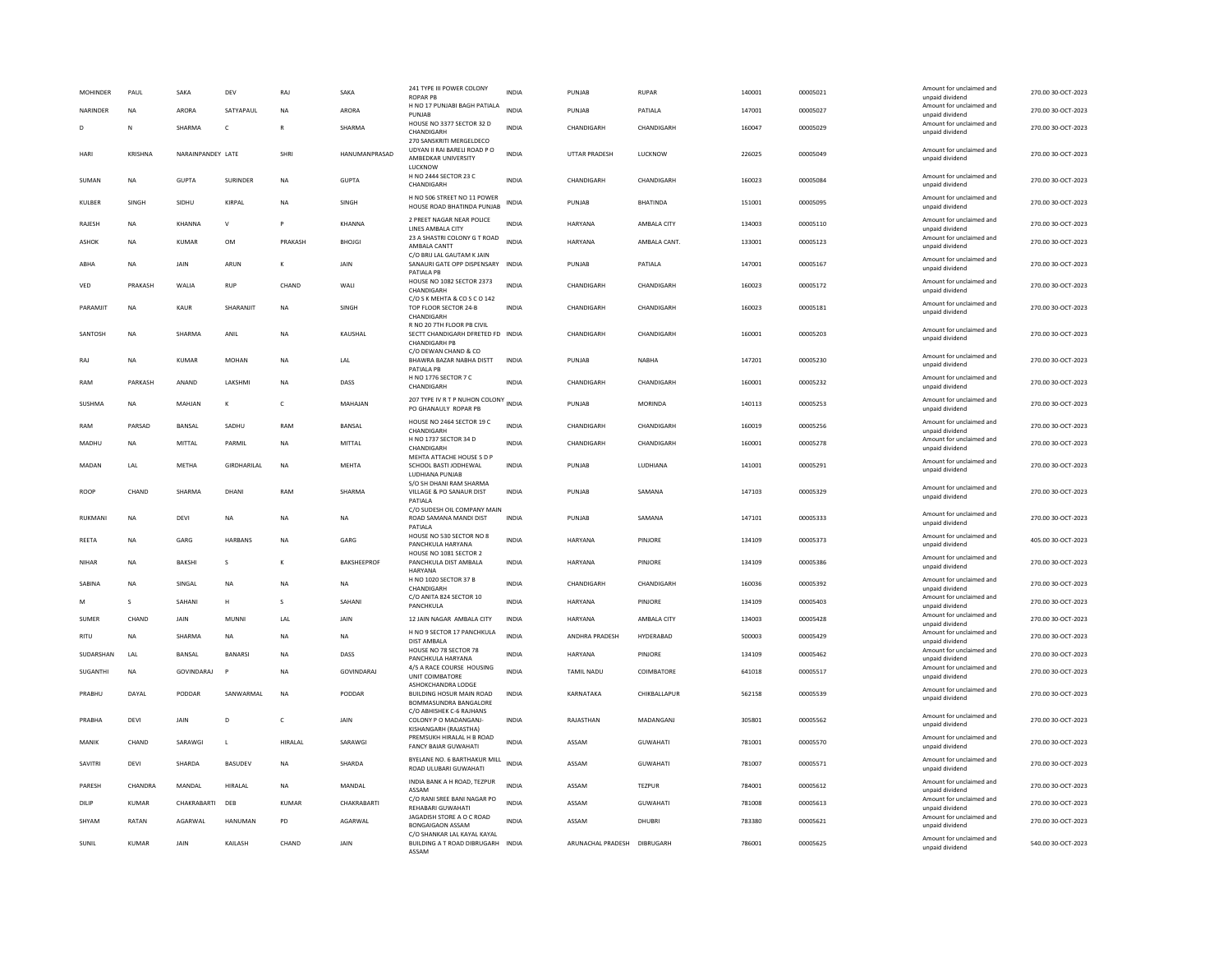| <b>BASANT</b>    | KUMAR          | OSWAL                         | M                | P             | OSWAL              | <b>403 HANUMAN TOWER</b><br><b>ATHGAON GAUHATI</b>                                                      | <b>INDIA</b> | ASSAM              | <b>GUWAHATI</b>  | 781001 | 00005657 | Amount for unclaimed and<br>unpaid dividend                             | 270.00 30-OCT-2023 |
|------------------|----------------|-------------------------------|------------------|---------------|--------------------|---------------------------------------------------------------------------------------------------------|--------------|--------------------|------------------|--------|----------|-------------------------------------------------------------------------|--------------------|
| SHANKAR          | LAL            | <b>JHANWAR</b>                | s                | L             | <b>JHANWARRETD</b> | 309 HANUMAN TOWER<br>ATHGAON GAUHATI                                                                    | INDIA        | ASSAM              | <b>GUWAHATI</b>  | 781001 | 00005662 | Amount for unclaimed and<br>unpaid dividend                             | 270.00 30-OCT-2023 |
| RADHA            | <b>NA</b>      | <b>SINDHI</b>                 | P                | <b>NA</b>     | <b>SINDHI</b>      | 403 HANUMAN TOWER<br>ATHGAON GAUHATI                                                                    | <b>INDIA</b> | ASSAM              | <b>GUWAHATI</b>  | 781001 | 00005664 | Amount for unclaimed and<br>unpaid dividend                             | 270.00 30-OCT-2023 |
| DINDAYAL         | NA             | OSWAL                         | RAM              | LAL           | OSWAL              | <b>403 HANUMAN TOWER</b><br>ATHGAON GAUHATI<br>307 HANUMAN TOWER                                        | <b>INDIA</b> | ASSAM              | <b>GUWAHATI</b>  | 781001 | 00005665 | Amount for unclaimed and<br>unpaid dividend                             | 270.00 30-OCT-2023 |
| PREM             | LATA           | <b>GUPTA</b>                  | D                | к             | <b>GUPTA</b>       | ATHGAON GAUHATI<br>309 HANUMAN TOWER                                                                    | INDIA        | ASSAM              | GUWAHATI         | 781001 | 00005671 | Amount for unclaimed and<br>unpaid dividend                             | 270.00 30-OCT-2023 |
| RADHA            | KISHAN         | <b>BAID</b>                   | BAL              | KISHAN        | BAID               | ATHGAON GAUHATI                                                                                         | <b>INDIA</b> | ASSAM              | <b>GUWAHATI</b>  | 781001 | 00005673 | Amount for unclaimed and<br>unpaid dividend                             | 270.00 30-OCT-2023 |
| VIMAL            | KUMAR          | JAIN                          | F                | c             | JAIN               | 307 HANUMAN TOWER<br>ATHGAON GAUHATI                                                                    | <b>INDIA</b> | ASSAM              | <b>GUWAHATI</b>  | 781001 | 00005676 | Amount for unclaimed and<br>unpaid dividend                             | 270.00 30-OCT-2023 |
| MAHAVEER         | PRASAD         | KILLA                         | RAWAT            | MAL           | KILLARETD          | C/O NEELAM MANI BAZAR S S<br>ROAD GUWAHATI<br>INDER CHAND REWAT MAL                                     | <b>INDIA</b> | ASSAM              | <b>GUWAHATI</b>  | 781001 | 00005691 | Amount for unclaimed and<br>unpaid dividend                             | 270.00 30-OCT-2023 |
| RAJANI           | NA             | DUDHORIA                      | <b>BANSIDHAR</b> | NA            | <b>DUDHORIA</b>    | <b>BARPETA ROAD ASSAM</b><br>UDAY PATH ZOO ROAD SUB P O                                                 | INDIA        | ASSAM              | <b>BARPETA</b>   | 781315 | 00005696 | Amount for unclaimed and<br>unpaid dividend<br>Amount for unclaimed and | 270.00 30-OCT-2023 |
| ARUN             | <b>NA</b>      | DUTTA                         | LATE             | <b>SH</b>     | TANKADUTTA         | <b>GUWAHATI</b><br>KITPLY INDUSTRIES LTD                                                                | <b>INDIA</b> | ASSAM              | <b>GUWAHATI</b>  | 781024 | 00005697 | unpaid dividend                                                         | 270.00 30-OCT-2023 |
| CHANDRAKALA DEVI |                | BANKA                         | PURUSHOTTAM      | LAL           | BANKA              | RUNGAGORH ROAD TINSUKIA<br>ASSAM                                                                        | INDIA        | ARUNACHAL PRADESH  | TINSUKIA         | 786125 | 00005709 | Amount for unclaimed and<br>unpaid dividend                             | 270.00 30-OCT-2023 |
| PRASANNA         | KUMAR          | CHOUHAN                       | HARDUTTA         | <b>NA</b>     | CHOUHAN            | KANTA BLDG FLAT NO 12 RED<br>CROSS HOSPITAL ROAD<br>CHANDMARI GAUHATI                                   | <b>INDIA</b> | ASSAM              | <b>GUWAHATI</b>  | 781003 | 00005710 | Amount for unclaimed and<br>unpaid dividend                             | 270.00 30-OCT-2023 |
| NASHREEN         | RAHMAN         | HAZARIKA                      | SIDDIQUR         | RAHMAN        | HAZARIKAPRO        | C/O SIDDIQUR RAHMAN<br>HAZARIKA GEN ENGG DEPTT OIL INDIA<br>INDIA LTD DULIAJAN                          |              | ASSAM              | <b>HOOGRIJAN</b> | 786602 | 00005717 | Amount for unclaimed and<br>unpaid dividend                             | 270.00 30-OCT-2023 |
| SUNIL            | <b>KUMAR</b>   | <b>BAGRI</b>                  | MOOL             | CHAND         | B                  | SHALIMAR PLASTICES 17A SIOTIA<br>MARKET S R C B ROAD GUWAHATI                                           | <b>INDIA</b> | ASSAM              | <b>GUWAHATI</b>  | 781001 | 00005730 | Amount for unclaimed and<br>unpaid dividend                             | 270.00 30-OCT-2023 |
| KULADHAR         | <b>NA</b>      | GOGOI                         | LATE             | SH            | <b>KANAKGOGOI</b>  | C/O MR D GOGOI PUBSARANIA PO<br>SILPUKHURI GUWAHATI ASSAM                                               | <b>INDIA</b> | ASSAM              | <b>GUWAHATI</b>  | 781001 | 00005747 | Amount for unclaimed and<br>unpaid dividend                             | 270.00 30-OCT-2023 |
| DIAMUDDIN        | <b>NA</b>      | AHMED                         | LATE             | SH            | FAZALHUSSAIN       | EXECTIVE ENG TOWN AND CO<br>RLANN D & D DIV DISPUR<br><b>GUWAHATI</b>                                   | <b>INDIA</b> | ASSAM              | <b>GUWAHATI</b>  | 781006 | 00005748 | Amount for unclaimed and<br>unpaid dividend                             | 270.00 30-OCT-2023 |
| SANDEEP          | KUMAR          | TODI                          | MADANLAL         | NA            | <b>TODI</b>        | C/O SANJAY ENTERPRISE H S<br>ROAD DIRRUGARH ASSAM                                                       | <b>INDIA</b> | ARUNACHAL PRADESH  | DIBRUGARH        | 786001 | 00005803 | Amount for unclaimed and<br>unnaid dividend                             | 270.00 30-OCT-2023 |
| KAMAL            | <b>KISHORE</b> | AGARWAL                       | LATE             | SH            | JANKILALAGARWAL    | C/O J K TEXTILES 33 TEWARI<br>MARKET GUWAHATI                                                           | <b>INDIA</b> | ASSAM              | <b>GUWAHATI</b>  | 781001 | 00005814 | Amount for unclaimed and<br>unpaid dividend                             | 270.00 30-OCT-2023 |
|                  | К              | ABSARHAZARIKA LATE            |                  | SH            | KAHMEDHAZARIKA     | C/O SAJAWAT NEAR OVER BRIDGE<br>PAN BAZAR M L NEHRU ROAD<br><b>GUWAHATI</b>                             | INDIA        | ASSAM              | GUWAHATI         | 781001 | 00005825 | Amount for unclaimed and<br>unpaid dividend                             | 270.00 30-OCT-2023 |
|                  |                |                               |                  |               |                    |                                                                                                         |              |                    |                  |        |          |                                                                         |                    |
| <b>BHAGWATI</b>  | DEVI           | <b>JALAN</b>                  | CHIRANJILAL      | <b>NA</b>     | <b>JALAN</b>       | HAJO ROAD MALBARI ASSAM                                                                                 | <b>INDIA</b> | ASSAM              | <b>BARPETA</b>   | 781335 | 00005831 | Amount for unclaimed and<br>unpaid dividend                             | 270.00 30-OCT-2023 |
| DEVENDRA         | <b>NA</b>      | SARMA                         | <b>ROHINI</b>    | <b>NATH</b>   | SARMA              | SAHID PRAFULLA BORO PATH BY<br>LANE 2 RUPNAGAR GUWAHATI<br>ASSAM KOLKATA                                | <b>INDIA</b> | <b>WEST BENGAL</b> | KOLKATA          | 700032 | 00005843 | Amount for unclaimed and<br>unpaid dividend                             | 270.00 30-OCT-2023 |
| PRAFULLA         | NA             | KALITA                        | UTTAM            | CHANDRA       | KALITA             | MADHURAN NEAR REFINERY<br>SECTOR 3 NOONMATI GUWAHATI INDIA<br>ASSAM                                     |              | ASSAM              | GUWAHATI         | 781020 | 00005847 | Amount for unclaimed and<br>unpaid dividend                             | 270.00 30-OCT-2023 |
| RADHESHYAM       | <b>NA</b>      | SHARMA                        | LATE             | SH            | JAGADISHWARSHARMA  | 19 A SIOTIA MARKET S R C B ROAD INDIA<br><b>GUWAHATI</b>                                                |              | ASSAM              | <b>GUWAHATI</b>  | 781001 | 00005851 | Amount for unclaimed and<br>unpaid dividend                             | 270.00 30-OCT-2023 |
| SATYA            | PRAKASH        | <b>DWIVEDI</b>                | B                |               | DWIVEDI            | C 223 BLOCK H ONGC COLONY<br>SIBSAGAR ASSAM                                                             | <b>INDIA</b> | ASSAM              | SIBSAGAR         | 785640 | 00005857 | Amount for unclaimed and<br>unpaid dividend                             | 270.00 30-OCT-2023 |
| ANJU             | <b>NA</b>      | AGARWAL                       | PAWAN            | <b>KUMAR</b>  | AGARWAL            | C/O RAMSAROOP PAWAN KUMAR<br>SIDING BAZAR POST TINSUKIA<br>ASSAM                                        | <b>INDIA</b> | ARUNACHAL PRADESH  | TINSUKIA         | 786125 | 00005862 | Amount for unclaimed and<br>unpaid dividend                             | 270.00 30-OCT-2023 |
| 0 <sub>M</sub>   | PRAKASH        | SHARMA                        | LATE             | <b>SH</b>     | RAMGOPALSHARMA     | C/O RAVI AUTOMOBILES NAKHAM<br>BAZAR PO TURA MEGHALAYA                                                  | INDIA        | MAHARASHTRA        | <b>MUMBAI</b>    | 400001 | 00005863 | Amount for unclaimed and<br>unpaid dividend                             | 270.00 30-OCT-2023 |
| MRINMOY          | KUMAR          | DAS                           | KALYAN           | <b>KUMAR</b>  | DAS                | BRPL TOWNSHIP OTR NO 479/D<br>PO DHALGAON DT BONGAIGAON INDIA                                           |              | ASSAM              | <b>DHUBRI</b>    | 783385 | 00005865 | Amount for unclaimed and<br>unpaid dividend                             | 270.00 30-OCT-2023 |
| <b>JARA</b>      | <b>NA</b>      | GOSWAMI                       | <b>GANAPATI</b>  | <b>NA</b>     | GOSWAMI            | ASSAM<br>C/O SULSAMAN AUSHA DALAYA<br>COLLEGE ROAD PO HAILAKANDI                                        | <b>INDIA</b> | ASSAM              | <b>HAILKANDI</b> | 788151 | 00005867 | Amount for unclaimed and<br>unpaid dividend                             | 270.00 30-QCT-2023 |
| <b>KAI PANA</b>  | <b>NA</b>      | <b>BHATTACHARJEE JAGADISH</b> |                  | CHANDRA       | BHATTACHARJE       | C/O J C BHATTAHCHARJEE 1 T<br>BHATTA LANE MEHARPAR<br>SILCHAV                                           | <b>INDIA</b> | ASSAM              | <b>SILCHAR</b>   | 788015 | 00005869 | Amount for unclaimed and<br>unpaid dividend                             | 270.00 30-OCT-2023 |
| SANTANU          | <b>NA</b>      | GOSWAMI                       | LATE             | <b>SH</b>     | RADHAKANTAGOSWAM   | LACHIT NAGAR NEAR OLD DCS<br>BUNGLOW P O DIST DIBRUGARH<br>ASSAM                                        | <b>INDIA</b> | ARUNACHAL PRADESH  | DIBRUGARH        | 786001 | 00005874 | Amount for unclaimed and<br>unpaid dividend                             | 270.00 30-OCT-2023 |
| SUNITA           | KUMARI         | MANTRI                        | BHAIRUNDAN       | <b>MANTRI</b> |                    | C/O M K TYRES & AGENCIES<br>CIRCULAR ROAD DIMAPUR<br>NAGALAND                                           | INDIA        | NAGALAND           | <b>DIMAPUR</b>   | 797112 | 00005878 | Amount for unclaimed and<br>unpaid dividend                             | 270.00 30-OCT-2023 |
| SOHANI           | DEVI           | RATHI                         | TULSIRAM         | NA            | RATHI              | C/O RATHI TRADERS H S ROAD PO INDIA<br>MOKOK CHUNG                                                      |              | NAGALAND           | MOKOCHUNG        | 798601 | 00005882 | Amount for unclaimed and<br>unpaid dividend                             | 270.00 30-OCT-2023 |
| TULSI            | RAM            | RATHI                         | <b>KISHAN</b>    | <b>NA</b>     | RATHI              | C/O RATHI TRADING COMPANY<br>CHAMBER ROAD JORHAT [ASSAM] INDIA                                          |              | ASSAM              | <b>JORHAT</b>    | 785001 | 00005883 | Amount for unclaimed and<br>unpaid dividend                             | 270.00 30-OCT-2023 |
| MANOJ            | KUMAR          | <b>AJMERA</b>                 | BABU             | LAL           | <b>AJMERA</b>      | SRI SHANKAR METAL STORES S R C<br>INDIA<br><b>B ROAD FANCY BAZAR GAUHATI</b><br>C/O JAGANNATH RAMESHWER |              | ASSAM              | <b>GUWAHATI</b>  | 781001 | 00005905 | Amount for unclaimed and<br>unpaid dividend                             | 270.00 30-OCT-2023 |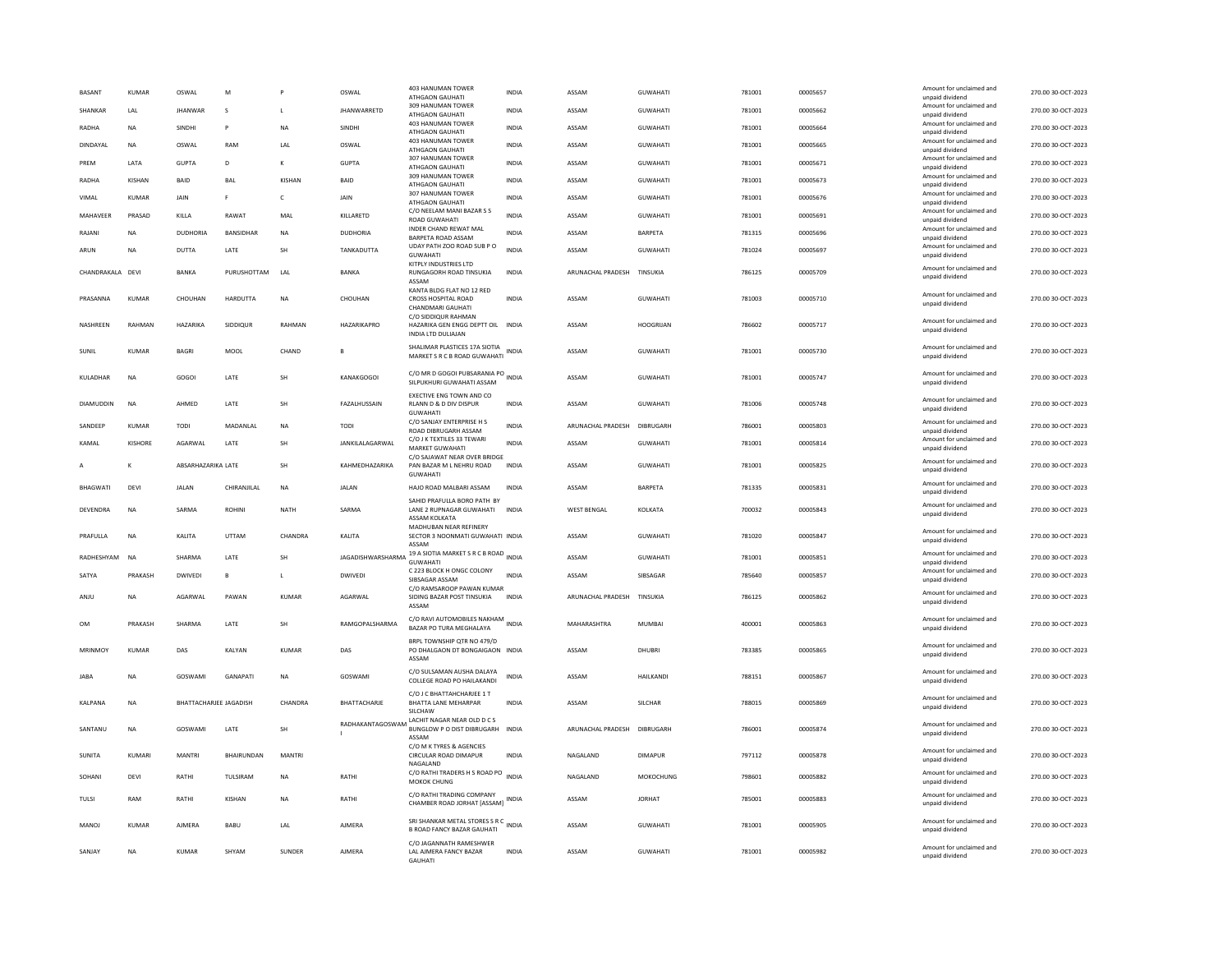| KAMAL           | <b>KUMAR</b> | <b>SETHI</b>                | PANNA                   | LAL           | <b>SETHI</b>       | C/O KAMAL PAPER MART POST<br>MORIGAON DIST MORIGAON<br>ASSAM<br>RAM DEO ENTERPESES JAIL ROAD              | <b>INDIA</b> | ASSAM                 | MARIGAON            | 782105 | 00006007 | Amount for unclaimed and<br>unpaid dividend<br>Amount for unclaimed and | 270.00 30-OCT-2023 |
|-----------------|--------------|-----------------------------|-------------------------|---------------|--------------------|-----------------------------------------------------------------------------------------------------------|--------------|-----------------------|---------------------|--------|----------|-------------------------------------------------------------------------|--------------------|
| HANNUMAN        | MAL          | BHANSALI                    | NA                      | <b>NA</b>     | NA                 | <b>GUWAHATI</b><br>C/O RATANLAL SANJAYKUMAR                                                               | <b>INDIA</b> | ASSAM                 | GUWAHATI            | 781001 | 00006010 | unpaid dividend                                                         | 270.00 30-OCT-2023 |
| <b>INDIRA</b>   | DEVI         | PAHARIYA                    | HULASH                  | <b>NA</b>     | CHAND              | CHHABRA COAL MERCHANT JAIN<br>TEMPLE ROAD NEAR SANGHIJI KA INDIA<br>MANDIR SANGANER JAIPUR<br>[RAJASTHAN] |              | RAJASTHAN             | SANGANER BAZAR      | 303902 | 00006011 | Amount for unclaimed and<br>unpaid dividend                             | 270.00 30-OCT-2023 |
| SUBRATA         | <b>NA</b>    | <b>ROY</b>                  | SUKUMAR                 | <b>NA</b>     | <b>ROY</b>         | C/O A G A&E ASSAM PENSION 1<br>BHANGAGARH GUWAHATI ASSAM                                                  | <b>INDIA</b> | ASSAM                 | <b>GUWAHATI</b>     | 781005 | 00006042 | Amount for unclaimed and<br>unpaid dividend                             | 270.00 30-OCT-2023 |
| DHIRFNDRA       | <b>NATH</b>  | <b>KAI ITA</b>              | RATI                    | KANTA         | <b>KAI ITA</b>     | OFFICE OF THE DIRECTOR DESIGN<br>MINOR IRRIGATION CHANDMARI INDIA<br>GOWAMARI                             |              | ASSAM                 | <b>GUWAHATI</b>     | 781003 | 00006050 | Amount for unclaimed and<br>unpaid dividend                             | 270.00 30-OCT-2023 |
| BALACHANDRA NA  |              | TALGERI                     | MANGESH                 | RAO           | RETD               | 206 'SEVASHRAM' CANARA BANK<br>OFFICER'S QUARTER BUNT'S<br>HOSTEL ROAD BANGLORE                           | <b>INDIA</b> | KARNATAKA             | MANGALORE           | 575003 | 00006085 | Amount for unclaimed and<br>unpaid dividend                             | 135.00 30-OCT-2023 |
| <b>SHIRESH</b>  | <b>NA</b>    | PINGLE                      | BALKRISHNA              | <b>NA</b>     |                    | 140 CHAITANYA GREEN GARDENS<br><b>GOKUL ROAD HUBLI</b>                                                    | <b>INDIA</b> | KARNATAKA             | HUBLI               | 580030 | 00006088 | Amount for unclaimed and<br>unpaid dividend                             | 270.00 30-OCT-2023 |
| NUTAN           | <b>NA</b>    | BAGMAR                      | EAVENT                  | <b>NA</b>     | <b>BAGMAR</b>      | M S DISTRIBUTORS BUTTER<br>MARKET BELGAUM GALLI HUBLI                                                     | INDIA        | KARNATAKA             | HUBLI               | 580028 | 00006126 | Amount for unclaimed and<br>unpaid dividend                             | 270.00 30-OCT-2023 |
| PRABHAKAR       | <b>REDDY</b> | KOTHA                       | <b>JOGA</b>             | <b>NA</b>     | REDDY              | ASSOCIATE LECTURER GOVT<br>POLYTECHNIC FOR WOMEN<br>WARANGAL AF                                           | <b>INDIA</b> | ANDHRA PRADESH        | WARANGAL            | 506007 | 00006145 | Amount for unclaimed and<br>unpaid dividend                             | 270.00 30-OCT-2023 |
| SHANKAR         | <b>NA</b>    | MAMIDYALA                   | <b>NA</b>               | <b>NA</b>     | NA                 | S/O SAYANNA MAMIDYALA POST<br>METPALLY DIST KARIMNAGAR                                                    | <b>INDIA</b> | ANDHRA PRADESH        | <b>JAGTIAL</b>      | 505325 | 00006173 | Amount for unclaimed and<br>unpaid dividend                             | 270.00 30-OCT-2023 |
| SATYA           | NARAYANA     | CHETTYP                     | VEERAYYA                | $\mathsf{P}$  | RETD               | 9-128 KASTURI BAI STREET<br>MARKAPUR                                                                      | INDIA        | ANDHRA PRADESH        | MARKAPUR            | 523316 | 00006219 | Amount for unclaimed and<br>unpaid dividend                             | 270.00 30-OCT-2023 |
| RANGIAH         | <b>NA</b>    | CHANDU                      | c                       | RAMCHANDER    | <b>RAO</b>         | HOUSE NO 398/1 TIFLE RANGE<br>SECUNDERABAD A P                                                            | <b>INDIA</b> | ANDHRA PRADESH        | HYDERABAD           | 500025 | 00006258 | Amount for unclaimed and<br>unpaid dividend                             | 270.00 30-OCT-2023 |
| SADGUNA         | <b>REDDY</b> | <b>GUPTHA</b>               | G                       |               | REDDYHOUSEWIIFE    | H NO. - 16 - 10 -174/1 OLD<br>MALAKPOT HYDERABAD                                                          | <b>INDIA</b> | ANDHRA PRADESH        | HYDERABAD           | 500036 | 00006270 | Amount for unclaimed and<br>unpaid dividend                             | 270.00 30-OCT-2023 |
| TRIVENI         | NA           | <b>BANDI</b>                | B                       | NA            | YELLIAH            | H NO 15 93 NEW MIRJALGUDA<br>MALKAJGIRI POST HYDERABAD AP                                                 | INDIA        | ANDHRA PRADESH        | HYDERABAD           | 500047 | 00006295 | Amount for unclaimed and<br>unpaid dividend                             | 270.00 30-OCT-2023 |
| ARUNA           | NA           |                             | MANCHOKONDA PURUSHOTHAM | <b>NA</b>     | NALGONDA           | C/O D BADRAIAH OPP HANUMAN<br>TEMPLE BRAHMANANDA REDDY<br>COLONY DEVERKONDA<br>MIRYALAGUDA                | <b>INDIA</b> | <b>ANDHRA PRADESH</b> | MIRYALAGUDA         | 508248 | 00006300 | Amount for unclaimed and<br>unpaid dividend                             | 270.00 30-OCT-2023 |
|                 |              |                             |                         |               |                    | C/O D BADRAIAH OPP HANUMAN                                                                                |              |                       |                     |        |          |                                                                         |                    |
| PURUSHOTHAM NA  |              | MANCHUKONDA NA              |                         | <b>NA</b>     | NA                 | TEMPLE BRAHMANANDA REDDY<br>COLONY DEVERKONDA<br>MIRYALAGUDA                                              | INDIA        | ANDHRA PRADESH        | MIRYALAGUDA         | 508248 | 00006301 | Amount for unclaimed and<br>unpaid dividend                             | 270.00 30-OCT-2023 |
| ALEPULA         | <b>NA</b>    | SATHYA                      | A                       | PANDURANGAM   |                    | 134 610A/A CARVAN<br>KUI SUMPURA P O HD                                                                   | <b>INDIA</b> | <b>ANDHRA PRADESH</b> | SHAM SHEER GUNJ     | 500267 | 00006309 | Amount for unclaimed and<br>unpaid dividend                             | 270.00 30-OCT-2023 |
| RENU            | NA           | MAINDIRATTA COL             |                         | YR            | MAINDRATTA         | HOUSE NO 226 1ST FLOOR<br>POCKET NO 40 CHITRANJAN PARK INDIA<br>NEWDELHI                                  |              | DELHI                 | DELHI               | 110019 | 00006313 | Amount for unclaimed and<br>unpaid dividend                             | 270.00 30-OCT-2023 |
| PRASHANTH       | <b>NA</b>    | GANDAY                      | <b>NA</b>               | <b>NA</b>     | <b>NA</b>          | H NO 11-116 SEATHARAMPUR<br>MIRYALAGUDA DIST NALGONDA INDIA                                               |              | ANDHRA PRADESH        | MIRYALAGUDA         | 508207 | 00006315 | Amount for unclaimed and<br>unpaid dividend                             | 270.00 30-OCT-2023 |
| <b>MOHANA</b>   | VENIKATA     | <b>LINGAMPRATTIP</b><br>ATI |                         | RACHA         | LINGAM             | AG<br>H NO A 16 CEMENT<br><b>CORPORATION OF INDIA</b>                                                     | <b>INDIA</b> | ANDHRA PRADESH        | ADILABAD            | 504003 | 00006339 | Amount for unclaimed and<br>unpaid dividend                             | 270.00 30-OCT-2023 |
| <b>REKHA</b>    |              |                             | <b>NA</b>               | <b>NA</b>     | <b>NA</b>          | ADILABAD<br>23 6 91818 RAJARAI DEVDI                                                                      | <b>INDIA</b> | <b>ANDHRA PRADESH</b> | SHAM SHEER GUNJ     | 500265 | 00006356 | Amount for unclaimed and                                                | 270.00 30-OCT-2023 |
| CHANDERJIT      | <b>NA</b>    | <b>KAUR</b>                 | <b>NANAK</b>            | SINGH         |                    | SHALIBANDA HYDERABAD<br>15 3 534 GOWLIGUDA CHAMAN                                                         | <b>INDIA</b> | ANDHRA PRADESH        | HYDERABAD           | 500012 | 00006423 | unpaid dividend<br>Amount for unclaimed and                             | 270.00 30-OCT-2023 |
| NARAYANA        | RAO          | YANDURU                     | PULLAYYA                | <b>NA</b>     | RETD               | HYDERABAD<br>11714/C GANDHINAGAR                                                                          | <b>INDIA</b> | ANDHRA PRADESH        | <b>GANDHI NAGAR</b> | 500380 | 00006424 | unpaid dividend<br>Amount for unclaimed and                             | 270.00 30-OCT-2023 |
| PADMAVATHI      | <b>P</b>     | N                           | G                       | <b>BHAVAN</b> | PRASAD             | HYDERABAD<br>1-17-52/3 SAINAGAR COLONY<br>TRIMALGHERRY(PO(                                                | <b>INDIA</b> | ANDHRA PRADESH        | HYDERABAD           | 500001 | 00006441 | unpaid dividend<br>Amount for unclaimed and<br>unpaid dividend          | 270.00 30-OCT-2023 |
| VIJAY           | <b>KUMAR</b> | MIRYALA                     | VENKATRAMLUM NA         |               |                    | SECUNDERABAD<br>LIGHT 910 KPHB COLONY<br>KUKATPALLY HYDERABAD A P                                         | INDIA        | ANDHRA PRADESH        | KUKATPALLY          | 500872 | 00006443 | Amount for unclaimed and<br>unpaid dividend                             | 270.00 30-OCT-2023 |
| LAKSHMAN        | RAO          | CHENUMALLA                  | $\mathsf{C}$            | H             | VEERAIAH           | PLOT NO 62 KAKATIYANAGAR                                                                                  | <b>INDIA</b> | ANDHRA PRADESH        | HYDERABAD           | 500008 | 00006462 | Amount for unclaimed and                                                | 270.00 30-OCT-2023 |
| CHANDRAKALA NA  |              | MOLUGURI                    | MOLUGURI                | <b>NA</b>     | <b>BIKSHAPATHY</b> | HYDERABAD<br>H NO 12-211 GOWDA STREET PO                                                                  | <b>INDIA</b> | ANDHRA PRADESH        | <b>JANGAON</b>      | 506164 | 00006465 | unpaid dividend<br>Amount for unclaimed and                             | 540.00 30-OCT-2023 |
| RAMACHANDRA RAO |              | REDDI                       | PRASADRAO               | REDDY         |                    | PARKAL DT WARANGAL AP<br>12-2-37/12A SRI RAMNAGAR<br>COLONY MEHADIPATNAM<br>HYDERABAD                     | INDIA        | ANDHRA PRADESH        | HYDERABAD           | 500028 | 00006478 | unpaid dividend<br>Amount for unclaimed and<br>unpaid dividend          | 270.00 30-OCT-2023 |
| <b>RAKESH</b>   | <b>NA</b>    | <b>GUPTA</b>                | SATISH                  | <b>NA</b>     | CHAND              | 8-2-335/1 ROAD NO 5 BANJARA<br>HILLS - HYDERABAD                                                          | <b>INDIA</b> | ANDHRA PRADESH        | HYDERABAD           | 500034 | 00006505 | Amount for unclaimed and<br>unpaid dividend                             | 270.00 30-OCT-2023 |
| RENU            | <b>NA</b>    | GUPTA                       | RAKESH                  | <b>GUPTA</b>  | PROF               | 8-2-335/1 ROAD NO 5 BANJARA<br>HILLS - HYDERABAD                                                          | <b>INDIA</b> | <b>ANDHRA PRADESH</b> | HYDERABAD           | 500034 | 00006506 | Amount for unclaimed and<br>unpaid dividend                             | 270.00 30-OCT-2023 |
| SRINIVASAN      | KANNAIAN     | REDDY                       | KANHAIAH                | NA            | REDDY              | 106 SRINIVASA TOWERS 6-3-1187<br><b>BEGUNPET HYDERABAD</b>                                                | <b>INDIA</b> | <b>ANDHRA PRADESH</b> | HYDERARAD           | 500016 | 00006518 | Amount for unclaimed and<br>unpaid dividend                             | 270.00 30-OCT-2023 |
| RAJASEKHAR      | KANNAIAN     | REDDY                       | KANNAIAH                | <b>NA</b>     | REDDY              | 106 SRINIVASA TOWERS 6-3-1187                                                                             | <b>INDIA</b> | ANDHRA PRADESH        | HYDERABAD           | 500016 | 00006519 | Amount for unclaimed and                                                | 270.00 30-OCT-2023 |
| RAMA            | DEVI         | RAMINENI                    | KISHORE                 | BABU          |                    | BEGUNPET HYDERABAD<br>F-34 MADHURA NAGAR S R<br>NAGAR POST HYDERABAD                                      | <b>INDIA</b> | <b>ANDHRA PRADESH</b> | HYDERABAD           | 500045 | 00006522 | unpaid dividend<br>Amount for unclaimed and<br>unpaid dividend          | 270.00 30-OCT-2023 |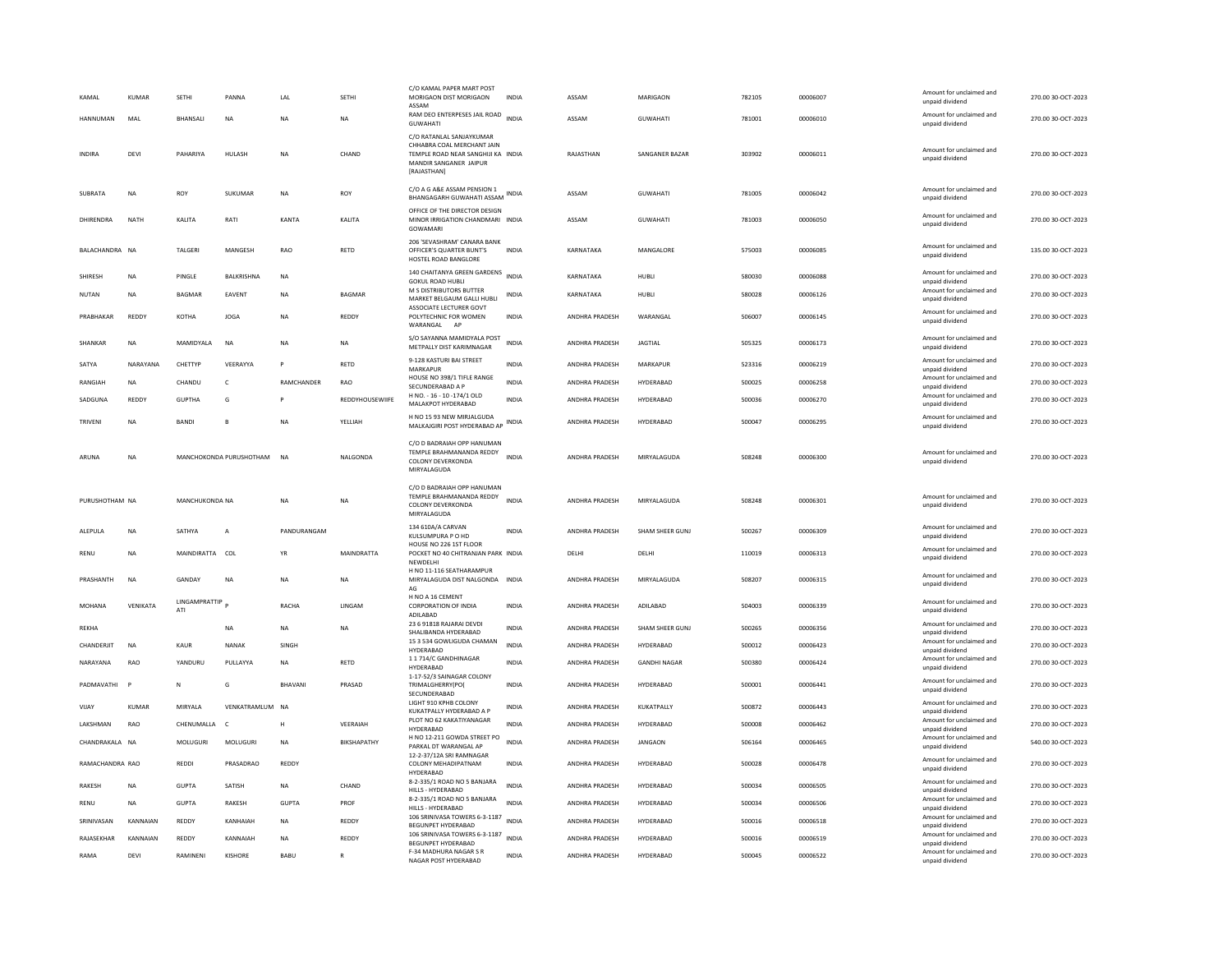| 14 7 371/4-7 BEGUM BAZAR<br>Amount for unclaimed and<br>HYDERABAD<br>00006544<br>270.00 30-OCT-2023<br><b>UMESH</b><br>CHAND<br><b>NA</b><br><b>NA</b><br><b>INDIA</b><br>ANDHRA PRADESH<br>500012<br>JAIN<br><b>NA</b><br>HYDERABAD<br>unpaid dividend<br>15 1 503/2 ASHOK MARKET<br>Amount for unclaimed and<br>SURESH<br>CHAND<br>JAIN<br>UDAYARAJ<br><b>NA</b><br><b>JAIN</b><br><b>INDIA</b><br>ANDHRA PRADESH<br>HYDERABAD<br>500012<br>00006560<br>270.00 30-OCT-2023<br>HYDERABAD<br>unpaid dividend<br>H NO 89 ROAD NO 3 WEA<br>Amount for unclaimed and<br>LATE<br>270.00 30-OCT-2023<br>NARASIMHA<br><b>RAO</b><br><b>SH</b><br>TSHANKARAIAH<br><b>INDIA</b><br>ANDHRA PRADESH<br>HYDERABAD<br>500026<br>00006563<br>MOTORPALLI SECUNDERABAD AP<br>unpaid dividend<br>PLOT NO 68 GREEN HILLS COLONY<br>Amount for unclaimed and<br>HYMAVATHI<br><b>NA</b><br>s<br>s<br>CHANDRA<br><b>SEKHAR</b><br>STREET NO 8 HABSIGNDA<br><b>INDIA</b><br>ANDHRA PRADESH<br>HYDERABAD<br>500001<br>00006587<br>540.00 30-OCT-2023<br>unpaid dividend<br>HYDERABAD<br>4 1 189 TOWER ROAD<br>Amount for unclaimed and<br>KANKANI<br>KANYALAL<br>KANKANI<br>INDIA<br>505001<br>00006598<br>270.00 30-OCT-2023<br>BANKAT<br>LAL<br>NA<br>ANDHRA PRADESH<br>KARIMNAGAR<br>KARIMNAGAR<br>unpaid dividend<br>H NO 2 3 19/18/A TULASINAGAR<br>Amount for unclaimed and<br><b>INDIA</b><br>500013<br>270.00 30-OCT-2023<br>DHARMAVRATA NA<br>SHASTRI<br><b>NA</b><br>MALLAIAH<br>ANDHRA PRADESH<br>HYDERABAD<br>00006599<br>D<br><b>GOLNAKA HYDERABAD AP</b><br>unpaid dividend<br>H NO 8 3 315/2 YOUSUFGUDA<br>Amount for unclaimed and<br>SUSHEELA<br>BAI<br>AGARWAL<br>AGARWAL<br><b>INDIA</b><br>HYDERABAD<br>500045<br>00006601<br>270.00 30-OCT-2023<br>RATANLAL<br>NA<br>ANDHRA PRADESH<br>HYDERARAD<br>unpaid dividend<br>15 2 182 MAHRAJ GUNJ<br>Amount for unclaimed and<br>270.00 30-OCT-2023<br>RAJESH<br>KUMAR<br>MALANI<br>MURLIDHAR<br><b>NA</b><br>M<br><b>INDIA</b><br>ANDHRA PRADESH<br>HYDERABAD<br>500012<br>00006624<br>HYDERABAD AP<br>unpaid dividend<br>JAI BHAWANI STEELS 2803<br>Amount for unclaimed and<br>HYDERABAD<br>500003<br>00006627<br>270.00 30-OCT-2023<br>SAT<br>NA<br>PAUL<br>DIWAN<br>NA<br>CHAND<br>MINISTER ROAD RANIGUNJ<br>INDIA<br>ANDHRA PRADESH<br>unpaid dividend<br>SECUNDERABAD AP<br>C/O MOHAN SILK CENTRE POST<br>Amount for unclaimed and<br><b>BHARAT</b><br><b>HAMHA</b><br><b>NOONE</b><br><b>NOONE</b><br><b>NA</b><br>SUDARSHAN<br>NIDAMNOOR DIST NALGONDA<br>INDIA<br>ANDHRA PRADESH<br>MIRYALAGUDA<br>508278<br>00006660<br>270.00 30-OCT-2023<br>unpaid dividend<br>MIRYALAGUDA<br>265 A SANTOSHNAGAR COLONY<br>Amount for unclaimed and<br><b>INDIA</b><br>ANDHRA PRADESH<br>SAIDABAD<br>500659<br>00006678<br>270.00 30-OCT-2023<br><b>USHA</b><br>NA<br>RANI<br><b>NA</b><br><b>NA</b><br><b>NA</b><br>OLD HYDERABAD<br>unpaid dividend<br>APSARA CLOTH CENTRE<br>Amount for unclaimed and<br>MARUTHI<br>PRASAD<br>KATAKAM<br><b>NA</b><br><b>INDIA</b><br>ANDHRA PRADESH<br>ASIFNAGAR<br>505468<br>00006704<br>270.00 30-OCT-2023<br><b>NA</b><br><b>NA</b><br>HUZURABAD<br>unpaid dividend<br>16/944 P R T STREET<br>Amount for unclaimed and<br>NA<br>CHINTA<br>NAGAPPA<br>INDIA<br>ANDHRA PRADESH<br>DHARMAVARAM<br>515671<br>00006736<br>270.00 30-OCT-2023<br>MUNAIAH<br>$\mathsf{C}$<br>DHARMAVARAM<br>unpaid dividend<br>C/O K CHANDRA MOULI H NO 17 9 INDIA<br>Amount for unclaimed and<br>540.00 30-OCT-2023<br>RAJAVEERU<br><b>NA</b><br>M<br>M<br><b>NA</b><br>KANAKAIAH<br>ANDHRA PRADESH<br>WARANGAL<br>506002<br>00006737<br>16 ORUS WARANGAL<br>unpaid dividend<br>RAMYA CHIT FUND PVT LTD<br>Amount for unclaimed and<br>VPRASAD<br>LAXMANA<br>VIJAYWADA<br>520007<br>00006803<br>RAO<br><b>INDIA</b><br>ANDHRA PRADESH<br>270.00 30-OCT-2023<br>P<br>A<br>PATAMATA VIJAYAWADA<br>unpaid dividend<br>ANIMESH AGENCIES 69 THANGAL<br>Amount for unclaimed and<br>CHANDAN<br>MAL<br>PATNI<br>$\mathsf{T}$<br>$\mathsf{C}$<br>PATNI<br><b>INDIA</b><br>MANIPUR<br><b>IMPHAL</b><br>795001<br>00006819<br>270.00 30-OCT-2023<br>BAZAR IMPHAL MANIPUR<br>unpaid dividend<br>Amount for unclaimed and<br>PRADEEP<br><b>KUMAR</b><br>SHARMA<br>LATE<br>SH<br>DAWARKANATH<br>MY SHOP PAONA BAZAR IMPHAL INDIA<br>MANIPUR<br><b>IMPHAL</b><br>795001<br>00006832<br>270.00 30-OCT-2023<br>unpaid dividend<br>C/O UMRAO SINGH RAMLAL<br>Amount for unclaimed and<br>473331<br>270.00.30-OCT-2023<br>ARCHANA<br><b>NA</b><br>SOGANI<br><b>RISHARK</b><br><b>NA</b><br>SOGANI<br>SOGANI STATION ROAD ASHOK<br><b>INDIA</b><br><b>MADHYA PRADESH</b><br><b>ASHOK NAGAR</b><br>00006833<br>unpaid dividend<br>NAGAR M P DIST GUNA<br>NASAN WILLER<br>NEAR NEHRU PARK ASHOK NAGAR<br>Amount for unclaimed and<br>270.00 30-OCT-2023<br>SATISH<br><b>NA</b><br>KOHLI<br><b>DIWAN</b><br><b>NA</b><br>CHANDJI<br><b>MADHYA PRADESH</b><br><b>ASHOK NAGAR</b><br>473331<br>00006834<br>M P DIST GUNA<br>unpaid dividend<br>C/O RISHABH KUMAR MAHAVEER<br>Amount for unclaimed and<br>MAHENDRA<br><b>NA</b><br><b>ASHOK NAGAR</b><br>473331<br>00006835<br>270.00 30-OCT-2023<br>MAHAVEER<br><b>NA</b><br>SOGANI<br>KUMARJI<br><b>INDIA</b><br>MADHYA PRADESH<br>KUMAR SOGANI ASHOK NAGAR<br>unpaid dividend<br>M P DIST GUNA<br>132 BHAGWANDIN NAGAR<br>Amount for unclaimed and<br>PRFM<br>PRAKASH<br>KHANDELWAL<br>GHANSHYAM<br>DAS<br><b>INDIA</b><br>MADHYA PRADESH<br><b>INDORE</b><br>452001<br>00006863<br>270.00 30-OCT-2023<br>Л<br>SCHEME NO 47 INDORE<br>unpaid dividend<br>10 DUBEY COLONY NEAR WAGH<br>Amount for unclaimed and<br>270.00 30-OCT-2023<br>NAMRATA<br>KOUR<br>TUTEJA<br><b>HARMINDER</b><br><b>NA</b><br>SINGH<br>NURSING HOME MANIKBAG ROAD INDIA<br><b>MADHYA PRADESH</b><br>INDORE<br>452001<br>00006940<br>unpaid dividend<br><b>INDORE M P</b><br>Amount for unclaimed and<br>452003<br>270.00 30-OCT-2023<br>NARFNDRA<br><b>NA</b><br><b>JAIN</b><br>DIGARARII<br><b>NA</b><br><b>JAIN</b><br>7/3 SNEHLATA GANJ INDORE<br>INDIA<br>MADHYA PRADESH<br><b>INDORF</b><br>00006962<br>unpaid dividend<br>74 BHAGAT SINGH MARG MEERA<br>Amount for unclaimed and<br><b>VIKAS</b><br><b>NA</b><br>JAIN<br>D<br>$\mathsf{C}$<br><b>JAIN</b><br><b>INDIA</b><br>MADHYA PRADESH<br><b>DEWAS</b><br>455001<br>00006998<br>270.00 30-OCT-2023<br>BAWDI CHOURAHA DEWAS M P<br>unpaid dividend<br>SUBHASH GANJ ASHOK NAGAR M<br>Amount for unclaimed and<br><b>INDIA</b><br>NARENDRA<br>SINGHAI<br>GOPILAL<br>SNGHAI<br>PROF<br>MADHYA PRADESH<br><b>ASHOK NAGAR</b><br>473331<br>00007005<br>270.00 30-OCT-2023<br>DR<br>P DIST GUNA<br>unpaid dividend<br>C/O DR NARFNDRA SINGHAI<br>Amount for unclaimed and<br>RASHMI<br><b>NA</b><br>SINGHAI<br>NARENDRA<br><b>NA</b><br>SINGHAI<br><b>INDIA</b><br><b>MADHYA PRADESH</b><br><b>ASHOK NAGAR</b><br>473331<br>00007006<br>270.00 30-OCT-2023<br>SUBHASH GANJ<br>unpaid dividend<br>C/O KEWAL KRISHAN KOHLI<br>Amount for unclaimed and<br>473331<br>270.00 30-OCT-2023<br>MADHU<br><b>NA</b><br>KOHII<br><b>NA</b><br><b>NA</b><br><b>NA</b><br>NEHRU PARK ASHOK NAGAR M P INDIA<br><b>MADHYA PRADESH</b><br><b>ASHOK NAGAR</b><br>00007007<br>unpaid dividend<br>DIST GUNA<br>Amount for unclaimed and<br>MADANLAL<br><b>NA</b><br>SONI<br>NANDKISHORE<br><b>NA</b><br>SONI<br>25 LODHI PURA NO 3 INDORE M P INDIA<br><b>MADHYA PRADESH</b><br>INDORE<br>452002<br>00007017<br>270.00 30-OCT-2023<br>unpaid dividend<br>Amount for unclaimed and<br>KALURAKSH<br><b>NA</b><br>SHRIVASTAVA<br>ANAND<br>MOHA<br>SHRIVASTABA<br>158 VIDHYA NAGAR INDORE M P INDIA<br>MADHYA PRADESH<br>INDORE<br>452001<br>00007060<br>405.00 30-OCT-2023<br>unpaid dividend<br><b>155 SHIV SHAKTI NAGAR</b><br>Amount for unclaimed and<br>270.00 30-OCT-2023<br>MAHESH<br>CHANDER<br><b>NA</b><br>MADHYA PRADESH<br><b>INDORE</b><br>452001<br>00007073<br>SHUKLA<br><b>NA</b><br><b>NA</b><br><b>INDIA</b><br>KANADIYA ROAD INDORE (MP)<br>unpaid dividend<br>Amount for unclaimed and<br>DHANENDRA<br><b>NA</b><br>JAIN<br>DIGAMBARJI<br><b>NA</b><br><b>JAIN</b><br>7/3 SHEHLATAGANJ INDORE M P INDIA<br>MADHYA PRADESH<br>INDORE<br>452003<br>00007144<br>270.00 30-OCT-2023<br>unpaid dividend<br>Amount for unclaimed and<br><b>KUMAR</b><br>KABRA<br>MURLIDHAR<br><b>NA</b><br>KABRA<br>282 ANOOP NAGAR INDORE<br>INDIA<br>MADHYA PRADESH<br>INDORE<br>452008<br>00007192<br>135.00 30-OCT-2023<br>RAVI<br>unpaid dividend<br>SHREE BHAGWATI TEXTILE 59 M T INDIA<br>Amount for unclaimed and<br>270.00 30-OCT-2023<br>ASHOK<br><b>NA</b><br>MAHESHWARI CHUNI<br><b>NA</b><br>LAL<br>MADHYA PRADESH<br><b>INDORF</b><br>452002<br>00007195<br><b>CLOTH MKT INDORE</b><br>unpaid dividend<br>Amount for unclaimed and<br>43 GOPAL COLONY JHABUA M P<br>00007211<br>270.00 30-OCT-2023<br>UTTARA<br>PATANKAR<br>ULLAHAS<br><b>NA</b><br>PATANKAR<br><b>INDIA</b><br>MADHYA PRADESH<br><b>JHABUA</b><br>457661<br><b>NA</b><br>unpaid dividend<br>Amount for unclaimed and<br>270.00 30-OCT-2023<br>RAJENDRA<br>NA<br>SATALKAR<br>NATTHU<br>JIRAC<br>SATALKAR<br>406/6 NEHRU NAGAR INDORE<br>INDIA<br>MADHYA PRADESH<br>INDORE<br>452008<br>00007224<br>unpaid dividend<br>Amount for unclaimed and<br>DEEPAK<br><b>NA</b><br>SHALIA<br><b>SHRI</b><br><b>NA</b><br>KISHAN<br>E 44 M I G COLONY INDORE<br><b>INDIA</b><br>MADHYA PRADESH<br><b>INDORE</b><br>452008<br>00007237<br>270.00 30-OCT-2023<br>unpaid dividend<br>1/2 PARSI MOHALLA CHHAWNI<br>Amount for unclaimed and<br><b>INDIA</b><br>270.00 30-OCT-2023<br>MANJU<br>$\mathsf{v}$<br>SOGANI<br>VIPIN<br>CHAND<br>SOGANI<br><b>MADHYA PRADESH</b><br><b>INDORE</b><br>452001<br>00007267<br><b>INDORE</b><br>unpaid dividend<br>Amount for unclaimed and<br><b>PUSHPA</b><br><b>NA</b><br>JAIN<br>SHRENIK<br>LAL<br><b>JAIN</b><br>118 VALLABH NAGAR INDORE<br><b>INDIA</b><br><b>MADHYA PRADESH</b><br>INDORE<br>452003<br>00007273<br>540.00 30-OCT-2023<br>unpaid dividend | ANURADHA | <b>NA</b> | PULIPAT | NA | SURYAPRAKASH | C/O P SURYA PRAKASH CSG-2 SCD<br><b>BUIDLING FCIL HYDERABAD</b> | <b>INDIA</b> | ANDHRA PRADESH | ECIL HYDERABAD | 500762 | 00006524 | Amount for unclaimed and<br>unnaid dividend | 270.00 30-OCT-2023 |
|------------------------------------------------------------------------------------------------------------------------------------------------------------------------------------------------------------------------------------------------------------------------------------------------------------------------------------------------------------------------------------------------------------------------------------------------------------------------------------------------------------------------------------------------------------------------------------------------------------------------------------------------------------------------------------------------------------------------------------------------------------------------------------------------------------------------------------------------------------------------------------------------------------------------------------------------------------------------------------------------------------------------------------------------------------------------------------------------------------------------------------------------------------------------------------------------------------------------------------------------------------------------------------------------------------------------------------------------------------------------------------------------------------------------------------------------------------------------------------------------------------------------------------------------------------------------------------------------------------------------------------------------------------------------------------------------------------------------------------------------------------------------------------------------------------------------------------------------------------------------------------------------------------------------------------------------------------------------------------------------------------------------------------------------------------------------------------------------------------------------------------------------------------------------------------------------------------------------------------------------------------------------------------------------------------------------------------------------------------------------------------------------------------------------------------------------------------------------------------------------------------------------------------------------------------------------------------------------------------------------------------------------------------------------------------------------------------------------------------------------------------------------------------------------------------------------------------------------------------------------------------------------------------------------------------------------------------------------------------------------------------------------------------------------------------------------------------------------------------------------------------------------------------------------------------------------------------------------------------------------------------------------------------------------------------------------------------------------------------------------------------------------------------------------------------------------------------------------------------------------------------------------------------------------------------------------------------------------------------------------------------------------------------------------------------------------------------------------------------------------------------------------------------------------------------------------------------------------------------------------------------------------------------------------------------------------------------------------------------------------------------------------------------------------------------------------------------------------------------------------------------------------------------------------------------------------------------------------------------------------------------------------------------------------------------------------------------------------------------------------------------------------------------------------------------------------------------------------------------------------------------------------------------------------------------------------------------------------------------------------------------------------------------------------------------------------------------------------------------------------------------------------------------------------------------------------------------------------------------------------------------------------------------------------------------------------------------------------------------------------------------------------------------------------------------------------------------------------------------------------------------------------------------------------------------------------------------------------------------------------------------------------------------------------------------------------------------------------------------------------------------------------------------------------------------------------------------------------------------------------------------------------------------------------------------------------------------------------------------------------------------------------------------------------------------------------------------------------------------------------------------------------------------------------------------------------------------------------------------------------------------------------------------------------------------------------------------------------------------------------------------------------------------------------------------------------------------------------------------------------------------------------------------------------------------------------------------------------------------------------------------------------------------------------------------------------------------------------------------------------------------------------------------------------------------------------------------------------------------------------------------------------------------------------------------------------------------------------------------------------------------------------------------------------------------------------------------------------------------------------------------------------------------------------------------------------------------------------------------------------------------------------------------------------------------------------------------------------------------------------------------------------------------------------------------------------------------------------------------------------------------------------------------------------------------------------------------------------------------------------------------------------------------------------------------------------------------------------------------------------------------------------------------------------------------------------------------------------------------------------------------------------------------------------------------------------------------------------------------------------------------------------------------------------------------------------------------------------------------------------------------------------------------------------------------------------------------------------------------------------------------------------------------------------------------------------------------------------------------------------------------------------------------------------------------------------------------------------------------------------------------------------------------------------------------------------------------------------------------------------------------------------------------------------------------------------------------------------------------------------------------------------------------------------------------------------------------------------------------------------------------------------------------------------------------------------------------------------------------------------------------------------------------------------------------------------------------------------------------------------------------------------------------------------------------------------------------------------------------------------------------------------------------------------------------------------------------------------------------------------------------------------------------------------------------------------------------------------------------------------------------------------------------------------------------------------------------------------------------------------------------------------------------------------------------------------------------------------------------------------------------------------------------------------------------------------------------------------------------------------------------------------------------------------------------------------------------------------------------------------------------------------------------------------------------------------------------------------------------------------------------------------------------------------------------------------------------------------------------------------------------------------------------------------------------------------------------|----------|-----------|---------|----|--------------|-----------------------------------------------------------------|--------------|----------------|----------------|--------|----------|---------------------------------------------|--------------------|
|                                                                                                                                                                                                                                                                                                                                                                                                                                                                                                                                                                                                                                                                                                                                                                                                                                                                                                                                                                                                                                                                                                                                                                                                                                                                                                                                                                                                                                                                                                                                                                                                                                                                                                                                                                                                                                                                                                                                                                                                                                                                                                                                                                                                                                                                                                                                                                                                                                                                                                                                                                                                                                                                                                                                                                                                                                                                                                                                                                                                                                                                                                                                                                                                                                                                                                                                                                                                                                                                                                                                                                                                                                                                                                                                                                                                                                                                                                                                                                                                                                                                                                                                                                                                                                                                                                                                                                                                                                                                                                                                                                                                                                                                                                                                                                                                                                                                                                                                                                                                                                                                                                                                                                                                                                                                                                                                                                                                                                                                                                                                                                                                                                                                                                                                                                                                                                                                                                                                                                                                                                                                                                                                                                                                                                                                                                                                                                                                                                                                                                                                                                                                                                                                                                                                                                                                                                                                                                                                                                                                                                                                                                                                                                                                                                                                                                                                                                                                                                                                                                                                                                                                                                                                                                                                                                                                                                                                                                                                                                                                                                                                                                                                                                                                                                                                                                                                                                                                                                                                                                                                                                                                                                                                                                                                                                                                                                                                                                                                                                                                                                                                                                                                                                                                                                                                                                                                                                                                                                                                                                                                                                                                                                                                                                                                                                                                                                                                                                                                                            |          |           |         |    |              |                                                                 |              |                |                |        |          |                                             |                    |
|                                                                                                                                                                                                                                                                                                                                                                                                                                                                                                                                                                                                                                                                                                                                                                                                                                                                                                                                                                                                                                                                                                                                                                                                                                                                                                                                                                                                                                                                                                                                                                                                                                                                                                                                                                                                                                                                                                                                                                                                                                                                                                                                                                                                                                                                                                                                                                                                                                                                                                                                                                                                                                                                                                                                                                                                                                                                                                                                                                                                                                                                                                                                                                                                                                                                                                                                                                                                                                                                                                                                                                                                                                                                                                                                                                                                                                                                                                                                                                                                                                                                                                                                                                                                                                                                                                                                                                                                                                                                                                                                                                                                                                                                                                                                                                                                                                                                                                                                                                                                                                                                                                                                                                                                                                                                                                                                                                                                                                                                                                                                                                                                                                                                                                                                                                                                                                                                                                                                                                                                                                                                                                                                                                                                                                                                                                                                                                                                                                                                                                                                                                                                                                                                                                                                                                                                                                                                                                                                                                                                                                                                                                                                                                                                                                                                                                                                                                                                                                                                                                                                                                                                                                                                                                                                                                                                                                                                                                                                                                                                                                                                                                                                                                                                                                                                                                                                                                                                                                                                                                                                                                                                                                                                                                                                                                                                                                                                                                                                                                                                                                                                                                                                                                                                                                                                                                                                                                                                                                                                                                                                                                                                                                                                                                                                                                                                                                                                                                                                                            |          |           |         |    |              |                                                                 |              |                |                |        |          |                                             |                    |
|                                                                                                                                                                                                                                                                                                                                                                                                                                                                                                                                                                                                                                                                                                                                                                                                                                                                                                                                                                                                                                                                                                                                                                                                                                                                                                                                                                                                                                                                                                                                                                                                                                                                                                                                                                                                                                                                                                                                                                                                                                                                                                                                                                                                                                                                                                                                                                                                                                                                                                                                                                                                                                                                                                                                                                                                                                                                                                                                                                                                                                                                                                                                                                                                                                                                                                                                                                                                                                                                                                                                                                                                                                                                                                                                                                                                                                                                                                                                                                                                                                                                                                                                                                                                                                                                                                                                                                                                                                                                                                                                                                                                                                                                                                                                                                                                                                                                                                                                                                                                                                                                                                                                                                                                                                                                                                                                                                                                                                                                                                                                                                                                                                                                                                                                                                                                                                                                                                                                                                                                                                                                                                                                                                                                                                                                                                                                                                                                                                                                                                                                                                                                                                                                                                                                                                                                                                                                                                                                                                                                                                                                                                                                                                                                                                                                                                                                                                                                                                                                                                                                                                                                                                                                                                                                                                                                                                                                                                                                                                                                                                                                                                                                                                                                                                                                                                                                                                                                                                                                                                                                                                                                                                                                                                                                                                                                                                                                                                                                                                                                                                                                                                                                                                                                                                                                                                                                                                                                                                                                                                                                                                                                                                                                                                                                                                                                                                                                                                                                                            |          |           |         |    |              |                                                                 |              |                |                |        |          |                                             |                    |
|                                                                                                                                                                                                                                                                                                                                                                                                                                                                                                                                                                                                                                                                                                                                                                                                                                                                                                                                                                                                                                                                                                                                                                                                                                                                                                                                                                                                                                                                                                                                                                                                                                                                                                                                                                                                                                                                                                                                                                                                                                                                                                                                                                                                                                                                                                                                                                                                                                                                                                                                                                                                                                                                                                                                                                                                                                                                                                                                                                                                                                                                                                                                                                                                                                                                                                                                                                                                                                                                                                                                                                                                                                                                                                                                                                                                                                                                                                                                                                                                                                                                                                                                                                                                                                                                                                                                                                                                                                                                                                                                                                                                                                                                                                                                                                                                                                                                                                                                                                                                                                                                                                                                                                                                                                                                                                                                                                                                                                                                                                                                                                                                                                                                                                                                                                                                                                                                                                                                                                                                                                                                                                                                                                                                                                                                                                                                                                                                                                                                                                                                                                                                                                                                                                                                                                                                                                                                                                                                                                                                                                                                                                                                                                                                                                                                                                                                                                                                                                                                                                                                                                                                                                                                                                                                                                                                                                                                                                                                                                                                                                                                                                                                                                                                                                                                                                                                                                                                                                                                                                                                                                                                                                                                                                                                                                                                                                                                                                                                                                                                                                                                                                                                                                                                                                                                                                                                                                                                                                                                                                                                                                                                                                                                                                                                                                                                                                                                                                                                                            |          |           |         |    |              |                                                                 |              |                |                |        |          |                                             |                    |
|                                                                                                                                                                                                                                                                                                                                                                                                                                                                                                                                                                                                                                                                                                                                                                                                                                                                                                                                                                                                                                                                                                                                                                                                                                                                                                                                                                                                                                                                                                                                                                                                                                                                                                                                                                                                                                                                                                                                                                                                                                                                                                                                                                                                                                                                                                                                                                                                                                                                                                                                                                                                                                                                                                                                                                                                                                                                                                                                                                                                                                                                                                                                                                                                                                                                                                                                                                                                                                                                                                                                                                                                                                                                                                                                                                                                                                                                                                                                                                                                                                                                                                                                                                                                                                                                                                                                                                                                                                                                                                                                                                                                                                                                                                                                                                                                                                                                                                                                                                                                                                                                                                                                                                                                                                                                                                                                                                                                                                                                                                                                                                                                                                                                                                                                                                                                                                                                                                                                                                                                                                                                                                                                                                                                                                                                                                                                                                                                                                                                                                                                                                                                                                                                                                                                                                                                                                                                                                                                                                                                                                                                                                                                                                                                                                                                                                                                                                                                                                                                                                                                                                                                                                                                                                                                                                                                                                                                                                                                                                                                                                                                                                                                                                                                                                                                                                                                                                                                                                                                                                                                                                                                                                                                                                                                                                                                                                                                                                                                                                                                                                                                                                                                                                                                                                                                                                                                                                                                                                                                                                                                                                                                                                                                                                                                                                                                                                                                                                                                                            |          |           |         |    |              |                                                                 |              |                |                |        |          |                                             |                    |
|                                                                                                                                                                                                                                                                                                                                                                                                                                                                                                                                                                                                                                                                                                                                                                                                                                                                                                                                                                                                                                                                                                                                                                                                                                                                                                                                                                                                                                                                                                                                                                                                                                                                                                                                                                                                                                                                                                                                                                                                                                                                                                                                                                                                                                                                                                                                                                                                                                                                                                                                                                                                                                                                                                                                                                                                                                                                                                                                                                                                                                                                                                                                                                                                                                                                                                                                                                                                                                                                                                                                                                                                                                                                                                                                                                                                                                                                                                                                                                                                                                                                                                                                                                                                                                                                                                                                                                                                                                                                                                                                                                                                                                                                                                                                                                                                                                                                                                                                                                                                                                                                                                                                                                                                                                                                                                                                                                                                                                                                                                                                                                                                                                                                                                                                                                                                                                                                                                                                                                                                                                                                                                                                                                                                                                                                                                                                                                                                                                                                                                                                                                                                                                                                                                                                                                                                                                                                                                                                                                                                                                                                                                                                                                                                                                                                                                                                                                                                                                                                                                                                                                                                                                                                                                                                                                                                                                                                                                                                                                                                                                                                                                                                                                                                                                                                                                                                                                                                                                                                                                                                                                                                                                                                                                                                                                                                                                                                                                                                                                                                                                                                                                                                                                                                                                                                                                                                                                                                                                                                                                                                                                                                                                                                                                                                                                                                                                                                                                                                                            |          |           |         |    |              |                                                                 |              |                |                |        |          |                                             |                    |
|                                                                                                                                                                                                                                                                                                                                                                                                                                                                                                                                                                                                                                                                                                                                                                                                                                                                                                                                                                                                                                                                                                                                                                                                                                                                                                                                                                                                                                                                                                                                                                                                                                                                                                                                                                                                                                                                                                                                                                                                                                                                                                                                                                                                                                                                                                                                                                                                                                                                                                                                                                                                                                                                                                                                                                                                                                                                                                                                                                                                                                                                                                                                                                                                                                                                                                                                                                                                                                                                                                                                                                                                                                                                                                                                                                                                                                                                                                                                                                                                                                                                                                                                                                                                                                                                                                                                                                                                                                                                                                                                                                                                                                                                                                                                                                                                                                                                                                                                                                                                                                                                                                                                                                                                                                                                                                                                                                                                                                                                                                                                                                                                                                                                                                                                                                                                                                                                                                                                                                                                                                                                                                                                                                                                                                                                                                                                                                                                                                                                                                                                                                                                                                                                                                                                                                                                                                                                                                                                                                                                                                                                                                                                                                                                                                                                                                                                                                                                                                                                                                                                                                                                                                                                                                                                                                                                                                                                                                                                                                                                                                                                                                                                                                                                                                                                                                                                                                                                                                                                                                                                                                                                                                                                                                                                                                                                                                                                                                                                                                                                                                                                                                                                                                                                                                                                                                                                                                                                                                                                                                                                                                                                                                                                                                                                                                                                                                                                                                                                                            |          |           |         |    |              |                                                                 |              |                |                |        |          |                                             |                    |
|                                                                                                                                                                                                                                                                                                                                                                                                                                                                                                                                                                                                                                                                                                                                                                                                                                                                                                                                                                                                                                                                                                                                                                                                                                                                                                                                                                                                                                                                                                                                                                                                                                                                                                                                                                                                                                                                                                                                                                                                                                                                                                                                                                                                                                                                                                                                                                                                                                                                                                                                                                                                                                                                                                                                                                                                                                                                                                                                                                                                                                                                                                                                                                                                                                                                                                                                                                                                                                                                                                                                                                                                                                                                                                                                                                                                                                                                                                                                                                                                                                                                                                                                                                                                                                                                                                                                                                                                                                                                                                                                                                                                                                                                                                                                                                                                                                                                                                                                                                                                                                                                                                                                                                                                                                                                                                                                                                                                                                                                                                                                                                                                                                                                                                                                                                                                                                                                                                                                                                                                                                                                                                                                                                                                                                                                                                                                                                                                                                                                                                                                                                                                                                                                                                                                                                                                                                                                                                                                                                                                                                                                                                                                                                                                                                                                                                                                                                                                                                                                                                                                                                                                                                                                                                                                                                                                                                                                                                                                                                                                                                                                                                                                                                                                                                                                                                                                                                                                                                                                                                                                                                                                                                                                                                                                                                                                                                                                                                                                                                                                                                                                                                                                                                                                                                                                                                                                                                                                                                                                                                                                                                                                                                                                                                                                                                                                                                                                                                                                                            |          |           |         |    |              |                                                                 |              |                |                |        |          |                                             |                    |
|                                                                                                                                                                                                                                                                                                                                                                                                                                                                                                                                                                                                                                                                                                                                                                                                                                                                                                                                                                                                                                                                                                                                                                                                                                                                                                                                                                                                                                                                                                                                                                                                                                                                                                                                                                                                                                                                                                                                                                                                                                                                                                                                                                                                                                                                                                                                                                                                                                                                                                                                                                                                                                                                                                                                                                                                                                                                                                                                                                                                                                                                                                                                                                                                                                                                                                                                                                                                                                                                                                                                                                                                                                                                                                                                                                                                                                                                                                                                                                                                                                                                                                                                                                                                                                                                                                                                                                                                                                                                                                                                                                                                                                                                                                                                                                                                                                                                                                                                                                                                                                                                                                                                                                                                                                                                                                                                                                                                                                                                                                                                                                                                                                                                                                                                                                                                                                                                                                                                                                                                                                                                                                                                                                                                                                                                                                                                                                                                                                                                                                                                                                                                                                                                                                                                                                                                                                                                                                                                                                                                                                                                                                                                                                                                                                                                                                                                                                                                                                                                                                                                                                                                                                                                                                                                                                                                                                                                                                                                                                                                                                                                                                                                                                                                                                                                                                                                                                                                                                                                                                                                                                                                                                                                                                                                                                                                                                                                                                                                                                                                                                                                                                                                                                                                                                                                                                                                                                                                                                                                                                                                                                                                                                                                                                                                                                                                                                                                                                                                                            |          |           |         |    |              |                                                                 |              |                |                |        |          |                                             |                    |
|                                                                                                                                                                                                                                                                                                                                                                                                                                                                                                                                                                                                                                                                                                                                                                                                                                                                                                                                                                                                                                                                                                                                                                                                                                                                                                                                                                                                                                                                                                                                                                                                                                                                                                                                                                                                                                                                                                                                                                                                                                                                                                                                                                                                                                                                                                                                                                                                                                                                                                                                                                                                                                                                                                                                                                                                                                                                                                                                                                                                                                                                                                                                                                                                                                                                                                                                                                                                                                                                                                                                                                                                                                                                                                                                                                                                                                                                                                                                                                                                                                                                                                                                                                                                                                                                                                                                                                                                                                                                                                                                                                                                                                                                                                                                                                                                                                                                                                                                                                                                                                                                                                                                                                                                                                                                                                                                                                                                                                                                                                                                                                                                                                                                                                                                                                                                                                                                                                                                                                                                                                                                                                                                                                                                                                                                                                                                                                                                                                                                                                                                                                                                                                                                                                                                                                                                                                                                                                                                                                                                                                                                                                                                                                                                                                                                                                                                                                                                                                                                                                                                                                                                                                                                                                                                                                                                                                                                                                                                                                                                                                                                                                                                                                                                                                                                                                                                                                                                                                                                                                                                                                                                                                                                                                                                                                                                                                                                                                                                                                                                                                                                                                                                                                                                                                                                                                                                                                                                                                                                                                                                                                                                                                                                                                                                                                                                                                                                                                                                                            |          |           |         |    |              |                                                                 |              |                |                |        |          |                                             |                    |
|                                                                                                                                                                                                                                                                                                                                                                                                                                                                                                                                                                                                                                                                                                                                                                                                                                                                                                                                                                                                                                                                                                                                                                                                                                                                                                                                                                                                                                                                                                                                                                                                                                                                                                                                                                                                                                                                                                                                                                                                                                                                                                                                                                                                                                                                                                                                                                                                                                                                                                                                                                                                                                                                                                                                                                                                                                                                                                                                                                                                                                                                                                                                                                                                                                                                                                                                                                                                                                                                                                                                                                                                                                                                                                                                                                                                                                                                                                                                                                                                                                                                                                                                                                                                                                                                                                                                                                                                                                                                                                                                                                                                                                                                                                                                                                                                                                                                                                                                                                                                                                                                                                                                                                                                                                                                                                                                                                                                                                                                                                                                                                                                                                                                                                                                                                                                                                                                                                                                                                                                                                                                                                                                                                                                                                                                                                                                                                                                                                                                                                                                                                                                                                                                                                                                                                                                                                                                                                                                                                                                                                                                                                                                                                                                                                                                                                                                                                                                                                                                                                                                                                                                                                                                                                                                                                                                                                                                                                                                                                                                                                                                                                                                                                                                                                                                                                                                                                                                                                                                                                                                                                                                                                                                                                                                                                                                                                                                                                                                                                                                                                                                                                                                                                                                                                                                                                                                                                                                                                                                                                                                                                                                                                                                                                                                                                                                                                                                                                                                                            |          |           |         |    |              |                                                                 |              |                |                |        |          |                                             |                    |
|                                                                                                                                                                                                                                                                                                                                                                                                                                                                                                                                                                                                                                                                                                                                                                                                                                                                                                                                                                                                                                                                                                                                                                                                                                                                                                                                                                                                                                                                                                                                                                                                                                                                                                                                                                                                                                                                                                                                                                                                                                                                                                                                                                                                                                                                                                                                                                                                                                                                                                                                                                                                                                                                                                                                                                                                                                                                                                                                                                                                                                                                                                                                                                                                                                                                                                                                                                                                                                                                                                                                                                                                                                                                                                                                                                                                                                                                                                                                                                                                                                                                                                                                                                                                                                                                                                                                                                                                                                                                                                                                                                                                                                                                                                                                                                                                                                                                                                                                                                                                                                                                                                                                                                                                                                                                                                                                                                                                                                                                                                                                                                                                                                                                                                                                                                                                                                                                                                                                                                                                                                                                                                                                                                                                                                                                                                                                                                                                                                                                                                                                                                                                                                                                                                                                                                                                                                                                                                                                                                                                                                                                                                                                                                                                                                                                                                                                                                                                                                                                                                                                                                                                                                                                                                                                                                                                                                                                                                                                                                                                                                                                                                                                                                                                                                                                                                                                                                                                                                                                                                                                                                                                                                                                                                                                                                                                                                                                                                                                                                                                                                                                                                                                                                                                                                                                                                                                                                                                                                                                                                                                                                                                                                                                                                                                                                                                                                                                                                                                                            |          |           |         |    |              |                                                                 |              |                |                |        |          |                                             |                    |
|                                                                                                                                                                                                                                                                                                                                                                                                                                                                                                                                                                                                                                                                                                                                                                                                                                                                                                                                                                                                                                                                                                                                                                                                                                                                                                                                                                                                                                                                                                                                                                                                                                                                                                                                                                                                                                                                                                                                                                                                                                                                                                                                                                                                                                                                                                                                                                                                                                                                                                                                                                                                                                                                                                                                                                                                                                                                                                                                                                                                                                                                                                                                                                                                                                                                                                                                                                                                                                                                                                                                                                                                                                                                                                                                                                                                                                                                                                                                                                                                                                                                                                                                                                                                                                                                                                                                                                                                                                                                                                                                                                                                                                                                                                                                                                                                                                                                                                                                                                                                                                                                                                                                                                                                                                                                                                                                                                                                                                                                                                                                                                                                                                                                                                                                                                                                                                                                                                                                                                                                                                                                                                                                                                                                                                                                                                                                                                                                                                                                                                                                                                                                                                                                                                                                                                                                                                                                                                                                                                                                                                                                                                                                                                                                                                                                                                                                                                                                                                                                                                                                                                                                                                                                                                                                                                                                                                                                                                                                                                                                                                                                                                                                                                                                                                                                                                                                                                                                                                                                                                                                                                                                                                                                                                                                                                                                                                                                                                                                                                                                                                                                                                                                                                                                                                                                                                                                                                                                                                                                                                                                                                                                                                                                                                                                                                                                                                                                                                                                                            |          |           |         |    |              |                                                                 |              |                |                |        |          |                                             |                    |
|                                                                                                                                                                                                                                                                                                                                                                                                                                                                                                                                                                                                                                                                                                                                                                                                                                                                                                                                                                                                                                                                                                                                                                                                                                                                                                                                                                                                                                                                                                                                                                                                                                                                                                                                                                                                                                                                                                                                                                                                                                                                                                                                                                                                                                                                                                                                                                                                                                                                                                                                                                                                                                                                                                                                                                                                                                                                                                                                                                                                                                                                                                                                                                                                                                                                                                                                                                                                                                                                                                                                                                                                                                                                                                                                                                                                                                                                                                                                                                                                                                                                                                                                                                                                                                                                                                                                                                                                                                                                                                                                                                                                                                                                                                                                                                                                                                                                                                                                                                                                                                                                                                                                                                                                                                                                                                                                                                                                                                                                                                                                                                                                                                                                                                                                                                                                                                                                                                                                                                                                                                                                                                                                                                                                                                                                                                                                                                                                                                                                                                                                                                                                                                                                                                                                                                                                                                                                                                                                                                                                                                                                                                                                                                                                                                                                                                                                                                                                                                                                                                                                                                                                                                                                                                                                                                                                                                                                                                                                                                                                                                                                                                                                                                                                                                                                                                                                                                                                                                                                                                                                                                                                                                                                                                                                                                                                                                                                                                                                                                                                                                                                                                                                                                                                                                                                                                                                                                                                                                                                                                                                                                                                                                                                                                                                                                                                                                                                                                                                                            |          |           |         |    |              |                                                                 |              |                |                |        |          |                                             |                    |
|                                                                                                                                                                                                                                                                                                                                                                                                                                                                                                                                                                                                                                                                                                                                                                                                                                                                                                                                                                                                                                                                                                                                                                                                                                                                                                                                                                                                                                                                                                                                                                                                                                                                                                                                                                                                                                                                                                                                                                                                                                                                                                                                                                                                                                                                                                                                                                                                                                                                                                                                                                                                                                                                                                                                                                                                                                                                                                                                                                                                                                                                                                                                                                                                                                                                                                                                                                                                                                                                                                                                                                                                                                                                                                                                                                                                                                                                                                                                                                                                                                                                                                                                                                                                                                                                                                                                                                                                                                                                                                                                                                                                                                                                                                                                                                                                                                                                                                                                                                                                                                                                                                                                                                                                                                                                                                                                                                                                                                                                                                                                                                                                                                                                                                                                                                                                                                                                                                                                                                                                                                                                                                                                                                                                                                                                                                                                                                                                                                                                                                                                                                                                                                                                                                                                                                                                                                                                                                                                                                                                                                                                                                                                                                                                                                                                                                                                                                                                                                                                                                                                                                                                                                                                                                                                                                                                                                                                                                                                                                                                                                                                                                                                                                                                                                                                                                                                                                                                                                                                                                                                                                                                                                                                                                                                                                                                                                                                                                                                                                                                                                                                                                                                                                                                                                                                                                                                                                                                                                                                                                                                                                                                                                                                                                                                                                                                                                                                                                                                                            |          |           |         |    |              |                                                                 |              |                |                |        |          |                                             |                    |
|                                                                                                                                                                                                                                                                                                                                                                                                                                                                                                                                                                                                                                                                                                                                                                                                                                                                                                                                                                                                                                                                                                                                                                                                                                                                                                                                                                                                                                                                                                                                                                                                                                                                                                                                                                                                                                                                                                                                                                                                                                                                                                                                                                                                                                                                                                                                                                                                                                                                                                                                                                                                                                                                                                                                                                                                                                                                                                                                                                                                                                                                                                                                                                                                                                                                                                                                                                                                                                                                                                                                                                                                                                                                                                                                                                                                                                                                                                                                                                                                                                                                                                                                                                                                                                                                                                                                                                                                                                                                                                                                                                                                                                                                                                                                                                                                                                                                                                                                                                                                                                                                                                                                                                                                                                                                                                                                                                                                                                                                                                                                                                                                                                                                                                                                                                                                                                                                                                                                                                                                                                                                                                                                                                                                                                                                                                                                                                                                                                                                                                                                                                                                                                                                                                                                                                                                                                                                                                                                                                                                                                                                                                                                                                                                                                                                                                                                                                                                                                                                                                                                                                                                                                                                                                                                                                                                                                                                                                                                                                                                                                                                                                                                                                                                                                                                                                                                                                                                                                                                                                                                                                                                                                                                                                                                                                                                                                                                                                                                                                                                                                                                                                                                                                                                                                                                                                                                                                                                                                                                                                                                                                                                                                                                                                                                                                                                                                                                                                                                                            |          |           |         |    |              |                                                                 |              |                |                |        |          |                                             |                    |
|                                                                                                                                                                                                                                                                                                                                                                                                                                                                                                                                                                                                                                                                                                                                                                                                                                                                                                                                                                                                                                                                                                                                                                                                                                                                                                                                                                                                                                                                                                                                                                                                                                                                                                                                                                                                                                                                                                                                                                                                                                                                                                                                                                                                                                                                                                                                                                                                                                                                                                                                                                                                                                                                                                                                                                                                                                                                                                                                                                                                                                                                                                                                                                                                                                                                                                                                                                                                                                                                                                                                                                                                                                                                                                                                                                                                                                                                                                                                                                                                                                                                                                                                                                                                                                                                                                                                                                                                                                                                                                                                                                                                                                                                                                                                                                                                                                                                                                                                                                                                                                                                                                                                                                                                                                                                                                                                                                                                                                                                                                                                                                                                                                                                                                                                                                                                                                                                                                                                                                                                                                                                                                                                                                                                                                                                                                                                                                                                                                                                                                                                                                                                                                                                                                                                                                                                                                                                                                                                                                                                                                                                                                                                                                                                                                                                                                                                                                                                                                                                                                                                                                                                                                                                                                                                                                                                                                                                                                                                                                                                                                                                                                                                                                                                                                                                                                                                                                                                                                                                                                                                                                                                                                                                                                                                                                                                                                                                                                                                                                                                                                                                                                                                                                                                                                                                                                                                                                                                                                                                                                                                                                                                                                                                                                                                                                                                                                                                                                                                                            |          |           |         |    |              |                                                                 |              |                |                |        |          |                                             |                    |
|                                                                                                                                                                                                                                                                                                                                                                                                                                                                                                                                                                                                                                                                                                                                                                                                                                                                                                                                                                                                                                                                                                                                                                                                                                                                                                                                                                                                                                                                                                                                                                                                                                                                                                                                                                                                                                                                                                                                                                                                                                                                                                                                                                                                                                                                                                                                                                                                                                                                                                                                                                                                                                                                                                                                                                                                                                                                                                                                                                                                                                                                                                                                                                                                                                                                                                                                                                                                                                                                                                                                                                                                                                                                                                                                                                                                                                                                                                                                                                                                                                                                                                                                                                                                                                                                                                                                                                                                                                                                                                                                                                                                                                                                                                                                                                                                                                                                                                                                                                                                                                                                                                                                                                                                                                                                                                                                                                                                                                                                                                                                                                                                                                                                                                                                                                                                                                                                                                                                                                                                                                                                                                                                                                                                                                                                                                                                                                                                                                                                                                                                                                                                                                                                                                                                                                                                                                                                                                                                                                                                                                                                                                                                                                                                                                                                                                                                                                                                                                                                                                                                                                                                                                                                                                                                                                                                                                                                                                                                                                                                                                                                                                                                                                                                                                                                                                                                                                                                                                                                                                                                                                                                                                                                                                                                                                                                                                                                                                                                                                                                                                                                                                                                                                                                                                                                                                                                                                                                                                                                                                                                                                                                                                                                                                                                                                                                                                                                                                                                                            |          |           |         |    |              |                                                                 |              |                |                |        |          |                                             |                    |
|                                                                                                                                                                                                                                                                                                                                                                                                                                                                                                                                                                                                                                                                                                                                                                                                                                                                                                                                                                                                                                                                                                                                                                                                                                                                                                                                                                                                                                                                                                                                                                                                                                                                                                                                                                                                                                                                                                                                                                                                                                                                                                                                                                                                                                                                                                                                                                                                                                                                                                                                                                                                                                                                                                                                                                                                                                                                                                                                                                                                                                                                                                                                                                                                                                                                                                                                                                                                                                                                                                                                                                                                                                                                                                                                                                                                                                                                                                                                                                                                                                                                                                                                                                                                                                                                                                                                                                                                                                                                                                                                                                                                                                                                                                                                                                                                                                                                                                                                                                                                                                                                                                                                                                                                                                                                                                                                                                                                                                                                                                                                                                                                                                                                                                                                                                                                                                                                                                                                                                                                                                                                                                                                                                                                                                                                                                                                                                                                                                                                                                                                                                                                                                                                                                                                                                                                                                                                                                                                                                                                                                                                                                                                                                                                                                                                                                                                                                                                                                                                                                                                                                                                                                                                                                                                                                                                                                                                                                                                                                                                                                                                                                                                                                                                                                                                                                                                                                                                                                                                                                                                                                                                                                                                                                                                                                                                                                                                                                                                                                                                                                                                                                                                                                                                                                                                                                                                                                                                                                                                                                                                                                                                                                                                                                                                                                                                                                                                                                                                                            |          |           |         |    |              |                                                                 |              |                |                |        |          |                                             |                    |
|                                                                                                                                                                                                                                                                                                                                                                                                                                                                                                                                                                                                                                                                                                                                                                                                                                                                                                                                                                                                                                                                                                                                                                                                                                                                                                                                                                                                                                                                                                                                                                                                                                                                                                                                                                                                                                                                                                                                                                                                                                                                                                                                                                                                                                                                                                                                                                                                                                                                                                                                                                                                                                                                                                                                                                                                                                                                                                                                                                                                                                                                                                                                                                                                                                                                                                                                                                                                                                                                                                                                                                                                                                                                                                                                                                                                                                                                                                                                                                                                                                                                                                                                                                                                                                                                                                                                                                                                                                                                                                                                                                                                                                                                                                                                                                                                                                                                                                                                                                                                                                                                                                                                                                                                                                                                                                                                                                                                                                                                                                                                                                                                                                                                                                                                                                                                                                                                                                                                                                                                                                                                                                                                                                                                                                                                                                                                                                                                                                                                                                                                                                                                                                                                                                                                                                                                                                                                                                                                                                                                                                                                                                                                                                                                                                                                                                                                                                                                                                                                                                                                                                                                                                                                                                                                                                                                                                                                                                                                                                                                                                                                                                                                                                                                                                                                                                                                                                                                                                                                                                                                                                                                                                                                                                                                                                                                                                                                                                                                                                                                                                                                                                                                                                                                                                                                                                                                                                                                                                                                                                                                                                                                                                                                                                                                                                                                                                                                                                                                                            |          |           |         |    |              |                                                                 |              |                |                |        |          |                                             |                    |
|                                                                                                                                                                                                                                                                                                                                                                                                                                                                                                                                                                                                                                                                                                                                                                                                                                                                                                                                                                                                                                                                                                                                                                                                                                                                                                                                                                                                                                                                                                                                                                                                                                                                                                                                                                                                                                                                                                                                                                                                                                                                                                                                                                                                                                                                                                                                                                                                                                                                                                                                                                                                                                                                                                                                                                                                                                                                                                                                                                                                                                                                                                                                                                                                                                                                                                                                                                                                                                                                                                                                                                                                                                                                                                                                                                                                                                                                                                                                                                                                                                                                                                                                                                                                                                                                                                                                                                                                                                                                                                                                                                                                                                                                                                                                                                                                                                                                                                                                                                                                                                                                                                                                                                                                                                                                                                                                                                                                                                                                                                                                                                                                                                                                                                                                                                                                                                                                                                                                                                                                                                                                                                                                                                                                                                                                                                                                                                                                                                                                                                                                                                                                                                                                                                                                                                                                                                                                                                                                                                                                                                                                                                                                                                                                                                                                                                                                                                                                                                                                                                                                                                                                                                                                                                                                                                                                                                                                                                                                                                                                                                                                                                                                                                                                                                                                                                                                                                                                                                                                                                                                                                                                                                                                                                                                                                                                                                                                                                                                                                                                                                                                                                                                                                                                                                                                                                                                                                                                                                                                                                                                                                                                                                                                                                                                                                                                                                                                                                                                                            |          |           |         |    |              |                                                                 |              |                |                |        |          |                                             |                    |
|                                                                                                                                                                                                                                                                                                                                                                                                                                                                                                                                                                                                                                                                                                                                                                                                                                                                                                                                                                                                                                                                                                                                                                                                                                                                                                                                                                                                                                                                                                                                                                                                                                                                                                                                                                                                                                                                                                                                                                                                                                                                                                                                                                                                                                                                                                                                                                                                                                                                                                                                                                                                                                                                                                                                                                                                                                                                                                                                                                                                                                                                                                                                                                                                                                                                                                                                                                                                                                                                                                                                                                                                                                                                                                                                                                                                                                                                                                                                                                                                                                                                                                                                                                                                                                                                                                                                                                                                                                                                                                                                                                                                                                                                                                                                                                                                                                                                                                                                                                                                                                                                                                                                                                                                                                                                                                                                                                                                                                                                                                                                                                                                                                                                                                                                                                                                                                                                                                                                                                                                                                                                                                                                                                                                                                                                                                                                                                                                                                                                                                                                                                                                                                                                                                                                                                                                                                                                                                                                                                                                                                                                                                                                                                                                                                                                                                                                                                                                                                                                                                                                                                                                                                                                                                                                                                                                                                                                                                                                                                                                                                                                                                                                                                                                                                                                                                                                                                                                                                                                                                                                                                                                                                                                                                                                                                                                                                                                                                                                                                                                                                                                                                                                                                                                                                                                                                                                                                                                                                                                                                                                                                                                                                                                                                                                                                                                                                                                                                                                                            |          |           |         |    |              |                                                                 |              |                |                |        |          |                                             |                    |
|                                                                                                                                                                                                                                                                                                                                                                                                                                                                                                                                                                                                                                                                                                                                                                                                                                                                                                                                                                                                                                                                                                                                                                                                                                                                                                                                                                                                                                                                                                                                                                                                                                                                                                                                                                                                                                                                                                                                                                                                                                                                                                                                                                                                                                                                                                                                                                                                                                                                                                                                                                                                                                                                                                                                                                                                                                                                                                                                                                                                                                                                                                                                                                                                                                                                                                                                                                                                                                                                                                                                                                                                                                                                                                                                                                                                                                                                                                                                                                                                                                                                                                                                                                                                                                                                                                                                                                                                                                                                                                                                                                                                                                                                                                                                                                                                                                                                                                                                                                                                                                                                                                                                                                                                                                                                                                                                                                                                                                                                                                                                                                                                                                                                                                                                                                                                                                                                                                                                                                                                                                                                                                                                                                                                                                                                                                                                                                                                                                                                                                                                                                                                                                                                                                                                                                                                                                                                                                                                                                                                                                                                                                                                                                                                                                                                                                                                                                                                                                                                                                                                                                                                                                                                                                                                                                                                                                                                                                                                                                                                                                                                                                                                                                                                                                                                                                                                                                                                                                                                                                                                                                                                                                                                                                                                                                                                                                                                                                                                                                                                                                                                                                                                                                                                                                                                                                                                                                                                                                                                                                                                                                                                                                                                                                                                                                                                                                                                                                                                                            |          |           |         |    |              |                                                                 |              |                |                |        |          |                                             |                    |
|                                                                                                                                                                                                                                                                                                                                                                                                                                                                                                                                                                                                                                                                                                                                                                                                                                                                                                                                                                                                                                                                                                                                                                                                                                                                                                                                                                                                                                                                                                                                                                                                                                                                                                                                                                                                                                                                                                                                                                                                                                                                                                                                                                                                                                                                                                                                                                                                                                                                                                                                                                                                                                                                                                                                                                                                                                                                                                                                                                                                                                                                                                                                                                                                                                                                                                                                                                                                                                                                                                                                                                                                                                                                                                                                                                                                                                                                                                                                                                                                                                                                                                                                                                                                                                                                                                                                                                                                                                                                                                                                                                                                                                                                                                                                                                                                                                                                                                                                                                                                                                                                                                                                                                                                                                                                                                                                                                                                                                                                                                                                                                                                                                                                                                                                                                                                                                                                                                                                                                                                                                                                                                                                                                                                                                                                                                                                                                                                                                                                                                                                                                                                                                                                                                                                                                                                                                                                                                                                                                                                                                                                                                                                                                                                                                                                                                                                                                                                                                                                                                                                                                                                                                                                                                                                                                                                                                                                                                                                                                                                                                                                                                                                                                                                                                                                                                                                                                                                                                                                                                                                                                                                                                                                                                                                                                                                                                                                                                                                                                                                                                                                                                                                                                                                                                                                                                                                                                                                                                                                                                                                                                                                                                                                                                                                                                                                                                                                                                                                                            |          |           |         |    |              |                                                                 |              |                |                |        |          |                                             |                    |
|                                                                                                                                                                                                                                                                                                                                                                                                                                                                                                                                                                                                                                                                                                                                                                                                                                                                                                                                                                                                                                                                                                                                                                                                                                                                                                                                                                                                                                                                                                                                                                                                                                                                                                                                                                                                                                                                                                                                                                                                                                                                                                                                                                                                                                                                                                                                                                                                                                                                                                                                                                                                                                                                                                                                                                                                                                                                                                                                                                                                                                                                                                                                                                                                                                                                                                                                                                                                                                                                                                                                                                                                                                                                                                                                                                                                                                                                                                                                                                                                                                                                                                                                                                                                                                                                                                                                                                                                                                                                                                                                                                                                                                                                                                                                                                                                                                                                                                                                                                                                                                                                                                                                                                                                                                                                                                                                                                                                                                                                                                                                                                                                                                                                                                                                                                                                                                                                                                                                                                                                                                                                                                                                                                                                                                                                                                                                                                                                                                                                                                                                                                                                                                                                                                                                                                                                                                                                                                                                                                                                                                                                                                                                                                                                                                                                                                                                                                                                                                                                                                                                                                                                                                                                                                                                                                                                                                                                                                                                                                                                                                                                                                                                                                                                                                                                                                                                                                                                                                                                                                                                                                                                                                                                                                                                                                                                                                                                                                                                                                                                                                                                                                                                                                                                                                                                                                                                                                                                                                                                                                                                                                                                                                                                                                                                                                                                                                                                                                                                                            |          |           |         |    |              |                                                                 |              |                |                |        |          |                                             |                    |
|                                                                                                                                                                                                                                                                                                                                                                                                                                                                                                                                                                                                                                                                                                                                                                                                                                                                                                                                                                                                                                                                                                                                                                                                                                                                                                                                                                                                                                                                                                                                                                                                                                                                                                                                                                                                                                                                                                                                                                                                                                                                                                                                                                                                                                                                                                                                                                                                                                                                                                                                                                                                                                                                                                                                                                                                                                                                                                                                                                                                                                                                                                                                                                                                                                                                                                                                                                                                                                                                                                                                                                                                                                                                                                                                                                                                                                                                                                                                                                                                                                                                                                                                                                                                                                                                                                                                                                                                                                                                                                                                                                                                                                                                                                                                                                                                                                                                                                                                                                                                                                                                                                                                                                                                                                                                                                                                                                                                                                                                                                                                                                                                                                                                                                                                                                                                                                                                                                                                                                                                                                                                                                                                                                                                                                                                                                                                                                                                                                                                                                                                                                                                                                                                                                                                                                                                                                                                                                                                                                                                                                                                                                                                                                                                                                                                                                                                                                                                                                                                                                                                                                                                                                                                                                                                                                                                                                                                                                                                                                                                                                                                                                                                                                                                                                                                                                                                                                                                                                                                                                                                                                                                                                                                                                                                                                                                                                                                                                                                                                                                                                                                                                                                                                                                                                                                                                                                                                                                                                                                                                                                                                                                                                                                                                                                                                                                                                                                                                                                                            |          |           |         |    |              |                                                                 |              |                |                |        |          |                                             |                    |
|                                                                                                                                                                                                                                                                                                                                                                                                                                                                                                                                                                                                                                                                                                                                                                                                                                                                                                                                                                                                                                                                                                                                                                                                                                                                                                                                                                                                                                                                                                                                                                                                                                                                                                                                                                                                                                                                                                                                                                                                                                                                                                                                                                                                                                                                                                                                                                                                                                                                                                                                                                                                                                                                                                                                                                                                                                                                                                                                                                                                                                                                                                                                                                                                                                                                                                                                                                                                                                                                                                                                                                                                                                                                                                                                                                                                                                                                                                                                                                                                                                                                                                                                                                                                                                                                                                                                                                                                                                                                                                                                                                                                                                                                                                                                                                                                                                                                                                                                                                                                                                                                                                                                                                                                                                                                                                                                                                                                                                                                                                                                                                                                                                                                                                                                                                                                                                                                                                                                                                                                                                                                                                                                                                                                                                                                                                                                                                                                                                                                                                                                                                                                                                                                                                                                                                                                                                                                                                                                                                                                                                                                                                                                                                                                                                                                                                                                                                                                                                                                                                                                                                                                                                                                                                                                                                                                                                                                                                                                                                                                                                                                                                                                                                                                                                                                                                                                                                                                                                                                                                                                                                                                                                                                                                                                                                                                                                                                                                                                                                                                                                                                                                                                                                                                                                                                                                                                                                                                                                                                                                                                                                                                                                                                                                                                                                                                                                                                                                                                                            |          |           |         |    |              |                                                                 |              |                |                |        |          |                                             |                    |
|                                                                                                                                                                                                                                                                                                                                                                                                                                                                                                                                                                                                                                                                                                                                                                                                                                                                                                                                                                                                                                                                                                                                                                                                                                                                                                                                                                                                                                                                                                                                                                                                                                                                                                                                                                                                                                                                                                                                                                                                                                                                                                                                                                                                                                                                                                                                                                                                                                                                                                                                                                                                                                                                                                                                                                                                                                                                                                                                                                                                                                                                                                                                                                                                                                                                                                                                                                                                                                                                                                                                                                                                                                                                                                                                                                                                                                                                                                                                                                                                                                                                                                                                                                                                                                                                                                                                                                                                                                                                                                                                                                                                                                                                                                                                                                                                                                                                                                                                                                                                                                                                                                                                                                                                                                                                                                                                                                                                                                                                                                                                                                                                                                                                                                                                                                                                                                                                                                                                                                                                                                                                                                                                                                                                                                                                                                                                                                                                                                                                                                                                                                                                                                                                                                                                                                                                                                                                                                                                                                                                                                                                                                                                                                                                                                                                                                                                                                                                                                                                                                                                                                                                                                                                                                                                                                                                                                                                                                                                                                                                                                                                                                                                                                                                                                                                                                                                                                                                                                                                                                                                                                                                                                                                                                                                                                                                                                                                                                                                                                                                                                                                                                                                                                                                                                                                                                                                                                                                                                                                                                                                                                                                                                                                                                                                                                                                                                                                                                                                                            |          |           |         |    |              |                                                                 |              |                |                |        |          |                                             |                    |
|                                                                                                                                                                                                                                                                                                                                                                                                                                                                                                                                                                                                                                                                                                                                                                                                                                                                                                                                                                                                                                                                                                                                                                                                                                                                                                                                                                                                                                                                                                                                                                                                                                                                                                                                                                                                                                                                                                                                                                                                                                                                                                                                                                                                                                                                                                                                                                                                                                                                                                                                                                                                                                                                                                                                                                                                                                                                                                                                                                                                                                                                                                                                                                                                                                                                                                                                                                                                                                                                                                                                                                                                                                                                                                                                                                                                                                                                                                                                                                                                                                                                                                                                                                                                                                                                                                                                                                                                                                                                                                                                                                                                                                                                                                                                                                                                                                                                                                                                                                                                                                                                                                                                                                                                                                                                                                                                                                                                                                                                                                                                                                                                                                                                                                                                                                                                                                                                                                                                                                                                                                                                                                                                                                                                                                                                                                                                                                                                                                                                                                                                                                                                                                                                                                                                                                                                                                                                                                                                                                                                                                                                                                                                                                                                                                                                                                                                                                                                                                                                                                                                                                                                                                                                                                                                                                                                                                                                                                                                                                                                                                                                                                                                                                                                                                                                                                                                                                                                                                                                                                                                                                                                                                                                                                                                                                                                                                                                                                                                                                                                                                                                                                                                                                                                                                                                                                                                                                                                                                                                                                                                                                                                                                                                                                                                                                                                                                                                                                                                                            |          |           |         |    |              |                                                                 |              |                |                |        |          |                                             |                    |
|                                                                                                                                                                                                                                                                                                                                                                                                                                                                                                                                                                                                                                                                                                                                                                                                                                                                                                                                                                                                                                                                                                                                                                                                                                                                                                                                                                                                                                                                                                                                                                                                                                                                                                                                                                                                                                                                                                                                                                                                                                                                                                                                                                                                                                                                                                                                                                                                                                                                                                                                                                                                                                                                                                                                                                                                                                                                                                                                                                                                                                                                                                                                                                                                                                                                                                                                                                                                                                                                                                                                                                                                                                                                                                                                                                                                                                                                                                                                                                                                                                                                                                                                                                                                                                                                                                                                                                                                                                                                                                                                                                                                                                                                                                                                                                                                                                                                                                                                                                                                                                                                                                                                                                                                                                                                                                                                                                                                                                                                                                                                                                                                                                                                                                                                                                                                                                                                                                                                                                                                                                                                                                                                                                                                                                                                                                                                                                                                                                                                                                                                                                                                                                                                                                                                                                                                                                                                                                                                                                                                                                                                                                                                                                                                                                                                                                                                                                                                                                                                                                                                                                                                                                                                                                                                                                                                                                                                                                                                                                                                                                                                                                                                                                                                                                                                                                                                                                                                                                                                                                                                                                                                                                                                                                                                                                                                                                                                                                                                                                                                                                                                                                                                                                                                                                                                                                                                                                                                                                                                                                                                                                                                                                                                                                                                                                                                                                                                                                                                                            |          |           |         |    |              |                                                                 |              |                |                |        |          |                                             |                    |
|                                                                                                                                                                                                                                                                                                                                                                                                                                                                                                                                                                                                                                                                                                                                                                                                                                                                                                                                                                                                                                                                                                                                                                                                                                                                                                                                                                                                                                                                                                                                                                                                                                                                                                                                                                                                                                                                                                                                                                                                                                                                                                                                                                                                                                                                                                                                                                                                                                                                                                                                                                                                                                                                                                                                                                                                                                                                                                                                                                                                                                                                                                                                                                                                                                                                                                                                                                                                                                                                                                                                                                                                                                                                                                                                                                                                                                                                                                                                                                                                                                                                                                                                                                                                                                                                                                                                                                                                                                                                                                                                                                                                                                                                                                                                                                                                                                                                                                                                                                                                                                                                                                                                                                                                                                                                                                                                                                                                                                                                                                                                                                                                                                                                                                                                                                                                                                                                                                                                                                                                                                                                                                                                                                                                                                                                                                                                                                                                                                                                                                                                                                                                                                                                                                                                                                                                                                                                                                                                                                                                                                                                                                                                                                                                                                                                                                                                                                                                                                                                                                                                                                                                                                                                                                                                                                                                                                                                                                                                                                                                                                                                                                                                                                                                                                                                                                                                                                                                                                                                                                                                                                                                                                                                                                                                                                                                                                                                                                                                                                                                                                                                                                                                                                                                                                                                                                                                                                                                                                                                                                                                                                                                                                                                                                                                                                                                                                                                                                                                                            |          |           |         |    |              |                                                                 |              |                |                |        |          |                                             |                    |
|                                                                                                                                                                                                                                                                                                                                                                                                                                                                                                                                                                                                                                                                                                                                                                                                                                                                                                                                                                                                                                                                                                                                                                                                                                                                                                                                                                                                                                                                                                                                                                                                                                                                                                                                                                                                                                                                                                                                                                                                                                                                                                                                                                                                                                                                                                                                                                                                                                                                                                                                                                                                                                                                                                                                                                                                                                                                                                                                                                                                                                                                                                                                                                                                                                                                                                                                                                                                                                                                                                                                                                                                                                                                                                                                                                                                                                                                                                                                                                                                                                                                                                                                                                                                                                                                                                                                                                                                                                                                                                                                                                                                                                                                                                                                                                                                                                                                                                                                                                                                                                                                                                                                                                                                                                                                                                                                                                                                                                                                                                                                                                                                                                                                                                                                                                                                                                                                                                                                                                                                                                                                                                                                                                                                                                                                                                                                                                                                                                                                                                                                                                                                                                                                                                                                                                                                                                                                                                                                                                                                                                                                                                                                                                                                                                                                                                                                                                                                                                                                                                                                                                                                                                                                                                                                                                                                                                                                                                                                                                                                                                                                                                                                                                                                                                                                                                                                                                                                                                                                                                                                                                                                                                                                                                                                                                                                                                                                                                                                                                                                                                                                                                                                                                                                                                                                                                                                                                                                                                                                                                                                                                                                                                                                                                                                                                                                                                                                                                                                                            |          |           |         |    |              |                                                                 |              |                |                |        |          |                                             |                    |
|                                                                                                                                                                                                                                                                                                                                                                                                                                                                                                                                                                                                                                                                                                                                                                                                                                                                                                                                                                                                                                                                                                                                                                                                                                                                                                                                                                                                                                                                                                                                                                                                                                                                                                                                                                                                                                                                                                                                                                                                                                                                                                                                                                                                                                                                                                                                                                                                                                                                                                                                                                                                                                                                                                                                                                                                                                                                                                                                                                                                                                                                                                                                                                                                                                                                                                                                                                                                                                                                                                                                                                                                                                                                                                                                                                                                                                                                                                                                                                                                                                                                                                                                                                                                                                                                                                                                                                                                                                                                                                                                                                                                                                                                                                                                                                                                                                                                                                                                                                                                                                                                                                                                                                                                                                                                                                                                                                                                                                                                                                                                                                                                                                                                                                                                                                                                                                                                                                                                                                                                                                                                                                                                                                                                                                                                                                                                                                                                                                                                                                                                                                                                                                                                                                                                                                                                                                                                                                                                                                                                                                                                                                                                                                                                                                                                                                                                                                                                                                                                                                                                                                                                                                                                                                                                                                                                                                                                                                                                                                                                                                                                                                                                                                                                                                                                                                                                                                                                                                                                                                                                                                                                                                                                                                                                                                                                                                                                                                                                                                                                                                                                                                                                                                                                                                                                                                                                                                                                                                                                                                                                                                                                                                                                                                                                                                                                                                                                                                                                                            |          |           |         |    |              |                                                                 |              |                |                |        |          |                                             |                    |
|                                                                                                                                                                                                                                                                                                                                                                                                                                                                                                                                                                                                                                                                                                                                                                                                                                                                                                                                                                                                                                                                                                                                                                                                                                                                                                                                                                                                                                                                                                                                                                                                                                                                                                                                                                                                                                                                                                                                                                                                                                                                                                                                                                                                                                                                                                                                                                                                                                                                                                                                                                                                                                                                                                                                                                                                                                                                                                                                                                                                                                                                                                                                                                                                                                                                                                                                                                                                                                                                                                                                                                                                                                                                                                                                                                                                                                                                                                                                                                                                                                                                                                                                                                                                                                                                                                                                                                                                                                                                                                                                                                                                                                                                                                                                                                                                                                                                                                                                                                                                                                                                                                                                                                                                                                                                                                                                                                                                                                                                                                                                                                                                                                                                                                                                                                                                                                                                                                                                                                                                                                                                                                                                                                                                                                                                                                                                                                                                                                                                                                                                                                                                                                                                                                                                                                                                                                                                                                                                                                                                                                                                                                                                                                                                                                                                                                                                                                                                                                                                                                                                                                                                                                                                                                                                                                                                                                                                                                                                                                                                                                                                                                                                                                                                                                                                                                                                                                                                                                                                                                                                                                                                                                                                                                                                                                                                                                                                                                                                                                                                                                                                                                                                                                                                                                                                                                                                                                                                                                                                                                                                                                                                                                                                                                                                                                                                                                                                                                                                                            |          |           |         |    |              |                                                                 |              |                |                |        |          |                                             |                    |
|                                                                                                                                                                                                                                                                                                                                                                                                                                                                                                                                                                                                                                                                                                                                                                                                                                                                                                                                                                                                                                                                                                                                                                                                                                                                                                                                                                                                                                                                                                                                                                                                                                                                                                                                                                                                                                                                                                                                                                                                                                                                                                                                                                                                                                                                                                                                                                                                                                                                                                                                                                                                                                                                                                                                                                                                                                                                                                                                                                                                                                                                                                                                                                                                                                                                                                                                                                                                                                                                                                                                                                                                                                                                                                                                                                                                                                                                                                                                                                                                                                                                                                                                                                                                                                                                                                                                                                                                                                                                                                                                                                                                                                                                                                                                                                                                                                                                                                                                                                                                                                                                                                                                                                                                                                                                                                                                                                                                                                                                                                                                                                                                                                                                                                                                                                                                                                                                                                                                                                                                                                                                                                                                                                                                                                                                                                                                                                                                                                                                                                                                                                                                                                                                                                                                                                                                                                                                                                                                                                                                                                                                                                                                                                                                                                                                                                                                                                                                                                                                                                                                                                                                                                                                                                                                                                                                                                                                                                                                                                                                                                                                                                                                                                                                                                                                                                                                                                                                                                                                                                                                                                                                                                                                                                                                                                                                                                                                                                                                                                                                                                                                                                                                                                                                                                                                                                                                                                                                                                                                                                                                                                                                                                                                                                                                                                                                                                                                                                                                                            |          |           |         |    |              |                                                                 |              |                |                |        |          |                                             |                    |
|                                                                                                                                                                                                                                                                                                                                                                                                                                                                                                                                                                                                                                                                                                                                                                                                                                                                                                                                                                                                                                                                                                                                                                                                                                                                                                                                                                                                                                                                                                                                                                                                                                                                                                                                                                                                                                                                                                                                                                                                                                                                                                                                                                                                                                                                                                                                                                                                                                                                                                                                                                                                                                                                                                                                                                                                                                                                                                                                                                                                                                                                                                                                                                                                                                                                                                                                                                                                                                                                                                                                                                                                                                                                                                                                                                                                                                                                                                                                                                                                                                                                                                                                                                                                                                                                                                                                                                                                                                                                                                                                                                                                                                                                                                                                                                                                                                                                                                                                                                                                                                                                                                                                                                                                                                                                                                                                                                                                                                                                                                                                                                                                                                                                                                                                                                                                                                                                                                                                                                                                                                                                                                                                                                                                                                                                                                                                                                                                                                                                                                                                                                                                                                                                                                                                                                                                                                                                                                                                                                                                                                                                                                                                                                                                                                                                                                                                                                                                                                                                                                                                                                                                                                                                                                                                                                                                                                                                                                                                                                                                                                                                                                                                                                                                                                                                                                                                                                                                                                                                                                                                                                                                                                                                                                                                                                                                                                                                                                                                                                                                                                                                                                                                                                                                                                                                                                                                                                                                                                                                                                                                                                                                                                                                                                                                                                                                                                                                                                                                                            |          |           |         |    |              |                                                                 |              |                |                |        |          |                                             |                    |
|                                                                                                                                                                                                                                                                                                                                                                                                                                                                                                                                                                                                                                                                                                                                                                                                                                                                                                                                                                                                                                                                                                                                                                                                                                                                                                                                                                                                                                                                                                                                                                                                                                                                                                                                                                                                                                                                                                                                                                                                                                                                                                                                                                                                                                                                                                                                                                                                                                                                                                                                                                                                                                                                                                                                                                                                                                                                                                                                                                                                                                                                                                                                                                                                                                                                                                                                                                                                                                                                                                                                                                                                                                                                                                                                                                                                                                                                                                                                                                                                                                                                                                                                                                                                                                                                                                                                                                                                                                                                                                                                                                                                                                                                                                                                                                                                                                                                                                                                                                                                                                                                                                                                                                                                                                                                                                                                                                                                                                                                                                                                                                                                                                                                                                                                                                                                                                                                                                                                                                                                                                                                                                                                                                                                                                                                                                                                                                                                                                                                                                                                                                                                                                                                                                                                                                                                                                                                                                                                                                                                                                                                                                                                                                                                                                                                                                                                                                                                                                                                                                                                                                                                                                                                                                                                                                                                                                                                                                                                                                                                                                                                                                                                                                                                                                                                                                                                                                                                                                                                                                                                                                                                                                                                                                                                                                                                                                                                                                                                                                                                                                                                                                                                                                                                                                                                                                                                                                                                                                                                                                                                                                                                                                                                                                                                                                                                                                                                                                                                                            |          |           |         |    |              |                                                                 |              |                |                |        |          |                                             |                    |
|                                                                                                                                                                                                                                                                                                                                                                                                                                                                                                                                                                                                                                                                                                                                                                                                                                                                                                                                                                                                                                                                                                                                                                                                                                                                                                                                                                                                                                                                                                                                                                                                                                                                                                                                                                                                                                                                                                                                                                                                                                                                                                                                                                                                                                                                                                                                                                                                                                                                                                                                                                                                                                                                                                                                                                                                                                                                                                                                                                                                                                                                                                                                                                                                                                                                                                                                                                                                                                                                                                                                                                                                                                                                                                                                                                                                                                                                                                                                                                                                                                                                                                                                                                                                                                                                                                                                                                                                                                                                                                                                                                                                                                                                                                                                                                                                                                                                                                                                                                                                                                                                                                                                                                                                                                                                                                                                                                                                                                                                                                                                                                                                                                                                                                                                                                                                                                                                                                                                                                                                                                                                                                                                                                                                                                                                                                                                                                                                                                                                                                                                                                                                                                                                                                                                                                                                                                                                                                                                                                                                                                                                                                                                                                                                                                                                                                                                                                                                                                                                                                                                                                                                                                                                                                                                                                                                                                                                                                                                                                                                                                                                                                                                                                                                                                                                                                                                                                                                                                                                                                                                                                                                                                                                                                                                                                                                                                                                                                                                                                                                                                                                                                                                                                                                                                                                                                                                                                                                                                                                                                                                                                                                                                                                                                                                                                                                                                                                                                                                                            |          |           |         |    |              |                                                                 |              |                |                |        |          |                                             |                    |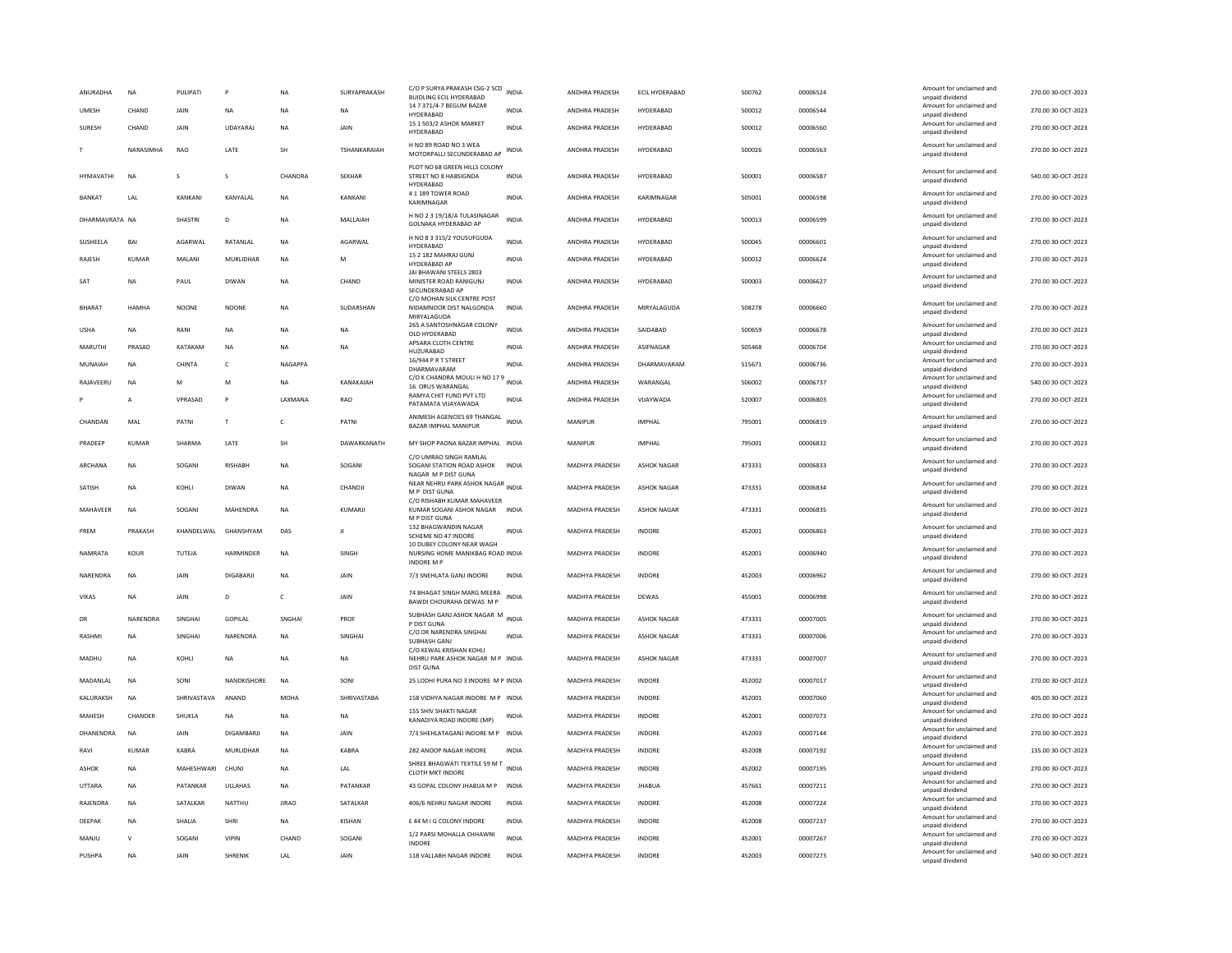| HERMEET            | KOUR          | SALUJA         | BALWNT          | SINGH        | <b>TUTOR</b>          | 7/6 NORTH MOHALLA INDORE                                                         | <b>INDIA</b> | MADHYA PRADESH        | INDORE           | 452022 | 00007275 | Amount for unclaimed and<br>unpaid dividend | 405.00 30-OCT-2023 |
|--------------------|---------------|----------------|-----------------|--------------|-----------------------|----------------------------------------------------------------------------------|--------------|-----------------------|------------------|--------|----------|---------------------------------------------|--------------------|
| <b>KAMIA</b>       | <b>DFVI</b>   | GUPTA          | <b>RAMFSH</b>   | CHAND        | <b>GUPTA</b>          | D-107 SHABI COMPLEX PLOT NO<br>110-111 SECTOR -12 VASHI NAVI<br><b>MUMBA</b>     | <b>INDIA</b> | MAHARASHTRA           | <b>RAIGAD</b>    | 400703 | 00007294 | Amount for unclaimed and<br>unpaid dividend | 270.00.30-QCT-2023 |
| ALKA               | KUMARI        | JAIN           | MAHAVIR         | PRASAD       | JAIN                  | DILIP VASTRALAYA MALIWADA<br>CHOWK BURHANPUR M P                                 | <b>INDIA</b> | MADHYA PRADESH        | <b>BURHANPUR</b> | 450331 | 00007305 | Amount for unclaimed and<br>unpaid dividend | 270.00 30-OCT-2023 |
| ANIL               | NA            | LOHIYA         | NA              | NA           | NA                    | 161 M G ROAD KHAJURI BAZAR<br><b>INDORE</b>                                      | INDIA        | MADHYA PRADESH        | INDORE           | 452002 | 00007371 | Amount for unclaimed and<br>unpaid dividend | 270.00 30-OCT-2023 |
| ATA                | MOHAMMED      | KHAN           | HAKEM           | NA           | <b>ALIKHAN</b>        | C/O HAKEMALI KHAN SARDAR<br>PATEL MARG JHABUA M P                                | <b>INDIA</b> | MADHYA PRADESH        | <b>JHABUA</b>    | 457661 | 00007389 | Amount for unclaimed and<br>unpaid dividend | 270.00 30-OCT-2023 |
| <b>IATINDER</b>    | KUMAR         | SHARMA         | <b>BIHARI</b>   | LAL          | SHARMA                | FLAT NO 18 POCKET AND BLOCK D<br>- 9 M I G FLATS SECTOR 15 ROHINI INDIA<br>DELHI |              | DELHI                 | DELHI            | 110085 | 00007405 | Amount for unclaimed and<br>unpaid dividend | 270.00 30-OCT-2023 |
| RAMCHAND           | <b>NA</b>     | KHATRI         | ROCHOMAL        | <b>NA</b>    | KHATRI                | 68 RIVER SIDE ROAD OPP<br>PRAKASH PLAZA INDORE M P                               | <b>INDIA</b> | MADHYA PRADESH        | <b>INDORE</b>    | 452007 | 00007409 | Amount for unclaimed and<br>unpaid dividend | 270.00 30-OCT-2023 |
| KAILASH            | <b>NA</b>     | PAL            | RAMAJI          | <b>NA</b>    | PAL                   | GOVIND RAM SECRIA GIRLS HOTEL INDIA<br>A B ROAD G P O INDORE M P                 |              | MADHYA PRADESH        | INDORE           | 452001 | 00007420 | Amount for unclaimed and<br>unpaid dividend | 540.00 30-OCT-2023 |
| CHANDRASHEKH<br>AR | <b>NA</b>     | SARWATE        | TRIMBAKRAO      | SARWATE      | POF                   | 15 YESHWANT COLONY INDORE                                                        | <b>INDIA</b> | <b>MADHYA PRADESH</b> | <b>INDORF</b>    | 452003 | 00007421 | Amount for unclaimed and<br>unpaid dividend | 405.00 30-OCT-2023 |
| <b>SUSHILA</b>     | <b>NA</b>     | LUNAWAT        | VIMAL           | <b>NA</b>    | <b>KUMAR</b>          | C/O JUMBU KUMAR LUNAWAT P<br>O BAMNIA DIST THADUA                                | <b>INDIA</b> | <b>MADHYA PRADESH</b> | THANDLA          | 457770 | 00007516 | Amount for unclaimed and<br>unpaid dividend | 270.00 30-OCT-2023 |
| PRAKASH            | CHAND         | AHUJA          | PARASRAM        | <b>NA</b>    | AHUJA                 | 9/1 JAIL ROAD INDORE                                                             | <b>INDIA</b> | MADHYA PRADESH        | INDORE           | 452001 | 00007529 | Amount for unclaimed and<br>unpaid dividend | 270.00 30-OCT-2023 |
| KAVITA             | <b>NA</b>     | AHUJA          | ATALRAM         | <b>NA</b>    | AHUJA                 | 93 SINDHU NAGAR INDORE                                                           | INDIA        | MADHYA PRADESH        | INDORE           | 452001 | 00007530 | Amount for unclaimed and<br>unpaid dividend | 270.00 30-OCT-2023 |
| RUTH               | $\mathsf{s}$  | RATHOD         | SURENDRA        | s            | RATHODRETD            | OLD SEMINARY COMPOUND OPP<br><b>GPO INDORE MP</b>                                | <b>INDIA</b> | MADHYA PRADESH        | <b>INDORE</b>    | 452001 | 00007534 | Amount for unclaimed and<br>unpaid dividend | 270.00 30-OCT-2023 |
| RAJNI              | <b>NA</b>     | KUMRAWAT       | KAILESH         | <b>NA</b>    | CHAND                 | 24 SHIKSHAK BIJASAN ROAD<br><b>INDORE</b>                                        | <b>INDIA</b> | <b>MADHYA PRADESH</b> | <b>INDORE</b>    | 452001 | 00007541 | Amount for unclaimed and<br>unpaid dividend | 270.00 30-OCT-2023 |
| LALIT              | KUMAR         | JAIN           | PARASMAL        | NA           | JAIN                  | PARASMAL LALIT KUMAR MANDI                                                       | <b>INDIA</b> | MADHYA PRADESH        | NEEMUCH          | 458441 | 00007566 | Amount for unclaimed and                    | 270.00 30-OCT-2023 |
| MITTHULAL          | NA            | GOYAL          | SURAJMAL        | GOYAL        | RETD                  | PARGAN NEEMUCH M P<br>C/O B K AGRAWAL 108 M T CLOTH INDIA                        |              | MADHYA PRADESH        | INDORE           | 452004 | 00007586 | unpaid dividend<br>Amount for unclaimed and | 270.00 30-OCT-2023 |
| SURESH             | KUMAR         | SHARDA         | NA              | NA           | NA                    | MARKET INDORE M P<br>M 84 MAHESH COLONY TONK                                     | <b>INDIA</b> | RAJASTHAN             | <b>JAIPUR</b>    | 302015 | 00007703 | unpaid dividend<br>Amount for unclaimed and | 270.00 30-OCT-2023 |
| <b>BHAG</b>        | CHAND         | <b>JAIN</b>    | AMOLAK          | CHAND        | <b>JAINPROF</b>       | PHATAK IAIPUR<br>867 LAL JI SAND KA RASTA                                        | <b>INDIA</b> | RAJASTHAN             | <b>JAIPUR</b>    | 302003 | 00007763 | unpaid dividend<br>Amount for unclaimed and | 270.00 30-OCT-2023 |
| MFFNA              | <b>NA</b>     | <b>JAIN</b>    | AMOI AK         | CHAND        | <b>JAIN</b>           | CHOURA RASTA JAIPUR<br>867 LAL JI SAND KA RASTA                                  | <b>INDIA</b> | RAIASTHAN             | <b>JAIPUR</b>    | 302003 | 00007764 | unnaid dividend<br>Amount for unclaimed and | 270.00 30-OCT-2023 |
|                    |               |                |                 |              |                       | CHOURA RASTA JAIPUR<br>1838 CHOBIYAO KA CHOWK GHEE                               |              |                       |                  |        |          | unpaid dividend<br>Amount for unclaimed and |                    |
| CHANDRA            | LATA          | DUGAR          | NARENDRA        | RAJ          | DUGAR                 | WALO KA RASTA JOHARI BAZAR<br><b>JAIPUF</b>                                      | <b>INDIA</b> | RAJASTHAN             | <b>JAIPUR</b>    | 302003 | 00007796 | unpaid dividend                             | 270.00 30-OCT-2023 |
| MAHAVIR            | KUMAR         | <b>JAIN</b>    | <b>GULAB</b>    | CHAND        | JAIN                  | CLOTH MERCHANT CHOWK BAZAR INDIA<br>DAUSA                                        |              | RAJASTHAN             | DAUSA            | 303303 | 00007801 | Amount for unclaimed and<br>unpaid dividend | 270.00 30-OCT-2023 |
| KAILASH            | CHANDER       | AGARWAL        | RAMSAWRUP       | $_{\sf NA}$  | AGARWAL               | PLOT NO A 6 SETHI COLONY<br><b>JAIPUR</b>                                        | <b>INDIA</b> | RAJASTHAN             | <b>JAIPUR</b>    | 302004 | 00007889 | Amount for unclaimed and<br>unpaid dividend | 270.00 30-OCT-2023 |
| RAM                | RATAN         | AGRAWAL        | RADHEY          | <b>NA</b>    | SHAYAM                | <b>B 2 SHANTI PATH SANJAY COLONY</b><br>R P A ROAD NEHRU NAGAR                   | <b>INDIA</b> | RAJASTHAN             | <b>JAIPUR</b>    | 302016 | 00007937 | Amount for unclaimed and                    | 270.00 30-OCT-2023 |
|                    |               |                |                 |              |                       | <b>JAIPUR</b><br>M/S MAGIIRAM SHRINIVAS                                          |              |                       |                  |        |          | unpaid dividend                             |                    |
| ARJUN              | KUMAR         | SAMDANI        | KANHYALAL       | NA           | SAMDANI               | SADAR BAZAR MANASA<br>458110(MP) DT MANDSAVR<br>C/O YASH PAL GARG 51             | <b>INDIA</b> | MADHYA PRADESH        | RAMPURA          | 458110 | 00007964 | Amount for unclaimed and<br>unpaid dividend | 270.00 30-OCT-2023 |
| KAMLESH            | <b>KUMAR</b>  | <b>GUPTA</b>   | PRAHLAD         | <b>NA</b>    | SWAROOP               | DAYANAND COLONY TONK ROAD INDIA<br><b>JAIPUR</b>                                 |              | RAJASTHAN             | <b>JAIPUR</b>    | 302018 | 00008037 | Amount for unclaimed and<br>unpaid dividend | 270.00 30-OCT-2023 |
| DEVA               | LAL           | MANTRI         | MATHURA         | LAL          | <b>MANTRI</b>         | POST KACHHOLA DISTT BHILWARA INDIA<br>RAJASTHAN                                  |              | RAJASTHAN             | <b>BIGOD</b>     | 311605 | 00008049 | Amount for unclaimed and<br>unpaid dividend | 270.00 30-OCT-2023 |
| KAILASH            | <b>NA</b>     | CHAND          | <b>BISHAN</b>   | NA           | LAL                   | PRAKASH SADAN RAMGUNJ<br>ALWAR RAJ                                               | <b>INDIA</b> | RAJASTHAN             | ALWAR            | 301001 | 00008102 | Amount for unclaimed and<br>unpaid dividend | 270.00 30-OCT-2023 |
| BAIJ               | <b>NA</b>     | <b>NATH</b>    | LATE            | SH           | KIRORILAL             | ANUPAM TRADING CORP BABA H<br>C MARG CHAND POLE BAZAR<br><b>JAIPUF</b>           | <b>INDIA</b> | RAJASTHAN             | <b>JAIPUR</b>    | 302001 | 00008221 | Amount for unclaimed and<br>unpaid dividend | 270.00 30-OCT-2023 |
| <b>KISHAN</b>      | <b>NA</b>     | PODDAR         | LATE            | SH           | <b>HANUMANBPODDAR</b> | <b>BOMBAY BURMA TRADING CO</b><br>DGGI KATRA JOHARI BAZAR<br><b>JAIPUF</b>       | INDIA        | RAJASTHAN             | <b>JAIPUR</b>    | 302003 | 00008223 | Amount for unclaimed and<br>unpaid dividend | 270.00 30-OCT-2023 |
| INDU               | <b>SHAKER</b> | PARFFK         | M               | $\mathbf{L}$ | PARFFK                | NEAR C T S BUS STAND SANGANER<br>INDIA<br>JAIPUR                                 |              | RAIASTHAN             | SANGANER BAZAR   | 303902 | 00008256 | Amount for unclaimed and<br>unpaid dividend | 270.00.30-QCT-2023 |
| <b>TODA</b>        | RAM           | POONIYA        | <b>GIRDHARI</b> | <b>NA</b>    | RAM                   | PRATAP MAL RAJ KUMAR JANGID<br>SADAR MARKET P O LADNUN                           | INDIA        | RAJASTHAN             | <b>DIDWANA</b>   | 341306 | 00008301 | Amount for unclaimed and<br>unpaid dividend | 270.00 30-OCT-2023 |
| <b>INDRA</b>       | <b>KUMAR</b>  | <b>HARJANI</b> | DEV             | <b>NA</b>    | RAJ                   | CAPITAL AGENCIES KATLA<br>MAHANT GOPAL JI KA RASTA<br><b>JAIPUF</b>              | <b>INDIA</b> | RAJASTHAN             | <b>JAIPUR</b>    | 302003 | 00008358 | Amount for unclaimed and<br>unpaid dividend | 270.00 30-OCT-2023 |
| HARI               | SHANKAR       | SHARMA         | GANGA           | BAX          | PROF                  | C/O HARISH EXRAY CLINIC NEAR<br>KOTWALI GANGAPUR HINDAUN<br><b>CITY RAJ</b>      | <b>INDIA</b> | RAJASTHAN             | GANGAPUR         | 322230 | 00008424 | Amount for unclaimed and<br>unpaid dividend | 270.00 30-OCT-2023 |
| KHEM               | CHAND         | <b>BAGRA</b>   | RATAN           | LAL          |                       | C/O RATAN LAL KHEM CHAND<br>JAIN NAYA BASS P O SUJANGARH                         | <b>INDIA</b> | RAJASTHAN             | <b>BIDASAR</b>   | 331507 | 00008611 | Amount for unclaimed and<br>unpaid dividend | 270.00 30-OCT-2023 |
| SURENDRA           | KUMAR         | <b>JAIN</b>    | <b>NA</b>       | <b>NA</b>    | NA                    | C/O RATAN LAL KHEM CHAND<br>JAIN NAYA BASS P O SUJANGARH                         | INDIA        | RAJASTHAN             | <b>BIDASAR</b>   | 331507 | 00008612 | Amount for unclaimed and<br>unpaid dividend | 270.00 30-OCT-2023 |
| VINEET             | <b>KUMAR</b>  | JAIN           | KHEM            | CHAND        |                       | C/O RATAN LAL KHEM CHAND<br>JAIN NAYA BASS P O SUJANGARH                         | <b>INDIA</b> | RAJASTHAN             | <b>BIDASAR</b>   | 331507 | 00008613 | Amount for unclaimed and<br>unpaid dividend | 270.00 30-OCT-2023 |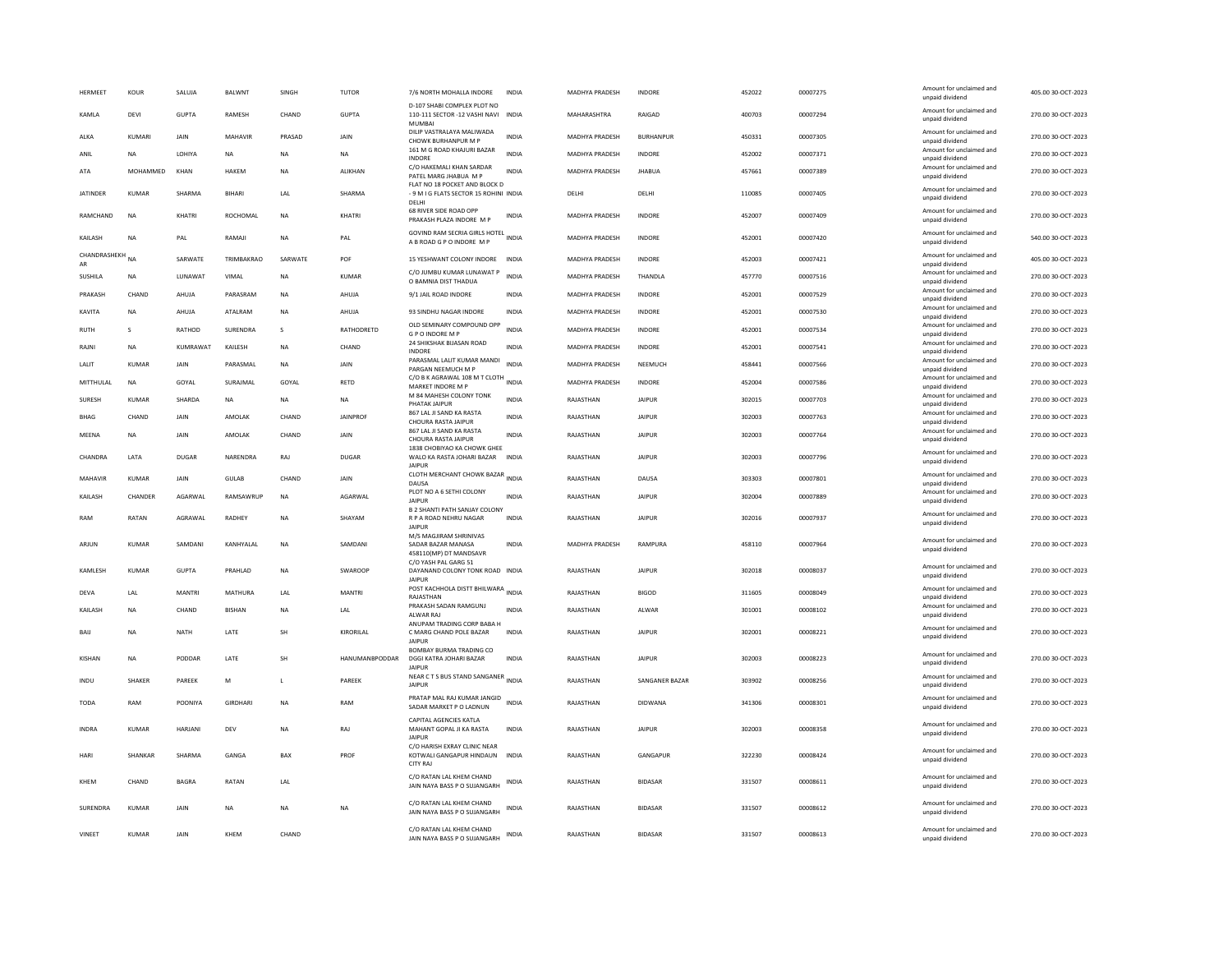| SANGEETA        | <b>NA</b>    | <b>JAIN</b>      | SURENDRA     | JAIN           |                 | C/O RATAN LAL KHEM CHAND<br>JAIN NAYA BASS P O SUJANGARH                            | INDIA        | RAJASTHAN | <b>BIDASAR</b>  | 331507 | 00008614 | Amount for unclaimed and<br>unpaid dividend | 270.00 30-OCT-2023 |
|-----------------|--------------|------------------|--------------|----------------|-----------------|-------------------------------------------------------------------------------------|--------------|-----------|-----------------|--------|----------|---------------------------------------------|--------------------|
| <b>VIDYA</b>    | DFVI         | SHARMA           | RAM          | <b>SWAROOP</b> | SHARMA          | C/O SH. B. P. SHARMA 72/49,<br>PATEL MARG AGARWAL FARM.<br>MANSAROVAR JAIPUR        | <b>INDIA</b> | RAIASTHAN | <b>JAIPUR</b>   | 302020 | 00008729 | Amount for unclaimed and<br>unpaid dividend | 540.00.30-QCT-2023 |
| SARLA           | <b>NA</b>    | GOYAL            | PURSOTAM     | <b>NA</b>      | GOYAL           | PUNAM CHAND PARAS RAM OLD<br>DHAN MANDI SRI GANGANAGAR INDIA<br>RAJASTHAN           |              | RAJASTHAN | SRI GANGANAGAR  | 335063 | 00008850 | Amount for unclaimed and<br>unpaid dividend | 270.00 30-OCT-2023 |
| PURSHOTTAM      | <b>NA</b>    | DOSAYA           | RAMESHWAR    | <b>NA</b>      | DOSAYA          | C/O DOSAYA TENT HOUSE V & P<br><b>BAGRV DISTT JAIPUR</b>                            | <b>INDIA</b> | RAJASTHAN | ACHROL          | 303007 | 00008854 | Amount for unclaimed and<br>unpaid dividend | 270.00 30-OCT-2023 |
| VIJAY           | <b>NA</b>    | MARU             | SURESH       | CHAND          | MARU            | SOBHAG MAL & SONS CLOTH<br>MERCHANT SADDAR BAZAR<br><b>BARAN RAJ</b>                | <b>INDIA</b> | RAJASTHAN | <b>BARAN</b>    | 325205 | 00008873 | Amount for unclaimed and<br>unpaid dividend | 270.00 30-OCT-2023 |
| SUNTIA          | NA           | SHARMA           | <b>BENI</b>  | PRASAD         | SHARMA          | C/O BANI PRASAD SHARMA OUT<br>SIDE CHAND POLE GATE<br><b>BANDIABASS SIKAR</b>       | <b>INDIA</b> | RAJASTHAN | <b>SIKAR</b>    | 332001 | 00008887 | Amount for unclaimed and<br>unpaid dividend | 270.00 30-OCT-2023 |
| <b>JAICHAND</b> | LAL          | BAID             | L            | RAM            | LALBAID         | JAIN KIRANA STORE NOKHA<br><b>BIKANER</b>                                           | <b>INDIA</b> | RAJASTHAN | NOKHA (BIKANER) | 334803 | 00008908 | Amount for unclaimed and<br>unpaid dividend | 270.00 30-OCT-2023 |
| GOPAL           | LAL          | NAWAL            | <b>NATHU</b> | LAL            | NAWAL           | /O NATHULAL NAWAL AMAR<br>KATLA BUNDI RAJASTHAN                                     | <b>INDIA</b> | RAJASTHAN | <b>BUNDI</b>    | 323001 | 00008927 | Amount for unclaimed and<br>unpaid dividend | 270.00 30-OCT-2023 |
| SUDHA           | RANI         | <b>GUPTA</b>     | DFVI         | CHARAN         | <b>GUPTA</b>    | MPB-116 MAHAVEER NGR IST<br>KOTA                                                    | <b>INDIA</b> | RAIASTHAN | KOTA            | 324005 | 00008935 | Amount for unclaimed and<br>unpaid dividend | 270.00.30-QCT-2023 |
| ARUN            | KUMAR        | AGARWAL          | SANWAR       | NA             | MAL             | GHAN SHYAM DAS SANWAR MAL<br>JAJODIA ROAD NAYA BAZAR<br><b>SUIAN GARH</b>           | INDIA        | RAJASTHAN | <b>BIDASAR</b>  | 331507 | 00008950 | Amount for unclaimed and<br>unpaid dividend | 270.00 30-OCT-2023 |
| <b>RAKESH</b>   | <b>NA</b>    | TANWAR           | $\mathbf{L}$ | s              | <b>TANWAR</b>   | C 274 J D A MALVIYA NAGAR<br><b>JAIPUR</b>                                          | <b>INDIA</b> | RAJASTHAN | <b>JAIPUR</b>   | 302017 | 00008954 | Amount for unclaimed and<br>unpaid dividend | 135.00 30-OCT-2023 |
|                 | $\mathbb{R}$ | CHOUHAN          | LATE         | SHRI           | <b>NRCHOUAN</b> | 2 CHA 20 HOUSING BOARD<br>SHASTRI NAGAR JAIPUR<br>W/O POORAN MAL GUPTA              | <b>INDIA</b> | RAJASTHAN | <b>JAIPUR</b>   | 302016 | 00008980 | Amount for unclaimed and<br>unpaid dividend | 270.00 30-OCT-2023 |
| RAVINDRA        | <b>KUMAR</b> | <b>GUPTA</b>     | POORAN       | MAL            | <b>GUPTA</b>    | BHOOT BAITHAK KA BALAJI BHAYA INDIA<br>PURA HINDAUN CITY RAJ<br>GANGAPUR            |              | RAJASTHAN | GANGAPUR        | 322230 | 00008991 | Amount for unclaimed and<br>unpaid dividend | 540.00 30-OCT-2023 |
| MADAN           | LAL          | SHARMA           | SHIV         | DUTT           | RAI             | C/O MADAN LAL RAMAVTAR PO<br>SALASAR DIST CHURU RAJ                                 | INDIA        | RAJASTHAN | <b>BIDASAR</b>  | 331506 | 00008994 | Amount for unclaimed and<br>unpaid dividend | 270.00 30-OCT-2023 |
| LAL             | MUHMMED      | CHHIPA           | GAFOOR       | <b>CHHIPA</b>  |                 | C/O K K STORE GANDHI CHOWK<br>PO LADNUN DIST NAGPUR RAJ                             | <b>INDIA</b> | RAJASTHAN | DIDWANA         | 341306 | 00009002 | Amount for unclaimed and<br>unpaid dividend | 270.00 30-OCT-2023 |
| <b>JASWANT</b>  | KAUR         | <b>ARORA</b>     | DARSHAN      | SINGH          | <b>ARORA</b>    | <b>GURU NANAK TEMPO HOUSE</b><br>MOTI DUNGRI ROAD JAIPUR                            | <b>INDIA</b> | RAJASTHAN | <b>JAIPUR</b>   | 302004 | 00009057 | Amount for unclaimed and<br>unpaid dividend | 270.00 30-OCT-2023 |
| LALLU           | RAM          | SHARMA           | GYARSI       | LAL            | SHARMA          | S 40 AMBA BARI JAIPUR                                                               | <b>INDIA</b> | RAJASTHAN | <b>JAIPUR</b>   | 302012 | 00009064 | Amount for unclaimed and<br>unpaid dividend | 270.00 30-OCT-2023 |
| MILAP           | CHAND        | <b>JAIN</b>      | NFMI         | CHAND          | <b>JAIN</b>     | 69 MAHAVEER COLONY PUSHKER<br>ROAD AJMER RAJ                                        | <b>INDIA</b> | RAJASTHAN | AIMFR           | 305001 | 00009091 | Amount for unclaimed and<br>unpaid dividend | 270.00 30-OCT-2023 |
|                 |              |                  |              |                |                 |                                                                                     |              |           |                 |        |          |                                             |                    |
| KAMLESH         | <b>NA</b>    | SHARMA           | <b>BRAHM</b> | PRAKASH        | PROF            | HOUSE NO 5 GOVERDHAN NATH JI<br>KA MANDIR GALTA ROAD JAIPUR                         |              | RAJASTHAN | <b>JAIPUR</b>   | 302003 | 00009107 | Amount for unclaimed and<br>unpaid dividend | 270.00 30-OCT-2023 |
| LAXMI           | <b>NA</b>    | PARWAL           | SHYAM        | <b>NA</b>      | SUNDER          | A-11 ANAJ MANDI CHAND POLE<br><b>JAIPUR</b>                                         | <b>INDIA</b> | RAJASTHAN | <b>JAIPUR</b>   | 302001 | 00009149 | Amount for unclaimed and<br>unpaid dividend | 405.00 30-OCT-2023 |
| KOSHALYA        | DEVI         | MALPANI          | GHANSHYAM    | <b>NA</b>      | Л               | GHANSHYAM MALPANI<br>KACHAMAN CITY PO KUCHAMAN INDIA<br><b>CITY RAJ</b>             |              | RAJASTHAN | MAKRANA         | 341508 | 00009198 | Amount for unclaimed and<br>unpaid dividend | 270.00 30-OCT-2023 |
| MAHAVIR         | PRASAD       | GANGWAL          | <b>HARAK</b> | <b>NA</b>      | CHAND           | C/O HARAK CHAND MAHAVIR<br>PRASAD MOCHI MOHALA<br>KUCHAMAN CITY DIST NAGOUR         | INDIA        | RAJASTHAN | MAKRANA         | 341508 | 00009200 | Amount for unclaimed and<br>unpaid dividend | 270.00 30-OCT-2023 |
| KANHIYALAL      | <b>NA</b>    | <b>DANGAYACH</b> | <b>BAIA</b>  | <b>BUXII</b>   | DANGAYACH       | RAI<br>4778 GHORA NIKAS ROAD NEAR<br>CHAR DARWAZA JAIPUR                            | <b>INDIA</b> | RAIASTHAN | <b>JAIPUR</b>   | 302002 | 00009209 | Amount for unclaimed and<br>unpaid dividend | 810.00.30-QCT-2023 |
|                 |              |                  |              |                |                 | 37 JAY AMBEY COLONY OPP E S I                                                       | <b>INDIA</b> |           | <b>JAIPUR</b>   |        |          | Amount for unclaimed and                    |                    |
| KRISHAN         | KANT         | SAXENA           | LALLU        | LAL            | SAXENA          | HOSPITAL AJMER ROAD JAIPUR<br>C/O SNDARSTION TRADING                                |              | RAJASTHAN |                 | 302006 | 00009249 | unpaid dividend                             | 270.00 30-OCT-2023 |
| ANIL            |              |                  | BANSHI       | <b>NA</b>      | DHAR            | COMPANY DAWARKESH HOTEL PO INDIA<br>DIDWANA                                         |              | RAJASTHAN | <b>DIDWANA</b>  | 341303 | 00009359 | Amount for unclaimed and<br>unpaid dividend | 270.00 30-OCT-2023 |
| VIMLA           | DEVI         | KANDOI           | BANSHIDHAR   | <b>NA</b>      | AGARWAL         | C/O SNDARSTION TRADING<br>COMPANY DAWARKESH HOTEL PO INDIA<br><b>DIDWANA</b>        |              | RAJASTHAN | <b>DIDWANA</b>  | 341303 | 00009360 | Amount for unclaimed and<br>unpaid dividend | 270.00 30-OCT-2023 |
| PULKIT          | <b>NA</b>    | CHHABRA          | RAJENDRA     | NA             | CHHABARA        | C/O SHARAD CHAND THOLIA<br>THOLIA HOUSE PANCH BATTI M I INDIA<br><b>ROAD JAIPUR</b> |              | RAJASTHAN | <b>JAIPUR</b>   | 302001 | 00009406 | Amount for unclaimed and<br>unpaid dividend | 270.00 30-OCT-2023 |
| SUNITA          | NA           | SHARMA           | G            | $\mathbf{L}$   | SHARMA          | 1443/10 BAGRU WALON KA<br>RASTA JOBWER KE CHIPPON KI<br><b>GALI JAIPUR</b>          | INDIA        | RAJASTHAN | <b>JAIPUR</b>   | 302001 | 00009408 | Amount for unclaimed and<br>unpaid dividend | 202.50 30-OCT-2023 |
| MOHAN           | LAL          | SHARMA           | ${\sf N}$    | L              | SHARMABUSNESS   | D/6/32 B NANDAN KANAN<br>CHITRAKOT JAIPUR RAJ                                       | INDIA        | RAJASTHAN | <b>JAIPUR</b>   | 302021 | 00009412 | Amount for unclaimed and<br>unpaid dividend | 202.50 30-OCT-2023 |
| POOIA           | <b>NA</b>    | PATWARI          | GOKUL        | CHAND          | KHANDWFAI       | C/O M/S PATWARI AND SONS<br>KANTI NAGAR BANIPARK JAIPUR INDIA<br>RAJ                |              | RAJASTHAN | <b>JAIPUR</b>   | 302006 | 00009423 | Amount for unclaimed and<br>unpaid dividend | 270.00 30-OCT-2023 |
| DHARMENDRA      | <b>NA</b>    | <b>DIALANI</b>   | LAL          | RAM            | <b>DIALANI</b>  | 4/446 PRADHAN MARG MALVIYA INDIA<br>NAGAR JAIPUR RAJ                                |              | RAJASTHAN | <b>JAIPUR</b>   | 302017 | 00009424 | Amount for unclaimed and<br>unpaid dividend | 270.00 30-OCT-2023 |
| NIRMAL          | <b>KUMAR</b> | <b>SETHI</b>     | P            | $\mathbb{R}$   | SETHI           | LADNUN SAREES S 6 KABIR MARG<br><b>BANI PARK PO JAIPUR RAJ</b>                      | <b>INDIA</b> | RAJASTHAN | <b>JAIPUR</b>   | 302016 | 00009454 | Amount for unclaimed and<br>unpaid dividend | 270.00 30-OCT-2023 |
| GURU            | CHARN        | SINGH            | PERLAHAD     | SING           | JE              | H NO 652 SINDHI COLONY ADARSH INDIA<br><b>NAGAR JAIPUR</b>                          |              | RAJASTHAN | <b>JAIPUR</b>   | 302004 | 00009523 | Amount for unclaimed and<br>unpaid dividend | 270.00 30-OCT-2023 |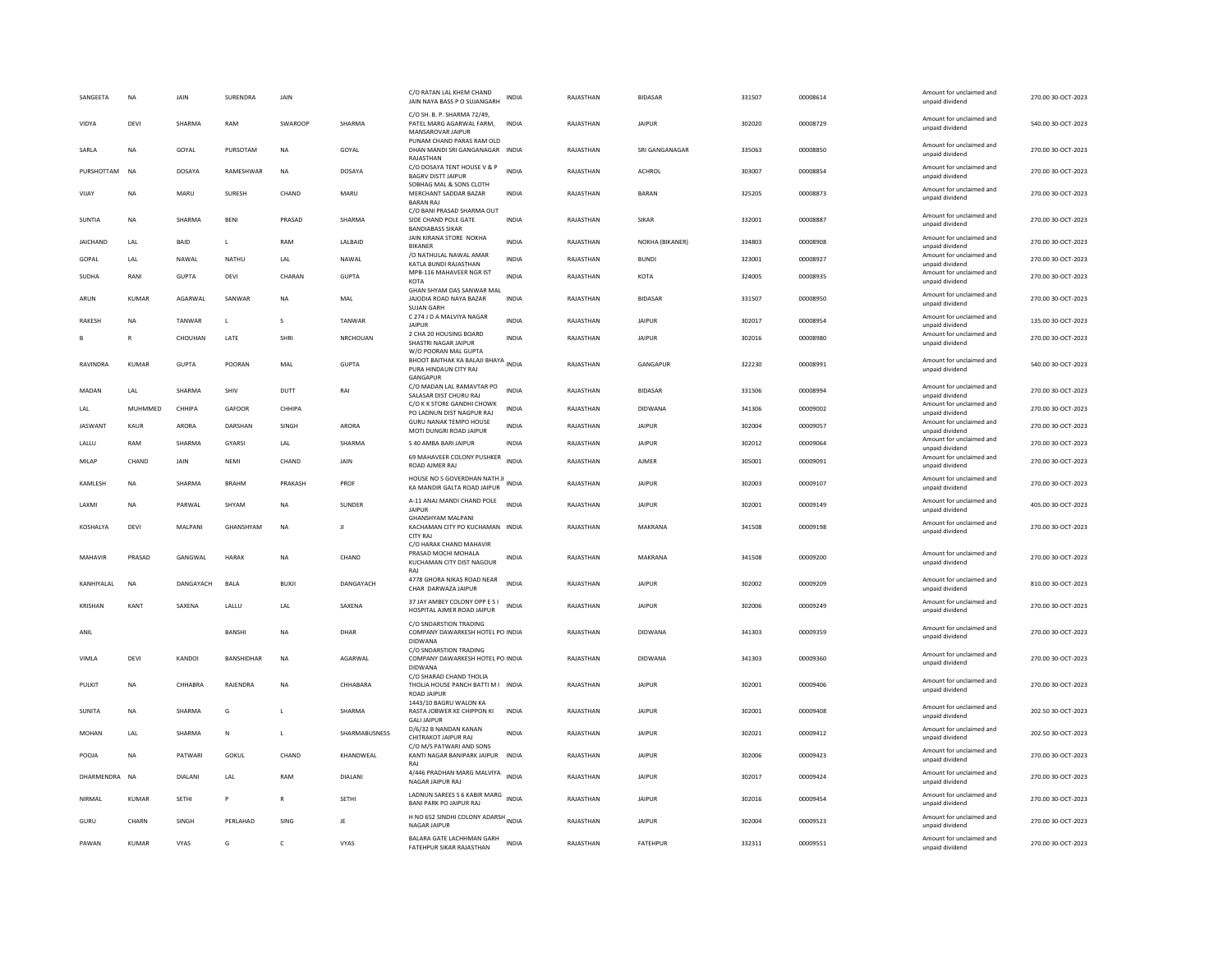| GYANA<br><b>BIRIOMAL</b> | RAM<br>H     | SAINI<br><b>GURBANI</b> | NET<br>H       | RAM<br><b>NA</b> | RETD<br><b>GURBANI</b> | DALMIA HR SEC SCHOOL CHIRWA INDIA<br>DISTT JHUNJHUNU<br>126 BHASKAR MARG BANI PARK<br><b>JAIPUR</b> | <b>INDIA</b> | RAJASTHAN<br>RAJASTHAN | <b>JHUNJHUNU</b><br><b>JAIPUR</b> | 333026<br>302016 | 00009563<br>00009592 | Amount for unclaimed and<br>unpaid dividend<br>Amount for unclaimed and<br>unpaid dividend | 270.00 30-OCT-2023<br>270.00 30-OCT-2023 |
|--------------------------|--------------|-------------------------|----------------|------------------|------------------------|-----------------------------------------------------------------------------------------------------|--------------|------------------------|-----------------------------------|------------------|----------------------|--------------------------------------------------------------------------------------------|------------------------------------------|
| <b>ASHOK</b>             | <b>NA</b>    | <b>KUMAR</b>            | <b>DULI</b>    | CHAND            |                        | C/O VEERANDRA NARAIN SAXENA<br>NEAR ASHOK TALKIES ALWAR                                             |              | RAJASTHAN              | ALWAR                             | 301001           | 00009622             | Amount for unclaimed and<br>unpaid dividend                                                | 270.00 30-OCT-2023                       |
| SUBHASH                  | CHANDRA      | AGARWAL                 | <b>NA</b>      | <b>NA</b>        | <b>NA</b>              | T-1248 MANGOL PURI NEW DELHI INDIA                                                                  |              | DELHI                  | DELHI                             | 110083           | 00009640             | Amount for unclaimed and                                                                   | 270.00 30-OCT-2023                       |
| BABY                     | <b>NA</b>    | DUSAD                   | DINESH         | <b>NA</b>        | DUSAD                  | PLOT NO 5 KHANDELWAL COLONY<br>NEAR ART PLACE JORAWAR SINGH INDIA<br><b>GATE JAIPUR</b>             |              | RAJASTHAN              | <b>JAIPUR</b>                     | 302002           | 00009675             | unpaid dividend<br>Amount for unclaimed and<br>unpaid dividend                             | 270.00 30-OCT-2023                       |
| PRABHU                   | DAYAL        | PAREEK                  | BALKRISHNA     | VYAS             | RETD                   | CHARDUKAN PRITHVINAGAR<br>NAYAKHERA VIDYADHAR NAGAR INDIA<br><b>JAIPUR</b>                          |              | RAJASTHAN              | <b>JAIPUR</b>                     | 302012           | 00009689             | Amount for unclaimed and<br>unpaid dividend                                                | 135.00 30-OCT-2023                       |
| MADAN                    | GOPAL        | AGRAWAL                 | D              |                  | AGRAWALPROF            | 717 VIDHYA DHAR KA RASTA<br>BEHIND AGARWAL SCHOOL<br><b>JAIPUR</b>                                  | <b>INDIA</b> | RAJASTHAN              | <b>JAIPUR</b>                     | 302003           | 00009730             | Amount for unclaimed and<br>unpaid dividend                                                | 270.00 30-OCT-2023                       |
| PRANALI                  | <b>NA</b>    | SHARA                   | PREM           | <b>MOHAN</b>     | SHARA                  | S 55 CHANDRA BHAWAN ASHOK<br>MARG C SCHEME JAIPUR                                                   | <b>INDIA</b> | RAJASTHAN              | <b>JAIPUR</b>                     | 302001           | 00009773             | Amount for unclaimed and<br>unpaid dividend                                                | 270.00 30-OCT-2023                       |
| ANUP                     | NA           | DADLANI                 | ATUL           | RAI              | DADLANI                | C/O MEDICINE CORNER &<br>GENERALS STORE 22 GODAM<br>HAWA SARAK JAIPUR RAJASTHAN                     | INDIA        | RAJASTHAN              | <b>JAIPUR</b>                     | 302006           | 00009864             | Amount for unclaimed and<br>unpaid dividend                                                | 270.00 30-OCT-2023                       |
| SHEKHAR                  | CHANDRA      | <b>GUPTA</b>            | MADANLAL       | NA               | <b>GUPTA</b>           | 3-KA-35 HOUSING BDARD SHASTRI INDIA<br><b>NAGAR JAIPUR</b>                                          |              | RAJASTHAN              | <b>JAIPUR</b>                     | 302016           | 00009890             | Amount for unclaimed and<br>unpaid dividend                                                | 270.00 30-OCT-2023                       |
| SWEETY                   | NA           | KOCHER                  | PRADEEP        | NA               | <b>KOCHER</b>          | D 33 JAMUNA NAGAR SODALA<br><b>JAIPUR</b>                                                           | <b>INDIA</b> | RAJASTHAN              | <b>JAIPUR</b>                     | 302006           | 00009923             | Amount for unclaimed and<br>unpaid dividend                                                | 270.00 30-OCT-2023                       |
| AMAR                     | <b>NATH</b>  | <b>KOCHER</b>           | <b>HERA</b>    | <b>NAND</b>      | KOCHERRETD             | D-33 JUMANA NAGAR SODALA<br>JAIPUR                                                                  | <b>INDIA</b> | RAJASTHAN              | <b>JAIPUR</b>                     | 302006           | 00009924             | Amount for unclaimed and<br>unpaid dividend                                                | 270.00 30-OCT-2023                       |
| MADHUBALA                | <b>NA</b>    | SHARMA                  | s              | К                | SHARMARETD             | 311 SHARAN KURTIR PURANI<br>AMER ROAD JAIPUR                                                        | <b>INDIA</b> | RAJASTHAN              | <b>JAIPUR</b>                     | 302002           | 00009932             | Amount for unclaimed and<br>unpaid dividend                                                | 270.00 30-OCT-2023                       |
| <b>JHABAR</b>            | MAI          | MALI                    | СНОТН          | NA               | MAL                    | OODLA BARI GANDHI CHOWK PO<br>SUJANGARH CHURU                                                       | <b>INDIA</b> | RAJASTHAN              | <b>BIDASAR</b>                    | 331507           | 00009948             | Amount for unclaimed and<br>unpaid dividend                                                | 270.00 30-OCT-2023                       |
| SURESH                   | CHANDRA      | SHARMA                  | <b>I ATF</b>   | <b>SH</b>        | OMKARDUTTRETD          | 92 ALAKPURI ALWAR                                                                                   | <b>INDIA</b> | RAJASTHAN              | ALWAR                             | 301001           | 00009954             | Amount for unclaimed and                                                                   | 540.00 30-OCT-2023                       |
| LALITA                   | DEVI         | MANGLUNIA               | PARMANAND      | <b>NA</b>        | MANGLUNIA              | RAMDAYAL RAMESH WAR LAL                                                                             | <b>INDIA</b> | RAJASTHAN              | <b>BIDASAR</b>                    | 331507           | 00009958             | unpaid dividend<br>Amount for unclaimed and                                                | 270.00 30-OCT-2023                       |
| SURESH                   | <b>NA</b>    | AGARWAL                 | MOOLCHAND      | <b>NA</b>        | AGARWAL                | SUJANGARH RAJ<br>C/O KALYAN SECURITES HINDI<br>BHAWAN BLDG AGRA ROAD                                | <b>INDIA</b> | RAJASTHAN              | <b>JAIPUR</b>                     | 302005           | 00010022             | unpaid dividend<br>Amount for unclaimed and<br>unpaid dividend                             | 270.00 30-OCT-2023                       |
| HARKISHAN                | <b>NA</b>    | SINGH                   | SAIN           | DITTA            | MALRETD                | <b>JAIPUR</b><br>3 KA 2 JAWAHAR NAGAR JAIPUR INDIA                                                  |              | RAJASTHAN              | <b>JAIPUR</b>                     | 302004           | 00010024             | Amount for unclaimed and                                                                   | 270.00 30-OCT-2023                       |
| ANISHA                   | NA           | AGARWAL                 | VINOD          | KUMAR            | AGARWAL                | PLOT NO B 133 17 C URMESEE                                                                          | <b>INDIA</b> | RAJASTHAN              | <b>JAIPUR</b>                     | 302004           | 00010056             | unpaid dividend<br>Amount for unclaimed and                                                | 270.00 30-OCT-2023                       |
| RAI                      | KUMAR        |                         | SATYA          |                  | <b>NARAIN</b>          | <b>COLONY JAIPUR</b><br>2391 KAWNTION KA KHURRA RAM                                                 |              |                        | <b>JAIPUR</b>                     |                  |                      | unpaid dividend<br>Amount for unclaimed and                                                | 270.00 30-OCT-2023                       |
|                          |              | LADDHA                  |                | <b>NA</b>        |                        | <b>GANJ BAZAR JAIPUR</b>                                                                            |              | RAJASTHAN              |                                   | 302003           | 00010113             | unpaid dividend                                                                            |                                          |
| RAM                      | KUMAR        | AGARWAL                 | AMAR           | NARAIN           | AGARWAL                | 719 CHOUDHARY BHAWAN BABA<br>HARISH CHADNRA MARG JAIPUR                                             | INDIA        | RAJASTHAN              | <b>JAIPUR</b>                     | 302001           | 00010159             | Amount for unclaimed and<br>unpaid dividend                                                | 270.00 30-OCT-2023                       |
| CHARANJEET               | <b>NA</b>    | SAWHNEY                 | HERJEET        | SINGH            | SAWHNEY                | 1106 SECTOR 4 URBAN ESTATE<br>HUDA GURGAON HARYANA                                                  | <b>INDIA</b> | <b>HARYANA</b>         | <b>GURGAON</b>                    | 122001           | 00010228             | Amount for unclaimed and<br>unpaid dividend                                                | 270.00 30-OCT-2023                       |
| GANPAT                   | LAL          | <b>VYAS</b>             | <b>HAZARI</b>  | LAL              | VYAS                   | G 7 R K COLONY BHILWARA                                                                             | <b>INDIA</b> | RAJASTHAN              | BHILWARA                          | 311001           | 00010282             | Amount for unclaimed and<br>unpaid dividend                                                | 270.00 30-OCT-2023                       |
| SARASWATI                | <b>NA</b>    | JAIN                    | MATHI          | LAL              | JAIN                   | JAIN RE ROLLING MILLS E 40 I P<br><b>INDUSTRIAL AREA KOTA RAJ</b>                                   | <b>INDIA</b> | RAJASTHAN              | KOTA                              | 324005           | 00010283             | Amount for unclaimed and<br>unpaid dividend                                                | 270.00 30-OCT-2023                       |
| <b>RAMESH</b>            | <b>NA</b>    | MAHESHWARI KAIYAN       |                | <b>NA</b>        | MAI II                 | 309 B SHASTRI NAGAR BHILWARA INDIA<br>RAI                                                           |              | RAIASTHAN              | <b>RHII WARA</b>                  | 311001           | 00010288             | Amount for unclaimed and<br>unpaid dividend                                                | 270.00 30-OCT-2023                       |
| ANWAR                    | <b>NA</b>    | RAIS                    | <b>I ATF</b>   | <b>SH</b>        | RAISASIDDIQUI          | TYPE V/02, GSI OFFICERS COLONY,<br>INDIRA NAGAR.GOPALPURA<br>ROAD, TONK ROAD, JAIPUR.               | <b>INDIA</b> | RAJASTHAN              | <b>JAIPUR</b>                     | 302018           | 00010306             | Amount for unclaimed and<br>unpaid dividend                                                | 270.00 30-OCT-2023                       |
| PHOOL                    | CHAND        | MANDAWALA               | <b>NA</b>      | <b>NA</b>        | <b>NA</b>              | C/O KRISHNA KANGAN STORE<br>WEST GATE ROAD PO KUCHAMAN INDIA<br>CITY                                |              | RAJASTHAN              | MAKRANA                           | 341508           | 00010327             | Amount for unclaimed and<br>unpaid dividend                                                | 270.00 30-OCT-2023                       |
| KRISHAN                  | MAL          | <b>GOKLANI</b>          | LALOO          | MAL              |                        | PLOT NO 802 B ASHOK CHOWK<br>ADARSH NAGAR JAIPUR                                                    | <b>INDIA</b> | RAJASTHAN              | <b>JAIPUR</b>                     | 302004           | 00010357             | Amount for unclaimed and<br>unpaid dividend                                                | 270.00 30-OCT-2023                       |
| MAHESH                   | <b>KUMAR</b> | PODDAR                  | <b>IODHRAI</b> | $\mathbf{H}$     | PROF                   | PODDAR CLINIC 2322 NAHARGARH<br><b>ROAD JAIPUR</b>                                                  | <b>INDIA</b> | RAJASTHAN              | <b>JAIPUR</b>                     | 302001           | 00010437             | Amount for unclaimed and<br>unpaid dividend                                                | 270.00 30-OCT-2023                       |
| ABDUL                    | <b>NA</b>    | KARIM                   | ALLAH          | <b>BUX</b>       | RETD                   | 4603 RASTA PURANI KOTWALI<br>JOHARI BAZAR JAIPUR                                                    | <b>INDIA</b> | RAJASTHAN              | <b>JAIPUR</b>                     | 302003           | 00010468             | Amount for unclaimed and<br>unpaid dividend                                                | 810.00 30-OCT-2023                       |
| RAJRANI                  | <b>NA</b>    | SHARMA                  | MATADEEN       | <b>NA</b>        | SHARMA                 | 1 GHA 1 PRATAP NAGAR ALWAR<br>RAI                                                                   | <b>INDIA</b> | RAJASTHAN              | ALWAR                             | 301001           | 00010476             | Amount for unclaimed and<br>unpaid dividend                                                | 270.00 30-OCT-2023                       |
| PRABH                    | <b>IOT</b>   | SINGH                   | SATPAL         | NA               | SINGH                  | 6 JAIN GURUKUL STATION ROAD                                                                         | <b>INDIA</b> | RAJASTHAN              | CHITTORGARH                       | 312001           | 00010485             | Amount for unclaimed and                                                                   | 270.00 30-OCT-2023                       |
| GAJANAND                 | <b>NA</b>    | SHARMA                  | NAWAL          | KARAN            | SHARMA                 | CHITTORGARH<br>107 A SURAJ NAGAR EAST CIVIL                                                         | <b>INDIA</b> | RAJASTHAN              | <b>JAIPUR</b>                     | 302006           | 00010491             | unpaid dividend<br>Amount for unclaimed and                                                | 270.00 30-OCT-2023                       |
| SNEH                     | LATA         | SHARMA                  | ARVIND         | NA               | SHARMA                 | LINES JAIPUR RAJ<br>SHARMA NIKETAN SUBZI MANDI                                                      | <b>INDIA</b> | RAJASTHAN              | CHURU                             | 331001           | 00010508             | unpaid dividend<br>Amount for unclaimed and                                                | 270.00 30-OCT-2023                       |
| KASHI                    | PRASAD       | AGARWAL                 | RADHA          | <b>NA</b>        | KRISHAN                | CHURU RA<br>145 SHANKAR COLONY NAYA                                                                 | <b>INDIA</b> | RAJASTHAN              | <b>JAIPUR</b>                     | 302012           | 00010509             | unpaid dividend<br>Amount for unclaimed and                                                | 270.00 30-OCT-2023                       |
|                          |              |                         |                |                  |                        | KHERA JAIPUR RAJ                                                                                    |              |                        |                                   |                  |                      | unpaid dividend<br>Amount for unclaimed and                                                |                                          |
| VIMLA                    | <b>NA</b>    | SHARMA                  | SATYENDRA      | <b>NA</b>        | SHARMA                 | C 107 SETHI COLONY JAIPUR<br>C/O MEHTA SALES 279 INDRA                                              | <b>INDIA</b> | RAJASTHAN              | <b>JAIPUR</b>                     | 302004           | 00010583             | unpaid dividend<br>Amount for unclaimed and                                                | 270.00 30-OCT-2023                       |
| KAVITA                   | <b>NA</b>    | <b>MEHTA</b>            | VIRENDRA       | <b>NA</b>        | <b>MEHTA</b>           | <b>BAZAR JAIPUR</b><br>C/O SHRI KRISHNA STEELS TONK                                                 | <b>INDIA</b> | RAJASTHAN              | <b>JAIPUR</b>                     | 302001           | 00010600             | unpaid dividend                                                                            | 270.00 30-OCT-2023                       |
| <b>JAGDISH</b>           | PRASAD       | MATHURIA                | PRARHU         | <b>NA</b>        | DAYAL                  | ROAD MANTOWN SAWAI<br>MADHOPUF                                                                      | <b>INDIA</b> | RAJASTHAN              | SAWAI MADHOPUR                    | 322001           | 00010607             | Amount for unclaimed and<br>unpaid dividend                                                | 270.00 30-OCT-2023                       |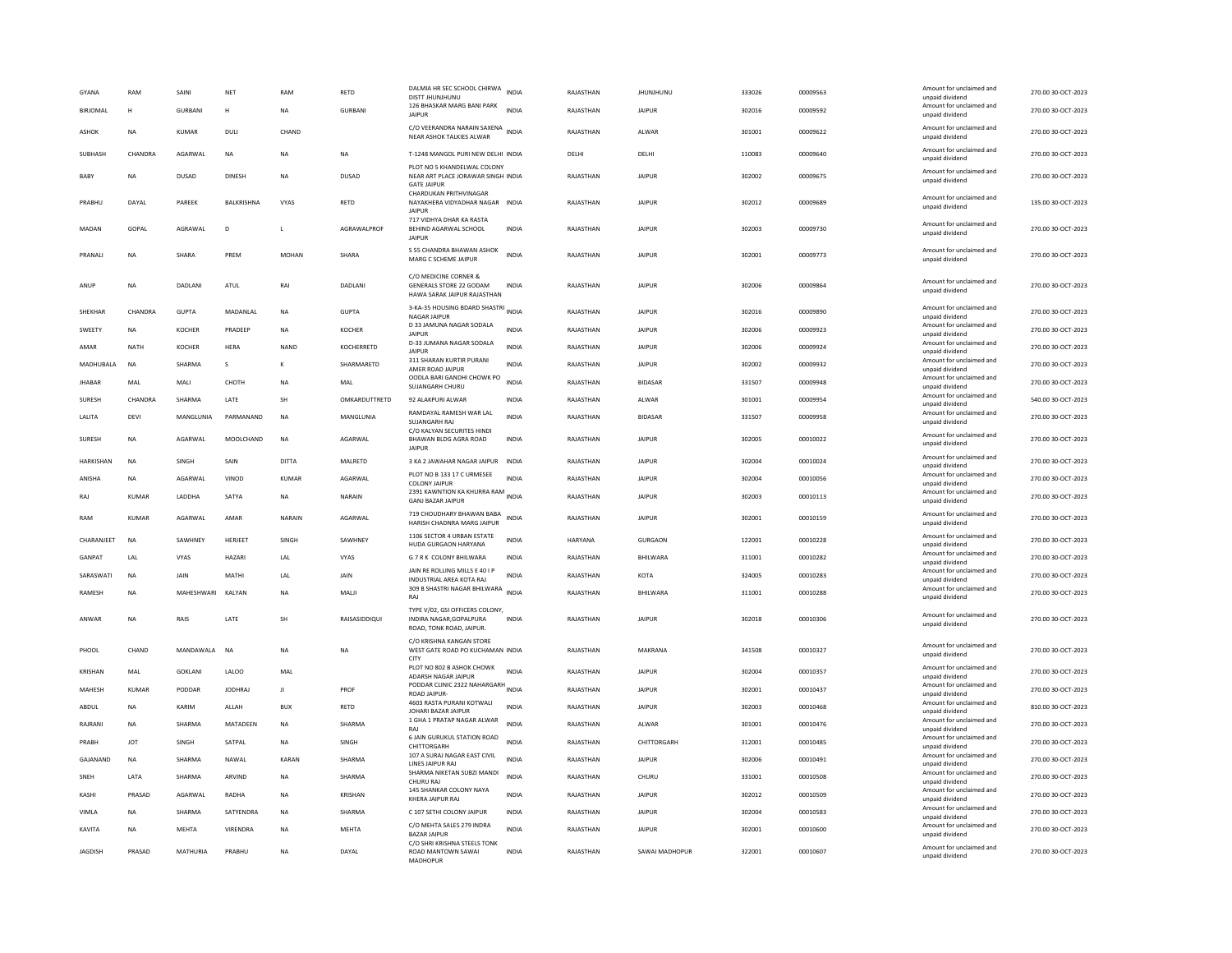| SUNIL            | NA        | PAREEK        | RAM           | LAL          | PAREEK          | HARISH CHANDRA PAREEK NAYA<br><b>BASS P O LADNUN</b>                                               | INDIA        | RAJASTHAN                    | MAKRANA         | 341506 | 00010639 | Amount for unclaimed and<br>unpaid dividend                    | 270.00 30-OCT-2023 |
|------------------|-----------|---------------|---------------|--------------|-----------------|----------------------------------------------------------------------------------------------------|--------------|------------------------------|-----------------|--------|----------|----------------------------------------------------------------|--------------------|
| VIJAY            | LAXMI     | <b>BOHRA</b>  | NARENDRA      | KUMAR        | <b>BOHRA</b>    | D 58 CHOMU HOUSE JAIPUR                                                                            | INDIA        | RAJASTHAN                    | <b>JAIPUR</b>   | 302001 | 00010701 | Amount for unclaimed and<br>unpaid dividend                    | 270.00 30-OCT-2023 |
| ARCHNA           | <b>NA</b> | KATIYAR       | HARI          | <b>OM</b>    | KATIYAR         | C/O PATHAK AGENCY STATION<br>ROAD BANDIKUI DIST DAUSA RAJ                                          | <b>INDIA</b> | RAJASTHAN                    | DAUSA           | 303313 | 00010703 | Amount for unclaimed and<br>unpaid dividend                    | 270.00 30-OCT-2023 |
| KAILASH          | <b>NA</b> | AJMERA        | LATE          | SH           | KESHARLALAJMERA | C/O MAHAVEER PRINTING PRESS<br>M I ROAD IAIPUR                                                     | <b>INDIA</b> | RAJASTHAN                    | <b>JAIPUR</b>   | 302001 | 00010722 | Amount for unclaimed and<br>unnaid dividend                    | 270.00 30-OCT-2023 |
|                  | P         | SHARMA        | LATE          | SH           |                 | NARAINBHAGWANRETD C/123 MANGAL MARG BAPU<br>NAGAR JAIPUR                                           | <b>INDIA</b> | RAJASTHAN                    | <b>JAIPUR</b>   | 302015 | 00010733 | Amount for unclaimed and<br>unpaid dividend                    | 270.00 30-OCT-2023 |
| MAHESH           | <b>NA</b> | KHANDELWAL    | SIYARAM       | KHANDELWAL   |                 | 908 NATANIYON KA RASTA<br>BEHIND SBBJ CHOURA RASTA<br><b>JAIPUR</b>                                | <b>INDIA</b> | RAJASTHAN                    | <b>JAIPUR</b>   | 302003 | 00010744 | Amount for unclaimed and<br>unpaid dividend                    | 540.00 30-OCT-2023 |
| <b>RAKESH</b>    | KUMAR     | <b>SETHI</b>  | К             | $\mathsf{C}$ | <b>SETHI</b>    | C/O SETHI FANCY CLOTH STORES<br>PO CHOMU JAIPUR                                                    | <b>INDIA</b> | RAJASTHAN                    | CHOMU           | 303702 | 00010765 | Amount for unclaimed and<br>unpaid dividend                    | 270.00 30-OCT-2023 |
| SHALINI          | <b>NA</b> | TINKAR        | <b>HARIOM</b> | <b>NA</b>    | <b>TINKAR</b>   | <b>B 245 JANTA COLONY JAIPUR</b>                                                                   | <b>INDIA</b> | RAJASTHAN                    | <b>JAIPUR</b>   | 302004 | 00010777 | Amount for unclaimed and<br>unpaid dividend                    | 270.00 30-OCT-2023 |
| VINOD            | <b>NA</b> | SUNDA         | $\mathsf{N}$  | s            | SUNDA           | C/O SHRI CHAIN SINGH SUNDA W<br>NO 33 PIPARALI ROAD SIKAR RAJ                                      | <b>INDIA</b> | RAJASTHAN                    | SIKAR           | 332001 | 00010829 | Amount for unclaimed and<br>unpaid dividend                    | 270.00 30-OCT-2023 |
| VALLABH          | <b>NA</b> | <b>MEHTA</b>  | <b>NA</b>     | <b>NA</b>    | <b>NA</b>       | C 264 HARI MARG MALVIYA<br>NAGAR JAIPUR                                                            | <b>INDIA</b> | RAJASTHAN                    | <b>JAIPUR</b>   | 302017 | 00011015 | Amount for unclaimed and<br>unpaid dividend                    | 270.00 30-OCT-2023 |
| NARENDRA         | SINGH     | MEHTA         | SAJJAN        | SINGH        | <b>MEHTA</b>    | H 1 VINAY PATH KANTI CHANDRA INDIA<br>ROAD BANI PARK JAIPUR                                        |              | RAJASTHAN                    | <b>JAIPUR</b>   | 302016 | 00011016 | Amount for unclaimed and<br>unpaid dividend                    | 270.00 30-OCT-2023 |
| SURENDRA         | SINGH     | <b>MEHTA</b>  | SAJJAN        | SINGH        | <b>MEHTA</b>    | 4 SHUBHAM COMPLEX 1ST FLOOR<br>CHOUDHARY HOTEL BUILDING M I INDIA<br><b>ROAD IAIPUR</b>            |              | RAJASTHAN                    | <b>JAIPUR</b>   | 302001 | 00011017 | Amount for unclaimed and<br>unpaid dividend                    | 270.00 30-OCT-2023 |
| RAJEEV           | <b>NA</b> | <b>GUPTA</b>  | SURESH        | CHAND        | <b>GUPTA</b>    | D-36 SANJIVANI MARG HANUMAN INDIA<br>NAGAR JAIPUR                                                  |              | RAJASTHAN                    | <b>JAIPUR</b>   | 302021 | 00011101 | Amount for unclaimed and<br>unpaid dividend                    | 270.00 30-OCT-2023 |
| VASUDEV          | NA        | MOOLRAJANI    | <b>JETHA</b>  | NAND         | MOOLRAJANI      | 94 KANWAR NAGAR JAIPUR                                                                             | INDIA        | RAJASTHAN                    | JAIPUR          | 302001 | 00011131 | Amount for unclaimed and<br>unpaid dividend                    | 270.00 30-OCT-2023 |
| DAL              | <b>NA</b> | CHAND         | KAILASH       | <b>NA</b>    | CHAND           | PLOT NO 30 A VIJAY MANDIR                                                                          | <b>INDIA</b> | RAJASTHAN                    | ALWAR           | 301001 | 00011201 | Amount for unclaimed and                                       | 270.00 30-OCT-2023 |
| HARI             | OM        | <b>GUPTA</b>  | BABU          | LAL          | <b>GUPTA</b>    | ROAD SCHEME NO 2 ALWAR<br>SHRI JAIN GOTAM GURUKUL                                                  | <b>INDIA</b> | RAJASTHAN                    | <b>BABRA</b>    | 306104 | 00011222 | unpaid dividend<br>Amount for unclaimed and                    | 270.00 30-OCT-2023 |
| <b>USHA</b>      | <b>NA</b> | DEAKSHIT      | OM            | PRAKASH      | DEAKSHIT        | SOJAT CITY<br>68 ARYA NAGAR SCHEME NO 1<br>ALWAR RAJASTHAN                                         | <b>INDIA</b> | RAJASTHAN                    | ALWAR           | 301001 | 00011263 | unpaid dividend<br>Amount for unclaimed and<br>unpaid dividend | 270.00 30-OCT-2023 |
| PRABHU           | DAYAL     | SHARMA        | NARAYANLAL    | SHARMA       | RETD            | NEAR WATER WORKS OFFICE<br>BARLA BAS RAJGARH ALWAR                                                 | INDIA        | RAJASTHAN                    | RAJGARH (ALWAR) | 301408 | 00011264 | Amount for unclaimed and                                       | 270.00 30-OCT-2023 |
|                  |           |               |               |              |                 | RAJASTHAN                                                                                          |              |                              |                 |        |          | unpaid dividend                                                |                    |
| SHANTI           | LAL       | AGARWAL       | <b>NA</b>     | <b>NA</b>    | <b>NA</b>       | MAHENDRA THALLI BHANDAR<br>ATTW WALI GALI KENDAL GUNJ<br>ALWAR RAJASTHAN<br>C/O MANOHAR LAL MAHESH | <b>INDIA</b> | RAJASTHAN                    | ALWAR           | 301001 | 00011276 | Amount for unclaimed and<br>unpaid dividend                    | 270.00 30-OCT-2023 |
| SFFMA            | <b>NA</b> | GUPTA         | <b>RAKESH</b> | <b>NA</b>    | KUMAR           | CHAND BEHIND ATTA MANDIR<br>ALWAR RA.                                                              | <b>INDIA</b> | RAIASTHAN                    | AI WAR          | 301001 | 00011299 | Amount for unclaimed and<br>unpaid dividend                    | 270.00.30-OCT-2023 |
| DINESE           | CHAND     | <b>JAIN</b>   | GHISALAL      | <b>NA</b>    | <b>JAIN</b>     | C/O SHREE JAIN BANDHU ROAD<br>LINES 3 NEW MANDAWA HOUSE INDIA<br>S C ROAD JAIPUR                   |              | RAJASTHAN                    | <b>JAIPUR</b>   | 302001 | 00011339 | Amount for unclaimed and<br>unpaid dividend                    | 270.00 30-OCT-2023 |
| MEERA            | <b>NA</b> | JAIN          | <b>DINESH</b> | CHAND        | JAIN            | C/O SHREE JAIN BANDHU ROAD<br>LINES 3 NEW MANDAWA HOUSE INDIA<br>S C ROAD JAIPUR                   |              | RAJASTHAN                    | <b>JAIPUR</b>   | 302001 | 00011340 | Amount for unclaimed and<br>unpaid dividend                    | 270.00 30-OCT-2023 |
| MADAN            | <b>NA</b> | GOPAL         | <b>DURGA</b>  | <b>NA</b>    | DASS            | 547 A GANDHI NAGAR JAMMU J<br>& K                                                                  | <b>INDIA</b> | JAMMU AND KASHMIR JAMMU TAWI |                 | 180004 | 00011352 | Amount for unclaimed and<br>unpaid dividend                    | 270.00 30-OCT-2023 |
| <b>BIHARI</b>    | LAL       | AGGARWAL      | К             | RAM          | NIWAS           | 32 NEW KALITH NAGAR EXTN<br>UPPER GUMAK TOWN HALL                                                  | <b>INDIA</b> | JAMMU AND KASHMIR JAMMU TAWI |                 | 180001 | 00011354 | Amount for unclaimed and<br>unpaid dividend                    | 540.00 30-OCT-2023 |
| <b>DINESH</b>    | <b>NA</b> | SUDAN         | <b>BEHARI</b> | LAL          | SHARMAPROF      | JAMMU J & K<br>C/O SH B L SHARMA V P O MIRAN<br>SAHIB JAMMU                                        | <b>INDIA</b> | JAMMU AND KASHMIR JAMMU TAWI |                 | 180001 | 00011369 | Amount for unclaimed and<br>unpaid dividend                    | 540.00 30-OCT-2023 |
| SANDEEP          | <b>NA</b> | KOUL          | PRITHVI       | <b>NATH</b>  | KOUL            | KOUL NIWAS STREET 9 SHAKTI                                                                         | <b>INDIA</b> | JAMMU AND KASHMIR JAMMU TAWI |                 | 180001 | 00011393 | Amount for unclaimed and                                       | 270.00 30-OCT-2023 |
| NEENA            | NA        | <b>GUPTA</b>  | BRIJ          | NA           | BHUSHAN         | NAGAR JAMMU<br>C/O HOTEL VARDHAN J P C<br>CHOWK JAMMU                                              | INDIA        | JAMMU AND KASHMIR JAMMU TAWI |                 | 180001 | 00011396 | unpaid dividend<br>Amount for unclaimed and<br>unpaid dividend | 270.00 30-OCT-2023 |
| SUNITA           | <b>NA</b> | КОТНА         | MAHARAI       | KRISHEN      | HAR             | C/O H C KADL 237/P SEC-2 JDA<br>HSG COLONY ROOPNAGAR                                               | <b>INDIA</b> | IAMMU AND KASHMIR IAMMU TAWI |                 | 180013 | 00011402 | Amount for unclaimed and<br>unpaid dividend                    | 270.00.30-OCT-2023 |
| <b>RAGHBIF</b>   | <b>NA</b> | CHANDER       | ANANT         | <b>NA</b>    | RAM             | JAMMU<br>M/S R R INDUSTRIES GUMAT                                                                  | <b>INDIA</b> | JAMMU AND KASHMIR JAMMU TAWI |                 | 180001 | 00011406 | Amount for unclaimed and                                       | 270.00 30-OCT-2023 |
| VIJAY            | NA        | KUMARI        | MAN           | <b>MOHAN</b> | SINGH           | BAZAR JAMMU<br>51-52 SECTOR 5 NANAK NAGAR                                                          | <b>INDIA</b> | JAMMU AND KASHMIR JAMMU TAWI |                 | 180004 | 00011415 | unpaid dividend<br>Amount for unclaimed and                    | 270.00 30-OCT-2023 |
|                  |           |               |               |              |                 | JAMMU J&K<br>7K, NIKUNJAM ESTATE, JAGATHYA<br>JUNCTION,                                            |              |                              |                 |        |          | unpaid dividend<br>Amount for unclaimed and                    |                    |
| MALA             | <b>NA</b> | <b>MOHAN</b>  | <b>MOHAN</b>  | <b>NA</b>    | <b>GANESH</b>   | THIRUVANANTHAPURAM.<br>THIRUVANANTHAPURAM                                                          | <b>INDIA</b> | KERALA                       | TRIVANDRUM      | 695014 | 00011445 | unpaid dividend                                                | 270.00 30-OCT-2023 |
| PUSHKAR          | NATH      | <b>GUNJOO</b> | RADHA         | KRISHEN      | <b>GUNJOO</b>   | H NO 681 PALAM VILLAGE<br>EXTENSION OPP MEHRA POPERTY INDIA<br>DEALER NEW DELHI                    |              | DELHI                        | DELHI           | 110045 | 00011448 | Amount for unclaimed and<br>unpaid dividend                    | 405.00 30-OCT-2023 |
| <b>HARVINDER</b> | <b>NA</b> | <b>KAUR</b>   | <b>SEWA</b>   | <b>NA</b>    | SINGH           | 112 SANJAY GANDHI NAGAR PO<br><b>GANGYAL JAMMU</b>                                                 | <b>INDIA</b> | JAMMU AND KASHMIR JAMMU TAWI |                 | 180010 | 00011468 | Amount for unclaimed and<br>unpaid dividend                    | 270.00 30-OCT-2023 |
| PRADEEP          | NA        | KUMAR         | MULKH         | NA           | RAJ             | H NO T 3/305 R S D COLONY<br>SHAHPURKANDI TOWNSHIP TEH INDIA<br>PATHANKOT                          |              | PUNJAB                       | PATHANKOT       | 145029 | 00011483 | Amount for unclaimed and<br>unpaid dividend                    | 270.00 30-OCT-2023 |
| <b>DURGA</b>     | PRASAD    | PASARI        | LATE          | <b>SH</b>    | RAMESHWARLAL    | THE NOOK CONTRACTOR S AREA<br>JAMSHEDPUR                                                           | <b>INDIA</b> | <b>JHARKHAND</b>             | JAMSHEDPUR      | 831001 | 00011497 | Amount for unclaimed and<br>unpaid dividend                    | 270.00 30-OCT-2023 |
| <b>BIMLA</b>     | <b>NA</b> | RAISURANA     | LATE          | SH           |                 | NIRMALCHANDRARAISU 4 INNER CIRCLE ROAD BISTUPUR<br>JAMSHEDPUR                                      | <b>INDIA</b> | <b>JHARKHAND</b>             | JAMSHEDPUR      | 831001 | 00011505 | Amount for unclaimed and<br>unpaid dividend                    | 270.00 30-OCT-2023 |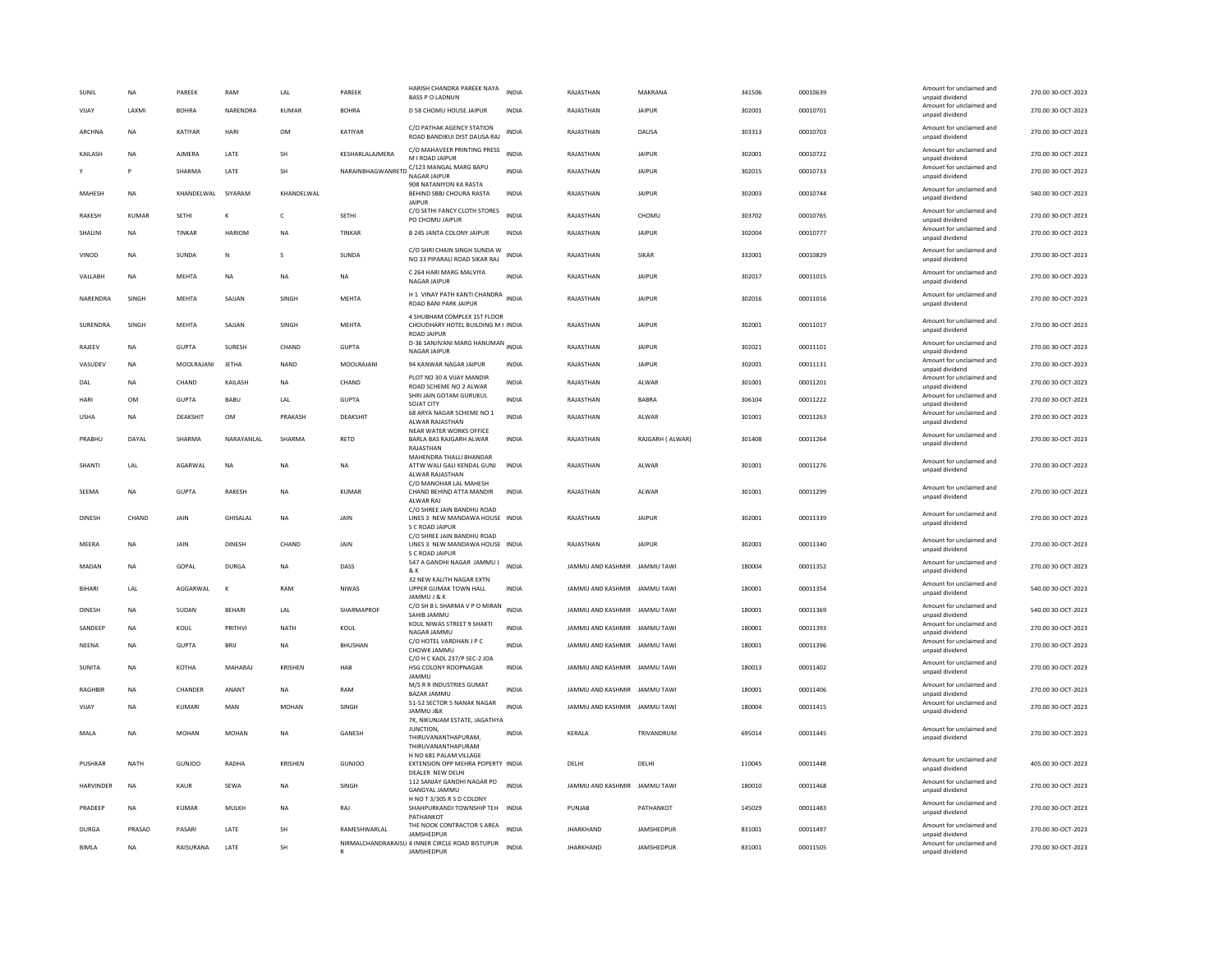| MD              | <b>NA</b>     | YUSUF            | LATE         | SH             | MDSHAKUR         | BLOCK C/65 SONARI PO SONARI<br>NAGAR JAMSHEDPUR DIST EAST<br>SINGHBHUM JHARKHAND           | <b>INDIA</b> | <b>JHARKHAND</b>     | JAMSHEDPUR        | 831011 | 00011507 | Amount for unclaimed and<br>unpaid dividend | 405.00 30-OCT-2023 |
|-----------------|---------------|------------------|--------------|----------------|------------------|--------------------------------------------------------------------------------------------|--------------|----------------------|-------------------|--------|----------|---------------------------------------------|--------------------|
| PANKAJ          | <b>KUMAR</b>  | SINGH            | RAM          | ASHRAY         | SINGH            | 180/6 BHALUBASA P O AGRICO<br>JAMSHEDPUR                                                   | <b>INDIA</b> | <b>JHARKHAND</b>     | JAMSHEDPUR        | 831009 | 00011519 | Amount for unclaimed and<br>unpaid dividend | 405.00 30-OCT-2023 |
| RASHMI          | NA            | <b>BHAYAN</b>    | CHIMANLAL    | NA             | BHAYANI          | 9/11 A BLOCK KADMAMKI<br>SAMSHID PUR                                                       | <b>INDIA</b> | <b>JHARKHAND</b>     | JAMSHEDPUR        | 831005 | 00011543 | Amount for unclaimed and<br>unpaid dividend | 270.00 30-OCT-2023 |
| TAPESH          | <b>KUMAR</b>  | CHANDA           | LATE         | <b>SH</b>      | ANILCHANDA       | E 836 CHITTARANJAN PARK II<br><b>FLOOR NEW DELHI</b>                                       | <b>INDIA</b> | DELHI                | DELHI             | 110019 | 00011547 | Amount for unclaimed and<br>unpaid dividend | 270.00 30-OCT-2023 |
| <b>JHUMA</b>    | <b>NA</b>     | <b>GHATAK</b>    | <b>ASHIM</b> | <b>KUMAR</b>   | <b>GHATAK</b>    | 84 NEW TS FLATS B/H AREA<br>KADAM JAMSHEDPUR                                               | <b>INDIA</b> | <b>JHARKHAND</b>     | <b>JAMSHEDPUR</b> | 831005 | 00011573 | Amount for unclaimed and<br>unpaid dividend | 540.00 30-OCT-2023 |
| ANIL            | <b>NA</b>     | <b>SHUKLA</b>    | $\mathsf{B}$ | $\mathbb{R}$   | SHUKLA           | S/O B R SHUKLA RLY STATION P O<br>DAIRY FARM NAGLA DIST<br>NAINITAL                        | <b>INDIA</b> | UTTARAKHAND          | <b>HALDWANI</b>   | 263149 | 00011577 | Amount for unclaimed and<br>unpaid dividend | 270.00 30-OCT-2023 |
| <b>BHAGWATI</b> | DEVI          | DHOOT            | <b>OM</b>    | PRAKASH        | DHOOT            | C/O SHREE KAILASH STORE P O<br><b>JUGSALAI JAMSHEDPUR</b>                                  | <b>INDIA</b> | <b>IHARKHAND</b>     | <b>IAMSHEDPUR</b> | 831006 | 00011578 | Amount for unclaimed and<br>unpaid dividend | 270.00 30-OCT-2023 |
| UPEN            | <b>NA</b>     | TARAI            | LATE         | <b>SH</b>      | PURNOTARAI       | QR NO 1132 B BLOCK KUMAR<br>PARA SINGH BHUM JAMSHEDPUR                                     | <b>INDIA</b> | <b>JHARKHAND</b>     | JAMSHEDPUR        | 831011 | 00011582 | Amount for unclaimed and<br>unpaid dividend | 270.00 30-OCT-2023 |
| MAHESH          | <b>NA</b>     | SHUKLA           | KRISHNA      | NARAIN         | SHUKLAPROF       | 47 DUPURAPUR UNNAO UP                                                                      | INDIA        | UTTAR PRADESH        | <b>UNNAO</b>      | 209801 | 00011606 | Amount for unclaimed and<br>unpaid dividend | 270.00 30-OCT-2023 |
| GANESH          | <b>BEHARI</b> | MISRA            | LATE         | <b>SH</b>      | RDMISHRA         | 111/3 HARSH NAGAR KANPUR                                                                   | INDIA        | UTTAR PRADESH        | KANPUR            | 208012 | 00011609 | Amount for unclaimed and<br>unpaid dividend | 270.00 30-OCT-2023 |
| SHALENDRA       | <b>KUMAR</b>  | TYAGI            | CHET         | RAM            | TYAGI            | C/O CHET RAM TYAGI 40/1 RAM<br>NAGAR (PONY ROAD)<br>SHUKLAGANJ UNNAO                       | <b>INDIA</b> | UTTAR PRADESH        | <b>UNNAO</b>      | 209861 | 00011611 | Amount for unclaimed and<br>unpaid dividend | 270.00 30-OCT-2023 |
| KIRAN           | G             | <b>UTWANI</b>    | GOPAL        | <b>NA</b>      | DAS              | 12 MAHADEV APARTMENTS<br>118/350-B KAUSHALPURI KANPUR                                      | INDIA        | UTTAR PRADESH        | KANPUR            | 208012 | 00011659 | Amount for unclaimed and<br>unpaid dividend | 270.00 30-OCT-2023 |
| RAJ             | <b>KUMAR</b>  | SANGHI           | DHANI        | RAM            | SANGHI           | 54/42 NAYAGANJ SARAFA<br><b>KANPUF</b>                                                     | <b>INDIA</b> | <b>UTTAR PRADESH</b> | KANPUR            | 208001 | 00011661 | Amount for unclaimed and<br>unpaid dividend | 270.00 30-OCT-2023 |
| GOPAL           | SHARAM        | <b>GUPTA</b>     | $\mathsf R$  | s              | <b>GUPTAPROF</b> | 18/173 THE MALL KANPUR                                                                     | INDIA        | UTTAR PRADESH        | KANPUR            | 208001 | 00011667 | Amount for unclaimed and<br>unpaid dividend | 405.00 30-OCT-2023 |
| NUTAN           | <b>NA</b>     | PURWAR           | PRAMOD       | KUMAR          | PURWAR           | BRISH BHANU GUPTA AND SONS<br><b>JASWANT NAGAR</b>                                         | <b>INDIA</b> | UTTAR PRADESH        | BHARATHNA         | 206245 | 00011719 | Amount for unclaimed and<br>unpaid dividend | 270.00 30-OCT-2023 |
| MEENAKSHI       | <b>NA</b>     | <b>IOSHI</b>     | RAM          | PRATAP         | <b>JOSHI</b>     | 299 SECTOR Z 1 HEMANT VIHAR<br><b>KANPUR</b>                                               | <b>INDIA</b> | <b>UTTAR PRADESH</b> | KANPUR            | 208027 | 00011723 | Amount for unclaimed and<br>unpaid dividend | 270.00 30-OCT-2023 |
| MR              | <b>MANOJ</b>  | KUMARAGARW<br>AI | KAILASH      | CHANDRA        | AGARWAL          | 112 KOTHI KATRA TEK CHAND<br>ETAWAH                                                        | <b>INDIA</b> | UTTAR PRADESH        | ETAWAH            | 206001 | 00011732 | Amount for unclaimed and                    | 270.00 30-OCT-2023 |
| CHANDRA         | PRABHADEVI    | AGARWAL          | KAILASH      | <b>NA</b>      | CHANDRA          | 112 KOTHI KATRA TEKCHAND                                                                   | <b>INDIA</b> | UTTAR PRADESH        | ETAWAH            | 206001 | 00011733 | unpaid dividend<br>Amount for unclaimed and | 270.00 30-OCT-2023 |
|                 |               |                  |              |                |                  | ETAWAH<br>C/O PRABHAT KUMAR A-17, PICUP                                                    |              |                      |                   |        |          | unpaid dividend<br>Amount for unclaimed and |                    |
| M               | ĸ             | SAXENA           | <b>BRII</b>  | <b>NANDAN</b>  | SAXENA           | COLONY 12 JOPLING ROAD, NEAR INDIA<br><b>BUTLAR PALACE LUCKNOW</b>                         |              | <b>UTTAR PRADESH</b> | LUCKNOW           | 226001 | 00011740 | unpaid dividend                             | 270.00 30-OCT-2023 |
| ABHAY           | <b>KUMAR</b>  | PERTI            | LATE         | SH             | PNPERTI          | 117/619 PANDU NAGAR KANPUR INDIA                                                           |              | UTTAR PRADESH        | KANPUR            | 208005 | 00011757 | Amount for unclaimed and<br>unpaid dividend | 270.00 30-OCT-2023 |
| JAVED           | <b>NA</b>     | <b>IQBAL</b>     | <b>IOBAL</b> | <b>NA</b>      | AHMED            | C/O DR IQBAL AHMED 98/123<br>ELAHI BLDG NAZIR BAGH<br><b>BELONGANJ KANPUR</b>              | <b>INDIA</b> | <b>UTTAR PRADESH</b> | KANPUR            | 208001 | 00011770 | Amount for unclaimed and<br>unpaid dividend | 270.00 30-OCT-2023 |
| KULWANT         | <b>NA</b>     | SINGH            | LABH         | <b>NA</b>      | SINGH            | 111A/305 ASHOK NAGAR KANPUR INDIA                                                          |              | <b>UTTAR PRADESH</b> | KANPUR            | 208012 | 00011776 | Amount for unclaimed and<br>unpaid dividend | 270.00 30-OCT-2023 |
| VANDANA         | <b>NA</b>     | <b>GUPTA</b>     | RAJESH       | KUMAR          | <b>GUPTA</b>     | C/O SURESH KUMAR RAJESH<br>KUMAR 59/115 AWASTHI MARKET INDIA<br><b>BIRHANA ROAD KANPUR</b> |              | <b>UTTAR PRADESH</b> | KANPUR            | 208001 | 00011786 | Amount for unclaimed and<br>unpaid dividend | 270.00 30-OCT-2023 |
| VIKASH          | <b>NA</b>     | KAPOOR           | SHYAM        | LAL            | KAPOOR           | 118/206 KAUSHAL PURI KANPUR INDIA                                                          |              | UTTAR PRADESH        | KANPUR            | 208012 | 00011787 | Amount for unclaimed and<br>unpaid dividend | 270.00 30-OCT-2023 |
| AMAN            | <b>NA</b>     | KUMAR            | KAMAI        | <b>SWAROOP</b> | <b>GHA</b>       | 117/K/54 R S PURAM SARVODHYA INDIA<br><b>NAGAR KANPUR</b>                                  |              | UTTAR PRADESH        | KANPUR            | 208001 | 00011808 | Amount for unclaimed and<br>unpaid dividend | 270.00 30-OCT-2023 |
| RAVI            | <b>NA</b>     | <b>SETH</b>      | RAMESH       | <b>KUMAR</b>   | SETH             | 117/47 OPP UPICA BHAWAN<br>SARVODAYA NAGAR KANPUR                                          | <b>INDIA</b> | <b>UTTAR PRADESH</b> | KANPUR            | 208005 | 00011823 | Amount for unclaimed and<br>unpaid dividend | 270.00 30-OCT-2023 |
| SAIGAL          | <b>NA</b>     | SANJEEV          | JAIGAL       | KANHAIYA       | PROF             | FRIENDS STORE 83 A/106 JUHI<br><b>KANPUR</b>                                               | <b>INDIA</b> | UTTAR PRADESH        | KANPUR            | 208014 | 00011856 | Amount for unclaimed and<br>unpaid dividend | 270.00 30-OCT-2023 |
| RAMESHWAR       | DAYAL         | KATIYAR          | LATE         | SH             | RAMLALRETD       | H NO 404 P O SARAIMEERA DISTT<br><b>FARRUKHABAD</b>                                        | <b>INDIA</b> | UTTAR PRADESH        | KANNAUJ           | 209727 | 00011883 | Amount for unclaimed and<br>unpaid dividend | 540.00 30-OCT-2023 |
| KALPANA         | <b>NA</b>     | KANAUJIA         | К            | $\mathsf L$    | KANAUJIA         | 125/43 O BLOCK GOVIND NAGAR<br><b>KANPUR</b>                                               | INDIA        | UTTAR PRADESH        | KANPUR            | 208010 | 00011910 | Amount for unclaimed and<br>unpaid dividend | 270.00 30-OCT-2023 |
| <b>KAMIA</b>    | KANT          | <b>JAYSWAI</b>   | HORI         | <b>IAI</b>     | <b>IAYSWAI</b>   | C/O SUSHIL BOLTS & NUTS<br><b>JAWAHAR LAL ROAD</b><br>MUZAFFARPUR                          | <b>INDIA</b> | <b>BIHAR</b>         | MUZAFFARPUR       | 842001 | 00011915 | Amount for unclaimed and<br>unpaid dividend | 270.00 30-OCT-2023 |
| KAMLA           | <b>NA</b>     | DEVI             | <b>UMA</b>   | NA             | SHANKER          | 87/9 J K QUARTERS JARIB KI<br>CHOWKI ANWARGANJ KANPUR                                      | <b>INDIA</b> | UTTAR PRADESH        | KANPUR            | 208003 | 00011918 | Amount for unclaimed and<br>unpaid dividend | 270.00 30-OCT-2023 |
| SANJIV          | <b>NA</b>     | MAHESHWARI       | SATYA        | NARAIN         | MAHESHWARI       | 96 AVAS VIKAS 1 PANKI ROD<br>KALYANPUR KANPUR                                              | <b>INDIA</b> | UTTAR PRADESH        | KANPUR            | 208018 | 00011927 | Amount for unclaimed and<br>unpaid dividend | 270.00 30-OCT-2023 |
| ANNAPURNA       | NA            | SINHA            | M            | $\mathsf{C}$   | SINHA            | 179 TIWARIPUR I ADARSH NAGAR<br><b>KANPUR</b>                                              | <b>INDIA</b> | UTTAR PRADESH        | KANPUR            | 208010 | 00011966 | Amount for unclaimed and<br>unpaid dividend | 270.00 30-OCT-2023 |
| SUMAN           | <b>NA</b>     | MAHESHWARI       | LATE         | SH             | ASHOKKUMAR       | 96 AVAS VIKAS 1 PANKI ROD<br><b>KALYANPUR KANPUR</b>                                       | <b>INDIA</b> | UTTAR PRADESH        | KANPUR            | 208018 | 00011977 | Amount for unclaimed and<br>unpaid dividend | 270.00 30-OCT-2023 |
| VINAY           | KUMAR         | <b>BEHAL</b>     | <b>I ATF</b> | <b>SH</b>      | RAMNATHREHAI     | 17 CORPORATION COLONY ASHOK INDIA<br><b>NAGAR KANPUR</b>                                   |              | UTTAR PRADESH        | KANPUR            | 208012 | 00011990 | Amount for unclaimed and                    | 540.00 30-OCT-2023 |
|                 | $\mathsf{C}$  | THAREJA          | LATE         | SH             | <b>HLTHAREJA</b> | 183 FIRST FLOOR CANTI AAIL<br><b>BAZAR KANPUR</b>                                          | <b>INDIA</b> | <b>UTTAR PRADESH</b> | KANPUR            | 208004 | 00012013 | unpaid dividend<br>Amount for unclaimed and | 540.00 30-OCT-2023 |
| SAVITRI         | <b>NA</b>     | <b>BHATIA</b>    | GOPAL        | DAS            | BHATIA           | 6/66 KRISHNA NAGAR G T ROAD                                                                | <b>INDIA</b> | UTTAR PRADESH        | KANPUR            | 208007 | 00012030 | unpaid dividend<br>Amount for unclaimed and | 270.00 30-OCT-2023 |
| VIJAY           | LAKSHMI       | GOYAL            | LATE         | SH             | VIJAYKUMARGOYAL  | <b>KANPUR</b><br>16/26 CIVIL LINES KANPUR                                                  | <b>INDIA</b> | UTTAR PRADESH        | KANPUR            | 208001 | 00012031 | unpaid dividend<br>Amount for unclaimed and | 270.00 30-OCT-2023 |
|                 |               |                  |              |                |                  |                                                                                            |              |                      |                   |        |          | unpaid dividend                             |                    |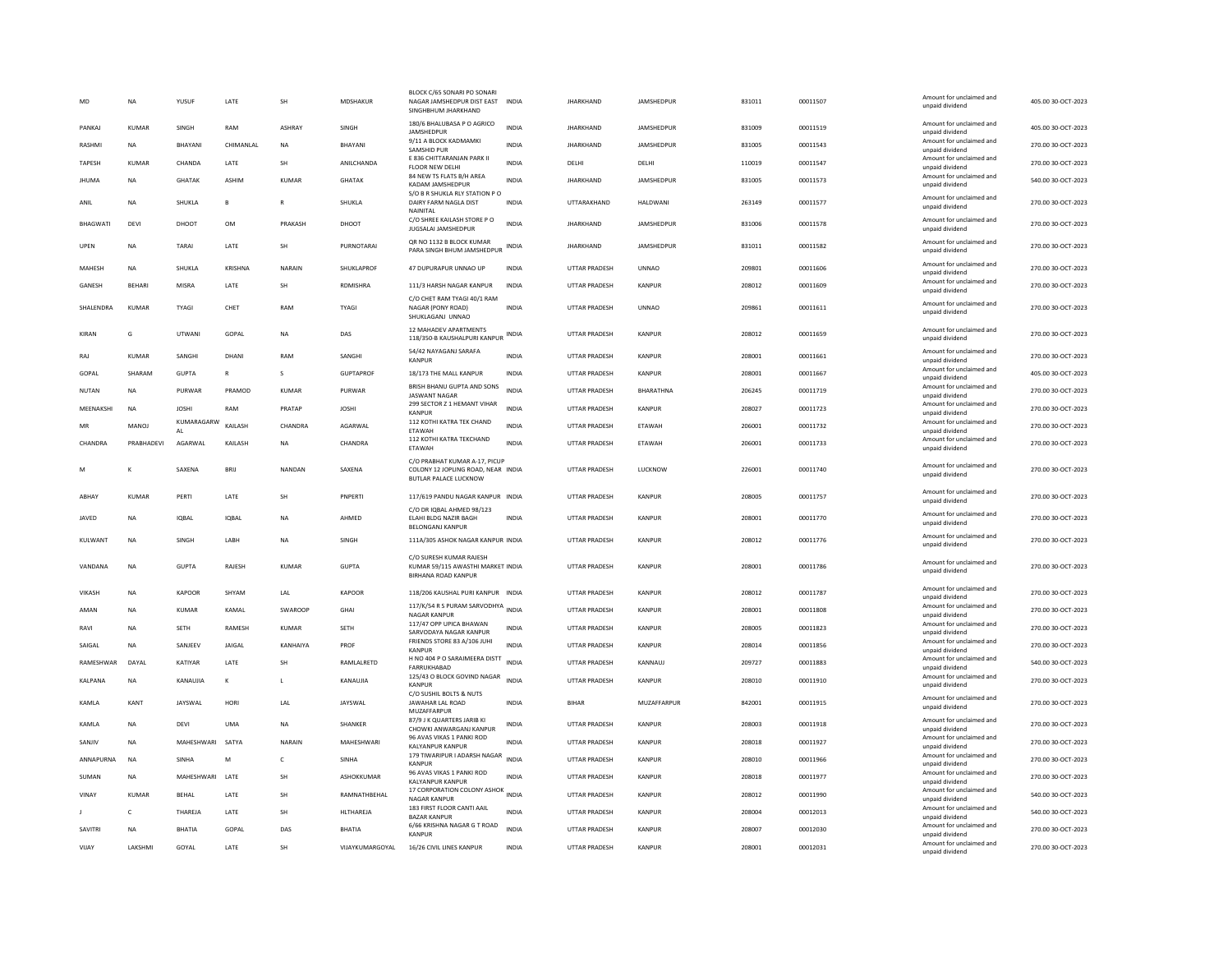| RITA              | <b>NA</b>    | GOYEL            | KRISHN           | <b>MURARI</b>  | GOYEL                | C/O KANCHAND VASTRALAY SURTI INDIA<br>HATTA ROAD DEORIA UP                                |              | <b>UTTAR PRADESH</b> | DEORIA        | 274001 | 00012054 | Amount for unclaimed and<br>unpaid dividend                    | 270.00 30-OCT-2023 |
|-------------------|--------------|------------------|------------------|----------------|----------------------|-------------------------------------------------------------------------------------------|--------------|----------------------|---------------|--------|----------|----------------------------------------------------------------|--------------------|
| DHERENDRA         | <b>NA</b>    | SHUKLA           | н                | $\mathbf N$    | <b>SHUKLA</b>        | 47/7 MAIN RAM BAGIA KANPUR                                                                | <b>INDIA</b> | <b>UTTAR PRADESH</b> | KANPUR        | 208001 | 00012057 | Amount for unclaimed and<br>unpaid dividend                    | 270.00 30-OCT-2023 |
| <b>JAMES</b>      | $\mathsf{V}$ | к                | <b>I ATF</b>     | <b>SH</b>      | KIKURIAKOSE          | <b>VELEE PARAMBIL</b><br>MULUNTHURUTHY KERALA                                             | <b>INDIA</b> | <b>KFRAIA</b>        | TRIPUNITHURA  | 682314 | 00012085 | Amount for unclaimed and<br>unpaid dividend                    | 270.00 30-OCT-2023 |
| VEENA             | <b>NA</b>    | MEHRA            | AJAY             | <b>NA</b>      | <b>MEHRA</b>         | 124/A/731 GOVIND NAGAR<br>KANPUR                                                          | <b>INDIA</b> | <b>UTTAR PRADESH</b> | KANPUR        | 208006 | 00012097 | Amount for unclaimed and<br>unpaid dividend                    | 270.00 30-OCT-2023 |
| ANJANA            | <b>NA</b>    | MISRA            | PARUAT           | <b>NA</b>      | MISRA                | 127/370 W BLOCK KESHAV NAGAR INDIA<br>KANPUR                                              |              | <b>UTTAR PRADESH</b> | KANPUR        | 208014 | 00012109 | Amount for unclaimed and<br>unpaid dividend                    | 270.00 30-OCT-2023 |
| ANIL              | <b>KUMAR</b> | GOEL             | ONKAR            | <b>NATH</b>    | GOEL                 | 64/4 SITE NO I KIDWAI NAGAR<br><b>KANPUF</b>                                              | <b>INDIA</b> | <b>UTTAR PRADESH</b> | KANPUR        | 208011 | 00012119 | Amount for unclaimed and<br>unpaid dividend                    | 270.00 30-OCT-2023 |
| MADHURANDRA KUMAR |              | <b>GUPTA</b>     | POORANLAL        | NA             | <b>GUPTA</b>         | 133/75 O BLOCK KIDWAINAGAR<br><b>KANPUR</b>                                               | <b>INDIA</b> | UTTAR PRADESH        | KANPUR        | 208023 | 00012130 | Amount for unclaimed and<br>unpaid dividend                    | 540.00 30-OCT-2023 |
| SACHIDANAND NA    |              | TIWARI           | INDUSHEKHAR      | <b>NA</b>      | TIWARI               | UNITED BANK OF INDIA BANK<br><b>ROAD GORAKHPUF</b>                                        | <b>INDIA</b> | UTTAR PRADESH        | GORAKHPUR     | 273001 | 00012136 | Amount for unclaimed and                                       | 270.00 30-OCT-2023 |
| VINOD             | <b>KUMAR</b> | SRIVASTAVA       | SHANKATHA        | <b>NA</b>      | PRASAD               | 737 C BLOCK P A C ROAD SHYAM                                                              | <b>INDIA</b> | <b>UTTAR PRADESH</b> | KANPUR        | 208013 | 00012147 | unpaid dividend<br>Amount for unclaimed and                    | 540.00 30-OCT-2023 |
| ANJU              | <b>NA</b>    | AWASTHI          | ARUN             | KUMAR          | AWASTHI              | <b>NAGAR KANPUR</b><br>C/O VINAYAK & COMPANY 55/107 INDIA<br>GENERAL GANJ KANPUR          |              | UTTAR PRADESH        | KANPUR        | 208001 | 00012158 | unpaid dividend<br>Amount for unclaimed and<br>unpaid dividend | 270.00 30-OCT-2023 |
| SAROJINI          | <b>NA</b>    | <b>SETH</b>      | PRAKASH          | <b>NA</b>      | CHANDRASETH          | MI-66 BARRA-II NEAR SABJI                                                                 | <b>INDIA</b> | UTTAR PRADESH        | KANPUR        | 208027 | 00012174 | Amount for unclaimed and                                       | 270.00 30-OCT-2023 |
| ANSHUMAN          | <b>NA</b>    | <b>AGNIHOTRI</b> | LATE             | SH             | <b>ISHWARIPRASAD</b> | MANDI ROAD KANPUR<br>11/8 DEFENCE COLONY SHANTI                                           | <b>INDIA</b> | <b>UTTAR PRADESH</b> | KANPUR        | 208004 | 00012197 | unpaid dividend<br>Amount for unclaimed and                    | 270.00 30-OCT-2023 |
|                   |              |                  |                  |                |                      | NAGAR KANPUR<br>D-51/2 TYPE III DEFENCE COLONY                                            |              |                      |               |        |          | unpaid dividend<br>Amount for unclaimed and                    |                    |
| s                 | <b>NA</b>    | RAMAN            | $\overline{A}$   | s              | <b>IYER</b>          | DMSRDE COMPLEX G T ROAD<br>KANPUR                                                         | <b>INDIA</b> | <b>UTTAR PRADESH</b> | KANPUR        | 208013 | 00012200 | unpaid dividend                                                | 270.00 30-OCT-2023 |
| ADRISH            | <b>KUMAR</b> | <b>GUPTA</b>     | $\mathsf{R}$     |                | <b>GUPTA</b>         | <b>B-106 B M MARKET</b><br>PAAMPURANA JUHI KANPUR U P                                     | <b>INDIA</b> | UTTAR PRADESH        | KANPUR        | 208014 | 00012206 | Amount for unclaimed and<br>unpaid dividend                    | 270.00 30-OCT-2023 |
| RANJIT            | <b>NA</b>    | SINGH            | KHAZAN           | NA             | SINGH                | LYALLPUR AUTOMOBILES S-20<br>GURU NANAK MOTOR MARKET<br><b>GADARIYAN PURWA KANPUR</b>     | <b>INDIA</b> | UTTAR PRADESH        | KANPUR        | 208012 | 00012208 | Amount for unclaimed and<br>unpaid dividend                    | 270.00 30-OCT-2023 |
| MUKHTIAR          | NA           | SINGH            | DEVI             | NA             | SAHAI                | 135/3 GHAUKHERA P O CHAKERI<br>KANPUR                                                     | <b>INDIA</b> | UTTAR PRADESH        | KANPUR        | 208008 | 00012209 | Amount for unclaimed and<br>unpaid dividend                    | 270.00 30-OCT-2023 |
| GANESH            | DASS         | BHATIA           | MOHAN            | LAL            | <b>BHATIARETD</b>    | 9/76 KRISHNA NAGAR G T ROAD<br><b>KANPUR</b>                                              | <b>INDIA</b> | <b>UTTAR PRADESH</b> | KANPUR        | 208007 | 00012210 | Amount for unclaimed and<br>unpaid dividend                    | 405.00 30-OCT-2023 |
| MONIKA            | <b>NA</b>    | SHUKLA           | PHOOL            | CHANDRA        | SHUKLA               | 111/320 ASHOK NAGAR KANPUR INDIA                                                          |              | <b>UTTAR PRADESH</b> | KANPUR        | 208012 | 00012217 | Amount for unclaimed and<br>unpaid dividend                    | 270.00 30-OCT-2023 |
| KARAM             | <b>NA</b>    | PREET            | <b>JASVINDER</b> | <b>NA</b>      | SINGH                | C/O KRISHNA & GG DISTIBUTORS<br>73/27 KISH KISHORI BUKDING<br><b>GHANTA GAR KANPUR</b>    | <b>INDIA</b> | <b>UTTAR PRADESH</b> | KANPUR        | 208001 | 00012228 | Amount for unclaimed and<br>unpaid dividend                    | 270.00 30-OCT-2023 |
| SANDHYA           | <b>NA</b>    | <b>GUPTA</b>     | KAMLESH          | KUMAR          | <b>GUPTA</b>         | 350 HARI HAR GANJ FATEHPUR                                                                | <b>INDIA</b> | UTTAR PRADESH        | FATEHPUR      | 212601 | 00012229 | Amount for unclaimed and<br>unpaid dividend                    | 270.00 30-OCT-2023 |
| PRAMILA           | <b>NA</b>    | <b>GUPTA</b>     | RADHEY           | SHYAM          | <b>GUPTA</b>         | 468 MASIHA GANJ SIPRI BAZAR<br><b>JHANSI</b>                                              | <b>INDIA</b> | UTTAR PRADESH        | <b>JHANSI</b> | 284003 | 00012259 | Amount for unclaimed and<br>unpaid dividend                    | 270.00 30-OCT-2023 |
| RADHEY            | SHYAM        | GUPTA            | RAM              | <b>BILAS</b>   | <b>GUPTA</b>         | 468 MASIHA GANJ SIPRI BAZAR<br><b>JHANSI UP</b>                                           | <b>INDIA</b> | <b>UTTAR PRADESH</b> | <b>IHANSI</b> | 284003 | 00012262 | Amount for unclaimed and<br>unpaid dividend                    | 270.00 30-OCT-2023 |
| MATHURI           | <b>NA</b>    | DFVI             | <b>NA</b>        | <b>NA</b>      | <b>NA</b>            | 118/38 KAUSHALPURI KANPUR                                                                 | <b>INDIA</b> | <b>UTTAR PRADESH</b> | KANPUR        | 208012 | 00012266 | Amount for unclaimed and<br>unpaid dividend                    | 270.00 30-OCT-2023 |
| <b>IJMA</b>       | <b>NA</b>    | SRIVASTAVA       | <b>NARFSH</b>    | CHANDRA        |                      | <b>12/19 VIIAY NAGAR KANPUR</b>                                                           | <b>INDIA</b> | <b>UTTAR PRADESH</b> | KANPUR        | 208005 | 00012281 | Amount for unclaimed and<br>unpaid dividend                    | 270.00.30-OCT-2023 |
| ZAHEER            | <b>NA</b>    | <b>MOHSIN</b>    | MOHD             | <b>NA</b>      | <b>MOHSIN</b>        | 85/1 BAI ROONE KHANDAG NEAR<br>AGARWALL DHARAM SHALA<br>LUCKNOW                           | INDIA        | UTTAR PRADESH        | LUCKNOW       | 226003 | 00012333 | Amount for unclaimed and<br>unpaid dividend                    | 270.00 30-OCT-2023 |
| <b>JALIS</b>      | <b>NA</b>    | FATMA            | LATE             | SH             | BASKIRAMHADRHA       | 13 C LAIBAGH LUCKNOW UP                                                                   | INDIA        | UTTAR PRADESH        | LUCKNOW       | 226001 | 00012341 | Amount for unclaimed and                                       | 270.00 30-OCT-2023 |
| SANTOSH           | <b>NA</b>    | KISHANPURIA      | $\mathbb{R}$     | $\kappa$       | KISHANPURIA          | C/O R K KISHANPURIA 13<br>BONFIELD LANE 5TH FLOOR                                         | <b>INDIA</b> | <b>WEST BENGAL</b>   | KOLKATA       | 700001 | 00012358 | unpaid dividend<br>Amount for unclaimed and                    | 270.00 30-OCT-2023 |
|                   |              |                  |                  |                |                      | ROOM NO 7 CALCUTTA<br>QASRE ALI 51 KACHA HATA                                             |              |                      |               |        |          | unpaid dividend<br>Amount for unclaimed and                    |                    |
| SHAIMA            | ABBAS        | ABIDI            | ZAFAR            | ALI            | ABID                 | AMINABAD LUCKNOW<br>C 355 SECTOR 6 INDIRANAGAR                                            | INDIA        | UTTAR PRADESH        | LUCKNOW       | 226018 | 00012369 | unpaid dividend<br>Amount for unclaimed and                    | 270.00 30-OCT-2023 |
| ASHOK             | <b>KUMAR</b> | <b>SHARMA</b>    | L.               | D              | SHARMA               | LUCKNOW<br>KUNDAN LAL KURA MAL                                                            | <b>INDIA</b> | UTTAR PRADESH        | LUCKNOW       | 226016 | 00012379 | unpaid dividend<br>Amount for unclaimed and                    | 270.00 30-OCT-2023 |
| SATISH            | <b>KUMAR</b> | AGRAWAL          | RAM              | KUMAR          | AGRAWAL              | BHGAWAT GANJ BALRAMPUR<br><b>BAJRANG PHARMACEUTICAL</b>                                   | <b>INDIA</b> | UTTAR PRADESH        | BALRAMPUR     | 271201 | 00012400 | unpaid dividend                                                | 270.00 30-OCT-2023 |
| JAGESHWAR         | RAM          | GOEL             | MATA             | DIN            | GOEL                 | <b>GANDHI PARK GORAKHPUR</b><br>A-226 AVAS VIKAS COLONY                                   | <b>INDIA</b> | UTTAR PRADESH        | GORAKHPUR     | 273001 | 00012414 | Amount for unclaimed and<br>unpaid dividend                    | 270.00 30-OCT-2023 |
| PREM              | CHANDRA      | VAISH            | LATE             | SH             | KANHAIYALAL          | SHAHPUR GORAKHPUR UP                                                                      | <b>INDIA</b> | UTTAR PRADESH        | GORAKHPUR     | 273006 | 00012441 | Amount for unclaimed and<br>unpaid dividend                    | 270.00 30-OCT-2023 |
| MAYANK            | <b>NA</b>    | <b>SHARMA</b>    | PRAMOD           | <b>KUMAR</b>   | SHARMA               | C/O SMT INDUMATI SHARMA 52<br>ARYA NAGAR LUCKNOW<br>L 17 BHIKAMPUR L D A COLONY           | <b>INDIA</b> | UTTAR PRADESH        | LUCKNOW       | 226004 | 00012442 | Amount for unclaimed and<br>unpaid dividend                    | 270.00 30-OCT-2023 |
| RAKESH            | <b>KUMAR</b> | RASTOGI          | SATISH           | CHANDRA        | RASTOGI              | PAPER MILL ROAD NISHAT GUNJ<br>LUCKNOW                                                    | <b>INDIA</b> | UTTAR PRADESH        | LUCKNOW       | 226006 | 00012467 | Amount for unclaimed and<br>unpaid dividend                    | 540.00 30-OCT-2023 |
| PUTANNI           | <b>NA</b>    | LAL              | <b>HIROO</b>     | <b>NA</b>      | DAS                  | B 136/3 RDSO COLONY MANAK<br>NAGAR LUCKNOW                                                | <b>INDIA</b> | <b>UTTAR PRADESH</b> | LUCKNOW       | 226011 | 00012499 | Amount for unclaimed and<br>unpaid dividend                    | 270.00 30-OCT-2023 |
| VIJAY             | <b>KUMAR</b> | ARORA            | к                | $\epsilon$     | ARORA                | C/O HARISH KUMAR 1068 SECTOR-<br>I L D A COLONY L D A POST OFFICE INDIA<br><b>IUCKNOW</b> |              | <b>UTTAR PRADESH</b> | LUCKNOW       | 226012 | 00012503 | Amount for unclaimed and<br>unpaid dividend                    | 270.00 30-OCT-2023 |
| <b>VINEET</b>     | NA           | <b>KUMAR</b>     | HAR              | NARAIN         | RASTOGI              | 464/55 TAHSEEN GANJ THAKUR<br><b>GANJ LUCKNOW</b>                                         | <b>INDIA</b> | <b>UTTAR PRADESH</b> | LUCKNOW       | 226003 | 00012505 | Amount for unclaimed and<br>unpaid dividend                    | 270.00 30-OCT-2023 |
| GAYATRI           | <b>NA</b>    | TFWARI           | ANAND            | <b>SHANKAR</b> | <b>TEWARI</b>        | A 587 INDIRA NAGAR LUCKNOW INDIA                                                          |              | <b>UTTAR PRADESH</b> | LUCKNOW       | 226016 | 00012529 | Amount for unclaimed and<br>unpaid dividend                    | 270.00 30-OCT-2023 |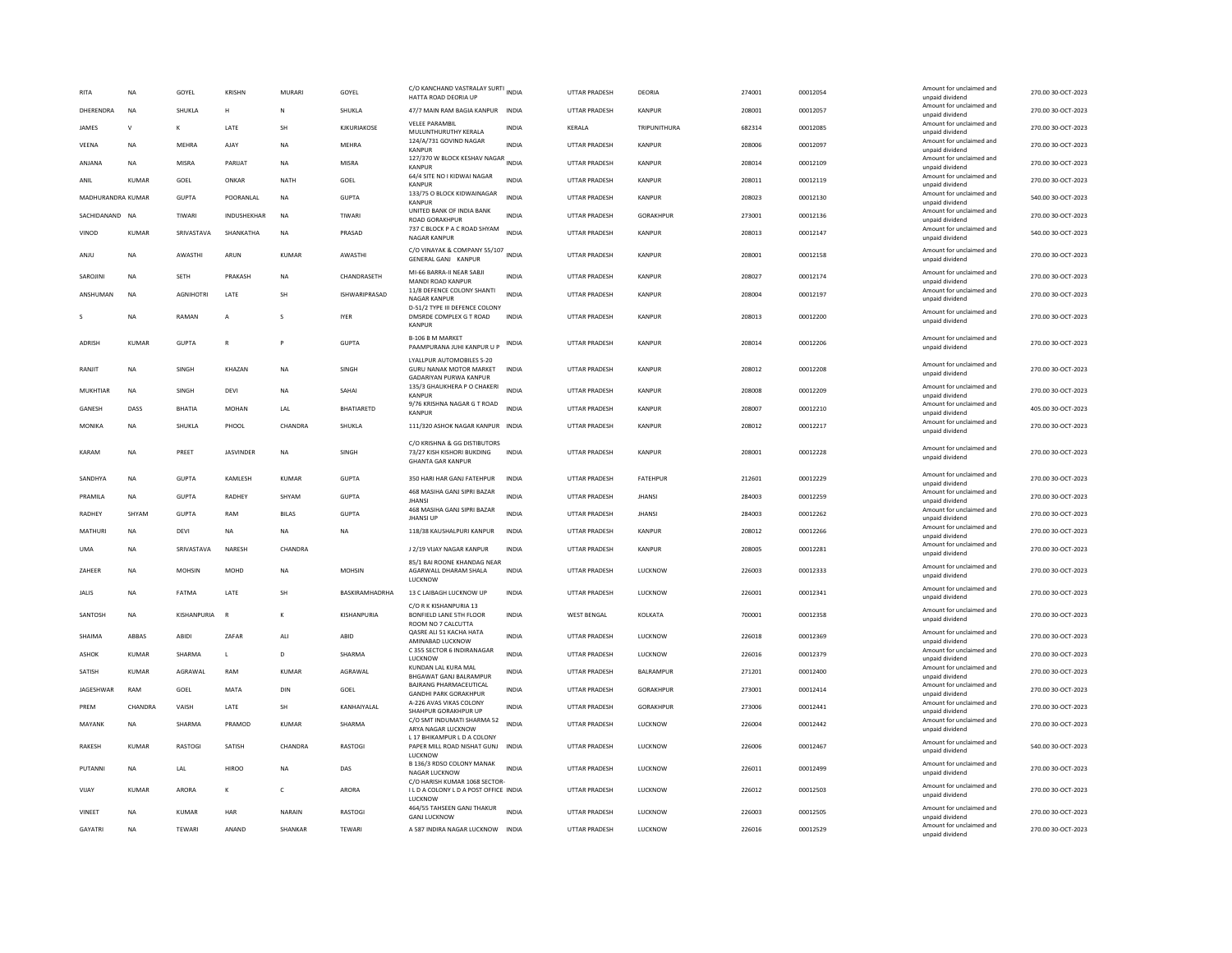| <b>KRISHNA</b> | <b>NA</b>      | CHAKRAVORTY S |                | B.             | CHAKRAVORTY       | C/O S B CHAKRAVORTY 602,<br>PUNARVASU, DSK AKASHGANGA,<br>NEW DP ROAD, AUNDH, PUNE.  | <b>INDIA</b> | MAHARASHTRA          | PUNE              | 411007 | 00012532 | Amount for unclaimed and<br>unpaid dividend                    | 270.00 30-OCT-2023 |
|----------------|----------------|---------------|----------------|----------------|-------------------|--------------------------------------------------------------------------------------|--------------|----------------------|-------------------|--------|----------|----------------------------------------------------------------|--------------------|
| SATYENDR       | PRASAD         | <b>GUPTA</b>  | LATE           | SH             | SPGUPTA           | SECTOR 18 HOUSE NO 348 INDIRA INDIA<br>NAGAR LUCKNOW                                 |              | <b>UTTAR PRADESH</b> | LUCKNOW           | 226006 | 00012538 | Amount for unclaimed and<br>unpaid dividend                    | 540.00 30-OCT-2023 |
| NIRUPMA        | <b>NA</b>      | MAHESHWARI    | SHYAM          | <b>SUNDER</b>  | MAHFSHWARI        | C/O DR S S MAHESHWARI SUGAR<br>MILL COLONY HARDOI                                    | <b>INDIA</b> | UTTAR PRADESH        | HARDOI            | 241001 | 00012546 | Amount for unclaimed and<br>unpaid dividend                    | 270.00 30-OCT-2023 |
| RAM            | CHANDRA        | SHUKLA        | LATE           | SHH            | SHYAMNARAYANSHUKL | D 2164 INDIRA NAGAR LUCKNOW INDIA                                                    |              | <b>UTTAR PRADESH</b> | LUCKNOW           | 226016 | 00012560 | Amount for unclaimed and<br>unpaid dividend                    | 270.00 30-OCT-2023 |
| NARENDRA       | <b>NA</b>      | AGARWAL       | <b>SHREE</b>   | RAM            | AGARWAL           | 25/6 GAUTAM BUDH MARG<br>LUCKNOW                                                     | <b>INDIA</b> | <b>UTTAR PRADESH</b> | LUCKNOW           | 226018 | 00012573 | Amount for unclaimed and<br>unpaid dividend                    | 270.00 30-OCT-2023 |
| MOHIT          | <b>NA</b>      | <b>GUPTA</b>  | <b>VISHWA</b>  | <b>NATH</b>    | <b>GUPTA</b>      | CIVIL ENGINEERING DEPARTMENT<br>K N I T SULTANPUR UP                                 | <b>INDIA</b> | <b>UTTAR PRADESH</b> | <b>NA</b>         | 228118 | 00012574 | Amount for unclaimed and<br>unpaid dividend                    | 405.00 30-OCT-2023 |
| SHASHI         | PRABHA         | SINGH         | M              |                | SINGH             | C/O ARUN KUMAR ADVOCATE 88A<br>OLD HAIDER GANJ LUCKNOW                               |              | UTTAR PRADESH        | LUCKNOW           | 226003 | 00012604 | Amount for unclaimed and<br>unpaid dividend                    | 270.00 30-OCT-2023 |
| ANAND          | к              | PANDEY        | A              | <b>NA</b>      | PANDEY            | D1-54 SECTOR E NR GROWER<br>CORNER HIND NAGAR L D A<br>COLONY KANPUR ROAD<br>LUCKNOW | <b>INDIA</b> | UTTAR PRADESH        | LUCKNOW           | 226012 | 00012615 | Amount for unclaimed and<br>unpaid dividend                    | 270.00 30-OCT-2023 |
| RENU           | <b>NA</b>      | SINGH         | SURENDRA       | <b>BAHADUR</b> | SINGH             | 0-10/4 PARIKALP NAGAR PO LDA<br>COLONY LUCKNOW                                       | <b>INDIA</b> | <b>UTTAR PRADESH</b> | LUCKNOW           | 226012 | 00012638 | Amount for unclaimed and<br>unpaid dividend                    | 270.00 30-OCT-2023 |
| <b>URMILA</b>  |                |               | <b>RISHI</b>   | <b>NA</b>      | PAI               | NATIONAL FERTILIZERS LTD A-1/1<br>SEC B ALIGANJ LUCKNOW                              | <b>INDIA</b> | <b>UTTAR PRADESH</b> | LUCKNOW           | 226020 | 00012640 | Amount for unclaimed and<br>unpaid dividend                    | 270.00 30-OCT-2023 |
| AMAR           | <b>BAHADUR</b> | <b>MATHUR</b> | LATE           | SH             | MPMATHURRETD      | M S 97 SECTOR D ALIGANJ                                                              | <b>INDIA</b> | <b>UTTAR PRADESH</b> | <b>LUCKNOW</b>    | 226020 | 00012641 | Amount for unclaimed and                                       | 270.00 30-OCT-2023 |
| SUMITRA        | <b>NA</b>      | KESARWANI     | AMAR           | <b>NATH</b>    | KESARWANI         | LUCKNOW<br>135/136 SARDAR BAZAR                                                      | <b>INDIA</b> | <b>UTTAR PRADESH</b> | LUCKNOW           | 226002 | 00012664 | unpaid dividend<br>Amount for unclaimed and                    | 135.00 30-OCT-2023 |
|                |                |               |                |                |                   | LUCKNOW<br>STATE BANK OF INDIA MAIN                                                  |              |                      |                   |        |          | unpaid dividend<br>Amount for unclaimed and                    |                    |
| NIKHII         | <b>NA</b>      | <b>NAGAR</b>  | P              | $\mathbb{N}$   | <b>NAGAR</b>      | <b>BRANCH STATION ROAD</b><br><b>FAIZABAD UP</b>                                     | <b>INDIA</b> | <b>UTTAR PRADESH</b> | <b>FAIZARAD</b>   | 224001 | 00012679 | unpaid dividend                                                | 270.00 30-OCT-2023 |
| RENU           |                |               | <b>SUDHIR</b>  | NA             | <b>KUMAR</b>      | C 70 DOORBHASHNAGAR<br>RAEBARELI UP                                                  | INDIA        | UTTAR PRADESH        | RAE BARELI        | 229010 | 00012681 | Amount for unclaimed and<br>unpaid dividend                    | 270.00 30-OCT-2023 |
| DHARMESH       | KIIMAR         | KALSY         | <b>BALDEV</b>  | SINGH          | KALSY             | B-35 VIJAYNAGAR KANPUR ROAD<br>LUCKNOW                                               | <b>INDIA</b> | <b>UTTAR PRADESH</b> | LUCKNOW           | 226005 | 00012692 | Amount for unclaimed and<br>unpaid dividend                    | 540.00 30-OCT-2023 |
| HERMESH        | CHAND          | <b>JINDAL</b> | SHAM           | <b>NA</b>      | LAL               | C/O M/S IAGDISH GIFT HOUSE<br>GURDWARA STREET BARNALA PB                             | <b>INDIA</b> | PUNJAB               | <b>BARNALA</b>    | 148101 | 00012707 | Amount for unclaimed and<br>unpaid dividend                    | 270.00 30-OCT-2023 |
| RAJ            | <b>NA</b>      | RANI          | <b>KRISHAN</b> | <b>NA</b>      | <b>KUMAR</b>      | RAMCHANDER NEAR H NO B IV<br>202 BACK DADU ICE FACTORY<br><b>BARNALA PE</b>          | <b>INDIA</b> | PUNJAB               | <b>BARNALA</b>    | 148101 | 00012715 | Amount for unclaimed and<br>unpaid dividend                    | 270.00 30-OCT-2023 |
| ROBBY          | <b>NA</b>      | SIKAND        | VARINDER       | SIKAND         |                   | HOUSE NO B V/7 OLD HOSPITAL<br>KAPURTHALA                                            | <b>INDIA</b> | PUNJAB               | KAPURTHALA        | 144601 | 00012719 | Amount for unclaimed and<br>unpaid dividend                    | 270.00 30-OCT-2023 |
| <b>ASHWAN</b>  | <b>NA</b>      | <b>KUMAR</b>  | SHSAT          | <b>NA</b>      | PALL              | C/O ASHOK SHARMA ISH NAGAR<br><b>CIVIL LINES HOSHIARPUR</b>                          | <b>INDIA</b> | PUNJAB               | <b>HOSHIARPUR</b> | 146001 | 00012734 | Amount for unclaimed and<br>unpaid dividend                    | 270.00 30-OCT-2023 |
| NEEL           | <b>NA</b>      | KAMAL         | ${\sf R}$      | L              | SHARMA            | VPO SHER TEHSIL MLERKOTLA<br>DISTT SANGRUR PUNJAB                                    | <b>INDIA</b> | PUNJAB               | SANGRUR           | 148025 | 00012738 | Amount for unclaimed and<br>unpaid dividend                    | 270.00 30-OCT-2023 |
| RAM            | <b>NA</b>      | LAL           | LATE           | SH             | <b>MCHAND</b>     | VPO SHERPUR TEHSIL MALER                                                             | <b>INDIA</b> | PUNJAB               | SANGRUR           | 148025 | 00012739 | Amount for unclaimed and                                       | 270.00 30-OCT-2023 |
| NIRANJAN       | LAL            | <b>GUPTA</b>  | RAM            | PARTAP         | <b>GUPTA</b>      | KOTLA DISTT SANGRUR PUNJAB<br>430 POST OFFICE BUILDING                               | <b>INDIA</b> | PUNJAB               | LUDHIANA          | 141001 | 00012775 | unpaid dividend<br>Amount for unclaimed and                    | 270.00 30-OCT-2023 |
|                |                |               |                |                |                   | <b>GURDEV NAGAR LUDHIANA</b><br>BABBU ELECTRONICS RAM GANJ                           |              |                      |                   |        |          | unpaid dividend<br>Amount for unclaimed and                    |                    |
| SURINDER       | <b>NA</b>      | PAUL          | OM             | NA             | PARKASH           | MANDI MOGA DISTT FARID KOT<br>PUNJAB                                                 | INDIA        | PUNJAB               | MOGA              | 142001 | 00012808 | unpaid dividend                                                | 270.00 30-OCT-2023 |
| RAJESH         | <b>KUMAR</b>   | KATHURIA      | CHETAN         | <b>NA</b>      | PRAKASH           | C/O VINAY & ASSOCIATES C A 30<br>FIROZ GANDHI MARKET IIND<br>FLOOR LUDHIANA PB       | <b>INDIA</b> | PUNJAB               | LUDHIANA          | 141001 | 00012864 | Amount for unclaimed and<br>unpaid dividend                    | 270.00 30-OCT-2023 |
| SHIVINDER      | SINGH          | MANN          | <b>JASWANT</b> | SINGH          | PROF              | MANN MANZIL OPP P S SADAR<br>KOT KAPURA ROAD MUKTSAR<br>PUNJAB                       | INDIA        | PUNJAB               | FEROZPUR          | 152026 | 00012880 | Amount for unclaimed and<br>unpaid dividend                    | 270.00 30-OCT-2023 |
| SUMAN          | <b>NA</b>      | <b>GUPTA</b>  | <b>GANESH</b>  | <b>NA</b>      | <b>SHANKER</b>    | QTR NO A 213 NFL TOWNSHIP<br><b>BHATINDA</b>                                         | <b>INDIA</b> | PUNJAB               | <b>BHATINDA</b>   | 151003 | 00012896 | Amount for unclaimed and<br>unpaid dividend                    | 270.00 30-OCT-2023 |
| <b>GIRISH</b>  | <b>KUMAR</b>   | SARDANA       | $\mathbb{R}$   | L.             | SARDANA           | D-15 RAM PRASTHA PO CHANDER                                                          | <b>INDIA</b> | UTTAR PRADESH        | GHAZIABAD         | 201011 | 00012908 | Amount for unclaimed and                                       | 135.00 30-OCT-2023 |
| <b>RUBY</b>    | <b>NA</b>      | JAIN          | <b>JAYWANT</b> | NA             | JAIN              | NAGAR GHAZIABAD<br>BL645/3 BINDRA BAN ROAD<br>KUNDAN PURI CIVIL LINES                | INDIA        | PUNJAB               | LUDHIANA          | 141001 | 00012914 | unpaid dividend<br>Amount for unclaimed and<br>unpaid dividend | 270.00 30-OCT-2023 |
| CHARU          | <b>NA</b>      | MEHRA         | RAVINDER       | <b>NA</b>      | <b>KUMAR</b>      | LUDHIANA<br>651/3 GURDEV NAGAR LUDHIANA INDIA                                        |              | PUNJAB               | LUDHIANA          | 141008 | 00012919 | Amount for unclaimed and                                       | 270.00 30-OCT-2023 |
|                |                |               |                |                |                   | HJ 196 HOUSING BOARD COLONY                                                          |              |                      |                   |        |          | unpaid dividend                                                |                    |
| KAWALIT        | <b>NA</b>      | KAUR          | KULDIP         | <b>NA</b>      | SINGH             | RANDHIR SINGH NAGAR<br>LUDHIANA PE<br>C/O JANAK GENERAL STORE                        | <b>INDIA</b> | PUNJAB               | LUDHIANA          | 141001 | 00012923 | Amount for unclaimed and<br>unpaid dividend                    | 270.00 30-OCT-2023 |
| <b>JANAK</b>   | <b>NA</b>      | RAJ           | RAVINDER       | <b>NA</b>      | <b>NATH</b>       | BAZAR MISSERPURA JAGRAON<br><b>IUDHIANA</b>                                          | <b>INDIA</b> | PUNJAB               | MOGA              | 142026 | 00012951 | Amount for unclaimed and<br>unpaid dividend                    | 270.00 30-OCT-2023 |
| MADAN          | LAL            | ARORA         | SANT           | <b>NA</b>      | RAM               | MADAN MEDICAL STORE PINDI<br><b>STREET LUDHIANA</b>                                  | <b>INDIA</b> | PUNJAB               | LUDHIANA          | 141008 | 00012957 | Amount for unclaimed and<br>unpaid dividend                    | 270.00 30-OCT-2023 |
| ARUN           | <b>NA</b>      | PRABHA        | M              | L              | GARG              | 3 GF PREMIUM APARTMENTS<br>PAKHOWAL ROAD GURDEV<br>NAGAR LUDHIANA                    | INDIA        | PUNJAB               | LUDHIANA          | 141001 | 00012963 | Amount for unclaimed and<br>unpaid dividend                    | 270.00 30-OCT-2023 |
|                |                |               |                |                |                   | KOTHI NO 147 GF SECTOR 44-A                                                          |              |                      |                   |        | 00012976 | Amount for unclaimed and                                       | 270.00 30-OCT-2023 |
| MADHU          | <b>NA</b>      | SHARMA        | N              | к              | SHARMA            | CHANDIGARH                                                                           | <b>INDIA</b> | CHANDIGARH           | CHANDIGARH        | 160001 |          |                                                                |                    |
| <b>SUNITA</b>  | <b>NA</b>      | NAYYAR        | ROMAL          | NAYYAR         |                   | 1483 KUCHA GURBAX RAI OPP                                                            | <b>INDIA</b> | PUNJAB               | LUDHIANA          | 141008 | 00012978 | unpaid dividend<br>Amount for unclaimed and                    | 270.00 30-OCT-2023 |
| SUCHARU        | <b>NA</b>      | PRAKASH       | J              | <b>NA</b>      | PRAKASH           | JAGRAON BRIDGE LUDHIANA<br>11 AGGAR NAGAR EXTN<br>LUDHIANA                           | <b>INDIA</b> | PUNJAB               | LUDHIANA          | 141001 | 00013007 | unpaid dividend<br>Amount for unclaimed and<br>unpaid dividend | 270.00 30-OCT-2023 |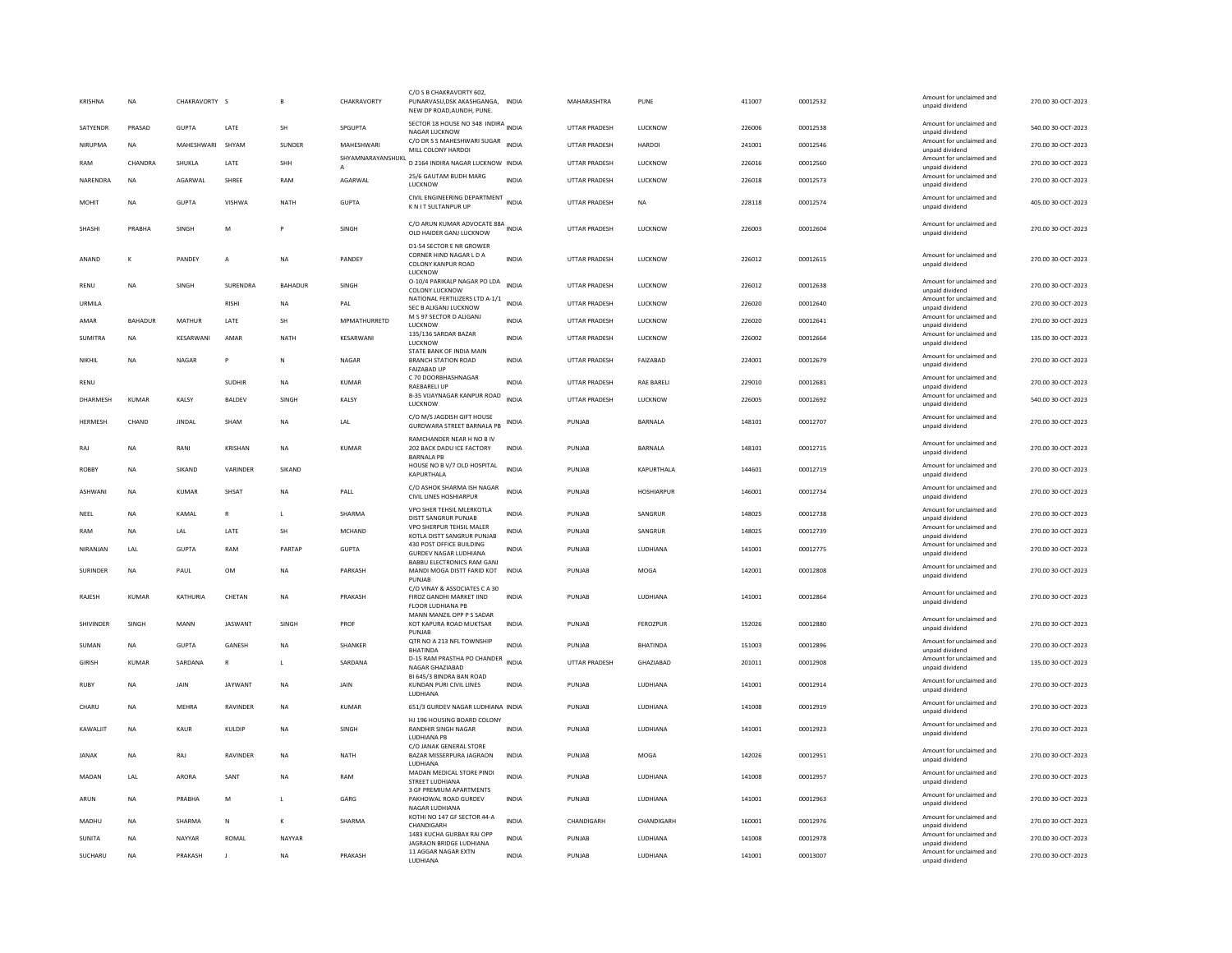| <b>SHAVINDER</b> | KAUR          | <b>BRAR</b>       | $\blacksquare$  | s              | <b>BRAR</b>  | 55 SHANT PARK NEAR AGAR<br>NAGAR LUDHIANA                                    | <b>INDIA</b> | PUNJAR            | <b>I UDHIANA</b>        | 141004 | 00013009 | Amount for unclaimed and<br>unpaid dividend | 270.00 30-OCT-2023 |
|------------------|---------------|-------------------|-----------------|----------------|--------------|------------------------------------------------------------------------------|--------------|-------------------|-------------------------|--------|----------|---------------------------------------------|--------------------|
| <b>IRISHALA</b>  | <b>NA</b>     | DEVI              | JAG             | <b>MOHAN</b>   | LAL          | JAGMOHAN HOSIERY FACTORY<br>BRAHAAMPURI LUDHIANA                             | <b>INDIA</b> | PUNJAB            | LUDHIANA                | 141008 | 00013015 | Amount for unclaimed and<br>unpaid dividend | 270.00 30-OCT-2023 |
| RAM              | <b>NA</b>     | CHANDER           | CHANAN          | <b>NA</b>      | RAM          | NEAR H NO B IV 202 BACK DADU<br>ICE FACTORY BARNALA PUNJAB                   | INDIA        | PUNJAB            | BARNALA                 | 148101 | 00013023 | Amount for unclaimed and<br>unpaid dividend | 270.00 30-OCT-2023 |
| RAJENDER         | <b>KUMAR</b>  | PERIWAL           | JES             | RAJ            | PERIWAL      | PERIWAL STREET FAZILKA PUNJAB INDIA                                          |              | PUNJAB            | <b>GIDDERBAHA</b>       | 152123 | 00013035 | Amount for unclaimed and<br>unpaid dividend | 270.00 30-OCT-2023 |
| GIAN             | CHAND         | GARG              | RANGI           | <b>NA</b>      | RAM          | C/O M/S GIAN CHAND & CO CIA<br>ANAZ MANDI PATRAN                             | <b>INDIA</b> | PUNJAB            | SAMANA                  | 147105 | 00013047 | Amount for unclaimed and<br>unpaid dividend | 270.00 30-OCT-2023 |
| DEEPAK           | <b>NA</b>     | KATHURIA          | KRISHAN         | <b>NA</b>      | <b>KUMAR</b> | 53 SUNAMI GATE SANGRUR                                                       | INDIA        | PUNJAB            | SANGRUR                 | 148001 | 00013058 | Amount for unclaimed and<br>unpaid dividend | 270.00 30-OCT-2023 |
| POOJA            | <b>NA</b>     | KATHURIA          | KRISHAN         | NA             | <b>KUMAR</b> | H NO 53 SUNAMI GATE SANGRUR INDIA                                            |              | PUNJAB            | SANGRUR                 | 148001 | 00013059 | Amount for unclaimed and<br>unpaid dividend | 270.00 30-OCT-2023 |
| MANISH           | <b>NA</b>     | <b>GUPTA</b>      | YASH            | PAUL           | <b>GUPTA</b> | BOBBY BUILDING NEW JAGAT<br>PURA HOSHIARPUR PUNJABI                          | <b>INDIA</b> | PUNJAB            | <b>HOSHIARPUR</b>       | 146001 | 00013092 | Amount for unclaimed and<br>unpaid dividend | 270.00 30-OCT-2023 |
| SAROJ            | <b>UMEYSH</b> | SHROFF            | UMEYSH          | <b>NA</b>      | SHROFF       | DD - 26, KALKAJI NEW DELHI                                                   | <b>INDIA</b> | DELHI             | DELHI                   | 110019 | 00013140 | Amount for unclaimed and<br>unpaid dividend | 270.00 30-OCT-2023 |
| NASIB            | KAUR          | <b>SINGHOTA</b>   | KARTAR          | <b>NA</b>      | SINGH        | C/O COL K S SINGHOJA BARA PIND INDIA<br>PO DIST JALANDHAR PUNJAB             |              | PUNJAB            | PHAGWARA                | 144418 | 00013194 | Amount for unclaimed and<br>unpaid dividend | 405.00 30-OCT-2023 |
| NARESH           | <b>NA</b>     | KUMAR             | KRISHAN         | <b>NA</b>      | CHANDER      | PUNJAB PLY PALACE RAILWAY<br>ROAD PO NAWAN SHAHR DOABA INDIA<br><b>JALL</b>  |              | PUNJAB            | BANGA                   | 144514 | 00013209 | Amount for unclaimed and<br>unpaid dividend | 270.00 30-OCT-2023 |
| MOHAN            | LAL           | <b>GUPTA</b>      | SAIN            | DASS           | MAHAJAN      | HNO 136/A WADERIAN MOHALLA<br>PATHANKOT                                      | <b>INDIA</b> | PUNJAB            | PATHANKOT               | 145001 | 00013210 | Amount for unclaimed and<br>unpaid dividend | 270.00 30-OCT-2023 |
| SANJEEV          | <b>NA</b>     | DHAWAN            | KEWAL           | <b>KRISHAN</b> | SERVIE       | FLAT NO 234/1 UDHAM SINGH<br>NAGAR JALANDHAR CITY                            | <b>INDIA</b> | PUNJAB            | JALANDHAR               | 144001 | 00013211 | Amount for unclaimed and<br>unpaid dividend | 270.00 30-OCT-2023 |
| RAJINDER         | <b>NA</b>     | <b>KUMAR</b>      | KRISHAN         | <b>NA</b>      | <b>KUMAR</b> | MOHALLA KALLIAN HOUSE NO<br>2718 NAKODAR DISTT JALANDHAR                     | <b>INDIA</b> | PUNJAB            | NURMAHAL(JALANDHA<br>R) | 141310 | 00013222 | Amount for unclaimed and<br>unpaid dividend | 270.00 30-OCT-2023 |
| <b>HFM</b>       | RAI           | CONTRACTOR DAULAT |                 | <b>NA</b>      | RAM          | GANDA NALA GALI NO 1 NEAR                                                    |              | PUNIAR            | <b>BARNALA</b>          | 148101 | 00013228 | Amount for unclaimed and                    | 270.00 30-OCT-2023 |
|                  |               |                   |                 |                |              | ARYA MAHILA COLLEGE BARNALA INDIA<br>E J 338 SHAHID RAM DURA MILAP INDIA     |              |                   |                         |        |          | unpaid dividend<br>Amount for unclaimed and |                    |
| <b>GURMIT</b>    | <b>NA</b>     | KAUR              | NARAIN          | <b>NA</b>      | SINGH        | ROAD JALANDHAR CITY<br>744-I BHAI RANDHIR SINGH                              |              | PUNJAB            | JALANDHAR               | 144001 | 00013261 | unpaid dividend<br>Amount for unclaimed and | 135.00 30-OCT-2023 |
|                  | R             | ARORA             | PIARA           | LAL            | PROF         | NAGAR LUDHIANA                                                               | <b>INDIA</b> | PUNJAB            | LUDHIANA                | 141012 | 00013271 | unpaid dividend                             | 270.00 30-OCT-2023 |
| SURINDER         | <b>KUMAR</b>  | SHARMA            | DHARAM          | <b>NA</b>      | CHAND        | B-XI/216 ST NO 6 BHARAT NAGAR<br><b>BARNALA DIST SANGRUR</b>                 | INDIA        | PUNJAB            | <b>BARNALA</b>          | 148101 | 00013278 | Amount for unclaimed and<br>unpaid dividend | 270.00 30-OCT-2023 |
| KUSAM            | <b>NA</b>     | LATA              | SHASHI          | BHUSHAN        |              | MEKING KNIT FAB MADHOPURI<br>NO I LUDHIANA                                   | <b>INDIA</b> | PUNJAB            | LUDHIANA                | 141008 | 00013301 | Amount for unclaimed and<br>unpaid dividend | 270.00 30-OCT-2023 |
| <b>UMA</b>       | <b>NA</b>     | VIIH              | <b>OM</b>       | PARKASH        | VIJH         | 334 SHAHEED UDHAM SINGH<br>NAGAR JALANDHAR                                   | <b>INDIA</b> | PUNJAB            | <b>JALANDHAR</b>        | 144001 | 00013305 | Amount for unclaimed and<br>unpaid dividend | 270.00 30-OCT-2023 |
| SANIFFV          | <b>NA</b>     | KUMAR             | PRFM            | <b>NA</b>      | $\mathbf{H}$ | C/O PREM CHAND SANJEEV<br>KUMAR GUR MANDI LUDHIANA                           | <b>INDIA</b> | PUNJAB            | LUDHIANA                | 141008 | 00013361 | Amount for unclaimed and<br>unpaid dividend | 270.00 30-OCT-2023 |
| SURINDER         | <b>NA</b>     | <b>KUMAR</b>      | SATNAM          | <b>NA</b>      | DASS         | PLOT NO 47 GALI NO 3 SUNDER<br>ANGAR LUDHIANA                                | <b>INDIA</b> | PUNJAB            | LUDHIANA                | 141007 | 00013367 | Amount for unclaimed and<br>unpaid dividend | 270.00 30-OCT-2023 |
| KULDEEP          | NA            | SINGH             | <b>BHIM</b>     | <b>NA</b>      | SEN          | E H 190 CIVIL LINES JALANDHAR                                                | <b>INDIA</b> | PUNJAB            | JALANDHAR               | 144001 | 00013376 | Amount for unclaimed and<br>unpaid dividend | 270.00 30-OCT-2023 |
| SWARAN           | <b>NA</b>     | KUMARI            | <b>NARESH</b>   | GUPTA          | RETD         | <b>STREET OPPOSITE BALBIR</b><br>HOSPITAL H NO B V 428 FARIDKOT INDIA        |              | PUNJAB            | <b>FARIDKOT</b>         | 151203 | 00013391 | Amount for unclaimed and<br>unpaid dividend | 270.00 30-OCT-2023 |
| MANOHAR          | SINGH         | DHAMI             | RAHNATH         | NA             | SINGH        | V&PO PIPLANWALA DIST<br><b>HOSHIARPUR PB</b>                                 | <b>INDIA</b> | PUNJAB            | <b>HOSHIARPUR</b>       | 146022 | 00013465 | Amount for unclaimed and<br>unpaid dividend | 270.00 30-OCT-2023 |
| RAJINDER         | PAUL          | SHARMA            | HARI            | KRISHANLAL     |              | H NO B-Q/99 KHUDI GATE<br>BARNALA                                            | <b>INDIA</b> | PUNJAB            | BARNALA                 | 148101 | 00013542 | Amount for unclaimed and<br>unpaid dividend | 270.00 30-OCT-2023 |
| PUNIT            | <b>NA</b>     | <b>MOHAN</b>      | VIJAY           | <b>NA</b>      | KUMAR        | <b>GUPTA CLINIC DOGAR BASTI</b><br>STREET NO 5 FAIRDKOT PB                   | <b>INDIA</b> | PUNJAB            | FARIDKOT                | 151203 | 00013617 | Amount for unclaimed and<br>unpaid dividend | 270.00 30-OCT-2023 |
| MANJU            | <b>NA</b>     | KATHPALIA         | RAJIV           | <b>NA</b>      | KATHPALIA    | MUSIC LECTURER HINDU GIRLS<br><b>COLLEGE SONEPAT</b>                         | <b>INDIA</b> | <b>HARYANA</b>    | SONEPAT                 | 131001 | 00013652 | Amount for unclaimed and<br>unpaid dividend | 270.00 30-OCT-2023 |
| SEEMA            | ATUL          | PURANDARE         | ATUL            | VASANT         | PURANDARE    | 147 ABHYANKARNAGAR NAGPUR INDIA                                              |              | MAHARASHTRA       | <b>NAGPUR</b>           | 440010 | 00013671 | Amount for unclaimed and<br>unpaid dividend | 270.00 30-OCT-2023 |
| <b>ASHOK</b>     | <b>NA</b>     | <b>JAGGI</b>      | HARI            | <b>NA</b>      | RAM          | C/O ESS KAY ENTERPRISES PO BOX<br>57 FARIDKOT ROAD KOTKAPURA                 | <b>INDIA</b> | PUNJAB            | <b>FARIDKOT</b>         | 151204 | 00013674 | Amount for unclaimed and<br>unpaid dividend | 270.00 30-OCT-2023 |
| VEENA            | <b>NA</b>     | KUMARI            | GULSHAN         | <b>NA</b>      | <b>KUMAR</b> | W S 9 BASTI SHEIKH JALANDHAR<br>CITY                                         | <b>INDIA</b> | PUNJAB            | <b>JALANDHAR</b>        | 144002 | 00013677 | Amount for unclaimed and<br>unpaid dividend | 270.00 30-OCT-2023 |
| <b>SURINDER</b>  | SINGH         | SUFI              | $\mathcal{S}$   | <b>DALIP</b>   | <b>SINGH</b> | 29 R/B BLOCK MODEL HOUSE<br><b>JALANDHAR CITY</b>                            | <b>INDIA</b> | PUNIAR            | <b>IAI ANDHAR</b>       | 144003 | 00013679 | Amount for unclaimed and<br>unpaid dividend | 270.00 30-OCT-2023 |
| <b>GURVINDER</b> | <b>NA</b>     | SINGH             | JASWANT         | <b>NA</b>      | SINGH        | EP 278 SAIDAN GATE JALANDHAR<br>CITY PB                                      | <b>INDIA</b> | PUNJAB            | <b>JALANDHAR</b>        | 144001 | 00013684 | Amount for unclaimed and<br>unpaid dividend | 270.00 30-OCT-2023 |
| BALWANT          | <b>NA</b>     | RAI               | LALA            | MANGAT         | RAI          | <b>EASTERN ENGINERRS</b><br>CORPORATION CHOWK MATA<br>RANI G T ROAD LUDHIANA | INDIA        | PUNJAB            | LUDHIANA                | 141008 | 00013688 | Amount for unclaimed and<br>unpaid dividend | 270.00 30-OCT-2023 |
| <b>JASWINDER</b> | <b>NA</b>     | KAUR              | <b>JATINDER</b> | PAL            | SINGH        | 74 MODERN COLONY NEAR AIR<br><b>JALANDHAR CITY</b>                           | <b>INDIA</b> | PUNJAB            | <b>JALANDHAR</b>        | 144001 | 00013697 | Amount for unclaimed and<br>unpaid dividend | 270.00 30-OCT-2023 |
|                  | MOHINDEEN     | ABDULKADER        | M               | AHAMED         | MEERASAHIB   | 74 SEVEN WELL STREET MADRAS INDIA                                            |              | TAMIL NADU        | CHENNAL                 | 600001 | 00013737 | Amount for unclaimed and<br>unpaid dividend | 270.00 30-OCT-2023 |
| RAGHU            | NΑ            | NATHAN            | N               |                | NATHAN       | C/O MURUGAN INDUSTRIES 87/3<br>ARCOT ROAD MADRAS                             | <b>INDIA</b> | TAMIL NADU        | CHENNAI                 | 600026 | 00013744 | Amount for unclaimed and<br>unpaid dividend | 270.00 30-OCT-2023 |
| <b>RAIFSH</b>    | <b>NA</b>     | BHANDARI          | P               | M              | <b>JAIN</b>  | <b>64 ELEPHANT GATE STREET</b><br><b>MADRAS</b>                              | <b>INDIA</b> | <b>TAMIL NADU</b> | CHENNAI                 | 600079 | 00013778 | Amount for unclaimed and<br>unpaid dividend | 270.00 30-OCT-2023 |
| SANMUGAM         | s.            |                   | SHANARAN        |                | P            | NO 2A VISHRANTI APARTMENTS 7<br>BRITHAPET ROAD VEPERY<br>CHENNAI             | <b>INDIA</b> | <b>TAMIL NADU</b> | CHENNAL                 | 600007 | 00013834 | Amount for unclaimed and<br>unpaid dividend | 270.00 30-OCT-2023 |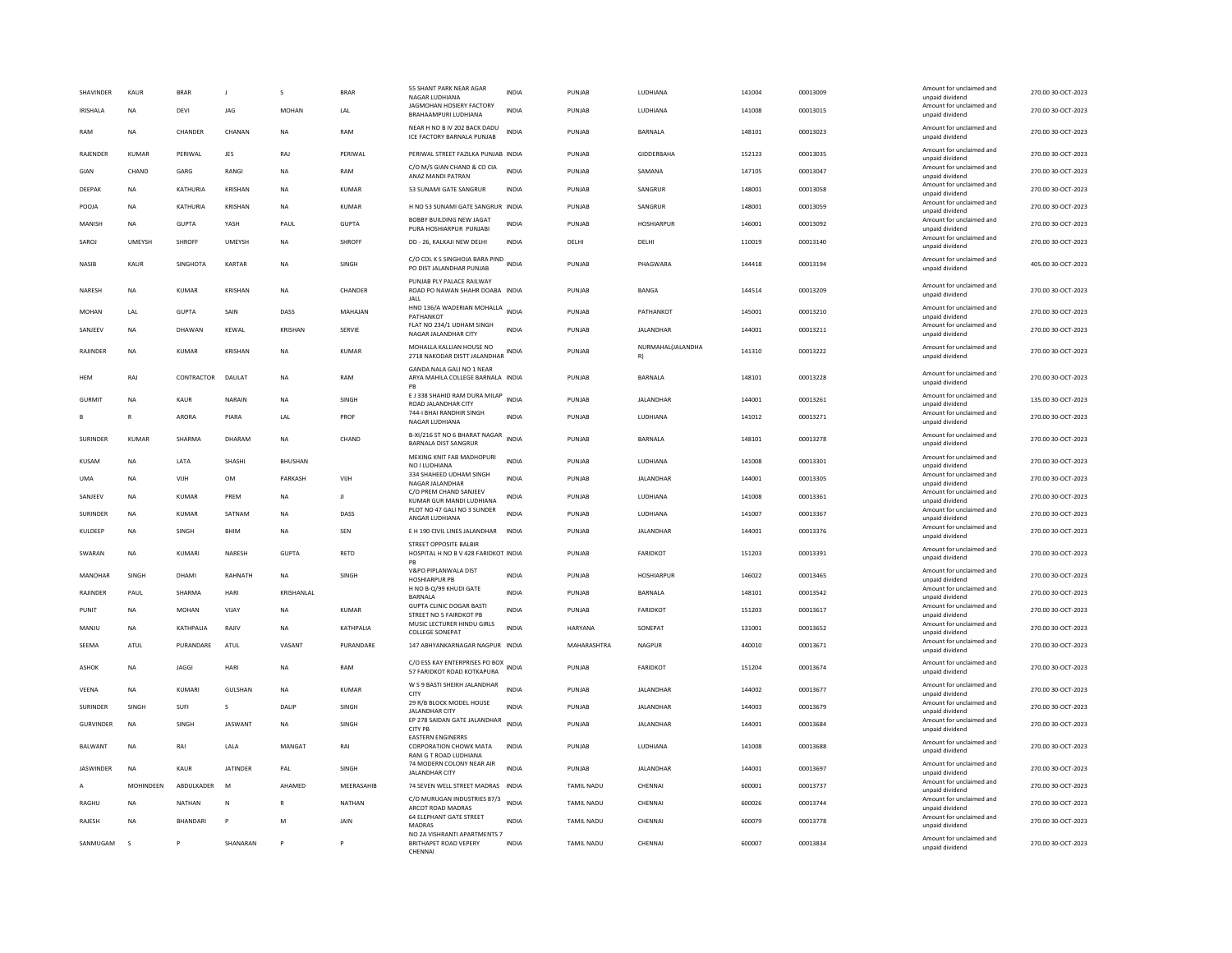| MANJU                      | <b>NA</b>    | JAIN                | <b>NA</b>               | <b>NA</b>           | <b>NA</b>         | C/O SETHIYA ENTERPRISES NO.360<br>MINT STREET 1ST FLOOR CHENNAI                                                | <b>INDIA</b>                 | <b>TAMIL NADU</b>              | CHENNAL             | 600079           | 00013837             | Amount for unclaimed and<br>unpaid dividend | 270.00 30-OCT-2023                       |
|----------------------------|--------------|---------------------|-------------------------|---------------------|-------------------|----------------------------------------------------------------------------------------------------------------|------------------------------|--------------------------------|---------------------|------------------|----------------------|---------------------------------------------|------------------------------------------|
| AMAR                       | <b>NA</b>    | CHAND               | LAL                     | CHAD                | SURANA            | NO. 25 SUNDARAM LANE STEET<br>PURESAWELKAM CHENNAI                                                             | <b>INDIA</b>                 | <b>TAMIL NADU</b>              | CHENNAL             | 600007           | 00013848             | Amount for unclaimed and<br>unpaid dividend | 270.00 30-OCT-2023                       |
|                            | <b>NA</b>    | SEETHARAMAN N       |                         | LAKSHMI             | KANTHAN           | 41/2 2ND STREET RAMALINGA<br>NAGAR VIRUGAMBAKKAM<br><b>MADRAS</b>                                              | INDIA                        | TAMIL NADU                     | CHENNAI             | 600092           | 00013893             | Amount for unclaimed and<br>unpaid dividend | 405.00 30-OCT-2023                       |
| c                          | н            | NAGARAJARAO C       |                         | $\sim$              | HANUMATHARAORETD  | 11 COATS ROAD TNAGAR<br><b>MADRAS</b>                                                                          | <b>INDIA</b>                 | <b>TAMIL NADU</b>              | CHENNAL             | 600017           | 00013928             | Amount for unclaimed and<br>unpaid dividend | 270.00 30-OCT-2023                       |
| DIPTI                      | PRAVIN       | SHAH                | PRAVIN                  | SHAH                |                   | 5 HARI NIVAS, PLSTAL COLONY<br>NEAR MAA HOSPITAL, CHEMBUR, INDIA<br><b>MUMBAL</b>                              |                              | MAHARASHTRA                    | <b>MUMBAI</b>       | 400071           | 00013935             | Amount for unclaimed and<br>unpaid dividend | 270.00 30-OCT-2023                       |
| RAMASWAMI                  | <b>NA</b>    | к                   | KALIANASUNDARA NA<br>MA |                     | RETD              | 3 14TH STREET NANGANALLUR<br><b>MADRAS</b>                                                                     | <b>INDIA</b>                 | <b>TAMIL NADU</b>              | CHENNAL             | 600061           | 00013949             | Amount for unclaimed and<br>unpaid dividend | 270.00 30-OCT-2023                       |
|                            | L            | DAGA                | SRILALJI                | <b>NA</b>           | DAGA              | 347MINT STREET MADRAS                                                                                          | <b>INDIA</b>                 | <b>TAMIL NADU</b>              | CHENNAL             | 600079           | 00013965             | Amount for unclaimed and<br>unpaid dividend | 270.00 30-OCT-2023                       |
| <b>HARISH</b>              | <b>NA</b>    | CHANDRAN            | P                       | <b>NA</b>           | RAMACHANDRAN      | C/O P RAMACHANDRAN NAIR 12<br>KOLAMAMANI AMMAN ST NORTH INDIA<br>T NAGAR MADRAS<br>NO 5 STROTTEN MUTHIA MUDALI |                              | <b>TAMIL NADU</b>              | CHENNAL             | 600017           | 00013980             | Amount for unclaimed and<br>unpaid dividend | 270.00 30-OCT-2023                       |
| PARAJI                     | NA           | DEVI                | MOOL                    | CHAND               | SHARMA            | STREET 4TH FLOOR SOWCARPET INDIA<br>CHENNAI                                                                    |                              | TAMIL NADU                     | CHENNAL             | 600079           | 00013991             | Amount for unclaimed and<br>unpaid dividend | 270.00 30-OCT-2023                       |
| <b>RAMAMOORTH</b>          | <b>NA</b>    | $\mathbb{R}$        | KRISHNA                 | <b>MOORTHY</b>      |                   | VALLALAR GRAMA BANK 7<br>VANDER LOVE ST CUDDALORE                                                              | <b>INDIA</b>                 | TAMIL NADU                     | CUDDALORE           | 607001           | 00014016             | Amount for unclaimed and<br>unpaid dividend | 270.00 30-OCT-2023                       |
| MOHAN                      | NA           | LAL                 | <b>NA</b>               | NA                  | NA                | 123 YADHWAL STREET PADI<br>MADRAS                                                                              | <b>INDIA</b>                 | TAMIL NADU                     | CHENNAI             | 600050           | 00014053             | Amount for unclaimed and<br>unpaid dividend | 270.00 30-OCT-2023                       |
| SANTOSH                    | NA           | H                   | HEMANATH                | NA                  | SURANA            | 20 KALAMANDAPAM ROAD<br>ROYAPURAM MADRAS                                                                       | <b>INDIA</b>                 | TAMIL NADU                     | CHENNAI             | 600013           | 00014059             | Amount for unclaimed and<br>unpaid dividend | 270.00 30-OCT-2023                       |
| PRASAD                     | M            | VRS                 | M                       | <b>NA</b>           | SATYARANGAIAH     | 8/6 THANIKACHALAM ROAD T<br>NAGAR MADRAS                                                                       | <b>INDIA</b>                 | <b>TAMIL NADU</b>              | CHENNAL             | 600017           | 00014133             | Amount for unclaimed and<br>unpaid dividend | 270.00 30-OCT-2023                       |
|                            | K            | <b>BHATIA</b>       | <b>BHANIRAM</b>         | <b>NA</b>           | BHATIA            | 74/17 GODOWN STREET MADRAS INDIA                                                                               |                              | TAMIL NADU                     | CHENNAI             | 600001           | 00014169             | Amount for unclaimed and                    | 270.00 30-OCT-2023                       |
| VIJAYATA                   | K            | SANGHVI             | <b>NA</b>               | NA                  | NA                | NO 7 NAMBULIAR STREET 1 ST                                                                                     | <b>INDIA</b>                 | TAMIL NADU                     | CHENNAI             | 600079           | 00014271             | unpaid dividend<br>Amount for unclaimed and | 270.00 30-OCT-2023                       |
|                            |              |                     |                         |                     |                   | <b>FLOOR MADRAS</b><br>27 VINAYAGA MAISTRY ST                                                                  |                              |                                |                     |                  |                      | unpaid dividend<br>Amount for unclaimed and |                                          |
| BHABUTMAL                  | P            | <b>SHAH</b>         | <b>NA</b>               | <b>NA</b>           | <b>NA</b>         | MADRAS                                                                                                         | <b>INDIA</b>                 | <b>TAMIL NADU</b>              | CHENNAL             | 600079           | 00014272             | unpaid dividend                             | 270.00 30-OCT-2023                       |
| D                          | <b>NA</b>    | PATTAMMAL           | M                       | $\mathbb{N}$        | DHANDAPANI        | PARKVIEW III FLOOR 88 G N<br>CUCTTY ROAD T NAGAR MADRAS                                                        | <b>INDIA</b>                 | TAMIL NADU                     | CHENNAI             | 600017           | 00014275             | Amount for unclaimed and<br>unpaid dividend | 270.00 30-OCT-2023                       |
| PRAKASH                    | CHAND        | JAIN                | <b>SHA</b>              | DANMAL              | л                 | NO 5 MULLA SAHIB LANE II FLOOR INDIA<br>MADRAS<br>NO 40 PERUMAL STREET 2 ND                                    |                              | <b>TAMIL NADU</b>              | CHENNAL             | 600079           | 00014283             | Amount for unclaimed and<br>unpaid dividend | 270.00 30-OCT-2023                       |
| RAJ                        | <b>KUMAR</b> | SINGHVI             | TEJ                     | RAJ                 | SINGHVI           | FLOOR NEAR KNODITHOPE MKT INDIA<br><b>KONDITHOPE CHENNAL</b>                                                   |                              | TAMIL NADU                     | CHENNAI             | 600079           | 00014303             | Amount for unclaimed and<br>unpaid dividend | 270.00 30-OCT-2023                       |
|                            |              |                     |                         |                     |                   |                                                                                                                |                              |                                |                     |                  |                      |                                             |                                          |
| KAMAI ARAI                 |              |                     | NARENDRA                | KUMAR               | SHANTILAI         | 9 ARUNA CHALA STREET MADRAS INDIA                                                                              |                              | <b>TAMIL NADU</b>              | CHENNAL             | 600079           | 00014328             | Amount for unclaimed and                    | 270.00 30-OCT-2023                       |
|                            | N            | RADHIKA             | <b>S</b>                | NA                  | NEELAKANTAN       | NO 41 CATHEDRAL ROAD MADRAS INDIA                                                                              |                              | <b>TAMIL NADU</b>              | CHENNAI             | 600086           | 00014434             | unpaid dividend<br>Amount for unclaimed and | 270.00 30-OCT-2023                       |
|                            |              | SANTHANAKRIS        |                         |                     |                   | 22 VENKATRANGAM STREET                                                                                         |                              |                                |                     |                  |                      | unpaid dividend<br>Amount for unclaimed and |                                          |
|                            | NA           | <b>HNAN</b>         |                         | G                   | SUNDARAM          | <b>TRIPLICANT MADRAS</b>                                                                                       | <b>INDIA</b>                 | TAMIL NADU                     | CHENNAI             | 600005           | 00014445             | unpaid dividend<br>Amount for unclaimed and | 270.00 30-OCT-2023                       |
| TIPU                       | NA           | DEVI                | <b>NA</b>               | NA                  | NA                | 6/25 KASI CHETTY LANE MADRAS INDIA                                                                             |                              | TAMIL NADU                     | CHENNAI             | 600079           | 00014451             | unpaid dividend                             | 270.00 30-OCT-2023                       |
| SUBRAMANIAN M              |              | к                   | M                       | $\vee$              | KRISHNAN          | 4 BALNAM FLATS 25 A ABIRAMA<br>PURAM FIRST STREET MADRAS                                                       | <b>INDIA</b>                 | TAMIL NADU                     | CHENNAI             | 600018           | 00014471             | Amount for unclaimed and<br>unpaid dividend | 405.00 30-OCT-2023                       |
|                            | N            | MURUGANANA<br>DAM   | NATESA                  | <b>NA</b>           | <b>MUDALIAR</b>   | PLOT 5103 H BLOCK 15 TH MAIN<br>ROAD ANNA NAGAR MADRAS                                                         | <b>INDIA</b>                 | <b>TAMIL NADU</b>              | CHENNAL             | 600040           | 00014482             | Amount for unclaimed and<br>unpaid dividend | 270.00 30-OCT-2023                       |
| RAMESH                     | <b>NA</b>    | SRINIVASAN          | $\sim$                  | <b>NA</b>           | SRINIVASAN        | 3B JEEVAN JYOT SETALWAD LANE<br>NEAPEAN SEA ROAD BOMBAY                                                        | <b>INDIA</b>                 | MAHARASHTRA                    | MUMBAI              | 400036           | 00014505             | Amount for unclaimed and                    | 270.00 30-OCT-2023                       |
|                            |              |                     |                         |                     |                   | ONGC RESIDENTIAL COMPLEX                                                                                       |                              |                                |                     |                  |                      | unpaid dividend                             |                                          |
| <b>B</b>                   | $\epsilon$   | DAS                 | A                       | M                   | DAS               | O.NO C-1-34 BANDRA                                                                                             | <b>INDIA</b>                 | MAHARASHTRA                    | MUMBAI              | 400050           | 00014506             | Amount for unclaimed and<br>unpaid dividend | 270.00.30-OCT-2023                       |
| ANANDHI                    | SANKARA      | NARAYANAN           | $\sim$                  | SANKARA             | NARAYANANPROF     | RECLAMATION(W) MUMBAI<br>PLOT 67 VGP AVENUE DR<br>SEETHAPATHY NAGAR VELACHERY INDIA                            |                              | <b>TAMIL NADU</b>              | CHENNAL             | 600040           | 00014513             | Amount for unclaimed and<br>unpaid dividend | 540.00 30-OCT-2023                       |
| TROPICALAGRO<br>SYSTEMSLTD | <b>NA</b>    | <b>NA</b>           |                         | NA                  | NA                | MADRAS<br>118 BROADWAY MADRAS                                                                                  | INDIA                        | TAMIL NADU                     | ANNA NAGAR          | 600108           | 00014526             | Amount for unclaimed and<br>unpaid dividend | 270.00 30-OCT-2023                       |
|                            | NA           | SWARANAMMA          |                         | <b>NA</b>           | <b>ALANKAMONY</b> | TESKY ASSOCIATES 113 TRADE<br>CENTRE WALLAJAH ROAD                                                             | <b>INDIA</b>                 | <b>TAMIL NADU</b>              | CHENNAL             | 600002           | 00014546             | Amount for unclaimed and<br>unpaid dividend | 270.00 30-OCT-2023                       |
| <b>MYTHILL</b>             | VFNKATA      | RAMAN               | <b>NA</b>               | <b>NA</b>           | <b>NA</b>         | <b>MADRAS</b><br>C/O S VENKATARAMAN "J" BLOCK<br>NP 66 ANNANAGAR (EAST)                                        | <b>INDIA</b>                 | <b>TAMIL NADU</b>              | ANNA NAGAR          | 600102           | 00014548             | Amount for unclaimed and<br>unpaid dividend | 540.00 30-OCT-2023                       |
|                            |              |                     |                         |                     |                   | <b>MADRAS</b><br>B-12 'B' BLOCK R K NAGAR MIG                                                                  |                              |                                |                     |                  |                      |                                             |                                          |
| RARULMOZHI                 | <b>NA</b>    | <b>DURAI</b>        | s                       | <b>NA</b>           | KRETHINAM         | <b>FLATS R A PURAM</b><br>THIRUVENKATAM STREET<br>CHENNAL                                                      | <b>INDIA</b>                 | <b>TAMIL NADU</b>              | CHENNAL             | 600028           | 00014582             | Amount for unclaimed and<br>unpaid dividend | 405.00 30-OCT-2023                       |
| BALASUBRAMA<br><b>NIAM</b> | <b>NA</b>    | KOLAMASANAP<br>ALLE |                         | <b>NA</b>           | <b>UCHUGAPAL</b>  | STATE BANK OF INDIA K G<br>SATRAM BANCH CHITTOOR DIST INDIA                                                    |                              | ANDHRA PRADESH                 | PALAMNER            | 517427           | 00014594             | Amount for unclaimed and<br>unpaid dividend | 270.00 30-OCT-2023                       |
| KAMLESH                    | $\mathsf{C}$ | SHAH                | <b>NA</b>               | <b>NA</b>           | <b>NA</b>         | 17 THANA STREET                                                                                                | <b>INDIA</b>                 | TAMIL NADU                     | CHENNAL             | 600007           | 00014605             | Amount for unclaimed and                    | 270.00 30-OCT-2023                       |
|                            |              |                     |                         |                     |                   | PURASWALKKAM MADRAS<br>49 NARAYANA MUDALI STREET IST                                                           |                              |                                |                     |                  |                      | unpaid dividend<br>Amount for unclaimed and |                                          |
| MUKANCHAND A               | CHANDRAHSA   | SHAH<br>KAVA        | <b>NA</b><br>G          | <b>NA</b><br>SHEENA | <b>NA</b><br>KAVA | <b>FLOOR MADRAS</b><br><b>VUAYA BANK SAKALASPUR</b>                                                            | <b>INDIA</b><br><b>INDIA</b> | <b>TAMIL NADU</b><br>KARNATAKA | CHENNAL<br>ARSIKERE | 600079<br>573134 | 00014608<br>00014633 | unpaid dividend<br>Amount for unclaimed and | 270.00 30-OCT-2023<br>135.00 30-OCT-2023 |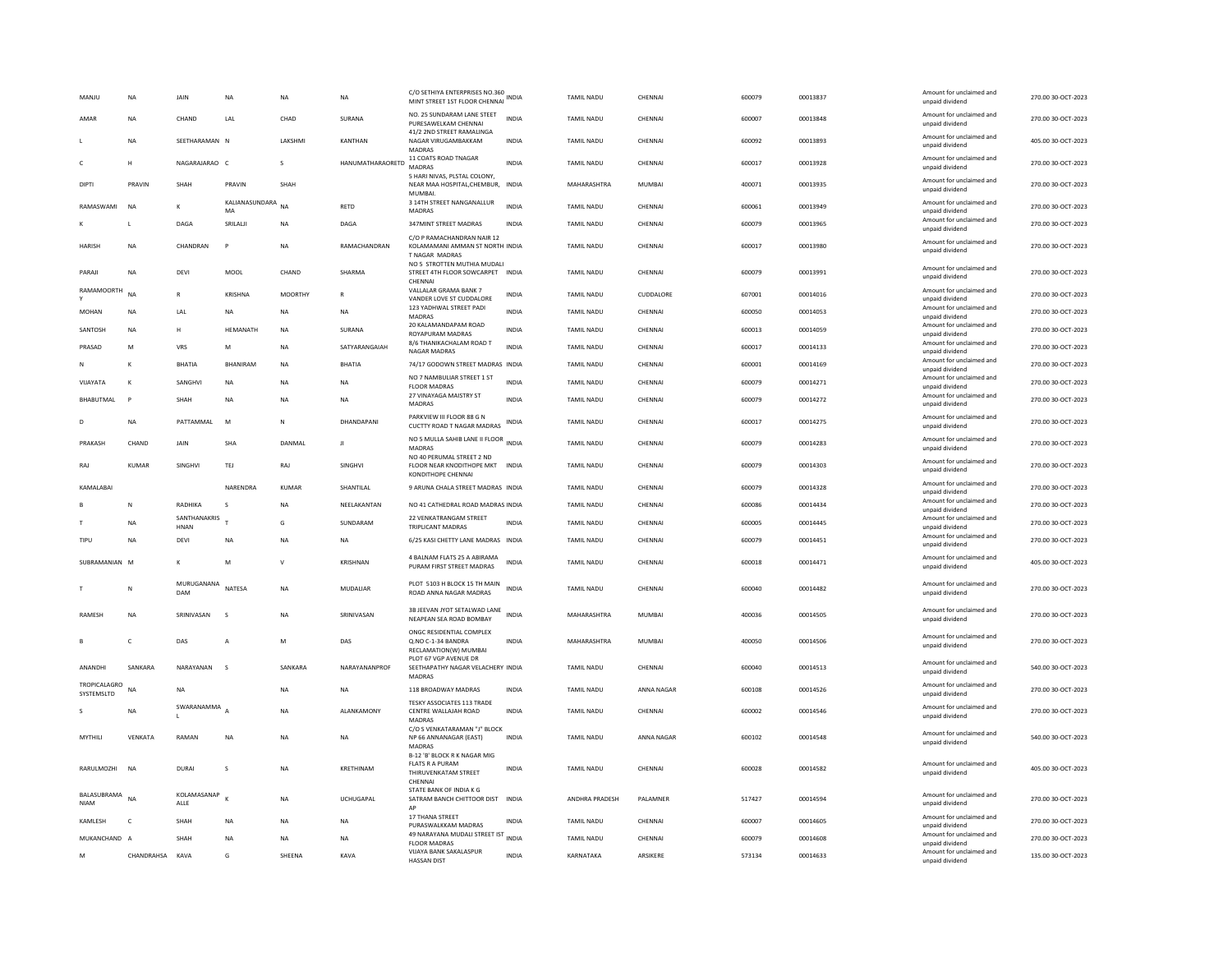| SUNANDA           | BASAVRAJ       | MAHANTSHETTI BASAVRAJ        |                   | S            | MAHANTSHETTIPRO  | C/O M/S SANGOLLI &<br>MAHANTSHETI PB NO 1 BELGAUM INDIA<br>RD BAILHONGAL KARNATAKA                   |              | KARNATAKA             | <b>BAILHONGAL</b>       | 591102 | 00014656 | Amount for unclaimed and<br>unpaid dividend | 270.00 30-OCT-2023 |
|-------------------|----------------|------------------------------|-------------------|--------------|------------------|------------------------------------------------------------------------------------------------------|--------------|-----------------------|-------------------------|--------|----------|---------------------------------------------|--------------------|
| KRISHNANANDA KINI |                | G                            | G                 | M            | KINI             | S/O G M KII HOSDRUG PO<br>KANHANGAD KERALA                                                           | <b>INDIA</b> | KERALA                | <b>BEKAL (KASARGOD)</b> | 671315 | 00014658 | Amount for unclaimed and<br>unpaid dividend | 270.00 30-OCT-2023 |
| NARAYANA          | <b>NA</b>      | <b>HOLLAK</b>                | PARAMESHWARA NA   |              | HOLLAK           | KADAMBAR POST VIA<br>MANJESHWAR                                                                      | <b>INDIA</b> | KERALA                | <b>BEKAL (KASARGOD)</b> | 671323 | 00014670 | Amount for unclaimed and<br>unpaid dividend | 270.00 30-OCT-2023 |
| ANURADHA          | <b>NA</b>      | <b>KOMANDURI</b>             | К                 | <b>NA</b>    | VARADARAJAN      | <b>B-14 KUDREMUKH COLONY II</b><br><b>BLOCK KORAMANGALA</b><br><b>BANGALORE</b>                      | <b>INDIA</b> | KARNATAKA             | BANGALORE               | 560034 | 00014702 | Amount for unclaimed and<br>unpaid dividend | 135.00 30-OCT-2023 |
| CHFTAN            | <b>NA</b>      | <b>SHAH</b>                  | PANI AI           | <b>NA</b>    | SHAH             | TENEMENT NO. 47, INDIRADEVI<br>TOWN MIDDLE RING ROAD NEAR INDIA<br>K.D.K. COLLEGE WATHODA.<br>NAGPUR |              | MAHARASHTRA           | NAGPUR                  | 440009 | 00014725 | Amount for unclaimed and<br>unpaid dividend | 270.00 30-OCT-2023 |
| <b>JAGRUTI</b>    | <b>NA</b>      | GHARAD                       | <b>ANANTRAI</b>   | $\mathbb{N}$ | GHARAD           | C/O POURNIMA GHARAD NEAR R<br>PTS ROAD PLOT NO 3<br>LAXMINAGAR NAGPUR<br>505 JEEWANDEEP PLOT NO 85   | <b>INDIA</b> | MAHARASHTRA           | NAGPUR                  | 440022 | 00014726 | Amount for unclaimed and<br>unpaid dividend | 270.00 30-OCT-2023 |
| ARCHANA           | SUNIL          | <b>GUPTA</b>                 | SUNIL             | NA           | <b>GUPTA</b>     | LAKAD GANJ AMBETKAR CHOWK C INDIA<br>A NAGPUR                                                        |              | MAHARASHTRA           | <b>NAGPUR</b>           | 440008 | 00014731 | Amount for unclaimed and<br>unpaid dividend | 270.00 30-OCT-2023 |
| PRADEEP           | <b>NA</b>      | KARHADKAR                    | MADHUSUDAN        | <b>NA</b>    | KARHADKAR        | 46, HB ESTATE, OPP SONEGAON<br>LAKE, SONEGAON, NAGPUR, (M.S)                                         | <b>INDIA</b> | MAHARASHTRA           | NAGPUR                  | 440025 | 00014766 | Amount for unclaimed and<br>unpaid dividend | 270.00 30-OCT-2023 |
| SHARAD            | CHANDRA        | <b>GUPTA</b>                 | AMBIKA            | PRASAD       | <b>GUPTA</b>     | STAR HOUSE SHYAM NAGAR POST<br><b>RAVIGRAM RAIPUR M P</b>                                            | <b>INDIA</b> | CHHATTISGARH          | RAIPUR                  | 492006 | 00014778 | Amount for unclaimed and<br>unpaid dividend | 270.00 30-OCT-2023 |
| <b>HARBANS</b>    | SINGH          | CHAWLA                       | <b>BUDH</b>       | SINGH        | CHAWLA           | CHAWLA STATIONERY MART OPP<br>S P HOSPITAL SADAR BAZAR<br><b>BILASPUR M F</b>                        | <b>INDIA</b> | CHHATTISGARH          | <b>BILASPUR</b>         | 495001 | 00014780 | Amount for unclaimed and<br>unpaid dividend | 270.00 30-OCT-2023 |
| <b>BIPLAB</b>     | KUMAR          | DUTTA                        | BILWA             | RANJAN       | <b>DUTTA</b>     | D-12 SHRIRAM NAGAR NR TV<br>TOWER PO SHAHKAR NAGAR<br><b>RAIPUF</b>                                  | <b>INDIA</b> | CHHATTISGARH          | RAIPUR                  | 492007 | 00014793 | Amount for unclaimed and<br>unpaid dividend | 270.00 30-OCT-2023 |
| RAJNI             | SURESH         | SEJPAL                       | <b>SURESH</b>     | CHAND        | SEJPAL           | C/O SAILESH CYCLE STORE<br>GIRDHAR BHAWAN BHANDARA<br><b>ROAD ITWARI NAGPUR</b>                      | INDIA        | MAHARASHTRA           | <b>NAGPUR</b>           | 440002 | 00014813 | Amount for unclaimed and<br>unpaid dividend | 270.00 30-OCT-2023 |
| <b>SMITA</b>      | s              | DHAKATE                      | SURESH            | $\mathbf{S}$ | DHAKATE          | 523 GOLIBAR CHOWK<br>PACHPAWALI ROAD NAGPUR                                                          | <b>INDIA</b> | MAHARASHTRA           | <b>NAGPUR</b>           | 440018 | 00014901 | Amount for unclaimed and<br>unpaid dividend | 270.00 30-OCT-2023 |
| VIJAY             | KUMAR          | MANIKLALJIBHA<br><b>TTAD</b> | MANIKLALJI        | NA           | BHATTAD          | STATE BANK OF INDIA<br>DHAMANGAON DIST AMRAVATI<br>M <sub>S</sub>                                    | INDIA        | MAHARASHTRA           | DAMANGAON               | 444709 | 00014927 | Amount for unclaimed and<br>unpaid dividend | 270.00 30-OCT-2023 |
| SHUBHA            | <b>NA</b>      | <b>DARAK</b>                 | RAMESH            | CHANDRA      | DARAK            | C/O M CHANDAK & CO MAIN<br>ROAD SITABULDI NAGPUR                                                     | <b>INDIA</b> | MAHARASHTRA           | NAGPUR                  | 440012 | 00014955 | Amount for unclaimed and<br>unpaid dividend | 270.00 30-OCT-2023 |
| SUMAN             | <b>NA</b>      | TRIVED                       | JAI               | SHANKAR      | <b>TRIVEDI</b>   | C/O JAISHANKAR TRIVEDI NEAR<br>MASJID MAIN ROAD SITABULDI<br>NAGPUR                                  | <b>INDIA</b> | MAHARASHTRA           | NAGPUR                  | 440012 | 00014959 | Amount for unclaimed and<br>unpaid dividend | 270.00 30-OCT-2023 |
| CHANDRA           | KLIMAR         | <b>JAIN</b>                  | BABULAL           | <b>NA</b>    | JAIN             | NEHRU CHOWK WARASEONI                                                                                | <b>INDIA</b> | <b>MADHYA PRADESH</b> | WARASEONI               | 481331 | 00014962 | Amount for unclaimed and<br>unpaid dividend | 270.00 30-OCT-2023 |
| HARSHAD           | VALLABHDAS     | <b>DHOLAKIA</b>              | VALLABH           | DAS          | <b>BHURABHAL</b> | JYOTI WATCH COMPANY MAIN<br>ROAD CHANDRAPUR                                                          | <b>INDIA</b> | MAHARASHTRA           | CHANDRAPUR              | 442402 | 00014969 | Amount for unclaimed and<br>unpaid dividend | 270.00.30-QCT-2023 |
| SONI              | NA             | CHAUDHARI                    | $_{\sf NA}$       | NA           | <b>NA</b>        | C/O RAJENDRA CHAUDHARP<br>TADALP PROJECT CHANDRAPUR                                                  | INDIA        | MAHARASHTRA           | CHANDRAPUR              | 442401 | 00014991 | Amount for unclaimed and<br>unpaid dividend | 270.00 30-OCT-2023 |
| NARESH            | <b>NA</b>      | <b>GUPTA</b>                 | HARI              | <b>OM</b>    | <b>GUPTA</b>     | C/O P D ENGLE S HOUSE NEAR SAI<br>TAMPLE CIVIL LINES CHANDRAPUR INDIA<br>M S                         |              | MAHARASHTRA           | CHANDRAPUR              | 442401 | 00015021 | Amount for unclaimed and<br>unpaid dividend | 270.00 30-OCT-2023 |
| NAVAL             | NA             | CHARKHA                      | SATANARAYAN       | $\sf NA$     | CHARKHA          | C/O ABHISHEK MAIN ROAD<br>WASHIN                                                                     | <b>INDIA</b> | MAHARASHTRA           | MALEGAON (AKOLA)        | 444505 | 00015023 | Amount for unclaimed and<br>unpaid dividend | 270.00 30-OCT-2023 |
| MANISH            | <b>NA</b>      | BHATIA                       | <b>SURESH</b>     | KUMAR        | <b>BHATIA</b>    | SUKHMANI VIVEK NAGAR MUL<br>ROAD CHANDRAPUR                                                          | <b>INDIA</b> | MAHARASHTRA           | CHANDRAPUR              | 442401 | 00015025 | Amount for unclaimed and<br>unpaid dividend | 270.00 30-OCT-2023 |
| <b>RFKHA</b>      | <b>NA</b>      | <b>RHATIA</b>                | <b>HARISH</b>     | <b>NA</b>    | <b>BHATIA</b>    | SUKHMANI VIVEK NAGAR MUL<br><b>ROAD CHANDRAPUR</b>                                                   | <b>INDIA</b> | MAHARASHTRA           | CHANDRAPUR              | 442401 | 00015026 | Amount for unclaimed and<br>unpaid dividend | 270.00 30-OCT-2023 |
| <b>KANTABEN</b>   | <b>NA</b>      | PATEL                        | BHIMJI            | BHAI         | PATEL            | SURANI BHAWAN LAKDGANJ<br>NAGPUR                                                                     | <b>INDIA</b> | MAHARASHTRA           | NAGPUR                  | 440008 | 00015056 | Amount for unclaimed and<br>unpaid dividend | 270.00 30-OCT-2023 |
| <b>UMESH</b>      | W              | VARMA                        | WASUDEO           | н            | VARMA            | C/O MOONLIGHT STUDIO OPP<br>POLICE SATATION SITABULDI<br><b>NAGPUR</b>                               | <b>INDIA</b> | MAHARASHTRA           | NAGPUR                  | 440012 | 00015093 | Amount for unclaimed and<br>unpaid dividend | 270.00 30-OCT-2023 |
| GHANSHYAM         | $\overline{B}$ | VARMA                        | <b>BHAGWANDAS</b> | H            | VARMA            | C/O FOTOPLAY ZHANSI RANI<br>SQURE SITABULDI NAGPUR M S                                               | <b>INDIA</b> | MAHARASHTRA           | NAGPUR                  | 440012 | 00015094 | Amount for unclaimed and<br>unpaid dividend | 270.00 30-OCT-2023 |
| SUDHA             | PARSHURAM      | GODBOLE                      | PARSHURAM         | <b>NA</b>    | NARAYAN          | DR N B KHARELS CHSAWI<br>SAPTARSHI NIWAS WARDHA<br>ROAD DHANTOLI NAGPUR                              | <b>INDIA</b> | MAHARASHTRA           | <b>NAGPUR</b>           | 440012 | 00015100 | Amount for unclaimed and<br>unpaid dividend | 540.00 30-OCT-2023 |
| CHANDRA           | KANTA          | <b>JAIN</b>                  | DEVRAJ            | JAIN         |                  | NAVEEN VASTRALAYA PO<br>MAHASAMUND DIST RAIPUR                                                       | <b>INDIA</b> | MADHYA PRADESH        | MAHASAMIND              | 493445 | 00015137 | Amount for unclaimed and<br>unpaid dividend | 270.00 30-OCT-2023 |
| AJAY              | KUMAR          | <b>JAIN</b>                  | UTTAM             | CHAND        | <b>JAIN</b>      | NAVEEN VASTRALAYA<br>MAHASAMUND DIST RAIPUR                                                          | <b>INDIA</b> | <b>MADHYA PRADESH</b> | MAHASAMIND              | 493445 | 00015138 | Amount for unclaimed and<br>unpaid dividend | 270.00 30-OCT-2023 |
| <b>SURINDER</b>   | PAL            | HANDA                        | D                 | D            | HANDA            | 110/1D WARD NO XI WEST AZAD<br>NAGAR PO KRUSHAN NAGAR<br>DELHI                                       | <b>INDIA</b> | DELHI                 | DELHI                   | 110051 | 00015159 | Amount for unclaimed and<br>unpaid dividend | 270.00 30-OCT-2023 |
| JAI               | <b>INDER</b>   | SHARMA                       | RAM               | <b>NA</b>    | KISHAN           | 72 A DDA FLAT MANSAROVER<br><b>PARK SHAHDRA DELHI</b>                                                | <b>INDIA</b> | DELHI                 | DELHI                   | 110032 | 00015169 | Amount for unclaimed and<br>unpaid dividend | 270.00 30-OCT-2023 |
| SUSHIL            | SHANKER        | SINHA                        | s                 | s            | SINHA            | BOKARO STEEL PLANT JEEVAN<br>VIHAR 5TH FLOOR SANSAD MARG INDIA<br><b>NEW DELHI</b>                   |              | DELHI                 | DELHI                   | 110001 | 00015181 | Amount for unclaimed and<br>unpaid dividend | 270.00 30-OCT-2023 |
| SAROL             | <b>NA</b>      | <b>BANSAI</b>                | KRISHAN           | <b>NA</b>    | KUMAR            | LAXMI COTTAGE 117/35 NAYA<br>PARAW YAISH COLLEGE RD<br><b>ROHTAK HARYANA</b>                         | <b>INDIA</b> | HARYANA               | <b>ROHTAK</b>           | 124001 | 00015315 | Amount for unclaimed and<br>unpaid dividend | 270.00.30-QCT-2023 |
| DALIP             | $\kappa$       | TANEJA                       | NANDLAL           | <b>NA</b>    | TANEJA           | 297 SECTOR 14 GURGAON                                                                                | <b>INDIA</b> | HARYANA               | <b>GURGAON</b>          | 122001 | 00015344 | Amount for unclaimed and<br>unpaid dividend | 675.00 30-OCT-2023 |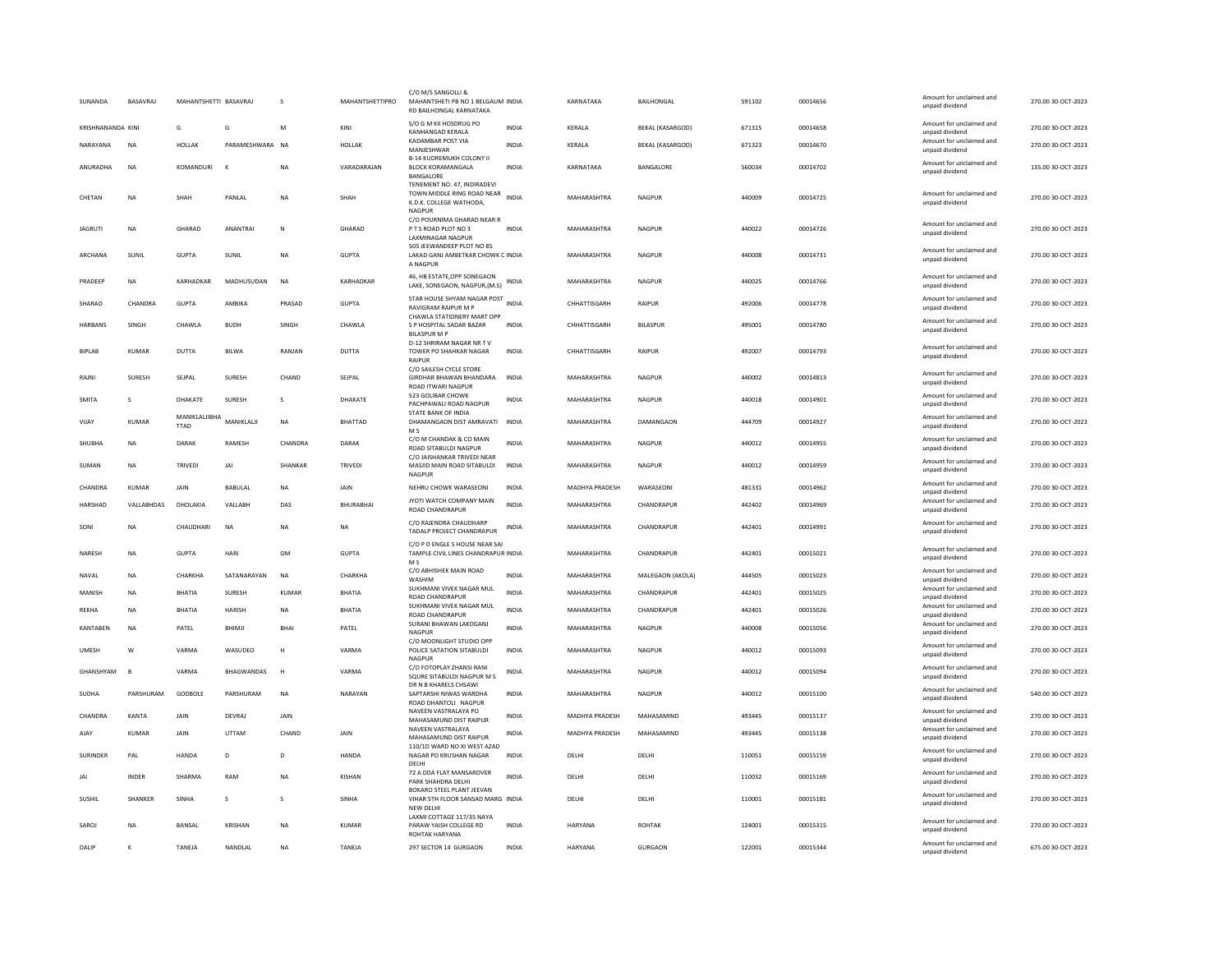| <b>RAJESH</b>    | <b>NA</b>      | <b>SFTH</b>  | $\mathbf{B}$   |               | <b>SETH</b>       | B 135 SECTOR 22 NOIDA U P                                                                                 | <b>INDIA</b> | <b>UTTAR PRADESH</b> | NOIDA COMPLEX | 201301 | 00015379 | Amount for unclaimed and<br>unpaid dividend | 270.00 30-OCT-2023 |
|------------------|----------------|--------------|----------------|---------------|-------------------|-----------------------------------------------------------------------------------------------------------|--------------|----------------------|---------------|--------|----------|---------------------------------------------|--------------------|
| s                | <b>NA</b>      | SRIDHAR      | T              | G             | SUBRAMANIAN       | C 48 POCKET 13 FLAT NO 78<br>JANAKPURI NEW DELHI                                                          | <b>INDIA</b> | DELHI                | DELHI         | 110058 | 00015402 | Amount for unclaimed and<br>unpaid dividend | 270.00 30-OCT-2023 |
| JASBIR           | NA             | KAUR         | PRITPAL        | NA            | SINGH             | FLAT NO B-6/25/2 SAFDARJUNG<br><b>ENCLAVE NEW DELHI</b>                                                   | <b>INDIA</b> | DELHI                | DELHI         | 110029 | 00015421 | Amount for unclaimed and<br>unpaid dividend | 270.00 30-OCT-2023 |
| <b>VIBHA</b>     | <b>NA</b>      | SRIVASTAVA   | PRITAM         | DAS           | SRIVASTAVA        | C/O P.D. SRIVASTAVA 80.<br><b>ADANBAGH EXTENSION</b><br>DAYALBAGH AGRA                                    | <b>INDIA</b> | UTTAR PRADESH        | AGRA          | 282005 | 00015429 | Amount for unclaimed and<br>unpaid dividend | 270.00 30-OCT-2023 |
| KAMLESH          | NA             | AGARWAL      | RAKESH         | <b>NA</b>     | AGARWAL           | 53/5 DOUBLE STOREY GOVIND<br>PURI MODINAGAR DIST<br>GHAZIARAD U P                                         | <b>INDIA</b> | UTTAR PRADESH        | GOVINDPUR     | 201201 | 00015445 | Amount for unclaimed and<br>unpaid dividend | 270.00 30-OCT-2023 |
| <b>NAVFFN</b>    | <b>NA</b>      | <b>JAIN</b>  | SOHAN          | <b>IAI</b>    | <b>JAIN</b>       | SFS FLAT NO 82 BLOCK 'E' SECTOR<br>18 ROHINI DELHI                                                        | <b>INDIA</b> | <b>DELHI</b>         | DELHI         | 110085 | 00015459 | Amount for unclaimed and<br>unpaid dividend | 405.00 30-OCT-2023 |
| MANGI            | <b>NA</b>      | LAL          | NATHU          | <b>NA</b>     | RAM               | 12/15 WEST PATEL NAGAR NEW<br>DELHI DELHI                                                                 | <b>INDIA</b> | DELHI                | DELHI         | 110008 | 00015478 | Amount for unclaimed and<br>unpaid dividend | 270.00 30-OCT-2023 |
| м                | M              | <b>GUPTA</b> | RAM            | KARAN         | <b>GUPTA</b>      | <b>B 212 LOK VIHAR PITAM PURA</b><br>DELHI                                                                | INDIA        | DELHI                | DELHI         | 110034 | 00015498 | Amount for unclaimed and<br>unpaid dividend | 270.00 30-OCT-2023 |
| VANDNA           | <b>NA</b>      | JAIN         | $\mathsf{s}$   | K             | JAIN              | NEAR GIRLS DEGRREE COLLEGE<br>DHAMPUR U P                                                                 | <b>INDIA</b> | <b>UTTAR PRADESH</b> | <b>BIJNOR</b> | 246761 | 00015523 | Amount for unclaimed and<br>unpaid dividend | 270.00 30-OCT-2023 |
| ASEEM            | NA             | CHOUDHARY    | MEHAR          | ΝA            | CHAND             | C 3/42 ASHOK VIHAR PHASE II<br>DELHI                                                                      | <b>INDIA</b> | DELHI                | DELHI         | 110052 | 00015537 | Amount for unclaimed and<br>unpaid dividend | 270.00 30-OCT-2023 |
| INUKA            | <b>NA</b>      | GAKHAR       | VIJAY          | KUMAR         | <b>GAKHAR</b>     | FLAT NO 265 PKT 2 SECTOR 23<br>ROHINI DELHI                                                               | <b>INDIA</b> | DELHI                | DELHI         | 110085 | 00015538 | Amount for unclaimed and<br>unpaid dividend | 270.00 30-OCT-2023 |
| GUL              | RAJ            | NAINANI      | HARI           | RAM           | NAINANI           | C 96 DOUBLE STOREY RAMESH                                                                                 | <b>INDIA</b> | DELHI                | DELHI         | 110015 | 00015549 | Amount for unclaimed and                    | 270.00 30-OCT-2023 |
|                  |                |              |                |               |                   | NAGAR NEW DELHI<br>C/O VARDHMAN GARMENTS OPP                                                              |              |                      |               |        |          | unpaid dividend                             |                    |
| DHARNENDRA KUMAR |                | <b>JAIN</b>  | SURFNDRA       | PRASAD        | <b>JAIN</b>       | ROHTAK MEDICAL HALL RAILWAY INDIA<br>ROAD ROHTAK HARYANA                                                  |              | HARYANA              | ROHTAK        | 124001 | 00015551 | Amount for unclaimed and<br>unpaid dividend | 270.00 30-OCT-2023 |
| RASHMI           | <b>NA</b>      | BAJAJ        | R              | L.            | BAJAJ             | 154 VIJAY NAGAR BHIWANI<br>HARYANA HISSAR, HARYANA                                                        | <b>INDIA</b> | HARYANA              | BHIWANI       | 125021 | 00015590 | Amount for unclaimed and<br>unpaid dividend | 270.00 30-OCT-2023 |
| URMILA           | <b>NA</b>      | MITTAL       | RAJIV          | <b>KUMAR</b>  | <b>MITTAL</b>     | D-172 RAMPRASTHA COLONY P.O.<br>CHANDRA NAGAR GHAZIABAD U P                                               | <b>INDIA</b> | UTTAR PRADESH        | GHAZIABAD     | 201011 | 00015597 | Amount for unclaimed and<br>unpaid dividend | 270.00 30-OCT-2023 |
| SHALINI          | <b>NA</b>      | MONGIA       | YASH           | PAL           | <b>MONGIA</b>     | C 150 SURAJMAL VIHAR DELHI                                                                                | <b>INDIA</b> | DELHI                | DELHI         | 110092 | 00015600 | Amount for unclaimed and<br>unpaid dividend | 270.00 30-OCT-2023 |
| $\vee$           | К              | SACHDEV      | L.             | N             | SACHDEV           | II 6 114 LAJPAT NAGAR NEW<br>DELHI DELHI                                                                  | <b>INDIA</b> | DELHI                | DELHI         | 110024 | 00015607 | Amount for unclaimed and<br>unpaid dividend | 270.00 30-OCT-2023 |
| INDER            | MOHAN          | GUPTA        | OM             | PRAKASH       | <b>GUPTA</b>      | 2 KAILASH PARVAT GILBERT HILL<br>ANDHERI WEST BOMBAY                                                      | <b>INDIA</b> | MAHARASHTRA          | MUMBAI        | 400058 | 00015620 | Amount for unclaimed and<br>unpaid dividend | 270.00 30-OCT-2023 |
| KAMAL            | NA             | MADAV        | <b>BHUSHAN</b> | LAL           | MADAN             | AG 348 SHALIMAR BAGH DELHI<br>DELHI                                                                       | <b>INDIA</b> | DELHI                | DELHI         | 110052 | 00015627 | Amount for unclaimed and                    | 270.00 30-OCT-2023 |
| RAMESH           | DUTT           | SHARMA       | LATE           | SH            | PTDHARAMSINGHRETD | 18 B SUPRIYA APTS A 4 PASCHIM                                                                             | <b>INDIA</b> | DELHI                | DELHI         | 110063 | 00015640 | unpaid dividend<br>Amount for unclaimed and | 270.00 30-OCT-2023 |
| NIRMALA          | NA             | RASTOGI      | JAI            | JAI           | HARIRASTOGIRETD   | VIHAR DELHI<br>SFS 109 ASHOK VIHAR PHASE 3                                                                | <b>INDIA</b> | DELHI                | DELHI         | 110052 | 00015644 | unpaid dividend<br>Amount for unclaimed and | 270.00 30-OCT-2023 |
|                  |                | PASRICHA     |                |               | PASRICHA          | DELHI DELHI<br>24/108 WESST PATEL NAGAR NEW INDIA                                                         |              | DFI HI               |               | 110008 | 00015660 | unpaid dividend<br>Amount for unclaimed and |                    |
| SANIFFV          | <b>NA</b>      |              | M              | $\mathbb{R}$  |                   | DELHI DELHI<br>8 CENTRAL AVENUE MAHARANI                                                                  |              |                      | DELHI         |        |          | unpaid dividend<br>Amount for unclaimed and | 270.00 30-OCT-2023 |
| OMPRAKASH        | <b>NA</b>      | SINGHAL      | LATE           | SH            | CHHAGARAM         | <b>BAGH NEW DELHI</b><br><b>B 11 OFFICERS FLATS COLLECTOR</b>                                             | <b>INDIA</b> | DELHI                | DELHI         | 110065 | 00015662 | unpaid dividend                             | 270.00 30-OCT-2023 |
| ASIT             | NA             | GOVIL        | SATISH         | K             | GOVIL             | S COMPOUND CIVIL LINES<br>KANPUR                                                                          | <b>INDIA</b> | UTTAR PRADESH        | KANPUR        | 208001 | 00015663 | Amount for unclaimed and<br>unpaid dividend | 270.00 30-OCT-2023 |
| NEERU            | NA             | BAJAJ        | $\mathsf{R}$   | К             | BAJAJ             | 46 EK JOT APARTMENTS ROAD NO INDIA<br>44 PITAMPURA DELHI                                                  |              | DELHI                | DELHI         | 110034 | 00015688 | Amount for unclaimed and<br>unpaid dividend | 270.00 30-OCT-2023 |
|                  | K              | SHARMA       | LATE           | SH            | DDSHARMARETD      | A 239 MOTI BAGH I NEW DELHI<br>DELHI                                                                      | <b>INDIA</b> | DELHI                | DELHI         | 110021 | 00015689 | Amount for unclaimed and<br>unpaid dividend | 270.00 30-OCT-2023 |
| MADAN            | LAL            | MEHRA        | <b>BISHAN</b>  | DASS          | MEHRA             | G 15 JANGPURA EXTN NEW DELHI INDIA<br><b>DELHI</b>                                                        |              | DELHI                | DELHI         | 110014 | 00015693 | Amount for unclaimed and<br>unpaid dividend | 270.00 30-OCT-2023 |
| $\vee$           | $\overline{B}$ | SHUKLA       | P              | $\mathsf{C}$  | SHUKLA            | C/O VASU ELECTRICAL 950/4<br>NAIWALA KAROL BAGH NEW<br>DELHI                                              | <b>INDIA</b> | DELHI                | DELHI         | 110005 | 00015705 | Amount for unclaimed and<br>unpaid dividend | 270.00 30-OCT-2023 |
| RAM              | <b>KUMAR</b>   | RATHI        | MOTI           | LAL           | RATNI             | M 3/29 MODEL TOWN III DELHI<br><b>DELHI</b>                                                               | <b>INDIA</b> | DELHI                | DELHI         | 110009 | 00015757 | Amount for unclaimed and<br>unnaid dividend | 405.00 30-OCT-2023 |
| ANITA            | <b>NA</b>      | RATHI        | RAM            | KUMAR         | RATHI             | M 3/29 MODEL TOWN III DELHI<br>DELHI                                                                      | <b>INDIA</b> | DELHI                | DELHI         | 110009 | 00015758 | Amount for unclaimed and<br>unpaid dividend | 405.00 30-OCT-2023 |
| SONI             | <b>NA</b>      | JAIN         | SAURABH        | <b>NA</b>     | JAIN              | F-137 SECTOR 41 NOIDA U P                                                                                 | <b>INDIA</b> | UTTAR PRADESH        | NOIDA COMPLEX | 201303 | 00015814 | Amount for unclaimed and                    | 270.00 30-OCT-2023 |
| RAJ              | KUMAR          | GOEL         |                |               | GOEL              | STATION ROAD CHANDPUR DIST.                                                                               | <b>INDIA</b> | UTTAR PRADESH        | <b>BIJNOR</b> | 246725 | 00015854 | unpaid dividend<br>Amount for unclaimed and | 270.00 30-OCT-2023 |
| D                | NA             | <b>KUMAR</b> | SHRRI          | RADHEY        | KRISHNASAENA      | <b>BUNOR</b><br>113 KOTHIWAL NAGAR                                                                        | <b>INDIA</b> | UTTAR PRADESH        | MORADABAD     | 244001 | 00015864 | unpaid dividend<br>Amount for unclaimed and | 270.00 30-OCT-2023 |
|                  | P              | KHETAN       | H              | R             | KHETANPROF        | MORADABAD<br>MAIN MARKET, MAHENDRA                                                                        | <b>INDIA</b> | HARYANA              | NARNAUL       | 123029 |          | unpaid dividend<br>Amount for unclaimed and | 270.00 30-OCT-2023 |
|                  |                |              |                |               |                   | GARH, NARNAUL HARYANA<br>RAVI YANANA HOSPITAL NR                                                          |              |                      |               |        | 00015882 | unpaid dividend<br>Amount for unclaimed and |                    |
| PARVEEN          | <b>NA</b>      | CHAWLA       | RAM            | <b>KISHAN</b> | CHAWLA            | RAILWAY STATION RAILWAY<br>ROAD HISAR HISSAR, HARYANA                                                     | <b>INDIA</b> | HARYANA              | BHIWANI       | 125001 | 00015884 | unpaid dividend                             | 270.00 30-OCT-2023 |
| ATUL             | KUMAR          | AGARWAL      | NA             | NΑ            | NA                | C/O MCS LIMITED 1ST FLOOR<br>NEELAM APPARTMENT 88<br>SAMPATRAO COLONY ABOVE<br>CHHAPPAN BHOG SWEET BARODA | <b>INDIA</b> | GUJARAT              | VADODARA      | 390007 | 00015904 | Amount for unclaimed and<br>unpaid dividend | 270.00 30-OCT-2023 |
| MADHAVI          | <b>NA</b>      | GUPTA        | $\mathcal{S}$  | K             | GUPTA             | C/O S D INVESTMENT AD 107 A<br>SHALIMAR BAGH DELHI                                                        | <b>INDIA</b> | DELHI                | DELHI         | 110052 | 00015931 | Amount for unclaimed and<br>unpaid dividend | 270.00.30-OCT-2023 |
| ANJU             | <b>NA</b>      | <b>BALA</b>  | VIMAL          | <b>KUMAR</b>  | <b>SETHI</b>      | C 2/34 C LAWRENCE ROAD MIG<br><b>FLATS DELHI</b>                                                          | <b>INDIA</b> | DELHI                | DELHI         | 110035 | 00015956 | Amount for unclaimed and<br>unpaid dividend | 270.00 30-OCT-2023 |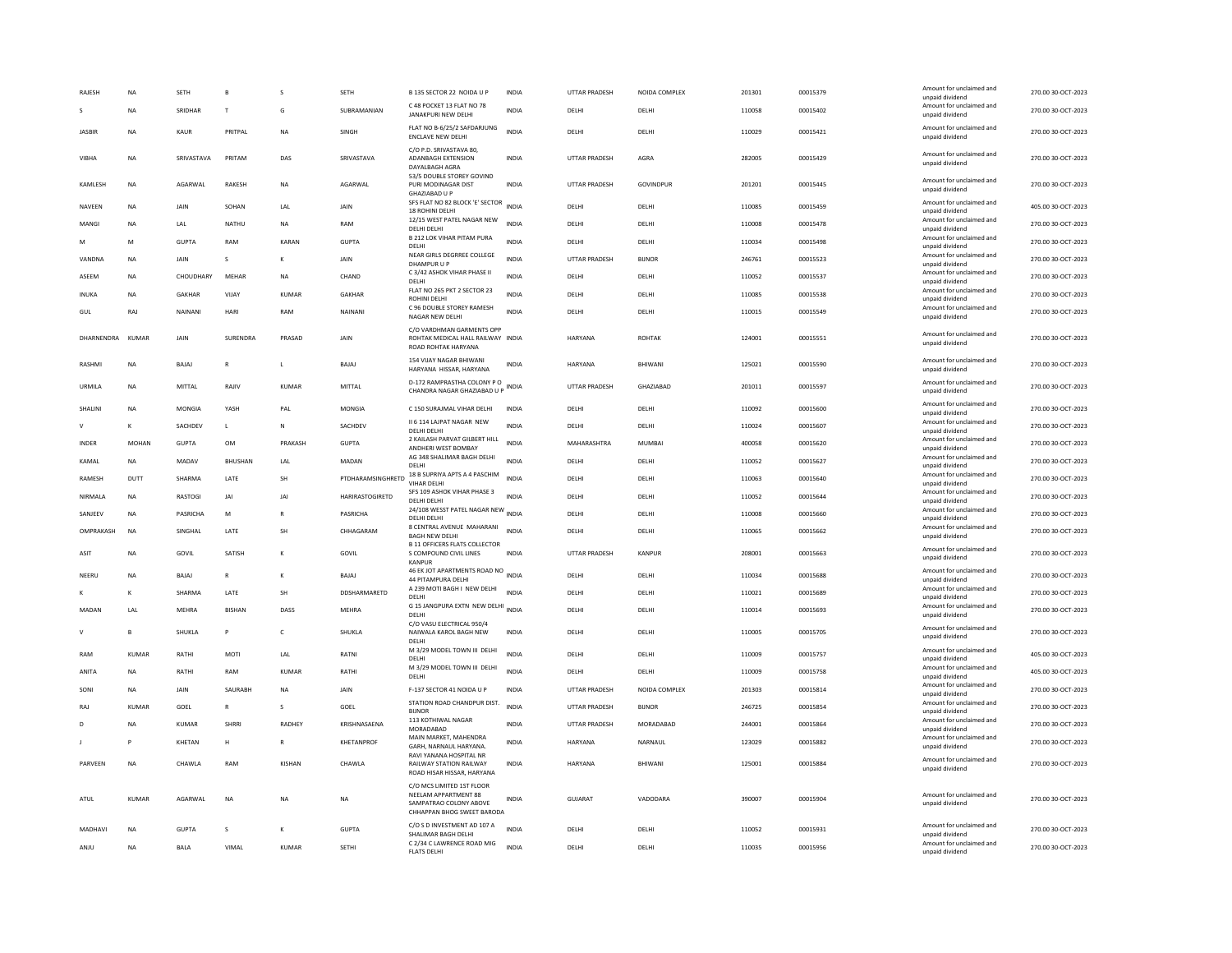| CHANDRA          | SHEKHAR      | SACHAN          | RAM              | <b>NA</b>      | SWAROOP           | C/O ORIENTAL BANK OF<br><b>COMMERCE UKHLARSI</b><br>MURADNAGAR DISTT GHAZIABAD | <b>INDIA</b> | <b>UTTAR PRADESH</b>  | GOVINDPUR        | 201206 | 00015998 | Amount for unclaimed and<br>unpaid dividend                    | 270.00 30-OCT-2023 |
|------------------|--------------|-----------------|------------------|----------------|-------------------|--------------------------------------------------------------------------------|--------------|-----------------------|------------------|--------|----------|----------------------------------------------------------------|--------------------|
| <b>USHA</b>      | <b>NA</b>    | KHETAN          | J.               |                | KHETAN            | C/O DR.J P KHETAN, MAIN<br>MARKET, MAHENDRA GARH,<br>NARNAUL HARYANA.          | <b>INDIA</b> | HARYANA               | NARNAUL          | 123029 | 00016015 | Amount for unclaimed and<br>unpaid dividend                    | 270.00 30-OCT-2023 |
| SIDDHARTH        | <b>NA</b>    | SHUKLA          | RAMA             | KANT           | SHUKLA            | V I P BANGLOW AROOGYA DHAM<br>MAHARISHI NAGAR NOIDA U P                        | <b>INDIA</b> | UTTAR PRADESH         | NOIDA COMPLEX    | 201304 | 00016024 | Amount for unclaimed and<br>unpaid dividend                    | 540.00 30-OCT-2023 |
| JAI              | <b>NA</b>    | PRAKASH         | LATE             | SH             | <b>GOPALCHAND</b> | 386 CHOTTA BAZAR SHAHDARA<br>DELHI DELHI                                       | <b>INDIA</b> | DELHI                 | DELHI            | 110032 | 00016047 | Amount for unclaimed and<br>unpaid dividend                    | 270.00 30-OCT-2023 |
| SWARAN           | <b>NA</b>    | SONI            | HARI             | <b>BHAGWAN</b> | SONI              | 'ASHIANA' 13 RAJINDRA PARK<br>AMBALA CANTT                                     | <b>INDIA</b> | HARYANA               | AMBALA CANT.     | 133001 | 00016059 | Amount for unclaimed and<br>unpaid dividend                    | 405.00 30-OCT-2023 |
| PARDEEP          | <b>NA</b>    | <b>KUMAR</b>    | BABU             | <b>NA</b>      | RAM               | 6776 BERI WALA BAGH PUL<br><b>BANGUSH DELHI</b>                                | <b>INDIA</b> | DELHI                 | DELHI            | 110006 | 00016089 | Amount for unclaimed and<br>unpaid dividend                    | 405.00 30-OCT-2023 |
| SAROJ            | NA           | JAIN            | <b>NEM</b>       | CHAND          | JAIN              | 122 E KAMLA NAGAR DELHI DELHI INDIA                                            |              | DELHI                 | DELHI            | 110007 | 00016096 | Amount for unclaimed and<br>unpaid dividend                    | 270.00 30-OCT-2023 |
| <b>SURIENDER</b> | <b>NA</b>    | <b>KUMAR</b>    | К                |                | <b>JINDAL</b>     | KP 119 MAURYA ENCLAVE PITAM<br>PURA NEW DELHI<br>N-16 TEACHERS COLONY SECTOR   | <b>INDIA</b> | DELHI                 | DELHI            | 110034 | 00016102 | Amount for unclaimed and<br>unpaid dividend                    | 270.00 30-OCT-2023 |
| CHARAN           | <b>SINGH</b> | VARUN           | <b>I ATF</b>     | <b>SH</b>      | <b>GANGADASS</b>  | 12 PARTAP VIHAR GHAZIABAD<br>(UP)                                              | <b>INDIA</b> | <b>UTTAR PRADESH</b>  | <b>GHAZIARAD</b> | 201001 | 00016111 | Amount for unclaimed and<br>unpaid dividend                    | 270.00.30-OCT-2023 |
| <b>GURBAKSH</b>  | <b>NA</b>    | SINGH           | SARDAR           | <b>NA</b>      | SINGH             | F 278 MANSAROWER GARDEN<br>NEW DELHI DELHI                                     | <b>INDIA</b> | DELHI                 | DELHI            | 110015 | 00016166 | Amount for unclaimed and<br>unpaid dividend                    | 270.00 30-OCT-2023 |
| YASHWARDHAN NA   |              | SAHAI           | RAJENDRA         | <b>SAHA</b>    | SAXENA            | 102 MULTI STOREY APARTMENTS<br>SWASTHYA VIHAR DELHI                            | <b>INDIA</b> | DELHI                 | DELHI            | 110092 | 00016172 | Amount for unclaimed and<br>unpaid dividend                    | 270.00 30-OCT-2023 |
| SATYA            | PRAKASH      | SOOD            | <b>NAND</b>      | LAL            | SOODPROF          | A 7 SOUTH EXTESION PART I NEW INDIA<br>DELHI                                   |              | DELHI                 | DELHI            | 110049 | 00016220 | Amount for unclaimed and<br>unpaid dividend                    | 270.00 30-OCT-2023 |
| SAVITRI          | <b>NA</b>    | MANGLA          | RAMESH           | CHANDER        | MANGLA            | C 3/145 JANAK PURI NEW DELHI<br>DELHI                                          | <b>INDIA</b> | DELHI                 | DELHI            | 110058 | 00016228 | Amount for unclaimed and<br>unpaid dividend                    | 405.00 30-OCT-2023 |
| RAJ              | SINGH        | NAULAKHA        | LATE             | SH             | JAGMOHANSINGH     | 213 SECTOR 3 SADIQ NAGAR NEW INDIA<br>DELHI DELHI                              |              | DELHI                 | DELHI            | 110049 | 00016254 | Amount for unclaimed and<br>unpaid dividend                    | 270.00 30-OCT-2023 |
| GAYATRI          | DEVI         | LATA            | INDER            | KUMAR          | LATA              | B Q 63 SHALIMAR BAGH WEST<br>DELHI DELHI                                       | <b>INDIA</b> | DELHI                 | DELHI            | 110052 | 00016255 | Amount for unclaimed and<br>unpaid dividend                    | 270.00 30-OCT-2023 |
| PRFM             | <b>NA</b>    | DFVI            | VISHAN           | <b>NA</b>      | DASS              | 777 RISHI NAGAR RANI BAGH<br>DELHI DELHI                                       | <b>INDIA</b> | DELHI                 | DELHI            | 110034 | 00016262 | Amount for unclaimed and<br>unpaid dividend                    | 270.00 30-OCT-2023 |
| VIJAY            | NA           | SAXENA          | KRISHAN          | <b>SAHA</b>    | SAXENA            | A/B 24 B LIG FLATS PASCHIM<br>VIHAR NEW DELHI                                  | <b>INDIA</b> | DELHI                 | DELHI            | 110063 | 00016265 | Amount for unclaimed and<br>unpaid dividend                    | 270.00 30-OCT-2023 |
| NEELAM           | <b>NA</b>    | KALRA           | <b>ASHOK</b>     | <b>NA</b>      | KALRA             | 26/4 GAROUND FLOOR OLD<br>RAJINDER NAGAR NEW DELHI                             | <b>INDIA</b> | DELHI                 | DELHI            | 110060 | 00016271 | Amount for unclaimed and<br>unpaid dividend                    | 270.00 30-OCT-2023 |
| RAJAN            | <b>NA</b>    | BAJAJ           | <b>BISHAMBER</b> | NATH           | BAJAJ             | <b>B51 GT KARNAL ROAD</b><br>INDUSTRIAL AREA DELHI                             | <b>INDIA</b> | DELHI                 | DELHI            | 110033 | 00016282 | Amount for unclaimed and<br>unpaid dividend                    | 270.00 30-OCT-2023 |
| RAJEEV           | NA           | <b>KUMAR</b>    | <b>SHANTI</b>    | <b>NA</b>      | SINGH             | H 10 P & T WIRELESS COLONY<br>SOHNA ROAD GURGAON<br>HARYANA                    | <b>INDIA</b> | HARYANA               | GURGAON          | 122001 | 00016285 | Amount for unclaimed and<br>unpaid dividend                    | 270.00 30-OCT-2023 |
| SUNI             | <b>NA</b>    | <b>BHASIN</b>   | $\mathsf{B}$     | L.             | <b>BHASIN</b>     | C/O RAC HOME MAIN TENENCE<br>SERVICE D 37 NDSE 7 NEW DELHI                     | <b>INDIA</b> | DELHI                 | DELHI            | 110049 | 00016312 | Amount for unclaimed and<br>unpaid dividend                    | 270.00 30-OCT-2023 |
|                  | K            | DUBEY           | LATE             | SH             | <b>HPDUBEY</b>    | NO.7/N6/A-SECTOR BERKHERA<br><b>BHOPAL M.P.</b>                                | <b>INDIA</b> | <b>MADHYA PRADESH</b> | <b>BHOPAL</b>    | 462021 | 00016336 | Amount for unclaimed and<br>unpaid dividend                    | 270.00 30-OCT-2023 |
| <b>ROSHAN</b>    | <b>NA</b>    | <b>IAI</b>      | <b>I ATF</b>     | <b>SH</b>      | CHUNILAI          | 71/47 PREM NAGAR PO JANAK<br>PURI NEW DELHI                                    | <b>INDIA</b> | DELHI                 | DELHI            | 110058 | 00016393 | Amount for unclaimed and<br>unpaid dividend                    | 270.00 30-OCT-2023 |
| VANDANA          | <b>NA</b>    | <b>BHANDARI</b> | $\mathbb{R}$     | K              | MBHANDARI         | 46 NAVJIWAN VIHAR NEW DELHI<br>DELHI                                           | <b>INDIA</b> | DELHI                 | DELHI            | 110017 | 00016413 | Amount for unclaimed and<br>unpaid dividend                    | 405.00 30-OCT-2023 |
| NIDHI            | NA           | JAIN            | s                | $\mathsf{C}$   | JAIN              | B 96 WAZIRPUR INDUSTRIAL AREA INDIA<br>DELHI                                   |              | DELHI                 | DELHI            | 110052 | 00016431 | Amount for unclaimed and<br>unpaid dividend                    | 270.00 30-OCT-2023 |
| <b>TRILOKI</b>   | <b>NATH</b>  | <b>GUPTA</b>    | RAM              | <b>NATH</b>    | <b>GUPTA</b>      | 36 D POOCKET III THIRD MAYUR<br>VIHAR PHASE I DELHI                            | <b>INDIA</b> | DELHI                 | DELHI            | 110091 | 00016460 | Amount for unclaimed and<br>unpaid dividend                    | 270.00 30-OCT-2023 |
|                  | P            | AGRAWAL         | SRIMAHARIA       | PRASAD         | RETD              | C/O ASHOK MEDICAL STORE<br>BAZAR GUNJ NAGINA                                   | <b>INDIA</b> | UTTAR PRADESH         | <b>BIJNOR</b>    | 246762 | 00016536 | Amount for unclaimed and<br>unpaid dividend                    | 270.00 30-OCT-2023 |
| RAVENDRA         | NA           | KUMAR           | <b>BABURAM</b>   | <b>NA</b>      | GOEL              | BABU RAM ASHOK KUMAR PO<br>SAMBHAL U P                                         | <b>INDIA</b> | UTTAR PRADESH         | SIRSI            | 244302 | 00016537 | Amount for unclaimed and<br>unpaid dividend                    | 270.00 30-OCT-2023 |
| PRAMOD           | <b>KUMAR</b> | <b>BANSAL</b>   | RAM              | KISHAN         | LAL               | 140 GANESHPUR PURWA<br>RAILWAY ROAD ROORKEE DIST                               | <b>INDIA</b> | <b>UTTAR PRADESH</b>  | ROORKEE          | 247667 | 00016542 | Amount for unclaimed and<br>unpaid dividend                    | 270.00 30-OCT-2023 |
| RAJIV            | <b>NA</b>    | JAIN            | L                | SRIMANDER      | DASS              | <b>HARDWAR</b><br>C/O M/S RAHTU LAL MADAN LAL<br>MOREGANJ SAHARANPUR           | <b>INDIA</b> | <b>UTTAR PRADESH</b>  | SAHARANPUR       | 247001 | 00016552 | Amount for unclaimed and<br>unpaid dividend                    | 270.00 30-OCT-2023 |
| ALKA             |              |                 |                  |                |                   |                                                                                |              |                       |                  |        |          |                                                                |                    |
|                  | RANI         | PODDAR          | VISHNU           | PRAKASH        | PODDAR            | B-102 CHETAK APARTMENTS PLOT<br>NO 27/2 SECTOR 9 ROHINI DELHI                  |              | <b>DELHI</b>          | <b>DELHI</b>     | 110085 | 00016580 | Amount for unclaimed and<br>unpaid dividend                    | 270.00 30-OCT-2023 |
| PANKAJ           | NA           | <b>JHAMB</b>    | PRITAM           | LAL            | JHAMB             | S 427 GREATER KAILASH PART II                                                  | <b>INDIA</b> | DELHI                 | DELHI            | 110048 | 00016597 | Amount for unclaimed and                                       | 270.00 30-OCT-2023 |
| N                | K            | BHANDARI        | D                |                | <b>BHANDARI</b>   | NEW DELHI<br>A 279 MEERA BAGH OUTER RING                                       | <b>INDIA</b> | DELHI                 | DELHI            | 110041 | 00016603 | unpaid dividend<br>Amount for unclaimed and                    | 270.00 30-OCT-2023 |
| SARDARILAL       | NA           | SAMA            | MEHNGA           | RAM            | RETD              | ROAD NEW DELHI<br>207 15 PARKASH MOHALLA GARHI                                 | <b>INDIA</b> | DELHI                 | DELHI            | 110065 | 00016607 | unpaid dividend<br>Amount for unclaimed and                    | 540.00 30-OCT-2023 |
| <b>RISHI</b>     | <b>NA</b>    | KOHLI           | G                | s              | KOHLI             | NEW DELHI<br>BLOCK GGI 73 A VIKASPURI NEW<br>DELHL DELHL                       | <b>INDIA</b> | DELHI                 | DELHI            | 110018 | 00016657 | unpaid dividend<br>Amount for unclaimed and<br>unpaid dividend | 270.00 30-OCT-2023 |
| ASHOK            | KUMAR        | <b>WIGH</b>     | <b>BOOTA</b>     | <b>NA</b>      | RAM               | 535 SECTOR 7 URBAN ESTATE<br><b>GURGAON</b>                                    | <b>INDIA</b> | <b>HARYANA</b>        | GURGAON          | 122001 | 00016658 | Amount for unclaimed and<br>unpaid dividend                    | 270.00 30-OCT-2023 |
| <b>DINESH</b>    | <b>KUMAR</b> | CHITKARA        | RAM              | <b>NA</b>      | SWAROOP           | HOUSE NO 1 K 68 N I T FARIDABAD INDIA<br>HARYANA                               |              | HARYANA               | FARIDABAD        | 121001 | 00016685 | Amount for unclaimed and<br>unpaid dividend                    | 270.00 30-OCT-2023 |
| SUSHMA           | <b>NA</b>    | <b>GUPTA</b>    | DHARAM           | BHUSHAN        | <b>GUPTA</b>      | 4776 AMIR RHAWAN 23<br>DARYAGANJ DELHI                                         | <b>INDIA</b> | DELHI                 | DELHI            | 110002 | 00016740 | Amount for unclaimed and<br>unpaid dividend                    | 270.00 30-OCT-2023 |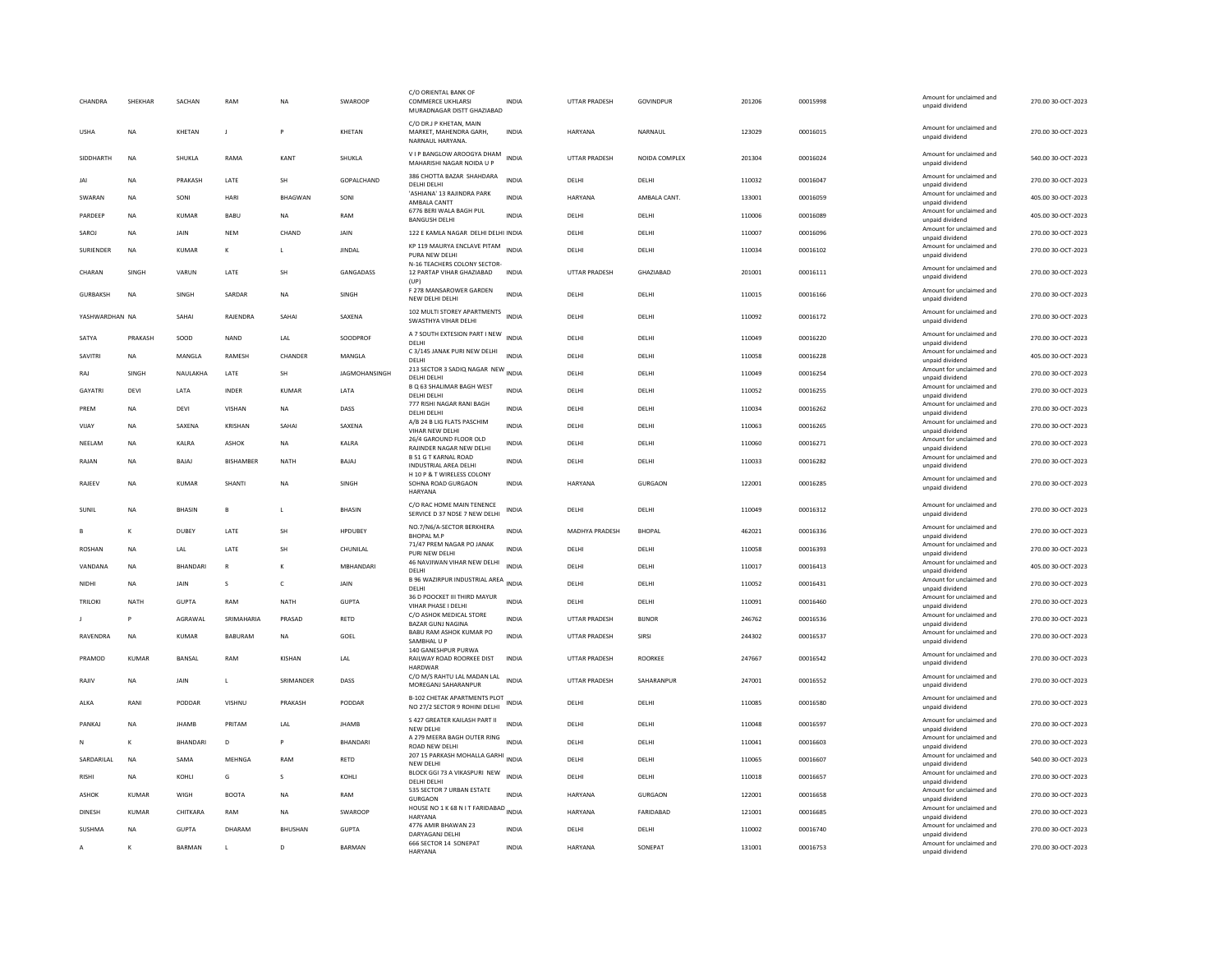|                   |               | AGARWAL        | P              | $\mathsf{C}$ | AGARWAL           | Q NO 980/N H 4 FARIDABAD<br>HARYANA                                                          | <b>INDIA</b> | HARYANA              | FARIDABAD         | 121001 | 00016778 | Amount for unclaimed and<br>unpaid dividend                    | 270.00 30-OCT-2023 |
|-------------------|---------------|----------------|----------------|--------------|-------------------|----------------------------------------------------------------------------------------------|--------------|----------------------|-------------------|--------|----------|----------------------------------------------------------------|--------------------|
| PARTAP            | <b>NA</b>     | SINGH          | SAJAN          | <b>NA</b>    | SINGH             | 5 SHIV PURI EXT DELHI DELHI                                                                  | <b>INDIA</b> | DELHI                | DELHI             | 110051 | 00016783 | Amount for unclaimed and                                       | 270.00 30-OCT-2023 |
|                   | K             | SABARWAL       | INDER          | JEET         | SINGH             | 5 SHIV PURI EXT DELHI DELHI                                                                  | <b>INDIA</b> | DELHI                | DELHI             | 110051 | 00016784 | unpaid dividend<br>Amount for unclaimed and                    | 270.00 30-OCT-2023 |
| SARIKA            |               |                | M              | K            |                   | 19/29 B TILAK NAGAR NEW DELHI INDIA                                                          |              | DELHI                |                   |        |          | unpaid dividend<br>Amount for unclaimed and                    | 270.00 30-OCT-2023 |
|                   | ΝA            | GOEL           |                |              | GOEL              | DELHI<br>C 1302 JALVAYU VIHAR NEAR S M                                                       |              |                      | DELHI             | 110018 | 00016819 | unpaid dividend                                                |                    |
| RAJ               | <b>NA</b>     | VERMA          | s              | К            | VERMA             | SHETTY HIGH SCHOOL<br>HIRANANDANI GARDEN POWAI<br><b>MUMBA</b>                               | <b>INDIA</b> | MAHARASHTRA          | MUMBAI            | 400076 | 00016936 | Amount for unclaimed and<br>unpaid dividend                    | 270.00 30-OCT-2023 |
| SNEM              | LATA          | <b>GUPTA</b>   | MAHENDRA       | <b>NA</b>    | KUMAR             | 885 GALI BERI WALI KUCHA PATI<br><b>RAM DELHI</b>                                            | <b>INDIA</b> | DELH                 | DELHI             | 110008 | 00016940 | Amount for unclaimed and<br>unpaid dividend                    | 270.00 30-OCT-2023 |
| SUMAN             | <b>NA</b>     | BANERJEE       | SOMNATH        | <b>NA</b>    | BANERJEE          | G 505 SOM VIHAR R K PURAM<br>DELHI DELHI                                                     | <b>INDIA</b> | DELHI                | DELHI             | 110022 | 00016968 | Amount for unclaimed and                                       | 270.00 30-OCT-2023 |
| CHARU             | <b>NA</b>     | <b>GUPTA</b>   | AJAY           | KUMAR        | <b>GUPTA</b>      | 2 WEST GURU ANGAD NAGAR<br>PATPAR ROAD DELHI                                                 | <b>INDIA</b> | DELHI                | DELHI             | 110092 | 00016970 | unpaid dividend<br>Amount for unclaimed and<br>unpaid dividend | 270.00 30-OCT-2023 |
| TEJ               | <b>NA</b>     | NARAIN         | SARYUG         | <b>NA</b>    | SINGH             | B 382/B GALI NO 17 BHAJAN PURA INDIA                                                         |              | DELHI                | DELHI             | 110053 | 00016976 | Amount for unclaimed and                                       | 270.00 30-OCT-2023 |
| MATHRA            | DASS          | ANAND          | DAMODAR        | DASS         | ANANDRETD         | DELHI<br>FLAT NO 131 AMAR JYOTI KUNJ                                                         | <b>INDIA</b> | DELHI                | DELHI             | 110091 | 00016977 | unpaid dividend<br>Amount for unclaimed and                    | 135.00 30-OCT-2023 |
|                   |               |                |                |              |                   | MAYUR VIHAR PHASE I DELHI<br>FLAT NO 131 AMAR JYOTI KUNJ                                     |              |                      |                   |        |          | unpaid dividend<br>Amount for unclaimed and                    |                    |
| MATHRA            | DASS          | ANAND          | DAMODAR        | DASS         | ANANDRETD         | MAYUR VIHAR PHASE I DELHI<br>D II 201 KAKA NAGAR NEW DELHI                                   | INDIA        | DELHI                | DELHI             | 110091 | 00016977 | unpaid dividend<br>Amount for unclaimed and                    | 270.00 30-OCT-2023 |
| DHIRENDRA         | <b>KUMAR</b>  | <b>JOSHI</b>   | LATE           | SH           | PITAMBERJOSHIPROF | <b>DELHI</b>                                                                                 | <b>INDIA</b> | DELHI                | DELHI             | 110003 | 00017035 | unpaid dividend                                                | 270.00 30-OCT-2023 |
| MUKESH            | NA            | <b>KUMAR</b>   | KISHAN         | <b>NA</b>    | CHAND             | G 1366 CHITTRANJAN PARK NEW<br>DELHI DELHI                                                   | <b>INDIA</b> | DELHI                | DELHI             | 110019 | 00017036 | Amount for unclaimed and<br>unpaid dividend                    | 270.00 30-OCT-2023 |
| PADAM             | CHAND         | JAIN           | <b>SIKRI</b>   | LAL          | JAIN              | C 5 COMMUNITY CENTRE<br>NARAINA VIHAR NEW DELHI                                              | <b>INDIA</b> | DELHI                | DELHI             | 110028 | 00017059 | Amount for unclaimed and<br>unpaid dividend                    | 270.00 30-OCT-2023 |
| MITHILESH         | <b>NA</b>     | SHARMA         | RAM            | <b>NIWAS</b> | SHARMA            | C 154 GANGA VIHAR PO<br><b>GOKALPURI DELHI</b>                                               | <b>INDIA</b> | <b>DELHI</b>         | DELHI             | 110094 | 00017082 | Amount for unclaimed and<br>unpaid dividend                    | 270.00 30-OCT-2023 |
| RAJESH            | <b>NA</b>     | GOURI          | U              | s            | <b>GOURI</b>      | C 25 NILAMBAR APARTMENT<br>PITAM PURA DELHI                                                  | <b>INDIA</b> | DELHI                | DELHI             | 110034 | 00017122 | Amount for unclaimed and<br>unpaid dividend                    | 270.00 30-OCT-2023 |
| AVESH             | <b>NA</b>     | <b>GUPTA</b>   | <b>ISHWAR</b>  | DAYAL        | GUPTA             | A-11 SATYAWATI NAGAR ASHOK                                                                   | <b>INDIA</b> | DELHI                | DELHI             | 110052 | 00017145 | Amount for unclaimed and                                       | 270.00 30-OCT-2023 |
| SUMAN             | <b>NA</b>     | AHUJA          | ASHOK          | <b>NA</b>    | AHUJA             | VIHAR PHASE III DELHI<br>21/30A TILAK NAGAR NEW DELHI INDIA                                  |              | DELHI                | DELHI             | 110018 | 00017167 | unpaid dividend<br>Amount for unclaimed and                    | 270.00 30-OCT-2023 |
|                   |               |                |                |              |                   |                                                                                              |              |                      |                   |        |          | unpaid dividend<br>Amount for unclaimed and                    |                    |
| VINOD             | <b>KUMAR</b>  | SABHARWAL      | OM             | PARKASH      | SABHARWAL         | 13 UDAY PARK NEW DELHI DELHI INDIA<br>C/O ALKA PAL P A HEAD POST                             |              | DELHI                | DELHI             | 110049 | 00017197 | unpaid dividend<br>Amount for unclaimed and                    | 270.00 30-OCT-2023 |
| SHASHI            | NA            | <b>BALA</b>    | VIJA           | NA           | SINGH             | OFFICE SHAHJAHANPUR U P<br>13 SECTOR 8 R K PURAM NEW                                         | <b>INDIA</b> | <b>UTTAR PRADESH</b> | SHAHJAHANPUR      | 242001 | 00017230 | unpaid dividend                                                | 270.00 30-OCT-2023 |
| <b>GEETA</b>      | RANI          | D              | D              | <b>DURGA</b> | PRASAD            | DELHI DELHI                                                                                  | <b>INDIA</b> | DELHI                | DELHI             | 110022 | 00017313 | Amount for unclaimed and<br>unpaid dividend                    | 270.00 30-OCT-2023 |
| ANIL              | NA            | BANI           | RAMANAND       | <b>NA</b>    | BANI              | F-1/13 1100 QUARTES BHOPAL                                                                   | <b>INDIA</b> | MADHYA PRADESH       | <b>BHOPAL</b>     | 462016 | 00017353 | Amount for unclaimed and<br>unpaid dividend                    | 270.00 30-OCT-2023 |
| <b>GULSHN</b>     | <b>NA</b>     | GARG           | <b>OM</b>      | PRAKASH      | GARG              | C/O MAA KAMAKHYA TRADING<br>COMPANY 2734 NAYA BAZAR 3RD INDIA<br><b>FLOOR DELHI</b>          |              | DELHI                | DELHI             | 110006 | 00017359 | Amount for unclaimed and<br>unpaid dividend                    | 270.00 30-OCT-2023 |
| ASHOK             | KUMAR         | <b>SFTH</b>    | $\mathbf{L}$   | D.           | SETHI             | 1088/67 JAWAHAR NAGAR<br>PALWAL                                                              | <b>INDIA</b> | <b>HARYANA</b>       | PAI WAI           | 121102 | 00017372 | Amount for unclaimed and<br>unpaid dividend                    | 270.00 30-QCT-2023 |
| <b>HARISH</b>     | CHAND         | RAHEJA         | P              | $\mathbf{D}$ | RAHEJA            | 1088/67 JAWAHAR NAGAR<br>PALWAL                                                              | <b>INDIA</b> | HARYANA              | PALWAL            | 121102 | 00017373 | Amount for unclaimed and<br>unpaid dividend                    | 270.00 30-OCT-2023 |
| JAGDISH           | NA            | LAL            | AMIR           | CHAND        | RETD              | POCKET A FLAT NO 54-B MAYUR                                                                  | <b>INDIA</b> | DELHI                | DELHI             | 110091 | 00017377 | Amount for unclaimed and                                       | 270.00 30-OCT-2023 |
| MANOJ             | <b>NA</b>     | <b>SETHI</b>   | <b>JAGDISH</b> | <b>NA</b>    | LAL               | VIHAR PHASE II DELHI<br>POCKET A FLAT NO 54-B MAYUR                                          | <b>INDIA</b> | DELHI                | DELHI             | 110091 | 00017378 | unpaid dividend<br>Amount for unclaimed and                    | 270.00 30-OCT-2023 |
| PREM              | <b>KUMARI</b> | VASHISHTH      | <b>BHAGWAN</b> | SAHAI        | VASHISHTH         | <b>VIHAR PHASE II DELHI</b><br>HOUSE NO 19 P W D COLONY                                      | <b>INDIA</b> | <b>UTTAR PRADESH</b> | ROORKEE           | 247667 | 00017405 | unpaid dividend<br>Amount for unclaimed and                    | 270.00 30-OCT-2023 |
|                   |               |                |                |              |                   | ROORKEE<br><b>BANSAL TRADERS KEDARPUR</b>                                                    |              |                      |                   |        |          | unpaid dividend<br>Amount for unclaimed and                    |                    |
| ARUNA             | DEVI          | AGRAWAL        | NA             | <b>NA</b>    | NA                | AMBIKAPUR MP<br>STREET NO I B HOUSE NO 760                                                   | <b>INDIA</b> | MADHYA PRADESH       | AMBIKAPUR         | 497001 | 00017414 | unpaid dividend<br>Amount for unclaimed and                    | 270.00 30-OCT-2023 |
| SATINDER          | <b>NA</b>     | CHHABRA        | MUKAND         | LAL          | CHHABRA           | <b>ABOHAR PUNJAB</b>                                                                         | <b>INDIA</b> | PUNJAB               | <b>GIDDERBAHA</b> | 152116 | 00017417 | unpaid dividend                                                | 270.00 30-OCT-2023 |
| <b>III ESINGH</b> |               |                | <b>RISHAN</b>  | <b>NA</b>    | <b>SINGH</b>      | 4241 DEJENCE COLONY URBAN<br>ESTATE JIND (HARYANA)                                           | <b>INDIA</b> | HARYANA              | <b>IUI ANA</b>    | 126102 | 00017465 | Amount for unclaimed and<br>unpaid dividend                    | 270.00 30-OCT-2023 |
| <b>JAWAHAR</b>    | LAL           | <b>GROVERR</b> | BRIJ           | LAL          | <b>GROVER</b>     | 363/20 ROOP NAGAR COLONY<br>HANSI DISTT HISAR (HARYANA)<br>HISSAR, HARYANA                   | <b>INDIA</b> | HARYANA              | BHIWANI           | 125033 | 00017470 | Amount for unclaimed and<br>unpaid dividend                    | 270.00 30-OCT-2023 |
| NEERAJ            | <b>NA</b>     | GROVER         | <b>JAWAHAR</b> | LAL          | GROVER            | 363/20 ROOP NAGAR COLONY<br>HANSI DISTT HISAR (HARYANA)<br>HISSAR, HARYANA                   | <b>INDIA</b> | <b>HARYANA</b>       | BHIWANI           | 125033 | 00017471 | Amount for unclaimed and<br>unpaid dividend                    | 270.00 30-OCT-2023 |
| SANJAY            | <b>NA</b>     | AGGARWAL       | RAM            | <b>NA</b>    | <b>NIWAS</b>      | H NO 576 SECTOR 4 GURGAON                                                                    | INDIA        | <b>HARYANA</b>       | GURGAON           | 122001 | 00017532 | Amount for unclaimed and<br>unpaid dividend                    | 270.00 30-OCT-2023 |
| PANKAJ            | <b>NA</b>     | NAGPAL         | <b>NA</b>      | <b>NA</b>    | <b>NA</b>         | AP 24 SHALIMAR BAGH DELHI<br>DELHI                                                           | <b>INDIA</b> | DELHI                | DELHI             | 110052 | 00017535 | Amount for unclaimed and<br>unpaid dividend                    | 540.00 30-OCT-2023 |
| MAYANK            | <b>NA</b>     | MAHESWARI      | UMESH          | $\mathsf{C}$ | MAHESHWARI        | MAHESWARI HOUSE VRINDABAN<br><b>ROAD MATHURA</b>                                             | <b>INDIA</b> | <b>UTTAR PRADESH</b> | MATHURA           | 281001 | 00017572 | Amount for unclaimed and<br>unpaid dividend                    | 270.00 30-OCT-2023 |
| KIRAN             | DEVI          | DAGA           | B              | $\mathsf{L}$ | DAGA              | JUGAL KISHOR SUSHIL KUMAR<br>DAGA BIGA BASS PO SRIDUNGAR INDIA<br><b>GARH DIST CHURU RAJ</b> |              | RAJASTHAN            | SRI DUNGARAGH     | 331803 | 00017592 | Amount for unclaimed and<br>unpaid dividend                    | 270.00 30-OCT-2023 |
| RAM               | PHAL          | RANA           | DIWAN          | <b>NA</b>    | SINGH             | KOTHI NO 291 SHIV NAGAR<br>COLONY BHIWANI HISSAR,<br>HARYANA                                 | <b>INDIA</b> | HARYANA              | BHIWANI           | 125021 | 00017626 | Amount for unclaimed and<br>unpaid dividend                    | 270.00 30-OCT-2023 |
| NIRMAI            | <b>KUMAR</b>  | <b>JAIN</b>    | RIKHRI         | CHAND        | JAIN              | A 2/3 MAYAPURI IND AREA PHASE INDIA<br><b>IST NEW DELHI</b>                                  |              | <b>DELHI</b>         | DELHI             | 110064 | 00017646 | Amount for unclaimed and<br>unpaid dividend                    | 270.00 30-OCT-2023 |
| RAJINDER          | <b>NA</b>     | SINGH          | s              | s            | <b>KAIRA</b>      | C/O BAGGA INVESTMENTS<br>38/2079 NAIWALA KAROL BAGH INDIA<br>NEW DELH                        |              | <b>DELHI</b>         | <b>DELHI</b>      | 110005 | 00017696 | Amount for unclaimed and<br>unpaid dividend                    | 270.00 30-OCT-2023 |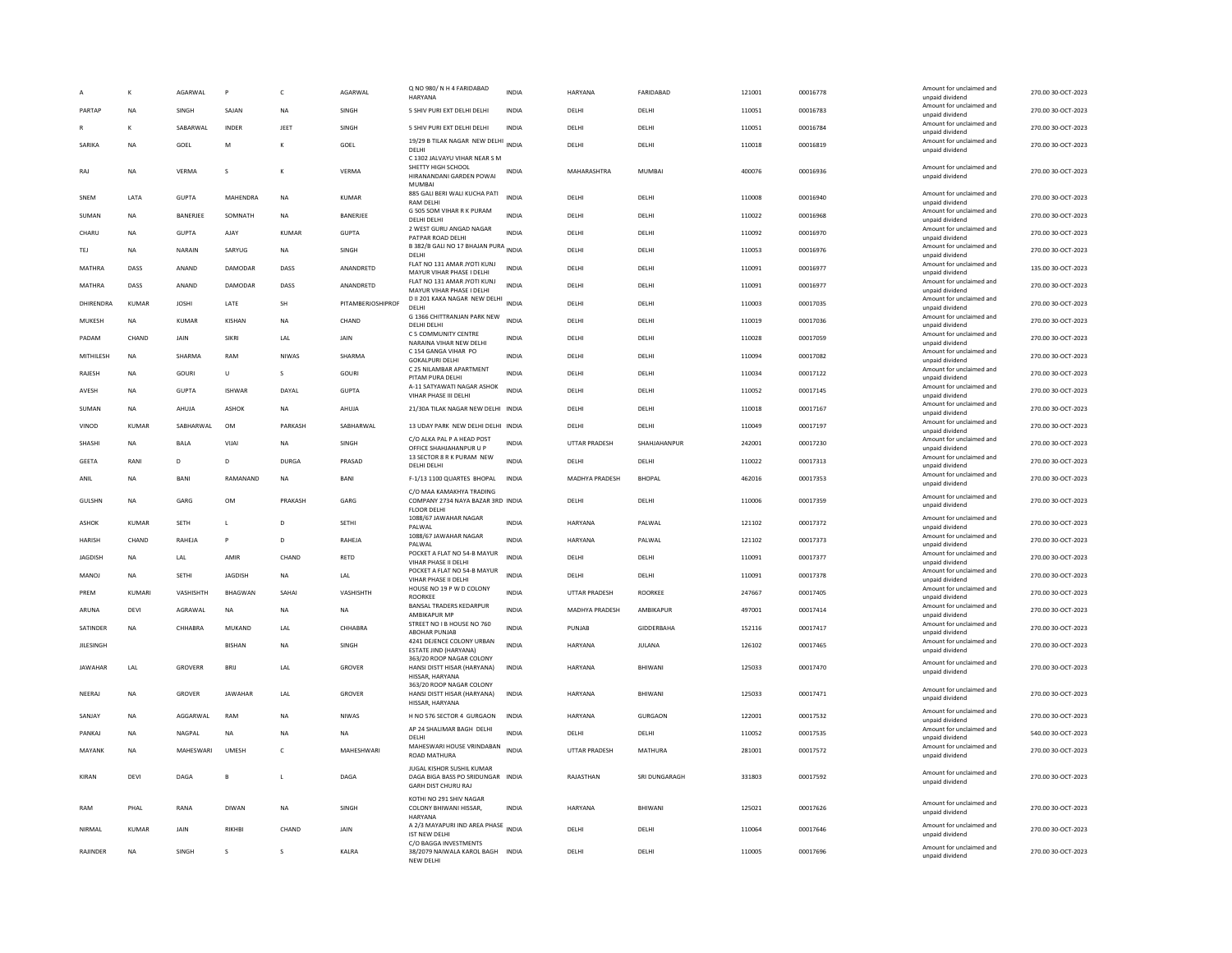| Amount for unclaimed and<br>VEENA<br>NA<br>JAIN<br>JAIN<br>47 DARYAGANJ NEW DELHI<br>INDIA<br>DELHI<br>DELHI<br>110002<br>00017770<br>N<br>unpaid dividend<br>A 1/289 PASCHIM VIHAR NEW<br>Amount for unclaimed and<br>KHANNA<br>DKHANNA<br><b>INDIA</b><br>110063<br>00017782<br>D<br>P<br>LATE<br>P<br>DELHI<br>DELHI<br>DELHI DELHI<br>unpaid dividend<br>AG 1 108 A MIG FLATS VIKAS PURI<br>Amount for unclaimed and<br>SNEH<br>LATA<br>KHULLAR<br>LATE<br>SH<br>DPKHULLARRETD<br><b>INDIA</b><br>DELHI<br>DELHI<br>110018<br>00017784<br>NEW DELHI<br>unpaid dividend<br><b>B F 26 TAGORE GARDEN NEW</b><br>Amount for unclaimed and<br>110027<br><b>GFFTA</b><br>MAI HOTRA<br>RANIFFV<br><b>NA</b><br><b>MAI HOTRA</b><br><b>INDIA</b><br><b>DELHI</b><br>00017794<br><b>NA</b><br>DELHI<br>DELHI DELHI<br>unpaid dividend<br>C/O SRI BHAGWAT KADAMKUAN<br>Amount for unclaimed and<br>SHASHI<br><b>BHUSHAN</b><br>SHARMA<br>RAJDEO<br><b>NA</b><br>SHARMA<br>JAGAT NARAYAN ROAD NEAR<br><b>INDIA</b><br><b>BIHAR</b><br>PATNA<br>800003<br>00017837 | 270.00 30-OCT-2023<br>270.00 30-OCT-2023 |
|------------------------------------------------------------------------------------------------------------------------------------------------------------------------------------------------------------------------------------------------------------------------------------------------------------------------------------------------------------------------------------------------------------------------------------------------------------------------------------------------------------------------------------------------------------------------------------------------------------------------------------------------------------------------------------------------------------------------------------------------------------------------------------------------------------------------------------------------------------------------------------------------------------------------------------------------------------------------------------------------------------------------------------------------------------|------------------------------------------|
|                                                                                                                                                                                                                                                                                                                                                                                                                                                                                                                                                                                                                                                                                                                                                                                                                                                                                                                                                                                                                                                            |                                          |
|                                                                                                                                                                                                                                                                                                                                                                                                                                                                                                                                                                                                                                                                                                                                                                                                                                                                                                                                                                                                                                                            |                                          |
|                                                                                                                                                                                                                                                                                                                                                                                                                                                                                                                                                                                                                                                                                                                                                                                                                                                                                                                                                                                                                                                            | 270.00 30-OCT-2023                       |
|                                                                                                                                                                                                                                                                                                                                                                                                                                                                                                                                                                                                                                                                                                                                                                                                                                                                                                                                                                                                                                                            | 270.00.30-OCT-2023                       |
| unpaid dividend<br>PATLIUTRA HIGH SCHOOL PATNA                                                                                                                                                                                                                                                                                                                                                                                                                                                                                                                                                                                                                                                                                                                                                                                                                                                                                                                                                                                                             | 270.00 30-OCT-2023                       |
| M 6/32 ROAD NO 10E RAJENDRA<br>Amount for unclaimed and<br>KAPOOR<br>KAPOOR<br><b>INDIA</b><br>800016<br>00017841<br>KAMAI<br><b>NA</b><br>SAT<br>PAI<br><b>BIHAR</b><br>PATNA<br>NAGAR PATNA BIHAR<br>unpaid dividend                                                                                                                                                                                                                                                                                                                                                                                                                                                                                                                                                                                                                                                                                                                                                                                                                                     | 270.00 30-OCT-2023                       |
| C/O VASTRA SANGAM KISHORI<br>Amount for unclaimed and<br>DEEPAK<br><b>KUMAR</b><br>PRASAD<br>NAWAL<br>KISHORE<br>PRASAD<br><b>INDIA</b><br><b>BIHAR</b><br><b>MADHUBAN</b><br>847211<br>00017872<br>CHOWK P O DIST MADHUBANI<br>unpaid dividend                                                                                                                                                                                                                                                                                                                                                                                                                                                                                                                                                                                                                                                                                                                                                                                                            | 270.00 30-OCT-2023                       |
| C/O CHAUDHARY VASTRALYA AT<br>Amount for unclaimed and<br>KEDAR<br><b>INDIA</b><br>HAJIPUR<br>844121<br>00017908<br>SANJEEVA<br>N<br><b>CHAUDHARY</b><br>NATH<br>CHOUDHARY<br>BIHAR<br><b>JAIGANI DIST VAICHALL</b><br>unpaid dividend                                                                                                                                                                                                                                                                                                                                                                                                                                                                                                                                                                                                                                                                                                                                                                                                                     | 270.00 30-OCT-2023                       |
| C/O DURGA ENTERPRISES MAIN<br>Amount for unclaimed and<br>ANAND<br><b>NA</b><br><b>KUMAR</b><br>NA<br><b>NA</b><br>NA<br><b>INDIA</b><br><b>BIHAR</b><br>ADAPUR<br>845305<br>00017925<br>ROAD RAXAWL BIHAR<br>unpaid dividend                                                                                                                                                                                                                                                                                                                                                                                                                                                                                                                                                                                                                                                                                                                                                                                                                              | 270.00 30-OCT-2023                       |
| F 164 PEOPLES COOPERATIVE<br>Amount for unclaimed and<br>PRABHA<br>LATE<br>SH<br>MATHURALAL<br>800020<br>00017927<br>CHANDRA<br><b>DEVI</b><br><b>INDIA</b><br><b>BIHAR</b><br>PATNA<br>COLONY KANKARBAG PATNA<br>unpaid dividend                                                                                                                                                                                                                                                                                                                                                                                                                                                                                                                                                                                                                                                                                                                                                                                                                          | 540.00 30-OCT-2023                       |
| TANTUJA SALES EMPORIUM<br>Amount for unclaimed and<br>MAHABIR<br>PRASAD<br>LATE<br>SHH<br>BIHAR<br>PATNA<br>800003<br>00017933<br>NA<br>BAIJULAL<br>INDIA<br>KADAM KUAN PATNA BIHAR<br>unpaid dividend                                                                                                                                                                                                                                                                                                                                                                                                                                                                                                                                                                                                                                                                                                                                                                                                                                                     | 270.00 30-OCT-2023                       |
| STATE BANK OF BIKANER &<br>Amount for unclaimed and<br>ASHOK<br><b>KUMAR</b><br>CHOUDHARY<br><b>BESHALAI</b><br>NA<br>CHOUDHARY<br>INDIA<br>BIHAR<br>PATNA<br>800008<br>00017950<br>JAIPUR PATNA CITY<br>unpaid dividend                                                                                                                                                                                                                                                                                                                                                                                                                                                                                                                                                                                                                                                                                                                                                                                                                                   | 270.00 30-OCT-2023                       |
| MADHU KUNJ SUVASH MARKET<br>Amount for unclaimed and<br>SANTOSH<br><b>KUMAR</b><br>CHOUDHARY<br>GOPAL<br>RAY<br>CHOUDHARYPROF<br><b>INDIA</b><br><b>BIHAR</b><br><b>HAJIPUR</b><br>844101<br>00017952<br>HAJIPUR DIST VAISHALI<br>unpaid dividend                                                                                                                                                                                                                                                                                                                                                                                                                                                                                                                                                                                                                                                                                                                                                                                                          | 270.00 30-OCT-2023                       |
| C/O AGRAWAL AGENCIES A N<br>Amount for unclaimed and<br>AGRAWAI<br>823001<br>MOTI<br>I AI<br><b>NA</b><br><b>NA</b><br><b>NA</b><br><b>INDIA</b><br><b>BIHAR</b><br>GAYA<br>00017956<br><b>ROAD GAYA BIHAR</b><br>unpaid dividend                                                                                                                                                                                                                                                                                                                                                                                                                                                                                                                                                                                                                                                                                                                                                                                                                          | 270.00 30-OCT-2023                       |
| UTTAM BIJ BHANDAR BHAROW<br>Amount for unclaimed and<br><b>KAMTA</b><br>PRASAD<br><b>DWARIKA</b><br>PRASAD<br><b>INDIA</b><br><b>BIHAR</b><br>BIHARSHARIF<br>803101<br>00017958<br><b>NA</b><br><b>NA</b><br>PAR BIHAR SHARIF NALANDA<br>unpaid dividend                                                                                                                                                                                                                                                                                                                                                                                                                                                                                                                                                                                                                                                                                                                                                                                                   | 270.00 30-OCT-2023                       |
| C/O J C DAS AGHORE BHAWAN<br>Amount for unclaimed and<br>SANJAY<br><b>KUMAR</b><br>SINHA<br>LATE<br>SH<br>SOBODHHCHSINHA<br><b>INDIA</b><br><b>BIHAR</b><br><b>BHAGALPUR H.Q</b><br>812001<br>00017966<br>MASAKCHAK BHAGALPUR<br>unpaid dividend                                                                                                                                                                                                                                                                                                                                                                                                                                                                                                                                                                                                                                                                                                                                                                                                           | 270.00 30-OCT-2023                       |
| AMBAR OPP B N COLLEGE<br>Amount for unclaimed and<br>MANOJ<br>AGARWAL<br><b>KESHAR</b><br>CHAND<br>AGRAWAL<br><b>BIHAR</b><br>PATNA<br>800004<br>00018000<br>NA<br><b>INDIA</b><br>AASHOK RAJ PATH PATNA                                                                                                                                                                                                                                                                                                                                                                                                                                                                                                                                                                                                                                                                                                                                                                                                                                                   | 270.00 30-OCT-2023                       |
| unpaid dividend<br>C/O KAUSHLESH SINGH ADV-A 21<br>Amount for unclaimed and<br>SH<br>800001<br>00018003<br><b>NA</b><br>SINGH<br>LATE<br>PREMNATHSINGH<br><b>INDIA</b><br><b>BIHAR</b><br>PATNA                                                                                                                                                                                                                                                                                                                                                                                                                                                                                                                                                                                                                                                                                                                                                                                                                                                            | 270.00 30-OCT-2023                       |
| ANANDPURI NEAR SURVEY OF<br>INDU<br>unpaid dividend<br><b>INDIA PATNA</b>                                                                                                                                                                                                                                                                                                                                                                                                                                                                                                                                                                                                                                                                                                                                                                                                                                                                                                                                                                                  |                                          |
| 103 A 1 ASHAYANI NAGESHWAR<br>Amount for unclaimed and<br>NARENDRA<br>800001<br><b>SIDDHARTHA</b><br><b>NA</b><br><b>SINGH</b><br>KUMAR<br><b>SINGH</b><br>COLONY OFF BORONG ROAD<br><b>INDIA</b><br><b>BIHAR</b><br>PATNA<br>00018005<br>unpaid dividend<br>PATNA BIHAF<br>C/O RAM REKHA BHAWAN EAST                                                                                                                                                                                                                                                                                                                                                                                                                                                                                                                                                                                                                                                                                                                                                      | 270.00 30-OCT-2023                       |
| Amount for unclaimed and<br><b>JAGDEO</b><br><b>NA</b><br>SHARMA<br>LATE<br>SH<br>DUPNNSHARMA<br>ASHOK NAGAR MORE<br><b>INDIA</b><br><b>BIHAR</b><br>PATNA<br>800020<br>00018010<br>unpaid dividend<br>KANKERBAGH COLONY PATNA                                                                                                                                                                                                                                                                                                                                                                                                                                                                                                                                                                                                                                                                                                                                                                                                                             | 270.00 30-OCT-2023                       |
| KEYAL BUILDING NOON GOLA<br>Amount for unclaimed and<br>SARITA<br>INDIA<br>HAJIPUR<br>844101<br>00018014<br>KUMARI<br>GANGA<br><b>NA</b><br>PRASAD<br><b>BIHAR</b><br><b>NA</b><br>HAJIPUR VAISHALI<br>unpaid dividend                                                                                                                                                                                                                                                                                                                                                                                                                                                                                                                                                                                                                                                                                                                                                                                                                                     | 270.00 30-OCT-2023                       |
| STAT BANK OF INDIA P O DINAPUR INDIA<br>Amount for unclaimed and<br>KAILASH<br>CHANDRA<br>MAHJAN<br><b>JANAK</b><br>RAJ<br><b>GUPTA</b><br><b>BIHAR</b><br>DAUDPUR(PATNA)<br>801503<br>00018015<br><b>CANTT PATNA</b><br>unpaid dividend                                                                                                                                                                                                                                                                                                                                                                                                                                                                                                                                                                                                                                                                                                                                                                                                                   | 270.00 30-OCT-2023                       |
| JHANDA CHOWK J JAIN GALI PO<br>Amount for unclaimed and<br><b>ASHOK</b><br><b>KUMAR</b><br><b>SETHI</b><br>GAURI<br>LAL<br>JAIN<br><b>INDIA</b><br><b>JHARKHAND</b><br><b>JHUMRI TILAIYA</b><br>825409<br>00018019<br><b>JHUMRI TELAIYA</b><br>unpaid dividend<br>C/O ARJUN PD SING                                                                                                                                                                                                                                                                                                                                                                                                                                                                                                                                                                                                                                                                                                                                                                        | 270.00 30-OCT-2023                       |
| Amount for unclaimed and<br>SHANKAR<br>SINGH<br>PD<br>JURANCHAPRA ROAD NO 3<br><b>BIHAR</b><br>MUZAFFARPUR<br>842001<br>00018021<br>RAVI<br>ARJUN<br>SINGH<br><b>INDIA</b><br>unpaid dividend<br>MUZAFFARPUR                                                                                                                                                                                                                                                                                                                                                                                                                                                                                                                                                                                                                                                                                                                                                                                                                                               | 405.00 30-OCT-2023                       |
| C/O SANJAY PRINTS J-505 J J A C<br>Amount for unclaimed and<br>MANGI<br>LAL<br>DUDHORIA<br>SAGAR<br>MAL<br><b>DUDHORIA</b><br><b>INDIA</b><br><b>GUJARAT</b><br><b>SURAT NANPURA</b><br>395002<br>00018023<br>MARKET RING ROAD SURAT<br>unpaid dividend                                                                                                                                                                                                                                                                                                                                                                                                                                                                                                                                                                                                                                                                                                                                                                                                    | 270.00 30-OCT-2023                       |
| JAI GOVIND NANDKISHOR PURANI<br>Amount for unclaimed and<br>842001<br>00018035<br>URMILA<br><b>NA</b><br><b>DEVI</b><br>PRASAD<br>DHARAMSHLA CHOWK<br><b>BIHAR</b><br>MUZAFFARPUR<br>c<br>$\mathbf{S}$<br><b>INDIA</b><br>unpaid dividend<br>MUZAFFARPUR BIHAR                                                                                                                                                                                                                                                                                                                                                                                                                                                                                                                                                                                                                                                                                                                                                                                             | 270.00 30-OCT-2023                       |
| C/O A P SINHA RAILWAY HOSPITAL INDIA<br>Amount for unclaimed and<br>VERMA<br>AMARESHWAR<br>PRASAD<br><b>BIHAR</b><br><b>GUARD CENTRE</b><br>801105<br>00018049<br>BANDANA<br><b>NA</b><br>SINHA<br>P O KHAGAUL DIST PATNA<br>unpaid dividend                                                                                                                                                                                                                                                                                                                                                                                                                                                                                                                                                                                                                                                                                                                                                                                                               | 810.00 30-OCT-2023                       |
| Amount for unclaimed and<br>RATAN<br><b>KUMAR</b><br>TULSI<br>MAHABIR<br>NA<br>PRASAD<br>2 SERPENTINE ROAD PATNA<br><b>INDIA</b><br><b>BIHAR</b><br>PATNA<br>800001<br>00018052                                                                                                                                                                                                                                                                                                                                                                                                                                                                                                                                                                                                                                                                                                                                                                                                                                                                            | 270.00 30-OCT-2023                       |
| unpaid dividend<br>SAHAY NIWAS GHOSI TOLA<br>Amount for unclaimed and<br>ANITA<br><b>NA</b><br>SAHAY<br>PRAN<br><b>MOHAN</b><br>SAHAY<br><b>INDIA</b><br><b>BIHAR</b><br><b>MONGHYR</b><br>811201<br>00018091                                                                                                                                                                                                                                                                                                                                                                                                                                                                                                                                                                                                                                                                                                                                                                                                                                              | 540.00 30-OCT-2023                       |
| MUNGER<br>unpaid dividend<br>NEW MARKET P O BARBIGHA DIST<br>Amount for unclaimed and<br><b>INDIA</b><br>SUNIL<br><b>NA</b><br>KUMAR<br><b>BANSHI</b><br>RAM<br>PROF<br><b>BIHAR</b><br>BARBHANGA<br>811101<br>00018094                                                                                                                                                                                                                                                                                                                                                                                                                                                                                                                                                                                                                                                                                                                                                                                                                                    | 270.00 30-OCT-2023                       |
| <b>MUNGER BIHAR</b><br>unpaid dividend<br>ADVOCATE 29 BAR COUNCIL<br>Amount for unclaimed and<br>800001<br>SINGH<br>SHAILENDRA<br><b>KUMAR</b><br><b>INDIA</b><br><b>BIHAR</b><br>PATNA<br>00018095<br>SUNIL<br><b>KUMAR</b>                                                                                                                                                                                                                                                                                                                                                                                                                                                                                                                                                                                                                                                                                                                                                                                                                               | 270.00 30-OCT-2023                       |
| <b>BUILDING PATNA</b><br>unpaid dividend<br>BELLE VUE PANKAJ MARKET<br>Amount for unclaimed and<br>KAMAL<br><b>KUMAR</b><br>PODDAR<br>LATE<br>SH<br>MOTILALPODDAR<br><b>INDIA</b><br><b>BIHAR</b><br>MUZAFFARPUR<br>842001<br>00018102                                                                                                                                                                                                                                                                                                                                                                                                                                                                                                                                                                                                                                                                                                                                                                                                                     | 270.00 30-OCT-2023                       |
| SARIYAGANJ MUZAFFARPUR<br>unpaid dividend<br>DURGA SMRITI KADAM KUAN<br>Amount for unclaimed and                                                                                                                                                                                                                                                                                                                                                                                                                                                                                                                                                                                                                                                                                                                                                                                                                                                                                                                                                           |                                          |
| SHRUTI<br>NA<br>SWETAMBARI<br>MADHAVVA<br>JEE<br>PRASAD<br><b>INDIA</b><br><b>BIHAR</b><br>PATNA<br>800003<br>00018117<br>PATNA<br>unpaid dividend<br>MANSA PANDEY BAGH ARRAH<br>Amount for unclaimed and                                                                                                                                                                                                                                                                                                                                                                                                                                                                                                                                                                                                                                                                                                                                                                                                                                                  | 270.00 30-OCT-2023                       |
| <b>JAGDISH</b><br>PRASAD<br><b>SINHA</b><br>LATE<br>SH<br><b>I PSINHA</b><br><b>INDIA</b><br><b>BIHAR</b><br>ARRAH<br>802301<br>00018121<br><b>BIHAR</b><br>unpaid dividend<br>C/O SAROJ KUMAR YADAVA                                                                                                                                                                                                                                                                                                                                                                                                                                                                                                                                                                                                                                                                                                                                                                                                                                                      | 270.00 30-OCT-2023                       |
| NATHSINGHYAD SATYA<br>Amount for unclaimed and<br>DEVA<br><b>NARAIN</b><br>DEVA<br>SINGHYADAVA<br>SECTOR G/E IV 71 ALIGANJ<br><b>INDIA</b><br>UTTAR PRADESH<br>LUCKNOW<br>226020<br>00018140<br>unpaid dividend<br><b>AVA</b><br>HOUSING SCHEME LUCKNOW                                                                                                                                                                                                                                                                                                                                                                                                                                                                                                                                                                                                                                                                                                                                                                                                    | 270.00 30-OCT-2023                       |
| KHALSA READYMADE HOUSE<br>Amount for unclaimed and<br>HYDERARAD<br>00018146<br>YOGENDRA<br><b>NA</b><br><b>SINGH</b><br>KARTAR<br><b>NA</b><br><b>SINGHH</b><br><b>INDIA</b><br>ANDHRA PRADESH<br>500003                                                                                                                                                                                                                                                                                                                                                                                                                                                                                                                                                                                                                                                                                                                                                                                                                                                   | 270.00 30-OCT-2023                       |
| SARAIYAGANJ MUZAFFARPUR<br>unpaid dividend                                                                                                                                                                                                                                                                                                                                                                                                                                                                                                                                                                                                                                                                                                                                                                                                                                                                                                                                                                                                                 | 270.00 30-OCT-2023                       |
| C/O SARICO PANKAJ MARKET<br>Amount for unclaimed and<br><b>KUMAR</b><br><b>BANKA</b><br><b>INDIA</b><br><b>BIHAR</b><br>MUZAFFARPUR<br>842001<br>00018149<br>ARCHANA<br><b>NA</b><br>BANKA<br>SHIV<br>SARIAGANJ MUZZAFFARPUR<br>unpaid dividend                                                                                                                                                                                                                                                                                                                                                                                                                                                                                                                                                                                                                                                                                                                                                                                                            | Amount for unclaimed and                 |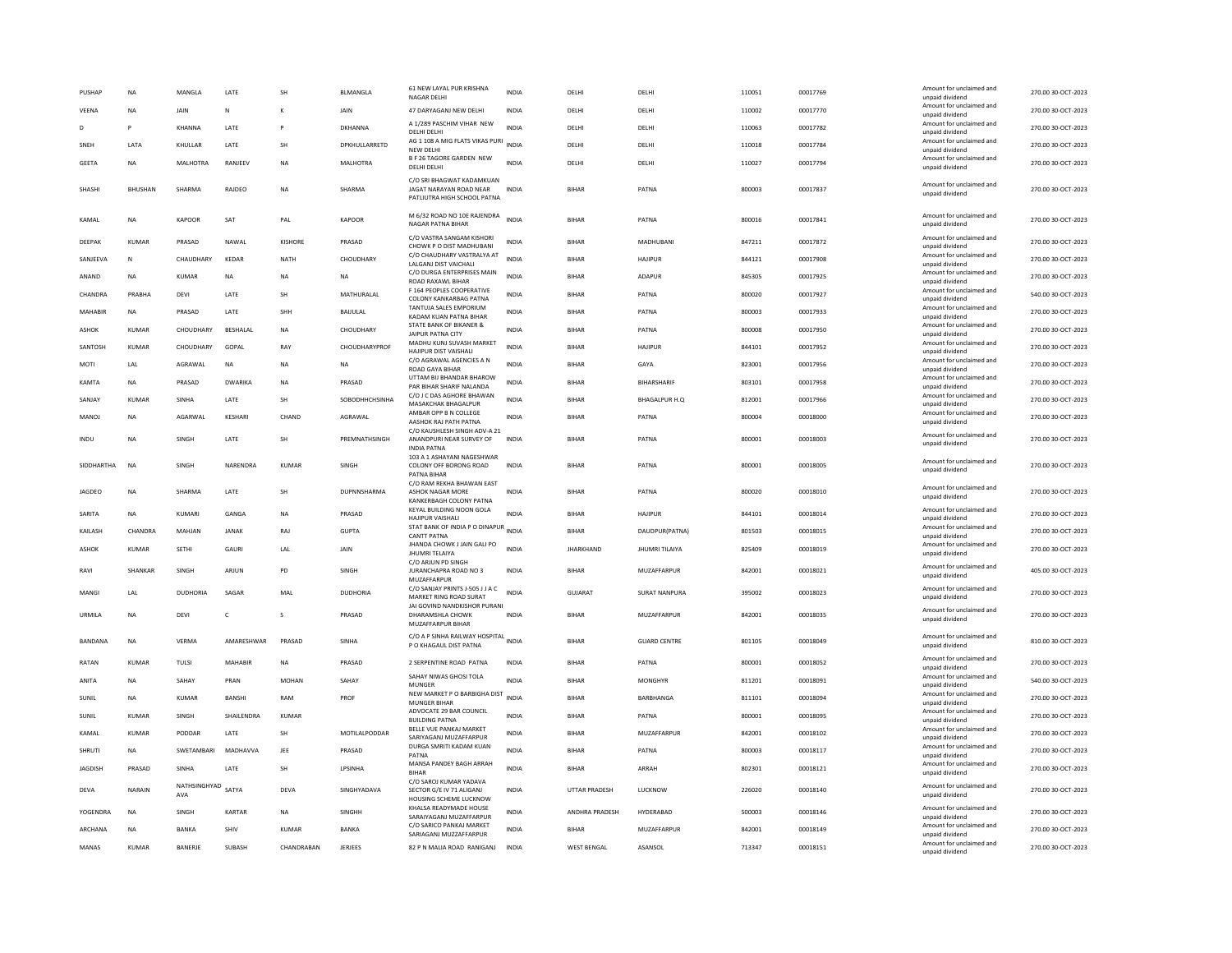| C/O DR PRAKASH KUMAR SINGH<br>Amount for unclaimed and<br>PRADEEP<br><b>NA</b><br><b>KUMAR</b><br>PRAKASH<br><b>KUMAR</b><br>SINGH<br><b>INDIA</b><br><b>BIHAR</b><br><b>GUARD CENTRE</b><br>801103<br>00018168<br>270.00 30-OCT-2023<br>AT & PO BIHTA DIST PATNA BIHAR<br>unpaid dividend<br>MEHER KUNJ FLAT NO 31 NEW<br>Amount for unclaimed and<br><b>INDIA</b><br>800013<br>00018175<br>135.00 30-OCT-2023<br>PURBEV<br><b>SITA</b><br>RAM<br>PURBEY<br><b>BIHAR</b><br>PRAMOD<br><b>KUMAR</b><br>PATNA<br>PATLIPUTRA COLONY PATNA<br>unpaid dividend<br>VIMAL KUNJ ROAD NO 2 PLOT NO<br>Amount for unclaimed and<br>ROY<br>NARESH<br>ROY<br><b>INDIA</b><br>BIHAR<br>PATNA<br>800013<br>00018182<br>270.00 30-OCT-2023<br><b>BIMLA</b><br><b>NA</b><br>RAM<br>259 NEHRU NAGAR PATNA<br>unpaid dividend<br>QR NO 2146 SECTOR 6 A BOKARO<br>Amount for unclaimed and<br>INDIA<br><b>JHARKHAND</b><br><b>BOKARO</b><br>00018206<br>270.00 30-OCT-2023<br>MALTI<br><b>NA</b><br>SINHA<br>RAJ<br><b>KUMAR</b><br>SINGH<br>827006<br><b>STEEL CITY</b><br>unpaid dividend<br>C/O G K JHA P N BANK NEW<br>Amount for unclaimed and<br>RAJENDRA<br>NA<br>LATE<br><b>SH</b><br><b>JAIBHADRAJHARETD</b><br><b>INDIA</b><br><b>BIHAR</b><br>PATNA<br>800001<br>00018207<br>270.00 30-OCT-2023<br><b>JHA</b><br>MARKET PATNA<br>unpaid dividend<br>NARAYAN BHAWAN JHUMRI<br>Amount for unclaimed and<br>KUMAR<br><b>BRAHPURIA</b><br><b>HARIHAR</b><br><b>NA</b><br>PRASAD<br><b>INDIA</b><br><b>JHARKHAND</b><br>JHUMRI TILAIYA<br>825409<br>00018226<br>270.00 30-OCT-2023<br>RAJ<br>TELAIYA HAZARI BAGH BIHAR<br>unpaid dividend<br>C/O BHARAT NAMKIN DIMNDER<br>Amount for unclaimed and<br>SANDEEP<br><b>NA</b><br><b>KUMAR</b><br>SADANAND<br><b>NA</b><br>PRASAD<br><b>INDIA</b><br><b>BIHAR</b><br>GAYA<br>823001<br>00018240<br>270.00 30-OCT-2023<br>PURANI GODOWN GRYA<br>unpaid dividend<br>GANDHI NAGAR W BORING CANAL INDIA<br>Amount for unclaimed and<br>SATRUHAN<br><b>NA</b><br>SINHA<br>NA<br><b>NA</b><br>NA<br><b>BIHAR</b><br>PATNA<br>800001<br>00018244<br>270.00 30-OCT-2023<br><b>RD PATNA</b><br>unpaid dividend<br>C 89 PEOPLE S COOP COLONY<br>Amount for unclaimed and<br>DEONANDAN<br>TIWARY<br><b>INDIA</b><br><b>BIHAR</b><br>800020<br>00018245<br>270.00 30-OCT-2023<br>RAJESH<br><b>KUMAR</b><br>TIWARI<br><b>NA</b><br>PATNA<br>KANKAR BAGH PATNA<br>unpaid dividend<br>H-24 DOCTOR'S COLONY<br>Amount for unclaimed and<br>PRAKASH<br>AGARWAL<br>LATE<br><b>SH</b><br>CHUNNILALAGARWAL<br>BIHAR<br>PATNA<br>800020<br>00018258<br>270.00 30-OCT-2023<br>OM<br><b>INDIA</b><br>KANKARBAGH PATNA BIHAR<br>unpaid dividend<br>C/O SRI DURGA SINGH VIDHAN<br>PARISHAD COLONY JAI PRAKASH<br>Amount for unclaimed and<br><b>KUMAR</b><br><b>DURGA</b><br><b>INDIA</b><br><b>BIHAR</b><br>800020<br>00018273<br>270.00 30-OCT-2023<br>VIJOY<br>SINGH<br><b>NA</b><br>SINGH<br>PATNA<br>NAGAR EAST OF TV TOWER<br>unpaid dividend<br>PATNA<br>C/O THAKURJI RLY JANGALIMAI<br>Amount for unclaimed and<br>842001<br>SINGH<br>MUZAFFARPUR<br>00018277<br>270.00 30-OCT-2023<br>AJIT<br><b>KUMAR</b><br><b>BALRAM</b><br><b>ASTHAN SAHARA SWEET</b><br><b>INDIA</b><br><b>BIHAR</b><br><b>NA</b><br>unpaid dividend<br><b>BALUGHAT MUZAFFAR PUR</b><br>UCO BANK EXHIBITION ROAD P B<br>Amount for unclaimed and<br>AJEET<br><b>NA</b><br>SAHAY<br>MAHESHWARI<br>N<br>SAHAY<br><b>INDIA</b><br>RIHAR<br>PATNA<br>800001<br>00018291<br>270.00 30-OCT-2023<br>NO 78 PATNA<br>unpaid dividend<br>C/O BAIJU DADA HOUSE OLD<br>Amount for unclaimed and<br>843302<br>00018319<br>270.00 30-OCT-2023<br><b>NA</b><br>DEVI<br>VIJAY<br><b>NA</b><br><b>KUMAR</b><br><b>EXCHAGE ROAD SITAMARHI</b><br><b>INDIA</b><br><b>BIHAR</b><br>SITAMARHI<br><b>NILA</b><br>unpaid dividend<br><b>BAZAR</b><br>RAJBANSI NAGAR ROAD NO 1<br>Amount for unclaimed and<br>800023<br>00018323<br>135.00 30-OCT-2023<br><b>KUMAR</b><br>SHEO<br>JANAM<br><b>MISTRY</b><br>PRIVATE LAST SHASTRI NAGAR<br><b>INDIA</b><br><b>BIHAR</b><br>VIJAY<br><b>NA</b><br>PATNA<br>unpaid dividend<br>PATNA<br>OPPOSITE SHANKAR TALKIES<br>Amount for unclaimed and<br>INDIA<br>00018348<br>270.00 30-OCT-2023<br>SUNIL<br><b>NA</b><br><b>KUMAR</b><br>HAR<br>SHANKAR<br>PRASAD<br><b>BIHAR</b><br>SITAMARHI<br>843302<br>SITAMARHI BIHAR<br>unpaid dividend<br>C/O DR M M MOHANTY 45<br>Amount for unclaimed and<br><b>MOHANTY</b><br><b>BIHAR</b><br><b>GUARD CENTRE</b><br>801105<br>00018352<br>540.00 30-OCT-2023<br>MANAB<br><b>NA</b><br><b>MOHANTY</b><br>M<br>MEDICAL COLONY PO KHAGAUL<br><b>INDIA</b><br>M<br>unpaid dividend<br><b>DIST PATNA</b><br>C/O RESERVE BANK OF INDIA<br>Amount for unclaimed and<br>INDIA<br>800001<br>270.00 30-OCT-2023<br>RATAN<br><b>NA</b><br><b>KUMAF</b><br>M<br><b>NA</b><br>SAH<br>BIHAR<br>PATNA<br>00018361<br>PATNA<br>unpaid dividend<br>C/O PROF RAJ KUMAR PD SINHA<br>EAST OF ZENITH PETROL PIMP<br>Amount for unclaimed and<br>RAJEEV<br>NA<br>RANJAN<br>RAMASHISH<br>PD<br>SINHA<br><b>INDIA</b><br><b>BIHAR</b><br>MUZAFFARPUR<br>842001<br>00018364<br>270.00 30-OCT-2023<br>RAMDAYAN NAGAR<br>unpaid dividend<br>MUZAFFARPUR BIHAR<br>Amount for unclaimed and<br>KUMAR<br>PODDAR<br>LATE<br><b>SHRI</b><br>ATRRARAWPODDAR<br>BARA BAZAR DARBHANGA<br>INDIA<br>DARBHANGA<br>846004<br>00018376<br>270.00 30-OCT-2023<br>PAWAN<br><b>BIHAR</b><br>unpaid dividend<br>SURAJMAL SHYAMLAL COAT<br>Amount for unclaimed and<br>00018379<br>270.00 30-OCT-2023<br><b>UMESH</b><br><b>NA</b><br><b>KUMAR</b><br>SATYANARAYN<br><b>NA</b><br>PRASAD<br><b>INDIA</b><br><b>BIHAR</b><br>SITAMARHI<br>843302<br>BAZAR SITAMARTHI BIHAR<br>unpaid dividend<br>MAHESHWAR KUTI OPP SANSKRIT<br>Amount for unclaimed and<br>MAHAMAYA<br><b>NA</b><br>DAS<br>ASHOK<br>KUMAR<br>DAS<br>COLLEGE ROAD NO 4 KAZIPUR<br><b>INDIA</b><br><b>BIHAR</b><br>PATNA<br>800004<br>00018385<br>270.00 30-OCT-2023<br>unpaid dividend<br>PATNA<br>C/O SRI BIRENDRA MOHAN<br>Amount for unclaimed and<br>SASWATI<br><b>NA</b><br><b>GHOSH</b><br>RANJAN<br>KUMAR<br><b>GHOSH</b><br>GHOOSA NEW AREA JAKANPUR<br><b>INDIA</b><br><b>BIHAR</b><br>PATNA<br>800001<br>00018389<br>540.00 30-OCT-2023<br>unpaid dividend<br>PATNA<br>C/O SRI KANHAIYA PRASAD SITA<br>Amount for unclaimed and<br>KUMARI<br>KANHAIYA<br>SARAN LANE MITHAPUR PATNA<br>800001<br>270.00 30-OCT-2023<br>RASHMI<br><b>NA</b><br><b>NA</b><br>PRASAD<br><b>INDIA</b><br>BIHAR<br>PATNA<br>00018401<br>unpaid dividend<br><b>BIHAR</b><br>C/O B N SHARMA 12/D/7 WEST<br>Amount for unclaimed and<br>ALOK<br>NA<br><b>SHARMA</b><br><b>BASHISTH</b><br>NARAYAN<br>SHARMA<br>ANANDPURI BORING CANAL ROAD INDIA<br><b>BIHAR</b><br>PATNA<br>800001<br>00018411<br>540.00 30-OCT-2023<br>unpaid dividend<br>PATNA<br>Amount for unclaimed and<br>MAHESH<br><b>NA</b><br>KHANDELWAL<br>NA<br><b>NA</b><br><b>NA</b><br>1298 VANGAR LAIN A NAGAR<br><b>INDIA</b><br>MAHARASHTRA<br>AHMEDNAGAR<br>414001<br>00018454<br>270.00 30-OCT-2023<br>unpaid dividend<br>AS HIMAYAN 6/12 GANESH<br>Amount for unclaimed and<br>SHAIKH<br><b>USMAN</b><br><b>INDIA</b><br>MAHARASHTRA<br>411006<br>00018503<br>270.00 30-OCT-2023<br><b>KADAR</b><br><b>NA</b><br><b>NA</b><br><b>SHAIKH</b><br>PUNE<br>NAGAR YEROSADA POONA<br>unpaid dividend<br>SNEHAL KUNJ HOSIN SOC FLAT NO<br>Amount for unclaimed and<br>405.00 30-OCT-2023<br>SUNANDA<br>Þ<br>RANSUBHE<br>P<br>RANSUBHE<br>11 PLOT NO 2 S NO 50 52 53A<br><b>INDIA</b><br>MAHARASHTRA<br>PUNE<br>411009<br>00018506<br>unpaid dividend<br><b>SANTANGAR PUNE</b><br>61 ST PATRICKS TOWN HADAPSAR INDIA<br>Amount for unclaimed and<br>RAMESH<br>KUMAR<br>DHAGAT<br>LATE<br>SHRI<br>NARAYANSHANKERDHA SOLAPUR ROAD PUNE<br>MAHARASHTRA<br>PUNE<br>411013<br>00018507<br>270.00 30-OCT-2023<br>unpaid dividend<br>SHRIDHAR APARTMENT PUNE<br>Amount for unclaimed and<br>540.00 30-OCT-2023<br><b>BAGUL</b><br>MAHARASHTRA<br>411033<br>00018542<br>SADHANA<br><b>NA</b><br><b>NA</b><br><b>NA</b><br><b>INDIA</b><br>PUNE<br><b>NA</b><br>SHRIDHAR NAGAR CHINCHWAD<br>unpaid dividend<br>GSO 2 COORD NDA<br>Amount for unclaimed and<br>NATARAI<br><b>INDIA</b><br>MAHARASHTRA<br>411023<br>00018546<br>270.00 30-OCT-2023<br>MAIOR<br>N<br>THIAGARAIAN<br>$\overline{A}$<br>$\mathcal{S}$<br>KHADAKWASLA PUNE<br>PUNE<br>unpaid dividend<br>MAHARASTRA<br>Amount for unclaimed and<br>SUMAN<br><b>NA</b><br>CHAUBAL<br>GANPAT<br><b>NA</b><br>RAO<br>NO 18/A 1 2 NEAR CD S S PUNE INDIA<br>MAHARASHTRA<br>PUNE<br>411038<br>00018552<br>270.00 30-OCT-2023<br>unpaid dividend | AMIT<br>DAYA | <b>KUMAR</b><br>SHANKER | AGRAWAL<br>MISHRA | MOTI<br><b>BRAHM</b> | LAL<br>DUTT | AGRAWAL<br><b>MISHRA</b> | C/O MOTI LAL AGRAWAL NEAR<br>YASHIN GARAGE JAIL HATA<br>DALTONGANJ PALAMAU<br>201 SONA APARTMENT OPP OF<br>NIHARIKA APARTMENT<br>SHEIKHPURA PATNA | <b>INDIA</b><br>INDIA | <b>JHARKHAND</b><br>BIHAR | DALTONGANI<br>PATNA | 822101<br>800014 | 00018160<br>00018164 | Amount for unclaimed and<br>unpaid dividend<br>Amount for unclaimed and<br>unpaid dividend | 270.00 30-OCT-2023<br>540.00 30-OCT-2023 |
|-----------------------------------------------------------------------------------------------------------------------------------------------------------------------------------------------------------------------------------------------------------------------------------------------------------------------------------------------------------------------------------------------------------------------------------------------------------------------------------------------------------------------------------------------------------------------------------------------------------------------------------------------------------------------------------------------------------------------------------------------------------------------------------------------------------------------------------------------------------------------------------------------------------------------------------------------------------------------------------------------------------------------------------------------------------------------------------------------------------------------------------------------------------------------------------------------------------------------------------------------------------------------------------------------------------------------------------------------------------------------------------------------------------------------------------------------------------------------------------------------------------------------------------------------------------------------------------------------------------------------------------------------------------------------------------------------------------------------------------------------------------------------------------------------------------------------------------------------------------------------------------------------------------------------------------------------------------------------------------------------------------------------------------------------------------------------------------------------------------------------------------------------------------------------------------------------------------------------------------------------------------------------------------------------------------------------------------------------------------------------------------------------------------------------------------------------------------------------------------------------------------------------------------------------------------------------------------------------------------------------------------------------------------------------------------------------------------------------------------------------------------------------------------------------------------------------------------------------------------------------------------------------------------------------------------------------------------------------------------------------------------------------------------------------------------------------------------------------------------------------------------------------------------------------------------------------------------------------------------------------------------------------------------------------------------------------------------------------------------------------------------------------------------------------------------------------------------------------------------------------------------------------------------------------------------------------------------------------------------------------------------------------------------------------------------------------------------------------------------------------------------------------------------------------------------------------------------------------------------------------------------------------------------------------------------------------------------------------------------------------------------------------------------------------------------------------------------------------------------------------------------------------------------------------------------------------------------------------------------------------------------------------------------------------------------------------------------------------------------------------------------------------------------------------------------------------------------------------------------------------------------------------------------------------------------------------------------------------------------------------------------------------------------------------------------------------------------------------------------------------------------------------------------------------------------------------------------------------------------------------------------------------------------------------------------------------------------------------------------------------------------------------------------------------------------------------------------------------------------------------------------------------------------------------------------------------------------------------------------------------------------------------------------------------------------------------------------------------------------------------------------------------------------------------------------------------------------------------------------------------------------------------------------------------------------------------------------------------------------------------------------------------------------------------------------------------------------------------------------------------------------------------------------------------------------------------------------------------------------------------------------------------------------------------------------------------------------------------------------------------------------------------------------------------------------------------------------------------------------------------------------------------------------------------------------------------------------------------------------------------------------------------------------------------------------------------------------------------------------------------------------------------------------------------------------------------------------------------------------------------------------------------------------------------------------------------------------------------------------------------------------------------------------------------------------------------------------------------------------------------------------------------------------------------------------------------------------------------------------------------------------------------------------------------------------------------------------------------------------------------------------------------------------------------------------------------------------------------------------------------------------------------------------------------------------------------------------------------------------------------------------------------------------------------------------------------------------------------------------------------------------------------------------------------------------------------------------------------------------------------------------------------------------------------------------------------------------------------------------------------------------------------------------------------------------------------------------------------------------------------------------------------------------------------------------------------------------------------------------------------------------------------------------------------------------------------------------------------------------------------------------------------------------------------------------------------------------------------------------------------------------------------------------------------------------------------------------------------------------------------------------------------------------------------------------------------------------------------------------------------------------------------------------------------------------------------------------------------------------------------------------------------------------------------------------------------------------------------------------|--------------|-------------------------|-------------------|----------------------|-------------|--------------------------|---------------------------------------------------------------------------------------------------------------------------------------------------|-----------------------|---------------------------|---------------------|------------------|----------------------|--------------------------------------------------------------------------------------------|------------------------------------------|
|                                                                                                                                                                                                                                                                                                                                                                                                                                                                                                                                                                                                                                                                                                                                                                                                                                                                                                                                                                                                                                                                                                                                                                                                                                                                                                                                                                                                                                                                                                                                                                                                                                                                                                                                                                                                                                                                                                                                                                                                                                                                                                                                                                                                                                                                                                                                                                                                                                                                                                                                                                                                                                                                                                                                                                                                                                                                                                                                                                                                                                                                                                                                                                                                                                                                                                                                                                                                                                                                                                                                                                                                                                                                                                                                                                                                                                                                                                                                                                                                                                                                                                                                                                                                                                                                                                                                                                                                                                                                                                                                                                                                                                                                                                                                                                                                                                                                                                                                                                                                                                                                                                                                                                                                                                                                                                                                                                                                                                                                                                                                                                                                                                                                                                                                                                                                                                                                                                                                                                                                                                                                                                                                                                                                                                                                                                                                                                                                                                                                                                                                                                                                                                                                                                                                                                                                                                                                                                                                                                                                                                                                                                                                                                                                                                                                                                                                                                                                                                                                                                                                                                                                                                                                                                                                                                                                                                                                                                                                                                                                                                                                                                                                                                                                                                                                                                                                                                                                                                                                                                                                                                                                           |              |                         |                   |                      |             |                          |                                                                                                                                                   |                       |                           |                     |                  |                      |                                                                                            |                                          |
|                                                                                                                                                                                                                                                                                                                                                                                                                                                                                                                                                                                                                                                                                                                                                                                                                                                                                                                                                                                                                                                                                                                                                                                                                                                                                                                                                                                                                                                                                                                                                                                                                                                                                                                                                                                                                                                                                                                                                                                                                                                                                                                                                                                                                                                                                                                                                                                                                                                                                                                                                                                                                                                                                                                                                                                                                                                                                                                                                                                                                                                                                                                                                                                                                                                                                                                                                                                                                                                                                                                                                                                                                                                                                                                                                                                                                                                                                                                                                                                                                                                                                                                                                                                                                                                                                                                                                                                                                                                                                                                                                                                                                                                                                                                                                                                                                                                                                                                                                                                                                                                                                                                                                                                                                                                                                                                                                                                                                                                                                                                                                                                                                                                                                                                                                                                                                                                                                                                                                                                                                                                                                                                                                                                                                                                                                                                                                                                                                                                                                                                                                                                                                                                                                                                                                                                                                                                                                                                                                                                                                                                                                                                                                                                                                                                                                                                                                                                                                                                                                                                                                                                                                                                                                                                                                                                                                                                                                                                                                                                                                                                                                                                                                                                                                                                                                                                                                                                                                                                                                                                                                                                                           |              |                         |                   |                      |             |                          |                                                                                                                                                   |                       |                           |                     |                  |                      |                                                                                            |                                          |
|                                                                                                                                                                                                                                                                                                                                                                                                                                                                                                                                                                                                                                                                                                                                                                                                                                                                                                                                                                                                                                                                                                                                                                                                                                                                                                                                                                                                                                                                                                                                                                                                                                                                                                                                                                                                                                                                                                                                                                                                                                                                                                                                                                                                                                                                                                                                                                                                                                                                                                                                                                                                                                                                                                                                                                                                                                                                                                                                                                                                                                                                                                                                                                                                                                                                                                                                                                                                                                                                                                                                                                                                                                                                                                                                                                                                                                                                                                                                                                                                                                                                                                                                                                                                                                                                                                                                                                                                                                                                                                                                                                                                                                                                                                                                                                                                                                                                                                                                                                                                                                                                                                                                                                                                                                                                                                                                                                                                                                                                                                                                                                                                                                                                                                                                                                                                                                                                                                                                                                                                                                                                                                                                                                                                                                                                                                                                                                                                                                                                                                                                                                                                                                                                                                                                                                                                                                                                                                                                                                                                                                                                                                                                                                                                                                                                                                                                                                                                                                                                                                                                                                                                                                                                                                                                                                                                                                                                                                                                                                                                                                                                                                                                                                                                                                                                                                                                                                                                                                                                                                                                                                                                           |              |                         |                   |                      |             |                          |                                                                                                                                                   |                       |                           |                     |                  |                      |                                                                                            |                                          |
|                                                                                                                                                                                                                                                                                                                                                                                                                                                                                                                                                                                                                                                                                                                                                                                                                                                                                                                                                                                                                                                                                                                                                                                                                                                                                                                                                                                                                                                                                                                                                                                                                                                                                                                                                                                                                                                                                                                                                                                                                                                                                                                                                                                                                                                                                                                                                                                                                                                                                                                                                                                                                                                                                                                                                                                                                                                                                                                                                                                                                                                                                                                                                                                                                                                                                                                                                                                                                                                                                                                                                                                                                                                                                                                                                                                                                                                                                                                                                                                                                                                                                                                                                                                                                                                                                                                                                                                                                                                                                                                                                                                                                                                                                                                                                                                                                                                                                                                                                                                                                                                                                                                                                                                                                                                                                                                                                                                                                                                                                                                                                                                                                                                                                                                                                                                                                                                                                                                                                                                                                                                                                                                                                                                                                                                                                                                                                                                                                                                                                                                                                                                                                                                                                                                                                                                                                                                                                                                                                                                                                                                                                                                                                                                                                                                                                                                                                                                                                                                                                                                                                                                                                                                                                                                                                                                                                                                                                                                                                                                                                                                                                                                                                                                                                                                                                                                                                                                                                                                                                                                                                                                                           |              |                         |                   |                      |             |                          |                                                                                                                                                   |                       |                           |                     |                  |                      |                                                                                            |                                          |
|                                                                                                                                                                                                                                                                                                                                                                                                                                                                                                                                                                                                                                                                                                                                                                                                                                                                                                                                                                                                                                                                                                                                                                                                                                                                                                                                                                                                                                                                                                                                                                                                                                                                                                                                                                                                                                                                                                                                                                                                                                                                                                                                                                                                                                                                                                                                                                                                                                                                                                                                                                                                                                                                                                                                                                                                                                                                                                                                                                                                                                                                                                                                                                                                                                                                                                                                                                                                                                                                                                                                                                                                                                                                                                                                                                                                                                                                                                                                                                                                                                                                                                                                                                                                                                                                                                                                                                                                                                                                                                                                                                                                                                                                                                                                                                                                                                                                                                                                                                                                                                                                                                                                                                                                                                                                                                                                                                                                                                                                                                                                                                                                                                                                                                                                                                                                                                                                                                                                                                                                                                                                                                                                                                                                                                                                                                                                                                                                                                                                                                                                                                                                                                                                                                                                                                                                                                                                                                                                                                                                                                                                                                                                                                                                                                                                                                                                                                                                                                                                                                                                                                                                                                                                                                                                                                                                                                                                                                                                                                                                                                                                                                                                                                                                                                                                                                                                                                                                                                                                                                                                                                                                           |              |                         |                   |                      |             |                          |                                                                                                                                                   |                       |                           |                     |                  |                      |                                                                                            |                                          |
|                                                                                                                                                                                                                                                                                                                                                                                                                                                                                                                                                                                                                                                                                                                                                                                                                                                                                                                                                                                                                                                                                                                                                                                                                                                                                                                                                                                                                                                                                                                                                                                                                                                                                                                                                                                                                                                                                                                                                                                                                                                                                                                                                                                                                                                                                                                                                                                                                                                                                                                                                                                                                                                                                                                                                                                                                                                                                                                                                                                                                                                                                                                                                                                                                                                                                                                                                                                                                                                                                                                                                                                                                                                                                                                                                                                                                                                                                                                                                                                                                                                                                                                                                                                                                                                                                                                                                                                                                                                                                                                                                                                                                                                                                                                                                                                                                                                                                                                                                                                                                                                                                                                                                                                                                                                                                                                                                                                                                                                                                                                                                                                                                                                                                                                                                                                                                                                                                                                                                                                                                                                                                                                                                                                                                                                                                                                                                                                                                                                                                                                                                                                                                                                                                                                                                                                                                                                                                                                                                                                                                                                                                                                                                                                                                                                                                                                                                                                                                                                                                                                                                                                                                                                                                                                                                                                                                                                                                                                                                                                                                                                                                                                                                                                                                                                                                                                                                                                                                                                                                                                                                                                                           |              |                         |                   |                      |             |                          |                                                                                                                                                   |                       |                           |                     |                  |                      |                                                                                            |                                          |
|                                                                                                                                                                                                                                                                                                                                                                                                                                                                                                                                                                                                                                                                                                                                                                                                                                                                                                                                                                                                                                                                                                                                                                                                                                                                                                                                                                                                                                                                                                                                                                                                                                                                                                                                                                                                                                                                                                                                                                                                                                                                                                                                                                                                                                                                                                                                                                                                                                                                                                                                                                                                                                                                                                                                                                                                                                                                                                                                                                                                                                                                                                                                                                                                                                                                                                                                                                                                                                                                                                                                                                                                                                                                                                                                                                                                                                                                                                                                                                                                                                                                                                                                                                                                                                                                                                                                                                                                                                                                                                                                                                                                                                                                                                                                                                                                                                                                                                                                                                                                                                                                                                                                                                                                                                                                                                                                                                                                                                                                                                                                                                                                                                                                                                                                                                                                                                                                                                                                                                                                                                                                                                                                                                                                                                                                                                                                                                                                                                                                                                                                                                                                                                                                                                                                                                                                                                                                                                                                                                                                                                                                                                                                                                                                                                                                                                                                                                                                                                                                                                                                                                                                                                                                                                                                                                                                                                                                                                                                                                                                                                                                                                                                                                                                                                                                                                                                                                                                                                                                                                                                                                                                           |              |                         |                   |                      |             |                          |                                                                                                                                                   |                       |                           |                     |                  |                      |                                                                                            |                                          |
|                                                                                                                                                                                                                                                                                                                                                                                                                                                                                                                                                                                                                                                                                                                                                                                                                                                                                                                                                                                                                                                                                                                                                                                                                                                                                                                                                                                                                                                                                                                                                                                                                                                                                                                                                                                                                                                                                                                                                                                                                                                                                                                                                                                                                                                                                                                                                                                                                                                                                                                                                                                                                                                                                                                                                                                                                                                                                                                                                                                                                                                                                                                                                                                                                                                                                                                                                                                                                                                                                                                                                                                                                                                                                                                                                                                                                                                                                                                                                                                                                                                                                                                                                                                                                                                                                                                                                                                                                                                                                                                                                                                                                                                                                                                                                                                                                                                                                                                                                                                                                                                                                                                                                                                                                                                                                                                                                                                                                                                                                                                                                                                                                                                                                                                                                                                                                                                                                                                                                                                                                                                                                                                                                                                                                                                                                                                                                                                                                                                                                                                                                                                                                                                                                                                                                                                                                                                                                                                                                                                                                                                                                                                                                                                                                                                                                                                                                                                                                                                                                                                                                                                                                                                                                                                                                                                                                                                                                                                                                                                                                                                                                                                                                                                                                                                                                                                                                                                                                                                                                                                                                                                                           |              |                         |                   |                      |             |                          |                                                                                                                                                   |                       |                           |                     |                  |                      |                                                                                            |                                          |
|                                                                                                                                                                                                                                                                                                                                                                                                                                                                                                                                                                                                                                                                                                                                                                                                                                                                                                                                                                                                                                                                                                                                                                                                                                                                                                                                                                                                                                                                                                                                                                                                                                                                                                                                                                                                                                                                                                                                                                                                                                                                                                                                                                                                                                                                                                                                                                                                                                                                                                                                                                                                                                                                                                                                                                                                                                                                                                                                                                                                                                                                                                                                                                                                                                                                                                                                                                                                                                                                                                                                                                                                                                                                                                                                                                                                                                                                                                                                                                                                                                                                                                                                                                                                                                                                                                                                                                                                                                                                                                                                                                                                                                                                                                                                                                                                                                                                                                                                                                                                                                                                                                                                                                                                                                                                                                                                                                                                                                                                                                                                                                                                                                                                                                                                                                                                                                                                                                                                                                                                                                                                                                                                                                                                                                                                                                                                                                                                                                                                                                                                                                                                                                                                                                                                                                                                                                                                                                                                                                                                                                                                                                                                                                                                                                                                                                                                                                                                                                                                                                                                                                                                                                                                                                                                                                                                                                                                                                                                                                                                                                                                                                                                                                                                                                                                                                                                                                                                                                                                                                                                                                                                           |              |                         |                   |                      |             |                          |                                                                                                                                                   |                       |                           |                     |                  |                      |                                                                                            |                                          |
|                                                                                                                                                                                                                                                                                                                                                                                                                                                                                                                                                                                                                                                                                                                                                                                                                                                                                                                                                                                                                                                                                                                                                                                                                                                                                                                                                                                                                                                                                                                                                                                                                                                                                                                                                                                                                                                                                                                                                                                                                                                                                                                                                                                                                                                                                                                                                                                                                                                                                                                                                                                                                                                                                                                                                                                                                                                                                                                                                                                                                                                                                                                                                                                                                                                                                                                                                                                                                                                                                                                                                                                                                                                                                                                                                                                                                                                                                                                                                                                                                                                                                                                                                                                                                                                                                                                                                                                                                                                                                                                                                                                                                                                                                                                                                                                                                                                                                                                                                                                                                                                                                                                                                                                                                                                                                                                                                                                                                                                                                                                                                                                                                                                                                                                                                                                                                                                                                                                                                                                                                                                                                                                                                                                                                                                                                                                                                                                                                                                                                                                                                                                                                                                                                                                                                                                                                                                                                                                                                                                                                                                                                                                                                                                                                                                                                                                                                                                                                                                                                                                                                                                                                                                                                                                                                                                                                                                                                                                                                                                                                                                                                                                                                                                                                                                                                                                                                                                                                                                                                                                                                                                                           |              |                         |                   |                      |             |                          |                                                                                                                                                   |                       |                           |                     |                  |                      |                                                                                            |                                          |
|                                                                                                                                                                                                                                                                                                                                                                                                                                                                                                                                                                                                                                                                                                                                                                                                                                                                                                                                                                                                                                                                                                                                                                                                                                                                                                                                                                                                                                                                                                                                                                                                                                                                                                                                                                                                                                                                                                                                                                                                                                                                                                                                                                                                                                                                                                                                                                                                                                                                                                                                                                                                                                                                                                                                                                                                                                                                                                                                                                                                                                                                                                                                                                                                                                                                                                                                                                                                                                                                                                                                                                                                                                                                                                                                                                                                                                                                                                                                                                                                                                                                                                                                                                                                                                                                                                                                                                                                                                                                                                                                                                                                                                                                                                                                                                                                                                                                                                                                                                                                                                                                                                                                                                                                                                                                                                                                                                                                                                                                                                                                                                                                                                                                                                                                                                                                                                                                                                                                                                                                                                                                                                                                                                                                                                                                                                                                                                                                                                                                                                                                                                                                                                                                                                                                                                                                                                                                                                                                                                                                                                                                                                                                                                                                                                                                                                                                                                                                                                                                                                                                                                                                                                                                                                                                                                                                                                                                                                                                                                                                                                                                                                                                                                                                                                                                                                                                                                                                                                                                                                                                                                                                           |              |                         |                   |                      |             |                          |                                                                                                                                                   |                       |                           |                     |                  |                      |                                                                                            |                                          |
|                                                                                                                                                                                                                                                                                                                                                                                                                                                                                                                                                                                                                                                                                                                                                                                                                                                                                                                                                                                                                                                                                                                                                                                                                                                                                                                                                                                                                                                                                                                                                                                                                                                                                                                                                                                                                                                                                                                                                                                                                                                                                                                                                                                                                                                                                                                                                                                                                                                                                                                                                                                                                                                                                                                                                                                                                                                                                                                                                                                                                                                                                                                                                                                                                                                                                                                                                                                                                                                                                                                                                                                                                                                                                                                                                                                                                                                                                                                                                                                                                                                                                                                                                                                                                                                                                                                                                                                                                                                                                                                                                                                                                                                                                                                                                                                                                                                                                                                                                                                                                                                                                                                                                                                                                                                                                                                                                                                                                                                                                                                                                                                                                                                                                                                                                                                                                                                                                                                                                                                                                                                                                                                                                                                                                                                                                                                                                                                                                                                                                                                                                                                                                                                                                                                                                                                                                                                                                                                                                                                                                                                                                                                                                                                                                                                                                                                                                                                                                                                                                                                                                                                                                                                                                                                                                                                                                                                                                                                                                                                                                                                                                                                                                                                                                                                                                                                                                                                                                                                                                                                                                                                                           |              |                         |                   |                      |             |                          |                                                                                                                                                   |                       |                           |                     |                  |                      |                                                                                            |                                          |
|                                                                                                                                                                                                                                                                                                                                                                                                                                                                                                                                                                                                                                                                                                                                                                                                                                                                                                                                                                                                                                                                                                                                                                                                                                                                                                                                                                                                                                                                                                                                                                                                                                                                                                                                                                                                                                                                                                                                                                                                                                                                                                                                                                                                                                                                                                                                                                                                                                                                                                                                                                                                                                                                                                                                                                                                                                                                                                                                                                                                                                                                                                                                                                                                                                                                                                                                                                                                                                                                                                                                                                                                                                                                                                                                                                                                                                                                                                                                                                                                                                                                                                                                                                                                                                                                                                                                                                                                                                                                                                                                                                                                                                                                                                                                                                                                                                                                                                                                                                                                                                                                                                                                                                                                                                                                                                                                                                                                                                                                                                                                                                                                                                                                                                                                                                                                                                                                                                                                                                                                                                                                                                                                                                                                                                                                                                                                                                                                                                                                                                                                                                                                                                                                                                                                                                                                                                                                                                                                                                                                                                                                                                                                                                                                                                                                                                                                                                                                                                                                                                                                                                                                                                                                                                                                                                                                                                                                                                                                                                                                                                                                                                                                                                                                                                                                                                                                                                                                                                                                                                                                                                                                           |              |                         |                   |                      |             |                          |                                                                                                                                                   |                       |                           |                     |                  |                      |                                                                                            |                                          |
|                                                                                                                                                                                                                                                                                                                                                                                                                                                                                                                                                                                                                                                                                                                                                                                                                                                                                                                                                                                                                                                                                                                                                                                                                                                                                                                                                                                                                                                                                                                                                                                                                                                                                                                                                                                                                                                                                                                                                                                                                                                                                                                                                                                                                                                                                                                                                                                                                                                                                                                                                                                                                                                                                                                                                                                                                                                                                                                                                                                                                                                                                                                                                                                                                                                                                                                                                                                                                                                                                                                                                                                                                                                                                                                                                                                                                                                                                                                                                                                                                                                                                                                                                                                                                                                                                                                                                                                                                                                                                                                                                                                                                                                                                                                                                                                                                                                                                                                                                                                                                                                                                                                                                                                                                                                                                                                                                                                                                                                                                                                                                                                                                                                                                                                                                                                                                                                                                                                                                                                                                                                                                                                                                                                                                                                                                                                                                                                                                                                                                                                                                                                                                                                                                                                                                                                                                                                                                                                                                                                                                                                                                                                                                                                                                                                                                                                                                                                                                                                                                                                                                                                                                                                                                                                                                                                                                                                                                                                                                                                                                                                                                                                                                                                                                                                                                                                                                                                                                                                                                                                                                                                                           |              |                         |                   |                      |             |                          |                                                                                                                                                   |                       |                           |                     |                  |                      |                                                                                            |                                          |
|                                                                                                                                                                                                                                                                                                                                                                                                                                                                                                                                                                                                                                                                                                                                                                                                                                                                                                                                                                                                                                                                                                                                                                                                                                                                                                                                                                                                                                                                                                                                                                                                                                                                                                                                                                                                                                                                                                                                                                                                                                                                                                                                                                                                                                                                                                                                                                                                                                                                                                                                                                                                                                                                                                                                                                                                                                                                                                                                                                                                                                                                                                                                                                                                                                                                                                                                                                                                                                                                                                                                                                                                                                                                                                                                                                                                                                                                                                                                                                                                                                                                                                                                                                                                                                                                                                                                                                                                                                                                                                                                                                                                                                                                                                                                                                                                                                                                                                                                                                                                                                                                                                                                                                                                                                                                                                                                                                                                                                                                                                                                                                                                                                                                                                                                                                                                                                                                                                                                                                                                                                                                                                                                                                                                                                                                                                                                                                                                                                                                                                                                                                                                                                                                                                                                                                                                                                                                                                                                                                                                                                                                                                                                                                                                                                                                                                                                                                                                                                                                                                                                                                                                                                                                                                                                                                                                                                                                                                                                                                                                                                                                                                                                                                                                                                                                                                                                                                                                                                                                                                                                                                                                           |              |                         |                   |                      |             |                          |                                                                                                                                                   |                       |                           |                     |                  |                      |                                                                                            |                                          |
|                                                                                                                                                                                                                                                                                                                                                                                                                                                                                                                                                                                                                                                                                                                                                                                                                                                                                                                                                                                                                                                                                                                                                                                                                                                                                                                                                                                                                                                                                                                                                                                                                                                                                                                                                                                                                                                                                                                                                                                                                                                                                                                                                                                                                                                                                                                                                                                                                                                                                                                                                                                                                                                                                                                                                                                                                                                                                                                                                                                                                                                                                                                                                                                                                                                                                                                                                                                                                                                                                                                                                                                                                                                                                                                                                                                                                                                                                                                                                                                                                                                                                                                                                                                                                                                                                                                                                                                                                                                                                                                                                                                                                                                                                                                                                                                                                                                                                                                                                                                                                                                                                                                                                                                                                                                                                                                                                                                                                                                                                                                                                                                                                                                                                                                                                                                                                                                                                                                                                                                                                                                                                                                                                                                                                                                                                                                                                                                                                                                                                                                                                                                                                                                                                                                                                                                                                                                                                                                                                                                                                                                                                                                                                                                                                                                                                                                                                                                                                                                                                                                                                                                                                                                                                                                                                                                                                                                                                                                                                                                                                                                                                                                                                                                                                                                                                                                                                                                                                                                                                                                                                                                                           |              |                         |                   |                      |             |                          |                                                                                                                                                   |                       |                           |                     |                  |                      |                                                                                            |                                          |
|                                                                                                                                                                                                                                                                                                                                                                                                                                                                                                                                                                                                                                                                                                                                                                                                                                                                                                                                                                                                                                                                                                                                                                                                                                                                                                                                                                                                                                                                                                                                                                                                                                                                                                                                                                                                                                                                                                                                                                                                                                                                                                                                                                                                                                                                                                                                                                                                                                                                                                                                                                                                                                                                                                                                                                                                                                                                                                                                                                                                                                                                                                                                                                                                                                                                                                                                                                                                                                                                                                                                                                                                                                                                                                                                                                                                                                                                                                                                                                                                                                                                                                                                                                                                                                                                                                                                                                                                                                                                                                                                                                                                                                                                                                                                                                                                                                                                                                                                                                                                                                                                                                                                                                                                                                                                                                                                                                                                                                                                                                                                                                                                                                                                                                                                                                                                                                                                                                                                                                                                                                                                                                                                                                                                                                                                                                                                                                                                                                                                                                                                                                                                                                                                                                                                                                                                                                                                                                                                                                                                                                                                                                                                                                                                                                                                                                                                                                                                                                                                                                                                                                                                                                                                                                                                                                                                                                                                                                                                                                                                                                                                                                                                                                                                                                                                                                                                                                                                                                                                                                                                                                                                           |              |                         |                   |                      |             |                          |                                                                                                                                                   |                       |                           |                     |                  |                      |                                                                                            |                                          |
|                                                                                                                                                                                                                                                                                                                                                                                                                                                                                                                                                                                                                                                                                                                                                                                                                                                                                                                                                                                                                                                                                                                                                                                                                                                                                                                                                                                                                                                                                                                                                                                                                                                                                                                                                                                                                                                                                                                                                                                                                                                                                                                                                                                                                                                                                                                                                                                                                                                                                                                                                                                                                                                                                                                                                                                                                                                                                                                                                                                                                                                                                                                                                                                                                                                                                                                                                                                                                                                                                                                                                                                                                                                                                                                                                                                                                                                                                                                                                                                                                                                                                                                                                                                                                                                                                                                                                                                                                                                                                                                                                                                                                                                                                                                                                                                                                                                                                                                                                                                                                                                                                                                                                                                                                                                                                                                                                                                                                                                                                                                                                                                                                                                                                                                                                                                                                                                                                                                                                                                                                                                                                                                                                                                                                                                                                                                                                                                                                                                                                                                                                                                                                                                                                                                                                                                                                                                                                                                                                                                                                                                                                                                                                                                                                                                                                                                                                                                                                                                                                                                                                                                                                                                                                                                                                                                                                                                                                                                                                                                                                                                                                                                                                                                                                                                                                                                                                                                                                                                                                                                                                                                                           |              |                         |                   |                      |             |                          |                                                                                                                                                   |                       |                           |                     |                  |                      |                                                                                            |                                          |
|                                                                                                                                                                                                                                                                                                                                                                                                                                                                                                                                                                                                                                                                                                                                                                                                                                                                                                                                                                                                                                                                                                                                                                                                                                                                                                                                                                                                                                                                                                                                                                                                                                                                                                                                                                                                                                                                                                                                                                                                                                                                                                                                                                                                                                                                                                                                                                                                                                                                                                                                                                                                                                                                                                                                                                                                                                                                                                                                                                                                                                                                                                                                                                                                                                                                                                                                                                                                                                                                                                                                                                                                                                                                                                                                                                                                                                                                                                                                                                                                                                                                                                                                                                                                                                                                                                                                                                                                                                                                                                                                                                                                                                                                                                                                                                                                                                                                                                                                                                                                                                                                                                                                                                                                                                                                                                                                                                                                                                                                                                                                                                                                                                                                                                                                                                                                                                                                                                                                                                                                                                                                                                                                                                                                                                                                                                                                                                                                                                                                                                                                                                                                                                                                                                                                                                                                                                                                                                                                                                                                                                                                                                                                                                                                                                                                                                                                                                                                                                                                                                                                                                                                                                                                                                                                                                                                                                                                                                                                                                                                                                                                                                                                                                                                                                                                                                                                                                                                                                                                                                                                                                                                           |              |                         |                   |                      |             |                          |                                                                                                                                                   |                       |                           |                     |                  |                      |                                                                                            |                                          |
|                                                                                                                                                                                                                                                                                                                                                                                                                                                                                                                                                                                                                                                                                                                                                                                                                                                                                                                                                                                                                                                                                                                                                                                                                                                                                                                                                                                                                                                                                                                                                                                                                                                                                                                                                                                                                                                                                                                                                                                                                                                                                                                                                                                                                                                                                                                                                                                                                                                                                                                                                                                                                                                                                                                                                                                                                                                                                                                                                                                                                                                                                                                                                                                                                                                                                                                                                                                                                                                                                                                                                                                                                                                                                                                                                                                                                                                                                                                                                                                                                                                                                                                                                                                                                                                                                                                                                                                                                                                                                                                                                                                                                                                                                                                                                                                                                                                                                                                                                                                                                                                                                                                                                                                                                                                                                                                                                                                                                                                                                                                                                                                                                                                                                                                                                                                                                                                                                                                                                                                                                                                                                                                                                                                                                                                                                                                                                                                                                                                                                                                                                                                                                                                                                                                                                                                                                                                                                                                                                                                                                                                                                                                                                                                                                                                                                                                                                                                                                                                                                                                                                                                                                                                                                                                                                                                                                                                                                                                                                                                                                                                                                                                                                                                                                                                                                                                                                                                                                                                                                                                                                                                                           |              |                         |                   |                      |             |                          |                                                                                                                                                   |                       |                           |                     |                  |                      |                                                                                            |                                          |
|                                                                                                                                                                                                                                                                                                                                                                                                                                                                                                                                                                                                                                                                                                                                                                                                                                                                                                                                                                                                                                                                                                                                                                                                                                                                                                                                                                                                                                                                                                                                                                                                                                                                                                                                                                                                                                                                                                                                                                                                                                                                                                                                                                                                                                                                                                                                                                                                                                                                                                                                                                                                                                                                                                                                                                                                                                                                                                                                                                                                                                                                                                                                                                                                                                                                                                                                                                                                                                                                                                                                                                                                                                                                                                                                                                                                                                                                                                                                                                                                                                                                                                                                                                                                                                                                                                                                                                                                                                                                                                                                                                                                                                                                                                                                                                                                                                                                                                                                                                                                                                                                                                                                                                                                                                                                                                                                                                                                                                                                                                                                                                                                                                                                                                                                                                                                                                                                                                                                                                                                                                                                                                                                                                                                                                                                                                                                                                                                                                                                                                                                                                                                                                                                                                                                                                                                                                                                                                                                                                                                                                                                                                                                                                                                                                                                                                                                                                                                                                                                                                                                                                                                                                                                                                                                                                                                                                                                                                                                                                                                                                                                                                                                                                                                                                                                                                                                                                                                                                                                                                                                                                                                           |              |                         |                   |                      |             |                          |                                                                                                                                                   |                       |                           |                     |                  |                      |                                                                                            |                                          |
|                                                                                                                                                                                                                                                                                                                                                                                                                                                                                                                                                                                                                                                                                                                                                                                                                                                                                                                                                                                                                                                                                                                                                                                                                                                                                                                                                                                                                                                                                                                                                                                                                                                                                                                                                                                                                                                                                                                                                                                                                                                                                                                                                                                                                                                                                                                                                                                                                                                                                                                                                                                                                                                                                                                                                                                                                                                                                                                                                                                                                                                                                                                                                                                                                                                                                                                                                                                                                                                                                                                                                                                                                                                                                                                                                                                                                                                                                                                                                                                                                                                                                                                                                                                                                                                                                                                                                                                                                                                                                                                                                                                                                                                                                                                                                                                                                                                                                                                                                                                                                                                                                                                                                                                                                                                                                                                                                                                                                                                                                                                                                                                                                                                                                                                                                                                                                                                                                                                                                                                                                                                                                                                                                                                                                                                                                                                                                                                                                                                                                                                                                                                                                                                                                                                                                                                                                                                                                                                                                                                                                                                                                                                                                                                                                                                                                                                                                                                                                                                                                                                                                                                                                                                                                                                                                                                                                                                                                                                                                                                                                                                                                                                                                                                                                                                                                                                                                                                                                                                                                                                                                                                                           |              |                         |                   |                      |             |                          |                                                                                                                                                   |                       |                           |                     |                  |                      |                                                                                            |                                          |
|                                                                                                                                                                                                                                                                                                                                                                                                                                                                                                                                                                                                                                                                                                                                                                                                                                                                                                                                                                                                                                                                                                                                                                                                                                                                                                                                                                                                                                                                                                                                                                                                                                                                                                                                                                                                                                                                                                                                                                                                                                                                                                                                                                                                                                                                                                                                                                                                                                                                                                                                                                                                                                                                                                                                                                                                                                                                                                                                                                                                                                                                                                                                                                                                                                                                                                                                                                                                                                                                                                                                                                                                                                                                                                                                                                                                                                                                                                                                                                                                                                                                                                                                                                                                                                                                                                                                                                                                                                                                                                                                                                                                                                                                                                                                                                                                                                                                                                                                                                                                                                                                                                                                                                                                                                                                                                                                                                                                                                                                                                                                                                                                                                                                                                                                                                                                                                                                                                                                                                                                                                                                                                                                                                                                                                                                                                                                                                                                                                                                                                                                                                                                                                                                                                                                                                                                                                                                                                                                                                                                                                                                                                                                                                                                                                                                                                                                                                                                                                                                                                                                                                                                                                                                                                                                                                                                                                                                                                                                                                                                                                                                                                                                                                                                                                                                                                                                                                                                                                                                                                                                                                                                           |              |                         |                   |                      |             |                          |                                                                                                                                                   |                       |                           |                     |                  |                      |                                                                                            |                                          |
|                                                                                                                                                                                                                                                                                                                                                                                                                                                                                                                                                                                                                                                                                                                                                                                                                                                                                                                                                                                                                                                                                                                                                                                                                                                                                                                                                                                                                                                                                                                                                                                                                                                                                                                                                                                                                                                                                                                                                                                                                                                                                                                                                                                                                                                                                                                                                                                                                                                                                                                                                                                                                                                                                                                                                                                                                                                                                                                                                                                                                                                                                                                                                                                                                                                                                                                                                                                                                                                                                                                                                                                                                                                                                                                                                                                                                                                                                                                                                                                                                                                                                                                                                                                                                                                                                                                                                                                                                                                                                                                                                                                                                                                                                                                                                                                                                                                                                                                                                                                                                                                                                                                                                                                                                                                                                                                                                                                                                                                                                                                                                                                                                                                                                                                                                                                                                                                                                                                                                                                                                                                                                                                                                                                                                                                                                                                                                                                                                                                                                                                                                                                                                                                                                                                                                                                                                                                                                                                                                                                                                                                                                                                                                                                                                                                                                                                                                                                                                                                                                                                                                                                                                                                                                                                                                                                                                                                                                                                                                                                                                                                                                                                                                                                                                                                                                                                                                                                                                                                                                                                                                                                                           |              |                         |                   |                      |             |                          |                                                                                                                                                   |                       |                           |                     |                  |                      |                                                                                            |                                          |
|                                                                                                                                                                                                                                                                                                                                                                                                                                                                                                                                                                                                                                                                                                                                                                                                                                                                                                                                                                                                                                                                                                                                                                                                                                                                                                                                                                                                                                                                                                                                                                                                                                                                                                                                                                                                                                                                                                                                                                                                                                                                                                                                                                                                                                                                                                                                                                                                                                                                                                                                                                                                                                                                                                                                                                                                                                                                                                                                                                                                                                                                                                                                                                                                                                                                                                                                                                                                                                                                                                                                                                                                                                                                                                                                                                                                                                                                                                                                                                                                                                                                                                                                                                                                                                                                                                                                                                                                                                                                                                                                                                                                                                                                                                                                                                                                                                                                                                                                                                                                                                                                                                                                                                                                                                                                                                                                                                                                                                                                                                                                                                                                                                                                                                                                                                                                                                                                                                                                                                                                                                                                                                                                                                                                                                                                                                                                                                                                                                                                                                                                                                                                                                                                                                                                                                                                                                                                                                                                                                                                                                                                                                                                                                                                                                                                                                                                                                                                                                                                                                                                                                                                                                                                                                                                                                                                                                                                                                                                                                                                                                                                                                                                                                                                                                                                                                                                                                                                                                                                                                                                                                                                           |              |                         |                   |                      |             |                          |                                                                                                                                                   |                       |                           |                     |                  |                      |                                                                                            |                                          |
|                                                                                                                                                                                                                                                                                                                                                                                                                                                                                                                                                                                                                                                                                                                                                                                                                                                                                                                                                                                                                                                                                                                                                                                                                                                                                                                                                                                                                                                                                                                                                                                                                                                                                                                                                                                                                                                                                                                                                                                                                                                                                                                                                                                                                                                                                                                                                                                                                                                                                                                                                                                                                                                                                                                                                                                                                                                                                                                                                                                                                                                                                                                                                                                                                                                                                                                                                                                                                                                                                                                                                                                                                                                                                                                                                                                                                                                                                                                                                                                                                                                                                                                                                                                                                                                                                                                                                                                                                                                                                                                                                                                                                                                                                                                                                                                                                                                                                                                                                                                                                                                                                                                                                                                                                                                                                                                                                                                                                                                                                                                                                                                                                                                                                                                                                                                                                                                                                                                                                                                                                                                                                                                                                                                                                                                                                                                                                                                                                                                                                                                                                                                                                                                                                                                                                                                                                                                                                                                                                                                                                                                                                                                                                                                                                                                                                                                                                                                                                                                                                                                                                                                                                                                                                                                                                                                                                                                                                                                                                                                                                                                                                                                                                                                                                                                                                                                                                                                                                                                                                                                                                                                                           |              |                         |                   |                      |             |                          |                                                                                                                                                   |                       |                           |                     |                  |                      |                                                                                            |                                          |
|                                                                                                                                                                                                                                                                                                                                                                                                                                                                                                                                                                                                                                                                                                                                                                                                                                                                                                                                                                                                                                                                                                                                                                                                                                                                                                                                                                                                                                                                                                                                                                                                                                                                                                                                                                                                                                                                                                                                                                                                                                                                                                                                                                                                                                                                                                                                                                                                                                                                                                                                                                                                                                                                                                                                                                                                                                                                                                                                                                                                                                                                                                                                                                                                                                                                                                                                                                                                                                                                                                                                                                                                                                                                                                                                                                                                                                                                                                                                                                                                                                                                                                                                                                                                                                                                                                                                                                                                                                                                                                                                                                                                                                                                                                                                                                                                                                                                                                                                                                                                                                                                                                                                                                                                                                                                                                                                                                                                                                                                                                                                                                                                                                                                                                                                                                                                                                                                                                                                                                                                                                                                                                                                                                                                                                                                                                                                                                                                                                                                                                                                                                                                                                                                                                                                                                                                                                                                                                                                                                                                                                                                                                                                                                                                                                                                                                                                                                                                                                                                                                                                                                                                                                                                                                                                                                                                                                                                                                                                                                                                                                                                                                                                                                                                                                                                                                                                                                                                                                                                                                                                                                                                           |              |                         |                   |                      |             |                          |                                                                                                                                                   |                       |                           |                     |                  |                      |                                                                                            |                                          |
|                                                                                                                                                                                                                                                                                                                                                                                                                                                                                                                                                                                                                                                                                                                                                                                                                                                                                                                                                                                                                                                                                                                                                                                                                                                                                                                                                                                                                                                                                                                                                                                                                                                                                                                                                                                                                                                                                                                                                                                                                                                                                                                                                                                                                                                                                                                                                                                                                                                                                                                                                                                                                                                                                                                                                                                                                                                                                                                                                                                                                                                                                                                                                                                                                                                                                                                                                                                                                                                                                                                                                                                                                                                                                                                                                                                                                                                                                                                                                                                                                                                                                                                                                                                                                                                                                                                                                                                                                                                                                                                                                                                                                                                                                                                                                                                                                                                                                                                                                                                                                                                                                                                                                                                                                                                                                                                                                                                                                                                                                                                                                                                                                                                                                                                                                                                                                                                                                                                                                                                                                                                                                                                                                                                                                                                                                                                                                                                                                                                                                                                                                                                                                                                                                                                                                                                                                                                                                                                                                                                                                                                                                                                                                                                                                                                                                                                                                                                                                                                                                                                                                                                                                                                                                                                                                                                                                                                                                                                                                                                                                                                                                                                                                                                                                                                                                                                                                                                                                                                                                                                                                                                                           |              |                         |                   |                      |             |                          |                                                                                                                                                   |                       |                           |                     |                  |                      |                                                                                            |                                          |
|                                                                                                                                                                                                                                                                                                                                                                                                                                                                                                                                                                                                                                                                                                                                                                                                                                                                                                                                                                                                                                                                                                                                                                                                                                                                                                                                                                                                                                                                                                                                                                                                                                                                                                                                                                                                                                                                                                                                                                                                                                                                                                                                                                                                                                                                                                                                                                                                                                                                                                                                                                                                                                                                                                                                                                                                                                                                                                                                                                                                                                                                                                                                                                                                                                                                                                                                                                                                                                                                                                                                                                                                                                                                                                                                                                                                                                                                                                                                                                                                                                                                                                                                                                                                                                                                                                                                                                                                                                                                                                                                                                                                                                                                                                                                                                                                                                                                                                                                                                                                                                                                                                                                                                                                                                                                                                                                                                                                                                                                                                                                                                                                                                                                                                                                                                                                                                                                                                                                                                                                                                                                                                                                                                                                                                                                                                                                                                                                                                                                                                                                                                                                                                                                                                                                                                                                                                                                                                                                                                                                                                                                                                                                                                                                                                                                                                                                                                                                                                                                                                                                                                                                                                                                                                                                                                                                                                                                                                                                                                                                                                                                                                                                                                                                                                                                                                                                                                                                                                                                                                                                                                                                           |              |                         |                   |                      |             |                          |                                                                                                                                                   |                       |                           |                     |                  |                      |                                                                                            |                                          |
|                                                                                                                                                                                                                                                                                                                                                                                                                                                                                                                                                                                                                                                                                                                                                                                                                                                                                                                                                                                                                                                                                                                                                                                                                                                                                                                                                                                                                                                                                                                                                                                                                                                                                                                                                                                                                                                                                                                                                                                                                                                                                                                                                                                                                                                                                                                                                                                                                                                                                                                                                                                                                                                                                                                                                                                                                                                                                                                                                                                                                                                                                                                                                                                                                                                                                                                                                                                                                                                                                                                                                                                                                                                                                                                                                                                                                                                                                                                                                                                                                                                                                                                                                                                                                                                                                                                                                                                                                                                                                                                                                                                                                                                                                                                                                                                                                                                                                                                                                                                                                                                                                                                                                                                                                                                                                                                                                                                                                                                                                                                                                                                                                                                                                                                                                                                                                                                                                                                                                                                                                                                                                                                                                                                                                                                                                                                                                                                                                                                                                                                                                                                                                                                                                                                                                                                                                                                                                                                                                                                                                                                                                                                                                                                                                                                                                                                                                                                                                                                                                                                                                                                                                                                                                                                                                                                                                                                                                                                                                                                                                                                                                                                                                                                                                                                                                                                                                                                                                                                                                                                                                                                                           |              |                         |                   |                      |             |                          |                                                                                                                                                   |                       |                           |                     |                  |                      |                                                                                            |                                          |
|                                                                                                                                                                                                                                                                                                                                                                                                                                                                                                                                                                                                                                                                                                                                                                                                                                                                                                                                                                                                                                                                                                                                                                                                                                                                                                                                                                                                                                                                                                                                                                                                                                                                                                                                                                                                                                                                                                                                                                                                                                                                                                                                                                                                                                                                                                                                                                                                                                                                                                                                                                                                                                                                                                                                                                                                                                                                                                                                                                                                                                                                                                                                                                                                                                                                                                                                                                                                                                                                                                                                                                                                                                                                                                                                                                                                                                                                                                                                                                                                                                                                                                                                                                                                                                                                                                                                                                                                                                                                                                                                                                                                                                                                                                                                                                                                                                                                                                                                                                                                                                                                                                                                                                                                                                                                                                                                                                                                                                                                                                                                                                                                                                                                                                                                                                                                                                                                                                                                                                                                                                                                                                                                                                                                                                                                                                                                                                                                                                                                                                                                                                                                                                                                                                                                                                                                                                                                                                                                                                                                                                                                                                                                                                                                                                                                                                                                                                                                                                                                                                                                                                                                                                                                                                                                                                                                                                                                                                                                                                                                                                                                                                                                                                                                                                                                                                                                                                                                                                                                                                                                                                                                           |              |                         |                   |                      |             |                          |                                                                                                                                                   |                       |                           |                     |                  |                      |                                                                                            |                                          |
|                                                                                                                                                                                                                                                                                                                                                                                                                                                                                                                                                                                                                                                                                                                                                                                                                                                                                                                                                                                                                                                                                                                                                                                                                                                                                                                                                                                                                                                                                                                                                                                                                                                                                                                                                                                                                                                                                                                                                                                                                                                                                                                                                                                                                                                                                                                                                                                                                                                                                                                                                                                                                                                                                                                                                                                                                                                                                                                                                                                                                                                                                                                                                                                                                                                                                                                                                                                                                                                                                                                                                                                                                                                                                                                                                                                                                                                                                                                                                                                                                                                                                                                                                                                                                                                                                                                                                                                                                                                                                                                                                                                                                                                                                                                                                                                                                                                                                                                                                                                                                                                                                                                                                                                                                                                                                                                                                                                                                                                                                                                                                                                                                                                                                                                                                                                                                                                                                                                                                                                                                                                                                                                                                                                                                                                                                                                                                                                                                                                                                                                                                                                                                                                                                                                                                                                                                                                                                                                                                                                                                                                                                                                                                                                                                                                                                                                                                                                                                                                                                                                                                                                                                                                                                                                                                                                                                                                                                                                                                                                                                                                                                                                                                                                                                                                                                                                                                                                                                                                                                                                                                                                                           |              |                         |                   |                      |             |                          |                                                                                                                                                   |                       |                           |                     |                  |                      |                                                                                            |                                          |
|                                                                                                                                                                                                                                                                                                                                                                                                                                                                                                                                                                                                                                                                                                                                                                                                                                                                                                                                                                                                                                                                                                                                                                                                                                                                                                                                                                                                                                                                                                                                                                                                                                                                                                                                                                                                                                                                                                                                                                                                                                                                                                                                                                                                                                                                                                                                                                                                                                                                                                                                                                                                                                                                                                                                                                                                                                                                                                                                                                                                                                                                                                                                                                                                                                                                                                                                                                                                                                                                                                                                                                                                                                                                                                                                                                                                                                                                                                                                                                                                                                                                                                                                                                                                                                                                                                                                                                                                                                                                                                                                                                                                                                                                                                                                                                                                                                                                                                                                                                                                                                                                                                                                                                                                                                                                                                                                                                                                                                                                                                                                                                                                                                                                                                                                                                                                                                                                                                                                                                                                                                                                                                                                                                                                                                                                                                                                                                                                                                                                                                                                                                                                                                                                                                                                                                                                                                                                                                                                                                                                                                                                                                                                                                                                                                                                                                                                                                                                                                                                                                                                                                                                                                                                                                                                                                                                                                                                                                                                                                                                                                                                                                                                                                                                                                                                                                                                                                                                                                                                                                                                                                                                           |              |                         |                   |                      |             |                          |                                                                                                                                                   |                       |                           |                     |                  |                      |                                                                                            |                                          |
|                                                                                                                                                                                                                                                                                                                                                                                                                                                                                                                                                                                                                                                                                                                                                                                                                                                                                                                                                                                                                                                                                                                                                                                                                                                                                                                                                                                                                                                                                                                                                                                                                                                                                                                                                                                                                                                                                                                                                                                                                                                                                                                                                                                                                                                                                                                                                                                                                                                                                                                                                                                                                                                                                                                                                                                                                                                                                                                                                                                                                                                                                                                                                                                                                                                                                                                                                                                                                                                                                                                                                                                                                                                                                                                                                                                                                                                                                                                                                                                                                                                                                                                                                                                                                                                                                                                                                                                                                                                                                                                                                                                                                                                                                                                                                                                                                                                                                                                                                                                                                                                                                                                                                                                                                                                                                                                                                                                                                                                                                                                                                                                                                                                                                                                                                                                                                                                                                                                                                                                                                                                                                                                                                                                                                                                                                                                                                                                                                                                                                                                                                                                                                                                                                                                                                                                                                                                                                                                                                                                                                                                                                                                                                                                                                                                                                                                                                                                                                                                                                                                                                                                                                                                                                                                                                                                                                                                                                                                                                                                                                                                                                                                                                                                                                                                                                                                                                                                                                                                                                                                                                                                                           |              |                         |                   |                      |             |                          |                                                                                                                                                   |                       |                           |                     |                  |                      |                                                                                            |                                          |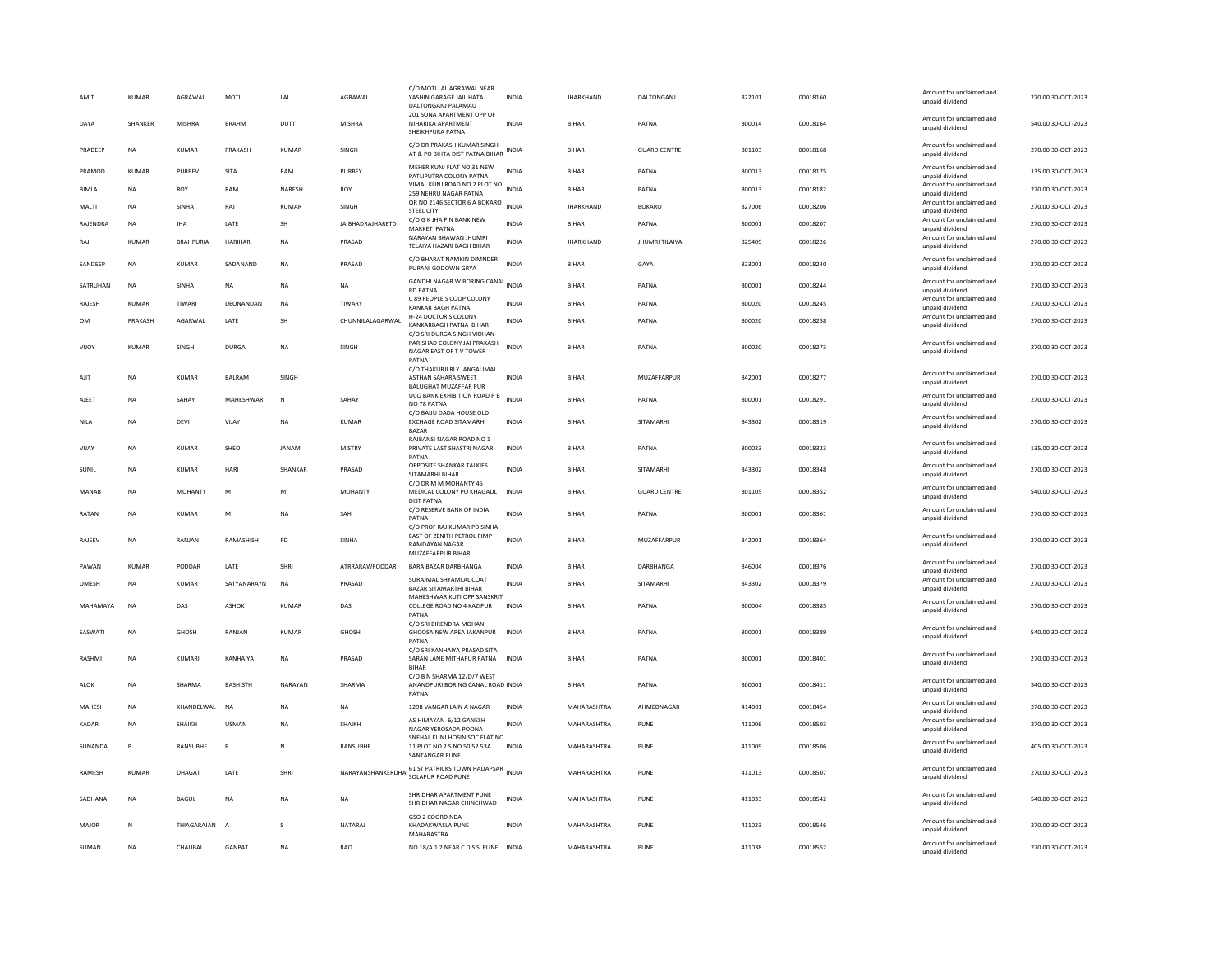|   | NALINI           | PRAKASH      | SHAH                  | P                       | V                | SHAH              | 5 SHREE APARTMENT GANESI<br>NAGAR 5TH CROSS ROAD MALGE<br>PLOTS CIVIL HOSPITAL ROAD<br>SANGLI      | INDIA        | MAHARASHTRA    | SANGLI         | 416416 | 00018553 | Amount for unclaimed and<br>unpaid dividend | 270.00 30-OCT-2023 |
|---|------------------|--------------|-----------------------|-------------------------|------------------|-------------------|----------------------------------------------------------------------------------------------------|--------------|----------------|----------------|--------|----------|---------------------------------------------|--------------------|
|   | <b>SUNITA</b>    | <b>NA</b>    | <b>MUNOT</b>          | SHRIKANT                | <b>NA</b>        | <b>MUNOT</b>      | D 5/22 DLG CITY 1 GURGAON<br>HARYANA                                                               | <b>INDIA</b> | <b>HARYANA</b> | <b>GURGAON</b> | 122002 | 00018580 | Amount for unclaimed and<br>unpaid dividend | 270.00 30-OCT-2023 |
|   | SUDHAKAR         | s            | PATIL                 | SHIVSHANKAR             | <b>NA</b>        | PATIL             | C/O S S KASTURI ASHIRWAD<br>KHARI WADI PIMPRI PLINE                                                | <b>INDIA</b> | MAHARASHTRA    | PUNE           | 411018 | 00018600 | Amount for unclaimed and<br>unpaid dividend | 270.00 30-OCT-2023 |
|   | VINAY            | GOPI         | CHANDMALANI GOPICHAND |                         | $\mathbf{S}$     | MAIANI            | TULSINIHAL 8 GURUNANAK<br>NAGAR BHAWANI PETH PUNE                                                  | <b>INDIA</b> | MAHARASHTRA    | PUNE           | 411042 | 00018659 | Amount for unclaimed and<br>unpaid dividend | 270.00 30-OCT-2023 |
|   | MARYAKUTTY       | KUNCHERIA    | THEKKEDAM             | KUNCHERIA               | NA               | THEKKEDAM         | 44/7 VASTU UDYOG PIMPRI PUNE INDIA                                                                 |              | MAHARASHTRA    | PUNE           | 411018 | 00018666 | Amount for unclaimed and<br>unpaid dividend | 270.00 30-OCT-2023 |
|   | GAURI            | <b>NA</b>    | <b>BHOSALE</b>        | AVINASH                 | NA               | <b>BHOSALE</b>    | 1195/5 BHOSALE HEIGHTS F C<br><b>ROAD PUNE</b>                                                     | <b>INDIA</b> | MAHARASHTRA    | PUNE           | 411005 | 00018707 | Amount for unclaimed and<br>unpaid dividend | 270.00 30-OCT-2023 |
|   | SHANKAR          | RAJARAM      | GHANDGE               | RAJARAM                 | TUKARAM          | GHABGE            | AT POST NIMSOD TALOKA<br>KHATAV DIST SATARA                                                        | <b>INDIA</b> | MAHARASHTRA    | SATARA         | 415512 | 00018719 | Amount for unclaimed and<br>unpaid dividend | 270.00 30-OCT-2023 |
|   | RANI             | NA           | SOOD                  | SANSAR                  | CHAND            | SOOD              | FLAT 16 PLOT 43 RAGHUNATH<br>APARTMENTS MOHANWADI<br>YERWADA PUNE                                  | <b>INDIA</b> | MAHARASHTRA    | PUNE           | 411006 | 00018722 | Amount for unclaimed and<br>unpaid dividend | 135.00 30-OCT-2023 |
|   | ASHWIN           | MOHANLAL     | AMBAWAT               | <b>NA</b>               | <b>NA</b>        | <b>NA</b>         | 57/2 NEW BAZZAR KHADKI PUNE INDIA                                                                  |              | MAHARASHTRA    | PUNE           | 411003 | 00018730 | Amount for unclaimed and<br>unpaid dividend | 270.00 30-OCT-2023 |
|   |                  |              | PRABHAVATHY M         |                         | A                | KRISHNANKUTTY     | 136 PRABHALAYAM NEAR<br><b>GURUDWARA GURUNANAK</b><br>NAGAR CHINCHWAD PUNE<br>136 PRABHALAYAM NEAR | <b>INDIA</b> | MAHARASHTRA    | PUNE           | 411033 | 00018734 | Amount for unclaimed and<br>unpaid dividend | 472.50 30-OCT-2023 |
| M |                  |              | VINOD                 | M                       | $\overline{A}$   | KRISHNANKUTTY     | <b>GURUDWARA GURUNANAK</b><br>NAGAR CHINCHWAD PUNE                                                 | <b>INDIA</b> | MAHARASHTRA    | PUNE           | 411033 | 00018735 | Amount for unclaimed and<br>unpaid dividend | 472.50 30-OCT-2023 |
|   | RAJENDRA         | <b>NA</b>    | <b>KAKODKAR</b>       | SHIVAJI                 | <b>NA</b>        | <b>KAKODKAR</b>   | 'SHIV-KUNJ' MARUTI GAD<br><b>CURCHOREM GOA</b>                                                     | <b>INDIA</b> | GOA            | CANACONA       | 403706 | 00018767 | Amount for unclaimed and<br>unnaid dividend | 270.00 30-OCT-2023 |
|   | <b>GEETA</b>     | <b>NA</b>    | <b>BADE</b>           | MORLIDHAR               | BADE             |                   | PLOT NO 164 8TH LANE<br>RAJARAMPURI KOLHAPUR                                                       | <b>INDIA</b> | MAHARASHTRA    | KHOLAPUR       | 416008 | 00018827 | Amount for unclaimed and<br>unpaid dividend | 270.00 30-OCT-2023 |
|   | <b>HANSA</b>     | <b>NA</b>    | OSWAL                 | DEEPAK                  | <b>NA</b>        | OSWAL             | 122 BHAWANI PETH SANAS BLDG<br>PUNE                                                                | <b>INDIA</b> | MAHARASHTRA    | PUNE           | 411002 | 00018848 | Amount for unclaimed and<br>unpaid dividend | 270.00 30-OCT-2023 |
|   | ROOPCHAND        | <b>NA</b>    | SHAH                  | ROOPCHAND               | NA               | SHAH              | 57/2 NEW BAZAR KHADKI POONA INDIA                                                                  |              | MAHARASHTRA    | PUNE           | 411003 | 00018849 | Amount for unclaimed and<br>unpaid dividend | 270.00 30-OCT-2023 |
|   | ARUN             | <b>NA</b>    | TALEKAR               | ARJUN                   | SAKHARAM         | TALEKAR           | ULO BANK HODARSAR BRANK<br>PUNE                                                                    | <b>INDIA</b> | MAHARASHTRA    | PUNE           | 411028 | 00018892 | Amount for unclaimed and<br>unpaid dividend | 540.00 30-OCT-2023 |
|   | LALITA           | RAMESH       | OSWAL                 | <b>NA</b>               | <b>NA</b>        | <b>NA</b>         | 83 BHAWANI PETH<br>LAXMINARAYAN NIWAS BLOCK<br><b>NO 5 PUNE</b>                                    | <b>INDIA</b> | MAHARASHTRA    | PUNE           | 411042 | 00018896 | Amount for unclaimed and<br>unpaid dividend | 270.00 30-OCT-2023 |
|   | VRUSHAL          | SAYAJI       | <b>MOHITE</b>         | JAYAJI                  | <b>DAULATRAO</b> | <b>MOHITE</b>     | 80 SHIVAJI NAGAR PUNE                                                                              | <b>INDIA</b> | MAHARASHTRA    | PUNE           | 411005 | 00018903 | Amount for unclaimed and<br>unpaid dividend | 405.00 30-OCT-2023 |
|   | GAUTAM           | <b>NA</b>    | <b>GUGALE</b>         | AMOLAKCHAND             | <b>NA</b>        | GUGALE            | 10/11 UDAY HOUSING SOCIETY<br>ERANDWANA PUNE                                                       | <b>INDIA</b> | MAHARASHTRA    | PUNE           | 411004 | 00018945 | Amount for unclaimed and<br>unpaid dividend | 270.00 30-OCT-2023 |
|   | BHAGWANTI        |              | GIDWANI               | <b>RAMESH</b>           | н                | GIDWANI           | 29/1 PIMPRI COLONY PIMPRI<br>PUNE                                                                  | <b>INDIA</b> | MAHARASHTRA    | PUNE           | 411018 | 00018955 | Amount for unclaimed and<br>unpaid dividend | 270.00 30-OCT-2023 |
|   | <b>BANSILAL</b>  | SHANKAR      | PATIL                 | SHANKAR                 | D                | PATIL             | FLAT NO 7 5/8 MANORAMA<br>APARTMENT ERANDAWAME<br>PUNE                                             | <b>INDIA</b> | MAHARASHTRA    | PUNE           | 411004 | 00018958 | Amount for unclaimed and<br>unpaid dividend | 270.00 30-OCT-2023 |
|   | SUHAS            | RAGHUNATH    | KANE                  | RAGHUNATH               | Y                | KANE              | 132 A PARVATI STATE BANK<br>COLONY NEAR DANDEKAR BRIDGE INDIA                                      |              | MAHARASHTRA    | PUNE           | 411030 | 00018964 | Amount for unclaimed and<br>unpaid dividend | 270.00 30-OCT-2023 |
|   | <b>BANSILAL</b>  | LAKHICHAND   | SANCHETI              | L                       | $\overline{R}$   | SANCHETI          | PUNE<br>1365 SADASHIV PETH BAHJRAO<br><b>ROAD PUNE</b>                                             | <b>INDIA</b> | MAHARASHTRA    | PUNE           | 411030 | 00018977 | Amount for unclaimed and<br>unpaid dividend | 270.00 30-OCT-2023 |
|   | <b>BHARTIBEN</b> | <b>NA</b>    | GANATRA               | <b>I AXMI</b>           | <b>NA</b>        | DAS               | HINENGINEERING CO P O BOX 124 INDIA                                                                |              | GUIARAT        | RAIKOT         | 360001 | 00019014 | Amount for unclaimed and                    | 270.00 30-OCT-2023 |
|   | LALIT            | <b>NA</b>    | VASAVDA               | JAGDISHCHANDRA VASAVDRA |                  | PFOF              | DR YAGINIK ROAD RAJKOT GUJ<br>BHAGVAT KRUPA 29 RANCHHOD                                            | <b>INDIA</b> | <b>GUJARAT</b> | RAJKOT         | 360003 | 00019027 | unpaid dividend<br>Amount for unclaimed and | 270.00 30-OCT-2023 |
|   |                  |              |                       |                         |                  |                   | <b>NAGAR RAJKOT RAJKOT</b><br>201 CHITRAKUT APPTT NEAR                                             |              |                |                |        |          | unpaid dividend                             |                    |
|   | DINESHKUMAR      | <b>NA</b>    | PATEL                 | KARAMSHI                | <b>NA</b>        | <b>BHAI</b>       | GAYATRI MANDIR KALAWAD<br>ROAD RAJKOT                                                              | <b>INDIA</b> | <b>GUJARAT</b> | RAJKOT         | 360005 | 00019086 | Amount for unclaimed and<br>unpaid dividend | 270.00 30-OCT-2023 |
|   | <b>NATVAR</b>    | SINH         | <b>DODIA</b>          | BHIMAJIBHAI             | <b>NA</b>        | <b>DODIA</b>      | 12/28 VIJAY PLOT RAJKOT                                                                            | <b>INDIA</b> | <b>GUJARAT</b> | RAJKOT         | 360002 | 00019255 | Amount for unclaimed and<br>unpaid dividend | 270.00 30-OCT-2023 |
|   | GAJENDRA         | $\mathbb{R}$ | SOLANKI               | RAMSINH                 | $\mathbf{B}$     | SOLANKI           | C-5 R R P QUARTERS BEHIND C M<br>O BUNGLOW PANWADI<br>BHAVNAGAR [GUJARAT]                          | <b>INDIA</b> | <b>GUJARAT</b> | BHAVNAGAR      | 364001 | 00019266 | Amount for unclaimed and<br>unpaid dividend | 270.00 30-OCT-2023 |
|   | AJIT             | <b>KUMAR</b> | <b>MISHRA</b>         | BHAGABANJI              | <b>NA</b>        | <b>MISHRA</b>     | DYANAMATIK FORGING IND LTD A INDIA<br>Y3 AJI INDUSTRIAL ESTATE RAJKOT                              |              | <b>GUJARAT</b> | RAJKOT         | 360003 | 00019397 | Amount for unclaimed and<br>unpaid dividend | 270.00 30-OCT-2023 |
|   | <b>JITENDRA</b>  | $\mathbf{S}$ | RATHOD                | SURESH                  | Þ                | RATHOD            | C/O SURESH LAUNDRY SONI<br><b>BAZAR RAJKOT</b>                                                     | <b>INDIA</b> | GUJARAT        | RAJKOT         | 360001 | 00019404 | Amount for unclaimed and<br>unpaid dividend | 270.00 30-OCT-2023 |
|   | BABULAL          | <b>NA</b>    | PATEL                 | <b>JIVRAJ</b>           | NA               | HARIBHAI          | KHODIYAR KRUPA VIRPUR<br><b>JAI ARAM</b>                                                           | <b>INDIA</b> | GUJARAT        | GONDAL         | 360380 | 00019427 | Amount for unclaimed and<br>unpaid dividend | 270.00 30-OCT-2023 |
|   | ASHOK            | <b>NA</b>    | ADVANI                | <b>DHARAMDAS</b>        | <b>NA</b>        | ADVANI            | C/O ADWANI BROTHERS OPP<br>DERA SHERI NANI BAZAR GONDAL                                            | INDIA        | GUIARAT        | GONDAL         | 360311 | 00019466 | Amount for unclaimed and<br>unpaid dividend | 270.00 30-OCT-2023 |
|   | KAMLA            | N            | <b>JOSHI</b>          | NANALAL                 | <b>NA</b>        | <b>JOSHI</b>      | 2 CHHOTU NAGART SOC JOSHI<br>NIVAS RAIYA ROAD RAJKOT                                               | <b>INDIA</b> | <b>GUJARAT</b> | RAJKOT         | 360001 | 00019474 | Amount for unclaimed and<br>unpaid dividend | 270.00 30-OCT-2023 |
|   | <b>NAGINBHAI</b> | SHAMIIRHAI   | <b>FICHADIA</b>       | SHAMIIRHAI              | <b>NA</b>        | CHATRABHUI        | LOHANA PARA NEAR RAM<br>MANDIR PANCHAVATI RAJKOT                                                   | <b>INDIA</b> | GUIARAT        | RAIKOT         | 360001 | 00019485 | Amount for unclaimed and<br>unpaid dividend | 270.00 30-OCT-2023 |
|   | PALLAVI          | <b>BEN</b>   | <b>JOSHI</b>          | GIRJASHANKER            | <b>NA</b>        | <b>JOSHI</b>      | DAIRY LAND COLONY BLOCK NO<br>M 101 FLATE NO 728 1ST FLOOR                                         | <b>INDIA</b> | <b>GUJARAT</b> | RAJKOT         | 360003 | 00019548 | Amount for unclaimed and<br>unpaid dividend | 270.00 30-OCT-2023 |
|   | SHILESH          | <b>NA</b>    | SORATHIA              | VRAJLAL                 | <b>NA</b>        | <b>JIVRAJBHAI</b> | NR H J STEELS RAJKOT<br>KHODIYAR KRUPA VIRPUR<br><b>JALARAM</b>                                    | <b>INDIA</b> | <b>GUJARAT</b> | GONDAL         | 360380 | 00019601 | Amount for unclaimed and<br>unpaid dividend | 270.00 30-OCT-2023 |
|   | RAMESH           | <b>NA</b>    | SORATHIA              | VRAJLAL                 | <b>NA</b>        | <b>JIVRAJBHAI</b> | KHODIYAR KRUPA VIRPUR<br><b>JALARAM</b>                                                            | <b>INDIA</b> | GUJARAT        | GONDAL         | 360380 | 00019602 | Amount for unclaimed and<br>unpaid dividend | 270.00 30-OCT-2023 |
|   |                  |              |                       |                         |                  |                   |                                                                                                    |              |                |                |        |          |                                             |                    |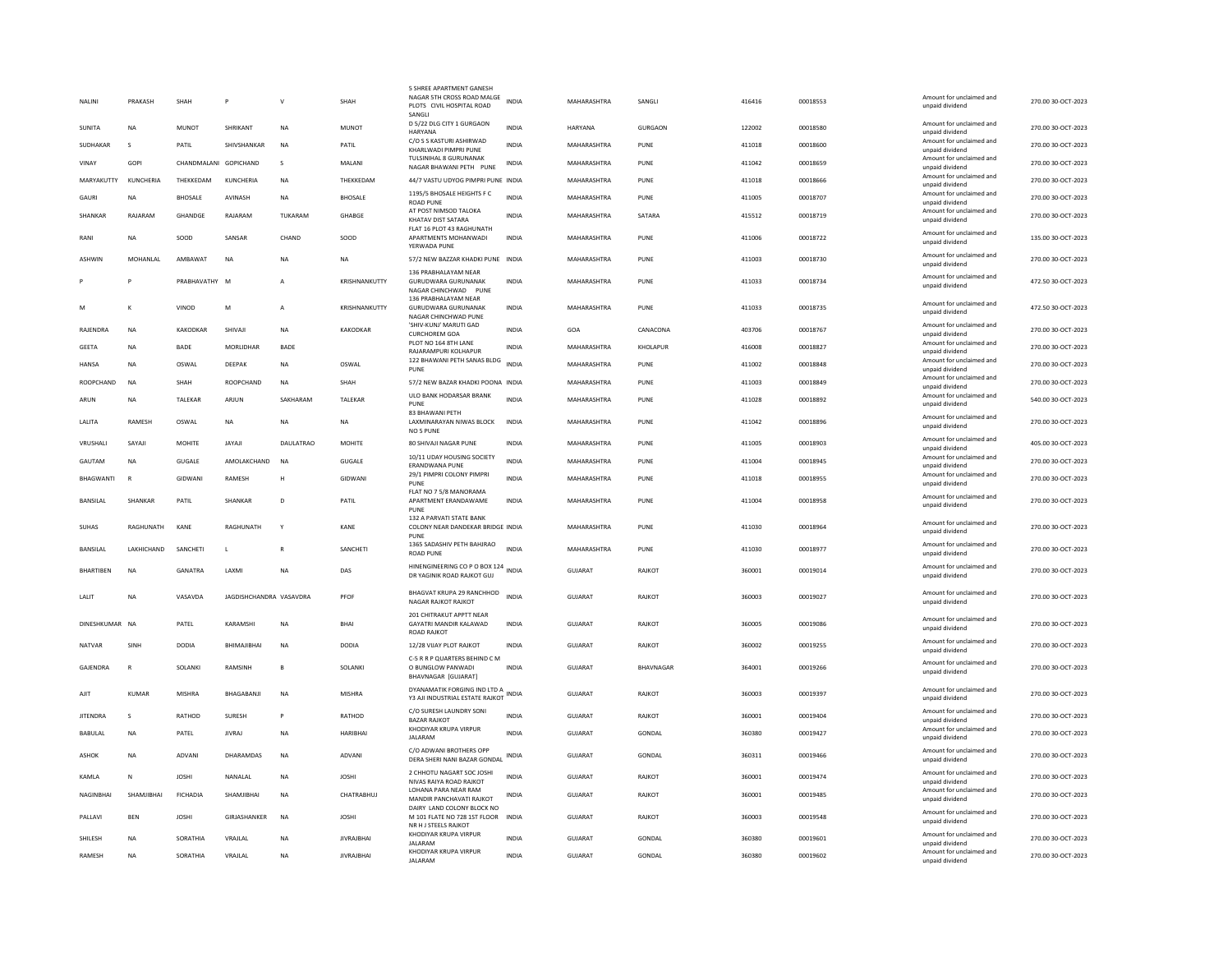| SANGITA                 | <b>NA</b>        | DOSI             | KAMAL                  | <b>NA</b>              | DOSI            | C/O R C DOSI 7 JAWAHAR COLONY<br><b>NEAR POLICE STATION</b><br><b>BANSWARA RAJ</b>                                  | <b>INDIA</b> | RAJASTHAN          | BANSWARA         | 327001           | 00019627             | Amount for unclaimed and<br>unpaid dividend                    | 270.00 30-OCT-2023                       |
|-------------------------|------------------|------------------|------------------------|------------------------|-----------------|---------------------------------------------------------------------------------------------------------------------|--------------|--------------------|------------------|------------------|----------------------|----------------------------------------------------------------|------------------------------------------|
| <b>IAYENDRA</b>         | $\mathsf{D}$     | <b>BHATT</b>     | <b>NA</b>              | <b>NA</b>              | <b>NA</b>       | 3/31 ANANDNAGAR PARK OPP<br>NEELKANTH CINEMA RAJKOT                                                                 | <b>INDIA</b> | GUIARAT            | RAIKOT           | 360002           | 00019653             | Amount for unclaimed and<br>unpaid dividend                    | 270.00.30-OCT-2023                       |
| BHIMJIBHAI              | <b>NA</b>        | MIYATRA          | <b>DANABHAI</b>        | <b>NA</b>              | MIYATRA         | <b>BHIDBHANJAN SOCY NEAR</b><br>NATRAJ NAGAR UNIVERSITY ROAD INDIA<br>RAJKOT                                        |              | <b>GUJARAT</b>     | <b>RAJKOT</b>    | 360005           | 00019657             | Amount for unclaimed and<br>unpaid dividend                    | 270.00 30-OCT-2023                       |
| MANJULA                 | <b>NA</b>        | KOTHARI          | <b>NA</b>              | <b>NA</b>              | <b>NA</b>       | C/O KOTHARI STATIONERY MART<br>7 RAGHUVIR PARA DHEBAR ROAD INDIA<br><b>RAJKOT</b>                                   |              | <b>GUJARAT</b>     | RAJKOT           | 360001           | 00019658             | Amount for unclaimed and<br>unpaid dividend                    | 135.00 30-OCT-2023                       |
| VALIMAMD                | HAYAT            | KHORAJIA         | <b>HAYAT</b>           | <b>NA</b>              | ALAYDI          | C/O SEHAT AGRO CENTRE<br>LAXMIPARA-I AT WANKANER DIST INDIA<br>RAJKOT                                               |              | GUJARAT            | <b>MORBI</b>     | 363621           | 00019693             | Amount for unclaimed and<br>unpaid dividend                    | 270.00 30-OCT-2023                       |
| SONAL                   | <b>NA</b>        | KARIA            | BHAGVANJIBHAI          | <b>NA</b>              |                 | STATION ROAD OPP HIRAK BAUG INDIA<br>AMRELI                                                                         |              | <b>GUJARAT</b>     | AMRELI           | 364601           | 00019714             | Amount for unclaimed and<br>unpaid dividend                    | 270.00 30-OCT-2023                       |
| HARIPRASAD              | <b>NA</b>        | <b>BHATT</b>     | <b>NA</b>              | <b>NA</b>              | <b>NA</b>       | 132 GUJRAT HOSING BORD<br>JETPUR ROAD GONDAL GUJ                                                                    | <b>INDIA</b> | GUJARAT            | GONDAL           | 360311           | 00019728             | Amount for unclaimed and<br>unpaid dividend                    | 270.00 30-OCT-2023                       |
| BABULAL                 | <b>BAVARHAI</b>  | RANPARIA         | <b>RAVARHAI</b>        | <b>NA</b>              | MANIIRHAI       | MANHAR SOCIETY DHARM BHAKTI INDIA<br>NANA MAVA ROAD RAJKOT                                                          |              | GUJARAT            | RAIKOT           | 360004           | 00019762             | Amount for unclaimed and<br>unpaid dividend                    | 270.00 30-OCT-2023                       |
| MAGAN                   | RATNA            | KHUNT            | RATNA                  | RAVJI                  | KHUNT           | KRISHN NAGAR MAIN ROAD<br>MAVDI PLOT SAMARATH RAJKOT                                                                | INDIA        | GUIARAT            | RAJKOT           | 360004           | 00019825             | Amount for unclaimed and<br>unpaid dividend                    | 270.00 30-OCT-2023                       |
| <b>HANSA</b>            | HIRA             | KHUNT            | HIRA                   | RAVJI                  | KHUNT           | KRISHN NAGAR MAIN ROAD<br>MAVDI PLOT SAMARATH RAJKOT                                                                | INDIA        | GUJARAT            | RAJKOT           | 360004           | 00019826             | Amount for unclaimed and<br>unpaid dividend                    | 270.00 30-OCT-2023                       |
| <b>BHIKHA</b>           | RANCHOD          | <b>BHUT</b>      | RANCHOD                | s                      | BHUT            | KRISHN NAGAR MAIN ROAD<br>MAVDI PLOT SAMARATH RAJKOT                                                                | INDIA        | GUJARAT            | RAJKOT           | 360004           | 00019827             | Amount for unclaimed and<br>unnaid dividend                    | 270.00 30-OCT-2023                       |
| HIRALAL                 | <b>NA</b>        | SHAH             | PANACHAND              | SHAH                   | RETD            | <b>B 11 GOVT QUARTER NEAR</b><br>DHARAM TALKIES RAJKOT                                                              | INDIA        | GUJARAT            | RAJKOT           | 360001           | 00019831             | Amount for unclaimed and<br>unpaid dividend                    | 270.00 30-OCT-2023                       |
| HITESH                  | N                | KAMDAR           | NATWARLAL              | F                      | KAMDAR          | DHIRAJ PRINTERS PARAS ESTATE<br><b>TAGORE MARG RAJKOT</b>                                                           | <b>INDIA</b> | GUJARAT            | RAJKOT           | 360002           | 00019854             | Amount for unclaimed and<br>unpaid dividend                    | 270.00 30-OCT-2023                       |
| <b>BHASKAR</b>          | <b>BHAGWAN</b>   | PATEL            | <b>BHAGWAN</b>         | s.                     | PATIL           | AJMERA CEMENT PVT LTD PO<br>BHANDURI DIST JUNAGADH<br><b>GUJARAT</b>                                                | <b>INDIA</b> | GUJARAT            | VERAVAL          | 362248           | 00020066             | Amount for unclaimed and<br>unpaid dividend                    | 270.00 30-OCT-2023                       |
| AVINASH                 | <b>NA</b>        | DELAWALA         | HASMUKH                | P                      | DELAWALA        | C/O KUVARJI JAGJIVAN KANSARA<br><b>BAZAR RAJKOT</b>                                                                 | <b>INDIA</b> | GUJARAT            | RAJKOT           | 360001           | 00020079             | Amount for unclaimed and<br>unpaid dividend                    | 270.00 30-OCT-2023                       |
| MANJULABEN              | <b>NA</b>        | RADIA            | MANILAL                | NA                     | RADIA           | OPP NIRMALA CONVENT 4<br>PRAKASH SOCIETY MANI MANJUL INDIA<br>RAIKOT                                                |              | GUJARAT            | RAJKOT           | 360005           | 00020137             | Amount for unclaimed and<br>unpaid dividend                    | 270.00 30-OCT-2023                       |
| CHANDRIKA               | -11              | KANABAR          | JAYANTILAL             | <b>NA</b>              | <b>JAMNADAS</b> | C/O MOHANLAL DEVCHAND<br>SHUBHAS ROAD VERAVAL                                                                       | <b>INDIA</b> | <b>GUJARAT</b>     | VERAVAL          | 362265           | 00020240             | Amount for unclaimed and<br>unpaid dividend                    | 270.00 30-OCT-2023                       |
|                         |                  |                  |                        |                        |                 |                                                                                                                     |              |                    |                  |                  |                      |                                                                |                                          |
| <b>KAVITA</b>           | D                | VACHHANI         | NA                     | <b>NA</b>              | NA              | 22 NEW IAGNATH VIDHYA<br>BHAVAN SOCIETY BLOCK NO 11<br>RAJKOT                                                       | <b>INDIA</b> | GUJARAT            | RAJKOT           | 360001           | 00020303             | Amount for unclaimed and<br>unpaid dividend                    | 270.00 30-OCT-2023                       |
| VIJAY                   | <b>NA</b>        | <b>MEHTA</b>     | ODHAVJIBHAI            | <b>NA</b>              | MEHTA           | SHIVAM 4 VIDYANAGAR B/H                                                                                             | <b>INDIA</b> | GUJARAT            | RAJKOT           | 360001           | 00020339             | Amount for unclaimed and                                       | 270.00 30-OCT-2023                       |
| MEHTA                   | <b>NA</b>        | VIJAY            | NA                     | <b>NA</b>              | <b>NA</b>       | PATEL BOARDING RAJKOT<br>SHIVAM 4 VIDYANAGAR B/H<br>PATEL BOARDING RAJKOT                                           | <b>INDIA</b> | <b>GUJARAT</b>     | RAJKOT           | 360001           | 00020340             | unpaid dividend<br>Amount for unclaimed and<br>unpaid dividend | 270.00 30-OCT-2023                       |
| SHORHA                  | <b>NA</b>        | PATEL            | DIPAK                  | <b>NA</b>              | PATEL           | SHIVAM STD PCO OPP LIC OFFICE<br>STATION ROAD DHORAJI                                                               | <b>INDIA</b> | GUIARAT            | DHORAJI          | 360410           | 00020383             | Amount for unclaimed and<br>unpaid dividend                    | 405.00 30-OCT-2023                       |
| VINA                    | Y                | SANGHAVI         | YOGESH                 | M                      | SANGHAVI        | MATRUBHUMI BHATIYA STREET                                                                                           | <b>INDIA</b> | GUJARAT            | <b>MORBI</b>     | 363621           | 00020388             | Amount for unclaimed and                                       | 270.00 30-OCT-2023                       |
| DEVIIBHAI               | <b>IADAVRHAI</b> | SOIITRA          | <b>NA</b>              | <b>NA</b>              | <b>NA</b>       | DARBARGADH RD WANKANER<br>C/O D J SOJITRA 28/25<br>BHOJRAJPARA GONDAL GUJ                                           | <b>INDIA</b> | GUIARAT            | GONDAL           | 360311           | 00020436             | unpaid dividend<br>Amount for unclaimed and<br>unpaid dividend | 270.00 30-OCT-2023                       |
| <b>RAMESH</b>           | <b>NA</b>        | KHANT            | LAXMANBHAI             | <b>NA</b>              | <b>KHANT</b>    | IRRI P SUB DIVISION PORBANDAR<br><b>ROAD UPLETA GUJ</b>                                                             | INDIA        | <b>GUJARAT</b>     | DHORAJI          | 360490           | 00020464             | Amount for unclaimed and<br>unpaid dividend                    | 270.00 30-OCT-2023                       |
| DEEPAK                  | NARAIN           | MAHESHWARY LAXMI |                        | <b>NA</b>              | NARAIN          | C/O DEEPAK TRADING CO 2115<br>KHARI BAOLI DELHI                                                                     | INDIA        | DELHI              | DELHI            | 110006           | 00020534             | Amount for unclaimed and<br>unpaid dividend                    | 270.00 30-OCT-2023                       |
|                         |                  |                  |                        |                        |                 | C/O D.M.VAKHARIA, "VISMAY"                                                                                          |              |                    |                  |                  |                      |                                                                |                                          |
| MUKTABEN                | <b>NA</b>        | VAKHARIA         | MAGANLAL               | <b>NA</b>              | VAKHARIA        | INDRAPRASTHA SOC., PLOT NO.<br>$9/C$ NR<br>KRISHNANAGAR, OPP. MEHULNAG<br>AR TELEPHONE EXC., JAMNAGAR               | INDIA        | GUJARAT            | JAMNAGAR         | 361006           | 00020540             | Amount for unclaimed and<br>unpaid dividend                    | 270.00 30-OCT-2023                       |
| CHANDULAL               |                  | SOMAIYA          | PRAGJIBHAI             | <b>NA</b>              | SOMAIYA         | B/6 RAVIKIRAN 1 2ND FLOOR<br>DHORAJI GUJARAT                                                                        | <b>INDIA</b> | GUJARAT            | DHORAJI          | 360410           | 00020558             | Amount for unclaimed and<br>unpaid dividend                    | 270.00 30-OCT-2023                       |
| MINA                    | <b>NA</b>        | JANI             | SURESH                 | <b>NA</b>              | JANI            | C/O S P JANI DEPUTY<br><b>CONSERVATOR OF FORESTS</b><br>MARINE NATIONAL PARK FOREST INDIA<br>COLONY 'VAN SANKUL' NR |              | GUJARAT            | JAMNAGAR         | 361001           | 00020570             | Amount for unclaimed and<br>unpaid dividend                    | 270.00 30-OCT-2023                       |
| MUKESH                  | <b>BHAI</b>      | <b>MEHTA</b>     | DEVCHAND               | $_{\sf NA}$            | <b>BHAI</b>     | NAGNATH GATE JAMNAGA<br>SAURASHTRA SALES AGENCY<br><b>SUBHASH ROAD MORBI</b>                                        | <b>INDIA</b> | <b>GUJARAT</b>     | <b>MORRI</b>     | 363641           | 00020656             | Amount for unclaimed and<br>unpaid dividend                    | 270.00 30-OCT-2023                       |
| RAJANLAL                | <b>NA</b>        | PARAKH           | <b>GEKCHAND</b>        | <b>NA</b>              | PARAKH          | C/O S C CHEMICALS PLOT NO 14-<br>15 SECTOR II KANDLA FREE TRADE INDIA                                               |              | GUJARAT            | GANDHIDAM        | 370230           | 00020671             | Amount for unclaimed and<br>unpaid dividend                    | 270.00 30-OCT-2023                       |
| DEVIKA                  | <b>NA</b>        | DAVE             | <b>NA</b>              | <b>NA</b>              | <b>NA</b>       | ZONE GANDHIDHAM                                                                                                     | <b>INDIA</b> | GUIARAT            | <b>RAJKOT</b>    | 360001           | 00020878             | Amount for unclaimed and                                       | 270.00 30-OCT-2023                       |
| MUKESH                  | NA               | SUTARIA          | NA                     | NA                     | NA              | ASHA 1 JUNCTION PLOT RAJKOT<br>10 ASTRONE SOCIETY NILDIP                                                            | INDIA        | GUJARAT            | RAJKOT           | 360004           | 00020899             | unpaid dividend<br>Amount for unclaimed and                    | 270.00 30-OCT-2023                       |
|                         |                  |                  |                        |                        |                 | <b>RAJKOT</b><br>ORBIT MOTI TANKI CHOWK                                                                             |              |                    |                  |                  |                      | unpaid dividend<br>Amount for unclaimed and                    |                                          |
| <b>BHARAT</b><br>VARSHA | NA<br><b>NA</b>  | DESAI<br>VASHA   | <b>NA</b><br><b>NA</b> | <b>NA</b><br><b>NA</b> | NA<br><b>NA</b> | JAYESH PUBLICITY RAJKOT<br>C/O CHETAN DESAI 20 MILL PARA INDIA                                                      | INDIA        | GUJARAT<br>GUIARAT | RAJKOT<br>RAIKOT | 360001<br>360002 | 00020905<br>00020906 | unpaid dividend<br>Amount for unclaimed and                    | 270.00 30-OCT-2023<br>270.00 30-OCT-2023 |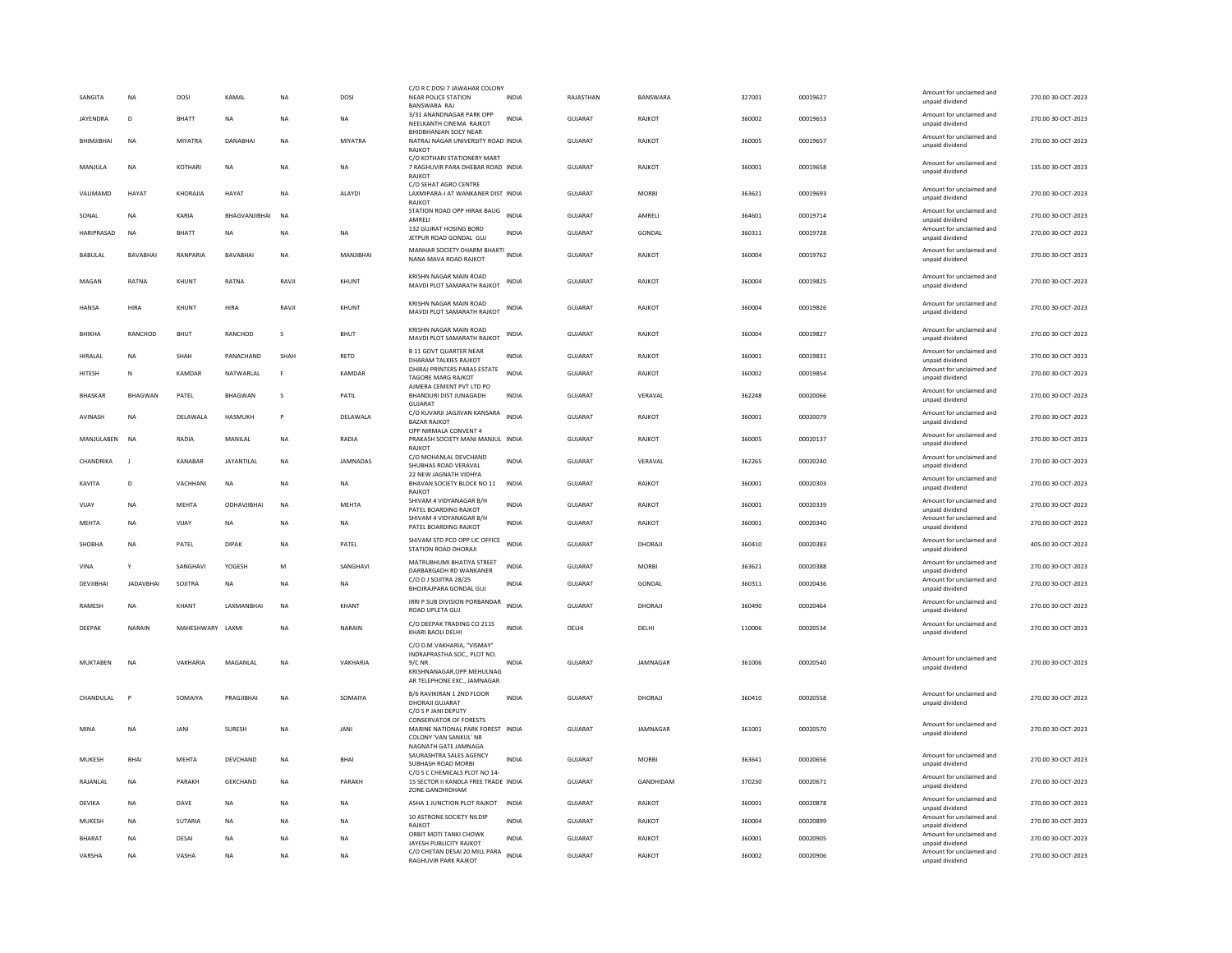| VIJAY             | <b>NA</b>         | SHINDE                 | s                | <b>NA</b>    | SHINDE          | 901 A PRERNA TOWER OPF<br>SANJIVANI HOSPITAL NR<br>VASTRAPUR LAKE VASTRAPUR<br>AHMFDARAD | <b>INDIA</b> | GUJARAT            | AHMEDABAD        | 380054 | 00020926 | Amount for unclaimed and<br>unpaid dividend                    | 270.00 30-OCT-2023  |
|-------------------|-------------------|------------------------|------------------|--------------|-----------------|------------------------------------------------------------------------------------------|--------------|--------------------|------------------|--------|----------|----------------------------------------------------------------|---------------------|
| <b>JAIPRAKASH</b> | <b>NA</b>         | KALRA                  | <b>NA</b>        | <b>NA</b>    | <b>NA</b>       | SAI ATMARAM APT FLAT 106 1ST<br>FLOOR SECTON 37 ULHAS NAGAR                              | <b>INDIA</b> | MAHARASHTRA        | ULHASNAGAR       | 421005 | 00020941 | Amount for unclaimed and<br>unpaid dividend                    | 270.00 30-OCT-2023  |
| MOHINI            | <b>NA</b>         | <b>GABRIA</b>          | <b>NA</b>        | <b>NA</b>    | <b>NA</b>       | 106 SAT ATMARAM APPARTMENT<br>SECTION 37 ULHAS NAGAR                                     | <b>INDIA</b> | MAHARASHTRA        | ULHASNAGAR       | 421005 | 00020942 | Amount for unclaimed and<br>unpaid dividend                    | 270.00 30-OCT-2023  |
| DEEPAK            | <b>NA</b>         | JESHNANI               | MOHANLAL         | <b>NA</b>    | <b>JESHNANI</b> | MOHAN VILLA C BLOCK 607/1213<br>BEHIND KALANI SOCIETY SECTION INDIA<br>25 ULHASNAGAR     |              | MAHARASHTRA        | ULHASNAGAR       | 421004 | 00020981 | Amount for unclaimed and<br>unpaid dividend                    | 270.00 30-OCT-2023  |
| VENUGOPAL         | <b>NA</b>         | <b>GOPINATH</b>        | KARUNAKARAN      | <b>NA</b>    | KARTHA          | 48/1835 E PUTHENPURA ROAD P<br>O ELAMAKKARA KOCHI<br>75 GHANSHAYAM CHAWL OPP ST          | <b>INDIA</b> | KERALA             | COCHIN           | 682026 | 00021018 | Amount for unclaimed and<br>unpaid dividend                    | 270.00 30-OCT-2023  |
| SANJAY            | <b>JASVANTRAI</b> | DOSHI                  | <b>JASVATRAI</b> | NAGARDAS     | <b>DOSHIRFT</b> | XVIERIS SCHOOL RATAN NAGAR INDIA<br><b>BORIVLI E BOMBAY</b>                              |              | MAHARASHTRA        | MUMBAI           | 400068 | 00021068 | Amount for unclaimed and<br>unpaid dividend                    | 270.00 30-OCT-2023  |
| HAJI              | ABDUL             | MAJIDKASAN             | KASAM            | <b>NA</b>    | AYUB            | AKASH APARTMENTS FLAT 1201/2<br>SANE GURUJI MARG AGRIPADA<br><b>BOMBAY</b>               | <b>INDIA</b> | MAHARASHTRA        | MUMBAI           | 400011 | 00021166 | Amount for unclaimed and<br>unpaid dividend                    | 270.00 30-OCT-2023  |
| ATUL              | NA                | <b>BODKE</b>           | <b>NA</b>        | <b>NA</b>    | <b>NA</b>       | 10 ANURAG PLOT NO 144 FOUR<br>BUNLOW J P RD ANDHERI W<br><b>BOMBA</b>                    | <b>INDIA</b> | MAHARASHTRA        | <b>MUMBAI</b>    | 400058 | 00021197 | Amount for unclaimed and<br>unpaid dividend                    | 270.00 30-OCT-2023  |
| SABERA            | <b>BURHAN</b>     | RAVAT                  | <b>BURHAN</b>    | F            | RAVAT           | 35/5 NAVAPURA BURHANI STREET INDIA<br>DAHOD GUJARAT                                      |              | <b>GUJARAT</b>     | DAHOD            | 389151 | 00021202 | Amount for unclaimed and<br>unpaid dividend                    | 270.00 30-OCT-2023  |
| <b>SUSHILA</b>    | NA                | KESWANI                | <b>JAWAHAR</b>   | <b>NA</b>    | KESWANI         | NEAR S T STAND PO DONDAICHA<br>DIST DHULE<br>D-8 KRISHNANAGAR BLDG NO 1                  | <b>INDIA</b> | MAHARASHTRA        | AMALNER          | 425408 | 00021228 | Amount for unclaimed and<br>unpaid dividend                    | 540.00 30-OCT-2023  |
| AMAR              | <b>NA</b>         | VAGHELA                | KFSHAV           | CHANDRA      | <b>VAHFIA</b>   | CHANDAVARKAR ROAD BORIVALI INDIA<br>(WEST) MUMBAI                                        |              | MAHARASHTRA        | MUMBAI           | 400092 | 00021261 | Amount for unclaimed and<br>unpaid dividend                    | 270.00 30-QCT-2023  |
| SANITA            | н                 | KAPADIA                | HANIF            | U            | KAPADIA         | SHIRIN VILLA FLAT NO 101 1ST<br>FLOOR DR ANANDVADI ROAD<br><b>BOMBAY</b>                 | <b>INDIA</b> | MAHARASHTRA        | MUMBAI           | 400008 | 00021449 | Amount for unclaimed and<br>unpaid dividend                    | 270.00 30-OCT-2023  |
| RANI              | SUNDER            | CHHODA                 | SUNDER           | D            | CHHODA          | A/20 BHATIA BUILDING DILIP<br><b>GUPTE MARG MAHIM BOMBAY</b>                             | INDIA        | MAHARASHTRA        | MUMBAI           | 400016 | 00021460 | Amount for unclaimed and<br>unpaid dividend                    | 270.00 30-OCT-2023  |
| DILIP             | A                 | PATEL                  | ARJAN            | R            | PATEL           | 139 N M ROAD SEKSARIA<br>CHAMBER 2ND FLOOR FORT<br><b>BOMBAY</b>                         | <b>INDIA</b> | MAHARASHTRA        | <b>MUMBAI</b>    | 400023 | 00021480 | Amount for unclaimed and<br>unpaid dividend                    | 270.00 30-OCT-2023  |
| RAHUL             | <b>KUMAR</b>      | NARSIDASPATEL NARSIDAS |                  | PARBAT       | PATEL           | RAJ TOWER FLAT NO 4 I C COLONY INDIA<br><b>BORIVI I W BOMBAY</b>                         |              | MAHARASHTRA        | KANDIVALI        | 400103 | 00021481 | Amount for unclaimed and<br>unnaid dividend                    | 270.00 30-OCT-2023  |
| KANTIBHAI         | ARJANBHAI         | PATEL                  | <b>NA</b>        | <b>NA</b>    | <b>NA</b>       | RAJ TOWER FLAT NO 4 I C COLONY INDIA<br><b>BORIVLI W BOMBAY</b>                          |              | <b>MAHARASHTRA</b> | <b>KANDIVALI</b> | 400103 | 00021482 | Amount for unclaimed and<br>unpaid dividend                    | 270.00 30-OCT-2023  |
|                   |                   |                        |                  |              |                 | <b>127 HIMALI SOCIETY NEARR</b>                                                          |              |                    |                  |        |          |                                                                |                     |
| POOJA             | <b>NA</b>         | PATWARDHAN NINAD       |                  | <b>NA</b>    | PATWARDHAN      | MHATRE BRIDGE ERANDWANE                                                                  | <b>INDIA</b> | MAHARASHTRA        | PUNE             | 411004 | 00021529 | Amount for unclaimed and<br>unpaid dividend                    | 270.00 30-OCT-2023  |
| CHARUSHEELA NA    |                   | PATWARDHAN MANOHAR     |                  | PATWARDHAN   |                 | PUNE<br>L 17 HIMALI SOCIETY NEAR<br>MHATRE BRIDGE ERANDWANE                              | <b>INDIA</b> | MAHARASHTRA        | PUNE             | 411004 | 00021530 | Amount for unclaimed and<br>unpaid dividend                    | 270.00 30-OCT-2023  |
| <b>I AXMAN</b>    | <b>NA</b>         | PFTHF                  | GOVIND           | $\mathbb{R}$ | PFTHF           | PUNE<br>A/6 ARUNODAYA PENDSE NAGAR INDIA                                                 |              | MAHARASHTRA        | <b>DOMBIVALL</b> | 421201 | 00021572 | Amount for unclaimed and                                       | 540.00 30-OCT-2023  |
| MALTI             | DEVI              | UJAIN                  | UGAMRAJ          | $\mathbf{v}$ | JAIN            | DOMBIVLI(EAST)<br>108 116 VITHAL WADI IST FLOOR R<br>INDIA<br>N 16 BOMBAY                |              | MAHARASHTRA        | MUMBAI           | 400002 | 00021585 | unpaid dividend<br>Amount for unclaimed and<br>unpaid dividend | 270.00 30-OCT-2023  |
| THOMAS            | LLEWELLYN         | <b>ROBERTS</b>         | <b>THOMAS</b>    | ALLEN        | <b>ROBERTS</b>  | 2/37 HAPPY HOUSE VAKOLA<br>MASJID SANTA CRUZ E BOMBAY                                    | <b>INDIA</b> | MAHARASHTRA        | MUMBAI           | 400055 | 00021613 | Amount for unclaimed and<br>unpaid dividend                    | 270.00 30-OCT-2023  |
| SHRIKANT          | LAXMANRAO         | <b>JOSHI</b>           | LAXMANRAO        | GUNDO        | <b>JOSHI</b>    | VINYAL CHEMICALS I LTD A 21<br>MIDC MAHAD DIST RAIGAD                                    | <b>INDIA</b> | MAHARASHTRA        | <b>NA</b>        | 402301 | 00021657 | Amount for unclaimed and<br>unpaid dividend                    | 270.00 30-OCT-2023  |
| <b>FAREDOON</b>   | KUTAR             | KAIKHSROO              | KAIKHUSROO       | M            | KUTAR           | 664 ROSHAN MANSION DADAR<br>PARSI COLONY DADAR BOMBAY                                    | <b>INDIA</b> | MAHARASHTRA        | MUMBAI           | 400014 | 00021699 | Amount for unclaimed and<br>unpaid dividend                    | 270.00 30-OCT-2023  |
| LILVATI           | NA                | KOTHARI                | GANPATLAL        | NA           | RETD            | JAIHIND BLDG 106 NAGINDAS<br>MASTER RD FORT BOMBAY                                       | <b>INDIA</b> | MAHARASHTRA        | <b>MUMBAI</b>    | 400023 | 00021708 | Amount for unclaimed and<br>unpaid dividend                    | 675.00 30-OCT-2023  |
| PRAJESH           | <b>NA</b>         | VAJANI                 | VASANTRAI        | H            | VAJANI          | KRISHNA VILLA MONGHIBAI ROAD<br>VILE PARLE EAST BOMBAY                                   | <b>INDIA</b> | MAHARASHTRA        | <b>MUMBAI</b>    | 400057 | 00021735 | Amount for unclaimed and<br>unpaid dividend                    | 270.00 30-OCT-2023  |
| SADANAND          | $\mathbf{I}$      | PATKAR                 | JANARDAN         | Y            | PATKAR          | 401 SHREENATH TOWER SAME<br><b>GURUJI NEAR MULUND E</b>                                  | <b>INDIA</b> | MAHARASHTRA        | <b>MUMBAI</b>    | 400081 | 00021738 | Amount for unclaimed and<br>unpaid dividend                    | 270.00 30-OCT-2023  |
| HEMANT            | <b>BABURAO</b>    | KARANDE                | <b>BABURAO</b>   | BAPUJI       | KHARANDE        | <b>BOMBAY</b><br>8/1295 G S COLONY BANDRA E<br><b>BOMBAY</b>                             | <b>INDIA</b> | MAHARASHTRA        | MUMBAI           | 400051 | 00021774 | Amount for unclaimed and<br>unpaid dividend                    | 405.00 30-OCT-2023  |
|                   | D                 | <b>JARIYA</b>          |                  |              | JARIYA          | FLAT NO 102 THE ARR ADJACENT<br>TO ST ANTHONYS CHURCH<br>VAKOLA SANTACRUZ (E) MUMBAI     | <b>INDIA</b> | MAHARASHTRA        | <b>MUMBAI</b>    | 400055 | 00021777 | Amount for unclaimed and<br>unpaid dividend                    | 270.00 30-OCT-2023  |
|                   | R                 | <b>JARIYA</b>          |                  | s            | <b>JARIYA</b>   | THELMA NO 41 VAKOLA                                                                      | <b>INDIA</b> | MAHARASHTRA        | <b>MUMBAI</b>    | 400055 | 00021778 | Amount for unclaimed and<br>unpaid dividend                    | 270.00 30-OCT-2023  |
| KEVIN             | NA                | MENEZES                | PATRICK          | ΝA           | MENEZES         | SANTACRUZ E BOMBAY<br>1/3 SAHAKAR NAGAR III CHEMBUR INDIA<br><b>BOMBAY</b>               |              | MAHARASHTRA        | <b>MUMBAI</b>    | 400071 | 00021837 | Amount for unclaimed and<br>unpaid dividend                    | 1350.00 30-OCT-2023 |
| <b>HEENA</b>      | <b>NA</b>         | <b>MEHTA</b>           | <b>SUKETU</b>    | <b>NA</b>    | <b>MEHTA</b>    | 41 KESAR KUNJ 4TH FLOOR<br>KHANDUBHAI DESAI MARG VILE INDIA<br>PARLE W BOMBAY            |              | MAHARASHTRA        | <b>MUMBAI</b>    | 400056 | 00021839 | Amount for unclaimed and<br>unpaid dividend                    | 270.00 30-OCT-2023  |
| SUKETU            | <b>NA</b>         | <b>MEHTA</b>           | KANAIYALAL       | <b>NA</b>    | <b>MEHTA</b>    | 41 KESAR KUNJ 4TH FLOOR<br>KHANDUBHAI DESAI MARG VILE INDIA<br>PARLE W BOMBAY            |              | MAHARASHTRA        | <b>MUMBAI</b>    | 400056 | 00021840 | Amount for unclaimed and<br>unpaid dividend                    | 270.00 30-OCT-2023  |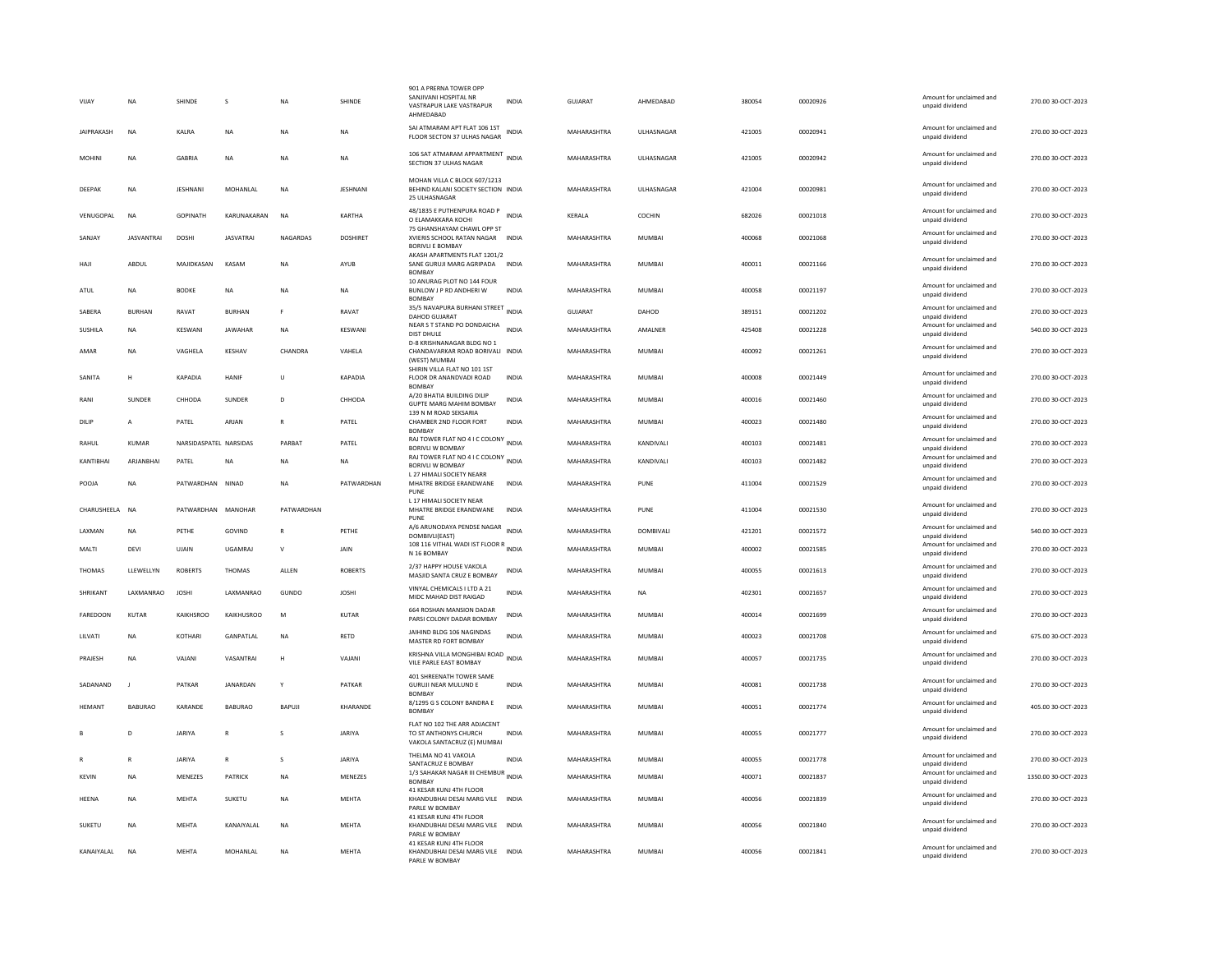| ARUNA          | NA            | VIMADALAL      | RASHMIKUMAR    | <b>NA</b>     | VIMADALAL     | 14 HAMAM HOUSE 36 AMBALAL<br>DOSHI MARG BOMABY BOMBAY                                                     | INDIA        | MAHARASHTRA           | MUMBAI             | 400023 | 00021872 | Amount for unclaimed and<br>unpaid dividend | 270.00 30-OCT-2023 |
|----------------|---------------|----------------|----------------|---------------|---------------|-----------------------------------------------------------------------------------------------------------|--------------|-----------------------|--------------------|--------|----------|---------------------------------------------|--------------------|
| <b>ARPITA</b>  | <b>NA</b>     | MONE           | PRABHAKAR      | <b>NA</b>     | MONE          | ASHIRVAD MAHANT RD EXT VILE<br>PARLE E BOMBA'                                                             | <b>INDIA</b> | MAHARASHTRA           | <b>MUMBAI</b>      | 400057 | 00021888 | Amount for unclaimed and<br>unpaid dividend | 270.00 30-OCT-2023 |
| SANJAY         | <b>NA</b>     | DUTT           | SUNIL          | DUTT          | PROF          | SUNRISE 24TH ROAD BANDRA<br><b>BOMBAY</b>                                                                 | INDIA        | MAHARASHTRA           | <b>MUMBAI</b>      | 400050 | 00021922 | Amount for unclaimed and<br>unpaid dividend | 270.00 30-OCT-2023 |
| MAHALAKSHMI NA |               | KRISHNAN       | $\kappa$       | s             | PKRISHNANRETD | 3 SANCHAR TELECOM OFFICERS'<br>FLATS COLLEGE ROAD DADAR<br>(WEST) MUMBAI                                  | <b>INDIA</b> | MAHARASHTRA           | <b>MUMBAI</b>      | 400028 | 00021949 | Amount for unclaimed and<br>unpaid dividend | 270.00 30-OCT-2023 |
| KETAN          | KANAYALAL     | SHAH           | KANAYALAL      | CHIMANLAL     | SHAH          | 156/10 JAWHAR NAGAR RD 1<br><b>GOREGAON W BOMBAY</b>                                                      | <b>INDIA</b> | MAHARASHTRA           | <b>MUMBAI</b>      | 400062 | 00022022 | Amount for unclaimed and<br>unpaid dividend | 270.00 30-OCT-2023 |
| ANURADHA       | NA            | LODHA          | NITIN          | TARACHAND     | LODHA         | MAUKTIK AGENCIES CAMP ROAD<br>MALEGAON DIST NASIK                                                         | <b>INDIA</b> | MAHARASHTRA           | MALEGAON           | 423203 | 00022077 | Amount for unclaimed and<br>unpaid dividend | 270.00 30-OCT-2023 |
| SBU            | RAMFSWARA     | SARMA          | D.             | SRI           | RAMAMURTHY    | C/O K V R RAO L-04 SONGANGA<br>COLONY SIPAT ROAD BILASPUR<br>CHHATISGARH                                  | INDIA        | CHHATTISGARH          | <b>BILASPUR</b>    | 495006 | 00022120 | Amount for unclaimed and<br>unpaid dividend | 540.00 30-OCT-2023 |
| GEETA          | <b>NA</b>     | PATEL          | $_{\sf NA}$    | <b>NA</b>     | <b>NA</b>     | <b>INDUSTRIAL SHOPPING CENTRE</b><br>PO SHINGANAPUR TAL                                                   | <b>INDIA</b> | MAHARASHTRA           | <b>KOPERGAON</b>   | 423603 | 00022121 | Amount for unclaimed and<br>unpaid dividend | 270.00 30-OCT-2023 |
| NARAYAN        | <b>NA</b>     | SONGARA        | <b>NA</b>      | <b>NA</b>     | <b>NA</b>     | KOPARGAON<br>SHIVAJI CHOK HARIGANJ<br>KHANDWA KHANDWA                                                     | <b>INDIA</b> | MADHYA PRADESH        | <b>KHANDWA</b>     | 450001 | 00022123 | Amount for unclaimed and<br>unpaid dividend | 270.00 30-OCT-2023 |
| SAVITRI        | NA            | RATHI          | LATE           | SH            | RAMDEORATHI   | C/O SHAMBHOO NATH AGARWAL<br>INFRONT OF PETROL PUMP<br>STATION ROAD, BHAGWATIGUNJ<br>PO.& DIST. BALRAMPUR | INDIA        | UTTAR PRADESH         | BALRAMPUR          | 271201 | 00022195 | Amount for unclaimed and<br>unpaid dividend | 270.00 30-OCT-2023 |
| <b>NAND</b>    | <b>KUMAR</b>  | SHARMA         | HARI           | SHANKER       | SHARMA        | C/O HARI SHANKER SHARMA 30<br>SARASWATI COLONY TUNDLA<br><b>FIROZABAD</b>                                 | <b>INDIA</b> | <b>UTTAR PRADESH</b>  | <b>BARHAN</b>      | 283204 | 00022199 | Amount for unclaimed and<br>unpaid dividend | 270.00 30-OCT-2023 |
| <b>UMFSH</b>   | CHANDRA       | SHARMA         | H              | $\mathbf{L}$  | SHARMA        | C/O SUBHASH CHANDRA C2<br><b>G9PAL NAGAR FIROZABAD</b>                                                    | <b>INDIA</b> | <b>UTTAR PRADESH</b>  | <b>BARHAN</b>      | 283203 | 00022238 | Amount for unclaimed and<br>unpaid dividend | 270.00 30-OCT-2023 |
| <b>ASHA</b>    | RANI          | SINGHAL        | D              | $\kappa$      | SINGHAL       | 14/307 MADAN MOHAN GATE<br>AGRA                                                                           | <b>INDIA</b> | <b>UTTAR PRADESH</b>  | AGRA               | 282002 | 00022265 | Amount for unclaimed and<br>unpaid dividend | 270.00 30-OCT-2023 |
| SASHIWAL       | NA            | GOGNA          | MAHESH         | KUMAR         | GOGNA         | KAYSTHPARA DHOLPUR                                                                                        | INDIA        | RAJASTHAN             | DHOLPUR            | 328001 | 00022268 | Amount for unclaimed and<br>unpaid dividend | 270.00 30-OCT-2023 |
| VISHAL         | <b>NA</b>     | JAIN           | YOGENDRA       | KUMAR         | JAIN          | LUHADIYA BHAWAN SASNI<br>ALIGARH                                                                          | <b>INDIA</b> | UTTAR PRADESH         | <b>MURSAN</b>      | 204216 | 00022275 | Amount for unclaimed and<br>unpaid dividend | 270.00 30-OCT-2023 |
| YATAN          | KUMARI        | JAIN           | YOGENDRA       | <b>KUMAR</b>  | JAIN          | LUHADIYA BHAWAN SASNI<br><b>ALIGARH</b>                                                                   | <b>INDIA</b> | UTTAR PRADESH         | MURSAN             | 204216 | 00022277 | Amount for unclaimed and<br>unpaid dividend | 270.00 30-OCT-2023 |
| JAI            | <b>SHREE</b>  | ARORA          | RAJEEV         | NA            | ARORA         | W/O RAJEEV ARORA, A-1, SANT<br>NAGAR NEAR INDRADHANUSH<br>COLONY DAYAL BAGH AGRA                          | <b>INDIA</b> | <b>UTTAR PRADESH</b>  | AGRA               | 282003 | 00022348 | Amount for unclaimed and<br>unpaid dividend | 270.00 30-OCT-2023 |
| RAJEEV         | <b>NA</b>     | ARORA          | SHYAM          | <b>KISHAN</b> | ARORA         | 16/80 SHEETLA GALI AGRA                                                                                   | <b>INDIA</b> | UTTAR PRADESH         | AGRA               | 282003 | 00022349 | Amount for unclaimed and<br>unpaid dividend | 270.00 30-OCT-2023 |
| LAL            | <b>BIHARI</b> | PRASAD         | LATE           | <b>SH</b>     | SANTANPRASAD  | H NO GK IV/98 MIG GYAN KHAND<br>INDIRA PURAM GHAZIABAD (UP)                                               | <b>INDIA</b> | <b>UTTAR PRADESH</b>  | <b>GHAZIARAD</b>   | 201010 | 00022383 | Amount for unclaimed and<br>unpaid dividend | 540.00 30-OCT-2023 |
| <b>USHA</b>    | <b>NA</b>     | GOYAL          | $\overline{A}$ | N             | GOYAL         | PLOT NO.488.(1 ST FLOOR)<br>SECTOR-5, VAISHALI, GHAZIABAD- INDIA<br>$(U.P)$ .                             |              | <b>UTTAR PRADESH</b>  | GHAZIABAD          | 201012 | 00022400 | Amount for unclaimed and<br>unpaid dividend | 270.00 30-OCT-2023 |
| ANJU           | NA            | JAIN           | RAJIV          | <b>KUMAR</b>  | JAIN          | 21/86 JATI GALI PULL<br>CHINGAMODI LOHA MANDI AGRA                                                        | <b>INDIA</b> | UTTAR PRADESH         | AGRA               | 282002 | 00022406 | Amount for unclaimed and<br>unpaid dividend | 405.00 30-OCT-2023 |
| KAILASH        | CHAND         | <b>GUPTA</b>   | RAM            | <b>BABOO</b>  | <b>GUPTA</b>  | 16/55 HZARI BHAWAN SHITLA<br><b>GALI AGRA</b>                                                             | <b>INDIA</b> | UTTAR PRADESH         | AGRA               | 282003 | 00022465 | Amount for unclaimed and<br>unpaid dividend | 270.00 30-OCT-2023 |
| ANITA          | NA            | JAIN           | <b>NA</b>      | <b>NA</b>     | <b>NA</b>     | 21/66 JATI GALI LOHA MANDI<br>AGRA                                                                        | <b>INDIA</b> | UTTAR PRADESH         | AGRA               | 282002 | 00022482 | Amount for unclaimed and<br>unpaid dividend | 270.00 30-OCT-2023 |
| c              | ANKA          | BABU           | c              | <b>NA</b>     | LAKSHMAIAH    | NO 2 TTOU MFC IL 76 AIR FORCE<br><b>STATION AGRA</b>                                                      | <b>INDIA</b> | <b>UTTAR PRADESH</b>  | AGRA               | 282008 | 00022504 | Amount for unclaimed and<br>unpaid dividend | 270.00 30-OCT-2023 |
| SARDAR         | MAL           | JAIN           | К              | P             | JAIN          | PAWAN GENERAL STORE NAI KI<br>MANDI AGRA                                                                  | <b>INDIA</b> | UTTAR PRADESH         | AGRA               | 282002 | 00022505 | Amount for unclaimed and<br>unpaid dividend | 270.00 30-OCT-2023 |
| CHUNNI         | <b>NA</b>     | AGRAWAI        | SOHAN          | LAL           | AGRAWAL       | W/O SOHAN LAL AGRAWAL<br>BEHIND BUNDEL KHAND TALKIES INDIA<br>MAURANIPUR                                  |              | <b>UTTAR PRADESH</b>  | <b>BARWA SAGAR</b> | 284204 | 00022528 | Amount for unclaimed and<br>unpaid dividend | 270.00 30-OCT-2023 |
| SUNITA         | NA            | JAIN           | <b>SUSHIL</b>  | NA            | JAIN          | 21//66 JATI GALI LOHA MANDI<br>AGRA                                                                       | <b>INDIA</b> | UTTAR PRADESH         | AGRA               | 282002 | 00022531 | Amount for unclaimed and<br>unpaid dividend | 270.00 30-OCT-2023 |
| HARI           | OM            | SHARMA         | <b>BABOO</b>   | <b>NA</b>     | LAL           | 47 BANK COLOONY RAJPUR AGRA INDIA                                                                         |              | UTTAR PRADESH         | AGRA               | 282001 | 00022534 | Amount for unclaimed and<br>unpaid dividend | 270.00 30-OCT-2023 |
| ANIL           | <b>KUMAR</b>  | MITTAL         |                | G             | <b>MITTAL</b> | 98 NORTH IDGAH COLONY AGRA INDIA                                                                          |              | <b>UTTAR PRADESH</b>  | AGRA               | 282010 | 00022542 | Amount for unclaimed and<br>unpaid dividend | 270.00 30-OCT-2023 |
| MUKESH         | NA            | KUMAR          | H              | $\kappa$      | MAHAJAN       | 822 SADAR BAZAR AGRA CANTT INDIA                                                                          |              | UTTAR PRADESH         | AGRA               | 282001 | 00022651 | Amount for unclaimed and<br>unpaid dividend | 270.00 30-OCT-2023 |
| MEETA          |               |                | MAHAVIR        | <b>NA</b>     | PRASAD        | A 217 KAMLA NAGAR AGRA                                                                                    | <b>INDIA</b> | UTTAR PRADESH         | AGRA               | 282005 | 00022658 | Amount for unclaimed and<br>unpaid dividend | 270.00 30-OCT-2023 |
| <b>RAKESH</b>  | KUMAR         | VFRMA          | SHYAM          | KUMAR         |               | 13/53 NUNAHAI AGRA                                                                                        | <b>INDIA</b> | <b>ANDHRA PRADESH</b> | HYDERABAD          | 500003 | 00022672 | Amount for unclaimed and<br>unpaid dividend | 270.00 30-OCT-2023 |
| ANIL           | <b>NA</b>     | <b>GUPTA</b>   | LAJJA          | RAM           | <b>GUPTA</b>  | 3/65 CHATTA BAZAR AGRA                                                                                    | <b>INDIA</b> | <b>UTTAR PRADESH</b>  | AGRA               | 282004 | 00022683 | Amount for unclaimed and<br>unpaid dividend | 270.00 30-OCT-2023 |
| YOGITA         | NA            | VERMA          | P              | NA            | VERMA         | C/O MR MUKESH SAXENA HOUSE<br>NO 804 SECTOR 9 FARIDABAD<br>HARYANA                                        | <b>INDIA</b> | HARYANA               | FARIDABAD          | 121006 | 00022699 | Amount for unclaimed and<br>unpaid dividend | 270.00 30-OCT-2023 |
| G              | U             | <b>QURESHI</b> | M              | Y             | QURESHIPROF   | 22/51 TAMOLI PARA DHOLIKHAR<br>AGRA                                                                       | <b>INDIA</b> | <b>UTTAR PRADESH</b>  | AGRA               | 282003 | 00022715 | Amount for unclaimed and<br>unpaid dividend | 270.00 30-OCT-2023 |
| SUNIL          | <b>KUMAR</b>  | AGARWAL        | KEDARILAL      | AGRAWAL       |               | S/O KEDARI LAL AGRAWAL CHAKKI INDIA<br><b>BAZAR HATHRAS</b>                                               |              | UTTAR PRADESH         | <b>HATHRAS</b>     | 204101 | 00022718 | Amount for unclaimed and<br>unpaid dividend | 270.00 30-OCT-2023 |
| PRAMOD         | <b>NA</b>     | KUMAR          | RAJ            | NARAYAN       | PRACTICE      | 18/1 PHULATTI BAZAR AGRA                                                                                  | <b>INDIA</b> | UTTAR PRADESH         | AGRA               | 282003 | 00022719 | Amount for unclaimed and<br>unpaid dividend | 270.00 30-OCT-2023 |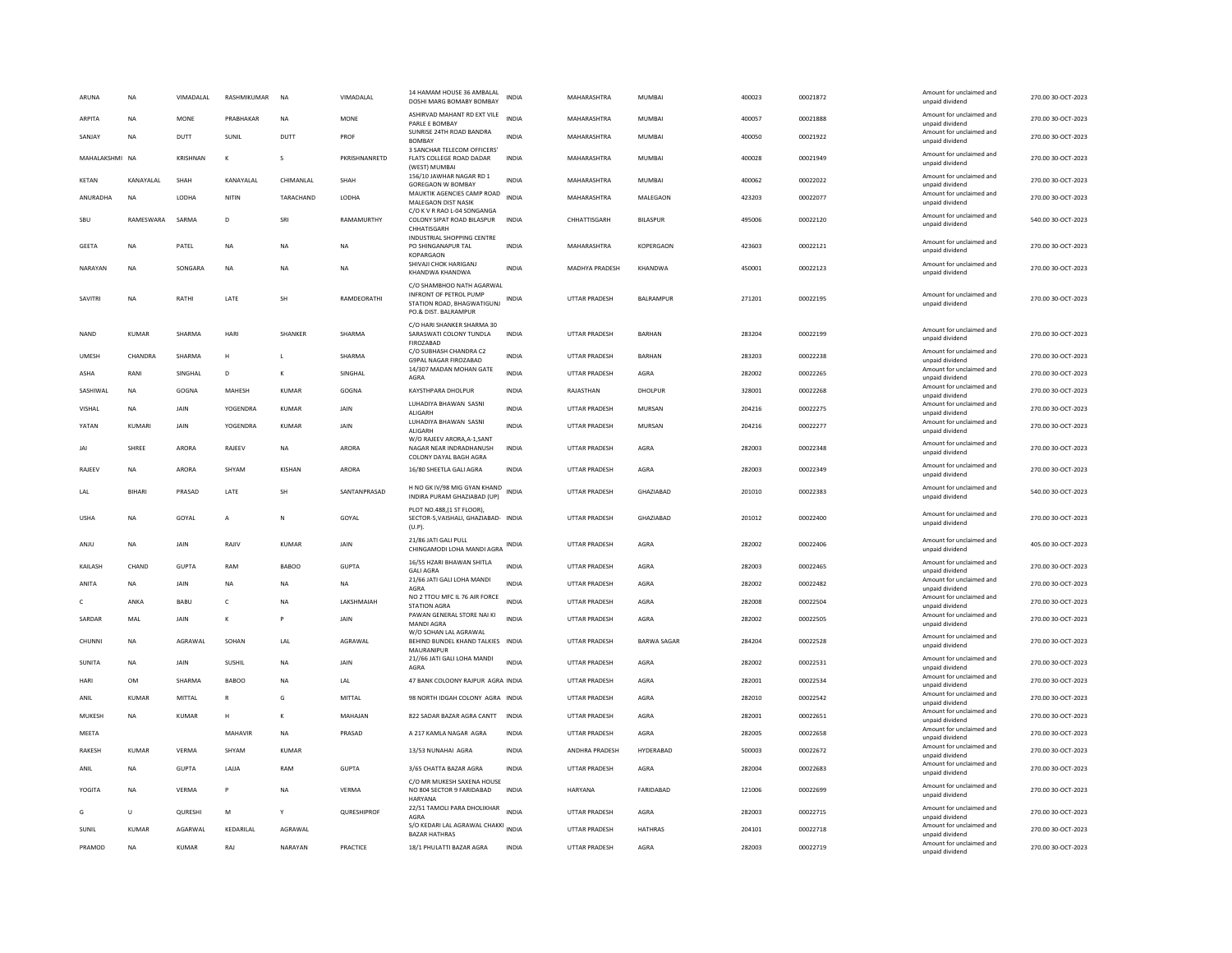| SHASH            | NA                | <b>GUPTA</b>         | NARAYAN                                                                        | <b>GUPTA</b>   | PROF          | JAY DEVI NURSING HOME NEAR<br>RAGHUNATH CINEMA AGRA                                                          | <b>INDIA</b> | UTTAR PRADESH        | AGRA                | 282002 | 00022740 | Amount for unclaimed and<br>unnaid dividend                    | 270.00 30-OCT-2023 |
|------------------|-------------------|----------------------|--------------------------------------------------------------------------------|----------------|---------------|--------------------------------------------------------------------------------------------------------------|--------------|----------------------|---------------------|--------|----------|----------------------------------------------------------------|--------------------|
| KANTA            | <b>NA</b>         | SHARMA               | CHANDRA                                                                        | <b>NA</b>      | PRAKASH       | 20 ASHOK NAGAR AGRA                                                                                          | <b>INDIA</b> | <b>UTTAR PRADESH</b> | AGRA                | 282002 | 00022756 | Amount for unclaimed and<br>unpaid dividend                    | 405.00 30-OCT-2023 |
| VIJAYA           | <b>NA</b>         | <b>GUPTA</b>         | <b>NA</b>                                                                      | <b>NA</b>      | NA            | 10/13 PATEL NAGAR MOTI<br>KATARA AGRA                                                                        | <b>INDIA</b> | UTTAR PRADESH        | AGRA                | 282003 | 00022759 | Amount for unclaimed and<br>unpaid dividend                    | 270.00 30-OCT-2023 |
| VIJAYKUMAR       | NATVARLAL         | SHAH                 | NATVARLAL                                                                      | Н              | SHAH          | 89 DHARAM NAGAR SOCIETY<br>SABARMATI AHMEDABAD                                                               | INDIA        | GUJARAT              | AHMEDABAD           | 380005 | 00022824 | Amount for unclaimed and<br>unpaid dividend                    | 405.00 30-OCT-2023 |
| KASMIRA          | <b>BHAGUBHAI</b>  | PATEL                | <b>BHAGUBHAI</b>                                                               | $\mathsf{R}$   | PATEL         | C/O BHARAT KUMAR BABULAL<br>AND CO 407 CHOKHA BAZAR<br>KALUPUR AHMEDABAD                                     | <b>INDIA</b> | <b>GUJARAT</b>       | AHMEDABAD           | 380002 | 00022899 | Amount for unclaimed and<br>unpaid dividend                    | 270.00 30-OCT-2023 |
| PRAURAVI         |                   | JANI                 | SURENDRA                                                                       | <b>BHAI</b>    | JANI          | SANKET PATHOLOGY 3 SWAMI<br>NARAYAN COMPLEX VASTRAL<br>CHARRASTA ODHAV AHMEDABAD                             | <b>INDIA</b> | <b>GUJARAT</b>       | ODHAV               | 382475 | 00022952 | Amount for unclaimed and<br>unpaid dividend                    | 270.00 30-OCT-2023 |
| KAMALABEN        | NA                | <b>GUPTA</b>         | SITARAM                                                                        | <b>NA</b>      | <b>GUPTA</b>  | B/3 ASHAPURI SOCIETY NEAR<br>POLICE CHOWKY CADILA ROAD<br>GHODASAR AHMEDABAD<br>B/3 ASHAPURI SOCIETY NO I NR | INDIA        | GUJARAT              | AHMEDABAD           | 380050 | 00022958 | Amount for unclaimed and<br>unpaid dividend                    | 270.00 30-OCT-2023 |
| SITARAM          | <b>NA</b>         | <b>GUPTA</b>         | RAMDAYAL                                                                       | <b>NA</b>      | <b>GUPTA</b>  | <b>GHODASAR POLICE CHOWKY</b><br>CADILA ROAD AHMEDABAD                                                       | <b>INDIA</b> | <b>GUJARAT</b>       | AHMEDABAD           | 380050 | 00022959 | Amount for unclaimed and<br>unpaid dividend                    | 270.00 30-OCT-2023 |
| NARSHIBHAI       | <b>BACHARBHAI</b> | PATEL                | <b>BACHARBHAI</b>                                                              | $\kappa$       | PATEL         | AT - GRABT TALUKA - BAYAD DIST -<br>SABRKANTHA GUJARAT                                                       | <b>INDIA</b> | GUIARAT              | MODASA              | 383335 | 00022981 | Amount for unclaimed and<br>unpaid dividend                    | 270.00 30-OCT-2023 |
| KAILASBEN        | BHAILALBHAI       | PATEL                | <b>BHAILAL</b>                                                                 | BHAI           | NPATEL        | A 1 JIAR APARTMENT NEAR TIGAR<br>FLATS NAVAU VADAJ<br>AHMEDABAD                                              | <b>INDIA</b> | GUJARAT              | AHMEDABAD           | 380013 | 00023001 | Amount for unclaimed and<br>unpaid dividend                    | 270.00 30-OCT-2023 |
| <b>JITENDRA</b>  | KUMAR             | <b>RSHAH</b>         | RAICHANDBHAI                                                                   | $\overline{A}$ | SHAH          | 3 HARINIWAS APPT 17 ANANT<br>SOCIETY B/H SAIBABA MANDIR<br>AHMFDARAD                                         | INDIA        | GUJARAT              | AHMEDABAD           | 380008 | 00023026 | Amount for unclaimed and<br>unpaid dividend                    | 540.00 30-OCT-2023 |
| VINOD            | <b>BHAI</b>       | LPATEL               | <b>NA</b>                                                                      | <b>NA</b>      | <b>NA</b>     | NAVOMADH PO BHANDU<br>MAHSANA                                                                                | <b>INDIA</b> | <b>GUJARAT</b>       | <b>UNJHA</b>        | 384120 | 00023094 | Amount for unclaimed and<br>unpaid dividend                    | 270.00 30-OCT-2023 |
| PATEL            | MADHUBEN          | GIRISHKUMAR          | PATEL                                                                          | GIRISHILUMAR   | A             | 11/7 SAMRAT NAGAR VATWA<br>ROAD ISANPUR AHMEDABAD                                                            | INDIA        | GUJARAT              | AHMEDABAD           | 380050 | 00023159 | Amount for unclaimed and<br>unpaid dividend                    | 270.00 30-OCT-2023 |
| <b>TOMI</b>      | <b>NA</b>         | <b>MODI</b>          | CHAMPAKLAL                                                                     | <b>NA</b>      | <b>MODI</b>   | 1943 KALUPUR CHAKALA<br>DHUDEPWALA POLE AHMEDABAD INDIA                                                      |              | GUJARAT              | AHMEDABAD           | 380001 | 00023249 | Amount for unclaimed and<br>unpaid dividend                    | 270.00 30-OCT-2023 |
| DILIF            | M                 | <b>BHAVSAR</b>       | NA                                                                             | <b>NA</b>      | <b>NA</b>     | M/S RAMANLAL RAJMAL<br>RATANPOLE NEAR C J MARKET<br>AHMEDABAD                                                | <b>INDIA</b> | <b>GUJARAT</b>       | AHMEDABAD           | 380001 | 00023255 | Amount for unclaimed and<br>unpaid dividend                    | 270.00 30-OCT-2023 |
| <b>JAWAHAR</b>   | LAL               | VISHANDASSHA<br>H    | VISHANDAS                                                                      | NA             | SHAH          | RAJESH KUMAR OM PRAKASH<br>SHAH 5 LN P SHOPING CENTRE<br>MODASA                                              | INDIA        | GUJARAT              | MODASA              | 383315 | 00023331 | Amount for unclaimed and<br>unpaid dividend                    | 270.00 30-OCT-2023 |
| SUNANDA          | BEN               | ALAL                 | $\hbox{\small NIRANJANBHAID} \begin{tabular}{c} NIRANJANBHAI \\ \end{tabular}$ | к              | DALAL         | 1355 KISHOR BHULA S KHADKI<br>RAJAMEHTAS POLE KALUPUR<br>AHMEDABAD                                           | INDIA        | GUJARAT              | AHMEDABAD           | 380001 | 00023348 | Amount for unclaimed and<br>unpaid dividend                    | 270.00 30-OCT-2023 |
| <b>IYANTI</b>    |                   |                      |                                                                                |                |               |                                                                                                              |              |                      |                     |        |          |                                                                |                    |
|                  | <b>BHAI</b>       | AMBALALPATEL AMBALAL |                                                                                | $\mathbf{S}$   | PATEL         | TRIMURATI SOCIETY KAPADWANJ INDIA                                                                            |              | GUIARAT              | KAPADWANJ           | 387620 | 00023366 | Amount for unclaimed and<br>unpaid dividend                    | 270.00 30-OCT-2023 |
| GOVIND           | BHAI              | SHANABHAIPAT<br>EL   | SHANABHAI                                                                      | $\mathbf{v}$   | PATEL         | TRIMURTI SOCIETY KAPADWANJ INDIA                                                                             |              | GUJARAT              | KAPADWANJ           | 387620 | 00023367 | Amount for unclaimed and<br>unpaid dividend                    | 270.00 30-OCT-2023 |
| PUNGIBEN         | CHIMAN            | PATEL                | CHIJANBHAI                                                                     | s              | PATELHOUSEWOR | TRIMURATI SOCIETY KAPADWANJ INDIA                                                                            |              | GUJARAT              | KAPADWANJ           | 387620 | 00023368 | Amount for unclaimed and<br>unpaid dividend                    | 270.00 30-OCT-2023 |
| RONAK            | <b>NA</b>         | <b>JAIN</b>          | <b>NA</b>                                                                      | <b>NA</b>      | NA.           | 7/A ADINATH NAGAR OPP RITA<br>PARK SHAHI BAUG AHMEDABAD                                                      | INDIA        | GUIARAT              | AHMEDARAD           | 380004 | 00023473 | Amount for unclaimed and<br>unpaid dividend                    | 270.00 30-OCT-2023 |
| RANIANA          | KUMARI            | <b>SHAH</b>          | GANESH                                                                         | PRASAD         | SHAH          | C/P HUKUMCHAND TEXTILE<br>AGENCY 118 NEW CLOTH MARKET INDIA<br>AHMEDABAD                                     |              | GUIARAT              | AHMEDABAD           | 380002 | 00023506 | Amount for unclaimed and<br>unpaid dividend                    | 270.00 30-OCT-2023 |
| <b>KISHOR</b>    | ΝA                | NAGAR                | GANESBHAI                                                                      | <b>NA</b>      | NAGAR         | 21 KRISHNA FLATS RAMBAG<br>MANINAGAR AHMEDABAD                                                               | INDIA        | GUJARAT              | AHMEDABAD           | 380008 | 00023512 | Amount for unclaimed and<br>unpaid dividend                    | 135.00 30-OCT-2023 |
| BHIKHALAL        | <b>NA</b>         | <b>MADIA</b>         | VAHARASHI                                                                      | <b>NA</b>      | <b>MADIA</b>  | 8 JAIN COLONY NAGAR SOCIETY<br>VANDA GHEEKANTA ROAD                                                          | <b>INDIA</b> | GUJARAT              | AHMEDABAD           | 380001 | 00023561 | Amount for unclaimed and<br>unpaid dividend                    | 270.00 30-OCT-2023 |
| <b>DAKSHA</b>    | <b>NA</b>         | PATEL                | <b>HITENDRA</b>                                                                | <b>NA</b>      | KUMAR         | AHMFDARAD<br>AT POST RAIPUR TA DIST<br>GANDHINAGAR AHMEDABAD                                                 | <b>INDIA</b> | <b>GUJARAT</b>       | AHMEDABAD           | 380001 | 00023599 | Amount for unclaimed and<br>unpaid dividend                    | 270.00 30-OCT-2023 |
| HASMUKHBHAI G    |                   | PATEL                | NA                                                                             | <b>NA</b>      | NA            | C 65 VIMALNATH SOCIETY NR<br>DERASAR BAPU NAGAR                                                              | INDIA        | GUJARAT              | AHMEDABAD           | 380024 | 00023616 | Amount for unclaimed and                                       | 270.00 30-OCT-2023 |
| SUSHESH          | <b>NA</b>         | RANPURA              | DILIP                                                                          | <b>NA</b>      | <b>BHA</b>    | AHMEDABAD<br>1 SAHKAR COLONY SECTOR 25<br><b>GANDHI NAGAR</b>                                                | <b>INDIA</b> | <b>GUJARAT</b>       | <b>GANDHI NAGAR</b> | 382023 | 00023678 | unpaid dividend<br>Amount for unclaimed and<br>unpaid dividend | 270.00 30-OCT-2023 |
| <b>VINODBHAI</b> | CHHOTAL AL        | SHAH                 | $\mathsf{C}$                                                                   | K              | CHAND         | 17/B SUBHASH SOCIETY NEAR<br><b>ISHVER BHUVAN COMMERCE</b><br>COLLEGE SIX ROAD                               | <b>INDIA</b> | <b>GUJARAT</b>       | AHMEDABAD           | 380009 | 00023681 | Amount for unclaimed and<br>unpaid dividend                    | 270.00 30-OCT-2023 |
| RAMESHWAR        | SAHAI             | BHATNAGAR            | MAHARAJ                                                                        | SAHAI          |               | NAVRANGPURA AHMEDABAD<br>262 RAMNAGAR GHAZIABAD U P INDIA                                                    |              | UTTAR PRADESH        | GHAZIABAD           | 201001 | 00023716 | Amount for unclaimed and<br>unpaid dividend                    | 270.00 30-OCT-2023 |
| <b>ASHVINA</b>   | P                 | SHAH                 | PANKAJ                                                                         | $\mathbb{R}$   | SHAH          | 18 AMARJYOTI SOCIETY<br>MANINAGAR EAST AHMEDABAD                                                             | INDIA        | <b>GUJARAT</b>       | AHMEDABAD           | 380008 | 00023718 | Amount for unclaimed and<br>unpaid dividend                    | 270.00 30-OCT-2023 |
| SUSHILA          | <b>BEN</b>        | AUPADHYAY            | ASHWIN                                                                         | BHAI           |               | PUNJAB NATIONAL BANK HIMMAT INDIA<br>NAGAR                                                                   |              | GUJARAT              | <b>HIMATNAGAR</b>   | 383001 | 00023767 | Amount for unclaimed and<br>unpaid dividend                    | 270.00 30-OCT-2023 |
| MEENA            | MUKESH            | JAJAL                | MUKESH                                                                         | $\mathsf{v}$   | JAJAL         | C/1 SUKETU APPARTMENTS<br>DALAL COLONY MANI NAGAR<br>AHMFDARAD                                               | <b>INDIA</b> | GUJARAT              | AHMEDABAD           | 380008 | 00023799 | Amount for unclaimed and<br>unpaid dividend                    | 270.00 30-OCT-2023 |
| <b>SUNITA</b>    | $\overline{A}$    | <b>SHAH</b>          | ASHOK                                                                          | <b>NA</b>      | SHAH          | 4 TRIPURA DUPIEX 13<br>MOTINAGAR SOCIETY NAVJIVAN INDIA<br>AHMEDABAD                                         |              | GUJARAT              | AHMEDABAD           | 380014 | 00023846 | Amount for unclaimed and<br>unpaid dividend                    | 270.00 30-OCT-2023 |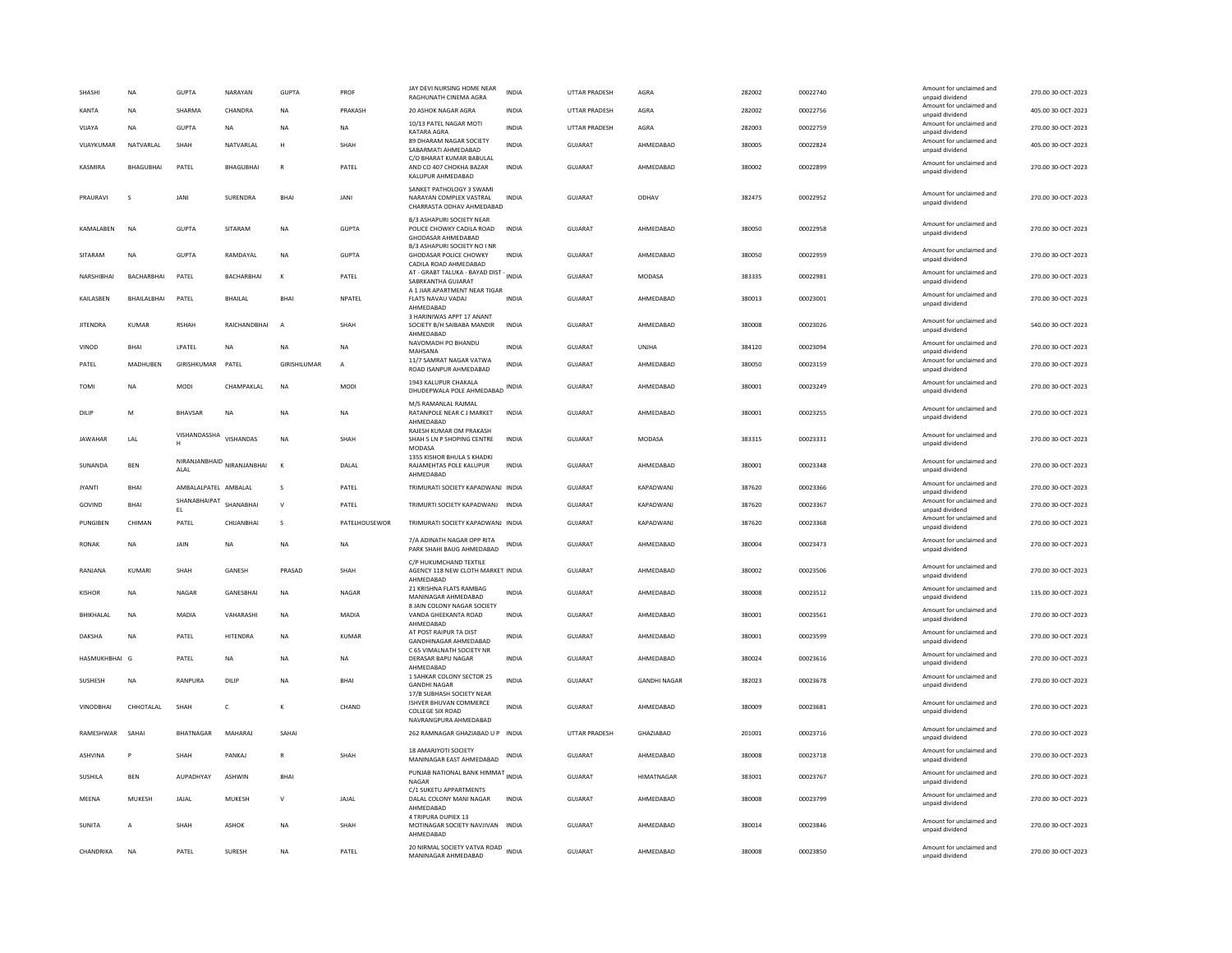| PRITIBEN        | RAJENDRA        | KUMARRAWAL RAJENDRA |                 | <b>KUMAR</b> | RAWAL        | 16 ASHAPURAN 50 GITANJALI<br>NAGAR D CABIN SABARMATI<br>AHMFDARAD                                                         | <b>INDIA</b> | GUJARAT        | AHMEDABAD        | 380019 | 00023875 | Amount for unclaimed and<br>unpaid dividend | 270.00 30-OCT-2023 |
|-----------------|-----------------|---------------------|-----------------|--------------|--------------|---------------------------------------------------------------------------------------------------------------------------|--------------|----------------|------------------|--------|----------|---------------------------------------------|--------------------|
| MEENA           | NAVNITLAL       | <b>MEHTA</b>        | NAVNITLAL       | $\mathbf{J}$ | <b>MEHTA</b> | A 12 TUSHAR APT JAGABHAI PARK INDIA<br>MANINAGAR AHMEDABAD                                                                |              | GUJARAT        | AHMEDABAD        | 380008 | 00023959 | Amount for unclaimed and<br>unpaid dividend | 270.00 30-OCT-2023 |
| <b>JYOSTNA</b>  | <b>MUKESH</b>   | <b>MODI</b>         | MUKESH          | RASIKLAL     | <b>MODI</b>  | 583 GHANTIWALAS DEHLA CITY<br>DANAPITH AHMEDARAD                                                                          | <b>INDIA</b> | GUJARAT        | AHMEDABAD        | 380001 | 00024081 | Amount for unclaimed and<br>unnaid dividend | 270.00 30-OCT-2023 |
| <b>JITENDRA</b> | $\mathsf{C}$    | SALECHA             | CHANDANMAL      | <b>NA</b>    | PARTAPIL     | 507 NEW CLOTH MARKET<br>AHMEDABAD                                                                                         | <b>INDIA</b> | <b>GUJARAT</b> | AHMEDABAD        | 380002 | 00024220 | Amount for unclaimed and<br>unpaid dividend | 270.00 30-OCT-2023 |
| SUWA            | DEVI            | KOTHARI             | NA              | NA           | <b>NA</b>    | MAHENDRA KUMAR BHUPATRAJ<br>109 NEW CLOTH MARKET<br>AHMFDARAD                                                             | INDIA        | GUJARAT        | AHMEDABAD        | 380002 | 00024261 | Amount for unclaimed and<br>unpaid dividend | 270.00 30-OCT-2023 |
| KANTILAL        | M               | SHAH                | MOHANI AI       | $\mathbf{B}$ | SHAHRETD     | 4027/1 BEHIND STATE BANK<br>ASTODIA ROAD AHMEDABAD                                                                        | <b>INDIA</b> | <b>GUJARAT</b> | AHMFDARAD        | 380001 | 00024319 | Amount for unclaimed and<br>unpaid dividend | 270.00 30-OCT-2023 |
| KODARLAL        | <b>NA</b>       | SHAH                | HAKAMCHAND      | $\mathbf{K}$ | SHAH         | OPP DENA BANK CHANDRA<br>BHUVAN AT TALOD S K                                                                              | <b>INDIA</b> | <b>GUJARAT</b> | SONASAN          | 383215 | 00024375 | Amount for unclaimed and<br>unpaid dividend | 270.00 30-OCT-2023 |
| SHAILESH        | <b>NA</b>       | SHAH                | JAYANTILAL      | К            | SHAH         | AJAY TEA PROSSESERS OPP DENA<br><b>BANK AT TALOD S K</b><br>35/A BHAGWAT NAGAR SOC OPP                                    | <b>INDIA</b> | <b>GUJARAT</b> | SONASAN          | 383215 | 00024376 | Amount for unclaimed and<br>unpaid dividend | 270.00 30-OCT-2023 |
| LALITABEN       | VITHALBHAI      | PATEL               | VITHALBHAI      | DADARSH      | RETD         | SARVODAY SOLA ROAD<br>AHMEDABAD                                                                                           | <b>INDIA</b> | GUJARAT        | AHMEDABAD        | 380061 | 00024565 | Amount for unclaimed and<br>unpaid dividend | 540.00 30-OCT-2023 |
| MUKESH          | NA              | MOGILAL             | <b>MOGILAL</b>  | <b>NA</b>    | $\mathbf{H}$ | C/O MUKESH ENTERPRISES 24 A<br>M LANE CHICK PET BANGALORE                                                                 | <b>INDIA</b> | KARNATAKA      | <b>BANGALORE</b> | 560053 | 00024707 | Amount for unclaimed and<br>unpaid dividend | 270.00.30-OCT-2023 |
| HIRANI          | <b>INDUBEN</b>  | K                   | KESHAVLAL       | NA           |              | H/10 MADHUPURA MARKET<br>SHAHIBAGH ROAD AHMEDABAD                                                                         | INDIA        | <b>GUJARAT</b> | AHMEDABAD        | 380004 | 00024907 | Amount for unclaimed and<br>unpaid dividend | 270.00 30-OCT-2023 |
| DHARMISHTA      | <b>NA</b>       | SONPURA             | <b>JASHWANT</b> | <b>NA</b>    | SOMPURA      | D 5 GANESH A MENT SUTAR<br><b>FACTORY ROAD NARODA</b><br>AHMEDABAD                                                        | <b>INDIA</b> | GUJARAT        | <b>NARODA</b>    | 382325 | 00025031 | Amount for unclaimed and<br>unpaid dividend | 270.00 30-OCT-2023 |
| PARESH          | KUMAR           | PATEL               | <b>BHAI</b>     | N            | PATEL        | S/14 NILKANTH VARNI<br>GHANSHYAM NAGAR SOC OPP RT INDIA<br>O AHMEDABAD                                                    |              | GUIARAT        | AHMEDARAD        | 380027 | 00025062 | Amount for unclaimed and<br>unpaid dividend | 270.00 30-OCT-2023 |
| CHANDRAKANT NA  |                 | PATEL               | KANTILAL        | <b>NA</b>    | PATEL        | A/35 KARMCHARI NAGAR PART I<br>OPP SUPER SCHOOL GHATLODIA INDIA                                                           |              | <b>GUJARAT</b> | AHMEDABAD        | 380061 | 00025075 | Amount for unclaimed and<br>unpaid dividend | 270.00 30-OCT-2023 |
| <b>JASUBHAI</b> | к               | PARMAR              | NA              | <b>NA</b>    | <b>NA</b>    | AHMEDABAD<br><b>B 75 MRUDUL PARK 3</b><br>GHATLODIYA AHMEDABAD                                                            | <b>INDIA</b> | GUJARAT        | AHMEDABAD        | 380061 | 00025095 | Amount for unclaimed and<br>unpaid dividend | 270.00 30-OCT-2023 |
| RITESH          | GOPALBHAI       | PATEL               | GOPAL           | <b>BHA</b>   | PATEL        | 5 DAMYANTI PARK SOCIETY B/S<br>NEW CIVIL SAHIBAUG CAMP ROAD INDIA<br>AHMEDABAD                                            |              | <b>GUJARAT</b> | AHMEDABAD        | 380004 | 00025102 | Amount for unclaimed and<br>unpaid dividend | 270.00 30-OCT-2023 |
| MAHENDRA        | <b>NA</b>       | PANCHAL             | <b>NA</b>       | <b>NA</b>    | <b>NA</b>    | 953/1 BATTIWALO KHACHO<br>NADIAWAD POLE DARIAPUR                                                                          | <b>INDIA</b> | <b>GUJARAT</b> | AHMEDABAD        | 380001 | 00025104 | Amount for unclaimed and<br>unpaid dividend | 405.00 30-OCT-2023 |
| DAYALAL         | HARICHAND       | KOTAK               | HARCHAND        | <b>BHAI</b>  | <b>KOTAK</b> | AHMEDABAD<br>KOTAK KUNG JALARAM PARK TU<br>AT HARIJ DIST MEHSANA                                                          | <b>INDIA</b> | GUJARAT        | PATAN            | 384240 | 00025121 | Amount for unclaimed and<br>unpaid dividend | 270.00 30-OCT-2023 |
| KANTILAL        | <b>JIVANLAL</b> | PATEL               | <b>JIVANLAL</b> | GOVINDJI     | PATELRETD    | 138ASHOK APARTMENT 5TH<br>FLOOR SARASPUR AHMEDABAD                                                                        | <b>INDIA</b> | <b>GUJARAT</b> | AHMEDABAD        | 380018 | 00025153 | Amount for unclaimed and<br>unpaid dividend | 270.00 30-OCT-2023 |
| NITIN           | $\mathbf{I}$    | KOSHTI              | <b>IASHWANT</b> | M            | KOSHI        | A 25 NEW VAGHESHWARI CO OP<br>SOCIETY GHODASAR AHMEDABAD INDIA                                                            |              | GUIARAT        | AHMFDARAD        | 380050 | 00025194 | Amount for unclaimed and<br>unpaid dividend | 270.00.30-OCT-2023 |
| SONAL           | SOMALAL         | SHAH                | SOMALAL         | NA           | SHAH         | 4 B V RAJ BHOOMI APT SWAMI<br>NARAYAN TEMPLE ROAD<br>AHMEDABAD                                                            | <b>INDIA</b> | GUJARAT        | AHMEDABAD        | 380008 | 00025259 | Amount for unclaimed and<br>unpaid dividend | 270.00 30-OCT-2023 |
| YAGNESH         | SOMALAL         | SHAH                | SOMALAL         | NA           | SHAH         | 4 B V RAJ BHOOMI APT SWAMI<br>NARAYAN TEMPLE ROAD<br>AHMEDABAD                                                            | INDIA        | GUJARAT        | AHMEDABAD        | 380008 | 00025260 | Amount for unclaimed and<br>unpaid dividend | 270.00 30-OCT-2023 |
| <b>SMITA</b>    | <b>NA</b>       | <b>MANKODI</b>      | <b>NA</b>       | <b>NA</b>    | <b>NA</b>    | <b>G E BOARD CIRCLE OFFICE</b><br>SABARMATI AHMEDABAD                                                                     | <b>INDIA</b> | GUJARAT        | AHMEDABAD        | 380005 | 00025331 | Amount for unclaimed and<br>unpaid dividend | 270.00 30-OCT-2023 |
| DAXA            | $\mathbb{R}$    | <b>SHAH</b>         | <b>NA</b>       | <b>NA</b>    | <b>NA</b>    | 14 KALAJYOT APTT B/H BANSI<br>PARLOUR NR USHA BHAVAN<br><b>BARRAGE ROAD VASNA</b>                                         | <b>INDIA</b> | GUIARAT        | AHMEDARAD        | 380007 | 00025472 | Amount for unclaimed and<br>unpaid dividend | 270.00 30-OCT-2023 |
| ALPA            | YOGESH          | SHAH                | YOGESH          | $\mathsf{C}$ | SHAH         | AHMEDABAD<br>A-15 VRAJBHUMI SOCIETY NEAR<br>UMA SCHOOL NARODA<br>AHMEDABAD                                                | <b>INDIA</b> | GUIARAT        | <b>NARODA</b>    | 382325 | 00025496 | Amount for unclaimed and<br>unpaid dividend | 270.00 30-OCT-2023 |
| SIDDHARAJ       | J               | JADEJA              | <b>JORUBHA</b>  | NA           | JADEJA       | 9 HARIPRAKASH SOCIETY B H<br>KUMAR SOCIETY NARODA                                                                         | <b>INDIA</b> | GUJARAT        | NARODA           | 382325 | 00025505 | Amount for unclaimed and<br>unpaid dividend | 270.00 30-OCT-2023 |
| RAJU            | $\mathsf{V}$    | VARGHESE            | $\mathsf{v}$    | $\mathsf{C}$ | VARGHESE     | AHMEDABAD<br>G-22 KASTURI PARK HALAR ROAD<br>VALSAD SOUTH GUJARAT                                                         | <b>INDIA</b> | <b>GUJARAT</b> | VALSAD H.O       | 396001 | 00025690 | Amount for unclaimed and<br>unpaid dividend | 405.00 30-OCT-2023 |
| <b>RAMESH</b>   | BHAI            | CHAGANDASPAT<br>EL. | CHHGANDAS       | А            | PATEL        | 218/3 MADHAV TENAMENT B/H<br>HARSHAD COLONY NEAR<br><b>BHAGVATI SCHOOL THAKKAR</b>                                        | INDIA        | GUJARAT        | <b>NARODA</b>    | 382350 | 00025695 | Amount for unclaimed and<br>unpaid dividend | 540.00 30-OCT-2023 |
| JAYESH          | <b>NA</b>       | PANDYA              | RAJNIKANT       | ${\sf N}$    | PANDYA       | NAGAR AHMEDABAD<br>B 180 BHAVNA TENA VASNA<br>BERRAGE PALDI AHMEDABAD                                                     | INDIA        | GUJARAT        | AHMEDABAD        | 380007 | 00025711 | Amount for unclaimed and<br>unpaid dividend | 270.00 30-OCT-2023 |
|                 |                 |                     |                 |              |              | "TIRTH VILLA" 5-6 RIDDHI SIDDHI<br>RAW HOUSE NR AMBER GARDEN                                                              |              |                |                  |        |          | Amount for unclaimed and                    |                    |
| JASBER          | SINGH           | TBAGGA              | TARLOCHAN       | SINGH        | BAGGA        | KAMESHWAR SCHOOL ROAD<br>JODHPUR TEKRA SATELLITE<br>AHMEDABAD                                                             | INDIA        | GUJARAT        | AHMEDABAD        | 380015 | 00025834 | unpaid dividend                             | 270.00 30-OCT-2023 |
| GURMEET         | SINGH           | TBAGGA              | TARLOCHAN       | SINGH        | TBAGGA       | "TIRTH VILLA" RIDDHI SIDDHI RAW<br>HOUSE NR AMBER GARDEN<br>KAMESHWAR SCHOOL ROAD<br>JODHPUR TEKRA SATELLITE<br>AHMEDABAD | INDIA        | GUJARAT        | AHMEDABAD        | 380015 | 00025835 | Amount for unclaimed and<br>unnaid dividend | 270.00 30-OCT-2023 |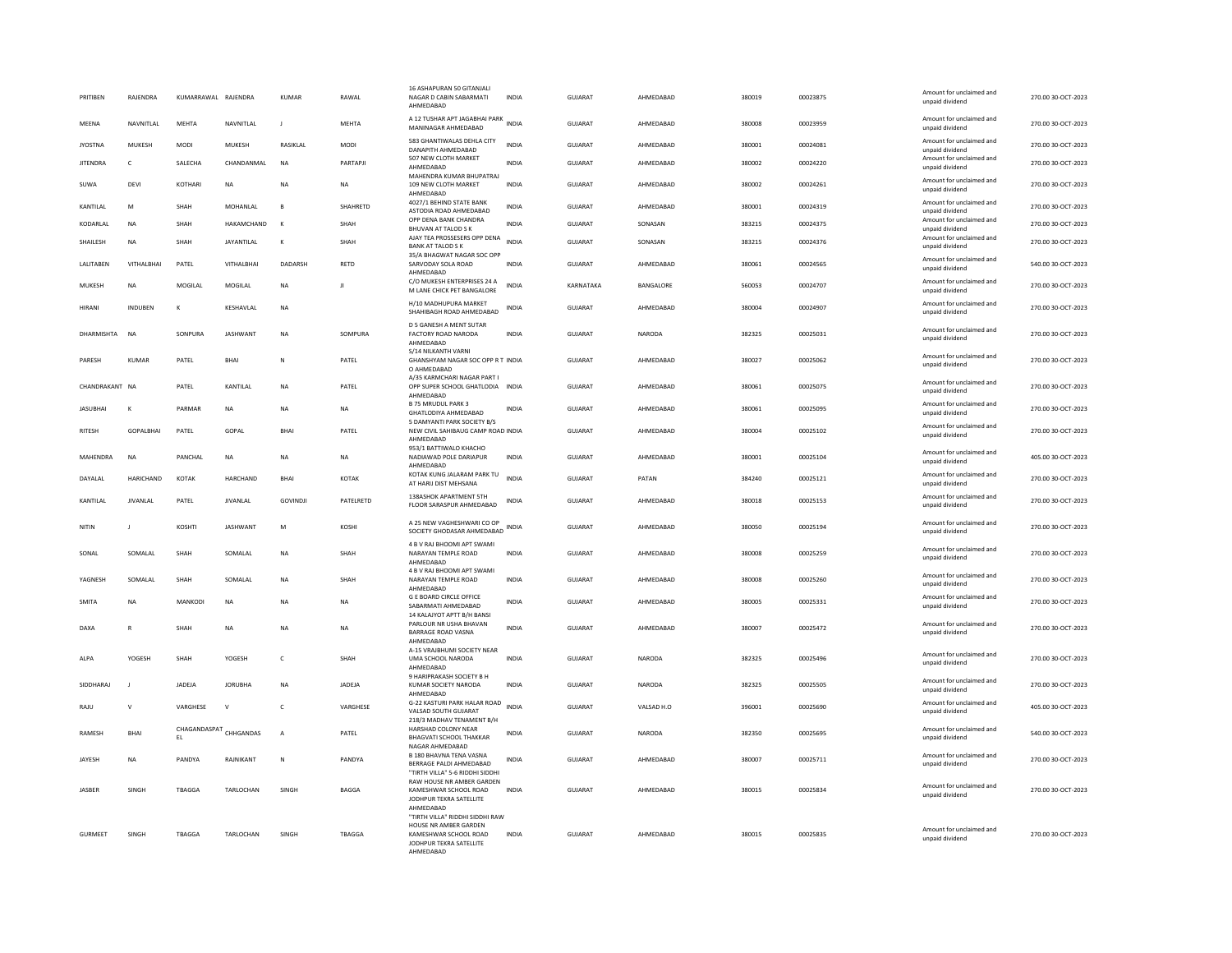| PARMAND        | NA                | LALCHAND           | NA               | NΑ             | <b>NA</b>     | G 3 AHMEDABAD CLOTH MKT<br>KHAJURI NA KHANCHA KALUPUR<br>KOTNI RANG REVDE BAZAR<br>AHMEDABAD    | <b>INDIA</b> | GUJARAT        | AHMEDABAD     | 380001 | 00025864 | Amount for unclaimed and<br>unpaid dividend                    | 270.00 30-OCT-2023 |
|----------------|-------------------|--------------------|------------------|----------------|---------------|-------------------------------------------------------------------------------------------------|--------------|----------------|---------------|--------|----------|----------------------------------------------------------------|--------------------|
| <b>DARMESH</b> | <b>NA</b>         | RAVAL              | <b>NA</b>        | NA             | <b>NA</b>     | 53 THAKORBHAI TOWER VEER<br>KINARIWALA MARG ELLISBRIDGE INDIA<br>AHMEDABAD                      |              | GUJARAT        | AHMEDABAD     | 380006 | 00025872 | Amount for unclaimed and<br>unpaid dividend                    | 270.00 30-OCT-2023 |
| MILIBEN        | D                 | PATEL              | <b>NA</b>        | ΝA             | <b>NA</b>     | 1 PABHUKUNJ SOC NR ARADHANA<br>SCHOOL MANINAGAR<br>AHMEDABAD                                    | <b>INDIA</b> | <b>GUJARAT</b> | AHMEDABAD     | 380008 | 00025881 | Amount for unclaimed and<br>unpaid dividend                    | 270.00 30-OCT-2023 |
| MADHULATA      | <b>NA</b>         | DOSHI              | <b>NAGINDAS</b>  | <b>NA</b>      | RETD          | C/O NAGINDAS P DOSHI STATION<br>ROAD DHORAJI GUJARAT                                            | <b>INDIA</b> | GUJARAT        | DHORAJI       | 360410 | 00025907 | Amount for unclaimed and<br>unpaid dividend                    | 270.00 30-OCT-2023 |
| <b>BHAVESH</b> | B                 | SACHULA            | NA               | NA             | NA            | RAJASAHEB TEILOR S NEAR<br>AHMEDABAD D CO BANK<br>SARARMATI RAMNAGAR<br>AHMEDABAD               | <b>INDIA</b> | GUJARAT        | AHMEDABAD     | 380005 | 00025911 | Amount for unclaimed and<br>unpaid dividend                    | 270.00 30-OCT-2023 |
| BIPINCHANDRA D |                   | <b>JANSARI</b>     | <b>NA</b>        | NA             | <b>NA</b>     | 309/26 KANT VILA CHOKSINI<br>CHOWLI AMARIWADI<br>AHMEDABAD                                      | <b>INDIA</b> | <b>GUJARAT</b> | AHMEDABAD     | 380026 | 00025929 | Amount for unclaimed and<br>unpaid dividend                    | 270.00 30-OCT-2023 |
| MIHIR          | <b>KUMAR</b>      | AMODI              | ASHOK            | NA             | <b>KUMAR</b>  | 5 JALARAM SOC OPP COLLEGE<br>NAGALPUR STAND HIGHWAY<br>MEHSANA N G                              | <b>INDIA</b> | <b>GUJARAT</b> | MAHESANA      | 384002 | 00025984 | Amount for unclaimed and<br>unpaid dividend                    | 270.00 30-OCT-2023 |
| HIMANSU        | к                 | RAVAL              | <b>NA</b>        | <b>NA</b>      | <b>NA</b>     | 9 SHUBHDA SOCIETY JODHPUR<br>GAM ROAD AHMEDABAD                                                 | INDIA        | GUJARAT        | AHMEDABAD     | 380015 | 00026034 | Amount for unclaimed and<br>unpaid dividend                    | 270.00 30-OCT-2023 |
| KALPNABEN      | B                 | THAKKER            | <b>BHUPENDRA</b> | N <sub>A</sub> | <b>BHAI</b>   | C/O S S PATEL S BHAVIK SOCIETY<br>SARKHEJ ROAD PALDI<br>AHMEDABAD                               | <b>INDIA</b> | <b>GUJARAT</b> | AHMEDABAD     | 380007 | 00026132 | Amount for unclaimed and<br>unpaid dividend                    | 270.00 30-OCT-2023 |
| <b>KRISHNA</b> | <b>NA</b>         | GOEL               | VINOD            | KUMAR          | GOEL          | C-31, R.B.I.OFFICERS QUARTERS,<br>NORTH AVENUE ROAD.<br>SANATCRUZ (W) MUMBAI                    | <b>INDIA</b> | MAHARASHTRA    | MUMBAI        | 400054 | 00026142 | Amount for unclaimed and<br>unpaid dividend                    | 270.00 30-OCT-2023 |
| ARVINDBHAI     | $\overline{R}$    | MEHTA              | NA               | ΝA             | NA            | BUNGLOW NO 28 REVABHAI<br>TENAMENT OPP GITA PARK<br>SOCIETY VASTRAL ROAD<br>AMRAIVADI AHMEDABAD | <b>INDIA</b> | GUJARAT        | AHMEDABAD     | 380026 | 00026157 | Amount for unclaimed and<br>unpaid dividend                    | 270.00 30-OCT-2023 |
| KHESKANI       | NA                | <b>ISHWARI</b>     | KHESKANI         | KANAIYALAL     |               | BANSHI BHAVAN OPP AH BAD<br>MOTORS VADAJ ASHRAM RD<br>AHMEDABAD                                 | <b>INDIA</b> | GUJARAT        | AHMEDABAD     | 380013 | 00026264 | Amount for unclaimed and<br>unpaid dividend                    | 270.00 30-OCT-2023 |
| VIMALA         | DEVI              | BHANSALI           | MOHANLAL         | <b>NA</b>      | BHANSALI      | MISHIRI MAL MOHAN LAL<br>BHANSALI RUGHJI KI POLE<br><b>BALOTRA</b>                              | <b>INDIA</b> | RAJASTHAN      | <b>BARMER</b> | 344022 | 00026470 | Amount for unclaimed and<br>unpaid dividend                    | 270.00 30-OCT-2023 |
| ABHA           | NA                | MISHRA             | NA               | NA             | NA            | L 5 BLOCK 16 ROOM 496 SHASTR<br>NAGAR NARANPURA<br>AHMEDABAD                                    | INDIA        | GUJARAT        | AHMEDABAD     | 380013 | 00026500 | Amount for unclaimed and<br>unpaid dividend                    | 270.00 30-OCT-2023 |
|                |                   | <b>BHAIMODI</b>    |                  | <b>NA</b>      | <b>NA</b>     | NAGAR LIMADI DESAE NI POLE                                                                      | <b>INDIA</b> |                |               |        |          | Amount for unclaimed and                                       | 270.00 30-OCT-2023 |
| NITIN          | RAMESH            |                    | <b>NA</b>        |                |               | PATAN N G                                                                                       |              | GUJARAT        | PATAN         | 384265 | 00026592 | unpaid dividend                                                |                    |
| AMIT           | <b>JAYANTILAL</b> | SHAH               | JAYANTILAL       | NA             | SHAH          | M 4 70 537 SHASTRI NAGAR<br>AHMEDABAD                                                           | <b>INDIA</b> | GUJARAT        | AHMEDABAD     | 380013 | 00026622 | Amount for unclaimed and<br>unpaid dividend                    | 270.00 30-OCT-2023 |
| PARESH         | N                 | NAGAVADIA          | NA               | ΝA             | NA            | 22 SHREEJI SHERI VIRATNAGAR P<br>O ISANPUR AHMEDABAD                                            | <b>INDIA</b> | <b>GUJARAT</b> | ODHAV         | 382443 | 00026645 | Amount for unclaimed and<br>unpaid dividend                    | 270.00 30-OCT-2023 |
| <b>IAGDISH</b> | <b>BHAI</b>       | <b>PMODI</b>       | PUNAM            | CHAND          | HMODI         | SALVIWADO WATER TANK SAME<br>PATAN N GUJ                                                        | <b>INDIA</b> | GUIARAT        | PATAN         | 384266 | 00026669 | Amount for unclaimed and<br>unpaid dividend                    | 270.00 30-OCT-2023 |
| INDRANIDEVI    | NA                | KATARIA            | <b>NA</b>        | NA             | NA            | 12 SUGARWALA MARKET SAKAR                                                                       | <b>INDIA</b> | GUJARAT        | AHMEDABAD     | 380002 | 00026684 | Amount for unclaimed and                                       | 270.00 30-OCT-2023 |
| PRAKASH        | VADILAL           | SHAH               | VADILAL          | н              | SHAH          | BAZAR AHMEDABAD<br>OPP RANCHHODJI MANDIR WALI                                                   | <b>INDIA</b> | GUJARAT        | NARODA        | 382325 | 00026695 | unpaid dividend<br>Amount for unclaimed and                    | 270.00 30-OCT-2023 |
| NATHABHAI      | N                 | PATEL              | NA               | <b>NA</b>      | NA            | FALI NARODA GAM<br>702/4628 NEW BAPUNAGAR                                                       | <b>INDIA</b> | <b>GUJARAT</b> | AHMEDABAD     | 380024 | 00026789 | unpaid dividend<br>Amount for unclaimed and                    | 405.00 30-OCT-2023 |
| <b>KALPNA</b>  | <b>BEN</b>        | SHAH               | BHIKHALAL        | <b>NA</b>      | SHAH          | NIKOL ROAD AHMEDABAD<br>BHIKHALAL TILACHAND GADHI                                               | <b>INDIA</b> | GUJARAT        | <b>DISA</b>   | 385535 | 00026886 | unpaid dividend<br>Amount for unclaimed and                    | 270.00 30-OCT-2023 |
| SHAH           | HETAL             | M                  | MAHENDRAJ        | <b>NA</b>      |               | CHOWK DEESA<br>C/O GANESH TRADING CO 42<br>HIRABHAI MARKET 3RD FLOOR                            | INDIA        | GUJARAT        | AHMEDABAD     | 380022 | 00026959 | unpaid dividend<br>Amount for unclaimed and<br>unpaid dividend | 270.00 30-OCT-2023 |
| VANDITA        | MANISHKUMAR SHAH  |                    | MANISH           | KUMAR          | SHAH          | AHMEDABAD<br>B/3 BINDU SOCIETY B/H MOHAN<br>FLAT GHODASAR AHMEDABAD                             | INDIA        | GUJARAT        | AHMEDABAD     | 380050 | 00026961 | Amount for unclaimed and<br>unpaid dividend                    | 270.00 30-OCT-2023 |
|                |                   |                    |                  |                |               | C/O KIRTIKUMAR R SHAH 11                                                                        |              |                |               |        |          |                                                                |                    |
| SHAILESH       | $\mathbb{R}$      | SHAH               | RAMANLAL         | <b>NA</b>      | SHAH          | AAROHI BUNGLOWS NR<br>ASHWAMENGH BUNGLOWS NO 1 INDIA<br>B/H P&T WORKS DEPT SATELLITE            |              | GUJARAT        | AHMEDABAD     | 380015 | 00026963 | Amount for unclaimed and<br>unpaid dividend                    | 270.00 30-OCT-2023 |
| MANJULA        | DEVI              | PAVANKUMARS<br>HAH | PAVAN            | KUMAAR         | <b>JISHAH</b> | RD AHMEDABAD<br>41 DAHYA KAKA NAGAR SOC<br>MEGHANI NAGAR AHMEDABAD                              | <b>INDIA</b> | GUJARAT        | AHMEDABAD     | 380016 | 00027051 | Amount for unclaimed and<br>unpaid dividend                    | 270.00 30-OCT-2023 |
| <b>BHAVNA</b>  | s                 | SHAH               | SURESH           | $\mathbf{I}$   | SHAH          | C/O JAYANTILAL BAPULAL AT & PO<br>UNDRA TA PATAN DIST MEHSANA INDIA                             |              | GUJARAT        | PATAN         | 384272 | 00027100 | Amount for unclaimed and<br>unpaid dividend                    | 270.00 30-OCT-2023 |
| MOHAN          | LAL               | BINYALA            | MAHAVIR          | PRASAD         | BINYALARETD   | N G<br>C/O MADHUSUDAN INDUSTRIES<br>LTD RAKHIAL TA DEHGAM DISTT INDIA                           |              | GUJARAT        | NARODA        | 382315 | 00027185 | Amount for unclaimed and<br>unpaid dividend                    | 270.00 30-OCT-2023 |
| BIPIN          | CHANDRA           | TRIVEDI            | NA               | <b>NA</b>      | NA            | AHMEDABAD<br>B-11 SHAILEJA APPT NEAR SUGAM<br>FLAT VASANA AHMEDABAD                             |              | GUJARAT        | AHMEDABAD     | 380007 | 00027210 | Amount for unclaimed and<br>unpaid dividend                    | 270.00 30-OCT-2023 |
| DAMAYANTI      | CHINUBHAI         | SHAH               | CHINUBHAI        | <b>NA</b>      | SHAH          | 29 SHANTIKUNJ SOCIETY<br>RAMNAGAR SABARMATI<br>AHMEDABAD                                        | <b>INDIA</b> | GUJARAT        | AHMEDABAD     | 380005 | 00027222 | Amount for unclaimed and<br>unpaid dividend                    | 270.00 30-OCT-2023 |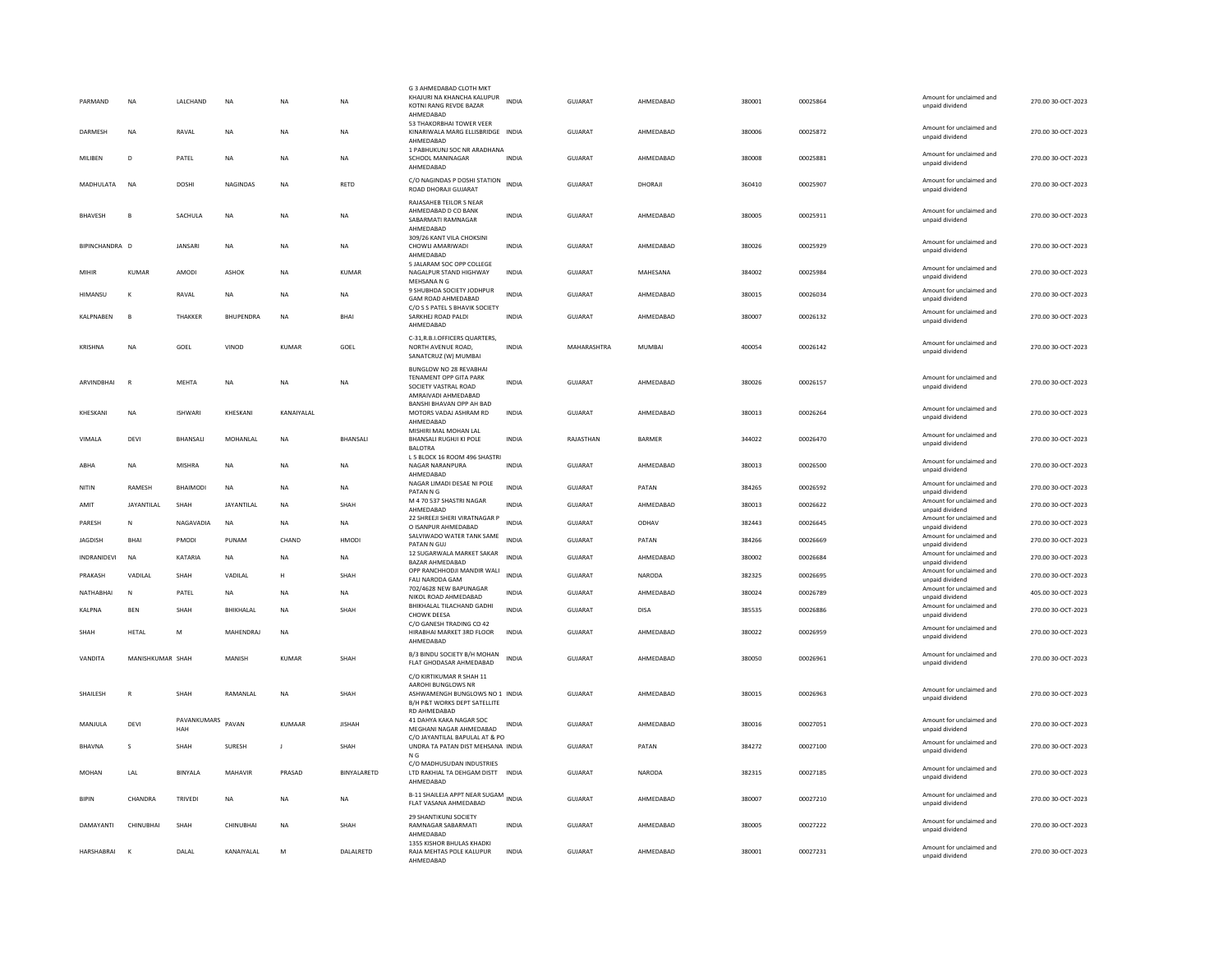| <b>JATEEN</b>     | <b>NA</b>      | PATEL          | MUKESH             | <b>NA</b>       | PATEL             | B/92 MATRU SHAKTI SOC BAPU<br>NAGER OPP INDIA COLONY<br>AHMEDABAD                                                     | <b>INDIA</b> | GUJARAT        | AHMEDABAD     | 380024 | 00027356 | Amount for unclaimed and<br>unpaid dividend | 270.00 30-OCT-2023 |
|-------------------|----------------|----------------|--------------------|-----------------|-------------------|-----------------------------------------------------------------------------------------------------------------------|--------------|----------------|---------------|--------|----------|---------------------------------------------|--------------------|
| RANCHHODBHAI NA   |                | PATEL          | SHIVRAM            | PATEL           |                   | 499 JANTA NAGAR TA DIST G<br>NAGAR CHANDKHEDA                                                                         | <b>INDIA</b> | <b>GUJARAT</b> | ODHAV         | 382424 | 00027369 | Amount for unclaimed and<br>unpaid dividend | 270.00 30-OCT-2023 |
| SUDHABEN          | SURESHBHAI     | PATEL          | SURESH             | BHAI            | PATEL             | <b>GHANTIWALA FLAIYA AT PO</b><br>RAMPUR TA-DHOLKA DIST<br>AHMEDABAD                                                  | INDIA        | GUJARAT        | DHOLKA        | 387810 | 00027375 | Amount for unclaimed and<br>unpaid dividend | 270.00 30-OCT-2023 |
| ROOPLAL           | <b>NA</b>      | <b>MFHTA</b>   | AMERCHAND          | <b>NA</b>       | <b>MFHTA</b>      | PO BODIGA MA BADA DISTT<br><b>DUNGAR PUR RAJASTHAN</b>                                                                | <b>INDIA</b> | GUIARAT        | MAHESANA      | 384038 | 00027391 | Amount for unclaimed and<br>unpaid dividend | 405.00 30-OCT-2023 |
| SEEMA             | NA             | AGGARWAL       | <b>NA</b>          | NΑ              | <b>NA</b>         | AA-7/8 SHANTINATH APARTMENT<br>NEAR VEJALPUR MAIN BUS STOP INDIA<br>VEJALPUR AHMEDABAD                                |              | <b>GUJARAT</b> | AHMEDABAD     | 380051 | 00027424 | Amount for unclaimed and<br>unnaid dividend | 270.00 30-OCT-2023 |
| DEEPA             | <b>NA</b>      | SADHWANI       | <b>NA</b>          | NA              | <b>NA</b>         | A/10 GANGARAM FLATS<br>DHARAMNAGAR SABARMATI<br>AHMEDABAD                                                             | <b>INDIA</b> | <b>GUJARAT</b> | AHMEDABAD     | 380005 | 00027461 | Amount for unclaimed and<br>unpaid dividend | 270.00 30-OCT-2023 |
| CHANDRABEN        | $\mathsf{K}$   | KARWA          | KIRSHANLAL         | <b>NA</b>       | <b>UTTAMCHAND</b> | C/O DURGESH KUMAR KISHANLAL<br>CLOTH MERCHANT S T ROAD<br>SANAND                                                      | <b>INDIA</b> | GUJARAT        | SANAND        | 382110 | 00027480 | Amount for unclaimed and<br>unpaid dividend | 270.00 30-OCT-2023 |
| NAZMABANU         | IQBALBHAI      | MEMAN          | IQBAL              | <b>RHAI</b>     | MFMAN             | E 12 ISHWAR PARK SOCIETY NEAR<br><b>GOVERMANT WARI HOUSI</b><br>DANILIMDA AHMEDABAD                                   | <b>INDIA</b> | <b>GUJARAT</b> | AHMEDABAD     | 380028 | 00027615 | Amount for unclaimed and<br>unpaid dividend | 270.00 30-OCT-2023 |
| <b>JITENDRA</b>   | VALLBHADAS     | CHOKSI         | VALLBH             | DAS             | CHOKSI            | RADHAN PUR BHOYASHERI<br>NORTH GUJRAT BANASKANTHA                                                                     | INDIA        | GUJARAT        | DHANERA       | 385340 | 00027631 | Amount for unclaimed and<br>unpaid dividend | 270.00 30-OCT-2023 |
| <b>VIKRAM</b>     | <b>NA</b>      | JAYANTILAL     | JAYANTILAL         | <b>NA</b>       | $\mathsf{v}$      | 120 NAVRANG TEX ANAND<br>SHOPPING CENTER RATAN POLE INDIA<br>GOLWAD AHMEDABAD                                         |              | <b>GUJARAT</b> | AHMEDABAD     | 380001 | 00027682 | Amount for unclaimed and<br>unpaid dividend | 270.00 30-OCT-2023 |
| CHANDULAL         | D              | SHAH           | DAHYA              | LAL             | SHAH              | C/O NAVKAR TEXTILE 720 ANAND<br>SHOPPING G CENTRERATA POLE INDIA<br>GOAWAD AHMEDABAD                                  |              | GUJARAT        | AHMEDABAD     | 380001 | 00027684 | Amount for unclaimed and<br>unpaid dividend | 270.00 30-OCT-2023 |
| VIRAL             | SIDDHARTH      | <b>JASBHAI</b> | SIDDHARTH          | <b>NA</b>       | <b>JASUBHAI</b>   | SHAHIKUTIR SAHIBAUG<br>AHMEDABAD                                                                                      | <b>INDIA</b> | GUJARAT        | AHMEDABAD     | 380004 | 00027719 | Amount for unclaimed and<br>unpaid dividend | 270.00 30-OCT-2023 |
| HIMANSU           | G              | PATEL          | GORDHAN            | DAS             | PATEL             | A-116 VIKRAM BUNGLOWS NEAR<br>VIKRAM PARK SOCIETY BEHIND<br>NEW AMBICA PETROL PUMP N H -<br>8 THAKARBANAGAR AHMEDABAD | INDIA        | GUJARAT        | NARODA        | 382350 | 00027720 | Amount for unclaimed and<br>unpaid dividend | 270.00 30-OCT-2023 |
| <b>FATEHSINGH</b> | SHIVAII        | <b>THAKOR</b>  | SHIVAJI            | THAKUR          |                   | VORA NI CHALI VIRAMGAM DIST<br>AHMEDABAD                                                                              | <b>INDIA</b> | GUJARAT        | SANAND        | 382150 | 00027744 | Amount for unclaimed and<br>unpaid dividend | 270.00 30-OCT-2023 |
| CHANDUBHAI        | MANJIBHAI      | PATEL          | MANJI              | <b>BHAI</b>     | PATEL             | AT & POST KHNPUR TA<br>VIRAMGAM DIST AHMEDABAD<br>201 SHAILRAJ APPT OPP                                               | <b>INDIA</b> | <b>GUJARAT</b> | SANAND        | 382130 | 00027745 | Amount for unclaimed and<br>unpaid dividend | 270.00 30-OCT-2023 |
| PARUL             | <b>KFTAN</b>   | <b>SHAH</b>    | KFTAN              | <b>HIRAI AI</b> | SHAH              | SURYANSHI TOWER NR ALEKH<br>FLAT LAD SOCIETY VASTRAPUR<br>AHMEDABAD                                                   | <b>INDIA</b> | GUIARAT        | AHMEDARAD     | 380015 | 00027782 | Amount for unclaimed and<br>unpaid dividend | 270.00 30-OCT-2023 |
| MOHIT             | <b>NA</b>      | SHAH           | GOVINDLAL          | N               | SHAH              | C/O DR A N SHAH OPP<br>KUMARRSHALA NARODA<br>AHMEDABAD                                                                | <b>INDIA</b> | <b>GUJARAT</b> | <b>NARODA</b> | 382325 | 00027840 | Amount for unclaimed and<br>unpaid dividend | 270.00 30-OCT-2023 |
|                   | Þ              | CHAUDHAR       | PRABHU             | NA              | DAS               | ARJUN DIAGNOSTIC CENTRE OPP<br>JAY SHEFALI SATELLITE<br>D-10 GREEN WOOD FLAT OPP                                      | <b>INDIA</b> | <b>GUJARAT</b> | AHMEDABAD     | 380015 | 00027846 | Amount for unclaimed and<br>unpaid dividend | 270.00 30-OCT-2023 |
| <b>SUDHA</b>      | <b>BEN</b>     | PPATEL         | PRAMUKHBHAI        | N <sub>A</sub>  | PATEL             | SARVODAY PART 2 SOLA ROAD<br>GHATLODIA AHMEDABAD                                                                      | <b>INDIA</b> | GUJARAT        | AHMEDABAD     | 380061 | 00027875 | Amount for unclaimed and<br>unpaid dividend | 270.00 30-OCT-2023 |
| PRAMODCHAND NA    |                | PATEL          | <b>NA</b>          | <b>NA</b>       | <b>NA</b>         | A/16 SHALIMAR COMPLEX 6TH<br>FLOOR MAHALAXMI 5 RD PALDI<br>AHMEDABAD                                                  | <b>INDIA</b> | <b>GUJARAT</b> | AHMEDABAD     | 380007 | 00027916 | Amount for unclaimed and<br>unpaid dividend | 270.00 30-OCT-2023 |
| JAGDISH           | B              | PATEL          | <b>BHOLIDAS</b>    | ΝA              | PATEL             | 29 VIVEKNAGAR SOCIETY<br>VUAYNAGAR AHMEDABAD                                                                          | <b>INDIA</b> | GUJARAT        | AHMEDABAD     | 380013 | 00028001 | Amount for unclaimed and<br>unpaid dividend | 270.00 30-OCT-2023 |
| SHARDABEN         | $\blacksquare$ | PATEL          | <b>JAGDISHBHAI</b> | P               | PATELRETD         | NEAR SWAMINARAYAN TEMPLE<br>BAYAD TOWN AT POST & TA<br><b>BAYAD DIST S K</b><br>C/O S VENKATESWARAN B-4 VRAJ          | <b>INDIA</b> | GUJARAT        | <b>MODASA</b> | 383325 | 00028077 | Amount for unclaimed and<br>unpaid dividend | 270.00 30-OCT-2023 |
| KALA              | <b>NA</b>      | SANKAR         | $\mathsf{s}$       | <b>GOMATHI</b>  | SANKAR            | BHUMI SOCIETY NEAR M G M<br>SCHOOL NEW SAMA ROAD<br>VADODARA                                                          | <b>INDIA</b> | GUJARAT        | VADODARA      | 390008 | 00028084 | Amount for unclaimed and<br>unpaid dividend | 810.00 30-OCT-2023 |
| <b>RUPESH</b>     | <b>NA</b>      | SHAH           | <b>NA</b>          | NA              | <b>NA</b>         | E/3 BHASKAR APT OPP BHAVIN<br>SCHOOL MIRAMBIKA ROAD<br>NARANPURA AHMEDABAD                                            | <b>INDIA</b> | <b>GUJARAT</b> | AHMEDABAD     | 380012 | 00028130 | Amount for unclaimed and<br>unpaid dividend | 540.00 30-OCT-2023 |
| GUNVANTLAL        | NA             | SHAH           | NA                 | NA              | NA                | E/3 BHASKAR APT OPP BHAVIN<br>SCHOOL MIRAMBIKA ROAD<br>NARANPURA AHMEDABAD                                            | INDIA        | GUJARAT        | AHMEDABAD     | 380012 | 00028131 | Amount for unclaimed and<br>unpaid dividend | 540.00 30-OCT-2023 |
| SACHI             | <b>NA</b>      | SHAH           | <b>NA</b>          | <b>NA</b>       | <b>NA</b>         | 11/B SAHAJANAND APT OPP<br>AKOTA STADIUM PRODUETIVE<br>ROAD BARODA                                                    | <b>INDIA</b> | GUIARAT        | VADODARA      | 390015 | 00028148 | Amount for unclaimed and<br>unpaid dividend | 270.00 30-OCT-2023 |
| <b>GOVINDBHAI</b> | $\mathbf{v}$   | PATEL          | VELJIBHAI          | D               | PATEL             | 751 ANKUR SOCIETY AT PO TA<br>MODASA DIST SABARKANTHA N G INDIA                                                       |              | GUJARAT        | MODASA        | 383315 | 00028160 | Amount for unclaimed and<br>unpaid dividend | 270.00 30-OCT-2023 |
| BHASKER           | NA             | TRIVEDI        | AMRITBHAI          | <b>NA</b>       | TRIVEDI           | C/O M D YAGNIK A 3 ARPAN<br>APARTMENT NEHRU PARK<br>VASTRAPUR AHMEDABAD                                               | INDIA        | GUJARAT        | AHMEDABAD     | 380015 | 00028185 | Amount for unclaimed and<br>unpaid dividend | 270.00 30-OCT-2023 |
| PRITI             | $\vee$         | THAKKER        | <b>VINUBHAI</b>    | <b>NA</b>       | THAKKER           | KLIM 168 SATYAGRAH CHHAVANI<br><b>B/S SARTHAK TOWER</b><br>RAMDEVNAGAR CHAR RASTA<br>SATELLITE ROAD AHMEDABAD         | <b>INDIA</b> | <b>GUJARAT</b> | AHMEDABAD     | 380015 | 00028313 | Amount for unclaimed and<br>unpaid dividend | 270.00 30-OCT-2023 |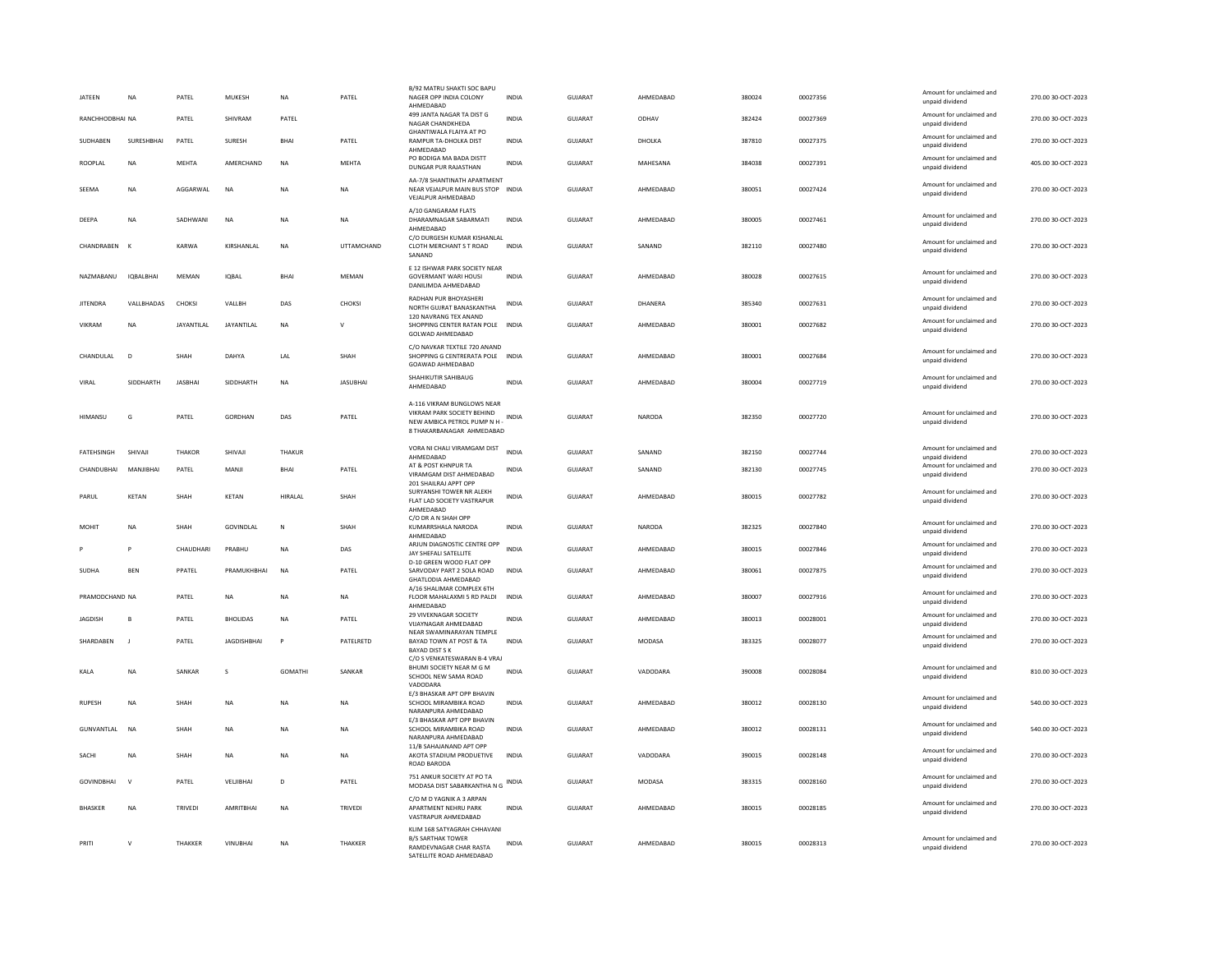| VIPUL             | <b>KUMAR</b>     | RAJESHKUMAR RAJESH         |                     | <b>NA</b>         | <b>KUMAR</b>    | NO-24 ARUNODAY PARK SOCIET<br>ST XAVIERS COLLEGE CORNER<br>NAVARANGPURA AHMEDABAD                                                          | <b>INDIA</b> | <b>GUJARAT</b> | AHMEDABAD     | 380009 | 00028321 | Amount for unclaimed and<br>unpaid dividend                    | 270.00 30-OCT-2023 |
|-------------------|------------------|----------------------------|---------------------|-------------------|-----------------|--------------------------------------------------------------------------------------------------------------------------------------------|--------------|----------------|---------------|--------|----------|----------------------------------------------------------------|--------------------|
| <b>JYOTSANA</b>   | <b>BFN</b>       | DILIPKUMARPAT DILIP<br>EL. |                     | KUMAR             | NPATEL          | 39 ANAND BAG SOCIETY BAVLA                                                                                                                 | <b>INDIA</b> | GUIARAT        | BAVLA         | 382220 | 00028424 | Amount for unclaimed and<br>unpaid dividend                    | 270.00 30-OCT-2023 |
| <b>REKHA</b>      | KAUSHIKBHAI      | SHAH                       | KAUSHIK             | <b>BHAI</b>       | RAMANLALSHAH    | 8/B SHITAL BAG SOCIETY NR<br>SONAL HOSPITAL PALDI<br>AHMFDARAD<br>D 403 GANGOTRI APARTMENTS                                                | <b>INDIA</b> | GUJARAT        | AHMEDABAD     | 380007 | 00028499 | Amount for unclaimed and<br>unpaid dividend                    | 270.00 30-OCT-2023 |
| <b>ASHU</b>       | ARUN             | JAIN                       | ARUN                | JAIN              |                 | LAD SOCIETY ROAD NEAR HEM<br>APARTMENT VASTRAPUR<br>AHMEDABAD                                                                              | <b>INDIA</b> | GUJARAT        | AHMEDABAD     | 380015 | 00028506 | Amount for unclaimed and<br>unpaid dividend                    | 270.00 30-OCT-2023 |
| VINODCHANDRA NA   |                  | PANCHAL                    | NATHALAL            | <b>NA</b>         | PANCHAL         | 34 MAHADEV NAGAR NAVJIVAN<br>POST AHMEDABAD                                                                                                | <b>INDIA</b> | <b>GUJARAT</b> | AHMEDABAD     | 380014 | 00028530 | Amount for unclaimed and<br>unpaid dividend                    | 270.00 30-OCT-2023 |
| <b>AMRARISH</b>   | $\blacksquare$   | MEHTA                      | JAYANTILAL          | $\mathbf{S}$      | <b>MFTHA</b>    | 6 VARJ APT 2ND FLOOR OPP<br>SAMARTH ESHWAR MAHADEV<br>ELLISBRIDGE AHMEDABAD                                                                | <b>INDIA</b> | GUIARAT        | AHMEDARAD     | 380006 | 00028545 | Amount for unclaimed and<br>unpaid dividend                    | 270.00 30-OCT-2023 |
| HARESH            | $\mathbf{I}$     | BHATT                      | JAYANTILAL          | NA                | BHATT           | 2 B TRUSTNAGAR SOCIETY NEAR<br>AYOJANAGAR SOCIETY PALDI<br>AHMEDABAD                                                                       | <b>INDIA</b> | <b>GUJARAT</b> | AHMEDABAD     | 380007 | 00028553 | Amount for unclaimed and<br>unpaid dividend                    | 270.00 30-OCT-2023 |
| PRAKASH           | <b>NA</b>        | SONI                       | <b>NA</b>           | <b>NA</b>         | <b>NA</b>       | 62 NUTAN CLOTH MARKET O/S<br>RAIPUR GATE AHMEDABAD                                                                                         | <b>INDIA</b> | <b>GUJARAT</b> | AHMEDABAD     | 380022 | 00028558 | Amount for unclaimed and<br>unpaid dividend                    | 270.00 30-OCT-2023 |
| PRAMODKANTA N     |                  | <b>BHATT</b>               | NARENDRA            | KANT              | CBHATT          | 11 NEW ALKA PURI SOCIETY<br><b>GULBAI TEKRA AHMEDABAD</b>                                                                                  | <b>INDIA</b> | GUJARAT        | AHMEDABAD     | 380015 | 00028576 | Amount for unclaimed and<br>unpaid dividend                    | 270.00 30-OCT-2023 |
| RAJESH            | <b>NA</b>        | DESAI                      | <b>NA</b>           | <b>NA</b>         | <b>NA</b>       | BANK OF INDIA MANGAL MURTI<br>ASHRAM ROAD AHMEDABAD                                                                                        | <b>INDIA</b> | <b>GUJARAT</b> | AHMEDABAD     | 380009 | 00028592 | Amount for unclaimed and<br>unpaid dividend                    | 270.00 30-OCT-2023 |
| KALPESH           | SHANTILAL        | SHAH                       | SHANTILAL           | M                 | SHAH            | HONESTY MACHINARY STORES<br>PATAN N G OPP CITY POLICE<br><b>STATION</b>                                                                    | <b>INDIA</b> | GUJARAT        | PATAN         | 384266 | 00028596 | Amount for unclaimed and<br>unpaid dividend                    | 270.00 30-OCT-2023 |
| DAKSHABEN         | RAMESH           | CHANDRABHAVS RAMESH        |                     | CHANDRA           | <b>IBHAVSAR</b> | B/9 KRISHNA GOKUL APARTMENT<br>BHIMJI PURA NAVA VADAJ<br>AHMEDABAD                                                                         | INDIA        | GUJARAT        | AHMEDABAD     | 380013 | 00028611 | Amount for unclaimed and<br>unpaid dividend                    | 270.00 30-OCT-2023 |
| <b>JINENDRA</b>   | -S               | JAIN                       | SETULAL             | <b>NA</b>         | JAIN            | 78 DHAN LAXMI SOC OPP C M C<br>ODHAV AHMEDABAD                                                                                             | <b>INDIA</b> | GUJARAT        | ODHAV         | 382415 | 00028612 | Amount for unclaimed and<br>unpaid dividend                    | 270.00 30-OCT-2023 |
| <b>SUNITA</b>     | $\overline{R}$   | JAIN                       | <b>RISHABH</b>      | G                 | JAIN            | 3 MADHU RAM PARK NR GAURI<br>CINEMA ODHAV AHMEDABAD                                                                                        | <b>INDIA</b> | <b>GUJARAT</b> | ODHAV         | 382415 | 00028613 | Amount for unclaimed and<br>unpaid dividend                    | 270.00 30-OCT-2023 |
| ILA               | <b>NA</b>        | ACHARYA                    | CHIMANLAL           | NA                | <b>ACHARYA</b>  | 47 4 VIMANAGAR AHMEDABAD<br>SATELITE ROAD                                                                                                  | <b>INDIA</b> | GUJARAT        | AHMEDABAD     | 380015 | 00028635 | Amount for unclaimed and<br>unpaid dividend                    | 270.00 30-OCT-2023 |
| <b>ISHWARRHAI</b> | HARGOVINDBHA     | PRAIAPATI                  | <b>HAROVINDRHAI</b> | GANGARAM          | PRAIAPA         | B-29/KRISHNA BUNGLOWS III OPP<br><b>GOVERNMENT ENGINEERING</b><br>COLLEGE B/H SANGATH<br>SHOPPING MALL I MOTERA<br>SABARMATI AHMEDABAD GUJ | <b>INDIA</b> | <b>GUJARAT</b> | AHMEDARAD     | 380005 | 00028680 | Amount for unclaimed and<br>unpaid dividend                    | 405.00 30-OCT-2023 |
| BHAKTIPRASAD S    |                  | <b>JOSHI</b>               | SHANTILAL           | M                 | JOHSI           | 23 SHANTI NIKEETAN SOCIETY<br>MODASA                                                                                                       | <b>INDIA</b> | <b>GUJARAT</b> | MODASA        | 383315 | 00028779 | Amount for unclaimed and<br>unpaid dividend                    | 270.00 30-OCT-2023 |
| DILIF             | <b>KUMAR</b>     | RPATEL                     | RAMANLAL            | <b>NA</b>         | PATEL           | D-147 KASTURI NAGAR IFFCO T/S<br>DIST GANDHI NAGAR                                                                                         | <b>INDIA</b> | GUJARAT        | ODHAV         | 382423 | 00028787 | Amount for unclaimed and<br>unpaid dividend                    | 540.00 30-OCT-2023 |
| NAYANABEN         | <b>N</b>         | PATEL                      | NARANBHAI           | $\mathsf{P}$      | PATEL           | F 3 ARIHANT NAGAR MEMNAGAR INDIA<br>AHMEDABAD                                                                                              |              | <b>GUJARAT</b> |               |        |          |                                                                |                    |
|                   |                  |                            |                     |                   |                 |                                                                                                                                            |              |                | AHMEDARAD     | 380052 | 00028794 | Amount for unclaimed and<br>unpaid dividend                    | 270.00 30-OCT-2023 |
| PRITI             | NA               | SONI                       | GUNYANTLAL          | NA                |                 | 1366 PARABHAI NOKHACHO<br>ELLISBRIDGE MITHA KHALI<br>AHMEDABAD                                                                             | INDIA        | GUJARAT        | AHMEDABAD     | 380006 | 00028816 | Amount for unclaimed and<br>unpaid dividend                    | 270.00 30-OCT-2023 |
| <b>DAXA</b>       | <b>NA</b>        | JAIN                       | <b>NA</b>           | <b>NA</b>         | <b>NA</b>       | 12 SHRIPALNAGAR SOC<br>USHMANPURA ASHRAM ROAD<br>AHMEDABAD                                                                                 | <b>INDIA</b> | <b>GUJARAT</b> | AHMEDABAD     | 380009 | 00028902 | Amount for unclaimed and<br>unpaid dividend                    | 270.00 30-OCT-2023 |
| RASIDA            | <b>LISMANRHA</b> | <b>BAILUGALA</b>           | <b>USMAN</b>        | <b>JAMAI BHAI</b> |                 | 2534 TAJPUR MOMINWAD<br>KHAJURIS POLE MISTRY BULD<br>JAMALPUR AHMEDABAD                                                                    | <b>INDIA</b> | GUIARAT        | AHMFDARAD     | 380001 | 00028930 | Amount for unclaimed and<br>unpaid dividend                    | 270.00.30-OCT-2023 |
| HARSHA            | <b>NA</b>        | SHAH                       | LALIT               | NA                | SHAH            | 25 SUKITA APPT FATEPURA PALDI<br>AHMEDABAD                                                                                                 | <b>INDIA</b> | GUJARAT        | AHMEDABAD     | 380007 | 00029119 | Amount for unclaimed and<br>unpaid dividend                    | 270.00 30-OCT-2023 |
| SAROJ             | <b>BEN</b>       | MANUBHAIPATE               | MANUBHAI            | M                 | PATEL           | 7 DHAVAL SOCITY I ST XAVIER<br>SCHOOL NAVRANGPURA<br>AHMEDABAD                                                                             | <b>INDIA</b> | <b>GUJARAT</b> | AHMEDABAD     | 380009 | 00029135 | Amount for unclaimed and<br>unpaid dividend                    | 270.00 30-OCT-2023 |
| <b>INDUBHAI</b>   | M                | HARAIYA                    | MERABHAI            | <b>NA</b>         | <b>HARAIYA</b>  | SINDHAVAI MATA RAMOL ROAD<br>KHOKHARA AHMEDABAD                                                                                            | <b>INDIA</b> | GUJARAT        | AHMEDABAD     | 380026 | 00029152 | Amount for unclaimed and<br>unpaid dividend                    | 270.00 30-OCT-2023 |
| <b>BALBIR</b>     | NA               | VASISHT                    | MUNILAL             | NA                | VASISHT         | <b>B-15 AKANKSHA APARTMENTS NR</b><br>SOLA ROAD RAILWAY CROSSING INDIA<br>AHMEDABAD                                                        |              | <b>GUJARAT</b> | AHMEDABAD     | 380052 | 00029164 | Amount for unclaimed and<br>unpaid dividend                    | 135.00 30-OCT-2023 |
| SHASHI            | KANT             | DALWADI                    | <b>HIMATLAL</b>     | <b>NA</b>         | DALWADI         | C/O SHAKTI STUDIO PARA BOTAD<br>GUJARAT                                                                                                    | <b>INDIA</b> | <b>GUJARAT</b> | <b>BOTAD</b>  | 364710 | 00029245 | Amount for unclaimed and<br>unpaid dividend                    | 270.00 30-OCT-2023 |
| <b>BINA</b>       | Н                | PATEL                      | NA                  | <b>NA</b>         | NA              | 23 VITHAL NAGAR SOCIETY CAMP<br>ROAD SHAHIBAG AHMEDABAD                                                                                    | INDIA        | GUJARAT        | AHMEDABAD     | 380004 | 00029283 | Amount for unclaimed and<br>unpaid dividend                    | 270.00 30-OCT-2023 |
| AFZAL             | MAKSUD           | SAIYED                     | NA                  | NA                | NA              | 1858 BAWAJI POLE JAMALPURA<br>CHAKLA AHMEDABAD                                                                                             | <b>INDIA</b> | GUJARAT        | AHMEDABAD     | 380005 | 00029315 | Amount for unclaimed and                                       | 270.00 30-OCT-2023 |
| ZAMEER            | MAKSUD           | SAIYED                     | MAKU                | SUDEBATIOL        | SAIYED          | 1858 BAWAJI POLE JAMALPURA<br>CHAKLA AHMEDABAD                                                                                             | INDIA        | GUJARAT        | AHMEDABAD     | 380005 | 00029316 | unpaid dividend<br>Amount for unclaimed and<br>unpaid dividend | 270.00 30-OCT-2023 |
| ABHA              | <b>NA</b>        | GARG                       | RAJU                | <b>NA</b>         | GARG            | 107 ABKARI MUZAFFAR NAGAR<br>UP                                                                                                            | <b>INDIA</b> | UTTAR PRADESH  | MUZAFFARNAGAR | 251002 | 00029324 | Amount for unclaimed and<br>unpaid dividend                    | 270.00 30-OCT-2023 |
| <b>FAROOQ</b>     | <b>IOBALBHAI</b> | SURTI                      | <b>IOBAI</b>        | $\mathbf{A}$      | SURTI           | 5067 ASTODIA KAZI S DHABA<br>MOTABAMBA AHMEDABAD                                                                                           | <b>INDIA</b> | GUIARAT        | AHMEDABAD     | 380001 | 00029373 | Amount for unclaimed and<br>unpaid dividend                    | 270.00 30-OCT-2023 |
| MANOJ             | <b>KUMAR</b>     | SALECHA                    | PUKHRAJ             | <b>NA</b>         | SALECHA         | <b>GANPAT DYE CHEM RUGAJI KI</b><br>POLE BALOTRA RAJ                                                                                       | <b>INDIA</b> | RAJASTHAN      | <b>BARMER</b> | 344022 | 00029392 | Amount for unclaimed and<br>unpaid dividend                    | 270.00 30-OCT-2023 |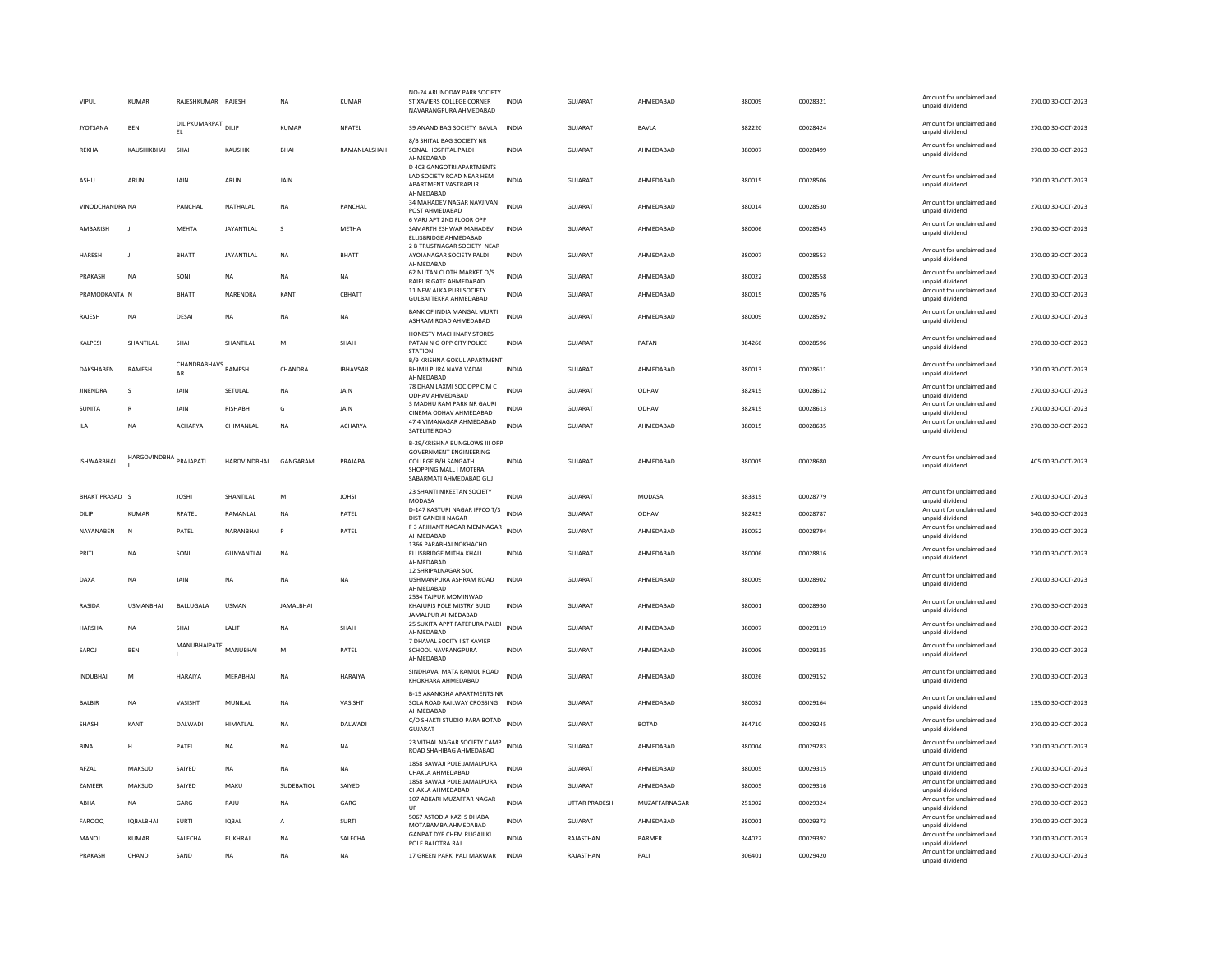| <b>RAXITABEN</b>       |                  | MODI              | <b>NA</b>             | <b>NA</b>      | <b>NA</b>       | <b>640 CHOKSHINI KHADKI OPP</b><br>CALICODAM RELIEF ROAD                          | <b>INDIA</b>          | <b>GUJARAT</b>            | AHMEDABAD              | 380001           | 00029453             | Amount for unclaimed and<br>unpaid dividend                    | 270.00 30-OCT-2023                       |
|------------------------|------------------|-------------------|-----------------------|----------------|-----------------|-----------------------------------------------------------------------------------|-----------------------|---------------------------|------------------------|------------------|----------------------|----------------------------------------------------------------|------------------------------------------|
|                        |                  |                   |                       |                |                 | LAMBESHWAR AHMEDABAD<br>A 1 KANCHANGANGA APT NEAR                                 |                       |                           |                        |                  |                      |                                                                |                                          |
| VIJAYABEN              | VRAJLAL          | MESWANI           | VRAJLAL               |                | MEHSWANI        | UDGAM SCHOOL ELLISBRIDGE<br>AHMEDABAD                                             | <b>INDIA</b>          | <b>GUJARAT</b>            | AHMEDABAD              | 380006           | 00029526             | Amount for unclaimed and<br>unpaid dividend                    | 270.00 30-OCT-2023                       |
| BHERVLAL               | <b>NA</b>        | <b>MEHTA</b>      | HASTIMAL              | MEHTA          |                 | C/O HASTIMAL MEHTA SARDAR<br>PURA THOTHI KEJRI KE PASS<br><b>BARMER RAI</b>       | <b>INDIA</b>          | RAJASTHAN                 | <b>BARMER</b>          | 344001           | 00029630             | Amount for unclaimed and<br>unpaid dividend                    | 270.00 30-OCT-2023                       |
| KAMLA                  | DEVI             | MEHTA             | HASTIMAL              | MEHTA          |                 | C/O HASTIMAL MEHTA SARDAR<br>PURA THOTHI KEJRI KE PASS<br><b>BARMER RAI</b>       | <b>INDIA</b>          | RAJASTHAN                 | BARMER                 | 344001           | 00029631             | Amount for unclaimed and<br>unpaid dividend                    | 270.00 30-OCT-2023                       |
| <b>MAMTA</b>           | P                | <b>SHAH</b>       | PRAVINCHANDRA NA      |                | SHAH            | F/3 SUSMITA FLATS JAWAHAR<br>NAGAR VASNA AHMEDABAD                                | <b>INDIA</b>          | GUIARAT                   | AHMEDARAD              | 380007           | 00029646             | Amount for unclaimed and<br>unpaid dividend                    | 270.00 30-OCT-2023                       |
| PRADYUMNA              | <b>NA</b>        | MEHTA             | JASHBHAI              | H              | MEHTARETD       | 14 NAVRACHANA SOC ANAND<br>WADI ISANPUR AHMEDABAD                                 | INDIA                 | GUJARAT                   | ODHAV                  | 382443           | 00029690             | Amount for unclaimed and<br>unpaid dividend                    | 270.00 30-OCT-2023                       |
| GAJRAJ                 | SINGH            | YADAV             | RAGHUBIR              | SINGH          | RETD            | KRISHAN BHAWAN NR ST ANNJ<br>SCHOOL SABARMATI                                     | <b>INDIA</b>          | GUJARAT                   | AHMEDABAD              | 380005           | 00029789             | Amount for unclaimed and<br>unpaid dividend                    | 270.00 30-OCT-2023                       |
| MADHUBEN               | NA               | SHAH              | JAYANTILAL            | NA             | SHAH            | AHMEDABAD<br>201 JAYDEEP TOWER PALDI<br>AHMEDABAD                                 | <b>INDIA</b>          | GUJARAT                   | AHMEDABAD              | 380007           | 00029806             | Amount for unclaimed and<br>unpaid dividend                    | 270.00 30-OCT-2023                       |
| PUNITA                 | <b>NA</b>        | <b>TRIVEDI</b>    | NARENDRA              | <b>NA</b>      | <b>TRIVEDI</b>  | 4/A MUNICIPAL SERVANTS SOC NR<br>FOUT BALL GROUND KANKARIA<br>AHMEDABAD           | <b>INDIA</b>          | GUJARAT                   | AHMEDABAD              | 380022           | 00029926             | Amount for unclaimed and<br>unpaid dividend                    | 270.00 30-OCT-2023                       |
|                        | c                | SHANMUGAM         | CHINASWAMY            | NA             |                 | 31 A MAHENDRA KUNJ SOCIETY                                                        | INDIA                 | GUJARAT                   | AHMEDABAD              | 380008           | 00029943             | Amount for unclaimed and                                       | 135.00 30-OCT-2023                       |
| DAYALADAS              | <b>NA</b>        | SANTUMAL          | SANTUMAL              | <b>NA</b>      | <b>JAGATRAI</b> | KHOKHRA ROAD AHMEDABAD<br>MAHAVIR CHEMBERS OLD<br>MADHUPURA AHMEDABAD             | <b>INDIA</b>          | <b>GUJARAT</b>            | AHMEDABAD              | 380004           | 00030120             | unpaid dividend<br>Amount for unclaimed and<br>unpaid dividend | 270.00 30-OCT-2023                       |
|                        |                  |                   |                       |                |                 | A 9 VASUDHA APARTMENT OPP                                                         |                       |                           |                        |                  |                      | Amount for unclaimed and                                       |                                          |
| SWETA                  | NA               | SHAH              | PARESH                | NA             | SHAH            | VIJAY PARK NAVRANG PURA<br>AHMFDARAD                                              | <b>INDIA</b>          | GUJARAT                   | AHMEDABAD              | 380009           | 00030137             | unpaid dividend                                                | 270.00 30-OCT-2023                       |
| VINITA                 | <b>KUMARI</b>    | <b>BRUNGTA</b>    | <b>BISHWAMBHER</b>    | LAL            | <b>RUNGTA</b>   | 23/269 ABABSHA NAGAR<br>NARAYANPURA AHMEDABAD<br>37 RATNA RAJ SOCIETY NEAR        | <b>INDIA</b>          | <b>GUJARAT</b>            | AHMEDABAD              | 380013           | 00030339             | Amount for unclaimed and<br>unpaid dividend                    | 270.00 30-OCT-2023                       |
| PATEL                  | KANUBHAI         | HARGOVANDAS PATEL |                       | HARGOVAN       | DAS             | TRIPDA HIGH SCHOOL KANNA<br>PARK                                                  | <b>INDIA</b>          | GUJARAT                   | AHMEDABAD              | 380061           | 00030358             | Amount for unclaimed and<br>unpaid dividend                    | 270.00 30-OCT-2023                       |
| <b>DIPAK</b>           | c                | BHATT             | CHINTU                | PRASAD         | BHATT           | 11 SHALIN APPARTMENT 28<br>JAGABHAI PARK RAMBAUG                                  | INDIA                 | GUJARAT                   | AHMEDABAD              | 380008           | 00030519             | Amount for unclaimed and                                       | 270.00 30-OCT-2023                       |
|                        |                  |                   |                       |                |                 | MANINAGAR AHMEDABAD<br>11 SHALIN APPARTMENT 28                                    |                       |                           |                        |                  |                      | unpaid dividend                                                |                                          |
| PARINDA                | D                | <b>BHATT</b>      | <b>DIPAK</b>          | $\mathsf{C}$   | <b>BHATT</b>    | JAGABHAI PARK RAMBAUG<br>MANINAGAR AHMEDABAD                                      | <b>INDIA</b>          | <b>GUJARAT</b>            | AHMEDABAD              | 380008           | 00030520             | Amount for unclaimed and<br>unpaid dividend                    | 270.00 30-OCT-2023                       |
| SANDYA                 | $\mathbb{R}$     | <b>IYENGAR</b>    | RAGHU                 | <b>NA</b>      | SATYANARAYAN    | P 11 PARASMANI FLATS RANNA<br>PARK AHMEDABAD                                      | <b>INDIA</b>          | GUIARAT                   | AHMEDARAD              | 380061           | 00030527             | Amount for unclaimed and<br>unpaid dividend                    | 270.00 30-OCT-2023                       |
|                        |                  |                   |                       |                |                 |                                                                                   |                       |                           |                        |                  |                      |                                                                |                                          |
| SHASHI                 | NA               | <b>BHATIYA</b>    | <b>NA</b>             | <b>NA</b>      | <b>NA</b>       | 11 NAGARJI 80 CITY INVEST<br>XAVIERS SCHOOL HARANGPURA                            | <b>INDIA</b>          | GUJARAT                   | AHMEDABAD              | 380013           | 00030528             | Amount for unclaimed and<br>unpaid dividend                    | 270.00 30-OCT-2023                       |
| SHAILESH               | <b>KUMAR</b>     | THAKKAR           | <b>GUNAVANTBHAI</b>   | <b>NA</b>      | THAKKAR         | AHMEDABAD<br>A 14 SHANTARAUG SOC NEAR                                             | <b>INDIA</b>          | GUJARAT                   | AHMEDABAD              | 380055           | 00030535             | Amount for unclaimed and                                       | 270.00 30-OCT-2023                       |
| <b>BHURSINGH</b>       | <b>NA</b>        | CHAUHAN           | PARABAT               | <b>NA</b>      | SINGH           | VISHALA HOTEL AHMEDABAD<br>60 ADARSH NAGAR DI CABIN<br>SABARMATI                  | <b>INDIA</b>          | <b>GUJARAT</b>            | AHMEDABAD              | 380019           | 00030648             | unpaid dividend<br>Amount for unclaimed and<br>unpaid dividend | 270.00 30-OCT-2023                       |
| <b>JAYANTILAI</b>      | <b>NA</b>        | <b>MFHTA</b>      | MATHURHAI             | <b>NA</b>      | MFHTA           | MEHTA BROTHERS 37 LOKHAND<br><b>BAZAR MANEK CHOWK</b>                             | <b>INDIA</b>          | GUIARAT                   | AHMEDARAD              | 380001           | 00030664             | Amount for unclaimed and<br>unpaid dividend                    | 270.00 30-QCT-2023                       |
| KUSUMBEN               | LALLU            | <b>BHAIPATEL</b>  | LALLUBHA              | <b>NA</b>      | PATEL           | AHMEDABAD<br>28B AMBICA NAGAR SOC NEAR                                            | <b>INDIA</b>          | <b>GUJARAT</b>            | SONASAN                | 383272           | 00030673             | Amount for unclaimed and                                       | 405.00 30-OCT-2023                       |
| MODI                   | KUSUM            | N                 | <b>MODI</b>           | NATAVARI AI    |                 | HIGH WAY ROAD KALOL WEST<br>10 PRATIMA PARK NARANPURA                             | <b>INDIA</b>          | GUIARAT                   | AHMEDARAD              | 380013           | 00030683             | unpaid dividend<br>Amount for unclaimed and                    | 270.00 30-OCT-2023                       |
|                        |                  |                   |                       |                |                 | AHMEDABAD<br>4 A DEVKINANDAN SOC ST                                               |                       |                           |                        |                  |                      | unpaid dividend<br>Amount for unclaimed and                    |                                          |
| SADGUNA                | B                | SHAH              | <b>BABULAL</b>        | NA             | SHAH            | XAVIERS SCHOOL RD<br>NAVRANGPURA AHMEDABAD                                        | INDIA                 | GUJARAT                   | AHMEDABAD              | 380009           | 00030692             | unpaid dividend                                                | 270.00 30-OCT-2023                       |
| <b>MUMTAZ</b>          | BANU             | KHOJA             | MANSUKALI             | $\mathsf{R}$   | KHOJA           | 16 RAN GVADHUT SOCIETY<br>BEHIND AGROPUMP PO<br>JUHAPURA AHMEDABAD                | <b>INDIA</b>          | <b>GUJARAT</b>            | AHMEDABAD              | 380055           | 00030742             | Amount for unclaimed and<br>unpaid dividend                    | 270.00 30-OCT-2023                       |
| <b>DIPIKABEN</b>       | <b>NA</b>        | PATEL             | PUNJABHAI             | <b>NA</b>      | PATEL           | B/17KHODIYAR NAGAR VAJWA G I<br>D C POST VATWA AHMEDABAD                          |                       | <b>GUJARAT</b>            | ODHAV                  | 382445           | 00030883             | Amount for unclaimed and<br>unpaid dividend                    | 270.00 30-OCT-2023                       |
| <b>NITA</b>            | <b>NA</b>        | SHAH              | SHAILESH              | <b>NA</b>      | SHAH            | DGFZ SUNPOWER FLATS NR<br>VISHRAM NAGAR MAMNAGAR                                  | <b>INDIA</b>          | GUJARAT                   | AHMEDABAD              | 380052           | 00030902             | Amount for unclaimed and                                       | 270.00 30-OCT-2023                       |
|                        |                  |                   |                       |                |                 | AHMFDARAD<br>4 KRUSHIKUNJ SOC NAVA VADAJ                                          | <b>INDIA</b>          |                           |                        |                  |                      | unpaid dividend<br>Amount for unclaimed and                    |                                          |
| <b>BHAVESH</b>         | <b>NA</b>        | PATEL             | <b>BABUBHAI</b>       | <b>NA</b>      | PATEL           | AHMEDABAD<br>4 KRUSHIKUNJ SOC NAVA VADAJ                                          |                       | GUJARAT                   | AHMEDABAD              | 380013           | 00030971             | unpaid dividend<br>Amount for unclaimed and                    | 270.00 30-OCT-2023                       |
| <b>NAINA</b>           | NA               | PATEL             | <b>BABUBHAI</b>       | PATEL          |                 | AHMEDABAD                                                                         | INDIA                 | GUJARAT                   | AHMEDABAD              | 380013           | 00030972             | unpaid dividend<br>Amount for unclaimed and                    | 270.00 30-OCT-2023                       |
| LALUBHAI               | MADHUBHAI        | AMIN              | MADHUBHAI             | $\mathsf{P}$   | AMIN            | AMINWADA DEHGAM                                                                   | <b>INDIA</b>          | <b>GUJARAT</b>            | <b>NARODA</b>          | 382305           | 00031075             | unpaid dividend                                                | 270.00 30-OCT-2023                       |
| NIRANIAN               | <b>NA</b>        | CHANDULALAMI<br>N |                       | <b>NA</b>      | AMIN            | 704/15 CHINUBHAI BARONET<br><b>BLDG NR MASKATI MARKET</b><br>RAILWAPURA AHMEDABAD | <b>INDIA</b>          | GUIARAT                   | AHMFDARAD              | 380002           | 00031197             | Amount for unclaimed and<br>unpaid dividend                    | 270.00 30-QCT-2023                       |
| DIPIKA                 | ANUBHAI          | SHAH              | ANUBHAI               | <b>NA</b>      | MANILAL         | DR K G MEHTA S DISPENSARY NR<br>SBI ASTODIA ROAD AHMEDABAD                        | <b>INDIA</b>          | GUJARAT                   | AHMEDABAD              | 380001           | 00031307             | Amount for unclaimed and<br>unpaid dividend                    | 270.00 30-OCT-2023                       |
| ARTI                   | NATVARLAL        | PATEL             | NATVARLAL             | <b>NA</b>      | PATEL           | 23 ARUNODAY PARK SOCIETY ST<br><b>XAVIER S CORNER</b>                             | <b>INDIA</b>          | GUJARAT                   | AHMEDABAD              | 380009           | 00031315             | Amount for unclaimed and<br>unpaid dividend                    | 270.00 30-OCT-2023                       |
|                        |                  |                   |                       |                |                 | NAVARANGPURA AHMEDABAD<br>1187 NANI RANGILAPOLE                                   |                       |                           |                        |                  |                      | Amount for unclaimed and                                       |                                          |
| <b>JAYVIK</b><br>DILIP | B<br><b>BHAI</b> | PATEL<br>SPATEL   | BIPINBHAI<br>SANTILAI | N<br><b>NA</b> | PATEL<br>PATEL  | SHAHPUR AHMEDARAD<br>1187 NANI RANGILA POLE                                       | INDIA<br><b>INDIA</b> | <b>GUJARAT</b><br>GUIARAT | AHMEDABAD<br>AHMFDARAD | 380001<br>380001 | 00031498<br>00031499 | unpaid dividend<br>Amount for unclaimed and                    | 270.00 30-OCT-2023<br>270.00 30-OCT-2023 |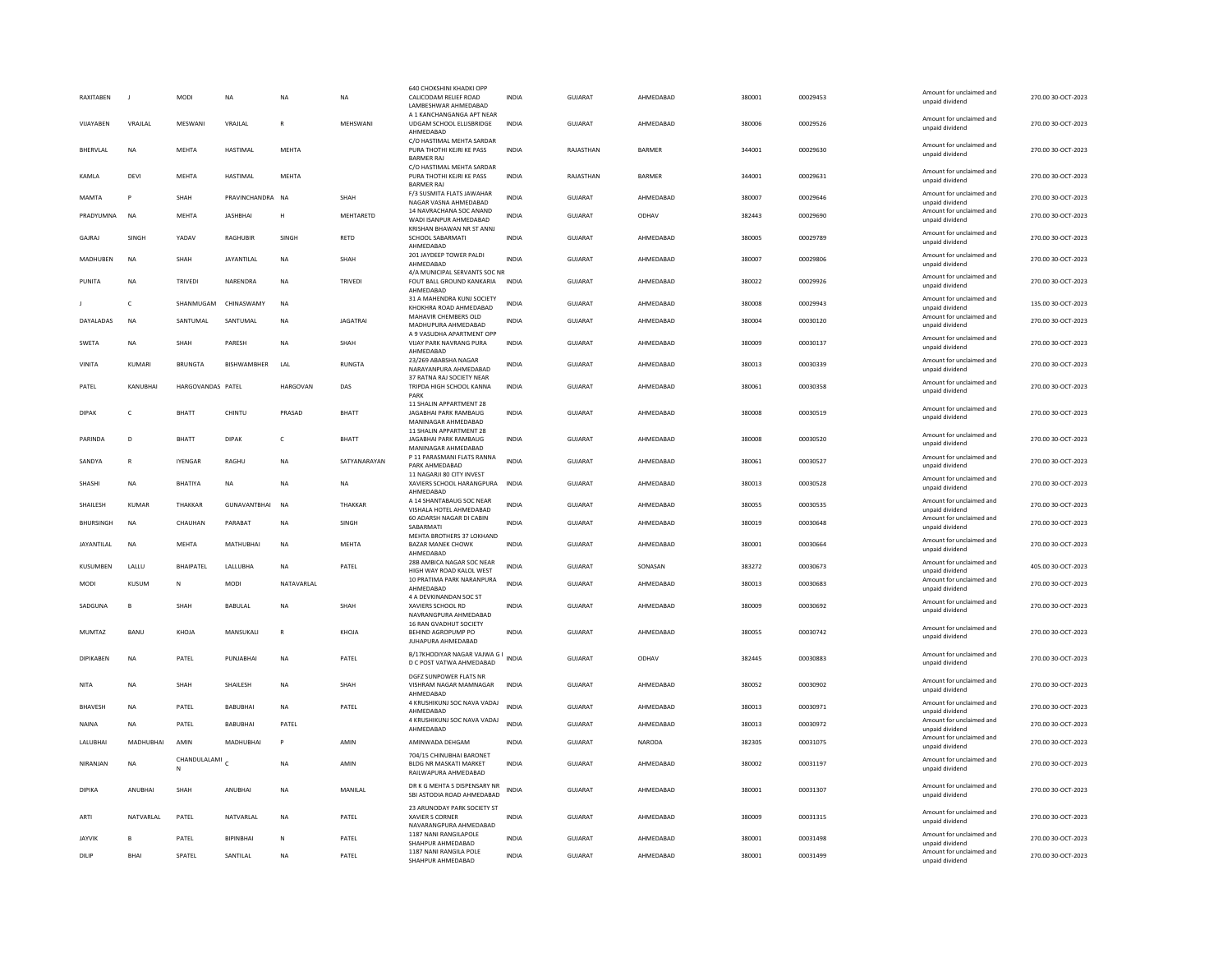| ANKIT            |            | DESAI               | KISHORE          | NΑ             | DESAI        | 27 GROUND FLOOR ANAND CLOTH<br>MARKET NR SARNGPUR BRIDGE INDIA<br>AHMEDABAD<br>VARAHI CONSUMER STORES 9 |              | <b>GUJARAT</b> | AHMEDABAD     | 380002 | 00031746 | Amount for unclaimed and<br>unpaid dividend | 270.00 30-OCT-2023 |
|------------------|------------|---------------------|------------------|----------------|--------------|---------------------------------------------------------------------------------------------------------|--------------|----------------|---------------|--------|----------|---------------------------------------------|--------------------|
| ANIL             | V          | SHAH                | VALLCHANDDAS     | <b>NA</b>      | SHAH         | VISHAL COMM CENTRE<br>PATTHARKUWA RALIEF ROAD<br>AHMEDABAD                                              | <b>INDIA</b> | GUJARAT        | AHMEDABAD     | 380001 | 00031943 | Amount for unclaimed and<br>unpaid dividend | 270.00 30-OCT-2023 |
| GUNVANTLAL NA    |            | NARANDAS            | NARANDAS         | <b>UMAD</b>    | DASPATEL     | C/O P AMRUT LAL & CO 128 FIRST<br><b>FLOR GURUNANAK MARKET</b><br>PANCHKUVA AHMEDABAD                   | <b>INDIA</b> | <b>GUJARAT</b> | AHMEDABAD     | 380002 | 00031945 | Amount for unclaimed and<br>unpaid dividend | 270.00 30-OCT-2023 |
| PRAVINCHANDR     | <b>NA</b>  | SHAH                | <b>NA</b>        | <b>NA</b>      | <b>NA</b>    | 20 HAREKRISHNA COMPLEX<br>ELLISBRIDGE AHMEDABAD                                                         | <b>INDIA</b> | <b>GUJARAT</b> | AHMEDABAD     | 380006 | 00031950 | Amount for unclaimed and<br>unpaid dividend | 270.00 30-OCT-2023 |
| <b>HANSA</b>     | NA         | GANDHI              | NA               | NA             | NA           | <b>BHALIA STUDIO ODE BAZAR</b><br>UMRETH GU.                                                            | <b>INDIA</b> | GUJARAT        | DAKOR         | 388220 | 00032020 | Amount for unclaimed and<br>unpaid dividend | 270.00 30-OCT-2023 |
| TARABEN          | A          | SHAH                | <b>NA</b>        | <b>NA</b>      | NA           | 101 ANAND SHOPPING CENTRE<br>GOLWAD RATAN POLE<br>AHMEDABAD                                             | <b>INDIA</b> | <b>GUJARAT</b> | AHMEDABAD     | 380001 | 00032053 | Amount for unclaimed and<br>unpaid dividend | 270.00 30-OCT-2023 |
| DEMBL            | HANISH     | D                   | <b>DWARKA</b>    | <b>NA</b>      |              | 10 DAYAL BAG SO HANSOL<br>SARDARNAGAR AHMEDABAD                                                         | <b>INDIA</b> | GUJARAT        | NARODA        | 382375 | 00032309 | Amount for unclaimed and<br>unpaid dividend | 270.00 30-OCT-2023 |
| <b>VIMI AREN</b> | M          | <b>SHAH</b>         | <b>NA</b>        | <b>NA</b>      | <b>NA</b>    | 34 MANI BHADRA SOC RAMBAG<br>ROAD SABARMATI AHMEDABAD                                                   | <b>INDIA</b> | GUIARAT        | AHMEDARAD     | 380005 | 00032609 | Amount for unclaimed and<br>unpaid dividend | 270.00.30-OCT-2023 |
| MITABEN          | <b>NA</b>  | <b>MEHTA</b>        | <b>NA</b>        | NA             | <b>NA</b>    | GAJRA NIWAS 145 VIJAY RAJ<br>NAGAR BHAVNAGAR                                                            | <b>INDIA</b> | <b>GUJARAT</b> | BHAVNAGAR     | 364003 | 00032704 | Amount for unclaimed and<br>unpaid dividend | 270.00 30-OCT-2023 |
| RAMCHAND         | NA         | KISHINCHAND         | <b>NA</b>        | NΑ             | NA           | 129 A PO SARDAR NAGAR<br>AHMFDARAD                                                                      | <b>INDIA</b> | <b>GUJARAT</b> | ODHAV         | 382475 | 00032724 | Amount for unclaimed and<br>unpaid dividend | 270.00 30-OCT-2023 |
| RAJESH           | GORDHANDAS | <b>BHATIA</b>       | GORDHAN          | DAS            | HBHATIA      | 41 RANGWALA TOWERS NR<br><b>GUJARAT COLLEGE ELLIS BRIDGE</b><br>AHMFDARAD                               | INDIA        | GUJARAT        | AHMEDABAD     | 380006 | 00032926 | Amount for unclaimed and<br>unpaid dividend | 270.00 30-OCT-2023 |
| <b>DINESH</b>    | KUMAR      | CHOPRA              | DHINGAR          | MAI II         | CHOPRA       | 28 K T PLAZA FUVARA GANDHI<br>ROAD AHMEDABAD<br>A/3 VATSALYA APARTMENT NR                               | <b>INDIA</b> | GUIARAT        | AHMEDARAD     | 380001 | 00033004 | Amount for unclaimed and<br>unpaid dividend | 270.00 30-QCT-2023 |
| VIASHALI         | B          | SHAH                | <b>BIPINBHAI</b> | B              | SHAH         | VASANTKUNJ SOCIETY<br>SHARDAMANDIR ROAD PALDI<br>AHMEDABAD                                              | <b>INDIA</b> | <b>GUJARAT</b> | AHMEDABAD     | 380007 | 00033084 | Amount for unclaimed and<br>unpaid dividend | 270.00 30-OCT-2023 |
| SAMFFR           | <b>NA</b>  | PATFI               | KANURHAI         | <b>NA</b>      | PATFI        | 503/A AAKASHDEEP ANNEX NR<br>SHREEYAS CROSSING AMBAWADI INDIA<br>AHMEDABAD                              |              | GUIARAT        | AHMEDARAD     | 380015 | 00033147 | Amount for unclaimed and<br>unpaid dividend | 270.00 30-OCT-2023 |
| GIRA             | MANURHAI   | PATEL               | MANURHAI         | $\overline{A}$ | PATEL        | 15 ABHAY SAGAR SOCIETY NR<br>JASHODA NAGAR CHAR RASTA<br>VATAVA NAGAR AHMEDABAD                         | <b>INDIA</b> | GUIARAT        | ODHAV         | 382445 | 00033150 | Amount for unclaimed and<br>unpaid dividend | 270.00 30-QCT-2023 |
| RAJENDRA         | NA         | PATEL               | MADHUSUDAN       | <b>NA</b>      | PATEL        | A/12 ANAND APTS B/H HASMUKH<br><b>COLONY NARANPURA</b><br>AHMEDABAD                                     | <b>INDIA</b> | <b>GUJARAT</b> | AHMEDABAD     | 380013 | 00033178 | Amount for unclaimed and<br>unpaid dividend | 270.00 30-OCT-2023 |
| RAMESHBHAI       | <b>NA</b>  | KEDARMAL            | KEDARMAL         | <b>BAXIRAM</b> |              | <b>B NO 2 PATHEY FLATS OPP OLD</b><br>RAJBHAVAN SHAHI BAUG<br>AHMEDABAD                                 | <b>INDIA</b> | <b>GUJARAT</b> | AHMEDABAD     | 380004 | 00033207 | Amount for unclaimed and<br>unpaid dividend | 270.00 30-OCT-2023 |
| MANISHA          | NA         | VASUDEVBHAI         | VASUDEVBHAI      | KEDARMAL       |              | B NO 2 PATHEY FLATS OPP OLD<br>RAJBHAVANSHAHI BAUG<br>AHMEDABAD                                         | <b>INDIA</b> | GUJARAT        | AHMEDABAD     | 380004 | 00033215 | Amount for unclaimed and<br>unpaid dividend | 270.00 30-OCT-2023 |
|                  |            | <b>GUPTA</b>        | SARDARILAL       | NA             | <b>GUPTA</b> | 01 TOPAZ BLDG PLOT NO 241<br>SECTOR 28 VASHI NAVI MUMBAI<br>HOLICHAKLA GANDHIVAS                        | <b>INDIA</b> | MAHARASHTRA    | RAIGAD        | 400703 | 00033253 | Amount for unclaimed and<br>unpaid dividend | 270.00 30-OCT-2023 |
| HARSHAD          | M          | RATHOD              | <b>NA</b>        | NA             | NA           | RADDHANPUR BANASKANTHA N INDIA<br>GUI<br>C/O M/S RAMANLAL RAJMAL C J                                    |              | GUJARAT        | DHANERA       | 385340 | 00033286 | Amount for unclaimed and<br>unpaid dividend | 270.00 30-OCT-2023 |
| SHAH             | ANKIT      | HASMUKHLAL H        |                  | HALCHAND       | SHAH         | MARKET RATAN POLE<br>AHMEDABAD                                                                          | <b>INDIA</b> | GUJARAT        | AHMEDABAD     | 380001 | 00033304 | Amount for unclaimed and<br>unpaid dividend | 270.00 30-OCT-2023 |
| RAJNIKANT        | <b>NA</b>  | PATEL               | KANIIRHAI        | NA             | PATEL        | 10 UMIYANAGAR SOCIETY I O C<br><b>ROAD VIRAMGAM GUJ</b>                                                 | <b>INDIA</b> | ANDHRA PRADESH | HYDERABAD     | 500003 | 00033360 | Amount for unclaimed and<br>unpaid dividend | 270.00 30-OCT-2023 |
| <b>JASHUBHAI</b> | <b>NA</b>  | PATEL               | PRAHLADBHAI      | NA             | PATEL        | 10 UMIYANAGAR SOCIETY NEAR I<br>O C COLONY ROAD VIRAMGAM<br>GUJ                                         | <b>INDIA</b> | ANDHRA PRADESH | HYDERABAD     | 500003 | 00033361 | Amount for unclaimed and<br>unpaid dividend | 270.00 30-OCT-2023 |
|                  | K          | SHAH                |                  | М              | HAH          | 28 LAVANYA SOCIETY NEW VIKAS<br>GRUH ROAD VASNA AHMEDABAD                                               | INDIA        | GUJARAT        | AHMEDABAD     | 380007 | 00033380 | Amount for unclaimed and<br>unpaid dividend | 270.00 30-OCT-2023 |
| MANSURI          | NABIBHAI   | MAHAMADBHAI MANSURI |                  | MAHAMDBHAIX    |              | GOZARIA IN PARAMA TAL VIJAPUR<br><b>DIST MEHSANA</b>                                                    | <b>INDIA</b> | <b>GUJARAT</b> | DELVADA       | 382825 | 00033396 | Amount for unclaimed and<br>unpaid dividend | 270.00 30-OCT-2023 |
| SMITA            | NA         | <b>TAKKAR</b>       | SURESHBHAI       | NA             | THAKKAR      | 83 SHAVALI SOCIETY NEAR ADC<br>BANK JIVRAJ PARK AHMEDABAD                                               | INDIA        | GUJARAT        | AHMEDABAD     | 380051 | 00033459 | Amount for unclaimed and<br>unpaid dividend | 270.00 30-OCT-2023 |
| CHAITANYA        | $\epsilon$ | NANAYAJI            | CHINUBHAI        | N <sub>A</sub> | NANAVATI     | 120 MAKHIWALA ESTATE OPP P W<br>D STORES CHANDULA<br>AHMEDABAD                                          | <b>INDIA</b> | <b>GUJARAT</b> | AHMEDABAD     | 380028 | 00033518 | Amount for unclaimed and<br>unpaid dividend | 270.00 30-OCT-2023 |
| ANAMIKABEN       | MAHENDRA   | KUMARSHAH           | MAHENDRA         | KUMAR          | OHTHERS      | C/O KESHARIMAL HANSRAJ<br>RANGWALA MARKET REVDI<br>BAZAR AHMEDABAD                                      | <b>INDIA</b> | <b>GUJARAT</b> | AHMEDABAD     | 380002 | 00033780 | Amount for unclaimed and<br>unpaid dividend | 270.00 30-OCT-2023 |
| BALAD            | <b>NA</b>  | SUNDERBAI           | <b>NA</b>        | NA             | <b>NA</b>    | G-6 MADHUPURA MARKET NERA<br>POLICE COMMISSIONER OFFICE<br>SHAHIBAUG ROAD AHMEDABAD<br>(GUI)            | <b>INDIA</b> | <b>GUJARAT</b> | AHMEDABAD     | 380004 | 00033802 | Amount for unclaimed and<br>unpaid dividend | 270.00 30-OCT-2023 |
| PUSHPA           | <b>BEN</b> | SHAH                | <b>NA</b>        | NΑ             | NA           | 1 RATNAJYOT APPARTMENT NEAR<br>SUKHIPURA PALDI AHMEDABAD                                                | <b>INDIA</b> | GUJARAT        | AHMEDABAD     | 380007 | 00033813 | Amount for unclaimed and<br>unpaid dividend | 270.00 30-OCT-2023 |
| SUDHA            | T          | <b>MEHTA</b>        | <b>NA</b>        | NΑ             | NA           | A 8/9 SONA APARTMENT<br>VARACHHA ROAD NEAR VAISHALI INDIA<br><b>CINEMA SURAT</b>                        |              | GUJARAT        | SURAT NANPURA | 395006 | 00033889 | Amount for unclaimed and<br>unpaid dividend | 270.00 30-OCT-2023 |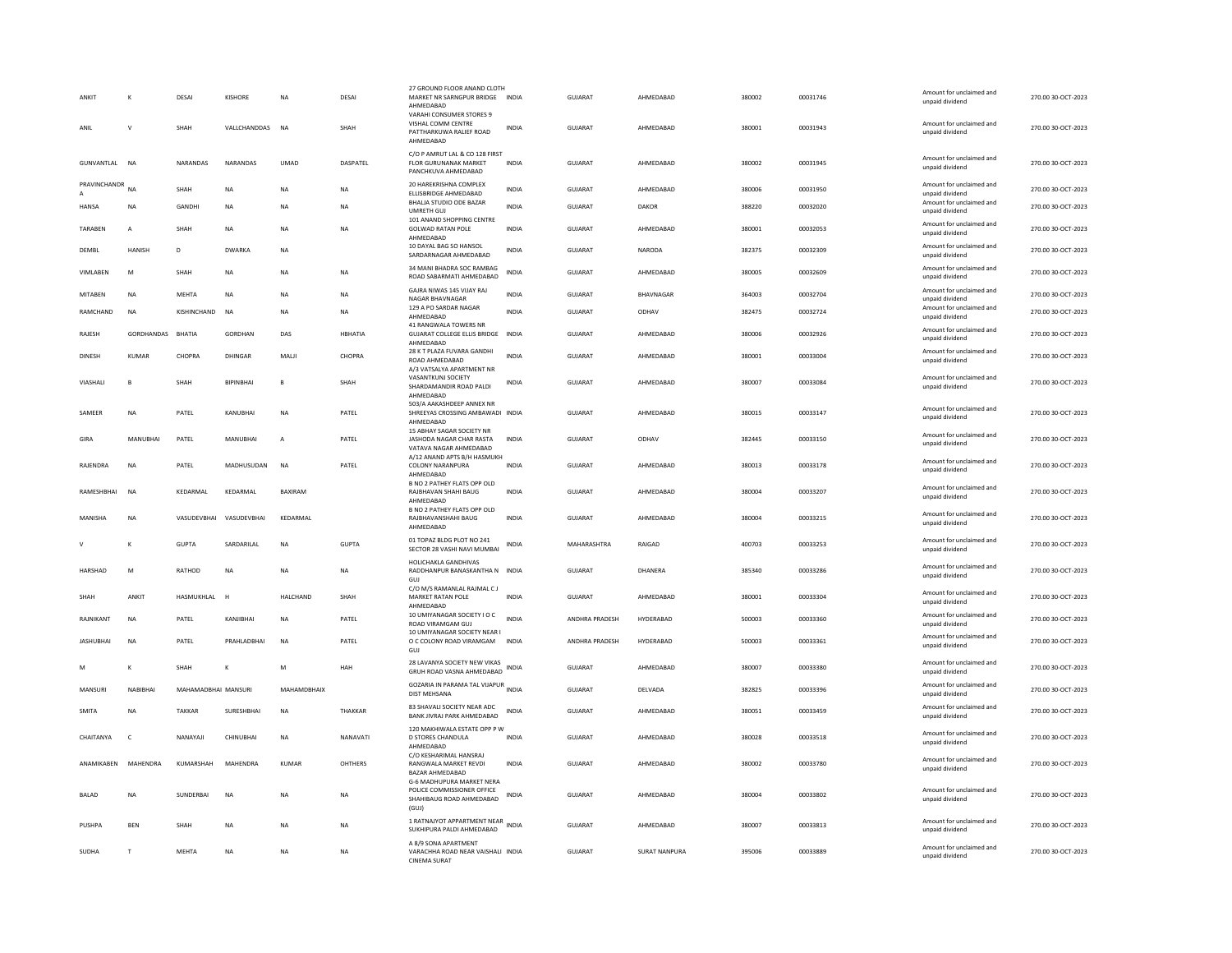| RAMILABEN             | <b>NA</b>    | MEWADA              | <b>NA</b>        | <b>NA</b> | <b>NA</b>   | 12 CHANDAN PARK SOCIETY<br>ANKUR ROAD NARANPURA<br>AHMFDARAD                               | <b>INDIA</b> | GUJARAT        | AHMEDABAD | 380013 | 00034007 | Amount for unclaimed and<br>unpaid dividend                    | 270.00 30-OCT-2023 |
|-----------------------|--------------|---------------------|------------------|-----------|-------------|--------------------------------------------------------------------------------------------|--------------|----------------|-----------|--------|----------|----------------------------------------------------------------|--------------------|
| SORAJNI               | NA           |                     | NA               | <b>NA</b> | <b>NA</b>   | C/O MOHAN LAL LACHHMANDAS<br>12 MAHALAXMI CLOTH MARKET<br>KALUPURA KOTNI RANG<br>AHMEDABAD | <b>INDIA</b> | <b>GUJARAT</b> | AHMEDABAD | 380001 | 00034025 | Amount for unclaimed and<br>unpaid dividend                    | 270.00 30-OCT-2023 |
| <b>KOSHA</b>          | <b>NA</b>    | SHAH                | <b>NA</b>        | <b>NA</b> | <b>NA</b>   | 3 DHARMISTHA NAGAR NEW<br>SHARDA NAGAR ROAD<br>AHMEDABAD                                   | <b>INDIA</b> | GUJARAT        | AHMEDABAD | 380007 | 00034038 | Amount for unclaimed and<br>unpaid dividend                    | 270.00 30-OCT-2023 |
| DARSHAN               | NA           | LAHERI              | <b>NA</b>        | <b>NA</b> | <b>NA</b>   | 10/A POOJA APPARTMENTS OPP<br>PALDI POST OFFICE NER<br>FATEHPURA AHMEDABAD                 | <b>INDIA</b> | <b>GUJARAT</b> | AHMEDABAD | 380007 | 00034039 | Amount for unclaimed and<br>unpaid dividend                    | 270.00 30-OCT-2023 |
| DHIRAJ                | BEN          | DOSHI               | NAGINDAS         | NA        | DOSHI       | A 10 A V COMPLEX NR PANCH<br>TIRTA APARTMENT DHUMKETU<br>MARG FATEHPURA PALDI<br>AHMEDABAD | <b>INDIA</b> | GUJARAT        | AHMEDABAD | 380007 | 00034040 | Amount for unclaimed and<br>unpaid dividend                    | 270.00 30-OCT-2023 |
| <b>MOHAN</b>          | NARAYAN      | <b>JOSHI</b>        | <b>NA</b>        | <b>NA</b> | <b>NA</b>   | 5 HARSHAD APTS POST BHAT VIA<br>SARKHEJ DIST AHMEDABAD                                     | <b>INDIA</b> | GUIARAT        | BAVLA     | 382210 | 00034098 | Amount for unclaimed and<br>unpaid dividend                    | 270.00 30-OCT-2023 |
| RAVI                  | <b>BHAI</b>  | HARSHABHAIPA<br>TEL | HARSHADBHAI      | <b>NA</b> |             | 5 HARSHAD APTS POST BHAT VIA<br>SARKHEJ DIST AHMEDABAD                                     | <b>INDIA</b> | <b>GUJARAT</b> | BAVLA     | 382210 | 00034100 | Amount for unclaimed and<br>unpaid dividend                    | 270.00 30-OCT-2023 |
| SHASHANK              | JAMNADAS     | MULTANI             | JAMNADAS         | MANILAL   | MULTANI     | C/4 MAYURPANKH SOCIETY                                                                     | <b>INDIA</b> | GUJARAT        | AHMEDABAD | 380015 | 00034120 | Amount for unclaimed and                                       | 270.00 30-OCT-2023 |
| <b>BHARAT</b>         | NA           | PATEL               | RATILAL          | <b>NA</b> | PATEL       | SATELLITE ROAD AHMEDABAD<br>641 MUKHIVAS NEW VADAJ                                         | <b>INDIA</b> | GUJARAT        | AHMEDABAD | 380013 | 00034241 | unpaid dividend<br>Amount for unclaimed and                    | 270.00 30-OCT-2023 |
| GAVRANG               | M            | DALAL               | NA               | NA        | NA          | AHMEDABAD<br>S 11 MUNICIPAL IND STATE                                                      | <b>INDIA</b> | <b>GUJARAT</b> | AHMEDABAD | 380024 | 00034248 | unpaid dividend<br>Amount for unclaimed and                    | 270.00 30-OCT-2023 |
|                       |              |                     |                  |           |             | BAPUNAGAR AHMEDABAD<br>JINCEE 1 ATESH SOCIETY RLY LINE                                     |              |                |           |        |          | unpaid dividend<br>Amount for unclaimed and                    |                    |
| <b>BHARATI</b>        | D            | DARJI               | DILIP            | к         | DARJI       | ROAD VEJALPUR AHMEDABAD                                                                    | <b>INDIA</b> | <b>GUJARAT</b> | AHMEDABAD | 380051 | 00034336 | unpaid dividend                                                | 270.00 30-OCT-2023 |
| CHIRAG                | <b>KUMAR</b> | SHAH                | GIRISH           | <b>NA</b> | <b>BHAI</b> | A 15 USHA BHAVAN FLATS BEREJ<br>RD VASNA AHMEDABAD                                         | <b>INDIA</b> | GUJARAT        | AHMEDABAD | 380004 | 00034356 | Amount for unclaimed and<br>unpaid dividend                    | 270.00 30-OCT-2023 |
| HEMA                  |              | METHA               | <b>NA</b>        | <b>NA</b> | <b>NA</b>   | 4 AMARIYOT SOCIETY<br>MANINAGAR EAST AHMEDABAD                                             | <b>INDIA</b> | <b>GUJARAT</b> | AHMEDABAD | 380008 | 00034365 | Amount for unclaimed and<br>unpaid dividend                    | 270.00 30-OCT-2023 |
| GUNVANTI              | P            | SHAH                | POPATI AI        | <b>NA</b> | SHAH        | 45 GUNJAN KESHAVNAGAR NEAR<br>SUBHASH BRIDGE AHMEDABAD                                     | <b>INDIA</b> | GUIARAT        | AHMEDARAD | 380027 | 00034412 | Amount for unclaimed and<br>unpaid dividend                    | 270.00 30-OCT-2023 |
| MAHENDRA              | NA           | JAIN                | PUKHRAJ          | NA        | JAIN        | MUKESH TEA STALL NAKODA<br>ROAD POST JASOL RAJ                                             | <b>INDIA</b> | RAJASTHAN      | BARMER    | 344024 | 00034551 | Amount for unclaimed and<br>unpaid dividend                    | 270.00 30-OCT-2023 |
| SHEWKANI              | NA           | KAMLA               | KISHINCHAND      | NA        |             | 2050 DELHI CHAKLA GANDHI OLE<br>AHMEDABAD                                                  | <b>INDIA</b> | GUJARAT        | AHMEDABAD | 380001 | 00034618 | Amount for unclaimed and<br>unpaid dividend                    | 270.00 30-OCT-2023 |
| HARSHADBHAI SHANTILAL |              | SHAH                | SHANTILAL        | <b>NA</b> |             | PRAVINCHANDRA JAYANTILAL<br>BEHIND DANAPITH BHAVNAGAR                                      | <b>INDIA</b> | GUJARAT        | BHAVNAGAR | 364001 | 00034728 | Amount for unclaimed and<br>unpaid dividend                    | 270.00 30-OCT-2023 |
| SANJIV                | PRAVIN       | CHADRASHAH          | PRAVINCHANDRA NA |           |             | A/63 SILVER ARC B/H TOWNHALL<br>ELLISBRIDGE AHMEDABAD                                      | <b>INDIA</b> | <b>GUJARAT</b> | AHMEDABAD | 380006 | 00034799 | Amount for unclaimed and<br>unpaid dividend                    | 270.00 30-OCT-2023 |
| JAIN                  | SAPANA       | KUMARI              | KAMAL            | NA        | CHAND       | 3 MARUDHAR SOCIETY<br>RAMNAGAR SABARMATI<br>AHMEDABAD                                      | <b>INDIA</b> | GUJARAT        | AHMEDABAD | 380005 | 00034834 | Amount for unclaimed and<br>unpaid dividend                    | 270.00 30-OCT-2023 |
| MAULIK                | GHANSHYAM    | <b>BHAISHAH</b>     | GHANSHYAM        | <b>NA</b> | POPATLAL    | A/5/11 GODAVARI FLAT PART 1<br>BEHIND SUGAM FLAT VASNA<br>AHMEDABAD                        | <b>INDIA</b> | GUJARAT        | AHMEDABAD | 380007 | 00034841 | Amount for unclaimed and<br>unpaid dividend                    | 270.00 30-OCT-2023 |
| SONA                  | NA           | PATEL               | NA               | NA        | NA          | D/19 GANSHYAM NAGAR SOCIETY<br>OPP R T O SUBHASH BRIDGE<br>AHMEDABAD                       | <b>INDIA</b> | GUJARAT        | AHMEDABAD | 380027 | 00034865 | Amount for unclaimed and<br>unpaid dividend                    | 270.00 30-OCT-2023 |
| <b>GANESH</b>         | RAM          | <b>IFSAIIMALI</b>   | <b>IFSAIL</b>    | <b>NA</b> | MALI        | OFF BUS STAND RANIP RANIP<br>AHMEDABAD                                                     | <b>INDIA</b> | <b>GUJARAT</b> | AHMEDABAD | 380001 | 00034873 | Amount for unclaimed and<br>unpaid dividend                    | 270.00 30-OCT-2023 |
| <b>SITABEN</b>        | <b>NA</b>    | PRAJAPATI           | PRAGJI           | <b>NA</b> | PRAJAPATI   | 207 GALIARAS POLE RAIPUR<br>AHMEDABAD                                                      | <b>INDIA</b> | <b>GUJARAT</b> | AHMEDABAD | 380001 | 00034877 | Amount for unclaimed and<br>unpaid dividend                    | 270.00 30-OCT-2023 |
| LILABEN               | NA           | CHAUHAN             | NA               | NA        | <b>NA</b>   | CHAMUNDA FLOUR FACTORY OPP INDIA                                                           |              | GUJARAT        | KALOL     | 382715 | 00034928 | Amount for unclaimed and                                       | 270.00 30-OCT-2023 |
| <b>ASHWIN</b>         | KANTI        | PATEL               | <b>NA</b>        | <b>NA</b> | <b>NA</b>   | MANIAR NI POLE KADI N G<br>NO 24 ARUNODAY PARK SOCIETY<br>ST XAVIERS COLLEGE CORNER        | <b>INDIA</b> | <b>GUJARAT</b> | AHMEDABAD | 380009 | 00034974 | unpaid dividend<br>Amount for unclaimed and<br>unpaid dividend | 270.00 30-OCT-2023 |
| SMT                   | <b>JYOTI</b> | RAKESH              | RAKESH           | <b>NA</b> |             | NAVARANGPURA AHMEDABAD<br>607 HEMKOOT COMPLEX OPP<br>CAPITAL COM CENTER ASHRAM             | <b>INDIA</b> | <b>GUJARAT</b> | AHMEDABAD | 380009 | 00034989 | Amount for unclaimed and<br>unpaid dividend                    | 270.00 30-OCT-2023 |
| AMRUT                 | NA           | JAIN                | NA               | <b>NA</b> | NA          | RD AHMEDABAD<br>R 9 SUJATA FLAT SHAHIBAG ROAD                                              | <b>INDIA</b> | GUJARAT        | AHMEDABAD | 380004 | 00035102 | Amount for unclaimed and                                       | 270.00 30-OCT-2023 |
| ANAND                 | NA           | KOTHARI             | MANOAR           | <b>NA</b> |             | AHMEDABAD<br><b>B 8 SUJATA FLAT SHAHIBAG ROAD</b>                                          | <b>INDIA</b> | GUJARAT        | AHMEDABAD | 380004 | 00035103 | unpaid dividend<br>Amount for unclaimed and                    | 270.00 30-OCT-2023 |
|                       |              |                     |                  |           | LAL         | AHMEDABAD<br>R 9 SUJATA FLAT SHAHIBAG ROAD INDIA                                           |              |                |           |        |          | unpaid dividend<br>Amount for unclaimed and                    |                    |
| SANGITA               | <b>NA</b>    | ROOPLAL             | <b>ROOP</b>      | <b>NA</b> | 1 Al        | AHMEDABAD<br>CHOKSHI D RAJNIKANT OPP                                                       |              | GUIARAT        | AHMEDARAD | 380004 | 00035104 | unpaid dividend                                                | 270.00 30-OCT-2023 |
|                       | н            | MODI                | <b>NA</b>        | <b>NA</b> | <b>NA</b>   | <b>GHANCHIS POLE MANEKCHOK</b><br>AHMFDARAD<br>CHOKSHI D RAJNIKANT OPP                     | <b>INDIA</b> | <b>GUJARAT</b> | AHMEDABAD | 380001 | 00035113 | Amount for unclaimed and<br>unpaid dividend                    | 270.00 30-OCT-2023 |
|                       | A            | MODI                | <b>NA</b>        | <b>NA</b> | <b>NA</b>   | <b>GHANCHIS POLE MANEKCHOK</b><br>AHMEDABAD<br>10/A SURYADAY COLONY NEAR                   | <b>INDIA</b> | GUJARAT        | AHMEDABAD | 380001 | 00035117 | Amount for unclaimed and<br>unpaid dividend                    | 270.00 30-OCT-2023 |
| п                     | R            | <b>TRIVEDI</b>      | NA               | <b>NA</b> | <b>NA</b>   | SARDAR PATEL BAULA STADIUM INDIA<br>ROAD AHMEDABAD                                         |              | <b>GUJARAT</b> | AHMEDABAD | 380013 | 00035301 | Amount for unclaimed and<br>unpaid dividend                    | 270.00 30-OCT-2023 |
| SUSHILABEN            | ВНІКНАВНАІ   | PATEL               | BHIKHABHAI       | s         | PATEL       | B 7 ANIL FLATS DAFFANALA ROAD INDIA<br>SHAHIBAG AHMEDABAD                                  |              | <b>GUJARAT</b> | AHMEDABAD | 380004 | 00035309 | Amount for unclaimed and<br>unpaid dividend                    | 270.00 30-OCT-2023 |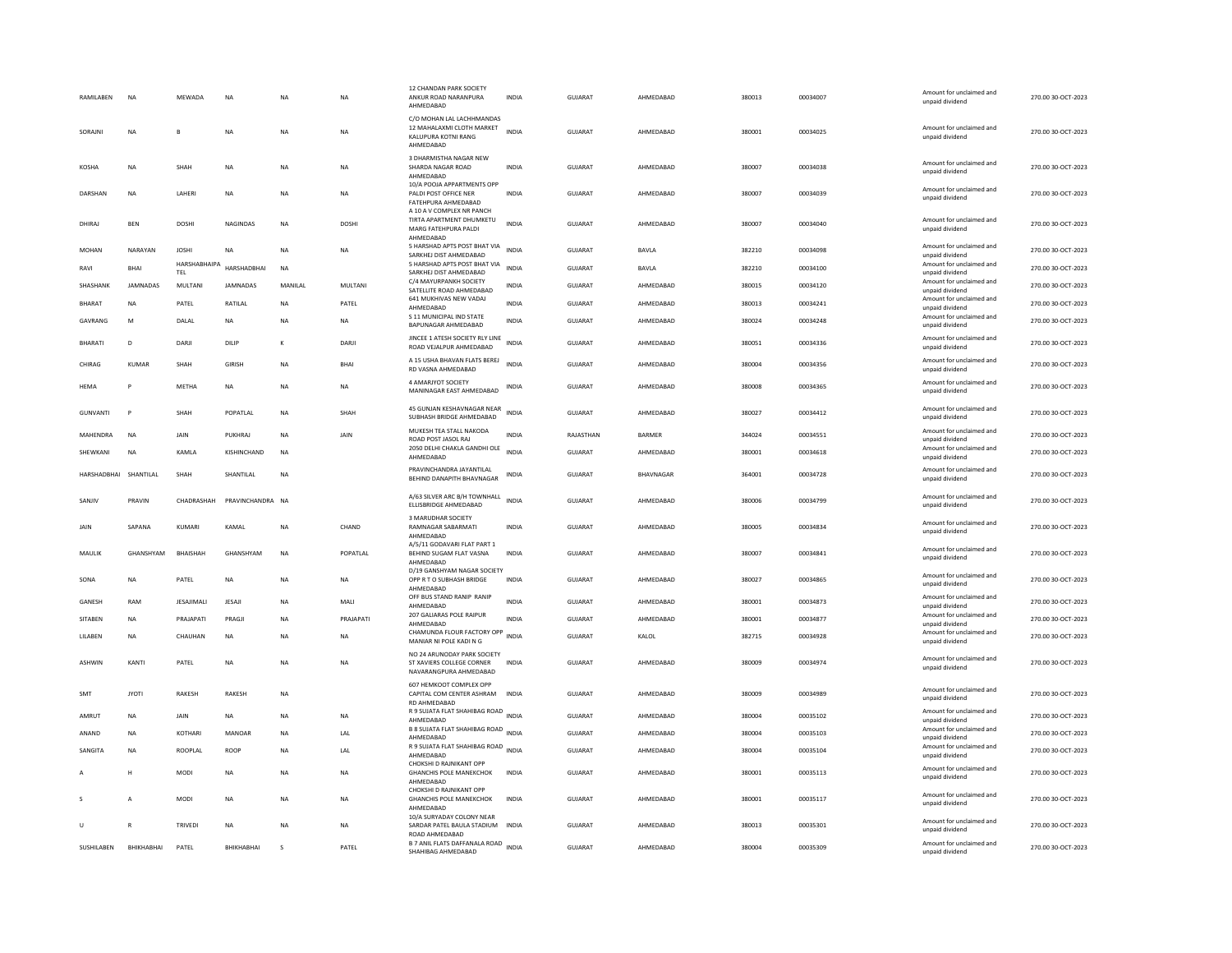| JAYSHREEBEN D    |                    | PATEL           | <b>DAHYA</b>        | BHAI         | PROF           | C/O P VASUDEV & CO 488/63<br>GROUND FLOOR NEW L K TRUST<br>BUILDING RAVADI BAZAR<br>AHMEDABAD | <b>INDIA</b> | GUJARAT              | AHMEDABAD          | 380002 | 00035402 | Amount for unclaimed and<br>unpaid dividend                    | 270.00 30-OCT-2023 |
|------------------|--------------------|-----------------|---------------------|--------------|----------------|-----------------------------------------------------------------------------------------------|--------------|----------------------|--------------------|--------|----------|----------------------------------------------------------------|--------------------|
| PRATAP           | SINGH              | YADAV           | <b>GANESH</b>       | $\mathbf{H}$ | YADAV          | C 30 PATEL SOC NR INDIRA<br>GANDHI BRIDGE SARDAR NAGAR INDIA<br>HANSOL AHMEDABAD              |              | GUIARAT              | ODHAV              | 382475 | 00035469 | Amount for unclaimed and<br>unpaid dividend                    | 405.00.30-OCT-2023 |
| GUNVANTLAL       | VADILAL            | GANDHI          | VADILAL             | s            | GANDHI         | PLOT NO 2116 PHASE III VATVA<br><b>GIDC AHMEDABAD</b>                                         | <b>INDIA</b> | GUJARAT              | ODHAV              | 382445 | 00035473 | Amount for unclaimed and<br>unpaid dividend                    | 270.00 30-OCT-2023 |
| MADHUKANTA       | <b>S</b>           | GANDHI          | SURENDRA            | G            | GANDHI         | PLOT NO 2116 PHASE III VATVA<br><b>GIDC AHMEDABAD</b>                                         | <b>INDIA</b> | <b>GUJARAT</b>       | ODHAV              | 382445 | 00035474 | Amount for unclaimed and<br>unpaid dividend                    | 270.00 30-OCT-2023 |
| GUNVANTLAL V     |                    | GANDHI          | VADILAL             | s            | GANDHI         | PLOT NO 2116 PHASE III VATVA<br>GIDC AHMEDARAD                                                | <b>INDIA</b> | <b>GUJARAT</b>       | ODHAV              | 382445 | 00035475 | Amount for unclaimed and<br>unpaid dividend                    | 270.00 30-OCT-2023 |
|                  |                    | BALAMAHENDR     |                     |              |                | C/O AJAYCO FABRIKS A 80 3RD                                                                   |              |                      |                    |        |          | Amount for unclaimed and                                       |                    |
| SHAH             | PADMA              | ADAS            | MAHENDRA            | <b>NA</b>    | DAS            | FLOOR 502 PANCHKUVA<br>AHMEDABAD                                                              | <b>INDIA</b> | <b>GUJARAT</b>       | AHMEDABAD          | 380002 | 00035703 | unpaid dividend                                                | 270.00 30-OCT-2023 |
| ASHWINC          | <b>NA</b>          | KHANDHAR        | <b>NA</b>           | <b>NA</b>    | <b>NA</b>      | DISHA 9 SATYADIP APT OPP JAIN<br>TEMPLE ANKUR ROAD<br>AHMEDABAD                               | <b>INDIA</b> | GUJARAT              | AHMEDABAD          | 380013 | 00036019 | Amount for unclaimed and<br>unpaid dividend                    | 270.00 30-OCT-2023 |
| ANIL             | $\mathsf{C}$       | KHANDHAR        | <b>NA</b>           | <b>NA</b>    | <b>NA</b>      | DISHA 9 SATYADIP APT OPP JAIN<br><b>TEMPLE ANKUR ROAD</b><br>AHMEDABAD                        | INDIA        | GUJARAT              | AHMEDABAD          | 380013 | 00036020 | Amount for unclaimed and<br>unpaid dividend                    | 270.00 30-OCT-2023 |
| <b>NAVIN</b>     | $\mathsf{C}$       | SHAH            | <b>NA</b>           | <b>NA</b>    | <b>NA</b>      | DISHA 9 SATYADIP APT OPP JAIN<br><b>TEMPLE ANKUR ROAD</b><br>AHMEDABAD                        | <b>INDIA</b> | GUJARAT              | AHMEDABAD          | 380013 | 00036021 | Amount for unclaimed and<br>unpaid dividend                    | 270.00 30-OCT-2023 |
| PRATIMA          | GAURI              | PANDYA          | <b>NA</b>           | <b>NA</b>    | <b>NA</b>      | BIJAL PANDYA 24 8 ASHTAPAD<br>APARTMENT RAMNAGAR<br>SABARMATI AHMEDABAD                       | INDIA        | GUJARAT              | AHMEDABAD          | 380005 | 00036106 | Amount for unclaimed and<br>unpaid dividend                    | 270.00 30-OCT-2023 |
| AMIT             | <b>NA</b>          | DAVE            | RAMESH              | <b>NA</b>    | DAVE           | 22 HAREKRISHNA COMPLEX ELLIS<br>BRIDGE AHMEDABAD                                              | <b>INDIA</b> | GUJARAT              | AHMEDABAD          | 380006 | 00036232 | Amount for unclaimed and<br>unpaid dividend                    | 270.00 30-OCT-2023 |
| SAVITABEN        | <b>GORDHANBHAI</b> | PATEL           | <b>GURDHANBHAI</b>  | <b>NA</b>    | PATEL          | AT DARAN TA KADI MOTOVAS                                                                      | INDIA        | GUJARAT              | SANAND             | 382165 | 00036233 | Amount for unclaimed and<br>unpaid dividend                    | 270.00 30-OCT-2023 |
| PRITI            | z                  | SHAH            | NA                  | <b>NA</b>    | <b>NA</b>      | 24/B HARI PARK SO OOPP ANKUR<br><b>BUS STOP NARANPURA</b><br>AHMEDABAD                        | INDIA        | GUJARAT              | AHMEDABAD          | 380013 | 00036247 | Amount for unclaimed and<br>unpaid dividend                    | 270.00 30-OCT-2023 |
| <b>USHABEN</b>   | <b>NA</b>          | PATEL           | <b>JAGADISHBHAI</b> | <b>NA</b>    | PATEL          | 33 HARI SIDHDHA KRIPA SOC                                                                     | <b>INDIA</b> | GUJARAT              | AHMEDABAD          | 380013 | 00036250 | Amount for unclaimed and                                       | 270.00 30-OCT-2023 |
| <b>GUNAVANTI</b> | $\kappa$           | <b>MEHTA</b>    | KHUBCHAND           | <b>NA</b>    | <b>MEHTA</b>   | AHMEDABAD<br>15 RAJGIRI SOCIETY NARAYAN<br>NAGAR ROAD PALDI AHMEDABAD INDIA                   |              | GUJARAT              | AHMEDABAD          | 380007 | 00036271 | unpaid dividend<br>Amount for unclaimed and<br>unpaid dividend | 270.00 30-OCT-2023 |
| VEENA            | <b>NA</b>          | NARANG          | <b>JOGINDERLAL</b>  | <b>NA</b>    | NARANG         | BLOCK 10 FLAT 4 HASTING ROAD<br>OPP CIRCUT HOUSE ALLAHABAD                                    | <b>INDIA</b> | <b>UTTAR PRADESH</b> | ALLAHABAD          | 211001 | 00036348 | Amount for unclaimed and<br>unpaid dividend                    | 270.00 30-OCT-2023 |
| SHAKALDEO        | <b>NA</b>          | SINGH           | NAGBSHWAR           | <b>NA</b>    | SINGH          | F 2160 RAJAJIPURAM LUCKNOW                                                                    | INDIA        | UTTAR PRADESH        | LUCKNOW            | 226017 | 00036364 | Amount for unclaimed and                                       | 270.00 30-OCT-2023 |
|                  |                    |                 |                     |              |                | (U P)<br>PERSONNEL & INDUSTRIAL                                                               |              |                      |                    |        |          | unpaid dividend                                                |                    |
| PAWAN            | KUMAR              | RAI             | R                   | s            | RAI            | RELATION HINDALCO PO<br>RENUKOOT DISTT SONEBHADRA                                             | <b>INDIA</b> | UTTAR PRADESH        | RENUKOT            | 231217 | 00036394 | Amount for unclaimed and<br>unpaid dividend                    | 270.00 30-OCT-2023 |
| RAM              | GOPAL              | SONI            | SHAM                | <b>NA</b>    | BHUNATHJAUHAD  | C/O SHRI SHAMBHU NATH<br>JAUHARI GANESH GANJ OPP H A G INDIA<br>MIRZAPUR U P                  |              | <b>UTTAR PRADESH</b> | MIRZAPUR           | 231001 | 00036396 | Amount for unclaimed and<br>unpaid dividend                    | 270.00 30-OCT-2023 |
| SHANU            | <b>NA</b>          | MALVIYA         | ARVIND              | NATH         | MALVIYA        | 325 NAI BASTI KYDGANJ<br>ALLAHABAD UP                                                         | INDIA        | UTTAR PRADESH        | ALLAHABAD          | 211003 | 00036402 | Amount for unclaimed and<br>unpaid dividend                    | 270.00 30-OCT-2023 |
| SAJU             | <b>NA</b>          | <b>JACOB</b>    | к                   | v            | <b>JACOB</b>   | 5/A NAPIER ROAD NEAR A I R<br>ALLAHABAD                                                       | <b>INDIA</b> | <b>UTTAR PRADESH</b> | ALLAHABAD          | 211001 | 00036407 | Amount for unclaimed and<br>unpaid dividend                    | 270.00 30-OCT-2023 |
| <b>MAHINDER</b>  | <b>NA</b>          | SINGH           | DULI                | <b>NA</b>    | CHAND          | H NO F-271 SECTOR - 30 JAL VAYU                                                               | <b>INDIA</b> | HARYANA              | <b>GURGAON</b>     | 122001 | 00036408 | Amount for unclaimed and                                       | 405.00 30-OCT-2023 |
|                  |                    |                 |                     |              |                | <b>VIHAR GURGAON HARYANA</b><br>C I A/46 A PANKHA ROAD                                        |              |                      |                    |        |          | unpaid dividend<br>Amount for unclaimed and                    |                    |
| KAUNTEY          | <b>NA</b>          | SONREXA         | К                   | c            | SONREXA        | JANAKPURI NEW DELHI<br>STATE BANK OF INDIA NAINI                                              | INDIA        | DELHI                | DELHI              | 110058 | 00036418 | unpaid dividend<br>Amount for unclaimed and                    | 270.00 30-OCT-2023 |
| PRATAP           | <b>NA</b>          | SINGH           | M                   | Þ            | SINGH          | ALLAHABAD<br>23/47/75 B KIDWAI NAGAR                                                          | <b>INDIA</b> | UTTAR PRADESH        | ALLAHABAD          | 211008 | 00036420 | unpaid dividend<br>Amount for unclaimed and                    | 270.00 30-OCT-2023 |
| RANJANA          | <b>NA</b>          | SINGH           | SURY                | LAL          | SINGH          | ALLAHPUR ALLAHARAD                                                                            | <b>INDIA</b> | UTTAR PRADESH        | ALLAHABAD          | 211006 | 00036445 | unnaid dividend                                                | 270.00 30-OCT-2023 |
| <b>ASHOK</b>     | KUMAR              | KISARI          | KISHORF             | <b>IAI</b>   |                | SUBJI MANDI MUGRA<br><b>BADSHAPUR</b>                                                         | <b>INDIA</b> | <b>UTTAR PRADESH</b> | <b>BAI WARGANI</b> | 222202 | 00036447 | Amount for unclaimed and<br>unpaid dividend                    | 270.00 30-OCT-2023 |
| TRIBENI          | PRASAD             | <b>KUSHWAHA</b> | LATE                | SH           | A              | RAMPRASADKUSHWAH 70/51 BHUSOLITOLA KHULDABAD<br>ALLAHABAD                                     | <b>INDIA</b> | <b>UTTAR PRADESH</b> | ALLAHABAD          | 211016 | 00036493 | Amount for unclaimed and<br>unpaid dividend                    | 270.00 30-OCT-2023 |
| SHUBHRA          | SHANTIPRIYA        | AGRAWAL         | UMESH               | KUMAR        | AGRAWAL        | UMESH TEXTILES 130 KHOWA<br>MANDI ALLAHABAD                                                   | <b>INDIA</b> | <b>UTTAR PRADESH</b> | ALLAHABAD          | 211003 | 00036494 | Amount for unclaimed and<br>unpaid dividend                    | 270.00 30-OCT-2023 |
| MAHENDRA         | <b>KUMAR</b>       | <b>GUPTA</b>    | MURLI               | DHAR         | <b>GUPTA</b>   | C/O MEHERA HOMOCO STORE 16<br>S C BANU ROAD ALLAHABAD                                         | <b>INDIA</b> | <b>UTTAR PRADESH</b> | ALLAHABAD          | 211003 | 00036498 | Amount for unclaimed and<br>unpaid dividend                    | 270.00 30-OCT-2023 |
| GULAB            | CHANDRA            | AGRAWAL         | LATE                | SH           | RCAGRAWAL      | 16/8 SHIVNAGAR COLONY<br>ALLAHPUR ALLAHABAD                                                   | <b>INDIA</b> | UTTAR PRADESH        | ALLAHABAD          | 211006 | 00036508 | Amount for unclaimed and<br>unpaid dividend                    | 270.00 30-OCT-2023 |
| SURAJ            | NARAYAN            | <b>MISHRA</b>   | <b>DINA</b>         | <b>NATH</b>  | <b>MISHRA</b>  | SYNDICATE BANK POSTBOX NO<br>106 CIVIL LINES ALLAHABAD UP                                     | <b>INDIA</b> | <b>UTTAR PRADESH</b> | ALLAHABAD          | 211001 | 00036547 | Amount for unclaimed and<br>unpaid dividend                    | 405.00 30-OCT-2023 |
| VANDANA          | <b>NA</b>          | BAJARGYAN       | KAILASH             | NATH         | KHANDELWAL     | PRAVEEN MEDICAL STORE COURT<br><b>ROAD PRATAPGARH</b>                                         | <b>INDIA</b> | UTTAR PRADESH        | PRATAPGARH         | 230001 | 00036566 | Amount for unclaimed and<br>unpaid dividend                    | 270.00 30-OCT-2023 |
| <b>TARUN</b>     | KUMAR              | BASU            | LATE                | <b>SH</b>    | BIMALKANTIBASU | C/O MR ARUN BASU<br>PARTAPGARH BONGAON 24<br>PARGANAS N WE                                    | <b>INDIA</b> | <b>WEST BENGAL</b>   | BARASAT            | 743235 | 00036586 | Amount for unclaimed and<br>unpaid dividend                    | 270.00 30-OCT-2023 |
| SAVITABEN        | $\mathsf{N}$       | PATEL           | <b>NA</b>           | <b>NA</b>    | <b>NA</b>      | C/O GELIKEPS P LTD PADRA ROAD INDIA<br>ATLADRA VADODARA                                       |              | <b>GUJARAT</b>       | VADODARA           | 390012 | 00036628 | Amount for unclaimed and<br>unpaid dividend                    | 270.00 30-OCT-2023 |
| SUNITA           | $\mathbb{R}$       | MAHENDRU        | RAVI                | KUMAR        | MAHENDRU       | 26 PARSHURAM NAGAR SOCIETY<br>SAYGIGANJ VADODARA                                              | <b>INDIA</b> | GUIARAT              | VADODARA           | 390005 | 00036637 | Amount for unclaimed and<br>unpaid dividend                    | 270.00 30-OCT-2023 |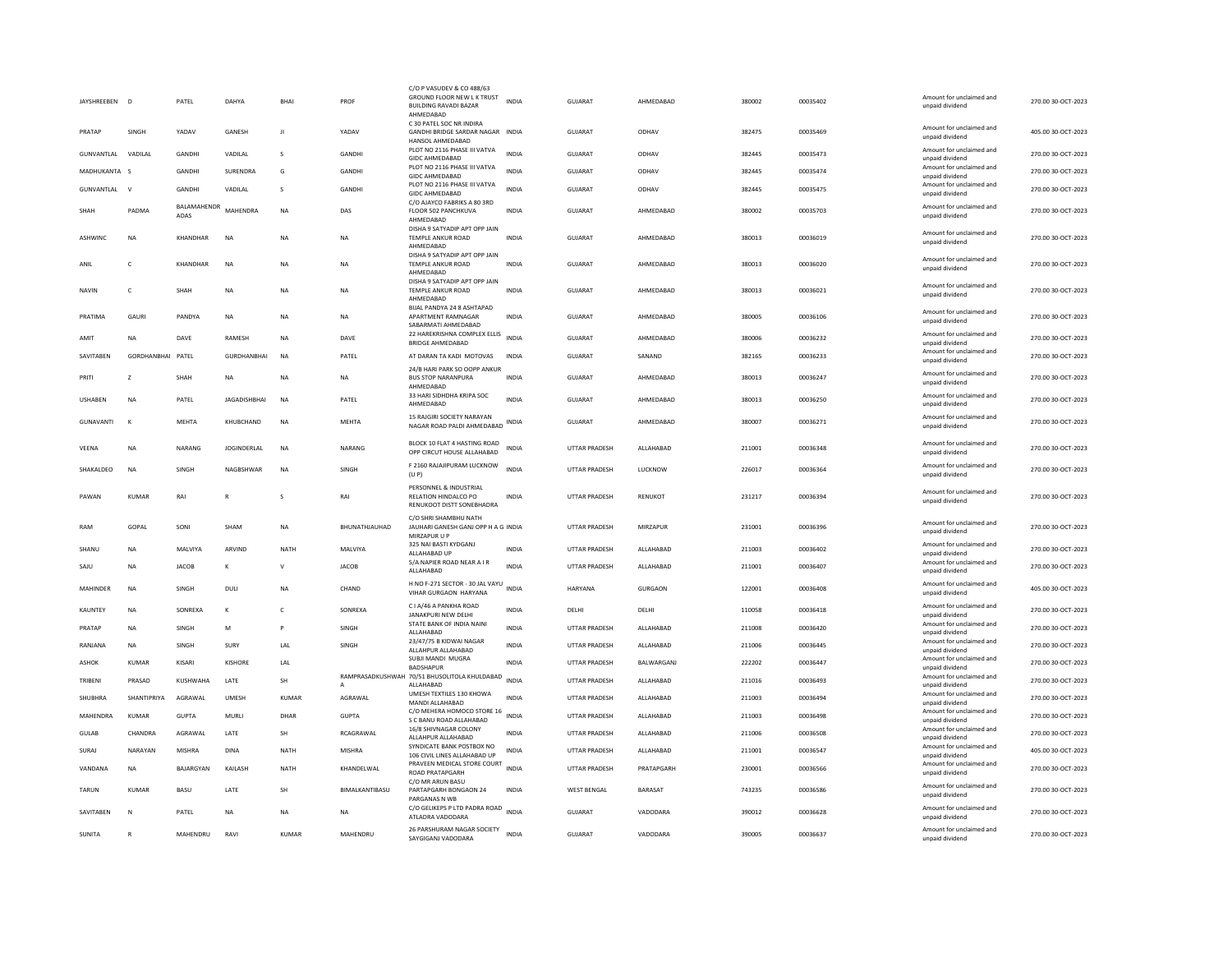| SUSHILABEN            | GANESKUMAR PATEL |                        | <b>GANESH</b>      | <b>NA</b>    | KUMAR           | AT ANAND POST KANDARI<br>SWAMINARAYAN KHADKI TA<br>KARJAN DIST BARODA                            | <b>INDIA</b> | GUIARAT        | DHARHOLR.S      | 391140 | 00036668 | Amount for unclaimed and<br>unpaid dividend                    | 270.00.30-OCT-2023 |
|-----------------------|------------------|------------------------|--------------------|--------------|-----------------|--------------------------------------------------------------------------------------------------|--------------|----------------|-----------------|--------|----------|----------------------------------------------------------------|--------------------|
| <b>JADYNATH</b>       | KALYANKDAS       | PARIKH                 | KALYANDAS          | <b>NA</b>    | VRIJAVALLADAS   | PARAVDI BAZAR KALOL PMS                                                                          | <b>INDIA</b> | GUJARAT        | KALOL (PM)      | 389330 | 00036687 | Amount for unclaimed and<br>unpaid dividend                    | 270.00 30-OCT-2023 |
| <b>MAHABOOB</b>       | $\overline{A}$   | SAIKH                  | ABADUL             | $\mathsf{v}$ | SAIKH           | C/O ACANGAR TAILLOR JUNA S T<br>DEPOT NAVA BAZAR MIYAGAM<br>KARJAN DIST BARODA                   | <b>INDIA</b> | <b>GUJARAT</b> | KARJAN          | 391240 | 00036692 | Amount for unclaimed and<br>unpaid dividend                    | 270.00 30-OCT-2023 |
| NISHA                 | <b>BEN</b>       | <b>MOSTRY</b>          | KIRIT              | <b>KUMF</b>  | MISTRY          | 3451 KADIAVAD DAHOD<br>PANCHAMAHALS                                                              | <b>INDIA</b> | GUJARAT        | DAHOD           | 389151 | 00036704 | Amount for unclaimed and<br>unpaid dividend                    | 405.00 30-OCT-2023 |
| <b>JAGRUTIBEN</b>     | THAKORBHAI       | PATEL                  | THAKORBHAI         | $\mathbf{I}$ | P               | AT&PO BODELI DIT BARODA TA<br>SANKHEDA DHOKALIA ROAD<br>SOCIETY JIN                              | <b>INDIA</b> | <b>GUJARAT</b> | DHABHOIR.S      | 391135 | 00036731 | Amount for unclaimed and<br>unpaid dividend                    | 405.00 30-OCT-2023 |
| VASANT                | <b>NA</b>        | SHAH                   | RATILAL            | <b>NA</b>    |                 | ALAKNANDA SOCIETY NEAR SAMA<br>JUNA JUKAT NATA SUMA ROAD<br>VADODARA                             | <b>INDIA</b> | GUJARAT        | VADODARA        | 390008 | 00036734 | Amount for unclaimed and<br>unpaid dividend                    | 270.00 30-OCT-2023 |
| RANJANBEN             | <b>NA</b>        | SHAH                   | KANCHANLAL         | <b>NA</b>    | SHAH            | AT PO DELOL TAL KALOL DT PMS INDIA                                                               |              | GUJARAT        | KALOL (PM)      | 389310 | 00036758 | Amount for unclaimed and<br>unpaid dividend                    | 270.00 30-OCT-2023 |
| KANUBHAI              | MULGIBHAI        | SHAH                   | MULGIBHAI          | s            | SHAH            | <b>GHADIALAI POLE OPF</b><br>BAPUDESAIS KHADKI NR ROSANI INDIA<br><b>CLINIC BARODA</b>           |              | GUJARAT        | VADODARA        | 390001 | 00036781 | Amount for unclaimed and<br>unpaid dividend                    | 270.00 30-OCT-2023 |
| SAMIR                 | <b>NA</b>        | PATEL                  | RAJNI              | <b>NA</b>    | BHAI            | POST BOX 1 MIYAGAM KARIYAN<br>DI BARDOA                                                          | <b>INDIA</b> | GUJARAT        | KARJAN          | 391240 | 00036849 | Amount for unclaimed and<br>unpaid dividend                    | 270.00 30-OCT-2023 |
| RAHFMNRHAI            | N <sub>A</sub>   | VOHRA                  | ABDULBHAI          | <b>NA</b>    | VOHRA           | C/O INDIRABEN CHHOTABHAI<br>PATEL 2/DESAI PARK SOCIETY PIJ<br>ROAD B/H RAILWAY STATION<br>NADIAD | <b>INDIA</b> | GUJARAT        | <b>NADIAD</b>   | 387002 | 00036920 | Amount for unclaimed and<br>unpaid dividend                    | 270.00 30-OCT-2023 |
| DHIRFNDRA             | $\mathbb{R}$     | PATEL                  | <b>NA</b>          | <b>NA</b>    | <b>NA</b>       | C/O GELIKEPS P LTD OLD PADRA<br>ROAD ATLADRA BARODA                                              | <b>INDIA</b> | GUIARAT        | VADODARA        | 390012 | 00036997 | Amount for unclaimed and<br>unpaid dividend                    | 405.00 30-OCT-2023 |
| <b>TARUN</b>          | <b>KUMAR</b>     | MEDDA                  | KANAILAL           | <b>NA</b>    | MEDDA           | BRIDGE & ROOF CO (I) LTD PO<br>DAHEJ TALUKA VAGRA DIST<br><b>BHARUCH GUJARAT STATE</b>           | <b>INDIA</b> | GUJARAT        | AMOD            | 392130 | 00037018 | Amount for unclaimed and<br>unpaid dividend                    | 270.00 30-OCT-2023 |
| VADANA                | <b>NA</b>        | CHANDEL                | PRATAPSINH         | CHANDEL      |                 | B/46 SHRI JAI AMBE SOCIETY<br>REFINERY ROAD VADODARA                                             | INDIA        | GUJARAT        | VADODARA        | 390016 | 00037065 | Amount for unclaimed and<br>unpaid dividend                    | 270.00 30-OCT-2023 |
| <b>JAYANTI</b>        | <b>NA</b>        | PATEL                  | KALIDAS            | PATEL        |                 | 4 NARMADA NAGAR KANJARI<br><b>ROAD HALOL</b>                                                     | <b>INDIA</b> | <b>GUJARAT</b> | KALOL (PM)      | 389350 | 00037083 | Amount for unclaimed and<br>unpaid dividend                    | 270.00 30-OCT-2023 |
| PRATIBHA              | <b>NA</b>        | MITTAL                 | <b>BABULAL</b>     | <b>NA</b>    | <b>MITTAL</b>   | C/O DR M C MITTAL COTTAGE<br>HOSPITAL DAHOD                                                      | <b>INDIA</b> | <b>GUJARAT</b> | DAHOD           | 389151 | 00037099 | Amount for unclaimed and<br>unpaid dividend                    | 270.00 30-OCT-2023 |
| MINAXIBEN             | <b>GOPALBHAI</b> | CHOXI                  | GOPALBHAI          | $\mathsf{C}$ | CHOXI           | TALJAMANGALS KHADKI NEAR<br>PADHRAIMATA PADRA BARODA                                             | INDIA        | <b>GUJARAT</b> | PADRA           | 391440 | 00037142 | Amount for unclaimed and<br>unpaid dividend                    | 270.00 30-OCT-2023 |
| NILESH                | NARENDRA         | <b>BHAIPATEL</b>       | NARENDRA           | BHAI         | <b>BPATEL</b>   | AT & PO FARTIKUI TA DABHOI<br><b>DIST BARODA</b>                                                 | <b>INDIA</b> | <b>GUJARAT</b> | DHABHOIR.S      | 391108 | 00037207 | Amount for unclaimed and<br>unpaid dividend                    | 270.00 30-OCT-2023 |
| NEHABEN               | KANCHANLAL       | SHAH                   | KANCHANLAL         | <b>NA</b>    | <b>JIVANLAL</b> | A/34, UDHAYOGNAGAR SOCIETY<br><b>B/H ARYURVEDIC COLLEGE</b><br>OUTSIDE PANIGATE VADODARA         | <b>INDIA</b> | <b>GUJARAT</b> | VADODARA        | 390019 | 00037209 | Amount for unclaimed and<br>unpaid dividend                    | 270.00 30-OCT-2023 |
| CHETNABEN             | CHANDULAL        | SHAH                   | CHANDULAL          | T            | SHAH            | C-189 RAJALAXMI SOCIETY OLD<br>PADRA ROAD VADODARA                                               | <b>INDIA</b> | <b>GUJARAT</b> | VADODARA        | 390015 | 00037261 | Amount for unclaimed and<br>unpaid dividend                    | 270.00 30-OCT-2023 |
| RAJNIKABEN            |                  | AMIN                   | YOGESHBAI          | s            | AMIN            | B/6 SHREENATH COMPLEX HT<br>ROD SUBHANPURA BARODA                                                | <b>INDIA</b> | GUJARAT        | VADODARA        | 390007 | 00037331 | Amount for unclaimed and<br>unpaid dividend                    | 270.00 30-OCT-2023 |
| <b>NANDINIREN</b>     | <b>JAYANTI</b>   | PATEL                  | <b>IAYANTIRHAI</b> | <b>NA</b>    | PATEL           | C/O J.B.PATEL 3 NEW AKHAND<br>ANAND NAGAR SOCIETY OPP<br>NAVA WADAJ AHMEDABAD                    | <b>INDIA</b> | GUIARAT        | AHMEDABAD       | 380013 | 00037345 | Amount for unclaimed and<br>unpaid dividend                    | 270.00 30-OCT-2023 |
| MUKESH                | NA               | PATEL                  | BALUBHAI           | N            | PATEL           | 13 PRAGATI NAGAR NR<br>ARUNCHAL SOC RACE COURCE<br><b>BARODA</b>                                 | INDIA        | GUJARAT        | VADODARA        | 390007 | 00037365 | Amount for unclaimed and<br>unpaid dividend                    | 270.00 30-OCT-2023 |
| ADII                  | BHAI             | HIRAJIKERAWAL          | HIRAJI             | <b>NA</b>    | KERAWALA        | JUNA BAZIAR AT PO BAHADAR<br>PUR TA SANKHEDA DI BARODA                                           | INDIA        | GUJARAT        | DHABHOIR.S      | 391125 | 00037412 | Amount for unclaimed and<br>unpaid dividend                    | 405.00 30-OCT-2023 |
| CHANDRAKANT PERSOTTAM |                  | PATEL                  | NA                 | <b>NA</b>    | NA              | INDRA PURI CHOCK AT PO<br>SOKHDA DT BARODA                                                       | <b>INDIA</b> | <b>GUJARAT</b> | FERTILIZERNAGAR | 391745 | 00037424 | Amount for unclaimed and<br>unnaid dividend                    | 270.00 30-OCT-2023 |
| <b>HEMABEN</b>        | <b>NA</b>        | PATEL                  | RAJASH             | BHAI         | PATEL           | AT PO VRSADA TA SAVALI DIST<br><b>BARODA</b>                                                     | <b>INDIA</b> | <b>GUJARAT</b> | VADODARA        | 390004 | 00037475 | Amount for unclaimed and<br>unpaid dividend                    | 270.00 30-OCT-2023 |
| SUMITRA               | <b>DEVI</b>      | SHARMA                 | DINDAYAL           | <b>NA</b>    | SHARMA          | LELOOR SHREE JALA COMPLEX<br>SUBHASH PARK SANGAM CHAR<br>RASTA HARNI ROAD VADODARA               | INDIA        | GUJARAT        | VADODARA        | 390006 | 00037506 | Amount for unclaimed and<br>unpaid dividend                    | 270.00 30-OCT-2023 |
| DIPIKABEN             | <b>NA</b>        | SHAH                   | VINOD              | CHANDRA      | SHAH            | GUI<br>VINOD CHANDRA SHAH BAZAR                                                                  | <b>INDIA</b> | GUJARAT        | DHABHOIR.S      | 391165 | 00037518 | Amount for unclaimed and                                       | 270.00 30-OCT-2023 |
| <b>NAVIN</b>          | <b>NA</b>        | <b>VYAS</b>            | HARISHNKER         | <b>NA</b>    | <b>VYAS</b>     | ROAD CHHOTA UDEPUR<br>9-A INDRAPURI SOCIETY HARNI<br>ROAD VADODARA                               | <b>INDIA</b> | <b>GUJARAT</b> | VADODARA        | 390006 | 00037559 | unpaid dividend<br>Amount for unclaimed and<br>unpaid dividend | 270.00 30-OCT-2023 |
| JAYSHREEBEN           | KIRANBHAI        | PATEL                  | KIRANBHAI          | N            | PATEL           | 10 SANSTHA VASAHAI NEAR<br>HOTEL UTSAV 2ND FLOOR                                                 | INDIA        | GUJARAT        | VADODARA        | 390002 | 00037564 | Amount for unclaimed and                                       | 270.00 30-OCT-2023 |
| JIGNA                 | G                | SHAH                   | GOPAL              | <b>NA</b>    | SHAH            | <b>BARODA</b><br>6 RAJGIRI SOCIETY B/H<br>ARYAKANYA VIDYALAYA KARLI                              | INDIA        | GUJARAT        | VADODARA        | 390018 | 00037571 | unpaid dividend<br>Amount for unclaimed and<br>unpaid dividend | 270.00 30-OCT-2023 |
| <b>BHAVNA</b>         | $\mathsf{R}$     | THAKKAF                | <b>NA</b>          | <b>NA</b>    | <b>NA</b>       | <b>BAUG VADODARA</b><br>10 3RD FLOOR AMI APPT OPP<br>MARKET PALACE ROAD BARODA                   | <b>INDIA</b> | <b>GUJARAT</b> | VADODARA        | 390001 | 00037575 | Amount for unclaimed and<br>unpaid dividend                    | 270.00 30-OCT-2023 |
| VIMLA                 | <b>NA</b>        | AMIN                   | <b>NA</b>          | <b>NA</b>    | <b>NA</b>       | WADI BHATWADA BILESHWAR<br><b>BHUVAN VADODARA</b>                                                | <b>INDIA</b> | <b>GUJARAT</b> | VADODARA        | 390017 | 00037633 | Amount for unclaimed and<br>unpaid dividend                    | 540.00 30-OCT-2023 |
| RAJESH                | <b>NA</b>        | ТНАККАР                | <b>BACHUBHAI</b>   | $\mathbb{R}$ | THHAKAR         | MAHAVIR KHAMAN HOUSE<br>PRATAP NAGAR ROAD OPP NANI                                               | <b>INDIA</b> | <b>GUJARAT</b> | VADODARA        | 390004 | 00037655 | Amount for unclaimed and<br>unpaid dividend                    | 270.00 30-OCT-2023 |
| MAZAHIR               | ABBASBHAI        | ELECTRICWALA ABBASBHAI |                    | s            | ELECTRICWALA    | MARKET VADODARA<br>MAHATMA GANDHI ROAD                                                           | <b>INDIA</b> | GUJARAT        | GODHRA          | 389001 | 00037691 | Amount for unclaimed and                                       | 270.00 30-OCT-2023 |
|                       |                  |                        |                    |              |                 | GODHRA                                                                                           |              |                |                 |        |          | unpaid dividend                                                |                    |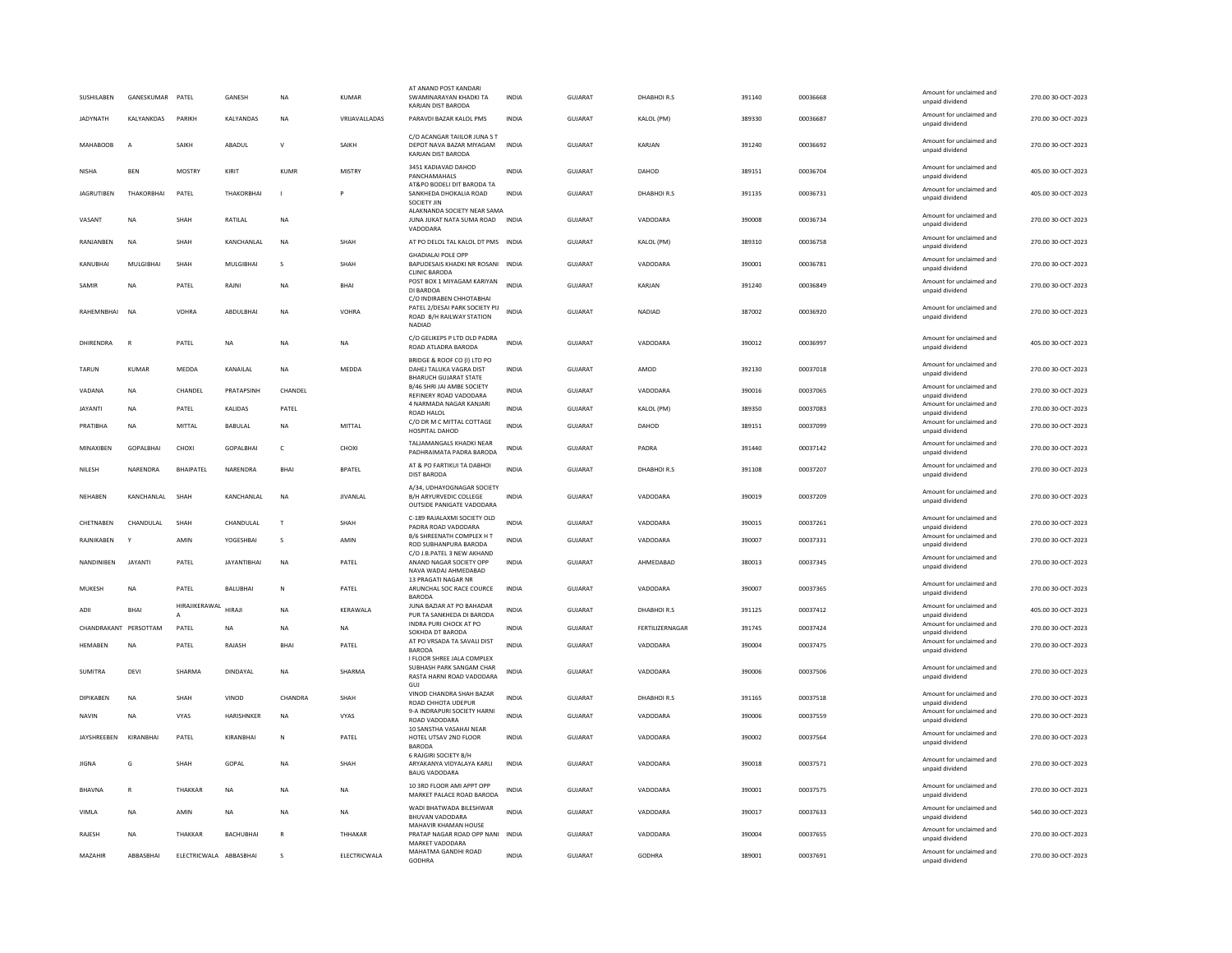| <b>USHA</b>       | <b>NA</b>      | SHAH             | MANHAR             | <b>NA</b>               | SHAH            | C/4 YOGKSHEM HSG COMP GOTRI<br>ROAD HARINAGAR WATER TANK INDIA<br>ROAD VADODARA                         |              | <b>GUJARAT</b> | VADODARA        | 390001 | 00037734 | Amount for unclaimed and<br>unpaid dividend | 270.00 30-OCT-2023 |
|-------------------|----------------|------------------|--------------------|-------------------------|-----------------|---------------------------------------------------------------------------------------------------------|--------------|----------------|-----------------|--------|----------|---------------------------------------------|--------------------|
| <b>HASUMATI</b>   | <b>NA</b>      | <b>BHAVSAR</b>   | <b>NA</b>          | <b>NA</b>               | <b>NA</b>       | 41/253 ELLORA PARK BARODA                                                                               | <b>INDIA</b> | GUIARAT        | VADODARA        | 390007 | 00037736 | Amount for unclaimed and<br>unpaid dividend | 270.00 30-OCT-2023 |
| BHAGUBHAI         | <b>NA</b>      | DESA             | SUNDERLAL          | DESA                    | <b>RED</b>      | 108 JYOTI HOUSING SOCIETY OPP<br>CONVENT SCHOOL FEATHGUNJ INDIA<br>VADODARA<br>C/O RAJENDRA K DESAI B-2 |              | <b>GUJARAT</b> | VADODARA        | 390002 | 00037757 | Amount for unclaimed and<br>unpaid dividend | 270.00 30-OCT-2023 |
| PRITESH           | NA             | DESA             | RAJENDRA           | <b>KUMAR</b>            |                 | SHRINATH PARK B/H JAGRUTI SOC INDIA<br>NR LALLUBHAI PARK COOP SOC<br>HARNI RD BARODA                    |              | <b>GUJARAT</b> | VADODARA        | 390006 | 00037762 | Amount for unclaimed and<br>unpaid dividend | 270.00 30-OCT-2023 |
| HASIY             | <b>NA</b>      | UPADHYAY         | VINODCANDRA        | <b>NA</b>               | <b>UPADHYAY</b> | 207 MANGAL PARK APPT OPP<br>SEMI SOCIETY SUBHANPURA<br><b>BARODA</b>                                    | <b>INDIA</b> | GUJARAT        | VADODARA        | 390007 | 00037771 | Amount for unclaimed and<br>unpaid dividend | 270.00 30-OCT-2023 |
| SUJATA            | NA             | <b>JOSHI</b>     | <b>NA</b>          | NA                      | <b>NA</b>       | JOSHI S HOUSE JAMBUBET<br>DANDIA BAZAR NEAR RASHMI<br>SAREE BARODA                                      | <b>INDIA</b> | <b>GUJARAT</b> | VADODARA        | 390001 | 00037792 | Amount for unclaimed and<br>unpaid dividend | 270.00 30-OCT-2023 |
| KUNTAL            | NA             | PATEL            | <b>JAYANTIBHAI</b> | <b>NA</b>               | PATEL           | 4 BHATRU SMRUTI B/H BABUL<br>HOSPITAL DANDIA BAZAR<br><b>BARODA</b>                                     | INDIA        | GUJARAT        | VADODARA        | 390001 | 00037803 | Amount for unclaimed and<br>unpaid dividend | 270.00 30-OCT-2023 |
| <b>DINESHBHAI</b> | <b>NA</b>      | DESA             | <b>GORSHAN</b>     | <b>BHAI</b>             |                 | 36 ALKAPURI ARUN BUNGLOW R C INDIA<br>DUTT RD VADODARA                                                  |              | <b>GUJARAT</b> | VADODARA        | 390005 | 00037816 | Amount for unclaimed and<br>unpaid dividend | 270.00 30-OCT-2023 |
| NRUSINGONATH NA   |                | SAHU             | SIMADRI            | <b>NA</b>               | SAHU            | <b>B-1 MADHUBAN SOCIETY</b><br>MAKARAPURA ROAD VADODARA                                                 | INDIA        | GUJARAT        | VADODARA        | 390010 | 00037855 | Amount for unclaimed and<br>unpaid dividend | 270.00 30-OCT-2023 |
| SHARDABEN         | $\mathbf k$    | GANDHI           | $\mathbf{K}$       | K                       | GANDHI          | 7 ADARSH COLONY OPP KRISHNA<br>TALKIES SIDDHNATH ROAD<br><b>BARODA</b>                                  | <b>INDIA</b> | <b>GUJARAT</b> | VADODARA        | 390001 | 00037871 | Amount for unclaimed and<br>unpaid dividend | 270.00 30-OCT-2023 |
| RAJESH            | <b>NA</b>      | <b>MEHTA</b>     | CHANDRAKANT        | MEHTA                   |                 | EKBOTE LANE OPP POLICE GATE<br>DANDIA BAZAR BARODA                                                      | <b>INDIA</b> | <b>GUJARAT</b> | VADODARA        | 390001 | 00037905 | Amount for unclaimed and<br>unpaid dividend | 270.00 30-OCT-2023 |
| <b>JIGAR</b>      | B              | PATEL            | <b>NA</b>          | NA                      | NA              | SAGARMUDRA APT KRISHNA<br><b>COLONY NEAR SWATI</b><br>NAVARANGPURA AHMEDABAD                            | INDIA        | <b>GUJARAT</b> | AHMEDABAD       | 380014 | 00038003 | Amount for unclaimed and<br>unpaid dividend | 270.00 30-OCT-2023 |
| PUSHPABEN         | E              | PATEL            | BHARAT             | <b>NA</b>               | <b>BHAI</b>     | SAGARMUDRA APPAT KRISHNA<br>COLONY NEAR SWATI<br>NAVARANGPURA AHMEDARAD                                 | <b>INDIA</b> | GUJARAT        | AHMEDABAD       | 380014 | 00038005 | Amount for unclaimed and<br>unpaid dividend | 270.00 30-OCT-2023 |
| PRAVIN            | <b>KUMAR</b>   | THAKKAR          | AMBALAL            | <b>NA</b>               | THAKKAR         | C 8/122 CALICO COLONY OP P T<br>SECTOR B PO P T TOWNSHIP<br>VADODARA                                    | <b>INDIA</b> | GUJARAT        | BAJWA           | 391345 | 00038046 | Amount for unclaimed and<br>unpaid dividend | 270.00 30-OCT-2023 |
| CHAMPAKBHAI NA    |                | <b>SHA</b>       | <b>NA</b>          | <b>NA</b>               | <b>NA</b>       | 29/30 GAYATRI MINAKSHI<br>SOCIETY LIONS HALL RD BARODA                                                  | <b>INDIA</b> | <b>GUJARAT</b> | VADODARA        | 390015 | 00038047 | Amount for unclaimed and<br>unpaid dividend | 270.00 30-OCT-2023 |
| <b>DAHYABHAI</b>  | $\overline{A}$ | MODY             | AMRUTLAL           | $\mathsf{v}$            | <b>MODY</b>     | <b>B 26 VALLABH NAGAR SOCIETY</b><br>KAREI BAUG NR JIVVAN BHARTI<br>SCHOOL BARODA                       | <b>INDIA</b> | <b>GUJARAT</b> | VADODARA        | 390018 | 00038062 | Amount for unclaimed and<br>unpaid dividend | 270.00 30-OCT-2023 |
| SAVITRIBAI        | <b>BHAGWAN</b> | SALI             | <b>BHAGWAN</b>     | $\overline{\mathsf{R}}$ | SALI            | 23 GAYATRI NAGAR NR ABHAY<br>NAGAR GORWA BARODA GUJ                                                     | <b>INDIA</b> | <b>GUJARAT</b> | VADODARA        | 390016 | 00038073 | Amount for unclaimed and<br>unpaid dividend | 270.00 30-OCT-2023 |
| KANTABEN          | $\mathsf{V}$   | <b>GOHIL</b>     | VAJESANG           | NA                      | <b>GOHIL</b>    | 7/42 GUJ REFINERY TOWN SHIP<br>JAWAHAR NAGAR BARODA<br>NIKUNJ NIVASH PATHAK FALIYA                      | <b>INDIA</b> | <b>GUJARAT</b> | <b>BAJWA</b>    | 391320 | 00038086 | Amount for unclaimed and<br>unpaid dividend | 270.00 30-OCT-2023 |
| NIKUNJ            | <b>KUMAR</b>   | GANDHI           | SHARAD             | CHANDRA                 |                 | WAGHODIYA DIST BARODA<br>GUJARAT                                                                        | <b>INDIA</b> | <b>GUJARAT</b> | FERTILIZERNAGAR | 391760 | 00038090 | Amount for unclaimed and<br>unpaid dividend | 270.00 30-OCT-2023 |
| <b>GEETHA</b>     | <b>NA</b>      | SASIDHARAN       | SASIDHARAN         | $\kappa$                | $\mathbb{R}$    | 11 CHITRA KUT APTS HIG GORWA INDIA<br><b>BARODA</b>                                                     |              | GUJARAT        | VADODARA        | 390016 | 00038095 | Amount for unclaimed and<br>unpaid dividend | 270.00 30-OCT-2023 |
| DAVID             | NA             | THOPPIL          | MATHEW             | <b>NA</b>               | THOPPIL         | BLOCK NO 72/675 HIG GUJARAT<br>HOUSING BOARD LAXMINAGAR<br>LAXMIPURA ROAD BARODA                        | <b>INDIA</b> | <b>GUJARAT</b> | VADODARA        | 390021 | 00038097 | Amount for unclaimed and<br>unpaid dividend | 405.00 30-OCT-2023 |
| <b>BULBUL</b>     | P              | PANDIT           | PRAMOD             | NA                      | PANDIT          | 3RD FLOOR NARAYAN COMPLEX<br>REFINERY ROAD OPP<br>PANCHAWATI GORWA BARODA                               | INDIA        | GUJARAT        | VADODARA        | 390016 | 00038108 | Amount for unclaimed and<br>unpaid dividend | 405.00 30-OCT-2023 |
| SHOBHANA          | $\mathbf{r}$   | DADLANI          | TULSI              |                         | <b>DADLANI</b>  | ROW HOUSE NO 60 SUKH SAGAR<br>SECTOR-17 OPP VIJAYA BANK<br>KOPER KHAIYNE NAVI MUMBAI                    | <b>INDIA</b> | MAHARASHTRA    | RAIGAD          | 400705 | 00038168 | Amount for unclaimed and<br>unpaid dividend | 270.00 30-OCT-2023 |
| VIJAYABEN         | NA             | TAILOR           | <b>NA</b>          | <b>NA</b>               | <b>NA</b>       | 64 - A, FERTILIZER PARK OPF<br>NIZAMPURA ATITHI GRUH B/H<br>TASKANT SOCIETY NIZAMPURA<br>VADODARA       | <b>INDIA</b> | <b>GUJARAT</b> | VADODARA        | 390002 | 00038192 | Amount for unclaimed and<br>unpaid dividend | 135.00 30-OCT-2023 |
| NILESH            | BHAI           | PATEL            | VINOD              | BHAI                    | PATEL           | 12 PADMAVATI SOCIETY VIP ROAD<br>KARELI BAUG BARODA                                                     | <b>INDIA</b> | GUJARAT        | VADODARA        | 390018 | 00038228 | Amount for unclaimed and<br>unpaid dividend | 270.00 30-OCT-2023 |
| MAYURI            | NARESH         | DOSHI            | NARESH             | <b>NA</b>               | RAMANLAL        | 48 VIJAY SOCIETY BAKRAWADI<br><b>BARODA</b>                                                             | INDIA        | GUJARAT        | VADODARA        | 390001 | 00038387 | Amount for unclaimed and<br>unnaid dividend | 270.00 30-OCT-2023 |
| NAVNITLAL         | NA             | SHAH             | MANILAL            | <b>NA</b>               | SHAH            | KOTHI POLE CHAMPA SADAN<br>RAOPURA VADODARA                                                             | <b>INDIA</b> | GUJARAT        | VADODARA        | 390001 | 00038452 | Amount for unclaimed and<br>unpaid dividend | 270.00 30-OCT-2023 |
| <b>JALPA</b>      | A              | SHAH             | <b>NA</b>          | NA                      | NA              | JAYANT NARAYAN & CO M G<br>ROAD OPP CHOKSHI BAZAR<br><b>BARODA</b>                                      | <b>INDIA</b> | GUJARAT        | VADODARA        | 390001 | 00038454 | Amount for unclaimed and<br>unpaid dividend | 270.00 30-OCT-2023 |
| AMIT              | <b>NA</b>      | SHAH             | <b>NA</b>          | <b>NA</b>               | <b>NA</b>       | JAYANT NARAYAN & CO M G<br>ROAD OPP CHOKSHI BAZAR<br><b>BARODA</b>                                      | <b>INDIA</b> | <b>GUJARAT</b> | VADODARA        | 390001 | 00038455 | Amount for unclaimed and<br>unpaid dividend | 270.00 30-OCT-2023 |
| RAMABEN           | GOPAL          | <b>BHAIPATEL</b> | GOPALBHAI          | RAVAJIBHAI              | PATEL           | 11 VIJAYA PARK SOCIETY COLLEGE<br>ROAD DABHOI DESIDE DAYARAM INDIA<br>NAGAR SOCIETY DABHOI              |              | ANDHRA PRADESH | HYDERABAD       | 500003 | 00038528 | Amount for unclaimed and<br>unpaid dividend | 540.00 30-OCT-2023 |
| GOVINDRAM         | SUGANLAL       | JETHWANI         | SUGANLAL           | ΝA                      | NAVALMAL        | VADODARI BHAGOL PUROHIT<br>FALIA DABHOI DIST BARODA                                                     | <b>INDIA</b> | <b>GUJARAT</b> | DHABHOIR.S      | 391110 | 00038532 | Amount for unclaimed and<br>unpaid dividend | 270.00 30-OCT-2023 |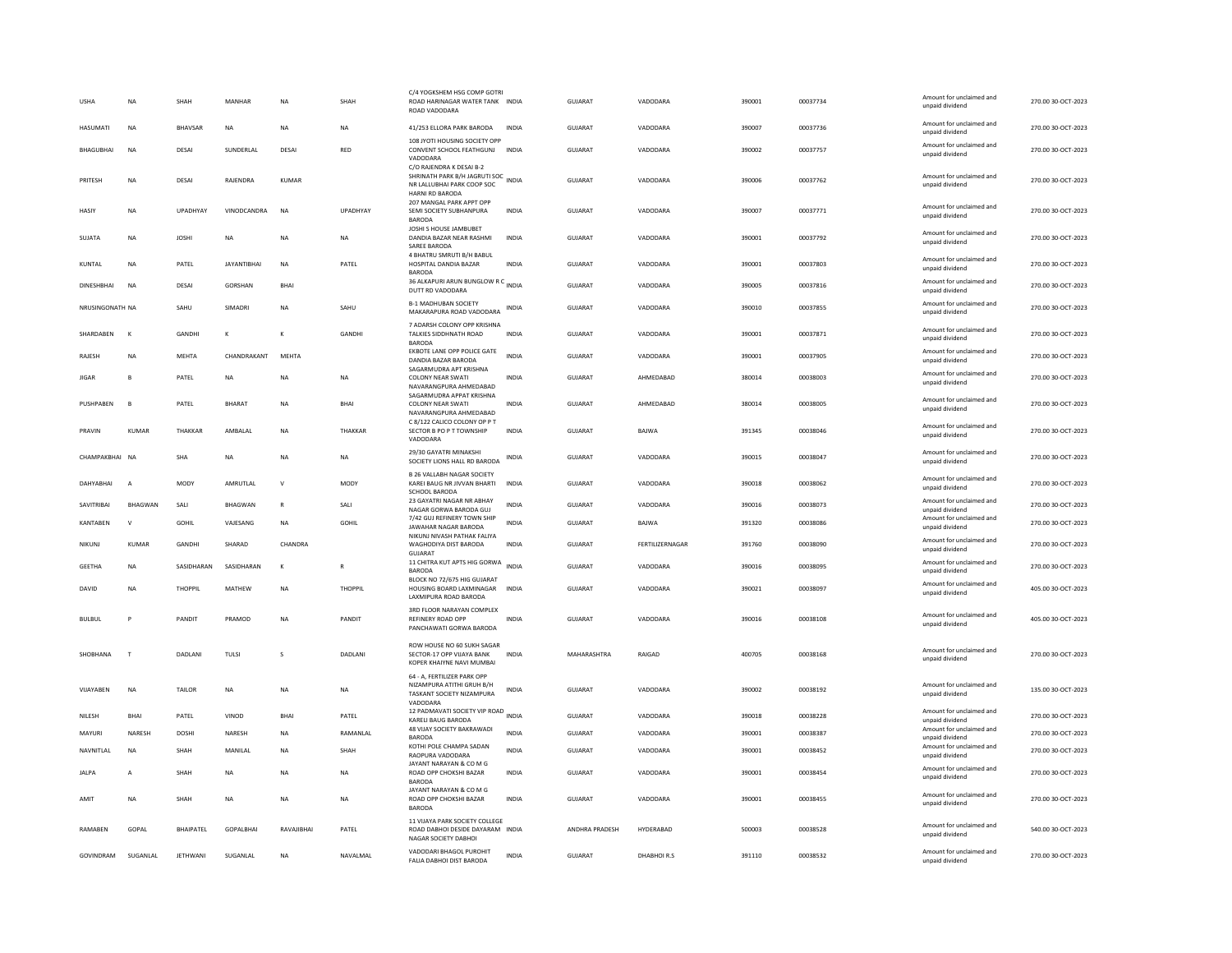| MAHESH<br>ABDULKARIM | <b>BRIJLAL</b><br>HAJI | <b>JETHWANI</b><br>JAMALLALWALA NA | <b>BRIJLAL</b>  | <b>NA</b><br>NA | SUGANLAL<br>NA | VADODARI BHAGOL PUROHIT<br>FALIA DABHOI DIST BARODA<br>BESIDE PAINTER PANWALA<br>SUTHARWADA DABHOI                                         | <b>INDIA</b><br><b>INDIA</b> | GUJARAT<br>GUJARAT        | DHABHOIR.S<br>DHABHOIR.S | 391110<br>391110 | 00038534<br>00038536 | Amount for unclaimed and<br>unpaid dividend<br>Amount for unclaimed and<br>unpaid dividend | 270.00 30-OCT-2023<br>270.00 30-OCT-2023 |
|----------------------|------------------------|------------------------------------|-----------------|-----------------|----------------|--------------------------------------------------------------------------------------------------------------------------------------------|------------------------------|---------------------------|--------------------------|------------------|----------------------|--------------------------------------------------------------------------------------------|------------------------------------------|
| MANGALSINH           | M                      | RAJPUT                             | <b>MOTISINH</b> | <b>NA</b>       | RAJPUT         | 5 ASHIRWAD DUPLEX NEAR<br>HATHIBHAI NAGAR OFF VACCINE<br>INSTT QUARTERS OPP SHANTIVAN INDIA<br>SOCIETY DIWALIPURA OLD PADRA<br>ROAD BARODA |                              | GUJARAT                   | VADODARA                 | 390015           | 00038611             | Amount for unclaimed and<br>unpaid dividend                                                | 270.00 30-OCT-2023                       |
| SNEHLATA             | MAHESH                 | MOGHE                              | MAHESH          | ANANT           | MOGHE          | B/9 VISHRAMNAGAR VASNA<br>ROAD BARODA                                                                                                      | <b>INDIA</b>                 | <b>GUJARAT</b>            | VADODARA                 | 390015           | 00038618             | Amount for unclaimed and<br>unpaid dividend                                                | 270.00 30-OCT-2023                       |
| RAJENDRA             | <b>NA</b>              | <b>BHATT</b>                       | <b>NA</b>       | <b>NA</b>       | <b>NA</b>      | 20A VALLABH NAGAR KARELI<br><b>BAUG VADODARA</b>                                                                                           | <b>INDIA</b>                 | <b>GUJARAT</b>            | VADODARA                 | 390018           | 00038660             | Amount for unclaimed and<br>unpaid dividend                                                | 135.00 30-OCT-2023                       |
| <b>NIRUBEN</b>       | E                      | PATEL                              | <b>BHOGILAL</b> | R               | PATEL          | POST VEJPUR TA SAVLI DIST<br><b>BARODA</b>                                                                                                 | INDIA                        | <b>GUJARAT</b>            | SANDASAL                 | 391535           | 00038690             | Amount for unclaimed and<br>unpaid dividend                                                | 270.00 30-OCT-2023                       |
| NATVARLAL            | CHHOTALAL              | SHAH                               | NATVARLAL       | CHHOTALAL       | <b>DSHAH</b>   | SHRI MALI WAGA SHETH SERI<br>DABHOLDI BARODA                                                                                               | <b>INDIA</b>                 | GUJARAT                   | DHABHOIR.S               | 391110           | 00038701             | Amount for unclaimed and<br>unpaid dividend                                                | 270.00 30-OCT-2023                       |
| DARSHNA              | KUNWAR                 | SOLANKI                            | DUNGAR          | SINGH           | SOLANKI        | VILL POST VACHHDAL TALUKA<br>DHANERA DIST BANASKANTHA N INDIA<br>GUIARAT                                                                   |                              | GUJARAT                   | DISA                     | 385545           | 00038707             | Amount for unclaimed and<br>unpaid dividend                                                | 270.00 30-OCT-2023                       |
| KIRIT                | KUMAR                  | PPARIKH                            | PANALAL         | к               | PARIKH         | <b>GANDHI FLAIA NEAR PARABDI</b><br>BAZAR AT & POST KALOL DIST<br>PANCHMAHAI                                                               | <b>INDIA</b>                 | GUJARAT                   | KALOL (PM)               | 389330           | 00038709             | Amount for unclaimed and<br>unpaid dividend                                                | 270.00 30-OCT-2023                       |
| PANKAI               | <b>NA</b>              | PATFI                              | AMRUTI AI       | <b>NA</b>       | PATFI          | A 3 SIDDHARTH NAGAR SOC OPP<br>MAHSANANAGA NIZAMPURA<br><b>BARODA</b>                                                                      | <b>INDIA</b>                 | GUIARAT                   | VADODARA                 | 390002           | 00038718             | Amount for unclaimed and<br>unpaid dividend                                                | 270.00 30-OCT-2023                       |
| <b>JOLLY</b>         | <b>NA</b>              | THAKKAR                            | RAMANI AI       | <b>NA</b>       | THAKKAR        | 65 UDHYOG NAGAR SOC NE<br>AYURVEDIC COLLEGE O/S<br>PANIGATE VADODARA                                                                       | <b>INDIA</b>                 | GUIARAT                   | VADODARA                 | 390017           | 00038747             | Amount for unclaimed and<br>unpaid dividend                                                | 270.00 30-OCT-2023                       |
| SANDHYA              | <b>AJAY</b>            | PATEL                              | AJAY            | RATILAL         | PATEL          | A-1 NILAMBAR BUNGALOWS - 2<br>VASNA ROAD VADODARA                                                                                          | <b>INDIA</b>                 | <b>GUJARAT</b>            | VADODARA                 | 390020           | 00038790             | Amount for unclaimed and<br>unpaid dividend                                                | 270.00 30-OCT-2023                       |
| <b>BHANUBHAI</b>     | $\epsilon$             | PARIKH                             | <b>NA</b>       | <b>NA</b>       | <b>NA</b>      | 3 GOKUL SOCIETY SINDVAIMATA<br>ROAD PRATAP NAGAR VADODARA INDIA                                                                            |                              | <b>GUJARAT</b>            | VADODARA                 | 390004           | 00038876             | Amount for unclaimed and<br>unpaid dividend                                                | 270.00 30-OCT-2023                       |
| DILIP                | BAVSANG                | <b>TANK</b>                        | BAVSANG         | <b>NA</b>       | <b>TANK</b>    | 50 YARK PLOT NO 99/E B/H RAM<br>TIRATH SOC SARDARNAGAR<br><b>BHAVNAGAR</b>                                                                 | <b>INDIA</b>                 | <b>GUJARAT</b>            | <b>BHAVNAGAR</b>         | 364001           | 00038923             | Amount for unclaimed and<br>unpaid dividend                                                | 270.00 30-OCT-2023                       |
| <b>NARSINH</b>       | RATANSINH              | PARMAR                             | RATANSINH       | <b>NA</b>       | PARMAR         | 11657/B RAM NIWAS<br>SARDARNAGAR BHAVNAGAR                                                                                                 | <b>INDIA</b>                 | <b>GUJARAT</b>            | BHAVNAGAR                | 364001           | 00038924             | Amount for unclaimed and<br>unpaid dividend                                                | 270.00 30-OCT-2023                       |
| HIMANSHU             | <b>DINESHBHAI</b>      | THAKKAR                            | <b>DINESH</b>   | <b>BHAI</b>     | THAKKAR        | 1 ADDINATH COMPLEX SUBHASH<br>NAGAR BHAVNAGAR                                                                                              | <b>INDIA</b>                 | GUJARAT                   | <b>BHAVNAGAR</b>         | 364001           | 00038926             | Amount for unclaimed and<br>unpaid dividend                                                | 270.00 30-OCT-2023                       |
| DHIRAJ               | MADHUBHAI              | MAKWANA                            | MADHUBHAI       | <b>NA</b>       | MAKWANA        | MAJIRAJ GIRLS HIGH SCHOOL<br>PEUN S QURARTERS HALURIA<br>CHOWK BHAVNAGAR                                                                   | <b>INDIA</b>                 | <b>GUJARAT</b>            | BHAVNAGAR                | 364001           | 00038928             | Amount for unclaimed and<br>unpaid dividend                                                | 270.00 30-OCT-2023                       |
| RASILABEN            | DAYASARAN              | KANOJYA                            | DAYASARAN       | <b>NA</b>       |                | 102 SHANH NAGAR SOCIETY<br>REFINERY ROAD GORWA BARODA                                                                                      | INDIA                        | GUJARAT                   | VADODARA                 | 390016           | 00038929             | Amount for unclaimed and<br>unpaid dividend                                                | 270.00 30-OCT-2023                       |
| <b>KANTABEN</b>      | P                      | PATEL                              | <b>NA</b>       | <b>NA</b>       | <b>NA</b>      | MAHAVIR COLONY RAJMAHAL<br>ROAD VADODARA                                                                                                   | <b>INDIA</b>                 | <b>GUJARAT</b>            | VADODARA                 | 390001           | 00038954             | Amount for unclaimed and<br>unpaid dividend                                                | 270.00 30-OCT-2023                       |
| <b>REKHA</b>         | MAHENDRA               | JAIN                               | <b>MAHFNDRA</b> | RATILAL         | SHAH           | KARBHARI S STREET NR PADHARAI<br>MATA PADRA DIST BARODA<br><b>GUJARAT</b>                                                                  | <b>INDIA</b>                 | <b>GUJARAT</b>            | PADRA                    | 391440           | 00039086             | Amount for unclaimed and<br>unpaid dividend                                                | 270.00 30-OCT-2023                       |
| PRIT                 | N                      | GOHIL                              | <b>NAGINDAS</b> | <b>NA</b>       | <b>GOHIL</b>   | C/O AVANI LEASE FINANCE P LTD<br>202 PAVAN FLAT 7 ANAND NAGAR<br>INDIA<br>SOCIETY PRODUCTIVITY ROAD                                        |                              | <b>GUJARAT</b>            | VADODARA                 | 390015           | 00039095             | Amount for unclaimed and<br>unpaid dividend                                                | 270.00 30-OCT-2023                       |
| PARUL                | J                      | PARIKH                             | <b>JITENDRA</b> | <b>NA</b>       | PARIKH         | VADODARA<br>C/338 ANAND BAUG SOCIETY<br>BEHIND SUSSEN TEXTILE BRG<br>MAKARPURA VADODARA                                                    | <b>INDIA</b>                 | GUJARAT                   | VADODARA                 | 390010           | 00039109             | Amount for unclaimed and<br>unpaid dividend                                                | 405.00 30-OCT-2023                       |
| SEEMA                | NA                     | SHARMA                             | ANIL            | <b>KUMAR</b>    | SHARMA         | B 25-5/3, DOOR NO.93, KRISHNA,<br>H.W.P COLONY, ASWAPURAM,                                                                                 | <b>INDIA</b>                 | ANDHRA PRADESH            | BHADRACHALAM             | 507116           | 00039142             | Amount for unclaimed and<br>unpaid dividend                                                | 405.00 30-OCT-2023                       |
|                      |                        |                                    |                 |                 |                | KHAMMAM, ANDRA PRADESH.<br>QTR NO 679/A FERTILIZER NAGAR INDIA                                                                             |                              |                           |                          |                  |                      | Amount for unclaimed and                                                                   |                                          |
| MAVAJIBHAI           | NA                     | PATEL<br>PANDIT                    | NA<br>ANIL      | NA<br>P         | NA<br>PANDIT   | VADODARA<br>2 SAYAJI SOCIETY KARELI BAUG                                                                                                   | <b>INDIA</b>                 | GUJARAT<br><b>GUJARAT</b> | FERTILIZERNAGAR          | 391750           | 00039165             | unpaid dividend<br>Amount for unclaimed and                                                | 405.00 30-OCT-2023                       |
| MAULIK               | A                      |                                    |                 |                 |                | VADODARA<br><b>BAJWADA SHETH SHERI OPP</b>                                                                                                 |                              |                           | VADODARA                 | 390018           | 00039232             | unpaid dividend                                                                            | 540.00 30-OCT-2023                       |
| SURYABEN             | н                      | <b>GANDHI</b>                      | <b>NA</b>       | <b>NA</b>       | <b>NA</b>      | SHESHNA RAYAN MANDIR<br>BARODA                                                                                                             | <b>INDIA</b>                 | <b>GUJARAT</b>            | VADODARA                 | 390001           | 00039259             | Amount for unclaimed and<br>unpaid dividend                                                | 270.00 30-OCT-2023                       |
| <b>DINESH</b>        | <b>NA</b>              | <b>BHAGAT</b>                      | THAKOR          | <b>NA</b>       | <b>RHAI</b>    | 68 VISHWABHARUTI SOCIETY<br>WAGHODIA ROAD BARODA<br>S-1/203 NANDANVAN COMPLEX                                                              | <b>INDIA</b>                 | GUIARAT                   | VADODARA                 | 390019           | 00039295             | Amount for unclaimed and<br>unpaid dividend                                                | 135.00.30-QCT-2023                       |
| CHANDRAKANT          | NA                     | PANDEY                             | ANIL            | <b>NA</b>       | PANDEY         | IIND FLOOR (NANDANVAN COOP<br>HSG SOCIETY) TARSALI SUSSEN<br>RING ROAD TARSALI VADODARA                                                    | <b>INDIA</b>                 | <b>GUJARAT</b>            | VADODARA                 | 390009           | 00039345             | Amount for unclaimed and<br>unpaid dividend                                                | 270.00 30-OCT-2023                       |
| BHAGWATIBEN MANILAL  |                        | PANCHAL                            | MANI            | LAL             | RPANCHAL       | <b>B 4 INDUSTRIAL SOCIETY NEW</b><br>SAMA ROAD BARODA                                                                                      | <b>INDIA</b>                 | GUJARAT                   | VADODARA                 | 390002           | 00039368             | Amount for unclaimed and<br>unpaid dividend                                                | 270.00 30-OCT-2023                       |
| SREKHABEN            | <b>NA</b>              | KOTHARI                            | <b>BHARAT</b>   | <b>NA</b>       | <b>KUMAR</b>   | C/O DINRAJ TILES OPP ASOPALAV<br>SOCIETY CHHANI ROAD BARODA                                                                                | <b>INDIA</b>                 | <b>GUJARAT</b>            | VADODARA                 | 390002           | 00039392             | Amount for unclaimed and<br>unpaid dividend                                                | 270.00 30-OCT-2023                       |
| MADHU                | <b>NA</b>              | MAHANT                             | <b>IAGDISH</b>  | <b>NA</b>       |                | A/5 ANUPAM NAGAR NEAR TUBE<br>CO OLD PADRA ROAD BARODA                                                                                     | <b>INDIA</b>                 | GUIARAT                   | VADODARA                 | 390015           | 00039402             | Amount for unclaimed and<br>unpaid dividend                                                | 405.00 30-OCT-2023                       |
| <b>BHARAT</b>        | KUMAR                  | <b>BAROT</b>                       | PURUSHOTTAM     | DAS             | <b>BAROT</b>   | NICHO BHATWADO NEAR<br>PANCHSHIL MATRU CHHAYA<br>MAHESANA                                                                                  | <b>INDIA</b>                 | GUIARAT                   | MAHESANA                 | 384001           | 00039449             | Amount for unclaimed and<br>unpaid dividend                                                | 135.00 30-OCT-2023                       |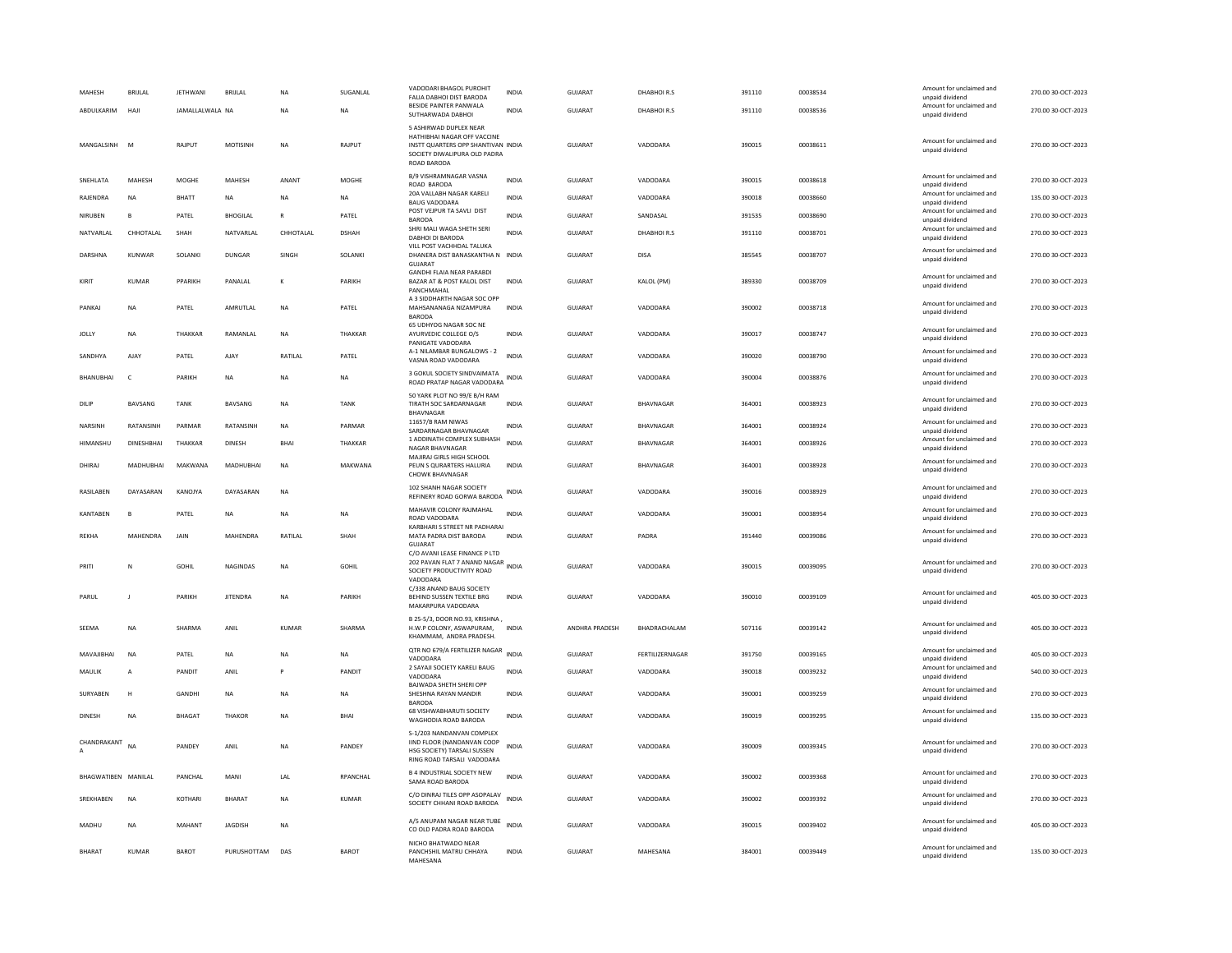| Amount for unclaimed and<br>CHANDRA<br>VADODARA<br>SAJJAMBEN<br>H<br><b>DODIA</b><br><b>HARISH</b><br>MDODIA<br>MAHARANI HIGH SCHOOL NR<br><b>INDIA</b><br><b>GUJARAT</b><br>390001<br>00039505<br>270.00 30-OCT-2023<br>unpaid dividend<br>SURSAGAR VADODARA<br>LATE SH MALOJIRAO PAWAR<br>Amount for unclaimed and<br>UDAYKUMAR<br>CHANDRARAO<br>PAWAR<br>CHANDRA<br>RAO<br>MPAWAR<br>BUNGLOW NR JETAL PUR NAKA R INDIA<br>GUJARAT<br>VADODARA<br>390005<br>00039518<br>540.00 30-OCT-2023<br>unpaid dividend<br>C DATT ROAD VADODARA<br>CAT-D 2/10 NARMADA PROJECT<br>NEW COLONY NEAR AYURVEDIC<br>Amount for unclaimed and<br>SWAROOP<br>ACHARYA<br>ACHARYA<br><b>INDIA</b><br>GUJARAT<br>VADODARA<br>390002<br>270.00 30-OCT-2023<br>SHANTI<br>DAU<br>LAI<br>00039527<br>HOSPITAL CHHANI JAKAT NAKA<br>unpaid dividend<br><b>BARODA</b><br>20 SIDDHARTH AMRAPALI<br>Amount for unclaimed and<br>RAJENDRA<br>NA<br><b>GANDHI</b><br><b>SHANTI</b><br>LAL<br>GANDHI<br>INDIA<br>GUJARAT<br>VADODARA<br>390018<br>00039569<br>270.00 30-OCT-2023<br>SOCIETY KARELIBAUG BARODA<br>unpaid dividend<br>AT CHIKHODRA PO KOSHINDRA TA<br>Amount for unclaimed and<br>BHARAT<br><b>NA</b><br>PATEL<br><b>ISHWARRHAI</b><br>G<br>PATEL<br>GUJARAT<br>DHABHOIR.S<br>391140<br>00039606<br>270.00 30-OCT-2023<br>SANKHEDA DIST BARODA GUJ<br>unpaid dividend<br>AT CHIKHODRA PO KOSHINDRA TA INDIA<br>Amount for unclaimed and<br>GOVINDBEN<br>PATEL<br>GUJARAT<br>DHABHOIR.S<br>391140<br>00039607<br>270.00 30-OCT-2023<br>SUKETAN<br><b>NA</b><br>PATEL<br>$\mathsf J$<br>SANKHEDA DIST BARODA GUJ<br>unpaid dividend<br>B-67 RAJLAXMI SOCIETY OLD<br>Amount for unclaimed and<br>MADHUBEN<br>PATEL<br>PRAVIN<br><b>NA</b><br><b>KUMAR</b><br>PADRA ROAD PO VIDHYUT NGR<br><b>INDIA</b><br><b>GUJARAT</b><br>VADODARA<br>390015<br>00039621<br>270.00 30-OCT-2023<br>unpaid dividend<br>VADODARA<br>C/O KHATRI FLOOR MILL MHUDI<br>Amount for unclaimed and<br>NODRAJAHA<br>$\zeta$<br>KHATRI<br>SALIMBHAI<br><b>NA</b><br><b>INDIA</b><br>GUJARAT<br>DHABHOIR.S<br>391110<br>00039650<br>270.00 30-OCT-2023<br><b>BHAGOL DABHOT</b><br>unpaid dividend<br>C/O KHATRI FLOOR MILL O/S<br>Amount for unclaimed and<br>KHATRI<br>SALIMBHAI<br>GUJARAT<br>DHABHOIR.S<br>391110<br>00039651<br>270.00 30-OCT-2023<br>$\mathbf{s}$<br><b>NA</b><br>MAHUDI BHAGOL DABHOI DIST<br><b>INDIA</b><br>SOHEL<br>unpaid dividend<br>BARODA<br>9/97 GUJARAT HOUSING BAORD<br>Amount for unclaimed and<br>GUIARAT<br>SHAH<br>VADODARA<br>390019<br>00039661<br>270.00 30-OCT-2023<br>GUNVANT<br>$\mathbb{R}$<br><b>NA</b><br><b>NA</b><br><b>NA</b><br><b>INDIA</b><br>NAVJIVAN AJWA ROAD BARODA<br>unpaid dividend<br>58 YARD PLOT NO 99/E B/H RAM<br>Amount for unclaimed and<br>BAVSANG<br><b>JIVABHAI</b><br><b>TANK</b><br><b>JIVBHAI</b><br><b>NA</b><br><b>TANK</b><br>TIRTH SOC SARDARNAGAR<br><b>INDIA</b><br><b>GUJARAT</b><br>BHAVNAGAR<br>364001<br>00039687<br>270.00 30-OCT-2023<br>unpaid dividend<br><b>BHAVNAGAR</b><br>PLOT NO 19/B LAXMI NAGAR SOC<br>Amount for unclaimed and<br>DHIRAJ<br>MAKWANA<br>DHIRAJ<br>NA<br>MAKWANA<br>PANCHVATI CHOWK<br>GUJARAT<br>BHAVNAGAR<br>364001<br>00039688<br>270.00 30-OCT-2023<br><b>RITA</b><br><b>INDIA</b><br>unpaid dividend<br>SUBHASHNAGAR BHAVNAGAR<br>1657/B RAM NIVAS<br>Amount for unclaimed and<br>NARSANG<br>MAVSANG<br>RATHOD<br>MAVSANG<br>NA<br>RATHOD<br>GUJARAT<br>BHAVNAGAR<br>364001<br>00039689<br>270.00 30-OCT-2023<br><b>INDIA</b><br>SARDARNAGAR BHAVNAGAR<br>unpaid dividend<br>SPE 29 SUBROTO PARK EXTN<br>Amount for unclaimed and<br>270.00 30-OCT-2023<br>TRIVEDI<br>KIRIT<br><b>NA</b><br><b>KUMAR</b><br><b>INDIA</b><br>DELHI<br>DELHI<br>110010<br>00039691<br>NEW DELHI DELHI<br>unpaid dividend<br>PUNJAB NATIONAL BANK DABHOI<br>Amount for unclaimed and<br>INDIA<br>GUJARAT<br>DHABHOIR.S<br><b>GEETA</b><br>SHAH<br><b>JITENDRA</b><br>KUMAR<br><b>RSHAH</b><br>391110<br>00039729<br>270.00 30-OCT-2023<br>DIST BARODA<br>unpaid dividend<br>44 MANISHANAND SOCIETY<br>Amount for unclaimed and<br><b>GUJARAT</b><br><b>BHARUCH</b><br>392001<br>270.00 30-OCT-2023<br><b>NA</b><br>CHAUHAN<br><b>HIRAMAN</b><br>T<br>CHAUHAN<br>00039750<br>DILIF<br><b>INDIA</b><br>BEHIND GOVT COLONY BHARUCH<br>unpaid dividend<br>1 MAHESH COLONY B/H BRD CENT INDIA<br>Amount for unclaimed and<br>GUIARAT<br>391310<br>135.00 30-OCT-2023<br>KAJAL<br>M<br>SHAH<br>MAHESH<br>P<br>SHAH<br><b>BAIWA</b><br>00039759<br>CO OP BANK BAJWA DIST BARODA<br>unpaid dividend<br>48 PANCHAL MOULDS & DIES G I D INDIA<br>Amount for unclaimed and<br>MAHENDRA<br>$\kappa$<br>PANCHAL<br>KANTILAL<br><b>NA</b><br>PANCHAL<br>GUJARAT<br>VADODARA<br>390010<br>00039772<br>405.00 30-OCT-2023<br>C MAKARPURA BARODA<br>unpaid dividend<br>27 SARASWATI SOC NEAR LAL<br>Amount for unclaimed and<br>KALPESH<br><b>MATHURBHAI</b><br>PANCHAL<br>MATHORRHAI<br>M<br>PANCHAL<br>BAUG CLINIC MANJALPUR NAKA<br><b>INDIA</b><br><b>GUJARAT</b><br>VADODARA<br>390011<br>00039807<br>405.00 30-OCT-2023<br>unpaid dividend<br><b>BARODA</b><br>AT PO CHALAMALI TAL PAVI<br>Amount for unclaimed and<br>BHARATBHAI<br>PATEL<br>SUBHASHBHAI<br>PATELOTEHRS<br><b>INDIA</b><br><b>GUJARAT</b><br>DHABHOIR.S<br>391140<br>00039810<br>270.00 30-OCT-2023<br>$\kappa$<br>JETPUR DIST BARODA<br>unpaid dividend<br>KRISHNA NAGAR PO ANGADH<br>Amount for unclaimed and<br><b>INDIA</b><br>GUJARAT<br>391335<br>00039845<br>405.00 30-OCT-2023<br>AMBALAL<br>c<br>GOHIL<br>NA<br><b>NA</b><br>NA<br>BAJWA<br>DIST VADODARA<br>unpaid dividend<br>TRIVED WATCH GANDHI CHOWK<br>Amount for unclaimed and<br>VINABEN<br><b>NA</b><br>TRIVEDI<br>VASUDEV<br><b>NA</b><br><b>TRIVEDI</b><br><b>INDIA</b><br>GUJARAT<br>KALOL (PM)<br>389350<br>00039847<br>270.00 30-OCT-2023<br><b>HALOL DIST PMS</b><br>unpaid dividend<br>TRIVEDI WATCH GANDHI CHOWK<br>Amount for unclaimed and<br><b>INDIA</b><br>MOTILAL<br>GUIARAT<br>KALOL (PM)<br>389350<br>270.00 30-OCT-2023<br>VASUDEV<br><b>NA</b><br><b>TRIVEDI</b><br><b>NA</b><br><b>TRIVEDI</b><br>00039848<br>HALOL DT PMS<br>unpaid dividend<br>AT & POST SEJAKYVA TAL PADRA<br>Amount for unclaimed and<br>SHARDABEN<br>M<br>AMIN<br>MANIBHAI<br><b>INDIA</b><br>GUJARAT<br>391440<br>AMIN<br>PADRA<br>00039880<br>270.00 30-OCT-2023<br>$\mathbf{L}$<br>DIST BARODA GUJARAT<br>unpaid dividend<br>C/O KHATRI TIN CORNER STATION<br>Amount for unclaimed and<br>KHATIJABEN<br><b>IRRAHIMBHAI</b><br><b>IBRAHIM</b><br>AMIRJI<br><b>INDIA</b><br>GUJARAT<br>DHABHOIR.S<br>391135<br>00039893<br>270.00 30-OCT-2023<br>KHATRI<br>ROAD BODELI D BARODA<br>unpaid dividend<br>C/O KHATRI TIN CORNER STATION INDIA<br>Amount for unclaimed and<br>270.00 30-OCT-2023<br>KHATRI<br>SALMABANU<br>VASIMBHAI<br>VASIMBHAI<br><b>IBRAHIM</b><br><b>GUJARAT</b><br>DHABHOIR.S<br>391135<br>00039894<br>ROAD BODELI D BARODA<br>unpaid dividend<br>C/O KHATRI TIN CORNER STATION INDIA<br>Amount for unclaimed and<br>VASIM<br><b>IBRAHIMBHAI</b><br><b>IRRAHIM</b><br>ATHIRJI<br>GUJARAT<br>DHABHOIR.S<br>391135<br>00039895<br>270.00 30-OCT-2023<br>KHATRI<br>ROAD BODELI D BARODA<br>unpaid dividend<br>MAHESH BHATVADO ODE TA<br>Amount for unclaimed and<br>HARIHAR<br>MEHTA<br>RAMDAS<br>RETD<br><b>INDIA</b><br>GUJARAT<br>DAKOR<br>388210<br>00039910<br>270.00 30-OCT-2023<br><b>NA</b><br><b>NA</b><br>ANAND DI KHEDA<br>unpaid dividend<br>PINKESH CAMP UTTARSANDA TA<br>Amount for unclaimed and<br><b>INDIA</b><br><b>GUJARAT</b><br>AMBA<br><b>NA</b><br><b>MEHTA</b><br>NA<br><b>NA</b><br><b>NA</b><br>CHAKLASI<br>387370<br>00039913<br>270.00 30-OCT-2023<br><b>NADIAD</b><br>unpaid dividend<br>PINKESH CAMP UTTARSANDA TA INDIA<br>Amount for unclaimed and<br><b>GUJARAT</b><br>387370<br>270.00 30-OCT-2023<br><b>MEHTA</b><br>CHAKLASI<br>00039914<br><b>BHAVITA</b><br><b>NA</b><br><b>NA</b><br><b>NA</b><br><b>NA</b><br>NADIAD<br>unpaid dividend<br>BHAGAT BHATVADO ODE TA<br>Amount for unclaimed and<br>KUNDAN<br>MEHTA<br><b>INDIA</b><br>GUJARAT<br>DAKOR<br>388210<br>00039915<br>270.00 30-OCT-2023<br><b>NA</b><br>NA<br><b>NA</b><br><b>NA</b><br>ANAND<br>unpaid dividend<br>PINKESH CAMP UTTARSANDA TA<br>Amount for unclaimed and<br><b>INDIA</b><br>GUJARAT<br>SMITA<br><b>NA</b><br>MEHTA<br>NA<br><b>NA</b><br>NA<br>CHAKLASI<br>387370<br>00039926<br>270.00 30-OCT-2023<br>NADIAD<br>unpaid dividend<br>Amount for unclaimed and<br>NIKETAN<br><b>NA</b><br>MARKAND<br><b>NA</b><br><b>NA</b><br><b>NA</b><br>RAHUL 40/241 ELLORA BARODA INDIA<br><b>GUJARAT</b><br>VADODARA<br>390007<br>00039978<br>270.00 30-OCT-2023<br>unpaid dividend<br>ZEEL 12/B JANTANAGAR SOC<br>Amount for unclaimed and<br>SHARDA<br>GUJARAT<br><b>NA</b><br>SHAH<br>VASNA ROAD OPP SABARI<br><b>INDIA</b><br>VADODARA<br>390015<br>00040094<br>270.00 30-OCT-2023<br><b>NA</b><br><b>NA</b><br><b>NA</b> | VASU | <b>BEN</b> | NARENDRABHAI<br>PATEL | NARENDRA | BHAI | DPATEL | NEW FALIA POST RANOLI DIST<br><b>BARODA GUJARAT</b> | <b>INDIA</b> | <b>GUJARAT</b> | BAJWA | 391350 | 00039487 | Amount for unclaimed and<br>unpaid dividend | 270.00 30-OCT-2023 |
|--------------------------------------------------------------------------------------------------------------------------------------------------------------------------------------------------------------------------------------------------------------------------------------------------------------------------------------------------------------------------------------------------------------------------------------------------------------------------------------------------------------------------------------------------------------------------------------------------------------------------------------------------------------------------------------------------------------------------------------------------------------------------------------------------------------------------------------------------------------------------------------------------------------------------------------------------------------------------------------------------------------------------------------------------------------------------------------------------------------------------------------------------------------------------------------------------------------------------------------------------------------------------------------------------------------------------------------------------------------------------------------------------------------------------------------------------------------------------------------------------------------------------------------------------------------------------------------------------------------------------------------------------------------------------------------------------------------------------------------------------------------------------------------------------------------------------------------------------------------------------------------------------------------------------------------------------------------------------------------------------------------------------------------------------------------------------------------------------------------------------------------------------------------------------------------------------------------------------------------------------------------------------------------------------------------------------------------------------------------------------------------------------------------------------------------------------------------------------------------------------------------------------------------------------------------------------------------------------------------------------------------------------------------------------------------------------------------------------------------------------------------------------------------------------------------------------------------------------------------------------------------------------------------------------------------------------------------------------------------------------------------------------------------------------------------------------------------------------------------------------------------------------------------------------------------------------------------------------------------------------------------------------------------------------------------------------------------------------------------------------------------------------------------------------------------------------------------------------------------------------------------------------------------------------------------------------------------------------------------------------------------------------------------------------------------------------------------------------------------------------------------------------------------------------------------------------------------------------------------------------------------------------------------------------------------------------------------------------------------------------------------------------------------------------------------------------------------------------------------------------------------------------------------------------------------------------------------------------------------------------------------------------------------------------------------------------------------------------------------------------------------------------------------------------------------------------------------------------------------------------------------------------------------------------------------------------------------------------------------------------------------------------------------------------------------------------------------------------------------------------------------------------------------------------------------------------------------------------------------------------------------------------------------------------------------------------------------------------------------------------------------------------------------------------------------------------------------------------------------------------------------------------------------------------------------------------------------------------------------------------------------------------------------------------------------------------------------------------------------------------------------------------------------------------------------------------------------------------------------------------------------------------------------------------------------------------------------------------------------------------------------------------------------------------------------------------------------------------------------------------------------------------------------------------------------------------------------------------------------------------------------------------------------------------------------------------------------------------------------------------------------------------------------------------------------------------------------------------------------------------------------------------------------------------------------------------------------------------------------------------------------------------------------------------------------------------------------------------------------------------------------------------------------------------------------------------------------------------------------------------------------------------------------------------------------------------------------------------------------------------------------------------------------------------------------------------------------------------------------------------------------------------------------------------------------------------------------------------------------------------------------------------------------------------------------------------------------------------------------------------------------------------------------------------------------------------------------------------------------------------------------------------------------------------------------------------------------------------------------------------------------------------------------------------------------------------------------------------------------------------------------------------------------------------------------------------------------------------------------------------------------------------------------------------------------------------------------------------------------------------------------------------------------------------------------------------------------------------------------------------------------------------------------------------------------------------------------------------------------------------------------------------------------------------------------------------------------------------------------------------------------------------------------------------------------------------------------------------------------------------------------------------------------------------------------------------------------------------------------------------------------------------------------------------------------------------------------------------------------------------------------------------------------------------------------------------------------------------------------------------------------------------------------------------------------------------------------------------------------------------------------------------------------------------------------------------------------------------------------------------------------------------------------------------------------------------------------------------------------------------------------------------------------------|------|------------|-----------------------|----------|------|--------|-----------------------------------------------------|--------------|----------------|-------|--------|----------|---------------------------------------------|--------------------|
|                                                                                                                                                                                                                                                                                                                                                                                                                                                                                                                                                                                                                                                                                                                                                                                                                                                                                                                                                                                                                                                                                                                                                                                                                                                                                                                                                                                                                                                                                                                                                                                                                                                                                                                                                                                                                                                                                                                                                                                                                                                                                                                                                                                                                                                                                                                                                                                                                                                                                                                                                                                                                                                                                                                                                                                                                                                                                                                                                                                                                                                                                                                                                                                                                                                                                                                                                                                                                                                                                                                                                                                                                                                                                                                                                                                                                                                                                                                                                                                                                                                                                                                                                                                                                                                                                                                                                                                                                                                                                                                                                                                                                                                                                                                                                                                                                                                                                                                                                                                                                                                                                                                                                                                                                                                                                                                                                                                                                                                                                                                                                                                                                                                                                                                                                                                                                                                                                                                                                                                                                                                                                                                                                                                                                                                                                                                                                                                                                                                                                                                                                                                                                                                                                                                                                                                                                                                                                                                                                                                                                                                                                                                                                                                                                                                                                                                                                                                                                                                                                                                                                                                                                                                                                                                                                                                                                                                                                                                                                                                                                                                                                                                                                                                                                                                                                                                                                                                                                                                                                                                                                                                                                                                                                                                                                                                                                                                                                                                    |      |            |                       |          |      |        | HARIKRUPA KADU NO WADO OPF                          |              |                |       |        |          |                                             |                    |
|                                                                                                                                                                                                                                                                                                                                                                                                                                                                                                                                                                                                                                                                                                                                                                                                                                                                                                                                                                                                                                                                                                                                                                                                                                                                                                                                                                                                                                                                                                                                                                                                                                                                                                                                                                                                                                                                                                                                                                                                                                                                                                                                                                                                                                                                                                                                                                                                                                                                                                                                                                                                                                                                                                                                                                                                                                                                                                                                                                                                                                                                                                                                                                                                                                                                                                                                                                                                                                                                                                                                                                                                                                                                                                                                                                                                                                                                                                                                                                                                                                                                                                                                                                                                                                                                                                                                                                                                                                                                                                                                                                                                                                                                                                                                                                                                                                                                                                                                                                                                                                                                                                                                                                                                                                                                                                                                                                                                                                                                                                                                                                                                                                                                                                                                                                                                                                                                                                                                                                                                                                                                                                                                                                                                                                                                                                                                                                                                                                                                                                                                                                                                                                                                                                                                                                                                                                                                                                                                                                                                                                                                                                                                                                                                                                                                                                                                                                                                                                                                                                                                                                                                                                                                                                                                                                                                                                                                                                                                                                                                                                                                                                                                                                                                                                                                                                                                                                                                                                                                                                                                                                                                                                                                                                                                                                                                                                                                                                                    |      |            |                       |          |      |        |                                                     |              |                |       |        |          |                                             |                    |
|                                                                                                                                                                                                                                                                                                                                                                                                                                                                                                                                                                                                                                                                                                                                                                                                                                                                                                                                                                                                                                                                                                                                                                                                                                                                                                                                                                                                                                                                                                                                                                                                                                                                                                                                                                                                                                                                                                                                                                                                                                                                                                                                                                                                                                                                                                                                                                                                                                                                                                                                                                                                                                                                                                                                                                                                                                                                                                                                                                                                                                                                                                                                                                                                                                                                                                                                                                                                                                                                                                                                                                                                                                                                                                                                                                                                                                                                                                                                                                                                                                                                                                                                                                                                                                                                                                                                                                                                                                                                                                                                                                                                                                                                                                                                                                                                                                                                                                                                                                                                                                                                                                                                                                                                                                                                                                                                                                                                                                                                                                                                                                                                                                                                                                                                                                                                                                                                                                                                                                                                                                                                                                                                                                                                                                                                                                                                                                                                                                                                                                                                                                                                                                                                                                                                                                                                                                                                                                                                                                                                                                                                                                                                                                                                                                                                                                                                                                                                                                                                                                                                                                                                                                                                                                                                                                                                                                                                                                                                                                                                                                                                                                                                                                                                                                                                                                                                                                                                                                                                                                                                                                                                                                                                                                                                                                                                                                                                                                                    |      |            |                       |          |      |        |                                                     |              |                |       |        |          |                                             |                    |
|                                                                                                                                                                                                                                                                                                                                                                                                                                                                                                                                                                                                                                                                                                                                                                                                                                                                                                                                                                                                                                                                                                                                                                                                                                                                                                                                                                                                                                                                                                                                                                                                                                                                                                                                                                                                                                                                                                                                                                                                                                                                                                                                                                                                                                                                                                                                                                                                                                                                                                                                                                                                                                                                                                                                                                                                                                                                                                                                                                                                                                                                                                                                                                                                                                                                                                                                                                                                                                                                                                                                                                                                                                                                                                                                                                                                                                                                                                                                                                                                                                                                                                                                                                                                                                                                                                                                                                                                                                                                                                                                                                                                                                                                                                                                                                                                                                                                                                                                                                                                                                                                                                                                                                                                                                                                                                                                                                                                                                                                                                                                                                                                                                                                                                                                                                                                                                                                                                                                                                                                                                                                                                                                                                                                                                                                                                                                                                                                                                                                                                                                                                                                                                                                                                                                                                                                                                                                                                                                                                                                                                                                                                                                                                                                                                                                                                                                                                                                                                                                                                                                                                                                                                                                                                                                                                                                                                                                                                                                                                                                                                                                                                                                                                                                                                                                                                                                                                                                                                                                                                                                                                                                                                                                                                                                                                                                                                                                                                                    |      |            |                       |          |      |        |                                                     |              |                |       |        |          |                                             |                    |
|                                                                                                                                                                                                                                                                                                                                                                                                                                                                                                                                                                                                                                                                                                                                                                                                                                                                                                                                                                                                                                                                                                                                                                                                                                                                                                                                                                                                                                                                                                                                                                                                                                                                                                                                                                                                                                                                                                                                                                                                                                                                                                                                                                                                                                                                                                                                                                                                                                                                                                                                                                                                                                                                                                                                                                                                                                                                                                                                                                                                                                                                                                                                                                                                                                                                                                                                                                                                                                                                                                                                                                                                                                                                                                                                                                                                                                                                                                                                                                                                                                                                                                                                                                                                                                                                                                                                                                                                                                                                                                                                                                                                                                                                                                                                                                                                                                                                                                                                                                                                                                                                                                                                                                                                                                                                                                                                                                                                                                                                                                                                                                                                                                                                                                                                                                                                                                                                                                                                                                                                                                                                                                                                                                                                                                                                                                                                                                                                                                                                                                                                                                                                                                                                                                                                                                                                                                                                                                                                                                                                                                                                                                                                                                                                                                                                                                                                                                                                                                                                                                                                                                                                                                                                                                                                                                                                                                                                                                                                                                                                                                                                                                                                                                                                                                                                                                                                                                                                                                                                                                                                                                                                                                                                                                                                                                                                                                                                                                                    |      |            |                       |          |      |        |                                                     |              |                |       |        |          |                                             |                    |
|                                                                                                                                                                                                                                                                                                                                                                                                                                                                                                                                                                                                                                                                                                                                                                                                                                                                                                                                                                                                                                                                                                                                                                                                                                                                                                                                                                                                                                                                                                                                                                                                                                                                                                                                                                                                                                                                                                                                                                                                                                                                                                                                                                                                                                                                                                                                                                                                                                                                                                                                                                                                                                                                                                                                                                                                                                                                                                                                                                                                                                                                                                                                                                                                                                                                                                                                                                                                                                                                                                                                                                                                                                                                                                                                                                                                                                                                                                                                                                                                                                                                                                                                                                                                                                                                                                                                                                                                                                                                                                                                                                                                                                                                                                                                                                                                                                                                                                                                                                                                                                                                                                                                                                                                                                                                                                                                                                                                                                                                                                                                                                                                                                                                                                                                                                                                                                                                                                                                                                                                                                                                                                                                                                                                                                                                                                                                                                                                                                                                                                                                                                                                                                                                                                                                                                                                                                                                                                                                                                                                                                                                                                                                                                                                                                                                                                                                                                                                                                                                                                                                                                                                                                                                                                                                                                                                                                                                                                                                                                                                                                                                                                                                                                                                                                                                                                                                                                                                                                                                                                                                                                                                                                                                                                                                                                                                                                                                                                                    |      |            |                       |          |      |        |                                                     |              |                |       |        |          |                                             |                    |
|                                                                                                                                                                                                                                                                                                                                                                                                                                                                                                                                                                                                                                                                                                                                                                                                                                                                                                                                                                                                                                                                                                                                                                                                                                                                                                                                                                                                                                                                                                                                                                                                                                                                                                                                                                                                                                                                                                                                                                                                                                                                                                                                                                                                                                                                                                                                                                                                                                                                                                                                                                                                                                                                                                                                                                                                                                                                                                                                                                                                                                                                                                                                                                                                                                                                                                                                                                                                                                                                                                                                                                                                                                                                                                                                                                                                                                                                                                                                                                                                                                                                                                                                                                                                                                                                                                                                                                                                                                                                                                                                                                                                                                                                                                                                                                                                                                                                                                                                                                                                                                                                                                                                                                                                                                                                                                                                                                                                                                                                                                                                                                                                                                                                                                                                                                                                                                                                                                                                                                                                                                                                                                                                                                                                                                                                                                                                                                                                                                                                                                                                                                                                                                                                                                                                                                                                                                                                                                                                                                                                                                                                                                                                                                                                                                                                                                                                                                                                                                                                                                                                                                                                                                                                                                                                                                                                                                                                                                                                                                                                                                                                                                                                                                                                                                                                                                                                                                                                                                                                                                                                                                                                                                                                                                                                                                                                                                                                                                                    |      |            |                       |          |      |        |                                                     |              |                |       |        |          |                                             |                    |
|                                                                                                                                                                                                                                                                                                                                                                                                                                                                                                                                                                                                                                                                                                                                                                                                                                                                                                                                                                                                                                                                                                                                                                                                                                                                                                                                                                                                                                                                                                                                                                                                                                                                                                                                                                                                                                                                                                                                                                                                                                                                                                                                                                                                                                                                                                                                                                                                                                                                                                                                                                                                                                                                                                                                                                                                                                                                                                                                                                                                                                                                                                                                                                                                                                                                                                                                                                                                                                                                                                                                                                                                                                                                                                                                                                                                                                                                                                                                                                                                                                                                                                                                                                                                                                                                                                                                                                                                                                                                                                                                                                                                                                                                                                                                                                                                                                                                                                                                                                                                                                                                                                                                                                                                                                                                                                                                                                                                                                                                                                                                                                                                                                                                                                                                                                                                                                                                                                                                                                                                                                                                                                                                                                                                                                                                                                                                                                                                                                                                                                                                                                                                                                                                                                                                                                                                                                                                                                                                                                                                                                                                                                                                                                                                                                                                                                                                                                                                                                                                                                                                                                                                                                                                                                                                                                                                                                                                                                                                                                                                                                                                                                                                                                                                                                                                                                                                                                                                                                                                                                                                                                                                                                                                                                                                                                                                                                                                                                                    |      |            |                       |          |      |        |                                                     |              |                |       |        |          |                                             |                    |
|                                                                                                                                                                                                                                                                                                                                                                                                                                                                                                                                                                                                                                                                                                                                                                                                                                                                                                                                                                                                                                                                                                                                                                                                                                                                                                                                                                                                                                                                                                                                                                                                                                                                                                                                                                                                                                                                                                                                                                                                                                                                                                                                                                                                                                                                                                                                                                                                                                                                                                                                                                                                                                                                                                                                                                                                                                                                                                                                                                                                                                                                                                                                                                                                                                                                                                                                                                                                                                                                                                                                                                                                                                                                                                                                                                                                                                                                                                                                                                                                                                                                                                                                                                                                                                                                                                                                                                                                                                                                                                                                                                                                                                                                                                                                                                                                                                                                                                                                                                                                                                                                                                                                                                                                                                                                                                                                                                                                                                                                                                                                                                                                                                                                                                                                                                                                                                                                                                                                                                                                                                                                                                                                                                                                                                                                                                                                                                                                                                                                                                                                                                                                                                                                                                                                                                                                                                                                                                                                                                                                                                                                                                                                                                                                                                                                                                                                                                                                                                                                                                                                                                                                                                                                                                                                                                                                                                                                                                                                                                                                                                                                                                                                                                                                                                                                                                                                                                                                                                                                                                                                                                                                                                                                                                                                                                                                                                                                                                                    |      |            |                       |          |      |        |                                                     |              |                |       |        |          |                                             |                    |
|                                                                                                                                                                                                                                                                                                                                                                                                                                                                                                                                                                                                                                                                                                                                                                                                                                                                                                                                                                                                                                                                                                                                                                                                                                                                                                                                                                                                                                                                                                                                                                                                                                                                                                                                                                                                                                                                                                                                                                                                                                                                                                                                                                                                                                                                                                                                                                                                                                                                                                                                                                                                                                                                                                                                                                                                                                                                                                                                                                                                                                                                                                                                                                                                                                                                                                                                                                                                                                                                                                                                                                                                                                                                                                                                                                                                                                                                                                                                                                                                                                                                                                                                                                                                                                                                                                                                                                                                                                                                                                                                                                                                                                                                                                                                                                                                                                                                                                                                                                                                                                                                                                                                                                                                                                                                                                                                                                                                                                                                                                                                                                                                                                                                                                                                                                                                                                                                                                                                                                                                                                                                                                                                                                                                                                                                                                                                                                                                                                                                                                                                                                                                                                                                                                                                                                                                                                                                                                                                                                                                                                                                                                                                                                                                                                                                                                                                                                                                                                                                                                                                                                                                                                                                                                                                                                                                                                                                                                                                                                                                                                                                                                                                                                                                                                                                                                                                                                                                                                                                                                                                                                                                                                                                                                                                                                                                                                                                                                                    |      |            |                       |          |      |        |                                                     |              |                |       |        |          |                                             |                    |
|                                                                                                                                                                                                                                                                                                                                                                                                                                                                                                                                                                                                                                                                                                                                                                                                                                                                                                                                                                                                                                                                                                                                                                                                                                                                                                                                                                                                                                                                                                                                                                                                                                                                                                                                                                                                                                                                                                                                                                                                                                                                                                                                                                                                                                                                                                                                                                                                                                                                                                                                                                                                                                                                                                                                                                                                                                                                                                                                                                                                                                                                                                                                                                                                                                                                                                                                                                                                                                                                                                                                                                                                                                                                                                                                                                                                                                                                                                                                                                                                                                                                                                                                                                                                                                                                                                                                                                                                                                                                                                                                                                                                                                                                                                                                                                                                                                                                                                                                                                                                                                                                                                                                                                                                                                                                                                                                                                                                                                                                                                                                                                                                                                                                                                                                                                                                                                                                                                                                                                                                                                                                                                                                                                                                                                                                                                                                                                                                                                                                                                                                                                                                                                                                                                                                                                                                                                                                                                                                                                                                                                                                                                                                                                                                                                                                                                                                                                                                                                                                                                                                                                                                                                                                                                                                                                                                                                                                                                                                                                                                                                                                                                                                                                                                                                                                                                                                                                                                                                                                                                                                                                                                                                                                                                                                                                                                                                                                                                                    |      |            |                       |          |      |        |                                                     |              |                |       |        |          |                                             |                    |
|                                                                                                                                                                                                                                                                                                                                                                                                                                                                                                                                                                                                                                                                                                                                                                                                                                                                                                                                                                                                                                                                                                                                                                                                                                                                                                                                                                                                                                                                                                                                                                                                                                                                                                                                                                                                                                                                                                                                                                                                                                                                                                                                                                                                                                                                                                                                                                                                                                                                                                                                                                                                                                                                                                                                                                                                                                                                                                                                                                                                                                                                                                                                                                                                                                                                                                                                                                                                                                                                                                                                                                                                                                                                                                                                                                                                                                                                                                                                                                                                                                                                                                                                                                                                                                                                                                                                                                                                                                                                                                                                                                                                                                                                                                                                                                                                                                                                                                                                                                                                                                                                                                                                                                                                                                                                                                                                                                                                                                                                                                                                                                                                                                                                                                                                                                                                                                                                                                                                                                                                                                                                                                                                                                                                                                                                                                                                                                                                                                                                                                                                                                                                                                                                                                                                                                                                                                                                                                                                                                                                                                                                                                                                                                                                                                                                                                                                                                                                                                                                                                                                                                                                                                                                                                                                                                                                                                                                                                                                                                                                                                                                                                                                                                                                                                                                                                                                                                                                                                                                                                                                                                                                                                                                                                                                                                                                                                                                                                                    |      |            |                       |          |      |        |                                                     |              |                |       |        |          |                                             |                    |
|                                                                                                                                                                                                                                                                                                                                                                                                                                                                                                                                                                                                                                                                                                                                                                                                                                                                                                                                                                                                                                                                                                                                                                                                                                                                                                                                                                                                                                                                                                                                                                                                                                                                                                                                                                                                                                                                                                                                                                                                                                                                                                                                                                                                                                                                                                                                                                                                                                                                                                                                                                                                                                                                                                                                                                                                                                                                                                                                                                                                                                                                                                                                                                                                                                                                                                                                                                                                                                                                                                                                                                                                                                                                                                                                                                                                                                                                                                                                                                                                                                                                                                                                                                                                                                                                                                                                                                                                                                                                                                                                                                                                                                                                                                                                                                                                                                                                                                                                                                                                                                                                                                                                                                                                                                                                                                                                                                                                                                                                                                                                                                                                                                                                                                                                                                                                                                                                                                                                                                                                                                                                                                                                                                                                                                                                                                                                                                                                                                                                                                                                                                                                                                                                                                                                                                                                                                                                                                                                                                                                                                                                                                                                                                                                                                                                                                                                                                                                                                                                                                                                                                                                                                                                                                                                                                                                                                                                                                                                                                                                                                                                                                                                                                                                                                                                                                                                                                                                                                                                                                                                                                                                                                                                                                                                                                                                                                                                                                                    |      |            |                       |          |      |        |                                                     |              |                |       |        |          |                                             |                    |
|                                                                                                                                                                                                                                                                                                                                                                                                                                                                                                                                                                                                                                                                                                                                                                                                                                                                                                                                                                                                                                                                                                                                                                                                                                                                                                                                                                                                                                                                                                                                                                                                                                                                                                                                                                                                                                                                                                                                                                                                                                                                                                                                                                                                                                                                                                                                                                                                                                                                                                                                                                                                                                                                                                                                                                                                                                                                                                                                                                                                                                                                                                                                                                                                                                                                                                                                                                                                                                                                                                                                                                                                                                                                                                                                                                                                                                                                                                                                                                                                                                                                                                                                                                                                                                                                                                                                                                                                                                                                                                                                                                                                                                                                                                                                                                                                                                                                                                                                                                                                                                                                                                                                                                                                                                                                                                                                                                                                                                                                                                                                                                                                                                                                                                                                                                                                                                                                                                                                                                                                                                                                                                                                                                                                                                                                                                                                                                                                                                                                                                                                                                                                                                                                                                                                                                                                                                                                                                                                                                                                                                                                                                                                                                                                                                                                                                                                                                                                                                                                                                                                                                                                                                                                                                                                                                                                                                                                                                                                                                                                                                                                                                                                                                                                                                                                                                                                                                                                                                                                                                                                                                                                                                                                                                                                                                                                                                                                                                                    |      |            |                       |          |      |        |                                                     |              |                |       |        |          |                                             |                    |
|                                                                                                                                                                                                                                                                                                                                                                                                                                                                                                                                                                                                                                                                                                                                                                                                                                                                                                                                                                                                                                                                                                                                                                                                                                                                                                                                                                                                                                                                                                                                                                                                                                                                                                                                                                                                                                                                                                                                                                                                                                                                                                                                                                                                                                                                                                                                                                                                                                                                                                                                                                                                                                                                                                                                                                                                                                                                                                                                                                                                                                                                                                                                                                                                                                                                                                                                                                                                                                                                                                                                                                                                                                                                                                                                                                                                                                                                                                                                                                                                                                                                                                                                                                                                                                                                                                                                                                                                                                                                                                                                                                                                                                                                                                                                                                                                                                                                                                                                                                                                                                                                                                                                                                                                                                                                                                                                                                                                                                                                                                                                                                                                                                                                                                                                                                                                                                                                                                                                                                                                                                                                                                                                                                                                                                                                                                                                                                                                                                                                                                                                                                                                                                                                                                                                                                                                                                                                                                                                                                                                                                                                                                                                                                                                                                                                                                                                                                                                                                                                                                                                                                                                                                                                                                                                                                                                                                                                                                                                                                                                                                                                                                                                                                                                                                                                                                                                                                                                                                                                                                                                                                                                                                                                                                                                                                                                                                                                                                                    |      |            |                       |          |      |        |                                                     |              |                |       |        |          |                                             |                    |
|                                                                                                                                                                                                                                                                                                                                                                                                                                                                                                                                                                                                                                                                                                                                                                                                                                                                                                                                                                                                                                                                                                                                                                                                                                                                                                                                                                                                                                                                                                                                                                                                                                                                                                                                                                                                                                                                                                                                                                                                                                                                                                                                                                                                                                                                                                                                                                                                                                                                                                                                                                                                                                                                                                                                                                                                                                                                                                                                                                                                                                                                                                                                                                                                                                                                                                                                                                                                                                                                                                                                                                                                                                                                                                                                                                                                                                                                                                                                                                                                                                                                                                                                                                                                                                                                                                                                                                                                                                                                                                                                                                                                                                                                                                                                                                                                                                                                                                                                                                                                                                                                                                                                                                                                                                                                                                                                                                                                                                                                                                                                                                                                                                                                                                                                                                                                                                                                                                                                                                                                                                                                                                                                                                                                                                                                                                                                                                                                                                                                                                                                                                                                                                                                                                                                                                                                                                                                                                                                                                                                                                                                                                                                                                                                                                                                                                                                                                                                                                                                                                                                                                                                                                                                                                                                                                                                                                                                                                                                                                                                                                                                                                                                                                                                                                                                                                                                                                                                                                                                                                                                                                                                                                                                                                                                                                                                                                                                                                                    |      |            |                       |          |      |        |                                                     |              |                |       |        |          |                                             |                    |
|                                                                                                                                                                                                                                                                                                                                                                                                                                                                                                                                                                                                                                                                                                                                                                                                                                                                                                                                                                                                                                                                                                                                                                                                                                                                                                                                                                                                                                                                                                                                                                                                                                                                                                                                                                                                                                                                                                                                                                                                                                                                                                                                                                                                                                                                                                                                                                                                                                                                                                                                                                                                                                                                                                                                                                                                                                                                                                                                                                                                                                                                                                                                                                                                                                                                                                                                                                                                                                                                                                                                                                                                                                                                                                                                                                                                                                                                                                                                                                                                                                                                                                                                                                                                                                                                                                                                                                                                                                                                                                                                                                                                                                                                                                                                                                                                                                                                                                                                                                                                                                                                                                                                                                                                                                                                                                                                                                                                                                                                                                                                                                                                                                                                                                                                                                                                                                                                                                                                                                                                                                                                                                                                                                                                                                                                                                                                                                                                                                                                                                                                                                                                                                                                                                                                                                                                                                                                                                                                                                                                                                                                                                                                                                                                                                                                                                                                                                                                                                                                                                                                                                                                                                                                                                                                                                                                                                                                                                                                                                                                                                                                                                                                                                                                                                                                                                                                                                                                                                                                                                                                                                                                                                                                                                                                                                                                                                                                                                                    |      |            |                       |          |      |        |                                                     |              |                |       |        |          |                                             |                    |
|                                                                                                                                                                                                                                                                                                                                                                                                                                                                                                                                                                                                                                                                                                                                                                                                                                                                                                                                                                                                                                                                                                                                                                                                                                                                                                                                                                                                                                                                                                                                                                                                                                                                                                                                                                                                                                                                                                                                                                                                                                                                                                                                                                                                                                                                                                                                                                                                                                                                                                                                                                                                                                                                                                                                                                                                                                                                                                                                                                                                                                                                                                                                                                                                                                                                                                                                                                                                                                                                                                                                                                                                                                                                                                                                                                                                                                                                                                                                                                                                                                                                                                                                                                                                                                                                                                                                                                                                                                                                                                                                                                                                                                                                                                                                                                                                                                                                                                                                                                                                                                                                                                                                                                                                                                                                                                                                                                                                                                                                                                                                                                                                                                                                                                                                                                                                                                                                                                                                                                                                                                                                                                                                                                                                                                                                                                                                                                                                                                                                                                                                                                                                                                                                                                                                                                                                                                                                                                                                                                                                                                                                                                                                                                                                                                                                                                                                                                                                                                                                                                                                                                                                                                                                                                                                                                                                                                                                                                                                                                                                                                                                                                                                                                                                                                                                                                                                                                                                                                                                                                                                                                                                                                                                                                                                                                                                                                                                                                                    |      |            |                       |          |      |        |                                                     |              |                |       |        |          |                                             |                    |
|                                                                                                                                                                                                                                                                                                                                                                                                                                                                                                                                                                                                                                                                                                                                                                                                                                                                                                                                                                                                                                                                                                                                                                                                                                                                                                                                                                                                                                                                                                                                                                                                                                                                                                                                                                                                                                                                                                                                                                                                                                                                                                                                                                                                                                                                                                                                                                                                                                                                                                                                                                                                                                                                                                                                                                                                                                                                                                                                                                                                                                                                                                                                                                                                                                                                                                                                                                                                                                                                                                                                                                                                                                                                                                                                                                                                                                                                                                                                                                                                                                                                                                                                                                                                                                                                                                                                                                                                                                                                                                                                                                                                                                                                                                                                                                                                                                                                                                                                                                                                                                                                                                                                                                                                                                                                                                                                                                                                                                                                                                                                                                                                                                                                                                                                                                                                                                                                                                                                                                                                                                                                                                                                                                                                                                                                                                                                                                                                                                                                                                                                                                                                                                                                                                                                                                                                                                                                                                                                                                                                                                                                                                                                                                                                                                                                                                                                                                                                                                                                                                                                                                                                                                                                                                                                                                                                                                                                                                                                                                                                                                                                                                                                                                                                                                                                                                                                                                                                                                                                                                                                                                                                                                                                                                                                                                                                                                                                                                                    |      |            |                       |          |      |        |                                                     |              |                |       |        |          |                                             |                    |
|                                                                                                                                                                                                                                                                                                                                                                                                                                                                                                                                                                                                                                                                                                                                                                                                                                                                                                                                                                                                                                                                                                                                                                                                                                                                                                                                                                                                                                                                                                                                                                                                                                                                                                                                                                                                                                                                                                                                                                                                                                                                                                                                                                                                                                                                                                                                                                                                                                                                                                                                                                                                                                                                                                                                                                                                                                                                                                                                                                                                                                                                                                                                                                                                                                                                                                                                                                                                                                                                                                                                                                                                                                                                                                                                                                                                                                                                                                                                                                                                                                                                                                                                                                                                                                                                                                                                                                                                                                                                                                                                                                                                                                                                                                                                                                                                                                                                                                                                                                                                                                                                                                                                                                                                                                                                                                                                                                                                                                                                                                                                                                                                                                                                                                                                                                                                                                                                                                                                                                                                                                                                                                                                                                                                                                                                                                                                                                                                                                                                                                                                                                                                                                                                                                                                                                                                                                                                                                                                                                                                                                                                                                                                                                                                                                                                                                                                                                                                                                                                                                                                                                                                                                                                                                                                                                                                                                                                                                                                                                                                                                                                                                                                                                                                                                                                                                                                                                                                                                                                                                                                                                                                                                                                                                                                                                                                                                                                                                                    |      |            |                       |          |      |        |                                                     |              |                |       |        |          |                                             |                    |
|                                                                                                                                                                                                                                                                                                                                                                                                                                                                                                                                                                                                                                                                                                                                                                                                                                                                                                                                                                                                                                                                                                                                                                                                                                                                                                                                                                                                                                                                                                                                                                                                                                                                                                                                                                                                                                                                                                                                                                                                                                                                                                                                                                                                                                                                                                                                                                                                                                                                                                                                                                                                                                                                                                                                                                                                                                                                                                                                                                                                                                                                                                                                                                                                                                                                                                                                                                                                                                                                                                                                                                                                                                                                                                                                                                                                                                                                                                                                                                                                                                                                                                                                                                                                                                                                                                                                                                                                                                                                                                                                                                                                                                                                                                                                                                                                                                                                                                                                                                                                                                                                                                                                                                                                                                                                                                                                                                                                                                                                                                                                                                                                                                                                                                                                                                                                                                                                                                                                                                                                                                                                                                                                                                                                                                                                                                                                                                                                                                                                                                                                                                                                                                                                                                                                                                                                                                                                                                                                                                                                                                                                                                                                                                                                                                                                                                                                                                                                                                                                                                                                                                                                                                                                                                                                                                                                                                                                                                                                                                                                                                                                                                                                                                                                                                                                                                                                                                                                                                                                                                                                                                                                                                                                                                                                                                                                                                                                                                                    |      |            |                       |          |      |        |                                                     |              |                |       |        |          |                                             |                    |
|                                                                                                                                                                                                                                                                                                                                                                                                                                                                                                                                                                                                                                                                                                                                                                                                                                                                                                                                                                                                                                                                                                                                                                                                                                                                                                                                                                                                                                                                                                                                                                                                                                                                                                                                                                                                                                                                                                                                                                                                                                                                                                                                                                                                                                                                                                                                                                                                                                                                                                                                                                                                                                                                                                                                                                                                                                                                                                                                                                                                                                                                                                                                                                                                                                                                                                                                                                                                                                                                                                                                                                                                                                                                                                                                                                                                                                                                                                                                                                                                                                                                                                                                                                                                                                                                                                                                                                                                                                                                                                                                                                                                                                                                                                                                                                                                                                                                                                                                                                                                                                                                                                                                                                                                                                                                                                                                                                                                                                                                                                                                                                                                                                                                                                                                                                                                                                                                                                                                                                                                                                                                                                                                                                                                                                                                                                                                                                                                                                                                                                                                                                                                                                                                                                                                                                                                                                                                                                                                                                                                                                                                                                                                                                                                                                                                                                                                                                                                                                                                                                                                                                                                                                                                                                                                                                                                                                                                                                                                                                                                                                                                                                                                                                                                                                                                                                                                                                                                                                                                                                                                                                                                                                                                                                                                                                                                                                                                                                                    |      |            |                       |          |      |        |                                                     |              |                |       |        |          |                                             |                    |
|                                                                                                                                                                                                                                                                                                                                                                                                                                                                                                                                                                                                                                                                                                                                                                                                                                                                                                                                                                                                                                                                                                                                                                                                                                                                                                                                                                                                                                                                                                                                                                                                                                                                                                                                                                                                                                                                                                                                                                                                                                                                                                                                                                                                                                                                                                                                                                                                                                                                                                                                                                                                                                                                                                                                                                                                                                                                                                                                                                                                                                                                                                                                                                                                                                                                                                                                                                                                                                                                                                                                                                                                                                                                                                                                                                                                                                                                                                                                                                                                                                                                                                                                                                                                                                                                                                                                                                                                                                                                                                                                                                                                                                                                                                                                                                                                                                                                                                                                                                                                                                                                                                                                                                                                                                                                                                                                                                                                                                                                                                                                                                                                                                                                                                                                                                                                                                                                                                                                                                                                                                                                                                                                                                                                                                                                                                                                                                                                                                                                                                                                                                                                                                                                                                                                                                                                                                                                                                                                                                                                                                                                                                                                                                                                                                                                                                                                                                                                                                                                                                                                                                                                                                                                                                                                                                                                                                                                                                                                                                                                                                                                                                                                                                                                                                                                                                                                                                                                                                                                                                                                                                                                                                                                                                                                                                                                                                                                                                                    |      |            |                       |          |      |        |                                                     |              |                |       |        |          |                                             |                    |
|                                                                                                                                                                                                                                                                                                                                                                                                                                                                                                                                                                                                                                                                                                                                                                                                                                                                                                                                                                                                                                                                                                                                                                                                                                                                                                                                                                                                                                                                                                                                                                                                                                                                                                                                                                                                                                                                                                                                                                                                                                                                                                                                                                                                                                                                                                                                                                                                                                                                                                                                                                                                                                                                                                                                                                                                                                                                                                                                                                                                                                                                                                                                                                                                                                                                                                                                                                                                                                                                                                                                                                                                                                                                                                                                                                                                                                                                                                                                                                                                                                                                                                                                                                                                                                                                                                                                                                                                                                                                                                                                                                                                                                                                                                                                                                                                                                                                                                                                                                                                                                                                                                                                                                                                                                                                                                                                                                                                                                                                                                                                                                                                                                                                                                                                                                                                                                                                                                                                                                                                                                                                                                                                                                                                                                                                                                                                                                                                                                                                                                                                                                                                                                                                                                                                                                                                                                                                                                                                                                                                                                                                                                                                                                                                                                                                                                                                                                                                                                                                                                                                                                                                                                                                                                                                                                                                                                                                                                                                                                                                                                                                                                                                                                                                                                                                                                                                                                                                                                                                                                                                                                                                                                                                                                                                                                                                                                                                                                                    |      |            |                       |          |      |        |                                                     |              |                |       |        |          |                                             |                    |
|                                                                                                                                                                                                                                                                                                                                                                                                                                                                                                                                                                                                                                                                                                                                                                                                                                                                                                                                                                                                                                                                                                                                                                                                                                                                                                                                                                                                                                                                                                                                                                                                                                                                                                                                                                                                                                                                                                                                                                                                                                                                                                                                                                                                                                                                                                                                                                                                                                                                                                                                                                                                                                                                                                                                                                                                                                                                                                                                                                                                                                                                                                                                                                                                                                                                                                                                                                                                                                                                                                                                                                                                                                                                                                                                                                                                                                                                                                                                                                                                                                                                                                                                                                                                                                                                                                                                                                                                                                                                                                                                                                                                                                                                                                                                                                                                                                                                                                                                                                                                                                                                                                                                                                                                                                                                                                                                                                                                                                                                                                                                                                                                                                                                                                                                                                                                                                                                                                                                                                                                                                                                                                                                                                                                                                                                                                                                                                                                                                                                                                                                                                                                                                                                                                                                                                                                                                                                                                                                                                                                                                                                                                                                                                                                                                                                                                                                                                                                                                                                                                                                                                                                                                                                                                                                                                                                                                                                                                                                                                                                                                                                                                                                                                                                                                                                                                                                                                                                                                                                                                                                                                                                                                                                                                                                                                                                                                                                                                                    |      |            |                       |          |      |        |                                                     |              |                |       |        |          |                                             |                    |
|                                                                                                                                                                                                                                                                                                                                                                                                                                                                                                                                                                                                                                                                                                                                                                                                                                                                                                                                                                                                                                                                                                                                                                                                                                                                                                                                                                                                                                                                                                                                                                                                                                                                                                                                                                                                                                                                                                                                                                                                                                                                                                                                                                                                                                                                                                                                                                                                                                                                                                                                                                                                                                                                                                                                                                                                                                                                                                                                                                                                                                                                                                                                                                                                                                                                                                                                                                                                                                                                                                                                                                                                                                                                                                                                                                                                                                                                                                                                                                                                                                                                                                                                                                                                                                                                                                                                                                                                                                                                                                                                                                                                                                                                                                                                                                                                                                                                                                                                                                                                                                                                                                                                                                                                                                                                                                                                                                                                                                                                                                                                                                                                                                                                                                                                                                                                                                                                                                                                                                                                                                                                                                                                                                                                                                                                                                                                                                                                                                                                                                                                                                                                                                                                                                                                                                                                                                                                                                                                                                                                                                                                                                                                                                                                                                                                                                                                                                                                                                                                                                                                                                                                                                                                                                                                                                                                                                                                                                                                                                                                                                                                                                                                                                                                                                                                                                                                                                                                                                                                                                                                                                                                                                                                                                                                                                                                                                                                                                                    |      |            |                       |          |      |        |                                                     |              |                |       |        |          |                                             |                    |
|                                                                                                                                                                                                                                                                                                                                                                                                                                                                                                                                                                                                                                                                                                                                                                                                                                                                                                                                                                                                                                                                                                                                                                                                                                                                                                                                                                                                                                                                                                                                                                                                                                                                                                                                                                                                                                                                                                                                                                                                                                                                                                                                                                                                                                                                                                                                                                                                                                                                                                                                                                                                                                                                                                                                                                                                                                                                                                                                                                                                                                                                                                                                                                                                                                                                                                                                                                                                                                                                                                                                                                                                                                                                                                                                                                                                                                                                                                                                                                                                                                                                                                                                                                                                                                                                                                                                                                                                                                                                                                                                                                                                                                                                                                                                                                                                                                                                                                                                                                                                                                                                                                                                                                                                                                                                                                                                                                                                                                                                                                                                                                                                                                                                                                                                                                                                                                                                                                                                                                                                                                                                                                                                                                                                                                                                                                                                                                                                                                                                                                                                                                                                                                                                                                                                                                                                                                                                                                                                                                                                                                                                                                                                                                                                                                                                                                                                                                                                                                                                                                                                                                                                                                                                                                                                                                                                                                                                                                                                                                                                                                                                                                                                                                                                                                                                                                                                                                                                                                                                                                                                                                                                                                                                                                                                                                                                                                                                                                                    |      |            |                       |          |      |        |                                                     |              |                |       |        |          |                                             |                    |
|                                                                                                                                                                                                                                                                                                                                                                                                                                                                                                                                                                                                                                                                                                                                                                                                                                                                                                                                                                                                                                                                                                                                                                                                                                                                                                                                                                                                                                                                                                                                                                                                                                                                                                                                                                                                                                                                                                                                                                                                                                                                                                                                                                                                                                                                                                                                                                                                                                                                                                                                                                                                                                                                                                                                                                                                                                                                                                                                                                                                                                                                                                                                                                                                                                                                                                                                                                                                                                                                                                                                                                                                                                                                                                                                                                                                                                                                                                                                                                                                                                                                                                                                                                                                                                                                                                                                                                                                                                                                                                                                                                                                                                                                                                                                                                                                                                                                                                                                                                                                                                                                                                                                                                                                                                                                                                                                                                                                                                                                                                                                                                                                                                                                                                                                                                                                                                                                                                                                                                                                                                                                                                                                                                                                                                                                                                                                                                                                                                                                                                                                                                                                                                                                                                                                                                                                                                                                                                                                                                                                                                                                                                                                                                                                                                                                                                                                                                                                                                                                                                                                                                                                                                                                                                                                                                                                                                                                                                                                                                                                                                                                                                                                                                                                                                                                                                                                                                                                                                                                                                                                                                                                                                                                                                                                                                                                                                                                                                                    |      |            |                       |          |      |        |                                                     |              |                |       |        |          |                                             |                    |
|                                                                                                                                                                                                                                                                                                                                                                                                                                                                                                                                                                                                                                                                                                                                                                                                                                                                                                                                                                                                                                                                                                                                                                                                                                                                                                                                                                                                                                                                                                                                                                                                                                                                                                                                                                                                                                                                                                                                                                                                                                                                                                                                                                                                                                                                                                                                                                                                                                                                                                                                                                                                                                                                                                                                                                                                                                                                                                                                                                                                                                                                                                                                                                                                                                                                                                                                                                                                                                                                                                                                                                                                                                                                                                                                                                                                                                                                                                                                                                                                                                                                                                                                                                                                                                                                                                                                                                                                                                                                                                                                                                                                                                                                                                                                                                                                                                                                                                                                                                                                                                                                                                                                                                                                                                                                                                                                                                                                                                                                                                                                                                                                                                                                                                                                                                                                                                                                                                                                                                                                                                                                                                                                                                                                                                                                                                                                                                                                                                                                                                                                                                                                                                                                                                                                                                                                                                                                                                                                                                                                                                                                                                                                                                                                                                                                                                                                                                                                                                                                                                                                                                                                                                                                                                                                                                                                                                                                                                                                                                                                                                                                                                                                                                                                                                                                                                                                                                                                                                                                                                                                                                                                                                                                                                                                                                                                                                                                                                                    |      |            |                       |          |      |        |                                                     |              |                |       |        |          |                                             |                    |
|                                                                                                                                                                                                                                                                                                                                                                                                                                                                                                                                                                                                                                                                                                                                                                                                                                                                                                                                                                                                                                                                                                                                                                                                                                                                                                                                                                                                                                                                                                                                                                                                                                                                                                                                                                                                                                                                                                                                                                                                                                                                                                                                                                                                                                                                                                                                                                                                                                                                                                                                                                                                                                                                                                                                                                                                                                                                                                                                                                                                                                                                                                                                                                                                                                                                                                                                                                                                                                                                                                                                                                                                                                                                                                                                                                                                                                                                                                                                                                                                                                                                                                                                                                                                                                                                                                                                                                                                                                                                                                                                                                                                                                                                                                                                                                                                                                                                                                                                                                                                                                                                                                                                                                                                                                                                                                                                                                                                                                                                                                                                                                                                                                                                                                                                                                                                                                                                                                                                                                                                                                                                                                                                                                                                                                                                                                                                                                                                                                                                                                                                                                                                                                                                                                                                                                                                                                                                                                                                                                                                                                                                                                                                                                                                                                                                                                                                                                                                                                                                                                                                                                                                                                                                                                                                                                                                                                                                                                                                                                                                                                                                                                                                                                                                                                                                                                                                                                                                                                                                                                                                                                                                                                                                                                                                                                                                                                                                                                                    |      |            |                       |          |      |        |                                                     |              |                |       |        |          |                                             |                    |
|                                                                                                                                                                                                                                                                                                                                                                                                                                                                                                                                                                                                                                                                                                                                                                                                                                                                                                                                                                                                                                                                                                                                                                                                                                                                                                                                                                                                                                                                                                                                                                                                                                                                                                                                                                                                                                                                                                                                                                                                                                                                                                                                                                                                                                                                                                                                                                                                                                                                                                                                                                                                                                                                                                                                                                                                                                                                                                                                                                                                                                                                                                                                                                                                                                                                                                                                                                                                                                                                                                                                                                                                                                                                                                                                                                                                                                                                                                                                                                                                                                                                                                                                                                                                                                                                                                                                                                                                                                                                                                                                                                                                                                                                                                                                                                                                                                                                                                                                                                                                                                                                                                                                                                                                                                                                                                                                                                                                                                                                                                                                                                                                                                                                                                                                                                                                                                                                                                                                                                                                                                                                                                                                                                                                                                                                                                                                                                                                                                                                                                                                                                                                                                                                                                                                                                                                                                                                                                                                                                                                                                                                                                                                                                                                                                                                                                                                                                                                                                                                                                                                                                                                                                                                                                                                                                                                                                                                                                                                                                                                                                                                                                                                                                                                                                                                                                                                                                                                                                                                                                                                                                                                                                                                                                                                                                                                                                                                                                                    |      |            |                       |          |      |        |                                                     |              |                |       |        |          |                                             |                    |
|                                                                                                                                                                                                                                                                                                                                                                                                                                                                                                                                                                                                                                                                                                                                                                                                                                                                                                                                                                                                                                                                                                                                                                                                                                                                                                                                                                                                                                                                                                                                                                                                                                                                                                                                                                                                                                                                                                                                                                                                                                                                                                                                                                                                                                                                                                                                                                                                                                                                                                                                                                                                                                                                                                                                                                                                                                                                                                                                                                                                                                                                                                                                                                                                                                                                                                                                                                                                                                                                                                                                                                                                                                                                                                                                                                                                                                                                                                                                                                                                                                                                                                                                                                                                                                                                                                                                                                                                                                                                                                                                                                                                                                                                                                                                                                                                                                                                                                                                                                                                                                                                                                                                                                                                                                                                                                                                                                                                                                                                                                                                                                                                                                                                                                                                                                                                                                                                                                                                                                                                                                                                                                                                                                                                                                                                                                                                                                                                                                                                                                                                                                                                                                                                                                                                                                                                                                                                                                                                                                                                                                                                                                                                                                                                                                                                                                                                                                                                                                                                                                                                                                                                                                                                                                                                                                                                                                                                                                                                                                                                                                                                                                                                                                                                                                                                                                                                                                                                                                                                                                                                                                                                                                                                                                                                                                                                                                                                                                                    |      |            |                       |          |      |        |                                                     |              |                |       |        |          |                                             |                    |
|                                                                                                                                                                                                                                                                                                                                                                                                                                                                                                                                                                                                                                                                                                                                                                                                                                                                                                                                                                                                                                                                                                                                                                                                                                                                                                                                                                                                                                                                                                                                                                                                                                                                                                                                                                                                                                                                                                                                                                                                                                                                                                                                                                                                                                                                                                                                                                                                                                                                                                                                                                                                                                                                                                                                                                                                                                                                                                                                                                                                                                                                                                                                                                                                                                                                                                                                                                                                                                                                                                                                                                                                                                                                                                                                                                                                                                                                                                                                                                                                                                                                                                                                                                                                                                                                                                                                                                                                                                                                                                                                                                                                                                                                                                                                                                                                                                                                                                                                                                                                                                                                                                                                                                                                                                                                                                                                                                                                                                                                                                                                                                                                                                                                                                                                                                                                                                                                                                                                                                                                                                                                                                                                                                                                                                                                                                                                                                                                                                                                                                                                                                                                                                                                                                                                                                                                                                                                                                                                                                                                                                                                                                                                                                                                                                                                                                                                                                                                                                                                                                                                                                                                                                                                                                                                                                                                                                                                                                                                                                                                                                                                                                                                                                                                                                                                                                                                                                                                                                                                                                                                                                                                                                                                                                                                                                                                                                                                                                                    |      |            |                       |          |      |        |                                                     |              |                |       |        |          |                                             |                    |
| SCHOOL VADODARA                                                                                                                                                                                                                                                                                                                                                                                                                                                                                                                                                                                                                                                                                                                                                                                                                                                                                                                                                                                                                                                                                                                                                                                                                                                                                                                                                                                                                                                                                                                                                                                                                                                                                                                                                                                                                                                                                                                                                                                                                                                                                                                                                                                                                                                                                                                                                                                                                                                                                                                                                                                                                                                                                                                                                                                                                                                                                                                                                                                                                                                                                                                                                                                                                                                                                                                                                                                                                                                                                                                                                                                                                                                                                                                                                                                                                                                                                                                                                                                                                                                                                                                                                                                                                                                                                                                                                                                                                                                                                                                                                                                                                                                                                                                                                                                                                                                                                                                                                                                                                                                                                                                                                                                                                                                                                                                                                                                                                                                                                                                                                                                                                                                                                                                                                                                                                                                                                                                                                                                                                                                                                                                                                                                                                                                                                                                                                                                                                                                                                                                                                                                                                                                                                                                                                                                                                                                                                                                                                                                                                                                                                                                                                                                                                                                                                                                                                                                                                                                                                                                                                                                                                                                                                                                                                                                                                                                                                                                                                                                                                                                                                                                                                                                                                                                                                                                                                                                                                                                                                                                                                                                                                                                                                                                                                                                                                                                                                                    |      |            |                       |          |      |        |                                                     |              |                |       |        |          | unpaid dividend                             |                    |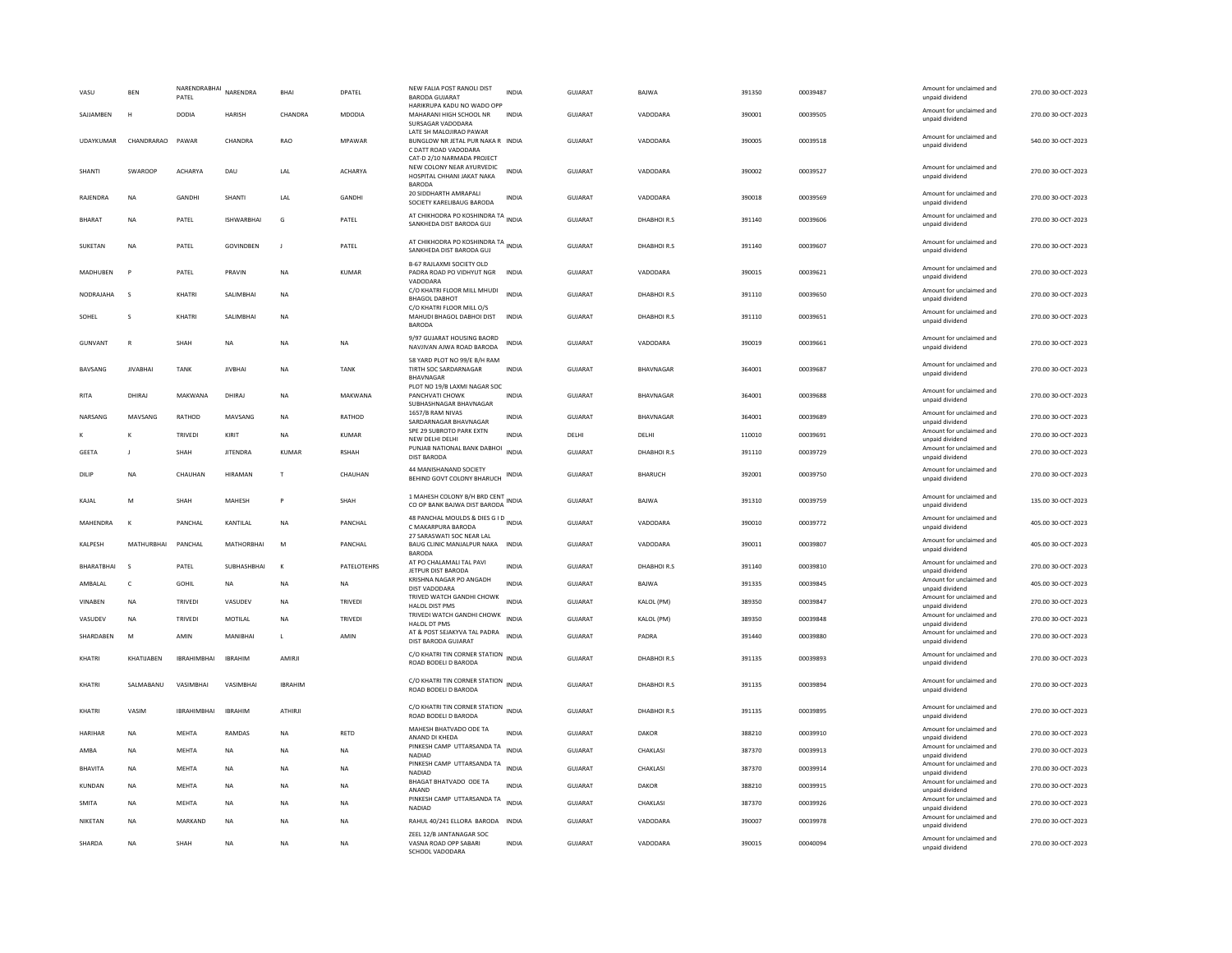| MANI           | <b>NA</b>    | SHAH                   | <b>NA</b>      | <b>NA</b>    | <b>NA</b>       | ZEEL 12/B JANTANAGAR SOC<br>VASNA ROAD OPP SABARI<br>SCHOOL VADODARA<br>QR NO RK1-157 PO SINDRI DIST | <b>INDIA</b> | <b>GUJARAT</b>       | VADODARA                          | 390015 | 00040130 | Amount for unclaimed and<br>unpaid dividend<br>Amount for unclaimed and | 270.00 30-OCT-2023 |
|----------------|--------------|------------------------|----------------|--------------|-----------------|------------------------------------------------------------------------------------------------------|--------------|----------------------|-----------------------------------|--------|----------|-------------------------------------------------------------------------|--------------------|
| <b>RASHM</b>   | <b>NA</b>    | KUMARI                 | DASHRATH       | PD           | SINGH           | DHANBAD [BIHAR]<br>DEPTT OF T B & CHEST CENTRAL                                                      | <b>INDIA</b> | <b>JHARKHAND</b>     | DHANSAR                           | 828122 | 00040158 | unpaid dividend                                                         | 270.00 30-OCT-2023 |
| <b>NABA</b>    | KRUSHNA      | MISRA                  | <b>HARIHAR</b> | <b>NA</b>    | MISRA           | HOSPITAL PO JAGJIWAN NAGAR<br><b>DHANBAD BIHAR</b>                                                   | <b>INDIA</b> | <b>JHARKHAND</b>     | DHANBAD H.O.                      | 826003 | 00040163 | Amount for unclaimed and<br>unpaid dividend                             | 270.00 30-OCT-2023 |
| JAI            | PRAKASH      | AGRAWAL                | GIRDHARILAL    | <b>NA</b>    | AGARWAL         | C/O SANGHAI CLOTH EMPORIM<br>KAPRA PATTI JHARIA DHANBAD                                              | <b>INDIA</b> | <b>JHARKHAND</b>     | DHANSAR                           | 828111 | 00040171 | Amount for unclaimed and<br>unpaid dividend                             | 270.00 30-OCT-2023 |
| KABERI         | <b>NA</b>    | SINHA                  | SUBASH         | CHANDRA      | SINHA           | BUNGLOW NO FD-41<br>(RORABANDH) P.O SINDRI<br>DHANBAD                                                | <b>INDIA</b> | <b>JHARKHAND</b>     | DHANSAR                           | 828122 | 00040178 | Amount for unclaimed and<br>unpaid dividend                             | 270.00 30-OCT-2023 |
| <b>NAND</b>    | LAL          | <b>AGARWAI</b>         | LATE           | <b>SH</b>    | TRAGARWAI       | SUPER INDIA ELECTRICALS 4 NO<br>BUS STAND JHARIA DHANBAD                                             | <b>INDIA</b> | <b>JHARKHAND</b>     | DHANSAR                           | 828111 | 00040198 | Amount for unclaimed and<br>unpaid dividend                             | 270.00 30-OCT-2023 |
| PUSHPA         | <b>NA</b>    | SANGHVI                | CHANDRAKANT    | <b>NA</b>    | SANGHVI         | C/O VIRJI & CO BANKERS JHARIA<br>DHANBAD                                                             | INDIA        | <b>JHARKHAND</b>     | DHANSAR                           | 828111 | 00040200 | Amount for unclaimed and<br>unpaid dividend                             | 540.00 30-OCT-2023 |
| VIJAY          | NA           | CHOPRA                 | BRIJ           | <b>MOHAN</b> | CHOPRA          | CHOPRA HOUSE FATEHPUR PO<br>JHARIA DIST DHANBAD [BIHAR]                                              | <b>INDIA</b> | <b>JHARKHAND</b>     | DHANSAR                           | 828111 | 00040212 | Amount for unclaimed and<br>unpaid dividend                             | 270.00 30-OCT-2023 |
| RAI            | KUMAR        | <b>SINGH</b>           | RAM            | PARVESH      | <b>SINGH</b>    | QR NO 2146 SECTOR 6A BOKARO<br><b>STEEL CITY</b>                                                     | <b>INDIA</b> | <b>IHARKHAND</b>     | <b>BOKARO</b>                     | 827006 | 00040219 | Amount for unclaimed and<br>unpaid dividend                             | 270.00 30-OCT-2023 |
| PURAN          | CHAND        | AGARWAL                | MADANLAL       | <b>NA</b>    | AGARWAL         | TUNDI ROAD PO GOVINDPUR DIST<br>DHANBAD                                                              | <b>INDIA</b> | <b>JHARKHAND</b>     | DHANSAR                           | 828109 | 00040238 | Amount for unclaimed and<br>unpaid dividend                             | 270.00 30-OCT-2023 |
| <b>BINOD</b>   | <b>KUMAR</b> | <b>JALAN</b>           | RADHEY         | SHYAM        | <b>JALAN</b>    | RAJGANJ ROAD P O KATRASGARH<br>DIST DHANBAD BIHAR                                                    | <b>INDIA</b> | <b>JHARKHAND</b>     | DHANSAR                           | 828113 | 00040259 | Amount for unclaimed and<br>unpaid dividend                             | 270.00 30-OCT-2023 |
| ANIL           | <b>KUMAR</b> | JAIN                   | <b>HANS</b>    | RAJ          | <b>JAIN</b>     | C/O JAIN AGENCIES<br>DHARAMSHALLA ROAD PO<br><b>IHARIA</b>                                           | <b>INDIA</b> | <b>JHARKHAND</b>     | DHANSAR                           | 828111 | 00040269 | Amount for unclaimed and<br>unpaid dividend                             | 540.00 30-OCT-2023 |
| <b>BRAJESH</b> | <b>NA</b>    | KUMAR                  | <b>RADHEY</b>  | SHYAM        | AGARWALA        | C/O RADHEY SHYAM AGRAWAL<br>JHARNAPARA HIRAPUR DHANBAD                                               | <b>INDIA</b> | <b>IHARKHAND</b>     | DHANBAD H.O.                      | 826001 | 00040279 | Amount for unclaimed and<br>unpaid dividend                             | 270.00 30-OCT-2023 |
| SANDEEP        | NA           | CHOUDHARY              | VIJAY          | <b>NA</b>    | CHOUDHARY       | C/O VIDIO HOME D D HOUSE<br>DHARAMSALA ROAD JHARIA<br><b>DHANBAD BIHAR</b>                           | INDIA        | <b>JHARKHAND</b>     | DHANSAR                           | 828111 | 00040294 | Amount for unclaimed and<br>unpaid dividend                             | 270.00 30-OCT-2023 |
| <b>TARUN</b>   | <b>KUMAR</b> | <b>GHOSH</b>           | LATE           | SH           | SATYASAKHAGHOSH | AR NO 446/GH ST NO 6 PO<br>GOMOH DIST DHANBAD                                                        | <b>INDIA</b> | <b>JHARKHAND</b>     | GOMOH                             | 828401 | 00040328 | Amount for unclaimed and<br>unpaid dividend                             | 270.00 30-OCT-2023 |
| <b>BUDH</b>    | RAM          | BANSAL                 | PREJI          | RAM          | <b>BANSAL</b>   | 102 GODAWARY APARTMENTS<br>SHANTI BHAWAN DHANBAD<br><b>BIHAR</b>                                     | <b>INDIA</b> | <b>JHARKHAND</b>     | DHANBAD H.O.                      | 826001 | 00040336 | Amount for unclaimed and<br>unpaid dividend                             | 270.00 30-OCT-2023 |
| BIJAY          | <b>NA</b>    | <b>KUMAR</b>           | RAMESHWAR      | PRASAD       | SINGH           | QR NO D 16 DVC COLONY AT & PO<br>CHANDRAPURA DIST BOKARO<br><b>BIHAR</b>                             | <b>INDIA</b> | <b>BIHAR</b>         | HAZARIBAGH                        | 825303 | 00040349 | Amount for unclaimed and<br>unpaid dividend                             | 405.00 30-OCT-2023 |
| MAHENDRA       | <b>KUMAR</b> | JAIN                   | LATE           | <b>SH</b>    | MADANLALJAIN    | JAIN OPTICAL CENTRE DURGA<br>MARKET KATRAS GARH DHANBAD                                              | <b>INDIA</b> | <b>JHARKHAND</b>     | DHANSAR                           | 828113 | 00040354 | Amount for unclaimed and<br>unpaid dividend                             | 270.00 30-OCT-2023 |
| <b>RASHM</b>   | <b>NA</b>    | AGARWALLA              | RAJENDRA       | <b>NA</b>    | AGARWALLA       | C/O NEELAM, ADARSH MANSION,<br>NEW MARKET, MAIN ROAD, PO INDIA<br>JHARIA - 828111 DIST. DHANBAB.     |              | <b>JHARKHAND</b>     | DHANSAR                           | 828111 | 00040361 | Amount for unclaimed and<br>unpaid dividend                             | 270.00 30-OCT-2023 |
| <b>BINA</b>    | DEVI         | LOHARIWAL              | SUBHASH        | <b>KUMAR</b> | LOHARIWAL       | C/O SUBHASH KUMAR<br>LOHARIWAL PO RANGADIH DIST<br>PURULIA                                           | INDIA        | <b>WEST BENGAL</b>   | PURULIA                           | 723143 | 00040392 | Amount for unclaimed and<br>unpaid dividend                             | 270.00 30-OCT-2023 |
| <b>KISHOR</b>  | <b>NA</b>    | <b>DIALANI</b>         | THAKURDAS      | <b>NA</b>    | <b>DIALANI</b>  | BLOCK Q 1/1 KUMAR NAGAR<br>DHULIA                                                                    | <b>INDIA</b> | MAHARASHTRA          | DHULE                             | 424001 | 00040404 | Amount for unclaimed and<br>unpaid dividend                             | 270.00 30-OCT-2023 |
| RAMESH         | <b>NA</b>    | PATIL                  | SANTOSH        | NA           | PATIL           | 23 VIKAS COLONY SAKRI ROAD<br>DHULE M S                                                              | <b>INDIA</b> | MAHARASHTRA          | DHULE                             | 424001 | 00040405 | Amount for unclaimed and<br>unpaid dividend                             | 270.00 30-OCT-2023 |
| ALKA           | RAJENDRA     | VORA                   | RAJENDRA       | DHANSUKHLAL  | VORA            | 16 GANDHI NAGAR PAROLA ROAD<br>DHULIA DIST DHULIA                                                    | <b>INDIA</b> | MAHARASHTRA          | DHULE                             | 424004 | 00040408 | Amount for unclaimed and<br>unpaid dividend                             | 270.00 30-OCT-2023 |
| PREM           | PRAKASH      | <b>GUPTA</b>           | CHUNNI         | <b>NA</b>    | LAL             | SI-30 SHASTRI NAGAR GHAZIABAD<br>UP-                                                                 | <b>INDIA</b> | UTTAR PRADESH        | GHAZIABAD                         | 201002 | 00040423 | Amount for unclaimed and<br>unpaid dividend                             | 270.00 30-OCT-2023 |
| SEEMA          | <b>NA</b>    | AGRAWAI                | <b>ALOK</b>    | <b>NA</b>    | <b>KUMAR</b>    | 3128 LAL DARWAJA BAJAR SITA<br><b>RAM DELHI</b>                                                      | <b>INDIA</b> | DELHI                | DELHI                             | 110006 | 00040429 | Amount for unclaimed and<br>unpaid dividend                             | 405.00 30-OCT-2023 |
| SUNIL          | <b>KUMAR</b> | RASTOGI                | RADHEY         | SHYAM        | RASTOGI         | SHIVA MEDICAL AGENCY IMLI MKT INDIA<br>PO ANUPSHAHAR UP-                                             |              | <b>UTTAR PRADESH</b> | DIBAI (DT<br><b>BULANDSHAHAR)</b> | 202390 | 00040430 | Amount for unclaimed and<br>unpaid dividend                             | 270.00 30-OCT-2023 |
| MADHU          | SUDAN        | WADHWA                 | SR             | NA           | WADHWA          | G-11 PATEL NAGAR III GHAZIABAD<br>UP                                                                 | <b>INDIA</b> | UTTAR PRADESH        | GHAZIABAD                         | 201001 | 00040438 | Amount for unclaimed and<br>unpaid dividend                             | 270.00 30-OCT-2023 |
| DATTATRYA      | <b>NA</b>    | PAWAR                  | EKNATH         | <b>NA</b>    | PAWAR           | C/O BSES LTD 101 LAKSHMI<br>BHAVAN 72 NEHRU PLACE NEW<br><b>DELHI</b>                                | <b>INDIA</b> | DELHI                | DELHI                             | 110019 | 00040440 | Amount for unclaimed and<br>unpaid dividend                             | 405.00 30-OCT-2023 |
| INDU           | NA           | KHANNA                 | UPENDRAA       | $_{\sf NA}$  | KHANNA          | R 6 35 RAJNAGAR GHAZIABAD                                                                            | INDIA        | UTTAR PRADESH        | GHAZIABAD                         | 201001 | 00040456 | Amount for unclaimed and<br>unpaid dividend                             | 135.00 30-OCT-2023 |
| SUNITA         | NA           | CHANDAK                | ASHOK          | KUMAR        | CHANDAK         | III E 179 NEHRU NAGAR<br>GHAZIARAD-                                                                  | INDIA        | <b>UTTAR PRADESH</b> | GHAZIABAD                         | 201001 | 00040458 | Amount for unclaimed and<br>unpaid dividend                             | 270.00 30-OCT-2023 |
| <b>RAIFSH</b>  | <b>NA</b>    | CHANDAK                | VINOD          | KUMAR        | CHANDAK         | III E-179 NEHRU NAGAR<br>GHAZIABAD-<br>A-101 F.F., PARSVANATH                                        | <b>INDIA</b> | <b>UTTAR PRADESH</b> | GHAZIABAD                         | 201001 | 00040459 | Amount for unclaimed and<br>unpaid dividend                             | 270.00 30-OCT-2023 |
| DHEERAJ        | NA           | THAMMAN                | VEDVRAT        | NA           | THAMMAN         | PARADISE J.P. GARDEN E STATE<br>MOHAN NAGAR DIST. GHAZIABAD<br>(U.P.)                                | INDIA        | UTTAR PRADESH        | GHAZIABAD                         | 201007 | 00040489 | Amount for unclaimed and<br>unpaid dividend                             | 270.00 30-OCT-2023 |
| <b>KRISHNA</b> | KUMAR        | VISHWAKARMA SHANKARLAL |                | <b>NA</b>    | VISHWAKARAM     | 96 SRI NATH KI TALAIYA GANJI<br>PURA JABALPUR-                                                       | <b>INDIA</b> | MADHYA PRADESH       | <b>JABALPUR</b>                   | 482002 | 00040497 | Amount for unclaimed and<br>unpaid dividend                             | 270.00 30-OCT-2023 |
| GOPI           | DEVI         | NAGDEO                 | LATE           | SH           | RAMCHAND        | 718 MARHATAL OPP INDIAN BANK INDIA<br>JABALPUR MP-                                                   |              | MADHYA PRADESH       | <b>JABALPUR</b>                   | 482002 | 00040512 | Amount for unclaimed and<br>unpaid dividend                             | 270.00 30-OCT-2023 |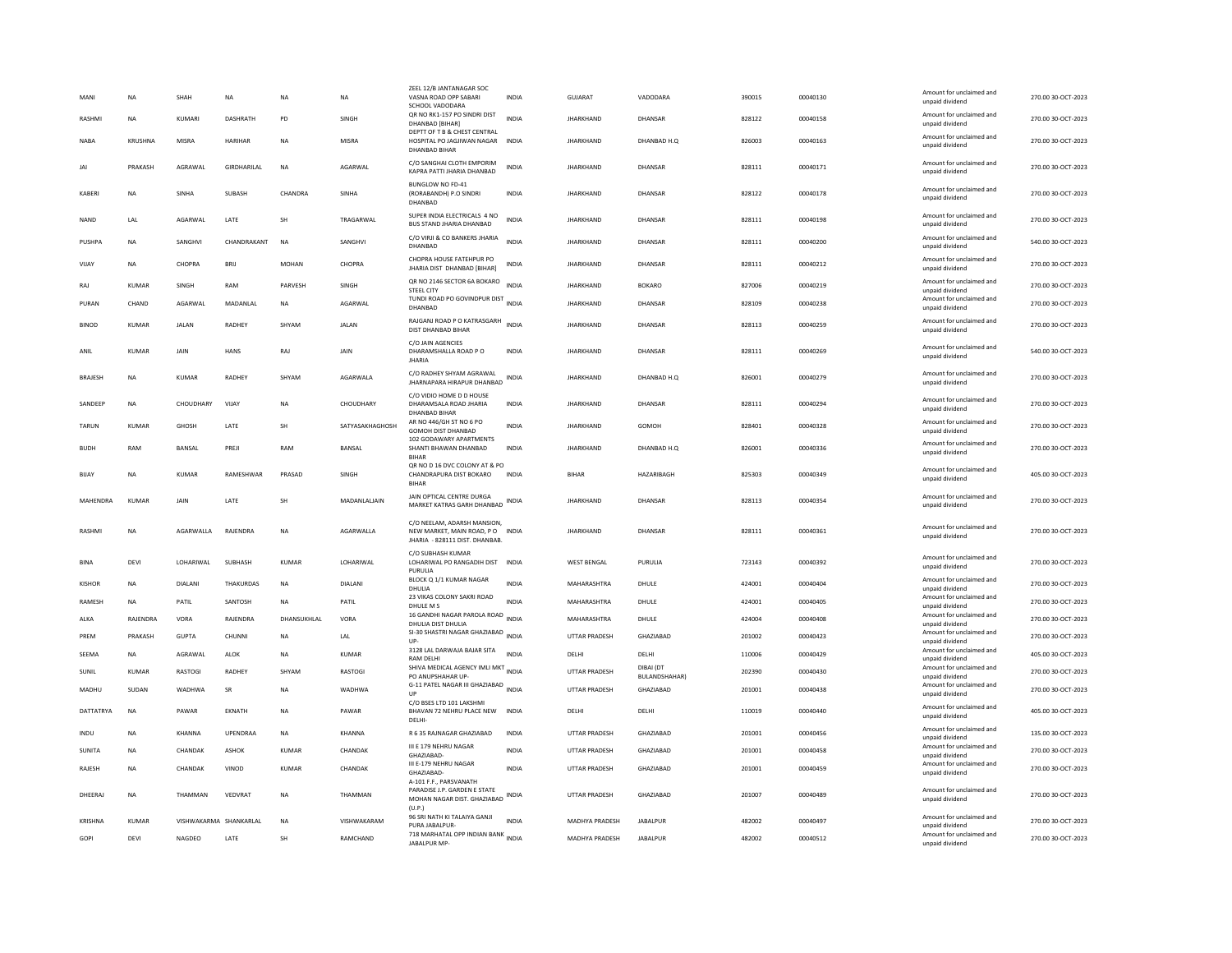| VINOD           | KUMAR               | MUNDRA              | <b>NA</b>           | <b>NA</b>    | <b>NA</b>       | PRISM CEMENT LIMITED<br>'RAJDEEP' REWA ROAD DIST<br>SATNA (MPO                                         | <b>INDIA</b> | <b>MADHYA PRADESH</b> | SATNA           | 485001 | 00040532 | Amount for unclaimed and<br>unpaid dividend                    | 270.00 30-QCT-2023 |
|-----------------|---------------------|---------------------|---------------------|--------------|-----------------|--------------------------------------------------------------------------------------------------------|--------------|-----------------------|-----------------|--------|----------|----------------------------------------------------------------|--------------------|
| SADANAND        | <b>NA</b>           | KAMATH              | KESHAV              | <b>NA</b>    | KAMATH          | STATE BANK OF INDIA MAIN BR<br>REWA M P                                                                | <b>INDIA</b> | MADHYA PRADESH        | <b>REWA</b>     | 486001 | 00040538 | Amount for unclaimed and<br>unpaid dividend                    | 270.00 30-OCT-2023 |
| SURENDER        | NA                  | <b>SHARMA</b>       | SATYA               | NARAYAN      | SHARMA          | GRAMODYOG EMPORIUM NEAR S<br><b>BISEONI</b>                                                            | INDIA        | MADHYA PRADESH        | SEONI           | 480661 | 00040545 | Amount for unclaimed and<br>unpaid dividend                    | 270.00 30-OCT-2023 |
| SARLA           | <b>NA</b>           | <b>JAISWAL</b>      | DHANIRAM            | <b>NA</b>    | <b>JAISWAL</b>  | <b>NEAR RAM MANDIR</b>                                                                                 | <b>INDIA</b> | <b>MADHYA PRADESH</b> | NARSINGHPUR     | 487001 | 00040582 | Amount for unclaimed and                                       | 270.00 30-OCT-2023 |
| CHAMANLAL       | <b>NA</b>           | КОТЕСНА             | M                   |              | KOTECHA         | NARSINGHPUR M P<br>1640/A NAPIER TOWN BEHIND                                                           | <b>INDIA</b> | MADHYA PRADESH        | <b>JABALPUR</b> | 482001 | 00040598 | unpaid dividend<br>Amount for unclaimed and                    | 270.00 30-OCT-2023 |
| SHAKUNTALA      | NA                  | AGARWAL             | NA                  | NA           | NA              | IMPERIAL HOTEL JABALPUR M P<br>C/O SHRI S B AGARWAL 96/98<br>WRIGHT TOWN GANJIPURA                     | INDIA        | MADHYA PRADESH        | <b>JABALPUR</b> | 482002 | 00040615 | unpaid dividend<br>Amount for unclaimed and<br>unpaid dividend | 270.00 30-OCT-2023 |
| SUDHA           | <b>NA</b>           | JAIN                | SUSHIL              | к            | JAIN            | <b>JABALPUR</b><br>3 GEORGE TOWN MARKET NEAR<br>SHYAM TALKIES JABALPUR M P                             | <b>INDIA</b> | MADHYA PRADESH        | <b>JABALPUR</b> | 482002 | 00040633 | Amount for unclaimed and<br>unpaid dividend                    | 270.00 30-OCT-2023 |
|                 |                     |                     |                     |              |                 | C/O SHRI N N DUBEY 305                                                                                 |              |                       |                 |        |          | Amount for unclaimed and                                       |                    |
| <b>UMA</b>      | KUMAR               | DUBEY               | NITYANAND           | <b>NA</b>    | DUBEY           | NARSINGH PURWA CIVIL LINES<br>DIST CHHATARPUR M P<br>JAWAHAR ROAD POST & TA                            | INDIA        | MADHYA PRADESH        | CHHATARPUR      | 471001 | 00040640 | unpaid dividend<br>Amount for unclaimed and                    | 270.00 30-OCT-2023 |
| SADHANA         | <b>HITENDRA</b>     | JAIN                | <b>HITENDRA</b>     | RAMESH       | JAIN            | PAROLA DIST JALGAON                                                                                    | <b>INDIA</b> | MAHARASHTRA           | KASODA          | 425111 | 00040659 | unpaid dividend<br>Amount for unclaimed and                    | 270.00 30-OCT-2023 |
| KASTURBAI       | <b>NA</b>           | PIMPARKAR           | RAMKRISHNA          | <b>NATIN</b> | PIMPARKAR       | 341 SHIVAJI NAGAR JALGAON                                                                              | INDIA        | MAHARASHTRA           | <b>JALGAON</b>  | 425001 | 00040663 | unpaid dividend                                                | 270.00 30-OCT-2023 |
| TULSIDAS        | RAMESHBHAI          | GWALANI             | RAMESHBHAI          | $\mathsf{C}$ | GWALANI         | SHEETAL HOSPITAL SANTRAM<br>ROAD NADIAD<br>PO NADIAD DISTT KAIRA 26                                    | <b>INDIA</b> | <b>GUJARAT</b>        | <b>NADIAD</b>   | 387001 | 00040700 | Amount for unclaimed and<br>unpaid dividend                    | 270.00 30-OCT-2023 |
| <b>AI KARFN</b> | <b>IIVANI AI</b>    | <b>BATRA</b>        | <b>JAVANI AI</b>    | ASHARAM      | <b>BATRA</b>    | SANTRAM SUPER MARKET<br><b>GUJARA1</b>                                                                 | <b>INDIA</b> | GUIARAT               | <b>NADIAD</b>   | 387001 | 00040701 | Amount for unclaimed and<br>unpaid dividend                    | 270.00 30-OCT-2023 |
| ANIL            | KR                  | TRIVEDI             | SHANTILAL           | <b>NA</b>    | TRIVEDI         | ANII KUMAR TRIVEDI AT&PO<br>KERIAVI TA NADIAD DIST KAIRA                                               | <b>INDIA</b> | GUJARAT               | CHAKLASI        | 387355 | 00040774 | Amount for unclaimed and<br>unpaid dividend                    | 540.00 30-OCT-2023 |
| RAJENDRA        | <b>KUMAR</b>        | CHIMANBHAIPA<br>TEL | CHIMANBHAI          | $\mathsf{V}$ | PATEL           | NEAR KACHWALLA BUILDING PO<br>VASO TA NADIAD                                                           | INDIA        | <b>GUJARAT</b>        | CHAKLASI        | 387380 | 00040776 | Amount for unclaimed and<br>unpaid dividend                    | 270.00 30-OCT-2023 |
| ANJANABEN       | <b>NA</b>           | PATEL               | RANJITBHAI          | NA           | PATEL           | C-11 SAMRATH SOCEITY OPF<br>VANIAVAD COLLEGE ROAD<br><b>NADIAD</b>                                     | INDIA        | GUJARAT               | NADIAD          | 387001 | 00040808 | Amount for unclaimed and<br>unpaid dividend                    | 270.00 30-OCT-2023 |
| DILIF           | <b>BHAI</b>         | RAVAJIBHAIPAT<br>EL | RAVAJI              | <b>BHAI</b>  | APATEL          | NEAR BHOJVAKUVANI VADI<br>KANSARA BAZAR ALLAD VAGO<br>NADIAD DI KAIRA                                  | <b>INDIA</b> | <b>GUJARAT</b>        | <b>NADIAD</b>   | 387001 | 00040902 | Amount for unclaimed and<br>unpaid dividend                    | 270.00 30-OCT-2023 |
| SUREKHABEN      | NA                  | PATEL               | ARUNBHAI            | <b>NA</b>    | PATEL           | SULOCHNA FLAT<br>PARMANANDSOC MANINAGAR<br>AHMEDABAD                                                   | <b>INDIA</b> | GUJARAT               | AHMEDABAD       | 380008 | 00040964 | Amount for unclaimed and<br>unpaid dividend                    | 270.00 30-OCT-2023 |
| URMILA          | <b>NA</b>           | <b>STHAPAK</b>      | R                   | к            | <b>STHAPAK</b>  | QR NO D-1 SECTOR II P O<br>BALCONAGAR DIST KORBA [M P]                                                 | <b>INDIA</b> | CHHATTISGARH          | <b>KORBA</b>    | 495684 | 00040992 | Amount for unclaimed and<br>unpaid dividend                    | 270.00 30-OCT-2023 |
| YADAO           | SAHADEO             | <b>BONDE</b>        | LATE                | SH           | SAHADEORAOBONDE | 9B IIND FLOOR SARKARI KARMA<br>SOCIETY NEAR JASCEEN HOSPITAL INDIA<br><b>DHANTYLI NAGPUR</b>           |              | MAHARASHTRA           | NAGPUR          | 440012 | 00041000 | Amount for unclaimed and<br>unpaid dividend                    | 270.00 30-OCT-2023 |
| DEEPAK          | <b>NA</b>           | SACHDEV             | SADHURAM            | <b>NA</b>    | SACHDEV         | C/O HARCHANDRAI BULCHAND<br>OIL MILL GUDHIYARI RAIPUR M.P                                              | <b>INDIA</b> | CHHATTISGARH          | RAIPUR          | 492001 | 00041020 | Amount for unclaimed and<br>unpaid dividend                    | 270.00 30-OCT-2023 |
| <b>GIRISH</b>   | <b>ACHKAR</b>       | PHORE               | SADASHIV            | ACHAKARPOHRE |                 | 324 SHADKAR NAGAR NAGPUR                                                                               | INDIA        | MAHARASHTRA           | <b>NAGPUR</b>   | 440010 | 00041028 | Amount for unclaimed and<br>unpaid dividend                    | 270.00 30-OCT-2023 |
| <b>AVINASH</b>  | SAMAN               | THORAT              | VAMAN               | VISHANU      | THORAT          | C/O R M SONI 19 SHRI RAM<br>KRISHAN SOCIETY SARDAR<br>CHOWK PANCHAVATI NASIK<br><b>NASHIP</b>          | <b>INDIA</b> | MAHARASHTRA           | <b>NASIK</b>    | 422003 | 00041082 | Amount for unclaimed and<br>unpaid dividend                    | 270.00 30-OCT-2023 |
| <b>JYOTI</b>    | <b>NA</b>           | SHAH                | SUMANLAL            | <b>NA</b>    | SHAH            | SARDAR BAZAR AT PO AHWA<br><b>DANES GUJARAT</b>                                                        | INDIA        | GUJARAT               | <b>NA</b>       | 394710 | 00041100 | Amount for unclaimed and<br>unpaid dividend                    | 270.00 30-OCT-2023 |
| PARUL           | <b>NA</b>           | SONKHIYA            | NA                  | <b>NA</b>    | NA              | HB 46 HIT SHIVDARSHAN SOCIETY<br>LUNCIKUI ROAD NAVSARI                                                 | <b>INDIA</b> | GUJARAT               | NAVASARI        | 396445 | 00041126 | Amount for unclaimed and<br>unpaid dividend                    | 270.00 30-OCT-2023 |
| <b>IAISHRFF</b> | PRAKASH             | SHAH                | PRAKESH             | <b>NA</b>    | SHAH            | 16 SIDHHCHAKRA APT IST FLOOR<br>ZAVERI SADAK NAVSARI                                                   | <b>INDIA</b> | GUIARAT               | NAVASARI        | 396445 | 00041130 | Amount for unclaimed and<br>unpaid dividend                    | 270.00 30-OCT-2023 |
| <b>BHANUREN</b> | DEVCHANDRHAI MISTRY |                     | <b>DEVCHANDRHAI</b> | NA           | KANIIRHAI       | CHIMNABAI ROAD NAVSARI                                                                                 | <b>INDIA</b> | GUIARAT               | NAVASARI        | 396445 | 00041152 | Amount for unclaimed and<br>unpaid dividend                    | 270.00 30-OCT-2023 |
| <b>RUPEL</b>    | ANI                 | LKUMARSHAH          | ANII                | MAGANLAL     | SHAH            | 4/36 HAVELI STREET NAVSARI<br>NAVSARI GUJARAT                                                          | <b>INDIA</b> | <b>GUJARAT</b>        | NAVASARI        | 396445 | 00041182 | Amount for unclaimed and<br>unpaid dividend                    | 270.00 30-OCT-2023 |
| RAMILA          |                     | MODI                | RAMAN               | $\mathbf{A}$ | MODI            | <b>B-504 JANTA APARTMENT</b><br>STATION ROAD OPP DABOO<br>HOSPITAL ABOVE HIRAL CLINIC<br><b>NAVSAR</b> | INDIA        | GUJARAT               | NAVASARI        | 396445 | 00041185 | Amount for unclaimed and<br>unpaid dividend                    | 270.00 30-OCT-2023 |
| MADHUBHAI       | RAIYABHAI           | PATEL               | RAIYABHAI           | G            | PATEL           | 3 SMRUTI KUNJ SOCIETY SHREEJI<br>NIWAS JALAL PORE ROAD<br>NAVSARI                                      | <b>INDIA</b> | GUJARAT               | NAVASARI        | 396445 | 00041231 | Amount for unclaimed and<br>unpaid dividend                    | 270.00 30-OCT-2023 |
| ABEDA           | <b>NA</b>           | PATEL               | ABDULHQUE           | NA           | PATEL           | PATEL NIVS MAHATMA GANDHI<br>ROAD BILIMORA                                                             | <b>INDIA</b> | GUJARAT               | <b>BILIMORA</b> | 396321 | 00041244 | Amount for unclaimed and<br>unpaid dividend                    | 270.00 30-OCT-2023 |
| NANUBHAI        | ATHAMBHAI           | TANDEL              | ATHAMBHAI           | KESHUBHAI    | TANDELG         | NEAR IT I AHWA DIST DANGS<br><b>GUJRAT STATE</b>                                                       | <b>INDIA</b> | GUJARAT               | <b>NA</b>       | 394710 | 00041257 | Amount for unclaimed and<br>unpaid dividend                    | 270.00 30-OCT-2023 |
| MAHESH          | CHHAGANLAL          | SHAH                | CHHAGANLAL          | L            | SHAH            | 7/519 OPP TOWER NAVSARI                                                                                | <b>INDIA</b> | <b>GUJARAT</b>        | NAVASARI        | 396445 | 00041385 | Amount for unclaimed and<br>unpaid dividend                    | 270.00 30-OCT-2023 |
| <b>DOMNIC</b>   |                     | DSOUZA              | <b>MATAIS</b>       | <b>NA</b>    | DISUZA          | SESA GOA LIMITED ALTINHO<br>PANAJI GOA                                                                 | <b>INDIA</b> | GOA                   | PANAJI          | 403001 | 00041413 | Amount for unclaimed and<br>unpaid dividend                    | 135.00 30-OCT-2023 |
| ARUN            | M                   | VERENKER            | MADHUKAR            | NA           | VERENKER        | NEAR SHANTADURGATEMPLE<br>POST SANTA CRUZ PANJIM GOA                                                   | INDIA        | ANDHRA PRADESH        | HYDERABAD       | 500003 | 00041423 | Amount for unclaimed and<br>unpaid dividend                    | 270.00 30-OCT-2023 |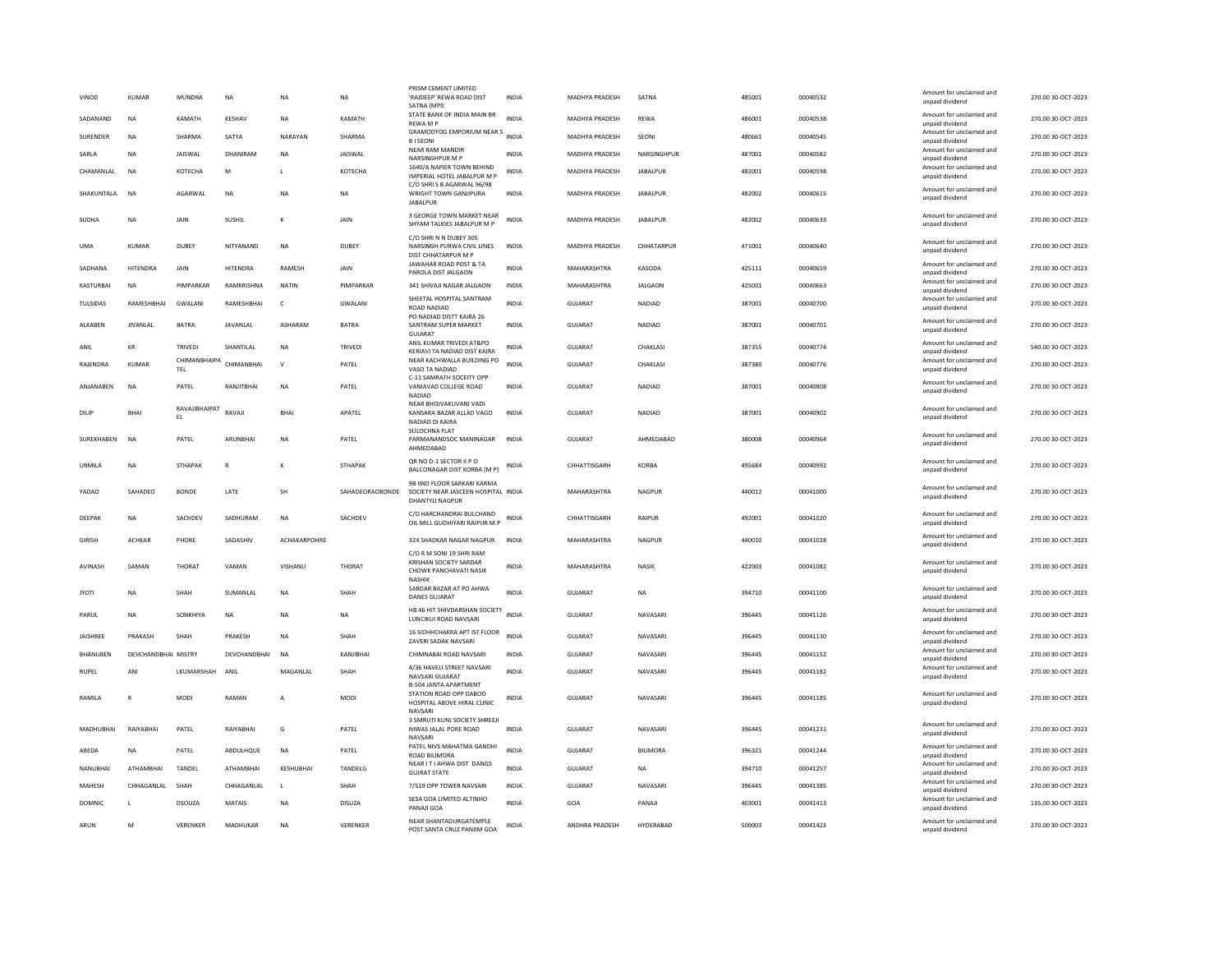| RANJAN           | <b>KISHOR</b>     | RANJAN                    | BALESHWAR         | <b>NA</b>    | PRASAD                 | C/O J P SINHA TELEPHONE<br>SUPERVISOR NEHRU ROAD NEAR INDIA                                        |              | <b>JHARKHAND</b>  | RAMGARH CANTT.       | 829122 | 00041435 | Amount for unclaimed and                    | 270.00 30-OCT-2023 |
|------------------|-------------------|---------------------------|-------------------|--------------|------------------------|----------------------------------------------------------------------------------------------------|--------------|-------------------|----------------------|--------|----------|---------------------------------------------|--------------------|
|                  |                   |                           |                   |              |                        | NEW HARIYANA TRAS CO<br>RAMGARH CANTT HAZARIBAGH                                                   |              |                   |                      |        |          | unpaid dividend                             |                    |
| <b>SHOBHA</b>    | NA                | KUMAR                     | <b>UMFSH</b>      | <b>NA</b>    | KUMAR                  | DR SHAMBHU PD SINGH PO RVC<br>BLOCK CHOWK KANKE RANCHI<br><b>BIHAF</b>                             | <b>INDIA</b> | <b>IHARKHAND</b>  | RANCHI               | 834007 | 00041454 | Amount for unclaimed and<br>unpaid dividend | 270.00 30-OCT-2023 |
| VANITA           | NA                | PARMAR                    | BRAJLAL           | <b>NA</b>    | PARMAR                 | OR NO E-148 SECTOR-2 HEC<br>COLONY P.O DHURWA DIST<br>RANCHI - 4 BIHAR                             | INDIA        | <b>JHARKHAND</b>  | RANCHI               | 834004 | 00041477 | Amount for unclaimed and<br>unpaid dividend | 405.00 30-OCT-2023 |
| SUMAN            | NA                | NAGPAL                    | ARJUN             | SINGH        | NAGPAL                 | A-187 SECTOR 19 NOIDA DIST<br><b>GAUTAM BUDDHA NAGAR</b>                                           | <b>INDIA</b> | UTTAR PRADESH     | NOIDA COMPLEX        | 201301 | 00041479 | Amount for unclaimed and<br>unpaid dividend | 270.00 30-OCT-2023 |
| RAJ              | <b>KUMAR</b>      | KEDIA                     | <b>MOHAN</b>      | LAL          | KEDIA                  | C/O SHRI MOHAN LAL KEDIA PO<br>SILLI DT RANCH                                                      | <b>INDIA</b> | <b>BIHAR</b>      | CHOTAMURI            | 835102 | 00041486 | Amount for unclaimed and<br>unpaid dividend | 270.00 30-OCT-2023 |
| KRISHNA          | <b>NA</b>         | MAHESHWARI                | OM                | <b>KUMAR</b> | MAHESHWARI             | C/O GHISALA CHIT LANGIYA<br>UPPER BAZAR BAZAR TAND<br>RANCH                                        | <b>INDIA</b> | <b>JHARKHAND</b>  | <b>RANCHI</b>        | 834001 | 00041504 | Amount for unclaimed and<br>unpaid dividend | 270.00 30-OCT-2023 |
| PRABHU           | DAYAL             | KHANDELWAL                | LATE              | SH           | MADANLALKHENDELW<br>AL | C/O RAJESSH EMPORIUM DIST<br>HAZARIBAG MAIN ROAD<br><b>RAMGARH ANTT</b>                            | INDIA        | <b>JHARKHAND</b>  | <b>RAMGARH CANTT</b> | 829122 | 00041505 | Amount for unclaimed and<br>unpaid dividend | 270.00 30-OCT-2023 |
| NAVIN            | NA                | PRASAD                    | SIDHESWAR         | NA           | PRASAD                 | SUDAMASADAN NAVNEET NAGAR<br>DORANDA RANCHI                                                        | <b>INDIA</b> | <b>JHARKHAND</b>  | RANCHI               | 834002 | 00041506 | Amount for unclaimed and<br>unpaid dividend | 270.00 30-OCT-2023 |
| ROBIN            | NA                | MIN7                      | M                 | NA           | MINZ                   | PERRSONNEL DEPTT R & D<br>CENTRE FORIRON & STEEL SAIL<br><b>RANCH</b>                              | <b>INDIA</b> | <b>IHARKHAND</b>  | RANCHI               | 834002 | 00041517 | Amount for unclaimed and<br>unpaid dividend | 270.00 30-OCT-2023 |
| <b>INDRA</b>     | DFO               | PRASADSINGH LATE          |                   | <b>SH</b>    | UDITNARAYYANSINGH      | QR NO D/139 ROAD NO 3 PO P T P<br>S DIST HAZARIBAGH BIHAR                                          | <b>INDIA</b> | <b>IHARKHAND</b>  | <b>RAMGARH CANTT</b> | 829119 | 00041522 | Amount for unclaimed and<br>unpaid dividend | 270.00.30-OCT-2023 |
| <b>SUNITA</b>    | NA                | PANDEY                    | л.                | N            | PANDEY                 | C/O B G PANDEY ROAD NO 4 D<br>OPPOSITE 162 D ASHOK NAGAR                                           | <b>INDIA</b> | <b>JHARKHAND</b>  | RANCHI               | 834002 | 00041532 | Amount for unclaimed and<br>unpaid dividend | 270.00 30-OCT-2023 |
|                  |                   |                           |                   |              |                        | PO HINOO DIST RANCHI BIHAR<br>DY M M REGIONAL STORE DHORI                                          |              |                   |                      |        |          | Amount for unclaimed and                    |                    |
| LALAN            | KUMAR             | <b>IHA</b>                | SADANAND          | <b>NA</b>    | <b>IHA</b>             | P O MAKOLI DIST BOKARO BIHAR INDIA<br><b>STATE</b>                                                 |              | <b>IHARKHAND</b>  | <b>RAMGARH CANTT</b> | 829144 | 00041540 | unpaid dividend                             | 270.00 30-OCT-2023 |
| OM               | KUMAR             | MAHESHWARI                | LATE              | SH           |                        | C/O GHISALAL CHITLANGIYA<br>GHISALALCHITLANGIYA UPPER BAZAR BAZAR TAND<br><b>RANCH</b>             | INDIA        | <b>JHARKHAND</b>  | RANCHI               | 834001 | 00041549 | Amount for unclaimed and<br>unpaid dividend | 270.00 30-OCT-2023 |
| MADHUMITA        | NA                | DAS                       | PARTHA            | SARATH       | DAS                    | CARE OF MR P S DAS TECHNO<br>ECONOMIC SEC MECON I LTD<br>DORANDA P O HINDO RANCHI<br><b>BIHAF</b>  | <b>INDIA</b> | <b>JHARKHAND</b>  | RANCHI               | 834002 | 00041557 | Amount for unclaimed and<br>unpaid dividend | 270.00 30-OCT-2023 |
| SANJAY           | <b>NA</b>         | <b>GUPTA</b>              | NIRANJAN          | PRASAD       |                        | C/O GIRDHAR AGENCY MAIN<br>ROAD HINOD RANCHI                                                       | <b>INDIA</b> | <b>JHARKHAND</b>  | RANCHI               | 834002 | 00041558 | Amount for unclaimed and<br>unpaid dividend | 270.00 30-OCT-2023 |
| NAIMUDDIN        | <b>NA</b>         | <b>HAIDERY</b>            | LATE              | SH           | NOORMOAMMED            | 3RD STREET HINDPIRI RANCHI                                                                         | <b>INDIA</b> | <b>JHARKHAND</b>  | RANCHI               | 834001 | 00041582 | Amount for unclaimed and<br>unpaid dividend | 270.00 30-OCT-2023 |
| VEENA            | <b>NA</b>         | PRASAD                    | $\mathbf{B}$      | К            | PRASAD                 | SHRI I N P YADAV DUTTA VII I A<br>NEW AREA MORABADI RANCHI                                         | <b>INDIA</b> | <b>JHARKHAND</b>  | RANCHI               | 834008 | 00041590 | Amount for unclaimed and<br>unpaid dividend | 405.00 30-OCT-2023 |
| CHANDRA          | BHUSHAN           | PRASADSINGH               | RAMANUGRAH        | <b>PD</b>    | SINGH                  | ROLLING MILLS DIVISION RDCIS<br>SAIL RANCHI                                                        | INDIA        | <b>JHARKHAND</b>  | RANCHI               | 834002 | 00041591 | Amount for unclaimed and<br>unpaid dividend | 270.00 30-OCT-2023 |
| KALYAN           | <b>NA</b>         | CHATTERJEE                | $\epsilon$        | $\mathsf{C}$ | CHATTERJEE             | C/O C C CHATTERJEE NEW<br>NAGRATOLI RANCHI                                                         | <b>INDIA</b> | <b>JHARKHAND</b>  | RANCHI               | 834001 | 00041600 | Amount for unclaimed and<br>unpaid dividend | 405.00 30-OCT-2023 |
| TARIQUE          | <b>NA</b>         | <b>NAIM</b>               | NAIMUDDIN         | <b>NA</b>    | HAIDERY                | C/O N HAIDERY 3RD STREET<br>HINDPIRI RANCHI                                                        | <b>INDIA</b> | <b>JHARKHAND</b>  | RANCHI               | 834001 | 00041608 | Amount for unclaimed and<br>unpaid dividend | 270.00 30-OCT-2023 |
| BIRENDER         | <b>KUMAR</b>      | JAIN                      | LATE              | SH           | BANWARLALJAIN          | C/O K B AGENCY HOUSE PALTAN<br><b>BAZAR SHILLONG</b>                                               | <b>INDIA</b> | MEGHALAYA         | SHILLONG             | 793002 | 00041626 | Amount for unclaimed and<br>unpaid dividend | 270.00 30-OCT-2023 |
| MALCHAND         | NA                | <b>DUDHORIA</b>           | KHEMCHAND         | DUDHORIA     |                        | ARIHANTDISTIRBUTORS PALTAN<br><b>BAZAR SHILLONG</b>                                                | <b>INDIA</b> | MEGHALAYA         | SHILLONG             | 793002 | 00041627 | Amount for unclaimed and<br>unpaid dividend | 270.00 30-OCT-2023 |
| <b>JAGDISH</b>   | PRASAD            | <b>GUPTA</b>              | LATE              | SH           | <b>RSGUPTA</b>         | M/S GUPTA BROTHERS LAITUM<br>KHEALI SHILLONG                                                       | <b>INDIA</b> | MEGHALAYA         | SHILLONG             | 793003 | 00041628 | Amount for unclaimed and<br>unpaid dividend | 270.00 30-OCT-2023 |
| PREMLATA         | <b>NA</b>         | KALA                      | KISTUR            | CHAND        | KALA                   | DUNN AUTO AGENCY BARAPANI                                                                          | <b>INDIA</b> | ARUNACHAL PRADESH | <b>NONGPOH</b>       | 793103 | 00041633 | Amount for unclaimed and<br>unpaid dividend | 270.00 30-OCT-2023 |
| <b>ISHWARLAL</b> | <b>NA</b>         | SARDA                     | RAMJIVAN          | <b>NA</b>    | SARDA                  | MARWADI GALLI OSMANABAD                                                                            | INDIA        | MAHARASHTRA       | LATUR                | 413501 | 00041645 | Amount for unclaimed and<br>unpaid dividend | 540.00 30-OCT-2023 |
| DEELIP           | <b>I AXMANDAS</b> | DFVI                      | <b>I AXMANDAS</b> | <b>NA</b>    | <b>MAGANDAS</b>        | 2067 OLD BHAJI GALLI DATT PETH INDIA<br>KARMALA                                                    |              | MAHARASHTRA       | <b>KARMALA</b>       | 413203 | 00041648 | Amount for unclaimed and<br>unpaid dividend | 270.00 30-OCT-2023 |
| <b>SUNITA</b>    | <b>NA</b>         | <b>BASMATKAR</b>          | SURESH            | CHANDRA      | <b>BASMATKAR</b>       | C/O RADHASARVESAR & CO 443<br>CHATI GALLI SOLAPUR                                                  | <b>INDIA</b> | MAHARASHTRA       | SOLAPUR              | 413002 | 00041660 | Amount for unclaimed and<br>unpaid dividend | 270.00 30-OCT-2023 |
| BASWARAJ         | <b>NA</b>         | PADSETTY                  | <b>SIDRAMAPPA</b> | <b>NA</b>    | PADSETTY               | SHA SAKAL CHAND<br>NARENDRAKUMAR MAIN ROAD<br>YADGIRI                                              | <b>INDIA</b> | KARNATAKA         | YADGIRI              | 585201 | 00041668 | Amount for unclaimed and<br>unpaid dividend | 270.00 30-OCT-2023 |
| VISHWAS          | KESHVRAO          | PATEL                     | KESHAVRAO         | N            | PATILPROF              | A/P MODNIMB TAL MADHA DIST<br>SOLAPUR                                                              | <b>INDIA</b> | MAHARASHTRA       | PANDHARPUR           | 413301 | 00041673 | Amount for unclaimed and<br>unpaid dividend | 270.00 30-OCT-2023 |
| VENKATA          | PRASAD            | REDDYMANUKO<br><b>NDA</b> | <b>NA</b>         | <b>NA</b>    | NA                     | BIKKAVOLU MANDAL VOOLAPALLI INDIA                                                                  |              | ANDHRA PRADESH    | MANDA PETA           | 533343 | 00041685 | Amount for unclaimed and<br>unpaid dividend | 270.00 30-OCT-2023 |
| VENKATA          | SOMA              | SEKHARYELESW<br>ARAPU     |                   | <b>R</b>     | SARMA                  | 66-5-7A ASHOKA NAGAR<br><b>KAKINADA A P</b>                                                        | <b>INDIA</b> | ANDHRA PRADESH    | KAKINADA             | 533003 | 00041693 | Amount for unclaimed and<br>unpaid dividend | 270.00 30-OCT-2023 |
| ANITA            | <b>NA</b>         | VASWANI                   | DEEPAK            | <b>NA</b>    | VASWANI                | 21 BLUE HEAVEN CARTER ROAD<br><b>BOMBAY</b>                                                        | <b>INDIA</b> | MAHARASHTRA       | <b>MUMBAI</b>        | 400052 | 00041712 | Amount for unclaimed and<br>unpaid dividend | 270.00 30-OCT-2023 |
| PANDURANGA       | RAO               | DUGGIRALA                 | D                 | SURAYA       | PRAKASARAO             | D PANDURANGA RAO FLAT NO 7 V<br>S TOWER PLOT NO 930 T V S<br>AVENUE ANNANAGAR(WEST<br>EXTN) CHENNA | INDIA        | <b>TAMIL NADU</b> | ANNA NAGAR           | 600101 | 00041720 | Amount for unclaimed and<br>unpaid dividend | 270.00 30-OCT-2023 |
| KAUSHIK          | RAVJIBHA          | PATEL                     | RAVJIBHAI         | BALABHAI     | PATEL                  | 302 MATRU ASHISH CO-OP HSG<br>SOC PLOT NO 46 SECTOR 29 VASHI INDIA<br><b>NAVI MUMBA</b>            |              | MAHARASHTRA       | <b>MUMBAI</b>        | 400001 | 00041743 | Amount for unclaimed and<br>unpaid dividend | 270.00 30-OCT-2023 |
| PARFSH           | NA.               | SAVANI                    | KFSHAVII          | SAWANI       |                        | A-2 VALLABH SOCIETY TILAK ROAD<br>OPP LION GARDEN GHATKOPAR INDIA<br><b>BOMBAY</b>                 |              | MAHARASHTRA       | MUMBAI               | 400077 | 00041750 | Amount for unclaimed and<br>unpaid dividend | 270.00 30-OCT-2023 |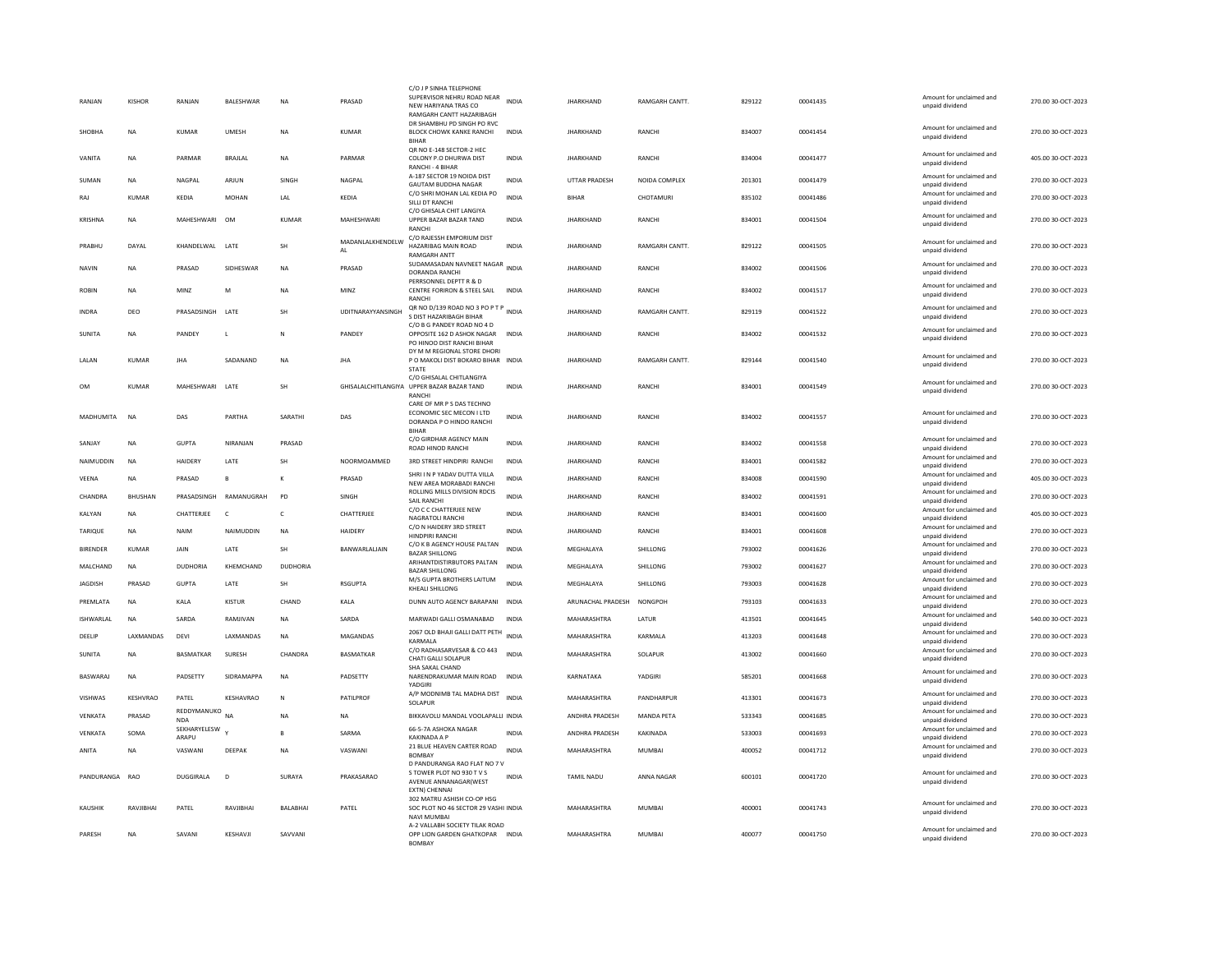| KIRTI               | $\mathbf{I}$      | SHFTH                | LALCHAND          | <b>NA</b>    | <b>BHAI</b>  | BLOCK NO 22 BUILDING NO 16<br>SHRADDHA GARDEN GAWADE<br>PARK OPP TELCO CHINCHWAD                                                    | <b>INDIA</b> | MAHARASHTRA        | PUNE                 | 411033 | 00041757 | Amount for unclaimed and<br>unpaid dividend | 270.00 30-OCT-2023 |
|---------------------|-------------------|----------------------|-------------------|--------------|--------------|-------------------------------------------------------------------------------------------------------------------------------------|--------------|--------------------|----------------------|--------|----------|---------------------------------------------|--------------------|
| NARENDRA            | <b>KUMAR</b>      | PYAPALLI             | PYAPALLI          | NA           | VASUDEVUBU   | PUNE<br>BLOCK-32 F-4 VIGNANPURI<br>COLONY VIDYANAGAR<br>HYDERABAD                                                                   | <b>INDIA</b> | ANDHRA PRADESH     | HYDERABAD            | 500044 | 00041776 | Amount for unclaimed and<br>unpaid dividend | 405.00 30-OCT-2023 |
| SANGHAVI            | NA                | AMIT                 | NA                | <b>NA</b>    | <b>NA</b>    | JANAK KUTIR B-6 PLOT NO 192<br>BEHIND ODEON CINEMA<br><b>GHATKOPAR EAST BOMBAY</b>                                                  | <b>INDIA</b> | MAHARASHTRA        | MUMBAI               | 400077 | 00041777 | Amount for unclaimed and<br>unpaid dividend | 270.00 30-OCT-2023 |
|                     | <b>NA</b>         | SUMATHY              | M                 | <b>NA</b>    | RAIARAMAN    | NEAR ASHIYANA SHASTRI NAGAR<br>DOMBIVLI WEST DIST THANE                                                                             | <b>INDIA</b> | MAHARASHTRA        | DOMBIVALI            | 421202 | 00041789 | Amount for unclaimed and<br>unpaid dividend | 270.00 30-OCT-2023 |
| PRITI               | $\mathbb N$       | <b>MFHTA</b>         | <b>NA</b>         | <b>NA</b>    | <b>NA</b>    | C/O SARVAIYA 32, MAHAVIR<br>CHHAYA 3RD FLOOR 353-B<br>VALLABH BAUG LANE GHATKOPAR INDIA<br>(EAST) MUMBAI<br>C/O SARVAIYA 32 MAHAVIR |              | <b>MAHARASHTRA</b> | MUMBAI               | 400077 | 00041817 | Amount for unclaimed and<br>unpaid dividend | 270.00.30-OCT-2023 |
| <b>IAYSREE</b>      | <b>BEN</b>        | AJAYKUMARSHA AJAY    |                   | <b>NA</b>    | KUMAR        | CHHAYA 3RD FLOOR 353-B<br>VALLABH BAUG LANE GHATKOPAR INDIA<br>(EAST) MUMBAI                                                        |              | MAHARASHTRA        | MUMBAI               | 400077 | 00041818 | Amount for unclaimed and<br>unpaid dividend | 270.00 30-OCT-2023 |
| <b>BHAVESH</b>      | MULCHAND          | MARU                 | MULCHAND          | RAMJI        | MARU         | 110/3297 PANTNAGAR GHTKOPAR<br>(EAST) BOMBAY                                                                                        |              | MAHARASHTRA        | MUMBAI               | 400075 | 00041845 | Amount for unclaimed and<br>unpaid dividend | 270.00 30-OCT-2023 |
| SHARDA              | KANTILAL          | VASA                 | KANTILAL          | Н            | VASA         | FLAT NO.671,7TH FLOOR, GARDEN<br>COURT,"F"WING, OPP CHIRAG<br>NAGAR POLICE STATION, LBS<br>MARG, GHATKOPAR(W), MUMBAI.              | <b>INDIA</b> | MAHARASHTRA        | <b>MUMBAI</b>        | 400086 | 00041863 | Amount for unclaimed and<br>unpaid dividend | 270.00 30-OCT-2023 |
| RITABEN             | <b>ASHVINRHAI</b> | PATEL                | <b>ASHVINBHAI</b> | <b>NA</b>    | PATEL        | C/O DINESH S PATEL NEW<br>BABUPARU UNJHA N G                                                                                        | <b>INDIA</b> | <b>GUJARAT</b>     | UNJHA                | 384170 | 00042079 | Amount for unclaimed and<br>unpaid dividend | 270.00 30-OCT-2023 |
| RAMESH              | <b>JOITARAM</b>   | PATEL                | <b>JOITARAM</b>   | <b>NA</b>    | PATEL        | C/O LILA CHAND BABULAL & CO<br>103 NEW GANJ BAZAR UNJHA N<br>GUJ                                                                    | <b>INDIA</b> | <b>GUJARAT</b>     | UNJHA                | 384170 | 00042208 | Amount for unclaimed and<br>unpaid dividend | 270.00 30-OCT-2023 |
| GEETABEN            | E                 | PATEL                | BHANUBHAI         | N            | PATEL        | AT & POST VARWADA TA SIDHPUR INDIA<br>DT MEHSANA N GUJ                                                                              |              | GUJARAT            | PATAN                | 384215 | 00042232 | Amount for unclaimed and<br>unpaid dividend | 270.00 30-OCT-2023 |
| SAVITRIBEN          | <b>JAYANTILAL</b> | PATEL                | JAYANTILAL        | Н            | PATEL        | NEAR LALDARWAJA PATNI<br>KHACHO UNJHA MEHSANA N GUJ                                                                                 | <b>INDIA</b> | GUJARAT            | UNJHA                | 384170 | 00042303 | Amount for unclaimed and<br>unpaid dividend | 270.00 30-OCT-2023 |
| SAVITAREN           | <b>NA</b>         | PARMAR               | <b>NA</b>         | <b>NA</b>    | <b>NA</b>    | C/O ORINTAL BANK OF<br>COMMERCE<br>THAKKARBAPANAGAR<br>AHMEDABAD                                                                    | <b>INDIA</b> | <b>GUJARAT</b>     | NARODA               | 382350 | 00042358 | Amount for unclaimed and<br>unpaid dividend | 270.00 30-OCT-2023 |
| KHODA               | MAGAN             | PATEL                | MAGAN             | A            | PATEL        | C/O PRAVIN KUMAR CHENAJI<br>RAJPUT OLD MARKET YARD<br>UNJHA N G                                                                     | <b>INDIA</b> | <b>GUJARAT</b>     | UNJHA                | 384170 | 00042494 | Amount for unclaimed and<br>unpaid dividend | 270.00 30-OCT-2023 |
| <b>BHARTI</b>       | <b>NA</b>         | PATFI                | <b>BHARAT</b>     | <b>BHAI</b>  | PATEL        | 4 A ALKA SOCIETY DAIRY ROAD<br>MEHSANA                                                                                              | <b>INDIA</b> | GUIARAT            | MAHESANA             | 384002 | 00042517 | Amount for unclaimed and<br>unpaid dividend | 270.00 30-OCT-2023 |
| <b>GAURIBEN</b>     | KANTILAL          | PATEL                | KANTILAL          | <b>NA</b>    | PATEL        | C/O MEHSANA MARKETING<br>RADHANPUR CHAR RASTA DAIRY INDIA<br>ROAD AT MEHSANA N G                                                    |              | <b>GUJARAT</b>     | MAHESANA             | 384002 | 00042627 | Amount for unclaimed and<br>unpaid dividend | 270.00 30-OCT-2023 |
| PRAVIN              | $\mathbf{v}$      | SHAH                 | $\vee$            | D            | SHAH         | 6 VALLABH NAGAR SOCIETY IN<br>SIDE PADMAVATI SOCIETY<br>MEHSANA                                                                     | <b>INDIA</b> | GUJARAT            | MAHESANA             | 384001 | 00042668 | Amount for unclaimed and<br>unpaid dividend | 270.00 30-OCT-2023 |
| RAHUL               |                   | SHAH                 | P                 | V            | SHAH         | 6 VALLABH NAGAR SOCIETY IN<br>SIDE PADMAVATI SOCIETY<br>MFHSANA                                                                     | <b>INDIA</b> | <b>GUJARAT</b>     | MAHESANA             | 384001 | 00042669 | Amount for unclaimed and<br>unpaid dividend | 270.00 30-OCT-2023 |
| YASHODABEN          | RAMANRHAI         | PATEL                | <b>NA</b>         | <b>NA</b>    | <b>NA</b>    | AT&PO BHOJ TAL PADRA DT<br>BARODA                                                                                                   | <b>INDIA</b> | <b>GUJARAT</b>     | PADRA                | 391445 | 00042720 | Amount for unclaimed and<br>unpaid dividend | 270.00 30-OCT-2023 |
| CHIMANRHAI          | <b>NA</b>         | PATEL                | GUIAR             | <b>BHAI</b>  | PATEL        | 740 B PO FERTILIZER NAGAR DIST<br><b>BARODA</b>                                                                                     | <b>INDIA</b> | GUIARAT            | FERTILIZERNAGAR      | 391750 | 00042857 | Amount for unclaimed and<br>unpaid dividend | 270.00 30-OCT-2023 |
| RASID               | <b>NA</b>         | SHAIKH               | RAHIM             | <b>NA</b>    | SHAIKH       | Q NO 7036 FERTILEZER NAGAR<br><b>BARODA</b>                                                                                         | <b>INDIA</b> | GUJARAT            | FERTILIZERNAGAR      | 391750 | 00042862 | Amount for unclaimed and<br>unpaid dividend | 405.00 30-OCT-2023 |
| RAJAN               | <b>NA</b>         | <b>MANKODI</b>       | <b>NA</b>         | <b>NA</b>    | <b>NA</b>    | 2 SHIV DARSHAN SOCIETY MULLA<br>WADI VALSAD                                                                                         | <b>INDIA</b> | GUJARAT            | VALSAD H.O           | 396001 | 00042890 | Amount for unclaimed and<br>unpaid dividend | 270.00 30-OCT-2023 |
| <b>SURESHBHAI</b>   | NARSINHBHAI       | PATEL                | NARSINHBHAI       | D            | PATEL        | AT SARIKHURAD POST LOSWADA<br>V IA AMALSAD DIST VALSAD                                                                              | <b>INDIA</b> | <b>GUJARAT</b>     | <b>BILIMORA</b>      | 396310 | 00042903 | Amount for unclaimed and<br>unpaid dividend | 270.00 30-OCT-2023 |
| <b>ASHOK</b>        | <b>NA</b>         | GANDHI               | CHUNILAL          | <b>NA</b>    | NATHUBHAI    | 43/44 SARVODAYA CO-OP<br>SOCIETY OPP POLICE HEAD<br><b>QUARTER VALSAD</b>                                                           | <b>INDIA</b> | <b>GUJARAT</b>     | VALSAD H.O.          | 396001 | 00042925 | Amount for unclaimed and<br>unpaid dividend | 540.00 30-OCT-2023 |
| SUDHA               | NA                | GANDHI               | CHIMANLAL         | NA           |              | PO KHATTALWADA TA<br><b>UMARGAON DT VALSAD</b>                                                                                      | INDIA        | GUJARAT            | BHILAD               | 396120 | 00042950 | Amount for unclaimed and<br>unpaid dividend | 270.00 30-OCT-2023 |
| MULJIBHAI           | <b>NA</b>         | ROHIT                | <b>MANABHAI</b>   | <b>ROHIT</b> |              | OLD C TYPE 20/305 GIDC VAPI                                                                                                         | <b>INDIA</b> | GUJARAT            | BHILAD               | 396195 | 00042965 | Amount for unclaimed and<br>unpaid dividend | 405.00 30-OCT-2023 |
| KUMUDBEN            | <b>NA</b>         | DESARI               | <b>DURGESH</b>    | <b>NA</b>    | <b>DESAI</b> | DEVKUNJ AT KHADKI BHAGDA PO<br>VALSAD                                                                                               | <b>INDIA</b> | <b>GUJARAT</b>     | VALSAD H.O.          | 396001 | 00042966 | Amount for unclaimed and<br>unpaid dividend | 270.00 30-OCT-2023 |
| MAHENDRA            | NA                | PATEL                | AMBALAL           | NA           | PATEL        | AT&PO SAVALI TA KAPADWANJ<br><b>DIST KHEDA</b>                                                                                      | <b>INDIA</b> | GUJARAT            | KAPADWANJ            | 387620 | 00042984 | Amount for unclaimed and<br>unpaid dividend | 405.00 30-OCT-2023 |
| BHAVNA              | BEN               | ARVINDKUMARB<br>HATT | ARVIND            | <b>KUMAR</b> | CBHATT       | 10 HETAL NAGAR NEAR NAVYUE<br>COLLEGE RADER ROAD SURAT                                                                              | <b>INDIA</b> | GUJARAT            | <b>SURAT NANPURA</b> | 395001 | 00042989 | Amount for unclaimed and<br>unpaid dividend | 270.00 30-OCT-2023 |
| RAMANBHAI           | CHHAGANBHAI       | PATEL                | CHHAGANBHAI       | G            | PATEL        | AT GADARIA POST ANJALAY<br>HETHLA FALIA DIST VALSAD                                                                                 | <b>INDIA</b> | GUJARAT            | VALSAD H.O           | 396055 | 00042999 | Amount for unclaimed and<br>unpaid dividend | 540.00 30-OCT-2023 |
| BHARATKUMAR GOPALJI |                   | PATEL                | GOPALJI           | М            | PATEL        | AT & PO DHARASHANA KOCHAR<br>FALIA VIA DUNGRI RS TA VALSAD                                                                          | <b>INDIA</b> | GUJARAT            | <b>BILIMORA</b>      | 396375 | 00043001 | Amount for unclaimed and<br>unpaid dividend | 270.00 30-OCT-2023 |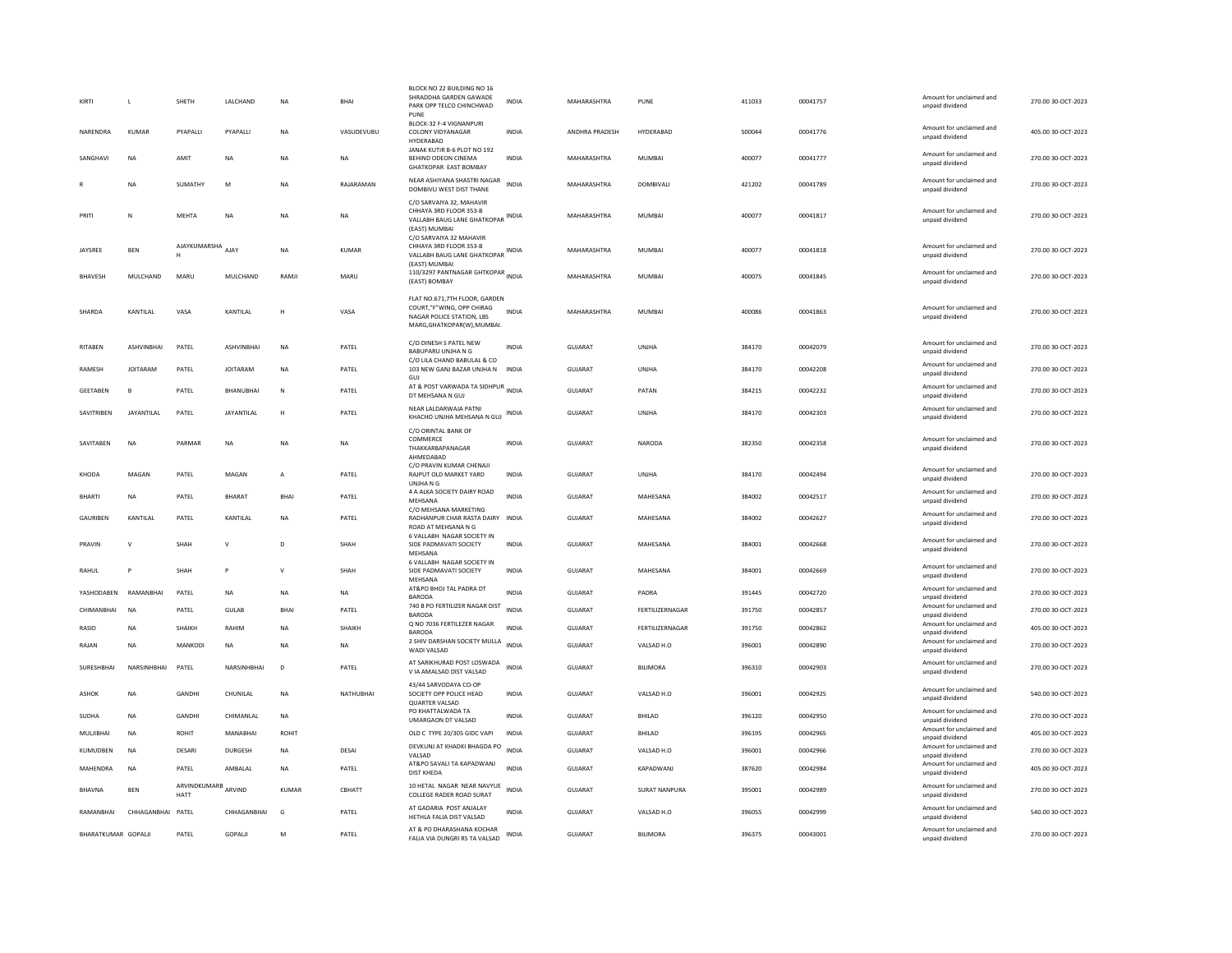| BABUBHAI             | KHALAPBHAI    | PATEL                              | KHARAPBHAI    | N <sub>A</sub> | PATEL               | C/O BANK OF BARODA<br>MAHALAXMI TOWN TITHAL ROAD INDIA<br>VALSAD                                     |              | GUJARAT               | VALSAD H.O    | 396001 | 00043002 | Amount for unclaimed and<br>unpaid dividend | 270.00 30-OCT-2023 |
|----------------------|---------------|------------------------------------|---------------|----------------|---------------------|------------------------------------------------------------------------------------------------------|--------------|-----------------------|---------------|--------|----------|---------------------------------------------|--------------------|
| SAMEER               | DEEPAK        | SHAH                               | DEEPAK        | $\mathsf{C}$   | SHAH                | OMJAI AMBIKA CO OP HOU<br>SOCIETY HAJI BAPU ROAD MALAD INDIA<br>E BOMBAY                             |              | MAHARASHTRA           | MUMBAI        | 400097 | 00043119 | Amount for unclaimed and<br>unpaid dividend | 270.00 30-OCT-2023 |
| SRIVASTAVA           | RAMA          | CHANDRARAILI NA                    |               | <b>NA</b>      | <b>NA</b>           | SANTHI ESTATE TRADERS D NO 46-<br>7-36 C DANAYAIPETA<br>RAJAHMUNDRY                                  | <b>INDIA</b> | <b>ANDHRA PRADESH</b> | RAIAHMUNDRY   | 533103 | 00043174 | Amount for unclaimed and<br>unpaid dividend | 270.00 30-OCT-2023 |
| VENKATA              | PADMA         | HIMABINDUVAS VEERA<br>$\mathsf{A}$ |               | VENKATA        | ANANDARAOVASA       | W/O V V ANANDARO DRAWING<br>OFFICE A P P MILLS LTD<br>RAJAHMUNDRY                                    | <b>INDIA</b> | ANDHRA PRADESH        | RAJAHMUNDRY   | 533105 | 00043176 | Amount for unclaimed and<br>unnaid dividend | 270.00 30-OCT-2023 |
| M                    | Y             | PSVLAKSHMI                         | M             | G              | RAO                 | C/O K SRI HARI RAO 46-22-14<br>DABAVAIPETA RAJAHMUNDRY A P                                           | <b>INDIA</b> | ANDHRA PRADESH        | RAJAHMUNDRY   | 533103 | 00043193 | Amount for unclaimed and<br>unpaid dividend | 270.00 30-OCT-2023 |
| <b>SUBHAS</b>        | CHANDRA       | <b>TADAIA</b>                      | NARASIMHA     | <b>NA</b>      | <b>SWAMY</b>        | LECTURER IN MATHMATICS S C I<br>M GOVT COLLEGE TANUKU W G INDIA<br>DT A P                            |              | <b>ANDHRA PRADESH</b> | PALAKOLE      | 534211 | 00043202 | Amount for unclaimed and<br>unpaid dividend | 270.00.30-OCT-2023 |
| PASTIDEVI            | K             | MEHTA                              |               | CHAND          | GMEHTA              | 258 DEVAL BHAVAN ROOM 2<br>BAPTY ROAD KANATIPURA IST<br>LENE BOMBAY                                  | INDIA        | MAHARASHTRA           | MUMBAI        | 400008 | 00043228 | Amount for unclaimed and<br>unpaid dividend | 270.00 30-OCT-2023 |
| ARVIND               | LAL           | MAGANLALPARE<br>KH                 | MAGANLAL      | $\mathsf{V}$   | PAREKH              | ROOM NO 12 IST FLOOR BHATIA<br>NAGAR BEHIND DIVYA<br>APARTMENT KANDIVALI W<br><b>BOMBAY</b>          | <b>INDIA</b> | MAHARASHTRA           | <b>MUMBAI</b> | 400067 | 00043248 | Amount for unclaimed and<br>unpaid dividend | 270.00 30-OCT-2023 |
| RAMILABEN            | ARVINDLAL     | PAREKH                             | ARVINDLAL     | M              | PAREKH              | ROOM NO 12 IST FLOOR BHATIA<br>NAGAR BEHIND DIVYA<br>APARTMENT KANDIVALI W<br><b>BOMBAY</b>          | <b>INDIA</b> | MAHARASHTRA           | <b>MUMBAI</b> | 400067 | 00043249 | Amount for unclaimed and<br>unpaid dividend | 270.00 30-OCT-2023 |
| DAXAVIRENDRA NA      |               | PARFKH                             | VIRENDRA      | M              | PARFKH              | ROOM NO 12 IST FLOOR BHATIA<br>NAGAR BEHIND DIVYA<br>APARTMENT KANDIVALI W<br><b>BOMBAY</b>          | <b>INDIA</b> | MAHARASHTRA           | MUMBAI        | 400067 | 00043250 | Amount for unclaimed and<br>unpaid dividend | 270.00 30-OCT-2023 |
| SUSAMMA              | GEORGE        | ACCUMNIVASBU<br>WAPADA             | <b>NA</b>     | NA             | <b>NA</b>           | ACUUM NIVAS SIVA PRASAD OPP<br>LATHI COMPANY AMBAR NATH INDIA<br>WEST THANE DIST MAHARASHTRA         |              | MAHARASHTRA           | AMBARNATH     | 421505 | 00043332 | Amount for unclaimed and<br>unpaid dividend | 270.00 30-OCT-2023 |
| GEORGE               | JERROME       | FERNANDES                          | <b>NA</b>     | NA             | <b>NA</b>           | ACCUM NIVAS VVAPDA OPP LADHI<br>CO PANY AMBAR NATH WEST<br>THAN DIST MAHARASHTRA                     | <b>INDIA</b> | MAHARASHTRA           | AMBARNATH     | 421505 | 00043333 | Amount for unclaimed and<br>unpaid dividend | 270.00 30-OCT-2023 |
| AMEET                | KANTILAL      | PAREKH                             | LATE          | SH             | KANTILALVITHALDASPA | 122 BANG BHAVAN SIR<br>BHALCHANDRA RD HINDU<br>COLONY LANE NO 5 DADAR<br><b>BOMBA</b>                | <b>INDIA</b> | MAHARASHTRA           | <b>MUMBAI</b> | 400014 | 00043448 | Amount for unclaimed and<br>unpaid dividend | 270.00 30-OCT-2023 |
| <b>JYOTSHANA</b>     | NA            | THAKKAR                            | NA            | NA             | NA                  | 503/504, AHIMSA TOWER<br>OPP.SHAKTI FORD NR MADHUR<br>SOCIETY, CHICHOLI BUNDER,<br>MALAD (W), MUMBAI | <b>INDIA</b> | MAHARASHTRA           | MUMBAI        | 400061 | 00043493 | Amount for unclaimed and<br>unnaid dividend | 270.00 30-OCT-2023 |
| <b>ASHOK</b>         | ROW           | KAVI                               | LATE          | SH             | SADASHIVROWRAVIPR   | FLAT 10 RIVIERA COOP HS<br>SOCIETY 1KTH ROAD S CRUZ W<br><b>BOMBAY</b>                               | <b>INDIA</b> | MAHARASHTRA           | MUMBAI        | 400054 | 00043572 | Amount for unclaimed and<br>unpaid dividend | 270.00 30-OCT-2023 |
| PRABHAVATI           | <b>NA</b>     | PAWAR                              | MADANLAL      | N <sub>A</sub> | PAWAR               | 142F BHULESHWAR RD<br>LALBAWAHAVELI 4TH RN 71 72 INDIA<br><b>BOMBAY</b>                              |              | MAHARASHTRA           | <b>MUMBAI</b> | 400002 | 00043743 | Amount for unclaimed and<br>unpaid dividend | 270.00 30-OCT-2023 |
| PRADEEP              | N             | PATURKAR                           | NEELKANT      | <b>NA</b>      | PATURKAR            | C/5 GEET GOVIND MAHARANA<br>PRATAP ROAD BHAYANDAR W D INDIA<br>THANE                                 |              | MAHARASHTRA           | BHAYANDAR     | 401101 | 00043860 | Amount for unclaimed and<br>unpaid dividend | 270.00 30-OCT-2023 |
| PRAKASH              | н             | ZAVERI                             | HIRALAL       | $\cup$         | ZAVERI              | C/O KAMAL K SUTARIA 81 DHANJI<br>STREET 4TH FLOOR BOM BOMBAY                                         | <b>INDIA</b> | MAHARASHTRA           | <b>MUMBAI</b> | 400003 | 00043894 | Amount for unclaimed and<br>unpaid dividend | 270.00 30-OCT-2023 |
| LALIT                | VIKRAM        | <b>BISHT</b>                       | <b>BHUPAL</b> | SINGH          | <b>BISHT</b>        | 51/B JALDARSHAN RIVER VELLY<br>COMPLEX MANDAPESHWAR<br>BORIVALI (WEST) MUMBAI                        | <b>INDIA</b> | MAHARASHTRA           | KANDIVALI     | 400103 | 00043931 | Amount for unclaimed and<br>unpaid dividend | 270.00 30-OCT-2023 |
| CHHAYA               | <b>KISHOR</b> | WAGH                               | KISHOR        | <b>NA</b>      | SAPADUWAGH          | SNEH SAWALI, PLOT NO. 58,<br>S.NO.6 SHANTI NAGAR<br>MAKHMALABAD ROAD NASHIK,<br>MAHARASHTRA          | <b>INDIA</b> | MAHARASHTRA           | <b>NASIK</b>  | 422004 | 00043995 | Amount for unclaimed and<br>unpaid dividend | 270.00 30-OCT-2023 |
| GEETA                | NA            | KRISHNAN                           | NA            | ΝA             | NA                  | 14 BALMURALI 11TH ROAD<br><b>CHEMBUR BOMBAY</b>                                                      | <b>INDIA</b> | MAHARASHTRA           | MUMBAI        | 400071 | 00044037 | Amount for unclaimed and<br>unpaid dividend | 135.00 30-OCT-2023 |
| <b>KUNDAN</b>        | <b>NA</b>     | SHAH                               | MANHARLAL     | <b>NA</b>      | SHAH                | 404 AMRUT VILLA OPP SHANKER<br><b>ENCLAVE OFF ASHOK ROAD</b><br>KANDIVALI E BOMBAY                   | <b>INDIA</b> | MAHARASHTRA           | KANDIVALI     | 400101 | 00044046 | Amount for unclaimed and<br>unpaid dividend | 270.00 30-OCT-2023 |
| HAKAMA               | RAM           | GOPUROHIT                          | GODAJI        | PUROHIT        |                     | 150 DADAISETH AGAYARI LANE<br>1ST FLOOR KABADEVI ROAD<br>BOMBAY                                      | <b>INDIA</b> | MAHARASHTRA           | MUMBAI        | 400002 | 00044087 | Amount for unclaimed and<br>unpaid dividend | 270.00 30-OCT-2023 |
| KHYATI               | NA            | PAREKH                             | BHARAT        | <b>NA</b>      | PAREKH              | 4 HARIHARNIVAS GROUND FLOOR<br>PODAR STREET SANTACRUZ W<br>BOMBAY                                    | <b>INDIA</b> | MAHARASHTRA           | MUMBAI        | 400054 | 00044089 | Amount for unclaimed and<br>unpaid dividend | 270.00 30-OCT-2023 |
| HARKISHANDAS MANILAI |               | POONATAR                           | MANILAL       | <b>NA</b>      | POONATAR            | B/12 ANAND CO OP HOUSING<br>SOCIETY 17 JUHU LANE ANDHERI INDIA<br><b>WEST BOMBAY</b>                 |              | MAHARASHTRA           | MUMBAI        | 400058 | 00044114 | Amount for unclaimed and<br>unpaid dividend | 270.00 30-OCT-2023 |
| MILIND               | E             | SHINDE                             | EKNATH        | s              | SHINDE              | B K NO 1324-1-A SECTION 32<br><b>ULHAS NAGAR THANE</b>                                               | <b>INDIA</b> | MAHARASHTRA           | ULHASNAGAR    | 421004 | 00044185 | Amount for unclaimed and<br>unpaid dividend | 405.00 30-OCT-2023 |
| KALYANJI             | SHIVJI        | SHAH                               | SHIVJI        | $\mathbf{L}$   | SHAH                | BLOCK 4 DUTT VIHAR 118 A<br>PRABHAT COLONY ROAD<br>SANTACRUZ FAST ROMRAY                             | <b>INDIA</b> | MAHARASHTRA           | MUMBAI        | 400055 | 00044194 | Amount for unclaimed and<br>unpaid dividend | 270.00 30-OCT-2023 |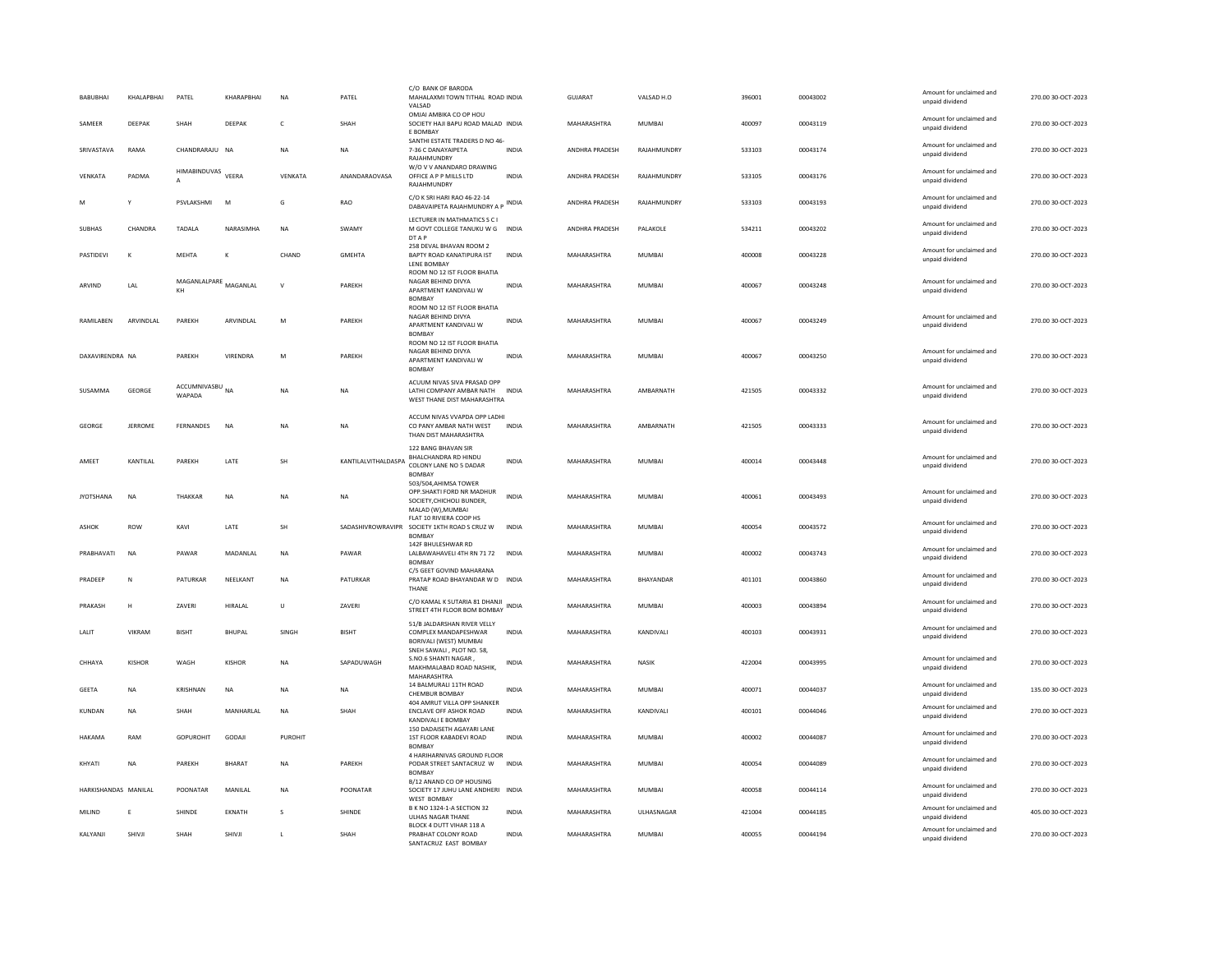| <b>JAYANTA</b> | <b>NA</b>      | SARKAR                                | <b>JOYDEB</b>    | <b>NA</b>    | SARKAR          | <b>6 F KANCHANJANGHA</b><br>APARTMENT 9 R B C ROAD<br>KOLKATA                                                    | <b>INDIA</b> | <b>WEST BENGAL</b> | KOLKATA       | 700028 | 00044296 | Amount for unclaimed and<br>unpaid dividend | 810.00 30-OCT-2023 |
|----------------|----------------|---------------------------------------|------------------|--------------|-----------------|------------------------------------------------------------------------------------------------------------------|--------------|--------------------|---------------|--------|----------|---------------------------------------------|--------------------|
| <b>RAMNIK</b>  | DEVJI          | <b>GANDHI</b>                         | DEVJI            | <b>NA</b>    | GANDHI          | GURU NIVAS MANDALIYA STREET INDIA<br>MANDVI KUTCH                                                                |              | <b>GUJARAT</b>     | MANDVI        | 370465 | 00044340 | Amount for unclaimed and<br>unpaid dividend | 270.00 30-OCT-2023 |
| <b>JYOSTNA</b> | PRAVIN         | CHOTHANI                              | NA               | <b>NA</b>    | NA              | BHIMANI STREET MANDVI KUTCH INDIA                                                                                |              | GUJARAT            | MANDVI        | 370465 | 00044345 | Amount for unclaimed and<br>unpaid dividend | 270.00 30-OCT-2023 |
| KASTURBEN      | MULJI          | GALA                                  | MULI             | <b>JEHA</b>  | BHAI            | F/3 NUTANNAGAR JETHABHAI<br>KANJI S MARG EAST BOMBAY                                                             | <b>INDIA</b> | MAHARASHTRA        | MUMBAI        | 400042 | 00044349 | Amount for unclaimed and<br>unpaid dividend | 270.00 30-OCT-2023 |
| GEETA          | RAMESH         | GALA                                  | RAMESH           | MULI         |                 | F/3 NUTAN NAGAR VANJUR MARG INDIA<br><b>EAST BOMBAY</b>                                                          |              | MAHARASHTRA        | MUMBAI        | 400042 | 00044350 | Amount for unclaimed and<br>unpaid dividend | 270.00 30-OCT-2023 |
| VISHAL         | <b>NA</b>      | GURUDAYAL                             | GURU             | DAYAL        | D               | PLOT NO B-16 ROAD NO 2 WAGLE<br>INDUSTRIAL ESTATE THANE                                                          | <b>INDIA</b> | MAHARASHTRA        | THANE         | 400604 | 00044407 | Amount for unclaimed and<br>unpaid dividend | 270.00 30-OCT-2023 |
| PRITI          | MOHONIAL       | GALA                                  | MOHANLAL         | К            | GALA            | 303 LAXMI APP DR AB ROAD<br>WORLI BOMBAY                                                                         | <b>INDIA</b> | MAHARASHTRA        | <b>MUMBAI</b> | 400018 | 00044426 | Amount for unclaimed and<br>unpaid dividend | 270.00 30-OCT-2023 |
| <b>RAMESH</b>  | <b>KUMAR</b>   | PARTHIBHAICHO PRATHI<br><b>UDHARY</b> |                  | <b>BHA</b>   | CHOUDHARY       | C/O SHRI VIRSHANGBHAI R PATEL<br>OPP J R VIDHYALAYA AT POST<br>PATOSAN TALUKA PALANPUR DIST INDIA<br>BANASKANTHA |              | <b>GUJARAT</b>     | PALANPUR      | 385001 | 00044531 | Amount for unclaimed and<br>unpaid dividend | 270.00 30-OCT-2023 |
| GOVIND         | <b>NA</b>      | RAIHUR                                | BODHARACHARYA NA |              | <b>RAICHUR</b>  | 205 PAVANDOOT SOC GOPAL<br>NAGAR GALI NO 1 DOMBIVLI<br>(EAST) MUMBAI                                             | <b>INDIA</b> | MAHARASHTRA        | DOMBIVALI     | 421201 | 00044539 | Amount for unclaimed and<br>unpaid dividend | 405.00 30-OCT-2023 |
| ASHOK          | <b>KUMAR</b>   | TMANTR                                | TEKCHANDJI       | NA           | <b>MANTRI</b>   | MANTRI TRADERS MONDHA SAILU<br>AT POST SAILU DIST PARBHANI                                                       | <b>INDIA</b> | MAHARASHTRA        | PARTUR        | 431503 | 00044572 | Amount for unclaimed and<br>unpaid dividend | 270.00 30-OCT-2023 |
| NOORMOHMED A   |                | <b>HALAI</b>                          | AHMED            | <b>NA</b>    |                 | AHMED KASAM CHAWL R NO 3<br>GAUTHAN LANE NO 1 ANDHERI W INDIA<br><b>BOMBAY</b>                                   |              | MAHARASHTRA        | <b>MUMBAI</b> | 400058 | 00044578 | Amount for unclaimed and<br>unpaid dividend | 270.00 30-OCT-2023 |
| MUNIRA         | <b>NA</b>      | MERCHANT                              | MUNIR            | MERCHANT     | PROF            | BAITUL KARIM 5TH FLOOR FLAT<br>NO 12 4 BORAN ROAD BANDRA<br><b>BOMBAY</b>                                        | <b>INDIA</b> | MAHARASHTRA        | MUMBAI        | 400050 | 00044624 | Amount for unclaimed and<br>unpaid dividend | 270.00 30-OCT-2023 |
| MUNIRA         | <b>NA</b>      | MERCHANT                              | <b>MUNIR</b>     | MERCHANT     | PROF            | BAITUL KARIM 5TH FLOOR FLAT<br>NO 12 4 BORAN ROAD BANDRA<br><b>BOMBAY</b>                                        | <b>INDIA</b> | MAHARASHTRA        | MUMBAI        | 400050 | 00044624 | Amount for unclaimed and<br>unpaid dividend | 270.00 30-OCT-2023 |
| MAFATLAL       | ${\sf N}$      | SHAH                                  | NARAYANMALJI     | SHAH         | <b>BUSINES</b>  | DHANLAXMI METAL CORPN 52<br>KIKA STREET BOMBAY                                                                   | <b>INDIA</b> | MAHARASHTRA        | <b>MUMBAI</b> | 400004 | 00044656 | Amount for unclaimed and<br>unpaid dividend | 270.00 30-OCT-2023 |
| SEEMA          | NΑ             | <b>DONGARE</b>                        | DHANANJAY        | <b>NA</b>    | DONGARE         | DONGAVE BLDG SHRADDHARADH<br>RD DR RAGHAVIR NAGAR<br><b>DOMBIVALI E</b>                                          | INDIA        | MAHARASHTRA        | DOMBIVALI     | 421201 | 00044664 | Amount for unclaimed and<br>unpaid dividend | 540.00 30-OCT-2023 |
| ANIL           | <b>NA</b>      | SALDAHA                               | LESLIE           | <b>NA</b>    | SALDANHA        | 1A/901 SIDDHACHAL POKHARAN<br>ROAD NO 2 THANE                                                                    | <b>INDIA</b> | MAHARASHTRA        | THANE         | 400610 | 00044742 | Amount for unclaimed and<br>unpaid dividend | 810.00 30-OCT-2023 |
| VATSALA        | <b>NA</b>      | TRIVEDI                               | DILIP            | NA           | TRIVEDI         | 17 NIRMALA NIWAS 2091 DR B S<br>AMBEDKER RD MATUNGA<br>BOMBAY                                                    | <b>INDIA</b> | MAHARASHTRA        | <b>MUMBAI</b> | 400019 | 00044745 | Amount for unclaimed and<br>unpaid dividend | 270.00 30-OCT-2023 |
| VIJAY          | <b>NA</b>      | BAJAJ                                 | c                | J.           | BAJAJ           | C/O DR C J BAJAJ KATORATALAS<br><b>RAIPUR MF</b>                                                                 | <b>INDIA</b> | CHHATTISGARH       | RAIPUR        | 492001 | 00044754 | Amount for unclaimed and<br>unpaid dividend | 270.00 30-OCT-2023 |
| NARESH         | <b>NA</b>      | GARG                                  | NA               | NA           | NA              | 4/26 MALAD CHS 7TH FL POOAR<br>PARK MALAD EAST BOMBAY                                                            | <b>INDIA</b> | MAHARASHTRA        | MUMBAI        | 400097 | 00044818 | Amount for unclaimed and<br>unpaid dividend | 270.00 30-OCT-2023 |
| SATISH         | ΝA             | SALVI                                 | KASANRAO         | APPA         | SALVI           | 2/3 SHYAM NAGAR VEERA BROS<br>VEERA DESAI ROAD ANDHERI W<br>BOMBAY                                               | <b>INDIA</b> | MAHARASHTRA        | <b>MUMBAI</b> | 400058 | 00045001 | Amount for unclaimed and<br>unpaid dividend | 135.00 30-OCT-2023 |
| <b>USHA</b>    | <b>NA</b>      | SANDAW                                | VASUDEO          | NA           | SANDAW          | KRISHNA KUNJ 9 ANAND NAGAR S<br>NMARG ANDHERRI E BOMBAY                                                          |              | MAHARASHTRA        | <b>MUMBAI</b> | 400069 | 00045017 | Amount for unclaimed and<br>unpaid dividend | 135.00 30-OCT-2023 |
| ASHOK          | <b>NA</b>      | JAIN                                  | DHANRAJJI        | <b>NA</b>    |                 | 42 1ST CARPENTER STREET 2<br>FLOOR R N 25 C P TANK BOM<br><b>BOMBAY</b>                                          | INDIA        | MAHARASHTRA        | MUMBAI        | 400004 | 00045059 | Amount for unclaimed and<br>unpaid dividend | 405.00 30-OCT-2023 |
| MANGALA        | <b>I AXMAN</b> | <b>SANGLE</b>                         | <b>I AXMAN</b>   | TANAIL       | SANGLE          | 3 MANOJ APARTMENT KABAD<br><b>LANE CHARAI AT THANE</b>                                                           | <b>INDIA</b> | <b>MAHARASHTRA</b> | THANF         | 400601 | 00045068 | Amount for unclaimed and<br>unpaid dividend | 540.00 30-OCT-2023 |
| M              | <b>NA</b>      | <b>USHA</b>                           | к                | M            | RENGAN          | A 4:2 SAILESH TOWER SEC-19 A<br>NERUL (E) NAVI MUMBAI                                                            | <b>INDIA</b> | MAHARASHTRA        | RAIGAD        | 400706 | 00045099 | Amount for unclaimed and<br>unpaid dividend | 270.00 30-OCT-2023 |
| SEEMA          | <b>NA</b>      | <b>MORE</b>                           | BABAJI           | NA           | <b>MORE</b>     | A/10 PARUAT LINKING RD EXTN<br>SANTACRUZ W BOM BOMBAY                                                            | <b>INDIA</b> | MAHARASHTRA        | MUMBAI        | 400054 | 00045108 | Amount for unclaimed and<br>unpaid dividend | 405.00 30-OCT-2023 |
| SHUBHA         | <b>NA</b>      | SHELAR                                | <b>JAYAWANT</b>  | <b>NA</b>    | SHELAR          | A/10 PARUAT LINKING RD EXTN<br>SANTACRUZ W BOM BOMBAY                                                            | INDIA        | MAHARASHTRA        | MUMBAI        | 400054 | 00045109 | Amount for unclaimed and<br>unpaid dividend | 405.00 30-OCT-2023 |
| RAMANATH       | SRINIVAS       | PARRHIJ                               | SRINIVAS         | <b>NA</b>    | PRABHU          | 240/9403 KANNAMWAR NAGAR 2 INDIA<br>VIKHROLI E BOM BOMBAY                                                        |              | MAHARASHTRA        | MUMBAI        | 400083 | 00045125 | Amount for unclaimed and<br>unpaid dividend | 540.00 30-OCT-2023 |
| <b>RUPAL</b>   | NΑ             | MEHTA                                 | RAJESH           | $\mathbf{J}$ | MEHTA           | <b>B-2 VAISHALI NARSHING LANE</b><br>MALAD WEST BOMBAY                                                           | <b>INDIA</b> | MAHARASHTRA        | MUMBAI        | 400064 | 00045209 | Amount for unclaimed and<br>unpaid dividend | 270.00 30-OCT-2023 |
| KAMLESH        | $\mathbf{L}$   | PARFKH                                | LAXMICHAND       | <b>NA</b>    | PARFKH          | A 24 PATIL ESTATE 278 TARDEO<br>ROAD OPP BHATIA HOSPITAL<br><b>BOMBA</b>                                         | <b>INDIA</b> | MAHARASHTRA        | MUMBAI        | 400007 | 00045235 | Amount for unclaimed and<br>unpaid dividend | 270.00 30-OCT-2023 |
| DAHYABHAI      | N <sub>A</sub> | PATEL                                 | RANCHHOD         | <b>NA</b>    | PATEL           | 4 SAINATH APARTMENT KANTI<br>NAGAR ANDHERI EAST BOMBAY                                                           | <b>INDIA</b> | MAHARASHTRA        | <b>MUMBAI</b> | 400059 | 00045241 | Amount for unclaimed and<br>unpaid dividend | 270.00 30-OCT-2023 |
| NERGISH        | TAVADIA        | DHUNIJISHAW                           | DHUNJISHAW       | P            | TAVADIARETD     | NAWAB BLDG GR FLOOR 84/A<br>SLEATER ROAD GRANT ROAD<br>MUMBAI                                                    | INDIA        | MAHARASHTRA        | MUMBAI        | 400007 | 00045243 | Amount for unclaimed and<br>unpaid dividend | 270.00 30-OCT-2023 |
| CHANDAN        | MAL            | JAIN                                  | <b>NA</b>        | <b>NA</b>    | <b>NA</b>       | POONAM PARK A/3 202<br>INDUSTRIAL ESTATE LALBAUG<br><b>BOMBAY</b>                                                | <b>INDIA</b> | MAHARASHTRA        | <b>MUMBAI</b> | 400012 | 00045253 | Amount for unclaimed and<br>unpaid dividend | 270.00 30-OCT-2023 |
| <b>BHARTI</b>  | M              | <b>IASHNANI</b>                       | MAHESH           |              | <b>IASHNANI</b> | 7 CHAKLA STREET JAKERI ABLDG<br>3RD FLOOR R NO 6 M B ROAD<br><b>BOMBAY</b>                                       | <b>INDIA</b> | MAHARASHTRA        | MUMBAI        | 400003 | 00045264 | Amount for unclaimed and<br>unpaid dividend | 270.00 30-OCT-2023 |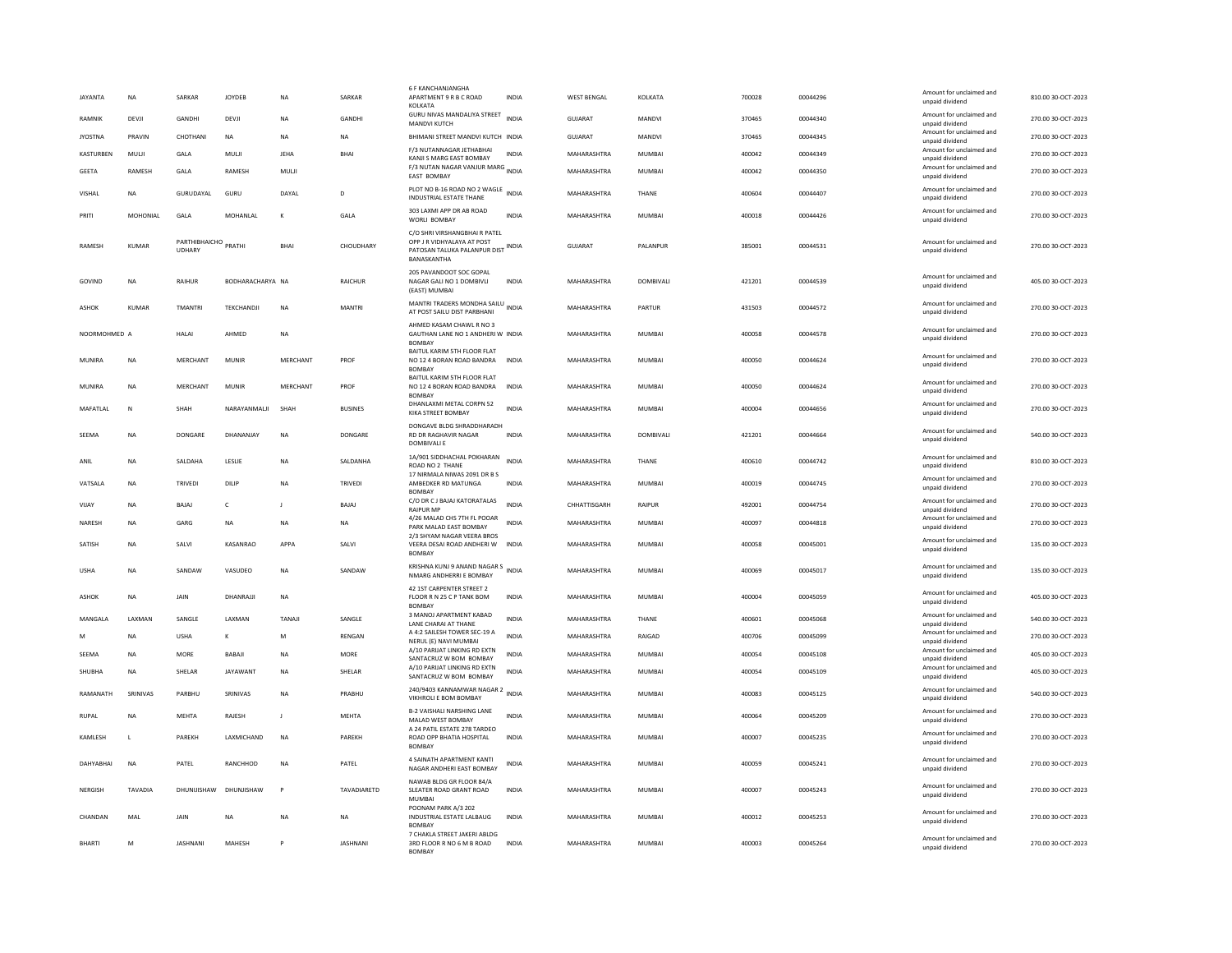| PARESHA        | <b>NA</b>      | SHAH            | <b>NA</b>        | NΑ             | <b>NA</b>    | BHARAT BLDG NO 2 4TH FL R NO<br>5I/53 T J ROAD COTTON GREEN<br>BOMBAY<br><b>COMPUTER CENTRE JAYSHREE</b><br><b>BUILDING NATIONAL HIGHWAY</b> | <b>INDIA</b> | MAHARASHTRA    | MUMBAI               | 400015 | 00045271 | Amount for unclaimed and<br>unpaid dividend<br>Amount for unclaimed and | 270.00 30-OCT-2023 |
|----------------|----------------|-----------------|------------------|----------------|--------------|----------------------------------------------------------------------------------------------------------------------------------------------|--------------|----------------|----------------------|--------|----------|-------------------------------------------------------------------------|--------------------|
| VAYAL          | VEETIL         | SREEDHARAN      | LATE             | <b>SH</b>      | PANANDANPROF | TALIPARAMBA DIST KANNUR<br>(KFRAIA)<br><b>B-4/4 SHREERAM NAGAR SWAMI</b>                                                                     | <b>INDIA</b> | KERALA         | KASARAGOD            | 670141 | 00045272 | unpaid dividend                                                         | 270.00 30-OCT-2023 |
| GANESH         | <b>NA</b>      | SANKARAN        | SANKARAN         | <b>NA</b>      | PROF         | VIVEKANANDA ROAD ANDHERI(W) INDIA<br><b>MUMBAI</b><br>FLAT NO 207 ELEGANT HOUSE                                                              |              | MAHARASHTRA    | <b>MUMBAI</b>        | 400058 | 00045386 | Amount for unclaimed and<br>unpaid dividend                             | 270.00 30-OCT-2023 |
| FATIMA         | SHARRIR        | BHAITIMBAWAL    | SHARRIRRHAI      | <b>NA</b>      | TIMBAWALA    | ELEGANT COOP HSG SOCIETY LTD INDIA<br>KONDHWA KHURD PUNE<br>SCIENTIFFIC OFFICER 50 "H"                                                       |              | MAHARASHTRA    | PUNE                 | 411048 | 00045406 | Amount for unclaimed and<br>unpaid dividend                             | 270.00 30-OCT-2023 |
| SURESH         | <b>BHASKAR</b> | JAWALE          | B                | K              | JAWALE       | CENTRE FOR DESIGN &<br>MANUFACTURE BHOBHA ATOMIC INDIA<br>RESERCH CENTRE TROMBAY<br><b>MUMBA</b>                                             |              | MAHARASHTRA    | MUMBAI               | 400088 | 00045425 | Amount for unclaimed and<br>unpaid dividend                             | 270.00 30-OCT-2023 |
| AKSHAYA        | <b>KUMAR</b>   | NAYAK           | <b>BANAMAL</b>   | <b>NA</b>      | NAYAK        | MDRS MOD LABS BARC BOMBAY INDIA                                                                                                              |              | MAHARASHTRA    | MUMBAI               | 400085 | 00045479 | Amount for unclaimed and<br>unpaid dividend                             | 270.00 30-OCT-2023 |
|                | <b>NA</b>      | RAJENDRAN       |                  | NA             | SUBRAMANIAN  | D-22 HASTINAPUR ANUSHAKTHI<br>NAGAR MUMBAI                                                                                                   | <b>INDIA</b> | MAHARASHTRA    | <b>MUMBAI</b>        | 400094 | 00045480 | Amount for unclaimed and<br>unpaid dividend                             | 270.00 30-OCT-2023 |
| AMI            | NA             | MUKESH          | RAGHU            | NA             | MUKESH       | 50 SYDENHAM ROAD MADRAS                                                                                                                      | INDIA        | TAMIL NADU     | CHENNAI              | 600003 | 00045493 | Amount for unclaimed and<br>unpaid dividend                             | 270.00 30-OCT-2023 |
| MANGALA        | $\mathbf{S}$   | <b>TANAVDE</b>  | SAKHARAM         | $\mathbf{L}$   | TANAVDE      | C/O SATISH S TANAVDE L & T LTD<br>LT HOUSE BALLARD PIER P B NO INDIA<br>278 BOMBAY<br>G/225 GITANJALI PLOT 3 OFF J P                         |              | MAHARASHTRA    | MUMBAI               | 400038 | 00045494 | Amount for unclaimed and<br>unpaid dividend                             | 270.00 30-OCT-2023 |
| AMINA          | NA             | CHHAPRA         | <b>NOOR</b>      | <b>NA</b>      | MOHAMED      | ROAD 7 BUNGLOWS ANDHERI<br><b>WEST BOMBAY</b>                                                                                                | <b>INDIA</b> | MAHARASHTRA    | <b>MUMBAI</b>        | 400061 | 00045515 | Amount for unclaimed and<br>unpaid dividend                             | 270.00 30-OCT-2023 |
| MAHESH         | $\mathsf{v}$   | SHAH            | v                | H              | SHAH         | 3 RAJARSHI PODAR ROAD<br>SANTACRUZ W BOMBAY<br>SANATIMBER & PLYWOOD                                                                          | <b>INDIA</b> | MAHARASHTRA    | <b>MUMBA</b>         | 400054 | 00045537 | Amount for unclaimed and<br>unpaid dividend                             | 270.00 30-OCT-2023 |
| SALIM          | <b>IBRAHIM</b> | MAKLAI          | <b>IBRAHIM</b>   | <b>NA</b>      | MAKLAI       | CORPORATION 91 SANT SAVATA<br>MARG MUSTAFA BAZZAR<br><b>BOMBAY</b>                                                                           | <b>INDIA</b> | MAHARASHTRA    | <b>MUMBAI</b>        | 400010 | 00045566 | Amount for unclaimed and<br>unpaid dividend                             | 270.00 30-OCT-2023 |
| MANJULABEN     | $\sim$         | PATFI           | SOMARHAI         | P              | PATFI        | 502 KRIBHCO TOWNSHIP P O<br>KRIBHCO NAGAR SURAT                                                                                              | <b>INDIA</b> | GUIARAT        | <b>SUNUALL</b>       | 394515 | 00045573 | Amount for unclaimed and<br>unpaid dividend                             | 270.00 30-OCT-2023 |
| KIRTI          | $\mathbb{R}$   | MAHALE          | <b>NA</b>        | <b>NA</b>      | <b>NA</b>    | 2425 LANE 6 MADHAVPURA<br>DHULE                                                                                                              | <b>INDIA</b> | MAHARASHTRA    | DHULE                | 424001 | 00045626 | Amount for unclaimed and<br>unpaid dividend                             | 405.00 30-OCT-2023 |
| SHRIRAM        | NA             | MASALEKAR       | MANIKRAO         | <b>NA</b>      | PROF         | NAVJEEVAN HOSPITAL OPP<br>MONCIPAL COUNCIL PARBHANI                                                                                          | <b>INDIA</b> | MAHARASHTRA    | PARBHANI             | 431401 | 00045643 | Amount for unclaimed and<br>unpaid dividend                             | 270.00 30-OCT-2023 |
| DILIF          | NA             | <b>VISPUTE</b>  | PANDURANG        | NA             | VISPUTE      | D4/8 WHRP GIPS COLONY<br>BOKADVIRA URAN DIST RAIGAD                                                                                          | INDIA        | MAHARASHTRA    | RAIGAD               | 400702 | 00045656 | Amount for unclaimed and<br>unpaid dividend                             | 270.00 30-OCT-2023 |
| S              | $\mathbf{J}$   | SHAH            | <b>JETHABHAI</b> | SHAH           |              | D/1 ARPAN APT BABU NIVAS NI<br><b>GALI TIMLIAWAD SURAT</b>                                                                                   | <b>INDIA</b> | <b>GUJARAT</b> | <b>SURAT NANPURA</b> | 395001 | 00045661 | Amount for unclaimed and<br>unpaid dividend                             | 270.00 30-OCT-2023 |
| SANGHVI        | <b>NA</b>      | ANUPMA          | A                | К              | SANGHVI      | D 1 ARAPAN APPT TIMBALIWD<br>NANPURA SURAT                                                                                                   | <b>INDIA</b> | <b>GUJARAT</b> | <b>SURAT NANPURA</b> | 395001 | 00045664 | Amount for unclaimed and<br>unpaid dividend                             | 270.00 30-OCT-2023 |
| HEMANTKUMAR NA |                | <b>DOSHI</b>    | $\mathsf{V}$     | <b>DOSHI</b>   |              | D 1 ARPAN APT BABU NIVAS NI<br>GALI JEEVAN BHARAT ROAD<br>TIMLIAWAD SURAT                                                                    | <b>INDIA</b> | GUJARAT        | SURAT NANPURA        | 395001 | 00045666 | Amount for unclaimed and<br>unpaid dividend                             | 270.00 30-OCT-2023 |
| D              | $\overline{A}$ | PATEL           | ARJUN            | R              | PATEL        | 139 N M ROAD SEKSRIA<br>CHAMBERS 2ND FLOOR FORT<br><b>BOMBAY</b>                                                                             | <b>INDIA</b> | MAHARASHTRA    | <b>MUMBAI</b>        | 400023 | 00045704 | Amount for unclaimed and<br>unpaid dividend                             | 270.00 30-OCT-2023 |
| RUKAIYA        | M              | <b>NASIBDAR</b> | <b>NA</b>        | <b>NA</b>      | <b>NA</b>    | C/O AHMED M AMDANI 67<br>MEMON WADA ROAD 2ND FLOOR INDIA<br>ROOM NO 53 BOMBAY                                                                |              | MAHARASHTRA    | MUMBAI               | 400003 | 00045712 | Amount for unclaimed and<br>unpaid dividend                             | 270.00 30-OCT-2023 |
| HENNA          | M              | NASIBDAR        | MAJID            | s              | NASIBDAR     | C/O AHMED M AMDANI 67<br>MEMON WADA ROAD 2ND FLOOR INDIA<br>ROOM NO 53 BOMBAY                                                                |              | MAHARASHTRA    | MUMBAI               | 400003 | 00045714 | Amount for unclaimed and<br>unpaid dividend                             | 270.00 30-OCT-2023 |
| SOURBH         | $\mathsf{A}$   | SANGHVI         | $\overline{A}$   | K              | SANGHVI      | 3 D RUSHIKESH APPARTMENT<br>TIMLIYAWAD NANPURA SURAT                                                                                         | <b>INDIA</b> | GUJARAT        | SURAT NANPURA        | 395001 | 00045720 | Amount for unclaimed and<br>unpaid dividend                             | 270.00 30-OCT-2023 |
| VIMAL          | SANTILAL       | SHAH            | SANTILAL         | ΝA             | SHAH         | D 1 ARPAN APTS BARU NI STREET<br>GANDHI SMRUTI ROAD NANPURA INDIA<br><b>SURAT INDIA</b>                                                      |              | GUJARAT        | <b>SURAT NANPURA</b> | 395001 | 00045724 | Amount for unclaimed and<br>unpaid dividend                             | 270.00 30-OCT-2023 |
| RAINIRFN       | NA             | <b>DOSHI</b>    | $\sim$           | $\mathsf{V}$   | <b>DOSHI</b> | 3 D RUSHIKESH APPARTMENT<br>TIMLIYAWAD NANPURA SURAT                                                                                         | <b>INDIA</b> | GUIARAT        | <b>SURAT NANPURA</b> | 395001 | 00045725 | Amount for unclaimed and<br>unpaid dividend                             | 270.00.30-OCT-2023 |
| VITHAL         | SHRIPAD        | NADKARNI        | SHRIPAD          | NARAYANNADKARV |              | 12 BURROWS CROSS LANE<br>THAKURDWAR BOMBAY                                                                                                   | <b>INDIA</b> | MAHARASHTRA    | <b>MUMBAI</b>        | 400002 | 00045798 | Amount for unclaimed and<br>unpaid dividend                             | 405.00 30-OCT-2023 |
| PHULL          | <b>NA</b>      | SHALU           | <b>JAWAHAR</b>   | LAL            | PROF         | 167/8 P JATIN VILLA ROAD 28/A<br>SION EAST BOMBAY                                                                                            | <b>INDIA</b> | MAHARASHTRA    | <b>MUMBAI</b>        | 400022 | 00045803 | Amount for unclaimed and<br>unpaid dividend                             | 270.00 30-OCT-2023 |
| ARUN           | $\mathbb{R}$   | CHOKHANI        | <b>NA</b>        | <b>NA</b>      | <b>NA</b>    | 11 3RD FLOOR PANKAJ MAHAL<br>PLOT NO 111 BACKBAY<br>RECLAMATION CHURCHGATE<br><b>BOMBAY</b>                                                  | <b>INDIA</b> | MAHARASHTRA    | <b>MUMBAI</b>        | 400020 | 00045812 | Amount for unclaimed and<br>unpaid dividend                             | 270.00 30-OCT-2023 |
| D.             | M              | <b>BHOSLE</b>   | <b>NA</b>        | <b>NA</b>      | <b>NA</b>    | 6/GR JAMILA BLDG G K MARG<br>LOWER PAREL BOMBAY                                                                                              | <b>INDIA</b> | MAHARASHTRA    | MUMBAI               | 400013 | 00045844 | Amount for unclaimed and<br>unpaid dividend                             | 540.00 30-OCT-2023 |
| DIGVIJAY       | NA             | <b>NIKAM</b>    | JAYANT           | B              | NIKAM        | 710-E3 HIGHWAY PARK THAKUR<br>COMPLEX KANDIVALI (E) MUMBAI INDIA                                                                             |              | MAHARASHTRA    | KANDIVALI            | 400101 | 00045874 | Amount for unclaimed and<br>unpaid dividend                             | 270.00 30-OCT-2023 |
| SUNIL          | <b>NA</b>      | JAIN            | v                | <b>NA</b>      | JAIN         | E-32 SIDDHARTH NAGAR SECTOR<br>13 MALVIYA NAGAR JAIPUR                                                                                       | <b>INDIA</b> | RAJASTHAN      | <b>JAIPUR</b>        | 302017 | 00045924 | Amount for unclaimed and<br>unpaid dividend                             | 270.00 30-OCT-2023 |
| PRATIMA        | <b>NA</b>      | <b>BARAL</b>    | <b>BIPUI</b>     | <b>NA</b>      | <b>BARAL</b> | SAKAR 105 GANDHI GRAM RLY<br>STATION IST FLOOR ASHRAM<br>ROAD AHMEDARAD                                                                      | <b>INDIA</b> | GUIARAT        | AHMEDARAD            | 380009 | 00045986 | Amount for unclaimed and<br>unpaid dividend                             | 270.00 30-OCT-2023 |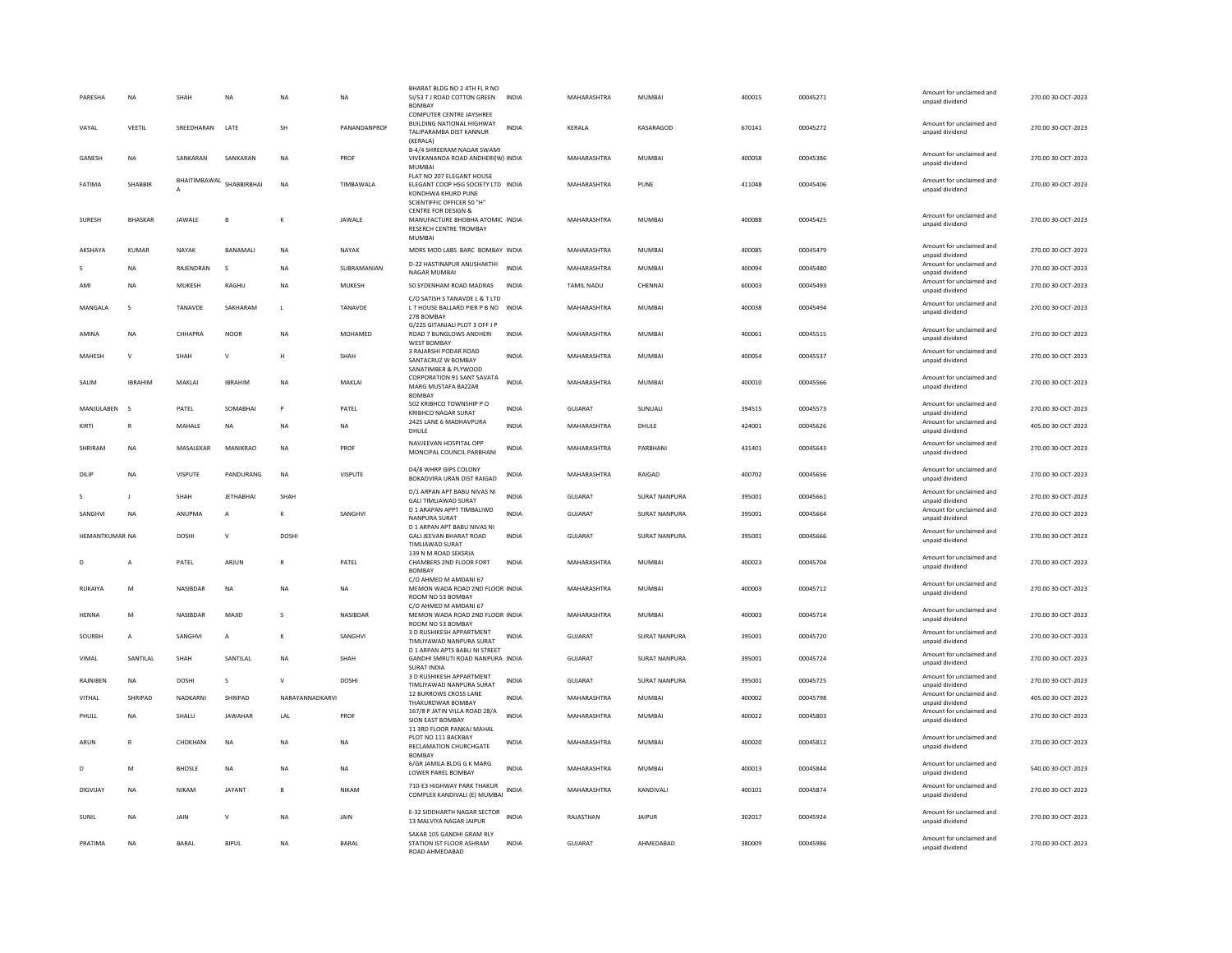| <b>GOPINATH</b>  | <b>NA</b>            | <b>GULATI</b>            | <b>KAPIL</b>     | <b>NA</b>         | <b>GULATI</b>           | SAKAR 105 OPP GANDHI GRAM<br>RLY STATION IST FLOOR ASHRAM INDIA<br>ROAD AHMEDABAD                                         |              | <b>GUJARAT</b>       | AHMEDABAD       | 380009 | 00046011 | Amount for unclaimed and<br>unpaid dividend                    | 270.00 30-OCT-2023 |
|------------------|----------------------|--------------------------|------------------|-------------------|-------------------------|---------------------------------------------------------------------------------------------------------------------------|--------------|----------------------|-----------------|--------|----------|----------------------------------------------------------------|--------------------|
| <b>MANOJ</b>     | NA                   | GULATI                   | LALIT            | <b>NA</b>         | GULATI                  | SAKAR 105 OPP GANDHI GRAM<br>RLY STATION IST FLOOR ASHRAM INDIA                                                           |              | GUJARAT              | AHMEDABAD       | 380009 | 00046012 | Amount for unclaimed and                                       | 270.00 30-OCT-2023 |
|                  |                      |                          |                  |                   |                         | ROAD AHMEDABAD<br>SAKAR 105 OPP GANDHI GRAM                                                                               |              |                      |                 |        |          | unpaid dividend                                                |                    |
| HARSHA           | NA                   | AUDDY                    | DIJESH           | NA                | AUDDY                   | RLY STATION IST FLOOR ASHRAM INDIA<br>ROAD AHMEDABAD                                                                      |              | GUJARAT              | AHMEDABAD       | 380009 | 00046032 | Amount for unclaimed and<br>unpaid dividend                    | 270.00 30-OCT-2023 |
| DINKAR           | NA                   | HARIA                    | AVINASH          | <b>NA</b>         | HARIA                   | SAKAR 105 OPP GANDHI GRAM<br>RLY STATION IST FLOOR ASHRAM INDIA<br>ROAD AHMEDABAD                                         |              | <b>GUJARAT</b>       | AHMEDABAD       | 380009 | 00046101 | Amount for unclaimed and<br>unpaid dividend                    | 270.00 30-OCT-2023 |
| HEMALI           | <b>NA</b>            | <b>HARIA</b>             | <b>AJIT</b>      | NA                | <b>HARIA</b>            | SAKAR 105 OPP GANDHI GRAM<br>RLY STATION IST FLOOR ASHRAM INDIA<br>ROAD AHMEDARAD                                         |              | <b>GUJARAT</b>       | AHMEDABAD       | 380009 | 00046102 | Amount for unclaimed and<br>unpaid dividend                    | 270.00 30-OCT-2023 |
| ATUL             | NA                   | HAIT                     | ASHIS            | <b>NA</b>         | HAIT                    | SAKAR 105 OPP GANDHI GRAM<br>RLY STATION IST FLOOR ASHRAM INDIA<br>ROAD AHMEDABAD                                         |              | GUJARAT              | AHMEDABAD       | 380009 | 00046173 | Amount for unclaimed and<br>unpaid dividend                    | 270.00 30-OCT-2023 |
| <b>JYOTSNA</b>   | <b>JATIN</b>         | <b>KUMARPARMAR JATIN</b> |                  | KUMAR             | PARMAR                  | BHARDIA NIVAS B/H GUJARAT<br>SAMACHAR PRESS KHANPUR<br>AHMEDABAD                                                          | <b>INDIA</b> | <b>GUJARAT</b>       | AHMEDABAD       | 380001 | 00046394 | Amount for unclaimed and<br>unpaid dividend                    | 270.00 30-OCT-2023 |
|                  |                      |                          |                  |                   |                         | SHAH KANVINDE PATHOLOGY LAB<br>MUNCIPAL BDLG IST FLOOR                                                                    |              |                      |                 |        |          | Amount for unclaimed and                                       |                    |
| SURESH           | MANILAL              | SHAH                     | MANILAL          | MANEKLAL          | SHAHPROF                | PATTHAR KUVA RELEIF ROAD<br>AHMEDABAD                                                                                     | <b>INDIA</b> | GUJARAT              | AHMEDABAD       | 380001 | 00046424 | unpaid dividend                                                | 270.00 30-OCT-2023 |
| DHIREN           | NAVINCHANDRA KAPADIA |                          | NAVINCHANDRA     | <b>NA</b>         | <b>KAPADIA</b>          | BEAUTICK GAWARA ROAD<br>KHAMBHAT GUJARAT<br>15 NIHARIKA PARK IST FLOOR OPP                                                | <b>INDIA</b> | <b>GUJARAT</b>       | KHAMBHAT        | 388620 | 00046543 | Amount for unclaimed and<br>unpaid dividend                    | 405.00 30-OCT-2023 |
| LATABEN          | NA                   | SHAH                     | <b>NA</b>        | <b>NA</b>         | NA                      | SABAR HOTEL KHANPUR<br>AHMEDABAD                                                                                          | <b>INDIA</b> | GUJARAT              | AHMEDABAD       | 380001 | 00046738 | Amount for unclaimed and<br>unpaid dividend                    | 270.00 30-OCT-2023 |
| <b>HFMANGINI</b> | <b>GHANSHIAMBH</b>   | PANDYA                   | GHANSHYAM        | <b>RHAI</b>       | RPANDYAHGP              | C/O D R PUROHIT SAHAJANAND<br>BUILDING NEAR DENA BANK<br><b>GAMDIWAD ANAND</b>                                            | <b>INDIA</b> | <b>GUJARAT</b>       | ANAND           | 388001 | 00046825 | Amount for unclaimed and<br>unpaid dividend                    | 135.00 30-OCT-2023 |
| SANJAY           | PRAVINBHAI           | AMIN                     | PRAVIN           | <b>BHAI</b>       | CAMIN                   | "YOGI DARSHAN" 27-SHRI SHAKTI<br>SOCIETY NEAR NILKAMAL SOCIETY<br>INDIA<br>KARAMSAD ROAD VALLARH<br>VIDYANAGAR DIST ANAND |              | GUJARAT              | V V NAGAR       | 388120 | 00046837 | Amount for unclaimed and<br>unpaid dividend                    | 270.00 30-OCT-2023 |
| <b>NILOFAR</b>   | s                    | VOHRA                    | SARIF            | <b>BHAI</b>       | VOHRA                   | C/O M A VOHRA 9 NISHAT<br>COLONY B/H VOHRA SOCIETY<br>ANAND                                                               | <b>INDIA</b> | <b>GUJARAT</b>       | ANAND           | 388001 | 00046857 | Amount for unclaimed and<br>unpaid dividend                    | 270.00 30-OCT-2023 |
| ALKA             | RAMESH               | BHAIPATEL                | RAMESH           | BHAI              | PATEL                   | SARKAR VADO MOTU ADADH<br>ANAND                                                                                           | INDIA        | GUJARAT              | ANAND           | 388001 | 00046887 | Amount for unclaimed and<br>unpaid dividend                    | 270.00 30-OCT-2023 |
| <b>RUCHIR</b>    | $\overline{D}$       | PATEL                    | $\overline{D}$   | M                 | PATEL                   | ICHCHHABAB BHUVAN AMBICA<br>SOCIETY BEHIND LAXMI TALKIES INDIA<br>ANAND                                                   |              | GUJARAT              | ANAND           | 388001 | 00046933 | Amount for unclaimed and<br>unpaid dividend                    | 270.00 30-OCT-2023 |
| SNEHAL           | c                    | DAVE                     | CHANDRAKANT      | <b>NA</b>         | DAVE                    | DARWAJI BHAGOL AT & PO<br><b>BHADRAN TA BOSAD</b>                                                                         | <b>INDIA</b> | GUJARAT              | ANKLAVE         | 388530 | 00046938 | Amount for unclaimed and<br>unpaid dividend                    | 270.00 30-OCT-2023 |
| KFYLIR           | K                    | PATFI                    | KIRTIBHAI        | N                 | PATFI                   | OPP UCO BANK STATION ROAD<br>VALLABH VIDYANAGAR                                                                           | <b>INDIA</b> | GUIARAT              | V V NAGAR       | 388120 | 00046941 | Amount for unclaimed and<br>unpaid dividend                    | 270.00 30-OCT-2023 |
| CHINUBHAI        | KANTILAL             | PARIKH                   |                  |                   | PARIKH                  | 10 NARAYAN PARK OPP UDAY<br>PARK NEAR GANESH DAIRY<br>KAILAS FARM ROAD ANAND                                              | <b>INDIA</b> | <b>GUJARAT</b>       | ANAND           | 388001 | 00047019 | Amount for unclaimed and<br>unpaid dividend                    | 270.00 30-OCT-2023 |
| KAMLESH          | R                    | <b>TRIVEDI</b>           | $\mathbb{R}$     | - 1               | <b>TRIVEDI</b>          | 43 SWAMINARAYAN SOCIETY<br>ANAND GUJARAT                                                                                  | <b>INDIA</b> | <b>GUJARAT</b>       | ANAND           | 388001 | 00047025 | Amount for unclaimed and<br>unpaid dividend                    | 270.00 30-OCT-2023 |
| PADMABEN         | BHAGVATLAL           | SHETH                    | BHAGVATLAL       | NA                | DAHYALAL                | 8 RAJNI NAGAR SOCIETY UMRETH INDIA                                                                                        |              | GUJARAT              | DAKOR           | 388220 | 00047031 | Amount for unclaimed and<br>unpaid dividend                    | 270.00 30-OCT-2023 |
| KIRIT            | KUMAR                | BHAILALBHAIPA<br>TEL     | <b>NA</b>        | NΑ                | NA                      | C/O B M PATEL AT PO DAKOR TAN<br>ANAND DIST KHEDA GUJ                                                                     |              | GUJARAT              | DAKOR           | 388205 | 00047053 | Amount for unclaimed and<br>unpaid dividend                    | 270.00 30-OCT-2023 |
| SANJAY           | <b>KUMAR</b>         | <b>BPATEL</b>            | BABUBHAI         | c                 | PATEL                   | PO BHARODA DIST KHEDA ANAND<br><b>MUNIAS STREET</b>                                                                       | <b>INDIA</b> | <b>GUJARAT</b>       | <b>DAKOR</b>    | 388210 | 00047075 | Amount for unclaimed and<br>unpaid dividend                    | 270.00 30-OCT-2023 |
| LALIBHAI         | VAGHABHAI            | PAWARA                   | <b>NA</b>        | <b>NA</b>         | <b>NA</b>               | AT TIMBA TAL WADHWAN<br>SURENDRANAGAR                                                                                     | <b>INDIA</b> | <b>GUJARAT</b>       | SURENDRANAGAR   | 363030 | 00047083 | Amount for unclaimed and<br>unpaid dividend                    | 270.00 30-OCT-2023 |
| AMBALAL          | SANKRCHAND           | <b>BAROT</b>             | SANKARCHAND      | M                 | BAROT                   | BAROT WADA P O BHAEJ TAI<br>ANAND DIST KHEDA GUJARAT                                                                      | INDIA        | ANDHRA PRADESH       | HYDERABAD       | 500003 | 00047162 | Amount for unclaimed and<br>unpaid dividend                    | 270.00 30-OCT-2023 |
| GUNAVANTLAL NA   |                      | THAKKAR                  | RAMANLAL         | $\overline{A}$    | THAKKAR                 | 45 GANDHI GUNJ BORSAD                                                                                                     | INDIA        | GUJARAT              | ANKLAVE         | 388540 | 00047175 | Amount for unclaimed and                                       | 270.00 30-OCT-2023 |
| SURESH           | <b>BHAI</b>          | GORDHANBHAIP             | GORDHANBHAI      | B                 | PATEL                   | AT POST SANSED TA PETLAD DIST                                                                                             | <b>INDIA</b> | GUJARAT              | V V NAGAR       | 388180 | 00047183 | unpaid dividend<br>Amount for unclaimed and                    | 405.00 30-OCT-2023 |
| <b>BAKHTIYAR</b> | HUSAM                | ATEL<br>SAIYAD           | <b>ALIMIYA</b>   | <b>NA</b>         | SAIYAD                  | <b>KHEDA GUJARAT</b><br>POST HADGUD TA ANAND                                                                              | <b>INDIA</b> | <b>GUJARAT</b>       | V V NAGAR       | 388110 | 00047201 | unpaid dividend<br>Amount for unclaimed and                    | 270.00 30-OCT-2023 |
| <b>BINDU</b>     | <b>JOHN</b>          | VARGHESE                 | <b>JOHN</b>      | NΑ                | VARGHESE                | 63 MANGALMURTY SOCIETY NEAR<br>MOTHERS SCHOOL GOTRI ROAD                                                                  | <b>INDIA</b> | GUJARAT              | VADODARA        | 390021 | 00047223 | unpaid dividend<br>Amount for unclaimed and<br>unpaid dividend | 540.00 30-OCT-2023 |
| SHEELA           | KUMARI               | SINHA                    | <b>I ATF</b>     | <b>SH</b>         | <b>AKSINHA</b>          | VADODARA<br>47/9 PRAG NARAIN ROAD<br>LUCKNOW (U P)                                                                        | <b>INDIA</b> | <b>UTTAR PRADESH</b> | <b>ILICKNOW</b> | 226001 | 00047228 | Amount for unclaimed and<br>unpaid dividend                    | 405.00.30-OCT-2023 |
|                  | <b>I ATHA</b>        | RAJESHWARI               | $\mathsf{C}$     | s                 | KRISHNAMURTHYSERIC<br>E | A 155/156 ANAND BAUG SOCIETY<br>MAKARPURA TARSALI ROAD<br>MAKARPURA VADODARA GUJ                                          | <b>INDIA</b> | <b>GUJARAT</b>       | VADODARA        | 390010 | 00047286 | Amount for unclaimed and<br>unpaid dividend                    | 270.00 30-OCT-2023 |
| PRITI            | NA                   | JADEJA                   | <b>NA</b>        | <b>NA</b>         | NA                      | AVANTIKA OPP LIONS HALL RACE<br>COURSE CIRCLE BARODA                                                                      | <b>INDIA</b> | <b>GUJARAT</b>       | VADODARA        | 390015 | 00047293 | Amount for unclaimed and<br>unpaid dividend                    | 270.00 30-OCT-2023 |
| RASHIMKANT       | <b>BABURHAL</b>      | <b>SHAH</b>              | <b>BABURHAI</b>  | <b>GOVINDI AI</b> | SHAH                    | GHEE KANTA VED FALIYA<br>RAOPURA BARODA                                                                                   | <b>INDIA</b> | GUIARAT              | VADODARA        | 390001 | 00047303 | Amount for unclaimed and<br>unpaid dividend                    | 270.00.30-OCT-2023 |
| <b>RHAVANA</b>   | <b>RASIKI AI</b>     | PARIKH                   | <b>RASIKI AI</b> | ĸ                 | PARIKH                  | VRUNDAVAN PRAFUL COLONY<br>OPP AJIT SOCIETY B/H VIDYUT<br>NAGAR COLONY OLD PADRA<br>ROAD VADODARA                         | <b>INDIA</b> | GUIARAT              | VADODARA        | 390007 | 00047333 | Amount for unclaimed and<br>unpaid dividend                    | 540.00 30-OCT-2023 |
|                  |                      |                          |                  |                   |                         |                                                                                                                           |              |                      |                 |        |          |                                                                |                    |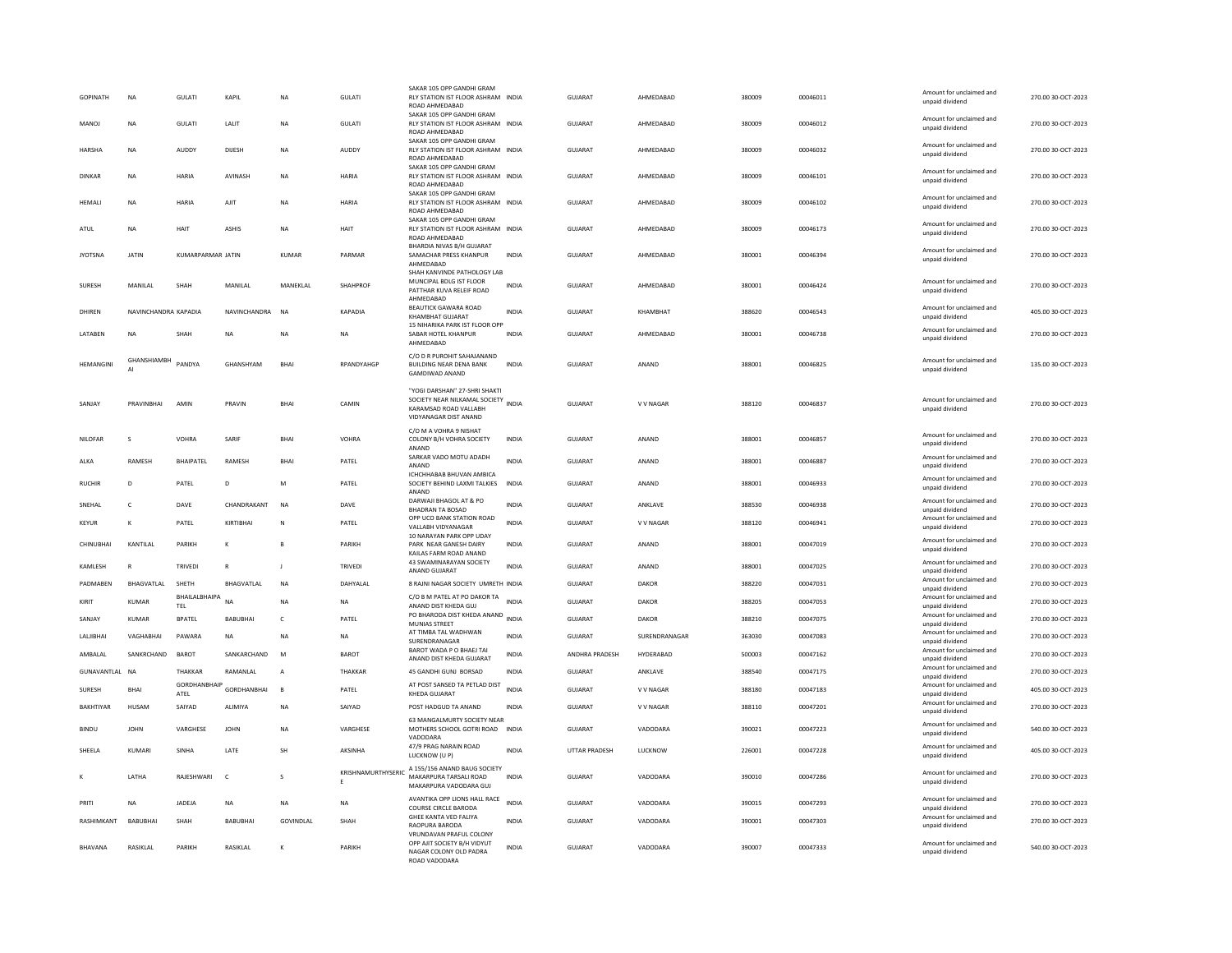| ANUPKUMAR         | <b>NA</b>                        | REVANKAR                   | SAKHARAM           | VISHRAM         | REVANKAR       | SAKHARAM GANESH MARG I<br>HINDWADI BELGAUM                                                  | <b>INDIA</b> | KARNATAKA      | BELGAUM              | 590011 | 00047354 | Amount for unclaimed and<br>unpaid dividend | 270.00 30-OCT-2023 |
|-------------------|----------------------------------|----------------------------|--------------------|-----------------|----------------|---------------------------------------------------------------------------------------------|--------------|----------------|----------------------|--------|----------|---------------------------------------------|--------------------|
| SHOBHA            | <b>NA</b>                        | SOMSHEKHAR                 | <b>HIAIYUR</b>     | SIDDAMALLAPPA   | SOMSHEK        | SHOBHA SOMSHEKHAR PLOT NO<br>106 "SHREYAS" RACE COURSE<br>ROAD. D D NAGAR BELGAUM           | <b>INDIA</b> | KARNATAKA      | BELGAUM              | 590001 | 00047368 | Amount for unclaimed and<br>unpaid dividend | 270.00 30-OCT-2023 |
| VIJAY             | <b>JASHVANT</b>                  | LALKAPADIA                 | <b>JASHVANTLAL</b> | M               | <b>MODI</b>    | RANCHHODJI FALIA AMOD DIST<br><b>BHARUCH</b>                                                | INDIA        | <b>GUJARAT</b> | AMOD                 | 392110 | 00047408 | Amount for unclaimed and<br>unpaid dividend | 270.00 30-OCT-2023 |
| BHUPENDRA         | <b>NA</b>                        | DESAI                      | NA                 | <b>NA</b>       | NA             | DESAI KHADKI PO HANSOT VIA<br>ANKLESHWAR                                                    | INDIA        | GUJARAT        | ANKLESHWAR           | 393030 | 00047447 | Amount for unclaimed and<br>unpaid dividend | 270.00 30-OCT-2023 |
| <b>SUDHIR</b>     | SOMSINH                          | PARMAR                     | SOMSINH            | ANOPSINH        | PARMAR         | AT POST SHUKLATIRTH TA DIST<br><b>BHARUCH GUJARAT</b>                                       | <b>INDIA</b> | <b>GUJARAT</b> | BHARUCH              | 392030 | 00047462 | Amount for unclaimed and<br>unpaid dividend | 540.00 30-OCT-2023 |
| MUKESH            | <b>ISHWARLAL</b>                 | TAILOR                     | ISHWARLAL          | $\mathbf{B}$    | TAILOR         | BOIDRA CAMOLI ANKLESHAWAR<br><b>BHARUCH GUJARAT</b>                                         | <b>INDIA</b> | GUJARAT        | ANKLESHWAR           | 393001 | 00047479 | Amount for unclaimed and<br>unpaid dividend | 270.00 30-OCT-2023 |
| DILIP             | SINH                             | PARMAR                     | CHHTRASINH         | <b>NA</b>       | PARMAR         | A/42 PATEL SUPER MARKET<br>STATION RD BHARUCH GUJ                                           | INDIA        | ANDHRA PRADESH | HYDERABAD            | 500003 | 00047481 | Amount for unclaimed and<br>unpaid dividend | 270.00 30-OCT-2023 |
| <b>KISHOR</b>     | <b>NA</b>                        | <b>MISTRY</b>              | <b>NA</b>          | <b>NA</b>       | <b>NA</b>      | VADI TARSADI PO KOSAMBA R S<br><b>DIST SURAT</b>                                            | <b>INDIA</b> | <b>GUJARAT</b> | UTRAN P.H.C          | 394120 | 00047527 | Amount for unclaimed and<br>unpaid dividend | 270.00 30-OCT-2023 |
| NAGJIBHAI         | <b>NA</b>                        | RANA                       | SOMESHWAR          | RANA            | RETD           | 407 SIDDHANATH NAGAR SOCIETY<br><b>BHARUCH</b>                                              | <b>INDIA</b> | GUJARAT        | BHARUCH              | 392001 | 00047536 | Amount for unclaimed and<br>unpaid dividend | 270.00 30-OCT-2023 |
| OM                | PRAKASH                          | BADRIPRASADS<br>HARMA      | <b>BADR</b>        | PRASAD          | <b>MSHRAMA</b> | 709/55 SHIVALAL S CHAWL KBIR<br>CHOWK SABARMATI AHMEDABAD                                   | INDIA        | GUJARAT        | AHMEDABAD            | 380005 | 00047537 | Amount for unclaimed and<br>unpaid dividend | 270.00 30-OCT-2023 |
| MUKESH            | <b>KUMAR</b>                     | RAMANLALPATE               | RAMANLAL           |                 | PATEL          | AT & POST VADNAGAR NADIOL<br>GATE JARIWALA PARA TA<br>KHERALU DIST MEHSANA N G              | <b>INDIA</b> | <b>GUJARAT</b> | VISNAGAR             | 384355 | 00047539 | Amount for unclaimed and<br>unpaid dividend | 270.00 30-OCT-2023 |
| KANJIBHAI         | <b>NA</b>                        | SUVAGIA                    | <b>NA</b>          | <b>NA</b>       | <b>NA</b>      | A/4 RAJHANS SOCIETY PO<br>ANDADA ANKALESWAR                                                 | <b>INDIA</b> | ANDHRA PRADESH | HYDERABAD            | 500003 | 00047551 | Amount for unclaimed and<br>unpaid dividend | 270.00 30-OCT-2023 |
| AMITA             | <b>BEN</b>                       | <b>SURFSHRHAIPAT</b><br>EL | <b>NA</b>          | <b>NA</b>       | NA.            | C/O R T PATEL 50 NAVAPARA<br>NEAR AMBAJIMATA TEMPLE<br>MEHSANA                              | <b>INDIA</b> | <b>GUJARAT</b> | MAHESANA             | 384001 | 00047582 | Amount for unclaimed and<br>unpaid dividend | 135.00 30-OCT-2023 |
| <b>JYOTSHA</b>    | PANKAI                           | MEHTA                      | PANKAJ             | D               | MEHTA          | UNION BANK OF INDIA VADADLA<br>PO SOCIETY BHARUCH                                           | <b>INDIA</b> | GUIARAT        | BHARUCH              | 392002 | 00047583 | Amount for unclaimed and<br>unpaid dividend | 270.00 30-OCT-2023 |
| HARISHKUMAR NA    |                                  | SHAH                       | SHANTILAL          | <b>JETHALAL</b> | SHAH           | 59/B DEEP MANGLAM SOCIETY<br>OPP SAIBABA NAGAR BHARLICH                                     | INDIA        | GUJARAT        | BHARUCH              | 392001 | 00047591 | Amount for unclaimed and<br>unpaid dividend | 270.00 30-OCT-2023 |
| RAJENDRA          | <b>KUMAR</b>                     | BHATT                      | RAMANLAL           |                 | <b>BHATT</b>   | C/O G K RAJPUT 102 SANJAY<br>SMRUTI CHIRAYA NAGAR 50<br>BEHIND DANTESHWAR<br>VADODARA       | <b>INDIA</b> | <b>GUJARAT</b> | VADODARA             | 390011 | 00047605 | Amount for unclaimed and<br>unpaid dividend | 270.00 30-OCT-2023 |
| VANITABEN         | <b>NA</b>                        | KUMAR                      | NA                 | <b>NA</b>       | NA             | C/O KANJIBHAI KUMAR AT & PO<br>KHADKA CHHIKHLI VIA VIARA DIST INDIA<br><b>SURAT GUJARAT</b> |              | ANDHRA PRADESH | HYDERABAD            | 500003 | 00047610 | Amount for unclaimed and<br>unpaid dividend | 270.00 30-OCT-2023 |
| <b>BHARTIBEN</b>  | $\overline{B}$                   | SURTI                      | <b>BIPIN</b>       | CHANDRA         | SSURTI         | C/O K S SURTI B/60 BRIJ NAGAR<br>ANKLESHWAR                                                 | <b>INDIA</b> | GUIARAT        | ANKLESHWAR           | 393001 | 00047631 | Amount for unclaimed and<br>unpaid dividend | 270.00 30-OCT-2023 |
| SHAH              | RAMANLAL                         | MAFATLAL                   | <b>NA</b>          | <b>NA</b>       | <b>NA</b>      | C/O PRATAPBHAI NAGINDAS<br>CHOKSHI 24 B SHANTI NAGAR<br>SOCIETY UNIHA                       | <b>INDIA</b> | <b>GUJARAT</b> | UNJHA                | 384170 | 00048020 | Amount for unclaimed and<br>unpaid dividend | 270.00 30-OCT-2023 |
| BHARAT            | <b>BHUSHAN</b>                   | DHINGRA                    | DEVIDAYI           | <b>NA</b>       | DHINGRA        | 5 CHANERMANAGAR SOCIETY<br>NEAR POLICE H O MEHSANA                                          | <b>INDIA</b> | <b>GUJARAT</b> | MAHESANA             | 384001 | 00048057 | Amount for unclaimed and<br>unpaid dividend | 270.00 30-OCT-2023 |
| <b>BHAVANAREN</b> | KANIIRHAI                        | PATEL                      | KANIIRHAI          | PATFI           |                | 13 NIKUNJ SOCIETY NEAR M I T<br>RADHANPUR ROAD MEHSANA                                      | <b>INDIA</b> | GUIARAT        | MAHESANA             | 384002 | 00048069 | Amount for unclaimed and<br>unpaid dividend | 270.00 30-OCT-2023 |
| G                 |                                  | JADEJA                     | PRAVIN             | <b>NA</b>       | SINH           | E/2 KALINDI APPARTMENTS<br>PASHABHAI PARK RACE COURSE<br>VADODARA GUJARAT                   | <b>INDIA</b> | GUJARAT        | VADODARA             | 390007 | 00048147 | Amount for unclaimed and<br>unpaid dividend | 270.00 30-OCT-2023 |
| <b>GEETA</b>      | P                                | <b>JADEJA</b>              | <b>NA</b>          | <b>NA</b>       | <b>NA</b>      | E/2 KALINDI APPARTMENTS<br>PASHABHAI PARK RACE COURSE INDIA<br>VADODARA GUJARAT             |              | GUIARAT        | VADODARA             | 390007 | 00048148 | Amount for unclaimed and<br>unpaid dividend | 270.00 30-OCT-2023 |
| ANIL              | <b>KUMAR</b>                     | SINGH                      | <b>ISHWAR</b>      | CHANDRA         | SINGH          | C/O D B P SINGH MITHAPUR 'B'<br>AREA K P SARKAR ROAD PATNA                                  | <b>INDIA</b> | <b>BIHAR</b>   | PATNA                | 800001 | 00048156 | Amount for unclaimed and<br>unpaid dividend | 270.00 30-OCT-2023 |
| MADHARHAI         | DFVARHAI                         | PRAJAPATI                  | NA                 | <b>NA</b>       | NA             | AT POST PANCHOT NEAR JANTA<br>GHAR TALUKA & DIST MEHSANA N INDIA<br>G                       |              | <b>GUJARAT</b> | PATAN                | 384205 | 00048199 | Amount for unclaimed and<br>unpaid dividend | 270.00 30-OCT-2023 |
| <b>RITA</b>       | S                                | SHAH                       | SUBHASH            | <b>NA</b>       |                | 601 AVNI PASHWANAGAR<br>COMPLEX MAJURA GATE SURAT                                           | INDIA        | <b>GUJARAT</b> | <b>SURAT NANPURA</b> | 395002 | 00048250 | Amount for unclaimed and<br>unpaid dividend | 270.00 30-OCT-2023 |
| VIJAY             | CHANDULAL                        | <b>DOSHI</b>               | CHANDULAL          | $\mathbf{B}$    | <b>DOSHI</b>   | VYANKTESH APP IST FLOOR B<br>NEAR BESANT HALL SONI FALIA<br>SURAT                           | <b>INDIA</b> | <b>GUJARAT</b> | <b>SURAT NANPURA</b> | 395001 | 00048346 | Amount for unclaimed and<br>unpaid dividend | 270.00 30-OCT-2023 |
| TARABEN           | ARUN                             | KAPOOR                     | ARUN               | <b>NA</b>       | <b>KAPOOR</b>  | 2/4256 KALA MEHTA STREET<br>SAGRAMPURA SURAT                                                | <b>INDIA</b> | <b>GUJARAT</b> | <b>SURAT NANPURA</b> | 395002 | 00048404 | Amount for unclaimed and<br>unpaid dividend | 270.00 30-OCT-2023 |
| MANISH            | <b>NA</b>                        | <b>GUPTA</b>               | v                  |                 | <b>GUPTA</b>   | <b>D 2 ONGC COLONY NEW</b><br>MAGDALLA DUMAS ROAD SURAT                                     | INDIA        | <b>GUJARAT</b> | <b>SURAT NANPURA</b> | 395007 | 00048421 | Amount for unclaimed and<br>unpaid dividend | 270.00 30-OCT-2023 |
| PRAKASH           | NATVARLAL                        | ICECRAMWALA NA             |                    | <b>NA</b>       | <b>NA</b>      | 1 233 KHARADI SHERI NANPURA<br>SURAT                                                        | <b>INDIA</b> | <b>GUJARAT</b> | <b>SURAT NANPURA</b> | 395001 | 00048452 | Amount for unclaimed and<br>unpaid dividend | 270.00 30-OCT-2023 |
|                   | GIRISHCHANDRA JAGMOHANDAS GANDHI |                            | JAGMOHANDAS        | $\mathbb{N}$    | <b>GANDHI</b>  | C/O S K ENGG WORKS 43<br>FUNCTIONAL ESTATE ROAD NO 6 INDIA<br><b>UDHNA SURAT</b>            |              | GUJARAT        | <b>UDHNA</b>         | 394210 | 00048479 | Amount for unclaimed and<br>unpaid dividend | 270.00 30-OCT-2023 |
| RAJENDRA          | CHHAGANLAL                       | KELAWALA                   | CHHAGANLAL         | RANCHHODDAS     | KELAWA         | 8/378 BEHIND BAMBAGATE<br>NAVSARI BAZAR SURAT                                               | <b>INDIA</b> | <b>GUJARAT</b> | <b>SURAT NANPURA</b> | 395002 | 00048482 | Amount for unclaimed and<br>unpaid dividend | 270.00 30-OCT-2023 |
| VINESH            | <b>NA</b>                        | KANSARA                    | JASHVANTLAL        | <b>NA</b>       | KANSARA        | 6/1494 3RD FLOOR KANSARA<br>SHERI MAHIDHARPURA SURAT                                        | <b>INDIA</b> | GUJARAT        | <b>SURAT NANPURA</b> | 395003 | 00048501 | Amount for unclaimed and<br>unpaid dividend | 810.00 30-OCT-2023 |
| MRADULA           | <b>NA</b>                        | PACHCHIGAR                 | SUBODH             | <b>NA</b>       | PACHCHIGAR     | 6/1494 3RD FLOOR KANSARA<br>SHERI MAHIDHARPURA SURAT                                        | <b>INDIA</b> | GUJARAT        | SURAT NANPURA        | 395003 | 00048502 | Amount for unclaimed and<br>unpaid dividend | 810.00 30-OCT-2023 |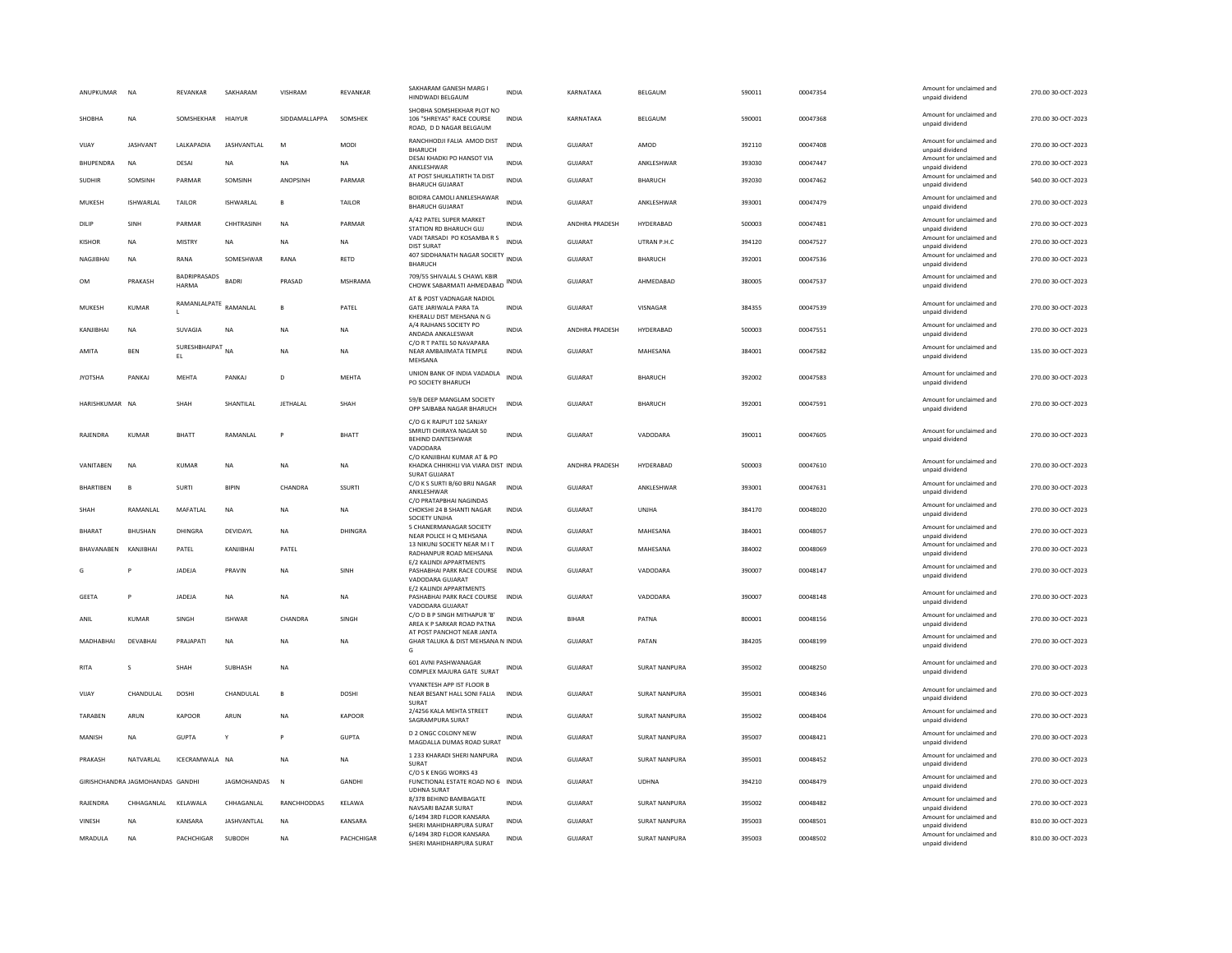| KAMAI              | SINGH                  | JAIN                      | MANIK                  | CHAND          | JAIN                      | C/O RAMLAL GHASIRAM 2/1629<br>ZUNDA SHERI SAGRAMPURA<br>SURAT                                            | <b>INDIA</b> | <b>GUJARAT</b>     | <b>SURAT NANPURA</b> | 395002 | 00048556 | Amount for unclaimed and<br>unpaid dividend | 270.00 30-OCT-2023 |
|--------------------|------------------------|---------------------------|------------------------|----------------|---------------------------|----------------------------------------------------------------------------------------------------------|--------------|--------------------|----------------------|--------|----------|---------------------------------------------|--------------------|
| KASHIREN           | <b>NA</b>              | PATEL                     | NA                     | <b>NA</b>      | NA                        | C/O MUKESH V SHAH SHARE &<br>STOCK BROKER 106 JAL DARSHAN INDIA<br><b>TOWER NANPURA SURAT</b>            |              | <b>GUJARAT</b>     | <b>SURAT NANPURA</b> | 395001 | 00048559 | Amount for unclaimed and<br>unnaid dividend | 270.00 30-OCT-2023 |
| SITA               | NA                     | PATEL                     | VISABHAI               | NA             |                           | C/O MUKESH V SHAH SHARE &<br>STOCK BROKER 106 JAL DARSHAN INDIA<br>TOWER NANPURA SURAT                   |              | GUJARAT            | SURAT NANPURA        | 395001 | 00048561 | Amount for unclaimed and<br>unpaid dividend | 270.00 30-OCT-2023 |
| KETAN              | M                      | SONETHA                   | <b>NA</b>              | <b>NA</b>      | <b>NA</b>                 | 302 MANGALDEEP APT<br>JADAKHADI MAHIDHARPURA<br>SURAT                                                    | <b>INDIA</b> | <b>GUJARAT</b>     | <b>SURAT NANPURA</b> | 395003 | 00048583 | Amount for unclaimed and<br>unpaid dividend | 270.00 30-OCT-2023 |
| TIKENDRA           | NA                     | SHAH                      | NA                     | <b>NA</b>      | NA                        | 94/888 G H B COLON RANDER<br>ROAD NEAR RUPALI TALKIES<br>SURAT                                           | INDIA        | GUJARAT            | SURAT NANPURA        | 395005 | 00048626 | Amount for unclaimed and<br>unpaid dividend | 270.00 30-OCT-2023 |
| LILAVATI           | R                      | SHELAT                    | NA                     | <b>NA</b>      | NA                        | 45 DATT VIJAY SOCIETY<br>KATARGAM SURAT                                                                  | <b>INDIA</b> | <b>GUJARAT</b>     | <b>SURAT NANPURA</b> | 395004 | 00048627 | Amount for unclaimed and<br>unpaid dividend | 540.00 30-OCT-2023 |
| BATUKBHAI          | <b>NA</b>              | SIDHPURA                  | LALGIBHA               | <b>NA</b>      | SIDHPURA                  | 36 NARAYAN NAGAR SOCIETY<br>NEAR KANTESHWAR TEMPLE<br><b>KATARGAM SURAT</b>                              | <b>INDIA</b> | <b>GUJARAT</b>     | <b>SURAT NANPURA</b> | 395004 | 00048635 | Amount for unclaimed and<br>unpaid dividend | 270.00 30-OCT-2023 |
| CHAMPAKI AI        | <b>NA</b>              | PARFKH                    | <b>NA</b>              | <b>NA</b>      | <b>NA</b>                 | 4/4154 A BHULAMODI POLE<br>BEGUMPURA SURAT                                                               | <b>INDIA</b> | GUIARAT            | SURAT NANPURA        | 395003 | 00048668 | Amount for unclaimed and<br>unpaid dividend | 270.00 30-OCT-2023 |
| <b>MITUL</b>       | K                      | <b>MEHTA</b>              | KAMLESH                |                | MEHTA                     | 121 22 AAHURA NAGAR SOCIETY<br>OPP BHULKABHAVAN SCHOOL<br>ADJAN ROAD SURAT                               | <b>INDIA</b> | <b>GUJARAT</b>     | <b>SURAT NANPURA</b> | 395003 | 00048677 | Amount for unclaimed and<br>unpaid dividend | 270.00 30-OCT-2023 |
| MAHENDRA           | <b>NA</b>              | <b>BANTHIA</b>            | MANIK                  | CHAND          | <b>BANTHIA</b>            | C/O RAMLAL DHANRAJ 2/4423<br>CHHAPGER SHERI SAGRAMPURA<br>SURAT                                          | <b>INDIA</b> | <b>GUJARAT</b>     | <b>SURAT NANPURA</b> | 395002 | 00048681 | Amount for unclaimed and<br>unpaid dividend | 270.00 30-OCT-2023 |
| KANTIBHAI          | SOMABHAI               | PARMAR                    | SOMABHAI               | c              | PARMAR                    | Q NO 763 KRIBHCO TOWNSHIP PO INDIA<br><b>KRIBHCO NAGAR SURAT</b>                                         |              | <b>GUJARAT</b>     | SUNUALI              | 394515 | 00048726 | Amount for unclaimed and<br>unpaid dividend | 270.00 30-OCT-2023 |
| MUKESH             | PUNAMCHAND SHAH        |                           | PUNAMCHAND             | CHIMANLAL      | SHAH                      | ANKUR PARK APT IST FLOOR<br>ROOM NO 5 NEAR ANIBESANI<br>HALL SONI FALIYA SURAT                           | INDIA        | GUJARAT            | SURAT NANPURA        | 395003 | 00048731 | Amount for unclaimed and<br>unpaid dividend | 270.00 30-OCT-2023 |
| HIMANSHU           | <b>HOSIERY</b>         | WALA                      | <b>JAGDISH</b>         | <b>NA</b>      | CHANDRA                   | 41 VRINDAVAN ROW HOUSE<br>MADHAV BAUG PARVATGAM P.O<br>PARVAT VIA UDHNA TA CHORYAZI<br><b>DIST SURAT</b> | <b>INDIA</b> | <b>GUJARAT</b>     | <b>UDHNA</b>         | 394210 | 00048736 | Amount for unclaimed and<br>unpaid dividend | 270.00 30-OCT-2023 |
| <b>JASVANTIBEN</b> | <b>NAGINDAS</b>        | MFHTA                     | <b>NAGINDAS</b>        | <b>NA</b>      |                           | 106 DEV CHHAYA APT SHAHPORE<br>NEAR ASO GAS SURAT                                                        | <b>INDIA</b> | GUIARAT            | SURAT NANPURA        | 395001 | 00048792 | Amount for unclaimed and<br>unpaid dividend | 405.00 30-OCT-2023 |
| MENA               | <b>BEN</b>             | KANTUBHAIPAT<br>EL.       | KANTUBHAI              | $\mathsf{T}$   | PATEL                     | AT & POST KANAV TA PALSANA<br><b>DIST SURAT</b>                                                          | <b>INDIA</b> | GUJARAT            | CHALTHAN             | 394315 | 00048829 | Amount for unclaimed and<br>unpaid dividend | 270.00 30-OCT-2023 |
| URESH              | <b>KUMAR</b>           | NATHOBHAIPAT<br>EL.       | NATHU                  | <b>BHAI</b>    | GPATEL                    | AT & POST KANAV TA PALSANA<br><b>DIST SURAT</b><br>9 A KUNTESHWAR PARK                                   | <b>INDIA</b> | <b>GUJARAT</b>     | CHALTHAN             | 394315 | 00048830 | Amount for unclaimed and<br>unpaid dividend | 270.00 30-OCT-2023 |
| SANJAY             | s                      | <b>MEHTA</b>              | <b>NA</b>              | <b>NA</b>      | <b>NA</b>                 | MAGANPURA ROAD RANIP<br>AHMEDABAD                                                                        | <b>INDIA</b> | <b>GUJARAT</b>     | ODHAV                | 382480 | 00048837 | Amount for unclaimed and<br>unpaid dividend | 270.00 30-OCT-2023 |
| ANILABEN           | <b>DINESH</b>          |                           | KUMARMEHTA DINESHKUMAR | <b>NA</b>      | MEHTA                     | 4TH B SMIT KINNARI APRT NO I<br>DHABUWALA STREET NAVSARI<br><b>BAZZER SURAT</b>                          | <b>INDIA</b> | GUJARAT            | <b>SURAT NANPURA</b> | 395002 | 00048839 | Amount for unclaimed and<br>unpaid dividend | 270.00 30-OCT-2023 |
| DIXITLAL           | NA                     | MARFATIA                  | <b>TRIBHOVAN</b>       | DAS            |                           | 2/E SMITA APAT NO 1 KAJI<br>MAIDAN GOPIPURA SURAT                                                        | <b>INDIA</b> | <b>GUJARAT</b>     | <b>SURAT NANPURA</b> | 395001 | 00048887 | Amount for unclaimed and<br>unpaid dividend | 270.00 30-OCT-2023 |
| PARESH             | <b>KUMAR</b>           | JAYANTILALPATE JAYANTILAL |                        | D              | PATEL                     | 7/2971 SAIYEDPURA NANIKADIA<br>SHERI VINUS APARTMENT SURAT                                               | <b>INDIA</b> | GUJARAT            | SURAT NANPURA        | 395003 | 00048922 | Amount for unclaimed and<br>unpaid dividend | 270.00 30-OCT-2023 |
| <b>UMESH</b>       | <b>KUMAR</b>           | JAYANTILALPATE JAYANTILAL |                        | D              | PATEL                     | 7/2971 SAIYEDPURA NANIKADIA<br>SHERI VINUS APARTMENT SURAT                                               | <b>INDIA</b> | <b>GUJARAT</b>     | SURAT NANPURA        | 395003 | 00048924 | Amount for unclaimed and<br>unpaid dividend | 270.00 30-OCT-2023 |
| KARUNABEN          | VINOD                  | KUMARAJBANI VINOD         |                        | KUMAR          | POPATLALAJBANI            | M BLOCK 2ND FLOOR STERLING<br>APTT KAJI S MEDAN GOPIPURA<br>SURAT                                        | <b>INDIA</b> | <b>GUJARAT</b>     | <b>SURAT NANPURA</b> | 395001 | 00048967 | Amount for unclaimed and<br>unpaid dividend | 270.00 30-OCT-2023 |
| PIYUSH             | <b>BABULAI</b>         | SOMANI                    | <b>BABULAL</b>         | $\epsilon$     | SOMANI                    | 1/106 PARSHVANATH SOCIETY<br>ADJAN PATIYA ADJAN ROAD<br>SURAT                                            | <b>INDIA</b> | GUIARAT            | <b>SURAT NANPURA</b> | 395009 | 00048972 | Amount for unclaimed and<br>unpaid dividend | 270.00 30-OCT-2023 |
| PANKAJ             | K                      | SHANGHVI                  | KIRTILAL               | $\overline{A}$ | SANGHVI                   | 11/596 NANAVAT TALAWALA NI<br>POLE FIRST FLOOR SURAT                                                     | <b>INDIA</b> | <b>GUJARAT</b>     | <b>SURAT NANPURA</b> | 395003 | 00048973 | Amount for unclaimed and<br>unpaid dividend | 270.00 30-OCT-2023 |
| RASIKLAL           | M                      | <b>BAGADIA</b>            | MANILAL                | BAKADIA        |                           | 5 ANAND MANGAL APT NEAR<br>HARIOM BANGLA KATARGAM<br><b>ROAD SURAT</b>                                   | <b>INDIA</b> | <b>GUJARAT</b>     | <b>SURAT NANPURA</b> | 395004 | 00048979 | Amount for unclaimed and<br>unpaid dividend | 405.00 30-OCT-2023 |
| DAYABEN            | NA                     | BHATIA                    | RAMESH                 | NA             | <b>BHATIA</b>             | BLOCK 6 PLOT 2 BHATIA HOUSE<br><b>RAMNAGAR RANDER RD SURAT</b>                                           | INDIA        | GUJARAT            | SURAT NANPURA        | 395005 | 00049009 | Amount for unclaimed and<br>unnaid dividend | 270.00 30-OCT-2023 |
| RAMESH             | $\mathbb{R}$           | <b>BHATIA</b>             | RADHAKRISHIN           | <b>NA</b>      | BHATIA                    | BLOCK 6 PLOT 2 BHATIA HOUSE<br>RAMNAGAR RANDER RD SURAT                                                  | INDIA        | GUJARAT            | <b>SURAT NANPURA</b> | 395005 | 00049010 | Amount for unclaimed and<br>unpaid dividend | 270.00 30-OCT-2023 |
| MANOJ              | ANIL                   | <b>JOSHI</b>              | ANIL                   | $\mathsf{C}$   | <b>JOSHI</b>              | 86/C AMRAKUNJ SEC GHOD DOD<br><b>ROAD SURAT</b>                                                          | <b>INDIA</b> | <b>GUJARAT</b>     | SURAT NANPURA        | 395007 | 00049107 | Amount for unclaimed and<br>unpaid dividend | 270.00 30-OCT-2023 |
| M                  | K                      | SENGUPTA                  | LATE                   | SH             | <b>JAIKRISHNASENGUPTA</b> | 18 BAIDYA GALI PO DIST<br>HOOGHLY WEST BENGAL                                                            | <b>INDIA</b> | <b>WEST BENGAL</b> | CHINSURAH            | 712103 | 00049115 | Amount for unclaimed and<br>unpaid dividend | 270.00 30-OCT-2023 |
| MAGANRHAI          | CHUNILAL               | PATEL                     | CHUNILAI               | M              | PATEL                     | AT & POST KAVAS TAL CHOYASHI<br>DIST SURAT GUJARAT                                                       | <b>INDIA</b> | <b>GUJARAT</b>     | SUNUALI              | 394510 | 00049122 | Amount for unclaimed and<br>unpaid dividend | 270.00 30-OCT-2023 |
| PRAVINCHANDR       | <b>NA</b>              | BARIA                     | GOKAL                  | DAS            | <b>BAIRA</b>              | C 811 KRIBHCO TOWNSHIP PO<br><b>KRIBHCO NAGAR SURAT</b>                                                  | INDIA        | GUJARAT            | SUNUALI              | 394515 | 00049130 | Amount for unclaimed and<br>unpaid dividend | 405.00 30-OCT-2023 |
| NARESH             | <b>NA</b>              | <b>GANESHBHAI</b>         | GANESH                 | <b>BHAI</b>    |                           | <b>GALE MANDI KUMBHAR SHERI</b><br>4/4328 SURAT                                                          | <b>INDIA</b> | <b>GUJARAT</b>     | <b>SURAT NANPURA</b> | 395001 | 00049153 | Amount for unclaimed and<br>unpaid dividend | 270.00 30-OCT-2023 |
|                    | BHARATKUMAR RANCHHODJI | <b>TAILOR</b>             | RACHHODJI              | $\mathsf{v}$   | TAILOR                    | 101 JALARAM APARTMENT M G<br>ROAD BILIMORA WEST DIST<br><b>VALSAD</b>                                    | <b>INDIA</b> | GUJARAT            | <b>BILIMORA</b>      | 396321 | 00049167 | Amount for unclaimed and<br>unpaid dividend | 270.00 30-OCT-2023 |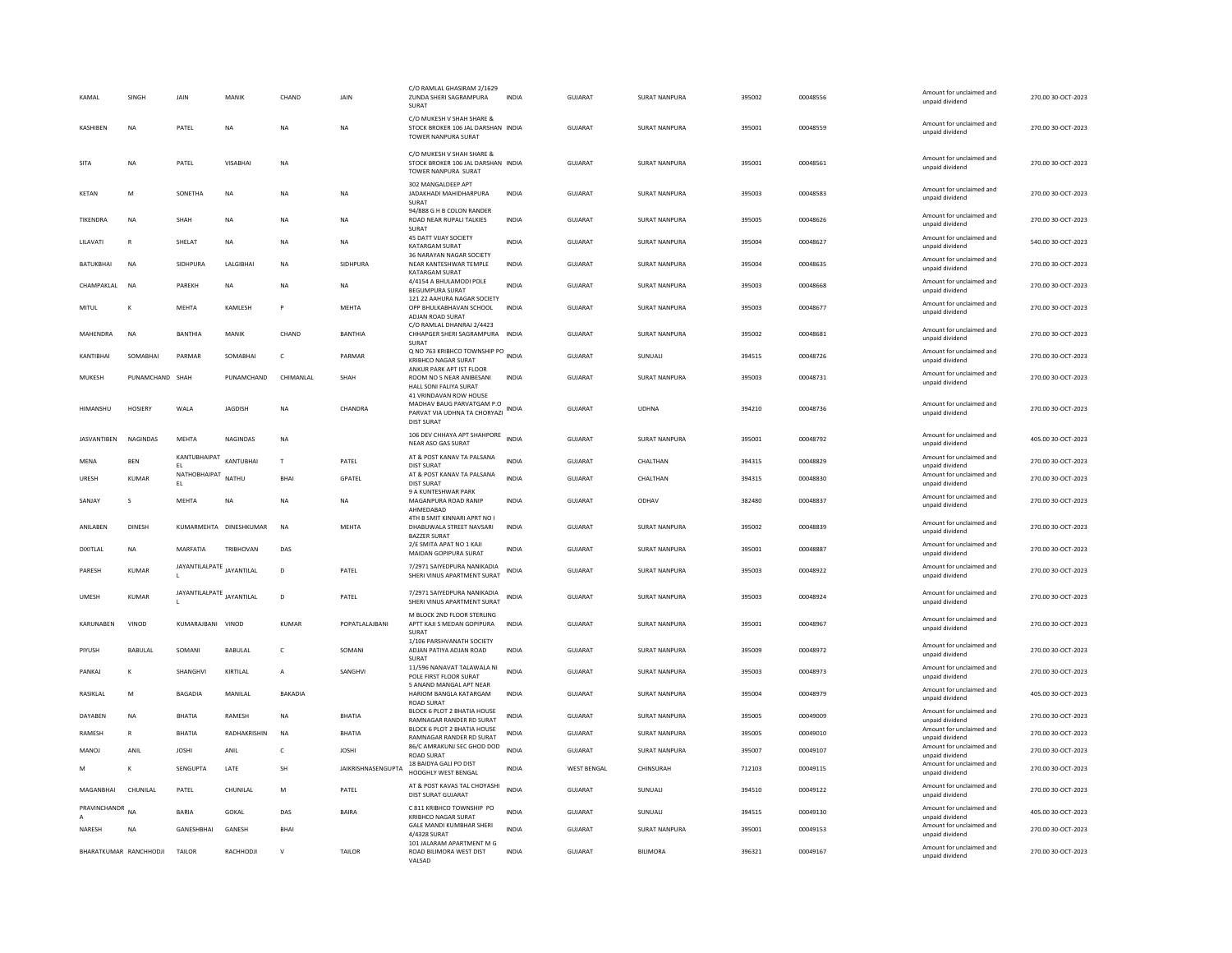| <b>HIRANAND</b>      | $\overline{D}$  | PAMNANI         | <b>NA</b>      | NA           | <b>NA</b>         | LATA SILK MILLS C 31 BOMBAY<br><b>MARKET SURAT</b>                                                                      | <b>INDIA</b> | <b>GUJARAT</b> | <b>SURAT NANPURA</b> | 395010 | 00049169 | Amount for unclaimed and<br>unpaid dividend | 270.00 30-OCT-2023 |
|----------------------|-----------------|-----------------|----------------|--------------|-------------------|-------------------------------------------------------------------------------------------------------------------------|--------------|----------------|----------------------|--------|----------|---------------------------------------------|--------------------|
| SHARADKUMAR AMRITLAL |                 | <b>JARIWALA</b> | $\overline{A}$ | M            | <b>JARIWALA</b>   | 3/3940 KANBI STREET NAVAPURA INDIA<br>SURAT                                                                             |              | <b>GUJARAT</b> | SURAT NANPURA        | 395003 | 00049232 | Amount for unclaimed and<br>unpaid dividend | 270.00 30-OCT-2023 |
| ASHESH               | NANUBHAI        | DOSHI           | NANUBHAI       | MOHAN        | BHAIDOSHI         | 704 RUSHABH APARTMENT OPP<br>GOKULAM DAIRY ADARESH<br>SOCIETY ATHWA LINES SURAT                                         | <b>INDIA</b> | GUJARAT        | SURAT NANPURA        | 395001 | 00049256 | Amount for unclaimed and<br>unpaid dividend | 270.00 30-OCT-2023 |
| PARULBEN             | VINAYCHAND      | SANGHAVI        | <b>NA</b>      | NA           | <b>NA</b>         | VARA CHHA ROAD C 3 SUMANGAL<br>APPARTMENT NEAR SADHANA<br><b>SOCIETY SURAT</b>                                          | <b>INDIA</b> | GUJARAT        | <b>SURAT NANPURA</b> | 395006 | 00049297 | Amount for unclaimed and<br>unpaid dividend | 270.00 30-OCT-2023 |
| SHRADDHA             | <b>NA</b>       | TAHILIANI       | <b>NA</b>      | <b>NA</b>    | <b>NA</b>         | 703 SHAKTI APTS 7TH FLOOR<br>GHOD DOD ROAD SURAT<br>B-208, SAHNIP SQUARE APPT. B/H                                      | <b>INDIA</b> | <b>GUJARAT</b> | SURAT NANPURA        | 395007 | 00049311 | Amount for unclaimed and<br>unpaid dividend | 270.00 30-OCT-2023 |
| <b>ASHISH</b>        | KANTILAL        | RAVAL           | KANTILAL       | $\mathsf{R}$ | RAVAL             | SNEH SANKUL WADI<br>ANANDMAHAL ROAD, ADAJAN<br>SURAT                                                                    | <b>INDIA</b> | <b>GUJARAT</b> | SURAT                | 394010 | 00049332 | Amount for unclaimed and<br>unpaid dividend | 405.00 30-OCT-2023 |
| VENUGOPALAN NA       |                 | KUNDUPARAMB     | SANKARAN       | <b>NA</b>    | KUTTY             | 4 CHINMAY ASHOK NAGAR<br>KANDIVALI E BOMBAY                                                                             | <b>INDIA</b> | MAHARASHTRA    | KANDIVALI            | 400101 | 00049407 | Amount for unclaimed and<br>unpaid dividend | 270.00 30-OCT-2023 |
| AROTI                | NA              | GHOSH           | GANESH         | NA           | GHOSH             | 5/7 JAWAHAR JYOTI SCTY<br>LEWISADI THANE                                                                                | <b>INDIA</b> | MAHARASHTRA    | THANE                | 400604 | 00049450 | Amount for unclaimed and<br>unpaid dividend | 270.00 30-OCT-2023 |
| RULIRAM              | <b>NA</b>       | GARG            | <b>NA</b>      | NA           | <b>NA</b>         | 9/16 D FORT MAINTAIP IST FLOOR<br>BRITISH HOTEL LANE OFF B S<br>MARG FORT BOMBAY                                        | <b>INDIA</b> | MAHARASHTRA    | MUMBAI               | 400023 | 00049452 | Amount for unclaimed and<br>unpaid dividend | 270.00 30-OCT-2023 |
| RAIKUMARI            | <b>NA</b>       | UTTAMCHANDA     | <b>NA</b>      | <b>NA</b>    | <b>NA</b>         | C/O PRADEEP HINGORANI B-<br>31/122 KALINA CHS SUNDER<br>NAGAR KALINA LANE NO 3 KALINA INDIA<br>SANTAACRUZ (EAST) MUMBAI |              | MAHARASHTRA    | MUMBAI               | 400098 | 00049493 | Amount for unclaimed and<br>unpaid dividend | 270.00 30-OCT-2023 |
| PUNSHI               | <b>NA</b>       | <b>SHAH</b>     | DEVSHI         | SHAH         | <b>RETD</b>       | 517 GURU JYOT APPT M PHULE RD INDIA<br>MULUND E BOMBAY                                                                  |              | MAHARASHTRA    | MUMBAI               | 400081 | 00049538 | Amount for unclaimed and<br>unpaid dividend | 270.00 30-OCT-2023 |
| RAHUL                | <b>KUMAR</b>    | SHARMA          | LATE           | SH           | <b>BRANDEV</b>    | D 10 SHANTIVAN 2 RAHEJA<br>TOWNSHIP MALAD EAST BOMBAY INDIA                                                             |              | MAHARASHTRA    | <b>MUMBAI</b>        | 400097 | 00049576 | Amount for unclaimed and<br>unpaid dividend | 270.00 30-OCT-2023 |
| VARSHA               | NA              | DESAI           | NA             | ΝA           | NA                | C/O NARENDRA B SHETH 4<br>RAJANIGANDHA APT GORASWADI INDIA<br>MALAD (W) MUMBAI                                          |              | MAHARASHTRA    | MUMBAI               | 400064 | 00049594 | Amount for unclaimed and<br>unpaid dividend | 270.00 30-OCT-2023 |
| RATAN                | I AI            | <b>I ADDHA</b>  | <b>IAI</b>     | <b>NA</b>    | <b>I ADDHA</b>    | 1 JH 12 VIGYAN NAGAR KOTA                                                                                               | <b>INDIA</b> | RAJASTHAN      | <b>KOTA</b>          | 324005 | 00049603 | Amount for unclaimed and<br>unpaid dividend | 540.00 30-OCT-2023 |
| MUKESH               | <b>NA</b>       | <b>JETHANI</b>  | <b>NA</b>      | NΑ           | <b>NA</b>         | J 198 PREM NAGAR SOCIETY<br><b>3KOPRI COLONY THANE</b><br>AL-MUHAJIR CO HOU SOC C1/002                                  | <b>INDIA</b> | MAHARASHTRA    | THANE                | 400603 | 00049696 | Amount for unclaimed and<br>unpaid dividend | 270.00 30-OCT-2023 |
| SARINA               | ${\sf N}$       | MUJAWAR         | NIZAM          | B            | SHAIKH            | MILLANT NAGAR NR<br>LOKHANDWALA COMPLEX<br>ANDHERI (W) MUMBAI                                                           | <b>INDIA</b> | MAHARASHTRA    | MUMBAI               | 400053 | 00049727 | Amount for unclaimed and<br>unpaid dividend | 135.00 30-OCT-2023 |
| MANSUKHLAL           | $\overline{B}$  | SANGHANI        | <b>BHOVAN</b>  | BHAI         | SANGHAN           | C/O M K DOSHI 6 NEEL KAMAL<br>2ND FLOOR GOKHALE RD<br>DAHNUKAR WADI KANDIVALI W<br><b>BOMBAY</b>                        | <b>INDIA</b> | MAHARASHTRA    | MUMBAI               | 400067 | 00049733 | Amount for unclaimed and<br>unpaid dividend | 270.00 30-OCT-2023 |
| SANGITA              | M               | JAIN            | MANEK          | CHAND        | DJAIN             | A/121 GEETANJALI BUILDING 4TH<br>FLOOR LAMINGTON ROAD<br><b>BOMBAY</b>                                                  | INDIA        | MAHARASHTRA    | MUMBAI               | 400008 | 00049749 | Amount for unclaimed and<br>unpaid dividend | 270.00 30-OCT-2023 |
| <b>JUSABALI</b>      | NA              | PRADHAN         | AHMEO          | NA           | PRADHAN           | BLOCK 3 IST FLOOR OPP BANK OF<br>INDIA 51 HILL ROAD BANDRA W<br><b>BOMBAY</b>                                           | <b>INDIA</b> | MAHARASHTRA    | MUMBAI               | 400050 | 00049753 | Amount for unclaimed and<br>unpaid dividend | 270.00 30-OCT-2023 |
| PRAKASH              | CHANDIRAM       | ASWANI          | <b>NA</b>      | <b>NA</b>    | <b>NA</b>         | 1097/36 SHIVRAM CO OP HSG<br>SOCIETY D D RD MULUND W<br><b>BOMBA</b>                                                    | <b>INDIA</b> | MAHARASHTRA    | MUMBAI               | 400080 | 00049774 | Amount for unclaimed and<br>unpaid dividend | 270.00 30-OCT-2023 |
| PRAJESH              | NA              | <b>TANNA</b>    | AMITKUMAR      | NA           | TANNA             | D-8 KRISHNANAGAR BLDG NO 1<br>CHANDAVARKAR ROAD BORIVALI INDIA<br>(WEST) MUMBA                                          |              | MAHARASHTRA    | <b>MUMBAI</b>        | 400092 | 00049833 | Amount for unclaimed and<br>unpaid dividend | 270.00 30-OCT-2023 |
| SHAHIDA              | $\overline{A}$  | RAIS            | ANJUM          |              | RAIS              | 701 SURYA 79 HILL ROAD BANDRA INDIA<br>W BOMBAY                                                                         |              | MAHARASHTRA    | <b>MUMBAI</b>        | 400050 | 00049836 | Amount for unclaimed and<br>unpaid dividend | 270.00 30-OCT-2023 |
| SUDHAKAR             | NILKANTHRAO     | DEKATE          | NILKANTHRAO    | M            | DEKATE            | QUARER NO D 5/B RCF COLONY<br>PO KIHIM TAL ALIBAG DIST<br>RAIGAD                                                        | <b>INDIA</b> | MAHARASHTRA    | ALIBAG               | 402206 | 00049885 | Amount for unclaimed and<br>unpaid dividend | 270.00 30-OCT-2023 |
| <b>INTA</b>          | R               | RAJBHAR         | RAMGARIB       | M            | RAJBHAR           | 269 AAREY MILK COLONY<br>NAVJEEVAN NAGAR GOREGAON INDIA<br><b>EAST BOMBAY</b>                                           |              | MAHARASHTRA    | MUMBAI               | 400065 | 00049919 | Amount for unclaimed and<br>unpaid dividend | 270.00 30-OCT-2023 |
| BABANRAO             | <b>BABURAO</b>  | <b>TAPKIR</b>   | LATE           | SH           | BABURAORTAPKIRRET | B D D CHAWL NO 37 ROOM NO 78 INDIA<br>WORLI BOMBAY                                                                      |              | MAHARASHTRA    | MUMBAI               | 400018 | 00049923 | Amount for unclaimed and<br>unpaid dividend | 270.00 30-OCT-2023 |
| ARCHANA              | D               | AMBOKAR         | DATTA          | G            | AMBOKAR           | T 2/19 SHEESH VINAY BANGUR<br>NAGAR GOEGAON W BOMBAY                                                                    | <b>INDIA</b> | MAHARASHTRA    | MUMBAI               | 400090 | 00049930 | Amount for unclaimed and<br>unpaid dividend | 270.00 30-OCT-2023 |
| <b>HIRABEN</b>       | <b>HIMATLAL</b> | LIYA            | HIMATLAL       | POPATLAL     | LIYA              | 5/37 SINDHI LANE IST FLOOR<br>PATTHE BAPU RAO MARG<br><b>BOMBA</b>                                                      | <b>INDIA</b> | MAHARASHTRA    | <b>MUMBAI</b>        | 400004 | 00049947 | Amount for unclaimed and<br>unpaid dividend | 270.00 30-OCT-2023 |
| LATA                 | B               | JAIN            | <b>NA</b>      | NΑ           | <b>NA</b>         | 175 29 VINCENT COURT 3RD<br>FLOOR DR B A ROAD DADAR<br><b>BOMBAY</b>                                                    | <b>INDIA</b> | MAHARASHTRA    | <b>MUMBAI</b>        | 400014 | 00049954 | Amount for unclaimed and<br>unpaid dividend | 270.00 30-OCT-2023 |
| MEENA                | VALLABHDAS      | PABARI          | VALLABHDAS     | <b>NA</b>    | DHARAMSHI         | 401 VISHALLOPP SONLWADLB/H<br>GARWARE SUPER MARKET OPP S INDIA<br>V ROAD BORIVALI W BOMBAY                              |              | MAHARASHTRA    | MUMBAI               | 400092 | 00049983 | Amount for unclaimed and<br>unpaid dividend | 270.00 30-OCT-2023 |
| NAVINCHANDRA M       |                 | SHAH            | <b>NA</b>      | NA           | <b>NA</b>         | 8 AMBA BHUVAN PRABHAT<br>COLONY ROAD NO 6 SANTA CRUZ INDIA<br><b>FAST ROMBAY</b>                                        |              | MAHARASHTRA    | <b>MUMBAI</b>        | 400055 | 00049992 | Amount for unclaimed and<br>unpaid dividend | 270.00 30-OCT-2023 |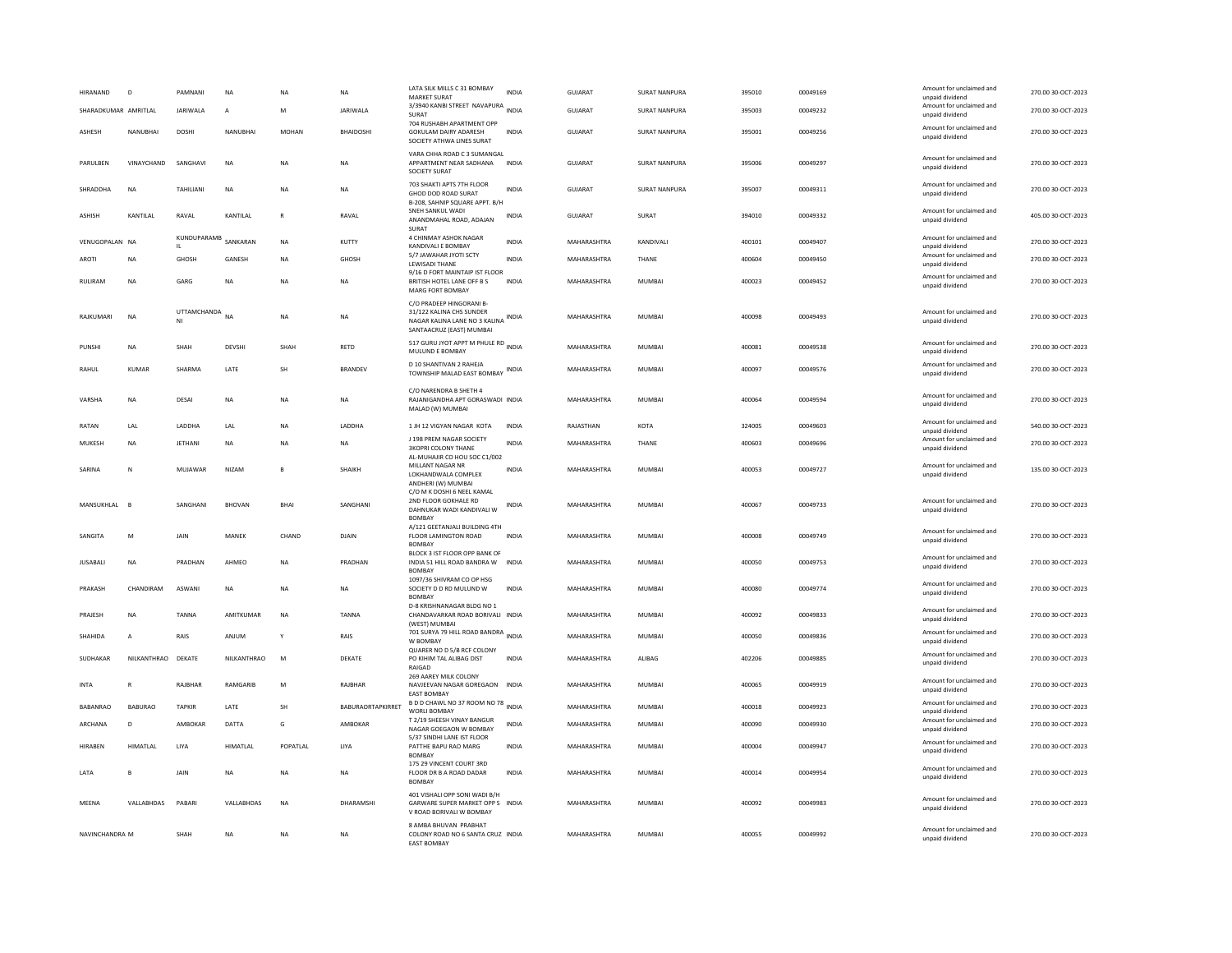| CHANDANBEN      | M             | <b>MEHTA</b>     | MANSUKHLAL              | M               | MEHTA              | GOPAL NIWAS IST FLOOR ROOM<br>NO 7 5TH TEJPAL SCHEME ROAD INDIA<br>VILE PARLE E BOMBAY           |              | MAHARASHTRA    | <b>MUMBAI</b>        | 400057 | 00050016 | Amount for unclaimed and<br>unpaid dividend                    | 270.00 30-OCT-2023 |
|-----------------|---------------|------------------|-------------------------|-----------------|--------------------|--------------------------------------------------------------------------------------------------|--------------|----------------|----------------------|--------|----------|----------------------------------------------------------------|--------------------|
| <b>BHARTI</b>   | ANIL          | PAREKH           | ANIL                    | K               | PAREKH             | 402 SWASTIK APARTMENT<br><b>GAMDEVI ROAD SANGHANI</b><br>ESTATE GHATKOPAR W BOMBAY               | <b>INDIA</b> | MAHARASHTRA    | MUMBAI               | 400086 | 00050026 | Amount for unclaimed and<br>unnaid dividend                    | 270.00 30-OCT-2023 |
| SUSHILA         | RATILAL       | <b>DOSHI</b>     | RATILAL                 | B               | <b>DOSHI</b>       | 9/27 MATRU MANDIR 278<br>TARDEO BOMBAY                                                           | <b>INDIA</b> | MAHARASHTRA    | <b>MUMBAI</b>        | 400007 | 00050062 | Amount for unclaimed and<br>unpaid dividend                    | 270.00 30-OCT-2023 |
| VIVEK           | <b>NA</b>     | MOKASHI          | MANOHAR                 | NA              | MOKASHI            | 44 LAXMINARAYAN NIWAS 156 S B<br>MARG MATUNGA ROAD WEST<br><b>BOMBAY</b>                         | INDIA        | MAHARASHTRA    | MUMBAI               | 400016 | 00050138 | Amount for unclaimed and<br>unpaid dividend                    | 405.00 30-OCT-2023 |
| KALABHAI        | HARJIBHAI     | PATEL            | <b>HARJIBHAI</b>        | NATHABHAI       | PATEL              | 209 ARCHANA SECTOR 17 VASHI<br><b>NEW BOMBAY</b>                                                 | <b>INDIA</b> | MAHARASHTRA    | RAIGAD               | 400705 | 00050275 | Amount for unclaimed and<br>unpaid dividend                    | 270.00 30-OCT-2023 |
| SONAL           | $\mathsf{R}$  | VARIA            | RAM                     | NIKLAL          | MVARIA             | 6 A DHAN RATNA APT BHARDA<br>WADI J P ROAD ANDHERI W<br><b>BOMBAY</b>                            | INDIA        | MAHARASHTRA    | MUMBAI               | 400058 | 00050296 | Amount for unclaimed and<br>unpaid dividend                    | 270.00 30-OCT-2023 |
| <b>JAGDISH</b>  | KUMAR         | MORAKHIA         | SHANTILAL               | <b>NA</b>       | MORAKHIA           | 6 A DHAN RATNA APT BHARDA<br>WADI J P ROAD ANDHERI W<br><b>BOMBAY</b>                            | <b>INDIA</b> | MAHARASHTRA    | <b>MUMBAI</b>        | 400058 | 00050298 | Amount for unclaimed and<br>unpaid dividend                    | 270.00 30-OCT-2023 |
| LEENA           | <b>NA</b>     | <b>BHAGAT</b>    | MUKESH                  | <b>NA</b>       | <b>BOUSEWIFE</b>   | D-8 KALASHPURI C D BARFIWALA<br>LANE ANDHERI W BOMBAY                                            | <b>INDIA</b> | MAHARASHTRA    | <b>MUMBAI</b>        | 400058 | 00050371 | Amount for unclaimed and<br>unpaid dividend                    | 270.00 30-OCT-2023 |
| RAJENDRA        | BANDEKAR      | SHANKAR          | SHANKAR                 | <b>BANDEKAR</b> | NARAYAN            | B-5/28 MUNICIPAL QTRS<br>BHANDUP COMPLEX MULUND<br>WEST BOMBAY                                   | <b>INDIA</b> | MAHARASHTRA    | MUMBAI               | 400082 | 00050386 | Amount for unclaimed and<br>unpaid dividend                    | 270.00 30-OCT-2023 |
|                 |               | <b>GUPTA</b>     | s                       | L               | <b>GUPTA</b>       | 29 BANARSILAL MANSION IIND<br>FLOOR S V ROAD MALAD W<br><b>BOMBAY</b>                            | <b>INDIA</b> | MAHARASHTRA    | <b>MUMBAI</b>        | 400064 | 00050513 | Amount for unclaimed and<br>unpaid dividend                    | 270.00 30-OCT-2023 |
| MIHIR           | <b>NA</b>     | RATILAL          | <b>NA</b>               | <b>NA</b>       | <b>NA</b>          | 5/1156 B HARIPURA HAT FLAIA<br>SURAT                                                             | <b>INDIA</b> | GUJARAT        | <b>SURAT NANPURA</b> | 395003 | 00050567 | Amount for unclaimed and<br>unpaid dividend                    | 270.00 30-OCT-2023 |
| <b>SURFSH</b>   | G             | PATEL            | PATEL                   | <b>NA</b>       | <b>GORDHANRHAL</b> | AT PO SAMPAD TA PRANTIJ DI S K INDIA                                                             |              | GUIARAT        | SONASAN              | 383205 | 00050723 | Amount for unclaimed and<br>unpaid dividend                    | 270.00 30-OCT-2023 |
| <b>BHARET</b>   | <b>NA</b>     | K                | KANTILAL                | <b>NA</b>       | <b>RETD</b>        | ARIHANT JWELLERS HIRABAG 12<br><b>BANGLA AMBAWADI</b><br>AHMEDABAD                               | <b>INDIA</b> | <b>GUJARAT</b> | AHMEDABAD            | 380006 | 00050787 | Amount for unclaimed and<br>unpaid dividend                    | 405.00 30-OCT-2023 |
|                 | Ν             | AMIN             | NANDUBHAI               | <b>NA</b>       | RETD               | ARIHANT JWELLERS HIRABAG 12<br><b>BANGLA AMBAWADI</b><br>AHMEDABAD                               | <b>INDIA</b> | GUJARAT        | AHMEDABAD            | 380006 | 00050788 | Amount for unclaimed and<br>unpaid dividend                    | 405.00 30-OCT-2023 |
| <b>JAGDISH</b>  | M             | NAYAK            | <b>NA</b>               | <b>NA</b>       | <b>NA</b>          | C/O ARIHANT JWELLERS<br>AMBAWAD HIRABAG 12 BANGLA INDIA<br>ELLISBRIDGE AHMEDABAD                 |              | GUJARAT        | AHMEDABAD            | 380006 | 00050789 | Amount for unclaimed and<br>unpaid dividend                    | 405.00 30-OCT-2023 |
| <b>GIRESH</b>   | N             | CHAVDA           | <b>NA</b>               | <b>NA</b>       | <b>NA</b>          | ARIHANT JWELLERS HIRABAG 12<br>BANGLA AMBAWADI<br>AHMFDARAD                                      | <b>INDIA</b> | GUJARAT        | AHMEDABAD            | 380006 | 00050790 | Amount for unclaimed and<br>unpaid dividend                    | 405.00 30-OCT-2023 |
| MANJULABEN      | PRAHLAD       |                  | BHAIVAGHELA PRAHLADBHAI | $\mathbf{B}$    | VAGHELIA           | 8 NAV JIVAN SOCITY NEAR<br>MARKET YARD PATAN N G                                                 | <b>INDIA</b> | GUJARAT        | PATAN                | 384265 | 00050859 | Amount for unclaimed and<br>unpaid dividend                    | 270.00 30-OCT-2023 |
| SAKARIBEN       | SUNDARALAL    | SHAH             | SUNDARALAL              | PUNAMCHAND      | SHAH               | <b>B 57 ANGITA HSG SOCIETY</b><br>NARANPURA PRAGATI NAGAR<br>ROAD AHMEDABAD                      | <b>INDIA</b> | GUJARAT        | AHMEDABAD            | 380013 | 00050876 | Amount for unclaimed and<br>unpaid dividend                    | 270.00 30-OCT-2023 |
| <b>DIPIKA</b>   | MAHESH        | SHAH             | MAHESH                  | CHIMAN          | SHAH               | <b>B 57 ANGITA HSG SOCIETY</b><br>NARANPURA PRAGATI NAGAR<br>ROAD AHMEDARAD                      | <b>INDIA</b> | GUJARAT        | AHMEDABAD            | 380013 | 00050877 | Amount for unclaimed and<br>unpaid dividend                    | 270.00 30-OCT-2023 |
| TRIVEDI         | <b>NA</b>     | <b>JALPABEN</b>  | TRIVEDI                 | <b>NA</b>       | BHASKERRAI         | C/O D G YAGNIK A-3 ARPAN<br>APARTMENT NEHRU PARK<br>VASTRAPUR AHMEDABAD                          | <b>INDIA</b> | <b>GUJARAT</b> | AHMEDABAD            | 380015 | 00050916 | Amount for unclaimed and<br>unpaid dividend                    | 270.00 30-OCT-2023 |
| SHARDABEN       | RATILAL       | NAGAR            | $_{\sf NA}$             | <b>NA</b>       | NA                 | 295/7 DUNGARJI S CHAL KHOKHRA<br>MEHMEDABAD AHMEDABAD                                            |              | GUJARAT        | AHMEDABAD            | 380008 | 00050926 | Amount for unclaimed and<br>unpaid dividend                    | 270.00 30-OCT-2023 |
| HOMIYAR         | NA            | GUARD            | ZARIR                   | NA              | GUARD              | NANAVATI BLOCKS PARSI<br>DHARAMSHALLLA COMPOUND<br>BEHIND RELIEF CINEMA<br>AHMEDABAD             | <b>INDIA</b> | GUJARAT        | AHMEDABAD            | 380001 | 00050973 | Amount for unclaimed and<br>unpaid dividend                    | 270.00 30-OCT-2023 |
| MOHAMMAD        | SHARIF        | <b>FNAGINGAR</b> | <b>NA</b>               | <b>NA</b>       | <b>NA</b>          | 1212/1 JANSAHEB S STREET LAL<br>DARWAJA AHMEDABAD                                                | <b>INDIA</b> | GUJARAT        | AHMEDABAD            | 380001 | 00051016 | Amount for unclaimed and<br>unpaid dividend                    | 270.00 30-OCT-2023 |
| <b>MAHEBOOB</b> | <b>MAKSUB</b> | SAIYEB           | MAKSUDEBAIDUL NA        |                 | SAIYAB             | 1858 BAWAJI OLE JAMAL PUR<br>CHAKLA AHMEDABAD                                                    | <b>INDIA</b> | <b>GUJARAT</b> | AHMEDABAD            | 380001 | 00051018 | Amount for unclaimed and<br>unpaid dividend                    | 270.00 30-OCT-2023 |
| ZAMEER          |               |                  |                         |                 |                    |                                                                                                  |              |                |                      |        |          |                                                                |                    |
|                 | MAKSUD        | SAIYEB           | MAKSUDEBAIDUL NA        |                 | SAIYEB             | 1858 BAWAJI OLE JAMAL PUR                                                                        | <b>INDIA</b> | <b>GUJARAT</b> | AHMEDABAD            | 380001 | 00051019 | Amount for unclaimed and                                       | 270.00 30-OCT-2023 |
| ZAMEER          | MAKSUDH       | SAIYED           | MAKSUDEBAIDUL NA        |                 | SAIYEB             | CHAKLA AHMEDABAD<br>1858 BAWAJI OLE JAMAL PUR                                                    | <b>INDIA</b> | <b>GUJARAT</b> | AHMEDABAD            | 380001 | 00051020 | unpaid dividend<br>Amount for unclaimed and                    | 270.00 30-OCT-2023 |
| RAJENDRA        | AMBALAL       | PATEL            | AMBALAL                 | К               | PATEL              | CHAKLA AHMEDABAD<br>PRERANA BHUVAN NEAR<br>ASOPALAV PARTY PLOT SATE LITE INDIA<br>ROAD AHMEDABAD |              | GUJARAT        | AHMEDABAD            | 380015 | 00051115 | unpaid dividend<br>Amount for unclaimed and<br>unpaid dividend | 135.00 30-OCT-2023 |
| <b>HAUSHILA</b> | <b>SINGH</b>  | <b>ITHAKOR</b>   | <b>IAGANNATH</b>        | <b>NA</b>       | SINGH              | D/1 ASHOK TENAMENT CADILA<br>ROAD GHODASAR AHMEDABAD                                             | <b>INDIA</b> | GUIARAT        | AHMFDARAD            | 380050 | 00051184 | Amount for unclaimed and<br>unpaid dividend                    | 270.00 30-OCT-2023 |
| <b>NIKITA</b>   | <b>NA</b>     | SHAH             | MAHENDRABHAI            | <b>NA</b>       | SHAH               | <b>14 IIYIINESHWAR SOCIETY</b><br>SHAHIBAUG AHMEDABAD                                            | <b>INDIA</b> | <b>GUJARAT</b> | AHMEDABAD            | 380004 | 00051204 | Amount for unclaimed and<br>unpaid dividend                    | 270.00 30-OCT-2023 |
| BHUPENDRA       | NA            | PATEL            | ASHISH                  | NA              | PATEL              | 60 SWAMI NARAYAN GODOLON<br>O/S DRIA PUR GATE AHMEDABAD                                          | INDIA        | GUJARAT        | AHMEDABAD            | 380004 | 00051211 | Amount for unclaimed and<br>unpaid dividend                    | 135.00 30-OCT-2023 |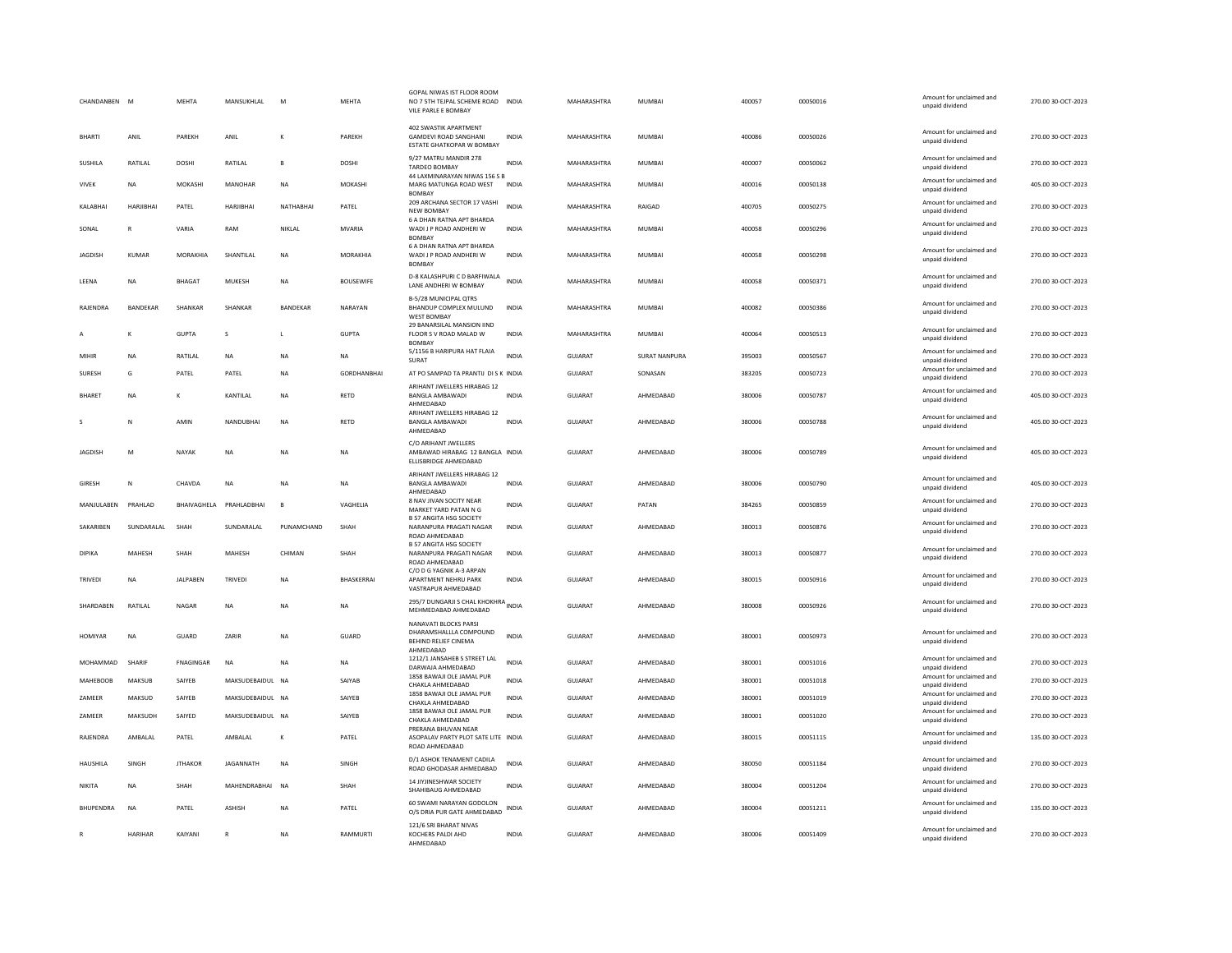| KANTILAL         | RATILAL       | <b>NAGAR</b>         | RATILAL             | NA           | NAGAR               | JETHAJI MALA JI UNDER<br>SARNGPUR BRIDGE AHMEDABAD                                              | INDIA        | GUJARAT            | AHMEDABAD        | 380002 | 00051451 | Amount for unclaimed and<br>unpaid dividend | 270.00 30-OCT-2023 |
|------------------|---------------|----------------------|---------------------|--------------|---------------------|-------------------------------------------------------------------------------------------------|--------------|--------------------|------------------|--------|----------|---------------------------------------------|--------------------|
| <b>USHABEN</b>   | ASHOK         | <b>BHAIAMIN</b>      | <b>ASHOK</b>        | <b>BHA</b>   | GAMIN               | AMIN KHADKI TARSALI BARODA INDIA                                                                |              | <b>GUJARAT</b>     | VADODARA         | 390009 | 00051521 | Amount for unclaimed and<br>unpaid dividend | 270.00 30-OCT-2023 |
| RANCHHODBHAI F   |               | <b>JADAV</b>         | <b>FULCHANDBHAI</b> | B            | JADAVRETD           | 11 AVDHOOT SOCIETY<br>VISHWAMITRI ROAD VADODARA                                                 | <b>INDIA</b> | GUJARAT            | VADODARA         | 390011 | 00051544 | Amount for unclaimed and<br>unpaid dividend | 270.00 30-OCT-2023 |
| <b>MURLIDHAR</b> | <b>NA</b>     | NARIA                | LATE                | SHRI         | ANANDRAMJINARIA     | CHANDRAVILLA FLATS S F 1<br>ATAMJYOT ASHRAM ROAD<br><b>BARODA</b>                               | <b>INDIA</b> | GUJARAT            | VADODARA         | 390007 | 00051551 | Amount for unclaimed and<br>unpaid dividend | 270.00 30-OCT-2023 |
| PRASHANT         | NA            | CHITNIS              | NA                  | NA           | <b>NA</b>           | 33C MAKARANDA GOKULDHAM<br>GIDC ROAD MANJALPUR BARODA                                           | INDIA        | GUJARAT            | VADODARA         | 390011 | 00051630 | Amount for unclaimed and<br>unpaid dividend | 405.00 30-OCT-2023 |
| VIIAY            | $\mathbf{S}$  | PARIKH               | SUDHAKAR            | <b>NA</b>    | PARIKH              | 26 UPKAR SOCIETY NEAR<br>HARINAGAR GOTRI ROAD<br><b>BARODA</b>                                  | <b>INDIA</b> | GUIARAT            | VADODARA         | 390007 | 00051631 | Amount for unclaimed and<br>unpaid dividend | 270.00.30-OCT-2023 |
| MEENA            | <b>NA</b>     | PARWANI              | $\overline{A}$      | $\mathsf{T}$ | PARWANI             | T 55/494 BUNGLOW NO 14<br>WASHIA COLONY BARODA                                                  | <b>INDIA</b> | GUJARAT            | VADODARA         | 390006 | 00051745 | Amount for unclaimed and<br>unpaid dividend | 270.00 30-OCT-2023 |
| CHOKSI           | <b>GIRISH</b> | CHANDRACHAG<br>ANLAL | CHAGANLAL           | PATEL        |                     | KUBHARWADA CHOKSI BAZAR<br>PADRA DT BARODA                                                      | INDIA        | GUJARAT            | PADRA            | 391440 | 00051761 | Amount for unclaimed and<br>unpaid dividend | 270.00 30-OCT-2023 |
| VEEJAYA          | OCHAVBHAI     | SHAH                 | <b>NA</b>           | <b>NA</b>    | <b>NA</b>           | C/O VALLABH FINANCE COMP<br>STATION ROAD AT & PO CHHOTA INDIA<br>UDEPUR DI BARODA               |              | <b>GUJARAT</b>     | DHABHOIR.S       | 391165 | 00051790 | Amount for unclaimed and<br>unpaid dividend | 270.00 30-OCT-2023 |
| PREM             | NA            | SINGH                | LATE                | SH           | MAKKHANSINGH        | H NO 20 B L NO 8 P O KANKINARA<br>DIST 24 PARGANAS N W B                                        |              | <b>WEST BENGAL</b> | BARRACKPORE      | 743126 | 00051840 | Amount for unclaimed and<br>unpaid dividend | 270.00 30-OCT-2023 |
| PRAVINABEN       | M             | PATEL                | MANHARLAL           | <b>NA</b>    | PATEL               | C/O MAGANLAL DEVSHIBHAI & CO<br>16/1A ARMENIAN ST CALCUTTA                                      | <b>INDIA</b> | <b>WEST BENGAL</b> | KOLKATA          | 700001 | 00051858 | Amount for unclaimed and<br>unpaid dividend | 270.00 30-OCT-2023 |
| SITARAM          | <b>NA</b>     | <b>BAHFTI</b>        | GANGARAM            | <b>NA</b>    | <b>BAHFTI</b>       | 48 HEMCHANDRA NASKAR ROAD<br>BELIAGHATA CALCUTTA                                                | <b>INDIA</b> | <b>WEST BENGAL</b> | KOLKATA          | 700010 | 00051872 | Amount for unclaimed and<br>unpaid dividend | 135.00 30-OCT-2023 |
| SANGHAMITRA NA   |               | DEB                  | <b>NIRODE</b>       | <b>NA</b>    | DEB                 | 4 SADAR BAXI LANE HOWRAH                                                                        | <b>INDIA</b> | <b>WEST BENGAL</b> | <b>HOWRAH</b>    | 711101 | 00051889 | Amount for unclaimed and<br>unpaid dividend | 270.00 30-OCT-2023 |
| <b>HARISH</b>    | KUMAR         | MAJETHIA             | RATILAL             | <b>NA</b>    | MAJETHIA            | C/O BHAGABATI TOBACCO STORE<br><b>RUPNARAYAN ROAD</b><br>COOCHBEHAR                             | <b>INDIA</b> | <b>WEST BENGAL</b> | COOCHBEHAR       | 736101 | 00051920 | Amount for unclaimed and<br>unpaid dividend | 270.00 30-OCT-2023 |
| ARUN             | <b>KUMAR</b>  | SARAOG               | <b>BISWANATH</b>    | <b>NA</b>    | SARAOGI             | P 344 C I T ROAD SCHEME VI M IST INDIA<br>FLOOR CALCUTTA                                        |              | <b>WEST BENGAL</b> | KOLKATA          | 700054 | 00051962 | Amount for unclaimed and<br>unpaid dividend | 270.00 30-OCT-2023 |
| PRAMELLA         | <b>NA</b>     | DASH                 | p                   |              | DASH                | C/O N PUJAHARI 25/2A/1 JHEEL<br>ROAD P O DHAKURIA CALCUTTA                                      | <b>INDIA</b> | <b>WEST BENGAL</b> | KOLKATA          | 700031 | 00052027 | Amount for unclaimed and<br>unpaid dividend | 270.00 30-OCT-2023 |
| SANTI            | PROVA         | NANDY                | LATE                | SH           | <b>JIBANKRNANDY</b> | 224 BANIPUR BIDHAN SARANI P O<br>BANIPUR DIST NORTH 24 P G S W INDIA                            |              | <b>WEST BENGAL</b> | BARASAT          | 743233 | 00052047 | Amount for unclaimed and<br>unpaid dividend | 405.00 30-OCT-2023 |
| SWAPAN           | <b>KUMAR</b>  | SAHA                 | PRAFULLA            | KUMAR        | SAHA                | 18 RISHI ARABINDA SARANI P O<br>NOAPARA CALCUTTA                                                | INDIA        | <b>WEST BENGAL</b> | KOLKATA          | 700090 | 00052069 | Amount for unclaimed and<br>unpaid dividend | 270.00 30-OCT-2023 |
| SATISH           | <b>KUMAR</b>  | GOYAL                | SURESH              | <b>KUMAR</b> | GOYAL               | P 7 DALIM TOLLA LANE 1ST FLOOR INDIA<br><b>GOABAGAN CALCUTTA</b>                                |              | <b>WEST BENGAL</b> | KOLKATA          | 700006 | 00052086 | Amount for unclaimed and<br>unpaid dividend | 270.00 30-OCT-2023 |
| ARVIND           | KR            | <b>MEHTA</b>         | <b>TALAK</b>        | CHAND        | MEHTA               | 82B S N PANDIT ST ANAND<br>APARTMENT 1ST FLOOR KOLKATA INDIA                                    |              | <b>WEST BENGAL</b> | KOLKATA          | 700020 | 00052175 | Amount for unclaimed and<br>unpaid dividend | 270.00 30-OCT-2023 |
| LALITA           | NA            | SAHA                 | SANJIV              | NA           | SAHA                | 188 B B D ROAD PO HINDMOTOR<br>DIST HOOGHLY                                                     | <b>INDIA</b> | <b>WEST BENGAL</b> | HOOGHLY          | 712233 | 00052180 | Amount for unclaimed and<br>unpaid dividend | 270.00 30-OCT-2023 |
| KRISHNA          | DEVI          | <b>BHAGAT</b>        | ONKAR               | <b>NATH</b>  | BHAGAT              | C/O ONKAR NATH BHAGAT PAKUR INDIA<br><b>SHAHIRGANI</b>                                          |              | <b>BIHAR</b>       | BARHARWA (DUMKA) | 816107 | 00052189 | Amount for unclaimed and<br>unpaid dividend | 270.00 30-OCT-2023 |
| KANHAIYA         | I AI          | <b>BORAR</b>         | NAWARATAN           | MAI          | <b>BORAR</b>        | 104 B GREY STREET CALCUTTA                                                                      | <b>INDIA</b> | <b>WEST RENGAL</b> | KOLKATA          | 700005 | 00052198 | Amount for unclaimed and<br>unpaid dividend | 270.00 30-OCT-2023 |
| SAJAN            | <b>KUMAR</b>  | JHUNJHUNWALA LATE    |                     | <b>SH</b>    | SRJHUNJHUNWALA      | 7 JADULAL MULLICK ROAD<br>CALCUTTA                                                              | <b>INDIA</b> | <b>WEST BENGAL</b> | KOLKATA          | 700006 | 00052211 | Amount for unclaimed and<br>unpaid dividend | 270.00 30-OCT-2023 |
| RABINDRANATH NA  |               | <b>SETH</b>          | MRITYUN             | JOY          | <b>SETH</b>         | 43/F NIL MONI MITRA STREET PO<br><b>BEADON ST CALCUTTA</b>                                      | <b>INDIA</b> | <b>WEST BENGAL</b> | KOLKATA          | 700006 | 00052245 | Amount for unclaimed and<br>unpaid dividend | 270.00 30-OCT-2023 |
| KAVITA           | P             | <b>MEHTA</b>         | PIYUSH              | J.           | MEHTA               | C/O UNIVERSAL WIRE INDUSTRIES<br>21/D B R B BASU ROAD CANNING INDIA<br>STREET IST FLOOR KOLKATA |              | WEST BENGAL        | KOLKATA          | 700001 | 00052277 | Amount for unclaimed and<br>unpaid dividend | 270.00 30-OCT-2023 |
| <b>BIJOY</b>     | KUMAR         | SOMANI               | SHREE               | LAL          | SOMANI              | MAHESHWARI RICE & OIL MILLS<br>PO BOLPUR DIST BIRBHUM W B                                       | INDIA        | <b>WEST BENGAL</b> | BIRBHUM          | 731204 | 00052278 | Amount for unclaimed and<br>unnaid dividend | 270.00 30-OCT-2023 |
| DEBASHIS         | <b>NA</b>     | NEOGI                | SANTOSH             | <b>KUMAR</b> | NEOGI               | CA 89 SALT LAKE SECTOR 1<br>CALCUTTA                                                            | <b>INDIA</b> | <b>WEST BENGAL</b> | KOLKATA          | 700064 | 00052283 | Amount for unclaimed and<br>unpaid dividend | 270.00 30-OCT-2023 |
| TARUN            | <b>NA</b>     | ROY                  | <b>KRISHNA</b>      | <b>GOPAL</b> | <b>ROY</b>          | C/O JAGADISH MAHATO 32 RAM<br>DULAL SARKAR STREET KOLKATA                                       | <b>INDIA</b> | <b>WEST BENGAL</b> | KOLKATA          | 700006 | 00052292 | Amount for unclaimed and<br>unpaid dividend | 270.00 30-OCT-2023 |
| PRABHA           | <b>NA</b>     | KHANDELWAL KAPIL     |                     | DEO          | KHANDELWAL          | PARIJAAT 24 A SHAKEIPEARE<br>SARANI 9TH FLOOR FLAT NO 93<br>CALCUTTA                            | <b>INDIA</b> | WEST BENGAL        | KOLKATA          | 700017 | 00052313 | Amount for unclaimed and<br>unpaid dividend | 270.00 30-OCT-2023 |
| BANKEY           | <b>BIHARI</b> | TIWARI               | LATE                | SH           | ACHHEBERTIWARI      | C/O GHANSHYAM TIWARI 10<br>MIDDLE TON ROW STATE BANK<br>OF INDIA CALCUTTA                       | <b>INDIA</b> | <b>WEST BENGAL</b> | KOLKATA          | 700071 | 00052316 | Amount for unclaimed and<br>unpaid dividend | 270.00 30-OCT-2023 |
| NIRMAL           | KUMAR         | <b>BIAD</b>          | SUBH                | KARAN        | BAID                | 23 A 110 BLOCK F NEW ALIPORE<br>4TH FLOOR CALCUTTA                                              | <b>INDIA</b> | <b>WEST BENGAL</b> | KOLKATA          | 700053 | 00052317 | Amount for unclaimed and<br>unpaid dividend | 270.00 30-OCT-2023 |
| NIRANJAN         | <b>NA</b>     | CHOWDHARY            | NARENDRA            | <b>KUMAR</b> | CHOWDHARY           | C/O M/S SHRESHT 95 PARK<br>STREET CALCUTTA                                                      | <b>INDIA</b> | <b>WEST BENGAL</b> | KOLKATA          | 700016 | 00052357 | Amount for unclaimed and<br>unpaid dividend | 270.00 30-OCT-2023 |
| NARENDRA         | KUMAR         | CHOWDHARY            | LATE                | SH           | SUMERMULL           | C/O M/S SHRESHT 95 PARK<br>STREET CALCUTTA                                                      | <b>INDIA</b> | <b>WEST BENGAL</b> | KOLKATA          | 700016 | 00052358 | Amount for unclaimed and<br>unpaid dividend | 270.00 30-OCT-2023 |
| <b>IANWARI</b>   | DFVI          | <b>BAID</b>          | <b>BHIKAM</b>       | CHAND        | <b>BAID</b>         | C/O ASHOKA WIRE NETTING<br>INDUSTRIES 109 NETAJI SUBHAS INDIA<br><b>ROAD CALCUTTA</b>           |              | <b>WEST BENGAL</b> | KOI KATA         | 700001 | 00052393 | Amount for unclaimed and<br>unpaid dividend | 270.00 30-OCT-2023 |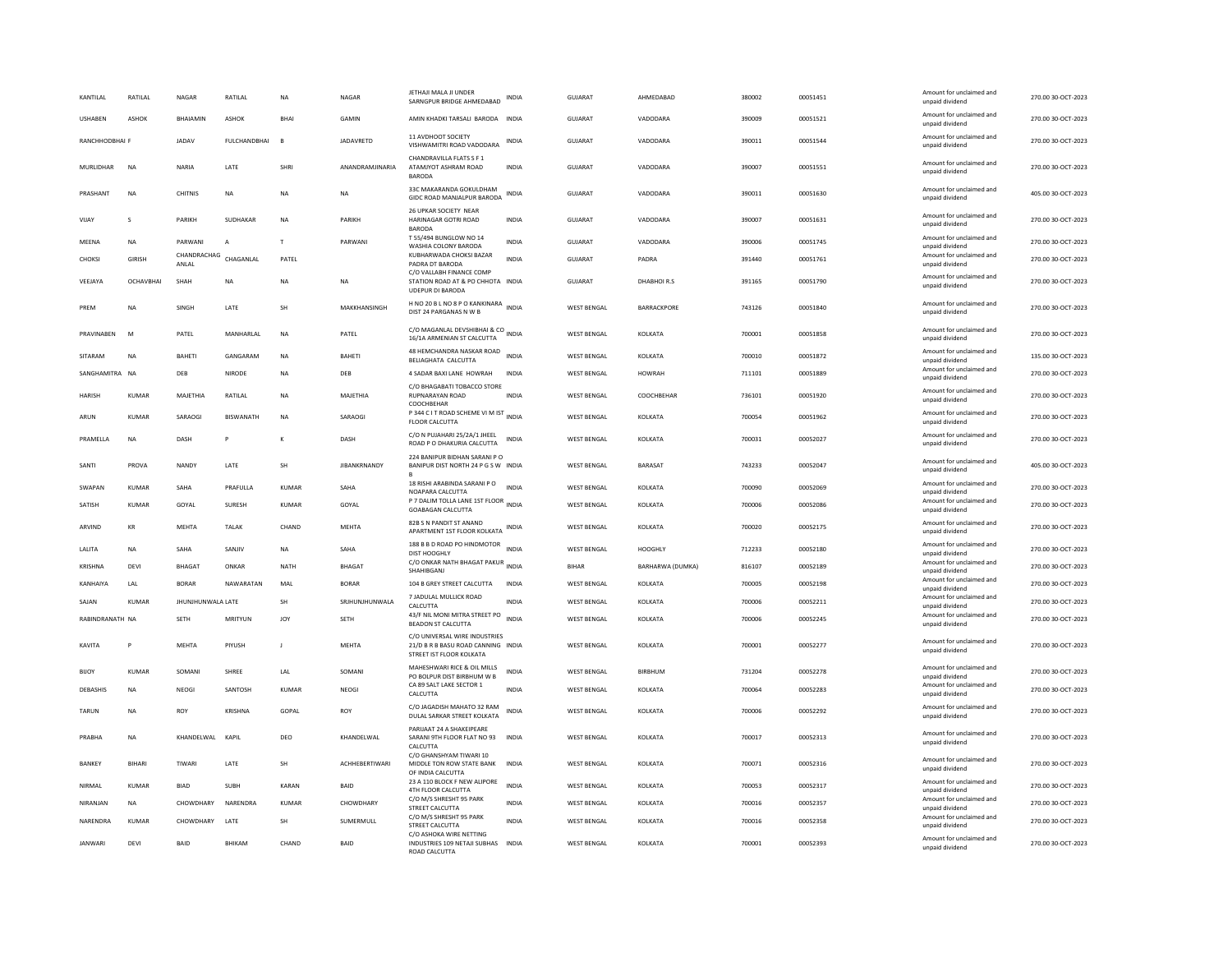| BHAGWATI       | H            | <b>JOSHI</b>     | HASMUKHRAI        | <b>JOSHI</b>         | <b>HW</b>         | C/O HAM INTERNATIONAL 40<br>STRAND ROAD P BOX NO 269 2ND INDIA<br>FLOOR ROOM NO 57 CALCUTTA                    |              | <b>WEST BENGAL</b> | KOLKATA         | 700001 | 00052404 | Amount for unclaimed and<br>unpaid dividend                    | 270.00 30-OCT-2023 |
|----------------|--------------|------------------|-------------------|----------------------|-------------------|----------------------------------------------------------------------------------------------------------------|--------------|--------------------|-----------------|--------|----------|----------------------------------------------------------------|--------------------|
| KIRTI          | <b>RFN</b>   | PATEL            | ASHWIN            | $\mathbb{R}$         | PATEL             | SISHIR BHADURI SARANI<br>KHUDIRAM PALLY SILIGURI                                                               | <b>INDIA</b> | <b>WEST BENGAL</b> | SILIGURI        | 734401 | 00052439 | Amount for unclaimed and<br>unpaid dividend                    | 270.00 30-OCT-2023 |
| ANIMA          | NA           | LAHIRI           | RATHINDRA         | NATH                 | LAHIRI            | 12 JOYNARAYAN BANERJEE LANE<br>CALCUTTA                                                                        | <b>INDIA</b> | <b>WEST BENGAL</b> | KOLKATA         | 700036 | 00052452 | Amount for unclaimed and<br>unpaid dividend                    | 270.00 30-OCT-2023 |
| <b>BINA</b>    | DEVI         | MANIHAR          | NARAYAN           | DAS                  | MANIHAR           | P 308 CIT ROAD SCHEME VI M<br>KAKUR GACHI CALCUTTA                                                             | <b>INDIA</b> | <b>WEST BENGAL</b> | KOLKATA         | 700054 | 00052507 | Amount for unclaimed and<br>unpaid dividend                    | 270.00 30-OCT-2023 |
| SEEMA          | DEVI         | <b>BANGANI</b>   | CHANDRA           | PRAKASH              | <b>BENGANI</b>    | PUSPANJALI APPARTMENT 5TH<br>FLOOR 28/1/2 DOBSON ROAD<br><b>HOWRAH</b>                                         | <b>INDIA</b> | <b>WEST BENGAL</b> | HOWRAH          | 711101 | 00052518 | Amount for unclaimed and<br>unpaid dividend                    | 270.00.30-OCT-2023 |
| SARITA         | NA           | JAIN             | SUMAT             | CHAND                | JAIN              | C/O SUMAT CHAND JAIN 174<br>RABINDRA SARANI CALCUTTA<br>SURANA BHAWAN (NEAR                                    | INDIA        | <b>WEST BENGAL</b> | KOLKATA         | 700007 | 00052599 | Amount for unclaimed and<br>unpaid dividend                    | 270.00 30-OCT-2023 |
| SUSHIL         | <b>KUMAR</b> | MUNDRA           | NATHMAL           | NA                   | MUNDRA            | MARWARI PATTI) 117 D J ROAD P<br>O BHADRAKALI DIST HOOGHLY (W INDIA                                            |              | WEST BENGAL        | HOOGHLY         | 712232 | 00052601 | Amount for unclaimed and<br>unpaid dividend                    | 270.00 30-OCT-2023 |
| AMIT           | <b>NA</b>    | DUTTA            | LATE              | SH                   | AMULYADUTTA       | 35/1 JOGENDRA BASAK ROAD<br><b>BARANAGAR CALCUTTA</b>                                                          | <b>INDIA</b> | WEST BENGAL        | KOLKATA         | 700036 | 00052622 | Amount for unclaimed and<br>unpaid dividend                    | 270.00 30-OCT-2023 |
| DIPIKA         | <b>NA</b>    | <b>GANDHI</b>    | SHASHI            | KANT                 | <b>GANDHI</b>     | 313 RABINDRA SARANI CALCUTTA INDIA                                                                             |              | <b>WEST BENGAL</b> | KOLKATA         | 700006 | 00052631 | Amount for unclaimed and<br>unpaid dividend                    | 270.00 30-OCT-2023 |
| ANJAN          | NA           | ROY              | RAMENDRA          | LAL                  | ROY               | 42/116 DUM DUM ROA PO MOTI<br>JHEEL CALCUTTA                                                                   | <b>INDIA</b> | <b>WEST BENGAL</b> | KOLKATA         | 700074 | 00052686 | Amount for unclaimed and<br>unpaid dividend                    | 270.00 30-OCT-2023 |
| <b>BIMAL</b>   | <b>KUMAR</b> | KOTHARI          | CHOUTH            | MAL                  | KOTHARI           | C/O AMARDEEP ELECTRONICS<br>SECON LANE BENACHITY PO<br><b>DURGAPUR W B</b><br>P 4 NEW HOWRAH BRIDGE            | <b>INDIA</b> | WEST BENGAL        | <b>DURGAPUR</b> | 713213 | 00052710 | Amount for unclaimed and<br>unpaid dividend                    | 270.00 30-OCT-2023 |
| KUNDAN         | MAI          | <b>RENGANI</b>   | ATF               | <b>SH</b>            | <b>INDERCHAND</b> | APPROACH ROAD ROOM NO1018 INDIA<br>CALCUTTA                                                                    |              | <b>WEST BENGAL</b> | <b>KOLKATA</b>  | 700001 | 00052715 | Amount for unclaimed and<br>unpaid dividend                    | 21.60.30-OCT-2023  |
| <b>GULABI</b>  | DEVI         | SHAW             | <b>BHOLA</b>      | <b>NATH</b>          | SHAW              | 23/2 DARPO NARAYAN TAGORE<br>STREET CALCUTTA<br>C/O UPEN CH SAHA                                               | <b>INDIA</b> | <b>WEST BENGAL</b> | KOLKATA         | 700007 | 00052716 | Amount for unclaimed and<br>unpaid dividend                    | 405.00 30-OCT-2023 |
| UTPAL          | NA           | SAHA             | UPEN              | CH                   | SAHA              | PURPAPUTIARY CHAKDAHA SAHA INDIA<br>PARA P O PURBAPUTIARY<br>CALCUTTA                                          |              | <b>WEST BENGAL</b> | KOLKATA         | 700093 | 00052729 | Amount for unclaimed and<br>unpaid dividend                    | 270.00 30-OCT-2023 |
| MOHANI         | DEVI         | NAHATA           | SUJAN             | MAL                  | NAHATA            | C/O HARAK CHAND SUJAN MAL<br>113 B MANOHAR DAS KATRA                                                           | <b>INDIA</b> | <b>WEST BENGAL</b> | KOLKATA         | 700007 | 00052794 | Amount for unclaimed and                                       | 270.00 30-OCT-2023 |
| ASHUTOSH       | <b>NA</b>    | MUKHERJEE        | LATE              | SH                   |                   | CALCUTTA<br>DHIRENDRANATHMUKH 57 E HINDUSTHAN PARK FLAT NO INDIA                                               |              | WEST BENGAL        | KOLKATA         | 700029 | 00052802 | unpaid dividend<br>Amount for unclaimed and                    | 270.00 30-OCT-2023 |
| KAMAI          | KUMAR        | NAHATA           | BIJAY             | SINGH                | ER<br>NAHATA      | 73 3RD FLOOR CALCUTTA<br>C/O A C BHUTORIA AND CO 2<br>INDIA EXCHANGE PLACE 2ND                                 | INDIA        | <b>WEST BENGAL</b> | KOLKATA         | 700001 | 00052810 | unpaid dividend<br>Amount for unclaimed and<br>unpaid dividend | 270.00 30-OCT-2023 |
|                |              |                  |                   |                      |                   | FLOOR CALCUTTA<br>156/1/1 B T ROAD OPP K MODEL                                                                 |              |                    |                 |        |          | Amount for unclaimed and                                       |                    |
| SURAJ          | DEVI         | <b>DOSHI</b>     | LATE              | $\mathsf{SH}\xspace$ | SUBHKARANDOSHI    | SCHOOL CALCUTTA                                                                                                | <b>INDIA</b> | WEST BENGAL        | KOLKATA         | 700035 | 00052870 | unpaid dividend                                                | 270.00 30-OCT-2023 |
| CHANDIDAS      | <b>NA</b>    | BANERJEE         | <b>BACHARAM</b>   | <b>NA</b>            | BANERJEE          | 528/1 CIRCULAR ROAD SHIBPUR<br><b>DIST HOWRAH</b>                                                              | INDIA        | <b>WEST BENGAL</b> | <b>HOWRAH</b>   | 711102 | 00052880 | Amount for unclaimed and<br>unpaid dividend                    | 270.00 30-OCT-2023 |
| <b>NISHANT</b> | <b>NA</b>    | SARAF            | ARUN              | <b>NA</b>            | SARAF             | C/O SARAF ENTERPRISES 158<br>JAMUNALAL BAJAJ ST CALCUTTA                                                       | <b>INDIA</b> | <b>WEST BENGAL</b> | KOLKATA         | 700007 | 00052918 | Amount for unclaimed and<br>unpaid dividend                    | 270.00 30-OCT-2023 |
| MALABIKA       | <b>NA</b>    | <b>GHOSH</b>     | <b>UMA</b>        | PRASAD               | GHOSH             | INDA NEAR VETERINARY HOSPITAL INDIA<br>P O INDA KHARAGPUR                                                      |              | <b>WEST BENGAL</b> | KHARAGPUR       | 721305 | 00052949 | Amount for unclaimed and<br>unpaid dividend                    | 270.00 30-OCT-2023 |
| MANOJ          | <b>KUMAR</b> | AGARWAL          | SHYAM             | SUNDAR               | AGARWAL           | C/O PATEL WATER LINES 26/1/1 B INDIA<br>STRAND ROAD CALCUTTA                                                   |              | <b>WEST BENGAL</b> | KOLKATA         | 700001 | 00052987 | Amount for unclaimed and<br>unpaid dividend                    | 270.00 30-OCT-2023 |
| SANJAY         | <b>NA</b>    | BANERJEE         | KALA              | CHAND                | BANERJEE          | 156/30 B T ROAD NORTH PARK<br>DUNLOP BRIDGE CALCUTTA                                                           | <b>INDIA</b> | <b>WEST BENGAL</b> | KOLKATA         | 700035 | 00053027 | Amount for unclaimed and<br>unpaid dividend                    | 270.00 30-OCT-2023 |
| SWAPNA         | <b>NA</b>    | ROY              | SWAPAN            | <b>NA</b>            | ROY               | TA 21 MALLAGURI REGULATED<br>MARKET P O PRADHAN NAGAR<br>SILIGURI                                              | <b>INDIA</b> | WEST BENGAL        | SILIGURI        | 734403 | 00053066 | Amount for unclaimed and<br>unpaid dividend                    | 270.00 30-OCT-2023 |
| JEET           | MAL          | SINGHI           | LATE              | SH                   | SINCHIYALALSINGH  | C/O P C SINGHI EAST INDIA<br>COMMER CO LTD 1 OLD COURT<br>HOUSE CORNER CALCUTTA<br>C/O SHRI KISHORE TIWARE M/S | <b>INDIA</b> | <b>WEST BENGAL</b> | KOLKATA         | 700001 | 00053087 | Amount for unclaimed and<br>unpaid dividend                    | 270.00 30-OCT-2023 |
| PUSHPA         | <b>NA</b>    | <b>TEWARI</b>    | KISHORE           | <b>NA</b>            | TEWARI            | PRISM CEMENT LTD (PURCHASE<br>DEPT) HOTEL RAJDEEP REWA<br>ROAD SATNA (MP)                                      | <b>INDIA</b> | MADHYA PRADESH     | SATNA           | 485001 | 00053116 | Amount for unclaimed and<br>unpaid dividend                    | 540.00 30-OCT-2023 |
| PRABIR         | <b>KUMAR</b> | <b>GHOSH</b>     | MANILAL           | <b>NA</b>            | <b>GHOSH</b>      | ELECTRICAL ENGINEERING DEPT<br>JADAVPUR UNIVERSITY CALCUTTA                                                    | <b>INDIA</b> | <b>WEST BENGAL</b> | KOLKATA         | 700032 | 00053146 | Amount for unclaimed and<br>unpaid dividend                    | 270.00 30-OCT-2023 |
| NEELAM         | <b>NA</b>    | DUIARI           | <b>SHANKAR</b>    | LAL                  | <b>DUIARI</b>     | C/O LAL CHAND DUJARI 27/2<br>BANSTALLA STREET CALCUTTA                                                         | <b>INDIA</b> | <b>WEST BENGAL</b> | <b>KOI KATA</b> | 700007 | 00053178 | Amount for unclaimed and<br>unpaid dividend                    | 270.00.30-OCT-2023 |
| SHARDA         | <b>NA</b>    | PAREEK           | <b>BISHAN</b>     | LAL                  | PAREEK            | C/O HANUMAN MAL BOTHRA 6TH<br>FLOOR 121 N S ROAD CALCUTTA                                                      | <b>INDIA</b> | <b>WEST BENGAL</b> | KOLKATA         | 700001 | 00053195 | Amount for unclaimed and<br>unpaid dividend                    | 270.00 30-OCT-2023 |
| GOPAL          | KRISHAN      | CHANDAK          | MANMAL            | <b>NA</b>            | CHANDAK           | C/O RUPNAAYAN PUR METAL &<br>WIRE INDUST 16 B SHAKESPEARE INDIA<br>SARANI CALCUTTA                             |              | <b>WEST BENGAL</b> | KOLKATA         | 700071 | 00053256 | Amount for unclaimed and<br>unpaid dividend                    | 270.00 30-OCT-2023 |
| PARBATI        | DEVI         | PIRTANI          | NANDLAL           | NA                   | PIRTANI           | C/O KISHANLAL NANDLAL A T<br>ROAD JORHAT ASSAM                                                                 | <b>INDIA</b> | ASSAM              | <b>JORHAT</b>   | 785001 | 00053311 | Amount for unclaimed and<br>unpaid dividend                    | 270.00 30-OCT-2023 |
| PRADEEP        | KUMAR        | <b>AGARWAI A</b> | <b>BAIRANGLAL</b> | <b>NA</b>            | <b>AGARWAI A</b>  | C/O BAJRANG LAL BADRI PRASAD<br>157 N S ROAD CALCUTTA                                                          | <b>INDIA</b> | <b>WEST BENGAL</b> | <b>KOI KATA</b> | 700001 | 00053345 | Amount for unclaimed and<br>unpaid dividend                    | 270.00.30-OCT-2023 |
| PARESH         | <b>NA</b>    | RHATIA           | MANSINGH          | <b>NA</b>            | <b>BHATIA</b>     | C/O M/S ANAND STORE 218A<br>JAMUNALAL BAJAJ STREET<br>CALCUTTA                                                 | <b>INDIA</b> | <b>WEST BENGAL</b> | KOLKATA         | 700007 | 00053358 | Amount for unclaimed and<br>unpaid dividend                    | 270.00 30-OCT-2023 |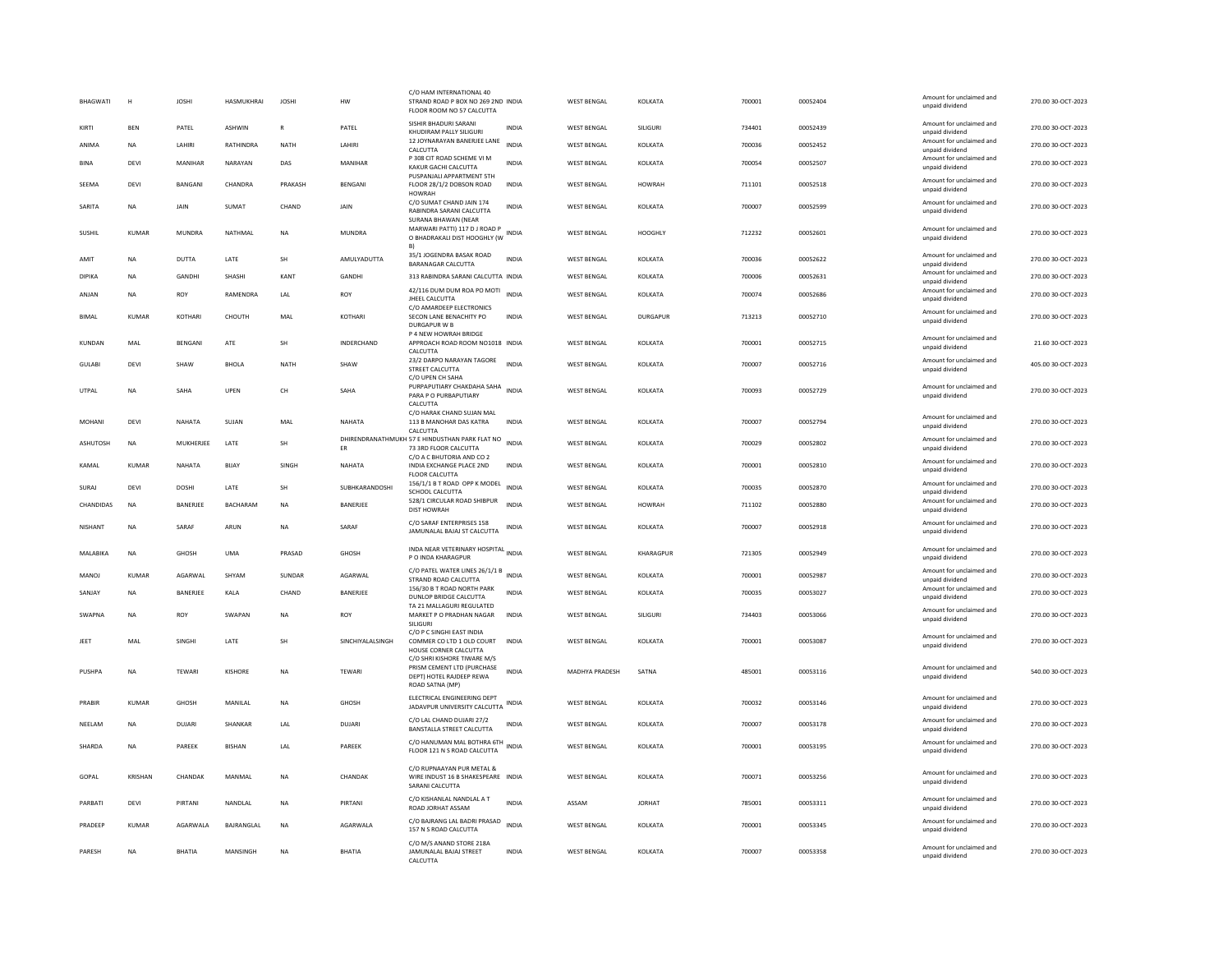| RAIN          |                 | <b>NA</b>      | DFVI             | KAILASH         | KUMAR         | VFRMA             | CARE KAILASH KUMAR VERMA PO INDIA<br>KAHALGAON DIST BHG                                       |              | <b>BIHAR</b>          | ASARGANJ       | 813203 | 00053369 | Amount for unclaimed and<br>unpaid dividend | 270.00 30-OCT-2023 |
|---------------|-----------------|----------------|------------------|-----------------|---------------|-------------------|-----------------------------------------------------------------------------------------------|--------------|-----------------------|----------------|--------|----------|---------------------------------------------|--------------------|
| SUSHIL        |                 | <b>KUMAR</b>   | AGRAWAL          | SATYANARAYAN    | AGRAWAL       |                   | 34 D MAHERSHI DEVENDRA ROAD<br>BHAWAN 1ST FLOOR CALCUTTA                                      | <b>INDIA</b> | <b>WEST BENGAL</b>    | KOLKATA        | 700006 | 00053407 | Amount for unclaimed and<br>unpaid dividend | 270.00 30-OCT-2023 |
| ASHOK         |                 | KUMAR          | <b>IHAIHARIA</b> | <b>I ATF</b>    | <b>SH</b>     | A                 | MAHABIRPRASADJHAJH 59/1 KHETRA MITRA LANE SALKIA INDIA<br><b>HOWRAH</b>                       |              | <b>WEST RENGAL</b>    | <b>HOWRAH</b>  | 711106 | 00053429 | Amount for unclaimed and<br>unpaid dividend | 270.00 30-OCT-2023 |
| ANJANA        |                 | KUMARI         | MADHOGARIA       | <b>DURGA</b>    | PRASAD        | MADHOGARIA        | MOTI SOAP FACTORY PPO<br><b>BARAKAR DIST BURDWAN</b>                                          | <b>INDIA</b> | <b>WEST BENGAL</b>    | ASANSOL        | 713324 | 00053435 | Amount for unclaimed and<br>unpaid dividend | 270.00 30-OCT-2023 |
| SANJAY        |                 | <b>KUMAR</b>   | MADHOGARIA DURGA |                 | PRASAD        | <b>MADHOGARIA</b> | MOTI SOAP FACTORY PPO<br>BARAKAR DIST BURDWAN                                                 | <b>INDIA</b> | <b>WEST BENGAL</b>    | ASANSOL        | 713324 | 00053436 | Amount for unclaimed and<br>unpaid dividend | 270.00 30-OCT-2023 |
| SURESH        |                 | <b>KUMAR</b>   | PODDAR           | BILASH          | RAY           | PODDAR            | C/O PHUL CHAND SURESH KUMAR<br>23/1 MAHARSHI DEVENDRA<br>CALCUTTA                             | <b>INDIA</b> | <b>WEST BENGAL</b>    | KOLKATA        | 700007 | 00053443 | Amount for unclaimed and<br>unpaid dividend | 270.00 30-OCT-2023 |
| KALIPADA      |                 | <b>NA</b>      | HALDER           | LATE            | SH            | RAMPADAHALDER     | PROP OVERHAUL SHOP NEW<br>TECHNICAL AREA I A CALCUTTA<br><b>AIRPORT</b>                       | <b>INDIA</b> | <b>WEST BENGAL</b>    | KOLKATA        | 700052 | 00053475 | Amount for unclaimed and<br>unpaid dividend | 270.00 30-OCT-2023 |
|               |                 | s              | SEHGAL           | LATE            | SH            | PSSEHGAL          | 91/1A BONDEL ROAD CALCUTTA INDIA                                                              |              | <b>WEST BENGAL</b>    | KOLKATA        | 700019 | 00053494 | Amount for unclaimed and<br>unpaid dividend | 270.00 30-OCT-2023 |
| AWADH         |                 | <b>BIHARI</b>  | TIWARI           | BALESHWAR       | NA            | TIWARI            | 230 SHIBPUR ROAD PO SHIBPUR<br>DIST HOWRAH W B                                                | <b>INDIA</b> | <b>WEST BENGAL</b>    | <b>HOWRAH</b>  | 711102 | 00053521 | Amount for unclaimed and<br>unpaid dividend | 270.00 30-OCT-2023 |
| KAVITA        |                 | <b>NA</b>      | <b>BAGREE</b>    | GOPAL           | DAS           | <b>BAGREE</b>     | 63 RATAN SARKAR GARDEN<br>STREET CALCUTTA                                                     | <b>INDIA</b> | <b>WEST BENGAL</b>    | KOLKATA        | 700007 | 00053538 | Amount for unclaimed and<br>unpaid dividend | 270.00 30-OCT-2023 |
| SARDAR        |                 | KANWAR         | SINGHVI          | <b>MOHANRAJ</b> | <b>NA</b>     | SINGHVI           | C/O MOHAN RAJ SINGHVI 42<br>VIVEKANAND ROAD CALCUTTA                                          | INDIA        | <b>WEST BENGAL</b>    | KOLKATA        | 700007 | 00053567 | Amount for unclaimed and<br>unpaid dividend | 270.00 30-OCT-2023 |
|               | RAMESHWAR       | DAYAL          | KHANDELWAL       | <b>NA</b>       | <b>NA</b>     | <b>NA</b>         | KHANDELWAL MEDICAL STORES<br>SADAR BAZAR MORAR GWALIOR                                        | <b>INDIA</b> | MADHYA PRADESH        | GWALIOR        | 474006 | 00053604 | Amount for unclaimed and<br>unpaid dividend | 270.00 30-OCT-2023 |
| PRAMOD        |                 | <b>NA</b>      | <b>JAIN</b>      | GYAN            | CHAND         | <b>JAIN</b>       | C/O MR GYAN CHAND JAIN<br>ADVCATE MANIRAM KA BADA<br>DANAOLI GWALIOF                          | <b>INDIA</b> | <b>MADHYA PRADESH</b> | <b>GWALIOR</b> | 474001 | 00053621 | Amount for unclaimed and<br>unpaid dividend | 405.00 30-OCT-2023 |
|               |                 | K              | SINGHAL          | ${\sf R}$       |               | SINGHAL           | VISHNU ELECTRICALS DAULAT<br><b>GANJ GWALIOR</b>                                              | INDIA        | MADHYA PRADESH        | GWALIOR        | 474001 | 00053629 | Amount for unclaimed and<br>unpaid dividend | 270.00 30-OCT-2023 |
| NITIN         |                 | <b>NA</b>      | BANSAL           | <b>UTTAM</b>    | CHAND         | BANSAL            | NEW INDIA DRUG HOUSE HUZRAT<br><b>ROAD GWALIOR</b>                                            | <b>INDIA</b> | MADHYA PRADESH        | GWALIOR        | 474001 | 00053633 | Amount for unclaimed and<br>unpaid dividend | 270.00 30-OCT-2023 |
| PADMA         |                 | <b>NA</b>      | <b>UPASANI</b>   | $\mathbb{R}$    | $\mathcal{S}$ | <b>UPASANI</b>    | DANDEKAR HOUSE SHINDE KI<br>CHHUNI LASHKAR GWALIOR                                            | <b>INDIA</b> | <b>MADHYA PRADESH</b> | <b>GWALIOR</b> | 474009 | 00053634 | Amount for unclaimed and<br>unpaid dividend | 270.00 30-OCT-2023 |
| PURAN         |                 | CHAND          | GOYAL            | RAMJI           | LAL           | $\mathbf{H}$      | F 5 CHETAK PURI NEAR A G OFFICE<br><b>GWALIOR M P</b>                                         | <b>INDIA</b> | MADHYA PRADESH        | <b>GWALIOR</b> | 474009 | 00053652 | Amount for unclaimed and<br>unpaid dividend | 270.00 30-OCT-2023 |
| <b>RAMESH</b> |                 | <b>KUMAR</b>   | DABAS            | RISAL           | <b>NA</b>     | SINGH             | 85 ARMD REGT C/O 56 APO                                                                       | <b>INDIA</b> | <b>ANDHRA PRADESH</b> | HYDERABAD      | 500003 | 00053667 | Amount for unclaimed and<br>unpaid dividend | 270.00 30-OCT-2023 |
| MADHU         |                 | <b>NA</b>      | JAIN             | AMAF            | CHAND         | JAIN              | RETI PHATAK LOHA MANDI<br><b>GWALIOR</b>                                                      | <b>INDIA</b> | <b>MADHYA PRADESH</b> | <b>GWALIOR</b> | 474003 | 00053699 | Amount for unclaimed and<br>unpaid dividend | 270.00 30-OCT-2023 |
| RADHIKA       |                 | <b>NA</b>      | KHANDELWAL       | CHANDRA         | <b>NA</b>     | PRAKASH           | ANKIT MEDICALS GANESH BAZAR<br><b>I ASHKAR GWALIOR</b>                                        | <b>INDIA</b> | MADHYA PRADESH        | <b>GWALIOR</b> | 474001 | 00053716 | Amount for unclaimed and<br>unpaid dividend | 270.00 30-OCT-2023 |
| MEENA         |                 | <b>NA</b>      | CHAUHAN          | B               |               | SCHAUHAN          | C/O B R S CHAYHAN CIRLY QT NO<br>923 B RB III NEAR KHATIBABA RLY INDIA<br><b>JHANSI U P</b>   |              | <b>UTTAR PRADESH</b>  | <b>JHANSI</b>  | 284003 | 00053752 | Amount for unclaimed and<br>unpaid dividend | 135.00 30-OCT-2023 |
| VIJAY         |                 | KUMAR          | AGARWAL          | PRAHLAD         | DAS           | AGARWAL           | C/O P.D.AGARWAL,ADVOCATE,<br>NIMBALKAR KI GOTH<br>NO.2, KAMPOO, LASHKAR,<br><b>GWALIOR</b>    | <b>INDIA</b> | MADHYA PRADESH        | <b>GWALIOR</b> | 474009 | 00053756 | Amount for unclaimed and<br>unpaid dividend | 270.00 30-OCT-2023 |
| KULDEEP       |                 | SINGH          | GOUR             | <b>JAGDISH</b>  | SINGH         | GOUR              | NEAR MARVARI DHARMSALA<br>GHAS MANDI MORAR GWALIOR<br>M <sub>P</sub>                          | <b>INDIA</b> | MADHYA PRADESH        | GWALIOR        | 474006 | 00053759 | Amount for unclaimed and<br>unpaid dividend | 270.00 30-OCT-2023 |
| RAJ           |                 | KUMAR          | GUPTA            | <b>RFNI</b>     | <b>NA</b>     | PRASAD            | C/O SHANTI TYRES M S ROAD<br><b>GOPAL PURA MORENA</b>                                         | <b>INDIA</b> | ANDHRA PRADESH        | HYDERARAD      | 500003 | 00053782 | Amount for unclaimed and<br>unpaid dividend | 270.00 30-OCT-2023 |
|               | MANOHAR         | $\overline{A}$ | PATHAK           | NANDRAM         | PPATHAK       | RETD              | 11/8 SOUTH TUKOGANI B/H<br>AMBER MESH BEHIND NATH<br><b>MANDIR INDORF</b>                     | INDIA        | MADHYA PRADESH        | INDORE         | 452001 | 00053811 | Amount for unclaimed and<br>unpaid dividend | 270.00 30-OCT-2023 |
| ASHA          |                 | BAI            | <b>JOHARI</b>    | RAVINDRA        | KUMAR         | <b>JOHARI</b>     | JAIN MANDIR CHOWRAHA<br>SARAFA BAZAR KHANDWA                                                  | <b>INDIA</b> | MADHYA PRADESH        | KHANDWA        | 450001 | 00053845 | Amount for unclaimed and<br>unpaid dividend | 270.00 30-OCT-2023 |
|               | <b>DEVENDRA</b> | <b>KUMAR</b>   | PATHAK           | DEVKI           | NANDAN        | PATHAK            | NEAR OLD HOUSE OF LILA JAIN<br>SUBHASH COLONY GUNA                                            | <b>INDIA</b> | MADHYA PRADESH        | <b>GUNA</b>    | 473001 | 00053892 | Amount for unclaimed and<br>unpaid dividend | 270.00 30-OCT-2023 |
| <b>JYOTI</b>  |                 | <b>NA</b>      | MALIK            | AJAY            | PAL           | SINGHMALIK        | C/O MRS ANAND MALIK W/O SH K<br>S MALIK H NO - 215 SECTOR - 14 INDIA<br><b>ROHTAK HARYANA</b> |              | HARYANA               | <b>ROHTAK</b>  | 124001 | 00053903 | Amount for unclaimed and<br>unpaid dividend | 270.00 30-OCT-2023 |
| PANKAJ        |                 | <b>NA</b>      | JAIN             | AMRITLAL        | <b>NA</b>     | JAIN              | PANKAJ KUMAR AMRIT LAL JAIN<br>289 M G ROAD JAYANT STORES<br>ALI RAJPUR M P                   | <b>INDIA</b> | MADHYA PRADESH        | ALIRAJPUR      | 457887 | 00053925 | Amount for unclaimed and<br>unpaid dividend | 270.00 30-OCT-2023 |
| SATNAM        |                 | <b>KAUR</b>    | <b>BAGGA</b>     | DARSHAN         | <b>NA</b>     | SINGH             | SHARMA BUILDING GUNA                                                                          | <b>INDIA</b> | MADHYA PRADESH        | <b>GUNA</b>    | 473001 | 00053983 | Amount for unclaimed and<br>unpaid dividend | 270.00 30-OCT-2023 |
| RASHMI        |                 | <b>NA</b>      | DOSHI            | <b>HFMANT</b>   | <b>NA</b>     | <b>DOSHI</b>      | 103 ANOOP NAGAR INDORE                                                                        | <b>INDIA</b> | MADHYA PRADESH        | <b>INDORF</b>  | 452008 | 00053991 | Amount for unclaimed and<br>unpaid dividend | 270.00 30-OCT-2023 |
| SANJAY        |                 | <b>KUMAR</b>   | <b>BOHRA</b>     | <b>SURESH</b>   | CHAND         | <b>BOHRA</b>      | 15 A RAM LAXMAN BAZAR<br><b>INDORE</b>                                                        | <b>INDIA</b> | MADHYA PRADESH        | <b>INDORE</b>  | 452002 | 00054004 | Amount for unclaimed and<br>unpaid dividend | 270.00 30-OCT-2023 |
| CEEMA         |                 | DEVI           | PUNJABI          | JAGDISH         | NA            | PUNJABI           | 48 B RADHA NAGAR COLONY<br><b>INDORE M P</b>                                                  | <b>INDIA</b> | MADHYA PRADESH        | INDORE         | 452001 | 00054009 | Amount for unclaimed and<br>unpaid dividend | 270.00 30-OCT-2023 |
| GOVIND        |                 | <b>NA</b>      | SARWATE          | VESUDEO         | SARWATE       | RETD              | 43 TATYA SARWATE NAGAR JUNI<br>INDORE                                                         | <b>INDIA</b> | MADHYA PRADESH        | INDORE         | 452001 | 00054028 | Amount for unclaimed and<br>unpaid dividend | 270.00 30-OCT-2023 |
| DINESH        |                 | <b>KUMAR</b>   | JAIN             | GULABCHAND      | $_{\rm{J1}}$  | <b>JAINPROF</b>   | 17/1 OLD PALASIA NEAR SAGAR<br>APT INDORE                                                     | <b>INDIA</b> | MADHYA PRADESH        | <b>INDORE</b>  | 452018 | 00054035 | Amount for unclaimed and<br>unpaid dividend | 405.00 30-OCT-2023 |
| RANI          |                 | <b>NA</b>      | AGRAWAI          | RATANI AI       | <b>NA</b>     | AGRAWAL           | 106 M G ROAD RAJWADA CHOWK INDIA<br>DHAR M P                                                  |              | <b>MADHYA PRADESH</b> | DHAR           | 454001 | 00054051 | Amount for unclaimed and<br>unpaid dividend | 270.00 30-OCT-2023 |
|               | MANORAMA        | <b>NA</b>      | SARDA            | <b>SHRI</b>     | PRHALAD       | DASSARDA          | 8 JOBAT APARTMENT 12/3 OLD                                                                    | <b>INDIA</b> | MADHYA PRADESH        | <b>INDORE</b>  | 452001 | 00054069 | Amount for unclaimed and                    | 270.00 30-OCT-2023 |
| MANJULA       |                 | NA             | SHAH             | VANECHAND       | <b>NA</b>     | SHAH              | PALASIA INDORE M P<br>207 SHRINAGAR COLONY INDORE INDIA                                       |              | <b>MADHYA PRADESH</b> | INDORE         | 452001 | 00054121 | unpaid dividend<br>Amount for unclaimed and | 270.00 30-OCT-2023 |
|               |                 |                |                  |                 |               |                   |                                                                                               |              |                       |                |        |          | unpaid dividend                             |                    |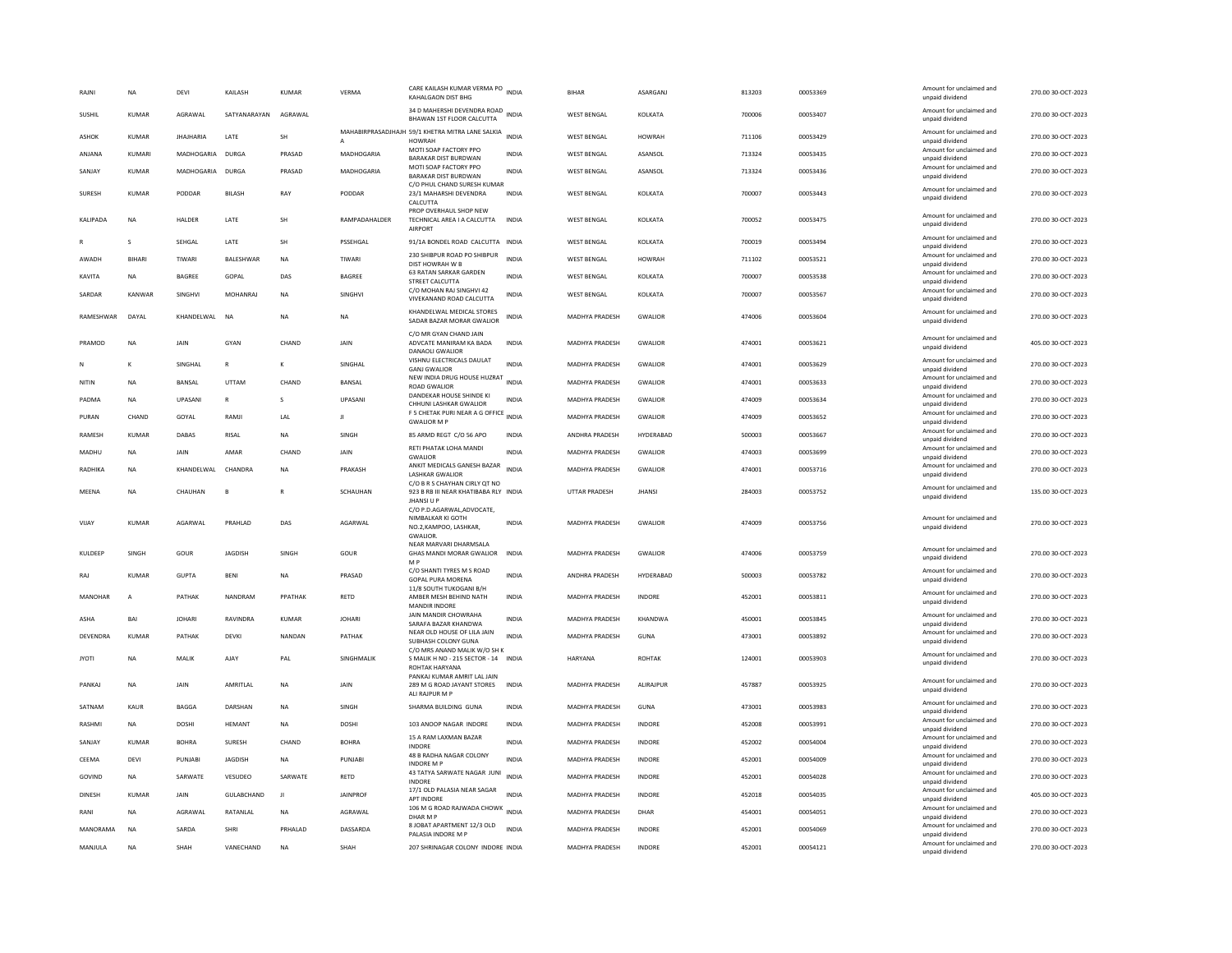| HARENDRA<br>RAMESH | SINGH<br>NA    | RATHORE<br>KHANDELWAL | MAHENDRA<br>MADANLAL | SINGH<br>NA  | <b>RATHORE</b><br>KHANDELWAL | 110 TEXTILE CLERK COLONY<br><b>INDORE M F</b><br>110 RAM CHAND NAGAR BIJASEN         | INDIA<br><b>INDIA</b> | MADHYA PRADESH<br>MADHYA PRADESH | <b>INDORE</b><br>INDORE | 452008<br>452001 | 00054144<br>00054155 | Amount for unclaimed and<br>unpaid dividend<br>Amount for unclaimed and | 270.00 30-OCT-2023<br>270.00 30-OCT-2023 |
|--------------------|----------------|-----------------------|----------------------|--------------|------------------------------|--------------------------------------------------------------------------------------|-----------------------|----------------------------------|-------------------------|------------------|----------------------|-------------------------------------------------------------------------|------------------------------------------|
|                    | CHANDRA        | MAHESHWARI KRISHNA    |                      |              |                              | ROAD INDORE M P                                                                      |                       |                                  |                         |                  |                      | unpaid dividend<br>Amount for unclaimed and                             |                                          |
| <b>UMESH</b>       |                |                       |                      | GOPAL        | M                            | 31 MAIN STREET MHOW                                                                  | <b>INDIA</b>          | <b>MADHYA PRADESH</b>            | <b>MHOW</b>             | 453441           | 00054163             | unpaid dividend<br>Amount for unclaimed and                             | 270.00 30-OCT-2023                       |
| PREMLATA           | NA             | AGRAWAL               | TIKAMCHAND           | <b>NA</b>    | AGRAWAL                      | 12/3 MALHARGANJ INDORE M P<br>F 94/1 LAV KUSH AVAS VIHAR                             | INDIA                 | MADHYA PRADESH                   | INDORE                  | 452002           | 00054164             | unpaid dividend<br>Amount for unclaimed and                             | 270.00 30-OCT-2023                       |
| <b>RISHABH</b>     | KUMAR          | JAIN                  | NATHU                | RAM          | JAIN                         | SUKHLIYA INDORE<br>511 SHRYAS APARTMENT 41                                           | <b>INDIA</b>          | MADHYA PRADESH                   | INDORE                  | 452008           | 00054169             | unpaid dividend<br>Amount for unclaimed and                             | 270.00 30-OCT-2023                       |
| PIYUSH             | <b>NA</b>      | SHAH                  | <b>NA</b>            | <b>NA</b>    | <b>NA</b>                    | JANGAMPURA MALGANG BEHIND INDIA<br>N I C INDORE M P                                  |                       | <b>MADHYA PRADESH</b>            | <b>INDORE</b>           | 452004           | 00054191             | unpaid dividend                                                         | 270.00 30-OCT-2023                       |
| <b>ASHOK</b>       | KUMAR          | SHARMA                | <b>GHISALAL</b>      | <b>NA</b>    | SHARMA                       | 17/1 USHAGANJ INDORE                                                                 | <b>INDIA</b>          | MADHYA PRADESH                   | <b>INDORF</b>           | 452001           | 00054209             | Amount for unclaimed and<br>unpaid dividend                             | 270.00 30-OCT-2023                       |
| RIZWANA            |                |                       | <b>NA</b>            | NA           | <b>NA</b>                    | C/O A RANGWALA 205 SAIFY<br>COLONY KHATIWALA TANK<br>INDORE (MP)                     | <b>INDIA</b>          | MADHYA PRADESH                   | <b>INDORE</b>           | 452014           | 00054217             | Amount for unclaimed and<br>unpaid dividend                             | 270.00 30-OCT-2023                       |
| ARHAY              | <b>NA</b>      | DURFY                 | GOVIND               | RAM          | DURFY                        | 73 CHANAKYA PURI INDORE M P INDIA                                                    |                       | <b>MADHYA PRADESH</b>            | <b>INDORF</b>           | 452001           | 00054219             | Amount for unclaimed and<br>unpaid dividend                             | 270.00 30-OCT-2023                       |
| NAVIN              | CHAND          | JAIN                  | SAMRATHMAL           | <b>NA</b>    | JAIN                         | C/O PRAKASH LUNAWAT PO<br>BAMNIA W RLY DIST JHABUA M P                               | INDIA                 | MADHYA PRADESH                   | THANDLA                 | 457770           | 00054221             | Amount for unclaimed and<br>unpaid dividend                             | 270.00 30-OCT-2023                       |
| GURUBACHAN         | <b>NA</b>      | SALUJA                | PREM                 | SINGH        | SALUJA                       | 18 PARK ROAD NEAR RAJ KUMAR<br>MILL CHOURAHA INDORE                                  | <b>INDIA</b>          | MADHYA PRADESH                   | INDORE                  | 452003           | 00054249             | Amount for unclaimed and<br>unpaid dividend                             | 270.00 30-OCT-2023                       |
| 0 <sub>M</sub>     | PRAKASH        | RATHI                 | LAXI                 | NARAYAN      | RATHI                        | RAJASTHAN MACHINERY MART<br>MAIN ROAD HARDA M P                                      | <b>INDIA</b>          | MADHYA PRADESH                   | HARDA                   | 461331           | 00054275             | Amount for unclaimed and<br>unpaid dividend                             | 270.00 30-OCT-2023                       |
| RAJ                | KISHOR         | MAHAJAN               | <b>JAGDISH</b>       | CHANDRA      | MAHAJANRETD                  | MAHAIAN CHEMIST SURHASH<br>CHOWK SANAWAD DISTT<br><b>KHARGONE MP</b>                 | INDIA                 | ANDHRA PRADESH                   | HYDERABAD               | 500003           | 00054278             | Amount for unclaimed and<br>unpaid dividend                             | 270.00 30-OCT-2023                       |
| URMILA             | <b>NA</b>      | DAWANI                | KAILASH              | $_{\sf NA}$  | DAWANI                       | 545 KHATIWALA TANK INDORE M                                                          | <b>INDIA</b>          | MADHYA PRADESH                   | INDORE                  | 452001           | 00054303             | Amount for unclaimed and<br>unpaid dividend                             | 270.00 30-OCT-2023                       |
| <b>BALBIR</b>      | SINGH          | <b>SIROHI</b>         | LATE                 | <b>SH</b>    | SHISHRAMSINGHSIROH           | C/O SHRI MAHIPAL SIROHI J-24<br>JUDGE COMPOUND MALKHAN<br>NAGAR ALIGARH              | <b>INDIA</b>          | <b>UTTAR PRADESH</b>             | <b>ALIGARH</b>          | 202001           | 00054316             | Amount for unclaimed and<br>unpaid dividend                             | 270.00 30-OCT-2023                       |
| <b>RENU</b>        | <b>NA</b>      | SINGH                 | <b>JITENDRA</b>      | <b>NA</b>    | SINGH                        | C/O SHRI MAHIPAL SIROHI J-24<br>JUDGE COMPOUND MALKHAN<br>NAGAR ALIGARH              | <b>INDIA</b>          | UTTAR PRADESH                    | ALIGARH                 | 202001           | 00054317             | Amount for unclaimed and<br>unpaid dividend                             | 270.00 30-OCT-2023                       |
| SUDHIR             | NA             | SHIVHARE              | ${\sf R}$            | к            | SHIVHARE                     | 3/3 DEFENCE COLONY SHANTI<br><b>NAGAR KANPUR</b>                                     | <b>INDIA</b>          | UTTAR PRADESH                    | KANPUR                  | 208004           | 00054320             | Amount for unclaimed and<br>unpaid dividend                             | 270.00 30-OCT-2023                       |
| AMITA              | NA             | PANDEY                | OM                   | PRAKASH      | PANDEY                       | MIG 12 BARRA N NR MAMTA GAJ<br><b>SERVICE KANPUR</b>                                 | <b>INDIA</b>          | UTTAR PRADESH                    | KANPUR                  | 208027           | 00054373             | Amount for unclaimed and<br>unpaid dividend                             | 270.00 30-OCT-2023                       |
| <b>DAVINDER</b>    | <b>NA</b>      | KAUR                  | ATAMIIT              | <b>NA</b>    | <b>SINGH</b>                 | 120/839 RANJIT NAGAR KANPUR INDIA                                                    |                       | <b>UTTAR PRADESH</b>             | KANPUR                  | 208005           | 00054387             | Amount for unclaimed and<br>unpaid dividend                             | 270.00 30-OCT-2023                       |
| EFFIE              | <b>NA</b>      | PEREIRA               | PHILIP               | PERPEIRA     |                              | 470 CENTRE STREET PUNE                                                               | INDIA                 | MAHARASHTRA                      | PUNE                    | 411001           | 00054467             | Amount for unclaimed and<br>unpaid dividend                             | 270.00 30-OCT-2023                       |
| JAMSHED            | A              | FRENCHMAN             | ADIL                 | $\mathsf{I}$ | FRENCHMAN                    | 1 ALT COL TARAPORE RD PUNE                                                           | <b>INDIA</b>          | MAHARASHTRA                      | PUNE                    | 411001           | 00054488             | Amount for unclaimed and<br>unpaid dividend                             | 540.00 30-OCT-2023                       |
| SRALADEVI          | $\mathsf{v}$   | <b>BUMB</b>           | VILAS                | <b>KUMAR</b> | KBUMB                        | 4/10 ANAND SOCY SHANKAR SETH                                                         | <b>INDIA</b>          | MAHARASHTRA                      | PUNE                    | 411037           | 00054509             | Amount for unclaimed and                                                | 270.00 30-OCT-2023                       |
| <b>ASHOK</b>       | M              | JAIN                  | MANILAL              | B            | JAIN                         | <b>RD PUNE</b><br>91 NEW TIMBER MARKET PUNE                                          | <b>INDIA</b>          | MAHARASHTRA                      | PUNE                    | 411042           | 00054534             | unpaid dividend<br>Amount for unclaimed and                             | 270.00 30-OCT-2023                       |
| LATA               | $\overline{A}$ | JAIN                  | <b>NA</b>            | <b>NA</b>    | <b>NA</b>                    | 91 NEW TIMBER MARKET PUNE                                                            | <b>INDIA</b>          | MAHARASHTRA                      | PUNE                    | 411042           | 00054535             | unpaid dividend<br>Amount for unclaimed and                             | 270.00 30-OCT-2023                       |
|                    |                |                       |                      |              |                              |                                                                                      |                       |                                  |                         |                  |                      | unpaid dividend<br>Amount for unclaimed and                             |                                          |
| SURJIT             | SINGH          | CHHARRA               | NA                   | <b>NA</b>    | NA                           | 530 RASTA PETH PUNE<br>C/O R K KAPOOR I F S CHEIF                                    | INDIA                 | MAHARASHTRA                      | PUNE                    | 411011           | 00054566             | unpaid dividend                                                         | 270.00 30-OCT-2023                       |
| MAYARANI           | NA             | KAPOOR                | BANSHIDHAR           | <b>NA</b>    | KAPOOR                       | CONSERVATOR OF FOREST<br>SUNDERNAGAR H P                                             | INDIA                 | HIMACHAL PRADESH                 | SUNDERNAGAR             | 174402           | 00054592             | Amount for unclaimed and<br>unpaid dividend                             | 270.00 30-OCT-2023                       |
| SAVITA             | <b>NA</b>      | DHAWAN                | $\blacksquare$       | -11          | DHAWAN                       | SURYA BHAWAN NEAR KINGS<br>HOTEL ROOKVILE THE MALL<br>SHIMI A                        | <b>INDIA</b>          | HIMACHAL PRADESH                 | SIMLA                   | 171001           | 00054610             | Amount for unclaimed and<br>unpaid dividend                             | 270.00 30-OCT-2023                       |
| <b>RUCHI</b>       | <b>NA</b>      | DIDWANIA              | RAVI                 | KANT         | <b>DIDWANIA</b>              | C/O M/S UJALA D 13/27<br><b>BANSPHATAK VARANASI U P</b>                              | <b>INDIA</b>          | <b>UTTAR PRADESH</b>             | VARANASI                | 221001           | 00054620             | Amount for unclaimed and<br>unpaid dividend                             | 270.00 30-OCT-2023                       |
| SHASHANK           | SHEKHAR        | SUKUL                 | SWAMI                | SHANKER      | SUKUL                        | D 51/21 AURANGABAD ROAD<br>VARANAS                                                   | <b>INDIA</b>          | UTTAR PRADESH                    | VARANASI                | 221010           | 00054628             | Amount for unclaimed and<br>unpaid dividend                             | 270.00 30-OCT-2023                       |
| GYAN               | NA             | SHANKAF               | LATE                 | SH           | DRMAHESHPRASAD               | BEHIND CIVIL COURT MOH<br>KRISHNAPATTI PO - JAMUI DIST - INDIA<br><b>JAMUI BIHAR</b> |                       | MAHARASHTRA                      | <b>MUMBAI</b>           | 400001           | 00054642             | Amount for unclaimed and<br>unpaid dividend                             | 270.00 30-OCT-2023                       |
| TARA               | <b>NA</b>      | <b>SINGH</b>          | L                    | $\mathbb N$  | <b>SINGH</b>                 | C/O L N SINGH SH 3/40 B73 TULSI<br>VIHAR NAWALPUR SHIVPUR<br>VARANAS                 | <b>INDIA</b>          | UTTAR PRADESH                    | VARANASI                | 221003           | 00054677             | Amount for unclaimed and<br>unpaid dividend                             | 405.00 30-OCT-2023                       |
| JAUNICA            | <b>BEN</b>     | PATEL                 | <b>JAGDISH</b>       | CHANDRA      | PATEL                        | J 12/38 A NATI IMLY<br>DHOOPCHANDI AT VARANASI                                       | <b>INDIA</b>          | <b>UTTAR PRADESH</b>             | VARANASI                | 221002           | 00054684             | Amount for unclaimed and<br>unpaid dividend                             | 405.00 30-OCT-2023                       |
| DEVIKA             | <b>NA</b>      | KALRA                 | RAJEEV               | <b>KUMAR</b> | KALRA                        | CANT UF<br>TYPE IV - 8/31, PARICHHA PLANT<br>COLONY P.O. PARICHHA DIST.              | <b>INDIA</b>          | <b>UTTAR PRADESH</b>             | <b>MOTH</b>             | 284305           | 00054708             | Amount for unclaimed and<br>unpaid dividend                             | 405.00 30-OCT-2023                       |
| RADHEY             | SHYAN          | JAISWAL               | RAM                  | LAKHAN       | CHAUDHARY                    | JHANSI (U.P.)<br>M/3 HYDERABAD COLONY H B U                                          | <b>INDIA</b>          | <b>UTTAR PRADESH</b>             | VARANASI                | 221005           | 00054716             | Amount for unclaimed and                                                | 270.00 30-OCT-2023                       |
| <b>RUBI</b>        | <b>NA</b>      | RAJPAL                | <b>BAHADUR</b>       | SINGH        | RETD                         | VARANASI<br>1/724 GOLA GHAT RAM NAGAR                                                | INDIA                 | <b>UTTAR PRADESH</b>             | VARANASI                | 221008           | 00054723             | unpaid dividend<br>Amount for unclaimed and                             | 270.00 30-OCT-2023                       |
|                    |                |                       |                      |              |                              | VARANASI                                                                             |                       |                                  |                         |                  |                      | unpaid dividend                                                         |                                          |
| KANHAIYA           | <b>NA</b>      | LAL                   | LATE                 | SH           | SUKKHANLAL                   | SA 15/132 BFG -2 HARNARAYAN<br>VIHAR MAWAIYAN SARNATH<br>VARANASI                    | <b>INDIA</b>          | <b>UTTAR PRADESH</b>             | VARANASI                | 221007           | 00054727             | Amount for unclaimed and<br>unpaid dividend                             | 270.00 30-OCT-2023                       |
| <b>BISWAJIT</b>    | <b>NA</b>      | BHATTACHARYA LATE     |                      | SH           | <b>BIRENDRAKISHORE</b>       | D 28/130 PANDEY HAVELI<br><b>VARANASI UP</b>                                         | INDIA                 | <b>UTTAR PRADESH</b>             | VARANASI                | 221001           | 00054729             | Amount for unclaimed and<br>unpaid dividend                             | 270.00 30-OCT-2023                       |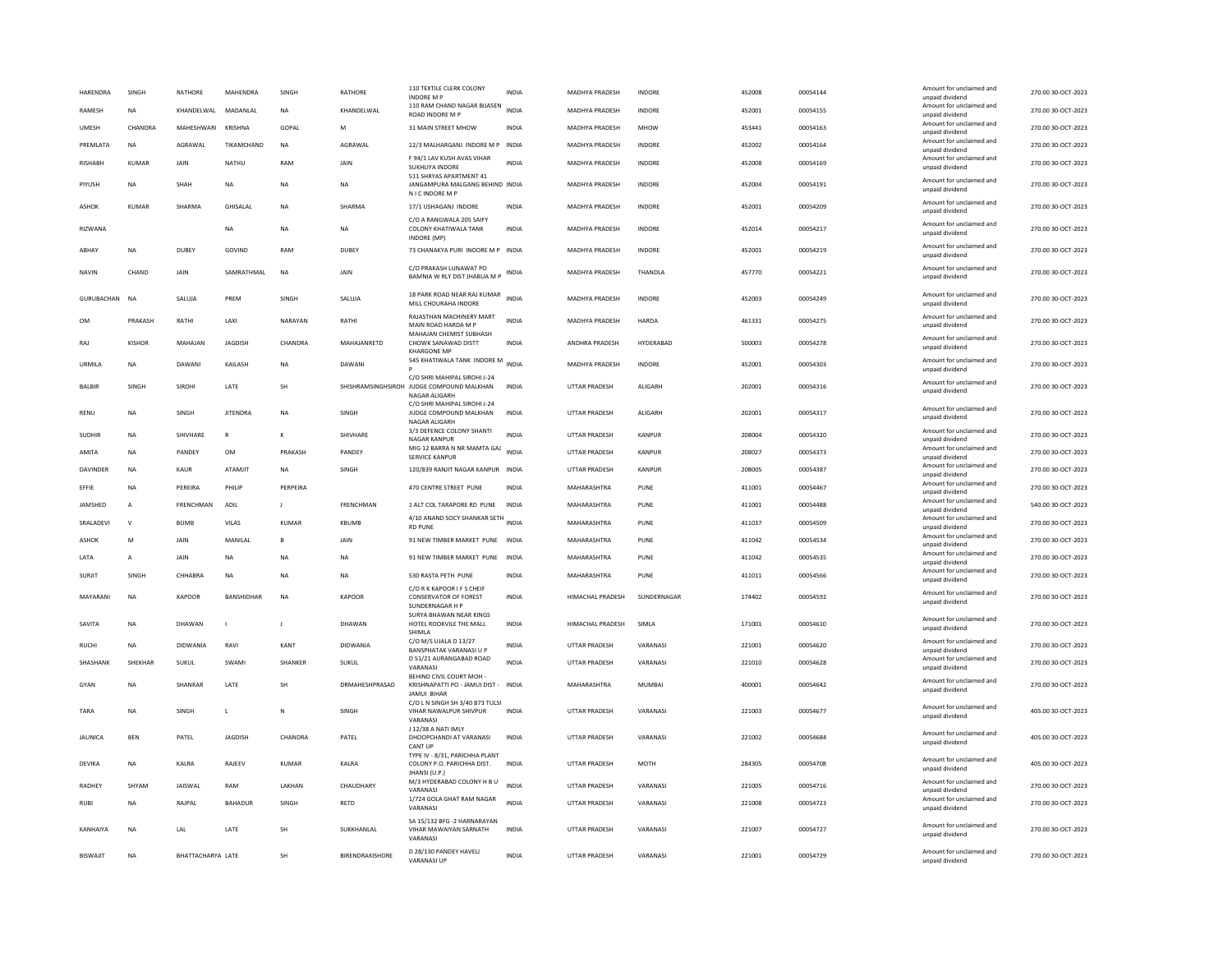| CHHAYA            | К            | TRIVEDI             | К                | K              | TRIVEDI          | B 3/163 A SHIVALA VARANASI                                                           | INDIA        | ANDHRA PRADESH        | HYDERABAD           | 500003 | 00054730 | Amount for unclaimed and<br>unpaid dividend | 270.00 30-OCT-2023 |
|-------------------|--------------|---------------------|------------------|----------------|------------------|--------------------------------------------------------------------------------------|--------------|-----------------------|---------------------|--------|----------|---------------------------------------------|--------------------|
| AGNEL             | D            | SILVA               | <b>AUGUSTIN</b>  | D              | SILVA            | C/O MRS ASHA MENEZES.<br>"PREETHI VIHAR", LOWER<br>BENDORE, 3 RD CROSS,              | <b>INDIA</b> | KARNATAKA             | MANGALORE           | 575002 | 00054765 | Amount for unclaimed and<br>unpaid dividend | 270.00 30-OCT-2023 |
| <b>VFNKATA</b>    | <b>RAO</b>   | PONNADA             | SUBBARAO         | <b>NA</b>      | PONNADA          | MANGALORE.<br>A-32 OBEROI APARTMENTS 2-<br>SHYAM NATH MARG DELHI                     | <b>INDIA</b> | DFI HI                | <b>DELHI</b>        | 110054 | 00054771 | Amount for unclaimed and<br>unpaid dividend | 270.00 30-QCT-2023 |
| MAHADEOLAL NA     |              | CHHAPRIA            | $\mathsf{L}$     | <b>NA</b>      | PYARELAL         | A 173/403 SWAGAT GOKULDHAM<br><b>GOREGAON EAST BOMBAY</b>                            |              | MAHARASHTRA           | <b>MUMBAI</b>       | 400063 | 00054799 | Amount for unclaimed and<br>unpaid dividend | 270.00 30-OCT-2023 |
|                   | G            | GARODIA             | G                | $\mathbf{S}$   | GARODIA          | 149 156 GARODIA SHOPPING<br>CENTRE GARODIA NAGAR<br><b>GHATKOPAR E BOMBAY</b>        | <b>INDIA</b> | MAHARASHTRA           | MUMBAI              | 400077 | 00054802 | Amount for unclaimed and<br>unpaid dividend | 270.00 30-OCT-2023 |
| MANGALCHAND K     |              | JAIN                | <b>NA</b>        | <b>NA</b>      | <b>NA</b>        | NO 6/2 ST CROSS OPP GITANJALI<br>TALKIES MALLESWARAM<br>BANGALORE                    | <b>INDIA</b> | KARNATAKA             | BANGALORE           | 560003 | 00054828 | Amount for unclaimed and<br>unpaid dividend | 270.00 30-OCT-2023 |
| MOVANRAI          | <b>NA</b>    | <b>JAUTA</b>        | MANGAL           | CHAND          |                  | NO 6/2 ST CROSS OPP GITANJALI<br>TALKIES MALLESWARAM<br>BANGALORE                    | <b>INDIA</b> | KARNATAKA             | <b>BANGALORE</b>    | 560003 | 00054829 | Amount for unclaimed and<br>unpaid dividend | 270.00 30-OCT-2023 |
| SUNIL             | KUMAR        | JAIN                | NA               | NA             | <b>NA</b>        | 590 AVENUE ROAD III FLOOR<br>BANGALORE                                               | <b>INDIA</b> | KARNATAKA             | BANGALORE           | 560002 | 00054833 | Amount for unclaimed and<br>unpaid dividend | 270.00 30-OCT-2023 |
| MAHENDRA          | <b>SINGH</b> | <b>RATHOD</b>       | <b>IFFWAN</b>    | <b>SINGH</b>   | RATHOD           | 596-A 8TH MAIN III STAGE III<br>BLOCK BASAVESWARANAGAR<br>BANGALORE                  | <b>INDIA</b> | KARNATAKA             | <b>BANGALORE</b>    | 560079 | 00054845 | Amount for unclaimed and<br>unpaid dividend | 270.00 30-OCT-2023 |
| <b>KUSUM</b>      | NA           | TATER               | RAJESH           | KUMAR          | TATER            | 97 13TH MAIN ROAD 30TH CROSS<br><b>BANASANKARI 2ND STAGAE</b><br>BANGALORE           | <b>INDIA</b> | KARNATAKA             | BANGALORE           | 560070 | 00054895 | Amount for unclaimed and<br>unpaid dividend | 540.00 30-OCT-2023 |
| SUNDER            | <b>NA</b>    | BAI                 |                  |                | JAIN             | JP JAIN & COCAS<br>NETTAKALAPPA MKT AVENUE RD INDIA<br>BANGLORE                      |              | KARNATAKA             | BANGALORE           | 560002 | 00054897 | Amount for unclaimed and<br>unpaid dividend | 270.00 30-OCT-2023 |
| <b>ASHOK</b>      | M            | SHAH                | MOHANLAL         | $\blacksquare$ | SHAH             | 23/2 RAILWAY PARALLEL ROAD<br>NEHRU NAGAR BANGALORE                                  | <b>INDIA</b> | KARNATAKA             | BANGALORE           | 560020 | 00054915 | Amount for unclaimed and<br>unpaid dividend | 270.00 30-OCT-2023 |
|                   | SHRADHA      | DHARIWAL            | s                | <b>NA</b>      | DHARIWAL         | NO 17 IST FLOOR GOKUL NIVAS<br>29TH CROSS KILARI ROAD<br>BANGALORE                   | <b>INDIA</b> | KARNATAKA             | BANGALORE           | 560053 | 00054939 | Amount for unclaimed and<br>unpaid dividend | 270.00 30-OCT-2023 |
| KOTESWARA         | RAO          |                     | NA               | <b>NA</b>      | <b>NA</b>        | QNO D6/11 DADO TOWN SHIP C V<br>RAMAN NAGAR BANGALORE                                |              | KARNATAKA             | BANGALORE           | 560093 | 00054972 | Amount for unclaimed and<br>unpaid dividend | 270.00 30-OCT-2023 |
| PATIT             | PAWAN        | <b>BISWAL</b>       | PADMANAV         | <b>NA</b>      | <b>BISWAL</b>    | C/O MYSORE VANIJYA P LTD 31<br>MARIPPA LANE S J P ROAD<br>BANGALORE                  | <b>INDIA</b> | KARNATAKA             | BANGALORE           | 560002 | 00054984 | Amount for unclaimed and<br>unpaid dividend | 270.00 30-OCT-2023 |
| LACHHMANDAS C     |              | RAHEJA              | <b>NA</b>        | <b>NA</b>      | <b>NA</b>        | 6 ANANDA NIVAS IST FLOOR<br>KUMAR COT LAY OUT MADHAV<br>NAGAR BANGALORE              | <b>INDIA</b> | KARNATAKA             | BANGALORE           | 560001 | 00055032 | Amount for unclaimed and<br>unpaid dividend | 270.00 30-OCT-2023 |
| <b>RAJKUMAR</b>   | M            | CHHARRIA            | <b>NA</b>        | <b>NA</b>      | <b>NA</b>        | 3/1 RAMKRIPA (GROUND FLOOR)<br>4TH MAIN ROAD NEHRU NAGAR INDIA<br><b>BANGALORE</b>   |              | KARNATAKA             | <b>BANGALORE</b>    | 560020 | 00055033 | Amount for unclaimed and<br>unpaid dividend | 270.00 30-OCT-2023 |
| JAGANATHAPPA NA   |              | SONALE              | SHANKRAPPA       | <b>NA</b>      | SONALE           | H NO 5-5-711 GOSHAMAHAL<br>HINDI NAGAR HYDERABAD                                     | INDIA        | ANDHRA PRADESH        | HYDERABAD           | 500012 | 00055050 | Amount for unclaimed and<br>unpaid dividend | 270.00 30-OCT-2023 |
|                   | в            | VINAYAMURALI A      |                  | BABU           | RAO              | 6-1-132/15 SKANDAGIRI<br>PADMARAONAGAR<br>SECUNDERABAD                               | <b>INDIA</b> | ANDHRA PRADESH        | <b>GANDHI NAGAR</b> | 500361 | 00055051 | Amount for unclaimed and<br>unpaid dividend | 135.00 30-OCT-2023 |
| AURADHA           | NA           | SURAPANENI          | RAMESH           | T              | <b>RETD</b>      | PLOTNO 23 & 24 JAI BHARATH<br>COOP HSG SOC LTD M D F ROAD<br>TRIMULGIRI SECUNDERABAD | <b>INDIA</b> | <b>ANDHRA PRADESH</b> | HYDERABAD           | 500001 | 00055062 | Amount for unclaimed and<br>unpaid dividend | 405.00 30-OCT-2023 |
|                   | VIJAY        | KUMARMITTAL SHIV    |                  | PRASAD         | MITTAI           | BOMBAY SWEET & SALTIES MAIN<br><b>BAZAR GUNTAKAL</b>                                 | <b>INDIA</b> | ANDHRA PRADESH        | <b>GUNTAKAL</b>     | 515801 | 00055076 | Amount for unclaimed and<br>unpaid dividend | 270.00 30-OCT-2023 |
| MAKARLA           | NA           | MANORAMA            | VENKATESHWARA NA |                | RAO              | 25 160 JAGANNADHA PURAM VA<br>MACHILI PATNAM ANDHRA<br>PREDESH                       | <b>INDIA</b> | ANDHRA PRADESH        | MACHILIPATNAM       | 521001 | 00055085 | Amount for unclaimed and<br>unpaid dividend | 270.00 30-OCT-2023 |
| SURENDRA          | BABU         | SIDDHI              | MADHAV           | RAO            | SIDDHI           | SHREE ANUGAH 3-3-36 NEW<br>GOKHALE NAGAR RAMANTHAPUR INDIA<br>RANGAREDDY (AP)        |              | ANDHRA PRADESH        | HYDERABAD           | 500013 | 00055110 | Amount for unclaimed and<br>unpaid dividend | 270.00 30-OCT-2023 |
| NAROTHAM          | REDDY        | MADHUGANTI          | LAKSHMA          | REDDY          | M                | ASHOK MEDICAL STORES<br>JAMMIKUNTA KARIM NAGAR DT                                    | <b>INDIA</b> | ANDHRA PRADESH        | PEDDA PALLI         | 505122 | 00055113 | Amount for unclaimed and<br>unpaid dividend | 270.00 30-OCT-2023 |
| RATNAIL           | <b>RAO</b>   | <b>KOLLEPARA</b>    | SURYANARAYANA NA |                |                  | D NO 68-8-23/8 ASHOK NAGAR<br>KALINADA-3 E G DIST A P                                | <b>INDIA</b> | <b>ANDHRA PRADESH</b> | KAKINADA            | 533003 | 00055128 | Amount for unclaimed and<br>unpaid dividend | 270.00 30-OCT-2023 |
| т                 | <b>BALA</b>  | SREEVALLI           | T                | s              | PRABHAKAR        | PLOT NO 80 ROAD NO 3<br><b>ENGINEERS ENCLAVE</b><br>CHANDANAGAR HYDERABAD A F        | <b>INDIA</b> | ANDHRA PRADESH        | HYDERABAD           | 500050 | 00055151 | Amount for unclaimed and<br>unpaid dividend | 270.00 30-OCT-2023 |
| <b>HANSRAJ</b>    | <b>NA</b>    | CHORARIA            | LATE             | <b>SH</b>      | MOHANLALCHORARIA | 15 2 433 KISHAN GANJ<br>SIDDIAMBER BAZAR HYDERABAD INDIA<br>A <sub>P</sub>           |              | <b>ANDHRA PRADESH</b> | HYDERABAD           | 500012 | 00055152 | Amount for unclaimed and<br>unpaid dividend | 270.00 30-OCT-2023 |
| NARMADA           |              |                     | PRABODH          | <b>NA</b>      | <b>KUMAR</b>     | 3 6 132 HIMAYAT NAGAR<br>HYDERABAD                                                   | INDIA        | ANDHRA PRADESH        | HYDERABAD           | 500029 | 00055166 | Amount for unclaimed and<br>unpaid dividend | 270.00 30-OCT-2023 |
| KAVITA            |              |                     | PRABODH          | <b>NA</b>      | <b>KUMAR</b>     | 109/10, DATTATREYA<br>APARTMENT THORAT COLONY,<br>INCOME TAX LANE, ERANDWANE<br>PUNE | INDIA        | MAHARASHTRA           | PUNE                | 411004 | 00055167 | Amount for unclaimed and<br>unpaid dividend | 270.00 30-OCT-2023 |
| KAMAL             | <b>NA</b>    | KANT                | VIRJI            | <b>NA</b>      | KARAMSHI         | 3 6 132 HIMAYAT NAGAR<br>HYDERABAD                                                   | <b>INDIA</b> | ANDHRA PRADESH        | HYDERABAD           | 500029 | 00055168 | Amount for unclaimed and<br>unpaid dividend | 270.00 30-OCT-2023 |
| JAGADESHWAR REDDY |              | PARVATHAREDD CHINNA |                  | <b>REDDY</b>   |                  | H NO 4-55 VIKAS NAGAR DILSUK<br>NAGAR HYDERABAD                                      | <b>INDIA</b> | ANDHRA PRADESH        | HYDERABAD           | 500060 | 00055176 | Amount for unclaimed and<br>unpaid dividend | 270.00 30-OCT-2023 |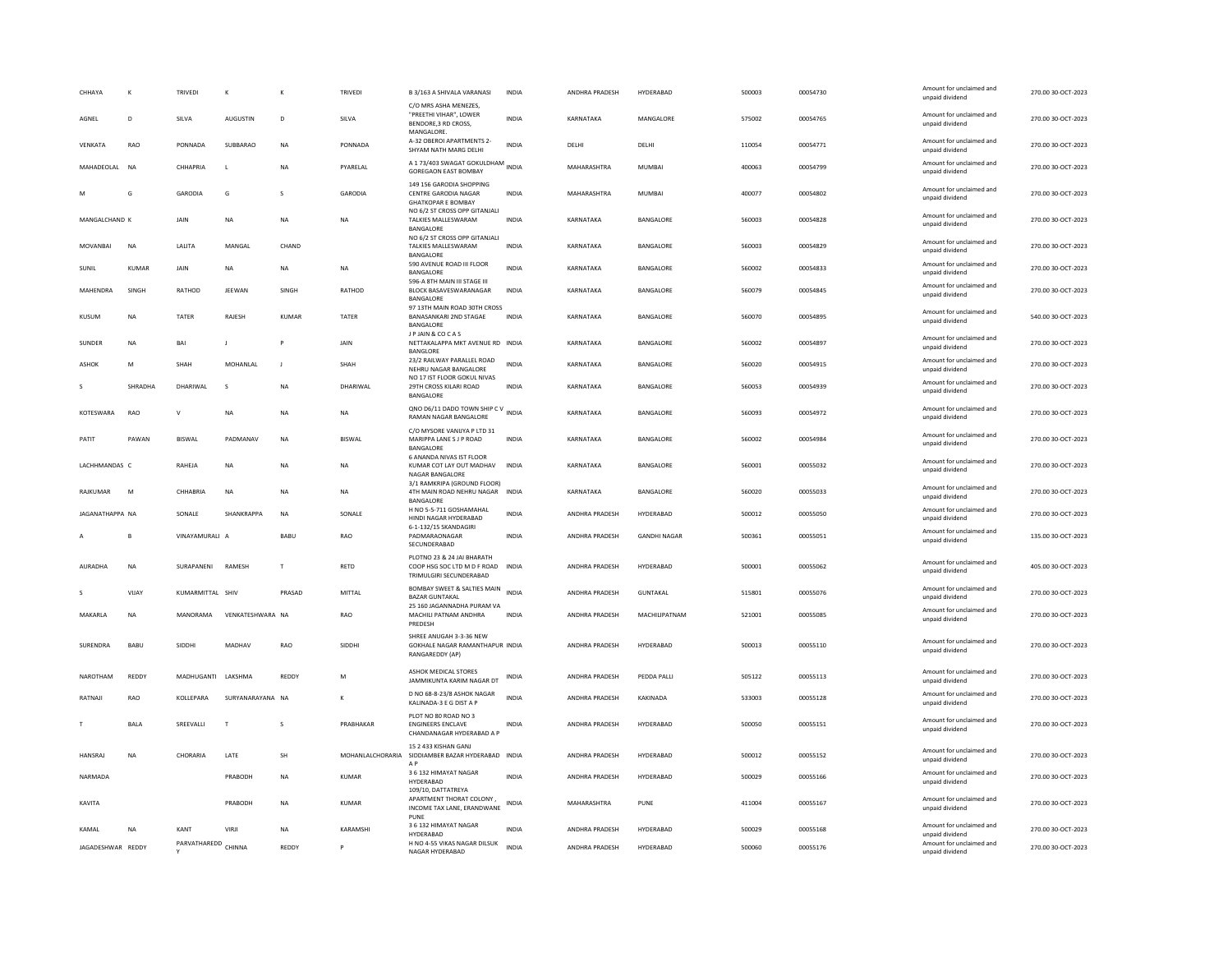| RAMASIVAJI      | <b>NA</b>        | BATTULA           | <b>NA</b>        | NA               | <b>NA</b>                 | LIG 6/9 BHARATHINAGAR R C<br>PURAM HYDERABAD                                                                     | <b>INDIA</b> | ANDHRA PRADESH    | <b>HYDERABAD</b>     | 500032 | 00055177 | Amount for unclaimed and<br>unpaid dividend | 135.00 30-OCT-2023 |
|-----------------|------------------|-------------------|------------------|------------------|---------------------------|------------------------------------------------------------------------------------------------------------------|--------------|-------------------|----------------------|--------|----------|---------------------------------------------|--------------------|
| GOWRI           | NA               | MAHADEVAN         | N                | P                | MAHADEVAN                 | 84 GOPALAN STREET VASUDEVAN<br>NAGAR JAFFERKHANPET CHENNAI                                                       | <b>INDIA</b> | TAMIL NADU        | CHENNAL              | 600083 | 00055193 | Amount for unclaimed and<br>unpaid dividend | 270.00 30-OCT-2023 |
|                 | HIRA             | KUMARJAMBAR R     |                  | <b>BASTHIMAL</b> | JAMBAR                    | 27 MADHAVAN NAIR ROAD<br>MAHALINGAPURAM MADRAS                                                                   | INDIA        | TAMIL NADU        | CHENNA               | 600034 | 00055242 | Amount for unclaimed and<br>unpaid dividend | 270.00 30-OCT-2023 |
|                 | G                | SYEDMOHIDEEN M    |                  | A                | ABDULGHANIMARICAR<br>PROF | 55-A SONAGAR OLD STREET<br><b>CUDDALORE OLD TOWN</b>                                                             | <b>INDIA</b> | TAMIL NADU        | CUDDALORE            | 607003 | 00055254 | Amount for unclaimed and<br>unpaid dividend | 270.00 30-OCT-2023 |
| <b>KALPANA</b>  | <b>NA</b>        | WALKE             | <b>NA</b>        | NA               | <b>NA</b>                 | MADHU KALPANA SHRADHANAND<br>ROAD VILE PARLE EAST BOMBAY                                                         |              | MAHARASHTRA       | <b>MUMBAI</b>        | 400057 | 00055430 | Amount for unclaimed and<br>unpaid dividend | 270.00 30-OCT-2023 |
| M               | <b>NA</b>        | <b>SHANTHILAI</b> | <b>NA</b>        | <b>NA</b>        | <b>NA</b>                 | NO 4 19TH CROSS RANGASWAMY<br>TEMPLE STREET BANGALORE                                                            | <b>INDIA</b> | KARNATAKA         | <b>BANGALORE</b>     | 560053 | 00055552 | Amount for unclaimed and<br>unpaid dividend | 270.00 30-OCT-2023 |
| NAGAVENI        | <b>NA</b>        | A                 | SURYANARAYAN     | <b>RAO</b>       | $\mathsf{A}$              | 2654 12TH MAIN E BLOCK II STAGE INDIA<br>RAJAJINAGAR BANGALORE                                                   |              | KARNATAKA         | BANGALORE            | 560010 | 00055601 | Amount for unclaimed and<br>unpaid dividend | 270.00 30-OCT-2023 |
|                 | A                | NAGAMANI          | NA               | NA               | <b>NA</b>                 | PEACOCK HOUSE KEMPE<br>GOWADA NAGAR BANLAGORE                                                                    | <b>INDIA</b> | KARNATAKA         | BANGALORE            | 560019 | 00055608 | Amount for unclaimed and<br>unpaid dividend | 270.00 30-OCT-2023 |
|                 | N                | NAYAK             | N                |                  | NAYAKRETD                 | 76-A 21 ST CROSS II BLOCK<br>RAJAJINAGAR BANGALORE                                                               | INDIA        | KARNATAKA         | BANGALORE            | 560010 | 00055610 | Amount for unclaimed and<br>unpaid dividend | 270.00 30-OCT-2023 |
|                 | s                | RAMESH            | <b>NA</b>        | NΑ               | NA                        | C/O SHIVARAMIAH 4TH CROSS<br>EXTENSION CHANNAPATNA                                                               | <b>INDIA</b> | KARNATAKA         | CHANNAPATNA          | 571501 | 00055613 | Amount for unclaimed and<br>unpaid dividend | 270.00 30-OCT-2023 |
| JAYANKONDAM     | KRISHNAMURTH     | RAMANI            | s                | K                | KIYERRETD                 | 1997 VII MAIN 'D' BLOCK II STAGE<br>RAJAJINAGAR BANGALORE                                                        | <b>INDIA</b> | KARNATAKA         | BANGALORE            | 560010 | 00055631 | Amount for unclaimed and<br>unpaid dividend | 270.00 30-OCT-2023 |
|                 | <b>NA</b>        | DASACHAR          | P                | RAMACHAR         | RETD                      | KALLUGUNDY P O ARSIKERE TQ<br>HASSAN DIST KARNATAKA                                                              | <b>INDIA</b> | KARNATAKA         | ARSIKERE             | 573112 | 00055646 | Amount for unclaimed and<br>unpaid dividend | 270.00 30-OCT-2023 |
| N               | s                | JAYALAKSHMI       | $\epsilon$       | $\mathbf{S}$     | THIPPAREDDY               | CHIKKAKURU GOPU<br><b>GOWRIBIPANUR TALUK</b>                                                                     | <b>INDIA</b> | KARNATAKA         | <b>KOLAR</b>         | 561208 | 00055668 | Amount for unclaimed and<br>unpaid dividend | 270.00 30-OCT-2023 |
| VASANTHA        | BAI              |                   | <b>NA</b>        | NA               | <b>NA</b>                 | C/O N SOHANLAL JAIN 45 R T<br>STREET BANGALORE                                                                   | <b>INDIA</b> | KARNATAKA         | BANGALORE            | 560053 | 00055681 | Amount for unclaimed and<br>unpaid dividend | 270.00 30-OCT-2023 |
| <b>INDERIIT</b> | <b>NA</b>        | <b>NAHAR</b>      | <b>NA</b>        | NA               | <b>NA</b>                 | INDERJIT NO 25 4TH CROSS 4TH<br><b>BLOCK KUMARA PARK WEST</b>                                                    | <b>INDIA</b> | KARNATAKA         | BANGALORE            | 560020 | 00055699 | Amount for unclaimed and                    | 270.00 30-OCT-2023 |
|                 |                  |                   |                  |                  |                           | BANGALORE                                                                                                        |              |                   |                      |        |          | unpaid dividend                             |                    |
| <b>SUREKHA</b>  | V                | PARRVATIKAR       |                  | K                | PARVATIKAR                | NO 113 III TOWER KAPILA BLOCK<br>RBI OFFICERS QTRS NATIONAL<br><b>GAMES HSG COMPLEX</b><br>KORAMANGALA BANGALORE | <b>INDIA</b> | KARNATAKA         | BANGALORE            | 560047 | 00055737 | Amount for unclaimed and<br>unpaid dividend | 540.00 30-OCT-2023 |
|                 | NARENDAR         | <b>KUMAR</b>      | SUGAN            | CHAND            |                           | LAL & CO O DANIEL ROAD<br>ANDERSONPET K G F                                                                      | <b>INDIA</b> | KARNATAKA         | KOLAR                | 563113 | 00055739 | Amount for unclaimed and<br>unpaid dividend | 270.00 30-OCT-2023 |
| $\mathsf{s}$    | <b>NA</b>        | SREELAKSHMI       | $\mathbf{K}$     | ĸ                | SRINIVASAN                | NO 12 D P T V COLONY KRISHNA<br><b>GIRI DHARAMPURI DISTRICT</b>                                                  | <b>INDIA</b> | TAMIL NADU        | KRISHNAGIRI          | 635001 | 00055766 | Amount for unclaimed and<br>unpaid dividend | 270.00 30-OCT-2023 |
| <b>IJMA</b>     | <b>NA</b>        | MITRA             | AMITAV           | <b>NA</b>        | MITRA                     | C/O DR A MITRA C P T I GOVT OF<br>INDIA HESARGHATTA BANGALORE                                                    | <b>INDIA</b> | KARNATAKA         | <b>BANGALORE</b>     | 560088 | 00055786 | Amount for unclaimed and<br>unpaid dividend | 270.00 30-OCT-2023 |
|                 | MAHAVEER         | CHANDJAIN         | <b>NA</b>        | NA               | <b>NA</b>                 | S P MARKET A M LANE<br>BANGALORE                                                                                 | INDIA        | KARNATAKA         | BANGALORE            | 560053 | 00055807 | Amount for unclaimed and<br>unpaid dividend | 270.00 30-OCT-2023 |
| MEGHRAJ         | <b>NA</b>        | CHOUDHARY         | G                | R                | CHOUDHARY                 | 660 1ST FLR 10TH D MN 6TH<br>BLOCK RAJAJI NAGAR BANGALORE                                                        | <b>INDIA</b> | KARNATAKA         | BANGALORE            | 560010 | 00055812 | Amount for unclaimed and<br>unpaid dividend | 270.00 30-OCT-2023 |
| NAGA            | SURESH           | <b>BABUK</b>      | RAMA             | SUBBAIAH         |                           | 16 SESHADRI RAOD GANDH<br>NAGAR BANGALORE<br><b>EMMKAY AGENCIES</b>                                              | <b>INDIA</b> | KARNATAKA         | BANGALORE            | 560009 | 00055854 | Amount for unclaimed and<br>unpaid dividend | 270.00 30-OCT-2023 |
| D               | MAHESH           | <b>KUMAR</b>      | P                | <b>NA</b>        | <b>DHARAMDASS</b>         | VENKETSHWARA MT AVENUE<br>ROAD BANGALORE                                                                         | <b>INDIA</b> | KARNATAKA         | BANGALORE            | 560002 | 00055886 | Amount for unclaimed and<br>unpaid dividend | 270.00 30-OCT-2023 |
| PRAKASH         | <b>NA</b>        | GANDHI            | ANRAJ            | <b>GANDHI</b>    | PROF                      | 42/5-B RANGARAO ROAD<br>SHANKARPURAM BANGALORE                                                                   | <b>INDIA</b> | KARNATAKA         | BANGALORE            | 560004 | 00055894 | Amount for unclaimed and<br>unpaid dividend | 270.00 30-OCT-2023 |
| <b>SHIRISH</b>  | c                | SHAH              | CHANDRAKANTH     |                  | <b>SHAHPROF</b>           | ASHOK BLDG 2ND FLOOR BVK<br>LYENGAR ROAD BANGALORE                                                               | <b>INDIA</b> | KARNATAKA         | BANGALORE            | 560053 | 00055939 | Amount for unclaimed and<br>unpaid dividend | 270.00 30-OCT-2023 |
| SURENDRANATH NA |                  | G                 | GOPALSWAMY       | N <sub>A</sub>   | $\mathbf{r}$              | SRI RAM CHITRA MANDIRA<br>RAMANA GARAM BANGALORE                                                                 | <b>INDIA</b> | KARNATAKA         | CHANNAPATNA          | 571511 | 00055950 | Amount for unclaimed and<br>unpaid dividend | 270.00 30-OCT-2023 |
|                 | <b>NA</b>        | THAYUMANSAM       |                  | <b>NA</b>        | SIVAGNANAM                | NO 23 DOAK NAGAR KOCHADAI<br>MADURAI                                                                             | <b>INDIA</b> | TAMIL NADU        | <b>MADURAI</b>       | 625016 | 00055983 | Amount for unclaimed and<br>unpaid dividend | 270.00 30-OCT-2023 |
| SVAPNIL         | <b>KUMAR</b>     | <b>MSHAHA</b>     | MANOJ            | <b>KUMAR</b>     | SAHA                      | 117 BRICKKLIN ROAD<br>PURASWALKAM CHENNAI                                                                        | <b>INDIA</b> | <b>TAMIL NADU</b> | CHENNA               | 600007 | 00056024 | Amount for unclaimed and<br>unpaid dividend | 270.00 30-OCT-2023 |
| HEERALAL        | <b>NA</b>        | LALWANI           | <b>NA</b>        | <b>NA</b>        | <b>NA</b>                 | 8 JAGDAMBA APARTMENT<br>NAWABWADI BEGUMPURA<br>SURAT                                                             | <b>INDIA</b> | <b>GUJARAT</b>    | <b>SURAT NANPURA</b> | 395003 | 00056062 | Amount for unclaimed and<br>unpaid dividend | 270.00 30-OCT-2023 |
| ATUL            | KUMAR            | MFHTA             | MAHASUKHI AI     | N <sub>A</sub>   | MFHTA                     | 9/1341 GOMATI BUILDINGS<br>BALAJI ROAD DR RAMLAL STREET INDIA<br>SURAT                                           |              | GUIARAT           | <b>SURAT NANPURA</b> | 395003 | 00056154 | Amount for unclaimed and<br>unpaid dividend | 540.00 30-OCT-2023 |
| SHITAL          | PRAKASH          | SHAH              | PRAKASH          | <b>NA</b>        | SHAH                      | AT PO FORT SONGADH JUNAGAM INDIA<br>SURAT                                                                        |              | GUJARAT           | <b>BARDOLI</b>       | 394670 | 00056223 | Amount for unclaimed and<br>unpaid dividend | 135.00 30-OCT-2023 |
| BHANUBEN        | BANSIBHAI        | PATEL             | BANSIBHAI        | <b>JETHABHAI</b> | PATEL                     | 6/1994 "SHRIJI KRUPA" HATFALIA<br><b>HARIPURA SURAT</b>                                                          | <b>INDIA</b> | GUJARAT           | SURAT NANPURA        | 395003 | 00056224 | Amount for unclaimed and<br>unpaid dividend | 270.00 30-OCT-2023 |
| PRITI           | <b>BANSIBHAI</b> | PATFI             | <b>BANSIBHAI</b> | <b>IFTHARHAI</b> | PATEL                     | 6/1994 "SHRIJI KRUPA" HATFALIA<br><b>HARIPURA SURAT</b>                                                          | INDIA        | GUIARAT           | SURAT NANPURA        | 395003 | 00056225 | Amount for unclaimed and<br>unpaid dividend | 270.00 30-OCT-2023 |
| NANUBHAI        | KESHAVLAL        | BHANSALI          | KESHAVLAL        | VELCHAND         | BHANSALI                  | 4-F SHREE KUNTHUTATH TOWER<br>SARGAM COMPLEX MODI<br><b>BANGLA PARLE POINT SURAT</b>                             | <b>INDIA</b> | GUJARAT           | <b>SURAT NANPURA</b> | 395007 | 00056236 | Amount for unclaimed and<br>unpaid dividend | 405.00 30-OCT-2023 |
| SAROJBEN        | NANUBHAI         | BHANSALI          | NANUBHAI         | KESHAVLAL        | BHANSALI                  | 4-F SHREE KUNTHUTATH TOWER<br>SARGAM COMPLEX MODI BANGLA INDIA<br>PARLE POINT SURAT                              |              | GUJARAT           | <b>SURAT NANPURA</b> | 395007 | 00056237 | Amount for unclaimed and<br>unpaid dividend | 405.00 30-OCT-2023 |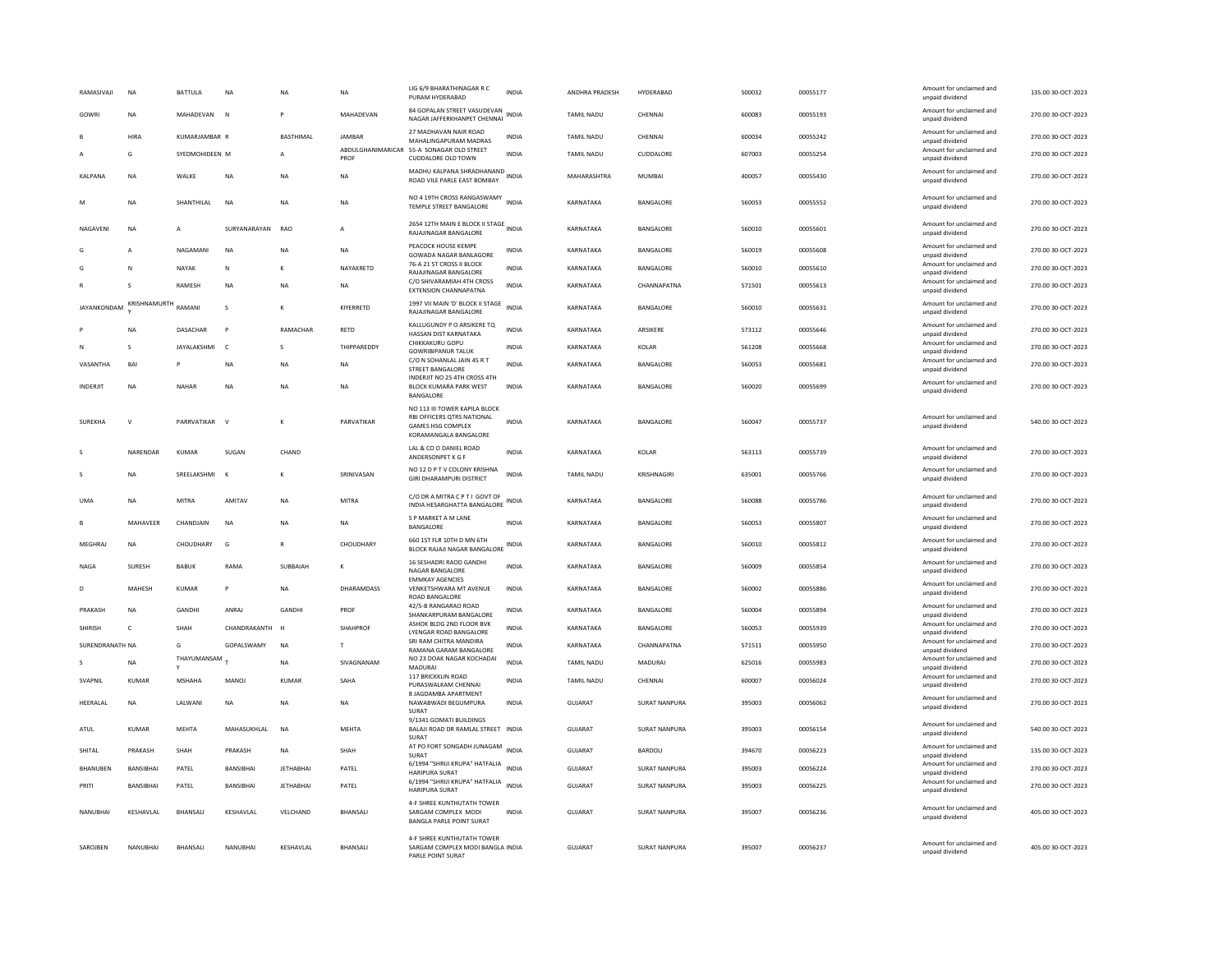| MANISH                | NANURHAI          | <b>BHANSALL</b>       | NANURHAI         | KESHAVLAL      | BHANSALI        | 4-F SHREE KUNTHUTATH TOWER<br>SARGAM COMPLEX MODI BANGLA INDIA<br>PARLE POINT SURAT                   |              | GUIARAT        | SURAT NANPURA        | 395007 | 00056238 | Amount for unclaimed and<br>unpaid dividend | 405.00 30-OCT-2023 |
|-----------------------|-------------------|-----------------------|------------------|----------------|-----------------|-------------------------------------------------------------------------------------------------------|--------------|----------------|----------------------|--------|----------|---------------------------------------------|--------------------|
| NAYAN                 | c                 | SHAH                  | NA               | NA             | NA              | 205 NUTAN AWAS APT NEAR<br>NAHER CHATAR RD SURAT                                                      | <b>INDIA</b> | GUJARAT        | <b>SURAT NANPURA</b> | 395001 | 00056248 | Amount for unclaimed and<br>unpaid dividend | 270.00 30-OCT-2023 |
| LAXMI                 | CHAND             | SHESHMALJAIN SHESHMAL |                  | M              | JAIN            | PUNA KUMBHARIA DIST SURAT<br>GUIARAT                                                                  | <b>INDIA</b> | GUJARAT        | SURAT NANPURA        | 395001 | 00056270 | Amount for unclaimed and<br>unpaid dividend | 270.00 30-OCT-2023 |
| SHANTAREN             | MOHANI AI         | KHAMBHATI             | MOHANLAL         | $\overline{A}$ | KHAMRHATI       | 8/1385 B GODIVAIDYA KHANCHA<br>KAVASTH ST GOPIPURA SURAT                                              | <b>INDIA</b> | <b>GUJARAT</b> | SURAT NANPURA        | 395001 | 00056293 | Amount for unclaimed and<br>unpaid dividend | 270.00 30-OCT-2023 |
| JAYESH                | N                 | PATEL                 | MANSUKHBHAI      | <b>NA</b>      | PATEL           | B/24 GAYATRI PARIMWAR 2<br>BEHIND BAL ASRAM KATARGAM INDIA<br><b>ROAD SURAT</b>                       |              | GUJARAT        | SURAT NANPURA        | 395001 | 00056382 | Amount for unclaimed and<br>unpaid dividend | 270.00 30-OCT-2023 |
| BHAGVANDAS            | MOHANI AI         | BATLIWALA             | <b>MOHANIAI</b>  | $\overline{A}$ | BATLIWALA       | H NO 3/3611 AHEMDAWADI SHERI<br>NO Z NAVAPURA RANA WARD<br>SURAT                                      | <b>INDIA</b> | <b>GUJARAT</b> | SURAT NANPURA        | 395002 | 00056395 | Amount for unclaimed and<br>unpaid dividend | 270.00 30-OCT-2023 |
| AMBALAL               | M                 | PATEL                 | MAFATLAL         | <b>NA</b>      | PATEL           | AT & PO CHIKHLI OID VALSAD<br>ROAD B-2 GOVT COLONY DIST<br>VAISAD                                     | <b>INDIA</b> | <b>GUJARAT</b> | CHIKHLI              | 396521 | 00056426 | Amount for unclaimed and<br>unpaid dividend | 270.00 30-OCT-2023 |
| <b>BABULAL</b>        | <b>JETHMAL</b>    | <b>BAGRECHA</b>       | JETHMAL          | POLAJI         | <b>BAGRECHA</b> | 83 RESHAMWALA MARKET RING<br><b>ROAD SURAT</b>                                                        | <b>INDIA</b> | GUJARAT        | SURAT NANPURA        | 395002 | 00056513 | Amount for unclaimed and<br>unpaid dividend | 270.00 30-OCT-2023 |
| BIBEKA                | к                 | JAIN                  | KISHAN           | LAL            | JAIN            | 402 PRASANT CHAMER OPP<br>BHOJA BHAI SERI MAHIDARPURA INDIA<br>SURAT                                  |              | <b>GUJARAT</b> | SURAT NANPURA        | 395001 | 00056519 | Amount for unclaimed and<br>unpaid dividend | 270.00 30-OCT-2023 |
| <b>JANAK</b>          | <b>NA</b>         | SHAH                  | SURESH           | CHANDRA        | SHAH            | 11/327 NANAVAT PANDOLS POLE INDIA<br>NEAR JAIN TEMPLE SURAT                                           |              | GUJARAT        | <b>SURAT NANPURA</b> | 395003 | 00056520 | Amount for unclaimed and<br>unpaid dividend | 270.00 30-OCT-2023 |
| <b>HANSHABEN</b>      |                   | SHANKEF               | <b>JERAMBHAI</b> | <b>NA</b>      | SHANKER         | 3 PRABHUDARSAN SOCIETY 1ST<br>FLOOR OPP GITANJARI CINEMA<br>VARACHHA ROAD GUJ SURAT                   | <b>INDIA</b> | <b>GUJARAT</b> | SURAT NANPURA        | 395006 | 00056534 | Amount for unclaimed and<br>unpaid dividend | 270.00 30-OCT-2023 |
| <b>GAURI</b>          | SHANKAR           | LAOTI                 | SHREE            | RAM            | LAHOTI          | 425 AJANTA SHOPPING CENTRE<br><b>RING ROAD SURAT</b>                                                  | <b>INDIA</b> | <b>GUJARAT</b> | <b>SURAT NANPURA</b> | 395002 | 00056535 | Amount for unclaimed and<br>unpaid dividend | 270.00 30-OCT-2023 |
| SUTHI                 | DEVI              | HARNATHRAIAG<br>ARWAL | HARNATH          | RAI            | AGRAWAL         | 7C RATAN MAHAL NEAR PINJARA<br>POLL GHOD DOOD ROAD SURAT                                              | <b>INDIA</b> | <b>GUJARAT</b> | SURAT NANPURA        | 395003 | 00056539 | Amount for unclaimed and<br>unpaid dividend | 270.00 30-OCT-2023 |
| BHAKTIBEN             | <b>NA</b>         | CHAHWALA              | <b>NA</b>        | <b>NA</b>      | <b>NA</b>       | 5/83 DHOBI SHERI HARI PURA<br>SURAT                                                                   | <b>INDIA</b> | <b>GUJARAT</b> | <b>SURAT NANPURA</b> | 395003 | 00056571 | Amount for unclaimed and<br>unpaid dividend | 270.00 30-OCT-2023 |
| PRAKASH               | c                 | SHAH                  | TEK              | CHAND          | CSHAH           | O 3268 S T MKT RING ROAD<br>SURAT<br>19 SANSKAR NAGAR CO-OP HSG                                       | <b>INDIA</b> | GUJARAT        | <b>SURAT NANPURA</b> | 395002 | 00056583 | Amount for unclaimed and<br>unpaid dividend | 270.00 30-OCT-2023 |
| MEENA                 | <b>HARSHAD</b>    | DESAI                 | HARSHAD          | LALLUBHAI      | DESAI           | SOCT NEAR HOMEOPETHIC<br><b>COLLEGE BHATAR ROAD SURAT</b>                                             | <b>INDIA</b> | GUJARAT        | SURAT NANPURA        | 395001 | 00056587 | Amount for unclaimed and<br>unpaid dividend | 270.00 30-OCT-2023 |
| LABHUBEN              | $\mathbf{B}$      | PATEL                 | BHANUBHAI        | <b>NA</b>      | PATEL           | 26 PURVI SOC VIB 2 HIRA BAUG<br>VARACHHA ROAD SURAT                                                   | <b>INDIA</b> | <b>GUJARAT</b> | <b>SURAT NANPURA</b> | 395006 | 00056591 | Amount for unclaimed and<br>unpaid dividend | 270.00 30-OCT-2023 |
| SHALIN                | NIRANIAN          | PATEL                 | NIRANJAN         | INDRAVADAN     | PATEL           | SAIYADPURA UBHI SHERI 7/2733<br><b>INDRA BUILDING SURAT</b><br>B-3-64 GUJARAT HOUSING BOARD           | <b>INDIA</b> | GUJARAT        | <b>SURAT NANPURA</b> | 395003 | 00056596 | Amount for unclaimed and<br>unpaid dividend | 270.00 30-OCT-2023 |
| GHANSYAM              | GOVIND            | <b>BHAIPATEL</b>      | GOVIND           | $\mathbf{J}$   | PATEL           | UMARWADA NEAR BOMBA<br><b>MARKET SURAT</b>                                                            | <b>INDIA</b> | <b>GUJARAT</b> | <b>SURAT NANPURA</b> | 395008 | 00056654 | Amount for unclaimed and<br>unpaid dividend | 270.00 30-OCT-2023 |
| U                     | MESHBHAI          | RAVAL                 | DALPATRAM        | <b>NA</b>      | RAVAL           | PATHAK COMPOUND<br>LALDARWAJA ROAD SURAT<br>GUJRAT                                                    | <b>INDIA</b> | GUJARAT        | SURAT NANPURA        | 395003 | 00056658 | Amount for unclaimed and<br>unpaid dividend | 270.00 30-OCT-2023 |
| <b>ASHIK</b>          | D                 | GANDHI                | DHANSUKHLAL      | T              | <b>GANDHI</b>   | 12/729 RANI TALAV BHARBANVAD INDIA<br>SURAT                                                           |              | <b>GUJARAT</b> | SURAT NANPURA        | 395003 | 00056660 | Amount for unclaimed and<br>unpaid dividend | 270.00 30-OCT-2023 |
| SONALI                | s                 | <b>BOLIA</b>          | SURENDRA         | NA             | <b>BOLIA</b>    | 1047 GROUND FLOOR GOLWALA<br>MARKET RING ROAD SURAT                                                   | <b>INDIA</b> | GUJARAT        | SURAT NANPURA        | 395002 | 00056714 | Amount for unclaimed and<br>unpaid dividend | 270.00 30-OCT-2023 |
| ZAIN                  |                   | SAIFEE                | <b>ISHMAIL</b>   | <b>NA</b>      | SAIFEE          | 4/3464 NOORPURA ST ZAMPA<br><b>BAZAR SURAT</b>                                                        | <b>INDIA</b> | <b>GUJARAT</b> | <b>SURAT NANPURA</b> | 395003 | 00056718 | Amount for unclaimed and<br>unpaid dividend | 270.00 30-OCT-2023 |
| <b>HANSA</b>          | D                 | <b>JOSHI</b>          | DAYASHANKAR      | M              | <b>JOSHI</b>    | 11 MATRUCHAYA BEHIND<br><b>ICCHANATH TEMPLE SURAT</b>                                                 | <b>INDIA</b> | <b>GUJARAT</b> | <b>SURAT NANPURA</b> | 395007 | 00056720 | Amount for unclaimed and<br>unpaid dividend | 540.00 30-OCT-2023 |
| <b>KRISHNABEN</b>     | <b>NA</b>         | BUHARIWALA            | MINESH           | <b>KUMAR</b>   |                 | AT & PO KATHOR BUHARIWALA<br>DIST SURAT                                                               | <b>INDIA</b> | <b>GUJARAT</b> | UTRAN P.H.C          | 394150 | 00056721 | Amount for unclaimed and<br>unpaid dividend | 270.00 30-OCT-2023 |
| <b>MINESH</b>         | KUMAR             | BUHARIWALA            | MANHARI AI       | <b>NA</b>      |                 | AT & PO KATHOR BUHARIWALA<br><b>DIST SURAT</b>                                                        | <b>INDIA</b> | <b>GUJARAT</b> | UTRAN P.H.C          | 394150 | 00056722 | Amount for unclaimed and<br>unpaid dividend | 270.00 30-OCT-2023 |
| GIRISHCHANDRA NANALAL |                   | MODY                  | NANALAL          | $\mathsf{C}$   | MODY            | 102 GARDEN PALACE APARTMENT<br>BEHIND CITY LIGHT SOCIETY<br>PARLE POINT ATHWALINES SURAT              | <b>INDIA</b> | GUJARAT        | SURAT NANPURA        | 395007 | 00056737 | Amount for unclaimed and<br>unpaid dividend | 270.00 30-OCT-2023 |
| DAKSHA                | <b>NA</b>         | <b>TRIVEDI</b>        | KETAN            | $\mathbb{R}$   | TRIVEDI         | 3/11 SUMAN HOUSE OPP TILAK<br>STATUE CHOWPATTY SEA FALE<br><b>BOMBA</b>                               | <b>INDIA</b> | MAHARASHTRA    | <b>MUMBAI</b>        | 400007 | 00056792 | Amount for unclaimed and<br>unpaid dividend | 270.00 30-OCT-2023 |
| MEHRU                 | <b>HOSHUNG</b>    | <b>BILLIMORIA</b>     | LATE             | SH             |                 | 8 TAHER BLDG 3RD FLR JALBHOY<br>HOSHUNGBBILLIMORIA STREET CHARNI ROAD JUNCTION INDIA<br><b>BOMBAY</b> |              | MAHARASHTRA    | <b>MUMBAI</b>        | 400004 | 00056799 | Amount for unclaimed and<br>unpaid dividend | 270.00 30-OCT-2023 |
| <b>JAYA</b>           | <b>I AXMIKANT</b> | PARIKH                | LAXMIKANT        | M              | PARIKH          | 77 MODI STREET 26 SATYA SADAN INDIA<br>FORT BOMBAY-                                                   |              | MAHARASHTRA    | MUMBAI               | 400001 | 00056816 | Amount for unclaimed and<br>unpaid dividend | 540.00 30-OCT-2023 |
| <b>UMRAO</b>          | <b>NA</b>         | SINGH                 | SATYA            | NARAYANA       | SINGH           | A-15 GOBURAM HOUSING<br>SOCIETY SOMANI GRAM RAM<br>MANDIR ROAD GOREGAON WEST<br><b>BOMBAY</b>         | INDIA        | MAHARASHTRA    | KANDIVALI            | 400104 | 00056818 | Amount for unclaimed and<br>unpaid dividend | 405.00 30-OCT-2023 |
|                       | KASTURLAL         | <b>DOSHI</b>          | KASTURLAL        | <b>NA</b>      |                 | STANDARD METAL WORK PVT LTD<br>MOGRA VILLAGE ROAD ANDHERI INDIA<br><b>EAST BOMBAY</b>                 |              | MAHARASHTRA    | <b>MUMBAI</b>        | 400060 | 00056868 | Amount for unclaimed and<br>unpaid dividend | 270.00 30-OCT-2023 |
| HEMENDRA              | KASTURLAL         | <b>DOSHI</b>          | KASTURLAL        | <b>NA</b>      |                 | STANDARD METAL WORK PVT LTD<br>MOGRA VILLAGE ROAD ANDHERI INDIA<br><b>FAST ROMRAY</b>                 |              | MAHARASHTRA    | MUMBAI               | 400060 | 00056869 | Amount for unclaimed and<br>unpaid dividend | 270.00 30-OCT-2023 |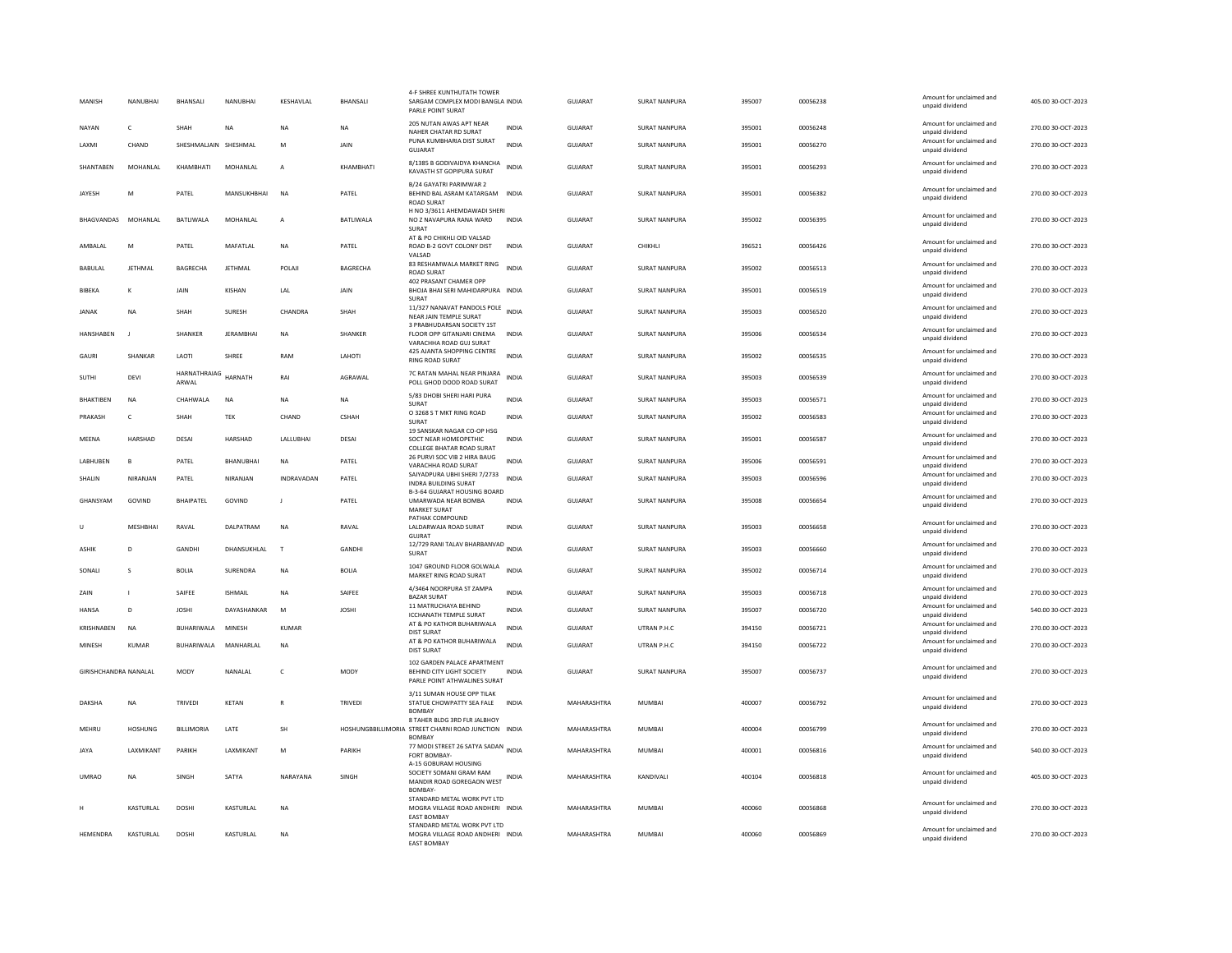| <b>TANVI</b>  | JAYESH            | DOSHI                    | JAYESH         |              | DOSHI             | STANDARD METAL WORK PVT LTD<br>MOGRA VILLAGE ROAD ANDHERI INDIA<br><b>EAST BOMBAY</b> |              | MAHARASHTRA        | <b>MUMBAI</b>        | 400060 | 00056870 | Amount for unclaimed and<br>unpaid dividend | 270.00 30-OCT-2023 |
|---------------|-------------------|--------------------------|----------------|--------------|-------------------|---------------------------------------------------------------------------------------|--------------|--------------------|----------------------|--------|----------|---------------------------------------------|--------------------|
| $\mathbf{s}$  | $\mathsf{v}$      | <b>IHAVERI</b>           | M              | $\mathbf{S}$ | <b>IHAVERI</b>    | 202 SHIV SADAN 36D NAGARDAS<br>PLD ANDHERI EAST BOMBAY                                | <b>INDIA</b> | MAHARASHTRA        | MUMBAI               | 400069 | 00056872 | Amount for unclaimed and<br>unpaid dividend | 270.00.30-QCT-2023 |
| PRAYNA        | SHREYANSHRAJ SHAH |                          | SHREYANSHRAJ   | s            | SHAH              | SAPNA BUILDINGS IST FLOOR<br>RIDYE ROAD WALKESHWAR<br><b>BOMBAY</b>                   | <b>INDIA</b> | MAHARASHTRA        | <b>MUMBAI</b>        | 400006 | 00056876 | Amount for unclaimed and<br>unpaid dividend | 135.00 30-OCT-2023 |
| SHAILA        | <b>NA</b>         | GANU                     | VASANT         | GANU         | PROF              | 4 BHASKAR BHUVAN PLOT 120<br>SION WEST BOMBAY                                         | <b>INDIA</b> | MAHARASHTRA        | <b>MUMBAI</b>        | 400022 | 00056878 | Amount for unclaimed and<br>unpaid dividend | 270.00 30-OCT-2023 |
| SHARAD        | <b>NA</b>         | CHITNIS                  | RAM            | KRISHNA      | CHITNISPROF       | RAMA KRISHNA NIWAS KHARKAR<br>ALLEY THANE                                             | <b>INDIA</b> | MAHARASHTRA        | THANE                | 400601 | 00056888 | Amount for unclaimed and<br>unpaid dividend | 270.00 30-OCT-2023 |
| <b>GEETA</b>  | $\mathsf{V}$      | TAWDE                    | VASANT         | NA           | TAWDE             | A/7 ROOM NO 10 RAJDOOT EAST<br><b>GHATKOPER WEST BOMBAY</b>                           | <b>INDIA</b> | MAHARASHTRA        | MUMBAI               | 400075 | 00056936 | Amount for unclaimed and<br>unpaid dividend | 270.00 30-OCT-2023 |
| <b>BACHU</b>  | VASANJI           | VORA                     | VASANJI        | <b>NA</b>    |                   | 169-B/5 NEW SUNITA 2ND FLOOR INDIA<br>SION EAST BOMBAY-                               |              | MAHARASHTRA        | MUMBAI               | 400022 | 00057087 | Amount for unclaimed and<br>unpaid dividend | 270.00 30-OCT-2023 |
| SURESH        | $\mathbf{J}$      | JAIN                     | JETHUMAL       | NA           | JAIN              | 12 JAIN SALES CORPORATION P K<br>BUILDING 75/79 OLD HANUMAN INDIA<br>LANE BOMBAY      |              | MAHARASHTRA        | <b>MUMBAI</b>        | 400002 | 00057140 | Amount for unclaimed and<br>unpaid dividend | 270.00 30-OCT-2023 |
| SUPRIYA       | SANMUKH           | SHETH                    | NA             | <b>NA</b>    | NA                | 169-B/5 NEW SUNITA 2ND FLOOR<br>SION F ROMBAY                                         | <b>INDIA</b> | MAHARASHTRA        | <b>MUMBAI</b>        | 400022 | 00057176 | Amount for unclaimed and<br>unnaid dividend | 270.00 30-OCT-2023 |
| KIRANKUMAR    | <b>n</b>          | <b>JAIN</b>              | DHANRAI        | $\mathsf{v}$ | <b>JAIN</b>       | 2 DHIRENDRA VILLA S V ROAD<br>BORIVALI E BOMBAY                                       | <b>INDIA</b> | MAHARASHTRA        | <b>MUMBAI</b>        | 400066 | 00057213 | Amount for unclaimed and<br>unpaid dividend | 270.00 30-OCT-2023 |
| KAMLESH       | LALCHAND          | CHELLANI                 | LALCHAND       | <b>NA</b>    | CHELLANI          | 15 RISHIKESH BLDG 4TH FLOOR<br>4TH ROAD KHAR(W) BOMBAY                                | <b>INDIA</b> | MAHARASHTRA        | MUMBAI               | 400052 | 00057222 | Amount for unclaimed and<br>unpaid dividend | 270.00 30-OCT-2023 |
| HARESH        | $\mathbf{J}$      | KHANDALKAR               | <b>NA</b>      | <b>NA</b>    | <b>NA</b>         | 26 B HABIB TERRACE 3RD FLOOR                                                          | <b>INDIA</b> | MAHARASHTRA        | <b>MUMBAI</b>        | 400012 | 00057228 | Amount for unclaimed and                    | 270.00 30-OCT-2023 |
|               |                   |                          |                |              |                   | DR B A ROAD LALBAUG BOMBAY<br>21 SUBODH SADAN 365 TPS V                               |              |                    |                      |        |          | unpaid dividend                             |                    |
| <b>GEETA</b>  | DILIP             | DHRUV                    | DILIP          | <b>NA</b>    | NANDLAL           | SERVICE ROAD VILE PARLE (E)<br><b>BOMBAY</b>                                          | INDIA        | MAHARASHTRA        | <b>MUMBAI</b>        | 400057 | 00057238 | Amount for unclaimed and<br>unpaid dividend | 270.00 30-OCT-2023 |
| SHAMBHU       | <b>NATH</b>       | BHIWANIWALA JHABAR       |                | MAL          | BHIWANIWALA       | C/O MAHANAND RAM SHEODUTT<br>RAI SUJAGANJ BAZAR BHAGALPUR INDIA                       |              | <b>BIHAR</b>       | <b>BHAGALPUR H.Q</b> | 812002 | 00057284 | Amount for unclaimed and<br>unpaid dividend | 270.00 30-OCT-2023 |
| ANU           | <b>NA</b>         | <b>THOMAS</b>            | <b>CHARLCY</b> | <b>NA</b>    | <b>THOMAS</b>     | 3/2 HOSPITAL STREET CALCUTTA INDIA                                                    |              | <b>WEST RENGAL</b> | <b>KOI KATA</b>      | 700072 | 00057285 | Amount for unclaimed and<br>unpaid dividend | 540.00 30-OCT-2023 |
| SHUVABRATA    | <b>NA</b>         | DAS                      | PABITRA        | <b>NA</b>    | DAS               | 131/6 NETAJI SUBHAS CHANDRA<br>BOSE ROAD GOUND FLOOR<br>CALCUTTA                      | <b>INDIA</b> | <b>WEST BENGAL</b> | KOLKATA              | 700040 | 00057379 | Amount for unclaimed and<br>unpaid dividend | 270.00 30-OCT-2023 |
| CHITRA        | NA                | CHAKRAVORTY RABINDRA     |                | NARAYAN      | CHAKRABORTY       | 12 AVENUE EAST MODERN PARK<br>SANTOSHPUR CALCUTTA                                     | INDIA        | WEST BENGAL        | KOLKATA              | 700075 | 00057388 | Amount for unclaimed and<br>unpaid dividend | 405.00 30-OCT-2023 |
| <b>JYOTI</b>  | <b>NA</b>         | DHANUKA                  | RAJENDRA       | PRASAD       | DHANUKA           | 33/77, TOPI BAZAR, 1ST FLOOR<br>CHOWK, KANPUR                                         | <b>INDIA</b> | UTTAR PRADESH      | KANPUR               | 208001 | 00057409 | Amount for unclaimed and<br>unpaid dividend | 270.00 30-OCT-2023 |
| PRASANTA      | KUMAR             | PALIT                    | LATE           | <b>SH</b>    | SANTOSHKUMARPALIT | 8/5 KALI CHARAN DAS LANE<br>SALKIA HOWRAH                                             | <b>INDIA</b> | <b>WEST BENGAL</b> | HOWRAH               | 711106 | 00057423 | Amount for unclaimed and<br>unpaid dividend | 270.00 30-OCT-2023 |
|               | ΝA                | SHUNMUGHAM V             |                | <b>NA</b>    | SUBBARAYAN        | SYNDICATE BANK 27<br>SHAKESPEARE SARANI CALCUTTA                                      | INDIA        | WEST BENGAL        | KOLKATA              | 700017 | 00057443 | Amount for unclaimed and<br>unpaid dividend | 270.00 30-OCT-2023 |
| KRISHNENDU    | NA                | BASU                     | NIRENDU        | NA           | BASU              | C/O SWAPAN NEOGI 21/24<br>MONOHAR PUKUR ROAD                                          | <b>INDIA</b> | <b>WEST BENGAL</b> | KOLKATA              | 700029 | 00057445 | Amount for unclaimed and                    | 270.00 30-OCT-2023 |
|               |                   |                          |                |              |                   | KOLKATA                                                                               |              |                    |                      |        |          | unpaid dividend                             |                    |
| <b>TONY</b>   | <b>NA</b>         | MCLUSKIE                 | LATE           | <b>SH</b>    | WMCLUSKIE         | NEW EMBASSY VILLA 3RD FLOOR<br>48 LOWER RANGE CALCUTTA                                | <b>INDIA</b> | <b>WEST BENGAL</b> | KOLKATA              | 700019 | 00057482 | Amount for unclaimed and<br>unpaid dividend | 270.00 30-OCT-2023 |
| <b>RAISRI</b> | <b>NA</b>         | DAS                      | MANIFFT        | <b>NA</b>    | DAS               | 158/4 PRINCE ANWAR SHAH<br>ROAD CALCUTTA W BENGAL                                     | <b>INDIA</b> | <b>WEST BENGAL</b> | KOLKATA              | 700045 | 00057534 | Amount for unclaimed and<br>unpaid dividend | 270.00 30-OCT-2023 |
| <b>BITHI</b>  | <b>NA</b>         | <b>BHAGWANANI RAMESH</b> |                | <b>NA</b>    | BHAGWANANI        | C/O S K GHOSH 21/8 GARIAHAT<br>ROAD CALCUTTA                                          | <b>INDIA</b> | <b>WEST BENGAL</b> | KOLKATA              | 700019 | 00057544 | Amount for unclaimed and<br>unpaid dividend | 270.00 30-OCT-2023 |
| NARAYAN       | CH                | SAHA                     | LATE           | SH           | KALIDASSAHA       | 18A CHETLA HAT ROAD PO<br><b>BALIPORE CALCUTTA</b>                                    | <b>INDIA</b> | <b>WEST BENGAL</b> | KOLKATA              | 700027 | 00057564 | Amount for unclaimed and<br>unpaid dividend | 270.00 30-OCT-2023 |
| <b>INDIAN</b> | $\mathbf{S}$      | KJAYRAMKA                | SITA           | RAM          | JAYRAMKASUBBORKER | C/O GIFT CENTRE 14 EELGIN ROAD<br>CALCUTTA                                            | <b>INDIA</b> | <b>WEST BENGAL</b> | KOLKATA              | 700020 | 00057588 | Amount for unclaimed and<br>unpaid dividend | 270.00 30-OCT-2023 |
| REKHA         | <b>NA</b>         | <b>BOSE</b>              | SANTIMOY       | <b>NA</b>    | <b>BOSE</b>       | 16/2B FERN ROAD BALLY GUNGE<br>CALCUTTA                                               | <b>INDIA</b> | <b>WEST BENGAL</b> | KOLKATA              | 700019 | 00057626 | Amount for unclaimed and<br>unpaid dividend | 270.00 30-OCT-2023 |
| POONAM        | <b>NA</b>         | DHAWAN                   | GURU           | CHARAN       | DHAWAN            | 7C LAXMI NARAYAN GARJ LANE<br>KHIDDERPORE CALCUTTA                                    | <b>INDIA</b> | <b>WEST BENGAL</b> | KOLKATA              | 700023 | 00057629 | Amount for unclaimed and<br>unpaid dividend | 270.00 30-OCT-2023 |
| SUBHASIS      | NA                | <b>KONAR</b>             | NARAYAN        | CHANDRA      | <b>KONAR</b>      | 62 KANKULIA ROAD CALCUTTA<br><b>WEST BENGAL</b>                                       | <b>INDIA</b> | <b>WEST BENGAL</b> | KOLKATA              | 700029 | 00057669 | Amount for unclaimed and<br>unpaid dividend | 270.00 30-OCT-2023 |
| REHMATALI     | B                 | DHANANI                  | LATE           | <b>SH</b>    | BACHUBHAIDHANANI  | STAR TRADERS 62 RABINDRA<br>SARANI CALCUTTA                                           | <b>INDIA</b> | <b>WEST BENGAL</b> | KOLKATA              | 700073 | 00057715 | Amount for unclaimed and<br>unpaid dividend | 540.00 30-OCT-2023 |
| KRISHNA       | <b>NA</b>         | <b>ARORA</b>             | ANIL           | <b>KUMAR</b> | <b>ARORA</b>      | CARE SYNDICATE BANK LAXMI<br>APARTMENTS 4 GULMOHAR<br>COLONY KANADIA ROAD INDORE      | <b>INDIA</b> | MADHYA PRADESH     | <b>INDORE</b>        | 452001 | 00057758 | Amount for unclaimed and<br>unpaid dividend | 270.00 30-OCT-2023 |
| <b>RAKESH</b> | <b>KUMAR</b>      | <b>JAISWAL</b>           | RAM            | <b>BILAS</b> | JAISWAL           | 8/C D L ROY STREET CALCUTTA                                                           | <b>INDIA</b> | <b>WEST BENGAL</b> | KOLKATA              | 700006 | 00057829 | Amount for unclaimed and                    | 2.70 30-OCT-2023   |
| MAHESH        | <b>KUMAR</b>      | AGARWAL                  | RAM            | SWARUP       | AGARWAI           | C/O JITENDRA JAISWAL 8/C D L                                                          | <b>INDIA</b> | <b>WEST BENGAL</b> | KOLKATA              | 700006 | 00057866 | unpaid dividend<br>Amount for unclaimed and | 2.70 30-OCT-2023   |
| <b>INDRAI</b> |                   |                          |                |              |                   | <b>ROY STREET CALCUTTA</b><br>C/O BHIL-TEX 15 NOORMAL LOHIA INDIA                     |              | <b>WEST RENGAL</b> | <b>KOI KATA</b>      | 700007 | 00057908 | unpaid dividend<br>Amount for unclaimed and | 270.00 30-OCT-2023 |
|               | MAI               | <b>BHARUNT</b>           | GHUMANDIRAM    | <b>NA</b>    | <b>BHARUNT</b>    |                                                                                       |              |                    |                      |        |          |                                             |                    |
| ANITA         | <b>NA</b>         | <b>JAISWAL</b>           | ANUP           | KUMAR        | JAISWAL           | LANE CALCUTTA<br>8/C D L ROY STREET CALCUTTA                                          | <b>INDIA</b> | <b>WEST BENGAL</b> | KOLKATA              | 700006 | 00057920 | unpaid dividend<br>Amount for unclaimed and | 2.70 30-OCT-2023   |
| SARITA        | <b>NA</b>         | SHARMA                   | M              |              | SHARMA            | C/O SRI M L SARDA BIRLA<br>BUILDING 9/1 R N MUKHERJI                                  | <b>INDIA</b> | <b>WEST BENGAL</b> | KOLKATA              | 700001 | 00057928 | unpaid dividend<br>Amount for unclaimed and | 270.00 30-OCT-2023 |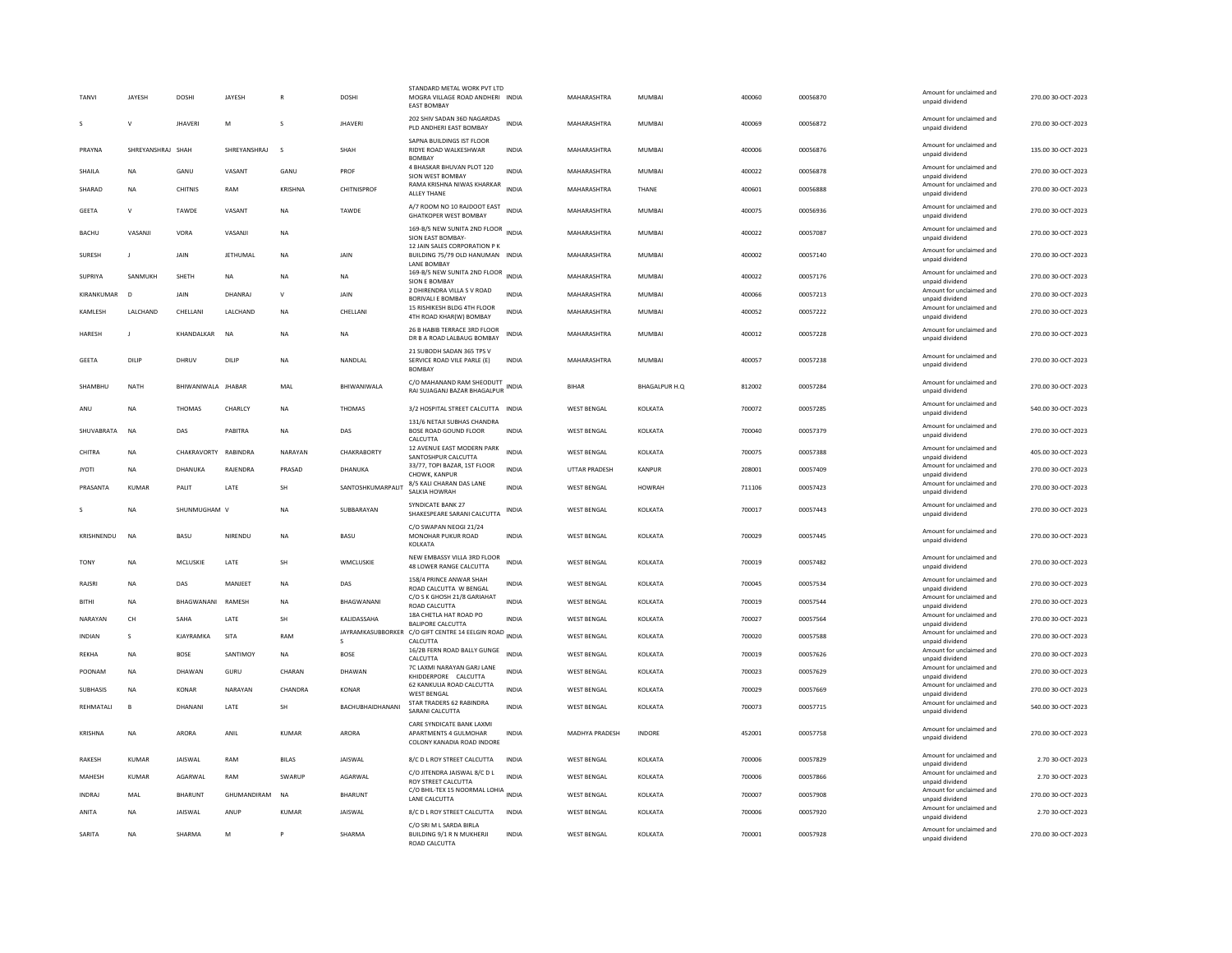| SANGITA         | <b>NA</b>    | <b>BAJAJ</b>    | DEBI           | PRASAD         | BAJAJ            | C/O KRISHNA ENTERPRISE 13<br>NARAYAN PRASAD BABU LANE<br>CALCUTTA               | INDIA        | WEST BENGAL          | KOLKATA       | 700007 | 00057930 | Amount for unclaimed and<br>unpaid dividend                    | 270.00 30-OCT-2023 |
|-----------------|--------------|-----------------|----------------|----------------|------------------|---------------------------------------------------------------------------------|--------------|----------------------|---------------|--------|----------|----------------------------------------------------------------|--------------------|
| GIRDHARI        | LAL          | AGARWAL         | MATADEEN       | <b>NA</b>      | AGARWAL          | 17 LAJPAT NAGAR ALWAR RAJ                                                       | <b>INDIA</b> | RAJASTHAN            | ALWAR         | 301001 | 00057981 | Amount for unclaimed and<br>unpaid dividend                    | 270.00 30-OCT-2023 |
| <b>HARISH</b>   | NA           | <b>KUMAR</b>    | NA             | NA             | <b>NA</b>        | 11/569 KALYAN NAGER SONEPAT                                                     | <b>INDIA</b> | <b>HARYANA</b>       | SONEPAT       | 131001 | 00058015 | Amount for unclaimed and<br>unpaid dividend                    | 270.00 30-OCT-2023 |
| SANJEEV         | <b>NA</b>    | <b>BHARDWAI</b> | RAI            | KUMAR          |                  | 10338 GALI NO 1 WEST GORAKH<br>PARK SHAHDARA DELHI                              | <b>INDIA</b> | DELHI                | DELHI         | 110032 | 00058022 | Amount for unclaimed and<br>unpaid dividend                    | 270.00 30-OCT-2023 |
| <b>ROSHAN</b>   | LAL          | NARULA          | $\mathbf{I}$   | $\mathsf{N}$   | NARULA           | FLAT NO 79 POCKET D 15 SECTOR<br>7 ROHINI DELHI                                 | <b>INDIA</b> | DELHI                | DELHI         | 110085 | 00058040 | Amount for unclaimed and<br>unpaid dividend                    | 270.00 30-OCT-2023 |
| <b>INDIRA</b>   |              |                 | SURAJ          | <b>NA</b>      | <b>BHAN</b>      | HARDAYAN SINGH HOUSE OPP<br>DHOBI PARA BARAUT                                   | <b>INDIA</b> | <b>UTTAR PRADESH</b> | AGARWAL       | 250611 | 00058046 | Amount for unclaimed and<br>unpaid dividend                    | 270.00 30-OCT-2023 |
| <b>JATINDER</b> | <b>NA</b>    | <b>KUMAR</b>    | D              | $\mathsf{C}$   | PASRICHA         | 3/405 VIKRAM MARG KARNAL<br>HARYANA                                             | <b>INDIA</b> | HARYANA              | KARNAL        | 132001 | 00058058 | Amount for unclaimed and<br>unpaid dividend                    | 135.00 30-OCT-2023 |
| SUNIL           | <b>NA</b>    | <b>JAIN</b>     | PARKASH        | CHAND          | <b>JAIN</b>      | 2221/169 GANESH PURA TRI<br>NAGAR DELHI                                         | <b>INDIA</b> | <b>DELHI</b>         | <b>DELHI</b>  | 110035 | 00058099 | Amount for unclaimed and<br>unpaid dividend                    | 270.00 30-OCT-2023 |
| GIRRAJ          | <b>NA</b>    | PRASAD          | NAYAYAN        | <b>NA</b>      | SAHIA            | C/O KAILASH KHANDELWAL<br>MUNSHI BAZAR ALWAR RAJ                                | <b>INDIA</b> | RAJASTHAN            | ALWAR         | 301001 | 00058114 | Amount for unclaimed and<br>unpaid dividend                    | 270.00 30-OCT-2023 |
| SONEAL          | <b>NA</b>    | ABROL           | SUSHIL         | <b>KUMAR</b>   | ABROL            | PLOT NO 62 HSIDC KUNDLI DIST<br>SONEPAT HARYANA                                 | <b>INDIA</b> | HARYANA              | SONEPAT       | 131028 | 00058183 | Amount for unclaimed and<br>unpaid dividend                    | 270.00 30-OCT-2023 |
| MUKESH          | <b>NA</b>    | <b>GUPTA</b>    | LAL            | CHAND          | <b>GUPTA</b>     | H NO RZ 65/B GALI NO 8A/5 SADH<br>NAGR PALAM COLONY NEW DELHI                   | <b>INDIA</b> | DELHI                | DELHI         | 110045 | 00058259 | Amount for unclaimed and<br>unpaid dividend                    | 270.00 30-OCT-2023 |
| SURJEET         | <b>NA</b>    | KOUR            | SARDAR         | MEHAR          | SINGH            | 20 NAYA BANS DELHI DELHI                                                        | INDIA        | DELHI                | DELHI         | 110006 | 00058267 | Amount for unclaimed and                                       | 270.00 30-OCT-2023 |
| MONICA          | <b>NA</b>    | SINDHWANI       | KI URHUSHAN    | <b>NA</b>      | SINGHWANI        | C/O SH S C GULATI IIND FLOOR R-<br>905 NEW RAJINDER NGR NEW                     | <b>INDIA</b> | <b>DELHI</b>         | DFI HI        | 110060 | 00058275 | unpaid dividend<br>Amount for unclaimed and<br>unpaid dividend | 270.00 30-OCT-2023 |
| <b>RINA</b>     | <b>NA</b>    | CHAUHAN         | SHARAD         | CHAUHAN        | PROF             | DELHI<br>IB SA ASHOK VIHAR PHASE I DELHI INDIA                                  |              | DELHI                | DELHI         | 110052 | 00058284 | Amount for unclaimed and                                       | 405.00 30-OCT-2023 |
| <b>SUDHA</b>    | <b>NA</b>    | MITTAI          | $\mathbb{R}$   | $\mathsf{C}$   | MITTAI           | DELHI<br><b>B 91 VIVEK VIHAR DELHI DELHI</b>                                    | <b>INDIA</b> | <b>DELHI</b>         | DELHI         | 110095 | 00058288 | unpaid dividend<br>Amount for unclaimed and                    | 270.00 30-OCT-2023 |
| SHASHI          | PRABHA       | BHARDWAJ        | RAM            | SWAROOP        | BHARDWAJ         | B 3/24 ASHOK VIHAR PHASE II                                                     | <b>INDIA</b> | DELHI                | DELHI         | 110052 | 00058307 | unpaid dividend<br>Amount for unclaimed and                    | 270.00 30-OCT-2023 |
| SHASHI          | <b>NA</b>    | KOHLI           | D              |                | KOHLI            | DELHI DELHI<br>49 TYPE IV SECTOR III RANIPUR                                    | INDIA        | UTTARAKHAND          | HARDWAR       | 249403 | 00058401 | unpaid dividend<br>Amount for unclaimed and                    | 270.00 30-OCT-2023 |
| VISHNU          | KUMAR        | SAXENA          | s              | s              | LSAXENA          | HARDWARE U P HARIDWAR<br>"BANSI BHAWAN" BEHARIPUR                               | <b>INDIA</b> | <b>UTTAR PRADESH</b> | BAREILLY      | 243003 | 00058405 | unpaid dividend<br>Amount for unclaimed and                    | 270.00 30-OCT-2023 |
| SHANTANU        | <b>NA</b>    | DALMIA          | $\mathsf{v}$   | к              | DALMIA           | MATHIA BAREILLY U.P<br>5 15 PANCH SHILA PARK NEW                                | <b>INDIA</b> | DELHI                | DELHI         | 110017 | 00058409 | unpaid dividend<br>Amount for unclaimed and                    | 270.00 30-OCT-2023 |
| <b>INDRA</b>    | <b>NA</b>    | DHINGRA         | P              | к              | DHINGRA          | DELHI DELHI<br>568 NIMRI COLONY NEAR BHARAT                                     | <b>INDIA</b> | DELHI                | DELHI         | 110052 | 00058433 | unpaid dividend<br>Amount for unclaimed and                    | 270.00 30-OCT-2023 |
| SHARAT          | <b>NA</b>    | <b>KUMAR</b>    | GIRIJA         | SHANKAR        | SINGH            | NAGAR DELHI<br>PLOT NO 61 ROHIT NAGAR NARIA                                     | <b>INDIA</b> | <b>UTTAR PRADESH</b> | VARANASI      | 221005 | 00058444 | unpaid dividend<br>Amount for unclaimed and                    | 270.00 30-OCT-2023 |
| RAM             | <b>MOHAN</b> | RAI             | LATE           | SH             | SATYABRATRAIRETD | <b>LANKA VARANASI</b><br>C 1/A DDA MIG FLAT MAYAPURI                            | <b>INDIA</b> | DELHI                | DELHI         | 110064 | 00058499 | unpaid dividend<br>Amount for unclaimed and                    | 270.00 30-OCT-2023 |
| PADMA           | <b>NA</b>    | <b>TANFIA</b>   | ARIAN          | DFV            | <b>TANFIA</b>    | NEW DELHI<br>S 387 GREATER KAILASH PART II                                      | <b>INDIA</b> | DELHI                | DELHI         | 110048 | 00058502 | unpaid dividend<br>Amount for unclaimed and                    | 270.00 30-OCT-2023 |
| <b>RUCHI</b>    |              |                 | SANJEEV        | <b>NA</b>      | <b>KUMAR</b>     | NEW DELHI<br><b>B 15 GUI MOHAR PARK NEW</b>                                     | <b>INDIA</b> | DELHI                | DELHI         | 110049 | 00058521 | unpaid dividend<br>Amount for unclaimed and                    | 270.00 30-OCT-2023 |
|                 |              |                 |                |                |                  | DELHI DELHI<br>827/1 K KEDAR BUILDING CLOCK                                     |              |                      |               |        |          | unpaid dividend<br>Amount for unclaimed and                    |                    |
| PURSUTTAM       | <b>NA</b>    | LAL             | <b>DASRATE</b> | <b>NA</b>      | MAL              | TOWER SUBZI MANDI DELHI                                                         | <b>INDIA</b> | DELHI                | DELHI         | 110007 | 00058553 | unpaid dividend                                                | 270.00 30-OCT-2023 |
| <b>HEMANT</b>   | <b>NA</b>    | SARAOGI         | <b>OM</b>      | <b>NA</b>      | PRAKASH          | JUHARMAL JALIRAM SADULPUR                                                       | <b>INDIA</b> | RAJASTHAN            | CHURU         | 331023 | 00058585 | Amount for unclaimed and<br>unpaid dividend                    | 270.00 30-OCT-2023 |
| SANJEEV         | NA           | BATRA           | s              | $\mathsf{R}$   | BATRA            | 19/35 WEST MOTIBAGH SARAI<br>ROHILLA DELHI                                      | <b>INDIA</b> | DELHI                | DELHI         | 110035 | 00058620 | Amount for unclaimed and<br>unpaid dividend                    | 270.00 30-OCT-2023 |
| <b>DAKSH</b>    | <b>NA</b>    | <b>KUMAR</b>    | ANIL           | <b>NA</b>      | <b>KUMAR</b>     | QTR NO 1 TYOPE 4 SECTOR 1 BHEL<br>RANIPUR HARDWAR HARIDWAR                      | <b>INDIA</b> | UTTARAKHAND          | HARDWAR       | 249403 | 00058655 | Amount for unclaimed and<br>unpaid dividend                    | 270.00 30-OCT-2023 |
| AMIT            | <b>NA</b>    | GUHA            | ARUN           | KUMAR          | GUHA             | E-923 CHITTARANJAN PARK NEW<br>DELHI                                            | <b>INDIA</b> | DELHI                | DELHI         | 110019 | 00058692 | Amount for unclaimed and<br>unpaid dividend                    | 270.00 30-OCT-2023 |
| KRISHNA         | <b>NA</b>    | MALHAN          | s              |                | MALHAN           | 'KRISHNA KUTEER' HOUSE NO 340                                                   | <b>INDIA</b> | ANDHRA PRADESH       | HYDERABAD     | 500003 | 00058737 | Amount for unclaimed and                                       | 270.00 30-OCT-2023 |
|                 |              |                 |                |                |                  | SECTOR 5 GURGAON HARYANA                                                        |              |                      |               |        |          | unpaid dividend                                                |                    |
| ARUNA           |              |                 | $\mathbf{s}$   | $\blacksquare$ | MALHAN           | 'KRISHNA KUTEER' HOUSE NO 340<br>SECTOR 5 GURGAON HARYANA                       | INDIA        | ANDHRA PRADESH       | HYDERABAD     | 500003 | 00058738 | Amount for unclaimed and<br>unpaid dividend                    | 270.00 30-OCT-2023 |
| PINKY           | <b>NA</b>    | GULATI          | <b>NA</b>      | <b>NA</b>      | <b>NA</b>        | 48 A DDA FLATS GULABI BAGH<br>DELHI                                             | <b>INDIA</b> | DELHI                | DELHI         | 110007 | 00058739 | Amount for unclaimed and<br>unpaid dividend                    | 270.00 30-OCT-2023 |
| <b>DINESH</b>   | <b>KUMAR</b> | <b>GUPTA</b>    | RAM            | <b>NATH</b>    | <b>GUPTA</b>     | C/O M/S GUPTA DAIRY TIBRA<br><b>ROAD MODINAGAR DIST</b><br><b>GHAZIABAD U P</b> | <b>INDIA</b> | <b>UTTAR PRADESH</b> | GOVINDPUR     | 201204 | 00058770 | Amount for unclaimed and<br>unpaid dividend                    | 270.00 30-OCT-2023 |
| <b>ASHOK</b>    | <b>KUMAR</b> | SEN             | RAM            | <b>NA</b>      | <b>GULAM</b>     | D 100 JANTA HOTEL LAXAMI<br>NAGAR VIKAS MARG NEW DELHI                          | <b>INDIA</b> | DELHI                | DELHI         | 110092 | 00058788 | Amount for unclaimed and<br>unpaid dividend                    | 270.00 30-OCT-2023 |
| <b>BINA</b>     |              |                 | P              | <b>KUMAR</b>   | AGGAWAL          | B H 28 A POORVI SHALIMAR BAGH INDIA<br>DELHI                                    |              | DELHI                | DELHI         | 110052 | 00058837 | Amount for unclaimed and<br>unpaid dividend                    | 270.00 30-OCT-2023 |
| <b>DINESH</b>   | CHANDRA      | PANDE           | <b>MATHURA</b> | DATT           | PANDERETD        | G 42 SAKET SAKET NEW DELHI<br>DELHI                                             | <b>INDIA</b> | DELHI                | DELHI         | 110017 | 00058866 | Amount for unclaimed and<br>unpaid dividend                    | 675.00 30-OCT-2023 |
| SHASHI          | BHUSHAN      | SHARMA          |                | L              | SHARMA           | C 530 VIKASPURI NEW DELHI<br>DELHI                                              | <b>INDIA</b> | DELHI                | DELHI         | 110018 | 00058869 | Amount for unclaimed and<br>unpaid dividend                    | 270.00 30-OCT-2023 |
| <b>SATBIR</b>   | <b>NA</b>    | <b>SINGH</b>    | <b>NA</b>      | <b>NA</b>      | <b>NA</b>        | 388/14 ASHOK NAGAR GOHANA<br>ROAD ROHTAK HARYANA                                | <b>INDIA</b> | <b>HARYANA</b>       | <b>ROHTAK</b> | 124001 | 00058880 | Amount for unclaimed and<br>unpaid dividend                    | 270.00 30-OCT-2023 |
| RAJU            | <b>NA</b>    | SHARMA          | RAM            | RAKSHPAL       | SHARMA           | KAYASTHAWARA NEAR DR VED<br>PRAKASH P O DEOBAND DIST<br>SAHARANPUR              | <b>INDIA</b> | <b>UTTAR PRADESH</b> | DEOBAND       | 247554 | 00058884 | Amount for unclaimed and<br>unpaid dividend                    | 270.00 30-OCT-2023 |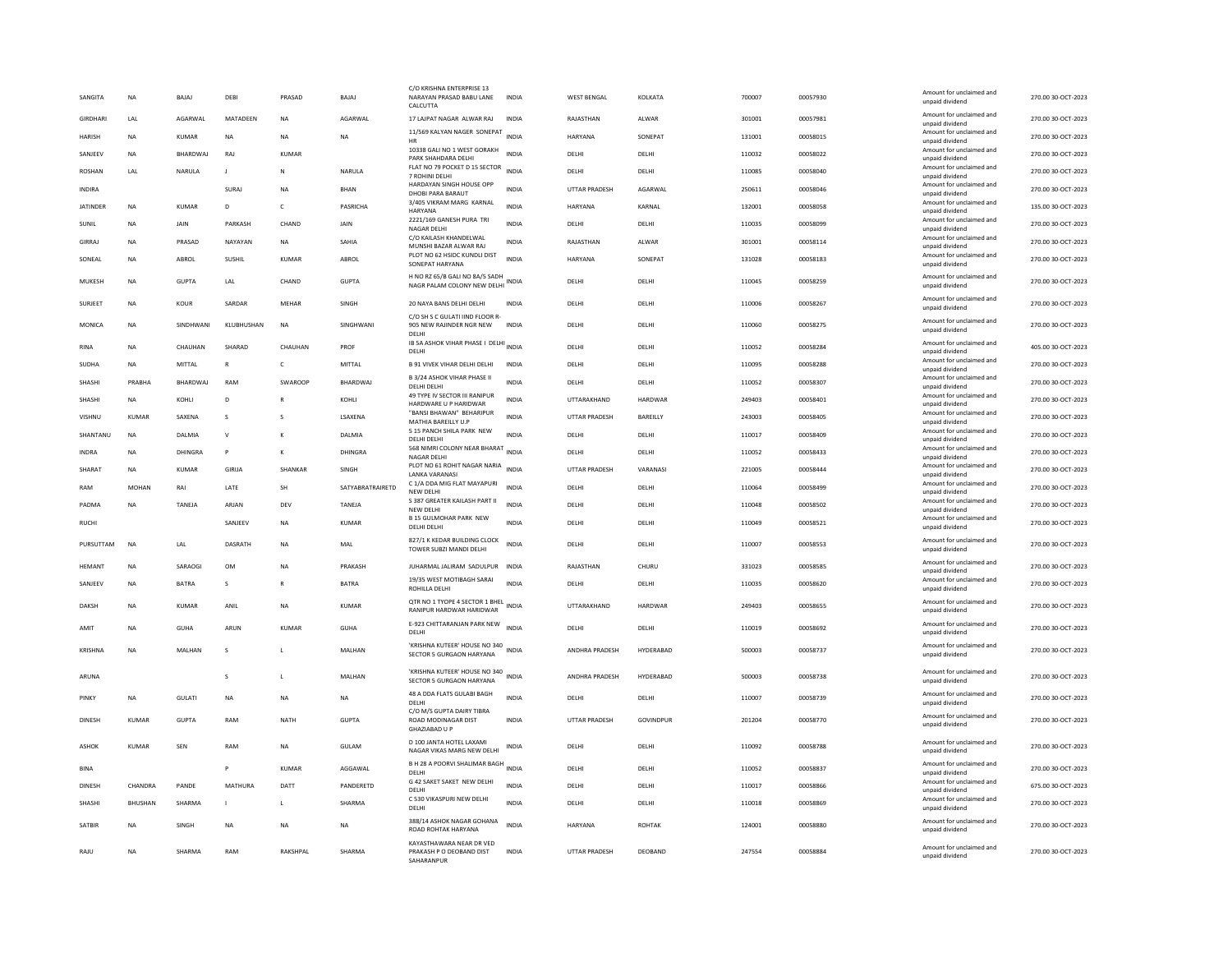|                  |             | KALRA           | CHARANJIT       | <b>NA</b>     | LAL              | D 11 TAKSHASHILA APARTMENT<br>57 I P EXT DELHI                       | <b>INDIA</b> | DELHI                | DELHI         | 110092 | 00058920 | Amount for unclaimed and<br>unpaid dividend | 270.00 30-OCT-2023 |
|------------------|-------------|-----------------|-----------------|---------------|------------------|----------------------------------------------------------------------|--------------|----------------------|---------------|--------|----------|---------------------------------------------|--------------------|
| PURNIMA          | <b>NA</b>   | KATARA          | SHIV            | <b>KUMAR</b>  | KATARA           | 8/276 MALVIYA NAGAR JAIPUR<br>RAJ                                    | <b>INDIA</b> | RAJASTHAN            | <b>JAIPUR</b> | 302017 | 00058934 | Amount for unclaimed and<br>unpaid dividend | 270.00 30-OCT-2023 |
| AMARJEET         | <b>NA</b>   | SINGH           | GANGA           | SINGH         | NAGI             | 8/42 RAMESH NAGAR NEW DELHI INDIA                                    |              | DELHI                | DELHI         | 110015 | 00058937 | Amount for unclaimed and                    | 270.00 30-OCT-2023 |
| SAJJAN           | <b>NA</b>   | KUMAR           | VED             | NA            | PARKASH          | S 20 SHIVAJI PARK NEW DELHI                                          | <b>INDIA</b> | DELHI                | DELHI         | 110026 | 00058943 | unpaid dividend<br>Amount for unclaimed and | 270.00 30-OCT-2023 |
| RABINDRA         | NATH        | SINGH           | RAM             | DAYAL         | SINGH            | <b>DELHI</b><br>BLOCK NO 15 FLAT NO 296 LODHI                        | <b>INDIA</b> | DELHI                | DELHI         | 110003 | 00058949 | unnaid dividend<br>Amount for unclaimed and | 270.00 30-OCT-2023 |
|                  |             |                 |                 |               |                  | <b>COLONY NEW DELHI</b><br>8/5 SINGH SABHA ROAD BEHIND               |              |                      |               |        |          | unpaid dividend<br>Amount for unclaimed and |                    |
| KIRAN            | <b>NA</b>   | AGARWAL         | KC              | <b>NA</b>     | AGARWAL          | AMBA CINEMA DELHI<br>1449 1 ST FLOOR OUTRUM LINE                     | <b>INDIA</b> | DELHI                | DELHI         | 110007 | 00058958 | unpaid dividend                             | 270.00 30-OCT-2023 |
| <b>BRU</b>       | GOPAL       | MALHOTRA        | NA              | <b>NA</b>     | NA               | OPP B B M DEPOT MU KIRJI<br>NAGAR DELHI                              | <b>INDIA</b> | DELHI                | DELHI         | 110009 | 00058959 | Amount for unclaimed and<br>unpaid dividend | 270.00 30-OCT-2023 |
| KRISHANA         | <b>NA</b>   | CHHABRA         | $\mathbb{R}$    | $\mathbf{L}$  | CHHABRA          | 497 SECTOR 14 SONEPAT                                                | INDIA        | HARYANA              | SONEPAT       | 131001 | 00058974 | Amount for unclaimed and<br>unpaid dividend | 270.00 30-OCT-2023 |
| JEET             | <b>NA</b>   | CHOPRA          | $\mathsf{C}$    | $\mathbf{L}$  | CHOPRA           | FLAT NO 1070 POCKET GH 13<br>PASCHIM VIHAR N DELHI                   | INDIA        | DELHI                | DELHI         | 110041 | 00058982 | Amount for unclaimed and<br>unpaid dividend | 270.00 30-OCT-2023 |
| <b>SUCHITRA</b>  | <b>NA</b>   | <b>BHASIN</b>   | <b>RAKESH</b>   | <b>BHASIN</b> | PROF             | E 185 NARAAINA VIHAR NEW<br>DELHI                                    | <b>INDIA</b> | DELHI                | DELHI         | 110028 | 00059026 | Amount for unclaimed and<br>unpaid dividend | 270.00 30-OCT-2023 |
| VAISHALI         |             |                 | AVINASH         | <b>KUMAR</b>  | ABBI             | B 98/1 EAST OF KAILASH NEW<br>DELHI                                  | <b>INDIA</b> | DELHI                | DELHI         | 110065 | 00059083 | Amount for unclaimed and<br>unpaid dividend | 270.00 30-OCT-2023 |
| RAJEEV           | <b>NA</b>   | GANJU           | P               | N             | GANJU            | H NO 82 SECTOR 10 FARIDABAD<br>HARYANA                               | <b>INDIA</b> | <b>HARYANA</b>       | FARIDABAD     | 121006 | 00059108 | Amount for unclaimed and<br>unpaid dividend | 270.00 30-OCT-2023 |
| URMILA           | <b>NA</b>   | DEVI            | SHYAM           | SUNDER        | LAL              | 508 HAVELI HAIDER QULI                                               | <b>INDIA</b> | DELHI                | DELHI         | 110006 | 00059131 | Amount for unclaimed and                    | 270.00 30-OCT-2023 |
| <b>BHUPINDER</b> | NA          | <b>KUMAR</b>    | BALAK           | <b>NA</b>     | RAM              | CHANDNI CHOWK DELHI<br>818 KILLA MOHALLA W 10                        | <b>INDIA</b> | HARYANA              | ROHTAK        | 124001 | 00059132 | unpaid dividend<br>Amount for unclaimed and | 2.70 30-OCT-2023   |
|                  |             |                 |                 |               |                  | <b>ROHTAK</b><br>213 HOUSING BORAD CALONY                            |              |                      |               |        |          | unpaid dividend<br>Amount for unclaimed and |                    |
| SAROJ            |             |                 | KRISHAN         | <b>NA</b>     | CHAND            | PANIPAT HR                                                           | <b>INDIA</b> | HARYANA              | KURUKSHETRA   | 132103 | 00059141 | unpaid dividend                             | 270.00 30-OCT-2023 |
| PRAKASH          | DHAR        | <b>DIWAN</b>    | Y               | D             | <b>DIWAN</b>     | 573 IST FLOOR MAIN ROAD<br>CHIRAG DELHI NEW DELHI                    | <b>INDIA</b> | DELHI                | DELHI         | 110017 | 00059146 | Amount for unclaimed and<br>unpaid dividend | 270.00 30-OCT-2023 |
| SEEMA            | <b>NA</b>   | SAINI           | к               | $\mathbf{S}$  | SAINI            | KOTHI NO 333 PHASE I S A S<br>NAGAR MOHALI PUNJAB                    | <b>INDIA</b> | CHANDIGARH           | CHANDIGARH    | 160055 | 00059151 | Amount for unclaimed and<br>unpaid dividend | 270.00 30-OCT-2023 |
| KULDEEP          | -S          | SAINI           | <b>HAKAM</b>    | <b>NA</b>     | SINGH            | KOTHI NO 333 PHASE I S A S<br>NAGAR MOHALI PUNJAB                    | <b>INDIA</b> | CHANDIGARH           | CHANDIGARH    | 160055 | 00059152 | Amount for unclaimed and<br>unpaid dividend | 270.00 30-OCT-2023 |
| VEENA            | <b>NA</b>   | KURICHH         | JAGDISH         | NA            | CHAND            | F 1/8 KRISHAN NAGAR DELHI                                            | INDIA        | DELHI                | DELHI         | 110051 | 00059173 | Amount for unclaimed and<br>unpaid dividend | 270.00 30-OCT-2023 |
| RAJESH           | <b>NA</b>   | <b>GUPTA</b>    | BHIM            | SINGH         | <b>GUPTA</b>     | 11 HOUSING BOARD COLONY<br><b>BHIWANI HARYANA</b>                    | INDIA        | ANDHRA PRADESH       | HYDERABAD     | 500003 | 00059176 | Amount for unclaimed and<br>unpaid dividend | 270.00 30-OCT-2023 |
| MAHESH           | CHAND       | GOEL            | D               | c             | GOEL             | C 125 SECTOR 23 RAN NAGAR                                            | INDIA        | <b>UTTAR PRADESH</b> | GHAZIABAD     | 201002 | 00059177 | Amount for unclaimed and                    | 540.00 30-OCT-2023 |
| SHRI             | KANT        | TAPARIA         | SATY/           | NARAIN        | TAPARIA          | GHAZIABAD<br>IIA 53 NEHRU NAGAR GHAZIABAD INDIA                      |              | <b>UTTAR PRADESH</b> | GHAZIABAD     | 201001 | 00059211 | unpaid dividend<br>Amount for unclaimed and | 270.00 30-OCT-2023 |
|                  |             |                 |                 |               |                  | 80 HARSH VIHAR PITAMPURA                                             |              |                      |               |        |          | unpaid dividend<br>Amount for unclaimed and |                    |
| DINESH           | KUMAR       | <b>PAI IWAI</b> | <b>I ATF</b>    | SHRI          | <b>MSPALIWAL</b> | DELHI<br>30/75 ADRASH NAGAR OPP D                                    | <b>INDIA</b> | <b>DELHI</b>         | DELHI         | 110034 | 00059230 | unpaid dividend<br>Amount for unclaimed and | 270.00 30-OCT-2023 |
| RAJ              | <b>NA</b>   | SINGH           | RAN             | <b>NA</b>     | SINGH            | PARK MODEL TOWN ROHTAK<br>FLAT NO 524 POCKET E MAYUR                 | <b>INDIA</b> | <b>HARYANA</b>       | <b>ROHTAK</b> | 124001 | 00059238 | unpaid dividend<br>Amount for unclaimed and | 270.00 30-OCT-2023 |
| PARTHA           | NA          | BHATTACHARYA P  |                 |               | BHATTACHARYA     | VIHAR PH II DELHI                                                    | <b>INDIA</b> | DELHI                | DELHI         | 110091 | 00059240 | unpaid dividend                             | 270.00 30-OCT-2023 |
| MEENU            | <b>NA</b>   | BAJAJ           | SHIV            | KUMAR         | BAJAJ            | FLAT NO 126 SFS SHAKTI<br>APPARTMENTS ASHOK VIHAR<br>PHASE III DELHI | <b>INDIA</b> | DELHI                | DELHI         | 110052 | 00059272 | Amount for unclaimed and<br>unpaid dividend | 270.00 30-OCT-2023 |
| NEELAM           | <b>NA</b>   | WADHWA          | KULBHUSHAN      | s             | <b>WADHWA</b>    | 11/8 EAST PUNJABI BAGH NEW<br>DELHI                                  | <b>INDIA</b> | DELHI                | DELHI         | 110026 | 00059280 | Amount for unclaimed and<br>unpaid dividend | 270.00 30-OCT-2023 |
| SACHIN           | <b>NA</b>   | ABROL           | <b>SUSHIIL</b>  | KUMAR         | ABROL            | PLOT NO 62 HSIDC KUNDLI DIST<br>SONEPAT HARYANA                      | <b>INDIA</b> | ANDHRA PRADESH       | HYDERABAD     | 500003 | 00059281 | Amount for unclaimed and<br>unpaid dividend | 270.00 30-OCT-2023 |
| RAMESH           | <b>BHAI</b> | SHETH           | VIMALBHAI       | <b>NA</b>     | SHETH            | M/S ATLANTIC STEELS B-106 NITI                                       | <b>INDIA</b> | DELHI                | DELHI         | 110049 | 00059298 | Amount for unclaimed and                    | 270.00 30-OCT-2023 |
|                  |             |                 |                 |               |                  | <b>BAGH NEWDELHI</b><br>C/O ATLANTIC STEELS 1217 ANSAL               |              |                      |               |        |          | unpaid dividend<br>Amount for unclaimed and |                    |
| KOKILABEN        | <b>NA</b>   | SHETH           | RAMESHBHAI      | <b>NA</b>     | SHETH            | TOWER (12TH FLOOR) 38 NEHRU INDIA<br>PLACE NEW DELHI                 |              | DELHI                | DELHI         | 110019 | 00059299 | unpaid dividend                             | 270.00 30-OCT-2023 |
| <b>BINA</b>      | <b>NA</b>   | SHETH           | ASHWANI         | BHAI          | SHETH            | 1217 ANSAL TOWER 38 NEHRU<br>PLACE NEW DELHI.                        | <b>INDIA</b> | DELHI                | DELHI         | 110019 | 00059300 | Amount for unclaimed and<br>unpaid dividend | 270.00 30-OCT-2023 |
| SANTOSH          | <b>NA</b>   | KUMARI          | <b>IAGDISH</b>  | <b>NA</b>     | RAI              | A 104 SHASTRI NAGAR NIBHAR<br>SHASTRI BUTH DELHI                     | <b>INDIA</b> | DELHI                | DELHI         | 110052 | 00059307 | Amount for unclaimed and<br>unpaid dividend | 270.00 30-OCT-2023 |
| POONAM           |             |                 | <b>IITENDER</b> | <b>NA</b>     | KUMAR            | C-1/114 JANAKPURI NEWDELHI                                           | <b>INDIA</b> | DELHI                | <b>DELHI</b>  | 110058 | 00059325 | Amount for unclaimed and<br>unpaid dividend | 270.00 30-OCT-2023 |
| MANJU            | <b>NA</b>   | AGRAWAL         | PAWAN           | <b>NA</b>     | <b>KUMAR</b>     | 23/3 SHAKTI NAGAR MARG DELHI INDIA                                   |              | DELHI                | DELHI         | 110007 | 00059345 | Amount for unclaimed and<br>unpaid dividend | 270.00 30-OCT-2023 |
|                  |             |                 |                 |               |                  | M/S SINGLA ELECTRIC AND MACH                                         |              |                      |               |        |          | Amount for unclaimed and                    |                    |
| PARNEET          | К           | SINGLA          | LATE            | SHRI          | OMPARKASHSINGLA  | STORE BHAWANIGARH DISTT<br>SANGPUR                                   | <b>INDIA</b> | PUNJAB               | SANGRUR       | 148026 | 00059354 | unpaid dividend                             | 270.00 30-OCT-2023 |
| SHANTI           | <b>NA</b>   | BAHREE          | P               | $\epsilon$    | BAHREE           | A 5/5 VASANT VIHAR NEW DELHI INDIA                                   |              | DELHI                | DELHI         | 110057 | 00059385 | Amount for unclaimed and<br>unpaid dividend | 270.00 30-OCT-2023 |
| RAJESH           | <b>NA</b>   | <b>GUPTA</b>    | KANHAYA         | NA            | LAL              | M P 18 MAURYA ENCLAVE PITAM INDIA<br>PURA DELH                       |              | DELHI                | DELHI         | 110034 | 00059402 | Amount for unclaimed and<br>unpaid dividend | 270.00 30-OCT-2023 |
| SANJIV           | <b>NA</b>   | <b>GUPTA</b>    | NARENDRA        | KR            | <b>GUPTA</b>     | 1209 SECTOR 8 R K PURAM NEW<br>DELHI                                 | <b>INDIA</b> | DELHI                | DELHI         | 110022 | 00059413 | Amount for unclaimed and<br>unpaid dividend | 270.00 30-OCT-2023 |
| RAKESH           | <b>NA</b>   | <b>KUMAR</b>    | SHANTI          | <b>NA</b>     | SAROOP           | 213 OLD HOUSING CALONY<br><b>PANIPAT HR</b>                          | <b>INDIA</b> | <b>HARYANA</b>       | KURUKSHETRA   | 132103 | 00059419 | Amount for unclaimed and<br>unnaid dividend | 270.00 30-OCT-2023 |
| AJAY             | <b>NA</b>   | JAIN            | VIJAY           | <b>KUMAR</b>  | JAIN             | 1/16 SARVA PRIYA VIHAR NEW                                           | <b>INDIA</b> | DELHI                | DELHI         | 110016 | 00059440 | Amount for unclaimed and                    | 270.00 30-OCT-2023 |
| DEVENDRA         | PAL         | SINGH           | VIRENDRA        | PAL           | SINGH            | DELHI<br>139 MIG FLAT POCKET 25 SECTOR                               | <b>INDIA</b> | DELHI                | DELHI         | 110083 | 00059442 | unpaid dividend<br>Amount for unclaimed and | 270.00 30-OCT-2023 |
| SAROJ            | NA          | SINGH           | KUNWAR          | PAL           | SINGH            | 3 ROHINI DELHI<br>139 MIG FLAT POCKET 25 SECTOR                      | <b>INDIA</b> | DELHI                | DELHI         | 110083 | 00059443 | unpaid dividend<br>Amount for unclaimed and | 270.00 30-OCT-2023 |
|                  |             |                 |                 |               |                  | 3 ROHINI DELHI                                                       |              |                      |               |        |          | unpaid dividend                             |                    |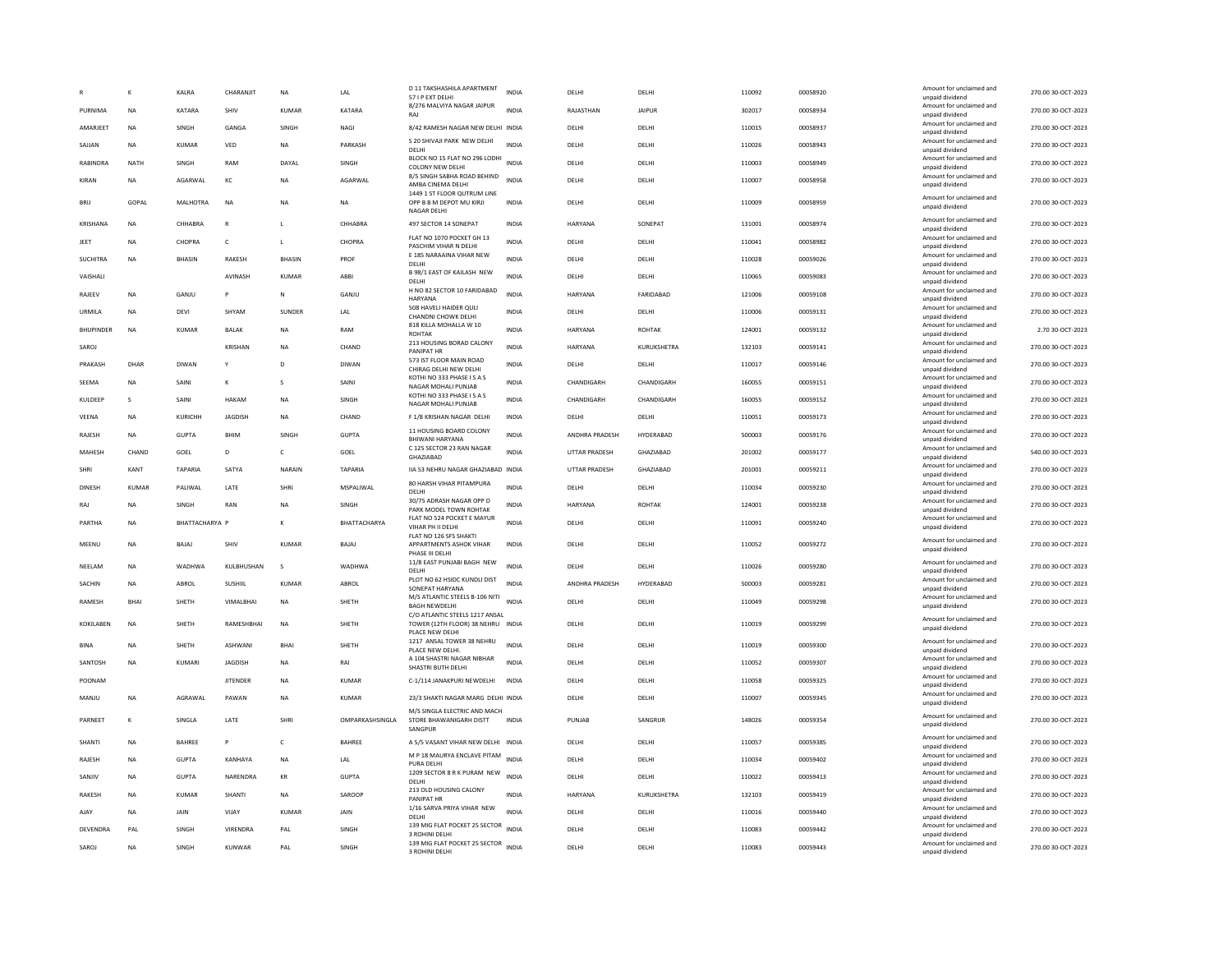| <b>VFFNA</b>     | <b>NA</b>      | DFVI              | ASHOK            | <b>NA</b>      | KUMAR             | <b>GUPTA SCRAP TRADERS ACHAL</b><br>ROAD ALIGARH U P                                                     | <b>INDIA</b> | <b>UTTAR PRADESH</b> | <b>ALIGARH</b>  | 202001 | 00059498 | Amount for unclaimed and<br>unpaid dividend | 270.00 30-OCT-2023 |
|------------------|----------------|-------------------|------------------|----------------|-------------------|----------------------------------------------------------------------------------------------------------|--------------|----------------------|-----------------|--------|----------|---------------------------------------------|--------------------|
| MUKESH           | NA             | <b>MALOO</b>      | KANHAIYA         | LAL            | <b>MALOO</b>      | C/O MALOO GENERAL STORE P O<br>SADULPUR RAJ                                                              | <b>INDIA</b> | RAJASTHAN            | CHURU           | 331023 | 00059524 | Amount for unclaimed and<br>unpaid dividend | 405.00 30-OCT-2023 |
| SATPAL           | NA             | MAHAJAN           | LATE             | SH             | MUNSHIRAMRETD     | PURANA BAZAR NEAR TULSIS<br>SHOP GURDASPUR PB                                                            | <b>INDIA</b> | PUNJAB               | <b>BATALA</b>   | 143521 | 00059528 | Amount for unclaimed and<br>unpaid dividend | 270.00 30-OCT-2023 |
| <b>JAGDISH</b>   | <b>NA</b>      | NAGPAL            | <b>IIWAN</b>     | <b>NA</b>      | DASS              | HOUSE NO 208 WARD NO 11<br>PANIPAT HARYANA                                                               | <b>INDIA</b> | <b>HARYANA</b>       | KURUKSHETRA     | 132103 | 00059530 | Amount for unclaimed and<br>unpaid dividend | 270.00 30-OCT-2023 |
| <b>RICHA</b>     | <b>NA</b>      | AGRAWAL           | SWATANTAR        | <b>KUMAR</b>   | AGRAWAL           | SUNDERLAL HOUSE 5 87 CIVIL<br><b>LINES HALDWANI</b>                                                      | <b>INDIA</b> | UTTARAKHAND          | HALDWANI        | 263141 | 00059556 | Amount for unclaimed and<br>unpaid dividend | 270.00 30-OCT-2023 |
| <b>INDRAJEET</b> | NA             | KAUR              | <b>GURMEET</b>   | NA             | SINGH             | C/O SH HARDAYAL SINGH MANKU<br>RAILWAY ROAD KASGHANJ ETAN INDIA<br>U P                                   |              | <b>UTTAR PRADESH</b> | KASGHANJ        | 207123 | 00059557 | Amount for unclaimed and<br>unpaid dividend | 270.00 30-OCT-2023 |
| VINOD            | <b>NA</b>      | KHERA             | DAULAT           | RAM            | <b>KHERA</b>      | H NO 6-1501 MADHO NAGAR<br>SAHARANPUR UP                                                                 | <b>INDIA</b> | <b>UTTAR PRADESH</b> | SAHARANPUR      | 247001 | 00059560 | Amount for unclaimed and<br>unpaid dividend | 270.00 30-OCT-2023 |
| MANJIT           | KAUR           | JOLLY             | <b>JASBIR</b>    | SINGH          | <b>JOLLY</b>      | 9053/1 MULTANI DHANDA PAHAR<br>INDIA<br><b>GANJ NEW DELHI</b>                                            |              | DELHI                | DELHI           | 110055 | 00059586 | Amount for unclaimed and<br>unpaid dividend | 270.00 30-OCT-2023 |
| <b>BRIJ</b>      | <b>NA</b>      | BHUSHAN           | RAM              | NA             | <b>ASHRAM</b>     | 23/3 SHAKTI NAGAR MARG DELHI INDIA                                                                       |              | DELHI                | DELHI           | 110007 | 00059610 | Amount for unclaimed and<br>unpaid dividend | 270.00 30-OCT-2023 |
| NEELAM           | <b>NA</b>      | RANI              | <b>NARINDER</b>  | <b>NA</b>      | KUMAR             | MAHESHWARY GLASS WORKS<br>DHOBI BAZAR BHATINDA<br>M/S SANJAY LIGHT HOUSE 1787                            | <b>INDIA</b> | PUNIAR               | <b>BHATINDA</b> | 151001 | 00059645 | Amount for unclaimed and<br>unpaid dividend | 270.00 30-OCT-2023 |
| JAGDISH          | <b>NA</b>      | <b>BANSAL</b>     | <b>BEHARILAL</b> | NA             | BANSAL            | IIND FLOOR BHAGIRATH PALACE<br>DELHI                                                                     | <b>INDIA</b> | DELHI                | DELHI           | 110006 | 00059683 | Amount for unclaimed and<br>unpaid dividend | 270.00 30-OCT-2023 |
| к                | <b>JAYA</b>    | SANKAR            | LATE             | SH             | <b>KSKRISHNAN</b> | C-142 LEIAH APARTMENTS B-15<br>VASUNDARA ENCLAVE DELHI                                                   | <b>INDIA</b> | DELHI                | DELHI           | 110096 | 00059702 | Amount for unclaimed and<br>unpaid dividend | 270.00 30-OCT-2023 |
| DHIRAJ           | <b>NA</b>      | GOYAL             | BRIJ             | <b>MOHAN</b>   | GOYAL             | II/12, I G N P COLONY BIKANER                                                                            | <b>INDIA</b> | RAJASTHAN            | <b>BIKANER</b>  | 334002 | 00059715 | Amount for unclaimed and<br>unpaid dividend | 270.00 30-OCT-2023 |
| PARMOD           | KUMAR          | GARG              | <b>BHAGAT</b>    | NA             | RAMGARG           | H NO 333 U & PO APIPUR DELHI                                                                             | <b>INDIA</b> | DELHI                | DELHI           | 110036 | 00059717 | Amount for unclaimed and<br>unpaid dividend | 270.00 30-OCT-2023 |
| KAMNI            | <b>NA</b>      | <b>BHASIN</b>     | LATE             | <b>SH</b>      | <b>GKBHASIN</b>   | <b>B 4/36 SAFDARJUNG ENCLAVE</b><br>NEW DELHI                                                            | <b>INDIA</b> | DELHI                | DELHI           | 110029 | 00059726 | Amount for unclaimed and<br>unpaid dividend | 270.00 30-OCT-2023 |
| <b>JATINDER</b>  | <b>NA</b>      | KUMAR             | PARKASH          | <b>NA</b>      | CHAND             | B X 314 PREM BASTI SANGRUR                                                                               | INDIA        | PUNJAB               | SANGRUR         | 148001 | 00059729 | Amount for unclaimed and<br>unpaid dividend | 270.00 30-OCT-2023 |
| PARVEEN          | KUMAR          | KHURANA           | MANOHAR          | NA             | LAL               | 469/15 BAHTIA NAGAR TOHANA<br><b>DISTT HISAR</b>                                                         | <b>INDIA</b> | HARYANA              | JULANA          | 126120 | 00059735 | Amount for unclaimed and<br>unpaid dividend | 270.00 30-OCT-2023 |
| DHEFRAI          |                |                   | <b>IAGDISH</b>   | <b>NA</b>      | KUMAR             | 673 HUDA COLONY PANIPAT<br><b>HARYANA</b>                                                                | <b>INDIA</b> | <b>HARYANA</b>       | KURUKSHETRA     | 132103 | 00059737 | Amount for unclaimed and<br>unpaid dividend | 270.00 30-OCT-2023 |
| TRIPTA           | <b>NA</b>      | ARORA             | KARAM            | VEER           | ARORASELFEMPLOY   | C 44 A RAJOURI GARDEN NEW<br>DELHI<br>W/O V K DHAWAN CHIEF                                               | <b>INDIA</b> | DELHI                | DELHI           | 110027 | 00059780 | Amount for unclaimed and<br>unpaid dividend | 270.00 30-OCT-2023 |
| PARVEEN          | <b>NA</b>      | DHAWAN            | VIRENDER         | K              | DHAWAN            | MANAGER PUNJAB NATIONAL<br>BANK A-17 GUJRANWALA TOWN<br>DELHI                                            | <b>INDIA</b> | DELHI                | DELHI           | 110009 | 00059784 | Amount for unclaimed and<br>unpaid dividend | 270.00 30-OCT-2023 |
| ARHA             | <b>NA</b>      | <b>JAIN</b>       | <b>NA</b>        | <b>NA</b>      | <b>NA</b>         | C/O MCS LIMITED 1ST FLOOR<br>NEELAM APPARTMENT 88<br>SAMPATRAO COLONY ABOVE<br>CHHAPAN BHOG SWEET BARODA | <b>INDIA</b> | GUIARAT              | VADODARA        | 390007 | 00059789 | Amount for unclaimed and<br>unpaid dividend | 270.00 30-OCT-2023 |
| GORDHANDAS       |                | <b>RHANUSHALL</b> | <b>IAMNADAS</b>  | <b>NA</b>      | RFTD              | RNO 7 B NALRAJ BLDG L N LANE<br>MATUIVEIA BOMBAY<br>F 102 VASANT REGENCY DIN                             | <b>INDIA</b> | MAHARASHTRA          | MUMBAI          | 400019 | 00059812 | Amount for unclaimed and<br>unpaid dividend | 270.00.30-OCT-2023 |
| SAVITA           | NA             | SAWANT            | BABAJ            |                | SAWANT            | DAYAL NAGAR DIWAN MAN<br>VASAI W THANE                                                                   | INDIA        | MAHARASHTRA          | BASSEIN (VASAI) | 401202 | 00059865 | Amount for unclaimed and<br>unpaid dividend | 270.00 30-OCT-2023 |
| MANGLA           |                |                   |                  |                |                   | SHIV SADAN GANDHI NAGAR LBS                                                                              |              |                      |                 |        |          |                                             |                    |
|                  | <b>BEN</b>     | <b>MEHTA</b>      | <b>NA</b>        | <b>NA</b>      | <b>NA</b>         | MARG GHATKOPAR WEST<br><b>BOMBAY</b>                                                                     | <b>INDIA</b> | MAHARASHTRA          | <b>MUMBAI</b>   | 400086 | 00059936 | Amount for unclaimed and<br>unpaid dividend | 810.00 30-OCT-2023 |
| <b>JYOTSHNA</b>  | <b>NA</b>      | <b>MEHTA</b>      | BALWANT          | <b>NA</b>      |                   | SHIV SADAN GANDHI NAGAR LBS<br>MARG GHATKOPAR WEST<br><b>BOMBAY</b>                                      | <b>INDIA</b> | MAHARASHTRA          | MUMBAI          | 400086 | 00059937 | Amount for unclaimed and<br>unpaid dividend | 810.00 30-OCT-2023 |
| <b>NISSIM</b>    | <b>NA</b>      | EZEKIEL           | MOSES            | EZEKIEL        | RETD              | 47C BHULABHAI DESAI ROAD                                                                                 | <b>INDIA</b> | MAHARASHTRA          | <b>MUMBAI</b>   | 400026 | 00060016 | Amount for unclaimed and<br>unpaid dividend | 405.00 30-OCT-2023 |
| MILIND           | VASANT         | KULKARNI          | VASANT           | <b>NA</b>      | KULKARNI          | <b>BOMBAY</b><br>1521 GUJARALI AT & POST<br>RAJAPUR DIST RATNAGIRI                                       | <b>INDIA</b> | MAHARASHTRA          | PUNE            | 416702 | 00060157 | Amount for unclaimed and<br>unpaid dividend | 270.00 30-OCT-2023 |
| VYOMESH          | <b>NA</b>      | <b>GANDHI</b>     | NARENDRA         | $\blacksquare$ | <b>GANDHI</b>     | 11 A HEMKUNJ KOTHARE<br>COMPOUND MAMLATDAR WADI INDIA<br>MALAD WEST BOMBAY                               |              | MAHARASHTRA          | MUMBAI          | 400064 | 00060190 | Amount for unclaimed and<br>unpaid dividend | 270.00 30-OCT-2023 |
| VITHAL           | <b>JAKKAL</b>  | SHANKAR           | SHANKAR          | <b>JAKKAL</b>  | LINGAYARETD       | A4/7 WORLI MUNL COLONY<br>ABDUL GAFARKHAN ROAD<br><b>BOMBA</b>                                           | INDIA        | MAHARASHTRA          | <b>MUMBAI</b>   | 400018 | 00060267 | Amount for unclaimed and<br>unpaid dividend | 405.00 30-OCT-2023 |
| SHANTIBEN        | <b>NA</b>      | <b>MEHTA</b>      | VALCHAND         | MEHTA          |                   | B 102 PREM NAGAR BLDG NO 7 S<br>V PATEL ROAD BORIVLI W                                                   | <b>INDIA</b> | MAHARASHTRA          | <b>MUMBAI</b>   | 400022 | 00060423 | Amount for unclaimed and<br>unpaid dividend | 270.00 30-OCT-2023 |
| SURENDRA         | N              | POI               | <b>NA</b>        | <b>NA</b>      | <b>NA</b>         | <b>BOMBAY 4</b><br>101 NAIGARA 128 WODEHOUSE<br>ROAD COLABA BOMBAY                                       | <b>INDIA</b> | MAHARASHTRA          | <b>MUMBAI</b>   | 400005 | 00060433 | Amount for unclaimed and<br>unpaid dividend | 270.00 30-OCT-2023 |
| AZIZ             | SALEH          | FATAKDAWALA SALEH |                  | ABBAS          | FATAKDAWALA       | <b>40 SUTARCHAWL STREET</b><br>DAWOOD MANZIL 3RD FLOOR<br>ROOM NO 15 BOMBAY                              | <b>INDIA</b> | MAHARASHTRA          | <b>MUMBAI</b>   | 400002 | 00060481 | Amount for unclaimed and<br>unpaid dividend | 270.00 30-OCT-2023 |
| MEEGAJIBHAI      | <b>TOKERSH</b> | CHHEDA            | <b>TOKERSHI</b>  | NAGSHI         | CHHEDA            | THE NATIONAL STORES MANOR<br>ROAD NAZARALI CASTLE PALGHAR                                                | INDIA        | MAHARASHTRA          | PALGHAR         | 401404 | 00060521 | Amount for unclaimed and<br>unpaid dividend | 270.00 30-OCT-2023 |
| RAJARAM          | <b>NA</b>      | <b>JARIA</b>      | RAMSUAROOP       | JARIM          |                   | 41TH ELMA APTS APTS MKT ST<br>SANTA CRUZ EAST BOMBAY                                                     | <b>INDIA</b> | MAHARASHTRA          | MUMBAI          | 400055 | 00060534 | Amount for unclaimed and<br>unpaid dividend | 270.00 30-OCT-2023 |
| RATANBEN         | MEGAJI         | CHHEDA            | MEGAJIBHAI       | <b>NA</b>      | <b>TOKERSHI</b>   | THE NATIONAL STORES MANOR<br>ROAD NAZARALI CASTLE PALGHAR<br>21 A QUEENS PARK OPP SKYWAY                 | INDIA        | MAHARASHTRA          | PALGHAR         | 401404 | 00060536 | Amount for unclaimed and<br>unpaid dividend | 270.00 30-OCT-2023 |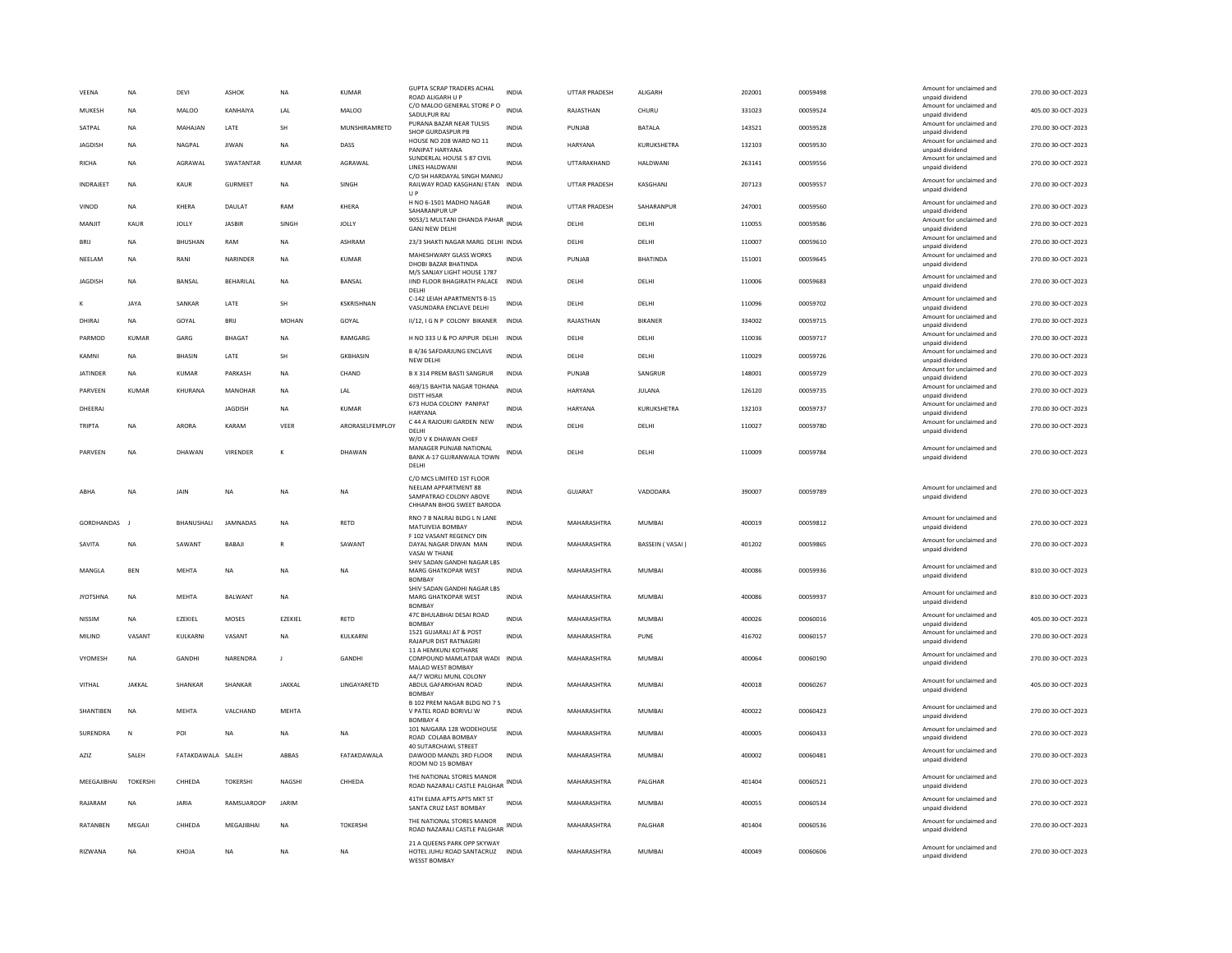| MANJEET         | NA               | KAUR            | SUKHVINDER      | SINGH          |                                 | 4/12 JAWAHAR JOYTI SOCIETY<br>NEAR PIPE LINE HJUN BRIDGE<br>LOUSWADI THANE W                                                | INDIA        | MAHARASHTRA        | THANF             | 400604 | 00060657 | Amount for unclaimed and<br>unpaid dividend                    | 270.00 30-OCT-2023 |
|-----------------|------------------|-----------------|-----------------|----------------|---------------------------------|-----------------------------------------------------------------------------------------------------------------------------|--------------|--------------------|-------------------|--------|----------|----------------------------------------------------------------|--------------------|
| NAVIN           | KUMAR            | AGARWAL         | HARI            | PRASAD         | AGARWAL                         | B-19 RANI SATI NAGAR S V ROAD                                                                                               | <b>INDIA</b> | MAHARASHTRA        | MUMBAI            | 400064 | 00060683 | Amount for unclaimed and                                       | 270.00 30-OCT-2023 |
| SUNIL           | <b>NA</b>        | MALANI          | LAXMINARAYAN    | <b>NA</b>      | MALANI                          | MALAD [W] MUMBAI<br>KELKAR WADI MURTIZAPUR DIST<br>AKOLA M S                                                                | INDIA        | MAHARASHTRA        | AKOT              | 444107 | 00060688 | unpaid dividend<br>Amount for unclaimed and<br>unpaid dividend | 270.00 30-OCT-2023 |
| ANJALI          | <b>NA</b>        | AGRAWAL         | SUNIL           | <b>NA</b>      | AGARWAL                         | D-2 SHRI RAM NAGAR NEAR TV<br>TOWER SHANKER NAGAR RAIPUR INDIA<br>[MP]                                                      |              | CHHATTISGARH       | <b>RAIPUR</b>     | 492007 | 00060698 | Amount for unclaimed and<br>unpaid dividend                    | 270.00 30-OCT-2023 |
| RAJDEEP         | <b>ISHVERLAL</b> | DESAL           | ISHVERLAL       | KUNVERJI       | DESAI                           | M H B COLONY 43/856 3RD FLOOR<br>SAMATA NAGAR KANDIVALI                                                                     | <b>INDIA</b> | MAHARASHTRA        | KANDIVALI         | 400101 | 00060713 | Amount for unclaimed and<br>unpaid dividend                    | 540.00 30-OCT-2023 |
| LAXMAN          | <b>NA</b>        | DHANDE          | KHUSHAL         | <b>NA</b>      | <b>DHANDE</b>                   | (EAST) MUMBAI<br>A/10 DEV CHAND NIWAS G GUPTE INDIA<br><b>ROAD DOMBIVLI WEST</b>                                            |              | MAHARASHTRA        | DOMBIVALI         | 421202 | 00060738 | Amount for unclaimed and<br>unpaid dividend                    | 270.00 30-OCT-2023 |
| KAMAL           | <b>NA</b>        | PATIL           | VITHAL          | <b>NA</b>      | PATIL                           | B/9 2ND FLOOR JAI KIRTI CHS LTD<br>TUREL PAKHADI RD MALAD W                                                                 | <b>INDIA</b> | MAHARASHTRA        | <b>MUMBAI</b>     | 400064 | 00060744 | Amount for unclaimed and<br>unpaid dividend                    | 540.00 30-OCT-2023 |
| VIJAY           | $\mathsf{C}$     | AJMERA          | CHANDRAKANT     | <b>NA</b>      | AAJMERA                         | <b>BOMBAY</b><br>A-802 CHANDANBALA<br>APARTMENTS OPP SUVIDHA<br>SHOPPING CENTRE NEAR<br>PARIMAL CROSSING PALDI<br>AHMEDABAD | <b>INDIA</b> | <b>GUJARAT</b>     | AHMEDABAD         | 380007 | 00060766 | Amount for unclaimed and<br>unpaid dividend                    | 270.00 30-OCT-2023 |
| KIRTI           | <b>NA</b>        | <b>BARAI</b>    | <b>DIPAK</b>    | <b>NA</b>      | BARAI                           | FLAT NO 18 3RD FLOOR HARI<br>NIWAS PLOT NO 52 HARI NIWAS<br>CO-OP HSG SO LTD `C' ROAD<br>CHURCHGATE MUMBAI                  | <b>INDIA</b> | MAHARASHTRA        | <b>MUMBAI</b>     | 400020 | 00060805 | Amount for unclaimed and<br>unpaid dividend                    | 270.00 30-OCT-2023 |
| <b>DAISY</b>    | $\blacksquare$   | VAZIFDAR        | <b>JEHANGIR</b> | NA             | VARIFDAR                        | 15 FLOOR BREACH CANDY<br>APARTMENT BHULABHAI DESAI<br><b>ROAD BOMBAY</b>                                                    | <b>INDIA</b> | MAHARASHTRA        | MUMBAI            | 400026 | 00060808 | Amount for unclaimed and<br>unpaid dividend                    | 270.00 30-OCT-2023 |
| SUREKHA         | KIRAN            | <b>MEHTA</b>    | KIRAN           | M              | <b>MEHTA</b>                    | 65 GANJBAZAR MARKETYARD<br>SIDDHPUR N G D MEHSANA                                                                           | <b>INDIA</b> | GUJARAT            | <b>UNJHA</b>      | 384151 | 00060870 | Amount for unclaimed and<br>unpaid dividend                    | 270.00 30-OCT-2023 |
| DHIREN          | <b>NA</b>        | SHRISURIMA      | SHANTILAL       | NA             | SHRISHRIMAL                     | SHRISHRIMAL HOUSE CIVIL LINES<br><b>RAIPUR M P</b>                                                                          | <b>INDIA</b> | CHHATTISGARH       | RAIPUR            | 492001 | 00060872 | Amount for unclaimed and<br>unpaid dividend                    | 270.00 30-OCT-2023 |
| SHANTILAL       | <b>NA</b>        | SHRISHRIMAL     | NEMICHAND       | <b>NA</b>      | SHRISHRIMAL                     | SHRISHRIMAL HOUSE CIVIL LINES<br>RAIPUR M P                                                                                 | INDIA        | CHHATTISGARH       | <b>RAIPUR</b>     | 492001 | 00060873 | Amount for unclaimed and<br>unpaid dividend                    | 270.00 30-OCT-2023 |
| KOTHARI         | BHAVIK           | DILIP           | DILIP           | <b>NA</b>      |                                 | 305 SHREE BHUVAN 289 S V P<br>ROAD BOMBAY                                                                                   | INDIA        | MAHARASHTRA        | MUMBAI            | 400004 | 00060897 | Amount for unclaimed and<br>unpaid dividend                    | 270.00 30-OCT-2023 |
| SONAL           | KUMARI           | KOTHARI         | CHANDULAL       | KOTHARI        |                                 | BLOCK NO 3 RAMESH NIVAS NEAR<br>SHYAM NIVAS BHALUBHAI DESAI INDIA<br>ROAD BOMBAY                                            |              | MAHARASHTRA        | <b>MUMBAI</b>     | 400026 | 00060936 | Amount for unclaimed and<br>unpaid dividend                    | 270.00 30-OCT-2023 |
| MONOMOY         | <b>NA</b>        | BANERJEE        | LATE            | SH             | ABHOYCHBANERJEE                 | S D NOPANY SCHOOL 2D NANDO<br>MULLICK LANE CALCUTTA                                                                         | <b>INDIA</b> | <b>WEST BENGAL</b> | KOLKATA           | 700006 | 00060970 | Amount for unclaimed and<br>unpaid dividend                    | 540.00 30-OCT-2023 |
| RAJENDRA        | <b>KUMAR</b>     | RAWAT           | ISHWARLAL       | <b>NA</b>      | RAWAT                           | C/O UMA FORGING & ENGG.<br>WORKS 18, NETAJI SUBHAS<br>ROAD, 2ND FLOOR CALCUTTA                                              | <b>INDIA</b> | <b>WEST BENGAL</b> | KOLKATA           | 700001 | 00060994 | Amount for unclaimed and<br>unpaid dividend                    | 270.00 30-OCT-2023 |
| SANIAN          | <b>NA</b>        | SFN             | <b>I ATF</b>    | <b>SH</b>      | <b><i>RHUPENDRANATHSENE</i></b> | 19 TIVOLI PARK 225 B A J C BOSE<br>ROAD CALCUTTA                                                                            | <b>INDIA</b> | <b>WEST BENGAL</b> | KOI KATA          | 700020 | 00061092 | Amount for unclaimed and<br>unpaid dividend                    | 270.00 30-OCT-2023 |
| SEEMA           | <b>NA</b>        | NAGPAL          | <b>BUA</b>      | DAS            | NAGPAL                          | 1B LAL KAMAL 27 BAKER ROAD<br>CALCUTTA                                                                                      | <b>INDIA</b> | <b>WEST BENGAL</b> | KOLKATA           | 700027 | 00061097 | Amount for unclaimed and<br>unpaid dividend                    | 270.00 30-OCT-2023 |
| PRANAB          | KUMAR            | DUTTA           | LATE            | DINABANDHU     | <b>DUTTA</b>                    | K B BLOCK SALT LAKE FLAT NO 563 INDIA<br>CALCUTTA                                                                           |              | <b>WEST BENGAL</b> | KOLKATA           | 700091 | 00061134 | Amount for unclaimed and<br>unpaid dividend                    | 270.00 30-OCT-2023 |
| RAJESHKUMAR NA  |                  | AGARWAL         | GIRDHARILAL     | <b>NA</b>      | AGRAWAL                         | C/O SHRLR S KHATORE-ORIENT<br>PAPER MILLS P O BRAJRAJ NAGAR INDIA<br><b>DIST SAMBALPUR</b>                                  |              | ORISSA             | <b>JHARSUGUDA</b> | 768216 | 00061142 | Amount for unclaimed and<br>unpaid dividend                    | 270.00 30-OCT-2023 |
| SUSHIL          | <b>KUMAR</b>     | SOMANI          | KESAR           | DEV            | SOMANI                          | C/O CALCUTTA CLOTH STORES 7<br>NOORMAL LOHIA LANE CALCUTTA                                                                  | <b>INDIA</b> | <b>WEST BENGAL</b> | KOLKATA           | 700007 | 00061152 | Amount for unclaimed and<br>unpaid dividend                    | 270.00 30-OCT-2023 |
| APURBA          | <b>KUMAR</b>     | BHATTACHARYA NA |                 | <b>NA</b>      | NA                              | BK-224 SECTOR-II SALT LAKE CITY<br>CALCUTTA                                                                                 | <b>INDIA</b> | <b>WEST BENGAL</b> | KOLKATA           | 700091 | 00061184 | Amount for unclaimed and<br>unpaid dividend                    | 270.00 30-OCT-2023 |
| MILAN           | <b>NA</b>        | GHOSH           | LATE            | SH             | BALARAMGHOSH                    | 916 SARSUNA RAKSHIT ROAD<br><b>GREEN PARK CALCUTTA</b>                                                                      | <b>INDIA</b> | <b>WEST BENGAL</b> | KOLKATA           | 700061 | 00061194 | Amount for unclaimed and<br>unnaid dividend                    | 270.00 30-OCT-2023 |
| SHARMISTHA      | <b>NA</b>        | DFY             | SUPRIYA         | <b>NA</b>      | DEY                             | 914 BEJOYGARH JADAVPUR<br>CALCUTTA                                                                                          | <b>INDIA</b> | <b>WEST BENGAL</b> | <b>KOI KATA</b>   | 700032 | 00061206 | Amount for unclaimed and<br>unpaid dividend                    | 270.00 30-OCT-2023 |
| NARENDRA        | KUMAR            | TIKMANY         | <b>NAND</b>     | KISHORE        | TIKMANY                         | 5/2 GARSTIN PLACE CALCUTTA                                                                                                  | <b>INDIA</b> | <b>WEST BENGAL</b> | KOLKATA           | 700001 | 00061224 | Amount for unclaimed and<br>unpaid dividend                    | 270.00 30-OCT-2023 |
| KANAN           | <b>NA</b>        | <b>SEN</b>      | HARE            | <b>KRISHNA</b> | <b>SEN</b>                      | 16 CHANCHAL SARANI SANTOSH<br>PUR AVE CAL KOLKATA                                                                           | <b>INDIA</b> | <b>WEST BENGAL</b> | KOLKATA           | 700075 | 00061256 | Amount for unclaimed and<br>unpaid dividend                    | 270.00 30-OCT-2023 |
| NIRMAL          | KUMAR            | SINGH           | CHOUTHMAL       | NA             | SINGHI                          | C/O ROOP CHAND CHOUTHMAL<br>SINGHI ROOP PALACE B/H<br>BHUTORIA GIRL S SCHOOL PO<br><b>LADNUN DIST NAGAUR</b><br>RAJASTHAN   | <b>INDIA</b> | RAJASTHAN          | DIDWANA           | 341306 | 00061269 | Amount for unclaimed and<br>unpaid dividend                    | 270.00 30-OCT-2023 |
| GOPAL           | CHANDRA          | ROY             | SURJYA          | KANTA          | ROY                             | C/O LT ISWAR CH PODDAR 243-A<br>ACHARYA P C ROAD HALSIBAGAN INDIA<br>CALCUTTA                                               |              | <b>WEST BENGAL</b> | KOLKATA           | 700006 | 00061293 | Amount for unclaimed and<br>unnaid dividend                    | 270.00 30-OCT-2023 |
| BHASWATI        | <b>NA</b>        | CHOUDHURI       | <b>BASUDEV</b>  | <b>NA</b>      | CHOUDHURY                       | C/O SAMBHU NARAHAN CHANDA<br>77/2/1B/2 BADE RAIPUR ROAD INDIA<br>KOLKATA                                                    |              | <b>WEST BENGAL</b> | KOLKATA           | 700032 | 00061295 | Amount for unclaimed and<br>unpaid dividend                    | 270.00 30-OCT-2023 |
| <b>SURENDRA</b> | KUMAR            | <b>JAIN</b>     | CHIRANII        | <b>IAI</b>     | PATNI                           | MANGALAM APARTMENT FLAT<br>NO 3B 12/C CHAKRABERIA ROAD INDIA<br>CALCUTTA                                                    |              | <b>WEST RENGAL</b> | <b>KOI KATA</b>   | 700026 | 00061305 | Amount for unclaimed and<br>unpaid dividend                    | 270.00 30-OCT-2023 |
| HARISH          | KUMAR            | SHARMA          | NANU            | RAM            | SHARMA                          | C/O NETWORK AGENCIES 35 N S<br>ROAD 3RD FLOOR CALCUTTA                                                                      | <b>INDIA</b> | <b>WEST BENGAL</b> | KOLKATA           | 700001 | 00061340 | Amount for unclaimed and<br>unpaid dividend                    | 270.00 30-OCT-2023 |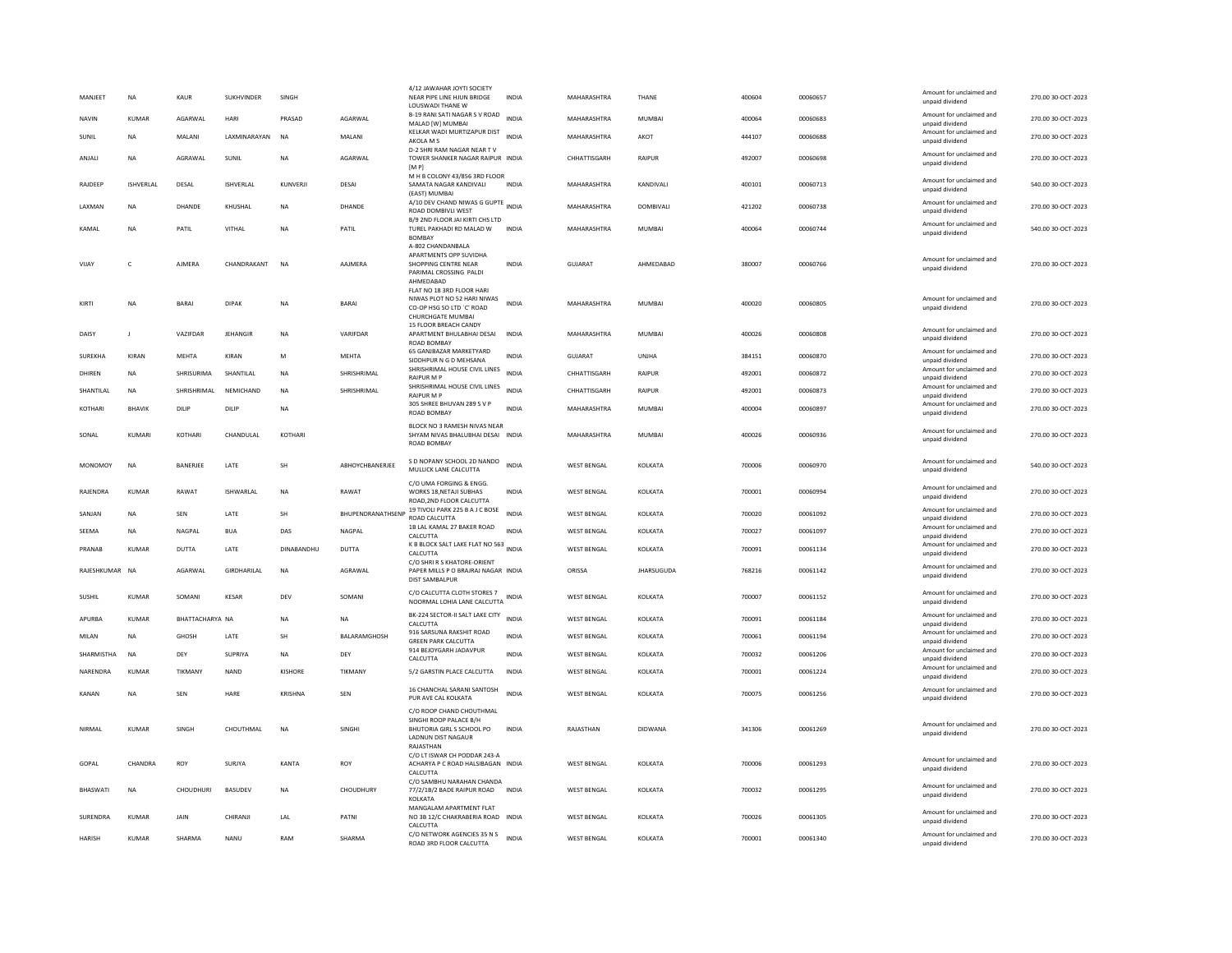| SHYAM                | SUNDER       | AGARWAL            | <b>BIBHUTI</b>  | PRASAD       | AGARWAL                     | C/O BIBHUTI PRASAD AGARWAL P<br>O BIRAPARA DT JALPAIGURI                                        | <b>INDIA</b> | <b>WEST BENGAL</b> | RED BANK (JALPAIGURI) | 735204 | 00061347 | Amount for unclaimed and<br>unpaid dividend | 270.00 30-OCT-2023 |
|----------------------|--------------|--------------------|-----------------|--------------|-----------------------------|-------------------------------------------------------------------------------------------------|--------------|--------------------|-----------------------|--------|----------|---------------------------------------------|--------------------|
| <b>KAMI ARFN</b>     | M            | <b>HINDOCHA</b>    | MULCHAND        | $\mathsf{T}$ | <b>HINDOCHA</b>             | 9A PADDA PUKUR ROAD<br>CALCUTTA                                                                 | <b>INDIA</b> | <b>WEST BENGAL</b> | KOLKATA               | 700020 | 00061398 | Amount for unclaimed and<br>unpaid dividend | 270.00.30-QCT-2023 |
| <b>BIMAL</b>         | <b>NA</b>    | KARMAKAR           | LATE            | SH           | LALMOHANKARMAKAR            | 26 HUZURI MALL LANE PO<br>ENTALLY CALCUTTA                                                      | <b>INDIA</b> | <b>WEST BENGAL</b> | KOLKATA               | 700014 | 00061403 | Amount for unclaimed and<br>unpaid dividend | 405.00 30-OCT-2023 |
| NEETA                | <b>NA</b>    | SANKHWAL           | PADAM           | <b>NA</b>    | SANKHWAL                    | C/O SAJENDRA MOOKIM 60/10<br>GOURI BARI LANE CALCUTTA                                           | <b>INDIA</b> | <b>WEST BENGAL</b> | KOLKATA               | 700004 | 00061417 | Amount for unclaimed and<br>unpaid dividend | 270.00 30-OCT-2023 |
| <b>REKHA</b>         | <b>NA</b>    | HAZRA              | MADAN           | MOHAN        | HAZRA                       | 141T/1A SOUTH SINTHEE ROAD<br>CALCUTTA                                                          | INDIA        | WEST BENGAL        | KOLKATA               | 700050 | 00061420 | Amount for unclaimed and<br>unpaid dividend | 135.00 30-OCT-2023 |
| ALOKA                | <b>NA</b>    | PAL                | SUMYENDRA       | <b>NATH</b>  | PAL                         | 9 RAM MOHON ROY ROAD<br>CALCUTTA                                                                | <b>INDIA</b> | <b>WEST BENGAL</b> | KOLKATA               | 700009 | 00061456 | Amount for unclaimed and<br>unpaid dividend | 270.00 30-OCT-2023 |
| SOUMYENDERA<br>NATAN | <b>NA</b>    | PAL                | LATE            | SH           | BIMALCHANDRAPAL             | 9 RAM MOHON ROY ROAD<br>CALCUTTA                                                                | <b>INDIA</b> | <b>WEST BENGAL</b> | KOLKATA               | 700009 | 00061457 | Amount for unclaimed and<br>unpaid dividend | 270.00 30-OCT-2023 |
| RINA                 | <b>NA</b>    | BASU               | SUPPRIYA        | <b>NA</b>    | BASU                        | C/O MR SUPRIYO BASU FLAT NO<br>B/30 JAL VAYU VIHAR LB BLOCK INDIA<br>SALT LAKE SEC III CALCUTTA |              | <b>WEST BENGAL</b> | KOLKATA               | 700091 | 00061459 | Amount for unclaimed and<br>unpaid dividend | 540.00 30-OCT-2023 |
| RFNU                 | <b>NA</b>    | CHATURVEDL         | <b>IANARDAN</b> | <b>NA</b>    | CHATURVEDI                  | 367 ADARSH NAGAR PO<br>BARALIAHERA VIA NALAPRAM DT INDIA<br><b>HOOGHLY</b>                      |              | <b>WEST BENGAL</b> | HOOGHLY               | 712246 | 00061536 | Amount for unclaimed and<br>unpaid dividend | 270.00 30-OCT-2023 |
| <b>BIJAY</b>         | KANT         | CHOUDHARY          | MOTI            | LAL          | CHOUDHARY                   | 106 NARIKEL DANGA NORTH<br>CALCUTTA                                                             | INDIA        | <b>WEST BENGAL</b> | KOLKATA               | 700011 | 00061540 | Amount for unclaimed and<br>unpaid dividend | 540.00 30-OCT-2023 |
| TULSHI               | RANI         | KUNDU              | SHYAM           | SUNDAR       | KUNDU                       | BLOCK XI FLAT NO 25 3RD FLOOR<br>107 BIDHAN NAGAR ROAD<br>CALCUTTA                              | <b>INDIA</b> | <b>WEST BENGAL</b> | KOLKATA               | 700067 | 00061541 | Amount for unclaimed and<br>unpaid dividend | 270.00 30-OCT-2023 |
| PRADIP               | KUMAR        | GUPTA              | HARI            | NARAYAN      | <b>GUPTA</b>                | 570 RABINDRA SARANI CALCUTTA INDIA                                                              |              | <b>WEST BENGAL</b> | KOLKATA               | 700003 | 00061572 | Amount for unclaimed and<br>unpaid dividend | 405.00 30-OCT-2023 |
| ANUKANA              | <b>NA</b>    | MAZUMDER           | ARUN            | <b>KUMAR</b> | MAZUMDER                    | 78 SARAT ABASAN SECTOR II SALT INDIA<br>LAKE CITY CALCUTTA                                      |              | <b>WEST BENGAL</b> | KOLKATA               | 700091 | 00061584 | Amount for unclaimed and<br>unpaid dividend | 540.00 30-OCT-2023 |
| <b>SUNITA</b>        | <b>NA</b>    | TODI               | <b>MURARI</b>   | LAL          | <b>TODI</b>                 | 4A MERLIN PARK BALLYGUNGE<br>PHARI CALCUTTA                                                     | <b>INDIA</b> | <b>WEST BENGAL</b> | KOLKATA               | 700019 | 00061597 | Amount for unclaimed and<br>unpaid dividend | 8.10 30-OCT-2023   |
| KALYANJI             | NA           | PARMAR             | KUVARJI         | $_{\sf NA}$  | PARMAR                      | 12 NARAYAN PRASAD BABU LANE<br><b>BURRA BAZAR CALCUTTA</b>                                      | <b>INDIA</b> | <b>WEST BENGAL</b> | KOLKATA               | 700007 | 00061619 | Amount for unclaimed and<br>unpaid dividend | 270.00 30-OCT-2023 |
| <b>BUDDHA</b>        | DEB          | <b>BHADURI</b>     | MOHANLAL        | <b>NA</b>    | BHADWAI                     | 4   AROMITALA PARA PO<br>SANTIPUR DIST NADIA                                                    | <b>INDIA</b> | <b>WEST BENGAL</b> | SANTIPUR (NADIA)      | 741404 | 00061660 | Amount for unclaimed and<br>unpaid dividend | 270.00 30-OCT-2023 |
| NIRBAN               | <b>NA</b>    | <b>MUNSHI</b>      | LATE            | SH           | NEPALCHMUNSHIRETD           | R/NO 106 DIAMOND TOWERS 37<br>D H RD CALCUTTA<br>C/O M/S GAJANAND                               | <b>INDIA</b> | <b>WEST BENGAL</b> | KOLKATA               | 700027 | 00061662 | Amount for unclaimed and<br>unpaid dividend | 270.00 30-OCT-2023 |
| RAHUL                | <b>NA</b>    | <b>GUPTA</b>       | <b>GIRISH</b>   | PRAKASH      | <b>GUPTA</b>                | NAWALKISHORE 36 STRAND ROAD INDIA<br>3RD FLOOT ROOM NO 19<br>CALCUTTA                           |              | <b>WEST BENGAL</b> | KOLKATA               | 700001 | 00061668 | Amount for unclaimed and<br>unpaid dividend | 270.00 30-OCT-2023 |
| DOLLY                | NA           | DUTTA              | SUBRATA         | NA           | DUTTA                       | 31 ISWAR CHANDRA VIDYASAGAR INDIA<br><b>ROAD CALCUTTA</b>                                       |              | <b>WEST BENGAL</b> | KOLKATA               | 700077 | 00061672 | Amount for unclaimed and<br>unpaid dividend | 270.00 30-OCT-2023 |
| PRAKASH              | <b>KUMAR</b> | KEJRIWAL           | LATE            | SH           | AL                          | SATYANARAYANKEJRIW 1 SHIBTOLLA STREET 1ST FLOOR<br>CALCUTTA                                     | <b>INDIA</b> | <b>WEST BENGAL</b> | KOLKATA               | 700007 | 00061685 | Amount for unclaimed and<br>unpaid dividend | 270.00 30-OCT-2023 |
| KANTA                | <b>NA</b>    | RAJGARHIA          | SHIV            | <b>KUMAR</b> | RAJGARHIA                   | 28/3A/5A RAM KRISHNA<br>SAMADHI ROAD KANKURGACHI<br>CALCUTTA                                    | <b>INDIA</b> | <b>WEST BENGAL</b> | KOLKATA               | 700054 | 00061690 | Amount for unclaimed and<br>unpaid dividend | 270.00 30-OCT-2023 |
| DEBI                 | PRASAD       | RAHA               | LATE            | SH           | BIBHUTIBHUSHANRAHA SHIPPING | SHIPPING HOUSE 13 STRANG                                                                        | <b>INDIA</b> | <b>WEST BENGAL</b> | KOLKATA               | 700001 | 00061695 | Amount for unclaimed and<br>unpaid dividend | 270.00 30-OCT-2023 |
| ANITA                | NA           | BHATTACHARYA SALIL |                 | <b>KUMAR</b> | BHATTACHARYA                | WIA R PHASE IV B 11/10GOLF<br>GREEN URBAN COMP CALCUTTA                                         | <b>INDIA</b> | <b>WEST BENGAL</b> | KOLKATA               | 700045 | 00061712 | Amount for unclaimed and<br>unpaid dividend | 270.00 30-OCT-2023 |
| SUJAN                | <b>NA</b>    | DUTTA              | LATE            | SH           | SANTOSHCHDUTTA              | 6/D NORTH ROAD P O JADABPUR<br>CALCUTTA                                                         | <b>INDIA</b> | <b>WEST BENGAL</b> | KOLKATA               | 700032 | 00061720 | Amount for unclaimed and<br>unpaid dividend | 270.00 30-OCT-2023 |
| VIRENDRA             | $\mathsf{R}$ | <b>MEHTA</b>       | RATILAL         | <b>NA</b>    | MEHTA                       | C/O OSWAL INFOTECH PRIVATE<br>LIMITED 4 GANESH CHANDRA<br>AVENUE 2ND FLOOR CALCUTTA             | <b>INDIA</b> | <b>WEST BENGAL</b> | KOLKATA               | 700013 | 00061728 | Amount for unclaimed and<br>unpaid dividend | 270.00 30-OCT-2023 |
| MAYA                 | <b>NA</b>    | AGARWAL            | <b>NAND</b>     | LAL          | AGARWAL                     | FRIENDS CLOTH STORES STATION<br><b>ROAD POST DURGAPUR</b>                                       | <b>INDIA</b> | WEST BENGAL        | <b>DURGAPUR</b>       | 713201 | 00061798 | Amount for unclaimed and<br>unpaid dividend | 270.00 30-OCT-2023 |
| SWETA                | NA           | AGARWAL            | MEGHRAJ         | NA           | AGARWAL                     | 17 JAY BIBI ROAD GHUSRI<br>HOWRAH WEST BENGAL                                                   | INDIA        | <b>WEST BENGAL</b> | <b>HOWRAH</b>         | 711107 | 00061807 | Amount for unclaimed and<br>unpaid dividend | 270.00 30-OCT-2023 |
| <b>DIPIKA</b>        | NA           | CHOWDHURY          | RATHINDRA       | NARAYAN      | CHOWDHURY                   | 108/4 ULTADANGA MAIN ROAD BL INDIA<br>9 FL-4 CALCUTTA                                           |              | <b>WEST BENGAL</b> | KOLKATA               | 700067 | 00061826 | Amount for unclaimed and<br>unpaid dividend | 270.00 30-OCT-2023 |
| PRADIP               | <b>NA</b>    | MAITY              | NANDA           | 1 Al         | MAITY                       | VILL BASUDEVPORE POST<br>KHANJANCHAK DIST MIDNAPORE INDIA<br>W <sub>B</sub>                     |              | <b>WEST BENGAL</b> | <b>HALDIA</b>         | 721602 | 00061844 | Amount for unclaimed and<br>unpaid dividend | 270.00 30-OCT-2023 |
| <b>SHEKAR</b>        | <b>NA</b>    | AGARWALLA          | SAM             | <b>NA</b>    | AGARWALLA                   | C/O GAJANAND SARIA & CO<br>SEVOKE ROAD P O SILIGURI                                             | INDIA        | <b>WEST BENGAL</b> | SILIGURI              | 734401 | 00061846 | Amount for unclaimed and<br>unpaid dividend | 270.00 30-OCT-2023 |
| SAMIR                | KUMAR        | PANJA              | LATE            | <b>SH</b>    | ARABINDAPANJA               | 44 A B MUKHERJEE ROAD POST<br>NUTAGANJ DIST BURDWAN WEST INDIA<br>BENGAL                        |              | <b>WEST BENGAL</b> | <b>BURDWAN</b>        | 713102 | 00061851 | Amount for unclaimed and<br>unpaid dividend | 270.00 30-OCT-2023 |
| MANJU                | <b>NA</b>    | MOORARKA           | MAHESH          | <b>NA</b>    | <b>MOORARKA</b>             | C/O ANANT COMMERCIAL<br>CORPORATION 133 COTTON<br>STREEET CALCUTTA                              | <b>INDIA</b> | <b>WEST BENGAL</b> | KOLKATA               | 700007 | 00061858 | Amount for unclaimed and<br>unpaid dividend | 540.00 30-OCT-2023 |
| ARUN                 | <b>KUAMR</b> | <b>BHARTIA</b>     | CHIRANJILAL     | <b>NA</b>    | <b>BHARTIA</b>              | C/O C B SUPPLY AGENCY 14<br>PAGEYA PATTY STREET 3RD<br>FLOOR CALCUTTA                           | INDIA        | <b>WEST BENGAL</b> | KOLKATA               | 700007 | 00061886 | Amount for unclaimed and<br>unpaid dividend | 270.00 30-OCT-2023 |
| PARTHA               | PRATIM       | DHAR               | PARIMAL         | <b>KUMAR</b> | DHAR                        | PARANTIK F/15 NEW MAKARDAW<br>ROAD KADAMTALA HOWRAH<br><b>WEST BENGAL</b>                       | <b>INDIA</b> | <b>WEST BENGAL</b> | <b>HOWRAH</b>         | 711101 | 00061969 | Amount for unclaimed and<br>unpaid dividend | 270.00 30-OCT-2023 |
| GOPAL                | KRISHNA      | SHARMA             | LATE            | SH           | SAWARMALSHARMA              | 26/2 ARMENIAN STREET<br>CALCUTTA                                                                | INDIA        | <b>WEST BENGAL</b> | KOLKATA               | 700001 | 00061983 | Amount for unclaimed and<br>unpaid dividend | 270.00 30-OCT-2023 |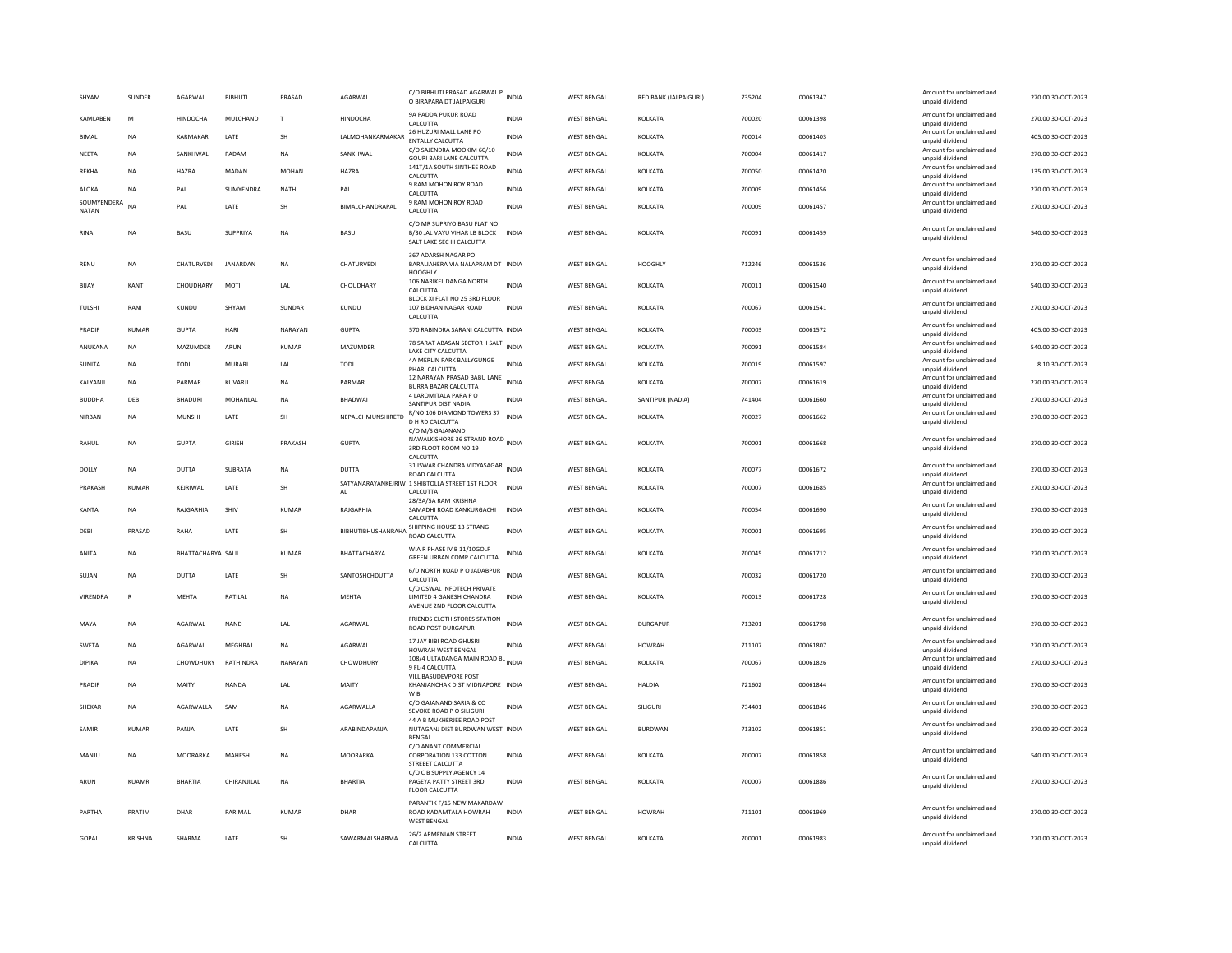| LALIT           | KUMAR        | AGARWAL             | <b>NAND</b>       | <b>KISHORE</b> | AGARWAL                          | C/O PAWAN ENTERPRISES<br>AGARSEN ROAD KHALPARA<br>SILIGURI<br>C/O MR K PAL CONSTN DEPT         | <b>INDIA</b> | <b>WEST BENGAL</b> | SILIGURI       | 734405 | 00062004 | Amount for unclaimed and<br>unpaid dividend | 270.00 30-OCT-2023 |
|-----------------|--------------|---------------------|-------------------|----------------|----------------------------------|------------------------------------------------------------------------------------------------|--------------|--------------------|----------------|--------|----------|---------------------------------------------|--------------------|
| <b>ROMA</b>     | <b>NA</b>    | PAL                 | <b>BUAN</b>       | <b>NA</b>      | PAI                              | PAHARPUR COOLING TOWERS LTD INDIA<br>8/1/B DIAMOND HARBOUR ROAD<br>CALCUTTA                    |              | <b>WEST BENGAL</b> | KOLKATA        | 700027 | 00062036 | Amount for unclaimed and<br>unpaid dividend | 270.00 30-OCT-2023 |
| <b>JITENDR</b>  | KUMAR        | JAISWAL             | LATE              | SH             | PANNALALIAISWAL                  | 1213 DL GANGA DHAR MUKHIRJEE<br>ROAD RAM KESTO PUR HOWRAH                                      | <b>INDIA</b> | WEST BENGAL        | <b>HOWRAH</b>  | 711102 | 00062045 | Amount for unclaimed and<br>unpaid dividend | 270.00 30-OCT-2023 |
| GAURI           | DEVI         | JAISWAL             | <b>BIRENDER</b>   | KUMAR          | JAISWAL                          | 1213 DL GANGA DHAR MUKHIRJEE<br>ROAD RAM KESTO PUR HOWRAH                                      |              | <b>WEST BENGAL</b> | <b>HOWRAH</b>  | 711102 | 00062046 | Amount for unclaimed and<br>unpaid dividend | 270.00 30-OCT-2023 |
| INDRANEEL       | NA           | <b>MITRA</b>        | PANNA             | LAL            | MITRA                            | 64 BELGACHIA VILLA GOVT<br>HOUSING ESTATE BLOCK NO Z<br>FLAT NO 7 CALCUTTA                     | <b>INDIA</b> | <b>WEST BENGAL</b> | KOLKATA        | 700037 | 00062073 | Amount for unclaimed and<br>unpaid dividend | 270.00 30-OCT-2023 |
| SANDIPAN        | <b>NA</b>    | HATI                | UDAY              | CHANDRA        | HATY                             | 11 MASJID LANE B L HATI ROAD P<br>O BURDWAN                                                    | <b>INDIA</b> | <b>WEST BENGAL</b> | <b>BURDWAN</b> | 713101 | 00062079 | Amount for unclaimed and<br>unpaid dividend | 540.00 30-OCT-2023 |
| DEBNATH         | <b>NA</b>    | SENGUPTA            | <b>JANAKINATH</b> | SEN            | <b>GUPTARETD</b>                 | <b>66B RUSSA ROAD EAST FIRST</b><br>LANE TOLLYGUNGE CALCUTTA<br>C/O MADHU MILAN APARTMENT      | <b>INDIA</b> | <b>WEST BENGAL</b> | KOLKATA        | 700033 | 00062080 | Amount for unclaimed and<br>unpaid dividend | 270.00 30-OCT-2023 |
| KARUNAMAY       | <b>NA</b>    | <b>GHOSH</b>        | LATE              | SH             | <b>HIRAMAYGHOSH</b>              | 133/5/A PILKHANA ROAD<br>RANIBAGAN FLAT NO B-4 PO<br><b>BERHAMPORE DIST</b><br>MURSHIDABAD W B | <b>INDIA</b> | <b>WEST BENGAL</b> | KANDI          | 742101 | 00062082 | Amount for unclaimed and<br>unpaid dividend | 270.00 30-OCT-2023 |
| AJAY            | <b>KUMAR</b> | KFDIA               | LATE              | SH             | GAJANANDKEDIA                    | C/O SHREE RAMDEO TEXTILES 1<br>MULLICK STREET 1ST FLOOR<br><b>GEETAKATRA CALCUTTA</b>          | <b>INDIA</b> | <b>WEST BENGAL</b> | KOLKATA        | 700007 | 00062144 | Amount for unclaimed and<br>unpaid dividend | 270.00 30-OCT-2023 |
| MITALI          | NA           | BARDHAN             | KAJAL             | <b>NA</b>      | BARDHAN                          | 1 LINDSAY STREET CALCUTTA                                                                      | <b>INDIA</b> | <b>WEST BENGAL</b> | KOLKATA        | 700087 | 00062152 | Amount for unclaimed and<br>unpaid dividend | 270.00 30-OCT-2023 |
| KAVITA          | <b>NA</b>    | CHHARRIA            | RAM               | CHAND          | CHHARRA                          | 24 STATE BANK COLONY FAFADIH<br>RAIPUR MP                                                      | <b>INDIA</b> | CHHATTISGARH       | RAIPUR         | 492001 | 00062201 | Amount for unclaimed and<br>unpaid dividend | 270.00 30-OCT-2023 |
| BINDAYACHAL NA  |              | PRASAD              | LATE              | SH             | D                                | KAPURCHANDRAMRET S/O SRI KAPUR CHAND RAM M C<br>ROAD AT P O FORBESGANJ BIHAR                   | <b>INDIA</b> | <b>BIHAR</b>       | PURNEA         | 854318 | 00062204 | Amount for unclaimed and<br>unpaid dividend | 950.40 30-OCT-2023 |
| SUNITA          | <b>NA</b>    | JHUNJHUNWALA RAMESH |                   | <b>NA</b>      | <b>JHUNJHUNWALA</b>              | 66 JATINDRA MOHAN AVENUE<br>CALCUTTA                                                           | <b>INDIA</b> | <b>WEST BENGAL</b> | KOLKATA        | 700005 | 00062250 | Amount for unclaimed and<br>unpaid dividend | 270.00 30-OCT-2023 |
| RAJ             | KUMAR        | MAHANSARIA LATE     |                   | <b>SH</b>      | <b>DILSUKHROYMAHANSA</b>         | C/O DHAKURIA SERVICE CENTRE<br>41B GARIAHAT ROAD SOUTH<br>CALCUTTA                             | INDIA        | <b>WEST BENGAL</b> | KOLKATA        | 700031 | 00062267 | Amount for unclaimed and<br>unpaid dividend | 270.00 30-OCT-2023 |
| TARAKESWAR      | <b>NA</b>    | DUTTA               | LATE              | SH             | RAMESHCHDUTTA                    | 50 B BENJAPURKER LANE<br>KOLKATA                                                               | <b>INDIA</b> | <b>WEST BENGAL</b> | KOLKATA        | 700014 | 00062269 | Amount for unclaimed and<br>unpaid dividend | 270.00 30-OCT-2023 |
| RADHA           | DEVI         | AGARWALLA           | HARI              | RAM            | AGARWALLA                        | BISHWROOP BASTRALAY PO<br><b>BARAKAR DIST BURDWAN W B</b>                                      | INDIA        | <b>WEST BENGAL</b> | ASANSOL        | 713324 | 00062346 | Amount for unclaimed and<br>unpaid dividend | 270.00 30-OCT-2023 |
| KAMALA          | DEVI         | AGARWALLA           | PRADEEP           | KUMAR          | AGARWALLA                        | BISHWROOP BASTRALAY PO<br>BARAKAR DIST BURDWAN W B                                             | INDIA        | <b>WEST BENGAL</b> | ASANSOL        | 713324 | 00062347 | Amount for unclaimed and<br>unpaid dividend | 270.00 30-OCT-2023 |
| DEEPAK          | KUMAR        | AGARWALLA           | HARI              | RAM            | AGARWALLA                        | C/O BISHWROOP BASTRALAY PO<br>BARAKAR DIST BURDWAN W B                                         | INDIA        | <b>WEST BENGAL</b> | ASANSOL        | 713324 | 00062348 | Amount for unclaimed and<br>unpaid dividend | 270.00 30-OCT-2023 |
| HARI            | RAM          | AGARWALLA           | LATE              | SH             | MADANLALAGARWALL<br>$\mathsf{A}$ | BISHWROOP BASTRALAY PO<br>BARAKAR DIST BURDWAN W B                                             | <b>INDIA</b> | <b>WEST BENGAL</b> | ASANSOL        | 713324 | 00062349 | Amount for unclaimed and<br>unpaid dividend | 270.00 30-OCT-2023 |
| GAUTAM          | NA           | KHANNA              | OM                | PRAKASH        | KHANNA                           | 9 LAKE TEMPLE ROAD SOUTHERN<br>AVENUE CALCUTTA                                                 | INDIA        | <b>WEST BENGAL</b> | KOLKATA        | 700029 | 00062353 | Amount for unclaimed and<br>unpaid dividend | 270.00 30-OCT-2023 |
| <b>BISWADIP</b> | <b>NA</b>    | DFY                 | <b>BINATA</b>     | NANDAN         | DEY                              | M II-17 SERAMPORE HOUSING<br>ESTATE P O RISHRA DIST                                            | <b>INDIA</b> | <b>WEST BENGAL</b> | HOOGHLY        | 712248 | 00062411 | Amount for unclaimed and<br>unpaid dividend | 405.00 30-OCT-2023 |
|                 |              |                     |                   |                |                                  | HOOGHLY W BENGAL<br>FLAT NO D&E, BLOCK-A<br>HINDUSTAN                                          |              |                    |                |        |          |                                             |                    |
| REKHA           | RANI         | NAHATA              | RANJIT            | KUMAR          | NAHATA                           | COMPLEX, HINDUSTAN MOREEST INDIA<br>BEN 1458.GARIA MAIN ROAD                                   |              | <b>WEST BENGAL</b> | HOOGHLY        | 712284 | 00062441 | Amount for unclaimed and<br>unpaid dividend | 270.00 30-OCT-2023 |
| <b>RAIFSH</b>   | <b>KUMAR</b> | <b>SHAW</b>         | LATE              | <b>SH</b>      | LAKHINARAYANSHAW                 | KOLKATTA (W.B)<br>1/A KISTO MULLICK LANE<br>CALCUTTA                                           | <b>INDIA</b> | <b>WEST BENGAL</b> | KOLKATA        | 700037 | 00062444 | Amount for unclaimed and<br>unpaid dividend | 270.00 30-OCT-2023 |
| SHALL           | <b>NA</b>    | DEVI                | MOHAN             | NA             | PRASAD                           | C/O MR MOHAN PRASAD 1/48 O C<br>COLONY PO RAJGANGPUR DT                                        | <b>INDIA</b> | ORISSA             | SUNDARGARH     | 770017 | 00062453 | Amount for unclaimed and<br>unpaid dividend | 270.00 30-OCT-2023 |
|                 |              |                     |                   |                |                                  | SUNDERGARH<br>KUMARDHUBI STATION ROAD                                                          |              |                    |                |        |          |                                             |                    |
| DEBABRATA       | <b>NA</b>    | MUKHERJEE           | LATE              | SH             | KAMALAKANTAMUKHE<br><b>RJE</b>   | POST SARESHA PAHARI VIA<br>CHIRKUNDA DIST DHANBAD BIHAR                                        | <b>INDIA</b> | <b>JHARKHAND</b>   | MUGMA          | 828202 | 00062465 | Amount for unclaimed and<br>unpaid dividend | 270.00 30-OCT-2023 |
| DEVANG          | NA           | DOSHI               | MUKUNDRAI         | <b>NA</b>      | DOSHI                            | C/O AVALANI ENTERPRISE 23<br>STRAND ROAD CALCUTTA<br>C/O BHEL SITE OFFICE KOTA                 | <b>INDIA</b> | <b>WEST BENGAL</b> | KOLKATA        | 700001 | 00062476 | Amount for unclaimed and<br>unpaid dividend | 270.00 30-OCT-2023 |
| SUBRATA         | NA           | <b>SEN</b>          | GOPAL             | KRISHNA        | SEN                              | THERMAL POWER STATION P O<br>SAKETPURA KOTA RAJASTHAN                                          | <b>INDIA</b> | RAJASTHAN          | KOTA           | 324008 | 00062478 | Amount for unclaimed and<br>unpaid dividend | 270.00 30-OCT-2023 |
| ANAND           | VARDHAN      | AGGARWAL            | LATE              | SH             | OPAGGARWAL                       | 104 BANARASI DAS ESTATE<br>TIMARPUR DELHI-                                                     | <b>INDIA</b> | DELHI              | DELHI          | 110007 | 00062515 | Amount for unclaimed and<br>unnaid dividend | 270.00 30-OCT-2023 |
| UTTAM           | CHAND        | JAIN                | <b>BIMAL</b>      | PERSHAD        | JAIN                             | 4188 GALI AHIRAN PAHARI DHIRAJ INDIA<br>DELHI                                                  |              | DELHI              | DELHI          | 110006 | 00062567 | Amount for unclaimed and<br>unpaid dividend | 270.00 30-OCT-2023 |
| SHAKUNTALA      | <b>NA</b>    | PRABHAKAR           | LATE              | <b>SH</b>      | RLPRABHAKAR                      | 8014 B-XI VASANT KUNJ NEW<br>DELHI                                                             | <b>INDIA</b> | DELHI              | DELHI          | 110037 | 00062579 | Amount for unclaimed and<br>unpaid dividend | 270.00 30-OCT-2023 |
| SUNITA          | <b>NA</b>    | MAITHANI            | ARUN              | <b>KUMAR</b>   | MAITHANI                         | C 3/67 LAWRENCE ROAD DELHI                                                                     | <b>INDIA</b> | DELHI              | DELHI          | 110035 | 00062648 | Amount for unclaimed and<br>unpaid dividend | 270.00 30-OCT-2023 |
| PINKY           | <b>NA</b>    | MAIIK               | SATISH            | <b>NA</b>      | MAIIK                            | B 39 C C COLONY OPP RANA<br>PARTAP BAGH DELHI                                                  | <b>INDIA</b> | DFI HI             | DELHI          | 110007 | 00062649 | Amount for unclaimed and<br>unpaid dividend | 270.00.30-OCT-2023 |
| PARVEEN         | LATA         | JAIN                | LATE              | SH             | AKJAIN                           | 272 AMBICA VIHAR DELHI                                                                         | <b>INDIA</b> | DELHI              | DELHI          | 110041 | 00062665 | Amount for unclaimed and<br>unpaid dividend | 270.00 30-OCT-2023 |
| s               | PRITAM       | SINGH               | <b>JIWAND</b>     | <b>NA</b>      | SINGH                            | 21 E CENTRAL PLACE BANGALI<br>MARKET NEW DELHI                                                 | <b>INDIA</b> | DELHI              | DELHI          | 110001 | 00062676 | Amount for unclaimed and<br>unpaid dividend | 270.00 30-OCT-2023 |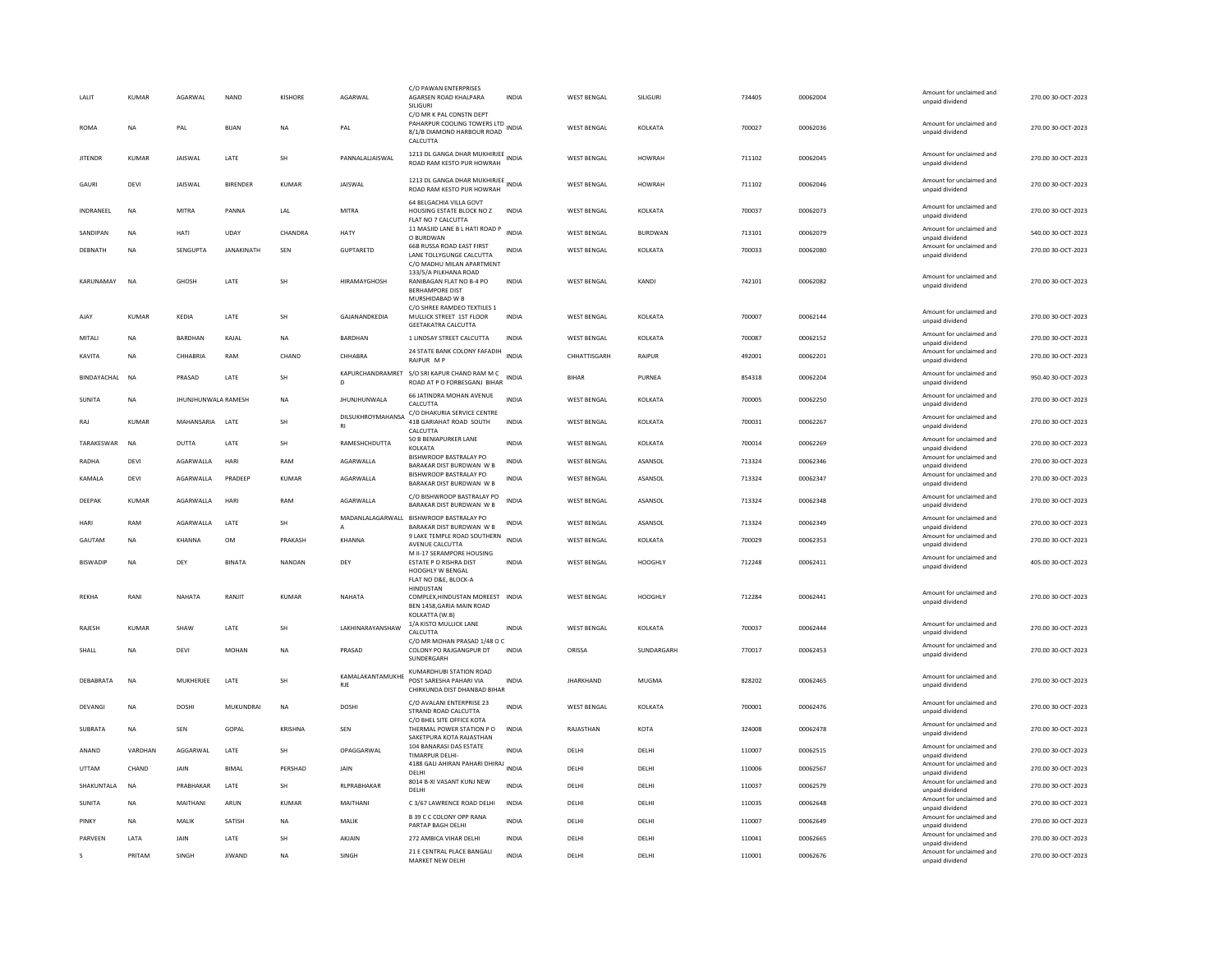| RAJESH            | NA           | MALHOTRA      | G               | K              | MALHOTRA         | B-3-B /60 B JANAK PURI NEW<br>DELHI                                                  | <b>INDIA</b> | DELHI                | DELHI             | 110058 | 00062711 | Amount for unclaimed and<br>unpaid dividend                    | 270.00 30-OCT-2023  |
|-------------------|--------------|---------------|-----------------|----------------|------------------|--------------------------------------------------------------------------------------|--------------|----------------------|-------------------|--------|----------|----------------------------------------------------------------|---------------------|
| PURSHOTAM         | DASS         | <b>GUPTA</b>  | LATE            | SH             | KHUBIRAMRETD     | 1975 KUCHA CHELAN KHARI BAOLI INDIA<br>DELHI                                         |              | DELHI                | DELHI             | 110006 | 00062724 | Amount for unclaimed and<br>unpaid dividend                    | 270.00 30-OCT-2023  |
| AJESH             | <b>KUMAR</b> | KHANNA        | LATE            | SH             | SATPRAKASHKHANNA | JQ 7/E BASANT ROAD RLY COLONY<br>OPP KARNAL SINGH STADIUM<br>NEW DELHI               | <b>INDIA</b> | DELHI                | DELHI             | 110055 | 00062726 | Amount for unclaimed and<br>unpaid dividend                    | 270.00 30-OCT-2023  |
|                   | P            | MALIK         | JAGDISH         | NA             | MALIK            | D-41 PUSA QUARTERS NEWDELHI INDIA                                                    |              | DELHI                | DELHI             | 110012 | 00062749 | Amount for unclaimed and<br>unpaid dividend                    | 270.00 30-OCT-2023  |
| <b>ISHWAR</b>     | CHAND        | GUPTA         | NETRAM          | <b>NA</b>      | <b>GUPTA</b>     | 29/3 SHAKTI NAGAR DELHI                                                              | <b>INDIA</b> | DELHI                | DELHI             | 110007 | 00062769 | Amount for unclaimed and<br>unpaid dividend                    | 270.00 30-OCT-2023  |
| REKHA             | RANI         | AGARWAL       | MR              | A              | KAGARWAL         | C/O ANIL KUMAR AGARWAL<br>HUNDAWALE GALI GANGA<br>MANDIR MOHALLA JAI RAM<br>KASGHANI | INDIA        | UTTAR PRADESH        | KASGHANJ          | 207123 | 00062825 | Amount for unclaimed and<br>unpaid dividend                    | 270.00 30-OCT-2023  |
| <b>PUSHVINDER</b> | KAUR         | SIDHU         | HARCHARAN       | N <sub>A</sub> | SINGH            | H NO 144 KAMLA NEHRU COLONY<br>BIBI WALA ROAD BHATINDA                               | <b>INDIA</b> | PUNJAB               | <b>BHATINDA</b>   | 151001 | 00062876 | Amount for unclaimed and<br>unpaid dividend                    | 270.00 30-OCT-2023  |
| SHELLY            | <b>NA</b>    | GARG          | YASHPAL         | <b>NA</b>      | GARG             | YASH PAL GARG 55 B VAKIL ROAD<br>NEW MANDI MUZAFFARNAGAR U INDIA                     |              | <b>UTTAR PRADESH</b> | MUZAFFARNAGAR     | 251001 | 00062887 | Amount for unclaimed and<br>unpaid dividend                    | 270.00 30-OCT-2023  |
| RAJIV             | <b>NA</b>    | VASWAN        | RAMESH          | <b>NA</b>      | VASWANI          | B 1/51 MALVIYA NAGAR NEW<br>DELHI                                                    | <b>INDIA</b> | DELHI                | DELHI             | 110017 | 00062895 | Amount for unclaimed and<br>unpaid dividend                    | 270.00 30-OCT-2023  |
| VIJAY             | NA           | TANGRI        | NARINDER        | NA             | TANGRI           | 13/5 WEST PATEL NAGAR NEW<br>DELHI                                                   | <b>INDIA</b> | DELHI                | DELHI             | 110008 | 00062900 | Amount for unclaimed and<br>unpaid dividend                    | 270.00 30-OCT-2023  |
|                   | <b>NA</b>    | <b>KUMAR</b>  | к               | $\mathbf{s}$   | <b>KRISHNAN</b>  | <b>B 52 INDERPURI NEW DELHI</b>                                                      | <b>INDIA</b> | DELHI                | DELHI             | 110012 | 00062902 | Amount for unclaimed and<br>unpaid dividend                    | 270.00 30-OCT-2023  |
| <b>SUDERSHAN</b>  | <b>NA</b>    | KAUR          | <b>JOGINDER</b> | <b>NA</b>      | <b>SINGH</b>     | 227 RAJA GARDEN NEW DELHI                                                            | <b>INDIA</b> | DELHI                | DELHI             | 110015 | 00062914 | Amount for unclaimed and<br>unpaid dividend                    | 270.00 30-OCT-2023  |
| LISHA             | <b>NA</b>    | PUNDIR        | <b>IITENDRA</b> | <b>NA</b>      | SINGH            | C 60 QUTAB ENCLAVE PHASE I<br>DDA JANTA FLATS NEW DELHI                              | <b>INDIA</b> | <b>DELHI</b>         | DELHI             | 110016 | 00062928 | Amount for unclaimed and<br>unpaid dividend                    | 270.00 30-OCT-2023  |
| s                 | K            | <b>BISWAS</b> | s               | N              | <b>BISWAS</b>    | 19-B PKT A MAYUR VIHAR PH II<br>DELH                                                 | <b>INDIA</b> | DELHI                | DELHI             | 110091 | 00062955 | Amount for unclaimed and<br>unpaid dividend                    | 270.00 30-OCT-2023  |
| CHHABI            | <b>NA</b>    | <b>BISWAS</b> | $\mathsf{s}$    | K              | <b>BISWAS</b>    | C/O SUBRATA KUMAR BISWAS 19<br>B POCKET A MAYUR VIHAR PHASE INDIA                    |              | DELHI                | DELHI             | 110091 | 00062956 | Amount for unclaimed and<br>unpaid dividend                    | 270.00 30-OCT-2023  |
| <b>RAIINDER</b>   | <b>NA</b>    | KUMAR         | <b>VISHAN</b>   | <b>NA</b>      | DASS             | <b>II DELHI</b><br>B 9/1 RANA PRATAP BAGH DELHI INDIA                                |              | DELHI                | DELHI             | 110007 | 00062964 | Amount for unclaimed and                                       | 270.00 30-OCT-2023  |
| RAJESH            | <b>NA</b>    | KHURANA       | RATTAN          | LAL            | KHURANA          | Z 15/A NAVEEN SHAHDARA DELHI INDIA                                                   |              | DELHI                | DELHI             | 110032 | 00062993 | unpaid dividend<br>Amount for unclaimed and                    | 270.00 30-OCT-2023  |
| SAVITA            | NA           | BHAMBRI       | KRISHAN         | NΑ             | BHAMBRI          | B 2/96 JANAK PURI NEW DELHI                                                          | <b>INDIA</b> | DELHI                | DELHI             | 110058 | 00063015 | unpaid dividend<br>Amount for unclaimed and                    | 270.00 30-OCT-2023  |
| <b>BHAGWAN</b>    | <b>NA</b>    | SINGH         | <b>RATAN</b>    | <b>NA</b>      | SINGH            | 243 SATYA NIKETAN MOTI BAGH N INDIA                                                  |              | DELHI                | DELHI             | 110021 | 00063030 | unpaid dividend<br>Amount for unclaimed and                    | 270.00 30-OCT-2023  |
| ASHOK             | NA           | KUMAR         | VED             | NA             | PRAKASH          | DELHI<br>C 163 DELHI ADMINSTRATION                                                   | <b>INDIA</b> | DELHI                | DELHI             | 110054 | 00063054 | unpaid dividend<br>Amount for unclaimed and                    | 270.00 30-OCT-2023  |
| SAKET             | <b>NA</b>    | KOHLI         | SUBASH          | <b>NA</b>      | KOHLI            | FLATS TIMAR PUR DELHI<br>SECTOR 8 POCKET 8 FLAT NO 588                               | <b>INDIA</b> | DELHI                | DELHI             | 110085 | 00063077 | unpaid dividend<br>Amount for unclaimed and                    | 270.00 30-OCT-2023  |
|                   |              |               |                 |                |                  | ROHINI NEW DELHI<br>C/O GULSHAN RAI JAIN & SONS                                      |              |                      |                   |        |          | unpaid dividend<br>Amount for unclaimed and                    |                     |
| ANIUIA            | <b>NA</b>    | <b>JAIN</b>   | <b>RAKESH</b>   | <b>NA</b>      | <b>JAIN</b>      | 1448 PAN MANDI SADAR BAZAR INDIA<br>DELHI                                            |              | <b>DELHI</b>         | DFI HI            | 110006 | 00063109 | unpaid dividend                                                | 270.00 30-OCT-2023  |
| RAMESH            | CHAND        | SABHERWAL     | LATE            | SH             | TRSABHERWALRTD   | C 199 SARVODAYA ENCLAVE NEW INDIA<br>DELHI                                           |              | DELHI                | DELHI             | 110017 | 00063116 | Amount for unclaimed and<br>unpaid dividend                    | 1890.00 30-OCT-2023 |
| <b>USHA</b>       | <b>NA</b>    | RANI          | s               | к              | GROVER           | W/O S K GROVER H NO 189 WARD<br>NO 2 MINI NAGPAL NAGRI<br>MALOUT DIST MKS PUNJAB     | <b>INDIA</b> | PUNJAB               | <b>GIDDERBAHA</b> | 152107 | 00063158 | Amount for unclaimed and<br>unpaid dividend                    | 270.00 30-OCT-2023  |
| <b>GURPREET</b>   | <b>NA</b>    | <b>SINGH</b>  | $\mathcal{S}$   | PRITPAI        | <b>SINGH</b>     | 704 SUBHASH NAGAR NEAR POST<br>OFFICE BAREILLY U P                                   | <b>INDIA</b> | <b>UTTAR PRADESH</b> | BAREILLY          | 243001 | 00063162 | Amount for unclaimed and<br>unpaid dividend                    | 270.00 30-OCT-2023  |
| <b>USHA</b>       | <b>NA</b>    | RANI          | $\mathbf{L}$    | D              | NAGPAL           | HOUSE NO 208 WARD NO 11<br>PANIPAT HARYANA                                           | <b>INDIA</b> | HARYANA              | KURUKSHETRA       | 132103 | 00063173 | Amount for unclaimed and<br>unpaid dividend                    | 270.00 30-OCT-2023  |
| DEEPAK            | <b>NA</b>    | AGGARWAI      | KANHAIYAI AI    | <b>NA</b>      | AGGARWAI         | 438 KUCHA BRIJ NATH CHANDNI<br>CHOWK DELHI                                           | <b>INDIA</b> | <b>DELHI</b>         | <b>DELHI</b>      | 110006 | 00063176 | Amount for unclaimed and<br>unpaid dividend                    | 270.00 30-OCT-2023  |
| NAYAN             | TARA         | DUBEY         | VIJAY           | <b>KUMAR</b>   | <b>DUBEY</b>     | B-503 IFFCO TOWNSHIP IFFCO<br>TOWNSHIP DISTT BAREILLY U P                            | <b>INDIA</b> | <b>UTTAR PRADESH</b> | <b>BHAMORA</b>    | 243403 | 00063194 | Amount for unclaimed and<br>unpaid dividend                    | 270.00 30-OCT-2023  |
| MANAS             | NA           | ANAND         | MUKESH          | NA             | ANAND            | 7/18 SUBHASH NAGAR NEW DELHI INDIA                                                   |              | DELHI                | DELHI             | 110027 | 00063196 | Amount for unclaimed and<br>unpaid dividend                    | 270.00 30-OCT-2023  |
| <b>INDRA</b>      | SAIN         | JAIN          | CHETAN          | JAIN           |                  | II-B-7 J N VYAS COLONY BIKANER<br>RAJASTHAN                                          | <b>INDIA</b> | RAJASTHAN            | <b>BIKANER</b>    | 334003 | 00063222 | Amount for unclaimed and<br>unpaid dividend                    | 270.00 30-OCT-2023  |
| MANOJ             | <b>KUMAR</b> | DOKWEWALA     | MAHABIR         | N <sub>A</sub> | PRASAD           | C/P GANESH IRON STORE PO<br>SADULPUR CHURU                                           | <b>INDIA</b> | TAMIL NADU           | ARAKKONAM         | 631023 | 00063240 | Amount for unclaimed and<br>unpaid dividend                    | 270.00 30-OCT-2023  |
| MAHENDRA          | <b>KUMAR</b> | AGARWAL       | <b>MAHABIR</b>  | <b>NA</b>      | PRASAD           | C/P GANESH IRON STORE PO<br>SADULPUR CHURU                                           | <b>INDIA</b> | <b>TAMIL NADU</b>    | ARAKKONAM         | 631023 | 00063241 | Amount for unclaimed and<br>unpaid dividend                    | 270.00 30-OCT-2023  |
| RAJ               | RANI         | KAPOOF        | KASTURI         | LAL            | <b>KAPOOR</b>    | 8/14 RAMESH NAGAR NEW DELHI INDIA                                                    |              | DELHI                | DELHI             | 110015 | 00063274 | Amount for unclaimed and<br>unpaid dividend                    | 270.00 30-OCT-2023  |
| VIIAY             | KUMAR        | SHARMA        | RAMESHWAR       | DAYAI          | SHARMA           | SB-11 LOWER BAZAR NEW MODI<br>MKT MODINAGAR DIST                                     | <b>INDIA</b> | <b>UTTAR PRADESH</b> | GOVINDPUR         | 201204 | 00063326 | Amount for unclaimed and<br>unpaid dividend                    | 270.00 30-OCT-2023  |
| RENU              | <b>NA</b>    | VIJLANI       | SUDERSHAN       | <b>KUMAR</b>   | VIJLANI          | GHAZIABAD U P<br>A-8 OBEROI APTS 2 SHAM NATH                                         | <b>INDIA</b> | DELHI                | DELHI             | 110054 | 00063363 | Amount for unclaimed and                                       | 270.00 30-OCT-2023  |
| SARDEEP           | NA           | WALIA         | s               | KULDIP         | SINGH            | MARG DELHI<br>53/74 W E A RAMJAS ROAD<br>KAROL BAGH NEW DELHI                        | <b>INDIA</b> | DELHI                | DELHI             | 110005 | 00063386 | unpaid dividend<br>Amount for unclaimed and<br>unpaid dividend | 270.00 30-OCT-2023  |
| SUNIL             | KUMAR        | KHFRA         | HARI            | CHAND          | KHFRA            | B6/70 PHARSMA APARTMENTS I P<br><b>EXTENSION PATPAR GANG DELHI</b>                   | <b>INDIA</b> | <b>DELHI</b>         | <b>DELHI</b>      | 110092 | 00063416 | Amount for unclaimed and<br>unpaid dividend                    | 135.00 30-OCT-2023  |
| SATBIR            | <b>NA</b>    | SINGH         | <b>NA</b>       | <b>NA</b>      | <b>NA</b>        | HOUSE NO. 8109 POCKET B - 11<br>VASANT KUNJ NEW DELHI                                | <b>INDIA</b> | DELHI                | DELHI             | 110070 | 00063466 | Amount for unclaimed and<br>unpaid dividend                    | 270.00 30-OCT-2023  |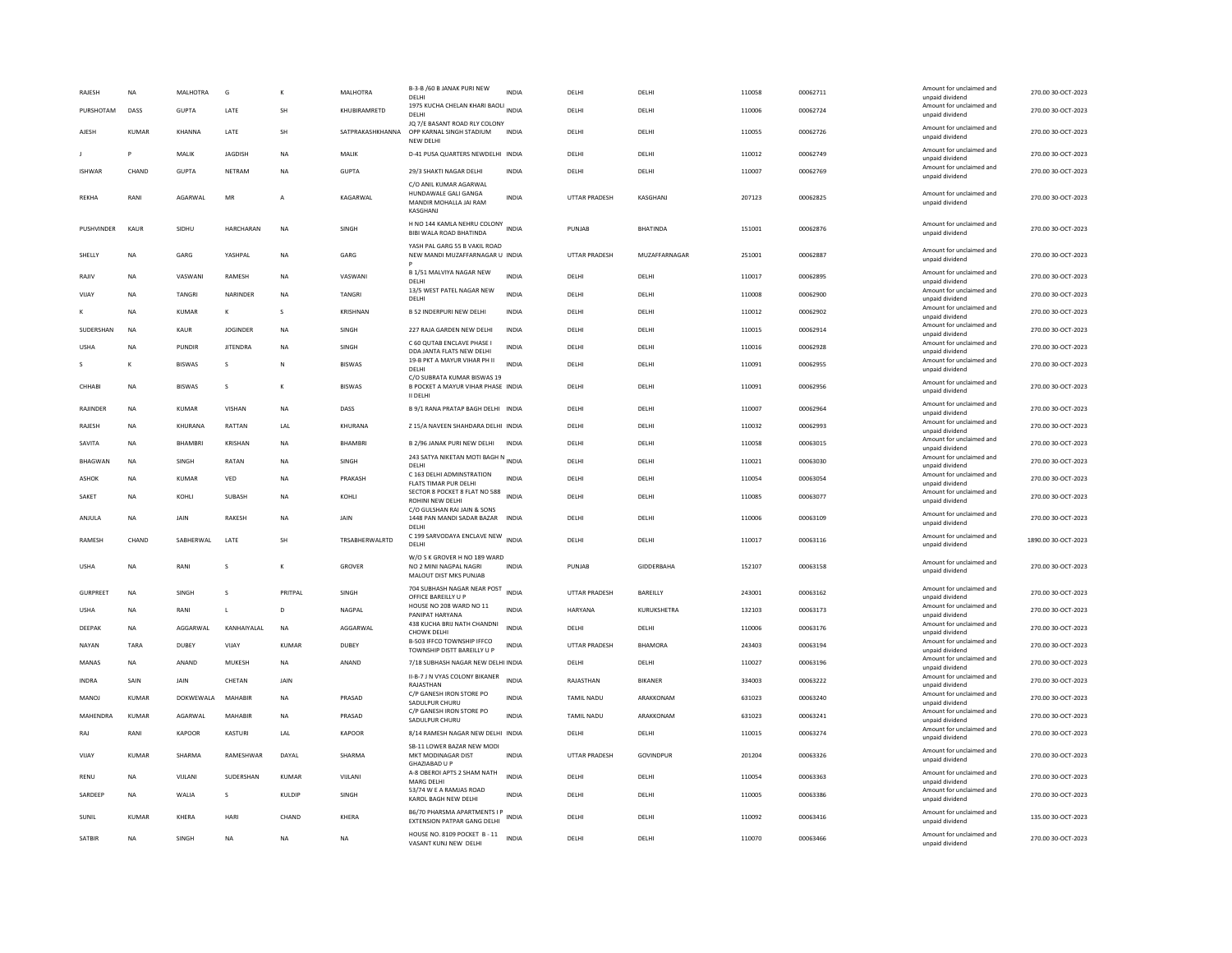| MANJU            | <b>NA</b>      | <b>GUPTA</b>   | <b>ASHOK</b>     | <b>KUMAR</b>    | <b>GUPTA</b>        | 431 GALI RAJAN KALANA PUNJA<br>SARIF KASHMIRE GATE DELHI                                 | <b>INDIA</b> | DELHI                | DELHI         | 110006 | 00063475 | Amount for unclaimed and<br>unpaid dividend | 270.00 30-OCT-2023 |
|------------------|----------------|----------------|------------------|-----------------|---------------------|------------------------------------------------------------------------------------------|--------------|----------------------|---------------|--------|----------|---------------------------------------------|--------------------|
| SEEMA            | <b>NA</b>      | <b>BHAMBR</b>  | s                | A               | <b>BHAMBRI</b>      | C 2/53 ASHOK VIHAR PHASE II<br>DELHI                                                     | <b>INDIA</b> | DELHI                | DELHI         | 110052 | 00063500 | Amount for unclaimed and<br>unpaid dividend | 270.00 30-OCT-2023 |
| SIDHARATH        | <b>NA</b>      | <b>BHAMBRI</b> | s                | A               | <b>BHAMBRI</b>      | C 2/53 ASHOK VIHAR PHASE II<br>DELHI                                                     | <b>INDIA</b> | DELHI                | DELHI         | 110052 | 00063501 | Amount for unclaimed and<br>unpaid dividend | 270.00 30-OCT-2023 |
| SANDEEP          | <b>NA</b>      | <b>KAPUR</b>   | <b>RAMESH</b>    | <b>NA</b>       | <b>KAPUR</b>        | H NO 355 SECTOR 37 A<br>CHANDIGARH                                                       | <b>INDIA</b> | CHANDIGARH           | CHANDIGARH    | 160023 | 00063502 | Amount for unclaimed and<br>unpaid dividend | 270.00 30-OCT-2023 |
| PREHLAD          | RAI            | SETHI          | RAM              | DASS            | SETHI               | 313 RAJDHANI ENCLAVE PITAM<br>PURA DELHI                                                 | <b>INDIA</b> | DELHI                | DELHI         | 110034 | 00063511 | Amount for unclaimed and<br>unpaid dividend | 270.00 30-OCT-2023 |
| PRITPAL          | SINGH          | LAMBA          | LATE             | SH              |                     | DUGARSINGHLAMBARE 897 SECTOR 6 R K PURAM NEW<br>DELHI                                    | <b>INDIA</b> | DELHI                | DELHI         | 110022 | 00063521 | Amount for unclaimed and<br>unpaid dividend | 270.00 30-OCT-2023 |
| VEENU            | NA             | BEHAL          | DEVENDRA         | PRAKASH         | <b>BEHAL</b>        | SQG 14 J K NAGAR KOTA                                                                    | INDIA        | RAJASTHAN            | <b>KOTA</b>   | 324003 | 00063532 | Amount for unclaimed and<br>unpaid dividend | 270.00 30-OCT-2023 |
| CHANNU           | RAM            | KATHURIA       | LATE             | <b>SH</b>       | SEWARAM             | HOUSE NO 2 C 25 N IT FARIDABAD INDIA<br>HARYANA                                          |              | <b>HARYANA</b>       | FARIDABAD     | 121001 | 00063536 | Amount for unclaimed and<br>unpaid dividend | 405.00 30-OCT-2023 |
| <b>ASHOK</b>     | <b>KUMAR</b>   | ARORA          | $\mathbf{I}$     | D               | ARORA               | <b>ISGEC 6 COMMUNITY CENTRE</b><br>NEW FRIENDS COLONY NEW<br><b>DELHI</b>                | <b>INDIA</b> | DELHI                | DELHI         | 110065 | 00063564 | Amount for unclaimed and<br>unpaid dividend | 540.00 30-OCT-2023 |
| NARESH           | KUMAR          | <b>DUA</b>     | <b>BISHAMBER</b> | LAL             | <b>DUA</b>          | A 52 DERAWAL NAGAR DELHI                                                                 | INDIA        | DELHI                | DELHI         | 110009 | 00063580 | Amount for unclaimed and<br>unpaid dividend | 270.00 30-OCT-2023 |
| SUNIL            | KUMAR          | AGRAWAL        | HEERALAL         | <b>NA</b>       | AGARWAL             | H NO 17 GALI NO 6 BHIKAM<br>COLONY BALLABGARH HARYANA                                    | <b>INDIA</b> | HARYANA              | FARIDABAD     | 121004 | 00063599 | Amount for unclaimed and<br>unpaid dividend | 405.00 30-OCT-2023 |
| SHOHBA           | <b>NA</b>      | JAIN           | VIRENDER         | NA              | JAIN                | 9/67 SHYAM BLOCK KAILASH<br>NAGAR DELHI                                                  | <b>INDIA</b> | DELHI                | DELHI         | 110031 | 00063600 | Amount for unclaimed and<br>unpaid dividend | 270.00 30-OCT-2023 |
| <b>HARMINDAR</b> | <b>NA</b>      | KAUR           | BHAGAT           | <b>NA</b>       | <b>SINGH</b>        | CHHABRA BHAWAN PUNJABI<br>COLONY KHATAULI U P                                            | <b>INDIA</b> | <b>UTTAR PRADESH</b> | KATAULI       | 251201 | 00063601 | Amount for unclaimed and<br>unpaid dividend | 270.00 30-OCT-2023 |
| SHASHI           | <b>NA</b>      | SEHGAL         | $\mathbf{s}$     | K               | SEHGAL              | J BLOCK 13 D DDA HICR FLATS<br>PHASE I ASHOK VIHAR DELHI                                 | <b>INDIA</b> | DELHI                | DELHI         | 110001 | 00063614 | Amount for unclaimed and<br>unpaid dividend | 270.00 30-OCT-2023 |
| <b>GIRIHARI</b>  | <b>NA</b>      | LAL            | HARI             | <b>NA</b>       | CHAND               | A 26 VIJAY NAGAR DELHI                                                                   | <b>INDIA</b> | DELHI                | DELHI         | 110009 | 00063619 | Amount for unclaimed and<br>unpaid dividend | 270.00 30-OCT-2023 |
| VIDYA            | <b>NA</b>      | MANDAL         | ANJALI           | <b>NA</b>       | MANDAL              | PRESTIGE ST JOHNS WOOD NO 80<br>ST JOHNS CROSS ROAD OFF<br><b>HOUSE ROAD BANGALORE</b>   | <b>INDIA</b> | KARNATAKA            | BANGALORE     | 560029 | 00063628 | Amount for unclaimed and<br>unpaid dividend | 270.00 30-OCT-2023 |
| RADHEY           | <b>NA</b>      | SHYAM          | LATE             | SHRI            | KANHAIYALAL         | FLAT NO 20 E K JOT APARTMENTS<br>ROAD NO 44 PITAM PURA DELHI                             | INDIA        | DELHI                | DELHI         | 110034 | 00063640 | Amount for unclaimed and<br>unpaid dividend | 270.00 30-OCT-2023 |
| ZAMIR            | AHMAD          | KHAN           | <b>I ATF</b>     | SH              | FAYYAZKHAN          | A 2/6 DDA FLATS SARAI KHALIL<br>SADAR BAZAR DELHI                                        | <b>INDIA</b> | DELHI                | DELHI         | 110006 | 00063647 | Amount for unclaimed and<br>unpaid dividend | 270.00 30-OCT-2023 |
| SHAKUNTLA        | <b>NA</b>      | SATIJA         | $\mathbb{R}$     | D               | SATIJA              | 3 A 45 N I T FARIDABAD                                                                   | <b>INDIA</b> | <b>HARYANA</b>       | FARIDABAD     | 121001 | 00063648 | Amount for unclaimed and<br>unpaid dividend | 270.00 30-OCT-2023 |
| RAMESH           | <b>NA</b>      | OBEROI         | RAMRANG          | <b>NA</b>       | <b>UBEROI</b>       | C 699 NEW FRIENDS COLONY NEW<br>DELHI                                                    | <b>INDIA</b> | DELHI                | DELHI         | 110065 | 00063677 | Amount for unclaimed and<br>unpaid dividend | 270.00 30-OCT-2023 |
| RAJ              | VANSH          | KISHORE        | SUNDERLAL        | <b>NA</b>       | <b>RETD</b>         | 148 GALI BATSHAN CHAWRI<br><b>BAZAR DELHI</b>                                            | INDIA        | DELHI                | DELHI         | 110006 | 00063690 | Amount for unclaimed and<br>unpaid dividend | 270.00 30-OCT-2023 |
| ADARSH           | SATNAM         | SINGH          | SATNAM           | <b>NA</b>       | SINGH               | 1071 SECTOR 37 NOIDA UP                                                                  | <b>INDIA</b> | UTTAR PRADESH        | NOIDA COMPLEX | 201303 | 00063695 | Amount for unclaimed and<br>unpaid dividend | 270.00 30-OCT-2023 |
| TRISHLA          | <b>NA</b>      | JAIN           | <b>MOHAN</b>     | NA              | JAIN                | M/S AJAY KUMAR SANJAY KUMAF<br>JAIN PO AGGAR WAL MANDI<br><b>DISTT MEERUT</b>            | <b>INDIA</b> | <b>UTTAR PRADESH</b> | AGARWAL       | 250601 | 00063714 | Amount for unclaimed and<br>unpaid dividend | 270.00 30-OCT-2023 |
| <b>BABITA</b>    | <b>NA</b>      | <b>GUPTA</b>   | JAI              | <b>NA</b>       | PARKASH             | 2966 SARAJ GANJ B G ROAD DELHI INDIA                                                     |              | DELHI                | DELHI         | 110006 | 00063743 | Amount for unclaimed and<br>unpaid dividend | 270.00 30-OCT-2023 |
| SHARDA           | <b>NA</b>      | RANI           | KHUB             | NA              | CHAND               | MODI COTTON PROCESSING CO<br>POST BOX NO 4 ABOHAR<br>968/8 SAHDEV MARG NR                | <b>INDIA</b> | PUNJAB               | GIDDERBAHA    | 152116 | 00063749 | Amount for unclaimed and<br>unpaid dividend | 270.00 30-OCT-2023 |
| <b>NEETA</b>     | <b>NA</b>      | SHAMA          | ANII             | <b>NA</b>       | SHARMA              | DUKHSHANIAN MANDIR<br>KURUKSHETRA HARYANA                                                | <b>INDIA</b> | HARYANA              | KURUKSHETRA   | 136118 | 00063751 | Amount for unclaimed and<br>unpaid dividend | 270.00 30-OCT-2023 |
| G                | К              | TIBREWAL       | LATE             | SHRI            | STIBREWAL           | 17-A STREET NO 1 RAJENDRA<br>NAGAR DEHRADUN                                              | <b>INDIA</b> | UTTARAKHAND          | DEHRADUN      | 248001 | 00063760 | Amount for unclaimed and<br>unpaid dividend | 270.00 30-OCT-2023 |
| <b>TOTA</b>      | <b>NA</b>      | RAM            | LATE             | SH              | PDSHARMA            | 128-C RACE COURSE DEHRADUN<br>DEHRADUN                                                   | <b>INDIA</b> | UTTARAKHAND          | DEHRADUN      | 248001 | 00063848 | Amount for unclaimed and<br>unpaid dividend | 270.00 30-OCT-2023 |
| <b>RICHY</b>     | <b>NA</b>      | KAPOOR         | SANIL            | <b>NA</b>       | KAPOOR              | 44 ADARSH NAGAR HARDWAR<br><b>HARIDWAR</b>                                               | <b>INDIA</b> | UTTARAKHAND          | HARDWAR       | 249407 | 00063858 | Amount for unclaimed and<br>unpaid dividend | 270.00 30-OCT-2023 |
| RASHMI           | <b>NA</b>      | DANG           | RAVTI            | RAMAN           | DANG                | 32-B, POCKET-I DILSHAD GARDEN<br>NEW DELHI                                               | <b>INDIA</b> | DELHI                | DELHI         | 110095 | 00063958 | Amount for unclaimed and<br>unpaid dividend | 270.00 30-OCT-2023 |
| SUMERMAL         | <b>NA</b>      | DAGA           | <b>JIVRAJ</b>    | <b>NA</b>       | DAGA                | <b>JIVARJ DAGA PO</b><br>SRIDUNAGARRARH                                                  | <b>INDIA</b> | RAJASTHAN            | SRI DUNGARAGH | 331803 | 00063967 | Amount for unclaimed and<br>unpaid dividend | 270.00 30-OCT-2023 |
| POOJA            | NA             | RASTOGI        | SUDHISH          | KUMAR           |                     | C/O SHASHI SHEKHAR HALDUR<br><b>BUNOR U P</b>                                            | <b>INDIA</b> | UTTAR PRADESH        | <b>BIJNOR</b> | 246726 | 00063975 | Amount for unclaimed and<br>unpaid dividend | 270.00 30-OCT-2023 |
| MADHESH          | <b>NA</b>      | KANWAR         | INDER            | NA              | SINGH               | U-51/3 & 4 DLF CITY PHASE III<br>GURGAON                                                 | INDIA        | HARYANA              | GURGAON       | 122002 | 00064053 | Amount for unclaimed and<br>unpaid dividend | 540.00 30-OCT-2023 |
| <b>HEMA</b>      | GOVIND         | RAO            | LAT              | SH              | <b>TSGOVINDARAO</b> | D S BHAGIRATH RD S J P NAGAR<br><b>GOREGAON BOMBAY</b>                                   | <b>INDIA</b> | MAHARASHTRA          | <b>MUMBAI</b> | 400063 | 00064138 | Amount for unclaimed and<br>unpaid dividend | 270.00 30-OCT-2023 |
| HARI             | MAKHI          | JANI           | TIRATHDAS        | <b>NA</b>       | MAKHIJANI           | FLAT NO 14/B 1ST FLOOR<br>SAMADHAN BUILDING K RAHEJA INDIA<br>TOWNSHIP MALAD EAST BOMBAY |              | MAHARASHTRA          | MUMBAI        | 400097 | 00064142 | Amount for unclaimed and<br>unpaid dividend | 270.00 30-OCT-2023 |
| BHAVANA          | MAHENDRA       | PATEL          | MAHENDRA         | <b>JASHBHAI</b> | PATEL               | 7 PARIJAT CO OP HOUS SOC LTD<br>AGRA ROAD KALYAN                                         | <b>INDIA</b> | MAHARASHTRA          | KALYAN        | 421301 | 00064160 | Amount for unclaimed and<br>unpaid dividend | 540.00 30-OCT-2023 |
| AMIYA            | <b>MUKESH</b>  | <b>MEHTA</b>   | <b>MUKESH</b>    | <b>NA</b>       | MEHTA               | ARVIND KUNJ B 4 77 TARDEO<br>ROAD BOMBAY                                                 | <b>INDIA</b> | MAHARASHTRA          | <b>MUMBAI</b> | 400034 | 00064215 | Amount for unclaimed and<br>unpaid dividend | 270.00 30-OCT-2023 |
| PARESH           | CHHOTURHAL     | CHANDARANA     | CHHOTURHAL       | $\mathbb{R}$    | CHANDRANA           | 10 NAVKIRAN RAMA KRISHNA<br>MISSION ROAD SANTACRUZ WEST INDIA<br><b>BOMBAY</b>           |              | MAHARASHTRA          | MUMBAI        | 400054 | 00064330 | Amount for unclaimed and<br>unpaid dividend | 135.00 30-OCT-2023 |
| <b>JYOTI</b>     | <b>BHAGWAN</b> | VAZIRANI       | <b>BHAGWAN</b>   | G               | VAZIRANT            | PLOT BO 133A SINDHI HOUSING<br>SOCIETY CHEMBUR BOMBAY                                    | <b>INDIA</b> | MAHARASHTRA          | MUMBAI        | 400071 | 00064354 | Amount for unclaimed and<br>unpaid dividend | 270.00 30-OCT-2023 |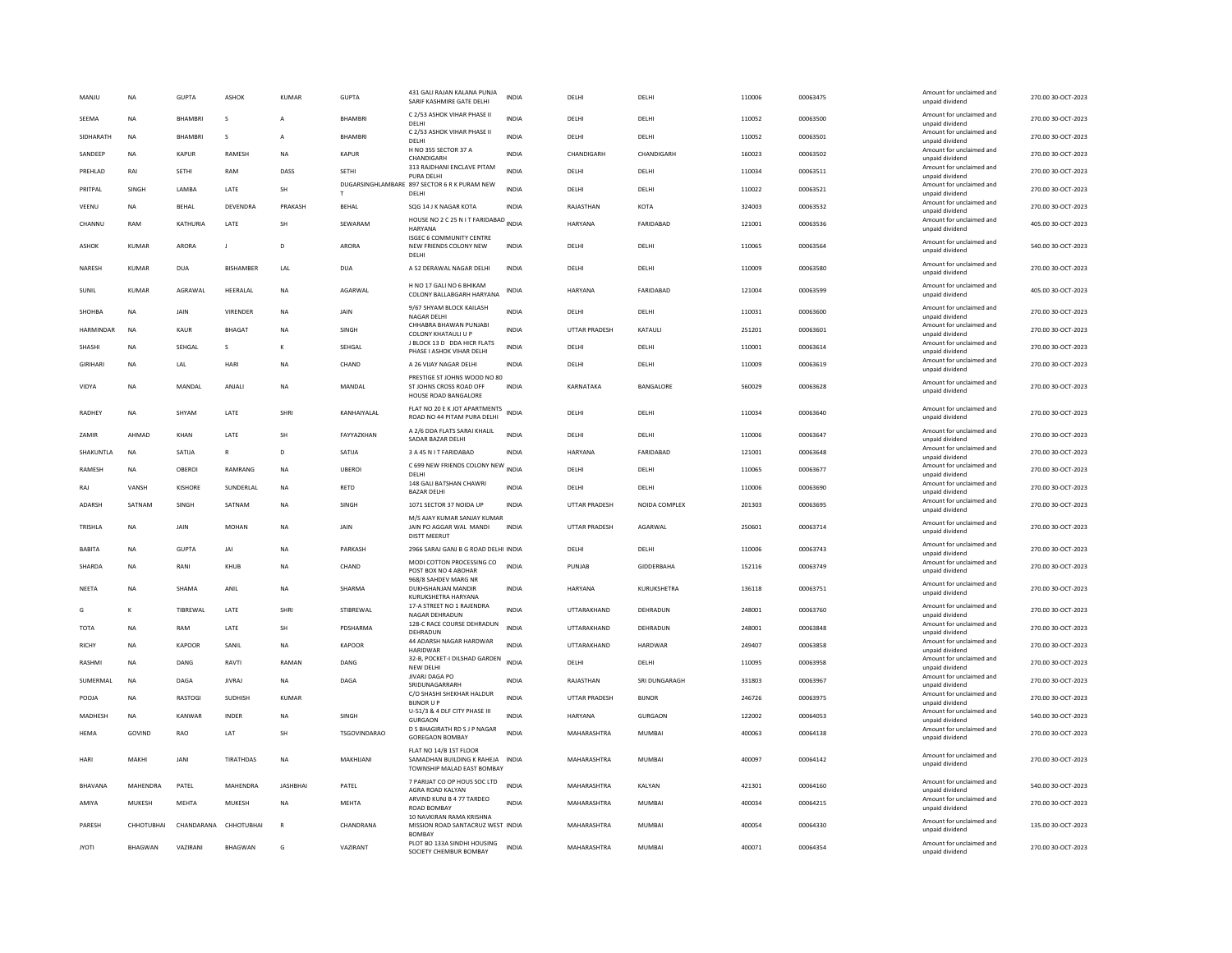| BHAVESH         | <b>NA</b>          | SANGHVI      | RASIKALAL        | B                   | SHANGAVI         | SAHYOG COOP HOUSING SOC LTD<br>FLAT NO 12/13 6TH FLOOR M G<br>CROSS ROAD NO 3 KANDIVALI<br>(WEST) BOMBAY | <b>INDIA</b> | MAHARASHTRA    | <b>MUMBAI</b>              | 400067 | 00064393 | Amount for unclaimed and<br>unpaid dividend | 270.00 30-OCT-2023 |
|-----------------|--------------------|--------------|------------------|---------------------|------------------|----------------------------------------------------------------------------------------------------------|--------------|----------------|----------------------------|--------|----------|---------------------------------------------|--------------------|
| <b>SHOBHA</b>   | MANJUNATH          | PAI          | KULYADI          | MANJUNATH           | PAI              | 301 GOLDEN EMPIRE APT ASHOK<br>NAGAR ROAD URWA STORES<br>MANGALORE                                       | <b>INDIA</b> | KARNATAKA      | MANGALORE                  | 575006 | 00064425 | Amount for unclaimed and<br>unpaid dividend | 270.00 30-OCT-2023 |
| ANTONY          | <b>VAI FNITINE</b> | DOSUZA       | CHARLES          | D                   | SOUZA            | VASUDEV TERRACE 8C KASTUR<br>PARK SHIMPOLI RD BORIVLI WEST INDIA<br><b>MUMBA</b>                         |              | MAHARASHTRA    | MUMBAI                     | 400092 | 00064445 | Amount for unclaimed and<br>unpaid dividend | 135.00 30-OCT-2023 |
| CHHOTALAL       | NA                 | MANIAR       | NAGJI            | <b>NA</b>           | MANIAR           | 12 MAHESH SADAM SANYASH<br>ORWAM V P RD VILE PARU W<br><b>BOMBAY</b>                                     | INDIA        | MAHARASHTRA    | MUMBAI                     | 400056 | 00064536 | Amount for unclaimed and<br>unpaid dividend | 135.00 30-OCT-2023 |
|                 | <b>NA</b>          | SONI         | KISHORE          | <b>NA</b>           |                  | 303 304 SATYAM CO OP HSG STY<br>NEXT TO NATRAJ A BLOCK<br>PAREHAPKHADI THANE                             | <b>INDIA</b> | MAHARASHTRA    | THANE                      | 400602 | 00064564 | Amount for unclaimed and<br>unpaid dividend | 270.00 30-OCT-2023 |
| SHAILESH        |                    | PARIKH       | JAYSUKHLAL       | M                   | PARIKH           | 77 MODI STREET SATYA SADAN<br><b>FORT BOMBAY</b><br>11 NAVSANGAM PLOT 13 R B                             | INDIA        | MAHARASHTRA    | MUMBAI                     | 400001 | 00064657 | Amount for unclaimed and<br>unpaid dividend | 540.00 30-OCT-2023 |
| RATNA           | <b>DAULAT</b>      | PHFRWANI     | <b>DAULAT</b>    | <b>I AKHMICHAND</b> | PHFRWANIR        | MEHTA RD GHATKOPAR E<br><b>BOMBAY</b>                                                                    | <b>INDIA</b> | MAHARASHTRA    | MUMBAI                     | 400074 | 00064700 | Amount for unclaimed and<br>unpaid dividend | 270.00.30-OCT-2023 |
| VIJAYKUMAR      | <b>NA</b>          | KANDOI       | <b>OM</b>        | PRAKASH             | KANDOI           | FLAT NO 402 BUILDING NO C-80<br>VASANT VIHAR POKHARAN ROAD<br>NO 2 OPPOSITE GLAXO THANE<br>(WEST)        | <b>INDIA</b> | MAHARASHTRA    | THANE                      | 400601 | 00064729 | Amount for unclaimed and<br>unpaid dividend | 270.00 30-OCT-2023 |
| KAMALIIT        | KAUR               | DADIAL       | <b>MOHINDER</b>  | SINGH               | PROF             | B-14/201 SECTOR 7 SHANTINAGAR<br>MIRA ROAD (E) THANE                                                     |              | MAHARASHTRA    | BHAYANDAR                  | 401107 | 00064754 | Amount for unclaimed and<br>unpaid dividend | 405.00 30-OCT-2023 |
| HANUMAN         | PRASAD             | AGRAWAL      | HUKAMCHAND       | AGRAWAL             |                  | 22 BHASKAR LANE 1ST FLOOR<br>ROOM NO 20 BHULESHWAR<br><b>BOMBAY</b>                                      | <b>INDIA</b> | MAHARASHTRA    | <b>MUMBAI</b>              | 400002 | 00064759 | Amount for unclaimed and<br>unpaid dividend | 270.00 30-OCT-2023 |
| GOVIND          | PRASAD             | AGARWAL      | HUKAMCHAND       | <b>NA</b>           | AGARWAL          | 22 BHASKAR LANE 1ST FLOOR<br>ROOM NO 20 BHULESHWAR<br><b>BOMBAY</b>                                      | <b>INDIA</b> | MAHARASHTRA    | <b>MUMBAI</b>              | 400002 | 00064760 | Amount for unclaimed and<br>unpaid dividend | 270.00 30-OCT-2023 |
| MOTILAL         | <b>NA</b>          | MAKHIJA      | CHHUGOMAL        | MAKHIJA             | PROF             | A 2/7 KUPA NAGAR S V ROAD INLA INDIA<br>VILE PARLE W BOMBAY<br>C 306 JUMBO CO OP HSG SOCIETY             |              | MAHARASHTRA    | MUMBAI                     | 400056 | 00064767 | Amount for unclaimed and<br>unpaid dividend | 270.00 30-OCT-2023 |
| SUNIL           | <b>NA</b>          | WADHWANI     | <b>NA</b>        | <b>NA</b>           | <b>NA</b>        | KOL DONGRI ROAD 2 ANDHERI<br>EAST BOMBAY                                                                 | <b>INDIA</b> | MAHARASHTRA    | MUMBAI                     | 400069 | 00064925 | Amount for unclaimed and<br>unpaid dividend | 540.00 30-OCT-2023 |
| SANJAY          | KUMAR              | RAMSWAPUP    | NA               | <b>NA</b>           | <b>NA</b>        | 181 OM SURYA VIHAR SION<br><b>BOMBAY</b>                                                                 | <b>INDIA</b> | MAHARASHTRA    | MUMBAI                     | 400022 | 00064966 | Amount for unclaimed and<br>unpaid dividend | 270.00 30-OCT-2023 |
| VAUNATH         | <b>NA</b>          | SHINDE       | RAM              | <b>RAO</b>          | SHINDE           | BARC COLONY TARAPUR PO TAPP<br>THANE                                                                     | <b>INDIA</b> | MAHARASHTRA    | MIDC TARAPUR (DT<br>THANE) | 401504 | 00065006 | Amount for unclaimed and<br>unpaid dividend | 270.00 30-OCT-2023 |
| <b>INDIRA</b>   | <b>NA</b>          | SARANGAN     | G                | $\mathbb{R}$        | SARANGAN         | ROW HOUSE NO 3 SUMITRA<br>BHAVAN 16 WADHAWALI VILLAGE INDIA<br>ROAD CHEMBUR BOMBAY                       |              | MAHARASHTRA    | MUMBAI                     | 400074 | 00065097 | Amount for unclaimed and<br>unpaid dividend | 270.00 30-OCT-2023 |
| CHITRA          | <b>NA</b>          | RAJAMOHAN    | NA               | NA                  | NA               | 4C/17 INDIAN AIRLINES COLONY II<br>KAI INA ROMBAY                                                        | <b>INDIA</b> | MAHARASHTRA    | MUMBAI                     | 400029 | 00065111 | Amount for unclaimed and<br>unpaid dividend | 405.00 30-OCT-2023 |
| RAJIV           | <b>NA</b>          | SAXENA       | s                | B                   | SAXENA           | MESA CONSULTANCY 121 M G<br>ROAD AGRA BUILDING FORT<br><b>BOMBAY</b>                                     | INDIA        | MAHARASHTRA    | <b>MUMBAI</b>              | 400023 | 00065196 | Amount for unclaimed and<br>unpaid dividend | 270.00 30-OCT-2023 |
| MANISH          | SHANTILAL          | AGRAWAL      | SHANTILAL        | M                   | AGRAWAL          | 84 MATRU MANDIR 20TH FLOOR<br>278 TARDEO ROAD BOMBAY                                                     | INDIA        | MAHARASHTRA    | MUMBAI                     | 400007 | 00065200 | Amount for unclaimed and<br>unpaid dividend | 270.00 30-OCT-2023 |
| MORESHWAR       |                    | <b>BHIDE</b> | RAGHUNATH        | $\blacksquare$      | <b>BHIDERETD</b> | 1592 SADASHIV PETH PUNE                                                                                  | INDIA        | MAHARASHTRA    | PUNF                       | 411030 | 00065217 | Amount for unclaimed and<br>unpaid dividend | 270.00.30-OCT-2023 |
| CHHOTUBHAI      | $\mathbf{B}$       | DESAI        | BHIKHABHAI       | <b>NA</b>           | DESAI            | 134/5 JAWAHAR NAGAR RD NO 1<br>GOREGAON W BOMBAY                                                         | <b>INDIA</b> | MAHARASHTRA    | <b>MUMBAI</b>              | 400062 | 00065268 | Amount for unclaimed and<br>unpaid dividend | 270.00 30-OCT-2023 |
| DEVKIBAL        | <b>NA</b>          | BHANUSHALI   | DHANJI           | <b>NA</b>           | BHANUSHALI       | A/501 SAINATH APARTMENT<br>NAVGHAR X ROAD OPP TATA<br>COLONY MULUND (E) MUMBAI                           | <b>INDIA</b> | MAHARASHTRA    | <b>MUMBAI</b>              | 400081 | 00065306 | Amount for unclaimed and<br>unpaid dividend | 270.00 30-OCT-2023 |
| <b>RAVIKALA</b> | <b>NA</b>          | RAO          | RAGDE            | VASANT              | RAO              | 7/106 GROUND FLOOR ADARSH<br>NAGAR PRABHADEVI BOMBAY                                                     | <b>INDIA</b> | MAHARASHTRA    | MUMBAI                     | 400025 | 00065351 | Amount for unclaimed and<br>unpaid dividend | 270.00 30-OCT-2023 |
| VIDHYABEN       | <b>NA</b>          | RAIMAGIA     | VITHALDAS        | <b>NA</b>           | RAIMAGIA         | 91 SHALIMAR 5TH FLOOR APT NO<br>17/A MARINE DRIVE BOMBAY                                                 | <b>INDIA</b> | MAHARASHTRA    | <b>MUMBAI</b>              | 400002 | 00065353 | Amount for unclaimed and<br>unpaid dividend | 270.00 30-OCT-2023 |
| NILESH          | <b>NA</b>          | SHAH         | NAVINCHANDRA     | <b>NA</b>           | SHAH             | 406 NEEL DHARA 4TH FLOOR DEVI<br>DAS ROAD BORIVALI WEST<br><b>BOMBAY</b>                                 | <b>INDIA</b> | MAHARASHTRA    | KANDIVALI                  | 400103 | 00065376 | Amount for unclaimed and<br>unnaid dividend | 270.00 30-OCT-2023 |
| LILADHAR        | AYEDAN             | KELA         | AYEDAN           | KELA                |                  | AT & POST SHEGAON C RLY DT<br><b>BULDANA M:</b><br>C/O MCS LIMITED 1ST FLOOR                             | <b>INDIA</b> | MAHARASHTRA    | SHEGAON                    | 444203 | 00065397 | Amount for unclaimed and<br>unpaid dividend | 405.00 30-OCT-2023 |
| SHARDABEN       | к                  | PATEL        | NA               | <b>NA</b>           | <b>NA</b>        | NEELAM APT 88 SAMPATRAO<br>COLONY ABOVE CHHAPPAN BHOG INDIA<br>SWEET VADODARA                            |              | <b>GUJARAT</b> | VADODARA                   | 390007 | 00065431 | Amount for unclaimed and<br>unpaid dividend | 270.00 30-OCT-2023 |
| SURINDER        | JIT                | <b>KAUR</b>  | ASA              | <b>NA</b>           | SINGH            | 365 BASANT AVENUE AMRITSAR INDIA                                                                         |              | PUNJAB         | AMRITSAR                   | 143001 | 00065527 | Amount for unclaimed and<br>unpaid dividend | 270.00 30-OCT-2023 |
| PEEYUSH         | <b>NA</b>          | CHANDER      | B                | D                   | SHARMA           | C/O SH P C DADHWAL H NO 1134<br>SECTOR 40-B CHANDIGARH                                                   | <b>INDIA</b> | CHANDIGARH     | CHANDIGARH                 | 160036 | 00065546 | Amount for unclaimed and<br>unpaid dividend | 810.00 30-OCT-2023 |
| SWARAN          | KANTA              | MEHRA        | SAT              | PAL                 | MEHRA            | 56 SUBZI MANDI AMRITSAR                                                                                  | INDIA        | PUNJAB         | AMRITSAR                   | 143001 | 00065557 | Amount for unclaimed and<br>unpaid dividend | 405.00 30-OCT-2023 |
| NIRMALIEET      | SINGH              | MAHAL        | <b>HARBHAJAN</b> | <b>NA</b>           | SINGH            | VPO MAHAL RAM TIRATH ROAD<br>AMRITSAR PB                                                                 | <b>INDIA</b> | PUNJAB         | RAJA SANSI                 | 143105 | 00065567 | Amount for unclaimed and<br>unpaid dividend | 270.00 30-OCT-2023 |
| <b>JANAK</b>    | <b>NA</b>          | RANI         | <b>NA</b>        | <b>NA</b>           | <b>NA</b>        | 167 SHARDA NIKETAN PITAN<br>PURA DELHI                                                                   | INDIA        | DELHI          | DELHI                      | 110034 | 00065636 | Amount for unclaimed and<br>unpaid dividend | 270.00 30-OCT-2023 |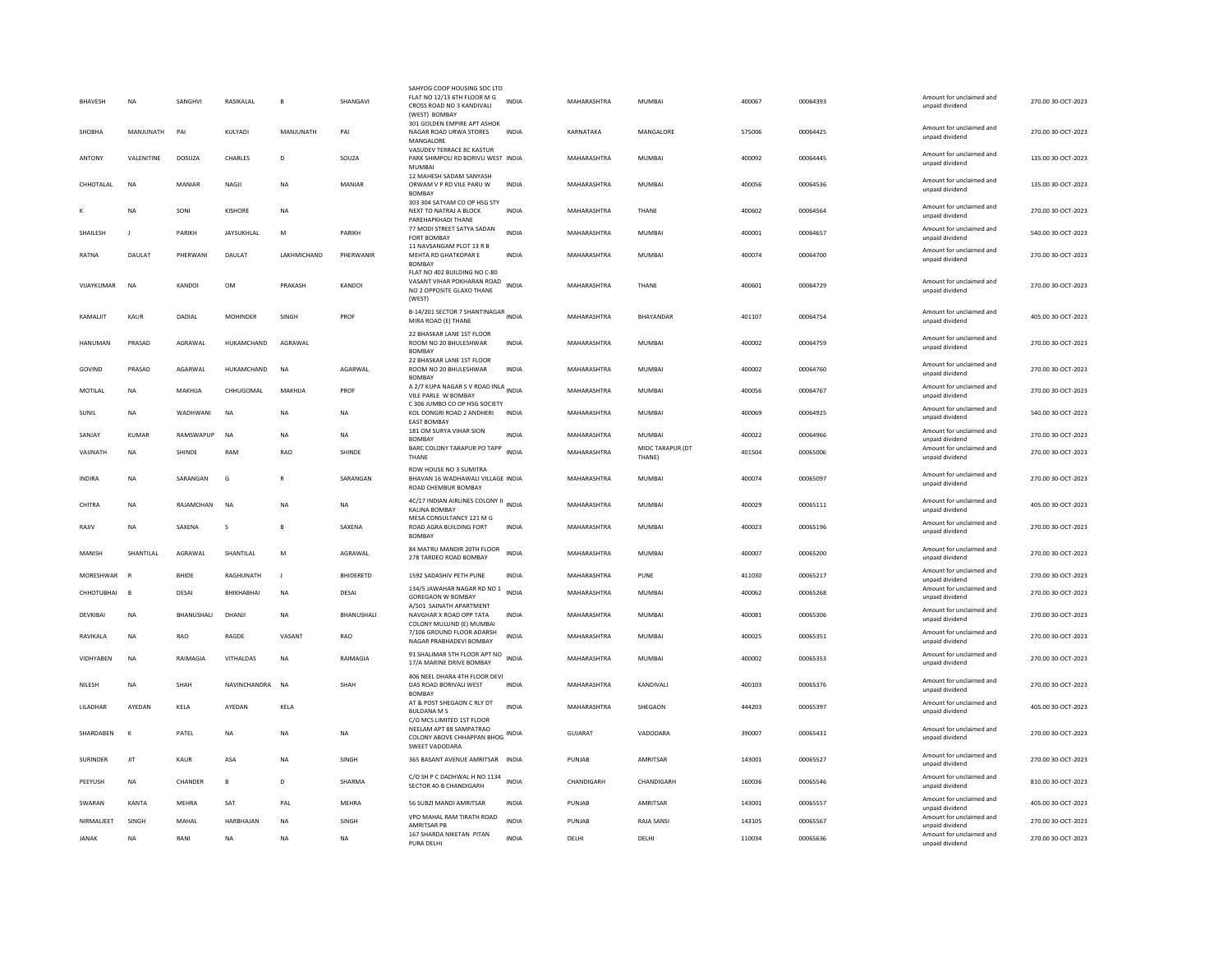| PRADEEP         | KUMAR     | <b>RANTA</b>   | HANS            | RAI          | <b>BANTA</b>     | HOUSE NO 978 SECTOR 16<br>PANCHKULA - 134113 HARYANA                                                            | INDIA        | <b>HARYANA</b>               | PINIORE         | 134113 | 00065727 | Amount for unclaimed and<br>unpaid dividend | 270.00 30-OCT-2023 |
|-----------------|-----------|----------------|-----------------|--------------|------------------|-----------------------------------------------------------------------------------------------------------------|--------------|------------------------------|-----------------|--------|----------|---------------------------------------------|--------------------|
| RAMITA          | <b>NA</b> | RANI           | KEWAL           | <b>NA</b>    | <b>KISHAN</b>    | C/O CASTLE DEPOT 21 CHOWK<br>KATRA JAIMAL SINGH AMRITSAR                                                        | <b>INDIA</b> | PUNIAR                       | <b>AMRITSAR</b> | 143006 | 00065803 | Amount for unclaimed and<br>unpaid dividend | 270.00 30-OCT-2023 |
| BABU            | SINGH     | <b>DHANOA</b>  | SHADI           | SINGH        | DHANDA           | C/O LAKHVIR SINGH IFFCO 318<br><b>GREEN AVENUE AMRITSAR</b><br>PUNJAB                                           | <b>INDIA</b> | PUNJAB                       | AMRITSAR        | 143001 | 00065810 | Amount for unclaimed and<br>unpaid dividend | 270.00 30-OCT-2023 |
| SANJAY          | <b>NA</b> | KOUL           | VASUDEV         | <b>NA</b>    | KAUL             | H NO 3/106 VIKAS NAGAR<br>SARWAL PO REHARI JAMMU TAWI INDIA<br>J&K                                              |              | JAMMU AND KASHMIR JAMMU TAWI |                 | 180005 | 00065823 | Amount for unclaimed and<br>unpaid dividend | 405.00 30-OCT-2023 |
| MANPRFFT        | <b>NA</b> | KAUR           | DARSHAN         | NA           | SINGH            | NEW BANK OF INDIA RLY ROAD<br><b>BATALA DISTT GURDASPUR</b>                                                     | <b>INDIA</b> | PUNIAR                       | <b>BATALA</b>   | 143505 | 00065831 | Amount for unclaimed and<br>unpaid dividend | 270.00 30-OCT-2023 |
| MEHRA           | <b>NA</b> | <b>INDU</b>    | PARTH           | <b>NA</b>    | <b>MFHTA</b>     | 327 M KHATIWALA TANK INDORE INDIA                                                                               |              | <b>MADHYA PRADESH</b>        | <b>INDORF</b>   | 452014 | 00065851 | Amount for unclaimed and<br>unpaid dividend | 270.00 30-OCT-2023 |
| RANJANA         | <b>NA</b> | <b>SETH</b>    | <b>SURINDER</b> | <b>NA</b>    | <b>SETH</b>      | 1478 GALI NO 1 BAGH RAMA<br>NAND AMRITSAR                                                                       | <b>INDIA</b> | PUNJAB                       | AMRITSAR        | 143001 | 00065869 | Amount for unclaimed and<br>unpaid dividend | 270.00 30-OCT-2023 |
| SURINDERPAL     | <b>NA</b> | <b>SINGH</b>   | $\mathcal{S}$   | PARDHMAN     | SNGH             | 200 AJIT NAGAR SULTANWIND<br>ROAD AMRITSAR                                                                      | <b>INDIA</b> | PUNIAR                       | <b>AMRITSAR</b> | 143001 | 00065880 | Amount for unclaimed and<br>unpaid dividend | 270.00 30-OCT-2023 |
| DHARAM          | PAUL      | <b>BHAMBRI</b> | SRI             | RAM          | <b>BHAMBRI</b>   | 221 SHIVALA COLONY AMRITSAR INDIA                                                                               |              | PUNJAB                       | AMRITSAR        | 143001 | 00065883 | Amount for unclaimed and<br>unpaid dividend | 405.00 30-OCT-2023 |
| <b>JATINDER</b> | SINGH     | RUBY           | s               | SURINDER     | SINGH            | 210 A SHASTRI NAGAR AMRITSAR INDIA                                                                              |              | PUNJAB                       | AMRITSAR        | 143001 | 00065897 | Amount for unclaimed and<br>unpaid dividend | 270.00 30-OCT-2023 |
| VISHAL          | <b>NA</b> | <b>KAKAR</b>   | SURINDER        | KUMAR        | KAKAR            | HNO B-I/1775 GALI GUJRAN WALI<br>JANDIALA GURU DISTT AMRITSAR                                                   | INDIA        | PUNJAB                       | RAJA SANSI      | 143115 | 00065904 | Amount for unclaimed and<br>unpaid dividend | 270.00 30-OCT-2023 |
| SAVITA          | <b>NA</b> | BAJAJ          | SAJJAN          | <b>NA</b>    | <b>KUMAR</b>     | 13 KRISHNA MARKET CHOWK<br><b>FUWARA AMRITSAR</b>                                                               | <b>INDIA</b> | PUNJAB                       | AMRITSAR        | 143006 | 00065920 | Amount for unclaimed and<br>unpaid dividend | 270.00 30-OCT-2023 |
| VEENA           | NA        | RANI           | RAMAN           | <b>NA</b>    | <b>KUMAR</b>     | SOHANLAL RAMAN KUMAR<br>MAJITH MANDI AMRITSAR                                                                   | INDIA        | PUNJAB                       | AMRITSAR        | 143006 | 00065932 | Amount for unclaimed and<br>unpaid dividend | 270.00 30-OCT-2023 |
| PARAMJIT        | SINGH     | WALIA          | <b>SURJIT</b>   | <b>NA</b>    | SINGH            | JEET VILLA STREET 22 NAWAN<br>KOTE AMRITSAR                                                                     | <b>INDIA</b> | PUNJAB                       | AMRITSAR        | 143001 | 00065941 | Amount for unclaimed and<br>unpaid dividend | 270.00 30-OCT-2023 |
| SANTOSH         | NA        | KUMARI         | <b>BISHMBER</b> | DASS         |                  | C/O DR RAVI SHARMA MOH<br>SARIAN PATHANKOT                                                                      | INDIA        | PUNJAB                       | PATHANKOT       | 145001 | 00065956 | Amount for unclaimed and<br>unpaid dividend | 270.00 30-OCT-2023 |
| VIKRAM          | <b>NA</b> | SHARMA         | RADHA           | NA           | KISHAN           | 30-C RANI KA BAGH AMRITSAR                                                                                      | INDIA        | PUNIAR                       | AMRITSAR        | 143001 | 00065958 | Amount for unclaimed and<br>unpaid dividend | 270.00 30-OCT-2023 |
| SUKHRAJ         | KAUR      | KINRA          | MANJIT          | SINGH        | KINRA            | C/O M/S M S TEXTILES 23/B<br>CHOWK SHASTRI MARKET NEAR<br>CHAND HOTEL AMRITSAR                                  | <b>INDIA</b> | PUNJAB                       | AMRITSAR        | 143001 | 00065984 | Amount for unclaimed and<br>unpaid dividend | 270.00 30-OCT-2023 |
| SABINDERJIT     | SINGH     | SAGAR          | BALWANT         | SINGH        | SAGAR            | C-14 G N D U CAMPUS AMRITSAR INDIA                                                                              |              | PUNJAB                       | AMRITSAR        | 143005 | 00066016 | Amount for unclaimed and                    | 270.00 30-OCT-2023 |
| DEVINDER        | SINGH     | SANDHU         | s               | DALIP        | SINGH            | 171-172 GURNAM NAGAR                                                                                            | INDIA        | PUNJAB                       | AMRITSAR        | 143001 | 00066023 | unpaid dividend<br>Amount for unclaimed and | 270.00 30-OCT-2023 |
| <b>DIVYA</b>    | NA        | KHANNA         | N               | к            | <b>KHANNA</b>    | SULTANWIND ROAD AMRITSAR<br>M/S PINKESH K ANAND & CO 544                                                        | <b>INDIA</b> | PUNJAB                       | AMRITSAR        | 143006 | 00066068 | unpaid dividend<br>Amount for unclaimed and | 270.00 30-OCT-2023 |
| <b>ASHOO</b>    | <b>NA</b> | KAKAR          | KASTURI         | LAL          | KAKAR            | <b>KT SUFAID AMRITSAR</b><br>M/S PATEL DYES & CHEMICALS                                                         | <b>INDIA</b> | PUNJAB                       | <b>AMRITSAR</b> | 143001 | 00066078 | unpaid dividend<br>Amount for unclaimed and | 270.00 30-OCT-2023 |
| ANII            | <b>NA</b> | VASUDEVA       | <b>I ADHA</b>   | RAM          | PROF             | KATRA HARI SINGH AMRITSAR<br>MISSION ROAD PATHANKOT                                                             | <b>INDIA</b> | PUNJAB                       | PATHANKOT       | 145001 | 00066089 | unpaid dividend<br>Amount for unclaimed and | 270.00 30-OCT-2023 |
| PUJA            | <b>NA</b> | <b>SETH</b>    | KALICHARAN      | <b>NA</b>    | <b>SETH</b>      | 354 SHASTRI NAGAR LAWRANCE                                                                                      | <b>INDIA</b> | PUNJAB                       | AMRITSAR        | 143001 | 00066108 | unpaid dividend<br>Amount for unclaimed and | 270.00 30-OCT-2023 |
|                 | <b>NA</b> |                |                 |              |                  | <b>ROAD AMRITSAR</b><br>A-100/1 OKHLA PHASE-II NEW                                                              | <b>INDIA</b> |                              |                 |        |          | unpaid dividend<br>Amount for unclaimed and |                    |
| NIRMAL          |           | MAHAJAN        | VED             | NA           | PARKASH          | DELHI<br>179 SHASTRI VIHAR LAWRANCE                                                                             |              | DELHI                        | DELHI           | 110020 | 00066111 | unpaid dividend<br>Amount for unclaimed and | 270.00 30-OCT-2023 |
| POONAM          |           |                | RAMESH          | <b>NA</b>    | CHANDER          | ROAD AMRITSAR<br>STATE BANK OF PATIALA MAIN                                                                     | <b>INDIA</b> | PUNJAB                       | AMRITSAR        | 143001 | 00066112 | unpaid dividend<br>Amount for unclaimed and | 270.00 30-OCT-2023 |
| <b>USHA</b>     | <b>NA</b> | RANI           | DHANI           | NA           | RAM              | <b>BRANCH AMRITSAR</b>                                                                                          | <b>INDIA</b> | PUNJAB                       | AMRITSAR        | 143001 | 00066158 | unpaid dividend<br>Amount for unclaimed and | 270.00 30-OCT-2023 |
| AMARJIT         | SINGH     | VIRK           | SHARAM          | <b>SINGH</b> | VIRK             | C-2296 RANJIT AVENUE AMRITSAR INDIA<br>W-1/78 TRIMMO ROAD                                                       |              | PUNJAB                       | <b>AMRITSAR</b> | 143001 | 00066188 | unpaid dividend<br>Amount for unclaimed and | 270.00 30-OCT-2023 |
| SAWARN          | <b>NA</b> | <b>SINGH</b>   | $\mathbf{s}$    | ARUR         | <b>SINGHRETD</b> | <b>GURDASPUR PB</b>                                                                                             | <b>INDIA</b> | PUNIAR                       | <b>BATALA</b>   | 143521 | 00066205 | unpaid dividend                             | 270.00 30-OCT-2023 |
| RAJN            | <b>NA</b> | BEHRANI        | G               | к            | <b>BEHRANI</b>   | 19 NAZAR BAGH LUCKNOW                                                                                           | <b>INDIA</b> | <b>UTTAR PRADESH</b>         | LUCKNOW         | 226001 | 00066318 | Amount for unclaimed and<br>unpaid dividend | 270.00 30-OCT-2023 |
| ANJU            | <b>NA</b> | <b>BHASIN</b>  | VIMAI           | <b>NA</b>    | <b>BHASIN</b>    | SNEH NAGAR NEAR SANT KRIPAL<br>SATSANG ALAM BAGH LUCKNOW                                                        | <b>INDIA</b> | <b>UTTAR PRADESH</b>         | LUCKNOW         | 226005 | 00066340 | Amount for unclaimed and<br>unpaid dividend | 270.00 30-OCT-2023 |
| <b>RAKESH</b>   | <b>NA</b> | SAXENA         | $\mathsf{C}$    | P            | SAXENA           | SECTOR 9 H NO 64 INDRANAGAR<br>LUCKNOW                                                                          | <b>INDIA</b> | UTTAR PRADESH                | LUCKNOW         | 226016 | 00066341 | Amount for unclaimed and<br>unpaid dividend | 405.00 30-OCT-2023 |
| RAM             | <b>NA</b> | LAL            | BHIKARI         | SINGH        |                  | 265 KISHAN PURA BAGAT PAT RD<br>MEERUT CITY U P                                                                 | <b>INDIA</b> | <b>UTTAR PRADESH</b>         | MEERUT          | 250003 | 00066407 | Amount for unclaimed and<br>unpaid dividend | 405.00 30-OCT-2023 |
| SOMENDRA        | <b>NA</b> | MITTAI         | SHADI           | <b>NA</b>    | RAM              | 251 CHANKYA PURI MEERUT<br>CANTT U F                                                                            | <b>INDIA</b> | <b>UTTAR PRADESH</b>         | MEFRUT          | 250001 | 00066416 | Amount for unclaimed and<br>unpaid dividend | 270.00 30-OCT-2023 |
| MIRA            | RANI      | <b>GUPTA</b>   | TARA            | <b>NA</b>    | CHAND            | 247 CIVIL LINES NORTH<br>MUZAFFARNAGAR                                                                          | <b>INDIA</b> | UTTAR PRADESH                | MUZAFFARNAGAR   | 251001 | 00066423 | Amount for unclaimed and<br>unpaid dividend | 270.00 30-OCT-2023 |
| NEERA           | <b>NA</b> | JAIN           | RAMESH          | CHAND        | <b>JAINRETD</b>  | GOYAL BROTHERS BIJROL ROAD<br><b>BARAUT DIST MEERUT</b>                                                         | <b>INDIA</b> | UTTAR PRADESH                | AGARWAL         | 250611 | 00066426 | Amount for unclaimed and<br>unpaid dividend | 405.00 30-OCT-2023 |
| NEEL            | KAMAI     | JAIN           | ADISHWAR        | PRASAD       | JAIN             | C/O KAM DHENU ASSOCIATES 259<br>SOUTH CIVIL LINES MUZAFFAR<br>NAGAR                                             | INDIA        | UTTAR PRADESH                | MUZAFFARNAGAR   | 251001 | 00066431 | Amount for unclaimed and<br>unpaid dividend | 270.00 30-OCT-2023 |
| SHAKUNTMALA NA  |           | JAIN           | JANESHWAR       | DAS          | JAIN             | C/O KAM DHENU ASSOCIATES 259<br>SOUTH CIVIL LINES MUZAFFAR<br><b>NAGAR</b>                                      | <b>INDIA</b> | <b>UTTAR PRADESH</b>         | MUZAFFARNAGAR   | 251001 | 00066432 | Amount for unclaimed and<br>unpaid dividend | 270.00 30-OCT-2023 |
| ARVIND          | <b>NA</b> | SHUKLA         | R               |              | SHUKLA           | PLOT NO. F3, FLAT NO. 3454, 5TH<br>FLOOR, ALOK VIHAR, SECTOR 50,<br>NOIDA, GAUTAM BUDH NAGAR,<br>UTTAR PRADESH. | <b>INDIA</b> | UTTAR PRADESH                | NOIDA COMPLEX   | 201301 | 00066456 | Amount for unclaimed and<br>unpaid dividend | 270.00 30-OCT-2023 |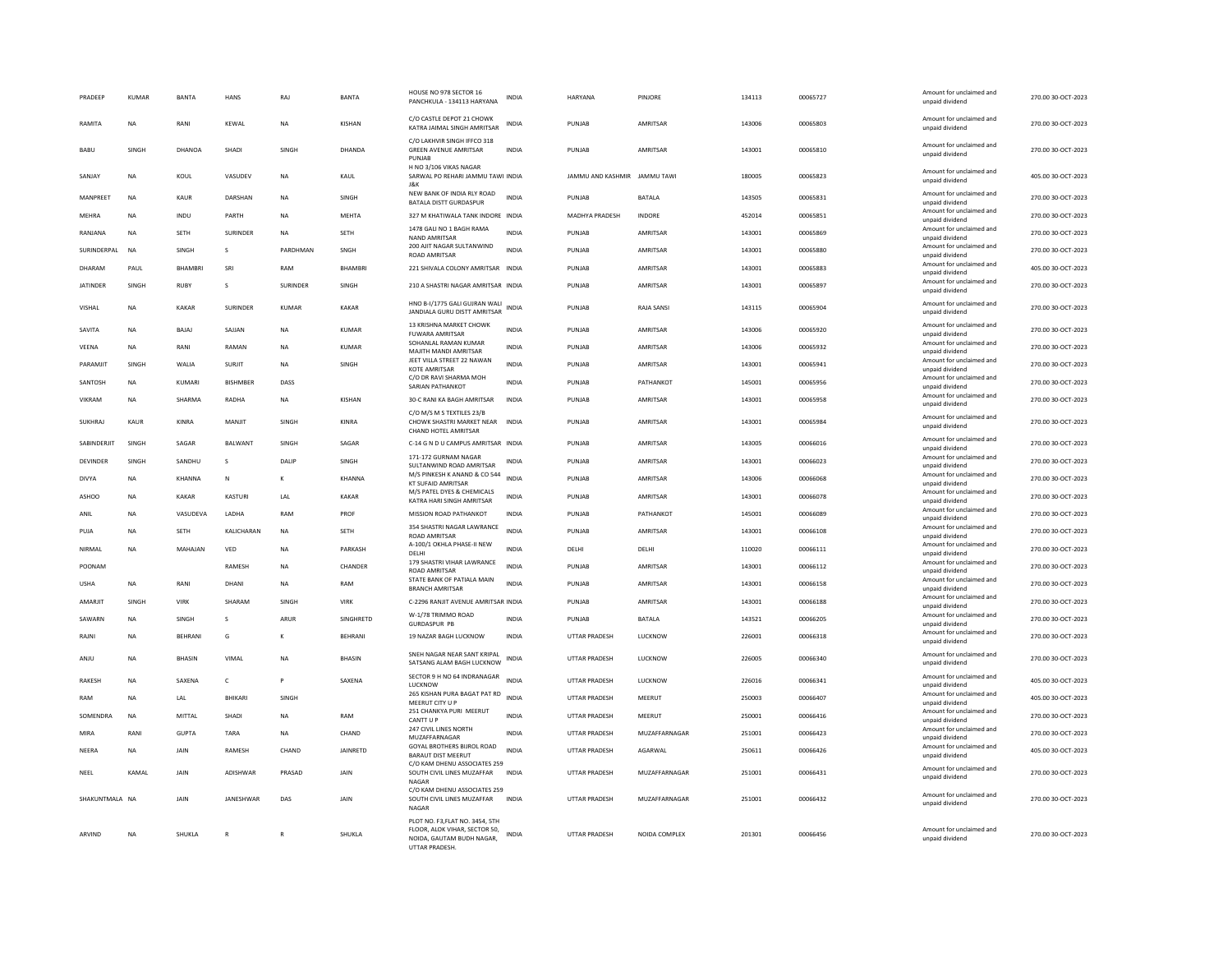| <b>SUDHIR</b>   | NA           | YADAV          | G              |              | YADAV            | 54/6 SHASTRI NAGAR MEERUT                                                                 | INDIA        | <b>UTTAR PRADESH</b> | MEERUT          | 250005 | 00066501 | Amount for unclaimed and<br>unpaid dividend | 270.00 30-OCT-2023 |
|-----------------|--------------|----------------|----------------|--------------|------------------|-------------------------------------------------------------------------------------------|--------------|----------------------|-----------------|--------|----------|---------------------------------------------|--------------------|
| SUDHA           | NA           | GOEL           | ARUN           | KUMAR        | GOEL             | C/O JAGDISHCHAND GUPTA<br>RAGHUNATH HOUSE NEAR DCF<br>OFFICE DEPUTY GANJ<br>MORADABAD U P | <b>INDIA</b> | ANDHRA PRADESH       | HYDERABAD       | 500003 | 00066527 | Amount for unclaimed and<br>unpaid dividend | 270.00 30-OCT-2023 |
| <b>SUMIT</b>    | <b>NA</b>    | SACHDEVA       | SUNER          | <b>NA</b>    | DASS             | 15 PRAHLAD NAGAR MEERUT                                                                   | <b>INDIA</b> | <b>UTTAR PRADESH</b> | MEERUT          | 250002 | 00066537 | Amount for unclaimed and<br>unpaid dividend | 270.00 30-OCT-2023 |
| ANII            | <b>NA</b>    | <b>RASTOGI</b> | KRIPA          | <b>NA</b>    | SAGAR            | C/O SATISH RASTOGI ADVOCATE<br>MAWANA DISTT MEERUT UP                                     | <b>INDIA</b> | <b>UTTAR PRADESH</b> | MAWANA          | 250401 | 00066585 | Amount for unclaimed and<br>unpaid dividend | 270.00.30-OCT-2023 |
| ANKIT           | <b>NA</b>    | <b>JAIN</b>    | $\mathbb{R}$   | К            | JAIN             | 90 KAGZZAI BAZAR MEERUT CITY INDIA                                                        |              | <b>UTTAR PRADESH</b> | MEERUT          | 250002 | 00066614 | Amount for unclaimed and<br>unpaid dividend | 135.00 30-OCT-2023 |
| SURENDRA        | <b>NA</b>    | <b>MOHAN</b>   | CHAMAN         | <b>NA</b>    | LAL              | <b>GUPTA FURNITURE HOUSE</b><br>BOMBAY BAZAR MEERUT CANTT                                 | <b>INDIA</b> | UTTAR PRADESH        | MEERUT          | 250001 | 00066621 | Amount for unclaimed and<br>unpaid dividend | 270.00 30-OCT-2023 |
| DEVKI           | <b>NA</b>    | DEVI           | A              |              | BANSAL           | C/O M/S A J BANSAL & CO 18 A<br>DEV NAGAR MISSION COMPOUND INDIA<br>MEERUT                |              | <b>UTTAR PRADESH</b> | MEERUT          | 250001 | 00066626 | Amount for unclaimed and<br>unpaid dividend | 270.00 30-OCT-2023 |
| VIRENDRA        | <b>NA</b>    | MALHOTRA       | $\mathsf{C}$   |              | MALHOTRA         | J 42 SHASTRI NAGAR MEERUT                                                                 | <b>INDIA</b> | UTTAR PRADESH        | MEERUT          | 250002 | 00066629 | Amount for unclaimed and<br>unpaid dividend | 270.00 30-OCT-2023 |
| <b>SURFSH</b>   | KUMAR        | GOFL           | <b>I ATF</b>   | <b>SH</b>    | <b>AIITSINGH</b> | 158/7 SHASTRI NAGAR MEERUT U INDIA                                                        |              | <b>UTTAR PRADESH</b> | MEERUT          | 250005 | 00066643 | Amount for unclaimed and<br>unpaid dividend | 540.00 30-OCT-2023 |
| MOHIT           | NA           | RAJ            | $\mathsf{s}$   | $\mathsf{C}$ | <b>RASTOGI</b>   | C/O SATISH RASTOGI ADVOCATE<br>MAWANA DIST MEERUT U P                                     | <b>INDIA</b> | <b>UTTAR PRADESH</b> | MAWANA          | 250401 | 00066644 | Amount for unclaimed and<br>unpaid dividend | 270.00 30-OCT-2023 |
| VISHNU          | <b>KUMAR</b> | <b>JAISWAL</b> | VINAI          | <b>KUMAR</b> | <b>JAISWAL</b>   | B-660 GANGA NAGAR MAWANA<br>ROAD MEERUT U P                                               | <b>INDIA</b> | UTTAR PRADESH        | MEERUT          | 250001 | 00066657 | Amount for unclaimed and<br>unpaid dividend | 270.00 30-OCT-2023 |
|                 | NA           | SURESH         | ${\sf N}$      | К            | RAMANMENON       | 391 B POCKET II MAYUR VIHAR<br>DELHI                                                      | INDIA        | DELHI                | DELHI           | 110091 | 00066703 | Amount for unclaimed and<br>unpaid dividend | 270.00 30-OCT-2023 |
| DEEPIKA         | <b>NA</b>    | <b>GUPTA</b>   | NARESH         | <b>NA</b>    | <b>GUPTA</b>     | A 16 SUNDER APARTMENTS<br>SECTOR 14 ROHINI DELHI                                          | <b>INDIA</b> | DELHI                | DELHI           | 110085 | 00066717 | Amount for unclaimed and<br>unpaid dividend | 270.00 30-OCT-2023 |
| SUNIL           | <b>NA</b>    | JAGGA          | HARBANS        | LAL          | JAGGA            | HOUSE NO 321 GALI NO 8 GURU<br>ANGAD NAGAR KOTKAPURA<br><b>ROAD MUKTSAR</b>               | <b>INDIA</b> | PUNJAB               | <b>FEROZPUR</b> | 152026 | 00066793 | Amount for unclaimed and<br>unpaid dividend | 270.00 30-OCT-2023 |
| RAJ             | <b>KUMAR</b> | <b>TAUNK</b>   | LATE           | SH           | DULICHANDTAUNK   | 500/21B FARIDABAD                                                                         | <b>INDIA</b> | HARYANA              | FARIDABAD       | 121001 | 00066822 | Amount for unclaimed and<br>unpaid dividend | 270.00 30-OCT-2023 |
| ASHISH          | <b>NA</b>    | VIJAY          | RAMJILAL       | <b>NA</b>    | VIJAY            | 388 HAUZ KHAS CHOWK NEW<br>DELHI                                                          | <b>INDIA</b> | DELHI                | DELHI           | 110006 | 00066851 | Amount for unclaimed and<br>unpaid dividend | 270.00 30-OCT-2023 |
| ADESH           | CHANDA       | JAIN           | D              | $\mathsf{C}$ | JAIN             | 325 MANDA KINI ENVLAVE NEW<br>DELHI                                                       | <b>INDIA</b> | DELHI                | DELHI           | 110019 | 00066855 | Amount for unclaimed and<br>unpaid dividend | 270.00 30-OCT-2023 |
| SAROJ           | NA           | GUPTA          | s              | <b>NA</b>    | KGUPTA           | E 26 KALKAJI NEW DELHI                                                                    | INDIA        | DELHI                | DELHI           | 110019 | 00066859 | Amount for unclaimed and<br>unpaid dividend | 270.00 30-OCT-2023 |
| <b>BEENA</b>    | <b>NA</b>    | JAIN           | MUKESH         | <b>NA</b>    | JAIN             | 72A POCKET F GANGTRI ENCLAVE<br>ALAKNANDA NEW DELHI                                       | <b>INDIA</b> | DELHI                | DELHI           | 110019 | 00066865 | Amount for unclaimed and<br>unpaid dividend | 270.00 30-OCT-2023 |
| M               | $\mathbf{S}$ | SHEKHAWAT      | <b>GANPAT</b>  | <b>NA</b>    | <b>SINGH</b>     | D-237 MOTI BAGH-I N DELHI                                                                 | <b>INDIA</b> | <b>DELHI</b>         | <b>DELHI</b>    | 110021 | 00066881 | Amount for unclaimed and<br>unpaid dividend | 270.00.30-OCT-2023 |
| LAXMAN          | <b>NA</b>    | SINGH          | <b>DINESH</b>  | <b>NA</b>    | SINGH            | BN 74 WEST SHAUMAR BAGH<br>DELHI                                                          | <b>INDIA</b> | DELHI                | DELHI           | 110052 | 00066899 | Amount for unclaimed and<br>unpaid dividend | 270.00 30-OCT-2023 |
|                 | s            | <b>GUPTA</b>   | К              | $\mathsf{L}$ | <b>GUPTA</b>     | G 9/4 1ST FLOOR MALVIYA NAGAR INDIA<br>NEWDELHI                                           |              | DELHI                | DELHI           | 110017 | 00066903 | Amount for unclaimed and<br>unpaid dividend | 270.00 30-OCT-2023 |
| NARESH          | <b>NA</b>    | <b>KUMAR</b>   | <b>NA</b>      | <b>NA</b>    | <b>NA</b>        | AHRIWAL WARD NO 13 SILANI<br>GATE JHAJAR ROHTAK HARYANA                                   | <b>INDIA</b> | HARYANA              | BARHANA(ROHTAK) | 124103 | 00066941 | Amount for unclaimed and<br>unpaid dividend | 405.00 30-OCT-2023 |
| SUNIL           | <b>NA</b>    | SOOD           | <b>RUGHBIR</b> | SINGH        | SOOD             | 3816/22 REGHAR PURA<br>KAROLBAGH NEW DELHI                                                | <b>INDIA</b> | DELHI                | DELHI           | 110005 | 00066989 | Amount for unclaimed and<br>unpaid dividend | 270.00 30-OCT-2023 |
| SATYA           | <b>BHAMA</b> | GOEL           | RAM            | KISHAN       | GOEL             | 940 KUTCHA KABILATTAR<br>CHANDNI CHOWK DELHI                                              | <b>INDIA</b> | DELHI                | DELHI           | 110006 | 00067000 | Amount for unclaimed and<br>unpaid dividend | 270.00 30-OCT-2023 |
| ANITA           | <b>NA</b>    | RANA           | D              | s            | RANA             | H NO 7/2 VILLAGE AND POST<br>OFFICE KHERA KALAN DELHI                                     | <b>INDIA</b> | DELHI                | DELHI           | 110082 | 00067005 | Amount for unclaimed and<br>unpaid dividend | 270.00 30-OCT-2023 |
| MALVIKA         | <b>NA</b>    | DEVNANI        | KISHAN         | <b>NA</b>    | DEVNANI          | POCKET B/2 FLAT 18/C MIG FLAT<br><b>LAWRENCE ROAD DELHI</b>                               | <b>INDIA</b> | DELHI                | DELHI           | 110035 | 00067018 | Amount for unclaimed and<br>unpaid dividend | 270.00 30-OCT-2023 |
| RAJESH          | <b>KUMAR</b> | VARSHNEY       | CHANDRA        | PRAKASH      | VARSHNEY         | S 1/A GANGA NAGAR COLONY                                                                  | <b>INDIA</b> | <b>UTTAR PRADESH</b> | ALIGARH         | 202001 | 00067037 | Amount for unclaimed and                    | 270.00 30-OCT-2023 |
| V               | N            | KAPOOR         | LATE           | SH           | <b>RGKAPOOR</b>  | <b>GULAR ROAD ALIGARH</b><br>DB 109E HARI NAGAR NEW DELHI INDIA                           |              | DELHI                | DELHI           | 110064 | 00067066 | unpaid dividend<br>Amount for unclaimed and | 270.00 30-OCT-2023 |
| HARISHPAL       | <b>NA</b>    | SINGH          | <b>BALDEV</b>  | <b>NA</b>    | SINGH            | S 397 GREATER KAILASH II NEW                                                              | <b>INDIA</b> | DELHI                | DELHI           | 110048 | 00067079 | unpaid dividend<br>Amount for unclaimed and | 270.00 30-OCT-2023 |
| ANIL            | <b>KUMAR</b> | AGGARWAL       | HUKAM          | <b>NA</b>    | CHAND            | DELHI<br>25 PUNCHKUIAN ROAD NEW                                                           | <b>INDIA</b> | DELHI                | DELHI           | 110001 | 00067083 | unpaid dividend<br>Amount for unclaimed and | 270.00 30-OCT-2023 |
|                 |              |                |                |              |                  | DELHI                                                                                     |              |                      |                 |        |          | unpaid dividend                             |                    |
| DAMODARAN       | <b>NA</b>    | <b>JYOTHI</b>  | P              | <b>NA</b>    | DAMODARAN        | TTDC (UNIT - 2), RAILWAY<br>STATION ROAD OPPOSITE GOVT. INDIA<br>HOSPITAL RAMESWARAM      |              | TAMIL NADU           | SIVAGANGA       | 623526 | 00067085 | Amount for unclaimed and<br>unpaid dividend | 540.00 30-OCT-2023 |
| SURESH          | <b>NA</b>    | LATA           | NA             | <b>NA</b>    | NA               | A 8 NEW GURGAON ROAD ROAD<br>NO 2 GALI 2MAHIPAL PUR EXTN INDIA<br>NEW DELH                |              | DELHI                | DELHI           | 110037 | 00067112 | Amount for unclaimed and<br>unpaid dividend | 270.00 30-OCT-2023 |
| VIJAY           | NA           | RASTOGI        | DAYA           | KRISHNA      | RASTOGI          | 186 SOCTOR 29 NOIDA                                                                       | INDIA        | UTTAR PRADESH        | NOIDA COMPLEX   | 201301 | 00067114 | Amount for unclaimed and<br>unpaid dividend | 270.00 30-OCT-2023 |
| <b>USHA</b>     | <b>NA</b>    | CHAWLA         | <b>HARISH</b>  | <b>NA</b>    | CHAWLA           | C 15 NEW GOBIND PURA RAM<br><b>NAGAR DELHI</b>                                            | <b>INDIA</b> | DELHI                | DELHI           | 110051 | 00067126 | Amount for unclaimed and<br>unpaid dividend | 270.00 30-OCT-2023 |
| MUNNA           | <b>NA</b>    | LAL            | CHANDA         | <b>NA</b>    | RAM              | HN 2424 NAI BASTI KANOD GATE<br>REWARI                                                    | <b>INDIA</b> | HARYANA              | REWARI          | 123401 | 00067181 | Amount for unclaimed and<br>unpaid dividend | 270.00 30-OCT-2023 |
| <b>JATINDER</b> | <b>KUMAR</b> | DHAWAN         | $\mathsf{R}$   | D            | DHAWAN           | B IV/119 120 DAYANAND COLONY<br>LAJPAT NAGAR NEW DELHI                                    | <b>INDIA</b> | DELHI                | DELHI           | 110024 | 00067203 | Amount for unclaimed and<br>unpaid dividend | 405.00 30-OCT-2023 |
| <b>BRU</b>      | <b>MOHAN</b> | VOHRA          | DAYA           | RAM          | VOHRARETD        | C 2A/15/15 JANAKPURI NEW<br>DELHI                                                         | <b>INDIA</b> | DELHI                | DELHI           | 110058 | 00067272 | Amount for unclaimed and<br>unpaid dividend | 270.00 30-OCT-2023 |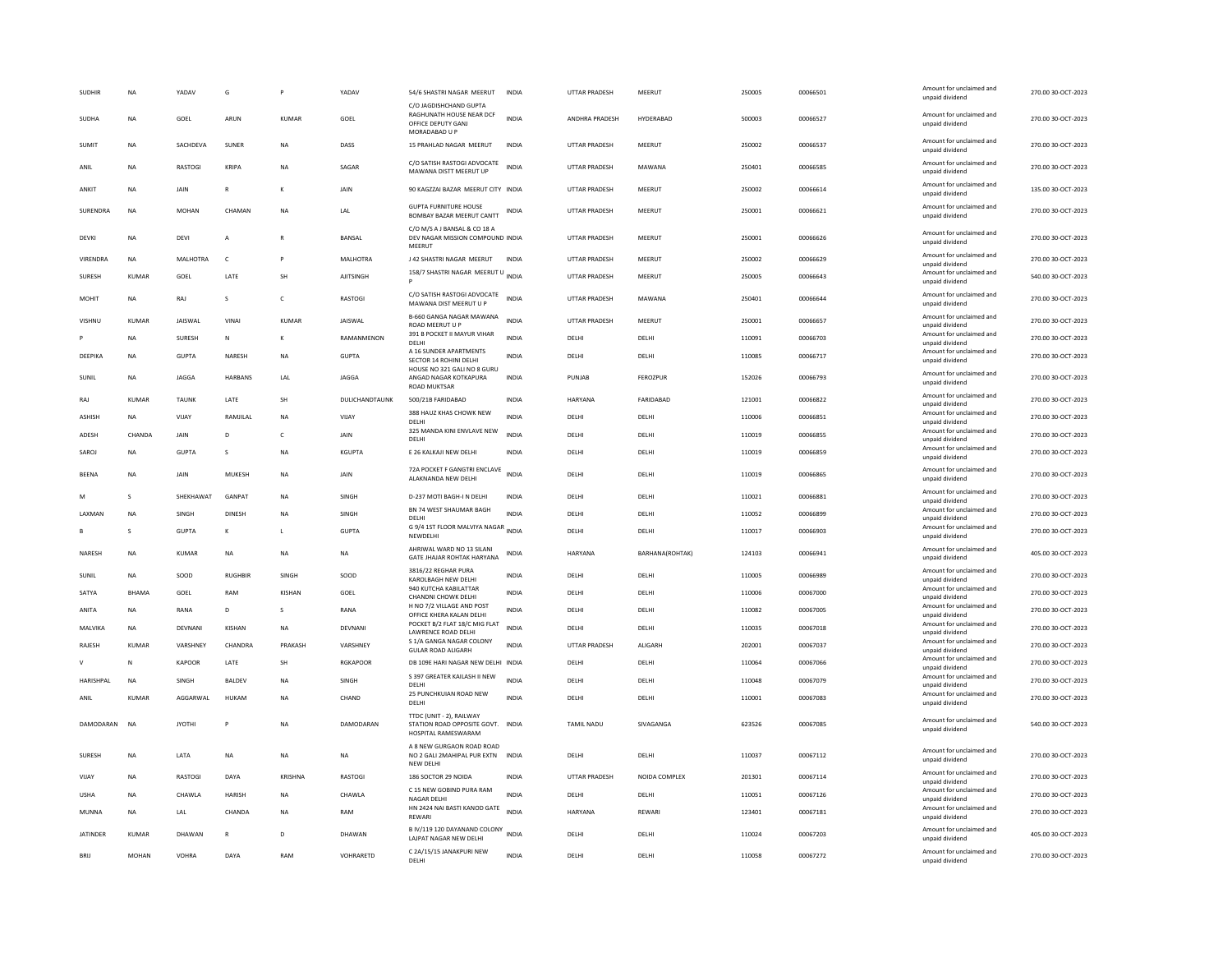| SESHAGIRI       | RAO          | GANNAMANI      | G               | VEERA     | RAGHAVULU      | <b>TEXTILES COMMITTEE 41</b><br>COMMUNITY CENTRE PHASE I<br>NARAINA NEW DELH                        | INDIA        | DELHI                | DELHI          | 110028 | 00067320 | Amount for unclaimed and<br>unpaid dividend                             | 405.00 30-OCT-2023 |
|-----------------|--------------|----------------|-----------------|-----------|----------------|-----------------------------------------------------------------------------------------------------|--------------|----------------------|----------------|--------|----------|-------------------------------------------------------------------------|--------------------|
| ARVIND          | <b>NA</b>    | JAIN           | LATE            | SH        | HANSRAJJAIN    | 4768 DEPUTY HANJ SADAR BAZAR INDIA<br>DELHI                                                         |              | DELHI                | DELHI          | 110006 | 00067333 | Amount for unclaimed and<br>unpaid dividend                             | 270.00 30-OCT-2023 |
| SHIV            | <b>KUMAR</b> | GARG           | TARA            | CHAND     | GARG           | 88 MAIN BAZAR BAWANA DELHI                                                                          | <b>INDIA</b> | DELHI                | DELHI          | 110039 | 00067357 | Amount for unclaimed and<br>unpaid dividend                             | 270.00 30-OCT-2023 |
| <b>JAGWATI</b>  |              |                | $\overline{R}$  | P         | SINGH          | RZ F 4 DABRI EXTENSION GOPAL<br>MANDIR MARG NEW DELHI                                               | <b>INDIA</b> | DELHI                | DELHI          | 110045 | 00067389 | Amount for unclaimed and<br>unpaid dividend                             | 270.00 30-OCT-2023 |
| <b>KRISHNA</b>  | KUMARI       | CHAWLA         | $\mathbf{I}$    | D.        | CHAWI A        | B I 110 LAJPAT NAGAR I NEW<br>DELHI                                                                 | <b>INDIA</b> | DELHI                | <b>DELHI</b>   | 110024 | 00067426 | Amount for unclaimed and<br>unpaid dividend                             | 270.00 30-OCT-2023 |
| SHEELA          | <b>NA</b>    | <b>GUPTA</b>   | PADAM           | PRAKASH   |                | G I/75 LAJPAT NAGAR NEW DELHI INDIA                                                                 |              | DELHI                | DELHI          | 110024 | 00067473 | Amount for unclaimed and<br>unpaid dividend                             | 270.00 30-OCT-2023 |
| PRADEEF         | <b>KUMAR</b> | SHARMA         | $\mathsf{v}$    | P         | SHARMA         | 59 SOUTH ANARKALI P O KRISHNA INDIA<br>NAGAR DELHI                                                  |              | DELHI                | DELHI          | 110051 | 00067501 | Amount for unclaimed and<br>unpaid dividend                             | 270.00 30-OCT-2023 |
| SHALINI         | NA           | POPLI          | $\mathsf{v}$    | K         | POPLI          | 10748 PRATAP NAGAR ANDHA<br>MUGHAL DELHI                                                            | <b>INDIA</b> | DELHI                | DELHI          | 110007 | 00067512 | Amount for unclaimed and<br>unpaid dividend                             | 270.00 30-OCT-2023 |
| MEENAKSHI       | <b>NA</b>    | <b>MEHTA</b>   | RAM             | LAL       | <b>MEHTA</b>   | 10748 PRATAP NAGAR ANDHA<br>MUGHAL DELHI                                                            | <b>INDIA</b> | DELHI                | DELHI          | 110007 | 00067513 | Amount for unclaimed and<br>unpaid dividend                             | 270.00 30-OCT-2023 |
| KIRAN           | <b>NA</b>    | NARANG         | YASH            | PAL       | NARANG         | 59 R NEW COLONY GURGAON                                                                             | <b>INDIA</b> | HARYANA              | <b>GURGAON</b> | 122001 | 00067531 | Amount for unclaimed and<br>unpaid dividend                             | 405.00 30-OCT-2023 |
| MUKESH          | <b>NA</b>    | BANSAL         | VISHWANATH      | <b>NA</b> | <b>BANSAL</b>  | C/O S N RASTOGI GROUNDFLOOR<br>E 4 MINI COTTAGE SAKET DELHI                                         | <b>INDIA</b> | DELHI                | <b>DELHI</b>   | 110017 | 00067564 | Amount for unclaimed and<br>unpaid dividend                             | 270.00 30-OCT-2023 |
| <b>BUSHRA</b>   | <b>NA</b>    | HUSSAIN        | SYED            | FEROZ     | <b>HUSSAIN</b> | 107 H POCKET IV MAYUR VIHAR1<br>DELHI                                                               | <b>INDIA</b> | DELHI                | DELHI          | 110091 | 00067587 | Amount for unclaimed and<br>unpaid dividend                             | 270.00 30-OCT-2023 |
| SEEMA           | <b>NA</b>    | <b>RASTOGI</b> | <b>RADHEY</b>   | RAMAN     | RASTOGI        | C/O SWIFTATRE INTERNATIONAL<br>78/3 IST FLOOR JANPATH NEW<br>DELHI                                  | <b>INDIA</b> | DELHI                | DELHI          | 110001 | 00067595 | Amount for unclaimed and<br>unpaid dividend                             | 270.00 30-OCT-2023 |
| RUBY            | <b>NA</b>    | RASTOGI        | HARI            | SHANKER   | RASTOGI        | C/O SWIFTAIRE INTERNATIONAL<br>IST FLOOR ROOM NO 5 6 78/3<br>JANPATH NEW DELHI                      | <b>INDIA</b> | DELHI                | DELHI          | 110001 | 00067596 | Amount for unclaimed and<br>unpaid dividend                             | 270.00 30-OCT-2023 |
| SANJEEV         | KUMAR        | GUPTA          | <b>DOULAT</b>   | RAM       | <b>GUPTA</b>   | C/O RAJASTHAN CLOTH HOUSE<br>WZ 196 RAM CHOWK SADH<br>NAGAR PALAM COLONY NEW<br>DELHI               | <b>INDIA</b> | DELHI                | <b>DELHI</b>   | 110045 | 00067612 | Amount for unclaimed and<br>unpaid dividend                             | 270.00 30-OCT-2023 |
| MANMOHAN        | SINGH        | RAWAT          | G               | s         | RAWAT          | FLAT NO 422 SKYLARK SOCIETY<br>PLOT NO 35 SECTOR 6 DWARKA<br>NEW DELHI<br>C/O RAJASTHAN CLOTH HOUSE | <b>INDIA</b> | DELHI                | DELHI          | 110075 | 00067618 | Amount for unclaimed and<br>unpaid dividend                             | 270.00 30-OCT-2023 |
| YASWANT         | <b>KUMAR</b> | SONI           | RATTANLAL       | <b>NA</b> | SONI           | WZ 196 RAM CHOWK SADH<br>NAGAR PALAM COLONY NEW<br>DELHI                                            | <b>INDIA</b> | DELHI                | DELHI          | 110045 | 00067636 | Amount for unclaimed and<br>unpaid dividend                             | 270.00 30-OCT-2023 |
| NEELAM          | <b>NA</b>    | ARORA          | MAHENDRA        | <b>NA</b> | <b>KUMAR</b>   | C/O ARORA PUSTAK BHANDAR<br>TEHSIL ROAD SAMBHAL DISTT<br>MORADABAD                                  | INDIA        | UTTAR PRADESH        | MORADABAD      | 244001 | 00067647 | Amount for unclaimed and<br>unpaid dividend                             | 405.00 30-OCT-2023 |
| SWATANTRA       | <b>NA</b>    | JAIN           | DHARAM          | VIR       | JAIN           | C/O M/S GULAB MAL LADHU MAL<br>JAIN PARTAP MKT SADAR BAZAR INDIA<br><b>DELHI</b>                    |              | DELHI                | DELHI          | 110016 | 00067666 | Amount for unclaimed and<br>unpaid dividend                             | 270.00 30-OCT-2023 |
| VINOD           | <b>NA</b>    | GOYAL          | SUBHASH         | CHANDER   | GOYAL          | C/O SHASHI GUPTA S 17 SCHOOL<br><b>BLOCK 1 SHAKARPUR DELHI</b>                                      | <b>INDIA</b> | DELHI                | DELHI          | 110092 | 00067667 | Amount for unclaimed and<br>unpaid dividend                             | 540.00 30-OCT-2023 |
| <b>USHA</b>     | <b>NA</b>    | AGGARWAL       | RAM             | CHARAN    | <b>GUPTA</b>   | LALIT TRADERS 2463/64 NAWAB<br>BUILDING SHARDHA NAND MARG INDIA<br>DELHI                            |              | DELHI                | DELHI          | 110006 | 00067672 | Amount for unclaimed and<br>unpaid dividend                             | 270.00 30-OCT-2023 |
| RAJKUMAR        |              |                | SHIV            | CHARAN    | DAS            | 316 MOHALLA GAUSHAZA NADI<br>ROAD MUZAFFAR NAGAR CITY                                               | <b>INDIA</b> | <b>UTTAR PRADESH</b> | MUZAFFARNAGAR  | 251002 | 00067673 | Amount for unclaimed and<br>unpaid dividend                             | 270.00 30-OCT-2023 |
| <b>RAJENDER</b> | PARSAD       | JAIN           | R               | M         | JAIN           | 343 SECTOR 14 SONEPAT<br><b>HARYANA</b>                                                             | <b>INDIA</b> | HARYANA              | SONEPAT        | 131001 | 00067773 | Amount for unclaimed and<br>unpaid dividend                             | 270.00 30-OCT-2023 |
| RAVITA          | <b>NA</b>    | RANI           | NARESH          | <b>NA</b> | JETLY          | 1 11853 PANCH SHEEL GARDEN<br>NAVEEN SHAHODARA DELHI                                                | <b>INDIA</b> | DELHI                | DELHI          | 110032 | 00067786 | Amount for unclaimed and<br>unpaid dividend                             | 270.00 30-OCT-2023 |
| SATYA           | <b>NA</b>    | NARAIN         | <b>GIRDHARI</b> | <b>NA</b> | <b>IAI</b>     | C/O GREENAGE IMPEX P LTD<br>ROOM NO 6 IST FLOOR 78/3<br>JANPATH NEW DELHI                           | <b>INDIA</b> | DELHI                | DELHI          | 110001 | 00067791 | Amount for unclaimed and<br>unpaid dividend                             | 270.00 30-OCT-2023 |
| <b>JANAK</b>    | RAJ          | SONI           | <b>HONSHI</b>   | RAM       | SONI           | C/O HONSHI RAM SONI SURAT<br>GARIA BAZAR P O SIRSA HISSAR,<br>HARYANA                               | <b>INDIA</b> | <b>HARYANA</b>       | RHIWANI        | 125055 | 00067800 | Amount for unclaimed and<br>unpaid dividend                             | 270.00 30-OCT-2023 |
| MAZAHIR         | <b>NA</b>    | HUSSAIN        | ABDUL           | <b>NA</b> | WAHEED         | S/O ABDUL WAHEED VILL & PO<br>PAKBARA MORADABAD                                                     | <b>INDIA</b> | UTTAR PRADESH        | MORADABAD      | 244001 | 00067814 | Amount for unclaimed and<br>unpaid dividend                             | 270.00 30-OCT-2023 |
| KANTA           | <b>NA</b>    | GOEL           | <b>RADHEY</b>   | SHYAM     | GOEL           | C/O SH PHOOL CHAND MANI RAM<br>GOEL 731/31 NAYA PARAO KATH INDIA<br>MANDI ROHTAK HARYANA            |              | HARYANA              | <b>ROHTAK</b>  | 124001 | 00067820 | Amount for unclaimed and<br>unpaid dividend                             | 270.00 30-OCT-2023 |
| SUMAN           | NA           | JAIN           | ANIL            | NA        | JAIN           | 47 VIJAY NAGAR BHIWANI<br>HISSAR, HARYANA                                                           | INDIA        | HARYANA              | BHIWANI        | 125021 | 00067823 | Amount for unclaimed and<br>unpaid dividend                             | 270.00 30-OCT-2023 |
| LALIT           | NA           | GARG           | RAM             | SINGH     | <b>GUPTA</b>   | E 31 ASHOK VIHAR I DELHI                                                                            | INDIA        | DELHI                | DELHI          | 110052 | 00067856 | Amount for unclaimed and<br>unpaid dividend                             | 270.00 30-OCT-2023 |
| SAROJ           | <b>NA</b>    | RANI           | <b>GANESH</b>   | <b>NA</b> | DASS           | F 15 SIKKA COLONY SONEPAT<br><b>HARYANA</b>                                                         | <b>INDIA</b> | <b>HARYANA</b>       | SONFPAT        | 131001 | 00067872 | Amount for unclaimed and<br>unpaid dividend                             | 270.00 30-OCT-2023 |
| <b>RENU</b>     | <b>NA</b>    | AGGARWAL       | KIRSHAN         | <b>NA</b> | AGGARWAL       | B G 7/60 PASCHIM VIHAR N DELHI INDIA                                                                |              | DELHI                | DELHI          | 110063 | 00067903 | Amount for unclaimed and<br>unpaid dividend                             | 270.00 30-OCT-2023 |
| PAWAN           | <b>NA</b>    | <b>KUMAR</b>   | <b>JAGAN</b>    | <b>NA</b> | <b>NATH</b>    | F 98 BALI NAGAR NEW DELHI                                                                           | <b>INDIA</b> | DELHI                | DELHI          | 110015 | 00067912 | Amount for unclaimed and<br>unpaid dividend                             | 270.00 30-OCT-2023 |
|                 |              |                |                 |           |                |                                                                                                     |              |                      |                |        |          |                                                                         |                    |
| SHYAM           | SUNDER       | SHARMA         | RADHEY          | SHYAM     | SHARMA         | H 250 VIKAS PURI NEW DELHI                                                                          | INDIA        | DELHI                | DELHI          | 110018 | 00067942 | Amount for unclaimed and<br>unpaid dividend<br>Amount for unclaimed and | 270.00 30-OCT-2023 |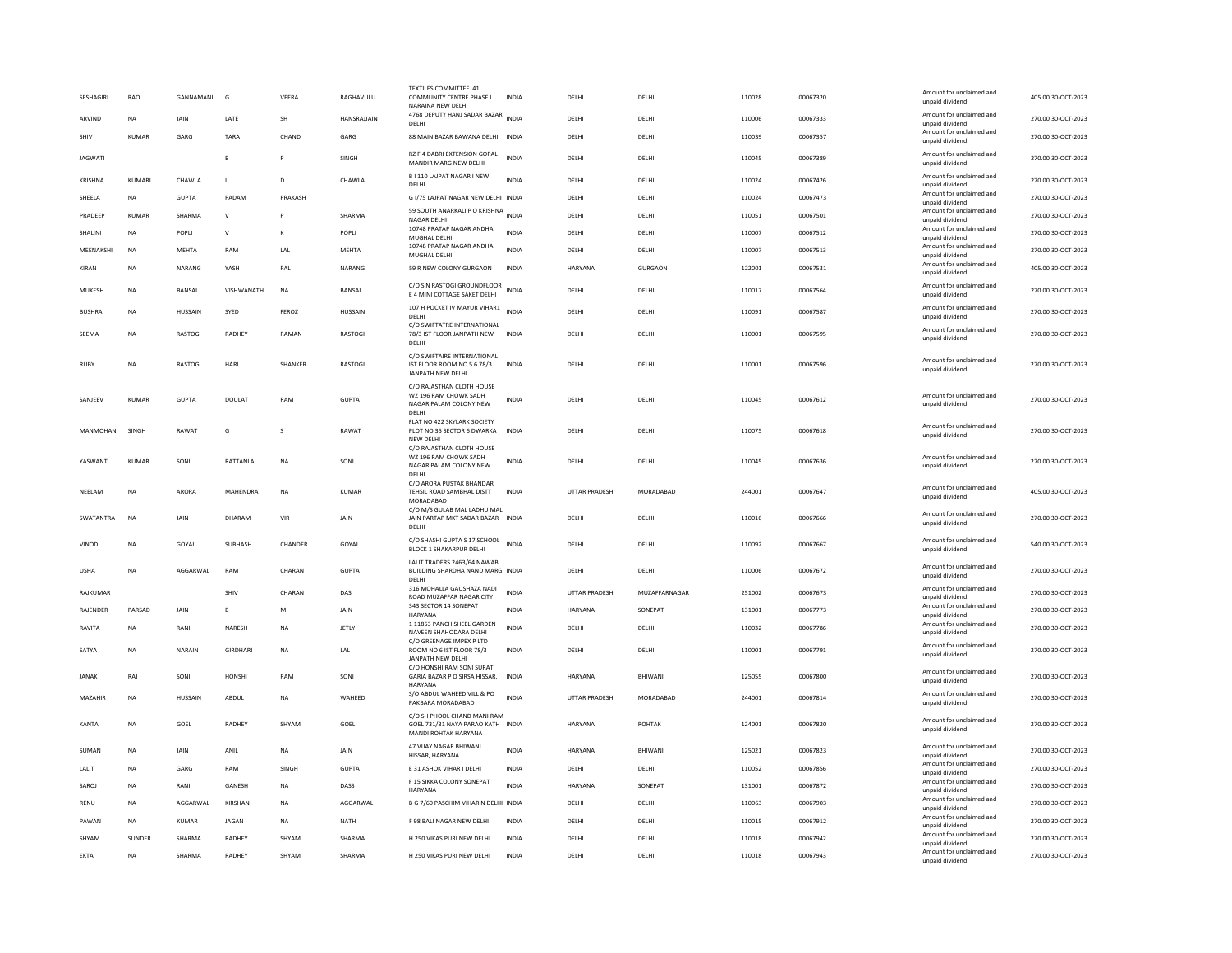| Amount for unclaimed and<br>KULDEEP<br>KR<br><b>JAIN</b><br>PARAS<br>DASS<br><b>JAIN</b><br>ROAD HARI NAGAR G BLOCK NEW INDIA<br>DELHI<br>DELHI<br>110064<br>00067965<br>270.00 30-OCT-2023<br>unpaid dividend<br>DELHI<br>KHETAN CLINIC DELHI ROAD<br>Amount for unclaimed and<br>HAR<br>CHAND<br>RAIPROF<br>INDIA<br>HARYANA<br>CHARKHI DADRI<br>123306<br>00067968<br>270.00 30-OCT-2023<br>KRISHAN<br>CHARKHI DADRI<br>unpaid dividend<br>C/O DIN DAYAL MURARI LAL 3963<br>Amount for unclaimed and<br><b>INDIA</b><br>RAGANI<br><b>NA</b><br><b>SINGHAI</b><br><b>I ATIH</b><br><b>NA</b><br>SINGHAL<br>DELHI<br>DELHI<br>110006<br>00067974<br>270.00 30-OCT-2023<br>NAYA BAZAR DELHI<br>unpaid dividend<br>HARDAYAN SINGH HOUSE OPP<br>Amount for unclaimed and<br><b>UTTAR PRADESH</b><br>AGARWAL<br>250611<br>00068119<br>270.00 30-OCT-2023<br><b>DAHIYA</b><br>D<br>DAHIYA<br><b>INDIA</b><br>$\mathbf{L}$<br>-S<br>B<br>DHOBI PARA BARAUT<br>unpaid dividend<br>DHOOP INDUSTRIES ROHTAK<br>Amount for unclaimed and<br>SUNIL<br><b>NA</b><br><b>KUAMR</b><br><b>TIRTH</b><br>DASS<br><b>INDIA</b><br><b>HARYANA</b><br>CHARKHI DADRI<br>123306<br>00068137<br>270.00 30-OCT-2023<br>ROAD CH DADRI HR<br>unpaid dividend<br>18 LAJPAT NAGAR VIJAY MANDIR<br>Amount for unclaimed and<br><b>NA</b><br>AGARWAL<br>MADAN<br>LAL<br>AGARWAL<br><b>INDIA</b><br>RAJASTHAN<br>ALWAR<br>301001<br>00068152<br>270.00 30-OCT-2023<br>RAJESH<br>ROAD ALWAR RAJ<br>unpaid dividend<br>18 LAJPAT NAGAR VIJAY MANDIR<br>Amount for unclaimed and<br><b>BRI</b><br><b>INDIA</b><br>RAJASTHAN<br>301001<br>00068153<br>270.00 30-OCT-2023<br>SUDARSHAN<br><b>NA</b><br><b>AGARWAI</b><br><b>BAI</b><br>PRASADAGARWAI<br>AI WAR<br>ROAD ALWAR RAJ<br>unpaid dividend<br>18 LAJPAT NAGAR VIJAY MANDIR<br>Amount for unclaimed and<br>SUDARSHAN<br>AGARWAL<br><b>INDIA</b><br>RAJASTHAN<br>301001<br>00068154<br>270.00 30-OCT-2023<br>SAROJ<br><b>NA</b><br>AGARWAL<br><b>NA</b><br>ALWAR<br>ROAD ALWAR RAJ<br>unpaid dividend<br>V P O JHOJHU KALAN DISTT<br>Amount for unclaimed and<br>NA<br>KUMAR<br>DINDAYAL<br><b>NA</b><br><b>GUPTA</b><br>INDIA<br><b>HARYANA</b><br>CHARKHI DADRI<br>123310<br>00068176<br>270.00 30-OCT-2023<br>PAWAN<br>BHIWANI HARYANA<br>unpaid dividend<br>V P O JHOJHU KALAN DISTT<br>Amount for unclaimed and<br>KUMAR<br>SUBASH<br>CHAND<br><b>GUPTA</b><br><b>INDIA</b><br>HARYANA<br>CHARKHI DADRI<br>123310<br>00068177<br>270.00 30-OCT-2023<br>RAJEEV<br>NA<br>BHIWANI HARYANA<br>unpaid dividend<br>4223 SHUKAR PURA REWARI<br>Amount for unclaimed and<br>270.00 30-OCT-2023<br><b>NAND</b><br><b>NA</b><br>LAL<br>T.<br>$\mathbb{R}$<br><b>JHAMB</b><br><b>INDIA</b><br><b>HARYANA</b><br>BAHADURGARH<br>125401<br>00068179<br>BAHADURGARH<br>unpaid dividend<br>INDER CLOTH HOUSE OLD BUS<br>Amount for unclaimed and<br>NARESH<br>NA<br>KUMAR<br>$\mathsf{R}$<br><b>GUPTA</b><br>INDIA<br><b>HARYANA</b><br>CHARKHI DADRI<br>123306<br>00068182<br>270.00 30-OCT-2023<br>L<br>STAND CHARKHI DADRI HARYANA<br>unpaid dividend<br>C 40 OIL MILL GATE OPP JAIN<br>Amount for unclaimed and<br>NA<br>GUPTA<br><b>SUSHIL</b><br>GUPTA<br>MANDIR MODINAGAR DIST<br><b>INDIA</b><br>UTTAR PRADESH<br>GOVINDPUR<br>201204<br>00068200<br>270.00 30-OCT-2023<br>CHANDA<br>KUMAR<br>unpaid dividend<br>GHAZIABAD U P<br>Amount for unclaimed and<br>16/101 NEAR GOVT GIRLS SR SEC<br><b>INDIA</b><br>ARORA<br>DAYAI<br>ARORA<br><b>HARYANA</b><br><b>BAHADURGARH</b><br>124507<br>00068204<br>270.00.30-OCT-2023<br>SANTOSH<br><b>NA</b><br>DIN<br>SCHOOL BAHADURGARH<br>unpaid dividend<br>ANAND NIKETAN 40 WALCHAND<br>Amount for unclaimed and<br>RAMESHWAR<br>MAHARASHTRA<br>MUMBAI<br>400038<br>00068228<br>270.00 30-OCT-2023<br>PORMIL<br>NA<br>ANAND<br>NA<br>NATH<br>HIRACHAND MARG NEAR GPO<br><b>INDIA</b><br>unpaid dividend<br><b>BOMBAY</b><br>CHETHALAN HOUSE<br>Amount for unclaimed and<br>270.00 30-OCT-2023<br>WILSON<br>$\mathsf{C}$<br>v<br>VAREED<br>$\mathsf{C}$<br>KALLETTUMKARA PO TRICHUR DT INDIA<br>KERALA<br>VAKA<br>680683<br>00068338<br>unpaid dividend<br>KERALA<br>C/O MAHARASHTRA SEAMLES LTD<br>Amount for unclaimed and<br>SHYAM<br>LAL<br>BINDAL<br>LATE<br>SHRI<br><b>RSBINDAL</b><br>403 A STEEL CHAMBER BRACH<br><b>INDIA</b><br>MAHARASHTRA<br>MUMBAI<br>400009<br>00068356<br>270.00 30-OCT-2023<br>unpaid dividend<br><b>BOMBAY</b><br>KOILARAMBIL ARPOOKARA E<br>Amount for unclaimed and<br>THOMAS<br><b>NA</b><br>PRABHAD<br>К<br>SEBASTIAN<br><b>INDIA</b><br>KERALA<br>KOTTAYAM<br>686008<br>00068363<br>270.00 30-OCT-2023<br>P<br>KOTTAYAM KERALA<br>unpaid dividend<br>Amount for unclaimed and<br><b>INDIA</b><br>ANDHRA PRADESH<br>HYDERABAD<br>500003<br>00068374<br>270.00 30-OCT-2023<br>KAMLESH<br><b>NA</b><br>SHAH<br><b>NA</b><br><b>NA</b><br><b>NA</b><br><b>NA</b><br>unpaid dividend<br>PUSHPA NIVAS T C/1963 H C P O<br>Amount for unclaimed and<br>RICHARD<br>M<br>FERNANDEZ<br><b>NA</b><br><b>NA</b><br><b>NA</b><br><b>INDIA</b><br>KERALA<br>TRIVANDRUM<br>695011<br>00068400<br>270.00 30-OCT-2023<br>KUHARAPURAMTUM<br>unpaid dividend<br>T NO 197 GIRIRAJ PART TWO POST INDIA<br>Amount for unclaimed and<br>NARENDRABHAI NA<br><b>MISTRY</b><br>RAMBHAI<br>PRAJAPATI<br><b>GUJARAT</b><br>ODHAV<br>382481<br>00068412<br>405.00 30-OCT-2023<br>$\mathbf{L}$<br>CHANDLODIA AHMEDABAD<br>unpaid dividend<br>10 NEW TIRUPATI APARTMENTS<br>Amount for unclaimed and<br>CHHAGANLAL<br>PATEL<br>CHHAGANLAL<br>G<br>PATEL<br>NR RAHANS SOCIETY ELLISBRIDGE INDIA<br>GUJARAT<br>AHMEDABAD<br>380006<br>00068438<br>270.00 30-OCT-2023<br>VIJAY<br>unpaid dividend<br>AHMEDABAD<br>C/O LJ DHADUK AT VANDA TAL<br>Amount for unclaimed and<br><b>JYOTSNABEN</b><br><b>NA</b><br>DHADUK<br>DHADUKRETD<br>SAVARKUNDLA DIST BHAVNAGAR INDIA<br><b>GUJARAT</b><br>SAVARKUNDLA<br>364525<br>00068485<br>270.00 30-OCT-2023<br>$\mathbf{J}$<br>J<br>unpaid dividend<br>38 MADHURAM PARK SOC SOC NR<br>Amount for unclaimed and<br>KANTILAL<br>SHAH<br>POPATLAL<br>SHAH<br>RETD<br>SIYON NAGAR MANI NAGAR E<br>GUJARAT<br>AHMEDABAD<br>380008<br>00068578<br>270.00 30-OCT-2023<br><b>INDIA</b><br>unpaid dividend<br>AHMFDARAD<br>PACKWELL STEEL INDUSTRIES 17<br>Amount for unclaimed and<br><b>JASVANTLAL</b><br>GUJARAT<br>AHMEDABAD<br>380023<br>00068714<br>270.00 30-OCT-2023<br>DHAVAL<br>NA<br>SHAH<br>NA<br>SHAH<br>RAJKAMAL SONI S CHAWL ODHAV INDIA<br>unpaid dividend<br>AHMEDABAD<br>C/O DR M K PATEL PO MANDAL DI INDIA<br>Amount for unclaimed and<br><b>MPATFI</b><br><b>KFSHAVI AI</b><br>GUIARAT<br>SANAND<br>382130<br>00068785<br>270.00 30-OCT-2023<br><b>BHAGAVATI</b><br><b>BFN</b><br>MANIRHAI<br><b>NA</b><br>AHMEDABAD<br>unpaid dividend<br>AT GHAIJAVAS PO MANDAL TA<br>Amount for unclaimed and<br><b>GUJARAT</b><br>BHAGAVATI<br>M<br>MANILAL<br>PATEL<br><b>INDIA</b><br>SANAND<br>382130<br>00068786<br>270.00 30-OCT-2023<br>PATEL<br><b>NA</b><br>VIRAMGAM AHMEDABAD<br>unpaid dividend<br>VISHAL INDS 20 VISHNU ESTATE L<br>DHARMISHTHAB<br><b>B S ROAD OPP RAGHUNATH</b><br>Amount for unclaimed and<br>DHIRURHAL<br>PATFI<br>GUIARAT<br>380025<br>270.00 30-QCT-2023<br>DHIRAI<br><b>BHAI</b><br><b>MPATFI</b><br><b>INDIA</b><br>AHMEDARAD<br>00068793<br>EN<br>SCHOOL B/H ANIL STARCH<br>unpaid dividend<br>AHMEDABAD<br>7 74 MANGAL MURTI FLATS NR<br>Amount for unclaimed and<br>VORA<br>JAYESH<br>VORA<br>GUJARAT<br>AHMEDABAD<br>380013<br>00068808<br>270.00 30-OCT-2023<br>SANGITA<br>NA<br>NARANGPURA TELE EXCHANGE<br><b>INDIA</b><br>н<br>unpaid dividend<br>NARANPURA AHMEDARAD<br>C/O BIPIN STORS CLOTH<br>Amount for unclaimed and<br>CHUNILAI<br><b>INDIA</b><br>GUIARAT<br>CHOTILA<br>363520<br>00068817<br>270.00 30-OCT-2023<br>RAILL<br>$\epsilon$<br>SHAH<br><b>NA</b><br>MARCHANT TOWN CHOWK<br>unpaid dividend<br>CHOTILA | <b>NA</b> | JAIN | PRADEER | KR | JAIN | GL 20 JAIL ROAD HARI NAGAR<br>NEW DELHI | <b>INDIA</b> | DELHI | DELHI | 110064 | 00067964 | Amount for unclaimed and<br>unpaid dividend | 270.00 30-OCT-2023 |
|------------------------------------------------------------------------------------------------------------------------------------------------------------------------------------------------------------------------------------------------------------------------------------------------------------------------------------------------------------------------------------------------------------------------------------------------------------------------------------------------------------------------------------------------------------------------------------------------------------------------------------------------------------------------------------------------------------------------------------------------------------------------------------------------------------------------------------------------------------------------------------------------------------------------------------------------------------------------------------------------------------------------------------------------------------------------------------------------------------------------------------------------------------------------------------------------------------------------------------------------------------------------------------------------------------------------------------------------------------------------------------------------------------------------------------------------------------------------------------------------------------------------------------------------------------------------------------------------------------------------------------------------------------------------------------------------------------------------------------------------------------------------------------------------------------------------------------------------------------------------------------------------------------------------------------------------------------------------------------------------------------------------------------------------------------------------------------------------------------------------------------------------------------------------------------------------------------------------------------------------------------------------------------------------------------------------------------------------------------------------------------------------------------------------------------------------------------------------------------------------------------------------------------------------------------------------------------------------------------------------------------------------------------------------------------------------------------------------------------------------------------------------------------------------------------------------------------------------------------------------------------------------------------------------------------------------------------------------------------------------------------------------------------------------------------------------------------------------------------------------------------------------------------------------------------------------------------------------------------------------------------------------------------------------------------------------------------------------------------------------------------------------------------------------------------------------------------------------------------------------------------------------------------------------------------------------------------------------------------------------------------------------------------------------------------------------------------------------------------------------------------------------------------------------------------------------------------------------------------------------------------------------------------------------------------------------------------------------------------------------------------------------------------------------------------------------------------------------------------------------------------------------------------------------------------------------------------------------------------------------------------------------------------------------------------------------------------------------------------------------------------------------------------------------------------------------------------------------------------------------------------------------------------------------------------------------------------------------------------------------------------------------------------------------------------------------------------------------------------------------------------------------------------------------------------------------------------------------------------------------------------------------------------------------------------------------------------------------------------------------------------------------------------------------------------------------------------------------------------------------------------------------------------------------------------------------------------------------------------------------------------------------------------------------------------------------------------------------------------------------------------------------------------------------------------------------------------------------------------------------------------------------------------------------------------------------------------------------------------------------------------------------------------------------------------------------------------------------------------------------------------------------------------------------------------------------------------------------------------------------------------------------------------------------------------------------------------------------------------------------------------------------------------------------------------------------------------------------------------------------------------------------------------------------------------------------------------------------------------------------------------------------------------------------------------------------------------------------------------------------------------------------------------------------------------------------------------------------------------------------------------------------------------------------------------------------------------------------------------------------------------------------------------------------------------------------------------------------------------------------------------------------------------------------------------------------------------------------------------------------------------------------------------------------------------------------------------------------------------------------------------------------------------------------------------------------------------------------------------------------------------------------------------------------------------------------------------------------------------------------------------------------------------------------------------------------------------------------------------------------------------------------------------------------------------------------------------------------------------------------------------------------------------------------------------------------------------------------------------------------------------------------------------------------------------------------------------------------------------------------------------------------------------------------------------------------------------------------------------------------------|-----------|------|---------|----|------|-----------------------------------------|--------------|-------|-------|--------|----------|---------------------------------------------|--------------------|
|                                                                                                                                                                                                                                                                                                                                                                                                                                                                                                                                                                                                                                                                                                                                                                                                                                                                                                                                                                                                                                                                                                                                                                                                                                                                                                                                                                                                                                                                                                                                                                                                                                                                                                                                                                                                                                                                                                                                                                                                                                                                                                                                                                                                                                                                                                                                                                                                                                                                                                                                                                                                                                                                                                                                                                                                                                                                                                                                                                                                                                                                                                                                                                                                                                                                                                                                                                                                                                                                                                                                                                                                                                                                                                                                                                                                                                                                                                                                                                                                                                                                                                                                                                                                                                                                                                                                                                                                                                                                                                                                                                                                                                                                                                                                                                                                                                                                                                                                                                                                                                                                                                                                                                                                                                                                                                                                                                                                                                                                                                                                                                                                                                                                                                                                                                                                                                                                                                                                                                                                                                                                                                                                                                                                                                                                                                                                                                                                                                                                                                                                                                                                                                                                                                                                                                                                                                                                                                                                                                                                                                                                                                                                                                                                                                                                                                                                                                                                                                                                                                                                                                                                                                                                                                                                                                                                                                                                              |           |      |         |    |      | C/O JAIN FURNISHEN GL 20 JAIL           |              |       |       |        |          |                                             |                    |
|                                                                                                                                                                                                                                                                                                                                                                                                                                                                                                                                                                                                                                                                                                                                                                                                                                                                                                                                                                                                                                                                                                                                                                                                                                                                                                                                                                                                                                                                                                                                                                                                                                                                                                                                                                                                                                                                                                                                                                                                                                                                                                                                                                                                                                                                                                                                                                                                                                                                                                                                                                                                                                                                                                                                                                                                                                                                                                                                                                                                                                                                                                                                                                                                                                                                                                                                                                                                                                                                                                                                                                                                                                                                                                                                                                                                                                                                                                                                                                                                                                                                                                                                                                                                                                                                                                                                                                                                                                                                                                                                                                                                                                                                                                                                                                                                                                                                                                                                                                                                                                                                                                                                                                                                                                                                                                                                                                                                                                                                                                                                                                                                                                                                                                                                                                                                                                                                                                                                                                                                                                                                                                                                                                                                                                                                                                                                                                                                                                                                                                                                                                                                                                                                                                                                                                                                                                                                                                                                                                                                                                                                                                                                                                                                                                                                                                                                                                                                                                                                                                                                                                                                                                                                                                                                                                                                                                                                              |           |      |         |    |      |                                         |              |       |       |        |          |                                             |                    |
|                                                                                                                                                                                                                                                                                                                                                                                                                                                                                                                                                                                                                                                                                                                                                                                                                                                                                                                                                                                                                                                                                                                                                                                                                                                                                                                                                                                                                                                                                                                                                                                                                                                                                                                                                                                                                                                                                                                                                                                                                                                                                                                                                                                                                                                                                                                                                                                                                                                                                                                                                                                                                                                                                                                                                                                                                                                                                                                                                                                                                                                                                                                                                                                                                                                                                                                                                                                                                                                                                                                                                                                                                                                                                                                                                                                                                                                                                                                                                                                                                                                                                                                                                                                                                                                                                                                                                                                                                                                                                                                                                                                                                                                                                                                                                                                                                                                                                                                                                                                                                                                                                                                                                                                                                                                                                                                                                                                                                                                                                                                                                                                                                                                                                                                                                                                                                                                                                                                                                                                                                                                                                                                                                                                                                                                                                                                                                                                                                                                                                                                                                                                                                                                                                                                                                                                                                                                                                                                                                                                                                                                                                                                                                                                                                                                                                                                                                                                                                                                                                                                                                                                                                                                                                                                                                                                                                                                                              |           |      |         |    |      |                                         |              |       |       |        |          |                                             |                    |
|                                                                                                                                                                                                                                                                                                                                                                                                                                                                                                                                                                                                                                                                                                                                                                                                                                                                                                                                                                                                                                                                                                                                                                                                                                                                                                                                                                                                                                                                                                                                                                                                                                                                                                                                                                                                                                                                                                                                                                                                                                                                                                                                                                                                                                                                                                                                                                                                                                                                                                                                                                                                                                                                                                                                                                                                                                                                                                                                                                                                                                                                                                                                                                                                                                                                                                                                                                                                                                                                                                                                                                                                                                                                                                                                                                                                                                                                                                                                                                                                                                                                                                                                                                                                                                                                                                                                                                                                                                                                                                                                                                                                                                                                                                                                                                                                                                                                                                                                                                                                                                                                                                                                                                                                                                                                                                                                                                                                                                                                                                                                                                                                                                                                                                                                                                                                                                                                                                                                                                                                                                                                                                                                                                                                                                                                                                                                                                                                                                                                                                                                                                                                                                                                                                                                                                                                                                                                                                                                                                                                                                                                                                                                                                                                                                                                                                                                                                                                                                                                                                                                                                                                                                                                                                                                                                                                                                                                              |           |      |         |    |      |                                         |              |       |       |        |          |                                             |                    |
|                                                                                                                                                                                                                                                                                                                                                                                                                                                                                                                                                                                                                                                                                                                                                                                                                                                                                                                                                                                                                                                                                                                                                                                                                                                                                                                                                                                                                                                                                                                                                                                                                                                                                                                                                                                                                                                                                                                                                                                                                                                                                                                                                                                                                                                                                                                                                                                                                                                                                                                                                                                                                                                                                                                                                                                                                                                                                                                                                                                                                                                                                                                                                                                                                                                                                                                                                                                                                                                                                                                                                                                                                                                                                                                                                                                                                                                                                                                                                                                                                                                                                                                                                                                                                                                                                                                                                                                                                                                                                                                                                                                                                                                                                                                                                                                                                                                                                                                                                                                                                                                                                                                                                                                                                                                                                                                                                                                                                                                                                                                                                                                                                                                                                                                                                                                                                                                                                                                                                                                                                                                                                                                                                                                                                                                                                                                                                                                                                                                                                                                                                                                                                                                                                                                                                                                                                                                                                                                                                                                                                                                                                                                                                                                                                                                                                                                                                                                                                                                                                                                                                                                                                                                                                                                                                                                                                                                                              |           |      |         |    |      |                                         |              |       |       |        |          |                                             |                    |
|                                                                                                                                                                                                                                                                                                                                                                                                                                                                                                                                                                                                                                                                                                                                                                                                                                                                                                                                                                                                                                                                                                                                                                                                                                                                                                                                                                                                                                                                                                                                                                                                                                                                                                                                                                                                                                                                                                                                                                                                                                                                                                                                                                                                                                                                                                                                                                                                                                                                                                                                                                                                                                                                                                                                                                                                                                                                                                                                                                                                                                                                                                                                                                                                                                                                                                                                                                                                                                                                                                                                                                                                                                                                                                                                                                                                                                                                                                                                                                                                                                                                                                                                                                                                                                                                                                                                                                                                                                                                                                                                                                                                                                                                                                                                                                                                                                                                                                                                                                                                                                                                                                                                                                                                                                                                                                                                                                                                                                                                                                                                                                                                                                                                                                                                                                                                                                                                                                                                                                                                                                                                                                                                                                                                                                                                                                                                                                                                                                                                                                                                                                                                                                                                                                                                                                                                                                                                                                                                                                                                                                                                                                                                                                                                                                                                                                                                                                                                                                                                                                                                                                                                                                                                                                                                                                                                                                                                              |           |      |         |    |      |                                         |              |       |       |        |          |                                             |                    |
|                                                                                                                                                                                                                                                                                                                                                                                                                                                                                                                                                                                                                                                                                                                                                                                                                                                                                                                                                                                                                                                                                                                                                                                                                                                                                                                                                                                                                                                                                                                                                                                                                                                                                                                                                                                                                                                                                                                                                                                                                                                                                                                                                                                                                                                                                                                                                                                                                                                                                                                                                                                                                                                                                                                                                                                                                                                                                                                                                                                                                                                                                                                                                                                                                                                                                                                                                                                                                                                                                                                                                                                                                                                                                                                                                                                                                                                                                                                                                                                                                                                                                                                                                                                                                                                                                                                                                                                                                                                                                                                                                                                                                                                                                                                                                                                                                                                                                                                                                                                                                                                                                                                                                                                                                                                                                                                                                                                                                                                                                                                                                                                                                                                                                                                                                                                                                                                                                                                                                                                                                                                                                                                                                                                                                                                                                                                                                                                                                                                                                                                                                                                                                                                                                                                                                                                                                                                                                                                                                                                                                                                                                                                                                                                                                                                                                                                                                                                                                                                                                                                                                                                                                                                                                                                                                                                                                                                                              |           |      |         |    |      |                                         |              |       |       |        |          |                                             |                    |
|                                                                                                                                                                                                                                                                                                                                                                                                                                                                                                                                                                                                                                                                                                                                                                                                                                                                                                                                                                                                                                                                                                                                                                                                                                                                                                                                                                                                                                                                                                                                                                                                                                                                                                                                                                                                                                                                                                                                                                                                                                                                                                                                                                                                                                                                                                                                                                                                                                                                                                                                                                                                                                                                                                                                                                                                                                                                                                                                                                                                                                                                                                                                                                                                                                                                                                                                                                                                                                                                                                                                                                                                                                                                                                                                                                                                                                                                                                                                                                                                                                                                                                                                                                                                                                                                                                                                                                                                                                                                                                                                                                                                                                                                                                                                                                                                                                                                                                                                                                                                                                                                                                                                                                                                                                                                                                                                                                                                                                                                                                                                                                                                                                                                                                                                                                                                                                                                                                                                                                                                                                                                                                                                                                                                                                                                                                                                                                                                                                                                                                                                                                                                                                                                                                                                                                                                                                                                                                                                                                                                                                                                                                                                                                                                                                                                                                                                                                                                                                                                                                                                                                                                                                                                                                                                                                                                                                                                              |           |      |         |    |      |                                         |              |       |       |        |          |                                             |                    |
|                                                                                                                                                                                                                                                                                                                                                                                                                                                                                                                                                                                                                                                                                                                                                                                                                                                                                                                                                                                                                                                                                                                                                                                                                                                                                                                                                                                                                                                                                                                                                                                                                                                                                                                                                                                                                                                                                                                                                                                                                                                                                                                                                                                                                                                                                                                                                                                                                                                                                                                                                                                                                                                                                                                                                                                                                                                                                                                                                                                                                                                                                                                                                                                                                                                                                                                                                                                                                                                                                                                                                                                                                                                                                                                                                                                                                                                                                                                                                                                                                                                                                                                                                                                                                                                                                                                                                                                                                                                                                                                                                                                                                                                                                                                                                                                                                                                                                                                                                                                                                                                                                                                                                                                                                                                                                                                                                                                                                                                                                                                                                                                                                                                                                                                                                                                                                                                                                                                                                                                                                                                                                                                                                                                                                                                                                                                                                                                                                                                                                                                                                                                                                                                                                                                                                                                                                                                                                                                                                                                                                                                                                                                                                                                                                                                                                                                                                                                                                                                                                                                                                                                                                                                                                                                                                                                                                                                                              |           |      |         |    |      |                                         |              |       |       |        |          |                                             |                    |
|                                                                                                                                                                                                                                                                                                                                                                                                                                                                                                                                                                                                                                                                                                                                                                                                                                                                                                                                                                                                                                                                                                                                                                                                                                                                                                                                                                                                                                                                                                                                                                                                                                                                                                                                                                                                                                                                                                                                                                                                                                                                                                                                                                                                                                                                                                                                                                                                                                                                                                                                                                                                                                                                                                                                                                                                                                                                                                                                                                                                                                                                                                                                                                                                                                                                                                                                                                                                                                                                                                                                                                                                                                                                                                                                                                                                                                                                                                                                                                                                                                                                                                                                                                                                                                                                                                                                                                                                                                                                                                                                                                                                                                                                                                                                                                                                                                                                                                                                                                                                                                                                                                                                                                                                                                                                                                                                                                                                                                                                                                                                                                                                                                                                                                                                                                                                                                                                                                                                                                                                                                                                                                                                                                                                                                                                                                                                                                                                                                                                                                                                                                                                                                                                                                                                                                                                                                                                                                                                                                                                                                                                                                                                                                                                                                                                                                                                                                                                                                                                                                                                                                                                                                                                                                                                                                                                                                                                              |           |      |         |    |      |                                         |              |       |       |        |          |                                             |                    |
|                                                                                                                                                                                                                                                                                                                                                                                                                                                                                                                                                                                                                                                                                                                                                                                                                                                                                                                                                                                                                                                                                                                                                                                                                                                                                                                                                                                                                                                                                                                                                                                                                                                                                                                                                                                                                                                                                                                                                                                                                                                                                                                                                                                                                                                                                                                                                                                                                                                                                                                                                                                                                                                                                                                                                                                                                                                                                                                                                                                                                                                                                                                                                                                                                                                                                                                                                                                                                                                                                                                                                                                                                                                                                                                                                                                                                                                                                                                                                                                                                                                                                                                                                                                                                                                                                                                                                                                                                                                                                                                                                                                                                                                                                                                                                                                                                                                                                                                                                                                                                                                                                                                                                                                                                                                                                                                                                                                                                                                                                                                                                                                                                                                                                                                                                                                                                                                                                                                                                                                                                                                                                                                                                                                                                                                                                                                                                                                                                                                                                                                                                                                                                                                                                                                                                                                                                                                                                                                                                                                                                                                                                                                                                                                                                                                                                                                                                                                                                                                                                                                                                                                                                                                                                                                                                                                                                                                                              |           |      |         |    |      |                                         |              |       |       |        |          |                                             |                    |
|                                                                                                                                                                                                                                                                                                                                                                                                                                                                                                                                                                                                                                                                                                                                                                                                                                                                                                                                                                                                                                                                                                                                                                                                                                                                                                                                                                                                                                                                                                                                                                                                                                                                                                                                                                                                                                                                                                                                                                                                                                                                                                                                                                                                                                                                                                                                                                                                                                                                                                                                                                                                                                                                                                                                                                                                                                                                                                                                                                                                                                                                                                                                                                                                                                                                                                                                                                                                                                                                                                                                                                                                                                                                                                                                                                                                                                                                                                                                                                                                                                                                                                                                                                                                                                                                                                                                                                                                                                                                                                                                                                                                                                                                                                                                                                                                                                                                                                                                                                                                                                                                                                                                                                                                                                                                                                                                                                                                                                                                                                                                                                                                                                                                                                                                                                                                                                                                                                                                                                                                                                                                                                                                                                                                                                                                                                                                                                                                                                                                                                                                                                                                                                                                                                                                                                                                                                                                                                                                                                                                                                                                                                                                                                                                                                                                                                                                                                                                                                                                                                                                                                                                                                                                                                                                                                                                                                                                              |           |      |         |    |      |                                         |              |       |       |        |          |                                             |                    |
|                                                                                                                                                                                                                                                                                                                                                                                                                                                                                                                                                                                                                                                                                                                                                                                                                                                                                                                                                                                                                                                                                                                                                                                                                                                                                                                                                                                                                                                                                                                                                                                                                                                                                                                                                                                                                                                                                                                                                                                                                                                                                                                                                                                                                                                                                                                                                                                                                                                                                                                                                                                                                                                                                                                                                                                                                                                                                                                                                                                                                                                                                                                                                                                                                                                                                                                                                                                                                                                                                                                                                                                                                                                                                                                                                                                                                                                                                                                                                                                                                                                                                                                                                                                                                                                                                                                                                                                                                                                                                                                                                                                                                                                                                                                                                                                                                                                                                                                                                                                                                                                                                                                                                                                                                                                                                                                                                                                                                                                                                                                                                                                                                                                                                                                                                                                                                                                                                                                                                                                                                                                                                                                                                                                                                                                                                                                                                                                                                                                                                                                                                                                                                                                                                                                                                                                                                                                                                                                                                                                                                                                                                                                                                                                                                                                                                                                                                                                                                                                                                                                                                                                                                                                                                                                                                                                                                                                                              |           |      |         |    |      |                                         |              |       |       |        |          |                                             |                    |
|                                                                                                                                                                                                                                                                                                                                                                                                                                                                                                                                                                                                                                                                                                                                                                                                                                                                                                                                                                                                                                                                                                                                                                                                                                                                                                                                                                                                                                                                                                                                                                                                                                                                                                                                                                                                                                                                                                                                                                                                                                                                                                                                                                                                                                                                                                                                                                                                                                                                                                                                                                                                                                                                                                                                                                                                                                                                                                                                                                                                                                                                                                                                                                                                                                                                                                                                                                                                                                                                                                                                                                                                                                                                                                                                                                                                                                                                                                                                                                                                                                                                                                                                                                                                                                                                                                                                                                                                                                                                                                                                                                                                                                                                                                                                                                                                                                                                                                                                                                                                                                                                                                                                                                                                                                                                                                                                                                                                                                                                                                                                                                                                                                                                                                                                                                                                                                                                                                                                                                                                                                                                                                                                                                                                                                                                                                                                                                                                                                                                                                                                                                                                                                                                                                                                                                                                                                                                                                                                                                                                                                                                                                                                                                                                                                                                                                                                                                                                                                                                                                                                                                                                                                                                                                                                                                                                                                                                              |           |      |         |    |      |                                         |              |       |       |        |          |                                             |                    |
|                                                                                                                                                                                                                                                                                                                                                                                                                                                                                                                                                                                                                                                                                                                                                                                                                                                                                                                                                                                                                                                                                                                                                                                                                                                                                                                                                                                                                                                                                                                                                                                                                                                                                                                                                                                                                                                                                                                                                                                                                                                                                                                                                                                                                                                                                                                                                                                                                                                                                                                                                                                                                                                                                                                                                                                                                                                                                                                                                                                                                                                                                                                                                                                                                                                                                                                                                                                                                                                                                                                                                                                                                                                                                                                                                                                                                                                                                                                                                                                                                                                                                                                                                                                                                                                                                                                                                                                                                                                                                                                                                                                                                                                                                                                                                                                                                                                                                                                                                                                                                                                                                                                                                                                                                                                                                                                                                                                                                                                                                                                                                                                                                                                                                                                                                                                                                                                                                                                                                                                                                                                                                                                                                                                                                                                                                                                                                                                                                                                                                                                                                                                                                                                                                                                                                                                                                                                                                                                                                                                                                                                                                                                                                                                                                                                                                                                                                                                                                                                                                                                                                                                                                                                                                                                                                                                                                                                                              |           |      |         |    |      |                                         |              |       |       |        |          |                                             |                    |
|                                                                                                                                                                                                                                                                                                                                                                                                                                                                                                                                                                                                                                                                                                                                                                                                                                                                                                                                                                                                                                                                                                                                                                                                                                                                                                                                                                                                                                                                                                                                                                                                                                                                                                                                                                                                                                                                                                                                                                                                                                                                                                                                                                                                                                                                                                                                                                                                                                                                                                                                                                                                                                                                                                                                                                                                                                                                                                                                                                                                                                                                                                                                                                                                                                                                                                                                                                                                                                                                                                                                                                                                                                                                                                                                                                                                                                                                                                                                                                                                                                                                                                                                                                                                                                                                                                                                                                                                                                                                                                                                                                                                                                                                                                                                                                                                                                                                                                                                                                                                                                                                                                                                                                                                                                                                                                                                                                                                                                                                                                                                                                                                                                                                                                                                                                                                                                                                                                                                                                                                                                                                                                                                                                                                                                                                                                                                                                                                                                                                                                                                                                                                                                                                                                                                                                                                                                                                                                                                                                                                                                                                                                                                                                                                                                                                                                                                                                                                                                                                                                                                                                                                                                                                                                                                                                                                                                                                              |           |      |         |    |      |                                         |              |       |       |        |          |                                             |                    |
|                                                                                                                                                                                                                                                                                                                                                                                                                                                                                                                                                                                                                                                                                                                                                                                                                                                                                                                                                                                                                                                                                                                                                                                                                                                                                                                                                                                                                                                                                                                                                                                                                                                                                                                                                                                                                                                                                                                                                                                                                                                                                                                                                                                                                                                                                                                                                                                                                                                                                                                                                                                                                                                                                                                                                                                                                                                                                                                                                                                                                                                                                                                                                                                                                                                                                                                                                                                                                                                                                                                                                                                                                                                                                                                                                                                                                                                                                                                                                                                                                                                                                                                                                                                                                                                                                                                                                                                                                                                                                                                                                                                                                                                                                                                                                                                                                                                                                                                                                                                                                                                                                                                                                                                                                                                                                                                                                                                                                                                                                                                                                                                                                                                                                                                                                                                                                                                                                                                                                                                                                                                                                                                                                                                                                                                                                                                                                                                                                                                                                                                                                                                                                                                                                                                                                                                                                                                                                                                                                                                                                                                                                                                                                                                                                                                                                                                                                                                                                                                                                                                                                                                                                                                                                                                                                                                                                                                                              |           |      |         |    |      |                                         |              |       |       |        |          |                                             |                    |
|                                                                                                                                                                                                                                                                                                                                                                                                                                                                                                                                                                                                                                                                                                                                                                                                                                                                                                                                                                                                                                                                                                                                                                                                                                                                                                                                                                                                                                                                                                                                                                                                                                                                                                                                                                                                                                                                                                                                                                                                                                                                                                                                                                                                                                                                                                                                                                                                                                                                                                                                                                                                                                                                                                                                                                                                                                                                                                                                                                                                                                                                                                                                                                                                                                                                                                                                                                                                                                                                                                                                                                                                                                                                                                                                                                                                                                                                                                                                                                                                                                                                                                                                                                                                                                                                                                                                                                                                                                                                                                                                                                                                                                                                                                                                                                                                                                                                                                                                                                                                                                                                                                                                                                                                                                                                                                                                                                                                                                                                                                                                                                                                                                                                                                                                                                                                                                                                                                                                                                                                                                                                                                                                                                                                                                                                                                                                                                                                                                                                                                                                                                                                                                                                                                                                                                                                                                                                                                                                                                                                                                                                                                                                                                                                                                                                                                                                                                                                                                                                                                                                                                                                                                                                                                                                                                                                                                                                              |           |      |         |    |      |                                         |              |       |       |        |          |                                             |                    |
|                                                                                                                                                                                                                                                                                                                                                                                                                                                                                                                                                                                                                                                                                                                                                                                                                                                                                                                                                                                                                                                                                                                                                                                                                                                                                                                                                                                                                                                                                                                                                                                                                                                                                                                                                                                                                                                                                                                                                                                                                                                                                                                                                                                                                                                                                                                                                                                                                                                                                                                                                                                                                                                                                                                                                                                                                                                                                                                                                                                                                                                                                                                                                                                                                                                                                                                                                                                                                                                                                                                                                                                                                                                                                                                                                                                                                                                                                                                                                                                                                                                                                                                                                                                                                                                                                                                                                                                                                                                                                                                                                                                                                                                                                                                                                                                                                                                                                                                                                                                                                                                                                                                                                                                                                                                                                                                                                                                                                                                                                                                                                                                                                                                                                                                                                                                                                                                                                                                                                                                                                                                                                                                                                                                                                                                                                                                                                                                                                                                                                                                                                                                                                                                                                                                                                                                                                                                                                                                                                                                                                                                                                                                                                                                                                                                                                                                                                                                                                                                                                                                                                                                                                                                                                                                                                                                                                                                                              |           |      |         |    |      |                                         |              |       |       |        |          |                                             |                    |
|                                                                                                                                                                                                                                                                                                                                                                                                                                                                                                                                                                                                                                                                                                                                                                                                                                                                                                                                                                                                                                                                                                                                                                                                                                                                                                                                                                                                                                                                                                                                                                                                                                                                                                                                                                                                                                                                                                                                                                                                                                                                                                                                                                                                                                                                                                                                                                                                                                                                                                                                                                                                                                                                                                                                                                                                                                                                                                                                                                                                                                                                                                                                                                                                                                                                                                                                                                                                                                                                                                                                                                                                                                                                                                                                                                                                                                                                                                                                                                                                                                                                                                                                                                                                                                                                                                                                                                                                                                                                                                                                                                                                                                                                                                                                                                                                                                                                                                                                                                                                                                                                                                                                                                                                                                                                                                                                                                                                                                                                                                                                                                                                                                                                                                                                                                                                                                                                                                                                                                                                                                                                                                                                                                                                                                                                                                                                                                                                                                                                                                                                                                                                                                                                                                                                                                                                                                                                                                                                                                                                                                                                                                                                                                                                                                                                                                                                                                                                                                                                                                                                                                                                                                                                                                                                                                                                                                                                              |           |      |         |    |      |                                         |              |       |       |        |          |                                             |                    |
|                                                                                                                                                                                                                                                                                                                                                                                                                                                                                                                                                                                                                                                                                                                                                                                                                                                                                                                                                                                                                                                                                                                                                                                                                                                                                                                                                                                                                                                                                                                                                                                                                                                                                                                                                                                                                                                                                                                                                                                                                                                                                                                                                                                                                                                                                                                                                                                                                                                                                                                                                                                                                                                                                                                                                                                                                                                                                                                                                                                                                                                                                                                                                                                                                                                                                                                                                                                                                                                                                                                                                                                                                                                                                                                                                                                                                                                                                                                                                                                                                                                                                                                                                                                                                                                                                                                                                                                                                                                                                                                                                                                                                                                                                                                                                                                                                                                                                                                                                                                                                                                                                                                                                                                                                                                                                                                                                                                                                                                                                                                                                                                                                                                                                                                                                                                                                                                                                                                                                                                                                                                                                                                                                                                                                                                                                                                                                                                                                                                                                                                                                                                                                                                                                                                                                                                                                                                                                                                                                                                                                                                                                                                                                                                                                                                                                                                                                                                                                                                                                                                                                                                                                                                                                                                                                                                                                                                                              |           |      |         |    |      |                                         |              |       |       |        |          |                                             |                    |
|                                                                                                                                                                                                                                                                                                                                                                                                                                                                                                                                                                                                                                                                                                                                                                                                                                                                                                                                                                                                                                                                                                                                                                                                                                                                                                                                                                                                                                                                                                                                                                                                                                                                                                                                                                                                                                                                                                                                                                                                                                                                                                                                                                                                                                                                                                                                                                                                                                                                                                                                                                                                                                                                                                                                                                                                                                                                                                                                                                                                                                                                                                                                                                                                                                                                                                                                                                                                                                                                                                                                                                                                                                                                                                                                                                                                                                                                                                                                                                                                                                                                                                                                                                                                                                                                                                                                                                                                                                                                                                                                                                                                                                                                                                                                                                                                                                                                                                                                                                                                                                                                                                                                                                                                                                                                                                                                                                                                                                                                                                                                                                                                                                                                                                                                                                                                                                                                                                                                                                                                                                                                                                                                                                                                                                                                                                                                                                                                                                                                                                                                                                                                                                                                                                                                                                                                                                                                                                                                                                                                                                                                                                                                                                                                                                                                                                                                                                                                                                                                                                                                                                                                                                                                                                                                                                                                                                                                              |           |      |         |    |      |                                         |              |       |       |        |          |                                             |                    |
|                                                                                                                                                                                                                                                                                                                                                                                                                                                                                                                                                                                                                                                                                                                                                                                                                                                                                                                                                                                                                                                                                                                                                                                                                                                                                                                                                                                                                                                                                                                                                                                                                                                                                                                                                                                                                                                                                                                                                                                                                                                                                                                                                                                                                                                                                                                                                                                                                                                                                                                                                                                                                                                                                                                                                                                                                                                                                                                                                                                                                                                                                                                                                                                                                                                                                                                                                                                                                                                                                                                                                                                                                                                                                                                                                                                                                                                                                                                                                                                                                                                                                                                                                                                                                                                                                                                                                                                                                                                                                                                                                                                                                                                                                                                                                                                                                                                                                                                                                                                                                                                                                                                                                                                                                                                                                                                                                                                                                                                                                                                                                                                                                                                                                                                                                                                                                                                                                                                                                                                                                                                                                                                                                                                                                                                                                                                                                                                                                                                                                                                                                                                                                                                                                                                                                                                                                                                                                                                                                                                                                                                                                                                                                                                                                                                                                                                                                                                                                                                                                                                                                                                                                                                                                                                                                                                                                                                                              |           |      |         |    |      |                                         |              |       |       |        |          |                                             |                    |
|                                                                                                                                                                                                                                                                                                                                                                                                                                                                                                                                                                                                                                                                                                                                                                                                                                                                                                                                                                                                                                                                                                                                                                                                                                                                                                                                                                                                                                                                                                                                                                                                                                                                                                                                                                                                                                                                                                                                                                                                                                                                                                                                                                                                                                                                                                                                                                                                                                                                                                                                                                                                                                                                                                                                                                                                                                                                                                                                                                                                                                                                                                                                                                                                                                                                                                                                                                                                                                                                                                                                                                                                                                                                                                                                                                                                                                                                                                                                                                                                                                                                                                                                                                                                                                                                                                                                                                                                                                                                                                                                                                                                                                                                                                                                                                                                                                                                                                                                                                                                                                                                                                                                                                                                                                                                                                                                                                                                                                                                                                                                                                                                                                                                                                                                                                                                                                                                                                                                                                                                                                                                                                                                                                                                                                                                                                                                                                                                                                                                                                                                                                                                                                                                                                                                                                                                                                                                                                                                                                                                                                                                                                                                                                                                                                                                                                                                                                                                                                                                                                                                                                                                                                                                                                                                                                                                                                                                              |           |      |         |    |      |                                         |              |       |       |        |          |                                             |                    |
|                                                                                                                                                                                                                                                                                                                                                                                                                                                                                                                                                                                                                                                                                                                                                                                                                                                                                                                                                                                                                                                                                                                                                                                                                                                                                                                                                                                                                                                                                                                                                                                                                                                                                                                                                                                                                                                                                                                                                                                                                                                                                                                                                                                                                                                                                                                                                                                                                                                                                                                                                                                                                                                                                                                                                                                                                                                                                                                                                                                                                                                                                                                                                                                                                                                                                                                                                                                                                                                                                                                                                                                                                                                                                                                                                                                                                                                                                                                                                                                                                                                                                                                                                                                                                                                                                                                                                                                                                                                                                                                                                                                                                                                                                                                                                                                                                                                                                                                                                                                                                                                                                                                                                                                                                                                                                                                                                                                                                                                                                                                                                                                                                                                                                                                                                                                                                                                                                                                                                                                                                                                                                                                                                                                                                                                                                                                                                                                                                                                                                                                                                                                                                                                                                                                                                                                                                                                                                                                                                                                                                                                                                                                                                                                                                                                                                                                                                                                                                                                                                                                                                                                                                                                                                                                                                                                                                                                                              |           |      |         |    |      |                                         |              |       |       |        |          |                                             |                    |
|                                                                                                                                                                                                                                                                                                                                                                                                                                                                                                                                                                                                                                                                                                                                                                                                                                                                                                                                                                                                                                                                                                                                                                                                                                                                                                                                                                                                                                                                                                                                                                                                                                                                                                                                                                                                                                                                                                                                                                                                                                                                                                                                                                                                                                                                                                                                                                                                                                                                                                                                                                                                                                                                                                                                                                                                                                                                                                                                                                                                                                                                                                                                                                                                                                                                                                                                                                                                                                                                                                                                                                                                                                                                                                                                                                                                                                                                                                                                                                                                                                                                                                                                                                                                                                                                                                                                                                                                                                                                                                                                                                                                                                                                                                                                                                                                                                                                                                                                                                                                                                                                                                                                                                                                                                                                                                                                                                                                                                                                                                                                                                                                                                                                                                                                                                                                                                                                                                                                                                                                                                                                                                                                                                                                                                                                                                                                                                                                                                                                                                                                                                                                                                                                                                                                                                                                                                                                                                                                                                                                                                                                                                                                                                                                                                                                                                                                                                                                                                                                                                                                                                                                                                                                                                                                                                                                                                                                              |           |      |         |    |      |                                         |              |       |       |        |          |                                             |                    |
|                                                                                                                                                                                                                                                                                                                                                                                                                                                                                                                                                                                                                                                                                                                                                                                                                                                                                                                                                                                                                                                                                                                                                                                                                                                                                                                                                                                                                                                                                                                                                                                                                                                                                                                                                                                                                                                                                                                                                                                                                                                                                                                                                                                                                                                                                                                                                                                                                                                                                                                                                                                                                                                                                                                                                                                                                                                                                                                                                                                                                                                                                                                                                                                                                                                                                                                                                                                                                                                                                                                                                                                                                                                                                                                                                                                                                                                                                                                                                                                                                                                                                                                                                                                                                                                                                                                                                                                                                                                                                                                                                                                                                                                                                                                                                                                                                                                                                                                                                                                                                                                                                                                                                                                                                                                                                                                                                                                                                                                                                                                                                                                                                                                                                                                                                                                                                                                                                                                                                                                                                                                                                                                                                                                                                                                                                                                                                                                                                                                                                                                                                                                                                                                                                                                                                                                                                                                                                                                                                                                                                                                                                                                                                                                                                                                                                                                                                                                                                                                                                                                                                                                                                                                                                                                                                                                                                                                                              |           |      |         |    |      |                                         |              |       |       |        |          |                                             |                    |
|                                                                                                                                                                                                                                                                                                                                                                                                                                                                                                                                                                                                                                                                                                                                                                                                                                                                                                                                                                                                                                                                                                                                                                                                                                                                                                                                                                                                                                                                                                                                                                                                                                                                                                                                                                                                                                                                                                                                                                                                                                                                                                                                                                                                                                                                                                                                                                                                                                                                                                                                                                                                                                                                                                                                                                                                                                                                                                                                                                                                                                                                                                                                                                                                                                                                                                                                                                                                                                                                                                                                                                                                                                                                                                                                                                                                                                                                                                                                                                                                                                                                                                                                                                                                                                                                                                                                                                                                                                                                                                                                                                                                                                                                                                                                                                                                                                                                                                                                                                                                                                                                                                                                                                                                                                                                                                                                                                                                                                                                                                                                                                                                                                                                                                                                                                                                                                                                                                                                                                                                                                                                                                                                                                                                                                                                                                                                                                                                                                                                                                                                                                                                                                                                                                                                                                                                                                                                                                                                                                                                                                                                                                                                                                                                                                                                                                                                                                                                                                                                                                                                                                                                                                                                                                                                                                                                                                                                              |           |      |         |    |      |                                         |              |       |       |        |          |                                             |                    |
|                                                                                                                                                                                                                                                                                                                                                                                                                                                                                                                                                                                                                                                                                                                                                                                                                                                                                                                                                                                                                                                                                                                                                                                                                                                                                                                                                                                                                                                                                                                                                                                                                                                                                                                                                                                                                                                                                                                                                                                                                                                                                                                                                                                                                                                                                                                                                                                                                                                                                                                                                                                                                                                                                                                                                                                                                                                                                                                                                                                                                                                                                                                                                                                                                                                                                                                                                                                                                                                                                                                                                                                                                                                                                                                                                                                                                                                                                                                                                                                                                                                                                                                                                                                                                                                                                                                                                                                                                                                                                                                                                                                                                                                                                                                                                                                                                                                                                                                                                                                                                                                                                                                                                                                                                                                                                                                                                                                                                                                                                                                                                                                                                                                                                                                                                                                                                                                                                                                                                                                                                                                                                                                                                                                                                                                                                                                                                                                                                                                                                                                                                                                                                                                                                                                                                                                                                                                                                                                                                                                                                                                                                                                                                                                                                                                                                                                                                                                                                                                                                                                                                                                                                                                                                                                                                                                                                                                                              |           |      |         |    |      |                                         |              |       |       |        |          |                                             |                    |
|                                                                                                                                                                                                                                                                                                                                                                                                                                                                                                                                                                                                                                                                                                                                                                                                                                                                                                                                                                                                                                                                                                                                                                                                                                                                                                                                                                                                                                                                                                                                                                                                                                                                                                                                                                                                                                                                                                                                                                                                                                                                                                                                                                                                                                                                                                                                                                                                                                                                                                                                                                                                                                                                                                                                                                                                                                                                                                                                                                                                                                                                                                                                                                                                                                                                                                                                                                                                                                                                                                                                                                                                                                                                                                                                                                                                                                                                                                                                                                                                                                                                                                                                                                                                                                                                                                                                                                                                                                                                                                                                                                                                                                                                                                                                                                                                                                                                                                                                                                                                                                                                                                                                                                                                                                                                                                                                                                                                                                                                                                                                                                                                                                                                                                                                                                                                                                                                                                                                                                                                                                                                                                                                                                                                                                                                                                                                                                                                                                                                                                                                                                                                                                                                                                                                                                                                                                                                                                                                                                                                                                                                                                                                                                                                                                                                                                                                                                                                                                                                                                                                                                                                                                                                                                                                                                                                                                                                              |           |      |         |    |      |                                         |              |       |       |        |          |                                             |                    |
|                                                                                                                                                                                                                                                                                                                                                                                                                                                                                                                                                                                                                                                                                                                                                                                                                                                                                                                                                                                                                                                                                                                                                                                                                                                                                                                                                                                                                                                                                                                                                                                                                                                                                                                                                                                                                                                                                                                                                                                                                                                                                                                                                                                                                                                                                                                                                                                                                                                                                                                                                                                                                                                                                                                                                                                                                                                                                                                                                                                                                                                                                                                                                                                                                                                                                                                                                                                                                                                                                                                                                                                                                                                                                                                                                                                                                                                                                                                                                                                                                                                                                                                                                                                                                                                                                                                                                                                                                                                                                                                                                                                                                                                                                                                                                                                                                                                                                                                                                                                                                                                                                                                                                                                                                                                                                                                                                                                                                                                                                                                                                                                                                                                                                                                                                                                                                                                                                                                                                                                                                                                                                                                                                                                                                                                                                                                                                                                                                                                                                                                                                                                                                                                                                                                                                                                                                                                                                                                                                                                                                                                                                                                                                                                                                                                                                                                                                                                                                                                                                                                                                                                                                                                                                                                                                                                                                                                                              |           |      |         |    |      |                                         |              |       |       |        |          |                                             |                    |
|                                                                                                                                                                                                                                                                                                                                                                                                                                                                                                                                                                                                                                                                                                                                                                                                                                                                                                                                                                                                                                                                                                                                                                                                                                                                                                                                                                                                                                                                                                                                                                                                                                                                                                                                                                                                                                                                                                                                                                                                                                                                                                                                                                                                                                                                                                                                                                                                                                                                                                                                                                                                                                                                                                                                                                                                                                                                                                                                                                                                                                                                                                                                                                                                                                                                                                                                                                                                                                                                                                                                                                                                                                                                                                                                                                                                                                                                                                                                                                                                                                                                                                                                                                                                                                                                                                                                                                                                                                                                                                                                                                                                                                                                                                                                                                                                                                                                                                                                                                                                                                                                                                                                                                                                                                                                                                                                                                                                                                                                                                                                                                                                                                                                                                                                                                                                                                                                                                                                                                                                                                                                                                                                                                                                                                                                                                                                                                                                                                                                                                                                                                                                                                                                                                                                                                                                                                                                                                                                                                                                                                                                                                                                                                                                                                                                                                                                                                                                                                                                                                                                                                                                                                                                                                                                                                                                                                                                              |           |      |         |    |      |                                         |              |       |       |        |          |                                             |                    |
|                                                                                                                                                                                                                                                                                                                                                                                                                                                                                                                                                                                                                                                                                                                                                                                                                                                                                                                                                                                                                                                                                                                                                                                                                                                                                                                                                                                                                                                                                                                                                                                                                                                                                                                                                                                                                                                                                                                                                                                                                                                                                                                                                                                                                                                                                                                                                                                                                                                                                                                                                                                                                                                                                                                                                                                                                                                                                                                                                                                                                                                                                                                                                                                                                                                                                                                                                                                                                                                                                                                                                                                                                                                                                                                                                                                                                                                                                                                                                                                                                                                                                                                                                                                                                                                                                                                                                                                                                                                                                                                                                                                                                                                                                                                                                                                                                                                                                                                                                                                                                                                                                                                                                                                                                                                                                                                                                                                                                                                                                                                                                                                                                                                                                                                                                                                                                                                                                                                                                                                                                                                                                                                                                                                                                                                                                                                                                                                                                                                                                                                                                                                                                                                                                                                                                                                                                                                                                                                                                                                                                                                                                                                                                                                                                                                                                                                                                                                                                                                                                                                                                                                                                                                                                                                                                                                                                                                                              |           |      |         |    |      |                                         |              |       |       |        |          |                                             |                    |
| 270.00 30-QCT-2023<br><b>RHAVNA</b><br>$\mathsf{P}$<br>SHAH<br><b>NA</b><br><b>NA</b><br><b>NA</b><br>KOTHARI TOWERS SABARMATI<br><b>INDIA</b><br>GUIARAT<br>AHMEDARAD<br>380005<br>00068840<br>unpaid dividend                                                                                                                                                                                                                                                                                                                                                                                                                                                                                                                                                                                                                                                                                                                                                                                                                                                                                                                                                                                                                                                                                                                                                                                                                                                                                                                                                                                                                                                                                                                                                                                                                                                                                                                                                                                                                                                                                                                                                                                                                                                                                                                                                                                                                                                                                                                                                                                                                                                                                                                                                                                                                                                                                                                                                                                                                                                                                                                                                                                                                                                                                                                                                                                                                                                                                                                                                                                                                                                                                                                                                                                                                                                                                                                                                                                                                                                                                                                                                                                                                                                                                                                                                                                                                                                                                                                                                                                                                                                                                                                                                                                                                                                                                                                                                                                                                                                                                                                                                                                                                                                                                                                                                                                                                                                                                                                                                                                                                                                                                                                                                                                                                                                                                                                                                                                                                                                                                                                                                                                                                                                                                                                                                                                                                                                                                                                                                                                                                                                                                                                                                                                                                                                                                                                                                                                                                                                                                                                                                                                                                                                                                                                                                                                                                                                                                                                                                                                                                                                                                                                                                                                                                                                              |           |      |         |    |      |                                         |              |       |       |        |          |                                             |                    |
| A 106 GIRIRATH SOCIETY CARTER<br>Amount for unclaimed and<br>SHIRISH<br><b>NA</b><br>DALAL<br>VIIAYRHAI<br><b>NA</b><br>DALAL<br><b>INDIA</b><br>MAHARASHTRA<br>MUMBAI<br>400066<br>00068910<br>270.00 30-OCT-2023<br>RD 3 BORIVALI EAST BOMBAY<br>unpaid dividend                                                                                                                                                                                                                                                                                                                                                                                                                                                                                                                                                                                                                                                                                                                                                                                                                                                                                                                                                                                                                                                                                                                                                                                                                                                                                                                                                                                                                                                                                                                                                                                                                                                                                                                                                                                                                                                                                                                                                                                                                                                                                                                                                                                                                                                                                                                                                                                                                                                                                                                                                                                                                                                                                                                                                                                                                                                                                                                                                                                                                                                                                                                                                                                                                                                                                                                                                                                                                                                                                                                                                                                                                                                                                                                                                                                                                                                                                                                                                                                                                                                                                                                                                                                                                                                                                                                                                                                                                                                                                                                                                                                                                                                                                                                                                                                                                                                                                                                                                                                                                                                                                                                                                                                                                                                                                                                                                                                                                                                                                                                                                                                                                                                                                                                                                                                                                                                                                                                                                                                                                                                                                                                                                                                                                                                                                                                                                                                                                                                                                                                                                                                                                                                                                                                                                                                                                                                                                                                                                                                                                                                                                                                                                                                                                                                                                                                                                                                                                                                                                                                                                                                                           |           |      |         |    |      | 30 ANAND KUNJ FLAT OPP                  |              |       |       |        |          | Amount for unclaimed and                    |                    |
| 8 KANTI CHS PLOT 45 SECTOR 14<br>Amount for unclaimed and<br>GHADGE<br><b>INDIA</b><br>MAHARASHTRA<br>400705<br>00068983<br>270.00 30-OCT-2023<br>SHIVAJI<br>NA<br>GHADGE<br><b>JYOTI</b><br>NA<br>RAIGAD<br>VASHI NEW BOMBAY<br>unpaid dividend                                                                                                                                                                                                                                                                                                                                                                                                                                                                                                                                                                                                                                                                                                                                                                                                                                                                                                                                                                                                                                                                                                                                                                                                                                                                                                                                                                                                                                                                                                                                                                                                                                                                                                                                                                                                                                                                                                                                                                                                                                                                                                                                                                                                                                                                                                                                                                                                                                                                                                                                                                                                                                                                                                                                                                                                                                                                                                                                                                                                                                                                                                                                                                                                                                                                                                                                                                                                                                                                                                                                                                                                                                                                                                                                                                                                                                                                                                                                                                                                                                                                                                                                                                                                                                                                                                                                                                                                                                                                                                                                                                                                                                                                                                                                                                                                                                                                                                                                                                                                                                                                                                                                                                                                                                                                                                                                                                                                                                                                                                                                                                                                                                                                                                                                                                                                                                                                                                                                                                                                                                                                                                                                                                                                                                                                                                                                                                                                                                                                                                                                                                                                                                                                                                                                                                                                                                                                                                                                                                                                                                                                                                                                                                                                                                                                                                                                                                                                                                                                                                                                                                                                                             |           |      |         |    |      | AHMEDABAD                               |              |       |       |        |          |                                             |                    |
| 17 SHANKAR NAGAR TILAK ROAD<br>Amount for unclaimed and<br>PATEL<br><b>BHACHU</b><br>BHACHU<br>PATEL<br><b>INDIA</b><br>MAHARASHTRA<br><b>MUMBAI</b><br>400077<br>00068998<br>270.00 30-OCT-2023<br>DAYALAL<br>G<br><b>GHATKOPAR EAST BOMBAY</b><br>unpaid dividend                                                                                                                                                                                                                                                                                                                                                                                                                                                                                                                                                                                                                                                                                                                                                                                                                                                                                                                                                                                                                                                                                                                                                                                                                                                                                                                                                                                                                                                                                                                                                                                                                                                                                                                                                                                                                                                                                                                                                                                                                                                                                                                                                                                                                                                                                                                                                                                                                                                                                                                                                                                                                                                                                                                                                                                                                                                                                                                                                                                                                                                                                                                                                                                                                                                                                                                                                                                                                                                                                                                                                                                                                                                                                                                                                                                                                                                                                                                                                                                                                                                                                                                                                                                                                                                                                                                                                                                                                                                                                                                                                                                                                                                                                                                                                                                                                                                                                                                                                                                                                                                                                                                                                                                                                                                                                                                                                                                                                                                                                                                                                                                                                                                                                                                                                                                                                                                                                                                                                                                                                                                                                                                                                                                                                                                                                                                                                                                                                                                                                                                                                                                                                                                                                                                                                                                                                                                                                                                                                                                                                                                                                                                                                                                                                                                                                                                                                                                                                                                                                                                                                                                                          |           |      |         |    |      |                                         |              |       |       |        |          |                                             |                    |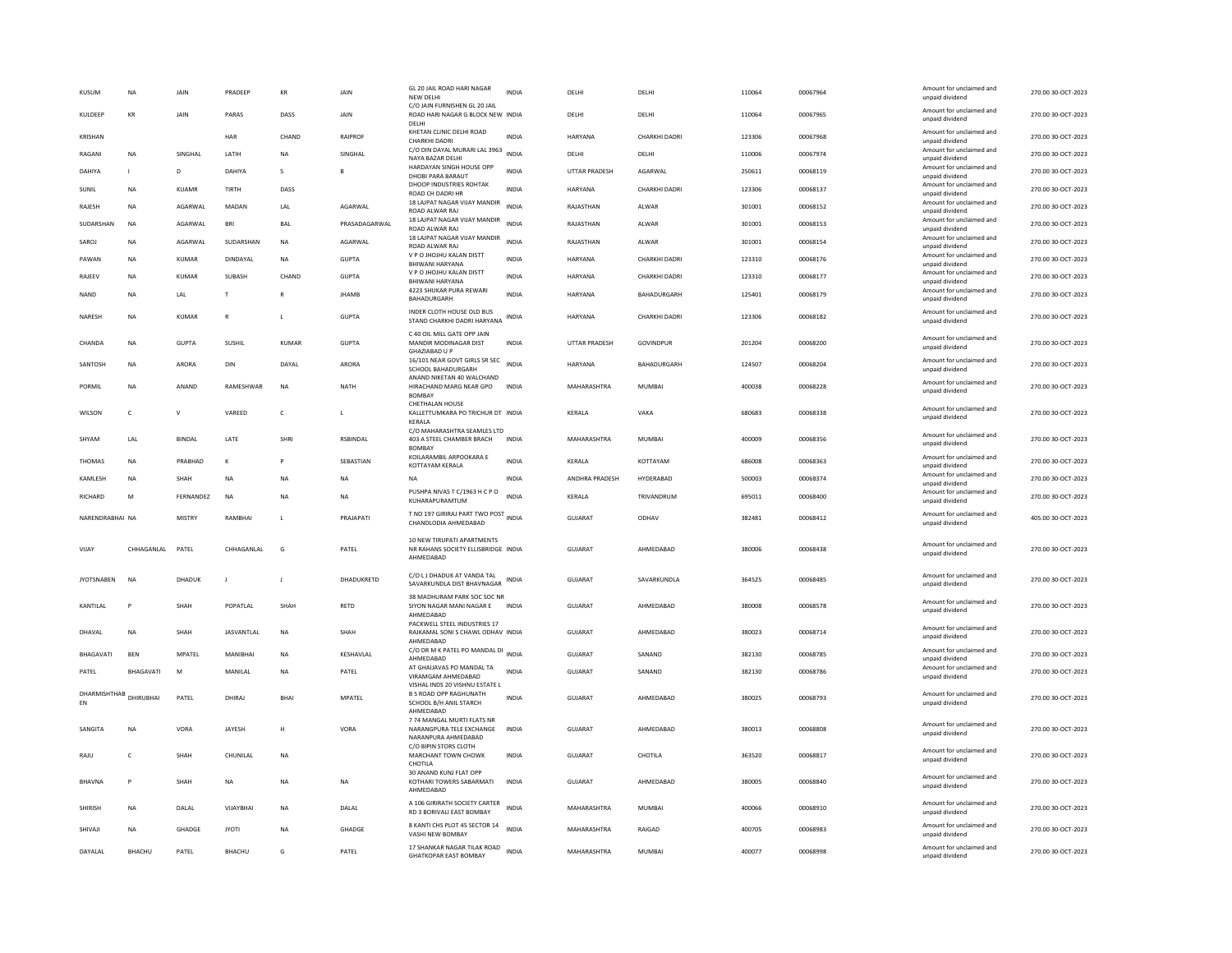| <b>ASHOK</b>    | N                 | TARWANI             | <b>NAMDEO</b>      | TARWAN         |                 | SHELL COLONY BUILD NO 11/123<br>YASHOMATI SOCIETY CO OP SOC INDIA<br>CHEMBUR BOMBAY        |              | MAHARASHTRA    | <b>MUMBAI</b>  | 400071 | 00069042 | Amount for unclaimed and<br>unpaid dividend | 270.00 30-OCT-2023 |
|-----------------|-------------------|---------------------|--------------------|----------------|-----------------|--------------------------------------------------------------------------------------------|--------------|----------------|----------------|--------|----------|---------------------------------------------|--------------------|
| SWATI           | <b>NA</b>         | LAGWANKAR           | VISHWAS            | LAGWANKAR      |                 | A 16 NARMADA JAYRAJ NAGAR<br>BORIVLI W BOMBAY                                              | <b>INDIA</b> | MAHARASHTRA    | <b>MUMBAI</b>  | 400091 | 00069055 | Amount for unclaimed and<br>unpaid dividend | 270.00 30-OCT-2023 |
| <b>MINOCHER</b> | <b>NA</b>         | <b>RUSTOMJI</b>     | RUSTOMJ            | <b>NA</b>      | PESTONJEE       | 6 INDRA DHANUSH NORTH<br>AVENUE SANTACRUZ W BOMBAY                                         | INDIA        | MAHARASHTRA    | MUMBAI         | 400054 | 00069069 | Amount for unclaimed and<br>unpaid dividend | 270.00 30-OCT-2023 |
| RAHILA          | KARIM             | SHAIKH              | KARIM              | FAZAL          | SHAIKH          | A 1 KUWARI MAHAL VALI PEER<br>NAKA KALYAN                                                  | <b>INDIA</b> | MAHARASHTRA    | KALYAN         | 421301 | 00069113 | Amount for unclaimed and<br>unpaid dividend | 405.00 30-OCT-2023 |
| DIPESH          | <b>NA</b>         | THAKKAR             | M                  | <b>NA</b>      | THAKKAR         | J D BHAVAN 169 N M MARG<br>WADALA BOMBAY                                                   | <b>INDIA</b> | MAHARASHTRA    | <b>MUMBAI</b>  | 400031 | 00069173 | Amount for unclaimed and<br>unpaid dividend | 270.00 30-OCT-2023 |
| AMINAREN        | KASAM             | <b>MOMIN</b>        | KASAM              | <b>NA</b>      | <b>MOMIN</b>    | A/13 ALIBAD HOU SOC JOG W<br><b>BOMBAY</b>                                                 | <b>INDIA</b> | MAHARASHTRA    | <b>MUMBAI</b>  | 400001 | 00069194 | Amount for unclaimed and<br>unpaid dividend | 270.00 30-OCT-2023 |
| DERAJMAL        | <b>NA</b>         | RAMSINGANI          | SAT                | RAM            | DAS             | FLAT NO 12 A KALANI SOCIETY<br>SECTION 25 ULHASNAGAR                                       | <b>INDIA</b> | MAHARASHTRA    | ULHASNAGAR     | 421004 | 00069223 | Amount for unclaimed and<br>unpaid dividend | 270.00 30-OCT-2023 |
| ASHA            | $\overline{B}$    | ADVANI              | <b>BHAWANDAS</b>   | <b>NA</b>      | <b>ADVANI</b>   | MILAN 876 JAPANI BAZAR<br>ULHASNAGAR                                                       | <b>INDIA</b> | MAHARASHTRA    | ULHASNAGAR     | 421002 | 00069224 | Amount for unclaimed and<br>unpaid dividend | 270.00 30-OCT-2023 |
| FARIDA          | KARIM             | SHAIKH              | KARIM              | FAZAL          | SHAIKH          | A 1 KWARI MAHAL VALI PEER<br>NAKA KALYAN                                                   | <b>INDIA</b> | MAHARASHTRA    | KALYAN         | 421301 | 00069241 | Amount for unclaimed and<br>unpaid dividend | 405.00 30-OCT-2023 |
| RAMESH          | BHAI              | CHAGANBHAIPA<br>TEL | CHAGANBHAI         | <b>NA</b>      | PATEL           | 405 MONICA SADAN OPP<br>CHILDERN ACADEMIC SCHOOL<br>KEDARMAL ROAD MALAD [E]                | <b>INDIA</b> | MAHARASHTRA    | <b>MUMBAI</b>  | 400001 | 00069259 | Amount for unclaimed and<br>unpaid dividend | 270.00 30-OCT-2023 |
| <b>JAGRUTI</b>  | MAHESH            | VORA                | <b>NA</b>          | <b>NA</b>      | <b>NA</b>       | <b>MUMBAI</b><br>C/O 46 RIDGE ROAD REKHA NO 2<br>4TH FLOOR BLOCK NO 21<br><b>BOMBAY</b>    | <b>INDIA</b> | MAHARASHTRA    | <b>MUMBAI</b>  | 400006 | 00069361 | Amount for unclaimed and<br>unpaid dividend | 270.00 30-OCT-2023 |
| AMBIKA          | RAGHAVAN          | PILLAI              | RAGHAVAN           | <b>NA</b>      | PILLAI          | ANUPAMA C K P JUNCTION<br>PERINAD P D OUILON KERALA                                        | <b>INDIA</b> | KERALA         | PERINAD        | 691601 | 00069395 | Amount for unclaimed and<br>unpaid dividend | 270.00 30-OCT-2023 |
| SURESH          | $\mathsf{v}$      | <b>BORKAR</b>       | VENKATESH          | NA             | <b>BORKAR</b>   | C/102 SITA COMPLEX<br>SANKESHWAR NAGAR OFF<br>ACHOLE ROAD NALLASOPARA<br>(EAST) THANE DIST | INDIA        | ANDHRA PRADESH | HYDERABAD      | 500003 | 00069396 | Amount for unclaimed and<br>unpaid dividend | 270.00 30-OCT-2023 |
| <b>RITA</b>     | <b>BECHARBHAI</b> | PATEL               | <b>BECHARBHAI</b>  | $\overline{A}$ | PATEL           | 9 A PANNALAL NAGAR S V ROAD<br>BORIVAL EAST BOMBAY                                         | <b>INDIA</b> | MAHARASHTRA    | <b>MUMBAI</b>  | 400066 | 00069419 | Amount for unclaimed and<br>unpaid dividend | 270.00 30-OCT-2023 |
|                 | M                 | VORA                | M                  | К              | VORA            | 3/13/29 NAVJIVAN SOCIETY<br><b>LAMINGTON ROAD BOMBAY</b>                                   | INDIA        | MAHARASHTRA    | MUMBAI         | 400008 | 00069487 | Amount for unclaimed and<br>unpaid dividend | 270.00 30-OCT-2023 |
| MANJU           | R                 | <b>KOTHARI</b>      | RAMESH             | B              | KOTHARI         | DEV BHUVAN 3RD FLOOR<br>GAIDHAR STREET NO R NO 50<br>CHIRABAZAR BOMBAY                     | <b>INDIA</b> | MAHARASHTRA    | MUMBAI         | 400002 | 00069489 | Amount for unclaimed and<br>unpaid dividend | 270.00 30-OCT-2023 |
| SUSHILA         | $\mathbf{S}$      | KOTHARI             | SURFSH             | $\mathbf{B}$   | KOTHARI         | 70 DADI SETH AGIARI LANE<br>MANHAR BLDG 3RD FLOOR                                          | <b>INDIA</b> | MAHARASHTRA    | MUMBAI         | 400002 | 00069490 | Amount for unclaimed and<br>unpaid dividend | 270.00 30-OCT-2023 |
| NEELA           | <b>NA</b>         | PORWAL              | <b>OM</b>          | PRAKASH        | RAMGOPAL        | <b>BOMBAY</b><br>3-B KONARK REGENCY LINK ROAD                                              | <b>INDIA</b> | MAHARASHTRA    | MUMBAI         | 400080 | 00069500 | Amount for unclaimed and                    | 270.00 30-OCT-2023 |
| <b>KETAN</b>    | <b>NA</b>         | SHAH                | <b>JAYANTILAI</b>  | SHAH           | <b>BSUINESS</b> | MULUND WEST BOMBAY<br>JUPITER APT PLOT NO 485 FLAT<br>NO 7 3RD FLOOR AZAD ROAD VILE INDIA  |              | MAHARASHTRA    | MUMBAI         | 400057 | 00069523 | unpaid dividend<br>Amount for unclaimed and | 270.00 30-OCT-2023 |
|                 |                   |                     |                    |                |                 | PARLE [E] MUMBAI<br>A/16 HARIKUNJ 2ND KASTURBA X<br>INDIA                                  |              |                |                |        |          | unpaid dividend<br>Amount for unclaimed and |                    |
| GANSHYAM        | <b>NA</b>         | LAD                 | <b>NA</b>          | NA             | <b>NA</b>       | RD BORIVLI E BOMBAY                                                                        |              | MAHARASHTRA    | MUMBAI         | 400066 | 00069539 | unpaid dividend                             | 270.00 30-OCT-2023 |
| YESHWANT        | RAMCHANDRA KOKATE |                     | <b>RAMCHANDRRA</b> | <b>NA</b>      | KOKATE          | SHRI ADITYA CHS LTD PLOT NO 42<br>SECTOR 29 VASHI NEW MUMBAI                               | <b>INDIA</b> | MAHARASHTRA    | <b>MUMBAI</b>  | 400001 | 00069667 | Amount for unclaimed and<br>unpaid dividend | 405.00 30-OCT-2023 |
| CHANDRAKANT NA  |                   | SANGHVI             | MANILAL            | SANGHVI        | RETD            | ROLL MAC BEARING 59/61<br>NAGDEVI X LANE 12 BATLI BOY<br><b>BLDG BOMBAY</b>                | INDIA        | MAHARASHTRA    | MUMBAI         | 400003 | 00069690 | Amount for unclaimed and<br>unpaid dividend | 270.00 30-OCT-2023 |
| KANHAIYA        | LAL               | SHARMA              | RAMESH             | WAR            | PRASAD          | E-32 SIDDHARTH NAGAR SECTOR<br>13 MALVIYA NAGAR JAIPUR                                     | <b>INDIA</b> | RAJASTHAN      | <b>JAIPUR</b>  | 302017 | 00069907 | Amount for unclaimed and<br>unpaid dividend | 270.00 30-OCT-2023 |
| <b>NAYNA</b>    | <b>NA</b>         | <b>PUROHIT</b>      | <b>NA</b>          | <b>NA</b>      | <b>NA</b>       | 34 ANANDKUNJ APPT OPF<br>KOTHARI TOWER SABARMATI<br>AHMEDABAD                              | <b>INDIA</b> | <b>GUJARAT</b> | AHMEDABAD      | 380005 | 00070004 | Amount for unclaimed and<br>unpaid dividend | 270.00 30-OCT-2023 |
| MOHANLAL        | <b>NA</b>         | AASDEV              | TANSUKH            | <b>NA</b>      | DASS            | 301 SECTOR A SHASTRI NAGAR<br><b>IODHPUR RAI</b>                                           | INDIA        | RAJASTHAN      | <b>JODHPUR</b> | 342003 | 00070109 | Amount for unclaimed and<br>unpaid dividend | 270.00 30-OCT-2023 |
| <b>ASHOK</b>    | <b>KUMAR</b>      | GOYAL               | RAGHUNATH          | <b>NA</b>      | PRASAD          | C/O HARATI RAM RAGHUNATH<br>PRASAD BAJAJA BAZAR HINDAUN INDIA<br><b>CITY GANGAPUR</b>      |              | RAJASTHAN      | GANGAPUR       | 322230 | 00070335 | Amount for unclaimed and<br>unpaid dividend | 2.70 30-OCT-2023   |
| HARESH          | NA                | BANSAL              | VISHWAMBHAR        | NATH           | BANSALPROF      | 15 PRATAP NAGAR TONK FATAK<br><b>JAIPUR</b>                                                | <b>INDIA</b> | RAJASTHAN      | <b>JAIPUR</b>  | 302015 | 00070443 | Amount for unclaimed and<br>unpaid dividend | 270.00 30-OCT-2023 |
| MANJU           | <b>NA</b>         | JAIN                | VIMAL              | <b>KUMAR</b>   | <b>JAIN</b>     | H NO 454 MISHRARAJAJI KA<br>RASTA AJMERI GATE JAIPUR RAJ                                   | <b>INDIA</b> | RAJASTHAN      | <b>JAIPUR</b>  | 302001 | 00070478 | Amount for unclaimed and<br>unpaid dividend | 270.00 30-OCT-2023 |
| AJAY            | NA                | SHARMA              | SH                 | RAM            | PRAKASSHARMA    | 66 HARI MARG CIVIL LINES JAIPUR INDIA                                                      |              | RAJASTHAN      | <b>JAIPUR</b>  | 302006 | 00070484 | Amount for unclaimed and<br>unpaid dividend | 270.00 30-OCT-2023 |
| <b>JAGDISH</b>  | PRASAD            | YADAV               | NATHU              | RAM            | YADAV           | 66 HARI MARG CIVIL LINES JAIPUR INDIA                                                      |              | RAJASTHAN      | <b>JAIPUR</b>  | 302006 | 00070485 | Amount for unclaimed and<br>unpaid dividend | 270.00 30-OCT-2023 |
| MOOL            | CHAND             | SAINI               | <b>BHAGVANA</b>    | RAM            | SAINI           | C/O ANKIT TRADING COMPANY<br>PO DUNDLOD R S DIST<br><b>JHUNJHUNU</b>                       | <b>INDIA</b> | RAJASTHAN      | MANDAWA        | 333706 | 00070530 | Amount for unclaimed and<br>unpaid dividend | 270.00 30-OCT-2023 |
| MAHDAV          | PRASAD            | SHARMA              | ANANDI             | LAL            | SHARMARETD      | LASARIA MOHALLA SIKAR                                                                      | <b>INDIA</b> | RAJASTHAN      | SIKAR          | 332001 | 00070544 | Amount for unclaimed and<br>unpaid dividend | 270.00 30-OCT-2023 |
| BANSI           | DEVI              | KHANDELWAL          | RAM                | LAL            | KHANDELWAL      | SHREE RAM BHAWAN A 56 JANTA<br>COLONY AGRA ROAD JAIPUF                                     | <b>INDIA</b> | RAJASTHAN      | <b>JAIPUR</b>  | 302004 | 00070576 | Amount for unclaimed and<br>unpaid dividend | 270.00 30-OCT-2023 |
| SOHAN           | <b>I ATA</b>      | <b>JAIN</b>         | TARA               | CHAND          | <b>JAIN</b>     | TARA CHAND JAIN B 7 BASANT<br>VIHAR COLONY SIKAR RAJ                                       | <b>INDIA</b> | RAJASTHAN      | <b>SIKAR</b>   | 332001 | 00070589 | Amount for unclaimed and<br>unpaid dividend | 270.00.30-OCT-2023 |
| <b>HEM</b>      | LATA              | SHARMA              | <b>HARI</b>        | NARAYAN        | SHARMA          | QTR NO C 5 G P O COLONY M I<br><b>ROAD JAIPUR</b>                                          | <b>INDIA</b> | RAJASTHAN      | <b>JAIPUR</b>  | 302001 | 00070622 | Amount for unclaimed and<br>unpaid dividend | 270.00 30-OCT-2023 |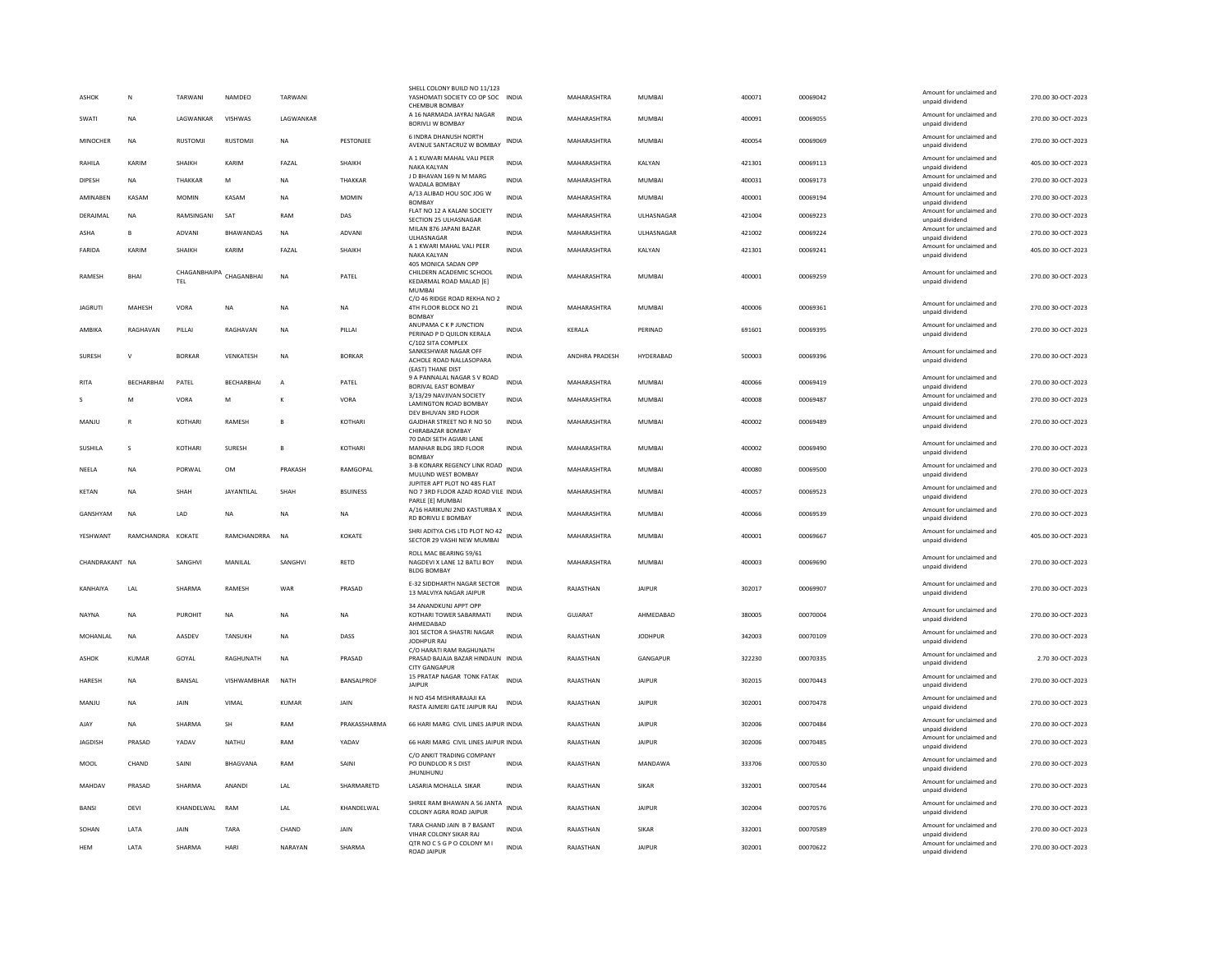| SHASH           | <b>NA</b>    | BAKLIWAL     | <b>ASHOK</b>   | KR             | BAKUWAL         | 503 ANAND CHAMHERS B HARISH<br>CH MARG INDRA BAZAR JAIPUR INDIA<br>RAI                                                   |              | RAJASTHAN | <b>JAIPUR</b>  | 302001 | 00070623 | Amount for unclaimed and<br>unpaid dividend                    | 270.00 30-OCT-2023 |
|-----------------|--------------|--------------|----------------|----------------|-----------------|--------------------------------------------------------------------------------------------------------------------------|--------------|-----------|----------------|--------|----------|----------------------------------------------------------------|--------------------|
| <b>ASHOK</b>    | KUMAR        | <b>GUPTA</b> | LT             | SH             | <b>GDGUPTA</b>  | 3 TA 11 3/131 JAWAHAR NAGAR<br><b>JAIPUR RAJ</b>                                                                         | <b>INDIA</b> | RAJASTHAN | <b>JAIPUR</b>  | 302004 | 00070641 | Amount for unclaimed and<br>unpaid dividend                    | 270.00 30-OCT-2023 |
| NANAK           | NA           | RAM          | NA             | NA             | NA              | 712 KHANDAR KA RASTA JAIPUR                                                                                              | INDIA        | RAJASTHAN | <b>JAIPUR</b>  | 302002 | 00070674 | Amount for unclaimed and<br>unpaid dividend                    | 270.00 30-OCT-2023 |
| KARAN           | SINGH        | YADAV        | RAMDEV         | SINGH          | YADAVRETD       | C/O RAVI YADAV UNION BANK OF<br>INDIA RO SDMI BAPU NAGAR<br><b>JAIPUR RAJ</b>                                            | <b>INDIA</b> | RAJASTHAN | <b>JAIPUR</b>  | 302015 | 00070676 | Amount for unclaimed and<br>unpaid dividend                    | 270.00 30-OCT-2023 |
| RAVI            | NA           | YADAV        | KARAN          | SINGH          | YADAV           | UNION BANK OF INDIA RO SDMH<br>BAPU NAGAR JAIPUR RAJ                                                                     | INDIA        | RAJASTHAN | <b>JAIPUR</b>  | 302015 | 00070677 | Amount for unclaimed and<br>unpaid dividend                    | 270.00 30-OCT-2023 |
| ALKA            | <b>NA</b>    | AGARWAL      | SUNDEEP        | <b>NA</b>      | AGRAWAL         | BANSAL BHAWAN D 73 TULSI<br>MARG BANI PARK JAIPUR                                                                        | <b>INDIA</b> | RAJASTHAN | <b>JAIPUR</b>  | 302006 | 00070687 | Amount for unclaimed and<br>unpaid dividend                    | 270.00 30-OCT-2023 |
| RUCHIKA         | NA           | PABUWAL      | RAMESH         | <b>NA</b>      | <b>KUMAR</b>    | C I 12 AUTO MOBLIES NAGAR<br><b>JAIPUR RAJ</b>                                                                           | <b>INDIA</b> | RAJASTHAN | <b>JAIPUR</b>  | 302001 | 00070688 | Amount for unclaimed and<br>unpaid dividend                    | 270.00 30-OCT-2023 |
| RAJESH          | <b>NA</b>    | SHAH         | $\mathbf k$    | L              | SHAH            | 21 SUDERSHAN PURA EXTN 22<br><b>GODAM JAIPUR RAJ</b>                                                                     | <b>INDIA</b> | RAJASTHAN | <b>JAIPUR</b>  | 302006 | 00070807 | Amount for unclaimed and<br>unpaid dividend                    | 270.00 30-OCT-2023 |
| PADAMA          | NA           | AGARWAL      | KISHAN         | GOPAL          | Л               | 178 BAXI JIKI KOTHI AJMER                                                                                                | INDIA        | RAJASTHAN | AJMER          | 305001 | 00070846 | Amount for unclaimed and<br>unnaid dividend                    | 270.00 30-OCT-2023 |
| OM              | PRAKASH      | KHANDELWAL   | $\overline{B}$ | $\mathsf{L}$   | KHUNETETA       | 2023 BHATTO KA RASTA OPP<br>VIDHAM SAMBHA JAIPUR                                                                         | <b>INDIA</b> | RAJASTHAN | <b>JAIPUR</b>  | 302002 | 00070849 | Amount for unclaimed and<br>unpaid dividend                    | 270.00 30-OCT-2023 |
| VISHNU          | $\kappa$     | <b>GUPTA</b> | M              | L              | <b>GUPTA</b>    | D 592 MALVIYA NAGAR JAIPUR                                                                                               | INDIA        | RAJASTHAN | <b>JAIPUR</b>  | 302017 | 00070885 | Amount for unclaimed and<br>unpaid dividend                    | 270.00 30-OCT-2023 |
| ANKUR           | NA           | AGRAWAL      | RAJIV          | $_{\sf NA}$    | AGRAWAL         | B 241 CIRCULAR ROAD NEHRU<br>NAGAR JAIPUF                                                                                | <b>INDIA</b> | RAJASTHAN | <b>JAIPUR</b>  | 302016 | 00070905 | Amount for unclaimed and<br>unpaid dividend                    | 270.00 30-OCT-2023 |
| MANJU           | <b>NA</b>    | <b>GUPTA</b> | P              | К              | <b>GUPTA</b>    | 6/29 VIDHYA DHAR NAGAR P O<br><b>JHOTWARA JAIPUR</b>                                                                     | <b>INDIA</b> | RAJASTHAN | <b>JAIPUR</b>  | 302012 | 00070929 | Amount for unclaimed and<br>unpaid dividend                    | 270.00 30-OCT-2023 |
| <b>SHASHANK</b> | <b>NA</b>    | MOGHE        | KFSHAV         | GAIANAN        | MOGHE           | E 24 DEVI KUNJ SHER SINGH<br>CHITTORA HOUSE DIRGA MARG<br><b>BANIFARK JAIPUR</b>                                         | <b>INDIA</b> | RAIASTHAN | <b>JAIPUR</b>  | 302016 | 00070937 | Amount for unclaimed and<br>unpaid dividend                    | 270.00 30-OCT-2023 |
| VISHAL          | <b>NA</b>    | <b>BONCH</b> | GAJENDRA       | <b>KUMAR</b>   | <b>JAIN</b>     | C/O RAJESH TEXTILES 14 PURHIT JI<br>KA KATLA JOHARI BAZAR JAIPUR INDIA                                                   |              | RAJASTHAN | <b>JAIPUR</b>  | 302003 | 00070940 | Amount for unclaimed and                                       | 270.00 30-OCT-2023 |
|                 |              |              |                |                |                 | RAJ<br>C/O RAJESH TEXTILE 14 PUROHIT                                                                                     |              |           |                |        |          | unpaid dividend                                                |                    |
| DEEP            | NA           | CHAND        | CHAND          | MAL            | GANGWAL         | JI KA KATLA JOHARI BAZAR JAIPUR INDIA<br>RAI                                                                             |              | RAJASTHAN | <b>JAIPUR</b>  | 302003 | 00070941 | Amount for unclaimed and<br>unpaid dividend                    | 270.00 30-OCT-2023 |
| OM              | PRAKASH      | MAHESWARI    | <b>NAND</b>    | LALI           | MAHESWARI       | 1012 MISRA RAJA JI KA RASTA<br>CHAND POLE BAZAR JAIPUR                                                                   | INDIA        | RAJASTHAN | <b>JAIPUR</b>  | 302001 | 00070947 | Amount for unclaimed and<br>unpaid dividend                    | 270.00 30-OCT-2023 |
| MISS            | ASHA         | JAIN         | SHRI           | <b>RISHABH</b> | CHAND           | C/O RISHABHCHAND JAIN 80<br><b>BAJRANG VIHAR NEAR</b><br><b>GOPALPURA RLY PHATAK OPF</b><br>DURGAPURA RLY STATION JAIPUR | <b>INDIA</b> | RAJASTHAN | <b>JAIPUR</b>  | 302018 | 00070972 | Amount for unclaimed and<br>unpaid dividend                    | 270.00 30-OCT-2023 |
|                 |              |              |                |                |                 |                                                                                                                          |              |           |                |        |          |                                                                |                    |
| MR              | ALANKAR      | AGARWAL      | <b>NAND</b>    | KISHORE        | $\mathbf{H}$    | C 46 HARI MARG MALVIYA NAGAR INDIA<br><b>JAIPUR</b>                                                                      |              | RAJASTHAN | <b>JAIPUR</b>  | 302017 | 00070994 | Amount for unclaimed and<br>unpaid dividend                    | 270.00 30-OCT-2023 |
| SAJJAN          | SINGH        | NARUKA       | AMAR           | <b>SINGH</b>   | NARUKAPROF      | 92 DEVI NAGAR NEW SARGANER<br>ROAD SODALA JAIPUR                                                                         | <b>INDIA</b> | RAIASTHAN | <b>JAIPUR</b>  | 302001 | 00071006 | Amount for unclaimed and<br>unpaid dividend                    | 270.00 30-OCT-2023 |
| GOPAL           | KRISHNA      | KATTA        | NARAYAN        | <b>NA</b>      | KATTA           | <b>BOMB BARTAN BHANDAR 87</b>                                                                                            | <b>INDIA</b> | RAJASTHAN | <b>JAIPUR</b>  | 302002 | 00071043 | Amount for unclaimed and                                       | 270.00 30-OCT-2023 |
| MEENAXI         | NA           | BANSAL       | SURENDRA       | NA             | BANSAL          | TRIPOLIYA BAZAR JAIPUR<br>880 RAMNAGAR COLONY<br>SHASTRINAGAR JAIPUR                                                     | INDIA        | RAJASTHAN | <b>JAIPUR</b>  | 302016 | 00071074 | unpaid dividend<br>Amount for unclaimed and                    | 270.00 30-OCT-2023 |
| PRAKASH         | CHAND        | THOLIA       | NEMICHAND      | THOLIA         |                 | OPPOSIT SNEH SADAN JOBNER<br><b>BAGH STATION ROAD JAIPUR</b>                                                             | <b>INDIA</b> | RAJASTHAN | <b>JAIPUR</b>  | 302006 | 00071133 | unpaid dividend<br>Amount for unclaimed and<br>unpaid dividend | 270.00 30-OCT-2023 |
| HARI            | SHANKAR      | KHANDELWAL   | RAMDHAN        | KHANDELWAL     |                 | H NO 664 JAI LAL MUNSI KA RASTA<br>CHAND POLE BAZAR JAIPUR RAJ                                                           |              | RAJASTHAN | <b>JAIPUR</b>  | 302001 | 00071138 | Amount for unclaimed and<br>unpaid dividend                    | 29.70 30-OCT-2023  |
| SURESH          | <b>NA</b>    | <b>GUPTA</b> | PRAKESH        | <b>GUPTA</b>   |                 | C/O CHHITARMAL BHURAMAL<br>TRADERS (P) LTD B-11 CHAND                                                                    | <b>INDIA</b> | RAJASTHAN | <b>JAIPUR</b>  | 302001 | 00071236 | Amount for unclaimed and<br>unpaid dividend                    | 270.00 30-OCT-2023 |
| PRAKASH         | WATI         | PALIWAL      | <b>JAWALA</b>  | PRASAD         | PALIWAL         | POLE ANAZ MANDI JAIPUR RAJ<br>VILLAGE BAGAR KATIRAYA POST<br>BAGAR TAJPUT DIST ALWAR RAJ                                 | <b>INDIA</b> | RAJASTHAN | ALWAR          | 301001 | 00071290 | Amount for unclaimed and<br>unpaid dividend                    | 270.00 30-OCT-2023 |
| MAYA            | <b>NA</b>    | <b>GUPTA</b> | RAJENDRA       | <b>NA</b>      | <b>KUMAR</b>    | BHAGWAN SAHAL KHANDELWAL<br>TOLI KA KUA ALWAR                                                                            | <b>INDIA</b> | RAJASTHAN | ALWAR          | 301001 | 00071298 | Amount for unclaimed and<br>unpaid dividend                    | 270.00 30-OCT-2023 |
| ANKUR           | <b>NA</b>    | PALIWAL      | VIJAY          | <b>NA</b>      | PALIWAL         | C/O B D PALIWAL BHEEKAM SIDH                                                                                             | <b>INDIA</b> | RAJASTHAN | ALWAR          | 301001 | 00071304 | Amount for unclaimed and                                       | 270.00 30-OCT-2023 |
| NAVEEN          | KUMAR        | GOYAL        | M              | G              | GOYAL           | VADI PARI ALWAR RAJ<br>1409 AKAR BHAWAN MODI                                                                             | <b>INDIA</b> | RAJASTHAN | <b>JAIPUR</b>  | 302003 | 00071364 | unpaid dividend<br>Amount for unclaimed and                    | 270.00 30-OCT-2023 |
| <b>RAKESH</b>   | <b>NA</b>    | SACHDEVA     | SRAWAN         | <b>NA</b>      | <b>SECHDEVA</b> | KHANA JAIPUR<br>PLOT NO 80 NEW RAJA PARK RAM<br>GALI NO 8 ADARSH NAGAR JAIPUR                                            | <b>INDIA</b> | RAIASTHAN | <b>JAIPUR</b>  | 302004 | 00071398 | unpaid dividend<br>Amount for unclaimed and<br>unpaid dividend | 270.00 30-OCT-2023 |
| DEEPA           | <b>NA</b>    | AGRAWAL      | $\mathbf k$    | К              | AGRAWAL         | 710 LASHKRI BHAWAN NEAR                                                                                                  | <b>INDIA</b> | RAJASTHAN | <b>JAIPUR</b>  | 302004 | 00071399 | Amount for unclaimed and                                       | 270.00 30-OCT-2023 |
| SUSHILA         | DEVI         | AGARWAL      | RAJENDRA       | PRASAD         | AGARWAL         | MINRWA TALKIES JAIPUR<br>C/O NEW FASHION CORNER<br>BRAHAMPURI BUS STAND JAIPUR INDIA                                     |              | RAJASTHAN | <b>JAIPUR</b>  | 302002 | 00071474 | unpaid dividend<br>Amount for unclaimed and<br>unpaid dividend | 270.00 30-OCT-2023 |
| <b>ASHOK</b>    | <b>KUMAR</b> | <b>GUPTA</b> | <b>BHANWAR</b> | <b>NA</b>      | LAL             | E 99 AMBA BARI JAIPUR                                                                                                    | <b>INDIA</b> | RAJASTHAN | <b>JAIPUR</b>  | 302012 | 00071490 | Amount for unclaimed and                                       | 270.00 30-OCT-2023 |
| RAJENDER        | KUMAR        | KALRA        | OM             | PRAKASH        | KALRA           | NEW BANK OF INDIA RAJASTHAN<br>P O SRI KARAN PUR DIST SRI                                                                | <b>INDIA</b> | RAJASTHAN | SRI GANGANAGAR | 335073 | 00071519 | unpaid dividend<br>Amount for unclaimed and<br>unpaid dividend | 270.00 30-OCT-2023 |
| PRABHAT         | <b>NA</b>    | BAJ          | <b>DOULAT</b>  | <b>NA</b>      | <b>KUMAR</b>    | <b>GANGANAGAR RAJASTHAN</b><br>LUHADIYA CUTPICE CENTRE RAM<br>PURA BAZAR KOTA RAJ                                        | <b>INDIA</b> | RAJASTHAN | KOTA           | 324006 | 00071573 | Amount for unclaimed and<br>unpaid dividend                    | 270.00 30-OCT-2023 |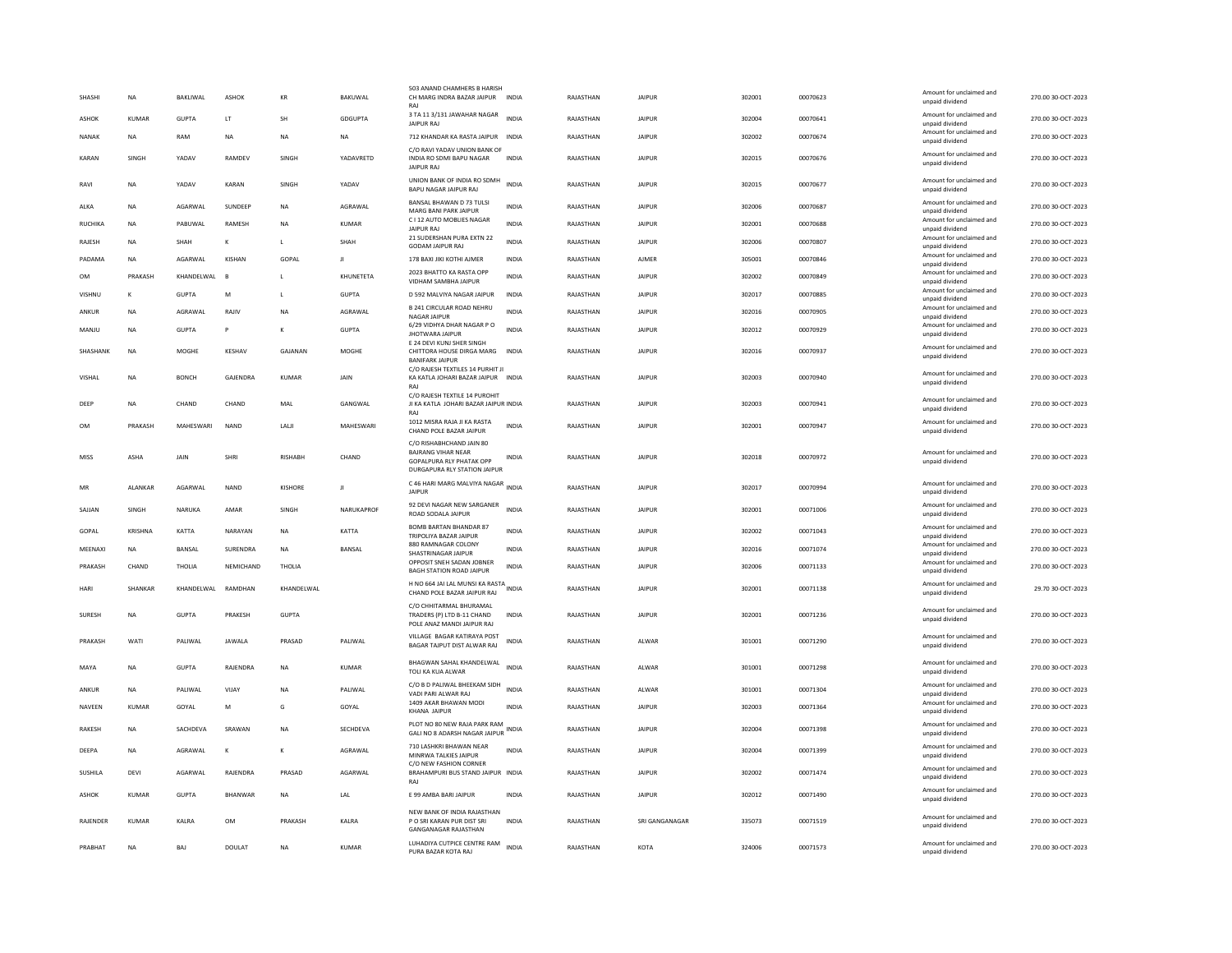| ANTIM          | KUMAR        | <b>JAIN</b>   | HUKAM           | <b>NA</b>    | CHAND           | KOTA TRADING COMPANY KOTA<br>RAJ 27 SHOPPING CENTRE KOTA                                | <b>INDIA</b> | RAIASTHAN | KOTA           | 324007 | 00071574 | Amount for unclaimed and<br>unpaid dividend | 270.00.30-OCT-2023 |
|----------------|--------------|---------------|-----------------|--------------|-----------------|-----------------------------------------------------------------------------------------|--------------|-----------|----------------|--------|----------|---------------------------------------------|--------------------|
| SHYAM          | SHARAN       | <b>TAMB</b>   | R               |              | <b>TAMBI</b>    | 1805 OPP PURANI BASTI POST<br>OFFICE JAIPUR                                             | <b>INDIA</b> | RAJASTHAN | <b>JAIPUR</b>  | 302001 | 00071620 | Amount for unclaimed and<br>unpaid dividend | 270.00 30-OCT-2023 |
| RADHA          | KISHAN       | KHICHAR       | $\overline{B}$  |              | CHODHARY        | C/O BANK OF BARODA DEVIPURA<br>KOTHI ROAD SIKAR RAJ                                     | <b>INDIA</b> | RAJASTHAN | <b>SIKAR</b>   | 332001 | 00071635 | Amount for unclaimed and<br>unpaid dividend | 270.00 30-OCT-2023 |
| BAJARANG       | SINGH        | SHEKHAWAT     |                 | s            | SHEKHAWAT       | V P O BALO DCHHOTI VIA<br>SADINSAR FATEHPUR DIST SIKAR INDIA<br>RAI                     |              | RAJASTHAN | FATEHPUR       | 332305 | 00071637 | Amount for unclaimed and<br>unpaid dividend | 270.00 30-OCT-2023 |
| SUNITA         | <b>NA</b>    | KANDA         | KALYAN          | DUTTA        |                 | C/O KALYAN DUTTA KANDA PO<br>KHEJROLI DISTT JAIPUR                                      | <b>INDIA</b> | RAJASTHAN | KALADERA       | 303803 | 00071709 | Amount for unclaimed and<br>unpaid dividend | 270.00 30-OCT-2023 |
| BHANWARI       | <b>NA</b>    | JAIN          | MAHENDRA        | <b>KUMAR</b> | JAIN            | PLOT NO 956 SECTOR NO 12<br>MAI VIYA NAGAR JAIPUR RAI                                   | <b>INDIA</b> | RAJASTHAN | <b>JAIPUR</b>  | 302017 | 00071723 | Amount for unclaimed and<br>unnaid dividend | 270.00 30-OCT-2023 |
| GHISA          | LAL          | <b>JAIN</b>   | MANGA           | LAL          | <b>IAINRFTD</b> | PLOT NO 956 SECTOR NO 12<br>MALVIYA NAGAR JAIPUR RAJ                                    | <b>INDIA</b> | RAJASTHAN | <b>JAIPUR</b>  | 302017 | 00071724 | Amount for unclaimed and<br>unpaid dividend | 270.00 30-OCT-2023 |
| <b>BHAGWAN</b> | DAS          | AGRAWAL       |                 | MADHUPURA    | BHAVINJAGANNAT  | 4/23 MADUPURIA BHAVAN JAGAN<br>NATH SHAH KA RASTA RAM GANJ INDIA<br><b>BAZAR JAIPUF</b> |              | RAJASTHAN | <b>JAIPUR</b>  | 302001 | 00071743 | Amount for unclaimed and<br>unpaid dividend | 270.00 30-OCT-2023 |
| NIRMALA        | <b>NA</b>    | WADHWANI      | PRAHLAD         | $_{\sf NA}$  | RAI             | 304 SINDHI COLONY BANI PARK<br><b>JAIPUR</b>                                            | <b>INDIA</b> | RAJASTHAN | <b>JAIPUR</b>  | 302016 | 00071816 | Amount for unclaimed and<br>unpaid dividend | 270.00 30-OCT-2023 |
| SHASHI         | KALA         | SHARMA        | $\mathsf{v}$    | D.           | SHARMA          | 690 STATION ROAD NASIRABAD<br>AJMER RAJ NASIRABAD                                       | <b>INDIA</b> | RAJASTHAN | NASIRABAD      | 305601 | 00071842 | Amount for unclaimed and<br>unpaid dividend | 270.00 30-OCT-2023 |
| SHYAM          | <b>NA</b>    | VIJAY         | HARI            | <b>NA</b>    | VIJAY           | <b>ASHISH &amp; COMPANY</b><br>MANIHARON KA RASTA JAIPUR                                | <b>INDIA</b> | RAJASTHAN | <b>JAIPUR</b>  | 302003 | 00071865 | Amount for unclaimed and<br>unpaid dividend | 270.00 30-OCT-2023 |
| ARJUN          | <b>NA</b>    | LULLA         | RAM             | <b>NA</b>    | CHAND           | 31 SINDHI COLONY BANI PARK<br><b>JAIPUR</b>                                             | <b>INDIA</b> | RAJASTHAN | <b>JAIPUR</b>  | 302016 | 00071872 | Amount for unclaimed and                    | 270.00 30-OCT-2023 |
| PUSHPA         | NA           | AGARWAL       | $\mathsf{R}$    | L            | AGARWAL         | C/O P C AGRAWAL & CO M I ROAD INDIA                                                     |              | RAJASTHAN | <b>JAIPUR</b>  | 302015 | 00071889 | unpaid dividend<br>Amount for unclaimed and | 270.00 30-OCT-2023 |
| ANJALI         | NA           | AGARWAL       | $\mathsf{R}$    | L            | AGARWAL         | JAIPUR (RAJ)<br>C/O P C AGRAWAL & CO M I ROAD INDIA                                     |              | RAJASTHAN | <b>JAIPUR</b>  | 302015 | 00071890 | unpaid dividend<br>Amount for unclaimed and | 270.00 30-OCT-2023 |
| ABHA           | <b>NA</b>    | AGARWAL       | $\mathsf{R}$    | L            | AGARWAL         | JAIPUR<br>C/O P C AGRAWAL & CO M I ROAD INDIA                                           |              | RAJASTHAN | <b>JAIPUR</b>  | 302015 | 00071891 | unpaid dividend<br>Amount for unclaimed and | 270.00 30-OCT-2023 |
|                |              |               |                 |              |                 | JAIPUR (RAJ)                                                                            |              |           |                |        |          | unpaid dividend<br>Amount for unclaimed and |                    |
| ARUN           | KUMAR        | SHARMA        | $\mathsf L$     | P            | SHARMA          | <b>B 94 SAKET COLONY JAIPUR</b><br>M/S JYOTI HARD WARE STORES                           | INDIA        | RAJASTHAN | <b>JAIPUR</b>  | 302004 | 00071917 | unpaid dividend<br>Amount for unclaimed and | 270.00 30-OCT-2023 |
| CHOTU          | NA           | KHETAN        | SOM             | NA           | KHETAN          | KESHAVE PURA CHORAHAKOTA                                                                | <b>INDIA</b> | RAJASTHAN | KOTA           | 324009 | 00071942 | unpaid dividend                             | 270.00 30-OCT-2023 |
| SANTHU         | LAL          | <b>GUPTA</b>  | RAM             | NARAYAN      | <b>GUPTA</b>    | M/S JYOTI HARDWARE STORE<br>KESHAVE PURA CHORAHA KOTA                                   | <b>INDIA</b> | RAJASTHAN | KOTA           | 324009 | 00071964 | Amount for unclaimed and<br>unpaid dividend | 270.00 30-OCT-2023 |
| VIJAY          | KUMAR        | KANDOI        | PURSHOTTAM      | PRASAD       | <b>KANDOI</b>   | C/O M UPYOGI VSTU BHANDAR<br>P/O RATANGARH DIST CHURU RAJ                               | <b>INDIA</b> | RAJASTHAN | CHURU          | 331022 | 00071965 | Amount for unclaimed and<br>unpaid dividend | 270.00 30-OCT-2023 |
| DAMYANTI       | <b>NA</b>    | <b>KOCHAR</b> | ARIHANT         | <b>NA</b>    | <b>KOCHAR</b>   | ARI HANT KOCHAR KOCHAR<br><b>CHOWK BIKANER</b>                                          | <b>INDIA</b> | RAJASTHAN | <b>BIKANER</b> | 334001 | 00071967 | Amount for unclaimed and<br>unpaid dividend | 270.00 30-OCT-2023 |
| <b>MANOJ</b>   | <b>NA</b>    | <b>GUPTA</b>  | SUDHIR          | <b>NA</b>    | <b>GUPTA</b>    | S/O SUDHIR GUPTA NEAR D P A P<br>STORE GAJNER ROAD BIKANER                              | <b>INDIA</b> | RAJASTHAN | <b>BIKANER</b> | 334001 | 00071974 | Amount for unclaimed and<br>unpaid dividend | 270.00 30-OCT-2023 |
| VINOD          | <b>KUMAR</b> | MAHESHWARI    | TARA            | CHAND        | MAHESHWARI      | 1433/12 GANGOR KA RASTA<br>JOHARI BAZAR JAIPUR                                          | <b>INDIA</b> | RAJASTHAN | <b>JAIPUR</b>  | 302003 | 00072057 | Amount for unclaimed and<br>unpaid dividend | 270.00 30-OCT-2023 |
| GIRDHAR        | GOPAL        | SHARMA        | GOVIND          | NA           | SAHAI           | FLAT NO 10 BLOCK NO 1 RBI STAFF<br>COLONY GANDHI NAGAR JAIPUR                           | INDIA        | RAJASTHAN | JAIPUR         | 302015 | 00072070 | Amount for unclaimed and<br>unpaid dividend | 270.00 30-OCT-2023 |
| <b>NEETA</b>   | <b>NA</b>    | SHARMA        | MUKESH          | <b>NA</b>    | SHARMA          | 5 B 32 VIGYAN NAGAR KOTA                                                                | <b>INDIA</b> | RAJASTHAN | KOTA           | 324006 | 00072073 | Amount for unclaimed and<br>unpaid dividend | 270.00 30-OCT-2023 |
| GOTAM          | NA           | LODHA         | PUKH            | RAJ          | LODHA           | PUKH RAJ DHAN RAJ JAIN CLOTH<br>MERCHANT SADAR BAZAR KEKRI INDIA<br>RAI                 |              | RAJASTHAN | KEKRI          | 305404 | 00072224 | Amount for unclaimed and<br>unpaid dividend | 270.00 30-OCT-2023 |
| MADHUSUDAN NA  |              | MALOO         | <b>KAILASSH</b> | RATAN        | MAI OO          | C/O KAILASH RATAN MALOO<br>MALNIO KA CHOWK BADI BASTI                                   | <b>INDIA</b> | RAIASTHAN | AIMFR          | 305022 | 00072255 | Amount for unclaimed and<br>unpaid dividend | 270.00.30-OCT-2023 |
| DHARA          | SINGH        | SAINI         | HEERA           | <b>NA</b>    | LAL             | <b>PUSHKAR AJMER</b><br>10 KAILASH COLONY ALWAR RAJ INDIA                               |              | RAJASTHAN | ALWAR          | 301001 | 00072257 | Amount for unclaimed and<br>unpaid dividend | 270.00 30-OCT-2023 |
| <b>SUSHILA</b> | <b>NA</b>    | JAIN          | к               | NA           | JAIN            | C/O R JAIN 2823 GHEE WALON KA<br>RASTA JOHARI BAZAR JAIPUR                              |              | RAJASTHAN | <b>JAIPUR</b>  | 302003 | 00072289 | Amount for unclaimed and<br>unpaid dividend | 270.00 30-OCT-2023 |
| <b>USHA</b>    | <b>NA</b>    | <b>JAIN</b>   | SHANTI          | KUMAR        | <b>JAIN</b>     | 18 PARA GHEE WALON KA RASTA INDIA                                                       |              | RAJASTHAN | <b>JAIPUR</b>  | 302003 | 00072404 | Amount for unclaimed and                    | 270.00 30-OCT-2023 |
| SHANTAI        | KUMAR        | <b>JAIN</b>   | KASRI           | MAI          | <b>JAIN</b>     | JOHARI BAZAR JAIPUR<br>18 PARA GHEE WALON KA RASTA                                      | <b>INDIA</b> | RAJASTHAN | <b>JAIPUR</b>  | 302003 | 00072405 | unpaid dividend<br>Amount for unclaimed and | 270.00 30-OCT-2023 |
| PANKAJ         | <b>NA</b>    | JAIN          | <b>NA</b>       | <b>NA</b>    | <b>NA</b>       | JOHARI BAZAR JAIPUR<br>C/O HIRALAL MANOHAR KUMAR<br>BALDEVJI KIPOL POST BALOTRA         | <b>INDIA</b> | RAJASTHAN | <b>BARMER</b>  | 344022 | 00072473 | unpaid dividend<br>Amount for unclaimed and | 270.00 30-OCT-2023 |
|                |              |               |                 |              |                 | RAI                                                                                     |              |           |                |        |          | unpaid dividend                             |                    |
| KAMLESH        | <b>NA</b>    | <b>BAFNA</b>  | <b>NA</b>       | <b>NA</b>    | <b>NA</b>       | C/O MAHAVEER TRADERS<br>DABGARON KI GALI TAMBAKU<br><b>BAZAR JODHPUR</b>                | <b>INDIA</b> | RAJASTHAN | <b>JODHPUR</b> | 342001 | 00072479 | Amount for unclaimed and<br>unpaid dividend | 270.00 30-OCT-2023 |
| MANOJ          | NA           | <b>BAFNA</b>  | <b>NA</b>       | NA           | <b>NA</b>       | MAHAVEER TRADERS TAMBAKU<br><b>BAZAR JODHPUR</b>                                        | <b>INDIA</b> | RAJASTHAN | <b>JODHPUR</b> | 342001 | 00072480 | Amount for unclaimed and<br>unpaid dividend | 270.00 30-OCT-2023 |
| MRS            | MEENU        | MATHUR        | MUKAT           | <b>BHARI</b> | <b>MATHUR</b>   | C/O K M LAL MATHUR KILLI<br>KHANA KILE KI GHATI JODHPUR                                 | INDIA        | RAJASTHAN | <b>JODHPUR</b> | 342001 | 00072517 | Amount for unclaimed and<br>unpaid dividend | 270.00 30-OCT-2023 |
| MUKAT          | BIHARI       | MATHUR        | <b>KRISHNA</b>  | <b>MURAR</b> | LAL             | C/O K M LAL MATHUR KILLI<br>KHANA KILE KI GHATI JODHPUR                                 | <b>INDIA</b> | RAJASTHAN | <b>JODHPUR</b> | 342001 | 00072518 | Amount for unclaimed and<br>unpaid dividend | 270.00 30-OCT-2023 |
|                |              |               |                 |              |                 | C/O SHYAM SUNDER JAINGID                                                                |              |           |                |        |          | Amount for unclaimed and                    |                    |
| SARSWATI       | <b>NA</b>    | <b>JANGID</b> | MURLIDHAAR      | <b>NA</b>    | <b>JANGID</b>   | RAMDWAR KI GAL BAZAR CHOWK INDIA<br><b>IODHPLIE</b>                                     |              | RAJASTHAN | <b>IODHPUR</b> | 342002 | 00072536 | unpaid dividend                             | 270.00 30-OCT-2023 |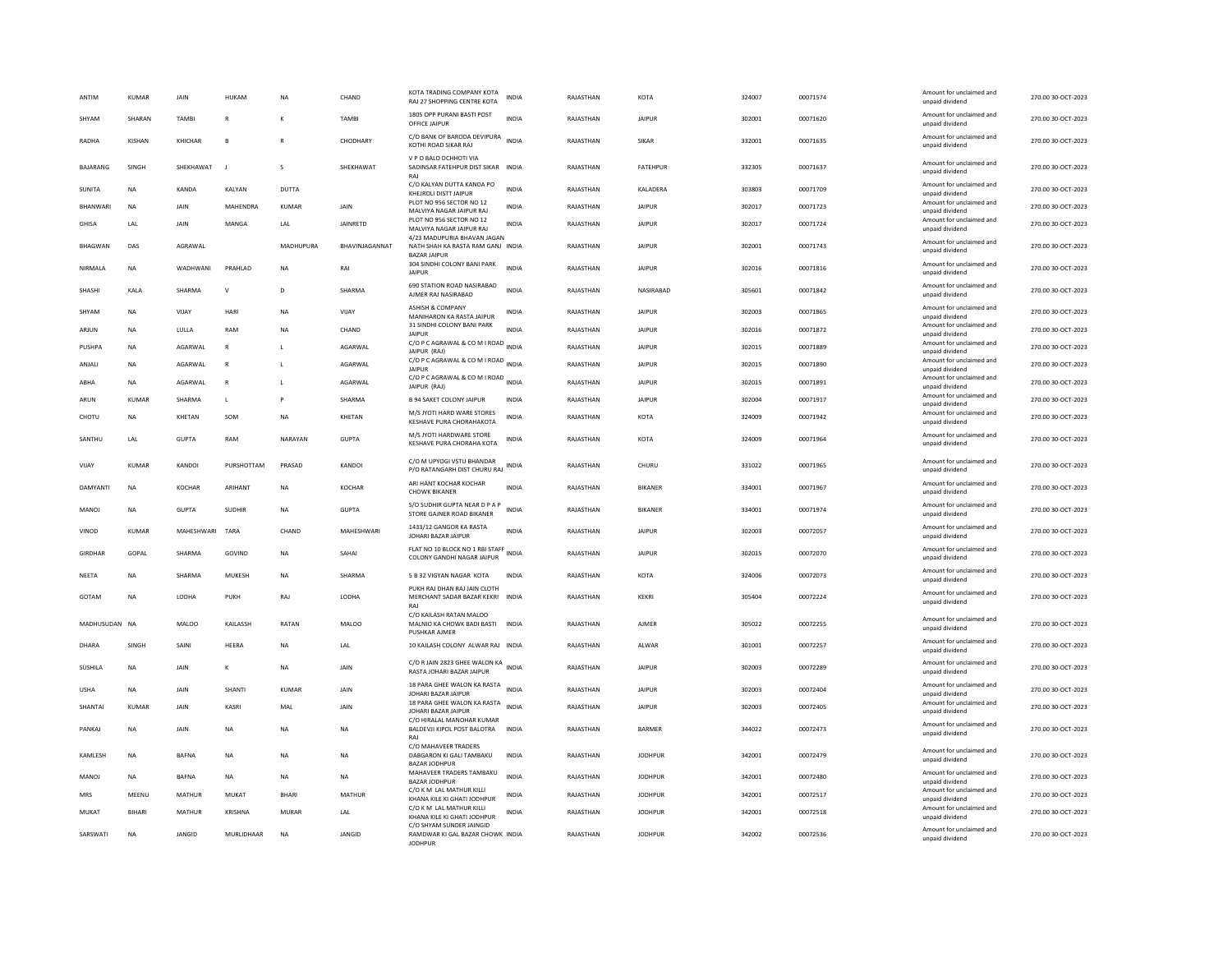| SHASHI        | <b>NA</b>    | AGARWAL        | <b>NAND</b>    | <b>KISHORE</b> | AGARWAL           | C/O NAND KISHORE AGARWAL<br>STATE BANK OF BIKANER &<br><b>JAIPUR BARMER</b>     | <b>INDIA</b> | RAJASTHAN      | <b>BARMER</b>  | 344001 | 00072580 | Amount for unclaimed and<br>unpaid dividend                    | 270.00 30-OCT-2023 |
|---------------|--------------|----------------|----------------|----------------|-------------------|---------------------------------------------------------------------------------|--------------|----------------|----------------|--------|----------|----------------------------------------------------------------|--------------------|
| VISHAL        | <b>NA</b>    | AGARWAI        | N              | $\kappa$       | AGARWAI           | "KALASH" 15 DEV NAGAR PAL LINK<br>"KALASH" 15 DEV NAGAR PAL LINK                |              | RAJASTHAN      | <b>IODHPUR</b> | 342008 | 00072675 | Amount for unclaimed and                                       | 270.00 30-OCT-2023 |
| <b>RAMESH</b> | <b>NA</b>    | CHOPRA         | KANU           | RAM            | CHOPRA            | ROAD JODHPUR (RAJ)<br>333 LAXMI NAGAR PAOTA B ROAD INDIA<br><b>JODHPUR</b>      |              | RAJASTHAN      | <b>JODHPUR</b> | 342010 | 00072710 | unpaid dividend<br>Amount for unclaimed and<br>unpaid dividend | 270.00 30-OCT-2023 |
| LABH          | <b>NA</b>    | SINGH          | CHATTER        | <b>NA</b>      | SINGH             | PLOT NO 237 ZSB BJS COLONY<br>NEAR RTO OFFICE JODHPUR                           | <b>INDIA</b> | RAJASTHAN      | <b>JODHPUR</b> | 342010 | 00072727 | Amount for unclaimed and<br>unpaid dividend                    | 405.00 30-OCT-2023 |
| CHAINSUKH     | <b>NA</b>    | <b>PUROHIT</b> | <b>NA</b>      | <b>NA</b>      | <b>NA</b>         | RAJASTHAN<br>681 B 10TH D ROAD SARDAR PURA INDIA                                |              | RAJASTHAN      | <b>JODHPUR</b> | 342001 | 00072825 | Amount for unclaimed and                                       | 270.00 30-OCT-2023 |
| PANKAJ        | <b>NA</b>    | JAIN           |                | c              | JAIN              | <b>JODHPUR</b><br>C/O S K TATER 67 BAPU NAGAR                                   | <b>INDIA</b> | RAJASTHAN      | PALI           | 306401 | 00072969 | unpaid dividend<br>Amount for unclaimed and                    | 270.00 30-OCT-2023 |
|               |              |                |                |                |                   | EXTION PALI MARWAR RAJ<br>817 DALDA BLDG OPP ALLAHABAD                          |              |                |                |        |          | unpaid dividend                                                |                    |
| SANGEETA      | <b>NA</b>    | KASAT          | <b>IUGAL</b>   | <b>NA</b>      | KASAT             | <b>BANK 7TH CHOPASANI RD</b><br>SARDARPURA JODHPUR<br>RAJASTHAN                 | <b>INDIA</b> | RAJASTHAN      | <b>IODHPUR</b> | 342003 | 00072981 | Amount for unclaimed and<br>unpaid dividend                    | 270.00 30-OCT-2023 |
| RAI           | KUMAR        | MFHTA          | SOHAN          | <b>IAI</b>     | <b>MEHTA</b>      | RAJ KAMAL BEH RAJPUTANA<br>METAL WORKS SARDARPURA 1ST INDIA<br>A ROAD JODHPUR   |              | RAJASTHAN      | <b>IODHPUR</b> | 342003 | 00073000 | Amount for unclaimed and<br>unpaid dividend                    | 270.00 30-OCT-2023 |
| MOHANLAL      | NA           | BIRLA          | <b>NA</b>      | <b>NA</b>      | <b>NA</b>         | A-15 MANDOR MANDI JODHPUR INDIA                                                 |              | RAJASTHAN      | <b>JODHPUR</b> | 342007 | 00073003 | Amount for unclaimed and<br>unpaid dividend                    | 270.00 30-OCT-2023 |
| PHOOLCHAND    | <b>NA</b>    | JAIN           | BHIKAM         | CHAND          | JAIN              | NO 178 2ND POLOGROUND<br><b>JODHPUR</b>                                         | <b>INDIA</b> | RAJASTHAN      | <b>JODHPUR</b> | 342006 | 00073033 | Amount for unclaimed and<br>unpaid dividend                    | 270.00 30-OCT-2023 |
| KAILASH       | CHAND        | <b>BOOB</b>    | RAMCHAND       | <b>NA</b>      | <b>BOOB</b>       | SHRI RAM AGENCIES 16 LAXMI<br>MKT GHASMANDI JODHPUR                             | <b>INDIA</b> | RAJASTHAN      | <b>JODHPUR</b> | 342001 | 00073038 | Amount for unclaimed and<br>unpaid dividend                    | 270.00 30-OCT-2023 |
| DEEN          | MOHMAD       | RANGRA.        | FAKIR          | MOHAMAD        | <b>JODHPUR</b>    | RANGRAJ KHERADIYA KA BAS<br>PIPAR CITY JODHPUR                                  | <b>INDIA</b> | RAJASTHAN      | <b>JODHPUR</b> | 342001 | 00073076 | Amount for unclaimed and<br>unpaid dividend                    | 270.00 30-OCT-2023 |
| MANOHAR       | I AI         | <b>I ODHA</b>  | RAM            | PAI            | <b>I ADHA</b>     | C/O GANGA NGAR TEA CORP H-I-<br>14 MANDIR MANDI JODHPUR                         | <b>INDIA</b> | RAJASTHAN      | <b>IODHPUR</b> | 342007 | 00073143 | Amount for unclaimed and<br>unpaid dividend                    | 270.00 30-OCT-2023 |
| NEETU         | <b>NA</b>    | GARG           | RAJKUMAR       | GARG           |                   | V-5 DEEP MARG PAOTA A ROAD                                                      | <b>INDIA</b> | RAJASTHAN      | <b>JODHPUR</b> | 342004 | 00073144 | Amount for unclaimed and                                       | 270.00 30-OCT-2023 |
|               |              |                |                |                |                   | <b>JODHPUR</b><br>C/O B D KHATRI LECTURER                                       |              |                |                |        |          | unpaid dividend<br>Amount for unclaimed and                    |                    |
| SUSHEELA      | <b>NA</b>    | <b>KHATRI</b>  | <b>BHAGWAN</b> | DAS            | KHATRI            | <b>HOSPITAL ROAD NAGAUR</b><br>RAJASTHAN                                        | <b>INDIA</b> | RAJASTHAN      | NAGAUR         | 341001 | 00073160 | unpaid dividend                                                | 270.00 30-OCT-2023 |
| SITA          | RAM          | PARIHAR        | RAM            | <b>KUMAR</b>   | л                 | <b>RLY STATION NR B/H</b><br>CHUNGHINAKKA JALORE<br>TIRUPATI PRINTING MILLS E64 | <b>INDIA</b> | RAJASTHAN      | <b>JALORE</b>  | 343001 | 00073196 | Amount for unclaimed and<br>unpaid dividend                    | 405.00 30-OCT-2023 |
| SHANTI        | LAL          | SONI           | SURAJ          | KARAN          | J                 | MANDIA ROAD IND AREA PO PALI INDIA<br>MARWAR                                    |              | RAJASTHAN      | PALI           | 306401 | 00073205 | Amount for unclaimed and<br>unpaid dividend                    | 270.00 30-OCT-2023 |
| SURESH        | <b>KUMAR</b> | <b>BIRLA</b>   | <b>MOHAN</b>   | LAL            | <b>BIRLA</b>      | PLOT NO 44 NEW CHAND POLE<br>ROAD SEWANCHHI GATE<br><b>JODHPUR</b>              | <b>INDIA</b> | RAJASTHAN      | <b>JODHPUR</b> | 342001 | 00073245 | Amount for unclaimed and<br>unpaid dividend                    | 270.00 30-OCT-2023 |
| SUNITA        | <b>NA</b>    | <b>BIRIA</b>   | SHASHI         | KUMAR          | <b>BIRLA</b>      | PLOT NO 44 NEW CHAND POLE<br>ROAD SEWANCHHI GATE<br><b>JODHPUR</b>              | <b>INDIA</b> | RAJASTHAN      | <b>IODHPUR</b> | 342001 | 00073246 | Amount for unclaimed and<br>unpaid dividend                    | 270.00 30-OCT-2023 |
| SATYENDRA     | SINGH        | SHEKHAWAT      | MATU           | <b>NA</b>      | SINGH             | PLOT NO 59 INDIRA VIHAR<br>COLONY N P H ROAD JODHPUR                            | <b>INDIA</b> | ANDHRA PRADESH | HYDERABAD      | 500003 | 00073250 | Amount for unclaimed and<br>unpaid dividend                    | 270.00 30-OCT-2023 |
| KAILASH       | CHAND        | SOLANKI        | FATELAL        | <b>NA</b>      | SOLANKI           | NAYA BAZAR PO PHALODI DIST<br><b>JODHPUR</b>                                    | INDIA        | RAJASTHAN      | PHALODI        | 342301 | 00073267 | Amount for unclaimed and<br>unpaid dividend                    | 270.00 30-OCT-2023 |
| AMAR          | NA           | RAJ            | SOHAN          | NA             | RAJ               | C/O AMAR RAJ GULAB RAJ<br>CHANDI HALL JODHPUR                                   | INDIA        | RAJASTHAN      | <b>JODHPUR</b> | 342001 | 00073291 | Amount for unclaimed and                                       | 270.00 30-OCT-2023 |
| PARMI         | DEVI         | <b>IANGIR</b>  | R              | P              | <b>JANGIR</b>     | C/O OM JI GEHLOT JUNY BAGAR                                                     | <b>INDIA</b> | RAJASTHAN      | <b>JODHPUR</b> | 342010 | 00073293 | unpaid dividend<br>Amount for unclaimed and                    | 270.00 30-OCT-2023 |
| <b>JATAN</b>  | <b>NA</b>    | PARAKH         | NFMI           | CHAND          | PARAKH            | MAHAMANDIR IODHPUR<br>C/O NEMI CHAND DHANRAJ                                    | <b>INDIA</b> | RAJASTHAN      | <b>IODHPUR</b> | 342001 | 00073315 | unpaid dividend<br>Amount for unclaimed and                    | 270.00 30-OCT-2023 |
| MAMTA         | <b>NA</b>    | JAIN           | DILIP          | <b>NA</b>      | JAIN              | CLOTH MARKET JODHPUR<br>C/O SHIV RAJ JAIN CHANDI HALL                           | <b>INDIA</b> | RAJASTHAN      | <b>JODHPUR</b> | 342001 | 00073323 | unpaid dividend<br>Amount for unclaimed and                    | 270.00 30-OCT-2023 |
|               |              |                |                |                |                   | <b>KESARWARI JODHPUR</b>                                                        |              |                |                |        |          | unpaid dividend<br>Amount for unclaimed and                    |                    |
| BALA          | <b>NA</b>    | PHOGAT         | s              | s              | PHOGAT            | 116/5-M NIT FARIDABAD                                                           | INDIA        | HARYANA        | FARIDABAD      | 121002 | 00073392 | unpaid dividend                                                | 270.00 30-OCT-2023 |
| MAHIPAL       | SINGH        | SOLANKI        | LATE           | SH             | HARISINGHSOLANKIR | P.NO. 65, VIDHYA PARK AIRFORCE<br>CENTRAL SCHOOL ROAD JODHPUR                   | INDIA        | RAJASTHAN      | <b>JODHPUR</b> | 342011 | 00073394 | Amount for unclaimed and<br>unpaid dividend                    | 270.00 30-OCT-2023 |
| ANJANA        | <b>NA</b>    | SOMANI         | R              | $\mathbf{L}$   | SOMANI            | NEW BANK OF INDIA SOJATI GATE INDIA<br><b>JODHPUR</b>                           |              | RAJASTHAN      | <b>JODHPUR</b> | 342001 | 00073442 | Amount for unclaimed and<br>unpaid dividend                    | 270.00 30-OCT-2023 |
| SUSHILA       | DEVI         | SONI           | BANSHIDHAR     | <b>NA</b>      | SONI              | W/O MEWA RAM SONI PANGHAT<br>ROAD BARMER                                        | <b>INDIA</b> | RAJASTHAN      | BARMER         | 344001 | 00073449 | Amount for unclaimed and<br>unpaid dividend                    | 270.00 30-OCT-2023 |
| VIJAY         | RAJ          | KAWAR          | KISHOR         | <b>NA</b>      | MAL               | RAJASTHAN ZINC METAL CO IN<br>SIDE JALORI GATE JODHPUR                          | <b>INDIA</b> | RAJASTHAN      | <b>JODHPUR</b> | 342001 | 00073456 | Amount for unclaimed and<br>unpaid dividend                    | 270.00 30-OCT-2023 |
| SUKHRAJ       | <b>NA</b>    | JAIN           | PARASMAL       | <b>NA</b>      | JAIN              | 78 NEHRU PARK REIN BASERA<br><b>JODHPUR</b>                                     | INDIA        | RAJASTHAN      | <b>JODHPUR</b> | 342003 | 00073477 | Amount for unclaimed and<br>unpaid dividend                    | 270.00 30-OCT-2023 |
|               | K            | ARORA          | c              | M              | <b>ARORA</b>      | J K NURSING HOME 1ST B ROAD                                                     | <b>INDIA</b> | RAJASTHAN      | <b>JODHPUR</b> | 342003 | 00073506 | Amount for unclaimed and                                       | 270.00 30-OCT-2023 |
| SOMCHAND      | <b>NA</b>    | PARAKH         | PREMCHAND      | <b>NA</b>      | PARAKH            | SARDAR PURA JODHPUR<br>BOMBAY SAREE STORES DAGA                                 | <b>INDIA</b> | RAJASTHAN      | <b>JODHPUR</b> | 342002 | 00073512 | unpaid dividend<br>Amount for unclaimed and                    | 270.00 30-OCT-2023 |
|               |              |                |                |                |                   | <b>BAZAR IODHPUR</b><br>PARAKASH NIWAS RATANADA                                 |              |                |                |        |          | unpaid dividend                                                |                    |
| CHANDU        | <b>NA</b>    | PARAKH         | MAHENDRA       | CHAND          | PARAKH            | OPP SUBHASH CHOWK POST<br>OFFICE JODHPUR<br>KEWAL CHAND BHAGWAN DASS            | <b>INDIA</b> | RAJASTHAN      | <b>JODHPUR</b> | 342002 | 00073514 | Amount for unclaimed and<br>unpaid dividend                    | 270.00 30-OCT-2023 |
| KESHRIMAI     |              |                | <b>RHAGWAN</b> | DASS           | <b>UADERA</b>     | KALYAN PURA MARG NO 4<br><b>BARMER</b>                                          | <b>INDIA</b> | RAIASTHAN      | <b>BARMER</b>  | 344001 | 00073524 | Amount for unclaimed and<br>unpaid dividend                    | 270.00 30-QCT-2023 |
| ASHOK         | <b>NA</b>    | VADERA         | KEWAL          | CHAND          | VADERA            | KEWAL CHAND BHAGWAN DASS<br>KALYAN PURA MARG NO 4<br><b>BARMER</b>              | <b>INDIA</b> | RAJASTHAN      | BARMER         | 344001 | 00073525 | Amount for unclaimed and<br>unpaid dividend                    | 270.00 30-OCT-2023 |
| $\circ$       |              | <b>MATHUR</b>  |                | N              | <b>MATHUR</b>     | ORIENTAL BANK OF COMMERCE<br>BRANCH BALOTRA DIST BARMER                         | <b>INDIA</b> | RAJASTHAN      | BARMER         | 344022 | 00073531 | Amount for unclaimed and<br>unpaid dividend                    | 270.00 30-OCT-2023 |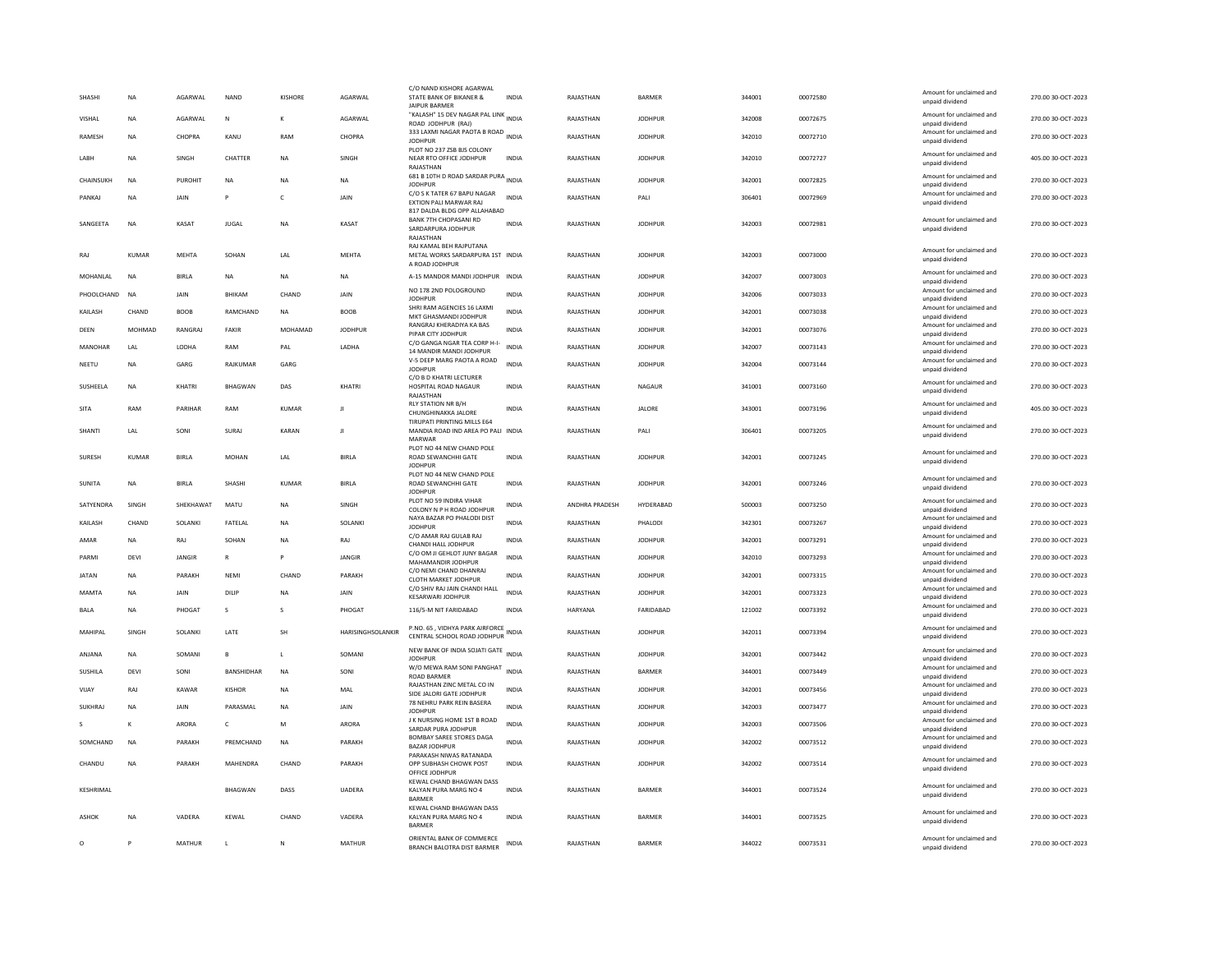| SAROJ            | <b>NA</b>      | JAIN          | <b>DINESH</b>  | <b>NA</b>    | JAIN          | SUGAN CHAND INDORILAL BADA<br>BAZAR UDAIPUR RAJ                                                        | <b>INDIA</b> | RAJASTHAN   | <b>UDAIPUR</b> | 313001 | 00073603 | Amount for unclaimed and<br>unpaid dividend | 270.00 30-OCT-2023 |
|------------------|----------------|---------------|----------------|--------------|---------------|--------------------------------------------------------------------------------------------------------|--------------|-------------|----------------|--------|----------|---------------------------------------------|--------------------|
| PRAKASH          | NA             | JAIN          | NA             | <b>NA</b>    | NA            | SUGAN CHAND INDORILAL BADA<br><b>BAZAR UDAIPUR RAJ</b>                                                 | <b>INDIA</b> | RAJASTHAN   | <b>UDAIPUR</b> | 313001 | 00073604 | Amount for unclaimed and<br>unpaid dividend | 270.00 30-OCT-2023 |
| SANJAY           | NA             | JAIN          | RAIMAI         | <b>NA</b>    | JAIN          | SUGAN CHAND INDORILAL BADA<br><b>BAZAR UDAIPUR RAI</b>                                                 | <b>INDIA</b> | RAJASTHAN   | <b>UDAIPUR</b> | 313001 | 00073605 | Amount for unclaimed and<br>unpaid dividend | 270.00 30-OCT-2023 |
| SATISH           | <b>NA</b>      | <b>INANI</b>  | <b>NA</b>      | <b>NA</b>    | <b>NA</b>     | 32-A KUMBHA NAGAR CHITTOR<br><b>GARH RAJ</b>                                                           | <b>INDIA</b> | RAJASTHAN   | CHITTORGARH    | 312001 | 00073622 | Amount for unclaimed and<br>unpaid dividend | 270.00 30-OCT-2023 |
| PARWATI          | <b>DEVI</b>    | <b>INANI</b>  | <b>DINESH</b>  | <b>NA</b>    | <b>KUMAR</b>  | OLS SUBJIMANDI CHITTOR GARH<br>RAI                                                                     | <b>INDIA</b> | RAJASTHAN   | CHITTORGARH    | 312001 | 00073623 | Amount for unclaimed and<br>unpaid dividend | 270.00 30-OCT-2023 |
| <b>SMITA</b>     | <b>NA</b>      | SHAH          | <b>BHUNESH</b> | <b>KUMAR</b> | SHAH          | 39/B KUMBHA NAGAR<br>CHITTORGARH RAJ                                                                   | <b>INDIA</b> | RAJASTHAN   | CHITTORGARH    | 312001 | 00073630 | Amount for unclaimed and<br>unpaid dividend | 270.00 30-OCT-2023 |
| VINOD            | NA             | PARIKH        | <b>NA</b>      | NA           | NA            | MOHANLAL REMESH CHAND BARA<br><b>BAZAR UDAIPUR</b>                                                     | <b>INDIA</b> | RAJASTHAN   | <b>UDAIPUR</b> | 313001 | 00073674 | Amount for unclaimed and<br>unpaid dividend | 270.00 30-OCT-2023 |
|                  | s              | SHARIMALI     | M              | L.           | SHRIMALI      | 426 SECTOR 11 HIRANMANGRI<br><b>UDAIPUR</b>                                                            | INDIA        | RAJASTHAN   | <b>UDAIPUR</b> | 313001 | 00073682 | Amount for unclaimed and<br>unpaid dividend | 810.00 30-OCT-2023 |
| PRADIP           | <b>NA</b>      | SHARMA        | NAROTTAM       | <b>NA</b>    | л             | 4K-2 SECTOR NO 11 UDAIPUR(RAJ) INDIA                                                                   |              | RAJASTHAN   | <b>UDAIPUR</b> | 313002 | 00073693 | Amount for unclaimed and<br>unpaid dividend | 270.00 30-OCT-2023 |
| BANSHI           | LAL            | <b>INANI</b>  | MOHAN          | LAL          | <b>INANI</b>  | VILL & PO SALERA KALAN VIA<br>KHEMLI DISTT UDAIPUR                                                     | INDIA        | RAJASTHAN   | DELWARA        | 313201 | 00073699 | Amount for unclaimed and<br>unpaid dividend | 270.00 30-OCT-2023 |
| DURGA            | SHANKAR        | DADHICH       | BALDEVJI       | DADHICH      | RETD          | 26/27 MAHAVIR COLONY BEDLA<br><b>ROAD UDAIPUR</b>                                                      | <b>INDIA</b> | RAJASTHAN   | <b>UDAIPUR</b> | 313001 | 00073724 | Amount for unclaimed and<br>unpaid dividend | 405.00 30-OCT-2023 |
| <b>BADRI</b>     | PRASAD         | KHANDELWAL    | <b>NA</b>      | <b>NA</b>    | NA            | C/O H S UPADHYA O-532 AMBA<br>MATA SCHEME UDAIPUR                                                      | <b>INDIA</b> | RAJASTHAN   | <b>UDAIPUR</b> | 313001 | 00073725 | Amount for unclaimed and<br>unpaid dividend | 270.00 30-OCT-2023 |
| KOSHLIYA         | <b>NA</b>      | <b>UDHANI</b> | BHAGWAN        | <b>NA</b>    | <b>UDHANI</b> | E-120 PRATAP NAGAR UDAIPUR                                                                             | <b>INDIA</b> | RAJASTHAN   | <b>UDAIPUR</b> | 313001 | 00073734 | Amount for unclaimed and<br>unpaid dividend | 270.00 30-OCT-2023 |
| SANJAY           | NA             | SINGHVI       | B              | L.           | SINGVI        | TVS BLDG 4L-A PANCHWATI<br><b>UDAIPUR</b>                                                              | <b>INDIA</b> | RAJASTHAN   | UDAIPUR        | 313001 | 00073749 | Amount for unclaimed and<br>unpaid dividend | 270.00 30-OCT-2023 |
| NARENDRA         | SINGH          | <b>BAPNA</b>  | SHANKAR        | LALBAPNA     |               | SHANKAR NIWAS MALDAS STREET<br><b>UDAIPUR</b>                                                          | <b>INDIA</b> | RAJASTHAN   | <b>UDAIPUR</b> | 313001 | 00073773 | Amount for unclaimed and<br>unpaid dividend | 270.00 30-OCT-2023 |
| NARESH           | NA             | KATARIA       | SHYAM          | LAL          | KATARIA       | 55 H-BLOCK SECTOR NO 14 HIRAN INDIA<br>MAGARI UDAIPUR (RAJ)                                            |              | RAJASTHAN   | <b>UDAIPUR</b> | 313002 | 00073793 | Amount for unclaimed and<br>unpaid dividend | 270.00 30-OCT-2023 |
| <b>ASHOK</b>     | <b>KUMAR</b>   | JANI          | BHANWAR        | LAL          | SURANA        | LUCKY BOOK STORE MANIGALI<br>JUGDISH ROAD UDAIPUR                                                      | INDIA        | RAJASTHAN   | <b>UDAIPUR</b> | 313001 | 00073797 | Amount for unclaimed and<br>unpaid dividend | 270.00 30-OCT-2023 |
| VANDNA           | <b>NA</b>      | CHHABRA       | KEWAL          | <b>NA</b>    | CHHABRA       | A-3, FLAT NO.201, ROHINI.<br>VAISHALI APPARTMENTS, SECTOR- INDIA                                       |              | RAJASTHAN   | <b>UDAIPUR</b> | 313002 | 00073813 | Amount for unclaimed and                    | 270.00 30-OCT-2023 |
|                  |                |               |                |              |               | 4. UDAIPUR<br>SIDHARTH HOUSE 2 MAHAVEER                                                                |              |             |                |        |          | unpaid dividend                             |                    |
| DALPAT           | SINGH          | MEHTA         | NA             | NA           | NA            | NAGAR SEC 4 HIRAN MAGRI<br><b>UDAIPUR</b>                                                              | INDIA        | RAJASTHAN   | <b>UDAIPUR</b> | 313001 | 00073817 | Amount for unclaimed and<br>unpaid dividend | 270.00 30-OCT-2023 |
| RAJ              | <b>KUMAR</b>   | KATARIA       | PRAKESH        | <b>NA</b>    | KATARIA       | 1 MOTI MARKET MEENA PADA<br><b>UDAIPUR RAJ</b>                                                         | <b>INDIA</b> | RAJASTHAN   | UDAIPUR        | 313001 | 00073828 | Amount for unclaimed and<br>unpaid dividend | 270.00 30-OCT-2023 |
| SONIA            | D              | GIDVANI       | <b>DINESH</b>  | <b>NA</b>    | GIDANI        | C/O HEMI 19/A ANAND NAGAR<br>FORJET STREET BOMBAY                                                      | <b>INDIA</b> | MAHARASHTRA | MUMBAI         | 400036 | 00073855 | Amount for unclaimed and<br>unpaid dividend | 270.00 30-OCT-2023 |
| <b>SHA</b>       | <b>NA</b>      | DEEPAK        | VIRJI          | <b>NA</b>    | SRVICE        | 6 HARIOM SOCIETY HARI NAGAR<br>DUTI MANDIR BANDONGRI<br>MALAD E BOMBAY                                 | <b>INDIA</b> | MAHARASHTRA | <b>MUMBAI</b>  | 400097 | 00073890 | Amount for unclaimed and<br>unpaid dividend | 270.00 30-OCT-2023 |
| <b>VINCENT</b>   | <b>NA</b>      | SAYANI        | <b>MOHSIN</b>  | <b>NA</b>    | AYANI         | C 39 NORTH B BAY CO OPERATIVE<br>HOUSING SOCIETY JUHU BOMBAY                                           | <b>INDIA</b> | MAHARASHTRA | MUMBAI         | 400049 | 00073912 | Amount for unclaimed and<br>unpaid dividend | 270.00 30-OCT-2023 |
| MOTI             | <b>NA</b>      | CHAINANI      | LEKHRAJ        | CHAINANI     | PROF          | 53 CINEMA WADI OFF LADY<br>JAMSHEDJI ROAD MAHIM                                                        | <b>INDIA</b> | MAHARASHTRA | <b>MUMBAI</b>  | 400016 | 00073944 | Amount for unclaimed and                    | 270.00 30-OCT-2023 |
|                  |                |               |                |              |               | <b>BOMBAY</b><br><b>GOOD LUCK STORES OPP SETHNA</b>                                                    |              |             |                |        |          | unpaid dividend                             |                    |
| RAYSHI           | <b>NA</b>      | SHAH          | MADAN          | <b>NA</b>    | SHAH          | <b>BAKERY CAVES ROAD</b><br>JOGESHWARI EAST BOMBAY                                                     | <b>INDIA</b> | MAHARASHTRA | <b>MUMBAI</b>  | 400060 | 00073984 | Amount for unclaimed and<br>unpaid dividend | 270.00 30-OCT-2023 |
| KUSUM            | <b>NA</b>      | CHHEDA        | RAMNIKLAL      | <b>NA</b>    | CHHEDA        | C/O M/S DAMJI RANSHI & CO OPP<br>POLICE STN KURLA W BOMBAY                                             | <b>INDIA</b> | MAHARASHTRA | <b>MUMBAI</b>  | 400071 | 00074008 | Amount for unclaimed and<br>unpaid dividend | 270.00 30-OCT-2023 |
| ANIL             | <b>KUMAR</b>   | SHRIVASTAVA   | $\overline{R}$ |              | SHRIVASTAVA   | E-14 RAMESHWAR DARSHAN<br>KATRAP MIDC ROAD BADLAPUR<br>(E) DIST - THANE                                | <b>INDIA</b> | MAHARASHTRA | AMBARNATH      | 421503 | 00074010 | Amount for unclaimed and<br>unpaid dividend | 270.00 30-OCT-2023 |
| <b>INDRAPAL</b>  | <b>NA</b>      | <b>KAUR</b>   | MANJIT         | <b>NA</b>    | SINGH         | F1/A6 SECTOR 3 NERUL NEW<br><b>BOMBAY</b>                                                              | <b>INDIA</b> | MAHARASHTRA | <b>MUMBAI</b>  | 400001 | 00074047 | Amount for unclaimed and<br>unpaid dividend | 270.00 30-OCT-2023 |
| AASHISH          | <b>NA</b>      | DEOGADE       | TULSIRAM       | <b>NA</b>    | л             | 19 OLD SNEHANAGAR WARDHA<br><b>ROAD NAGPUR</b>                                                         | INDIA        | MAHARASHTRA | NAGPUR         | 440015 | 00074048 | Amount for unclaimed and<br>unpaid dividend | 270.00 30-OCT-2023 |
| <b>BANSIDHAR</b> | $\overline{A}$ | <b>MISTRY</b> | AMRALAL        | G            | <b>MISTRY</b> | 2/204 SHRADDHA JERBAI WADIA<br>ROAD PAREL BOMBAY<br>23-24 3RD FLOOR POONAWALA                          | <b>INDIA</b> | MAHARASHTRA | <b>MUMBAI</b>  | 400012 | 00074053 | Amount for unclaimed and<br>unpaid dividend | 405.00 30-OCT-2023 |
| <b>ADITI</b>     | <b>NA</b>      | <b>JOSHI</b>  | <b>NA</b>      | <b>NA</b>    | <b>NA</b>     | MANSION (SOMAN BLDG) DR<br>BHALERAO MARG GIRGAUM<br><b>MUMBAI</b>                                      | <b>INDIA</b> | MAHARASHTRA | <b>MUMBAI</b>  | 400004 | 00074063 | Amount for unclaimed and<br>unpaid dividend | 270.00 30-OCT-2023 |
| MAHENDRA         | <b>KUMAR</b>   | <b>MSHAHJ</b> | MAGANLAL       | <b>NA</b>    | SHAHJI        | 701 SALASAR AVENUE SALASAR<br>COMPLEX NEAR NAGAR BHAVAN<br>FATAK ROAD BHAYANDAR (WEST)<br>DIST - THANA | INDIA        | MAHARASHTRA | BHAYANDAR      | 401101 | 00074085 | Amount for unclaimed and<br>unpaid dividend | 270.00 30-OCT-2023 |
| SHIRISH          | YASHWANT       | <b>JOSHI</b>  | YESHWANT       | NA           | <b>JOSHI</b>  | 23-24 3RD FLOOR POONAWALA<br>MANSION (SOMAN BLDG) DR<br>BHALERAO MARG GIRGAUM<br>MUMBAI                | <b>INDIA</b> | MAHARASHTRA | MUMBAI         | 400004 | 00074098 | Amount for unclaimed and<br>unpaid dividend | 270.00 30-OCT-2023 |
| ARVIND           | <b>NA</b>      | MALLYA        | PANDURANG      | DAS          | MALLYAPROF    | 8.9 RADHAMANAS BLDG 5TH<br>ROAD SANTACRUZ EAST BOMBAY                                                  | INDIA        | MAHARASHTRA | <b>MUMBAI</b>  | 400055 | 00074114 | Amount for unclaimed and<br>unpaid dividend | 270.00 30-OCT-2023 |
| <b>DOSHI</b>     | REKHA          | HAMENDRA      | HAMENDRA       | <b>NA</b>    |               | STANDARD METAL WORKS PVT<br>LTD MOGRA VILLAGE ROAD<br>ANDHERI E BOMBAY                                 | <b>INDIA</b> | MAHARASHTRA | <b>MUMBAI</b>  | 400069 | 00074127 | Amount for unclaimed and<br>unpaid dividend | 270.00 30-OCT-2023 |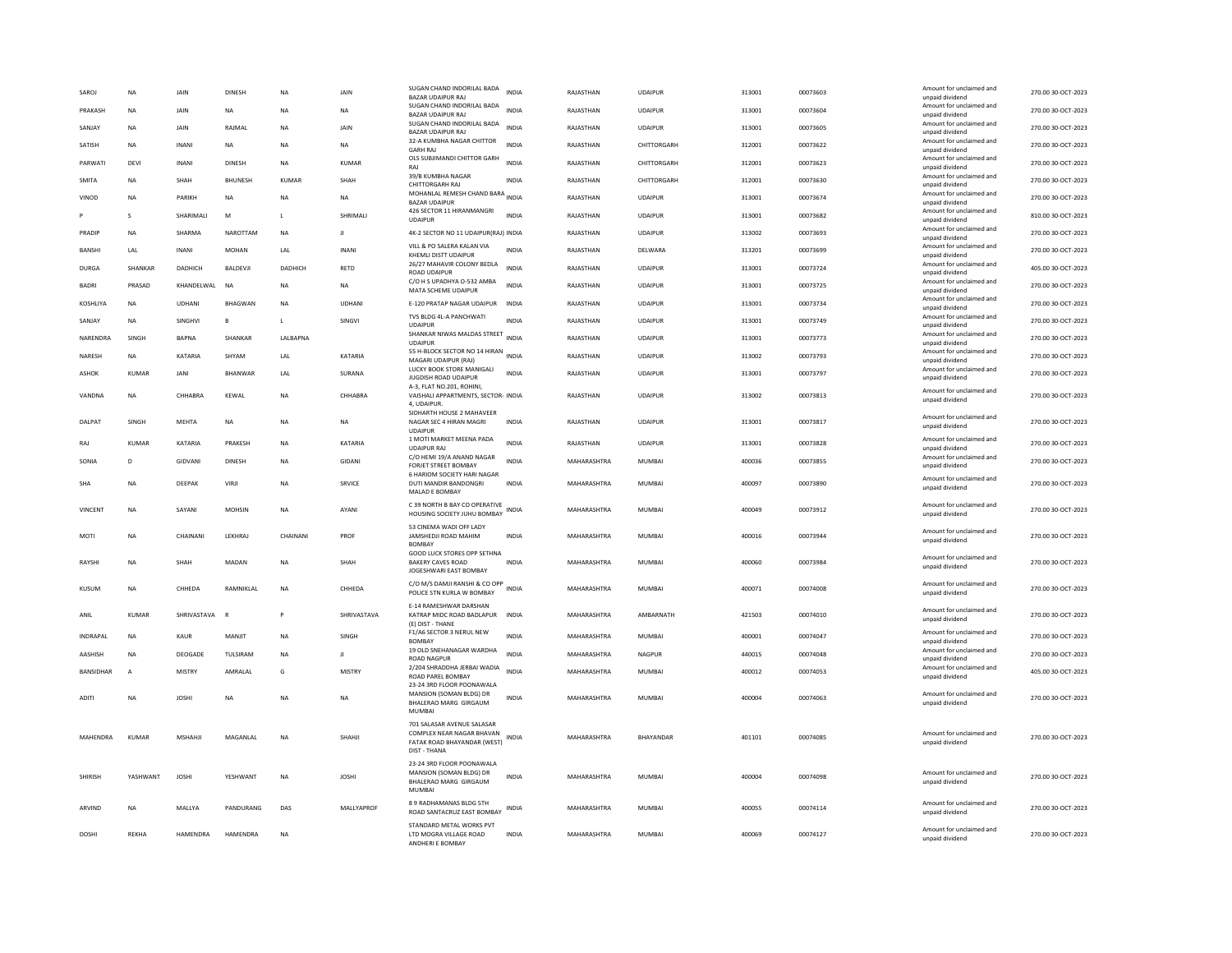|                  | <b>JAYESH</b>           | <b>DOSHI</b>                  | JAYESH            |               | <b>DOSHI</b>   | STANDARD METAL WORKS PVT<br>LTD MOGRA VILLAGE ROAD<br>ANDHERI E BOMBAY                    | <b>INDIA</b> | MAHARASHTRA    | <b>MUMBAI</b>    | 400069 | 00074133 | Amount for unclaimed and<br>unpaid dividend | 270.00 30-OCT-2023 |
|------------------|-------------------------|-------------------------------|-------------------|---------------|----------------|-------------------------------------------------------------------------------------------|--------------|----------------|------------------|--------|----------|---------------------------------------------|--------------------|
|                  |                         |                               |                   |               |                | STANDARD METAL WORKS PVT                                                                  |              |                |                  |        |          | Amount for unclaimed and                    |                    |
|                  | HEMENDRA                | DOSHI                         | HEMENDRA          | <b>NA</b>     |                | LTD MOGRA VILLAGE ROAD<br>ANDHERI E BOMBAY<br>STANDARD METAL WORKS PVT                    | <b>INDIA</b> | MAHARASHTRA    | MUMBAI           | 400069 | 00074134 | unpaid dividend                             | 270.00 30-OCT-2023 |
| SAMIR            | <b>NA</b>               | DOSHI                         | VIIAY             | R             | DOSHI          | LTD MOGRA VILLAGE ROAD<br>ANDHERI E BOMBAY                                                | <b>INDIA</b> | MAHARASHTRA    | MUMBAI           | 400069 | 00074137 | Amount for unclaimed and<br>unpaid dividend | 270.00 30-OCT-2023 |
| DOSHI            | NA                      | SAMIR                         | VIJAY             | ${\sf R}$     | DOSHI          | STANDARD METAL WORKS PVT<br>LTD MOGRA VILLAGE ROAD<br>ANDHERI E BOMBAY                    | INDIA        | MAHARASHTRA    | MUMBAI           | 400069 | 00074138 | Amount for unclaimed and<br>unpaid dividend | 270.00 30-OCT-2023 |
| DHRUMA           | <b>NA</b>               | SHAH                          | <b>NA</b>         | <b>NA</b>     | <b>NA</b>      | SATYA NARAYAN ROAD NEAR<br><b>TEMPLE BHAVNAGAR</b>                                        | <b>INDIA</b> | <b>GUJARAT</b> | BHAVNAGAR        | 364002 | 00074167 | Amount for unclaimed and<br>unpaid dividend | 405.00 30-OCT-2023 |
| <b>JETHANAND</b> | <b>NA</b>               | THAVRANI                      | <b>NA</b>         | <b>NA</b>     | <b>NA</b>      | MOHAN FLOUR MILL NR POLICE<br><b>GATE RANIKA BHAVNAGAR</b>                                | <b>INDIA</b> | <b>GUJARAT</b> | <b>BHAVNAGAR</b> | 364001 | 00074203 | Amount for unclaimed and<br>unpaid dividend | 270.00 30-OCT-2023 |
| ARTIBEN          | <b>NA</b>               | <b>UMRAI IA</b>               | NATVARI AI        | <b>UMRAUA</b> |                | ANAND NAGAR NEW LIG 56<br><b>BHAVNAGAR</b>                                                | <b>INDIA</b> | GUIARAT        | <b>BHAVNAGAR</b> | 364005 | 00074208 | Amount for unclaimed and<br>unpaid dividend | 270.00.30-OCT-2023 |
| PREM             | LATA                    | DEVIJAIN                      | PRAKASH           | CHAND         | JAIN           | C/O JAIN'S DEPARTMENTAL STORE<br>SHOP NO 132 EKTA MARKET<br>SECTOR 45C CHANDIGARH [UT]    | <b>INDIA</b> | CHANDIGARH     | CHANDIGARH       | 160001 | 00074215 | Amount for unclaimed and<br>unpaid dividend | 270.00 30-OCT-2023 |
| RAMABEN          | $\overline{A}$          | SHAH                          | ARVIND            | KUMAR         | SHAH           | ANKUR 515 VIJAYRAJ NAGAR<br>BHAVNAGAR                                                     | <b>INDIA</b> | GUJARAT        | BHAVNAGAR        | 364003 | 00074246 | Amount for unclaimed and<br>unpaid dividend | 270.00 30-OCT-2023 |
| ATUL             | LALIT                   | MANIAR                        | LALIT             | <b>BHAI</b>   | <b>MANIAR</b>  | PLOT NO 535 USHA KUNJ<br><b>MANEKWADI CHOWK</b>                                           | <b>INDIA</b> | <b>GUJARAT</b> | <b>BHAVNAGAR</b> | 364001 | 00074300 | Amount for unclaimed and<br>unpaid dividend | 270.00 30-OCT-2023 |
|                  |                         |                               |                   |               |                | <b>BHAVNAGAR</b><br>SHREE KRUSNA TRADING CO C/14                                          |              |                |                  |        |          |                                             |                    |
| MOTI             | <b>BEN</b>              | PANCHALBHAIK<br><b>UVADIA</b> | PANCHA            | <b>BHAI</b>   | VKUVADIA       | MARKET YARD CHITRA<br>BHAVNAGAR<br>B/15 MADHAV APTTS B/H JAIN                             | <b>INDIA</b> | <b>GUJARAT</b> | BHAVNAGAR        | 364004 | 00074321 | Amount for unclaimed and<br>unpaid dividend | 270.00 30-OCT-2023 |
| HARSHADRAI       | RAMJIBHAI               | MEHTA                         | RAMJI             | BHAGWANJI     | MEHTA          | DERASAR DIAMOND CHOWK<br><b>BHAVNAGAR</b>                                                 | <b>INDIA</b> | GUJARAT        | <b>BHAVNAGAR</b> | 364001 | 00074347 | Amount for unclaimed and<br>unpaid dividend | 270.00 30-OCT-2023 |
| SHAILESHBHAI     | <b>NA</b>               | PATEL                         | ODHAVAJI          | <b>BHAI</b>   | PATEL          | KANT WILLA KANBI WAD TALUKA<br>LATHI DIST AMRELI DAMNAGAR                                 | <b>INDIA</b> | GUJARAT        | DAMNAGAR(AMRELI) | 365220 | 00074377 | Amount for unclaimed and<br>unpaid dividend | 270.00 30-OCT-2023 |
| <b>BHARAT</b>    | <b>NA</b>               | SHAH                          | <b>NA</b>         | <b>NA</b>     | NA             | <b>GANDHI MEDICAL HALL HARIS</b><br><b>ROAD BHAVNAGAR</b>                                 | <b>INDIA</b> | <b>GUJARAT</b> | BHAVNAGAR        | 364001 | 00074400 | Amount for unclaimed and<br>unpaid dividend | 270.00 30-OCT-2023 |
| <b>ILA</b>       | <b>NA</b>               | SHAH                          | <b>JASHWANT</b>   | <b>NA</b>     | RAJ            | 29 LAXMI SOCIETY<br>SURHASHNAGAR RHAVNAGAR                                                | <b>INDIA</b> | <b>GUJARAT</b> | BHAVNAGAR        | 364001 | 00074401 | Amount for unclaimed and<br>unpaid dividend | 270.00 30-OCT-2023 |
| INDRAVADAN       | $\mathsf{P}$            | VORA                          | PARMANAND         | DAS           | RETD           | SHERDIPITH DELA SANKADI<br><b>STREET BHAVNAGAR</b>                                        | <b>INDIA</b> | <b>GUJARAT</b> | BHAVNAGAR        | 364001 | 00074435 | Amount for unclaimed and<br>unpaid dividend | 270.00 30-OCT-2023 |
| PRIYANK          | <b>NA</b>               | DAVE                          | PRAVIN            | N             | DAVE           | 558 SRIKALP JAGDIP VIRANI MARG<br>BHAVNAGAR                                               | <b>INDIA</b> | <b>GUJARAT</b> | BHAVNAGAR        | 364001 | 00074437 | Amount for unclaimed and<br>unpaid dividend | 270.00 30-OCT-2023 |
| VIJAY            | <b>NA</b>               | SHAH                          | <b>NA</b>         | <b>NA</b>     | NA             | GANDHI MEDICAL HARIS ROAD<br>BHAVNAGAR                                                    | <b>INDIA</b> | <b>GUJARAT</b> | BHAVNAGAR        | 364001 | 00074508 | Amount for unclaimed and<br>unpaid dividend | 270.00 30-OCT-2023 |
| SHII PA          | <b>NA</b>               | SHAH                          | <b>NA</b>         | <b>NA</b>     | <b>NA</b>      | GANDHI MEDICAL HARIS ROAD                                                                 | <b>INDIA</b> | GUIARAT        | BHAVNAGAR        | 364001 | 00074509 | Amount for unclaimed and                    | 270.00 30-OCT-2023 |
|                  |                         |                               |                   |               |                | BHAVNAGAR<br>SHRI MANGALIYA A/6 RAMVATIKA                                                 |              |                |                  |        |          | unpaid dividend                             |                    |
| BHUPENDRARAI NA  |                         | CHHAYA                        | NA                | <b>NA</b>     | NA             | TENAMENTS, BEHIND BANSIDHAR<br>SOC., TPS-13, CANAL RD NEAR<br>CHHANI JAKAT NAKA, VADODARA | <b>INDIA</b> | <b>GUJARAT</b> | VADODARA         | 390024 | 00074516 | Amount for unclaimed and<br>unpaid dividend | 270.00 30-OCT-2023 |
| DEEPAK           | $\blacksquare$          | RATHOD                        | JAGJIVANDAS       | <b>NA</b>     | RATHOD         | CHOICE NOVELTY STORS VORA<br><b>BAZAR CHAKUJI LANE</b>                                    | <b>INDIA</b> | <b>GUJARAT</b> | BHAVNAGAR        | 364001 | 00074522 | Amount for unclaimed and                    | 270.00 30-OCT-2023 |
|                  |                         |                               |                   |               |                | <b>BHAVNAGAR</b><br>C-6 MANEK VILA FLATS SHISHU                                           |              |                |                  |        |          | unpaid dividend<br>Amount for unclaimed and |                    |
| JAYANTILAL       | $\overline{\mathbf{S}}$ | VADODARIA                     | SAKARLAL          | <b>NA</b>     | $\cup$         | VIHAR CIRCLA BHAVNAGAR<br>35 B SARITA SOCIETY                                             | <b>INDIA</b> | GUJARAT        | BHAVNAGAR        | 364001 | 00074526 | unpaid dividend<br>Amount for unclaimed and | 540.00 30-OCT-2023 |
| RAVISHANKER      | <b>NA</b>               | DAVE                          | <b>NA</b>         | <b>NA</b>     | <b>NA</b>      | <b>BHAVNAGAR</b><br>2412 3 PARITOSH SBI HO SO                                             | <b>INDIA</b> | <b>GUJARAT</b> | BHAVNAGAR        | 364003 | 00074550 | unpaid dividend                             | 270.00 30-OCT-2023 |
| AMIT             | KUMAR                   | JAIN                          | PARAS             | MAL           | JAIN           | INDUBEN VAISHNAW MARG<br><b>BHAVNAGAR</b>                                                 | INDIA        | GUJARAT        | BHAVNAGAR        | 364001 | 00074556 | Amount for unclaimed and<br>unpaid dividend | 270.00 30-OCT-2023 |
| NITINBHAI        | RAGHAVJIBHAI DOSHI      |                               | <b>NA</b>         | <b>NA</b>     | <b>NA</b>      | C/O BHAGVATI READY MADE<br>STORE M G ROAD BHAVNAGAR                                       | <b>INDIA</b> | <b>GUJARAT</b> | BHAVNAGAR        | 364001 | 00074604 | Amount for unclaimed and<br>unpaid dividend | 270.00 30-OCT-2023 |
| BALWANT          | B                       | <b>GOHIL</b>                  | <b>BACHUBHAI</b>  | <b>NA</b>     | <b>GOHIL</b>   | 342/43 DEVKUNJ BORDIGATE<br><b>BHAVNAGAR NO 5</b>                                         | <b>INDIA</b> | <b>GUJARAT</b> | BHAVNAGAR        | 364005 | 00074612 | Amount for unclaimed and<br>unpaid dividend | 270.00 30-OCT-2023 |
| KISHORKUMAR NA   |                         | <b>BARAIYA</b>                | <b>I ALIIBHAI</b> | <b>NA</b>     | <b>BARAIYA</b> | 92 C RADHESYAM PARK NEAR<br>TALAJA OCTROY BHAVNAGAR                                       | <b>INDIA</b> | GUIARAT        | <b>BHAVNAGAR</b> | 364002 | 00074638 | Amount for unclaimed and<br>unpaid dividend | 270.00 30-OCT-2023 |
| BHADRESH         | <b>NA</b>               | SHAH                          | SHANTILAL         | <b>NA</b>     | SHAH           | SHAH P C VASANWALA BHAYANI<br><b>DELO BHAVNAGAR</b>                                       | <b>INDIA</b> | <b>GUJARAT</b> | BHAVNAGAR        | 364001 | 00074793 | Amount for unclaimed and<br>unpaid dividend | 270.00 30-OCT-2023 |
| SHAHNAJ          | <b>USMANBHAI</b>        | <b>HAMIDANI</b>               | <b>USMAN</b>      | <b>NA</b>     | MOHEMEDBHAI    | STATION ROAD OPP KHATRI S<br>WADI BHAVNAGAR GUJ                                           | <b>INDIA</b> | GUJARAT        | <b>BHAVNAGAR</b> | 364001 | 00074833 | Amount for unclaimed and<br>unpaid dividend | 270.00 30-OCT-2023 |
| <b>GIRISH</b>    | <b>KUMAR</b>            | <b>BPATEL</b>                 | <b>BHOGILAL</b>   | К             | PATEL          | C/O GIRISH TYRES NEAR LATI<br>FUVARA SUTARVAD BHAVNAGAR                                   | INDIA        | GUJARAT        | BHAVNAGAR        | 364001 | 00074850 | Amount for unclaimed and<br>unpaid dividend | 270.00 30-OCT-2023 |
| <b>JASHU</b>     | <b>BENB</b>             | PAVARA                        | BHAVU             | NA            | BHAI           | BOR TALAV ROAD BANK COLONY<br>39 B BHAVNAGAR                                              | <b>INDIA</b> | <b>GUJARAT</b> | BHAVNAGAR        | 364003 | 00074876 | Amount for unclaimed and<br>unnaid dividend | 270.00 30-OCT-2023 |
| ARVIND           | KANTILAL                | VARIYA                        | KANTIAI           | <b>NA</b>     | VARIYA         | M D VARIYA PARA BOTAD                                                                     | <b>INDIA</b> | <b>GUJARAT</b> | <b>BOTAD</b>     | 364710 | 00074992 | Amount for unclaimed and<br>unpaid dividend | 270.00 30-OCT-2023 |
| RAVII            | <b>BHAI</b>             | <b>BVAGHELA</b>               | <b>BACHU</b>      | <b>BHAI</b>   | <b>VAGHELA</b> | PALIYAD ROAD BACKA VAKIL<br>PETROL PAMP BOTAD                                             | <b>INDIA</b> | GUIARAT        | <b>BOTAD</b>     | 364710 | 00075029 | Amount for unclaimed and<br>unpaid dividend | 270.00.30-OCT-2023 |
| <b>RUCHIRA</b>   | N                       | SHAH                          | NALINKUMAR        | <b>NA</b>     | SHAH           | 8 MANSUKH MAHAL NANBHA<br>VADI KALA NALA BHAVNAGAR                                        | <b>INDIA</b> | <b>GUJARAT</b> | BHAVNAGAR        | 364002 | 00075061 | Amount for unclaimed and<br>unpaid dividend | 270.00 30-OCT-2023 |
| POPATBHAI        | $\mathbf{r}$            | PATEL                         | THAKARSHI         | <b>BHAI</b>   | <b>BUSINES</b> | AT PO MOTA SURKA VIA TALUCO<br>SIHOR DIST BHAVNAGAR                                       | <b>INDIA</b> | <b>GUJARAT</b> | SIHOR            | 364240 | 00075108 | Amount for unclaimed and<br>unpaid dividend | 270.00 30-OCT-2023 |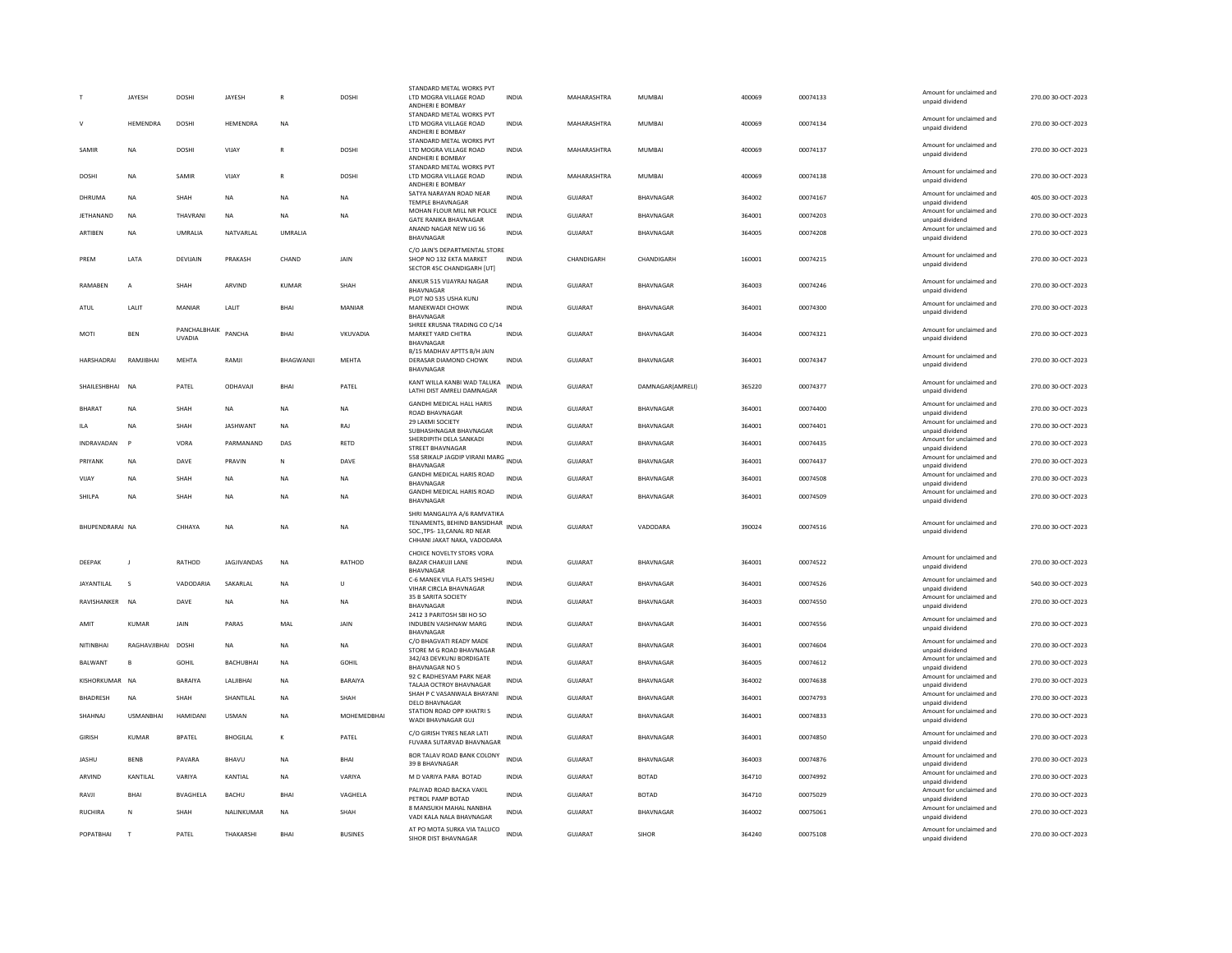| MANJULABEN T                    | <b>IASANI</b>         | THAKARSHI       | <b>NA</b>    | <b>RHA</b>       | AT PO MOTA SURKA VIA TALUCO<br>SIHOR DIST BHAVNAGAR                                                                                 | <b>INDIA</b> | GUIARAT        | <b>SIHOR</b>      | 364240 | 00075109 | Amount for unclaimed and<br>unpaid dividend | 270.00.30-OCT-2023 |
|---------------------------------|-----------------------|-----------------|--------------|------------------|-------------------------------------------------------------------------------------------------------------------------------------|--------------|----------------|-------------------|--------|----------|---------------------------------------------|--------------------|
| THAKARSHIBHAI T                 | PATEL                 | NA              | <b>NA</b>    | NA               | AT PO MOTA SURKA VIA SIHOR<br>DIST BHAVNAGAR                                                                                        | INDIA        | GUJARAT        | SIHOR             | 364240 | 00075121 | Amount for unclaimed and<br>unpaid dividend | 270.00 30-OCT-2023 |
| BHARTI<br>s                     | ZAVERI                | SHANTILAL       | $\mathbf{J}$ | ZAVERI           | DIPAK STORES VORA BAZAR DESAI<br><b>STREET BHAVNAGAR</b>                                                                            | <b>INDIA</b> | GUJARAT        | BHAVNAGAR         | 364001 | 00075165 | Amount for unclaimed and<br>unpaid dividend | 270.00 30-OCT-2023 |
| <b>HAKKARHAI</b><br>N           | <b>THAKKER</b>        | NATURHAI        | <b>NA</b>    | THAKKER          | 6 VIRBHADRA NAGAR NILAMBAG<br><b>CHAWK BHAVNAGAR</b>                                                                                | <b>INDIA</b> | GUIARAT        | <b>BHAVNAGAR</b>  | 364001 | 00075167 | Amount for unclaimed and<br>unpaid dividend | 270.00 30-QCT-2023 |
| <b>HITESH</b>                   | PATEL                 | <b>JITENDRA</b> | <b>NA</b>    | <b>KUMAR</b>     | CHACHAD STREET KANBIWAD<br>BHAVNAGAR<br>C/O BATUK BHAI DEVCHAND BHAI                                                                | <b>INDIA</b> | <b>GUJARAT</b> | <b>BHAVNAGAR</b>  | 364001 | 00075208 | Amount for unclaimed and<br>unpaid dividend | 270.00 30-OCT-2023 |
| NIRMAI AREN<br>$\overline{B}$   | <b>THAKKAR</b>        | BATUKBHAI       | D            | <b>THAKKAR</b>   | NEAR DENA BANK MAIN BAZAR INDIA<br>TO DHARI DIST AMRELI                                                                             |              | GUJARAT        | <b>MANEK PARA</b> | 365640 | 00075315 | Amount for unclaimed and<br>unpaid dividend | 270.00 30-OCT-2023 |
| <b>JAGDISH</b><br><b>RAKASH</b> | BHAIRUPARELIA JAGDISH |                 | <b>BHAI</b>  | PRUPRELIA        | C/O BHAVANI TRADING CO NEAR<br>NEAR DENA BANK BAZAR TO<br>DHARI DIST AMRELI                                                         | <b>INDIA</b> | <b>GUJARAT</b> | <b>MANEK PARA</b> | 365640 | 00075316 | Amount for unclaimed and<br>unpaid dividend | 270.00 30-OCT-2023 |
| <b>RAKSH</b>                    | THAKKAR               | JAGDISH         | CHANDRA      | THAKKAR          | C/O DEV CHAND BHAI TIDABHAI<br>BAZAR TO DHARI DIST AMRELI<br>MAIN BAZAR T D AMRELI                                                  | INDIA        | GUJARAT        | <b>MANEK PARA</b> | 365640 | 00075317 | Amount for unclaimed and<br>unpaid dividend | 270.00 30-OCT-2023 |
| RUPAREN<br>RASIKRHAI            | <b>THAKKAR</b>        | <b>NA</b>       | <b>NA</b>    | <b>NA</b>        | A/12 KUNAL APARTMENTS<br><b>GHOGHA CIRCLE BHAVNAGAR</b>                                                                             | <b>INDIA</b> | GUIARAT        | <b>BHAVNAGAR</b>  | 364001 | 00075340 | Amount for unclaimed and<br>unpaid dividend | 270.00 30-OCT-2023 |
| VIMAL<br>B                      | SHAH                  | <b>BHUPAT</b>   | NA           | RAY              | C/O BHUPAT RAY SHANTILAL<br>BEHIND DANAPITH BHAVNAGAR                                                                               | INDIA        | GUJARAT        | BHAVNAGAR         | 364001 | 00075375 | Amount for unclaimed and<br>unpaid dividend | 270.00 30-OCT-2023 |
| PRAVINA<br><b>JYANTILAL</b>     | MEHTA                 | NA              | NA           | NA               | <b>MAHABAL &amp; BROTHERS</b><br>DANAPITH BHAVNAGAR<br><b>BHAGWATI KRUPA OPP</b>                                                    | <b>INDIA</b> | <b>GUJARAT</b> | BHAVNAGAR         | 364001 | 00075420 | Amount for unclaimed and<br>unpaid dividend | 270.00 30-OCT-2023 |
| BHANULAXMI                      | CHOKSHI               | <b>KISHOR</b>   | <b>NA</b>    | <b>KUMAR</b>     | HOMEGUARDS OFFICE MAHUVA INDIA<br>ROAD SAVARKUNDLA                                                                                  |              | <b>GUJARAT</b> | SAVARKUNDLA       | 364515 | 00075436 | Amount for unclaimed and<br>unpaid dividend | 270.00 30-OCT-2023 |
| KISHORKUMAR N                   | CHOKSHI               | NA              | NA           | NA               | <b>BHAGWATI KRUPA OPP</b><br>HOMEGUARDS OFFICE MAHUVA INDIA<br>ROAD SAVARKUNDLA                                                     |              | <b>GUJARAT</b> | SAVARKUNDLA       | 364515 | 00075437 | Amount for unclaimed and<br>unpaid dividend | 270.00 30-OCT-2023 |
| GOPIBEN<br>NA                   | TALREJA               | SHYAMLAL        | NA           | TALREJA          | D-5 SALI COLONY HILL DRIVE<br><b>BHAVNAGAR</b>                                                                                      | <b>INDIA</b> | GUJARAT        | BHAVNAGAR         | 364002 | 00075481 | Amount for unclaimed and<br>unpaid dividend | 270.00 30-OCT-2023 |
| HINA<br>NA                      | MEHTA                 | VIJAY           | B            | MEHTA            | C/O S K SHAH DHANBAI MA<br>CHOWK DIS BHAVNAGAR TALAJA                                                                               | <b>INDIA</b> | GUJARAT        | TALAJA            | 364140 | 00075490 | Amount for unclaimed and<br>unpaid dividend | 270.00 30-OCT-2023 |
| ASHOK<br>NA                     | TRIVEDI               | NA              | <b>NA</b>    | NA               | NEAR GAYATRI MANDIR<br>JAFARABU ROAD RAJULA CITY<br><b>DIST AMRELI</b>                                                              | <b>INDIA</b> | GUJARAT        | RAJULA            | 365560 | 00075499 | Amount for unclaimed and<br>unpaid dividend | 270.00 30-OCT-2023 |
| ARUN<br>NA                      | SHAH                  | KANTILAL        | <b>NA</b>    | SHAH             | HASMUKH STORES PARA BOTAD INDIA                                                                                                     |              | GUJARAT        | <b>BOTAD</b>      | 364710 | 00075525 | Amount for unclaimed and<br>unpaid dividend | 270.00 30-OCT-2023 |
| ABBASBHAI<br><b>NA</b>          | <b>BHURANI</b>        | NOORMAHMAD      | <b>NA</b>    |                  | MEMBER S OF DIST PANCHAYAT<br>JAWAHAR CHOWK TALAJA                                                                                  | <b>INDIA</b> | <b>GUJARAT</b> | TALAJA            | 364140 | 00075549 | Amount for unclaimed and<br>unpaid dividend | 270.00 30-OCT-2023 |
| HARASHABEN NA                   | CHHAYA                | BHUPENDRA       | <b>NA</b>    | RAI              | SHRI MANGALIYA, A/6 RAMVATIKA<br>TENAMENTS BEHIND BANSIDHAR<br>SOC., TPS - 13 CANAL ROAD, NEAR INDIA<br>CHHANI JAKLAT NAKA VADODARA |              | <b>GUJARAT</b> | VADODARA          | 390024 | 00075598 | Amount for unclaimed and<br>unpaid dividend | 270.00 30-OCT-2023 |
| <b>TARABEN</b><br>SHAH          | P                     | <b>NA</b>       | <b>NA</b>    | <b>NA</b>        | C/O PRATAP RAI HIRA CHAND<br>SHAH VORA STREET SAKAR LAL<br>FOJADAR KHANCHA BHAVNAGAR                                                | <b>INDIA</b> | <b>GUJARAT</b> | BHAVNAGAR         | 364001 | 00075609 | Amount for unclaimed and<br>unpaid dividend | 270.00 30-OCT-2023 |
| PANKAJBHAI<br>$\mathsf{C}$      | MAVANI                | CHANDU          | BHAI         |                  | C/O N G MAVANI 11 ANJALI SOC<br>ATA BHAI RD OPP CENTRAL SALT INDIA<br><b>BHAVNAGAR</b>                                              |              | GUJARAT        | BHAVNAGAR         | 364002 | 00075661 | Amount for unclaimed and<br>unpaid dividend | 270.00 30-OCT-2023 |
| RAMESHCHAND<br>PRASHANT<br>RA   | SHAH                  | RAMESH          | NA           | CHANDRA          | PLOT NO 13 B MAHAVIR BHUVAN<br>RAMA BAUG ANANTWADI<br>BHAVNAGAR                                                                     | <b>INDIA</b> | GUJARAT        | BHAVNAGAR         | 364002 | 00075687 | Amount for unclaimed and<br>unpaid dividend | 270.00 30-OCT-2023 |
| JITENDRAKUMA<br>SANGITA         | SHAH                  | <b>IITENDRA</b> | <b>NA</b>    | KUMAR            | PLOT NO 13 B MAHAVIR BHUVAN<br>RAMA BAUG ANANTWADI<br>BHAVNAGAR                                                                     | <b>INDIA</b> | <b>GUJARAT</b> | BHAVNAGAR         | 364002 | 00075688 | Amount for unclaimed and<br>unpaid dividend | 270.00 30-OCT-2023 |
| MUKATA<br><b>BEN</b>            | SKHALAPADA            | NA              | <b>NA</b>    | NA               | C/O HIMATLAL SHAMJI BHAI<br>RAVANI AZAD CHOWK SAVAR<br>KUNDLA                                                                       | INDIA        | GUJARAT        | SAVARKUNDLA       | 364515 | 00075705 | Amount for unclaimed and<br>unpaid dividend | 270.00 30-OCT-2023 |
| VALIBHAI<br><b>NA</b>           | <b>IIVARHAI</b>       | <b>IIVARHAI</b> | <b>NA</b>    | <b>RETD</b>      | BHAD ROAD TALUKA MAHUVA<br>DIST BHAVNAGAR                                                                                           | <b>INDIA</b> | <b>GUJARAT</b> | <b>SIHOR</b>      | 364295 | 00075706 | Amount for unclaimed and<br>unpaid dividend | 405.00 30-OCT-2023 |
| RAJESH<br><b>NA</b>             | PAREKH                | MAHENDRA        | <b>NA</b>    | BHAI             | MAHENDRA BHUVAN KAPAD<br><b>BAZAR BHAVNAGAR</b>                                                                                     | <b>INDIA</b> | <b>GUJARAT</b> | BHAVNAGAR         | 364001 | 00075709 | Amount for unclaimed and<br>unpaid dividend | 270.00 30-OCT-2023 |
| NA<br>JAYESH                    | THAKKAR               | ANIL            | <b>NA</b>    | BHAI             | MANEKVILA FLAT B/5 SHISUVIHAR INDIA<br><b>CIRCLE BHAVNAGAR</b>                                                                      |              | GUJARAT        | BHAVNAGAR         | 364001 | 00075730 | Amount for unclaimed and<br>unpaid dividend | 270.00 30-OCT-2023 |
| NIGAM<br>MAVJI                  | GAJERA                | MAVJI           | NA           | ARJAN            | C/O DHORAJI TALUKA SAHKARI<br>KHARID VENCHAN SANGH LTD<br>OPP OLD BHAGWAT HIGH SCHOOL INDIA<br>AT DHORAJI GUJARAT DIST RAKOT        |              | GUJARAT        | DHORAJI           | 360410 | 00075766 | Amount for unclaimed and<br>unpaid dividend | 270.00 30-OCT-2023 |
| KANTABEN<br>ZINABHAI            | RAJPARA               | ZINABHAI        | <b>NA</b>    | NAGJIBHAI        | CHETAN SAHAJANAND SOCIETY<br>DHASA JN DIST BHAVNAGAR                                                                                | <b>INDIA</b> | GUJARAT        | <b>BOTAD</b>      | 364740 | 00075767 | Amount for unclaimed and<br>unpaid dividend | 270.00 30-OCT-2023 |
| <b>JIVANBHAI</b><br>NAGJIBHAI   | RAJPARA               | NAGJIBHA        | <b>NA</b>    | <b>JERAMBHAI</b> | DHASA GAM DIST BHAVNAGAR                                                                                                            | INDIA        | <b>GUJARAT</b> | <b>BOTAD</b>      | 364730 | 00075768 | Amount for unclaimed and<br>unpaid dividend | 270.00 30-OCT-2023 |
| NAGIIRHAI<br>NAKUBHAI           | RAIPARA               | NAGIIRHAI       | <b>NA</b>    | <b>IFRAMBHAI</b> | DHASA GAM DIST BHAVNAGAR                                                                                                            | <b>INDIA</b> | GUIARAT        | <b>BOTAD</b>      | 364730 | 00075769 | Amount for unclaimed and<br>unpaid dividend | 270.00 30-OCT-2023 |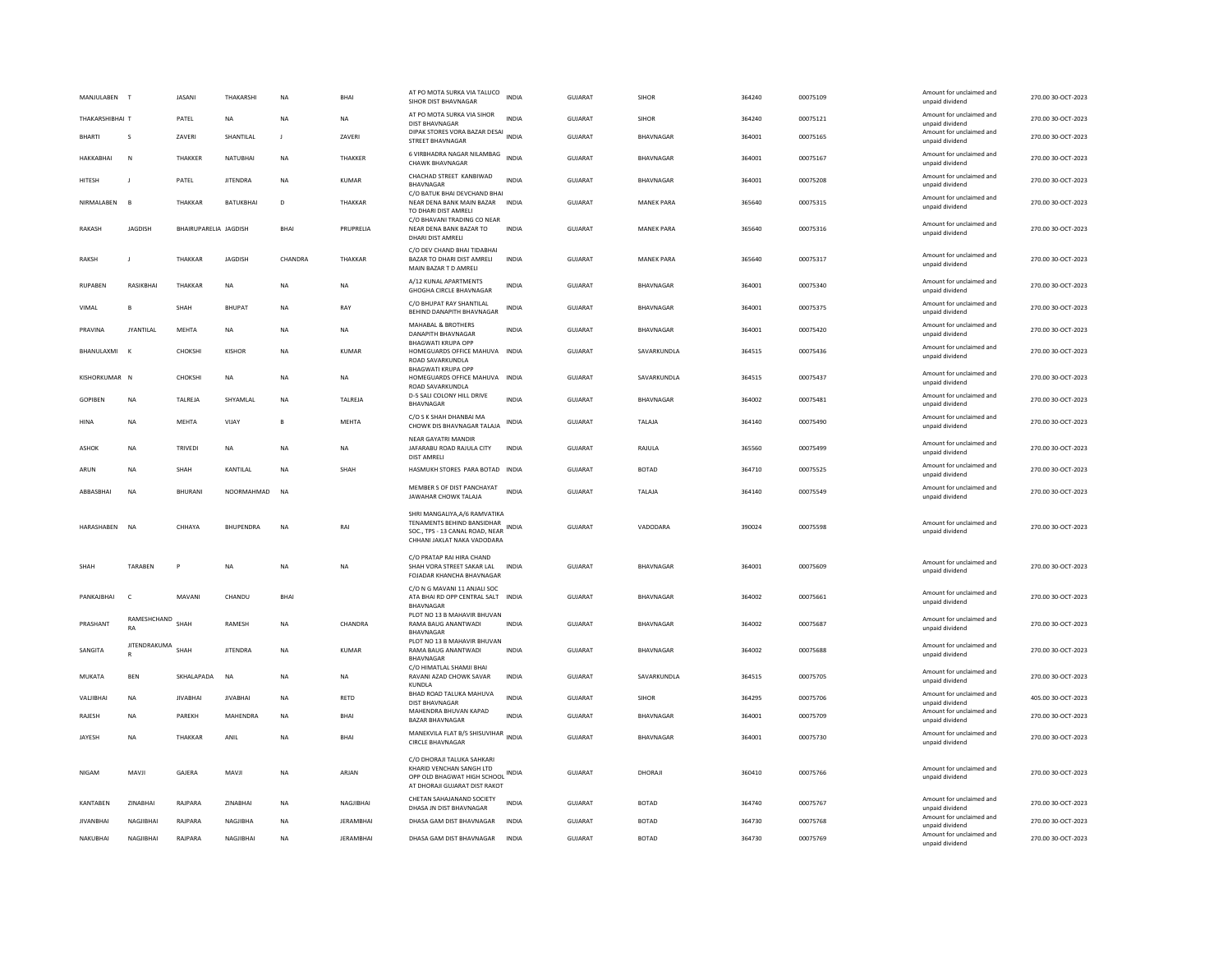| PRADIPKUMAR          | M                      | PATEL                | MAKODBHAI        | PATEL       |                  | JAY JALARAM STORE TILAK<br>CHOWK D BHAVNAGAR AT TALAJA INDIA                                                         |              | <b>GUJARAT</b> | TALAJA              | 364140 | 00075828 | Amount for unclaimed and<br>unpaid dividend | 270.00 30-OCT-2023 |
|----------------------|------------------------|----------------------|------------------|-------------|------------------|----------------------------------------------------------------------------------------------------------------------|--------------|----------------|---------------------|--------|----------|---------------------------------------------|--------------------|
| SHIVLAL              | M                      | PATEL                | NA               | <b>NA</b>   | NA               | C/O TULSHI REDIMEID STORS<br>BOTAD DIN DAYAL CHOWK<br><b>HANUMAN GATE</b>                                            | INDIA        | GUJARAT        | <b>BOTAD</b>        | 364710 | 00075861 | Amount for unclaimed and<br>unpaid dividend | 270.00 30-OCT-2023 |
| AVASHARRHAI          | <b>B</b>               | DHOLU                | <b>NA</b>        | <b>NA</b>   | <b>NA</b>        | TO ASALPUR TA JASDAN DI<br>RAJKOT                                                                                    | <b>INDIA</b> | GUIARAT        | RAIKOT              | 360055 | 00075866 | Amount for unclaimed and<br>unpaid dividend | 270.00 30-OCT-2023 |
| <b>JAGRTI</b>        | <b>NA</b>              | <b>BHATT</b>         | CHANDRAKANT      | <b>NA</b>   | <b>BHATT</b>     | 22 GUJ HOUSING RADHA RAMAN<br>NEAR COLLEGE SAVARKUNDLA                                                               | <b>INDIA</b> | <b>GUJARAT</b> | SAVARKUNDLA         | 364515 | 00075899 | Amount for unclaimed and<br>unpaid dividend | 270.00 30-OCT-2023 |
| CHHOTALAL            | H                      | <b>BORISAKAF</b>     | HARISANKAR       | <b>NA</b>   | <b>BORISAKAR</b> | PIPLA VALI SERY DEVLA GATE<br>SAVARKUNDLA                                                                            | <b>INDIA</b> | <b>GUJARAT</b> | SAVARKUNDLA         | 364515 | 00075905 | Amount for unclaimed and<br>unpaid dividend | 270.00 30-OCT-2023 |
| <b>MUKTABEN</b>      | K                      | BAGSARIYA            | KANTILAL         | <b>NA</b>   | BAGSARIYA        | NEAR JAIN TEMPLE SAVAR<br>KUNDLA                                                                                     | <b>INDIA</b> | <b>GUJARAT</b> | SAVARKUNDLA         | 364515 | 00075912 | Amount for unclaimed and<br>unpaid dividend | 270.00 30-OCT-2023 |
| SHANTILAL            | $\mathsf{C}$           | <b>RUPAREL</b>       | CHHAGANI AI      | N           | RUPAREL          | C/O RUPAREL GENERAL STORES<br>40 VIVEKANAND MARKET<br>SAVARKUNDLA                                                    | <b>INDIA</b> | <b>GUJARAT</b> | SAVARKUNDLA         | 364515 | 00075947 | Amount for unclaimed and<br>unpaid dividend | 270.00 30-OCT-2023 |
| MAGANLAL             | B                      | SANGHVI              | NA               | <b>NA</b>   | <b>NA</b>        | K T SHAH ROAD KUTCH MANDVI                                                                                           | <b>INDIA</b> | <b>GUJARAT</b> | MANDVI              | 370465 | 00076009 | Amount for unclaimed and<br>unpaid dividend | 270.00 30-OCT-2023 |
| PARBAT               | G                      | PATEL                | GELA             | RAMJI       | PATEL            | MOTOWAS RAHPAR KUTCH GUJ                                                                                             | INDIA        | GUJARAT        | KUKMA               | 370165 | 00076010 | Amount for unclaimed and<br>unpaid dividend | 270.00 30-OCT-2023 |
| RANJITSINH           | <b>NA</b>              | RATHOD               | PRARHATSINH      | RATHOD      |                  | D 146 GMDC COLONY SKV NAGAR<br>TA LAKHPAT                                                                            | <b>INDIA</b> | GUIARAT        | NAKHTRANA           | 370601 | 00076011 | Amount for unclaimed and<br>unpaid dividend | 270.00 30-OCT-2023 |
| <b>JAYANTHI</b>      | BAI                    | SEKAR                | G                | <b>NA</b>   | SEKAR            | C/O SHRI M C SHADURAM NO 62 I<br>MAIN ROAD II STAGE SOMU VIDYA INDIA<br>NIVAS GOWTHAMAPURAM<br>ULSOOR POST BANGALORE |              | KARNATAKA      | BANGALORE           | 560008 | 00076022 | Amount for unclaimed and<br>unpaid dividend | 810.00 30-OCT-2023 |
| <b>BHAVESH</b>       | $\mathsf{C}$           | SHAH                 | CHHOTALAL        | <b>NA</b>   | SHAH             | THREE WINDOW DAILY NEAR LAL INDIA<br><b>BUNGLOW KUTCH MANDV</b>                                                      |              | <b>GUJARAT</b> | MANDVI              | 370465 | 00076029 | Amount for unclaimed and<br>unpaid dividend | 270.00 30-OCT-2023 |
| <b>KANAK</b>         | G                      | SHAH                 | GOPAL            | <b>NA</b>   | SHAH             | 2 AJAYARATNA BUILDING SECOND<br>FLOOR STATION ROAD BHUJ                                                              | <b>INDIA</b> | <b>GUJARAT</b> | BHUJ                | 370001 | 00076043 | Amount for unclaimed and<br>unpaid dividend | 270.00 30-OCT-2023 |
| HARSHABEN            | R                      | SHAH                 | RAJESH           | <b>NA</b>   | JASARAJ          | C/O R G BROTHERS BHID BAZAR<br><b>BHUJ KUTCH</b>                                                                     | INDIA        | GUJARAT        | BHUJ                | 370001 | 00076129 | Amount for unclaimed and<br>unpaid dividend | 270.00 30-OCT-2023 |
| CHAMPAK              | <b>NA</b>              | PAWANI               | NA               | <b>NA</b>   | NA               | 212 LANGA 8T BHUJ                                                                                                    | <b>INDIA</b> | <b>GUJARAT</b> | BHUJ                | 370001 | 00076147 | Amount for unclaimed and<br>unpaid dividend | 270.00 30-OCT-2023 |
| HEMLATA              | NA                     | PARIKH               | NAVNITLAL        | <b>NA</b>   | PARIKH           | DR MARKAND S CLINIC BLOCK 2<br>MIG FLATS KARELI BAG BARODA                                                           | <b>INDIA</b> | GUJARAT        | VADODARA            | 390018 | 00076198 | Amount for unclaimed and<br>unpaid dividend | 270.00 30-OCT-2023 |
| HARI                 | RHAI                   | <b>JETHABHAIPATE</b> | <b>JETHABHAI</b> | <b>NA</b>   | PATEL            | RIKHAY STREET BARODA                                                                                                 | INDIA        | <b>GUJARAT</b> | ANKLAVE             | 388540 | 00076228 | Amount for unclaimed and<br>unpaid dividend | 270.00 30-OCT-2023 |
| HANSABEN             | RAMNIKLAL              | THAKKER              | RAMNIKLAL        | <b>NA</b>   | <b>THAKKER</b>   | C/O PRITI GARMENTS ZALA ROAD<br><b>DHRANGADHRA</b>                                                                   | <b>INDIA</b> | <b>GUJARAT</b> | DHRANGADHRA         | 363310 | 00076263 | Amount for unclaimed and<br>unpaid dividend | 270.00 30-OCT-2023 |
| ISHWARLAL            | N                      | PATEL                | Ν                | G           | PATELRETD        | 63 JAWAHAR SOCIETY VIS NAGAR<br>INDIA<br>NG DT MEHSANA GUJARAT                                                       |              | <b>GUJARAT</b> | VISNAGAR            | 384315 | 00076310 | Amount for unclaimed and<br>unpaid dividend | 270.00 30-OCT-2023 |
| SANGEETA             | $\mathbf{B}$           | SHAH                 | <b>NA</b>        | <b>NA</b>   | NA               | 4 UDYA APARTMENT HIRAJAIN<br>SOCIETY RAMNAGAR SABARMATI INDIA<br>AHMEDABAD                                           |              | GUJARAT        | AHMEDABAD           | 380005 | 00076373 | Amount for unclaimed and<br>unpaid dividend | 270.00 30-OCT-2023 |
| CHUNILAL             | SHAMAJIBHAI            | PATEL                | SHAMAJIBHAI      | J           | PATEL            | 1 VIVEKANAND SOCIETY MADASA<br>SABARKANTHA GUJARAT                                                                   | <b>INDIA</b> | <b>GUJARAT</b> | MODASA              | 383315 | 00076383 | Amount for unclaimed and<br>unpaid dividend | 270.00 30-OCT-2023 |
| KANAIYALAL           | <b>NA</b>              | PATEL                | RANSHODLAL       | NA          | PATEL            | 4 A RAMJYOT SOCIETY NR<br>MIRAMBICA ROAD NARANPURA INDIA<br>AHMEDABAD                                                |              | GUJARAT        | AHMEDABAD           | 380013 | 00076410 | Amount for unclaimed and<br>unpaid dividend | 270.00 30-OCT-2023 |
| SHAKARI              | BEN                    | ROZA                 | RANCHHODBHAI     | s           | <b>OZA</b>       | TENAMANT NO 829 H I G<br><b>GUJARAT HOUSING BOARD</b><br>SECTOR 27 GANDHINAGAR                                       | <b>INDIA</b> | <b>GUJARAT</b> | <b>GANDHI NAGAR</b> | 382027 | 00076439 | Amount for unclaimed and<br>unpaid dividend | 540.00 30-OCT-2023 |
| <b>RAMESH</b>        | <b>BHAI</b>            | SHANDHAVLALP<br>ATEL | SHANDHAVLAL      | <b>NA</b>   | PATEL            | TO HADARA TAL VIJAPUR DI DI<br>MEHSANA                                                                               | <b>INDIA</b> | GUIARAT        | DELVADA             | 382825 | 00076451 | Amount for unclaimed and<br>unpaid dividend | 270.00 30-OCT-2023 |
| SUMAN                | CHANDRA                | CHHOTALALRAV<br>AL   | CHOTALAL         | RAVAL       | RETD             | 92 RADHA SHYAM NAGAR<br>SHARISHA ROAD KALOL<br>AHMFDARAD                                                             | <b>INDIA</b> | <b>GUJARAT</b> | AHMEDABAD           | 380001 | 00076465 | Amount for unclaimed and<br>unpaid dividend | 270.00 30-OCT-2023 |
| YOGESHKUMAR DAHYALAL |                        | <b>SUTHAR</b>        | OAHYALAL         | s           | SUTHAR           | PLOT NO 411/2 SECTOR 28<br>GANDHINAGAR                                                                               | <b>INDIA</b> | <b>GUJARAT</b> | <b>GANDHI NAGAR</b> | 382028 | 00076496 | Amount for unclaimed and<br>unpaid dividend | 270.00 30-OCT-2023 |
| NATHLAL              | NARANDAS               | PATEL                | NARANDAS         | <b>NA</b>   | <b>DUNGARDAS</b> | AT PO DHAMSANA TA KALOL DIST<br>MESHANA                                                                              | <b>INDIA</b> | <b>GUJARAT</b> | KALOL               | 382740 | 00076538 | Amount for unclaimed and<br>unpaid dividend | 270.00 30-OCT-2023 |
| <b>TRIVEDI</b>       | <b>BHASKER</b>         | KUMAR                | TRIVEDI          | AMRITBHAI   |                  | C/O D G YAGNIK A-3 ARPAN<br>APARTMENT NEHRU PARK<br>VASTRAPUR AHMEDABAD                                              | <b>INDIA</b> | <b>GUJARAT</b> | AHMEDABAD           | 380015 | 00076559 | Amount for unclaimed and<br>unpaid dividend | 270.00 30-OCT-2023 |
| MOHMMED              | AYUB                   | SABUWALA             | ABUBAKAR         | <b>NA</b>   | VORA             | ABDUL REHMAN STREET<br>VAHORWAD PRANTIJ SK                                                                           | <b>INDIA</b> | GUJARAT        | SONASAN             | 383205 | 00076585 | Amount for unclaimed and<br>unpaid dividend | 540.00 30-OCT-2023 |
| MAHENDRAKU<br>MAR    |                        | VALAND               | SOMNATH          | <b>NA</b>   | VALAND           | SECTOR 27 BLOCK 859 GUJ HAG<br>BRD SOMNATH BHAVAN NR DSP<br>OFFICE GANDHI NAGAR                                      | <b>INDIA</b> | GUJARAT        | <b>GANDHI NAGAR</b> | 382027 | 00076588 | Amount for unclaimed and<br>unpaid dividend | 405.00 30-OCT-2023 |
| <b>GIRISHBHAI</b>    | VITHALBHAI             | PATEL                | VITHAL           | <b>NA</b>   | <b>BHAI</b>      | 16 OLD GANJ NAZAR PATEL<br>MANSA N G                                                                                 | <b>INDIA</b> | GUJARAT        | DELVADA             | 382845 | 00076656 | Amount for unclaimed and<br>unpaid dividend | 135.00 30-OCT-2023 |
| NAVINCHANDRA NA      |                        | KHARADI              | PREMI            | <b>RHAI</b> | KHARADI          | BLOCK NO 187/1 SECTOR 30<br><b>GANDHINAGAR</b>                                                                       | <b>INDIA</b> | <b>GUJARAT</b> | <b>GANDHI NAGAR</b> | 382030 | 00076707 | Amount for unclaimed and<br>unpaid dividend | 270.00 30-OCT-2023 |
| KEWAL                | <b>NA</b>              | ANAND                | KISHAN           | CHAND       | ANAND            | 734/2 INDERNAGAR AMBALA CITY INDIA<br>(HARYANA)                                                                      |              | <b>HARYANA</b> | AMBALA CITY         | 134001 | 00076716 | Amount for unclaimed and<br>unpaid dividend | 270.00 30-OCT-2023 |
| <b>NISHA</b>         | <b>NA</b>              | ANAND                | KEWAL            | NA          | ANAND            | 734/2 INDERNAGAR AMBALA CITY<br>INDIA<br>(HARYANA)                                                                   |              | HARYANA        | AMBALA CITY         | 134001 | 00076717 | Amount for unclaimed and<br>unpaid dividend | 270.00 30-OCT-2023 |
| HIRABEN              | RANCHHODBHAI CHAUDHARI |                      | RANCHHOD         | BHAI        | CHAUDHARI        | 621 G H B EKTA COLONY SECTOR<br>27 GANDHINAGAR                                                                       | <b>INDIA</b> | GUJARAT        | <b>GANDHI NAGAR</b> | 382027 | 00076720 | Amount for unclaimed and<br>unpaid dividend | 270.00 30-OCT-2023 |
| ANIT                 | $\blacksquare$         | <b>RHAVSAR</b>       | <b>IFFTFNDRA</b> | KUMAR       | CBHAVSAR         | TO PETHAPUR NEAR IAINDERASAR INDIA<br>GANDHINAGAR                                                                    |              | <b>GUJARAT</b> | PEHTAPUR            | 382610 | 00076738 | Amount for unclaimed and<br>unpaid dividend | 270.00 30-OCT-2023 |
|                      |                        |                      |                  |             |                  |                                                                                                                      |              |                |                     |        |          |                                             |                    |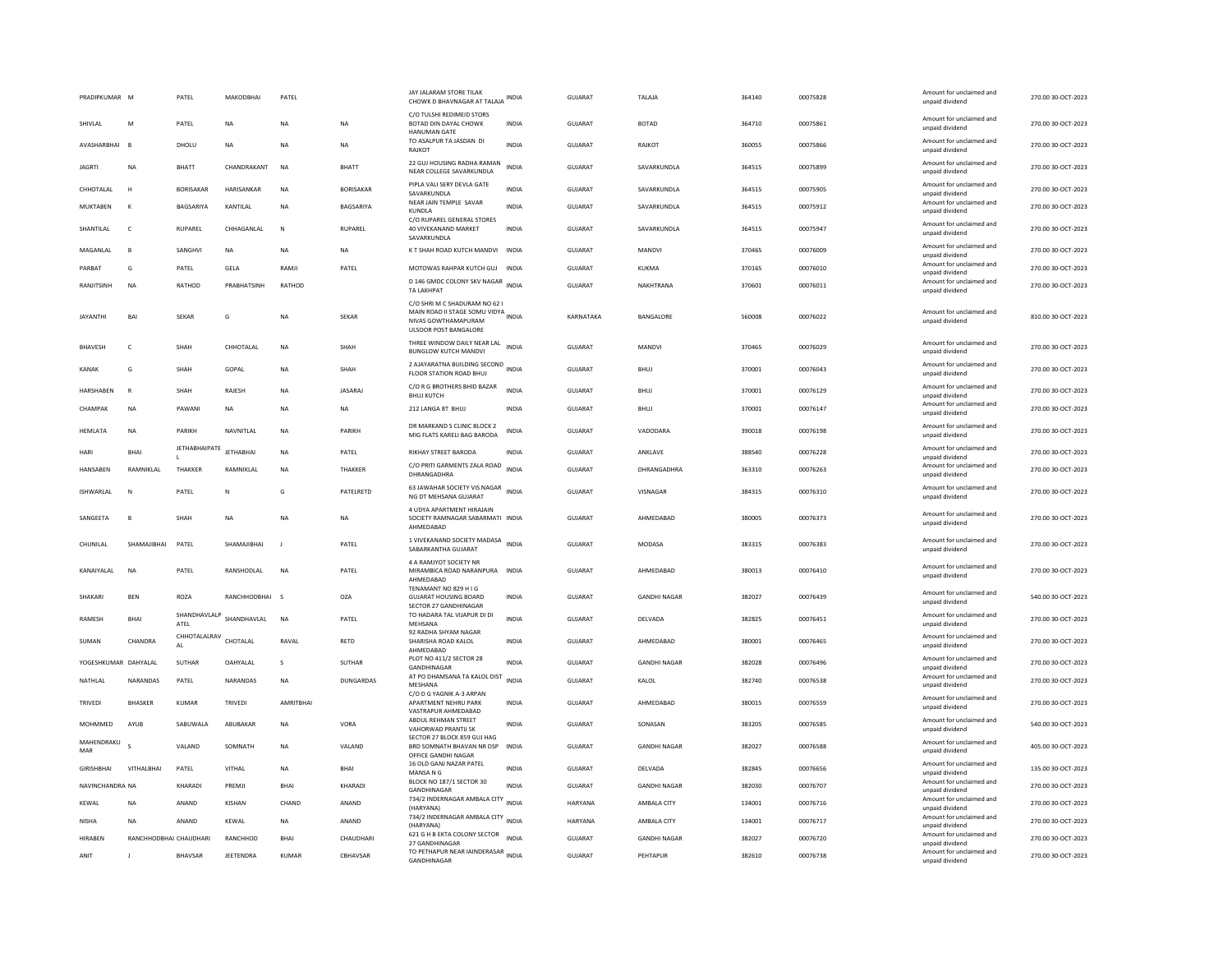|                  | M                 | THAKKER          | M                | G         | THAKKER         | SECTOR 7/A PLOT NO 264/1<br><b>GANDHI NAGAR GUJRAT</b>                                                                   | INDIA        | GUJARAT        | <b>GANDHI NAGAR</b> | 382007 | 00076779 | Amount for unclaimed and<br>unpaid dividend                    | 270.00 30-OCT-2023 |
|------------------|-------------------|------------------|------------------|-----------|-----------------|--------------------------------------------------------------------------------------------------------------------------|--------------|----------------|---------------------|--------|----------|----------------------------------------------------------------|--------------------|
| <b>TUSHAR</b>    | PRAVIN            | MEHTA            | PRAVIN           | <b>NA</b> | <b>MEHTA</b>    | NEW MEDICAL STORES JODIYA                                                                                                | <b>INDIA</b> | <b>GUJARAT</b> | DHROL               | 361250 | 00076794 | Amount for unclaimed and<br>unpaid dividend                    | 270.00 30-OCT-2023 |
| BHAVNA           | <b>NA</b>         | KAPADIA          | APURVA           | <b>NA</b> | <b>KAPADIA</b>  | ROOM 66 NEW PG HOSTEL MP<br>SHAH MEDICAL COLLEGE<br>JAMNAGAR                                                             | <b>INDIA</b> | GUJARAT        | JAMNAGAR            | 361008 | 00076804 | Amount for unclaimed and<br>unpaid dividend                    | 270.00 30-OCT-2023 |
| BITTANDEVI       | <b>NA</b>         | <b>BHADAURIA</b> | SURENDRA         | SINGH     | BHADAVRIA       | C/O SHRI SURENDRA SINGH<br>BHADAURIA OPP "AMAN"<br>BATTERY PO UDI MODE<br>CHAKKARNAGAR ROAD DIST<br>ETAWAH UTTAR PRADESH | INDIA        | UTTAR PRADESH  | LAKHNA              | 206131 | 00076840 | Amount for unclaimed and<br>unpaid dividend                    | 270.00 30-OCT-2023 |
| SHAILESH         | NA                | AMLANI           | VALLABHDAS       | NA        | KURJI           | SMRUTI 12 A PARAS I SOCIETY<br>AMBAVIJAY JAMNAGAR                                                                        | <b>INDIA</b> | <b>GUJARAT</b> | <b>IAMNAGAR</b>     | 361008 | 00076862 | Amount for unclaimed and<br>unpaid dividend                    | 270.00 30-OCT-2023 |
| <b>INDIRAREN</b> | M                 | MORAZARIYA       | NAROTAMDAS       | <b>NA</b> | MORALARIYA      | C/O N V MORAZARIYA RANJIT<br>PARA BHANVAD                                                                                | <b>INDIA</b> | <b>GUJARAT</b> | PORBANDAR           | 360510 | 00076920 | Amount for unclaimed and<br>unpaid dividend                    | 270.00 30-OCT-2023 |
| MANOJ            | $\mathbb{R}$      | <b>NAGHERA</b>   | RAMDEVBHAI       | <b>NA</b> | NAGHERA         | <b>GOVERNMENT COLONY BLOCK NO INDIA</b><br>9 102 JAMNAGAR                                                                |              | GUIARAT        | <b>IAMNAGAR</b>     | 361001 | 00076951 | Amount for unclaimed and<br>unpaid dividend                    | 270.00 30-OCT-2023 |
| JAYESH           | G                 | <b>HIRPARA</b>   | GORDHAN          | BHAI      | <b>HIRPARRA</b> | C/O B R NAGHERA GOVERNMENT<br>COLONY BLOCK NO 9 102<br>JAMNAGAR                                                          | <b>INDIA</b> | GUJARAT        | JAMNAGAR            | 361001 | 00076952 | Amount for unclaimed and<br>unpaid dividend                    | 270.00 30-OCT-2023 |
| RASHMIKANT       | <b>NA</b>         | <b>MEHTA</b>     | <b>HARGOVIND</b> | DAS       | MEHTA           | B/3 VIKRAM APPARTMENT PATEI<br>COLONY ST NO 3 RD NO<br><b>IAMNAGAR</b>                                                   | <b>INDIA</b> | <b>GUJARAT</b> | JAMNAGAR            | 361008 | 00076967 | Amount for unclaimed and<br>unpaid dividend                    | 270.00 30-OCT-2023 |
| CHAGRAI          | KESHAVI           | MANGE            | KESHAVII         | MITHURHAI | MANGE           | 58 DIG VIJAY PLOT UDYOGNAGAR<br>ROAD JAMNAGAR                                                                            | <b>INDIA</b> | GUIARAT        | <b>IAMNAGAR</b>     | 361005 | 00077103 | Amount for unclaimed and<br>unpaid dividend                    | 405.00 30-OCT-2023 |
| NIRMAL           | <b>NA</b>         | DUBAL            | KANTILAL         | <b>NA</b> | VASHRAM         | LUHARSHAR SHERI OPP RAM<br>TEMPLE CHAMELI THAN<br>JAMNAGAR                                                               | <b>INDIA</b> | <b>GUJARAT</b> | JAMNAGAR            | 361001 | 00077105 | Amount for unclaimed and<br>unpaid dividend                    | 270.00 30-OCT-2023 |
| KARTIK           | VIRENDRA          | SHAH             | <b>NA</b>        | <b>NA</b> | NA              | NEAR GIRDHARI TEMPLE MANEK<br>WADI JAMNAGAR                                                                              | <b>INDIA</b> | GUJARAT        | JAMNAGAR            | 361001 | 00077130 | Amount for unclaimed and<br>unpaid dividend                    | 270.00 30-OCT-2023 |
| ARUN             | <b>KUMAR</b>      | <b>JAJOO</b>     | SHRIKRISHAN      | <b>NA</b> | <b>JAJOO</b>    | B 2/166 RANJITNAGAR<br>JAMNAGAR JAMNAGAR                                                                                 | INDIA        | GUJARAT        | JAMNAGAR            | 361005 | 00077234 | Amount for unclaimed and<br>unpaid dividend                    | 540.00 30-OCT-2023 |
| REKHA            | <b>NA</b>         | <b>DOSHI</b>     | PRAVINCHANDRA    |           | DOSHI           | CHANDAN PRATAP PALACE ROAD<br><b>IAMNAGAR</b>                                                                            | <b>INDIA</b> | <b>GUJARAT</b> | JAMNAGAR            | 361008 | 00077284 | Amount for unclaimed and<br>unnaid dividend                    | 270.00 30-OCT-2023 |
| GITA             | <b>NA</b>         | <b>DOSHI</b>     | PRAVINCHANDRA NA |           |                 | CHANDAN PRATAP PALACE ROAD<br>JAMNAGAR                                                                                   | <b>INDIA</b> | <b>GUJARAT</b> | JAMNAGAR            | 361008 | 00077285 | Amount for unclaimed and<br>unpaid dividend                    | 270.00 30-OCT-2023 |
| PRAMODA          | NAGARDAS          | SHAH             | <b>NAGAF</b>     | DAS       | LALI            | NEAR JAIN DEV BAG<br>SHATRUKHANA I DELI JAMNAGAR                                                                         | <b>INDIA</b> | <b>GUJARAT</b> | JAMNAGAR            | 361001 | 00077295 | Amount for unclaimed and<br>unpaid dividend                    | 270.00 30-OCT-2023 |
| <b>JAYSHRI</b>   | GIRDHARLAL        | SHETH            | GIRDHARLAL       | D         | SHETH           | "DHRUVDEEP" OUT SIDE<br>KHAMBHALIA GATE JAMNAGAR                                                                         | INDIA        | <b>GUJARAT</b> | JAMNAGAR            | 361005 | 00077429 | Amount for unclaimed and<br>unpaid dividend                    | 270.00 30-OCT-2023 |
| DOLARKANTD       | <b>NA</b>         | ZINZUVADIYA      | DEVJIBHAI        | <b>NA</b> | ZINZUVADIYA     | SETAVAD PATEL CHEMBERS<br><b>BLOCK NO C 2 JAMNAGAR</b>                                                                   | <b>INDIA</b> | GUJARAT        | JAMNAGAR            | 361001 | 00077432 | Amount for unclaimed and<br>unpaid dividend                    | 270.00 30-OCT-2023 |
| RUBABBAI         | M                 | PAREKH           | <b>NA</b>        | <b>NA</b> | <b>NA</b>       | C/O M A PAREKH 17 A SUBHAS<br>MARKET JAMNAGAR                                                                            | INDIA        | GUJARAT        | JAMNAGAR            | 361001 | 00077451 | Amount for unclaimed and<br>unpaid dividend                    | 270.00 30-OCT-2023 |
| <b>BHARAT</b>    | $\overline{R}$    | <b>NANANI</b>    | RAMCHOD          | <b>NA</b> | <b>BHA</b>      | KADIA WAD KAMBI FALI<br>JAMNAGAR JAMNAGAR                                                                                | <b>INDIA</b> | <b>GUJARAT</b> | JAMNAGAR            | 361001 | 00077460 | Amount for unclaimed and<br>unpaid dividend                    | 270.00 30-OCT-2023 |
| MADHU            | NA                | KARIA            | NA               | NA        | NA              | KADIA WAD KAMBI FALI<br>JAMNAGAR JAMNAGAR                                                                                | <b>INDIA</b> | GUJARAT        | JAMNAGAR            | 361001 | 00077461 | Amount for unclaimed and<br>unpaid dividend                    | 270.00 30-OCT-2023 |
| <b>RONAK</b>     | <b>BHARAT</b>     | <b>DOSHI</b>     | <b>NA</b>        | <b>NA</b> | NA              | OPP SATYA SAI SCHOOL SHANTI<br>NATH APRT BLOCK NO 10<br>JAMNAGAR                                                         | <b>INDIA</b> | <b>GUJARAT</b> | JAMNAGAR            | 361008 | 00077470 | Amount for unclaimed and<br>unpaid dividend                    | 270.00 30-OCT-2023 |
| <b>BHARAT</b>    | VASANTRAY         | <b>DOSHI</b>     | <b>NA</b>        | <b>NA</b> | <b>NA</b>       | OPP SATYA SAI SCHOOL SHANTI<br>NATH APRT BLOCK NO 10                                                                     | <b>INDIA</b> | <b>GUJARAT</b> | JAMNAGAR            | 361008 | 00077471 | Amount for unclaimed and                                       | 270.00 30-OCT-2023 |
|                  |                   |                  |                  |           |                 | JAMNAGAR<br>C/O WG CDR DEEPAK SHARMA                                                                                     |              |                |                     |        |          | unpaid dividend                                                |                    |
| HINA             | NA                | SHARMA           | FLT              | LT        | DEEPAKSHARMA    | FACULTY OF MATERIAL<br>MANAGEMANT AIR FORCE<br>TECHNICAL COLLEGE, JALAHILLI<br>WEST.BANGALORI                            | INDIA        | KARNATAKA      | BANGALORE           | 560015 | 00077482 | Amount for unclaimed and<br>unpaid dividend                    | 270.00 30-OCT-2023 |
| PRASANKUMAR L    |                   | TRIVEDI          | LAXMISHANKER     | <b>NA</b> | TRIVEDI         | PRAORAI NIVAS DHRUV FALI<br>CENTRAL BANK RD JAMNAGAR                                                                     | INDIA        | <b>GUJARAT</b> | JAMNAGAR            | 361001 | 00077491 | Amount for unclaimed and<br>unpaid dividend                    | 270.00 30-OCT-2023 |
| VISHINDAS        | $\mathbf{v}$      | PARASRAMANI      | <b>NA</b>        | <b>NA</b> | NA              | 48 BURDHAN CHOWK SINDHI MKT<br>JAMNAGAR                                                                                  | <b>INDIA</b> | GUJARAT        | JAMNAGAR            | 361001 | 00077508 | Amount for unclaimed and<br>unpaid dividend                    | 270.00 30-OCT-2023 |
| <b>JAGDISH</b>   | <b>NA</b>         | KUNDALIA         | NA               | <b>NA</b> | NA              | JAYANTILAL MATHURADAS GRAIN<br><b>MARKET JAMNAGAR</b>                                                                    | <b>INDIA</b> | GUJARAT        | JAMNAGAR            | 361001 | 00077543 | Amount for unclaimed and<br>unpaid dividend                    | 270.00 30-OCT-2023 |
| <b>ASHOK</b>     | M                 | DATANI           | MULJI            | <b>NA</b> | VERSHI          | M PRAVINKUMAR & CO GRAIN<br>MARKET JAMNAGAR                                                                              | <b>INDIA</b> | <b>GUJARAT</b> | JAMNAGAR            | 361001 | 00077548 | Amount for unclaimed and<br>unpaid dividend                    | 270.00 30-OCT-2023 |
| MEENABEN         | M                 | DATANI           | MULJI            | <b>NA</b> | VERSHI          | M PRAVINKUMAR & CO GRAIN<br>MARKET JAMNAGAF                                                                              | <b>INDIA</b> | GUJARAT        | JAMNAGAR            | 361001 | 00077549 | Amount for unclaimed and<br>unpaid dividend                    | 270.00 30-OCT-2023 |
| SAROJBEN         | M                 | DATANI           | MANSUKHLAL       | NA        | MULI            | M PRAVINKUMAR & CO GRAIN<br>MARKET JAMNAGAR                                                                              | <b>INDIA</b> | GUJARAT        | JAMNAGAR            | 361001 | 00077550 | Amount for unclaimed and<br>unpaid dividend                    | 270.00 30-OCT-2023 |
| ASDHA            | <b>NA</b>         | NATHWANI         | ASHOK            | NA        |                 | 59 DIGVIJAY PLOT JAYANT NIVAS<br>JAMNAGAR                                                                                | INDIA        | GUJARAT        | JAMNAGAR            | 361005 | 00077551 | Amount for unclaimed and                                       | 270.00 30-OCT-2023 |
| BHANUBEN         | $_{\sf NA}$       | RANA             | NA               | NA        | NA              | 101 NAVNIDHI APPARTMENT 9<br>PATEL COLONY JAMNAGAR                                                                       | <b>INDIA</b> | GUJARAT        | JAMNAGAR            | 361008 | 00077574 | unpaid dividend<br>Amount for unclaimed and<br>unpaid dividend | 270.00 30-OCT-2023 |
| SAVITA           | <b>NA</b>         | SHAH             | ZAVERCHAND       | <b>NA</b> | SHAH            | 6 OSWAL COLONY LILA NIVAS<br>SUMMAIR CLUB ROAD JAMNAGAR INDIA                                                            |              | <b>GUJARAT</b> | JAMNAGAR            | 361005 | 00077584 | Amount for unclaimed and<br>unpaid dividend                    | 270.00 30-OCT-2023 |
| SHANKARSAN       | <b>NA</b>         | TIWARI           | <b>RAMASRAY</b>  | <b>NA</b> | TIWARI          | C/O S TIWARI INDHAN STORES<br>KHODIYAR COLONY AERODROME INDIA<br>ROAD JAMNAGAR                                           |              | GUJARAT        | JAMNAGAR            | 361006 | 00077585 | Amount for unclaimed and<br>unpaid dividend                    | 270.00 30-OCT-2023 |
| <b>RUPAL</b>     | CHANDRAKANT MEHTA |                  | CHANDRAKANT      | <b>NA</b> | MEHTA           | <b>B 12 VARDHMAN NAGAR NEAR</b><br>JAIN UPASHRAYA HIRJI MISTRY<br><b>ROAD IAMNAGAR</b>                                   | <b>INDIA</b> | GUJARAT        | JAMNAGAR            | 361004 | 00077612 | Amount for unclaimed and<br>unpaid dividend                    | 270.00 30-OCT-2023 |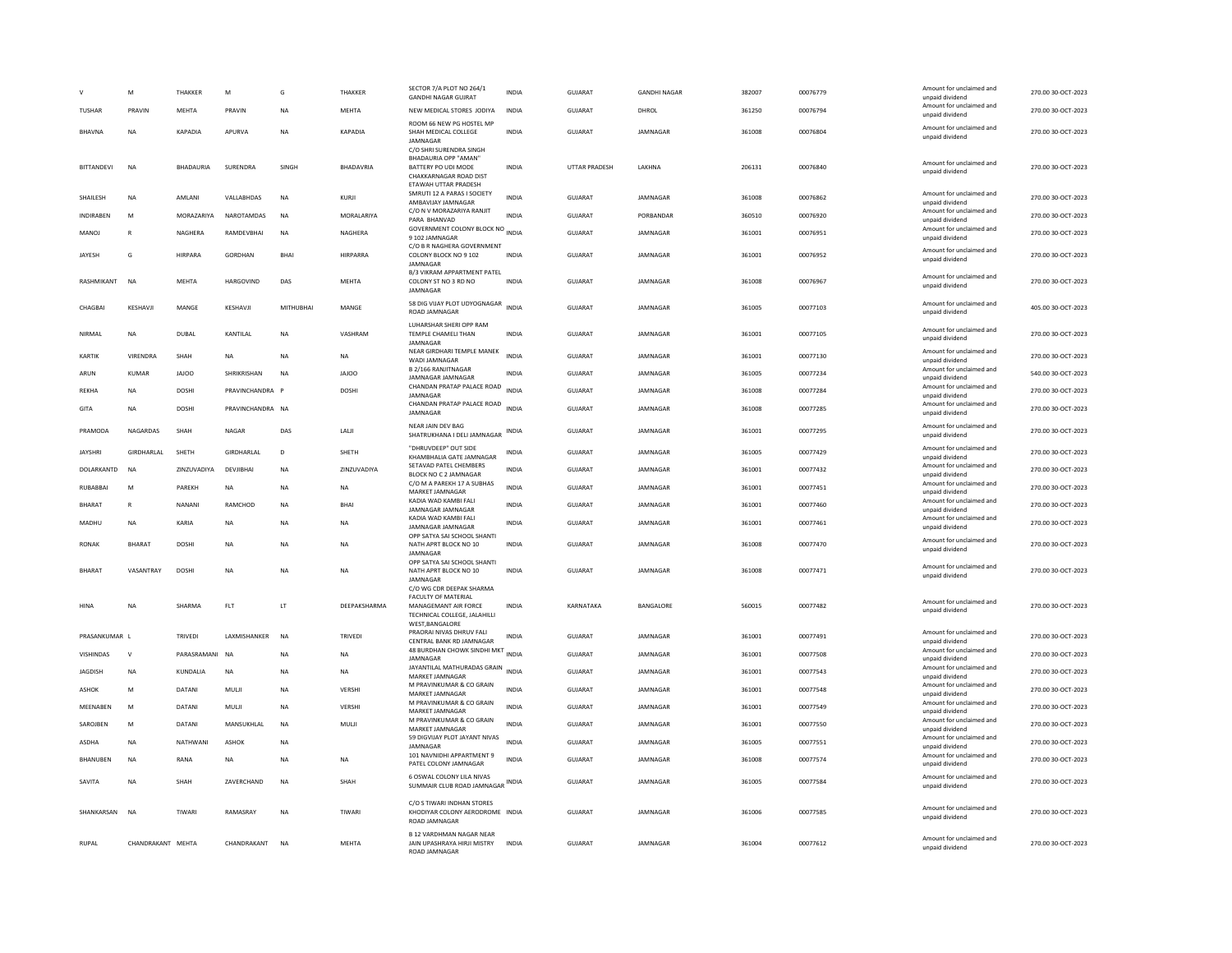| ATUL             | CHANDRAKANT MEHTA |                      | CHANDRAKANT     | MEHTA     |                     | <b>B 12 VARDHMAN NAGAR NEAR</b><br>JAIN UPASHRAYA HIRJI MISTRY<br>ROAD JAMNAGAR   | <b>INDIA</b> | <b>GUJARAT</b> | JAMNAGAR        | 361004 | 00077613 | Amount for unclaimed and<br>unpaid dividend                    | 270.00 30-OCT-2023 |
|------------------|-------------------|----------------------|-----------------|-----------|---------------------|-----------------------------------------------------------------------------------|--------------|----------------|-----------------|--------|----------|----------------------------------------------------------------|--------------------|
| HEMANT           | <b>NA</b>         | <b>JETHI</b>         | GOVIND          | BHAI      | <b>JETHI</b>        | GOVIND BHUVAN LIMDA LANE<br>MAIN ROAD JAMNAGAR                                    | <b>INDIA</b> | GUJARAT        | JAMNAGAR        | 361001 | 00077646 | Amount for unclaimed and<br>unpaid dividend                    | 270.00 30-OCT-2023 |
| KUSUM            | MAGANLAL          | PATEL                | MAGANLAL        | <b>NA</b> | PATEL               | MERCURY AUTO INDUST P BOX<br>5027 RANJIT SAGAR ROAD<br><b>IAMNAGAR</b>            | <b>INDIA</b> | GUJARAT        | JAMNAGAR        | 361005 | 00077651 | Amount for unclaimed and<br>unpaid dividend                    | 270.00 30-OCT-2023 |
| KAMLA            | $\mathsf{V}$      | SHAH                 | <b>NA</b>       | <b>NA</b> | <b>NA</b>           | 55 DIG PLOT KRISHNA<br>APPARTMENT BLOCK NO 202<br>JAMNAGAR                        | <b>INDIA</b> | <b>GUJARAT</b> | JAMNAGAR        | 361005 | 00077689 | Amount for unclaimed and<br>unpaid dividend                    | 270.00 30-OCT-2023 |
| BHARAT           | $\mathbf{v}$      | SHAH                 | NA              | NA        | <b>NA</b>           | 55 DIG PLOT KRISHNA<br>APPARTMENT BLOCK NO 202<br>JAMNAGAR                        | <b>INDIA</b> | <b>GUJARAT</b> | JAMNAGAR        | 361005 | 00077690 | Amount for unclaimed and<br>unpaid dividend                    | 270.00 30-OCT-2023 |
| RAJUBEN          | $\circ$           | <b>KER</b>           | ODHABHA         | N         | KER                 | BAZAR LINE OKHA PURI VYOMANI<br>STORES DIST JAMNAGAR                              | <b>INDIA</b> | <b>GUJARAT</b> | KHAMBHALIA      | 361350 | 00077766 | Amount for unclaimed and<br>unpaid dividend                    | 540.00 30-OCT-2023 |
| BABULAL          | <b>NA</b>         | CHAUHAN              | NA              | <b>NA</b> | NA                  | C/O INCOME TAX OFFICE<br><b>IAMNAGAR IAMNAGAR</b><br>HOME NO 182 SHANKAR TEKRI    | INDIA        | GUJARAT        | JAMNAGAR        | 361008 | 00077832 | Amount for unclaimed and<br>unpaid dividend                    | 270.00 30-OCT-2023 |
| <b>JAMNABEN</b>  | <b>JESINGBHAI</b> | CHAVDA               | PREM            | CHAND     | <b>BHANSIPADAYA</b> | GANDHINAGAR VIA IDD MASJID<br>ROAD JAMNAGAR                                       | <b>INDIA</b> | <b>GUJARAT</b> | JAMNAGAR        | 361005 | 00077833 | Amount for unclaimed and<br>unpaid dividend                    | 405.00 30-OCT-2023 |
| PREM             | CHAND             | BHANJIBHAIPAD<br>AYA | <b>BHANI</b>    | ALABHAI   | PADAYA              | HOME NO 182 SHANKAR KEKRI<br>GANDHINAGAR VIA IDD MASJID<br><b>ROAD JAMNAGAR</b>   | <b>INDIA</b> | <b>GUJARAT</b> | JAMNAGAR        | 361005 | 00077834 | Amount for unclaimed and<br>unpaid dividend                    | 405.00 30-OCT-2023 |
| MANMOHAN         |                   | KANSARA              | <b>NA</b>       | <b>NA</b> | NA.                 | <b>GIRIRAJ BUS SERVICE NEAR</b><br>RATANBAI MASJID JAMNAGAR                       | INDIA        | GUJARAT        | <b>IAMNAGAR</b> | 361001 | 00077851 | Amount for unclaimed and<br>unpaid dividend                    | 270.00 30-OCT-2023 |
| DHARMISHTHA M    |                   | PARMAR               | HARSHAD         | R         | PARMAR              | RATILAL DHANJI PARMER 4<br>DIGVIJAY JAMNAGAR                                      | <b>INDIA</b> | GUJARAT        | JAMNAGAR        | 361005 | 00077883 | Amount for unclaimed and<br>unpaid dividend                    | 270.00 30-OCT-2023 |
|                  |                   |                      |                 |           |                     | MAHESHWARI METAL CORP SP                                                          |              |                |                 |        |          | Amount for unclaimed and                                       |                    |
| MANOJ            | KUMAR             | <b>BLAVTI</b>        | BHERULAL        | P         | LAVTI               | SHAD 430 GIDC VDYOGNAGAR<br>JAMNAGAR                                              | <b>INDIA</b> | GUJARAT        | JAMNAGAR        | 361004 | 00077913 | unpaid dividend                                                | 270.00 30-OCT-2023 |
| <b>BHFRULAL</b>  | P                 | <b>I AVTI</b>        | PANNALAI        | $\kappa$  | <b>I AVTI</b>       | MAHESHWARI METAL CORP S P<br>SHAD NO 430 G I D C<br>UDYOGNAGAR JAMNAGAR           | <b>INDIA</b> | GUIARAT        | <b>IAMNAGAR</b> | 361004 | 00077914 | Amount for unclaimed and<br>unpaid dividend                    | 270.00.30-QCT-2023 |
| <b>BHARAT</b>    | K                 | THACKER              | KARSANDAS       | M         | THACKER             | A 5 MAHAVIR APPARTMENT OPP<br>PRATAP VILAS PALACE JAMNAGAR INDIA<br>GUJ           |              | GUJARAT        | JAMNAGAR        | 361008 | 00077951 | Amount for unclaimed and<br>unpaid dividend                    | 270.00 30-OCT-2023 |
| <b>RAKHFF</b>    | <b>NA</b>         | DHAGA                | <b>NA</b>       | <b>NA</b> | NA.                 | D-13/178 SECTOR 7 ROHINI DELHI INDIA                                              |              | <b>DELHI</b>   | <b>DELHI</b>    | 110085 | 00077968 | Amount for unclaimed and<br>unpaid dividend                    | 270.00.30-QCT-2023 |
| DAKSHAN          | <b>BEN</b>        | HBHATT               | HARILAL         | NA        | <b>BHATT</b>        | ASHIRWAD 46 NEEL KAMAL<br>SOCIETY AERODOROME ROAD<br>JAMNAGAR                     | <b>INDIA</b> | GUJARAT        | JAMNAGAR        | 361006 | 00077969 | Amount for unclaimed and<br>unpaid dividend                    | 270.00 30-OCT-2023 |
| <b>RASILAREN</b> | $\blacksquare$    | FALDU                | JAYANTILAL      | <b>NA</b> | FALDU               | NALANDA SOCIETY BLOCK NO 12<br><b>NEAR GAVATRI SCHOOL</b><br>JAMNAGAR             | <b>INDIA</b> | GUIARAT        | <b>IAMNAGAR</b> | 361008 | 00078035 | Amount for unclaimed and<br>unpaid dividend                    | 270.00 30-OCT-2023 |
| MAHESH           | DAYALI            | MEHTA                | NA              | <b>NA</b> | NA                  | PARIN OPP D/4 INDRADEEP SOC<br>NR MAHILA COLLEGE JAMNAGAR INDIA<br><b>GUJARAT</b> |              | GUJARAT        | JAMNAGAR        | 361008 | 00078042 | Amount for unclaimed and<br>unpaid dividend                    | 270.00 30-OCT-2023 |
| NIRMALA          | $\sim$            | SINGALA              | <b>NA</b>       | <b>NA</b> | NA                  | VAKIL STREET VODIYA DIST<br>JAMNAGAR                                              | <b>INDIA</b> | <b>GUJARAT</b> | DHROL           | 361250 | 00078073 | Amount for unclaimed and<br>unpaid dividend                    | 270.00 30-OCT-2023 |
| <b>JAVNI</b>     | N                 | <b>GOPIYANI</b>      | <b>NA</b>       | <b>NA</b> | NA.                 | M/45/267, PRAGATI NAGAR IST<br>FLOOR NARANPURA AHMEDABAD                          | INDIA        | GUIARAT        | AHMEDARAD       | 380013 | 00078077 | Amount for unclaimed and<br>unpaid dividend                    | 135.00 30-OCT-2023 |
| DAYA             | <b>BEN</b>        | <b>MEHTA</b>         | <b>BHOGILAL</b> | <b>NA</b> |                     | S J MEHTA & CO RAJENDRA ROAD INDIA<br>JAMNAGAR                                    |              | GUJARAT        | JAMNAGAR        | 361001 | 00078124 | Amount for unclaimed and<br>unpaid dividend                    | 270.00 30-OCT-2023 |
| JAYSHREE         | MAHESH            | MEHTA                | MAHESH          | RATILAL   | MEHTA               | 79 MAIN BAZAR MITHAPUR                                                            | INDIA        | GUJARAT        | KHAMBHALIA      | 361345 | 00078136 | Amount for unclaimed and<br>unpaid dividend                    | 270.00 30-OCT-2023 |
| GITA             | <b>BEN</b>        | THAKKAR              | <b>BHARAT</b>   | NA        | <b>KUMAR</b>        | THAKRAR BROTHERS GRAIN<br>MARKET JAMNAGAR                                         | <b>INDIA</b> | GUJARAT        | JAMNAGAR        | 361001 | 00078139 | Amount for unclaimed and<br>unpaid dividend                    | 270.00 30-OCT-2023 |
| <b>JYOTSANA</b>  | CHHOTALAL         | PARFKH               | CHHOTALAL       | <b>NA</b> | PARFKH              | LALBHAI GHEE WALA BLDG<br>KAMDAR ST HAWAI CHOWK<br>JAMNAGAI                       | <b>INDIA</b> | <b>GUJARAT</b> | <b>IAMNAGAR</b> | 361001 | 00078146 | Amount for unclaimed and<br>unpaid dividend                    | 270.00 30-OCT-2023 |
| KANTILAL         | PREMCHAND         | DOSHI                | PREMCHAND       | <b>NA</b> | DOSHI               | JALANI JAR BOOTA SHERI                                                            | <b>INDIA</b> | GUJARAT        | JAMNAGAR        | 361001 | 00078185 | Amount for unclaimed and                                       | 270.00 30-OCT-2023 |
| <b>SUMIT</b>     | <b>JAYANTILAL</b> | GHODASARA            | JAYANTILAL      | GHODASARA |                     | JAMNAGAR JAMNAGAR<br>PATEL COLONY_ST NO 8 ROAD NO INDIA<br>3 JAMNAGAR JAMNAGAR    |              | GUJARAT        | JAMNAGAR        | 361008 | 00078186 | unpaid dividend<br>Amount for unclaimed and<br>unpaid dividend | 270.00 30-OCT-2023 |
| JAYANTILAL       | NATHALAL          | PATEL                | NATHALAL        | PATEL     | PROF                | SHRINIWAS COLONY STREET NO 2<br>MANI SMRITI SUMMAIR CLUB<br>ROAD JAMNAGAR         | <b>INDIA</b> | <b>GUJARAT</b> | JAMNAGAR        | 361005 | 00078189 | Amount for unclaimed and<br>unpaid dividend                    | 270.00 30-OCT-2023 |
| <b>RFKHA</b>     | <b>IFTHAI AI</b>  | KATARIA              | JETHALAL        | <b>NA</b> | KATARIA             | BARDHAN CHOWK OPP JUMMA<br>MASJID JAMNAGAR                                        | <b>INDIA</b> | GUIARAT        | <b>IAMNAGAR</b> | 361001 | 00078242 | Amount for unclaimed and<br>unpaid dividend                    | 270.00 30-OCT-2023 |
| KOKILA           | RAMESH            | SHAH                 | <b>NA</b>       | <b>NA</b> | <b>NA</b>           | C/O V K INDUDTRIES K 1 79/6 GIDC INDIA<br>SHANKAR TEKRI JAMNAGAR                  |              | <b>GUJARAT</b> | JAMNAGAR        | 361005 | 00078293 | Amount for unclaimed and<br>unpaid dividend                    | 270.00 30-OCT-2023 |
| MUKTABEN         | NA                | MODI                 | NA              | <b>NA</b> | NA                  | SUNDERJI MATHURABDAS GRAIN<br>MARKET JAMNAGAR                                     | <b>INDIA</b> | <b>GUJARAT</b> | JAMNAGAR        | 361001 | 00078297 | Amount for unclaimed and<br>unpaid dividend                    | 270.00 30-OCT-2023 |
| <b>KAMIA</b>     | <b>NA</b>         | PATEL                | <b>NA</b>       | <b>NA</b> | <b>NA</b>           | PATEL BHUVAN OPP NAWA<br>NAGAR HIGH SCHOOL JAMNAGAR                               | INDIA        | GUIARAT        | <b>IAMNAGAR</b> | 361001 | 00078316 | Amount for unclaimed and<br>unpaid dividend                    | 270.00 30-OCT-2023 |
|                  | R                 | <b>BATRA</b>         | <b>BHAGWAN</b>  | DASS      | <b>BATRA</b>        | 980 ADREGT WKSP C/O 50 APO                                                        | <b>INDIA</b> | ANDHRA PRADESH | HYDERABAD       | 500003 | 00078355 | Amount for unclaimed and<br>unpaid dividend                    | 270.00 30-OCT-2023 |
| PUSHPAGAURI      |                   | MANDALIA             | LALI            | <b>NA</b> | <b>JETHABHAI</b>    | NAGAR CHAKLO LALA MEHTA S<br>STREET JAMNAGAR                                      | <b>INDIA</b> | GUJARAT        | JAMNAGAR        | 361001 | 00078358 | Amount for unclaimed and<br>unpaid dividend                    | 270.00 30-OCT-2023 |
| DILIP            | к                 | KHANSHI              | <b>NA</b>       | <b>NA</b> | <b>NA</b>           | C/O SUDIWALA ENTER PRIES<br>BARDHAN CHOWK LINDI BAZAR<br><b>IAMNAGA</b>           | <b>INDIA</b> | GUIARAT        | <b>IAMNAGAR</b> | 361001 | 00078362 | Amount for unclaimed and<br>unpaid dividend                    | 270.00 30-OCT-2023 |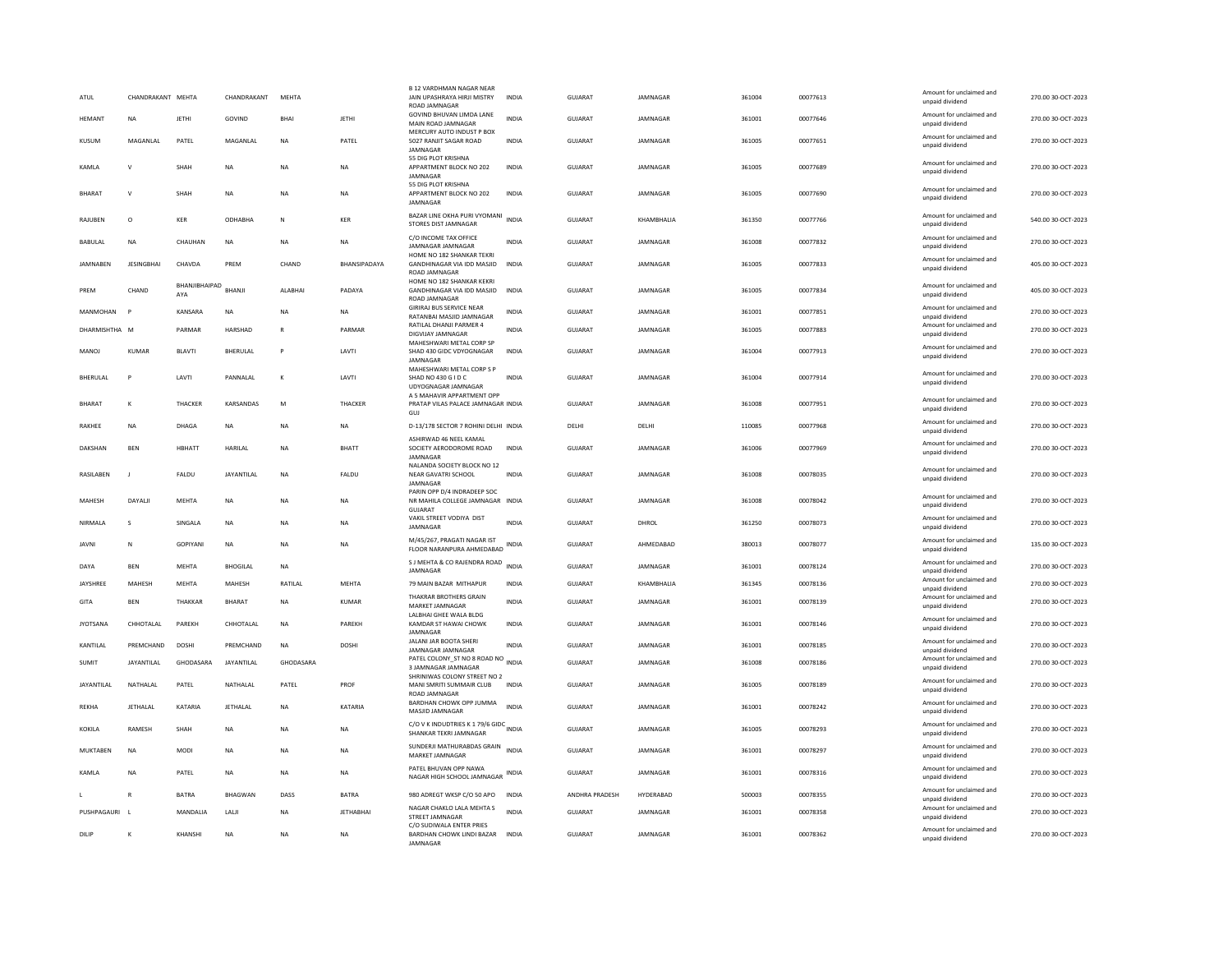| PUJA            | <b>NA</b>      | MEHTA          | NA                | <b>NA</b>     | NA              | VARDHMAN TAPOVAN COLONY<br>PALACE ROAD JAMNAGAR                                    | <b>INDIA</b> | GUJARAT        | JAMNAGAR        | 361008 | 00078478 | Amount for unclaimed and<br>unpaid dividend                    | 270.00 30-OCT-2023 |
|-----------------|----------------|----------------|-------------------|---------------|-----------------|------------------------------------------------------------------------------------|--------------|----------------|-----------------|--------|----------|----------------------------------------------------------------|--------------------|
| PANIBAL         | к              | <b>JAIN</b>    | KHIMRAI           | <b>JAIN</b>   |                 | PRADEEP TRADING CO 52 DIG<br>PLOT RANKA MANSION<br>JAMNAGAR                        | <b>INDIA</b> | GUIARAT        | <b>IAMNAGAR</b> | 361005 | 00078570 | Amount for unclaimed and<br>unpaid dividend                    | 270.00 30-OCT-2023 |
| SUSHILA         | <b>NA</b>      | <b>PITRODA</b> | RANCHHOD          | <b>NA</b>     | PITRODA         | A/4 SBS STAFF COLONY NEAR<br>CRICKET BUNGALOW JAMNAGAR INDIA<br>GUJ                |              | <b>GUJARAT</b> | JAMNAGAR        | 361001 | 00078634 | Amount for unclaimed and<br>unpaid dividend                    | 270.00 30-OCT-2023 |
| KUMUDBEN        | <b>NA</b>      | MAPARA         | к                 |               | MAPARA          | NEAR ASHISH PREMCHAND<br>COLONY NEW JAIL ROAD<br>JAMNAGAR                          | <b>INDIA</b> | <b>GUJARAT</b> | JAMNAGAR        | 361005 | 00078667 | Amount for unclaimed and<br>unpaid dividend                    | 270.00 30-OCT-2023 |
| SHITAL          | <b>NA</b>      | <b>UDANI</b>   | <b>NA</b>         | <b>NA</b>     | <b>NA</b>       | 11 RASIK APARTMENTS AMBA<br>VIJAY PLOT OPP ARADHANA<br>SOCIETY JAMNAGAR            | <b>INDIA</b> | GUJARAT        | JAMNAGAR        | 361008 | 00078696 | Amount for unclaimed and<br>unpaid dividend                    | 270.00 30-OCT-2023 |
| FARIDA          | $\overline{A}$ | <b>ATTARIA</b> | <b>AASHIK</b>     | T             | <b>ATTARIA</b>  | C/O AASHIK T ATTARIA<br>MULLAMEDI ROAD BAVA FALI<br>JAMNAGAR                       | <b>INDIA</b> | GUIARAT        | <b>IAMNAGAR</b> | 361001 | 00078708 | Amount for unclaimed and<br>unpaid dividend                    | 270.00 30-OCT-2023 |
| KIRANBHAI       |                |                | NA                | NA            | NA              | 6 RUSHABH CH 2ND FLOOR GRAIN<br>MARKET JAMNAGAR                                    | <b>INDIA</b> | GUJARAT        | JAMNAGAR        | 361001 | 00078713 | Amount for unclaimed and<br>unpaid dividend                    | 270.00 30-OCT-2023 |
| NALINIBEN       | <b>NA</b>      | PAREKH         | <b>NA</b>         | <b>NA</b>     | <b>NA</b>       | 4 RUSHABH CH 2ND FLOOR GRAIN INDIA<br>MARKET JAMNAGAR                              |              | <b>GUJARAT</b> | JAMNAGAR        | 361001 | 00078714 | Amount for unclaimed and<br>unpaid dividend                    | 270.00 30-OCT-2023 |
| PRAVINA         | н              | MARVARI        | <b>HARISH</b>     | <b>NA</b>     | MARVARI         | B B SHAH CENTRAL BANK GANDHI INDIA<br>CHOWK JAMNAGAR                               |              | GUJARAT        | JAMNAGAR        | 361001 | 00078717 | Amount for unclaimed and<br>unpaid dividend                    | 270.00 30-OCT-2023 |
| HITESH          | <b>NA</b>      | BHINDE         | KARSHANDAS        | <b>NA</b>     |                 | C/O K S AMLANI FINE HOUSE 3 11                                                     | <b>INDIA</b> | <b>GUJARAT</b> | RAJKOT          | 360001 | 00078769 | Amount for unclaimed and                                       | 270.00 30-OCT-2023 |
| SUSILA          | <b>NA</b>      | VORA           | <b>RAMNIKI AI</b> | <b>NA</b>     | VORA            | <b>JAIRAJ PLOT RAJKOT</b><br>VORA BROTHERS A 42 G I D C<br>UDYOGNAGAR JAMNAGAR     | <b>INDIA</b> | <b>GUJARAT</b> | <b>IAMNAGAR</b> | 361004 | 00078800 | unpaid dividend<br>Amount for unclaimed and<br>unpaid dividend | 270.00 30-OCT-2023 |
| NIMESH          | <b>NA</b>      | RACHCHH        | NA                | <b>NA</b>     | NA              | C/O NIMESH METAL A 19                                                              |              | GUJARAT        | JAMNAGAR        | 361004 | 00078802 | Amount for unclaimed and                                       | 270.00 30-OCT-2023 |
|                 |                |                |                   |               |                 | UDYOGNAGAR G I D C JAMNAGAR INDIA<br>C/O D N PAREKH A 7 MAHAVIR                    |              |                |                 |        |          | unpaid dividend                                                |                    |
| <b>RACHNA</b>   | <b>NA</b>      | CHANGELA       | <b>NA</b>         | <b>NA</b>     | <b>NA</b>       | APARTMENT OPP POLAU<br><b>JAMNAGAR GUJ</b>                                         | <b>INDIA</b> | <b>GUJARAT</b> | JAMNAGAR        | 361008 | 00078831 | Amount for unclaimed and<br>unpaid dividend                    | 270.00 30-OCT-2023 |
| REKHABEN        | MAHENDRA       | <b>JOISAR</b>  | MAHENDRA          | JOISAR        |                 | C/O NEW TARUN INDUSTRIES<br>VIRANI MANSION JAMNAGAR<br>C/O NEW TARUN INDUSTRIES 55 | <b>INDIA</b> | GUJARAT        | JAMNAGAR        | 361005 | 00078908 | Amount for unclaimed and<br>unpaid dividend                    | 270.00 30-OCT-2023 |
| SHII AREN       | MAHENDRA       | <b>IOISAR</b>  | MAHFNDRA          | <b>IOISAR</b> |                 | DIGVIJAY PLOT VIRANI MANSION INDIA<br>JAMNAGAI                                     |              | GUIARAT        | <b>IAMNAGAR</b> | 361005 | 00078909 | Amount for unclaimed and<br>unpaid dividend                    | 270.00 30-OCT-2023 |
| ARVIND          | <b>NA</b>      | <b>UDESHI</b>  | MULRAJ            | <b>NA</b>     | BHAI            | RANJIT NAGAR BLOCK NO A 3<br>FLAT NO 26 JAMNAGAR                                   | <b>INDIA</b> | GUJARAT        | JAMNAGAR        | 361005 | 00078959 | Amount for unclaimed and<br>unpaid dividend                    | 270.00 30-OCT-2023 |
| JAYSHREE        | <b>NA</b>      | MEHTA          | RAMESH            | CHANDRA       | MEHTA           | JALARAM TEA CENTRE NAGAR<br>PARA ROAD JAMNAGAR                                     | <b>INDIA</b> | <b>GUJARAT</b> | JAMNAGAR        | 361005 | 00079028 | Amount for unclaimed and<br>unpaid dividend                    | 270.00 30-OCT-2023 |
| DIVYA           | <b>NA</b>      | PUNATAR        | NEMISH            | NA            | BHAI            | PUNATAR FALI NR JAIN DERASAR<br><b>IAMNAGAR</b>                                    | <b>INDIA</b> | GUJARAT        | JAMNAGAR        | 361001 | 00079060 | Amount for unclaimed and<br>unpaid dividend                    | 270.00 30-OCT-2023 |
| HARSHA          | <b>NA</b>      | VIRMGAMA       | <b>NA</b>         | <b>NA</b>     | <b>NA</b>       | C/O N K KHANT MANDALIYA BLDG<br>LIMBDA LINE B/H PARSI AGIYARI INDIA<br>JAMNAGAE    |              | GUJARAT        | JAMNAGAR        | 361001 | 00079152 | Amount for unclaimed and<br>unpaid dividend                    | 270.00 30-OCT-2023 |
| KANCHANBEN      | $\mathsf{C}$   | GOTHI          | CHHAGANLAI        | c             | GOTHI           | 5 M V SHAH BDG HETHAN FALIA<br>KHOJA VAD JUNAGADH                                  | <b>INDIA</b> | <b>GUJARAT</b> | <b>JUNAGADH</b> | 362001 | 00079164 | Amount for unclaimed and<br>unpaid dividend                    | 270.00 30-OCT-2023 |
| RAJENDRA        | $\mathbf{I}$   | PATEL          | NA                | NA            | NA              | <b>B 18 NILGAGAN SOCIETY TALAD</b><br><b>GATE JUNAGADH</b>                         | <b>INDIA</b> | GUJARAT        | JUNAGADH        | 362001 | 00079189 | Amount for unclaimed and<br>unpaid dividend                    | 270.00 30-OCT-2023 |
| PARESH          | к              | OZA            | <b>NA</b>         | <b>NA</b>     | NA              | OPP BRHAMKUND VENU GOPAL<br><b>IUNAGADH</b>                                        | <b>INDIA</b> | <b>GUJARAT</b> | <b>JUNAGADH</b> | 362001 | 00079225 | Amount for unclaimed and<br>unpaid dividend                    | 135.00 30-OCT-2023 |
| KAMLESH         | <b>NA</b>      | <b>DOSHI</b>   | LALIT             | <b>NA</b>     | <b>DOSHI</b>    | C/O L K DOSHI OPP BUNDELA<br>WASHING CO JAGMAL CHOWK                               | <b>INDIA</b> | <b>GUJARAT</b> | <b>JUNAGADH</b> | 362001 | 00079230 | Amount for unclaimed and<br>unpaid dividend                    | 270.00 30-OCT-2023 |
| MANJULABEN      |                | <b>JOSHI</b>   | NA                | <b>NA</b>     | <b>NA</b>       | <b>JUNAGADE</b><br>GANDHI GRAM B/D CONVENT<br>SCHOOL KAMTASMRUTI                   | <b>INDIA</b> | <b>GUJARAT</b> | <b>JUNAGADH</b> | 362001 | 00079301 | Amount for unclaimed and                                       | 270.00 30-OCT-2023 |
|                 |                |                |                   |               |                 | <b>JUNAGADH</b><br><b>RANPUR SORATH DIST</b>                                       |              |                |                 |        |          | unpaid dividend<br>Amount for unclaimed and                    |                    |
| MAGAN           | <b>UKABHAI</b> | <b>USDAD</b>   | UKA               | PANCHA        | <b>USDAD</b>    | JUNAGADH GUJ                                                                       | <b>INDIA</b> | <b>GUJARAT</b> | <b>JUNAGADH</b> | 362030 | 00079309 | unpaid dividend                                                | 405.00 30-OCT-2023 |
| HANSABEN        | <b>NA</b>      | <b>DOMADIA</b> | PRAVIN            | NA            | <b>BHAI</b>     | PARUL 18 ASHOK NAGAR CO OP<br>SOCIETY JUNAGADH                                     | <b>INDIA</b> | GUJARAT        | <b>JUNAGADH</b> | 362001 | 00079316 | Amount for unclaimed and<br>unpaid dividend                    | 135.00 30-OCT-2023 |
| JAYBEN          | HARESH         | LADAN          | HARESH            | J.            | LADANI          | C/O VETERNARY DISPENSARY TO<br>BILAKHA DIST JUNAGADH                               | <b>INDIA</b> | <b>GUJARAT</b> | VISAVADAR       | 362110 | 00079323 | Amount for unclaimed and<br>unpaid dividend                    | 270.00 30-OCT-2023 |
| VIRENDRA        | <b>NA</b>      | SOLANKI        | <b>JAMNADAS</b>   | <b>NA</b>     | SOLANKI         | C/O TULJA JWELLERS<br>SAURASHTRA BILKHA                                            | <b>INDIA</b> | <b>GUJARAT</b> | VISAVADAR       | 362110 | 00079355 | Amount for unclaimed and<br>unpaid dividend                    | 270.00 30-OCT-2023 |
| PURNA           | <b>NA</b>      | NATHVANI       | к                 | NATHAVANI     | <b>HOMEWOEK</b> | SOMNATH FALIA CHORVAD                                                              | <b>INDIA</b> | <b>GUJARAT</b> | VERAVAL         | 362250 | 00079372 | Amount for unclaimed and<br>unpaid dividend                    | 270.00 30-OCT-2023 |
| URVISH          | <b>NA</b>      | <b>KOTHARI</b> | PRAFUL            | <b>NA</b>     | <b>BHAI</b>     | VARDHMAN AUTOMOBILES<br><b>GOKUL CHAMBERS JAYSHREE</b><br>ROAD IUNAGADH            | <b>INDIA</b> | GUJARAT        | <b>JUNAGADH</b> | 362001 | 00079389 | Amount for unclaimed and<br>unpaid dividend                    | 270.00 30-OCT-2023 |
| HIRALAL         | <b>NA</b>      | VACHHANI       | KHIMJIBHAI        | <b>NA</b>     | VACHHANI        | C/O AROON OIL MILL BHATIA<br>DHARMASHALA RD JUNAGADH                               | INDIA        | GUJARAT        | <b>JUNAGADH</b> | 362001 | 00079402 | Amount for unclaimed and<br>unpaid dividend                    | 270.00 30-OCT-2023 |
| <b>JANKIBEN</b> | <b>NA</b>      | ODEDARA        | LILABHAI          | <b>NA</b>     | ODEDARA         | VALLABH NAGAR BEHIND GIRIRAJ<br>SOCIETY 3 NEAR BUS STAND                           | <b>INDIA</b> | <b>GUJARAT</b> | <b>JUNAGADH</b> | 362001 | 00079410 | Amount for unclaimed and                                       | 270.00 30-OCT-2023 |
|                 |                |                |                   |               |                 | <b>JUNAGADH</b><br>C/O HASMUKH GRAPHICS SHOP                                       |              |                |                 |        |          | unpaid dividend                                                |                    |
| DHANSUKH        | NA             | BAVISHI        | MANSUKHALAL       | <b>NA</b>     | BAVISHI         | NO 2 SUGAM APT<br>ANANTBRAHMPURI OPP JENILEE<br>M G ROAD JUNAGADH                  | INDIA        | GUJARAT        | JUNAGADH        | 362001 | 00079416 | Amount for unclaimed and<br>unpaid dividend                    | 270.00 30-OCT-2023 |
| <b>BHASKAR</b>  | AMRITLAL       | DAVE           | AMRITLAL          | <b>NA</b>     | DAVE            | TRAVELLING DISPENSARY OP DF<br>MAHAKAD S DISPENSARY DIWAN INDIA<br>CHOWK JUNAGADH  |              | GUJARAT        | <b>JUNAGADH</b> | 362001 | 00079421 | Amount for unclaimed and<br>unpaid dividend                    | 270.00 30-OCT-2023 |
| MFMUDA          | ARURAKAR       | MFMON          | ABURAKAR          | H             | MFMON           | C/O A H MEMON FARM ENGG<br>DEPT COLLEGE OF AGRICUL<br><b>IUNAGADE</b>              | <b>INDIA</b> | GUIARAT        | <b>IUNAGADH</b> | 362001 | 00079456 | Amount for unclaimed and<br>unpaid dividend                    | 405.00 30-OCT-2023 |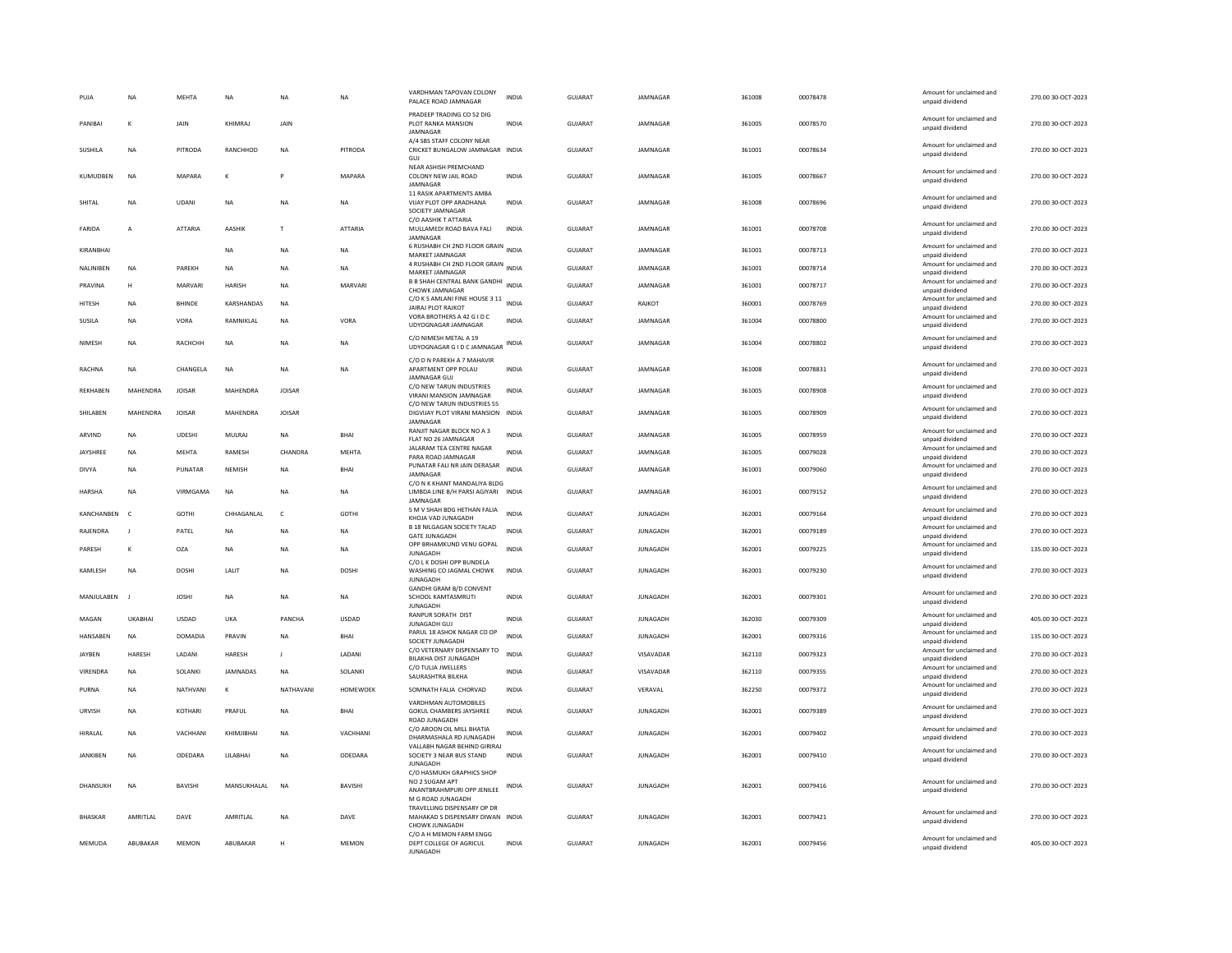| PRATI            | <b>NA</b>     | PESIVADIA      | NA              | <b>NA</b>     | NA            | SARVODAY SOCIETY BLOCK 31 A<br>JOSHIPURA JUNAGADH                                   | <b>INDIA</b> | GUJARAT        | <b>JUNAGADH</b>   | 362002 | 00079459 | Amount for unclaimed and<br>unpaid dividend | 270.00 30-OCT-2023 |
|------------------|---------------|----------------|-----------------|---------------|---------------|-------------------------------------------------------------------------------------|--------------|----------------|-------------------|--------|----------|---------------------------------------------|--------------------|
| ANII             | <b>NA</b>     | PITTHADIA      | VRUJLAL         | <b>NA</b>     | PITTHADIA     | GIRNAR SOCIETY VRUJ VIHAR BL<br>NO 54 PO JUNAGADHA                                  | <b>INDIA</b> | <b>GUJARAT</b> | <b>JUNAGADH</b>   | 362001 | 00079480 | Amount for unclaimed and<br>unpaid dividend | 540.00 30-OCT-2023 |
| <b>JETHABHAI</b> | к             | MAKADIA        | KERSONBHAI      | <b>NA</b>     | JADAV         | PLOT STREET NO 2 DIST RAJKOT<br>PO BHAYAVADAR                                       | <b>INDIA</b> | GUJARAT        | DHORAJI           | 360450 | 00079527 | Amount for unclaimed and<br>unpaid dividend | 270.00 30-OCT-2023 |
| PURNIMA          | KAMAL         | <b>MEHTA</b>   | KAMAL           | HARISH        | MEHTA         | ASHOK BOTTLING 5 KHAKH<br>CHOWK PORBANDAR                                           | <b>INDIA</b> | GUJARAT        | PORBANDAR         | 360575 | 00079598 | Amount for unclaimed and<br>unpaid dividend | 270.00 30-OCT-2023 |
| KAMLENDU         | <b>HARISH</b> | <b>MEHTA</b>   | <b>HARISH</b>   | ${\sf N}$     | MEHTABUSINES  | ASHOK BOTTLING 5 KHAKH<br>CHOWK PORRANDAR                                           | <b>INDIA</b> | <b>GUJARAT</b> | PORBANDAR         | 360575 | 00079599 | Amount for unclaimed and<br>unpaid dividend | 270.00 30-OCT-2023 |
| <b>JASHUMATI</b> | <b>NA</b>     | CHITRODA       | KANTILAL        | <b>NA</b>     | CHITRODA      | NR PARADISE CINEMA<br>HARSADPLOT 3<br>CHAMUNDAKRUPA PORBANDAR                       | <b>INDIA</b> | GUJARAT        | PORBANDAR         | 360575 | 00079603 | Amount for unclaimed and<br>unpaid dividend | 270.00 30-OCT-2023 |
| KUSUM            | <b>NA</b>     | THAKRAR        | PRABHUDS        | <b>NA</b>     |               | P P THAKKAR AMRUT KUNJ JUNA<br>KUMBHAR WADA SHERI NO 7<br>PORBANDAR                 | <b>INDIA</b> | GUIARAT        | PORRANDAR         | 360575 | 00079622 | Amount for unclaimed and<br>unpaid dividend | 270.00 30-OCT-2023 |
| PRABHUDAS        | <b>NA</b>     | THAKRAR        | NA              | <b>NA</b>     | NA            | AMRUT KUNJ JUNA KUMBHA<br>RVADA SHERS NO 7 PORBANDAR                                | INDIA        | <b>GUJARAT</b> | PORBANDAR         | 360575 | 00079623 | Amount for unclaimed and<br>unpaid dividend | 270.00 30-OCT-2023 |
| SANJAY           | NA            | LAKHANI        | DEVJI           | <b>NA</b>     | LAKHANI       | 8 16 NEW KUMBHARWADA KIRTI<br>KUNJ PORBANDAR                                        | <b>INDIA</b> | GUJARAT        | PORBANDAR         | 360575 | 00079648 | Amount for unclaimed and<br>unpaid dividend | 270.00 30-OCT-2023 |
| PARSHOTTAM       | $\mathbf{L}$  | LAKHANI        | NA              | <b>NA</b>     | NA            | JAY NATH KRUPA PARADISE<br>CINEMA ROAD PORBANDAR                                    | INDIA        | GUJARAT        | PORBANDAR         | 360575 | 00079651 | Amount for unclaimed and<br>unpaid dividend | 270.00 30-OCT-2023 |
| LALITABEN        | $\mathbf{I}$  | <b>NONANI</b>  | <b>JAGJIVAN</b> | <b>NA</b>     | <b>MONANI</b> | <b>14 TEACHER COLONY</b><br>WAGHESWARI PLOT PORBANDAR                               | <b>INDIA</b> | <b>GUJARAT</b> | PORBANDAR         | 360575 | 00079658 | Amount for unclaimed and<br>unpaid dividend | 270.00 30-OCT-2023 |
| KIRTI            | <b>NA</b>     | <b>RUGHANI</b> | <b>NA</b>       | <b>NA</b>     | <b>NA</b>     | C/O HARSIODHI TRADERS<br>TAJAWALA SUPER MARKET S V P INDIA<br>ROAD PORBANDAR        |              | <b>GUJARAT</b> | PORBANDAR         | 360575 | 00079676 | Amount for unclaimed and<br>unpaid dividend | 270.00 30-OCT-2023 |
| MANJIBHAI        | B             | KAMADIA        | BHIKHABHAI      | L.            | KAMADIA       | P S I WIRELESS C/O OFFICE OF THE<br>P W I CITY B DEVITION CAMP<br>JAMNAGAR          | <b>INDIA</b> | <b>GUJARAT</b> | JAMNAGAR          | 361001 | 00079723 | Amount for unclaimed and<br>unpaid dividend | 270.00 30-OCT-2023 |
| G                | н             | POSTARIA       | HEERA           | LAI           | POSTARIA      | HOLI CHAKLA BUNDER ROAD<br>PORRANDAR GUIRAT                                         | <b>INDIA</b> | <b>GUJARAT</b> | PORBANDAR         | 360575 | 00079754 | Amount for unclaimed and<br>unnaid dividend | 270.00 30-OCT-2023 |
| <b>BHAVANA</b>   | B             | ODEDRA         | BHARAT          | <b>NA</b>     | ODEDRA        | P W D QUARTER NEAR S T DEPO<br>DIST AMRELI DHARI                                    | <b>INDIA</b> | <b>GUJARAT</b> | <b>MANEK PARA</b> | 365640 | 00079906 | Amount for unclaimed and<br>unpaid dividend | 270.00 30-OCT-2023 |
| <b>JIGNESH</b>   | P             | PADALIYA       | PRABHU          | <b>NA</b>     | LAL           | C/O PATEL BABULAL HARIBHAI &<br>SONS D 4 MARKET YARD RAJKOT                         | INDIA        | GUJARAT        | RAJKOT            | 360003 | 00079988 | Amount for unclaimed and<br>unpaid dividend | 270.00 30-OCT-2023 |
| VINOD            | RAI           | POONATAR       | MANILAL         | NA            |               | HARDHAD ELECTRIC COMPANY<br>DHARMENDRA ROAD RAJKOT                                  | <b>INDIA</b> | GUJARAT        | RAJKOT            | 360001 | 00080000 | Amount for unclaimed and<br>unpaid dividend | 270.00 30-OCT-2023 |
| LABHKUNVAR       | <b>NA</b>     | PATEL          | <b>NA</b>       | <b>NA</b>     | <b>NA</b>     | C/O RUCHI SELECTION KALAWAD<br>ROAD ARPAN COMPLEX NEW<br>JALARAM PETROL PUMP RAJKOT | <b>INDIA</b> | <b>GUJARAT</b> | RAJKOT            | 360001 | 00080044 | Amount for unclaimed and<br>unpaid dividend | 270.00 30-OCT-2023 |
| DAYALAL          | <b>NA</b>     | <b>ADHIA</b>   | <b>NA</b>       | <b>NA</b>     | <b>NA</b>     | RAVJIBHAI DUDHWALA BLDG<br>BEDINAKA HARDHOL STREET<br><b>RAJKOT</b>                 | <b>INDIA</b> | GUJARAT        | RAJKOT            | 360001 | 00080069 | Amount for unclaimed and<br>unpaid dividend | 270.00 30-OCT-2023 |
| <b>BHARTI</b>    | $\mathbb{R}$  | RAIANI         | <b>RASIK</b>    | P             | RAIANI        | SHIV YOGIDARSHAN SOCIETY<br>KALAWAD ROAD RAJKOT                                     | <b>INDIA</b> | GUIARAT        | RAIKOT            | 360001 | 00080113 | Amount for unclaimed and<br>unpaid dividend | 270.00 30-OCT-2023 |
| MAHESH           | <b>NA</b>     | CHAUHAN        | <b>NA</b>       | <b>NA</b>     | <b>NA</b>     | C/O NAROTIAMDAS JAMNADAS<br>MAIN BAZAR MITHAPUR                                     | <b>INDIA</b> | GUJARAT        | KHAMBHALIA        | 361345 | 00080120 | Amount for unclaimed and<br>unpaid dividend | 405.00 30-OCT-2023 |
| SUNIL            | NATHALAL      | KHAKHAR        | <b>NA</b>       | <b>NA</b>     | <b>NA</b>     | TRIPUTI KANAK ROAD RAJKOT                                                           | <b>INDIA</b> | GUJARAT        | RAJKOT            | 360001 | 00080247 | Amount for unclaimed and<br>unpaid dividend | 270.00 30-OCT-2023 |
| <b>JASUMATI</b>  | VANECHAND     | DOSHI          | VANECHAND       | NA            | JECHANDDOSHI  | B/17 VARDHAMAN APARTMENTS<br>THIRD FLOOR PALACE ROAD<br>RAJKOT                      | INDIA        | <b>GUJARAT</b> | RAJKOT            | 360001 | 00080265 | Amount for unclaimed and<br>unpaid dividend | 270.00 30-OCT-2023 |
| <b>KISHOR</b>    | MULJI         | <b>MEHTA</b>   | MULJI           | <b>JIVRAJ</b> | MEHTA         | 25 PRAHLAD PLOT ASHA VILLA<br>RAJKOT                                                | <b>INDIA</b> | <b>GUJARAT</b> | RAJKOT            | 360001 | 00080369 | Amount for unclaimed and<br>unpaid dividend | 270.00 30-OCT-2023 |
| NIRMALABEN       | <b>NA</b>     | <b>BARAIA</b>  | KANTIBHAI       | <b>NA</b>     | RETD          | 4 DHOLARIA NAGAR KHODIAR<br><b>NIVAS RAJKOT</b>                                     | <b>INDIA</b> | <b>GUJARAT</b> | RAJKOT            | 360002 | 00080389 | Amount for unclaimed and<br>unpaid dividend | 270.00 30-OCT-2023 |
| LATA             | <b>NA</b>     | GORASIA        | NARENDRA        | NA            | GORASIA       | C/O LAXMI LODGE SANGANVA<br>CHOWK NEAR RAJ CINEMA<br>RAIKOT                         | INDIA        | GUJARAT        | RAJKOT            | 360001 | 00080441 | Amount for unclaimed and<br>unpaid dividend | 270.00 30-OCT-2023 |
| SUDHABEN         | D             | TRIVEDI        | DAYASHANKER     | NA            |               | NANI BAZAR ARYA STREET<br>GONDAL                                                    | <b>INDIA</b> | <b>GUJARAT</b> | GONDAL            | 360311 | 00080467 | Amount for unclaimed and<br>unpaid dividend | 270.00 30-OCT-2023 |
| <b>NATUBHAI</b>  | <b>NA</b>     | AMARELIA       | <b>NA</b>       | <b>NA</b>     | NA            | BANK OF INDIA VADAL BRANCH<br>VADAL GU                                              | <b>INDIA</b> | <b>GUJARAT</b> | SORATH            | 362310 | 00080530 | Amount for unclaimed and<br>unpaid dividend | 270.00 30-OCT-2023 |
| BHIMJI           | <b>KECHAR</b> | GODHAT         | <b>BECHAR</b>   | H             | GODHAT        | AT HARIPARA DIST AMRELI POST<br>DHARI                                               | <b>INDIA</b> | <b>GUJARAT</b> | <b>MANEK PARA</b> | 365640 | 00080582 | Amount for unclaimed and<br>unpaid dividend | 270.00 30-OCT-2023 |
| CHANDULAL        | MAGANLAL      | PATEL          | MANGANLAL       | $\mathsf{P}$  | PATEL         | C/O M P PATEL LATI BAZAR<br><b>JASDAN DIST RAJKOT</b>                               | INDIA        | GUJARAT        | RAJKOT            | 360050 | 00080598 | Amount for unclaimed and<br>unpaid dividend | 270.00 30-OCT-2023 |
| ANSUYA           | CHANDULAL     | PATEL          | CHANDULAL       | M             | PATEL         | C/O M P PATEL LATI BAZAR<br><b>JASDAN DIST RAJKOT</b>                               | <b>INDIA</b> | GUIARAT        | RAIKOT            | 360050 | 00080599 | Amount for unclaimed and<br>unpaid dividend | 270.00 30-QCT-2023 |
| ARJUN            | NA            | PATEL          | MANILAL         | NA            | PATEL         | STATE BANK OF SAURASHTRA<br>BHANVAD DIST JAMNAGAR                                   | INDIA        | GUJARAT        | PORBANDAR         | 360510 | 00080614 | Amount for unclaimed and<br>unpaid dividend | 270.00 30-OCT-2023 |
| PURVI            | NA            | VACHHANI       | NA              | NA            | NA            | PARISHRAM 1 PRAKASH SOCIETY<br>OPP NIRMALA SCHOOL RAJKOT                            | INDIA        | <b>GUJARAT</b> | RAJKOT            | 360005 | 00080677 | Amount for unclaimed and<br>unpaid dividend | 270.00 30-OCT-2023 |
| MUKESH           | G             | KHUT           | GOVIND          | $\mathsf{R}$  | KHUT          | <b>GUNDAWADI MAIN ROAD</b><br>MURLIDHAR DAIRY RAJKOT                                | <b>INDIA</b> | GUJARAT        | RAJKOT            | 360002 | 00080717 | Amount for unclaimed and<br>unpaid dividend | 270.00 30-OCT-2023 |
| <b>RHAVNA</b>    | <b>NA</b>     | <b>IOGI</b>    | CHAMANI AI      | <b>NA</b>     | IOGI          | 85 SHAKTI SOCIETY SANT KABIR<br>ROAD NEAR SARDAR SHCOOL<br><b>RAJKOT RAJKOT</b>     | <b>INDIA</b> | GUIARAT        | RAIKOT            | 360003 | 00080723 | Amount for unclaimed and<br>unpaid dividend | 135.00.30-OCT-2023 |
| CHAMANI AI       | NATHURHAI     | MOLIYA         | NATHURHAI       | P             | <b>MOLIYA</b> | HANS KUNJ BHUMA LUNAGARIA<br>STREET NEAR PANJARAPOLE<br>RAJKOT                      | <b>INDIA</b> | GUIARAT        | RAIKOT            | 360003 | 00080801 | Amount for unclaimed and<br>unpaid dividend | 270.00 30-QCT-2023 |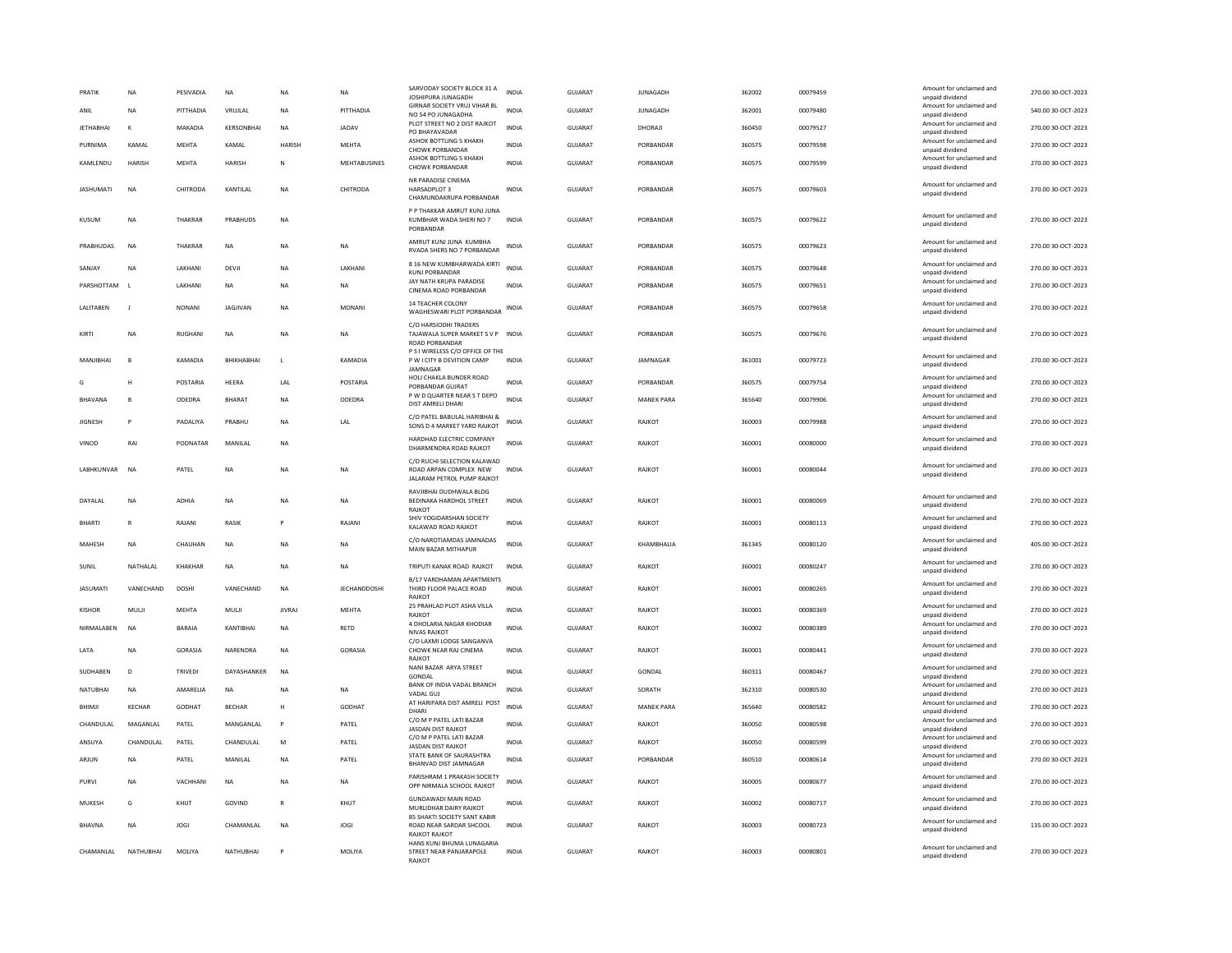| SANDHYA           | N               | SHAH                     | <b>NA</b>       | <b>NA</b>      | <b>NA</b>      | 201 MADHAV PREET GOVT PRESS<br>ROAD CROSS SHROFF ROAD B/H INDIA<br><b>CHRIST CHURCH RAJKOT</b> |              | <b>GUJARAT</b> | RAJKOT        | 360001 | 00080803 | Amount for unclaimed and<br>unpaid dividend                    | 270.00 30-OCT-2023 |
|-------------------|-----------------|--------------------------|-----------------|----------------|----------------|------------------------------------------------------------------------------------------------|--------------|----------------|---------------|--------|----------|----------------------------------------------------------------|--------------------|
| <b>HINARFN</b>    | GHANSHYAMDA     | <b>MFHTA</b>             | GHANSHYAMDAS NA |                | MEHTA          | OPP DENA BANK POST RAJULA<br>CITY                                                              | <b>INDIA</b> | GUIARAT        | RAJULA        | 365560 | 00080809 | Amount for unclaimed and<br>unpaid dividend                    | 270.00 30-OCT-2023 |
| RAJESH            | NA              | SHAH                     | <b>NA</b>       | NA             | <b>NA</b>      | VASANT NEAR BHAKTI NAGAR SUB<br>STATION 2ND FLOOR RAJKOT                                       |              | GUJARAT        | RAJKOT        | 360002 | 00080859 | Amount for unclaimed and<br>unpaid dividend                    | 270.00 30-OCT-2023 |
| RAMNIKI AI        | $\mathbb{R}$    | NIRMAI                   | <b>NA</b>       | <b>NA</b>      | NA.            | MOTI BAZAR BAWA BARI<br>GONDAL                                                                 | <b>INDIA</b> | GUIARAT        | GONDAL        | 360311 | 00080883 | Amount for unclaimed and<br>unpaid dividend                    | 270.00 30-OCT-2023 |
| <b>BABUBHAI</b>   | - 1             | PATEL                    | <b>JADAVJI</b>  | <b>BHA</b>     | н              | 4 LAXMI PARA AT & POST JODIA<br>DIST JAM NAGAR                                                 | <b>INDIA</b> | GUJARAT        | DHROL         | 361250 | 00080902 | Amount for unclaimed and<br>unpaid dividend                    | 270.00 30-OCT-2023 |
| RANJAN            | <b>NA</b>       | LALIBHAI                 | LALIBHAI        | <b>NA</b>      | PATEL          | 4 LAXMI PARA AT & POST JODIA                                                                   | <b>INDIA</b> | <b>GUJARAT</b> | DHROL         | 361250 | 00080903 | Amount for unclaimed and                                       | 270.00 30-OCT-2023 |
| SATYAM            | s               | PATEL                    | SHANTILAL       | NA             | L              | DIST JAM NAGAR<br>4 LAXMI PARA AT & POST JODIA<br>DIST JAM NAGAR                               | <b>INDIA</b> | GUJARAT        | DHROL         | 361250 | 00080904 | unpaid dividend<br>Amount for unclaimed and<br>unpaid dividend | 270.00 30-OCT-2023 |
| <b>JAGDISH</b>    | <b>BHA</b>      | MORI                     | NA              | NA             | <b>NA</b>      | AT LATIPAR TAL DHROL DIST<br><b>IAMNAGAR</b>                                                   | INDIA        | GUJARAT        | DHROL         | 361220 | 00080905 | Amount for unclaimed and<br>unpaid dividend                    | 270.00 30-OCT-2023 |
| MOHANBHAI         | $\epsilon$      | BHIMANI                  | CHAKUBHAI       | <b>BHIMANI</b> | RETD           | C/O V H SHAH E S I SCHEME MILL<br>PARA DIST RAJKOT POST<br>WANKANER                            | <b>INDIA</b> | GUJARAT        | <b>MORBI</b>  | 363622 | 00080937 | Amount for unclaimed and<br>unpaid dividend                    | 270.00 30-OCT-2023 |
| MEENA             | <b>NA</b>       | <b>BHALARA</b>           | PANKAJ          | <b>NA</b>      | BHALARA        | AMBAR ENGINEERS UMAKANT<br>PANDIT UDYOGNAGAR BEHIND<br>BALKRISHNA ENGG RAJKOT GUJ              | <b>INDIA</b> | GUJARAT        | <b>RAJKOT</b> | 360004 | 00080998 | Amount for unclaimed and<br>unpaid dividend                    | 270.00 30-OCT-2023 |
| PARESH            | NA              | MAKADIA                  | $_{\sf NA}$     | <b>NA</b>      | <b>NA</b>      | C/O M R KALAVADIA ADVOCATE<br>PANJRA POLE ROAD UPLETA                                          | <b>INDIA</b> | GUJARAT        | DHORAJI       | 360490 | 00081078 | Amount for unclaimed and<br>unpaid dividend                    | 270.00 30-OCT-2023 |
| MEHGABEN          | NA              | PITHWA                   | NA              | <b>NA</b>      | NA             | DIAMOND ROLLING SHUTTER 3<br><b>BHAKTINAGAR ST PLOT RAJKOT</b>                                 | <b>INDIA</b> | GUJARAT        | RAJKOT        | 360002 | 00081099 | Amount for unclaimed and<br>unpaid dividend                    | 270.00 30-OCT-2023 |
| <b>DINESH</b>     | <b>NA</b>       | PITHWA                   | <b>NA</b>       | <b>NA</b>      | <b>NA</b>      | DIAMOND ROLLING SHUTTER 3<br>BHAKTINAGAR ST PLOT RAJKOT                                        | <b>INDIA</b> | GUJARAT        | <b>RAJKOT</b> | 360002 | 00081101 | Amount for unclaimed and<br>unpaid dividend                    | 270.00 30-OCT-2023 |
| HIRAL             | <b>NA</b>       | TANNA                    | NA              | <b>NA</b>      | NA             | 7 RAGHUVIR PARA PANCHVATI                                                                      | <b>INDIA</b> | <b>GUJARAT</b> | RAJKOT        | 360001 | 00081111 | Amount for unclaimed and                                       | 270.00 30-OCT-2023 |
| JAYENDRA          | M               | RANPURA                  | <b>NA</b>       | <b>NA</b>      | <b>NA</b>      | RAJKOT<br>MAKANANI STREET TANKARA GUJ INDIA                                                    |              | GUJARAT        | <b>MORRI</b>  | 363650 | 00081123 | unpaid dividend<br>Amount for unclaimed and                    | 270.00 30-OCT-2023 |
|                   |                 |                          |                 |                |                | MANDEEP INDUSTRIES KOLKI                                                                       |              |                |               |        |          | unpaid dividend<br>Amount for unclaimed and                    |                    |
| PARSHOTTAM        | BHAI            | DPATEL                   | DAYA            | <b>NA</b>      | BHAI           | <b>ROAD UPLETA</b>                                                                             | <b>INDIA</b> | <b>GUJARAT</b> | DHORAJI       | 360490 | 00081131 | unpaid dividend                                                | 540.00 30-OCT-2023 |
| <b>BHUPESH</b>    | NA              | <b>JOTANIA</b>           | MANSUKHLAI      | NA             | <b>JOTANIA</b> | BLOCK 80 DWARKADHISH SOCIETY INDIA<br>PRATEEXA UPLETA GUJARAT                                  |              | GUJARAT        | DHORAJI       | 360490 | 00081147 | Amount for unclaimed and<br>unpaid dividend                    | 270.00 30-OCT-2023 |
| MUKTABEN          | <b>NA</b>       | <b>JOTANIA</b>           | DEVSHIBHAI      | NA             | <b>JOTANIA</b> | BLOCK 80 DWARKADHISH SOCIETY INDIA<br>PRATEEXA UPLETA GUJARAT                                  |              | GUJARAT        | DHORAJI       | 360490 | 00081148 | Amount for unclaimed and<br>unpaid dividend                    | 270.00 30-OCT-2023 |
| DEVSIBHAI         | <b>NA</b>       | <b>JOTANIA</b>           | DAMJIBHAI       | NA             | <b>JOTANIA</b> | 80 DWARKADHISH SOCIETY<br>PRATEEXA UPLETA GUJARAT                                              | <b>INDIA</b> | GUJARAT        | DHORAJI       | 360490 | 00081149 | Amount for unclaimed and<br>unpaid dividend                    | 270.00 30-OCT-2023 |
| VIIAY             | SHIH            | <b>IADEIA</b>            | NATHUBHA        | <b>NA</b>      | <b>JADEJA</b>  | AROGAY NAGAR LAST STREET                                                                       | <b>INDIA</b> | GUIARAT        | <b>MORRI</b>  | 363621 | 00081170 | Amount for unclaimed and                                       | 270.00 30-OCT-2023 |
| <b>HETAL</b>      | RAJESH          | SANGHVI                  | RAJESH          | $\mathsf{R}$   | SANGHVI        | WANKANER<br>10 JITEDH APT JINTAN ROAD<br>SURENDRANAGAR                                         | <b>INDIA</b> | <b>GUJARAT</b> | SURENDRANAGAR | 363001 | 00081219 | unpaid dividend<br>Amount for unclaimed and<br>unpaid dividend | 270.00 30-OCT-2023 |
| DEVANG            | KUMAR           | DSHUKLA                  | DEVI            | PRASAD         | RSHUKLA        | C/O M H SHUKLA KALUMEHTA<br>STREET WADHWAN CITY DIST                                           | INDIA        | GUJARAT        | SURENDRANAGAR | 363030 | 00081238 | Amount for unclaimed and                                       | 270.00 30-OCT-2023 |
|                   |                 |                          |                 |                |                | SURENDRANAGAR                                                                                  |              |                |               |        |          | unpaid dividend                                                |                    |
| <b>JAYANTILAL</b> | $\epsilon$      | VORA                     | <b>NA</b>       | <b>NA</b>      | <b>NA</b>      | AT RATIDEVLI TAL WANKANER<br>DIST RAJKOT GUJRAT                                                | <b>INDIA</b> | GUJARAT        | <b>MORRI</b>  | 363621 | 00081247 | Amount for unclaimed and<br>unpaid dividend                    | 270.00 30-OCT-2023 |
| <b>HASMUKH</b>    | <b>NA</b>       | SHAH                     | DALICHAND       | <b>NA</b>      | SHAH           | C/O HIRACHAND KASTURCHAND<br>OPP VEGETABLE MARKET MAIN<br>BAZAR SURENDRA NAGAR                 | <b>INDIA</b> | GUJARAT        | SURENDRANAGAR | 363001 | 00081281 | Amount for unclaimed and<br>unpaid dividend                    | 270.00 30-OCT-2023 |
| NARENDRA          | HIMATLAL        | <b>DOSHI</b>             | <b>NA</b>       | <b>NA</b>      | <b>NA</b>      | KAMAL PARK NEAR MEGHANIBAG INDIA<br>SURENDRANAGAR                                              |              | <b>GUJARAT</b> | SURENDRANAGAR | 363001 | 00081298 | Amount for unclaimed and<br>unpaid dividend                    | 405.00 30-OCT-2023 |
| DURGABEN          | $\mathbb{R}$    | THAKKAR                  | RAMNIKLAL       | <b>NA</b>      |                | JAWAHAR ROAD STREET NO 2                                                                       | <b>INDIA</b> | GUJARAT        | SURENDRANAGAR | 363001 | 00081302 | Amount for unclaimed and                                       | 270.00 30-OCT-2023 |
|                   |                 |                          |                 |                |                | SURENDRANAGAR<br>2 BHARAT SOCIETY JINIAN ROAD                                                  |              |                |               |        |          | unpaid dividend<br>Amount for unclaimed and                    |                    |
| ALKESH            | <b>KANTILAI</b> | DOSHI                    | KANTILAL        | $\mathbf{L}$   | <b>DOSHI</b>   | SURENDRANAGAR<br>METAL MERCHANT KANSARA                                                        | <b>INDIA</b> | GUJARAT        | SURENDRANAGAR | 363001 | 00081325 | unpaid dividend                                                | 270.00 30-OCT-2023 |
| SHANTILAL         | NA              | KANSARA                  | $_{\sf NA}$     | <b>NA</b>      | <b>NA</b>      | BAZAR WADHVAN CITY DIST<br>SURENDRANAGAR                                                       | INDIA        | GUJARAT        | SURENDRANAGAR | 363030 | 00081362 | Amount for unclaimed and<br>unpaid dividend                    | 270.00 30-OCT-2023 |
| LAVJI             | BHAI            | PARSHOTTAMB<br>HAILUVANI | <b>NA</b>       | <b>NA</b>      | <b>NA</b>      | VINAY MANDIR HIGH SCHOOL<br>GHARSHALA WADHWAN DIST<br>SURENDRANAGAR                            | <b>INDIA</b> | GUJARAT        | SURENDRANAGAR | 363030 | 00081377 | Amount for unclaimed and<br>unpaid dividend                    | 270.00 30-OCT-2023 |
| <b>DINABEN</b>    | SANJAY          | SHAH                     | SANJAY          | ANOP           | SHAH           | BHARAT SOCIETY NO 3 JINTAN<br><b>ROAD SURENDRANAGAR</b>                                        | INDIA        | GUJARAT        | SURENDRANAGAR | 363001 | 00081449 | Amount for unclaimed and<br>unpaid dividend                    | 270.00 30-OCT-2023 |
| <b>USHA</b>       | <b>BFN</b>      | YOGESHBHAIDH<br>OLAKIYA  | YOGESH          | <b>NA</b>      | DHOLAKIYA      | NEAR BALA HNUMAN SOCIETY<br>WADHWAN CITY DIST<br>SURENDRANAGAR                                 | <b>INDIA</b> | GUJARAT        | SURENDRANAGAR | 363030 | 00081486 | Amount for unclaimed and<br>unpaid dividend                    | 270.00 30-OCT-2023 |
| <b>GIRISH</b>     | CHATURRHAI      | CHHATROLA                | CHATURBHAI      | POPATRHAI      | PATEL          | OLD SOCIETY GREEN CHOWK<br>LIMBDI GUJ DIST<br>SURENDRANAGAR                                    | <b>INDIA</b> | <b>GUJARAT</b> | <b>IIMBDI</b> | 363421 | 00081529 | Amount for unclaimed and<br>unpaid dividend                    | 270.00 30-OCT-2023 |
| PRAVINCHANDR      | <b>NA</b>       | PARMAR                   | NA              | NA             | <b>NA</b>      | <b>B/9 UDAYNAGAR IFFCO</b><br>TOWNSHIP GANDHIDHAM                                              | INDIA        | GUJARAT        | GANDHIDAM     | 370201 | 00081543 | Amount for unclaimed and<br>unpaid dividend                    | 405.00 30-OCT-2023 |
| <b>HARISH</b>     | <b>NA</b>       | THACKER                  | VRAJLAL         | $\mathsf{V}$   | THACKERRETD    | (KUTCH) GUJARAT<br><b>GANDHI FALIYA MADU PTTH</b><br>WORD NO 4 ANJAR KUTCH                     | <b>INDIA</b> | <b>GUJARAT</b> | <b>KUKMA</b>  | 370110 | 00081579 | Amount for unclaimed and<br>unpaid dividend                    | 270.00 30-OCT-2023 |
| MAYA              | NA              | VORA                     | YOGESH          | н              | VORA           | OTRS NO D 333 IFFCO<br>UDAYNAGAR GANDHIDHAM                                                    | <b>INDIA</b> | <b>GUJARAT</b> | GANDHIDAM     | 370203 | 00081580 | Amount for unclaimed and                                       | 270.00 30-OCT-2023 |
|                   |                 |                          |                 |                |                | KUTCH                                                                                          |              |                |               |        |          | unpaid dividend                                                |                    |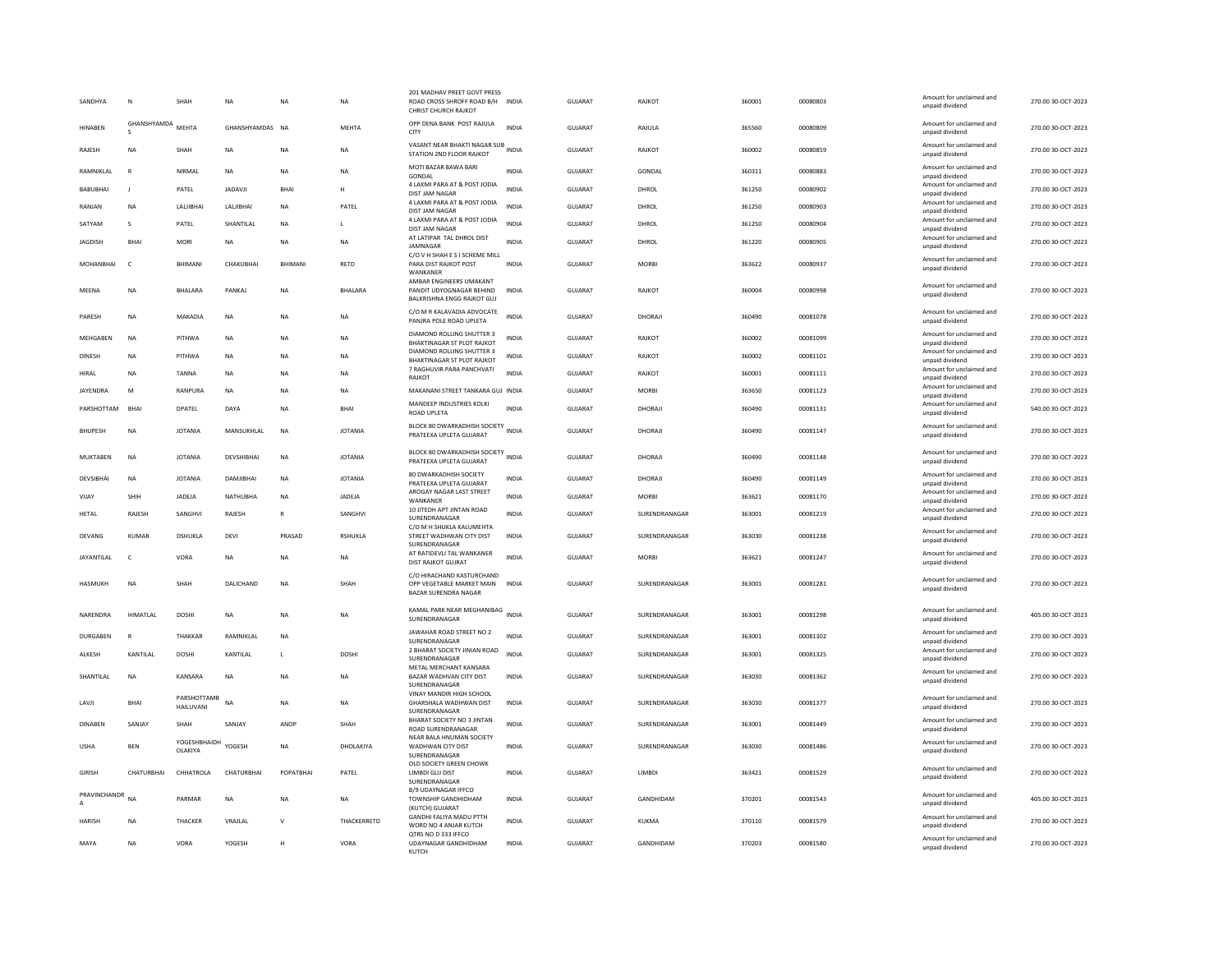| NIRAV                | M              | DAVE                         | MAHESH           | M            | DAVE               | B B Z SOUTH 26 OVER SHOP NO D<br>52 53 GANDHI DHAM KACHCHH                                             | INDIA        | GUJARAT        | GANDHIDAM         | 370201 | 00081593 | Amount for unclaimed and<br>unpaid dividend | 270.00 30-OCT-2023 |
|----------------------|----------------|------------------------------|------------------|--------------|--------------------|--------------------------------------------------------------------------------------------------------|--------------|----------------|-------------------|--------|----------|---------------------------------------------|--------------------|
| MEHRUNNISA           | N <sub>A</sub> | <b>QUADRI</b>                | MOHAMED          | RAFIO        | QUADRI             | 316 CUSTOMS COLONY NEW<br>KANDLA                                                                       | <b>INDIA</b> | <b>GUJARAT</b> | GANDHIDAM         | 370210 | 00081597 | Amount for unclaimed and<br>unpaid dividend | 270.00 30-OCT-2023 |
| PUSHPA               | <b>NA</b>      | MAHESHWARI                   | PRAKASH          | $\mathsf{C}$ | MAHESHWARI         | SHRINATHJI KHAD-BEEJA<br>BHANDRA BADGAON CHAR RASTA INDIA<br>STATION ROAD RANIWARA DIST<br>JALORE(RAJ) |              | RAJASTHAN      | <b>JALORE</b>     | 343040 | 00081598 | Amount for unclaimed and<br>unpaid dividend | 270.00 30-OCT-2023 |
| <b>KISHOR</b>        | NA             | PANCHAL                      | SHIVRAM          | J            | PANCHAL            | B 99 NV 3 APNA NAGAR GANDHI<br>DHAM                                                                    | <b>INDIA</b> | <b>GUJARAT</b> | GANDHIDAM         | 370201 | 00081599 | Amount for unclaimed and<br>unpaid dividend | 270.00 30-OCT-2023 |
| <b>DURLABHAJIBHA</b> |                | <b>JAVIA</b>                 | THOBHANBHAI      | NA           | JAVIA              | MODIA STREET NEAR CHORA DIST<br>RAJKOT BHAYAVADAR                                                      | <b>INDIA</b> | GUJARAT        | DHORAJI           | 360450 | 00081617 | Amount for unclaimed and<br>unpaid dividend | 270.00 30-OCT-2023 |
| MANSUKH              | I AI           | VPATEL                       | VASHRAM          | <b>BHAI</b>  | CPATEL             | C/O HIRAPARA BROTHERS NEAR<br>GRAIN MARKET KALAVAD SHITLA                                              | <b>INDIA</b> | GUIARAT        | KAI AVAD          | 361160 | 00081750 | Amount for unclaimed and<br>unpaid dividend | 270.00 30-OCT-2023 |
| GORADHAN             | $\kappa$       | VIROJA                       | KANJI            | <b>NA</b>    | <b>BHAI</b>        | C/O K K SPRING WORKS MAVD<br>PLOT MANI NAGAR SWASTIK<br><b>ESTATE RAJKOT</b>                           | INDIA        | <b>GUJARAT</b> | RAJKOT            | 360004 | 00081820 | Amount for unclaimed and<br>unpaid dividend | 270.00 30-OCT-2023 |
| KIRAN                | <b>NA</b>      | <b>FICHADIYA</b>             | PRADEE           | <b>NA</b>    | <b>KUMAR</b>       | <b>BEDINAKA HARDHOL STREET</b><br><b>GHANSHYAM BHUVAN RAJKOT</b>                                       | <b>INDIA</b> | <b>GUJARAT</b> | RAJKOT            | 360002 | 00081896 | Amount for unclaimed and<br>unpaid dividend | 270.00 30-OCT-2023 |
| PARUL                | NA             | ZALAVADIA                    | NA               | <b>NA</b>    | <b>NA</b>          | C/O BANK OF BARODA<br>MANAVADAR                                                                        | <b>INDIA</b> | GUJARAT        | VANTHALI (SORATH) | 362630 | 00081898 | Amount for unclaimed and<br>unpaid dividend | 270.00 30-OCT-2023 |
| KIRIT                | G              | KAKKAD                       | NA               | <b>NA</b>    | NA                 | SANGANWA CHOWK PAREKH<br><b>STREET SAGAR RAJKOT</b>                                                    | <b>INDIA</b> | GUJARAT        | RAJKOT            | 360001 | 00081903 | Amount for unclaimed and<br>unpaid dividend | 270.00 30-OCT-2023 |
| POPATLAL             | D              | MATALIA                      | DHARSHI          | <b>NA</b>    | <b>RETD</b>        | 2 STAR SHOPPING CENTRE 1ST<br>FLOOR 20 NEW JAGNATH RAJKOT                                              | INDIA        | GUJARAT        | RAJKOT            | 360001 | 00081909 | Amount for unclaimed and<br>unpaid dividend | 270.00 30-OCT-2023 |
| KALPESH              | <b>NA</b>      | VAGHASIYA                    | POPATBHA         | NA           | VAGHASIYA          | C/O MOHANBHAI JETHABHAI<br>VAGHASIYA DESAIWADI NEAR<br>SAMNATH TAMPLE P O JETPUR                       | <b>INDIA</b> | GUJARAT        | GONDAL            | 360370 | 00081960 | Amount for unclaimed and<br>unpaid dividend | 270.00 30-OCT-2023 |
| NAGJI                | R              | RUPARELIA                    | NA               | <b>NA</b>    | NA                 | JAY BHAVANI KHAMAN HOUSE RAJ INDIA<br>MARG UPLETA GUJ                                                  |              | GUJARAT        | DHORAJI           | 360490 | 00081965 | Amount for unclaimed and<br>unpaid dividend | 270.00 30-OCT-2023 |
| MANIBEN              | D              | PATEL                        | <b>DEVRA</b>     | <b>BHAI</b>  | <b>RETD</b>        | M N BHENSDADIA NR GOPAL<br>PRESS NAVAPARA UPETA GUJ                                                    | <b>INDIA</b> | <b>GUJARAT</b> | DHORAJI           | 360490 | 00081975 | Amount for unclaimed and<br>unpaid dividend | 270.00 30-OCT-2023 |
| RAJESH               | KUMAR          | VALABDASGHOD VALABH<br>ASARA |                  | PUNJA        | GHODASARA          | SANDHI SHERI DT RAJKOT TA<br>UPLETA AT KOLK                                                            | <b>INDIA</b> | GUJARAT        | DHORAJI           | 360470 | 00082041 | Amount for unclaimed and<br>unpaid dividend | 270.00 30-OCT-2023 |
| BHAVESH              | <b>NA</b>      | <b>JASANI</b>                | KISHOR           | <b>NA</b>    | KANT               | NANI BAZAR OPP LAXMI STORES<br>GONDAL                                                                  | <b>INDIA</b> | GUJARAT        | GONDAL            | 360311 | 00082077 | Amount for unclaimed and<br>unpaid dividend | 270.00 30-OCT-2023 |
| <b>BHARAT</b>        | <b>NA</b>      | VACHHANI                     | SAVDASBHAI       | <b>NA</b>    | VACHHANI           | N T BROTHERS 28/C GIDC<br>BHAKTINAGAR RAJKOT GUJARAT                                                   | <b>INDIA</b> | <b>GUJARAT</b> | RAJKOT            | 360002 | 00082096 | Amount for unclaimed and<br>unpaid dividend | 270.00 30-OCT-2023 |
| <b>HANSA</b>         | <b>NA</b>      | VINDA                        | VINOD            | <b>NA</b>    | RAY                | LADHIBAI MANSION CANAL ROAD<br><b>RAJKOT</b>                                                           | <b>INDIA</b> | GUJARAT        | RAJKOT            | 360002 | 00082109 | Amount for unclaimed and<br>unpaid dividend | 270.00 30-OCT-2023 |
| NAYANA               | <b>NA</b>      | DESAI                        | NA               | <b>NA</b>    | NA                 | 3 VARDHMANNAGAR FLAT NO 30<br>RAJKOT                                                                   | <b>INDIA</b> | GUJARAT        | RAJKOT            | 360001 | 00082116 | Amount for unclaimed and<br>unpaid dividend | 270.00 30-OCT-2023 |
| SAROJBEN             | M              | GOSWANI                      | MANHAR           | <b>NA</b>    | <b>BHARTHI</b>     | C/O K S GOSAI 11 MAHENDRA<br>PARA MORBI                                                                | <b>INDIA</b> | <b>GUJARAT</b> | MORRI             | 363641 | 00082146 | Amount for unclaimed and<br>unpaid dividend | 270.00 30-OCT-2023 |
| POBARU               | <b>NA</b>      | PRABHUDAS                    | <b>NA</b>        | <b>NA</b>    | <b>NA</b>          | 22 COMMERCIAL CHAMBER<br>SATTA BAZAR RAJKOʻ                                                            | <b>INDIA</b> | <b>GUJARAT</b> | RAJKOT            | 360001 | 00082194 | Amount for unclaimed and<br>unpaid dividend | 270.00 30-OCT-2023 |
| SURESH               | NA             | PATEL                        | NA               | <b>NA</b>    | <b>NA</b>          | 10 KUMBHARWADA GANGA<br>NIVAS RAJKOT                                                                   | <b>INDIA</b> | GUJARAT        | RAJKOT            | 360001 | 00082205 | Amount for unclaimed and<br>unpaid dividend | 270.00 30-OCT-2023 |
| CHETANKUMAR NA       |                | VALA                         | <b>VIJAY</b>     | <b>NA</b>    | SINH               | 7 KOTECHA NAGAR KALAWAD<br>ROAD RAJKOT                                                                 | INDIA        | GUJARAT        | RAJKOT            | 360001 | 00082213 | Amount for unclaimed and<br>unpaid dividend | 270.00 30-OCT-2023 |
| AMARJIT              |                |                              | DES              | NA           | RAJ                | 4358/4 ABSARI ROAD DARYA GANJ INDIA<br><b>NEW DELHI</b>                                                |              | DELHI          | DELHI             | 110002 | 00082250 | Amount for unclaimed and<br>unpaid dividend | 270.00 30-OCT-2023 |
| RAJESH               | <b>NA</b>      | <b>JOLLY</b>                 | LATE             | SH           | <b>BRIJKISHROE</b> | 1/9353 PARTAP PURA GALI NO 2<br>WEST ROHTAS NAGAR SHAHDRA INDIA<br>NEW DELH                            |              | DELHI          | DELHI             | 110032 | 00082267 | Amount for unclaimed and<br>unpaid dividend | 270.00 30-OCT-2023 |
| <b>JOGINDER</b>      | KUMAR          | GOEL                         | <b>BALKISHAN</b> | NA           | GOYAL              | 2199/168 TRI NAGAR DELHI                                                                               | <b>INDIA</b> | DELHI          | DELHI             | 110035 | 00082268 | Amount for unclaimed and<br>unpaid dividend | 270.00 30-OCT-2023 |
| SUBASH               | <b>NA</b>      | CHADHA                       | RAJ              | <b>NA</b>    | <b>KUMAR</b>       | <b>B 43 WEST PATEL NAGAR NEW</b><br>DELHI                                                              | <b>INDIA</b> | DELHI          | DELHI             | 110008 | 00082316 | Amount for unclaimed and<br>unpaid dividend | 270.00 30-OCT-2023 |
| ANU                  | <b>NA</b>      | LAMBA                        | RAVNDER          | SINGH        | LAMBA              | H NO 9673 ISLAM GANJ OPP AZAD INDIA<br><b>MARKET DELHI</b>                                             |              | DELHI          | DELHI             | 110006 | 00082340 | Amount for unclaimed and<br>unpaid dividend | 405.00 30-OCT-2023 |
| CHUNI                | LAL            | CHUTTANI                     | HUKAM            | <b>NA</b>    | CHAND              | 482 JAMALPURA SONEPAT<br><b>HARYANA</b>                                                                | <b>INDIA</b> | HARYANA        | SONEPAT           | 131001 | 00082361 | Amount for unclaimed and<br>unpaid dividend | 270.00 30-OCT-2023 |
| <b>JOGINDER</b>      | <b>NA</b>      | SINGH                        | <b>BHAGWAN</b>   | <b>NA</b>    | SINGH              | 18 NEW MARWARI KATRA NAI<br><b>SARAK DELHI</b>                                                         | INDIA        | DELHI          | DELHI             | 110006 | 00082367 | Amount for unclaimed and<br>unpaid dividend | 270.00 30-OCT-2023 |
| ROHIT                | <b>NA</b>      | <b>KAPUR</b>                 | DHARAM           | PAI          | <b>KAPUR</b>       | H NO 81 STATE BANK COLONY G T<br>INDIA<br>K ROAD P O AZAD PUR DELHI                                    |              | DELHI          | DELHI             | 110009 | 00082373 | Amount for unclaimed and<br>unpaid dividend | 270.00 30-OCT-2023 |
| <b>KNISHAK</b>       | <b>NA</b>      | <b>BATRA</b>                 | <b>DURGA</b>     | PRASAD       | <b>BATRA</b>       | C/O D K BATRA 28 MANSROVER<br><b>COLONY ROHTAK</b><br>WZ 46-8-2 MUKERJEE PARK EXTN                     | INDIA        | HARYANA        | <b>ROHTAK</b>     | 124001 | 00082426 | Amount for unclaimed and<br>unpaid dividend | 270.00 30-OCT-2023 |
| SHEELA               | NΑ             | <b>BHATIA</b>                | К                | c            | BHATIA             | CHOUKHANDI ROAD TILAK NAGAR INDIA<br><b>NEW DELHI</b>                                                  |              | DELHI          | DELHI             | 110018 | 00082429 | Amount for unclaimed and<br>unpaid dividend | 270.00 30-OCT-2023 |
| DEEPAK               |                |                              | RAMCHANDRA       | <b>NA</b>    |                    | 294/13 H B COLONY<br>KURUKSHETRA                                                                       | <b>INDIA</b> | HARYANA        | KURUKSHETRA       | 136118 | 00082458 | Amount for unclaimed and<br>unpaid dividend | 270.00 30-OCT-2023 |
| BALBIR               | <b>NA</b>      | KAUR                         | HARJINDER        | <b>NA</b>    | SINGH              | E 221 GREATER KAILASH I NEW<br>DELHI                                                                   | INDIA        | DELHI          | DELHI             | 110048 | 00082460 | Amount for unclaimed and<br>unpaid dividend | 270.00 30-OCT-2023 |
| <b>PUSHAP</b>        | <b>NA</b>      | LATA                         | DEVI             | CHAND        | MITTAL             | 2 SHARDA NIKETAN DELHI                                                                                 | <b>INDIA</b> | DELHI          | DELHI             | 110034 | 00082472 | Amount for unclaimed and<br>unpaid dividend | 270.00 30-OCT-2023 |
| MINI                 | <b>NA</b>      | SHARMA                       | $\mathbf{s}$     | D.           | PAVL               | NEW DELHI PUBLIC SCHOOL 11 12<br>GOPAL NAGAR TIHAR ROAD TILAK INDIA<br>NAGAR NEW DELHI                 |              | DELHI          | DELHI             | 110018 | 00082480 | Amount for unclaimed and<br>unpaid dividend | 270.00 30-OCT-2023 |
| SHYAM                | SUNDER         | SHARMA                       | AMAR             | <b>NA</b>    | NATH               | A 337 VIKAS PURI NEW DELHI                                                                             | <b>INDIA</b> | DELHI          | DELHI             | 110018 | 00082482 | Amount for unclaimed and<br>unpaid dividend | 270.00 30-OCT-2023 |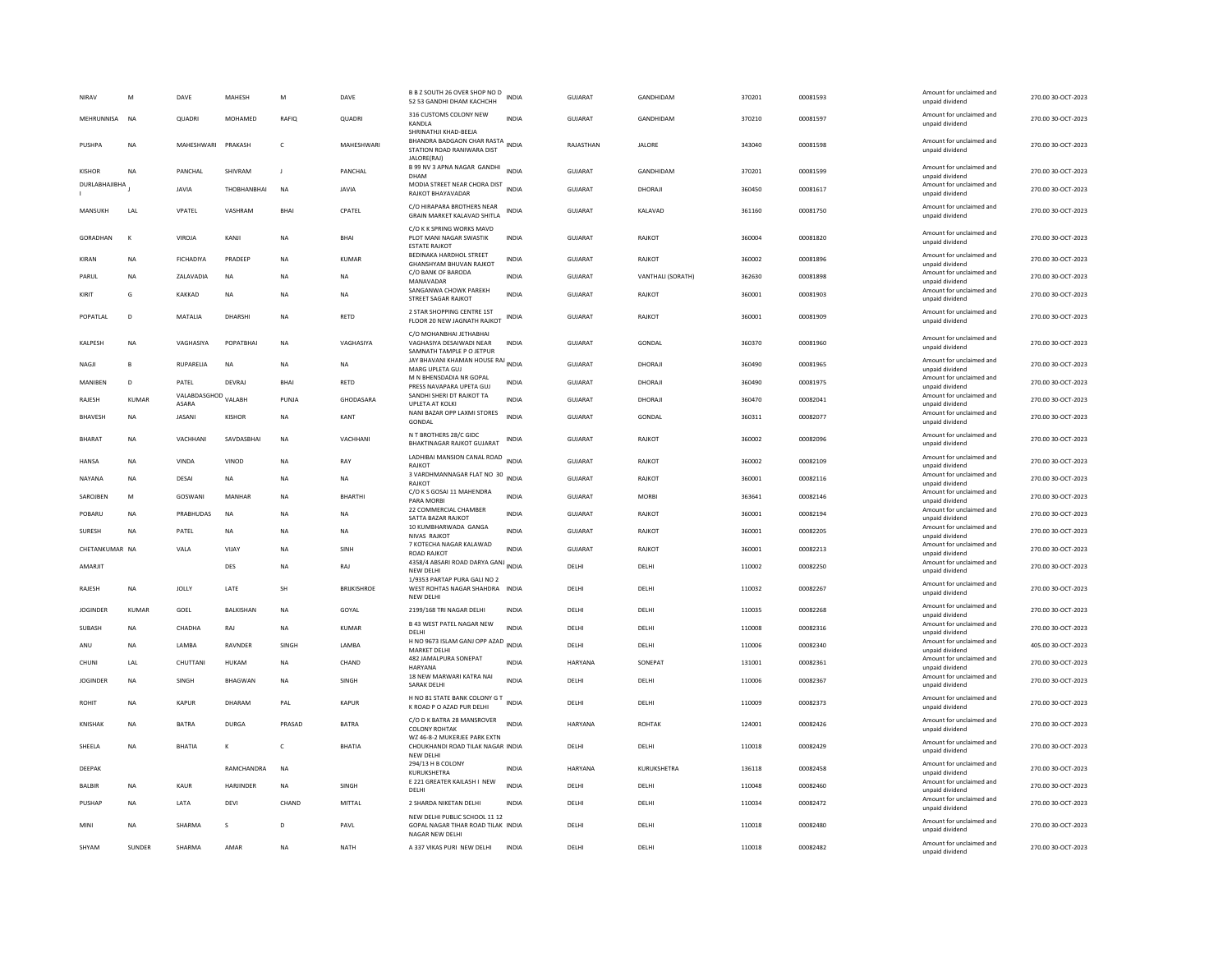| PREM            | <b>NA</b>      | DEVI          | BISHAMBER         | DAYAL                | YADAV           | C/O B D YADAV H NO 22 VIA<br>PANDWALA KHURD P O<br>NAJAFGARH N DELHI                       | INDIA        | DELHI                | DELHI         | 110043 | 00082485 | Amount for unclaimed and<br>unpaid dividend | 270.00 30-OCT-2023 |
|-----------------|----------------|---------------|-------------------|----------------------|-----------------|--------------------------------------------------------------------------------------------|--------------|----------------------|---------------|--------|----------|---------------------------------------------|--------------------|
| DEEPA           | <b>NA</b>      | ARORA         | <b>RISHI</b>      | RAM                  |                 | C 733 VIKAS PURI NEW DELHI                                                                 | <b>INDIA</b> | DELHI                | DELHI         | 110018 | 00082491 | Amount for unclaimed and<br>unpaid dividend | 270.00 30-OCT-2023 |
| PROMILAL        | RANI           | MAHESHWARI    | LATE              | SH                   | VPMAHESHWARI    | E/7A/2 RAJPUR ROAD DELHI                                                                   | <b>INDIA</b> | DELHI                | DELHI         | 110054 | 00082524 | Amount for unclaimed and<br>unpaid dividend | 270.00 30-OCT-2023 |
| <b>JOGINDER</b> | <b>KUMAR</b>   | <b>GUPTA</b>  | <b>BANARSI</b>    | DASS                 |                 | C/O M/S BANARSI DASS JOGI RAM<br>HALU BAZAR BHIWANI HARYANA INDIA<br>HISSAR, HARYANA       |              | <b>HARYANA</b>       | RHIWANI       | 125021 | 00082535 | Amount for unclaimed and<br>unpaid dividend | 270.00 30-OCT-2023 |
| VIJAY           | <b>KUMAR</b>   | <b>DUA</b>    | K                 | D                    | <b>DUA</b>      | 34/56 FUNJABI BAGH (W) NEW<br>DELHI                                                        | INDIA        | DELHI                | DELHI         | 110026 | 00082544 | Amount for unclaimed and<br>unpaid dividend | 270.00 30-OCT-2023 |
| SUNIT           | <b>NA</b>      | <b>ISSAR</b>  | SHIV              | $\mathsf{KR}\xspace$ | <b>ISSAR</b>    | 195 A NEW COLONY GURGAON                                                                   | INDIA        | <b>HARYANA</b>       | GURGAON       | 122001 | 00082552 | Amount for unclaimed and<br>unpaid dividend | 270.00 30-OCT-2023 |
| SANDEEP         | <b>NA</b>      | CHHARRA       | MADANLAL          | <b>NA</b>            | CHHARRA         | 6 B/28 RAMESH NAGAR NEW<br>DELHI                                                           | <b>INDIA</b> | DELHI                | DELHI         | 110015 | 00082574 | Amount for unclaimed and<br>unpaid dividend | 270.00 30-OCT-2023 |
| RAM             | <b>KISHORE</b> | SRIVASTAVA    | LATE              | SRI                  | GPVERMA         | 633 RAJENDRA NAGAR IX STREET<br>LUCKNOW                                                    | <b>INDIA</b> | UTTAR PRADESH        | LUCKNOW       | 226004 | 00082590 | Amount for unclaimed and<br>unpaid dividend | 540.00 30-OCT-2023 |
| <b>MAHFNDFR</b> | <b>NA</b>      | KUMAR         | $\mathbf{S}$      | D.                   | DASS            | 1787 A LAHORI GATE NAYA BAZAR INDIA<br>DELHI                                               |              | <b>DELHI</b>         | <b>DELHI</b>  | 110006 | 00082598 | Amount for unclaimed and<br>unpaid dividend | 270.00.30-OCT-2023 |
| CHARAN          | JEET           | KAUR          | HARINDER          | PAL                  | SINGH           | E 221 GREATER KAILASH I NEW<br>DELHI                                                       | <b>INDIA</b> | DELHI                | DELHI         | 110048 | 00082602 | Amount for unclaimed and<br>unpaid dividend | 270.00 30-OCT-2023 |
| VEENA           | <b>NA</b>      | KUKREJA       | H                 | $\mathsf{R}$         | KUKREJA         | II F 109 LAJPAT NAGAR NEW<br><b>DELHI</b>                                                  | <b>INDIA</b> | DELHI                | DELHI         | 110024 | 00082665 | Amount for unclaimed and                    | 270.00 30-OCT-2023 |
| MANOJ           | KUMAR          | JAIN          | LT                | SH                   | SCJAIN          | HOUSE NO 4596 GALI NATHAN                                                                  | INDIA        | DELHI                | DELHI         | 110006 | 00082667 | unpaid dividend<br>Amount for unclaimed and | 270.00 30-OCT-2023 |
| MEERA           | <b>NA</b>      | <b>GUPTA</b>  | <b>SHIV</b>       | <b>NA</b>            | RAJ             | SINGH PAHARI DHIRAJ DELHI<br>468 C/0 RAM GOPAL & SONS                                      | <b>INDIA</b> | DELHI                | DELHI         | 110006 | 00082668 | unpaid dividend<br>Amount for unclaimed and | 270.00 30-OCT-2023 |
|                 |                |               |                   |                      |                 | KHARI BAOILDELHI<br>24/3871 REGHAR PURA KAROL                                              |              |                      |               |        |          | unpaid dividend<br>Amount for unclaimed and |                    |
| PREETI          | <b>NA</b>      | <b>VERMA</b>  | CHANDER           | <b>NA</b>            | PRAKASH         | <b>BAGH NEW DELHI</b><br>5559 KATRA RATHI NAISARAK                                         | <b>INDIA</b> | DELHI                | DELHI         | 110005 | 00082691 | unpaid dividend<br>Amount for unclaimed and | 270.00 30-OCT-2023 |
| VAIDYA          | HARIRAM        | <b>GUPTA</b>  | LALA              | GIRDHARI             | LAL             | DELHI                                                                                      | <b>INDIA</b> | DELHI                | DELHI         | 110006 | 00082700 | unpaid dividend                             | 270.00 30-OCT-2023 |
| <b>SUNITA</b>   | <b>NA</b>      | <b>DUA</b>    | PARMA             | <b>NAND</b>          | <b>DUA</b>      | B 526 STREET NO 4 MAJLIS PARK<br>DELHI                                                     | <b>INDIA</b> | DELHI                | DELHI         | 110033 | 00082701 | Amount for unclaimed and<br>unpaid dividend | 270.00 30-OCT-2023 |
| SUBHASH         | CHAND          | <b>JAIN</b>   | $\mathbf{B}$      | M                    | <b>JAIN</b>     | 2821 GALI NO 5 C RAGUBARPURA<br>NO 2 GANDHI NAGAR DELHI                                    | <b>INDIA</b> | DELHI                | DELHI         | 110031 | 00082704 | Amount for unclaimed and<br>unpaid dividend | 270.00 30-OCT-2023 |
| RAJESH          | <b>NA</b>      | DEOLIYA       | RAMESHWER         | PD                   | DEOLIYA         | 24 NORTH AVENUE I I T CAMPUS<br>HAUZKHAS NEW DELHI                                         | <b>INDIA</b> | DELHI                | DELHI         | 110016 | 00082723 | Amount for unclaimed and<br>unpaid dividend | 270.00 30-OCT-2023 |
| RAJ             | BAHADUR        | JAIN          | SULTAN            | SINGH                | JAIN            | HATHI KHANA BARAUT MEERUT<br>U P                                                           | <b>INDIA</b> | UTTAR PRADESH        | AGARWAL       | 250611 | 00082750 | Amount for unclaimed and<br>unpaid dividend | 270.00 30-OCT-2023 |
| <b>RAJEEV</b>   | KUMAR          | JAIN          | RAJBAHADUR        | JAIN                 |                 | C/O RAJ BAHADUR JAIN HATHI<br>KHANA BARAUT MEERUT U P                                      | <b>INDIA</b> | UTTAR PRADESH        | AGARWAL       | 250611 | 00082751 | Amount for unclaimed and<br>unpaid dividend | 270.00 30-OCT-2023 |
| MALTI           | <b>NA</b>      | MITTAL        | s                 | $\mathsf{C}$         | MITTAL          | SU 182 PITAM PURA DELHI                                                                    | <b>INDIA</b> | DELHI                | DELHI         | 110034 | 00082752 | Amount for unclaimed and                    | 270.00 30-OCT-2023 |
| SHYAM           | LAL            | BANSAL        | MANGE             | RAM                  | BANSAL          | SHREE CHAND RAM KUMAR 2043                                                                 | <b>INDIA</b> | DELHI                | DELHI         | 110040 | 00082754 | unpaid dividend<br>Amount for unclaimed and | 270.00 30-OCT-2023 |
| PANKAJ          | <b>NA</b>      | GARG          | JAGDISH           | <b>NA</b>            | PARSHAD         | NARELA MANDI DELHI<br>UGGARSAIN BHAWAN RAILWAY                                             | <b>INDIA</b> | <b>HARYANA</b>       | KARNAL        | 132001 | 00082768 | unpaid dividend<br>Amount for unclaimed and | 270.00 30-OCT-2023 |
| RAJ             | <b>NA</b>      | <b>BALA</b>   | RAJESH            | <b>NA</b>            | <b>KUMAR</b>    | <b>ROAD KARNAL</b><br>C 15/Y 2 C BLOCK DILSHAD                                             | <b>INDIA</b> | DELHI                | DELHI         | 110095 | 00082806 | unpaid dividend<br>Amount for unclaimed and | 270.00 30-OCT-2023 |
|                 |                |               |                   |                      |                 | <b>GARDEN SHAHDARA DELHI</b><br>2/7 KARKARI ROAD VISHWAS                                   |              |                      |               |        |          | unpaid dividend<br>Amount for unclaimed and |                    |
| ANAND           | <b>KUMAR</b>   | MANTRI        | DANMAL            | <b>NA</b>            | MANTRI          | NAGAR SHADHRA DELHI                                                                        | <b>INDIA</b> | DELHI                | DELHI         | 110032 | 00082808 | unpaid dividend<br>Amount for unclaimed and | 270.00 30-OCT-2023 |
| SANJEEV         | <b>NA</b>      | <b>KUMAR</b>  | LATE              | <b>SH</b>            | <b>KLSHARMA</b> | D 174 SAKET NEW DELHI<br>C/O MAA KAMAKHYA TRADING                                          | <b>INDIA</b> | DELHI                | DELHI         | 110017 | 00082812 | unpaid dividend                             | 270.00 30-OCT-2023 |
| SUBHASHCHAND NA |                | <b>JAIN</b>   | <b>INDARCHAND</b> | JAIN                 |                 | COMPANY 2734 3RD FLOOR NAYA INDIA<br><b>BAZAR DELHI</b>                                    |              | DELHI                | DELHI         | 110006 | 00082836 | Amount for unclaimed and<br>unpaid dividend | 270.00 30-OCT-2023 |
| MAHESH          | CHANDRA        | SINGHAL       | RAMESHWAR         | NA                   | DAYAL           | C/O SH R K GUPTA THE BANK OF<br>RAJASTHAN LTD B/O KAROL BAGH INDIA<br>NEW DELHI            |              | DELHI                | DELHI         | 110005 | 00082863 | Amount for unclaimed and<br>unpaid dividend | 270.00 30-OCT-2023 |
| SUNIL           | <b>KUMAR</b>   | RASTOGI       | Y                 | M                    | RASTOGI         | H NO 78 RAMNAGAR DELHI                                                                     | <b>INDIA</b> | DELHI                | DELHI         | 110051 | 00082897 | Amount for unclaimed and<br>unpaid dividend | 270.00 30-OCT-2023 |
| SAROJ           |                |               | NA                | <b>NA</b>            | NA              | C/O RAKESH P/T SWEEPER P N B<br>249-A OKHLA INDU ESTATE PHASE INDIA<br><b>III NEW DELH</b> |              | DELHI                | DELHI         | 110020 | 00082899 | Amount for unclaimed and<br>unpaid dividend | 270.00 30-OCT-2023 |
| CHAROO          | <b>NA</b>      | GAINDA        | RATTAN            | CHAND                | <b>GAINDA</b>   | 11A/14 OLD RAJINDER NAGAR<br>NEW DELH                                                      | <b>INDIA</b> | DELHI                | DELHI         | 110060 | 00082901 | Amount for unclaimed and<br>unpaid dividend | 270.00 30-OCT-2023 |
| POONAM          |                |               | DARORA            | <b>NA</b>            |                 | EXB 29A GALI NO I HARI NAGAR N INDIA<br>DELHI                                              |              | DELHI                | DELHI         | 110064 | 00082911 | Amount for unclaimed and<br>unpaid dividend | 405.00 30-OCT-2023 |
| HIMANI          | <b>NA</b>      | <b>BATRA</b>  | HARI              | <b>KARAN</b>         | <b>BATRA</b>    | 6206/1 DEV NAGAR NEW DELHI INDIA                                                           |              | DELHI                | DELHI         | 110005 | 00082939 | Amount for unclaimed and                    | 270.00 30-OCT-2023 |
|                 |                |               |                   |                      |                 | HOUSE NO 142 KRISHNA MAND                                                                  |              |                      |               |        |          | unpaid dividend<br>Amount for unclaimed and |                    |
| <b>JANAK</b>    | RANI           | JAIN          | <b>ASHOK</b>      | KUMAR                | JAIN            | HISAR HARYANA HISSAR,<br><b>HARYANA</b><br>44 BRAHMAN PURI                                 | <b>INDIA</b> | HARYANA              | BHIWANI       | 125001 | 00082942 | unpaid dividend                             | 270.00 30-OCT-2023 |
| BRIJ            | <b>NA</b>      | <b>BEHARI</b> | <b>NANAK</b>      | <b>NA</b>            | CHAND           | <b>BULANDSAHAR U P</b>                                                                     | <b>INDIA</b> | <b>UTTAR PRADESH</b> | BULANDSAHAR   | 203001 | 00082949 | Amount for unclaimed and<br>unpaid dividend | 270.00 30-OCT-2023 |
| VIJAY           | <b>KUMAR</b>   | MEHROTRA      | PURSHOTTAM        | <b>NA</b>            | SARAN           | RADHIKA TOWN HALL<br>MORADABAD                                                             | INDIA        | UTTAR PRADESH        | MORADABAD     | 244001 | 00082996 | Amount for unclaimed and<br>unpaid dividend | 270.00 30-OCT-2023 |
| YOGESH          | <b>NA</b>      | <b>MEHTA</b>  | <b>NA</b>         | <b>NA</b>            | <b>NA</b>       | R NO 2 HARI NIWAS 23/1 SHAKTI<br><b>NAGAR DELHI</b>                                        | <b>INDIA</b> | DELHI                | DELHI         | 110007 | 00083046 | Amount for unclaimed and<br>unpaid dividend | 270.00 30-OCT-2023 |
| PRACHI          | <b>KISHOR</b>  | <b>DOSHI</b>  | <b>KISHOR</b>     | SHANTILAL            | DOSHI           | SHIVAM PARK SOCIETY B/H NANA<br>YAKSHE TEMPLE, BHUJ<br>MADHAPUR HIGHWAY                    | INDIA        | GUJARAT              | <b>BHUJ</b>   | 370020 | 00083136 | Amount for unclaimed and<br>unpaid dividend | 405.00 30-OCT-2023 |
| <b>INRAMAL</b>  | <b>NA</b>      | BHANSALI      | M                 | M                    | BHANSALI        | MADHAPUR<br>60 SWASTIK PLAZA V L ROAD JUHU INDIA                                           |              | MAHARASHTRA          | <b>MUMBAI</b> | 400049 | 00083138 | Amount for unclaimed and                    | 270.00 30-OCT-2023 |
|                 |                |               |                   |                      |                 | <b>BOMBAY</b>                                                                              |              |                      |               |        |          | unpaid dividend                             |                    |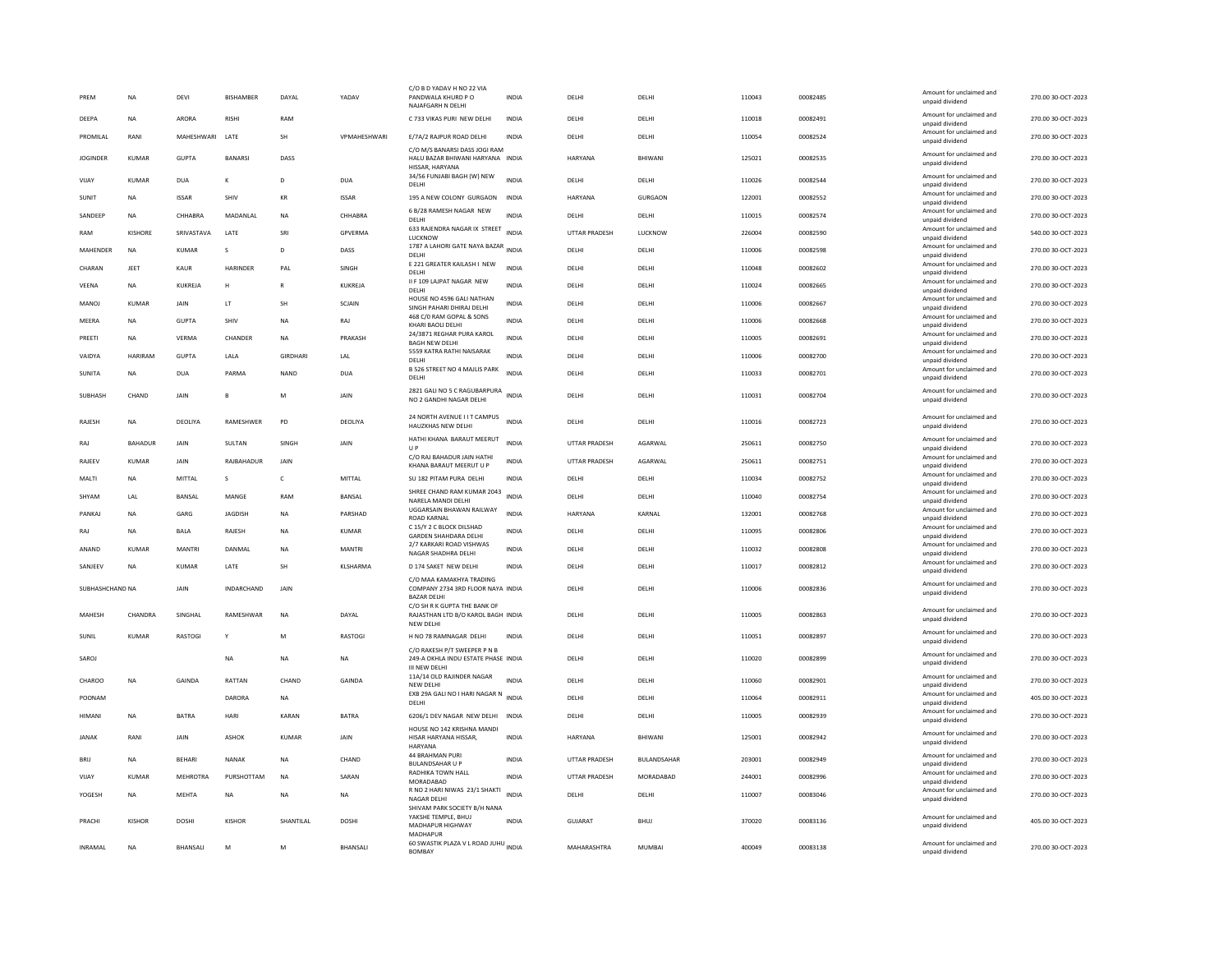| GANGADAS     | <b>NA</b>        | PANCHMATIA KHERAJ      |                                                                                                            | <b>JESANG</b>      |                | 101 RAM DARSHAN LINKING<br>ROAD NEAR ST MARY SCHOOL<br>DAHISAR EAST BOMBAY            | INDIA        | MAHARASHTRA        | <b>MUMBAI</b> | 400068 | 00083201 | Amount for unclaimed and<br>unpaid dividend | 270.00 30-OCT-2023 |
|--------------|------------------|------------------------|------------------------------------------------------------------------------------------------------------|--------------------|----------------|---------------------------------------------------------------------------------------|--------------|--------------------|---------------|--------|----------|---------------------------------------------|--------------------|
|              | <b>NA</b>        | <b>BHATTACHARJEE D</b> |                                                                                                            | <b>NA</b>          | BHATTACHARJEE  | 19 ROHINI SECTOR 9A VASHI NEW INDIA<br><b>BOMBAY</b>                                  |              | MAHARASHTRA        | RAIGAD        | 400703 | 00083229 | Amount for unclaimed and<br>unpaid dividend | 270.00 30-OCT-2023 |
| NEERU        | NA               | ALAG                   | MDAN                                                                                                       | NA                 | ALAG           | ANUJ HOUSE PAILLIPAD TROMBAY INDIA<br><b>BOMBAY</b>                                   |              | MAHARASHTRA        | MUMBAI        | 400088 | 00083295 | Amount for unclaimed and<br>unpaid dividend | 270.00 30-OCT-2023 |
| MANJARI      | <b>NA</b>        | KHARF                  | RAKESH                                                                                                     | <b>NA</b>          | KUMAR          | C-6, 8/1/4 SECTOR-006 HIMGIRI<br>COMPLEX G B D BELAPUR NAVI<br><b>MUMBA</b>           | <b>INDIA</b> | <b>MAHARASHTRA</b> | THANE         | 400614 | 00083301 | Amount for unclaimed and<br>unpaid dividend | 270.00 30-OCT-2023 |
| $\mathsf{V}$ | M                | MEHTALIA               | $\mathsf{M}% _{T}=\mathsf{M}_{T}\!\left( a,b\right) ,\ \mathsf{M}_{T}=\mathsf{M}_{T}\!\left( a,b\right) ,$ | к                  | MEHTALIA       | 12 HEENA HEENA PARUL SOC NEW<br>MANEKLAL ESTATE GHATKOPAR<br>W BOMBAY                 | <b>INDIA</b> | MAHARASHTRA        | MUMBAI        | 400086 | 00083308 | Amount for unclaimed and<br>unpaid dividend | 270.00 30-OCT-2023 |
| <b>NITA</b>  | $\mathbf{I}$     | SARAIYA                | JAYANTILAL                                                                                                 | s                  | SARAIYA        | MANOJ KUNJ P B NO 129<br>CHHIPAWAD DAHOD                                              | <b>INDIA</b> | GUJARAT            | DAHOD         | 389151 | 00083320 | Amount for unclaimed and<br>unpaid dividend | 270.00 30-OCT-2023 |
| NAVNEET      | NA               | SARDA                  | RAMBILAS                                                                                                   | NA                 | SARDA          | C/O A L BOTHARA KAUTHICHI<br>TALIM MALIWADA AHMEDNAGAR INDIA<br>M <sub>S</sub>        |              | MAHARASHTRA        | AHMEDNAGAR    | 414001 | 00083359 | Amount for unclaimed and<br>unpaid dividend | 270.00 30-OCT-2023 |
| MADHU        | <b>NA</b>        | SONI                   | <b>s</b>                                                                                                   | K                  | SONI           | A 20 HIRA BAUG NEW TARSALI<br>ROAD VADODARA                                           | <b>INDIA</b> | GUIARAT            | VADODARA      | 390009 | 00083376 | Amount for unclaimed and<br>unpaid dividend | 405.00 30-OCT-2023 |
| ARUNA        | RAJESH           | KALSARIA               | RAJESH                                                                                                     | $\mathsf{R}$       | KALSARIA       | 20 GANGADWAR II FL<br>SANYASASHRAM V P ROAD VILE<br>PARLE W BOMBAY                    | INDIA        | MAHARASHTRA        | MUMBAI        | 400056 | 00083447 | Amount for unclaimed and<br>unpaid dividend | 540.00 30-OCT-2023 |
| RAMESH       | F.               | LASADIYA               | <b>NA</b>                                                                                                  | <b>NA</b>          | <b>NA</b>      | C/O K G VORA 3 GOKUL GR FL<br>TEJPAL RD GAMDEVI BOMBAY                                | <b>INDIA</b> | MAHARASHTRA        | <b>MUMBAI</b> | 400007 | 00083550 | Amount for unclaimed and<br>unpaid dividend | 270.00 30-OCT-2023 |
| PREM         | NATH             | SHUKLA                 | <b>HIRANAND</b>                                                                                            | <b>NA</b>          | SHUKLA         | 133 DADY SETH AGYARI LANE<br>AJANTA GUEST HOUSE 3RD FLOOR INDIA<br>R NO 61 62 BOMBAY  |              | MAHARASHTRA        | MUMBAI        | 400002 | 00083559 | Amount for unclaimed and<br>unpaid dividend | 270.00 30-OCT-2023 |
| MUUI IIRHAI  | <b>TRIBHOVEN</b> | DESAI                  | <b>NA</b>                                                                                                  | <b>NA</b>          | <b>NA</b>      | 204 SREEJI APARTMENT L M<br>ROAD NAWAGAON DAHISAR W<br><b>BOMBAY</b>                  | <b>INDIA</b> | <b>MAHARASHTRA</b> | MUMBAI        | 400068 | 00083602 | Amount for unclaimed and<br>unpaid dividend | 270.00.30-OCT-2023 |
|              |                  |                        |                                                                                                            |                    |                | DHARAMVIR CO-OP HSG, SOC.<br>LTD. 2ND FLOOR FLAT NO 5                                 |              |                    |               |        |          |                                             |                    |
| ASHA         | JAYESH           | SHAH                   | JAYESH                                                                                                     | VINAYCHAND         | SHAH           | ASHOK CHAKRAVATHY ROAD OPP INDIA<br>DAMODAR WADI KANDIVLI (E)<br><b>BOMBAY</b>        |              | MAHARASHTRA        | KANDIVALI     | 400101 | 00083616 | Amount for unclaimed and<br>unpaid dividend | 270.00 30-OCT-2023 |
| AMINA        | BEGUM            | SHAIKH                 | GULAM                                                                                                      | AKBAR              | SHAIKH         | A BLOCK 14/2 VINOBA BHAVE<br>NAGAR PIPE ROAD KURLA W<br><b>BOMBAY</b>                 | <b>INDIA</b> | MAHARASHTRA        | MUMBAI        | 400070 | 00083630 | Amount for unclaimed and<br>unpaid dividend | 270.00 30-OCT-2023 |
| MAHESH       | <b>NA</b>        | PATEL                  | <b>SHANKAR</b>                                                                                             | <b>NA</b>          | PATEL          | ROOM NO 6 JESHA DOSHA CHWAL<br>ON DUNGRI KHOT KUWA ROAD<br>MALAD E BOMBAY             | <b>INDIA</b> | MAHARASHTRA        | <b>MUMBAI</b> | 400097 | 00083641 | Amount for unclaimed and<br>unnaid dividend | 270.00 30-OCT-2023 |
| GANGABEN     | SHANTILAL        | GALA                   | SHANTILAL                                                                                                  | NA                 | GALA           | 4 BHATT CHAWAL JAMBLI GALLY<br><b>BORIVLI WEST BOMBAY</b>                             | <b>INDIA</b> | MAHARASHTRA        | <b>MUMBAI</b> | 400092 | 00083654 | Amount for unclaimed and<br>unpaid dividend | 270.00 30-OCT-2023 |
| SUSHILA      | DEVI             | <b>AGARWAI</b>         | OM                                                                                                         | PRAKASH            | AGARWAI        | CHETAK TEXTILES 31 RAMWADI<br>4/29 KALBADEVI ROAD BOMBAY                              | <b>INDIA</b> | MAHARASHTRA        | MUMBAI        | 400002 | 00083698 | Amount for unclaimed and<br>unpaid dividend | 270.00 30-OCT-2023 |
| MUKESH       | MAGANLAL         | SHAH                   | MAGANLAL                                                                                                   | <b>UMERSHI</b>     | SHAH           | RAJSHERI SHAHU NAGAR BLD NO<br>E 19 R NO 20 MAHIM EAST<br><b>BOMBAY</b>               | <b>INDIA</b> | MAHARASHTRA        | <b>MUMBAI</b> | 400017 | 00083718 | Amount for unclaimed and<br>unpaid dividend | 270.00 30-OCT-2023 |
|              | <b>NA</b>        | RAMAMOORTHI R          |                                                                                                            | VENKATRAMAN        | RETD           | C-1002 WHISPERING PALMS<br>LOKHANDWALA T/SHIP AKURLI RD INDIA<br>KANDIVILI E BOMBAY   |              | MAHARASHTRA        | KANDIVALI     | 400101 | 00083721 | Amount for unclaimed and<br>unpaid dividend | 270.00 30-OCT-2023 |
| <b>RITU</b>  | <b>NA</b>        | KAMAI PRASAD KAMAI     |                                                                                                            | PRASAD             |                | KANODIA PROCESSING HOUSE<br>106/4 NR NAROL COURT NAROL INDIA<br>AHMEDABAD             |              | GUIARAT            | ODHAV         | 382405 | 00083884 | Amount for unclaimed and<br>unpaid dividend | 270.00 30-OCT-2023 |
| JATIN        | <b>NA</b>        | SHAH                   | <b>VINODBHA</b>                                                                                            | <b>NA</b>          | SHAH           | 2 KOTIYARK SOC OPP ABAD DAIRY<br>KANKERIA ROAD AHMEDABAD                              | <b>INDIA</b> | GUJARAT            | AHMEDABAD     | 380022 | 00083922 | Amount for unclaimed and<br>unpaid dividend | 270.00 30-OCT-2023 |
| VENITA       | VINOD            | GAILAR                 | VINOD                                                                                                      | <b>GIRDHARI AI</b> | GAILAR         | 37 GOKUL NAGAR SOC OPP<br>JAYMALA BUS STOP ISANPUR<br>ROAD GHODASAR AHMEDABAD         | INDIA        | GUIARAT            | AHMEDARAD     | 380050 | 00083924 | Amount for unclaimed and<br>unpaid dividend | 270.00 30-OCT-2023 |
| KHUSHPIN     | - 1              | PATEL                  | <b>JAYANTILAL</b>                                                                                          | B                  | PATEL          | GUJ<br>2 A/5 MUNICIPAL STAFF BLOCK NR<br>LALBUNGLOW ELLIS BRIDGE<br>AHMEDABAD         | <b>INDIA</b> | <b>GUJARAT</b>     | AHMEDABAD     | 380006 | 00083937 | Amount for unclaimed and<br>unpaid dividend | 270.00 30-OCT-2023 |
| HEERABEN     | ${\sf V}$        | DESAI                  | NA                                                                                                         | NA                 | NA             | 1526 MIRA SIVAD B/H SHREYAS<br>HIGH SCHOOL KHANPUR<br>AHMEDABAD                       | <b>INDIA</b> | GUJARAT            | AHMEDABAD     | 380001 | 00084057 | Amount for unclaimed and<br>unpaid dividend | 270.00 30-OCT-2023 |
| SARAF        | CHAMELI          | KUMARI                 | SARAF                                                                                                      | $\mathbb N$        | $\mathfrak{c}$ | 6/6 DEVBHUMI APPTS DRIVE RD<br>NAVRANGPURA AHMEDABAD                                  | <b>INDIA</b> | GUIARAT            | AHMFDARAD     | 380009 | 00084155 | Amount for unclaimed and<br>unpaid dividend | 270.00 30-OCT-2023 |
| SHARDA       | NA               | SHAH                   | CHAMPAK                                                                                                    | LAL                | KANAIYALALSHAH | D 72 SURAJA SOC THAKKAR BAPA INDIA<br>NAGAR ROAD AHMEDABAD                            |              | GUJARAT            | NARODA        | 382350 | 00084287 | Amount for unclaimed and<br>unpaid dividend | 270.00 30-OCT-2023 |
| MINAL        | <b>NA</b>        | KANKARIYA              | VINAY                                                                                                      | <b>NA</b>          | KANKARIYA      | C/O KANKARIYA TRADING CO OPP<br>A E C RELIEF ROAD AHMEDABAD                           | <b>INDIA</b> | <b>GUJARAT</b>     | AHMEDABAD     | 380001 | 00084333 | Amount for unclaimed and<br>unpaid dividend | 270.00 30-OCT-2023 |
| LATABEN      | <b>NA</b>        | <b>HASMUKHLAL</b>      | <b>NA</b>                                                                                                  | <b>NA</b>          | <b>NA</b>      | <b>B-8 KALSH FLAT OPP AMARKUNJ</b><br>SOCIETY SABARMATI<br>AHMEDABAD GUJ              | <b>INDIA</b> | GUJARAT            | AHMEDABAD     | 380005 | 00084468 | Amount for unclaimed and<br>unpaid dividend | 270.00 30-OCT-2023 |
| DHIRAJLAL    | KANTILAL         | SHAH                   | KANTILAL                                                                                                   | CHIMANLAL          | SHAH           | NR SHANTI SAGAR JWELER<br>NAVARANGPURA GAM<br>AHMEDABAD                               | INDIA        | GUJARAT            | AHMEDABAD     | 380009 | 00084511 | Amount for unclaimed and<br>unpaid dividend | 270.00 30-OCT-2023 |
| <b>RINA</b>  | RAMESH           | SHAH                   | <b>NA</b>                                                                                                  | <b>NA</b>          | <b>NA</b>      | 16/3 SUBHASH SOCIETY B/H<br>ISWAR BHUVAN COMMERCE<br>COLLEGE NAVRANGPURA<br>AHMFDARAD | <b>INDIA</b> | GUJARAT            | AHMEDABAD     | 380009 | 00084528 | Amount for unclaimed and<br>unpaid dividend | 270.00 30-OCT-2023 |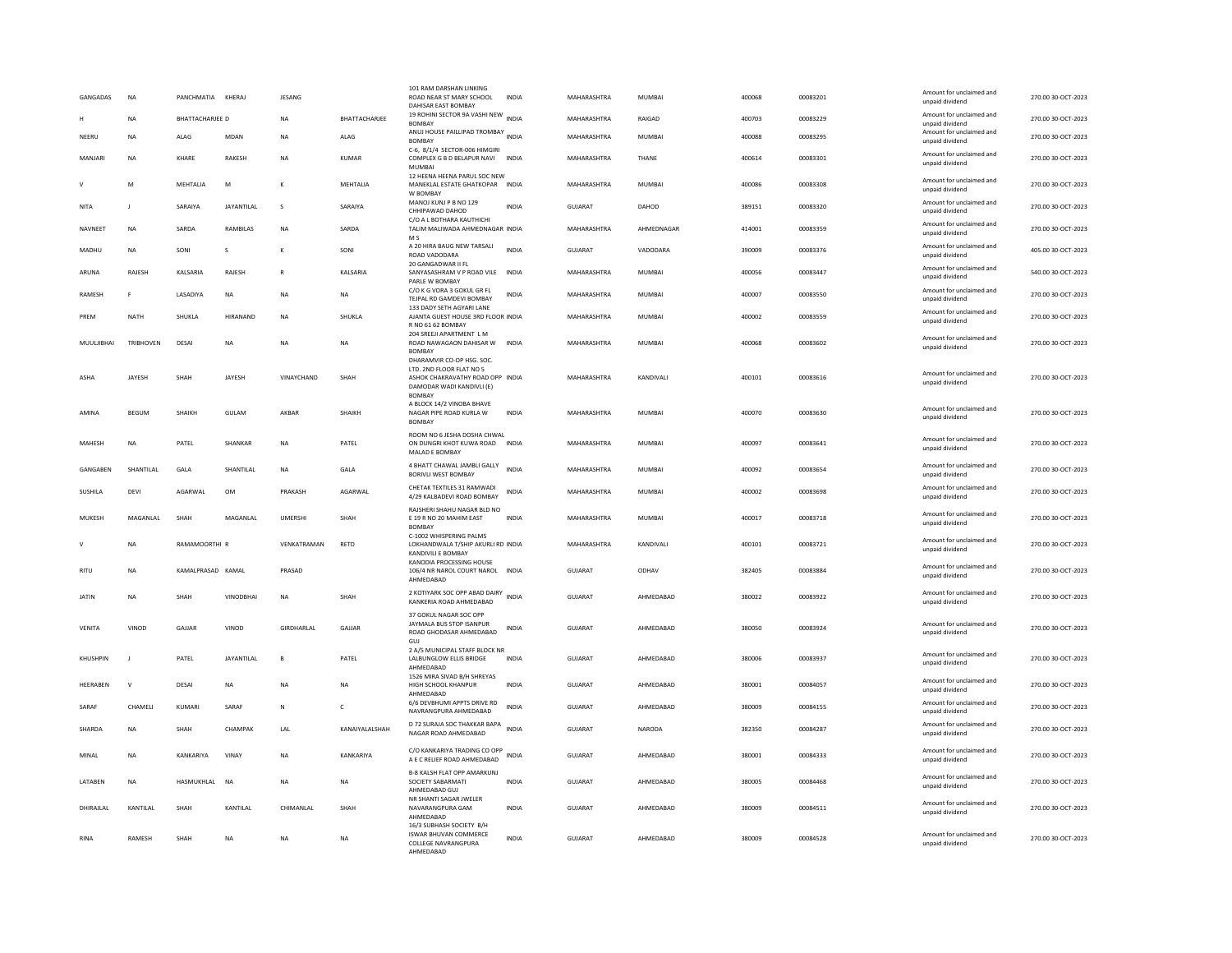| MANUBHAI          | HARGOVANDAS PATEL |                | HARGOVANDAS      | <b>NA</b>    | PATEL          | PATEL FIRE WOOD & CHR COL<br>DEPO GANDHI CHOCK UNJHA N G                          | <b>INDIA</b> | GUJARAT        | UNJHA     | 384170 | 00084641 | Amount for unclaimed and<br>unpaid dividend | 270.00 30-OCT-2023 |
|-------------------|-------------------|----------------|------------------|--------------|----------------|-----------------------------------------------------------------------------------|--------------|----------------|-----------|--------|----------|---------------------------------------------|--------------------|
| KAIAI             | P                 | <b>SHAH</b>    | PARESH           | <b>NA</b>    |                | 303 SANJAY APPARTMENTS<br>AMBAWADI AHMEDABAD                                      | <b>INDIA</b> | GUIARAT        | AHMEDARAD | 380006 | 00084805 | Amount for unclaimed and<br>unpaid dividend | 270.00.30-OCT-2023 |
| SHANTABEN         | NARAYANDAS        | PATEL          | NARAYANDAS       | <b>NA</b>    | PATEL          | C/O 43/B RADIAT NAGAR OPP<br>KOHINOOR THEATER PO PATAN N INDIA<br>G               |              | GUJARAT        | PATAN     | 384265 | 00084830 | Amount for unclaimed and<br>unpaid dividend | 270.00 30-OCT-2023 |
| PRATAP            | <b>NA</b>         | SHAH           | <b>NA</b>        | <b>NA</b>    | <b>NA</b>      | B L VAKIL 58 SHYAMAL ROW<br>HOUSE PART 3A SATELITE ROAD<br>AHMEDABAD              | <b>INDIA</b> | GUJARAT        | AHMEDABAD | 380015 | 00084919 | Amount for unclaimed and<br>unpaid dividend | 270.00 30-OCT-2023 |
| LAXMIBEN          | NA                | PATEL          | NA               | NA           | NA             | 4135 GOVT F COLONY NR SHAH<br>ALAM TOINAKA AHMEDABAD                              | <b>INDIA</b> | GUJARAT        | AHMEDABAD | 380025 | 00084939 | Amount for unclaimed and<br>unpaid dividend | 270.00 30-OCT-2023 |
| AMITA             | <b>NA</b>         | PATEL          | <b>NA</b>        | <b>NA</b>    | <b>NA</b>      | 4135 GOVT F COLONY NR SHAH<br>ALAM TOL NAKA AHMEDABAD                             | <b>INDIA</b> | GUJARAT        | AHMEDABAD | 380025 | 00084940 | Amount for unclaimed and<br>unpaid dividend | 270.00 30-OCT-2023 |
| BALDEVBHAI        | <b>NA</b>         | CHAUDHRI       | <b>GANDARHAI</b> | <b>NA</b>    |                | 9 RANAKPUR SOCIETY SHAHIBAG<br>AHMEDABAD                                          | <b>INDIA</b> | GUJARAT        | AHMFDARAD | 380004 | 00084956 | Amount for unclaimed and<br>unpaid dividend | 270.00 30-OCT-2023 |
| RAJESH            | NARENDRA          | RAWAL          | NARENDRA         | <b>NA</b>    | RAWAL          | 18 RAJESHWARI COLONY ISANPUR<br>ROAD MANI NAGAR AHMEDABAD                         | <b>INDIA</b> | GUJARAT        | AHMEDABAD | 380008 | 00084959 | Amount for unclaimed and<br>unpaid dividend | 270.00 30-OCT-2023 |
| KANTABEN          | К                 | SHAH           | KESARIBHAI       | $\mathsf J$  | SHAH           | 5 GURUNANAK MARKET<br>PANCHKUWA AHMEDABAD                                         | INDIA        | GUJARAT        | AHMEDABAD | 380002 | 00085059 | Amount for unclaimed and<br>unpaid dividend | 270.00 30-OCT-2023 |
| <b>RAMESH</b>     | PARSOTAMDAS PATEL |                | PARSOTAMDAS      | M            | PATEL          | 7 SUNITA APARTMENT KIRAN<br>PARK NAVA VADAJ AHMEDABAD                             | INDIA        | GUJARAT        | AHMEDABAD | 380013 | 00085071 | Amount for unclaimed and<br>unpaid dividend | 270.00 30-OCT-2023 |
| KANTA             | <b>NA</b>         | PATEL          | BABULAL          | NA           |                | 1068 D LUHARSHERI SARASPUR<br>AHMEDABAD                                           | <b>INDIA</b> | <b>GUJARAT</b> | AHMEDABAD | 380018 | 00085236 | Amount for unclaimed and<br>unpaid dividend | 270.00 30-OCT-2023 |
| NEELA             | NA                | PATEL          | NA               | NA           | NA             | 1068 D LUHARSHERI SARASPUR<br>AHMEDABAD                                           | <b>INDIA</b> | GUJARAT        | AHMEDABAD | 380018 | 00085253 | Amount for unclaimed and<br>unpaid dividend | 270.00 30-OCT-2023 |
| PATEL             | CHAND             | $\mathsf{v}$   | <b>NA</b>        | <b>NA</b>    | <b>NA</b>      | 1556 BARDOLPURA O/S<br>DARIAPUR GATE PATEL VAS<br>AHMEDABAD                       | <b>INDIA</b> | GUJARAT        | AHMEDABAD | 380004 | 00085286 | Amount for unclaimed and<br>unpaid dividend | 270.00 30-OCT-2023 |
| CHAYA             | <b>NA</b>         | <b>SUTHAR</b>  | <b>NA</b>        | NA           | <b>NA</b>      | 1145 U LUHARSHERI SARASPUR<br>AHMEDABAD                                           | <b>INDIA</b> | <b>GUJARAT</b> | AHMEDABAD | 380018 | 00085340 | Amount for unclaimed and<br>unpaid dividend | 270.00 30-OCT-2023 |
| PUSHPADEVI        |                   |                | VINOD            | NA           | <b>KUMAR</b>   | 31/1 GIRDHARNAGAR SHAHIBAG<br>AHMEDABAD                                           | <b>INDIA</b> | GUJARAT        | AHMEDABAD | 380004 | 00085386 | Amount for unclaimed and<br>unpaid dividend | 270.00 30-OCT-2023 |
| FANI              | <b>NA</b>         | <b>BARIK</b>   | <b>UMESH</b>     | <b>NA</b>    | <b>BARIK</b>   | SAKAR 105 OPP GANDHI GRAM<br>RLY STATION IST FLOOR ASHRAM INDIA<br>ROAD AHMEDABAD |              | GUJARAT        | AHMEDABAD | 380009 | 00085437 | Amount for unclaimed and<br>unpaid dividend | 270.00 30-OCT-2023 |
| ANJAN             | NA                | <b>BASAK</b>   | RANJAN           | $_{\sf NA}$  | <b>BASAK</b>   | SAKAR 105 OPP GANDHI GRAM<br>RLY STATION IST FLOOR ASHRAM INDIA<br>ROAD AHMEDABAD |              | GUJARAT        | AHMEDABAD | 380009 | 00085439 | Amount for unclaimed and<br>unpaid dividend | 270.00 30-OCT-2023 |
| CHITRA            | NA                | BAG            | SHISIR           | NA           | BAG            | SAKAR 105 OPP GANDHI GRAM<br>RLY STATION IST FLOOR ASHRAM INDIA<br>ROAD AHMEDABAD |              | GUJARAT        | AHMEDABAD | 380009 | 00085448 | Amount for unclaimed and<br>unpaid dividend | 270.00 30-OCT-2023 |
| <b>IINA</b>       | <b>NA</b>         | KHARA          | <b>TAPAS</b>     | <b>NA</b>    | KHARA          | SAKAR 105 OPP GANDHI GRAM<br>RLY STATION IST FLOOR ASHRAM INDIA<br>ROAD AHMEDABAD |              | GUIARAT        | AHMEDARAD | 380009 | 00085462 | Amount for unclaimed and<br>unpaid dividend | 270.00 30-OCT-2023 |
| ANIMICA           | <b>NA</b>         | <b>JAIN</b>    | RAJENDER         | <b>NA</b>    | <b>JAIN</b>    | SAKAR 105 OPP GANDHI GRAM<br>RLY STATION IST FLOOR ASHRAM INDIA<br>ROAD AHMEDABAD |              | GUJARAT        | AHMEDABAD | 380009 | 00085463 | Amount for unclaimed and<br>unpaid dividend | 270.00 30-OCT-2023 |
| <b>KATHOURIA</b>  | $\overline{A}$    | W              | KATHURIA         | W            | G              | <b>B 2 SUNSHINE APTS DR RADHA</b><br>KRISHNAN MARG AHMEDABAD                      | INDIA        | GUJARAT        | AHMEDABAD | 380015 | 00085497 | Amount for unclaimed and<br>unpaid dividend | 270.00 30-OCT-2023 |
| SHARDABEN         | J.                | SHAH           | JAYANTILAL       | K            | SHAH           | 1415 ANKUR COMPLEX<br>JESHINGBHAI WADI GEEKATA<br>ROAD AHMEDABAD                  | <b>INDIA</b> | GUJARAT        | AHMEDABAD | 380001 | 00085533 | Amount for unclaimed and<br>unpaid dividend | 270.00 30-OCT-2023 |
| HIRALAL           | $\epsilon$        | SHAH           | <b>NA</b>        | <b>NA</b>    | <b>NA</b>      | C/O ADANI BROS RATANPOLE<br><b>HATHIKHANA CHOWK</b>                               | <b>INDIA</b> | <b>GUJARAT</b> | AHMEDABAD | 380001 | 00085535 | Amount for unclaimed and                    | 270.00 30-OCT-2023 |
| PRABHULAL         | P                 | THAKKAR        | $_{\sf NA}$      | NA           | NA             | AHMEDABAD<br>JALARAM VASTRA BHANDAR                                               | <b>INDIA</b> | GUJARAT        | DHANERA   | 385320 | 00085724 | unpaid dividend<br>Amount for unclaimed and | 270.00 30-OCT-2023 |
|                   |                   |                |                  |              |                | KAPAD BAZAR BHABHAR N GUJ<br>12 NANDUPRASAD MAHADAVIA                             |              |                |           |        |          | unpaid dividend<br>Amount for unclaimed and |                    |
| <b>GOVINDBHAI</b> | BABALDAS          | PATFI          | <b>NA</b>        | <b>NA</b>    | NA.            | SOCIETY NARANPURA<br>AHMEDABAD                                                    | <b>INDIA</b> | GUIARAT        | AHMEDARAD | 380013 | 00085866 | unpaid dividend                             | 270.00 30-OCT-2023 |
| ASHADEVI          | <b>NA</b>         | AGRAVAL        | RAMAVATAR        | AGAVAL       |                | MAHAVIR TRADING CO<br>SATYANARAYANNAGAR<br>AMARAIWADI AHMEDABAD                   | INDIA        | <b>GUJARAT</b> | AHMEDABAD | 380026 | 00085893 | Amount for unclaimed and<br>unpaid dividend | 270.00 30-OCT-2023 |
| TINKU             | $\mathsf{R}$      | SHAH           | RAMANLAL         | $\mathsf{C}$ | SHAH           | 1177 ZHALORAKI POLE DHANA<br>SUTHAR KI POLE RELIF ROAD<br>AHMFDARAD               | <b>INDIA</b> | <b>GUJARAT</b> | AHMEDABAD | 380001 | 00085926 | Amount for unclaimed and<br>unpaid dividend | 270.00 30-OCT-2023 |
| SEJAL             | MALAV             | <b>JOSHI</b>   | MALAV            | $_{\sf NA}$  |                | HOTEL CHANDRALOK KHADIYA<br>CHAR RASTA AHMEDABAD                                  | <b>INDIA</b> | <b>GUJARAT</b> | AHMEDABAD | 380002 | 00086019 | Amount for unclaimed and<br>unpaid dividend | 270.00 30-OCT-2023 |
| <b>TAPANBHAI</b>  | <b>NA</b>         | <b>KESWANI</b> | SHRI             | CHAND        |                | B/B PARSWA NAGAR SOCIETY<br>PALDI AHMEDABAD                                       | <b>INDIA</b> | GUJARAT        | AHMEDABAD | 380007 | 00086338 | Amount for unclaimed and<br>unpaid dividend | 270.00 30-OCT-2023 |
| <b>ASHWIN</b>     | $\mathbf{J}$      | SHAH           | <b>JASHWANT</b>  | LAL          | LAXMICHANDSHAH | 2064 NAGJI BHUDER S POLE<br>MANDVINI POLE MANEKCHAOWK INDIA<br>AHMEDABAD          |              | GUJARAT        | AHMEDABAD | 380001 | 00086416 | Amount for unclaimed and<br>unpaid dividend | 270.00 30-OCT-2023 |
| <b>MAHFNDRA</b>   | <b>NA</b>         | CHANDWANI      | RUKUMAL          | <b>NA</b>    | CHANDHANI      | 12 RAMRAJ APPARTMENT OPP<br>VOLGA FLAT OLD WADAJ<br>AHMEDABAD                     | <b>INDIA</b> | GUJARAT        | AHMFDARAD | 380013 | 00086465 | Amount for unclaimed and<br>unpaid dividend | 270.00 30-OCT-2023 |
|                   |                   | CHANDWANI      | <b>NA</b>        | <b>NA</b>    | <b>NA</b>      | C/O M B TRADERS KALUPUR<br>DANAPITH AHMEDABAD                                     | <b>INDIA</b> | <b>GUJARAT</b> | AHMEDABAD | 380002 | 00086467 | Amount for unclaimed and<br>unpaid dividend | 270.00 30-OCT-2023 |
| <b>JATIN</b>      | NA                | SHAH           | BIHARILAL        | NA           | SHAH           | 5 CHANCHAL BHUVAN<br>SARVODAYA SOCIETY<br>MANINAGAR AHMEDABAD                     | INDIA        | <b>GUJARAT</b> | AHMEDABAD | 380008 | 00086613 | Amount for unclaimed and<br>unpaid dividend | 270.00 30-OCT-2023 |
| PARASRAM          | s                 | CHAUHAN        | <b>NA</b>        | <b>NA</b>    | <b>NA</b>      | 1390 MUMANAWAD VASANSERI<br>SARASPUR AHMEDABAD                                    | <b>INDIA</b> | GUJARAT        | AHMEDABAD | 380018 | 00086671 | Amount for unclaimed and<br>unpaid dividend | 270.00 30-OCT-2023 |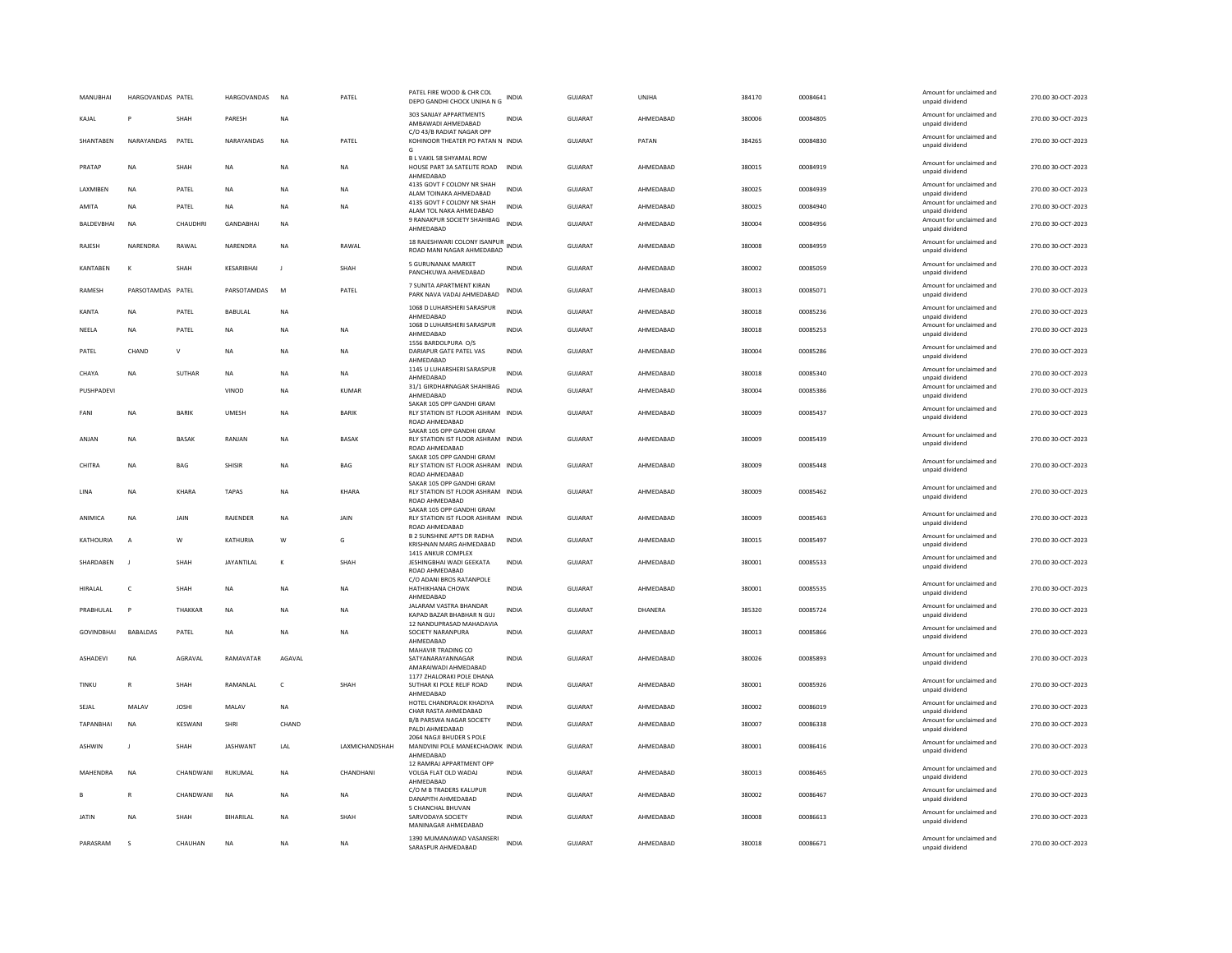| <b>RAKESH</b>          | <b>KUMAR</b>     | <b>GUPTA</b>   | <b>NA</b>         | <b>NA</b>         | <b>NA</b>   | 1/B SARVODAY SOCIETY JAWAHAR<br>CHOK MANI NAGAR AHMEDABAD                         | <b>INDIA</b> | <b>GUJARAT</b> | AHMEDABAD    | 380008 | 00086751 | Amount for unclaimed and<br>unpaid dividend | 270.00 30-OCT-2023 |
|------------------------|------------------|----------------|-------------------|-------------------|-------------|-----------------------------------------------------------------------------------|--------------|----------------|--------------|--------|----------|---------------------------------------------|--------------------|
| DHAYABHAI              | SAVJIBHAI        | PATEL          | SAVJIBHAI         | <b>NA</b>         | PATEL       | C/O SITABEN MAHENDRA OLD<br>KRISHNA PARU N R MILAN<br>CINEMA UNJHA N G            | <b>INDIA</b> | <b>GUJARAT</b> | UNJHA        | 384170 | 00086927 | Amount for unclaimed and<br>unpaid dividend | 270.00 30-OCT-2023 |
| KAMALESH               | <b>BHAI</b>      | SPATEL         | SANKARLAL         | <b>NA</b>         | PATEL       | C/O AMBICA INVESTMENT OPP<br>DENA BANK UNJHA N G                                  | <b>INDIA</b> | <b>GUJARAT</b> | UNJHA        | 384170 | 00086928 | Amount for unclaimed and<br>unpaid dividend | 270.00 30-OCT-2023 |
| ARVINDA                | <b>NA</b>        | SUTARIA        | H                 | PRVIN             |             | FP 60, OPP, SHASHWAT<br>BUNGALOWS B/H RAJPATH CLUB INDIA<br>BODAKDEV AHMEDABAD    |              | <b>GUJARAT</b> | AHMEDABAD    | 380059 | 00086946 | Amount for unclaimed and<br>unpaid dividend | 540.00 30-OCT-2023 |
| <b>HARESH</b>          | RAMANLAL         | PATEL          | RAMANLAI          |                   | PATEL       | C/O NILAM MEDICAL STORE PATEL INDIA<br><b>BUILDING UNJHA</b>                      |              | GUJARAT        | <b>UNJHA</b> | 384170 | 00087036 | Amount for unclaimed and<br>unpaid dividend | 270.00 30-OCT-2023 |
| NALINI                 | CHANDULAL        | SHAH           | c                 | c                 | SHAH        | 16 DIPKUNJ SOCIETY PALDI<br>AHMEDABAD                                             | <b>INDIA</b> | GUJARAT        | AHMEDABAD    | 380007 | 00087037 | Amount for unclaimed and<br>unpaid dividend | 270.00 30-OCT-2023 |
| <b>HASWIN</b>          | <b>NA</b>        | <b>MODI</b>    | <b>BAPALAI</b>    | <b>NA</b>         | <b>MODI</b> | H/12/123 NIDHI APPART SASTRI<br>NAGAR NARANPURA<br>AHMEDABAD                      | <b>INDIA</b> | GUIARAT        | AHMEDARAD    | 380013 | 00087041 | Amount for unclaimed and<br>unpaid dividend | 270.00.30-QCT-2023 |
| <b>JETHALAL</b>        | B                | MOGA           | <b>NA</b>         | <b>NA</b>         | <b>NA</b>   | PO KUMBHASAN TA PALANPUR DI<br><b>BANASKANTHA N G</b>                             | <b>INDIA</b> | <b>GUJARAT</b> | <b>DISA</b>  | 385518 | 00087434 | Amount for unclaimed and<br>unpaid dividend | 270.00 30-OCT-2023 |
| VIMLABENJAYA<br>NTILAL | <b>NA</b>        | JAIN           | <b>JAYANTILAL</b> | D                 | JAIN        | H K TRADERS 1 CATTLE SHED GUNJ INDIA<br>BAZAR P O UNJHA NG                        |              | GUJARAT        | UNJHA        | 384170 | 00087535 | Amount for unclaimed and<br>unpaid dividend | 270.00 30-OCT-2023 |
| BHAVANA                | PIYUSH           | PATEL          | PIYUSH            | P                 | PATEL       | 46 DIVYA COLONY PO UNJHA N G INDIA                                                |              | <b>GUJARAT</b> | UNIHA        | 384170 | 00087579 | Amount for unclaimed and<br>unpaid dividend | 270.00 30-OCT-2023 |
| PUSHPAREN              | PITAMBAR         | PATEL          | PITAMBAR          | $\mathsf{C}$      | PATEL       | 46 DIVYA COLONY PO UNJHA N G INDIA                                                |              | GUIARAT        | UNIHA        | 384170 | 00087580 | Amount for unclaimed and<br>unpaid dividend | 270.00 30-QCT-2023 |
| SURESHBHAI             |                  | <b>GANDHI</b>  | PUNAMCHANDDAS NA  |                   | GANDHI      | 116 MALAY TENAMENTS VASANA<br>BEREJ ROAD NARAYAN NAGAR<br>PALADI AHMEDABAD        | <b>INDIA</b> | <b>GUJARAT</b> | AHMEDABAD    | 380007 | 00087658 | Amount for unclaimed and<br>unpaid dividend | 270.00 30-OCT-2023 |
| NAVAL                  | <b>KUMAR</b>     | RAWAL          | GAURI             | <b>NA</b>         | SHANKER     | 2/41 ELLISBRIDGE SHOPPING<br>CENTRE OPP TOWN HALL<br>AHMEDABAD                    | <b>INDIA</b> | <b>GUJARAT</b> | AHMEDABAD    | 380006 | 00087719 | Amount for unclaimed and<br>unpaid dividend | 270.00 30-OCT-2023 |
| JAYESH                 | <b>NA</b>        | SHAH           | <b>HIMATLAL</b>   | SHAH              |             | B/D OABCHAYAT OFFICE DHAL NI<br>POLE ODHAV AHMEDABAD                              | <b>INDIA</b> | GUJARAT        | ODHAV        | 382415 | 00087759 | Amount for unclaimed and<br>unpaid dividend | 270.00 30-OCT-2023 |
| MANDAKINI              | MAHESHKUMAR MODI |                | MAHESH            | <b>KUMAR</b>      | MODI        | B/10 JANAKPURI APPARTMENT NR<br>BINDU PARK 50 SUBHAS BRIDGE                       | <b>INDIA</b> | GUJARAT        | AHMEDABAD    | 380027 | 00087775 | Amount for unclaimed and<br>unpaid dividend | 270.00 30-OCT-2023 |
| <b>ISHVARBHAI</b>      | H                | PATEL          | HARGOVANDAS       | PATEL             |             | CORNER AHMEDABAD<br>4 NALA COMPLEX DEFNALA                                        | <b>INDIA</b> | GUJARAT        | AHMEDABAD    | 380004 | 00087808 | Amount for unclaimed and                    | 270.00 30-OCT-2023 |
| RANJANBEN              | $\mathsf{C}$     | PATEL          | <b>NA</b>         | <b>NA</b>         | <b>NA</b>   | SHAHIBAG AHMEDABAD<br>C/O BHAGYODAY GIN PRESS DIST                                | <b>INDIA</b> | GUJARAT        | KALOL        | 382715 | 00088027 | unpaid dividend<br>Amount for unclaimed and | 270.00 30-OCT-2023 |
|                        |                  |                |                   |                   |             | MEHSANA KADI N G<br>34 CHAITANYA SOCIETY NEAR                                     |              |                |              |        |          | unpaid dividend<br>Amount for unclaimed and |                    |
| KUNJBALA               | <b>NA</b>        | DESAI          | BHANUBHAI         | <b>NA</b>         | DESAI       | STADIUM NAVJEEVAN<br>AHMEDABAD                                                    | <b>INDIA</b> | <b>GUJARAT</b> | AHMEDABAD    | 380014 | 00088043 | unpaid dividend                             | 270.00 30-OCT-2023 |
| MALTI                  |                  | SHAH           | PRAVIN            | NA                | LAL         | E 8 RUSHIKA APP SHAHIBAG<br>AHMEDABAD                                             | <b>INDIA</b> | GUJARAT        | AHMEDABAD    | 380004 | 00088121 | Amount for unclaimed and<br>unpaid dividend | 270.00 30-OCT-2023 |
| VINA                   | A                | SHAH           | <b>NA</b>         | <b>NA</b>         | <b>NA</b>   | C/O BIPIN STORES CLOTH<br>MARCHANI TOWN CHOWK<br>CHOTILA                          | <b>INDIA</b> | <b>GUJARAT</b> | CHOTILA      | 363520 | 00088213 | Amount for unclaimed and<br>unpaid dividend | 270.00 30-OCT-2023 |
| MEETA                  | <b>NA</b>        | SHAH           | ATUL              | <b>NA</b>         | SHAH        | 7 B ABHISHEK WAGHA VADI ROAD<br>RADHA MANDIR BHAVNAGAR                            |              | GUJARAT        | BHAVNAGAR    | 364002 | 00088324 | Amount for unclaimed and<br>unpaid dividend | 270.00 30-OCT-2023 |
| BHAGWAN                | DAS              | MENGHRAJMAL NA |                   | <b>NA</b>         | NA          | C/O MOHANI AL LACHHAANDAS<br>12 MAHALAXMI MKT KALUPUR<br>KOTNI RANG AHMEDABAD     | INDIA        | GUJARAT        | AHMEDABAD    | 380001 | 00088384 | Amount for unclaimed and<br>unpaid dividend | 270.00 30-OCT-2023 |
| KAMAI                  | KUMAR            | <b>KUNDAHA</b> | SHOHAN            | <b>NA</b>         | <b>IAI</b>  | A-4 HASMUKHBHAI TOWER OPP<br><b>RAMBUGH POLICE STATION</b><br>MANINAGAR AHMEDABAD | <b>INDIA</b> | GUIARAT        | AHMEDARAD    | 380008 | 00088495 | Amount for unclaimed and<br>unpaid dividend | 270.00.30-OCT-2023 |
| PANKAJ                 | <b>NA</b>        | DALAL          | JAYANTILAL        | <b>NA</b>         | DALAL       | 11 ST JOSEPH COLONY MIRZAPUR INDIA<br>AHMEDARAD                                   |              | <b>GUJARAT</b> | AHMEDABAD    | 380001 | 00088567 | Amount for unclaimed and<br>unpaid dividend | 270.00 30-OCT-2023 |
| <b>HITESH</b>          | <b>BHIKHALAL</b> | SHAH           | <b>BHIKHALAL</b>  | VIRACHAND         | SHAH        | <b>B 57 ANGITA HSG SOCIETY</b><br>NARANPURA PRAGATI NAGAR<br>ROAD AHMEDABAD       | <b>INDIA</b> | <b>GUJARAT</b> | AHMEDABAD    | 380013 | 00088578 | Amount for unclaimed and<br>unpaid dividend | 270.00 30-OCT-2023 |
| NAYANA                 | HASHAMUKH        | SHAH           | HASHAMUKH         | <b>RHIKHAI AI</b> | SHAH        | <b>B 57 ANGITA HSG SOCIETY</b><br>NARANPURA PRAGATI NAGAR<br>ROAD AHMEDABAD       | <b>INDIA</b> | GUIARAT        | AHMFDARAD    | 380013 | 00088581 | Amount for unclaimed and<br>unpaid dividend | 270.00 30-OCT-2023 |
| DIMPLE                 | <b>NA</b>        | PARIKH         | KANDU             | BHAI              | PARIKH      | C/O J S KANSARA HOLI CHAKLA<br><b>BODELI DT BARODA</b>                            | <b>INDIA</b> | GUJARAT        | DHABHOIR.S   | 391135 | 00088625 | Amount for unclaimed and<br>unpaid dividend | 270.00 30-OCT-2023 |
| KANUBHAI               | <b>NA</b>        | PARIKH         | NA                | <b>NA</b>         | NA          | C/O J S KANSARA HOLI CHAKLA<br><b>BODELI DT BARODA</b>                            | INDIA        | GUJARAT        | DHABHOIR.S   | 391135 | 00088626 | Amount for unclaimed and<br>unpaid dividend | 270.00 30-OCT-2023 |
| SHAH                   | RAJE             | LALITKUMAR     | LALIT             | <b>KUMAR</b>      | SHAH        | 160 NEW CLOTH MARKET RAIPUR<br><b>GATE AHMEDABAD</b>                              | <b>INDIA</b> | <b>GUJARAT</b> | AHMEDABAD    | 380002 | 00088648 | Amount for unclaimed and<br>unpaid dividend | 270.00 30-OCT-2023 |
| <b>BRIIMOHAN</b>       | $\mathbf{L}$     | SARAF          | <b>NA</b>         | <b>NA</b>         | <b>NA</b>   | 45 NEW CLOTH MARKET<br>AHMEDABAD                                                  | <b>INDIA</b> | <b>GUJARAT</b> | AHMEDABAD    | 380002 | 00088674 | Amount for unclaimed and<br>unpaid dividend | 270.00 30-OCT-2023 |
|                        | <b>NA</b>        | LAKSHMI        | $\mathsf{R}$      | <b>NA</b>         | SETHURAMAN  | C2 4 DOS COLONY VASTRAPUR<br>AHMEDABAD                                            | <b>INDIA</b> | <b>GUJARAT</b> | AHMEDABAD    | 380015 | 00088705 | Amount for unclaimed and<br>unpaid dividend | 270.00 30-OCT-2023 |
| <b>JAWAHAR</b>         | LAL              | JAIN           | CHAMPALAL         | NA                | JAIN        | E 11 HILL PARK SOCIETY OPP ABAD INDIA<br>DAIRY AHMEDABAD                          |              | GUJARAT        | AHMEDABAD    | 380022 | 00088727 | Amount for unclaimed and<br>unpaid dividend | 270.00 30-OCT-2023 |
| VAIBHAV                | <b>NA</b>        | TRIVEDI        | NA                | <b>NA</b>         | NA          | C/O BHADRESH IND RADHAN PURI<br>BAZAR OPP ATUL CLOTH STORE<br><b>BHAVNAGAR</b>    | <b>INDIA</b> | GUJARAT        | BHAVNAGAR    | 364001 | 00088735 | Amount for unclaimed and<br>unpaid dividend | 270.00 30-OCT-2023 |
| DEEPAK                 | <b>NA</b>        | RATAN          | NA                | <b>NA</b>         | NA          | D 12 KALPATRU APARTMENT<br>SHAHIBAG AHMEDABAD                                     | <b>INDIA</b> | GUJARAT        | AHMEDABAD    | 380004 | 00088871 | Amount for unclaimed and<br>unpaid dividend | 270.00 30-OCT-2023 |
| HIRALBEN               | D                | PATEL          | DHIRAJLAL         | <b>NA</b>         | PATEL       | 34 MOTIBAG B/H CHOKSI PARK<br>BHADUAT NAGAR AHMEDABAD                             | <b>INDIA</b> | GUJARAT        | AHMEDABAD    | 380050 | 00088935 | Amount for unclaimed and<br>unpaid dividend | 270.00 30-OCT-2023 |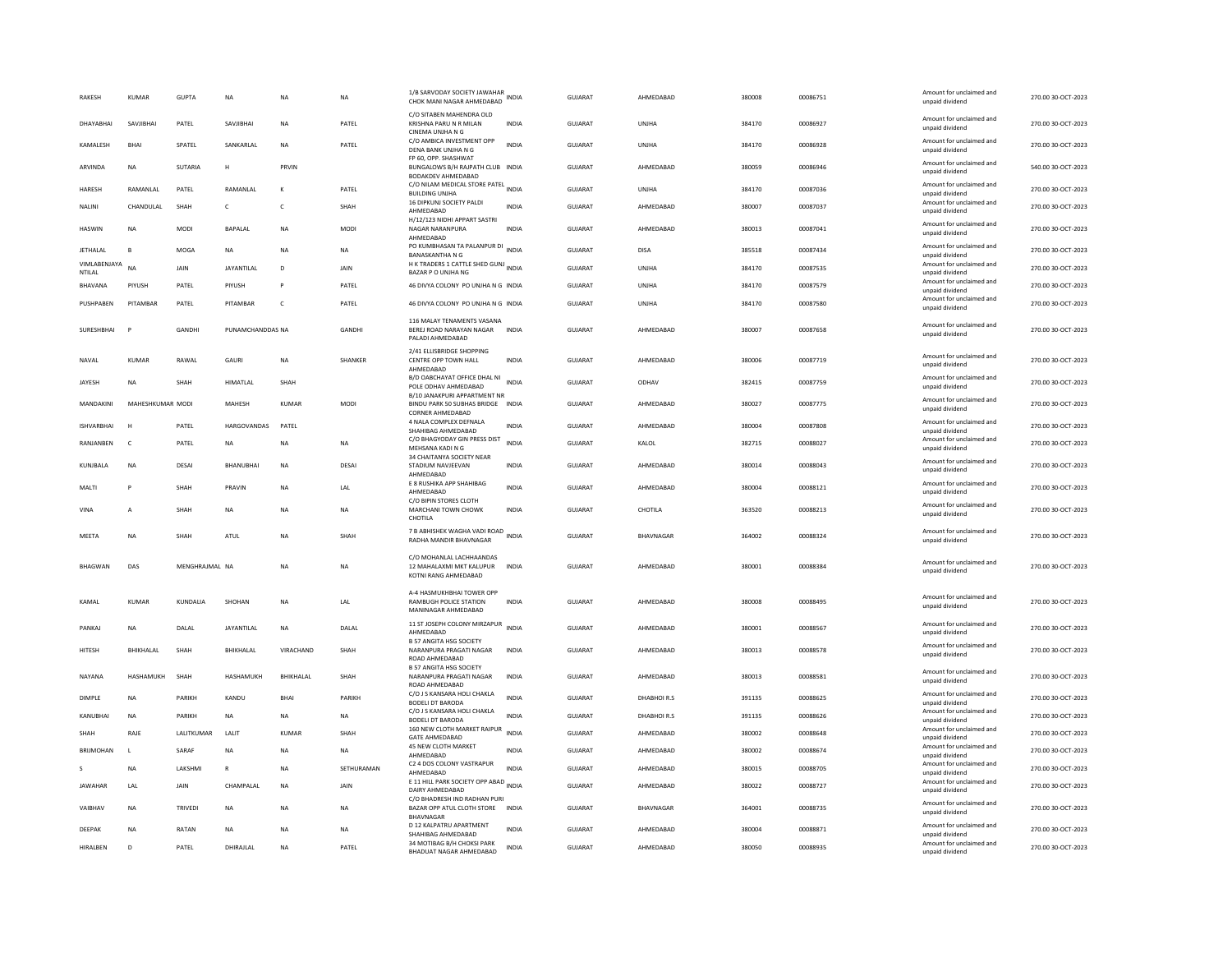| <b>JYOTSANA</b> | B              | SHAH               |                   | <b>NA</b>    | SHAH          | MUKESH TRADING CO OPP<br>KOTHARI POLE GANDHI ROAD<br>AHMFDARAD                        | <b>INDIA</b> | GUJARAT        | AHMEDABAD            | 380001 | 00088937 | Amount for unclaimed and<br>unpaid dividend | 270.00 30-OCT-2023 |
|-----------------|----------------|--------------------|-------------------|--------------|---------------|---------------------------------------------------------------------------------------|--------------|----------------|----------------------|--------|----------|---------------------------------------------|--------------------|
| <b>LABHUREN</b> | M              | <b>TANNA</b>       | M                 | NA           | <b>TANNA</b>  | 18 VARDHMAN NAGAR<br>NAVRANGPURA AHMEDABAD                                            | <b>INDIA</b> | GUIARAT        | AHMFDARAD            | 380009 | 00088938 | Amount for unclaimed and<br>unpaid dividend | 270.00.30-OCT-2023 |
| SONAL           | <b>NA</b>      | SHAH               | ABHAY             | NA           | SHAH          | M/5/50 GOKUL FLATS SOLA ROAD<br>NARANPURA AHMEDABAD                                   | <b>INDIA</b> | <b>GUJARAT</b> | AHMEDABAD            | 380013 | 00088946 | Amount for unclaimed and<br>unpaid dividend | 270.00 30-OCT-2023 |
| RAJNIKANT       | PRAHLADBHAI    | PATEL              | PRAHLADBHAI       | $\mathbf{K}$ | PATEL         | 28 VASANT VIHAR SOC NEAR<br>HIGHWAY AT KALOL DIST<br>MEHSANA                          | <b>INDIA</b> | <b>GUJARAT</b> | KALOL                | 382721 | 00089042 | Amount for unclaimed and<br>unpaid dividend | 270.00 30-OCT-2023 |
|                 | P              | SHAREDALAL         | PARMANAND         | <b>NA</b>    |               | 140 PARASKUNJ SOCIETY NO 3<br>OPP OCTROI NAKA SATELITE<br>ROAD AHMEDABAD              | <b>INDIA</b> | GUJARAT        | AHMEDABAD            | 380015 | 00089153 | Amount for unclaimed and<br>unpaid dividend | 270.00 30-OCT-2023 |
| SHARESALAL      | NA             | MINAXI             | PARMANAND         | <b>NA</b>    |               | 136 PARASKUNJ SOC NO 3/1734<br>SETELITE RD AMBAWADI<br>AHMEDABAD                      | INDIA        | GUJARAT        | AHMEDABAD            | 380015 | 00089154 | Amount for unclaimed and<br>unpaid dividend | 270.00 30-OCT-2023 |
| VIMAL           | <b>NA</b>      |                    | PARMANAND         | <b>NA</b>    |               | 136 PARASKUNJ SOCIETY NO 3<br>OPP OCTROI NAKA SATELITE<br>ROAD AHMEDARAD              | <b>INDIA</b> | <b>GUJARAT</b> | AHMEDABAD            | 380015 | 00089198 | Amount for unclaimed and<br>unpaid dividend | 270.00 30-OCT-2023 |
|                 |                | SHAREDALAL         | JAYESHBHAI        | <b>NA</b>    |               | 140 PARASKUNJ SOCIETY NO 3<br>OPP OCTROI NAKA SATELITE<br>ROAD AHMEDABAD              | <b>INDIA</b> | GUJARAT        | AHMEDABAD            | 380015 | 00089213 | Amount for unclaimed and<br>unpaid dividend | 270.00 30-OCT-2023 |
| <b>PUKHRA</b>   |                |                    | <b>NA</b>         | NA           | NA            | MANGAL DEEP 18 GOOD LUCK<br>TEXTILE MARKET SURAT                                      | <b>INDIA</b> | GUJARAT        | <b>SURAT NANPURA</b> | 395002 | 00089326 | Amount for unclaimed and<br>unpaid dividend | 270.00 30-OCT-2023 |
| MEHTA           | <b>TRUPTI</b>  | <b>RFN</b>         | <b>NA</b>         | <b>NA</b>    | <b>NA</b>     | 4/5 MOON VIHAR OPP<br>PURNANAND ASHRAM NAVJIVAN INDIA<br>AHMEDABAD                    |              | GUIARAT        | AHMEDARAD            | 380014 | 00089344 | Amount for unclaimed and<br>unpaid dividend | 270.00 30-OCT-2023 |
| SHARAD          | KANTILAL       | PATEL              | KANTILAL          | <b>NA</b>    | PATEL         | C/O N S SINGH SATBAHINI ROAD<br>SATKAKINI ROAD AMBA<br>AURANGABAD BIHAR               | <b>INDIA</b> | <b>BIHAR</b>   | AURANGABAD           | 824111 | 00089509 | Amount for unclaimed and<br>unpaid dividend | 270.00 30-OCT-2023 |
| HIRA            | <b>NA</b>      | CHAND              | <b>BHARMAL</b>    | <b>NA</b>    | PROF          | C/O NAVJIVAN METAL INDUSTRIES<br>40 2ND CARPENTER STREET<br><b>BOMBAY</b>             | <b>INDIA</b> | MAHARASHTRA    | <b>MUMBAI</b>        | 400004 | 00089536 | Amount for unclaimed and<br>unpaid dividend | 270.00 30-OCT-2023 |
| <b>RIMPY</b>    | NA             | AGRAWAL            | <b>NA</b>         | <b>NA</b>    | <b>NA</b>     | 14 VITHALNAGAR SOCIETY NEW<br>CIVIL CAMP ROAD SHAHIBAG<br>AHMEDABAD                   | <b>INDIA</b> | GUJARAT        | AHMEDABAD            | 380004 | 00089598 | Amount for unclaimed and<br>unpaid dividend | 270.00 30-OCT-2023 |
| SUMIT           | <b>NA</b>      | <b>I OHIA</b>      | ATMARAM           | <b>NA</b>    | <b>I OHIA</b> | RAMCHANDA COLONY<br>CHAMANPURA ASARWA<br>AHMEDABAD                                    | <b>INDIA</b> | GUIARAT        | AHMEDARAD            | 380016 | 00089644 | Amount for unclaimed and<br>unpaid dividend | 270.00.30-OCT-2023 |
| MAYA            | <b>NA</b>      | PANDYA             | DEVSHANKER        | <b>NA</b>    | PANDYA        | A 64 BHAVNA TENAMENTS VASNA<br>BARAGE ROAD AHMEDABAD                                  | <b>INDIA</b> | GUJARAT        | AHMEDABAD            | 380055 | 00089668 | Amount for unclaimed and<br>unpaid dividend | 270.00 30-OCT-2023 |
| RASHMIKA        | JAYANTILAL     | SHAH               | <b>JAYANTILAL</b> | SHAH         |               | 70 VASANTKUNJ SOCIETY NEW<br>SHARDA MANDIR ROAD PALDI<br>AHMEDABAD                    | <b>INDIA</b> | GUJARAT        | AHMEDABAD            | 380007 | 00089680 | Amount for unclaimed and<br>unpaid dividend | 270.00 30-OCT-2023 |
| DEVENE          | D              | NEBHNANI           | DAULATRAM         | NA           |               | G 4 MOHAN HOUSING<br>CORPORATION BHAIRAVNATH<br>ROAD KANKARIA AHMEDABAD               | INDIA        | GUJARAT        | AHMEDABAD            | 380028 | 00089685 | Amount for unclaimed and<br>unpaid dividend | 270.00 30-OCT-2023 |
| <b>I ATA</b>    | D.             | NFRHNANI           | DAULATRAM         | <b>NA</b>    |               | <b>G 4 MOHAN HOUSING</b><br><b>CORPORATION BHAIRAVNATH</b><br>ROAD KANKARIA AHMEDABAD | <b>INDIA</b> | GUJARAT        | AHMEDARAD            | 380028 | 00089686 | Amount for unclaimed and<br>unpaid dividend | 270.00 30-OCT-2023 |
| SHAILESH        | <b>NA</b>      | TIBREWAL           | <b>NA</b>         | <b>NA</b>    | <b>NA</b>     | 83 NEW CLOTH MARKET<br>AHMEDABAD                                                      | <b>INDIA</b> | <b>GUJARAT</b> | AHMEDABAD            | 380001 | 00089688 | Amount for unclaimed and<br>unpaid dividend | 270.00 30-OCT-2023 |
| DEVIBEN         | NA             | KANTILAL           | KANTILAL          | NA           | KESHAVLAL     | 2 SANJIV BAUG PALDI<br>AHMEDABAD                                                      | INDIA        | GUJARAT        | AHMEDABAD            | 380007 | 00089725 | Amount for unclaimed and<br>unpaid dividend | 270.00 30-OCT-2023 |
| SHANTILAL       | N              | SHAH               | <b>NA</b>         | <b>NA</b>    | <b>NA</b>     | 17 GUJARAT SOCIETY PALDI<br>AHMFDARAD                                                 | <b>INDIA</b> | <b>GUJARAT</b> | AHMEDABAD            | 380007 | 00089763 | Amount for unclaimed and<br>unpaid dividend | 270.00 30-OCT-2023 |
| MAHENDRA        | $\blacksquare$ | ZALA               | <b>NA</b>         | <b>NA</b>    | <b>NA</b>     | <b>B-4 V K SHAH S NEW SARASWATI</b><br>APARTMENT PRITAM NAGAR<br>AHMEDABAD            | <b>INDIA</b> | GUJARAT        | AHMEDABAD            | 380006 | 00089830 | Amount for unclaimed and<br>unpaid dividend | 270.00 30-OCT-2023 |
| M               | P              | JAIN               | NA                | NA           | NA            | 264/9 PARMANAND CHAWLL<br>RAKHIAL ROAD AHMEDABAD                                      | <b>INDIA</b> | <b>GUJARAT</b> | AHMEDABAD            | 380021 | 00090043 | Amount for unclaimed and<br>unnaid dividend | 270.00 30-OCT-2023 |
| <b>SHAH</b>     | <b>NA</b>      | <b>IAYOTSHNA</b>   | SURFSH            | <b>NA</b>    | <b>SHAH</b>   | 207/2 GALIARA S NI POLE RAIPUR<br>AHMEDABAD                                           | <b>INDIA</b> | GUIARAT        | AHMFDARAD            | 380001 | 00090081 | Amount for unclaimed and<br>unpaid dividend | 270.00 30-OCT-2023 |
| <b>HARESH</b>   | s              | RAVAL              | <b>NA</b>         | <b>NA</b>    | <b>NA</b>     | C/O V M DOSHI SANTI SADAN 4<br>VITHAL PRESS S NAGAR                                   | <b>INDIA</b> | <b>GUJARAT</b> | SURENDRANAGAR        | 363001 | 00090379 | Amount for unclaimed and<br>unpaid dividend | 270.00 30-OCT-2023 |
| DOSHI           | ASHOKBHAI      | ${\sf R}$          | RAJKARAN          | BHAI         | RDOSHI        | 304 RIDDHI SIDDHI APART 5TH<br>FLOOR CHOWK BAZAR OPP GUJ<br>MITRA PRESS SURAT         | INDIA        | GUJARAT        | <b>SURAT NANPURA</b> | 395003 | 00090417 | Amount for unclaimed and<br>unpaid dividend | 270.00 30-OCT-2023 |
| <b>RITESH</b>   | <b>BHAI</b>    | BADANI             | <b>DIVYESH</b>    | <b>NA</b>    | <b>BHAI</b>   | TEJAS TRADING DOLATPARA<br>JUNAGADH                                                   | <b>INDIA</b> | <b>GUJARAT</b> | <b>JUNAGADH</b>      | 362003 | 00090502 | Amount for unclaimed and<br>unpaid dividend | 270.00 30-OCT-2023 |
| SHAH            | PRAVEEN        | KUMARJAWAN<br>MAL  | JAWANMAL          | <b>NA</b>    |               | <b>B 23 ABUNAGAR SOCIETY</b><br>RAMBAG ROAD SABARMATI D<br>KEBIN AHMEDABAD            | <b>INDIA</b> | <b>GUJARAT</b> | AHMEDABAD            | 380005 | 00090614 | Amount for unclaimed and<br>unpaid dividend | 270.00 30-OCT-2023 |
| NEETA           | <b>NA</b>      | KOTADIA            | <b>NA</b>         | NA           | NA            | PARAG 4 ANNEXY SHOPPING<br>CENTER GONDAL                                              | <b>INDIA</b> | <b>GUJARAT</b> | GONDAL               | 360311 | 00090663 | Amount for unclaimed and<br>unnaid dividend | 270.00 30-OCT-2023 |
| MANOI           | <b>NA</b>      | <b>MFHTA</b>       | <b>BHANWARIAI</b> | <b>NA</b>    | <b>JAIN</b>   | GHEWAR CHAND HARNESHA PO<br>SINDHARI DIST BARMER RAJ                                  | <b>INDIA</b> | RAIASTHAN      | <b>BARMER</b>        | 344033 | 00090778 | Amount for unclaimed and<br>unpaid dividend | 270.00.30-OCT-2023 |
| VIDYUT          | NA             | SHAH               | KASTURBHAI        | <b>NA</b>    | SHAH          | C/O MAHESH SARABHAI OPP<br>SHARE BAZAR MANEK CHOWK<br>AHMEDABAD                       | INDIA        | GUJARAT        | AHMEDABAD            | 380001 | 00090802 | Amount for unclaimed and<br>unpaid dividend | 270.00 30-OCT-2023 |
| MAYANK          | <b>KUMAR</b>   | NATHABHAIPAT<br>EL | NATHABHAI         | <b>NA</b>    | PATEL         | C/O G N PATEL 9 B PANCH RATAN<br>AMIR ROAD PALANPUR N G                               | <b>INDIA</b> | <b>GUJARAT</b> | PALANPUR             | 385001 | 00090934 | Amount for unclaimed and<br>unpaid dividend | 270.00 30-OCT-2023 |
| PANAI AI        | <b>NA</b>      | <b>SHAH</b>        | NATVARI AI        | SHAH         | <b>RFTD</b>   | 15/96 AZAD APPT PART II NR<br>AZAD SOCIETY AMBAWADI<br>AHMFDARAD                      | <b>INDIA</b> | GUIARAT        | AHMFDARAD            | 380015 | 00091061 | Amount for unclaimed and<br>unpaid dividend | 270.00.30-OCT-2023 |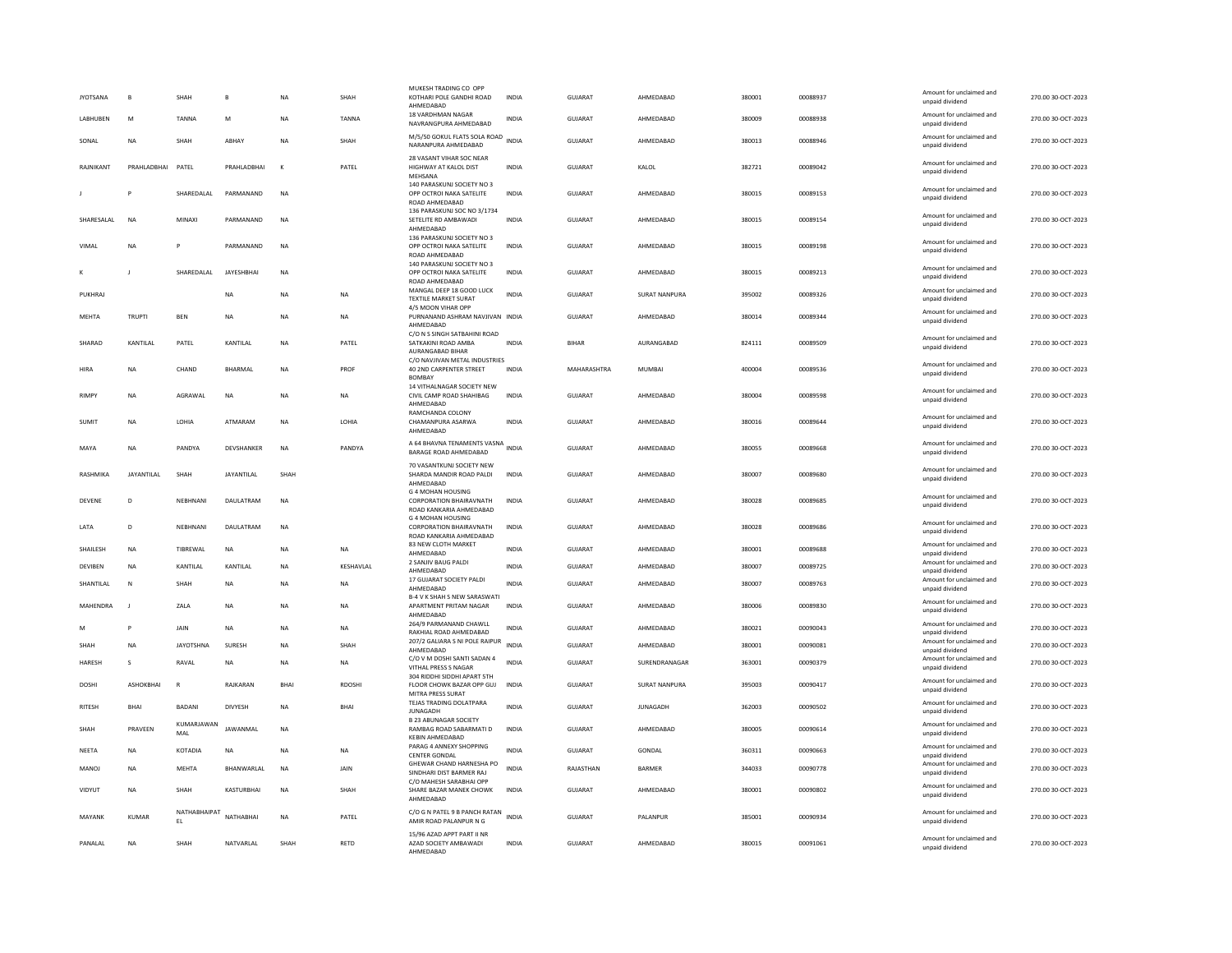| LAJJA            | NA              | SANYAL               | SAMIR                    | <b>NA</b>    | SANYAL              | C/O MCS LIMITED 1ST FLOOR<br>NEELAM APT 88 SAMPATRAO<br>COLONY ABOVE CHHAPPAN BHOG INDIA<br>SWEET VADODARA |              | GUJARAT        | VADODARA      | 390007 | 00091094 | Amount for unclaimed and<br>unpaid dividend | 270.00 30-OCT-2023 |
|------------------|-----------------|----------------------|--------------------------|--------------|---------------------|------------------------------------------------------------------------------------------------------------|--------------|----------------|---------------|--------|----------|---------------------------------------------|--------------------|
| SHILJA           | NA              | TIVARI               | GIRIR                    | NA           | <b>BHA</b>          | C/O NAVAL KISHORE JAIN 19.<br>AMIJARA SOCIETY LTD. RAMBAGH INDIA<br>ROAD, SABARMATI AHMEDABAD              |              | GUJARAT        | AHMEDABAD     | 380005 | 00091130 | Amount for unclaimed and<br>unpaid dividend | 270.00 30-OCT-2023 |
|                  | R               | GANDHI               | RAJESHBHAI               | <b>NA</b>    |                     | 136 PARASKUNI SOCIETY NO 3<br>OPP OCTROI NAKA SATELITE<br>ROAD AHMEDABAD                                   | <b>INDIA</b> | GUJARAT        | AHMEDABAD     | 380015 | 00091282 | Amount for unclaimed and<br>unpaid dividend | 270.00 30-OCT-2023 |
| MINAXI           | <b>NA</b>       | PARMANAND            | PARMANAND                | <b>NA</b>    |                     | 140 PRABHU MAHAVIR SOC 1365<br>NR JAIN SASHAN SETELITE ROAD INDIA<br>AHMEDARAD                             |              | <b>GUJARAT</b> | AHMEDABAD     | 380015 | 00091312 | Amount for unclaimed and<br>unpaid dividend | 270.00 30-OCT-2023 |
| <b>HARSHA</b>    | $\overline{R}$  | SHAH                 |                          | G            | SHAH                | S VINOD KUMAR 27 ANAND<br>SHOPPING CENTRE PANKORE<br>NAKA AHMEDABAD                                        | <b>INDIA</b> | GUJARAT        | AHMEDABAD     | 380001 | 00091359 | Amount for unclaimed and<br>unpaid dividend | 270.00 30-OCT-2023 |
| NAIMISH          | $\mathbf{S}$    | SHAH                 | <b>NA</b>                | <b>NA</b>    | <b>NA</b>           | MANISH CORP 95 ANAND<br>SHOPPING CENTRE PANKOR NAKA INDIA<br>AHMEDABAD                                     |              | GUIARAT        | AHMEDARAD     | 380001 | 00091362 | Amount for unclaimed and<br>unpaid dividend | 270.00.30-OCT-2023 |
| PANKHI           | <b>JITENDRA</b> | RAMESHLAL            | RAMESHLAL                | <b>NA</b>    |                     | SHITAL NIVAS LOKHAND BAZAAR<br><b>BHABHAR GUJ</b>                                                          | <b>INDIA</b> | <b>GUJARAT</b> | DHANERA       | 385320 | 00091459 | Amount for unclaimed and<br>unpaid dividend | 270.00 30-OCT-2023 |
| MAHESH           | NA              | CAHUHAN              | <b>BEEHR</b>             | CHAUHAN      |                     | 560 AVANIKA PARK KHANPUR<br>AHMFDARAD                                                                      | <b>INDIA</b> | GUJARAT        | AHMEDABAD     | 380001 | 00091551 | Amount for unclaimed and<br>unpaid dividend | 270.00 30-OCT-2023 |
| MITA             | GAURI           | PATEL                | <b>NA</b>                | <b>NA</b>    | <b>NA</b>           | DIVYANG PANDYA 28 A 6<br>ANANDDHARA FLAT MITHAKHALI INDIA<br>NAVARANGPURA AHMEDABAD                        |              | <b>GUJARAT</b> | AHMEDABAD     | 380009 | 00091686 | Amount for unclaimed and<br>unpaid dividend | 270.00 30-OCT-2023 |
|                  | N               | DAVE                 | NARESHBHAI               | <b>NA</b>    |                     | 10 RAMAPARK NR DAXINI SOC<br>MANINAGAR AHMEDABAD                                                           | <b>INDIA</b> | GUJARAT        | AHMEDABAD     | 380008 | 00091821 | Amount for unclaimed and<br>unpaid dividend | 270.00 30-OCT-2023 |
| CHAXY            | <b>NA</b>       | SHAH                 | MAYUR                    | <b>NA</b>    |                     | C/O K B PATEL 462/30 SAKER<br>BAZAR AHMEDABAD                                                              | <b>INDIA</b> | GUJARAT        | AHMEDABAD     | 380002 | 00091974 | Amount for unclaimed and<br>unpaid dividend | 270.00 30-OCT-2023 |
| CHETANKUMAR ARUN |                 | ZHAVERI              | ARUN                     | <b>NA</b>    |                     | RAJESH KUNJ KHANPUR BAHAI<br><b>CENTER AHMEDABAD</b>                                                       | <b>INDIA</b> | GUJARAT        | AHMEDABAD     | 380001 | 00092040 | Amount for unclaimed and<br>unpaid dividend | 270.00 30-OCT-2023 |
| PRAVIN           | <b>BHAI</b>     | NARAYANBHAIP<br>ATEL | NARAYAN                  | <b>BHAI</b>  | <b>I PATFI RETD</b> | C/O LILA BHAI AMBARAM PATEL<br>PLOT 118 MARKET YARD UNJHA                                                  | <b>INDIA</b> | GUIARAT        | <b>UNIHA</b>  | 384170 | 00092150 | Amount for unclaimed and<br>unpaid dividend | 270.00.30-OCT-2023 |
| KALPANA          | PRAVIN          | CHOKSH               | <b>NA</b>                | NA           | NA                  | 12 SHANTI NAGAR SOCIETY UNJHA INDIA<br>N G                                                                 |              | GUJARAT        | UNJHA         | 384170 | 00092182 | Amount for unclaimed and<br>unpaid dividend | 270.00 30-OCT-2023 |
| SHAILESH         | POPATLAL        | CHOKSH               | POPATLAL                 | <b>NA</b>    | CHOKSHI             | CHOKSHI NO DHAL UNJHA N G                                                                                  | <b>INDIA</b> | <b>GUJARAT</b> | UNJHA         | 384170 | 00092183 | Amount for unclaimed and<br>unpaid dividend | 270.00 30-OCT-2023 |
| WASU             | <b>NA</b>       | DEV                  | <b>NA</b>                | <b>NA</b>    | <b>NA</b>           | BALAJI TEXT 59 JAIMUM RAJ<br>CIRCLE AGRAHAR DASARAHUI<br>BANGALORE                                         | <b>INDIA</b> | KARNATAKA      | BANGALORE     | 560079 | 00092351 | Amount for unclaimed and<br>unpaid dividend | 270.00 30-OCT-2023 |
|                  | V               | SURESHKUMAR T        |                          | $\circ$      | VSHANKARAN          | INDIAN OIL CORP LTD 46 D<br>LALBAUG ROAD BANGALORE                                                         | <b>INDIA</b> | KARNATAKA      | BANGALORE     | 560027 | 00092354 | Amount for unclaimed and<br>unpaid dividend | 270.00 30-OCT-2023 |
| CHANDAN          | <b>BEN</b>      | RA                   | <b>YOGENDRA</b>          | <b>KUMAR</b> | RAJ                 | SMQ T 129/6 JAL WEST<br>BANGALORE                                                                          | <b>INDIA</b> | KARNATAKA      | BANGALORE     | 560015 | 00092355 | Amount for unclaimed and<br>unpaid dividend | 270.00 30-OCT-2023 |
| MEENA            | <b>NA</b>       | <b>JAIN</b>          | MANGI                    | <b>NA</b>    | LAL                 | ASHOK INVESTMENT POST BAITU<br><b>BARMER RAJ</b>                                                           | <b>INDIA</b> | RAJASTHAN      | <b>BARMER</b> | 344034 | 00092406 | Amount for unclaimed and<br>unpaid dividend | 270.00 30-OCT-2023 |
| RAMESHWAR        | <b>NA</b>       | PRASAD               | HASTI                    | MAL          | л                   | MAHESH CLOTH STORE LAXMI<br><b>BAZAR BARMER RAJ</b>                                                        | <b>INDIA</b> | RAJASTHAN      | BARMER        | 344001 | 00092410 | Amount for unclaimed and<br>unpaid dividend | 270.00 30-OCT-2023 |
| RAJUBHAGAT       | <b>NA</b>       |                      | BALKRISHNADAS BALKRISHNA | <b>NA</b>    | DAS                 | GADHDAVALI CHALI TA NADIAD DT INDIA<br>KHEDA GUJ VADTAL                                                    |              | GUJARAT        | CHAKLASI      | 387375 | 00092457 | Amount for unclaimed and<br>unpaid dividend | 270.00 30-OCT-2023 |
| PRAKASH          | NA              | SINGHI               | AMAR                     | CHAND        | SINGHI              | SINGHI AMAR CHAND HIMMAT<br>MAL BUS STAND JAWAL                                                            | <b>INDIA</b> | RAJASTHAN      | JAWAL         | 307801 | 00092597 | Amount for unclaimed and<br>unpaid dividend | 270.00 30-OCT-2023 |
| <b>GANDALAL</b>  | F               | SHAH                 | FAKIR                    | CHAND        | RETD                | C/O NITIN KUMAR C SHAH JEKOR<br>MARKET REVDI BAZAR<br>AHMEDABAD                                            | <b>INDIA</b> | GUIARAT        | AHMEDABAD     | 380002 | 00092644 | Amount for unclaimed and<br>unpaid dividend | 270.00 30-OCT-2023 |
| RAJENDRA         | PRASAD          | SILVERI              | <b>NA</b>                | NA           | NA                  | NFL AGENT OTR NO T2-35<br>CENTENARY COLONY DIST -<br>KARIMNAGAR (AP)                                       | <b>INDIA</b> | ANDHRA PRADESH | PEDDA PALLI   | 505177 | 00092778 | Amount for unclaimed and<br>unpaid dividend | 270.00 30-OCT-2023 |
| RAMPERSHAD       |                 |                      | <b>NA</b>                | <b>NA</b>    | <b>NA</b>           | H NO 4-2-70/71 AGARWAR VILLA<br><b>BADI CHOWDI SULTAN BAZAR</b>                                            | <b>INDIA</b> | ANDHRA PRADESH | BHEL          | 500195 | 00092791 | Amount for unclaimed and                    | 270.00 30-OCT-2023 |
|                  |                 |                      |                          |              |                     | HYDERABAD<br>6-2-126/3 NEW BHOIGUDA                                                                        |              |                |               |        |          | unpaid dividend<br>Amount for unclaimed and |                    |
| <b>TARUN</b>     | <b>KUMAR</b>    | HPATEL               | HIMMATLAL                | PATEL        |                     | SECUNDERABAD<br>8-2-268/1/3 SRIMIKETAN COLONY                                                              | <b>INDIA</b> | ANDHRA PRADESH | HYDERABAD     | 500003 | 00092794 | unpaid dividend<br>Amount for unclaimed and | 270.00 30-OCT-2023 |
| BHAVANI          | <b>NA</b>       | ADARI                | $\overline{A}$           | MNRAU        | <b>MOHAN</b>        | BANTAVA RD NO O                                                                                            | <b>INDIA</b> | ANDHRA PRADESH | HYDERABAD     | 500034 | 00092797 | unpaid dividend                             | 270.00 30-OCT-2023 |
| MANI             | MALA            | JALLA                | NAGESWARA                | RAO          | JALLA               | H.NO 11-24-44 M V COLONY<br>DESHAIPET ROAD WARANGAL A.P                                                    | <b>INDIA</b> | ANDHRA PRADESH | WARANGAL      | 506002 | 00092811 | Amount for unclaimed and<br>unpaid dividend | 270.00 30-OCT-2023 |
| ADILAKSHMI       | <b>NA</b>       | GANJI                | G                        | SHANKAR      | RAO                 | C/O G SHANKARA RAO BR<br>MANAGER STATE BENK OF<br>HYDERABAD ZONAL OFFICE JPN<br><b>ROAD WARANGAL</b>       | <b>INDIA</b> | ANDHRA PRADESH | WARANGAL      | 506002 | 00092841 | Amount for unclaimed and<br>unpaid dividend | 270.00 30-OCT-2023 |
| PADMAJA          | NA              | T                    | NAGESWARA                | RAO          | $\mathbf{r}$        | 3D MADHAVI ESTATE PLOT NO<br>160 MOTI NAGAR SANAT NAGAR INDIA<br>POST HYDERABAD                            |              | ANDHRA PRADESH | HYDERABAD     | 500018 | 00092858 | Amount for unclaimed and<br>unpaid dividend | 270.00 30-OCT-2023 |
| <b>BIRENDRA</b>  | NA              | BAXI                 | CHIMANLAL                | <b>NA</b>    | BAXI                | 1/4 JEERA COMPOUND<br>SECUNDERABAD                                                                         | <b>INDIA</b> | ANDHRA PRADESH | HYDERABAD     | 500003 | 00092859 | Amount for unclaimed and<br>unpaid dividend | 270.00 30-OCT-2023 |
| HARI             | LOKUMAL         | <b>MOORJANI</b>      | LOKUMAL                  | $\mathsf{C}$ | <b>MOORJAN</b>      | 10 2 124 NEHRU NAGAR ROAD NO INDIA<br>2 SECUNDERABAD A P                                                   |              | ANDHRA PRADESH | HYDERABAD     | 500003 | 00092878 | Amount for unclaimed and<br>unpaid dividend | 270.00 30-OCT-2023 |
| <b>JAGAN</b>     | MOHAN           | VUPPALA              | $\mathsf{v}$             | GOPAL        | KRISHNAIAH          | C/O SRI VIJAYALAXMI<br>AUTOMOBILES MAIN ROAD<br>SURYAPET AP MIRYALAGUDA                                    | <b>INDIA</b> | ANDHRA PRADESH | MIRYALAGUDA   | 508213 | 00092897 | Amount for unclaimed and<br>unpaid dividend | 270.00 30-OCT-2023 |
| MADHAVI          | <b>NA</b>       | BIKMAL               |                          | <b>NA</b>    | SHEKHARAIAH         | C 76 HAL COLONY HYDERABAD                                                                                  | <b>INDIA</b> | ANDHRA PRADESH | HYDERABAD     | 500042 | 00092899 | Amount for unclaimed and<br>unpaid dividend | 270.00 30-OCT-2023 |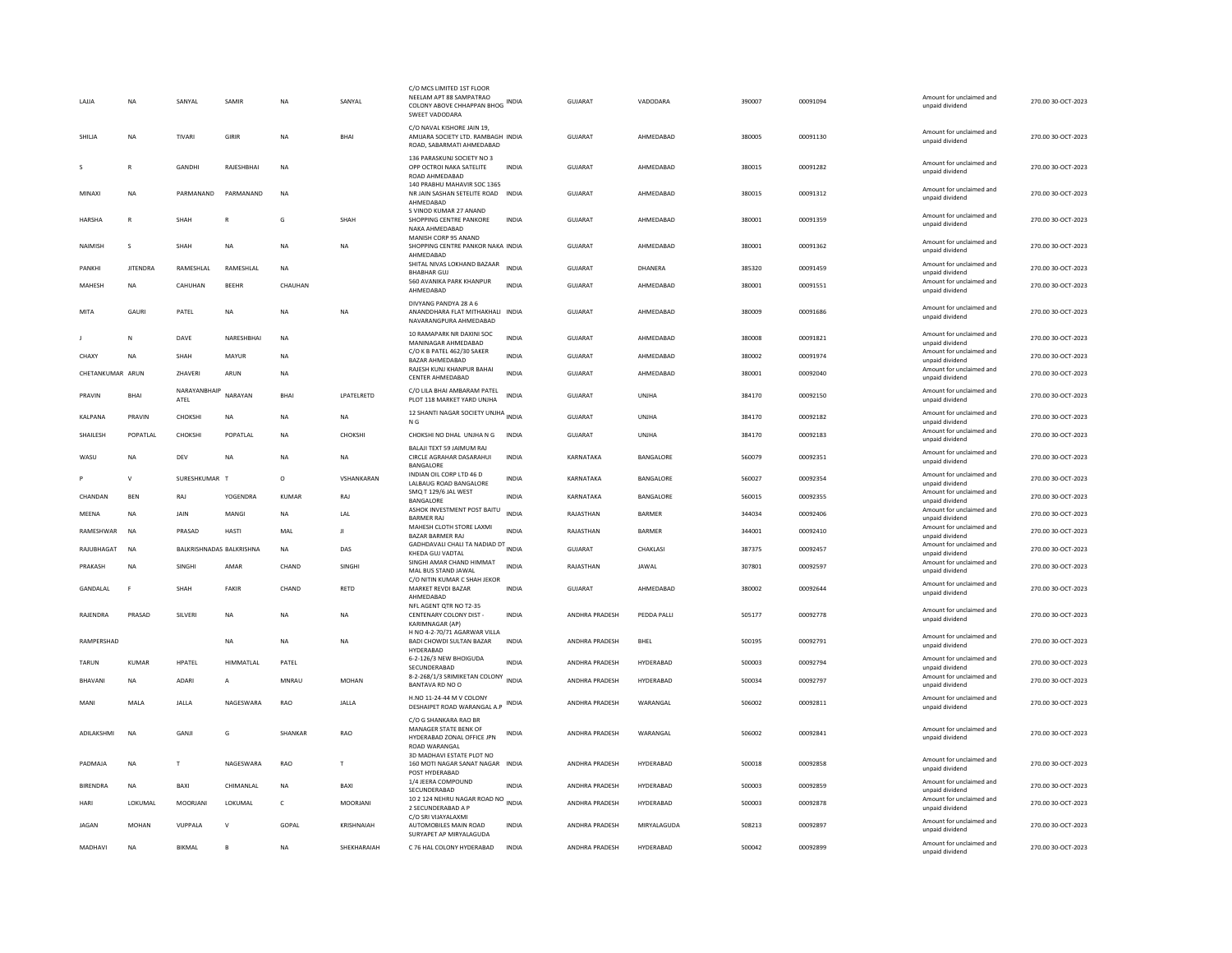| DEEPA             | <b>NA</b>             | AGARWAL                  | RAMESH          | CHAND                        | AGARWAL        | C/O RAMNIVAS & CO 3 4 183/1<br>TOBACCO BAZAR SEC BAD                                       | <b>INDIA</b> | ANDHRA PRADESH        | HYDERABAD           | 500003 | 00092920 | Amount for unclaimed and<br>unnaid dividend | 270.00 30-OCT-2023 |
|-------------------|-----------------------|--------------------------|-----------------|------------------------------|----------------|--------------------------------------------------------------------------------------------|--------------|-----------------------|---------------------|--------|----------|---------------------------------------------|--------------------|
| SHANTA            | NANDAKISHORE KUNDAPUR |                          | NAND            | KISHORE                      | KUNDAPUR       | HIG-149 PHASE I & II NEAR ROAD<br>NO 5 KPHB COLONY HYDERABAD                               | INDIA        | ANDHRA PRADESH        | HYDERABAD           | 500072 | 00092924 | Amount for unclaimed and<br>unpaid dividend | 540.00 30-OCT-2023 |
| NARESH            | <b>NA</b>             | <b>KUMAR</b>             | DAYA            | RAM                          | AGARWAL        | 601 JAYANTI APPTS BEGUMPET<br>HYDERABAD                                                    | <b>INDIA</b> | ANDHRA PRADESH        | HYDERABAD           | 500001 | 00092960 | Amount for unclaimed and<br>unpaid dividend | 270.00 30-OCT-2023 |
| MOHD              | NAZEER                | AHMED                    | MOHD            | NA                           | MISKEEN        | H NO 19-2-11/21 MISRI GUNJ<br>HYDERABAD                                                    | <b>INDIA</b> | ANDHRA PRADESH        | SHAM SHEER GUNJ     | 500253 | 00092969 | Amount for unclaimed and<br>unpaid dividend | 270.00 30-OCT-2023 |
| RAJASEKHAR        | <b>NA</b>             | YANDRAPATI               | $\mathbf{Y}$    | <b>NA</b>                    | EZRA           | THE NIZAM SUGARS LTD PYLON<br>NAGASRJUNA SAGAR<br>NALGOUNDA MIRYALAGUDA                    | <b>INDIA</b> | ANDHRA PRADESH        | MIRYALAGUDA         | 508203 | 00092984 | Amount for unclaimed and<br>unpaid dividend | 270.00 30-OCT-2023 |
| KEWAL             | NA                    | KRISHAN                  | LATE            | SH                           | KUNJLAL        | BANSAL SALES 5-5-13 RANIGUNJ<br>SECUNDERABAD A P                                           | INDIA        | ANDHRA PRADESH        | HYDERABAD           | 500003 | 00092986 | Amount for unclaimed and<br>unpaid dividend | 405.00 30-OCT-2023 |
| KAMALA            | KANTH                 | DRONAMRAJU               | $\overline{D}$  | RAGHAVENDRA                  | RAO            | 3 6 547/3 STNO 8<br>HIMAGATHNAGAR HYDERABAD                                                | INDIA        | ANDHRA PRADESH        | HYDERABAD           | 500029 | 00092987 | Amount for unclaimed and<br>unpaid dividend | 270.00 30-OCT-2023 |
| KIRAN             | KUMAR                 | PATHI                    | <b>NA</b>       | <b>NA</b>                    | <b>NA</b>      | 1 82 ALUR ROAD GUNTAKAL                                                                    | <b>INDIA</b> | ANDHRA PRADESH        | <b>GUNTAKAI</b>     | 515801 | 00093041 | Amount for unclaimed and<br>unpaid dividend | 270.00 30-OCT-2023 |
| <b>JANAKI</b>     | К                     | RAMNANI                  | KHANCHAND       | $_{\sf NA}$                  | RAMNANI        | H NO 5 9 30/1/40 PLOT NO 11<br>LAKE HILL RD BASHEER BAGH<br>PALACE HYDERABAD               | INDIA        | ANDHRA PRADESH        | HYDERABAD           | 500029 | 00093046 | Amount for unclaimed and<br>unpaid dividend | 405.00 30-OCT-2023 |
| NARANGI           | <b>NA</b>             | <b>DEVI</b>              | N               | UTTAM                        | CHANDJAIN      | C/O ART SILK HOUSE 227 MINT<br>STREET MADRAS-<br>C/O DINESH BETALA 22 CHINNA               | <b>INDIA</b> | <b>TAMIL NADU</b>     | CHENNAI             | 600003 | 00093068 | Amount for unclaimed and<br>unpaid dividend | 270.00 30-OCT-2023 |
| PARASMAL          | <b>NA</b>             | RANKA                    | ASHOK           | <b>NA</b>                    | $\mathbf{H}$   | NAICKARAN ST IST FLOOR<br>MADRAS                                                           | <b>INDIA</b> | TAMIL NADU            | CHENNAI             | 600074 | 00093145 | Amount for unclaimed and<br>unpaid dividend | 270.00 30-OCT-2023 |
|                   | <b>ASHOK</b>          | <b>KUMAR</b>             | <b>NA</b>       | NA                           | <b>NA</b>      | 36/2 ANNA MAIN ROAD M G R<br>NAGAR MADRAS                                                  | <b>INDIA</b> | TAMIL NADU            | CHENNAI             | 600078 | 00093155 | Amount for unclaimed and<br>unpaid dividend | 270.00 30-OCT-2023 |
| CHANDRANGAD<br>AN | <b>NA</b>             | <b>UPPALAKKAL</b>        | MADHAVAN        | <b>NA</b>                    | UPPALAKKAL     | 17 53RD STREET DAE TOWNSHIP<br>KALPAKAM PO CHENGALPETTU DT INDIA<br>T NADU                 |              | <b>TAMIL NADU</b>     | ATHUR (CPT)         | 603102 | 00093170 | Amount for unclaimed and<br>unpaid dividend | 270.00 30-OCT-2023 |
| <b>TANSUKH</b>    | RAJ                   | LALCHAND                 | <b>NA</b>       | <b>NA</b>                    | <b>NA</b>      | C/O ASHOK SILK MILLS 88/5<br>GODOWN STREET 1ST FLOOR<br>MADRAS                             | <b>INDIA</b> | <b>TAMIL NADU</b>     | CHENNAI             | 600001 | 00093183 | Amount for unclaimed and<br>unpaid dividend | 270.00 30-OCT-2023 |
|                   | NA                    | SENAKLAL                 | NA              | NA                           | NA             | NO 24 KODHANDRAMYER STREET<br><b>MADRAS</b>                                                | <b>INDIA</b> | TAMIL NADU            | CHENNAI             | 600021 | 00093236 | Amount for unclaimed and<br>unpaid dividend | 270.00 30-OCT-2023 |
| <b>VISHAI</b>     | <b>NA</b>             | <b>KAPOOR</b>            | RAI             | KUMAR                        | KAPOOR         | AA/8 SECOND AVENUE<br>ANNANAGAR MADRAS<br>NEW NO 23 RATHANA                                | <b>INDIA</b> | <b>TAMIL NADU</b>     | CHENNAL             | 600040 | 00093251 | Amount for unclaimed and<br>unpaid dividend | 270.00 30-OCT-2023 |
| <b>RAMESH</b>     | <b>NA</b>             | RANA                     | <b>KISHAN</b>   | <b>NA</b>                    | SINGH          | SABHAPATHI STREET OLD NO 4/2 INDIA<br>OLD WASHERMEN PET JIND<br><b>FLOOR CHENNAL</b>       |              | TAMIL NADU            | CHENNAI             | 600021 | 00093315 | Amount for unclaimed and<br>unpaid dividend | 270.00 30-OCT-2023 |
| DHARMAREDDY NA    |                       | MANDA                    | VENKATA         | NA                           | REDDY          | 28 10 7 LAKSMI TEXTILES<br>SURYABAGH VISAKHAPATNAM                                         | <b>INDIA</b> | ANDHRA PRADESH        | VISAKHAPATNAM       | 530020 | 00093326 | Amount for unclaimed and<br>unpaid dividend | 270.00 30-OCT-2023 |
| MANGATHAYAR NA    |                       | ANUKULA                  | A               | NAGESWARA                    | RAO            | W/O A NAGESWARA RAO MACE I<br>LTD AUTO NAGAR<br>VISAKHAPATNAM                              | INDIA        | ANDHRA PRADESH        | VISAKHAPATNAM       | 530012 | 00093333 | Amount for unclaimed and<br>unpaid dividend | 270.00 30-OCT-2023 |
| RAJESWARI         | <b>NA</b>             | JAIN                     | <b>JITENDER</b> | <b>KUMAR</b>                 | <b>DUGAR</b>   | C/O VUASHANTI AGENCIES D NO<br>KOTHA ROAD VISAKHAPATNAM                                    | <b>INDIA</b> | ANDHRA PRADESH        | VISAKHAPATNAM       | 530003 | 00093335 | Amount for unclaimed and<br>unpaid dividend | 270.00 30-OCT-2023 |
| SRINIVASARAO NA   |                       | <b>KAI AGA</b>           |                 | KAI AGANENKATA SATYANARAYANA | R              | 49 49 14 FLAT NO 4 AMRUTHA<br>APT SHAH TIPURAM NGIS COLONY INDIA<br>VISAKHAPATNAM          |              | ANDHRA PRADESH        | VISAKHAPATNAM       | 530016 | 00093337 | Amount for unclaimed and<br>unpaid dividend | 270.00 30-OCT-2023 |
| PADMAVATHI        | <b>NA</b>             | RUDDRARAIU               | VENKATASURRA    | <b>NA</b>                    | RAJU           | C/O RV S N RAJU BHAGARAJU<br>STREET KOAGRAMARAM                                            | <b>INDIA</b> | ANDHRA PRADESH        | KOTHAPETA           | 533201 | 00093353 | Amount for unclaimed and<br>unpaid dividend | 270.00 30-OCT-2023 |
| KULSUMBAI         |                       |                          | HAJ             | NA                           | <b>ISMAIL</b>  | AMALAPURAM<br>DOOR NO 2 4 14 DECCAN STREET<br>VIZIANA GRAM                                 | <b>INDIA</b> | ANDHRA PRADESH        | VIZIANAGARAM        | 531201 | 00093391 | Amount for unclaimed and<br>unpaid dividend | 270.00 30-OCT-2023 |
| ABDUL             | KHADAR                | JEELANIMOHAM LATE<br>MED |                 | SH                           | MAAKBAR        | W/O NASINA JEELANI KENDRIYA<br>VIDYALAYA NO 2 SRIVIJAYANAGAR INDIA<br>VISAKHAPATANAM (A P) |              | ANDHRA PRADESH        | VISAKHAPATNAM       | 530007 | 00093430 | Amount for unclaimed and<br>unpaid dividend | 270.00 30-OCT-2023 |
| <b>BUTCHANNA</b>  | SETTY                 | KAPUGANTI                | CHINA           | SWAMY                        | SETTY          | C/O SRI BABU FINANCE AND CHITS<br>BOWDAWA ROAD<br>VISAKHAPATNAM                            | INDIA        | ANDHRA PRADESH        | VISAKHAPATNAM       | 530003 | 00093431 | Amount for unclaimed and<br>unpaid dividend | 270.00 30-OCT-2023 |
| <b>JYOTHI</b>     | <b>NA</b>             | GOPARAJU                 | SESHAGIRIRAO    | NA                           |                | MIG II A 116 VUDA COLONY<br>KANITHI ROAD PEDAGANTYADA<br>VISAKHAPATNAM                     | <b>INDIA</b> | ANDHRA PRADESH        | VISAKHAPATNAM       | 530044 | 00093438 | Amount for unclaimed and<br>unpaid dividend | 270.00 30-OCT-2023 |
| <b>BIJAYA</b>     | BHUSAM                | <b>MOHNTY</b>            | <b>MOHAN</b>    | CHARAN                       | <b>MOHANTY</b> | MANAGER SYNDICATE BANK SALT<br>LAKE CITY KOLKATA                                           | <b>INDIA</b> | <b>WEST BENGAL</b>    | KOLKATA             | 700001 | 00093440 | Amount for unclaimed and<br>unpaid dividend | 405.00 30-OCT-2023 |
| APPALA            | NARASA                | RAJUPENTSHA              | P               | $\vee$                       | RKRAJU         | 321-D SECTOR -9 UKKUNAGARAM INDIA<br>VISAKHAPATNAM                                         |              | ANDHRA PRADESH        | VISAKHAPATNAM       | 530031 | 00093444 | Amount for unclaimed and<br>unpaid dividend | 270.00 30-OCT-2023 |
| CHHUGARAM         | $\overline{D}$        | RANGNANI                 | DEVIIRAM        | <b>NA</b>                    | RANGNANI       | SILK CENTRE 2 11 21 VULLI CEEDHI<br>VIZIANAGARAM                                           | <b>INDIA</b> | <b>ANDHRA PRADESH</b> | <b>VIZIANAGARAM</b> | 531201 | 00093448 | Amount for unclaimed and<br>unpaid dividend | 270.00.30-OCT-2023 |
| NARAYANA          | <b>NA</b>             | PANCHAREDDY NA           |                 | <b>NA</b>                    | <b>NA</b>      | H NO 9 1 94 NEW RESAPUVANI<br>PALEM VISKHAPATNAM                                           | INDIA        | ANDHRA PRADESH        | VISAKHAPATNAM       | 530013 | 00093450 | Amount for unclaimed and<br>unpaid dividend | 270.00 30-OCT-2023 |
| NARAYANA          | NA                    | PANCHAREDDY NA           |                 | <b>NA</b>                    | <b>NA</b>      | H NO 9 1 94 NEW RESAPUVANI<br>PALEM VISKHAPATNAM                                           | INDIA        | ANDHRA PRADESH        | VISAKHAPATNAM       | 530013 | 00093450 | Amount for unclaimed and<br>unpaid dividend | 135.00 30-OCT-2023 |
| MAHALAKSHMI NA    |                       | THEEGELA                 | CHIRANJIVI      | <b>NA</b>                    | RAO            | 27 3 13 DYKES TANK ROAD<br><b>VISAKHA PATNAM</b>                                           | <b>INDIA</b> | ANDHRA PRADESH        | VISAKHAPATNAM       | 530002 | 00093453 | Amount for unclaimed and<br>unpaid dividend | 270.00 30-OCT-2023 |
| AMAR              | SINGH                 | VERMA                    | DEVI            | <b>NA</b>                    | PAKAS          | C/O P C VERMA D 106 SIWAR<br>AREA BAPU NAGAR JAIPUR<br>C/O M/S NAMKEEN SHOP                | <b>INDIA</b> | RAJASTHAN             | <b>JAIPUR</b>       | 302015 | 00093500 | Amount for unclaimed and<br>unpaid dividend | 270.00 30-OCT-2023 |
| MUNNI             | DEVI                  | <b>GUPTA</b>             | NARENDRA        | <b>NA</b>                    | <b>KUMAR</b>   | SONTHALI WALON KA RASTA<br><b>JAIPUR</b>                                                   | <b>INDIA</b> | RAJASTHAN             | <b>JAIPUR</b>       | 302003 | 00093506 | Amount for unclaimed and<br>unpaid dividend | 270.00 30-OCT-2023 |
| YOUGESH           | <b>KUMAR</b>          | JAIN                     | <b>SUMAT</b>    | PRASAD                       | JAIN           | 2/190 JAWAHAR NAGAR JAIPUR                                                                 | <b>INDIA</b> | RAJASTHAN             | <b>JAIPUR</b>       | 302004 | 00093515 | Amount for unclaimed and<br>unpaid dividend | 270.00 30-OCT-2023 |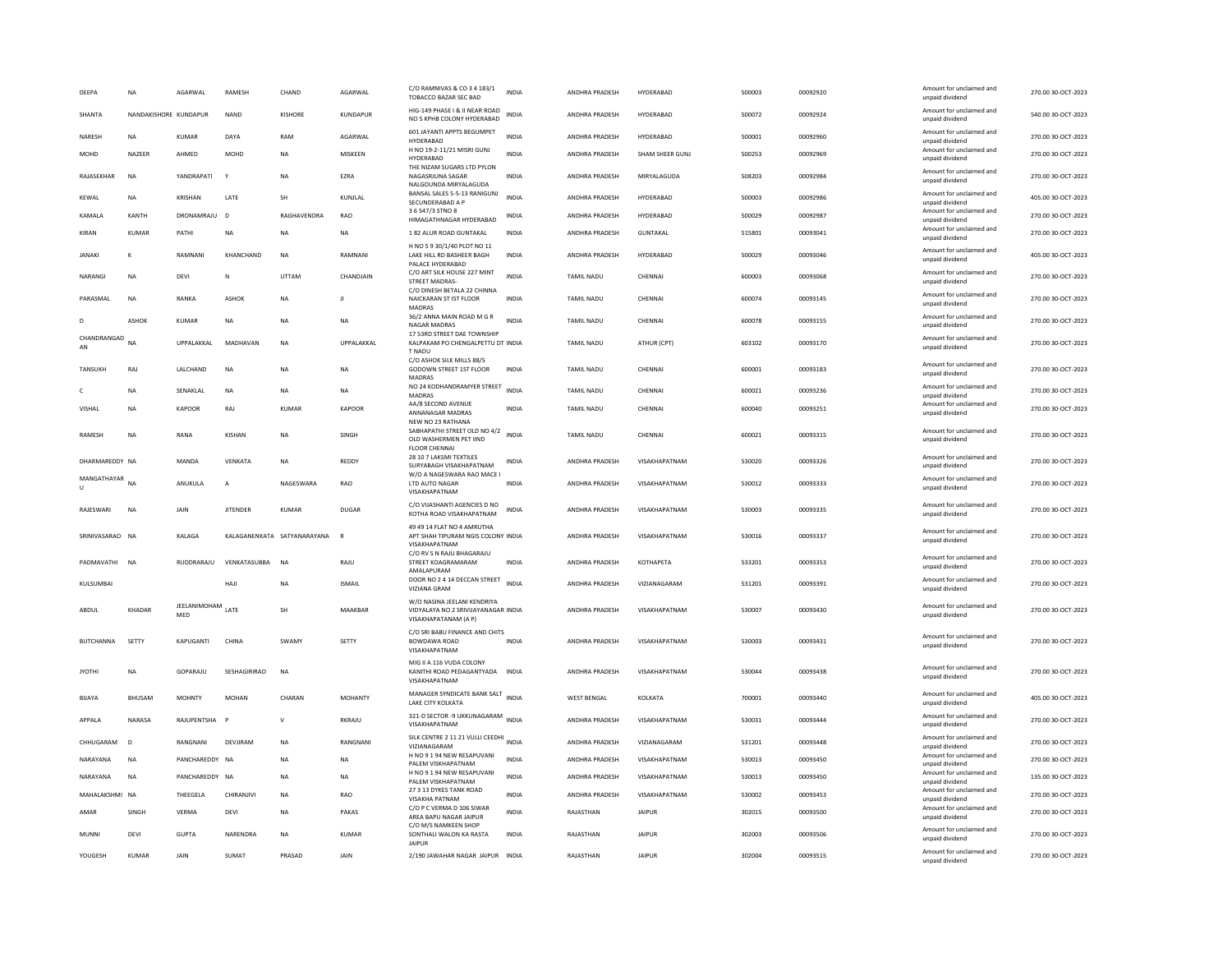| MEERA            | <b>NA</b>         | DATA                            | PARMOD            | <b>KUMAR</b>   | DATA              | RAMJILAL PARMOD KUMAR DATA INDIA<br>GOKAL BAZAR REWARI H R                            |              | <b>HARYANA</b>     | REWARI          | 123401 | 00093567 | Amount for unclaimed and<br>unpaid dividend | 270.00 30-OCT-2023 |
|------------------|-------------------|---------------------------------|-------------------|----------------|-------------------|---------------------------------------------------------------------------------------|--------------|--------------------|-----------------|--------|----------|---------------------------------------------|--------------------|
| URIIT            | <b>NA</b>         | DESAI                           | RAJENDRA          | DESAI          | <b>RETD</b>       | 9B ANANDNAGAR SOCIETY NEAR<br>NEW INDIA INDUSTRIES BARODA                             | <b>INDIA</b> | GUIARAT            | VADODARA        | 390005 | 88889000 | Amount for unclaimed and<br>unpaid dividend | 270.00.30-QCT-2023 |
| SHANTABEN        | NA                | PATEL                           | NA                | <b>NA</b>      | NA                | QTR NO 752 B PO FERTILIZER<br>NAGAR DIST BARODA                                       | <b>INDIA</b> | GUJARAT            | FERTILIZERNAGAR | 391750 | 00093674 | Amount for unclaimed and<br>unpaid dividend | 270.00 30-OCT-2023 |
| SUDHABEN         | <b>BIPINBHAI</b>  | PATEL                           | <b>RIPINRHAI</b>  | $\mathbf{I}$   | PATEL             | SHREE SADAN WADI AT PO KOYALI INDIA<br><b>DIST BARODA</b>                             |              | <b>GUJARAT</b>     | BAJWA           | 391330 | 00093682 | Amount for unclaimed and<br>unpaid dividend | 270.00 30-OCT-2023 |
| NARANBHAI        | <b>NA</b>         | PATEL                           | LALLUBHAI         | <b>NA</b>      | PATEL             | 32 DAHIBANAGAR SOC GORWA<br>REGINERY ROAD BARODA                                      | <b>INDIA</b> | <b>GUJARAT</b>     | VADODARA        | 390016 | 00093737 | Amount for unclaimed and<br>unpaid dividend | 270.00 30-OCT-2023 |
| KAILASH          | <b>BEN</b>        | <b>MPATEL</b>                   | MULGI             | BHAI           | PATEL             | 1 NAVDURGA SOCIETY BACKSIDE C<br>K PRAJAPATI SCHOOL LAXMI PURA INDIA<br>ROAD VADODARA |              | <b>GUJARAT</b>     | VADODARA        | 390016 | 00093786 | Amount for unclaimed and<br>unpaid dividend | 270.00 30-OCT-2023 |
| CHETAN           | н                 | PATEL                           | <b>HARGOVIND</b>  | $\mathbf{J}$   | PATEL             | 6 ASMITA PARK BESIDE VINAY<br>PARK NIZAMPURA BARODA<br>GUIARAT                        | <b>INDIA</b> | <b>GUJARAT</b>     | VADODARA        | 390002 | 00093884 | Amount for unclaimed and<br>unpaid dividend | 270.00 30-OCT-2023 |
| KIRANSINGH       | NA                | SOLANKI                         | PRABHAT           | <b>NA</b>      | SHAH              | M/S BHARAT STORES MIYA GAM<br>KARAGAM DIST BARODA                                     | <b>INDIA</b> | GUJARAT            | KARJAN          | 391240 | 00093934 | Amount for unclaimed and<br>unpaid dividend | 270.00 30-OCT-2023 |
| RAMESHBHAI       | <b>NA</b>         | PATEL                           | RAVJI             | <b>NA</b>      | BHAI              | M/S BHARAT STORES MIYA GAM<br>KARJAN DIST BARODA                                      | <b>INDIA</b> | GUJARAT            | KARJAN          | 391240 | 00093943 | Amount for unclaimed and<br>unpaid dividend | 270.00 30-OCT-2023 |
| ALPESH           | T                 | PATEL                           | TAPANRAY          | D              | PATEL             | POST BOX NO 24 DABHOI DIST<br><b>BARODA</b>                                           | <b>INDIA</b> | <b>GUJARAT</b>     | DHABHOIR.S      | 391110 | 00093966 | Amount for unclaimed and<br>unpaid dividend | 270.00 30-OCT-2023 |
| RAMILABEN        | <b>NA</b>         | PATEL                           | SUMANBHAI         | NA             | HOUSEBHAI         | 4 HIRALAL VIRCHAND CHAWAL<br>MIYA GAM KARJAN DI BARODA                                | <b>INDIA</b> | GUJARAT            | KARJAN          | 391240 | 00093988 | Amount for unclaimed and<br>unpaid dividend | 270.00 30-OCT-2023 |
| NAVNIT           | BHAI              | PATEL                           | <b>NATHA</b>      | <b>NA</b>      | BHAI              | ROOPALEE AGENCY MIYA GAM<br>KARJAN DI BARODA                                          | <b>INDIA</b> | GUJARAT            | KARJAN          | 391240 | 00093989 | Amount for unclaimed and<br>unpaid dividend | 270.00 30-OCT-2023 |
| GALA             | <b>HEMLATA</b>    | M                               | <b>NA</b>         | <b>NA</b>      | <b>NA</b>         | C/2 24 TEXTILLA SOCIETY BOMBAY<br>INDIA                                               |              | MAHARASHTRA        | <b>MUMBAI</b>   | 400025 | 00094047 | Amount for unclaimed and                    | 270.00 30-OCT-2023 |
|                  |                   |                                 |                   |                |                   | CAMP PRABHADEVI BOMBAY                                                                |              |                    |                 |        |          | unpaid dividend                             |                    |
| <b>RAMESH</b>    | KUMAR             | <b>JAIN</b>                     | <b>BHAWARI AI</b> | <b>NA</b>      |                   | 41 HEERA PANNA SHOPPING<br>CENTER HAJI ALI CIRCLE BOMBAY                              | <b>INDIA</b> | <b>MAHARASHTRA</b> | MUMBAI          | 400026 | 00094145 | Amount for unclaimed and<br>unpaid dividend | 270.00 30-OCT-2023 |
| KRISHNAND        | NA                | MAHALE                          | <b>MOHAN</b>      | <b>NA</b>      | MAHALE            | J/27 PALM ARCES MULUND E<br><b>BOMBAY</b>                                             | <b>INDIA</b> | MAHARASHTRA        | MUMBAI          | 400081 | 00094177 | Amount for unclaimed and<br>unpaid dividend | 270.00 30-OCT-2023 |
| NISHIT           | <b>NA</b>         | KAPADIA                         | <b>HAMIR</b>      | <b>NA</b>      | <b>KAPADIA</b>    | 605 JAMUNA MAHAL 73 PRABHAT<br>COLONY SANTACRUZ EAST<br><b>BOMBAY</b>                 | <b>INDIA</b> | MAHARASHTRA        | <b>MUMBAI</b>   | 400055 | 00094201 | Amount for unclaimed and<br>unpaid dividend | 270.00 30-OCT-2023 |
| MADHU            | MANII AI          | <b>PANCHAL</b>                  | MANII AI          | MOTILAL        | PANCHAL           | CAMA IND ESTATE PLOT NO I 3<br>WALBHAT RD GOREGAON EAST<br><b>BOMBAY</b>              | <b>INDIA</b> | MAHARASHTRA        | MUMBAI          | 400063 | 00094215 | Amount for unclaimed and<br>unpaid dividend | 135.00 30-OCT-2023 |
| <b>BUNTY</b>     | <b>NA</b>         | <b>ROHATGI</b>                  | AJAY              | <b>KISHORE</b> | <b>ROHATGI</b>    | <b>6 PRABHAT KUNJ PRABHAT</b><br>COLONY SANTACRUZ E BOMBAY                            | INDIA        | MAHARASHTRA        | <b>MUMBAI</b>   | 400055 | 00094331 | Amount for unclaimed and<br>unpaid dividend | 405.00 30-OCT-2023 |
| KAMLA            | KANTILAL          | SOLANKI                         | KANTILAL          | NA             | SOLANKI           | SHREEJI NIVAS PLOT NO 22<br><b>GANESH WADI JILHA PETH</b><br><b>JALGAON</b>           | <b>INDIA</b> | MAHARASHTRA        | <b>JALGAON</b>  | 425001 | 00094485 | Amount for unclaimed and<br>unpaid dividend | 270.00 30-OCT-2023 |
| VIBHA            | DEEPAK            | DEDHIA                          | DEEPAK            | JETHALAL       | DEDHIA            | 11 DEEPAK NIWAS BHOGILA<br>PHADIA ROAD MANDIVALI WEST INDIA<br><b>BOMBAY</b>          |              | MAHARASHTRA        | <b>MUMBAI</b>   | 400067 | 00094494 | Amount for unclaimed and<br>unpaid dividend | 270.00 30-OCT-2023 |
| VEENA            | <b>NA</b>         | RAISINGANI                      | GOPE              | <b>NA</b>      | RAISINGANI        | 33 SINDHI COLONY BANI PARK<br><b>JAIPUR</b>                                           | <b>INDIA</b> | RAJASTHAN          | <b>JAIPUR</b>   | 302016 | 00094504 | Amount for unclaimed and<br>unpaid dividend | 540.00 30-OCT-2023 |
| <b>HANSA</b>     | $\overline{R}$    | SHETHIA                         | <b>NA</b>         | <b>NA</b>      | <b>NA</b>         | 2/22 KRISHNA BHUVAN DADI<br>SHETH ROAD MALAD WEST<br><b>BOMBAY</b>                    | <b>INDIA</b> | MAHARASHTRA        | <b>MUMBAI</b>   | 400064 | 00094675 | Amount for unclaimed and<br>unpaid dividend | 270.00 30-OCT-2023 |
| GAUTAM           | <b>NA</b>         | PANCHAL                         | <b>NAVIN</b>      | M              | PANCHAL           | 30 PALLAVI 3RD FLR NEW<br>MANEKLAL ESTATE GHATKOPAR INDIA<br>W ROMRAY                 |              | MAHARASHTRA        | <b>MUMBAI</b>   | 400086 | 00094685 | Amount for unclaimed and<br>unpaid dividend | 270.00 30-OCT-2023 |
| VIJAYA           | D                 | JAIN                            | DARMI             | VELJI          | <b>JAIN</b>       | SWASTIK A II 7 OP ARUNA HALL<br>SAVARRAB ROAD THANA                                   | <b>INDIA</b> | MAHARASHTRA        | DOMBIVALI       | 421201 | 00094687 | Amount for unclaimed and<br>unpaid dividend | 270.00 30-OCT-2023 |
|                  |                   |                                 |                   |                |                   | DOMBAVALI EAST<br>501 TRIBHOVAN APPT 5TH FLOOR                                        |              |                    |                 |        |          | Amount for unclaimed and                    |                    |
| MUKESH           | s                 | PAREKH                          | SHASHI            | KANT           | PAREKHPROF        | DADABHAI ROAD VILE PARLE W INDIA<br><b>BOMBAY</b><br>R NO 16 123 C V P ROAD AMROLI    |              | MAHARASHTRA        | <b>MUMBAI</b>   | 400056 | 00094716 | unpaid dividend                             | 810.00 30-OCT-2023 |
| RAIFSH           | <b>NA</b>         | MAHESHWARI KISAN                |                   | TARA           | <b>MAHFSHWARI</b> | HOUSE C P TANK BEHIND POST<br>OFFICE BOMBAY                                           | <b>INDIA</b> | MAHARASHTRA        | MUMBAI          | 400004 | 00094907 | Amount for unclaimed and<br>unpaid dividend | 270.00.30-QCT-2023 |
| SAROJ            | <b>NA</b>         | <b>AJMERA</b>                   | MAHENDRA          | <b>AJMERA</b>  |                   | 61 HATKESH SOCIETY VILE PARLE<br><b>WEST BOMBAY</b>                                   | <b>INDIA</b> | MAHARASHTRA        | <b>MUMBAI</b>   | 400049 | 00094914 | Amount for unclaimed and<br>unpaid dividend | 270.00 30-OCT-2023 |
| MAHENDRA         | <b>NA</b>         | <b>AJMERA</b>                   | MOHANLAL          | $_{\sf NA}$    | <b>AJMERA</b>     | 61 HATKESH SOCIETY VILE PARLE<br><b>WEST BOMBAY</b>                                   | <b>INDIA</b> | MAHARASHTRA        | <b>MUMBAI</b>   | 400049 | 00094915 | Amount for unclaimed and<br>unpaid dividend | 540.00 30-OCT-2023 |
| ROOPAL           | <b>NA</b>         | <b>AJMERA</b>                   | MAHENDRA          | AIMFRA         |                   | 61 HATKESH SOCIETY VILE PARLE<br><b>WEST BOMBAY</b>                                   | <b>INDIA</b> | MAHARASHTRA        | MUMBAI          | 400049 | 00094916 | Amount for unclaimed and<br>unpaid dividend | 270.00 30-OCT-2023 |
| EDWIN            | <b>NA</b>         | <b>DIAS</b>                     | CONSTANCIO        | M              | <b>DIAS</b>       | 33 IST FLOOR 2ND MARINE ST<br>DHOBITALAD BOMBAY                                       | <b>INDIA</b> | MAHARASHTRA        | <b>MUMBAI</b>   | 400002 | 00094938 | Amount for unclaimed and<br>unpaid dividend | 270.00 30-OCT-2023 |
| <b>HEMANGINI</b> | CHANDRAKANT MEHTA |                                 | CHANDRAKANT       | $\mathbf{K}$   | MEHTA             | 204 - B. NEW MOONLIGHT C.H<br>SOCIETY SIR M.V. ROAD, ANDHERI INDIA                    |              | MAHARASHTRA        | <b>MUMBAI</b>   | 400069 | 00094950 | Amount for unclaimed and<br>unpaid dividend | 540.00 30-OCT-2023 |
| KRISHNAMURAR     |                   |                                 |                   |                |                   | (E) MUMBAI<br>8 A WING OM SHIVAM BLDG NEAR                                            |              |                    |                 |        |          | Amount for unclaimed and                    |                    |
|                  | <b>NA</b>         | LATH                            | KAILASH           | CHANDRA        | LATH              | GOPIKA TALKIES UTTAN ROAD<br><b>BHAYANDAR WEST</b><br>1401 ANTARIKSHA 6TH FLOOR       | INDIA        | MAHARASHTRA        | BHAYANDAR       | 401101 | 00094952 | unpaid dividend                             | 270.00 30-OCT-2023 |
| RAJENDRA         | <b>BHAI</b>       | VALLABHAJILALD VALLABHAJI<br>AS |                   | LAL            | DAS               | MORAR ROAD MULUND (WEST) INDIA<br><b>MUMBA</b>                                        |              | MAHARASHTRA        | <b>MUMBAI</b>   | 400080 | 00095053 | Amount for unclaimed and<br>unpaid dividend | 270.00 30-OCT-2023 |
| RAJENDRA         | DAS               | VGOGRI                          |                   | <b>NA</b>      | GOGRI             | 1401 ANTARIKSHA 6TH FLOOR<br>MORAR ROAD MULUND (WEST) INDIA<br>MUMBAI                 |              | MAHARASHTRA        | <b>MUMBAI</b>   | 400080 | 00095056 | Amount for unclaimed and<br>unpaid dividend | 270.00 30-OCT-2023 |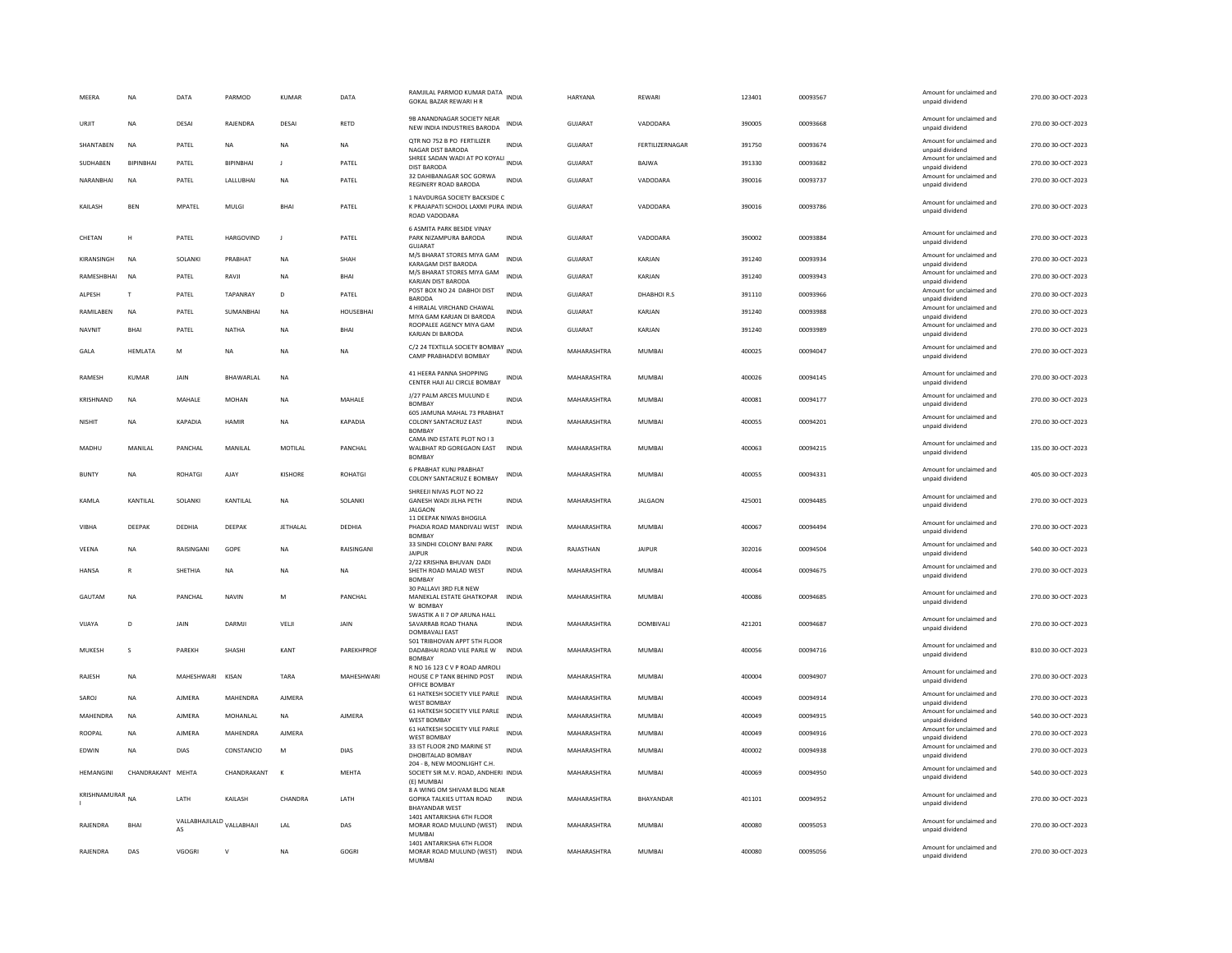| <b>USHA</b>        | <b>NA</b>      | SANGHAVI        | <b>NA</b>       | <b>NA</b>      | <b>NA</b>       | ECONOMIC GROWTH FUND LTD<br>103 PATTANI BLDG M G ROAD<br>RAJKOT                                       | <b>INDIA</b> | <b>GUJARAT</b>     | RAJKOT            | 360001 | 00095126 | Amount for unclaimed and<br>unpaid dividend | 270.00 30-OCT-2023 |
|--------------------|----------------|-----------------|-----------------|----------------|-----------------|-------------------------------------------------------------------------------------------------------|--------------|--------------------|-------------------|--------|----------|---------------------------------------------|--------------------|
| <b>BINA</b>        | <b>HARKANT</b> | <b>JOSHI</b>    | <b>HARKANT</b>  | M              | <b>JOSHI</b>    | 701, SHRADDHA TOWER ASHA<br>NAGAR. THAKUR COMPLEX OFF<br>WESTERN EXP. HIGHWAY<br>KANDIVALI (E) MUMBAI | <b>INDIA</b> | MAHARASHTRA        | KANDIVALI         | 400101 | 00095140 | Amount for unclaimed and<br>unpaid dividend | 270.00 30-OCT-2023 |
| MUKATABEN          | RATILALBHAI    | PATEL           | RATILAL         | $\blacksquare$ | PATEL           | ANI APTMENT SHAH BHUVN UNIT<br>JALALPOR ROAD NAVSARI                                                  | <b>INDIA</b> | <b>GUJARAT</b>     | NAVASARI          | 396445 | 00095164 | Amount for unclaimed and<br>unpaid dividend | 270.00 30-OCT-2023 |
| <b>HENRY</b>       | <b>NA</b>      | DSOUZA          | FELIX           | D              | SOUZA           | 7/133/2400 TAGORE NAGAR<br>VIKHROLI E BOMBAY                                                          | <b>INDIA</b> | MAHARASHTRA        | <b>MUMBAI</b>     | 400083 | 00095233 | Amount for unclaimed and<br>unpaid dividend | 540.00 30-OCT-2023 |
| JAGDEEP            | $\mathbf v$    | MANIAR          | VASANTLAL       | $\mathsf{C}$   | MANIAR          | 7/B JAY MAHAVIR APT DHAKE<br>COLONY J P ROAD NEAR ANNA<br>BAZAR ANDHERI W BOMBAY                      | <b>INDIA</b> | MAHARASHTRA        | <b>MUMBAI</b>     | 400058 | 00095243 | Amount for unclaimed and<br>unpaid dividend | 270.00 30-OCT-2023 |
| MANISHA            | KIRTI          | SHAH            | KIRTI           | <b>NA</b>      | SHAH            | 401 A CHANDRA LOK 97 NEPEAN<br>SEA ROAD BOMBAY                                                        | <b>INDIA</b> | MAHARASHTRA        | <b>MUMBAI</b>     | 400006 | 00095258 | Amount for unclaimed and<br>unpaid dividend | 270.00 30-OCT-2023 |
| AJIT               | RAIARAM        | SHELAR          | RAIARAM         | $\mathsf{N}$   | SHELAR          | 1/6 GANESH SIDDHI RAM MANDIR<br>ROAD BABBAI BORIVALI W<br><b>BOMBAY</b>                               | <b>INDIA</b> | MAHARASHTRA        | MUMBAI            | 400092 | 00095281 | Amount for unclaimed and<br>unpaid dividend | 270.00 30-OCT-2023 |
| <b>JITENDRA</b>    | NA             | DESAI           | MAHENDRA        | <b>NA</b>      | DESAI           | 9/NITA APT FACTORY LANE<br>BEHIND AMBAJI TEMPLE BORIVALI INDIA<br>W BOMBAY                            |              | MAHARASHTRA        | <b>MUMBAI</b>     | 400092 | 00095301 | Amount for unclaimed and<br>unpaid dividend | 405.00 30-OCT-2023 |
| BHAVNA             | <b>NA</b>      | CHUDHASAMA      | <b>NA</b>       | <b>NA</b>      | <b>NA</b>       | 196//A RATA HOUSE DR VIGAS ST<br>INDIA<br>CAVEL X LANE NO 8 BOMBAY                                    |              | MAHARASHTRA        | <b>MUMBAI</b>     | 400062 | 00095306 | Amount for unclaimed and<br>unpaid dividend | 270.00 30-OCT-2023 |
| SONAL              | JAYESH         | <b>MODY</b>     | JAYESH          | <b>NA</b>      | NATHALAL        | BREACH CANDY HOUSE GROUND<br>FLOOR FLAT NO 1 68 BHUTA BHAI INDIA<br>DESAI ROAD BOMBAY                 |              | MAHARASHTRA        | MUMBAI            | 400026 | 00095343 | Amount for unclaimed and<br>unpaid dividend | 270.00 30-OCT-2023 |
| NILIPA             | RATILAL        | VORA            | NA              | <b>NA</b>      | <b>NA</b>       | 169 B/5 NEW SUNITA 2ND FLOOR INDIA<br>SION EAST BOMBAY                                                |              | MAHARASHTRA        | MUMBAI            | 400022 | 00095353 | Amount for unclaimed and<br>unpaid dividend | 270.00 30-OCT-2023 |
| <b>KASHYAP</b>     | <b>MAHESH</b>  | VORA            | MAHESH          | <b>NA</b>      | VORA            | 41 SAHAKAR NIWAS 20 TARDEO<br>ROAD HAJIALI BOMBAY                                                     | <b>INDIA</b> | MAHARASHTRA        | MUMBAI            | 400034 | 00095403 | Amount for unclaimed and<br>unpaid dividend | 270.00 30-OCT-2023 |
| NASHUSH            | NA             | <b>BUKKAWAR</b> | VIJAY           | <b>NA</b>      | <b>BUKKAWAR</b> | 52 A/101 ANAMIKA GOKULDHAM INDIA<br><b>GOREGAON E BOMBAY</b>                                          |              | MAHARASHTRA        | MUMBAI            | 400063 | 00095419 | Amount for unclaimed and<br>unpaid dividend | 270.00 30-OCT-2023 |
| POPATLAL           | <b>NA</b>      | SHAH            | RAMCHAND        | <b>NA</b>      | SHAH            | 12 MAHAVIR BLDG NO 2<br>BHANDARKAR ROAD MATUNGA INDIA<br><b>BOMBAY</b>                                |              | MAHARASHTRA        | MUMBAI            | 400019 | 00095422 | Amount for unclaimed and<br>unpaid dividend | 270.00 30-OCT-2023 |
| <b>BHARAT</b>      | M              | SHAH            | MANII AI        | <b>NA</b>      | SHAH            | 508 B MADHUPURI APT GOKHLE<br>ROAD KANDIVALI EAST BOMBAY                                              | <b>INDIA</b> | <b>MAHARASHTRA</b> | MUMBAI            | 400067 | 00095515 | Amount for unclaimed and<br>unpaid dividend | 270.00 30-OCT-2023 |
| RAJESH             | M              | <b>SUTHAR</b>   | MOOLA           | <b>NA</b>      | RAM             | 20 22 THAKURDWAR ROAD JAY<br><b>VIJAY BLDG BOMBAY</b>                                                 | <b>INDIA</b> | MAHARASHTRA        | <b>MUMBAI</b>     | 400002 | 00095579 | Amount for unclaimed and<br>unpaid dividend | 270.00 30-OCT-2023 |
| MFGUNA             | $\overline{D}$ | SHAH            | DHIRAILAL       | D <sub>1</sub> | SHAH            | 70 H R B WADI 3RD FLOOR ROOM<br>NO 18 10TH KHETAWADI BOMBAY                                           | <b>INDIA</b> | MAHARASHTRA        | MUMBAI            | 400004 | 00095641 | Amount for unclaimed and<br>unpaid dividend | 270.00.30-OCT-2023 |
| PARESH             | $\mathbf{I}$   | ARAUJO          | <b>JULIUS</b>   | THOMAS         | ARAUJA          | <b>B 1 NANDANVAN NIVAS ROAD</b><br>SARASWAT COLONY SANTACRUZ INDIA<br><b>BOMBAY</b>                   |              | MAHARASHTRA        | <b>MUMBAI</b>     | 400054 | 00095741 | Amount for unclaimed and<br>unpaid dividend | 270.00 30-OCT-2023 |
| <b>NICOLE</b>      | <b>NA</b>      | THAKRAR         | <b>HEMENDRA</b> | $\mathbf{K}$   | THAKKAR         | VIKRAM 26 DREAMLAND<br>SHASHTRI NAGAR MULUND<br>COLONY BOMBAY                                         | <b>INDIA</b> | MAHARASHTRA        | <b>MUMBAI</b>     | 400082 | 00095762 | Amount for unclaimed and<br>unpaid dividend | 270.00 30-OCT-2023 |
| NIRANJANA          | <b>NA</b>      | DATTANI         | RAMESH          | <b>NA</b>      | KARSANDAS       | 101 RAMDAREHAN HINKING<br>ROAD NR ST MARY SCHOOL<br>DAHISAR E BOMBAY                                  | <b>INDIA</b> | MAHARASHTRA        | MUMBAI            | 400068 | 00095767 | Amount for unclaimed and<br>unpaid dividend | 270.00 30-OCT-2023 |
| PRABHU             | RAM            | DUKIA           | <b>NA</b>       | <b>NA</b>      | <b>NA</b>       | 72 VEERDURGADAS NAGAR PALI<br>MARWAR                                                                  | <b>INDIA</b> | RAJASTHAN          | PALI              | 306401 | 00095768 | Amount for unclaimed and<br>unpaid dividend | 270.00 30-OCT-2023 |
| NANDKISHORE ASHISH |                | <b>KUMAR</b>    | MANGILAL        | BANSAL         | PROF            | <b>B 41 VEER DURGADAS NAGAR</b><br>PALI MARWAR                                                        | <b>INDIA</b> | RAJASTHAN          | PALI              | 306401 | 00095852 | Amount for unclaimed and<br>unpaid dividend | 270.00 30-OCT-2023 |
| GAJRAJ             |                | JAIN            | LUMBCHAND       | NA             | JAIN            | 76 DURGADEVI ROAD<br>MUMBHARWADA BOMBAY                                                               | INDIA        | MAHARASHTRA        | MUMBAI            | 400004 | 00095909 | Amount for unclaimed and<br>unpaid dividend | 270.00 30-OCT-2023 |
| SANTA              | RATILAL        | M               | RATILAL         | <b>NA</b>      | M               | BEHIND MALINATH MANDIR<br>BAGICHA AREA HIMATNAGAR<br>SABARKATHA                                       | <b>INDIA</b> | GUJARAT            | <b>HIMATNAGAR</b> | 383001 | 00095939 | Amount for unclaimed and<br>unpaid dividend | 270.00 30-OCT-2023 |
| MANSUKHLAL         | $\overline{D}$ | SHAH            | DHARAM          | <b>NA</b>      | <b>SHA</b>      | 4 ARIHANT KURPA 90 FT ROAD<br><b>GHATKOPAR E BOMBAY</b>                                               | <b>INDIA</b> | MAHARASHTRA        | MUMBAI            | 400077 | 00095966 | Amount for unclaimed and<br>unpaid dividend | 405.00 30-OCT-2023 |
| <b>UMESH</b>       | MOHANLAL       | SHAH            | <b>MOHAN</b>    | LAL            | AMRITLAL        | 3/35 ZALAV AD NAGAR JUHU LANE<br>S V ROAD ANHDERI W BOMBAY                                            |              | MAHARASHTRA        | MUMBAI            | 400058 | 00095977 | Amount for unclaimed and<br>unpaid dividend | 270.00 30-OCT-2023 |
| AKUL               | <b>NA</b>      | <b>DEVPURIA</b> | SATYA           | NA             | PRAKASH         | 7TH RADHA KUNJ 1ST FLOOR<br>JUHU CHURCH RD JUHU BOMBAY                                                | <b>INDIA</b> | MAHARASHTRA        | MUMBAI            | 400049 | 00096005 | Amount for unclaimed and<br>unpaid dividend | 270.00 30-OCT-2023 |
| SUTARIA            | <b>BHARAT</b>  | $\circ$         | <b>NA</b>       | <b>NA</b>      | NA              | A 4 SARVONATI SOCIETY<br>KAMALANE KIROL ROAD<br><b>GHATKOPAR W BOMBAY</b>                             | INDIA        | MAHARASHTRA        | MUMBAI            | 400086 | 00096035 | Amount for unclaimed and<br>unpaid dividend | 270.00 30-OCT-2023 |
| MFFNA              | <b>NA</b>      | SONI            | <b>BARURHAL</b> | <b>NA</b>      | SONI            | G/204 PATEL NAGAR M G X ROAD<br>NO 4 KANDIVLI W BOMBAY                                                | <b>INDIA</b> | <b>MAHARASHTRA</b> | MUMBAI            | 400067 | 00096176 | Amount for unclaimed and<br>unpaid dividend | 270.00.30-OCT-2023 |
| MEENABEN           | NA             | SHAH            | YOGESH          | NA             | SHAH            | G/204 PATEL NAGAR M G X ROAD<br>INDIA<br>NO 4 KANDIVLI W BOMBAY                                       |              | MAHARASHTRA        | <b>MUMBAI</b>     | 400067 | 00096177 | Amount for unclaimed and<br>unpaid dividend | 270.00 30-OCT-2023 |
| SHRICHAND          | <b>NA</b>      | MADHYAN         | KHUB            | <b>NA</b>      | CHAND           | 184/1 PUSHPA BHUVAN SION E<br><b>BOMBAY</b>                                                           | <b>INDIA</b> | MAHARASHTRA        | <b>MUMBAI</b>     | 400022 | 00096234 | Amount for unclaimed and<br>unpaid dividend | 270.00 30-OCT-2023 |
| VANDANA            | s              | DESAI           | SUMAN           | <b>NA</b>      | DESAI           | C/O DIVESH V SHAH 462<br>PERRBHOY MENSION IST FLOOR<br><b>BOMBAY</b>                                  | <b>INDIA</b> | MAHARASHTRA        | <b>MUMBAI</b>     | 400004 | 00096239 | Amount for unclaimed and<br>unpaid dividend | 270.00 30-OCT-2023 |
| SEEM               | <b>NA</b>      | <b>KUMAR</b>    | <b>NA</b>       | <b>NA</b>      | <b>NA</b>       | 122 SINDHI COLONY PALI                                                                                | <b>INDIA</b> | RAJASTHAN          | PALI              | 306401 | 00096438 | Amount for unclaimed and<br>unpaid dividend | 270.00 30-OCT-2023 |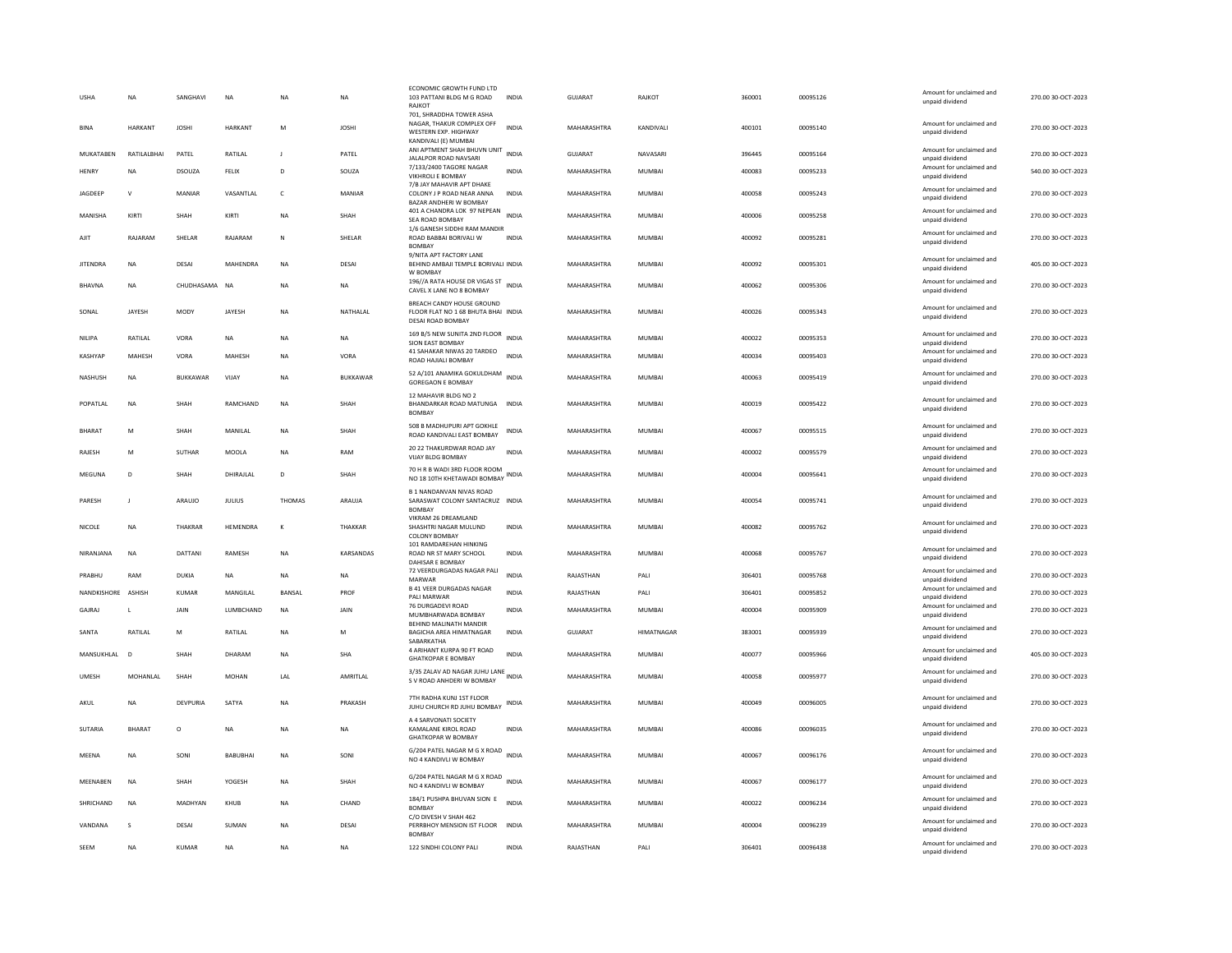| RAMNIKI AI        | M                 | PARFKH                      | <b>MOHANI AI</b>  | <b>B</b>     | PAREKHRETD     | ATMAWALBH BLDG NO 16 ROOM<br>NO 5 ACHOLE ROAD<br>NALLASOPARA (E)<br>13 VIDYUT SOCIETY KAMA LANE | <b>INDIA</b> | MAHARASHTRA           | BASSEIN (VASAI) | 401203 | 00096460 | Amount for unclaimed and<br>unpaid dividend<br>Amount for unclaimed and | 270.00.30-OCT-2023 |
|-------------------|-------------------|-----------------------------|-------------------|--------------|----------------|-------------------------------------------------------------------------------------------------|--------------|-----------------------|-----------------|--------|----------|-------------------------------------------------------------------------|--------------------|
| <b>DIVEKAR</b>    | P                 | $\mathbf{R}$                | <b>DIVEKAR</b>    | <b>NA</b>    | $\mathbf{B}$   | HANSOTI ROAD GHATKOPAR (W) INDIA<br><b>BOMBAY</b>                                               |              | MAHARASHTRA           | MUMBAI          | 400086 | 00096497 | unpaid dividend                                                         | 270.00 30-QCT-2023 |
| MOHAN             | MAVJI             | <b>TANK</b>                 | MAVJI             | <b>BHAI</b>  | <b>ITANK</b>   | 1-C 101 PARAS NAGAR SHAKER<br>LANE KANDIVLI (WEST) MUMBAI                                       | <b>INDIA</b> | MAHARASHTRA           | MUMBAI          | 400067 | 00096521 | Amount for unclaimed and<br>unpaid dividend                             | 270.00 30-OCT-2023 |
| KAMLESH           | н                 | JAIN                        | HASMUKHLAL        | P            | JAIN           | 19 PATHAK WADI MANI BHUVAN<br>4TH FLOOR LOHAR CHAWL<br><b>BOMBAY</b>                            | <b>INDIA</b> | MAHARASHTRA           | MUMBAI          | 400002 | 00096530 | Amount for unclaimed and<br>unpaid dividend                             | 270.00 30-OCT-2023 |
| <b>JASWANTI</b>   | BEN               | ANILMEHTA                   | ANIL              | <b>BHAI</b>  |                | D/704 GOKUL VATIKA 7TH FLOOR<br>M G CROSS ROAD NO 4 B/H PATEL INDIA<br>NAGAR KANDIVLI W BOMBAY  |              | MAHARASHTRA           | <b>MUMBAI</b>   | 400067 | 00096560 | Amount for unclaimed and<br>unpaid dividend                             | 270.00 30-OCT-2023 |
| PRAVITA           | $\varsigma$       | <b>SHAH</b>                 | SHANTILAI         | <b>NA</b>    | SHAH           | 72/II CUAY NAGAR DR M C JAWLE<br>RD DADAR W BOMBAY                                              | <b>INDIA</b> | MAHARASHTRA           | MUMBAI          | 400028 | 00096571 | Amount for unclaimed and<br>unpaid dividend                             | 270.00 30-OCT-2023 |
| VILAS             | SAKHARAM          | BAGWE                       | SAKHARAM          | BHIKAJI      | <b>BAGW</b>    | PRATIKSHA NAGAR TRANSIT<br>CAMP NO 1 44/352 SION<br>MUMBAI                                      | INDIA        | MAHARASHTRA           | MUMBAI          | 400022 | 00096625 | Amount for unclaimed and<br>unpaid dividend                             | 270.00 30-OCT-2023 |
| KALAVATI          | PRAVIN            | SHAH                        | PRAVIN            | K            | SHAH           | GANESH SADAN, VIJAYWADI<br>HIRAPUR ROAD, CHALISGAON,<br>DIST. JALGAON, MAHARASHTRA.             | <b>INDIA</b> | MAHARASHTRA           | CHALISGAON      | 424101 | 00096635 | Amount for unclaimed and<br>unpaid dividend                             | 270.00 30-OCT-2023 |
| <b>SURFSH</b>     | <b>NA</b>         | MODI                        | <b>I II ADHAR</b> | <b>NA</b>    | <b>MODI</b>    | 101 RAM DARSHAN LINKINA ROAD<br>NEAR ST MARY SCHOOL DAHISAR INDIA<br><b>EAST BOMBAY</b>         |              | MAHARASHTRA           | MUMBAI          | 400068 | 00096647 | Amount for unclaimed and<br>unpaid dividend                             | 270.00 30-OCT-2023 |
| <b>AORTI</b>      | P                 | GORADIA                     | PREMANG           | <b>NA</b>    | <b>GORADIA</b> | 4 NEW PAREKH BHAVAN PAREKH<br>LANE KANDIVALI W BOMBAY                                           | <b>INDIA</b> | MAHARASHTRA           | MUMBAI          | 400067 | 00096653 | Amount for unclaimed and<br>unpaid dividend                             | 270.00 30-OCT-2023 |
| <b>NISHA</b>      | <b>NA</b>         | DATTANI                     | RAMESH            | К            | ATTANI         | <b>RAM DARSHAN NEAR ST MARY</b><br>SCHOOL LINKING ROAD DAHISAR INDIA<br><b>EAST BOMBAY</b>      |              | MAHARASHTRA           | MUMBAI          | 400068 | 00096705 | Amount for unclaimed and<br>unpaid dividend                             | 270.00 30-OCT-2023 |
| PRABHAT           | NA                | CHATURVEDI                  | MOTILAL           | CHATURVEDI   |                | 411 E MILTON APPT JUHU TARA<br><b>ROAD BOMBAY</b>                                               | <b>INDIA</b> | MAHARASHTRA           | MUMBAI          | 400049 | 00096764 | Amount for unclaimed and<br>unpaid dividend                             | 270.00 30-OCT-2023 |
| PRAKASH           | <b>NA</b>         | <b>IUMANI</b>               | <b>MOHANDAS</b>   | <b>NA</b>    | <b>IUMANI</b>  | 286 DHARAMRAJ GULLY M J<br><b>MARKET BOMBAY</b><br><b>602 ARIHANT TOWAR CHINCH</b>              | <b>INDIA</b> | MAHARASHTRA           | MUMBAI          | 400002 | 00096837 | Amount for unclaimed and<br>unpaid dividend                             | 270.00 30-OCT-2023 |
| <b>JAYANTILAL</b> | M                 | JAIN                        | <b>NA</b>         | NA           | <b>NA</b>      | POKALI CROSS LANE BOMABY<br><b>BOMBAY</b>                                                       | <b>INDIA</b> | MAHARASHTRA           | MUMBAI          | 400027 | 00096972 | Amount for unclaimed and<br>unpaid dividend                             | 270.00 30-OCT-2023 |
| NALINI            | NA                | DALAL                       | NA                | NA           | NA             | KOHINOOR ELECTRO GILDERS<br>KHETWADI 10 KHETWADI 10 LANE INDIA<br><b>BOMBAY</b>                 |              | MAHARASHTRA           | MUMBAI          | 400004 | 00096977 | Amount for unclaimed and<br>unpaid dividend                             | 270.00 30-OCT-2023 |
| MANISH            | <b>NA</b>         | DALAL                       | NA                | <b>NA</b>    | <b>NA</b>      | KOHINOOR ELECTRO GILDERS<br>KHETWADI 10TH LANE BOMBAY                                           | <b>INDIA</b> | MAHARASHTRA           | MUMBAI          | 400004 | 00096978 | Amount for unclaimed and<br>unpaid dividend                             | 270.00 30-OCT-2023 |
| SHARDA            | NA                | JAIN                        | DILEEP            | KUMAR        | JAIN           | MENTA MENSION NO 1 ROOM NO<br>14 I FLOOR DR AMBEDKAR ROAD INDIA<br><b>LALBAUG MUMBAI</b>        |              | MAHARASHTRA           | MUMBAI          | 400012 | 00096980 | Amount for unclaimed and<br>unpaid dividend                             | 270.00 30-OCT-2023 |
| GOPAL             | NA                | JAISWAL                     | KEDAR             | <b>NA</b>    | JAISWAL        | SAKAR 105 OPP GANDHI GRAM<br>RLY STN IST FLOOR ASHRAM<br>ROAD AHMEDARAD                         | <b>INDIA</b> | GUJARAT               | AHMEDABAD       | 380009 | 00096988 | Amount for unclaimed and<br>unpaid dividend                             | 270.00 30-OCT-2023 |
| SUDHIR            | CHANDRA           | <b>RASTOGI</b>              | CHANDRA           | M            | RASTOGI        | A/201 SNEHA APNA GHAT SCTY<br>LOKHANDWALA COMPLEX<br>ANDHERI W BOMBAY                           | <b>INDIA</b> | MAHARASHTRA           | MUMBAI          | 400058 | 00097006 | Amount for unclaimed and<br>unpaid dividend                             | 270.00 30-OCT-2023 |
| CHETAN            | <b>I II ADHAR</b> | <b>THAKKAR</b>              | <b>I II ADHAR</b> | GOVIND       | THAKKAR        | 1/27 GEETA SOCY OPP S T<br><b>WORKSHOP CHERAI THANA</b>                                         | <b>INDIA</b> | MAHARASHTRA           | <b>THANE</b>    | 400601 | 00097086 | Amount for unclaimed and<br>unpaid dividend                             | 270.00 30-OCT-2023 |
|                   | <b>NA</b>         | BALAKRISHNAN V              |                   | RAMALINGA    | GOUNDER        | 399 FIRST STREET EXTENSION 100<br>FEET ROAD GANDHI PURAM<br>COIMBATORE                          | <b>INDIA</b> | TAMIL NADU            | COIMBATORE      | 641012 | 00097221 | Amount for unclaimed and<br>unpaid dividend                             | 270.00 30-OCT-2023 |
| NAGARATNAM<br>MA  | <b>NA</b>         | KUNDURTHI                   | $\mathbf{K}$      | RAJANI       | KANTH          | FLAT 104 SOUNDARYA<br>EXCELLENCY APTS NO 23/1 4TH<br>MAIN GANGANAGAR EXTENSION<br>BANGALORE     | INDIA        | KARNATAKA             | BANGALORE       | 560032 | 00097284 | Amount for unclaimed and<br>unnaid dividend                             | 270.00 30-OCT-2023 |
|                   | <b>CH</b>         | PEERAREDDY                  | PEDDA             | VFNKATA      | REDDY          | 3 25 B ARAVINDA GHOSH STREET<br>MARKAPUR PRAKASAM DT AP                                         | <b>INDIA</b> | <b>ANDHRA PRADESH</b> | MARKAPUR        | 523316 | 00097346 | Amount for unclaimed and<br>unpaid dividend                             | 270.00 30-OCT-2023 |
| <b>RANBABU</b>    | <b>NA</b>         | <b>GOGINENI</b>             | <b>SUBBA</b>      | <b>NA</b>    | RAO            | C/O THE AMBICA CLOTH CUT<br>PIECES STORES ARUNDELPET 7TH INDIA<br>LINE GUNTUR                   |              | ANDHRA PRADESH        | <b>GUNTUR</b>   | 522002 | 00097383 | Amount for unclaimed and<br>unpaid dividend                             | 270.00 30-OCT-2023 |
| SOBHA             | RANI              | AMBATI                      | RAMAKOTESWARA RAO |              | $\mathsf{A}$   | 5 50 40 6/13 BRODIPET GUNTUR<br>A <sub>P</sub>                                                  | <b>INDIA</b> | ANDHRA PRADESH        | <b>GUNTUR</b>   | 522002 | 00097384 | Amount for unclaimed and<br>unpaid dividend                             | 270.00 30-OCT-2023 |
| SURESH            | BABU              | <b>MS</b>                   | SANKARAN          | ${\sf M}$    | <b>RPROF</b>   | 3 LAKSHMI PURAM II STREET<br>MADURAIT N                                                         | <b>INDIA</b> | TAMIL NADU            | MADURAI         | 625001 | 00097404 | Amount for unclaimed and<br>unpaid dividend                             | 270.00 30-OCT-2023 |
|                   | <b>NA</b>         | RAJENDRAN                   | LATE              | <b>SH</b>    | MUTHUSAMYNAIDU | 6 MAGEETH ROAD IV STREET<br>BOSE NAGAR POST SIVAGANGA                                           | <b>INDIA</b> | TAMIL NADU            | SIVAGANGA       | 623561 | 00097429 | Amount for unclaimed and<br>unpaid dividend                             | 270.00 30-OCT-2023 |
|                   | $\varsigma$       | SOWBHAGYALA<br><b>KSHMI</b> |                   | $\mathbf{L}$ | SRINIVASA      | 57/B 2ND CROSS KALIDASA ROAD<br>JAYALAKSHMIPURAM MYSORE                                         | <b>INDIA</b> | KARNATAKA             | <b>MYSORE</b>   | 570012 | 00097448 | Amount for unclaimed and<br>unpaid dividend                             | 270.00 30-OCT-2023 |
| MOHAMMED          | <b>NA</b>         | <b>IRRAHIM</b>              | SABU              | SAB          |                | NO 326 BANNIMANTAP C LAYOUT<br>MYSORE                                                           | <b>INDIA</b> | KARNATAKA             | BANGALORE       | 560015 | 00097451 | Amount for unclaimed and<br>unpaid dividend                             | 270.00 30-OCT-2023 |
| RAJESH            | <b>NA</b>         | <b>KUMAR</b>                | CHAMPALAL         | <b>NA</b>    |                | 1492 TAYAGARAJ ROAD K R<br>MONAVA MYSORE                                                        | <b>INDIA</b> | KARNATAKA             | <b>MYSORE</b>   | 570004 | 00097466 | Amount for unclaimed and<br>unpaid dividend                             | 270.00 30-OCT-2023 |
| MAHAVIR           | NA                | PRASAD                      | GOVIND            | <b>NA</b>    | RAM            | 199 THAN SINGH NAGAR GALI NO<br>9 ANAND PARVAT NEW DELHI                                        | <b>INDIA</b> | DELHI                 | DELHI           | 110005 | 00097473 | Amount for unclaimed and<br>unpaid dividend                             | 270.00 30-OCT-2023 |
| SEWA              | RAM               | SAPRA                       | LATE              | SH           | DAYALDASSAPRA  | A 15 MAIN ROAD MALKA GANJ<br>DELHI                                                              | <b>INDIA</b> | DELHI                 | DELHI           | 110007 | 00097585 | Amount for unclaimed and<br>unpaid dividend                             | 270.00 30-OCT-2023 |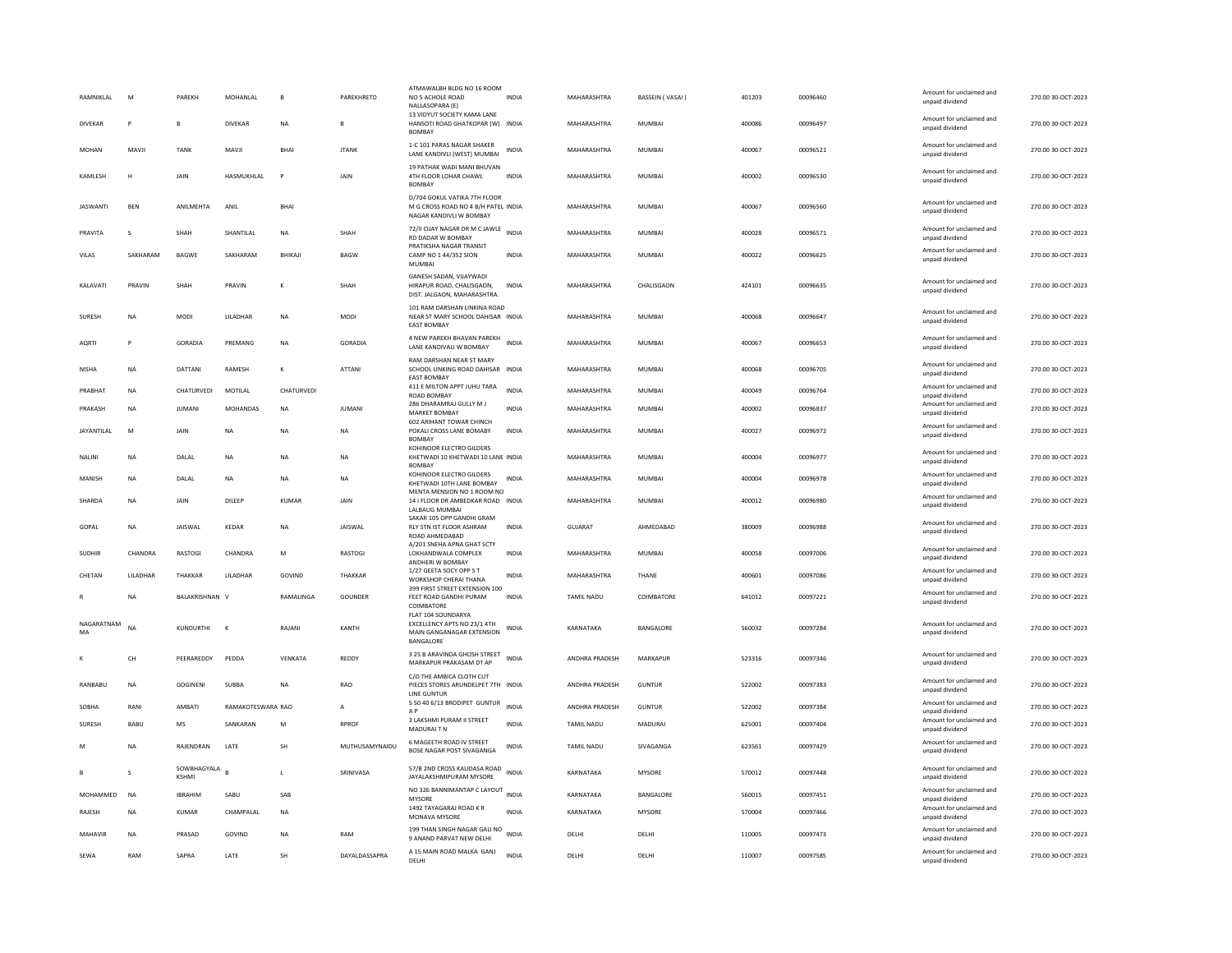| MITHI FSH                     |                 |                    | SHYAM                    | RAGHU        | <b>BIRVERMA</b>  | 17/118 GEETA COLONY DELHI                                                                        | <b>INDIA</b> | <b>DELHI</b>          | <b>DELHI</b>         | 110031 | 00097628 | Amount for unclaimed and<br>unpaid dividend                    | 270.00 30-OCT-2023 |
|-------------------------------|-----------------|--------------------|--------------------------|--------------|------------------|--------------------------------------------------------------------------------------------------|--------------|-----------------------|----------------------|--------|----------|----------------------------------------------------------------|--------------------|
| RAJINDER                      | <b>NA</b>       | SINGH              | <b>BANWAR</b>            | <b>NA</b>    | SINGH            | E 247 SHASTRI NAGAR DELHI                                                                        | <b>INDIA</b> | DELHI                 | DELHI                | 110052 | 00097673 | Amount for unclaimed and                                       | 270.00 30-OCT-2023 |
| PARDEEP                       | <b>NA</b>       | <b>BAKSHI</b>      | <b>JITENDER</b>          | <b>NA</b>    | <b>BAKSHI</b>    | E 247 SHASTRI NAGAR DELHI                                                                        | <b>INDIA</b> | DELHI                 | DELHI                | 110052 | 00097674 | unpaid dividend<br>Amount for unclaimed and<br>unpaid dividend | 270.00 30-OCT-2023 |
| TAJINDER                      | KAUR            | SODHI              | BALJIT                   | NA           | SINGH            | E 237 SHASTRI NAGAR DELHI                                                                        | INDIA        | DELHI                 | DELHI                | 110052 | 00097675 | Amount for unclaimed and<br>unpaid dividend                    | 270.00 30-OCT-2023 |
| <b>ROHIT</b>                  | <b>NA</b>       | <b>MEHTA</b>       | AMAR                     | NATH         | MEHTA            | 60/4 IST FLOOR RAMJAS ROAD<br>KAROL BAGH NEW DELHI                                               | <b>INDIA</b> | DELHI                 | DELHI                | 110005 | 00097676 | Amount for unclaimed and<br>unpaid dividend                    | 270.00 30-OCT-2023 |
| SANJAY                        | <b>NA</b>       | <b>MEHTA</b>       | AMAR                     | <b>NATH</b>  | <b>MEHTA</b>     | 60/4 IST FLOOR RAMJAS ROAD<br>KAROL BAGH NEW DELHI                                               | <b>INDIA</b> | DELHI                 | DELHI                | 110005 | 00097677 | Amount for unclaimed and<br>unpaid dividend                    | 270.00 30-OCT-2023 |
| AMAR                          | <b>NATH</b>     | MEHTA              | LATE                     | SHMOOL       | RAJJIMEHTA       | 60/4 IST FLOOR RAMJAS ROAD<br>KAROL BAGH NEW DELHI                                               | <b>INDIA</b> | DELHI                 | DELHI                | 110005 | 00097678 | Amount for unclaimed and<br>unpaid dividend                    | 270.00 30-OCT-2023 |
| VIRBALA                       | NA              | MEHTA              | AMAR                     | <b>NATH</b>  | MEHTA            | 60/4 IST FLOOR RAMJAS ROAD<br>KAROL BAGH NEW DELHI                                               | INDIA        | DELHI                 | DELHI                | 110005 | 00097679 | Amount for unclaimed and<br>unpaid dividend                    | 270.00 30-OCT-2023 |
| AMRIT                         | SAGAR           | MUTREJA            | AMRIT                    | SAGAR        | MUTREJA          | KOTHI NO F-3A MANSAROVAR<br><b>GARDEN (NEAR DHARAMVERA</b><br>JUNIOR PUBLIC SCHOOL) NEW<br>DELHI | <b>INDIA</b> | DELHI                 | DELHI                | 110015 | 00097715 | Amount for unclaimed and<br>unpaid dividend                    | 540.00 30-OCT-2023 |
|                               | к               | <b>MAI HOTRA</b>   | $\epsilon$               | $\mathbf{L}$ | <b>MAI HOTRA</b> | BLOCK 8A/T-5334/2 W E A KAROL INDIA<br><b>BAGH NEW DELHI</b>                                     |              | <b>DELHI</b>          | <b>DELHI</b>         | 110005 | 00097718 | Amount for unclaimed and<br>unpaid dividend                    | 270.00 30-OCT-2023 |
| <b>RAKESH</b>                 | <b>NA</b>       | AGGARWAL           | NATHU                    | <b>NA</b>    | RAM              | 5/11775 SAT NAGAR KAROL BAGH<br>NEW DELHI                                                        | <b>INDIA</b> | DELHI                 | DELHI                | 110005 | 00097719 | Amount for unclaimed and<br>unpaid dividend                    | 270.00 30-OCT-2023 |
| ANIL                          | <b>NA</b>       | PABBI              | s                        |              | PABBI            | 8A/60 WEA KAROL BAGH NEW<br>DELHI                                                                | <b>INDIA</b> | DELHI                 | DELHI                | 110005 | 00097730 | Amount for unclaimed and<br>unpaid dividend                    | 270.00 30-OCT-2023 |
| PREM                          | KAUR            | CHAUDHRY           | M                        | s            | CHADHARY         | <b>Z 8 IST FLOOR BACK PORTION</b><br>RAJOURI GARDEN NEW DELHI                                    | INDIA        | DELHI                 | DELHI                | 110027 | 00097769 | Amount for unclaimed and<br>unpaid dividend                    | 270.00 30-OCT-2023 |
| NARESH                        | <b>NA</b>       | GARG               | BANARSHI                 | <b>NA</b>    | DASS             | 2820/209 TRI NAGAR DELHI                                                                         | <b>INDIA</b> | DELHI                 | DELHI                | 110035 | 00097790 | Amount for unclaimed and<br>unpaid dividend                    | 270.00 30-OCT-2023 |
| VEENA                         | <b>NA</b>       | AGARWAL            | <b>KUMAR</b>             | <b>NA</b>    | AGARWAL          | BK 99 SHALIMAR BAGH WEST<br>DELHI                                                                | <b>INDIA</b> | DELHI                 | DELHI                | 110052 | 00097791 | Amount for unclaimed and<br>unpaid dividend                    | 405.00 30-OCT-2023 |
| ARUN                          | <b>NA</b>       | <b>KUMAR</b>       | LATE                     | SH           | RAMMESHCHAND     | 1232/84 TRI NAGAR DELHI                                                                          | INDIA        | DELHI                 | DELHI                | 110035 | 00097792 | Amount for unclaimed and<br>unpaid dividend                    | 270.00 30-OCT-2023 |
| RAKESH                        | <b>NA</b>       | AGGARWAL           | <b>NATHU</b>             | <b>NA</b>    | RAM              | 5/11775 SAT NAGAR KAROL BAGH INDIA                                                               |              | DELHI                 | DELHI                | 110005 | 00097816 | Amount for unclaimed and                                       | 270.00 30-OCT-2023 |
| MRS                           | <b>NITA</b>     | LAL                | c                        | <b>NA</b>    | LAL              | NEW DELHI<br>181 PRASAD NAGAR NEW DELHI                                                          | <b>INDIA</b> | DELHI                 | DELHI                | 110005 | 00097831 | unpaid dividend<br>Amount for unclaimed and                    | 270.00 30-OCT-2023 |
| <b>GIRISH</b>                 | KUMAR           | KOHII              | к                        | $\mathbf{L}$ | KOHI I           | 25/37 SHAKTI NAGAR N DELHI                                                                       | <b>INDIA</b> | DELHI                 | <b>DELHI</b>         | 110007 | 00097861 | unpaid dividend<br>Amount for unclaimed and                    | 270.00.30-OCT-2023 |
| <b>JASMINDER</b>              | <b>NA</b>       | SINGH              | RANJIT                   | SINGH        |                  | 2723 GALI NO 24 BEADON PURA                                                                      | <b>INDIA</b> | DELHI                 | DELHI                | 110005 | 00097865 | unpaid dividend<br>Amount for unclaimed and                    | 270.00 30-OCT-2023 |
| D                             | K               | DATT               | $\mathsf{R}$             | $\kappa$     | MALIK            | KAROL BAGH NEW DELHI<br><b>B 240 SARASWATI VIHAR DELHI</b>                                       | <b>INDIA</b> | DELHI                 | DELHI                | 110034 | 00097881 | unpaid dividend<br>Amount for unclaimed and                    | 270.00 30-OCT-2023 |
| VIDHYA                        | VANTI           | DHINGRA            | <b>BHAJAN</b>            | DASS         | DHINGRA          | A-3/254 PASCHIM VIHAR NEW                                                                        | <b>INDIA</b> | DELHI                 | DELHI                | 110063 | 00097934 | unpaid dividend<br>Amount for unclaimed and                    | 270.00 30-OCT-2023 |
|                               |                 |                    |                          |              |                  | DELHI<br>106-A PHASE 3 POCKET D DEEP                                                             |              |                       |                      |        |          | unpaid dividend<br>Amount for unclaimed and                    |                    |
| RAJEEV                        | ΝA              | <b>GUPTA</b>       | SURAJ                    | PARKASH      | <b>GUPTA</b>     | ENCLAVE ASHOK VIHAR DELHI                                                                        | INDIA        | DELHI                 | DELHI                | 110052 | 00097963 | unpaid dividend<br>Amount for unclaimed and                    | 270.00 30-OCT-2023 |
| <b>KRISHAN</b>                | <b>NA</b>       | KANT               | CHUNI                    | <b>NA</b>    | LAL              | C 1 KIRTI NAGAR NEW DELHI                                                                        | <b>INDIA</b> | DELHI                 | DELHI                | 110015 | 00098093 | unpaid dividend<br>Amount for unclaimed and                    | 270.00 30-OCT-2023 |
| <b>BRINDER</b>                | <b>NA</b>       | KAUR               | RAVINDER                 | <b>NA</b>    | SINGH            | 8A/67 WEA KAROL BAGH N DELHI INDIA                                                               |              | DELHI                 | DELHI                | 110005 | 00098095 | unpaid dividend                                                | 270.00 30-OCT-2023 |
|                               | <b>NA</b>       | VIJAYA             | NA                       | <b>NA</b>    | NA               | THIRUVANGADAM MUNISEP ST<br>MARANDHALLI DHARMA PURI DT                                           | INDIA        | TAMIL NADU            | AMMANIMALLAPURA<br>M | 636806 | 00098190 | Amount for unclaimed and<br>unpaid dividend                    | 270.00 30-OCT-2023 |
|                               | <b>NA</b>       | VENKATARAMA        |                          | M            | NAGAMAIYACHETTY  | 22 VASAKA SALAI STREET<br>SHEVAPET SALEM                                                         | <b>INDIA</b> | <b>TAMIL NADU</b>     | SALEM                | 636002 | 00098191 | Amount for unclaimed and<br>unpaid dividend                    | 270.00 30-OCT-2023 |
|                               | $\overline{A}$  | VISALAKSHI         | T                        | $\mathsf{v}$ | KRISHNAN         | A4/48 BHEL TRICHY INDIA                                                                          | <b>INDIA</b> | TAMIL NADU            | TIRUCHIRAPPALLI      | 620014 | 00098194 | Amount for unclaimed and<br>unpaid dividend                    | 270.00 30-OCT-2023 |
|                               | NA              | BHUVANEESWA        |                          | <b>NA</b>    | KANDASWAMY       | C 23 FIFTH CROSS THILLAINAGAR<br><b>TRICHY</b>                                                   | <b>INDIA</b> | <b>TAMIL NADU</b>     | TIRUCHIRAPPALLI      | 620018 | 00098227 | Amount for unclaimed and<br>unpaid dividend                    | 270.00 30-OCT-2023 |
| UMAMAHESWA RAO<br>RA          |                 |                    | PARVATANENI VENKATESWARA | <b>RAO</b>   |                  | VEERAVALLI PO BAPULAPADU<br>MANDAI KRISHNA DT AP                                                 | <b>INDIA</b> | ANDHRA PRADESH        | JAGGAYAPETH          | 521101 | 00098245 | Amount for unclaimed and<br>unpaid dividend                    | 135.00 30-OCT-2023 |
| SUBBALAKSHMA NA<br><b>NNA</b> |                 | к                  |                          | s            | VSATYANARAYANA   | 1199 MAJJIVARI STREET<br>VIJAYAWADA                                                              | <b>INDIA</b> | ANDHRA PRADESH        | VIJAYWADA            | 520001 | 00098262 | Amount for unclaimed and<br>unpaid dividend                    | 270.00 30-OCT-2023 |
| RAMA                          | PRASAD          | <b>BABUAYILURI</b> | PITCHAIAH                | <b>NA</b>    | SARMA            | C/O P KASIVISWANADHAM<br>KUCHIPUDI CENTRE PO KRISHNA INDIA<br>DT A P                             |              | ANDHRA PRADESH        | JAGGAYAPETH          | 521136 | 00098283 | Amount for unclaimed and<br>unpaid dividend                    | 270.00 30-OCT-2023 |
| RAJYA                         | LAKSMI          | <b>BUJIMALLA</b>   | B                        | VENKATA      | RAMANA           | W/O B VENKATA RAMANA H NO<br>10 6 56/2 S N MURTHY GARDENS INDIA<br>MAMILLAGUDEM KHAMMAM          |              | ANDHRA PRADESH        | KHAMMAM              | 507001 | 00098294 | Amount for unclaimed and<br>unpaid dividend                    | 270.00 30-OCT-2023 |
| PRABHA                        | M               | LR                 | NAGESWARA                | <b>NA</b>    | RAO              | ARUNA AGENCIES 11-33-66 PARK<br>ROAD VIJAYAWADA                                                  | <b>INDIA</b> | ANDHRA PRADESH        | VIJAYWADA            | 520001 | 00098304 | Amount for unclaimed and<br>unpaid dividend                    | 270.00 30-OCT-2023 |
| LAKSHMICH                     | <b>NA</b>       | R                  | RK                       | <b>NA</b>    | PSAD             | 5-267-2 AVANIGADDA                                                                               | INDIA        | ANDHRA PRADESH        | JAGGAYAPETH          | 521121 | 00098306 | Amount for unclaimed and<br>unpaid dividend                    | 270.00 30-OCT-2023 |
| VENKATAIAH                    | <b>NA</b>       | SETTEM             | VENGAIAH                 | <b>NA</b>    | SETTEM           | 7/407 CUMBUM ROAD<br>MARKAPURAM                                                                  | INDIA        | ANDHRA PRADESH        | MARKAPUR             | 523316 | 00098359 | Amount for unclaimed and<br>unpaid dividend                    | 270.00 30-OCT-2023 |
| RAIFSWARI                     | DAVI            | <b>DUGGARALA</b>   | SIVA                     | PRASADA      | RAO              | POLICE STATION CHALGA PALLI A                                                                    | <b>INDIA</b> | <b>ANDHRA PRADESH</b> | <b>IAGGAYAPETH</b>   | 521126 | 00098386 | Amount for unclaimed and<br>unpaid dividend                    | 270.00.30-OCT-2023 |
| RAVI                          | <b>NA</b>       | DUGGIRALA          | SIVA                     | PRASADA      | <b>RAO</b>       | C/O DR D SIVA PRASADA RAO<br>POLICE STATION ROAD<br><b>CCHALLAPALLI A P</b>                      | <b>INDIA</b> | ANDHRA PRADESH        | JAGGAYAPETH          | 521126 | 00098387 | Amount for unclaimed and<br>unpaid dividend                    | 270.00 30-OCT-2023 |
| SUBHADRA                      | DEVI            | KALANTRI           | MANOHAR                  | <b>NA</b>    | LAL              | Q NO F 19/14 APPM TOWNSHIP<br>MALLAYYAPETA RAJAHMUNDRY                                           | <b>INDIA</b> | ANDHRA PRADESH        | RAJAHMUNDRY          | 533105 | 00098420 | Amount for unclaimed and<br>unpaid dividend                    | 270.00 30-OCT-2023 |
| VIIAYA                        | <b>I AKSHMI</b> | <b>ADDEPALLI</b>   | POTHARAIU                | NAIDU        | ADDEAPALLI       | C/O A P MAIDU SUBBARAOPET<br>TADEPALLI GUDAM A P                                                 | <b>INDIA</b> | <b>ANDHRA PRADESH</b> | TADEPALLIGUDEM       | 534101 | 00098421 | Amount for unclaimed and<br>unpaid dividend                    | 270.00 30-OCT-2023 |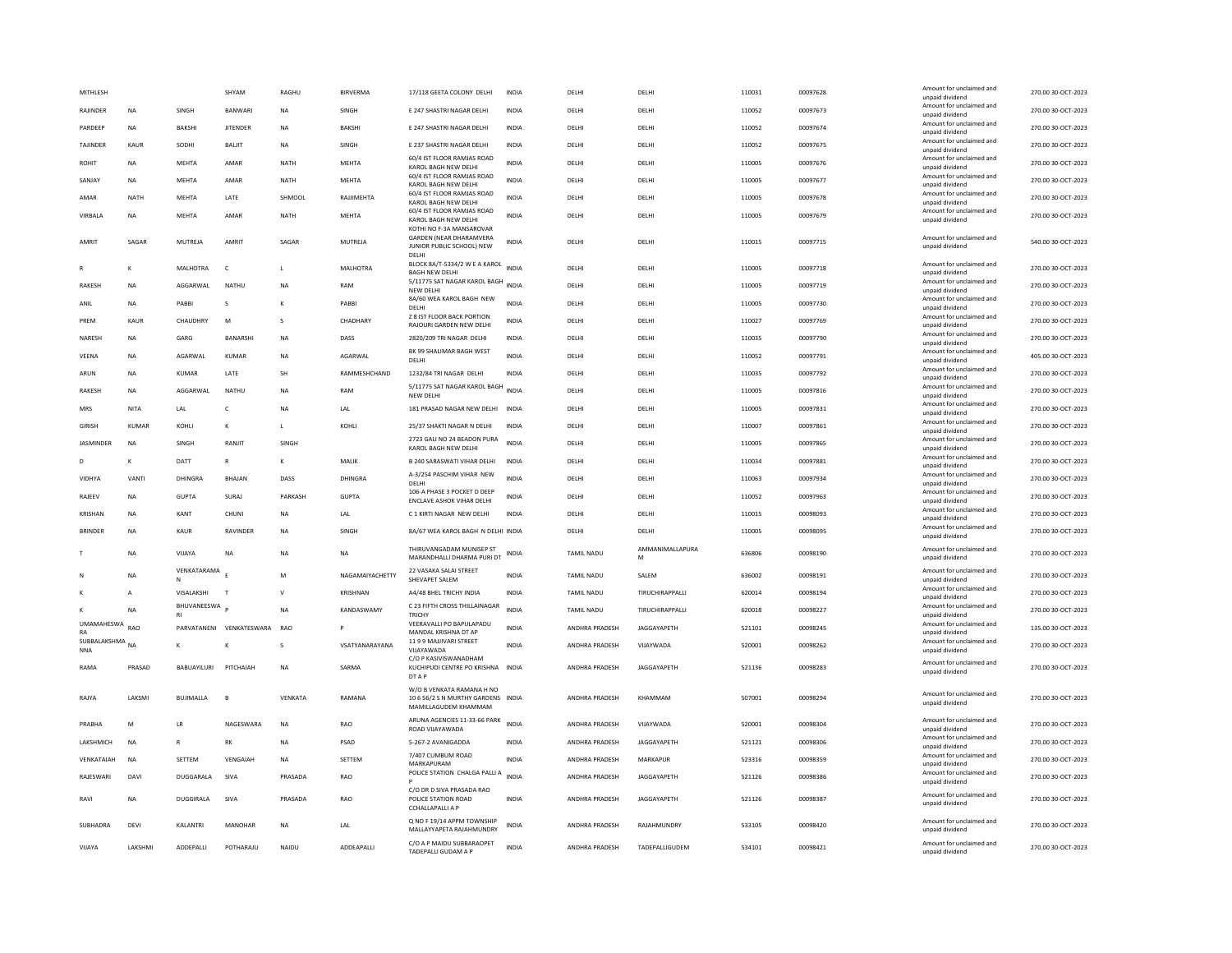| POTHARAJU               | NAIDU           | ADDEPALLI                    | VENKATA                    | SUBBARAO     | ADDEPALLI                | SUBBARAOPET TADEPALLIGUDAN<br>A P                                                  | <b>INDIA</b> | ANDHRA PRADESH        | TADEPALLIGUDEM       | 534101 | 00098422 | Amount for unclaimed and<br>unnaid dividend | 270.00 30-OCT-2023 |
|-------------------------|-----------------|------------------------------|----------------------------|--------------|--------------------------|------------------------------------------------------------------------------------|--------------|-----------------------|----------------------|--------|----------|---------------------------------------------|--------------------|
| VEERANJANEYUL NA<br>U   |                 | GARIKAPATI                   | NA                         | <b>NA</b>    | NA                       | KANUPARRU P O SATULUR VIA<br>NADENDLA MANDAL GUNTUR DT                             |              | ANDHRA PRADESH        | SATULUR              | 522549 | 00098427 | Amount for unclaimed and<br>unpaid dividend | 270.00 30-OCT-2023 |
| JANSI                   | RANI            | VALLABHANENI V               |                            | <b>NA</b>    | DAS                      | 6/82 MUDI NEPALLI POST &<br>MANDAL KRISHAN DISTCRICT<br>ANDHRA PRADESH             | INDIA        | BIHAR                 | AKHOURI BAZAR        | 821325 | 00098434 | Amount for unclaimed and<br>unpaid dividend | 270.00 30-OCT-2023 |
| CHANDRA                 | SEKHAR          | NARISETTI                    | BALA                       | SHORAIAH     | N                        | 48 11/75 CURRENY NAGAR<br>RANAVARA PPADU VIJAYAWADA INDIA<br><b>RURAL A P</b>      |              | ANDHRA PRADESH        | JAGGAYAPETH          | 521108 | 00098463 | Amount for unclaimed and<br>unpaid dividend | 270.00 30-OCT-2023 |
| ASHOK                   | KUMAR           | SANKA                        | <b>NA</b>                  | <b>NA</b>    | <b>NA</b>                | S/O RAMA RAO KOLAKALURUX<br>TENALI                                                 | <b>INDIA</b> | <b>ANDHRA PRADESH</b> | KOLLIPARA            | 522307 | 00098469 | Amount for unclaimed and<br>unpaid dividend | 270.00 30-OCT-2023 |
| PREMA                   | SAGAR           | NANDARAPU                    | <b>NA</b>                  | <b>NA</b>    | <b>NA</b>                | D NO 32 57 TGLUGU RAJU STREET<br>TANUKU WEST GODAVARY DIST                         | <b>INDIA</b> | ANDHRA PRADESH        | PALAKOLE             | 534211 | 00098475 | Amount for unclaimed and<br>unpaid dividend | 540.00 30-OCT-2023 |
| CHENNA                  | KESAVA          | <b>RAOMADDI</b>              | <b>NA</b>                  | <b>NA</b>    | <b>NA</b>                | OPP DWARAKALODGE MACHERLA INDIA                                                    |              | ANDHRA PRADESH        | SATTENPALLE          | 522426 | 00098511 | Amount for unclaimed and<br>unpaid dividend | 270.00 30-OCT-2023 |
| VENKATA                 | NARASIMHA       | RAOGUNDA                     | G                          | VENKATESWARA | RAO                      | C/O SRI RADHIKA CLOTH SHOW<br>ROOM JAGGAYYAPET A P                                 | <b>INDIA</b> | ANDHRA PRADESH        | JAGGAYAPETH          | 521175 | 00098517 | Amount for unclaimed and<br>unpaid dividend | 270.00 30-OCT-2023 |
| NARAANA                 | <b>RAO</b>      | POTHURI                      | BHOGESWARA                 | <b>NA</b>    | RAO                      | C/O KOLLIPARAVENKATESWARA<br>RAO SIVALAYAM STREET<br>VUAYAWADA                     | <b>INDIA</b> | ANDHRA PRADESH        | VIJAYWADA            | 520001 | 00098552 | Amount for unclaimed and<br>unpaid dividend | 270.00 30-OCT-2023 |
| BALAKRISHMAIA<br>H      | NA              | KANDE                        | <b>NA</b>                  | <b>NA</b>    | <b>NA</b>                | 8 377 B VIJAYALAKSHMI STREET<br><b>MARKAPUR POST</b>                               | <b>INDIA</b> | ANDHRA PRADESH        | MARKAPUR             | 523316 | 00098576 | Amount for unclaimed and<br>unpaid dividend | 270.00 30-OCT-2023 |
| PERAIAHA                | <b>GUPTA</b>    | PALLAPOTHU                   | <b>NA</b>                  | <b>NA</b>    | NA                       | C/O RAMA MEDICAL<br>DISTRIBUTION & CO PARK ROAD INDIA<br>VIJAYAWADA                |              | ANDHRA PRADESH        | VIJAYWADA            | 520001 | 00098610 | Amount for unclaimed and<br>unpaid dividend | 270.00 30-OCT-2023 |
| MANOJ                   | KUMAR           | <b>GUPTA</b>                 | LT                         | SH           | HARIDASGUPTA             | C/O MANIK STORE 161 NETAJI<br>SUBASH ROAD CALCUTTA                                 | <b>INDIA</b> | WEST BENGAL           | KOLKATA              | 700007 | 00098663 | Amount for unclaimed and<br>unpaid dividend | 270.00 30-OCT-2023 |
| MOHAN                   | LAL             | <b>DUJARI</b>                | MANIK                      | LAL          | <b>DUJARI</b>            | C/O LAL CHAND DUJARI 27/2<br>BANSTALLA ST 3RD FLOOR<br>CALCUTTA                    | <b>INDIA</b> | <b>WEST BENGAL</b>    | KOLKATA              | 700007 | 00098694 | Amount for unclaimed and<br>unpaid dividend | 270.00 30-OCT-2023 |
| MINA                    | <b>NA</b>       | JAIN                         | PADAM                      | KUMAR        | JAIN                     | C/O TEJ RAJ JAIN 2 GANGULY LANE INDIA<br>CALCUTTA                                  |              | <b>WEST BENGAL</b>    | KOLKATA              | 700007 | 00098714 | Amount for unclaimed and<br>unpaid dividend | 270.00 30-OCT-2023 |
| RAJ                     | <b>KUMAR</b>    | OSWAL                        | GOUTAM                     | CHAND        | OSWAL                    | C/O SUBH KARAN SAMSUKHA PO<br>MATHABHANGA DIST<br>COOCHBEHAR                       | <b>INDIA</b> | <b>WEST BENGAL</b>    | COOCHBEHAR           | 736146 | 00098726 | Amount for unclaimed and<br>unpaid dividend | 270.00 30-OCT-2023 |
| MOHMMAD                 | KALIM           | KHAN                         | ALIRAZA                    | <b>NA</b>    | KHAN                     | 35 ACHARYA JAGDISH BOSE ROAD<br>MULLICK BAZAR CALCUTTA                             | <b>INDIA</b> | <b>WEST BENGAL</b>    | <b>KOLKATA</b>       | 700017 | 00098774 | Amount for unclaimed and<br>unpaid dividend | 270.00.30-QCT-2023 |
| RASIKLAL                | <b>NA</b>       | <b>I AXMIDAS</b>             | <b>I ATF</b>               | <b>SH</b>    | <b>LAXMIDASVITHALDAS</b> | C/O PIONEER METAL STORES 1ST<br>FLOOR 166 MAHATMA GANDHI<br>ROAD CALCUTTA          | <b>INDIA</b> | WEST BENGAL           | KOLKATA              | 700007 | 00098782 | Amount for unclaimed and<br>unpaid dividend | 270.00 30-OCT-2023 |
| SHYAMAI                 | <b>BARAN</b>    | DEY                          | <b>BHUJANGA</b>            | BHUSAN       | DEY                      | TEESTA CANAL HEAD QUARTER<br>DIVISION PO KARNAJORA DT<br>UTTAR DINAJPUF            | <b>INDIA</b> | <b>WEST BENGAL</b>    | <b>BALURGHAT</b>     | 733130 | 00098786 | Amount for unclaimed and<br>unpaid dividend | 270.00 30-OCT-2023 |
| LATTU                   | RAM             | GARG                         | LATE                       | <b>SH</b>    | HARALALGARG              | C/O N R CARRIER 21 RUP CHAND<br>ROY STREET CALCUTTA                                | <b>INDIA</b> | <b>WEST BENGAL</b>    | KOLKATA              | 700007 | 00098797 | Amount for unclaimed and<br>unpaid dividend | 270.00 30-OCT-2023 |
| KIRAN                   | NA              | PERAM                        | $_{\sf NA}$                | <b>NA</b>    | <b>NA</b>                | D NO 7 325 4 PERAM VARI STREET INDIA<br>MARKAPUR                                   |              | ANDHRA PRADESH        | MARKAPUR             | 523316 | 00098853 | Amount for unclaimed and<br>unpaid dividend | 270.00 30-OCT-2023 |
|                         | <b>NA</b>       | VENKATARAMA<br>NI            | R                          | <b>NA</b>    | RAIAGOPALAN              | 14 43RD STREET NANGANALLUR<br><b>MADRAS</b>                                        | <b>INDIA</b> | TAMII NADU            | CHENNAL              | 600061 | 00098966 | Amount for unclaimed and<br>unpaid dividend | 270.00 30-OCT-2023 |
|                         | <b>NA</b>       | SINDHUSUDHAK<br>AR           |                            | <b>NA</b>    | SUDHAKAR                 | SOCIETY JEWELLERS NO 5/6<br>AVENUE PLAZA AVENUE ROAD<br>BANGALORE                  | <b>INDIA</b> | KARNATAKA             | BANGALORE            | 560002 | 00099001 | Amount for unclaimed and<br>unpaid dividend | 270.00 30-OCT-2023 |
| <b>DINESH</b>           | CHAND           | SURANA                       | <b>RATAN</b>               | CHAND        | SURANA                   | 46/1 POLICE ROAD RANASINGPET<br>BANGALORE                                          | <b>INDIA</b> | KARNATAKA             | BANGALORE            | 560053 | 00099047 | Amount for unclaimed and<br>unpaid dividend | 270.00 30-OCT-2023 |
|                         | <b>NA</b>       | <b>UGAMRAJ</b>               | s                          | SUGAN        | CHAND                    | NO 5 FIRST CROSS CAMBRIDGE<br>ROAD ULSOOR BANGALORE                                | INDIA        | KARNATAKA             | BANGALORE            | 560008 | 00099052 | Amount for unclaimed and<br>unpaid dividend | 270.00 30-OCT-2023 |
| PARASMAI                | M               | <b>JAIN</b>                  | MANFK                      | <b>NA</b>    | CHAND                    | UNITED VIDEO COMPANY 8<br>MAHAVEER COMPLEX K G RD<br>BANGALORE                     | <b>INDIA</b> | KARNATAKA             | <b>BANGALORE</b>     | 560009 | 00099063 | Amount for unclaimed and<br>unpaid dividend | 270.00.30-OCT-2023 |
| SEETHA                  | RAMA            | GOPALAKKARAJ<br>$\mathbf{U}$ | <b>NA</b>                  | <b>NA</b>    | NA                       | OFFICER SYNDICATE BANK ALLUR<br>POST NELLORE DIST A P                              | <b>INDIA</b> | ANDHRA PRADESH        | NELLORE              | 524315 | 00099167 | Amount for unclaimed and<br>unpaid dividend | 270.00 30-OCT-2023 |
| GEORGE                  | <b>NA</b>       | VARGHESE                     | А                          | M            | VARGHESEPROF             | U P VI 259 A TEMPLE ROAD<br>ULLOOR TRIVANDRUM                                      | <b>INDIA</b> | KERALA                | TRIVANDRUM           | 695011 | 00099179 | Amount for unclaimed and<br>unpaid dividend | 270.00 30-OCT-2023 |
| VIMAL                   | -S              | SHAH                         | <b>NA</b>                  | <b>NA</b>    | <b>NA</b>                | D 1 ARAPAN APPT TIMBALIWAD<br><b>NANPURA SURAT</b>                                 | <b>INDIA</b> | <b>GUJARAT</b>        | <b>SURAT NANPURA</b> | 395001 | 00099246 | Amount for unclaimed and<br>unpaid dividend | 270.00 30-OCT-2023 |
| LOKESH                  | <b>NA</b>       | <b>GUPTA</b>                 | RAMDAS                     | <b>NA</b>    | <b>GUPTA</b>             | 205 A GOPAL CHEMBERS<br>SALABATPURA SURAT                                          | <b>INDIA</b> | <b>GUJARAT</b>        | SURAT NANPURA        | 395003 | 00099251 | Amount for unclaimed and<br>unpaid dividend | 270.00 30-OCT-2023 |
| VINA                    | <b>NA</b>       | KALANTRI                     | <b>NA</b>                  | <b>NA</b>    | <b>NA</b>                | 202 SATYAM APT 25 NARBAD<br>NAGAR ATHWA LINES SURAT                                | <b>INDIA</b> | <b>GUJARAT</b>        | SURAT NANPURA        | 395002 | 00099252 | Amount for unclaimed and<br>unpaid dividend | 270.00 30-OCT-2023 |
| <b>HARIBHA</b>          | H               | PATEL                        | HEMATABHAI                 | <b>NA</b>    | PATEL                    | 5/1135 CONTRACTOR KHANCHA<br>IST FLOOR GAJJAR FALIA<br><b>HARIPURA SURAT</b>       | <b>INDIA</b> | GUJARAT               | <b>SURAT NANPURA</b> | 395003 | 00099254 | Amount for unclaimed and<br>unpaid dividend | 270.00 30-OCT-2023 |
| NEHA                    | N               |                              | TAMAKUWALA NARESHCHANDRA V |              | TAMAKUWALA               | 301 3RD FLOOR ATUL<br>APARTMENT NEAR PARLE POINT INDIA<br>ATHWALINCE SURAT GUJARAT |              | GUJARAT               | <b>SURAT NANPURA</b> | 395007 | 00099387 | Amount for unclaimed and<br>unpaid dividend | 405.00 30-OCT-2023 |
| <b>DINESH</b>           | н               | RATHOD                       | HARILAL                    | <b>NA</b>    | RATHOD                   | <b>GHANSHYAM NAGAR KOTHARIYA</b><br>MAIN RD NEAR POONAM WACH INDIA<br>CO RAJKOT    |              | <b>GUJARAT</b>        | RAJKOT               | 360002 | 00099473 | Amount for unclaimed and<br>unpaid dividend | 270.00 30-OCT-2023 |
| CHANDRIKABEN GANESHBHAI |                 | PARSANA                      | GANESH                     | <b>NA</b>    | <b>BHAI</b>              | 7 KISHAN PARA KALAWAD ROAD<br>RAJKOT                                               | <b>INDIA</b> | <b>GUJARAT</b>        | RAJKOT               | 360001 | 00099516 | Amount for unclaimed and<br>unpaid dividend | 270.00 30-OCT-2023 |
| <b>HITESH</b>           | <b>LAXMIDAS</b> | <b>IOTANGIA</b>              | <b>NA</b>                  | <b>NA</b>    | <b>NA</b>                | DAYAL ROLLERS & FLOUR MILLS<br>DANAPITH SWAMINARAYAN<br><b>STREET RAJKOT</b>       | <b>INDIA</b> | GUIARAT               | RAIKOT               | 360001 | 00099593 | Amount for unclaimed and<br>unpaid dividend | 270.00 30-OCT-2023 |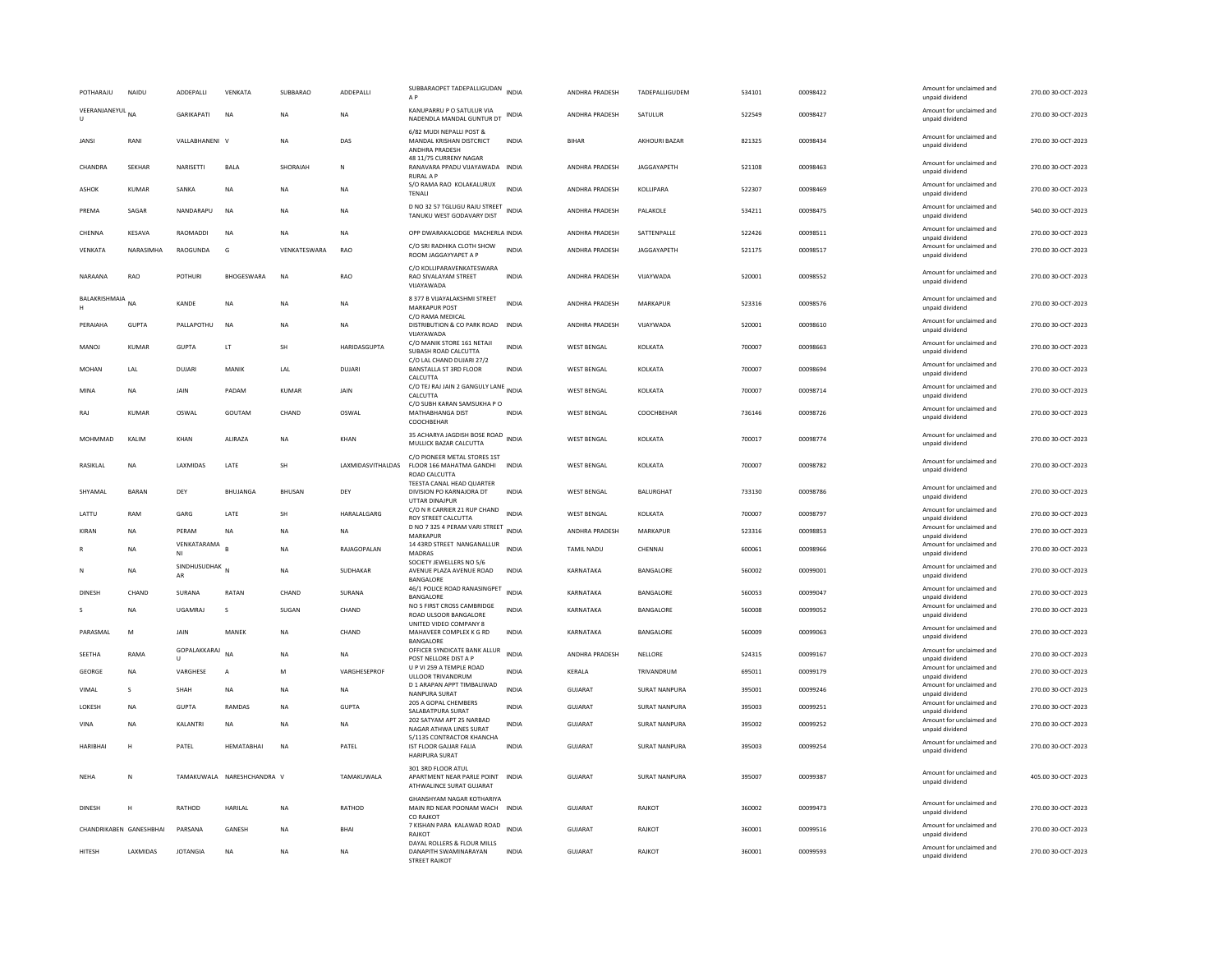| DHARMESH       | $\overline{B}$ | KATARIA         | <b>NA</b>            | <b>NA</b>    | <b>NA</b>        | SWATI 26/38 NEW JAGNATH PLOT INDIA<br>RAJKOT                                                              |              | GUJARAT        | RAJKOT        | 360001 | 00099605 | Amount for unclaimed and<br>unpaid dividend                    | 135.00 30-OCT-2023 |
|----------------|----------------|-----------------|----------------------|--------------|------------------|-----------------------------------------------------------------------------------------------------------|--------------|----------------|---------------|--------|----------|----------------------------------------------------------------|--------------------|
| <b>NITA</b>    | <b>NA</b>      | RAJVIR          | NA                   | NA           | NA               | 16 DIWAN PARA RAJKOT                                                                                      | INDIA        | GUJARAT        | RAJKOT        | 360001 | 00099616 | Amount for unclaimed and<br>unpaid dividend                    | 270.00 30-OCT-2023 |
| <b>HARILAL</b> | <b>NA</b>      | RAJVIR          | <b>NA</b>            | <b>NA</b>    | <b>NA</b>        | 16 DIWAN PARA RAJKOT                                                                                      | <b>INDIA</b> | GUJARAT        | RAJKOT        | 360001 | 00099619 | Amount for unclaimed and<br>unpaid dividend                    | 270.00 30-OCT-2023 |
| <b>GIRISH</b>  | <b>NA</b>      | KAMDAR          | <b>NA</b>            | <b>NA</b>    | <b>NA</b>        | HEM BOMBAY HOUSING COLONY<br>UNIVERSITY ROAD RAJKOT                                                       | <b>INDIA</b> | <b>GUJARAT</b> | RAJKOT        | 360005 | 00099646 | Amount for unclaimed and<br>unpaid dividend                    | 270.00 30-OCT-2023 |
| HIRAMANI       | M              | TIRTHWANI       | NA                   | <b>NA</b>    | NA               | AJIT EMPORIOM DHARMENDRA<br><b>ROAD RAJKOT</b><br>NIRAJ STATE BANK OF                                     | <b>INDIA</b> | GUJARAT        | RAJKOT        | 360001 | 00099930 | Amount for unclaimed and<br>unpaid dividend                    | 270.00 30-OCT-2023 |
| <b>HANSHA</b>  | <b>NA</b>      | THAKKAR         | <b>NA</b>            | <b>NA</b>    | <b>NA</b>        | SAURASHTRA SOC SAHKAR<br>NAGAR MAIN ROAD OPP<br>AMRAPALI TALKIESH RAJKOT                                  | <b>INDIA</b> | GUIARAT        | RAJKOT        | 360001 | 00099931 | Amount for unclaimed and<br>unpaid dividend                    | 270.00 30-OCT-2023 |
| VISIYABEN      | $\mathbb{R}$   | SOLANKI         | RITALAL              | <b>NA</b>    | SOLANKI          | C/O RASIKLAL & CO NEHRU ROAD INDIA<br><b>JAMJODHPUR</b>                                                   |              | GUJARAT        | PORBANDAR     | 360530 | 00099993 | Amount for unclaimed and<br>unpaid dividend                    | 270.00 30-OCT-2023 |
| VARSHA         | K              | KASUNDRA        | KISHOR               | KUMAR        | <b>BHAGVNIL</b>  | AT PO UPLETA DIST RAJKOT KOLKI<br>ROAD 3SUVIDHA SOCIETY BLOCK 7                                           | <b>INDIA</b> | GUIARAT        | DHORAIL       | 360490 | 00100018 | Amount for unclaimed and<br>unpaid dividend                    | 270.00 30-OCT-2023 |
| NAVNEET        | <b>NA</b>      | DHAMSANIA       | RATILAL              | <b>NA</b>    | DHAMSANIA        | 214 VRINDAVAN SOCIETY<br>KALAVAD ROAD RAJKOT                                                              | <b>INDIA</b> | GUJARAT        | RAJKOT        | 360005 | 00100052 | Amount for unclaimed and<br>unpaid dividend                    | 270.00 30-OCT-2023 |
| PARASHOTAM     | HIRJI          | GHETIA          | <b>HIRAJIBHAI</b>    | NA           |                  | TIRUPATI SOCIETY ROAD JAM<br>JODHPUR GUJARAT                                                              | <b>INDIA</b> | GUJARAT        | PORBANDAR     | 360530 | 00100061 | Amount for unclaimed and<br>unpaid dividend                    | 405.00 30-OCT-2023 |
| RAMA           | D              | MEHTA           | <b>DINESH</b>        | NA           | MEHTA            | C/O DAYALAL CHATRABHUJ KOLKI<br>ROAD NUTAN SOCIETY UPLETA                                                 | INDIA        | GUJARAT        | DHORAJI       | 360490 | 00100093 | Amount for unclaimed and<br>unpaid dividend                    | 270.00 30-OCT-2023 |
| MADHAVAJI      | K              | <b>GODHANI</b>  | KARSHAN              | <b>NA</b>    | PUNJA            | GODHANI CHOWK DIST RAJKOT<br>VIA UPLETA P KOLKI                                                           | <b>INDIA</b> | <b>GUJARAT</b> | DHORAJI       | 360470 | 00100094 | Amount for unclaimed and<br>unpaid dividend                    | 270.00 30-OCT-2023 |
| KHAT           | <b>KISHOR</b>  |                 | <b>NA</b>            | <b>NA</b>    | <b>NA</b>        | NEW PLOT PANELI MOTI DIST<br><b>RAJKOT</b>                                                                | <b>INDIA</b> | GUJARAT        | DHORAJI       | 360480 | 00100103 | Amount for unclaimed and<br>unpaid dividend                    | 270.00 30-OCT-2023 |
| RAMABEN        | D              | <b>BHALODIA</b> | D                    | $\mathsf{v}$ | <b>BHALODIA</b>  | STATION ROAD PANELI MOTI                                                                                  | INDIA        | GUJARAT        | DHORAJI       | 360480 | 00100115 | Amount for unclaimed and<br>unpaid dividend                    | 270.00 30-OCT-2023 |
| VALLABH        | HARI           | BHALODIA        | <b>HAR</b>           | <b>NA</b>    | <b>BHA</b>       | OPP POST OFFICE PANELI MOTI                                                                               | <b>INDIA</b> | <b>GUJARAT</b> | DHORAJI       | 360480 | 00100116 | Amount for unclaimed and<br>unpaid dividend                    | 270.00 30-OCT-2023 |
| PADMAVATHY     | <b>NA</b>      | NANDURY         | N                    | $\mathsf{V}$ | NTVGOPALAKRISHNA | B 367 H C L TOWN SHIP P O<br>HYDERABAD<br>S/O CS RAO NO 256 PWD                                           | <b>INDIA</b> | ANDHRA PRADESH | HYDERABAD     | 500051 | 00100129 | Amount for unclaimed and<br>unpaid dividend                    | 270.00 30-OCT-2023 |
| SRIDHAR        | <b>NA</b>      | c               | $\mathsf{CS}\xspace$ | NA           | RAO              | <b>QUARTERS NEAR</b><br>VISWESWARAYYA STATUE<br>KHAIRATABAD HYDERABAD                                     | <b>INDIA</b> | ANDHRA PRADESH | HYDERABAD     | 500004 | 00100151 | Amount for unclaimed and<br>unpaid dividend                    | 270.00 30-OCT-2023 |
| EDUKULLA       | NA             | VIJAYALAXMI     | E                    | <b>NA</b>    | VIJAYENDER       | 3 4 148/2 TAMBACCO BAZAR<br>SECUNDERABAD                                                                  | <b>INDIA</b> | ANDHRA PRADESH | HYDERABAD     | 500003 | 00100174 | Amount for unclaimed and<br>unpaid dividend                    | 135.00 30-OCT-2023 |
|                |                |                 |                      |              |                  | B M TIWARI CHAWAL NO 1 ROOM                                                                               |              |                |               |        |          |                                                                |                    |
| VASANT         | LAL            | <b>BTRIVEDI</b> | BHULESHWAR           | <b>NA</b>    | TRIVEDI          | NO 4 S N DUBE ROAD RAVALPADA INDIA<br>DAHISAR E BOMBAY                                                    |              | MAHARASHTRA    | <b>MUMBAI</b> | 400068 | 00100185 | Amount for unclaimed and<br>unpaid dividend                    | 270.00 30-OCT-2023 |
| <b>BHAVNA</b>  | G              | KHUNT           | GOVIND               | <b>KHUNT</b> |                  | KHATUN BHAI CHAWL P P DIAS<br>COMPOUND NATWAR NAGAR<br>ROAD NO 5 BOMBAY                                   | <b>INDIA</b> | MAHARASHTRA    | <b>MUMBAI</b> | 400060 | 00100191 | Amount for unclaimed and<br>unpaid dividend                    | 270.00 30-OCT-2023 |
| ARUN           | PATHAI         | BHANUSHALI      | PATHAI               | <b>NA</b>    | BHANSUHALI       | 205 SHREE NIWAS 382/84<br>NARSHINATHA STREET KATHA<br><b>BAZAR BOMBA</b>                                  | <b>INDIA</b> | MAHARASHTRA    | MUMBAI        | 400009 | 00100230 | Amount for unclaimed and<br>unpaid dividend                    | 270.00 30-OCT-2023 |
| GOVIND         | $\mathbf{I}$   | KHUNT           | JAYASHANKAR          | NA           | KHUNT            | KHATUNBAI CHAWL P P DIAS<br>COMPOUND NATWAR NAGAR<br>ROAD 5 BOMBAY                                        | <b>INDIA</b> | MAHARASHTRA    | MUMBAI        | 400060 | 00100245 | Amount for unclaimed and<br>unpaid dividend                    | 270.00 30-OCT-2023 |
| <b>BHAVNA</b>  | PRAVIN         | DEDHIA          | PRAVIN               | KANJI        |                  | 7 DEVENDRA BLDG SHIVAJI NAGAR INDIA                                                                       |              | MAHARASHTRA    | THANE         | 400604 | 00100306 | Amount for unclaimed and                                       | 270.00 30-OCT-2023 |
| PRAVINBHAI     | <b>NA</b>      | GANDHI          | BHIKHALAL            | GANDHI       | <b>BUSINSS</b>   | WAGLE ESTATE THANE<br>40/5 KAILASH BHUVAN NO 2<br>VALLABH BAUG LANE GHATKOPAR INDIA<br><b>FAST BOMBAY</b> |              | MAHARASHTRA    | <b>MUMBAI</b> | 400077 | 00100311 | unpaid dividend<br>Amount for unclaimed and<br>unpaid dividend | 270.00 30-OCT-2023 |
| <b>RAMESH</b>  | DHARSHI        | GOSAR           | <b>DHARSHI</b>       | BHANJI       | GOSAR            | 87/C DEVJI RATANSHI MARG 4<br>ANNA BHAVAN MEZNINE FLOOR                                                   | <b>INDIA</b> | MAHARASHTRA    | <b>MUMBAI</b> | 400009 | 00100312 | Amount for unclaimed and<br>unpaid dividend                    | 270.00 30-OCT-2023 |
| <b>USHA</b>    | <b>NA</b>      | MEHTALIA        | <b>NAVIN</b>         | <b>NA</b>    | MEHTALIA         | DANABUNDER BOMBAY<br>301 A WIMALA CHS LTD MARVE<br>ROAD NEAR GYMKHANA MALAD INDIA<br>W BOMBAY             |              | MAHARASHTRA    | <b>MUMBAI</b> | 400064 | 00100455 | Amount for unclaimed and<br>unpaid dividend                    | 270.00 30-OCT-2023 |
| SHAH           | PRATIBHA       | SHAILESH        | SHAH                 | SHAILESH     | DAHYALAL         | 7 HEM NIKETAN 5 SUVARN NAGAR<br>SOC JVPD SCHEME ROAD NO 5<br>VILE PARLE W BOMBAY                          | <b>INDIA</b> | MAHARASHTRA    | MUMBAI        | 400056 | 00100462 | Amount for unclaimed and<br>unpaid dividend                    | 270.00 30-OCT-2023 |
| MANJULA        | B              | SIRIYA          | <b>BP</b>            | <b>NA</b>    | SIRIYA           | 217 SWAMI SADAN 2ND FLOOR<br>SUN MILL ROAD LOWAR PAREL                                                    | INDIA        | MAHARASHTRA    | MUMBAI        | 400013 | 00100469 | Amount for unclaimed and<br>unpaid dividend                    | 270.00 30-OCT-2023 |
| VARSHA         | $\mathbf{I}$   | KOTHARI         | <b>IAMNADAS</b>      | M            | KOTHARI          | <b>BOMBA</b><br>A 3 VENKATESH KRUPA IST FLOOR                                                             | <b>INDIA</b> | MAHARASHTRA    | DOMBIVALI     | 421202 | 00100530 | Amount for unclaimed and                                       | 270.00 30-OCT-2023 |
| SATISH         | <b>NA</b>      | AGARWAL         | RAMLAL               | AGARWAL      |                  | <b>GAONDEVI DOMBIVLI W</b><br>AMRIT MOVIE 165 SAMUEL<br>STREET 3RD FLOOR BOMBAY                           | <b>INDIA</b> | MAHARASHTRA    | MUMBAI        | 400009 | 00100561 | unpaid dividend<br>Amount for unclaimed and<br>unpaid dividend | 270.00 30-OCT-2023 |
|                | M              | SALLA           | M                    |              | SALLA            | 5TH FLOOR DAYA MANDIR<br>MUMBADEVI PYHONIE BOMBAY                                                         | INDIA        | MAHARASHTRA    | <b>MUMBAI</b> | 400003 | 00100564 | Amount for unclaimed and<br>unpaid dividend                    | 270.00 30-OCT-2023 |
| $\sim$         | A              | SONI            | A                    | M            | SONI             | 103 4 TURAKHIA PARK BLDG 2 M<br>G ROAD KANDIVALI W BOMBAY                                                 | <b>INDIA</b> | MAHARASHTRA    | <b>MUMBAI</b> | 400067 | 00100565 | Amount for unclaimed and<br>unpaid dividend                    | 270.00 30-OCT-2023 |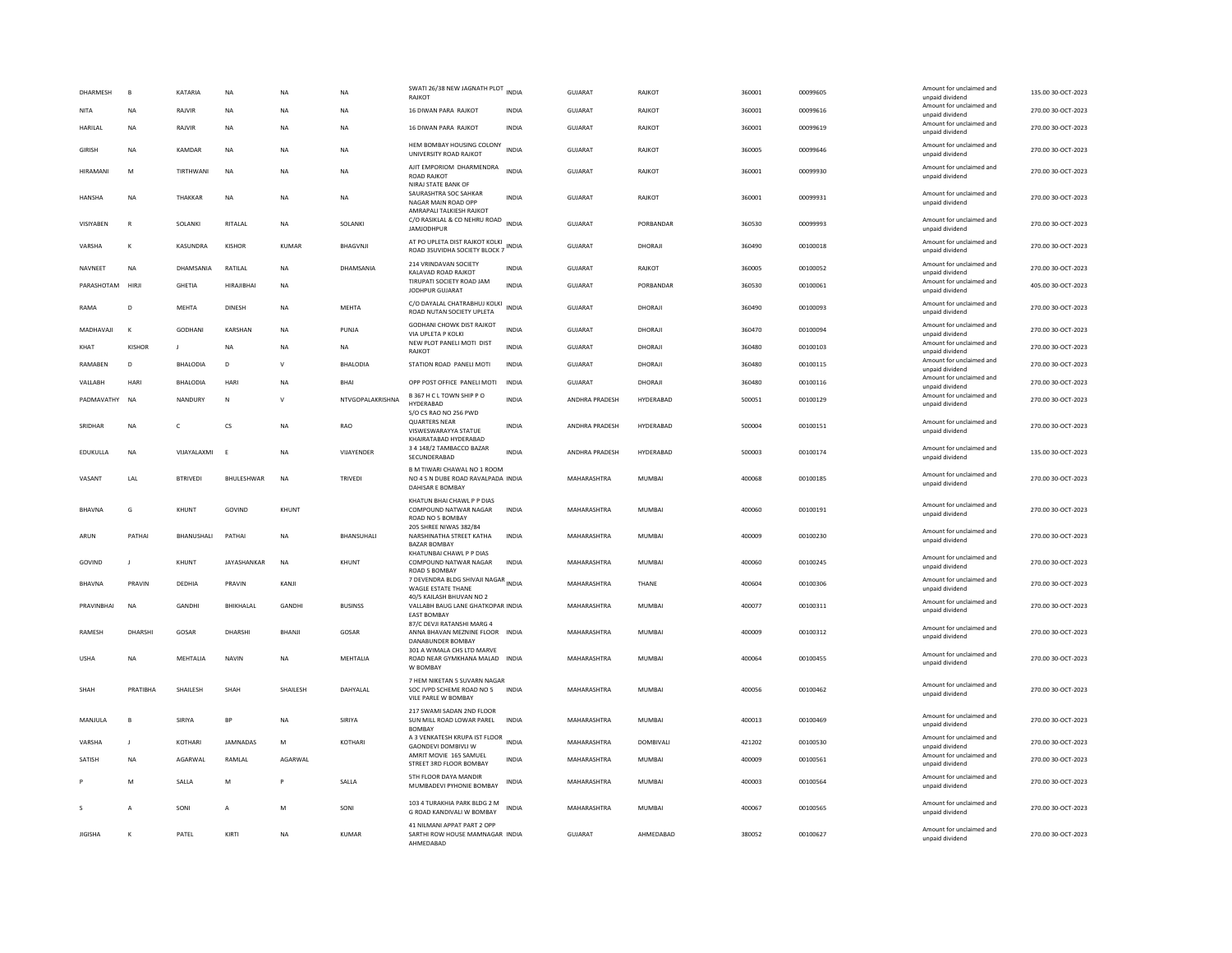| MAHENDRA           | <b>KUMAR</b>                 | PATEL            | NARANBHAI         | <b>NA</b>   | PATEL           | A/1 URJITA APTS MIRAMBIKA<br>ROAD NARANPURA AHMEDABAD                               | INDIA        | <b>GUJARAT</b>    | AHMEDABAD      | 380013 | 00100633 | Amount for unclaimed and<br>unpaid dividend | 540.00 30-OCT-2023 |
|--------------------|------------------------------|------------------|-------------------|-------------|-----------------|-------------------------------------------------------------------------------------|--------------|-------------------|----------------|--------|----------|---------------------------------------------|--------------------|
| PRAVINBHAI         | <b>NA</b>                    | PATEL            | NARANBHAI         | <b>NA</b>   | PATEL           | 19 DIVINE BUNGALOWS SCIENCE<br>CITY ROAD OPP SOLA VILLAGE<br>AHMEDABAD              | <b>INDIA</b> | <b>GUJARAT</b>    | AHMEDABAD      | 380001 | 00100634 | Amount for unclaimed and<br>unpaid dividend | 540.00 30-OCT-2023 |
| CHANDRAKANT G      |                              | AMRUTIA          | <b>GORDHAN</b>    | DAS         | AMRUTIARETD     | 1 YOGKRIYPA APPT NEAR GHUSHA<br>SOCIETY DRIVE IN RD TV TOWER INDIA<br>AHMEDABAD     |              | GUJARAT           | AHMEDABAD      | 380054 | 00100646 | Amount for unclaimed and<br>unpaid dividend | 270.00 30-OCT-2023 |
| DHARMESH           | N                            | PARIKH           | <b>NAVIN</b>      | CHANDRA     | PARIKH          | 6 THRIMURTI APTS B/H DENA<br><b>BANK JAWAHAR CHOWK</b><br>SABARMATI AHMEDABAD       | <b>INDIA</b> | <b>GUJARAT</b>    | AHMEDABAD      | 380005 | 00100673 | Amount for unclaimed and<br>unpaid dividend | 405.00 30-OCT-2023 |
| <b>NEETA</b>       | RAMESHWAR                    | <b>BHATNAGAR</b> | RAMESHWAR         | <b>NA</b>   | SAHAI           | H NO 262 RAMNAGAR GHAZIABAD INDIA<br>U P                                            |              | UTTAR PRADESH     | GHAZIABAD      | 201001 | 00100742 | Amount for unclaimed and<br>unpaid dividend | 270.00 30-OCT-2023 |
| GITABEN            | <b>GIRISHBHAI</b>            | PUJARA           | G                 | MULJI       | BHAIPUJARA      | 45 JAIN SOCIETY ELLIS BRIDGE<br>AHMEDABAD                                           | <b>INDIA</b> | GUJARAT           | AHMEDABAD      | 380006 | 00100767 | Amount for unclaimed and<br>unpaid dividend | 270.00 30-OCT-2023 |
| CHIRAG             | <b>NA</b>                    | SHAH             | YOGESH            | NA          |                 | C/O DEVANG NANAVATI ARCHIT S<br>M ROAD NR SNEHKUNJ SOC<br>AHMEDABAD                 | <b>INDIA</b> | GUJARAT           | AHMEDABAD      | 380015 | 00100844 | Amount for unclaimed and<br>unpaid dividend | 270.00 30-OCT-2023 |
|                    | N                            | SANTHMOHAN K     |                   | $\kappa$    | NARAYANAN       | 33 AMALTAS BUNGLOWS NR<br>SARTHI HOTEL VASTRAPUR<br>AHMEDABAD                       | <b>INDIA</b> | <b>GUJARAT</b>    | AHMEDABAD      | 380015 | 00100898 | Amount for unclaimed and<br>unpaid dividend | 270.00 30-OCT-2023 |
| NITA               | <b>NIMISH</b>                | <b>HANSOTI</b>   | <b>NIMISH</b>     | <b>NA</b>   | <b>HANSOTI</b>  | 17 NISHANT II JODHPUR TEKRA<br>SATELLITE ROAD AHMEDABAD                             | <b>INDIA</b> | GUJARAT           | AHMEDABAD      | 380015 | 00100952 | Amount for unclaimed and<br>unpaid dividend | 270.00 30-OCT-2023 |
| VIJAY              | К                            | ZAVERI           | <b>NA</b>         | <b>NA</b>   | <b>NA</b>       | C 7 GHANSHYAM NAGAR SOCIETY<br>OPP R T O BUBHASH BRIDGE                             | <b>INDIA</b> | GUJARAT           | AHMEDABAD      | 380027 | 00101000 | Amount for unclaimed and                    | 270.00 30-OCT-2023 |
|                    |                              |                  |                   |             |                 | AHMEDABAD                                                                           |              |                   |                |        |          | unpaid dividend                             |                    |
| <b>ARDUI HUSEN</b> | NA                           | <b>GHFSANI</b>   | <b>NOORLIDDIN</b> | <b>BHAI</b> | <b>GHFSANI</b>  | 20 KHOJA SOCIETY NR VED<br>MANDIR KANKARIA ROAD<br>AHMEDABAD                        | <b>INDIA</b> | GUIARAT           | AHMFDARAD      | 380022 | 00101027 | Amount for unclaimed and<br>unpaid dividend | 270.00.30-OCT-2023 |
| KASHIBEN           | <b>NA</b>                    | PATEL            | VITHAL            | BHAI        | KPATEL          | <b>B 2 AMIKUNJ SOCIETY NR</b><br>NARANPURA PO NARANPURA<br>AHMEDABAD                | INDIA        | GUJARAT           | AHMEDABAD      | 380013 | 00101110 | Amount for unclaimed and<br>unpaid dividend | 270.00 30-OCT-2023 |
|                    |                              |                  |                   |             |                 | 9 ADAVANI MARKET O/S DELHI                                                          |              |                   |                |        |          | Amount for unclaimed and                    |                    |
| DINESH             | $\mathbb{R}$                 | PATEL            | RUGHANATH         | BHAI        | <b>JPATEL</b>   | <b>GATE SHAHIBAG ROAD</b><br>AHMEDABAD                                              | INDIA        | GUJARAT           | AHMEDABAD      | 380004 | 00101112 | unpaid dividend                             | 270.00 30-OCT-2023 |
| SHARMISHTA         | <b>NA</b>                    | SHAH             | MANUBHA           | $\kappa$    | SHAH            | 33 CHANCHALBAG SOCIETY<br>RANNAPARK GHATLODIA ROAD<br>AHMFDARAD                     | <b>INDIA</b> | <b>GUJARAT</b>    | AHMEDABAD      | 380061 | 00101115 | Amount for unclaimed and<br>unpaid dividend | 405.00 30-OCT-2023 |
| <b>JAIN</b>        | <b>NA</b>                    | SHAILESH         | NIHAI             | <b>NA</b>   | CHAND           | 28 MANIBHADRA SOCIETY<br>SABARMATI AHMEDABAD                                        | <b>INDIA</b> | GUIARAT           | AHMFDARAD      | 380005 | 00101242 | Amount for unclaimed and<br>unpaid dividend | 270.00 30-OCT-2023 |
| ARVINDKUMAR NA     |                              | <b>TRIVEDI</b>   | NATVARIAI         | <b>NA</b>   | <b>TRIVEDI</b>  | 256/3062 SUNDERVAN APAT SOLA INDIA<br>ROAD AHMEDABAD                                |              | GUIARAT           | AHMEDARAD      | 380013 | 00101257 | Amount for unclaimed and<br>unpaid dividend | 270.00.30-OCT-2023 |
| VINOD              | <b>NA</b>                    | RATHOD           | SOMA              | BHAI        | <b>MRATHOD</b>  | NABARD 2ND FLOOR NANALAL<br>CHAMBERS ASHRAM ROAD<br>AHMEDABAD                       | <b>INDIA</b> | GUJARAT           | AHMEDABAD      | 380009 | 00101261 | Amount for unclaimed and<br>unpaid dividend | 270.00 30-OCT-2023 |
|                    |                              |                  |                   |             |                 | C-11 NABARD VIHAR, 3RD FLOOR                                                        |              |                   |                |        |          |                                             |                    |
|                    | <b>NA</b>                    | DEVARAIAN        | 1T                | <b>SH</b>   | PRKRISHNAIYER   | NR RAJHANS SOC, ST XAVIERS<br>COLLEGE CORNER GULBAI TEKRA.<br>ELLISBRIDGE AHMEDABAD | INDIA        | GUIARAT           | AHMEDARAD      | 380006 | 00101262 | Amount for unclaimed and<br>unpaid dividend | 270.00.30-OCT-2023 |
|                    |                              |                  |                   |             |                 | IN MANIKAKAS MADH                                                                   |              |                   |                |        |          |                                             |                    |
| RAMANBHAI          | <b>NA</b>                    | PATEL            | <b>ISHWARBHAI</b> | <b>NA</b>   | PATEL           | MANSAROWAR ROAD PALANPUR INDIA<br>N GUJARAT                                         |              | GUJARAT           | PALANPUR       | 385001 | 00101366 | Amount for unclaimed and<br>unpaid dividend | 270.00 30-OCT-2023 |
|                    |                              |                  |                   |             |                 | A/1 OM SURYA APPARTMENTS<br>OPP SAMARPAN FLATS NEAR                                 |              |                   |                |        |          | Amount for unclaimed and                    |                    |
| <b>INDUMATI</b>    | CHANDRAKANT SHAH             |                  | CHAANDRAKANT      | NA          | SHAH            | KADVA PATIDAR HOSTEL GULBAI<br>TEKRA ELLISBRIDGE AHMEDABAD                          | INDIA        | GUJARAT           | AHMEDABAD      | 380006 | 00101376 | unpaid dividend                             | 540.00 30-OCT-2023 |
| PULINBHAI          | <b>NA</b>                    | SHAH             | NA                | <b>NA</b>   | <b>NA</b>       | 7 S S SOCIETY ANAND WADI<br>ISANPUR ROAD AHMEDARAD                                  | INDIA        | GUJARAT           | AHMEDABAD      | 380043 | 00101478 | Amount for unclaimed and<br>unpaid dividend | 270.00 30-OCT-2023 |
| <b>RAMESH</b>      | $\blacksquare$               | PATEL            | <b>NA</b>         | <b>NA</b>   | <b>NA</b>       | J/13 VIVEK NANAD FLATS<br>JODHPUR RD AMBAWADI<br>AHMEDABAD                          | <b>INDIA</b> | GUJARAT           | AHMEDABAD      | 380015 | 00101479 | Amount for unclaimed and<br>unpaid dividend | 270.00 30-OCT-2023 |
| GIRJA              | <b>SHANKER</b>               | PANT             | URBA              | DUTT        | PANT            | A/9 DEVBHOOMINAGAR - II 'D'<br>CABIN SABARMATI AHMEDABAD                            | <b>INDIA</b> | GUJARAT           | AHMEDABAD      | 380019 | 00101520 | Amount for unclaimed and<br>unpaid dividend | 270.00 30-OCT-2023 |
| LALAMMA            | KOZHIKUNNATH<br>$\mathbf{u}$ | <b>JOHN</b>      | BABU              | к           | <b>JOHN</b>     | A-304 INDRAPRASTH TOWERS<br>NEAR DRIVE IN CINEMA                                    | <b>INDIA</b> | <b>GUJARAT</b>    | AHMEDABAD      | 380052 | 00101645 | Amount for unclaimed and<br>unpaid dividend | 270.00 30-OCT-2023 |
| MINAXI             | $\mathsf{V}$                 | RAVAL            | VASUDEEV          | NA          | RAVAL           | AHMEDABAD<br>106 A ONE SOCIETY B/H ST<br>COLONY MOTIPURA HIMMAT                     | <b>INDIA</b> | GUJARAT           | HIMATNAGAR     | 383001 | 00101695 | Amount for unclaimed and                    | 270.00 30-OCT-2023 |
|                    |                              |                  |                   |             |                 | <b>NAGAR</b><br>LAKSHMI SUDHA URAKAM                                                |              |                   |                |        |          | unpaid dividend<br>Amount for unclaimed and |                    |
| $\cup$             | $\mathbb{R}$                 | LAKSHMIBAI       | N                 | $\epsilon$  | SUDHAKARANRETD  | CIRISSURI DT                                                                        | <b>INDIA</b> | KERALA            | VADAKANCHERI   | 680562 | 00101752 | unpaid dividend                             | 270.00 30-OCT-2023 |
|                    | $\mathsf{V}$                 | <b>THOMAS</b>    | CHANDY            | <b>NA</b>   | VARUGHESE       | PULOOR HOUSE ANGADI PO<br>RANNI KERALA                                              | <b>INDIA</b> | KERALA            | PATHANAMTHITTA | 689674 | 00101756 | Amount for unclaimed and<br>unpaid dividend | 270.00 30-OCT-2023 |
|                    | <b>BASHEER</b>               | AHMED            | AMANULAL          | NA          | <b>BUINESS</b>  | 7 ATHIPATTAN STREET MOUNT<br>ROAD MADRAS                                            | <b>INDIA</b> | TAMIL NADU        | CHENNAI        | 600002 | 00101818 | Amount for unclaimed and<br>unpaid dividend | 270.00 30-OCT-2023 |
|                    | <b>NA</b>                    | SUGUNAMBAL       |                   | <b>NA</b>   | KALYANASUNDARAM | 11 TIRUPATHY NAGAR KOLATHUR<br>MADRAS                                               | INDIA        | TAMIL NADU        | CHENNAI        | 600099 | 00101827 | Amount for unclaimed and<br>unpaid dividend | 270.00 30-OCT-2023 |
| LAKSHMI            | <b>NA</b>                    | JAIN             | K                 | s           | JAIN            | 5 THIRUPALLI STREET 3RD FLOOR<br>MADRAS                                             | <b>INDIA</b> | TAMIL NADU        | CHENNAI        | 600079 | 00101828 | Amount for unclaimed and<br>unpaid dividend | 270.00 30-OCT-2023 |
| FATHIMA            | <b>NA</b>                    | SIDDIO           | К                 | M           | SSIDDIQAHAMED   | 13 NARAYANA APART 11 ROSARY<br>CHURCH ROAD ILANE MADRAS                             | <b>INDIA</b> | <b>TAMIL NADU</b> | CHENNAI        | 600004 | 00101847 | Amount for unclaimed and<br>unpaid dividend | 270.00 30-OCT-2023 |
| J                  | <b>NA</b>                    | SHAMLAL          | <b>NA</b>         | <b>NA</b>   | <b>NA</b>       | 14/6 VASU STREET KILPAUK<br>MADRAS                                                  | <b>INDIA</b> | <b>TAMIL NADU</b> | CHENNAI        | 600010 | 00101891 | Amount for unclaimed and<br>unpaid dividend | 270.00 30-OCT-2023 |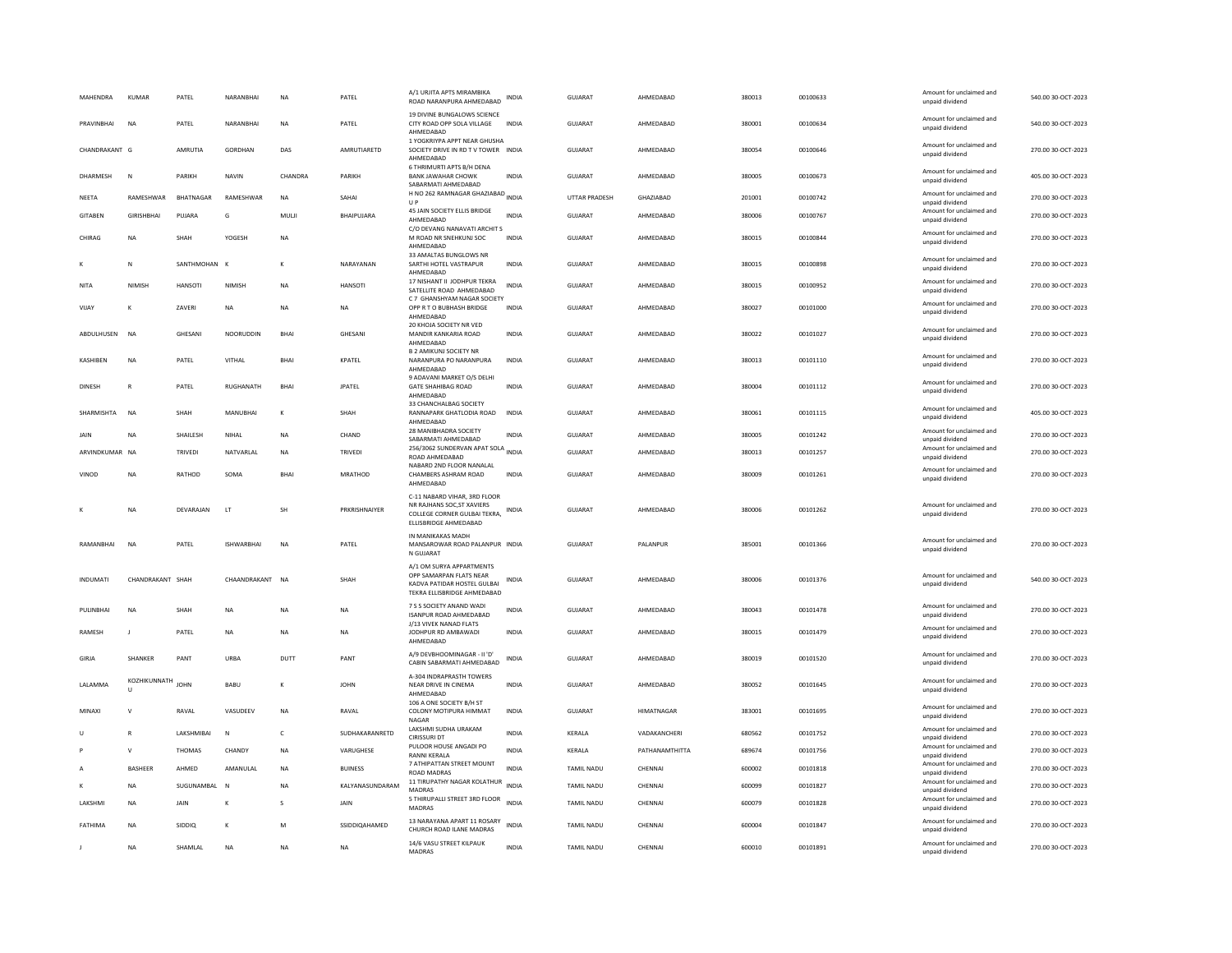| SAIRAM           | <b>NA</b>       | NATARAJ        | P                       | s             | NATARAJASARMA  | 22 GROUND FLOOR BANDALA<br>VEENVGOPKA NAIDU ST<br>TRIPLILANE MADRAS                | <b>INDIA</b> | TAMIL NADU         | CHENNAI                      | 600005 | 00101910 | Amount for unclaimed and<br>unpaid dividend | 270.00 30-OCT-2023 |
|------------------|-----------------|----------------|-------------------------|---------------|----------------|------------------------------------------------------------------------------------|--------------|--------------------|------------------------------|--------|----------|---------------------------------------------|--------------------|
|                  | <b>NA</b>       | PRABHAKARAN K  |                         | RAMANUNNU     | NAIR           | MANIYIL HOUSE KOTTEKKAD<br>PALGHAT KERALA                                          | <b>INDIA</b> | KERALA             | PALAKKAD                     | 678732 | 00101964 | Amount for unclaimed and<br>unpaid dividend | 270.00 30-OCT-2023 |
| SIVAPRAKASANA NA |                 | s              | NA                      | <b>NA</b>     | NA             | "PARAKALAM" UMMINI DHONI<br>POST PALAKKAD                                          | <b>INDIA</b> | KERALA             | PALGHAT                      | 678009 | 00101966 | Amount for unclaimed and<br>unpaid dividend | 270.00 30-OCT-2023 |
| AMIT             | <b>KUMAR</b>    | SAMMAR         | <b>NA</b>               | <b>NA</b>     | <b>NA</b>      | SHREE TAMILNADU TEXTILE<br>SOCIETY 39 N M S COMPOUND<br>ERODE                      | <b>INDIA</b> | <b>TAMIL NADU</b>  | <b>ERODE</b>                 | 638001 | 00101987 | Amount for unclaimed and<br>unpaid dividend | 270.00 30-OCT-2023 |
| MANJULA          | <b>NA</b>       | KAWER          | GUDERMAL                | <b>NA</b>     |                | 1 S V KOVIL STREET<br>METTUPALAYAM                                                 | <b>INDIA</b> | <b>TAMIL NADU</b>  | METTUPALAYAM                 | 641301 | 00101994 | Amount for unclaimed and<br>unpaid dividend | 270.00 30-OCT-2023 |
| M                | P               | JANARDANAN     | $\mathsf{P}$            | RAMUNNI       | <b>MENON</b>   | AISWARYA MELE PATTAMBI PO<br>PALGHAT DT                                            | <b>INDIA</b> | KERALA             | PALGHAT                      | 679306 | 00102022 | Amount for unclaimed and<br>unpaid dividend | 270.00 30-OCT-2023 |
| RATTHNAM         | $\mathsf{K}$    | $\mathsf{A}$   | UDAYA                   | BHASKARAN     | VPROF          | SHAJIL VILLA P O ERANHI PALAM<br>CALCICUT                                          | <b>INDIA</b> | KERALA             | CALICUT                      | 673020 | 00102025 | Amount for unclaimed and<br>unpaid dividend | 270.00 30-OCT-2023 |
| MIN              | <b>NA</b>       | RAMDAS         |                         |               | RAMDAS         | 17/936 NEAR ARYA SAMAJ<br><b>CALICUT KERALA</b>                                    | <b>INDIA</b> | KERALA             | CALICUT                      | 673004 | 00102026 | Amount for unclaimed and<br>unpaid dividend | 270.00 30-OCT-2023 |
| RAIL             | NA              | <b>RAMDAS</b>  | <b>RAMDAS</b>           |               | Κ              | 17/936 NEAR ARYA SAMAJ<br>CALICUT                                                  | <b>INDIA</b> | KERALA             | CALICUT                      | 673004 | 00102028 | Amount for unclaimed and<br>unpaid dividend | 270.00 30-OCT-2023 |
|                  | <b>NA</b>       | MANIVANNAN S   |                         | KAILSA        | <b>GOUNDER</b> | SUPRAJA NIVAS 4/80 C INDORE<br>NAGAR REDDYPATTY JAGIR                              | <b>INDIA</b> | <b>TAMIL NADU</b>  | SIVDHA PURAM (DT<br>SALEM)   | 636302 | 00102041 | Amount for unclaimed and<br>unpaid dividend | 270.00 30-OCT-2023 |
| G                | KOTHANDA        | RAMAN          | G                       | THIRUVENKADAM | <b>RETD</b>    | CMMAPALAYAM PO SALEM DT<br>51 T K MUDALI ST CHOOLAI<br>MADRAS                      | <b>INDIA</b> | <b>TAMIL NADU</b>  | ANNA NAGAR                   | 600112 | 00102067 | Amount for unclaimed and<br>unpaid dividend | 270.00 30-OCT-2023 |
| SARATH           | BABU            | CHENNAREEDY CH |                         | <b>NA</b>     | NARASIMHAM     | CHOWTAPALEM P O PONNALORE<br>MANDAL PRAKASAM DT A P                                | <b>INDIA</b> | ANDHRA PRADESH     | KANDUKURU                    | 523109 | 00102079 | Amount for unclaimed and<br>unpaid dividend | 270.00 30-OCT-2023 |
|                  | B               | RAMBHIA        | BHAVANJI                | <b>NA</b>     |                | 166/A KALANIDHI JAIN SOCIETY                                                       | <b>INDIA</b> | MAHARASHTRA        | <b>MUMBAI</b>                | 400022 | 00102137 | Amount for unclaimed and                    | 270.00 30-OCT-2023 |
| SHYAMAL          | <b>NA</b>       | BASU           | LATE                    | SH            | AMARESHBASU    | SION WEST BOMBAY<br>90 B/1 BOSEPUKUR ROAD                                          | <b>INDIA</b> | <b>WEST BENGAL</b> | KOLKATA                      | 700042 | 00102150 | unpaid dividend<br>Amount for unclaimed and | 270.00 30-OCT-2023 |
| ANAND            | NA              | BHAWANANI      | MANDHARLAL              | <b>NA</b>     | BHAWNANI       | CALCUTTA<br>BLOCK H PLOT S NEW ALIPUR                                              | <b>INDIA</b> | <b>WEST BENGAL</b> | KOLKATA                      | 700053 | 00102175 | unpaid dividend<br>Amount for unclaimed and | 270.00 30-OCT-2023 |
| <b>SURFSH</b>    | KUMAR           | AGARWAI        | $\mathbf{s}$            | M             | AGARWAI        | CALCUTTA<br>RAHUL & CO 3RD FLOOR 3 B LAL                                           | <b>INDIA</b> | <b>WEST BENGAL</b> | <b>KOI KATA</b>              | 700001 | 00102182 | unpaid dividend<br>Amount for unclaimed and | 135.00 30-OCT-2023 |
|                  |                 |                |                         |               |                | BAZAR STREET CALCUTTA<br>C/O PRAKASH ENTERPRISE 23 A                               |              |                    |                              |        |          | unpaid dividend<br>Amount for unclaimed and |                    |
| SAJAN            | <b>NA</b>       | KEDIA          | ANUP                    | <b>KUMAR</b>  | KEDIA          | NETAJI SUBHAS ROAD 4TH FLOOR INDIA<br>ROOM NO 6 CALCUTTA                           |              | <b>WEST BENGAL</b> | KOLKATA<br>RADHAKANTPUR(MIDN | 700001 | 00102274 | unpaid dividend<br>Amount for unclaimed and | 270.00 30-OCT-2023 |
| TARUN            | <b>KUMAR</b>    | SAMANTA        | BHAJAHARI               | <b>NA</b>     | SAMANTA        | VILL PO DASPUR DIST MIDNA PUR INDIA                                                |              | <b>WEST BENGAL</b> | APORE)                       | 721211 | 00102314 | unpaid dividend                             | 270.00 30-OCT-2023 |
|                  | к               | PAUL           | <b>NA</b>               | <b>NA</b>     | <b>NA</b>      | THATTIL HOUSE KONIKKARA<br>TRICHUR                                                 | INDIA        | KERALA             | CHALAKUDI                    | 680303 | 00102319 | Amount for unclaimed and<br>unpaid dividend | 270.00 30-OCT-2023 |
| TARUN            | M               |                | NARISNGHANI MADHAVSINGH | $\mathbf{B}$  | N              | M/S GIRISH ELECTRONICS 6 GURU<br>KRIPA SHIVAJI ROAD NASIK<br>NASHIK                | <b>INDIA</b> | MAHARASHTRA        | <b>NASIK</b>                 | 422002 | 00102344 | Amount for unclaimed and<br>unpaid dividend | 540.00 30-OCT-2023 |
| PRAMII A         | <b>NA</b>       | SANGTANI       | <b>NA</b>               | <b>NA</b>     | <b>NA</b>      | A 1/5 SATNAM CO OP HOUSING<br>SOCIETY LAM ROAD DEVLALI<br>CAMP                     | <b>INDIA</b> | MAHARASHTRA        | DEOLALI                      | 422401 | 00102360 | Amount for unclaimed and<br>unpaid dividend | 270.00 30-OCT-2023 |
| SHIRU            | NA              | KARWA          | NA                      | NA            | NA             | NIRMAL SUNTHWAL PO JAMALDA<br>DT COOCHBEHAR                                        | <b>INDIA</b> | MAHARASHTRA        | <b>MUMBAI</b>                | 400001 | 00102372 | Amount for unclaimed and<br>unpaid dividend | 270.00 30-OCT-2023 |
| ANAND            | KUMAR           | NAHAR          | HUSTIMALJI              | <b>NA</b>     | NAHAR          | NAHAR MEDICOSE BADNAWAR<br>DHAR M P                                                | <b>INDIA</b> | MAHARASHTRA        | MUMBAI                       | 400001 | 00102386 | Amount for unclaimed and<br>unpaid dividend | 270.00 30-OCT-2023 |
| MEGHANA          | <b>NA</b>       | <b>GUPTE</b>   | SHARAD                  | <b>NA</b>     | <b>GUPTE</b>   | 4/6 UTILITY MANSION CHITRAKAR<br>DHURANDAR MARG KHAR<br><b>BOMBAY</b>              | <b>INDIA</b> | MAHARASHTRA        | <b>MUMBAI</b>                | 400052 | 00102421 | Amount for unclaimed and<br>unpaid dividend | 405.00 30-OCT-2023 |
| $\mathsf{V}$     | MATHEW          | <b>MOHAN</b>   | M                       | <b>NA</b>     | VARUGHESE      | 5 TYPE IV NITIE VIHAR LAKE<br><b>BOMBAY</b>                                        | <b>INDIA</b> | MAHARASHTRA        | <b>MUMBAI</b>                | 400087 | 00102640 | Amount for unclaimed and<br>unpaid dividend | 270.00 30-OCT-2023 |
| <b>SUNN</b>      | ARVIND          | SHAH           | ARVIND                  |               | SHAH           | 4 SHRI RAMBHUVAN NO 2 AGRA<br>ROAD JIVDAYALANE GHATKOPAR INDIA                     |              | MAHARASHTRA        | MUMBAI                       | 400086 | 00102649 | Amount for unclaimed and<br>unpaid dividend | 270.00 30-OCT-2023 |
| RAJESH           | <b>NA</b>       | RATHI          | GHANSHAMDAS             | <b>NA</b>     | RATHI          | <b>WEST BOMBAY</b><br>OPP POLICE STATION MAIN ROAD INDIA<br>TECHARA DIST AKOLA M S |              | MAHARASHTRA        | AKOT                         | 444108 | 00102706 | Amount for unclaimed and<br>unpaid dividend | 270.00 30-OCT-2023 |
|                  |                 |                |                         |               |                | 602 A AMIT APPARTMENT SAI                                                          |              |                    |                              |        |          | Amount for unclaimed and                    |                    |
| SHERALI          | <b>NA</b>       | <b>BAWA</b>    | <b>NA</b>               | <b>NA</b>     | <b>NA</b>      | NAGAR YARI ROAD ANDHERI<br><b>BOMBAY</b>                                           | <b>INDIA</b> | MAHARASHTRA        | <b>MUMBAI</b>                | 400061 | 00102712 | unpaid dividend                             | 270.00 30-OCT-2023 |
| <b>USHABAHEN</b> | <b>JITU</b>     | SHAH           | <b>JITU</b>             | <b>NA</b>     | SHAH           | 4/15 GEETA SADAN S M RD IRANI INDIA<br>WADI KANDIVLI W BOMBAY                      |              | MAHARASHTRA        | <b>MUMBAI</b>                | 400067 | 00102860 | Amount for unclaimed and<br>unpaid dividend | 270.00 30-OCT-2023 |
| NATWARI AI       | <b>NA</b>       | CHAWDA         | <b>I ALLURHA</b>        | <b>NA</b>     | CHAWDA         | 3/31 BAN GANGA MUNCIPAL<br><b>QUARTERS WALKESHWAR</b><br><b>MUMBAI</b>             | <b>INDIA</b> | MAHARASHTRA        | MUMBAI                       | 400006 | 00102928 | Amount for unclaimed and<br>unpaid dividend | 135.00 30-OCT-2023 |
| RAJENDRA         | N               | KAPOOR         | N                       | $\mathsf{v}$  | <b>KAPOOR</b>  | B 2/106 KARMSHETRA GURU TEG<br><b>BAHADUR NAGAR BOMBAY</b>                         | <b>INDIA</b> | MAHARASHTRA        | <b>MUMBAI</b>                | 400037 | 00102966 | Amount for unclaimed and<br>unpaid dividend | 270.00 30-OCT-2023 |
|                  | <b>HAMFNDRA</b> | <b>DOSHI</b>   | <b>HAMENDRA</b>         | <b>NA</b>     |                | STANDARD METAL WORKS PVT<br>LTD MOGRA VILLAGE ROAD<br>ANDHERI E BOMBAY             | <b>INDIA</b> | MAHARASHTRA        | MUMBAI                       | 400069 | 00102979 | Amount for unclaimed and<br>unpaid dividend | 270.00 30-OCT-2023 |
| <b>DOSHI</b>     | P               | н              | HEMENDRA                | <b>DOSHI</b>  |                | STANDARD METAL WORKS PVT<br>LTD MOGRA VILLAGE ROAD<br>ANDHERI E BOMBAY             | <b>INDIA</b> | MAHARASHTRA        | MUMBAI                       | 400069 | 00102980 | Amount for unclaimed and<br>unpaid dividend | 270.00 30-OCT-2023 |
| SUDHA            | DHIRAJLAL       | <b>MODI</b>    | DHIRAJLAL               | ABHECHAND     | <b>MODI</b>    | 2 J H BUILDING OPP KASTURBA<br>CINEMA STATION ROAD MALAD<br>W BOMBAY               | <b>INDIA</b> | MAHARASHTRA        | <b>MUMBAI</b>                | 400064 | 00103024 | Amount for unclaimed and<br>unpaid dividend | 270.00 30-OCT-2023 |
| RAJESH           | POPATLAL        | SHAH           | POPATLAL                | KHEMCHAND     | SHAH           | 7/IST FLOOR DEV DARSHAN BLDG<br>CARTER RD NO 5 BORIVLI E<br><b>BOMBAY</b>          | <b>INDIA</b> | MAHARASHTRA        | <b>MUMBAI</b>                | 400066 | 00103206 | Amount for unclaimed and<br>unpaid dividend | 270.00 30-OCT-2023 |
| SHREERAM         | <b>NA</b>       | MULIK          | <b>NA</b>               | <b>NA</b>     | <b>NA</b>      | 18 C AYARE NIWAS PAREL VILLAGE INDIA<br><b>BACK ROAD BOMBAY</b>                    |              | MAHARASHTRA        | <b>MUMBAI</b>                | 400012 | 00103222 | Amount for unclaimed and<br>unpaid dividend | 405.00 30-OCT-2023 |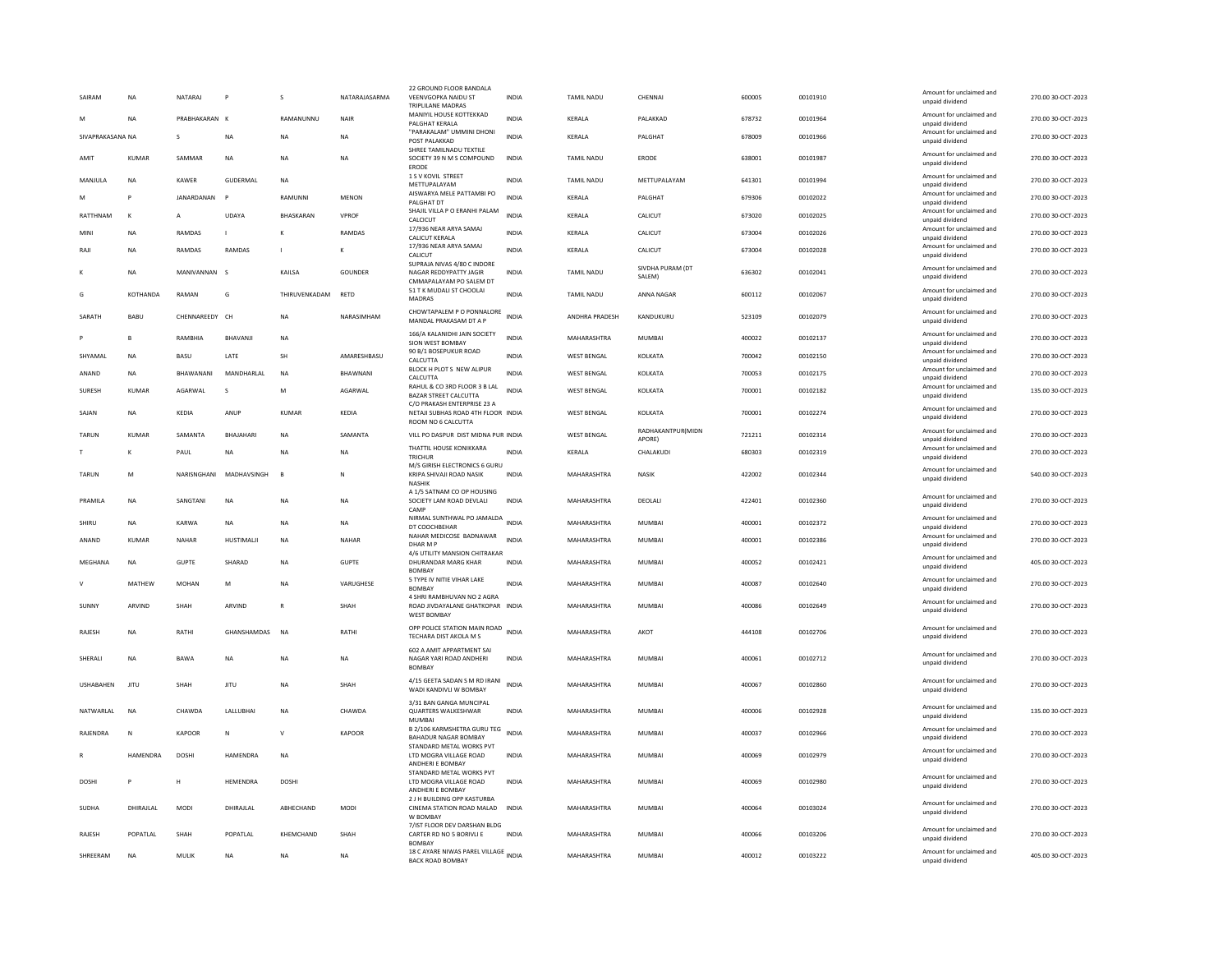| ATUL                      | DAHYALAL        | SHAH                | DAHYALAL               | N              | SHAH                    | C 19 BONAZA IND ESTATE ASHOK<br>ROAD KANDIVALI EAST BOMBAY                    | <b>INDIA</b> | MAHARASHTRA        | KANDIVALI          | 400101 | 00103235 | Amount for unclaimed and<br>unpaid dividend | 270.00 30-OCT-2023 |
|---------------------------|-----------------|---------------------|------------------------|----------------|-------------------------|-------------------------------------------------------------------------------|--------------|--------------------|--------------------|--------|----------|---------------------------------------------|--------------------|
| AMRATLAL                  | SHAMJI          | PATEL               | SHAMJI                 | RAMJ           | <b>IMANI</b>            | C 103 THIRUPATI DARSHAN<br>PATHARLI ROAD GOGRASWADI<br>DOMBIVLI(EAST) THANE   | <b>INDIA</b> | MAHARASHTRA        | DOMBIVALI          | 421201 | 00103288 | Amount for unclaimed and<br>unpaid dividend | 270.00 30-OCT-2023 |
| RAM                       | <b>NA</b>       | GOPAL               | <b>NA</b>              | <b>NA</b>      | <b>NA</b>               | RAM GOPAL ANIL KUMAR OLD<br><b>GRAIN MARKET SUNAM PB</b>                      | <b>INDIA</b> | PUNJAB             | SANGRUR            | 148028 | 00103352 | Amount for unclaimed and<br>unpaid dividend | 270.00 30-OCT-2023 |
| MEHSANIYA                 | NA              | ARIE                | ABDUL                  | NA             | MEHSANIYA               | 66 B MOTIWALA MANSION IDEAL<br>RESTAURANT AUGUST KRANTI<br><b>MARG BOMBAY</b> | <b>INDIA</b> | MAHARASHTRA        | MUMBAI             | 400036 | 00103385 | Amount for unclaimed and<br>unpaid dividend | 270.00 30-OCT-2023 |
| <b>BAD</b>                | SHAH            | SALUJA              | TRILOCHAN              | <b>NA</b>      | SINGH                   | SALUJA NIWAS GOKULWADI<br>SHEOGUNJ RAJASTHAN                                  | <b>INDIA</b> | RAJASTHAN          | <b>SIROHI</b>      | 307027 | 00103473 | Amount for unclaimed and<br>unpaid dividend | 270.00 30-OCT-2023 |
| <b>JASWANT</b>            | SINGH           | SALUJA              | GOVIND                 | SINGH          | RETD                    | SALUJA NIWAS GOKULWADI<br>SHEOGUNJ RAJASTHAN                                  | <b>INDIA</b> | RAJASTHAN          | SIROHI             | 307027 | 00103474 | Amount for unclaimed and<br>unpaid dividend | 270.00 30-OCT-2023 |
| SHIBANI                   | <b>NA</b>       | SANGHVI             | NAVINCHANDRA           | <b>NA</b>      | SANGHVI                 | 11 CHITRAKOOT FLATS ASHRAM<br>ROAD AHMEDABAD                                  | <b>INDIA</b> | <b>GUJARAT</b>     | AHMEDABAD          | 380009 | 00103538 | Amount for unclaimed and<br>unpaid dividend | 270.00 30-OCT-2023 |
| <b>JIGNESH</b>            |                 | PANDYA              | INDRAVADAN             | <b>NA</b>      | PANDYA                  | 29 KAMDHENU SOC NEAR P T<br>COLLEGE PALDI AHMEDABAD                           | <b>INDIA</b> | <b>GUJARAT</b>     | AHMEDABAD          | 380007 | 00103543 | Amount for unclaimed and<br>unpaid dividend | 405.00 30-OCT-2023 |
| MITALEE                   | $\circ$         | PAREKH              | DEVAL                  | $\overline{A}$ | <b>PARIKHPROF</b>       | JAGMOHAN BEHIND GUJ HIGH<br><b>COURT NAVRANGPURA</b><br>AHMEDABAD             | <b>INDIA</b> | <b>GUJARAT</b>     | AHMEDABAD          | 380009 | 00103555 | Amount for unclaimed and<br>unpaid dividend | 405.00 30-OCT-2023 |
| MADINA                    | $\overline{A}$  |                     | MAGIDSHAIKH ABDULMAGID | <b>NA</b>      | <b>MUSA</b>             | C/O SHAIKH TRADERS OPP S T<br>STAND KAPADWANJ DIST KHEDA                      | <b>INDIA</b> | GUIARAT            | KAPADWANI          | 387620 | 00103570 | Amount for unclaimed and<br>unpaid dividend | 270.00 30-OCT-2023 |
| MINAXIBEN                 | NA              | GANDH               | PARMANAND              | <b>NA</b>      |                         | 136 PARASKUNJ SOC NO 3/2159<br>SETELITE RD AMBAWADI<br>AHMEDABAD              | INDIA        | GUJARAT            | AHMEDABAD          | 380015 | 00103788 | Amount for unclaimed and<br>unpaid dividend | 270.00 30-OCT-2023 |
| VIMAL                     | <b>KUMAR</b>    | p                   | PARMANAND              | <b>NA</b>      |                         | KHANDWALA NIVAS NR JAIN<br>SHASAN NAGAR 1492 SETELITE<br>ROAD AHMEDABAD       | <b>INDIA</b> | <b>GUJARAT</b>     | AHMEDABAD          | 380015 | 00103794 | Amount for unclaimed and<br>unpaid dividend | 270.00 30-OCT-2023 |
| HEENA                     | <b>NA</b>       | DAGLI               | NA                     | NA             | NA                      | 5 MEHUL PARK OLD VADAJ BUS<br>STAND ASHRAM ROAD<br>AHMEDABAD                  | <b>INDIA</b> | GUJARAT            | AHMEDABAD          | 380013 | 00103838 | Amount for unclaimed and<br>unpaid dividend | 270.00 30-OCT-2023 |
| SHALINI                   |                 | KARNANI             | n.                     | KARNANI        |                         | C III 4 KRIPA NAGAR IRLA S V<br>ROAD VILLE PARLE W BOMBAY                     | <b>INDIA</b> | MAHARASHTRA        | MUMBAI             | 400056 | 00103859 | Amount for unclaimed and<br>unpaid dividend | 270.00 30-OCT-2023 |
| <b>NANDINI</b>            | <b>NA</b>       | <b>FADNAVIS</b>     | RAJAN                  | <b>NA</b>      | FADNAVIS                | HILL SIDE 6 A DHANUKAR MARG<br><b>BOMBA</b>                                   | <b>INDIA</b> | MAHARASHTRA        | MUMBAI             | 400026 | 00103880 | Amount for unclaimed and<br>unpaid dividend | 472.50 30-OCT-2023 |
| <b>RAMESH</b>             | <b>BHAI</b>     | <b>DPATEL</b>       | DAHYA                  | <b>NA</b>      | <b>BHAI</b>             | BLOCK 15 ALKA MARVE ROAD<br>MALAD W BOMBAY                                    | <b>INDIA</b> | MAHARASHTRA        | <b>MUMBAI</b>      | 400064 | 00103977 | Amount for unclaimed and<br>unpaid dividend | 270.00 30-OCT-2023 |
| GOURI                     | DUTT            | PATHAK              | LATE                   | <b>SH</b>      | SHRIJAGANNATHPATHA<br>K | 54/GARHWAL DARSHAN NATWAR<br>NAGAR RD NO 1 JOGESHWARI<br><b>EAST BOMBAY</b>   | <b>INDIA</b> | MAHARASHTRA        | MUMBAI             | 400060 | 00103996 | Amount for unclaimed and<br>unpaid dividend | 270.00 30-OCT-2023 |
| CHANDRAKANT KESHAV        |                 | <b>JOSHI</b>        | KESHAV                 | <b>JOSHI</b>   | RETD                    | <b>BHAVE WADA NEMBI NAKA</b><br>THANE                                         | <b>INDIA</b> | MAHARASHTRA        | THANE              | 400601 | 00104000 | Amount for unclaimed and<br>unpaid dividend | 270.00 30-OCT-2023 |
| SHARAD                    | G               | <b>MOHITE</b>       | GANAPAT                | <b>NA</b>      | <b>MOHITE</b>           | 16/38 NAVSHAM SADAN PESTOM<br>SAGAR CHEMBUR BOMBAY                            | <b>INDIA</b> | <b>MAHARASHTRA</b> | MUMBAI             | 400089 | 00104016 | Amount for unclaimed and<br>unpaid dividend | 270.00 30-OCT-2023 |
| NARAYAN                   | T               | <b>GUNDE</b>        | TUKARAM                | H              | GUNDERETD               | 16 NAVSHAM SADAN PLOT 38<br>PESTOM SAGAR CHEMBUR<br><b>BOMBA</b>              | <b>INDIA</b> | MAHARASHTRA        | <b>MUMBAI</b>      | 400089 | 00104017 | Amount for unclaimed and<br>unpaid dividend | 270.00 30-OCT-2023 |
| ALPANA                    | ARVIND          | AGGARWAL            | ARVIND                 | KUMAR          | AGGARWAL                | 11 UDAY APT PROF AGHASE ROAD INDIA<br>DADAR W BOMBAY                          |              | MAHARASHTRA        | MUMBAI             | 400028 | 00104024 | Amount for unclaimed and<br>unpaid dividend | 270.00 30-OCT-2023 |
| KIRTI                     | <b>KUMAR</b>    | ZAVERIHUF           | VITHLDAS               | $\mathsf{B}$   | ZAVERI                  | 101 THACKERS APPTS JUHU GALI<br>ANDHERI W BOMBAY                              | <b>INDIA</b> | MAHARASHTRA        | <b>MUMBAI</b>      | 400058 | 00104030 | Amount for unclaimed and<br>unpaid dividend | 270.00 30-OCT-2023 |
| POONAM                    | ĸ               | ZAVERI              | KIRIT                  | KUMAR          | VZAVERI                 | 101 THACKERS APPTS JUHU GALI<br>ANDHERI W BOMBAY                              | <b>INDIA</b> | MAHARASHTRA        | <b>MUMBAI</b>      | 400058 | 00104031 | Amount for unclaimed and<br>unpaid dividend | 270.00 30-OCT-2023 |
| <b>SUGANDHA</b>           | $\zeta$         | PAI                 | SRINIVAS               | <b>NA</b>      | RAI                     | C/O M PRADEEP PAI PRASAD<br><b>TRADERS BALEHONNURE</b>                        | <b>INDIA</b> | KARNATAKA          | KOPPA              | 577112 | 00104059 | Amount for unclaimed and<br>unpaid dividend | 270.00 30-OCT-2023 |
| LAKSHMI                   | <b>JAGADISH</b> | BABUNALLAPAN<br>ENI | MADANA                 | MOHANA         | RAO                     | VERIFONE 2ND FLOOR INDIAN<br>EXPRESS BLDG 1 QUEENS ROAD<br><b>BANGALORE</b>   | <b>INDIA</b> | KARNATAKA          | BANGALORE          | 560001 | 00104072 | Amount for unclaimed and<br>unpaid dividend | 270.00 30-OCT-2023 |
| GIRINATHA                 | PRAKASH         | VELURU              | $\vee$                 | CHENGALRAYA    | CHETTY                  | MUNICIPAL U P SCHOOL<br>NAGAPPALAYAM PUNGANUR<br>CHITTOOR A P                 | <b>INDIA</b> | ANDHRA PRADESH     | PUNGANUR           | 517247 | 00104119 | Amount for unclaimed and<br>unpaid dividend | 270.00 30-OCT-2023 |
| VARADA                    | REDDY           | <b>GOWNIVAR</b>     | G                      | GOPAL          | GOWDU                   | J L IN SERICULTURE B R GOVT<br>JUNIOR COLLEGE PUNGAANUR<br>CHITOOR DT A P     | <b>INDIA</b> | ANDHRA PRADESH     | PUNGANUR           | 517247 | 00104120 | Amount for unclaimed and<br>unpaid dividend | 270.00 30-OCT-2023 |
|                           | RENUKA          | DEVI                | D                      | PRABAKARA      | RAJ                     | K V AIR FORCE STN YELAHANKA<br>BANGALORE                                      | INDIA        | KARNATAKA          | BANGALORE          | 560063 | 00104136 | Amount for unclaimed and<br>unpaid dividend | 270.00 30-OCT-2023 |
|                           | <b>NA</b>       | <b>BHAGYA</b>       | s                      | <b>NA</b>      | SATYANARAYANA           | NO 9 V B NAGAR SIRIGERE<br>CITRADURGA DIST                                    | <b>INDIA</b> | KARNATAKA          | <b>CHITRADURGA</b> | 577541 | 00104148 | Amount for unclaimed and<br>unpaid dividend | 270.00 30-OCT-2023 |
| ALI                       | AKBAR           | KHAN                | KURSHIDALI             | <b>NA</b>      | KHAN                    | RADIO LAB TRANSMISSION R & D<br>INDIAN TELEPHONE INDUSTRY<br>BANGALORE        | <b>INDIA</b> | KARNATAKA          | BANGALORE          | 560016 | 00104166 | Amount for unclaimed and<br>unpaid dividend | 270.00 30-OCT-2023 |
| KURSHID                   | ALI             | KHAN                | LATE                   | <b>SH</b>      | TAKHANRETD              | YUSURGICAL NO 938 AROKIAMMA<br>LAYOUT VENKATESHPURAM<br>BANGALORE             | <b>INDIA</b> | KARNATAKA          | BANGALORE          | 560045 | 00104167 | Amount for unclaimed and<br>unpaid dividend | 270.00 30-OCT-2023 |
|                           | NA              | VIJAYARAGHAVA NA    |                        | <b>NA</b>      | NA                      | 661 STH A MAIN HAL III STAGE<br>BANGALORE                                     | <b>INDIA</b> | KARNATAKA          | BANGALORE          | 560075 | 00104170 | Amount for unclaimed and<br>unpaid dividend | 270.00 30-OCT-2023 |
|                           | $\mathbf{v}$    | PARTHASARATH        | PUF                    | <b>NA</b>      | CHAIAI                  | 79/2 DR RANGACHARY ROAD<br>MYLAPORE MADRAS                                    | <b>INDIA</b> | TAMIL NADU         | CHENNAI            | 600004 | 00104172 | Amount for unclaimed and<br>unpaid dividend | 270.00 30-OCT-2023 |
| BONANZAINVES<br>TMENTSLTD | NA              | <b>NA</b>           | NA                     | <b>NA</b>      | NA.                     | 44/1 KODIGEHALLY GATE BELLARY<br>ROAD HEBBAL BANGALORE                        | <b>INDIA</b> | KARNATAKA          | <b>BANGALORE</b>   | 560024 | 00104181 | Amount for unclaimed and<br>unpaid dividend | 270.00 30-OCT-2023 |
| <b>NANDISH</b>            | <b>NA</b>       | s                   | SIDDALIN               | <b>NA</b>      | GAIYA                   | C/O MR BASAVAIAH NO 255 STH B<br>I MAIN VIJAY NAGAR BANGALORE                 |              | KARNATAKA          | <b>BANGALORE</b>   | 560040 | 00104201 | Amount for unclaimed and<br>unpaid dividend | 270.00 30-OCT-2023 |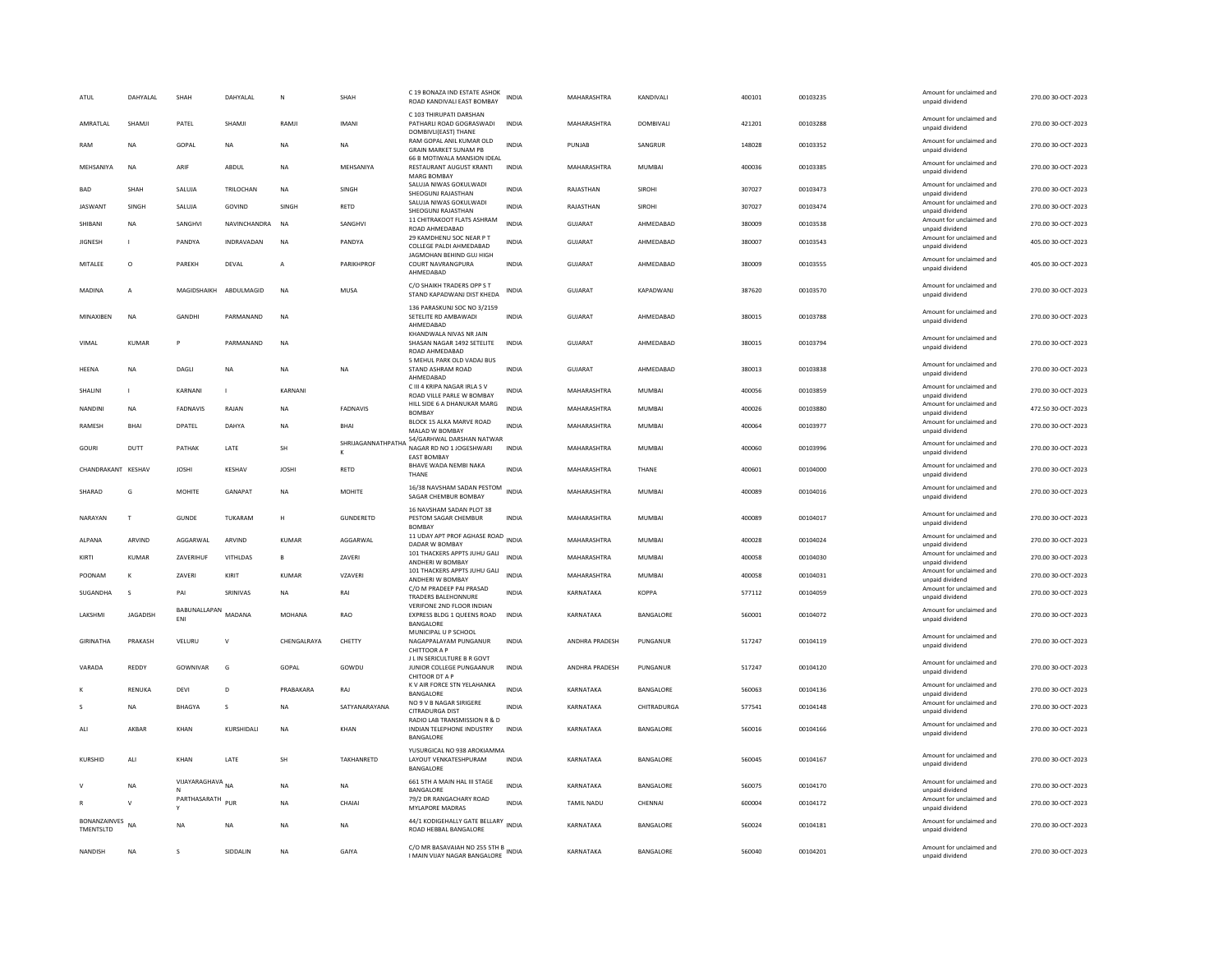|                 |           | YOOSEF               | $\mathbf{v}$   | A              | <b>ISMAIL</b>    | D NO 1176 IST C CROSS 7TH MAIN<br>R P L LAYOUT VIJAYA NAGAR IIND INDIA<br>STAGE BANGALORE    |              | KARNATAKA          | BANGALORE        | 560040 | 00104212 | Amount for unclaimed and<br>unpaid dividend | 270.00 30-OCT-2023  |
|-----------------|-----------|----------------------|----------------|----------------|------------------|----------------------------------------------------------------------------------------------|--------------|--------------------|------------------|--------|----------|---------------------------------------------|---------------------|
| NEENU           | <b>NA</b> | s                    | <b>VICKY</b>   | <b>NA</b>      | S                | S NO 130 MYSORE ROAD KENGERI INDIA<br>BANGALORE<br>C/O S UTTAM SINGH WZ 600 B/2              |              | KARNATAKA          | BANGALORE        | 560060 | 00104214 | Amount for unclaimed and<br>unpaid dividend | 270.00 30-OCT-2023  |
|                 | S         | RANGAR               | KIRPAL         | <b>NA</b>      | SINGH            | SHIV NAGAR EXTN LANE NO 19<br>NEWDELHI                                                       | <b>INDIA</b> | DELHI              | DELHI            | 110058 | 00104220 | Amount for unclaimed and<br>unpaid dividend | 270.00 30-OCT-2023  |
| <b>RUPAL</b>    | <b>NA</b> | SHAH                 | JAYAVADAN      | <b>NA</b>      | SHAM             | 8 AMBICA VIHAR SINDHVAIMATA<br>ROAD PRATAPNAGAR BARODA                                       | <b>INDIA</b> | GUJARAT            | VADODARA         | 390004 | 00104313 | Amount for unclaimed and<br>unpaid dividend | 270.00 30-OCT-2023  |
| BAKUL           | <b>NA</b> | SHAH                 | <b>NA</b>      | <b>NA</b>      | <b>NA</b>        | 276 KALPANA SOCIETY<br>WAGHODIA ROAD O/S PANIGATE INDIA<br><b>BARODA</b>                     |              | GUJARAT            | VADODARA         | 390019 | 00104325 | Amount for unclaimed and<br>unpaid dividend | 270.00 30-OCT-2023  |
| RAJINDER        | PAUL      | KAPOOR               | LATE           | <b>SH</b>      | NIHALCHANDKAPOOR | BUNGLOW NO E-4/16 ARERA<br>COLONY BHOPAL M.P                                                 | <b>INDIA</b> | MADHYA PRADESH     | <b>BHOPAL</b>    | 462016 | 00104340 | Amount for unclaimed and<br>unpaid dividend | 270.00 30-OCT-2023  |
| SANDHYA         | <b>NA</b> | <b>GUPTA</b>         | SORMASH        | <b>GUPTA</b>   |                  | Q NO835 DURG PATTERN KOTRA<br>SULTANABAD BHOPAL                                              | <b>INDIA</b> | MADHYA PRADESH     | <b>BHOPAL</b>    | 462003 | 00104344 | Amount for unclaimed and<br>unpaid dividend | 270.00 30-OCT-2023  |
| TRILOCHAN       | <b>NA</b> | PANDA                | DIBAKAR        | <b>NA</b>      | PANDA            | L 3/130 ACHARYA VIHAR<br><b>BHUBANESWAR ORISSA</b><br>C/O D A DORA THANAPATI PADA            | <b>INDIA</b> | ORISSA             | BHUBANESWAR      | 751013 | 00104373 | Amount for unclaimed and<br>unpaid dividend | 270.00 30-OCT-2023  |
| ANURADHA        | <b>NA</b> | DORA                 | D              | $\overline{A}$ | <b>DORA</b>      | POST SONEPURAJ DT BALANGIRI                                                                  | <b>INDIA</b> | ORISSA             | <b>BALANGIR</b>  | 767017 | 00104389 | Amount for unclaimed and<br>unpaid dividend | 1080.00 30-OCT-2023 |
| ARINDAM         | <b>NA</b> | SINHA                | <b>NA</b>      | <b>NA</b>      | <b>NA</b>        | ORISSA<br>P 536 RAJA BASANTA ROY ROAD<br>CALCUTTA                                            | <b>INDIA</b> | <b>WEST RENGAL</b> | <b>KOI KATA</b>  | 700029 | 00104408 | Amount for unclaimed and<br>unpaid dividend | 270.00.30-OCT-2023  |
| AJIT            | <b>NA</b> | SURANA               | RAM            | MANOHAR        | SURANA           | C/O SANTI KUMAR KAMAL<br>KUMAR 3 MULLICK STREET<br>CALCUTTA                                  | <b>INDIA</b> | <b>WEST BENGAL</b> | KOLKATA          | 700007 | 00104440 | Amount for unclaimed and<br>unpaid dividend | 270.00 30-OCT-2023  |
| AMARJEET        | SINGH     | MATTA                | s              | <b>GURBAX</b>  | SINGH            | 277/2 TARIA RAHIM SHAH<br>DHARAM PURA BAZAR PATIALA                                          | INDIA        | PUNJAB             | PATIALA          | 147001 | 00104482 | Amount for unclaimed and<br>unpaid dividend | 270.00 30-OCT-2023  |
| VANDANA         | <b>NA</b> | SAINI                | OMPRAKASH      | <b>NA</b>      | SAINI            | 415/B GOLF VIEW CAMP<br>HANUMAN AHMDEDABAD                                                   | <b>INDIA</b> | <b>GUJARAT</b>     | AHMEDABAD        | 380003 | 00104490 | Amount for unclaimed and                    | 270.00 30-OCT-2023  |
|                 |           |                      |                |                |                  | AHMEDABAD<br>KOTHI NO 323 SECTOR 38 A                                                        |              |                    |                  |        |          | unpaid dividend<br>Amount for unclaimed and |                     |
| RAM             | NA        | PAUL                 | <b>ATMA</b>    | <b>NA</b>      | RAM              | CHANDIGARH<br>QRTS NO B 18 R S S DERA BEAS                                                   | <b>INDIA</b> | CHANDIGARH         | CHANDIGARH       | 160022 | 00104504 | unpaid dividend<br>Amount for unclaimed and | 270.00 30-OCT-2023  |
| PARAS           | RAM       | <b>JAGGI</b>         | <b>NA</b>      | <b>NA</b>      | <b>NA</b>        | DISTT AMRITSAR PB                                                                            | <b>INDIA</b> | PUNJAB             | <b>BEAS</b>      | 143204 | 00104517 | unpaid dividend                             | 270.00 30-OCT-2023  |
| s               | L         | VINAYAK              | <b>GURAN</b>   | DASS           | RETD             | FLAT NO 1-B GH-38 M D C SECTOR<br>5 PANCHKULA HARYANA                                        | <b>INDIA</b> | <b>HARYANA</b>     | PINJORE          | 134109 | 00104525 | Amount for unclaimed and<br>unpaid dividend | 270.00 30-OCT-2023  |
| SHANMUGAM       | <b>NA</b> | P                    | <b>NA</b>      | <b>NA</b>      | <b>NA</b>        | 18 BHARATHI PARK MAIN ROAD<br>COIMBATORE<br>15 A HOUSING UNIT D R O                          | <b>INDIA</b> | <b>TAMIL NADU</b>  | COIMBATORE       | 641043 | 00104573 | Amount for unclaimed and<br>unpaid dividend | 270.00 30-OCT-2023  |
| VIJAYA          | <b>NA</b> | PONNAIAH             | ONNAIAH        | <b>NA</b>      | CHETTIAR         | COMPOUND RACE COURSE<br>COIMBATORE                                                           | <b>INDIA</b> | <b>TAMIL NADU</b>  | COIMBATORE       | 641018 | 00104577 | Amount for unclaimed and<br>unpaid dividend | 270.00 30-OCT-2023  |
| SAIDUR          | NA        | RAHMAN               | M              | $\overline{A}$ | RAHMAN           | JURIPAR PANJABARI ROAD<br>KHANAPARA GAUHATI ASSAM                                            | INDIA        | ASSAM              | GUWAHATI         | 781022 | 00104599 | Amount for unclaimed and<br>unpaid dividend | 135.00 30-OCT-2023  |
| SULOCHANA       | <b>NA</b> | AGARWAL              | GOKUL          | CHAND          | AGARWAL          | C/O GUPTA TRADERS CHURCH<br><b>ROAD DIMAPUR</b>                                              | <b>INDIA</b> | NAGALAND           | <b>DIMAPUR</b>   | 797112 | 00104614 | Amount for unclaimed and<br>unpaid dividend | 405.00 30-OCT-2023  |
|                 | <b>NA</b> | LOGANATHAN           |                | <b>NA</b>      | KRISHNASWAMY     | DY CHIEF ENGINEER TRANSPORT<br>DEPT OIL INDIA LTD P O DULIAJAN INDIA<br>DIST DIBRUGARH ASSAM |              | ASSAM              | <b>HOOGRIJAN</b> | 786602 | 00104616 | Amount for unclaimed and<br>unpaid dividend | 405.00 30-OCT-2023  |
| SUMAN           | <b>NA</b> | AGARWAL              | LATE           | SH             | PRAHLADAGARWAL   | SHREE DURGA ENTERPRISES S R C<br><b>B ROAD MAHABIR AKHARA</b><br><b>GUHATI ASSAM</b>         | <b>INDIA</b> | ASSAM              | <b>GUWAHATI</b>  | 781001 | 00104617 | Amount for unclaimed and<br>unpaid dividend | 270.00 30-OCT-2023  |
| NIMAI           | CHANDRA   | <b>DUTTA</b>         | J              | $\mathbf{L}$   | <b>DUTTA</b>     | <b>ASSAM DUPLICATOR</b><br>CORPORATION S C GOSWAMI RD INDIA                                  |              | ASSAM              | <b>GUWAHATI</b>  | 781001 | 00104618 | Amount for unclaimed and                    | 270.00 30-OCT-2023  |
|                 |           |                      |                |                |                  | PAN BAZAR GUWAHATI<br>RAVI TRADERS C R MARKET N B                                            |              |                    |                  |        |          | unpaid dividend                             |                     |
| RAVI            | NA        | JAIN                 | JAGDISHCHAND   | <b>NA</b>      | <b>JAIN</b>      | ROAD POST BOX 11 TEZPUR<br>ASSAM                                                             | <b>INDIA</b> | ASSAM              | <b>TEZPUR</b>    | 784001 | 00104624 | Amount for unclaimed and<br>unpaid dividend | 270.00 30-OCT-2023  |
| DROPATI         | <b>NA</b> | DEVI                 | RAJPALTAN      | <b>NA</b>      | SINHA            | C/O PAPOOJI ADVOCATE 12<br>PATHAR SAMASTIPUR N BIHAR                                         | <b>INDIA</b> | <b>BIHAR</b>       | SAMASTIPUR       | 848101 | 00104627 | Amount for unclaimed and<br>unnaid dividend | 270.00 30-OCT-2023  |
| SANJAN          | <b>NA</b> | <b>SINHA</b>         | RAJ            | PALTAN         | <b>SINHA</b>     | C/O PAPOOJI ADVOCATE 12<br>PATHAR SAMASTIPUR N BIHAR                                         | <b>INDIA</b> | <b>BIHAR</b>       | SAMASTIPUR       | 848101 | 00104628 | Amount for unclaimed and<br>unpaid dividend | 270.00 30-OCT-2023  |
| SUJATA          | NA        | CHANDRUPATLA RAMARAO |                | <b>NA</b>      | <b>CH</b>        | OPP KNR HOSPITAL ASHOK<br>NAGAR TIRUVARU                                                     | <b>INDIA</b> | ANDHRA PRADESH     | NUZVID           | 521235 | 00104641 | Amount for unclaimed and<br>unpaid dividend | 270.00 30-OCT-2023  |
| RAMA            | DEVI      | PRODDUTOOR           |                | MAHIPAL        | REDDY            | 6 2 125 KANTESHWAR NURSING<br>HOME KANTESHWAR NIZAMABAD INDIA<br>A <sub>P</sub>              |              | ANDHRA PRADESH     | NIZAMABAD        | 503002 | 00104651 | Amount for unclaimed and<br>unpaid dividend | 270.00 30-OCT-2023  |
| SUBODH          | CHANDRA   | <b>GUPTA</b>         | s              | $\mathsf{C}$   | <b>GUPTA</b>     | CDM P O BOLARUM<br>SECUNDERABAD                                                              | INDIA        | ANDHRA PRADESH     | HYDERABAD        | 500010 | 00104693 | Amount for unclaimed and<br>unpaid dividend | 270.00 30-OCT-2023  |
| <b>BHASKAR</b>  | G         | MAIYA                | JANARDANA      | MAIYA          | PROF             | UNIT 11 UNIVERSITY OF<br>HYDERBAD HYDERABAD A P                                              | <b>INDIA</b> | ANDHRA PRADESH     | BHEL             | 500134 | 00104739 | Amount for unclaimed and<br>unpaid dividend | 540.00 30-OCT-2023  |
| BADRINARAYAN NA |           | TOSHNIWAL            | <b>NA</b>      | <b>NA</b>      | NA               | OPP AYURVEDIC COLLEGE<br>VAZIRABAD NANDED                                                    | <b>INDIA</b> | MAHARASHTRA        | NANDED           | 431601 | 00104744 | Amount for unclaimed and<br>unpaid dividend | 270.00 30-OCT-2023  |
| VASUDEVAIAH NA  |           | SETTEM               | s              | <b>NA</b>      | SREERAMULU       | 10 71 DEVANGA STREET VEMPALLI<br>PO CUDDPAH DIST A P                                         | <b>INDIA</b> | ANDHRA PRADESH     | PRODDATUR        | 516329 | 00104749 | Amount for unclaimed and<br>unpaid dividend | 270.00 30-OCT-2023  |
| SHYAM           | SUNDER    | KUMARJIGUDA K        |                | GURURAJ        | RETD             | H NO 3 3 1017 KUTBIGUDA<br><b>HYDERABAD</b>                                                  | INDIA        | ANDHRA PRADESH     | HYDERABAD        | 500027 | 00104761 | Amount for unclaimed and<br>unpaid dividend | 540.00 30-OCT-2023  |
| REKHA           | SHARMA    | PANCHADHAR DEEPAK    |                | <b>RAO</b>     |                  | 3 3 865/2 KHUTBI GUDA<br>HYDERABAD                                                           | <b>INDIA</b> | ANDHRA PRADESH     | HYDERABAD        | 500027 | 00104767 | Amount for unclaimed and<br>unpaid dividend | 270.00 30-OCT-2023  |
| RAVI            | KUMAR     | ALAMPALLY            | $\overline{A}$ | <b>NA</b>      | SHANKARAIAH      | 12 2 506/31 GUDIMALKAPUR<br>MEHADIPATNAM HYDERABAD                                           | INDIA        | ANDHRA PRADESH     | HYDERABAD        | 500028 | 00104831 | Amount for unclaimed and<br>unpaid dividend | 270.00 30-OCT-2023  |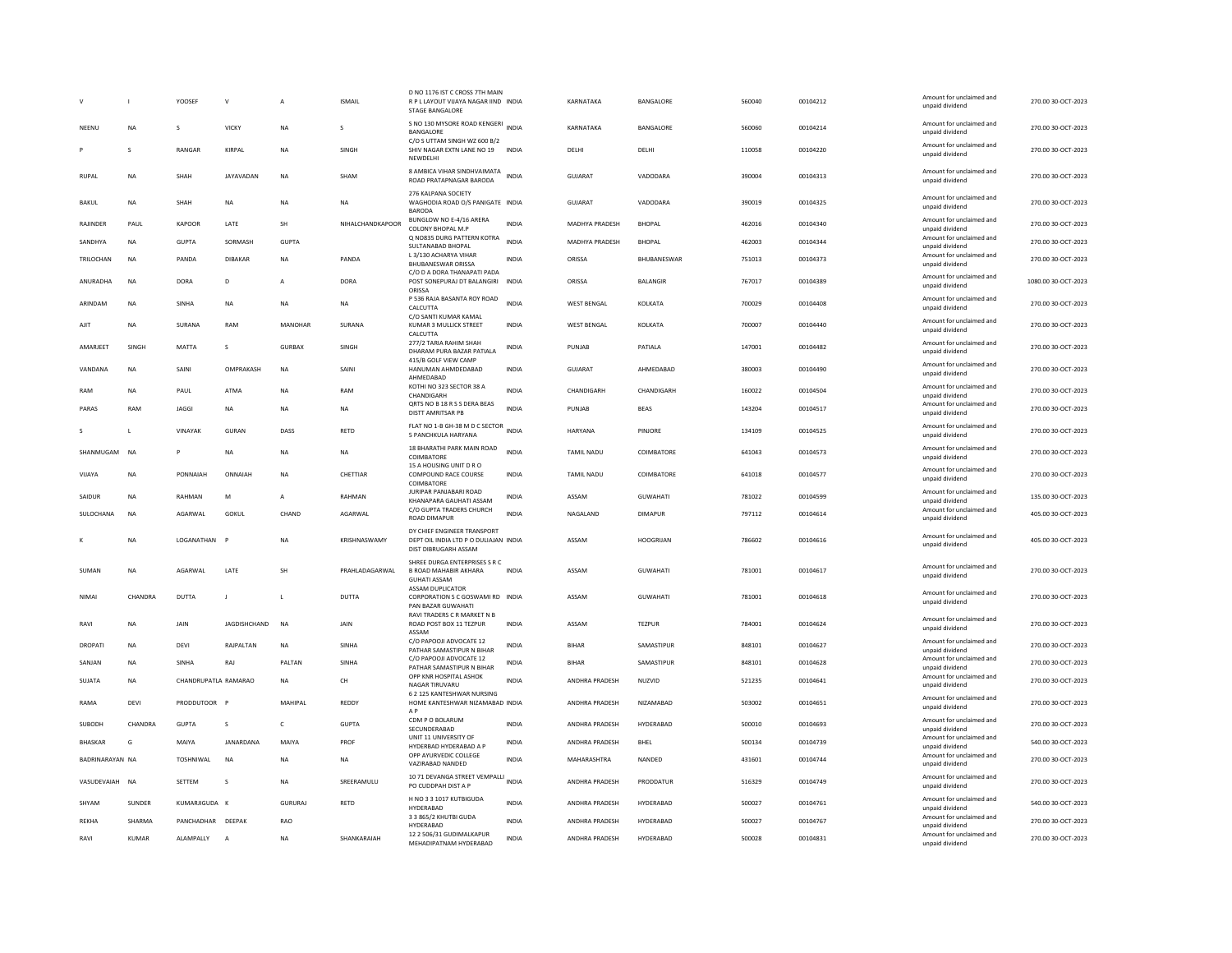|                    | KRISHNA                 | RAOPINNAMAN<br><b>FNI</b> | ANJANEYULU              | NA                | PROF           | 40-6-26 GI SAGARI COMPLEX<br>BEHIND HOTEL KANDHARI<br>KRISHNANAGAR LABBIPET<br>VIJAYAWADA (AP) | <b>INDIA</b> | ANDHRA PRADESH        | VIJAYWADA         | 520010 | 00104846 | Amount for unclaimed and<br>unpaid dividend                    | 270.00 30-OCT-2023 |
|--------------------|-------------------------|---------------------------|-------------------------|-------------------|----------------|------------------------------------------------------------------------------------------------|--------------|-----------------------|-------------------|--------|----------|----------------------------------------------------------------|--------------------|
| PREETI             | <b>NA</b>               | RATHOD                    | HASMUKHLAL              | <b>NA</b>         | RATHOD         | Q NO C 20 CCC TOWN SHIP PO<br>COAL CHEMICALS COMPLEX                                           | <b>INDIA</b> | ANDHRA PRADESH        | RAMAKRISHNAPURAM  | 504302 | 00104849 | Amount for unclaimed and<br>unpaid dividend                    | 270.00 30-OCT-2023 |
| LAKSHMI            | NA                      | SINGIREDDY                | s                       | ANANDA            | REDDYPROF      | G-5 ACHYUTA REDDY COMPLEX<br>VIDYANAGAR HYDERABAD                                              | <b>INDIA</b> | ANDHRA PRADESH        | HYDERABAD         | 500044 | 00104884 | Amount for unclaimed and<br>unpaid dividend                    | 270.00 30-OCT-2023 |
| CHEETI             | RAM                     | <b>MOHAN</b>              | CHEETI                  | GOVIND            | <b>RAOPROF</b> | 2-10-1197 OPP NCC OFFICE<br><b>KARIMNAGAR AP</b>                                               | <b>INDIA</b> | <b>ANDHRA PRADESH</b> | KARIMNAGAR        | 505002 | 00104886 | Amount for unclaimed and<br>unpaid dividend                    | 270.00 30-OCT-2023 |
| RAMANAMMA NA       |                         | p                         | PANNAJI                 | <b>NA</b>         | <b>RAO</b>     | C/O P KAMESHWARA RAO 11-158<br>SOWBHAGYAPURI COLONY R K<br>PURAM HYDERABAD                     | <b>INDIA</b> | ANDHRA PRADESH        | SAIDABAD          | 500660 | 00104891 | Amount for unclaimed and<br>unpaid dividend                    | 270.00 30-OCT-2023 |
| SURYA              | NARAYANA                | <b>MORAM</b>              | SRIHARI                 | M                 | PROF           | MIG I BLOCK NO 22 FLAT 7 BAGH<br>LINGAMPALLY HYDERABAD                                         | <b>INDIA</b> | ANDHRA PRADESH        | HYDERABAD         | 500044 | 00104898 | Amount for unclaimed and<br>unpaid dividend                    | 270.00 30-OCT-2023 |
| RAJESHAM           | NA                      | GAMPA                     | GAMPA                   | NA                | SHANKARAIAH    | H NO 7 2 2861 MANKAMMATOTA INDIA<br><b>KARIM NAGAR</b>                                         |              | ANDHRA PRADESH        | KARIMNAGAR        | 505002 | 00104902 | Amount for unclaimed and<br>unpaid dividend                    | 270.00 30-OCT-2023 |
| <b>NISHA</b>       | <b>NA</b>               | AGARWAL                   | HARI                    | PRASAD            | AGRAWAL        | 21 3 699 GOLAGALI HYDERABAD INDIA                                                              |              | ANDHRA PRADESH        | HYDERABAD         | 500002 | 00104944 | Amount for unclaimed and<br>unpaid dividend                    | 270.00 30-OCT-2023 |
| PUSHPA             | <b>NA</b>               | DEVI                      | RAMENDER                | SINGH             | VERMA          | D 25/2 LAB QUARTERS KANCHAN INDIA<br><b>BAGH PO HYDERABAD</b>                                  |              | ANDHRA PRADESH        | SHAM SHEER GUNJ   | 500258 | 00104965 | Amount for unclaimed and<br>unpaid dividend                    | 270.00 30-OCT-2023 |
| SIMHAM             | <b>NA</b>               | KONDOORU                  | NARAYANA                | <b>NA</b>         | KONDOORU       | H NO 2 2 1130/26/1/1 SAI CHAYA<br>NEW NALLAKUNTA HYDERABAD                                     | <b>INDIA</b> | ANDHRA PRADESH        | HYDERABAD         | 500044 | 00104967 | Amount for unclaimed and<br>unpaid dividend                    | 270.00 30-OCT-2023 |
| SUDHA              | SAGAR                   | CHITTARI                  | $\mathsf{C}$            | <b>VIDYA</b>      | SAGAR          | H NO 10 3 27/5/5/2 EAST<br>MARREDPALLY SECUNDERABAD                                            | <b>INDIA</b> | ANDHRA PRADESH        | HYDERABAD         | 500026 | 00104977 | Amount for unclaimed and<br>unpaid dividend                    | 270.00 30-OCT-2023 |
| RACHAPUDI          | <b>NA</b>               | NAGENDRA                  | $\mathsf{R}$            | <b>NA</b>         | PULLAIAH       | H NO 7/467 NEHRU BAZAR<br>PRAKASAM DT HARKAPUR                                                 | <b>INDIA</b> | ANDHRA PRADESH        | <b>MARKAPUR</b>   | 523316 | 00105004 | Amount for unclaimed and<br>unpaid dividend                    | 270.00 30-OCT-2023 |
| VISWESWARA         | REDDY                   | SEVVA                     | $\overline{\mathbf{S}}$ | <b>RANGA</b>      | <b>REDDY</b>   | S/O S RANGA REDDY H NO 34 B<br>LIGH HOUSING BOARD COLONY<br>KADAPA DIST ANDHRA PRADESH         | <b>INDIA</b> | <b>ANDHRA PRADESH</b> | HYDFRABAD         | 500003 | 00105005 | Amount for unclaimed and<br>unpaid dividend                    | 270.00 30-OCT-2023 |
| MI                 | VENKATALAKSH NARAYANAMM | <b>TOLUSURI</b>           | T                       | SAMBASIVA         | RAO            | W/O T SAMBASIVA RAO S I OF<br>POLICE III TOWN POLICE STATION INDIA<br>KURNOOL                  |              | ANDHRA PRADESH        | KURNOOL           | 518002 | 00105008 | Amount for unclaimed and<br>unpaid dividend                    | 270.00 30-OCT-2023 |
| MALI               | <b>NA</b>               | RAJARAM                   | <b>NA</b>               | <b>NA</b>         | NA             | 8 24 100 MAIN ROAD<br>RAJAHMUNDRY                                                              | <b>INDIA</b> | ANDHRA PRADESH        | RAJAHMUNDRY       | 533101 | 00105012 | Amount for unclaimed and<br>unpaid dividend                    | 270.00 30-OCT-2023 |
| SURYANARAYA NARAJU |                         | VUDDARAJU                 | VENKATAPATHI            | <b>NA</b>         | RAJU           | QUARTER NO T 2 BO TILAK NAGAR INDIA<br><b>GODAUARIKHANI PO AP</b>                              |              | ANDHRA PRADESH        | KARIMNAGAR        | 505209 | 00105023 | Amount for unclaimed and<br>unpaid dividend                    | 405.00 30-OCT-2023 |
| SATYANARAYAN REDDY |                         | SATHI                     | SATHI                   | <b>NA</b>         | REDDY          | S/O SATHI REDDY OLD POST<br>OFFICE ST PANDALAPAKA E G DT                                       | <b>INDIA</b> | ANDHRA PRADESH        | <b>MANDA PETA</b> | 533345 | 00105025 | Amount for unclaimed and<br>unpaid dividend                    | 270.00 30-OCT-2023 |
| VENKATESWARA RAO   |                         | CHANDU                    | VEERA                   | RAGHAVA           | GAOCH          | H NO 28/B VENGALA RAO NAGAR INDIA<br><b>HYDERABAD</b>                                          |              | ANDHRA PRADESH        | KUKATPALLY        | 500890 | 00105026 | Amount for unclaimed and<br>unpaid dividend                    | 270.00 30-OCT-2023 |
| PULLURI            | ANIL                    | <b>KUMAR</b>              | P                       | <b>NA</b>         | RAJESHAM       | C/O DHAUPAL GAUGARAW H NO 6 INDIA<br>99 HAWELIWALI NIZAMABAD                                   |              | ANDHRA PRADESH        | NIZAMABAD         | 503002 | 00105043 | Amount for unclaimed and<br>unpaid dividend                    | 270.00 30-OCT-2023 |
| SANIAY             | <b>NA</b>               | <b>TEOTIA</b>             | MAHIPAL                 | <b>SINGH</b>      | TEOTIA         | 92 DUTTA KRUPA DIXIT<br>COMPOUND VIIAY NAGAR<br>EXTENSION HUBLI KARNATAKA                      | <b>INDIA</b> | KARNATAKA             | HUBI1             | 580032 | 00105056 | Amount for unclaimed and<br>unpaid dividend                    | 270.00.30-OCT-2023 |
| <b>GIRISH</b>      | <b>MANOHAR</b>          | <b>KERUR</b>              | MANOHAR                 | <b>I AXMANRAO</b> | KFRUR          | SUPRABHAT BEHIND LIC OFFICERS<br>QUARTERS SARASWAT PUR<br>DHARWAD                              | <b>INDIA</b> | KARNATAKA             | HUBLI             | 580002 | 00105074 | Amount for unclaimed and<br>unpaid dividend                    | 270.00 30-OCT-2023 |
| PRADEEP            | <b>KUMAR</b>            | <b>JAIN</b>               | DHANVENDRA              | BAHADUR           | <b>JAIN</b>    | CAPITAL FEEDS AND<br>CONCENTRATES KHOYATHONG<br>ROAD IMPHAL MANIPUR                            | <b>INDIA</b> | MANIPUR               | <b>IMPHAI</b>     | 795001 | 00105081 | Amount for unclaimed and<br>unpaid dividend                    | 270.00 30-OCT-2023 |
|                    | <b>NA</b>               | SATYAVATI                 | $\overline{A}$          | VISWANATHAN       |                | C/O A VISHWANATHAN HIG 6<br>SECTOR 3 M P HOUSING BOARD<br>COLONY SHANKER NAGAR                 | <b>INDIA</b> | CHHATTISGARH          | RAIPUR            | 492001 | 00105097 | Amount for unclaimed and<br>unpaid dividend                    | 540.00 30-OCT-2023 |
| NILIMA             | <b>NA</b>               | <b>DIXIT</b>              | NARAYAN                 | <b>DIXIT</b>      | HHOLD          | RAIPUR(MP)<br>C/O N M DIXIT U W BANK                                                           | INDIA        | MADHYA PRADESH        | <b>BARWAHA</b>    | 451111 | 00105105 | Amount for unclaimed and                                       | 270.00 30-OCT-2023 |
| ARCHANA            | <b>NA</b>               | <b>DIXIT</b>              | <b>NA</b>               | <b>NA</b>         | <b>NA</b>      | KHARGONE ROAD SANAWAD<br>44 JHAHSI ROAD BHIND                                                  | <b>INDIA</b> | <b>MADHYA PRADESH</b> | BHIND             | 477001 | 00105160 | unpaid dividend<br>Amount for unclaimed and<br>unpaid dividend | 270.00 30-OCT-2023 |
| PRABHA             | <b>NA</b>               | AGRAWAL                   | <b>JAYANT</b>           | <b>KUMAR</b>      | AGRAWAL        | 278 H I G SN SCHEME NO 54 VIJAY<br>NAGAR INDORE M P                                            | <b>INDIA</b> | MADHYA PRADESH        | INDORE            | 452008 | 00105162 | Amount for unclaimed and<br>unpaid dividend                    | 270.00 30-OCT-2023 |
| <b>DIVYA</b>       | NA                      | MISHRA                    | HEMANT                  | NA                | <b>MISHRA</b>  | 101 VALLABH NAGAR INDORE                                                                       | INDIA        | MADHYA PRADESH        | INDORE            | 452008 | 00105200 | Amount for unclaimed and<br>unpaid dividend                    | 270.00 30-OCT-2023 |
| SATYANARAYAN       | <b>NA</b>               | RATHI                     | CHUNILAI                | <b>NA</b>         | RATHI          | MAIN MARKET GULABPURA DIST<br>BHILWARA                                                         | <b>INDIA</b> | RAJASTHAN             | BHILWARA          | 311021 | 00105274 | Amount for unclaimed and<br>unpaid dividend                    | 270.00 30-OCT-2023 |
| MUNI               | NA                      | AGARWAL                   | PAWAN                   | <b>KUMAR</b>      | AGARWAL        | JAMANA DHAR SUSHIL KUMAR PO<br>CHIRAWA DIST JHUNJHUNU RAJ                                      | <b>INDIA</b> | RAJASTHAN             | JHUNJHUNU         | 333026 | 00105286 | Amount for unclaimed and<br>unpaid dividend                    | 270.00 30-OCT-2023 |
| MURARI             | LAL                     | AGARWAL                   | SITARAM                 | NA                | AGARWAL        | JAMANA DHAR SUSHIL KUMAR PO<br>CHIRAWA DIST JHUNJHUNU<br>RAJASTHAN                             | <b>INDIA</b> | RAJASTHAN             | <b>JHUNJHUNU</b>  | 333026 | 00105287 | Amount for unclaimed and<br>unpaid dividend                    | 270.00 30-OCT-2023 |
| SUSHIL             | <b>KUMAR</b>            | AGARWAL                   | <b>JAMANA</b>           | <b>NA</b>         | DHAR           | JAMANA DHAR SUSHIL KUMAR<br><b>GOYAL PO CHIRAWA DIST</b><br>JHUNJHUNU RAJASTHAN                | <b>INDIA</b> | RAJASTHAN             | <b>JHUNJHUNU</b>  | 333026 | 00105288 | Amount for unclaimed and<br>unpaid dividend                    | 270.00 30-OCT-2023 |
| RAMKANYA           | <b>BAI</b>              | VIJAYVARGIA               | BHANWERLAL              | VIJAY             |                | C/O SHRI RAM TENT HOUSE P O<br>BIJOLIYA DIST BHDWARA RAJ                                       | <b>INDIA</b> | RAJASTHAN             | <b>BIGOD</b>      | 311602 | 00105297 | Amount for unclaimed and<br>unpaid dividend                    | 270.00 30-OCT-2023 |
| KUNTHILAL          | <b>NA</b>               | KATARIA                   | <b>GULAB</b>            | CHAND             | KATARIA        | SWASTIK OIL INDUSTRIES NEWAI<br><b>TONK RAJ</b>                                                | <b>INDIA</b> | RAJASTHAN             | <b>TONK</b>       | 304021 | 00105310 | Amount for unclaimed and<br>unpaid dividend                    | 270.00 30-OCT-2023 |
| PRAKASH            | CHANDRA                 | JAIN                      | MOOL                    | CHAND             | JAIN           | 597 A TALVANDI KOTA RAJ                                                                        | <b>INDIA</b> | RAJASTHAN             | KOTA              | 324005 | 00105313 | Amount for unclaimed and<br>unpaid dividend                    | 270.00 30-OCT-2023 |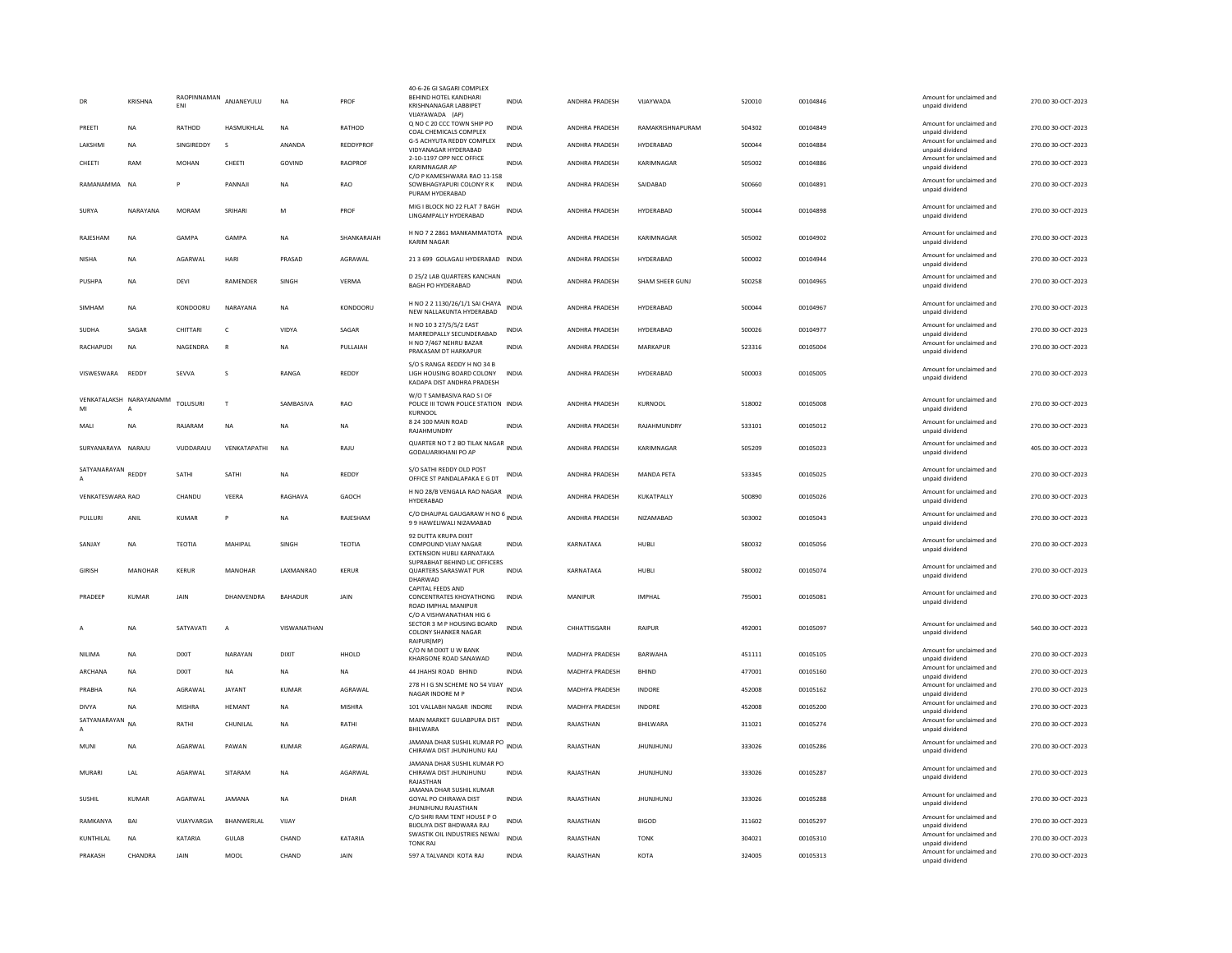| MRS                   | MANJU        | GAGRANI                | <b>TRILOK</b>    | CHAND        | GAGRANI                  | E 3 SHASTRI NAGAR AJMER RAJ                                                                        | INDIA        | RAJASTHAN            | AJMER            | 305001 | 00105357 | Amount for unclaimed and<br>unpaid dividend                    | 270.00 30-OCT-2023                       |
|-----------------------|--------------|------------------------|------------------|--------------|--------------------------|----------------------------------------------------------------------------------------------------|--------------|----------------------|------------------|--------|----------|----------------------------------------------------------------|------------------------------------------|
| VIVEK                 | <b>NA</b>    | KALRA                  | <b>MEGHRA</b>    | <b>NA</b>    | KALRA                    | 231 SADUL GANJ BIKANER RAJ                                                                         | <b>INDIA</b> | RAJASTHAN            | <b>BIKANER</b>   | 334003 | 00105447 | Amount for unclaimed and<br>unpaid dividend                    | 270.00 30-OCT-2023                       |
| SUMAN                 | <b>NA</b>    | SHARMA                 | NANGARAM         | <b>NA</b>    | SHARMA                   | JOSHI SADAN PUROHIT PARA<br>LALSOT DIST DAUSA RAJ<br>C 20 SAHSTRI NAGAR OPP                        | <b>INDIA</b> | RAJASTHAN            | GEEJGARAH        | 303503 | 00105469 | Amount for unclaimed and<br>unpaid dividend                    | 270.00.30-OCT-2023                       |
| <b>OM</b>             | PRAKASH      | AGRAWAL                | RAM              | NIWAS        | AGRAWAL                  | EMMANE EL SCHOOL PO<br><b>BHILWARA RAJ</b>                                                         | <b>INDIA</b> | RAJASTHAN            | BHILWARA         | 311001 | 00105479 | Amount for unclaimed and<br>unpaid dividend                    | 270.00 30-OCT-2023                       |
| <b>HANUMAN</b>        | PRASAD       | SONI                   | GIRDHARI         | LAL          | SONI                     | C/O FRIENDS GEN STORES PALTAN INDIA<br>GATE KUCHAMAN CITY RAJ                                      |              | RAJASTHAN            | MAKRANA          | 341508 | 00105493 | Amount for unclaimed and<br>unpaid dividend                    | 270.00 30-OCT-2023                       |
| <b>NANDA</b>          | <b>NA</b>    | <b>GEHLOT</b>          | MAHENDRA         | <b>NA</b>    | <b>GEHLOT</b>            | C/O MAHENDRA GAHLOT<br>ADVOCATE SAYROOPUILAS SIROHI INDIA                                          |              | RAJASTHAN            | SIROHI           | 307001 | 00105504 | Amount for unclaimed and<br>unpaid dividend                    | 270.00 30-OCT-2023                       |
| ONKAR                 | <b>NATH</b>  | <b>MEHRA</b>           | <b>BISHEMBER</b> | <b>NATH</b>  | MEHRARETD                | 46 ADARSH NAGAR AJMER                                                                              | <b>INDIA</b> | RAJASTHAN            | <b>AJMER</b>     | 305001 | 00105506 | Amount for unclaimed and<br>unpaid dividend                    | 270.00 30-OCT-2023                       |
| SHANTA                | <b>NA</b>    | RATHORE                | SATYA            | NARAYAN      | RATHORE                  | E/5 WATER WORKS COLONY OLD<br><b>BUS STAND BANSWARA</b>                                            | <b>INDIA</b> | RAJASTHAN            | BANSWARA         | 327001 | 00105519 | Amount for unclaimed and<br>unpaid dividend                    | 270.00 30-OCT-2023                       |
| <b>KAMAIA</b>         | <b>NA</b>    | KUMAWAT                | <b>IAGDISH</b>   | <b>NA</b>    | PRASAD                   | KUMAWAT MEDICALS PO<br>KUCHAMAN CITY RAJ                                                           | <b>INDIA</b> | RAJASTHAN            | MAKRANA          | 341508 | 00105566 | Amount for unclaimed and<br>unpaid dividend                    | 270.00 30-OCT-2023                       |
| MANORAMA              | <b>NA</b>    | SHARMA                 | ANJANI           | KUMAR        |                          | 75 BALLABHARI KOTA RAJ                                                                             | INDIA        | RAJASTHAN            | KOTA             | 324007 | 00105578 | Amount for unclaimed and<br>unpaid dividend                    | 270.00 30-OCT-2023                       |
|                       | B            | LALCHAUDHARI A         |                  | $\kappa$     | LALCHAUDHARIRETD         | 48 SANGRAM COLONY C SCHEME<br><b>JAIPLIR</b>                                                       | INDIA        | RAJASTHAN            | <b>JAIPUR</b>    | 302001 | 00105580 | Amount for unclaimed and<br>unpaid dividend                    | 270.00 30-OCT-2023                       |
| SUSHILA               | NA           | CHAUDHARI              | A                | B            | LALCHAUDHARI             | 48 SANGRAM COLONY C CHEME<br><b>JAIPUR</b>                                                         | <b>INDIA</b> | RAJASTHAN            | <b>JAIPUR</b>    | 302001 | 00105584 | Amount for unclaimed and<br>unpaid dividend                    | 270.00 30-OCT-2023                       |
|                       | ${\sf N}$    | KALRA                  | LATE             | SH           | DDKALRARETD              | FLAT NO 214 SECTOR NO 2<br><b>JAWAHAR NAGAR JAIPUR</b>                                             | <b>INDIA</b> | RAJASTHAN            | <b>JAIPUR</b>    | 302004 | 00105596 | Amount for unclaimed and<br>unpaid dividend                    | 270.00 30-OCT-2023                       |
| KALPANA               | <b>NA</b>    | JAIN                   | GAUTAM           | CHAND        | JAIN                     | 19/370 NALA BAZAR NEAR<br>RAGTYA GALI AJMER                                                        | <b>INDIA</b> | RAJASTHAN            | <b>AJMER</b>     | 305001 | 00105628 | Amount for unclaimed and<br>unpaid dividend                    | 270.00 30-OCT-2023                       |
| RAJA                  | BABU         | NIRBAN                 | MANGILAL         | <b>NA</b>    | NIRBAN                   | A 10 SADUL GANJ BIKANER RAJ                                                                        | INDIA        | RAJASTHAN            | BIKANER          | 334001 | 00105644 | Amount for unclaimed and                                       | 270.00 30-OCT-2023                       |
| SUNIL                 | <b>NA</b>    | NIRBAN                 | <b>BADRUDDIN</b> | <b>NA</b>    | NIRBAN                   | A 10 SADUL GANJ BIKANER RAJ                                                                        | INDIA        | RAJASTHAN            | BIKANER          | 334001 | 00105645 | unpaid dividend<br>Amount for unclaimed and                    | 270.00 30-OCT-2023                       |
| PREETI                | NA           | JAIN                   | SUDESH           | JAIN         | н                        | 148 A PRATAP NAGAR DADABARI                                                                        | <b>INDIA</b> | RAJASTHAN            | KOTA             | 324009 | 00105714 | unpaid dividend<br>Amount for unclaimed and                    | 270.00 30-OCT-2023                       |
| SAMTA                 | <b>NA</b>    | SOMI                   | LAXMI            | KANT         | SONI                     | KOTA RAJASTHAN<br>C/O RAM KISHANLAXMI KANT NAI<br>WAUDI HANUMANGARH TOWN INDIA                     |              | RAJASTHAN            | HANUMANGARH      | 335513 | 00105734 | unpaid dividend<br>Amount for unclaimed and<br>unpaid dividend | 270.00 30-OCT-2023                       |
| <b>JAWAHAR</b>        | LAL          | KALA                   | SOHANLAL         | <b>NA</b>    |                          | RAI<br>C/O JAIN ROAD WAYS A/6                                                                      | INDIA        | RAJASTHAN            | <b>JAIPUR</b>    | 302004 | 00105746 | Amount for unclaimed and                                       | 270.00 30-OCT-2023                       |
|                       |              |                        |                  |              | KALA                     | <b>ADARSH NAGAR JAIPUR</b><br>POST KHATWA TEH LALSOT DISTT                                         |              |                      |                  |        |          | unpaid dividend<br>Amount for unclaimed and                    |                                          |
| GIRRAJ                | PRASAD       | KHANDELWAL             | <b>BADRI</b>     | <b>NA</b>    | LAL                      | DAUSA RAJ<br>A 146 JAWAHR COLONY JAIPUR                                                            | <b>INDIA</b> | RAJASTHAN            | GEEJGARAH        | 303503 | 00105768 | unpaid dividend<br>Amount for unclaimed and                    | 270.00 30-OCT-2023                       |
| RAN                   | PAI          | <b>SINGH</b>           | RAJPAL           | <b>NA</b>    | SINGH                    | RAJASTHAN                                                                                          | <b>INDIA</b> | RAJASTHAN            | <b>JAIPUR</b>    | 302001 | 00105772 | unpaid dividend                                                | 270.00 30-OCT-2023                       |
| ALKA                  | <b>NA</b>    | <b>ASTHANA</b>         | SHIVRAJ          | ASHTANA      | PROF                     | C/O SHRI BINOD AGARWAL 5<br>NATRAJ MANSION CORONATION                                              | <b>INDIA</b> | <b>JHARKHAND</b>     | JAMSHEDPUR       | 831001 | 00105778 | Amount for unclaimed and<br>unpaid dividend                    | 405.00 30-OCT-2023                       |
|                       |              |                        |                  |              |                          | BISTUPUR MARKET JAMSHEDPUR                                                                         |              |                      |                  |        |          |                                                                |                                          |
| MAHENDRA              | NA           | NATHPANT               | LATE             | <b>SH</b>    | SRIKRISHNAPANT           | 155/10 J K COLONY JAMAU<br><b>KANPUR</b>                                                           | <b>INDIA</b> | UTTAR PRADESH        | KANPUR           | 208010 | 00105790 | Amount for unclaimed and<br>unpaid dividend                    | 405.00 30-OCT-2023                       |
| PRAVEEN               | <b>NA</b>    | PANDE                  | VASHISHT         | $\mathbb N$  | PANDE                    | HOUSE NO GA/IV/3 M M M<br>ENGINEERING COLLEGE CAMPUS INDIA<br><b>GORAKHPUR U P</b>                 |              | UTTAR PRADESH        | <b>GORAKHPUR</b> | 273010 | 00105813 | Amount for unclaimed and<br>unpaid dividend                    | 270.00 30-OCT-2023                       |
| ROSHAN                | LAL          | AHUJA                  | LATE             | <b>SH</b>    | NEWANDRAM                | H NO 122/126 SHASTRI NAGAR<br><b>KANPUR U F</b>                                                    | <b>INDIA</b> | UTTAR PRADESH        | KANPUR           | 208012 | 00105821 | Amount for unclaimed and<br>unpaid dividend                    | 270.00 30-OCT-2023                       |
| NEETESH               | <b>NA</b>    | <b>BHANDARI</b>        | M                | $\epsilon$   | <b>BHANDARI</b>          | 482 IIT COMPUS KANPUR                                                                              | <b>INDIA</b> | UTTAR PRADESH        | KANPUR           | 208016 | 00105828 | Amount for unclaimed and<br>unpaid dividend                    | 270.00 30-OCT-2023                       |
| RAJNISH               | <b>NA</b>    | <b>GUPTA</b>           | RAJENDRA         | <b>KUMAR</b> | <b>GUPTA</b>             | 51/3 RAMGANJ NAUGHARA<br><b>KANPUR</b>                                                             | <b>INDIA</b> | UTTAR PRADESH        | KANPUR           | 208001 | 00105840 | Amount for unclaimed and<br>unpaid dividend                    | 135.00 30-OCT-2023                       |
| <b>BHURNESHWAR NA</b> |              | PRASAD                 | LATE             | <b>SH</b>    | <b>BAIINATHSAHAYRETD</b> | C/O ASHOK KUMAR SINHA 177<br>DEEN DAYAL UPADHYAYA MARG INDIA<br>ROUSE AVENUE NEW DELHI             |              | DELHI                | <b>DELHI</b>     | 110002 | 00105852 | Amount for unclaimed and<br>unpaid dividend                    | 270.00.30-QCT-2023                       |
| RAJ                   | <b>KUMAR</b> | <b>GUPTA</b>           | RAM              | CHANDRA      | <b>GUPTA</b>             | 55/73 KAHOO KOTHI KANPUR U P INDIA                                                                 |              | <b>UTTAR PRADESH</b> | <b>KANPUR</b>    | 208001 | 00105856 | Amount for unclaimed and                                       | 270.00 30-OCT-2023                       |
| SUSHMA                | <b>NA</b>    | <b>GUPTA</b>           | JAGDISH          | KUMAR        | <b>GUPTA</b>             | 18/64 KURSWAN KANPUR                                                                               | INDIA        | UTTAR PRADESH        | KANPUR           | 208001 | 00105859 | unpaid dividend<br>Amount for unclaimed and                    | 270.00 30-OCT-2023                       |
| <b>SUNITA</b>         | <b>NA</b>    | <b>MOHLA</b>           | s                | к            | <b>MOHLA</b>             | D 151 SEC-41 NOIDA U P                                                                             | <b>INDIA</b> | UTTAR PRADESH        | NOIDA COMPLEX    | 201303 | 00105870 | unpaid dividend<br>Amount for unclaimed and                    | 270.00 30-OCT-2023                       |
| LAL                   | <b>NA</b>    | <b>BHATIA</b>          | NA               | <b>NA</b>    | <b>NA</b>                | 24/1 PHOOL BAGH KANPUR                                                                             | INDIA        | UTTAR PRADESH        | KANPUR           | 208001 | 00105879 | unpaid dividend<br>Amount for unclaimed and                    | 270.00 30-OCT-2023                       |
| NIRMALA               | <b>NA</b>    | TAHILLANI              | ASUDA            | <b>NA</b>    |                          | 16/12 3RD FLOOR DIG HOUSE                                                                          | INDIA        | <b>UTTAR PRADESH</b> | KANPUR           | 208001 | 00105880 | unpaid dividend<br>Amount for unclaimed and                    | 270.00 30-OCT-2023                       |
| PUTHALATH             | <b>NA</b>    | <b>BALAN</b>           | K                | NARAYANA     | KURUP                    | CIVIL LINES KANPUR(UP)<br>C/O INDU NAMBIAR AVALON<br>DEWANS ROAD ERNAKULAM<br><b>COCHIN KERALA</b> | <b>INDIA</b> | KERALA               | COCHIN           | 682016 | 00105885 | unpaid dividend<br>Amount for unclaimed and<br>unpaid dividend | 270.00 30-OCT-2023                       |
| SURENDRA              | <b>NA</b>    | <b>KUMAR</b>           | MAHABIR          | <b>NA</b>    | SINGH                    | 102-B M G MARG NR AVAS VIKAS<br><b>BANDARIYA BAGH NORTHON</b><br>RAILWAY COLONY LUCKNOW            | <b>INDIA</b> | UTTAR PRADESH        | <b>LUCKNOW</b>   | 226001 | 00105896 | Amount for unclaimed and<br>unpaid dividend                    | 270.00 30-OCT-2023                       |
| MANGAT                | RAI          | <b>SINGHAI</b>         | <b>BANARSI</b>   | <b>NA</b>    | DASS                     | D M JANTA COLONY RAMPURA                                                                           | <b>INDIA</b> | PUNJAR               | RAMPURA          | 151103 | 00105933 | Amount for unclaimed and                                       | 270.00 30-OCT-2023                       |
| MUKESH                | RANI         |                        | <b>VIVEK</b>     | <b>NA</b>    | <b>BECTOR</b>            | PHUL DISTT BATHINDA<br>61 C UDHAM SINGH NAGAR CIVIL                                                | INDIA        | PUNJAB               | LUDHIANA         | 141001 | 00105950 | unpaid dividend<br>Amount for unclaimed and                    |                                          |
| SHASHI                | <b>NA</b>    | <b>BECTOR</b><br>GOYAL | $\overline{R}$   | $\mathsf{N}$ | GOYAL                    | LINES LUDHIANA<br>381/17 A KRISHNA NAGAR CIVIL<br>LINES LUDHIANA PUNJAB                            | <b>INDIA</b> | PUNJAB               | LUDHIANA         | 141001 | 00105956 | unpaid dividend<br>Amount for unclaimed and<br>unpaid dividend | 270.00 30-OCT-2023<br>270.00 30-OCT-2023 |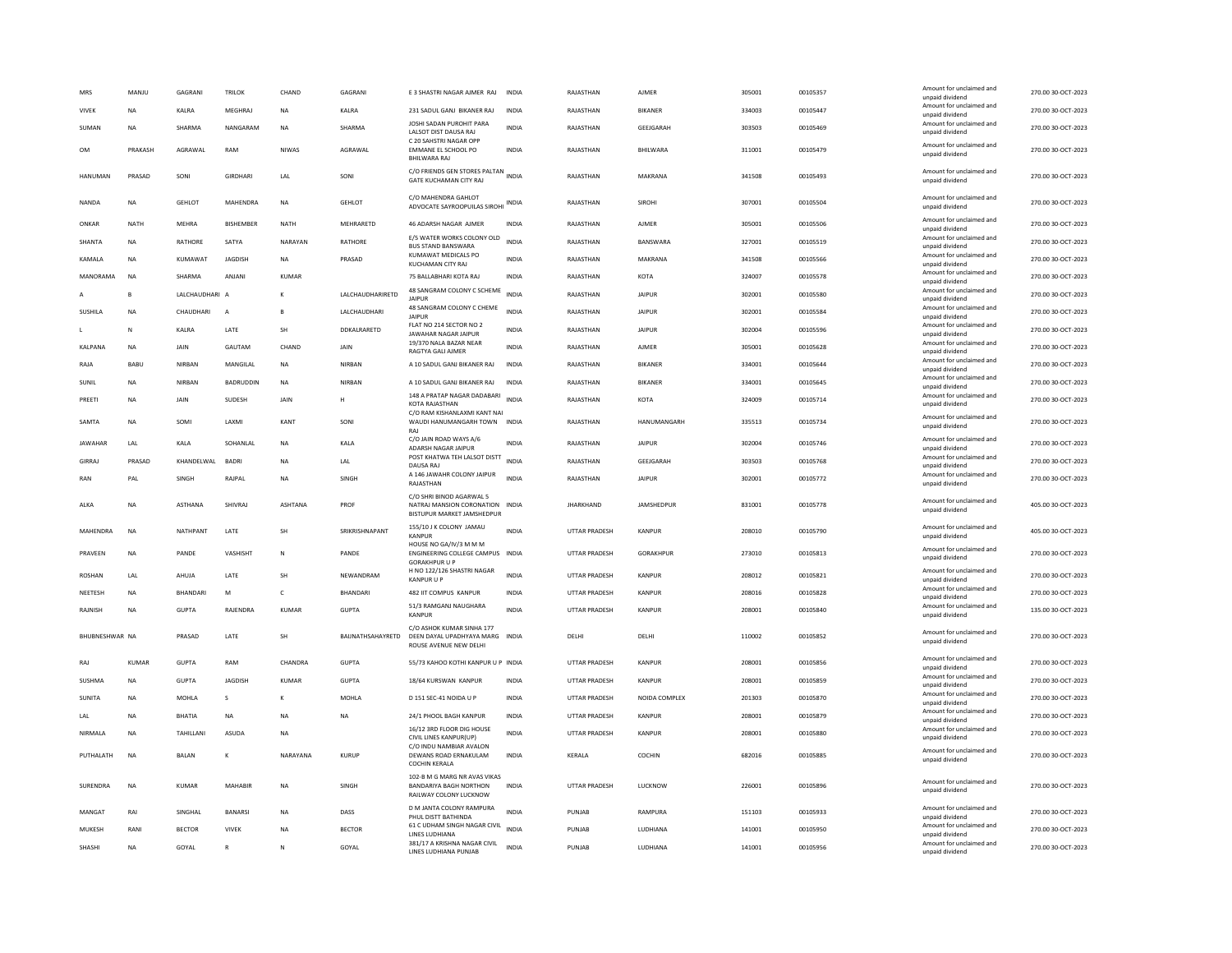| NIRMAL        |              | <b>NA</b>     | PAUL                             | <b>SAT</b>               | PAUL           | RETD              | C/O M/S SANTRAM & SONS H NO<br>1056 GANSHALA ROAD DIV NO 3 INDIA<br><b>IUDHIANA PR</b>    |              | PUNJAB            | LUDHIANA                  | 141008 | 00106003 | Amount for unclaimed and<br>unpaid dividend | 270.00 30-OCT-2023 |
|---------------|--------------|---------------|----------------------------------|--------------------------|----------------|-------------------|-------------------------------------------------------------------------------------------|--------------|-------------------|---------------------------|--------|----------|---------------------------------------------|--------------------|
| KARTHI        |              | KFYANI        | RAIAMANI                         | P                        | <b>NA</b>      | RRAIAMANI         | 6 53RD AVENUE SADRAS WEST<br>KALPAKKAM T N                                                | <b>INDIA</b> | <b>TAMIL NADU</b> | ATHUR (CPT)               | 603102 | 00106010 | Amount for unclaimed and<br>unpaid dividend | 270.00.30-OCT-2023 |
|               |              | <b>NA</b>     | CHANDRASEKAR L                   |                          | <b>NA</b>      | TAWKER            | 14 NYNIAPPA NAICKEN ST PARK<br><b>TOWN MADRAS</b>                                         | INDIA        | <b>TAMIL NADU</b> | CHENNAI                   | 600003 | 00106011 | Amount for unclaimed and<br>unpaid dividend | 270.00 30-OCT-2023 |
| <b>SUDHIR</b> |              | BABU          | KOGANTI                          | <b>BASAUAPUNNAIAH NA</b> |                | KOGANTI           | 12 A 1ST STREET PUDUPATTANAM<br>COLONY KALPAKKAM T N                                      | <b>INDIA</b> | TAMIL NADU        | ATHUR (CPT)               | 603102 | 00106027 | Amount for unclaimed and<br>unpaid dividend | 270.00 30-OCT-2023 |
|               | NARASIMHAN   | <b>NA</b>     | DHARMARMAR<br><b>AJAN</b>        |                          | $\mathbb{R}$   | DHARMARAJAN       | 17/1 PORUR SOMASUNDARAM<br>STREET T NAGAR CHENNAI                                         | <b>INDIA</b> | TAMIL NADU        | CHENNAI                   | 600017 | 00106037 | Amount for unclaimed and<br>unpaid dividend | 270.00 30-OCT-2023 |
| <b>DURGA</b>  |              | DEVI          | BHOOTRA                          | SHYAM                    | SUNDA          | <b>BHOOTRA</b>    | SHYAM GHANSHYAM 65/1<br>GODOWN ST MADRAS                                                  | <b>INDIA</b> | TAMIL NADU        | CHENNAI                   | 600001 | 00106043 | Amount for unclaimed and<br>unpaid dividend | 270.00 30-OCT-2023 |
|               |              | L             | SARAOGI                          | SRINIWAS                 | SARAOGI        | RETD              | 420 MINT STREET IST FLOOR<br><b>MADRAS</b>                                                | <b>INDIA</b> | TAMIL NADU        | CHENNAI                   | 600079 | 00106048 | Amount for unclaimed and<br>unpaid dividend | 270.00 30-OCT-2023 |
|               |              | <b>NA</b>     | VALSAN                           | A                        | P              | PRAVINDAKSHAMENON | SCIENTIFIC OFFICER MDD IGCAR<br>KALPAKKAM                                                 | <b>INDIA</b> | TAMIL NADU        | ATHUR (CPT)               | 603102 | 00106051 | Amount for unclaimed and<br>unpaid dividend | 270.00 30-OCT-2023 |
|               |              | <b>SURFSH</b> | KUMAR                            | $\mathsf{v}$             | ASKARAN        | <b>BAFNA</b>      | 150 BIG BAZAAR ST MANNARGUDI INDIA                                                        |              | <b>TAMIL NADU</b> | MANNARAGUID               | 614001 | 00106073 | Amount for unclaimed and                    | 270.00 30-OCT-2023 |
|               | SUBBARAO     | <b>NA</b>     | NARAYANA                         | SUBBAIAH                 | <b>NA</b>      | NARAYANA          | 17 501 HABIBULLA STREET                                                                   | <b>INDIA</b> | ANDHRA PRADESH    | CUDDAPAH                  | 516001 | 00106086 | unpaid dividend<br>Amount for unclaimed and | 270.00 30-OCT-2023 |
|               |              | <b>NA</b>     | YOGANAND                         | $\overline{A}$           | RAJESWARACHARI | CHITTOOR          | <b>CUDDAPAH DT A P</b><br>D NO 4 3 786 OPP N G R                                          | <b>INDIA</b> | ANDHRA PRADESH    | TIRUPATI                  | 517507 | 00106115 | unpaid dividend<br>Amount for unclaimed and | 270.00 30-OCT-2023 |
|               |              |               |                                  |                          |                |                   | <b>BUILDINGS GIRIPURAM TIRUPATI</b><br>30 M S KOIL STREET RAYAPURAM                       |              |                   |                           |        |          | unpaid dividend<br>Amount for unclaimed and |                    |
| RANGU         |              | <b>NA</b>     | BAI                              | PUKHRAJ                  | <b>NA</b>      | JAIN              | MADRAS<br>MADHAVA 8 BANK COLONY 3RD                                                       | <b>INDIA</b> | TAMIL NADU        | CHENNAL                   | 600013 | 00106147 | unpaid dividend                             | 270.00 30-OCT-2023 |
|               |              | R             | ARUN                             | M                        |                | ANANDAN           | STREET MADHAUARAM MILK<br><b>COLONY MADRAS</b>                                            | INDIA        | TAMIL NADU        | CHENNAI                   | 600051 | 00106175 | Amount for unclaimed and<br>unpaid dividend | 270.00 30-OCT-2023 |
|               | KALAVATHI    | P             | N                                | $\overline{D}$           | VASUDEVA       | REDDY             | 7 134 SHANTTU NAGAR S V U<br>POST TIRUPATI                                                | <b>INDIA</b> | ANDHRA PRADESH    | TIRUPATI                  | 517502 | 00106184 | Amount for unclaimed and<br>unpaid dividend | 270.00 30-OCT-2023 |
|               | LALITHA      | B             | <b>BOHRA</b>                     | <b>NA</b>                | NA             | NA                | 16/5 EKAMBARESH WARAR ST<br>MADRAS                                                        | <b>INDIA</b> | TAMIL NADU        | CHENNAI                   | 600003 | 00106189 | Amount for unclaimed and<br>unpaid dividend | 270.00 30-OCT-2023 |
| U             | VENKATESWARL | <b>NA</b>     | PABBISETTY                       | <b>NA</b>                | <b>NA</b>      | <b>NA</b>         | SRI VENKATA SREENIVASA RAW &<br><b>BOILED RICE MILL NAVALAK</b><br><b>GARDENS NELLORE</b> | <b>INDIA</b> | ANDHRA PRADESH    | NELLORE                   | 524002 | 00106204 | Amount for unclaimed and<br>unpaid dividend | 270.00 30-OCT-2023 |
|               |              | M             | KHAJA                            | AHAMED                   | <b>NA</b>      | HUSSAIN           | HIND WATCH & CO 105 BELLS<br>ROAD TRIPLICANE MADRAS                                       | <b>INDIA</b> | <b>TAMIL NADU</b> | CHENNAL                   | 600005 | 00106237 | Amount for unclaimed and<br>unpaid dividend | 270.00 30-OCT-2023 |
| SREE          |              |               | RAMACHANDRA RAOKANTIPUDI KRISHNA |                          | <b>RAO</b>     |                   | BADAMPUDI TADEPALLI GUDEM<br>TALUK WEST GODAVARI DT AP                                    | INDIA        | ANDHRA PRADESH    | <b>JANGA REDDI GUDEM</b>  | 534411 | 00106278 | Amount for unclaimed and<br>unpaid dividend | 270.00 30-OCT-2023 |
| ANITHA        |              | KUMARI        | P                                | LATE                     | SH             | KORAGAPPA         | C/O V A BROS AUTO XEROX CO OP<br>BUILDING NEAR LIBRARY PUTTUR INDIA<br>D K                |              | KARNATAKA         | PUTTUR                    | 574201 | 00106299 | Amount for unclaimed and<br>unpaid dividend | 270.00 30-OCT-2023 |
|               | NARAYAN      | <b>NA</b>     | SINGHANIA                        | MADANLAL                 | <b>NA</b>      | SINGHANIA         | <b>BOMBAY COMMERCIAL</b><br>COMPANY GURUNANAK CHOWK INDIA<br><b>RAIPUR M P</b>            |              | CHHATTISGARH      | <b>RAIPUR</b>             | 492001 | 00106369 | Amount for unclaimed and<br>unpaid dividend | 270.00 30-OCT-2023 |
| PARASH        |              | NA            | AGARWAL                          | MAHABIR                  | PRASAD         | AGARWAL           | C/O PARAS PULSES 209 SMALL<br><b>FACTORY AREA NAGPUR</b><br>MAHARASHTRA                   | <b>INDIA</b> | MAHARASHTRA       | NAGPUR                    | 440008 | 00106387 | Amount for unclaimed and<br>unpaid dividend | 270.00 30-OCT-2023 |
| ASHOK         |              | NA            | JAIN                             | MANIKCHAND               | <b>NA</b>      | JAIN              | C/O B L JAIN MIG 23 INDRAVATI<br><b>COLONY RAIPUR M P</b>                                 | <b>INDIA</b> | CHHATTISGARH      | RAIPUR                    | 492001 | 00106411 | Amount for unclaimed and<br>unpaid dividend | 270.00 30-OCT-2023 |
| <b>ASHISH</b> |              | KUMAR         | GANGWAL                          | DHARMCHANDAJI NA         |                | GANGWAT           | C/O STUDENTS CORNER DURGA<br><b>CHOWK GONDIA</b>                                          | <b>INDIA</b> | MAHARASHTRA       | <b>GONDIA CIVIL LINES</b> | 441601 | 00106415 | Amount for unclaimed and<br>unpaid dividend | 270.00 30-OCT-2023 |
| <b>VIKAS</b>  |              | NA            | PODDAR                           | LAKSHMI                  | <b>NIVAS</b>   | PODDAR            | PODDAR TILES EXHIBITION ROAD INDIA<br>PATNA                                               |              | <b>BIHAR</b>      | PATNA                     | 800001 | 00106486 | Amount for unclaimed and                    | 270.00 30-OCT-2023 |
|               |              |               |                                  |                          |                |                   | NEW YARPUR JANTA ROAD BACK                                                                |              |                   |                           |        |          | unpaid dividend<br>Amount for unclaimed and |                    |
| RADHE         |              | SHYAM         | PANDEY                           | LATE                     | SH             | NARAYANPANDEY     | OF JHUN JHUN MAHAL PREMA<br>NIWAS PATNA BIHAR                                             | <b>INDIA</b> | BIHAR             | PATNA                     | 800001 | 00106491 | unpaid dividend                             | 270.00 30-OCT-2023 |
| <b>UMA</b>    |              | <b>NA</b>     | PANDEY                           | RAHE                     | SHYAM          | PANDEY            | NEW YARPUR JANTA ROAD BACK<br>OF JHUN JHUN MAHAL PREMA<br>NIWAS PATNA BIHAR               | <b>INDIA</b> | <b>BIHAR</b>      | PATNA                     | 800001 | 00106492 | Amount for unclaimed and<br>unpaid dividend | 270.00 30-OCT-2023 |
| <b>NUPUF</b>  |              | NA            | JAIN                             | UTTAM                    | CHAND          | JAIN              | C/O SANJAY JAIN CELSIUS<br>REFRIGERATION PVT. LTD 7TH<br>FLOOR, UDYOG MINAR UDYOG         | INDIA        | HARYANA           | GURGAON                   | 122016 | 00106511 | Amount for unclaimed and<br>unpaid dividend | 270.00 30-OCT-2023 |
| <b>BINOD</b>  |              | <b>NA</b>     | <b>KUMAR</b>                     | LATE                     | SHRI           | <b>JBJAIPURIA</b> | VIHAR PHASE-V, GURGAON<br>C/O PATLIPUTRA MEDICAL HALL                                     | <b>INDIA</b> | <b>BIHAR</b>      | PATNA                     | 800014 | 00106519 | Amount for unclaimed and                    | 270.00 30-OCT-2023 |
|               | NIRMALA      | <b>NA</b>     | DEVI                             | MAHENDRA                 | P              | PANDEY            | RAJA BAZAR PATNA<br>SOUTH OF POLSON P.O.                                                  | INDIA        | <b>BIHAR</b>      | PATNA                     | 800011 | 00106521 | unpaid dividend<br>Amount for unclaimed and | 270.00 30-OCT-2023 |
|               |              |               |                                  |                          |                |                   | DIGHAGHAT, PATNA, BIHAR<br>P 617 BARHIYA HOUSE VIDYAPURI                                  |              |                   |                           |        |          | unpaid dividend<br>Amount for unclaimed and |                    |
| <b>RAKESH</b> |              | <b>NA</b>     | NARAYAN                          | <b>BACHCHA</b>           | <b>NA</b>      | PRASAD            | KANKARBAGH PATNA                                                                          | <b>INDIA</b> | <b>BIHAR</b>      | PATNA                     | 800020 | 00106523 | unpaid dividend                             | 270.00.30-OCT-2023 |
|               | NARINDER     | PAL           | KAUR                             | KANWAL                   | JIT            | SINGH             | A 57 RAJOURI GARDEN NEW<br>DELHI                                                          | <b>INDIA</b> | DELHI             | DELHI                     | 110027 | 00106551 | Amount for unclaimed and<br>unpaid dividend | 270.00 30-OCT-2023 |
| SHIV          |              | NARAIN        | SHARMA                           | BRIJ                     | NARAIN         | SHARMAPROF        | C 117 VIVEK VIHAR DELHI                                                                   | INDIA        | DELHI             | DELHI                     | 110095 | 00106561 | Amount for unclaimed and<br>unpaid dividend | 270.00 30-OCT-2023 |
| SUNIL         |              | NA            | <b>KUMAR</b>                     | <b>NA</b>                | <b>NA</b>      | NA                | 277 HARINAGAR ASHRAM NEW<br>DELHI                                                         | <b>INDIA</b> | DELHI             | DELHI                     | 110014 | 00106562 | Amount for unclaimed and<br>unpaid dividend | 270.00 30-OCT-2023 |
| ASHOK         |              | <b>KUMAR</b>  | SACHAN                           | SHIV                     | SWAROOP        | SACHAN            | 277 HARINAGAR ASHRAM NEW<br>DELHI                                                         | <b>INDIA</b> | DELHI             | DELHI                     | 110014 | 00106563 | Amount for unclaimed and<br>unpaid dividend | 270.00 30-OCT-2023 |
| RAJNI         |              | NA            | <b>DIWAN</b>                     | RAJ                      | <b>KUMAR</b>   | <b>DIWAN</b>      | CP 193 MAURYA ENCLAVE PITAM INDIA<br>PURA DELH                                            |              | DELHI             | DELHI                     | 110034 | 00106575 | Amount for unclaimed and<br>unpaid dividend | 270.00 30-OCT-2023 |
|               | KANHIYA      | LAL           | <b>KOSHUA</b>                    | ANAND                    | <b>NA</b>      | <b>KUMAR</b>      | F 47 VPO GADAI PUR NEW DELHI INDIA                                                        |              | DELH              | DELHI                     | 110030 | 00106580 | Amount for unclaimed and<br>unpaid dividend | 405.00 30-OCT-2023 |
| SHILPY        |              | <b>NA</b>     | BANSAL                           | <b>SHANKAR</b>           | DASS           | <b>BANSAL</b>     | C 41 A SHIVAJI PARK PUNJABI<br><b>BAGH NEW DELHI</b>                                      | INDIA        | DELHI             | DELHI                     | 110026 | 00106600 | Amount for unclaimed and<br>unpaid dividend | 270.00 30-OCT-2023 |
|               |              |               |                                  |                          |                |                   |                                                                                           |              |                   |                           |        |          |                                             |                    |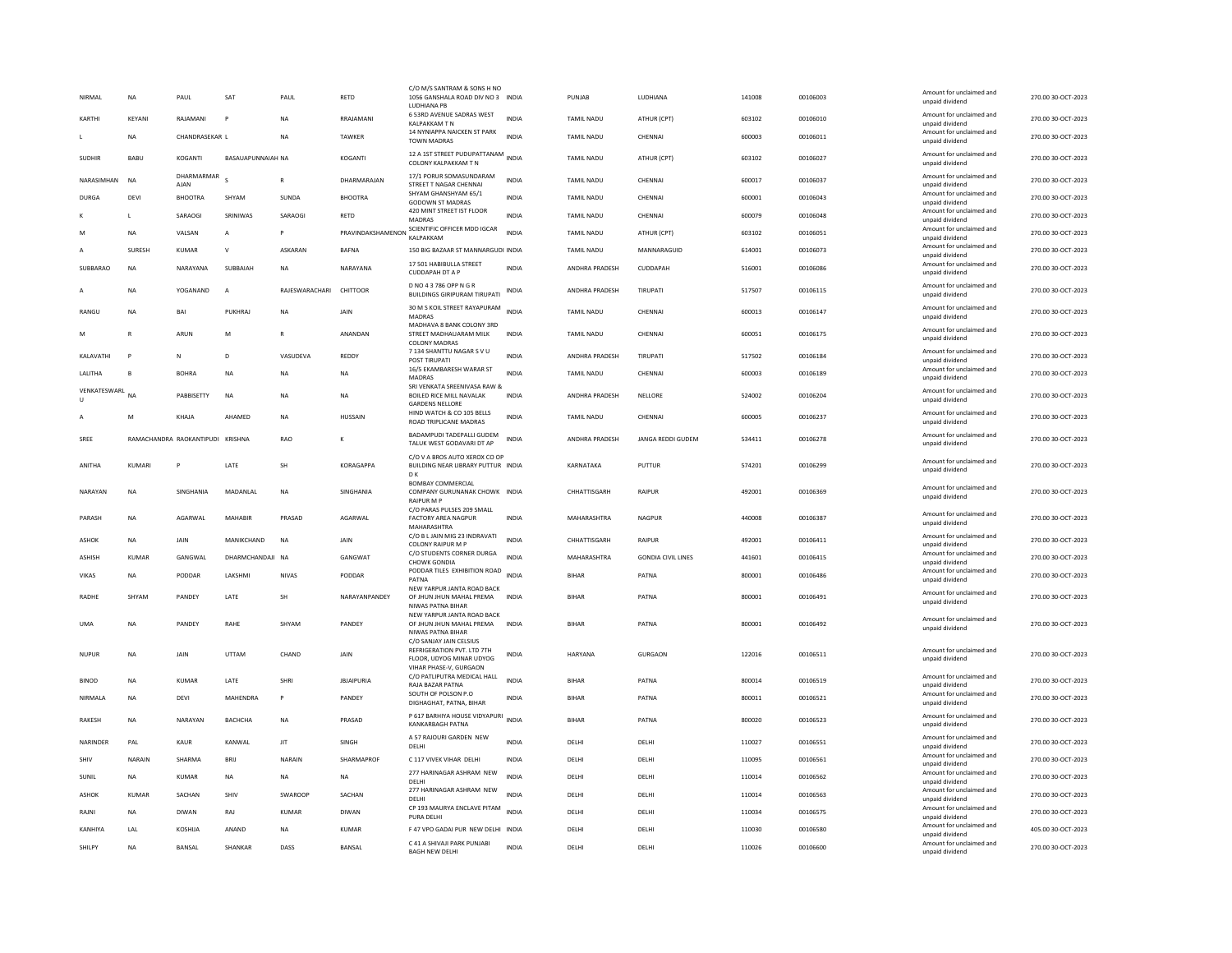|                | SINGH                       | <b>UBBOVEJA</b>   | RAM             | NA             | SINGH            | <b>B-4 SHIVAJI NAGAR BHOPAL</b>                                                        | <b>INDIA</b> | MADHYA PRADESH       | <b>BHOPAL</b>      | 462016 | 00106605 | Amount for unclaimed and<br>unnaid dividend | 270.00 30-OCT-2023 |
|----------------|-----------------------------|-------------------|-----------------|----------------|------------------|----------------------------------------------------------------------------------------|--------------|----------------------|--------------------|--------|----------|---------------------------------------------|--------------------|
| <b>HARBANS</b> | <b>NA</b>                   | SINGH             | RAM             | <b>NA</b>      | SINGH            | <b>B-4 SHIVA JI NAGAR BHOPAL MP</b>                                                    | <b>INDIA</b> | MADHYA PRADESH       | BHOPAL             | 462016 | 00106606 | Amount for unclaimed and<br>unpaid dividend | 270.00 30-OCT-2023 |
| MADHURI        | <b>NA</b>                   | SHARMA            |                 |                | VAID             | C/O 80 FIELD REGIMENT C/O 56 A<br>PO                                                   | <b>INDIA</b> | ANDHRA PRADESH       | HYDERABAD          | 500003 | 00106614 | Amount for unclaimed and<br>unpaid dividend | 270.00 30-OCT-2023 |
| SURESH         | CHAND                       | CHAUHAN           | RAGHUNATH       | <b>NA</b>      | SINGH            | C/O MAHAVEER SINGH DEVRA<br>SETH VILL & POST GOHAWAR JAIT INDIA<br><b>BIJNOR U P</b>   |              | <b>UTTAR PRADESH</b> | <b>BUNOR</b>       | 246748 | 00106620 | Amount for unclaimed and<br>unpaid dividend | 270.00 30-OCT-2023 |
| <b>BRII</b>    | <b>BHUSHAN</b>              | <b>SHARMA</b>     | BABULAL         | NA             | SHARMA           | SHUBHAM L E 4 JAWAHAR NAGAR<br>SRI GANGANAGAR RAJASTHAN INDIA<br><b>STATE</b>          |              | RAJASTHAN            | SRI GANGANAGAR     | 335001 | 00106680 | Amount for unclaimed and<br>unpaid dividend | 270.00 30-OCT-2023 |
| DIMPLE         | <b>NA</b>                   | GARG              | RAVINDER        | NA             | <b>KUMAR</b>     | M/S RAM SARUP AND SONS 7/344<br>ANAJ MANDI SHAHDARA DELHI                              | <b>INDIA</b> | DELHI                | DELHI              | 110032 | 00106682 | Amount for unclaimed and<br>unpaid dividend | 270.00 30-OCT-2023 |
|                | s                           | MANOCHA           | s               | s              | MANOCHA          | 55 B DDA LIG FLATS RAJOURI<br><b>GARDEN NEW DELHI</b>                                  | INDIA        | DELHI                | DELHI              | 110027 | 00106694 | Amount for unclaimed and<br>unpaid dividend | 270.00 30-OCT-2023 |
|                | VENKATESWARA RAO            |                   | s               | VENKATA        | KOTTAIAH         | 69 B POCKET 4 MAYUR VIHAR PH I<br>DELHI                                                | INDIA        | DELHI                | DELHI              | 110091 | 00106702 | Amount for unclaimed and<br>unpaid dividend | 270.00 30-OCT-2023 |
| RAMESH         | CHAND                       | <b>GUPTA</b>      | KISHAN          | CHAND          | <b>GUPTAPROF</b> | RAMGHAT ROAD JANAK PURI<br>ALIGARH                                                     | <b>INDIA</b> | <b>UTTAR PRADESH</b> | ALIGARH            | 202001 | 00106756 | Amount for unclaimed and<br>unpaid dividend | 270.00 30-OCT-2023 |
| GARIMA         | <b>NA</b>                   | MITTAL            | RAM             | KUMAR          | MITTAL           | C/O RAM KUMAR MITTAL 16/17<br>PRAKASH PURAM BAJORIA ROAD INDIA<br>SAHARANPUR UP        |              | UTTAR PRADESH        | SAHARANPUR         | 247001 | 00106759 | Amount for unclaimed and<br>unpaid dividend | 405.00 30-OCT-2023 |
| JASPREET       | NA                          | KAUR              | SATINDER        | PAL            | SINGH            | C/O N J GROVERS 2ND FLOOR 29<br>NETAJI SUBHASH MARG DARYA<br><b>GANJ NEW DELHI</b>     | <b>INDIA</b> | DELHI                | DELHI              | 110002 | 00106762 | Amount for unclaimed and<br>unpaid dividend | 270.00 30-OCT-2023 |
|                | <b>NA</b>                   | RADJENDIRIN       | - R             | <b>NA</b>      | POOBALU          | 83 KALA THEESWARAN KOL<br><b>STREET PONDICHERRY</b>                                    | <b>INDIA</b> | PONDICHERRY          | <b>PONDICHERRY</b> | 605001 | 00106778 | Amount for unclaimed and<br>unpaid dividend | 270.00 30-OCT-2023 |
| <b>HEMANT</b>  | NA                          | PATIL             | GAJANAND        | SUPADU         | PATIL            | C/O G S PATIL S NO 81 BEHIND<br>SANJAY SHITOLE BANGLOW NEW INDIA<br><b>SANGVI PUNE</b> |              | MAHARASHTRA          | PUNE               | 411027 | 00106805 | Amount for unclaimed and<br>unpaid dividend | 270.00 30-OCT-2023 |
|                | VENKATRAMAN<br>$\mathbf{A}$ | <b>BHAT</b>       | MANJUNATH       | <b>BHAT</b>    | RETD             | FLAT NO 3 SHWETA BUILDING<br>PLOT NO 177 DAHANUKAR<br><b>COLONY KOTHRUD PUNE</b>       | <b>INDIA</b> | MAHARASHTRA          | PUNE               | 411029 | 00106820 | Amount for unclaimed and<br>unpaid dividend | 270.00 30-OCT-2023 |
| PREM           | SHANKAR                     | VERMA             | LATE            | SH             | RPVERMARETD      | 9 GOKUL KALYANI NAGAR PUNE INDIA                                                       |              | MAHARASHTRA          | PUNE               | 411014 | 00106828 | Amount for unclaimed and<br>unpaid dividend | 270.00 30-OCT-2023 |
| SADANAND       | <b>NA</b>                   | <b>BORSE</b>      | MANIKLAL        | NA             | <b>BORSE</b>     | AMRUT HOSPITAL 613/614 PIMPRI<br><b>WAGHERE PIMPRI PUNE</b>                            | <b>INDIA</b> | MAHARASHTRA          | PUNE               | 411017 | 00106839 | Amount for unclaimed and<br>unpaid dividend | 270.00 30-OCT-2023 |
| PRAVINKUMAR NA |                             | SARAF             | <b>ASHOK</b>    | <b>KUMAR</b>   | SARAFPROF        | 877 BUDHWAR PETH SARAF<br><b>BAZAR PUNE</b>                                            | <b>INDIA</b> | MAHARASHTRA          | PUNE               | 411002 | 00106846 | Amount for unclaimed and<br>unpaid dividend | 270.00 30-OCT-2023 |
| SANDEEP        | <b>NA</b>                   | NIJAMPORKAR       | NA              | NA             | NA               | 694 KASBA PETH PUNE                                                                    | INDIA        | MAHARASHTRA          | PUNE               | 411011 | 00106916 | Amount for unclaimed and<br>unpaid dividend | 270.00 30-OCT-2023 |
| NILESH         | KHANDELWAL                  | SATYANARAYAN NA   |                 | <b>NA</b>      | <b>NA</b>        | NEAR GANESH MANDIR<br>BHANGARWADI LONAVALA DIST INDIA                                  |              | MAHARASHTRA          | LONAVALA           | 410401 | 00106931 | Amount for unclaimed and                    | 270.00 30-OCT-2023 |
|                |                             |                   |                 |                |                  | PUNE MAHARASHTRA STATE                                                                 |              |                      |                    |        |          | unpaid dividend                             |                    |
| RAJENDRA       | <b>NA</b>                   | <b>GUPTA</b>      | MALIRAM         | $\mathbf{J}$   | <b>GUPTA</b>     | <b>NEAR GANESH MANDIR</b><br>BHANGARWADI LONAWALA DIST INDIA<br>PUNE MAHARASHTRA       |              | MAHARASHTRA          | LONAVALA           | 410401 | 00106953 | Amount for unclaimed and<br>unpaid dividend | 270.00 30-OCT-2023 |
| LAXMAN         | D                           | PARMAR            | DANJIBHAI       | <b>NA</b>      |                  | A 2 MIRA APPARTMENT NR<br>VASANT SCHOOL KESHAVNAGAR INDIA<br>AHMEDABAD                 |              | <b>GUJARAT</b>       | AHMEDABAD          | 380027 | 00107014 | Amount for unclaimed and<br>unpaid dividend | 270.00 30-OCT-2023 |
| <b>RUPAL</b>   | NA                          | DOSHI             | PRITAMLAL       | NA             | DOSHI            | ANAND 16 SAVSAR PLOT MORBI                                                             | <b>INDIA</b> | GUJARAT              | <b>MORBI</b>       | 363641 | 00107027 | Amount for unclaimed and<br>unpaid dividend | 270.00 30-OCT-2023 |
| DINESH         | $\mathsf{V}$                | PATEL             | VASTABHAI       | <b>NA</b>      | LAVJIBHAI        | BHARAT BHUVAN SHAKTI PLOT 5<br><b>MORBI</b>                                            | <b>INDIA</b> | GUJARAT              | <b>MORBI</b>       | 363641 | 00107132 | Amount for unclaimed and<br>unpaid dividend | 270.00 30-OCT-2023 |
| RAMESH         | <b>KUMAR</b>                | SHARMA            | <b>NA</b>       | <b>NA</b>      | <b>NA</b>        | B K NO 1 SECTION NO 27<br>ULHASNAGAR                                                   | <b>INDIA</b> | MAHARASHTRA          | ULHASNAGAR         | 421004 | 00107137 | Amount for unclaimed and<br>unpaid dividend | 270.00 30-OCT-2023 |
| MANGALA        | <b>NA</b>                   | SHINDE            | SAMBHAJI        | $\overline{B}$ | SHINDE           | 47 HARI PRASAD APT VITTHAL<br>WADI HINGANE KHURD PUNE                                  | <b>INDIA</b> | MAHARASHTRA          | PUNE               | 411051 | 00107151 | Amount for unclaimed and<br>unpaid dividend | 270.00 30-OCT-2023 |
|                | v                           | ANNAMMA           | $\mathsf{C}$    | <b>NA</b>      | <b>KKURIAN</b>   | CHAVARUMPLAKIL MUDAVOOR<br>PO MUVATTUPUZHA                                             | <b>INDIA</b> | KERALA               | MUVATTUPUZHA       | 686669 | 00107162 | Amount for unclaimed and<br>unpaid dividend | 270.00 30-OCT-2023 |
|                | PANKAJA                     | KSHAPANICKAR LATE |                 | VASUDEVA       | PANICKARRETD     | PULICKAL PARAMPU KARUMADY<br>PO AMBALAPUZHA ALLEPPEY<br>KERALA                         | INDIA        | KERALA               | SHERTALLY          | 688564 | 00107171 | Amount for unclaimed and<br>unpaid dividend | 270.00 30-OCT-2023 |
| К              |                             | JAYABALAN         | $\mathbf{K}$    | P              | <b>KUMARAN</b>   | JABEES COLLEGE MEENALAYAM<br>CHIRAKKAL KANNUF                                          | <b>INDIA</b> | KERALA               | CANNANORE          | 670011 | 00107182 | Amount for unclaimed and<br>unpaid dividend | 270.00 30-OCT-2023 |
| MINABEN        | HARSHADKUMA                 | PATEL             | HARSHAD         | KUMAR          | AMBALALPATEL     | 37 NAVJIVAN SOCIETY<br>MEHMEDABAD DIST KHEDA                                           | <b>INDIA</b> | GUJARAT              | MEHMEDABAD         | 387130 | 00107356 | Amount for unclaimed and<br>unpaid dividend | 270.00 30-OCT-2023 |
| MR             | <b>FARRUKH</b>              | SIAR              | ILYAS           | NA             | HUSSAIN          | 29/252 KATRA HAJI HASAN KALA<br>MAHAL AGRA U P                                         | <b>INDIA</b> | UTTAR PRADESH        | AGRA               | 282003 | 00107464 | Amount for unclaimed and<br>unpaid dividend | 270.00 30-OCT-2023 |
| SANIAY         | <b>NA</b>                   | <b>JAIN</b>       | <b>SURFNDRA</b> | KUMAR          | <b>JAIN</b>      | 20 TOTA KA TAL COLONY AGRA                                                             | <b>INDIA</b> | <b>UTTAR PRADESH</b> | AGRA               | 282002 | 00107490 | Amount for unclaimed and<br>unpaid dividend | 270.00 30-OCT-2023 |
| ASHOK          | NA                          | JAIN              | SANTOSH         | CHAND          | <b>JAINPROF</b>  | 118 JAIPUR HOUSE AGRA UP                                                               | INDIA        | UTTAR PRADESH        | AGRA               | 282010 | 00107519 | Amount for unclaimed and<br>unpaid dividend | 270.00 30-OCT-2023 |
| SAROJ          | NA                          | TRIPATH           | SHANKAR         | SHARAN         | TRIPATHY         | 27 CORPORATION FLAT<br>ALOPIBAGH ALLAHABAD                                             | INDIA        | <b>UTTAR PRADESH</b> | ALLAHABAD          | 211001 | 00107531 | Amount for unclaimed and<br>unpaid dividend | 270.00 30-OCT-2023 |
| PHOOL          | MANI                        | <b>GUPTA</b>      | RAMAKANT        | <b>NA</b>      | <b>GUPTA</b>     | 86 MAHAJANI TOLA ERO ROAD<br>ALLAHABAD UP                                              | <b>INDIA</b> | <b>UTTAR PRADESH</b> | ALLAHABAD          | 211003 | 00107539 | Amount for unclaimed and<br>unpaid dividend | 270.00 30-OCT-2023 |
| SHANTI         | SWARUP                      | PRASAD            | $\mathsf{R}$    | N              | PRASADRETD       | C/O M/S BARNWAL & COMPANY<br>OPPOSITE COOPERATIVE 1181<br>GHURAHUPATH MIRZAPUR (UP)    | <b>INDIA</b> | <b>UTTAR PRADESH</b> | MIRZAPUR           | 231001 | 00107554 | Amount for unclaimed and<br>unpaid dividend | 270.00 30-OCT-2023 |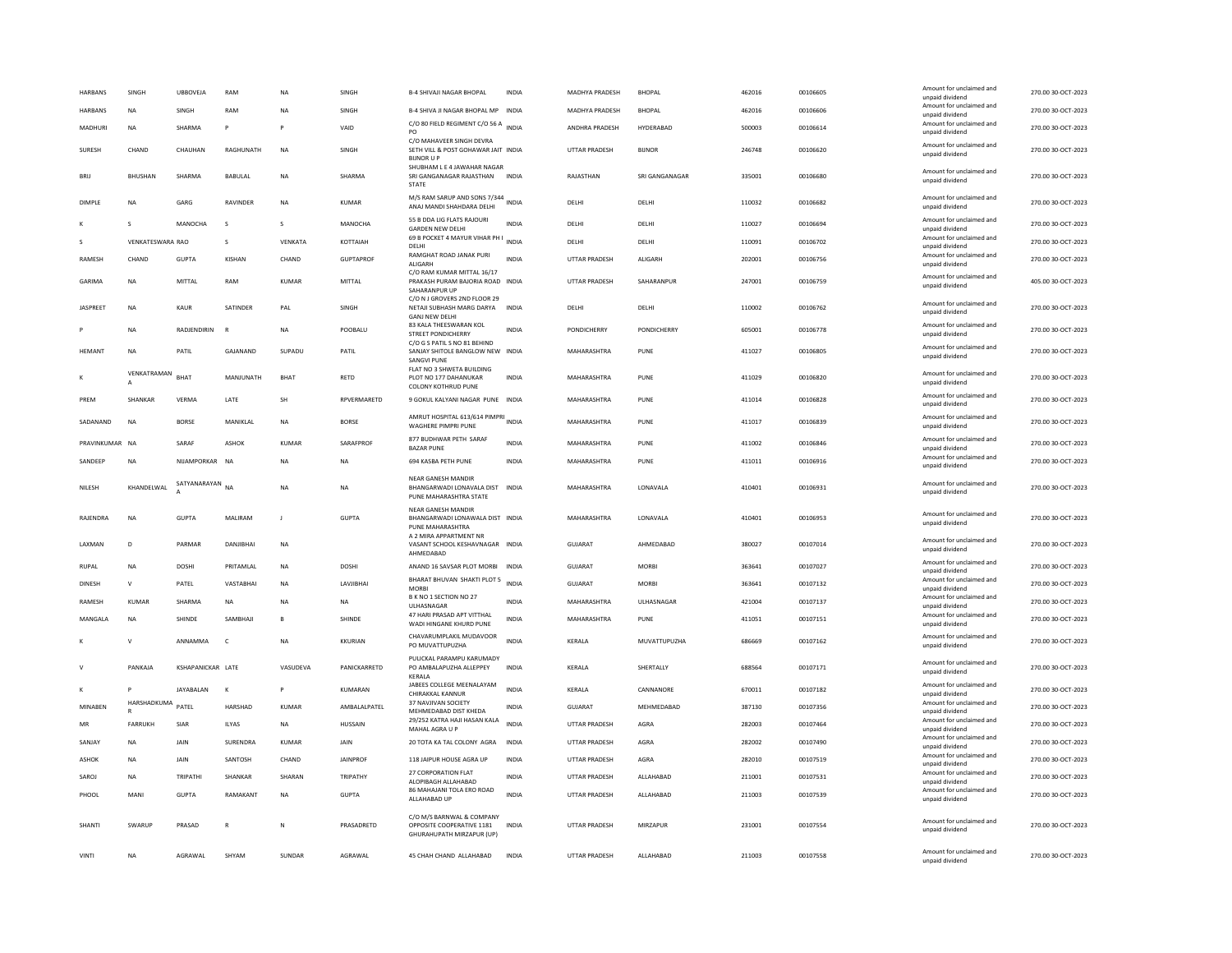| SHIV            | PRAKASH          | AGRAWAL             | SHARDA           | PRASAD        | AGRAWAL         | C/O SRI OM PRAKASH AGRAWAL<br>3/12 BAGHMBRI COLONY ALLAH<br>PUR ALLAHABAD                                                                                | INDIA        | UTTAR PRADESH  | ALLAHABAD       | 211006 | 00107568 | Amount for unclaimed and<br>unpaid dividend | 270.00 30-OCT-2023  |
|-----------------|------------------|---------------------|------------------|---------------|-----------------|----------------------------------------------------------------------------------------------------------------------------------------------------------|--------------|----------------|-----------------|--------|----------|---------------------------------------------|---------------------|
| <b>KRISHNA</b>  | PRASAD           | JAISWAL             | SANGAM           | LAL           | JAISWAL         | 309/367 RANI MANDI ALLAHABAD INDIA                                                                                                                       |              | UTTAR PRADESH  | ALLAHABAD       | 211003 | 00107574 | Amount for unclaimed and<br>unpaid dividend | 540.00 30-OCT-2023  |
| DEVANG          | MANHARLAL        | SHAH                | MANHARLAL        | <b>R</b>      | SHAH            | 87/E NAVNIT PR SO NR SUBHAS<br>PR SO HARNI ROAD BARODA                                                                                                   | <b>INDIA</b> | GUJARAT        | VADODARA        | 390006 | 00107609 | Amount for unclaimed and<br>unpaid dividend | 270.00 30-OCT-2023  |
| RAMESH          | KANTILAL         | PATEL               | KANTILAL         | $\mathbf{B}$  | PATEL           | OPP NEW BUS STAND<br>KAPADWANJ DIST KHEDA<br>GUIARAT                                                                                                     | <b>INDIA</b> | GUJARAT        | KAPADWANJ       | 387620 | 00107624 | Amount for unclaimed and<br>unpaid dividend | 270.00 30-OCT-2023  |
| NAYNESH         | B                | PATEL               | <b>BABUBHAI</b>  | $\mathsf{V}$  | PATEL           | 5/2 YASH APARTMENT<br><b>GAUTAMNAGAR RACE COURSE</b><br><b>BARODA</b>                                                                                    | <b>INDIA</b> | <b>GUJARAT</b> | VADODARA        | 390007 | 00107643 | Amount for unclaimed and<br>unpaid dividend | 270.00 30-OCT-2023  |
| SUDHA           | <b>NA</b>        | MADHAV              | А                | К             | MADHAV          | 794 BAI KA BAGICHA GHAMAPUR<br>JABALPUR M P                                                                                                              | <b>INDIA</b> | MADHYA PRADESH | <b>JABALPUR</b> | 482001 | 00107716 | Amount for unclaimed and<br>unpaid dividend | 270.00 30-OCT-2023  |
| PURUSHOTTAM DAS |                  | <b>GUPTA</b>        | LATE             | SH            | BHAIYALALGUPTA  | LECTURER GANESH WARD KARELI<br>DISTT NARSINGHPUR M P                                                                                                     | <b>INDIA</b> | MAHARASHTRA    | MUMBAI          | 400001 | 00107722 | Amount for unclaimed and<br>unpaid dividend | 270.00 30-OCT-2023  |
| SUDHA           | <b>NA</b>        | JAIN                | VIRENDRA         | NA            | KUMAR           | C/O DR V K JAIN SHOP 49 A<br>MARKET SECTOR 10 BHILAI                                                                                                     | <b>INDIA</b> | CHHATTISGARH   | BHILAI          | 490006 | 00107740 | Amount for unclaimed and<br>unpaid dividend | 270.00 30-OCT-2023  |
| DILIP           | Y                | SADEKAR             | <b>NA</b>        | <b>NA</b>     | <b>NA</b>       | C/O Y D SADEKAR & BROS PO BOX<br>NO 22 MARGAO GOA                                                                                                        | <b>INDIA</b> | GOA            | MARGAON         | 403601 | 00107785 | Amount for unclaimed and<br>unpaid dividend | 270.00.30-OCT-2023  |
| SHAIL           | <b>NA</b>        | TIWARI              | ATUL             | CHANDRA       | TIWARI          | C/O SHRLB N SHUKLA 830 CIVIL<br>LINES KALYANI DEVI ROAD UNNAO INDIA<br>U.P                                                                               |              | UTTAR PRADESH  | <b>UNNAO</b>    | 209801 | 00107794 | Amount for unclaimed and<br>unpaid dividend | 270.00 30-OCT-2023  |
| MAHANTESH       | <b>NA</b>        | VEERRAWF            | DEVENDRAPPA      | <b>NA</b>     | VEERAPWR        | BEGEWADI ROAD OUT SIDE<br>MANAGOOLI AGASI NEAR<br><b>TAMBAKE FARM BIJAPUR</b>                                                                            | INDIA        | KARNATAKA      | <b>BIJAPUR</b>  | 586101 | 00107827 | Amount for unclaimed and<br>unpaid dividend | 270.00 30-OCT-2023  |
| MADHUKAR        | SITARAM          | RANF                | SFVARAM          | <b>NAMDEO</b> | <b>RANFRETD</b> | JN 2 BLDG 19 A FLAT 2 SECTOR 10 INDIA<br>VASHI NEW BOMBAY                                                                                                |              | MAHARASHTRA    | <b>RAIGAD</b>   | 400703 | 00107870 | Amount for unclaimed and<br>unpaid dividend | 405.00.30-OCT-2023  |
| <b>HEMANT</b>   | s                | LAKHANI             | s                | $\mathsf{T}$  | LAKHANI         | MAHALAXMI MOTORS PLOT NO 4<br>SECTOR 23 TURBHE NEW<br><b>BOMBAY</b>                                                                                      | <b>INDIA</b> | MAHARASHTRA    | RAIGAD          | 400705 | 00107876 | Amount for unclaimed and<br>unpaid dividend | 270.00 30-OCT-2023  |
| VAISHALI        | NA               | KARNIK              | SANJAY           | <b>NA</b>     | <b>KARNIK</b>   | 4 NAVALKAR BLDG 29 B K ENNEDY<br>BRIDGE OPERA HOUSE BOMBAY                                                                                               |              | MAHARASHTRA    | MUMBAI          | 400004 | 00107884 | Amount for unclaimed and<br>unpaid dividend | 270.00 30-OCT-2023  |
| PAYAL           | <b>DIPAK</b>     | NAGERSHETH          | <b>DIPAK</b>     | SARABHAI      | NAGERSHETH      | 201 SUKH SAGAR FLATS KAMAL<br>COLONY NR ISHITA TOWERS<br>NAVRANGPURA AHMEDABAD                                                                           | <b>INDIA</b> | <b>GUJARAT</b> | AHMEDABAD       | 380009 | 00107891 | Amount for unclaimed and<br>unpaid dividend | 270.00 30-OCT-2023  |
| SHASHIKANT      | c                | SHAH                | CHIMANLAL        | J.            | SHAHRETD        | 14 VIBHUTI SOCIETY NEAR BALIA<br>KAKA MANDIR OLD DHOR BAZAR INDIA<br>AHMEDABAD                                                                           |              | <b>GUJARAT</b> | AHMEDABAD       | 380028 | 00107922 | Amount for unclaimed and<br>unpaid dividend | 270.00 30-OCT-2023  |
| CHINU           | <b>NA</b>        | SHAH                | <b>NA</b>        | <b>NA</b>     | <b>NA</b>       | 6 SIDDHARTH FLAT OPP RUBY<br>FLAT NARANPURA AHMEDABAD                                                                                                    | <b>INDIA</b> | GUIARAT        | AHMFDARAD       | 380013 | 00107987 | Amount for unclaimed and<br>unpaid dividend | 270.00.30-OCT-2023  |
| MANSI           | <b>NA</b>        | VORA                | <b>GUNVANT</b>   | <b>NA</b>     | VORA            | NO 8 KARNAVATI SOCIETY<br>USMANPURA ASHRAM ROAD<br>AHMEDABAD                                                                                             | <b>INDIA</b> | <b>GUJARAT</b> | AHMEDABAD       | 380014 | 00108041 | Amount for unclaimed and<br>unpaid dividend | 270.00 30-OCT-2023  |
| <b>BHARAT</b>   | NA               | BHAJIAWALA          | NA               | <b>NA</b>     | NA              | "SHRADDHA" 6 SUNSET<br><b>BUNGLOWS OPP PRAKASH</b><br>COLLEGE NR GULAB TOWER B/H<br>AJANTA-ELORA HOUSING COLONY<br>SOLA OVER BRIDGE THALTEJ<br>AHMEDABAD | <b>INDIA</b> | GUJARAT        | AHMEDABAD       | 380054 | 00108058 | Amount for unclaimed and<br>unpaid dividend | 270.00 30-OCT-2023  |
| <b>SMITA</b>    | <b>NA</b>        | SHAH                | RAMESH           | <b>NA</b>     | SHAH            | 17 SATYAKAM SOCIETY S M ROAD<br>POLYTECHNIC AHMEDABAD                                                                                                    | <b>INDIA</b> | GUJARAT        | AHMEDABAD       | 380015 | 00108072 | Amount for unclaimed and<br>unpaid dividend | 270.00 30-OCT-2023  |
| BHARAT          | <b>NA</b>        | PATEL               | <b>ISHWARLAL</b> | <b>NA</b>     | PATEL           | 31 MATRU MILAN SOCIETY ANKUR<br>ROAD NARANPURA AHMEDABAD                                                                                                 | <b>INDIA</b> | <b>GUJARAT</b> | AHMEDABAD       | 380013 | 00108167 | Amount for unclaimed and<br>unpaid dividend | 270.00 30-OCT-2023  |
| ATUL            | NA               | RAKA                | INDARCHAND       | KASTURCHAND   | RAKA            | 14 JAY NAGAR OLD R T O OFFICE<br><b>JAI GAON</b><br>103/A MAHAVIR JYOT MODI                                                                              | <b>INDIA</b> | MAHARASHTRA    | <b>JALGAON</b>  | 425001 | 00108282 | Amount for unclaimed and<br>unnaid dividend | 270.00 30-OCT-2023  |
| NILESH          | KANTILAL         | SHAH                | KANTILAL         | А             | SHAH            | PATEL RD BHAYANDAR W DT<br>THANA                                                                                                                         | INDIA        | MAHARASHTRA    | BHAYANDAR       | 401101 | 00108300 | Amount for unclaimed and<br>unpaid dividend | 270.00 30-OCT-2023  |
| NITIN           | <b>VITHALDAS</b> | PARIKH              | VITHALDAS        | $\mathsf{C}$  | PARIKH          | A/7 MITRADHAM JAGANATH<br><b>BHATANKAR MARG PAREL</b><br><b>BOMBAY</b>                                                                                   | <b>INDIA</b> | MAHARASHTRA    | <b>MUMBAI</b>   | 400012 | 00108354 | Amount for unclaimed and<br>unpaid dividend | 135.00 30-OCT-2023  |
| VINEET          | NA               | PEDNEKAR            | SHIRISH          | NA            | PEDNEKAR        | 9/161 D N NAGAR VIBHAG II<br>ANDHIRI W ROMRAY                                                                                                            | INDIA        | MAHARASHTRA    | MUMBAI          | 400058 | 00108556 | Amount for unclaimed and<br>unnaid dividend | 270.00 30-OCT-2023  |
| SHARWAN         | NA               | <b>JALAN</b>        | <b>BHAGWATI</b>  | PD            | <b>JALAN</b>    | E 317 PANCHSHEEL NO 3 RAHEJA<br>TOWNSHIP MALAD EAST BOMBAY                                                                                               | INDIA        | MAHARASHTRA    | MUMBAI          | 400097 | 00108636 | Amount for unclaimed and<br>unpaid dividend | 270.00 30-OCT-2023  |
| SUDERSHAN       | <b>NA</b>        | SINGH               | SULTAN           | NA            | SINGH           | 38 AUTO MARKET HISSAR                                                                                                                                    | <b>INDIA</b> | HARYANA        | BHIWANI         | 125001 | 00108646 | Amount for unclaimed and<br>unnaid dividend | 459.00 30-OCT-2023  |
| MARUTI          | SHANKAR          | <b>GHONGANE</b>     | <b>SHANKAR</b>   | SAYAII        | <b>GHONGANE</b> | AT POST ANDARSUL TAL YEOLA<br><b>DIST NASIK</b>                                                                                                          | <b>INDIA</b> | MAHARASHTRA    | YFOI A          | 423402 | 00108652 | Amount for unclaimed and<br>unpaid dividend | 270.00.30-OCT-2023  |
| <b>BANSILAL</b> | GULARCHAND       | KACHOLIA            | GULABCHAND       | $\mathbb{R}$  | <b>KACHOLIA</b> | 1/4 L I G VIDARBHA HOUSING<br>COLONY RATANLAL PLOT AKOLA                                                                                                 | <b>INDIA</b> | MAHARASHTRA    | AKOLA           | 444001 | 00108661 | Amount for unclaimed and<br>unpaid dividend | 270.00 30-OCT-2023  |
| <b>DIPALI</b>   | <b>NA</b>        | SONI                | <b>NA</b>        | <b>NA</b>     | <b>NA</b>       | <b>B 14 VAIBHAV TILAK ROAD</b><br><b>GHATKOPAR E BOMBAY</b>                                                                                              | <b>INDIA</b> | MAHARASHTRA    | <b>MUMBAI</b>   | 400077 | 00108683 | Amount for unclaimed and<br>unpaid dividend | 270.00 30-OCT-2023  |
| <b>DIPALI</b>   | <b>NA</b>        | ANJARWALA           | <b>NA</b>        | <b>NA</b>     | NA              | 47-V V CHANDANI STREET<br>VADGADI BOMBAY                                                                                                                 | <b>INDIA</b> | MAHARASHTRA    | <b>MUMBAI</b>   | 400003 | 00108687 | Amount for unclaimed and<br>unpaid dividend | 270.00 30-OCT-2023  |
| RAMESH          | NA               | ANJARWALA           | NA               | <b>NA</b>     | NA              | 47-V V CHANDANI STREET<br>VADGADI BOMBAY                                                                                                                 | <b>INDIA</b> | MAHARASHTRA    | MUMBAI          | 400003 | 00108688 | Amount for unclaimed and<br>unpaid dividend | 270.00 30-OCT-2023  |
| <b>ASHOK</b>    | PURI             | HIRAPURIGOSW<br>AMI | <b>HIRPURI</b>   | <b>NA</b>     | GOSWAMI         | AT & POST ASHI TA PETLAD DIS<br>KHEDA                                                                                                                    | <b>INDIA</b> | GUIARAT        | V V NAGAR       | 388130 | 00108793 | Amount for unclaimed and<br>unpaid dividend | 1215.00 30-OCT-2023 |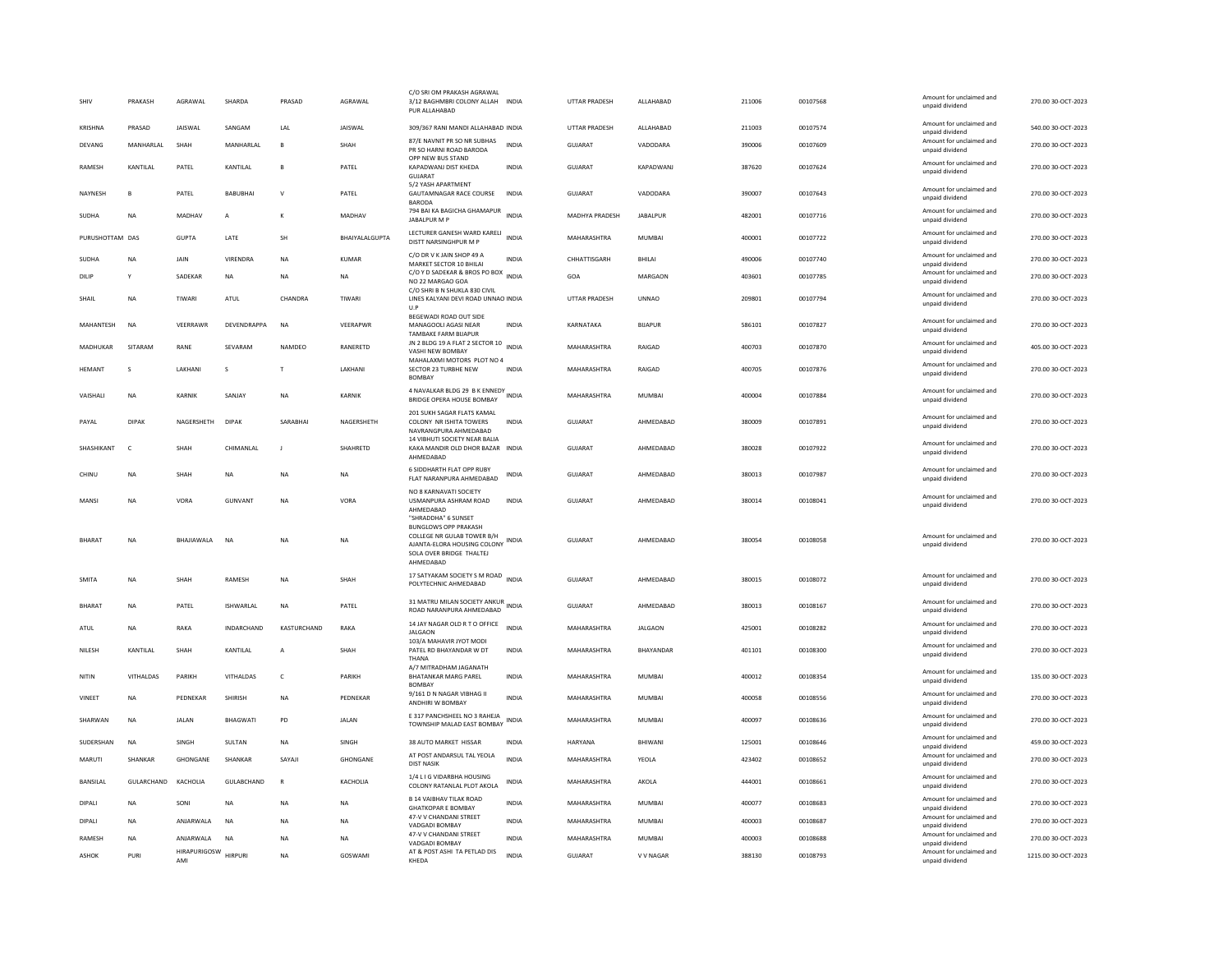| ANSUYA           | <b>ASHOK</b>       | PURIGOSWAMI ASHOK  |                 | PURI         | GOSWAMI           | AT & POST ASHIA TA PETLAD DIS<br>KHEDA                                                                                                                                | <b>INDIA</b> | <b>GUJARAT</b>        | V V NAGAR            | 388130 | 00108794 | Amount for unclaimed and<br>unpaid dividend | 405.00 30-OCT-2023 |
|------------------|--------------------|--------------------|-----------------|--------------|-------------------|-----------------------------------------------------------------------------------------------------------------------------------------------------------------------|--------------|-----------------------|----------------------|--------|----------|---------------------------------------------|--------------------|
| VEDA             | G                  | KINHAI             | G               | A            | KINHAI            | 830/95 I FLOOR 13TH CROSS 2ND<br>MAIN MAHALAZMI LAYOUT<br>BANGALORE                                                                                                   | <b>INDIA</b> | KARNATAKA             | BANGALORE            | 560086 | 00108814 | Amount for unclaimed and<br>unpaid dividend | 135.00 30-OCT-2023 |
| MESSIAH          | KUMARI             | <b>GUMMAPU</b>     | G               | <b>NA</b>    | CHIRANJEEVI       | C/O G.CHIRANJEEVI, HINDUSTAN<br>PETROLEUM CORPN<br>LTD.,"CHANDRALOK COMPLEX,1ST INDIA<br>FLOOR 111 SAROJINI DEVI ROAD,<br><b>NEAR PARADISE</b><br>CIRCLE.SECUNDERABAD |              | ANDHRA PRADESH        | HYDERABAD            | 500003 | 00108819 | Amount for unclaimed and<br>unpaid dividend | 270.00 30-OCT-2023 |
| <b>IASVANT</b>   | <b>NA</b>          | PATEL              | LALIBHAI        | <b>NA</b>    | PATEL             | 201 VRAJ APPARTMENT OPP<br>PANNA TOWER NEW RANDER<br><b>ROAD SURAT</b>                                                                                                | <b>INDIA</b> | <b>GUJARAT</b>        | SURAT NANPURA        | 395001 | 00108852 | Amount for unclaimed and<br>unpaid dividend | 270.00 30-OCT-2023 |
| LABHUBHAI        | <b>NA</b>          | PATEL              | <b>LALIBHAI</b> | <b>NA</b>    | PATEL             | 201 VRAJ APPARTMENT OPP<br>PANNA TOWER NEW RANDER<br><b>ROAD SURAT</b>                                                                                                | <b>INDIA</b> | GUIARAT               | <b>SURAT NANPURA</b> | 395001 | 00108853 | Amount for unclaimed and<br>unpaid dividend | 270.00 30-OCT-2023 |
| <b>NAVEEN</b>    | <b>NA</b>          | TANWAR             | <b>NA</b>       | <b>NA</b>    | <b>NA</b>         | <b>NA</b>                                                                                                                                                             | <b>INDIA</b> | ANDHRA PRADESH        | HYDERABAD            | 500003 | 00109090 | Amount for unclaimed and<br>unpaid dividend | 270.00 30-OCT-2023 |
| NARENDRA         | <b>NA</b>          | THILRAMANI         | SUNDERDAS       | <b>NA</b>    | PROF              | A-22 JUPITER APPARTMENT<br>SHRADHA PETROL PUMP LANE<br>BODAKDEV AHMEDABAD                                                                                             | <b>INDIA</b> | GUJARAT               | AHMEDABAD            | 380054 | 00109197 | Amount for unclaimed and<br>unpaid dividend | 405.00 30-OCT-2023 |
| <b>BHAGWAN</b>   | <b>NA</b>          | TAHILRAMANI SUNDER |                 | DAS          | <b>RFTD</b>       | A-22 JUPITER APPARTMENT<br>SHRADHA PETROL PUMP LANE<br>BODAKDEV AHMEDABAD                                                                                             | <b>INDIA</b> | GUIARAT               | AHMFDARAD            | 380054 | 00109198 | Amount for unclaimed and<br>unpaid dividend | 135.00 30-OCT-2023 |
| SAMTA            | NA                 | <b>JAIN</b>        | HARPRASAD       | <b>NA</b>    | <b>JAIN</b>       | T 12 SHANTI NAGAR USMAN PURA INDIA<br>AHMFDARAD                                                                                                                       |              | <b>GUJARAT</b>        | AHMEDABAD            | 380013 | 00109213 | Amount for unclaimed and<br>unpaid dividend | 270.00 30-OCT-2023 |
| VIJAY            | <b>UMAKANT</b>     | TANKANE            | <b>UMAKANT</b>  | NAMDEO       | TAKANE            | 16 JALARAM SOCIETY OPP<br><b>GOLDEN SILVER APT</b><br>SURHANPURA BARODA                                                                                               | <b>INDIA</b> | GUJARAT               | VADODARA             | 390007 | 00109219 | Amount for unclaimed and<br>unpaid dividend | 270.00 30-OCT-2023 |
| RAMENDRA         | <b>KUMAR</b>       | RAI                | LATE            | <b>SH</b>    | <b>JRAI</b>       | 44 G T ROAD NORTH HOWRAH<br><b>NORTH</b>                                                                                                                              | <b>INDIA</b> | <b>WEST BENGAL</b>    | <b>HOWRAH</b>        | 711101 | 00109224 | Amount for unclaimed and<br>unpaid dividend | 270.00 30-OCT-2023 |
| GYANMATI         | <b>NA</b>          | SINGH              | ASWINI          | <b>KUMAR</b> | SINGH             | 58 PATHURIAGHAT STREET<br>CALCUTTA                                                                                                                                    | INDIA        | <b>WEST BENGAL</b>    | KOLKATA              | 700006 | 00109256 | Amount for unclaimed and<br>unpaid dividend | 270.00 30-OCT-2023 |
| ASWINI           | <b>KUMAR</b>       | SINGH              | <b>KRISHNA</b>  | KUMAR        | SINGH             | 58 PATHURIAGHAT STREET<br>CALCUTTA                                                                                                                                    | INDIA        | WEST BENGAL           | KOLKATA              | 700006 | 00109257 | Amount for unclaimed and<br>unpaid dividend | 270.00 30-OCT-2023 |
| AJOY             | KUMAR              | SAHA               | <b>BINOY</b>    | KUMAR        | SAHA              | POST & VILL SHAIKH PARA DIST<br>MURSHIDABAD WEST BENGAL                                                                                                               | <b>INDIA</b> | MAHARASHTRA           | MUMBAI               | 400001 | 00109260 | Amount for unclaimed and<br>unpaid dividend | 405.00 30-OCT-2023 |
| DHARMENDRA KUMAR |                    | JAIN               | PRAKASH         | CHAND        | JAIN              | C/O S PAREKH 5 CAMAC ST FLAT<br><b>B2 2ND FLOOR CALCUTTA</b>                                                                                                          | INDIA        | <b>WEST BENGAL</b>    | KOLKATA              | 700017 | 00109414 | Amount for unclaimed and<br>unpaid dividend | 270.00 30-OCT-2023 |
| CHAMPA           | LAL                | <b>BADALIA</b>     | LATE            | PYARE        | LALBADALIA        | 66/3 A BEADON STREET<br>CALCUTTA                                                                                                                                      | <b>INDIA</b> | <b>WEST BENGAL</b>    | KOLKATA              | 700006 | 00109443 | Amount for unclaimed and<br>unpaid dividend | 270.00 30-OCT-2023 |
| AMIT             | <b>NA</b>          | MAHESWARI          | <b>NA</b>       | NA           | NA                | 48 GOUSALA ROAD LILUAH<br>HOWRAH                                                                                                                                      | <b>INDIA</b> | <b>WEST BENGAL</b>    | BELURMATH            | 711204 | 00109456 | Amount for unclaimed and<br>unpaid dividend | 270.00 30-OCT-2023 |
| MANJULA          | <b>NA</b>          | DAGA               | SANTOSH         | KUMAR        | DAGA              | B 211/2 BAGREE MARKET 71 B R<br><b>B B RD CALCUTTA</b>                                                                                                                | <b>INDIA</b> | <b>WEST BENGAL</b>    | KOLKATA              | 700001 | 00109477 | Amount for unclaimed and<br>unpaid dividend | 270.00 30-OCT-2023 |
| MAHENDRA         | KUMAR              | JAIN               | HIRALAL         | <b>NA</b>    | <b>JAIN</b>       | C/O HARSH KUMAR & CO 62<br>NALINI SETT ROAD CALCUTTA                                                                                                                  | <b>INDIA</b> | <b>WEST BENGAL</b>    | KOLKATA              | 700007 | 00109482 | Amount for unclaimed and<br>unpaid dividend | 270.00 30-OCT-2023 |
| LAJPAT           | RAI                | JUNEJA             | RAMSWAROOP      | <b>NA</b>    | JUNEJA            | SWAROOP SADAN HANUMAN<br>NAGAR PHALKA BAZAR GWALIOR                                                                                                                   | <b>INDIA</b> | MADHYA PRADESH        | <b>GWALIOR</b>       | 474001 | 00109501 | Amount for unclaimed and<br>unpaid dividend | 270.00 30-OCT-2023 |
| MUKESH           | <b>NA</b>          | AGARWAI            | GOURI           | SHANKAR      | <b>GUPTA</b>      | C/O GOURI SHANKAR GUPTA<br>SADER BAZZAR JOURA ALAPUR<br>MORENA M P                                                                                                    | <b>INDIA</b> | MADHYA PRADESH        | <b>ALIPUR</b>        | 476221 | 00109511 | Amount for unclaimed and<br>unpaid dividend | 270.00 30-OCT-2023 |
| INDERCHAND       | NA                 | BANWARI            | TIKAYA          | MAL          | BANSWARI          | C/O KESHAV KUMAR NANDLAL<br>DAL BAZAR GWALIOR M P                                                                                                                     | <b>INDIA</b> | MADHYA PRADESH        | GWALIOR              | 474009 | 00109519 | Amount for unclaimed and<br>unpaid dividend | 270.00 30-OCT-2023 |
| SUNITA           | <b>NA</b>          | <b>CHAWLA</b>      | <b>NA</b>       | <b>NA</b>    | <b>NA</b>         | 14 JAI RAM PUR COLONY INDORE INDIA<br>M P                                                                                                                             |              | <b>MADHYA PRADESH</b> | <b>INDORF</b>        | 452004 | 00109533 | Amount for unclaimed and<br>unpaid dividend | 270.00 30-OCT-2023 |
| MRINALINI        | <b>NA</b>          | <b>BIYANI</b>      | VIJAY           | <b>KUMAR</b> | <b>BIYANIPROF</b> | <b>B-101 SHALIMAR TOWNSHIP</b>                                                                                                                                        |              | <b>MADHYA PRADESH</b> | <b>INDORE</b>        | 452001 | 00109553 | Amount for unclaimed and                    | 270.00 30-OCT-2023 |
|                  |                    |                    |                 |              |                   | NIRANJANPUR A B ROAD INDORE INDIA<br>M.P                                                                                                                              |              |                       |                      |        |          | unpaid dividend                             |                    |
| AYODHYA          | PRASAD             | VERMA              | RAM             | SANWARE      | VFRMA             | BANK OF RAJASTHAN LTD 75/232 INDIA<br><b>HALSEY ROAD KANPUR</b><br>321/9 SHANTI NAGAR SOCIETY                                                                         |              | UTTAR PRADESH         | KANPUR               | 208001 | 00109591 | Amount for unclaimed and<br>unpaid dividend | 270.00 30-OCT-2023 |
| DINESH           | J                  | KHANDELWAL         | <b>JAWAN</b>    | MAL          | MKHANDELWAL       | BAHAR MAHATMA PHULE PETH<br>PUNE<br>GIRDHAR GOPAL [@49/99]                                                                                                            | <b>INDIA</b> | MAHARASHTRA           | PUNE                 | 411042 | 00109611 | Amount for unclaimed and<br>unpaid dividend | 270.00 30-OCT-2023 |
| <b>RAMESH</b>    | <b>NA</b>          | VASWANI            | NARAINDAS       | <b>NA</b>    | VASWANING         | MATRUSMRUTI COMPLEX OPP<br>AMAR NAGRI GADITAL HADAPSAR INDIA<br>PUNE                                                                                                  |              | MAHARASHTRA           | PUNE                 | 411028 | 00109612 | Amount for unclaimed and<br>unpaid dividend | 270.00 30-OCT-2023 |
| SURAMYA          | BHASKERBHAI        | <b>BHATT</b>       | <b>BHASKER</b>  | <b>BHAI</b>  | YBHATT            | 11 3RD FLOOR AVKAR<br>APARTMENTS GULBAI TEKRA<br>AMBAWADI AHMEDABAD                                                                                                   | <b>INDIA</b> | <b>GUJARAT</b>        | AHMEDABAD            | 380015 | 00109617 | Amount for unclaimed and<br>unpaid dividend | 270.00 30-OCT-2023 |
| <b>VFFNA</b>     | <b>NA</b>          | OSWAL              | PRAKASH         | <b>NA</b>    | OSWAI             | 462, S.V.PATEL STREET, CAMP,<br>PUNE, 411001                                                                                                                          | <b>INDIA</b> | MAHARASHTRA           | PUNE                 | 411001 | 00109636 | Amount for unclaimed and<br>unpaid dividend | 270.00 30-OCT-2023 |
|                  | GOPALKRISHNA SETTY |                    | $\mathbf{L}$    | $\mathbf{S}$ | CHETTYRETD        | 287 38TH CROSS 8TH BLOCK<br>JAYANAGAR BANGALORE                                                                                                                       | <b>INDIA</b> | KARNATAKA             | BANGALORE            | 560070 | 00109743 | Amount for unclaimed and<br>unpaid dividend | 270.00 30-OCT-2023 |
| <b>SITA</b>      | NA                 | VIKRAM             | VIKRAM          | GOVIND       | PRASAD            | B-1/13 1ST MAIN ROAD SFS-208<br>YELAHANKA NEW TOWN<br><b>BANGALORE</b>                                                                                                | <b>INDIA</b> | KARNATAKA             | BANGALORE            | 560064 | 00109782 | Amount for unclaimed and<br>unpaid dividend | 270.00 30-OCT-2023 |
| MALVIKA          | NA                 | KHARF              | PRADEEP         | NA           | KHARF             | B-1/13 1ST MAIN ROAD SFS-208<br>YELAHANKA NEWTOWN<br><b>BANGALORE</b>                                                                                                 | <b>INDIA</b> | KARNATAKA             | BANGALORE            | 560064 | 00109783 | Amount for unclaimed and<br>unpaid dividend | 270.00 30-OCT-2023 |
|                  | NA                 | BARARADHYA         | $\mathsf{C}$    | NA           | SADASHIVAID       | NO 4 PALACE CHAKRAVTHY<br>BANGALORE                                                                                                                                   | <b>INDIA</b> | KARNATAKA             | BANGALORE            | 560020 | 00109786 | Amount for unclaimed and<br>unpaid dividend | 270.00 30-OCT-2023 |
| <b>RENUKA</b>    | <b>NA</b>          | SAYIRI             | $\mathbf{S}$    | <b>NA</b>    | RAMABABU          | W/O S RAM BABU OPP S B H<br>MAIN ROAD METPALLI                                                                                                                        | <b>INDIA</b> | ANDHRA PRADESH        | <b>IAGTIAL</b>       | 505325 | 00109791 | Amount for unclaimed and<br>unpaid dividend | 270.00 30-OCT-2023 |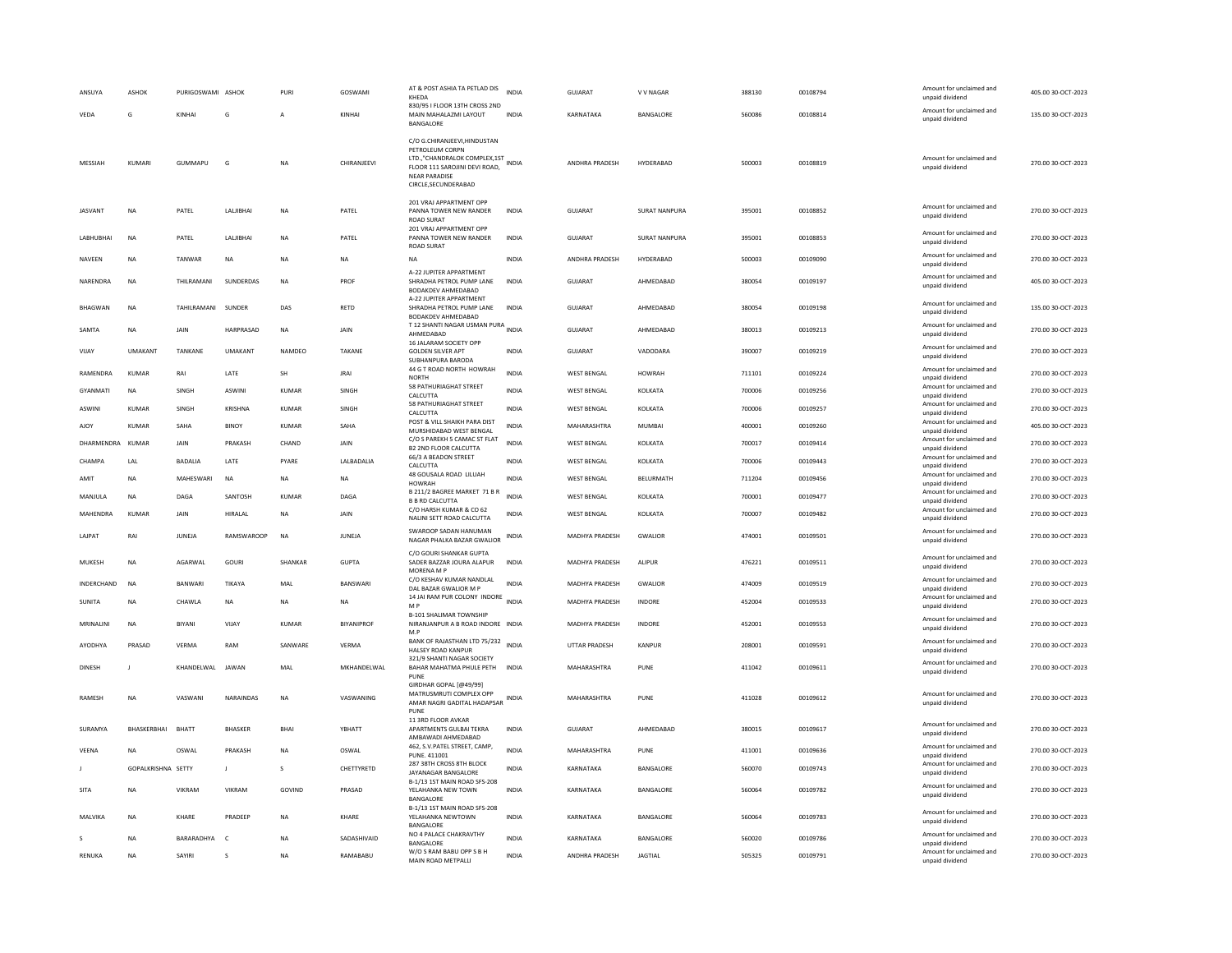| <b>MAI ATHI</b> | <b>NA</b>    | BOYELLA                           | <b>B</b>         | JANGAM       | REDDI             | C/O DHAVANI INVESTMENTS 52<br>172 FORT KURNOOL<br>845 F & F BLOCK MANUJAPATHA               | <b>INDIA</b> | ANDHRA PRADESH        | KURNOOL                   | 518001 | 00109797 | Amount for unclaimed and<br>unpaid dividend | 270.00 30-OCT-2023 |
|-----------------|--------------|-----------------------------------|------------------|--------------|-------------------|---------------------------------------------------------------------------------------------|--------------|-----------------------|---------------------------|--------|----------|---------------------------------------------|--------------------|
| M               | G            | <b>RAMAMOORTH</b><br>$\checkmark$ | M                | MAHADEVA     | <b>IYER</b>       | 1ST CROSS KUVEMPUNAGAR<br>MYSORE                                                            | INDIA        | KARNATAKA             | MYSORE                    | 570023 | 00109833 | Amount for unclaimed and<br>unpaid dividend | 270.00 30-OCT-2023 |
| <b>JYOTHI</b>   | REDDY        | MUTHUKURU                         | M                | SUDHAKARA    | REDDY             | C/O M SUDHAKAR REDDY<br>ANDHRA BANK BUDHAWAR PET<br><b>KURNOOL A P</b>                      | <b>INDIA</b> | ANDHRA PRADESH        | KURNOOL                   | 518002 | 00109837 | Amount for unclaimed and<br>unpaid dividend | 270.00 30-OCT-2023 |
| ARVIND          | KUMAR        | SHAVILI                           | SUBBA            | <b>NA</b>    | RAO               | H NO 8/4 R T VIJAY NAGAR<br>COLONY HYDERABAD                                                | <b>INDIA</b> | ANDHRA PRADESH        | PUNJAGUTTA<br>(HYDERABAD) | 500457 | 00109841 | Amount for unclaimed and<br>unpaid dividend | 270.00 30-OCT-2023 |
| YASHODA         | <b>NA</b>    | <b>SHAVILL</b>                    | SURRA            | <b>NA</b>    | RAO               | H NO 8/4 R T VIJAY NAGAR<br>COLONY HYDERABAD                                                | <b>INDIA</b> | <b>ANDHRA PRADESH</b> | PUNJAGUTTA<br>(HYDERABAD) | 500457 | 00109842 | Amount for unclaimed and<br>unpaid dividend | 270.00 30-OCT-2023 |
| KRISHNAIAH      | <b>NA</b>    | <b>DUGAPUTI</b>                   | SWAMANNA         | <b>NA</b>    | <b>DUGAPUTI</b>   | H NO 29/202A TEKKE NANDYAL<br>KURNOOL DT A P                                                | <b>INDIA</b> | ANDHRA PRADESH        | ALLA GADDA                | 518501 | 00109869 | Amount for unclaimed and<br>unpaid dividend | 405.00 30-OCT-2023 |
|                 | <b>NA</b>    | SRINAIVASAN                       | D                | <b>NA</b>    | RAMADOSS          | NO 42 BRINDAVAN STREET<br>EXTENSION WEST MAMBALAM<br>MADRAS TN                              | <b>INDIA</b> | TAMIL NADU            | CHENNAI                   | 600033 | 00109883 | Amount for unclaimed and<br>unpaid dividend | 540.00 30-OCT-2023 |
| PREETHA         | <b>NA</b>    | RAJAN                             | K                | к            | RAJAN             | 9 MONTIETH LANE MADRAS                                                                      | <b>INDIA</b> | <b>TAMIL NADU</b>     | CHENNAI                   | 600008 | 00109899 | Amount for unclaimed and<br>unpaid dividend | 270.00 30-OCT-2023 |
|                 | <b>NA</b>    | DHANDAPANI                        | $\overline{A}$   | $\kappa$     | GOVINDARAIAN      | 106 LLOYDS ROAD ROYAPETTAH<br>MADRAS<br>NO 9. 17TH STREET THILLAI                           | <b>INDIA</b> | <b>TAMIL NADU</b>     | CHENNAL                   | 600014 | 00109904 | Amount for unclaimed and<br>unpaid dividend | 270.00 30-OCT-2023 |
|                 | $\mathsf{v}$ | SIVAKUMAR                         | P                | $\mathsf{v}$ | SGUPTA            | GANGA NAGAR NANGANALLUR P INDIA<br>O CHENNAI                                                |              | TAMIL NADU            | CHENNAI                   | 600061 | 00109908 | Amount for unclaimed and<br>unpaid dividend | 270.00 30-OCT-2023 |
| BHAWARLAL       | <b>NA</b>    | <b>JAIN</b>                       | PRATAP           | <b>NA</b>    | CHANDJI           | NO 76 LAXMAN RAO ROAD<br><b>BALEPET CROSS BANGALORE</b><br>361 15 A CROSS II STAGE II PHASE | <b>INDIA</b> | KARNATAKA             | BANGALORE                 | 560053 | 00109980 | Amount for unclaimed and<br>unpaid dividend | 270.00 30-OCT-2023 |
| PHILOMENA       | <b>NA</b>    | <b>ROSARIO</b>                    | $\mathbb{R}$     | FELIX        | COSTA             | W C R MAHALAXMI LAYOUT<br>BANGALORE                                                         | <b>INDIA</b> | KARNATAKA             | BANGALORE                 | 560086 | 00110006 | Amount for unclaimed and<br>unpaid dividend | 405.00 30-OCT-2023 |
|                 | s            | RAJASEKHAR                        | $\mathbf{r}$     | SUBBAIAH     | SETTY             | SREENATH TEXTILES MADAKASIRA<br>ANANTAPUR DIST                                              | <b>INDIA</b> | MAHARASHTRA           | MUMBAI                    | 400001 | 00110050 | Amount for unclaimed and<br>unpaid dividend | 540.00 30-OCT-2023 |
| LAKSHMANA       | GUPTA        | B                                 | <b>BETAIAH</b>   | <b>NA</b>    | SETTY             | NO 13 VASAVI TEMPLE ROAD<br>VISWESWARA PURAM<br>BANGALORE                                   | <b>INDIA</b> | KARNATAKA             | BANGALORE                 | 560004 | 00110061 | Amount for unclaimed and<br>unpaid dividend | 270.00 30-OCT-2023 |
|                 | NARAYANA     | SETTY                             | <b>REVAIAH</b>   | <b>NA</b>    | RETD              | NO 622 6TH B MAIN J P NAGAR III<br>PHASE BANGALORE                                          | <b>INDIA</b> | KARNATAKA             | BANGALORE                 | 560078 | 00110126 | Amount for unclaimed and<br>unpaid dividend | 270.00 30-OCT-2023 |
| JAYALAKSHMI     | <b>NA</b>    | к                                 | К                | $\mathsf{v}$ | KAMALARAJASETTY   | 110 PANCHAVATI APARTMENTS<br>5TH MAIN 4TH CROSS<br>SRIRAMAPURAM BANGALORE                   | <b>INDIA</b> | KARNATAKA             | BANGALORE                 | 560021 | 00110147 | Amount for unclaimed and<br>unpaid dividend | 270.00 30-OCT-2023 |
| SHEHNAZ         | M            | <b>NIZAR</b>                      |                  | MOHAMMAD     | <b>NIZAR</b>      | MAUSAM KUMBLA POST KERALA INDIA                                                             |              | KERALA                | <b>BEKAL (KASARGOD)</b>   | 671321 | 00110211 | Amount for unclaimed and<br>unpaid dividend | 270.00 30-OCT-2023 |
| AKHII           | <b>NA</b>    | AGARWALA                          | KAMAL            | <b>NA</b>    | AGARWALA          | 109 NEW CLOTH MARKET NEAR<br>ROHIT A C MARKET RING ROAD<br>SURAT GUJARAT STATE SURAT        | <b>INDIA</b> | GUIARAT               | <b>SURAT NANPURA</b>      | 395002 | 00110224 | Amount for unclaimed and<br>unpaid dividend | 270.00 30-OCT-2023 |
| MANISHA         | NA           | JHUNJHUNWALA SUBHASH              |                  | <b>NA</b>    | <b>KUMAR</b>      | 109 NEW CLOTH MARKET NEAR<br>ROHIT A C MARKET RING ROAD<br>SURAT                            | <b>INDIA</b> | GUJARAT               | <b>SURAT NANPURA</b>      | 395001 | 00110228 | Amount for unclaimed and<br>unpaid dividend | 270.00 30-OCT-2023 |
| SITARAM         | <b>NA</b>    | <b>BHAI</b>                       | <b>HARIOM</b>    | <b>NA</b>    | PRASAD            | C/O 109 NEW CLOTH MARKET<br>NEAR ROHIT AC MARKET RING<br><b>ROAD SURAT</b>                  | <b>INDIA</b> | GUJARAT               | <b>SURAT NANPURA</b>      | 395002 | 00110232 | Amount for unclaimed and<br>unpaid dividend | 270.00 30-OCT-2023 |
| OM              | PRAKASH      | <b>GARODIA</b>                    | RAMESHWARLAL     | <b>NA</b>    | <b>GARODIA</b>    | 4-C RUDRAKSH APT OPP ARIHANT<br>PARK SOC AMBIKA NIKETAN<br><b>SURAT</b>                     | <b>INDIA</b> | <b>GUJARAT</b>        | <b>SURAT NANPURA</b>      | 395007 | 00110280 | Amount for unclaimed and<br>unpaid dividend | 270.00 30-OCT-2023 |
| <b>HARISH</b>   | NA           | SAPRU                             | NA               | <b>NA</b>    | NA                | 29 POONAM BEHIND MCPL<br>HOSPITAL R P RD MULUND W<br><b>BOMBA</b>                           | INDIA        | MAHARASHTRA           | MUMBAI                    | 400080 | 00110350 | Amount for unclaimed and<br>unnaid dividend | 270.00 30-OCT-2023 |
| <b>GURMEET</b>  | SINGH        | KAPOOR                            | <b>NA</b>        | <b>NA</b>    | <b>NA</b>         | 103 DOSHI CHAMBERS POONA ST INDIA<br>MASJID BUNDER BOMBAY                                   |              | MAHARASHTRA           | <b>MUMBAI</b>             | 400009 | 00110377 | Amount for unclaimed and<br>unpaid dividend | 270.00 30-OCT-2023 |
| VASANTI         | <b>NA</b>    | BHAYANI                           | <b>GUNVANTRA</b> | <b>NA</b>    | BHAYANI           | 169 A DR AMBEDKAR ROAD 12<br>MAYUR NIWAS DADAR T T<br>MUMBAI                                | <b>INDIA</b> | MAHARASHTRA           | <b>MUMBAI</b>             | 400014 | 00110439 | Amount for unclaimed and<br>unpaid dividend | 270.00 30-OCT-2023 |
| RAJENDRA        | <b>KUMAR</b> | CHIRAWALA                         | LATE             | SH           | MADANLALCHIRAWALA | C/O NEW INDIA ASSUNCE COLTD<br>14/1 B EZRA STREET CALCUTTA                                  | <b>INDIA</b> | <b>WEST BENGAL</b>    | KOLKATA                   | 700001 | 00110487 | Amount for unclaimed and<br>unpaid dividend | 270.00 30-OCT-2023 |
| PRABHU          | DAYAL        | <b>GUPTA</b>                      | $\, {\bf p}$     | К            | <b>GUPTA</b>      | 90 B D J RD PO BHADHAKALI DIST<br>HOOGHI Y W B                                              | <b>INDIA</b> | <b>WEST BENGAL</b>    | <b>HOOGHLY</b>            | 712232 | 00110528 | Amount for unclaimed and<br>unpaid dividend | 270.00 30-OCT-2023 |
| SHANTI          | DEVI         | JAIN                              | <b>SUMER</b>     | MAL          | JAIN              | C/O SUMER MAL JAIN & SONS 18<br>MULLICK STREET CALCUTTA                                     | <b>INDIA</b> | <b>WEST BENGAL</b>    | KOLKATA                   | 700007 | 00110536 | Amount for unclaimed and<br>unpaid dividend | 270.00 30-OCT-2023 |
| <b>JYOTI</b>    | SINGH        | JAIN                              | LATE             | SHRI         | RAJSINGH          | C/O BIJOY KR AMBASTHA<br>LALBAGH TILKAMAZHI<br>BHAGALPUR                                    | <b>INDIA</b> | BIHAR                 | BHAGALPUR H.Q             | 812001 | 00110569 | Amount for unclaimed and<br>unpaid dividend | 270.00 30-OCT-2023 |
| RENU            | NA           | <b>BALA</b>                       | $\,$ B           |              | GOYAL             | 40 NETAJI PARK JALANDHAR CITY INDIA                                                         |              | PUNJAB                | JALANDHAR                 | 144001 | 00110606 | Amount for unclaimed and<br>unpaid dividend | 270.00 30-OCT-2023 |
| <b>USHA</b>     | NA           | AGGARWAL                          | $\mathbf{B}$     | L.           | AGARWAL           | 3908 G B ROAD DELHI                                                                         | <b>INDIA</b> | DELHI                 | DELHI                     | 110006 | 00110615 | Amount for unclaimed and<br>unpaid dividend | 270.00 30-OCT-2023 |
| PRFM            | <b>NA</b>    | KAPUR                             | HANS             | RAI          | KAPUR             | 39/1 EAST PATEL NAGAR NEW<br>DELHI                                                          | <b>INDIA</b> | DELHI                 | DELHI                     | 110008 | 00110616 | Amount for unclaimed and<br>unpaid dividend | 270.00 30-OCT-2023 |
| GANESH          | <b>NA</b>    | CHAMPA                            | s                | <b>NA</b>    | GANESH            | 25 SOUTH BEACH AVENUE II<br>STREET MRC NAGAR RAJA<br>ANNAMALAIPURAM MADRAS                  | <b>INDIA</b> | TAMIL NADU            | CHENNAI                   | 600028 | 00110632 | Amount for unclaimed and<br>unpaid dividend | 270.00 30-OCT-2023 |
| <b>GANESH</b>   | <b>NA</b>    | СНАМРА                            | <b>GANESH</b>    | <b>NA</b>    | $\mathbf{s}$      | FLAT 3C PADMALAYA TOWER 63<br>JANAKI AVENUE M R C NAGAR<br>MADRAS                           | <b>INDIA</b> | <b>TAMIL NADU</b>     | CHENNAL                   | 600028 | 00110649 | Amount for unclaimed and<br>unpaid dividend | 270.00.30-OCT-2023 |
| ASHWANI         | <b>KUMAR</b> | <b>JIAN</b>                       | ANIL             | KUMAR        | JAIN              | 23/24 ANSARI ROAD DARYA GANJ<br>INDIA<br>N DELHI                                            |              | DELHI                 | DELHI                     | 110002 | 00110657 | Amount for unclaimed and<br>unpaid dividend | 270.00 30-OCT-2023 |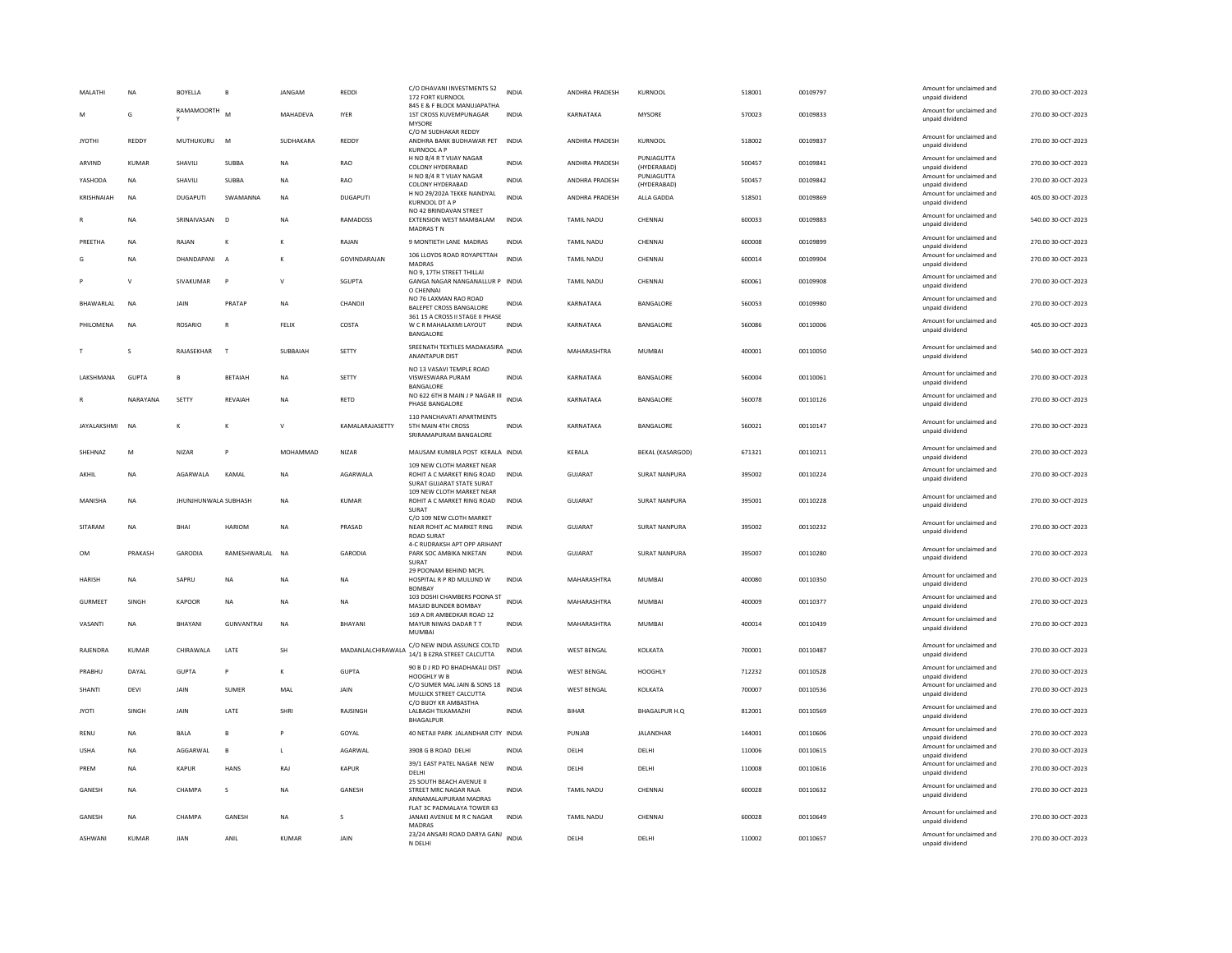| SHAKUNTALA     | <b>NA</b>     | VOHRA             | LATE                    | SHRI           | ROSHANLALVOHRA   | C/O A K VOHRA SYNDICATE BANK<br><b>B 12 GREEN PARK EXT NEW DELHI</b>                                | <b>INDIA</b> | DELHI                | DELHI          | 110016 | 00110668 | Amount for unclaimed and<br>unpaid dividend | 270.00 30-OCT-2023 |
|----------------|---------------|-------------------|-------------------------|----------------|------------------|-----------------------------------------------------------------------------------------------------|--------------|----------------------|----------------|--------|----------|---------------------------------------------|--------------------|
| <b>UNITA</b>   | <b>NA</b>     |                   | SACHIDANAND SACHIDANAND | <b>NA</b>      | <b>SINHA</b>     | WF II BRAHMA PUTRA HOSTEL<br>POORVANCHAL J N U NEW DELHI                                            | <b>INDIA</b> | DELHI                | DELHI          | 110067 | 00110669 | Amount for unclaimed and<br>unpaid dividend | 270.00 30-QCT-2023 |
| MAHIMA         | NA            | DUNDY             | RAN                     | SINGH          | DUNDY            | <b>B 111 C R PARK NEW DELHI</b>                                                                     | INDIA        | DELHI                | DELHI          | 110019 | 00110715 | Amount for unclaimed and<br>unpaid dividend | 270.00 30-OCT-2023 |
| SUMAN          | NA            | MADAN             | NARESH                  | MADAN          |                  | G 171 PREET VIHAR DELHI                                                                             | <b>INDIA</b> | DELHI                | DELHI          | 110092 | 00110743 | Amount for unclaimed and<br>unpaid dividend | 270.00 30-OCT-2023 |
| DURU           | $\mathbf{S}$  | NAWANI            | SHYAM                   | <b>NA</b>      | <b>SUNDER</b>    | BEAUTY ELECTRONIC 41 AJIT<br>ARCADE KAILASH COLONY NEW<br>DELH                                      | <b>INDIA</b> | DFI HI               | DELHI          | 110048 | 00110765 | Amount for unclaimed and<br>unpaid dividend | 270.00 30-OCT-2023 |
| TRIPTA         | NA            | AGGARWAL          | MUKESH                  | AGGARWAL       |                  | 207 C 2 MAHAVIR BHAWAN<br>MILAN COMM COMPLEX<br>KARAMPURA N DELHI                                   | <b>INDIA</b> | DELHI                | DELHI          | 110015 | 00110768 | Amount for unclaimed and<br>unpaid dividend | 270.00 30-OCT-2023 |
| <b>JAYA</b>    | KUMAR         | YFRRA             |                         | G              | <b>MURTY</b>     | DA 4 D DDA MUNIRKA NEW DELHI INDIA                                                                  |              | DELHI                | DELHI          | 110067 | 00110775 | Amount for unclaimed and<br>unpaid dividend | 270.00 30-OCT-2023 |
| VIJAY          | <b>KUMAR</b>  | CHADHA            | <b>BIRBAL</b>           | <b>NA</b>      | CHADHA           | F 11 33 KRISHAN NAGAR DELHI                                                                         | <b>INDIA</b> | DELHI                | DELHI          | 110051 | 00110780 | Amount for unclaimed and<br>unpaid dividend | 270.00 30-OCT-2023 |
| <b>RFFNA</b>   | <b>NA</b>     | SHARMA            | <b>SURFSH</b>           | KUMAR          | SHARMA           | C/O S K SHARMA TATA<br>CONSULING ENGINEERS GEDORE<br>HOUSE 4TH FLOOR 51 52 NEHRU<br>PLACE NEW DELHI | INDIA        | DELHI                | DELHI          | 110019 | 00110826 | Amount for unclaimed and<br>unpaid dividend | 270.00 30-OCT-2023 |
| RAJ            | NA            | KHANNA            | KEDARNATH               | <b>NA</b>      | KHANNA           | S/O K N KHANNA MA B COM<br>GANESH STREET MORADABAD U P INDIA                                        |              | <b>UTTAR PRADESH</b> | MORADARAD      | 244001 | 00110848 | Amount for unclaimed and<br>unpaid dividend | 270.00 30-OCT-2023 |
| RAJ            | KUMARI        | RATHI             | <b>NAND</b>             | <b>KUMAR</b>   | RATHI            | C/O DAMANIKHA CHOWK<br><b>BIKANEF</b>                                                               | <b>INDIA</b> | RAJASTHAN            | <b>BIKANER</b> | 334005 | 00110886 | Amount for unclaimed and<br>unpaid dividend | 270.00 30-OCT-2023 |
| SUMAN          | NA            | CHUGH             | К                       | c              | CHUGH            | W/O K C CHUGH AAO P Q NO D 2<br>SUGAR MILL COLONY SRI<br>GANGANAGAR                                 | <b>INDIA</b> | RAJASTHAN            | SRI GANGANAGAR | 335001 | 00110971 | Amount for unclaimed and<br>unpaid dividend | 270.00 30-OCT-2023 |
| <b>BINA</b>    | NA            | SHAH              | MAHESH                  | <b>NA</b>      | SHAH             | 304 SUPER BAZAR STATION ROAD<br>SANTACRUZ (W) MUMBAI                                                | <b>INDIA</b> | MAHARASHTRA          | MUMBAI         | 400054 | 00110990 | Amount for unclaimed and<br>unpaid dividend | 270.00 30-OCT-2023 |
| <b>BEENA</b>   | P             | <b>DOSHI</b>      | PRANLAL                 | $\mathbf{I}$   | <b>DOSHI</b>     | 19/25 NARHARI SADAN S V ROAD<br>JAWAHAR NAGAR GOREGAON W INDIA<br><b>BOMBAY</b>                     |              | MAHARASHTRA          | <b>MUMBAI</b>  | 400062 | 00111173 | Amount for unclaimed and<br>unpaid dividend | 135.00 30-OCT-2023 |
| CHANDRAKANT M  |               | SHAH              | MANILAL                 | RAMJI          | SHAH             | 1/17 RUPCHAND MUKHERJI LANE<br>CALCUTTA                                                             | <b>INDIA</b> | <b>WEST BENGAL</b>   | KOLKATA        | 700025 | 00111234 | Amount for unclaimed and<br>unpaid dividend | 270.00 30-OCT-2023 |
| SANVAR         | LAL           | KEDIA             | ${\sf N}$               | Þ              | KEIDA            | PO TALGARN DT MAIDA                                                                                 | <b>INDIA</b> | <b>WEST BENGAL</b>   | MALDA          | 732125 | 00111275 | Amount for unclaimed and<br>unpaid dividend | 270.00 30-OCT-2023 |
| SUPRIYA        | NA            | <b>BISWAS</b>     | ANIL                    | <b>KUMAR</b>   | <b>BISWAS</b>    | 57 GREEN AVNEUE CALCUTTA                                                                            | <b>INDIA</b> | WEST BENGAL          | KOLKATA        | 700075 | 00111282 | Amount for unclaimed and<br>unpaid dividend | 945.00 30-OCT-2023 |
| AMIT           | <b>KUMAR</b>  | SAHU              | MAHIMARANJAN            | <b>NA</b>      | SAHU             | FLAT NO T/2 32/C GARFA MAIN<br>ROAD CALCUTTA WEST BENGAL                                            | <b>INDIA</b> | <b>WEST BENGAL</b>   | KOLKATA        | 700075 | 00111332 | Amount for unclaimed and<br>unpaid dividend | 270.00 30-OCT-2023 |
| SUIATA         | <b>NA</b>     | GUHA              | <b>RISWARUF</b>         | <b>NA</b>      | GUHA             | 2/2 RAJA BAGAN LANE WEST<br><b>BENGAL CALCUTTA</b>                                                  | <b>INDIA</b> | <b>WEST BENGAL</b>   | KOLKATA        | 700030 | 00111341 | Amount for unclaimed and<br>unpaid dividend | 270.00 30-OCT-2023 |
| PARIJATHAM     | NA            | PALANIVEL         | MANICKAM                | К              | PALANIVEL        | C/O M K RAJARAM 29 FOURTH<br>MAIN ROAD BESANT NAGAR<br><b>MADRAS</b>                                | INDIA        | TAMIL NADU           | CHENNA         | 600090 | 00111368 | Amount for unclaimed and<br>unpaid dividend | 270.00 30-OCT-2023 |
| KANTI          | <b>NA</b>     | MEHTA             | ARJUN                   | DEV            | MEHTA            | C/O TRACK PARTS ENTERPRISES 5<br>KHAIRU PLACE CALCUTTA                                              | INDIA        | <b>WEST BENGAL</b>   | KOLKATA        | 700072 | 00111397 | Amount for unclaimed and<br>unpaid dividend | 405.00 30-OCT-2023 |
| MADHUIIT       | <b>NA</b>     | GHOSE             | AIIT                    | KUMAR          | <b>GHOSE</b>     | 15/2/P 55 JHEEL ROAD BANK PLOT INDIA<br>CALCUTTA                                                    |              | <b>WEST RENGAL</b>   | KOLKATA        | 700075 | 00111420 | Amount for unclaimed and<br>unpaid dividend | 270.00 30-OCT-2023 |
| CHANDER        | <b>MOHAN</b>  | DUBE              | ONKAR                   | DUTT           | DEVEDEE          | B-4 FLAT NO 3179 VASANT KUNJ<br>NEW DELHI                                                           | INDIA        | DELHI                | DELHI          | 110070 | 00111444 | Amount for unclaimed and<br>unpaid dividend | 270.00 30-OCT-2023 |
| MANJU          | NA            | KHANNA            | DAVINDER                | NA             | KHANNA           | B 3/153 PASCHIM VIHAR NEW<br>DELHI                                                                  | <b>INDIA</b> | DELHI                | DELHI          | 110063 | 00111456 | Amount for unclaimed and<br>unpaid dividend | 270.00 30-OCT-2023 |
| REKHA          | NA            | <b>GUPTA</b>      | SURESH                  | KUMAR          | <b>GUPTA</b>     | Z-63 MANSAROVER COLONY NEAR<br>SAI HOSPITAL DELHI ROAD<br>MORADABAD U P                             | INDIA        | UTTAR PRADESH        | MORADABAD      | 244001 | 00111461 | Amount for unclaimed and<br>unpaid dividend | 270.00 30-OCT-2023 |
| RAKESH         | KUMAR         | <b>GUPTA</b>      | <b>JUGAL</b>            | <b>KISHORE</b> | <b>GUPTA</b>     | Z-61 MANSAROVER COLONY NEAR<br>SAI HOSPITAL DELHI ROAD<br>MORADABAD U P                             | <b>INDIA</b> | UTTAR PRADESH        | MORADABAD      | 244009 | 00111463 | Amount for unclaimed and<br>unpaid dividend | 270.00 30-OCT-2023 |
| <b>REKHA</b>   | <b>NA</b>     | <b>TANDON</b>     | RAJEEV                  | <b>NA</b>      | <b>TANDON</b>    | A 88 HARPAL NAGAR<br>MORADARAD                                                                      | <b>INDIA</b> | UTTAR PRADESH        | MORADABAD      | 244001 | 00111465 | Amount for unclaimed and<br>unpaid dividend | 270.00 30-OCT-2023 |
| GANESH         | <b>NA</b>     | CHAMPA            | s                       | <b>NA</b>      | GANESH           | 25 SOUTH BEACH AVENUE II<br>STREET MRC NAGAR RAJA<br>ANNAMALAIPURAM MADRAS                          | <b>INDIA</b> | TAMIL NADU           | CHENNAI        | 600028 | 00111475 | Amount for unclaimed and<br>unpaid dividend | 270.00 30-OCT-2023 |
| <b>KEDAR</b>   | NATH          | KHANNA            | <b>BRIJ</b>             | LAL            | <b>KHANNA</b>    | GANESH STREET MORADABAD U                                                                           | <b>INDIA</b> | UTTAR PRADESH        | MORADABAD      | 244001 | 00111505 | Amount for unclaimed and<br>unpaid dividend | 270.00 30-OCT-2023 |
| KRISHNA        | NA            | AGARWAL           | LATE                    | SH             | RAMNARAINAGARWAL | <b>D 13 GREEN PARK EXTENSION</b><br>NEW DELHI                                                       | <b>INDIA</b> | DELHI                | DELHI          | 110016 | 00111519 | Amount for unclaimed and<br>unpaid dividend | 270.00 30-OCT-2023 |
| CHADHA         | <b>IASBIR</b> | KAUR              | DEVINDER                | SINGH          | CHADHABUSINE     | 22/44 WEST PATEL NAGAR NEW<br><b>DELHI</b>                                                          | <b>INDIA</b> | DELHI                | DELHI          | 110008 | 00111547 | Amount for unclaimed and<br>unpaid dividend | 135.00 30-OCT-2023 |
| н              | s             | <b>SETHI</b>      | DIWAN                   | <b>NA</b>      | SINGH            | BLOCK NO 22 H NO 40 WEST<br>PATEL NAGAR NEW DELHI                                                   | <b>INDIA</b> | DELHI                | DELHI          | 110008 | 00111548 | Amount for unclaimed and<br>unpaid dividend | 135.00 30-OCT-2023 |
| CHADHA         | DEVINDER      | SINGH             | KHEM                    | SINGH          | CHADHAPROF       | BLOCK NO 22 HOUSE NO 44 WEST<br>PATEL NAGAR NEW DELHI                                               | <b>INDIA</b> | DELHI                | DELHI          | 110008 | 00111549 | Amount for unclaimed and<br>unpaid dividend | 135.00 30-OCT-2023 |
| HARJEEV        | NA            | SINGH             | DEVINDER                | SINGH          | CHADHA           | BLOCK 22 HOUSE NO 44 WEST<br>PATEL NAGAR NEW DELHI                                                  | <b>INDIA</b> | DELHI                | DELHI          | 110003 | 00111551 | Amount for unclaimed and<br>unpaid dividend | 135.00 30-OCT-2023 |
| <b>SUBHASH</b> | <b>NA</b>     | CHANDER           | RAM                     | <b>NA</b>      | LAL              | A 7 SHIV PURLEXTN DELHI                                                                             | <b>INDIA</b> | <b>DELHI</b>         | DELHI          | 110051 | 00111555 | Amount for unclaimed and<br>unpaid dividend | 270.00 30-QCT-2023 |
| LAKSHMI        | <b>NA</b>     | ABICHANDANEY LATE |                         | <b>SH</b>      | TEKCHAND         | FLAT NO 10 A STREET E M I G<br>FLATS MAYAPURI N D NEW DELHI                                         | INDIA        | <b>DELHI</b>         | DELHI          | 110064 | 00111559 | Amount for unclaimed and<br>unpaid dividend | 270.00 30-OCT-2023 |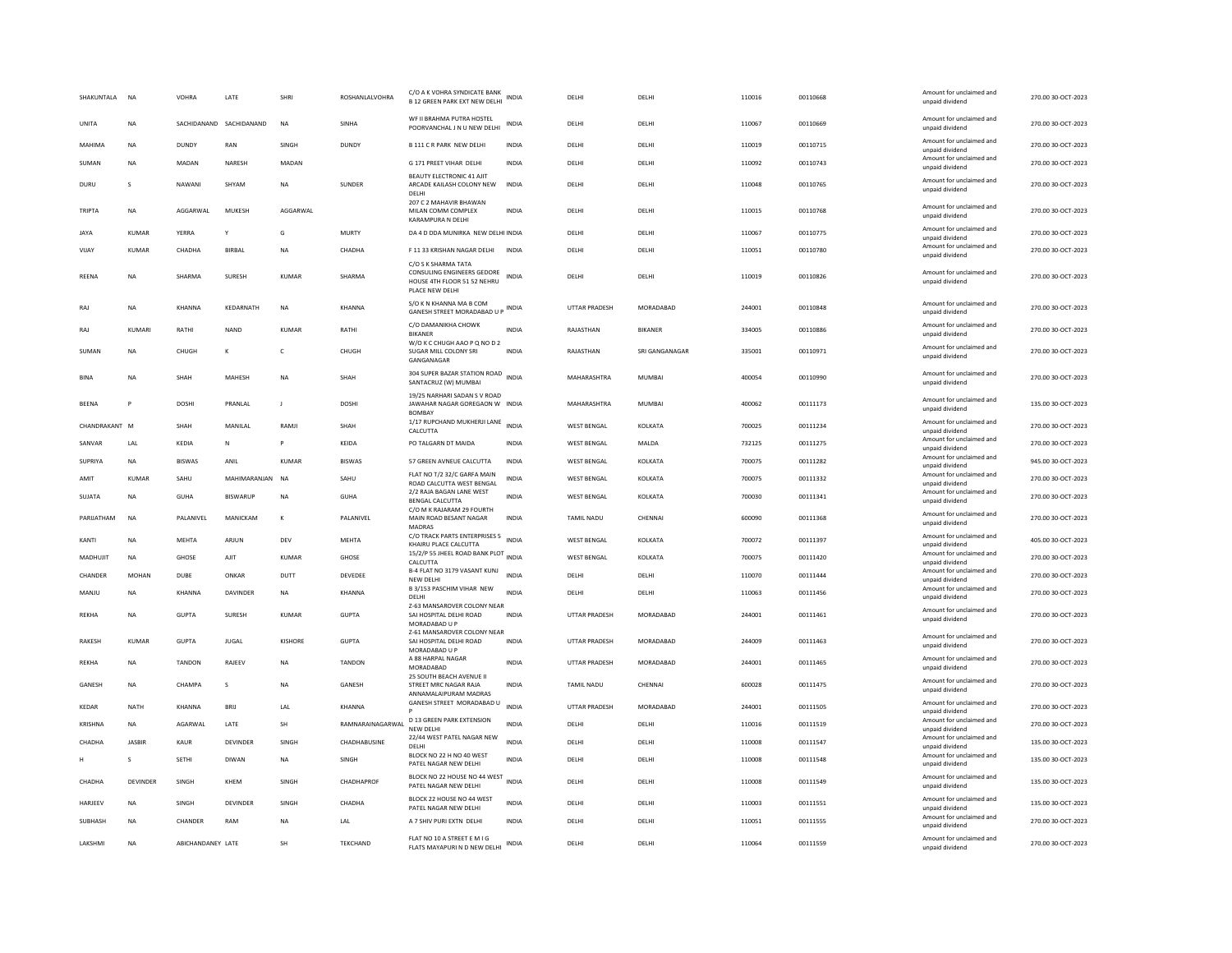| NIRMAL                     | <b>NA</b>     | KAUR           | <b>JASMIT</b>     | <b>NA</b>          | SINGH          | 10 B GREEN VIEW APTS G 8 ARA<br>MAYAPURI NEW ERA PUBLIC<br>SCHOOL NEW DELHI                              | <b>INDIA</b> | DELHI                | DELHI                      | 110064 | 00111561 | Amount for unclaimed and<br>unpaid dividend | 405.00 30-OCT-2023 |
|----------------------------|---------------|----------------|-------------------|--------------------|----------------|----------------------------------------------------------------------------------------------------------|--------------|----------------------|----------------------------|--------|----------|---------------------------------------------|--------------------|
| AVANTHI                    | <b>NA</b>     | TANGUTUR       | LATE              | SH                 | SRTANGUTUR     | M 51 SAKET NEW DELHI                                                                                     | <b>INDIA</b> | DELHI                | DELHI                      | 110017 | 00111587 | Amount for unclaimed and<br>unnaid dividend | 270.00 30-OCT-2023 |
| ANAND                      | <b>NA</b>     | <b>BINNANI</b> | <b>SUKHDEO</b>    | <b>NA</b>          | <b>BINNANI</b> | BINNANI X RAY CLINIC 21 SADUL<br><b>COLONY BIKANER</b>                                                   | <b>INDIA</b> | RAIASTHAN            | <b>RIKANFR</b>             | 334001 | 00111635 | Amount for unclaimed and<br>unpaid dividend | 270.00 30-QCT-2023 |
|                            | <b>NA</b>     | VASUDEVAN      | $\mathbf v$       | $\mathbf{S}$       | MANI           | 2 AMBABHUVAN SCHEME 6 ROAD INDIA<br>5 MATUNGA BOMBAY                                                     |              | MAHARASHTRA          | MUMBAI                     | 400019 | 00111658 | Amount for unclaimed and<br>unpaid dividend | 270.00 30-OCT-2023 |
| NAFISA                     | MANAF         | <b>BIVIJI</b>  | MANAF             | MANSUR             | <b>BIVIJI</b>  | TAYAB BLDG ROOM NO 13 2ND FL INDIA<br>14 DHOBI ST BOMBAY                                                 |              | MAHARASHTRA          | <b>MUMBAI</b>              | 400003 | 00111744 | Amount for unclaimed and<br>unpaid dividend | 270.00 30-OCT-2023 |
| MEENA                      | SRICHAND      | BHATIA         | SRICHAND          | CHUNILAL           | BHATIA         | <b>B 18 BHAGNARI CHS DUNCAN</b><br>CAUSEWAY ROAD CHUNABHATTY INDIA<br><b>RLY STN SION BOMBAY</b>         |              | MAHARASHTRA          | MUMBAI                     | 400022 | 00111825 | Amount for unclaimed and<br>unpaid dividend | 270.00 30-OCT-2023 |
| SHEELA                     | NA            | BALAN          | MADHU             | NA                 | NARAYANAN      | NARAYAN MADHU 34/1 TYPE D-<br>SPL BARC COLONY TAPP PO<br>THANE(DIST) MAHARA<br>NR NAGAR PARISHAD MARATHI | <b>INDIA</b> | MAHARASHTRA          | MIDC TARAPUR (DT<br>THANE) | 401504 | 00111844 | Amount for unclaimed and<br>unpaid dividend | 270.00 30-OCT-2023 |
| SHANKARLAL                 | RATANLAL      | ATTAL          | RATANLAL          | <b>NA</b>          | ATTAL          | SCHOOL NO 16 ADARASHA<br>COLONY AKOLA                                                                    | <b>INDIA</b> | MAHARASHTRA          | AKOLA                      | 444004 | 00111852 | Amount for unclaimed and<br>unpaid dividend | 270.00 30-OCT-2023 |
| ASHOK                      | <b>NA</b>     | KUMAR          | TARA              | <b>NA</b>          | CHAND          | 64/41 HATA RASOOL KHAN OPP<br>AGRWAL COMM COLLEGE<br>LALKUAN LUCKNOW<br>STAR INTERNATIONAL SHANTI        | <b>INDIA</b> | <b>UTTAR PRADESH</b> | <b>ILICKNOW</b>            | 226001 | 00111893 | Amount for unclaimed and<br>unpaid dividend | 270.00 30-QCT-2023 |
| SORABH                     | NA            | GOEL           | s                 | $\mathsf{C}$       | GOEL           | NAGAR RAILWAY ROAD MEERUT INDIA<br>CITY                                                                  |              | UTTAR PRADESH        | MEERUT                     | 250002 | 00111932 | Amount for unclaimed and<br>unpaid dividend | 270.00 30-OCT-2023 |
| PRADEEP                    | <b>NA</b>     | <b>GUPTA</b>   | $\mathbf{I}$      | s                  | <b>GUPTA</b>   | STAR INTERNATIONAL SHANTI<br>NAGAR RAILWAY ROAD MEERUT INDIA<br><b>CITY</b>                              |              | <b>UTTAR PRADESH</b> | MEERUT                     | 250002 | 00111942 | Amount for unclaimed and<br>unpaid dividend | 270.00 30-OCT-2023 |
| ANIU                       | RANI          | HASIIA         | <b>DAVINDER</b>   | KUMAR              | <b>HASIIA</b>  | H NO 358 URBAN ESTATE<br><b>GURGAON</b>                                                                  | <b>INDIA</b> | HARYANA              | GURGAON                    | 122001 | 00111953 | Amount for unclaimed and<br>unpaid dividend | 270.00 30-OCT-2023 |
| ANJU                       | <b>NA</b>     | BABBAR         | $\circ$           | P                  | BABBAR         | E 267 GREATER KAILASH PART II<br>NEW DELHI                                                               | <b>INDIA</b> | DELHI                | DELHI                      | 110048 | 00111962 | Amount for unclaimed and<br>unpaid dividend | 270.00 30-OCT-2023 |
| <b>DAMODAR</b>             | DASS          | AGRAWAL        | RAMSARAN          | DASS               | RETD           | K 100/AB KALKAJI NEW DELHI                                                                               | <b>INDIA</b> | DELHI                | DELHI                      | 110019 | 00111985 | Amount for unclaimed and<br>unpaid dividend | 270.00 30-OCT-2023 |
| PUJA                       | NA            | BATRA          | YOGESH            | NA                 | <b>BATRA</b>   | S 397 GREATER KAILASH II NEW<br>DELHI                                                                    | <b>INDIA</b> | DELHI                | DELHI                      | 110048 | 00111995 | Amount for unclaimed and<br>unpaid dividend | 270.00 30-OCT-2023 |
| PRIYATOWERSP<br><b>LTD</b> | NA            | <b>NA</b>      | <b>NA</b>         | <b>NA</b>          | <b>NA</b>      | C/O R R FINANCIAL CONSULTANTS<br>P LTD 3/17A ASAFALI ROAD<br><b>GROVER MANSION NEW DELHI</b>             | <b>INDIA</b> | DELHI                | DELHI                      | 110002 | 00112000 | Amount for unclaimed and<br>unpaid dividend | 270.00 30-OCT-2023 |
| PRASADHOLDIN<br>GSPLTD     | <b>NA</b>     | <b>NA</b>      | $_{\sf NA}$       | $_{\sf NA}$        | NA             | C/O R R FINANCIAL CONSULTANTS<br>P LTD 3/17A ASAFALI ROAD<br><b>GROVER MANSION NEW DELHI</b>             | <b>INDIA</b> | DELHI                | DELHI                      | 110002 | 00112001 | Amount for unclaimed and<br>unpaid dividend | 270.00 30-OCT-2023 |
| BHAWNA                     | NA            | KUMARI         | LAKSHMI           | <b>NA</b>          | NARAIN         | 71 I T COLONY U PITAMPURA<br><b>DELHI</b>                                                                | <b>INDIA</b> | DELHI                | DELHI                      | 110034 | 00112015 | Amount for unclaimed and<br>unpaid dividend | 270.00 30-OCT-2023 |
| SHEELCHAND                 | NA            | <b>JAIN</b>    | RANGILAL          | <b>NA</b>          | <b>JAIN</b>    | 139 RICHHPALPURI SIHANI GATE<br>GHAZIABAD U P                                                            | <b>INDIA</b> | UTTAR PRADESH        | GHAZIABAD                  | 201001 | 00112053 | Amount for unclaimed and<br>unpaid dividend | 270.00 30-OCT-2023 |
| <b>DEEPAK</b>              | <b>NA</b>     | <b>JOLLY</b>   | KIRSHAN           | GOPAL              | <b>JOLLY</b>   | C 3/13 KRISHAN NAGAR DELHI                                                                               | <b>INDIA</b> | DELHI                | DELHI                      | 110051 | 00112104 | Amount for unclaimed and<br>unpaid dividend | 270.00 30-OCT-2023 |
| SUDHA                      | <b>NA</b>     | RANI           | $\mathbb{R}$      | P                  | AGGARWAL       | D 845 SARASWATI VIHAR DELHI INDIA                                                                        |              | DELHI                | DELHI                      | 110034 | 00112107 | Amount for unclaimed and<br>unpaid dividend | 270.00 30-OCT-2023 |
| NAGINA                     | NA            | <b>GUPTA</b>   | VINIT             | <b>KUMAR</b>       | VARSHNEY       | SHAKUNTALM SARFF SADAN<br><b>3RAILWAY ROAD ALIGARH</b>                                                   | <b>INDIA</b> | <b>UTTAR PRADESH</b> | ALIGARH                    | 202001 | 00112134 | Amount for unclaimed and<br>unpaid dividend | 270.00 30-OCT-2023 |
| <b>JYOTI</b>               | NA            | CHOUDHARY      | VINOD             | NA                 | CHOUDHARY      | D-117 SAVITA VIHAR NEW DELHI INDIA                                                                       |              | DELHI                | DELHI                      | 110044 | 00112166 | Amount for unclaimed and<br>unpaid dividend | 540.00 30-OCT-2023 |
| VINAY                      | NA            | SINGHAL        | SATISH            | <b>NA</b>          | SINGHAL        | C/O SINGHAL & CO TIRAHA PARAO<br>DUBRY, AGRA ROAD ALIGARH                                                |              | <b>UTTAR PRADESH</b> | ALIGARH                    | 202001 | 00112211 | Amount for unclaimed and<br>unpaid dividend | 270.00 30-OCT-2023 |
| LAXMILAL                   | NA            | MENARIA        | DEVI              | LAL                | MENARIAPROF    | VILLAGE & POST RUNDERA DISTT                                                                             | <b>INDIA</b> | MAHARASHTRA          | <b>MUMBAI</b>              | 400001 | 00112212 | Amount for unclaimed and                    | 270.00 30-OCT-2023 |
| SREELATHA                  | NARAYANAN     | POTTY          | NARAYANAN         | POTTY              | G              | <b>UDAIPUR RAJASTHAN</b><br>SOUTH INDIAN BANK                                                            | <b>INDIA</b> | KERALA               | CHENGANNUR                 | 689121 | 00112286 | unpaid dividend<br>Amount for unclaimed and | 270.00 30-OCT-2023 |
|                            |               |                |                   |                    |                | <b>CHENGANNUR KERALA</b><br>KUZHIKANDATHIL KURINJI PO                                                    |              |                      |                            |        |          | unpaid dividend<br>Amount for unclaimed and |                    |
| THULASEE                   | BAI           | KS             | <b>AJITH</b>      | <b>NA</b>          |                | RAMAPURAM KOTTAYAM DIST<br>KERALA                                                                        | INDIA        | KERALA               | PALAI                      | 686576 | 00112292 | unpaid dividend                             | 135.00 30-OCT-2023 |
| <b>JOHN</b>                | K             | DANIEL         | к                 | M                  | DANIELPROF     | LECTURER DEPT OF BOTANY C M S<br>INDIA<br>COLLEGE KOTTAYAM KERALA                                        |              | KERALA               | KOTTAYAM                   | 686001 | 00112293 | Amount for unclaimed and<br>unpaid dividend | 270.00 30-OCT-2023 |
| MOHAN                      | K             | P              | ĸ                 | PARAMESHWARAN NAIR |                | <b>ASWATHY MENILAM</b><br>THIRUVALLAM TRIVANDRUM<br>KERALA                                               | <b>INDIA</b> | <b>KFRAIA</b>        | TRIVANDRUM                 | 695027 | 00112335 | Amount for unclaimed and<br>unpaid dividend | 270.00 30-OCT-2023 |
| $\overline{A}$             | c             | DFVI           | P                 | <b>NA</b>          | RAGHAVAN       | <b>REVATHY KRA-28</b><br>KANNOTTUKONAM ULLOOR<br>BHASI NAGAR MEDICAL COLLEGE<br>P O TRIVANDRUM           | <b>INDIA</b> | <b>KFRAIA</b>        | TRIVANDRUM                 | 695011 | 00112355 | Amount for unclaimed and<br>unpaid dividend | 270.00 30-QCT-2023 |
| SHAH                       | VIPUL         | L.             | <b>JAYANTILAI</b> | <b>NA</b>          |                | 4 AMIDHARA APPARTMENTS<br><b>RAMBAUG MANINAGAR</b><br>AHMEDABAD                                          | <b>INDIA</b> | GUIARAT              | AHMEDARAD                  | 380008 | 00112380 | Amount for unclaimed and<br>unpaid dividend | 270.00 30-QCT-2023 |
| SANJAY                     | NA            | KHANNA         | <b>BRIJ</b>       | <b>MOHAN</b>       | KHANNA         | 2 KRISHNA APARTMENTS GOLF<br>LINKS UNION PARK KHAR<br><b>BOMBA</b>                                       | <b>INDIA</b> | MAHARASHTRA          | <b>MUMBAI</b>              | 400052 | 00112500 | Amount for unclaimed and<br>unpaid dividend | 270.00 30-OCT-2023 |
| ANITA                      | <b>KUMARI</b> | TIBREWALA      | RATTAN            | <b>NA</b>          | <b>KUMAR</b>   | VISHNU JHUNJHUNUWALA PT G N<br>MARG PO CHIRAWA                                                           | <b>INDIA</b> | RAJASTHAN            | <b>JHUNJHUNU</b>           | 333026 | 00112533 | Amount for unclaimed and<br>unpaid dividend | 270.00 30-OCT-2023 |
| VIMALA                     | <b>NA</b>     | MAHESHWARI     | $\mathbf{K}$      | D                  | MAHESWARI      | 62/63 MANGLA MATA MARG<br><b>BRAHAMPURI JAIPUR</b>                                                       | <b>INDIA</b> | RAJASTHAN            | <b>JAIPUR</b>              | 302002 | 00112545 | Amount for unclaimed and<br>unpaid dividend | 270.00 30-OCT-2023 |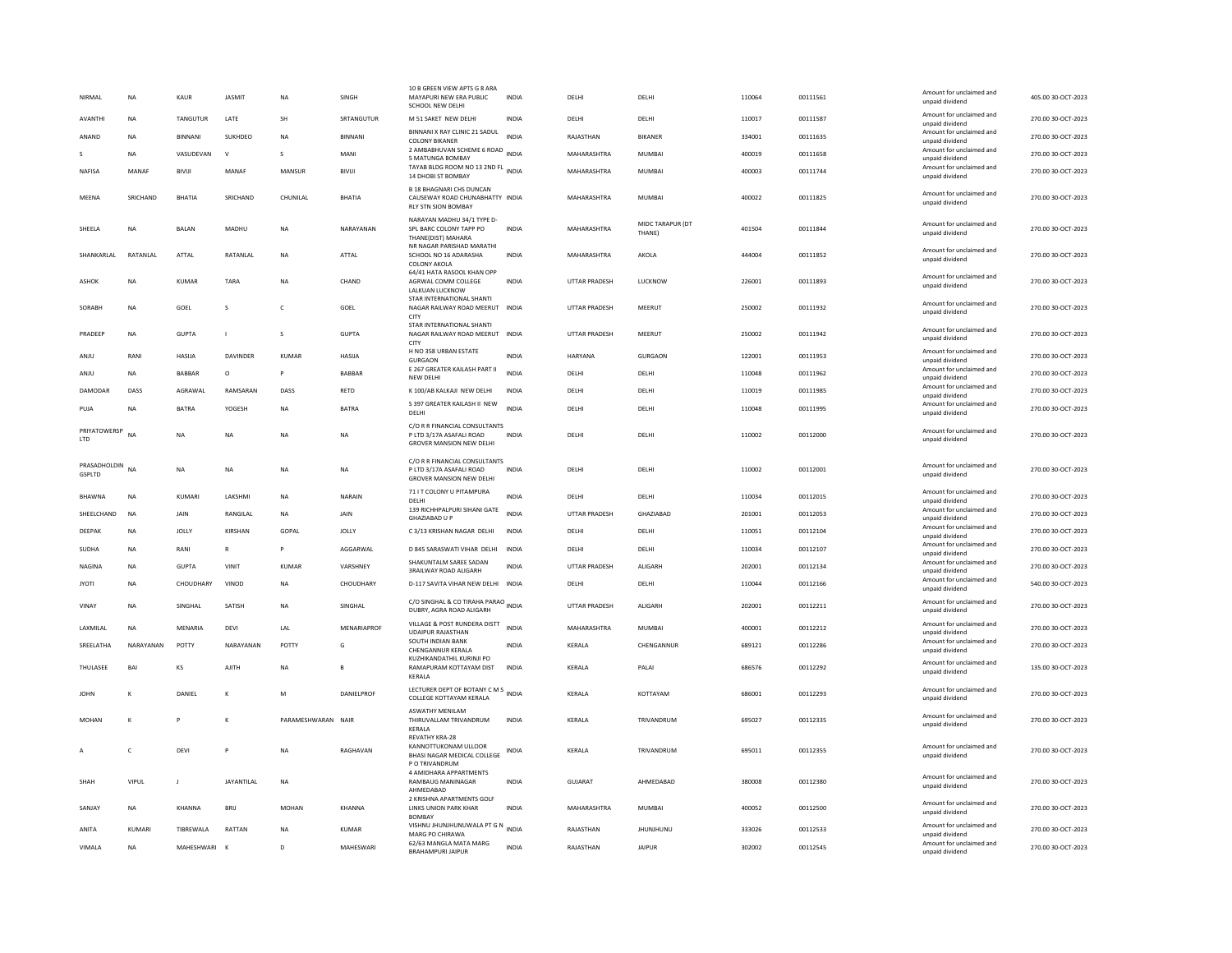| <b>GEETA</b>    | <b>NA</b>         | KHANDELWAL      | SUBHASH          | NA             | KHANDELWAL      | NEAR VISHRAM STHAL PUSHKER<br><b>ROAD AIMER</b>                                                    | <b>INDIA</b> | RAJASTHAN      | AJMER           | 305001 | 00112595 | Amount for unclaimed and<br>unpaid dividend                    | 270.00 30-OCT-2023 |
|-----------------|-------------------|-----------------|------------------|----------------|-----------------|----------------------------------------------------------------------------------------------------|--------------|----------------|-----------------|--------|----------|----------------------------------------------------------------|--------------------|
| RAGHUVIR        | <b>IAI</b>        | AGARWAI         | G                | $\mathbf{L}$   | AGARWAI         | C/O P C AGRAWAL & CO M I ROAD INDIA<br>JAIPUR (RAJASTHAN)                                          |              | RAJASTHAN      | <b>JAIPUR</b>   | 302015 | 00112606 | Amount for unclaimed and<br>unpaid dividend                    | 270.00 30-OCT-2023 |
| KOSHI           | <b>NA</b>         | KHIANI          | TEEKAMDAS        | <b>NA</b>      | KHIANI          | DEEPAK AGENCIES MAIN MARKET<br>BALOTRA DIST BARMER RAJ                                             | <b>INDIA</b> | RAJASTHAN      | <b>BARMER</b>   | 344022 | 00112690 | Amount for unclaimed and<br>unpaid dividend                    | 270.00 30-OCT-2023 |
| SUSHEELADEVL NA |                   | AGARWAI         | <b>KAILASH</b>   | <b>NA</b>      | CHANDRA         | C/O R S GRANITES P O BAGRA<br>DIST JALORE RAJ                                                      | <b>INDIA</b> | RAIASTHAN      | <b>JALORE</b>   | 343025 | 00112753 | Amount for unclaimed and<br>unpaid dividend                    | 270.00.30-QCT-2023 |
| ANKIT           | <b>NA</b>         | JAIN            | <b>KISHOR</b>    | <b>NA</b>      | JAIN            | <b>B-1002 ARIHANT TOWER OPP</b><br>SHUBH COMPLEX RAJASTHAN<br>HOSPITAL ROAD SHAHIBAUG<br>AHMEDABAD | <b>INDIA</b> | <b>GUJARAT</b> | AHMEDABAD       | 380004 | 00112755 | Amount for unclaimed and<br>unpaid dividend                    | 270.00 30-OCT-2023 |
| RANJANA         | <b>NA</b>         | KAWAR           | К                | <b>NA</b>      | MANGILAL        | A 340/2 SHASTRI NAGAR<br><b>JODHPUR</b>                                                            | <b>INDIA</b> | RAJASTHAN      | <b>JODHPUR</b>  | 342003 | 00112769 | Amount for unclaimed and<br>unpaid dividend                    | 270.00 30-OCT-2023 |
| <b>SURENDRA</b> | <b>NA</b>         | SARAF           | <b>JOHARILAL</b> | <b>NA</b>      | SARAF           | W/O JOHARI LAL SARAF SARAFON<br>KI POLE SARAFA BAZAR JODHPUR INDIA<br>RAI                          |              | RAJASTHAN      | <b>JODHPUR</b>  | 342002 | 00112772 | Amount for unclaimed and<br>unpaid dividend                    | 270.00 30-OCT-2023 |
| CHUNI           | LAL               | SHARMA          | <b>SURA</b>      | <b>NA</b>      | MAL             | SURAJ BHAWAN IST C ROAD<br>SARDARPURA JODHPUR                                                      | <b>INDIA</b> | RAJASTHAN      | <b>JODHPUR</b>  | 342001 | 00112817 | Amount for unclaimed and<br>unpaid dividend                    | 270.00 30-OCT-2023 |
| MOOLCHAND       | <b>NA</b>         | SALECHA         | SHRI             | <b>NA</b>      | MEEKCHAND       | MANMOHAN INDUSTRIES<br>BARMER ROAD PO BALOTRA RAJ                                                  | <b>INDIA</b> | RAJASTHAN      | BARMER          | 344022 | 00112847 | Amount for unclaimed and<br>unpaid dividend                    | 270.00 30-OCT-2023 |
| MADHU           | <b>NA</b>         | <b>SINGHAI</b>  | <b>BHIM</b>      | <b>SINGH</b>   | <b>SINGHVI</b>  | C/O M/S SUNDER LAL SINGHVI &<br>SONS 5 CLOCK TOWER BADA<br><b>BAZAR UDAIPUR</b>                    | INDIA        | RAJASTHAN      | <b>UDAIPUR</b>  | 313001 | 00112870 | Amount for unclaimed and<br>unpaid dividend                    | 270.00 30-OCT-2023 |
| KHYALI          | LAL               | BABEL           | RATANLAL         | <b>NA</b>      | л               | SUNDER NIWAS 18 BABEL STREET<br><b>UDAIPUR RAJ</b>                                                 | INDIA        | RAJASTHAN      | <b>UDAIPUR</b>  | 313001 | 00112880 | Amount for unclaimed and<br>unpaid dividend                    | 270.00 30-OCT-2023 |
| ARUN            |                   |                 | <b>BANWARI</b>   | <b>NA</b>      | LAL             | 2 R M V COMPOUND INDORIA IND<br>WORKS SURAJ POLE UDAIPUR                                           | <b>INDIA</b> | RAJASTHAN      | <b>UDAIPUR</b>  | 313001 | 00112886 | Amount for unclaimed and<br>unpaid dividend                    | 270.00 30-OCT-2023 |
| <b>BIJOY</b>    | <b>KUMAR</b>      | JAIN            | SAGAR            | MAL            | JAIN            | JAISHEEL N H 8 BHUWANA<br><b>UDAIPUR</b>                                                           | <b>INDIA</b> | RAJASTHAN      | <b>UDAIPUR</b>  | 313001 | 00112890 | Amount for unclaimed and<br>unpaid dividend                    | 270.00 30-OCT-2023 |
| N               | D                 | <b>RKRISHNA</b> | $\mathsf{N}$     | CH             | RAJU            | ASHIRWADH FLATS PLOT 52<br>PURANIK LAYOUT BHARAT NAGAR INDIA<br><b>NAGPUR</b>                      |              | MAHARASHTRA    | <b>NAGPUR</b>   | 440000 | 00112920 | Amount for unclaimed and<br>unpaid dividend                    | 270.00 30-OCT-2023 |
| SHELESH         | <b>NA</b>         | SHARMA          | <b>SUDAMA</b>    | DUTT           | SHARMA          | C/O S D SHARMA 57 MOHAN<br>COLONY BANSWARA RAJ                                                     | <b>INDIA</b> | RAJASTHAN      | BANSWARA        | 327001 | 00112944 | Amount for unclaimed and<br>unpaid dividend                    | 270.00 30-OCT-2023 |
| VIMLA           | NA                | BHANDARI        | VIJAY            | <b>NA</b>      | BHANDARI        | 115 BHOPALPURA N ROAD<br><b>UDAIPUR RAJ</b>                                                        | <b>INDIA</b> | RAJASTHAN      | <b>UDAIPUR</b>  | 313001 | 00112953 | Amount for unclaimed and<br>unpaid dividend                    | 270.00 30-OCT-2023 |
| ARVIND          | <b>NA</b>         | <b>MODI</b>     | MANAK            | CHAND          | MODI            | D 185 MANGAL MARG BAPU<br>NAGAR JAIPUR RAJ                                                         | <b>INDIA</b> | RAJASTHAN      | <b>JAIPUR</b>   | 302015 | 00113013 | Amount for unclaimed and<br>unpaid dividend                    | 405.00 30-OCT-2023 |
| TEEJU           | <b>DEVI</b>       | KUMAWAT         | POKAR            | RAM            | KUMAWAT         | C/O KUMAWAT MEDICALS PO<br><b>KUCHAMAN CITY</b>                                                    | <b>INDIA</b> | RAJASTHAN      | MAKRANA         | 341508 | 00113020 | Amount for unclaimed and<br>unpaid dividend                    | 270.00 30-OCT-2023 |
| CHAND           | NA                | DEVI            | MOOL             | <b>NA</b>      | CHAND           | DUSAD SADAN NAHAR ROAD<br><b>GANGAPUR CITY RAJ</b>                                                 | <b>INDIA</b> | RAJASTHAN      | GANGAPUR        | 322201 | 00113054 | Amount for unclaimed and<br>unpaid dividend                    | 270.00 30-OCT-2023 |
| ERACH           | <b>BHAI</b>       | KHAVAR          | <b>BOMAN</b>     | <b>NA</b>      | KHAVAR          | 801 NISHANT 16 ALTAMOUNT<br>ROAD BOMBAY                                                            | <b>INDIA</b> | MAHARASHTRA    | <b>MUMBAI</b>   | 400026 | 00113115 | Amount for unclaimed and                                       | 270.00 30-OCT-2023 |
| SANGITA         | <b>NA</b>         | KOTIA           | BANSILAL         | <b>NA</b>      | KOTIA           | C/O PAWANLAL & SON 5 INSIDE<br>NEW CUTLERY MARKET X LANE<br><b>BOMBA</b>                           | <b>INDIA</b> | MAHARASHTRA    | MUMBAI          | 400002 | 00113118 | unpaid dividend<br>Amount for unclaimed and<br>unpaid dividend | 405.00 30-OCT-2023 |
| ASHA            | BIPINCHANDRA SHAH |                 | <b>BIPIN</b>     | <b>NA</b>      | CHANDRA         | KANBIWAD NEAR GATE PANWALA<br><b>BUILDING BHAVNAGAR</b>                                            |              | MAHARASHTRA    | MUMBAI          | 400001 | 00113139 | Amount for unclaimed and<br>unpaid dividend                    | 270.00 30-OCT-2023 |
| <b>TEJAS</b>    | <b>KUMAR</b>      | PATEL           | SURESH           | <b>NA</b>      | CHANDRA         | KRISHNA VILA PLOT NO 65A<br>VIJAYRAJ NAGAR BHAVNAGAR                                               | <b>INDIA</b> | <b>GUJARAT</b> | BHAVNAGAR       | 364003 | 00113143 | Amount for unclaimed and<br>unpaid dividend                    | 270.00 30-OCT-2023 |
| RAMESH          | $\mathsf{C}$      | KUCHA           | NA               | <b>NA</b>      | NA              | 580 ANAND JANTA PLOT OPP<br><b>KHARAK BOARDING</b>                                                 | <b>INDIA</b> | GUJARAT        | SIHOR           | 364290 | 00113191 | Amount for unclaimed and<br>unpaid dividend                    | 270.00 30-OCT-2023 |
| MANISHA         | P                 | CHITALIA        | <b>NA</b>        | <b>NA</b>      | <b>NA</b>       | MAHUVAPORT<br>PANDYA STREET MAHUVA PORT                                                            | <b>INDIA</b> | GUJARAT        | SIHOR           | 364290 | 00113192 | Amount for unclaimed and                                       | 270.00 30-OCT-2023 |
| PRADIP          | <b>NA</b>         | TRIVEDI         | LAXM             | <b>NA</b>      | SHANKER         | DANA BANK KHODPARA JETPUR INDIA                                                                    |              | GUJARAT        | <b>GONDAL</b>   | 360370 | 00113286 | unpaid dividend<br>Amount for unclaimed and                    | 270.00 30-OCT-2023 |
|                 |                   |                 |                  |                |                 | C/O K R GURURAJA RAO 155-A                                                                         |              |                |                 |        |          | unpaid dividend                                                |                    |
| SHRUTI          |                   |                 | <b>NA</b>        | <b>NA</b>      | NA              | ANANDBAUG SOCIETY B/H<br>SUSSEN TEXTILES MAKARPURA<br>ROAD VADODARA                                | <b>INDIA</b> | GUJARAT        | VADODARA        | 390010 | 00113333 | Amount for unclaimed and<br>unpaid dividend                    | 270.00 30-OCT-2023 |
| NARMADABEN      | R                 | SONEJI          | <b>NA</b>        | <b>NA</b>      | NA              | ALKA PAN MASALA MAIN BAZAR<br>KALAVAD SHITLA                                                       | <b>INDIA</b> | <b>GUJARAT</b> | KALAVAD         | 361160 | 00113406 | Amount for unclaimed and<br>unpaid dividend                    | 270.00 30-OCT-2023 |
| KIRANKUMAR NA   |                   | <b>MEHTA</b>    | DALSUKH          | <b>NA</b>      | RAI             | STATE BANK OF SAURASHTRA<br>MAIN BR JUNAGADH GUJ                                                   | <b>INDIA</b> | <b>GUJARAT</b> | <b>JUNAGADH</b> | 362001 | 00113440 | Amount for unclaimed and<br>unpaid dividend                    | 270.00 30-OCT-2023 |
| KESHAVLAL       | <b>NA</b>         | HALVADIA        | TRIKAM           | <b>BHAI</b>    | <b>MOTIBHAI</b> | <b>UMAIYA STATIONERY MART</b><br>QUEST HOUSE ROAD DT RAJKOT INDIA<br><b>GUJARAT MORB</b>           |              | <b>GUJARAT</b> | <b>MORRI</b>    | 363641 | 00113498 | Amount for unclaimed and<br>unpaid dividend                    | 270.00 30-OCT-2023 |
| RAMESH          | <b>NA</b>         | SHAH            | <b>NA</b>        | <b>NA</b>      | <b>NA</b>       | 2 WARDHMAN NAGAR<br>CHINTAMANI RAJKOT                                                              | <b>INDIA</b> | <b>GUJARAT</b> | RAJKOT          | 360001 | 00113527 | Amount for unclaimed and<br>unpaid dividend                    | 270.00 30-OCT-2023 |
| PRAKASH         | $\mathsf H$       | <b>GANDHI</b>   | NA               | <b>NA</b>      | NA              | "ANIL" 41 PAYAL SAYAJIGUNJ G<br>FLOOR LALCHETA BARODA                                              | <b>INDIA</b> | GUJARAT        | VADODARA        | 390005 | 00113538 | Amount for unclaimed and<br>unpaid dividend                    | 270.00 30-OCT-2023 |
| <b>BHARAT</b>   | SINH              | RPARMAR         | RAM              | SINH           | PARMAR          | 1 BAPU NAGAR SOCIETY<br><b>SURENDRA NAGAR</b>                                                      | INDIA        | GUJARAT        | SURENDRANAGAR   | 363001 | 00113625 | Amount for unclaimed and<br>unpaid dividend                    | 270.00 30-OCT-2023 |
| MANOJ           | HITESH            | SHETH           | HITESH           | <b>NA</b>      | SHETH           | MATHRIYA SHERI NR JAIN<br>DERASAR DHRANGADHRA                                                      | <b>INDIA</b> | <b>GUJARAT</b> | DHRANGADHRA     | 363310 | 00113643 | Amount for unclaimed and<br>unpaid dividend                    | 270.00 30-OCT-2023 |
| DHIRAIREN       | $\mathbf{I}$      | KHAKHARIA       | $\mathbf{I}$     | $\kappa$       | KHAKHARIA       | NEAR RAJ CINMA OPP KAMAL                                                                           | <b>INDIA</b> | GUIARAT        | RAIKOT          | 360001 | 00113736 | Amount for unclaimed and                                       | 270.00 30-OCT-2023 |
|                 |                   | <b>THAHAR</b>   | <b>NA</b>        | <b>NA</b>      | <b>NA</b>       | RAJKOT<br>C/O KHAKHARIA NEAR RAJ                                                                   | <b>INDIA</b> | GUJARAT        | RAJKOT          | 360001 | 00113738 | unpaid dividend<br>Amount for unclaimed and                    | 270.00 30-OCT-2023 |
| <b>VISHWA</b>   | BANDHU            | <b>BHASIN</b>   | <b>BALRA</b>     | <b>KRISHAN</b> | BHASINPROF      | CINEMA OPP KAMAL RAJKOT<br>R - 716, NEW RAJINDER NAGAR                                             | <b>INDIA</b> | DELHI          | DELHI           | 110060 | 00113919 | unpaid dividend<br>Amount for unclaimed and                    | 270.00 30-OCT-2023 |
|                 |                   |                 |                  |                |                 | NEW DELHI                                                                                          |              |                |                 |        |          | unpaid dividend                                                |                    |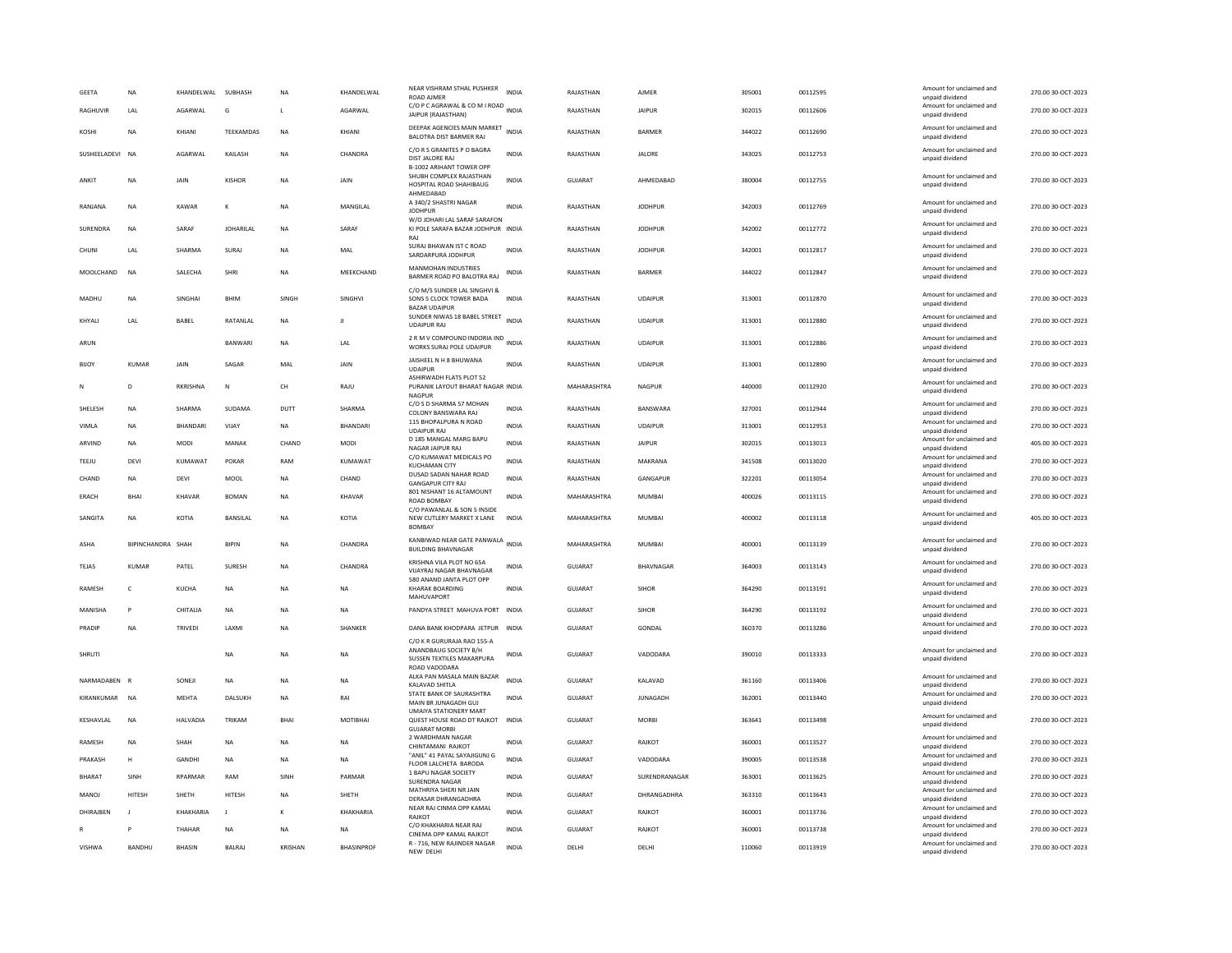| <b>PUSHPA</b>      | <b>NA</b>       | PANGTEY           | HUKAM             | <b>NA</b>       | SINGH               | CA/ISD MUNIRKA NEW DELHI                                                                                   | <b>INDIA</b> | DELHI                 | DELHI            | 110067 | 00113936 | Amount for unclaimed and<br>unpaid dividend | 270.00 30-OCT-2023 |
|--------------------|-----------------|-------------------|-------------------|-----------------|---------------------|------------------------------------------------------------------------------------------------------------|--------------|-----------------------|------------------|--------|----------|---------------------------------------------|--------------------|
| GOVIND             | VALLABH         | PANDEY            | LATE              | SHRI            | PURSHOTAMPANDEY     | SECTOR-15 HOUSE NO 332<br>VASUNDHRA GHAZIABAD U.P                                                          | <b>INDIA</b> | <b>UTTAR PRADESH</b>  | GHAZIABAD        | 201010 | 00114015 | Amount for unclaimed and<br>unpaid dividend | 270.00 30-OCT-2023 |
| RAJAN              | <b>NA</b>       | PRADHAN           | LATE              | <b>SH</b>       | SPPRADHANPROF       | 89 A POCKET B MAYUR VIHAR<br>NEW DELHI                                                                     | <b>INDIA</b> | DELHI                 | DELHI            | 110091 | 00114021 | Amount for unclaimed and<br>unpaid dividend | 270.00 30-OCT-2023 |
| <b>SULOCHANA</b>   | <b>NA</b>       | GOFI              | <b>BRIIMOHAN</b>  | <b>NA</b>       | GOFI                | 1076/1 GOEL MARKET KUCHANA<br>TWAN CHANDNI CHOWK DELHI                                                     | <b>INDIA</b> | <b>DELHI</b>          | <b>DELHI</b>     | 110006 | 00114028 | Amount for unclaimed and<br>unpaid dividend | 270.00 30-OCT-2023 |
| URMIMALA           | SEN             | GUPTA             | MANAS             | KUMAR           | SENGUPTA            | 41/B/1 GARIAHAT ROAD SOUTH<br>CALCUTTA                                                                     | <b>INDIA</b> | <b>WEST BENGAL</b>    | KOLKATA          | 700031 | 00114063 | Amount for unclaimed and<br>unpaid dividend | 270.00 30-OCT-2023 |
| NARESH             | CHANDRA         | PANT              | CHINTAMANI        | <b>NA</b>       | PANT                | A 282 1 RAJENDRA NAGAR P O<br><b>IZZATNAGAR BAREILLY</b>                                                   | <b>INDIA</b> | <b>UTTAR PRADESH</b>  | <b>IZATNAGAR</b> | 243122 | 00114083 | Amount for unclaimed and<br>unpaid dividend | 135.00 30-OCT-2023 |
| GIAN               | <b>NA</b>       | <b>DEVI</b>       | $\circ$           | P               | <b>MEHTA</b>        | 1241 SECTOR 37 FARIDABAD<br>HARYANA                                                                        | <b>INDIA</b> | <b>HARYANA</b>        | FARIDABAD        | 121003 | 00114114 | Amount for unclaimed and<br>unpaid dividend | 270.00 30-OCT-2023 |
| NIMISHA            | <b>NA</b>       | RAGHUWANSI        | ADITYA            | KUMAR           | RAGHUWANSI          | 31 CHARAK SADAN VIKASPURI<br>NEW DELHI                                                                     | INDIA        | DELHI                 | DELHI            | 110018 | 00114118 | Amount for unclaimed and<br>unpaid dividend | 270.00 30-OCT-2023 |
| <b>OM</b>          | PRAKASH         | PRADHAN           | <b>ROOP</b>       | NARAIANJI       | PRADHAN             | C/O CIVIL TELEPHOSE EXCHANGE<br>SURAT GARH PO SURAT GARH<br>DIST SRIGANGANAGAR                             | <b>INDIA</b> | MAHARASHTRA           | MUMBAI           | 400001 | 00114138 | Amount for unclaimed and<br>unpaid dividend | 270.00 30-OCT-2023 |
| KAILASH            | NA              | WANTI             | ANAND             | LAL             | N                   | 468/17 RAVI DASS NAGAR<br><b>ROHTAK</b><br>SAKAR 105 OPP GANDHI GRAM                                       | <b>INDIA</b> | HARYANA               | <b>ROHTAK</b>    | 124001 | 00114139 | Amount for unclaimed and<br>unpaid dividend | 270.00 30-OCT-2023 |
| AMAL               | <b>NA</b>       | BANIK             | TRIPATI           | NA              | BANIK               | RLY STATION IST FLOOR ASHRAM INDIA<br>ROAD AHMEDABAD                                                       |              | GUJARAT               | AHMEDABAD        | 380009 | 00114204 | Amount for unclaimed and<br>unpaid dividend | 270.00 30-OCT-2023 |
| DINKAR             | NA              | CHOTALIA          | DHANJI            | NA              | CHOTALIA            | B/1 NEELKANTH NAVA VADAJ<br>AHMEDABBAD<br>C/O RADHESHAM AGRAWAL                                            | <b>INDIA</b> | <b>GUJARAT</b>        | AHMEDABAD        | 380013 | 00114353 | Amount for unclaimed and<br>unpaid dividend | 270.00 30-OCT-2023 |
| AGRAWAL            | <b>NA</b>       | AMIT              | <b>NA</b>         | <b>NA</b>       | <b>NA</b>           | RANGWALA APPT II FLR NR<br><b>GUJRAT COLLEGE AHMEDABAD</b>                                                 | <b>INDIA</b> | GUJARAT               | AHMEDABAD        | 380001 | 00114395 | Amount for unclaimed and<br>unpaid dividend | 270.00 30-OCT-2023 |
| AMIT               | Y               | AGRAWAL           | <b>NA</b>         | <b>NA</b>       | <b>NA</b>           | 189 NEW CLOTH MARKET<br>AHMEDABAD<br>SNEHA ELECTRONICS GOLCONDA                                            | <b>INDIA</b> | <b>GUJARAT</b>        | AHMEDABAD        | 380002 | 00114408 | Amount for unclaimed and<br>unpaid dividend | 270.00 30-OCT-2023 |
| RAJENDRA           | <b>NA</b>       | JAIN              | TEJKARAN          | <b>NA</b>       | JAIN                | APTS HUMAYUN NAGAR<br>HYDERABAD                                                                            | <b>INDIA</b> | ANDHRA PRADESH        | HYDERABAD        | 500028 | 00114465 | Amount for unclaimed and<br>unpaid dividend | 270.00 30-OCT-2023 |
| SRINIVAS           | <b>NA</b>       | MIKKILINENI       | VENKATESHWARA NA  |                 | RAO                 | 1-24-54/1 VENKATAPURAM<br>SECUNDERABAD                                                                     | <b>INDIA</b> | ANDHRA PRADESH        | HYDERABAD        | 500015 | 00114472 | Amount for unclaimed and<br>unpaid dividend | 270.00 30-OCT-2023 |
| MADHUSDAN          | RAO             | ARCOT             | LATE              | <b>SH</b>       | <b>HANUMANTHRAO</b> | H NO 5-4-55&56 DISTELLARY<br>ROAD RANIGUNJ SECUNDERABAD INDIA                                              |              | ANDHRA PRADESH        | HYDERABAD        | 500003 | 00114511 | Amount for unclaimed and<br>unpaid dividend | 270.00 30-OCT-2023 |
| <b>KAIYANA</b>     | <b>BHARATHI</b> | KARUSALA          | KARUSALA          | HANUNANTHA      | <b>RAO</b>          | C/O G GIRIDHAR 8-L BNR<br>COMPLEX RD NO 14 BHANJARA<br>HILLS HYDERABAD                                     | <b>INDIA</b> | ANDHRA PRADESH        | <b>HYDFRARAD</b> | 500034 | 00114513 | Amount for unclaimed and<br>unpaid dividend | 270.00 30-OCT-2023 |
| VIJAYKUMARI        | <b>NA</b>       | TULABANDI         | <b>KUNDA</b>      | <b>MOHANDAS</b> | PROF                | WAS LM O QUARTERS GOVT<br>HOSPITAL NANDYAL KURNOOL DT INDIA<br>A <sub>P</sub><br>12 C EVERSHINE APARTMENTS |              | ANDHRA PRADESH        | ALLA GADDA       | 518503 | 00114550 | Amount for unclaimed and<br>unpaid dividend | 270.00 30-OCT-2023 |
| RUPA               | <b>NA</b>       | KAUL              | GANESH            | NA              | KOUL                | BODELLA PHASE II VIKASPURI<br>NEW DELHI                                                                    | INDIA        | DELHI                 | DELHI            | 110018 | 00114574 | Amount for unclaimed and<br>unpaid dividend | 270.00 30-OCT-2023 |
| PRARHAVATHI NA     |                 | G                 | <b>NA</b>         | <b>NA</b>       | <b>NA</b>           | DUVVUR POST SANGAM MANDAL<br><b>NELLORE DIST</b>                                                           | <b>INDIA</b> | ANDHRA PRADESH        | NELLORE          | 524306 | 00114576 | Amount for unclaimed and<br>unpaid dividend | 270.00 30-OCT-2023 |
| BADARUDDIN         | <b>KHAN</b>     | SAYEED            | <b>QAMARUDDIN</b> | KHAN            | <b>ENGINEER</b>     | H NO 11 5 464 RED HILLS<br><b>HYDERABAD</b>                                                                | <b>INDIA</b> | ANDHRA PRADESH        | HYDERABAD        | 500028 | 00114579 | Amount for unclaimed and<br>unpaid dividend | 270.00 30-OCT-2023 |
| PRARHAKAR          | <b>NA</b>       | CHODARAILL        | <b>NA</b>         | <b>NA</b>       | <b>NA</b>           | PLOT NO 25 H NO 3 40 119<br>SUMAN HOUSING COLONY WEST<br>MARRED PALLY SECUNDERABAD A                       | <b>INDIA</b> | <b>ANDHRA PRADESH</b> | <b>HYDFRARAD</b> | 500026 | 00114582 | Amount for unclaimed and<br>unpaid dividend | 270.00 30-QCT-2023 |
| <b>MOHD</b>        | <b>NA</b>       | <b>MOHILIDDIN</b> | <b>NA</b>         | <b>NA</b>       | <b>NA</b>           | H NO 2 6 121 CHOTI MASJID<br>SUREDARI HANAMKONDA<br><b>WARANGAL AP</b>                                     | <b>INDIA</b> | <b>ANDHRA PRADESH</b> | WARANGAL         | 506010 | 00114606 | Amount for unclaimed and<br>unpaid dividend | 270.00 30-OCT-2023 |
| <b>BAI AMANI</b>   | <b>NA</b>       | POTHULA           | $\mathbf{p}$      | $\mathsf{v}$    | PRASADARAO          | DOOR NO 49 35 7 AKKAYYAPALEM INDIA<br>VISAKHAPATNAM                                                        |              | ANDHRA PRADESH        | VISAKHAPATNAM    | 530016 | 00114706 | Amount for unclaimed and<br>unpaid dividend | 270.00 30-OCT-2023 |
| SISIR              | <b>NA</b>       | CHAKRABORTI MOHIT |                   | <b>KRISHNA</b>  | CHAKRABORTY         | 29/1 D HARE KRISHNA SETT LANE<br>CALCUTTA                                                                  | <b>INDIA</b> | <b>WEST BENGAL</b>    | KOLKATA          | 700050 | 00114734 | Amount for unclaimed and<br>unpaid dividend | 405.00 30-OCT-2023 |
| RAMANAMMA          | <b>NA</b>       | <b>BOTU</b>       | PEDA              | <b>GANGA</b>    | RAO                 | 12 4 REDDY STREET PARVATI<br>PURAM A P                                                                     | <b>INDIA</b> | ANDHRA PRADESH        | <b>BOBBILI</b>   | 532502 | 00114759 | Amount for unclaimed and<br>unpaid dividend | 270.00 30-OCT-2023 |
| VENKATA            | RAMANI          | INDRAKANTI        |                   | NA              | SUBBARAO            | BRAHMA KRIPA SHANTI NAGAR<br>KAKINADA A P                                                                  | <b>INDIA</b> | ANDHRA PRADESH        | KAKINADA         | 533003 | 00114764 | Amount for unclaimed and<br>unpaid dividend | 270.00 30-OCT-2023 |
| GAVARA             | RAJU            | DASARI            | NA                | NA              | <b>NA</b>           | ANDHRA BANK TUNI A P                                                                                       | INDIA        | ANDHRA PRADESH        | SAMALKOT         | 533401 | 00114765 | Amount for unclaimed and<br>unpaid dividend | 270.00 30-OCT-2023 |
| VENKATARAMES KUMAR |                 | <b>GUPTA</b>      | MURALI            | <b>NA</b>       | KRISHNA             | C/O SWAPNA ENTERPRISES NEAR<br><b>CLOCK TOWER VIZIANAGARAM</b>                                             | <b>INDIA</b> | ANDHRA PRADESH        | VIZIANAGARAM     | 531202 | 00114779 | Amount for unclaimed and<br>unpaid dividend | 270.00 30-OCT-2023 |
| SHALINI            | <b>NA</b>       | RAGHVA            | LATE              | SH              | $\mathsf{A}$        | COLGOBINDRAMRAGHV 48 KIRBY PLACE DELHI CANTT<br>NFW DFI HI                                                 | <b>INDIA</b> | DELHI                 | DELHI            | 110010 | 00114783 | Amount for unclaimed and<br>unpaid dividend | 270.00 30-OCT-2023 |
| VASALAKSH          | <b>NA</b>       | KARRI             | VENKATA           | REDDY           | KARRI               | 50 268 MIG A/6 T PT COLOONY<br>SEETAMMADHARA VISAKHA B<br>VISHAKHAPATNAM                                   | <b>INDIA</b> | ANDHRA PRADESH        | VISAKHAPATNAM    | 530013 | 00114792 | Amount for unclaimed and<br>unpaid dividend | 270.00 30-OCT-2023 |
| YOGESH             | <b>NA</b>       | <b>KUMAR</b>      | NA                | NA              | <b>NA</b>           | V & P SANWALPURA TANWRAN<br>DISTT SIKAR RAI                                                                | <b>INDIA</b> | RAJASTHAN             | SRI MADHOPUR     | 332707 | 00114821 | Amount for unclaimed and<br>unpaid dividend | 270.00 30-OCT-2023 |
| RAM                | TIRATH          | GUPTA             | <b>NA</b>         | <b>NA</b>       | <b>NA</b>           | V & P SANWALPURA TANWRAN<br>DISTT SIKAR RAJ                                                                | <b>INDIA</b> | RAJASTHAN             | SRI MADHOPUR     | 332707 | 00114824 | Amount for unclaimed and<br>unpaid dividend | 270.00 30-OCT-2023 |
| RATAN              | <b>NA</b>       | LAL               | ROOR              | MAL             | SHARMA              | V & P SANWALPURA TANWRAN<br>DISTT SIKAR RAJ                                                                | <b>INDIA</b> | RAJASTHAN             | SRI MADHOPUR     | 332707 | 00114825 | Amount for unclaimed and<br>unpaid dividend | 270.00 30-OCT-2023 |
| <b>HANS</b>        | <b>NA</b>       | RAJ               | <b>NA</b>         | <b>NA</b>       | <b>NA</b>           | V & P SANWALPURA TANWRAN<br>DISTT SIKAR RAJ                                                                | <b>INDIA</b> | RAJASTHAN             | SRI MADHOPUR     | 332707 | 00114826 | Amount for unclaimed and<br>unpaid dividend | 270.00 30-OCT-2023 |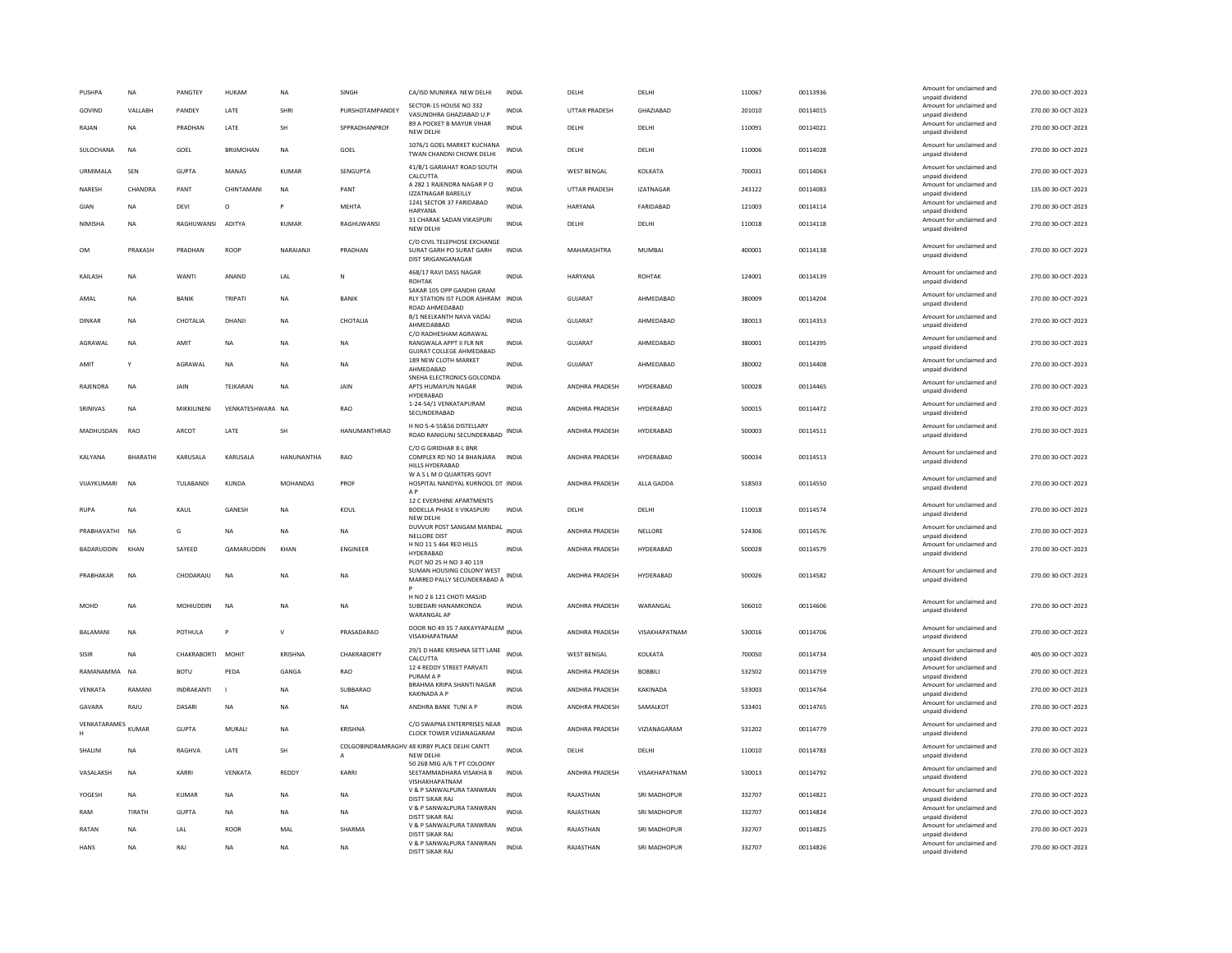| MURAI                        | LAL                | SHARMA            | SANWAR            | <b>NA</b>  | MAL            | E 30 AMBABARI JAIPUR                                                                              | INDIA        | RAJASTHAN             | <b>JAIPUR</b>             | 302012 | 00114831 | Amount for unclaimed and<br>unpaid dividend                    | 270.00 30-OCT-2023 |
|------------------------------|--------------------|-------------------|-------------------|------------|----------------|---------------------------------------------------------------------------------------------------|--------------|-----------------------|---------------------------|--------|----------|----------------------------------------------------------------|--------------------|
| DINESH                       | KANAIYALAL         | <b>BHUVA</b>      | KANAIYALAL        | NA         |                | 42/43 RAMKRUPA MAIN AVENUE<br>ROAD SANTACRUZ W BOMBAY                                             | <b>INDIA</b> | MAHARASHTRA           | <b>MUMBAI</b>             | 400054 | 00114954 | Amount for unclaimed and<br>unpaid dividend                    | 270.00 30-OCT-2023 |
| NAGAR                        | <b>NA</b>          | NARAYAN           | <b>NAGAR</b>      | DEVJI      | RETD           | 4 PRADESHI CHAWL THANGEWADI<br>SYNDICATE KALYAN W DIST<br>THANE                                   | <b>INDIA</b> | MAHARASHTRA           | KALYAN                    | 421304 | 00115063 | Amount for unclaimed and<br>unpaid dividend                    | 270.00 30-OCT-2023 |
| SANTOSH                      | <b>NA</b>          | <b>BOORA</b>      | <b>JAGAN</b>      | SINGH      | <b>BOORA</b>   | 71/11 TYPE A BARC COLONY PO<br>TAPS TAL PAGHAR DIST THANE M INDIA                                 |              | ANDHRA PRADESH        | HYDERABAD                 | 500003 | 00115137 | Amount for unclaimed and<br>unpaid dividend                    | 270.00 30-OCT-2023 |
| PRITAM                       | KUMAR              | RAY               | PABITRA           | MOHAN      | RAY            | B2 155 O N G C COLONY PANVEL<br>DIST RAIGAD MAHARASTRA                                            | <b>INDIA</b> | MAHARASHTRA           | PANVEL                    | 410221 | 00115162 | Amount for unclaimed and<br>unpaid dividend                    | 270.00 30-OCT-2023 |
| <b>BHAVNA</b>                | PRITIBEN           | <b>DINESHBHAI</b> | <b>NA</b>         | NA         | <b>NA</b>      | IST FLOOR BLOCK 2 15TH RD MAIN<br>AVENUE RD JUNCTION<br>RAMKRUPA SANA CRUZ W<br><b>BOMBAY</b>     | <b>INDIA</b> | MAHARASHTRA           | <b>MUMBAI</b>             | 400054 | 00115196 | Amount for unclaimed and<br>unpaid dividend                    | 270.00 30-OCT-2023 |
| <b>BHEENA</b>                | RASILABEN          | KANUBHAI          | <b>NA</b>         | <b>NA</b>  | <b>NA</b>      | FIRST FLOOR BLOCK 2 15TH RD<br>MAIN AVENUE RD JUNCTION<br>RAMKRUPA SANTACRUZ W<br><b>BOMBA</b>    | <b>INDIA</b> | MAHARASHTRA           | MUMBAI                    | 400054 | 00115197 | Amount for unclaimed and<br>unpaid dividend                    | 270.00 30-OCT-2023 |
|                              |                    | SURATWALA         | PURSHOTAM         | NA         | SURATWALA      | 25/27 MODY STREET 3RD FLOOR<br><b>FORT BOMBAY</b>                                                 | <b>INDIA</b> | MAHARASHTRA           | MUMBAI                    | 400001 | 00115263 | Amount for unclaimed and<br>unpaid dividend                    | 270.00 30-OCT-2023 |
| SWAPNA                       | <b>NA</b>          | SATHE             | VIJAY             | SATHE      | PROF           | SARO DARSHAN 2ND FLOOR DR<br>MOOSE RD THANE                                                       | <b>INDIA</b> | MAHARASHTRA           | THANE                     | 400602 | 00115280 | Amount for unclaimed and<br>unpaid dividend                    | 270.00 30-OCT-2023 |
| <b>BAPITHA</b>               |                    |                   | RAJA              | <b>NA</b>  |                | D/O N RAIA II FLOOR 38 OTHA<br>CHEKKARA VEETHI COIMBATORE                                         | <b>INDIA</b> | TAMIL NADU            | COIMBATORE                | 641001 | 00115299 | Amount for unclaimed and<br>unpaid dividend                    | 270.00 30-OCT-2023 |
| ARVIND                       | KUMAR              | SETHIYA           | DHARMI            | <b>NA</b>  | CHAND          | 120 CAR STREET<br>TIRUVANNAMALAITS DIST                                                           | <b>INDIA</b> | <b>TAMIL NADU</b>     | TIRUVANNAMALAI            | 606601 | 00115325 | Amount for unclaimed and<br>unpaid dividend                    | 270.00 30-OCT-2023 |
| SURYA                        | PRAKASH            | KARPURAPU         | RAMAKRISHNA       | <b>NA</b>  | MURTY          | P B NO 177 GUNTUR                                                                                 | INDIA        | ANDHRA PRADESH        | <b>GUNTUR</b>             | 522003 | 00115349 | Amount for unclaimed and<br>unpaid dividend                    | 270.00 30-OCT-2023 |
| PARMESWARA REDDY             |                    | KARUMURI          | к                 | PARMESARA  | REDDY          | NEAR VENKATA RAMA THEATRE<br>OLD GUNTUR GUNTUR                                                    | <b>INDIA</b> | MAHARASHTRA           | MUMBAI                    | 400001 | 00115359 | Amount for unclaimed and<br>unpaid dividend                    | 270.00 30-OCT-2023 |
| SIVA                         | REDDY              | <b>BADAM</b>      | VENKATA           | SWAMI      | REDDYRADAMPR   | NEERAJA NURSING HOME<br>PIDUGURALLA GUNTUR DT AP                                                  | <b>INDIA</b> | ANDHRA PRADESH        | SATTENPALLE               | 522413 | 00115361 | Amount for unclaimed and<br>unpaid dividend                    | 270.00 30-OCT-2023 |
| NADIPINENI                   | NA                 | CHALAMAIAH        | $\mathbb N$       | GOVINDAIAH | PROF           | S E AP S I D C LTD HUDA COMPLEX<br>MAITRIVANAM SRINIVASA NAGAR INDIA<br>COLONY EAST HYDERABAD A P |              | ANDHRA PRADESH        | HYDERABAD                 | 500038 | 00115372 | Amount for unclaimed and<br>unpaid dividend                    | 270.00 30-OCT-2023 |
| KRISHNA                      | PRAVFFN            | PEDDI             | SIVARAMAPRASAD NA |            | P              | S/O P SIVARAMA PRASAD<br>UPPALAPADU PEDA KAKANI<br><b>MANDA GUNTUR</b>                            | <b>INDIA</b> | <b>ANDHRA PRADESH</b> | SATULUR                   | 522509 | 00115388 | Amount for unclaimed and<br>unpaid dividend                    | 270.00.30-OCT-2023 |
| ANATACHARULL<br>$\mathbf{u}$ | <b>NA</b>          | GOMATHAM          | LATE              | SH         | ETD            | NAMMAYACHARYULUR 5 96 9 6/12 BRODIEPET GUNTOR<br>AP                                               | <b>INDIA</b> | ANDHRA PRADESH        | <b>GUNTUR</b>             | 522002 | 00115392 | Amount for unclaimed and<br>unpaid dividend                    | 270.00 30-OCT-2023 |
| HANUMANTHA RAO               |                    | YALAVARTHI        | <b>NA</b>         | NA         | NA             | 4 4 109 CHANDRAMOULI NAGAR<br><b>4TH LINE GUNTUR</b>                                              | <b>INDIA</b> | ANDHRA PRADESH        | <b>GUNTUR</b>             | 522007 | 00115397 | Amount for unclaimed and<br>unpaid dividend                    | 135.00 30-OCT-2023 |
|                              | <b>NA</b>          | LALITHAMMA        | $\mathbf{K}$      | c          | SURAPPASETTY   | NO 800/1 9TH CROSS RAMANUJA<br><b>ROAD MYSORE</b>                                                 | <b>INDIA</b> | KARNATAKA             | <b>MYSORE</b>             | 570004 | 00115469 | Amount for unclaimed and<br>unpaid dividend                    | 540.00 30-OCT-2023 |
| PARAMESHWRI NA               |                    | BAI               |                   | NA         | RAMCHAND       | 1683/84 KABIR ROAD MYSORE                                                                         | <b>INDIA</b> | KARNATAKA             | MYSORE                    | 570001 | 00115481 | Amount for unclaimed and<br>unpaid dividend                    | 270.00 30-OCT-2023 |
| SUBHADHRA                    | <b>NA</b>          | <b>SHARMA</b>     | VIDYA             | SAGAR      | SHARMA         | D 50 ASHOK VIHAR PHASE I DELHI INDIA                                                              |              | DELHI                 | DELHI                     | 110052 | 00115495 | Amount for unclaimed and<br>unpaid dividend                    | 270.00 30-OCT-2023 |
| D                            | SHIVARAM           | MURTHY            | M                 | NA         | DI AVAYAPPA    | W E A 5/52 KAROL BAGH NEW<br>DELHI                                                                | <b>INDIA</b> | DFI HI                | <b>DELHI</b>              | 110005 | 00115518 | Amount for unclaimed and<br>unpaid dividend                    | 270.00.30-OCT-2023 |
| PRAVINA                      | NA                 | DUNGARWAL         | KHEM              | CHAND      | DUNGARWAL      | C 34 SHAKTI NAGAR EXTENTION<br><b>GROUND FLOOR DELHI</b>                                          | INDIA        | DELH                  | DELHI                     | 110052 | 00115551 | Amount for unclaimed and<br>unpaid dividend                    | 270.00 30-OCT-2023 |
| RAKESH                       | NA                 | KUMAR             | SHUGAN            | NA         | CHAND          | D 1 C/15 A JANAK PURI NEW DELHI INDIA                                                             |              | DELHI                 | DELHI                     | 110058 | 00115564 | Amount for unclaimed and                                       | 270.00 30-OCT-2023 |
| <b>JASH</b>                  | <b>BEN</b>         | PVEGADA           | <b>NA</b>         | <b>NA</b>  | <b>NA</b>      | C/O MCS LIMITED 1ST FLOOR<br>NEELAM APT 88 SAMPATRAO<br>COLONY ABOVE CHHAPPAN BHOG                | <b>INDIA</b> | <b>GUJARAT</b>        | VADODARA                  | 390007 | 00115682 | unpaid dividend<br>Amount for unclaimed and<br>unpaid dividend | 270.00 30-OCT-2023 |
|                              | R                  | RAJAN             | $\mathbf{K}$      | RAMASAMY   | GONDER         | SWEET VADODARA<br>AYEEPALAYAM ATHANUR POST                                                        | <b>INDIA</b> | <b>TAMIL NADU</b>     | SIVDHA PURAM (DT          | 636301 | 00115707 | Amount for unclaimed and                                       | 270.00 30-OCT-2023 |
| SUMATHI                      | NA                 | SRINIVASAN        | s                 | <b>NA</b>  | SRNIVASAN      | SALEM DISTRICT TAMIL NADU<br>A-3 GROUND FLOOR PARSN DELTA<br>ENCLAVE MAMBAZHA SALAI               | <b>INDIA</b> | <b>TAMIL NADU</b>     | SALEM)<br>TIRUCHIRAPPALLI | 620005 | 00115734 | unpaid dividend<br>Amount for unclaimed and<br>unpaid dividend | 135.00 30-OCT-2023 |
|                              |                    |                   |                   |            |                | TRICHY<br>A-3 GROUND FLOOR PARSN DELTA                                                            |              |                       |                           |        |          | Amount for unclaimed and                                       |                    |
| <b>SUMATH</b>                | NA                 | SRINIVASAN        | s                 | NA         | SRNIVASAN      | ENCLAVE MAMBAZHA SALAI<br>TRICHY                                                                  | INDIA        | TAMIL NADU            | TIRUCHIRAPPALL            | 620005 | 00115734 | unpaid dividend<br>Amount for unclaimed and                    | 270.00 30-OCT-2023 |
|                              | <b>BALA</b>        | LALITHAMBIGAI R   |                   | <b>NA</b>  | KRISHNAMOORTHY | <b>8 H R KOIL STREET KARUR</b>                                                                    | <b>INDIA</b> | <b>TAMIL NADU</b>     | KARUR                     | 639001 | 00115753 | unpaid dividend                                                | 270.00 30-OCT-2023 |
| ANASUYA                      | NA                 | VENULAPATI        | VENULAPATI        | SAMBASIVA  | RAO            | C/O V SANBASIVA RAO PLOT NO<br>73 NUNICIPAL COLONY<br>VUAYAWADA                                   | <b>INDIA</b> | ANDHRA PRADESH        | VIJAYWADA                 | 520010 | 00115784 | Amount for unclaimed and<br>unpaid dividend                    | 270.00 30-OCT-2023 |
| RAMPRASAD                    | <b>NA</b>          | <b>BALAPPA</b>    | PADAMABHA         | RAO        | <b>BALAPPA</b> | INDIAN BANK REGIONAL OFFICE<br>LABBIPET VIJAYAWADA                                                | <b>INDIA</b> | ANDHRA PRADESH        | VIJAYWADA                 | 520010 | 00115785 | Amount for unclaimed and<br>unpaid dividend                    | 270.00 30-OCT-2023 |
| BABUJI                       | <b>NA</b>          | <b>TADIROYINA</b> | HANUMANTHA        | <b>NA</b>  | <b>RAO</b>     | C/O SITHAMMA TADBOYINA<br>YADAVA PALEM ITHANAGAR<br><b>TENALI A P</b>                             | <b>INDIA</b> | ANDHRA PRADESH        | TENALI                    | 522201 | 00115790 | Amount for unclaimed and<br>unpaid dividend                    | 270.00 30-OCT-2023 |
| RAJAPUTRA                    | SATYANARAYAN SINGH |                   | <b>BALARAM</b>    | <b>NA</b>  | SINGH          | FLAT NO - 6 LAKE VIEW<br>APPARTMENT OPP AIRPORT<br>PRAKASAM NAGAR HYDERABAD<br>A.P                | <b>INDIA</b> | ANDHRA PRADESH        | HYDERABAD                 | 500016 | 00115811 | Amount for unclaimed and<br>unpaid dividend                    | 270.00 30-OCT-2023 |
| DINESH                       | <b>NA</b>          | KUMAR             | <b>NA</b>         | NA         | NA             | SHA TARAJI MOTMAL 22-1-127<br>MAIN ROAD GUNTUR                                                    | <b>INDIA</b> | ANDHRA PRADESH        | <b>GUNTUR</b>             | 522003 | 00115822 | Amount for unclaimed and<br>unpaid dividend                    | 270.00 30-OCT-2023 |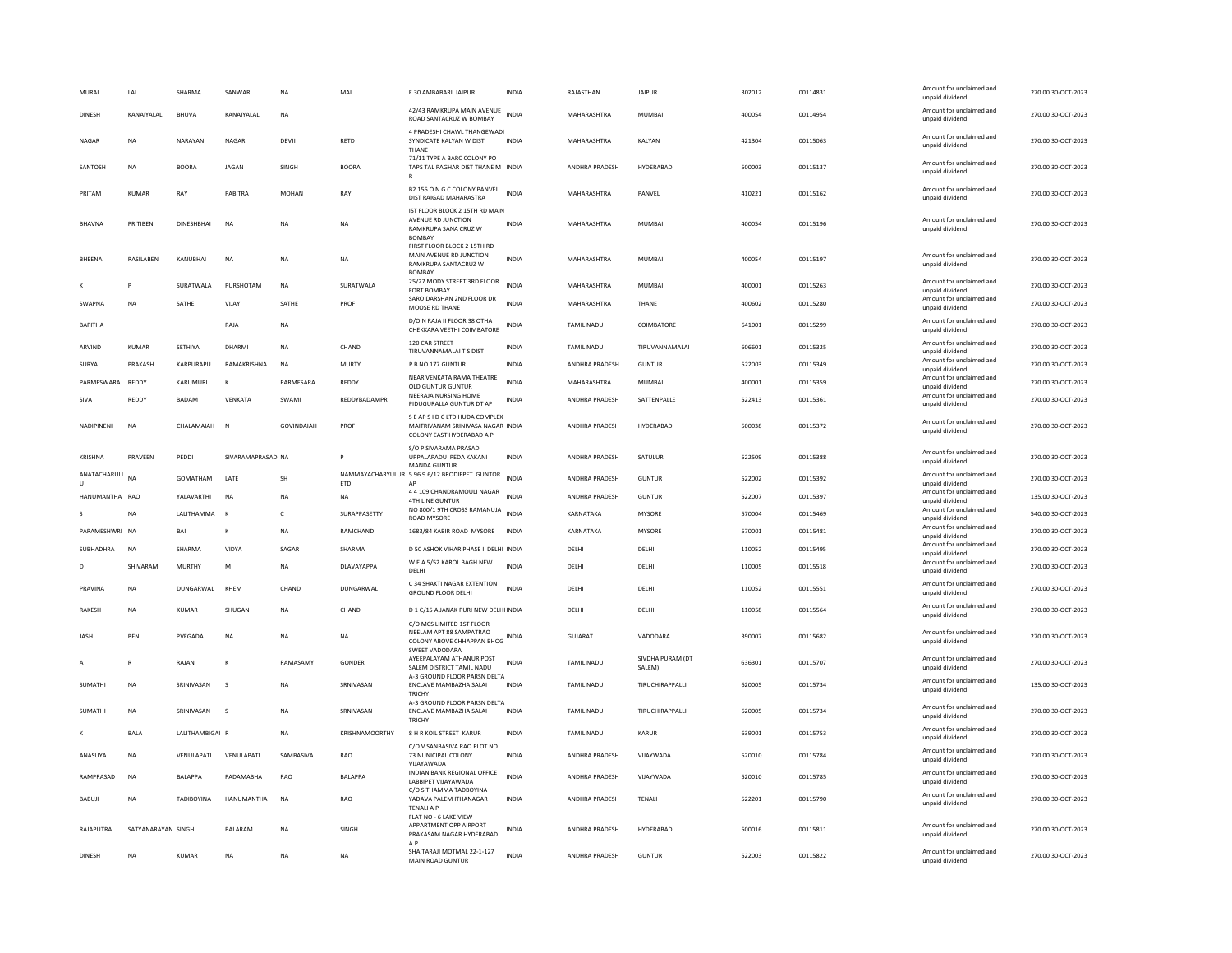| SRIRAMA         | PRASAD          | GVS                              | PARDHIVA                        | RAO             | G              | 3-2-97 R R NAGAR VIDHYADHARA INDIA<br>PURAM VIJAYAWADA                                  |              | ANDHRA PRADESH        | VIJAYWADA           | 520012 | 00115833 | Amount for unclaimed and<br>unpaid dividend                    | 270.00 30-OCT-2023 |
|-----------------|-----------------|----------------------------------|---------------------------------|-----------------|----------------|-----------------------------------------------------------------------------------------|--------------|-----------------------|---------------------|--------|----------|----------------------------------------------------------------|--------------------|
| KOMALA          | <b>DEVI</b>     | VURA                             | NARASIMHA                       | RAO             | $\mathsf{V}$   | NO 76 SHOP M G C MARKET<br>CHIRAI A AP                                                  | <b>INDIA</b> | ANDHRA PRADESH        | KANDUKURU           | 523156 | 00115842 | Amount for unclaimed and<br>unpaid dividend                    | 270.00 30-OCT-2023 |
| ANIANI          | <b>I AKSHMI</b> | VADI AMUDI                       | RAMA                            | <b>NA</b>       | KRISHNA        | W/O V RAMA KRISHNA<br><b>GOLLAPUDI KRISHNA A P</b>                                      | <b>INDIA</b> | <b>ANDHRA PRADESH</b> | NUZVID              | 521225 | 00115853 | Amount for unclaimed and<br>unpaid dividend                    | 270.00 30-OCT-2023 |
| SURYA           | KANTAM          | <b>MISTRI</b>                    | LATE                            | SH              | MISTRIVEERRAJU | <b>GANAPATHI TYPE INSTITUTE I</b><br>ROAD ESWORA NAGAR KAKINADA INDIA                   |              | ANDHRA PRADESH        | KAKINADA            | 533003 | 00115884 | Amount for unclaimed and<br>unpaid dividend                    | 270.00 30-OCT-2023 |
| SRINIVASA       | <b>RAO</b>      | <b>IONNAI AGADDA I</b>           |                                 | <b>NA</b>       | SUBBARAYUDU    | 8 21 2 GUIDER PENS ST MAIN<br>ROAD RAJAHMUNDRY AP                                       | <b>INDIA</b> | <b>ANDHRA PRADESH</b> | RAIAHMUNDRY         | 533101 | 00115885 | Amount for unclaimed and<br>unpaid dividend                    | 270.00 30-OCT-2023 |
| <b>MAHABOOB</b> | SUBHANI         | HARI                             | ALIASBABULUNA BRAHAMANANDA<br>M | <b>NA</b>       | RETD           | DOOR NO 5/208 JOWARPETA<br>MACHILIPATANAM KRISHNA DISTT INDIA<br>ANDHRA PRADESH         |              | ANDHRA PRADESH        | MACHILIPATNAM       | 521001 | 00115888 | Amount for unclaimed and<br>unpaid dividend                    | 270.00 30-OCT-2023 |
| MAHESH          | <b>NA</b>       | <b>NGCH</b>                      | <b>NA</b>                       | NA              | NA             | S/O APPARAO KHANDAVALLI<br>WIIGU DT AP                                                  | <b>INDIA</b> | ANDHRA PRADESH        | KOVVUR              | 534330 | 00115899 | Amount for unclaimed and<br>unpaid dividend                    | 270.00 30-OCT-2023 |
| KOTESWARA       | RAO             | <b>KONGARA</b>                   | <b>NA</b>                       | <b>NA</b>       | <b>NA</b>      | 5TH LINE Y PET KARAMCHEDU<br>PRAKASAM DIST A P                                          | <b>INDIA</b> | ANDHRA PRADESH        | KANDUKURU           | 523168 | 00115905 | Amount for unclaimed and<br>unpaid dividend                    | 270.00 30-OCT-2023 |
| RAMACHANDRA RAO |                 | <b>NOONE</b>                     | N                               | KAILASH         | SAPATHY        | SHOP NO 76 M G C MARKET<br>CHIRALA PRAKASAM DT AP                                       | <b>INDIA</b> | ANDHRA PRADESH        | KANDUKURU           | 523156 | 00115906 | Amount for unclaimed and<br>unpaid dividend                    | 270.00 30-OCT-2023 |
| <b>SUBBA</b>    | RAVAMMA         | <b>VURA</b>                      | NARASIMHA                       | <b>RAO</b>      | v              | NO 74 M G C MARKET CHIRALA<br>AF                                                        | <b>INDIA</b> | ANDHRA PRADESH        | KANDUKURU           | 523156 | 00115907 | Amount for unclaimed and<br>unpaid dividend                    | 270.00 30-OCT-2023 |
| KOTIREDDY       | NA              | KUSAM                            | NAGENDRA                        | NA              | REDDY          | SEETARAM PURAM DOOR NO 6<br>121 JASSAYYAPET KRISHNA DT AP                               | INDIA        | ANDHRA PRADESH        | JAGGAYAPETH         | 521175 | 00115916 | Amount for unclaimed and<br>unpaid dividend                    | 270.00 30-OCT-2023 |
| VFNKATA         | <b>RAO</b>      | KARUTURI                         | ADINARAYANA                     | <b>NA</b>       |                | D NO 26 24/3 DODDIPATLAVARI<br>STREET TANUKU W G DT                                     | <b>INDIA</b> | <b>ANDHRA PRADESH</b> | PALAKOLE            | 534211 | 00115938 | Amount for unclaimed and<br>unpaid dividend                    | 270.00 30-OCT-2023 |
| JAYALAXMI       | <b>NA</b>       | <b>BORUSU</b>                    | VENKATA                         | <b>NA</b>       | RAO            | W/O VENKATA RAO NEAR GIRLS<br>HIGH SCHOOL PACAKOL                                       | <b>INDIA</b> | ANDHRA PRADESH        | PALAKOLE            | 534260 | 00115962 | Amount for unclaimed and<br>unpaid dividend                    | 270.00 30-OCT-2023 |
| SREERAMULU      | <b>NA</b>       | CHINNAM                          | KENKATA                         | NARASIMHA       | PROF           | 25 7 32 A NAGAMVARILANE<br>GANDHI NAGAR VIJAYAWADA                                      | INDIA        | ANDHRA PRADESH        | VIJAYWADA           | 520003 | 00116001 | Amount for unclaimed and<br>unpaid dividend                    | 270.00 30-OCT-2023 |
| RAVINDRA        | KALI            |                                  | PRASADKONDA NARAYANRAJU         | <b>NA</b>       | KOWDA          | GUNDUGOLANU WEST GODAVARI<br>DISTRICT ANDHRA PRADESH                                    |              | ANDHRA PRADESH        | JANGA REDDI GUDEM   | 534427 | 00116019 | Amount for unclaimed and<br>unpaid dividend                    | 270.00 30-OCT-2023 |
| SRISRINIVAS     | <b>NA</b>       | <b>BIKKINA</b>                   | <b>NA</b>                       | <b>NA</b>       | <b>NA</b>      | S/O JANAKIRAMAYYA TATIPAKA<br>RAZOL MANDAL E G DT<br>ANDRAPRADESH                       | <b>INDIA</b> | ANDHRA PRADESH        | KOTHAPETA           | 533249 | 00116024 | Amount for unclaimed and<br>unpaid dividend                    | 135.00 30-OCT-2023 |
| DURGAPRASAD NA  |                 | <b>BOLLA</b>                     | <b>NA</b>                       | <b>NA</b>       | <b>NA</b>      | C/O SITHA RATNAM BIKKINA<br>TATIPAKA RAZOL MANDAL E G DT INDIA                          |              | ANDHRA PRADESH        | KOTHAPETA           | 533249 | 00116025 | Amount for unclaimed and<br>unpaid dividend                    | 405.00 30-OCT-2023 |
| DB              | <b>SUBBA</b>    | RAOMANNE                         | M                               | AMARAIAH        |                | DEPT OF PLANT PATHOLOGY<br>AGRICULTURAL COLLEGE BAPATLA                                 | INDIA        | ANDHRA PRADESH        | <b>BAPATLA</b>      | 522101 | 00116035 | Amount for unclaimed and<br>unpaid dividend                    | 270.00 30-OCT-2023 |
| ANANTHA         | SRINIVAS        | POTURA                           | P                               | NA              | GOPALARAO      | S/O P GOPALA RAO ASSOCIATE<br>PROFESSOR AGRICULTURAL<br><b>COLLEGE BAPATLA</b>          | INDIA        | ANDHRA PRADESH        | BAPATLA             | 522101 | 00116037 | Amount for unclaimed and<br>unpaid dividend                    | 270.00 30-OCT-2023 |
| REVATHI         | <b>NA</b>       | DEVATA                           | <b>BHASKAR</b>                  | RAO             | DEVATA         | C/O DEVATHA BRATHERA<br>JEWELLERY MART GOLD MARKET INDIA<br>PALAKOL AP                  |              | ANDHRA PRADESH        | PALAKOLE            | 534260 | 00116054 | Amount for unclaimed and<br>unpaid dividend                    | 270.00 30-OCT-2023 |
| SREENIVAS       | <b>NA</b>       | <b>VENDRA</b>                    | ADDA                            | <b>NA</b>       | RAO            | C/O D NARAYANAMURTHY SON<br>JEWELLERY MAIN ROAD                                         | <b>INDIA</b> | ANDHRA PRADESH        | KOTHAPETA           | 533201 | 00116066 | Amount for unclaimed and<br>unpaid dividend                    | 270.00 30-OCT-2023 |
| VEERA           | <b>MOHAN</b>    | BABUKUNAPARE VENKATA             |                                 | <b>NA</b>       | RAMAVAIAH      | AMALAPURAM<br>24 5 51 PWD QUARTERS COURT                                                | <b>INDIA</b> | ANDHRA PRADESH        | KAKINADA            | 533001 | 00116079 | Amount for unclaimed and                                       | 270.00 30-OCT-2023 |
| SRINIVASA       | RAO             | DDI<br>SINGHROLLI                | SATYANARAYANA NA                |                 |                | COMPOUND KAKINADA A P<br>8/292 M DONKA                                                  | INDIA        | ANDHRA PRADESH        | ONGOLE              | 523002 | 00116084 | unpaid dividend<br>Amount for unclaimed and                    | 270.00 30-OCT-2023 |
| SRIRAMA         | CHANDRA         | MURTHYPATIBA<br><b>NDA</b>       | ADIN                            | <b>NA</b>       | ARAYANAPRAO    | S/O P ADINARAYANA RAO JUJJUR<br>P.O. KRISHNA DIST. A.P.                                 | <b>INDIA</b> | ANDHRA PRADESH        | JAGGAYAPETH         | 521181 | 00116109 | unpaid dividend<br>Amount for unclaimed and<br>unpaid dividend | 405.00 30-OCT-2023 |
| SRI             | PATHI           | NAGAJAYALAKS <sub>S</sub><br>HMI |                                 | <b>SURENDRA</b> | NATH           | D NO 29-28-18 DASARI S<br>SURYARAOPET VIJAYAWADA                                        | <b>INDIA</b> | <b>ANDHRA PRADESH</b> | VIJAYWADA           | 520002 | 00116115 | Amount for unclaimed and<br>unpaid dividend                    | 270.00 30-OCT-2023 |
|                 | <b>NA</b>       | KULANDAISAMY NA                  |                                 | <b>NA</b>       | <b>NA</b>      | 213 K VAYAPURI NAGAR COVAI<br><b>ROAD KARUR TN</b>                                      | <b>INDIA</b> | <b>TAMIL NADU</b>     | KARUR               | 639002 | 00116126 | Amount for unclaimed and<br>unpaid dividend                    | 270.00 30-OCT-2023 |
|                 | NA              | PRASAD                           | s                               | s               | RAO            | C/O NANDINI EXPORTS 93/2<br>SHREYAS POINT SOUTHEND ROAD INDIA<br>BASAVANAGUDI BANGALORE |              | KARNATAKA             | BANGALORE           | 560004 | 00116171 | Amount for unclaimed and<br>unpaid dividend                    | 270.00 30-OCT-2023 |
|                 | NA              | <b>GOURIAMMA</b>                 | PARASURAMAN                     | <b>NA</b>       | NAIR           | USHUS OPP SRIKALATHATRE N F<br><b>GATE TRIPUNITHHURA</b>                                | <b>INDIA</b> | KERALA                | TRIPUNITHURA        | 682301 | 00116208 | Amount for unclaimed and<br>unpaid dividend                    | 270.00 30-OCT-2023 |
| ASGARALI        | <b>NA</b>       | MOHD                             | MAHABUBVAI                      | <b>NA</b>       | MOHD           | 2 3 523/25 MINISTER ROAD<br>SECUNDERABAD                                                | <b>INDIA</b> | ANDHRA PRADESH        | HYDERABAD           | 500003 | 00116313 | Amount for unclaimed and<br>unpaid dividend                    | 270.00 30-OCT-2023 |
| SUDHAKAR        | SHAGA           | <b>BANDI</b>                     | s                               | NA              | LAKSHMANRAO    | 13766 KAVADIGUDA<br>SECUNDERARAD                                                        | INDIA        | ANDHRA PRADESH        | <b>GANDHI NAGAR</b> | 500380 | 00116319 | Amount for unclaimed and<br>unnaid dividend                    | 270.00 30-OCT-2023 |
| PULIN           | <b>NA</b>       | PUROHIT                          | <b>NA</b>                       | NA              | NA             | 356 JANTA NAGAR PO<br>CHANDKHEDA AHMEDABAD                                              | INDIA        | <b>GUJARAT</b>        | ODHAV               | 382424 | 00116493 | Amount for unclaimed and<br>unpaid dividend                    | 270.00 30-OCT-2023 |
| MAHENDRA        | <b>NA</b>       | PATEL                            | <b>NA</b>                       | <b>NA</b>       | <b>NA</b>      | 356 JANTA NAGAR PO<br>CHANDKHEDA AHMEDABAD                                              | <b>INDIA</b> | GUIARAT               | ODHAV               | 382424 | 00116494 | Amount for unclaimed and<br>unpaid dividend                    | 270.00 30-OCT-2023 |
| MATHEW          | T               | v                                | T                               | M               | VARGHESE       | THAYYIL MYLAPRA TOWN PO<br>PATHANAMT HITTA                                              | <b>INDIA</b> | KERALA                | PATHANAMTHITTA      | 689678 | 00116583 | Amount for unclaimed and<br>unpaid dividend                    | 270.00 30-OCT-2023 |
| ANNAM           | <b>NA</b>       | <b>AIPPU</b>                     | p                               | P               | AIPPU          | PEARL PUTHUSSERY HOUSE<br>ALLAPRA P O PERUMBAVOOR                                       | INDIA        | KERALA                | PERUMBAVOOR         | 683553 | 00116586 | Amount for unclaimed and<br>unpaid dividend                    | 270.00 30-OCT-2023 |
| ASHA            | <b>NA</b>       | LOUIS                            | <b>JOSEPH</b>                   | <b>NA</b>       | <b>KURIAN</b>  | KALLIVAYALIL HOUSE POOVARANI INDIA<br>POST KERALA                                       |              | KERALA                | PALAI               | 686577 | 00116596 | Amount for unclaimed and<br>unpaid dividend                    | 270.00 30-OCT-2023 |
| THOMAS          | T               | L                                | T                               | J               | LUKOSE         | OLYMPIA STEEL INDUSTRIES BMC<br>P O KOCH                                                | <b>INDIA</b> | KERALA                | COCHIN              | 682021 | 00116598 | Amount for unclaimed and<br>unpaid dividend                    | 270.00 30-OCT-2023 |
| <b>CYRIAC</b>   | $\mathbf{v}$    | $\mathbf{I}$                     | <b>NA</b>                       | <b>NA</b>       | <b>NA</b>      | VADAKKEKARA HOUSE KOZHA<br>KARAVILANGAD KOTTAYAM<br>KFRAI A                             | <b>INDIA</b> | <b>KFRAIA</b>         | MUVATTUPUZHA        | 686633 | 00116671 | Amount for unclaimed and<br>unpaid dividend                    | 270.00 30-OCT-2023 |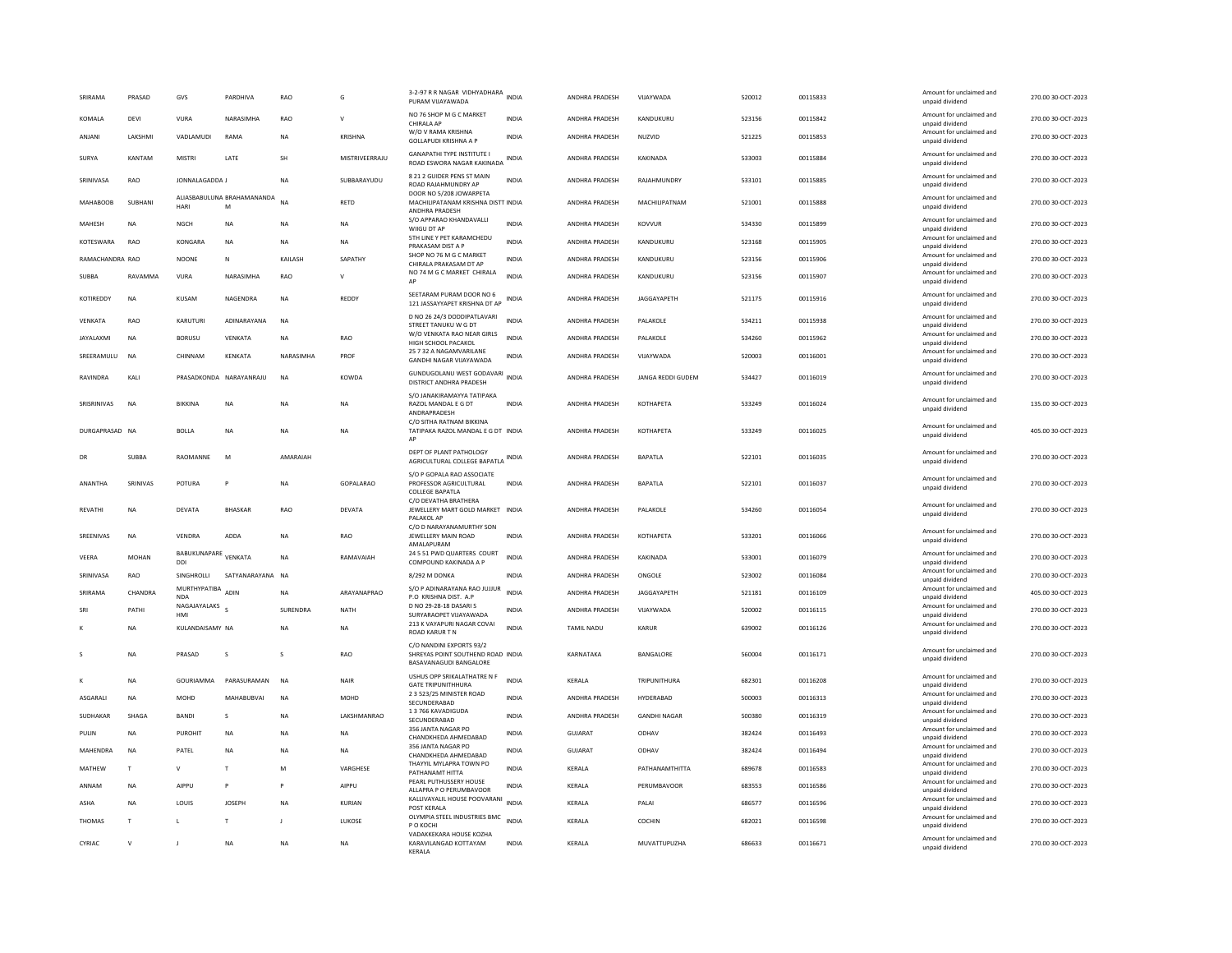|                    | c              | SUDHAKARAN     | N                  |              | <b>CKUTTYPROF</b>  | LAKSHMI SUDHA URAKAM<br><b>TRISSUR DT</b>                                                                  | INDIA        | KERALA                | VADAKANCHERI                | 680562 | 00116709 | Amount for unclaimed and<br>unnaid dividend | 270.00 30-OCT-2023 |
|--------------------|----------------|----------------|--------------------|--------------|--------------------|------------------------------------------------------------------------------------------------------------|--------------|-----------------------|-----------------------------|--------|----------|---------------------------------------------|--------------------|
| JOSE               | <b>MOHAN</b>   | <b>NM</b>      | N                  | $\mathbb{R}$ | MICHAEL            | NADUVILAVEETTIL NORTH<br>KALOOR COCHIN                                                                     | <b>INDIA</b> | KERALA                | COCHIN                      | 682017 | 00116740 | Amount for unclaimed and<br>unpaid dividend | 270.00 30-OCT-2023 |
| SHASHIKALA         | <b>NA</b>      | SHAH           | SUMATILAL          | <b>NA</b>    | KESHAVLAL          | OLD AGRA ROAD PIMPALGAON<br><b>BASWANT DIST NASIK</b>                                                      | <b>INDIA</b> | MAHARASHTRA           | OJHAR                       | 422209 | 00116778 | Amount for unclaimed and<br>unpaid dividend | 270.00 30-OCT-2023 |
| <b>USHA</b>        | NA             | SETHURAMAN     | $\mathbf v$        | NA           | SETHURAMAN         | C-2 POWERGRID COLONY K R<br>THOPPUR SALEM TAMIL NADU                                                       | INDIA        | TAMIL NADU            | <b>NA</b>                   | 636502 | 00116806 | Amount for unclaimed and<br>unpaid dividend | 270.00 30-OCT-2023 |
| R                  | E              | <b>IASRAI</b>  | <b>NA</b>          | <b>NA</b>    | <b>NA</b>          | 3 BALAKRISHNA NAGAR<br>MANNARGUDI                                                                          | <b>INDIA</b> | TAMIL NADU            | MANNARAGUID                 | 614001 | 00116807 | Amount for unclaimed and<br>unpaid dividend | 270.00 30-OCT-2023 |
| CHARU              | NA             | CHOUDHARY      | DEEPAK             | NA           | CHODHARY           | F/A 230 LAJPAT NAGAR SAHIBABD<br>GHAZIABAD U P                                                             | <b>INDIA</b> | UTTAR PRADESH         | GHAZIABAD                   | 201005 | 00116811 | Amount for unclaimed and<br>unpaid dividend | 270.00 30-OCT-2023 |
|                    | <b>NA</b>      | SANKAR         | A                  | <b>NA</b>    | BALAKRISHNAN       | PLOT NO 27 DOOR NO 2<br>GODHAVARI ST GOMATHI NAGAR INDIA<br>SELAIYUR POST MADRAS                           |              | <b>TAMIL NADU</b>     | CHENNAI                     | 600073 | 00116826 | Amount for unclaimed and<br>unpaid dividend | 540.00 30-OCT-2023 |
| <b>INDRA</b>       | <b>NA</b>      | SWAMINATHAN K  |                    | <b>NA</b>    | SWAMINATHAN        | NO 6 FIFTH AVENUE DAE<br>TOWNSHIP KALPAKKAM                                                                | <b>INDIA</b> | <b>TAMIL NADU</b>     | ATHUR (CPT)                 | 603102 | 00116837 | Amount for unclaimed and<br>unpaid dividend | 270.00 30-OCT-2023 |
|                    | V              | RAJASREE       | s                  | NA           | SUNDAR             | VASANTHA VIHAR PO<br>PALLIPURAM VILLAGE PALAKKAD                                                           | <b>INDIA</b> | KERALA                | PALGHAT                     | 678006 | 00116895 | Amount for unclaimed and<br>unpaid dividend | 270.00 30-OCT-2023 |
| M                  | P              | <b>FRANCIS</b> | M                  | $\mathsf{C}$ | POULOSE            | MUTTATH HOUSE PO<br>KODANNUR TRICHUR                                                                       | <b>INDIA</b> | KERALA                | VADAKANCHERI                | 680574 | 00116907 | Amount for unclaimed and<br>unpaid dividend | 270.00 30-OCT-2023 |
| <b>SUCHETHA</b>    | <b>NA</b>      | SUKMARAN       | $\kappa$           | G            | SUKUMARAN          | 21/324 KOODALLORE COOTTAGE<br>CHUNGAM TRICHUR KERALA                                                       | <b>INDIA</b> | KERALA                | TRICHUR                     | 680004 | 00116915 | Amount for unclaimed and<br>unpaid dividend | 270.00 30-OCT-2023 |
| KURUVILLA          | M              | MATHEW         | M                  | <b>NA</b>    | <b>MATHEW</b>      | MANAMPIRATH HOUSE ENGG<br><b>COLLEGE PO TRICHUR</b>                                                        | <b>INDIA</b> | KERALA                | <b>TRICHUR</b>              | 680009 | 00116937 | Amount for unclaimed and<br>unpaid dividend | 270.00 30-OCT-2023 |
| ANNIE              | NA             | POULOSE        | К                  | $\mathsf{v}$ | POULOSCKACHAPPILLY | <b>KACHAPPILLY HOUSE SREE</b><br>MOOLANAGARAM P O KERALA                                                   | <b>INDIA</b> | KERALA                | PERUMBAVOOR                 | 683580 | 00116967 | Amount for unclaimed and<br>unpaid dividend | 270.00 30-OCT-2023 |
| COLLET             | MOLLY          | MFNDF7         | <b>IOSEPH</b>      | <b>NA</b>    | <b>ROBELLO</b>     | LOO DALE EDA COCHIN                                                                                        | <b>INDIA</b> | <b>KFRAIA</b>         | COCHIN                      | 682006 | 00116973 | Amount for unclaimed and<br>unpaid dividend | 270.00.30-OCT-2023 |
| SAJITHA            | NA             | к              | SURESH             | BABU         | CP                 | AISWARYA NEDIYIRUPPUR PO<br>MALAPPURAM DIST<br>S/O VEERAN THOTTASSERI HOUSE                                | <b>INDIA</b> | KERALA                | MALAPPURAM                  | 673638 | 00116984 | Amount for unclaimed and<br>unpaid dividend | 270.00 30-OCT-2023 |
|                    | <b>NA</b>      | CHEKKUTTY      | <b>NA</b>          | <b>NA</b>    | <b>NA</b>          | ERAVIMANGALAM PO<br>CHERUKARA VIA MALAPPURAM<br>DT                                                         | <b>INDIA</b> | KERALA                | PALGHAT                     | 679340 | 00117003 | Amount for unclaimed and<br>unpaid dividend | 270.00 30-OCT-2023 |
| SRI                | RAM            | KK             | KRISHNAN           | $\kappa$     | $\mathsf{C}$       | 19/1033 GEETHANJALI TALI EAST<br>CALICUT                                                                   | <b>INDIA</b> | KERALA                | CALICUT                     | 673002 | 00117008 | Amount for unclaimed and<br>unpaid dividend | 270.00 30-OCT-2023 |
|                    | $\overline{A}$ | <b>JOSEPH</b>  | CHERIAN            | NA           | AUGUSTHY           | PEPPATHICAL HOUSE PO<br>OLLUKKARA PANDARAPPARAMBU INDIA<br>TRICHUR (DT) KERALA                             |              | KERALA                | VAKA                        | 680655 | 00117011 | Amount for unclaimed and<br>unpaid dividend | 270.00 30-OCT-2023 |
| RAVEENDRAN         | <b>NA</b>      | T              | RAMAKRISHNAN       | T            |                    | FEDERAL BANK PUTHIYARA<br>KOZHIKODE                                                                        | <b>INDIA</b> | KERALA                | CALICUT                     | 673004 | 00117012 | Amount for unclaimed and<br>unpaid dividend | 270.00 30-OCT-2023 |
| NITU               | NA             | JAIN           | <b>NA</b>          | <b>NA</b>    | NA                 | C/O MCS LIMITED 1ST FLOOR<br>NEELAM APT 88 SAMPATRAO<br>COLONY ABOVE CHHAPPAN BHOG INDIA<br>SWEET VADODARA |              | GUJARAT               | VADODARA                    | 390007 | 00117064 | Amount for unclaimed and<br>unpaid dividend | 270.00 30-OCT-2023 |
| <b>MAHFNDRA</b>    | KUMAR          | KALA           | SOHAN              | LAL          | KALA               | C/O SHANTI KUMAR KAMAL<br>KUMAR 3 MULLICK STREET<br>CALCUTTA                                               | <b>INDIA</b> | <b>WEST BENGAL</b>    | KOLKATA                     | 700007 | 00117067 | Amount for unclaimed and<br>unpaid dividend | 270.00 30-OCT-2023 |
| SAMIR              | s              | KATARUKA       | SITARAM            | <b>NA</b>    | KATARUKA           | FLAT NO 26 BLDG VIKRANT TILAK<br>ROAD GHATKOPAR EAST BOMBAY                                                | INDIA        | MAHARASHTRA           | <b>MUMBAI</b>               | 400077 | 00117069 | Amount for unclaimed and<br>unpaid dividend | 270.00 30-OCT-2023 |
| PRAKASH            | NA             | SAHA           | TARA               | KESWAR       | SAHA               | 83 EKDALIA RD PO BALLJAGANJ<br>CALUCTTA KOLKATA                                                            | <b>INDIA</b> | <b>WEST BENGAL</b>    | KOLKATA                     | 700019 | 00117077 | Amount for unclaimed and<br>unpaid dividend | 270.00 30-OCT-2023 |
| ARUN               | <b>NA</b>      | SAMANTA        | <b>BHAIAHARI</b>   | <b>NA</b>    | SAMANTA            | VILL & PO DASPUR DIST<br>MIDNAPUR W B                                                                      | <b>INDIA</b> | <b>WEST BENGAL</b>    | RADHAKANTPUR(MIDN<br>APORE) | 721211 | 00117086 | Amount for unclaimed and<br>unpaid dividend | 270.00 30-OCT-2023 |
| SHAILASH           | <b>NA</b>      | SARAF          | <b>NAR</b>         | NARAYAN      | SARAF              | SARAF BHAWAN 11A JITINDRA<br>MOHAN AVENUE CALCUTTA                                                         | <b>INDIA</b> | <b>WEST BENGAL</b>    | KOLKATA                     | 700006 | 00117091 | Amount for unclaimed and<br>unpaid dividend | 270.00 30-OCT-2023 |
| SHAILESH           | NA             | SARAF          | ${\sf N}$          | N            | SARAF              | C/O ACALTA TRADING CO LTD<br>GROUND FLOOR P 2 NEW C IT<br>ROAD CALCUTTA                                    | <b>INDIA</b> | <b>WEST BENGAL</b>    | KOLKATA                     | 700073 | 00117092 | Amount for unclaimed and<br>unpaid dividend | 270.00 30-OCT-2023 |
| DEEPAK             | <b>KUMAR</b>   | MODI           | GULAB              | CHAND        | <b>MODI</b>        | MODI GENERAL STORE 121 B<br>BLOCK KADMA MARKET<br>JAMSHEDPUR BIHAR STATE                                   | INDIA        | <b>JHARKHAND</b>      | JAMSHEDPUR                  | 831005 | 00117104 | Amount for unclaimed and<br>unpaid dividend | 270.00 30-OCT-2023 |
| KANTILAL           | <b>NA</b>      | JAIN           | MAOHAR             | <b>NA</b>    | MAL                | MANOHAR MALAL GYAN MAL<br>GOWSHALA ROAD JUGSALAI                                                           | <b>INDIA</b> | <b>JHARKHAND</b>      | JAMSHEDPUR                  | 831006 | 00117106 | Amount for unclaimed and<br>unpaid dividend | 270.00 30-OCT-2023 |
| SITARAM            | <b>NA</b>      | AGARWAL        | <b>BHAGLUANDAS</b> | <b>NA</b>    | AGARWAL            | ARUN STORES JUGSALAI<br>JAMSHEDPUF                                                                         | <b>INDIA</b> | <b>JHARKHAND</b>      | JAMSHEDPUR                  | 831006 | 00117107 | Amount for unclaimed and<br>unpaid dividend | 270.00 30-OCT-2023 |
| ASHOK              | <b>KUMAR</b>   | GOYAL          | M                  | P            | AGARWAL            | NAYA BAZAR JUGSALAI<br>JAMSHEDPUR                                                                          | <b>INDIA</b> | <b>JHARKHAND</b>      | JAMSHEDPUR                  | 831006 | 00117114 | Amount for unclaimed and<br>unpaid dividend | 405.00 30-OCT-2023 |
| IANARDHANAN PILLAL |                | P              | PADMANARHA         | <b>NA</b>    | PILLAI             | BINU BHAVAN PAIKADA ROAD<br>KOLLAM                                                                         | <b>INDIA</b> | <b>KFRAIA</b>         | <b>OUILON</b>               | 691001 | 00117152 | Amount for unclaimed and<br>unpaid dividend | 270.00.30-OCT-2023 |
| <b>BIMALA</b>      | DEVI           | AGARWALA       | SUBASH             | <b>NA</b>    | AGARWAL            | EASTERN HARDWAARE STORES<br><b>GAR ALI JORNAT ASSAM</b>                                                    | INDIA        | ASSAM                 | <b>JORHAT</b>               | 785001 | 00117164 | Amount for unclaimed and<br>unpaid dividend | 270.00 30-OCT-2023 |
| s                  | NA             | RAJKUMAR       | <b>NA</b>          | NA           | NA                 | MATHILAKAM PUTHENKULAM PO<br>S PARAVOOR QULION KERALA                                                      |              | KERALA                | PUNALUR                     | 691302 | 00117183 | Amount for unclaimed and<br>unpaid dividend | 270.00 30-OCT-2023 |
| KABEER             | K              | $\, {\bf p}$   | PAKRUDEEN          | К            | <b>UBUSINES</b>    | ANTHINATTU HOUSE IDUKKY<br>ROAD THODUPUZHA                                                                 | INDIA        | KERALA                | THODUPUZHA                  | 685584 | 00117187 | Amount for unclaimed and<br>unpaid dividend | 270.00 30-OCT-2023 |
| KAUSALYA           | NA             | ARUN           |                    | NA           | ARUN               | 789 FIFTH STREET LIC COLONY<br><b>WEST THANJAVUR</b>                                                       | <b>INDIA</b> | <b>TAMIL NADU</b>     | THANJAVUR                   | 613007 | 00117224 | Amount for unclaimed and<br>unpaid dividend | 270.00 30-OCT-2023 |
| <b>JACOB</b>       | ABRAHAM        | T              | T                  | M            | ABRAHAM            | ST JAMES HOSPITAL CHALAKUDY<br>KERALA                                                                      | <b>INDIA</b> | KERALA                | CHALAKUDI                   | 680307 | 00117243 | Amount for unclaimed and<br>unpaid dividend | 270.00 30-OCT-2023 |
| VIJAYA             | <b>NA</b>      | PATN           | SURESH             | <b>NA</b>    | PATNI              | 9/1 RINIT MARG INDORE MP                                                                                   | <b>INDIA</b> | <b>MADHYA PRADESH</b> | INDORE                      | 452001 | 00117248 | Amount for unclaimed and<br>unpaid dividend | 270.00 30-OCT-2023 |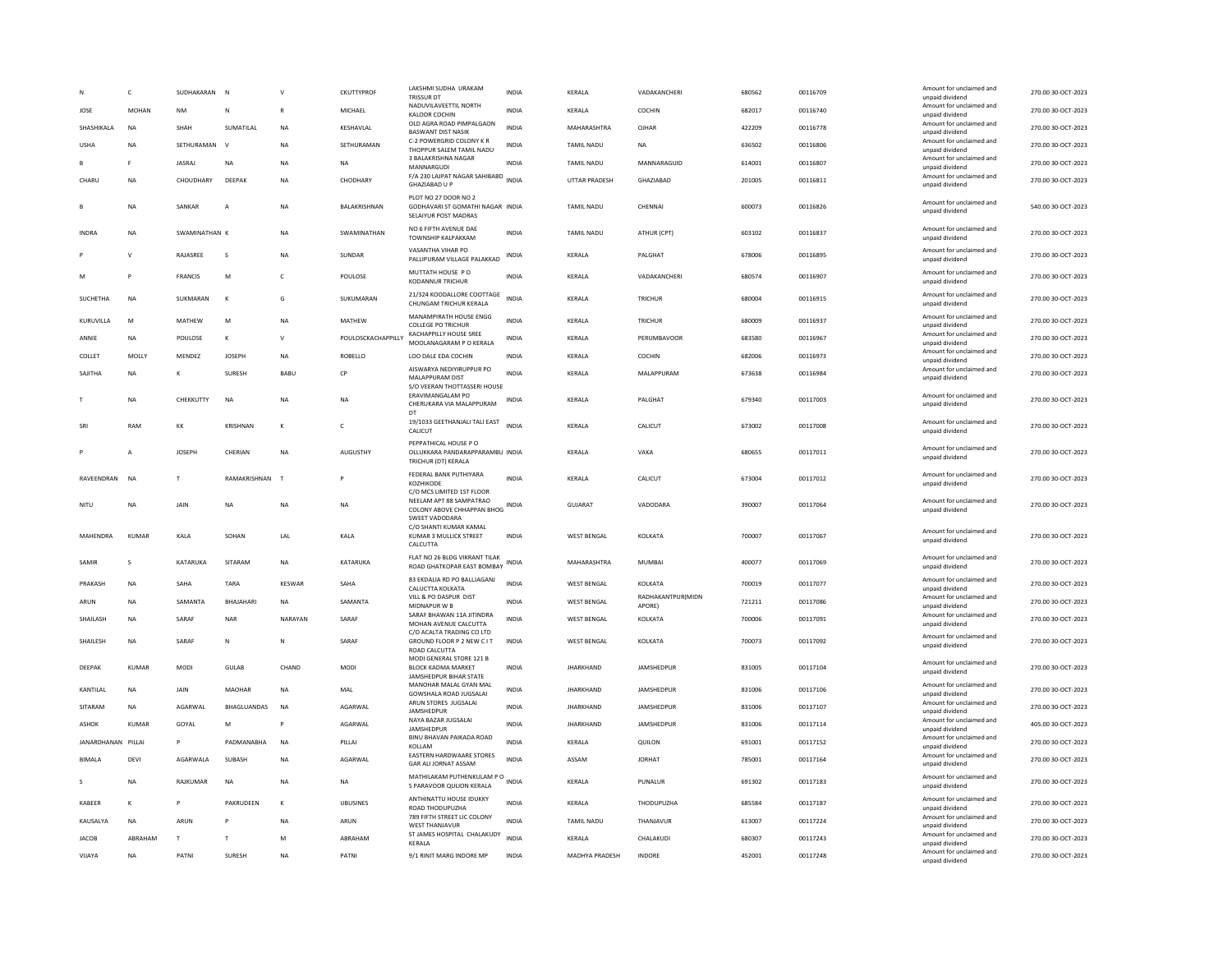| SHANTI         | KUMAR           | MANDHANIYA            | <b>NA</b>    | <b>NA</b>      | NA               | 14/7 NORTH RAJMOHALLA<br><b>INDORE</b>                                                                                                  | INDIA        | MADHYA PRADESH | INDORE        | 452002 | 00117258 | Amount for unclaimed and<br>unpaid dividend | 270.00 30-OCT-2023  |
|----------------|-----------------|-----------------------|--------------|----------------|------------------|-----------------------------------------------------------------------------------------------------------------------------------------|--------------|----------------|---------------|--------|----------|---------------------------------------------|---------------------|
| SUNITADEVI     | $_{\sf NA}$     | <b>RISHI</b>          | RAMESH       | <b>NA</b>      | CHAND            | 90 B RAJENDRA NAGAR INDORE<br>M P<br>202 RIDDHI SIDDHI APT 33/1 RACE                                                                    | <b>INDIA</b> | MADHYA PRADESH | <b>INDORE</b> | 452012 | 00117264 | Amount for unclaimed and<br>unpaid dividend | 270.00 30-OCT-2023  |
| CHANCHALBEN NA |                 | PATEL                 | AMBALAL      | <b>NA</b>      | PATEL            | COURSE ROAD OPP ABHAY<br>PRASHAL INDORE                                                                                                 | <b>INDIA</b> | MADHYA PRADESH | INDORE        | 452003 | 00117310 | Amount for unclaimed and<br>unpaid dividend | 270.00 30-OCT-2023  |
| MANGLABEN      | <b>NA</b>       | GANDHI                | $\mathsf{C}$ | $\mathsf{v}$   | <b>GANDHI</b>    | 703A BIRCHWOOD HIRANANDANI<br><b>GARDENS POWAI MUMBAI</b>                                                                               | <b>INDIA</b> | MAHARASHTRA    | MUMBAI        | 400076 | 00117370 | Amount for unclaimed and<br>unpaid dividend | 270.00 30-OCT-2023  |
| KHOSHBOO       | <b>NA</b>       | <b>MALOO</b>          | <b>NA</b>    | NΑ             | <b>NA</b>        | C/O MCS LIMITED 1ST FLOOR<br>NEELAM APT 88 SAMPATRAO<br>COLONY ABOVE CHHAPPAN BHOG INDIA<br>SWEET VADODARA                              |              | <b>GUJARAT</b> | VADODARA      | 390007 | 00117381 | Amount for unclaimed and<br>unpaid dividend | 270.00 30-OCT-2023  |
| MANMOHAN       | <b>NA</b>       | BAID                  | <b>NA</b>    | NΑ             | NA               | C/O MCS LIMITED 1ST FLOOR<br>NEELAM APT 88 SAMPATRAO<br>COLONY ABOVE CHHAPPAN BHOG INDIA<br>SWEET VADODARA<br>C/O MCS LIMITED 1ST FLOOR |              | GUJARAT        | VADODARA      | 390007 | 00117382 | Amount for unclaimed and<br>unpaid dividend | 270.00 30-OCT-2023  |
| GYANCHAND      | <b>NA</b>       | <b>BAID</b>           | <b>NA</b>    | <b>NA</b>      | <b>NA</b>        | NEELAM APT 88 SAMPATRAO<br>COLONY ABOVE CHHAPPAN BHOG INDIA<br>SWEET VADODARA                                                           |              | <b>GUJARAT</b> | VADODARA      | 390007 | 00117383 | Amount for unclaimed and<br>unpaid dividend | 270.00 30-OCT-2023  |
| GEORGE         | NA              | STEPHENSON            | GEORGE       | NΑ             | <b>JOSEPH</b>    | ROOM NO A/7 KHARWALA CHAWL INDIA<br>SAKINAKA BOMBAY                                                                                     |              | MAHARASHTRA    | MUMBAI        | 400072 | 00117397 | Amount for unclaimed and<br>unpaid dividend | 270.00 30-OCT-2023  |
| ABDUL          | KARIM           | HARIRRHAI             | HARIR        | <b>NA</b>      | <b>BHAI</b>      | C/O J A KHAN A/403 EXPRESS<br>APARTMENT VASI ROAD VERSOVA INDIA<br>MUMBA                                                                |              | MAHARASHTRA    | MUMBAI        | 400061 | 00117440 | Amount for unclaimed and<br>unpaid dividend | 270.00 30-OCT-2023  |
| MINAL          | RAVI            | <b>RUNGTA</b>         | RAVI         | ONKARMAL       | <b>RUNGTA</b>    | RUNGTA PATEL PUMP SWAJYA<br><b>BHAVAN AKOLA M S</b>                                                                                     | <b>INDIA</b> | MAHARASHTRA    | AKOLA         | 444001 | 00117512 | Amount for unclaimed and<br>unpaid dividend | 270.00 30-OCT-2023  |
| JOSE           | <b>NA</b>       | ANTONY                | M            | <b>NA</b>      | ANTONY           | MADATHIKUZHY RAJAMUDY<br>UPPUTHODE PO DUKKI KERALA 6                                                                                    | <b>INDIA</b> | MAHARASHTRA    | MUMBAI        | 400001 | 00117540 | Amount for unclaimed and<br>unpaid dividend | 270.00 30-OCT-2023  |
| G              | NA              | <b>AJAYAN</b>         | NA           | <b>NA</b>      | $_{\sf NA}$      | VELAYUDHA MANDIRAM<br>CHERUNNIYOOR P O VARKALA T V INDIA<br>M KERALA                                                                    |              | KERALA         | NEYYATTINKARA | 695142 | 00117545 | Amount for unclaimed and<br>unpaid dividend | 270.00 30-OCT-2023  |
| LATHA          | K               | <b>BHAT</b>           | A            | KESHAVA        | BHAT             | DIVYODAYA SASTHAMANGALAM<br>TRIVANDRUM                                                                                                  | <b>INDIA</b> | KERALA         | TRIVANDRUM    | 695010 | 00117554 | Amount for unclaimed and<br>unpaid dividend | 270.00 30-OCT-2023  |
| AMIT           | NA              | DEV                   | NA           | NA             | <b>NA</b>        | PO BAG 9175 18/4 JETHIBEN SOC<br>K J KILANI SCHOOL BOMBAY                                                                               | <b>INDIA</b> | MAHARASHTRA    | MUMBAI        | 400016 | 00117667 | Amount for unclaimed and<br>unpaid dividend | 270.00 30-OCT-2023  |
| <b>ASHA</b>    | <b>NA</b>       | LALWANI               | <b>NA</b>    | NA             | <b>NA</b>        | SIDDHIVINAYAK ENTERPRISES DEV<br>DARSHAN SHOP NO 15 BOMBAY                                                                              | <b>INDIA</b> | MAHARASHTRA    | MUMBAI        | 400016 | 00117690 | Amount for unclaimed and<br>unpaid dividend | 270.00 30-OCT-2023  |
| <b>BABITA</b>  | <b>NA</b>       | NAGPAL                | <b>NA</b>    | NA             | <b>NA</b>        | C/O VIDYA MAYEKAR<br>SHARDASHAM CHAWL KHOLI NO<br>51 BHAVANI SHANKAR ROAD<br>DADAR BOMBAY                                               | <b>INDIA</b> | MAHARASHTRA    | MUMBAI        | 400028 | 00117850 | Amount for unclaimed and<br>unpaid dividend | 270.00 30-OCT-2023  |
| ARUN           | NA              | CHITRA                | NA           | N <sub>A</sub> | <b>NA</b>        | SAI BABA INVESTMENTS<br>DEVDARSHAN SHOP NO 5<br>MOGHUL GALI MAHIM BOMBAY                                                                | INDIA        | MAHARASHTRA    | MUMBAI        | 400016 | 00117853 | Amount for unclaimed and<br>unpaid dividend | 270.00 30-OCT-2023  |
| AKASH          | NA              | DATTAK                | NA           | <b>NA</b>      | $_{\sf NA}$      | P O BOX NO 16457 D DARSHAN<br>SHOP NO 25 BOMBAY                                                                                         | <b>INDIA</b> | MAHARASHTRA    | <b>MUMBAI</b> | 400016 | 00117854 | Amount for unclaimed and<br>unpaid dividend | 270.00 30-OCT-2023  |
| <b>BABITA</b>  | <b>NA</b>       | APTF                  | <b>NA</b>    | <b>NA</b>      | <b>NA</b>        | P O BOX 16457 DEV DARSHAN<br>SHOP NO 15 BOMBAY                                                                                          | <b>INDIA</b> | MAHARASHTRA    | MUMBAI        | 400016 | 00117922 | Amount for unclaimed and<br>unpaid dividend | 270.00 30-OCT-2023  |
| <b>BIMAL</b>   | -11             | SANGHAVI              | JAYPRASAD    | <b>NA</b>      | SANGHAVI         | 9/A UMA COLONY WAGHODIA<br>ROAD BARODA                                                                                                  | <b>INDIA</b> | <b>GUJARAT</b> | VADODARA      | 390016 | 00118063 | Amount for unclaimed and<br>unpaid dividend | 540.00 30-OCT-2023  |
| PRAKASH        | BHAI            | AMBALALSHAH AMBALAL   |              | <b>NA</b>      | SHAH             | <b>GANDHHIPOLE AT &amp; PO RANOLI</b><br>DIST BARODA GUJARAT                                                                            | <b>INDIA</b> | GUJARAT        | BAJWA         | 391350 | 00118089 | Amount for unclaimed and<br>unpaid dividend | 810.00 30-OCT-2023  |
| KIRITKUMAR     | M               | PATEL                 | MAGANBHAI    | SHANKAR        | <b>BHAIPATEL</b> | 213 KADAM NAGAR SOCIETY OPP<br>RAMNAGAR SOCIETY NIZAMPURA INDIA<br><b>BARODA</b>                                                        |              | <b>GUJARAT</b> | VADODARA      | 390002 | 00118106 | Amount for unclaimed and<br>unpaid dividend | 540.00 30-OCT-2023  |
| DINESH         | RAYMOND         | RANBHISE              | REYMOND      | WALTER         | RANBHISE         | MAYUR OPPOSITE POLO GROUND INDIA<br><b>BARODA</b>                                                                                       |              | GUJARAT        | VADODARA      | 390001 | 00118137 | Amount for unclaimed and<br>unpaid dividend | 540.00 30-OCT-2023  |
| MILIND         | NA              | GURUJI                | LAXMAN       | DATTARTAY      | GURUJI           | 90 NISHIGANDH MANINAGAR CHS INDIA<br>MANJALPUR VADODARA                                                                                 |              | GUJARAT        | VADODARA      | 390011 | 00118144 | Amount for unclaimed and<br>unpaid dividend | 270.00 30-OCT-2023  |
| SANDEEP        | NA              | PUROHIT               | HARIVADAN    | NA             | PUROHIT          | 21 SANSKAR TENAMENTS RACE<br>COURCE VADODARA                                                                                            | <b>INDIA</b> | GUJARAT        | VADODARA      | 390021 | 00118155 | Amount for unclaimed and<br>unpaid dividend | 1215.00 30-OCT-2023 |
| DHARMESH       | <b>NA</b>       | PANDYA                | UPENDRA      | KUMAR          | PANDYA           | 36 NAVYUG COLONY GITAMANDIR INDIA<br>ROAD AHMEDABAD                                                                                     |              | <b>GUJARAT</b> | AHMEDABAD     | 380022 | 00118168 | Amount for unclaimed and<br>unpaid dividend | 540.00 30-OCT-2023  |
| MUKESH         | $\mathsf{V}$    | DASWANI               | $\mathsf{v}$ | W              | DASWANI          | PESTONJEE BHICAGEE (KUTCH)<br>DINSHAW HOUSE K P T PLOT NO 4 INDIA<br>HARBOUR VIEW KANDLA PORT                                           |              | <b>GUJARAT</b> | GANDHIDAM     | 370210 | 00118193 | Amount for unclaimed and<br>unpaid dividend | 540.00 30-OCT-2023  |
| HEMANT         | NA              | PISOLKAR              | GOPALRAO     | P              | PISHOLKAR        | A/16 KASHIDHAM SOCIETY B/H<br>MANINAGAR - 2 NR BAKUL PARK INDIA<br>NEAR SAHAYOG VADODARA                                                |              | GUJARAT        | VADODARA      | 390016 | 00118211 | Amount for unclaimed and<br>unpaid dividend | 540.00 30-OCT-2023  |
| KALIDAS        | NA              | VASAVA                | MOTIBHAI     | G              | VASAVA           | C/O GUJARAT INDUSTRIES POWER<br>CO. LTD P.O PETROFILS DIST<br><b>BARODA</b>                                                             | <b>INDIA</b> | <b>GUJARAT</b> | BAJWA         | 391347 | 00118214 | Amount for unclaimed and<br>unpaid dividend | 270.00 30-OCT-2023  |
| VALSINH        | <b>GEMABHAI</b> | <b>BARIA</b>          | <b>NA</b>    | NΑ             | <b>NA</b>        | G S F C DEPOT RANA SOCIETY<br>MARKET YARD ROAD GODHRA<br><b>DIST PANCHMAHAL</b>                                                         | <b>INDIA</b> | GUJARAT        | GODHRA        | 389001 | 00118237 | Amount for unclaimed and<br>unpaid dividend | 270.00 30-OCT-2023  |
| <b>NANA</b>    | <b>BHAI</b>     | PRABHATSINGH<br>GOHIL | PRABHAT      | SINGH          | <b>RGOHIL</b>    | A/3 KRISHNA PARK DUPLEX NEAR<br>MOTHER'S SCHOOL GOTRI ROAD INDIA<br><b>BARODA</b>                                                       |              | <b>GUJARAT</b> | VADODARA      | 390007 | 00118259 | Amount for unclaimed and<br>unpaid dividend | 270.00 30-OCT-2023  |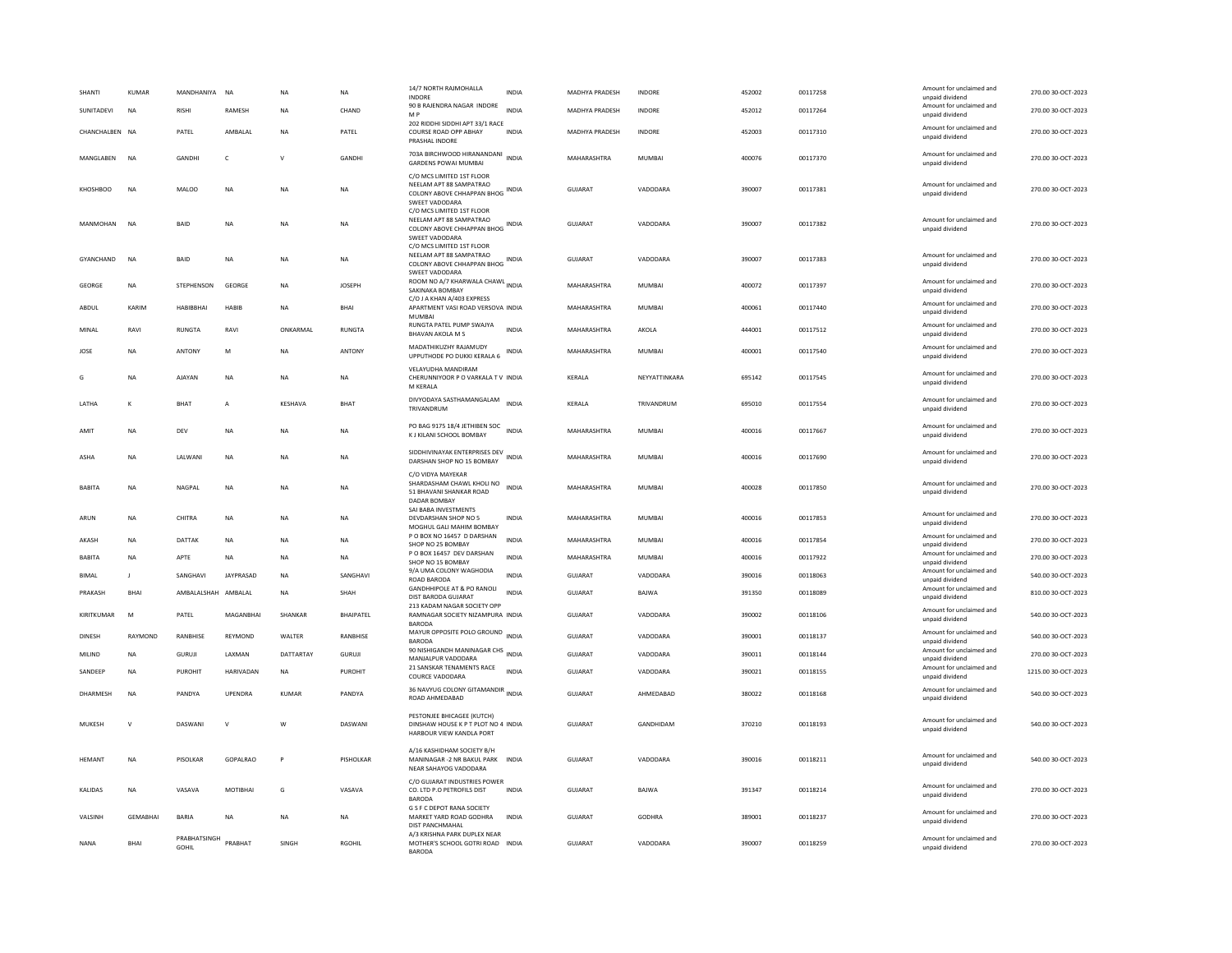| ARJUNBHAI              | SHANABHAI      | PATEL                | <b>NA</b>         | NA                 | NA           | RAJLI P O THUWAVI TA DABHOI<br><b>DIST BARODA</b><br><b>B/57 ARUNACHAL SOCIEEETY</b>                        | <b>INDIA</b> | ANDHRA PRADESH        | HYDERABAD          | 500003 | 00118269 | Amount for unclaimed and<br>unpaid dividend | 270.00 30-OCT-2023 |
|------------------------|----------------|----------------------|-------------------|--------------------|--------------|-------------------------------------------------------------------------------------------------------------|--------------|-----------------------|--------------------|--------|----------|---------------------------------------------|--------------------|
| DUSHYANT               | CHIMANI AI     | <b>SHAH</b>          | <b>CHIMANIAI</b>  | PURSHOTTAMDAS SHAH |              | SUBHANPURA RD NR GORWA<br><b>WORKSHOP RACE COURSE</b><br><b>BARODA</b>                                      | <b>INDIA</b> | GUIARAT               | VADODARA           | 390007 | 00118288 | Amount for unclaimed and<br>unpaid dividend | 270.00 30-QCT-2023 |
| PRATIK                 | <b>NA</b>      | PATFI                | SUMAN             | <b>RHAI</b>        | PATFI        | C/O R K PATEL HATHI POLE<br>RAJMAHAL ROAD NEAR ISHWAR INDIA<br>COTTAGE BARODA                               |              | GUJARAT               | VADODARA           | 390001 | 00118351 | Amount for unclaimed and<br>unpaid dividend | 270.00 30-OCT-2023 |
| NARENDRA               | $\mathsf{R}$   | PATEL                |                   | D                  | PATEL        | AT PO ZADESHWAR TA BHARUCH<br><b>DIST BHARUCH</b>                                                           | INDIA        | <b>GUJARAT</b>        | <b>BHARUCH</b>     | 392011 | 00118353 | Amount for unclaimed and<br>unpaid dividend | 270.00 30-OCT-2023 |
| MANSUKHLAL             | RAVJIBHAI      | BHESANIA             | RAVJIBHAI         | G                  | BHESANIA     | G S F C DEPO HAVELI STREET<br><b>GANDEVI DIS BULSAR</b>                                                     | <b>INDIA</b> | GUJARAT               | BILIMORA           | 396360 | 00118361 | Amount for unclaimed and<br>unpaid dividend | 270.00 30-OCT-2023 |
| MANGAL                 | <b>BHAI</b>    | HARIBHAIHARUA<br>N   | <b>HARIBHAI</b>   | <b>NA</b>          | HARIJAN      | C/O SHREEJALA B/H TEMPLE<br>SAMA BARODA                                                                     | <b>INDIA</b> | <b>GUJARAT</b>        | VADODARA           | 390008 | 00118376 | Amount for unclaimed and<br>unpaid dividend | 270.00 30-OCT-2023 |
| RAMESH                 | <b>BHAI</b>    | SHIVABHAIHARIJ<br>AN | SHIVABHAI         | N <sub>A</sub>     | HARIJAN      | SHREEJALA B/H RADHAKRISHNA<br>TEMPLE SAMA DIST BARODA                                                       | <b>INDIA</b> | <b>GUJARAT</b>        | VADODARA           | 390008 | 00118378 | Amount for unclaimed and<br>unpaid dividend | 270.00 30-OCT-2023 |
| PURUSHOTTAM NA         |                | GAJERA               | BAVALAL           | <b>NA</b>          | GAJERA       | C/O G S F C AREA OFFICE 105<br>MANGAL MURTI NEAR KALWA<br>CHOWK JAWAHAR ROAD<br><b>JUNAGADH</b>             | <b>INDIA</b> | <b>GUJARAT</b>        | <b>JUNAGADH</b>    | 362001 | 00118386 | Amount for unclaimed and<br>unpaid dividend | 270.00 30-OCT-2023 |
| VIKRAM                 | SINGH          | <b>BISHT</b>         | NARENDER          | SINGH              | <b>BISHT</b> | K 67 HAUZKHAS ENCLAVE NEW<br>DELHI                                                                          | <b>INDIA</b> | DELHI                 | DELHI              | 110016 | 00118396 | Amount for unclaimed and<br>unpaid dividend | 270.00 30-OCT-2023 |
| ANIT                   | <b>KUMAR</b>   | SAXENA               | $\epsilon$        |                    | SAXENA       | C/O GSFC LTD 29/A PARIJAT<br>SOCIETY NEAR NATH MANDIR<br>SOUTH TUKOGANJ INDORE M P<br>C/O DR T C PATEL 1442 | <b>INDIA</b> | MADHYA PRADESH        | INDORE             | 452001 | 00118397 | Amount for unclaimed and<br>unpaid dividend | 270.00 30-OCT-2023 |
| CHANDRESH              | <b>NA</b>      | RANA                 | <b>HARIBHAI</b>   | ΝA                 | RANA         | AKASHDEEP SOCIETY B/H<br>AKASHVANI MAKARPURA ROAD<br>VADODARA                                               | <b>INDIA</b> | GUJARAT               | VADODARA           | 390009 | 00118409 | Amount for unclaimed and<br>unpaid dividend | 270.00 30-OCT-2023 |
| <b>DINESH</b>          | BHAI           | DAHYABHAIPAT<br>EL.  | DAHYABHAI         | $\kappa$           | PATEL        | OPP 4/A MAITRY NAGAR BHOLAV<br>BHARUCH                                                                      | <b>INDIA</b> | <b>GUJARAT</b>        | <b>BHARUCH</b>     | 392002 | 00118418 | Amount for unclaimed and<br>unpaid dividend | 270.00 30-OCT-2023 |
| ANIL                   | NA             | KHARWA               | CHANDULAL         | M                  | KHARWA       | MADANZAPA ROAD BARELI<br>KHARWAVAD VADODARA<br>206 2ND FLOOR RATNAMANI                                      | <b>INDIA</b> | GUJARAT               | VADODARA           | 390001 | 00118444 | Amount for unclaimed and<br>unpaid dividend | 270.00 30-OCT-2023 |
| HASMUKHBHAI B          |                | PATEL                | BHRHUBHAI         | <b>HARIBHAI</b>    | PATEL        | BLDG OPP BOMBAY TAILOR<br>JALALPUR ROAD NAVSARI DIST<br>VALSAD                                              | <b>INDIA</b> | <b>GUJARAT</b>        | VALSAD             | 397001 | 00118448 | Amount for unclaimed and<br>unpaid dividend | 270.00 30-OCT-2023 |
| <b>BHARAT</b>          | KUMAR          | SMODI                | SUNDERLAI         | N                  | <b>MODY</b>  | 48/B KESHAV PARK PIRAMAN<br>ROAD ANKLESHWER DIST<br><b>BHARUCH</b>                                          | <b>INDIA</b> | GUIARAT               | <b>ANKI FSHWAR</b> | 393001 | 00118492 | Amount for unclaimed and<br>unpaid dividend | 270.00 30-QCT-2023 |
| MANILAL                | REVIDAS        | PATEL                | REVIDAS           | ΝA                 | PATEL        | <b>B 4 SHARAD NAGAR SOCIETY</b><br>NIZAMPURA NEAR L G NAGAR<br><b>BARODA</b>                                | <b>INDIA</b> | <b>GUJARAT</b>        | VADODARA           | 390002 | 00118504 | Amount for unclaimed and<br>unpaid dividend | 270.00 30-OCT-2023 |
| VIPUL                  | ANURAY         | CHHAYA               | ANURAY            | KUNDANLAL          | CHHAYA       | C/4 SIDDHARTH NAGAR APTS<br>REFINERY ROAD OPP PANCHAVATI INDIA<br><b>BARODA</b>                             |              | <b>GUJARAT</b>        | VADODARA           | 390003 | 00118507 | Amount for unclaimed and<br>unpaid dividend | 270.00 30-OCT-2023 |
| <b>SHIRISH</b>         | <b>NA</b>      | <b>JOSHI</b>         | CHANDULAL         | $\mathbf{B}$       | <b>JOSHI</b> | B 52/1 INDUSTRIAL EMPLOYES CO<br>OP SOCIETY NEW SAMA ROAD<br><b>BARODA</b>                                  | <b>INDIA</b> | GUJARAT               | VADODARA           | 390002 | 00118508 | Amount for unclaimed and<br>unpaid dividend | 270.00 30-OCT-2023 |
| ALTAF                  | ABDULGAFAR     | MOTIWALA             | ABDULGAFAF        | YUSUF              | MOTIWALA     | <b>NEAR RAMJIMANDIR</b><br>SARKARIKUWA SRKARWADA<br>AMRELI GUJARAT                                          | <b>INDIA</b> | <b>GUJARAT</b>        | AMRELI             | 364601 | 00118509 | Amount for unclaimed and<br>unpaid dividend | 270.00 30-OCT-2023 |
| SHANKARABHAI M         |                | VASAVA               | <b>NA</b>         | NA                 | <b>NA</b>    | C/O G S F C LTD FERTILIZERS<br>DEPOT PAVAGADH ROAD AT<br>HALOL DIST PANCHAMAHALS                            | <b>INDIA</b> | <b>GUJARAT</b>        | KALOL (PM)         | 389350 | 00118514 | Amount for unclaimed and<br>unpaid dividend | 270.00 30-OCT-2023 |
| MAHESHBHAI             | GANGARAM       | PARMAR               | GANGARAM          | NA                 | PARMAR       | C/O S G AMIN 40 NARAYANPURA<br>NEAR UMER TANK OPP<br>HARINAGAR T B ROAD BARODA                              | INDIA        | GUJARAT               | VADODARA           | 390015 | 00118527 | Amount for unclaimed and<br>unpaid dividend | 270.00 30-OCT-2023 |
| RAMESH                 | BABU           | KV                   | <b>NANU</b>       | K                  | $\mathbf{v}$ | A 102 MOTI NAGAR PO ONGC<br>TARSALI BARODA                                                                  | <b>INDIA</b> | GUJARAT               | VADODARA           | 390009 | 00118539 | Amount for unclaimed and<br>unpaid dividend | 270.00 30-OCT-2023 |
| SANJAY                 | <b>KUMAR</b>   | ANDADIA              | NATAVARLAL        | N <sub>A</sub>     | ANDADIH      | C/O G J AMIN 40 NARAYANPURA<br>B/H WATER TANK T B ROAD<br><b>BARODA</b>                                     | <b>INDIA</b> | <b>GUJARAT</b>        | VADODARA           | 390015 | 00118541 | Amount for unclaimed and<br>unpaid dividend | 270.00 30-OCT-2023 |
| <b>SUSHIL</b>          | <b>NA</b>      | PANDYA               | RAMPRASAD         | s                  | PANDYA       | 6 ASHANA ROYAL PARK SOCIETY<br>NR KASTURBA NAGAR BARODA                                                     | <b>INDIA</b> | <b>GUJARAT</b>        | VADODARA           | 390008 | 00118543 | Amount for unclaimed and<br>unpaid dividend | 270.00 30-OCT-2023 |
| BHAGWANSINH SAMANTSINH |                | GOHIL                | SAMANTSINH        | ZAVERBHAI          | <b>GOHIL</b> | AT & PO ANGADH TA BARODA<br><b>UDESINH PARI VAKHATPURA</b>                                                  | <b>INDIA</b> | ANDHRA PRADESH        | HYDERABAD          | 500003 | 00118647 | Amount for unclaimed and<br>unpaid dividend | 270.00 30-OCT-2023 |
| NANSI                  | PUNJARHAI      | PADHIYAR             | PUNSARHA          | <b>GFFNARHAI</b>   | PADHIYAR     | 81 NILKANTH SOCIETY PO BAJAWA INDIA<br><b>DIST BARODA</b>                                                   |              | <b>ANDHRA PRADESH</b> | HYDERABAD          | 500003 | 00118656 | Amount for unclaimed and<br>unpaid dividend | 270.00 30-OCT-2023 |
| LEENA                  | MIHIR          | PATEL                | MIHIF             | R                  | PATEL        | 48 GURUPRASAD SOCIETY<br>DIWALIPURA ROAD VADODARA                                                           | INDIA        | GUJARAT               | VADODARA           | 390015 | 00118665 | Amount for unclaimed and<br>unpaid dividend | 540.00 30-OCT-2023 |
| GAUTAMKUMA             | $\overline{A}$ | OZA                  | AMTHALAL          | M                  | OZA          | B/145 AYODHYANAGAR SOCIETY<br>KARELIBAG NR BRIGHT SCHOOL INDIA<br>NR VIP ROAD BARODA                        |              | <b>GUJARAT</b>        | VADODARA           | 390018 | 00118668 | Amount for unclaimed and<br>unpaid dividend | 270.00 30-OCT-2023 |
| VINOD                  | <b>KUMAR</b>   | RMONPARA             | RANCHHODBHAI      | <b>U</b>           | MONPARA      | G S F C FERTI DEPOT MARKET<br>YARD AT & PO VYARA DIST SURAT                                                 | INDIA        | <b>GUJARAT</b>        | BARDOLI            | 394650 | 00118674 | Amount for unclaimed and<br>unpaid dividend | 270.00 30-OCT-2023 |
| VIRAJIBHAI             | T              | <b>GAMIT</b>         | <b>TCTIYABHAI</b> |                    | <b>GAMIT</b> | GSFC FERTI DEPOT MARKET YARD<br>AT VYARA DIST SURAT                                                         | <b>INDIA</b> | GUJARAT               | <b>BARDOLI</b>     | 394650 | 00118676 | Amount for unclaimed and<br>unpaid dividend | 270.00 30-OCT-2023 |
| MADHUSUDAN M           |                | SUTHAR               | MAGANLAL          | $\mathbf{K}$       | SUTHAR       | C/O G S F C AREA OFFICE 57 OPP<br>COLLECTOR OFFICE NAGALA PARK INDIA<br>KOLHAPUR (M S)                      |              | MAHARASHTRA           | KHOLAPUR           | 416003 | 00118707 | Amount for unclaimed and<br>unpaid dividend | 270.00 30-OCT-2023 |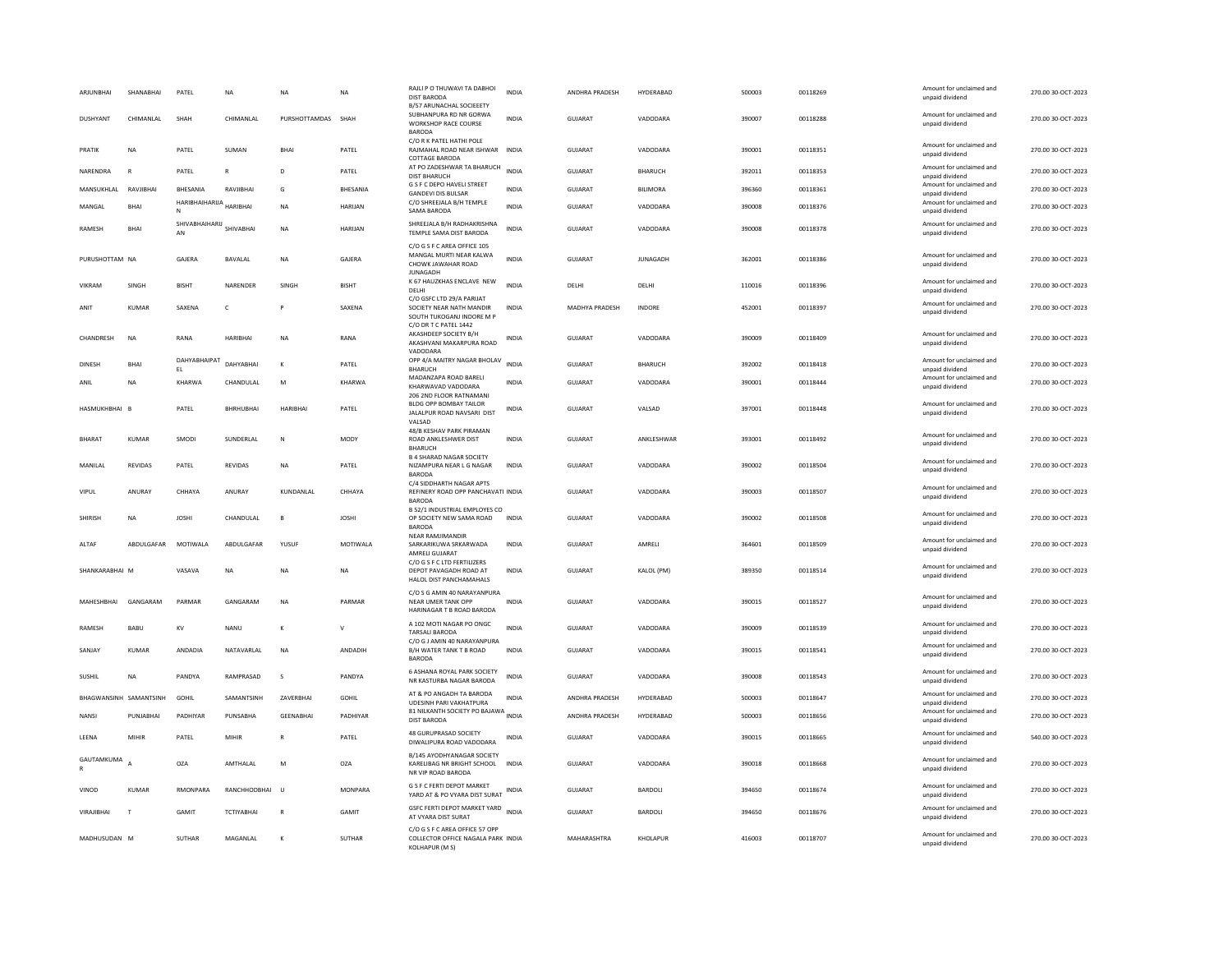|                  | K                  | <b>SHAH</b>                       | LATE             | SH               | SRSHAH        | C/O P R VISWANTHAN BANK OF<br>TOKYO JEEVANVIHAR 3<br>PARLIMENT STREET NEW DELHI<br>C/O G S F C AREA OFFICE | <b>INDIA</b> | DELHI                | DELHI           | 110001 | 00118715 | Amount for unclaimed and<br>unpaid dividend                    | 270.00 30-OCT-2023 |
|------------------|--------------------|-----------------------------------|------------------|------------------|---------------|------------------------------------------------------------------------------------------------------------|--------------|----------------------|-----------------|--------|----------|----------------------------------------------------------------|--------------------|
| <b>IAGANRHAI</b> | <b>BABARRHAI</b>   | PATFI                             | <b>BARARBHAI</b> | <b>RHANARHAI</b> | PATFI         | KALKAKUNJ HALAR ROAD BULSAR INDIA<br>VALSAD                                                                |              | GUIARAT              | VAISAD H.O.     | 396001 | 00118722 | Amount for unclaimed and<br>unpaid dividend                    | 270.00.30-OCT-2023 |
| KARMSI           | RANCHHODBHAI DESAI |                                   | RANCHHODBHAI     | <b>NA</b>        | DESAI         | G S F C AREA OFFICE 51 B<br>PRABHAKUNJ SOCIETY GODHRA                                                      | <b>INDIA</b> | <b>GUJARAT</b>       | GODHRA          | 389001 | 00118735 | Amount for unclaimed and<br>unpaid dividend                    | 270.00 30-OCT-2023 |
| <b>BHARAT</b>    | <b>KUMAR</b>       | <b>BHATT</b>                      | RATILAL          |                  | <b>BHATT</b>  | A/7 AASHIRWAD SOC PALEJ ROAD INDIA<br>NANDEWAR BHARUCH                                                     |              | <b>GUJARAT</b>       | <b>BHARUCH</b>  | 392001 | 00118746 | Amount for unclaimed and<br>unpaid dividend                    | 270.00 30-OCT-2023 |
| NARESH           | <b>KUMAR</b>       | PARBHUBHAIPA<br>TEL               | PARBHUBHAI       | $\kappa$         | PATEL         | ALOCK NO 11 ROOM NO 126 G H B<br>COLONYY HASTI TALAWA<br>ANKLESHWAF                                        | <b>INDIA</b> | <b>GUJARAT</b>       | ANKLESHWAR      | 393001 | 00118749 | Amount for unclaimed and<br>unpaid dividend                    | 270.00 30-OCT-2023 |
| NARENDRA         | SINGH              | RPATEL                            | RATANAJI         | BHAI             | <b>BPATEL</b> | AT & PO KUDARA TAL HANSOT<br><b>DIST BHARUCH</b>                                                           | <b>INDIA</b> | <b>GUJARAT</b>       | ANKLESHWAR      | 393030 | 00118751 | Amount for unclaimed and<br>unpaid dividend                    | 270.00 30-OCT-2023 |
| <b>FRANCIS</b>   | <b>NA</b>          | <b>JOSEPH</b>                     | <b>JOSEPH</b>    | <b>NA</b>        | <b>MEHTA</b>  | L 46 SARITA VIHAR NEW DELHI                                                                                | <b>INDIA</b> | DELHI                | DELHI           | 110044 | 00118754 | Amount for unclaimed and<br>unpaid dividend                    | 270.00 30-OCT-2023 |
| AJAY             | <b>NA</b>          | UPADHYAY                          | HARSHAVADAN      | N                | UPADHYAY      | <b>GHADIALI POLE GHANTIA DA</b><br>BAKRAWALA LANE VADODARA                                                 | <b>INDIA</b> | <b>GUJARAT</b>       | VADODARA        | 390001 | 00118766 | Amount for unclaimed and<br>unpaid dividend                    | 270.00 30-OCT-2023 |
| RASIKLAL         | CHHOTALAL          | KACHHIA                           | CHHOTALAL        | NA               | KACHHIA       | 55 VRUNDAVAN HSG SCH<br>AURVEDIC ROAD O/S PANI GATE INDIA<br><b>BARODA</b>                                 |              | GUJARAT              | VADODARA        | 390019 | 00118773 | Amount for unclaimed and<br>unpaid dividend                    | 270.00 30-OCT-2023 |
| MAHAMAD          | HANIF              | MUSANI                            | MAHAMAD          | HASAM            | MUSANI        | <b>G S F C FERTILIZER DEPOT</b><br>STATION ROAD BILKHA DIST JND                                            | <b>INDIA</b> | <b>GUJARAT</b>       | VISAVADAR       | 362110 | 00118785 | Amount for unclaimed and<br>unpaid dividend                    | 270.00 30-OCT-2023 |
| KANTILAL         | DHANJIBHAI         | ANKOLA                            | DHANJI           | BHAI             | GANKOLA       | 337 TARAMGA HILL SOCIETY NEAR<br>ARJUN ASHRAM CHANDLODIA<br>AHMEDABAD                                      | <b>INDIA</b> | <b>GUJARAT</b>       | ODHAV           | 382481 | 00118824 | Amount for unclaimed and<br>unpaid dividend                    | 270.00 30-OCT-2023 |
| HEMANT           | JAGANNATHRAO PAGAR |                                   | JAGANNATH        | RAO              | PPAGAR        | H J PAGAR OTR NO B/12 G S F C<br>TOWNSHIP AT & PO MOTI KHAVDI INDIA<br><b>DIST JAMNAGAR</b>                |              | GUJARAT              | KALAVAD         | 361140 | 00118890 | Amount for unclaimed and<br>unpaid dividend                    | 270.00 30-OCT-2023 |
| CHANDRA          | GUPTA              | <b>JHALA</b>                      | VIKRAMSINH       | N <sub>A</sub>   | <b>JHALA</b>  | P & A DEPTT G S F C LTD PO                                                                                 | <b>INDIA</b> | GUJARAT              | KALAVAD         | 361140 | 00118891 | Amount for unclaimed and                                       | 270.00 30-OCT-2023 |
| <b>JAGDISH</b>   | <b>BHAI</b>        | RPATEL                            | <b>NA</b>        | NA               | <b>NA</b>     | MOTIKHAVDI DIST JAMNAGAR<br>C 37 GSFC COLONY PO<br>MOTIKHAVDI DIST JAMNAGAR                                | <b>INDIA</b> | <b>GUJARAT</b>       | KALAVAD         | 361140 | 00118904 | unpaid dividend<br>Amount for unclaimed and<br>unpaid dividend | 270.00 30-OCT-2023 |
| PRANAY           | KUMAR              | VASAVDA                           | <b>NA</b>        | NA               | <b>NA</b>     | A 3 VRUNDAVAN SOCTY HIGH<br>TENSION ROAD SUBHANPURA                                                        | <b>INDIA</b> | <b>GUJARAT</b>       | VADODARA        | 390007 | 00118949 | Amount for unclaimed and                                       | 270.00 30-OCT-2023 |
| BHARATBHAI       | <b>NA</b>          | PRAJAPATI                         | SANABHAI         | <b>NA</b>        | PRAJAATI      | <b>BRD VADODARA</b><br>AT & PO BITHALI TA SINOR DIS                                                        | INDIA        | GUJARAT              | DHABHOIR.S      | 391111 | 00118952 | unpaid dividend<br>Amount for unclaimed and                    | 270.00 30-OCT-2023 |
| MANSINH          | NARSINH            | BILWAL                            | NARSINH          | <b>BHAI</b>      | MBIWAL        | BARODA MOTA FADIYA<br>46/B JAGAJI NAGER AJOD BARODA INDIA                                                  |              | GUJARAT              | FERTILIZERNAGAR | 391740 | 00118956 | unpaid dividend<br>Amount for unclaimed and                    | 270.00 30-OCT-2023 |
|                  |                    |                                   |                  |                  |               | <b>GUJARAT STATE FERTILIZERS CO</b>                                                                        |              |                      |                 |        |          | unpaid dividend<br>Amount for unclaimed and                    |                    |
| SARAF            | RAJ                | KHANSHADDINK SHADDIN<br>HANPATHAN |                  | KHAN             | PATHAN        | LTD 21 22 NEW BAPU BAZAR<br><b>UDAIPUR RAJ</b>                                                             | <b>INDIA</b> | RAJASTHAN            | <b>UDAIPUR</b>  | 313001 | 00118965 | unpaid dividend                                                | 135.00 30-OCT-2023 |
| <b>BHARAT</b>    | $\mathsf{v}$       | <b>JOSHI</b>                      | <b>NA</b>        | <b>NA</b>        | <b>NA</b>     | 23 RUKSHMANI NAGAR NEAR<br>MILITARY BOY'S HOSTEL NEW<br>SAMA ROAD VADODARA<br>ORT NO 666/A PANCHVATI       | <b>INDIA</b> | GUIARAT              | VADODARA        | 390008 | 00118968 | Amount for unclaimed and<br>unpaid dividend                    | 270.00 30-OCT-2023 |
| ARVIND           | KUMAR              | PATEL                             | PUNAMBHAI        | N <sub>A</sub>   | PATEL         | SECTOR FERTILIZER NAGAR DIST<br>VADODARA GUJ                                                               | <b>INDIA</b> | GUJARAT              | FERTILIZERNAGAR | 391750 | 00118977 | Amount for unclaimed and<br>unpaid dividend                    | 405.00 30-OCT-2023 |
| <b>KAUSHIK</b>   | <b>NA</b>          | <b>MEHTA</b>                      | PRAVIN           | CHANDRA          | <b>MEHTA</b>  | 423 A FERTILIZER NAGAR                                                                                     | <b>INDIA</b> | GUJARAT              | FERTILIZERNAGAR | 391750 | 00119000 | Amount for unclaimed and<br>unpaid dividend                    | 270.00 30-OCT-2023 |
| SHANTILAL        | GOKALBHAI          | MISTRY                            | GOKALBHAI        | $\mathbf{J}$     | MISTRY        | 5 UPASANA CO OPP HOUSING<br>SOCIETY NO 2 CHHANI JAKATNAKA INDIA<br><b>BARODA</b>                           |              | GUJARAT              | VADODARA        | 390002 | 00119018 | Amount for unclaimed and<br>unpaid dividend                    | 270.00 30-OCT-2023 |
| JEETENDRA        | <b>NA</b>          | TAMBOLI                           | <b>NA</b>        | <b>NA</b>        | <b>NA</b>     | PALACE ROAD TAMBOLIWAD<br>VADODARA                                                                         | INDIA        | GUJARAT              | VADODARA        | 390001 | 00119054 | Amount for unclaimed and<br>unpaid dividend                    | 270.00 30-OCT-2023 |
| RAMA             | <b>MURTY</b>       | VADAPARTI                         | $\vee$           | BALAKRISHNA      | <b>MURTY</b>  | Q NO 5/9 A PO FERTILIZER NAGAR<br><b>BARODA</b>                                                            | <b>INDIA</b> | GUJARAT              | FERTILIZERNAGAR | 391750 | 00119064 | Amount for unclaimed and<br>unpaid dividend                    | 405.00 30-OCT-2023 |
| MUKESH           | BHAI               | GORDHANBHAIP<br>ANCHAL            | GORDHANBHAI      | DAHYABHAI        | PANCHAL       | KHODAL KRIPA PANCHAL SOCIETY<br>NR BHARAT TOBANO V K Y ROAD INDIA<br>NADIAD DIST KHEDA                     |              | GUJARAT              | VALSAD          | 397001 | 00119113 | Amount for unclaimed and<br>unpaid dividend                    | 270.00 30-OCT-2023 |
| DARSHAN          | B                  | RAMI                              | BABULAL          | J.               | RAMI          | C/O R N PATEL 707/A FERTILIZER<br>NAGAR DIST BARODA                                                        | <b>INDIA</b> | GUJARAT              | FERTILIZERNAGAR | 391750 | 00119127 | Amount for unclaimed and<br>unpaid dividend                    | 270.00 30-OCT-2023 |
| PRAHLADBHAI      | <b>NA</b>          | PRAJAPATI                         | <b>NA</b>        | N <sub>A</sub>   | NA            | 711 B FERTILIZER NAGAR DIST<br><b>BARODA GUJARAT</b>                                                       | <b>INDIA</b> | <b>GUJARAT</b>       | FERTILIZERNAGAR | 391750 | 00119151 | Amount for unclaimed and<br>unpaid dividend                    | 270.00 30-OCT-2023 |
| SIMON            | <b>NA</b>          | GAMADIA                           | <b>NA</b>        | NA               | <b>NA</b>     | 7235 FERTILIZER NAGAR DIST<br>VADODARA                                                                     | <b>INDIA</b> | <b>GUJARAT</b>       | FERTILIZERNAGAR | 391750 | 00119184 | Amount for unclaimed and<br>unpaid dividend                    | 270.00 30-OCT-2023 |
| RAMANBHAI        | $\mathbf{\hat{S}}$ | MACWAN                            | SOMABHAI         | <b>NA</b>        | MACHWAN       | 62 B SANTOK NAGAR SOCIETY<br>NAVAYARD BARODA<br>C/O RAKESH SINGH SAYEED                                    | <b>INDIA</b> | <b>GUJARAT</b>       | VADODARA        | 390002 | 00119185 | Amount for unclaimed and<br>unpaid dividend                    | 270.00 30-OCT-2023 |
| RAINIKANT        | CHHOTAL AL         | <b>IOSHI</b>                      | CHHOTAL AL       | <b>KALIDAS</b>   | <b>IOSHI</b>  | BUILDING KUNDRI RAKABGANJ<br>SHEETLA PRASAD ROAD<br>LUCKNOW (U P)                                          | <b>INDIA</b> | <b>UTTAR PRADESH</b> | <b>ILICKNOW</b> | 226004 | 00119202 | Amount for unclaimed and<br>unpaid dividend                    | 270.00 30-QCT-2023 |
| DINESH           | <b>KUMAR</b>       | SONAWANE                          | ANDHARINATH      | -11              | SONAWANE      | 65 JAI NARAYAN SOCIETY PART II<br>GORWA VADODARA                                                           | <b>INDIA</b> | <b>GUJARAT</b>       | VADODARA        | 390016 | 00119213 | Amount for unclaimed and<br>unnaid dividend                    | 270.00 30-OCT-2023 |
| <b>MAHFNDRA</b>  | SINH               | MAHIDA                            | <b>FATESINH</b>  | <b>NA</b>        | MAHIDA        | AT & POST LIMBADA TA<br>MANGROL DIST SURAT                                                                 | <b>INDIA</b> | GUIARAT              | SURAT NANPURA   | 395001 | 00119225 | Amount for unclaimed and<br>unpaid dividend                    | 270.00.30-OCT-2023 |
| KAMLESH          | CHHOTAL AL         | PATEL                             | CHHOTALAL        | <b>NA</b>        | PATEL         | C/O KRISHNABEN PATEL 202<br>SHRWATHJI APTT OPP WARD<br>OFFICE OLD PADRA ROAD AKOTA                         | INDIA        | <b>GUJARAT</b>       | VADODARA        | 390020 | 00119237 | Amount for unclaimed and<br>unpaid dividend                    | 270.00 30-OCT-2023 |
| SURENDRA         | <b>KUMAR</b>       | TRIVEDI                           | PARMESHWAR       | DEEN             | TRIVEDI       | <b>BARODA</b><br>2 VAISHALI SOCIETY ANKLESHWAR INDIA                                                       |              | <b>GUJARAT</b>       | ANKLESHWAR      | 393001 | 00119247 | Amount for unclaimed and                                       | 270.00 30-OCT-2023 |
|                  |                    |                                   |                  |                  |               | GUJRAT                                                                                                     |              |                      |                 |        |          | unpaid dividend                                                |                    |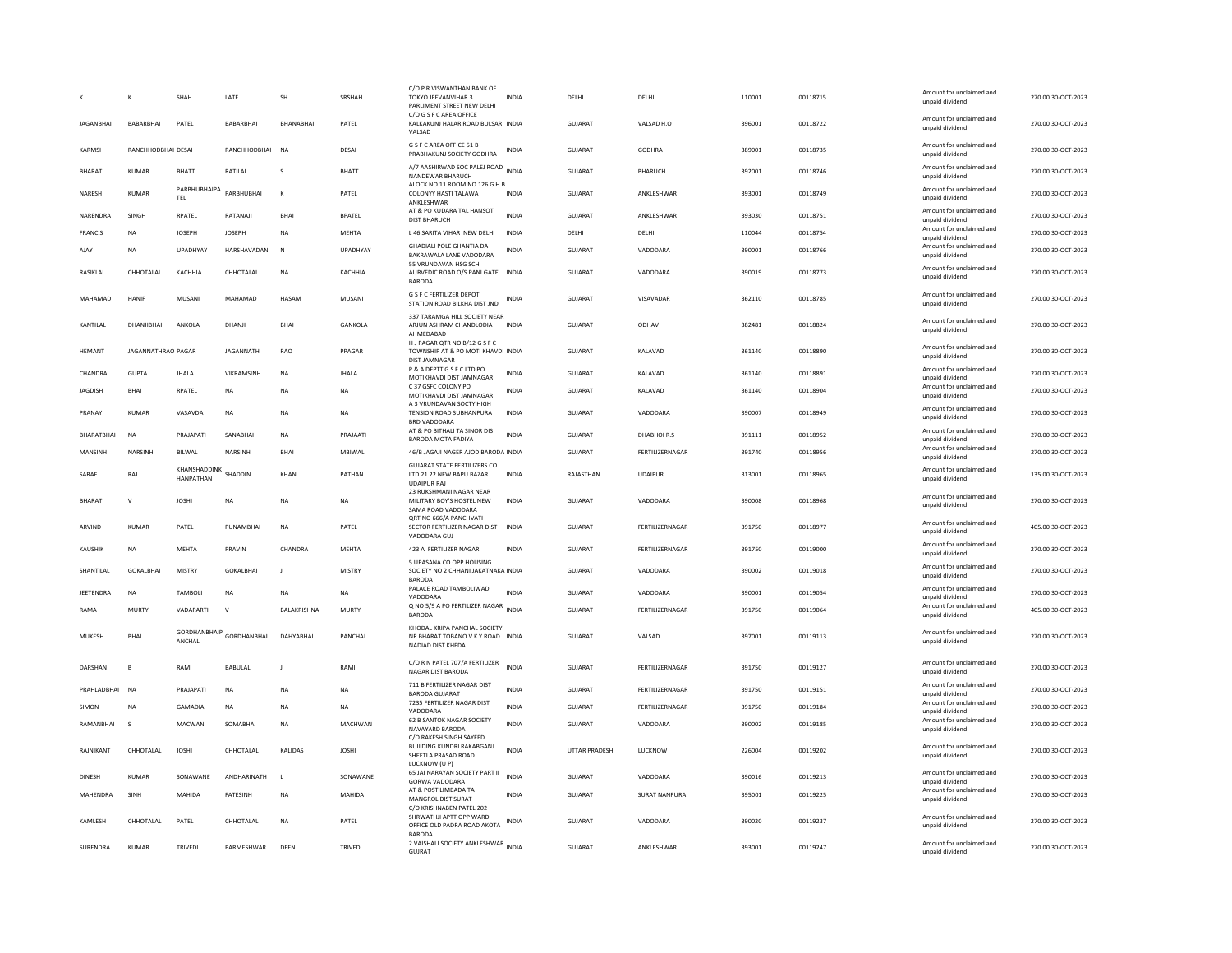| <b>BHARAT</b>         | <b>NA</b>      | PATEL                                         | <b>NA</b>          | <b>NA</b>       | <b>NA</b>      | WADI RANGMAHAL HATHIKHAD<br>ROAD OPP TAMBE VAKIL                                 | <b>INDIA</b> | <b>GUJARAT</b>       | VADODARA             | 390017 | 00119255 | Amount for unclaimed and                    | 270.00 30-OCT-2023 |
|-----------------------|----------------|-----------------------------------------------|--------------------|-----------------|----------------|----------------------------------------------------------------------------------|--------------|----------------------|----------------------|--------|----------|---------------------------------------------|--------------------|
|                       |                |                                               |                    |                 |                | <b>BUNGLOW VADODARA</b>                                                          |              |                      |                      |        |          | unpaid dividend                             |                    |
| SURYAKANT             | $\overline{A}$ | PATEL                                         | AMBALAL            | $\mathsf{v}$    | PATEL          | PO BOX NO 18 G S F C FU<br>KOSAMBA DT SURAT<br>ANGADH AT NAWAPURA PO             | <b>INDIA</b> | <b>GUJARAT</b>       | UTRAN P.H.C          | 394120 | 00119260 | Amount for unclaimed and<br>unpaid dividend | 270.00 30-OCT-2023 |
| BHAGAWAN              | <b>BHAI</b>    | GOHIL                                         | <b>BHARAT</b>      | BHAI            | SGOHIL         | ANGADH NEAR PRIMARY SCHOOL INDIA<br><b>BARODA</b>                                |              | ANDHRA PRADESH       | HYDERABAD            | 500003 | 00119265 | Amount for unclaimed and<br>unpaid dividend | 270.00 30-OCT-2023 |
| <b>VIRSINH</b>        | NANABHAI       | RATHOD                                        | NANABHAI           | D               | RATHOD         | ALKAPURI AT & PO DASHRATH<br><b>DIST BARODA</b>                                  | <b>INDIA</b> | ANDHRA PRADESH       | HYDERABAD            | 500003 | 00119276 | Amount for unclaimed and<br>unpaid dividend | 270.00 30-OCT-2023 |
| <b>DWIVEDI</b>        | VAIKUNTH       | BHAILAXMIKANT LAXMIKANT                       |                    | К               | DWIVEDI        | O NO 725/A FERTILIZER NAGAR<br><b>BARODA</b>                                     | <b>INDIA</b> | GUJARAT              | FERTILIZERNAGAR      | 391750 | 00119283 | Amount for unclaimed and<br>unpaid dividend | 270.00 30-OCT-2023 |
| <b>BHAILAL</b>        | <b>BHAI</b>    | ${\tt KACHARABHAIM}_{\tt KACHARABHAI}$<br>ALI |                    | <b>NA</b>       | MALI           | QUARTER NO 7401 FERTILIZER<br>NAGAR DIST BARODA                                  | <b>INDIA</b> | GUIARAT              | FERTILIZERNAGAR      | 391750 | 00119290 | Amount for unclaimed and<br>unpaid dividend | 270.00 30-OCT-2023 |
| MAFAT                 | <b>BHAI</b>    | PPATEL                                        | PRABHUDAS          | D               | PATEL          | KHADKI FALIA AT & PO KARACHIA INDIA                                              |              | GUJARAT              | BAJWA                | 391310 | 00119305 | Amount for unclaimed and                    | 135.00 30-OCT-2023 |
|                       |                | SHANKERLALPA                                  |                    |                 |                | <b>DIST BARODA</b><br>SHIVAM 47/KAILASH DHAM                                     |              |                      |                      |        |          | unpaid dividend<br>Amount for unclaimed and |                    |
| SUBHASH               | CHANDRA        | <b>NDYA</b>                                   | SHANKERLAL         | $\mathbb{R}$    | PANDYA         | SOCIETY NEW SAMA ROAD<br><b>BARODA</b>                                           | <b>INDIA</b> | <b>GUJARAT</b>       | FERTILIZERNAGAR      | 391750 | 00119328 | unpaid dividend                             | 405.00 30-OCT-2023 |
| VINODCHANDRA KANTILAL |                | PANCHAL                                       | KANTILAL           | <b>NA</b>       | PANCHAL        | B/8 TRIMURTLHO SOC BEHIND<br>SWATI SOC NEW SAMA ROAD<br><b>BARODA</b>            | INDIA        | GUJARAT              | VADODARA             | 390008 | 00119415 | Amount for unclaimed and<br>unpaid dividend | 135.00 30-OCT-2023 |
| <b>ISHWERBHAI</b>     | <b>NA</b>      | <b>INTWALA</b>                                | PRABHUBHAI         | <b>NA</b>       | <b>INTWALA</b> | QUT NO 615-A PO FERTILIZER<br>NAGAR DIST BARODA                                  | <b>INDIA</b> | <b>GUJARAT</b>       | FERTILIZERNAGAR      | 391750 | 00119423 | Amount for unclaimed and<br>unpaid dividend | 405.00 30-OCT-2023 |
|                       |                |                                               |                    |                 |                | 11/C PARIJATAK SOCIETY NO<br>MUKTINAGAR BUS STOP                                 |              |                      |                      |        |          | Amount for unclaimed and                    |                    |
| PRASHANT              | <b>NA</b>      | PUROHIT                                       | ANII               | <b>NA</b>       | KUMAR          | TANDELJA ROAD OLD PADRA<br>ROAD VADODARA                                         | <b>INDIA</b> | GUIARAT              | VADODARA             | 390020 | 00119438 | unpaid dividend                             | 270.00.30-OCT-2023 |
| DEVSHINGBHAI G        |                | VAVIA                                         | <b>NA</b>          | <b>NA</b>       | <b>NA</b>      | BEGUM PURA TILAKMAIDAN NR<br>DOWEB HOUSE SURAT                                   | <b>INDIA</b> | GUIARAT              | <b>SURAT NANPURA</b> | 395003 | 00119442 | Amount for unclaimed and<br>unpaid dividend | 270.00 30-OCT-2023 |
| RATILAL               |                | <b>MISHRA</b>                                 | KARSHANBHAI        |                 | <b>MISHRA</b>  | NARAYAN KUNJ BLOCK NO 3/150<br>NARMADA NAGAR ROAD                                | <b>INDIA</b> | <b>GUJARAT</b>       | <b>BHARUCH</b>       | 392001 | 00119443 | Amount for unclaimed and<br>unpaid dividend | 270.00 30-OCT-2023 |
|                       |                |                                               |                    |                 |                | <b>BHARUCH</b><br>G S E C REGIONAL OFFICE C-264                                  |              |                      |                      |        |          | Amount for unclaimed and                    |                    |
| CHANDRA               | <b>KISHORE</b> | SHARMA                                        | RAM                | <b>BILAS</b>    | SHARMA         | NIRALA NAGAR LUCKNOW U P<br><b>G S F C FERTILIZERS DEPOT</b>                     | <b>INDIA</b> | <b>UTTAR PRADESH</b> | <b>LUCKNOW</b>       | 226020 | 00119457 | unpaid dividend                             | 270.00 30-OCT-2023 |
| CHANDRAKANT DHAYABHAI |                | PATEL                                         | DHAYABHAI          | D               | PATEL          | NARAYAN GOLDEN ZAVERI SADAK INDIA<br>NAVSARI GUJARAT                             |              | GUJARAT              | NAVASARI             | 396445 | 00119467 | Amount for unclaimed and<br>unpaid dividend | 270.00 30-OCT-2023 |
| JAGDISH               | BHAI           | PATEL                                         | CHANDUBHAI         | <b>NA</b>       | PATEL          | AT POST KARCHIYA DARJEE FALIA INDIA                                              |              | GUJARAT              | BAJWA                | 391310 | 00119480 | Amount for unclaimed and<br>unpaid dividend | 270.00 30-OCT-2023 |
| NAWA7                 | M              | <b>SHAIKH</b>                                 | <b>MEHRAZUDDIN</b> | $\mathbf{A}$    | <b>SHAIKH</b>  | C/O DR S M SHAIKH B6<br>BHAJUWALA SOCIETY B/H NEW                                | <b>INDIA</b> | GUIARAT              | <b>BHARUCH</b>       | 392001 | 00119481 | Amount for unclaimed and                    | 270.00.30-OCT-2023 |
|                       |                |                                               |                    |                 |                | SHAK MARKET MANUBAR ROAD<br><b>BHARUCH</b>                                       |              |                      |                      |        |          | unpaid dividend                             |                    |
| VIJAYSINH             | <b>NA</b>      | <b>BIYOLA</b>                                 | <b>KISHOF</b>      | SINH            | <b>BIYOLA</b>  | A/4 SHANTIKUNJ SOCIETY OPP ITI<br>REFAINERY ROAD GORWA<br>VADODARA               | <b>INDIA</b> | <b>GUJARAT</b>       | VADODARA             | 390016 | 00119530 | Amount for unclaimed and<br>unpaid dividend | 270.00 30-OCT-2023 |
| GOVIND                | <b>BHAI</b>    | PATEL                                         | <b>JAGA</b>        | <b>RHAI</b>     | PATEL          | VASI FALIA AT & POST DUMAS<br><b>DIST SURAT</b>                                  | <b>INDIA</b> | GUJARAT              | SUNUALI              | 394550 | 00119532 | Amount for unclaimed and<br>unpaid dividend | 270.00 30-OCT-2023 |
| NARENDRA              | <b>KUMAR</b>   | GOHIL                                         | JERAMDAS           | $\mathsf{C}$    | <b>GOHIL</b>   | 97 AMIN NAGAR SOCIETY AT PO<br>CHHANI DIST VADODARA                              | <b>INDIA</b> | <b>GUJARAT</b>       | FERTILIZERNAGAR      | 391740 | 00119542 | Amount for unclaimed and<br>unpaid dividend | 270.00 30-OCT-2023 |
|                       |                |                                               |                    |                 |                | C/O ROHIT JAYANTILAL SHAH 53                                                     |              |                      |                      |        |          |                                             |                    |
| GANPAT                | SINGH          | CHANDUBHAIGO CHANDUBHAI<br>HIL                |                    | <b>NA</b>       | <b>GOHIL</b>   | SAMPAT PARK B/H UTKARSH<br>VIDYALATA GADAPURA BARODA                             | <b>INDIA</b> | <b>GUJARAT</b>       | VADODARA             | 390015 | 00119573 | Amount for unclaimed and<br>unpaid dividend | 270.00 30-OCT-2023 |
| HABIBMIYA             | <b>NA</b>      | MALIK                                         | <b>NA</b>          | <b>NA</b>       | <b>NA</b>      | QTR NO 769/A FERTILIZER NAGAR INDIA<br>P O F NAGAR DIST BARODA                   |              | GUJARAT              | FERTILIZERNAGAR      | 391750 | 00119577 | Amount for unclaimed and<br>unpaid dividend | 270.00 30-OCT-2023 |
| <b>ARVINDBHAI</b>     | MAGANRHA       | PATEL                                         | MAGANRHAI          | <b>HIRARHAI</b> | PATEL          | QTR NO 752 B P O FERTILIZER                                                      | <b>INDIA</b> | GUIARAT              | FERTILIZERNAGAR      | 391750 | 00119590 | Amount for unclaimed and                    | 270.00 30-OCT-2023 |
|                       |                |                                               |                    |                 |                | NAGAR DIST BARODA<br>7065 FERTILIZER NAGAR PO                                    |              |                      |                      |        |          | unpaid dividend<br>Amount for unclaimed and |                    |
| RAJNIKANT             | $\mathbb{R}$   | PATEL                                         | RAMANLAL           | B               | PATEL          | FERTILIZER NAGSAR DIST BARODA                                                    | INDIA        | <b>GUJARAT</b>       | FERTILIZERNAGAR      | 391750 | 00119614 | unpaid dividend                             | 270.00 30-OCT-2023 |
| KANHAIYALAL           | FAKIRCHAND     | SALAT                                         | <b>FAKIRCHAND</b>  | SHRIRAM         | SALAT          | K F SALAT Q NO 7180 DIST<br><b>BARODA</b>                                        | <b>INDIA</b> | <b>GUJARAT</b>       | FERTILIZERNAGAR      | 391750 | 00119632 | Amount for unclaimed and<br>unpaid dividend | 270.00 30-OCT-2023 |
| ARUNA                 | AJAY           | PURI                                          | AJAY               | <b>NA</b>       | PURI           | C-5/41-42 SECTOR 6 ROHINI DELHI INDIA                                            |              | DELHI                | DELHI                | 110085 | 00119634 | Amount for unclaimed and<br>unpaid dividend | 270.00 30-OCT-2023 |
| RAMESH                | DALSUKH        | <b>BHAISHAH</b>                               | <b>NA</b>          | <b>NA</b>       | NA             | 745 B FERTILIZER NAGAR BARODA INDIA                                              |              | <b>GUJARAT</b>       | FERTILIZERNAGAR      | 391750 | 00119635 | Amount for unclaimed and<br>unpaid dividend | 270.00 30-OCT-2023 |
| MANIBHAI              | SHAMALBHAI     | PATEL                                         | SHAMAL             | <b>BHA</b>      | PATEL          | AT & POST KARICHIYA DIST<br><b>BARODA</b>                                        | <b>INDIA</b> | GUJARAT              | VADODARA             | 390002 | 00119650 | Amount for unclaimed and<br>unpaid dividend | 270.00 30-OCT-2023 |
| <b>HASMUKH</b>        | <b>BHAI</b>    | PATEL                                         | <b>GORDHANBHAI</b> | <b>NA</b>       | PATEL          | C6 HARIKRUPA SOC NR<br>KAILASHPATI TEMPLE CHHANI JKT INDIA<br><b>NAKA BARODA</b> |              | <b>GUJARAT</b>       | VADODARA             | 390002 | 00119651 | Amount for unclaimed and<br>unpaid dividend | 270.00 30-OCT-2023 |
| RUKHADBHAI            | <b>NA</b>      | <b>BARIA</b>                                  | KOYAJI             | <b>BHAI</b>     | <b>BARIA</b>   | QTR NO 7074 FERTILIZER NAGAR                                                     | <b>INDIA</b> | GUJARAT              | FERTILIZERNAGAR      | 391750 | 00119656 | Amount for unclaimed and                    | 270.00 30-OCT-2023 |
|                       |                |                                               |                    |                 |                | <b>BARODA</b><br>DEV NIVAS DAYAL BHAU S LANE                                     |              |                      |                      |        |          | unpaid dividend<br>Amount for unclaimed and |                    |
| <b>HASIT</b>          | <b>NA</b>      | BHATT                                         | NARHARILAL         | N               | BHATT          | PALACE ROAD KANKU WALA S<br>GALLBARODA                                           | <b>INDIA</b> | GUJARAT              | VADODARA             | 390001 | 00119657 | unpaid dividend                             | 270.00 30-OCT-2023 |
| NARAN                 | BHAI           | <b>BARIA</b>                                  | <b>GALUBHAI</b>    | <b>NA</b>       | <b>BARIA</b>   | Q NO 810 D F NAGAR DIST<br><b>BARODA</b>                                         | <b>INDIA</b> | <b>GUJARAT</b>       | FERTILIZERNAGAR      | 391750 | 00119659 | Amount for unclaimed and<br>unpaid dividend | 270.00 30-OCT-2023 |
| PRAFUL                | <b>BHAI</b>    | <b>JPATEL</b>                                 | <b>JASUBHAI</b>    | <b>NA</b>       | PATEL          | <b>G S F C FERTILIZER DEPOT</b><br>BAJIPARA UNJHA N GUJARAT                      | <b>INDIA</b> | <b>GUJARAT</b>       | UNJHA                | 384170 | 00119670 | Amount for unclaimed and<br>unpaid dividend | 270.00 30-OCT-2023 |
| RANCHHODBHAI NA       |                | MALIWAD                                       | MANABHAI           | <b>NA</b>       | MALIWAD        | 61 D FARTILIZER PARK SOCIETY<br>NIZAMPURA NEAR DELUT SOC<br><b>BARODA</b>        | <b>INDIA</b> | <b>GUJARAT</b>       | VADODARA             | 390002 | 00119703 | Amount for unclaimed and<br>unpaid dividend | 405.00 30-OCT-2023 |
| CECIL                 | R              | WILLIAMS                                      | <b>ROBIN</b>       | <b>NA</b>       | WILLAMS        | 28SUVARNA REKHA SOCIETY<br>BARODA NIZAMPURA NR<br>MEHSANA NGR SOC                | <b>INDIA</b> | GUJARAT              | VADODARA             | 390002 | 00119705 | Amount for unclaimed and<br>unpaid dividend | 405.00 30-OCT-2023 |
|                       |                |                                               |                    |                 |                |                                                                                  |              |                      |                      |        |          |                                             |                    |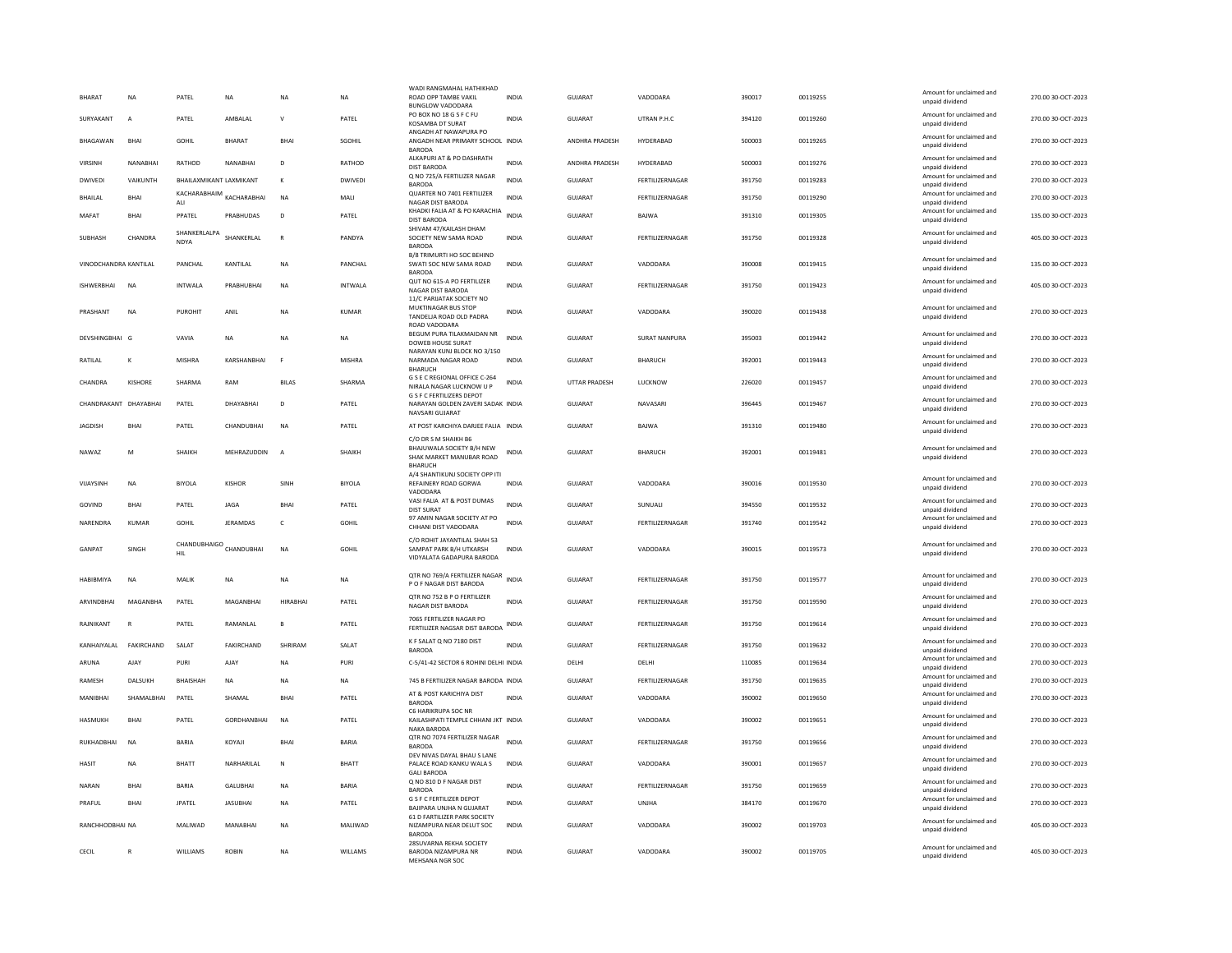| <b>RAISING</b>    | <b>GULABBHAI</b>     | CHRISTIAN              | <b>GULABBHA</b> | к               | CHRISHTIAN     | 542/A PO FERTILDER NAGAR<br>BARODA                                                                 | <b>INDIA</b> | <b>GUJARAT</b> | <b>FFRTILIZERNAGAR</b> | 391750 | 00119729 | Amount for unclaimed and<br>unpaid dividend | 270.00 30-OCT-2023 |
|-------------------|----------------------|------------------------|-----------------|-----------------|----------------|----------------------------------------------------------------------------------------------------|--------------|----------------|------------------------|--------|----------|---------------------------------------------|--------------------|
| DILIP             | <b>KUMAR</b>         | VMEHTA                 | VASUDEV         | JETHALAL        | <b>MEHTA</b>   | 820 B FERTILIZER NAGAR DIST<br>BARODA                                                              | <b>INDIA</b> | GUJARAT        | FERTILIZERNAGAR        | 391750 | 00119731 | Amount for unclaimed and<br>unpaid dividend | 270.00 30-OCT-2023 |
| DHRIYAKANT        | <b>NA</b>            | SHAH                   | CHHOTALAL       | $\mathsf{C}$    | SHAH           | NEHAL B/1 YAMUNA NAGAR<br>WAGHODIA ROAD BARODA                                                     | <b>INDIA</b> | GUJARAT        | VADODARA               | 390019 | 00119739 | Amount for unclaimed and<br>unpaid dividend | 270.00 30-OCT-2023 |
| DAMODAR           | s                    | MORADIA                | SAVJIBHAI       | NA              | <b>MORADIA</b> | 88 L I G SHASTRI NAGAR<br><b>BHAVNAGAF</b>                                                         | <b>INDIA</b> | GUJARAT        | BHAVNAGAR              | 364003 | 00119747 | Amount for unclaimed and<br>unpaid dividend | 270.00 30-OCT-2023 |
| SURENDRA          | SINE                 | CHANDRASINI<br>ARMAR   | CHANDRASINH     | <b>NA</b>       | PARMAR         | JAY MATAJI 6 A RACHANA PARK<br>NEAR NEW JIVAN SCHOOL<br><b>BHARUCH</b>                             | <b>INDIA</b> | GUJARAT        | <b>BHARUCH</b>         | 392002 | 00119749 | Amount for unclaimed and<br>unpaid dividend | 270.00 30-OCT-2023 |
| <b>GEMALSINH</b>  | RATANSINH            | <b>THAKOR</b>          | RATANSINH       | <b>BHANBHAI</b> | <b>THAKUR</b>  | 22A SONAL PARK SOCIETY GARI<br>ROAD GOTRI VADODARA                                                 | <b>INDIA</b> | GUJARAT        | VADODARA               | 390015 | 00119755 | Amount for unclaimed and<br>unpaid dividend | 270.00 30-OCT-2023 |
| LALIBHAI          | <b>NA</b>            | SAVANI                 | MADHAVJIBHAI    | <b>NA</b>       | SAVANI         | <b>GSEC REGIONAL OFFICE NEAR</b><br>SANTRAM TEMPLE NADIAD DIST INDIA<br>KHEDA                      |              | <b>GUJARAT</b> | NADIAD                 | 387001 | 00119759 | Amount for unclaimed and<br>unpaid dividend | 270.00 30-OCT-2023 |
| <b>HARDEVSINH</b> | PRATAP               | SINHJIGOHIL            | PRATAP          | SINGHJI         | <b>GOHIL</b>   | "RAMKRISHNA VILLA" D-181 ST<br>NO 13 KALVIBID BHAVNAGAR GUJ                                        | <b>INDIA</b> | <b>GUJARAT</b> | BHAVNAGAR              | 364002 | 00119780 | Amount for unclaimed and<br>unpaid dividend | 270.00 30-OCT-2023 |
| <b>ROHIT</b>      | <b>NA</b>            | RATHOD                 | PRAVIN          | <b>BHA</b>      | RATHOD         | C/O K K VYAS B 19 G S F C COLONY<br>MOTIKHADI DIST JMNAGAR<br><b>GUJARA</b>                        | <b>INDIA</b> | GUJARAT        | KALAVAD                | 361140 | 00119811 | Amount for unclaimed and<br>unpaid dividend | 270.00 30-OCT-2023 |
| KANUBHAI          | <b>NA</b>            | VASAVA                 | <b>DAHYABHA</b> | NA              | VASAVA         | 104-D SUNDARVAN SOCIETY<br>ABHILASHA CHAR RASTA NEW<br>SAMA ROAD VADODARA                          | <b>INDIA</b> | GUJARAT        | VADODARA               | 390008 | 00119815 | Amount for unclaimed and<br>unpaid dividend | 405.00 30-OCT-2023 |
| <b>BHARAT</b>     | <b>NA</b>            | HARSORA                | AMARSHI         | <b>BHA</b>      | <b>HARSORA</b> | D 15 G S F C COLONY PO<br>MOTIKHAWDI DIST JAMNAGAR                                                 | <b>INDIA</b> | MAHARASHTRA    | MUMBAI                 | 400001 | 00119853 | Amount for unclaimed and<br>unpaid dividend | 270.00 30-OCT-2023 |
| SATISH            | CHANDRA              | DAVE                   | BHANU           | NA              | PRASAD         | 4TH FLOOR BLOCK D AMI APT<br><b>GHORPADES PAGA OPP</b><br>KHANDERAO MARKET RAJMAHAL<br>ROAD BARODA | <b>INDIA</b> | GUJARAT        | VADODARA               | 390001 | 00119883 | Amount for unclaimed and<br>unpaid dividend | 270.00 30-OCT-2023 |
| <b>BALWANT</b>    | <b>NA</b>            | SINGH                  | ATTAR           | <b>NA</b>       | SINGH          | A 6 JAGAJI SOCIETY<br>AJOD/SOKHDA ROAD VADODARA                                                    | <b>INDIA</b> | <b>GUJARAT</b> | FERTILIZERNAGAR        | 391745 | 00119896 | Amount for unclaimed and<br>unpaid dividend | 270.00 30-OCT-2023 |
| KANIIRHAI         | <b>NA</b>            | SOLANKI                | <b>BHAII</b>    | <b>RHA</b>      | <b>SOLANKI</b> | HATHI FALIA DASARTH DIST<br><b>BARODA</b>                                                          | <b>INDIA</b> | GUIARAT        | <b>FFRTILIZERNAGAR</b> | 391740 | 00119900 | Amount for unclaimed and<br>unpaid dividend | 270.00 30-OCT-2023 |
| MAHENDRA          | SINGH                | CHHATRASINGH<br>PARMAR | CHHATRA         | SINH            | PPARMAR        | 12 PADMAVATI SOCIETY NEAR<br>AMIN NAGAR AT PO CHHANI DIST INDIA<br><b>BARODA</b>                   |              | GUJARAT        | FERTILIZERNAGAR        | 391740 | 00119942 | Amount for unclaimed and<br>unpaid dividend | 405.00 30-OCT-2023 |
| MAGANBHAI         | <b>NA</b>            | HARUAN                 | RANCHHODBHAI    | <b>NA</b>       | <b>HARUAN</b>  | HARIJVNDAS PATEL WADI<br>KARACHIYA DIST BARODA                                                     | <b>INDIA</b> | GUJARAT        | VADODARA               | 390002 | 00119977 | Amount for unclaimed and<br>unpaid dividend | 270.00 30-OCT-2023 |
| JOEL              | PERCY                | LAZARUS                | PERCY           | PAUL            | LAZARUS        | QTR NO 7225 P O FERTILIZER<br>NAGAR DIST BARODA GUJARAT                                            | <b>INDIA</b> | GUJARAT        | FERTILIZERNAGAR        | 391750 | 00119980 | Amount for unclaimed and<br>unpaid dividend | 270.00 30-OCT-2023 |
| JAYESH            | KUMAR                | <b>DTHAKKAR</b>        | DAHYALAI        | <b>NA</b>       | THAKKAR        | 747/C FERTILIZER NAGAR<br>TOWNSHIP DIST BARODA                                                     | <b>INDIA</b> | GUJARAT        | FERTILIZERNAGAR        | 391750 | 00119985 | Amount for unclaimed and<br>unpaid dividend | 270.00 30-OCT-2023 |
| <b>DEVIDAS</b>    | <b>NA</b>            | PATIL                  | <b>NA</b>       | <b>NA</b>       | <b>NA</b>      | 21/22 GURUKRIPA SOCI AT POST<br>SISVA VADODARA                                                     | <b>INDIA</b> | GUIARAT        | <b>FFRTILIZERNAGAR</b> | 391740 | 00120011 | Amount for unclaimed and<br>unpaid dividend | 270.00 30-OCT-2023 |
| PARSOTTAMBH<br>AI | CHHAGANBHAI PATEL    |                        | CHHAGANBHAI     | <b>NA</b>       | PATEL          | 167 KENYA NAGAR NEW SAMA<br>ROAD NIZAMPURA BARODA                                                  | <b>INDIA</b> | GUJARAT        | VADODARA               | 390008 | 00120018 | Amount for unclaimed and<br>unpaid dividend | 135.00 30-OCT-2023 |
| ANITA             | <b>NA</b>            | GANGULI                | PARTHO          | <b>NA</b>       | GANGULI        | 10 SAKET SOCIETY ABHILASHA<br>CHAR RASTA NEW SAMA ROAD<br>VADODARA                                 | <b>INDIA</b> | <b>GUJARAT</b> | VADODARA               | 390008 | 00120034 | Amount for unclaimed and<br>unpaid dividend | 135.00 30-OCT-2023 |
| SHYAMSUNDER NA    |                      | SADHWANI               | <b>NA</b>       | <b>NA</b>       | <b>NA</b>      | C-24 GOKUL VASNA JAKATNAKA<br>VADODARA                                                             | <b>INDIA</b> | GUIARAT        | VADODARA               | 390015 | 00120044 | Amount for unclaimed and<br>unpaid dividend | 540.00 30-OCT-2023 |
| RAVINDRA          | <b>NA</b>            | SULE                   | NA              | NA              | <b>NA</b>      | E GF SHRI LAXMI APARTMENT<br>SIDDHANATH ROAD NEAR<br>JAYARATNA BLDG VADODARA                       | <b>INDIA</b> | GUJARAT        | VADODARA               | 390001 | 00120063 | Amount for unclaimed and<br>unpaid dividend | 270.00 30-OCT-2023 |
| PRAKASH           | RANGRAO              | DESHPANDE              | RANG            | <b>RAO</b>      | DESHPANDE      | 328 SAHAKAR NAGAR NEAR<br>SWATI SOCIETY BEHIND KENYA<br>NAGAR NEW SAMA ROAD PO                     | <b>INDIA</b> | <b>GUJARAT</b> | VADODARA               | 390008 | 00120082 | Amount for unclaimed and<br>unpaid dividend | 270.00 30-OCT-2023 |
| NARSINH           | BHAI                 | AMAUAR                 | VELJI           | <b>BHA</b>      | AMALIAR        | VADODARA<br>QUARTER NO 509/A PO<br>FERTILIZER NAGAR VADODARA                                       | <b>INDIA</b> | GUJARAT        | FERTILIZERNAGAR        | 391750 | 00120090 | Amount for unclaimed and<br>unpaid dividend | 270.00 30-OCT-2023 |
| RAMJIBHAI         | PANCHABHAI           | MAYAVANSHI             | PANCHABHAI      | <b>NA</b>       | MAYAVANSHI     | 90 SARASWATI SOC NEAR<br>INDUSTRIAL SOC CHHANI ZAKAT<br>NAKA BARODA                                | <b>INDIA</b> | <b>GUJARAT</b> | VADODARA               | 390002 | 00120097 | Amount for unclaimed and<br>unpaid dividend | 270.00 30-OCT-2023 |
| EMANUEL           | <b>NA</b>            | PARMAR                 | <b>NA</b>       | <b>NA</b>       | <b>NA</b>      | 753/B FERTILIZER NAGAR DI<br>BARODA                                                                | <b>INDIA</b> | <b>GUJARAT</b> | FERTILIZERNAGAR        | 391750 | 00120098 | Amount for unclaimed and<br>unpaid dividend | 405.00 30-OCT-2023 |
| NAGINBHAI         | <b>NA</b>            | VAGHELA                | <b>HIRABHAI</b> | NA              | VAGHELA        | 750 B FERTILIZER NAGAR PO<br>FERTILIZER NAGAR BARODA                                               | <b>INDIA</b> | GUJARAT        | FERTILIZERNAGAR        | 391750 | 00120133 | Amount for unclaimed and<br>unpaid dividend | 270.00 30-OCT-2023 |
| AMBARAM           | PANACHAND            | PATNI                  | PANACHAND       | <b>HEMABHAI</b> | PATNI          | 54/C FERTILIZER PARK SOCIETY<br><b>B/H TASKAND SOCIETY</b><br>NIZAMPURA BARODA                     | <b>INDIA</b> | <b>GUJARAT</b> | VADODARA               | 390002 | 00120170 | Amount for unclaimed and<br>unpaid dividend | 270.00 30-OCT-2023 |
| DINESHCHANDR<br>А | <b>NA</b>            | <b>BUTALA</b>          | <b>NA</b>       | <b>NA</b>       | <b>NA</b>      | MOHAK 5 ANAND PARK BEHIND<br>MANISHA SOCITY SYED VASANA<br>ROAD BARODA                             | <b>INDIA</b> | <b>GUJARAT</b> | VADODARA               | 390015 | 00120206 | Amount for unclaimed and<br>unpaid dividend | 405.00 30-OCT-2023 |
| MOHOMMED          | NAEEM                | QUANUNGO               | NAZIR           | AHMAD           |                | 1 MAYUR APARTMENT<br>FATEHGUNJ BEHIND PARSI<br><b>AGIYARI BARODA</b>                               | INDIA        | GUJARAT        | VADODARA               | 390002 | 00120215 | Amount for unclaimed and<br>unpaid dividend | 405.00 30-OCT-2023 |
| JAYPRAKASH        | <b>NA</b>            | DAVE                   | <b>NA</b>       | <b>NA</b>       | <b>NA</b>      | <b>B 5 GOPAL KRISHNA SOCIETY</b><br>BEHIND SADHU VASWANI SCHOOL INDIA<br><b>HARNI RD BARODA</b>    |              | GUJARAT        | VADODARA               | 390022 | 00120240 | Amount for unclaimed and<br>unpaid dividend | 270.00 30-OCT-2023 |
|                   | $\mathbf{S}$         | RADII                  | SITARAM         | <b>NA</b>       | RADII          | C/O GUJRAT STATE FERTILIZER CO<br>LTD 4 NAPLES 9 SOBANI ROAD<br>COLABA BOMBAY                      | <b>INDIA</b> | MAHARASHTRA    | MUMBAI                 | 400005 | 00120251 | Amount for unclaimed and<br>unpaid dividend | 270.00 30-QCT-2023 |
|                   | NANDKUMAR CHAMPAKLAL | <b>BHAVSAR</b>         | CHAMPAKLAL      | <b>NA</b>       | BHAVSAR        | JAIN UPASHRYA MOTICHHIPWAD INDIA<br><b>BARODA</b>                                                  |              | GUJARAT        | VADODARA               | 390001 | 00120268 | Amount for unclaimed and<br>unpaid dividend | 270.00 30-OCT-2023 |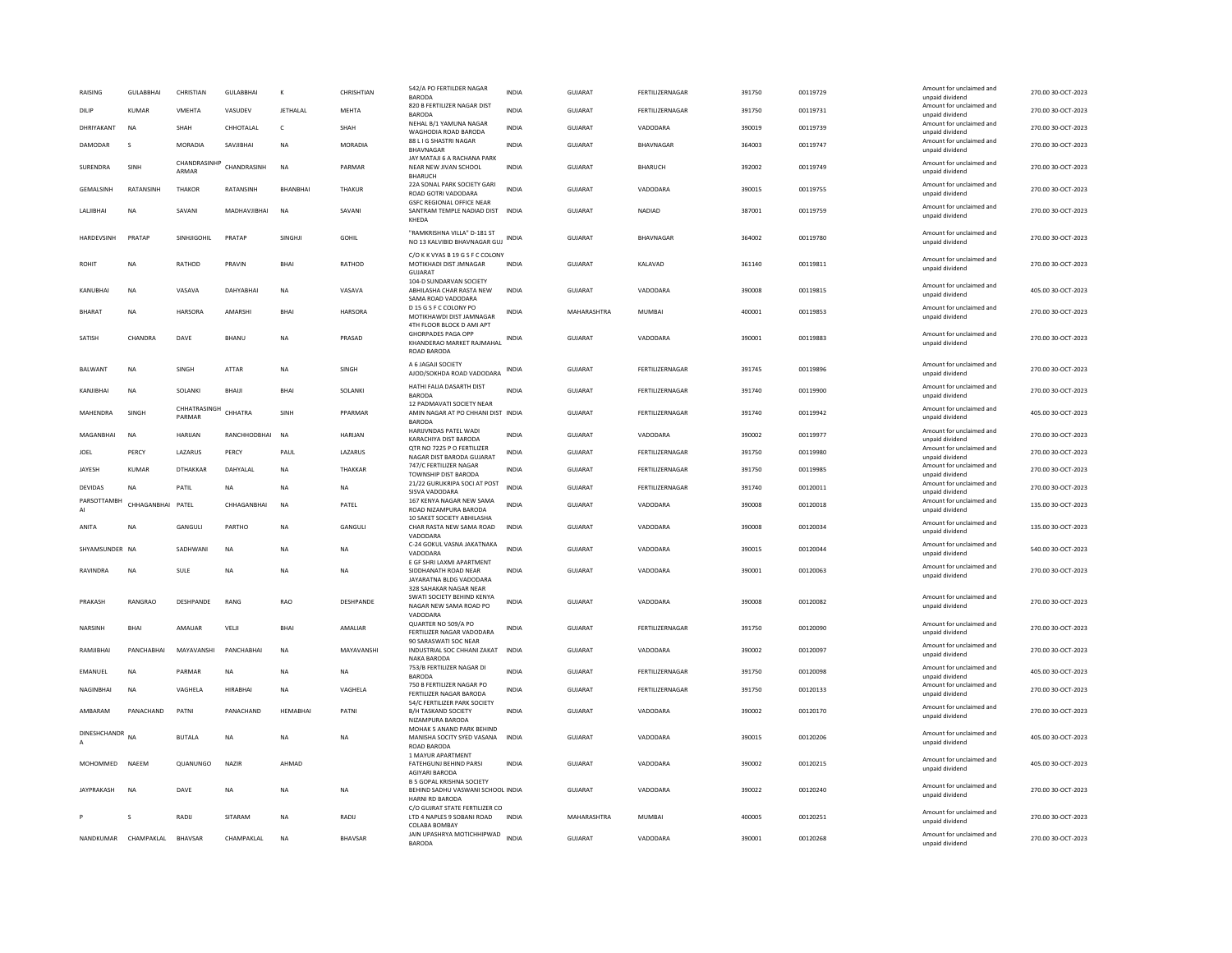| 8/B DHANUSHYA SOC II NEW<br>Amount for unclaimed and<br><b>I ATF</b><br><b>SHRI</b><br><b>DRNNSHAH</b><br><b>INDIA</b><br>GUIARAT<br>VADODARA<br>390008<br>00120280<br>405.00.30-OCT-2023<br>RAIUL<br><b>NA</b><br>SHAH<br>SAMA ROAD PO EME BARODA<br>unpaid dividend<br>16 BHAVANIPURA SOCIETY<br>Amount for unclaimed and<br>PATEL<br>PATEL<br>GUJARAT<br>VADODARA<br>390002<br>00120286<br>RAMBHAI<br>HARJIBHAI<br><b>NA</b><br><b>INDIA</b><br><b>NA</b><br>NIZAMPURA BARODA<br>unpaid dividend<br>Q NO 537/A P O FERTILIZER<br>Amount for unclaimed and<br>NONGHUBHA<br>VELUBHA<br>N<br>ZALA<br>$\mathsf{T}$<br>ZALA<br><b>INDIA</b><br><b>GUJARAT</b><br>FERTILIZERNAGAR<br>391750<br>00120291<br>NAGAR DIST VADODARA<br>unpaid dividend<br>Q NO 537/A P O FERTILIZER<br>Amount for unclaimed and<br>VELUBHA<br>NONGHUBHA<br>$\mathsf{T}$<br>ZALA<br><b>INDIA</b><br>GUJARAT<br>FERTILIZERNAGAR<br>391750<br>00120291<br>135.00 30-OCT-2023<br>N<br>ZALA<br>NAGAR DIST VADODARA<br>unpaid dividend<br>42 C PRATAP GANJ APP NISARG<br>Amount for unclaimed and<br><b>GUJARAT</b><br>270.00 30-OCT-2023<br>RAVI<br><b>NA</b><br>DESHMUKH<br>YESHVANT<br><b>NA</b><br><b>RAO</b><br><b>INDIA</b><br>VADODARA<br>390002<br>00120325<br>APARTMENT VADODARA<br>unpaid dividend<br>BLOCK NO 46/D SHIVAM SOCIETY<br>Amount for unclaimed and<br><b>JAYSHREE</b><br>NA<br><b>GEORGE</b><br>LT<br>SH<br>KCGEORGE<br>NR HWP COLONY CHHANI JAKAT INDIA<br>GUJARAT<br>VADODARA<br>390002<br>00120331<br>unpaid dividend<br>NAKA BARODA<br>23 PARISHRAM SOCIETY<br>Amount for unclaimed and<br>KHAGESH<br>AMIN<br>AMIN<br>INDIA<br>GUJARAT<br>VADODARA<br>390007<br>00120332<br>270.00 30-OCT-2023<br>NA<br>DILIP<br>н<br>SUBHANPURA VADODARA<br>unpaid dividend<br>28 SUVARNA REKHA SOC NR<br>Amount for unclaimed and<br>405.00 30-OCT-2023<br>CHETANA<br>$\epsilon$<br><b>WILLIAMS</b><br>CECCIL<br>$\mathbb{R}$<br><b>WILLIAMS</b><br>MEHSANA NAGAR NIZAMPURA<br><b>INDIA</b><br>GUIARAT<br>VADODARA<br>390002<br>00120336<br>unpaid dividend<br><b>BARODA</b><br>C/O P H SHAH 7 B VIKRAMNAGAR<br>Amount for unclaimed and<br><b>GUJARAT</b><br>390018<br>270.00 30-OCT-2023<br>MOHAN<br>SINH<br>MAHIDA<br><b>RHAVSINH</b><br><b>NA</b><br>COLONY BEHIND ARYAKNY<br><b>INDIA</b><br>VADODARA<br>00120341<br>unpaid dividend<br>VIDYALAY KARELI BAUG BARODA<br>50 C AMBICA NAGAR 3 SOCIETY<br>Amount for unclaimed and<br>PARMAR<br>PARMAR<br>GUIARAT<br>VADODARA<br>390002<br>135.00 30-OCT-2023<br>MFRURHA<br><b>NA</b><br>RATANSNG<br><b>NA</b><br>NEAR DURGA CHHANI JAKAT<br><b>INDIA</b><br>00120345<br>unpaid dividend<br>NAKA VADODARA<br>Q NO 7045 DIST BARODA<br>Amount for unclaimed and<br>SUNDER<br><b>BSHARMA</b><br>BHAWANI<br>SHNKR<br>SHRM<br>GUJARAT<br>FERTILIZERNAGAR<br>00120346<br>270.00 30-OCT-2023<br>SHYAM<br>INDIA<br>391750<br><b>FERTILIZER NGAR</b><br>unpaid dividend<br>JAY NARAYAN SOCI B 65 PART 2<br>Amount for unclaimed and<br>GUIARAT<br>VADODARA<br>390016<br>00120358<br>270.00 30-OCT-2023<br>PRAVIN<br><b>NA</b><br>SONAVANE<br><b>NA</b><br><b>NA</b><br><b>NA</b><br>BEHIND GORWA POLICE STATION INDIA<br>unpaid dividend<br>GORWA VADODARA<br>UPLA FALLA MADAIAMPC ROAD<br>Amount for unclaimed and<br>DINKAR<br>SANKPAL<br>SHRIPATRAO<br>SANKPAL<br><b>INDIA</b><br>GUJARAT<br>VADODARA<br>390001<br>00120367<br>270.00 30-OCT-2023<br>NA<br>G<br>BARODA<br>unpaid dividend<br>C/O G S F C LTD 50 NEW SIKKA<br>Amount for unclaimed and<br>132027<br>KRISHAN<br>SHARMA<br>MOI AKRAM<br><b>NA</b><br>SHARMA<br>MARKET NEAR RANEDHIR CINEMA INDIA<br><b>HARYANA</b><br>KARNAI<br>00120374<br>270.00 30-OCT-2023<br>RAI<br>unpaid dividend<br>KAITHAL (HARYANA)<br>C 39 SUNDARVAN SOCIETY NEAR<br>Amount for unclaimed and<br><b>MOHANA</b><br><b>KRISHNAN</b><br>VPMENON<br>$\mathsf{v}$<br>NARAYANA<br><b>MENON</b><br>ABHILASHA CHAR RASTA POST E INDIA<br>GUJARAT<br>VADODARA<br>390008<br>00120375<br>270.00 30-OCT-2023<br>unpaid dividend<br>M E SAMA BARODA<br><b>610-B FERTILIZER NAGAR</b><br>Amount for unclaimed and<br>PATEL<br><b>INDIA</b><br>GUJARAT<br>FERTILIZERNAGAR<br>391750<br>00120376<br>KIRTI<br>PATEL<br>RAJESH<br><b>NA</b><br>N<br><b>BARODA</b><br>unpaid dividend<br>FERTILIZER DEPOT G S F C S T<br>Amount for unclaimed and<br>DEVANG<br>DAHYA<br><b>GADHAVI</b><br>DAHYA<br>VARJANG<br><b>GADHAVI</b><br><b>INDIA</b><br><b>GUJARAT</b><br>MANDVI<br>370465<br>00120383<br>270.00 30-OCT-2023<br>ROAD MANDVI KUTCH GUJARAT<br>unpaid dividend<br>Q NO 925 FERTILIZER NAGAR<br>Amount for unclaimed and<br>NATUBHAI<br>M<br>RATHVA<br>MANIYABHAI<br><b>NA</b><br>RATHVA<br>KARCHIA ROAD PO F NAGAR<br><b>INDIA</b><br>GUJARAT<br>FERTILIZERNAGAR<br>391750<br>00120394<br>270.00 30-OCT-2023<br>unpaid dividend<br><b>BARODA</b><br>11 SAKET SOCIETY NEW SAMA<br>Amount for unclaimed and<br>PUTARA<br><b>GUJARAT</b><br>VADODARA<br>135.00 30-OCT-2023<br><b>KUMAR</b><br>APUJARA<br><b>INDIA</b><br>390008<br>00120423<br><b>ROHIT</b><br>A<br>N<br>ROAD VADODARA<br>unpaid dividend<br>404 B FERITILZER NAGAR PO<br>Amount for unclaimed and<br>D<br>AMIN<br>INDIA<br>GUJARAT<br>FERTILIZERNAGAR<br>391750<br>00120425<br>SUREKHA<br>NA<br>NA<br>NA<br><b>FERTILOZER NGR</b><br>unpaid dividend<br>C/O PATEL NARSHI BHAI<br>Amount for unclaimed and<br>PAWAR<br>DATTARAM<br>ATMARAM<br>PAWAR<br>ATMARAM<br>PARSOTAM BHAI PARMER FALIYA INDIA<br>GUJARAT<br>FERTILIZERNAGAR<br>391740<br>00120433<br>270.00 30-OCT-2023<br>unpaid dividend<br>CHHANI D BARODA<br>G S F C DEPOT BHATPUR TAL<br>Amount for unclaimed and<br>GOPAL<br><b>BHAI</b><br>NANALALSONI<br>NANALAL<br><b>NA</b><br>SONI<br><b>INDIA</b><br>GUJARAT<br>DHABHOIR.S<br>391130<br>00120434<br>270.00 30-OCT-2023<br>SANKHEDA<br>unpaid dividend<br>19 TULSIDHAM SOCIETY OPP<br>Amount for unclaimed and<br>SHANABHAI<br>KHODABHAI<br>VANKAR<br>KHODABHAI<br>KORABHA<br>VANKAR<br>VIDYA VIHAR SCHOOL ELLORA<br><b>INDIA</b><br>GUJARAT<br>VADODARA<br>390007<br>00120445<br>unpaid dividend<br>PARK VADODARA<br>Q NO M I G 100 C/2 G I D C NEW G<br>Amount for unclaimed and<br>PARMAR<br>PARMAR<br>GUJARAT<br>ANKLESHWAR<br>393002<br>00120453<br>270.00 30-OCT-2023<br><b>KHODSINGH</b><br>R<br>${\sf R}$<br>I D C COLONY ANKLESHWAR DI<br>INDIA<br>unpaid dividend<br>BHARUCH<br>A-3 ARAVIND PARK OPP JYOTI<br>Amount for unclaimed and<br><b>NA</b><br>ANCHURI<br>NA<br><b>NA</b><br>PARK SOCIETY SAMA ROAD PO<br><b>INDIA</b><br>GUJARAT<br>VADODARA<br>390008<br>00120459<br>VIDYASAGAR<br>NA<br>unpaid dividend<br><b>FMF VADODARA</b><br>ANASTU TEKRI NEAR KAPDI POLE<br>Amount for unclaimed and<br>NAVINITLAL<br>HARELAL<br>SHAH<br>HARILAL<br>SHAH<br><b>INDIA</b><br><b>GUJARAT</b><br>VADODARA<br>390001<br>00120508<br>540.00 30-OCT-2023<br>H<br>RAOPURA VADODARA<br>unpaid dividend<br>14 PARVATI NAGAR I NEAR<br>Amount for unclaimed and<br>RAJENDRA<br>PAREKH<br>PRAFULLCHANDRA NA<br>PAREKH<br>RADHIKA APT NEW I P C L ROAD INDIA<br>GUJARAT<br>VADODARA<br>390007<br>00120518<br>540.00 30-OCT-2023<br><b>NA</b><br>unpaid dividend<br>SUBHANPURA VADODARA<br><b>WANGIKARS HOUSE WANGIKARS</b><br>Amount for unclaimed and<br>DWARKANATH<br>GOPALRAO<br>WANGIKAR<br>KHANCHA KHARIVAV ROAD<br>GUJARAT<br>VADODARA<br>390001<br>00120549<br>270.00 30-OCT-2023<br><b>KISHOR</b><br>DWARKANATH<br>WANGIKAF<br>INDIA<br>unpaid dividend<br>VADODARA<br>40 B HARIKRIPA H SOCIETY NR<br>Amount for unclaimed and<br>540.00 30-OCT-2023<br>SHIV<br><b>KUMAR</b><br>UPADHYAY<br>RAMLAKHAN<br><b>NA</b><br>UPADHYAY<br>INDUSTRIAL SOC CHHANI<br><b>INDIA</b><br><b>GUJARAT</b><br>VADODARA<br>390002<br>00120590<br>unpaid dividend<br><b>IAKATNAKA BARODA</b><br>BUNGLA NO 9 A DIVISION NO 8 NR<br>Amount for unclaimed and<br>MANIBHAI<br>MULCHANDDAS PATEL<br>RPATEL<br>T R PATEL VIDYALAY SARDAR<br>GUJARAT<br>VADODARA<br>390002<br>00120693<br>540.00 30-OCT-2023<br>MULCHAND<br>DAS<br><b>INDIA</b><br>unpaid dividend<br><b>NAGAR BARODA</b><br>DHARM NIVAS RASULJI QUARTERS<br>PUNJLALPARMA<br>Amount for unclaimed and<br>PUNJALAL<br>MAHENDRA<br>PARMAR<br>OPP FCI GODOWN ALEMBIC ROAD INDIA<br><b>GUJARAT</b><br>VADODARA<br>390003<br>00120714<br>270.00 30-OCT-2023<br>SNIH<br>s<br>unpaid dividend<br><b>BARODA</b><br>46 JAYNARAYAN SOCIETY AT PO<br>Amount for unclaimed and<br>CHANDUBHAI<br>ZINABHAI<br>PARMAE<br>ZINABHAI<br><b>NA</b><br>PARMAR<br><b>INDIA</b><br><b>GUJARAT</b><br>BAJWA<br>391350<br>00120728<br>270.00 30-OCT-2023<br>RANOLI DIST VADODARA<br>unpaid dividend | <b>SUDHIR</b> | <b>NA</b> | GODBOLE | VASANT | $\overline{A}$ | GODBOLE | 17 NALANDA CO OPP HOUS<br>SOCIETY WAGHODIA ROAD<br><b>BARODA</b> | <b>INDIA</b> | GUJARAT | VADODARA | 390019 | 00120273 | Amount for unclaimed and<br>unpaid dividend | 270.00 30-OCT-2023 |
|-------------------------------------------------------------------------------------------------------------------------------------------------------------------------------------------------------------------------------------------------------------------------------------------------------------------------------------------------------------------------------------------------------------------------------------------------------------------------------------------------------------------------------------------------------------------------------------------------------------------------------------------------------------------------------------------------------------------------------------------------------------------------------------------------------------------------------------------------------------------------------------------------------------------------------------------------------------------------------------------------------------------------------------------------------------------------------------------------------------------------------------------------------------------------------------------------------------------------------------------------------------------------------------------------------------------------------------------------------------------------------------------------------------------------------------------------------------------------------------------------------------------------------------------------------------------------------------------------------------------------------------------------------------------------------------------------------------------------------------------------------------------------------------------------------------------------------------------------------------------------------------------------------------------------------------------------------------------------------------------------------------------------------------------------------------------------------------------------------------------------------------------------------------------------------------------------------------------------------------------------------------------------------------------------------------------------------------------------------------------------------------------------------------------------------------------------------------------------------------------------------------------------------------------------------------------------------------------------------------------------------------------------------------------------------------------------------------------------------------------------------------------------------------------------------------------------------------------------------------------------------------------------------------------------------------------------------------------------------------------------------------------------------------------------------------------------------------------------------------------------------------------------------------------------------------------------------------------------------------------------------------------------------------------------------------------------------------------------------------------------------------------------------------------------------------------------------------------------------------------------------------------------------------------------------------------------------------------------------------------------------------------------------------------------------------------------------------------------------------------------------------------------------------------------------------------------------------------------------------------------------------------------------------------------------------------------------------------------------------------------------------------------------------------------------------------------------------------------------------------------------------------------------------------------------------------------------------------------------------------------------------------------------------------------------------------------------------------------------------------------------------------------------------------------------------------------------------------------------------------------------------------------------------------------------------------------------------------------------------------------------------------------------------------------------------------------------------------------------------------------------------------------------------------------------------------------------------------------------------------------------------------------------------------------------------------------------------------------------------------------------------------------------------------------------------------------------------------------------------------------------------------------------------------------------------------------------------------------------------------------------------------------------------------------------------------------------------------------------------------------------------------------------------------------------------------------------------------------------------------------------------------------------------------------------------------------------------------------------------------------------------------------------------------------------------------------------------------------------------------------------------------------------------------------------------------------------------------------------------------------------------------------------------------------------------------------------------------------------------------------------------------------------------------------------------------------------------------------------------------------------------------------------------------------------------------------------------------------------------------------------------------------------------------------------------------------------------------------------------------------------------------------------------------------------------------------------------------------------------------------------------------------------------------------------------------------------------------------------------------------------------------------------------------------------------------------------------------------------------------------------------------------------------------------------------------------------------------------------------------------------------------------------------------------------------------------------------------------------------------------------------------------------------------------------------------------------------------------------------------------------------------------------------------------------------------------------------------------------------------------------------------------------------------------------------------------------------------------------------------------------------------------------------------------------------------------------------------------------------------------------------------------------------------------------------------------------------------------------------------------------------------------------------------------------------------------------------------------------------------------------------------------------------------------------------------------------------------------------------------------------------------------------------------------------------------------------------------------------------------------------------------------------------------------------------------------------------------------------------------------------------------------------------------------------------------------------------------------------------------------------------------------------------------------------------------------------------------------------------------------------------------------------------------------------------------------------------------------------------------------------------------------------------------------------------|---------------|-----------|---------|--------|----------------|---------|------------------------------------------------------------------|--------------|---------|----------|--------|----------|---------------------------------------------|--------------------|
|                                                                                                                                                                                                                                                                                                                                                                                                                                                                                                                                                                                                                                                                                                                                                                                                                                                                                                                                                                                                                                                                                                                                                                                                                                                                                                                                                                                                                                                                                                                                                                                                                                                                                                                                                                                                                                                                                                                                                                                                                                                                                                                                                                                                                                                                                                                                                                                                                                                                                                                                                                                                                                                                                                                                                                                                                                                                                                                                                                                                                                                                                                                                                                                                                                                                                                                                                                                                                                                                                                                                                                                                                                                                                                                                                                                                                                                                                                                                                                                                                                                                                                                                                                                                                                                                                                                                                                                                                                                                                                                                                                                                                                                                                                                                                                                                                                                                                                                                                                                                                                                                                                                                                                                                                                                                                                                                                                                                                                                                                                                                                                                                                                                                                                                                                                                                                                                                                                                                                                                                                                                                                                                                                                                                                                                                                                                                                                                                                                                                                                                                                                                                                                                                                                                                                                                                                                                                                                                                                                                                                                                                                                                                                                                                                                                                                                                                                                                                                                                                                                                                                                                                                                                                                                                                                                                                                                                                                                                                                                                                                                                                                                                                                                                                                                                                                                                                                                                                                                                                                                                                                             |               |           |         |        |                |         |                                                                  |              |         |          |        |          |                                             |                    |
|                                                                                                                                                                                                                                                                                                                                                                                                                                                                                                                                                                                                                                                                                                                                                                                                                                                                                                                                                                                                                                                                                                                                                                                                                                                                                                                                                                                                                                                                                                                                                                                                                                                                                                                                                                                                                                                                                                                                                                                                                                                                                                                                                                                                                                                                                                                                                                                                                                                                                                                                                                                                                                                                                                                                                                                                                                                                                                                                                                                                                                                                                                                                                                                                                                                                                                                                                                                                                                                                                                                                                                                                                                                                                                                                                                                                                                                                                                                                                                                                                                                                                                                                                                                                                                                                                                                                                                                                                                                                                                                                                                                                                                                                                                                                                                                                                                                                                                                                                                                                                                                                                                                                                                                                                                                                                                                                                                                                                                                                                                                                                                                                                                                                                                                                                                                                                                                                                                                                                                                                                                                                                                                                                                                                                                                                                                                                                                                                                                                                                                                                                                                                                                                                                                                                                                                                                                                                                                                                                                                                                                                                                                                                                                                                                                                                                                                                                                                                                                                                                                                                                                                                                                                                                                                                                                                                                                                                                                                                                                                                                                                                                                                                                                                                                                                                                                                                                                                                                                                                                                                                                             |               |           |         |        |                |         |                                                                  |              |         |          |        |          |                                             | 270.00 30-OCT-2023 |
|                                                                                                                                                                                                                                                                                                                                                                                                                                                                                                                                                                                                                                                                                                                                                                                                                                                                                                                                                                                                                                                                                                                                                                                                                                                                                                                                                                                                                                                                                                                                                                                                                                                                                                                                                                                                                                                                                                                                                                                                                                                                                                                                                                                                                                                                                                                                                                                                                                                                                                                                                                                                                                                                                                                                                                                                                                                                                                                                                                                                                                                                                                                                                                                                                                                                                                                                                                                                                                                                                                                                                                                                                                                                                                                                                                                                                                                                                                                                                                                                                                                                                                                                                                                                                                                                                                                                                                                                                                                                                                                                                                                                                                                                                                                                                                                                                                                                                                                                                                                                                                                                                                                                                                                                                                                                                                                                                                                                                                                                                                                                                                                                                                                                                                                                                                                                                                                                                                                                                                                                                                                                                                                                                                                                                                                                                                                                                                                                                                                                                                                                                                                                                                                                                                                                                                                                                                                                                                                                                                                                                                                                                                                                                                                                                                                                                                                                                                                                                                                                                                                                                                                                                                                                                                                                                                                                                                                                                                                                                                                                                                                                                                                                                                                                                                                                                                                                                                                                                                                                                                                                                             |               |           |         |        |                |         |                                                                  |              |         |          |        |          |                                             | 270.00 30-OCT-2023 |
|                                                                                                                                                                                                                                                                                                                                                                                                                                                                                                                                                                                                                                                                                                                                                                                                                                                                                                                                                                                                                                                                                                                                                                                                                                                                                                                                                                                                                                                                                                                                                                                                                                                                                                                                                                                                                                                                                                                                                                                                                                                                                                                                                                                                                                                                                                                                                                                                                                                                                                                                                                                                                                                                                                                                                                                                                                                                                                                                                                                                                                                                                                                                                                                                                                                                                                                                                                                                                                                                                                                                                                                                                                                                                                                                                                                                                                                                                                                                                                                                                                                                                                                                                                                                                                                                                                                                                                                                                                                                                                                                                                                                                                                                                                                                                                                                                                                                                                                                                                                                                                                                                                                                                                                                                                                                                                                                                                                                                                                                                                                                                                                                                                                                                                                                                                                                                                                                                                                                                                                                                                                                                                                                                                                                                                                                                                                                                                                                                                                                                                                                                                                                                                                                                                                                                                                                                                                                                                                                                                                                                                                                                                                                                                                                                                                                                                                                                                                                                                                                                                                                                                                                                                                                                                                                                                                                                                                                                                                                                                                                                                                                                                                                                                                                                                                                                                                                                                                                                                                                                                                                                             |               |           |         |        |                |         |                                                                  |              |         |          |        |          |                                             |                    |
|                                                                                                                                                                                                                                                                                                                                                                                                                                                                                                                                                                                                                                                                                                                                                                                                                                                                                                                                                                                                                                                                                                                                                                                                                                                                                                                                                                                                                                                                                                                                                                                                                                                                                                                                                                                                                                                                                                                                                                                                                                                                                                                                                                                                                                                                                                                                                                                                                                                                                                                                                                                                                                                                                                                                                                                                                                                                                                                                                                                                                                                                                                                                                                                                                                                                                                                                                                                                                                                                                                                                                                                                                                                                                                                                                                                                                                                                                                                                                                                                                                                                                                                                                                                                                                                                                                                                                                                                                                                                                                                                                                                                                                                                                                                                                                                                                                                                                                                                                                                                                                                                                                                                                                                                                                                                                                                                                                                                                                                                                                                                                                                                                                                                                                                                                                                                                                                                                                                                                                                                                                                                                                                                                                                                                                                                                                                                                                                                                                                                                                                                                                                                                                                                                                                                                                                                                                                                                                                                                                                                                                                                                                                                                                                                                                                                                                                                                                                                                                                                                                                                                                                                                                                                                                                                                                                                                                                                                                                                                                                                                                                                                                                                                                                                                                                                                                                                                                                                                                                                                                                                                             |               |           |         |        |                |         |                                                                  |              |         |          |        |          |                                             |                    |
|                                                                                                                                                                                                                                                                                                                                                                                                                                                                                                                                                                                                                                                                                                                                                                                                                                                                                                                                                                                                                                                                                                                                                                                                                                                                                                                                                                                                                                                                                                                                                                                                                                                                                                                                                                                                                                                                                                                                                                                                                                                                                                                                                                                                                                                                                                                                                                                                                                                                                                                                                                                                                                                                                                                                                                                                                                                                                                                                                                                                                                                                                                                                                                                                                                                                                                                                                                                                                                                                                                                                                                                                                                                                                                                                                                                                                                                                                                                                                                                                                                                                                                                                                                                                                                                                                                                                                                                                                                                                                                                                                                                                                                                                                                                                                                                                                                                                                                                                                                                                                                                                                                                                                                                                                                                                                                                                                                                                                                                                                                                                                                                                                                                                                                                                                                                                                                                                                                                                                                                                                                                                                                                                                                                                                                                                                                                                                                                                                                                                                                                                                                                                                                                                                                                                                                                                                                                                                                                                                                                                                                                                                                                                                                                                                                                                                                                                                                                                                                                                                                                                                                                                                                                                                                                                                                                                                                                                                                                                                                                                                                                                                                                                                                                                                                                                                                                                                                                                                                                                                                                                                             |               |           |         |        |                |         |                                                                  |              |         |          |        |          |                                             |                    |
|                                                                                                                                                                                                                                                                                                                                                                                                                                                                                                                                                                                                                                                                                                                                                                                                                                                                                                                                                                                                                                                                                                                                                                                                                                                                                                                                                                                                                                                                                                                                                                                                                                                                                                                                                                                                                                                                                                                                                                                                                                                                                                                                                                                                                                                                                                                                                                                                                                                                                                                                                                                                                                                                                                                                                                                                                                                                                                                                                                                                                                                                                                                                                                                                                                                                                                                                                                                                                                                                                                                                                                                                                                                                                                                                                                                                                                                                                                                                                                                                                                                                                                                                                                                                                                                                                                                                                                                                                                                                                                                                                                                                                                                                                                                                                                                                                                                                                                                                                                                                                                                                                                                                                                                                                                                                                                                                                                                                                                                                                                                                                                                                                                                                                                                                                                                                                                                                                                                                                                                                                                                                                                                                                                                                                                                                                                                                                                                                                                                                                                                                                                                                                                                                                                                                                                                                                                                                                                                                                                                                                                                                                                                                                                                                                                                                                                                                                                                                                                                                                                                                                                                                                                                                                                                                                                                                                                                                                                                                                                                                                                                                                                                                                                                                                                                                                                                                                                                                                                                                                                                                                             |               |           |         |        |                |         |                                                                  |              |         |          |        |          |                                             | 270.00 30-OCT-2023 |
|                                                                                                                                                                                                                                                                                                                                                                                                                                                                                                                                                                                                                                                                                                                                                                                                                                                                                                                                                                                                                                                                                                                                                                                                                                                                                                                                                                                                                                                                                                                                                                                                                                                                                                                                                                                                                                                                                                                                                                                                                                                                                                                                                                                                                                                                                                                                                                                                                                                                                                                                                                                                                                                                                                                                                                                                                                                                                                                                                                                                                                                                                                                                                                                                                                                                                                                                                                                                                                                                                                                                                                                                                                                                                                                                                                                                                                                                                                                                                                                                                                                                                                                                                                                                                                                                                                                                                                                                                                                                                                                                                                                                                                                                                                                                                                                                                                                                                                                                                                                                                                                                                                                                                                                                                                                                                                                                                                                                                                                                                                                                                                                                                                                                                                                                                                                                                                                                                                                                                                                                                                                                                                                                                                                                                                                                                                                                                                                                                                                                                                                                                                                                                                                                                                                                                                                                                                                                                                                                                                                                                                                                                                                                                                                                                                                                                                                                                                                                                                                                                                                                                                                                                                                                                                                                                                                                                                                                                                                                                                                                                                                                                                                                                                                                                                                                                                                                                                                                                                                                                                                                                             |               |           |         |        |                |         |                                                                  |              |         |          |        |          |                                             |                    |
|                                                                                                                                                                                                                                                                                                                                                                                                                                                                                                                                                                                                                                                                                                                                                                                                                                                                                                                                                                                                                                                                                                                                                                                                                                                                                                                                                                                                                                                                                                                                                                                                                                                                                                                                                                                                                                                                                                                                                                                                                                                                                                                                                                                                                                                                                                                                                                                                                                                                                                                                                                                                                                                                                                                                                                                                                                                                                                                                                                                                                                                                                                                                                                                                                                                                                                                                                                                                                                                                                                                                                                                                                                                                                                                                                                                                                                                                                                                                                                                                                                                                                                                                                                                                                                                                                                                                                                                                                                                                                                                                                                                                                                                                                                                                                                                                                                                                                                                                                                                                                                                                                                                                                                                                                                                                                                                                                                                                                                                                                                                                                                                                                                                                                                                                                                                                                                                                                                                                                                                                                                                                                                                                                                                                                                                                                                                                                                                                                                                                                                                                                                                                                                                                                                                                                                                                                                                                                                                                                                                                                                                                                                                                                                                                                                                                                                                                                                                                                                                                                                                                                                                                                                                                                                                                                                                                                                                                                                                                                                                                                                                                                                                                                                                                                                                                                                                                                                                                                                                                                                                                                             |               |           |         |        |                |         |                                                                  |              |         |          |        |          |                                             |                    |
|                                                                                                                                                                                                                                                                                                                                                                                                                                                                                                                                                                                                                                                                                                                                                                                                                                                                                                                                                                                                                                                                                                                                                                                                                                                                                                                                                                                                                                                                                                                                                                                                                                                                                                                                                                                                                                                                                                                                                                                                                                                                                                                                                                                                                                                                                                                                                                                                                                                                                                                                                                                                                                                                                                                                                                                                                                                                                                                                                                                                                                                                                                                                                                                                                                                                                                                                                                                                                                                                                                                                                                                                                                                                                                                                                                                                                                                                                                                                                                                                                                                                                                                                                                                                                                                                                                                                                                                                                                                                                                                                                                                                                                                                                                                                                                                                                                                                                                                                                                                                                                                                                                                                                                                                                                                                                                                                                                                                                                                                                                                                                                                                                                                                                                                                                                                                                                                                                                                                                                                                                                                                                                                                                                                                                                                                                                                                                                                                                                                                                                                                                                                                                                                                                                                                                                                                                                                                                                                                                                                                                                                                                                                                                                                                                                                                                                                                                                                                                                                                                                                                                                                                                                                                                                                                                                                                                                                                                                                                                                                                                                                                                                                                                                                                                                                                                                                                                                                                                                                                                                                                                             |               |           |         |        |                |         |                                                                  |              |         |          |        |          |                                             |                    |
|                                                                                                                                                                                                                                                                                                                                                                                                                                                                                                                                                                                                                                                                                                                                                                                                                                                                                                                                                                                                                                                                                                                                                                                                                                                                                                                                                                                                                                                                                                                                                                                                                                                                                                                                                                                                                                                                                                                                                                                                                                                                                                                                                                                                                                                                                                                                                                                                                                                                                                                                                                                                                                                                                                                                                                                                                                                                                                                                                                                                                                                                                                                                                                                                                                                                                                                                                                                                                                                                                                                                                                                                                                                                                                                                                                                                                                                                                                                                                                                                                                                                                                                                                                                                                                                                                                                                                                                                                                                                                                                                                                                                                                                                                                                                                                                                                                                                                                                                                                                                                                                                                                                                                                                                                                                                                                                                                                                                                                                                                                                                                                                                                                                                                                                                                                                                                                                                                                                                                                                                                                                                                                                                                                                                                                                                                                                                                                                                                                                                                                                                                                                                                                                                                                                                                                                                                                                                                                                                                                                                                                                                                                                                                                                                                                                                                                                                                                                                                                                                                                                                                                                                                                                                                                                                                                                                                                                                                                                                                                                                                                                                                                                                                                                                                                                                                                                                                                                                                                                                                                                                                             |               |           |         |        |                |         |                                                                  |              |         |          |        |          |                                             |                    |
|                                                                                                                                                                                                                                                                                                                                                                                                                                                                                                                                                                                                                                                                                                                                                                                                                                                                                                                                                                                                                                                                                                                                                                                                                                                                                                                                                                                                                                                                                                                                                                                                                                                                                                                                                                                                                                                                                                                                                                                                                                                                                                                                                                                                                                                                                                                                                                                                                                                                                                                                                                                                                                                                                                                                                                                                                                                                                                                                                                                                                                                                                                                                                                                                                                                                                                                                                                                                                                                                                                                                                                                                                                                                                                                                                                                                                                                                                                                                                                                                                                                                                                                                                                                                                                                                                                                                                                                                                                                                                                                                                                                                                                                                                                                                                                                                                                                                                                                                                                                                                                                                                                                                                                                                                                                                                                                                                                                                                                                                                                                                                                                                                                                                                                                                                                                                                                                                                                                                                                                                                                                                                                                                                                                                                                                                                                                                                                                                                                                                                                                                                                                                                                                                                                                                                                                                                                                                                                                                                                                                                                                                                                                                                                                                                                                                                                                                                                                                                                                                                                                                                                                                                                                                                                                                                                                                                                                                                                                                                                                                                                                                                                                                                                                                                                                                                                                                                                                                                                                                                                                                                             |               |           |         |        |                |         |                                                                  |              |         |          |        |          |                                             |                    |
|                                                                                                                                                                                                                                                                                                                                                                                                                                                                                                                                                                                                                                                                                                                                                                                                                                                                                                                                                                                                                                                                                                                                                                                                                                                                                                                                                                                                                                                                                                                                                                                                                                                                                                                                                                                                                                                                                                                                                                                                                                                                                                                                                                                                                                                                                                                                                                                                                                                                                                                                                                                                                                                                                                                                                                                                                                                                                                                                                                                                                                                                                                                                                                                                                                                                                                                                                                                                                                                                                                                                                                                                                                                                                                                                                                                                                                                                                                                                                                                                                                                                                                                                                                                                                                                                                                                                                                                                                                                                                                                                                                                                                                                                                                                                                                                                                                                                                                                                                                                                                                                                                                                                                                                                                                                                                                                                                                                                                                                                                                                                                                                                                                                                                                                                                                                                                                                                                                                                                                                                                                                                                                                                                                                                                                                                                                                                                                                                                                                                                                                                                                                                                                                                                                                                                                                                                                                                                                                                                                                                                                                                                                                                                                                                                                                                                                                                                                                                                                                                                                                                                                                                                                                                                                                                                                                                                                                                                                                                                                                                                                                                                                                                                                                                                                                                                                                                                                                                                                                                                                                                                             |               |           |         |        |                |         |                                                                  |              |         |          |        |          |                                             |                    |
|                                                                                                                                                                                                                                                                                                                                                                                                                                                                                                                                                                                                                                                                                                                                                                                                                                                                                                                                                                                                                                                                                                                                                                                                                                                                                                                                                                                                                                                                                                                                                                                                                                                                                                                                                                                                                                                                                                                                                                                                                                                                                                                                                                                                                                                                                                                                                                                                                                                                                                                                                                                                                                                                                                                                                                                                                                                                                                                                                                                                                                                                                                                                                                                                                                                                                                                                                                                                                                                                                                                                                                                                                                                                                                                                                                                                                                                                                                                                                                                                                                                                                                                                                                                                                                                                                                                                                                                                                                                                                                                                                                                                                                                                                                                                                                                                                                                                                                                                                                                                                                                                                                                                                                                                                                                                                                                                                                                                                                                                                                                                                                                                                                                                                                                                                                                                                                                                                                                                                                                                                                                                                                                                                                                                                                                                                                                                                                                                                                                                                                                                                                                                                                                                                                                                                                                                                                                                                                                                                                                                                                                                                                                                                                                                                                                                                                                                                                                                                                                                                                                                                                                                                                                                                                                                                                                                                                                                                                                                                                                                                                                                                                                                                                                                                                                                                                                                                                                                                                                                                                                                                             |               |           |         |        |                |         |                                                                  |              |         |          |        |          |                                             |                    |
|                                                                                                                                                                                                                                                                                                                                                                                                                                                                                                                                                                                                                                                                                                                                                                                                                                                                                                                                                                                                                                                                                                                                                                                                                                                                                                                                                                                                                                                                                                                                                                                                                                                                                                                                                                                                                                                                                                                                                                                                                                                                                                                                                                                                                                                                                                                                                                                                                                                                                                                                                                                                                                                                                                                                                                                                                                                                                                                                                                                                                                                                                                                                                                                                                                                                                                                                                                                                                                                                                                                                                                                                                                                                                                                                                                                                                                                                                                                                                                                                                                                                                                                                                                                                                                                                                                                                                                                                                                                                                                                                                                                                                                                                                                                                                                                                                                                                                                                                                                                                                                                                                                                                                                                                                                                                                                                                                                                                                                                                                                                                                                                                                                                                                                                                                                                                                                                                                                                                                                                                                                                                                                                                                                                                                                                                                                                                                                                                                                                                                                                                                                                                                                                                                                                                                                                                                                                                                                                                                                                                                                                                                                                                                                                                                                                                                                                                                                                                                                                                                                                                                                                                                                                                                                                                                                                                                                                                                                                                                                                                                                                                                                                                                                                                                                                                                                                                                                                                                                                                                                                                                             |               |           |         |        |                |         |                                                                  |              |         |          |        |          |                                             |                    |
|                                                                                                                                                                                                                                                                                                                                                                                                                                                                                                                                                                                                                                                                                                                                                                                                                                                                                                                                                                                                                                                                                                                                                                                                                                                                                                                                                                                                                                                                                                                                                                                                                                                                                                                                                                                                                                                                                                                                                                                                                                                                                                                                                                                                                                                                                                                                                                                                                                                                                                                                                                                                                                                                                                                                                                                                                                                                                                                                                                                                                                                                                                                                                                                                                                                                                                                                                                                                                                                                                                                                                                                                                                                                                                                                                                                                                                                                                                                                                                                                                                                                                                                                                                                                                                                                                                                                                                                                                                                                                                                                                                                                                                                                                                                                                                                                                                                                                                                                                                                                                                                                                                                                                                                                                                                                                                                                                                                                                                                                                                                                                                                                                                                                                                                                                                                                                                                                                                                                                                                                                                                                                                                                                                                                                                                                                                                                                                                                                                                                                                                                                                                                                                                                                                                                                                                                                                                                                                                                                                                                                                                                                                                                                                                                                                                                                                                                                                                                                                                                                                                                                                                                                                                                                                                                                                                                                                                                                                                                                                                                                                                                                                                                                                                                                                                                                                                                                                                                                                                                                                                                                             |               |           |         |        |                |         |                                                                  |              |         |          |        |          |                                             |                    |
|                                                                                                                                                                                                                                                                                                                                                                                                                                                                                                                                                                                                                                                                                                                                                                                                                                                                                                                                                                                                                                                                                                                                                                                                                                                                                                                                                                                                                                                                                                                                                                                                                                                                                                                                                                                                                                                                                                                                                                                                                                                                                                                                                                                                                                                                                                                                                                                                                                                                                                                                                                                                                                                                                                                                                                                                                                                                                                                                                                                                                                                                                                                                                                                                                                                                                                                                                                                                                                                                                                                                                                                                                                                                                                                                                                                                                                                                                                                                                                                                                                                                                                                                                                                                                                                                                                                                                                                                                                                                                                                                                                                                                                                                                                                                                                                                                                                                                                                                                                                                                                                                                                                                                                                                                                                                                                                                                                                                                                                                                                                                                                                                                                                                                                                                                                                                                                                                                                                                                                                                                                                                                                                                                                                                                                                                                                                                                                                                                                                                                                                                                                                                                                                                                                                                                                                                                                                                                                                                                                                                                                                                                                                                                                                                                                                                                                                                                                                                                                                                                                                                                                                                                                                                                                                                                                                                                                                                                                                                                                                                                                                                                                                                                                                                                                                                                                                                                                                                                                                                                                                                                             |               |           |         |        |                |         |                                                                  |              |         |          |        |          |                                             | 270.00 30-OCT-2023 |
|                                                                                                                                                                                                                                                                                                                                                                                                                                                                                                                                                                                                                                                                                                                                                                                                                                                                                                                                                                                                                                                                                                                                                                                                                                                                                                                                                                                                                                                                                                                                                                                                                                                                                                                                                                                                                                                                                                                                                                                                                                                                                                                                                                                                                                                                                                                                                                                                                                                                                                                                                                                                                                                                                                                                                                                                                                                                                                                                                                                                                                                                                                                                                                                                                                                                                                                                                                                                                                                                                                                                                                                                                                                                                                                                                                                                                                                                                                                                                                                                                                                                                                                                                                                                                                                                                                                                                                                                                                                                                                                                                                                                                                                                                                                                                                                                                                                                                                                                                                                                                                                                                                                                                                                                                                                                                                                                                                                                                                                                                                                                                                                                                                                                                                                                                                                                                                                                                                                                                                                                                                                                                                                                                                                                                                                                                                                                                                                                                                                                                                                                                                                                                                                                                                                                                                                                                                                                                                                                                                                                                                                                                                                                                                                                                                                                                                                                                                                                                                                                                                                                                                                                                                                                                                                                                                                                                                                                                                                                                                                                                                                                                                                                                                                                                                                                                                                                                                                                                                                                                                                                                             |               |           |         |        |                |         |                                                                  |              |         |          |        |          |                                             |                    |
|                                                                                                                                                                                                                                                                                                                                                                                                                                                                                                                                                                                                                                                                                                                                                                                                                                                                                                                                                                                                                                                                                                                                                                                                                                                                                                                                                                                                                                                                                                                                                                                                                                                                                                                                                                                                                                                                                                                                                                                                                                                                                                                                                                                                                                                                                                                                                                                                                                                                                                                                                                                                                                                                                                                                                                                                                                                                                                                                                                                                                                                                                                                                                                                                                                                                                                                                                                                                                                                                                                                                                                                                                                                                                                                                                                                                                                                                                                                                                                                                                                                                                                                                                                                                                                                                                                                                                                                                                                                                                                                                                                                                                                                                                                                                                                                                                                                                                                                                                                                                                                                                                                                                                                                                                                                                                                                                                                                                                                                                                                                                                                                                                                                                                                                                                                                                                                                                                                                                                                                                                                                                                                                                                                                                                                                                                                                                                                                                                                                                                                                                                                                                                                                                                                                                                                                                                                                                                                                                                                                                                                                                                                                                                                                                                                                                                                                                                                                                                                                                                                                                                                                                                                                                                                                                                                                                                                                                                                                                                                                                                                                                                                                                                                                                                                                                                                                                                                                                                                                                                                                                                             |               |           |         |        |                |         |                                                                  |              |         |          |        |          |                                             |                    |
|                                                                                                                                                                                                                                                                                                                                                                                                                                                                                                                                                                                                                                                                                                                                                                                                                                                                                                                                                                                                                                                                                                                                                                                                                                                                                                                                                                                                                                                                                                                                                                                                                                                                                                                                                                                                                                                                                                                                                                                                                                                                                                                                                                                                                                                                                                                                                                                                                                                                                                                                                                                                                                                                                                                                                                                                                                                                                                                                                                                                                                                                                                                                                                                                                                                                                                                                                                                                                                                                                                                                                                                                                                                                                                                                                                                                                                                                                                                                                                                                                                                                                                                                                                                                                                                                                                                                                                                                                                                                                                                                                                                                                                                                                                                                                                                                                                                                                                                                                                                                                                                                                                                                                                                                                                                                                                                                                                                                                                                                                                                                                                                                                                                                                                                                                                                                                                                                                                                                                                                                                                                                                                                                                                                                                                                                                                                                                                                                                                                                                                                                                                                                                                                                                                                                                                                                                                                                                                                                                                                                                                                                                                                                                                                                                                                                                                                                                                                                                                                                                                                                                                                                                                                                                                                                                                                                                                                                                                                                                                                                                                                                                                                                                                                                                                                                                                                                                                                                                                                                                                                                                             |               |           |         |        |                |         |                                                                  |              |         |          |        |          |                                             |                    |
|                                                                                                                                                                                                                                                                                                                                                                                                                                                                                                                                                                                                                                                                                                                                                                                                                                                                                                                                                                                                                                                                                                                                                                                                                                                                                                                                                                                                                                                                                                                                                                                                                                                                                                                                                                                                                                                                                                                                                                                                                                                                                                                                                                                                                                                                                                                                                                                                                                                                                                                                                                                                                                                                                                                                                                                                                                                                                                                                                                                                                                                                                                                                                                                                                                                                                                                                                                                                                                                                                                                                                                                                                                                                                                                                                                                                                                                                                                                                                                                                                                                                                                                                                                                                                                                                                                                                                                                                                                                                                                                                                                                                                                                                                                                                                                                                                                                                                                                                                                                                                                                                                                                                                                                                                                                                                                                                                                                                                                                                                                                                                                                                                                                                                                                                                                                                                                                                                                                                                                                                                                                                                                                                                                                                                                                                                                                                                                                                                                                                                                                                                                                                                                                                                                                                                                                                                                                                                                                                                                                                                                                                                                                                                                                                                                                                                                                                                                                                                                                                                                                                                                                                                                                                                                                                                                                                                                                                                                                                                                                                                                                                                                                                                                                                                                                                                                                                                                                                                                                                                                                                                             |               |           |         |        |                |         |                                                                  |              |         |          |        |          |                                             | 270.00 30-OCT-2023 |
|                                                                                                                                                                                                                                                                                                                                                                                                                                                                                                                                                                                                                                                                                                                                                                                                                                                                                                                                                                                                                                                                                                                                                                                                                                                                                                                                                                                                                                                                                                                                                                                                                                                                                                                                                                                                                                                                                                                                                                                                                                                                                                                                                                                                                                                                                                                                                                                                                                                                                                                                                                                                                                                                                                                                                                                                                                                                                                                                                                                                                                                                                                                                                                                                                                                                                                                                                                                                                                                                                                                                                                                                                                                                                                                                                                                                                                                                                                                                                                                                                                                                                                                                                                                                                                                                                                                                                                                                                                                                                                                                                                                                                                                                                                                                                                                                                                                                                                                                                                                                                                                                                                                                                                                                                                                                                                                                                                                                                                                                                                                                                                                                                                                                                                                                                                                                                                                                                                                                                                                                                                                                                                                                                                                                                                                                                                                                                                                                                                                                                                                                                                                                                                                                                                                                                                                                                                                                                                                                                                                                                                                                                                                                                                                                                                                                                                                                                                                                                                                                                                                                                                                                                                                                                                                                                                                                                                                                                                                                                                                                                                                                                                                                                                                                                                                                                                                                                                                                                                                                                                                                                             |               |           |         |        |                |         |                                                                  |              |         |          |        |          |                                             |                    |
|                                                                                                                                                                                                                                                                                                                                                                                                                                                                                                                                                                                                                                                                                                                                                                                                                                                                                                                                                                                                                                                                                                                                                                                                                                                                                                                                                                                                                                                                                                                                                                                                                                                                                                                                                                                                                                                                                                                                                                                                                                                                                                                                                                                                                                                                                                                                                                                                                                                                                                                                                                                                                                                                                                                                                                                                                                                                                                                                                                                                                                                                                                                                                                                                                                                                                                                                                                                                                                                                                                                                                                                                                                                                                                                                                                                                                                                                                                                                                                                                                                                                                                                                                                                                                                                                                                                                                                                                                                                                                                                                                                                                                                                                                                                                                                                                                                                                                                                                                                                                                                                                                                                                                                                                                                                                                                                                                                                                                                                                                                                                                                                                                                                                                                                                                                                                                                                                                                                                                                                                                                                                                                                                                                                                                                                                                                                                                                                                                                                                                                                                                                                                                                                                                                                                                                                                                                                                                                                                                                                                                                                                                                                                                                                                                                                                                                                                                                                                                                                                                                                                                                                                                                                                                                                                                                                                                                                                                                                                                                                                                                                                                                                                                                                                                                                                                                                                                                                                                                                                                                                                                             |               |           |         |        |                |         |                                                                  |              |         |          |        |          |                                             |                    |
|                                                                                                                                                                                                                                                                                                                                                                                                                                                                                                                                                                                                                                                                                                                                                                                                                                                                                                                                                                                                                                                                                                                                                                                                                                                                                                                                                                                                                                                                                                                                                                                                                                                                                                                                                                                                                                                                                                                                                                                                                                                                                                                                                                                                                                                                                                                                                                                                                                                                                                                                                                                                                                                                                                                                                                                                                                                                                                                                                                                                                                                                                                                                                                                                                                                                                                                                                                                                                                                                                                                                                                                                                                                                                                                                                                                                                                                                                                                                                                                                                                                                                                                                                                                                                                                                                                                                                                                                                                                                                                                                                                                                                                                                                                                                                                                                                                                                                                                                                                                                                                                                                                                                                                                                                                                                                                                                                                                                                                                                                                                                                                                                                                                                                                                                                                                                                                                                                                                                                                                                                                                                                                                                                                                                                                                                                                                                                                                                                                                                                                                                                                                                                                                                                                                                                                                                                                                                                                                                                                                                                                                                                                                                                                                                                                                                                                                                                                                                                                                                                                                                                                                                                                                                                                                                                                                                                                                                                                                                                                                                                                                                                                                                                                                                                                                                                                                                                                                                                                                                                                                                                             |               |           |         |        |                |         |                                                                  |              |         |          |        |          |                                             | 270.00 30-OCT-2023 |
|                                                                                                                                                                                                                                                                                                                                                                                                                                                                                                                                                                                                                                                                                                                                                                                                                                                                                                                                                                                                                                                                                                                                                                                                                                                                                                                                                                                                                                                                                                                                                                                                                                                                                                                                                                                                                                                                                                                                                                                                                                                                                                                                                                                                                                                                                                                                                                                                                                                                                                                                                                                                                                                                                                                                                                                                                                                                                                                                                                                                                                                                                                                                                                                                                                                                                                                                                                                                                                                                                                                                                                                                                                                                                                                                                                                                                                                                                                                                                                                                                                                                                                                                                                                                                                                                                                                                                                                                                                                                                                                                                                                                                                                                                                                                                                                                                                                                                                                                                                                                                                                                                                                                                                                                                                                                                                                                                                                                                                                                                                                                                                                                                                                                                                                                                                                                                                                                                                                                                                                                                                                                                                                                                                                                                                                                                                                                                                                                                                                                                                                                                                                                                                                                                                                                                                                                                                                                                                                                                                                                                                                                                                                                                                                                                                                                                                                                                                                                                                                                                                                                                                                                                                                                                                                                                                                                                                                                                                                                                                                                                                                                                                                                                                                                                                                                                                                                                                                                                                                                                                                                                             |               |           |         |        |                |         |                                                                  |              |         |          |        |          |                                             |                    |
|                                                                                                                                                                                                                                                                                                                                                                                                                                                                                                                                                                                                                                                                                                                                                                                                                                                                                                                                                                                                                                                                                                                                                                                                                                                                                                                                                                                                                                                                                                                                                                                                                                                                                                                                                                                                                                                                                                                                                                                                                                                                                                                                                                                                                                                                                                                                                                                                                                                                                                                                                                                                                                                                                                                                                                                                                                                                                                                                                                                                                                                                                                                                                                                                                                                                                                                                                                                                                                                                                                                                                                                                                                                                                                                                                                                                                                                                                                                                                                                                                                                                                                                                                                                                                                                                                                                                                                                                                                                                                                                                                                                                                                                                                                                                                                                                                                                                                                                                                                                                                                                                                                                                                                                                                                                                                                                                                                                                                                                                                                                                                                                                                                                                                                                                                                                                                                                                                                                                                                                                                                                                                                                                                                                                                                                                                                                                                                                                                                                                                                                                                                                                                                                                                                                                                                                                                                                                                                                                                                                                                                                                                                                                                                                                                                                                                                                                                                                                                                                                                                                                                                                                                                                                                                                                                                                                                                                                                                                                                                                                                                                                                                                                                                                                                                                                                                                                                                                                                                                                                                                                                             |               |           |         |        |                |         |                                                                  |              |         |          |        |          |                                             |                    |
|                                                                                                                                                                                                                                                                                                                                                                                                                                                                                                                                                                                                                                                                                                                                                                                                                                                                                                                                                                                                                                                                                                                                                                                                                                                                                                                                                                                                                                                                                                                                                                                                                                                                                                                                                                                                                                                                                                                                                                                                                                                                                                                                                                                                                                                                                                                                                                                                                                                                                                                                                                                                                                                                                                                                                                                                                                                                                                                                                                                                                                                                                                                                                                                                                                                                                                                                                                                                                                                                                                                                                                                                                                                                                                                                                                                                                                                                                                                                                                                                                                                                                                                                                                                                                                                                                                                                                                                                                                                                                                                                                                                                                                                                                                                                                                                                                                                                                                                                                                                                                                                                                                                                                                                                                                                                                                                                                                                                                                                                                                                                                                                                                                                                                                                                                                                                                                                                                                                                                                                                                                                                                                                                                                                                                                                                                                                                                                                                                                                                                                                                                                                                                                                                                                                                                                                                                                                                                                                                                                                                                                                                                                                                                                                                                                                                                                                                                                                                                                                                                                                                                                                                                                                                                                                                                                                                                                                                                                                                                                                                                                                                                                                                                                                                                                                                                                                                                                                                                                                                                                                                                             |               |           |         |        |                |         |                                                                  |              |         |          |        |          |                                             | 270.00 30-OCT-2023 |
|                                                                                                                                                                                                                                                                                                                                                                                                                                                                                                                                                                                                                                                                                                                                                                                                                                                                                                                                                                                                                                                                                                                                                                                                                                                                                                                                                                                                                                                                                                                                                                                                                                                                                                                                                                                                                                                                                                                                                                                                                                                                                                                                                                                                                                                                                                                                                                                                                                                                                                                                                                                                                                                                                                                                                                                                                                                                                                                                                                                                                                                                                                                                                                                                                                                                                                                                                                                                                                                                                                                                                                                                                                                                                                                                                                                                                                                                                                                                                                                                                                                                                                                                                                                                                                                                                                                                                                                                                                                                                                                                                                                                                                                                                                                                                                                                                                                                                                                                                                                                                                                                                                                                                                                                                                                                                                                                                                                                                                                                                                                                                                                                                                                                                                                                                                                                                                                                                                                                                                                                                                                                                                                                                                                                                                                                                                                                                                                                                                                                                                                                                                                                                                                                                                                                                                                                                                                                                                                                                                                                                                                                                                                                                                                                                                                                                                                                                                                                                                                                                                                                                                                                                                                                                                                                                                                                                                                                                                                                                                                                                                                                                                                                                                                                                                                                                                                                                                                                                                                                                                                                                             |               |           |         |        |                |         |                                                                  |              |         |          |        |          |                                             |                    |
|                                                                                                                                                                                                                                                                                                                                                                                                                                                                                                                                                                                                                                                                                                                                                                                                                                                                                                                                                                                                                                                                                                                                                                                                                                                                                                                                                                                                                                                                                                                                                                                                                                                                                                                                                                                                                                                                                                                                                                                                                                                                                                                                                                                                                                                                                                                                                                                                                                                                                                                                                                                                                                                                                                                                                                                                                                                                                                                                                                                                                                                                                                                                                                                                                                                                                                                                                                                                                                                                                                                                                                                                                                                                                                                                                                                                                                                                                                                                                                                                                                                                                                                                                                                                                                                                                                                                                                                                                                                                                                                                                                                                                                                                                                                                                                                                                                                                                                                                                                                                                                                                                                                                                                                                                                                                                                                                                                                                                                                                                                                                                                                                                                                                                                                                                                                                                                                                                                                                                                                                                                                                                                                                                                                                                                                                                                                                                                                                                                                                                                                                                                                                                                                                                                                                                                                                                                                                                                                                                                                                                                                                                                                                                                                                                                                                                                                                                                                                                                                                                                                                                                                                                                                                                                                                                                                                                                                                                                                                                                                                                                                                                                                                                                                                                                                                                                                                                                                                                                                                                                                                                             |               |           |         |        |                |         |                                                                  |              |         |          |        |          |                                             |                    |
|                                                                                                                                                                                                                                                                                                                                                                                                                                                                                                                                                                                                                                                                                                                                                                                                                                                                                                                                                                                                                                                                                                                                                                                                                                                                                                                                                                                                                                                                                                                                                                                                                                                                                                                                                                                                                                                                                                                                                                                                                                                                                                                                                                                                                                                                                                                                                                                                                                                                                                                                                                                                                                                                                                                                                                                                                                                                                                                                                                                                                                                                                                                                                                                                                                                                                                                                                                                                                                                                                                                                                                                                                                                                                                                                                                                                                                                                                                                                                                                                                                                                                                                                                                                                                                                                                                                                                                                                                                                                                                                                                                                                                                                                                                                                                                                                                                                                                                                                                                                                                                                                                                                                                                                                                                                                                                                                                                                                                                                                                                                                                                                                                                                                                                                                                                                                                                                                                                                                                                                                                                                                                                                                                                                                                                                                                                                                                                                                                                                                                                                                                                                                                                                                                                                                                                                                                                                                                                                                                                                                                                                                                                                                                                                                                                                                                                                                                                                                                                                                                                                                                                                                                                                                                                                                                                                                                                                                                                                                                                                                                                                                                                                                                                                                                                                                                                                                                                                                                                                                                                                                                             |               |           |         |        |                |         |                                                                  |              |         |          |        |          |                                             |                    |
|                                                                                                                                                                                                                                                                                                                                                                                                                                                                                                                                                                                                                                                                                                                                                                                                                                                                                                                                                                                                                                                                                                                                                                                                                                                                                                                                                                                                                                                                                                                                                                                                                                                                                                                                                                                                                                                                                                                                                                                                                                                                                                                                                                                                                                                                                                                                                                                                                                                                                                                                                                                                                                                                                                                                                                                                                                                                                                                                                                                                                                                                                                                                                                                                                                                                                                                                                                                                                                                                                                                                                                                                                                                                                                                                                                                                                                                                                                                                                                                                                                                                                                                                                                                                                                                                                                                                                                                                                                                                                                                                                                                                                                                                                                                                                                                                                                                                                                                                                                                                                                                                                                                                                                                                                                                                                                                                                                                                                                                                                                                                                                                                                                                                                                                                                                                                                                                                                                                                                                                                                                                                                                                                                                                                                                                                                                                                                                                                                                                                                                                                                                                                                                                                                                                                                                                                                                                                                                                                                                                                                                                                                                                                                                                                                                                                                                                                                                                                                                                                                                                                                                                                                                                                                                                                                                                                                                                                                                                                                                                                                                                                                                                                                                                                                                                                                                                                                                                                                                                                                                                                                             |               |           |         |        |                |         |                                                                  |              |         |          |        |          |                                             |                    |
|                                                                                                                                                                                                                                                                                                                                                                                                                                                                                                                                                                                                                                                                                                                                                                                                                                                                                                                                                                                                                                                                                                                                                                                                                                                                                                                                                                                                                                                                                                                                                                                                                                                                                                                                                                                                                                                                                                                                                                                                                                                                                                                                                                                                                                                                                                                                                                                                                                                                                                                                                                                                                                                                                                                                                                                                                                                                                                                                                                                                                                                                                                                                                                                                                                                                                                                                                                                                                                                                                                                                                                                                                                                                                                                                                                                                                                                                                                                                                                                                                                                                                                                                                                                                                                                                                                                                                                                                                                                                                                                                                                                                                                                                                                                                                                                                                                                                                                                                                                                                                                                                                                                                                                                                                                                                                                                                                                                                                                                                                                                                                                                                                                                                                                                                                                                                                                                                                                                                                                                                                                                                                                                                                                                                                                                                                                                                                                                                                                                                                                                                                                                                                                                                                                                                                                                                                                                                                                                                                                                                                                                                                                                                                                                                                                                                                                                                                                                                                                                                                                                                                                                                                                                                                                                                                                                                                                                                                                                                                                                                                                                                                                                                                                                                                                                                                                                                                                                                                                                                                                                                                             |               |           |         |        |                |         |                                                                  |              |         |          |        |          |                                             |                    |
|                                                                                                                                                                                                                                                                                                                                                                                                                                                                                                                                                                                                                                                                                                                                                                                                                                                                                                                                                                                                                                                                                                                                                                                                                                                                                                                                                                                                                                                                                                                                                                                                                                                                                                                                                                                                                                                                                                                                                                                                                                                                                                                                                                                                                                                                                                                                                                                                                                                                                                                                                                                                                                                                                                                                                                                                                                                                                                                                                                                                                                                                                                                                                                                                                                                                                                                                                                                                                                                                                                                                                                                                                                                                                                                                                                                                                                                                                                                                                                                                                                                                                                                                                                                                                                                                                                                                                                                                                                                                                                                                                                                                                                                                                                                                                                                                                                                                                                                                                                                                                                                                                                                                                                                                                                                                                                                                                                                                                                                                                                                                                                                                                                                                                                                                                                                                                                                                                                                                                                                                                                                                                                                                                                                                                                                                                                                                                                                                                                                                                                                                                                                                                                                                                                                                                                                                                                                                                                                                                                                                                                                                                                                                                                                                                                                                                                                                                                                                                                                                                                                                                                                                                                                                                                                                                                                                                                                                                                                                                                                                                                                                                                                                                                                                                                                                                                                                                                                                                                                                                                                                                             |               |           |         |        |                |         |                                                                  |              |         |          |        |          |                                             |                    |
|                                                                                                                                                                                                                                                                                                                                                                                                                                                                                                                                                                                                                                                                                                                                                                                                                                                                                                                                                                                                                                                                                                                                                                                                                                                                                                                                                                                                                                                                                                                                                                                                                                                                                                                                                                                                                                                                                                                                                                                                                                                                                                                                                                                                                                                                                                                                                                                                                                                                                                                                                                                                                                                                                                                                                                                                                                                                                                                                                                                                                                                                                                                                                                                                                                                                                                                                                                                                                                                                                                                                                                                                                                                                                                                                                                                                                                                                                                                                                                                                                                                                                                                                                                                                                                                                                                                                                                                                                                                                                                                                                                                                                                                                                                                                                                                                                                                                                                                                                                                                                                                                                                                                                                                                                                                                                                                                                                                                                                                                                                                                                                                                                                                                                                                                                                                                                                                                                                                                                                                                                                                                                                                                                                                                                                                                                                                                                                                                                                                                                                                                                                                                                                                                                                                                                                                                                                                                                                                                                                                                                                                                                                                                                                                                                                                                                                                                                                                                                                                                                                                                                                                                                                                                                                                                                                                                                                                                                                                                                                                                                                                                                                                                                                                                                                                                                                                                                                                                                                                                                                                                                             |               |           |         |        |                |         |                                                                  |              |         |          |        |          |                                             |                    |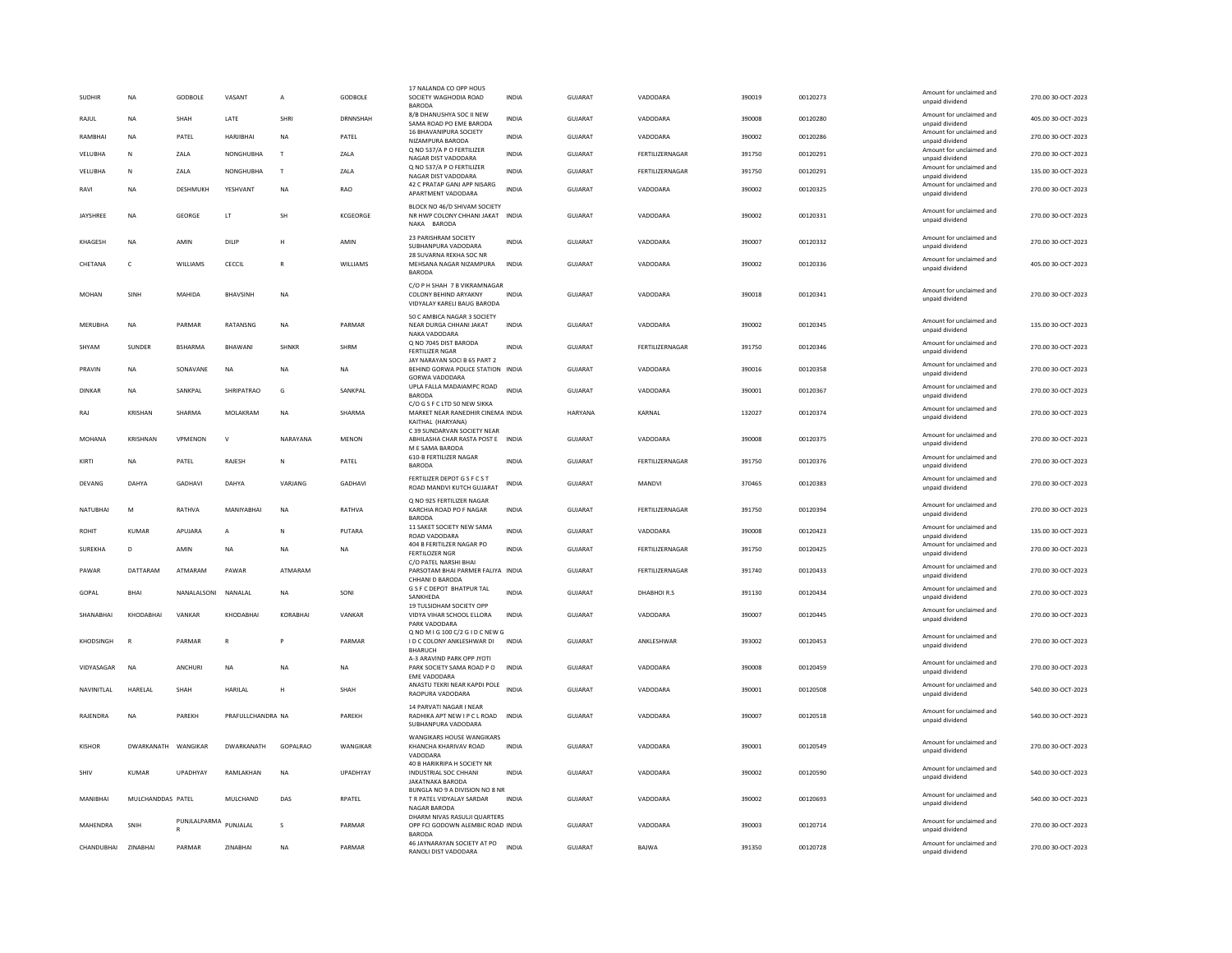| VINOD             | G               | KARGUPPI                    | <b>GURNATH</b>         | GOVIND         | <b>KARGUPPI</b>  | 2 B SAHABCRUPA SOCIETY NEW<br>SAMA ROAD VADODARA<br><b>GUJARAT ALKALIES AND</b>                                            | <b>INDIA</b> | GUJARAT        | VADODARA      | 390008 | 00120737 | Amount for unclaimed and<br>unpaid dividend | 270.00 30-OCT-2023  |
|-------------------|-----------------|-----------------------------|------------------------|----------------|------------------|----------------------------------------------------------------------------------------------------------------------------|--------------|----------------|---------------|--------|----------|---------------------------------------------|---------------------|
| <b>BABUBHAI</b>   | LALLUBHAI       | <b>HARUAN</b>               | LALLUBHAI              | SANKARBHAI     | <b>HARUAN</b>    | CHEMICALS LIMITED PHOSPHRIC<br>ACID PLANT DAHEJ TAL VAGARA<br><b>DIST BHARUCH</b>                                          | <b>INDIA</b> | <b>GUJARAT</b> | AMOD          | 392130 | 00120755 | Amount for unclaimed and<br>unpaid dividend | 270.00 30-OCT-2023  |
| PANKAJ            | к               | MAHARAJA                    | KRISHNAKANT            | N              | <b>MAHANAYR</b>  | 20 PURSOTTAMNAGAR SOC NEAR<br><b>GANGA JAMUNA SOC</b><br>SUBHANPURA BARODA                                                 | INDIA        | <b>GUJARAT</b> | VADODARA      | 390007 | 00120762 | Amount for unclaimed and<br>unpaid dividend | 540.00 30-OCT-2023  |
| KANTILAL          | <b>NA</b>       | SOLANKI                     | AMBALAL                | BHAI           | SOLANKI          | DERIWALA FALIA DIST BARODA<br>RANOLI                                                                                       | <b>INDIA</b> | <b>GUJARAT</b> | BAJWA         | 391350 | 00120765 | Amount for unclaimed and<br>unpaid dividend | 540.00 30-OCT-2023  |
| <b>FARUK</b>      | ABDURRAHIM      | <b>BUDDHA</b>               | ABDURRAHIM             | <b>NA</b>      | <b>BUDDHA</b>    | NEAR RAJEN MASJID MOULANA<br>AZAD ROAD GODHRA DISTT<br>PANCHMAHAL                                                          | <b>INDIA</b> | <b>GUJARAT</b> | <b>GODHRA</b> | 389001 | 00120772 | Amount for unclaimed and<br>unpaid dividend | 270.00 30-OCT-2023  |
| BIPINCHANDRA NA   |                 | PANDYA                      | KAMAIYALAL             | PANDYA         |                  | 8/25 ADARSH NAGAR NEAR<br>UPASNA SOCIETY NO.2 CHHANI<br>JAKAT NAKA VADODARA                                                | <b>INDIA</b> | <b>GUJARAT</b> | VADODARA      | 390002 | 00120786 | Amount for unclaimed and<br>unpaid dividend | 540.00 30-OCT-2023  |
| PRAMOD            | NANALAL         | PARIKH                      | NANALAL                | J.             | PARIKH           | 2 ARPAN SOCIETY NARANPURA<br>AHMEDABAD                                                                                     | <b>INDIA</b> | GUJARAT        | AHMEDABAD     | 380013 | 00120827 | Amount for unclaimed and<br>unpaid dividend | 540.00 30-OCT-2023  |
|                   | BALASUBRA       | MANIAN                      | K                      | <b>JANAKI</b>  | RAMAN            | B-66 SANTOSH NAGAR BARODA INDIA                                                                                            |              | <b>GUJARAT</b> | VADODARA      | 390002 | 00120866 | Amount for unclaimed and<br>unpaid dividend | 540.00 30-OCT-2023  |
| SHARIKANT         | <b>NA</b>       | <b>DURGE</b>                | SHRIDHA                | <b>NA</b>      | <b>DURGE</b>     | 18 NIRANPARK SOCIETY<br>VISHWAMITRI ROAD VADODARA                                                                          | INDIA        | <b>GUJARAT</b> | VADODARA      | 390021 | 00120883 | Amount for unclaimed and<br>unpaid dividend | 270.00 30-OCT-2023  |
| BHARAT            | <b>NA</b>       | PATEL                       | MANUBHAI               | <b>NA</b>      | MATHURBHAI       | E 6 RAMPARK SOCIETY STATION<br><b>ROAD PADRA</b><br>A 15 PARMESHWAR PARK NEAR                                              | <b>INDIA</b> | GUJARAT        | PADRA         | 391440 | 00120904 | Amount for unclaimed and<br>unpaid dividend | 540.00 30-OCT-2023  |
| MAHENDRA          | SINH            | <b>JJHALA</b>               | <b>JASHUBHA</b>        | P              | <b>JHALA</b>     | DELUX SOCIETY NIZAMPURA<br><b>BARODA</b>                                                                                   | <b>INDIA</b> | <b>GUJARAT</b> | VADODARA      | 390002 | 00120941 | Amount for unclaimed and<br>unpaid dividend | 270.00 30-OCT-2023  |
| PRABHAT           | SINH            | JALUBHAVAGHE<br>LA          | JALUBHA                | MERL           | <b>BHA</b>       | GAYATRI NAGAR SOCIETY BAJWA INDIA                                                                                          |              | <b>GUJARAT</b> | BAJWA         | 391310 | 00120961 | Amount for unclaimed and<br>unpaid dividend | 540.00 30-OCT-2023  |
| <b>DINESH</b>     | CHANDRA         | <b>JOSHI</b>                | BHANUSHANKER           | <b>NA</b>      | JOSI             | 24 SHANTINAGAR SOCIETY GORVA<br>PO BARODA GUJARAT STATE                                                                    |              | GUIARAT        | VADODARA      | 390016 | 00120963 | Amount for unclaimed and<br>unpaid dividend | 1350.00 30-OCT-2023 |
| <b>JASHBHAI</b>   | <b>NA</b>       | PATEL                       | <b>JETHABHAI</b>       | z              | PATEL            | 1 SHANTI PARK SOCIETY OPP<br>ANANDVAN COMPLEX NEW IPCL INDIA<br>ROAD ELLORA PARK VADODARA                                  |              | <b>GUJARAT</b> | VADODARA      | 390016 | 00121032 | Amount for unclaimed and<br>unpaid dividend | 540.00 30-OCT-2023  |
| VINOD             | <b>NA</b>       | CHOTALIA                    | KHANGARJI              | <b>NA</b>      | CHOTALIA         | A - 8 SHREEJI SHAKTI SOC NEAR<br>JALARAM NAGAR, B/H MOTHERS<br>SCHOOL HARINAGAR WATER<br>TANK ROAD, GOTRI ROAD<br>VADODARA | <b>INDIA</b> | GUJARAT        | VADODARA      | 390021 | 00121038 | Amount for unclaimed and<br>unpaid dividend | 540.00 30-OCT-2023  |
| ARUN              | <b>KUMAR</b>    | MANILALSHAH MANILAL         |                        | NANALAL        | SHAH             | 24 PARICHAY PARK NEAR J P<br>POLICE STATION DIWALIPURA<br><b>BARODA</b>                                                    | <b>INDIA</b> | <b>GUJARAT</b> | VADODARA      | 390015 | 00121074 | Amount for unclaimed and<br>unpaid dividend | 270.00 30-OCT-2023  |
| BALAWANT          | SINGH           | <b>IADON</b>                | HIMMAT                 | SINGH          | <b>IADON</b>     | B/45 INDUSTRIAL HOUSING<br>SOCIETY CHANNI JAKAT NAKA<br><b>VADODAR</b>                                                     | <b>INDIA</b> | GUIARAT        | VADODARA      | 390002 | 00121196 | Amount for unclaimed and<br>unpaid dividend | 540.00 30-OCT-2023  |
| HARSHADBAI        | <b>NA</b>       | PANCHAL                     | NATVERLAL              | NA             | PANCHAL          | NAGAR WADA AMALI FALIYA<br><b>BARODA</b>                                                                                   | INDIA        | GUJARAT        | VADODARA      | 390001 | 00121218 | Amount for unclaimed and<br>unpaid dividend | 270.00 30-OCT-2023  |
| CHAMPAK           | <b>BHAI</b>     | UMEDBHAIVASA<br>VA          | UMEDBHAI               | $\mathsf{C}$   | VASAVA           | AT & PO JAMBOI TALUKA<br><b>JHAGADIYA DIST BHARUCH</b><br>GUJARAT                                                          | <b>INDIA</b> | <b>GUJARAT</b> | RAJPARDI      | 393115 | 00121225 | Amount for unclaimed and<br>unpaid dividend | 270.00 30-OCT-2023  |
| RAJENDRA          | <b>KUMAR</b>    | <b>KPATHAK</b>              | KIRAN                  | CHANDRA        | PATHAK           | AT & POST RAJPARDI GEB S/DN TA<br><b>JHAGADIYA DIST BHARUCH</b>                                                            | <b>INDIA</b> | GUJARAT        | RAJPARDI      | 393115 | 00121227 | Amount for unclaimed and<br>unpaid dividend | 270.00 30-OCT-2023  |
| <b>DINESHBHAI</b> | RAVJIBHAI       | PATEL                       | <b>NA</b>              | <b>NA</b>      | <b>NA</b>        | <b>GUJARAT</b><br>F 17 G E B KOYALI COLONY KOYALI INDIA<br><b>BARODA</b>                                                   |              | <b>GUJARAT</b> | BAJWA         | 391330 | 00121234 | Amount for unclaimed and<br>unpaid dividend | 405.00 30-OCT-2023  |
| PRADIP            | KUMAR           | <b>SHAH</b>                 | SHAH                   | RASIKLAL       | MANILAL          | 22/C ASHOKWATIKA SOCIETY-1<br>B/H BRIGHT SCHOOL V I P ROAD                                                                 | <b>INDIA</b> | GUJARAT        | VADODARA      | 390018 | 00121236 | Amount for unclaimed and                    | 270.00 30-OCT-2023  |
|                   |                 |                             |                        |                |                  | KARELIBAUG BARODA<br>PATEL MENSON NR POLSON                                                                                |              |                |               |        |          | unpaid dividend<br>Amount for unclaimed and |                     |
| DAUDBHAI          | <b>ISHABHAI</b> | PATEL                       | <b>NA</b>              | <b>NA</b>      | <b>NA</b>        | DAIRY PO ANAND<br>ISHWARBHAI HATHIBHAI PATEL                                                                               | <b>INDIA</b> | <b>GUJARAT</b> | ANAND         | 388001 | 00121237 | unpaid dividend                             | 270.00 30-OCT-2023  |
| MANGILAL          | <b>NA</b>       | SHAH                        | LABHCHAND              | $\overline{A}$ | SHAH             | HOUSE NAGARWADA GATE FALIA INDIA<br><b>BARODA</b>                                                                          |              | GUJARAT        | VADODARA      | 390001 | 00121239 | Amount for unclaimed and<br>unpaid dividend | 405.00 30-OCT-2023  |
| PARESH            | KUMAR           | MANDAVIA                    | MANSUKHRHAI            | <b>NA</b>      | MANDAVIA         | 149 KARNAVATI PARK NR C T M<br>CHAR RASTA, SWAMINARAYAN<br>COLONY OPP GUJARAT GLASS<br>KHOKHARA MEHMEDABAD E<br>AHMEDABAD  | <b>INDIA</b> | GUJARAT        | AHMEDABAD     | 380026 | 00121261 | Amount for unclaimed and<br>unpaid dividend | 405.00 30-OCT-2023  |
| MOHAN             | <b>BHAI</b>     | MORARBHAIMA<br><b>KWANA</b> | <b>MORAR</b>           | <b>BHAI</b>    | LMAKWANA         | SARVODAYA MOHALLA OPP<br>GOTRI SCHOOL GOTRI BARODA                                                                         | INDIA        | GUJARAT        | VADODARA      | 390007 | 00121268 | Amount for unclaimed and<br>unpaid dividend | 270.00 30-OCT-2023  |
| ATUL              | CHAMPAKLAL      | PANDYA                      | CHAMPAKLA              | <b>NA</b>      | MAHASHANKAR      | NR NARSINGHJI TEMPLE AMI<br>CLASSES MANDVI VADODARA                                                                        | <b>INDIA</b> | <b>GUJARAT</b> | VADODARA      | 390001 | 00121279 | Amount for unclaimed and<br>unpaid dividend | 270.00 30-OCT-2023  |
| MARUTIBHAI        | SAKHARAM        | BENDUGDE                    | <b>NA</b>              | <b>NA</b>      | <b>NA</b>        | 132 K V GOTRI SUB STATION GEB<br>BLOCK NO E 2 GOTRI ROAD<br><b>BARODA</b>                                                  | <b>INDIA</b> | <b>GUJARAT</b> | VADODARA      | 390021 | 00121285 | Amount for unclaimed and<br>unpaid dividend | 270.00 30-OCT-2023  |
| VAJASINH          | GANAPATSINH     | SINDHA                      | NA                     | NA             | <b>NA</b>        | NEAR T B HOSPITAL 132 K V S<br>STATION GEB COLON F 12 GOTRRI INDIA<br>ROAD BARODA                                          |              | GUJARAT        | VADODARA      | 390021 | 00121287 | Amount for unclaimed and<br>unpaid dividend | 270.00 30-OCT-2023  |
| MOHANBHAI         | SOMABHAI        | NAYAK                       | <b>NA</b>              | <b>NA</b>      | <b>NA</b>        | 132 K V GOTRI SUB STATION G E B<br>COL BLOCK NO F 11 GOTRI ROAD INDIA<br><b>BARODA</b>                                     |              | <b>GUJARAT</b> | VADODARA      | 390021 | 00121289 | Amount for unclaimed and<br>unpaid dividend | 270.00 30-OCT-2023  |
| YOGESHKUMAR NA    |                 |                             | BRAHMBHATT DASHRATHLAL | <b>NA</b>      | <b>BRAHMBHAM</b> | 41 I O C NAGAR NEAR<br>VIDUITNAGAR OLD PADRA ROAD INDIA<br><b>BARODA</b>                                                   |              | GUIARAT        | VADODARA      | 390015 | 00121295 | Amount for unclaimed and<br>unpaid dividend | 540.00 30-OCT-2023  |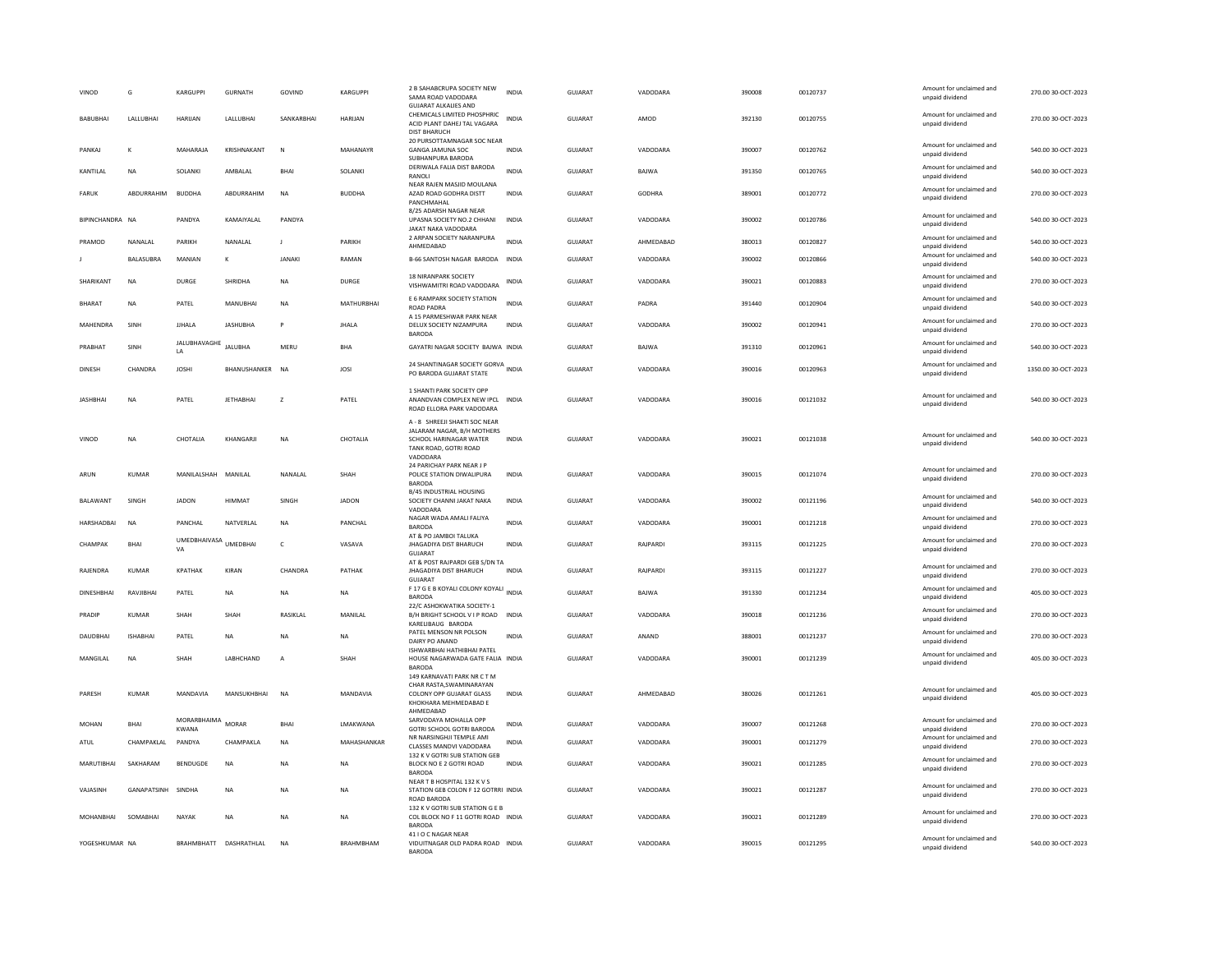| YOGESH                  | <b>BANSILAI</b> | SUKHADIA                        | <b>BANSILAI</b>     | <b>NA</b>       | SUKHADIA       | C 90 G E B COLONY T P S<br>DHUVARAN TA CAMBAY                                                   | <b>INDIA</b> | GUIARAT        | KHAMRHAT            | 388610 | 00121323 | Amount for unclaimed and<br>unpaid dividend                    | 405.00 30-OCT-2023 |
|-------------------------|-----------------|---------------------------------|---------------------|-----------------|----------------|-------------------------------------------------------------------------------------------------|--------------|----------------|---------------------|--------|----------|----------------------------------------------------------------|--------------------|
| MILIND                  | <b>NA</b>       | DAVE                            | VIKRAM              | <b>BHA</b>      | DAVE           | E/72 D T P S COLONY DHUVARAN INDIA                                                              |              | GUJARAT        | KHAMBHAT            | 388610 | 00121327 | Amount for unclaimed and<br>unpaid dividend                    | 270.00 30-OCT-2023 |
| MIHIR                   | s               | <b>JANI</b>                     | SURESHCHANRA        | $\cup$          | JANI           | 2515 CH TYPE SECT 30<br>GANDHINAGAR                                                             | INDIA        | GUJARAT        | <b>GANDHI NAGAR</b> | 382030 | 00121346 | Amount for unclaimed and<br>unpaid dividend                    | 270.00 30-OCT-2023 |
| AMAR                    | SINH            | <b>JADAV</b>                    | <b>DAI PATSINGH</b> | <b>NA</b>       | <b>JADAV</b>   | TYPE III 7/3 COLONY GANDHI<br><b>NAGARTPS</b>                                                   | <b>INDIA</b> | <b>GUJARAT</b> | <b>GANDHI NAGAR</b> | 382041 | 00121350 | Amount for unclaimed and<br>unpaid dividend                    | 270.00 30-OCT-2023 |
| <b>GOPALBHAI</b>        | <b>NA</b>       | SOLANKI                         | <b>NA</b>           | <b>NA</b>       | <b>NA</b>      | 13/3 G E B T P S GANDHI NAGAR                                                                   | <b>INDIA</b> | GUJARAT        | <b>GANDHI NAGAR</b> | 382041 | 00121355 | Amount for unclaimed and<br>unpaid dividend                    | 270.00 30-OCT-2023 |
| MANSUKHLAL              | N <sub>A</sub>  | PARMAR                          | NANIBHA             | <b>NA</b>       | PARMAR         | E 84 G E B COLONY AT UKAI DAM<br>TA SONGADH DT SURAT                                            | <b>INDIA</b> | <b>GUJARAT</b> | <b>BARDOLI</b>      | 394680 | 00121367 | Amount for unclaimed and<br>unpaid dividend                    | 270.00 30-OCT-2023 |
| GEORGE                  | <b>NA</b>       | <b>JOYKUTTY</b>                 | $\mathbf{v}$        | G               | GEARGE         | CD/32 G E B COLONY UKAI DAM<br>PO DIST SURAT                                                    | <b>INDIA</b> | GUJARAT        | BARDOLI             | 394680 | 00121369 | Amount for unclaimed and<br>unpaid dividend                    | 405.00 30-OCT-2023 |
| <b>JASHUBHAI</b>        | <b>NA</b>       | PARMAR                          | VISHRAMBHAI         | <b>NA</b>       | PARMAR         | D/1 KARMEL SOCIETY B/H<br>RAGHUVIR SOCIETY NEAR WATER INDIA<br>TANK PAVAN CHAKKI ROAD<br>NADIAD |              | ANDHRA PRADESH | HYDERABAD           | 500003 | 00121373 | Amount for unclaimed and<br>unpaid dividend                    | 405.00 30-OCT-2023 |
| RAMESHCHAND<br>RA       | NΑ              | NAIK                            | MAGANLAL            | <b>NA</b>       | NAIK           | 1/32 SUBHASH STREET AT & POST<br><b>GANDEVA VIA GANDEVI DIST</b><br><b>BULSAR GUJARAT</b>       | <b>INDIA</b> | <b>GUJARAT</b> | NAVASARI            | 396430 | 00121378 | Amount for unclaimed and<br>unpaid dividend                    | 270.00 30-OCT-2023 |
| PRAHLADBHAI             |                 | PATEL                           | <b>JAGJIVANBHAI</b> | <b>NA</b>       | PATEL          | II-2/3 GEB COLONY GANDHI<br>NAGAR                                                               | <b>INDIA</b> | GUJARAT        | <b>GANDHI NAGAR</b> | 382041 | 00121384 | Amount for unclaimed and<br>unpaid dividend                    | 270.00 30-OCT-2023 |
| SAIYED                  | HAIDER          | AHMED                           | SAIYED              | AHMED           | MOHEMED        | G E B COLONY QR NO E/229 UKAI<br>SURAT                                                          | <b>INDIA</b> | GUJARAT        | BARDOLI             | 394680 | 00121388 | Amount for unclaimed and<br>unpaid dividend                    | 270.00 30-OCT-2023 |
| PHTHEN                  | PURACKAL        | KESAVANKUTTY V                  |                     | RAGHAVAN        | NAIR           | C/D 47 G E B COLONY UKAI SURAT INDIA<br><b>DIST</b>                                             |              | GUIARAT        | BARDOLI             | 394680 | 00121396 | Amount for unclaimed and<br>unpaid dividend                    | 270.00 30-OCT-2023 |
| CHANDUBHAI              | MANGABHAI       | LAD                             | MANGABHAI           | <b>NGARBHAI</b> | LAD            | GEB COLONY R NO F/196 TPS<br>UKAI DIST SURAT                                                    | <b>INDIA</b> | GUJARAT        | BARDOLI             | 394680 | 00121399 | Amount for unclaimed and<br>unpaid dividend                    | 270.00 30-OCT-2023 |
| DHANSUKHLAL             | $\mathsf{C}$    | BHAKTA                          | СННОТИВНАІ          | <b>NA</b>       | <b>BHAKTA</b>  | 2 NO C 7 GEB COLONY UKAT DIST<br>SURAT STATE GUJARAT                                            | <b>INDIA</b> | MAHARASHTRA    | <b>MUMBAI</b>       | 400001 | 00121407 | Amount for unclaimed and<br>unpaid dividend                    | 270.00 30-OCT-2023 |
| JAYANJIBHAI             | <b>CHELDAS</b>  | PATEL                           | CHELDAS             | G               | PATEL          | IV 37 G E B COLONY UKAI DAM TAN<br>SONGADH DIS SURAT                                            |              | <b>GUJARAT</b> | BARDOLI             | 394680 | 00121408 | Amount for unclaimed and<br>unpaid dividend                    | 270.00 30-OCT-2023 |
| KISHURKUMAR NARSINHBHAI |                 | <b>MISTRY</b>                   | NARSINHBHAI         | RAMIIRHAI       | MISTRY         | G E BOARD COLONY ROOM NO<br>C/D 21 UKAI VIA SONAGADH DIST INDIA<br>SURAT                        |              | ANDHRA PRADESH | HYDERABAD           | 500003 | 00121411 | Amount for unclaimed and<br>unpaid dividend                    | 270.00 30-OCT-2023 |
| <b>NARFSH</b>           | <b>RHAI</b>     | VFKARIA                         | VAGHIIRHAI          | <b>NA</b>       | VFKARIA        | SHYAM KADVANI NAGAR NEAR                                                                        | <b>INDIA</b> | GUIARAT        | GONDAL              | 360311 | 00121417 | Amount for unclaimed and                                       | 270.00 30-OCT-2023 |
| JASYANTSINA             | CHHATRASINH     | MAHIDA                          | CHHATRASINH         | <b>NA</b>       | MAHIDA         | <b>RAMJI MANDIR GONDAL</b><br>QTR NO II/28 GEB COLONY UKAI                                      | <b>INDIA</b> | GUJARAT        | BARDOLI             | 394680 | 00121423 | unpaid dividend<br>Amount for unclaimed and                    | 270.00 30-OCT-2023 |
| BHARATKUMAR FULJIBHAI   |                 | PATEL                           | <b>FULJIBHAI</b>    | н               | PATEL          | DAM<br>CD-93 GEB COLONY PO UKAIDAM                                                              | <b>INDIA</b> | GUJARAT        | BARDOLI             | 394680 | 00121427 | unpaid dividend<br>Amount for unclaimed and                    | 270.00 30-OCT-2023 |
| MOHANBHAI               |                 | PATEL                           | RATANJI             | <b>NA</b>       | <b>BHAI</b>    | <b>DIST SURAT</b><br><b>B-2 POWER HOUSE COLONY</b>                                              | <b>INDIA</b> | GUJARAT        | UTRAN P.H.C         | 394105 | 00121430 | unpaid dividend<br>Amount for unclaimed and                    | 270.00 30-OCT-2023 |
| SULEMAN                 | <b>BHAI</b>     | MANSURI                         | <b>IRRAHIN</b>      | <b>BHAI</b>     | MANSURI        | UTRAN<br>AT ISANPUR MOTA DIST                                                                   | <b>INDIA</b> | GUIARAT        | NARODA              | 382355 | 00121432 | unpaid dividend<br>Amount for unclaimed and                    | 405.00 30-OCT-2023 |
|                         |                 |                                 |                     |                 |                | GANHINAGAR<br><b>E-368 GEB COLONY THERMAL</b>                                                   |              |                |                     |        |          | unpaid dividend<br>Amount for unclaimed and                    |                    |
| MAHIDA                  | PRAVINSINH      | PAHADSINI                       | PAHADSINE           | <b>BAPU</b>     | BAVAMAHIDA     | POWER STATION DHUVARAN DIST INDIA<br>ANAND                                                      |              | <b>GUJARAT</b> | ANAND               | 388001 | 00121435 | unpaid dividend                                                | 270.00 30-OCT-2023 |
| HARESH                  | $\cup$          | TRIVEDI                         | <b>NA</b>           | <b>NA</b>       | <b>NA</b>      | E/65 GEB COLONY UKAI DAM DIS INDIA<br><b>SURAT</b><br><b>B-12 G F B COLONY THERMAL</b>          |              | <b>GUJARAT</b> | <b>BARDOLI</b>      | 394680 | 00121436 | Amount for unclaimed and<br>unpaid dividend                    | 270.00 30-OCT-2023 |
| RAJENDRA                |                 | REVAR                           | JAYSINH             | J               | <b>REVAR</b>   | POWER STN UKAI DAM DIST<br><b>SURAT</b>                                                         | <b>INDIA</b> | GUJARAT        | <b>BARDOLI</b>      | 394680 | 00121450 | Amount for unclaimed and<br>unpaid dividend                    | 405.00 30-OCT-2023 |
| KANTABEN                |                 | KANTHARIA                       | <b>JAGJIVANBHAI</b> | <b>NA</b>       | KANTHARIA      | AT & POST KOSAD (W RLY) TAL<br>CHORYASI DIST SURAT GUIARAT                                      | INDIA        | GUJARAT        | UTRAN P.H.C         | 394105 | 00121461 | Amount for unclaimed and<br>unpaid dividend                    | 270.00 30-OCT-2023 |
| AMRTILAL                | TRIBHOVAN       | DASPATEL                        | TRIBHOVANDAS        | $\,$ F          | DALAL          | III/27 GEB B COLONY UKAI FORT<br>SONGADH DIS SURAT STATE<br><b>GUJARAT</b>                      | INDIA        | GUJARAT        | BARDOLI             | 394680 | 00121464 | Amount for unclaimed and<br>unpaid dividend                    | 270.00 30-OCT-2023 |
| DILIP                   | PREMJIBHAI      | CHAUHAN                         | PREMJIBHAI          | G               | CHAUHAN        | CD/95 GEB COLONY UKAI DAM<br><b>DIST SURAT</b>                                                  | <b>INDIA</b> | GUJARAT        | BARDOLI             | 394680 | 00121468 | Amount for unclaimed and<br>unpaid dividend                    | 270.00 30-OCT-2023 |
| SURENDRA                | PRASAD          | NBHATT                          | NANDSHANKER         | $\circ$         | <b>BHATT</b>   | TYPE II 4/2 G E B COLONY GANDHI<br>NAGAR                                                        | INDIA        | GUJARAT        | <b>GANDHI NAGAR</b> | 382041 | 00121474 | Amount for unclaimed and<br>unpaid dividend                    | 270.00 30-OCT-2023 |
| ARHAY                   | <b>NA</b>       | DOSHI                           | ANII                | <b>NA</b>       | KUMAR          | 190/2 ANAND VATICA SOCIETY<br>SECTOR 22 NR JAIN TEMPLE<br><b>GANDHI NAGAR</b>                   | <b>INDIA</b> | GUIARAT        | <b>GANDHI NAGAR</b> | 382022 | 00121477 | Amount for unclaimed and<br>unpaid dividend                    | 270.00 30-OCT-2023 |
| KANTIBHAI               | $\mathbf{S}$    | AMDAVADIYA                      | <b>NA</b>           | <b>NA</b>       | NA             | <b>G E BOARD DEHGAM DIST</b><br>AHMFDARAD                                                       | INDIA        | GUJARAT        | NARODA              | 382305 | 00121479 | Amount for unclaimed and                                       | 135.00 30-OCT-2023 |
| <b>THAKOR</b>           | <b>BHAI</b>     | CHANDUBHAIPA<br>RMAR            | CHANDUBHAI          | $\mathbf{B}$    | PARMAR         | E/246 GEB COLONY PO UKAIDAM<br><b>DIST SURAT</b>                                                | <b>INDIA</b> | <b>GUJARAT</b> | BARDOLI             | 394680 | 00121481 | unpaid dividend<br>Amount for unclaimed and<br>unpaid dividend | 270.00 30-OCT-2023 |
| <b>KISHOR</b>           | CHANDRA         | <b>TRIVEDI</b>                  | SHANTILAL           | <b>NA</b>       | <b>TRIVEDI</b> | TYPE III 9/4 GEB COLONY                                                                         | <b>INDIA</b> | <b>GUJARAT</b> | <b>GANDHI NAGAR</b> | 382041 | 00121487 | Amount for unclaimed and                                       | 270.00 30-OCT-2023 |
| BHIKHABHAI              |                 | PATEL                           | <b>NA</b>           | <b>NA</b>       | <b>NA</b>      | GANDHINAGAR<br>AT ANANDPURA POST SOLAIYA                                                        | <b>INDIA</b> | <b>GUJARAT</b> | DELVADA             | 382810 | 00121491 | unpaid dividend<br>Amount for unclaimed and                    | 270.00 30-OCT-2023 |
| MANUBHAI                | <b>NA</b>       | PARMAR                          | NA                  | <b>NA</b>       | NA             | <b>TAL VIJAPUR</b><br>GUNGADI DARVAJA VANKAR VAS                                                | <b>INDIA</b> | <b>GUJARAT</b> | PATAN               | 384265 | 00121504 | unpaid dividend<br>Amount for unclaimed and                    | 270.00 30-OCT-2023 |
| RANJEET                 | SINH            | MANGALSINHCH MANGALSINH         |                     | $\mathbf{S}$    | CHUDASAMA      | AT PO PATAN<br>17 KASTURI NAGAR NEAR                                                            | <b>INDIA</b> | GUIARAT        | PATAN               | 384265 | 00121510 | unpaid dividend<br>Amount for unclaimed and                    | 270.00 30-OCT-2023 |
| JASHAVANTLAL NA         |                 | <b>UDASAMA</b><br>PARMAR        | NANJIBHAI           |                 | PARMAR         | <b>GAYATRI TEMPLE PATAN (N G)</b><br>27 RAMDEV KRUPA MOON LIGHT<br>SOCIETY SOMNATH ROAD         | <b>INDIA</b> | <b>GUJARAT</b> | MAHESANA            | 384001 | 00121514 | unpaid dividend<br>Amount for unclaimed and                    | 270.00 30-OCT-2023 |
|                         |                 |                                 |                     |                 |                | MEHSANA N G<br>C/O GEB SUB DVI AT & POSST                                                       |              |                |                     |        |          | unpaid dividend<br>Amount for unclaimed and                    |                    |
| <b>BHUPENDRA</b>        | <b>KUMAR</b>    | KANAIYALALTHA KANAIYALAL<br>KAR |                     | MULIGIBHAI      | THAKKAR        | <b>HARUNG</b><br>BLOCK NO M 15 FLAT NO 2681                                                     | <b>INDIA</b> | GUJARAT        | MAHESANA            | 384001 | 00121516 | unpaid dividend<br>Amount for unclaimed and                    | 270.00 30-OCT-2023 |
| DEVRAJ                  | <b>NA</b>       | ATRESHA                         | MERUBHAI            | <b>NA</b>       | ATRESHA        | SADHANA COL NEAR PUMP<br>HOUSE JAMNAGAR                                                         | <b>INDIA</b> | <b>GUJARAT</b> | JAMNAGAR            | 361001 | 00121525 | unpaid dividend                                                | 405.00 30-OCT-2023 |
| VIJAY                   | NA              | PATEL                           | NAROTAM             | <b>BHA</b>      | PATEL          | 239 SHARAD NAGAR TARSALI<br><b>BARODA</b>                                                       | <b>INDIA</b> | GUJARAT        | VADODARA            | 390009 | 00121533 | Amount for unclaimed and<br>unpaid dividend                    | 270.00 30-OCT-2023 |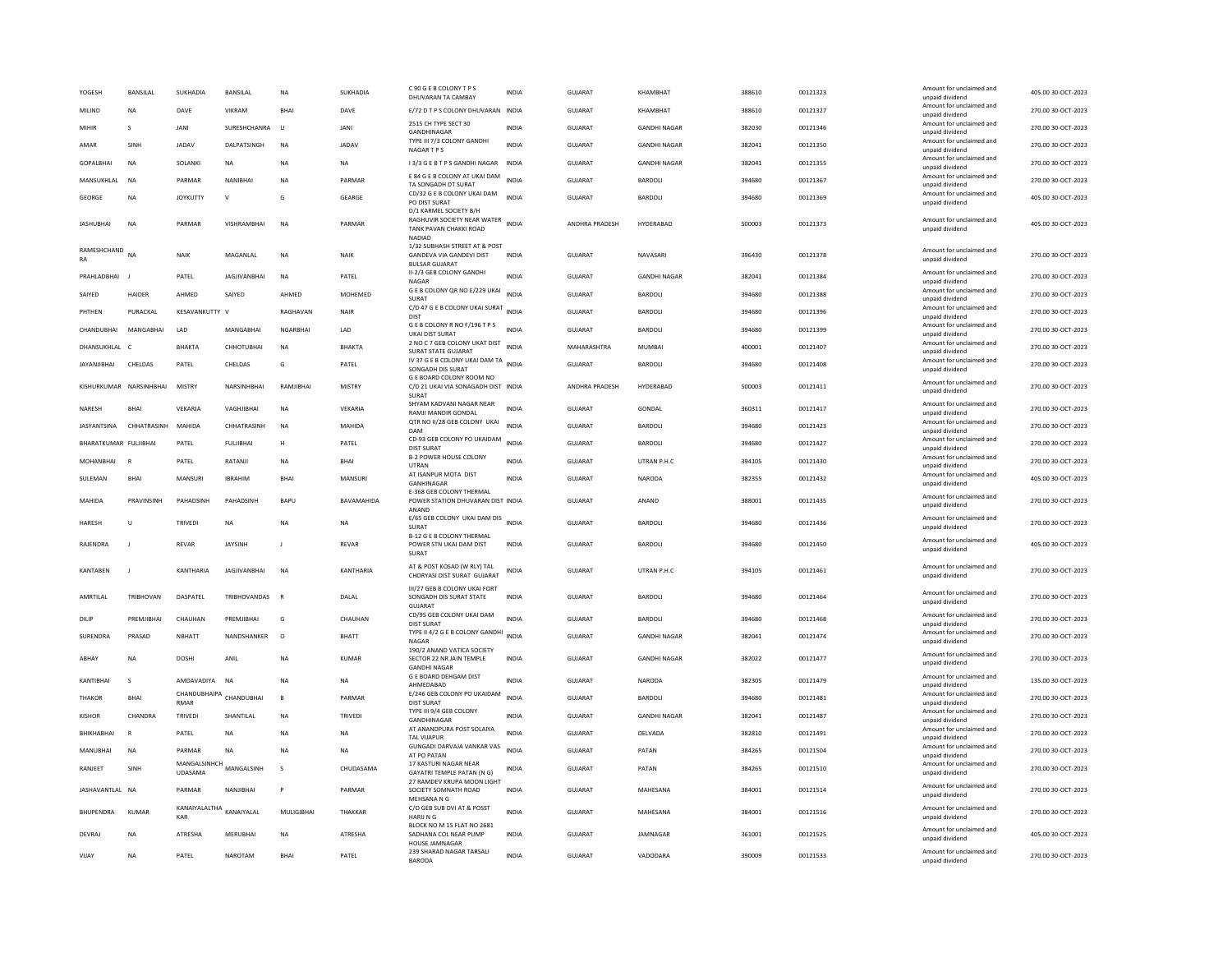| VIJAY                        |               | DADHANIYA                                      | JAMANADAS          | M               | DADHANIA                | AT & PO PORBANDAR ROYA<br>CHEMIST OPP D S P OFFICE DIST<br><b>IUNAGADH</b>                                      | <b>INDIA</b> | <b>GUJARAT</b> | PORBANDAR           | 360575 | 00121534 | Amount for unclaimed and<br>unpaid dividend                             | 270.00 30-OCT-2023 |
|------------------------------|---------------|------------------------------------------------|--------------------|-----------------|-------------------------|-----------------------------------------------------------------------------------------------------------------|--------------|----------------|---------------------|--------|----------|-------------------------------------------------------------------------|--------------------|
| VALLABHDAS                   | CHHAGANLAL    | RAITHATHA                                      | CHHAGANLAL         | M               | RAITHATHA               | PARAG VADI PLOT ST NO 2<br>PORBANDAR                                                                            | <b>INDIA</b> | <b>GUJARAT</b> | PORBANDAR           | 360575 | 00121535 | Amount for unclaimed and<br>unpaid dividend                             | 270.00 30-OCT-2023 |
| <b>BHOGILAL</b>              | M             | PATEL                                          | MANII AI           | $\kappa$        | PATEL                   | DEPUTY ENGINEER GUJARAT<br>ELECTICITY BOARD CITY SION<br>PALANPUR DIST BANASKANTHA                              | <b>INDIA</b> | GUIARAT        | <b>PALANPUR</b>     | 385002 | 00121548 | Amount for unclaimed and<br>unpaid dividend                             | 270.00 30-OCT-2023 |
| RAJNIKANT                    | <b>NA</b>     | BRAHMBHATT HARGOVIND                           |                    | DAS             | <b>BRAHMBHATT</b>       | <b>GUJART ELECTRICITY BOARD O &amp;</b><br>M SUB DIVISION B/H LAJVANTI<br>HOTEL HIGH WAY ROAD<br>PALANPUR       | <b>INDIA</b> | GUJARAT        | PALANPUR            | 385002 | 00121550 | Amount for unclaimed and<br>unpaid dividend                             | 270.00 30-OCT-2023 |
| MAHENDRA                     | <b>KUMAR</b>  | JAYSHANKARBH<br>ATT                            | JAYSHANKAR         | <b>NA</b>       | <b>BHATT</b>            | VILLAGE NIRMALI TA KAPADWANJ INDIA<br><b>DIST KAIRA</b>                                                         |              | ANDHRA PRADESH | HYDERABAD           | 500003 | 00121568 | Amount for unclaimed and<br>unpaid dividend                             | 270.00 30-OCT-2023 |
| RAMANLAL                     | PURSOTAM      | DASPATEL                                       | PURSOTAMDAS        | <b>NA</b>       | PATEL                   | AT POST MEDHASAN TA MODASA INDIA<br>DIST SABARKANTHA                                                            |              | ANDHRA PRADESH | HYDERABAD           | 500003 | 00121570 | Amount for unclaimed and<br>unpaid dividend                             | 270.00 30-OCT-2023 |
| <b>SMITA</b>                 | <b>JAYASH</b> | PARIKH                                         | JAYASH             | s               | <b>JPARIKH</b>          | MAYUR PARK B-14 OPP<br>RAMESHWAR TEMPLE P O GOTRI INDIA<br>VADODARA                                             |              | <b>GUJARAT</b> | VADODARA            | 390021 | 00121592 | Amount for unclaimed and<br>unpaid dividend                             | 270.00 30-OCT-2023 |
| PRAHALAD                     | <b>BHAI</b>   | <b>JMISTRY</b>                                 | JADAVLAL           | <b>NA</b>       | <b>MISTRY</b>           | C-33 KRUSHNADHAM SOCIETY<br>VASNA ROAD VADODARA                                                                 | <b>INDIA</b> | GUJARAT        | VADODARA            | 390015 | 00121600 | Amount for unclaimed and<br>unpaid dividend                             | 270.00 30-OCT-2023 |
| NITAREN                      | G             | PAREKH                                         | <b>GIRISHRHAI</b>  | <b>NA</b>       | PARFKH                  | C/O DR GIRISH V PAREKH<br>SHIYAPURA RAOPURA VADODARA                                                            | INDIA        | GUJARAT        | VADODARA            | 390001 | 00121605 | Amount for unclaimed and<br>unpaid dividend                             | 270.00 30-OCT-2023 |
| KANTI                        | <b>BHAI</b>   | VANKER                                         | <b>BAPUBHAI</b>    | <b>NA</b>       | VANKER                  | C-93/94 SANTVIHAR SOCIETY<br>NEAR RANESHWAR MAHADEV<br>VASNA ROAD VADODARA<br><b>B-22 RAVI PARK OPP SAINATH</b> | <b>INDIA</b> | GUJARAT        | VADODARA            | 390015 | 00121617 | Amount for unclaimed and<br>unpaid dividend                             | 270.00 30-OCT-2023 |
| <b>HEMANGINI</b>             | G             | GAJJAR                                         | <b>GIRISH</b>      | GAJJAR          |                         | PARK NEAR RANESHWAR<br>MAHADEV VASNA ROAD<br>VADODARA                                                           | <b>INDIA</b> | <b>GUJARAT</b> | VADODARA            | 390015 | 00121623 | Amount for unclaimed and<br>unpaid dividend                             | 270.00 30-OCT-2023 |
| <b>RAMESH</b>                | CHANDRA       | BHAIDASNA                                      | PRABHUDAS          | BHAI            | DASNA                   | PRATIKSHA 11/B SARABHAI<br>SOCIETY GOTRI ROAD NR T B<br>HOSPITAL BARODA                                         | <b>INDIA</b> | <b>GUJARAT</b> | VADODARA            | 390021 | 00121630 | Amount for unclaimed and<br>unpaid dividend                             | 270.00 30-OCT-2023 |
| <b>GIRISH</b>                | <b>KUMAR</b>  | MBHATT                                         | M                  |                 | <b>BHATT</b>            | E 11 G E B QTRS DIWADA COLONY<br>DIST PANCHMAHALS                                                               | <b>INDIA</b> | <b>GUJARAT</b> | LUNAWADA            | 389250 | 00121655 | Amount for unclaimed and<br>unpaid dividend                             | 270.00 30-OCT-2023 |
| AMALAL                       | NA            | PATEL                                          | MOTILAL            | NA              | PATEL                   | 46 R K PURAM SOCIETY NEAR<br>VIJAY NAGAR SOCIETY TARSALI<br><b>BARODA</b>                                       | <b>INDIA</b> | <b>GUJARAT</b> | VADODARA            | 390007 | 00121665 | Amount for unclaimed and<br>unpaid dividend                             | 270.00 30-OCT-2023 |
| MUMTAZALI                    | M             | SAIVAD                                         | MUSTUFAALI         | $\cup$          | SAIYAD                  | AARZOO JETALPUR ALKAPURI<br>ROAD VADODARA                                                                       | INDIA        | <b>GUJARAT</b> | VADODARA            | 390005 | 00121671 | Amount for unclaimed and<br>unpaid dividend                             | 270.00 30-OCT-2023 |
|                              |               | <b>ISMAILBHAIMAN</b> ISMAIL                    |                    | <b>BHAI</b>     | <b>HASANBHAIMANSURI</b> | C 50 CHUNILAL PARK DABHOI DIST                                                                                  | <b>INDIA</b> | <b>GUJARAT</b> | DHABHOIR.S          | 391110 | 00121689 | Amount for unclaimed and                                                | 270.00 30-OCT-2023 |
| YAKUB                        | <b>BHAI</b>   | SURI                                           |                    |                 |                         | <b>BARODA STATE GUJARAT</b>                                                                                     |              |                |                     |        |          | unpaid dividend                                                         |                    |
| KANU                         | <b>BHAI</b>   | GANESHBHAIVA GANESH<br>GELA                    |                    | BHAI            | <b>VVAGHELA</b>         | 36 A JANTANAGAR SOC SAIYED<br>VASNA ROAD NEAR SHABRI<br>HIGHSCHOOL BARODA                                       | <b>INDIA</b> | <b>GUJARAT</b> | VADODARA            | 390015 | 00121694 | Amount for unclaimed and<br>unpaid dividend                             | 270.00 30-OCT-2023 |
| <b>UMA</b>                   | <b>NA</b>     | GOR                                            | JAYENDAR           | CHANDRAKANT     | GOR                     | A/38 HATHIBHAI NAGAR OLD<br>PADRA ROAD VADODARA                                                                 | <b>INDIA</b> | <b>GUJARAT</b> | VADODARA            | 390015 | 00121711 | Amount for unclaimed and<br>unpaid dividend                             | 135.00 30-OCT-2023 |
| <b>BAVCHAND</b>              | <b>BHAI</b>   | PATEL                                          | SHAMBHUBHAI        | <b>NA</b>       | PATEL                   | 23 GAUTTAM SARABHAI SOCIETY<br>TANDAALJA ROAD BARODA                                                            | <b>INDIA</b> | GUIARAT        | VADODARA            | 390020 | 00121716 | Amount for unclaimed and<br>unpaid dividend                             | 270.00 30-QCT-2023 |
| MITEN                        | <b>KUMAR</b>  | SHANKARLALJAN SHANKARLAL                       |                    | <b>BHOGILAL</b> | <b>JANI</b>             | E/1 GEB STAFF QUARTERS 132 K V<br><b>GOTRI SUB STATION OPP T B</b><br>HOSPITAL GOTRI ROAD BARODA                | <b>INDIA</b> | GUJARAT        | VADODARA            | 390021 | 00121735 | Amount for unclaimed and<br>unpaid dividend                             | 270.00 30-OCT-2023 |
| HARSHADBHAI                  | <b>NA</b>     | DAVE                                           | SATILAL            | <b>NA</b>       | DAVE                    | 64 MUKTINAGAR NEAR BASIL<br>SCHOOL OLD PADRA ROAD<br><b>BARODA</b>                                              | <b>INDIA</b> | GUJARAT        | VADODARA            | 390020 | 00121743 | Amount for unclaimed and<br>unpaid dividend                             | 270.00 30-OCT-2023 |
| SURESH                       | <b>BHAI</b>   | MANGUBHAIMI<br><b>STRY</b>                     | MANGUBHAI          | $\mathbf{B}$    | MISTRYDYENGINE          | 24 D SHIVNAGAR SOCIETY<br>KABILPORE NAYASARI                                                                    | <b>INDIA</b> | <b>GUJARAT</b> | NAVASARI            | 396424 | 00121753 | Amount for unclaimed and<br>unpaid dividend                             | 405.00 30-OCT-2023 |
| MAHESHCHAND THAKORBHAI<br>RA |               | DESAI                                          | THAKORBHAI         | LALLUBHAI       | <b>DESAI</b>            | AT & POST UNTADI VIA DUNGRI W<br>RLY TAL & DIST VALSAD                                                          | <b>INDIA</b> | <b>GUJARAT</b> | VALSAD H.O.         | 396001 | 00121760 | Amount for unclaimed and<br>unpaid dividend                             | 270.00 30-OCT-2023 |
| SHAILENDRA                   | <b>NA</b>     | <b>BAROT</b>                                   | DAYABHAI           | <b>NA</b>       | <b>BAROT</b>            | 1 DEVPATH PLATS NEAR NAVA<br>WADEJ BUS STOP NAVA WADEJ<br>AHMEDABAD                                             | <b>INDIA</b> | <b>GUJARAT</b> | AHMEDABAD           | 380013 | 00121766 | Amount for unclaimed and<br>unpaid dividend                             | 270.00 30-OCT-2023 |
| RANCHODBHAI NA               |               | <b>BARADA</b>                                  | <b>I AI IIRHAI</b> | B               | <b>BARADA</b>           | CATAGARY III 10/5 GEB COLONY<br><b>GANDHI NAGAR GUJRAT</b>                                                      | <b>INDIA</b> | <b>GUJARAT</b> | <b>GANDHI NAGAR</b> | 382041 | 00121777 | Amount for unclaimed and<br>unpaid dividend                             | 270.00 30-OCT-2023 |
| MAHENDRA                     | NATVARLAL     | SHAH                                           | NATVARLAL          | $\mathsf{C}$    | SHAH                    | G E B COLONY TYPE III 8/5<br><b>GANDHINAGAR GUJRAT</b>                                                          | <b>INDIA</b> | <b>GUJARAT</b> | <b>GANDHI NAGAR</b> | 382041 | 00121788 | Amount for unclaimed and<br>unpaid dividend                             | 270.00 30-OCT-2023 |
| MANUBHAI                     | SOMABHAI      | SHREEMALI                                      | SOMABHAI           | s               | SHREMALI                | G E B COLONY QUTTER NO E 9/3<br><b>GANDHINAGAR GUJARAT</b>                                                      | <b>INDIA</b> | GUJARAT        | <b>GANDHI NAGAR</b> | 382041 | 00121789 | Amount for unclaimed and<br>unpaid dividend                             | 270.00 30-OCT-2023 |
| SAMUBHAI                     | <b>NA</b>     | RANA                                           | LIMABHAI           | <b>NA</b>       | RANA                    | G E BOARD S/D NO 1 UNA DIST<br><b>IND</b>                                                                       | INDIA        | GUJARAT        | UNA (SORATHI)       | 362560 | 00121794 | Amount for unclaimed and<br>unpaid dividend                             | 270.00 30-OCT-2023 |
| RAMSANGRHAI MAHIJIRHAI       |               | VASVA                                          | MAHIJIRHAI         | <b>NA</b>       | VASAVA                  | G E BOARD NAVABAZAR KARJAN II<br>AT KARJAN DIST BARODA                                                          | INDIA        | GUIARAT        | KARIAN              | 391240 | 00121814 | Amount for unclaimed and<br>unpaid dividend                             | 270.00 30-QCT-2023 |
| BALVATSINH                   | DOLAT         | SINHGOHIL                                      | DOLATSINH          | PRABHATSINH     | <b>GOHIL</b>            | 132 KV SUBSTATION KARJAN<br>COLONY G E B DHAVAT ROAD AT INDIA<br>KARJAN DIST BARODA                             |              | <b>GUJARAT</b> | KARJAN              | 391240 | 00121815 | Amount for unclaimed and<br>unpaid dividend                             | 540.00 30-OCT-2023 |
| KANULAL                      | PREMJI        | BHAICHITRODA PREMJI                            |                    | BHAI            | <b>BHIMJICHITRODA</b>   | DIXA BHUMI 4 GOPAL NAGAR<br>SOUTH DHEBAR ROAD BH SWAMI INDIA<br><b>GURUKUL AT &amp; PO RAJKOT GUJ</b>           |              | <b>GUJARAT</b> | RAJKOT              | 360002 | 00121817 | Amount for unclaimed and<br>unpaid dividend                             | 270.00 30-OCT-2023 |
| NITIN                        | RAM           | CHAUDHARI<br>RAMJIDASPANJA <sub>RAMJIDAS</sub> | RANI               | <b>BHIKAII</b>  | CHAUDHARI               | 349 ALEMBIL NAGAR GORWA<br>VADODARA<br>56 PANJABI SOCIETY PAVAN                                                 | <b>INDIA</b> | GUIARAT        | VADODARA            | 390016 | 00121818 | Amount for unclaimed and<br>unpaid dividend<br>Amount for unclaimed and | 810.00.30-OCT-2023 |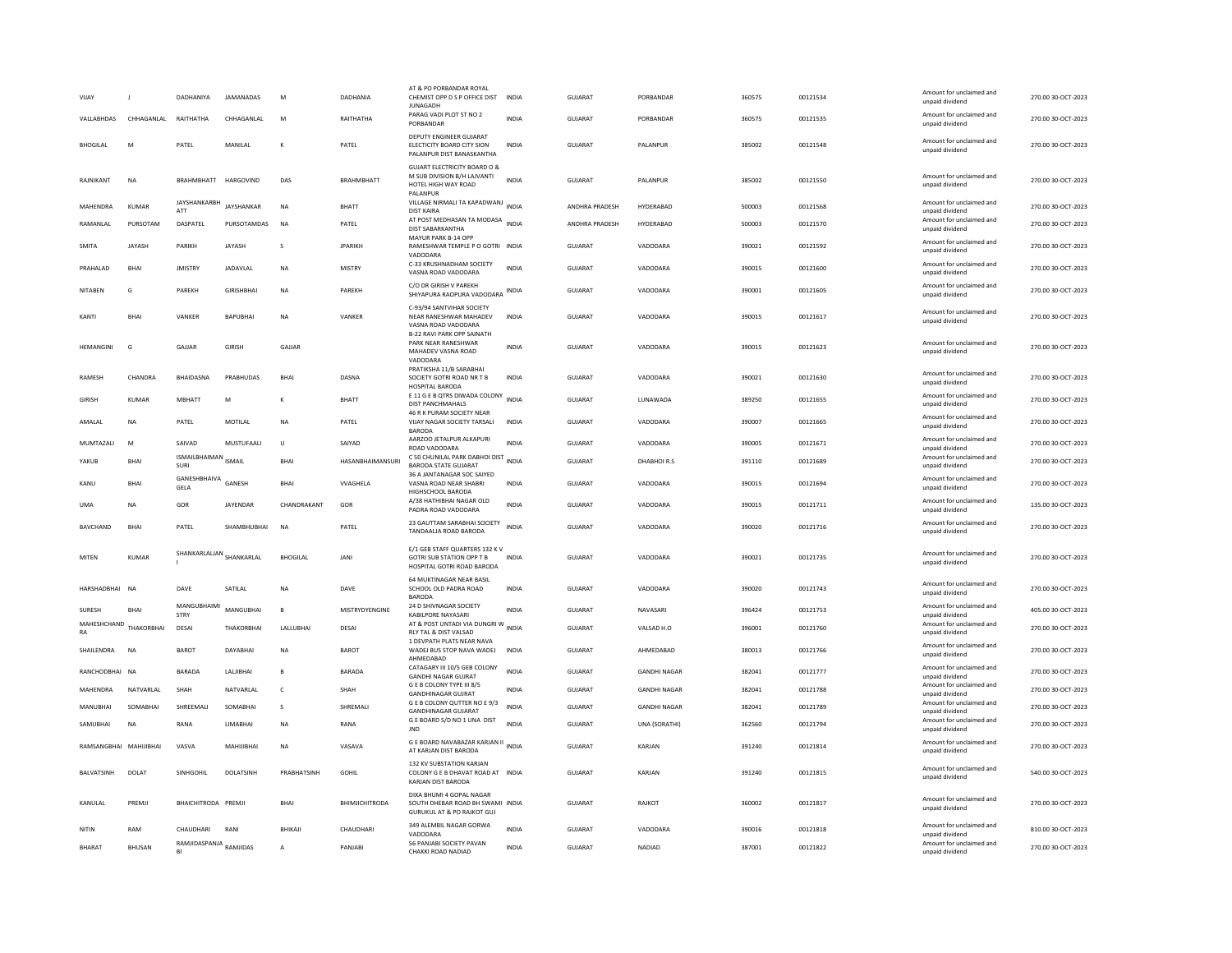| NASHIRKHAN         | AMIRKHAN          | PATHAN                        | AMIRKHAN          | L              | PATHAN                | AT VISHNOLI TA PETLAD POST<br>PORDA DIST KAIRA                                                       | <b>INDIA</b> | <b>GUJARAT</b> | KARAMSAD            | 388327 | 00121827 | Amount for unclaimed and<br>unpaid dividend | 270.00 30-OCT-2023 |
|--------------------|-------------------|-------------------------------|-------------------|----------------|-----------------------|------------------------------------------------------------------------------------------------------|--------------|----------------|---------------------|--------|----------|---------------------------------------------|--------------------|
| <b>BIMALBHAL</b>   | D <sub>1</sub>    | PATFI                         | DILIP             | <b>BHAI</b>    | <b>APATEL</b>         | AYON STREET POST SOUTRA                                                                              | <b>INDIA</b> | GUIARAT        | PII                 | 387240 | 00121837 | Amount for unclaimed and<br>unpaid dividend | 270.00 30-OCT-2023 |
| RAJANIKANT         | PARSOTAMDAS RAVAL |                               | PARSOTAMDAS       | REVASHANKAR    | RAVAL                 | ODAVADO BHOOJA SHEREE<br>MEHSANA                                                                     | <b>INDIA</b> | GUJARAT        | DELVADA             | 382870 | 00121838 | Amount for unclaimed and<br>unpaid dividend | 270.00 30-OCT-2023 |
| CHANDRA            | KANT              | BHUPATLALPAR<br>EKH           | <b>BHUPATLAL</b>  | $\mathsf{R}$   | PAREKH                | KRISHNAKUNJ MARAJ BAUG<br>PORBANDER                                                                  | INDIA        | GUJARAT        | PORBANDAR           | 360575 | 00121864 | Amount for unclaimed and<br>unpaid dividend | 270.00 30-OCT-2023 |
| DAYARAM            | MANILAL           | THANKI                        | MANILAL           | KANJI          | <b>THANK</b>          | POST KINDARKHEDA DIST<br>JUNAGATH VIA BAGAWADA<br>AT & PO AMBASAN TA DIST                            | <b>INDIA</b> | <b>GUJARAT</b> | PORBANDAR           | 360590 | 00121865 | Amount for unclaimed and<br>unpaid dividend | 270.00 30-OCT-2023 |
| RANCHHODBHAI NA    |                   | PATEL                         | TRIKAMLAL         | <b>NA</b>      | PATEL                 | MEHSANA NEAR RAMJI MANDIR N INDIA<br>G                                                               |              | ANDHRA PRADESH | HYDERABAD           | 500003 | 00121874 | Amount for unclaimed and<br>unpaid dividend | 270.00 30-OCT-2023 |
| CHETAN             | SHARAN            | GPATEL                        | <b>GOVINDBHAI</b> | NA             | PATEL                 | <b>B/9 PARVATINAGAR SOCIETY</b><br>AKSHAR CHOK VADODARA                                              | <b>INDIA</b> | GUJARAT        | VADODARA            | 390001 | 00121875 | Amount for unclaimed and<br>unnaid dividend | 270.00 30-OCT-2023 |
| CHIMAN             | SHAH              | RAHEMASHAHDI RAHE<br>WANI     |                   | MANSHAH        | <b>BAFATSHAHDIWAN</b> | AMINA MANZIL PSE YADGA<br>SOCIETY ANAND ANAND                                                        | <b>INDIA</b> | GUIARAT        | ANAND               | 388001 | 00121889 | Amount for unclaimed and<br>unpaid dividend | 405.00.30-OCT-2023 |
| DILIP              | <b>RHAI</b>       | AMBALALSHAH AMBALAL           |                   | <b>BHAILAL</b> | <b>RHAISHAH</b>       | NAR PARBADI KHAMBHOLAI                                                                               | <b>INDIA</b> | GUIARAT        | KARAMSAD            | 388330 | 00121891 | Amount for unclaimed and<br>unpaid dividend | 270.00.30-OCT-2023 |
| SHANKER            | PRASAD            | THAKER                        | DAVE              | PRASAD         | THAKER                | 1 ALKAPURI SOCIETY NEAR<br>KAPASIA BAZAR ANAND                                                       | <b>INDIA</b> | GUJARAT        | ANAND               | 388001 | 00121896 | Amount for unclaimed and<br>unpaid dividend | 270.00 30-OCT-2023 |
| MAHERNOSH          | PIROJSHA          | MARFATIA                      | PIROJSHA          | <b>NA</b>      | SORABJI               | BENJAMIN HOUSE MISSION ROAD<br>NADIAD N GUJ                                                          | <b>INDIA</b> | GUJARAT        | NADIAD              | 387001 | 00121897 | Amount for unclaimed and<br>unpaid dividend | 270.00 30-OCT-2023 |
| <b>BHARAT</b>      | <b>KUMAR</b>      | <b>JANAKARAYAUP</b><br>ADHYAY | <b>JANAKARAY</b>  | D              | UPADHYAY              | C/O MOHAMMADI PLYWOOD<br>CENTRE OPP CENTREL CINEMA<br>LIMBDI                                         | <b>INDIA</b> | GUJARAT        | <b>LIMBDI</b>       | 363421 | 00121930 | Amount for unclaimed and<br>unpaid dividend | 270.00 30-OCT-2023 |
| SANGITABEN         | <b>NA</b>         | <b>TANNA</b>                  | MADHAVAJIBHAI NA  |                | <b>TANNA</b>          | <b>GUJARAT ELECTRICITY BOARD</b><br>SECTIONAL OFFICE MADHAVPUR INDIA<br>GHED                         |              | GUJARAT        | VFRAVAL             | 362230 | 00121954 | Amount for unclaimed and<br>unpaid dividend | 270.00 30-OCT-2023 |
| SURESH             | NA                | MOCHI                         | MANILAL           | NA             | PUNJIRAM              | DHARMA CHAKALA ALANKAR<br>BOOT HOUSE SIDHPUR M G DIST<br>MEHSANA                                     | <b>INDIA</b> | GUJARAT        | UNJHA               | 384151 | 00121957 | Amount for unclaimed and<br>unpaid dividend | 270.00 30-OCT-2023 |
| BHAGWANDAS NA      |                   | PATEL                         | AMBALAL           | DHANDAS        | PATEL                 | AT & POST PARSA TALU VIJAPUR<br><b>DIST MEHSANA</b>                                                  | <b>INDIA</b> | GUJARAT        | DELVADA             | 382825 | 00121958 | Amount for unclaimed and<br>unpaid dividend | 540.00 30-OCT-2023 |
| AMULAKH            | NA                | RAVAL                         | NA                | NA             | NA                    | 22 BHOJPURA VASANT VRUJ<br>MARG 13/15 GONDAL                                                         | INDIA        | GUJARAT        | GONDAL              | 360311 | 00121996 | Amount for unclaimed and<br>unpaid dividend | 270.00 30-OCT-2023 |
| <b>USHAKANT</b>    | $\mathbf{B}$      | VASAVADA                      | <b>RHACHANDRA</b> | $\mathbb N$    | VASAVADA              | 1 MAYOOR APPARTMENT PLOT<br>NO 5 SECTOR 28 GANDHI NAGAR                                              | <b>INDIA</b> | GUIARAT        | <b>GANDHI NAGAR</b> | 382028 | 00122014 | Amount for unclaimed and<br>unpaid dividend | 270.00 30-OCT-2023 |
| RAMNIKLAL          | HARIBHAI          | SOLANKI                       | <b>HARIBHAI</b>   | <b>P</b>       | SOLANKI               | D 7/6 GEB COLONY THERMAL<br>POWER STATION GANDHINAGAR                                                | INDIA        | GUJARAT        | <b>GANDHI NAGAR</b> | 382041 | 00122016 | Amount for unclaimed and<br>unpaid dividend | 270.00 30-OCT-2023 |
| JAYESH             | MAHENDRABHA       | SHAH                          | MAHENDRA          | <b>BHAI</b>    | SHAH                  | <b>B 16/1 DEVAS FLATS NR</b><br><b>GUPTANAGAR OCTROY NAKA</b><br>VASNA AHMEDABAD                     | <b>INDIA</b> | GUJARAT        | AHMEDABAD           | 380055 | 00122032 | Amount for unclaimed and<br>unpaid dividend | 270.00 30-OCT-2023 |
| <b>JASUMATIBEN</b> | KANJIBHAI         | WADHWANA                      | KANJIBHAI         | <b>NA</b>      | н                     | RATANPUR 34 NO STREET NO 16<br>JORAVAR NARGR GUJARAT                                                 | <b>INDIA</b> | <b>GUJARAT</b> | SURENDRANAGAR       | 363020 | 00122043 | Amount for unclaimed and<br>unpaid dividend | 270.00 30-OCT-2023 |
| HIRALAL            | $\mathsf{D}$      | PATEL                         | DAYALBHAI         | $\mathsf{C}$   | PATEL                 | JUNIOR ENGINEER G E B 400 KV<br>S/S ASOJ COLONY AT & PO -<br>AMALIARA DIST - BARODA                  | <b>INDIA</b> | <b>GUJARAT</b> | VADODARA            | 390022 | 00122050 | Amount for unclaimed and<br>unpaid dividend | 270.00 30-OCT-2023 |
| <b>BHUPENDRA</b>   | G                 | PATEL                         | <b>GANDABHAI</b>  | $\mathbf{I}$   | PATEL                 | <b>D 4 GEB COLONY TR DIVISION</b><br><b>BALITHA VAPI</b>                                             | <b>INDIA</b> | GUJARAT        | BHILAD              | 396191 | 00122052 | Amount for unclaimed and<br>unpaid dividend | 270.00 30-OCT-2023 |
| MOHANBHAI          | DHANJIBHAI        | MAKWANA                       | DHANJIBHAI        | MADHAVBHAI     | MAKWANA               | MAHADEV NAGAR SOCIETY B NO<br>31 JAMBUSAR AT PO TA<br>JAMBUSAR DIST BHARUCH                          | INDIA        | GUJARAT        | AMOD                | 392150 | 00122062 | Amount for unclaimed and<br>unpaid dividend | 270.00 30-OCT-2023 |
| BALVANTRAI         | DAHYABHAI         | DESAI                         | <b>SHRI</b>       | DAHYABHAI      | KDESAI                | 21 GEB EMPLOYEES CO OP<br>SOCIETY KABILPORE NAVSARI DIST INDIA<br>VALSAD                             |              | <b>GUJARAT</b> | NAVASARI            | 396424 | 00122066 | Amount for unclaimed and<br>unpaid dividend | 540.00 30-OCT-2023 |
| SHASHIKANT         | <b>NA</b>         | <b>BHATT</b>                  | AMRUTLAL          | <b>NA</b>      | BHATT                 | 36 KUSUM VIVEK NAGAR<br><b>BHURAVAV GODHRA</b>                                                       | <b>INDIA</b> | <b>GUJARAT</b> | <b>GODHRA</b>       | 389001 | 00122074 | Amount for unclaimed and<br>unpaid dividend | 270.00 30-OCT-2023 |
| KISHOR             | KUMAR             | KJOSHI                        | KANTILAL          | B              | <b>JOSHI</b>          | NEAR MUNICIPAL HOSPITAL<br><b>BILKHA HOUSE VERAVAL</b>                                               | INDIA        | GUJARAT        | VERAVAL             | 362265 | 00122088 | Amount for unclaimed and<br>unpaid dividend | 270.00 30-OCT-2023 |
| PRAVIN             | CHADRA            | BALASHANKERT<br><b>RIVEDI</b> | BALASHANKAR       | NA             | TRIVEDI               | <b>WANKANER GATE MORBI</b>                                                                           | INDIA        | GUJARAT        | <b>MORBI</b>        | 363641 | 00122095 | Amount for unclaimed and<br>unpaid dividend | 270.00 30-OCT-2023 |
| <b>HARIDAS</b>     | <b>NA</b>         | <b>MANTRI</b>                 | GOVARDHANDAS NA   |                | <b>MANTRI</b>         | 1/35 BHAGYALAXMI SOCIETY NR. I<br>T I COLLEGE REFINERY ROAD<br>GORWA VADODARA                        | <b>INDIA</b> | GUIARAT        | VADODARA            | 390016 | 00122109 | Amount for unclaimed and<br>unpaid dividend | 270.00 30-QCT-2023 |
| $\vee$             | $\mathbf{S}$      | <b>TANDEL</b>                 | <b>NA</b>         | <b>NA</b>      | <b>NA</b>             | OTR NO III 5/6 GUJARAT<br>ELECTRICITY BOARD UTRAN<br>POWER HOUSE COLONY UTRAN<br>(DIST SURAT)        | <b>INDIA</b> | GUIARAT        | <b>UTRAN P.H.C.</b> | 394105 | 00122110 | Amount for unclaimed and<br>unpaid dividend | 270.00 30-OCT-2023 |
| HASMUKHBHAI BABULA |                   | SHETH                         | <b>BABULAL</b>    | MAFATLAL       | SHETH                 | SHIV BAXSHNJI CHALI N M SHAH S<br>HOUSE BEHIND TRIVENI                                               | <b>INDIA</b> | GUJARAT        | HIMATNAGAR          | 383001 | 00122115 | Amount for unclaimed and<br>unpaid dividend | 270.00 30-OCT-2023 |
| SOMABHAI           | <b>NA</b>         | PATEL                         | DAYAL             | <b>BHAI</b>    | PATEL                 | <b>VIDYALAYA HIMATNAGAR</b><br>C 14/1 WANAKBORI T P S THASRA<br>DIST KHEDA GUJARAT                   | <b>INDIA</b> | <b>GUJARAT</b> | DAKOR               | 388239 | 00122119 | Amount for unclaimed and<br>unpaid dividend | 270.00 30-OCT-2023 |
| RAVIKANT           | <b>NA</b>         | DABHI                         | <b>JOHNBHAI</b>   | c              | DABHI                 | JIVANDEEP SOCIETY ST XAVIER S<br>ROAD NEAR PUSHVIHAR AT                                              | <b>INDIA</b> | GUJARAT        | ANAND               | 388001 | 00122122 | Amount for unclaimed and<br>unpaid dividend | 540.00 30-OCT-2023 |
| PARSOTTAMBH        | SAMIIRHAI         | KAKLOTTAR                     | SAMJIBHAI         | RANCHHOD       | BHAIKAKLO             | ANAND DIST KHEDA<br>GEB COLONY W T P S E 19/1 TA<br>THASRA DIS KHEDA                                 | <b>INDIA</b> | GUJARAT        | DAKOR               | 388239 | 00122128 | Amount for unclaimed and<br>unpaid dividend | 270.00 30-OCT-2023 |
| ARVINDBHAI         | KHODABHAI         | PATEL                         | KHODABHAI         | CHATTURBHAI    | PATEL                 | <b>GUJRAT ELECTRICITY BOARRD</b><br>DIST KHEDA BORRSAD SECTIONAL INDIA<br>OFFICE                     |              | GUJARAT        | ANKLAVE             | 388540 | 00122136 | Amount for unclaimed and<br>unpaid dividend | 270.00 30-OCT-2023 |
| GHANSHYAMBH NA     |                   | PATEL                         | <b>BHAILAL</b>    | <b>BHAI</b>    | PATEL                 | QUTR NO. 'C' - 3 - 2 WANAKBORI<br>THERMAL POWER STATION GEB<br>COLONY, DIST. - KHEDA TA.<br>THASHARA | <b>INDIA</b> | GUJARAT        | DAKOR               | 388239 | 00122139 | Amount for unclaimed and<br>unpaid dividend | 270.00 30-OCT-2023 |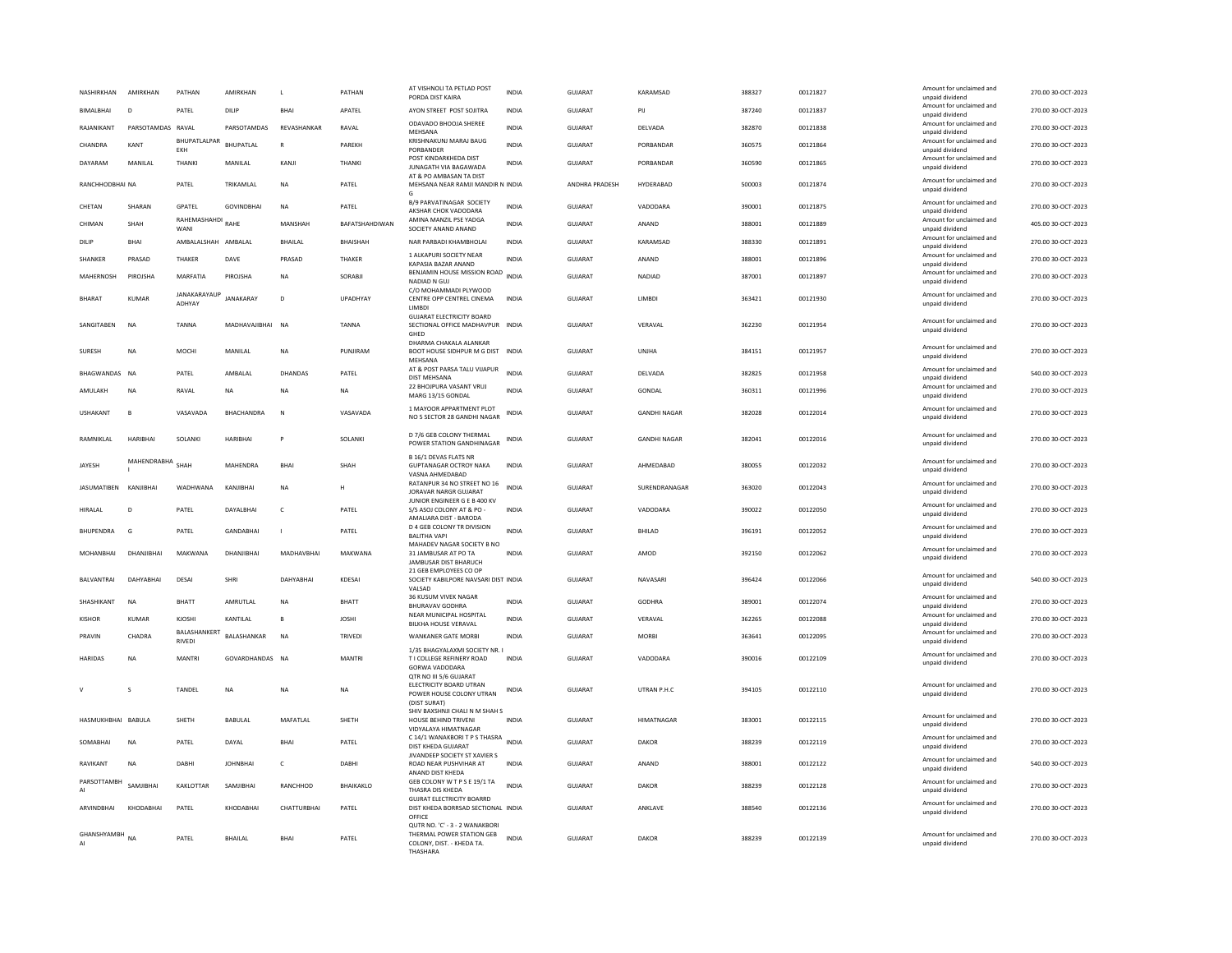| IBRAHIMBHAI NA       |                              | <b>BELIM</b>            | <b>BACHUBHAI</b>          | <b>NA</b>        | <b>BELIM</b>   | PARIMAL CO OP HOUSING<br>SOCIETY S/B DUA PALITANA<br><b>GUJARAT</b>                          | <b>INDIA</b> | GUIARAT               | <b>SIHOR</b>        | 364270 | 00122168 | Amount for unclaimed and<br>unpaid dividend | 270.00 30-OCT-2023 |
|----------------------|------------------------------|-------------------------|---------------------------|------------------|----------------|----------------------------------------------------------------------------------------------|--------------|-----------------------|---------------------|--------|----------|---------------------------------------------|--------------------|
| <b>BALDEVSINH</b>    | <b>NA</b>                    | ZALA                    | <b>MANGALSINH</b>         | <b>NA</b>        | ZALA           | AT POST KANTHARIYA TALUKA<br>LIMBDI DIST SURENDRA NAGAR<br><b>GUJARAT</b>                    | <b>INDIA</b> | <b>ANDHRA PRADESH</b> | HYDERARAD           | 500003 | 00122169 | Amount for unclaimed and<br>unpaid dividend | 270.00 30-OCT-2023 |
| <b>BACHU</b>         | <b>BHAI</b>                  | DARJI                   | DHULI                     | <b>BHAI</b>      | DARJI          | SHROFF BAZAR GODHRA                                                                          | <b>INDIA</b> | GUJARAT               | <b>GODHRA</b>       | 389001 | 00122174 | Amount for unclaimed and<br>unpaid dividend | 270.00 30-OCT-2023 |
| AMBALAL              | NA                           | SOLANKEY                | PITAMBER                  | NA               | SOLANKEY       | SAVLI FALIA MARWADI FALIA OLD INDIA<br>POST OFF GODHRA<br><b>GAYATRI NAGAR -2 OPP SARDAR</b> |              | GUJARAT               | GODHRA              | 389001 | 00122175 | Amount for unclaimed and<br>unpaid dividend | 270.00 30-OCT-2023 |
| <b>HIMATLAL</b>      | <b>NA</b>                    | RANGANI                 | <b>BALUBHA</b>            | <b>NA</b>        | RANGANI        | PATEL SAMAJ NI VADI BH:-<br>VRANAVAN VADI 1/10 CORNER<br>"MANFK                              | <b>INDIA</b> | <b>BIHAR</b>          | GAYA                | 823001 | 00122180 | Amount for unclaimed and<br>unpaid dividend | 270.00 30-OCT-2023 |
| RASIKBHAI            | <b>NA</b>                    | DAVE                    | <b>NA</b>                 | <b>NA</b>        | <b>NA</b>      | C/O KETAN TRIVENI KHADIA POLE<br>NO 1 RAJMAHAL ROAD BARODA                                   | <b>INDIA</b> | <b>GUJARAT</b>        | VADODARA            | 390001 | 00122182 | Amount for unclaimed and<br>unpaid dividend | 270.00 30-OCT-2023 |
| KALIMUDIN            |                              | DAUDI                   | <b>IRRAHIN</b>            | <b>NA</b>        | <b>BHAI</b>    | VORRAWAD DHOLI POLE<br>WADHWAN CITY                                                          | <b>INDIA</b> | GUJARAT               | SURENDRANAGAR       | 363030 | 00122194 | Amount for unclaimed and<br>unpaid dividend | 270.00 30-OCT-2023 |
| <b>DINKERRAY</b>     | к                            | <b>TRIVEDI</b>          | KARUNA                    | <b>NA</b>        | SHANKER        | MALIYAPA DHOLI POLE<br>WADHWAN CITY                                                          | <b>INDIA</b> | <b>GUJARAT</b>        | SURENDRANAGAR       | 363030 | 00122196 | Amount for unclaimed and<br>unpaid dividend | 270.00 30-OCT-2023 |
| <b>DINESH</b>        | VISHNUPRASHA<br>$\mathsf{D}$ |                         | VACHHARAJANI VISHNUPRASAD | H                | VACHHARJANI    | "NIRGUNAM" 31/B SHREYAS<br>SOCIETY (WEST) MARG NO 8 RACE INDIA<br><b>COURSE RAJKOT</b>       |              | <b>GUJARAT</b>        | RAJKOT              | 360001 | 00122207 | Amount for unclaimed and<br>unpaid dividend | 270.00 30-OCT-2023 |
| PRAVEEN              | <b>NA</b>                    | MANANI                  | NARANBHAI                 | <b>DEVDAS</b>    | MANANI         | AT UMEDPURA PPOGIR GODHADA INDIA<br>TAL UNA JUNAGADH DIST                                    |              | <b>GUJARAT</b>        | UNA (SORATHI)       | 362530 | 00122224 | Amount for unclaimed and<br>unpaid dividend | 270.00 30-OCT-2023 |
| <b>RAMESH</b>        | <b>KUMAR</b>                 | MAGANRHAIRH<br>ALANI    | MAGANBHAI                 | <b>GOKALBHAI</b> | <b>BHALANI</b> | RAVI PARK "KAILASH" OPP JAY<br>APARTMENT B/H BUS STATION<br>UPLETA DIST RAJKOT               | <b>INDIA</b> | <b>GUJARAT</b>        | DHORAJI             | 360490 | 00122226 | Amount for unclaimed and<br>unpaid dividend | 270.00 30-OCT-2023 |
| KANTILAL             | <b>NA</b>                    | DHOLAKIYA               | CHHOTALAL                 | <b>NA</b>        | DHOLAKIYA      | GHANSHYAM GANESH FALIYA<br>NAGAR ROAD IUNAGADH                                               | INDIA        | <b>GUJARAT</b>        | <b>JUNAGADH</b>     | 362001 | 00122227 | Amount for unclaimed and<br>unpaid dividend | 270.00 30-OCT-2023 |
| MAHADEV              | RAGHVJI                      | <b>FULTARIA</b>         | RAGHVJI                   | BHAI             | MOTIBHAI       | VIVEKANAND NAGAR 1 NEAR<br>SAHYOG SOCIETY RAVAPAR ROAD INDIA<br><b>MORBI</b>                 |              | GUJARAT               | <b>MORBI</b>        | 363641 | 00122230 | Amount for unclaimed and<br>unpaid dividend | 270.00 30-OCT-2023 |
| <b>BHARAT</b>        | <b>NA</b>                    | PATEL                   | <b>NA</b>                 | <b>NA</b>        | <b>NA</b>      | TYPE II 1/8 GEB COLONY<br><b>GANDHINAGAR T.P.S</b><br>GANDHINAGAR                            | <b>INDIA</b> | <b>GUJARAT</b>        | <b>GANDHI NAGAR</b> | 382041 | 00122232 | Amount for unclaimed and<br>unpaid dividend | 135.00 30-OCT-2023 |
| THAKARSHI            | <b>NA</b>                    | PATEL                   | GANGDAS                   | <b>NA</b>        | PATEL          | G E BOARD O & M SUB DIVISION<br><b>TALALA GIR</b>                                            | <b>INDIA</b> | GUJARAT               | VISAVADAR           | 362150 | 00122241 | Amount for unclaimed and<br>unpaid dividend | 270.00 30-OCT-2023 |
| MAGANLAL             | <b>NA</b>                    | PANARA                  | PUNJABHAI                 | <b>NA</b>        | PANARA         | "GHANSHYAM" DURVESH NAGAR<br>BLOCK NO 9 AT JUNAGADH                                          | <b>INDIA</b> | <b>GUJARAT</b>        | <b>JUNAGADH</b>     | 362001 | 00122258 | Amount for unclaimed and<br>unpaid dividend | 270.00 30-OCT-2023 |
| PRABODHCHAN<br>DRA   | AMRITLAL                     | DUBAL                   | AMRTILAL                  | <b>NA</b>        | <b>DUBAL</b>   | GREEN CHAWK LIMBDI D S<br><b>NAGAR</b>                                                       | <b>INDIA</b> | <b>GUJARAT</b>        | LIMBDI              | 363421 | 00122271 | Amount for unclaimed and<br>unpaid dividend | 270.00 30-OCT-2023 |
| <b>JIVANSINH</b>     | MOTIBHAI                     | <b>REVAR</b>            | MOTIBHAI                  | <b>NA</b>        | AMARSINH       | 1 B PROFESSOR & SOCIETY LIMBDI<br>DIST SURENDRA NAGAR                                        | INDIA        | <b>GUJARAT</b>        | LIMBDI              | 363421 | 00122273 | Amount for unclaimed and<br>unpaid dividend | 270.00 30-OCT-2023 |
| <b>BALKRISHNA</b>    | <b>NA</b>                    | <b>JOSHI</b>            | <b>NA</b>                 | <b>NA</b>        | <b>NA</b>      | T P S COLONY QUARTER NO 302/4<br><b>SIKKA</b>                                                | <b>INDIA</b> | GUJARAT               | KALAVAD             | 361141 | 00122282 | Amount for unclaimed and<br>unpaid dividend | 270.00 30-OCT-2023 |
| NAYAN                | <b>NA</b>                    | <b>JOSHI</b>            | NA                        | <b>NA</b>        | NA             | "SIDDHI" SERVAIYA STREET NEAR<br>NANA DARBARGADH GONDAL                                      | <b>INDIA</b> | GUJARAT               | GONDAL              | 360311 | 00122283 | Amount for unclaimed and<br>unpaid dividend | 270.00 30-OCT-2023 |
| <b>RHARATKUMAR T</b> |                              | THANKI                  | TRIKAMIL                  | <b>NA</b>        | <b>THANKI</b>  | TPS SIKKA G E B COLONY Q NO<br>319/3 DT JAMNAGAR                                             | <b>INDIA</b> | GUIARAT               | KAI AVAD            | 361141 | 00122312 | Amount for unclaimed and<br>unpaid dividend | 270.00.30-OCT-2023 |
| SHASHIKANT           | SHIVLAL                      | THANKI                  | SHIVLAL                   | <b>NA</b>        | <b>THANKI</b>  | 319 3 G E B COLONY T P S SIKKA<br>DIST JAMNAGAR GUJARAT STATE                                | <b>INDIA</b> | <b>GUJARAT</b>        | KALAVAD             | 361141 | 00122313 | Amount for unclaimed and<br>unpaid dividend | 270.00 30-OCT-2023 |
| <b>IORURHA</b>       | DESHARIL                     | SODHA                   | DESHARI                   | ARHAYRAI         | SODHA          | E 31 OLD GEB COLONY SIKKA TPS INDIA<br>SIKKA VIA JAMNAGAR                                    |              | GUIARAT               | KAI AVAD            | 361140 | 00122315 | Amount for unclaimed and<br>unpaid dividend | 270.00 30-OCT-2023 |
| DHIREN               | <b>NA</b>                    | <b>ACHARYA</b>          | RANJAN                    | <b>NA</b>        | <b>KUMAR</b>   | T P S COLONY QUARTER NO 324/7 INDIA<br><b>SIKKA</b>                                          |              | GUJARAT               | KALAVAD             | 361141 | 00122316 | Amount for unclaimed and<br>unpaid dividend | 270.00 30-OCT-2023 |
| RAJESH               | <b>NA</b>                    | <b>КОТЕСНА</b>          | <b>NA</b>                 | <b>NA</b>        | <b>NA</b>      | 12 RAJKAMAL SOCIETY AKOTA<br>ROAD BARODA                                                     | <b>INDIA</b> | GUJARAT               | VADODARA            | 390020 | 00122329 | Amount for unclaimed and<br>unpaid dividend | 270.00 30-OCT-2023 |
| SURESHBHAI           | <b>NA</b>                    | PATEL                   | <b>JASUBHAI</b>           | <b>NA</b>        | PATEL          | SATYANAM BUILDING AT PO KUNI INDIA<br>TA THASRA DIST KHEDA                                   |              | GUJARAT               | <b>DAKOR</b>        | 388235 | 00122331 | Amount for unclaimed and<br>unpaid dividend | 270.00 30-OCT-2023 |
| <b>JASHWANT</b>      | <b>NA</b>                    | SHAH                    | AMBALAL                   | <b>NA</b>        |                | C/O R D PATEL E 156 DIPIKA<br>SOCIETY NO 2 NEAR WATER TANK INDIA<br>KARELIBAG BARODA         |              | <b>GUJARAT</b>        | VADODARA            | 390006 | 00122336 | Amount for unclaimed and<br>unpaid dividend | 270.00 30-OCT-2023 |
| ASHOK                | KUMAR                        | <b>JSHAH</b>            | <b>JAYANTILAL</b>         | <b>NA</b>        | SHAH           | 78MUKTI NAGAR SOCIETY NEAR<br>BASIL SCHOOL OLD PADRA ROAD INDIA<br>VADODAR/                  |              | <b>GUJARAT</b>        | VADODARA            | 390020 | 00122342 | Amount for unclaimed and<br>unpaid dividend | 270.00 30-OCT-2023 |
| KANAIYALAL           |                              | TRIBHOVANDAS BHRAMBHATT | TRIBHOVANDAS              | CHHAGANLAL       | <b>BHRAM</b>   | 26 ASHOK CO OP SOCIETY OPP<br>LIONS HALL BARODA                                              | <b>INDIA</b> | GUJARAT               | VADODARA            | 390015 | 00122347 | Amount for unclaimed and<br>unpaid dividend | 270.00 30-OCT-2023 |
| VIJAY                | <b>KUMAR</b>                 | APATEL                  | AMBALAL                   | M                | PATEL          | AT & PO PIPALIYA TA WAGHODIA<br>DIST VADODARA                                                | INDIA        | GUJARAT               | FERTILIZERNAGAR     | 391760 | 00122351 | Amount for unclaimed and<br>unpaid dividend | 270.00 30-OCT-2023 |
| ANILA                | KIRITBHAI                    | PANDYA                  | KIRITBHAI                 | SURENDRA         | RAI            | RAJMAHAL ROAD PUNIT POLE<br><b>BARODA</b>                                                    | <b>INDIA</b> | <b>GUJARAT</b>        | VADODARA            | 390001 | 00122362 | Amount for unclaimed and<br>unpaid dividend | 405.00 30-OCT-2023 |
| <b>ZIYAUDDIN</b>     | N                            | <b>MAIFK</b>            | NIZAMUDDIN                | $\mathbf{B}$     | MAIFK          | DEVKUVA CHAKLA DIST KAIRA<br>PETLAD                                                          | <b>INDIA</b> | GUIARAT               | DHARAMRAI           | 388450 | 00122366 | Amount for unclaimed and<br>unpaid dividend | 270.00 30-OCT-2023 |
| MAHESH               | K                            | CHIKHALIYA              | <b>NA</b>                 | <b>NA</b>        | <b>NA</b>      | 401 KEVALAM APPARTMENT 3<br>MARUTI NAGAR AIRPORT ROAD<br><b>RAJKOT GUJ</b>                   | <b>INDIA</b> | <b>GUJARAT</b>        | RAJKOT              | 360001 | 00122369 | Amount for unclaimed and<br>unpaid dividend | 270.00 30-OCT-2023 |
| ARVIND               | KUMAR                        |                         | PPANCHIWALA PUNAMCHAND    | <b>NA</b>        | MAGANI AI      | C/O DEESA O & M SUB DIVISION G INDIA<br>E B DEESA B K                                        |              | GUIARAT               | DISA                | 385535 | 00122370 | Amount for unclaimed and<br>unpaid dividend | 270.00 30-OCT-2023 |
| LUNSIBHAI            | DEVAYATBHAI                  | KANALA                  | DEVAYATBHAI               | <b>NA</b>        | KANALA         | C/O AHIR STREET GEB LATHI DIST<br>AMRELI                                                     | <b>INDIA</b> | GUJARAT               | <b>NA</b>           | 365430 | 00122382 | Amount for unclaimed and<br>unpaid dividend | 270.00 30-OCT-2023 |
| KANAIYALAL           | <b>NA</b>                    | DAVE                    | LABHSHANKAR               | <b>NA</b>        | DAVE           | 11 RAVI KIRAN APPARTMENT<br>JALARAM SOCIETY JUNAGADH                                         | <b>INDIA</b> | GUJARAT               | <b>JUNAGADH</b>     | 362001 | 00122391 | Amount for unclaimed and<br>unpaid dividend | 270.00 30-OCT-2023 |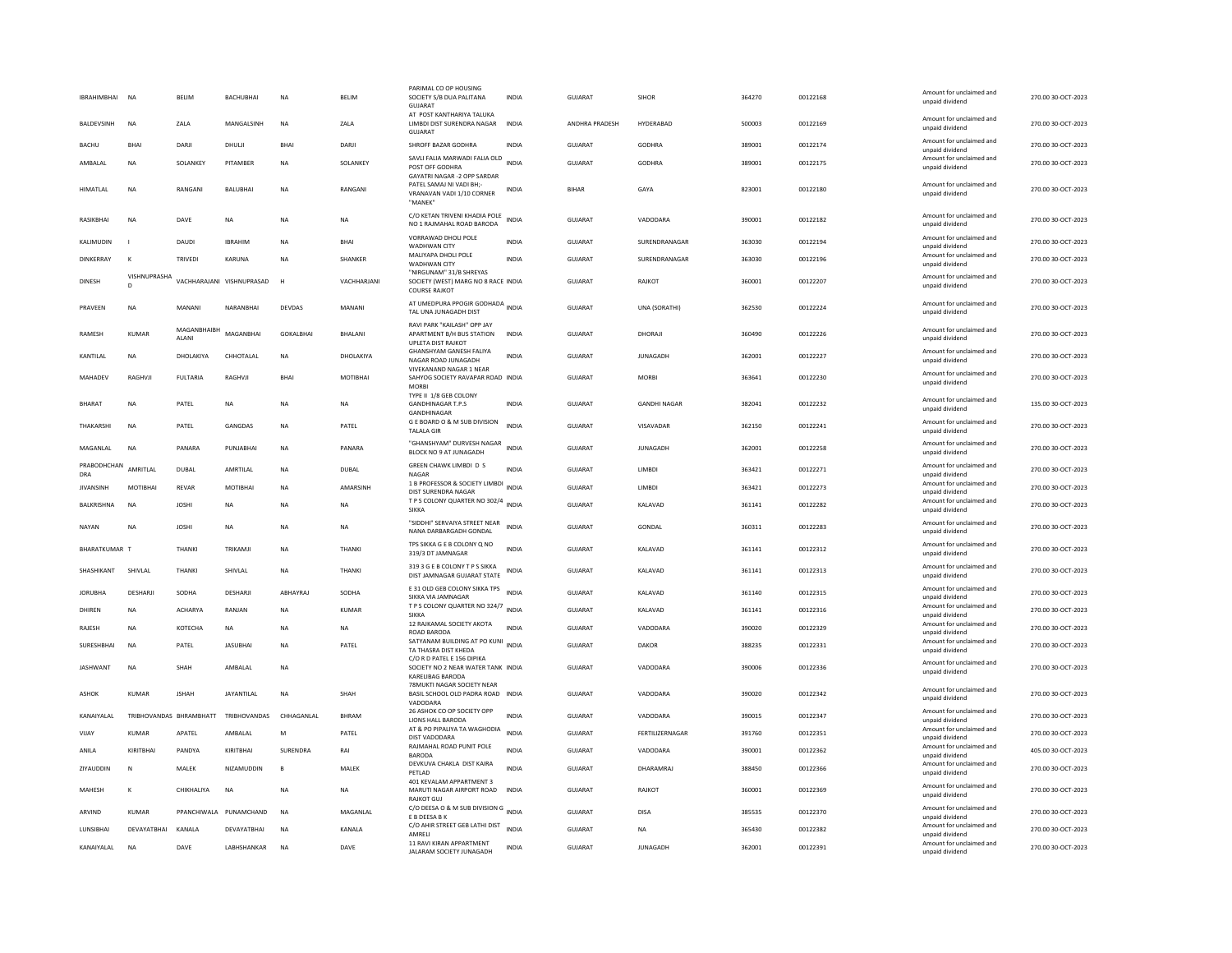| JITENDRA         | NA                      | VASAVADA               | DINKERRAI        | VASAVADA        | DYSAAC          | 11 RAVI KIRAN APP JALARAM<br>SOCIETY JUNAGADH                                               | <b>INDIA</b> | <b>GUJARAT</b> | <b>JUNAGADH</b>     | 362001 | 00122392 | Amount for unclaimed and<br>unpaid dividend | 270.00 30-OCT-2023 |
|------------------|-------------------------|------------------------|------------------|-----------------|-----------------|---------------------------------------------------------------------------------------------|--------------|----------------|---------------------|--------|----------|---------------------------------------------|--------------------|
| <b>GOPALBHAL</b> | <b>NA</b>               | PANARA                 | MULJIBHAI        | <b>NA</b>       | PANARA          | 11 RAVI KIRAN APP JALARAM                                                                   | <b>INDIA</b> | GUIARAT        | <b>IUNAGADH</b>     | 362001 | 00122393 | Amount for unclaimed and                    | 270.00 30-OCT-2023 |
|                  |                         |                        |                  |                 |                 | SOCIETY JUNAGADH<br>B2/16 SHANTIKUNJ SOCIETY B/H                                            |              |                |                     |        |          | unpaid dividend                             |                    |
| PARESH           | <b>NA</b>               | <b>PANCHAI</b>         | <b>NA</b>        | <b>NA</b>       | <b>NA</b>       | SHINATHJI SOCIETY NEAR NEW<br>ERA SCHOOL OPP 'NOVINO'<br>BATTERY MAKARPURA ROAD             | <b>INDIA</b> | GUIARAT        | VADODARA            | 390010 | 00122396 | Amount for unclaimed and<br>unpaid dividend | 270.00 30-QCT-2023 |
| SIVAN            | $\mathsf{C}$            | <b>NAIR</b>            |                  | <b>ACHUTHAN</b> | NAIR            | <b>BARODA</b><br>B/65 UMANG SOCIETY NR<br>MOTHER'S SCHOOL GOTRI ROAD INDIA<br><b>BARODA</b> |              | <b>GUJARAT</b> | VADODARA            | 390021 | 00122405 | Amount for unclaimed and<br>unpaid dividend | 540.00 30-OCT-2023 |
| DAYARAM          | <b>BHAI</b>             | GANESHBHAIJA<br>DAV    | GANESH           | <b>BHAI</b>     | JADAV           | 102 JALARAM COMPLEX NR<br>JALARAM TEMPLE JALARAM<br>TEMPLE ROAD KARELIBAUG<br>VADODARA      | <b>INDIA</b> | <b>GUJARAT</b> | VADODARA            | 390018 | 00122423 | Amount for unclaimed and<br>unpaid dividend | 270.00 30-OCT-2023 |
| SHAILESH         | <b>KUMAR</b>            | RANCHHODBHAI<br>RANA   | RANCHHOD         | <b>BHAI</b>     | FULLABHAIRANA   | 20 KRISHNA SOCIETY BOCHASAN<br>ROAD AT BORSAD DIST KHEDA                                    | <b>INDIA</b> | <b>GUJARAT</b> | <b>BORSAD</b>       | 380540 | 00122424 | Amount for unclaimed and<br>unpaid dividend | 270.00 30-OCT-2023 |
| AJEETSINGH       | $\mathsf{v}$            | RAJ                    | VIJAY            | SINH            | RAJ             | 160.RADHAKRISHNA PARK.OPP<br>TUBE COMPANY, OLD PADRA<br>ROAD, NR. AKOTA GARDEN.<br>VADODARA | <b>INDIA</b> | <b>GUJARAT</b> | VADODARA            | 390020 | 00122428 | Amount for unclaimed and<br>unpaid dividend | 270.00 30-OCT-2023 |
| MADHUBHARAT      | <b>NA</b>               | GOSWAMI                | BABA             | BHARATI         | MOTIBHARTI      | UMRU POST UMARU TAL<br>SIDDHAPUR DIST MEHSANA                                               | <b>INDIA</b> | GUJARAT        | MAHESANA            | 384001 | 00122457 | Amount for unclaimed and<br>unpaid dividend | 270.00 30-OCT-2023 |
| CHANDULAL        | PARSHOTTAMD<br>AS       | KAGDA                  | PARHOTTAMDAS C   |                 | KAGDA           | NANDWANA STREET NEAR PLAY<br>HOUSE WANKANER DIST RAJKOT                                     | <b>INDIA</b> | GUJARAT        | <b>MORRI</b>        | 363621 | 00122465 | Amount for unclaimed and<br>unpaid dividend | 540.00 30-OCT-2023 |
| PANKAJ           | NA                      | SHARMA                 | <b>NA</b>        | NΑ              | NA              | 66 K V SUBSTATION SATRASTA<br><b>GEB JAMNAGAR</b>                                           | <b>INDIA</b> | GUJARAT        | JAMNAGAR            | 361006 | 00122477 | Amount for unclaimed and<br>unpaid dividend | 270.00 30-OCT-2023 |
| RUGNATH          | NA                      | VAMJA                  | NARANBHAI        | NΑ              | VAMJA           | TOWN SUB DIVISION GEB                                                                       | <b>INDIA</b> | GUJARAT        | GONDAL              | 360370 | 00122483 | Amount for unclaimed and                    | 270.00 30-OCT-2023 |
| <b>HARFSH</b>    | -11                     | DHANESHA               | <b>IFTHAI AI</b> | $\mathbb{R}$    | <b>DHANFSHA</b> | JUNAGADH ROAD JETPUR<br>RAHD KRISHNA NIVAS KRISHNA                                          | <b>INDIA</b> | GUIARAT        | VFRAVAL             | 362265 | 00122490 | unpaid dividend<br>Amount for unclaimed and | 270.00 30-OCT-2023 |
|                  |                         |                        |                  |                 |                 | NAGAR VERAVAL<br>C/O A D CHAVDA KRISHNANAGAR                                                |              |                |                     |        |          | unpaid dividend<br>Amount for unclaimed and |                    |
| ARJAN            | DAYA                    | CHAVDA                 | DAYA             | LAXMAN          | CHAVDA          | ST 5 OPP BHATIA BLDG VERAVAL                                                                | <b>INDIA</b> | <b>GUJARAT</b> | VERAVAL             | 362265 | 00122491 | unpaid dividend                             | 270.00 30-OCT-2023 |
| <b>SIVDAS</b>    | BHAI                    | GOVINDJIPATIL GOVINDJI |                  | <b>NA</b>       | PATIL           | F 202 G E B COLONY DKAIDAM<br><b>DIST SURAT</b>                                             | <b>INDIA</b> | <b>GUJARAT</b> | SUNUALI             | 394580 | 00122512 | Amount for unclaimed and<br>unpaid dividend | 270.00 30-OCT-2023 |
| PRATAPSINH       | <b>NA</b>               | VASADIYA               | SOMABHAI         | <b>NA</b>       | KOHIABHAI       | G E B DESAR TA SAVLI DI BARODA<br>GUJ                                                       | <b>INDIA</b> | GUJARAT        | FERTILIZERNAGAR     | 391774 | 00122513 | Amount for unclaimed and<br>unpaid dividend | 270.00 30-OCT-2023 |
| <b>HARMANGIR</b> | <b>NA</b>               | GOSAI                  | RANGOD           | GIR             | PUNJAGIR        | AT SAVLI BHDARAWALA CHOKDI<br>VRUNDAVAN FLATS B-10 AT & PO INDIA<br>SAVLI DIST VADODARA GUJ |              | GUJARAT        | FERTILIZERNAGAR     | 391770 | 00122514 | Amount for unclaimed and<br>unpaid dividend | 270.00 30-OCT-2023 |
| RAMESH           | <b>KUMAR</b>            | RATHOD                 | ZINABHAI         | s               | RATHOD          | 1/HARSIDDH NAGAR SOCIETY<br>NEAR WAER TANK RLY (E) AT<br>KAOLO N GUJ                        | <b>INDIA</b> | GUJARAT        | KALOL               | 382721 | 00122519 | Amount for unclaimed and<br>unpaid dividend | 270.00 30-OCT-2023 |
| <b>GIRISH</b>    | CHANDRA                 | <b>JOSHI</b>           | MAHENDRA         | PRASAD          | <b>JOSHI</b>    | CHOWK KOI NO PADO AMBAY<br><b>DIST KHEDA</b>                                                | INDIA        | GUJARAT        | KHAMBHAT            | 388620 | 00122527 | Amount for unclaimed and<br>unpaid dividend | 270.00 30-OCT-2023 |
| PARULBEN         | $\mathbf{s}$            | <b>SHAH</b>            | MITHALAL         | К               | SHAH            | 31 MANISH SOCIETY ANKUR ROAD<br>NARANPURA CHAR RASTA<br>AHMEDABAD                           | <b>INDIA</b> | GUIARAT        | AHMEDABAD           | 380013 | 00122543 | Amount for unclaimed and<br>unpaid dividend | 270.00 30-OCT-2023 |
| DASRATH          | BHAI                    | PATEL                  | NATVARLAL        | NΑ              | PATEL           | NR SWAMINARAYAN TEMPLE                                                                      | INDIA        | GUJARAT        | ODHAV               | 382421 | 00122545 | Amount for unclaimed and                    | 270.00 30-OCT-2023 |
| RAMKRUSHNA NA    |                         | <b>BAPODARA</b>        | NARANBHAI        | <b>NA</b>       | BAPODARA        | POST POR DIST GANDHI NAGAR<br>E 35/6 G E B COLONY GANDHI                                    | <b>INDIA</b> | GUJARAT        | <b>GANDHI NAGAR</b> | 382041 | 00122546 | unpaid dividend<br>Amount for unclaimed and | 270.00 30-OCT-2023 |
|                  |                         |                        |                  |                 |                 | <b>NAGAR</b><br>"SANSKRUTI" BEHIND GENERAL                                                  |              |                |                     |        |          | unpaid dividend<br>Amount for unclaimed and |                    |
| <b>BHUPENDRA</b> | SINH                    | KJADEJA                | KRISHNA          | <b>KUMAR</b>    | SINH            | POST OFFICE GANDHIGRAM<br><b>JUNAGADE</b>                                                   | <b>INDIA</b> | GUJARAT        | <b>JUNAGADH</b>     | 362001 | 00122553 | unpaid dividend                             | 270.00 30-OCT-2023 |
|                  | RANCHHODBHAI BHUDARBHAI | CHAVDA                 | BHUDARBHAI       | G               | CHAVDA          | 2 G RANGSAGAR FLATS PT<br>COLLEGE ROAD PALDI VASNA<br>AHMEDABAD                             | <b>INDIA</b> | <b>GUJARAT</b> | AHMEDABAD           | 380007 | 00122563 | Amount for unclaimed and<br>unpaid dividend | 270.00 30-OCT-2023 |
| KRUSHNA          | OMKARBHAI               | KHERNAR                | OM               | KAR             | KHERNAR         | TYPE III 28/1 G E B COLONY<br>GANDHINAGAR                                                   | <b>INDIA</b> | GUJARAT        | <b>GANDHI NAGAR</b> | 382041 | 00122570 | Amount for unclaimed and                    | 270.00 30-OCT-2023 |
| <b>JITENDRA</b>  | <b>KUMAR</b>            | MANEKALPAND            | MANEKLAL         | SOMESHWAR       | PANDYA          | E-34 GEB COLONY UKAIDAM DIST                                                                | <b>INDIA</b> | <b>GUJARAT</b> | BARDOLI             | 394680 | 00122572 | unpaid dividend<br>Amount for unclaimed and | 270.00 30-OCT-2023 |
| KIRIT            | KUMAR                   | YA<br><b>TRIVEDI</b>   | JANARDAN         | NΑ              | PRANSHANKAR     | SURAT<br>HARI OM KOOKADA PRESS S                                                            | <b>INDIA</b> | <b>GUJARAT</b> | SURENDRANAGAR       | 363001 | 00122573 | unpaid dividend<br>Amount for unclaimed and | 405.00 30-OCT-2023 |
|                  |                         |                        |                  |                 |                 | SURENDRA NAGAR<br>RANJIT NAGAR J-2/1438                                                     |              |                |                     |        |          | unpaid dividend<br>Amount for unclaimed and |                    |
| RAVINDRA         | KANTILAL                | <b>MEHTA</b>           | KANTILAL         | M               | <b>MEHTA</b>    | JAMNAGAR JAMNAGAR                                                                           | <b>INDIA</b> | GUJARAT        | JAMNAGAR            | 361005 | 00122574 | unpaid dividend                             | 270.00 30-OCT-2023 |
| NATHALAL         | CHUNILAL                | THAKAR                 | CHUNILAL         | N               | THAKAR          | GUJ ELE BOARD SUB DIVISION AT<br>PO VIJAPUR DIST MEHSANA N G                                | <b>INDIA</b> | <b>GUJARAT</b> | DELVADA             | 382870 | 00122584 | Amount for unclaimed and<br>unpaid dividend | 270.00 30-OCT-2023 |
| MUKESH           | <b>DINUBHAI</b>         | PATEL                  | <b>DINUBHAI</b>  | N               | PATEL           | RAJKUMAR CROCKERY CENTRE 70<br>LAXMI MARG AMAL KA KANTA<br><b>UDAIPUR RAJ</b>               | <b>INDIA</b> | RAJASTHAN      | <b>UDAIPUR</b>      | 313001 | 00122586 | Amount for unclaimed and<br>unpaid dividend | 270.00 30-OCT-2023 |
| <b>BHAGABHAI</b> | DFVARHAI                | PATFI                  | <b>NA</b>        | NA              | <b>NA</b>       | 3 PARSHUNATH SOCIETY VIJAPUR<br><b>DIST MEHSANA</b>                                         | <b>INDIA</b> | GUIARAT        | <b>DELVADA</b>      | 382870 | 00122588 | Amount for unclaimed and<br>unpaid dividend | 270.00 30-OCT-2023 |
| KAUSHIK          | V                       | VELANI                 | VRUJLAL          | $\mathbf{J}$    | VELANI          | MELADI MANO CHOK BAVLA<br>TALUKA DHOLKA DIST<br>AHMFDARAD                                   | <b>INDIA</b> | <b>GUJARAT</b> | BAVLA               | 382220 | 00122613 | Amount for unclaimed and<br>unpaid dividend | 270.00 30-OCT-2023 |
| <b>JIVAN</b>     | <b>BHAI</b>             | HIRABHAICHAM<br>AR     | <b>HIRA</b>      | NΑ              | BHAI            | 27, CHUNWAL NAGAR PART-1,<br>RAMESHWAR CHAR RASTA.<br>RAMESHWAR, MEGHANI NAGAR,             | INDIA        | GUJARAT        | AHMEDABAD           | 380016 | 00122627 | Amount for unclaimed and<br>unpaid dividend | 270.00 30-OCT-2023 |
| ABDULHAK         | <b>ISA</b>              | PATEL                  | <b>ISA</b>       | $\overline{A}$  | PATEL           | AHMEDABAD<br>BALAPIR STREET PO MANUBAR TA INDIA                                             |              | GUJARAT        | AMOD                | 392161 | 00122632 | Amount for unclaimed and                    | 135.00 30-OCT-2023 |
|                  |                         |                        |                  |                 |                 | & POST BHARUCH                                                                              |              |                |                     |        |          | unpaid dividend                             |                    |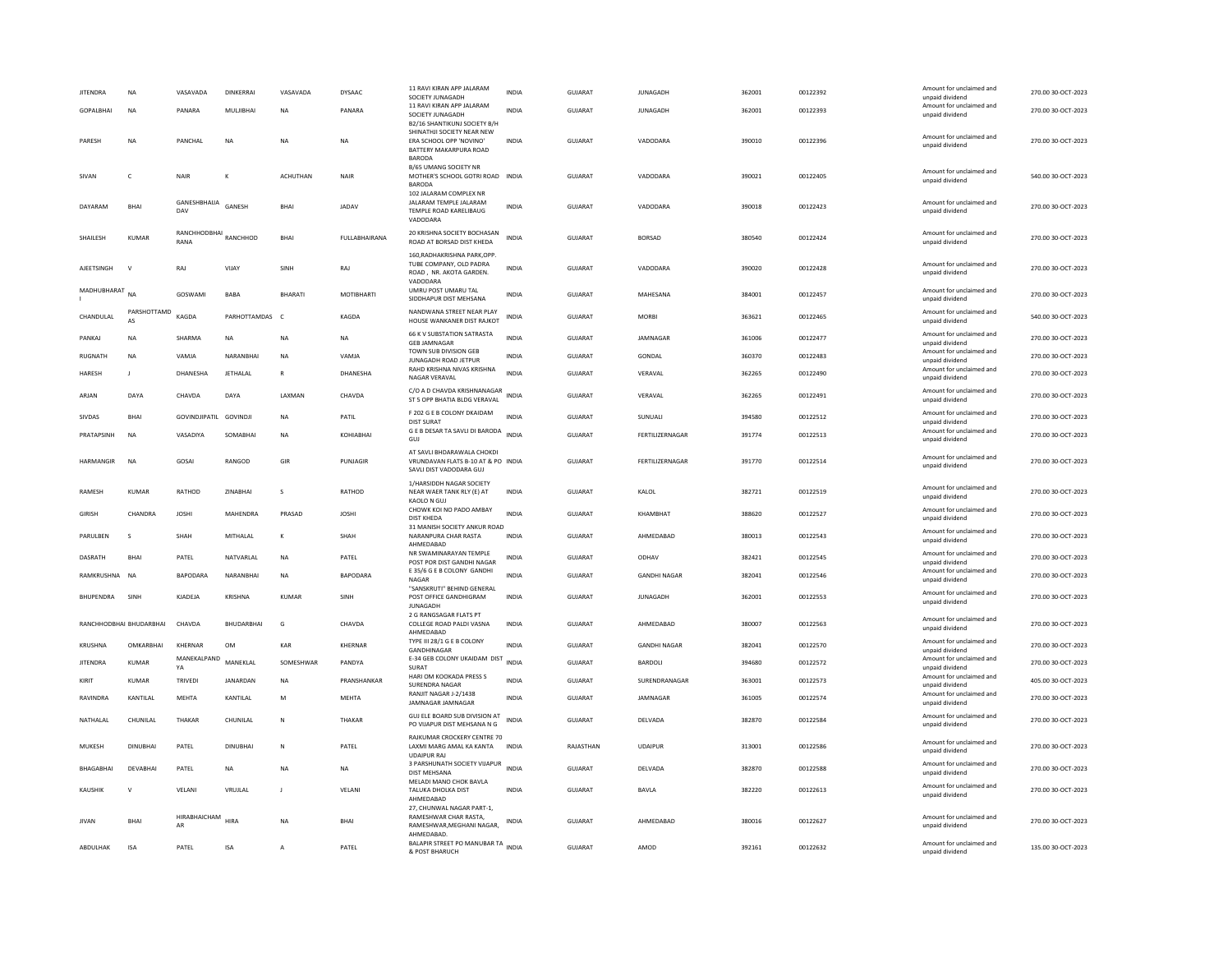| TRIBHOVANBHAI RATILAL           |                | CHANAWALA            | RATILAL                   | <b>NA</b>      | CHANAWALA     | FATA TALAV RANA STREET NEAR<br><b>TEMPLE BHARUCH</b>                                                            | <b>INDIA</b> | <b>GUJARAT</b>            | <b>BHARUCH</b>     | 392001           | 00122637             | Amount for unclaimed and<br>unpaid dividend                                                | 270.00 30-OCT-2023                       |
|---------------------------------|----------------|----------------------|---------------------------|----------------|---------------|-----------------------------------------------------------------------------------------------------------------|--------------|---------------------------|--------------------|------------------|----------------------|--------------------------------------------------------------------------------------------|------------------------------------------|
| <b>JASWANT</b>                  | <b>KUMAR</b>   | <b>KPARMAR</b>       | KACHARALAL                | H              | PARMAR        | G E BOARD DIVISION OFFICE OKAI INDIA<br>MOTIPURA HIMATNAGAR                                                     |              | <b>GUJARAT</b>            | HIMATNAGAR         | 383001           | 00122660             | Amount for unclaimed and<br>unpaid dividend                                                | 270.00 30-OCT-2023                       |
| VILAS                           | PARASHRAM      | JAVLEKAR             | PARASHRAM                 | D              | JAVLEKAR      | 18 NITI PARK SOCIETY VASNA<br>ROAD VADODARA                                                                     | <b>INDIA</b> | <b>GUJARAT</b>            | VADODARA           | 390015           | 00122664             | Amount for unclaimed and<br>unpaid dividend                                                | 405.00 30-OCT-2023                       |
| RAJENDRA                        | RATILAL        | PATEL                | RATILAL                   | H              | PATEL         | SAIRAJ JAGMAL S POLE MANDVI<br><b>BARODA</b>                                                                    | <b>INDIA</b> | <b>GUJARAT</b>            | VADODARA           | 390001           | 00122675             | Amount for unclaimed and<br>unpaid dividend                                                | 270.00 30-OCT-2023                       |
| SURMABHAI                       | <b>NA</b>      | PARGHI               | NANUBHAI                  |                | PARGHI        | SR ASSTT G E BOARD TR D N<br>OFFICE DHANSURA T MODASA S K INDIA                                                 |              | GUJARAT                   | MODASA             | 383310           | 00122677             | Amount for unclaimed and<br>unpaid dividend                                                | 270.00 30-OCT-2023                       |
| <b>MAHFSH</b>                   | KUMAR          | DADA                 | <b>NA</b>                 | <b>NA</b>      | NA.           | 12 1091 LAXMI NIVAS LUHAR POLE INDIA<br>SHAHPURE SURAT                                                          |              | GUIARAT                   | SURAT NANPURA      | 395003           | 00122683             | Amount for unclaimed and<br>unpaid dividend                                                | 270.00 30-OCT-2023                       |
| NARENDRA                        | BHIKHABHAI     | PATEL                | BHIKHABHAI                | RAMLAL         | PATEL         | GE BOARD 220 KR S/S TR DN<br><b>CHHATRAL NG</b>                                                                 | <b>INDIA</b> | GUJARAT                   | KALOL              | 382729           | 00122703             | Amount for unclaimed and<br>unpaid dividend                                                | 270.00 30-OCT-2023                       |
| BHATUUIBHAI                     | KARSANBHAI     | BARAIYA              | KARSANBHAI                | <b>NA</b>      | BHIMJIBHAI    | DY SUPDT OF A/C O & M DIVISION<br>OFFICE GUJ ELECTRICITY BOARD<br><b>DHRANGADHRA DIST</b><br>SURENDRANAGAR GUJ  | INDIA        | GUJARAT                   | DHRANGADHRA        | 363310           | 00122715             | Amount for unclaimed and<br>unpaid dividend                                                | 270.00 30-OCT-2023                       |
| RAMESHBHAI                      | GIRDHARLAL     | VASANI               | GIRDHARLAL                | M              | VASANI        | SHIVAM BLOCK NEAR MASTRAMJI INDIA<br>MANDIR BOTAD                                                               |              | GUJARAT                   | <b>BOTAD</b>       | 364710           | 00122716             | Amount for unclaimed and<br>unpaid dividend                                                | 270.00 30-OCT-2023                       |
| VALLABHBHAI                     | N <sub>A</sub> | KHUNT                | KHODARHAI                 | KHUNT          |               | <b>GEB RURAL DHORAJI ROAD</b><br>NAVAGADH                                                                       | <b>INDIA</b> | GUIARAT                   | GONDAL             | 360375           | 00122721             | Amount for unclaimed and<br>unpaid dividend                                                | 270.00 30-OCT-2023                       |
| BHUPATRAY                       | G              | <b>JOSHI</b>         | NA                        | NA             | NA            | ASHIRWAD DESAI WADI OPP<br><b>COLLEGE JETPUR GUJ</b>                                                            | INDIA        | GUJARAT                   | GONDAL             | 360370           | 00122722             | Amount for unclaimed and<br>unpaid dividend                                                | 270.00 30-OCT-2023                       |
| RANJANBEN                       | MANIKANT       | <b>BHAGAT</b>        | GOPAL                     | <b>RHA</b>     | KANTILAL      | 11-A SHVIVAN SOCIETY B/H MUKTI<br>NAGAR TANDALJA ROAD<br>VADODARA GUJ                                           | <b>INDIA</b> | <b>GUJARAT</b>            | VADODARA           | 390020           | 00122749             | Amount for unclaimed and<br>unpaid dividend                                                | 270.00 30-OCT-2023                       |
| <b>BIPIN</b>                    | KUMAR          | PANDYA               | KAPIL                     | <b>NA</b>      | RAI           | 1/6 R T JADEJA FLATES GURU<br>DWARA ROAD JAMNAGAR                                                               | INDIA        | GUJARAT                   | JAMNAGAR           | 361001           | 00122751             | Amount for unclaimed and<br>unpaid dividend                                                | 270.00 30-OCT-2023                       |
| NATVARBHAI                      | <b>B</b>       | PARMAR               | BABARBHAI                 | $\mathbf{B}$   | PARMAR        | AT PO PADAMLA ADD ALKAPURI<br>FALIYA TA DIST VADODARA                                                           | <b>INDIA</b> | ANDHRA PRADESH            | HYDERABAD          | 500003           | 00122765             | Amount for unclaimed and<br>unpaid dividend                                                | 270.00 30-OCT-2023                       |
| GANPAT                          | SANG           | PARMAR               | MOTIBHAI                  | $\mathbb{N}$   | PARMAR        | A-11 ANANT PARK SAIYED VASNA<br>ROAD POST VIYUTNAGAR<br>VADODARA                                                | <b>INDIA</b> | <b>GUJARAT</b>            | VADODARA           | 390015           | 00122769             | Amount for unclaimed and<br>unpaid dividend                                                | 270.00 30-OCT-2023                       |
| MANGAL                          | RHAI           | SHANABHAISOL<br>ANKI | SANARHAI                  | HARMAN         | <b>BHAI</b>   | LIMBDI FALIYA POST RANOLI DIST<br>VADODARA                                                                      | INDIA        | <b>GUJARAT</b>            | BAJWA              | 391330           | 00122773             | Amount for unclaimed and<br>unpaid dividend                                                | 270.00 30-OCT-2023                       |
| VITHAL                          | BHAI           | RRATHAWA             | RAMARHAI                  | $\mathbf{v}$   | RATHAWA       | C/O REKHA BEN GIRISH BHARI<br>PATEL RANCHHODJI MANDIR<br>STREET AT & POST KOYALI DIST<br><b>BRODA</b>           | INDIA        | GUJARAT                   | BAJWA              | 391330           | 00122776             | Amount for unclaimed and<br>unpaid dividend                                                | 270.00 30-OCT-2023                       |
| VINAY                           | <b>KUMAR</b>   | PUNJABBHAIPAR<br>EKH | PUNJABAI                  | $\mathbf{B}$   | PAREKH        | A/4 MURARI PARK SOCY NEAR<br><b>ISRON TEMPLE NEAR HARINGAR</b><br>WATER TANK BARODA                             | <b>INDIA</b> | ANDHRA PRADESH            | HYDERABAD          | 500003           | 00122777             | Amount for unclaimed and<br>unpaid dividend                                                | 270.00 30-OCT-2023                       |
| ASHOK                           | KUMAR          | NPARMAR              | NATHALAL                  | A              | PARMAR        | 22-23 MEGHA PARK MATRUKA<br>SOCIETY RAMESHWAR TEMPLE<br>VASNA ROAD VADODARA                                     | INDIA        | GUJARAT                   | VADODARA           | 390015           | 00122779             | Amount for unclaimed and<br>unpaid dividend                                                | 270.00 30-OCT-2023                       |
| SHAILESH                        | BHIKHUBHAI     | CHAVDA               | BHIKUBHAI                 | M              | CHAVDA        | <b>B II 85 PETROCHEMICALS</b><br>TOWNSHIP VADODARA                                                              | <b>INDIA</b> | <b>GUJARAT</b>            | BAJWA              | 391345           | 00122781             | Amount for unclaimed and<br>unpaid dividend                                                | 270.00 30-OCT-2023                       |
| NEHAL                           | G              | TRIVEDI              | NA                        | <b>NA</b>      | <b>NA</b>     | 8 TULSIBAUG SOCIETY<br>MANJALPUR VADODARA                                                                       | <b>INDIA</b> | <b>GUJARAT</b>            | VADODARA           | 390011           | 00122784             | Amount for unclaimed and<br>unpaid dividend                                                | 270.00 30-OCT-2023                       |
| MANHAR                          | SINGH          | VPARMAR              | VIJAY                     | SINGH          | NPARMAR       | C/O GIRISH BHAI AMBALAL PATEL<br>RANCHHODJI MANDIR STREET<br>AT&POST KOYALI DIST BARODA                         | <b>INDIA</b> | <b>GUJARAT</b>            | BAJWA              | 391330           | 00122799             | Amount for unclaimed and<br>unpaid dividend                                                | 270.00 30-OCT-2023                       |
| MAFATBHAI                       | $\mathsf{C}$   | PARMAR               | CHHOTTABHAI               | M              | PARMAR        | C/O GEETA BEN BHUPENDRA BHAI<br>PATEL NEAR POST OFFICE<br>AT&POST KOYALI DIST BARODA                            | INDIA        | GUJARAT                   | BAJWA              | 391330           | 00122801             | Amount for unclaimed and<br>unpaid dividend                                                | 270.00 30-OCT-2023                       |
| <b>RAIFNDRA</b>                 | <b>RHAI</b>    | MPATEL               | <b>MULGIBHAI</b>          | D              | PATEL         | C/O BHUPENDRA BHAI<br>CHHOTABHAI PATEL RANCHHODJI<br>NDIA<br>MANDIR STREET AT&POST KOYALI<br><b>DIST BARODA</b> |              | GUIARAT                   | <b>BAIWA</b>       | 391330           | 00122807             | Amount for unclaimed and<br>unpaid dividend                                                | 270.00 30-OCT-2023                       |
| VIJAY                           | $\mathbf{L}$   | RATHOD               | LAKHABHAI                 | <b>NA</b>      | RATHOD        | KASHIDHAM SOCIETY A-19<br>GORWA VADODARA GUJ                                                                    | <b>INDIA</b> | ANDHRA PRADESH            | HYDERABAD          | 500003           | 00122873             | Amount for unclaimed and<br>unpaid dividend                                                | 270.00 30-OCT-2023                       |
| <b>KAMIFSH</b>                  | <b>NA</b>      | VAISHNAV             | <b>RHASKARRAI</b>         | <b>NA</b>      | VAISHNAV      | A32 AVENTIS COLONY GIDC<br>ANKLESHWAR                                                                           | <b>INDIA</b> | GUIARAT                   | <b>ANKI FSHWAR</b> | 393002           | 00122890             | Amount for unclaimed and<br>unpaid dividend                                                | 270.00 30-QCT-2023                       |
| SHRADDHABEN J                   |                | SHAH                 | JAYVADAN                  | J              | SHAH          | 'JAY' D-9 KARTIKEY NAGAR<br>SOCIETY NO 4 NEAR VRUNDAVAN<br>TOWNSHIP HARINAGAR WATER<br>TANK ROAD VADODARA       | INDIA        | <b>GUJARAT</b>            | VADODARA           | 390015           | 00122917             | Amount for unclaimed and<br>unpaid dividend                                                | 270.00 30-OCT-2023                       |
| <b>BIPIN</b>                    | KUMAR          | MRANA                | MAGAN                     | BHA            | PRANA         | NAVIDHARAJI RANAYAS 3RD LANE INDIA<br>VADODARA                                                                  |              | GUJARAT                   | VADODARA           | 390001           | 00122943             | Amount for unclaimed and<br>unpaid dividend                                                | 270.00 30-OCT-2023                       |
| SANJAY                          | <b>NA</b>      | <b>BUCH</b>          | HARSHAD                   | KANT           | CBUCH         | A/7 DAKSHA FLATS NR<br>ARUNACHAL SOC SAMTA ROAD<br>SUBHANPURA VADODARA                                          | <b>INDIA</b> | <b>GUJARAT</b>            | VADODARA           | 390007           | 00122957             | Amount for unclaimed and<br>unpaid dividend                                                | 270.00 30-OCT-2023                       |
| NARAYAN                         | G              | <b>JOSHI</b>         | GOVIND                    | <b>RAO</b>     | <b>MJOSHI</b> | BRAHMAN FALIA KALUPURA NEAR<br>RAM MANDIR VADODARA                                                              | <b>INDIA</b> | <b>GUJARAT</b>            | VADODARA           | 390006           | 00122980             | Amount for unclaimed and<br>unpaid dividend                                                | 540.00 30-OCT-2023                       |
| DINESHKUMAR NA                  |                | <b>MISTRY</b>        | <b>HIMMATI AI</b>         | <b>NA</b>      | <b>MISTRY</b> | B/9 SAHYOG SOCIETY OPP SWATI<br>SOCIETY P O EME BARODA                                                          | <b>INDIA</b> | GUIARAT                   | VADODARA           | 390008           | 00122986             | Amount for unclaimed and<br>unpaid dividend                                                | 270.00 30-OCT-2023                       |
| <b>MEHMOOD</b><br>MANJULABEN NA | ALI            | SYED<br>PARMAR       | <b>BASHIR</b><br>MANABHAI | <b>NA</b><br>T | ALI<br>PARMAR | CHIMAN LAL KOTHARI S CHALI<br>NFW YARD VADODARA<br>POST ANGADH AT VANKAR NIWAS INDIA<br>DISTRICT BARODA         | <b>INDIA</b> | GUJARAT<br><b>GUJARAT</b> | VADODARA<br>BAJWA  | 390002<br>391335 | 00123003<br>00123005 | Amount for unclaimed and<br>unnaid dividend<br>Amount for unclaimed and<br>unpaid dividend | 270.00 30-OCT-2023<br>270.00 30-OCT-2023 |
|                                 |                |                      |                           |                |               |                                                                                                                 |              |                           |                    |                  |                      |                                                                                            |                                          |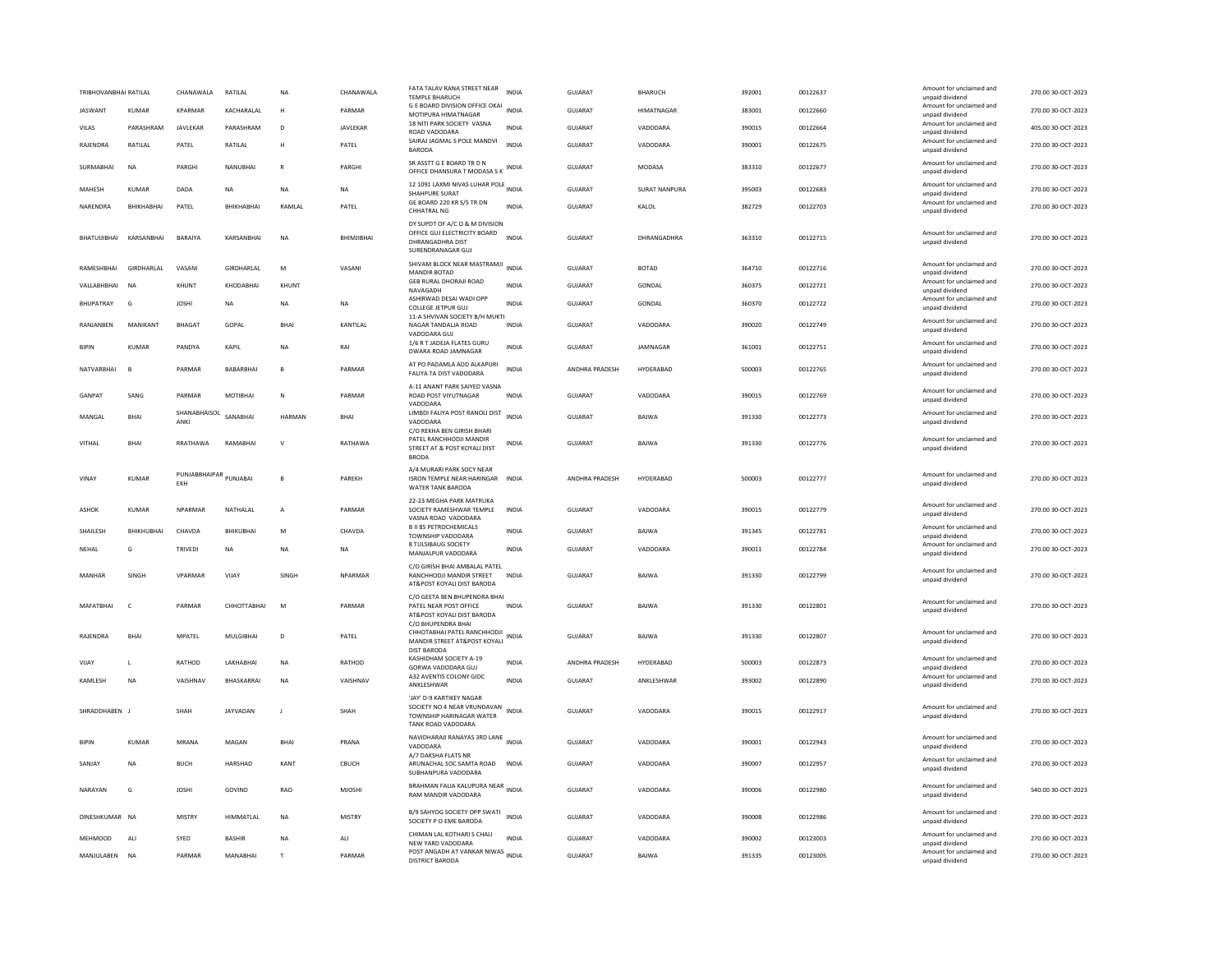| SHARADCHAND<br>RA                 | <b>NA</b>           | DAVE                      | AMBALAL            | <b>NA</b>      | DAVE                 | A 29 KALYAN BAUG SOCIETY<br>MANGALPURA VADODARA<br>B 11 BHAGYA LAXMI SOCIETY NO                        | <b>INDIA</b> | <b>GUJARAT</b> | VADODARA             | 390011 | 00123018 | Amount for unclaimed and<br>unpaid dividend<br>Amount for unclaimed and | 270.00 30-OCT-2023 |
|-----------------------------------|---------------------|---------------------------|--------------------|----------------|----------------------|--------------------------------------------------------------------------------------------------------|--------------|----------------|----------------------|--------|----------|-------------------------------------------------------------------------|--------------------|
| SHANTARAM                         | NAMDEO              | WAGH                      | NAMDEO             | GOVIND         | WAGH                 | 2 B/H I T I GORWA VADORA<br>VADODARA                                                                   | <b>INDIA</b> | <b>GUJARAT</b> | VADODARA             | 390016 | 00123021 | unpaid dividend                                                         | 270.00 30-OCT-2023 |
| BHARAT                            | SINH                | RANA                      | KISHOR             | SINHJI         | RANA                 | 2/11 SAHALI PARK APARTMENT<br>NEAR KASTURBA NAGAR P O EME INDIA<br>VADODARA                            |              | GUJARAT        | VADODARA             | 390008 | 00123023 | Amount for unclaimed and<br>unpaid dividend                             | 270.00 30-OCT-2023 |
| <b>SURESH</b>                     | <b>KUMAR</b>        | <b>BPATEL</b>             | BABUBHAI           |                | PATEL                | 3 GANESH SHIVAM SOCIETY BE<br>DIPIKA SOC NO 2 PO HARNI ROAD INDIA<br>VADODARA                          |              | <b>GUJARAT</b> | VADODARA             | 390026 | 00123027 | Amount for unclaimed and<br>unpaid dividend                             | 270.00 30-OCT-2023 |
| SOMABHAI                          | <b>NA</b>           | TADVI                     | BHIMABHAI          | NA             | TADVI                | 1099 LAKSHMIKUNJ SOCIETY 107<br>H I G GORWA LAKSHMIPURA<br>ROAD VADODARA                               | <b>INDIA</b> | GUJARAT        | VADODARA             | 390016 | 00123039 | Amount for unclaimed and<br>unpaid dividend                             | 270.00 30-OCT-2023 |
| DHANABHAI                         | <b>NA</b>           | CHAUDHAR                  | BECHARBHAI         | N <sub>A</sub> | CHAUDHARI            | 6 MATRIVIHAR SOC ELLORA PARK INDIA<br>VADODARA                                                         |              | GUJARAT        | VADODARA             | 390007 | 00123048 | Amount for unclaimed and<br>unpaid dividend                             | 675.00 30-OCT-2023 |
| SURESH                            | MAHASHANKAR JANI    |                           | MAHASHANKAR        | $\overline{B}$ | JANI                 | KOYALI MATA WALI KHADKI AT &<br>POST KOYALI DIST VADODARA                                              | <b>INDIA</b> | GUJARAT        | BAJWA                | 391330 | 00123052 | Amount for unclaimed and<br>unpaid dividend                             | 270.00 30-OCT-2023 |
| MANIRHAI                          | CHHATRASHIH SOLANKI |                           | CHHATRASHIH        | $\overline{B}$ | <b>SOLANKI</b>       | AT TALAV WALA FALIYA PO<br>DASHRATH D VADODARA                                                         | <b>INDIA</b> | GUIARAT        | FERTILIZERNAGAR      | 391740 | 00123061 | Amount for unclaimed and<br>unpaid dividend                             | 270.00 30-QCT-2023 |
| PRAVINKUMAR NA                    |                     | PATEL                     | BHAGUBHAI          | N <sub>A</sub> | PATEL                | A 53 ANANT PARK NEAR SABARI<br>SCHOOL SAYED VASANA ROAD<br>POST VIDYUT NAGAR BARODA                    | <b>INDIA</b> | <b>GUJARAT</b> | VADODARA             | 390015 | 00123072 | Amount for unclaimed and<br>unpaid dividend                             | 270.00 30-OCT-2023 |
| <b>HITENDRA</b>                   | RAI                 | <b>KPATHAK</b>            | KANTILAL           | $\vee$         | PATHAK               | C/O JEET SINH RATAN SINH<br>CHAGHAN AT & PO RAYAKA TAL INDIA<br>DIST VADODARA                          |              | <b>GUJARAT</b> | <b>BAJWA</b>         | 391340 | 00123073 | Amount for unclaimed and<br>unpaid dividend                             | 270.00 30-OCT-2023 |
| SANDHYA                           | <b>NA</b>           | <b>BOKIL</b>              | ASHOK              | SHANKAR        | <b>BOKIL</b>         | A/38, ANAND BAUG TENAMENT<br>NEAR SUBODH NAGAR<br>MANJALPUR VADODARA                                   | <b>INDIA</b> | GUIARAT        | VADODARA             | 390011 | 00123083 | Amount for unclaimed and<br>unpaid dividend                             | 270.00 30-OCT-2023 |
| <b>DINESH</b>                     | KUMAR               | <b>GPANDYA</b>            | GHANSHYAM          | 1 Al           | PANDYA               | NR SALEEM TALKIES POST<br>KOSAMBA R S DIST SURAT GUJRAT INDIA                                          |              | GUIARAT        | UTRAN P.H.C.         | 394120 | 00123096 | Amount for unclaimed and<br>unpaid dividend                             | 270.00 30-OCT-2023 |
| DINESH                            | <b>BHAI</b>         | RRATHVA                   | RANGLABHAI         | H              | RATHVA               | A-55 PETROFILS NAGAR PO IPCL<br>TOWNSHIP UNDER ROAD<br>VADODARA                                        | <b>INDIA</b> | GUJARAT        | BAJWA                | 391345 | 00123112 | Amount for unclaimed and<br>unpaid dividend                             | 270.00 30-OCT-2023 |
| JAGDISH                           | PRASAD              | <b>JAT</b>                | RAMJ               | LAL            | <b>JAT</b>           | A 23 PETROFILES NAGAR POST P T<br>DIST BARODA                                                          | <b>INDIA</b> | <b>GUJARAT</b> | <b>BAJWA</b>         | 391345 | 00123137 | Amount for unclaimed and<br>unpaid dividend                             | 270.00 30-OCT-2023 |
| SAMIR                             | н                   | MANKAD                    | HANSKUMAR          | B              | MANKAD               | 14 MATRUKA HOUSING SCHEME<br>SUBHANPURA VADODARA                                                       | <b>INDIA</b> | GUJARAT        | VADODARA             | 390007 | 00123146 | Amount for unclaimed and<br>unpaid dividend                             | 270.00 30-OCT-2023 |
|                                   |                     |                           |                    |                |                      |                                                                                                        |              |                |                      |        |          |                                                                         |                    |
| <b>GAMBIRSINH</b>                 | <b>NA</b>           | ZALA                      | NATWAR             | SINH           | ZALA                 | PO CHHANI LOHAR FALIYA<br>VADODARA                                                                     | <b>INDIA</b> | GUJARAT        | FERTILIZERNAGAR      | 391740 | 00123159 | Amount for unclaimed and<br>unpaid dividend                             | 270.00 30-OCT-2023 |
| <b>BADUBHAI</b>                   | KALUBHAI            | DAMOR                     | KALU               | <b>BHAI</b>    | MALJIBHAIDUMOR       | KHODIAR NAGAR SOCIETY<br>KARODIA GORWA BAJWA ROAD INDIA<br>P.O BAJWA VADODARA                          |              | <b>GUJARAT</b> | VADODARA             | 390001 | 00123160 | Amount for unclaimed and<br>unpaid dividend                             | 270.00 30-OCT-2023 |
| ANILKUMAR                         | ANAJIBHAI           | CHAUDHARI                 | ANAJIBHA           | <b>NA</b>      | CHAUDHARI            | T/34 YOGESHWAR FLATS NO 1<br>OPP GOLDEN SILVER APARTS<br>NEAR VIMALNATH COMPLEX<br>SUBHANPURA VADODARA | <b>INDIA</b> | GUJARAT        | VADODARA             | 390007 | 00123167 | Amount for unclaimed and<br>unpaid dividend                             | 405.00 30-OCT-2023 |
| MAHESH                            | CHANDRA             | HIRABHAIPATEL HIRABHAI    |                    | <b>NA</b>      | PATEL                | A2/602 SANSKRUT APARTMENT<br>NEAR RAJHANS CINEMA DUMAS INDIA<br><b>ROAD PIPLOD SURAT</b>               |              | <b>GUJARAT</b> | <b>SURAT NANPURA</b> | 395007 | 00123170 | Amount for unclaimed and<br>unpaid dividend                             | 270.00 30-OCT-2023 |
| RAVINDRA                          | SINH                | CHAUHAN                   | <b>DOLATSINH</b>   | $\mathsf{C}$   | CHAUHAN              | A/108 ANANT PARK SAIYAD<br>VASNA ROAD NEAR SABARI<br>VIDYALAYA VIDYUT NAGAR<br><b>BARODA</b>           | <b>INDIA</b> | <b>GUJARAT</b> | VADODARA             | 390015 | 00123189 | Amount for unclaimed and<br>unpaid dividend                             | 270.00 30-OCT-2023 |
| NARSINHBHAI                       | DAHYABHAI           | PRAJAPATI                 | DAHYARHAI          | SHAMALBHAI     | PRAIAPAT             | PRAJAPATI MOHALLA DIST<br>BARODA PO KOYALI                                                             | <b>INDIA</b> | <b>GUJARAT</b> | BAJWA                | 391330 | 00123197 | Amount for unclaimed and<br>unpaid dividend                             | 270.00 30-OCT-2023 |
| BHARAT                            | BHAI                | <b>BDODIA</b>             | BHIKHABHAI         | <b>NA</b>      | <b>DODIA</b>         | DODIYAVAD AT & POST KOYALI TA INDIA<br>& DIST BARODA GUJARAT                                           |              | ANDHRA PRADESH | HYDERABAD            | 500003 | 00123206 | Amount for unclaimed and<br>unpaid dividend                             | 270.00 30-OCT-2023 |
| DILIP                             | <b>BHAI</b>         | RAMANLALBUM<br><b>IYA</b> | RAMANLAL           | GOVINDLAI      | <b>BUMIYA</b>        | 2/B 3 BHAGALAXMI SOC B/H<br><b>GORWA ITI REFINERY ROAD</b><br><b>BARODA</b>                            | <b>INDIA</b> | <b>GUJARAT</b> | VADODARA             | 390016 | 00123217 | Amount for unclaimed and<br>unpaid dividend                             | 270.00 30-OCT-2023 |
| <b>ASHWIN</b>                     | NA                  | PATEL                     | <b>JAYANTIBHAI</b> | ${\sf M}$      | PATEL                | 19 SHREEDHAR SOC FIRST FLOOR<br>B/H MODI CLINIC NIZAMPURA<br>VADODARA                                  | <b>INDIA</b> | GUJARAT        | VADODARA             | 390002 | 00123249 | Amount for unclaimed and<br>unpaid dividend                             | 270.00 30-OCT-2023 |
| RAMGOPAL                          | <b>NA</b>           | SHARMA                    | MAHADEO            | PRASAD         | SHARMA               | <b>B/29 ANANT PARK SAIYAD VASNA</b><br>RD NR SABRI SCHOOL VIDYUT<br>NAGAR BARODA                       | <b>INDIA</b> | <b>GUJARAT</b> | VADODARA             | 390015 | 00123270 | Amount for unclaimed and<br>unpaid dividend                             | 270.00 30-OCT-2023 |
| AMBALAL                           | PRABHUDASH          | PARMAR                    | PRABHUDASH         | <b>NA</b>      | PARMAR               | AT KARODIA PO BAJWA JALARAM INDIA<br>NAGAR-2 VADODARA GUJ                                              |              | ANDHRA PRADESH | HYDERABAD            | 500003 | 00123288 | Amount for unclaimed and<br>unpaid dividend                             | 270.00 30-OCT-2023 |
| KETAN                             | KUMAR               | PANCHAL                   | RAMANLAL           | VAGABHADA      | PANCHAL              | 3283 AYODHYANAGAR LINK ROAD INDIA<br><b>BHARUCH</b>                                                    |              | GUJARAT        | BHARUCH              | 392001 | 00123315 | Amount for unclaimed and<br>unpaid dividend                             | 270.00 30-OCT-2023 |
| GAURI                             | SHANKER             | SINGH                     | GANGA              | PRASAD         | SINGH                | <b>B 31 PETROFILS TOWN SHIP</b><br>ANKLESHWAR                                                          | <b>INDIA</b> | GUJARAT        | ANKLESHWAR           | 393002 | 00123316 | Amount for unclaimed and<br>unpaid dividend                             | 270.00 30-OCT-2023 |
| MAGANLAL                          | P                   | VADARIYA                  | PANCHAN            | <b>RHAI</b>    | <b>JVADARIYASERV</b> | RDL 46/D/4 B/H GIDC GARDEN<br><b>GIDC ANKLESHWAR</b>                                                   | <b>INDIA</b> | <b>GUJARAT</b> | ANKLESHWAR           | 393002 | 00123322 | Amount for unclaimed and<br>unpaid dividend                             | 270.00 30-OCT-2023 |
| <b>BHAVESH</b><br>DHARMENDRASI NA | PRAFULLCHAND<br>RA  | DESAI                     | PRAFULLCHAN        | B              | <b>ULSARA</b>        | 10 DUTT SOC BEHIND MAJUL<br>MAHAJAN SOC JAMAL POLE<br>NAVSARI<br>36/D 30 GNFC TOWNSHIP PO              | <b>INDIA</b> | <b>GUJARAT</b> | NAVASARI             | 396445 | 00123327 | Amount for unclaimed and<br>unpaid dividend                             | 270.00 30-OCT-2023 |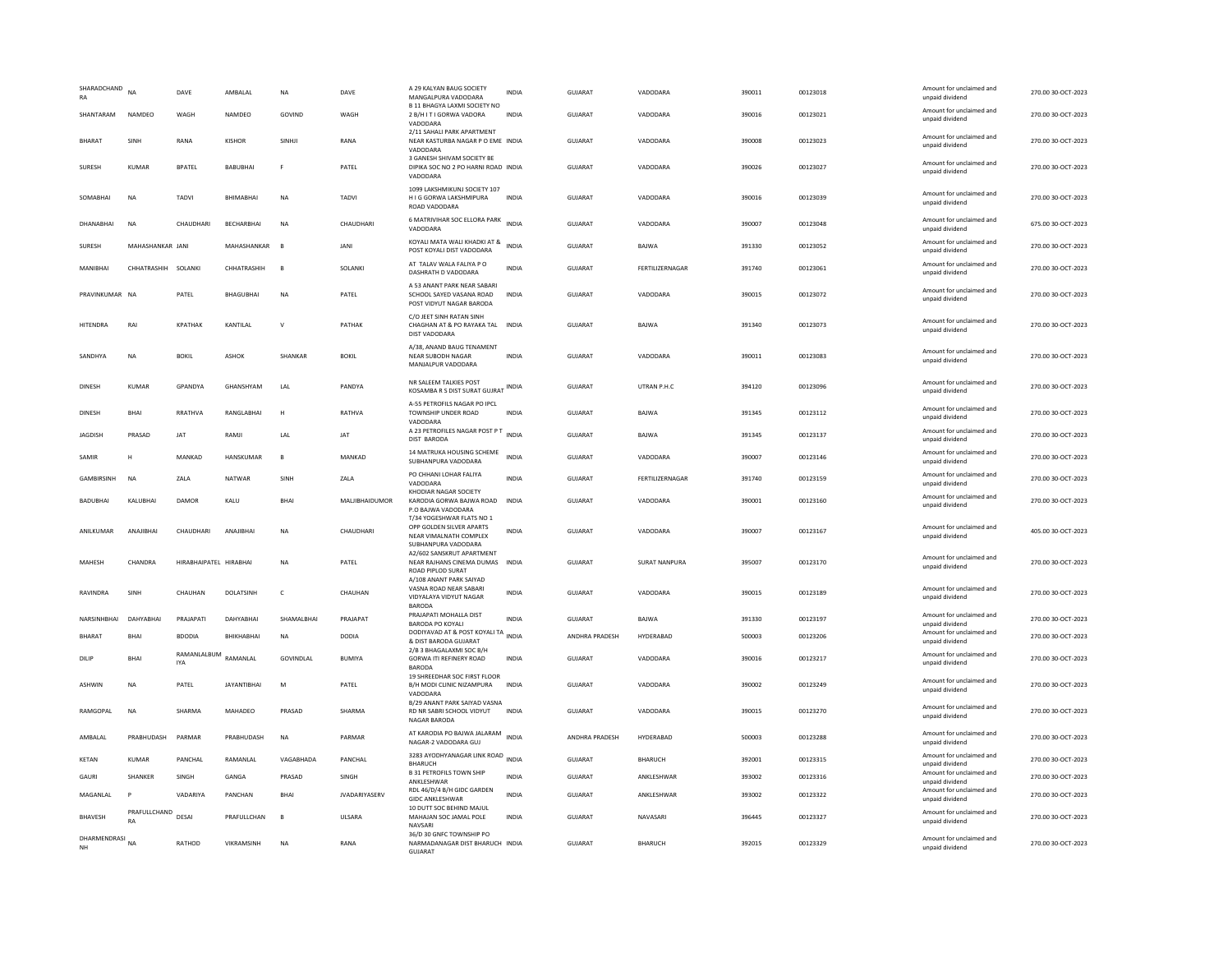| <b>DASHRATH</b>       | <b>NA</b>      | PATEL          | <b>ISHWAR</b> | <b>NA</b> | <b>BHAI</b> | 3 STREET NO 18 NARMADANAGAR INDIA<br><b>BHARUCH</b>                                         |              | GUIARAT        | <b>BHARUCH</b>      | 392015 | 00123347 | Amount for unclaimed and<br>unpaid dividend                    | 270.00 30-OCT-2023 |
|-----------------------|----------------|----------------|---------------|-----------|-------------|---------------------------------------------------------------------------------------------|--------------|----------------|---------------------|--------|----------|----------------------------------------------------------------|--------------------|
| <b>SUPRIT</b>         | PAL            | SINGH          | <b>BRIJ</b>   | PAL       | SINGHENGG   | <b>B 5 MONALISA APTT NANPURA</b><br>TIMALYAVAD SURAT                                        | <b>INDIA</b> | GUJARAT        | SURAT NANPURA       | 395003 | 00123355 | Amount for unclaimed and                                       | 270.00 30-OCT-2023 |
| ARUN                  | H              | DAVE           | HIRALAL       | J         | DAVE        | 19 KAMDAR SOCIETY FATEHGUNJ<br>VADODARA                                                     | <b>INDIA</b> | <b>GUJARAT</b> | VADODARA            | 390002 | 00123374 | unpaid dividend<br>Amount for unclaimed and<br>unpaid dividend | 270.00 30-OCT-2023 |
| AASHISH               | <b>NA</b>      | SHUKLA         | <b>NA</b>     | <b>NA</b> | <b>NA</b>   | 8 SRUSHTI SOCIETY NEAR VASNA<br>OCTROI NAKA VASNA ROAD<br>VADODARA                          | <b>INDIA</b> | <b>GUJARAT</b> | VADODARA            | 390015 | 00123382 | Amount for unclaimed and<br>unpaid dividend                    | 540.00 30-OCT-2023 |
| ABANI                 | DHAR           | PRASAD         | <b>NA</b>     | <b>NA</b> | <b>NA</b>   | FLAT NO. 1643, SECTOR 29, NODIA INDIA<br>(UP). 201303                                       |              | UTTAR PRADESH  | NOIDA COMPLEX       | 201303 | 00123384 | Amount for unclaimed and<br>unpaid dividend                    | 540.00 30-OCT-2023 |
| AMARENDER             | <b>NA</b>      | GANDE          | NA            | NA        | <b>NA</b>   | C/O M/S LEXICON FINANCE PVT<br>LTD UNIT NO 2 2ND FLOOR<br>NATIONAL HOUSE TULLOCK ROAD INDIA |              | MAHARASHTRA    | <b>MUMBAI</b>       | 400039 | 00123411 | Amount for unclaimed and<br>unpaid dividend                    | 270.00 30-OCT-2023 |
| ANIL                  | <b>NA</b>      | PRASAD         | <b>NA</b>     | <b>NA</b> | <b>NA</b>   | <b>BOMBAY</b><br>B-2, SUNDARAM FLATS L-D<br>CAMPUS AHMEDABAD                                | <b>INDIA</b> | <b>GUJARAT</b> | AHMEDABAD           | 380015 | 00123452 | Amount for unclaimed and<br>unpaid dividend                    | 810.00 30-OCT-2023 |
| APARNA                | <b>NA</b>      | PANDEY         | NA            | <b>NA</b> | NA          | HOUSE NO D-I/91 RABINDRA<br>NAGAR AMRITA SHERGILL MARG INDIA<br>NEW DELH                    |              | DELHI          | DELHI               | 110003 | 00123479 | Amount for unclaimed and<br>unpaid dividend                    | 270.00 30-OCT-2023 |
| ARTI                  | <b>NA</b>      | <b>BAGCHI</b>  | <b>NA</b>     | <b>NA</b> | <b>NA</b>   | D-I/219, CHANAKYAPURI NEW<br>DELHI                                                          | <b>INDIA</b> | <b>DELHI</b>   | <b>DELHI</b>        | 110021 | 00123487 | Amount for unclaimed and<br>unpaid dividend                    | 270.00 30-OCT-2023 |
| ASHA                  | <b>NA</b>      | DHOLAKIA       | <b>NA</b>     | <b>NA</b> | NA          | LAXMI BHUVAN OPP. LAKDIPOOL<br>DANDIA BAZAR VADODARA                                        | <b>INDIA</b> | GUJARAT        | VADODARA            | 390001 | 00123512 | Amount for unclaimed and<br>unpaid dividend                    | 135.00 30-OCT-2023 |
| ASHOK                 | DATTATRAYA     | THAKAR         | <b>NA</b>     | <b>NA</b> | <b>NA</b>   | 9, SHIVAMNAGAR NEAR<br>BAJENIYAWAS MAKARPURA ROAD INDIA<br>VADODARA                         |              | <b>GUJARAT</b> | VADODARA            | 390004 | 00123519 | Amount for unclaimed and<br>unpaid dividend                    | 540.00 30-OCT-2023 |
| ASHOK                 | <b>NA</b>      | <b>KOSHY</b>   | <b>NA</b>     | <b>NA</b> | NA          | DI/45, RABINDRA NAGAR NEW<br>DFI HI                                                         | <b>INDIA</b> | DELHI          | DELHI               | 110003 | 00123522 | Amount for unclaimed and<br>unpaid dividend                    | 540.00 30-OCT-2023 |
| ASHOK                 | <b>NA</b>      | <b>SAWHNEY</b> | NA            | <b>NA</b> | NA.         | 9/27, KALKAJI EXTENTION NEW<br>DELHI                                                        | <b>INDIA</b> | DELHI          | <b>DELHI</b>        | 110001 | 00123528 | Amount for unclaimed and<br>unpaid dividend                    | 540.00 30-OCT-2023 |
| <b>ASHOK</b>          | <b>NA</b>      | <b>TOTLANI</b> | <b>NA</b>     | <b>NA</b> | <b>NA</b>   | 601/602 MANGAL-AARTI ST.<br>ANDREWS ROAD BANDRA WEST INDIA<br><b>BOMBAY</b>                 |              | MAHARASHTRA    | <b>MUMBAI</b>       | 400050 | 00123530 | Amount for unclaimed and<br>unpaid dividend                    | 540.00 30-OCT-2023 |
| ASHUTOSH              | SURESH         | VIGHANE        | <b>NA</b>     | <b>NA</b> | NA          | 51 SAHVAS SOC KARVENAGAR<br>PUNE                                                            | <b>INDIA</b> | MAHARASHTRA    | PUNE                | 411052 | 00123539 | Amount for unclaimed and<br>unpaid dividend                    | 81.00 30-OCT-2023  |
| ASWINBHAI             | RAOSIBHAI      | PATAEL         | NA            | <b>NA</b> | <b>NA</b>   | 1, NIRMAN SOCIETY ALKAPURI<br>VADODARA                                                      | <b>INDIA</b> | GUJARAT        | VADODARA            | 390005 | 00123550 | Amount for unclaimed and<br>unpaid dividend                    | 540.00 30-OCT-2023 |
| <b>BELA</b>           | NA             | OZA            | NA            | <b>NA</b> | <b>NA</b>   | RITUPATI PAT B ANKUR SOCIETY<br>NEAR SAIMI SOCIETY<br>SUBHANPURA VADODARA                   | <b>INDIA</b> | GUJARAT        | VADODARA            | 390007 | 00123603 | Amount for unclaimed and<br>unpaid dividend                    | 540.00 30-OCT-2023 |
| <b>BERNADETTE</b>     | <b>NA</b>      | <b>MINJ</b>    | <b>NA</b>     | <b>NA</b> | NA          | 7255-B-10 VASANT KUNJ NEW<br>DELHI                                                          | <b>INDIA</b> | DELHI          | DELHI               | 110030 | 00123604 | Amount for unclaimed and<br>unpaid dividend                    | 810.00 30-OCT-2023 |
| BRAHMVADINI NA        |                | SISODIYA       | <b>NA</b>     | <b>NA</b> | <b>NA</b>   | 3. DUPLEX PREMCHAND NAGAR<br>JODHPUR AHMEDABAD                                              | <b>INDIA</b> | GUJARAT        | AHMEDABAD           | 380015 | 00123656 | Amount for unclaimed and<br>unpaid dividend                    | 540.00 30-OCT-2023 |
| CHANDRA               | <b>KANTA</b>   | TIWARI         | NA            | <b>NA</b> | NA          | HIG-14/E3 MAHAVIR NAGAR<br><b>BHOPAL</b>                                                    | INDIA        | MADHYA PRADESH | <b>BHOPAL</b>       | 462016 | 00123670 | Amount for unclaimed and<br>unpaid dividend                    | 810.00 30-OCT-2023 |
| CHANDRAKALA DATTATRAY |                | THOSAR         | <b>NA</b>     | <b>NA</b> | <b>NA</b>   | D/5, BALGOVIND CO.OP.HSC.SOC.,<br>TAIKALWADI ROAD MAHIM<br><b>BOMBA</b>                     | <b>INDIA</b> | MAHARASHTRA    | <b>MUMBAI</b>       | 400016 | 00123674 | Amount for unclaimed and<br>unpaid dividend                    | 540.00 30-OCT-2023 |
| CHANDRAKANT NA        |                | ADALJA         | NA            | <b>NA</b> | NA          | SECTOR NO. 28 BLOCK NO. 107/3<br>GANDHINAGAR                                                | <b>INDIA</b> | GUJARAT        | <b>GANDHI NAGAR</b> | 382028 | 00123675 | Amount for unclaimed and<br>unpaid dividend                    | 810.00 30-OCT-2023 |
| CHITRA                | ARUNKUMAR      | SHAH           | <b>NA</b>     | <b>NA</b> | NA.         | 24. PARICHAYPARK NEAR J.P.<br>POLICE STATION DIWALIPURA<br>VADODARA                         | <b>INDIA</b> | GUIARAT        | VADODARA            | 390015 | 00123705 | Amount for unclaimed and<br>unpaid dividend                    | 270.00 30-OCT-2023 |
| D                     | MANJULA        | KUMARI         | NA            | NA        | NA          | 708 TRUNK ROAD POONAMALLEE INDIA<br>MADRAS                                                  |              | TAMIL NADU     | CHENNAI             | 600056 | 00123713 | Amount for unclaimed and<br>unpaid dividend                    | 270.00 30-OCT-2023 |
| DAHYABHAI             | LALSHANKER     | PANDYA         | <b>NA</b>     | <b>NA</b> | <b>NA</b>   | 2/11, MUNICIPAL STAFF QUATERS INDIA<br>ELLIS BRIDGE AHMEDABAD                               |              | GUJARAT        | AHMEDABAD           | 380006 | 00123715 | Amount for unclaimed and<br>unpaid dividend                    | 270.00 30-OCT-2023 |
| DATTATRAY             | <b>BAPURAO</b> | <b>THOSAR</b>  | <b>NA</b>     | <b>NA</b> | <b>NA</b>   | D/5 BALGOVIND CO.OP.HSG.SOC.,<br>TAIKAIWADI ROAD MAHIM<br><b>BOMBA</b>                      | <b>INDIA</b> | MAHARASHTRA    | MUMBAI              | 400016 | 00123725 | Amount for unclaimed and<br>unpaid dividend                    | 540.00 30-OCT-2023 |
| DAVID                 | <b>NA</b>      | ANTHONY        | $_{\sf NA}$   | NA        | NA          | KHAWAJA BUILDING<br>KUMBHARWADA SALATWADA<br>VADODARA                                       | INDIA        | GUJARAT        | VADODARA            | 390001 | 00123728 | Amount for unclaimed and<br>unpaid dividend                    | 540.00 30-OCT-2023 |
| DAXA                  | $\mathsf{v}$   | PATEL          | <b>NA</b>     | <b>NA</b> | NA          | 97 BALAJI NAGAR VIP ROAD<br>KARELIBAUG VADODARA                                             | <b>INDIA</b> | <b>GUJARAT</b> | VADODARA            | 390022 | 00123730 | Amount for unclaimed and<br>unpaid dividend                    | 540.00 30-OCT-2023 |
| DEEPA                 | RAJENDRA       | SINGH          | NA            | NA        | <b>NA</b>   | 1132. SECTOR-A, POCKET-A<br>VASANT KUNJ NEW DELHI                                           | INDIA        | DELHI          | DELHI               | 110030 | 00123734 | Amount for unclaimed and<br>unpaid dividend                    | 270.00 30-OCT-2023 |
| DHIREN                | KANTILAL       | <b>KOTHARI</b> | NA            | <b>NA</b> | NA          | 13, AMEE SOCIETY, OLD PADRA<br>ROAD VADODARA                                                | <b>INDIA</b> | GUJARAT        | VADODARA            | 390015 | 00123763 | Amount for unclaimed and<br>unpaid dividend                    | 540.00 30-OCT-2023 |
| <b>DINESH</b>         | <b>NA</b>      | KHEDKAR        | <b>NA</b>     | <b>NA</b> | <b>NA</b>   | 9, RAJENDRA SOCIETY<br>MANJALPUR NAKA VADODARA                                              | <b>INDIA</b> | GUJARAT        | VADODARA            | 390011 | 00123785 | Amount for unclaimed and<br>unpaid dividend                    | 270.00 30-OCT-2023 |
| DINESH                | $\mathbf{v}$   | KHOT           | NA            | <b>NA</b> | NA          | B/4, SHAKUNTAL BLDG<br>JAMBUBET PANDIA BAZAR<br>VADODARA                                    | INDIA        | <b>GUJARAT</b> | VADODARA            | 390001 | 00123790 | Amount for unclaimed and<br>unpaid dividend                    | 135.00 30-OCT-2023 |
| DIVYAKANT             | <b>NA</b>      | ZAVERI         | NA            | <b>NA</b> | <b>NA</b>   | 9 TARANG SOCIETY OPP AKOTA<br>STADIUM AKOTA VADODARA                                        | <b>INDIA</b> | <b>GUJARAT</b> | VADODARA            | 390020 | 00123800 | Amount for unclaimed and<br>unpaid dividend                    | 540.00 30-OCT-2023 |
| EV                    | NA             | KRISHNAN       | <b>NA</b>     | <b>NA</b> | NA          | LEKA 5TH CROSS ROAD<br>KEERTHINAGAR COCHIN                                                  | INDIA        | KERALA         | COCHIN              | 682026 | 00123827 | Amount for unclaimed and<br>unpaid dividend                    | 540.00 30-OCT-2023 |
| FATRSINHRAO           | NARHARIRAO     | TAWRE          | <b>NA</b>     | <b>NA</b> | <b>NA</b>   | 29. JYOTNAGAR SOCIETY NR HARI<br>OM NAGAR ATMAJYOTI ASHRAM INDIA<br>ROAD VADODARA           |              | GUJARAT        | VADODARA            | 390007 | 00123835 | Amount for unclaimed and<br>unpaid dividend                    | 270.00 30-OCT-2023 |
| GAJANAN               | LALI           | VAIDYA         | <b>NA</b>     | <b>NA</b> | <b>NA</b>   | BRAHAMIN FALIYA KALUPURA<br>VADODARA                                                        | <b>INDIA</b> | <b>GUJARAT</b> | VADODARA            | 390006 | 00123838 | Amount for unclaimed and<br>unpaid dividend                    | 270.00 30-OCT-2023 |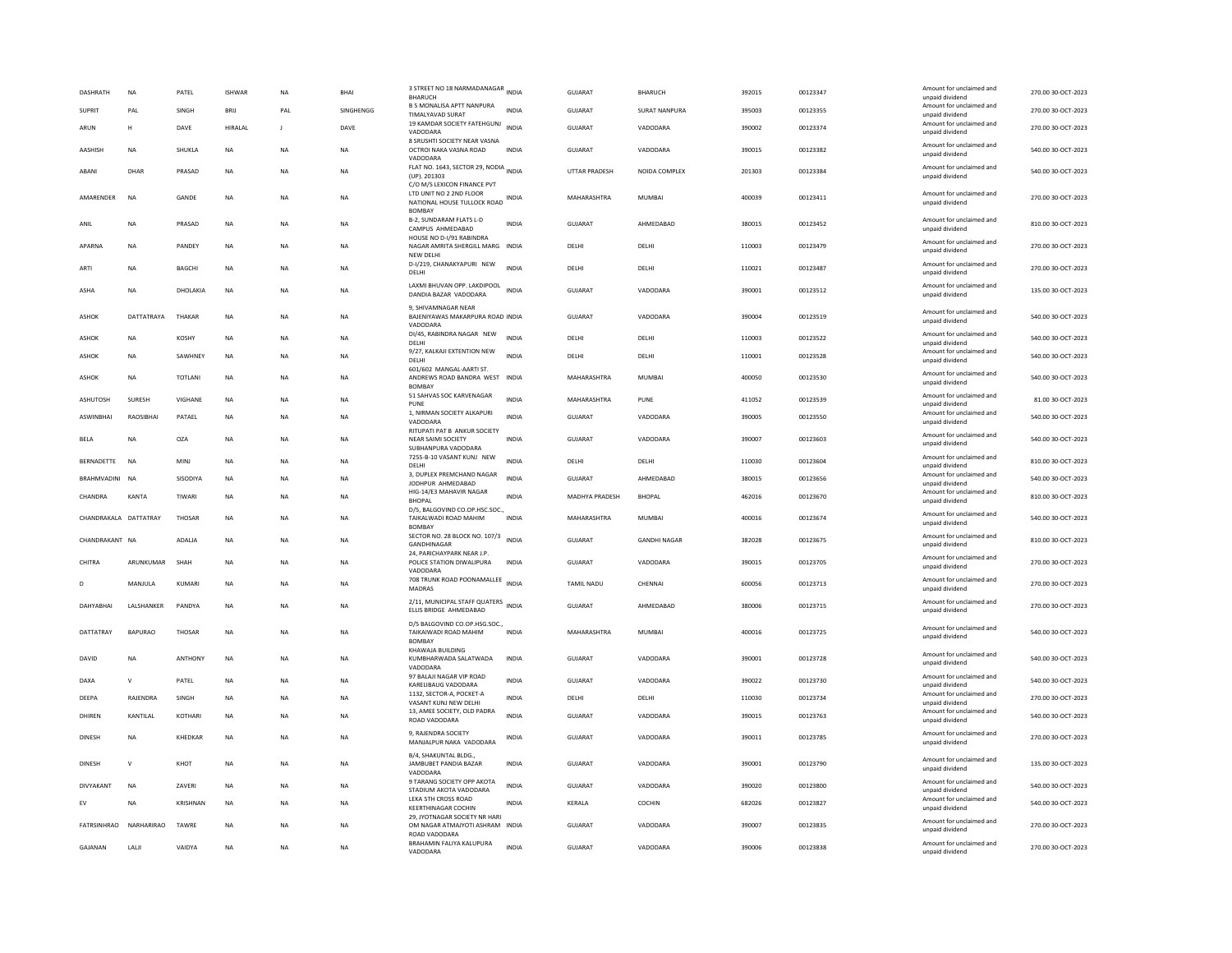| <b>GEETHA</b>          | <b>NA</b>              | <b>DINKER</b>   | <b>NA</b> | <b>NA</b> | <b>NA</b> | 107 MUKTINAGAR TANDALZA<br>ROAD VADODARA                                           | <b>INDIA</b> | GUJARAT               | VADODARA        | 390020 | 00123862 | Amount for unclaimed and<br>unpaid dividend | 810.00 30-OCT-2023 |
|------------------------|------------------------|-----------------|-----------|-----------|-----------|------------------------------------------------------------------------------------|--------------|-----------------------|-----------------|--------|----------|---------------------------------------------|--------------------|
|                        | GORDHANBHAI CHATURBHAI | PATEL           | NA        | NA        | NA        | RAVI 14, GAUTAM NAGAR SOC.<br>RACE COURSE ROAD VADODARA                            | INDIA        | GUJARAT               | VADODARA        | 390007 | 00123884 | Amount for unclaimed and<br>unpaid dividend | 810.00 30-OCT-2023 |
| GUNVANT                | P                      | KANKARIA        | NA        | <b>NA</b> | <b>NA</b> | ZAVERI BUILDING MAHURAT POLE<br>MANEK CHOWK AHMEDABAD                              | <b>INDIA</b> | GUJARAT               | AHMEDABAD       | 380001 | 00123896 | Amount for unclaimed and<br>unpaid dividend | 540.00 30-OCT-2023 |
| <b>GUNWANTBHAI NA</b>  |                        | PATEL           | <b>NA</b> | <b>NA</b> | <b>NA</b> | 4A, SHANTIKUNJ SOCIETY<br>MALGODOWN ROAD MEHSANA                                   | INDIA        | <b>GUJARAT</b>        | MAHESANA        | 384002 | 00123900 | Amount for unclaimed and<br>unpaid dividend | 540.00 30-OCT-2023 |
|                        | N                      | NANAVATI        | <b>NA</b> | <b>NA</b> | <b>NA</b> | C/O. SBI CAPITAL MARKETS<br>MAKER TOWER CUFFE PARADE<br><b>BOMBAY</b>              | <b>INDIA</b> | MAHARASHTRA           | <b>MUMBAI</b>   | 400001 | 00123902 | Amount for unclaimed and<br>unpaid dividend | 540.00 30-OCT-2023 |
| HARINDERPAL            | SINGH                  | VIRK            | <b>NA</b> | <b>NA</b> | <b>NA</b> | 13/A, THIRD FLOOR DURGA<br>COMMERCIAL CENTRE ASHRAM<br>ROAD AHMEDABAD              | <b>INDIA</b> | <b>GUJARAT</b>        | AHMEDABAD       | 380014 | 00123927 | Amount for unclaimed and<br>unpaid dividend | 270.00 30-OCT-2023 |
| <b>HARSHA</b>          | <b>NA</b>              | MANKAD          | <b>NA</b> | <b>NA</b> | <b>NA</b> | 4/B, AMEE SOCIETY OLD PADRA<br>ROAD VADODARA                                       | <b>INDIA</b> | GUJARAT               | VADODARA        | 390015 | 00123938 | Amount for unclaimed and<br>unpaid dividend | 270.00 30-OCT-2023 |
| HEMENDRAKUM<br>AR      |                        | MANKAD          | NA        | NA        | NA        | F4. CHETAN APARTMENT 15<br>ANAND SOCIETY BEHIND EXPRESS INDIA                      |              | <b>GUJARAT</b>        | VADODARA        | 390005 | 00123965 | Amount for unclaimed and<br>unpaid dividend | 810.00 30-OCT-2023 |
| HEMLATABEN G           |                        | PATEL           | NA        | <b>NA</b> | NA        | HOTEL VADODARA<br>21/B, MIRA SOCIETY OPP. GANDHI<br>PARK SOCIETY HARNI ROAD        | <b>INDIA</b> | GUJARAT               | VADODARA        | 390018 | 00123968 | Amount for unclaimed and<br>unpaid dividend | 270.00 30-OCT-2023 |
|                        |                        |                 |           |           |           | VADODARA<br>2/B SUSHILNAGAR NIZAMPURA                                              |              |                       |                 |        |          | Amount for unclaimed and                    |                    |
| HENA                   | SUNIL                  | VANJANI         | NA        | <b>NA</b> | NA        | VADODARA<br>G-1, SAMIP APARTMENTS NEAR                                             | <b>INDIA</b> | GUJARAT               | VADODARA        | 390002 | 00123969 | unpaid dividend                             | 270.00 30-OCT-2023 |
| HIMANSHU               | <b>NA</b>              | UPADHYAY        | <b>NA</b> | NA        | NA        | SHREYAS RAILWAY CROSSING<br>AHMEDABAD                                              | <b>INDIA</b> | <b>GUJARAT</b>        | AHMEDABAD       | 380015 | 00123978 | Amount for unclaimed and<br>unpaid dividend | 810.00 30-OCT-2023 |
| HITENDRA               | s                      | PATEL           | NA        | <b>NA</b> | NA        | ZAVERI BUILDING MAHURAT POLE<br>MANEK CHOWK AHMEDABAD                              | <b>INDIA</b> | GUJARAT               | AHMEDABAD       | 380001 | 00123984 | Amount for unclaimed and<br>unpaid dividend | 270.00 30-OCT-2023 |
| <b>HOSHANG</b>         | DARRA                  | CONTRACTOR      | <b>NA</b> | <b>NA</b> | <b>NA</b> | KOTWAL HOUSE 80, SLEATER<br>ROAD, GRANT ROAD BOMBAY<br>8-3-833/211 PHASE II        | <b>INDIA</b> | MAHARASHTRA           | <b>MUMBAI</b>   | 400007 | 00123987 | Amount for unclaimed and<br>unpaid dividend | 270.00 30-OCT-2023 |
| IAGANMOHAN NA          |                        | <b>RAIANALA</b> | <b>NA</b> | <b>NA</b> | <b>NA</b> | KAMALAPURI COLONY<br>HYDERABAD                                                     | <b>INDIA</b> | <b>ANDHRA PRADESH</b> | HYDERABAD       | 500073 | 00124013 | Amount for unclaimed and<br>unpaid dividend | 270.00 30-OCT-2023 |
| <b>JAIDEV</b>          | SINGH                  | <b>BAKSHI</b>   | <b>NA</b> | <b>NA</b> | <b>NA</b> | MIG FLATS M-301 VIJAY NAGAR<br>HARNI ROAD VADODARA                                 | INDIA        | <b>GUJARAT</b>        | VADODARA        | 390006 | 00124035 | Amount for unclaimed and<br>unpaid dividend | 810.00 30-OCT-2023 |
| <b>JAYANT</b>          | NA                     | SHUKLA          | NA        | <b>NA</b> | NA        | MANORAM 32, MATRI MANDIR<br>SOCIETY GOTRI ROAD VADODARA                            | INDIA        | GUJARAT               | VADODARA        | 390015 | 00124057 | Amount for unclaimed and<br>unpaid dividend | 540.00 30-OCT-2023 |
| JAYDEVSINH             | $\mathbf{v}$           | ZALA            | <b>NA</b> | <b>NA</b> | NA        | Q NO 537/A P O FERTILIZER<br>NAGAR DIST VADODARA                                   | <b>INDIA</b> | GUJARAT               | FERTILIZERNAGAR | 391750 | 00124067 | Amount for unclaimed and<br>unpaid dividend | 135.00 30-OCT-2023 |
| <b>IFR</b>             | <b>RUSTOM</b>          | POONAWAIIA NA   |           | <b>NA</b> | <b>NA</b> | NO.6, GIRIVAN SOCIETY OLD<br>PADRA ROAD VADODARA                                   | <b>INDIA</b> | <b>GUJARAT</b>        | VADODARA        | 390015 | 00124087 | Amount for unclaimed and<br>unpaid dividend | 540.00 30-OCT-2023 |
| JER                    | <b>RUSTOM</b>          | POONAWALLA      | <b>NA</b> | <b>NA</b> | NA        | NO.6, GIRIVAN SOCIETY OLD                                                          | <b>INDIA</b> | GUIARAT               | VADODARA        | 390015 | 00124088 | Amount for unclaimed and                    | 540.00 30-OCT-2023 |
| <b>JYOTIDEVI</b>       | <b>NA</b>              | SISODIA         | <b>NA</b> | <b>NA</b> | <b>NA</b> | PADRA ROAD VADODARA<br>3, DUPLEX PREMCHAND NAGAR                                   | <b>INDIA</b> | GUJARAT               | AHMEDABAD       | 380015 | 00124106 | unpaid dividend<br>Amount for unclaimed and | 540.00 30-OCT-2023 |
|                        | M                      | RAO             | <b>NA</b> | <b>NA</b> | <b>NA</b> | JODHPUR AHMEDABAD<br>110 ANANDA NAGAR                                              | <b>INDIA</b> | KARNATAKA             | BANGALORE       | 560037 | 00124111 | unpaid dividend<br>Amount for unclaimed and | 270.00 30-OCT-2023 |
|                        |                        |                 |           |           |           | MARATHAHALLI BANGALORE<br>B/18, CHANDRALOK SOCIETY                                 |              |                       |                 |        |          | unpaid dividend                             |                    |
| KAMLESHBHAI BHIKHOBHAI |                        | PATEL           | <b>NA</b> | <b>NA</b> | NA        | NEAR JAIN MANDER MANJALPUR INDIA<br>VADODARA                                       |              | GUJARAT               | VADODARA        | 390011 | 00124151 | Amount for unclaimed and<br>unpaid dividend | 540.00 30-OCT-2023 |
| KANAIYAI AI            | $\epsilon$             | <b>BAKRANIA</b> | <b>NA</b> | <b>NA</b> | <b>NA</b> | 41-A, NATHI BA NAGAR HARNI<br>ROAD OPP. SAVAD MUNI, SCHOOL INDIA<br>VADODARA       |              | GUIARAT               | VADODARA        | 390006 | 00124152 | Amount for unclaimed and<br>unpaid dividend | 270.00 30-OCT-2023 |
| KANTILAL               | NA                     | UPADHYAY        | NA        | <b>NA</b> | NA        | A/11, LA-BELLA APARTMENTS,<br>SARDAR PATEL NAGAR ROAD<br>ELLISBRIDGE AHMEDABAD     | <b>INDIA</b> | GUJARAT               | AHMEDABAD       | 380006 | 00124166 | Amount for unclaimed and<br>unpaid dividend | 810.00 30-OCT-2023 |
| KETAN                  | <b>NA</b>              | PARIKH          | <b>NA</b> | <b>NA</b> | <b>NA</b> | 103. SANTOOR OPP DOCTOR<br>HOUSE ELLISBRIDGE AHMEDABAD INDIA                       |              | GUJARAT               | AHMEDABAD       | 380006 | 00124177 | Amount for unclaimed and<br>unpaid dividend | 270.00 30-OCT-2023 |
|                        | HEMENDRAKUM            |                 |           |           |           | C/O. H J MANKAD F-4, CHETAN<br>APTS,15-ANAND SOC. B/H                              |              |                       |                 |        |          | Amount for unclaimed and                    |                    |
| KUMUD                  | AR                     | MANKAD          | <b>NA</b> | <b>NA</b> | <b>NA</b> | EXPRESS HOTEL, ALKAPURI                                                            | <b>INDIA</b> | <b>GUJARAT</b>        | VADODARA        | 390005 | 00124223 | unpaid dividend                             | 810.00 30-OCT-2023 |
| M                      | c                      | GITA            | NA        | NA        | NA        | VADODARA<br>Y 6 LOTUS COLONY NANDANAM<br><b>MADRAS</b>                             | <b>INDIA</b> | TAMIL NADU            | CHENNAI         | 600035 | 00124253 | Amount for unclaimed and<br>unpaid dividend | 810.00 30-OCT-2023 |
| M                      | <b>RAMESH</b>          | <b>MAHADEV</b>  | <b>NA</b> | <b>NA</b> | <b>NA</b> | H-19/225 RAMESHWAR<br>APPATNENTS SOLA ROAD.<br>NARAYANPURA AHMEDABAD               | <b>INDIA</b> | GUIARAT               | AHMEDARAD       | 380013 | 00124260 | Amount for unclaimed and<br>unpaid dividend | 540.00 30-OCT-2023 |
| MAHESH                 | R                      | <b>GUPTA</b>    | <b>NA</b> | <b>NA</b> | <b>NA</b> | C/O SH R C GUPTA NEW PLOT NO<br>3 NR CHURCH HALL CHRISTIAN<br>GANJ AJMER RAJASTHAN | <b>INDIA</b> | RAJASTHAN             | AIMFR           | 305001 | 00124300 | Amount for unclaimed and<br>unpaid dividend | 270.00 30-OCT-2023 |
| MAHESHKUMAR V          |                        | <b>JOSHI</b>    | <b>NA</b> | <b>NA</b> | <b>NA</b> | C/O DR PRAFULL V JOSHI C5<br>UNIVERSITY STAFF COLONY                               | <b>INDIA</b> | <b>GUJARAT</b>        | V V NAGAR       | 388120 | 00124306 | Amount for unclaimed and                    | 405.00 30-OCT-2023 |
|                        |                        |                 |           |           |           | VALLABH VIDYANAGAR DIST<br>ANAND                                                   |              |                       |                 |        |          | unpaid dividend                             |                    |
| <b>MALATHY</b>         | <b>NA</b>              | <b>DINKER</b>   | <b>NA</b> | <b>NA</b> | <b>NA</b> | 107. MUKTI NAGAR TANDALZA<br>ROAD VADODARA                                         | <b>INDIA</b> | <b>GUJARAT</b>        | VADODARA        | 390020 | 00124314 | Amount for unclaimed and<br>unpaid dividend | 405.00 30-OCT-2023 |
| MAMTA                  | NA                     | <b>GUPTA</b>    | NA        | NA        | NA        | 329-D- POCKET - II MAYUR VINAR<br>PHASE - I DELHI                                  | <b>INDIA</b> | DELHI                 | DELHI           | 110091 | 00124318 | Amount for unclaimed and<br>unpaid dividend | 540.00 30-OCT-2023 |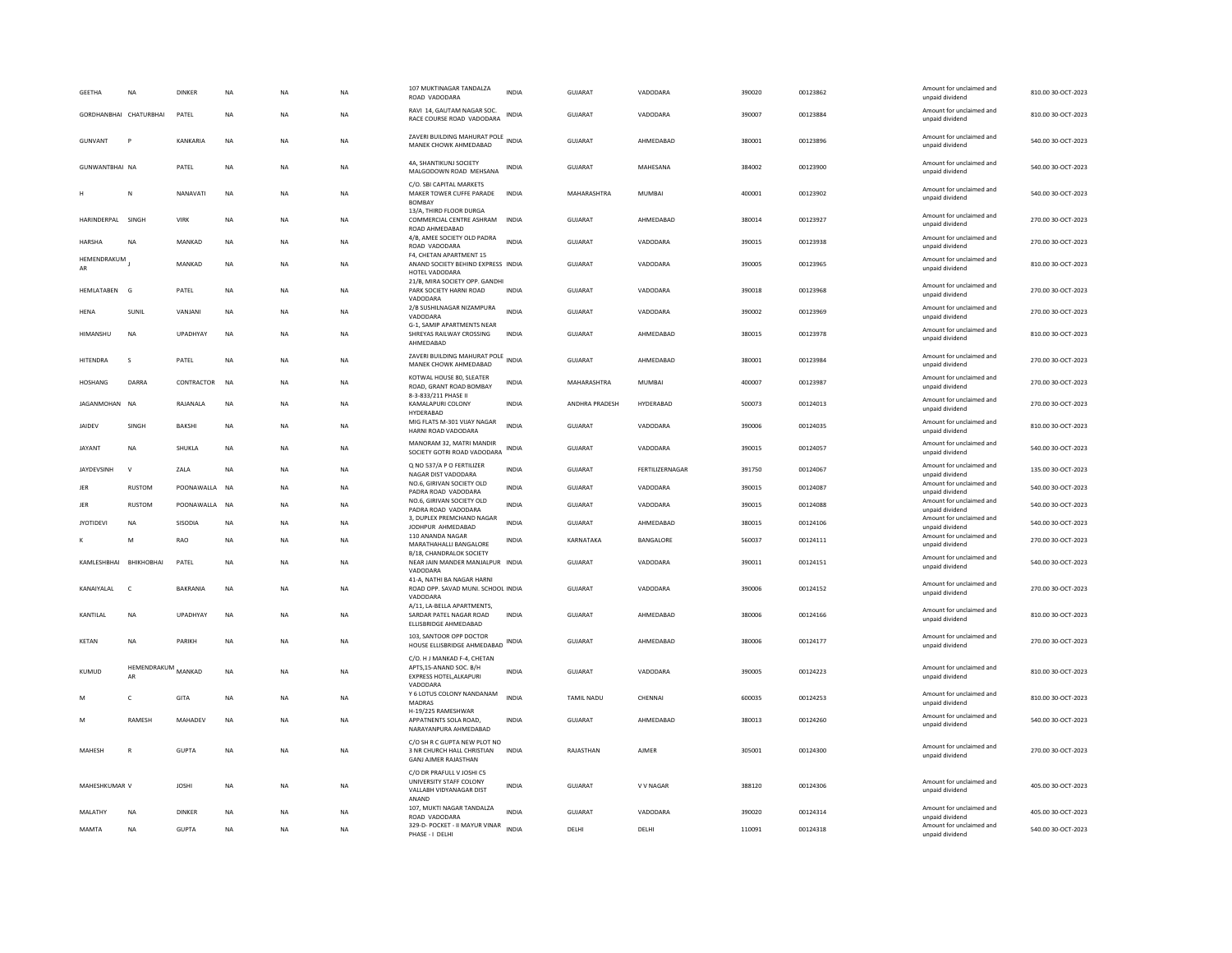| MANJULA      | HARSHADKUMA    | PATEL                      | NA        | <b>NA</b> | NA        | B/5, UPASANA APARTMENT OPP.<br>L COLONY, NR. NEHRU- NAGAR<br>CHAR RASTA, AMBAVADI<br>AHMEDABAD     | <b>INDIA</b> | GUJARAT           | AHMEDABAD           | 380015 | 00124340 | Amount for unclaimed and<br>unpaid dividend | 540.00 30-OCT-2023  |
|--------------|----------------|----------------------------|-----------|-----------|-----------|----------------------------------------------------------------------------------------------------|--------------|-------------------|---------------------|--------|----------|---------------------------------------------|---------------------|
| MANMOHAN     | NARAYAN        | SANE                       | <b>NA</b> | <b>NA</b> | <b>NA</b> | B/14, CHANAKYA PRUI SAMA<br>ROAD P.O. E.M.E. VADODARA                                              | <b>INDIA</b> | GUJARAT           | VADODARA            | 390008 | 00124345 | Amount for unclaimed and<br>unpaid dividend | 540.00 30-OCT-2023  |
| MEENABEN     | FATESINHRAO    | TAWRE                      | NA        | NA        | NA        | 29, JYOTNAGAR SOCIETY NR HARI<br>OM NAGAR ATMAJYOTI ASHRAM INDIA<br>ROAD VADODARA                  |              | GUJARAT           | VADODARA            | 390007 | 00124369 | Amount for unclaimed and<br>unpaid dividend | 270.00 30-OCT-2023  |
| <b>MEERA</b> | <b>NA</b>      | SHUKLA                     | NA        | <b>NA</b> | NA        | 8 SRUSHTI SOCIETY NEAR VASNA<br>OCTROI NAKA VASNA ROAD<br>VADODARA                                 | INDIA        | GUJARAT           | VADODARA            | 390015 | 00124376 | Amount for unclaimed and<br>unpaid dividend | 540.00 30-OCT-2023  |
| MINAXI       | <b>NA</b>      | BHAVNAGARI                 | <b>NA</b> | <b>NA</b> | <b>NA</b> | ZAVERI BUILDING MAHURAT POLE<br>MANEK CHOWK AHMEDABAD                                              |              | <b>GUJARAT</b>    | AHMEDABAD           | 380001 | 00124387 | Amount for unclaimed and<br>unpaid dividend | 540.00 30-OCT-2023  |
| MISS         | JUI            | JOSEVAZHAPILLY NA          |           | <b>NA</b> | <b>NA</b> | JJ HOME PLOT NO 509/1 SECTOR 8<br>BEHIND CH-2 BUS STAND<br>GANDHINAGAR                             | <b>INDIA</b> | GUJARAT           | <b>GANDHI NAGAR</b> | 382008 | 00124391 | Amount for unclaimed and<br>unpaid dividend | 270.00 30-OCT-2023  |
| MOUSUMI      | NA             | DEY                        | <b>NA</b> | <b>NA</b> | <b>NA</b> | F-3, YASH APARTMENTS BEHIND<br>G.E.B. RACE COURSE CIRCLE<br>VADODARA                               | INDIA        | GUJARAT           | VADODARA            | 390007 | 00124408 | Amount for unclaimed and<br>unpaid dividend | 540.00 30-OCT-2023  |
| MR           | CHIRANTAN      | NANAVATI                   | NA        | NA        | NA        | C/O D V BUCH 5/6 A<br>MAHESHWARI SOCIETY B/H GOTRI INDIA<br>WATER TANK GOTRI ROAD<br><b>BARODA</b> |              | GUJARAT           | VADODARA            | 390015 | 00124412 | Amount for unclaimed and<br>unpaid dividend | 270.00 30-OCT-2023  |
| MR           | JIJU           | JOSEVAZHAPILLY NA          |           | <b>NA</b> | <b>NA</b> | JJ HOME PLOT NO 509/I SECTOR 8<br>BEHIND CH-2 BUS STAND<br>GANDHINAGAR                             | <b>INDIA</b> | <b>GUJARAT</b>    | <b>GANDHI NAGAR</b> | 382008 | 00124418 | Amount for unclaimed and<br>unpaid dividend | 270.00 30-OCT-2023  |
| $\mathsf{v}$ | <b>NA</b>      | SRINIVASAN                 | NA        | <b>NA</b> | NA        | A-703 GULMOHAR APARTMENT<br>NEXT TO FILMALAYA STUDIO<br>CAESAR ROAD AMBOLI<br>ANDHERI(WEST) MUMBAI | INDIA        | MAHARASHTRA       | MUMBAI              | 400058 | 00124430 | Amount for unclaimed and<br>unpaid dividend | 270.00 30-OCT-2023  |
| MR           | SARATKUMAR     | CHANDULALBUC <sub>NA</sub> |           | <b>NA</b> | <b>NA</b> | 9-B JANTANAGAR VASNA ROAD<br>OPP. SABRI SCHOOL VADODARA                                            | <b>INDIA</b> | GUJARAT           | VADODARA            | 390015 | 00124438 | Amount for unclaimed and<br>unpaid dividend | 405.00 30-OCT-2023  |
| MRS          | GITA           | MEHTA                      | NA        | <b>NA</b> | NA        | <b>6 TAPAS SOCIETY DIWALI PURA</b><br>ROAD OLD PADRA ROAD<br>VADODARA                              | INDIA        | GUJARAT           | VADODARA            | 390015 | 00124446 | Amount for unclaimed and<br>unpaid dividend | 810.00 30-OCT-2023  |
| MRS          | GITABEN        | MEHTA                      | NA        | NA        | NA        | 6 TAPAS SOCIETY DIWALIPURA<br>ROAD OLD PADRA ROAD<br>VADODARA                                      | <b>INDIA</b> | GUJARAT           | VADODARA            | 390015 | 00124448 | Amount for unclaimed and<br>unpaid dividend | 270.00 30-OCT-2023  |
| MRS          | KASHMIRA       | BHATT                      | NA        | <b>NA</b> | NA        | 6, TAPAS SOCIETY DIWALIPURA<br>ROAD OLD PADRA ROAD<br>VADODARA                                     | INDIA        | GUJARAT           | VADODARA            | 390015 | 00124452 | Amount for unclaimed and<br>unpaid dividend | 810.00 30-OCT-2023  |
| MRS          | KASHMIRA       | NANAVATI                   | <b>NA</b> | <b>NA</b> | <b>NA</b> | C/O D H MANKOOT 8 COLLEGE<br>WADI "PRABHU KRUPA" JAGNATH INDIA<br>PLOT RAJKOT                      |              | <b>GUJARAT</b>    | RAJKOT              | 360001 | 00124454 | Amount for unclaimed and<br>unpaid dividend | 540.00 30-OCT-2023  |
| MRS          | <b>NITABEN</b> | MPANDYA                    | NA        | <b>NA</b> | <b>NA</b> | 13/199 G M D C LIMITED<br>KADIPANI DIST BARODA                                                     | <b>INDIA</b> | <b>GUJARAT</b>    | DHABHOIR.S          | 391175 | 00124461 | Amount for unclaimed and<br>unpaid dividend | 810.00 30-OCT-2023  |
| MRS          | PADMABEN       | SJANI                      | NA        | NA        | <b>NA</b> | B/21 BHAGWATI PARK, OPP. TUBE<br>CO. GULABWADI OLD PADRA<br>ROAD VADODARA                          | <b>INDIA</b> | GUJARAT           | VADODARA            | 390020 | 00124463 | Amount for unclaimed and<br>unpaid dividend | 810.00 30-OCT-2023  |
| MRS          | -S             | NAMAGIRI                   | <b>NA</b> | <b>NA</b> | <b>NA</b> | 29/16, KANAKA SRINAGAR,<br>CATHEDRAL ROAD MADRAS                                                   | <b>INDIA</b> | <b>TAMIL NADU</b> | CHENNAI             | 600086 | 00124495 | Amount for unclaimed and<br>unpaid dividend | 1080.00 30-OCT-2023 |
| MRS          | SARLA          | CHOPRA                     | NA        | NA        | NA        | A-15, NEW KRISHNA PARK<br>NAJAFGRAH ROAD NEW DELHI                                                 | INDIA        | DELHI             | DELHI               | 110018 | 00124496 | Amount for unclaimed and<br>unpaid dividend | 405.00 30-OCT-2023  |
| MUKUL        | <b>NA</b>      | DEY                        | NA        | <b>NA</b> | NA        | F-3. YASH APARTMENTS BEHIND<br>G.E.B. RACE COURSE CIRCLE<br>VADODARA                               | <b>INDIA</b> | GUJARAT           | VADODARA            | 390007 | 00124510 | Amount for unclaimed and<br>unpaid dividend | 540.00 30-OCT-2023  |
| MULRAJSINH   | MOHANSINH      | CHHASATIA                  | <b>NA</b> | <b>NA</b> | <b>NA</b> | KHODIAR STREET VADOD                                                                               | <b>INDIA</b> | ANDHRA PRADESH    | HYDERABAD           | 500003 | 00124515 | Amount for unclaimed and<br>unpaid dividend | 540.00 30-OCT-2023  |
| MUNISH       | <b>NA</b>      | SHRIVASTAVA                | <b>NA</b> | <b>NA</b> | <b>NA</b> | C/O M C SHRIVASTAVA, TOWER 3,<br>FLAT 904, MALIBU TOWNE, SOHNA INDIA<br>ROAD, GURGAON.             |              | HARYANA           | <b>GURGAON</b>      | 122002 | 00124516 | Amount for unclaimed and<br>unpaid dividend | 540.00 30-OCT-2023  |
| MUNISH       | <b>NA</b>      | SHRIVASTAVA                | NA        | NA        | NA        | C/O M C SHRIVASTAVA, TOWER 3,<br>FLAT 904, MALIBU TOWNE, SOHAN INDIA<br>ROAD, GURGAON.             |              | HARYANA           | <b>GURGAON</b>      | 122002 | 00124517 | Amount for unclaimed and<br>unpaid dividend | 540.00 30-OCT-2023  |
| MUNISH       | <b>NA</b>      | SHRIVASTAVA NA             |           | <b>NA</b> | <b>NA</b> | C/O M C SHRIVASTAVA, TOWER 3,<br>FLAT 904, MALIBU TOWNE, SOHNA INDIA<br>ROAD, GURGAON.             |              | HARYANA           | <b>GURGAON</b>      | 122002 | 00124518 | Amount for unclaimed and<br>unpaid dividend | 540.00 30-OCT-2023  |
| MURLI        | DHAR           | MEENA                      | NA        | <b>NA</b> | NA        | NEELGIRI BUNGLOW BEHIND<br>DILARAM ALKAPURI VADODARA                                               | INDIA        | GUJARAT           | VADODARA            | 390007 | 00124519 | Amount for unclaimed and<br>unpaid dividend | 540.00 30-OCT-2023  |
| NARASIMHAN   | <b>NA</b>      | PARASURAM                  | <b>NA</b> | <b>NA</b> | <b>NA</b> | D - 15, BHEL TOWNSHIP RANIPET<br>VELLORE DIST., TAMIL NADU                                         | <b>INDIA</b> | TAMIL NADU        | RANIPET             | 632406 | 00124542 | Amount for unclaimed and<br>unpaid dividend | 540.00 30-OCT-2023  |
| NIKHIL       | MAHENDRA       | <b>JOSHI</b>               | NA        | <b>NA</b> | NA        | 33/1-B. ANJALI KIRAN HSG, SOC.<br>VAKOLA BRIDGE, NEHRU ROAD<br>SANTACRUZ EAST BOMBAY               | INDIA        | MAHARASHTRA       | MUMBAI              | 400055 | 00124604 | Amount for unclaimed and<br>unpaid dividend | 1080.00 30-OCT-2023 |
| NILIMA       | <b>NA</b>      | SHAH                       | NA        | NA        | NA        | 16/192, AKASH GANGA APT., SOLA<br>ROAD NARANPURA AHMEDABAD                                         |              | GUJARAT           | AHMEDABAD           | 380013 | 00124612 | Amount for unclaimed and<br>unpaid dividend | 270.00 30-OCT-2023  |
| NILIMA       | <b>NA</b>      | SINHA                      | NA        | <b>NA</b> | NA        | C/O. SRI R. R. SANDHWAR B-4,<br>SECTOR 20 NOIDA UP                                                 | <b>INDIA</b> | UTTAR PRADESH     | NOIDA COMPLEX       | 201301 | 00124613 | Amount for unclaimed and<br>unpaid dividend | 270.00 30-OCT-2023  |
|              |                |                            |           |           |           |                                                                                                    |              |                   |                     |        |          |                                             |                     |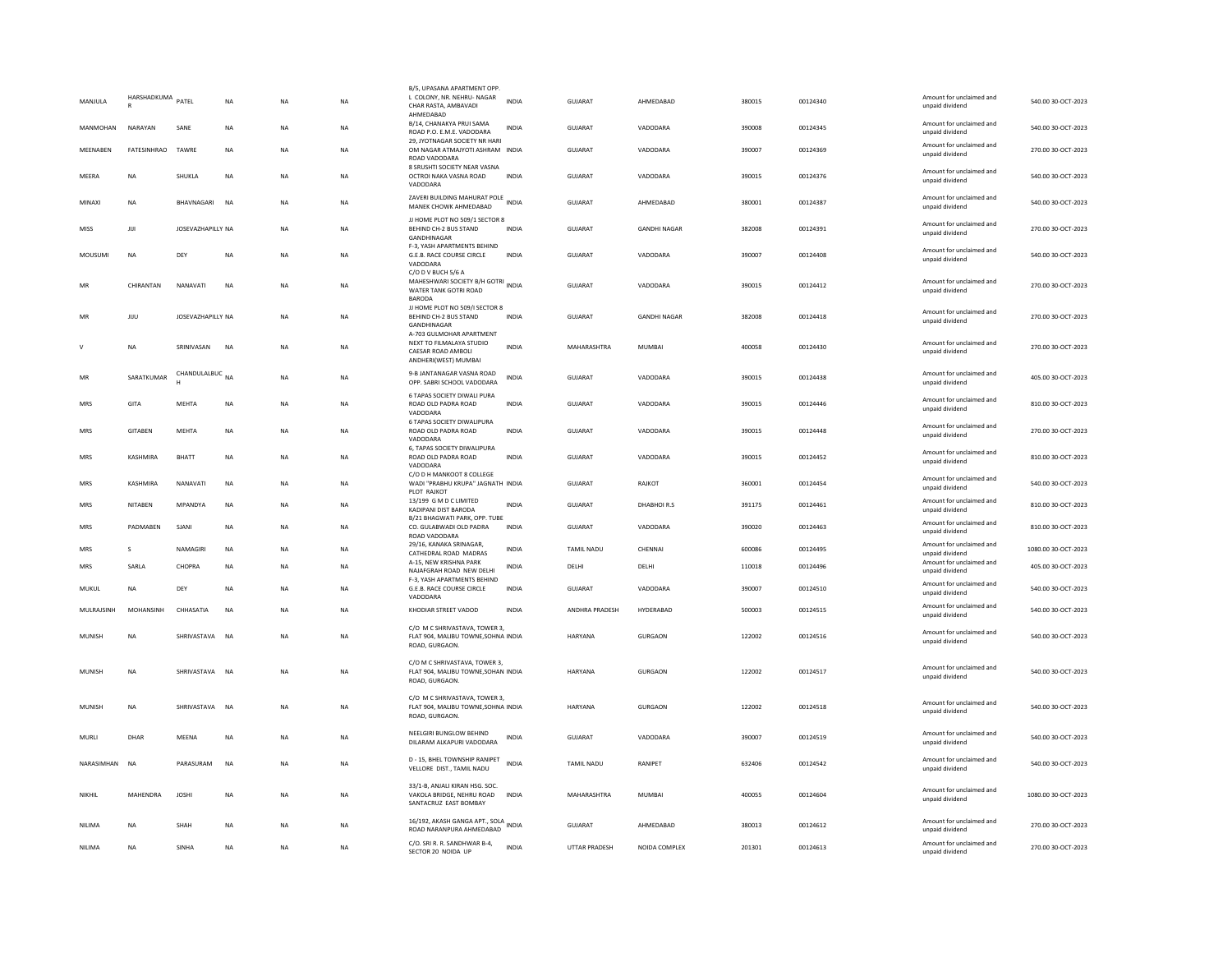|                      | NA              | SHARMA         | <b>NA</b> | NA        | <b>NA</b> | FLAT NO 8251 SECTOR C POCKET 8 INDIA<br>VASANT KUNJ NEW DELHI                                                     |              | DELHI          | DELHI               | 110070 | 00124622 | Amount for unclaimed and<br>unpaid dividend | 540.00 30-OCT-2023  |
|----------------------|-----------------|----------------|-----------|-----------|-----------|-------------------------------------------------------------------------------------------------------------------|--------------|----------------|---------------------|--------|----------|---------------------------------------------|---------------------|
| $\circ$              | P               | MAHESWARI      | <b>NA</b> | <b>NA</b> | <b>NA</b> | LANDS END HSG. SOCIETY 29/D<br>DOONGARSEY ROAD FLAT NO.9- INDIA<br>D.9TH FLOOR, BOMBAY                            |              | MAHARASHTRA    | MUMBAI              | 400006 | 00124649 | Amount for unclaimed and<br>unpaid dividend | 270.00 30-OCT-2023  |
| PADMA                | <b>NA</b>       | <b>MAIN</b>    | <b>NA</b> | <b>NA</b> | <b>NA</b> | 22-131 R K NAGAR SAFILGUDA<br>MALKAGIRI HYDERABAD ANDHRA INDIA<br>PRADESH                                         |              | ANDHRA PRADESH | HYDERABAD           | 500017 | 00124660 | Amount for unclaimed and<br>unpaid dividend | 540.00 30-OCT-2023  |
| POONAM               | J.              | SINGH          | <b>NA</b> | NΑ        | <b>NA</b> | C2/201, SAMTA SOCIETY P.O. T.B.<br>SANATORIUM VADODARA                                                            | <b>INDIA</b> | <b>GUJARAT</b> | VADODARA            | 390021 | 00124699 | Amount for unclaimed and<br>unpaid dividend | 540.00 30-OCT-2023  |
| PRAFUL               | RAMANLAL        | SHAH           | <b>NA</b> | NA        | NA        | <b>14 VIHARKUNJ SOCIETY</b><br>PRATAPNAGAR ROAD VADODARA INDIA                                                    |              | GUJARAT        | VADODARA            | 390004 | 00124715 | Amount for unclaimed and<br>unpaid dividend | 270.00 30-OCT-2023  |
| PRAKASH              | DHIRAJLAL       | <b>TRIVEDI</b> | <b>NA</b> | NΑ        | <b>NA</b> | 5/DHARMNAGAR SOCIETY<br>SABARMATI AHMEDABAD<br>B-2-34 3 RD FLOOR TECHNOCRAT                                       | <b>INDIA</b> | <b>GUJARAT</b> | AHMEDABAD           | 380005 | 00124723 | Amount for unclaimed and<br>unpaid dividend | 270.00 30-OCT-2023  |
| PRAKASH              | <b>DINKAR</b>   | SAMUDRA        | NA        | <b>NA</b> | NA        | <b>SOC BOMBAY DYEING</b><br>COMPOUND RD OFF VEER<br>SAVARKAR MARG, NEAR<br>SIDDHIVINAYAK TEMPLE<br>PRABHADEVI MUM | INDIA        | MAHARASHTRA    | MUMBAI              | 400025 | 00124724 | Amount for unclaimed and<br>unpaid dividend | 540.00 30-OCT-2023  |
| PRAMODA              | <b>NA</b>       | <b>JHAVERI</b> | NA        | NA        | <b>NA</b> | KIRAN BLDG., GR. FLOOR GOLIBAR INDIA<br>SANTACRUZ EAST BOMBAY                                                     |              | MAHARASHTRA    | MUMBAI              | 400055 | 00124730 | Amount for unclaimed and<br>unpaid dividend | 810.00 30-OCT-2023  |
| PRASHANT             | $\mathbb{R}$    | <b>BHATT</b>   | NA        | NA        | NA        | PLOT NO. 188/A, SECTOR NO. 29 INDIA<br>GANDHINAGAR                                                                |              | <b>GUJARAT</b> | <b>GANDHI NAGAR</b> | 382029 | 00124737 | Amount for unclaimed and<br>unpaid dividend | 810.00 30-OCT-2023  |
| PRATIMA              | <b>NA</b>       | <b>JHAVERI</b> | <b>NA</b> | <b>NA</b> | <b>NA</b> | ZAVERI BUILDING MAHURAT POLE<br>MANEK CHOWK AHMEDABAD                                                             | <b>INDIA</b> | GUJARAT        | AHMEDABAD           | 380001 | 00124740 | Amount for unclaimed and<br>unpaid dividend | 540.00 30-OCT-2023  |
| PRAVEEN              | <b>NA</b>       | <b>NIGAM</b>   | <b>NA</b> | NA        | NA        | C/O. ARUN KUMAR NIGAM G-30, INDIA<br>SECTOR-9 GANDHINAGAR                                                         |              | <b>GUJARAT</b> | <b>GANDHI NAGAR</b> | 382009 | 00124743 | Amount for unclaimed and<br>unpaid dividend | 540.00 30-OCT-2023  |
| PREM                 | PRAKASH         | SRIVASTAVA     | <b>NA</b> | <b>NA</b> | <b>NA</b> | C4G/142-A JANAKPURI NEWDELHI INDIA                                                                                |              | DELHI          | DELHI               | 110058 | 00124754 | Amount for unclaimed and<br>unpaid dividend | 270.00 30-OCT-2023  |
| PUNDRIK              | RAMANLAL        | MANKAD         | NA        | NΑ        | NA        | 4-B, AMEE SOCIETY DIWALIPURA<br>OLD PADRA ROAD VADODARA                                                           | <b>INDIA</b> | GUJARAT        | VADODARA            | 390015 | 00124765 | Amount for unclaimed and<br>unpaid dividend | 540.00 30-OCT-2023  |
| <b>PUSHPA</b>        | RANI            | VERMA          | <b>NA</b> | NA        | <b>NA</b> | C/O. SHRI S P SRIVASTAVA 27-<br>ANNANDVAN SOCIETY SAMA, P.O. INDIA<br>E.M.E. VADODARA                             |              | <b>GUJARAT</b> | VADODARA            | 390008 | 00124778 | Amount for unclaimed and<br>unpaid dividend | 270.00 30-OCT-2023  |
| PUTLI                | AMUL            | <b>JIKAR</b>   | <b>NA</b> | NA        | <b>NA</b> | 14-A, HARIBHAKTI COLONY RACE<br>COURSE VADODARA                                                                   | INDIA        | <b>GUJARAT</b> | VADODARA            | 390015 | 00124784 | Amount for unclaimed and<br>unpaid dividend | 540.00 30-OCT-2023  |
|                      | NA              | RAJARAMAN      | <b>NA</b> | NΑ        | NA        | 204/2 VASANTHAM APARTMENTS<br>4TH MAIN ROAD RAMNAGAR<br>NORTH EXTN VIJAYANAGAR<br><b>VELACHERRY CHENNAL</b>       | INDIA        | TAMIL NADU     | CHENNAI             | 600042 | 00124786 | Amount for unclaimed and<br>unpaid dividend | 270.00 30-OCT-2023  |
| RAGHU                | VISHAL          | NIDADVOLU      | <b>NA</b> | NA        | <b>NA</b> | 7, J. P. NAGAR OLD PADRA ROAD<br>VADODARA                                                                         | <b>INDIA</b> | GUJARAT        | VADODARA            | 390015 | 00124794 | Amount for unclaimed and<br>unpaid dividend | 540.00 30-OCT-2023  |
| RAJAKISHORE          | NA              | BHUJABAL       | <b>NA</b> | NΑ        | NA        | MRI. TYPE VIII.UNITS 5.<br><b>BHUBANESWAR ORISSA</b>                                                              | INDIA        | ORISSA         | BHUBANESWAR         | 751001 | 00124804 | Amount for unclaimed and<br>unpaid dividend | 540.00 30-OCT-2023  |
| RAJAN                | <b>NA</b>       | SRIVASTAVA     | <b>NA</b> | <b>NA</b> | <b>NA</b> | A-5, MADHURAM DIPLEX NEW<br>SAMA ROAD VADODARA<br>D/5, BALGOVIND CO.OP.HSG.SOC.,                                  | <b>INDIA</b> | GUIARAT        | VADODARA            | 390008 | 00124807 | Amount for unclaimed and<br>unpaid dividend | 540.00 30-OCT-2023  |
| RAJENDRA             | DATTATRAY       | THOSAR         | NA        | NA        | <b>NA</b> | TAIKALWADI ROAD MAHIM<br><b>BOMBAY</b>                                                                            | <b>INDIA</b> | MAHARASHTRA    | MUMBAI              | 400016 | 00124813 | Amount for unclaimed and<br>unpaid dividend | 540.00 30-OCT-2023  |
| RAJKUMR              | <b>NA</b>       | HINGORANI      | <b>NA</b> | NA        | <b>NA</b> | C-2-B/35-A JANAKPURI NEW<br>DELHI                                                                                 | <b>INDIA</b> | DELHI          | DELHI               | 110058 | 00124845 | Amount for unclaimed and<br>unpaid dividend | 270.00 30-OCT-2023  |
| RAJNIKANT            | $\mathbf{J}$    | BAROT          | NA        | NA        | NA        | 17, SONAL SOCIETY NEAR GANJ<br>BAZAR MEHSANA<br>C/O SHRI T.C.A. RANGADURAI                                        | <b>INDIA</b> | GUJARAT        | MAHESANA            | 384001 | 00124846 | Amount for unclaimed and<br>unpaid dividend | 540.00 30-OCT-2023  |
| RAMYA                | NA              | <b>TCA</b>     | <b>NA</b> | NΑ        | NA        | PLOT NO. - 180, SECTOR - 8<br><b>GANDHINAGAR GUJARAT</b>                                                          | <b>INDIA</b> | <b>GUJARAT</b> | <b>GANDHI NAGAR</b> | 382007 | 00124891 | Amount for unclaimed and<br>unpaid dividend | 810.00 30-OCT-2023  |
| RAVI                 | VIKRAM          | NIDADAVOLU     | <b>NA</b> | NA        | <b>NA</b> | 7, J. P. NAGAR OLD PADRA ROAD<br>VADODARA                                                                         | <b>INDIA</b> | GUJARAT        | VADODARA            | 390015 | 00124923 | Amount for unclaimed and<br>unpaid dividend | 540.00 30-OCT-2023  |
| RAVINDRA             | <b>GAIFNDRA</b> | <b>BUCH</b>    | <b>NA</b> | <b>NA</b> | <b>NA</b> | B 401, KRISHNADHAM APTS.,<br>NEAR MOTHERS SCHOOL GOTRI<br>ROAD VADODARA                                           | <b>INDIA</b> | GUIARAT        | VADODARA            | 390015 | 00124925 | Amount for unclaimed and<br>unpaid dividend | 270.00 30-OCT-2023  |
| REVATHI              | <b>NA</b>       | RANGADURAI     | <b>NA</b> | NA        | <b>NA</b> | C/O SHRIT C A RANGADURAI PLOT<br>NO. 180, SECTOR - 8<br><b>GANDHINAGAR GUJARAT</b>                                | <b>INDIA</b> | <b>GUJARAT</b> | <b>GANDHI NAGAR</b> | 382007 | 00124943 | Amount for unclaimed and<br>unpaid dividend | 810.00 30-OCT-2023  |
| RIYAZUDDIN           | G               | KADRI          | NA        | ΝA        | NA        | BLOCK NO.50/5 CHH TYPE<br>SECTOR 21 GANDHINAGAR                                                                   | INDIA        | GUJARAT        | <b>GANDHI NAGAR</b> | 382021 | 00124953 | Amount for unclaimed and<br>unpaid dividend | 540.00 30-OCT-2023  |
|                      | SRI             | PRIYA          | <b>NA</b> | NΑ        | NA        | 29/16 KANAKA SRINAGAR<br>CATHODRAL ROAD MADRAS                                                                    | INDIA        | TAMIL NADU     | CHENNAI             | 600086 | 00124976 | Amount for unclaimed and<br>unpaid dividend | 1080.00 30-OCT-2023 |
| SANGITA              | SINGH           | <b>JADEJA</b>  | <b>NA</b> | <b>NA</b> | <b>NA</b> | 27-ANNANDVAN SOCIETY SAMA<br>P.O. E.M.E. VADODARA                                                                 | <b>INDIA</b> | <b>GUJARAT</b> | VADODARA            | 390008 | 00125025 | Amount for unclaimed and<br>unpaid dividend | 270.00 30-OCT-2023  |
| SEEMA                | K               | PILLAI         | <b>NA</b> | NA        | NA        | 4A, ABHINAV PARK, NEAR SAMA<br>BUS STAND E.M.E. PO VADODARA INDIA                                                 |              | GUJARAT        | VADODARA            | 390008 | 00125075 | Amount for unclaimed and<br>unpaid dividend | 540.00 30-OCT-2023  |
| SHARDABEN            | <b>NA</b>       | PATEL          | <b>NA</b> | <b>NA</b> | <b>NA</b> | 6. SHANTIKUNJO SOCIETY<br>MALGODOWN ROAD MEHSANA                                                                  | <b>INDIA</b> | GUJARAT        | MAHESANA            | 384002 | 00125119 | Amount for unclaimed and<br>unpaid dividend | 540.00 30-OCT-2023  |
| SHATATARAKA RAJENDRA |                 | <b>THOSAR</b>  | <b>NA</b> | <b>NA</b> | <b>NA</b> | D/5, BALGOVIND CO.OP.HSC.SOC.,<br>TAIKALWADI ROAD MAHIM<br><b>BOMBAY</b>                                          | <b>INDIA</b> | MAHARASHTRA    | MUMBAI              | 400016 | 00125129 | Amount for unclaimed and<br>unpaid dividend | 540.00 30-OCT-2023  |
| SHEORAM              | PRASAD          | SRIVASTAVA     | <b>NA</b> | <b>NA</b> | <b>NA</b> | A-5, MADHURAM DUPLEX NEAR<br>CHANAKYAPURI NEW SAMA ROAD INDIA<br>E.M.E. VADODARA                                  |              | GUIARAT        | VADODARA            | 390008 | 00125136 | Amount for unclaimed and<br>unpaid dividend | 540.0030-0CT-2023   |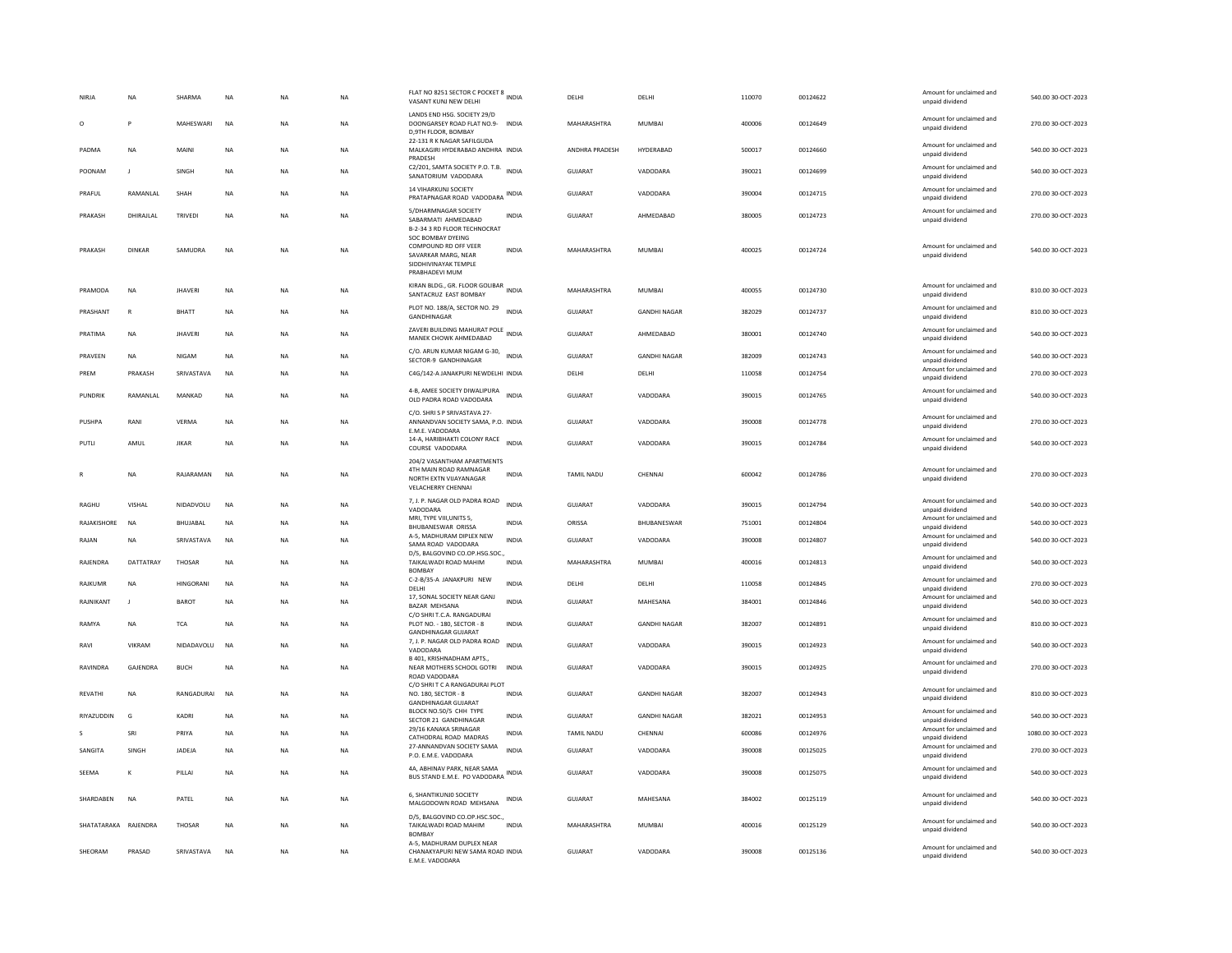| SHIKHA                  | <b>KUMAR</b> | SRIVASTAVA    | <b>NA</b>      | <b>NA</b>    | <b>NA</b>  | A-5, MADHURAM DUPLEX NEA<br>CHANAKYAPURI NEW SAMA ROAD INDIA<br>E.M.E. VADODARA                           |              | <b>GUJARAT</b>    | VADODARA             | 390008 | 00125138 | Amount for unclaimed and<br>unpaid dividend | 540.00 30-OCT-2023  |
|-------------------------|--------------|---------------|----------------|--------------|------------|-----------------------------------------------------------------------------------------------------------|--------------|-------------------|----------------------|--------|----------|---------------------------------------------|---------------------|
| SHITAL                  | $\mathsf{v}$ | SANGHANI      | <b>NA</b>      | <b>NA</b>    | <b>NA</b>  | SANJIVI 13-AMEE SOCIETY,<br>DIWALIPURA OLD PADRA ROAD<br>VADODARA                                         | <b>INDIA</b> | GUIARAT           | VADODARA             | 390015 | 00125147 | Amount for unclaimed and<br>unpaid dividend | 810.00 30-OCT-2023  |
| SHITAL                  | VINODKANT    | SANGHANI      | $_{\sf NA}$    | <b>NA</b>    | <b>NA</b>  | SANJIVI 13-AMEE SOCIETY<br>DIWALIPURA OLD PADRA ROAD<br>VADODARA                                          | <b>INDIA</b> | GUJARAT           | VADODARA             | 390015 | 00125148 | Amount for unclaimed and<br>unpaid dividend | 810.00 30-OCT-2023  |
| SHIVRAJ                 | SHIVGIRI     | ATIT          | <b>NA</b>      | <b>NA</b>    | <b>NA</b>  | 101, SANJAY APARTMENT OPP.<br>C.N. VIDYALAY AMBAWADI<br>AHMEDABAD                                         | <b>INDIA</b> | <b>GUJARAT</b>    | AHMEDABAD            | 380006 | 00125153 | Amount for unclaimed and<br>unpaid dividend | 810.00 30-OCT-2023  |
| SIVARAJAN               | <b>NA</b>    | PILLAI        | <b>NA</b>      | <b>NA</b>    | <b>NA</b>  | PLOT NO 274/1 SECTOR 3 A(NEW)<br>GANDHINAGAR                                                              | <b>INDIA</b> | <b>GUJARAT</b>    | <b>GANDHI NAGAR</b>  | 382003 | 00125174 | Amount for unclaimed and<br>unpaid dividend | 270.00 30-OCT-2023  |
| SMT                     | <b>USHA</b>  | MISRA         | NA             | NA           | NA         | 124/56, C BLOCK GOVINDNAGAR INDIA<br><b>KANPUR</b>                                                        |              | UTTAR PRADESH     | KANPUR               | 208006 | 00125186 | Amount for unclaimed and<br>unpaid dividend | 540.00 30-OCT-2023  |
| SRINIVASAN              | <b>NA</b>    | <b>TNC</b>    | <b>NA</b>      | <b>NA</b>    | <b>NA</b>  | 2, FRENCH GARDENS ATHWA<br>LINES SURAT                                                                    | INDIA        | GUJARAT           | <b>SURAT NANPURA</b> | 395001 | 00125204 | Amount for unclaimed and<br>unpaid dividend | 270.00 30-OCT-2023  |
| SUBHASH                 | <b>NA</b>    | <b>JAITLY</b> | <b>NA</b>      | <b>NA</b>    | <b>NA</b>  | 301. SURYA KIRAN BUILDING 19<br>K.G. MARG NEW DELHI                                                       | <b>INDIA</b> | DELHI             | DELHI                | 110001 | 00125213 | Amount for unclaimed and<br>unpaid dividend | 270.00 30-OCT-2023  |
| <b>SUDHIR</b>           | NA           | PANCHAL       | $_{\sf NA}$    | NA           | NA         | A-108 JALARAM APARTMENT<br>SURHANPURA VADODARA                                                            | <b>INDIA</b> | GUJARAT           | VADODARA             | 390007 | 00125229 | Amount for unclaimed and<br>unnaid dividend | 270.00 30-OCT-2023  |
| SUKANTI                 | <b>NA</b>    | BHUJABAL      | NA             | <b>NA</b>    | <b>NA</b>  | MRI, TYPE VIII, UNITS 5,<br><b>BHUBANESWAR ORISSA</b>                                                     | <b>INDIA</b> | ORISSA            | BHUBANESWAR          | 751001 | 00125235 | Amount for unclaimed and<br>unpaid dividend | 540.00 30-OCT-2023  |
| SUMAN                   | <b>NA</b>    | KUMAR         | <b>NA</b>      | <b>NA</b>    | <b>NA</b>  | 24- ANNANDVAN SOCIETY SAMA<br>P.O. E.M.E. VADODARA                                                        | <b>INDIA</b> | GUIARAT           | VADODARA             | 390008 | 00125241 | Amount for unclaimed and<br>unpaid dividend | 270.00 30-OCT-2023  |
| SUNANDA                 | NA           | KATHURIA      | NA             | <b>NA</b>    | NA         | 301 VIJAY APARTMENTS BEN<br>NEVIS COMPOUND 100<br>BHULABHAI DESAI ROAD MUMBAI                             | INDIA        | MAHARASHTRA       | MUMBAI               | 400026 | 00125257 | Amount for unclaimed and<br>unpaid dividend | 540.00 30-OCT-2023  |
| SURYAKANTA              | NA           | VELAMURI      | $_{\sf NA}$    | NA           | NA         | K-18, SECRETARIES BUNGLOWS                                                                                | <b>INDIA</b> | GUJARAT           | <b>GANDHI NAGAR</b>  | 382020 | 00125284 | Amount for unclaimed and                    | 810.00 30-OCT-2023  |
| SUSHILA                 | <b>NA</b>    | VIRDI         | <b>NA</b>      | <b>NA</b>    | <b>NA</b>  | SECTOR 20 GANDHINAGAR<br>C-6, SAMARPAN FLATS GULBAI<br>TEKRA AHMEDABAD                                    | <b>INDIA</b> | <b>GUJARAT</b>    | AHMEDABAD            | 380006 | 00125289 | unpaid dividend<br>Amount for unclaimed and | 540.00 30-OCT-2023  |
|                         |              |               |                |              |            | B/56, RAJDEEP SOCIETY OPP.                                                                                |              | <b>GUJARAT</b>    |                      | 390001 | 00125296 | unpaid dividend<br>Amount for unclaimed and | 540.00 30-OCT-2023  |
| SWATI                   | <b>NA</b>    | <b>MEHTA</b>  | <b>NA</b>      | <b>NA</b>    | <b>NA</b>  | POLO GROUND NEAR BARODA<br>HIGH SCHOOL VADODARA                                                           | <b>INDIA</b> |                   | VADODARA             |        |          | unpaid dividend                             |                     |
| <b>TCA</b>              | <b>NA</b>    | SATAGOPAN     | <b>NA</b>      | <b>NA</b>    | <b>NA</b>  | C-15 INDIAN OIL NAGAR MOLSHRI<br>MARG SECTOR-55 NOIDA U P                                                 | <b>INDIA</b> | UTTAR PRADESH     | NOIDA COMPLEX        | 201301 | 00125301 | Amount for unclaimed and<br>unpaid dividend | 810.00 30-OCT-2023  |
| TCA                     | <b>NA</b>    | SRINIVASAN    | <b>NA</b>      | <b>NA</b>    | <b>NA</b>  | 29/16. KANAKASRINAGAR<br>CATHEDRAL ROAD MADRAS                                                            | <b>INDIA</b> | <b>TAMIL NADU</b> | CHENNAI              | 600086 | 00125302 | Amount for unclaimed and<br>unpaid dividend | 1080.00 30-OCT-2023 |
| <b>TARUNIBEN</b>        | T            | SHAH          | <b>NA</b>      | <b>NA</b>    | <b>NA</b>  | C/O. P P CHANDRARTE<br>BRAMHAMIN FALIA KALUPURA<br>VADODARA                                               | <b>INDIA</b> | <b>GUJARAT</b>    | VADODARA             | 390006 | 00125311 | Amount for unclaimed and<br>unpaid dividend | 540.00 30-OCT-2023  |
| VANAJA                  | NA           | HARIDAS       | $_{\sf NA}$    | NA           | NA         | <b>B-202 SHREEJI DARSHAN SECTOR</b><br>- 40 PLOT NO48 NERUL NAVI                                          | <b>INDIA</b> | MAHARASHTRA       | RAIGAD               | 400706 | 00125376 | Amount for unclaimed and<br>unpaid dividend | 540.00 30-OCT-2023  |
|                         |              |               |                |              |            | <b>MUMBA</b><br>2 GOKUL APARTMENT GROUND                                                                  |              |                   |                      |        |          |                                             |                     |
| VEENA                   | <b>NA</b>    | KOTHARI       | NA             | <b>NA</b>    | NA         | FLOOR 19 LAXMI COLONY B/H SRI<br><b>GOVERDHAN NATHJI HAVELI</b><br>PRODUCTIVITY ROAD ALKAPURI<br>VADODARA | INDIA        | GUIARAT           | VADODARA             | 390005 | 00125395 | Amount for unclaimed and<br>unpaid dividend | 810.00 30-OCT-2023  |
| VIDYARANI               | <b>NA</b>    | SRIVASTAVA    | <b>NA</b>      | <b>NA</b>    | <b>NA</b>  | A-5, MADHURAM DUPLEX NEAR<br>CHANAKYAPURI NEW SAMA ROAD INDIA<br>E.M.E. VADODARA                          |              | <b>GUJARAT</b>    | VADODARA             | 390008 | 00125406 | Amount for unclaimed and<br>unpaid dividend | 540.00 30-OCT-2023  |
| VINAY                   | <b>NA</b>    | KOTHARI       | NA             | <b>NA</b>    | <b>NA</b>  | 3, SHRI-RANG SOCIETY<br>FATEHGUNJ VADODARA                                                                | <b>INDIA</b> | <b>GUJARAT</b>    | VADODARA             | 390002 | 00125430 | Amount for unclaimed and<br>unpaid dividend | 810.00 30-OCT-2023  |
| VINOD                   | KUMAR        | SANYAL        | NA             | NA           | NA         | D-35 LALBHAI PARK SOCIETY OPP<br>AIR FORCE STATION MAKARPURA INDIA<br>ROAD VADODARA                       |              | GUJARAT           | VADODARA             | 390010 | 00125435 | Amount for unclaimed and<br>unpaid dividend | 270.00 30-OCT-2023  |
| VINODRAI                | GOVINDRAI    | VASAVADA      | $_{\sf NA}$    | NA           | NA         | RADHA KUNJ 10 ODHAV PURA                                                                                  | <b>INDIA</b> | GUJARAT           | VADODARA             | 390007 | 00125440 | Amount for unclaimed and                    | 270.00 30-OCT-2023  |
|                         |              |               |                |              |            | VADODARA<br>105. SHREYAS BLDG, NEW LINK                                                                   |              |                   |                      |        |          | unpaid dividend<br>Amount for unclaimed and |                     |
| VISHWA                  | <b>NA</b>    | SHAH          | NA             | NA           | <b>NA</b>  | ROAD BEHIND MONGINIS<br>FACTORY BOMBAY                                                                    | <b>INDIA</b> | MAHARASHTRA       | <b>MUMBAI</b>        | 400058 | 00125456 | unpaid dividend                             | 270.00 30-OCT-2023  |
| YOGITEXFABPVT NA<br>LTD |              | <b>NA</b>     | <b>NA</b>      | <b>NA</b>    | <b>NA</b>  | 11, DUTTVIHAR FLATS JETALPUR<br>ROAD RACE COURSE CIRCLE<br>VADODARA                                       | <b>INDIA</b> | <b>GUJARAT</b>    | VADODARA             | 390005 | 00125480 | Amount for unclaimed and<br>unpaid dividend | 540.00 30-OCT-2023  |
| KAMLESH                 | s            | AGRAWAL       | s              | <b>NA</b>    | AGARWAL    | A/1 DIRAN APPARTMENT NEAR<br>UNDER BRIDGE SHAHIBAG<br>AHMEDABAD                                           | <b>INDIA</b> | GUJARAT           | AHMEDABAD            | 380004 | 00125489 | Amount for unclaimed and<br>unpaid dividend | 270.00 30-OCT-2023  |
| <b>HFMANT</b>           | <b>NA</b>    | DESAL         | $\mathfrak{c}$ | $\epsilon$   | DESAL      | 6/B NEEL KAMAL SCY NR OCTROI<br>GREED NAKA LAMBEL RD ANAND INDIA<br><b>GUJARA</b>                         |              | GUIARAT           | ANAND                | 388001 | 00125548 | Amount for unclaimed and<br>unpaid dividend | 540.00 30-OCT-2023  |
| ARVINDBHAI              |              | PATEL         | J              | $\mathsf{v}$ | PATEL      | KHARAPAT PO UNDEL TA CAMBAY INDIA<br><b>KAIRA GUJ</b>                                                     |              | <b>GUJARAT</b>    | KHAMBHAT             | 388640 | 00125565 | Amount for unclaimed and<br>unpaid dividend | 270.00 30-OCT-2023  |
| <b>NITABEN</b>          | PRAKASHBHAI  | PATEL         | p              | P            | PATELHHOLD | C/O PRAKASH P PATEL ADVOCATE<br>B/5 RAJSUY COMPLEX OPP CIVIL INDIA<br>COURT ANAND                         |              | <b>GUJARAT</b>    | ANAND                | 388001 | 00125599 | Amount for unclaimed and<br>unpaid dividend | 270.00 30-OCT-2023  |
| DEEPAK                  | <b>NA</b>    | KUMAR         | VISHNU         | <b>NA</b>    | DASS       | 19-B NDMC FLATS PALIKA<br>NIKETAN R K ASHRAM MARG NEW INDIA<br>DELHI                                      |              | DELHI             | DELHI                | 110001 | 00125774 | Amount for unclaimed and<br>unpaid dividend | 405.00 30-OCT-2023  |
| YOGSH                   | $\epsilon$   | <b>SHAH</b>   | <b>NA</b>      | <b>NA</b>    | <b>NA</b>  | C/151 HAZIAHANA BAZAR<br>CHAMCHUDITA STREET BHARUCH INDIA<br>GUI                                          |              | GUIARAT           | <b>BHARUCH</b>       | 392007 | 00125809 | Amount for unclaimed and<br>unpaid dividend | 270.00 30-OCT-2023  |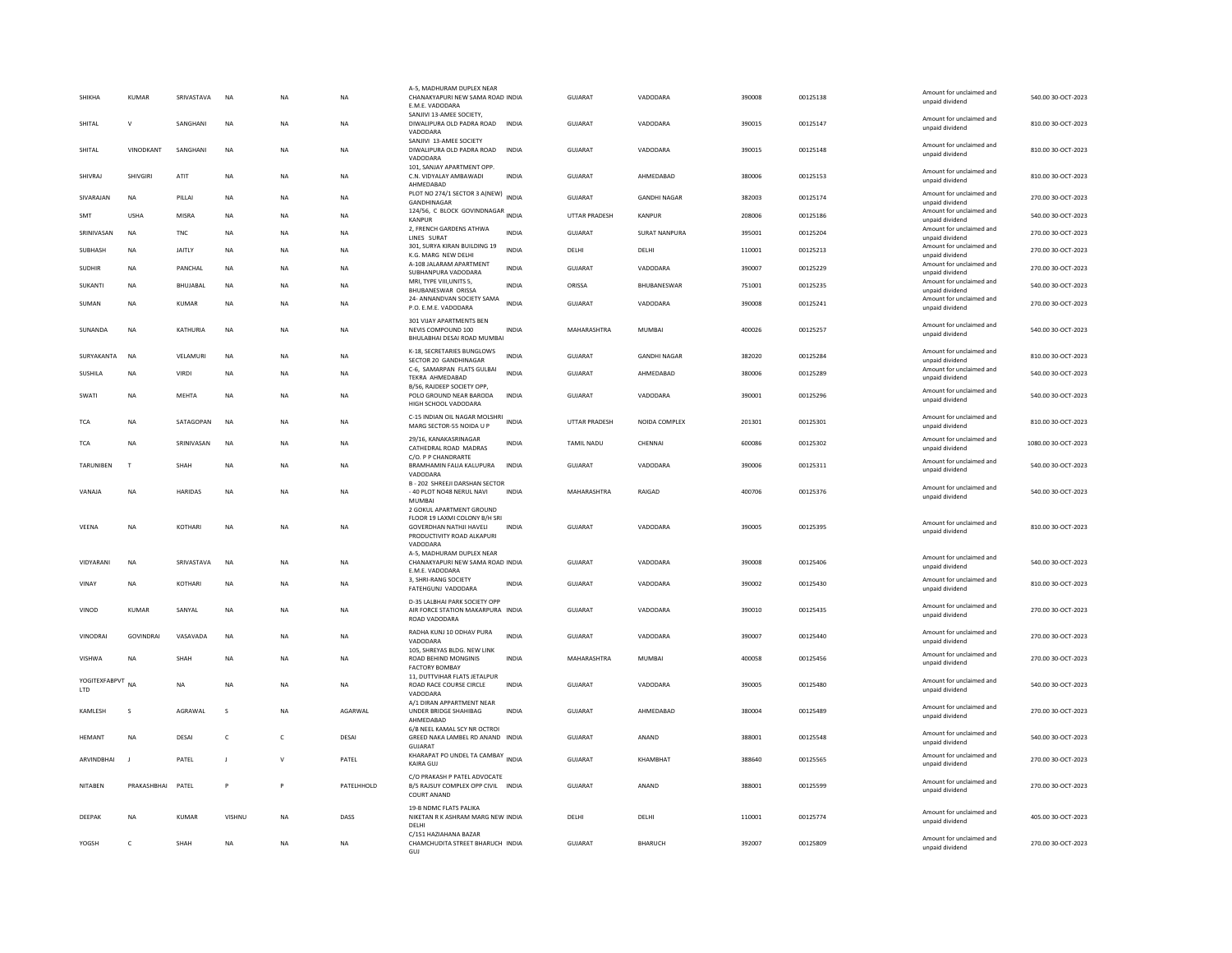| VISWA           | RAJEEV              | VANKAYALA            | $\mathbb{R}$     | <b>NA</b>    | RAO                  | C/O PREMI ENGENEERING &<br><b>GENERAL AGENCIES K</b><br>AGRAHARAM AMALAPURAM                         | INDIA        | ANDHRA PRADESH               | КОТНАРЕТА           | 533201 | 00125862 | Amount for unclaimed and<br>unpaid dividend | 270.00 30-OCT-2023  |
|-----------------|---------------------|----------------------|------------------|--------------|----------------------|------------------------------------------------------------------------------------------------------|--------------|------------------------------|---------------------|--------|----------|---------------------------------------------|---------------------|
| VIKRAM          | K                   | NAGAR                | KAMLESH          | $\mathbf{L}$ | NAGAR                | 1 DALAL APPT VIKAS GRAH ROAD<br>PALDI AHMEDARAD                                                      | <b>INDIA</b> | <b>GUJARAT</b>               | AHMEDABAD           | 380007 | 00125918 | Amount for unclaimed and<br>unpaid dividend | 270.00 30-OCT-2023  |
| <b>BHUSHAN</b>  | <b>NA</b>           | <b>GUPTA</b>         | D.               | $\mathbb{R}$ | <b>GUPTA</b>         | C/O HOTEL VARDAAN JP CHOWK<br><b>JAMMU</b>                                                           | <b>INDIA</b> | <b>ANDHRA PRADESH</b>        | HYDERARAD           | 500003 | 00125963 | Amount for unclaimed and<br>unpaid dividend | 270.00 30-OCT-2023  |
| SAVITA          | <b>NA</b>           | JAIN                 | ANIL             | <b>NA</b>    | JAIN                 | W/O ANIL JAIN S/O K L JAIN 44<br>MOHALLA JULLAKA GALI HAKIM INDIA<br>PARAS JAMMU                     |              | JAMMU AND KASHMIR JAMMU TAWI |                     | 180001 | 00125972 | Amount for unclaimed and<br>unpaid dividend | 270.00 30-OCT-2023  |
| DILIP           | <b>KUMAR</b>        | PTRIVED              | P                | J            | TRRIVEDI             | 5 RAJ APATMENTS NR MAMBHAI<br>UPASARA OPP MAHAVIR FLATS<br>AMBAVADI RAM NAGAR<br>SABARMATI AHMEDABAD | <b>INDIA</b> | GUJARAT                      | AHMEDABAD           | 380005 | 00126039 | Amount for unclaimed and<br>unpaid dividend | 270.00 30-OCT-2023  |
| AMRUTLAL        | DEVASHIBHAI         | PANCHANI             | D                | $\mathsf{B}$ | PPANCHANI            | 12/13 BHOJRAJPARA THUMAR<br>NIVAS GONDAL                                                             | <b>INDIA</b> | <b>GUJARAT</b>               | <b>GONDAL</b>       | 360311 | 00126048 | Amount for unclaimed and<br>unpaid dividend | 270.00 30-OCT-2023  |
| KARUNA          | <b>NA</b>           | CHANDRA              | KRISHNA          | KANT         | CHANDRA              | H NO 100 ARUN VIHAR SECTOR 37<br>NOIDA                                                               | <b>INDIA</b> | UTTAR PRADESH                | NOIDA COMPLEX       | 201303 | 00126088 | Amount for unclaimed and<br>unpaid dividend | 540.00 30-OCT-2023  |
| ${\tt VED}$     | PARKASH             | KALRA                | MADAN            | LAL          | KALRA                | 681/23 DLF COLONY ROHTAK<br>HARYANA                                                                  | <b>INDIA</b> | HARYANA                      | <b>ROHTAK</b>       | 124001 | 00126115 | Amount for unclaimed and<br>unpaid dividend | 270.00 30-OCT-2023  |
| <b>MADHUBEN</b> | <b>NA</b>           | KHETANI              | PRABHUDAS        | KHETANI      | HHOLD                | 31 SAURABH SOCIETY SECTOR 23<br>GANDHINAGAR                                                          | INDIA        | GUJARAT                      | <b>GANDHI NAGAR</b> | 382023 | 00126120 | Amount for unclaimed and<br>unpaid dividend | 270.00 30-OCT-2023  |
| SANJAY          | <b>KUMAR</b>        | JAIN                 | JAGDISH          | PRASAD       | JAIN                 | 80 BHAGWATI COLONY BEHAT<br><b>ROAD SAHARANPUR</b>                                                   | INDIA        | UTTAR PRADESH                | SAHARANPUR          | 247001 | 00126152 | Amount for unclaimed and<br>unpaid dividend | 135.00 30-OCT-2023  |
| RAJANIKANT      | B                   | PATEL                | NA               | <b>NA</b>    | NA                   | 16 NALKUNJ SOC CAMP ROAD<br>SHAHIBAUG AHMEDABAD                                                      | <b>INDIA</b> | GUJARAT                      | AHMEDABAD           | 380004 | 00126290 | Amount for unclaimed and<br>unpaid dividend | 270.00 30-OCT-2023  |
| SANJAY          | <b>NA</b>           | CHHAPARIA            | $\mathbf{s}$     | $\mathbf{s}$ | CHHAPARIA            | CHHAPARIA TUBE TRADERS 80/84                                                                         | <b>INDIA</b> | UTTAR PRADESH                | KANPUR              | 208001 | 00126337 | Amount for unclaimed and                    | 270.00 30-OCT-2023  |
|                 |                     |                      |                  |              |                      | LATOUCHE ROAD KANPUR                                                                                 |              |                              |                     |        |          | unpaid dividend<br>Amount for unclaimed and |                     |
| MAYA            | <b>NA</b>           | <b>GUPTA</b>         | $\mathsf{R}$     | $\mathsf{C}$ | <b>GUPTA</b>         | 10 A/39 SHAKTI NAGAR DELHI<br>20/12 RLY COLONY KISHAN GANJ                                           | <b>INDIA</b> | DELHI                        | DELHI               | 110007 | 00126355 | unpaid dividend<br>Amount for unclaimed and | 270.00 30-OCT-2023  |
| YASH            | <b>KUMAR</b>        | <b>JHINGAN</b>       | BALWANT          | <b>NA</b>    | RAI                  | DELHI<br>NO 24 SAHAJANAND SOCITEY                                                                    | <b>INDIA</b> | DELHI                        | DELHI               | 110007 | 00126375 | unpaid dividend                             | 540.00 30-OCT-2023  |
| KANJIBHAI       | BHULABHA            | PATEL                | B                | <b>NA</b>    | PATEL                | NEAR PETROL PUMP CTM<br>AMRAIWADI AHMEDABAD                                                          | <b>INDIA</b> | <b>GUJARAT</b>               | AHMEDABAD           | 380026 | 00126401 | Amount for unclaimed and<br>unpaid dividend | 270.00 30-OCT-2023  |
| BHIKHUBHAI      | VALLABHBHAI         | POKAL                | $\mathsf{v}$     | D            | POKAL                | G S F C FERTILISER DEPOT SAYARA<br>ROAD AT & POST MODASA DIST INDIA<br>SABARKANTHA                   |              | <b>GUJARAT</b>               | MODASA              | 383315 | 00126416 | Amount for unclaimed and<br>unpaid dividend | 1080.00 30-OCT-2023 |
| SHANTILAL       | - 1                 | MEHTA                | LAXMICHAND       | <b>NA</b>    | <b>MEHTA</b>         | A 12 KOTEEHA TOWER 2ND<br>FLOOR 9 RAMKRISHNA NAGAR<br>VIVEKANAND ROAD RAJKOT                         | <b>INDIA</b> | <b>GUJARAT</b>               | RAJKOT              | 360002 | 00126461 | Amount for unclaimed and<br>unpaid dividend | 270.00 30-OCT-2023  |
| INDU            | <b>NA</b>           | SIKARIA              | s                | LAL          | SIKARIA              | C/O SIKARIA BROTHERS 15/760<br>SHASHTRINAGAR WEST DHANBAD INDIA<br><b>BHIHAR</b>                     |              | <b>JHARKHAND</b>             | DHANBAD H.Q         | 826001 | 00126505 | Amount for unclaimed and<br>unpaid dividend | 270.00 30-OCT-2023  |
| GOMATI          | DEVI                | AGARWAL              | s                | G            | AGARWAL              | OM BHAWAN PBN-21<br>SARDARSHAHR DIST CHURU RAJ                                                       | <b>INDIA</b> | RAJASTHAN                    | SARDARSHAHAR        | 331403 | 00126540 | Amount for unclaimed and<br>unpaid dividend | 270.00 30-OCT-2023  |
| SEEMA           | $\mathbb{R}$        | CHHARRIA             | <b>NA</b>        | <b>NA</b>    | <b>NA</b>            | 3/1 RAMKRIPA (GROUND FLOOR)<br>4TH MAIN ROAD NEHRU NAGAR<br><b>BANGALORE</b>                         | <b>INDIA</b> | KARNATAKA                    | BANGALORE           | 560020 | 00126580 | Amount for unclaimed and<br>unpaid dividend | 270.00 30-OCT-2023  |
| RAJEEV          | <b>NA</b>           | <b>GUPTA</b>         | OM               | PARKASH      | GUPTA                | 77-B/B GANDHI NAGAR JAMMU<br>TAWI J&K                                                                | <b>INDIA</b> | JAMMU AND KASHMIR            | <b>JAMMU TAWI</b>   | 180004 | 00126613 | Amount for unclaimed and<br>unpaid dividend | 270.00 30-OCT-2023  |
| NAYNA           | NAVINCHANDRA PARMAR |                      | NAVINCHANDRA     |              | HOLD                 | VADAVA KHADIA KUVA NEAR DR<br>MARUS HOSPITAL BHAVNAGAR                                               | <b>INDIA</b> | GUJARAT                      | BHAVNAGAR           | 364001 | 00126622 | Amount for unclaimed and<br>unpaid dividend | 270.00 30-OCT-2023  |
| ANII            | <b>NA</b>           | KUMAR                | D.               | R            | <b>BANSAL</b>        | PLOT NO 40 H 313/57-1 ANAND<br>NAGAR INDER LOK NEW DELHI                                             | <b>INDIA</b> | DFI HI                       | <b>DELHI</b>        | 110035 | 00126805 | Amount for unclaimed and<br>unpaid dividend | 270.00 30-OCT-2023  |
| ANIL            | <b>NA</b>           | KUMAR                | LATE             | SH           | <b>IPARKASH</b>      | <b>GUPTA TENI HOUSE 46 ANAL</b><br>MANDI SAMPLA DIST ROHTAK<br>$H\Delta R$                           | <b>INDIA</b> | HARYANA                      | BAHADURGARH         | 124501 | 00126806 | Amount for unclaimed and<br>unpaid dividend | 270.00 30-OCT-2023  |
| SARADA          | <b>NA</b>           | <b>RAO</b>           | RANGA            | <b>NA</b>    | RAO                  | C/O R V RANGA RAO D NO 1-97 B<br>SAVARAM RAZOLE ANDHRA<br>PRADESH                                    | <b>INDIA</b> | ANDHRA PRADESH               | KOTHAPETA           | 533242 | 00126861 | Amount for unclaimed and<br>unpaid dividend | 270.00 30-OCT-2023  |
| SHILPI          | <b>BHUPENDRA</b>    | SHAH                 | <b>BHUPENDRA</b> | $\kappa$     | <b>SHAHSTUDIES</b>   | C/3 WOODLAND APPARTMENTS<br>NR PALDI BUS STAND ELLISBRIDGE INDIA<br>AHMEDABAD                        |              | <b>GUJARAT</b>               | AHMEDABAD           | 380007 | 00126874 | Amount for unclaimed and<br>unpaid dividend | 270.00 30-OCT-2023  |
|                 |                     | SRINIVASA            | Н                | $\mathbf{v}$ | <b>JANARDHANAIAH</b> | NO 570 5TH MAIN ROAD<br>SADASIVANAGAR U P O<br>BANGALORE                                             | <b>INDIA</b> | KARNATAKA                    | BANGALORE           | 560080 | 00126893 | Amount for unclaimed and<br>unpaid dividend | 270.00 30-OCT-2023  |
| MANJU           | <b>NA</b>           | AGRAWAL              | $\mathsf{R}$     | К            | AGRAWALHHOLD         | C/O ANIL METALS MAIN ROAD AT<br>POST BHAWANPATNA ORISSA<br><b>DIST KALAHANDI</b>                     | <b>INDIA</b> | ORISSA                       | KESINGA             | 766001 | 00126918 | Amount for unclaimed and<br>unpaid dividend | 270.00 30-OCT-2023  |
| KUNTI           | <b>NA</b>           | DEVI                 | NARIJAN          | <b>NA</b>    | LAL                  | H NO 574/SECT 16 FARIDABAD<br>HARYANA                                                                | <b>INDIA</b> | HARYANA                      | FARIDABAD           | 121002 | 00126986 | Amount for unclaimed and<br>unpaid dividend | 270.00 30-OCT-2023  |
| TARSEM          | LAL                 | GARA                 | CHUNI            | <b>NA</b>    | LAL                  | C 7 GANESH NAGAR TILAK NAGAR<br>NEW DELHI                                                            | <b>INDIA</b> | DELHI                        | DELHI               | 110018 | 00126997 | Amount for unclaimed and<br>unpaid dividend | 270.00 30-OCT-2023  |
| <b>ISHTAK</b>   | AHMED               | <b>NPATHAN</b>       | NASIRKHAN        | $\mathbf{L}$ | PATHAN               | 27 GREEN PARK SOC BEHIND IT I<br>OPP V T COLLEGE ANKLESHWAR                                          | <b>INDIA</b> | GUIARAT                      | <b>ANKI FSHWAR</b>  | 393001 | 00127176 | Amount for unclaimed and<br>unpaid dividend | 270.00 30-OCT-2023  |
| PARVEEN         | <b>NA</b>           | SATIJA               | $\mathbb{R}$     | L            | SATUA                | 349 AGCR ENCLAVE I P EXTN PART-<br>II DELHI                                                          |              | DELHI                        | DELHI               | 110092 | 00127207 | Amount for unclaimed and<br>unpaid dividend | 270.00 30-OCT-2023  |
| <b>VIKAS</b>    | $\mathbf{S}$        | <b>KHANCHANDANIS</b> |                  | <b>NA</b>    | KHANCHANDANI         | 399 WILD TESEL CO OP HSG SOC<br>LTD FLAT NO 5 14TH ROAD KHAR INDIA<br>W ROMRAY                       |              | MAHARASHTRA                  | <b>MUMBAI</b>       | 400052 | 00127239 | Amount for unclaimed and<br>unpaid dividend | 270.00 30-OCT-2023  |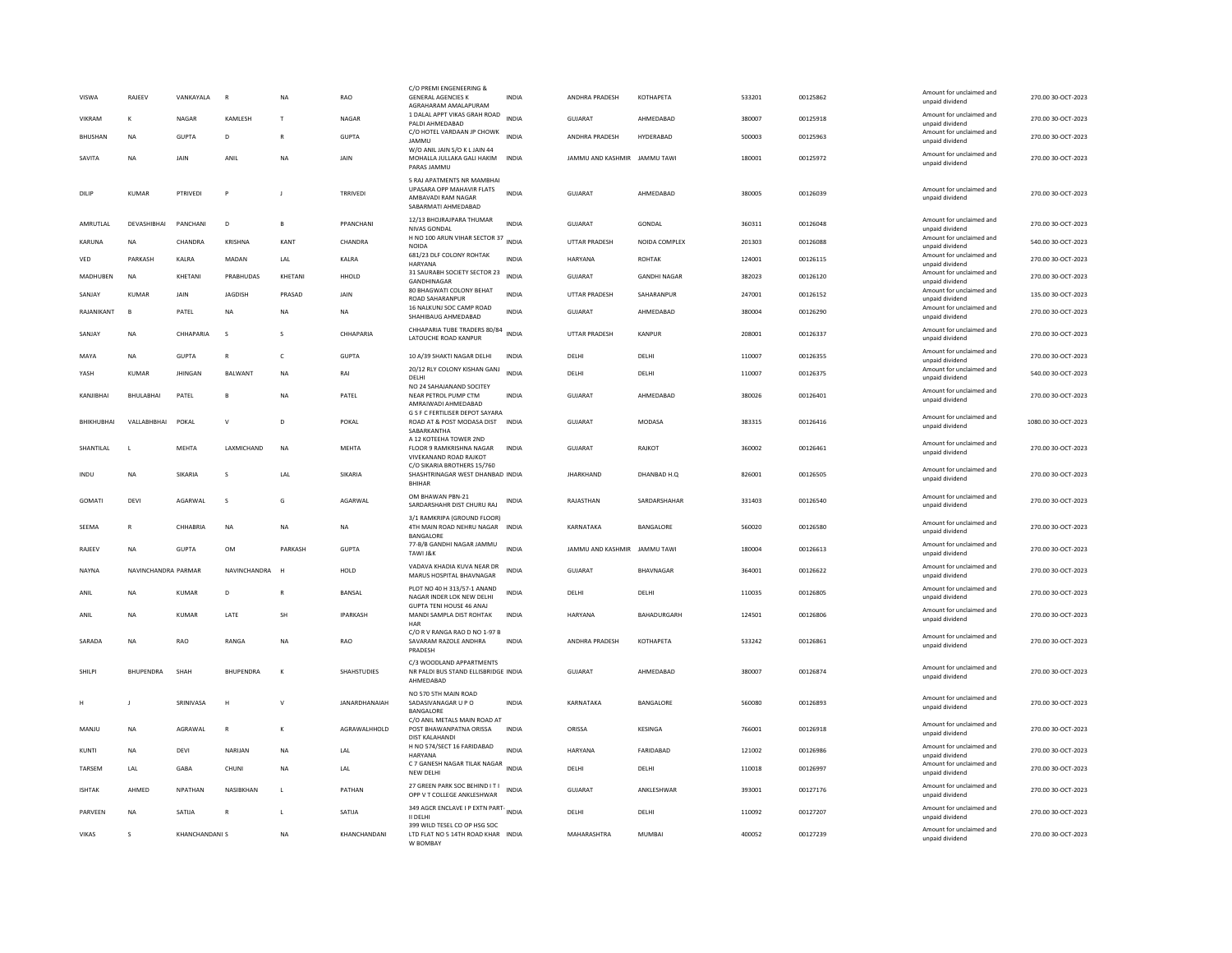| ATUL                                                | RATILAL           | SHAH           | RATILAL           | <b>NA</b>    | SHAH                       | <b>B-108 SHEETAL APT NEAR</b><br>UTKARSH PETROL PUMP<br>KARELIBAUG BARODA                          | <b>INDIA</b> | GUJARAT                      | VADODARA        | 390018 | 00127277 | Amount for unclaimed and<br>unpaid dividend | 270.00 30-OCT-2023  |
|-----------------------------------------------------|-------------------|----------------|-------------------|--------------|----------------------------|----------------------------------------------------------------------------------------------------|--------------|------------------------------|-----------------|--------|----------|---------------------------------------------|---------------------|
| MURARI                                              | <b>I</b> AI       | VASHISTH       | к                 | $\mathbf{L}$ | <b>JOSHI</b>               | P O KHOOR DISTT SIKAR RAJ                                                                          | <b>INDIA</b> | RAJASTHAN                    | <b>SIKAR</b>    | 332023 | 00127346 | Amount for unclaimed and<br>unpaid dividend | 270.00 30-OCT-2023  |
| <b>JESANGJI</b>                                     | <b>DOLUBHA</b>    | ZALA           | <b>NA</b>         | <b>NA</b>    | <b>NA</b>                  | AT AND POST LAJAI TALUKA<br>MORBI DIST RAJKOT                                                      | <b>INDIA</b> | <b>GUJARAT</b>               | <b>MORBI</b>    | 363641 | 00127351 | Amount for unclaimed and<br>unpaid dividend | 270.00 30-OCT-2023  |
| RAMPATI                                             | <b>NA</b>         | SINGH          | $\mathsf{R}$      | <b>NA</b>    | SINGH                      | 42-G DR VIVEKI RAI MARG BADI<br>BAGL LANKA GHAZIPUR U P                                            | <b>INDIA</b> | UTTAR PRADESH                | GHAZIPUR        | 233001 | 00127358 | Amount for unclaimed and<br>unpaid dividend | 270.00 30-OCT-2023  |
|                                                     | SURYA             | PRAKASH        | ${\sf R}$         | к            | <b>MURTY</b>               | K RAMAKRISHNA MURTY & CO<br>TOBACCO EXPORTERS 19-7-667<br>SANGADIGUNTA GUNTUR                      | INDIA        | ANDHRA PRADESH               | <b>GUNTUR</b>   | 522003 | 00127398 | Amount for unclaimed and<br>unpaid dividend | 270.00 30-OCT-2023  |
| NIDHI                                               | <b>NA</b>         | AGRAWAL        | s                 | к            | AGRAWAL                    | 283/6, GIDC MAKARPURA<br>VADODARA                                                                  | <b>INDIA</b> | GUJARAT                      | VADODARA        | 390007 | 00127443 | Amount for unclaimed and<br>unpaid dividend | 270.00 30-OCT-2023  |
| HARDEEP                                             | <b>KUMAR</b>      | <b>ARORA</b>   | LATE              | <b>SH</b>    | <b>NCARORA</b>             | H NO 1213/10 GALI ZARGRAN<br>NIMAK MANDI AMRITSAR                                                  | <b>INDIA</b> | PUNJAB                       | AMRITSAR        | 143006 | 00127449 | Amount for unclaimed and<br>unpaid dividend | 540.00 30-OCT-2023  |
| <b>RAIFSH</b>                                       | <b>NA</b>         | GUPTA          | $\mathbf{I}$      | <b>NA</b>    | GUPTA                      | DMMMMNDIA N HEALTH<br>CORPORATION 16 PACCADANGA INDIA<br>PARK JAMMU TAWI J&K                       |              | IAMMU AND KASHMIR IAMMU TAWI |                 | 180001 | 00127475 | Amount for unclaimed and<br>unpaid dividend | 540.00 30-OCT-2023  |
| GULNAV                                              | SINGH             | <b>HORA</b>    | н                 | $\mathbf{S}$ | <b>HORA</b>                | 1-A T-5139 PUSA ROAD KAROL<br><b>BAGH NEW DELHI</b>                                                | <b>INDIA</b> | DELH                         | DELHI           | 110001 | 00127483 | Amount for unclaimed and<br>unpaid dividend | 270.00 30-OCT-2023  |
| MISHA                                               | <b>NA</b>         | <b>HORA</b>    | H                 | s            | HORA                       | 1-A T-519 PUSA ROAD KAROL<br><b>BAGH N DELHI</b>                                                   | <b>INDIA</b> | <b>DELHI</b>                 | DELHI           | 110005 | 00127485 | Amount for unclaimed and<br>unpaid dividend | 270.00 30-OCT-2023  |
| MANJU                                               | <b>NA</b>         | JAIN           | R                 | NA           | SINGH                      | C/O SONU ELECTRONICS POST<br>CHHAPRAULI DISTRIC MEERUT UP                                          | <b>INDIA</b> | UTTAR PRADESH                | AGARWAL         | 250617 | 00127491 | Amount for unclaimed and<br>unpaid dividend | 270.00 30-OCT-2023  |
| SHARAD                                              | <b>NA</b>         | CHANDRA        | LATE              | SH           | HCHANDRAAUTHOR             | C/O HARISH CHANDRA RETD C-<br>4/53 S D A NEW DELHL                                                 | <b>INDIA</b> | DELHI                        | DELHI           | 110016 | 00127519 | Amount for unclaimed and<br>unnaid dividend | 270.00 30-OCT-2023  |
| M                                                   | $\mathbf{S}$      | <b>WPRASAD</b> | M                 | H            | <b>RAO</b>                 | H NO 1-1-380/1 ASHOK NAGAR<br>EXTN HYDERABAD (A P)                                                 | <b>INDIA</b> | <b>ANDHRA PRADESH</b>        | HYDERARAD       | 500020 | 00127554 | Amount for unclaimed and<br>unpaid dividend | 1215.00 30-OCT-2023 |
|                                                     | <b>NA</b>         | SAVITRI        | $\mathbb{R}$      | <b>NA</b>    | RAJENDRAN                  | 119 EAST RENGANATHAPURAM<br>TUTICORIN TAMILNADU                                                    | <b>INDIA</b> | <b>TAMIL NADU</b>            | TUTICORIN       | 628002 | 00127577 | Amount for unclaimed and<br>unpaid dividend | 270.00 30-OCT-2023  |
|                                                     | D                 | PARASHAR       | $\overline{B}$    | <b>NA</b>    | SHARMA                     | 68 GHONDA NEAR SBI NEW DELHI INDIA                                                                 |              | DELHI                        | DELHI           | 110001 | 00127615 | Amount for unclaimed and<br>unpaid dividend | 270.00 30-OCT-2023  |
| <b>ASHISH</b>                                       | Н                 | PATEL          | HASMUKH           | <b>NA</b>    | RAI                        | 930-A B/H PATEL PARK<br><b>BHAVNAGAR</b>                                                           | <b>INDIA</b> | <b>GUJARAT</b>               | BHAVNAGAR       | 364001 | 00127625 | Amount for unclaimed and<br>unpaid dividend | 540.00 30-OCT-2023  |
|                                                     | $\mathbf{D}$      | <b>ROY</b>     | s                 | к            | ROY                        | F-1145 CHITTARNJAN PARK NEW<br>DELHI                                                               | <b>INDIA</b> | DELHI                        | DELHI           | 110019 | 00127649 | Amount for unclaimed and<br>unpaid dividend | 270.00 30-OCT-2023  |
| LIIWAI                                              | SANJAY            | TIGA           | NAIMAN            | <b>NA</b>    | <b>TIGA</b>                | <b>BHARAT PETROLEUM COR LTD</b><br><b>GRANT ROAD SAHARANPUR</b>                                    | <b>INDIA</b> | <b>UTTAR PRADESH</b>         | SAHARANPUR      | 247001 | 00127688 | Amount for unclaimed and<br>unpaid dividend | 270.00 30-OCT-2023  |
| RAMESH                                              | <b>NA</b>         | SETHI          | SOMNATH           | NA           | SETHI                      | 320 LUXMI BAZAR SINDHI MARKET INDIA<br>PANCH KUA AHMEDABAD                                         |              | GUJARAT                      | AHMEDABAD       | 380002 | 00127743 | Amount for unclaimed and<br>unpaid dividend | 270.00 30-OCT-2023  |
| SUDESH                                              | ΝA                | AHUJA          |                   | $\mathsf{L}$ | AHUJA                      | K NO 1085 SECTOR 4 PANCHKULA INDIA<br>AMRAI A                                                      |              | HARYANA                      | PINJORE         | 134109 | 00127764 | Amount for unclaimed and<br>unnaid dividend | 270.00 30-OCT-2023  |
| KUMUD                                               |                   |                | V                 | $\mathbf{D}$ | KALRA                      | 681/23 DLF COLONY ROHTAK<br>HARYANA                                                                | <b>INDIA</b> | <b>HARYANA</b>               | <b>ROHTAK</b>   | 124001 | 00127874 | Amount for unclaimed and<br>unpaid dividend | 270.00 30-OCT-2023  |
| <b>BABU</b>                                         |                   | MATHEW         |                   | <b>NA</b>    | <b>MATHEW</b>              | 5 AKSHARDHAM SOCIETY BPC<br>ROAD NEAR AKOTA GARDEN<br>VADODARA                                     | <b>INDIA</b> | <b>GUJARAT</b>               | VADODARA        | 390020 | 00127887 | Amount for unclaimed and<br>unpaid dividend | 540.00 30-OCT-2023  |
| SASIDHARAN                                          | VALIYA            | MUTTATHU       | <b>NA</b>         | <b>NA</b>    | <b>NA</b>                  | ADARSH NEELKANT NAGAR 7<br>UNIVERSITY ROAD RAJKOT                                                  | <b>INDIA</b> | GUJARAT                      | RAJKOT          | 360005 | 00127896 | Amount for unclaimed and<br>unpaid dividend | 270.00 30-OCT-2023  |
| MANGILAL                                            | <b>NA</b>         | <b>JAIN</b>    | LATE              | <b>SH</b>    | <b>BIAIN</b>               | C/O ANAND KUMAR JAIN J N B<br>LANE JORPUKHURI GAUHATI                                              | <b>INDIA</b> | ASSAM                        | <b>GUWAHATI</b> | 781001 | 00127906 | Amount for unclaimed and<br>unpaid dividend | 270.00 30-OCT-2023  |
| MADHURI                                             | <b>NA</b>         | SINHA          | K                 | N            | SINHA                      | HOUSE NO/FLAT NO. 14, TYPE 4, C<br>G O COLONY, EKTA VIHAR, CBD<br>BELAPUR, NAVI MUMBAI             | <b>INDIA</b> | MAHARASHTRA                  | MUMBAI          | 400001 | 00128029 | Amount for unclaimed and<br>unpaid dividend | 135.00 30-OCT-2023  |
| SALIMBHAI                                           |                   | VOHRA          | <b>ISMAILBHAI</b> | <b>NA</b>    | <b>VOHRA</b>               | VILLAGE FINAV TAL KHAMBHAT DT INDIA<br>KHEDA GUJARAT                                               |              | <b>GUJARAT</b>               | ANKLAVE         | 388580 | 00128053 | Amount for unclaimed and<br>unpaid dividend | 135.00 30-OCT-2023  |
| KRISHNA                                             | <b>MOHAN</b>      | AGRAWAL        | $\mathsf R$       | к            | <b>AGRAWALINDUSTRIALIS</b> | 111/237 HARSH NAGAR KANPUR INDIA                                                                   |              | UTTAR PRADESH                | KANPUR          | 208012 | 00128059 | Amount for unclaimed and<br>unpaid dividend | 270.00 30-OCT-2023  |
|                                                     | s                 | ANIL           | SOMASHEKHAR       | $\sim$       | s                          | SAGAR CTS 7186 SECTOR X M M<br><b>FXTN RELGAUM</b>                                                 | <b>INDIA</b> | KARNATAKA                    | BELGAUM         | 590016 | 00128090 | Amount for unclaimed and<br>unpaid dividend | 270.00 30-OCT-2023  |
| <b>DINA</b>                                         | MUKESHCHAND<br>RA | <b>DOSHI</b>   | M                 | $\mathsf{C}$ | <b>BDOSHIHHOLD</b>         | 12 KAHANNAGAR SOCIETY BEHIND<br>29 SARVODAY SOCIETY<br>SURENDRANAGAR                               | <b>INDIA</b> | <b>GUJARAT</b>               | SURENDRANAGAR   | 363001 | 00128124 | Amount for unclaimed and<br>unpaid dividend | 135.00 30-OCT-2023  |
| STOCKHOLDING<br><b>CORPORATIONO NA</b><br>FINDIALTD |                   | <b>NA</b>      |                   | <b>NA</b>    | <b>NA</b>                  | 224 MITTAL COURT B WING 2ND<br>FLOOR NARIMAN POINT BOMBAY                                          | <b>INDIA</b> | MAHARASHTRA                  | MUMBAI          | 400021 | 00128136 | Amount for unclaimed and<br>unpaid dividend | 2160.00 30-OCT-2023 |
| ALFRIDA                                             | <b>NA</b>         | CARVALHO       | <b>JOSEPH</b>     | MARY         | CARVALHO                   | 1/22 RANGARI BLDG DELISLE<br>ROAD LOWER PARREL BOMBAY                                              | <b>INDIA</b> | MAHARASHTRA                  | MUMBAI          | 400013 | 00128159 | Amount for unclaimed and<br>unpaid dividend | 810.00 30-OCT-2023  |
| <b>DEEPAK</b>                                       | N                 | PANDIT         | B                 | s            | NARASIMHAMURTHY            | CONSULTING SURGEON KETY<br>MEDICARE CENTRE KETY NAGAR<br>DAHANU ROAD W RLY THANE                   | <b>INDIA</b> | MAHARASHTRA                  | DAHANU          | 401602 | 00128179 | Amount for unclaimed and<br>unpaid dividend | 270.00 30-OCT-2023  |
| SATISH                                              | <b>KUMAR</b>      | KARNANI        | LT                | SH           | KLKARNANI                  | SUN N SAND, FLAT - 5B 110 B,<br>M.A.K. AZAD SARANI KOLKATA                                         | <b>INDIA</b> | <b>WEST BENGAL</b>           | KOLKATA         | 700054 | 00128219 | Amount for unclaimed and<br>unpaid dividend | 540.00 30-OCT-2023  |
| CHANDA                                              | <b>NA</b>         | PARETA         | <b>JAIPRAKASH</b> | <b>NA</b>    | PARETA                     | 332 NORTH MILONI GANJ SHANTI<br>NAGAR ROAD JABALPUR M P                                            | <b>INDIA</b> | MADHYA PRADESH               | <b>JABALPUR</b> | 482002 | 00128278 | Amount for unclaimed and<br>unpaid dividend | 270.00 30-OCT-2023  |
| <b>RHAVNA</b>                                       | <b>BABUBHA</b>    | PATEL          | <b>BABUBHAI</b>   | <b>NA</b>    | PATEL                      | 45 GURUKRUPA SOCIETY NEAR<br>MILL SIDHPUR                                                          | <b>INDIA</b> | <b>GUJARAT</b>               | UNIHA           | 384151 | 00128296 | Amount for unclaimed and<br>unpaid dividend | 270.00 30-OCT-2023  |
| <b>JITENDRA</b>                                     | DULLERY           | VINCHI         | NA                | <b>NA</b>    | NA                         | 202 ASHISH FLATS NR<br>NARAYANNAGAR SOCIETY BUS<br>STOP NARAYANAGAR ROAD PALDI<br><b>AHMEDARAD</b> | <b>INDIA</b> | GUJARAT                      | AHMEDABAD       | 380001 | 00128455 | Amount for unclaimed and<br>unpaid dividend | 270.00 30-OCT-2023  |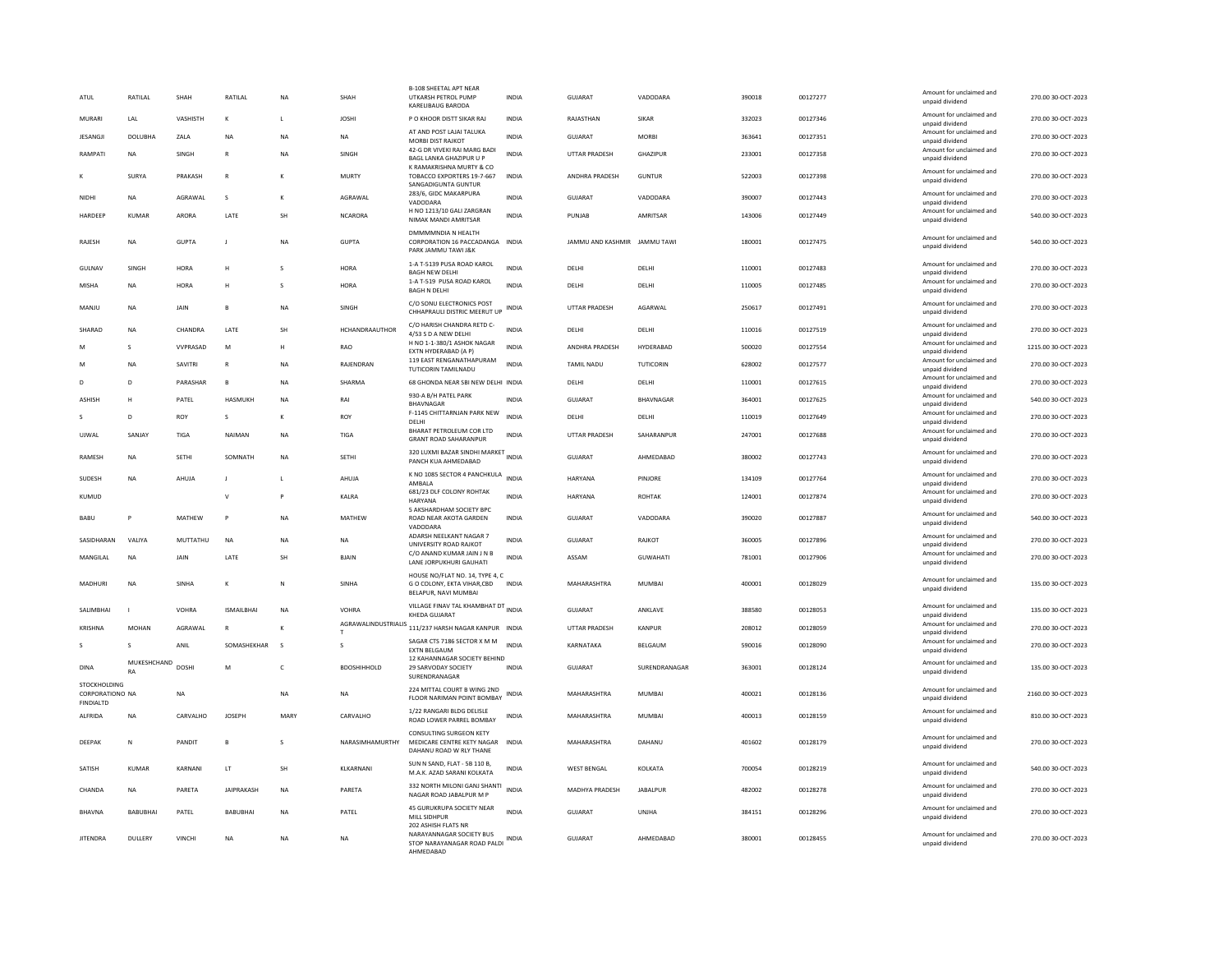| SUMAN                 | <b>NA</b>         | RANI                    | <b>NARESH</b>   | <b>NA</b>      | CHANDER       | BHOLA NATH CHIKARSAL & SONS<br>G T ROAD MANDI PUNJAB                                        | <b>INDIA</b> | PUNJAB               | MANDI GOBINDGARH | 147301 | 00128456 | Amount for unclaimed and<br>unpaid dividend | 270.00 30-OCT-2023 |
|-----------------------|-------------------|-------------------------|-----------------|----------------|---------------|---------------------------------------------------------------------------------------------|--------------|----------------------|------------------|--------|----------|---------------------------------------------|--------------------|
| YALAMANCHILI RANGA    |                   | <b>RAO</b>              | PADDIAH         | <b>NA</b>      | CULTIVATION   | PO MEDURU VUYYURU<br>MANDALAM DIST KRISHNA A P                                              | <b>INDIA</b> | ANDHRA PRADESH       | JADCHERLA        | 509352 | 00128459 | Amount for unclaimed and<br>unpaid dividend | 270.00 30-OCT-2023 |
| SHAH                  | VALLABHDAS        |                         | KALIDAS         | <b>NA</b>      | SHAH          | 21 C JAY SETEY NARAYAN SOCIETY<br>OPP SHAHYOG SOCIETY RIFENERY INDIA<br>ROAD GORVA VADODARA |              | <b>GUJARAT</b>       | VADODARA         | 390016 | 00128479 | Amount for unclaimed and<br>unpaid dividend | 270.00 30-OCT-2023 |
| SAVITABEN             |                   | THAKAR                  | LAXMI           | NARAYAN        | HHOLD         | MIG 171 K K NAGAR SECTOR II<br>RANNA PARK GHATLODIA<br>AHMEDABAD                            | <b>INDIA</b> | <b>GUJARAT</b>       | AHMEDABAD        | 380061 | 00128518 | Amount for unclaimed and<br>unpaid dividend | 270.00 30-OCT-2023 |
| SAKSHI                | <b>NA</b>         | <b>KAIRA</b>            | RAIFFV          | <b>NA</b>      | <b>KAIRA</b>  | 43 MUKHERJEE NAGAR DELHI                                                                    | <b>INDIA</b> | DELHI                | <b>DELHI</b>     | 110009 | 00128682 | Amount for unclaimed and<br>unpaid dividend | 270.00.30-OCT-2023 |
| CHAMPAKLAL            |                   | <b>KOTHARI</b>          | J               | <b>NA</b>      | KOTHARI       | KHANA STREET DIST RAJKOT P O<br>BHAYAVADAR GUJARAT STATE                                    | <b>INDIA</b> | <b>GUJARAT</b>       | DHORAJI          | 360450 | 00128711 | Amount for unclaimed and<br>unpaid dividend | 270.00 30-OCT-2023 |
| VELIGETIHEMAL<br>ATHA |                   |                         |                 | <b>NA</b>      | SREERAM       | D NO 29-27-57 SURYANARAYANA<br>STREET SURYARAOPET<br>VIJAYAWADA A P                         | <b>INDIA</b> | ANDHRA PRADESH       | VIJAYWADA        | 520002 | 00128727 | Amount for unclaimed and<br>unpaid dividend | 270.00 30-OCT-2023 |
| KANUBHAI              | MANILAL           | MODI                    | M               | <b>NA</b>      | <b>MODI</b>   | 10 SWAMI SIMONDHAR<br>TENAMENT OPP PASHABHAI<br>PETROL PUMP HZGHWAY                         | INDIA        | GUJARAT              | MAHESANA         | 384002 | 00128745 | Amount for unclaimed and<br>unpaid dividend | 270.00 30-OCT-2023 |
| ANJANI                | <b>KUMAR</b>      | PANDEY                  | $\mathsf{R}$    | <b>NA</b>      | PANDEY        | MEHSANA N G<br>490 SHANTI NAGAR JABALPUR M                                                  | <b>INDIA</b> | MADHYA PRADESH       | <b>JABALPUR</b>  | 482001 | 00128757 | Amount for unclaimed and<br>unpaid dividend | 270.00 30-OCT-2023 |
| ASHOK                 | <b>KUMAR</b>      | ISHVERLALPATEL I        |                 | $\mathbf{v}$   | PATEL         | DHAINAT CHAKLO NAVO MADH<br><b>UNJHA N GUJARAT</b>                                          | <b>INDIA</b> | GUJARAT              | UNJHA            | 384170 | 00128774 | Amount for unclaimed and<br>unpaid dividend | 270.00 30-OCT-2023 |
| <b>BHARAT</b>         | <b>BHAI</b>       | ISHVERLALPATEL I        |                 | <b>NA</b>      | PATEL         | DHAINAT CHAKCO NAVO MADH<br>UNJHA N GUJARAT                                                 | <b>INDIA</b> | GUJARAT              | UNIHA            | 384170 | 00128826 | Amount for unclaimed and<br>unpaid dividend | 270.00 30-OCT-2023 |
| NIRANJANBHAI KANUBHAI |                   | PATEL                   | KANUBHAI        | NA             | PATE          | A/26 KAILASH PATI SOCIETY<br>AT&POST RANOLI AT&DT BARODA                                    | INDIA        | GUJARAT              | BAJWA            | 391350 | 00128847 | Amount for unclaimed and<br>unpaid dividend | 270.00 30-OCT-2023 |
| MANJULABEN            | RATILAL           | SHAH                    | RATILAL         | NANCHAND       | SHAH          | <b>B-108 SHEETAL APT NR UTKARSH</b><br>PETROL PUMP KARELIBAUG<br><b>BARODA</b>              | <b>INDIA</b> | GUJARAT              | VADODARA         | 390018 | 00128882 | Amount for unclaimed and<br>unpaid dividend | 270.00 30-OCT-2023 |
| SANGITA               | <b>SUKHVINDER</b> | SINGHCHHAGAR SUKHVINDER |                 | SINGH          | CHHAGARHHO    | H NO 12/224 OPP WATER TANK<br>NEW LAXMIPURA PALANPUR B K INDIA<br><b>GUJARAT STATE</b>      |              | <b>GUJARAT</b>       | PALANPUR         | 385002 | 00128911 | Amount for unclaimed and<br>unpaid dividend | 270.00 30-OCT-2023 |
| KAMLESH               | <b>NA</b>         | SONKAR                  | L               | $\mathsf{C}$   | SONKAR        | C/O MR L C SONKAR NO 13 KV<br>HEBBAL SADASSHIVA NAGAR<br><b>BANGALORI</b>                   | <b>INDIA</b> | KARNATAKA            | BANGALORE        | 560080 | 00128921 | Amount for unclaimed and<br>unpaid dividend | 270.00 30-OCT-2023 |
| RAVIPATI              | <b>NA</b>         | VEERAIAH                | $\mathbb{R}$    | $\mathsf{V}$   | SWAMYCLERK    | SURAREDDIPALEM VALLUR POST<br>PRAKASAM DISTT A P                                            | <b>INDIA</b> | ANDHRA PRADESH       | KANIGIRI         | 523272 | 00128940 | Amount for unclaimed and<br>unpaid dividend | 270.00 30-OCT-2023 |
| AMBER                 | <b>NA</b>         | <b>DUTTA</b>            | KUMAR           | KRISHNA        | <b>DUTTA</b>  | C/O SHRIK K DUTTA D 31/47A<br>MADANPURA VARANASI UP<br>C/O C D RAVAL A 1 FLAT NO 3          | INDIA        | <b>UTTAR PRADESH</b> | VARANASI         | 221001 | 00129040 | Amount for unclaimed and<br>unpaid dividend | 270.00 30-OCT-2023 |
| NIKITA                | <b>NA</b>         | <b>JOSHI</b>            | GAUTAM          | н              | <b>JOSHI</b>  | AMRAPALI FLATS SHARDA<br>MANDIR ROAD PALDI                                                  | <b>INDIA</b> | <b>GUJARAT</b>       | AHMEDABAD        | 380007 | 00129092 | Amount for unclaimed and<br>unpaid dividend | 540.00 30-OCT-2023 |
| CH                    | $\mathbf{S}$      | VPRASADARAO NAGESWARA   |                 | <b>NA</b>      | RAO           | AHMEDABAD<br>20A-13-5 PEDDINIVARI ST KOTHA<br>PFT FIURU II                                  | <b>INDIA</b> | ANDHRA PRADESH       | ELURU            | 534002 | 00129119 | Amount for unclaimed and<br>unpaid dividend | 540.00 30-OCT-2023 |
| N                     | SUBBANNA          | KUDVA                   | N               | D              | KUDVA         | NEAR SURATKAL PRINTERS OLD<br>POST OFFICE ROAD SURATKAL<br>MANGALORE TALUK D K              | <b>INDIA</b> | KARNATAKA            | KARKALA          | 574158 | 00129127 | Amount for unclaimed and<br>unpaid dividend | 270.00 30-OCT-2023 |
| RAMESH                | <b>KUMAR</b>      | <b>JPATEL</b>           | J               | <b>NA</b>      | PATEL         | KARNATAKA<br>GANPATIPARA AT&PO KANSA TA<br>VISNAGAR DIST MEHSANA                            | <b>INDIA</b> | GUJARAT              | VISNAGAR         | 384315 | 00129239 | Amount for unclaimed and<br>unpaid dividend | 270.00 30-OCT-2023 |
| <b>BHAVESH</b>        | NA                | POONATER                | H               | <b>NA</b>      | POONATER      | JAY INDUSTRIES BINTEX HOUSE<br><b>BHAV NAGAR ROAD RAJKOT</b>                                | INDIA        | GUJARAT              | RAJKOT           | 360003 | 00129257 | Amount for unclaimed and<br>unpaid dividend | 270.00 30-OCT-2023 |
| RATILAL               | <b>NANCHAND</b>   | SHAH                    | <b>NANCHAND</b> | <b>KAMALSI</b> | <b>SHAH</b>   | <b>B 108 SHEETAL APAT NEAR</b><br>UTTAKARSH PETROL PUMP<br>KARELIBAUG BARODA GUJARAT        | <b>INDIA</b> | GUIARAT              | VADODARA         | 390018 | 00129305 | Amount for unclaimed and<br>unpaid dividend | 270.00 30-OCT-2023 |
| VIRENDRA              | <b>KUMAR</b>      | AGRAWAL                 | OUDH            | BIHARI         | LALGUPTA      | <b>FLAT NO 7341 PKT B SEC 10</b><br>VASANT KUNJ NEW DELHI                                   | INDIA        | DELHI                | DELHI            | 110037 | 00129441 | Amount for unclaimed and<br>unpaid dividend | 270.00 30-OCT-2023 |
| NAVEEN                | <b>NA</b>         | AHUJA                   | PURAN           | CHAND          | AHUJA         | H NO 54 SEC 7 URBAN ESTATE<br><b>GURGAON HARYANA</b>                                        | INDIA        | HARYANA              | <b>GURGAON</b>   | 122001 | 00129444 | Amount for unclaimed and<br>unpaid dividend | 270.00 30-OCT-2023 |
| INDIRA                | DEVI              | IMMELLA                 | N               | CHOWDARY       | HW            | 14-142 PANTULAGARI MEDA<br>GAJUWAKA VISAKHAPATNAM                                           | INDIA        | ANDHRA PRADESH       | VISAKHAPATNAM    | 530026 | 00129479 | Amount for unclaimed and<br>unpaid dividend | 270.00 30-OCT-2023 |
| KANTIBHAI             | MANGALDAS         | DARJI                   | M               | N              | DARJI         | 3 UMIYANAGAR SOCIETY OPP<br>PANCHVATI GORWA REFINERY RD INDIA<br>VADODARA                   |              | GUJARAT              | VADODARA         | 390016 | 00129542 | Amount for unclaimed and<br>unpaid dividend | 270.00 30-OCT-2023 |
| SAROJBEN              | <b>JETHALAL</b>   | DAVE                    | J               | L              | DAVEHHOLD     | 27 NIHARIKA BUNGLOW NEAR<br>AZAD SOCIETY AHMEDABAD                                          | <b>INDIA</b> | <b>GUJARAT</b>       | AHMEDABAD        | 380015 | 00129556 | Amount for unclaimed and<br>unpaid dividend | 270.00 30-OCT-2023 |
| MAFATBHAI             | MEHURBHAI         | DESAI                   | M               | $\mathbf{B}$   | DESAI         | GOPAL DAIRY FARM VASTRAPUR<br>AHMEDABAD                                                     | <b>INDIA</b> | GUJARAT              | AHMEDABAD        | 380015 | 00129569 | Amount for unclaimed and<br>unpaid dividend | 270.00 30-OCT-2023 |
| KAMLA                 | <b>NA</b>         | DEVI                    | D               | P              | <b>JINDAL</b> | 29 WEST AVENUE I I T CAMPUS<br>HAUZ KHAS NEW DELHI                                          | <b>INDIA</b> | DELHI                | DELHI            | 110016 | 00129585 | Amount for unclaimed and<br>unpaid dividend | 270.00 30-OCT-2023 |
| KAMLESH               | <b>NA</b>         | DHAMUA                  | s               | $\mathsf{C}$   | DHAMIJA       | 52 SOUTH ANARKALI EXT DELHI                                                                 | INDIA        | DELHI                | DELHI            | 110051 | 00129594 | Amount for unclaimed and<br>unpaid dividend | 270.00 30-OCT-2023 |
| VIRENDRA              | <b>NA</b>         | <b>KUMAR</b>            | s               | <b>NA</b>      | DAS           | 98 VIJAY NAGAR MEERUT UP                                                                    | <b>INDIA</b> | UTTAR PRADESH        | MEERUT           | 250001 | 00129630 | Amount for unclaimed and<br>unpaid dividend | 540.00 30-OCT-2023 |
| <b>RAJESH</b>         | KUMAR             | <b>PARFFK</b>           | ATMARAM         | <b>NA</b>      | PAREEK        | C/O PAREEK TRADING CO 99-B<br>OLD DHANMANDI SRI<br><b>GANGANAGAR RAJASTHAN</b>              | <b>INDIA</b> | RAJASTHAN            | SRI GANGANAGAR   | 335001 | 00129687 | Amount for unclaimed and<br>unpaid dividend | 270.00 30-OCT-2023 |
| SUSHIL                | <b>KUMAR</b>      | JAIN                    | SALEK           | CHAND          | JAIN          | DHOBI PARA BARAUT MEERUT U P INDIA                                                          |              | UTTAR PRADESH        | AGARWAL          | 250611 | 00129728 | Amount for unclaimed and<br>unpaid dividend | 270.00 30-OCT-2023 |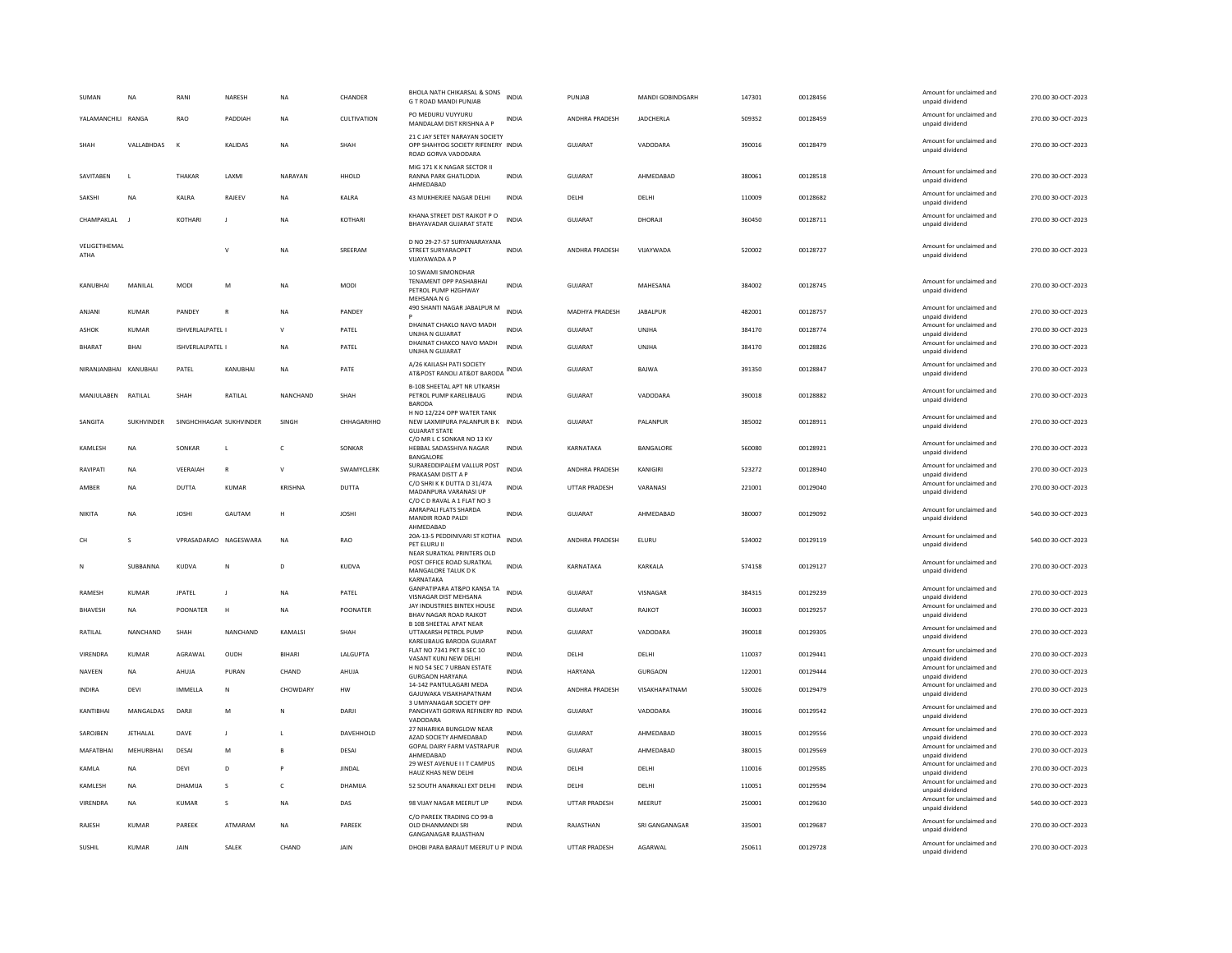| SHIKHA<br>SAROJ | NA<br><b>NA</b>   | JHUNJHUNWALA SANJAY<br>KACKRIA | J               | <b>NA</b><br>KACKRIA | JHUNJHUNWALA<br>HOMELY | 1/B NANDO MULLICK LANE<br>CALCUTTA<br>W/O JATINDER KACKRIA STATE<br>WARE HOUSE BARNALA PB                           | INDIA<br><b>INDIA</b> | <b>WEST BENGAL</b><br>PUNJAB | KOLKATA<br>BARNALA | 700006<br>148101 | 00129749<br>00129861 | Amount for unclaimed and<br>unpaid dividend<br>Amount for unclaimed and<br>unpaid dividend | 270.00 30-OCT-2023<br>270.00 30-OCT-2023 |
|-----------------|-------------------|--------------------------------|-----------------|----------------------|------------------------|---------------------------------------------------------------------------------------------------------------------|-----------------------|------------------------------|--------------------|------------------|----------------------|--------------------------------------------------------------------------------------------|------------------------------------------|
| PRAVIN          | P                 | LALKA                          | <b>PADAMSEY</b> | LALKA                |                        | 8 SHIVKRUPA NAHUR OPP ST<br>MARY'S SCHOOL MULUND W                                                                  | INDIA                 | MAHARASHTRA                  | MUMBAI             | 400080           | 00129906             | Amount for unclaimed and<br>unpaid dividend                                                | 810.00 30-OCT-2023                       |
| MOHANLAL        | <b>NA</b>         | LALWANI                        | $\mathsf D$     | <b>NA</b>            | CHAND                  | <b>BOMBAY</b><br>17/345 B K M STREET POST BOX<br>NO 55 CUDDAPAH                                                     | <b>INDIA</b>          | ANDHRA PRADESH               | CUDDAPAH           | 516001           | 00129908             | Amount for unclaimed and<br>unpaid dividend                                                | 135.00 30-OCT-2023                       |
| RAKESH          | <b>MOHAN</b>      | GAIROLA                        | $\mathsf{R}$    |                      | GAIROLA                | SCIENTIST MOD/RSAG SAC ISR<br>AHMEDABAD                                                                             | INDIA                 | <b>GUJARA1</b>               | AHMEDABAD          | 380053           | 00129970             | Amount for unclaimed and<br>unpaid dividend                                                | 270.00 30-OCT-2023                       |
| <b>USHA</b>     | <b>NA</b>         | GARG                           | $\mathsf{v}$    | к                    | GARG                   | C/O SH BRIJ LAL GARG H NO B-<br>II/274 PADHIAN STREET SANGRUR                                                       | INDIA                 | PUNJAB                       | SANGRUR            | 148001           | 00129989             | Amount for unclaimed and<br>unpaid dividend                                                | 135.00 30-OCT-2023                       |
| THAKUR          | DAS               | KINGER                         |                 |                      | KINGER                 | KINGER BHAWAN 42 NAGNECHI<br>SCHEME BEHIND SBBIJ BIKANER                                                            | INDIA                 | RAJASTHAN                    | BIKANER            | 334003           | 00130069             | Amount for unclaimed and<br>unpaid dividend                                                | 270.00 30-OCT-2023                       |
| DHIRLI          | <b>BHAI</b>       | <b>BBHUT</b>                   | $\mathbf{B}$    | $\mathbf{B}$         | <b>BHUT</b>            | C/O AMRUT ELECTRICS UNI ROAD<br>ARCHANA PARK RAJKOT                                                                 | <b>INDIA</b>          | GUIARAT                      | RAIKOT             | 360005           | 00130161             | Amount for unclaimed and<br>unpaid dividend                                                | 270.00 30-OCT-2023                       |
| PATEL           | <b>GEETABEN</b>   | P                              | P               | DAS                  | PATELHHOLD             | 48/472 GREEN PARK NARANPURA<br>SOLA ROAD NEAR JAYMANGAL<br>SOC AHMEDABAD                                            | INDIA                 | <b>GUJARAT</b>               | AHMEDABAD          | 380012           | 00130223             | Amount for unclaimed and<br>unpaid dividend                                                | 270.00 30-OCT-2023                       |
| <b>ILABEN</b>   | MAHESHKUMAR PATEL |                                | M               | KUMAR                | HHOLD                  | PRAMA NAVIKHADKI MITHOPAT<br>KHAMBHAT KHEDA GUJARAT                                                                 | <b>INDIA</b>          | GUJARAT                      | KHAMBHAT           | 388620           | 00130270             | Amount for unclaimed and<br>unpaid dividend                                                | 270.00 30-OCT-2023                       |
| KAMLESH         | <b>NA</b>         | MANUBHAI                       | MANESH          | <b>NA</b>            | <b>BHA</b>             | M/S MANUBHAI<br>PREMCHAND&SONS 308 SARKAR<br>OPP GANDHIGRAM RLY STN<br>NAVRANGPURA AHMEDABAD                        | <b>INDIA</b>          | GUJARAT                      | AHMEDABAD          | 380009           | 00130330             | Amount for unclaimed and<br>unpaid dividend                                                | 270.00 30-OCT-2023                       |
| DILIF           | K                 | MEHTA                          | К               |                      | MEHTA                  | 439 KALBADEVI ROAD OPP<br><b>BHANGWADI BOMBAY</b>                                                                   | INDIA                 | MAHARASHTRA                  | MUMBAI             | 400002           | 00130344             | Amount for unclaimed and<br>unpaid dividend                                                | 270.00 30-OCT-2023                       |
| KIRANKUMAR      | <b>NA</b>         | SHAH                           | D               | $\mathsf{C}$         | SHAH                   | 1211 VECHALO KHANCHO<br>SHAMLA S POLE RAIPUR<br>AHMEDABAD                                                           | <b>INDIA</b>          | <b>GUJARAT</b>               | AHMEDARAD          | 380001           | 00130417             | Amount for unclaimed and<br>unpaid dividend                                                | 270.00 30-OCT-2023                       |
| JAYAVARAM       | JAGADEESHA        | RANGAIAH                       |                 | K                    | RANGAIAH               | 10/389 MAIN BAZAR TADPATRI<br>DIST ANANTHAPUR A P                                                                   | <b>INDIA</b>          | <b>ANDHRA PRADESH</b>        | ANANTAPUR          | 515041           | 00130454             | Amount for unclaimed and<br>unpaid dividend                                                | 270.00 30-OCT-2023                       |
| ANAND           | BIPINKUMAR        | SHAH                           | B               | K                    | JASUBHA                | 30 B MADHUKUNJ SOCIETY<br>MANINAGAR E AHMEDABAD                                                                     | INDIA                 | GUJARAT                      | AHMEDABAD          | 380008           | 00130594             | Amount for unclaimed and<br>unpaid dividend                                                | 432.00 30-OCT-2023                       |
| DILIP           | <b>MANEKLAL</b>   | <b>SHAH</b>                    | M               | <b>NA</b>            | <b>IAI</b>             | 1A KAMAL VIHAR FLAT NEHRU<br>PARK VASTRAPUR AHMEDABAD                                                               | <b>INDIA</b>          | GUIARAT                      | AHMEDARAD          | 380015           | 00130616             | Amount for unclaimed and<br>unpaid dividend                                                | 270.00 30-QCT-2023                       |
| AMRAT           | CHHAGANLAL        | VAISHANAV                      | $\mathsf{C}$    | LAL                  | AURVEDIC               | AT DESAI FALIA VILLAGE<br>CHHARAWADA VIA H BHAGADA INDIA<br>VALSAD                                                  |                       | GUJARAT                      | VALSAD H.O         | 396030           | 00130790             | Amount for unclaimed and<br>unpaid dividend                                                | 270.00 30-OCT-2023                       |
| MOHAMMED        | <b>ISHAK</b>      | <b>ASHAIKH</b>                 | ABDUL           | <b>NA</b>            | MAJID                  | SUPREME PRO STORE NAVA YARD<br>NEAR BUS STAND VADODARA                                                              | INDIA                 | <b>GUJARAT</b>               | VADODARA           | 390002           | 00130841             | Amount for unclaimed and<br>unpaid dividend                                                | 270.00 30-OCT-2023                       |
| VARIJA          | NA                | SHETTY                         | H               | RAVINDRA             | SHETTY                 | BHANDIMUT PO HANEHALLI DK<br>UDUPI TO                                                                               | <b>INDIA</b>          | KARNATAKA                    | KOTESHWAR          | 576210           | 00130883             | Amount for unclaimed and<br>unpaid dividend                                                | 270.00 30-OCT-2023                       |
| VARFIA          | <b>NA</b>         | SHETTY                         | H               | $\mathbb{R}$         | SHETTY                 | BHANDIMUT PO HANEHALLI<br>UDUPI TO                                                                                  | <b>INDIA</b>          | KARNATAKA                    | KOTESHWAR          | 576210           | 00130884             | Amount for unclaimed and<br>unpaid dividend                                                | 540.00 30-OCT-2023                       |
| c               | R                 | VENKATESH                      | $\mathsf{C}$    |                      | RRAMCHANDRAN           | FLAT 2 SANKET SANKALP<br>HOUSING SOCIETY 47/3 PAUD<br>ROAD PUNE MAHARASHTRA<br><b>INDIA</b>                         | <b>INDIA</b>          | MAHARASHTRA                  | PUNE               | 411038           | 00130921             | Amount for unclaimed and<br>unpaid dividend                                                | 270.00 30-OCT-2023                       |
| MANOJ           | KUMAR             | SINGH                          | P               | D                    | SINGH                  | C/O MANOJ PAN BHANOAR 6 RAM<br>BAGH OPP HANUMAN MANDIR INDIA<br>ALLAHABAD                                           |                       | UTTAR PRADESH                | ALLAHABAD          | 211003           | 00130959             | Amount for unclaimed and<br>unpaid dividend                                                | 270.00 30-OCT-2023                       |
| NEELAM          | <b>NA</b>         | SINGH                          | D               | N                    | SINGH                  | BLOCK NO 42 FLAT NO 304 ROAD<br>NO 10-E RAJENDRA NAGAR PATNA INDIA                                                  |                       | <b>BIHAR</b>                 | PATNA              | 800016           | 00130960             | Amount for unclaimed and<br>unpaid dividend                                                | 270.00 30-OCT-2023                       |
| SUJATA          | <b>NA</b>         | SINGH                          | A               | <b>NA</b>            | SINGH                  | C/O ANURAG SINGH 469 C ASHOK<br>NAGAR MANDIR MARG RANCHI                                                            | <b>INDIA</b>          | <b>JHARKHAND</b>             | RANCHI             | 834002           | 00130968             | Amount for unclaimed and<br>unpaid dividend                                                | 540.00 30-OCT-2023                       |
| KANIYAI AI      | <b>CHIMANIAI</b>  | SONI                           | c               | <b>NA</b>            | LAL                    | SONI FADIYA CHHIPWAD PADRA<br>TALAKNEAT DIST BARODA GUJ                                                             | <b>INDIA</b>          | <b>GUJARAT</b>               | PADRA              | 391440           | 00130997             | Amount for unclaimed and<br>unpaid dividend                                                | 270.00 30-OCT-2023                       |
| PRAKASH         | R                 | <b>VYAS</b>                    | $\mathbb{R}$    |                      | VYAS                   | D C C COLONY DIGVIJAY GARM VIA<br>JAMNANAGAR SAURASTRA                                                              | INDIA                 | GUJARAT                      | KALAVAD            | 361140           | 00131042             | Amount for unclaimed and<br>unpaid dividend                                                | 270.00 30-OCT-2023                       |
| INDERJEET       | <b>KAUR</b>       | BANSAL                         | J               |                      | BANSALHLADY            | MES QTR NO 16/2 MANDIR AREA<br>PATHANKOT PB                                                                         | <b>INDIA</b>          | PUNJAB                       | PATHANKOT          | 145001           | 00131198             | Amount for unclaimed and<br>unpaid dividend                                                | 270.00 30-OCT-2023                       |
| RAJESH          | NA                | GABA                           | $\,$ B          | $\mathsf{L}$         | <b>GABBA</b>           | 277 BHASKAR MARG BANI PARK<br><b>JAIPUR</b>                                                                         | <b>INDIA</b>          | RAJASTHAN                    | <b>JAIPUR</b>      | 302016           | 00131201             | Amount for unclaimed and<br>unpaid dividend                                                | 270.00 30-OCT-2023                       |
| AMIT            | <b>NA</b>         | GUPTA                          | $\mathbb{R}$    | к                    | <b>GUPTA</b>           | 173 SECTOR 7 URBAN ESTATE<br>GURGAON                                                                                | <b>INDIA</b>          | <b>HARYANA</b>               | <b>GURGAON</b>     | 122001           | 00131270             | Amount for unclaimed and<br>unpaid dividend                                                | 540.00 30-OCT-2023                       |
| AYUSHI          | <b>NA</b>         | <b>GUPTA</b>                   | P               | <b>NA</b>            | <b>GUPTA</b>           | CHUNNI LAL GUPTA 53/30<br>NAYAGANJ KANPUR HISSAR,<br><b>HARYANA</b>                                                 | <b>INDIA</b>          | <b>HARYANA</b>               | BHIWANI            | 125055           | 00131279             | Amount for unclaimed and<br>unpaid dividend                                                | 270.00 30-OCT-2023                       |
| VEENA           | NA                | KUMARI                         | VISHNU          | <b>NA</b>            | SHANKER                | C/O RAMADHAR SHARMA<br>STATION MASTER AT&PO<br>JAHANABAD RAILWAY STATION<br>UTTA PURBI GALI DIST<br>JAHANABAD BIHAR | <b>INDIA</b>          | <b>BIHAR</b>                 | ARWAL              | 804417           | 00131360             | Amount for unclaimed and<br>unpaid dividend                                                | 270.00 30-OCT-2023                       |
| GEORGE          | <b>NA</b>         | KURIAN                         |                 |                      | KURIAN                 | C/O INTAS LABORATORIES LTD<br>2ND FLOOR CHINUBHAI CENTRE<br>ASHRAM ROAD AHMEDABAD                                   | <b>INDIA</b>          | GUJARAT                      | AHMEDABAD          | 380009           | 00131366             | Amount for unclaimed and<br>unpaid dividend                                                | 270.00 30-OCT-2023                       |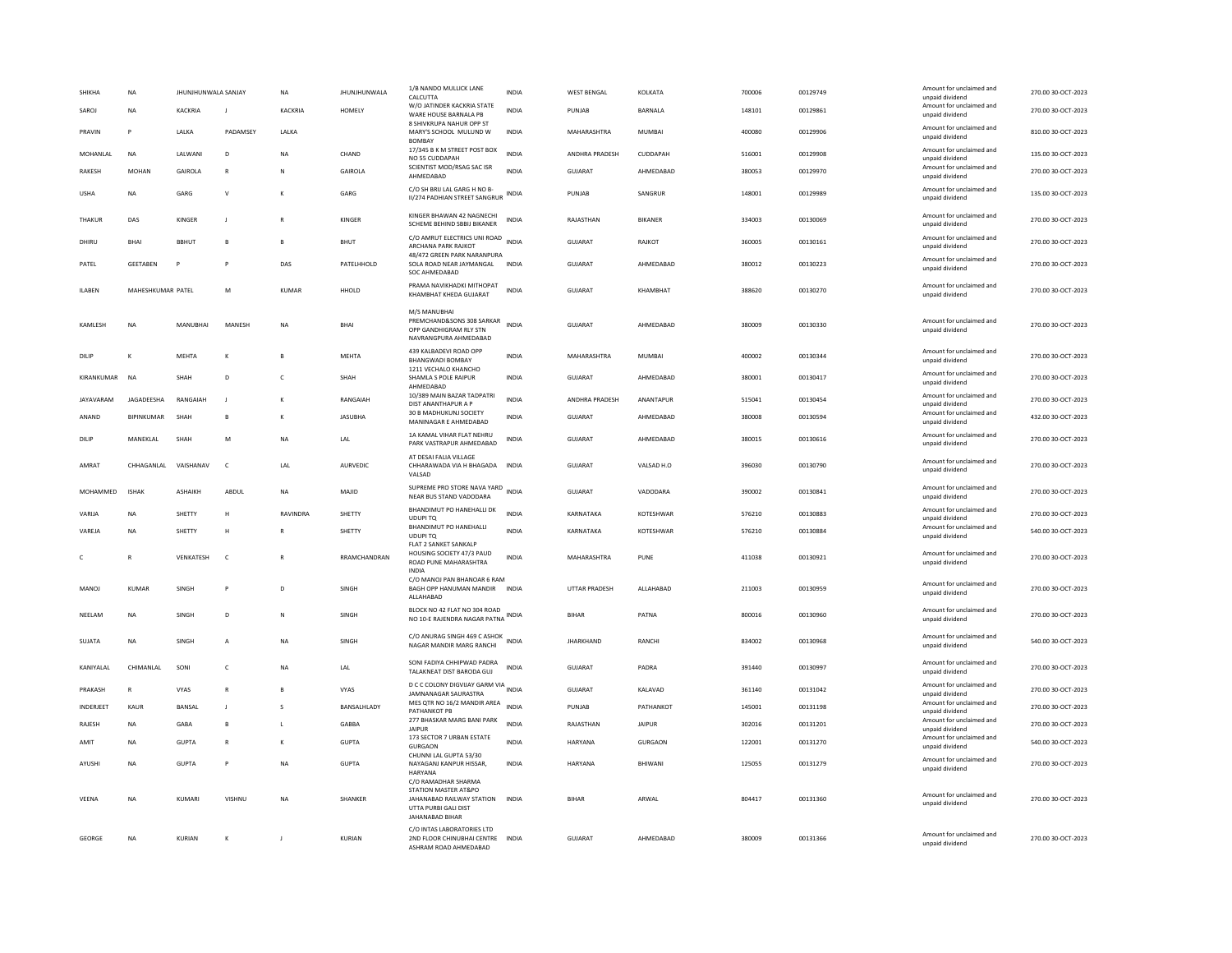| <b>HIRABHAI</b> | <b>JIVANBHAI</b>   | PATEL          |                | B            | PATEL            | 38 CHAROTAR COOP SOCIETY OLD INDIA<br>PADRA RD BARODA                                                                 |              | <b>GUJARAT</b> | VADODARA         | 390020 | 00131413 | Amount for unclaimed and<br>unpaid dividend | 270.00 30-OCT-2023 |
|-----------------|--------------------|----------------|----------------|--------------|------------------|-----------------------------------------------------------------------------------------------------------------------|--------------|----------------|------------------|--------|----------|---------------------------------------------|--------------------|
| KOMAL           | PURUSHOTTAM<br>DAS | PATEL          | PURUSHOTTAM    | DAS          | PATEL            | 112 NARMADA APT RAOPURA NR<br>INDIA<br>HOTEL UTSAV VADODARA                                                           |              | <b>GUJARAT</b> | VADODARA         | 390001 | 00131447 | Amount for unclaimed and<br>unpaid dividend | 270.00 30-OCT-2023 |
| PRASAD          | NA                 | KADALI         | к              |              | LTRIVEDI         | NEDICHERLA PALEM<br>GUDIMELLANKA POST RAZOLE TO INDIA<br>EAST GODAVARI DT                                             |              | ANDHRA PRADESH | <b>КОТНАРЕТА</b> | 533244 | 00131496 | Amount for unclaimed and<br>unpaid dividend | 270.00 30-OCT-2023 |
| KANUBHAI        | FULCHANDDAS SHAH   |                | E              | <b>NA</b>    | SHAH             | 91 MOTIBAG SOCIETY POST<br>GHODASAR AHMEDABAD                                                                         | <b>INDIA</b> | GUJARAT        | AHMEDABAD        | 380050 | 00131515 | Amount for unclaimed and<br>unpaid dividend | 270.00 30-OCT-2023 |
| VIRPAL          | <b>NA</b>          | <b>KAUR</b>    | н              | $\mathbf{S}$ | <b>GILLHHOLD</b> | W/O HARJIT SINGH GILL C/O<br>HARDEV SINGH V&PO BHARANA INDIA<br>VIA FEROZSHAH PUNJAB                                  |              | PUNJAB         | MOGA             | 142052 | 00131558 | Amount for unclaimed and<br>unpaid dividend | 270.00 30-OCT-2023 |
| YASHPAL         | NA                 | KHANNA         | к              |              | KHANNA           | 305 KAVITA APPT III FLOOR YARI<br>ROAD VERSOVA ANDHERI (W)<br>MUMBAI                                                  | INDIA        | MAHARASHTRA    | MUMBAI           | 400061 | 00131578 | Amount for unclaimed and<br>unpaid dividend | 270.00 30-OCT-2023 |
| <b>ASHOK</b>    | <b>NA</b>          | HANDA          | $\mathbb{R}$   | <b>NA</b>    | CHAND            | S/O SH RAM CHANDHANDA<br>KUCHA DIL SUKHRAI NEAR TURI<br><b>BAZAR FEROZPUR PUNJAB</b>                                  | <b>INDIA</b> | PUNJAB         | FEROZPUR         | 152002 | 00131633 | Amount for unclaimed and<br>unpaid dividend | 270.00 30-OCT-2023 |
| ASHOK           | <b>NA</b>          | JAIN           | D              | $\epsilon$   | JAIN             | C/O GOPIRAM HARPHOOL SINGH<br>JAIN PUSHPANJALI MKT BAZAZA INDIA<br><b>BAZAR ALWAR</b>                                 |              | RAJASTHAN      | ALWAR            | 301001 | 00131654 | Amount for unclaimed and<br>unpaid dividend | 270.00 30-OCT-2023 |
| SHAKUNTALA      | $\overline{A}$     | JAIN           | ASHOK          | <b>NA</b>    | JAIN             | J P JAIN & CO CHARTERED<br>ACCOUNTANT NETTAKALAPPA<br>MARKET AVENUE ROAD<br>BANGALORE                                 | <b>INDIA</b> | KARNATAKA      | BANGALORE        | 560002 | 00131689 | Amount for unclaimed and<br>unpaid dividend | 270.00 30-OCT-2023 |
| INDRAVADAN      | - 11               | <b>BHATT</b>   | <b>NA</b>      | <b>NA</b>    | <b>NA</b>        | AT & PO AMBALA TAL CHANASMA INDIA<br><b>DIST MAHESANA</b>                                                             |              | <b>GUJARAT</b> | PATAN            | 384230 | 00131736 | Amount for unclaimed and<br>unpaid dividend | 270.00 30-OCT-2023 |
| <b>BHARAT</b>   | VIR                | CHAWLA         | LATE           | SH           | <b>JCHAWLA</b>   | CC 45-A DDA LIG FLATS G 8 AREA<br>RAJORI GARDEN NEW DELHI                                                             | <b>INDIA</b> | DELHI          | DELHI            | 110064 | 00131782 | Amount for unclaimed and<br>unpaid dividend | 270.00 30-OCT-2023 |
| CHANDRIKABEN R  |                    | DESAI          | $\mathsf{R}$   | DESAI        | HH               | AT & P CHORIWAD TAL IDAR DIST<br><b>SABARKANTHA</b>                                                                   | <b>INDIA</b> | <b>GUJARAT</b> | <b>IDAR</b>      | 383440 | 00131847 | Amount for unclaimed and<br>unpaid dividend | 270.00 30-OCT-2023 |
| NIKUNJ          | RAMANLAL           | DESAI          | $\mathsf{R}$   | M            | DESI             | IST FLOOR NAXATRA APARTMENT<br>OPP VIJAY PARK NR LAXMI APTS INDIA<br>NAVRANGPURA AHMEDABAD                            |              | GUJARAT        | AHMEDABAD        | 380009 | 00131856 | Amount for unclaimed and<br>unpaid dividend | 540.00 30-OCT-2023 |
| KAMLA           | <b>NA</b>          | DEVI           | U              | <b>NA</b>    | SHANKER          | A-9-D ONGC COLONY<br>ANKLESHWAR GUJ                                                                                   | <b>INDIA</b> | GUJARAT        | ANKLESHWAR       | 393010 | 00131868 | Amount for unclaimed and<br>unpaid dividend | 270.00 30-OCT-2023 |
| NIRUPMA         | <b>NA</b>          | <b>DEVI</b>    | s              | <b>NA</b>    | PRASAD           | SHANKER PRASAD JAGDEO<br>BHAWAN BORING PATLIPUTRA<br><b>ROAD PATNA</b>                                                | <b>INDIA</b> | <b>BIHAR</b>   | PATNA            | 800013 | 00131871 | Amount for unclaimed and<br>unpaid dividend | 270.00 30-OCT-2023 |
|                 | <b>NA</b>          | MARTIN         | F              | <b>NA</b>    | MARTIN           | MIG-17 B BLOCK PANKI KANPUR INDIA<br>A-302/3 SHREE VIJAY APARTMENT                                                    |              | UTTAR PRADESH  | KANPUR           | 208020 | 00131954 | Amount for unclaimed and<br>unpaid dividend | 270.00 30-OCT-2023 |
| <b>BHAVIN</b>   | $\mathbb{R}$       | <b>MEHTA</b>   | $\mathbb{R}$   | к            | <b>MEHTA</b>     | NR RAJA PARLOUR VIJAY CHAR<br>RASTA NAVRANGPURA<br>AHMEDABAD                                                          | <b>INDIA</b> | GUJARAT        | AHMEDABAD        | 380009 | 00131970 | Amount for unclaimed and<br>unpaid dividend | 270.00 30-OCT-2023 |
| AMIT            | v                  | <b>MISRA</b>   | V              | N            | MISRA            | M-188 SECTOR 25 NOIDA DIST<br>GHAZIABAD U P                                                                           | <b>INDIA</b> | UTTAR PRADESH  | NOIDA COMPLEX    | 201301 | 00131995 | Amount for unclaimed and<br>unpaid dividend | 270.00 30-OCT-2023 |
| RIYAZ           | M                  | <b>MOMIN</b>   | M              | <b>NA</b>    | <b>MOMIN</b>     | 704 OPP IMMAMWADA MOTI<br>MOMINWAD RAIKHAD<br>AHMEDABAD                                                               | INDIA        | GUJARAT        | AHMEDABAD        | 380001 | 00132022 | Amount for unclaimed and<br>unpaid dividend | 270.00 30-OCT-2023 |
| MONU            |                    |                | Y              | <b>NA</b>    | SINGH            | A-6 G MUNIRKA DDA FLATS NEW<br>DELHI                                                                                  | <b>INDIA</b> | DELHI          | DELHI            | 110067 | 00132023 | Amount for unclaimed and<br>unpaid dividend | 270.00 30-OCT-2023 |
| <b>HARENDRA</b> | MULSHANKER         | PANDYA         | M              | NA           | PANDYA           | 1-A AMEE SOC DIWALI PURA OLD<br>PADRA ROAD BARODA<br>DASAIVAS PAREKH KI KHADKI AT &                                   | <b>INDIA</b> | GUJARAT        | VADODARA         | 390015 | 00132095 | Amount for unclaimed and<br>unpaid dividend | 270.00 30-OCT-2023 |
| KANYAI AI       | <b>BAPULAL</b>     | PAREKH         | $\mathbf{B}$   | <b>NA</b>    | PARFKH           | PO RADHANPUR DIST<br><b>BANASKATHA GUJ</b>                                                                            | <b>INDIA</b> | GUIARAT        | DHANFRA          | 385340 | 00132111 | Amount for unclaimed and<br>unpaid dividend | 270.00 30-OCT-2023 |
| ANII            | KUMAR              | SARAF          | <b>PRADEEP</b> | <b>NA</b>    | KUMAR            | C/O MOOL CHAND NATH MAL<br>SARAF CHIRAWA DISTT<br>JHUNJHUNU RAJ                                                       | <b>INDIA</b> | RAJASTHAN      | <b>JHUNJHUNU</b> | 333026 | 00132308 | Amount for unclaimed and<br>unpaid dividend | 405.00 30-OCT-2023 |
| SONAL           | RAKESH             | SHAH           | $\mathsf{R}$   | $\mathsf{T}$ | SHAH             | NEHRU STREET VAPI                                                                                                     | INDIA        | GUJARAT        | BHILAD           | 396191 | 00132501 | Amount for unclaimed and<br>unpaid dividend | 540.00 30-OCT-2023 |
| <b>RUCHIKA</b>  | NA                 | SHARMA         | $\mathsf D$    |              | SHARMA           | D/O DAVINDER PAUL SHARMA H<br>NO 3785/1 STREET NO 10 SHIVAJI<br>INDIA<br>NAGAR SHRINAGAR CINEMA<br>ROAD LUDHIANA(PB). |              | PUNJAB         | LUDHIANA         | 141007 | 00132542 | Amount for unclaimed and<br>unpaid dividend | 270.00 30-OCT-2023 |
| PRABHA          | NA                 | SHEKAR         | SELF           | <b>NA</b>    | EMPLOYED         | NO 9 11TH CROSS JIND FLR<br>SAMPANGIRAM NAGAR<br>BANGALORE                                                            | INDIA        | KARNATAKA      | BANGALORE        | 560027 | 00132550 | Amount for unclaimed and<br>unpaid dividend | 270.00 30-OCT-2023 |
| SARALA          | PIYUSH             | SHINGALA       | $\mathsf{P}$   | $\mathsf{A}$ | SHINGALAHH       | C-7/57 P & T COLONY HARNI<br>ROAD VADODARA                                                                            | <b>INDIA</b> | <b>GUJARAT</b> | VADODARA         | 390022 | 00132559 | Amount for unclaimed and<br>unpaid dividend | 270.00 30-OCT-2023 |
|                 | NA                 | SHIVARAMAIAH S |                | <b>NA</b>    | RAMAIAH          | C/O R SIVARAMAIAH<br>KURUBARAHALLI C N HALLI POST INDIA<br><b>TUMKUR DIST</b>                                         |              | KARNATAKA      | TIPTUR           | 572214 | 00132560 | Amount for unclaimed and<br>unpaid dividend | 270.00 30-OCT-2023 |
| JIMI            | PAL                | SINGH          | s              |              | SINGH            | H NO P-86/1 AIR FORCE STN<br>PATHANKOT GURUDAS PUR P B                                                                | <b>INDIA</b> | PUNJAB         | PATHANKOT        | 145001 | 00132577 | Amount for unclaimed and<br>unpaid dividend | 540.00 30-OCT-2023 |
| RAO             | VENKATA            | RANGARAO       | s              | <b>NA</b>    | RAO              | D NO 1-97 B SAVARAM RAZOLE A                                                                                          | <b>INDIA</b> | ANDHRA PRADESH | <b>КОТНАРЕТА</b> | 533242 | 00132675 | Amount for unclaimed and<br>unpaid dividend | 270.00 30-OCT-2023 |
| KIRANBEN        | P                  | RAVAIYA        | P              | SHANKER      | <b>HH</b>        | C/O PRABHASHANKER J RAVAIYA<br>KHIJADA STREET BHAYAVADAR                                                              | <b>INDIA</b> | <b>GUJARAT</b> | DHORAJI          | 360450 | 00132690 | Amount for unclaimed and<br>unpaid dividend | 270.00 30-OCT-2023 |
| CHARU           | <b>NA</b>          | <b>SMITA</b>   | $\mathsf{R}$   | <b>NA</b>    | <b>GUPTA</b>     | C-118 INDERPURI NEW DELHI                                                                                             | <b>INDIA</b> | DELHI          | DELHI            | 110012 | 00132708 | Amount for unclaimed and<br>unpaid dividend | 270.00 30-OCT-2023 |
| PADAM           | CHAND              | SURANA         | L              | $\mathsf{C}$ | SURANA           | VALAB NIWAS PLAT NO 3 ROAD<br>NO 2 UDHOG NAGAR UDHNA<br>SURAT                                                         | <b>INDIA</b> | GUJARAT        | <b>UDHNA</b>     | 394210 | 00132742 | Amount for unclaimed and<br>unpaid dividend | 270.00 30-OCT-2023 |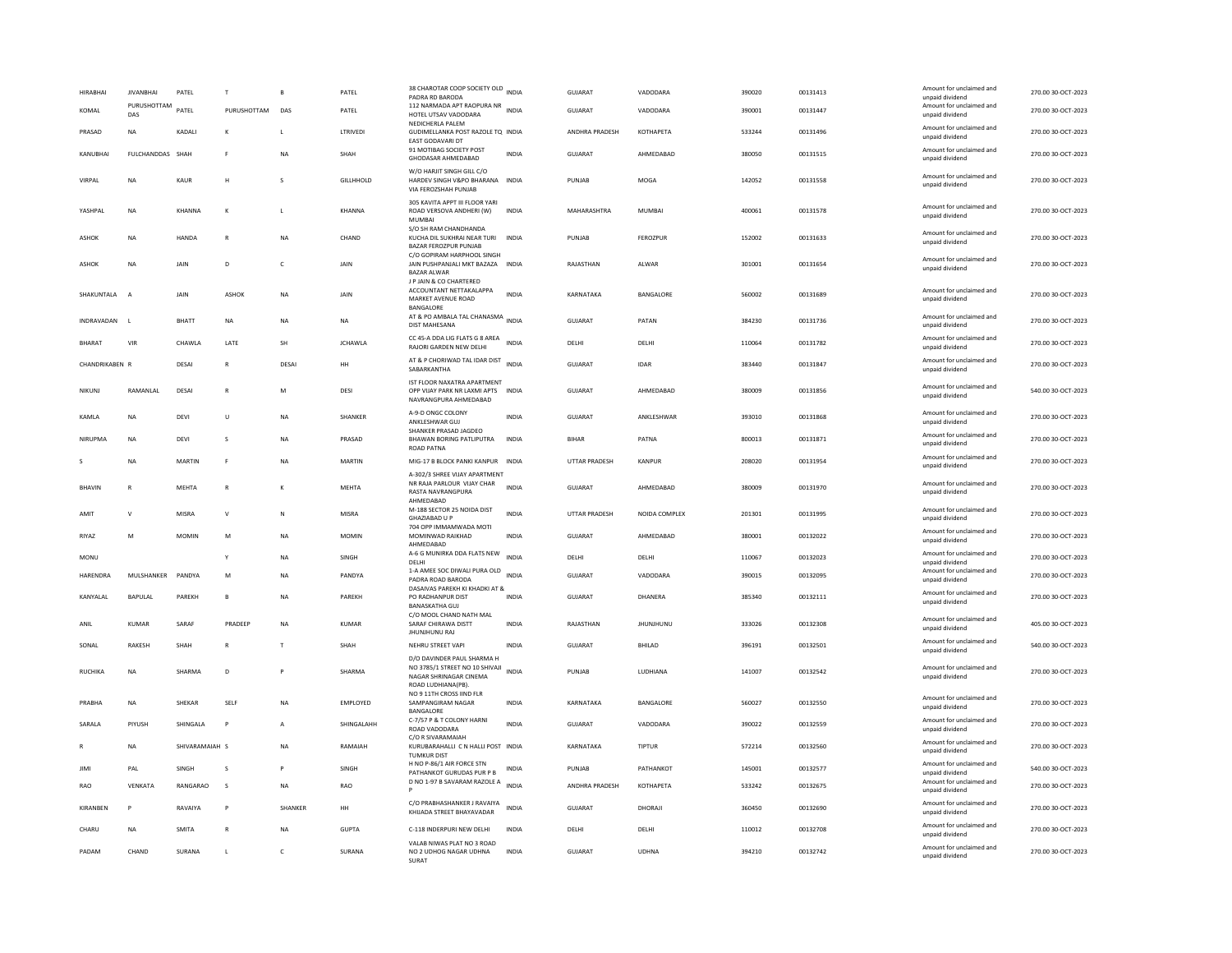| LAKSHMIDAS     | NA                        | VED             | G                | $\mathbf{J}$   | VED            | C/O ELJAY AGENCIES 22/2 RAJA<br>ANNAMALAI HIGH ROAD MADRAS                            | INDIA        | TAMIL NADU           | CHENNAL           | 600084 | 00132807 | Amount for unclaimed and<br>unpaid dividend | 270.00 30-OCT-2023 |
|----------------|---------------------------|-----------------|------------------|----------------|----------------|---------------------------------------------------------------------------------------|--------------|----------------------|-------------------|--------|----------|---------------------------------------------|--------------------|
|                | M                         | VENKATESH       | K                | <b>NA</b>      | PMARISWAMY     | ATR NO VI 4 KPCL NEW COLONY<br>AMBAWADI DANDELI                                       | INDIA        | KARNATAKA            | KARWAR            | 581325 | 00132809 | Amount for unclaimed and<br>unpaid dividend | 270.00 30-OCT-2023 |
|                | $\mathsf{C}$              | WAHI            | $\mathbb{R}$     | <b>NA</b>      | RAM            | 32 NEW LAYAL PUR COLONY PO -<br>KRISHNAN NAGAR DELHI                                  | <b>INDIA</b> | DELHI                | DELHI             | 110051 | 00132831 | Amount for unclaimed and<br>unpaid dividend | 270.00 30-OCT-2023 |
| RANJAN         | <b>GIRISHCHANDRA WANI</b> |                 | G                | CHADRA         | HHOLD          | 5-B REKHA PARK NARANPURA<br>VIJAYNAGAR RD AHMEDABAD                                   | <b>INDIA</b> | <b>GUJARAT</b>       | AHMEDABAD         | 380013 | 00132833 | Amount for unclaimed and<br>unpaid dividend | 270.00 30-OCT-2023 |
| SYED           | MOHD                      | WASI            | s                |                | LAI            | G-1-158 ARMAPUR ESTATE<br><b>KANPUR UP</b>                                            | <b>INDIA</b> | UTTAR PRADESH        | <b>KANPUR</b>     | 208009 | 00132834 | Amount for unclaimed and<br>unpaid dividend | 270.00 30-OCT-2023 |
| KALPESH        | DHARMENDRA ZALA           |                 | D                | н              | ZAZA           | 1 JANVISHRAM SOC B/H<br>SHAHAJANAND COLLEGE<br>AMBAVADI AHMEDABAD                     | <b>INDIA</b> | <b>GUJARAT</b>       | AHMEDABAD         | 380015 | 00132840 | Amount for unclaimed and<br>unpaid dividend | 270.00 30-OCT-2023 |
| M              | VEERA                     | REDDY           | M                | N              | REDDY          | MUTHALURUPADU VI KHAJIPET<br>MANDAL CUDDPAH DIST                                      | <b>INDIA</b> | ANDHRA PRADESH       | KHAJIPET          | 516203 | 00132847 | Amount for unclaimed and<br>unpaid dividend | 270.00 30-OCT-2023 |
| ABHINAV        | <b>NA</b>                 | <b>GUPTA</b>    | P                | <b>NA</b>      | <b>GUPTA</b>   | CHINNI LAL GUPTA 53/30 NAYA<br><b>GANJ KANPUR</b>                                     | <b>INDIA</b> | ANDHRA PRADESH       | CUDDAPAH          | 516001 | 00132876 | Amount for unclaimed and<br>unpaid dividend | 270.00 30-OCT-2023 |
| -S.            | <b>NA</b>                 | RANGANATH       | $\epsilon$       | $\mathbb{R}$   | SETHURAO       | S-2 CURDE COLONY AVADI<br>MADRAS                                                      | <b>INDIA</b> | <b>TAMIL NADU</b>    | CHENNAI           | 600054 | 00132906 | Amount for unclaimed and<br>unpaid dividend | 270.00 30-OCT-2023 |
| BIKKINA        | SRILAKSHMI                | SRINIVAS        | SRISRINIVAS      | B              | HW             | W/O B S SRINIVAS TATIPAKA E G<br>DT A P                                               | <b>INDIA</b> | ANDHRA PRADESH       | КОТНАРЕТА         | 533249 | 00132916 | Amount for unclaimed and<br>unpaid dividend | 135.00 30-OCT-2023 |
| PRAVIN         | B                         | <b>TRIVEDI</b>  | $\mathsf{B}$     | <b>NA</b>      | SHANKAR        | G E B KUTIYANA DIST JUNAGADH INDIA                                                    |              | <b>GUJARAT</b>       | VANTHALI (SORATH) | 362650 | 00132917 | Amount for unclaimed and<br>unpaid dividend | 270.00 30-OCT-2023 |
| AJAY           | <b>NA</b>                 | KUMAR           | D                | NΑ             | PRASAD         | CHOTTA NIMDIH CHAIBASA<br>SINGBHOOM W                                                 | INDIA        | BIHAR                | CHAIBASA          | 833201 | 00132998 | Amount for unclaimed and<br>unpaid dividend | 270.00 30-OCT-2023 |
| SAVITABEN      | <b>JESANGBHAI</b>         | DESAI           | $\mathbf{J}$     |                | DESAIHHOLD     | BHAVDAS MANDIR SIYABAUG<br>BEHIND KACHHIYA PATEL S WADI INDIA<br>SHIYABAUG BARODA     |              | <b>GUJARAT</b>       | VADODARA          | 390001 | 00133036 | Amount for unclaimed and<br>unpaid dividend | 270.00 30-OCT-2023 |
| GEETA          | <b>NA</b>                 | NIGAM           | G                | К              | NIGAM          | H-233 ASHOK VIHAR PHASE I<br>DELHI                                                    | <b>INDIA</b> | DELHI                | DELHI             | 110052 | 00133085 | Amount for unclaimed and<br>unpaid dividend | 270.00 30-OCT-2023 |
| PRADUMANBHA    |                           | DAVE            | $\mathsf{T}$     | <b>NA</b>      | DAVE           | 29 NALANDA SOCIETY<br>PAVANCHAKKI ROAD NADIAD                                         | INDIA        | GUJARAT              | NADIAD            | 387001 | 00133227 | Amount for unclaimed and<br>unpaid dividend | 405.00 30-OCT-2023 |
| HEMADRI        | DILIPKUMAR                | <b>JARIWALA</b> | $\mathsf D$      |                | JARIWALA       | RAMESHWARAM 3 MITHILA<br>COLONY NAVRANG H/S ROAD<br>NAVJIVAN POST AHNEDABAD           | INDIA        | GUJARAT              | AHMEDABAD         | 380014 | 00133237 | Amount for unclaimed and<br>unpaid dividend | 405.00 30-OCT-2023 |
| ASHOK          | <b>NA</b>                 | <b>GUPTA</b>    | G                | s              | <b>GUPTA</b>   | C/O LUBOL INDIA 19A BALLY GUNE<br>CIRCULAR ROAD CALCUTTA                              |              | <b>WEST BENGAL</b>   | KOLKATA           | 700009 | 00133252 | Amount for unclaimed and<br>unpaid dividend | 270.00 30-OCT-2023 |
| SACHETA        | <b>BAKULBHAL</b>          | DAVE            | <b>BAKULBHAL</b> | $\mathsf{P}$   | DAVE           | I/3 CHANDRAGUPTA APARTMENT<br>AMBAVADI AHAMEDABAD                                     | <b>INDIA</b> | GUIARAT              | AHMEDARAD         | 380015 | 00133355 | Amount for unclaimed and<br>unpaid dividend | 270.00 30-OCT-2023 |
| KESHAV         | KUMAR                     | GARG            | к                |                | GARG           | 7/19 MALVIA NAGAR JAIPUR RAJ INDIA                                                    |              | RAJASTHAN            | <b>JAIPUR</b>     | 302017 | 00133413 | Amount for unclaimed and<br>unpaid dividend | 270.00 30-OCT-2023 |
| DHULABHAI      | M                         | GAMETI          | MANJI            | BILAI          | GAMETI         | 8 PRAKASH APTT GID VATWA<br>AHMEDABAD                                                 | <b>INDIA</b> | GUJARAT              | ODHAV             | 382445 | 00133623 | Amount for unclaimed and<br>unpaid dividend | 270.00 30-OCT-2023 |
| <b>UMESH</b>   | <b>KUMAR</b>              | GARG            | M                | <b>NA</b>      | PAL            | SARRAFA BAZAR GANGOH<br>SAHARANPUR UP<br>A-302/3 SHREE VIJAY APARTMENT                | <b>INDIA</b> | <b>UTTAR PRADESH</b> | GANGOH            | 247341 | 00133661 | Amount for unclaimed and<br>unpaid dividend | 270.00 30-OCT-2023 |
| RAMESHBHAI     | $\mathbf{K}$              | MEHTA           | К                | M              | MEHTA          | NR RAJA PARLOUR VIJAY CHAR<br>RASTA NAVRANGPURA<br>AHMEDABAD                          | <b>INDIA</b> | <b>GUJARAT</b>       | AHMEDABAD         | 380009 | 00133791 | Amount for unclaimed and<br>unpaid dividend | 270.00 30-OCT-2023 |
| <b>SUNITA</b>  | KUMARI                    | JAIN            | LATE             | SH             | <b>BLIAIN</b>  | C/O BHANWARLAL PAWAN KR<br>JAIN GRAHAM BAZAR NR MASZID INDIA<br>DIBRUGARH ASSAM       |              | ARUNACHAL PRADESH    | DIBRUGARH         | 786001 | 00133928 | Amount for unclaimed and<br>unpaid dividend | 540.00 30-OCT-2023 |
| <b>JYOTI</b>   | <b>NA</b>                 | PRASAD          | M                | $\mathbf{J}$   | PRASADLECTURER | DURGA SMRITI KADAMKUAN NEW INDIA<br>AREA PATNA                                        |              | <b>BIHAR</b>         | PATNA             | 800003 | 00133943 | Amount for unclaimed and<br>unpaid dividend | 270.00 30-OCT-2023 |
| MADHAVA        | JEE                       | PRASAD          | $\mathsf{v}$     | N              |                | PRASADSOSCIALWORKE DURGA SMRITI KADAMKUAN NEW INDIA<br>AREA PATNA                     |              | BIHAR                | PATNA             | 800003 | 00133944 | Amount for unclaimed and<br>unpaid dividend | 270.00 30-OCT-2023 |
| AJAY           | KUMAR                     | <b>JAIN</b>     | SHYAM            | SUNDER         | JAIN           | 11252-B SUBHASH PARK NR KIRTI<br>MANDIR NAVIN SHAHDARA DELHI                          | INDIA        | DELHI                | DELHI             | 110032 | 00134035 | Amount for unclaimed and<br>unpaid dividend | 540.00 30-OCT-2023 |
| HARDEV         | SINGH                     | KAMBO           | $\mathbf{S}$     | MOHINDER       | SINGH          | 1512/107 TRI NAGAR DELHI                                                              | <b>INDIA</b> | DELHI                | DELHI             | 110035 | 00134040 | Amount for unclaimed and<br>unpaid dividend | 270.00 30-OCT-2023 |
| <b>MAMTA</b>   | RANI                      | JAIN            | VIJAI            | <b>KUMAR</b>   | JAIN           | K-I-22 NEW KAVINAGAR<br>GHAZIABAD U P                                                 | <b>INDIA</b> | <b>UTTAR PRADESH</b> | GHAZIABAD         | 201002 | 00134043 | Amount for unclaimed and<br>unpaid dividend | 270.00 30-OCT-2023 |
|                | <b>NA</b>                 | RAJESHWARI      | M                |                | KADIRVLU       | NO 1 THIRD MAN ROAD UNITED<br>INDIA COLONY KODAMBAKKAM<br>MADRAS                      | <b>INDIA</b> | TAMIL NADU           | CHENNAI           | 600024 | 00134099 | Amount for unclaimed and<br>unpaid dividend | 270.00 30-OCT-2023 |
| <b>JAGDISH</b> | M                         | NAGARSETH       | M                | <b>NA</b>      | NAGARSETH      | 29 SUBASH SCO OPP L B S<br>VIDYALAYA NEAR BARODA<br>PEOPLES BANK HARNI RD<br>VADODARA | <b>INDIA</b> | <b>GUJARAT</b>       | VADODARA          | 390006 | 00134103 | Amount for unclaimed and<br>unpaid dividend | 270.00 30-OCT-2023 |
|                | N                         | CHAUDHARY       | <b>NA</b>        | <b>NA</b>      | <b>NA</b>      | C/O SRI D R CHAUDHARY<br>ADVOCATE RAMESHWAR PURI<br>GANDHI NGR DIST BASTI U P         | <b>INDIA</b> | <b>UTTAR PRADESH</b> | <b>BAST</b>       | 272001 | 00134138 | Amount for unclaimed and<br>unpaid dividend | 270.00 30-OCT-2023 |
| DEVCHAND       | $\mathbf{S}$              | PATEL           | SOMARHAI         | <b>NA</b>      | PATEL          | F-43/595 SAGAR APT OPP<br>BHAVSAR HOSTEL NAVA WADAJ<br>AHMEDABAD                      | <b>INDIA</b> | GUIARAT              | AHMEDARAD         | 380013 | 00134158 | Amount for unclaimed and<br>unpaid dividend | 540.00 30-OCT-2023 |
| DEVSHIBHAI     | <b>NA</b>                 | <b>TAKODRA</b>  | VASHRAMBHAI      | <b>TAKODRA</b> | RETD           | 13 JUNCTION PLOT SHRI RAM<br>NIVAS RAJKOT GUJARAT                                     | <b>INDIA</b> | <b>GUJARAT</b>       | RAJKOT            | 360001 | 00134197 | Amount for unclaimed and<br>unpaid dividend | 270.00 30-OCT-2023 |
| D              | PRABHAKARA                | CHOWDARY        | D                | GOPAL          | NAIDU          | D NO 2-141 IIND ROAD NEW<br>TOWN ANANTAPUR A P                                        | INDIA        | ANDHRA PRADESH       | ANANTAPUR         | 515001 | 00134221 | Amount for unclaimed and<br>unpaid dividend | 270.00 30-OCT-2023 |
| RAJESH         | KUMAR                     | SINGH           | RAMESHWAR        | NA             | SINGH          | 576 SEC 2 DOOR BHAS NAGAR RAI<br><b>BAREILLY</b>                                      | <b>INDIA</b> | UTTAR PRADESH        | RAE BARELI        | 229010 | 00134267 | Amount for unclaimed and<br>unpaid dividend | 540.00 30-OCT-2023 |
| ANITA          | <b>NA</b>                 | MADIRATTA       | SANJEEV          | KUMAR          | HHOLD          | 37-A GURUNANAK NAGAR NAINI<br>ALLAHABAD                                               | <b>INDIA</b> | <b>UTTAR PRADESH</b> | ALLAHABAD         | 211008 | 00134321 | Amount for unclaimed and<br>unpaid dividend | 540.00 30-OCT-2023 |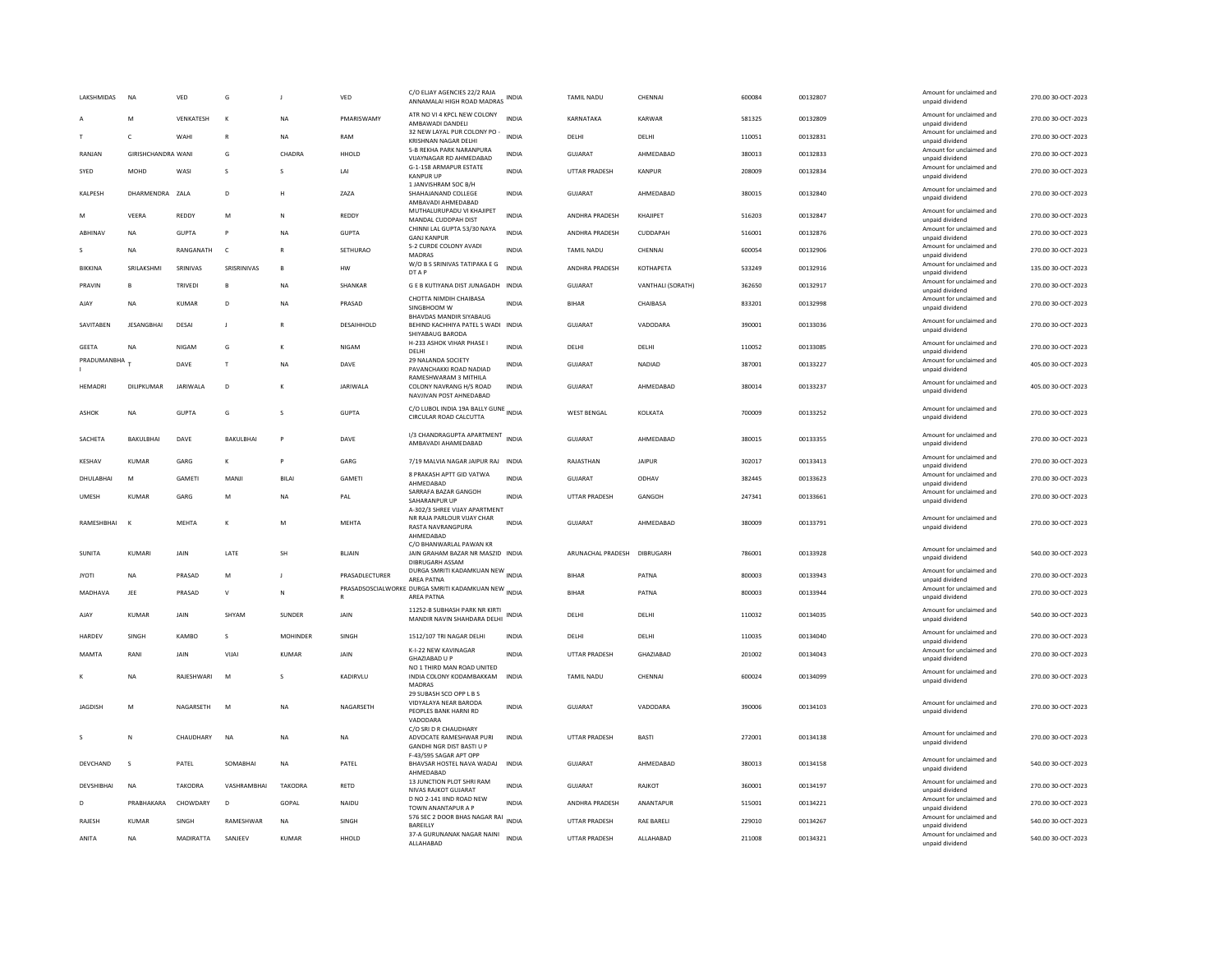| <b>SUKHADIA</b> | YOGESH             | <b>BANSILAL</b>                          | BANSILAL       | <b>NA</b>      | SUKHADIA            | C-90 GEB COLONY THERMAL<br>POWER STATION GEB COLONY<br>DHUVARAM                                           | INDIA        | <b>GUJARAT</b>               | KHAMBHAT             | 388610 | 00134392 | Amount for unclaimed and<br>unpaid dividend | 405.00 30-OCT-2023 |
|-----------------|--------------------|------------------------------------------|----------------|----------------|---------------------|-----------------------------------------------------------------------------------------------------------|--------------|------------------------------|----------------------|--------|----------|---------------------------------------------|--------------------|
|                 | <b>NA</b>          | KAMALINI                                 | <b>NA</b>      | <b>NA</b>      | <b>NA</b>           | NO 7 M A M FLATS 39 OFFICERS<br>COLONY TENNUR TRICHY T NADU                                               | <b>INDIA</b> | <b>TAMIL NADU</b>            | TIRUCHIRAPPALLI      | 620017 | 00134395 | Amount for unclaimed and<br>unpaid dividend | 270.00 30-OCT-2023 |
| KANCHANBEN      | $\mathbb{R}$       | SHAH                                     | $\overline{R}$ | SHAH           | <b>HHOLD</b>        | C/5 1ST FLOOR RUSHABHDEV<br>FLATS NEAR RAJNAGAR CHAR<br>RASTA PALDI AHMEDABAD                             | <b>INDIA</b> | <b>GUJARAT</b>               | AHMEDABAD            | 380007 | 00134480 | Amount for unclaimed and<br>unpaid dividend | 270.00 30-OCT-2023 |
|                 | LAKSHMI            | DEVI                                     | $\overline{R}$ | s              | <b>BIPIN</b>        | D-332 NARMADA APARTMENTS<br>ALAKNANDA KALKAJI NEW DELHI                                                   | <b>INDIA</b> | DELHI                        | DELHI                | 110019 | 00134658 | Amount for unclaimed and<br>unpaid dividend | 540.00 30-OCT-2023 |
| RAMESH          | <b>NA</b>          | KUMAR                                    | VED            | NA             | PARKASH             | M/S P K STEELS B-606 1ST FLOOR<br>NEHRU GROUND N IT FARIDABAD                                             | INDIA        | HARYANA                      | FARIDABAD            | 121001 | 00134724 | Amount for unclaimed and<br>unpaid dividend | 270.00 30-OCT-2023 |
| RAM             | GOPAL              | KAPOOR                                   | <b>I ATF</b>   | <b>SH</b>      | <b>GAURISHANKER</b> | 176 MADARI GATE BAREILLY UP                                                                               | <b>INDIA</b> | <b>UTTAR PRADESH</b>         | <b>BARFILLY</b>      | 243003 | 00134744 | Amount for unclaimed and<br>unpaid dividend | 270.00.30-OCT-2023 |
| <b>BOLLA</b>    | ANNA               | PURNA                                    | <b>BULLI</b>   | <b>NA</b>      | BRAMBADU            | C/O B V SATYANARAYANA<br>MURTHY TATIPAKA E G DT A P                                                       | INDIA        | ANDHRA PRADESH               | KOTHAPETA            | 533249 | 00134762 | Amount for unclaimed and<br>unpaid dividend | 270.00 30-OCT-2023 |
| <b>JAYANT</b>   | <b>NA</b>          | <b>MEHROTRA</b>                          |                | $\mathsf{N}$   | <b>MEHROTRA</b>     | 1 B KESHAV NAGAR CIVIL LINES<br><b>JAIPUR</b>                                                             | <b>INDIA</b> | RAJASTHAN                    | <b>JAIPUR</b>        | 302006 | 00134838 | Amount for unclaimed and<br>unpaid dividend | 270.00 30-OCT-2023 |
| VARSHA          | MANSUKHBHAI PATEL  |                                          | MANSUKHBHAI    | PATEL          | HH                  | 14/INDRANAGAR SOCIETY OPP<br>CHANDRABHANU CINEMA<br>HANSOL AHMEDABAD                                      | <b>INDIA</b> | <b>GUJARAT</b>               | ODHAV                | 382475 | 00134905 | Amount for unclaimed and<br>unpaid dividend | 270.00 30-OCT-2023 |
|                 |                    |                                          |                | P              | SINGH               | W/O DR H P SINGH BOKARO                                                                                   |              | <b>JHARKHAND</b>             |                      |        |          | Amount for unclaimed and                    |                    |
| <b>USHA</b>     | <b>NA</b>          | SINGH                                    | н              |                |                     | COLLIERY SUNDARY BAZAR<br><b>BOKARO</b>                                                                   | INDIA        |                              | <b>RAMGARH CANTT</b> | 829127 | 00134950 | unpaid dividend                             | 270.00 30-OCT-2023 |
| RAMESH          | <b>NA</b>          | CHAND                                    | <b>JAYANTI</b> | <b>NA</b>      | PARSHAD             | C/O POLIA MAL JAYANTI PARSHAD INDIA<br><b>GUR BAZAR REWARI</b><br>C/O H S NANDA HOUSE NO 6410             |              | HARYANA                      | REWARI               | 123401 | 00134974 | Amount for unclaimed and<br>unpaid dividend | 270.00 30-OCT-2023 |
| NARINDER        | NA                 | KAUR                                     | AMRIT          | PAI            | <b>SINGH</b>        | BLOCK 7 DEV NAGAR KAROL BAGH INDIA<br>NEW DELHI                                                           |              | <b>DELHI</b>                 | <b>DELHI</b>         | 110005 | 00134981 | Amount for unclaimed and<br>unpaid dividend | 540.00 30-OCT-2023 |
| SUBIRA          | <b>NA</b>          | <b>GUPTA</b>                             | А              | к              | <b>GUPTA</b>        | B-1/75 SECTOR K ALIGANJ<br>LUCKNOW U P<br>AT&PO VADGAM TA VADGAM DT                                       | <b>INDIA</b> | UTTAR PRADESH                | <b>LUCKNOW</b>       | 226020 | 00135012 | Amount for unclaimed and<br>unpaid dividend | 810.00 30-OCT-2023 |
| KANUBHAI        | RAGNATHBHAI        | BAROT                                    | RAGNATHBHAI    | NA             | BAROT               | <b>BANASKANTHA T P STAFF</b><br><b>QUARTERS VADGAM</b>                                                    | <b>INDIA</b> | <b>GUJARAT</b>               | VADGAM               | 385410 | 00135018 | Amount for unclaimed and<br>unpaid dividend | 270.00 30-OCT-2023 |
| KAMAI           | <b>NA</b>          | KAPUR                                    | A              | $\mathsf{N}$   | KAPLIR              | A-62 SOUTH EXTN II NEW DELHI                                                                              | <b>INDIA</b> | DELHI                        | <b>DELHI</b>         | 110049 | 00135049 | Amount for unclaimed and<br>unpaid dividend | 540.00 30-OCT-2023 |
| PRANABESH       | NA                 | ROY                                      | HARENDRA       | NATH           | ROY                 | RABUINDRA NAGAR PO&DIST<br>MIDNAPORE W B                                                                  | <b>INDIA</b> | <b>WEST BENGAL</b>           | MIDNAPORE            | 721101 | 00135054 | Amount for unclaimed and<br>unpaid dividend | 540.00 30-OCT-2023 |
| MALLADI         | SIVA               | RAMAKRISHNA MALLAD                       |                | <b>NA</b>      | SATYANARAYANA       | 891 PLOT NO 2 BALAJI NAGAR<br>NEAR RAMNAGAR GUNDU<br>HYDERABAD                                            | INDIA        | ANDHRA PRADESH               | HYDERABAD            | 500044 | 00135096 | Amount for unclaimed and<br>unpaid dividend | 270.00 30-OCT-2023 |
| <b>DWARKA</b>   | PRASAD             | <b>GUPTA</b>                             | M              |                | GUPTARETD           | C-39 LAJPAT NAGAR C SCHEME<br><b>JAIPUR RAJ</b>                                                           | INDIA        | ANDHRA PRADESH               | HYDERABAD            | 500003 | 00135118 | Amount for unclaimed and<br>unpaid dividend | 270.00 30-OCT-2023 |
| RAMILABEN       | к                  | PATEL                                    | KIRIT          | DHARAMDAS      | PATFLHHOLD          | 43 MINAXI SOCIETY NEAR LIONS<br>HALL RACE COURSE ROAD<br><b>BARODA</b>                                    | <b>INDIA</b> | GUIARAT                      | VADODARA             | 390015 | 00135223 | Amount for unclaimed and<br>unpaid dividend | 270.00 30-OCT-2023 |
| SARBJEET        | <b>NA</b>          | SINGH                                    | Ś              | D              | SINGH               | 170/3 THAPAR NAGAR MEERUT<br>UP                                                                           | INDIA        | UTTAR PRADESH                | MEERUT               | 250001 | 00135325 | Amount for unclaimed and<br>unpaid dividend | 270.00 30-OCT-2023 |
| BHANUMATI       | $\epsilon$         | DESAL                                    | $\epsilon$     | <b>NA</b>      | DESAI               | B 3/10 MADHUVRUND SOC<br>RANNA PARK GHATLODIA                                                             | <b>INDIA</b> | GUIARAT                      | AHMEDARAD            | 380061 | 00135357 | Amount for unclaimed and<br>unpaid dividend | 810.00 30-OCT-2023 |
| <b>KUM</b>      | <b>JAYASHRIBEN</b> | CPATEL                                   | $\mathsf{C}$   | M              | PATEL               | AHMEDABAD<br>38 MAHAPRABHUJI SOCIETY<br>ASARWA AHMEDABAD                                                  | <b>INDIA</b> | <b>GUJARAT</b>               | AHMEDABAD            | 380016 | 00135358 | Amount for unclaimed and<br>unpaid dividend | 270.00 30-OCT-2023 |
| BHANUMATI       | $\epsilon$         | DESAI                                    | $\mathsf{C}$   | <b>NA</b>      | <b>DESAI</b>        | B-3/10 MADHAUVRUND SOC<br><b>RANNA PARK GHATLODIA</b>                                                     | <b>INDIA</b> | GUJARAT                      | AHMEDABAD            | 380061 | 00135486 | Amount for unclaimed and<br>unpaid dividend | 270.00 30-OCT-2023 |
| BHUBNESHWAR NA  |                    | MALLIK                                   | <b>I ATF</b>   | <b>SH</b>      |                     | AHMEDABAD<br>KUSHESHWARMALLIK 26 EAST JAIL ROAD RANCHI BIHAR INDIA                                        |              |                              |                      |        |          | Amount for unclaimed and                    |                    |
|                 |                    |                                          |                |                |                     |                                                                                                           |              |                              |                      |        |          |                                             |                    |
|                 |                    |                                          |                |                |                     | C/O COSMETIC CENTRE BISRA                                                                                 |              | <b>IHARKHAND</b>             | RANCHI               | 834001 | 00135523 | unpaid dividend<br>Amount for unclaimed and | 270.00 30-OCT-2023 |
|                 | RAJANIKUMARI PATRA |                                          | T              | <b>I</b>       | AYARAM              | ROAD ROURKELA<br>B-3/10 MADHUVRUND SOC                                                                    | <b>INDIA</b> | ORISSA                       | ROURKELA             | 769011 | 00135528 | unpaid dividend                             | 270.00 30-OCT-2023 |
| BHANUMATI       | $\mathsf{C}$       | DESAI                                    | $\mathsf{C}$   | $_{\sf NA}$    | <b>DESAI</b>        | RANNA PARK GHATLODIA<br>AHMEDABAD                                                                         | INDIA        | <b>GUJARAT</b>               | AHMEDABAD            | 380061 | 00135685 | Amount for unclaimed and<br>unpaid dividend | 270.00 30-OCT-2023 |
| PETA            | RADHA              | REDDY                                    | P              | $\mathsf{v}$   | REDDY               | 7/569 1 BIG MOSURE STREET<br>SRIKALAHASTI                                                                 | <b>INDIA</b> | ANDHRA PRADESH               | SRI KALAHASTHI       | 517644 | 00135717 | Amount for unclaimed and<br>unpaid dividend | 270.00 30-OCT-2023 |
| ABDUL           | RAZZAK             | ABDULRAHIMGA <sub>A</sub><br><b>NDHI</b> |                | $\mathbb{R}$   | <b>GANDHI</b>       | C/O A R SALER WADI<br><b>JHANGIRPURA CHOKHANDI</b><br>VADODARA                                            | <b>INDIA</b> | GUJARAT                      | VADODARA             | 390017 | 00135740 | Amount for unclaimed and<br>unpaid dividend | 270.00 30-OCT-2023 |
| PARVIN          | <b>NA</b>          | CHOPRA                                   | s              | К              | CHOPRA              | B-14 MOTI NAGAR NEW DELHI                                                                                 | <b>INDIA</b> | DELHI                        | DELHI                | 110015 | 00135799 | Amount for unclaimed and<br>unpaid dividend | 810.00 30-OCT-2023 |
| <b>GEETHA</b>   | <b>NA</b>          | <b>JOSHI</b>                             | s              | <b>NA</b>      | KULKARNI            | RAGHAVENDRA INVESTMENT<br>SERVICES SHARE AND STOCK<br>BROKERS NO 20 II FLOOR SUPER<br><b>MARKET HUBLI</b> | <b>INDIA</b> | KARNATAKA                    | HUBLI                | 580028 | 00135835 | Amount for unclaimed and<br>unpaid dividend | 270.00 30-OCT-2023 |
| SHARDA          | RANCHHODLAL PATEL  |                                          | $\mathbb{R}$   | $\blacksquare$ | PATFLHHOLD          | C/O C G PATEL 2 KARM JYOT<br>SOCIETY MIRAMBILA SCHOOL<br><b>ROAD NARANGPURA</b><br>AHMEDABAD              | <b>INDIA</b> | GUIARAT                      | AHMFDARAD            | 380013 | 00135867 | Amount for unclaimed and<br>unpaid dividend | 270.00 30-OCT-2023 |
| <b>RAGHUBIR</b> | <b>NA</b>          | SINGH                                    | s              | <b>NA</b>      | SINGH               | C/O CHOICE STEELS INDIA 504/2<br>SATSANG ROAD MILLER GANJ<br>LUDHIANA PE                                  | <b>INDIA</b> | PUNJAB                       | LUDHIANA             | 141001 | 00135963 | Amount for unclaimed and<br>unpaid dividend | 270.00 30-OCT-2023 |
| MANJU           | <b>NA</b>          | BHATIA                                   | B              | D              | BHATIA              | POST BOX 139 HPO PACCA DANGA INDIA<br><b>JAMMU TAWI</b>                                                   |              | JAMMU AND KASHMIR JAMMU TAWI |                      | 180001 | 00135964 | Amount for unclaimed and<br>unpaid dividend | 270.00 30-OCT-2023 |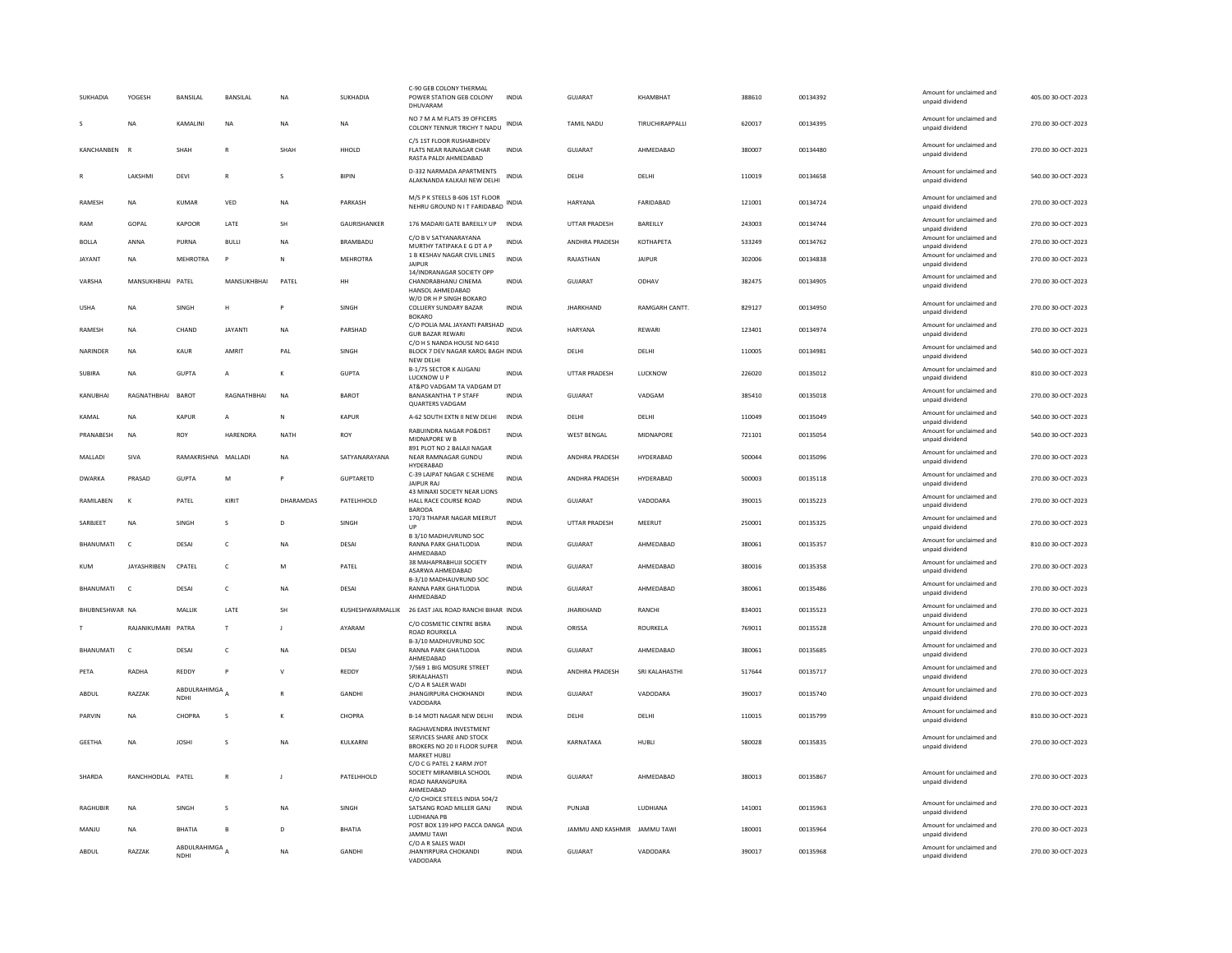| JUBEDA           | A               | GANDHI             | A              | NA           | GANDHI          | C/O A R SAIES WADI<br><b>JHANGIRPURA CHOKHANDI</b><br>VADODARA                                                 | <b>INDIA</b> | GUJARAT              | VADODARA        | 390017 | 00136008 | Amount for unclaimed and<br>unpaid dividend | 270.00 30-OCT-2023 |
|------------------|-----------------|--------------------|----------------|--------------|-----------------|----------------------------------------------------------------------------------------------------------------|--------------|----------------------|-----------------|--------|----------|---------------------------------------------|--------------------|
| KRISHNA          | D               | DESAI              | D              | G            | DESAI           | 1/E DENTAL PROF QUARTER NEAR<br>MANIBEN HOSPITAL AHMEDABAD                                                     | <b>INDIA</b> | <b>GUJARAT</b>       | AHMEDABAD       | 380016 | 00136080 | Amount for unclaimed and<br>unpaid dividend | 270.00 30-OCT-2023 |
| RAM              | RATAN           | DIDWANIA           | BISHWANATH     | <b>NA</b>    | <b>DIDWANIA</b> | C/O DEBIDUTT SHIVRAM 201 B<br>MAHATMA GANDHI RD CALCUTTA                                                       | <b>INDIA</b> | <b>WEST BENGAL</b>   | KOLKATA         | 700007 | 00136088 | Amount for unclaimed and<br>unpaid dividend | 270.00 30-OCT-2023 |
| POOJA            | NA              | MANDHANI           | DARSHAN        | LAL          | HHOLD           | 3/10 DEVLATA PANCHNATH PLOT INDIA<br>RAJKOT                                                                    |              | GUJARAT              | RAJKOT          | 360001 | 00136152 | Amount for unclaimed and<br>unpaid dividend | 540.00 30-OCT-2023 |
| SAROJ            | <b>NA</b>       | PARFFK             | MUKESH         | KUMAR        | PARFFK          | BANK OF BARODA MULTI SERVICE<br>AGENCY POST BOX NO 171 GPO INDIA<br><b>KANPUR U P</b>                          |              | <b>UTTAR PRADESH</b> | KANPUR          | 208001 | 00136160 | Amount for unclaimed and<br>unpaid dividend | 270.00 30-QCT-2023 |
| VIDYA            | <b>INDRAVAN</b> | PATEL              | <b>NA</b>      | NA           | <b>NA</b>       | G-42/493 SHIVAM APARTMENTS<br>NEAR BHAVSAR HOSTEL NAVA<br>VADAJ AHMEDABAD                                      | <b>INDIA</b> | <b>GUJARAT</b>       | AHMEDABAD       | 380013 | 00136247 | Amount for unclaimed and<br>unpaid dividend | 270.00 30-OCT-2023 |
| RAGHUVIR         | <b>NA</b>       | <b>SINGH</b>       | $\mathbf{S}$   | $\mathbf{S}$ | <b>SINGH</b>    | C/O CHOICE STEELS INDIA 504/2<br>STATSANG ROAD MILLER GANV<br>LUDHIANA PUNJAB                                  | <b>INDIA</b> | PUNIAR               | <b>IUDHIANA</b> | 141001 | 00136289 | Amount for unclaimed and<br>unpaid dividend | 270.00 30-QCT-2023 |
| JAGDISHLAL       | NA              | RATHI              | GANGA          | <b>NA</b>    | NARYAN          | C-17 KAMLA NEHRU NAGAR<br>JODHPUR RAJ                                                                          | <b>INDIA</b> | RAJASTHAN            | <b>JODHPUR</b>  | 342001 | 00136330 | Amount for unclaimed and<br>unpaid dividend | 270.00 30-OCT-2023 |
| RAMESH           | G               | KAKKAD             | G              | <b>NA</b>    | KAKKAD          | HEM KUNJ CHUDASAMP PLOT<br>RAJKOT                                                                              | <b>INDIA</b> | <b>GUJARAT</b>       | RAJKOT          | 360001 | 00136376 | Amount for unclaimed and<br>unpaid dividend | 270.00 30-OCT-2023 |
| SUMERU           | R               | AMIN               | $\mathsf{R}$   |              | AMIN            | AMIN WADA DAHEGAM DIST<br>AHMEDABAD                                                                            | INDIA        | GUJARAT              | NARODA          | 382305 | 00136410 | Amount for unclaimed and<br>unpaid dividend | 270.00 30-OCT-2023 |
| VYSYARAJU        | NA              | SUDHAPRIYA         | $\mathsf{v}$   | $\mathsf{V}$ | NAGESWARARAO    | 31-9-8/3 UPSTAIRS MAGANTIVARI<br>STREET MARUTHINAGAR<br>VIJAYAWADA (A P)                                       | INDIA        | ANDHRA PRADESH       | VIJAYWADA       | 520004 | 00136558 | Amount for unclaimed and<br>unpaid dividend | 270.00 30-OCT-2023 |
| VRAJLAL          | <b>IIVRAI</b>   | PATEL              | <b>NA</b>      | <b>NA</b>    | <b>NA</b>       | KHODIAR NIWAS OPP JALARAM<br>SAMADHI VIRPUR                                                                    | <b>INDIA</b> | GUIARAT              | GONDAL          | 360380 | 00136618 | Amount for unclaimed and<br>unpaid dividend | 810.00 30-OCT-2023 |
| SANGEETA         | <b>NA</b>       | RANI               | c              | к            | KHOSLA          | 541 NEHRU NAGAR MEERAPUR<br>ALLAHABAD                                                                          | INDIA        | <b>UTTAR PRADESH</b> | ALLAHABAD       | 211003 | 00136670 | Amount for unclaimed and<br>unpaid dividend | 270.00 30-OCT-2023 |
|                  |                 |                    |                |              |                 | SHANGRILA SURENDRA                                                                                             |              |                      |                 |        |          |                                             |                    |
| <b>KOKILAREN</b> | <b>NA</b>       | <b>JAGDISHBHAI</b> | J.             | <b>NA</b>    | <b>MANUBHAI</b> | MANGALDAS ROAD JODHPUR HILL INDIA<br>POST SACHIVALAYA AHMEDABAD                                                |              | <b>GUJARAT</b>       | AHMEDABAD       | 380015 | 00136934 | Amount for unclaimed and<br>unpaid dividend | 135.00 30-OCT-2023 |
| <b>JYOTI</b>     | Н               | MALANKER           | H              | G            | MALANKERHHOLD   | 18 APEKSHA PARK BEYOND<br>MAHESHWARI SOC HARINAGAR<br>WATER TANK ROAD VADODARA                                 | <b>INDIA</b> | GUJARAT              | VADODARA        | 390007 | 00136976 | Amount for unclaimed and<br>unpaid dividend | 270.00 30-OCT-2023 |
| PURSHOTTAM       | <b>NA</b>       | PAREEK             | $\mathbb{R}$   | <b>NA</b>    | PAREEK          | SATHIPAN BHANDAR PALTAN<br>GATE KUCHAMANCITY RAJ                                                               | <b>INDIA</b> | ANDHRA PRADESH       | HYDERABAD       | 500003 | 00137091 | Amount for unclaimed and<br>unpaid dividend | 270.00 30-OCT-2023 |
|                  | SHOBHA          | RANI               | $\vee$         | NA           | SAGAR           | H NO 9-1-176 NEAR RADHIKA<br>TALKIES ROAD WARANGAL                                                             | <b>INDIA</b> | ANDHRA PRADESH       | HYDERABAD       | 500003 | 00137150 | Amount for unclaimed and<br>unpaid dividend | 270.00 30-OCT-2023 |
| PARDEEP          | <b>NA</b>       | AGARWAL            | G              |              | AGARWAL         | PARDEEP AGARWAL & CO C-412<br>SFS FLATS SEHIKH SARAI PHASE I<br>OPP MALVIYA NAGAR POLICE<br>STATION NEW DELHI  | INDIA        | DELHI                | DELHI           | 110017 | 00137548 | Amount for unclaimed and<br>unpaid dividend | 540.00 30-OCT-2023 |
| SHAKUNTLA        | <b>NA</b>       | AGARWAL            | A              | AGRAWAL      | HHOLD           | C/O A L AGARWAL 170 PREM<br>NAGAR NANDANVAN JODHPUR                                                            | INDIA        | RAJASTHAN            | <b>JODHPUR</b>  | 342005 | 00137559 | Amount for unclaimed and<br>unpaid dividend | 270.00 30-OCT-2023 |
| VIMAI            | KUMAR           | AGARWAI            | N              |              | AGARWAI         | 171 PARK STREET CALCUTTA                                                                                       | <b>INDIA</b> | <b>WEST BENGAL</b>   | KOI KATA        | 700017 | 00137565 | Amount for unclaimed and<br>unpaid dividend | 270.00 30-QCT-2023 |
|                  | NA              | BHANUMATHI         | $\mathsf{K}$   | $\mathsf{v}$ | RAO             | W/O SH K VENKATESWARA RAO<br>QTR III-132B SEC 3<br>UKKUNAGARAM POST<br>VISAKHAPATNAM AP                        | <b>INDIA</b> | ANDHRA PRADESH       | VISAKHAPATNAM   | 530031 | 00137748 | Amount for unclaimed and<br>unpaid dividend | 270.00 30-OCT-2023 |
| HARESH           | M               | DALAL              | NA             | <b>NA</b>    | NA              | <b>NA</b>                                                                                                      | <b>INDIA</b> | ANDHRA PRADESH       | HYDERABAD       | 500003 | 00137804 | Amount for unclaimed and<br>unpaid dividend | 540.00 30-OCT-2023 |
| <b>BINOD</b>     | KR              | DALMIA             | G              | s            | DALMIA          | G-2/301, KAMAL APPT. - 2 POWER<br>HOUSE ROAD BANI PARK JAIPUR                                                  | <b>INDIA</b> | RAJASTHAN            | <b>JAIPUR</b>   | 302006 | 00137808 | Amount for unclaimed and<br>unpaid dividend | 270.00 30-OCT-2023 |
| NIRMALA          | NA              | DEVI               | A              | MAHTO        | HHOLD           | C/O ANIRUDHA MAHTO RB - 19<br>ANURAG APARTMENT BLOCK B<br>FLAT B 2ND FLOOR<br>RAGHUNATHPUR KOLKATA             | <b>INDIA</b> | <b>WEST BENGAL</b>   | KOLKATA         | 700059 | 00137839 | Amount for unclaimed and<br>unpaid dividend | 270.00 30-OCT-2023 |
| PRAVEEN          | NA              | GARG               | B              | M            | GARG            | M/S ASHUTOSH & BROS 15 SIRSA<br>ROAD HISAR HISSAR, HARYANA                                                     | <b>INDIA</b> | HARYANA              | BHIWANI         | 125001 | 00137943 | Amount for unclaimed and<br>unpaid dividend | 270.00 30-OCT-2023 |
| VIJAY            | <b>KUMAR</b>    | GARG               | <b>BRIJ</b>    | LAL          | GARG            | S/O SH BRIJ LAL GARG H NO B-<br><b>II/274 PADHIAN ST SANGRUR</b>                                               | <b>INDIA</b> | PUNJAB               | SANGRUR         | 148001 | 00137948 | Amount for unclaimed and<br>unpaid dividend | 135.00 30-OCT-2023 |
| ANJALI           | NA              | GOEL               | $\overline{A}$ | К            | GOEL            | 7-601 SIDDHARTHA APARTMENTS<br>M P ENCLAVE PITAMPURA NEW<br><b>DELHI</b>                                       | <b>INDIA</b> | DELHI                | DELHI           | 110034 | 00137966 | Amount for unclaimed and<br>unpaid dividend | 270.00 30-OCT-2023 |
| RAMANIKBHAI      | $\overline{B}$  | GOL                | B              | <b>NA</b>    | GOEL            | JAY INVESTMENT SERVICES SHARE<br>& STOCK BROKER 5 AMBIKA<br>BHUVAN 1ST FLOOR SARDAR<br><b>GANJ ROAD BARODA</b> | <b>INDIA</b> | GUJARAT              | VADODARA        | 390005 | 00137978 | Amount for unclaimed and<br>unpaid dividend | 270.00 30-OCT-2023 |
| <b>JASBIR</b>    | <b>NA</b>       | CHADHA             | D              | s            | CHADHA          | 22/44 WEST PATEL NAGAR NEW<br>DELHI                                                                            | <b>INDIA</b> | DELHI                | DELHI           | 110008 | 00138006 | Amount for unclaimed and<br>unpaid dividend | 405.00 30-OCT-2023 |
| ASHOK            | NA              | <b>GUPTA</b>       | $\vee$         | N            | <b>GUPTA</b>    | 17 P Y ROAD INDORE M P                                                                                         | INDIA        | MADHYA PRADESH       | INDORE          | 452004 | 00138100 | Amount for unclaimed and                    | 270.00 30-OCT-2023 |
| <b>BRIJ</b>      | MOHAN           | <b>GUPTA</b>       | LATE           | SH           | VSGUPTA         | C/O M/S SUBHLAKSHMI 4-G                                                                                        | INDIA        | DELHI                | DELHI           | 110007 | 00138108 | unpaid dividend<br>Amount for unclaimed and | 270.00 30-OCT-2023 |
|                  |                 |                    |                |              |                 | KAMLA NAGAR DELHI                                                                                              |              |                      |                 |        |          | unpaid dividend                             |                    |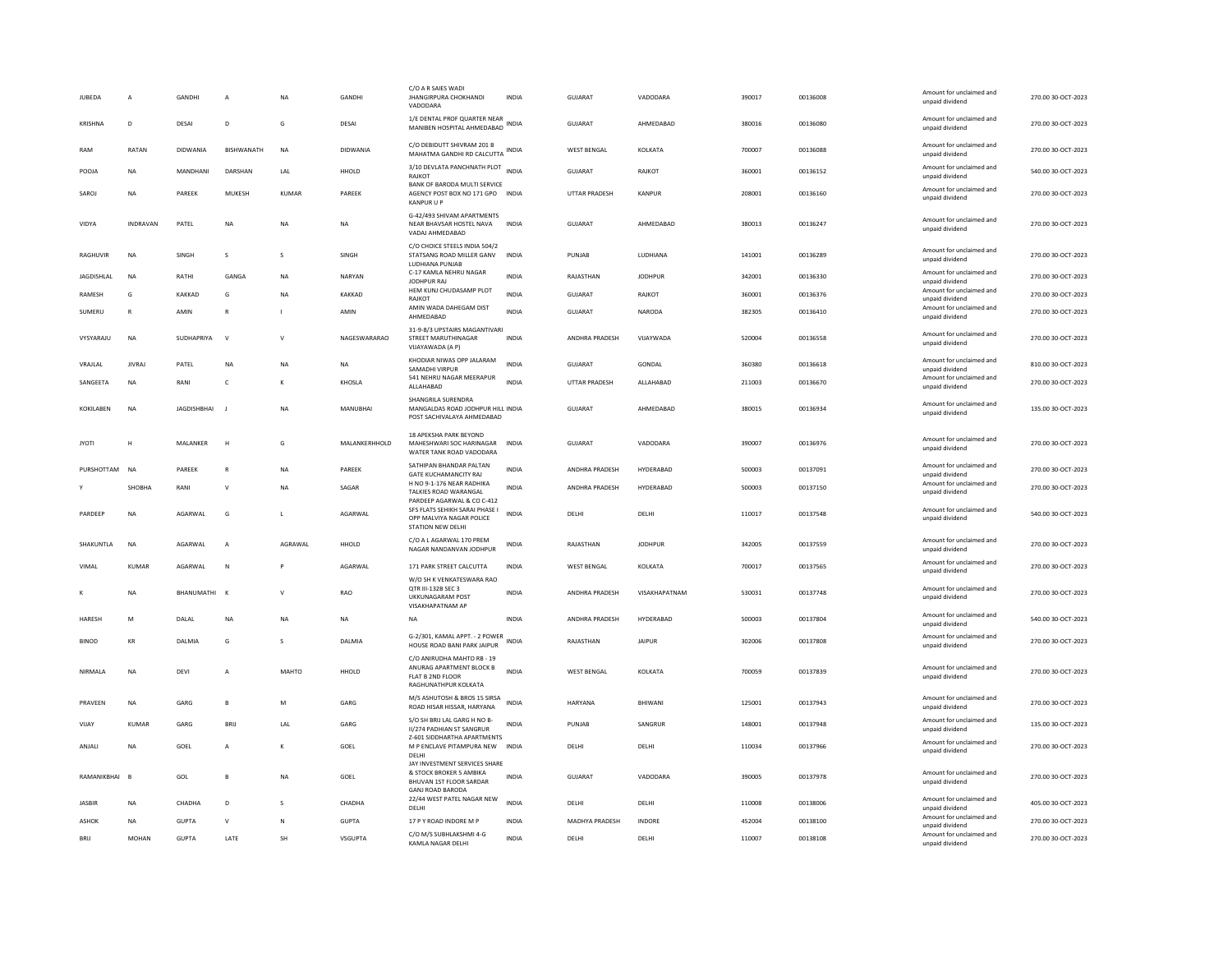| CHANDULAL       | <b>NA</b>      | <b>GUPTA</b>   | $\mathsf{C}$  | s            | <b>RUSTAGI</b> | S/O C S RUSTAGI PATAUDI RD<br>NEAR CANARA BANK HAILY<br>MANDI DIST GURGAON HARYANA | INDIA        | <b>HARYANA</b>               | BAWAL                | 123504 | 00138109 | Amount for unclaimed and<br>unpaid dividend | 405.00 30-OCT-2023 |
|-----------------|----------------|----------------|---------------|--------------|----------------|------------------------------------------------------------------------------------|--------------|------------------------------|----------------------|--------|----------|---------------------------------------------|--------------------|
|                 | SEETHA         | <b>IYER</b>    | $\mathbf{s}$  | TYAGARAJAN   | HHOLD          | 101-H TYPE III FLATS ARAM BAGH<br>NEW DELH                                         | <b>INDIA</b> | <b>DELHI</b>                 | DELHI                | 110055 | 00138193 | Amount for unclaimed and<br>unpaid dividend | 270.00 30-OCT-2023 |
| LAKHAN          | SINGH          | <b>JADON</b>   | LATE          | SH           | DSJADON        | 104/249 SISAMAV KANPUR                                                             | INDIA        | UTTAR PRADESH                | KANPUR               | 208012 | 00138255 | Amount for unclaimed and<br>unpaid dividend | 270.00 30-OCT-2023 |
| RAM             | SWAROOF        | <b>JALANI</b>  | $\mathbb{R}$  | $\mathsf{C}$ | <b>JALANI</b>  | MANGALAM G 63 A SHASTRI<br>NAYAR JODHPUR                                           | <b>INDIA</b> | RAJASTHAN                    | <b>JODHPUR</b>       | 342001 | 00138265 | Amount for unclaimed and<br>unpaid dividend | 270.00 30-OCT-2023 |
| RAMESH          | BABU           | KULLURU        | SUBRAMANYAM   | <b>NA</b>    | K              | 10-375 MAIN ROAD TADAPATRI A                                                       | <b>INDIA</b> | ANDHRA PRADESH               | <b>TADAPATRI</b>     | 515411 | 00138438 | Amount for unclaimed and<br>unpaid dividend | 270.00 30-OCT-2023 |
| SURENDRA        | <b>NA</b>      | <b>KUMAR</b>   | P             | <b>NA</b>    | AGGARWAL       | 97 SURAJ KUND ROAD MEERUT                                                          | <b>INDIA</b> | <b>UTTAR PRADESH</b>         | MEERUT               | 250001 | 00138449 | Amount for unclaimed and<br>unpaid dividend | 270.00 30-OCT-2023 |
| RAMESH          | BABU           | KULLURU        | SUBRAMANYAM   | <b>NA</b>    | K              | 10-375 MAIN BAZAR TADAPATRI                                                        | <b>INDIA</b> | ANDHRA PRADESH               | <b>TADAPATRI</b>     | 515411 | 00138476 | Amount for unclaimed and                    | 270.00 30-OCT-2023 |
|                 |                |                |               |              |                | C/O SH BASUDEO SINHA                                                               |              |                              |                      |        |          | unpaid dividend<br>Amount for unclaimed and |                    |
| SATYENDRA       | NA             | KUMAR          | $\mathsf{C}$  |              | SINGH          | ADVOCATE DHIBRA ASHRAM<br>SALIMPUR AHRA PATNA                                      | <b>INDIA</b> | <b>BIHAF</b>                 | PATNA                | 800003 | 00138478 | unpaid dividend                             | 405.00 30-OCT-2023 |
| SURESH          | <b>NA</b>      | KUMAR          | RAMLAL        | NA           | PURI           | C/O RAMLAL PURI NEHRU<br>COLONY KACHORI GALI PATNA                                 | <b>INDIA</b> | <b>BIHAR</b>                 | PATNA                | 800008 | 00138481 | Amount for unclaimed and<br>unpaid dividend | 270.00 30-OCT-2023 |
|                 |                |                |               |              |                | CITY<br>SIDDHARTH 5 VAISHALINGR OPP                                                |              |                              |                      |        |          | Amount for unclaimed and                    |                    |
| <b>JOLLYBEN</b> | NA             | MEHTA          | VASANTRAY     | MFHTA        | HHOLD          | AMRAPALI CINEMA RAIYA RD<br>RAJKOT                                                 | <b>INDIA</b> | GUIARAT                      | RAJKOT               | 360001 | 00138589 | unpaid dividend                             | 270.00 30-OCT-2023 |
| KUSH            | D              | <b>MODI</b>    | <b>NA</b>     | <b>NA</b>    | <b>NA</b>      | <b>B-5 MEVAWALA FLATS</b><br>PRITAMNAGAR ELLIESBRIDGE                              | <b>INDIA</b> | <b>GUJARAT</b>               | AHMEDABAD            | 380066 | 00138646 | Amount for unclaimed and                    | 270.00 30-OCT-2023 |
|                 |                |                |               |              |                | AHMEDABAD<br>OUT SIDE JASSWAR GATE                                                 |              |                              |                      |        |          | unpaid dividend<br>Amount for unclaimed and |                    |
| DEV             | KISHAN         | <b>MUNDHRA</b> | M             | $\mathbf{L}$ | <b>MUNDHRA</b> | <b>BIKANER RAJ</b><br>1186 NANI RANGILA POLE                                       | <b>INDIA</b> | RAJASTHAN                    | <b>BIKANER</b>       | 334004 | 00138679 | unpaid dividend<br>Amount for unclaimed and | 270.00 30-OCT-2023 |
| CHANDRIKA       |                | PATEL          | J             | PATEL        | HHOLD          | SHAHPUR AHMEDABAD<br>46 KRUSHNADHAM SOC B/H                                        | <b>INDIA</b> | GUJARAT                      | AHMEDABAD            | 380001 | 00138744 | unpaid dividend                             | 540.00 30-OCT-2023 |
| PURIBEN         | G              | PATEL          | GHANSHYAM     | <b>BHAI</b>  | PATELHHOLD     | LOKNIKETAN SCHOOL NR                                                               | <b>INDIA</b> | <b>GUJARAT</b>               | AHMEDABAD            | 380005 | 00138868 | Amount for unclaimed and<br>unpaid dividend | 270.00 30-OCT-2023 |
|                 |                |                |               |              |                | SUBHRATNA SOC RANIP<br>AHMEDABAD                                                   |              |                              |                      |        |          |                                             |                    |
| SANJAY          | NA             | PATEL          | $_{\sf NA}$   | NA           | NA             | BAJWADA HATDI SHERI BAJWADA INDIA<br>MAIN RD BARODA                                |              | <b>GUJARAT</b>               | VADODARA             | 390001 | 00138898 | Amount for unclaimed and<br>unpaid dividend | 270.00 30-OCT-2023 |
| VARSHA          | $\mathbf{I}$   | PATEL          | J.            | PATEI        | HHOLD          | 1186 NANI RANGILA POLE<br>SHAHPUR AHMEDABAD                                        | INDIA        | GUJARAT                      | AHMEDABAD            | 380001 | 00138932 | Amount for unclaimed and<br>unpaid dividend | 540.00 30-OCT-2023 |
| KUVARJI         | D              | PETHAPARA      | <b>NA</b>     | <b>NA</b>    | <b>NA</b>      | TO MORBI M M PETHAPARA<br>HOSPITAL SAVSAR RD DIST<br><b>RAJKOT</b>                 | <b>INDIA</b> | <b>GUJARAT</b>               | <b>MORRI</b>         | 363641 | 00138960 | Amount for unclaimed and<br>unpaid dividend | 270.00 30-OCT-2023 |
| UMESH           | <b>NA</b>      | PRASAD         | LATE          | SHRI         | APRASAD        | 106 PRANJAL APPARTMENT WEST<br>BORING CANAL ROAD PATNA                             | <b>INDIA</b> | <b>BIHAR</b>                 | PATNA                | 800001 | 00138994 | Amount for unclaimed and<br>unpaid dividend | 270.00 30-OCT-2023 |
|                 | S              | PUJARY         | s             | NA           | PUJARY         | MYTHRI SHIVABAGH KADRI<br>MANGALORE                                                | <b>INDIA</b> | KARNATAKA                    | MANGALORE            | 575002 | 00139001 | Amount for unclaimed and<br>unpaid dividend | 540.00 30-OCT-2023 |
| HARSHA          | <b>NA</b>      | PANDYA         | к             | <b>NA</b>    | PANDYA         | C/O DENA BANK AT POST TANA<br>VIA SIHOR DIST BHAVNAGAR                             | <b>INDIA</b> | <b>GUJARAT</b>               | <b>SIHOR</b>         | 364260 | 00139034 | Amount for unclaimed and<br>unpaid dividend | 270.00 30-OCT-2023 |
| VARSHA          | <b>NA</b>      | PANDYA         | NA            | NA           | NA             | PLOT NO 291 SECTOR 1A<br><b>GANDHIDHAM KUTCH GUJARAT</b>                           | INDIA        | <b>GUJARAT</b>               | <b>GANDHIDAM</b>     | 370201 | 00139046 | Amount for unclaimed and<br>unpaid dividend | 540.00 30-OCT-2023 |
| VIMLABEN        | HARISHANKER    | PANDYA         | <b>NA</b>     | <b>NA</b>    | NA             | NAYA GHARU NAVI POLE<br>KARAMSAD DIST KHEDA                                        | <b>INDIA</b> | ANDHRA PRADESH               | HYDERABAD            | 500003 | 00139047 | Amount for unclaimed and<br>unpaid dividend | 135.00 30-OCT-2023 |
| RAJEEV          |                |                | G             | D            | <b>GULATI</b>  | 87 DR MUKHERJEE NAGAR DELHI INDIA                                                  |              | DELHI                        | DELHI                | 110009 | 00139106 | Amount for unclaimed and                    | 810.00 30-OCT-2023 |
|                 |                |                |               |              |                | C/O SARVESHWAR RICE MILL                                                           |              |                              |                      |        |          | unpaid dividend<br>Amount for unclaimed and |                    |
| RADHA           | <b>NA</b>      | RANI           | SURAI         | PARKASH      | <b>GUPTA</b>   | BELOW GUMAT JAMMU TAWI J&K INDIA                                                   |              | IAMMU AND KASHMIR IAMMU TAWI |                      | 180001 | 00139151 | unpaid dividend                             | 270.00 30-OCT-2023 |
| KASHMIRA        | $\overline{A}$ | RAO            | AMERISH       | N            | RAOHHOLD       | 60 KAILASHDHAM SOC NEW SAMA INDIA<br>ROAD VADODARA                                 |              | <b>GUJARAT</b>               | VADODARA             | 390008 | 00139174 | Amount for unclaimed and<br>unpaid dividend | 270.00 30-OCT-2023 |
| VINOD           | <b>KUMAR</b>   | RATHI          | $\mathsf{v}$  | <b>NA</b>    | RATHI          | 15-5-210 1ST FLR OSMANSHAHI<br>HYDERABAD                                           | <b>INDIA</b> | ANDHRA PRADESH               | HYDERABAD            | 500012 | 00139202 | Amount for unclaimed and<br>unpaid dividend | 270.00 30-OCT-2023 |
| SUNIL           | <b>NA</b>      | SARAF          | s             | M            | SARAF          | BISHNU RAVA ALI ROAD TEZPUR<br>SONITPUR ASSAM                                      | <b>INDIA</b> | ASSAM                        | <b>TEZPUR</b>        | 784001 | 00139296 | Amount for unclaimed and<br>unpaid dividend | 540.00 30-OCT-2023 |
| RAJ             | <b>NA</b>      | NARAIN         | LATE          | SH           | NATHURAM       | 14-A PKT B GROUP IV DILSHAD<br><b>GARDEN DELHI</b>                                 | INDIA        | DELHI                        | DELHI                | 110095 | 00139312 | Amount for unclaimed and<br>unpaid dividend | 270.00 30-OCT-2023 |
| SHAKUNTALA      | <b>NA</b>      | <b>NATH</b>    | SIDHESHWAR    | <b>NA</b>    | NATH           | C/O P N B NEW MARKET PUNJAB<br>NATIONAL BANK STATION ROAD<br>PATNA <sub>1</sub>    | <b>INDIA</b> | <b>BIHAR</b>                 | PATNA                | 800001 | 00139319 | Amount for unclaimed and<br>unpaid dividend | 270.00 30-OCT-2023 |
| BHUWAN          | CHANDRA        | NIYOLIA        | ANAND         | VALLABH      | NIYOLIA        | C 312 SECTOR 56 NOIDA DIST<br>GHAZIABAD (U P)                                      | <b>INDIA</b> | ANDHRA PRADESH               | HYDERABAD            | 500003 | 00139330 | Amount for unclaimed and<br>unpaid dividend | 270.00 30-OCT-2023 |
| JASWINDER       | KAUR           | OBEROI         | <b>BALBIR</b> | <b>NA</b>    | SINGH          | 27-SHANKU MARG FREE GANJ<br><b>UJJAIN MP</b>                                       | <b>INDIA</b> | ANDHRA PRADESH               | HYDERABAD            | 500003 | 00139336 | Amount for unclaimed and<br>unpaid dividend | 270.00 30-OCT-2023 |
| KIRAN           | <b>NA</b>      | SAWAI          | N             | к            | SAWAI          | B-XXV/80 PARAMJIT GANJ                                                             | <b>INDIA</b> | PUNJAR                       | KAPURTHALA           | 144601 | 00139419 | Amount for unclaimed and                    | 270.00 30-OCT-2023 |
|                 |                |                |               |              |                | <b>KAPURTHALA P B</b><br>ADINATH APPARTMENTS NO 3                                  |              |                              |                      |        |          | unpaid dividend                             |                    |
| MANISH          | BABULAL        | SHAH           | $\,$ B        | н            | SHAH           | 2ND FLR ROOM NO 8 NEAR<br>KATARGAM BUS STAND<br>KATARGAM SURAT                     | <b>INDIA</b> | GUJARAT                      | <b>SURAT NANPURA</b> | 395004 | 00139503 | Amount for unclaimed and<br>unpaid dividend | 270.00 30-OCT-2023 |
| SHIL            | D              | <b>THAKUR</b>  | DEVENDRA      | <b>NA</b>    | SINGH          | B-3 AVANTI FLATS DAFNALA RD<br>SHAHIBAUG AHMEDABAD                                 | <b>INDIA</b> | GUJARAT                      | AHMEDABAD            | 380004 | 00139647 | Amount for unclaimed and<br>unpaid dividend | 270.00 30-OCT-2023 |
| <b>USHA</b>     | <b>NA</b>      | VERMA          | $\circ$       | P            | VERMA          | X-80 PARTAP STREET RAM NAGAR INDIA<br><b>GANDHI NAGAR DELHI</b>                    |              | DELHI                        | DELHI                | 110031 | 00139728 | Amount for unclaimed and<br>unpaid dividend | 270.00 30-OCT-2023 |
|                 | K              | VISWANATHAN K  |               | <b>NA</b>    | <b>IYER</b>    | FLAT 2 GR FLR PLOT NO 268<br>NANDDEEP SION WEST BOMBAY                             | INDIA        | MAHARASHTRA                  | <b>MUMBAI</b>        | 400022 | 00139732 | Amount for unclaimed and<br>unpaid dividend | 270.00 30-OCT-2023 |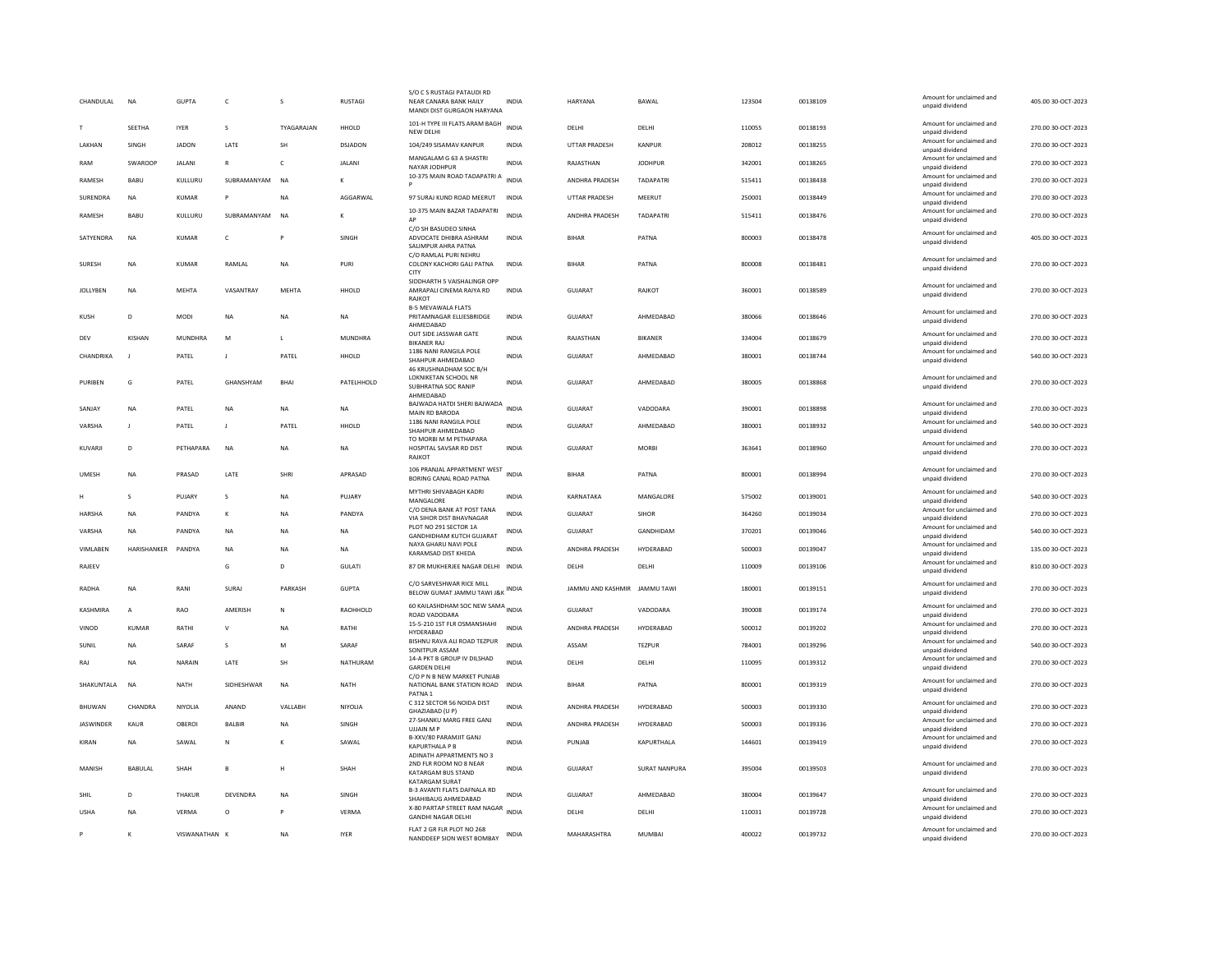| RAMPRATAP        |               | YADAV            |                | <b>NA</b>    | YADAV              | A-79 ANANT PARK NR NEW<br>SHABRI SCHOOL POST<br>VIDHUTNAGAR VASANA RD<br>VADODARA                           | <b>INDIA</b> | <b>GUJARAT</b>               | VADODARA        | 390015 | 00139753 | Amount for unclaimed and<br>unpaid dividend                    | 270.00 30-OCT-2023  |
|------------------|---------------|------------------|----------------|--------------|--------------------|-------------------------------------------------------------------------------------------------------------|--------------|------------------------------|-----------------|--------|----------|----------------------------------------------------------------|---------------------|
| KOPPARTHY        | SAI           | VIJAYALAKSHMI R  |                | <b>NA</b>    | BABU               | W/O K RAMBABU 39/B/405<br>SHIVAM' CROSS ROAD - I SWAMY INDIA<br>SAMARTH NAGAR, ANDHERI (W)<br><b>BOMBAY</b> |              | MAHARASHTRA                  | MUMBAI          | 400053 | 00139767 | Amount for unclaimed and<br>unpaid dividend                    | 405.00 30-OCT-2023  |
| ARUN             | <b>NA</b>     | LATA             | B              | M            | <b>GUPTA</b>       | C/O M/S SUBHLAKSHMI 4-G<br>KAMLA NAGAR DELHI                                                                | <b>INDIA</b> | DELHI                        | DELHI           | 110007 | 00139780 | Amount for unclaimed and<br>unpaid dividend                    | 270.00 30-OCT-2023  |
| ARUN             | KUMAR         | SHARMA           | LATE           | <b>SH</b>    | <b>JCSHARMA</b>    | H NO 20 A EXTN GANDHI NAGAR<br><b>JAMMU</b>                                                                 | <b>INDIA</b> | JAMMU AND KASHMIR JAMMU TAWI |                 | 180004 | 00139867 | Amount for unclaimed and<br>unpaid dividend                    | 270.00 30-OCT-2023  |
| PREM             | PARKASH       | SHARMA           | M              | NA           | RAM                | HOUSE NO 2061 MOH KHARI KUEI INDIA<br>V PO MEHAM JHAJAR                                                     |              | HARYANA                      | BARHANA(ROHTAK) | 124112 | 00139881 | Amount for unclaimed and<br>unpaid dividend                    | 540.00 30-OCT-2023  |
| RENU             | <b>NA</b>     | SHARAN           | D.             | $\mathbb N$  | <b>SHARMAHHOLD</b> | K P SARKAR ROAD MUTLAPUR B<br>AREA PATNA                                                                    | <b>INDIA</b> | <b>BIHAR</b>                 | PATNA           | 800001 | 00139885 | Amount for unclaimed and<br>unpaid dividend                    | 270.00 30-OCT-2023  |
| DHARAMVIR        | <b>NA</b>     | <b>SIKKA</b>     | $\epsilon$     | $\mathbf{L}$ | <b>SIKKA</b>       | WZ-M-59 NEW MAHABIR NAGAR<br>NEW DELHI                                                                      | <b>INDIA</b> | DELHI                        | DELHI           | 110018 | 00139897 | Amount for unclaimed and<br>unpaid dividend                    | 270.00 30-OCT-2023  |
| AMARJEET         | <b>NA</b>     | SINGH            | $\mathsf{R}$   | <b>NA</b>    | SINGH              | J-45 RESERVE BANK ENCLAVE                                                                                   | <b>INDIA</b> | DELHI                        | DELHI           | 110063 | 00139899 | Amount for unclaimed and                                       | 270.00 30-OCT-2023  |
| AVTAR            | <b>NA</b>     | SINGH            | s              | D            | SINGH              | PASCHIM VIHAR NEW DELHI<br>C/O GE HALWARA PO HALWARA                                                        | <b>INDIA</b> | PUNJAB                       | MULLANPUR MANDI | 141106 | 00139901 | unpaid dividend<br>Amount for unclaimed and                    | 270.00 30-OCT-2023  |
| KEVALCHAND       | <b>NA</b>     | SUKHRAJ          | <b>NA</b>      | <b>NA</b>    | <b>NA</b>          | RD DIST LUDHIANA<br>134/1.2ND FLOOR.BRIGADE<br>ROAD, NEXT TO BRIGADE TOWER, INDIA                           |              | KARNATAKA                    | BANGALORE       | 560025 | 00139988 | unpaid dividend<br>Amount for unclaimed and<br>unpaid dividend | 270.00 30-OCT-2023  |
|                  |               |                  |                |              |                    | BANGALORE<br>C/O S N CHAMARIA 25 R N                                                                        |              |                              |                 |        |          | Amount for unclaimed and                                       |                     |
| SAKU             | <b>NA</b>     | AO               | LT             | <b>SH</b>    | <b>BAO</b>         | MUKHERJEE ROAD 4TH FLOOR<br>SUITE 'C' CALCUTTA - 1                                                          | <b>INDIA</b> | <b>WEST BENGAL</b>           | KOLKATA         | 700001 | 00140071 | unpaid dividend                                                | 270.00 30-OCT-2023  |
| ASHOK            | <b>KUMAR</b>  | ARORA            | LT             | SH           | MANOHARLAL         | 344 SHIVLOK PURI KANKER KHERA INDIA<br>MEERUT CANTT U P                                                     |              | UTTAR PRADESH                | MEERUT          | 250001 | 00140074 | Amount for unclaimed and<br>unpaid dividend                    | 270.00 30-OCT-2023  |
|                  | P             | <b>BANSAL</b>    | M              | <b>NA</b>    | RAMIL              | J-7/12 C, 1ST FLOOR RAJOURI<br><b>GARDEN NEW DELHI</b>                                                      | <b>INDIA</b> | <b>DELHI</b>                 | DELHI           | 110027 | 00140115 | Amount for unclaimed and<br>unpaid dividend                    | 540.00 30-OCT-2023  |
| $\mathsf{v}$     | <b>NA</b>     | BASAVAIAH        | P              | M            | SASTRULA           | H NO 9-74 SBI COLONY KOTHAPET<br>HYDERABAD AP                                                               | <b>INDIA</b> | ANDHRA PRADESH               | SAIDABAD        | 500660 | 00140119 | Amount for unclaimed and<br>unpaid dividend                    | 270.00 30-OCT-2023  |
| <b>GOPALBHAI</b> | <b>BHARAT</b> | BHAI             | A              | s            | MODI               | S/2/31/2 GHEE KANTA ROAD NR R<br>C HIGH SCHOOL AHMEDABAD                                                    | <b>INDIA</b> | <b>GUJARAT</b>               | AHMEDABAD       | 380001 | 00140124 | Amount for unclaimed and<br>unpaid dividend                    | 270.00 30-OCT-2023  |
| <b>BHANWAR</b>   | LAL           | <b>BOTHRA</b>    | $\overline{B}$ | $\mathbb{R}$ | <b>BOTHRA</b>      | BOTHRA BAS PO SARDARSHAHR<br>DIST CHURU RAJASTHAN                                                           | <b>INDIA</b> | RAJASTHAN                    | SARDARSHAHAR    | 331403 | 00140151 | Amount for unclaimed and<br>unpaid dividend                    | 270.00 30-OCT-2023  |
| PRASANTA         | <b>NA</b>     | CHOWDHURY        | $\mathbf{p}$   | К            | CHOWDHORY          | 8/2/H/8 GURUDAS DUTTA<br><b>GARDEN LANE CALCUTTA</b>                                                        | <b>INDIA</b> | <b>WEST BENGAL</b>           | KOLKATA         | 700067 | 00140174 | Amount for unclaimed and<br>unpaid dividend                    | 270.00 30-OCT-2023  |
| HARESH           | M             | DALAL            | NA             | NA           | <b>NA</b>          | ADD NOT FOUND                                                                                               | <b>INDIA</b> | ANDHRA PRADESH               | HYDERABAD       | 500003 | 00140178 | Amount for unclaimed and<br>unpaid dividend                    | 1890.00 30-OCT-2023 |
| <b>INDIRA</b>    | PRAVIN        | DARJI            | PRAVIN         | н            | HOLD               | M-16-188 PARASNAGAR 2<br>NARANPURA AHMEDABAD                                                                | <b>INDIA</b> | GUJARAT                      | AHMEDABAD       | 380013 | 00140181 | Amount for unclaimed and<br>unpaid dividend                    | 405.00 30-OCT-2023  |
| BHANUMATI        | $\mathsf{C}$  | DESAI            | $\mathsf{C}$   | <b>NA</b>    | DESAI              | B-3/10 MADHU VRUND SOC<br>RANNAPARK GHATLODIA<br>AHMFDARAD                                                  | <b>INDIA</b> | <b>GUJARAT</b>               | AHMEDABAD       | 380061 | 00140189 | Amount for unclaimed and<br>unpaid dividend                    | 270.00 30-OCT-2023  |
| SAVITA           | $\mathsf{v}$  | KAPUPARA         | <b>NA</b>      | <b>NA</b>    | <b>NA</b>          | JIRAPA PLOT GARBI SHERI UPLETA<br>GUJ                                                                       | <b>INDIA</b> | <b>GUJARAT</b>               | DHORAIL         | 360490 | 00140216 | Amount for unclaimed and<br>unpaid dividend                    | 270.00 30-OCT-2023  |
| BALBIR           | <b>NA</b>     | <b>KAUR</b>      | s              | $\top$       | SINGH              | 57-A MODEL TOWN BAREILLY                                                                                    | <b>INDIA</b> | <b>UTTAR PRADESH</b>         | BAREILLY        | 243005 | 00140221 | Amount for unclaimed and<br>unpaid dividend                    | 270.00 30-OCT-2023  |
| M                | M             | RAIKHANNA        | D              | D            | <b>KHANNA</b>      | J-123, SECTOR-25, JALVAYU VIHAR, INDIA<br>NOIDA.                                                            |              | <b>UTTAR PRADESH</b>         | NOIDA COMPLEX   | 201301 | 00140232 | Amount for unclaimed and<br>unpaid dividend                    | 540.00 30-OCT-2023  |
| PARMOD           | <b>NA</b>     | <b>KUMAR</b>     | N              | $\mathsf{C}$ | AGGARWAL           | R-115/2 MODEL TOWN II DELHI                                                                                 | <b>INDIA</b> | DELHI                        | DELHI           | 110009 | 00140262 | Amount for unclaimed and<br>unpaid dividend                    | 270.00 30-OCT-2023  |
| RAJINDER         | NA            | KUMAR            | $\overline{R}$ | NA           | LAL                | H NO 25-E TAGORE NAGAR OPP<br>NEW DMC LUDHIANA                                                              | <b>INDIA</b> | PUNJAB                       | LUDHIANA        | 141001 | 00140266 | Amount for unclaimed and<br>unpaid dividend                    | 270.00 30-OCT-2023  |
| PALAK            | RAJESH        | KUMARDUDHIY<br>A |                |              | DUDHIYA            | S/2/31/2 GHEE KANTA ROAD NR R<br>INDIA<br>C HIGH SCHOOL AHMEDABAD                                           |              | GUJARAT                      | AHMEDABAD       | 380001 | 00140291 | Amount for unclaimed and<br>unpaid dividend                    | 270.00 30-OCT-2023  |
| RAMESH           | <b>KUMAR</b>  | GAUR             | s              | <b>NA</b>    | GAUR               | BEHIND THAKUR NURSING HOME<br>NAYATOLA MUZAFFAR PUR                                                         | <b>INDIA</b> | <b>BIHAR</b>                 | MUZAFFARPUR     | 842001 | 00140305 | Amount for unclaimed and<br>unpaid dividend                    | 270.00 30-OCT-2023  |
| VIIAYA           | GANGA         | MARFDDI          | $\mathbf v$    | REDDY        | M                  | H NO 3-6-701 STREET NO 11<br>HIMAYATNAGAR HYDERABAD                                                         | <b>INDIA</b> | ANDHRA PRADESH               | HYDFRABAD       | 500029 | 00140449 | Amount for unclaimed and<br>unpaid dividend                    | 270.00 30-OCT-2023  |
| SHANTI           | NA            | PAREEK           | P              | PAREEKH      | HHOLD              | CHARDUKAN PRITHVINAGAR<br>NAYAKHERA VIDYADHAR NAGAR<br><b>JAIPUR</b>                                        | <b>INDIA</b> | RAJASTHAN                    | <b>JAIPUR</b>   | 302012 | 00140517 | Amount for unclaimed and<br>unpaid dividend                    | 135.00 30-OCT-2023  |
| DHIRAJLAL        | RAVAJI        | PATEL            | $\overline{R}$ | NA           | PATEL              | C/O ROYAL SALES AGENCY 6<br><b>RAJPUT PARA RAJKOT</b><br>C/O NEW MEHESANA STEEL 1/2                         | <b>INDIA</b> | GUJARAT                      | RAJKOT          | 360001 | 00140548 | Amount for unclaimed and<br>unpaid dividend                    | 270.00 30-OCT-2023  |
| NARESH           |               | PATEL            | $\overline{R}$ | $\mathsf{C}$ | PATEL              | MANIPUSHPAK SHOPPING<br>CENTRE SAYAN OLPAD MAIN<br><b>ROAD SAYAN</b>                                        | <b>INDIA</b> | <b>GUJARAT</b>               | UTRAN P.H.C     | 394130 | 00140574 | Amount for unclaimed and<br>unpaid dividend                    | 270.00 30-OCT-2023  |
|                  | $\mathsf{v}$  | KRAJU            | M              | s            | NRAJU              | SRI SRINIVASA EMPORIUM R R<br>ROAD KAKINADA                                                                 | <b>INDIA</b> | ANDHRA PRADESH               | HYDERABAD       | 500003 | 00140639 | Amount for unclaimed and<br>unpaid dividend                    | 270.00 30-OCT-2023  |
| $\mathsf{A}$     | NARASIMHA     | RAO              | $\mathbf{S}$   | $\mathbb{R}$ | ANJANEYULU         | C/O K S R ANJANEYULU THULLURU INDIA<br>PO GUNTUR DT                                                         |              | ANDHRA PRADESH               | <b>TENALI</b>   | 522237 | 00140655 | Amount for unclaimed and<br>unpaid dividend                    | 270.00 30-OCT-2023  |
| SUBHASH          | VASUDEVBHAI   | RAVAL            | VASUDEV        | NA           | BHAI               | <b>B-124 SARASVATI NAGAR NEAR</b><br>INDUSTRIAL SOCIETY NEW SAMA INDIA<br>ROAD BARODA                       |              | GUJARAT                      | VADODARA        | 390002 | 00140675 | Amount for unclaimed and<br>unpaid dividend                    | 270.00 30-OCT-2023  |
| <b>SUNITA</b>    | <b>NA</b>     | SAKHUJA          | A              | <b>NA</b>    | SAKHUJA            | 33-B BLOCK A/D DDA FLATS<br>SHALIMAR BAGH DELHI                                                             | <b>INDIA</b> | DELHI                        | DELHI           | 110052 | 00140696 | Amount for unclaimed and<br>unpaid dividend                    | 270.00 30-OCT-2023  |
|                  | K             | HISARIYASARIT R  |                | N            | HISARIYA           | KISHOR INVESTMENTS LOHAPATTI INDIA<br>S-66 SITAMARHI BAZAR                                                  |              | <b>BIHAR</b>                 | SITAMARHI       | 843302 | 00140710 | Amount for unclaimed and<br>unpaid dividend                    | 270.00 30-OCT-2023  |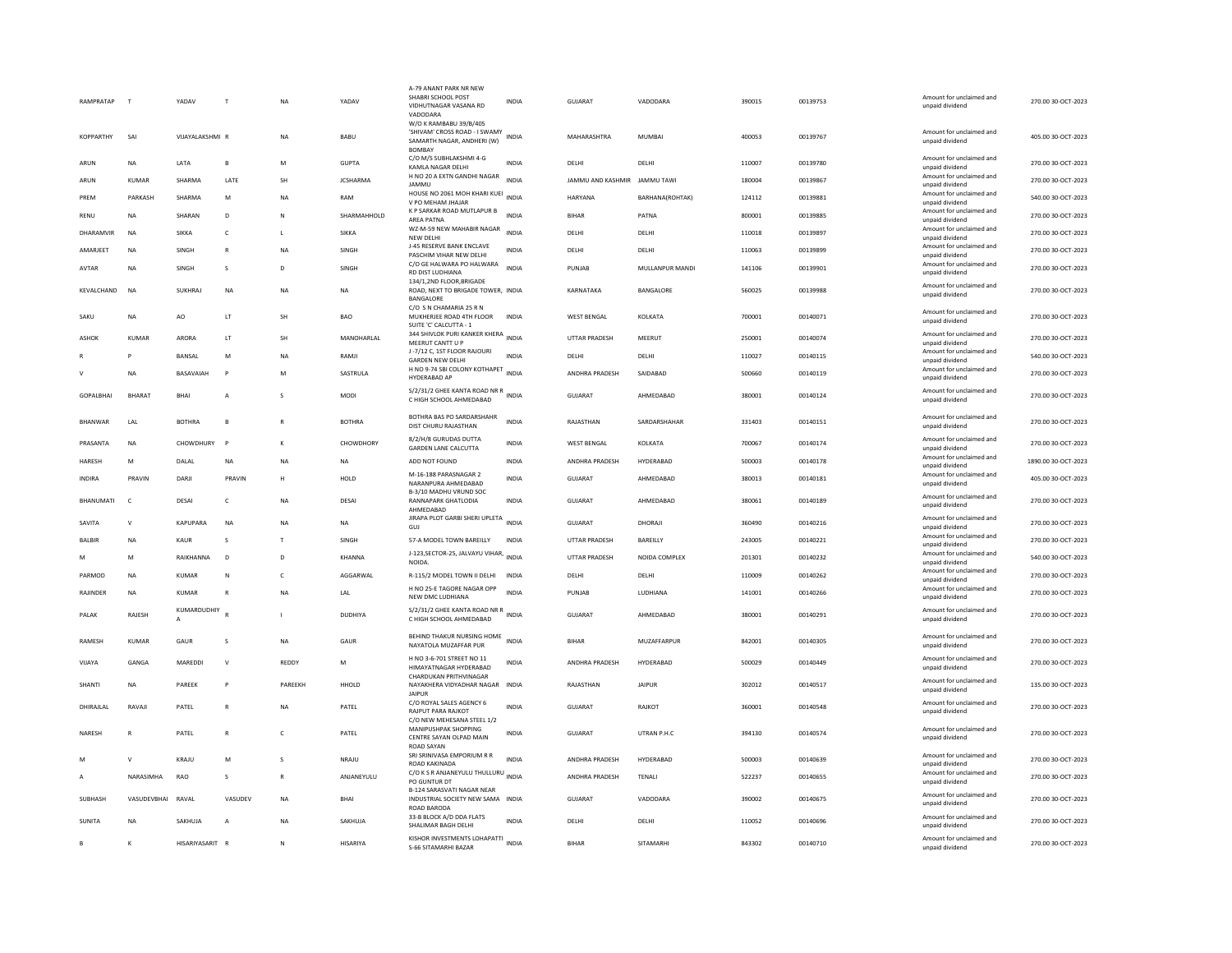| KUNJAL          | N              | SHAH                 | <b>NA</b>      | NΑ        | NA               | NR MAHAPRABHUJI BETHAK RANA INDIA<br><b>VYAS MARG GODHRA</b><br>A-5/247 PASCHIM VIHAR NEW    |              | <b>GUJARAT</b>        | GODHRA            | 389001 | 00140754 | Amount for unclaimed and<br>unpaid dividend<br>Amount for unclaimed and | 270.00 30-OCT-2023  |
|-----------------|----------------|----------------------|----------------|-----------|------------------|----------------------------------------------------------------------------------------------|--------------|-----------------------|-------------------|--------|----------|-------------------------------------------------------------------------|---------------------|
| s               | P              | SINGH                | B              | <b>NA</b> | SINGH            | DELHI                                                                                        | <b>INDIA</b> | DELHI                 | DELHI             | 110063 | 00140777 | unpaid dividend                                                         | 270.00 30-OCT-2023  |
| <b>MURARI</b>   | <b>NA</b>      | SINGH                | E              | <b>NA</b> | SINGH            | B-15 PROJECT NAGAR GOTRI RD<br>VADODARA                                                      | <b>INDIA</b> | <b>GUJARAT</b>        | VADODARA          | 390021 | 00140823 | Amount for unclaimed and<br>unpaid dividend                             | 270.00 30-OCT-2023  |
|                 | K              | TRIPATHY             | M              | N         | TRIPATHY         | F-4 SAMARPAN FLATS GULBAI<br>TEKRA ELLISBRIDGE AHMEDABAD                                     | <b>INDIA</b> | GUJARAT               | AHMEDABAD         | 380006 | 00140879 | Amount for unclaimed and<br>unpaid dividend                             | 810.00 30-OCT-2023  |
| VAGHJI          | К              | AGHARA               | <b>NA</b>      | <b>NA</b> | <b>NA</b>        | TO NASITPAR TALUK MORBI DIST<br>RAJKOT                                                       | <b>INDIA</b> | GUJARAT               | <b>MORBI</b>      | 363641 | 00140971 | Amount for unclaimed and<br>unpaid dividend                             | 270.00 30-OCT-2023  |
| JAGDISH         | PRASAD         | AGRAWAL              | s              | NA        | AGRAWAL          | 548 HANUMANTAL WARD<br>JABALPUR M P                                                          | <b>INDIA</b> | MADHYA PRADESH        | <b>JABALPUR</b>   | 482002 | 00140976 | Amount for unclaimed and<br>unpaid dividend                             | 270.00 30-OCT-2023  |
| NASEEM          | NA             | AKHTER               | <b>NA</b>      | NΑ        | NA               | 8147 CHUMNI MILL BARA HINDU<br>RAO DELHI                                                     | <b>INDIA</b> | DELHI                 | DELHI             | 110006 | 00140985 | Amount for unclaimed and<br>unpaid dividend                             | 270.00 30-OCT-2023  |
| SHAMIM          | <b>NA</b>      | ANWAR                | $\overline{A}$ | <b>NA</b> | HAQUE            | SHAMIM MANZIL HUSSIN PUR<br><b>BHAGALPUR BIHAR</b>                                           | <b>INDIA</b> | <b>BIHAR</b>          | BHAGALPUR H.O.    | 812002 | 00140995 | Amount for unclaimed and<br>unpaid dividend                             | 270.00 30-OCT-2023  |
| SHYAMALA        | <b>NA</b>      | CHANDRASEKHA         |                | <b>NA</b> | CHANDRASEKHAR    | FLAT NO 6 PLOT NO 92 NILADRI<br>KALYAN NAGAR HYDERABAD<br><b>9 RAMESHWAR PARK NEAR</b>       | <b>INDIA</b> | <b>ANDHRA PRADESH</b> | KUKATPALLY        | 500890 | 00141097 | Amount for unclaimed and<br>unpaid dividend                             | 270.00 30-OCT-2023  |
| KAMAI           | Ν              | DAS                  | N              | <b>NA</b> | DAS              | MOTIRAM ADNANI HAL THAKKAR<br><b>BAPA NAGAR APPAROACH</b><br>AHMEDABAD                       | <b>INDIA</b> | GUJARAT               | NARODA            | 382350 | 00141134 | Amount for unclaimed and<br>unpaid dividend                             | 270.00 30-OCT-2023  |
| <b>DIPAK</b>    | NA             | DE                   | LATE           | SH        | <b>NDE</b>       | TAILORS FRIEND SHANKARIPARA<br><b>BANKURA W B</b>                                            | <b>INDIA</b> | WEST BENGAL           | BANKURA           | 722101 | 00141139 | Amount for unclaimed and<br>unpaid dividend                             | 270.00 30-OCT-2023  |
| <b>KAI PANA</b> | <b>NA</b>      | <b>JAIN</b>          | $\mathcal{S}$  | <b>NA</b> | JAIN             | BAISA KHIYA BROS BAZAR LINE<br><b>ITARSI</b>                                                 | <b>INDIA</b> | MADHYA PRADESH        | PIPARIYA          | 461711 | 00141190 | Amount for unclaimed and<br>unpaid dividend                             | 270.00 30-OCT-2023  |
|                 |                |                      |                |           |                  | D NO 456 1ST FLOOR 6TH FLOOR                                                                 |              |                       |                   |        |          | Amount for unclaimed and                                                |                     |
| MADHUBALA       | <b>NA</b>      | JAIN                 | U              | NA        | CHAND            | 10TH E MAIN ROAD RAJAJINAGAR INDIA<br><b>BANGALORE</b>                                       |              | KARNATAKA             | BANGALORE         | 560010 | 00141192 | unpaid dividend                                                         | 270.00 30-OCT-2023  |
| SHAKUNTALA      | A              | JAIN                 |                | NΑ        | JAIN             | J P JAIN & CO CHARTERED<br>ACCOUNTANT NETTAKALAPPA<br>MARKET AVENUE ROAD<br>BANGALORE        | <b>INDIA</b> | KARNATAKA             | BANGALORE         | 560002 | 00141209 | Amount for unclaimed and<br>unpaid dividend                             | 270.00 30-OCT-2023  |
| SUDARSHAN       | LAL            | JAIN                 | U              |           | JAIN             | PP 49 PITAM PURA DELHI                                                                       | <b>INDIA</b> | DELHI                 | DELHI             | 110034 | 00141211 | Amount for unclaimed and<br>unpaid dividend                             | 540.00 30-OCT-2023  |
| RAJ             | <b>NA</b>      | JAIN                 |                |           | JAINHHOLD        | C/O MAHALAXMI INVESTMENTS<br>NEAR MATAMAI MANDIR WARD INDIA<br>NO 2 BANDIKS DAISSA           |              | RAJASTHAN             | DAUSA             | 303313 | 00141212 | Amount for unclaimed and<br>unpaid dividend                             | 270.00 30-OCT-2023  |
| SANGEETA        | <b>NA</b>      | <b>JHA</b>           | N              | <b>NA</b> | <b>KUMAR</b>     | 10 MADRI APRTS ANKUR ROAD                                                                    | <b>INDIA</b> | <b>GUJARAT</b>        | AHMEDABAD         | 380013 | 00141228 | Amount for unclaimed and                                                | 270.00 30-OCT-2023  |
| <b>JOSEPH</b>   | D              | MANJALY              | D              | <b>NA</b> | MANJALY          | AHMEDABAD<br>26 CACTUS PARK NEW SAMA                                                         | <b>INDIA</b> | GUJARAT               | VADODARA          | 390002 | 00141272 | unpaid dividend<br>Amount for unclaimed and                             | 270.00 30-OCT-2023  |
| <b>RASHM</b>    | <b>NA</b>      | <b>MEHDIRATTA</b>    | <sub>S</sub>   |           | MEHOIRATTA       | ROAD VADODARA<br>H NO 1192 SECTOR 8-C                                                        | <b>INDIA</b> | CHANDIGARH            | CHANDIGARH        | 160018 | 00141282 | unpaid dividend<br>Amount for unclaimed and                             | 540.00 30-OCT-2023  |
|                 |                |                      |                |           |                  | CHANDIGARH<br>B-6 ARVIND KUNJ 2ND FLOOR 77                                                   |              |                       |                   |        |          | unpaid dividend<br>Amount for unclaimed and                             |                     |
| AMITA           | I.             | MEHTA                | <b>NA</b>      | NA        | NA               | TARDEO ROAD BOMBAY<br>194-D POCKET F G T B ENCLAVE                                           | <b>INDIA</b> | MAHARASHTRA           | <b>MUMBAI</b>     | 400034 | 00141283 | unpaid dividend<br>Amount for unclaimed and                             | 540.00 30-OCT-2023  |
| <b>GEORGI</b>   | <b>NA</b>      | MICHAEL              | M              | T         | MICHAEL          | OPP G T B HOSP DELHI                                                                         | <b>INDIA</b> | DELHI                 | DELHI             | 110093 | 00141310 | unpaid dividend                                                         | 270.00 30-OCT-2023  |
| RAM             | <b>NA</b>      | NARAIN               | M              | <b>NA</b> | SINGH            | DRIVE WEU SERVICE STATION<br>KOHARAPIR BAREILLY<br>17 MERCHANT CHAMBERS 13                   | <b>INDIA</b> | <b>UTTAR PRADESH</b>  | BAREILLY          | 243001 | 00141348 | Amount for unclaimed and<br>unpaid dividend                             | 135.00 30-OCT-2023  |
| UNIT            | TRUST          | OFINDIA              | NA             | NA        | NA               | VITHALDAS THACKERSEY MARG<br>NEW MARINE LINES MUMBAI                                         | INDIA        | MAHARASHTRA           | MUMBAI            | 400020 | 00141410 | Amount for unclaimed and<br>unpaid dividend                             | 1080.00 30-OCT-2023 |
| MADHUBEN        | <b>BHARAT</b>  | BHAHAEL              | $\mathbf{B}$   | B         | RPATELHHOLD      | AT & PO ADLAT VAV ROAD TA &<br>DIST GANDHI NAGAR GUJARAT                                     | <b>INDIA</b> | <b>GUJARAT</b>        | ODHAV             | 382421 | 00141426 | Amount for unclaimed and<br>unpaid dividend                             | 270.00 30-OCT-2023  |
| DEEPAK          | <b>NA</b>      | GARG                 | $\mathbb{R}$   | P         | GARG             | 81/4 DURGA NAGAR FIROZABAD U INDIA                                                           |              | <b>UTTAR PRADESH</b>  | <b>BARHAN</b>     | 283203 | 00141459 | Amount for unclaimed and<br>unpaid dividend                             | 270.00 30-OCT-2023  |
| MANMOHAN        | SINGH          | GULATI               | D              | <b>NA</b> | SINGH            | D1/15 MODEL TOWN DELHI                                                                       | <b>INDIA</b> | DELHI                 | DELHI             | 110009 | 00141494 | Amount for unclaimed and<br>unpaid dividend                             | 270.00 30-OCT-2023  |
| SAT             | NA             | KALRA                | $\mathbf{L}$   | NA        | KALRA            | D 211 ASHOK VIHAR PHASE I DELHI INDIA                                                        |              | DELHI                 | DELHI             | 110052 | 00141545 | Amount for unclaimed and<br>unpaid dividend                             | 270.00 30-OCT-2023  |
| RAJ             | <b>NA</b>      | KUMAR                | $\mathbb{R}$   | P         | <b>IUNEIA</b>    | 537 JOSHI ROAD KAROL BAGH<br>NEW DELHI                                                       | <b>INDIA</b> | DELHI                 | DELHI             | 110005 | 00141617 | Amount for unclaimed and<br>unpaid dividend                             | 270.00 30-OCT-2023  |
| JAYSHANKER      | <b>NA</b>      | TIBDEWALA            | M              | <b>NA</b> | LAL              | M/S INDIAN INDUSTRIES 15/22<br>BHOJRPARA GONDAL GUJARAT                                      | <b>INDIA</b> | <b>GUJARAT</b>        | GONDAL            | 360311 | 00141659 | Amount for unclaimed and<br>unpaid dividend                             | 270.00 30-OCT-2023  |
| HASHMATULLAH    |                |                      | <b>NA</b>      | <b>NA</b> | <b>NA</b>        | 8147 CHUMNIMILL BARAHINDU<br><b>RAO DELH</b>                                                 | <b>INDIA</b> | DELHI                 | DELHI             | 110006 | 00141666 | Amount for unclaimed and<br>unpaid dividend                             | 270.00 30-OCT-2023  |
| VIMALBEN        | $\overline{R}$ | PATEL                |                |           | PATELHHWORK      | LOV KUSH NR FIVE STORY BULDG<br>MANEKPARA AMRELI                                             | <b>INDIA</b> | <b>GUJARAT</b>        | <b>MANEK PARA</b> | 365601 | 00141712 | Amount for unclaimed and<br>unpaid dividend                             | 270.00 30-OCT-2023  |
| RAJEEV          |                |                      | G              | D         | SULANBUSNESS     | 87 DR MUKERJEE NAGAR DELHI                                                                   | INDIA        | DELHI                 | DELHI             | 110009 | 00141744 | Amount for unclaimed and                                                | 540.00 30-OCT-2023  |
|                 |                |                      |                |           |                  | FLAT # 4 4TH FLOOR PUSAPATI                                                                  |              |                       |                   |        |          | unpaid dividend                                                         |                     |
|                 | MALLI          | KARJUNARAO           |                | <b>NA</b> | <b>MURTHY</b>    | <b>ENCLAVE NEAR CHHAYA HOTEL</b><br>MASJID STREET GOVERNORPET<br>VIJAYAWADA                  | <b>INDIA</b> | ANDHRA PRADESH        | VIJAYWADA         | 520002 | 00141767 | Amount for unclaimed and<br>unpaid dividend                             | 270.00 30-OCT-2023  |
| <b>BOLLA</b>    | KOTI           | SURYAPRAKASH<br>ARAO | LATE           | SH        | BKOTAIAHLECTURER | EWS 49 SATRAM PADU ELURU A P INDIA                                                           |              | ANDHRA PRADESH        | ELURU             | 534006 | 00141769 | Amount for unclaimed and<br>unpaid dividend                             | 270.00 30-OCT-2023  |
|                 | VARADA         | REDDY                | $\mathsf{B}$   | P         | REDDYCULTIVATION | 6/537 R S ROAD RAJAMPET POST INDIA<br><b>CUDDAPAH DT A P</b><br>W/O N SURAPA RAJU H NO 4-13- |              | ANDHRA PRADESH        | RAJAMPET          | 516115 | 00141795 | Amount for unclaimed and<br>unpaid dividend                             | 270.00 30-OCT-2023  |
| LAKSHMI         | <b>NA</b>      | <b>NAMBUR</b>        | s              |           | NAMBURI          | 14 VIJAYA LAKSHMI ST ALCOT<br><b>GRDNS 2ND WARD</b><br>RAJAHMUNDRY A P                       | <b>INDIA</b> | ANDHRA PRADESH        | RAJAHMUNDRY       | 533101 | 00141813 | Amount for unclaimed and<br>unpaid dividend                             | 270.00 30-OCT-2023  |
| KULWINDER       | <b>NA</b>      | SINGH                |                | <b>NA</b> | SINGH            | 67 IST FLOOR AUTO MARKET<br>HISAR HISSAR, HARYANA                                            | <b>INDIA</b> | HARYANA               | BHIWANI           | 125001 | 00141996 | Amount for unclaimed and<br>unpaid dividend                             | 270.00 30-OCT-2023  |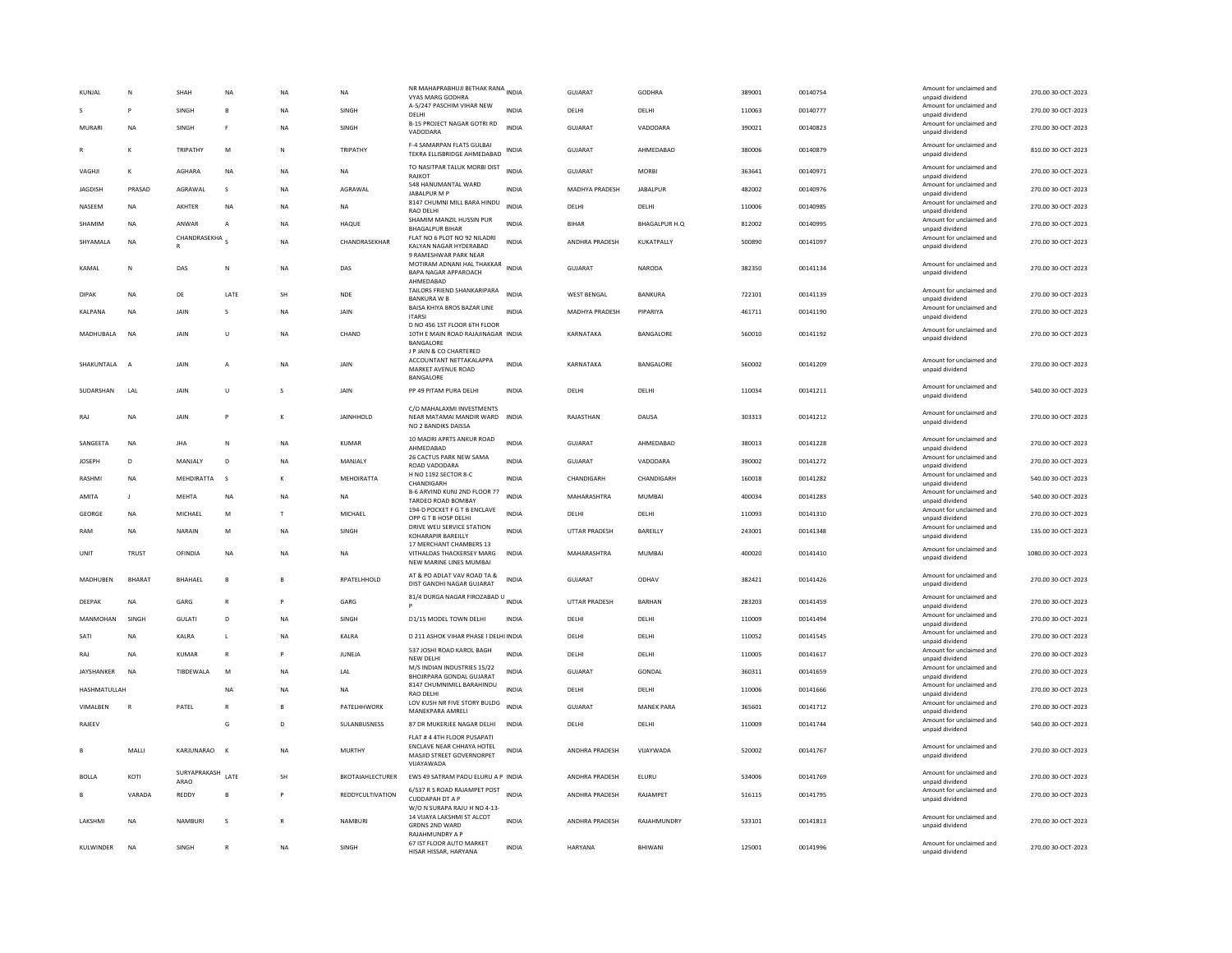| SAMSHER         | <b>BAHADUR</b> | SRIVASTAVA          | <b>BB</b>    | $\mathsf{L}$   | SRIVASTAVA        | SHIWALA NAGAR NEAR<br>HYDLECOLONY MOHADDIPUR<br><b>GORAKHPUR U P</b>                | <b>INDIA</b> | UTTAR PRADESH         | GORAKHPUR        | 273008 | 00142025 | Amount for unclaimed and<br>unpaid dividend | 270.00 30-OCT-2023 |
|-----------------|----------------|---------------------|--------------|----------------|-------------------|-------------------------------------------------------------------------------------|--------------|-----------------------|------------------|--------|----------|---------------------------------------------|--------------------|
| <b>KATRA</b>    | GADDA          | SUJATHA             | $\mathbf{K}$ | <b>NA</b>      | RAMAKRISHNA       | W/O K RAMAKRISHNA MANAGER<br>ENGG KAKATIYA CEMENT LTD                               | <b>INDIA</b> | ANDHRA PRADESH        | JAGGAYAPETH      | 521175 | 00142030 | Amount for unclaimed and<br>unpaid dividend | 270.00 30-OCT-2023 |
| NASEEM          | <b>NA</b>      | AKHTER              | <b>NA</b>    | <b>NA</b>      | NA                | <b>JAGGAYYAPETA</b><br>8147 CHUMNIMILL BARAHINDU<br>RAO DELHI                       | <b>INDIA</b> | DELHI                 | DELHI            | 110006 | 00142051 | Amount for unclaimed and<br>unpaid dividend | 540.00 30-OCT-2023 |
|                 | N              | <b>BAKSHI</b>       | s            | s              | <b>BAKSHI</b>     | 537 JOSHI ROAD KAROL BAGH<br>NEW DELHI                                              | <b>INDIA</b> | DELHI                 | DELHI            | 110005 | 00142071 | Amount for unclaimed and<br>unpaid dividend | 270.00 30-OCT-2023 |
| <b>DURKESH</b>  | $\epsilon$     | <b>BHATT</b>        | c            | <b>NA</b>      | <b>BHATT</b>      | 25 ADINATH ESTATE B/H FORGE &<br>BLOOR NARODA ROAD                                  | <b>INDIA</b> | GUIARAT               | AHMFDARAD        | 380025 | 00142078 | Amount for unclaimed and<br>unpaid dividend | 270.00 30-OCT-2023 |
| ASHOK           | <b>NA</b>      | <b>MEHROTRA</b>     | <sub>S</sub> | M              | MEHROTRA          | AHMEDABAD<br>C/O DR HIRAA GHAI LANE LAL<br><b>BAGH LUCKNOW U P</b>                  | <b>INDIA</b> | UTTAR PRADESH         | LUCKNOW          | 226001 | 00142127 | Amount for unclaimed and<br>unpaid dividend | 540.00 30-OCT-2023 |
| MOHMADBHAI B    |                | <b>MISTRY</b>       | B            | <b>NA</b>      | BHAI              | OPP BAPU SMRUTIKUNJ MASTER<br>NI CHALI O/S SHAHPUR GATE<br>AHMEDABAD                | <b>INDIA</b> | <b>GUJARAT</b>        | AHMEDABAD        | 380001 | 00142138 | Amount for unclaimed and<br>unpaid dividend | 540.00 30-OCT-2023 |
| <b>BHARAT</b>   | D              | PATEL               | D            | NA             | PATEL             | C/O SHREE GANESH TIMBER MARI<br>LATI BAZAR JORAVARNAGAR DIST INDIA<br>SURENDRANAGAR |              | GUJARAT               | SURENDRANAGAR    | 363020 | 00142157 | Amount for unclaimed and<br>unpaid dividend | 270.00 30-OCT-2023 |
| MUNJAL          | KRISHANALAL    | PATEL               | K            | NA             | LAL               | ANKUR BHUTADI ZAMPA<br>RAOPURA BARODA                                               | INDIA        | GUJARAT               | VADODARA         | 390001 | 00142172 | Amount for unclaimed and<br>unpaid dividend | 270.00 30-OCT-2023 |
| PRAMUKH         | BHA            | SHANKARLALPA<br>TEL |              | L              | ISHWARLAL         | BAVLA 21 RATNA DEEP SOC TA<br>DHOLKA DT AHMEDABAD GUJ                               | INDIA        | GUJARAT               | BAVLA            | 382220 | 00142187 | Amount for unclaimed and<br>unpaid dividend | 540.00 30-OCT-2023 |
| SURESHBHAI      | N              | PATEL               | N            | <b>NA</b>      | PATEL             | 301 MEGHDUT APPERTMENT<br>ROYAL PARK KALAVAD ROAD<br><b>RAJKOT</b>                  | <b>INDIA</b> | GUJARAT               | <b>RAJKOT</b>    | 360005 | 00142190 | Amount for unclaimed and<br>unpaid dividend | 270.00 30-OCT-2023 |
| SUSHMA          | <b>NA</b>      | RANI                | MURARI       | <b>NA</b>      | LAL               | C/O SIDANA BHAWAN TALAI<br>BAZAR KAITHAL HARYANA                                    | <b>INDIA</b> | <b>HARYANA</b>        | KARNAL           | 132027 | 00142225 | Amount for unclaimed and<br>unpaid dividend | 270.00 30-OCT-2023 |
| MANTRALA        | VENKATA        | HANUMANTHAR<br>AO   |              |                | SOMAYAJULU        | 1-38 PRABHAT NAGAR<br>CHAITANYAPURI HYDERABAD A P                                   | INDIA        | ANDHRA PRADESH        | HYDERABAD        | 500036 | 00142232 | Amount for unclaimed and<br>unpaid dividend | 270.00 30-OCT-2023 |
| RAM             | PROSAD         | DASS                | K            | $\mathsf{C}$   | DASS              | C/O TARAK NATH DASS<br>BAJEPRATAPUR SHBHASHPALLY<br><b>BURDWAN W.B</b>              | <b>INDIA</b> | <b>WEST BENGAL</b>    | <b>BURDWAN</b>   | 713101 | 00142268 | Amount for unclaimed and<br>unpaid dividend | 270.00 30-OCT-2023 |
|                 | к              | SAWANTDESAL         | $\mathbf{K}$ | <b>NA</b>      | SAWANT            | 8 TARA TEMPLE LANE DR D<br><b>BHADKAMKAR MARG BOMBAY</b>                            | INDIA        | MAHARASHTRA           | MUMBAI           | 400007 | 00142272 | Amount for unclaimed and<br>unpaid dividend | 270.00 30-OCT-2023 |
| <b>OM</b>       | NA             | PARKESH             | G            | L              | AGGARWAL          | C/O GARGA SILK STORE PHUL<br><b>BAZAR RAMPURA PHUL</b>                              | <b>INDIA</b> | PUNJAB                | RAMPURA          | 151103 | 00142327 | Amount for unclaimed and<br>unpaid dividend | 270.00 30-OCT-2023 |
| KETAN           | CHAMPAKLAL     | GANDHI              | $\mathsf{C}$ | L              | GANDHI            | NIWARA KOTESWARI TALE<br>TALUKA MAHAD DIST RAIGAD<br>MAHARASTRA STATE               | INDIA        | MAHARASHTRA           | <b>NA</b>        | 402301 | 00142336 | Amount for unclaimed and<br>unpaid dividend | 270.00 30-OCT-2023 |
| MOHAN           | NA             | <b>GIDWAN</b>       | NANDLAL      | <b>NA</b>      | GIDWANI           | F9/4 MODEL TOWN DELHI                                                               | INDIA        | DELHI                 | DELHI            | 110009 | 00142346 | Amount for unclaimed and<br>unpaid dividend | 540.00 30-OCT-2023 |
| <b>IYOTIREN</b> | YOGESHRHAI     | SHAH                | Y            | к              | SHAH              | 218 MANEKBAG SOCIETY<br>AMBAWADI S M ROAD<br>AHMEDABAD                              | <b>INDIA</b> | GUIARAT               | AHMEDARAD        | 380015 | 00142374 | Amount for unclaimed and<br>unpaid dividend | 270.00.30-OCT-2023 |
| YASH            | PAL            | SHARMA              | B            | D              | SHARMA            | 13/218 TRILOK PURI DELHI                                                            | <b>INDIA</b> | DELHI                 | DELHI            | 110091 | 00142461 | Amount for unclaimed and<br>unpaid dividend | 270.00 30-OCT-2023 |
| PARAMIIT        | NA             | <b>SINGH</b>        | P            | <b>NA</b>      | <b>SINGH</b>      | 5 MASJID ROAD OPP COMMUNITY<br>CENTRE BHOGAL JANGPURA NEW INDIA<br>DELHI            |              | DELHI                 | DELHI            | 110014 | 00142480 | Amount for unclaimed and<br>unpaid dividend | 270.00.30-OCT-2023 |
| <b>REETA</b>    | <b>NA</b>      | <b>SINGHAI</b>      | A            | P              | SINGHAI           | 63 CHHOTA SARAFA UJJAIN M P                                                         | <b>INDIA</b> | ANDHRA PRADESH        | HYDERABAD        | 500003 | 00142486 | Amount for unclaimed and<br>unpaid dividend | 270.00 30-OCT-2023 |
| SUMAN           | <b>I ATA</b>   | <b>SINGHAI</b>      | $\mathbb{R}$ | $\mathsf{A}$   | SINGHAI HHOLD     | C/O RAMAUTAR SINGHAL                                                                | <b>INDIA</b> | <b>ANDHRA PRADESH</b> | HYDFRARAD        | 500003 | 00142489 | Amount for unclaimed and<br>unpaid dividend | 270.00 30-OCT-2023 |
| RAMAUTAR        | NA             | SINGHAL             | ${\sf N}$    | L              | SINGHAL           | C/O RAMAUTAR SINGHAL                                                                | INDIA        | ANDHRA PRADESH        | HYDERABAD        | 500003 | 00142490 | Amount for unclaimed and<br>unpaid dividend | 270.00 30-OCT-2023 |
| SATI            | <b>NA</b>      | KALRA               | L            | D              | KALRA             | D 211 ASHOK VIHAR PHASE I DELHI INDIA                                               |              | DELHI                 | DELHI            | 110052 | 00142528 | Amount for unclaimed and<br>unpaid dividend | 270.00 30-OCT-2023 |
| KIRAN           | <b>NA</b>      | <b>KHANNA</b>       | A            |                | <b>KHANNA</b>     | 4/473 NEW RAILWAR RD<br><b>GURGAON HARYANA</b>                                      | <b>INDIA</b> | <b>HARYANA</b>        | <b>GURGAON</b>   | 122001 | 00142549 | Amount for unclaimed and<br>unpaid dividend | 810.00 30-OCT-2023 |
| KIRAN           | <b>NA</b>      | KHANNA              | A            | $\mathbf{K}$   | KHANNA            | 4/473 NEW RAILWAR RD<br><b>GURGAON HARYANA</b>                                      | <b>INDIA</b> | <b>HARYANA</b>        | <b>GURGAON</b>   | 122001 | 00142550 | Amount for unclaimed and<br>unpaid dividend | 540.00 30-OCT-2023 |
| SANJAY          | <b>NA</b>      | <b>KUMAR</b>        | s            | L              | ANEJA             | C/O ANEJA CLOTH HOUSE<br>KOTHIWAL NAGAR MORADABAD INDIA<br>UP                       |              | UTTAR PRADESH         | MORADABAD        | 244001 | 00142567 | Amount for unclaimed and<br>unpaid dividend | 270.00 30-OCT-2023 |
| SHARVAN         | KUMAR          | TIBREWAL            | $\mathsf{R}$ | P              | TIBREWAL          | BISESARLAL SHANKERLAL 55/113<br>GENERAL GANJ KANPUR UP                              | <b>INDIA</b> | ANDHRA PRADESH        | HYDERABAD        | 500003 | 00142595 | Amount for unclaimed and<br>unpaid dividend | 270.00 30-OCT-2023 |
| HASHMAT         | <b>NA</b>      | ULLAH               | s            | <b>NA</b>      | ULLHA             | 8147 CHUMNI MILL BARA HINDU<br>RAO DELHI                                            | <b>INDIA</b> | DELHI                 | DELHI            | 110006 | 00142601 | Amount for unclaimed and<br>unpaid dividend | 270.00 30-OCT-2023 |
| MEENU           | <b>NA</b>      | BAREJA              | P            | $\mathsf{N}$   | <b>BAREJA</b>     | H NO 346/1 DOGRAN GATE<br>KAITHAL                                                   | <b>INDIA</b> | <b>HARYANA</b>        | KARNAL           | 132027 | 00142753 | Amount for unclaimed and<br>unpaid dividend | 270.00 30-OCT-2023 |
| <b>INDIRA</b>   | <b>NA</b>      | CHAWLA              | DES          | <b>RAJ</b>     | CHAWLAHHOLD       | 11/572 KALYAN NAGAR SONEPAT INDIA                                                   |              | HARYANA               | SONEPAT          | 131001 | 00142840 | Amount for unclaimed and<br>unpaid dividend | 270.00 30-OCT-2023 |
| KISHAN          | <b>NA</b>      | DEVI                | s            | P              | SINGH             | NEAR KAILASH PATI CINEMA<br>MOHALLA JANAKPURI ATRULI<br>DISTT ALIGARH UP            | <b>INDIA</b> | ANDHRA PRADESH        | HYDERABAD        | 500003 | 00142898 | Amount for unclaimed and<br>unpaid dividend | 270.00 30-OCT-2023 |
| URMILA          | <b>NA</b>      | DEVI                | P            | <b>KUMAR</b>   | <b>HLADY</b>      | JAI HIND CLOTH HOUSE HARPANA<br>CLOTH MARKET ROHTAK                                 | <b>INDIA</b> | HARYANA               | <b>ROHTAK</b>    | 124001 | 00142905 | Amount for unclaimed and<br>unpaid dividend | 540.00 30-OCT-2023 |
| RAMESH          | <b>NA</b>      | FATNANI             | <b>NA</b>    | <b>NA</b>      | <b>NA</b>         | A-35 KONARK APARTMENTS LINK<br>ROAD MULUND WEST BOMBAY                              | <b>INDIA</b> | MAHARASHTRA           | <b>MUMBAI</b>    | 400080 | 00142931 | Amount for unclaimed and<br>unpaid dividend | 270.00 30-OCT-2023 |
| VANDANA         | <b>NA</b>      | <b>GUPTA</b>        | $\mathbf{B}$ | $\overline{A}$ | <b>GUPTAHHOLD</b> | 21-2-659 URDUGALLI<br>CHARKAMAN HYDERABAD                                           | <b>INDIA</b> | <b>ANDHRA PRADESH</b> | <b>HYDFRARAD</b> | 500002 | 00143012 | Amount for unclaimed and<br>unpaid dividend | 270.00 30-OCT-2023 |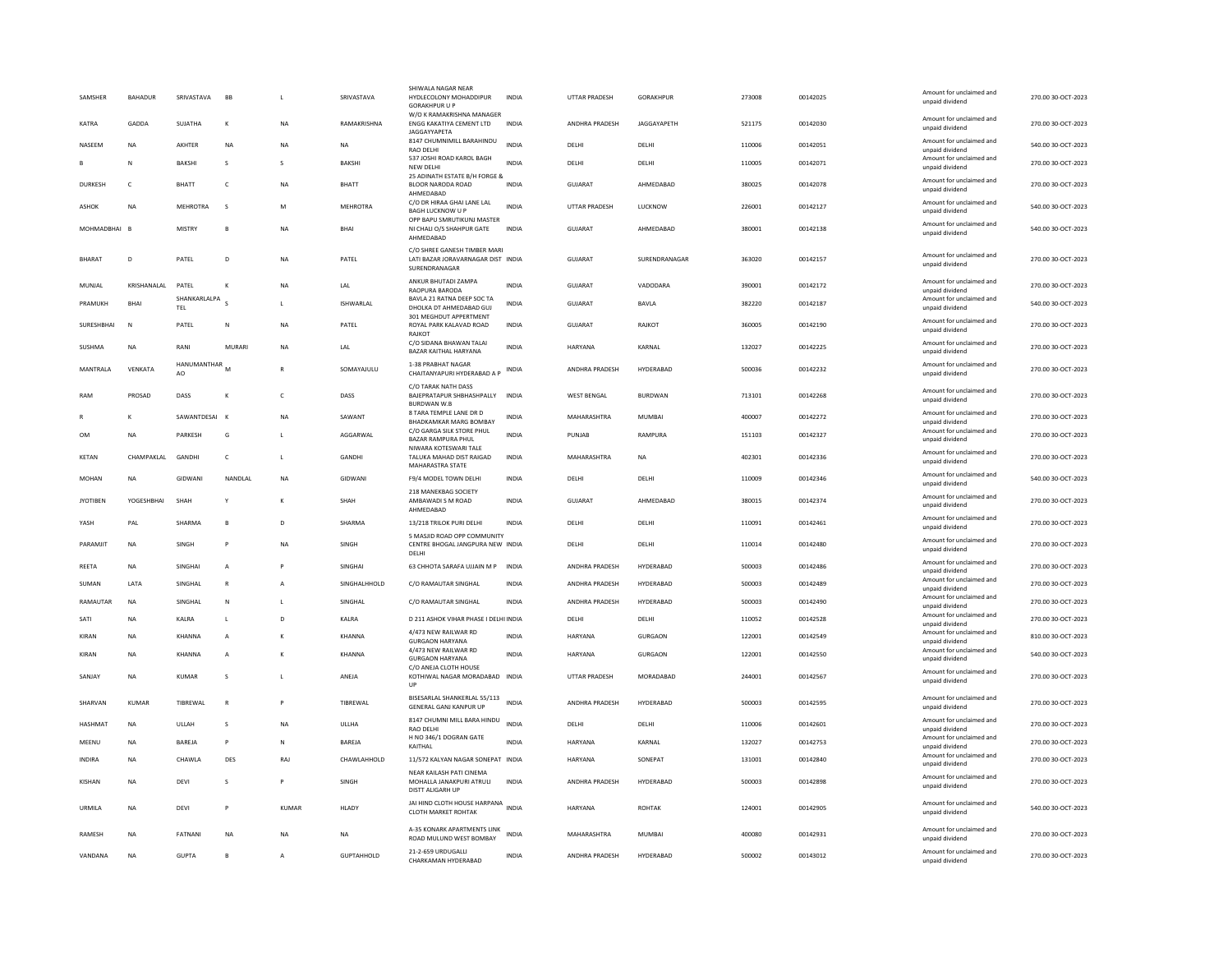| <b>INDIRA</b><br>RAJESH | DEVI<br>NA     | IMMELLA<br>JHA                   | N<br>$\mathsf{R}$ | <b>NA</b><br><b>NA</b> | CHOWDARY<br>JHA | 14-142 PANTULAGARI MEDA<br>GAJUWAKA VISAKHAPATNAM<br>STATION ROAD SAMASTIPUR P B<br>NO 25 BIHAR | INDIA<br><b>INDIA</b> | ANDHRA PRADESH<br>BIHAF | VISAKHAPATNAM<br>SAMASTIPUR | 530026<br>848101 | 00143027<br>00143065 | Amount for unclaimed and<br>unpaid dividend<br>Amount for unclaimed and<br>unpaid dividend | 270.00 30-OCT-2023<br>270.00 30-OCT-2023 |
|-------------------------|----------------|----------------------------------|-------------------|------------------------|-----------------|-------------------------------------------------------------------------------------------------|-----------------------|-------------------------|-----------------------------|------------------|----------------------|--------------------------------------------------------------------------------------------|------------------------------------------|
| MANOI                   | <b>NA</b>      | KUMAR                            | M                 | P                      | CHAUDHARY       | SARDA SADAN OPP BANK OF<br><b>BARODA BORING RD PATNA</b><br><b>BIHAR</b>                        | <b>INDIA</b>          | <b>BIHAR</b>            | PATNA                       | 800001           | 00143164             | Amount for unclaimed and<br>unpaid dividend                                                | 270.00.30-OCT-2023                       |
| RAVINDRA                | <b>NA</b>      | KUMAR                            | D                 | <b>NA</b>              | CHAND           | S/O DALLICHAND VISHNALAYAM<br>STREET MUMMIDIVARAM                                               | <b>INDIA</b>          | ANDHRA PRADESH          | KOTHAPETA                   | 533216           | 00143175             | Amount for unclaimed and<br>unpaid dividend                                                | 270.00 30-OCT-2023                       |
| ANIL                    | NA             | MANDHANA                         | $\overline{B}$    | D                      | MANDHANA        | A-54 A MAJOR SHAITAN SINGH<br>COLONY SHASTRI NAGAR PO<br>JAIPUR                                 | <b>INDIA</b>          | RAJASTHAN               | <b>JAIPUR</b>               | 302016           | 00143220             | Amount for unclaimed and<br>unpaid dividend                                                | 810.00 30-OCT-2023                       |
| ARUN                    | <b>NA</b>      | <b>MANDHANA</b>                  | $\overline{B}$    | D                      | MANDHANA        | A-54 A MANOR SHAITAN SINGH<br>COLONY SHASTRI NAGAR PO<br><b>JAIPUR</b>                          | <b>INDIA</b>          | RAJASTHAN               | <b>JAIPUR</b>               | 302016           | 00143221             | Amount for unclaimed and<br>unpaid dividend                                                | 1080.00 30-OCT-2023                      |
| DILAARA                 | GUSTAD         | MEHTA                            | NA                | <b>NA</b>              | NA              | A2/11 CENTURY RAYON COLONY<br>PO SHAHAD DIST THANE                                              | <b>INDIA</b>          | MAHARASHTRA             | MOHANE                      | 421103           | 00143242             | Amount for unclaimed and<br>unpaid dividend                                                | 540.00 30-OCT-2023                       |
| PADMABEN                | ASHOK          | <b>MEHTA</b>                     | <b>ASHOK</b>      | KANTILAL               | <b>MEHTA</b>    | 16/17/213 SHANKAR KUNJ OPP<br>SION HOSPITAL SION EAST<br><b>BOMBAY</b>                          | <b>INDIA</b>          | MAHARASHTRA             | <b>MUMBAI</b>               | 400022           | 00143257             | Amount for unclaimed and<br>unpaid dividend                                                | 270.00 30-OCT-2023                       |
| <b>DARSHNA</b>          | $\epsilon$     | PANDYA                           | CHANDRAKANT       | H                      | HOI D           | 15 J K NAGAR SOCIETY POST<br>PARVAT NEAR PUNA IAKAT NAKA INDIA<br>SURAT                         |                       | GUIARAT                 | <b>UDHNA</b>                | 394210           | 00143357             | Amount for unclaimed and<br>unpaid dividend                                                | 270.00.30-OCT-2023                       |
| AMIT                    | <b>NA</b>      | PAREKH                           | <b>NA</b>         | <b>NA</b>              | <b>NA</b>       | PAREKH ENGINEEERING CO<br>GAREDIA KUVA ROAD RAJKOT                                              | <b>INDIA</b>          | <b>GUJARAT</b>          | RAJKOT                      | 360001           | 00143360             | Amount for unclaimed and<br>unpaid dividend                                                | 270.00 30-OCT-2023                       |
| DEEPAK                  | <b>NA</b>      | PARIKH                           | <b>SM</b>         |                        | PARIKH          | 503 KUCHA PATI RAM BAZAR SITA<br><b>RAM DELHI</b>                                               | <b>INDIA</b>          | DELHI                   | DELHI                       | 110006           | 00143371             | Amount for unclaimed and<br>unpaid dividend                                                | 270.00 30-OCT-2023                       |
| KANUBHAI                | NARANBHAI      | PRAJAPATI                        | $\mathbf N$       | к                      | PRAJAPATI       | POST MIROLI TA DASKROI DIST<br>AHMEDABAD                                                        | <b>INDIA</b>          | GUJARAT                 | ODHAV                       | 382425           | 00143500             | Amount for unclaimed and<br>unpaid dividend                                                | 810.00 30-OCT-2023                       |
| AFZAL                   | <b>HUSAIN</b>  | MSAIYED                          | M                 | H                      | SAIYEDPHYSCION  | 1858 BAWAJI POLE JAMALPUR<br>CHAKLA AHMEDABAD                                                   | <b>INDIA</b>          | <b>GUJARAT</b>          | AHMEDABAD                   | 380001           | 00143515             | Amount for unclaimed and<br>unpaid dividend                                                | 540.00 30-OCT-2023                       |
|                         | S              | RAJASEKHAR                       | $\mathsf{T}$      | s                      | SETTY           | SREENIDHI TEXTILES NADAKASIRA                                                                   | <b>INDIA</b>          | MAHARASHTRA             | MUMBAI                      | 400001           | 00143536             | Amount for unclaimed and                                                                   | 270.00 30-OCT-2023                       |
| INDU                    | NA             | SEN                              | NA                | <b>NA</b>              | NA              | ANDRA PRADESH<br>A-55/24 QUTAB ENCLAVE DLF                                                      | <b>INDIA</b>          | HARYANA                 | GURGAON                     | 122022           | 00143539             | unpaid dividend<br>Amount for unclaimed and                                                | 270.00 30-OCT-2023                       |
| <b>BHUPAT</b>           | E              | SHAH                             | NA                | <b>NA</b>              | NA              | PHASE-I GURGAON<br>MEGHJYOT EXT 81 ASHOK<br>CHAMBER D R ROAD MUMBAL                             | INDIA                 | MAHARASHTRA             | MUMBAI                      | 400001           | 00143559             | unpaid dividend<br>Amount for unclaimed and<br>unpaid dividend                             | 270.00 30-OCT-2023                       |
| MUNISHANKAR NA          |                | PRASAD                           | L                 | PRASAD                 | <b>RTDGOV</b>   | C/O SRI SHIVNATH SAHAY RTD CID<br>INSPECTOR AAMBAGAN INFRONT                                    | <b>INDIA</b>          | <b>BIHAR</b>            | PATNA                       | 800001           | 00143605             | Amount for unclaimed and                                                                   | 270.00 30-OCT-2023                       |
|                         |                |                                  |                   |                        |                 | OF RD ND-6 C FARDANIBAGH<br>PATNA                                                               |                       |                         |                             |                  |                      | unpaid dividend                                                                            |                                          |
| RAJ                     | NA             | KUMAR                            | NA                | <b>NA</b>              | NA              | RAJ TRADING CO GANJ BAZAR<br>REWARI 1<br>2041 SARANGPUR DOLATKHANA                              | <b>INDIA</b>          | MAHARASHTRA             | MUMBAI                      | 400001           | 00143630             | Amount for unclaimed and<br>unpaid dividend                                                | 270.00 30-OCT-2023                       |
| <b>MOHANIAI</b>         | <b>NA</b>      | RANA                             | $\mathcal{S}$     | $\mathbf{L}$           | RANA            | NR AUDICHYANI WADI<br>AHMEDABAD                                                                 | <b>INDIA</b>          | GUIARAT                 | AHMFDARAD                   | 380001           | 00143645             | Amount for unclaimed and<br>unpaid dividend                                                | 810.00 30-OCT-2023                       |
| RAMA                    | NA             | RANI                             | H                 | $\circ$                | AGARWAL         | R/O 38 KHAIR ULLAH STREET<br>BAVA BAZAR BAREILLY U P<br>S/O MALLIKHAR JUNA RAO                  | INDIA                 | ANDHRA PRADESH          | HYDERABAD                   | 500003           | 00143648             | Amount for unclaimed and<br>unpaid dividend                                                | 270.00 30-OCT-2023                       |
| SIVA                    | SANKARA        | RAO                              | M                 | к                      | RAO             | VADLAMUDI PO CHEBROLU<br>MANDAL GUNTUR A P                                                      | INDIA                 | ANDHRA PRADESH          | TENALI                      | 522217           | 00143650             | Amount for unclaimed and<br>unpaid dividend                                                | 270.00 30-OCT-2023                       |
| JAYANTILAL              | NA             | <b>TANNA</b>                     | NA                | <b>NA</b>              | NA              | A/13 DATTARTYA APTT M G ROAD<br>DHANUKAR WADI KANDIVALI W<br><b>BOMBAY</b>                      | <b>INDIA</b>          | MAHARASHTRA             | MUMBAI                      | 400013           | 00143690             | Amount for unclaimed and<br>unpaid dividend                                                | 270.00 30-OCT-2023                       |
| <b>HANSA</b>            | VINESH         | THACKER                          | VINESH            | THACKER                | HHOLD           | RAVI STUDIO MOCHI BAZAR<br>ANJAR KUTCH                                                          | INDIA                 | GUJARAT                 | KUKMA                       | 370110           | 00143697             | Amount for unclaimed and<br>unpaid dividend                                                | 270.00 30-OCT-2023                       |
| NARENDRA                |                | SHAH                             |                   |                        | SHAH            | M/S N J SHAH 25 BUNDER ST<br>MADRAS                                                             | INDIA                 | <b>TAMIL NADU</b>       | CHENNAI                     | 600001           | 00143704             | Amount for unclaimed and<br>unpaid dividend                                                | 810.00 30-OCT-2023                       |
| <b>HALAPPA</b>          | <b>NA</b>      | SHIDDANAGOUD <sub>NA</sub><br>AR |                   | <b>NA</b>              | <b>NA</b>       | 36 VIDHANI MOUNT VIEW SECTOR INDIA<br>17 VASHI NEW BOMBAY                                       |                       | MAHARASHTRA             | RAIGAD                      | 400705           | 00143792             | Amount for unclaimed and<br>unpaid dividend                                                | 270.00 30-OCT-2023                       |
|                         |                |                                  |                   |                        |                 | C/O N N B NAIDU B-202 CRYSTAL                                                                   |                       |                         |                             |                  |                      |                                                                                            |                                          |
| SIMHADRI                | <b>NA</b>      | SRIDEV                           | N                 | N                      | <b>BNAIDU</b>   | COURT PLOT NO 18 & 27 SECTOR INDIA<br>NO 7 KHARGHAR NEW BOMBAY                                  |                       | MAHARASHTRA             | PANVEL                      | 410210           | 00143799             | Amount for unclaimed and<br>unpaid dividend                                                | 540.00 30-OCT-2023                       |
| CHITTA                  | RANJAN         | THANDA                           | D                 | <b>NA</b>              | THANDA          | KADARNATH CHWAL R.NO -4 P N<br><b>ROAD FARID NAGAR</b><br>BHANDUP(W) BOMBAY                     | <b>INDIA</b>          | MAHARASHTRA             | <b>MUMBAI</b>               | 400078           | 00143806             | Amount for unclaimed and<br>unpaid dividend                                                | 405.00 30-OCT-2023                       |
| SAVITA                  | <b>NA</b>      | THAREJA                          | P                 | <b>NA</b>              | THAREJA         | 662 PROFESSORS HOUSE PUNJABI<br><b>ENGINEERING COLLEGE</b><br>CHANDIGARH                        | <b>INDIA</b>          | CHANDIGARH              | CHANDIGARH                  | 160012           | 00143808             | Amount for unclaimed and<br>unpaid dividend                                                | 812.70 30-OCT-2023                       |
| RAJESHWARI              | CHIMANI AI     | TRIPATHI                         | $\mathsf{C}$      | TRIPATHI               | HHOLD           | M4/21 ASHA APARTMENTS NR<br>KIRAN PARK NAVA WADAJ<br>AHMEDABAD                                  | <b>INDIA</b>          | GUJARAT                 | AHMFDARAD                   | 380013           | 00143815             | Amount for unclaimed and<br>unpaid dividend                                                | 270.00 30-OCT-2023                       |
| VIPUL                   | CHIMANLAL      | TRIPATHI                         | $\mathsf{C}$      | TRIPATHI               | HHOLD           | M-4/21 ASHA APTS NR KIRAN<br>PARK NAVA WADAJ AHMEDABAD                                          | <b>INDIA</b>          | <b>GUJARAT</b>          | AHMEDABAD                   | 380013           | 00143816             | Amount for unclaimed and<br>unpaid dividend                                                | 270.00 30-OCT-2023                       |
| PRABHA                  | $\mathsf{V}$   | VASOYA                           | $\vee$            | D                      | VASOYAHHOLD     | SMITA RAMPARK MAIN ROAD<br>KALAVAD ROAD RAJKOT                                                  | <b>INDIA</b>          | <b>GUJARAT</b>          | RAJKOT                      | 360005           | 00143836             | Amount for unclaimed and<br>unpaid dividend                                                | 270.00 30-OCT-2023                       |
| YOGITA                  |                |                                  | н                 | <b>NA</b>              | LAL             | E-109 SHASTRI NAGAR DELHI                                                                       | <b>INDIA</b>          | DELHI                   | DELHI                       | 110052           | 00143872             | Amount for unclaimed and                                                                   | 405.00 30-OCT-2023                       |
| <b>BRIJINDER</b>        | NA             | SINGH                            | B                 | M                      | SINGH           | A-278 PHASE I OKHLA IND AREA                                                                    | <b>INDIA</b>          | DELHI                   | DELHI                       | 110020           | 00143878             | unpaid dividend<br>Amount for unclaimed and                                                | 540.00 30-OCT-2023                       |
| RAI                     | <b>BAHADUR</b> | SINGHRANGDEO<br>SINGH            |                   | <b>NA</b>              | <b>SINGH</b>    | NEW DELHI<br>S O QTR 18 GOVT QTR<br>COMPOUND NEAR LOHANA                                        | <b>INDIA</b>          | GUIARAT                 | MANDVI                      | 370465           | 00143887             | unpaid dividend<br>Amount for unclaimed and                                                | 270.00.30-QCT-2023                       |
|                         |                |                                  |                   |                        |                 | BOARDING KUTCH MANDVI                                                                           |                       |                         |                             |                  |                      | unpaid dividend                                                                            |                                          |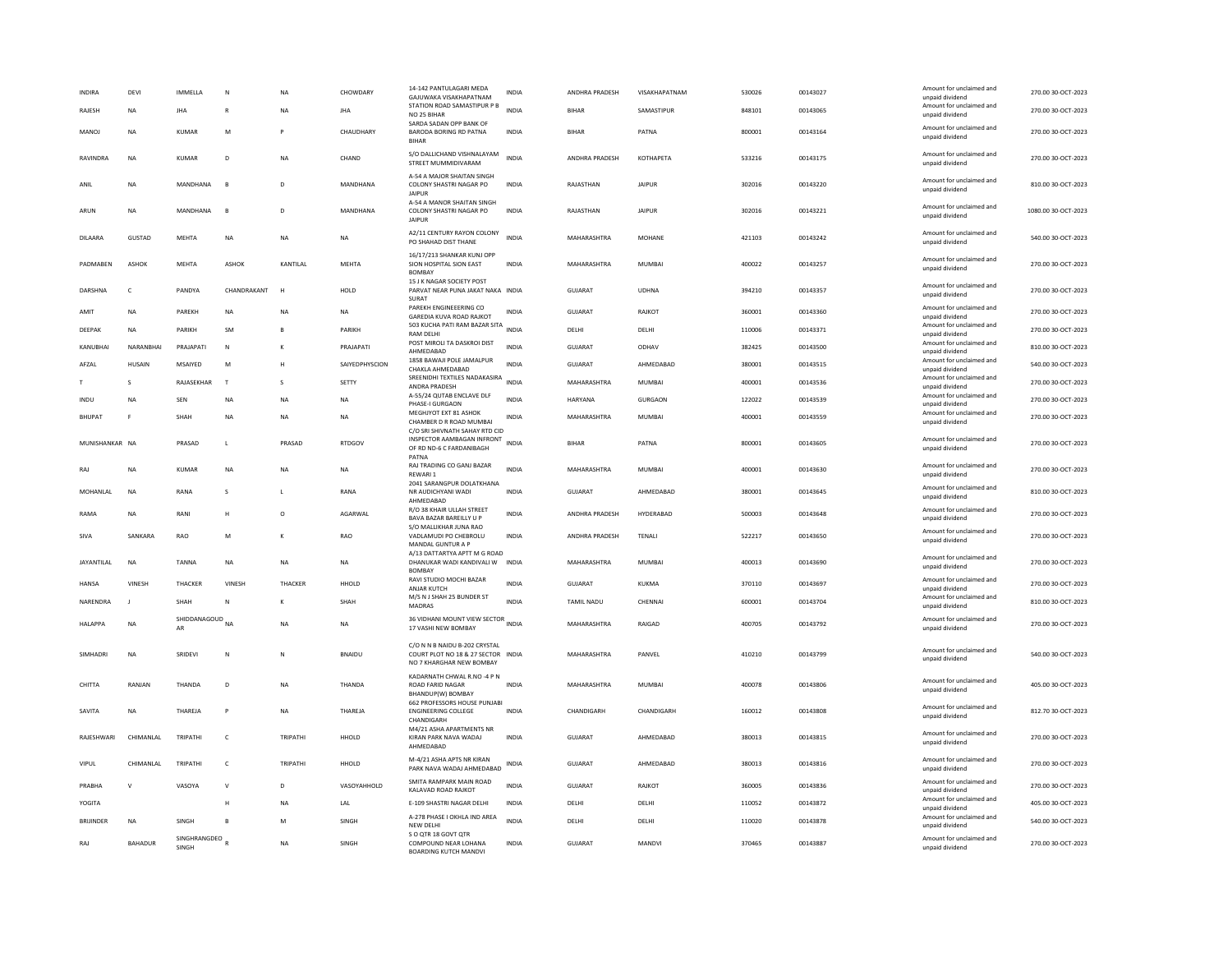| MADHUBEN                       | MADHUBHAI           | SOLANKI                              | <b>NA</b>      | <b>NA</b>   | <b>NA</b>       | D-135 SUNDERVAN SOCIETY<br>ABHILASHA CHAR RASTA NEW<br>SAMA ROAD VADODARA                                                                  | <b>INDIA</b> | <b>GUJARAT</b>       | VADODARA      | 390008 | 00143906 | Amount for unclaimed and<br>unpaid dividend | 270.00 30-OCT-2023  |
|--------------------------------|---------------------|--------------------------------------|----------------|-------------|-----------------|--------------------------------------------------------------------------------------------------------------------------------------------|--------------|----------------------|---------------|--------|----------|---------------------------------------------|---------------------|
| MUKESH                         | KUMAR               | AGGARWAI                             | н              | L.          | <b>GUPTA</b>    | <b>B 36 MANSAROVER PARK G T</b><br>ROAD SHAHDARA DELHI                                                                                     | <b>INDIA</b> | DELHI                | DELHI         | 110032 | 00143941 | Amount for unclaimed and<br>unpaid dividend | 270.00 30-OCT-2023  |
| PALLAVI                        | <b>NA</b>           | <b>BHATT</b>                         | $\overline{R}$ |             | <b>BHATT</b>    | 179/1 SARDA JYOT SURBHI APPT<br>NEHRU PARK VASTRAPUR<br>AHMFDARAD                                                                          | <b>INDIA</b> | <b>GUJARAT</b>       | AHMEDABAD     | 380015 | 00143963 | Amount for unclaimed and<br>unpaid dividend | 135.00 30-OCT-2023  |
| ANJAYA                         | <b>NA</b>           | CHOUDHARY                            | $\vee$         | <b>NA</b>   | CHOUDHARY       | C/O COL V CHOUDHARY SAW, AC<br>CENTRE AND SCHOOL C/O 56 APO                                                                                | INDIA        | MAHARASHTRA          | <b>MUMBAI</b> | 400001 | 00143981 | Amount for unclaimed and<br>unpaid dividend | 270.00 30-OCT-2023  |
| MEETFINANCER<br>VTLTD          | <b>NA</b>           | <b>NA</b>                            | NA             | <b>NA</b>   | NA              | 6/79 W E A PADAM SINGH ROAD<br>KAROL BAGH NEW DELHI                                                                                        | <b>INDIA</b> | DELHI                | DELHI         | 110005 | 00144053 | Amount for unclaimed and<br>unpaid dividend | 270.00 30-OCT-2023  |
| SURESH                         | <b>KUMAR</b>        | <b>MEHTA</b>                         | s              | B           | MEHTA           | E 3/2 KRISHNA NAGAR DELHI                                                                                                                  | <b>INDIA</b> | DELHI                | DELHI         | 110051 | 00144065 | Amount for unclaimed and<br>unpaid dividend | 270.00 30-OCT-2023  |
|                                | R                   | SAJJA                                | s              | G           | <b>KMOORTHY</b> | C/O S V RAO M. V. INSPECTOR<br>RAJAMPET                                                                                                    | INDIA        | ANDHRA PRADESH       | RAJAMPET      | 516115 | 00144110 | Amount for unclaimed and<br>unpaid dividend | 405.00 30-OCT-2023  |
| NILIMA                         | KUMARI              | SURANA                               | K              | $_{\sf NA}$ | SURANA          | BIHAR RIBBON EMPORIUM<br>MACHHARHATTA VISHNU<br>MARKET PATNA CITY                                                                          | INDIA        | <b>BIHAR</b>         | PATNA         | 800001 | 00144184 | Amount for unclaimed and<br>unpaid dividend | 270.00 30-OCT-2023  |
| <b>HARISH</b>                  | CHANDER             | BAJAJ                                | G              | M           | BAJAJ           | W E 203 TELWALI GALI<br>JALANDHAR CITY PUNJAB                                                                                              | <b>INDIA</b> | PUNJAB               | JALANDHAR     | 144001 | 00144262 | Amount for unclaimed and<br>unpaid dividend | 810.00 30-OCT-2023  |
| SANGEETA                       | NA                  | MAHAJAN                              | s              | NA          | MAHAJAN         | SANJEEV MAHAJAN ADVOCATE<br>RAM LILA GROUND PATHANKOT                                                                                      | INDIA        | PUNJAB               | PATHANKOT     | 145001 | 00144304 | Amount for unclaimed and<br>unpaid dividend | 270.00 30-OCT-2023  |
| SAU                            | URMILA              | SUBHASCHANDR <sub>S</sub><br>ANAREDI |                | M           | NAREDI          | SUBHASH TEA COMPANY MAIN<br>ROD A/P PARATWADA DIST<br>AMRAVATI                                                                             | INDIA        | MAHARASHTRA          | ASENGAON      | 444805 | 00144356 | Amount for unclaimed and<br>unpaid dividend | 270.00 30-OCT-2023  |
| LALITA                         | <b>NA</b>           | PARANJPE                             | <b>NA</b>      | <b>NA</b>   | NA              | KRUPA ORTHOPAEDIC HOSPITAL<br><b>GOLANDAS STREET NANPURA</b><br><b>SURAT</b>                                                               | <b>INDIA</b> | GUJARAT              | SURAT NANPURA | 395001 | 00144367 | Amount for unclaimed and<br>unpaid dividend | 270.00 30-OCT-2023  |
| DEEPAK                         | <b>NA</b>           | PARIKH                               | M              | NA          | PARIKH          | 503 KUCHAPATI RAM BAZAR SITA<br><b>RAM DELHI</b>                                                                                           | <b>INDIA</b> | DELHI                | DELHI         | 110006 | 00144371 | Amount for unclaimed and<br>unpaid dividend | 270.00 30-OCT-2023  |
| SANTOSH                        |                     |                                      | $\circ$        | <b>NA</b>   | SINGH           | C-443 DDA FLATS LIG EAST OF<br>LONI ROAD DELHI                                                                                             | <b>INDIA</b> | DELHI                | DELHI         | 110093 | 00144451 | Amount for unclaimed and<br>unpaid dividend | 270.00 30-OCT-2023  |
| SUDARSHAN                      | LAL                 | JAIN                                 | U              | s           | JAIN            | PP-49 PITAM PURA DELHI                                                                                                                     | <b>INDIA</b> | DELHI                | DELHI         | 110034 | 00144487 | Amount for unclaimed and<br>unpaid dividend | 270.00 30-OCT-2023  |
| DEEPIKA                        |                     |                                      | M              | PD          | LADHA           | C/O M P LADHA 49/27 SINHA<br>MARKET GEN GANJ KANPUR<br><b>19 SHIVSHAKTI SOCIETY</b>                                                        | <b>INDIA</b> | UTTAR PRADESH        | KANPUR        | 208001 | 00144521 | Amount for unclaimed and<br>unpaid dividend | 270.00 30-OCT-2023  |
| ARUNA                          | SATISH              | PATEL                                | s              | N           | PATEL           | MANGALPURA ANAND DI KHEDA INDIA<br>GUJ                                                                                                     |              | <b>GUJARAT</b>       | ANAND         | 388001 | 00144563 | Amount for unclaimed and<br>unpaid dividend | 270.00 30-OCT-2023  |
| <b>DUSHYANT</b>                | BACHUBHAI           | PATEL                                | B              | c           | PATEL           | 2092/5 TEKRAWALO VAS<br>USHMANPURA GAM ASHRAM<br>ROAD AHMEDABAD                                                                            | INDIA        | <b>GUJARAT</b>       | AHMEDABAD     | 380024 | 00144572 | Amount for unclaimed and<br>unpaid dividend | 270.00 30-OCT-2023  |
| <b>HANSA</b>                   | NAVINCHANDRA VAIDYA |                                      | $\mathsf{N}$   | <b>NA</b>   | VAIDYA          | NARSHINJIS POLE SARNESWAR<br>MAHADEV LANE NEAR DR S C<br>VAIDYA DIST BARODA                                                                | INDIA        | GUJARAT              | VADODARA      | 390001 | 00144612 | Amount for unclaimed and<br>unpaid dividend | 270.00 30-OCT-2023  |
| SIKANDAR                       | PRASAD              | YADAV                                | $_{\sf NA}$    | <b>NA</b>   | NA              | KOILA GHAT ADAMPUR<br><b>BHAGALPUR BIHAR</b>                                                                                               | <b>INDIA</b> | <b>BIHAR</b>         | BHAGALPUR H.O | 812001 | 00144676 | Amount for unclaimed and<br>unpaid dividend | 270.00 30-OCT-2023  |
| <b>VIKAS</b>                   | s                   | <b>KHANCHANDANI S</b>                |                | <b>NA</b>   | KANCHANDANI     | 399 WILD TESEL CO OP HSG SOCY<br>LTD FLAT NO 5 14TH ROAD KHAR INDIA<br>W BOMBAY                                                            |              | MAHARASHTRA          | <b>MUMBAI</b> | 400052 | 00144682 | Amount for unclaimed and<br>unpaid dividend | 270.00 30-OCT-2023  |
|                                | $\mathbf{L}$        | KANYAKUMARI K                        |                | SUBBARAUDU  | <b>HW</b>       | NO 11 DUPLAX GHB KARNAVATI<br>SOC CHAND KHEDA AHMEDABAD                                                                                    | <b>INDIA</b> | GUIARAT              | ODHAV         | 382424 | 00144760 | Amount for unclaimed and<br>unpaid dividend | 270.00 30-OCT-2023  |
| KOMAL                          | NA                  | KAPOOR                               | V              | NA          | KAPOOR          | 12/29 DOUBLE STOREY MOTI<br>NAGAR NEW DELHI                                                                                                | <b>INDIA</b> | DELHI                | DELHI         | 110015 | 00144766 | Amount for unclaimed and<br>unpaid dividend | 270.00 30-OCT-2023  |
| RAVINDRA                       | <b>NA</b>           | PRASAD                               | Y              | <b>NA</b>   | PRASAD          | VILL GOMAHAR P O JAGAI VIA<br>EKANGAR SARAI DISTT NALANDA INDIA                                                                            |              | <b>BIHAR</b>         | HII SA        | 801304 | 00144829 | Amount for unclaimed and<br>unpaid dividend | 270.00 30-OCT-2023  |
| RAIS                           | NA                  | AHMED                                | s              | NA          | AHMED           | <b>BIHAR</b><br>C/O SAYEED AHMED C E STORES<br>ICI INDIA LTD PANKI KANPUR                                                                  | <b>INDIA</b> | UTTAR PRADESH        | KANPUR        | 208022 | 00144863 | Amount for unclaimed and<br>unpaid dividend | 270.00 30-OCT-2023  |
| RAJ                            | KUMAR               | CHANDANI                             | J              | <b>NA</b>   | RAI             | 60-C SINGAR NAGAR ALAMBAGH<br><b>IUCKNOW</b>                                                                                               | <b>INDIA</b> | UTTAR PRADESH        | LUCKNOW       | 226005 | 00144905 | Amount for unclaimed and<br>unpaid dividend | 270.00 30-OCT-2023  |
| MATHEW                         | D <sub>1</sub>      | SOUZA                                | s              | B.          | CDSOUZA         | C/O MR MERWYN A FERNANDES<br>CORPORATION BANK BASTORA<br><b>BARDEZ GOA</b>                                                                 | <b>INDIA</b> | ANDHRA PRADESH       | HYDERABAD     | 500003 | 00144940 | Amount for unclaimed and<br>unpaid dividend | 270.00 30-OCT-2023  |
| VANDNA                         | NA                  | GANATRA                              | ANIL           | <b>BHA</b>  | HHOLD           | C/O NEW MUKUND IND DHEBAR<br><b>ROAD RAJKOT</b>                                                                                            | <b>INDIA</b> | <b>GUJARAT</b>       | RAJKOT        | 360002 | 00144943 | Amount for unclaimed and<br>unpaid dividend | 270.00 30-OCT-2023  |
| BRIJ                           | <b>KUMAR</b>        | MISRA                                | LATE           | SH          | RNMISRA         | 117/479 PADUNAGAR KANPUR                                                                                                                   | INDIA        | <b>UTTAR PRADESH</b> | KANPUR        | 208005 | 00145036 | Amount for unclaimed and<br>unpaid dividend | 270.00 30-OCT-2023  |
| RAMANI AI                      | $\mathbf{S}$        | SHAH                                 | $\mathbb{R}$   | <b>NA</b>   | I AI            | 303 MAMTA NAVIN THAKKAR<br>ROAD VILE PARLE E BOMBAY                                                                                        | <b>INDIA</b> | MAHARASHTRA          | MUMBAI        | 400057 | 00145093 | Amount for unclaimed and<br>unpaid dividend | 270.00 30-OCT-2023  |
| PRAVEEN                        | DUTT                | SHARMA                               | s              | D           | SHARMA          | 203 AKSHAYA APTT 75 BIMA<br>NAGAR OPP ANAND BAZAR                                                                                          | <b>INDIA</b> | MADHYA PRADESH       | INDORE        | 452001 | 00145153 | Amount for unclaimed and<br>unpaid dividend | 270.00 30-OCT-2023  |
| KUSUM                          | <b>NA</b>           | SINGH                                | Α              | <b>NA</b>   | <b>KUMAR</b>    | <b>INDORF</b><br>C/O AKHILESH KUMAR TYPE IV 303<br>A T P COLONY P O ANPARA DIST INDIA<br>SONEBHADRA U P                                    |              | <b>UTTAR PRADESH</b> | RENUKOT       | 231225 | 00145173 | Amount for unclaimed and<br>unpaid dividend | 270.00 30-OCT-2023  |
| UTIINDIAFUNDU NA<br>NITSCHEME6 |                     | <b>NA</b>                            |                | <b>NA</b>   | <b>NA</b>       | CITIBANK NA CUSTODY SERVICES<br>C/O SULTANALLYS BUSINESS<br>CENTRE BARODAWALA MANSION INDIA<br>DR ANNIE BESANT ROAD WORLI<br><b>BOMBAY</b> |              | MAHARASHTRA          | <b>MUMBAI</b> | 400018 | 00145200 | Amount for unclaimed and<br>unpaid dividend | 4050.00 30-OCT-2023 |
| KAMAL                          | <b>NA</b>           | <b>KAPUR</b>                         | A              | N           | <b>KAPUR</b>    | A-62 SOUTH EXTN II NEW DELHI                                                                                                               | <b>INDIA</b> | DELHI                | DELHI         | 110049 | 00145201 | Amount for unclaimed and<br>unpaid dividend | 135.00 30-OCT-2023  |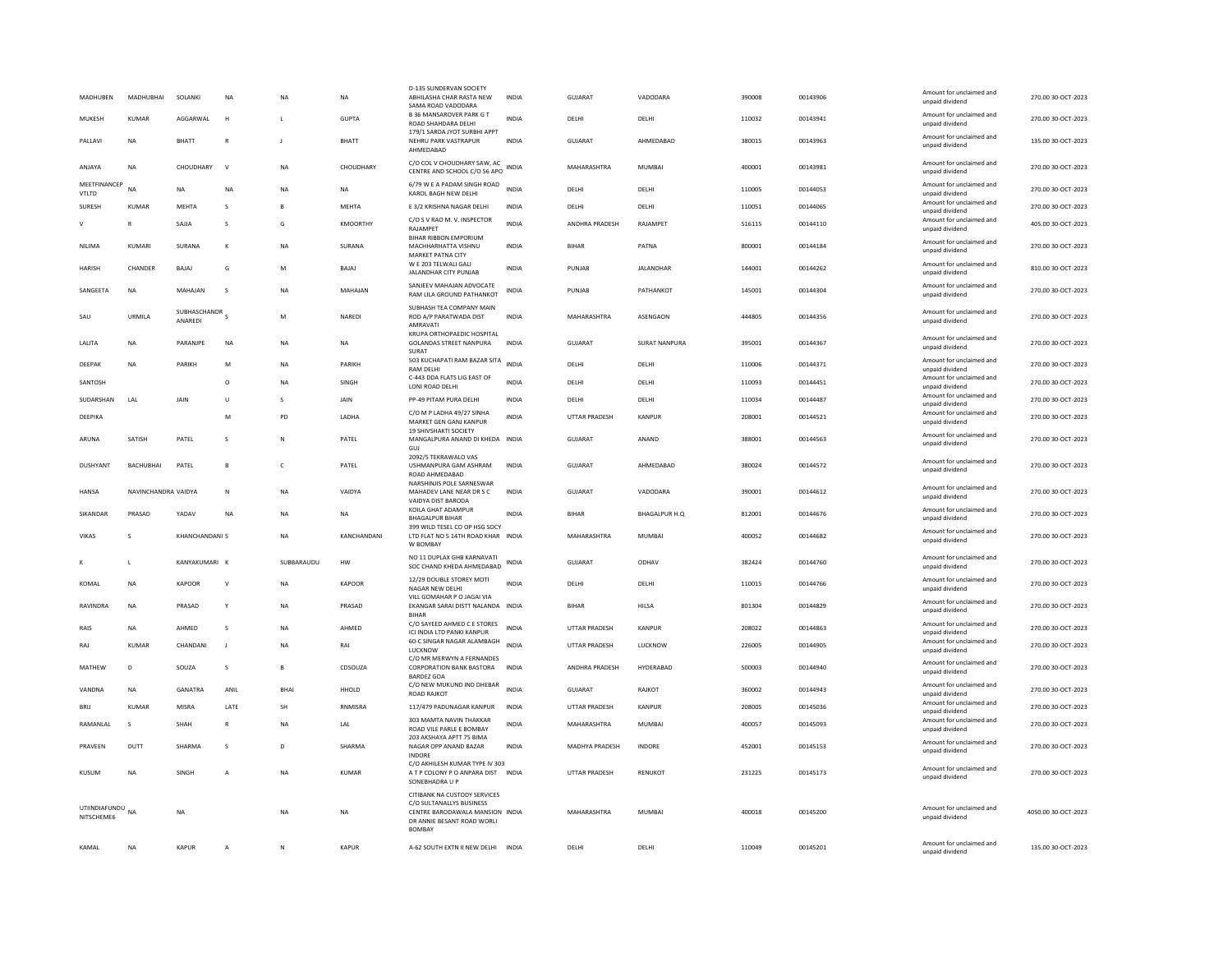|                 |                         | SOOD                       |              | NA           | RAM              | L R D A V COLLEGE JAGRAON                                                                     | <b>INDIA</b> | PUNJAB                | MOGA                 | 142026 | 00145224 | Amount for unclaimed and<br>unpaid dividend | 270.00 30-OCT-2023 |
|-----------------|-------------------------|----------------------------|--------------|--------------|------------------|-----------------------------------------------------------------------------------------------|--------------|-----------------------|----------------------|--------|----------|---------------------------------------------|--------------------|
|                 | NA                      | TULASI                     | К            | M            | SUDHAN           | W/O K MADHU SUDHAN FLAT NO<br>3 2ND FLR SAROVAR APPT<br>LAWSONSBAY COLONY<br>VISAKHAPATANAM   | <b>INDIA</b> | ANDHRA PRADESH        | VISAKHAPATNAM        | 530017 | 00145250 | Amount for unclaimed and<br>unpaid dividend | 270.00 30-OCT-2023 |
| SEEMA           | s                       | VAIDYA                     | <b>NA</b>    | <b>NA</b>    | <b>NA</b>        | "KESHAV BHUVAN" 1ST FLOOR<br>KHARKAR ALI JAMBHALI NAKA<br>OPP VIKAM BOOK DEPOT<br>THANE(WEST) | <b>INDIA</b> | MAHARASHTRA           | THANE                | 400601 | 00145253 | Amount for unclaimed and<br>unpaid dividend | 270.00 30-OCT-2023 |
| KRISHNA         | NA                      | PAREEK                     | R            | K            | PAREEKHHOLD      | C/O PAREEK TRADING CO 99-B<br>OLD DHANMANDI SRI<br><b>GANGANAGAR RAJ</b>                      | <b>INDIA</b> | RAJASTHAN             | SRI GANGANAGAR       | 335001 | 00145291 | Amount for unclaimed and<br>unpaid dividend | 270.00 30-OCT-2023 |
| ILESH           | MANUBHAI                | PATEL                      | M            |              | PATEL            | MANUBHAI KASHIBHAI PATEL NR<br>THREE GATES PO CHIKHODRA TA INDIA<br>ANAND DT KAIRA            |              | <b>GUJARAT</b>        | KARAMSAD             | 388320 | 00145306 | Amount for unclaimed and<br>unpaid dividend | 270.00 30-OCT-2023 |
| <b>JYOTIBEN</b> | KIRITBHAI               | PATEL                      |              | N            | PATELHHOLD       | WADI FALIA NANA VARACHHA<br>SURAT                                                             | <b>INDIA</b> | <b>GUJARAT</b>        | <b>SURAT NANPURA</b> | 395006 | 00145311 | Amount for unclaimed and<br>unpaid dividend | 540.00 30-OCT-2023 |
| PRAHLADBHAI     | $\overline{\mathbf{s}}$ | PATEL                      | s            | <b>NA</b>    | DAS              | 202 GOKUL-B BADAPARK SOCIETY<br>SANGHAVI HIGH SCHOOL ROAD INDIA<br>NARANPURA AHMEDABAD        |              | <b>GUJARAT</b>        | AHMEDABAD            | 380013 | 00145324 | Amount for unclaimed and<br>unpaid dividend | 270.00 30-OCT-2023 |
| SANTWANA        | NA                      | BHATTACHARYY A<br>$\Delta$ |              | <b>NA</b>    | BHATTACHARYYA    | BUNGLOW NO 21 THE CRESCENT<br>PO BURNPUR DT BURDWAN WB                                        | <b>INDIA</b> | <b>WEST BENGAL</b>    | ASANSOL              | 713325 | 00145379 | Amount for unclaimed and<br>unpaid dividend | 270.00 30-OCT-2023 |
| <b>BIPIN</b>    | NA                      | KUMAR                      |              | <b>NA</b>    | KUMAR            | OFFICER IN CHARGE POLICE<br>STATION PALIGANJ PATNA                                            | <b>INDIA</b> | <b>BIHAR</b>          | <b>GUARD CENTRE</b>  | 801110 | 00145486 | Amount for unclaimed and<br>unpaid dividend | 540.00 30-OCT-2023 |
| PRANAB          | <b>KUMAR</b>            | MAJUMDAR                   | NA           | NA           | NA               | DRAWING OFFICE RIFLE OFFICE<br><b>ISHAPORE</b>                                                | <b>INDIA</b> | <b>WEST BENGAL</b>    | CHINSURAH            | 712103 | 00145498 | Amount for unclaimed and<br>unpaid dividend | 270.00 30-OCT-2023 |
| <b>RIKKINA</b>  | <b>NA</b>               | SITAMAHALAKS<br>HMI        |              | <b>NA</b>    | BABU             | W/O SITARAM BABU RAZOLU E G<br>DT A P                                                         | <b>INDIA</b> | ANDHRA PRADESH        | KOTHAPETA            | 533242 | 00145532 | Amount for unclaimed and<br>unpaid dividend | 135.00 30-OCT-2023 |
| PARVATIBEN      |                         |                            |              | LAL          | <b>HWORK</b>     | M-64 NILKANTH PARK RAJKOT                                                                     | <b>INDIA</b> | <b>GUJARAT</b>        | RAJKOT               | 360002 | 00145553 | Amount for unclaimed and<br>unpaid dividend | 270.00 30-OCT-2023 |
| SHYAM           | CHANDRA                 | SAIGAL                     | LATE         | <b>SH</b>    | SBSAIGAL         | M/S PRAKASH MEDICAL STORES<br>VARMA MARKET HOSPITAL ROAD INDIA<br>LAKHIMPUR KHERI U P         |              | <b>UTTAR PRADESH</b>  | KHERI                | 262701 | 00145621 | Amount for unclaimed and<br>unpaid dividend | 270.00 30-OCT-2023 |
| RAMAKRISHNAN NA |                         | SESHAN                     | LT.          | <b>SH</b>    | SIYERP           | A-101 B-1 NALANDA USHA<br>COLONY RAMCHANDRA LANE<br><b>FXTN MALAD WEST BOMBAY</b>             | <b>INDIA</b> | MAHARASHTRA           | MUMBAI               | 400064 | 00145629 | Amount for unclaimed and<br>unpaid dividend | 270.00 30-OCT-2023 |
| DERRICK         | F                       | DSOUZA                     | <b>NA</b>    | <b>NA</b>    | <b>NA</b>        | 8 RUBY TARRCE 27 G B ROAD<br><b>BOMBAY</b>                                                    | <b>INDIA</b> | MAHARASHTRA           | <b>MUMBAI</b>        | 400005 | 00145709 | Amount for unclaimed and<br>unpaid dividend | 270.00 30-OCT-2023 |
| <b>BIKKINA</b>  | <b>NA</b>               | SITAMAHALAKS<br>HMI        |              | <b>NA</b>    | BABU             | W/O SITARAM BABU RAZOLU E G<br>DT A P                                                         | <b>INDIA</b> | ANDHRA PRADESH        | <b>КОТНАРЕТА</b>     | 533242 | 00145811 | Amount for unclaimed and<br>unpaid dividend | 135.00 30-OCT-2023 |
| <b>ASHOK</b>    | L.                      | MENGHRAJANI L              |              | T            | MENGHARAJANI     | ROW HOUSE NO 23 GOYAL<br>INTERCITY OPP TV TOWER POST INDIA<br>MEMNAGAR AHMEDABAD              |              | <b>GUJARAT</b>        | AHMEDABAD            | 380054 | 00145831 | Amount for unclaimed and<br>unpaid dividend | 270.00 30-OCT-2023 |
| KUSH            | NA                      | MODI                       | D            | NA           | <b>MODI</b>      | <b>B-5 MERAWALA FLATS</b><br>PRITAMNAGAR ELLISBRIDGE<br>AHMEDABAD                             | INDIA        | GUJARAT               | AHMEDABAD            | 380006 | 00145836 | Amount for unclaimed and<br>unpaid dividend | 270.00 30-OCT-2023 |
| VINIT           | $\mathbb N$             | PATEL                      | N            | D            | PATEL            | 1 RAJANIGANDHA APPT B/H<br>SHREYASH SOCIETY BARAGE<br>ROAD VASANA AHMEDABAD                   | INDIA        | GUJARAT               | AHMEDABAD            | 380007 | 00145877 | Amount for unclaimed and<br>unpaid dividend | 270.00 30-OCT-2023 |
| AKULA           | <b>NA</b>               | RAIU                       | $\mathbf{A}$ | <b>NA</b>    | <b>SRISAILAM</b> | 16-10-206 OLD MALAKPET<br>HYDERABAD                                                           | <b>INDIA</b> | <b>ANDHRA PRADESH</b> | <b>HYDERARAD</b>     | 500036 | 00145886 | Amount for unclaimed and<br>unpaid dividend | 270.00.30-OCT-2023 |
| BHARATBHAI      | R                       | THAKKAR                    | NA           | NA           | NA               | C/41 ANANYA TENAMENTS NR<br>ANANDVADI BUS STOP ISANPUR INDIA<br>ROAD AHMEDABAD                |              | GUJARAT               | AHMEDABAD            | 380050 | 00145956 | Amount for unclaimed and<br>unpaid dividend | 270.00 30-OCT-2023 |
| CHARULATA       | NA                      | <b>TOKAS</b>               | NA           | NA           | NA               | B4 3082 VASANT KUNJ NEW DELHI INDIA                                                           |              | DELHI                 | DELHI                | 110070 | 00145960 | Amount for unclaimed and<br>unpaid dividend | 270.00 30-OCT-2023 |
| MANUBHAI        | <b>BECHAR</b>           | UJARIYA                    | B            | NA           | <b>BHAI</b>      | MANUBHAI B UJARIYA JAVERI<br>STREET BHAGVATI KRUPA MORBI                                      | <b>INDIA</b> | <b>GUJARAT</b>        | <b>MORBI</b>         | 363641 | 00145962 | Amount for unclaimed and<br>unpaid dividend | 270.00 30-OCT-2023 |
| <b>SURESH</b>   | CHANDRA                 | YADAV                      | s            | <b>NA</b>    | SINGH            | ROOM NO 133 AOA S SECTT VAYU<br>BHAWAN RAFI MARG NEW DELHI                                    | <b>INDIA</b> | DELHI                 | DELHI                | 110011 | 00145969 | Amount for unclaimed and<br>unpaid dividend | 270.00 30-OCT-2023 |
| <b>ROSALIN</b>  | <b>NA</b>               | GEORGE                     | $\mathsf{v}$ | $\mathsf{C}$ | GEORGE           | <b>UNION BANK OF INDIAS</b><br>PUTHENOROI ERNAKULAM                                           | <b>INDIA</b> | KERALA                | TRIPUNITHURA         | 682308 | 00146020 | Amount for unclaimed and<br>unpaid dividend | 270.00 30-OCT-2023 |
| <b>UTPALA</b>   | NA                      | GHOSH                      |              | <b>NA</b>    | GHOSH            | 8/C BAISHNAD GHATA BYE LANE<br>CALCUTTA                                                       | <b>INDIA</b> | <b>WEST BENGAL</b>    | KOLKATA              | 700047 | 00146021 | Amount for unclaimed and<br>unpaid dividend | 270.00 30-OCT-2023 |
| SATISH          | NA                      | KUMAR                      | DES          | <b>NA</b>    | RAJ              | C/O SH DES RAJ H NO 5/137 ARYA<br>SAMAJ BLOCK NR OLD TELEHPONE INDIA<br><b>FXCH DHUR</b>      |              | PUNJAB                | SANGRUR              | 148024 | 00146058 | Amount for unclaimed and<br>unpaid dividend | 270.00 30-OCT-2023 |
| ANWER           | ALIMOHMED               | <b>MEMON</b>               | A            | D            | <b>MEMON</b>     | A-6/4 ELITE COOP SOC<br>SHAHIRAUG AHMEDARAD                                                   | <b>INDIA</b> | <b>GUJARAT</b>        | AHMEDABAD            | 380004 | 00146080 | Amount for unclaimed and<br>unnaid dividend | 135.00 30-OCT-2023 |
| SARBJEET        | <b>NA</b>               | SINGH                      | $\mathbf{S}$ | DALBIR       | SINGH            | 170/3 THAPAR NAGAR MEERUT U                                                                   | INDIA        | UTTAR PRADESH         | MEERUT               | 250001 | 00146157 | Amount for unclaimed and<br>unpaid dividend | 270.00 30-OCT-2023 |
| <b>ASHOK</b>    | <b>KUMAR</b>            | PUNAMCHANDS<br>INGHI       | PUNAMCHAND   | <b>NA</b>    | <b>REKHCHAND</b> | <b>6 ASHISH APTT ONKAR NGR</b><br><b>JALGAON M S</b>                                          | <b>INDIA</b> | MAHARASHTRA           | <b>JALGAON</b>       | 425001 | 00146158 | Amount for unclaimed and<br>unpaid dividend | 270.00 30-OCT-2023 |
| GOPAL           | MOHAN                   | SRIVASTAVA                 | $\mathbb{R}$ | R            | SRIVASTAVA       | LABOUR OFFICER KANORIA<br>CHEMCIALS IND LTD PO<br>RENUKOOT SONEBHADRA                         | <b>INDIA</b> | UTTAR PRADESH         | RENUKOT              | 231217 | 00146161 | Amount for unclaimed and<br>unpaid dividend | 270.00 30-OCT-2023 |
| <b>BENOY</b>    | <b>NA</b>               | THARAKAN                   | $\mathbf{K}$ | $\circ$      | NINANEXECUTIVE   | 1/2770 KANJIRATHINMOOTTIL<br>WEST HILL CHUNGAM CALICUT<br>KERALA                              | <b>INDIA</b> | KERALA                | CALICUT              | 673005 | 00146165 | Amount for unclaimed and<br>unpaid dividend | 270.00 30-OCT-2023 |
| ANJALI          | NA                      | AHLUWALIA                  | LATE         | <b>SH</b>    | <b>JMSINGH</b>   | A-1/47 PANCHSHEEL ENCLAVE<br>NEW DELHI                                                        | <b>INDIA</b> | DELHI                 | DELHI                | 110017 | 00146211 | Amount for unclaimed and<br>unpaid dividend | 270.00 30-OCT-2023 |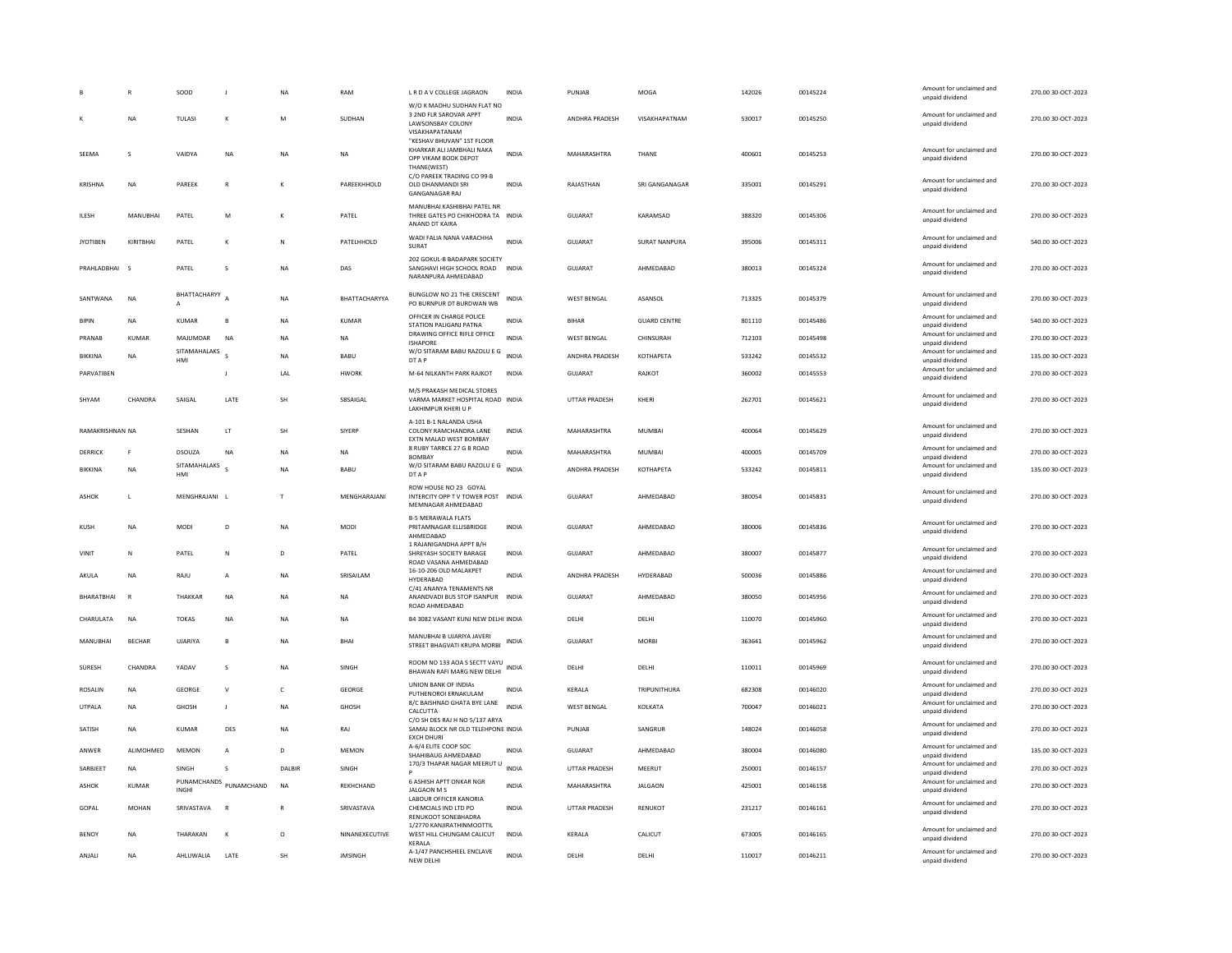| <b>KUMUD</b>                                | <b>NA</b>          | GADDHYAN     | P                       |            | GADDHYAN       | SHRI HARI SHOP FACTORY PO<br>CHIRKUNDA DIST DHANBAD<br>103/82 SILVER OAKS                                                                     | <b>INDIA</b> | <b>JHARKHAND</b>     | <b>MUGMA</b>        | 828202 | 00146266 | Amount for unclaimed and<br>unpaid dividend                             | 270.00 30-OCT-2023 |
|---------------------------------------------|--------------------|--------------|-------------------------|------------|----------------|-----------------------------------------------------------------------------------------------------------------------------------------------|--------------|----------------------|---------------------|--------|----------|-------------------------------------------------------------------------|--------------------|
| TAJINDER                                    | SINGH              | GILL         |                         | s          | GILLMNAVY      | APARTMENTS DLF QUTAB<br><b>ENCLAVE PHASE I GURGAON</b>                                                                                        | INDIA        | HARYANA              | GURGAON             | 122002 | 00146277 | Amount for unclaimed and<br>unpaid dividend                             | 270.00 30-OCT-2023 |
| VANDANA                                     | NA                 | JAIN         | A                       | К          | JAIN           | 303-A PANCHSHEEL NO-3 RAHEJA<br>TOWNSHIP MALAD E BOMBAY                                                                                       | <b>INDIA</b> | MAHARASHTRA          | MUMBAI              | 400097 | 00146322 | Amount for unclaimed and<br>unpaid dividend                             | 540.00 30-OCT-2023 |
| <b>RAIFNDER</b>                             | <b>NA</b>          | KUMAR        | N                       | <b>NA</b>  | <b>SINGH</b>   | III-H-41/1 NEHRU NAGAR RAKESH INDIA<br>MARG GHAZIABAD                                                                                         |              | <b>UTTAR PRADESH</b> | <b>GHAZIARAD</b>    | 201001 | 00146360 | Amount for unclaimed and<br>unpaid dividend                             | 270.00 30-OCT-2023 |
| KANTA                                       | NA                 | MAHESHWARI   | $\mathsf{s}$            | MAHESHWARI | HHOLD          | 48 HEM CHANDRA NASKAR ROAD INDIA<br>BELIAGHATA CALCUTTA                                                                                       |              | <b>WEST BENGAL</b>   | KOLKATA             | 700010 | 00146376 | Amount for unclaimed and<br>unpaid dividend                             | 270.00 30-OCT-2023 |
| VISHWA                                      | <b>NATH</b>        | MAHESHWARI   | H                       |            | MAHESHWARI     | NAVEL GANJ ACHALDA ACHALDA<br>DISTT ETAWAH U P<br>24 BHANSALI FLAT JAIN MANDIR                                                                | <b>INDIA</b> | UTTAR PRADESH        | BHARATHNA           | 206241 | 00146378 | Amount for unclaimed and<br>unpaid dividend                             | 270.00 30-OCT-2023 |
| PRAVIN                                      | <b>JECHANDBHAI</b> | MEHTA        | $\mathbf{I}$            | B          | MEHTA          | CROSS ROAD DAULAY NAGAR<br><b>BORIVLI E BOMBAY</b><br>R K MODI&CO 7 PREMAL APPT                                                               | <b>INDIA</b> | MAHARASHTRA          | <b>MUMBAI</b>       | 400066 | 00146391 | Amount for unclaimed and<br>unpaid dividend                             | 270.00 30-OCT-2023 |
| RAJAN                                       | KAMI FSHKANT MODI  |              | К                       | <b>NA</b>  | MODI           | OPP SURYANARAYAN TEMPLE<br>BESIDES GENERAL PO RAOPURA<br><b>BARODA</b>                                                                        | <b>INDIA</b> | GUIARAT              | VADODARA            | 390001 | 00146399 | Amount for unclaimed and<br>unpaid dividend                             | 270.00 30-OCT-2023 |
| VANITA                                      | SURESH             | <b>NAIK</b>  | $\overline{\mathbf{S}}$ | G          | NAIK           | EN 3-32 N R C COLONY MOHONE<br>TAL KALYAN DIST THANE                                                                                          | <b>INDIA</b> | MAHARASHTRA          | MOHANE              | 421102 | 00146406 | Amount for unclaimed and<br>unpaid dividend                             | 270.00 30-OCT-2023 |
| SHYAMA                                      | PRASAD             | PAL          | LATE                    | SH         | <b>KNPAL</b>   | 13 JUSTICE M N BOSE LANE<br>KONNAEAR HOOGHLY<br>C/O K PRAKASH NAYA TOLA NEW                                                                   | <b>INDIA</b> | <b>WEST BENGAL</b>   | <b>HOOGHLY</b>      | 712235 | 00146418 | Amount for unclaimed and<br>unpaid dividend                             | 270.00 30-OCT-2023 |
| SHREE                                       | <b>NA</b>          | PRAKASH      | LATE                    | SH         | <b>RNSINHA</b> | YAPURE SAVAI STABED ROAD<br>PATNA                                                                                                             | <b>INDIA</b> | <b>BIHAR</b>         | PATNA               | 800001 | 00146452 | Amount for unclaimed and<br>unpaid dividend                             | 270.00 30-OCT-2023 |
| RAMNATH                                     | G                  | R            | s                       | <b>NA</b>  | <b>GUPTA</b>   | 2736 17TH-B CROSS 7A MAIN<br><b>BANASHANKARI II STATE</b><br><b>BANGLORE 70</b>                                                               | <b>INDIA</b> | KARNATAKA            | BANGALORE           | 560070 | 00146457 | Amount for unclaimed and<br>unpaid dividend                             | 540.00 30-OCT-2023 |
| <b>JAYA</b>                                 | NA                 | SACHDEVA     | $\mathsf{P}$            | NA         | SACHDEVA       | PLOT NO-118 SINDHI COLONY<br><b>BANI PARK JAIPUR</b>                                                                                          | <b>INDIA</b> | RAJASTHAN            | <b>JAIPUR</b>       | 302016 | 00146473 | Amount for unclaimed and<br>unpaid dividend                             | 540.00 30-OCT-2023 |
| SUMAN                                       | <b>NA</b>          | SHUKLA       | NA                      | <b>NA</b>  | <b>NA</b>      | 94 MIGH KANKARBAG COLONY<br>PATNA                                                                                                             | <b>INDIA</b> | <b>BIHAR</b>         | PATNA               | 800020 | 00146480 | Amount for unclaimed and<br>unpaid dividend                             | 270.00 30-OCT-2023 |
| <b>ASHNIKA</b>                              | <b>NA</b>          | SINGH        | $\mathsf{R}$            | N          | SINGH          | BASGOTI-310 H P DUBEY ROAD<br>DAUDPUR GORAKHPUR                                                                                               | <b>INDIA</b> | <b>UTTAR PRADESH</b> | <b>GORAKHPUR</b>    | 273001 | 00146482 | Amount for unclaimed and<br>unpaid dividend                             | 540.00 30-OCT-2023 |
| SANGEETA                                    | <b>NA</b>          | SINGH        | C                       | NA         | SINGH          | BASGOTI-310 H P DUBEY ROAD<br>DAUDPUR GORAKHPUR                                                                                               | <b>INDIA</b> | UTTAR PRADESH        | GORAKHPUR           | 273001 | 00146488 | Amount for unclaimed and<br>unpaid dividend                             | 270.00 30-OCT-2023 |
| INDIANBANKACI<br>NDIANBANKMU NA<br>TUALFUND |                    | <b>NA</b>    |                         | NA         | <b>NA</b>      | INDIAN BANK MUTUAL FUND 1 ST<br>FLOOR CITY ICE BUILDING NEAR<br>RBI AMAR BUILDING 298 PERIN<br>NARIMAN STREET FORT MUMBAI                     | <b>INDIA</b> | MAHARASHTRA          | MUMBAI              | 400001 | 00146619 | Amount for unclaimed and<br>unpaid dividend                             | 270.00 30-OCT-2023 |
| CANARABANKTR                                |                    |              |                         |            |                | HDFC BANK LTD KAMALA MILLS                                                                                                                    |              |                      |                     |        |          |                                                                         |                    |
| USTEECANBANK NA<br>MUTUALFUND               |                    | <b>NA</b>    |                         | <b>NA</b>  | <b>NA</b>      | COMPOUND SENAPATI BAPAT<br>MARG LOWER PAREL MUMBAI                                                                                            | <b>INDIA</b> | MAHARASHTRA          | MUMBAI              | 400013 | 00146620 | Amount for unclaimed and<br>unpaid dividend                             | 540.00 30-OCT-2023 |
| <b>GEETA</b>                                | <b>JAYANTI</b>     | PATEL        | <b>NA</b>               | <b>NA</b>  | <b>NA</b>      | UMATILES NO 2 INDUSTRIAL<br>ESTATE AT & POST SHINGANAPUR INDIA<br>TAL KOPARGAON DIST A NAGAR                                                  |              | MAHARASHTRA          | KOPERGAON           | 423603 | 00146630 | Amount for unclaimed and<br>unpaid dividend                             | 270.00 30-OCT-2023 |
| VE                                          | KASI               | VISVANATHAN  | <b>NA</b>               | NA         | <b>NA</b>      | DURGA VILLA PLOT NO 106 K K<br>NAGAR MADURA                                                                                                   | <b>INDIA</b> | TAMIL NADU           | MADURAI             | 625020 | 00146666 | Amount for unclaimed and<br>unpaid dividend                             | 270.00 30-OCT-2023 |
| ASHOKBHAI                                   | B                  | PATEL        | B                       | NA         | PATEL          | BLOCK NO 2/5 G E B COLONY                                                                                                                     | INDIA        | GUJARAT              | <b>GANDHI NAGAR</b> | 382041 | 00146668 | Amount for unclaimed and                                                | 270.00 30-OCT-2023 |
| KIRANBEN                                    | PRAKASHKUMA        | SHAH         | p                       | T.         | SHAH           | CATEGORY III GANDHINAGAR<br>AT & POST SAYAN DIST SURAT                                                                                        | <b>INDIA</b> | <b>GUJARAT</b>       | UTRAN P.H.C         | 394130 | 00146671 | unpaid dividend<br>Amount for unclaimed and                             | 270.00 30-OCT-2023 |
| NEERU                                       | <b>NA</b>          | DEVI         |                         | <b>NA</b>  | <b>KUMAR</b>   | GUIARAT<br>PRAKASH NURSHING HOME 2-A<br>13 SUKHADIA NAGAR SRIGANGA<br><b>NAGAR RAJ</b>                                                        | <b>INDIA</b> | ANDHRA PRADESH       | HYDERABAD           | 500003 | 00146688 | unpaid dividend<br>Amount for unclaimed and<br>unpaid dividend          | 270.00 30-OCT-2023 |
| <b>ICICITRUSTLIMIT</b> NA<br>ED             |                    | <b>NA</b>    |                         | <b>NA</b>  | <b>NA</b>      | STOCK HOLDING CORPORATION<br>OF INDIA LTD 44/1 KALICHARAN<br>MEHRA ESTATE L B S MARG NEAR INDIA<br>VIKHROLI STATION VIKHROLI<br>(WEST) MUMBAI |              | MAHARASHTRA          | <b>MUMBAI</b>       | 400079 | 00146692 | Amount for unclaimed and<br>unpaid dividend                             | 270.00 30-OCT-2023 |
| <b>BIMAI</b>                                | KUMAR              | <b>JAIN</b>  | H                       | P          | <b>JAIN</b>    | C/O PPG STEELS PVT LTD 11A<br>MAHARSHI DEVENDRA ROAD 2ND INDIA                                                                                |              | <b>WEST BENGAL</b>   | KOLKATA             | 700007 | 00146699 | Amount for unclaimed and<br>unpaid dividend                             | 270.00 30-OCT-2023 |
| $\mathfrak{c}$                              | <b>NA</b>          | SMITHA       | $\mathsf{C}$            | S          | REDDY          | FLOOR R NO 12 CALCUTTA<br>37-1-418 5-B RAMNAGAR 3RD<br>LINE ONGOLE                                                                            | <b>INDIA</b> | ANDHRA PRADESH       | ONGOLE              | 523002 | 00146722 | Amount for unclaimed and<br>unpaid dividend                             | 270.00 30-OCT-2023 |
| <b>HASHMUKHBHAI V</b>                       |                    | <b>JOSHI</b> | <b>NA</b>               | <b>NA</b>  | <b>NA</b>      | C/O DASHRATHLAL L BHATT B/7<br>BHAKTINAGAAR APPARTMENT<br>RAMJI MANDIR ROAD RANIP<br>AHMEDABAD                                                | <b>INDIA</b> | GUJARAT              | ODHAV               | 382480 | 00146728 | Amount for unclaimed and<br>unpaid dividend                             | 270.00 30-OCT-2023 |
| MADHV                                       | KAMALAKRA          | PADIYAR      | К                       | <b>NA</b>  | PADIYAR        | 103 PLEASANT PARK<br>LOKHANDWALA COMPLEX 4<br>BUNGLOW ANDHERI WEST<br><b>BOMBAY</b>                                                           | INDIA        | MAHARASHTRA          | MUMBAI              | 400058 | 00146746 | Amount for unclaimed and<br>unpaid dividend                             | 270.00 30-OCT-2023 |
| AMARJIT                                     | <b>NA</b>          | KAUR         | MANJIT                  | SINGH      | <b>SETHI</b>   | E Q 255 PACCA BAGH JALANDHAR INDIA<br><b>CITY PUNJAB</b>                                                                                      |              | PUNJAB               | JALANDHAR           | 144001 | 00146822 | Amount for unclaimed and<br>unpaid dividend                             | 810.00 30-OCT-2023 |
| ANUPAM                                      | NATWARLAL          | DESAI        | ${\sf N}$               | <b>NA</b>  | DALPATBHAI     | 23 SAMPATRAO COLONY NEAR<br>HOTEL NATRAJ R C DUTT ROAD<br>VADODARA GUJ<br>127 SECTOR 15 A NOIDA DIST                                          | <b>INDIA</b> | GUJARAT              | VADODARA            | 390007 | 00146825 | Amount for unclaimed and<br>unpaid dividend<br>Amount for unclaimed and | 135.00 30-OCT-2023 |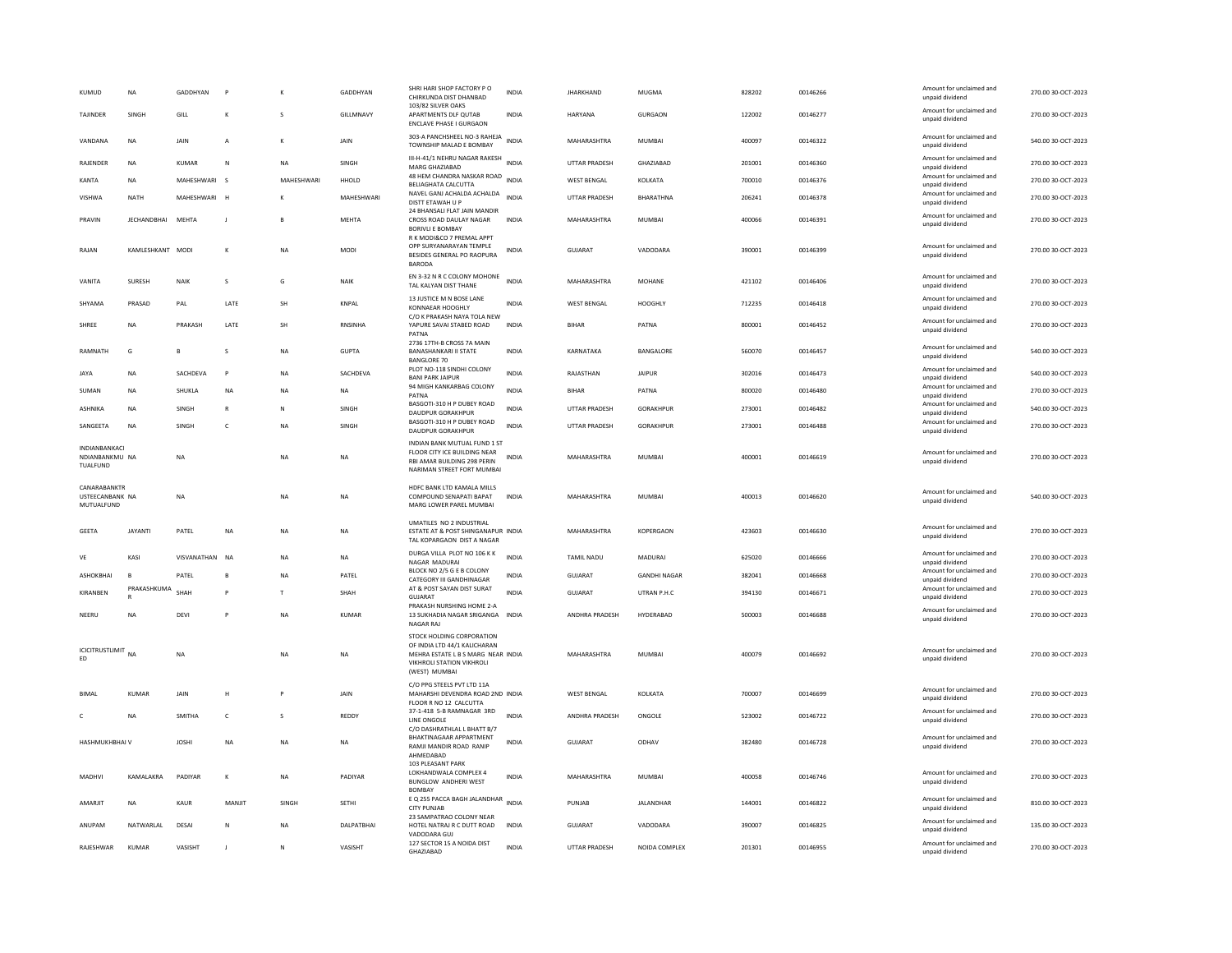| HARSHA         | <b>NA</b><br>P    | <b>GANATRA</b><br><b>BHATIA</b> | $\mathbf{A}$<br>H | <b>NA</b>       | <b>BHAI</b><br>BHATIA | C/O NEW MUKUND IND DHEBAR<br><b>ROAD RAJKOT</b><br>12 A GYAN PARK KRISHAN NAGAR INDIA<br>DELHI                                            | <b>INDIA</b> | <b>GUJARAT</b><br>DELHI | RAIKOT<br>DELHI      | 360002<br>110051 | 00146975<br>00146995 | Amount for unclaimed and<br>unpaid dividend<br>Amount for unclaimed and | 270.00 30-OCT-2023<br>270.00 30-OCT-2023 |
|----------------|-------------------|---------------------------------|-------------------|-----------------|-----------------------|-------------------------------------------------------------------------------------------------------------------------------------------|--------------|-------------------------|----------------------|------------------|----------------------|-------------------------------------------------------------------------|------------------------------------------|
| DHANLAXMI      | PRAVIN            | MFHTA                           | P                 | $\blacksquare$  | MEHTA                 | 24 BHANSALI ESTATE JAIN<br>MANDIR CROSS ROAD DAULAT                                                                                       | <b>INDIA</b> | MAHARASHTRA             | MUMBAI               | 400066           | 00147021             | unpaid dividend<br>Amount for unclaimed and<br>unpaid dividend          | 270.00 30-OCT-2023                       |
| SANJAY         | NA                | VARMA                           | s                 | K               | VARMA                 | NAGAR BORIVLI EAST BOMBAY<br>M-314 JAL VAYU VIHAR SECTOR 25 INDIA<br>NOIDA U P                                                            |              | <b>UTTAR PRADESH</b>    | NOIDA COMPLEX        | 201301           | 00147027             | Amount for unclaimed and<br>unpaid dividend                             | 270.00 30-OCT-2023                       |
| GURUPRASAD     | <b>N</b>          | SHETTY                          | <b>NA</b>         | <b>NA</b>       | <b>NA</b>             | AMBESH HOTEL VIDYA NAGAR<br>HUBLI DIST DHARWAD<br>KARNATAKA                                                                               | <b>INDIA</b> | KARNATAKA               | HUBLI                | 580021           | 00147033             | Amount for unclaimed and<br>unpaid dividend                             | 270.00 30-OCT-2023                       |
| UNIT           | <b>TRUST</b>      | OFINDIA                         | <b>NA</b>         | <b>NA</b>       | <b>NA</b>             | CITIBANK NA CUSTODY SERVICES<br>C/O SULTANALLYS BUSINESS<br>CENTRE BARODAWALA MANSION INDIA<br>DR ANNIE BESANT ROAD WORLI<br><b>BOMBA</b> |              | MAHARASHTRA             | <b>MUMBAI</b>        | 400018           | 00147053             | Amount for unclaimed and<br>unpaid dividend                             | 810.00 30-OCT-2023                       |
| DATTARAJ       | $\mathsf{V}$      | SALGAOCAR                       | $\mathsf{v}$      | M               | SALGAOCAF             | SALGAOCAR HOUSE F.L.GOMES<br>ROAD VASCO-DA-GAMA GOA                                                                                       | INDIA        | GOA                     | DABOLIM              | 403802           | 00147112             | Amount for unclaimed and<br>unnaid dividend                             | 270.00 30-OCT-2023                       |
| KANIK          | <b>NA</b>         | <b>KUMAR</b>                    | s                 | K               | AGGARWAL              | 30-B SARABHA NAGAR LUDHIANA INDIA                                                                                                         |              | PUNJAB                  | LUDHIANA             | 141001           | 00147114             | Amount for unclaimed and<br>unpaid dividend                             | 270.00 30-OCT-2023                       |
| RAJESHWAR      | NA                | MALIK                           |                   | ΝA              | SINGH                 | C/O SGT R MALIK MIG 21 TETTRA<br>SCHOOL C/O NO 6 WING AF C/O INDIA<br>56 APO                                                              |              | ANDHRA PRADESH          | HYDERABAD            | 500003           | 00147127             | Amount for unclaimed and<br>unpaid dividend                             | 270.00 30-OCT-2023                       |
| <b>HARIDAS</b> | $\mathbf{r}$      | NAIR                            |                   | ΝA              | <b>MOHANDAS</b>       | ROOM NO 3 T C T SOCIETY<br>BEHIND GOKUL MATHURA BLDG<br>GAVANPADA ROAD MULUND<br><b>EAST BOMBAY</b><br>ROOM NO 3 T C T SOCIETY            | <b>INDIA</b> | MAHARASHTRA             | <b>MUMBAI</b>        | 400081           | 00147129             | Amount for unclaimed and<br>unpaid dividend                             | 270.00 30-OCT-2023                       |
| VENUGOPAL      | <b>NA</b>         | E                               |                   |                 | NAIR                  | BEHIND GOKUL MATHURA BLDG<br>GAVANPADA ROAD MULUND<br><b>EAST BOMBAY</b>                                                                  | <b>INDIA</b> | MAHARASHTRA             | <b>MUMBAI</b>        | 400081           | 00147130             | Amount for unclaimed and<br>unpaid dividend                             | 270.00 30-OCT-2023                       |
| RAJENDRA       | N                 | SHETH                           | ${\sf N}$         | NA              | SHETH                 | 3 MAHAVIR APT SARASWATI<br>SOCIETY B/H JAIN MERCHANT<br>PALDI AHMEDABAD                                                                   | <b>INDIA</b> | GUJARAT                 | AHMEDABAD            | 380007           | 00147171             | Amount for unclaimed and<br>unpaid dividend                             | 270.00 30-OCT-2023                       |
| GAURI          | <b>NA</b>         | CHABRA                          |                   | <b>NA</b>       | KISHAN                | 18 ANAND AVENUE MAQBOOL<br>ROAD AMRITSAR                                                                                                  | <b>INDIA</b> | PUNJAB                  | AMRITSAR             | 143001           | 00147178             | Amount for unclaimed and<br>unpaid dividend                             | 270.00 30-OCT-2023                       |
| GHANSHYAM      | <b>NA</b>         | PATWARI                         | D                 | D               | PATWARI               | COMFORT DEVELOPERS PVT LTD<br>FRASER ROAD NEAR BSFC PATNA                                                                                 | <b>INDIA</b> | <b>BIHAR</b>            | PATNA                | 800001           | 00147277             | Amount for unclaimed and<br>unpaid dividend                             | 270.00 30-OCT-2023                       |
| NARESH         | <b>NA</b>         | <b>KUMAR</b>                    | $\mathsf{v}$      | NA              | PRAKASH               | M/S M M INVESTMENT CO B-606<br>IST FLOOR NEHRU GROUND<br>FARIDABAD                                                                        | <b>INDIA</b> | HARYANA                 | FARIDABAD            | 121001           | 00147282             | Amount for unclaimed and<br>unpaid dividend                             | 270.00 30-OCT-2023                       |
| SAVJIBHAI      | $\overline{A}$    | <b>GOLAKIA</b>                  | <b>NA</b>         | NA              | <b>NA</b>             | CLF BUNGLOW NO 3 OPP RUDA<br>COMPLEX JAMNAGAR ROAD<br>RAJKOT                                                                              | <b>INDIA</b> | <b>GUJARAT</b>          | RAJKOT               | 360001           | 00147336             | Amount for unclaimed and<br>unpaid dividend                             | 270.00 30-OCT-2023                       |
| RAJESH         | <b>NA</b>         | <b>KUMAR</b>                    | $\mathsf T$       | NA              | RAM                   | H NO 19 STREET NO 6 SAROJANI<br>PARK SHASTRI NAGAR DELHI                                                                                  | <b>INDIA</b> | DELHI                   | DELHI                | 110031           | 00147363             | Amount for unclaimed and<br>unpaid dividend                             | 270.00 30-OCT-2023                       |
| <b>JAYANT</b>  | M                 | KOTECHA                         | NA                | NA              | NA                    | MAHESH KUMAR AND BROS<br><b>GRAIN MARKET JAMNAGAR</b>                                                                                     | <b>INDIA</b> | GUJARAT                 | JAMNAGAR             | 361001           | 00147431             | Amount for unclaimed and<br>unpaid dividend                             | 270.00 30-OCT-2023                       |
| <b>RAKESH</b>  | <b>ASHWINRHAI</b> | PATEL                           | $\overline{A}$    | <b>NA</b>       | PATEL                 | YOGI KRUPA HATHIAKHAD ROAD<br>NEAR BANK OF BARODA WADI<br><b>VADODAR</b>                                                                  | <b>INDIA</b> | <b>GUJARAT</b>          | VADODARA             | 390017           | 00147432             | Amount for unclaimed and<br>unpaid dividend                             | 405.00 30-OCT-2023                       |
| <b>JASBIR</b>  | NA                | KAUR                            | D                 |                 | CHADHA                | 22/44 WEST PATEL NAGAR NEW<br>DELHI                                                                                                       | <b>INDIA</b> | DELHI                   | DELHI                | 110008           | 00147486             | Amount for unclaimed and<br>unpaid dividend                             | 135.00 30-OCT-2023                       |
| <b>UMESH</b>   | KUMAR             | RAWAT                           | $\mathsf{D}$      |                 | RAWAT                 | C/O SHRI S K GARG C-3/288<br>YAMUNA VIHAR DELHI                                                                                           | <b>INDIA</b> | DELHI                   | DELHI                | 110053           | 00147547             | Amount for unclaimed and<br>unpaid dividend                             | 270.00 30-OCT-2023                       |
| SUNIL          | <b>NA</b>         | <b>JHALANI</b>                  | $\circ$           | P               | <b>JHALANI</b>        | F 120 GAUTAM MARG C SCHEME<br><b>JAIPUR</b>                                                                                               | <b>INDIA</b> | RAJASTHAN               | <b>JAIPUR</b>        | 302001           | 00147588             | Amount for unclaimed and<br>unpaid dividend                             | 270.00 30-OCT-2023                       |
| ARUN           | PRAKASH           | MALLAWAT                        | L                 | NA              | BHANWAR               | 95 B CHITTARANJAN AVENUE 1ST<br>FLOOR CALCUTTA                                                                                            | <b>INDIA</b> | <b>WEST BENGAL</b>      | KOLKATA              | 700073           | 00147609             | Amount for unclaimed and<br>unpaid dividend                             | 270.00 30-OCT-2023                       |
| ARUN           | PRAKASH           | MALLAWAT                        | $\mathbf{L}$      | <b>NA</b>       | <b>BHANWAR</b>        | 95 B CHITTARANJAN AVENUE 1ST<br><b>FLOOR CALCUTTA</b>                                                                                     | <b>INDIA</b> | <b>WEST BENGAL</b>      | KOLKATA              | 700073           | 00147609             | Amount for unclaimed and<br>unpaid dividend                             | 540.00 30-OCT-2023                       |
| DHANLAXMI      | PRAVIN            | <b>MEHTA</b>                    | PRAVIN            | <b>JEYCHAND</b> | <b>MEHTA</b>          | 24 BHANSALI ESTATE JAIN<br>MANDIR CROSS ROAD DAULAT<br>NAGAR BORIYALI BOMBAY                                                              | <b>INDIA</b> | MAHARASHTRA             | <b>MUMBAI</b>        | 400066           | 00147672             | Amount for unclaimed and<br>unpaid dividend                             | 270.00 30-OCT-2023                       |
| SARASWATHY     | <b>HARIDASAN</b>  | <b>NAIR</b>                     | T                 | к               | HNAIRHHOLD            | E-13 NIMESH APTS 4TH FLOOR SV<br>P ROAD BORIVLI W BOMBAY                                                                                  | <b>INDIA</b> | MAHARASHTRA             | MUMBAI               | 400092           | 00147701             | Amount for unclaimed and<br>unpaid dividend                             | 270.00 30-OCT-2023                       |
| M              | JAVED             | KHAN                            | <b>ISMAIL</b>     | <b>NA</b>       | KHAN                  | H NO 89-I VENKATARAO BLDG PO<br>NILEKANI SIRSI DIST UTTARA<br>KANNADA KARNATAKA                                                           | <b>INDIA</b> | KARNATAKA               | SIRSI                | 581403           | 00147725             | Amount for unclaimed and<br>unpaid dividend                             | 270.00 30-OCT-2023                       |
| ANJANA         | NA                | BHANDARI                        | J                 | R               | <b>BHANDARI</b>       | 141 SHIVANJALI CHS FLAT II<br>MODEL TOWN J P ROAD ANDHERI INDIA<br>W BOMBAY                                                               |              | MAHARASHTRA             | <b>MUMBAI</b>        | 400058           | 00147767             | Amount for unclaimed and<br>unpaid dividend                             | 270.00 30-OCT-2023                       |
| TARABEN        | DHIRAJLAL         | VORA                            | D                 | L.              | <b>AVORA</b>          | 13 B V KAPOL NIVAS BAPUBHAI<br>VASI ROAD VILE PARLE WEST<br><b>BOMBAY</b>                                                                 | <b>INDIA</b> | MAHARASHTRA             | <b>MUMBAI</b>        | 400056           | 00147784             | Amount for unclaimed and<br>unpaid dividend                             | 270.00 30-OCT-2023                       |
| RAKUL          | <b>NA</b>         | MFHTA                           | $\mathbb{R}$      | CHANDRA         | <b>BUSIENSS</b>       | 21 H P BUILDING STATION ROAD<br>KOSAMBA R S DIST SURAT                                                                                    | <b>INDIA</b> | <b>ANDHRA PRADESH</b>   | HYDFRABAD            | 500003           | 00147918             | Amount for unclaimed and<br>unpaid dividend                             | 270.00 30-OCT-2023                       |
| PARESH         | RAVII AI          | <b>GANATRA</b>                  | <b>NA</b>         | <b>NA</b>       | <b>NA</b>             | MIMXNSHU R GANXTRA OPP<br>POLICE CHOKI K T SHAH ROAD<br>MANDVI KACHCHH GUJARAT                                                            | <b>INDIA</b> | GUIARAT                 | MANDVI               | 370465           | 00147921             | Amount for unclaimed and<br>unpaid dividend                             | 270.00 30-OCT-2023                       |
| <b>SUBHASH</b> | KUMAR             | <b>SFTH</b>                     |                   | к               | <b>SFTH</b>           | 702 7TH FLOOR ARIHANT PARK<br>NEAR EXPERIMENTAL SCHOOL<br>AMBIKANIKETAN SURAT                                                             | <b>INDIA</b> | GUIARAT                 | <b>SURAT NANPURA</b> | 395007           | 00147947             | Amount for unclaimed and<br>unpaid dividend                             | 270.00.30-QCT-2023                       |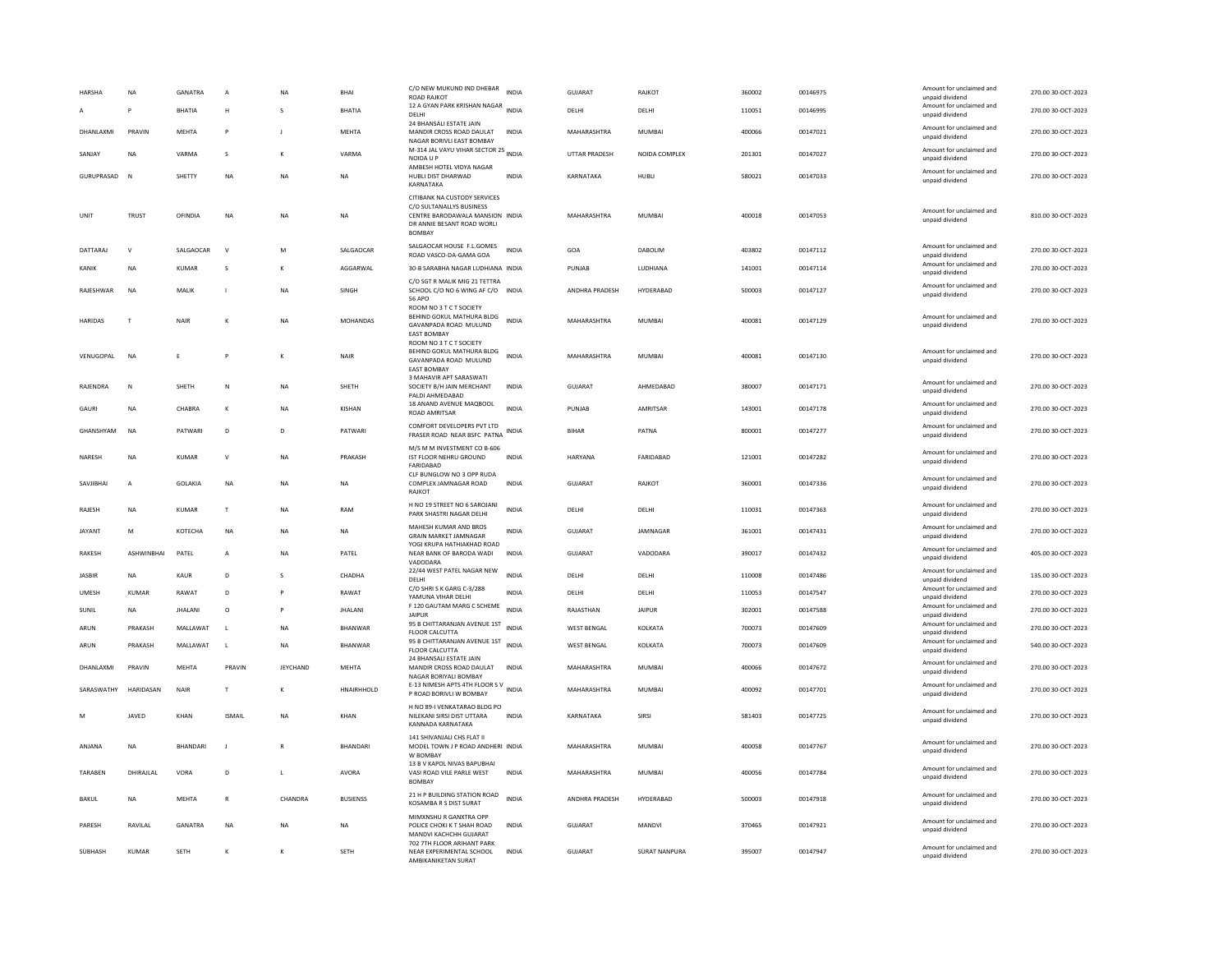|                   | $\mathbf{v}$        | RAMARAO          | P              | NA           | RAMAI AH         | 52-1/7 7 N T R COLONY<br>VUAYAWADA                                                                    | <b>INDIA</b> | <b>ANDHRA PRADESH</b> | VIIAYWADA           | 520008 | 00148013 | Amount for unclaimed and<br>unpaid dividend | 270.00 30-OCT-2023  |
|-------------------|---------------------|------------------|----------------|--------------|------------------|-------------------------------------------------------------------------------------------------------|--------------|-----------------------|---------------------|--------|----------|---------------------------------------------|---------------------|
| VED               | NA                  | PARKASH          | J.             |              | <b>MODI</b>      | MODI STATIONERS B-40 NEHRU<br>GROUND FARIDABAD HARYANA                                                | <b>INDIA</b> | HARYANA               | FARIDABAD           | 121001 | 00148021 | Amount for unclaimed and<br>unpaid dividend | 270.00 30-OCT-2023  |
| <b>TUI SIRHAI</b> | $\mathsf{v}$        | RAIODIYA         | $\mathsf{v}$   | <b>NA</b>    | <b>RHAI</b>      | B-33 SANTLAL SOCIETY HIRABAG<br>VARACHHA ROAD PO SURAT GUJ                                            | <b>INDIA</b> | GUIARAT               | SURAT NANPURA       | 395006 | 00148048 | Amount for unclaimed and<br>unpaid dividend | 270.00.30-OCT-2023  |
| SODHA             | DANSING             | BHANJI           | BHANJI         | NA           | LAKHA            | SODHA NIVAS DHOBI STREET<br>SANGHADIYA BAZAR SAVAR<br>KUNDLA                                          | <b>INDIA</b> | GUJARAT               | SAVARKUNDLA         | 364515 | 00148166 | Amount for unclaimed and<br>unpaid dividend | 270.00 30-OCT-2023  |
| VED               | PARKASH             | GOYAL            | LATE           | SH           | HLGOYAL          | C/O KAMAL KUMAR GOYAL 42<br><b>BALLY GUNJ PLACE ISTFLOOR</b><br>CALCUTTA                              | <b>INDIA</b> | <b>WEST BENGAL</b>    | KOLKATA             | 700019 | 00148246 | Amount for unclaimed and<br>unpaid dividend | 540.00 30-OCT-2023  |
| KARI              | <b>NOSHIR</b>       | <b>SFTHNA</b>    | <b>NA</b>      | <b>NA</b>    | <b>NA</b>        | 25 SHABIRBLDG M P AGIYARI<br>LANE GRANT ROAD BOMBAY<br>3 UMA SOCIETY B/H JAIN                         | <b>INDIA</b> | MAHARASHTRA           | MUMBAI              | 400007 | 00148332 | Amount for unclaimed and<br>unpaid dividend | 270.00 30-OCT-2023  |
| VARSHA            | ROHIT               | SHAH             | $\mathsf{R}$   | <b>NA</b>    | SHAH             | MERCHANT SOCIETY<br>MAHALAKSHMI FIVE ROADS PALDI<br>AHMEDABAD                                         | <b>INDIA</b> | GUJARAT               | AHMEDABAD           | 380007 | 00148343 | Amount for unclaimed and<br>unpaid dividend | 270.00 30-OCT-2023  |
| RAJAN             | N                   | <b>GANDHI</b>    | N              | <b>NA</b>    | GANDHI           | MAIN BAZAR VJARS DIST SURAT INDIA                                                                     |              | <b>GUJARAT</b>        | BARDOLI             | 394650 | 00148420 | Amount for unclaimed and<br>unpaid dividend | 270.00 30-OCT-2023  |
| <b>NIPAK</b>      | <b>NA</b>           | CHAKLANABIS      | $\mathbf{B}$   | M            | CHAKLABOBIS      | 4/3 SAHANAGAR ROAD CALCUTTA INDIA                                                                     |              | <b>WEST BENGAL</b>    | KOLKATA             | 700026 | 00148437 | Amount for unclaimed and<br>unpaid dividend | 270.00 30-OCT-2023  |
| AMRUTHLAL         | <b>NA</b>           | PATEL            | D              | NA           | PATEL            | 6-3-185/D JAINAGAR COLONY<br>NEW BHOIGUDA<br>SECUTNDERABAD AP                                         | INDIA        | ANDHRA PRADESH        | <b>GANDHI NAGAR</b> | 500380 | 00148480 | Amount for unclaimed and<br>unpaid dividend | 270.00 30-OCT-2023  |
| <b>ASMITA</b>     | N                   | PATEL            | N              | N            | PATELHHOLD       | C/O PATEL PRINTING PRESS RAM<br>BAG T B HOSPITAL ROAD<br>MEHSANA N G                                  | <b>INDIA</b> | GUJARAT               | MAHESANA            | 384002 | 00148496 | Amount for unclaimed and<br>unpaid dividend | 270.00 30-OCT-2023  |
|                   | D                   | PRARHAMANI       | $\mathbf{K}$   | s            | SAMPATH          | NO 31 IIIRD CROSS KALIDASA<br>ROAD V V MOHALLA MYSORE<br>6 DEEPAK SOCIETY NEAR                        | INDIA        | KARNATAKA             | <b>MYSORE</b>       | 570002 | 00148502 | Amount for unclaimed and<br>unpaid dividend | 270.00 30-OCT-2023  |
| <b>AI PFSH</b>    | R                   | CHRISTIAN        | $\mathbb{R}$   | <b>NA</b>    | CHRISTIAN        | GAIKWAD HAVELLRAIKHAD<br>AHMEDABAD                                                                    | <b>INDIA</b> | GUIARAT               | AHMEDARAD           | 380001 | 00148514 | Amount for unclaimed and<br>unpaid dividend | 270.00.30-OCT-2023  |
| HAMENT            | KUMAR               | RASIKLAL         |                |              | SHAH             | 672/40 BOMBAY MARKET CROSS<br>LANE AHMEDABAD<br>11/C RAGHUNATH SOC VIJAY                              | <b>INDIA</b> | GUJARAT               | AHMEDABAD           | 380002 | 00148547 | Amount for unclaimed and<br>unpaid dividend | 540.00 30-OCT-2023  |
| KAMLESH           | н                   | SHAH             | H              | M            | SHAH             | NAGAR RD HRNI ROAD<br>VADODARA                                                                        | <b>INDIA</b> | <b>GUJARAT</b>        | VADODARA            | 390006 | 00148577 | Amount for unclaimed and<br>unpaid dividend | 540.00 30-OCT-2023  |
|                   | NA                  | VINOLIA          | NA             | NA           | NA               | 12-2-823/A/11 SANTOSH NAGAR<br>COLONY HYDERABAD BOMBAY                                                | <b>INDIA</b> | ANDHRA PRADESH        | HYDERABAD           | 500028 | 00148647 | Amount for unclaimed and<br>unpaid dividend | 540.00 30-OCT-2023  |
| <b>BHAVNA</b>     | <b>NA</b>           | SINGHAL          | P              | Þ            | <b>PUSHKAR</b>   | C/O P P PUSHKAR & SONS P O<br>GAJRAULA MORADABAD UP                                                   | <b>INDIA</b> | <b>UTTAR PRADESH</b>  | HASSANPUR           | 244235 | 00148661 | Amount for unclaimed and<br>unpaid dividend | 270.00 30-OCT-2023  |
| CHHAGANI AI       | NA                  | SUTARIYA         | <b>NA</b>      | <b>NA</b>    | <b>NA</b>        | MAIN BAZAR AT VALLABHIPUR<br>DIST BHAVNAGAR GUJ<br>11-B VADANAGARA PATIDAR                            | <b>INDIA</b> | GUIARAT               | <b>NA</b>           | 364310 | 00148746 | Amount for unclaimed and<br>unpaid dividend | 540.00 30-OCT-2023  |
| CHHOTALAL         | $\mathsf{T}$        | PATEL            |                | $\mathsf{L}$ | PATELRETD        | SOCIETY RAMBUG MANINAGAR<br>AHMEDABAD                                                                 | <b>INDIA</b> | GUJARAT               | AHMEDABAD           | 380008 | 00148764 | Amount for unclaimed and<br>unpaid dividend | 270.00 30-OCT-2023  |
| YASH              | NA                  | VARDHAN          | $\overline{A}$ | M            | <b>GUPTA</b>     | E-63 BADHWAR PARK COLABA<br><b>BOMBAY</b><br>C/O CHOLERA 6 ANKIT APART                                | <b>INDIA</b> | MAHARASHTRA           | MUMBAL              | 400005 | 00148782 | Amount for unclaimed and<br>unpaid dividend | 540.00 30-OCT-2023  |
| RAKESH            | GUNOTTAMBHA PADSHAH |                  | G              | <b>NA</b>    | BHA              | STEDIUM 6 CROSS CORNER C G<br>ROAD NAVRANGPURA<br>AHMEDABAD                                           | <b>INDIA</b> | <b>GUJARAT</b>        | AHMEDABAD           | 380009 | 00148855 | Amount for unclaimed and<br>unpaid dividend | 2160.00 30-OCT-2023 |
| AJIT              | SHANKERDAN          | GADVI            | <b>NA</b>      | <b>NA</b>    | NA               | CHOLERA 440 JETHABHAI BLDG<br>CHALLAOL MANEK CHOWK<br>AHMFDARAD                                       | <b>INDIA</b> | GUJARAT               | AHMEDABAD           | 380001 | 00148858 | Amount for unclaimed and<br>unpaid dividend | 270.00 30-OCT-2023  |
| DIPTI             | D                   | SALGAOCAR        | D              | $\mathbf v$  | SALGAOCAR        | SALGAOCAR HOUSE F L GOMES<br>ROAD VASCO DA GAMA GOA<br>C/O GIRISH K MEHTA A/80                        | <b>INDIA</b> | GOA                   | DABOLIM             | 403802 | 00148869 | Amount for unclaimed and<br>unpaid dividend | 1080.00 30-OCT-2023 |
| KOKILABEN         | VALLABHADAS DESAI   |                  | $\vee$         | $\mathsf D$  | DESAI            | MEVDANG APARTMENT NEAR<br>VASNA BUS TERMINAL VASNA<br>AHMEDABAD                                       | <b>INDIA</b> | GUJARAT               | AHMEDABAD           | 380007 | 00148874 | Amount for unclaimed and<br>unpaid dividend | 405.00 30-OCT-2023  |
| SOMA              | NA                  | MUKHERJEE        | $\overline{A}$ | NA           | MUKHERJEE        | C/O AMAR KUMAR MUKHERJEE<br>27 A KSHUDIRAM BOSE ROAD P O<br>NABAGRAM DT HOOGHLY WEST<br><b>BENGAL</b> | <b>INDIA</b> | <b>WEST BENGAL</b>    | <b>HOOGHLY</b>      | 712246 | 00148941 | Amount for unclaimed and<br>unpaid dividend | 270.00 30-OCT-2023  |
| <b>SABITRI</b>    | NA                  | DEVI             | <b>HEMANT</b>  | NA           | LAL              | C/O HEMANT LAL 5A/41 NORTH S<br>K PURI VIVEKANAND PATH<br><b>BORING ROAD PATNA</b>                    | <b>INDIA</b> | <b>BIHAR</b>          | PATNA               | 800001 | 00149008 | Amount for unclaimed and<br>unpaid dividend | 270.00 30-OCT-2023  |
| <b>RAIFSH</b>     | <b>ASHVIN</b>       | SHFTH            | ASHVIN         | <b>NA</b>    | SHETH            | 10 SUNDARAM CAMA LANE<br><b>GHAYKOPAR W BOMBAY</b>                                                    | <b>INDIA</b> | MAHARASHTRA           | MUMBAI              | 400086 | 00149041 | Amount for unclaimed and<br>unpaid dividend | 405.00.30-OCT-2023  |
| <b>VISHNU</b>     | SITARAM             | GHOLKAR          | SITARAM        | GHANSHYAM    | <b>GHOLKAR</b>   | 4465 NEAR BHANU WADA JILBEE<br>CHOWK BRAHMANPURI MIRAJ<br>DIST SANGLI MAHARASHTRA<br><b>STATE</b>     | <b>INDIA</b> | MAHARASHTRA           | SANGLI              | 416410 | 00149045 | Amount for unclaimed and<br>unpaid dividend | 540.00 30-OCT-2023  |
| KISHOR            | R                   | DANDEKAR         | RAMAJI         | NA           | DANDEKAR         | SIR SILK SOLONY O NO OE 42<br>SIRPUR KAGAZ NAGAR DIST<br>ADILASAD                                     | <b>INDIA</b> | ANDHRA PRADESH        | CHINOOF             | 504296 | 00149050 | Amount for unclaimed and<br>unpaid dividend | 270.00 30-OCT-2023  |
| PUNDRIK           | HARIPRASAD          | VASA             | H              |              | VASAINVESTER     | 103 LAW GARDEN APPT OPP LAW<br><b>GARDEN ELLISBRIDGE</b><br>AHMEDABAD                                 | <b>INDIA</b> | GUJARAT               | AHMEDABAD           | 380006 | 00149053 | Amount for unclaimed and<br>unpaid dividend | 270.00 30-OCT-2023  |
| <b>MANIULA</b>    | <b>NA</b>           | <b>FLANGOVAN</b> | $\mathsf{v}$   | <b>NA</b>    | <b>FLANGOVAN</b> | C/O S RAVI 30/29 1ST STREET IIND<br>FLOOR KARPAGAM AVENUE R A INDIA<br>PURAM CHENNAL                  |              | <b>TAMIL NADU</b>     | CHENNAL             | 600028 | 00149056 | Amount for unclaimed and<br>unpaid dividend | 270.00.30-QCT-2023  |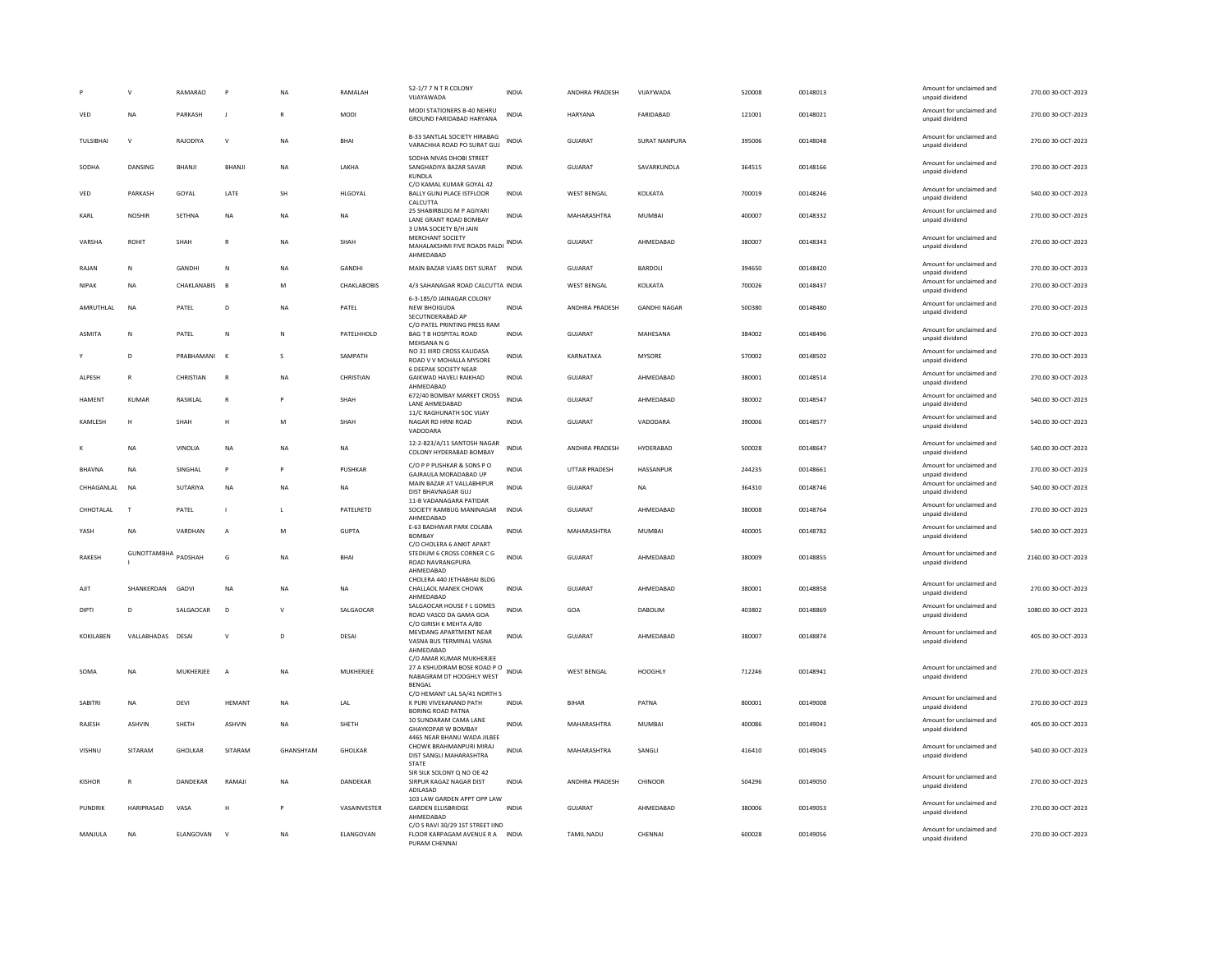| KANTA                         | <b>DEVI</b>    | MAHESHWARI             | <b>S</b>           |              | MAHESHWARIHHOLD      | 48 HEMCHANDRA NASKAR ROAD<br>OPPOSITE JORA PETROL PUMP<br>BELIAGHATA CALCUTTA          | <b>INDIA</b> | <b>WEST BENGAL</b>   | KOLKATA                         | 700010 | 00149065 | Amount for unclaimed and<br>unpaid dividend | 270.00 30-OCT-2023  |
|-------------------------------|----------------|------------------------|--------------------|--------------|----------------------|----------------------------------------------------------------------------------------|--------------|----------------------|---------------------------------|--------|----------|---------------------------------------------|---------------------|
| SAMIR                         | ALI            | KHAN                   | s                  |              | KHAN                 | 69/5 T N BANERJEE ROAD PATNA INDIA                                                     |              | <b>BIHAR</b>         | PATNA                           | 800001 | 00149097 | Amount for unclaimed and<br>unpaid dividend | 270.00 30-OCT-2023  |
| M                             | <b>NA</b>      | NAGARAJAN              | $\mathbb{R}$       | <b>NA</b>    | MANICKAM             | 29 PERIA SALIA STREET<br>SWAMIMALAI THANJAVUR D T                                      | INDIA        | MAHARASHTRA          | <b>MUMBAI</b>                   | 400001 | 00149156 | Amount for unclaimed and<br>unpaid dividend | 270.00 30-OCT-2023  |
| PAVAN                         | <b>NA</b>      | <b>KUMAR</b>           | P                  | $\vee$       | SUBBARAO             | ROOM NO 117 KAPRIGUDDA<br>MENS HOSTEL MAIN BLOCK KMC INDIA<br>HOSTELS MANGALORE        |              | KARNATAKA            | MANGALORE                       | 575001 | 00149203 | Amount for unclaimed and<br>unpaid dividend | 270.00 30-OCT-2023  |
| <b>ILA</b>                    | $\mathbb{R}$   | <b>THAKKAR</b>         | <b>NA</b>          | <b>NA</b>    | <b>NA</b>            | 37 SEMI BASEMENT PARADISE<br>COMPLEX SAYAJIGUNJ BARODA                                 | <b>INDIA</b> | <b>GUJARAT</b>       | VADODARA                        | 390005 | 00149262 | Amount for unclaimed and<br>unpaid dividend | 270.00 30-OCT-2023  |
| SUNIL                         | <b>NA</b>      | <b>KUMAR</b>           | RAJ                | PAL          | SINGH                | 278 NORTH GANDHI COLONY<br>MUZAFFAR NAGAR U P                                          | <b>INDIA</b> | <b>UTTAR PRADESH</b> | MUZAFFARNAGAR                   | 251001 | 00149268 | Amount for unclaimed and<br>unpaid dividend | 270.00 30-OCT-2023  |
| ANIL                          | <b>KUMAR</b>   | SABHARWAL              | $\mathbf{K}$       | <b>NA</b>    | SABHARWAL            | A-233 DEFENCE COLONY NEW<br>DELHI                                                      | <b>INDIA</b> | DELHI                | DELHI                           | 110024 | 00149280 | Amount for unclaimed and<br>unpaid dividend | 270.00 30-OCT-2023  |
| SUBHASH                       | NA             | CHAND                  | $\overline{R}$     | <b>NA</b>    | DASS                 | C/O M/S RAMPAL SIBHASH<br>CHAND NEAR BUS STAND KARNAL INDIA<br>KAITHAL ROAD PUNDRI HRY |              | HARYANA              | KARNAL                          | 132026 | 00149311 | Amount for unclaimed and<br>unpaid dividend | 270.00 30-OCT-2023  |
| DASHARATHBHA                  | SHANKARDAS     | PATEL                  | s                  | D            | PATEL                | 4 VITTHAL VOLONY L B S ROAD T B INDIA<br>NAGAR AHMEDABAD                               |              | GUJARAT              | NARODA                          | 382350 | 00149357 | Amount for unclaimed and<br>unpaid dividend | 540.00 30-OCT-2023  |
| <b>BASANTA</b>                | <b>KUMAR</b>   | PAL                    | LT                 | <b>SH</b>    | LBPAL                | JESSORE ROAD P O BONGAON DT<br><b>24 PGS N W R</b>                                     | <b>INDIA</b> | <b>WEST BENGAL</b>   | BARASAT                         | 743235 | 00149412 | Amount for unclaimed and<br>unpaid dividend | 270.00 30-OCT-2023  |
| RAJINDER                      | KUMAR          | DUA                    | <b>LT</b>          | SH           | <b>BDASS</b>         | <b>B-18 VIVEK VIHAR NEW SUPER</b><br><b>BAZAR DELHI</b>                                | <b>INDIA</b> | DELHI                | DELHI                           | 110095 | 00149474 | Amount for unclaimed and<br>unpaid dividend | 270.00 30-OCT-2023  |
| RAJINDER                      | <b>KUMAR</b>   | <b>DUA</b>             | <b>LT</b>          | SH           | <b>BDASS</b>         | <b>D-160 VIVEK VIHAR DELHI</b>                                                         | <b>INDIA</b> | DELHI                | DELHI                           | 110095 | 00149475 | Amount for unclaimed and<br>unpaid dividend | 270.00 30-OCT-2023  |
|                               |                |                        |                    |              |                      | C/O RAMKANTA BHATTACHARYA                                                              |              |                      |                                 |        |          |                                             |                     |
| KALYAN                        | NA             | <b>BHATTACHARYA R</b>  |                    | <b>NA</b>    | BHATTACHARYA         | VILL GHOSHPARA NORTH PO<br>GHOSHPARA BALLY DIST HOWRAH                                 | <b>INDIA</b> | WEST BENGAL          | BELURMATH                       | 711227 | 00149477 | Amount for unclaimed and<br>unpaid dividend | 270.00 30-OCT-2023  |
| LAIK                          | RAM            | CHABRIA                | LATE               | SH           | <b>KCHABRA</b>       | 34/14 BALLYAGUNGE CIRCULAR<br>ROAD CALCUTTA                                            | <b>INDIA</b> | <b>WEST BENGAL</b>   | KOLKATA                         | 700019 | 00149515 | Amount for unclaimed and<br>unpaid dividend | 270.00 30-OCT-2023  |
| <b>NALINI</b>                 | <b>NA</b>      | RAICHUR                | $\mathbf{I}$       | к            | RAICHUR              | NO 370 IITH CROSS 2ND FLOOR R<br><b>T NAGAR BANGALORE</b>                              | <b>INDIA</b> | KARNATAKA            | BANGALORE                       | 560032 | 00149538 | Amount for unclaimed and<br>unpaid dividend | 135.00 30-OCT-2023  |
| SUJEET                        | <b>KUMAR</b>   | AGRAWAL                | $\mathsf{s}$       | <b>NA</b>    | AGRAWAL              | "YASH" BANDHU LAYOUT KORADI INDIA<br>ROAD NAGPUR                                       |              | MAHARASHTRA          | NAGPUR                          | 440030 | 00149563 | Amount for unclaimed and<br>unpaid dividend | 405.00 30-OCT-2023  |
| <b>BHADRESH</b>               | $\mathbf{s}$   | DESAI                  | s                  |              | DESAI                | C/O CORPORATION BANK SAI<br><b>BHAVAN MACHHLIPITH</b><br>SHAHRORE SURAT                | <b>INDIA</b> | <b>GUJARAT</b>       | <b>SURAT NANPURA</b>            | 395003 | 00149614 | Amount for unclaimed and<br>unpaid dividend | 270.00 30-OCT-2023  |
| PAVAN                         | <b>KUMAR</b>   | GADDHYAN               | H                  |              | <b>GADDHYAN</b>      | SHRI HARI SOAP FACTORY PO<br>CHIRKUNDA DIST DHANBAD                                    | <b>INDIA</b> | <b>JHARKHAND</b>     | <b>MUGMA</b>                    | 828202 | 00149632 | Amount for unclaimed and<br>unpaid dividend | 270.00 30-OCT-2023  |
| ANUJA                         | RAVI           | MANKAD                 | RAVI               |              | HOLD                 | C-8 MEERAJ COMPLEX RACE<br>COURSE CIRCLE W BARODA                                      | <b>INDIA</b> | GUJARAT              | VADODARA                        | 390007 | 00149643 | Amount for unclaimed and<br>unpaid dividend | 270.00 30-OCT-2023  |
| DEEPAN                        | RAJNIKANT      | DALAL                  | $\mathsf{R}$       | c            | DALALBUSIENSS        | 4 YASHODA SADAN 3RD FLOOR<br>SAKHARAM KIR ROAD SHIVAJI<br>PARK MAHIM BOMBAY            | <b>INDIA</b> | MAHARASHTRA          | <b>MUMBAI</b>                   | 400016 | 00149751 | Amount for unclaimed and<br>unpaid dividend | 405.00 30-OCT-2023  |
| KALPANA                       | RAJESH         | GANDHI                 | $\overline{R}$     | s            | <b>GANDHI</b>        | K K SINGHNIA BHAVAN ROOM NO<br>16 KOPAR ROAD NEAR SHIVSENA INDIA<br>OFFICE DOMBIVALI W |              | MAHARASHTRA          | DOMBIVALI                       | 421202 | 00149769 | Amount for unclaimed and<br>unpaid dividend | 270.00 30-OCT-2023  |
| HARBANSINGH                   | N <sub>A</sub> | <b>HANSPAL</b>         | $\overline{A}$     | <b>NA</b>    | HANSPAL              | PALM LANDS COMPOUND OLD<br>COTTAGE GROUND FLOOR PALI<br>NAKA BANDRA W BOMBAY           | <b>INDIA</b> | MAHARASHTRA          | <b>MUMBAI</b>                   | 400050 | 00149771 | Amount for unclaimed and<br>unpaid dividend | 810.00 30-OCT-2023  |
| CYNTHIA                       | <b>NA</b>      | ANDRADE                | -1                 | <b>NA</b>    | ANDRADE              | 81 TRINITY STREET 4/5 KAPADIA<br>HOUSE DHOBITALAO BOMBAY                               | <b>INDIA</b> | MAHARASHTRA          | <b>MUMBAI</b>                   | 400002 | 00149837 | Amount for unclaimed and<br>unpaid dividend | 1080.00 30-OCT-2023 |
| DEWDROPSCON<br><b>FINPLTD</b> | NA             | <b>NA</b>              |                    | <b>NA</b>    | <b>NA</b>            | 8/1 LAL BAZAR STREET 3RD<br>FLOOR ROOM NO 1 CALCUTTA                                   | <b>INDIA</b> | <b>WEST BENGAL</b>   | KOLKATA                         | 700001 | 00149895 | Amount for unclaimed and<br>unpaid dividend | 270.00 30-OCT-2023  |
|                               | VIIAYA         | PRATAPREDDY F          |                    | $\mathbf{B}$ | <b>REDDYBUSIENSS</b> | C/O D MUTYAL REDDY F A G/92 B<br>HE L R&D VIKASNAGAR                                   | <b>INDIA</b> | ANDHRA PRADESH       | <b>RK PURAM</b><br>SECUNDERABAD | 500593 | 00149898 | Amount for unclaimed and<br>unpaid dividend | 270.00 30-OCT-2023  |
| MONISHA                       | s              | ADVANI                 | SURESH             | NA           | <b>BUSIENSS</b>      | HYDERABAD AP<br>52 MONALISA BOMBAY 34A                                                 | <b>INDIA</b> | MAHARASHTRA          | <b>MUMBAI</b>                   | 400036 | 00149947 | Amount for unclaimed and                    | 270.00 30-OCT-2023  |
| <b>I AXMI</b>                 | NARAIN         | GOYAL                  | R.                 | <b>NA</b>    | <b>IAI</b>           | <b>OCEAN CREST BOMABY</b><br>5080 OLD THESIL BHATINDA                                  | <b>INDIA</b> | PUNJAB               | <b>BHATINDA</b>                 | 151005 | 00150037 | unpaid dividend<br>Amount for unclaimed and | 270.00 30-OCT-2023  |
| VINOD                         | KUMAR          | GOSWAMI                | D.                 | D.           | GOSWAMI              | <b>BHATINAK PUNJAB</b><br>KANUPRIYA 210-A N-1 CIDCO                                    | <b>INDIA</b> | MAHARASHTRA          | AURANGABAD (MS)                 | 431003 | 00150044 | unpaid dividend<br>Amount for unclaimed and | 540.00 30-OCT-2023  |
| KRISHNA                       | KUMAR          | SARAF                  | B                  | L            | SARAF                | AURANGABAD<br>HOUSE NO 7-C/1032 FARIDABAD INDIA                                        |              | HARYANA              | FARIDABAD                       | 121006 | 00150075 | unpaid dividend<br>Amount for unclaimed and | 270.00 30-OCT-2023  |
| TAPESHWAR                     | NATH           | MISHRA                 | LATE               | SH           | <b>BNMISHRA</b>      | DEPUTY PARA NEAR KUTCHERY                                                              | <b>INDIA</b> | <b>JHARKHAND</b>     | RANCHI                          | 834001 | 00150104 | unpaid dividend<br>Amount for unclaimed and | 270.00 30-OCT-2023  |
| <b>DWARKA</b>                 | PRASAD         | BAHETI                 | M                  | D            | BAHETI               | CHOWK RANCHI JHARKHAND<br>C/O MURLIDHAR BAHETI 210<br>JAMUNA LAL BAJAJ STREET          | INDIA        | WEST BENGAL          | KOLKATA                         | 700007 | 00150110 | unpaid dividend<br>Amount for unclaimed and | 270.00 30-OCT-2023  |
|                               |                |                        |                    |              |                      | CALCUTTA<br>15/4 VEENA CHS NESTER                                                      |              |                      |                                 |        |          | unpaid dividend                             |                     |
| <b>JAYA</b>                   | SAII           | <b>GEORGE</b>          | $\mathbf{\hat{S}}$ | <b>NA</b>    | GEORGE               | COMPOND ROAD KALINA<br><b>BOMBAY</b>                                                   | <b>INDIA</b> | MAHARASHTRA          | MUMBAL                          | 400029 | 00150121 | Amount for unclaimed and<br>unpaid dividend | 270.00.30-QCT-2023  |
| SHYAM                         | ANANDA         | ROYCHATTERJEE LT       |                    | <b>SH</b>    | SSROYACHATERJEE      | VILL GOILAPARA PO BEGAMPUR<br>DISTT HOOGHLY                                            | <b>INDIA</b> | MAHARASHTRA          | <b>MUMBAI</b>                   | 400001 | 00150209 | Amount for unclaimed and<br>unpaid dividend | 270.00 30-OCT-2023  |
| M                             | к              | <b>I AKHWANI</b>       | $\mathbf{K}$       | $\epsilon$   | LAKHWANI             | B-1/140 JANAK PURI NEW DELHI                                                           | <b>INDIA</b> | DELHI                | DELHI                           | 110058 | 00150228 | Amount for unclaimed and<br>unpaid dividend | 270.00 30-OCT-2023  |
| SANTOSH                       | NA             | NAYYAR                 | N                  | P            | NAYYAR               | C 45 GREATER KAILASH PART I<br>NEW DELH                                                | <b>INDIA</b> | DELHI                | DELHI                           | 110048 | 00150256 | Amount for unclaimed and<br>unpaid dividend | 270.00 30-OCT-2023  |
| MITHIL                        | <b>KUMAR</b>   | DINUBHAIPATEL DINUBHAI |                    | APABHAI      | PATEL                | A 1 G P C B STAFF QUARTERS<br>SECTOR 8 GANDHINAGAR                                     | <b>INDIA</b> | GUJARAT              | <b>GANDHI NAGAR</b>             | 382008 | 00150275 | Amount for unclaimed and<br>unpaid dividend | 270.00 30-OCT-2023  |
| KUSUM                         | <b>NA</b>      | <b>I ATA</b>           | $\circ$            | <b>NA</b>    | PARKASH              | C/O ANIL KUMAR GOEL C A 319<br>ANAJ MANDI SHAHDARA DELHI                               | <b>INDIA</b> | DELHI                | DELHI                           | 110032 | 00150372 | Amount for unclaimed and<br>unpaid dividend | 270.00 30-OCT-2023  |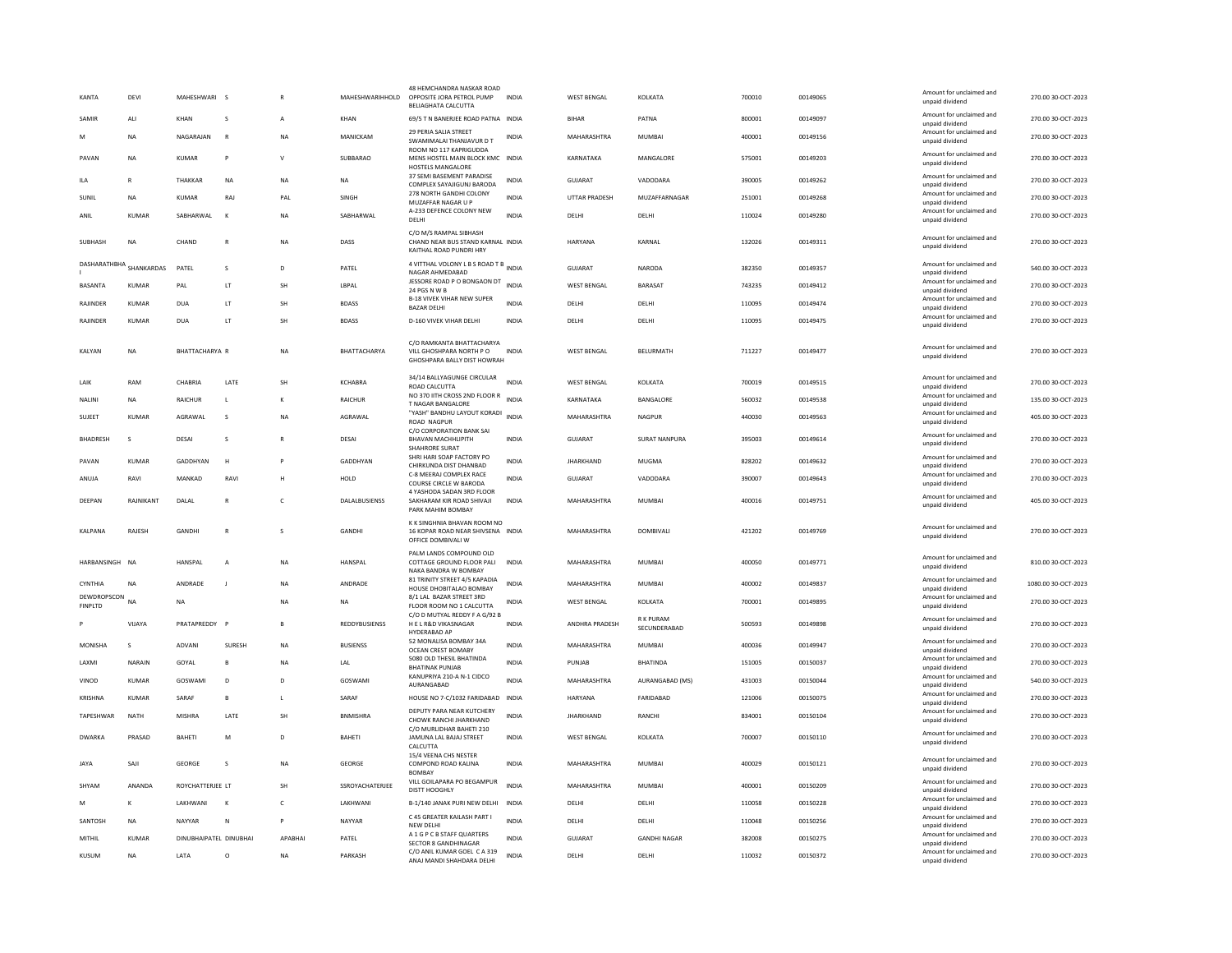| ANITA           | NA                  | BHATANA              | s               | NA             | BHAYANA         | H NO 1588 TEJPURA REWARI<br><b>HARYANA</b>                                                                     | INDIA        | HARYANA               | REWARI              | 123401 | 00150425 | Amount for unclaimed and<br>unpaid dividend | 270.00 30-OCT-2023  |
|-----------------|---------------------|----------------------|-----------------|----------------|-----------------|----------------------------------------------------------------------------------------------------------------|--------------|-----------------------|---------------------|--------|----------|---------------------------------------------|---------------------|
| SANGITA         | <b>NA</b>           | SHARMA               | LATE            | SH             | SSSHARMA        | C/O D V S GAUR 1/17 D RETIRED<br>COLONY RATLAM (MP)                                                            | <b>INDIA</b> | MADHYA PRADESH        | RATLAM              | 457001 | 00150436 | Amount for unclaimed and<br>unpaid dividend | 270.00 30-OCT-2023  |
| RAMBARU         | <b>NA</b>           | <b>INAMPUDI</b>      | <b>I AKSHMI</b> | <b>NA</b>      | NARAYANA        | STAR DELTA ELECTRICAL SERVICE<br>SHOP NO 8 INDIRA GANDHI<br>MUNCIPAL STADIUM COMPLEX<br>BUNDER ROAD VIJAYAWADA | <b>INDIA</b> | <b>ANDHRA PRADESH</b> | VIIAYWADA           | 520010 | 00150453 | Amount for unclaimed and<br>unpaid dividend | 270.00 30-OCT-2023  |
| VASUDHA         | NA                  | RANI                 |                 | K              | RAM             | C/O SRI RAM JANKI AROGYA<br>NIKETAN NEAR RADIO STATION<br>DARBHANGA                                            | INDIA        | BIHAR                 | DARBHANGA           | 846004 | 00150484 | Amount for unclaimed and<br>unpaid dividend | 270.00 30-OCT-2023  |
| RAHUL           | <b>NA</b>           | PANDYA               | M               | <b>NA</b>      | PANDYA          | 166-C PATEL NAGAR NEW MANDI<br>MUZAFFAR NAGAR UP                                                               | <b>INDIA</b> | <b>UTTAR PRADESH</b>  | MUZAFFARNAGAR       | 251001 | 00150690 | Amount for unclaimed and<br>unpaid dividend | 135.00 30-OCT-2023  |
| ANAND           | THAKORBHAI          | DESAI                | $\mathsf{T}$    | NA             | DESAI           | HURI NIWAS HALAS ROAD VALSAD INDIA                                                                             |              | GUJARAT               | VALSAD H.O          | 396001 | 00150729 | Amount for unclaimed and<br>unpaid dividend | 405.00 30-OCT-2023  |
| PRAKASH         | JIVANLAL            | SHAH                 | J               | $\mathsf{C}$   | SHAH            | C/O GOPAL H DESAI C-76<br>SUBHALAXMI SOCIETY B/H<br>NATHALAL SHOPPING COMPLEX<br>AJWA ROAD VADODARA            | INDIA        | GUJARAT               | VADODARA            | 390019 | 00150744 | Amount for unclaimed and<br>unpaid dividend | 270.00 30-OCT-2023  |
| PUNDRIK         | HARIPRASAD          | VASA                 | H               | D              | VASA            | BLOCK NO 16 5TH FLOOR SHIV<br>TIRTH NO 1 HAJI ALI B D ROAD<br>BOMBAY                                           | <b>INDIA</b> | MAHARASHTRA           | <b>MUMBAI</b>       | 400026 | 00150830 | Amount for unclaimed and<br>unpaid dividend | 405.00 30-OCT-2023  |
| SHILPA          | <b>NITINBHAI</b>    | YADAV                | $\mathbb{N}$    | <b>NA</b>      | YADAV           | 5 PURSOTTAM PARK NEAR LISA<br>PARK H T LINE ROAD<br>SUBHANPURA BARODA                                          | <b>INDIA</b> | <b>GUJARAT</b>        | VADODARA            | 390007 | 00150832 | Amount for unclaimed and<br>unpaid dividend | 270.00 30-OCT-2023  |
| HARISH          | NA                  | CHANDRA              | s               | NA             | DUTT            | HOUSE NO 555 SECTOR 10<br>CHANDIGARH                                                                           | <b>INDIA</b> | CHANDIGARH            | CHANDIGARH          | 160001 | 00150910 | Amount for unclaimed and<br>unpaid dividend | 540.00 30-OCT-2023  |
| OM              | PRAKASH             | JAIN                 |                 | NA             | JAIN            | <b>BHAVANI MANSION AMERICAN</b><br>COLONY 16/1 CRESCENT ROAD<br>KUMARA PARK EAST BANGALORE                     | INDIA        | KARNATAKA             | BANGALORE           | 560001 | 00150966 | Amount for unclaimed and<br>unpaid dividend | 1215.00 30-OCT-2023 |
| RAMABEN         | R                   | PRAJAPATI            | $\mathsf{R}$    | <b>NA</b>      | BHAI            | TAKERA FALATS AT & POST<br>DEVSHAR VIA VALOTI                                                                  | <b>INDIA</b> | <b>GUJARAT</b>        | <b>BILIMORA</b>     | 396380 | 00150984 | Amount for unclaimed and<br>unpaid dividend | 270.00 30-OCT-2023  |
|                 | $\mathfrak{c}$      | SHARMA               | LT.             | <b>SH</b>      | <b>KRSHARMA</b> | SHIV BHAWAN NORTHOAK<br>SANJAULI SHIMLA HIMANCHAL<br>PRADESH                                                   | <b>INDIA</b> | HIMACHAL PRADESH      | SIMI A              | 171006 | 00150985 | Amount for unclaimed and<br>unpaid dividend | 270.00 30-OCT-2023  |
| <b>BABITA</b>   | <b>NA</b>           | <b>MORE</b>          | D               |                | <b>MORE</b>     | SITA COMMERCIALS<br>SAHADEVKHUNTA OPP HOTEL<br>SURAJ BALASORE ORISSA                                           | <b>INDIA</b> | ORISSA                | <b>BALSORE</b>      | 756001 | 00150998 | Amount for unclaimed and<br>unpaid dividend | 270.00 30-OCT-2023  |
| <b>BHADRESH</b> | CHAMPAKLAL          | BHATT                | $\mathsf{C}$    | c              | SHAH            | 2594 DHUNAS POLE PAKHALIS<br>POLE RAIPUR AHMEDABAD                                                             | <b>INDIA</b> | GUJARAT               | AHMEDABAD           | 380001 | 00151017 | Amount for unclaimed and<br>unpaid dividend | 270.00 30-OCT-2023  |
| RAJ             | <b>KUMAR</b>        | <b>BUDHIA</b>        | R               | к              | <b>BUDHIA</b>   | KAPRA PATTI SADAR BAZAR P O<br>CHAIBASA DIST SINGHBHUM<br><b>WEST BIHAR</b>                                    | <b>INDIA</b> | <b>BIHAR</b>          | CHAIBASA            | 833201 | 00151032 | Amount for unclaimed and<br>unpaid dividend | 270.00 30-OCT-2023  |
| M               | ш                   | <b>WAIIA</b>         | LATE            | <b>SH</b>      | MI AI           | G-2/A-1 BLOCK PANCHSHEEL<br>APARTMENT PANCHSHEEL<br><b>ENCLAVE NEW DELHI</b>                                   | <b>INDIA</b> | DELHI                 | DELHI               | 110001 | 00151041 | Amount for unclaimed and<br>unpaid dividend | 270.00 30-OCT-2023  |
| <b>BRAJESH</b>  | NA                  | KUMAR                | $\mathsf{R}$    | s              | AGRAWALA        | C/O RADHEY SHYAM AGARWALA<br>JHARNA PARA HIRAPUR DHANBAD INDIA                                                 |              | <b>JHARKHAND</b>      | DHANBAD H.Q         | 826001 | 00151045 | Amount for unclaimed and<br>unpaid dividend | 270.00 30-OCT-2023  |
| <b>BINOD</b>    | KUMAR               | SINGHAL              |                 |                | AGRAWALA        | C/O RADHEY SHYAM AGARWALA<br>JHARNA PARA HIRAPUR DHANBAD                                                       | INDIA        | <b>JHARKHAND</b>      | DHANBAD H.Q         | 826001 | 00151046 | Amount for unclaimed and<br>unpaid dividend | 270.00 30-OCT-2023  |
| <b>UMA</b>      | <b>NA</b>           | AGRAWAL              |                 | K              | AGRAWAL         | C/O RADHEY SHYAM AGRAWALA<br>JHARNA PARA HIRAPUR DHANBAD                                                       | <b>INDIA</b> | <b>JHARKHAND</b>      | DHANBAD H.O.        | 826001 | 00151047 | Amount for unclaimed and<br>unpaid dividend | 540.00 30-OCT-2023  |
| NILESH          | $\mathsf{v}$        | <b>BRAHMBHATT</b>    | VIRENDRA        | <b>NA</b>      | <b>JETHALAL</b> | 2/B VIDYADHAR SOCIETY VASANA<br>ROAD BARODA                                                                    | <b>INDIA</b> | <b>GUJARAT</b>        | VADODARA            | 390015 | 00151048 | Amount for unclaimed and<br>unpaid dividend | 540.00 30-OCT-2023  |
| KAMALRAJ        | NA                  | <b>JOHNSON</b>       | s               | P              | <b>JOHNSON</b>  | C/O SHRI K KAILASHNATHAN<br>KH/18 SECTOR 9 GANDHINAGAR                                                         | INDIA        | GUJARAT               | <b>GANDHI NAGAR</b> | 382019 | 00151068 | Amount for unclaimed and<br>unpaid dividend | 270.00 30-OCT-2023  |
| SWAPAN          | COOMAR              | SANTRA               | LT              | SH             | <b>HCSANTRA</b> | 6 PICNIC GARDEN 3RD LANE<br>CALCUTTA                                                                           | <b>INDIA</b> | <b>WEST BENGAL</b>    | KOLKATA             | 700039 | 00151074 | Amount for unclaimed and<br>unpaid dividend | 270.00 30-OCT-2023  |
| BHAWANJI        | RAO                 | GHATGE               | $\mathsf{R}$    | $\mathsf{C}$   | RAORETD         | 39 VISHRAMBAG HOUSING SOC<br>SENAPATI BAPATMARG                                                                | <b>INDIA</b> | MAHARASHTRA           | PUNE                | 411016 | 00151136 | Amount for unclaimed and<br>unpaid dividend | 270.00 30-OCT-2023  |
| <b>JOY</b>      | NARAYAN             | KHASTGR              | $\mathsf{C}$    | N              | <b>KHASTGR</b>  | FLAT 401 LOBO PRABHU COURT<br>LIGHTHOUSE HILL ROAD<br>MANGALORE                                                | <b>INDIA</b> | KARNATAKA             | MANGALORE           | 575001 | 00151153 | Amount for unclaimed and<br>unpaid dividend | 270.00 30-OCT-2023  |
| OM              | PRAKASH             | <b>DOKANIA</b>       | N               | NA             | DOKAMIA         | 14 LAKE ROAD 3RD FLOOR<br>CALCUTTA                                                                             | <b>INDIA</b> | <b>WEST BENGAL</b>    | KOLKATA             | 700029 | 00151203 | Amount for unclaimed and<br>unpaid dividend | 270.00 30-OCT-2023  |
| SHYAMALA        | S                   | JOSHI                | $\mathbf{B}$    | NA             | SUBRAHMANYA     | PRASAD HARDWARES MAIN ROAD INDIA<br>BELLARE SULLIA TALUK DK                                                    |              | KARNATAKA             | PUTTUR              | 574212 | 00151206 | Amount for unclaimed and<br>unpaid dividend | 270.00 30-OCT-2023  |
| <b>ASHA</b>     | CHANDRAKANT SANGHVI |                      | $\mathsf{C}$    | $\overline{A}$ | SANGHVIHHOLD    | C/O OVERSEAS FILES & TOOLS CO<br>65A NETAJI SUBHAS ROAD<br>CALCUTTA                                            | <b>INDIA</b> | <b>WEST BENGAL</b>    | KOLKATA             | 700001 | 00151211 | Amount for unclaimed and<br>unpaid dividend | 270.00 30-OCT-2023  |
| KANWAL          | TEJ                 | SINGH                | $\mathbf{I}$    | SINGH          | <b>BUSIENSS</b> | E-37 A RAJOURI GARDEN NEW<br><b>DELHI</b>                                                                      | <b>INDIA</b> | DELHI                 | DELHI               | 110001 | 00151215 | Amount for unclaimed and<br>unpaid dividend | 270.00 30-OCT-2023  |
| ABHAI           | <b>NA</b>           | KUMAR                | $\mathbf{S}$    | N              | SHARMA          | C/O VIJAY BAHADUR SHARMA<br>KRISHNA KUNJ INDRA NAGAR<br><b>GORAKHPUR GORAKHPUR</b>                             | <b>INDIA</b> | <b>UTTAR PRADESH</b>  | GORAKHPUR           | 273009 | 00151224 | Amount for unclaimed and<br>unpaid dividend | 270.00 30-OCT-2023  |
| <b>ASMITA</b>   | R                   | CHAMPANERIA RAMANLAL |                 | $\mathsf{C}$   | CHAMPANERIA     | 5 DHARMKAMAL APT 46<br>PANCHUVATI SOCIETY<br>MANINAGAR AHMEDABAD                                               | <b>INDIA</b> | <b>GUJARAT</b>        | AHMEDABAD           | 380008 | 00151261 | Amount for unclaimed and<br>unpaid dividend | 270.00 30-OCT-2023  |
| SANJAY          | <b>NA</b>           | CHANDAN              | <b>S</b>        |                | CHANDAN         | C/O SWASTIK FOODS G 13 UDYOG<br>NAGAR ROHTAK ROAD NEW DELHI                                                    | <b>INDIA</b> | DELHI                 | DELHI               | 110041 | 00151291 | Amount for unclaimed and<br>unpaid dividend | 270.00 30-OCT-2023  |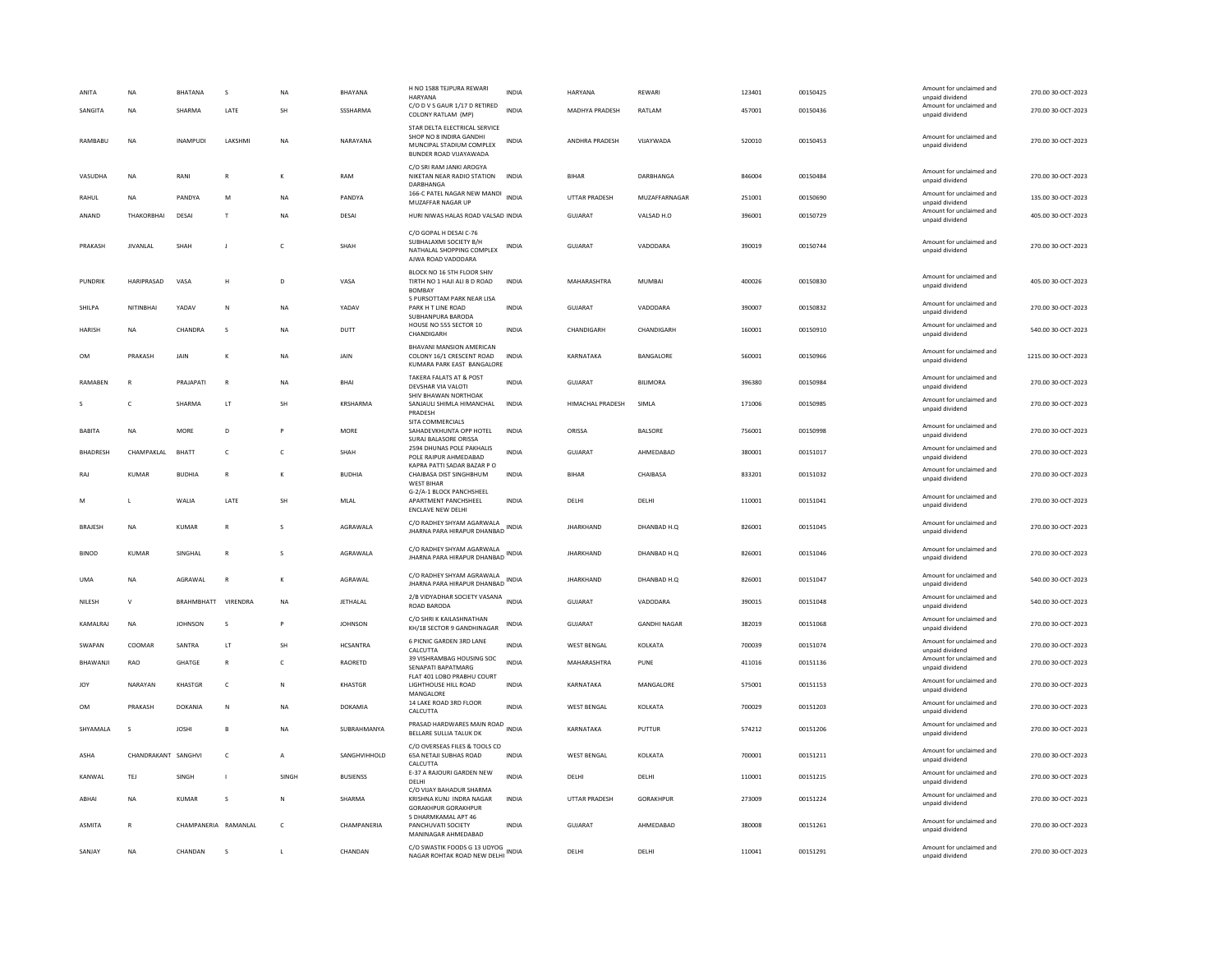| <b>BIPIN</b>      | NA              | GUPTA            | D               |              | <b>GUPTA</b>      | C/O R K JAIN 37 CANNING STREET<br>CLACUTTA KOLKATA                                        | <b>INDIA</b> | <b>WEST BENGAL</b>    | KOLKATA              | 700001 | 00151339 | Amount for unclaimed and<br>unnaid dividend                    | 270.00 30-OCT-2023  |
|-------------------|-----------------|------------------|-----------------|--------------|-------------------|-------------------------------------------------------------------------------------------|--------------|-----------------------|----------------------|--------|----------|----------------------------------------------------------------|---------------------|
| <b>SUKHJINDER</b> | <b>NA</b>       | SINGH            | s               | $\mathbb N$  | SINGH             | S D A ANANDPUR SAHIB DIST<br><b>ROPAR P B</b>                                             | <b>INDIA</b> | <b>PUNJAB</b>         | <b>MORINDA</b>       | 140120 | 00151368 | Amount for unclaimed and<br>unpaid dividend                    | 405.00 30-OCT-2023  |
| SHARADCHAND<br>RA |                 | REGE             | L               |              | <b>REGE</b>       | 75 BANGANGA ROAD 1ST FLOOR<br>WALKESHWAR BOMBAY                                           | <b>INDIA</b> | MAHARASHTRA           | <b>MUMBAI</b>        | 400006 | 00151443 | Amount for unclaimed and<br>unpaid dividend                    | 270.00 30-OCT-2023  |
| <b>SFFMA</b>      | <b>NA</b>       | <b>HARULA</b>    | P               | <b>NA</b>    | NARULA            | 7/37 A SHANTI KUMJ STREET HO 2<br>MODERN TOWN BAHADUR GARH                                | <b>INDIA</b> | <b>HARYANA</b>        | BAHADURGARH          | 124507 | 00151548 | Amount for unclaimed and<br>unpaid dividend                    | 270.00 30-OCT-2023  |
| VINITA            | NA              | JAIN             | P               | $\mathsf{N}$ | JAIN              | EPT 93 SAROJINI NAGAR NEW<br>DELHI                                                        | <b>INDIA</b> | DELHI                 | DELHI                | 110023 | 00151573 | Amount for unclaimed and<br>unpaid dividend                    | 270.00 30-OCT-2023  |
| MUKESH            | $\mathbf{B}$    | MFHTA            | <b>NA</b>       | <b>NA</b>    | <b>NA</b>         | <b>B 4 ARVIND KUNJ 2ND FLR 77</b><br>TARDEO RD BOMBAY                                     | <b>INDIA</b> | MAHARASHTRA           | MUMBAI               | 400034 | 00151639 | Amount for unclaimed and<br>unpaid dividend                    | 270.00 30-OCT-2023  |
| KAUSHIK           | $\kappa$        | VANKAR           | К               | $\mathbf{D}$ | VANKAR            | A/10 KOTI UDDAN IST AKURL XLD<br>KANDIVALI E BOMBAY                                       | <b>INDIA</b> | MAHARASHTRA           | KANDIVALI            | 400101 | 00151660 | Amount for unclaimed and<br>unpaid dividend                    | 540.00 30-OCT-2023  |
| SATISH            | KUMAR           | <b>CHAUDHARY</b> | $\mathsf{P}$    | PAUL         | <b>JIBUSIENSS</b> | HANUMAN TIMBER STORE<br>TIMBER MARKET KAITHAL                                             | <b>INDIA</b> | HARYANA               | KARNAL               | 132027 | 00151685 | Amount for unclaimed and<br>unpaid dividend                    | 270.00 30-OCT-2023  |
| <b>ASHOK</b>      | KUMAR           | <b>GUPTA</b>     | H               | $\mathbb{R}$ | <b>GUPTA</b>      | GUPTA CLINIC APPROACH ROAD<br>NEAR RAILWAY STATION ROHTAK                                 | <b>INDIA</b> | HARYANA               | <b>ROHTAK</b>        | 124001 | 00151701 | Amount for unclaimed and<br>unpaid dividend                    | 1350.00 30-OCT-2023 |
| <b>IASHRHAI</b>   | T               | PATFI            | T               | <b>NA</b>    | PATFI             | 18 ASHOK VATIKA SOCIETY<br><b>BEHIND NARAYAN NAGAR</b><br>GORWA VADODARA                  | <b>INDIA</b> | GUIARAT               | VADODARA             | 390016 | 00151704 | Amount for unclaimed and<br>unpaid dividend                    | 270.00 30-QCT-2023  |
| <b>HASUMATI</b>   | <b>NA</b>       | CHAMPAVAT        | <b>HARISINH</b> | $\mathsf{D}$ | CHAMPAVATHHOLD    | A-20 NANDI PARK SOCIETY B/H<br>NOBEL SCHOOL POST KRISHNA<br>NAGAR AHMEDABAD               | <b>INDIA</b> | GUIARAT               | NARODA               | 382346 | 00151737 | Amount for unclaimed and<br>unpaid dividend                    | 135.00 30-OCT-2023  |
| <b>BINOD</b>      | <b>KUMAR</b>    | SIKARIA          | $\overline{R}$  | SIKARIA      | <b>BUSIENSS</b>   | 5 GOPAL CHANDRA MUKHERJEE<br>LANE HOWRAH (WEST BENGAL)<br>C/O PARTHA DEY JM P K MAIN      | <b>INDIA</b> | <b>WEST BENGAL</b>    | <b>HOWRAH</b>        | 711101 | 00151845 | Amount for unclaimed and<br>unpaid dividend                    | 270.00 30-OCT-2023  |
| SAHABUDDIN        | <b>NA</b>       | <b>AHMED</b>     | A               | <b>NA</b>    | AII               | ROAD P O DHEKIAJULIE DIST<br>SONITPUR ASSAM                                               | <b>INDIA</b> | ASSAM                 | SONITPUR             | 784110 | 00151851 | Amount for unclaimed and<br>unpaid dividend                    | 270.00 30-OCT-2023  |
| AMIT              | SHRIVA          | STAVA            | s               |              | SHRIVASTAVA       | C-25 FLAT NO 1 L I C COLONY<br>BORIVALI W BOMBAY                                          | <b>INDIA</b> | MAHARASHTRA           | KANDIVALI            | 400103 | 00151853 | Amount for unclaimed and<br>unpaid dividend                    | 270.00 30-OCT-2023  |
| VISHNUPRASAD V    |                 | PANDYA           | V               | <b>NA</b>    | PANDYA            | 7, GAYATRI SOCIETY VARADHARI<br>ROAD LONAWADA 389230                                      | <b>INDIA</b> | GUJARAT               | RAJPARDI             | 393151 | 00151857 | Amount for unclaimed and<br>unpaid dividend                    | 270.00 30-OCT-2023  |
| SUDHEER           | G               | <b>BHANGLE</b>   | G               | s            | <b>BHANGLE</b>    | C6 24 1 3 CIDCO COLONY SECTOR<br>18 NEW PANVEL DIST RAIGAD M S                            | <b>INDIA</b> | MAHARASHTRA           | PANVEL               | 410206 | 00151958 | Amount for unclaimed and<br>unpaid dividend                    | 405.00 30-OCT-2023  |
| PREMBALA          | <b>NA</b>       | SAROO            | $\mathbf{B}$    | <b>NA</b>    | SAROO             | G 269 SHASTRI NAGAR BEHIND<br>LAXMI UDYOG JODHPUR                                         | <b>INDIA</b> | RAJASTHAN             | <b>IODHPUR</b>       | 342003 | 00151999 | Amount for unclaimed and<br>unpaid dividend                    | 270.00 30-OCT-2023  |
| MEHRUN            | <b>NISHA</b>    | <b>IPATFI</b>    | <b>NA</b>       | <b>NA</b>    | <b>NA</b>         | C/1570 KAZAMBAR ST BH JUMMA<br>MASJID BHARUCH                                             | <b>INDIA</b> | GUIARAT               | <b>BHARUCH</b>       | 392001 | 00152011 | Amount for unclaimed and<br>unpaid dividend                    | 135.00 30-OCT-2023  |
| <b>MAHFSH</b>     | ISHWARI AI      | <b>GANDHI</b>    | $\mathbf{I}$    | $\mathbb{R}$ | <b>GANDHI</b>     | C/O JYOTISILK MILLS PARSI<br>PANCHAYAT WADI NR B BAY MKT INDIA<br>O/S SAHRAD ARWAJA SURAT |              | GUIARAT               | <b>SURAT NANPURA</b> | 395010 | 00152025 | Amount for unclaimed and<br>unpaid dividend                    | 405.00 30-OCT-2023  |
| KEETY             | <b>RUSTOMJI</b> | MEWAWALLA        | <b>NA</b>       | <b>NA</b>    | <b>NA</b>         | MEWAWALLA COLONY BEHIND<br>KALAMANDIR NANDED                                              | <b>INDIA</b> | MAHARASHTRA           | NANDED               | 431601 | 00152027 | Amount for unclaimed and<br>unpaid dividend                    | 270.00 30-OCT-2023  |
| <b>DINESH</b>     | <b>KUMAR</b>    | CHANDAK          | <b>NA</b>       | <b>NA</b>    | <b>NA</b>         | NAYABAS POST SUJANGARH DIST<br>CHURU RA                                                   | <b>INDIA</b> | RAJASTHAN             | <b>BIDASAR</b>       | 331507 | 00152054 | Amount for unclaimed and<br>unpaid dividend                    | 270.00 30-OCT-2023  |
| GAURANG           | <b>NA</b>       | <b>SHAH</b>      | BALKRISHNA      | SHAH         |                   | B-903 TIRUPATI APT WARDEN<br>ROAD BOMBAY                                                  | INDIA        | MAHARASHTRA           | <b>MUMBAI</b>        | 400026 | 00152125 | Amount for unclaimed and<br>unpaid dividend                    | 270.00 30-OCT-2023  |
| VINODRAY          | <b>BABURAO</b>  | GAMETI           | B               | $\mathbb{R}$ | GAMETI            | C/O GYATRI INVESTMENTS KAPAD<br><b>BAZAR VYARA</b>                                        | <b>INDIA</b> | <b>GUJARAT</b>        | BARDOLI              | 394650 | 00152173 | Amount for unclaimed and<br>unpaid dividend                    | 270.00 30-OCT-2023  |
|                   | <b>P</b>        | <b>MEHTA</b>     | P               | <b>NA</b>    | <b>MEHTA</b>      | 423/A FERTILIZER NAGAR                                                                    | <b>INDIA</b> | <b>GUJARAT</b>        | FERTILIZERNAGAR      | 391750 | 00152212 | Amount for unclaimed and                                       | 270.00 30-OCT-2023  |
| MAHESH            | $\mathbf N$     | DESAI            | N               | M            | DESAIPHYSICIAN    | MOTAMIYA MANGROL                                                                          | <b>INDIA</b> | <b>GUJARAT</b>        | VANKAL               | 394410 | 00152297 | unpaid dividend<br>Amount for unclaimed and                    | 270.00 30-OCT-2023  |
| RAJKUMARI         | NA              | SHARMA           | T               | P            | SHARMA            | 339 SECTOR 5 R K PURAM NEW                                                                | <b>INDIA</b> | DELHI                 | DELHI                | 110023 | 00152346 | unpaid dividend<br>Amount for unclaimed and                    | 270.00 30-OCT-2023  |
|                   |                 |                  |                 |              |                   | DELHI                                                                                     |              |                       |                      |        |          | unpaid dividend<br>Amount for unclaimed and                    |                     |
| MANIUL            | <b>NA</b>       | AGARWAI          | <sub>S</sub>    | <b>NA</b>    | <b>BANSAL</b>     | 17/14 CHILLINT KI GHATIA AGRA<br>H NO 1/705-A-C-42 ADVOCATES                              | <b>INDIA</b> | <b>UTTAR PRADESH</b>  | AGRA                 | 282003 | 00152380 | unpaid dividend                                                | 270.00 30-OCT-2023  |
| KARUNA            | SRI             | MUDDASANI        | V               |              | <b>GANGIDI</b>    | COLONY HANAMKONDA<br>WARAWGAL                                                             | <b>INDIA</b> | <b>ANDHRA PRADESH</b> | WARANGAL             | 506001 | 00152409 | Amount for unclaimed and<br>unpaid dividend                    | 405.00 30-OCT-2023  |
| <b>HIRA</b>       | I AI            | <b>SFTH</b>      | M               | $\epsilon$   | SETH              | 98/N BLOCK E NEW ALIPORE<br>CALCUTTA                                                      | <b>INDIA</b> | <b>WEST BENGAL</b>    | KOLKATA              | 700053 | 00152450 | Amount for unclaimed and<br>unpaid dividend                    | 270.00 30-OCT-2023  |
| VIRENDRA          | KUMAR           | AGRAWAL          | $\circ$         | B            | LAL               | SE-238 SHASTRI NAGAR<br>GHAZIABAD                                                         | <b>INDIA</b> | <b>UTTAR PRADESH</b>  | GHAZIABAD            | 201002 | 00152464 | Amount for unclaimed and<br>unpaid dividend                    | 270.00 30-OCT-2023  |
| DHARAM            | NA              | PAUL             | $\mathsf{R}$    | <b>NA</b>    | SINGH             | Q NO B 279 N F L COLONY<br><b>RHATINDA</b>                                                | INDIA        | PUNJAB                | <b>BHATINDA</b>      | 151003 | 00152547 | Amount for unclaimed and<br>unpaid dividend                    | 270.00 30-OCT-2023  |
| ARINDAM           | <b>NA</b>       | AICH             | G               | CH           | AICH              | 7 INDRALOKE BARASAT ROAD PO<br>SODEPUR DIST 24 PGS N WB                                   | <b>INDIA</b> | <b>WEST BENGAL</b>    | BARRACKPORE          | 743178 | 00152551 | Amount for unclaimed and<br>unpaid dividend                    | 1080.00 30-OCT-2023 |
| <b>DIVYESH</b>    | <b>NA</b>       | GANATRA          | <b>NA</b>       | <b>NA</b>    | <b>NA</b>         | C/O NEW MUKUND IND DHEBAR<br>ROAD RAJKOT                                                  | <b>INDIA</b> | <b>GUJARAT</b>        | RAJKOT               | 360002 | 00152586 | Amount for unclaimed and                                       | 270.00 30-OCT-2023  |
| VERSHA            | <b>NA</b>       | SAGAR            | s               | $\mathsf{C}$ | SAGAR             | H NO 14 POLICE COLONY SECTOR                                                              | <b>INDIA</b> | CHANDIGARH            | CHANDIGARH           | 160017 | 00152636 | unpaid dividend<br>Amount for unclaimed and                    | 135.00 30-OCT-2023  |
| SURENDRA          | <b>KUMAR</b>    | <b>MIDDHA</b>    | LATE            | <b>NA</b>    | SHSATYAPALII      | 17 CHANDIGARH<br>C 44/6 PAPER MILL COLONY<br>NISHAT GANJ LUCKNOW                          | <b>INDIA</b> | UTTAR PRADESH         | LUCKNOW              | 226006 | 00152674 | unpaid dividend<br>Amount for unclaimed and<br>unpaid dividend | 270.00 30-OCT-2023  |
| RAM               | <b>DULARI</b>   | PARDHAN          | J               | $\mathbb{R}$ | PARDHANHWIFE      | W/O JAGDISH RAI PARDHAN MOH<br>PARDHANO KA CHARKHI DADRI INDIA<br><b>DIST BHIWANI</b>     |              | HARYANA               | <b>CHARKHI DADRI</b> | 123306 | 00152678 | Amount for unclaimed and<br>unpaid dividend                    | 270.00 30-OCT-2023  |
| <b>BHUPAT</b>     |                 | SHAH             |                 | <b>NA</b>    | CHAND             | C/O MEGHJYOT ENTERPRISES 81<br>ASHOK CHAMBERS DEVAJI<br>RATANSEY RD MASJID BUNDER (E)     | <b>INDIA</b> | MAHARASHTRA           | <b>MUMBAI</b>        | 400009 | 00152691 | Amount for unclaimed and<br>unpaid dividend                    | 270.00 30-OCT-2023  |
| NAZIMA            | A               | SHETH            | A               |              | SHETH             | MUMBA<br>OPP VANIAWAD SCHOOL BHUJ<br>KUTCH GUJARAT                                        | <b>INDIA</b> | GUJARAT               | BHUJ                 | 370001 | 00152704 | Amount for unclaimed and<br>unpaid dividend                    | 540.00 30-OCT-2023  |
|                   |                 |                  |                 |              |                   |                                                                                           |              |                       |                      |        |          |                                                                |                     |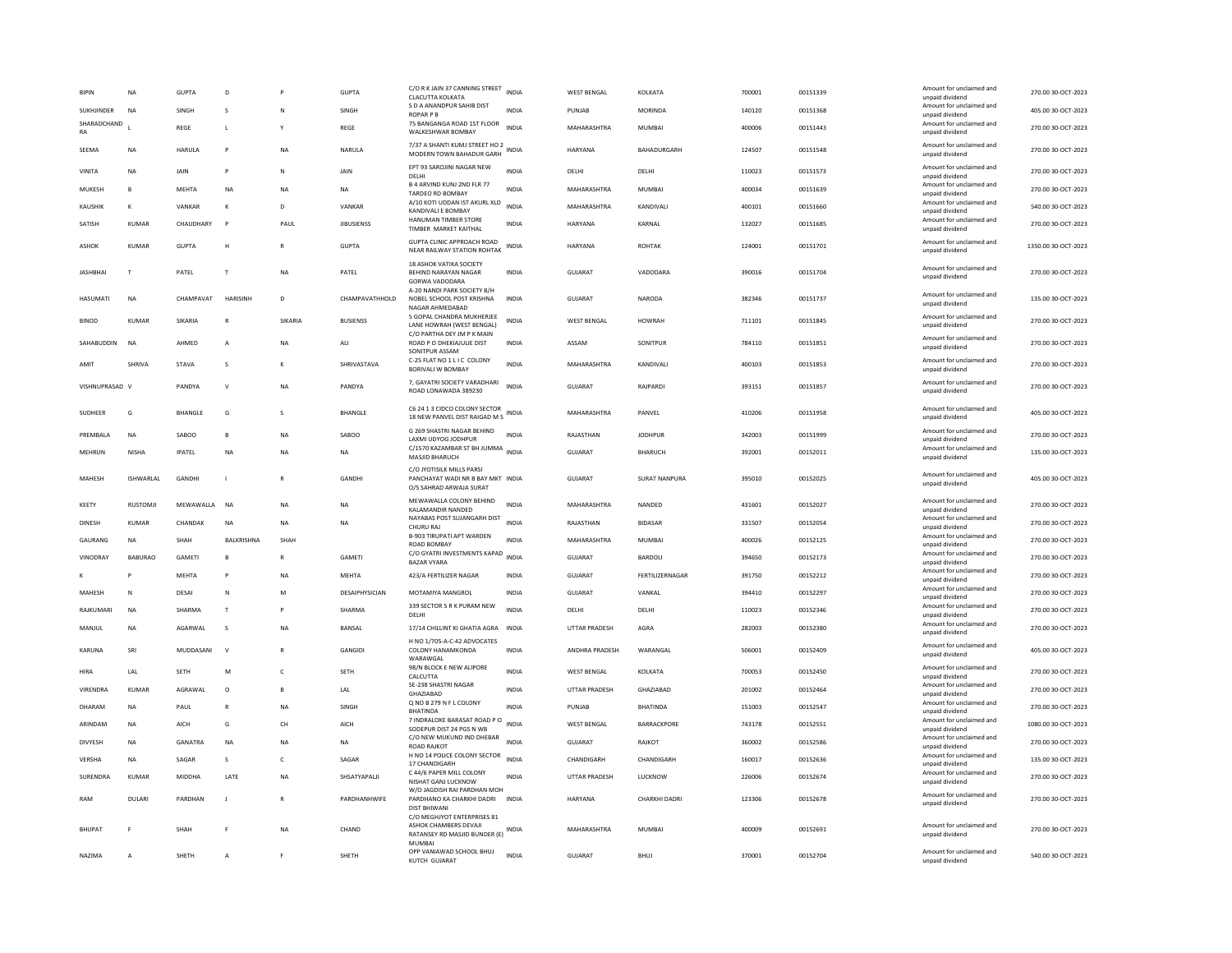| ASHOK            | <b>KUMAR</b>   | PANDE           | G            | $\overline{D}$ | PANDE            | C/O GAYADUTT PANDE 7 DIWALI<br>BAUG BOMBAY POONA ROAD<br>LONAVLA                                             | <b>INDIA</b> | MAHARASHTRA        | LONAVALA      | 410403 | 00152705 | Amount for unclaimed and<br>unpaid dividend | 540.00 30-OCT-2023 |
|------------------|----------------|-----------------|--------------|----------------|------------------|--------------------------------------------------------------------------------------------------------------|--------------|--------------------|---------------|--------|----------|---------------------------------------------|--------------------|
| <b>BHAVNA</b>    | MANILAL        | <b>DIWAN</b>    | M            | <b>NA</b>      | LAL              | LUHAKCHALLI RAJPIPLA TAL                                                                                     | <b>INDIA</b> | <b>GUJARAT</b>     | RAJPARDI      | 393145 | 00152712 | Amount for unclaimed and                    | 270.00 30-OCT-2023 |
| <b>IASHVANTI</b> | MAUIL          | PATEL           | M            |                | PATFLHHOLD       | NADOD DI BHARYCH<br>91 VANMALI NAGAR OPP G I D C                                                             | <b>INDIA</b> | GUIARAT            | <b>NADIAD</b> | 387001 | 00152719 | hnebivib bisonu<br>Amount for unclaimed and | 270.00 30-QCT-2023 |
|                  |                |                 |              |                |                  | AT PO NADIAD<br>GOVINDA NIVAS NAYAK ROAD                                                                     |              |                    |               |        |          | unpaid dividend<br>Amount for unclaimed and |                    |
| LALITHA          |                |                 | P            | $\mathbf{S}$   | BHAT             | KASARAGOD KERALA                                                                                             | INDIA        | KERALA             | KASARGOD      | 671121 | 00152720 | unpaid dividend                             | 270.00 30-OCT-2023 |
| MEETABEN         | $\mathsf{T}$   | LAD             |              | <b>NA</b>      | LAD              | 21/C JAL JYOTI SOCIETY NEW BALL<br>SHAINIK CHHABALAY ROAD NEW INDIA<br>SAMA ROAD BARODA                      |              | <b>GUJARAT</b>     | VADODARA      | 390002 | 00152743 | Amount for unclaimed and<br>unpaid dividend | 135.00 30-OCT-2023 |
| <b>JANKI</b>     | <b>NA</b>      | DEVI            | F            |                | MULCHANDANI      | MARKETING APPARTES 407-D<br>GADODIA ROAD ANAND PARBAT INDIA<br>NEW DELHI                                     |              | DELHI              | DELHI         | 110005 | 00152792 | Amount for unclaimed and<br>unpaid dividend | 270.00 30-OCT-2023 |
| SURYAKANT        | $\mathbf{J}$   | MANDAVIA        | <b>NA</b>    | <b>NA</b>      | <b>NA</b>        | 11/14 MUNI DARSHAN JAGDUSHA<br>NAGAR GOLIBAR ROAD<br><b>GHATKOPAR WEST BOMBAY</b>                            | <b>INDIA</b> | MAHARASHTRA        | MUMBAI        | 400086 | 00152832 | Amount for unclaimed and<br>unpaid dividend | 270.00 30-OCT-2023 |
| <b>NIMA</b>      | <b>NA</b>      | VOHRA           | $\mathbb{R}$ | $\mathbf{S}$   | VOHRA            | EA/87 INDERPURI MAIN MARKET<br>NEW DELHI                                                                     | <b>INDIA</b> | DELHI              | DELHI         | 110012 | 00152856 | Amount for unclaimed and<br>unpaid dividend | 270.00 30-OCT-2023 |
| $\mathsf{v}$     | <b>NA</b>      | KANTI           | s            | $\mathbb{N}$   | <b>AGNIHOTRI</b> | MOH KACHHA KATRA<br>SHAHJAHANPUR U P                                                                         | <b>INDIA</b> | UTTAR PRADESH      | SHAHJAHANPUR  | 242001 | 00152882 | Amount for unclaimed and<br>unpaid dividend | 270.00 30-OCT-2023 |
| HARISH           |                | MOMAYA          | J            | <b>NA</b>      | MOMAYA           | <b>ROMAL TRANSPORT BUNDER</b>                                                                                | INDIA        | GUJARAT            | MANDVI        | 370465 | 00152980 | Amount for unclaimed and                    | 270.00 30-OCT-2023 |
| SHYAMA           | <b>NA</b>      | JAIN            | $\vee$       |                | <b>JAINHHOLD</b> | ROAD MANDVI (KUTCH)<br>UCO BANK MERTACITY PO                                                                 | INDIA        | RAJASTHAN          | MAKRANA       | 341510 | 00152997 | unpaid dividend<br>Amount for unclaimed and | 270.00 30-OCT-2023 |
|                  |                |                 |              |                |                  | KUCHAMAN CITY RAJ<br>MAMTA SOCIETY D BUILDING 4TH                                                            |              |                    |               |        |          | unpaid dividend                             |                    |
| VEENA            | Y              | NANAVATI        | YAGESH       | H              | HOLD             | FLOOR OPP SANTOSHI MATA<br>MANDIR L B MARG MULUND                                                            | <b>INDIA</b> | MAHARASHTRA        | <b>MUMBAI</b> | 400080 | 00153035 | Amount for unclaimed and<br>unpaid dividend | 540.00 30-OCT-2023 |
|                  |                |                 |              |                |                  | <b>WEST BOMBAY</b>                                                                                           |              |                    |               |        |          |                                             |                    |
| PRAKASH          | $\overline{B}$ | <b>BAPHNA</b>   | в            | <b>NA</b>      | DAS              | MAIN ROAD DAHNU DIST THANE<br>W RLY MAHARASHTRA                                                              | <b>INDIA</b> | MAHARASHTRA        | DAHANU        | 401601 | 00153037 | Amount for unclaimed and<br>unpaid dividend | 270.00 30-OCT-2023 |
| PURSHOTHAM       | $\mathsf{C}$   | <b>KUNDER</b>   | $\mathsf{C}$ |                | <b>KUNDER</b>    | 49/397 MOTILAL NAGAR PART-I<br>GOREGAON W BOMBAY                                                             | INDIA        | MAHARASHTRA        | KANDIVALI     | 400104 | 00153058 | Amount for unclaimed and<br>unpaid dividend | 270.00 30-OCT-2023 |
| APOORV           | <b>NA</b>      | GOYAL           | D            | <b>NA</b>      | GOYUAL           | U 11 GREEN PARK MAIN NEW<br>DELHI                                                                            | <b>INDIA</b> | DELHI              | DELHI         | 110016 | 00153095 | Amount for unclaimed and<br>unpaid dividend | 270.00 30-OCT-2023 |
| PRIYANKA         | <b>NA</b>      | GOYAL           | D.           | <b>NA</b>      | GOYAL            | U 11 GREEN PARK MAIN NEW<br>DELHI                                                                            | <b>INDIA</b> | DELHI              | DELHI         | 110016 | 00153096 | Amount for unclaimed and<br>unpaid dividend | 270.00 30-OCT-2023 |
|                  |                |                 |              |                |                  | C/O SHARMA GENERAL STORE RAJ                                                                                 |              |                    |               |        |          | Amount for unclaimed and                    |                    |
| <b>OM</b>        | PRAKASH        | SHARMA          | B            | L.             | SHARMA           | BAZAR BANDIKUI DISTT DAOSA<br>RAI                                                                            | <b>INDIA</b> | RAJASTHAN          | DAUSA         | 303313 | 00153173 | unpaid dividend                             | 270.00 30-OCT-2023 |
| <b>NAVIN</b>     | <b>KUMAR</b>   | <b>DIDWANIA</b> | s            | M              | <b>DIDWANIA</b>  | 77 KRISHNA NIWAS 5TH FLOOR<br>496 KALBADEVI ROAD BOMBAY                                                      | INDIA        | MAHARASHTRA        | MUMBAI        | 400002 | 00153189 | Amount for unclaimed and<br>unpaid dividend | 270.00 30-OCT-2023 |
| CHOITHRAM        | <b>NA</b>      | MUICHANDANI I   |              | MAI            | <b>RFTD</b>      | CRP 34/7 BAIRAGARH BHOPAL M                                                                                  | <b>INDIA</b> | MADHYA PRADESH     | <b>BHOPAL</b> | 462030 | 00153196 | Amount for unclaimed and<br>unpaid dividend | 270.00 30-QCT-2023 |
|                  |                |                 |              |                |                  | 100/822 NIRMAL APT OPP                                                                                       |              |                    |               |        |          | Amount for unclaimed and                    |                    |
| GIT/             | M              | KALA            | M            |                | KALAHH           | JAYMANGAL SO NARMPURA<br>AHMEDABAD                                                                           | INDIA        | GUJARAT            | AHMEDABAD     | 380006 | 00153206 | unpaid dividend                             | 270.00 30-OCT-2023 |
| PUSHPA           | <b>DEVI</b>    | AGARWALA        | $\mathbb{R}$ | c              | AGARWALA         | 4/6 AMRITA PYNE LANE<br>KALIBABU KA BAZAR HOWRAH W INDIA                                                     |              | <b>WEST BENGAL</b> | <b>HOWRAH</b> | 711101 | 00153287 | Amount for unclaimed and<br>unpaid dividend | 540.00 30-OCT-2023 |
| MADHURI          | <b>NA</b>      | TIWARY          | M            | N              | TIWARY           | C/O CITY STOCK EXCHANGE OPP<br>COURT CAMPUS CIRCULAR RD<br>RANCH                                             | <b>INDIA</b> | <b>IHARKHAND</b>   | RANCHI        | 834001 | 00153368 | Amount for unclaimed and<br>unpaid dividend | 270.00 30-OCT-2023 |
| RAJEEV           | KUMAR          | AGRAWAL         | NA           | <b>NA</b>      | NA               | 29 KUNJ KOTHI ETAWAH U P                                                                                     | INDIA        | UTTAR PRADESH      | ETAWAH        | 206001 | 00153379 | Amount for unclaimed and<br>unpaid dividend | 270.00 30-OCT-2023 |
| SOUMITRA         | <b>NA</b>      | SEAL            | s            | N              | SEAL             | AD 170 SALT LAKE CITY CALCUTTA INDIA                                                                         |              | <b>WEST BENGAL</b> | KOLKATA       | 700064 | 00153388 | Amount for unclaimed and<br>unpaid dividend | 270.00 30-OCT-2023 |
| RAHUL            | <b>NA</b>      | <b>KUMAR</b>    | $\mathbb{R}$ | л.             | SHAH             | C-93 PANCHSHEEL ENCLAVE NEW                                                                                  | <b>INDIA</b> | DELHI              | DELHI         | 110017 | 00153407 | Amount for unclaimed and                    | 540.00 30-OCT-2023 |
| DESHRANI         | NA             | JAIN            | Н            | <b>NA</b>      | JAIN             | DELHI<br>14 SANGRAM COLONY REWA                                                                              | <b>INDIA</b> | MADHYA PRADESH     | SATNA         | 485001 | 00153456 | unpaid dividend<br>Amount for unclaimed and | 270.00 30-OCT-2023 |
|                  |                |                 |              |                |                  | ROAD SATNA M                                                                                                 |              |                    |               |        |          | unpaid dividend                             |                    |
| NEETA            | M              | SHAH            | M            |                | SHAHHHOLD        | G/12 DESHNA FLATS MIRAMBILA<br>ROAD NARANPURA AHMEDABAD                                                      | <b>INDIA</b> | <b>GUJARAT</b>     | AHMEDABAD     | 380013 | 00153470 | Amount for unclaimed and<br>unpaid dividend | 270.00 30-OCT-2023 |
| AJIT             | <b>NA</b>      | <b>KAUR</b>     | <sub>S</sub> | J.             | SINGH            | J9/54 RAJOURI GARDEN NEW<br>DELHI                                                                            | <b>INDIA</b> | DELHI              | DELHI         | 110001 | 00153544 | Amount for unclaimed and<br>unpaid dividend | 270.00 30-OCT-2023 |
| <b>HIRUBHA</b>   | M              | PATEL           | M            | <b>NA</b>      | BHAI             | VHP AUDIT BRANCH S M L D SCI<br>COLLAGE GUJ AGRICULTURAL                                                     | <b>INDIA</b> | <b>GUJARAT</b>     | V V NAGAR     | 388110 | 00153569 | Amount for unclaimed and<br>unpaid dividend | 270.00 30-OCT-2023 |
|                  |                |                 |              |                |                  | UNIVERSITY ANAND<br>KAI PATARU CHAMBERS 3RD                                                                  |              |                    |               |        |          |                                             |                    |
| CHETAN           | VINAY          | GOLWALA         | $\vee$       | <b>NA</b>      | GOLWALA          | FLOOR OFFICE NO 8 NANIK<br>MOTWANE MARG M G ROAD OPP INDIA<br><b>BOMBAY UNIVERSITY FORT</b><br><b>BOMBAY</b> |              | MAHARASHTRA        | <b>MUMBAI</b> | 400023 | 00153632 | Amount for unclaimed and<br>unpaid dividend | 270.00 30-OCT-2023 |
| SATYEN           | К              | LAKHANI         | <b>NA</b>    | <b>NA</b>      | <b>NA</b>        | SATYEN WAGHESHWARI PLOT                                                                                      | INDIA        | GUJARAT            | PORBANDAR     | 360575 | 00153659 | Amount for unclaimed and                    | 540.00 30-OCT-2023 |
| SAROJBEN         | <b>NA</b>      | RAVAL           | A            | RAVAL          | <b>HHOLD</b>     | PORBANDAR<br>313 SAHKARNAGAR NEW SAMA                                                                        | <b>INDIA</b> | <b>GUJARAT</b>     | VADODARA      | 390008 | 00153679 | unpaid dividend<br>Amount for unclaimed and | 270.00 30-OCT-2023 |
| JUBEDA           | A              | GANDHI          | A            |                | AGANDHIHHOLD     | ROAD VADODARA<br>C/O A R SALES WADI                                                                          | INDIA        | GUJARAT            | VADODARA      | 390017 | 00153746 | unpaid dividend<br>Amount for unclaimed and | 270.00 30-OCT-2023 |
|                  |                |                 |              |                |                  | <b>JHANGIRPURA BARODA</b>                                                                                    |              |                    |               |        |          | unpaid dividend                             |                    |
| <b>ROHIT</b>     | <b>NA</b>      | AGARWAL         | c            | <b>NA</b>      | <b>MOHAN</b>     | M/S MADAN MOHAN CHANDER<br>MOHAN KATRA MANRA                                                                 | <b>INDIA</b> | ANDHRA PRADESH     | HYDERABAD     | 500003 | 00153760 | Amount for unclaimed and<br>unpaid dividend | 270.00 30-OCT-2023 |
| SHAILESH         | <b>KUMAR</b>   | GANGARAMOZA G   |              | <b>NA</b>      | <b>OZA</b>       | 9/40 J K BLDG IIIRD FLOOR<br><b>GAMDEVI BOMBAY</b>                                                           | <b>INDIA</b> | MAHARASHTRA        | <b>MUMBAI</b> | 400007 | 00153761 | Amount for unclaimed and<br>unpaid dividend | 270.00 30-OCT-2023 |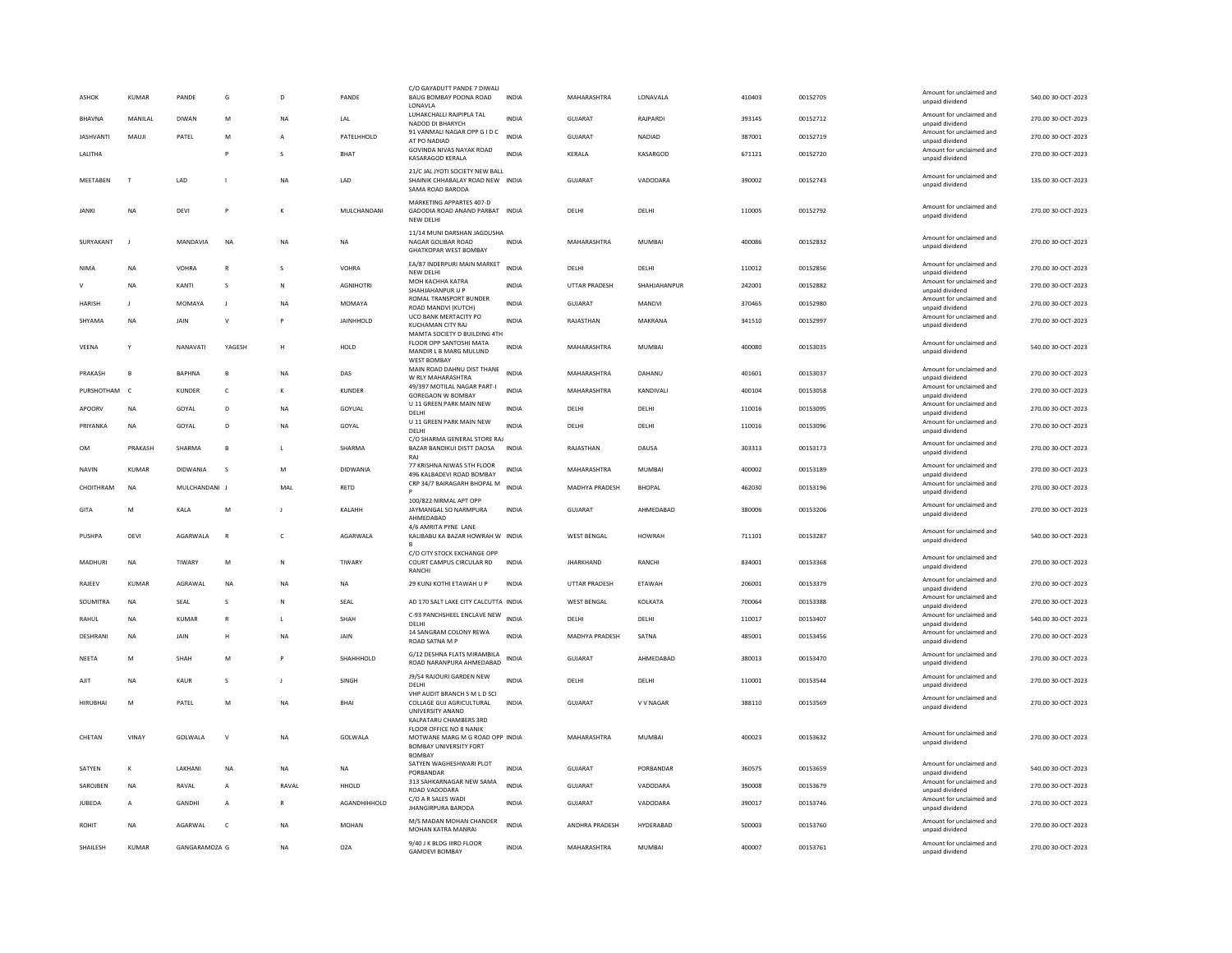| DARSHNA                                   | BHARATBHAI      | PATEL                    | B                 |                | PATEL             | AT&PO ADALAJ NR WAV ROAD<br>DISTT GANDHINAGAR GUI                                                        | <b>INDIA</b> | GUJARAT              | ODHAV             | 382421 | 00153772 | Amount for unclaimed and<br>unpaid dividend | 270.00 30-OCT-2023  |
|-------------------------------------------|-----------------|--------------------------|-------------------|----------------|-------------------|----------------------------------------------------------------------------------------------------------|--------------|----------------------|-------------------|--------|----------|---------------------------------------------|---------------------|
| MADHUREN                                  | RHARATRHAI      | PATEL                    | B                 | R              | PATEL             | AT&PO ADALAJ NR WAV ROAD<br>DISTT GANDHINAGAR GUJ                                                        | <b>INDIA</b> | GUIARAT              | ODHAV             | 382421 | 00153773 | Amount for unclaimed and<br>unpaid dividend | 270.00 30-OCT-2023  |
| MADHUBEN                                  | BHARATBHAI      | PATEL                    | B                 |                | PATEL             | AT&PO ADALAJ NR WAV ROAD<br>DISTT GANDHINAGAR GUJ                                                        | <b>INDIA</b> | <b>GUJARAT</b>       | ODHAV             | 382421 | 00153774 | Amount for unclaimed and<br>unpaid dividend | 270.00 30-OCT-2023  |
| SMITA                                     | VILAS           | TALEKAR                  | v                 | M              | TALEKAR           | 202-A HARI KRUPA NATWAR<br>NAGAR ROAD NO 1 JOGESHWARI INDIA                                              |              | MAHARASHTRA          | MUMBAI            | 400060 | 00153852 | Amount for unclaimed and                    | 270.00 30-OCT-2023  |
|                                           |                 |                          |                   |                |                   | E BOMBAY<br>PLOT NO 6 SANE GURUJI SOCIETY                                                                |              |                      |                   |        |          | unpaid dividend<br>Amount for unclaimed and |                     |
| SUBHASH                                   | RAMBHAU         | DEOPURKAR                | $\overline{R}$    | <b>B</b>       | NARAYAN           | DHULE<br>C/O K M DUDHAGRA HOSPITAL                                                                       | <b>INDIA</b> | MAHARASHTRA          | DHULE             | 424001 | 00153868 | unpaid dividend<br>Amount for unclaimed and | 270.00 30-OCT-2023  |
| RANCHHODBHAI NA                           |                 | <b>MOHANBHAI</b>         | <b>NA</b>         | <b>NA</b>      | <b>NA</b>         | STATION ROAD DHORAJI                                                                                     | <b>INDIA</b> | <b>GUJARAT</b>       | DHORAJI           | 360410 | 00153870 | unpaid dividend                             | 270.00 30-OCT-2023  |
|                                           | M               | PGRIFFINKAGOO F          |                   | <b>NA</b>      | <b>GRIFFIN</b>    | LLOYDS FINANCE LTD 604 RAHEJA<br>CENTRE NARIMAN POINT<br><b>BOMBAY</b>                                   | <b>INDIA</b> | MAHARASHTRA          | <b>MUMBAI</b>     | 400021 | 00153905 | Amount for unclaimed and<br>unpaid dividend | 1080.00 30-OCT-2023 |
| PRIMESECURITIE NA<br>SLIMITED             |                 | <b>NA</b>                |                   | <b>NA</b>      | <b>NA</b>         | PHOENIX HOUSE, 4TH FLOOR, A<br>WING PHOENIX MILLS<br>COMPOUND, 462, SENAPATI<br><b>BAPAT MARG MUMBAI</b> | <b>INDIA</b> | MAHARASHTRA          | MUMBAI            | 400013 | 00153916 | Amount for unclaimed and<br>unpaid dividend | 810.00 30-OCT-2023  |
| VINOD                                     | <b>NA</b>       | <b>KUMAR</b>             | $\overline{R}$    | <b>NA</b>      | <b>NIWAS</b>      | 104 ENGGINEERS ENCLAVE PITAM INDIA<br>PURA DELHI                                                         |              | DELHI                | DELHI             | 110034 | 00153971 | Amount for unclaimed and<br>unpaid dividend | 1080.00 30-OCT-2023 |
|                                           | <b>NA</b>       | <b>BHASKARAN</b>         | P                 | <b>NA</b>      | <b>KRISHNAN</b>   | C-17 HARITHA NAGAR COLONY P<br>O CHEVARAMBALAM KOZHIKODE INDIA<br><b>KFRAIA</b>                          |              | KERALA               | CALICUT           | 673017 | 00154008 | Amount for unclaimed and<br>unpaid dividend | 135.00 30-OCT-2023  |
| SHARAD                                    | <b>MOHAN</b>    | <b>GUPTA</b>             | $\mathbf{s}$      | $\kappa$       | <b>GUPTA</b>      | BILASPUR GAS SERVICE NAINITAL<br>ROAD BILASPUR DISTT RAMPUR U INDIA                                      |              | <b>UTTAR PRADESH</b> | RAMPUR            | 244921 | 00154089 | Amount for unclaimed and<br>unpaid dividend | 270.00 30-OCT-2023  |
| SURESH                                    | <b>NA</b>       | <b>GUPTA</b>             | н                 | <b>NA</b>      | <b>GUPTA</b>      | HOUSE NO 500 SECTOR 37 NOIDA INDIA<br>(U P)                                                              |              | ANDHRA PRADESH       | HYDERABAD         | 500003 | 00154112 | Amount for unclaimed and<br>unpaid dividend | 270.00 30-OCT-2023  |
| <b>BINA</b>                               | $\sim$          | PAREKH                   | SURESH            | BHAI           | HHOLD             | VASHARAM MANDVIYA S ST SONI INDIA<br><b>BAZAR RAIKOT</b>                                                 |              | <b>GUJARAT</b>       | RAJKOT            | 360001 | 00154212 | Amount for unclaimed and<br>unpaid dividend | 270.00 30-OCT-2023  |
| S.                                        | <b>IOGINDER</b> | <b>SINGH</b>             | $\mathbf{s}$      | $\epsilon$     | NT                | SINGHRETDGOVTSERVA H NO 282 C-BLOCK B R S NAGAR<br>LUDHIANA PUNJAB                                       | <b>INDIA</b> | PUNJAR               | <b>IUDHIANA</b>   | 141001 | 00154227 | Amount for unclaimed and<br>unpaid dividend | 540.00 30-OCT-2023  |
| POONAM                                    | <b>NA</b>       | AGRAWAL                  | <sub>S</sub>      | AGRAWAL        | HOUSELADY         | C/O NAWAL MAHESHWARI<br>MAHESH GHEE KHURJA                                                               | INDIA        | UTTAR PRADESH        | KHURJA            | 203131 | 00154245 | Amount for unclaimed and<br>unpaid dividend | 270.00 30-OCT-2023  |
|                                           |                 |                          |                   |                |                   | M/S ANSHU TEXTILE WHOLE SALE                                                                             |              |                      |                   |        |          |                                             |                     |
| SUNIL                                     | <b>KUMAR</b>    | AGRAWAL                  | M                 |                | AGRAWAL           | CLOTH MERCHANT RAM<br>GANGAMARKET ORAL DIT JALAUN                                                        | <b>INDIA</b> | UTTAR PRADESH        | ORA               | 285001 | 00154298 | Amount for unclaimed and<br>unpaid dividend | 270.00 30-OCT-2023  |
| SHAHINA                                   | <b>NA</b>       | SIDDIQUE                 | $\mathbf{B}$      | $\mathbf{B}$   | SIDDIQUE          | 1 GHULAM JILANI KHAN ROAD<br>CALCUTTA                                                                    | <b>INDIA</b> | <b>WEST BENGAL</b>   | KOLKATA           | 700039 | 00154308 | Amount for unclaimed and<br>unpaid dividend | 270.00 30-OCT-2023  |
| KRISHNA                                   | SANKAR          | BHATTACHARJEE M          |                   | $\mathbb{N}$   | BHATTACHARJEERETD | A/16 NANDAN KANAN 3C<br>SAPTARSHI APT SANTOSHPUR<br>CALCUTTA                                             | <b>INDIA</b> | <b>WEST BENGAL</b>   | KOLKATA           | 700075 | 00154315 | Amount for unclaimed and<br>unpaid dividend | 270.00 30-OCT-2023  |
|                                           | <b>NA</b>       | SUBRAMANIAYA V<br>M      |                   | $\overline{A}$ | NARAYANAN         | ENGG STORES M R F LIMITED<br>THIRUVOTTIYUR MADRAS                                                        | <b>INDIA</b> | TAMIL NADU           | CHENNAI           | 600019 | 00154323 | Amount for unclaimed and<br>unpaid dividend | 270.00 30-OCT-2023  |
| SANTOSH                                   | <b>NA</b>       | SINGH                    | D                 | P              | SINGHHHOLD        | B-51 PALLAVPURAM PO -<br>MODIPURAM MEERUT (UP)                                                           | <b>INDIA</b> | <b>UTTAR PRADESH</b> | PARATAPUR         | 250110 | 00154340 | Amount for unclaimed and<br>unpaid dividend | 270.00 30-OCT-2023  |
| RAJENDRA                                  | PUNJILAL        | PATEL                    | NA                | NA             | <b>NA</b>         | 5/1269 HARIPURA HANDIDHOYANI INDIA<br>SHERI SURAT GUJ                                                    |              | GUJARAT              | SURAT NANPURA     | 395003 | 00154433 | Amount for unclaimed and<br>unpaid dividend | 270.00 30-OCT-2023  |
| SANIIV                                    | <b>NA</b>       | <b>GUPTA</b>             | M                 | $\mathbb{R}$   | <b>GUPTA</b>      | 10/17 WEST PATEL NAGAR NEW<br>DELHI                                                                      | <b>INDIA</b> | DELHI                | <b>DELHI</b>      | 110008 | 00154468 | Amount for unclaimed and<br>unpaid dividend | 270.00.30-OCT-2023  |
| PRATAP                                    |                 | DAVE                     | <b>FULSHANKAR</b> | <b>NA</b>      | DAVE              | PREM KUNJ DAULAT NAGAR ROAD<br>NO 7 BORIVLI EAST BOMBAY                                                  |              | MAHARASHTRA          | <b>MUMBAI</b>     | 400066 | 00154488 | Amount for unclaimed and<br>unpaid dividend | 540.00 30-OCT-2023  |
| NAVNEETTRADI<br>NGINVESTMENT NA<br>COPLTD |                 | <b>NA</b>                |                   | <b>NA</b>      | <b>NA</b>         | 5/2 RAMKRISHNA LANE CALCUTTA INDIA                                                                       |              | <b>WEST BENGAL</b>   | KOLKATA           | 700003 | 00154493 | Amount for unclaimed and<br>unpaid dividend | 270.00 30-OCT-2023  |
| VAKUL                                     | <b>NA</b>       | BANSAL                   | $\mathbb{R}$      | s              | <b>GUPTA</b>      | RAMAYAN 59 DURGA NAGAR<br>KAILASHPURI MEERUT U P                                                         | <b>INDIA</b> | UTTAR PRADESH        | MEERUT            | 250002 | 00154519 | Amount for unclaimed and<br>unpaid dividend | 270.00 30-OCT-2023  |
| DEEPAK                                    | <b>NA</b>       | DHAWAN                   | п                 | $\mathsf{C}$   | DHAWAN            | HOUSE NO 2287 SECTOR-28<br><b>HOUSING BOARD COLONY</b><br>FARIDABAD                                      | <b>INDIA</b> | <b>HARYANA</b>       | FARIDABAD         | 121002 | 00154541 | Amount for unclaimed and<br>unpaid dividend | 270.00 30-OCT-2023  |
| M                                         | $\mathsf{D}$    | SHAHZADAALA<br>M         |                   | M              | <b>IDRIS</b>      | 16 TIRETTA BAZAR STREET<br>CALCUTTA<br>A 1 BHOLENATH SOCIETY NEAR                                        | <b>INDIA</b> | <b>WEST BENGAL</b>   | KOLKATA           | 700073 | 00154575 | Amount for unclaimed and<br>unpaid dividend | 270.00 30-OCT-2023  |
| SURYANARAYAN NA                           |                 | MUTTAVARAPU R            |                   | <b>NA</b>      | MUTTAVARAPU       | SHISHAV SCHOOL GOTRI ROAD<br>VADODARA                                                                    | <b>INDIA</b> | GUJARAT              | VADODARA          | 390021 | 00154587 | Amount for unclaimed and<br>unpaid dividend | 270.00 30-OCT-2023  |
|                                           | NA              | VARADARAJU D             |                   | SETTY          | <b>ENGINEER</b>   | 483 13TH CROSS VYALIKAVAL<br>BANGALORE                                                                   | INDIA        | KARNATAKA            | BANGALORE         | 560003 | 00154662 | Amount for unclaimed and<br>unpaid dividend | 270.00 30-OCT-2023  |
| $\mathsf{D}$                              | <b>NA</b>       | THENDRALMANI G           |                   | <b>NA</b>      | DEVARAJAN         | 10 L/1 GANDHI ROAD RANIPET N A<br>A DT TAMILNADU                                                         | <b>INDIA</b> | <b>TAMIL NADU</b>    | <b>RANIPET</b>    | 632401 | 00154663 | Amount for unclaimed and<br>unpaid dividend | 270.00 30-OCT-2023  |
| <b>BRIJMOHAN</b>                          | <b>NA</b>       | <b>GUPTA</b>             | A                 | <b>NA</b>      | <b>GUPTA</b>      | R K SUPPLIER LOHIA BAZAR<br><b>LASHKER GWALIOR</b>                                                       | <b>INDIA</b> | MADHYA PRADESH       | <b>GWALIOR</b>    | 474009 | 00154665 | Amount for unclaimed and<br>unpaid dividend | 1080.00 30-OCT-2023 |
| RANGANATH                                 | <b>NA</b>       | POTTURI                  | <b>NA</b>         | <b>NA</b>      | <b>NA</b>         | APUROOPA SKIN CLINIC R C ROAD INDIA<br>VIJAYAWADA                                                        |              | ANDHRA PRADESH       | VIJAYWADA         | 520002 | 00154673 | Amount for unclaimed and<br>unpaid dividend | 270.00 30-OCT-2023  |
| GANDHE                                    | <b>NA</b>       | VENKATESHAM G            |                   | $\mathbf{L}$   | KANTHAM           | POST MANDLE VILE VIA<br>CHEGUNTA DIST MEDAK AP C/O<br>PETROL BUNK ZAHIRABAD                              | <b>INDIA</b> | ANDHRA PRADESH       | ZAHIRABAD         | 502255 | 00154698 | Amount for unclaimed and<br>unpaid dividend | 270.00 30-OCT-2023  |
| ALKA                                      | <b>NA</b>       | CHOUBEY                  | D                 | P              | CHOBEY            | 50/11 YUSAF SARAI NEW DELHI                                                                              | <b>INDIA</b> | DELHI                | DELHI             | 110016 | 00154725 | Amount for unclaimed and<br>unpaid dividend | 270.00 30-OCT-2023  |
| CHAGAMREDDY NA                            |                 | VEERAREDDY               | CH                | <b>NA</b>      | LINGAREDDY        | <b>CENTRAL WARE HOUSE</b><br>PEDAKAKANI P.O DIST GUNTUR A INDIA                                          |              | ANDHRA PRADESH       | SATULUR           | 522509 | 00154775 | Amount for unclaimed and<br>unpaid dividend | 270.00 30-OCT-2023  |
|                                           | $\mathbf{v}$    | SATYANARAYAN G<br>AREDDY |                   |                | REDDY             | PANDALAPAKA DT-E.G A P                                                                                   | <b>INDIA</b> | ANDHRA PRADESH       | <b>MANDA PETA</b> | 533345 | 00154801 | Amount for unclaimed and<br>unpaid dividend | 270.00 30-OCT-2023  |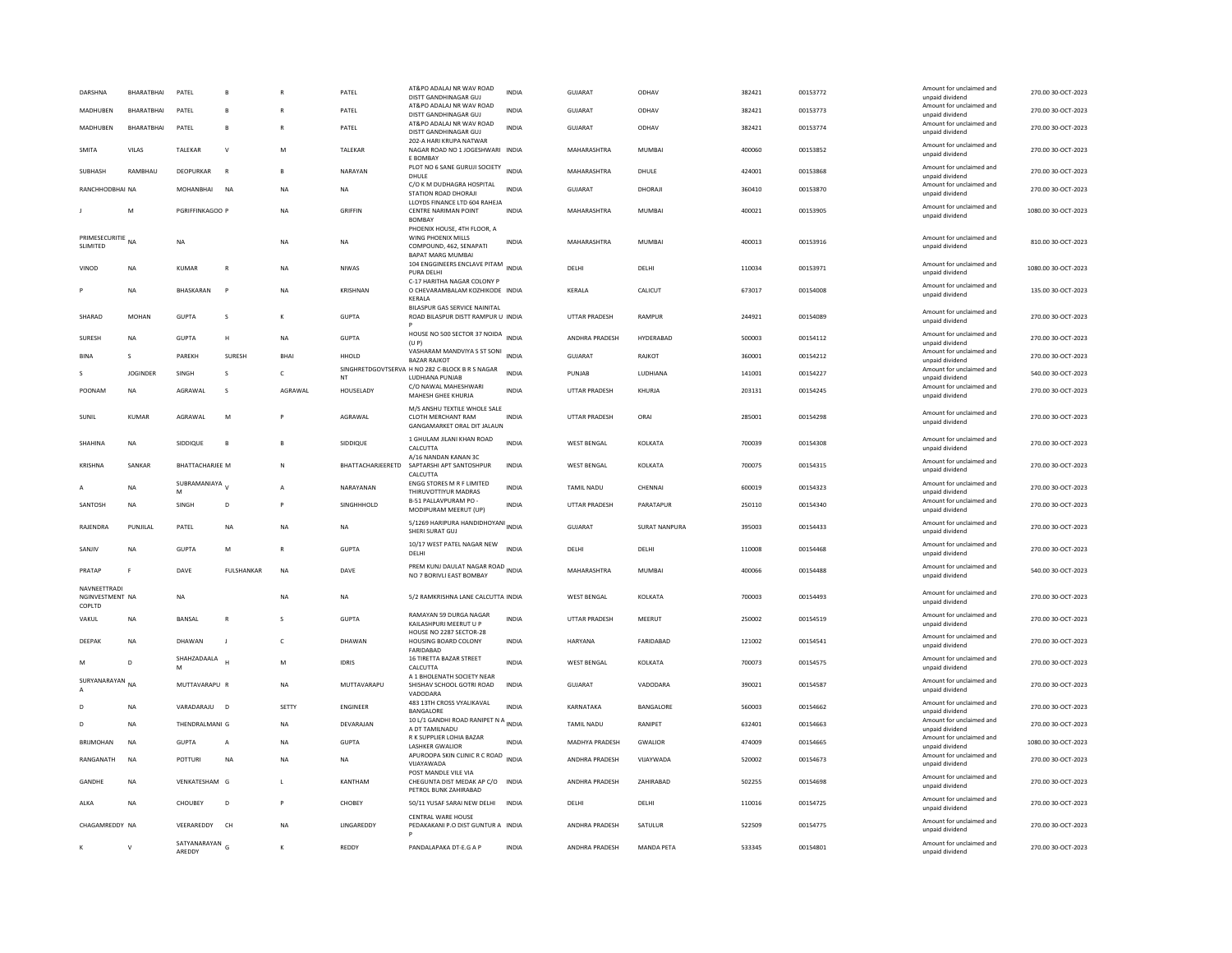| ANUBHAV       | <b>NA</b>      | JAIN                       | ANIL               | <b>KUMAR</b> | JAIN              | 109 DOUBLE STOREY NEW<br>RAJINDER NAGAR NEWA DELHI<br>FLAT NO 342 TAHNEE HEIGHTS A                     | <b>INDIA</b> | DELHI              | DELHI                  | 110060 | 00154804 | Amount for unclaimed and<br>unpaid dividend | 270.00 30-OCT-2023 |
|---------------|----------------|----------------------------|--------------------|--------------|-------------------|--------------------------------------------------------------------------------------------------------|--------------|--------------------|------------------------|--------|----------|---------------------------------------------|--------------------|
| JIMMY         | RUSSY          | CAMA                       | ${\sf R}$          | A            | CAMASOLICITOR     | 66 L JAGMOHANDAS MARG<br>NEPEAN SEA ROAD MUMBAI                                                        | <b>INDIA</b> | MAHARASHTRA        | MUMBAI                 | 400006 | 00154829 | Amount for unclaimed and<br>unpaid dividend | 270.00 30-OCT-2023 |
| SHEELA        | NA             | DEVI                       | DR                 |              | SINGH             | BACHELOR FLATS C-4 C.C.S.H.A.U<br>HISAR HISSAR, HARYANA                                                | <b>INDIA</b> | HARYANA            | BHIWANI                | 125004 | 00154840 | Amount for unclaimed and<br>unpaid dividend | 270.00 30-OCT-2023 |
| LAKSHMI       | RANI           | DAS                        | $\mathbf{B}$       | $\mathbf{A}$ | DAS               | 22/1D MOHAN CHAND ROAD<br>KIDDERPORE CALCUTTA                                                          | <b>INDIA</b> | WEST BENGAL        | KOLKATA                | 700023 | 00154867 | Amount for unclaimed and<br>unpaid dividend | 270.00 30-OCT-2023 |
| TARUN         | KANTI          | DAS                        | LATE               | SH           | GCDAS             | DAS BHAWAN 231 A P NAGAR P O<br>SONARPUR DT PGS S W B<br>"SREYAS" 17/101(4) EAST                       | <b>INDIA</b> | <b>WEST BENGAL</b> | 24 PARAGNAS            | 743369 | 00154886 | Amount for unclaimed and<br>unpaid dividend | 270.00 30-OCT-2023 |
| M             | $\mathsf{v}$   | VENKATAKRISH<br><b>NAN</b> |                    | $\mathsf{v}$ | VIYERENGINEER     | YAKKARA PALAKKAD - 13 KERALA INDIA<br>ST                                                               |              | ANDHRA PRADESH     | HYDERABAD              | 500003 | 00154891 | Amount for unclaimed and<br>unpaid dividend | 270.00 30-OCT-2023 |
| MANJU         | RANI           | KUNDU                      | SAMRHU             | NATH         | KUNDU             | KABINAJI PARA BIZNUPUR<br><b>BANKARA</b>                                                               | <b>INDIA</b> | ANDHRA PRADESH     | HYDERARAD              | 500003 | 00154900 | Amount for unclaimed and<br>unpaid dividend | 270.00 30-OCT-2023 |
| PADMA         | <b>NA</b>      | RANI                       | M                  | К            | <b>SURRI</b>      | 35 HEERA NAGAR NR D C M<br>GODOWN AJMER ROAD PO<br>HIRAPURA JAIPUR RAJ                                 | INDIA        | ANDHRA PRADESH     | HYDERABAD              | 500003 | 00154924 | Amount for unclaimed and<br>unpaid dividend | 270.00 30-OCT-2023 |
| MEERA         | DEVI           | KANODIA                    | PURAN              | MAL          | <b>KANODIA</b>    | C/O R K RASERIA & ASSOCIATES<br>132 COTTON STREET IST FLOOR<br><b>CALCUTTA</b>                         | <b>INDIA</b> | <b>WEST BENGAL</b> | KOLKATA                | 700007 | 00154965 | Amount for unclaimed and<br>unpaid dividend | 270.00 30-OCT-2023 |
| <b>TAPAS</b>  | KUMAR          | DATTA                      | LATE               | SH           | PANCHANANDATTA    | VILL & PO MUKTARPUR PS<br>TARAKESWAR DIST HOOGHLY WB                                                   | <b>INDIA</b> | <b>WEST BENGAL</b> | <b>BINOGRAM</b>        | 712401 | 00154977 | Amount for unclaimed and<br>unpaid dividend | 540.00 30-OCT-2023 |
| PARTHA        | NA             | SAHA                       | GOPENDRA           | KRISHNA      | SAHA              | G-208 BAISHNAB GHATA PATULI<br>TOWNSHIP GARIA CALCUTTA                                                 | <b>INDIA</b> | <b>WEST BENGAL</b> | KOLKATA                | 700084 | 00155007 | Amount for unclaimed and<br>unpaid dividend | 270.00 30-OCT-2023 |
| MFFNA         | <b>NA</b>      | MFYYAPPAN                  | $\mathbf{\hat{S}}$ | P            | MFIYAPPAN         | 6 SIVAN KOVIL IST CROSS<br><b>KUMARAN NAGAR TRICHY</b><br>TAMILNADU                                    | <b>INDIA</b> | <b>TAMIL NADU</b>  | <b>TIRUCHIRAPPALLI</b> | 620017 | 00155028 | Amount for unclaimed and<br>unpaid dividend | 270.00.30-OCT-2023 |
| RANIAN        | $\mathbf{S}$   | PARMAR                     | <b>SURFNDRA</b>    | PARMAR       | HHOLD             | H/40/476 ANAND NAGAR APPTS<br>NAVA VADAJ AHMEDABAD                                                     | <b>INDIA</b> | GUIARAT            | AHMEDARAD              | 380013 | 00155067 | Amount for unclaimed and<br>unpaid dividend | 270.00 30-OCT-2023 |
| KIRAN         | <b>NA</b>      | CHOUDHARY                  | $\mathsf{C}$       | <b>NA</b>    | <b>RCHOUDHARY</b> | 7/5/C J K PAUL ROAD RAILWAY<br>OFFICERS COLONY NEW ALIPORE INDIA<br>CALCUTTA                           |              | <b>WEST BENGAL</b> | KOLKATA                | 700038 | 00155071 | Amount for unclaimed and<br>unpaid dividend | 270.00 30-OCT-2023 |
| G             | SHIVKANT       | PASUPULETI                 | P                  | $\mathbb{R}$ | <b>RAO</b>        | ORT NO 13 E STREET 4 SECTOR 10 INDIA<br><b>BHILAI M P</b>                                              |              | CHHATTISGARH       | BHILAI                 | 490006 | 00155120 | Amount for unclaimed and<br>unpaid dividend | 270.00 30-OCT-2023 |
| <b>ASHOK</b>  | <b>NA</b>      | <b>SHAH</b>                | DAYARAM            | SHAH         |                   | 16 TARACHAND DUTTA STREET<br>3RD FLOOR CALCUTTA<br>385/07, HARI OM COOP HSG. SOC.                      | <b>INDIA</b> | <b>WEST BENGAL</b> | KOLKATA                | 700073 | 00155138 | Amount for unclaimed and<br>unpaid dividend | 270.00 30-OCT-2023 |
| PREM          | <b>NA</b>      | MAHTANI                    | $\mathsf{T}$       | <b>NA</b>    | MAHTANI           | LTD R.S.C. 30, SECTOR NO. 3<br>CHARKOP KANDIVALI (WEST).<br>MUMBAI                                     | INDIA        | MAHARASHTRA        | MUMBAL                 | 400067 | 00155141 | Amount for unclaimed and<br>unpaid dividend | 540.00 30-OCT-2023 |
|               | R              | RAMANI                     | M                  |              | SURYANARAYAN      | 6/71 SHEEL COLONY CHEMBUR<br><b>BOMBAY</b>                                                             | <b>INDIA</b> | MAHARASHTRA        | <b>MUMBAI</b>          | 400071 | 00155180 | Amount for unclaimed and<br>unpaid dividend | 270.00 30-OCT-2023 |
| KAMLESH       | Н              | SHAH                       | NA                 | <b>NA</b>    | NA                | 1404/12 VISHANAGAR MI WADI<br>PIPAL, WALO KHANDO SHETHMI<br>POLE MADVI POLE AHMEDABAD                  | <b>INDIA</b> | GUJARAT            | AHMEDABAD              | 380001 | 00155199 | Amount for unclaimed and<br>unpaid dividend | 270.00 30-OCT-2023 |
|               |                |                            |                    |              |                   | ANKIT FORGINGS NO 34                                                                                   |              |                    |                        |        |          |                                             |                    |
| KALPANA       | <b>NA</b>      | PATEL                      | <b>NA</b>          | <b>NA</b>    | <b>NA</b>         | AZEEZSAIT IND TOWN 6 TH MILE<br>MYSORE RD NAYAWDAHALLAI PO<br><b>BANGALORI</b>                         | <b>INDIA</b> | KARNATAKA          | BANGALORE              | 560039 | 00155218 | Amount for unclaimed and<br>unpaid dividend | 675.00 30-OCT-2023 |
| <b>HARISH</b> | $\blacksquare$ | MOMAYA                     | J.                 | <b>NA</b>    | MOMAYA            | ROMAL TRANSPORT BUNDER<br>ROAD MANDVI (KUTCH)                                                          | <b>INDIA</b> | <b>GUJARAT</b>     | <b>MANDVI</b>          | 370465 | 00155219 | Amount for unclaimed and<br>unpaid dividend | 270.00 30-OCT-2023 |
| KARUNA        | <b>NA</b>      | KUMARI                     | $\mathsf{R}$       | TIWARY       | UNEMPLOYED        | D/O RAJENDRA TIWARY RESERVE<br>BANK OF INDIA CASH DEPT PATNA                                           | <b>INDIA</b> | <b>BIHAR</b>       | PATNA                  | 800001 | 00155230 | Amount for unclaimed and<br>unpaid dividend | 540.00 30-OCT-2023 |
| <b>INDIRA</b> | s              | SINGHVI                    | SUNIL              | H            | н                 | JAMUNA BHUVAN BHILAD DIST<br>VALSAD GUJARAT                                                            | <b>INDIA</b> | <b>GUJARAT</b>     | BHILAD                 | 396105 | 00155262 | Amount for unclaimed and<br>unpaid dividend | 540.00 30-OCT-2023 |
| RAJNIKANT     | $\mathbf{v}$   | PANCHAMIA                  | NA                 | <b>NA</b>    | NA                | 2/70 SUNDERBAUG ESTATE L B S<br>MARG NEAR KAMANI KULLA<br><b>BOMBAY</b>                                | INDIA        | MAHARASHTRA        | <b>MUMBAI</b>          | 400070 | 00155263 | Amount for unclaimed and<br>unpaid dividend | 270.00 30-OCT-2023 |
| RAJAT         | NA             | MUKHERJEE                  | $\mathsf{P}$       | К            | MUKHERJEE         | 4/56 DESH BANDHU NAGAR PO<br>SODEPUR 24 PGS N WEST BENGAL                                              | <b>INDIA</b> | <b>WEST BENGAL</b> | BARRACKPORE            | 743178 | 00155316 | Amount for unclaimed and<br>unpaid dividend | 270.00 30-OCT-2023 |
|               | K              | MURTHYPATCHI NA<br>GOLLA   |                    | <b>NA</b>    | NA                | DOGIPARTHI HANUMAIAH & CO<br>METAL MERCHANTS MAIN ROAD INDIA<br>TENALI                                 |              | ANDHRA PRADESH     | TENALI                 | 522201 | 00155345 | Amount for unclaimed and<br>unpaid dividend | 540.00 30-OCT-2023 |
| <b>BALDEO</b> | <b>NA</b>      | ASSAWA                     | $\mathsf{R}$       | NA           | ASSAWA            | <b>BOMBAY PLASTICO INDUSTRIES</b><br>63 SATGURU INDUSTRIAL ESTATE INDIA<br><b>GOREGAON EAST BOMBAY</b> |              | MAHARASHTRA        | <b>MUMBAI</b>          | 400063 | 00155371 | Amount for unclaimed and<br>unpaid dividend | 540.00 30-OCT-2023 |
| PRATIK        | MANHARRHAI     | VYAS                       | MANHARBHAI         | VYAS         |                   | 118 MUKTINAGAR OLD PADRA RD INDIA<br>NR BASIL SCHOOL BARODA                                            |              | <b>GUJARAT</b>     | VADODARA               | 390020 | 00155462 | Amount for unclaimed and<br>unpaid dividend | 540.00 30-OCT-2023 |
| MITA          | NA             | PJOSHI                     | PRAFUL             | CHANDRA      |                   | B/210 SHREEPAL NAGAR B/H<br>SAIBABA NAGAR BORIVALI WEST INDIA<br><b>BOMBAY</b>                         |              | MAHARASHTRA        | MUMBAI                 | 400092 | 00155465 | Amount for unclaimed and<br>unpaid dividend | 270.00 30-OCT-2023 |
| <b>VIKAS</b>  | <b>NA</b>      | <b>JAIN</b>                | $\mathbb{R}$       | M            | <b>JAIN</b>       | 1-CH-6 VIJYAH NAGAR KOTA<br>RAJASTHAN                                                                  | <b>INDIA</b> | RAIASTHAN          | KOTA                   | 324005 | 00155486 | Amount for unclaimed and<br>unpaid dividend | 270.00 30-OCT-2023 |
| KIRTI         | KIRITKUMAR     | <b>JOSHI</b>               |                    | NA           | <b>KUMAR</b>      | B-1 ASHOK SOCIETY 4 NEAR LIONS<br>HALL RACE COURSE VADODARA                                            | INDIA        | <b>GUJARAT</b>     | VADODARA               | 390015 | 00155493 | Amount for unclaimed and<br>unpaid dividend | 270.00 30-OCT-2023 |
| AJAY          | BHAILALBHAI    | SHAH                       | B                  | B            | SHAH              | 39 KASHIVISHVANATH SOCIETY<br>NEHRU ROAD BARODA                                                        | <b>INDIA</b> | GUJARAT            | VADODARA               | 390001 | 00155501 | Amount for unclaimed and<br>unpaid dividend | 270.00 30-OCT-2023 |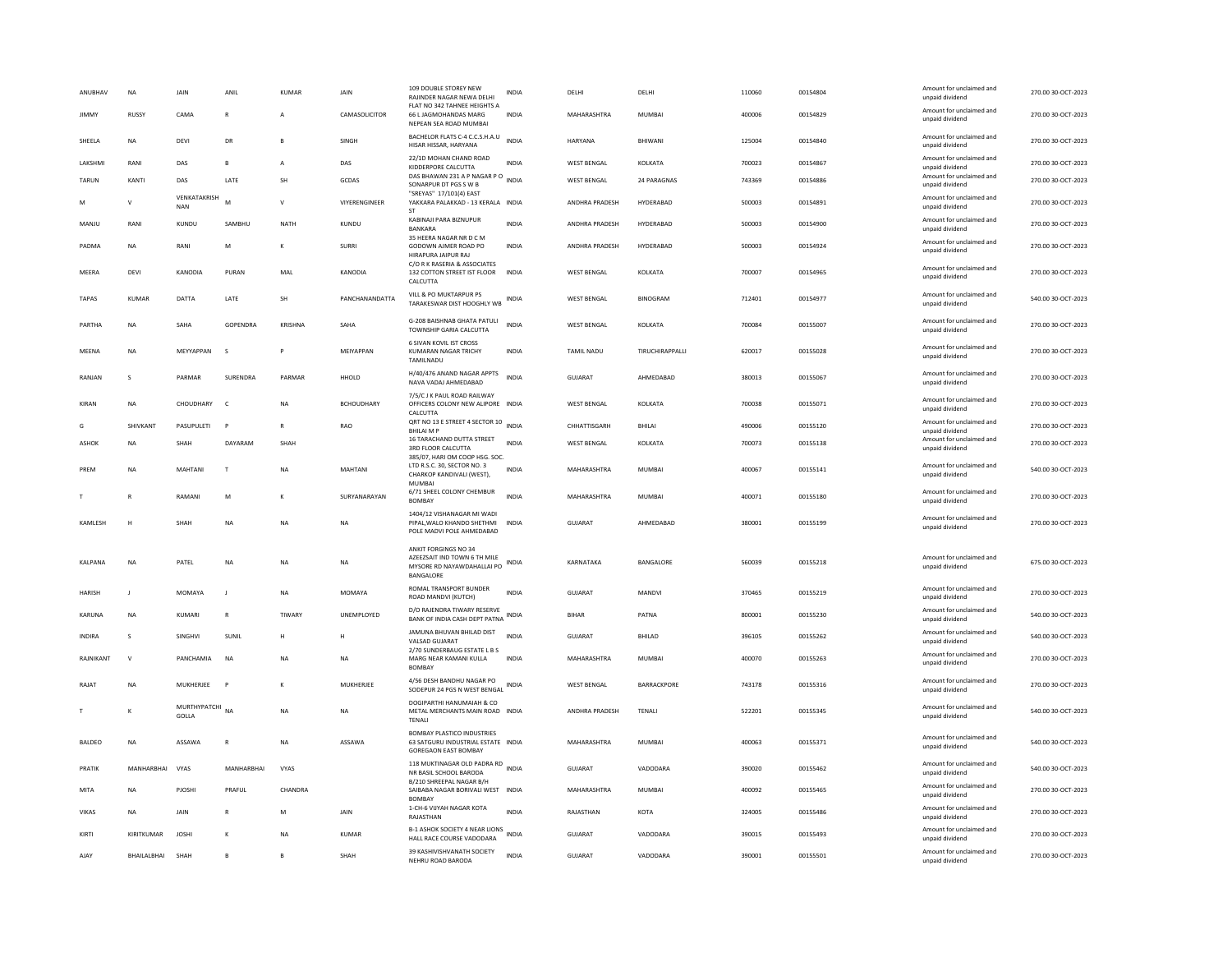| NARESH         | KUMAR             | MITTAL                | G               | NA           | CHAND              | JHA KATRA AMLA TOLA ROAD PO INDIA<br><b>KATIHAR BIHAR</b>                                        |              | <b>BIHAR</b>       | KATIHAR         | 854105 | 00155553 | Amount for unclaimed and<br>unpaid dividend | 270.00 30-OCT-2023  |
|----------------|-------------------|-----------------------|-----------------|--------------|--------------------|--------------------------------------------------------------------------------------------------|--------------|--------------------|-----------------|--------|----------|---------------------------------------------|---------------------|
| KEKI           | DARASHAW          | HODIWALLA             | D <sub>1</sub>  | <b>NA</b>    | <b>NAOROJI</b>     | RASHMI BLDG FLAT NO 14 SIR<br>LALUBHAI SAMALDAS ROAD<br>ANDHERI W BOMBAY                         | <b>INDIA</b> | MAHARASHTRA        | MUMBAI          | 400058 | 00155556 | Amount for unclaimed and<br>unpaid dividend | 270.00 30-OCT-2023  |
| SANTOSH        | <b>NA</b>         | ZOPE                  | H               | $\mathsf{C}$ | ZOPE               | 47 PROFESSOR'S QUARTER CIVIL<br>HOSPITAL CAMPUS ASARWA<br>AHMEDABAD                              | <b>INDIA</b> | GUJARAT            | AHMEDABAD       | 380016 | 00155565 | Amount for unclaimed and<br>unpaid dividend | 270.00 30-OCT-2023  |
| VIKASH         | s                 | <b>MISTRY</b>         | NA              | <b>NA</b>    | NA                 | 9 GANDHINAGAR SOCIETY<br>NURSERY ROAD BILIMORA GUJ<br>DIST VALSAD                                | INDIA        | <b>GUJARAT</b>     | <b>BILIMORA</b> | 396321 | 00155598 | Amount for unclaimed and<br>unpaid dividend | 810.00 30-OCT-2023  |
| VAISHALI       | s                 | <b>MISTRY</b>         | s               | <b>NA</b>    | <b>MISTRY</b>      | 9 GANDHINAGAR SOCIETY<br>NURSERY ROAD BILIMORA GUJ                                               | INDIA        | GUJARAT            | BILIMORA        | 396321 | 00155629 | Amount for unclaimed and<br>unpaid dividend | 270.00 30-OCT-2023  |
| MANJULABEN S   |                   | <b>MISTRY</b>         | SUMANBHAI       | н            | HOLD               | 9 GANDHINAGAR SOCIETY<br>NURSERY ROAD BILIMORA GUJ<br>DIST VALSAD                                | <b>INDIA</b> | GUJARAT            | <b>BILIMORA</b> | 396321 | 00155632 | Amount for unclaimed and<br>unpaid dividend | 540.00 30-OCT-2023  |
| RAMIDEVI       | <b>NA</b>         | RATHI                 | $\overline{B}$  | $\epsilon$   | RATHI              | LAXMINARAYAN CHANDAK OPP<br>PRAKASH MASALA UDHYOG NEAR<br>MACHHITALAB GUDHIYARI<br><b>RAIPUR</b> | <b>INDIA</b> | CHHATTISGARH       | RAIPUR          | 492009 | 00155658 | Amount for unclaimed and<br>unpaid dividend | 270.00 30-OCT-2023  |
| AMAN           | DEEP              | <b>KAUR</b>           | G               | $\mathsf{C}$ | SINGH              | 486-L MODEL TOWN LUDHIANA<br>PUNJAB                                                              | <b>INDIA</b> | PUNJAB             | LUDHIANA        | 141001 | 00155661 | Amount for unclaimed and<br>unpaid dividend | 270.00 30-OCT-2023  |
| BHARTENDER     | SINGH             | SIDHU                 | $\mathsf{T}$    | к            | SIGH               | FORT BADRUKHAN VILL<br>POBADRUKHAN DT SANGRUR<br>PUNJAB                                          | <b>INDIA</b> | PUNJAR             | SANGRUR         | 148001 | 00155704 | Amount for unclaimed and<br>unpaid dividend | 2160.00 30-OCT-2023 |
| CH             | SAILAJA           | RANI                  | $\mathsf{R}$    | NA           | <b>RAO</b>         | H NO 57-10-2 TULASINILAYAM<br>2ND FLOOR NEW POSTAL COLONY INDIA<br>VIJAYAWADA                    |              | ANDHRA PRADESH     | VIJAYWADA       | 520006 | 00155716 | Amount for unclaimed and<br>unpaid dividend | 270.00 30-OCT-2023  |
| ASHOK          | KUMAR             | <b>GUPTA</b>          | P               | D            | <b>GUPTA</b>       | HOUSE NO 190 KHANYARA ROAD<br>K B DHARAMSALA DIST KANGRA<br>HP                                   | <b>INDIA</b> | HIMACHAL PRADESH   | DHARAMSALA      | 176215 | 00155721 | Amount for unclaimed and<br>unpaid dividend | 270.00 30-OCT-2023  |
|                |                   | BALI                  | <b>DINANATH</b> | NA           | BALI               | W H-74 PHASE -1 MAYAPURI<br>N.DELHI<br>24 JIVA DEVSHI NIWAS 3RD FLOOR                            | <b>INDIA</b> | DELHI              | DELHI           | 110064 | 00155739 | Amount for unclaimed and<br>unpaid dividend | 540.00 30-OCT-2023  |
| <b>IAYESH</b>  | <b>NA</b>         | SHAH                  | <b>NA</b>       | <b>NA</b>    | <b>NA</b>          | RANADE ROAD DADAR W<br><b>BOMBA</b>                                                              | <b>INDIA</b> | MAHARASHTRA        | MUMBAI          | 400028 | 00155758 | Amount for unclaimed and<br>unpaid dividend | 270.00 30-OCT-2023  |
| SATISH         | KUMAR             | VALECHA               | LT              |              | PVALECHA           | <b>MB-187 SHAKERPUR TRANS</b><br>JAMUNA GALI NO -5, DELHI                                        | INDIA        | DELHI              | DELHI           | 110092 | 00155764 | Amount for unclaimed and<br>unpaid dividend | 270.00 30-OCT-2023  |
| SUCHETA        |                   |                       | s               | <b>NA</b>    | <b>KUMAR</b>       | C/O SUSHIL RAWLLEY 2-A<br>CIRCULAR ROAD OPP MEDICAL<br>COLLEGE AMRITSAR                          | <b>INDIA</b> | PUNJAB             | AMRITSAR        | 143001 | 00155793 | Amount for unclaimed and<br>unpaid dividend | 270.00 30-OCT-2023  |
| SHRINIWAS      | NA                | HADA                  | LT              | $\mathbb{R}$ | DHADAINDUSTRIALIST | 4-GOVT PLACE NORTH 10TH-<br>FLOOR CALCUTTA                                                       | <b>INDIA</b> | WEST BENGAL        | KOLKATA         | 700001 | 00155801 | Amount for unclaimed and<br>unpaid dividend | 810.00 30-OCT-2023  |
| RFFTA          | N                 | <b>SHUKLA</b>         | N               | к            | SHUKLAHHOLD        | AVADH 3 ALKA SOCIETY MAVDI<br>ROAD RAJKOT                                                        | <b>INDIA</b> | GUIARAT            | RAIKOT          | 360001 | 00155852 | Amount for unclaimed and<br>unpaid dividend | 270.00 30-OCT-2023  |
|                |                   |                       |                 |              |                    |                                                                                                  |              |                    |                 |        |          |                                             |                     |
| PREM           | <b>NA</b>         | KUMAR                 | <b>NA</b>       | NA           | NA                 | VILL JHINGA PO AMIRA W B                                                                         | INDIA        | <b>WEST BENGAL</b> | 24 PARAGNAS     | 743368 | 00155918 | Amount for unclaimed and<br>unpaid dividend | 270.00 30-OCT-2023  |
|                | SOUZA             | CORDEIRO              | А               | s            | CORDEIRO           | NIGUADDO SALIGAO BARDEZ GOA INDIA                                                                |              | GOA                | PANAJI          | 403001 | 00155937 | Amount for unclaimed and<br>unpaid dividend | 405.00 30-OCT-2023  |
| GOPAL          | MARUTI            | KULKARNI              | MARUTI          | <b>NA</b>    | RETIRE             | GURU CHAMBERS 1299 SADASHIV<br>PETH NEAR CHIMNYA GANPATI INDIA<br>PUNF                           |              | MAHARASHTRA        | PUNE            | 411030 | 00155951 | Amount for unclaimed and<br>unpaid dividend | 270.00 30-OCT-2023  |
| MADHAVJIBHAI S |                   | PATEL                 | s               | B            | PATEL              | 2A MANGALTIRTH TOWER FIRST<br><b>FLOOR OPP DHARNIDHAR</b><br>DERASAR PALADI AHMAEDABAD           | <b>INDIA</b> | <b>GUJARAT</b>     | AHMEDABAD       | 380007 | 00155964 | Amount for unclaimed and<br>unpaid dividend | 270.00 30-OCT-2023  |
| TRIO           | TREND             | CONSULTANTSP<br>VTLTD | <b>NA</b>       | <b>NA</b>    | <b>NA</b>          | P-17A ASHUTOSH CHOWDHURY<br>AVENUE CALCUTTA                                                      | <b>INDIA</b> | <b>WEST BENGAL</b> | KOLKATA         | 700019 | 00156017 | Amount for unclaimed and<br>unpaid dividend | 405.00 30-OCT-2023  |
| MANOHARI       | DEVI              | SONI                  | SUKHLAL         | NA           | SONI               | ANNAPURNA JEWELLERS SHOP<br>NO1 RATANBAI SADAN MOHILI<br>VILLAGE SAKINAKA PIPELINE               | <b>INDIA</b> | MAHARASHTRA        | MUMBAI          | 400072 | 00156030 | Amount for unclaimed and<br>unpaid dividend | 270.00 30-OCT-2023  |
| DR             | PARESH            | PRAVINMEHTA           | F               |              | MEHTA              | <b>BOMBAY</b><br>24 BHANSALI ESTATE DAULATR<br>NAGAR JAIN MANDIR CROSS<br>ROAD BORIVLI E BOMBAY  | INDIA        | MAHARASHTRA        | MUMBAI          | 400066 | 00156046 | Amount for unclaimed and<br>unpaid dividend | 540.00 30-OCT-2023  |
| VIMAL          | $\mathbf{v}$      | UPPONI                | v               | G            | <b>UPPONI</b>      | 4A ARADHANA NEW PATKAR S<br>BLOCK TURNER ROAD BANDRA W INDIA<br><b>BOMBAY</b>                    |              | MAHARASHTRA        | MUMBAI          | 400050 | 00156047 | Amount for unclaimed and<br>unpaid dividend | 270.00 30-OCT-2023  |
| SUNIL          | VASANT            | VICHARE               | <b>NA</b>       | <b>NA</b>    | <b>NA</b>          | 9 RAISHREE PARK 222 K K ROAD<br>BEHIND D K STADIUM MAHAGIRI INDIA                                |              | MAHARASHTRA        | THANE           | 400601 | 00156051 | Amount for unclaimed and<br>unpaid dividend | 270.00 30-OCT-2023  |
| RAIN           | MAHENDRAKU<br>MAR | <b>UNADKAT</b>        | <b>NA</b>       | <b>NA</b>    | <b>NA</b>          | THANE W<br>JAMNADAS GIRDHARDAS<br>VAKHARIA BAZAR VERAVAL                                         | <b>INDIA</b> | GUIARAT            | VFRAVAL         | 362265 | 00156063 | Amount for unclaimed and<br>unpaid dividend | 270.00.30-OCT-2023  |
| BALKRISHNA     | SHIVAJI           | UGALE                 | SHIVAJI         | MAHADE       | UGALE              | C/O UGALE TRADERS TIMBER<br>MARKET BHUSAWAL DIST-                                                | INDIA        | MAHARASHTRA        | BHUSAWAL        | 425201 | 00156078 | Amount for unclaimed and<br>unpaid dividend | 810.00 30-OCT-2023  |
| SHETH          | <b>NA</b>         | SANDHYABEN            | H               | <b>B</b>     | SHETH              | <b>JALGAON</b><br>VITRANGA SOCIETY BLOCK NO B<br>12/1 RAIYA ROAD RAJKOT                          | <b>INDIA</b> | GUJARAT            | RAJKOT          | 360005 | 00156087 | Amount for unclaimed and<br>unpaid dividend | 270.00 30-OCT-2023  |
| MILI           | <b>NA</b>         | BANERJEE              | $\mathsf D$     |              | BANERJEE           | 3/1A KESHAB CHANDRA SEN<br>STREET PO AMHERST                                                     | INDIA        | <b>WEST BENGAL</b> | KOLKATA         | 700009 | 00156095 | Amount for unclaimed and<br>unpaid dividend | 270.00 30-OCT-2023  |
| CHANCHAL       | <b>NA</b>         | CHADHA                | s               | L            | CHADHA             | ST.CALCUTTA<br>1ST-C-188 G F LAJPATNAGAR<br>NEW DELHI                                            | <b>INDIA</b> | DELHI              | DELHI           | 110024 | 00156097 | Amount for unclaimed and<br>unpaid dividend | 270.00 30-OCT-2023  |
| <b>NANCY</b>   | <b>NA</b>         | CRASTO                | HENRY           | <b>NA</b>    | CRASTO             | 12/1/5 SKY VIEW CO-OP HSG SOC<br><b>BHAVANI NAGAR MAROL</b><br>MAROSHI ROAD MAROL BOMBAY         | <b>INDIA</b> | MAHARASHTRA        | <b>MUMBAI</b>   | 400059 | 00156102 | Amount for unclaimed and<br>unpaid dividend | 270.00 30-OCT-2023  |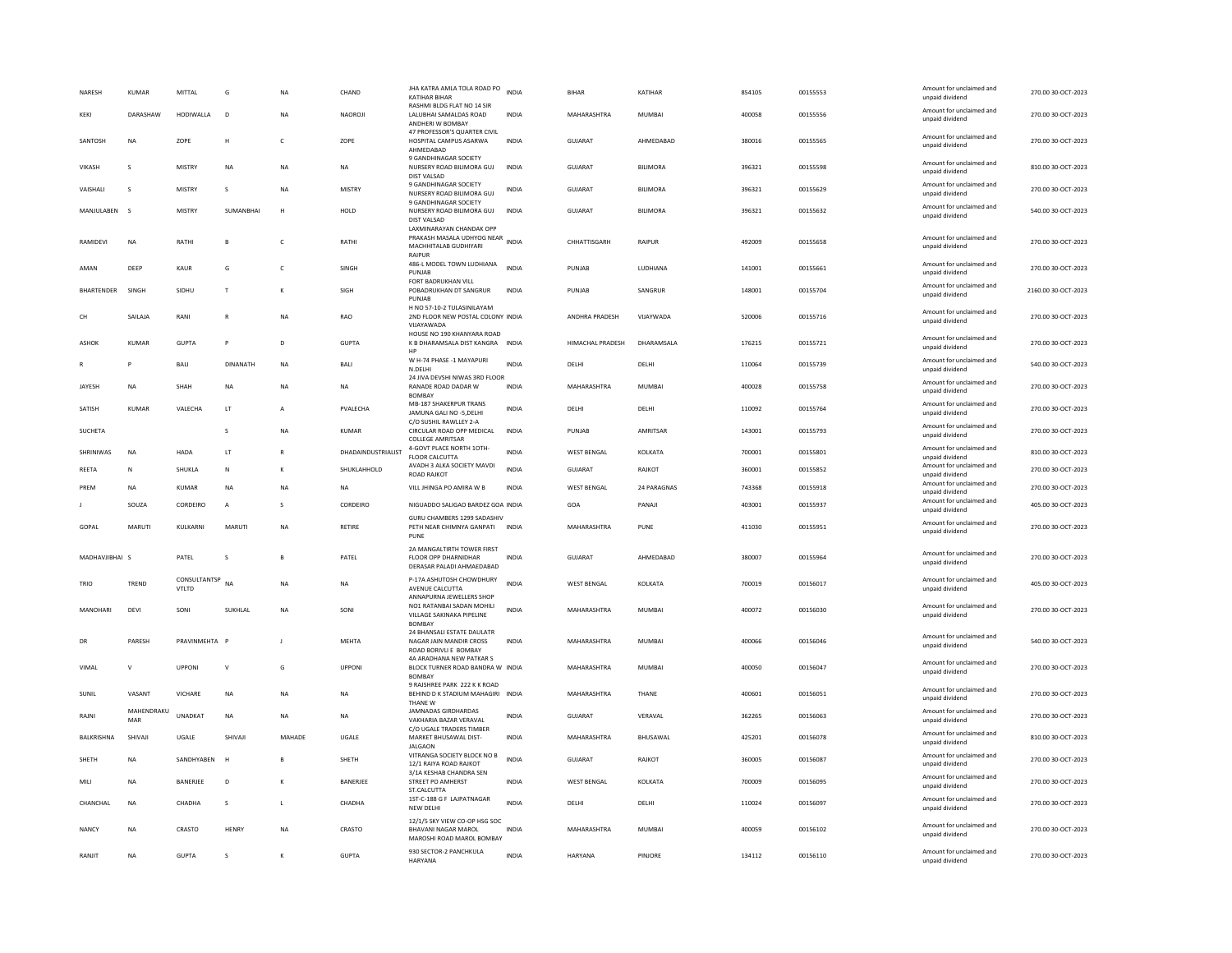| SUNII            | <b>NA</b>    | NAWAL                 | N            |              | NAWAL                    | C/O NATHULAL NAWAL AMAR<br>KATI A BUNDI RAI                                                              | <b>INDIA</b> | RAJASTHAN          | <b>BUNDI</b>                | 323001 | 00156139 | Amount for unclaimed and<br>unpaid dividend | 270.00 30-OCT-2023 |
|------------------|--------------|-----------------------|--------------|--------------|--------------------------|----------------------------------------------------------------------------------------------------------|--------------|--------------------|-----------------------------|--------|----------|---------------------------------------------|--------------------|
| <b>SHAKTI</b>    | <b>NA</b>    | SACHDEVA              | $\mathbf{B}$ | <b>NA</b>    | SACHDEVA                 | C 102 LOHIA NAGAR GHAZIABAD U INDIA                                                                      |              | UTTAR PRADESH      | GHAZIABAD                   | 201001 | 00156177 | Amount for unclaimed and<br>unpaid dividend | 270.00 30-OCT-2023 |
| <b>TINA</b>      | NA           | SINGH                 | D            | <b>NA</b>    | SINGH                    | C/O G S BAHL 242 R MODEL<br>TOWN LUDHIANA PUNJAB                                                         | <b>INDIA</b> | PUNJAB             | LUDHIANA                    | 141002 | 00156179 | Amount for unclaimed and<br>unpaid dividend | 270.00 30-OCT-2023 |
| RAJENDRA         | <b>KUMAR</b> | AGARWAL               | M            |              | AGARWAL                  | M/S KILLA TRADING CO THANA<br>ROAD P O TINSUKIA ASSAM                                                    | <b>INDIA</b> | ARUNACHAL PRADESH  | TINSUKIA                    | 786125 | 00156193 | Amount for unclaimed and<br>unpaid dividend | 270.00 30-OCT-2023 |
| KAILAS           | v            | SHAH                  | VASANTLAL    | <b>NA</b>    |                          | 404 A RADHIKA DARSHAN<br>HEMUKALANI CROSS ROAD NO 2 INDIA<br>IRANI WADI KANDIVLI (WEST)<br><b>BOMBAY</b> |              | MAHARASHTRA        | <b>MUMBAI</b>               | 400067 | 00156291 | Amount for unclaimed and<br>unpaid dividend | 270.00 30-OCT-2023 |
| <b>BHUPAT</b>    | F            | SHAH                  |              | <b>NA</b>    | SHAH                     | C/O MEGHJYOT ENTERPRISES 81<br>ASHOK CHAMBERS DEVAJI<br>RATANSEY ROAD MASJID BUNDER<br>(E) MUMBAI        | <b>INDIA</b> | MAHARASHTRA        | MUMBAI                      | 400009 | 00156299 | Amount for unclaimed and<br>unpaid dividend | 270.00 30-OCT-2023 |
| ABHIJIT          | NA           | SINHA                 | ${\sf N}$    | P            | SINGH                    | BLOCK A/2 KUNAL SOCIETY<br>MAHAVIRNAGAR HIMATNAGAR<br><b>GUJARAT</b>                                     | INDIA        | GUJARAT            | <b>HIMATNAGAR</b>           | 383002 | 00156312 | Amount for unclaimed and<br>unpaid dividend | 270.00 30-OCT-2023 |
| M                | <b>NA</b>    | RAGHUPATHY            | <b>I ATF</b> | SH           | MKRISHNAN                | F 67 IHFD NAGAR PALLAVARAM<br>MADRAS<br>76/40 RAIPUR ROAD SAKET                                          | <b>INDIA</b> | <b>TAMIL NADU</b>  | CHENNAL                     | 600043 | 00156349 | Amount for unclaimed and<br>unpaid dividend | 270.00.30-OCT-2023 |
| <b>DINESH</b>    | NA           | SINGH                 | M            |              | SINGH                    | COLONY LANE NO 2 DEHRADUN INDIA<br>UP                                                                    |              | UTTARAKHAND        | DEHRADUN                    | 248001 | 00156372 | Amount for unclaimed and<br>unpaid dividend | 270.00 30-OCT-2023 |
| SAMPAT           | DFVI         | CHANDAK               | $\mathbf{S}$ | R            | CHANDAK                  | 18 A, MOHAN MARKET GAUHATI<br>ASSAM                                                                      | INDIA        | ASSAM              | GUWAHATI                    | 781001 | 00156401 | Amount for unclaimed and<br>unpaid dividend | 270.00 30-OCT-2023 |
| RAVAL            | DILIP        | KUMARTULJASH<br>ANKER |              | <b>NA</b>    | SHANKER                  | <b>B/8 AMUL PARK OPP CIVIL COURT</b><br>ANAND TA ANAND DIST KAIRA                                        | <b>INDIA</b> | <b>GUJARAT</b>     | ANAND                       | 388001 | 00156404 | Amount for unclaimed and<br>unpaid dividend | 270.00 30-OCT-2023 |
| ABHIJIT          | <b>NA</b>    | SINHA                 | N            | к            | PSINGH                   | BLOCK A/2 KUNAL SOCIETY<br>MAHAVIR NAGAR HIMATNAGAR<br>GUJRAT                                            | <b>INDIA</b> | GUJARAT            | <b>HIMATNAGAR</b>           | 383001 | 00156421 | Amount for unclaimed and<br>unpaid dividend | 270.00 30-OCT-2023 |
| SUNANDADEVI NA   |              | <b>NAYAK</b>          | A            | K            | NAYAIL                   | C/O SRI B K NAYAK HP - 8<br>LAXMISAGAR BHUBANESWAR - 6                                                   | INDIA        | ORISSA             | BHUBANESWAR                 | 751001 | 00156424 | Amount for unclaimed and<br>unpaid dividend | 270.00 30-OCT-2023 |
| CHHABI           | NA           | CHAKRABORTY J         |              |              | CHAKRABORTY              | 9A SUBOL CHANDRA LANE<br>CALCUTTA<br>C/O K K DUBE QR NO I/C-377                                          | <b>INDIA</b> | <b>WEST BENGAL</b> | KOLKATA                     | 700009 | 00156457 | Amount for unclaimed and<br>unpaid dividend | 270.00 30-OCT-2023 |
| PHOOL            | CHANDRA      | <b>DUBE</b>           | B            | N            | <b>DUBE</b>              | SECTOR I/C P.O BOKARO STEEL<br>CITY DIST BOKARO JHARKHAND                                                | <b>INDIA</b> | <b>JHARKHAND</b>   | <b>BOKARO</b>               | 827001 | 00156472 | Amount for unclaimed and<br>unpaid dividend | 270.00 30-OCT-2023 |
| SANJAY           | NA           | <b>GULATI</b>         | T            | $\mathbb{R}$ | <b>GULATI</b>            | 156 TAGORE PARK MODEL TOWN<br><b>DELHI</b><br>KUNDAN LAL RAJENDAR KUMAR                                  | <b>INDIA</b> | DELHI              | DELHI                       | 110009 | 00156493 | Amount for unclaimed and<br>unpaid dividend | 270.00 30-OCT-2023 |
| SATYA            | BALA         | GARG                  | $\mathsf{R}$ | <b>KUMAR</b> | HHOLD                    | CLOTH MERCHANTS PO BAHADRA INDIA<br>HANUMANGARH RAJ                                                      |              | RAJASTHAN          | HANUMANGARH                 | 335501 | 00156494 | Amount for unclaimed and<br>unpaid dividend | 270.00 30-OCT-2023 |
| RAJENDRA         | PAL          | <b>ARORA</b>          |              |              | ARORA                    | 32/142 MANI RAM BAGIA KANPUR INDIA                                                                       |              | UTTAR PRADESH      | KANPUR                      | 208001 | 00156532 | Amount for unclaimed and<br>unpaid dividend | 540.00 30-OCT-2023 |
| SUMANA           | <b>NA</b>    | DEB                   | A            | K            | DEB                      | C/O SH A K DEB QR NO B 31 NH 3<br>PO VINDHYANAGAR DT SIDHI                                               | <b>INDIA</b> | MADHYA PRADESH     | JAYANT PROJECT<br>COLLIERY  | 486885 | 00156547 | Amount for unclaimed and<br>unpaid dividend | 270.00 30-OCT-2023 |
| YARRA            | LAKSHMIVARA  | PRASAD                | Y            | s            | RAMAIAH                  | 6 3 788/A/16 DURGANAGAR<br>COLONY AMEERPET HYDERABAD                                                     | INDIA        | ANDHRA PRADESH     | HYDERABAD                   | 500016 | 00156555 | Amount for unclaimed and<br>unpaid dividend | 270.00 30-OCT-2023 |
| <b>MANOJ</b>     | KUMAR        | AGARWALLA             | $\mathsf{P}$ | $\mathsf{D}$ | AGARWALLA                | PAWAN ENGINEERING & TRADING<br>CO CHOUTHI KULI SINDRI ROAD INDIA<br><b>JHARIA</b>                        |              | <b>IHARKHAND</b>   | DHANSAR                     | 828111 | 00156566 | Amount for unclaimed and<br>unpaid dividend | 270.00 30-OCT-2023 |
| UDAYKUMAR        | $\mathsf{s}$ | PATEL                 | s            | <b>NA</b>    | PATH                     | OTR NO 430 KRIBHCO TOWN SHIP<br>P O KRIBHCONAGAR DIST SURAT INDIA<br>GUJ                                 |              | <b>GUJARAT</b>     | SUNUALI                     | 394515 | 00156569 | Amount for unclaimed and<br>unpaid dividend | 270.00 30-OCT-2023 |
|                  | NA           | RAJESWARI             | К            | <b>NA</b>    | RAMKRISHNA               | C/O K V RAMANYA & CO M G<br>ROAD JEYPORE DT KORAPUT<br>ORISSA                                            | INDIA        | ORISSA             | KORAPUT                     | 764001 | 00156570 | Amount for unclaimed and<br>unpaid dividend | 270.00 30-OCT-2023 |
| DIPTI            | D            | SALGAOCAR             | D            | $\mathsf{V}$ | DALGAOCAR                | SALGAONCAR HOUSE F L GOMES<br>ROAD VASCO DA GAMA GOA                                                     | <b>INDIA</b> | GOA                | DABOLIM                     | 403802 | 00156641 | Amount for unclaimed and<br>unpaid dividend | 270.00 30-OCT-2023 |
| PRACHALA         | <b>NA</b>    | GUPTA                 | A            | K            | GUPTA                    | 544A GALI SHIV MANDIR KATRA<br>NEEL CHANDNI CHOWK DELHI                                                  | <b>INDIA</b> | <b>DELHI</b>       | DELHI                       | 110006 | 00156653 | Amount for unclaimed and<br>unpaid dividend | 270.00 30-OCT-2023 |
| SUNIL            | KUMAR        | SINGH                 | LATE         | SH           | KRISHNDEOPRASADSIN<br>GH | C/O ANIL MEDICAL HALL AT & PO<br>BARAHAT DIST BANKA STATE<br><b>BIHAR</b>                                | <b>INDIA</b> | <b>BIHAR</b>       | AMARPUR                     | 813103 | 00156675 | Amount for unclaimed and<br>unpaid dividend | 540.00 30-OCT-2023 |
| <b>JATINDER</b>  | <b>KAUR</b>  | KALRA                 | H            | s            | KALRA                    | C/O SANTOSH AGENCIES LAXMI<br>MARKET GHAS MANDI ROAD<br><b>IODHPUR</b>                                   | <b>INDIA</b> | ANDHRA PRADESH     | HYDERABAD                   | 500003 | 00156688 | Amount for unclaimed and<br>unpaid dividend | 270.00 30-OCT-2023 |
| <b>RHUPATRAL</b> | G            | PARFKH                | G            | $\mathbb{R}$ | PARFKH                   | 202 GOKUL HARIDAS NAGAR<br>SIMPOLI RD BORIVLI W BOMBAY                                                   | <b>INDIA</b> | MAHARASHTRA        | MUMBAI                      | 400092 | 00156694 | Amount for unclaimed and<br>unpaid dividend | 135.00 30-OCT-2023 |
| MANJU            | NA           | ROY                   | LATE         | SH           | VCROY                    | PT-62/26 SANSAD KUNJ KALKAJI<br><b>EXTN NEW DELHI</b>                                                    | <b>INDIA</b> | DELHI              | DELHI                       | 110019 | 00156698 | Amount for unclaimed and<br>unpaid dividend | 540.00 30-OCT-2023 |
| NITIN            | <b>NA</b>    | <b>GOVINDBHAI</b>     | <b>NA</b>    | NA           | NA                       | C/O ASHOK RANCHHODBHAI AT<br>VADLA VIA UPLETA DIST RAJKOT                                                | <b>INDIA</b> | <b>GUJARAT</b>     | DHORAJI                     | 360490 | 00156700 | Amount for unclaimed and<br>unpaid dividend | 270.00 30-OCT-2023 |
| M                | $\varsigma$  | VENKATESHPRA<br>SAD   | M            |              | SRAO                     | CMC LIMITED C-60 COMMUNITY<br>CENTRE JANAKPURI NEW DELHI                                                 | INDIA        | DELHI              | DELHI                       | 110058 | 00156712 | Amount for unclaimed and<br>unpaid dividend | 270.00 30-OCT-2023 |
| LAXMI            | NARAYAN      | MALL                  | G            | $\mathbb{R}$ | MALL                     | CHANDRA KONA ROAD PO SAT<br>BANKURA DIST MIDNAPUR WB                                                     | <b>INDIA</b> | <b>WEST BENGAL</b> | RADHAKANTPUR(MIDN<br>APORE) | 721253 | 00156731 | Amount for unclaimed and<br>unpaid dividend | 270.00 30-OCT-2023 |
| SANJAY           | KIRTIBHAI    | SHAH                  | NA           | NA           | NA                       | ROLLWIN BEARINGS 4 MANAHAR<br>PLOT OPP POOJA APARTMNET<br><b>RAJKOT</b>                                  | <b>INDIA</b> | GUJARAT            | RAJKOT                      | 360002 | 00156732 | Amount for unclaimed and<br>unpaid dividend | 540.00 30-OCT-2023 |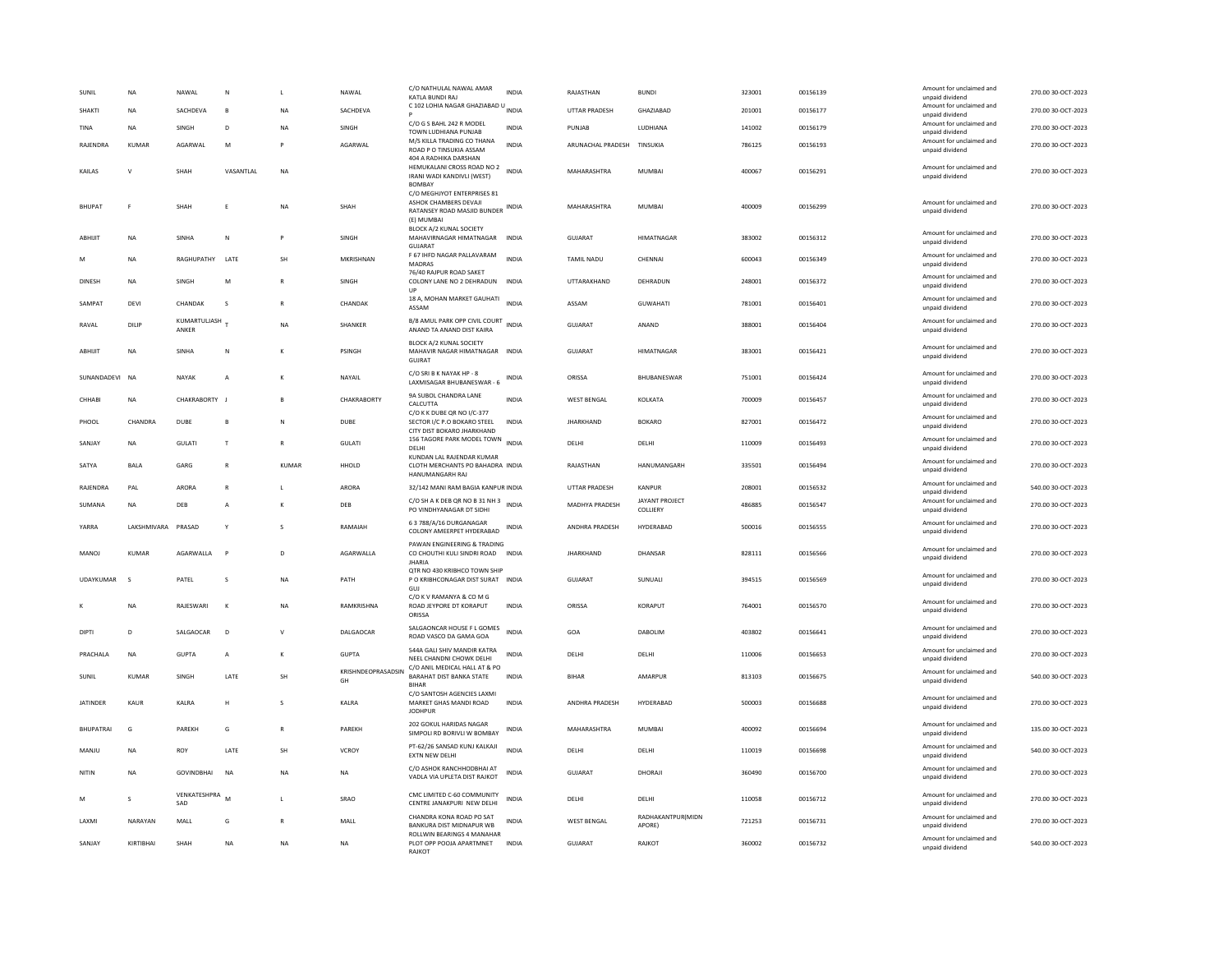| RITA                                         | <b>NA</b>              | <b>MAHESHWARI</b>           | <b>R</b>       |              | MAHESHWARIHHOLD              | 315 LAL DASS STREET MEERUT UP INDIA                                                                     |              | <b>UTTAR PRADESH</b>                 | MEERUT                   | 250002           | 00156736             | Amount for unclaimed and<br>unpaid dividend                    | 135.00 30-OCT-2023                       |
|----------------------------------------------|------------------------|-----------------------------|----------------|--------------|------------------------------|---------------------------------------------------------------------------------------------------------|--------------|--------------------------------------|--------------------------|------------------|----------------------|----------------------------------------------------------------|------------------------------------------|
| CHARANJIT                                    | <b>NA</b>              | SINGH                       | J.             | SINGH        | PROFFECTION                  | 608/R MODEL TOWN LUDHIANA INDIA                                                                         |              | PUNJAB                               | LUDHIANA                 | 141001           | 00156739             | Amount for unclaimed and<br>unpaid dividend                    | 270.00 30-OCT-2023                       |
| SURESH                                       | SINGH                  | CHAUHAN                     | L              |              | CHAUHAN                      | B-8 DIVYADEEP SOC NEAR SURYA<br>SOC GORWA VADODARA                                                      | <b>INDIA</b> | GUJARAT                              | VADODARA                 | 390016           | 00156746             | Amount for unclaimed and<br>unpaid dividend                    | 270.00 30-OCT-2023                       |
|                                              |                        | PLVAUAYANTHI<br>MALA        |                | $\mathbf{v}$ |                              | H NO 19-68 SRIKODANDA RAM<br>NARASIMHAMLAWYER NAGAR GADDIANNARAM<br>HYDERABAD<br>ASST ACCOUNTANT BANNAR | <b>INDIA</b> | ANDHRA PRADESH                       | SAIDABAD                 | 500660           | 00156786             | Amount for unclaimed and<br>unpaid dividend                    | 270.00 30-OCT-2023                       |
| N                                            |                        | RADHAKRISHNA<br>N           |                |              | KVGOVNDER                    | AMMAN SUGARS LTD P B NO 16<br>SATHYAMANGALM PERIYAR DT<br><b>TAMIL NADU</b>                             | INDIA        | TAMIL NADU                           | GOBICHETTIPALAYAM        | 638401           | 00156805             | Amount for unclaimed and<br>unpaid dividend                    | 270.00 30-OCT-2023                       |
| PRADIP                                       | <b>KUMAR</b>           | GHOSH                       | T              | $\mathsf{C}$ | GHOSH                        | 11 HEMDEY LANE CALCUTTA                                                                                 | INDIA        | <b>WEST BENGAL</b>                   | KOLKATA                  | 700050           | 00156823             | Amount for unclaimed and<br>unpaid dividend                    | 270.00 30-OCT-2023                       |
| KIRAN                                        | KUMAR                  | DOMAKONDA                   | $\overline{D}$ | К            | <b>MURTHY</b>                | FF4 SKANDAGIRI APARTMENTS<br>PADMA RAO NAGAR SEC BAD                                                    | INDIA        | ANDHRA PRADESH                       | <b>GANDHI NAGAR</b>      | 500361           | 00156829             | Amount for unclaimed and<br>unpaid dividend                    | 270.00 30-OCT-2023                       |
| PITESH                                       | THAKKORBHAI            | <b>BHAVSAR</b>              | $\mathsf{T}$   | <b>NA</b>    | <b>BHAVSAR</b>               | DESAI WADIA CHIKHA DIST<br><b>BULSAR</b>                                                                | <b>INDIA</b> | GUJARAT                              | CHIKHLI                  | 396521           | 00156836             | Amount for unclaimed and<br>unpaid dividend                    | 270.00 30-OCT-2023                       |
| PRASAD                                       | RAMCHANDRA             | PHATAK                      | $\mathsf{R}$   | н            | PHATAK                       | A-402 SHRADHA JAIRAJ NAGAR<br><b>BORIVLI WEST BOMBAY</b>                                                | <b>INDIA</b> | MAHARASHTRA                          | <b>MUMBAI</b>            | 400092           | 00156907             | Amount for unclaimed and<br>unpaid dividend                    | 270.00 30-OCT-2023                       |
| RANJU                                        | NA                     | JAIN                        | ANIL           | <b>NA</b>    | JAIN                         | 1157/B, CIRCULAR ROAD,<br>VALLABH COLONY, AMBALA CITY.                                                  | <b>INDIA</b> | HARYANA                              | AMBALA CITY              | 134003           | 00156933             | Amount for unclaimed and<br>unpaid dividend                    | 270.00 30-OCT-2023                       |
| VINNI                                        | <b>NA</b>              | CHAWLA                      | SANDEEP        | <b>NA</b>    | CHAWLA                       | B-1/318 JANAK PURI NEW DELHI INDIA                                                                      |              | DELHI                                | DELHI                    | 110058           | 00156963             | Amount for unclaimed and<br>unpaid dividend                    | 270.00 30-OCT-2023                       |
| <b>KANTA</b>                                 | <b>NA</b>              | DANG                        | PREM           | NATH         | DANG                         | E-1-F DDA FLATS MUNIRKA NEW<br><b>DELHI</b>                                                             | <b>INDIA</b> | DELHI                                | DELHI                    | 110067           | 00156967             | Amount for unclaimed and<br>unpaid dividend                    | 405.00 30-OCT-2023                       |
| ANIL                                         | <b>KUMAR</b>           | RAGRAWAL                    | RAMKISHAN      | AGARWAL      |                              | 17 MINARWA PARK SOCIETY B/H<br>PRIYA CINEMA KRISHNA NAGAR                                               | <b>INDIA</b> | <b>GUJARAT</b>                       | NARODA                   | 382346           | 00156981             | Amount for unclaimed and<br>unpaid dividend                    | 270.00 30-OCT-2023                       |
| <b>KRISHAN</b>                               | LAL                    | ARORA                       | LATE           | <b>SH</b>    | RAMLALARORA                  | AHMEDABAD<br>A-4B DDA MUNIRKA NEW DELHI INDIA                                                           |              | DELHI                                | DELHI                    | 110067           | 00156994             | Amount for unclaimed and<br>unpaid dividend                    | 270.00 30-OCT-2023                       |
| <b>BIMAL</b>                                 | <b>NA</b>              | SAHA                        | LATE           | SH           |                              | NEAR POLICE FARI POST<br>HARIHARPRASADSAHA RAGHUNATHGANJ DIST                                           | <b>INDIA</b> | <b>WEST BENGAL</b>                   | RAGHUNATHGANJ            | 742225           | 00157012             | Amount for unclaimed and<br>unpaid dividend                    | 270.00 30-OCT-2023                       |
| <b>ASHIS</b>                                 | KUMAR                  | <b>SARKAR</b>               | $\mathbf{B}$   | $\kappa$     | MONDAL                       | MURSHIDABAD<br>C/O B K MONDAL ADVOCATE<br>SANGHATA PARA PO RAMPURHAT INDIA<br>DT BIRBHUM W B            |              | <b>WEST BENGAL</b>                   | <b>BIRRHUM</b>           | 731224           | 00157014             | Amount for unclaimed and<br>unpaid dividend                    | 270.00 30-OCT-2023                       |
| <b><i>RHAVINENI</i></b>                      | KARLINAKARA            | <b>RAO</b>                  | $\mathbf{B}$   | $\mathbb{R}$ | KOTAIAH                      | SRI RAJESHWARI MANASIKA<br>VIDYASALA NARASIMHARAO<br>NAIDU STREET SURYA RAO PET<br>VIIAYAWADA AP        | <b>INDIA</b> | ANDHRA PRADESH                       | VIJAYWADA                | 520002           | 00157049             | Amount for unclaimed and<br>unpaid dividend                    | 270.00 30-OCT-2023                       |
| <b>USHA</b>                                  | DEVI                   | <b>AGARWAI</b>              | VIJAY          | KUMAR        | AGARWALHHOLD                 | 20 HIRA BHAI MARKET KANKARIA<br>ROAD AHMEDABAD                                                          | <b>INDIA</b> | <b>GUJARAT</b>                       | AHMEDABAD                | 380022           | 00157084             | Amount for unclaimed and<br>unpaid dividend                    | 270.00 30-OCT-2023                       |
| GURURAKHAINV<br>ESTMENTSPVTL NA<br><b>TD</b> |                        | NA                          |                | <b>NA</b>    | NA                           | <b>D 7 RANJEET NAGAR</b><br>COMMERCIAL COMPLEX NEW<br>DELHI                                             | <b>INDIA</b> | DELHI                                | DELHI                    | 110008           | 00157103             | Amount for unclaimed and<br>unpaid dividend                    | 270.00 30-OCT-2023                       |
| ANII                                         | <b>NA</b>              | <b>KUMAR</b>                | К              | <b>NA</b>    | <b>NATH</b>                  | D 54/155 64 SHRI NAGAR COLONY<br><b>GURUBAGH VARANASI</b>                                               | <b>INDIA</b> | <b>UTTAR PRADESH</b>                 | VARANASI                 | 221010           | 00157104             | Amount for unclaimed and<br>unpaid dividend                    | 270.00 30-OCT-2023                       |
| <b>AVNISH</b>                                |                        |                             |                |              | MAHFSHWARI                   | PARIDHAN SADAR BAZAR<br>MORENA M P                                                                      | <b>INDIA</b> | MADHYA PRADESH                       | <b>MORFNA</b>            | 476001           |                      | Amount for unclaimed and                                       | 270.00 30-OCT-2023                       |
|                                              | <b>NA</b>              | MAHESHWARI M                |                | M            |                              |                                                                                                         |              |                                      |                          |                  | 00157109             |                                                                |                                          |
| NAVITA                                       | NA                     | MALIK                       | A              | NA           | BHUSHAN                      | MAYUR MAHAL COMPLEX ROOM<br>NO 2 14 BURNPUR ROAD                                                        | <b>INDIA</b> | <b>WEST BENGAL</b>                   | ASANSOL                  | 713304           | 00157152             | unpaid dividend<br>Amount for unclaimed and                    | 270.00 30-OCT-2023                       |
| VICKY                                        | SOHRAB                 | GAMADIA                     | s              | $\mathbb{R}$ | <b>GAMADIA</b>               | ASANSOL<br>NOWROZ BUILDING IST FLOOR 70                                                                 | <b>INDIA</b> | MAHARASHTRA                          | <b>MUMBAI</b>            | 400007           | 00157160             | unpaid dividend<br>Amount for unclaimed and                    | 270.00 30-OCT-2023                       |
| SANTOSH                                      | <b>NA</b>              | <b>KUMAR</b>                | LATE           | P            | DAYAL                        | HUGHES ROAD BOMBAY<br>34 V NP HYDEL COLONY NR                                                           | <b>INDIA</b> | ANDHRA PRADESH                       | HYDERABAD                | 500003           | 00157171             | unpaid dividend<br>Amount for unclaimed and                    | 270.00 30-OCT-2023                       |
|                                              |                        |                             | RAMJIBHAI      |              |                              | RAIDASMANDIR LUCKNOW<br>C/9 SHYANI APT., ASHWANI                                                        | <b>INDIA</b> |                                      |                          |                  |                      | unpaid dividend<br>Amount for unclaimed and                    |                                          |
| <b>BHARAT</b>                                | RAMJIBHAI<br><b>NA</b> | GOLAVIYA<br>DEIVASIGAMANI 1 |                | <b>NA</b>    | <b>BUSIENSS</b><br>KMUDALIAR | KUMAR ROAD SURAT GUJARAT<br>BLOCK C-4 AGS COLONY                                                        | <b>INDIA</b> | GUJARAT<br><b>TAMIL NADU</b>         | SURAT NANPURA<br>CHENNAL | 395008<br>600061 | 00157177<br>00157187 | unpaid dividend<br>Amount for unclaimed and                    | 270.00 30-OCT-2023                       |
|                                              |                        |                             |                |              |                              | NANGANALLUR MADRAS                                                                                      |              |                                      |                          |                  |                      | unpaid dividend<br>Amount for unclaimed and                    | 540.00 30-OCT-2023                       |
| AMAR<br>KALAWATI                             | KUMAR<br><b>NA</b>     | BHAKTA<br>SAINI             | LATE<br>c      | SH<br>B      | ССВНАКТА<br>SAINI            | 16 H K SETT LANE CALCUTTA<br>H NO 175/5 ST AREA AIR FORCE<br>STN AMLA PO AMLA DEPOT DISTT INDIA         | <b>INDIA</b> | <b>WEST BENGAL</b><br>MADHYA PRADESH | KOLKATA<br>AMLA DEPOT    | 700050<br>460553 | 00157204<br>00157206 | unpaid dividend<br>Amount for unclaimed and<br>unpaid dividend | 810.00 30-OCT-2023<br>270.00 30-OCT-2023 |
| SURINDRA                                     | R                      | SHINDE                      | LATE           | <b>SH</b>    | NKSHINDE                     | BETUL M F<br>D-12 NIRLON STAFF QTRS NIRLON<br>LTD GOREGON E BOMBAY                                      | <b>INDIA</b> | MAHARASHTRA                          | <b>MUMBAI</b>            | 400063           | 00157220             | Amount for unclaimed and<br>unpaid dividend                    | 135.00 30-OCT-2023                       |
|                                              |                        | NARKER                      | R              | NARKER       | <b>JOB</b>                   | 1/17 BHARJA BHUVAN 110 KIKA<br>STREET GULAL WADI BOMBAY                                                 | <b>INDIA</b> | MAHARASHTRA                          | <b>MUMBAI</b>            | 400004           | 00157233             | Amount for unclaimed and                                       | 270.00 30-OCT-2023                       |
| SINKI                                        | <b>NA</b>              | GOYEL                       | PRAVEEN        | <b>NA</b>    | GOYEL                        | C/O P C MANGAL MANGAL<br>TOWERS 88 MAHEL COLONY                                                         | <b>INDIA</b> | MADHYA PRADESH                       | SHIVPURI                 | 473551           | 00157239             | unpaid dividend<br>Amount for unclaimed and<br>unpaid dividend | 135.00 30-OCT-2023                       |
| <b>SINKI</b>                                 | <b>NA</b>              | GOYEL                       | PRAVEEN        | <b>NA</b>    | GOYEL                        | SHIVPURI M P<br>C/O P C MANGAL MANGAL<br>TOWERS 88 MAHEL COLONY                                         | <b>INDIA</b> | <b>MADHYA PRADESH</b>                | SHIVPURI                 | 473551           | 00157239             | Amount for unclaimed and<br>unpaid dividend                    | 270.00 30-OCT-2023                       |
| ALKA                                         | <b>NA</b>              | <b>BHARDWAI</b>             | SANIFFV        | <b>NA</b>    | <b>BHARDWAI</b>              | SHIVPURI M P<br>66 BABAR ROAD BENGALI<br>MARKET NEW DELHI                                               | <b>INDIA</b> | DFI HI                               | <b>DELHI</b>             | 110001           | 00157246             | Amount for unclaimed and<br>unpaid dividend                    | 540.00 30-OCT-2023                       |
| CHANDER                                      | SHEKHAR                | <b>BEHL</b>                 |                | L            | BEHL                         | H NO 196 OPP PETROL PUMP<br>TILAK NAGAR CAMP YAMUNA<br>NAGAR HARYANA                                    | <b>INDIA</b> | HARYANA                              | YAMUNA NAGAR             | 135001           | 00157265             | Amount for unclaimed and<br>unpaid dividend                    | 810.00 30-OCT-2023                       |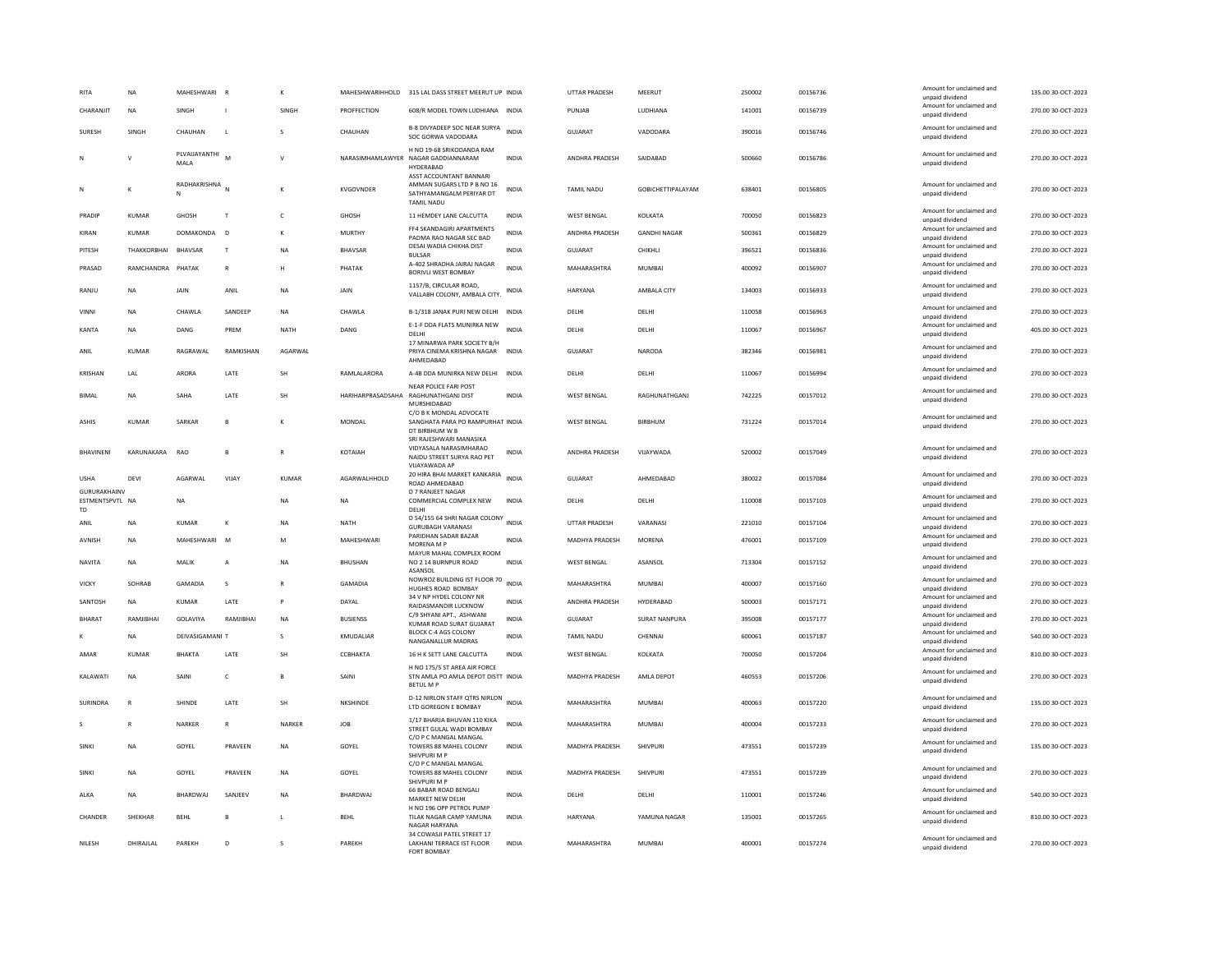| <b>NIMISHA</b>  | ARVIND          | PATEL                     | A               | PATEL          | HW              | PARPIYA BUILDING OPP EXPRESS<br>HOTEL ALKAPURI VADODARA                                                     | <b>INDIA</b> | <b>GUJARAT</b>       | VADODARA            | 390005 | 00157279 | Amount for unclaimed and<br>unpaid dividend                             | 270.00 30-OCT-2023  |
|-----------------|-----------------|---------------------------|-----------------|----------------|-----------------|-------------------------------------------------------------------------------------------------------------|--------------|----------------------|---------------------|--------|----------|-------------------------------------------------------------------------|---------------------|
| SATYA           | PRAKASH         | PRAJAPATI                 | $\vee$          | <b>NA</b>      | PRAJAPATI       | C/O DINESH CHANDRA YADAV 355<br>BADSHAHI MANDI ALLAHABAD                                                    |              | <b>UTTAR PRADESH</b> | ALLAHABAD           | 211003 | 00157283 | Amount for unclaimed and<br>unpaid dividend                             | 270.00 30-OCT-2023  |
| <b>UTTAM</b>    | KUMAR           | SHAH                      | <b>NA</b>       | <b>NA</b>      | NA.             | 19 MOHINI MOHAN ROAD 1ST<br>FLOOR FLAT NO 1B BHAWANIPUR INDIA<br>CALCUTTA                                   |              | <b>WEST RENGAL</b>   | <b>KOI KATA</b>     | 700020 | 00157294 | Amount for unclaimed and<br>unpaid dividend                             | 540.00 30-OCT-2023  |
|                 | ΝA              | CHANDRASEKHA <sub>R</sub> |                 | <b>NA</b>      | ARYA            | NETHRA ENTERPRISES 6-8-6 C<br>ANJANEYA PANTHULU ST<br><b>GANGANAMMA PET TENALI A P</b>                      | <b>INDIA</b> | ANDHRA PRADESH       | TENALI              | 522201 | 00157310 | Amount for unclaimed and<br>unpaid dividend                             | 270.00 30-OCT-2023  |
| G               | R               | MURALIRAJ                 | N               | <b>NA</b>      | <b>GOVINDAR</b> | <b>B II KAILASH FLATS</b><br>SIVASANKARAN STREET<br>PALLAVARAM MADRAS                                       | <b>INDIA</b> | <b>TAMIL NADU</b>    | CHENNAI             | 600043 | 00157316 | Amount for unclaimed and<br>unpaid dividend                             | 270.00 30-OCT-2023  |
| KULDIP          | <b>KUMAR</b>    | <b>JAIN</b>               | J               | $\mathsf L$    | <b>JAIN</b>     | C/O JAGNOHAM HOSIERY<br>FACTORY BRAHAM PURI<br>LUDHIANA 8                                                   | <b>INDIA</b> | PUNJAB               | LUDHIANA            | 141008 | 00157337 | Amount for unclaimed and<br>unpaid dividend                             | 270.00 30-OCT-2023  |
| INDU            | <b>NA</b>       | <b>STEPHEN</b>            | s               | $\mathsf{T}$   | <b>JACOBHW</b>  | THEKKARA HOUSE XIII/482<br>KOCHANGADI CROSS ROAD<br>CHULLICKAHI KOCHI                                       | <b>INDIA</b> | KERALA               | COCHIN              | 682005 | 00157342 | Amount for unclaimed and<br>unpaid dividend                             | 270.00 30-OCT-2023  |
| <b>DIPTI</b>    | D               | SALGAOCAR                 | D               | $\mathsf{V}$   | SALGAOCAR       | SALGAOCAR HOUSE F L GOMES<br>ROAD VASCO DA GAMA GOA                                                         | <b>INDIA</b> | GOA                  | DABOLIM             | 403802 | 00157411 | Amount for unclaimed and<br>unpaid dividend                             | 270.00 30-OCT-2023  |
| VIJAY           | <b>KUMAR</b>    | DEOTALE                   | <b>BHAURAOJ</b> | <b>NA</b>      | DEOTALE         | C/O DAYASHANKAR SHUKLA 115 A INDIA<br><b>RAMDASPETH NAGPUR</b><br>103-B. SHREE GANADHISH                    |              | MAHARASHTRA          | NAGPUR              | 440010 | 00157436 | Amount for unclaimed and<br>unpaid dividend                             | 270.00 30-OCT-2023  |
| <b>BHARAT</b>   | SHAHAJIRAO      | BHAMARE                   | $_{\sf NA}$     | <b>NA</b>      | <b>NA</b>       | APT.COOP HSG.SOC. MANDA-<br>TITWALA (E) TAL: KALYAN, DIST:<br>THANE (M.S.)                                  | <b>INDIA</b> | MAHARASHTRA          | KASARA              | 421605 | 00157458 | Amount for unclaimed and<br>unpaid dividend                             | 270.00 30-OCT-2023  |
| NAYAN           | $\overline{A}$  | <b>JAGJIVAN</b>           | $\overline{A}$  | к              | <b>IAGIIVAN</b> | KASTURI BUILDINGS 171/172 J<br>TATA ROAD BOMBAY                                                             | <b>INDIA</b> | MAHARASHTRA          | MUMBAI              | 400020 | 00157466 | Amount for unclaimed and<br>unpaid dividend                             | 810.00 30-OCT-2023  |
| <b>NILAM</b>    | $\overline{A}$  | <b>GOKAL</b>              | $\overline{A}$  | <b>NA</b>      | JAGJIVAN        | KASTURI BUILDINGS 171/172 J<br>TATA ROAD BOMBAY                                                             | <b>INDIA</b> | MAHARASHTRA          | <b>MUMBAI</b>       | 400020 | 00157473 | Amount for unclaimed and<br>unpaid dividend                             | 810.00 30-OCT-2023  |
| <b>ILA</b>      | <b>NA</b>       | SINGH                     | s               | s              | SINGHHHOLD      | KUSUM KUNJ NAGESHWAR<br>COLONY BORING ROAD PATNA<br>A-14 GEETANJALI NAGAR                                   | INDIA        | <b>BIHAR</b>         | PATNA               | 800001 | 00157478 | Amount for unclaimed and<br>unpaid dividend                             | 270.00 30-OCT-2023  |
| JANAKKUMAR      | RAMANBHAI       | PATEL                     | $\mathsf{R}$    | <b>NA</b>      | PATEL           | NANAKUMBHANATH ROAD<br><b>NADIAD</b><br>W/O HARISH KHANNA, R/O                                              | <b>INDIA</b> | GUJARAT              | NADIAD              | 387001 | 00157496 | Amount for unclaimed and<br>unpaid dividend                             | 270.00 30-OCT-2023  |
| MANIU           | <b>NA</b>       | KHANNA                    | H               | <b>NA</b>      | KHANNA          | KHIRNIBAGH, P.S SADAR,<br>SHAHJAHAN PUR U.F<br>5 BHAGWAN DAS ROAD NEW                                       | <b>INDIA</b> | <b>UTTAR PRADESH</b> | <b>SHAHIAHANPUR</b> | 242001 | 00157498 | Amount for unclaimed and<br>unpaid dividend<br>Amount for unclaimed and | 270.00 30-OCT-2023  |
| TIKA            | MANUJENDRA SHAH |                           | M               | <b>NA</b>      | SHAH            | DELHI<br>C/O P J SUTHAR 35/A KRUSHANA                                                                       | <b>INDIA</b> | DELHI                | DELHI               | 110001 | 00157514 | unpaid dividend                                                         | 270.00 30-OCT-2023  |
| <b>JYOTSANA</b> | <b>NA</b>       | <b>SUTHAR</b>             | H               | <b>NA</b>      | SUTHAR          | KUNJ TENEMENTS SARDAR<br>CHOWK B/H SMRUTI MANDIR<br>NIGAM RD GHODASAR<br>AHMEDABAD                          | <b>INDIA</b> | GUJARAT              | AHMEDABAD           | 380050 | 00157519 | Amount for unclaimed and<br>unpaid dividend                             | 270.00 30-OCT-2023  |
| <b>KAILASH</b>  | <b>NA</b>       | CHAND                     | $\circ$         | <b>NA</b>      | MAI             | MAHAWAR KIRANA COMPANY<br>RAJA BAZAR SITAPUR U P                                                            | <b>INDIA</b> | UTTAR PRADESH        | SITAPUR             | 261001 | 00157520 | Amount for unclaimed and<br>unpaid dividend                             | 270.00 30-OCT-2023  |
| <b>RAKESH</b>   | <b>NA</b>       | <b>KUMAR</b>              | M               | <b>NA</b>      | LAL             | MAHAWAR OIL INDUSTRIES ARYA<br>NAGAR SITAPUR U P                                                            | <b>INDIA</b> | UTTAR PRADESH        | <b>SITAPUR</b>      | 261001 | 00157521 | Amount for unclaimed and                                                | 270.00 30-OCT-2023  |
| <b>OM</b>       | <b>NA</b>       | PRAKASH                   | <sub>S</sub>    | <b>NA</b>      | DAYAL           | ANIL ENTERPRISES 426-B ARYA                                                                                 | <b>INDIA</b> | UTTAR PRADESH        | <b>SITAPUR</b>      | 261001 | 00157522 | unpaid dividend<br>Amount for unclaimed and                             | 270.00 30-OCT-2023  |
|                 |                 |                           |                 |                |                 | NAGAR SITAPUR U P<br>C/O A K & ASSOCIATES R K                                                               |              |                      |                     |        |          | unpaid dividend<br>Amount for unclaimed and                             |                     |
| ANJANI          | <b>KUMAR</b>    | SRIVASTAVA                | <b>NA</b>       | <b>NA</b>      | NA              | BHATACHARYA ROAD PATNA<br>C/O KRL RAJU NO 270 27TH CROSS                                                    | <b>INDIA</b> | <b>BIHAR</b>         | PATNA               | 800001 | 00157523 | unpaid dividend                                                         | 270.00 30-OCT-2023  |
| <b>DINAKAR</b>  |                 |                           | G               | <b>NA</b>      | RAJU            | SECOND STAGE BANASHANKAM INDIA<br><b>BANGALORE</b><br>BHAGWAN FACTORY OLD TEHSIL                            |              | KARNATAKA            | BANGALORE           | 560070 | 00157539 | Amount for unclaimed and<br>unpaid dividend<br>Amount for unclaimed and | 270.00 30-OCT-2023  |
| PANKAJ          | <b>NA</b>       | RASTOGI                   | s               | $\epsilon$     | RASTOGI         | MEERUT                                                                                                      | <b>INDIA</b> | <b>UTTAR PRADESH</b> | MEERUT              | 250002 | 00157543 | unpaid dividend                                                         | 270.00 30-OCT-2023  |
|                 | $\mathsf{V}$    | SPRASANNAKU<br>MAR        | $\mathbf{v}$    | $\kappa$       | RAO             | THE KOLINGO HIVE PURCHASE<br>FINANCE CO PLOT NO 15 VUAYA<br>NAGAR PALACE COMPOUND<br>WALTAIR VISHAKAPATANAM | <b>INDIA</b> | ANDHRA PRADESH       | VISAKHAPATNAM       | 530023 | 00157586 | Amount for unclaimed and<br>unpaid dividend                             | 270.00 30-OCT-2023  |
| <b>HANSA</b>    | $\overline{A}$  | SHAH                      | А               | $\overline{A}$ | SHAHHHOLD       | 30 GANDHIGRAM SOCIETY KARELI INDIA<br><b>BAUG BARODA</b>                                                    |              | <b>GUJARAT</b>       | VADODARA            | 390018 | 00157636 | Amount for unclaimed and<br>unpaid dividend                             | 270.00 30-OCT-2023  |
| KAUSHALYA       | NA              | JAIN                      | NARAYAN         | PRASAD         | JAIN            | C/O N P JAIN & CO 3 HO-CHI-MINH                                                                             |              | <b>WEST BENGAL</b>   | KOLKATA             | 700071 | 00157637 | Amount for unclaimed and                                                | 270.00 30-OCT-2023  |
| SATISH          | KUMAR           | ARORA                     | <b>IT</b>       | $\mathbb{R}$   | <b>SWAROOP</b>  | SARANI CALCUTTA<br>M - 62, GURU HARIKRISHNA<br>NAGAR PASCHIM VIHAR NEW                                      | <b>INDIA</b> | DELHI                | <b>DELHI</b>        | 110087 | 00157665 | unpaid dividend<br>Amount for unclaimed and<br>unpaid dividend          | 270.00 30-OCT-2023  |
| SUSHMA          | <b>NA</b>       | KARAMCHANDA               |                 | <b>NA</b>      | KARAMCHANDANI   | DELHI<br>K 104C SHEIKH SARAI PHASE II                                                                       | <b>INDIA</b> | DELHI                | DELHI               | 110017 | 00157670 | Amount for unclaimed and                                                | 270.00 30-OCT-2023  |
|                 |                 | NI                        |                 |                |                 | NEW DELH                                                                                                    |              |                      |                     |        |          | unpaid dividend<br>Amount for unclaimed and                             |                     |
| RAMESH          | NA              | <b>GUPTA</b>              | P               | $\top$         | GUPTA           | 20 MEADOW BANK DARJEELING                                                                                   | <b>INDIA</b> | WEST BENGAL          | DARJEELING          | 734101 | 00157671 | unpaid dividend                                                         | 270.00 30-OCT-2023  |
| SAROJ           | <b>NA</b>       | NARAIN                    | J               | NA             | NARAIN          | C/O V SAHAI 16/13 QUTAB<br>ENCLAVE DLF PHASE II GURGAON                                                     | <b>INDIA</b> | HARYANA              | GURGAON             | 122001 | 00157684 | Amount for unclaimed and<br>unpaid dividend                             | 1350.00 30-OCT-2023 |
| NIMISH          | HASMUKHLAL      | PATEL                     | н               | $\mathbf{L}$   | PATEL           | PARA GUJJAR WADO KHAMBHAT<br><b>GUJARAT STATE</b>                                                           | <b>INDIA</b> | GUIARAT              | KHAMRHAT            | 388620 | 00157721 | Amount for unclaimed and<br>unpaid dividend                             | 270.00.30-OCT-2023  |
| VED             | PRAKASH         | MAURYA                    | $\Omega$        | $\mathbf{L}$   | MAURYA          | C/O SRI PRITAM SINGH 73/3<br>MANSFIELD ROAD NEAR<br>AIRFORCE RECRUITMENT OFFICE<br>AMBALA CANTT (HARYANA)   | <b>INDIA</b> | <b>HARYANA</b>       | AMBALA CANT.        | 133001 | 00157734 | Amount for unclaimed and<br>unpaid dividend                             | 270.00.30-OCT-2023  |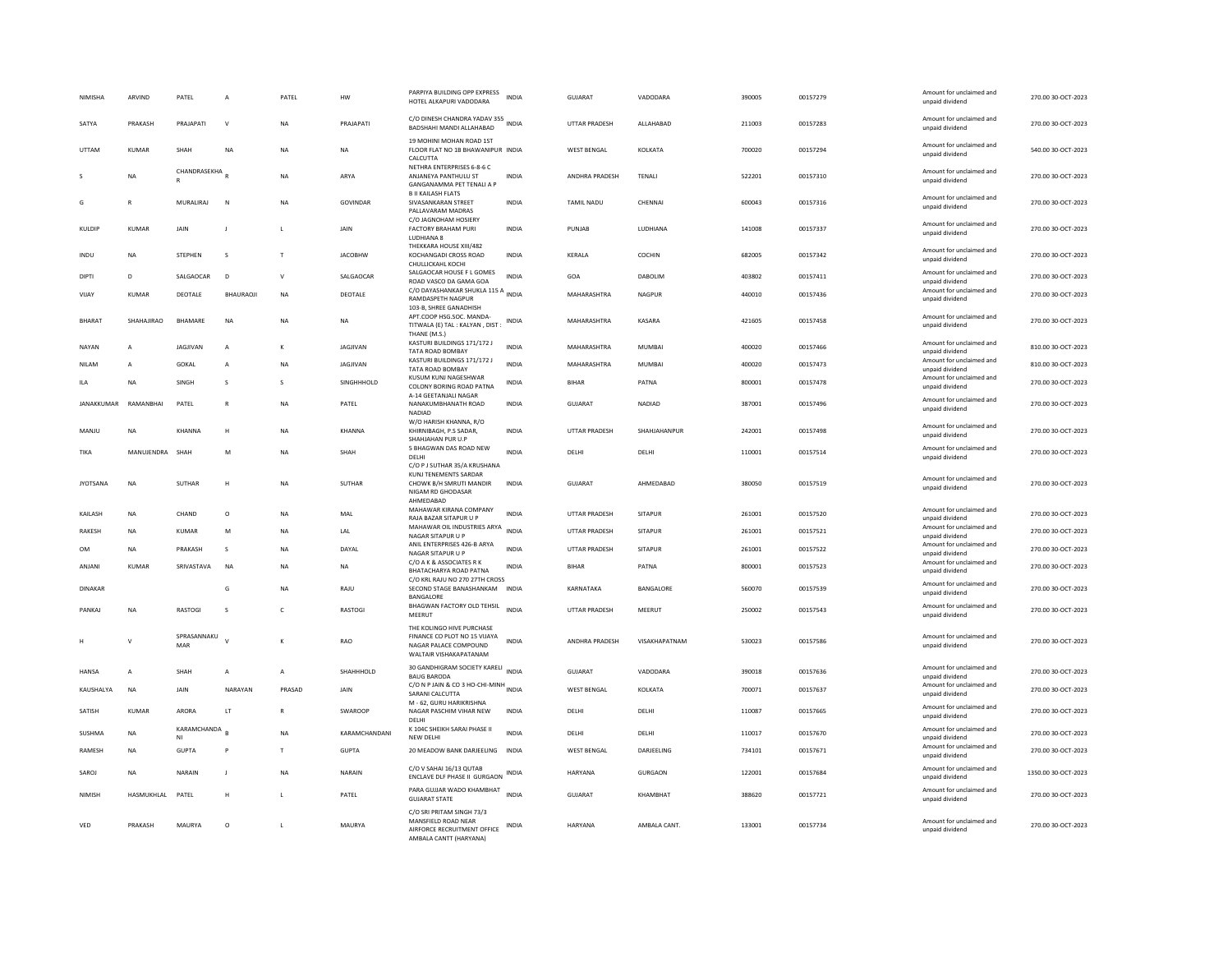| BELA          | к            | PATEL              | к              | PATEL        | HHOLD           | 8 KALAKRUTI FLATS NEAR<br>VYAYAMSHALA ANAND GUJRAT                                                | <b>INDIA</b> | GUJARAT              | ANAND          | 388001 | 00157741 | Amount for unclaimed and<br>unpaid dividend | 270.00 30-OCT-2023 |
|---------------|--------------|--------------------|----------------|--------------|-----------------|---------------------------------------------------------------------------------------------------|--------------|----------------------|----------------|--------|----------|---------------------------------------------|--------------------|
| NIRMALA       | <b>NA</b>    | <b>DONGA</b>       | RANCHHODBHAI   |              | HOLD            | C/O MAYUR MEDICAL STORES<br>SUMER CLUB ROAD JAMNAGAR                                              | <b>INDIA</b> | <b>GUJARAT</b>       | JAMNAGAR       | 361005 | 00157751 | Amount for unclaimed and<br>unpaid dividend | 270.00 30-OCT-2023 |
| KUMARI        | NA           | POOJA              | s              | N            | CHAUDHARY       | D/O PROF SHYAMANAND<br>CHAUDHARY PROFESSOR COLONY INDIA<br>DURGASTHAN KATIHAR                     |              | <b>BIHAR</b>         | KATIHAR        | 854105 | 00157752 | Amount for unclaimed and<br>unpaid dividend | 270.00 30-OCT-2023 |
| KUSUM         | NA           | RASTOGI            | $\mathbf{K}$   | <b>NA</b>    | RASTOGI         | C/O RASTOGI MEDICAL STORES<br>TRILOCHAN MAHADEV DISTT-<br><b>JAUNPUR</b>                          | <b>INDIA</b> | <b>UTTAR PRADESH</b> | BELWAI         | 222102 | 00157753 | Amount for unclaimed and<br>unpaid dividend | 270.00 30-OCT-2023 |
|               | A            | <b>BISCUITWALA</b> | ALI            | <b>NA</b>    | <b>RHAI</b>     | KALUPORE DARWAJA BHARUCH                                                                          | <b>INDIA</b> | GUIARAT              | <b>BHARUCH</b> | 392001 | 00157770 | Amount for unclaimed and<br>unpaid dividend | 270.00 30-OCT-2023 |
| SUMATHI       | NA           | DASARI             | D <sub>1</sub> | <b>NA</b>    | VENKATASWAMY    | QUARTER NO C-7 M T N L STAFF<br>QUATERS SECTOR 15A VASHI NEW INDIA<br><b>BOMBAY</b>               |              | MAHARASHTRA          | RAIGAD         | 400703 | 00157865 | Amount for unclaimed and<br>unpaid dividend | 270.00 30-OCT-2023 |
| PALLAVI       | <b>NA</b>    | RHATT              | H              | <b>BHATT</b> | <b>BUSIENSS</b> | 179/1 SARDA JYOT SURBHI<br>APARTMENT NEHRU PARK<br>VASTRAPUR AHMEDABAD                            | <b>INDIA</b> | GUIARAT              | AHMEDARAD      | 380015 | 00157926 | Amount for unclaimed and<br>unpaid dividend | 135.00.30-OCT-2023 |
| <b>GURDAS</b> | RAJANI       | HUF                | N              | RAJANI       | <b>BUSIENSS</b> | 11TH FLOOR ASHISHWANG 72<br>POCHKHAMWALA RD WORLI<br><b>BOMBAY</b><br>C/O RAJ KUMAR NAYAK         | <b>INDIA</b> | MAHARASHTRA          | MUMBAI         | 400025 | 00157935 | Amount for unclaimed and<br>unpaid dividend | 540.00 30-OCT-2023 |
| PRAKASH       | NA           | <b>KUMAR</b>       |                | NA           | KRISHNA         | MAHARANI GODOWN BARA<br>BAZAR P O & DIST DARBHANA<br><b>BIHAF</b>                                 | INDIA        | BIHAR                | DARBHANGA      | 846004 | 00157960 | Amount for unclaimed and<br>unpaid dividend | 270.00 30-OCT-2023 |
| TRINAYANI     | <b>NA</b>    | PAUL               | P              | K            | PAULHHOLD       | C/O PRASANTA KUMAR PAUL<br><b>BAZAR PARA POST</b><br><b>RAGHUNATHGANJ DIST</b><br>MURSHIDABAD W B | <b>INDIA</b> | <b>WEST BENGAL</b>   | RAGHUNATHGANJ  | 742225 | 00157998 | Amount for unclaimed and<br>unpaid dividend | 270.00 30-OCT-2023 |
| SANJIB        | KUMAR        | CHATTERJEE         | $\overline{A}$ | NA           | NATH            | 24/A BALARAM DEY STREET<br>CALCUTTA                                                               | INDIA        | WEST BENGAL          | KOLKATA        | 700006 | 00158001 | Amount for unclaimed and<br>unpaid dividend | 270.00 30-OCT-2023 |
| MEERA         | NA           | DEVI               | J              | <b>NA</b>    | PRAKASH         | C/O JAI PRAKASH MITHANPURA,S.<br>RAJ COMPOUND, JAGISH PURI<br>LANE, MUZAFFARPUR BIHAR             | <b>INDIA</b> | <b>BIHAR</b>         | MUZAFFARPUR    | 842002 | 00158058 | Amount for unclaimed and<br>unpaid dividend | 270.00 30-OCT-2023 |
| VITHALBHAI    | BHIKHABHAI   | PATEL              | $\mathbf{R}$   | B            | PATEL           | C/O ASHOK G PATEL E-34<br>GUNATITPARK SOC. B/H T.B<br>HOSPITAL GOTRI RD. VADODARA                 | <b>INDIA</b> | GUJARAT              | VADODARA       | 390021 | 00158134 | Amount for unclaimed and<br>unpaid dividend | 135.00 30-OCT-2023 |
| URMIL         | NA           | JAIN               | $\mathbb{R}$   | к            | JAIN            | 24 SHANKER VIHAR VIKAS MARG<br>DELHI                                                              | INDIA        | DELHI                | DELHI          | 110092 | 00158173 | Amount for unclaimed and<br>unpaid dividend | 270.00 30-OCT-2023 |
| RAKESH        | <b>KUMAR</b> | JAIN               | $\mathbf{U}$   | $\mathbb{R}$ | JAIN            | 24 SHANKER VIHAR VIKAS MARG<br>DELHI                                                              | <b>INDIA</b> | DELHI                | DELHI          | 110092 | 00158174 | Amount for unclaimed and<br>unpaid dividend | 270.00 30-OCT-2023 |
| <b>NISHA</b>  | <b>NA</b>    | JAIN               |                | $\mathsf{C}$ | LJAIN           | 24 SHANKER VIHAR VIKAS MARG<br>DELHI                                                              | <b>INDIA</b> | DELHI                | DELHI          | 110092 | 00158175 | Amount for unclaimed and<br>unpaid dividend | 270.00 30-OCT-2023 |
|               | c            | LJAIN              | M              |              | JAIN            | 24 SHANKER VIHAR VIKAS MARG<br><b>DELHI</b>                                                       | <b>INDIA</b> | DELHI                | DELHI          | 110092 | 00158176 | Amount for unclaimed and<br>unpaid dividend | 270.00 30-OCT-2023 |
| AMIT          | K            | PARIKH             | $\kappa$       | <b>NA</b>    | PARIKH          | <b>B 47 OM NAGAR SOCIETY AJWA</b><br>ROAD B/H WATER TRANK<br>PANIPAT                              | <b>INDIA</b> | ANDHRA PRADESH       | HYDERARAD      | 500003 | 00158225 | Amount for unclaimed and<br>unpaid dividend | 270.00 30-OCT-2023 |
| KANHAIYA      | LAL          | KHOOBCHANDA<br>NI  | <b>NA</b>      | NA           | NA              | C/O SAIRARA FRUIT AGENCY SHOP<br>NO 4 NEW FRUIT MARKET<br>KALAMNA YARD NAGPUR                     | <b>INDIA</b> | MAHARASHTRA          | NAGPUR         | 440008 | 00158231 | Amount for unclaimed and<br>unpaid dividend | 270.00 30-OCT-2023 |
| RAJESH        | <b>KUAMR</b> | GHORAWAT           | $\mathsf{R}$   | GHORAWAT     | <b>BUSIENSS</b> | 28/2 BHAIRAV DUTTA LANE<br>NANDIBAGAN 3RD FLOOR SALKIA INDIA<br>HOWRAH                            |              | ANDHRA PRADESH       | HYDERABAD      | 500003 | 00158289 | Amount for unclaimed and<br>unpaid dividend | 270.00 30-OCT-2023 |
| PRAFUL        | $\mathsf{A}$ | SIDHPURA           | $\mathbf{A}$   | SIDHPURA     | <b>BUSIENSS</b> | 317/8 KASTUR KUNJ SIR<br>BHALCHANDRA ROAD MATUNGA INDIA<br>BOMBAY                                 |              | MAHARASHTRA          | MUMBAI         | 400019 | 00158308 | Amount for unclaimed and<br>unpaid dividend | 270.00.30-OCT-2023 |
| RAKESH        | <b>NA</b>    | <b>KUMAR</b>       | KIRORIMAL      | MENGHANI     |                 | C/O KIRORI MAL MENGHANI<br>MEHTA COMPOUND RAMBAGH<br>MUZAFFARPUR                                  | <b>INDIA</b> | <b>BIHAR</b>         | MUZAFFARPUR    | 842002 | 00158368 | Amount for unclaimed and<br>unpaid dividend | 270.00 30-OCT-2023 |
| RAM           | NATH         | SINGH              | LATE           | SH           | <b>DSINGH</b>   | SHIV NARAYAN SINGH LANE<br>ANISABAD PATNA                                                         | INDIA        | BIHAR                | PATNA          | 800001 | 00158474 | Amount for unclaimed and<br>unpaid dividend | 270.00 30-OCT-2023 |
| SUDHINDRA     | PR           | SARKAR             | LATE           |              | PSARKARSEVICE   | 1/384 JOHPUR PARK CALCUTTA                                                                        | <b>INDIA</b> | <b>WEST BENGAL</b>   | KOLKATA        | 700068 | 00158492 | Amount for unclaimed and<br>unpaid dividend | 270.00 30-OCT-2023 |
| SACHEN        | DEV          | <b>BANOTA</b>      | K              | D            | <b>BANOTA</b>   | 149 B UNA ENCALVE MAYUR<br>VIHAR PHASE I DELHI                                                    | <b>INDIA</b> | DELHI                | DELHI          | 110091 | 00158527 | Amount for unclaimed and<br>unpaid dividend | 270.00 30-OCT-2023 |
| LOGANAYAKI    | <b>NA</b>    | VETRIVELU          | $\overline{A}$ | <b>NA</b>    | VETRIVELU       | 30 2ND STREET KALPAKKAM<br><b>TAMIL NADU</b>                                                      | INDIA        | <b>TAMIL NADU</b>    | ATHUR (CPT)    | 603102 | 00158528 | Amount for unclaimed and<br>unpaid dividend | 270.00 30-OCT-2023 |
| DEEPA         | <b>NA</b>    | LAZARUS            | D              | <b>NA</b>    | LAZARUS         | C/O SAMUEL CHERIAN B/37<br>SILVAR CO OP HSG SOC SEC 9A<br>VASHI NEW BOMBAY                        | <b>INDIA</b> | MAHARASHTRA          | <b>MUMBAI</b>  | 400001 | 00158555 | Amount for unclaimed and<br>unpaid dividend | 270.00 30-OCT-2023 |
| <b>OM</b>     | PRAKASH      | AGARWALLA          | G              | NA           | AGARWAL         | C/O GIRDHARILAL GOVINDRAM A INDIA<br>T ROAD JORHAT ASSAM                                          |              | ASSAM                | <b>JORHAT</b>  | 785001 | 00158606 | Amount for unclaimed and<br>unpaid dividend | 270.00 30-OCT-2023 |
| <b>BIMAL</b>  | CHANDRA      | <b>DUTTA</b>       | $\mathbf{R}$   | CH           | DUTTA           | VILL ALIPUR PO DEBIPUR PO<br>DEBIPUR R S DISTT BURDWAN W INDIA                                    |              | <b>WEST BENGAL</b>   | <b>BURDWAN</b> | 713146 | 00158616 | Amount for unclaimed and<br>unpaid dividend | 270.00 30-OCT-2023 |
| ATUL          | CHANDRA      | TIWARI             | $\mathbf{B}$   | $\mathsf{N}$ | SHUKLAHW        | C/O SRI B N SHUKLA 830 CIVIL<br>LINES KALYANI DEVI ROAD UNNAO INDIA<br>$U$ P                      |              | <b>UTTAR PRADESH</b> | <b>UNNAO</b>   | 209801 | 00158629 | Amount for unclaimed and<br>unpaid dividend | 270.00 30-OCT-2023 |
| PARSHOTAM     | <b>NA</b>    | <b>RVANKAR</b>     | <b>NA</b>      | <b>NA</b>    | <b>NA</b>       | RAMDEV NAGAR VINOBA<br>ASHRAM GOTRI VADODARA                                                      | <b>INDIA</b> | GUIARAT              | VADODARA       | 390021 | 00158634 | Amount for unclaimed and<br>unpaid dividend | 540.00 30-OCT-2023 |
| URMILA        | NA           | DEVI               |                | KUMAR        | HLADY           | JAI HIND CLOTH HOUSE HARYANA INDIA<br>CLOTH MARKET ROHTAK                                         |              | MAHARASHTRA          | MUMBAI         | 400001 | 00158723 | Amount for unclaimed and<br>unpaid dividend | 540.00 30-OCT-2023 |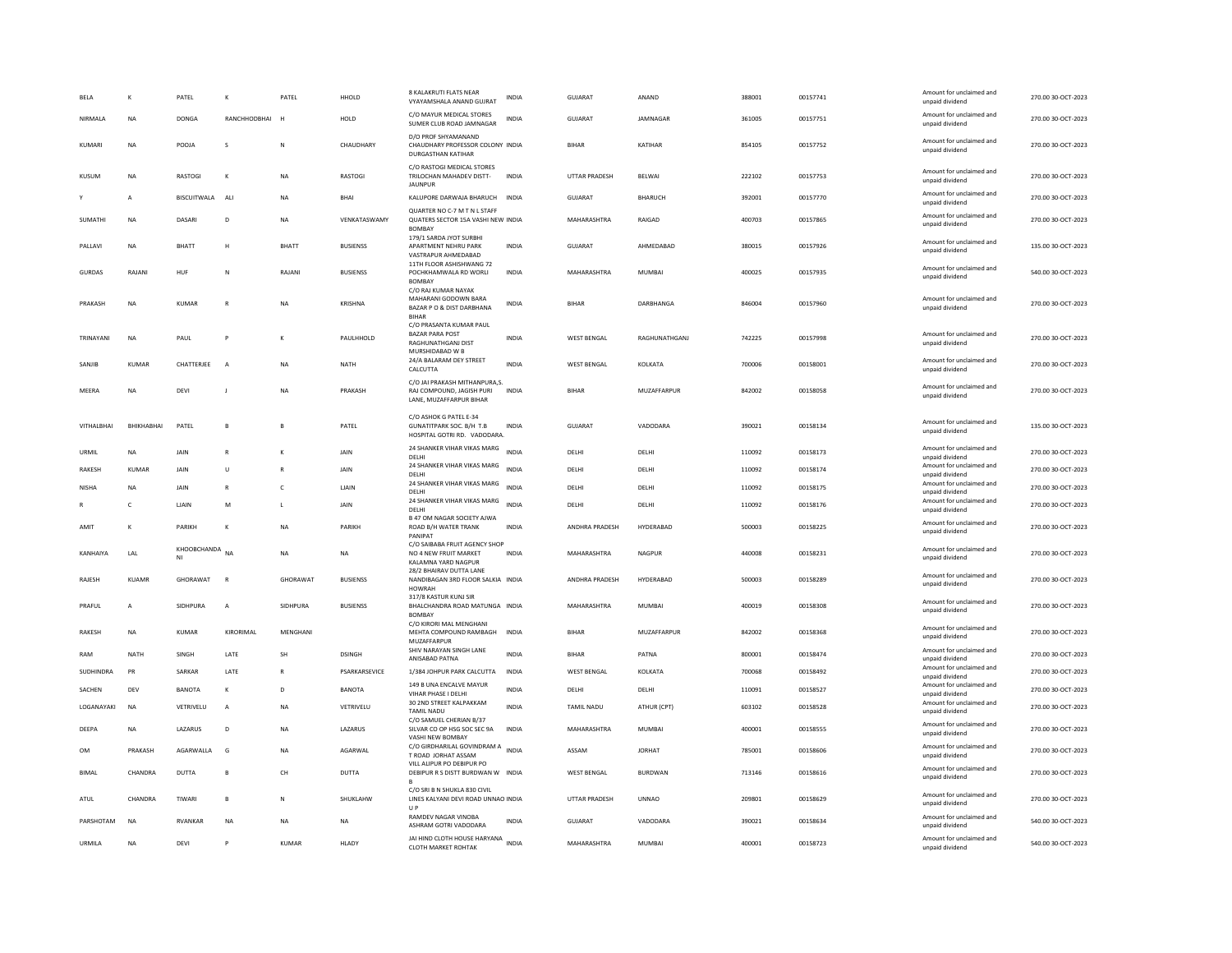| RA.             | KAMAL          | MOHANPUNJABI MOHAN    |                        | ATAMCHAND       | PUNJABI             | 2381 TILAK MAIDAN YEOLA DIST<br><b>NASK</b>                                                                           | <b>INDIA</b> | MAHARASHTRA          | YEOLA         | 423401 | 00158736 | Amount for unclaimed and<br>unpaid dividend | 540.00 30-OCT-2023 |
|-----------------|----------------|-----------------------|------------------------|-----------------|---------------------|-----------------------------------------------------------------------------------------------------------------------|--------------|----------------------|---------------|--------|----------|---------------------------------------------|--------------------|
| MELVYN          | NA             | PERFIRA               | $\mathsf{v}$           | <b>NA</b>       | PERFIRA             | 12/B ELLIOT ROAD CALCUTTA                                                                                             | <b>INDIA</b> | <b>WEST BENGAL</b>   | KOLKATA       | 700016 | 00158754 | Amount for unclaimed and<br>unpaid dividend | 270.00 30-OCT-2023 |
| SHRADDHA        | <b>NA</b>      | <b>JHUNJHUNWALA P</b> |                        |                 | <b>JHUNJHUNWALA</b> | C/O MR PRADIP KUMAR<br>JHUNJHUNWALA 7 LYONS RANGE INDIA<br>CALCUTTA                                                   |              | <b>WEST BENGAL</b>   | KOLKATA       | 700019 | 00158850 | Amount for unclaimed and<br>unpaid dividend | 270.00 30-OCT-2023 |
| RAJAN           | <b>NA</b>      | <b>BAPTIST</b>        | G                      | NA              | <b>BAPTIST</b>      | C/O GRACE BAPTIST NELSON<br>SQUARE NEAR MENTAL HOSPITAL INDIA<br>P O KATOL ROAD NAGPUR                                |              | MAHARASHTRA          | NAGPUR        | 440013 | 00158860 | Amount for unclaimed and<br>unpaid dividend | 540.00 30-OCT-2023 |
| SANTANU         | <b>NA</b>      | MUKHOPADHYA A         |                        | <b>NA</b>       | MUKHOPADHYAY        | 51/D GARIAHAT ROAD FLAT NO<br>908 SWASTIK CALCUTTA                                                                    | INDIA        | <b>WEST BENGAL</b>   | KOLKATA       | 700019 | 00158901 | Amount for unclaimed and<br>unpaid dividend | 270.00 30-OCT-2023 |
| MANGHO          | <b>NA</b>      | ADVANI                | $\sf S$                | <b>NA</b>       | MAL                 | 21-363 KATHA BAZAR BOMBAY                                                                                             | <b>INDIA</b> | MAHARASHTRA          | <b>MUMBAI</b> | 400009 | 00158903 | Amount for unclaimed and<br>unpaid dividend | 540.00 30-OCT-2023 |
| <b>IAGDISH</b>  | CHANDRA        | <b>RTAILOR</b>        | <b>NA</b>              | <b>NA</b>       | <b>NA</b>           | HARI NAGAR 3 ROOM NO 382 OPP INDIA<br><b>B R L GATE UDHNA SURAT</b>                                                   |              | <b>GUJARAT</b>       | <b>UDHNA</b>  | 394220 | 00158922 | Amount for unclaimed and<br>unpaid dividend | 270.00 30-OCT-2023 |
| <b>BHARAT</b>   | <b>NA</b>      | <b>KUMAR</b>          | J                      | SHARMA          | ARMY                | DIRECTORATE GENERAL OF AD<br>ARTY GS BRANCH ARMY HQ DHQ INDIA<br>PO - NEW DELHI                                       |              | DELHI                | DELHI         | 110011 | 00158973 | Amount for unclaimed and<br>unpaid dividend | 270.00 30-OCT-2023 |
| AMITA           | <b>BHUSAN</b>  | DAVE                  | LATE                   |                 | <b>BDAVE</b>        | BIJOY PLOT NO 1975 RLY<br>HOSPITAL ROAD VALLABH<br>VIDYANAGAR DIST KAIRA<br><b>GUJARAT</b>                            | <b>INDIA</b> | <b>GUJARAT</b>       | V V NAGAR     | 388120 | 00159116 | Amount for unclaimed and<br>unpaid dividend | 270.00 30-OCT-2023 |
| NARENDER        | <b>NA</b>      | SINGH                 | s                      | DALIP           | SINGH               | 7/3 PANJABI COLONY KHATAULI<br>DIST MUZAFFARNAGAR (U P)                                                               | <b>INDIA</b> | UTTAR PRADESH        | KATAULI       | 251201 | 00159152 | Amount for unclaimed and<br>unpaid dividend | 270.00 30-OCT-2023 |
| SURANDER        | <b>NA</b>      | KUAR                  | RAJEDER                | SINGH           |                     | 7/3 PANJABI COLONY KHATAULI<br>DIST MUZAFFARNAGAR (U P)                                                               | <b>INDIA</b> | UTTAR PRADESH        | KATAULI       | 251201 | 00159153 | Amount for unclaimed and<br>unpaid dividend | 270.00 30-OCT-2023 |
| <b>SHOBHA</b>   | <b>NA</b>      | ANAND                 | к                      | s               | ANAND               | JYOTHI ELECTICAL STORES NO 24<br>VIDHYA BHAVAN P B NO 161 BUS INDIA<br>STAND ROAD HASSAN<br>SRI A K CHAKRABORTY CHIEF |              | KARNATAKA            | HASAN         | 573201 | 00159179 | Amount for unclaimed and<br>unpaid dividend | 270.00 30-OCT-2023 |
| ARUN            | KUMAR          |                       | CHAKRABORTY GOBINDALAL | CHAKRABORTY     |                     | SECURITY OFFICE D.V.C P.O.<br>NAITHONDAM DT. DHANBAD                                                                  | <b>INDIA</b> | <b>IHARKHAND</b>     | MUGMA         | 828207 | 00159207 | Amount for unclaimed and<br>unpaid dividend | 270.00 30-OCT-2023 |
| <b>BIPIN</b>    | KUMAR          | <b>BAGAI</b>          | LATE                   | SH              | MANOHARLALBAGAI     | HOUSE NO 314 SECTOR 14<br>SONEPAT HARYANA                                                                             | INDIA        | HARYANA              | SONEPAT       | 131001 | 00159269 | Amount for unclaimed and<br>unpaid dividend | 405.00 30-OCT-2023 |
|                 | $\blacksquare$ | <b>JAISANKAR</b>      | T                      | $\mathbf{S}$    | <b>IAYAKAR</b>      | 343 HARVEY HOUSE ANNEXE<br>JIPMER PONDICHERRY                                                                         | <b>INDIA</b> | <b>PONDICHERRY</b>   | PONDICHERRY   | 605006 | 00159282 | Amount for unclaimed and<br>unpaid dividend | 540.00 30-OCT-2023 |
| KRISHNA         | <b>NA</b>      | KHURANA               | $\mathsf{R}$           | D               | KHURANA             | 11B/74 HARYANA AGRICULTURAL<br>UNIVERSITY HISSAR                                                                      | <b>INDIA</b> | HARYANA              | BHIWANI       | 125004 | 00159285 | Amount for unclaimed and<br>unpaid dividend | 270.00 30-OCT-2023 |
| HIRA            | SINGH          | BHAKUNI               | M                      | s               | BHAKUNI             | 121/3528 KANNAMWAR NAGAR<br>NO 2 VIKHROLI (EAST) BOMBAY                                                               | <b>INDIA</b> | MAHARASHTRA          | <b>MUMBAI</b> | 400083 | 00159348 | Amount for unclaimed and<br>unpaid dividend | 270.00 30-OCT-2023 |
| MAHESH          | KUMAR          | KARNANI               | RAM                    | KISHAN          |                     | C/O KARNANI BANDHU P.O<br><b>SARDAR SHAHR</b>                                                                         | INDIA        | RAJASTHAN            | SARDARSHAHAR  | 331403 | 00159370 | Amount for unclaimed and<br>unpaid dividend | 270.00 30-OCT-2023 |
| AL              | <b>NA</b>      | VISHALAKSHI           | A                      | LAGAPPAN        |                     | 64 MAYOR RAMANATHAN ROAD<br><b>CHETPET MADRAS</b>                                                                     | <b>INDIA</b> | TAMIL NADU           | CHENNAI       | 600031 | 00159386 | Amount for unclaimed and<br>unpaid dividend | 270.00 30-OCT-2023 |
| <b>RUPA</b>     | $\mathsf{C}$   | KOTHARI               | $\mathsf{C}$           | KOTHARI         | PROFESIONAL         | C 3 VASUNDHARA 14 TILAK ROAD INDIA<br><b>GHATKOPAR (E) BOMBAY</b>                                                     |              | MAHARASHTRA          | <b>MUMBAI</b> | 400077 | 00159401 | Amount for unclaimed and<br>unpaid dividend | 270.00 30-OCT-2023 |
|                 | <b>NA</b>      | RAMAMURTHY K          |                        |                 |                     | C/O K R CHINNA SWAMY REDDIAR<br>CHINNASWAMYREDDIA P NO 154 1ST STREET "B" SEC<br>ANNA NAGAR WESTERN EXTN<br>MADRAS    | <b>INDIA</b> | <b>TAMIL NADU</b>    | ANNA NAGAR    | 600101 | 00159439 | Amount for unclaimed and<br>unpaid dividend | 540.00 30-OCT-2023 |
| NALINI          | <b>NA</b>      | DWARAKANATH B         |                        | G               | DWARAKANATH         | NO-126 "SHRI NIDHI" GANDHI<br>BAZAR BASAVANGUDI<br>BANGALORE                                                          | <b>INDIA</b> | KARNATAKA            | BANGALORE     | 560004 | 00159485 | Amount for unclaimed and<br>unpaid dividend | 270.00 30-OCT-2023 |
| NIRANJAN        | <b>NA</b>      | PRASAD                | LATE                   | <b>GIRDHARI</b> | SAHU                | C/O GIRDHAR AGENCY MAIN<br>ROAD HINOO RANCHI BIHAR                                                                    | <b>INDIA</b> | <b>JHARKHAND</b>     | RANCHI        | 834002 | 00159535 | Amount for unclaimed and<br>unpaid dividend | 810.00 30-OCT-2023 |
| SRIDAM          | CHANDRA        | DEBNATH               | LATE                   | SARADA          | KUMARDEBNATH        | 4/A NABALIA PARA ROAD P.O<br><b>BARISHA CALCUTTA</b>                                                                  | <b>INDIA</b> | <b>WEST BENGAL</b>   | KOLKATA       | 700008 | 00159552 | Amount for unclaimed and<br>unpaid dividend | 270.00 30-OCT-2023 |
| <b>BINTABEN</b> | KIRITBHAI      | PATEL                 | KIRITBHAI              | MANUBHAI        | PATEL               | C/O KIRITBHAI MANUBHAI PATEL<br>203 KEYURI APPARTMENT NR<br>TAPIVAS NANA BAZAR VALLABH<br>VIDYANAGAR DIST ANAND       | <b>INDIA</b> | <b>GUJARAT</b>       | V V NAGAR     | 388120 | 00159571 | Amount for unclaimed and<br>unpaid dividend | 405.00 30-OCT-2023 |
| <b>MANGLANI</b> | <b>NA</b>      | ASHOK                 | <b>GFHIMAL</b>         | <b>NA</b>       |                     | 8 RAMRAJ APARTMENT NEAR<br>VOLGA FLAT B/H PARADISE PARK INDIA<br>OLD WADEJ AHMEDABAD                                  |              | GUJARAT              | AHMEDABAD     | 380013 | 00159603 | Amount for unclaimed and<br>unpaid dividend | 270.00 30-OCT-2023 |
| KARTIKA         | <b>NA</b>      | <b>IAMDAR</b>         | NITIN                  | JAMDAR          |                     | C/O NITIN JAMDAR ADVOCATE<br>HIGH COURT 314-A 3 RD FLOOR<br>COMMERCE HOUSE NAGINDAS<br>MASTRE ROAD FORT MUMBAI        | <b>INDIA</b> | MAHARASHTRA          | MUMBAI        | 400001 | 00159618 | Amount for unclaimed and<br>unpaid dividend | 270.00 30-OCT-2023 |
| <b>TRILOK</b>   | CHAND          | PARASHAR              | SHIV                   | <b>SHANKAR</b>  | SHARMA              | C/O SHANKAR CLINIC NEAR BANK INDIA<br>OF INDIA TIGAON FARIDABAD                                                       |              | HARYANA              | FARIDABAD     | 121001 | 00159689 | Amount for unclaimed and<br>unpaid dividend | 270.00 30-OCT-2023 |
| HARPYARI        | <b>NA</b>      | DEVI                  | s                      | к               | <b>DMAHESHWARI</b>  | C/O ALOK KUMAR MAHESHWARI<br>8/18 SARAI-BALA OPP G G INTER INDIA<br><b>COLLEGE ALIGARH</b>                            |              | UTTAR PRADESH        | ALIGARH       | 202001 | 00159696 | Amount for unclaimed and<br>unpaid dividend | 540.00 30-OCT-2023 |
| RAMESHBHAI      | KODUMAL        | BHAGCHANDANI KODUMAL  |                        | <b>NA</b>       |                     | RANJIT SOAP FACTORY NEAR<br>VIJAY MILLS NARODA ROAD<br>AHMEDABAD                                                      | <b>INDIA</b> | <b>GUJARAT</b>       | AHMEDABAD     | 380025 | 00159775 | Amount for unclaimed and<br>unpaid dividend | 270.00 30-OCT-2023 |
| <b>NUPOOR</b>   | <b>NA</b>      | TIWARI                | <b>SURHASH</b>         | TIWARI          |                     | 113/19 SWAROOP NAGAR<br><b>KANPUR</b>                                                                                 | <b>INDIA</b> | <b>UTTAR PRADESH</b> | KANPUR        | 208002 | 00159797 | Amount for unclaimed and<br>unpaid dividend | 270.00 30-OCT-2023 |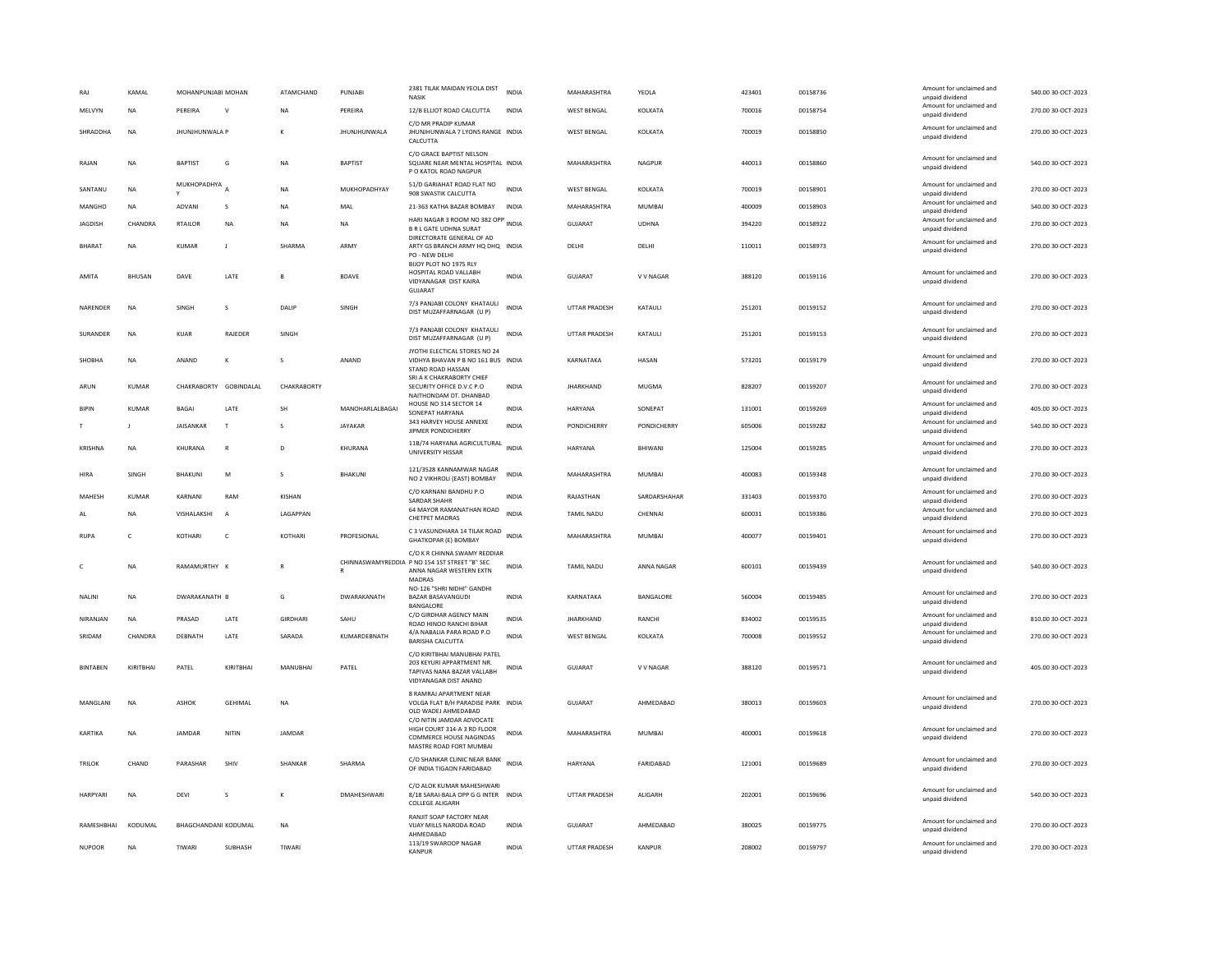| VIJAY           | <b>NA</b>      | <b>KUMAR</b>     | DALIP                 | <b>KUMAR</b>                                          |                        | <b>BD/30B LIG FLATS SHALIMAR</b><br><b>BAGH DELHI</b><br>8 HIRAK APARTMENT OPP                 | <b>INDIA</b> | DELHI              | DELHI              | 110052 | 00159804 | Amount for unclaimed and<br>unpaid dividend | 270.00 30-OCT-2023 |
|-----------------|----------------|------------------|-----------------------|-------------------------------------------------------|------------------------|------------------------------------------------------------------------------------------------|--------------|--------------------|--------------------|--------|----------|---------------------------------------------|--------------------|
| FALGUNI         | $\mathbf{B}$   | BHADIYADRA       | <b>RHARAT</b>         | M                                                     | SONI                   | CHINMAY TOWER SUBHASH<br>CHOWK GURUKUL MEMNAGAR<br>AHMEDABAD                                   | INDIA        | GUJARAT            | AHMEDABAD          | 380052 | 00159828 | Amount for unclaimed and<br>unpaid dividend | 270.00 30-OCT-2023 |
| MANJULA         | N              | PATEL            | NAGARBHAI             | PATEL                                                 |                        | 1 DHANLAXMI SOCIETY OPP S V<br>HIGH SCHOOL KADI N.G                                            | <b>INDIA</b> | GUJARAT            | KALOL              | 382715 | 00159835 | Amount for unclaimed and<br>unpaid dividend | 270.00 30-OCT-2023 |
| <b>BATAN</b>    | <b>KISHOR</b>  | SHUKLA           | NAVAL                 | KISHOR                                                | SHUKLA                 | RAJGIR BENGALI PARA RAJGIR<br>NALANDA BIHAR                                                    | <b>INDIA</b> | BIHAR              | <b>BIHARSHARIF</b> | 803116 | 00159940 | Amount for unclaimed and<br>unpaid dividend | 270.00 30-OCT-2023 |
| RAIFSHKUMAR     | GOPALDAS       | RAIANI           | <b>GOPALDAS</b>       | M                                                     | RAIANI                 | THAKKARBAPA ROAD<br>"MANGLAM" JAMJODHPUR DIST<br><b>JAMNAGAR GUJARAT</b>                       | <b>INDIA</b> | GUIARAT            | PORRANDAR          | 360530 | 00159953 | Amount for unclaimed and<br>unpaid dividend | 270.00 30-OCT-2023 |
| SANJEEV         | NΑ             | GARG             | DINESHCHANDRA GARG    |                                                       |                        | C/O M/S L M H 67 NOVYOG<br>MARKET GHAZIABAD(L M H)                                             | INDIA        | UTTAR PRADESH      | GHAZIABAD          | 201001 | 00159963 | Amount for unclaimed and<br>unpaid dividend | 270.00 30-OCT-2023 |
| SAMUBEN         | HARIIRHAI      | RABARI           | <b>HARJIBHAI</b>      | ARIANRHAI                                             | RABARI                 | C/O NILKANTH FASHION WARE<br>CIVIL ROAD KHEDBRAHMA DIST SK INDIA<br>PO KHEDBRAHMA              |              | <b>GUJARAT</b>     | SONASAN            | 383255 | 00160029 | Amount for unclaimed and<br>unpaid dividend | 270.00 30-OCT-2023 |
| KOGANTI         | <b>NA</b>      | SARATHY          | GOPALA                | KRISHNAIAH                                            |                        | C/O ANUPAMA DISTRIBUTORS (P)<br>LTD D NO 24-1-66A<br>SAMBAMURTHY ROAD<br>DURGAPURAM VIJAYAWADA | INDIA        | ANDHRA PRADESH     | VIJAYWADA          | 520003 | 00160031 | Amount for unclaimed and<br>unpaid dividend | 540.00 30-OCT-2023 |
| SANJAY          | DHONDIRAM      | CHORDIYA         | DHONDIRAM             | CHORDIYA                                              |                        | 2 AJANTA APARTMENTS POONAM INDIA<br>MOTI NAGAR AHMEDNAGAR                                      |              | MAHARASHTRA        | AHMEDNAGAR         | 414001 | 00160074 | Amount for unclaimed and<br>unpaid dividend | 270.00 30-OCT-2023 |
| VIMALKANT       | NA             |                  | <b>BHINVARA</b>       | Л                                                     |                        | VARDAAN COMPLEX 146 MINT<br>STREET 2ND FL SOWCARPET<br><b>MADRAS</b>                           | <b>INDIA</b> | <b>TAMIL NADU</b>  | CHENNAL            | 600079 | 00160086 | Amount for unclaimed and<br>unpaid dividend | 270.00 30-OCT-2023 |
| <b>OJASWINI</b> | <b>NA</b>      | RATH             | JAYASHANKAR           | TRIVEDI                                               |                        | D 1/3 SHUKH SHANTI SOCIETY B/H<br>SADHU VASWANI SCHOOL HARNI INDIA<br>ROAD VADODARA            |              | <b>GUJARAT</b>     | VADODARA           | 390022 | 00160089 | Amount for unclaimed and<br>unpaid dividend | 270.00 30-OCT-2023 |
| SUNITA          | <b>NA</b>      | <b>JAIN</b>      | LATE                  | N                                                     | CMLAHOTRACA            | M 72 GREATER KAILASH II NEW<br>DELHI                                                           | <b>INDIA</b> | DELHI              | DELHI              | 110048 | 00160102 | Amount for unclaimed and<br>unpaid dividend | 270.00 30-OCT-2023 |
| <b>SUDHIR</b>   | <b>KUMAR</b>   | SINHA            | LATE                  | RAM                                                   | KISHOREPDSINHA         | SHUBHANKAR PURAM VILLA RLY<br>HUNDER ROAD EAST LOHANIPUR INDIA<br>PATNA                        |              | <b>BIHAR</b>       | PATNA              | 800003 | 00160124 | Amount for unclaimed and<br>unpaid dividend | 540.00 30-OCT-2023 |
| RAJIV           | <b>KUMAR</b>   | AGARWAL          | Þ                     |                                                       | AGARWAL                | BRASS WARE MERCHANT BARTAN INDIA<br>BAZAR MORADABAD(U.P)                                       |              | UTTAR PRADESH      | MORADABAD          | 244001 | 00160182 | Amount for unclaimed and<br>unpaid dividend | 270.00 30-OCT-2023 |
| <b>BHOGILAL</b> |                | <b>DOSHI</b>     | KHIMJI                | D                                                     | DOSHI                  | MEMON JAMAT KHANA 2ND<br>FLOOR ROOM NO 8 BHID BAZAR<br><b>BHUJ KUTCH</b>                       | INDIA        | <b>GUJARAT</b>     | <b>BHUJ</b>        | 370001 | 00160246 | Amount for unclaimed and<br>unpaid dividend | 270.00 30-OCT-2023 |
| SUKHLAL         | MAGANLAL       | <b>DOSHI</b>     | MAGANLAL              | F                                                     | <b>DOSHI</b>           | DOSHI SHERI GANGA BAZAR<br>ANJAR KUTCH                                                         | <b>INDIA</b> | <b>GUJARAT</b>     | KUKMA              | 370110 | 00160247 | Amount for unclaimed and<br>unpaid dividend | 270.00 30-OCT-2023 |
| RANIFFTRHAI     | DAHYA          | PATEL            | DAHYA                 | GOKUL                                                 | PATEL                  | AT PO KANAV TA PALSANA DIST<br><b>SURAT GUJARAT</b>                                            | <b>INDIA</b> | GUIARAT            | CHALTHAN           | 394315 | 00160268 | Amount for unclaimed and<br>unpaid dividend | 270.00 30-OCT-2023 |
| SHASHI          | <b>NA</b>      | GILRA            | NARENDRA              | KUMAR                                                 | <b>GILRA</b>           | C/O DR N K GILRA DEVI ROAD<br>SITABPUR KOTDWARA(GARHWAL) INDIA<br>UP                           |              | UTTARAKHAND        | LANDSDOWNE         | 246149 | 00160320 | Amount for unclaimed and<br>unpaid dividend | 270.00 30-OCT-2023 |
| SUJATHA         | <b>NA</b>      | PRAKASH          | К                     | PRAKASH                                               |                        | 11 KAVERI SECTOR 3 VASHI NEW<br><b>BOMBAY</b>                                                  | <b>INDIA</b> | MAHARASHTRA        | RAIGAD             | 400703 | 00160336 | Amount for unclaimed and<br>unpaid dividend | 270.00 30-OCT-2023 |
| VENKATA         | VARAPRASAD     | VALLURI          | VASU                  | CHOWDARY                                              | EMPLOYEE               | DY STASTISTICAL OFFICER DIST<br>LEPROSY OFFICE EAST GODAVARI INDIA<br>DIST KAKINADA AP.        |              | ANDHRA PRADESH     | KAKINADA           | 533003 | 00160351 | Amount for unclaimed and<br>unpaid dividend | 270.00 30-OCT-2023 |
| <b>JAYANTHI</b> | <b>NA</b>      | SRIDHAR          | N                     | SRIDHAR                                               |                        | C/O R N BABU 2 RIVERSIDE ROAD<br>ORDNANCE ESTATE AT & POST<br><b>KHADKI PUNE</b>               | <b>INDIA</b> | MAHARASHTRA        | PUNE               | 411003 | 00160353 | Amount for unclaimed and<br>unpaid dividend | 270.00 30-OCT-2023 |
| VAZEER          | M              | MULLA            | MOHAMMADHANI NA<br>EF |                                                       |                        | J E O/O CKE II K P C LTD KADRA<br>KARWAR (N K) KARNATAKA                                       | <b>INDIA</b> | KARNATAKA          | KARWAR             | 581396 | 00160366 | Amount for unclaimed and<br>unpaid dividend | 270.00 30-OCT-2023 |
| <b>BHIM</b>     | <b>NA</b>      | RAJ              | CHUNNILAI             | л                                                     |                        | VIJAY SWEET HOUSE SHOP NO 9 B<br>H E L TOWN SHIP R C PURAM<br>HYDERABAD                        | <b>INDIA</b> | ANDHRA PRADESH     | HYDERABAD          | 500032 | 00160434 | Amount for unclaimed and<br>unpaid dividend | 270.00 30-OCT-2023 |
| <b>BINAY</b>    | KUMAR          | SAU              | PRAHLAD               | $\mathsf{CH}% _{\mathsf{C}}^{\mathsf{C}}(\mathsf{C})$ | SAHU                   | VILL NANGI CHAKRABORTY PARA<br>P O BATANAGAR (W B) DIST 24<br>PARGANAS (S)                     | INDIA        | WEST BENGAL        | 24 PARAGNAS        | 743313 | 00160438 | Amount for unclaimed and<br>unpaid dividend | 270.00 30-OCT-2023 |
| ASHOK           | <b>KUMAR</b>   | <b>GUPTA</b>     | <b>JAGMAL</b>         | SWARUF                                                |                        | C 141 G T B NAGAR ALLAHABAD                                                                    | <b>INDIA</b> | UTTAR PRADESH      | ALLAHABAD          | 211016 | 00160454 | Amount for unclaimed and<br>unpaid dividend | 540.00 30-OCT-2023 |
| KALLURU         | <b>NA</b>      | VIJAY            | к                     | KRISHNA                                               | <b>MURTHY</b>          | D NO 14 1 80 B H STREET<br><b>URAVAKONDA</b>                                                   | <b>INDIA</b> | ANDHRA PRADESH     | <b>GUNTAKAL</b>    | 515812 | 00160455 | Amount for unclaimed and<br>unpaid dividend | 270.00 30-OCT-2023 |
| GULAM           | RASOOL         | KHAN             | AMIR                  | AHMED                                                 |                        | 132 ANSARI ROAD NAZAR COLONY INDIA<br>MUZAFFARNAGAR (U P)                                      |              | UTTAR PRADESH      | MUZAFFARNAGAR      | 251001 | 00160465 | Amount for unclaimed and<br>unpaid dividend | 270.00 30-OCT-2023 |
|                 | G              | PATHAK           | LATE                  | G                                                     | <b>KPATHAK</b>         | C/O THE TATA IRON & STEEL CO<br>IND SURYA TOWERS 6TH FLOOR<br>104 S P ROAD SECUNDERABAD        | <b>INDIA</b> | ANDHRA PRADESH     | HYDERABAD          | 500003 | 00160590 | Amount for unclaimed and<br>unpaid dividend | 270.00 30-OCT-2023 |
| MANILAL         | <b>NA</b>      | CHAKRABORTY LATE |                       | <b>BRAJO</b>                                          | MOHANCHAKRABORTY       | KALIKAPUR BARASAT 24<br>PARGANA'S (NORTH) WB                                                   | INDIA        | <b>WEST BENGAL</b> | BARASAT            | 743201 | 00160609 | Amount for unclaimed and<br>unpaid dividend | 270.00 30-OCT-2023 |
| MANUBHAI        | $\overline{A}$ | SHAH             | AMTHALAL              | SHAH                                                  |                        | 12/A VIKRAM NAGAR SOCIETY<br><b>USHMANPURA AHMEDARAD</b><br>2 C MADHAB DAS LANE PO             | <b>INDIA</b> | <b>GUJARAT</b>     | AHMEDARAD          | 380013 | 00160639 | Amount for unclaimed and<br>unpaid dividend | 270.00 30-OCT-2023 |
| <b>NISHIT</b>   | <b>NA</b>      | CHUCKERBURTT     | <b>LATE</b>           | RAM                                                   | <b>DHANCHAKRABORTY</b> | BEADON STREET CALCUTTA WEST INDIA<br>BENGAL                                                    |              | <b>WEST BENGAL</b> | KOLKATA            | 700006 | 00160651 | Amount for unclaimed and<br>unpaid dividend | 135.00 30-OCT-2023 |
| <b>RUSTAM</b>   | <b>NOSHIR</b>  | VAIIFDAR         | <b>NOSHIR</b>         | $\kappa$                                              | VAIIFDAR               | FLAT NO D-1 GROUND FLOOR<br>PRARTHNA FLATS GIDC ROAD<br>MANJALPUR BARODA GUJARAT               | <b>INDIA</b> | GUIARAT            | VADODARA           | 390011 | 00160728 | Amount for unclaimed and<br>unpaid dividend | 270.00.30-QCT-2023 |
| RATILAL         | BHIKHABHAI     | PATEL            | BHIKHABHAI            | H                                                     | PATEL                  | AZAD KHADKI GORWA VADODARA INDIA                                                               |              | GUJARAT            | VADODARA           | 390016 | 00160736 | Amount for unclaimed and<br>unpaid dividend | 270.00 30-OCT-2023 |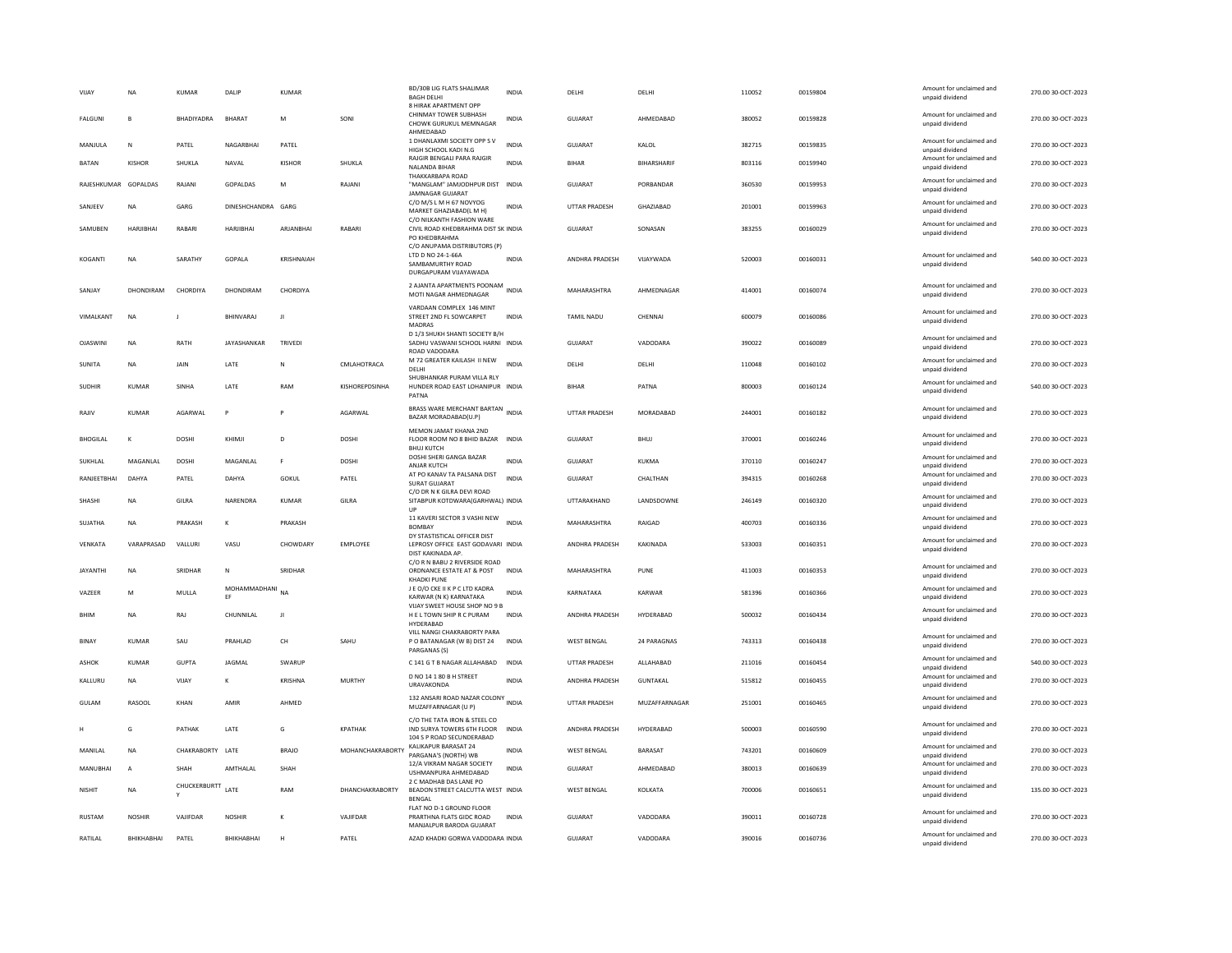| ERNEST             | SUSHANTA        | PAUL                  | M                      | $\mathbf{I}$      | PAUL          | BANK OF INDIA HAZARIBAG BF<br>POST BOX 8 DIST BOARD CHOWK INDIA<br>PO & DIST HAZARIBAG BIHAR |              | <b>BIHAR</b>          | HAZARIBAGH           | 825301 | 00160819 | Amount for unclaimed and<br>unpaid dividend                    | 270.00 30-OCT-2023 |
|--------------------|-----------------|-----------------------|------------------------|-------------------|---------------|----------------------------------------------------------------------------------------------|--------------|-----------------------|----------------------|--------|----------|----------------------------------------------------------------|--------------------|
| <b>IHANWARI AI</b> | <b>NA</b>       | NOWI AKHA             | <b>LATE</b>            | <b>I AKCHAND</b>  | NOWI AKHA     | C/L 28 BASANTI COLONEY<br><b>ROURKELA</b>                                                    | <b>INDIA</b> | ORISSA                | <b>ROURKELA</b>      | 769012 | 00160821 | Amount for unclaimed and<br>unpaid dividend                    | 270.00 30-OCT-2023 |
| NASIR              | $\overline{A}$  | SAMDNOORANI A         |                        | SAMAD             | HALIMOHAMMED  | EXCEL INDIA SYNTHETICS 4/3151 2<br>AMPA BAZAR SALABAT PURA<br>MAIN ROAD SURAT                | <b>INDIA</b> | GUJARAT               | <b>SURAT NANPURA</b> | 395003 | 00160826 | Amount for unclaimed and<br>unpaid dividend                    | 270.00 30-OCT-2023 |
| ALOK               | NA              | <b>JOSHI</b>          | LATE                   | PRATAP            | NARAIN        | A-3 M S FLATS PANDARA PARK<br>NEWDELHI                                                       | <b>INDIA</b> | DELHI                 | DELHI                | 110003 | 00160832 | Amount for unclaimed and<br>unpaid dividend                    | 270.00 30-OCT-2023 |
| CHAMPA             | <b>NA</b>       | <b>DEVI</b>           | VINOD                  | <b>KUMAR</b>      | CHHABRA       | C/O A K JAIN 1-J-11 SHASTRI<br>NAGAR HOUSING BOARD<br>BHILWARA                               | <b>INDIA</b> | RAJASTHAN             | BHILWARA             | 311001 | 00160833 | Amount for unclaimed and<br>unpaid dividend                    | 270.00 30-OCT-2023 |
| MANORAMA           | <b>NA</b>       | DFVI                  | <b>ASHOKKUMAR</b>      | <b>NA</b>         |               | B 2/M-31 SECTOR B SITAPUR<br>ROAD SCHEME JANAKIPURAM<br>LUCKNOW                              | <b>INDIA</b> | <b>ANDHRA PRADESH</b> | HYDERABAD            | 500003 | 00160834 | Amount for unclaimed and<br>unpaid dividend                    | 270.00 30-OCT-2023 |
| KASUMBA            | <b>NA</b>       | MANDALIYA             | LAXMICHAND             | <b>NA</b>         |               | CHICHAKANDOI STREET BAZAR<br>LINE MORBI                                                      | <b>INDIA</b> | <b>GUJARAT</b>        | <b>MORBI</b>         | 363641 | 00160840 | Amount for unclaimed and<br>unpaid dividend                    | 270.00 30-OCT-2023 |
| SATYA              | <b>NA</b>       | DEVI                  | VIJAY                  | <b>NATH</b>       |               | 64-R MODEL TOWN LUDHIANA                                                                     | INDIA        | PUNJAB                | LUDHIANA             | 141008 | 00160856 | Amount for unclaimed and<br>unpaid dividend                    | 270.00 30-OCT-2023 |
| FIRUZA             | <b>ROHINTON</b> | PRESS                 | <b>ROHINTON</b>        | $\mathbb{R}$      | PRESS         | 5/22 A H WADIA BAUG PAREL<br>TANK ROAD BOMBAY                                                | <b>INDIA</b> | MAHARASHTRA           | <b>MUMBAI</b>        | 400033 | 00160883 | Amount for unclaimed and<br>unpaid dividend                    | 540.00 30-OCT-2023 |
| SAROJ              | <b>NA</b>       | <b>BALA</b>           | RAJENDER               | <b>KUMAR</b>      |               | 25/3 DOUBLE STOREY ASHOK<br><b>NAGAR NEWDELHI</b>                                            | <b>INDIA</b> | DELHI                 | DELHI                | 110018 | 00161016 | Amount for unclaimed and<br>unpaid dividend                    | 270.00 30-OCT-2023 |
| D                  | <b>NA</b>       | REGO                  | J                      | REGO              |               | 7 SAT NAM L B S MARG KURLA<br><b>BOMBAY</b>                                                  | <b>INDIA</b> | MAHARASHTRA           | MUMBAI               | 400070 | 00161076 | Amount for unclaimed and<br>unpaid dividend                    | 270.00 30-OCT-2023 |
| URMILA             | VADILAL         | MEHTA                 | VADILAL                | MOHANLAL          | MEHTA         | 375-C GIRGAUM ROAD BOMBAY                                                                    | INDIA        | MAHARASHTRA           | MUMBAI               | 400002 | 00161091 | Amount for unclaimed and                                       | 270.00 30-OCT-2023 |
| KUSUM              | <b>NA</b>       | <b>IATA</b>           | OM                     | PARKASH           |               | C/O ANIL KUMAR GOEL 319 ANAJ INDIA                                                           |              | <b>DELHI</b>          | DELHI                | 110012 | 00161116 | unpaid dividend<br>Amount for unclaimed and                    | 270.00 30-OCT-2023 |
| MEENA              |                 | <b>DOSHI</b>          | RAJNIKANT              | <b>DOSHI</b>      |               | MANDI SHAHDARA DELHI<br>204 GOVERDHAN APT L T ROAD                                           | <b>INDIA</b> | MAHARASHTRA           | <b>MUMBAI</b>        | 400092 | 00161120 | unpaid dividend<br>Amount for unclaimed and                    | 270.00 30-OCT-2023 |
|                    | <b>NA</b>       |                       |                        |                   |               | BORIVALI (W) BOMBAY<br>203 AKSHAYA APTT 75 BIMA                                              |              |                       |                      |        |          | unpaid dividend                                                |                    |
| SAVITA             | <b>NA</b>       | SHARMA                | $_{\sf NA}$            | NA                | NA            | NAGAR OPP ANAND BAZAR<br><b>INDORE</b>                                                       | <b>INDIA</b> | MADHYA PRADESH        | INDORE               | 452001 | 00161156 | Amount for unclaimed and<br>unpaid dividend                    | 270.00 30-OCT-2023 |
| SANJEEV            | DUTT            | SHARMA                | SOM                    | DUTT              | SHARMA        | 203 AKSHAYA APTT 75 BIMA<br>NAGAR OPP ANAND BAZAR<br><b>INDORE</b>                           | <b>INDIA</b> | MADHYA PRADESH        | <b>INDORE</b>        | 452001 | 00161157 | Amount for unclaimed and<br>unpaid dividend                    | 270.00 30-OCT-2023 |
| SOM                | DUTT            | SHARMA                | YAGYA                  | DUTT              | SHARMA        | 203 AKSHAYA APTT 75 BIMA<br>NAGAR OPP ANAND BAZAR<br><b>INDORF</b>                           | <b>INDIA</b> | MADHYA PRADESH        | INDORE               | 452001 | 00161158 | Amount for unclaimed and<br>unpaid dividend                    | 270.00 30-OCT-2023 |
| <b>UZMA</b>        | <b>NA</b>       | KHAN                  | <b>IFTAKHAR</b>        | HASAN             | KHAN          | 393/144 B GAFFAR MANZIL (EXT)<br>JAMIA NAGAR (OKHLA) NEW<br>DELHI                            | <b>INDIA</b> | DELHI                 | DELHI                | 110025 | 00161186 | Amount for unclaimed and<br>unpaid dividend                    | 270.00 30-OCT-2023 |
| RANJAN             | s               | <b>DOSHI</b>          | SURESHBHAI             | NA                |               | CHANDAN TRADERS BHID BAZAR<br><b>BHUJ KATCH</b>                                              | <b>INDIA</b> | GUJARAT               | <b>BHUJ</b>          | 370001 | 00161204 | Amount for unclaimed and<br>unpaid dividend                    | 270.00 30-OCT-2023 |
| SAT                | <b>NA</b>       | PAUL                  | DAYALI                 | RAM               |               | C/O AGGARWAL TRADERS G T<br>ROAD (SIRHIND SIDE) MANDI<br><b>GOBINDGARH (PUNJAB)</b>          | INDIA        | PUNJAB                | MANDI GOBINDGARH     | 147301 | 00161273 | Amount for unclaimed and<br>unpaid dividend                    | 91.80 30-OCT-2023  |
| DONGA              | <b>NA</b>       | RENUKA                | D                      | $\mathcal{S}$     | NVPRASAD      | C/O D S N V PRASAD D NO 2 56 7<br>SANTHI NAGAR KAKINADA (A P)                                | <b>INDIA</b> | ANDHRA PRADESH        | KAKINADA             | 533033 | 00161275 | Amount for unclaimed and<br>unpaid dividend                    | 540.00 30-OCT-2023 |
| Α                  | c               | OPPILAL               | SP                     | THANNIMALAI       |               | 52 ABIRAMAPURAM THIRD<br><b>STREET MADRAS</b>                                                | INDIA        | TAMIL NADU            | CHENNAI              | 600018 | 00161293 | Amount for unclaimed and<br>unpaid dividend                    | 270.00 30-OCT-2023 |
| ASHWINKUMAR NA     |                 | LAKHANI               | ISHWARLAL              | BHAWANDAS         | LAKHANI       | A/2 KRISHNA KUNJ SOCIETY GODI<br>ROAD DAHOD                                                  | <b>INDIA</b> | GUJARAT               | DAHOD                | 389151 | 00161317 | Amount for unclaimed and<br>unpaid dividend                    | 405.00 30-OCT-2023 |
| ASHOKKUMAR NA      |                 | NIRMAL                | SHANTILAL              | NIRMAL            |               | 200 GUJ HOUSING BOARD JETPUR INDIA<br>ROAD GONDAL                                            |              | <b>GUJARAT</b>        | GONDAL               | 360311 | 00161319 | Amount for unclaimed and<br>unpaid dividend                    | 270.00 30-OCT-2023 |
| SOMNATH            | <b>NA</b>       | GHOSH                 | HARI                   | PADA              | GHOSH         | B-9/41 PO KALYANI DIST NADIA                                                                 | <b>INDIA</b> | <b>WEST BENGAL</b>    | NADIA                | 741235 | 00161448 | Amount for unclaimed and                                       | 270.00 30-OCT-2023 |
| PRASHANT           | NANJIBHAI       | PATEL                 | NANJIBHAI              | P                 | PATEL         | W.B<br>6 PRAGJI NAGAR HALAR ROAD                                                             | <b>INDIA</b> | GUJARAT               | VALSAD H.O           | 396001 | 00161478 | unpaid dividend<br>Amount for unclaimed and                    | 270.00 30-OCT-2023 |
|                    |                 |                       |                        |                   |               | VALSAD<br>6 PRAGJI NAGAR HALAR ROAD                                                          |              |                       |                      |        |          | unpaid dividend<br>Amount for unclaimed and                    |                    |
| NARESH             | MANEKLAL        | PATEL                 | MANEKLAL               | P                 | PATEL         | VAISAD<br>A K GUPTA B1/75 SECTOR 'K'                                                         | <b>INDIA</b> | GUJARAT               | VALSAD H.O           | 396001 | 00161479 | unnaid dividend<br>Amount for unclaimed and                    | 405.00 30-OCT-2023 |
| <b>SUBIRA</b>      | <b>NA</b>       | <b>GUPTA</b>          | A                      | K                 | <b>GUPTA</b>  | ALIGANJ LUCKNOW                                                                              | <b>INDIA</b> | UTTAR PRADESH         | LUCKNOW              | 226020 | 00161490 | unpaid dividend                                                | 270.00 30-OCT-2023 |
| <b>SUBIRA</b>      | <b>NA</b>       | <b>GUPTA</b>          | $\overline{A}$         | K                 | <b>GUPTA</b>  | A K GUPTA B1/75 SECTOR 'K'<br>ALIGANJ LUCKNOW                                                | <b>INDIA</b> | <b>UTTAR PRADESH</b>  | LUCKNOW              | 226020 | 00161490 | Amount for unclaimed and<br>unpaid dividend                    | 270.00 30-OCT-2023 |
| MOHEMED            | <b>IDRIS</b>    | EDAMODWALA D          | GULAMMOHEM GUMAMMOHEME | <b>NA</b>         |               | PATEL TAKRA AODWALA<br><b>MANTION KATHOR DIST SURAT</b>                                      | INDIA        | <b>GUJARAT</b>        | UTRAN P.H.C          | 394150 | 00161503 | Amount for unclaimed and<br>unpaid dividend                    | 270.00 30-OCT-2023 |
| <b>HARUN</b>       | ABDULLA         | <b>MEMON</b>          | ABDULLA                | <b>NA</b>         |               | MUSLIM STREET KATHOR DIST<br>SURAT                                                           | <b>INDIA</b> | <b>GUJARAT</b>        | UTRAN P.H.C          | 394150 | 00161504 | Amount for unclaimed and<br>unpaid dividend                    | 405.00 30-OCT-2023 |
| MANOJ              | KUMAR           | BBRAHMBHATT BHIKHALAL |                        | <b>BRAHMBHATT</b> |               | A 184 O N G C NAGAR HIGHWAY<br>ROAD MEHSANA (N G)                                            | <b>INDIA</b> | GUJARAT               | MAHESANA             | 384001 | 00161517 | Amount for unclaimed and<br>unpaid dividend                    | 270.00 30-OCT-2023 |
| SHAIL              | <b>NA</b>       | DEVI                  | RAM                    | BABU              | <b>MISHRA</b> | C/O DR SANJOY MISHRA OPF<br>BARIATU HOUSING COLONY<br>RANCHI                                 | <b>INDIA</b> | <b>JHARKHAND</b>      | RANCHI               | 834009 | 00161525 | Amount for unclaimed and<br>unpaid dividend                    | 270.00 30-OCT-2023 |
| SANATKUMAR         | RATILAL         | NAIK                  | RATILAL                | DAHYABHAI         |               | 397 KRIBHCO NAGAR SURAT<br>HAZIRA ROAD SURAT GUJARAT                                         | <b>INDIA</b> | <b>GUJARAT</b>        | SUNUALI              | 394515 | 00161533 | Amount for unclaimed and<br>unpaid dividend                    | 270.00 30-OCT-2023 |
| SANJAY             | <b>NA</b>       | <b>KUMAR</b>          | $\mathsf{R}$           | N                 | SACHDEVA      | 1036 SECTOR-16 FARIDABAD                                                                     | <b>INDIA</b> | HARYANA               | FARIDABAD            | 121002 | 00161541 | Amount for unclaimed and<br>unpaid dividend                    | 270.00 30-OCT-2023 |
| SURESH             | <b>NA</b>       | <b>GUPTA</b>          | $\circ$                |                   | <b>GUPTA</b>  | C/O D D GUPTA I MIRPUR COLONY INDIA                                                          |              | PUNJAB                | PATHANKOT            | 145001 | 00161555 | Amount for unclaimed and                                       | 270.00 30-OCT-2023 |
| ASHWANI            | <b>NA</b>       | GUPTA                 | $\Omega$               | P                 | <b>GUPTA</b>  | PATHANKOT<br>C/O D D GUPTA I MIRPUR COLONY INDIA<br>PATHANKOT                                |              | PUNJAR                | PATHANKOT            | 145001 | 00161556 | unpaid dividend<br>Amount for unclaimed and<br>unpaid dividend | 270.00 30-OCT-2023 |
|                    |                 |                       |                        |                   |               |                                                                                              |              |                       |                      |        |          |                                                                |                    |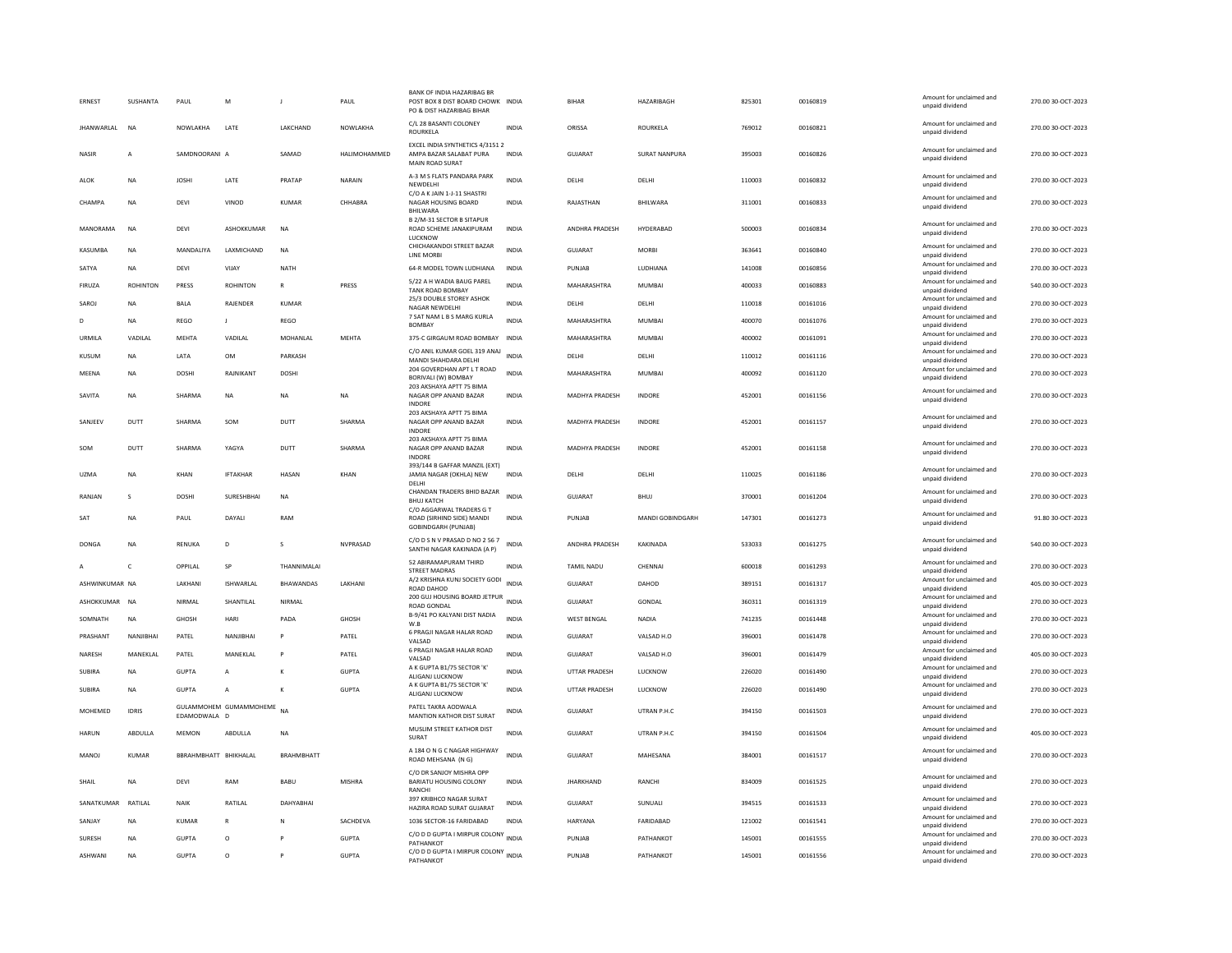| PARAS             | <b>NA</b>       | JAIN               | LATE                | <b>SUMER</b>         | MALIAIN         | 178/H DWARIK JUNGLE ROAD PO<br><b>BHADRAKALI DIST HOOGHLY</b><br><b>WEST BANGAL</b>             | <b>INDIA</b> | <b>WEST BENGAL</b>   | HOOGHLY           | 712232 | 00161598 | Amount for unclaimed and<br>unpaid dividend | 270.00 30-OCT-2023 |
|-------------------|-----------------|--------------------|---------------------|----------------------|-----------------|-------------------------------------------------------------------------------------------------|--------------|----------------------|-------------------|--------|----------|---------------------------------------------|--------------------|
| MARYALA           | SWAROOPA        | RANI               | M                   | SRIDHAR              |                 | C/O JEEVAN DRESSES POST<br>HUZURABAD MO HUZURABAD<br>DIST KARIM NAGAR (AP)                      | <b>INDIA</b> | ANDHRA PRADESH       | ASIFNAGAR         | 505468 | 00161610 | Amount for unclaimed and<br>unpaid dividend | 270.00 30-OCT-2023 |
| <b>IIKARKASAM</b> | <b>NA</b>       | <b>BATAVIA</b>     | <b>KASAMBHA</b>     | <b>NA</b>            |                 | BATAVIA MANTION SARAF BAZAR<br>VANTHALI                                                         | <b>INDIA</b> | <b>GUJARAT</b>       | VANTHALI (SORATH) | 362610 | 00161629 | Amount for unclaimed and<br>unpaid dividend | 270.00 30-OCT-2023 |
| SHAKIL            | <b>HARUN</b>    | <b>MEMON</b>       | <b>HARUN</b>        | <b>NA</b>            |                 | MUSLIM STREET KATHOR DIST<br><b>SURAT GUJARAT</b>                                               | <b>INDIA</b> | <b>GUJARAT</b>       | UTRAN P.H.C       | 394150 | 00161645 | Amount for unclaimed and<br>unpaid dividend | 405.00 30-OCT-2023 |
| LIZY              | <b>NA</b>       | MATHEW             | MATHEW              | <b>THOMAS</b>        |                 | MAGGIE COTTAGE MUKKATTA R S<br>INDIA<br>P O NILAMBUR                                            |              | KERALA               | PALGHAT           | 679330 | 00161692 | Amount for unclaimed and<br>unpaid dividend | 270.00 30-OCT-2023 |
| PRABIR            | KUMAR           | <b>NFOGI</b>       | <b>I ATF</b>        | <b>IITENDRA</b>      | KUMARNEOGI      | C/O UMESH CHANDRA THAKUR<br>SUSHAMA VILLA B 1/27 A K BITHI INDIA<br><b>CITY CENTRE DURGAPUR</b> |              | <b>WEST BENGAL</b>   | <b>BELURMATH</b>  | 711205 | 00161725 | Amount for unclaimed and<br>unpaid dividend | 270.00 30-OCT-2023 |
| CHIRAYU           | <b>NA</b>       | THAKKAR            | CHANDRAKANT         | THAKKAR              |                 | 10 ADARSH COLONY OPP KRISHNA INDIA<br>CINEMA VADODARA                                           |              | <b>GUJARAT</b>       | VADODARA          | 390001 | 00161736 | Amount for unclaimed and<br>unpaid dividend | 270.00 30-OCT-2023 |
| ANIL              | <b>KUMAR</b>    | <b>GUPTA</b>       | P                   | N                    | GUPTA           | C/O P N FINANCE CORP P O<br>ALLAHAGANJ DIST<br>SHAHJAHANPUR (U P)                               | <b>INDIA</b> | MAHARASHTRA          | <b>MUMBAI</b>     | 400001 | 00161739 | Amount for unclaimed and<br>unpaid dividend | 270.00 30-OCT-2023 |
| NARESH            | <b>KUMAR</b>    | MITTAL             | <b>GULAB</b>        | CHAND                | MITTAL          | C/O ARUN TEXTILE AGENCY THA<br>KATRA AMLA TOLA ROAD PO<br>KATIHAR (BIHAR)                       | <b>INDIA</b> | <b>BIHAR</b>         | KATIHAR           | 854105 | 00161742 | Amount for unclaimed and<br>unpaid dividend | 270.00 30-OCT-2023 |
| MANISH            | NA              | PATEL              | MADHUSUDAN          | <b>BHAI</b>          | PATEL           | 2 B PARAS APARTMENTS 1/1<br>CHAKRABERIA LANE CALCUTTA                                           | INDIA        | <b>WEST BENGAL</b>   | KOLKATA           | 700020 | 00161749 | Amount for unclaimed and<br>unpaid dividend | 270.00 30-OCT-2023 |
| <b>RINTU</b>      | <b>NA</b>       | BHATTACHARJI T     |                     |                      | BHATTACHARJI    | 3/3 PURBA PALLY (1ST FLOOR)<br>HALTU KATHGOLA OPP<br>ABHUDAYA CLUB CALCUTTA                     | <b>INDIA</b> | WEST BENGAL          | KOLKATA           | 700078 | 00161753 | Amount for unclaimed and<br>unpaid dividend | 270.00 30-OCT-2023 |
| MANIU             | <b>NA</b>       | <b>IATA</b>        | PUTANNI             | LAL                  |                 | B 136/3 MANAK NAGAR<br>LUCKNOW                                                                  | <b>INDIA</b> | UTTAR PRADESH        | <b>LUCKNOW</b>    | 226011 | 00161776 | Amount for unclaimed and<br>unpaid dividend | 270.00 30-OCT-2023 |
| $\vee$            | B               | HARIHARAN          | $\mathsf{v}$        | к                    | BALASUBRAMANIAN | PT-62/9 FIRST FLOOR KALKAJI<br>EXTN NEW DELHI                                                   | <b>INDIA</b> | DELHI                | DELHI             | 110019 | 00161863 | Amount for unclaimed and<br>unpaid dividend | 270.00 30-OCT-2023 |
| SONALI            | NA              | BHATTACHARYA ASHOK |                     | $\mathsf{KR}\xspace$ | BHATTACHARYA    | B 13/73 SONARPURA VARANASI                                                                      | INDIA        | UTTAR PRADESH        | VARANASI          | 221001 | 00161877 | Amount for unclaimed and<br>unpaid dividend | 270.00 30-OCT-2023 |
| RAIINDER          | <b>NA</b>       | <b>BANSAL</b>      | <b>BRII</b>         | 1 Al                 |                 | SENIOR RESIDENT DEPT OF<br>NEUROLOGY S.G.P.G.I RAI BARELI INDIA<br>ROAD LUCKNOW (U.P)           |              | <b>UTTAR PRADESH</b> | <b>ILICKNOW</b>   | 226001 | 00161921 | Amount for unclaimed and<br>unpaid dividend | 270.00 30-OCT-2023 |
| <b>KISHOR</b>     | <b>NA</b>       | PANDEY             | SHRISH              | CHANDRA              | PANDEY          | C/O WEST BENGAL STORE<br>SUPPLIERS STATION ROAD PO<br>BARAKAR DIST BURDWAN (W B)                | <b>INDIA</b> | <b>WEST BENGAL</b>   | ASANSOL           | 713324 | 00161955 | Amount for unclaimed and<br>unpaid dividend | 540.00 30-OCT-2023 |
| JAYANTILAL        | PUNJABHAI       | PATEL              | PUNJABHAI           | PATEL                |                 | AT VAJAPUR PO NAYA SANGPUR<br>TA VIJAPUR DIST MEHSANA N<br><b>GUJARA</b>                        | INDIA        | GUJARAT              | DELVADA           | 382875 | 00161963 | Amount for unclaimed and<br>unpaid dividend | 270.00 30-OCT-2023 |
| <b>KAPIL</b>      | <b>NA</b>       | <b>GAMBHIR</b>     | к                   | к                    | <b>GAMBHIR</b>  | 561 ANAND KUNJ VIKAS PURI<br>NEWDELHI                                                           | <b>INDIA</b> | DELHI                | DELHI             | 110018 | 00161980 | Amount for unclaimed and<br>unpaid dividend | 540.00 30-OCT-2023 |
| NETAI             | <b>NA</b>       | SANKI              | LATE                | MADAN                | SANKI           | VILL DAKHIN SARANGABAD PO<br>SARANGABAD VIA BUDGE BUDGE INDIA<br>DIST 24 PGS (S)                |              | <b>WEST RENGAL</b>   | 24 PARAGNAS       | 743319 | 00162051 | Amount for unclaimed and<br>unpaid dividend | 270.00 30-OCT-2023 |
| <b>USHABEN</b>    | <b>JASHBHAI</b> | PATEL              | <b>JASHBHAI</b>     | $\mathsf{T}$         | PATEL           | <b>18 ASHOKVATIKA SOCIETY NEAR</b><br>NARAYAN NAGAR GORWA<br>VADODARA                           | <b>INDIA</b> | <b>GUJARAT</b>       | VADODARA          | 390016 | 00162182 | Amount for unclaimed and<br>unpaid dividend | 540.00 30-OCT-2023 |
| <b>BALVINDER</b>  | <b>NA</b>       | KAUR               | <b>JAGJIT</b>       | SINGH                |                 | VILL SARHALA P O GARHDIWALA<br>DIST HOSHIARPUR (PUNJAB)                                         | <b>INDIA</b> | PUNJAB               | DASUYA            | 144207 | 00162201 | Amount for unclaimed and<br>unpaid dividend | 270.00 30-OCT-2023 |
| DALIT             | <b>NA</b>       | <b>KAUR</b>        | <b>GURDEEP</b>      | SINGH                |                 | H N 413 COLLEGE ROAD CIVIL<br>LINES LUDHIANA (P B)                                              | <b>INDIA</b> | PUNJAB               | LUDHIANA          | 141001 | 00162234 | Amount for unclaimed and<br>unpaid dividend | 270.00 30-OCT-2023 |
| SONAL             | DILIP           | SHAH               | DILIP               | <b>NA</b>            |                 | 1222 'F' WARD 1ST LANE<br>RAJARAMPURI KOLHAPUR                                                  | <b>INDIA</b> | MAHARASHTRA          | KHOLAPUR          | 416008 | 00162235 | Amount for unclaimed and<br>unpaid dividend | 270.00 30-OCT-2023 |
| AMBER             | R               | DALAL              | RAMESHCHANDRA DALAL |                      | <b>PROFFES</b>  | 8/84 NAVRANG PEDDER ROAD<br>MUMBA                                                               | <b>INDIA</b> | MAHARASHTRA          | <b>MUMBAI</b>     | 400026 | 00162251 | Amount for unclaimed and<br>unpaid dividend | 270.00 30-OCT-2023 |
| <b>SUBHA</b>      | к               | MEHTA              | KISHORE             | MEHTA                | <b>JOB</b>      | 116/3381 RAMNARAYAN NARKAR<br>MARG GHATKOPAR (EAST)                                             | <b>INDIA</b> | MAHARASHTRA          | <b>MUMBAI</b>     | 400075 | 00162297 | Amount for unclaimed and<br>unpaid dividend | 270.00 30-OCT-2023 |
| MITALI            | <b>NA</b>       | KUNDU              | <b>JOYDEV</b>       | KUNDU                |                 | <b>BOMBAY</b><br>BEHIND KARUNA CINEMA TOWN +<br>PO ARAMRAGH DIST HOOGHLY W INDIA                |              | <b>WEST BENGAL</b>   | ARAMBAGH          | 712601 | 00162335 | Amount for unclaimed and                    | 270.00 30-OCT-2023 |
|                   |                 |                    |                     |                      |                 | <b>BENGAL</b><br>20/A PANKAJ SOCIETY BHATTHA                                                    |              |                      |                   |        |          | unpaid dividend<br>Amount for unclaimed and |                    |
| PANKAJ            | н               | PARIKH             | HARSHADBHAI         | <b>NA</b>            |                 | SARKHEJ ROAD AHMEDABAD<br>KHURANA AGENCY J P CHOWK                                              | <b>INDIA</b> | <b>GUJARAT</b>       | AHMEDABAD         | 380007 | 00162366 | unpaid dividend<br>Amount for unclaimed and | 270.00 30-OCT-2023 |
| BHUPENDRA         | NA              | KHURANA            | DESHRAJ             | KHURANA              |                 | KOTHI BAZAR PO BETUL (MP)<br>C/O SANGITA TRADERS 109                                            | <b>INDIA</b> | MADHYA PRADESH       | <b>BETUL</b>      | 460001 | 00162376 | unpaid dividend                             | 270.00 30-OCT-2023 |
| DAMODARDAS NA     |                 | PUGALIA            | CHAND               | RATANGI              |                 | HANDLOOM MARKET<br><b>GANDHIRAUGH NAGPUR</b>                                                    | <b>INDIA</b> | MAHARASHTRA          | <b>NAGPUR</b>     | 440002 | 00162399 | Amount for unclaimed and<br>unpaid dividend | 270.00 30-OCT-2023 |
| SHUBHADA          | RAJESH          | GADGIL             | RAJESH              | RAMKRISHNA           | GADGIL          | C/22 PRATAP COOP HSG SOC OPF<br>BON BON 7 BUNGLOWS J P ROAD INDIA<br>ANDHERI (W) BOMBAY         |              | MAHARASHTRA          | <b>MUMBAI</b>     | 400053 | 00162426 | Amount for unclaimed and<br>unpaid dividend | 405.00 30-OCT-2023 |
| PATHARE           | <b>AJIT</b>     | PANDURANG          | PANDURANG           | ANANT                | PATHARE         | 98 PATHARE HOUSE MALWANI<br>CHRUCH MALAD (W) BOMBAY                                             | INDIA        | MAHARASHTRA          | <b>MUMBAI</b>     | 400095 | 00162429 | Amount for unclaimed and<br>unnaid dividend | 270.00 30-OCT-2023 |
| <b>JAGDISH</b>    | c               | TALWAR             | CHUNILAL            | TALWAR               |                 | 3RD FLOOR DADA MANZIL 67 69<br>MOHAMEDALI ROAD BOMBAY                                           | <b>INDIA</b> | MAHARASHTRA          | <b>MUMBAI</b>     | 400003 | 00162547 | Amount for unclaimed and<br>unpaid dividend | 270.00 30-OCT-2023 |
| OUSEPH            | D               | MANJALY            | M                   | $\circ$              | DEVASSY         | PO KAKULISSERY VIA MALA<br>TRICHUR DT KERALA STATE                                              | <b>INDIA</b> | KERALA               | KARUVANNUR        | 680734 | 00162580 | Amount for unclaimed and<br>unpaid dividend | 270.00 30-OCT-2023 |
| SATYANARAYAN NA   |                 | GUPTA              | SITARAM             | GUPTA                |                 | 202 KENWOOD APTS<br>LOKHANDWALA COMPLEX<br>ANDHERI (W) BOMBAY                                   | <b>INDIA</b> | MAHARASHTRA          | MUMBAI            | 400053 | 00162597 | Amount for unclaimed and<br>unpaid dividend | 270.00 30-OCT-2023 |
|                   | A               | MEENAKSHI          | A                   |                      | VENKATACHALAM   | PLOT NO E 358 N-1 CIDCO<br>AURANGABAD                                                           | <b>INDIA</b> | MAHARASHTRA          | AURANGABAD (MS)   | 431001 | 00162600 | Amount for unclaimed and<br>unpaid dividend | 270.00 30-OCT-2023 |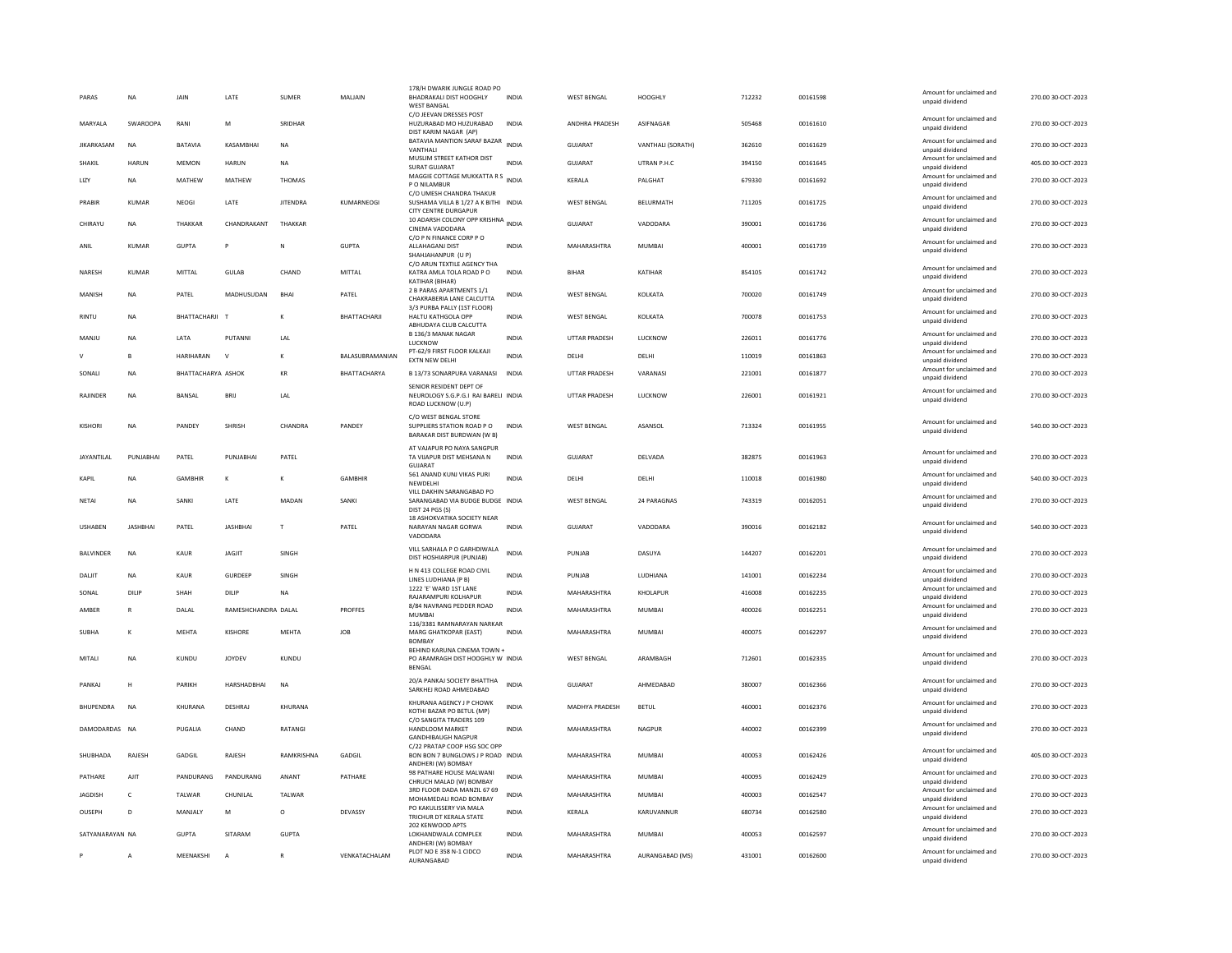| PARESH           | <b>NA</b>          | SHAH            | AJIT                 | SHAH         |                  | 65 WALKESHWAR ROAD 19 SAGAR INDIA<br>MAHAL 3RD FLOOR BOMBAY                                     |              | MAHARASHTRA           | MUMBAI                | 400006 | 00162634             | Amount for unclaimed and<br>unpaid dividend | 810.00 30-OCT-2023                       |
|------------------|--------------------|-----------------|----------------------|--------------|------------------|-------------------------------------------------------------------------------------------------|--------------|-----------------------|-----------------------|--------|----------------------|---------------------------------------------|------------------------------------------|
| <b>JAGDISH</b>   | <b>NA</b>          | SHAH            | AMBALAL              | SHAH         |                  | 65 WALKESHWAR ROAD 19 SAGAR INDIA<br>MAHAL BOMBAY                                               |              | MAHARASHTRA           | MUMBAI                | 400006 | 00162635             | Amount for unclaimed and<br>unpaid dividend | 270.00 30-OCT-2023                       |
| ALOK             | <b>MOHAN</b>       | KAR             | LATE                 | D            | MKAR             | C 8/3 RIVER BANK COLONY<br>LUCKNOW                                                              | INDIA        | UTTAR PRADESH         | LUCKNOW               | 226001 | 00162669             | Amount for unclaimed and<br>unpaid dividend | 270.00 30-OCT-2023                       |
| SUBHASH          | $\mathbf{C}$       | КАСННІА         | SHIVI AI             | КАСННІА      |                  | C/O M S KACHHIA M 58 K K<br>NAGAR NEAR RANNA PARK<br>GHATLODIA AHMEDABAD                        | <b>INDIA</b> | GUIARAT               | AHMEDARAD             | 380061 | 00162704             | Amount for unclaimed and<br>unpaid dividend | 270.00 30-OCT-2023                       |
| PRATIMA          |                    | <b>BIDARKAR</b> | NA                   | <b>NA</b>    | NA               | "PREMCHHAYA" 227/25 P C N T<br><b>NIGDI PUNE</b>                                                | <b>INDIA</b> | MAHARASHTRA           | PUNE                  | 411044 | 00162705             | Amount for unclaimed and<br>unpaid dividend | 405.00 30-OCT-2023                       |
|                  | $\mathsf{C}$       | SHARMA          | LATE                 | HARI         | RAMSHARMA        | MC SHOP NO 14 KRIAM ROAD<br>NAWANSHAHAR DOABA DIST<br>JALANDHAR (P B)                           | <b>INDIA</b> | PUNJAB                | BANGA                 | 144514 | 00162711             | Amount for unclaimed and<br>unpaid dividend | 270.00 30-OCT-2023                       |
| MADANLAL         |                    |                 | HAR                  | NARAIN       |                  | 314 SUBHASH COLONY SHASTRI<br>NAGAR JAIPUR                                                      | <b>INDIA</b> | RAJASTHAN             | <b>JAIPUR</b>         | 302016 | 00162726             | Amount for unclaimed and<br>unpaid dividend | 270.00 30-OCT-2023                       |
| PARINITA         |                    |                 | SHASHI               | SHEKHAR      | SINGH            | KUSUM KUNJ NAGESHWAR<br>COLONY BORING ROAD PATNA                                                | INDIA        | <b>BIHAR</b>          | PATNA                 | 800001 | 00162731             | Amount for unclaimed and<br>unpaid dividend | 270.00 30-OCT-2023                       |
| KUVARJI          | D                  | PETHAPARA       | DEVAJIBHAI           | <b>NA</b>    |                  | C/O DR M M PETHAPARA<br>HOSPITAL SAVSAR PLOT NEAR S T INDIA<br>STAND MORBI DIST RAJKOT          |              | GUJARAT               | <b>MORBI</b>          | 363641 | 00162765             | Amount for unclaimed and<br>unpaid dividend | 270.00 30-OCT-2023                       |
| VIIIANDRA        | KUMAR              | GUPTA           | $\Omega$             | <b>P</b>     | <b>GUPTA</b>     | 688/8 KIRPAL NAGAR NEAR SHIV<br><b>NAGAR ROHTAK</b>                                             | <b>INDIA</b> | HARYANA               | <b>ROHTAK</b>         | 124001 | 00162805             | Amount for unclaimed and<br>unpaid dividend | 270.00.30-OCT-2023                       |
| MANILAL          | G                  | PATEL           | GOPALDAS             | PATEL        |                  | 62 SHANTI KUNJ 1ST FLOOR 2<br>LIBERTY GARDEN RD 2 MALAD (W) INDIA                               |              | MAHARASHTRA           | <b>MUMBAI</b>         | 400064 | 00162837             | Amount for unclaimed and<br>unpaid dividend | 270.00 30-OCT-2023                       |
| SATYABHAMA       | $\mathsf{N}$       | AGARWAL         | NIRANJANLAL          | AGARWAL      |                  | <b>BOMBAY</b><br>JAMNA AMRIT APT B NO 1 S V                                                     | INDIA        | MAHARASHTRA           | KANDIVALI             | 400102 | 00162843             | Amount for unclaimed and                    | 270.00 30-OCT-2023                       |
|                  |                    |                 |                      |              |                  | ROAD JOGESHWARI(W) BOMBAY<br>W/O DR T NAMOSIVA RAO FLAT                                         |              |                       |                       |        |                      | unpaid dividend                             |                                          |
| NAGABHUSHAN DEVI |                    | T               | NAMOSIVA             | RAO          | T                | NO 206 PADMAVATI VILA A S RAJU INDIA<br>NAGAR KUKAT PALLY                                       |              | ANDHRA PRADESH        | HYDERABAD             | 500072 | 00162848             | Amount for unclaimed and<br>unpaid dividend | 270.00 30-OCT-2023                       |
| KHURSHID         | AHMED              | NAJMI           | LATE                 | M            | MZAKARIA         | HYDERABAD<br>71 VASANT VIHAR RESERVE BANK<br>QUARETERS 85 NEPEANSEA ROAD INDIA                  |              | MAHARASHTRA           | MUMBAI                | 400006 | 00162903             | Amount for unclaimed and                    | 270.00 30-OCT-2023                       |
|                  | <b>HARSHADBHAI</b> | PATEL           | <b>HARSHADBHAI</b>   | $\mathsf{C}$ | PATEL            | <b>BOMBAY</b><br>'DARPAN' AZAD KHADKI GORWA                                                     | <b>INDIA</b> | <b>GUJARAT</b>        |                       | 390016 |                      | unpaid dividend<br>Amount for unclaimed and |                                          |
| KRUPESH<br>MOHD  | AHMED              | SIDDIQUI        | WAHAS                | <b>UDDIN</b> |                  | VADODARA<br>MOHALLA QURESHI AMROHA UP INDIA                                                     |              | UTTAR PRADESH         | VADODARA<br>HASSANPUR | 244221 | 00162904<br>00162908 | unpaid dividend<br>Amount for unclaimed and | 270.00 30-OCT-2023<br>270.00 30-OCT-2023 |
| SHASHIKANT       | LALCHAND           | <b>DOSHI</b>    | LALCHAND             | <b>DOSHI</b> |                  | AT POST MHASWAD TAL MAN                                                                         | <b>INDIA</b> | MAHARASHTRA           | SATARA                | 415509 | 00162909             | unpaid dividend<br>Amount for unclaimed and | 270.00 30-OCT-2023                       |
|                  |                    |                 |                      |              |                  | <b>DIST SATARA</b><br>C/O NUCLEAR POWER                                                         |              |                       |                       |        |                      | unpaid dividend<br>Amount for unclaimed and |                                          |
| BIMALENDU        | <b>NA</b>          | DASGUPTA        | SOURINDRA            | <b>MOHAN</b> | DASGUPTA         | CORPORATION BD - 15 SECTOR I<br>SALT LAKE CITY CALCUTTA                                         | <b>INDIA</b> | <b>WEST BENGAL</b>    | KOLKATA               | 700064 | 00162938             | unpaid dividend                             | 810.00 30-OCT-2023                       |
| PARUL            | R                  | SHAH            | RAJESH               | SHAH         |                  | C/O SHAH & CO KANDOI BAZAR<br>RAJKOT                                                            | <b>INDIA</b> | GUJARAT               | RAJKOT                | 360001 | 00162975             | Amount for unclaimed and<br>unpaid dividend | 270.00 30-OCT-2023                       |
| SAKARAM          | <b>VITHOBA</b>     | WANKHEDE        | <b>VITHOBA</b>       | WANKHEDE     |                  | B 19/4 OPP CORP SCHOOL GOVT<br>COLONY RAVI NAGAR NAGPUR                                         | INDIA        | MAHARASHTRA           | <b>NAGPUR</b>         | 440001 | 00163021             | Amount for unclaimed and<br>unpaid dividend | 270.00 30-OCT-2023                       |
| SAROJ            | <b>NA</b>          | <b>MUNDRA</b>   | <b>WO</b>            | SHANTILAL    | <b>MUNDRA</b>    | SHREEJI CONSULTANCY OPP<br>POLICE CHOWKI BHILWARA ROAD INDIA<br><b>KANKROLL</b>                 |              | RAJASTHAN             | KANKROLI              | 313324 | 00163042             | Amount for unclaimed and<br>unpaid dividend | 270.00 30-OCT-2023                       |
| SANTOSH          | <b>NA</b>          | MFNON           | $\mathbb{R}$         | M            | MENON            | B 26 "SWAGAT" MAHAKALI RD<br><b>BOMBAY</b>                                                      | <b>INDIA</b> | MAHARASHTRA           | MUMBAI                | 400093 | 00163058             | Amount for unclaimed and<br>unpaid dividend | 270.00 30-OCT-2023                       |
| <b>ASHOK</b>     | $\overline{A}$     | PATEL           | AMBALAL              | PATEL        |                  | 501/502 ANMAOL APT 89<br>SAKHARAM KEER ROAD SHIVAJI<br>PARK MAHIM BOMBAY                        | <b>INDIA</b> | MAHARASHTRA           | <b>MUMBAI</b>         | 400016 | 00163105             | Amount for unclaimed and<br>unpaid dividend | 270.00 30-OCT-2023                       |
| SWAPNA           | <b>NA</b>          | BASU            | MALAY                | <b>BASU</b>  |                  | C/O SUVENDU DUTTA P G B T<br>COLLEGE P O BANIPUR NORTH 24 INDIA                                 |              | <b>WEST BENGAL</b>    | BARASAT               | 743233 | 00163109             | Amount for unclaimed and<br>unpaid dividend | 270.00 30-OCT-2023                       |
| <b>HEMENDRA</b>  | KUMAR              | <b>MSALOT</b>   | <b>MANSUKHLAL</b>    | SAIOT        |                  | PARGANAS (W B)<br>13/222 MUNDY BAZAR KURNOOL INDIA<br>(A P)                                     |              | <b>ANDHRA PRADESH</b> | KURNOOL               | 518001 | 00163120             | Amount for unclaimed and<br>unpaid dividend | 270.00.30-OCT-2023                       |
| SANJAY           | Y                  | NAMJOSHI        | YASHWANTRAO          | GANESH       |                  | 2/148 OPP SHETH R J J SCHOOL<br>JUNA THANA NAVSAR DIST                                          | <b>INDIA</b> | <b>GUJARAT</b>        | NAVASARI              | 396445 | 00163123             | Amount for unclaimed and<br>unpaid dividend | 270.00 30-OCT-2023                       |
| PRATIMA          | <b>NA</b>          | AGRAWAL         | LATE                 | SANTOSH      | AGRAWAL          | VAISAD<br>C/O MADHUKANTA AGRAWAL<br>DAFFODILS SCHOOL NAYA BAZAR INDIA<br><b>BHAGALPUR BIHAR</b> |              | <b>BIHAR</b>          | <b>BHAGALPUR H.Q</b>  | 812002 | 00163205             | Amount for unclaimed and<br>unpaid dividend | 270.00 30-OCT-2023                       |
| MANOJIT          | <b>KUMAR</b>       | MAHAPATRA       | ARUN                 | KRISHNA      | <b>MAHAPATRA</b> | 3 CORPS DENTAL UNIT (3 CDU)<br>C/O 99 APO                                                       | <b>INDIA</b> | ANDHRA PRADESH        | HYDERABAD             | 500003 | 00163253             | Amount for unclaimed and<br>unpaid dividend | 270.00 30-OCT-2023                       |
| PRATIMA          | <b>NA</b>          | PAUL            | SHYAMAI              | PAUL         |                  | C/O SHYAMAL PAUL TAGORE<br>PARU NASKARHAT CALCUTTA                                              | INDIA        | <b>WEST BENGAL</b>    | KOI KATA              | 700039 | 00163256             | Amount for unclaimed and<br>unpaid dividend | 270.00 30-OCT-2023                       |
| SARLA            | <b>NA</b>          | CHHABRA         | $\circ$              | s            | CHHABRA          | 169 SECTOR 15 FARIDABAD                                                                         | <b>INDIA</b> | HARYANA               | FARIDABAD             | 121007 | 00163277             | Amount for unclaimed and<br>unpaid dividend | 270.00 30-OCT-2023                       |
| ZULFIKARKHAN NA  |                    | BALOOCH         | NIYAZMOHOMED BALOOCH |              |                  | 7 ALFARUK SOCIETY JIVRAJ PARK<br>AHMEDABAD                                                      | <b>INDIA</b> | <b>GUJARAT</b>        | AHMEDABAD             | 380051 | 00163306             | Amount for unclaimed and<br>unpaid dividend | 270.00 30-OCT-2023                       |
| KAMAI            | RANI               | <b>JAIN</b>     | GULABCHAND           | JAIN         |                  | 28/2 KAMLA NEHRU MARG<br>FREEGANJ UJJAIN                                                        | INDIA        | MADHYA PRADESH        | UJJAIN                | 456006 | 00163308             | Amount for unclaimed and<br>unpaid dividend | 270.00 30-OCT-2023                       |
| SHYAMSUNDER NA   |                    | KHOT            | VASANTRAO            | <b>NA</b>    |                  | A-1 RAMKRISHNA SOCIETY<br><b>PASHAN PUNE</b>                                                    | <b>INDIA</b> | MAHARASHTRA           | PUNF                  | 411021 | 00163402             | Amount for unclaimed and<br>unpaid dividend | 2.70 30-0CT-2023                         |
| PRABHA           | <b>NA</b>          | JAIN            | PRAMOD               | KUMAR        | JAIN             | JAYANT STORES 289 M G ROAD<br>ALIRAJPUR (M P)                                                   | <b>INDIA</b> | MADHYA PRADESH        | ALIRAJPUR             | 457887 | 00163481             | Amount for unclaimed and<br>unpaid dividend | 270.00 30-OCT-2023                       |
| NILESH           | NA                 | <b>MODI</b>     | SURENDRA             | <b>NA</b>    |                  | A/51 SUNIL NIWAS 89/90 OFF S P<br>ROAD FOUR BUNGLOWS ANDHERI INDIA<br>(WEST) BOMBAY             |              | MAHARASHTRA           | MUMBAI                | 400053 | 00163488             | Amount for unclaimed and<br>unpaid dividend | 270.00 30-OCT-2023                       |
| SUNIL            | <b>KUMAR</b>       | <b>BASAK</b>    | HARI                 | DAS          | <b>BASAK</b>     | 48/2 DR SURESH SARKAR ROAD<br>CALCUTTA                                                          | <b>INDIA</b> | <b>WEST BENGAL</b>    | KOLKATA               | 700014 | 00163516             | Amount for unclaimed and<br>unpaid dividend | 270.00 30-OCT-2023                       |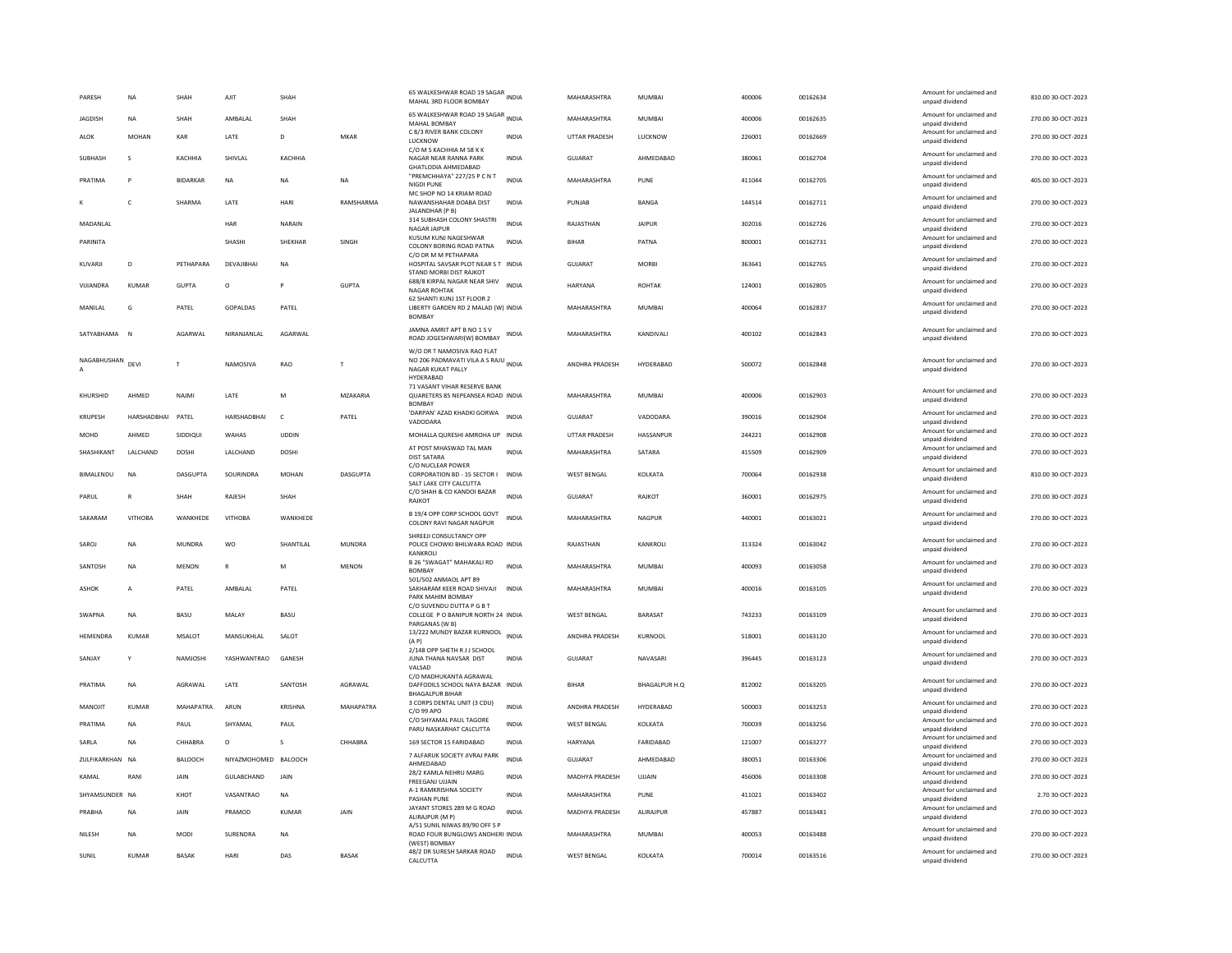| MINAL           | M                  | KALA           | MUKESH          | KALA            |              | C/O MUKESH KALA 100/822<br>NIRMAL APT OPP JAYMANGAL<br>SOCIETY NARANPURA            | <b>INDIA</b> | GUJARAT               | AHMEDABAD        | 380013 | 00163545 | Amount for unclaimed and<br>unpaid dividend | 270.00 30-OCT-2023 |
|-----------------|--------------------|----------------|-----------------|-----------------|--------------|-------------------------------------------------------------------------------------|--------------|-----------------------|------------------|--------|----------|---------------------------------------------|--------------------|
|                 |                    |                |                 |                 |              | AHMEDABAD<br>TELEPHONE EXCHANGE AMROHA                                              |              |                       |                  |        |          | Amount for unclaimed and                    |                    |
| NARESH          | KUMAR              | CHAUHAN        | RAGHUVIR        | <b>SINGH</b>    |              | DIST MORADABAD<br>AT TAPIN SOUTH COLLIERY PO                                        | <b>INDIA</b> | <b>UTTAR PRADESH</b>  | <b>HASSANPUR</b> | 244221 | 00163554 | unpaid dividend                             | 270.00 30-OCT-2023 |
| SARJU           | <b>NA</b>          | RABIDAS        | $\mathsf{v}$    | KHEDAN          | DAS          | TAPIN SOUTH DIST HAZARI BAGH INDIA<br><b>BIHAR</b>                                  |              | <b>BIHAR</b>          | HAZARIBAGH       | 825326 | 00163574 | Amount for unclaimed and<br>unpaid dividend | 270.00 30-OCT-2023 |
| <b>BHAGWATI</b> | NA                 | SANTANI        | MANOHAR         | SANTANI         |              | RAMJAROKHA BUILDING NO 3<br>BEHIND SUBHASH PETROL PUMP INDIA                        |              | GUJARAT               | JAMNAGAR         | 361001 | 00163610 | Amount for unclaimed and                    | 270.00 30-OCT-2023 |
|                 |                    |                |                 |                 |              | VICTORIA BRIDGE JAMNAGAR                                                            |              |                       |                  |        |          | unpaid dividend                             |                    |
| LAXMI           | <b>NA</b>          | <b>JOSHI</b>   | SURESHKUMAR     | <b>JOSHI</b>    |              | 790 LIG ANAND NAGAR GWALIOR INDIA<br>(MP)                                           |              | <b>MADHYA PRADESH</b> | <b>GWALIOR</b>   | 474002 | 00163670 | Amount for unclaimed and<br>unpaid dividend | 270.00 30-OCT-2023 |
| SEEMA           | G                  | PHERWANI       | GHANSHYAMDAS NA |                 |              | C/O ROHIT TEXTILES 27 B<br><b>BUDHWAR PETH STDDAETH</b><br>CHAMBERS APPA BALWANT    | INDIA        | MAHARASHTRA           | PUNE             | 411002 | 00163693 | Amount for unclaimed and<br>unpaid dividend | 270.00 30-OCT-2023 |
|                 |                    |                |                 |                 |              | <b>CHOWK PUNE</b><br>S B CARDMOM AGENCY 66/68                                       |              |                       |                  |        |          |                                             |                    |
| RAMESH          | DALPATRAI          | SHAH           | DALPATRAI       | DHARMSHI        | SHAH         | KAZI SAYED STREET KIDIWALA<br>BLDG ROOM NO 16 FIRST FLOOR<br><b>BOMBAY</b>          | INDIA        | MAHARASHTRA           | MUMBAI           | 400003 | 00163708 | Amount for unclaimed and<br>unpaid dividend | 810.00 30-OCT-2023 |
| SUDHAKAR        | NA                 | <b>BORADE</b>  | RAMRAOJI        | <b>BORADE</b>   |              | 10 VYANKATESH COLONY NEAR<br>SHANKAR NAGAR AMRAVATI                                 | INDIA        | MAHARASHTRA           | AMRAOTI          | 444606 | 00163741 | Amount for unclaimed and<br>unpaid dividend | 270.00 30-OCT-2023 |
| ANURAG          | <b>NA</b>          | KUMAR          | RAIFNDRA        | KUMAR           | <b>JAIN</b>  | FLAT NO D 304 ADMIRALTY<br>SQUARE APARTMENTS NO 79 6                                | <b>INDIA</b> | KARNATAKA             | <b>BANGALORE</b> | 560038 | 00163769 | Amount for unclaimed and                    | 270.00 30-OCT-2023 |
|                 |                    |                |                 |                 |              | MAIN 13 CROSS INDIRANAGAR II<br>STAGE BANGALORE                                     |              |                       |                  |        |          | unpaid dividend                             |                    |
| <b>DINESH</b>   | <b>KUMAR</b>       | JAIN           | BABULAL         | JAIN            |              | 83 RESHAM WALA MARKET RING INDIA<br>ROAD SURAT                                      |              | GUJARAT               | SURAT NANPURA    | 395002 | 00163777 | Amount for unclaimed and<br>unpaid dividend | 270.00 30-OCT-2023 |
| AVESH           | MAHAMADBHAI MUKATI |                | MAHMADRHAI      | <b>NA</b>       |              | JANTA LIMES COMPANY GANDEVI INDIA<br>ROAD BILIMORA                                  |              | <b>GUJARAT</b>        | <b>BILIMORA</b>  | 396321 | 00163781 | Amount for unclaimed and<br>unpaid dividend | 270.00 30-OCT-2023 |
| PATEL           | <b>HITESH</b>      | KANTIBHAI      | KANTIBHAI       | SANKALCHAND     | PATEL        | 100/815, NIRMAL APPT NR<br>JAYMANGAL SOCIETY, SOLA<br>HOUSING POST OFFICE           | <b>INDIA</b> | <b>GUJARAT</b>        | AHMEDABAD        | 380061 | 00163802 | Amount for unclaimed and<br>unpaid dividend | 270.00 30-OCT-2023 |
| POONAM          | <b>NA</b>          | SINGH          | KALYAN          | SINGH           |              | NARANPURA - AHMEDABAD<br><b>B 296 PATEL NAGAR II</b>                                | <b>INDIA</b> | <b>UTTAR PRADESH</b>  | GHAZIABAD        | 201001 | 00163848 | Amount for unclaimed and                    | 270.00 30-OCT-2023 |
| NIRANJAN        | <b>NA</b>          | PRASAD         | LATE            | <b>GIRDHARI</b> | SAHU         | GHAZIABAD(UP)<br>C/O KAPIL TRADERS LAKE ROAD                                        | <b>INDIA</b> | <b>JHARKHAND</b>      | RANCHI           | 834001 | 00163859 | unpaid dividend<br>Amount for unclaimed and | 540.00 30-OCT-2023 |
| SATYANARAYAN H  |                    | KAHAR          | HARIRAMBHAI     | KAHAR           |              | UPPER BAZAR RANCHI BIHAR<br>747 MAHAVIR SHERI DAHOD DIST                            | <b>INDIA</b> | <b>GUJARAT</b>        | DAHOD            | 389157 | 00163938 | unpaid dividend<br>Amount for unclaimed and | 270.00 30-OCT-2023 |
| RENU            | R                  | <b>JADAON</b>  | RAJENDRA        | SINGH           |              | PMS<br>B-45 INDUSTRIAL SOCIETY NEAR                                                 | INDIA        | GUJARAT               | VADODARA         | 390002 | 00163941 | unpaid dividend<br>Amount for unclaimed and | 270.00 30-OCT-2023 |
|                 |                    |                |                 |                 |              | SAMA ROAD BARODA<br>10 MEGHNA APARTMENTS 1 2 24                                     | <b>INDIA</b> |                       |                  |        |          | unpaid dividend<br>Amount for unclaimed and |                    |
| Α               | MOHANA             | LAKSHMI        | Α               | RAGHUPATI       | REDDY        | DOMALA GUDA HYDERABAD                                                               |              | ANDHRA PRADESH        | HYDERABAD        | 500029 | 00163962 | unpaid dividend                             | 810.00 30-OCT-2023 |
| MANISH          | KIRTILAI           | SHAH           | KIRTILAI        | SHAH            |              | R NO 5/A 155/157 SHETHANA<br>BLDG 2ND FLOOR 10TH<br>KHETWADI BACK ROAD BOMBAY       | <b>INDIA</b> | MAHARASHTRA           | MUMBAI           | 400004 | 00163963 | Amount for unclaimed and<br>unpaid dividend | 270.00 30-QCT-2023 |
| MEENA           |                    |                |                 | к               | SHAH         | R NO 5/A 155/157 SHETHANA<br>BLDG 2ND FLOOR 10TH                                    | <b>INDIA</b> |                       | <b>MUMBAI</b>    |        |          | Amount for unclaimed and                    |                    |
|                 | MANISH             | SHAH           | MANISH          |                 |              | KHETWADI BACK ROAD BOMBAY                                                           |              | MAHARASHTRA           |                  | 400004 | 00163964 | unpaid dividend                             | 270.00 30-OCT-2023 |
|                 | S                  | PRABHAVATI     | <sub>S</sub>    |                 | PRASAD       | <b>GOKUL TOWER D 201 THAKOR</b><br><b>COMPLEX WESTER EXPRESS</b>                    | <b>INDIA</b> | MAHARASHTRA           | KANDIVALI        | 400101 | 00163965 | Amount for unclaimed and                    | 270.00 30-OCT-2023 |
|                 |                    |                |                 |                 |              | HIGHWAY KANDIVLI(E) BOMBAY                                                          |              |                       |                  |        |          | unpaid dividend                             |                    |
| SUSHILA         | <b>NA</b>          | SAINI          | $\mathbb{R}$    | $\mathsf{C}$    | SAINI        | C/O PLOT NO 160 BEHIND PWD<br>OFFICE HASANPURA C JAIPUR<br>2 ALPAKUNJ SOCY NR RAMJI | <b>INDIA</b> | RAJASTHAN             | <b>JAIPUR</b>    | 302006 | 00163995 | Amount for unclaimed and<br>unpaid dividend | 270.00 30-OCT-2023 |
| PRITIBEN        | SHAMBHUBHAI PATEL  |                | SHAMBHUBHAI     | $\mathbb{R}$    | PATEL        | MANDIR PALDI POST OFFICE<br>AHMFDARAD                                               | <b>INDIA</b> | <b>GUJARAT</b>        | AHMEDABAD        | 380002 | 00164006 | Amount for unclaimed and<br>unpaid dividend | 270.00 30-OCT-2023 |
| NIRMAL          | KUMAR              | <b>JAIN</b>    | GHISA           | <b>I</b> AI     | <b>JAIN</b>  | PLOT NO 956 SECTOR NO 12<br>MALVIYA NAGAR JAIPUR                                    | <b>INDIA</b> | RAJASTHAN             | <b>JAIPUR</b>    | 302017 | 00164020 | Amount for unclaimed and<br>unpaid dividend | 270.00 30-OCT-2023 |
| <b>JIGNESH</b>  | $\mathbb{R}$       | <b>THAKRAR</b> | RAJNIKANT       | NA              |              | OPP REST HOUSE JAMJODHPUR                                                           | <b>INDIA</b> | GUJARAT               | PORRANDAR        | 360530 | 00164029 | Amount for unclaimed and<br>unpaid dividend | 270.00 30-OCT-2023 |
| <b>MANOJ</b>    | <b>NA</b>          | MANDHANA       | MAN             | MOHANI AI       | MANDHANA     | HOUSE NO 301 ROAD NO 7<br>SONARY WEST JAMSHEDPUR                                    | <b>INDIA</b> | <b>JHARKHAND</b>      | JAMSHEDPUR       | 831011 | 00164037 | Amount for unclaimed and<br>unpaid dividend | 270.00 30-OCT-2023 |
| PROSENJIT       | <b>NA</b>          | SARDAR         | SRIMANTA        | KR              | SARDAR       | C/O SRIMANTA KR SARDAR PO &<br>VILL PODRAH DIST HOWRA                               | <b>INDIA</b> | <b>WEST BENGAL</b>    | <b>HOWRAH</b>    | 711109 | 00164053 | Amount for unclaimed and<br>unpaid dividend | 270.00 30-OCT-2023 |
| SHANKAR         | NA                 | PATHAK         | RAMESWAR        | PATHAK          |              | KALIPUR P O PURBA<br>NISCHINTAPUR BUDGE SOUTH 24 INDIA<br>PARGANAS (W B)            |              | <b>WEST BENGAL</b>    | 24 PARAGNAS      | 743319 | 00164082 | Amount for unclaimed and<br>unpaid dividend | 405.00 30-OCT-2023 |
| REKHA           | <b>NA</b>          | <b>MISRA</b>   | SUDHANSU        | KUMAR           | <b>MISRA</b> | BF 240 SALT LAKE CALCUTTA                                                           | <b>INDIA</b> | <b>WEST BENGAL</b>    | KOLKATA          | 700064 | 00164203 | Amount for unclaimed and<br>unpaid dividend | 270.00 30-OCT-2023 |
| SACHIN          | <b>KUMAR</b>       | MUNDHRA        | CHANDRA         | KISHOR          | MUNDHRA      | GOODWILL CORPORATION(INDIA)<br>ROOM NO 175 32 EZRA STREET<br>CALCUTTA               | <b>INDIA</b> | <b>WEST BENGAL</b>    | KOLKATA          | 700001 | 00164217 | Amount for unclaimed and<br>unpaid dividend | 405.00 30-OCT-2023 |
|                 |                    |                |                 |                 |              | 6 SWETA PARU SOCIETY I BEHIND                                                       |              |                       |                  |        |          |                                             |                    |
| BHARAT          | <b>ASHOK</b>       | DAGA           | ASHOK           | RANGLAL         | DAGA         | NEELAM PARU SOC BHUDARPURA INDIA<br>AMBAWADI AHMEDABAD                              |              | GUJARAT               | AHMEDABAD        | 380006 | 00164223 | Amount for unclaimed and<br>unpaid dividend | 135.00 30-OCT-2023 |
| NIVEDITA        | <b>NA</b>          | SANTRA         | SWAPAN          | COOMAN          | SANTRA       | 6 PICNIC GARDEN 3RD LANE<br>CALCUTTA                                                | INDIA        | <b>WEST BENGAL</b>    | KOLKATA          | 700039 | 00164236 | Amount for unclaimed and<br>unpaid dividend | 540.00 30-OCT-2023 |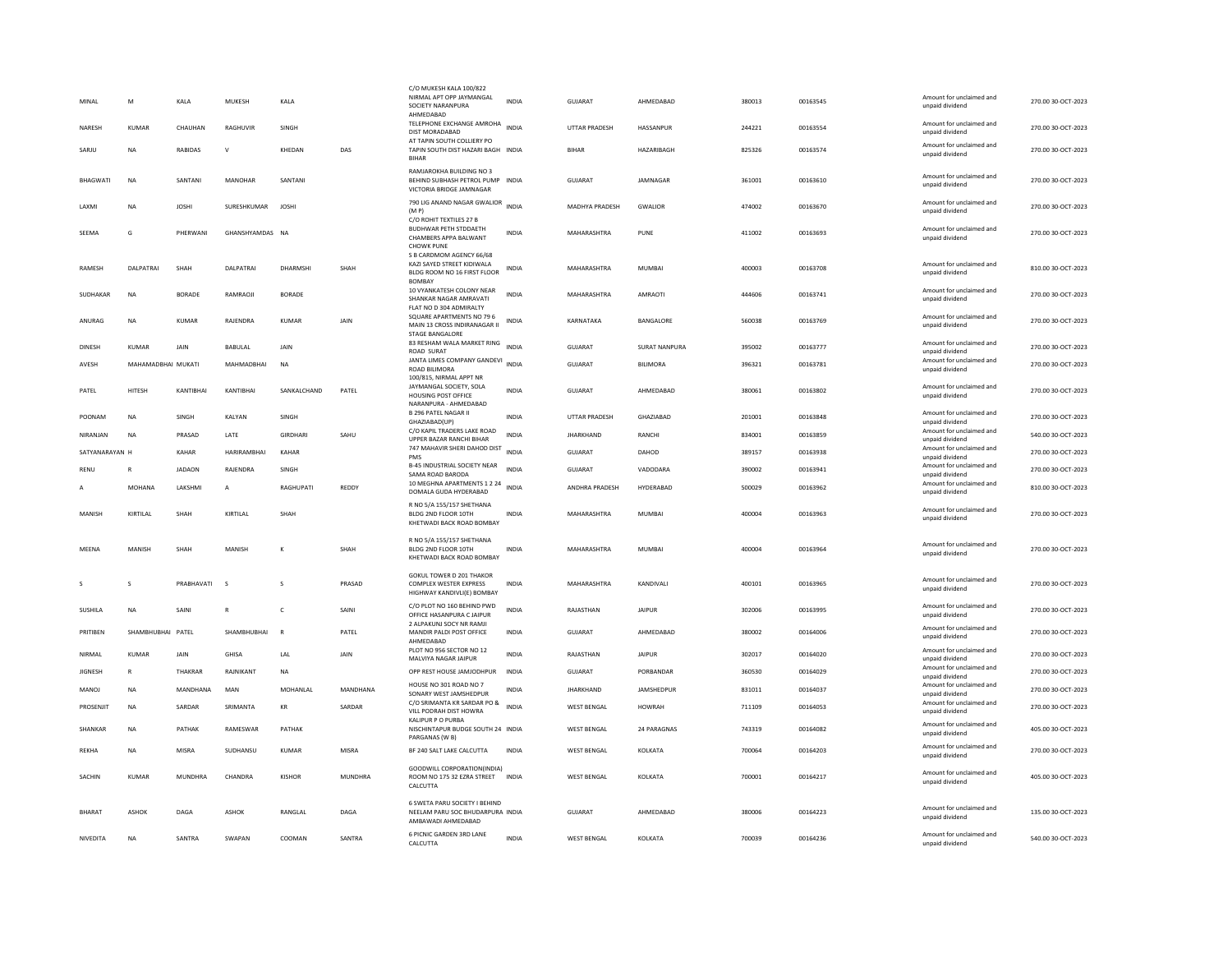|                        | BHAGWATIBEN ISHWARBHAI | PRAJAPATI       | <b>ISHWARBHAI</b> | PRABHUDAS    | PRAJAPATI      | C/O BANK OF BARODA RANPUR<br>TA DHANDHUKA DIST AMDAVAD                                                                                | INDIA        | <b>GUJARAT</b>       | <b>MORRI</b>    | 363610 | 00164284 | Amount for unclaimed and<br>unpaid dividend | 270.00 30-OCT-2023  |
|------------------------|------------------------|-----------------|-------------------|--------------|----------------|---------------------------------------------------------------------------------------------------------------------------------------|--------------|----------------------|-----------------|--------|----------|---------------------------------------------|---------------------|
|                        | GEETHA                 | PRABHU          | p                 | SARVOTHAM    | PRABHU         | 3-6-448 FLAT NO 104 MADHULIKA<br>APARTMENTS HIMAYATNAGAR INDIA<br><b>HYDERABAD</b>                                                    |              | ANDHRA PRADESH       | HYDERABAD       | 500029 | 00164293 | Amount for unclaimed and<br>unpaid dividend | 2700.00 30-OCT-2023 |
| PATEL                  | LABHUBHAI              | P               | PUNARHAI          | $\mathbb N$  | PATEL          | D 27 MANHAR NAGAR SOCIETY N<br>H WAY BAPUNAGAR AHMADABAD INDIA                                                                        |              | GUJARAT              | AHMEDABAD       | 380024 | 00164322 | Amount for unclaimed and<br>unpaid dividend | 270.00 30-OCT-2023  |
| HEMINA                 | NALIN                  | BHATT           | <b>NALIN</b>      | BHATT        |                | PAREKHVAS NR VEG MARKET AT<br>& PO MANSA TA VIZAPUR DIST<br>MEHSANA (NORTH GUJARAT)                                                   | INDIA        | GUJARAT              | DELVADA         | 382845 | 00164330 | Amount for unclaimed and<br>unpaid dividend | 270.00 30-OCT-2023  |
| RANJEET                | <b>NA</b>              | SINGH           | DAYAL             | SINGH        |                | DAYAL PHOTO STUDIO PARK<br>ROAD P O KASHIPUR DIST<br>NAINITAL                                                                         | <b>INDIA</b> | UTTAR PRADESH        | RAMBAGAR        | 244713 | 00164338 | Amount for unclaimed and<br>unpaid dividend | 270.00 30-OCT-2023  |
| LAVAJIBHAI             | REVABHAI               | MAKWANA         | REVABHAI          | D            | MAKWANA        | VILL KUKARMUNDA TA NIZAR DIST<br>INDIA<br>SURAT                                                                                       |              | GUJARAT              | CHALTHAN        | 394380 | 00164423 | Amount for unclaimed and<br>unnaid dividend | 270.00 30-OCT-2023  |
| ASHU                   | NA                     | SINGHAL         | s                 | к            | SINGHAL        | RAGHUNATH NIWAS GILL COLONY<br>SAHARANPUR                                                                                             | <b>INDIA</b> | UTTAR PRADESH        | SAHARANPUR      | 247001 | 00164458 | Amount for unclaimed and<br>unpaid dividend | 270.00 30-OCT-2023  |
| GANGARAM               | SADANAND               | KAMAT           | SADANAND          | KAMAT        |                | 29 B BARODA PEOPLE'S SOCIETY<br>ALKAPURI VADODARA                                                                                     | <b>INDIA</b> | <b>GUJARAT</b>       | VADODARA        | 390005 | 00164481 | Amount for unclaimed and<br>unpaid dividend | 810.00 30-OCT-2023  |
| CHANDRANATH NA         |                        | SARKAR          | NA                | <b>NA</b>    | NA             | 93/A JAGAJINAGAR SOCIETY PO &<br>VILL AJOD VADODARA                                                                                   | <b>INDIA</b> | <b>GUJARAT</b>       | FERTILIZERNAGAR | 391740 | 00164486 | Amount for unclaimed and<br>unpaid dividend | 270.00 30-OCT-2023  |
| <b>GOVINDAREDDY NA</b> |                        | KASIREDDY       | <b>NA</b>         | <b>NA</b>    | NA             | H NO 5 11 50 NAIMNAGAR<br>HANAMKANDA WARANGAI                                                                                         | INDIA        | ANDHRA PRADESH       | WARANGAL        | 506001 | 00164489 | Amount for unclaimed and<br>unpaid dividend | 135.00 30-OCT-2023  |
| SANTOSH                | <b>NA</b>              | GOEL            | M                 | P            | GOEL           | AM 181 SHALIMAR BAGH DELHI                                                                                                            | <b>INDIA</b> | DELHI                | DELHI           | 110052 | 00164512 | Amount for unclaimed and                    | 270.00 30-OCT-2023  |
| <b>NAUTAM</b>          | VINODCHANDRA THAKKAR   |                 | VINOD             | CHANDRA      | <b>THAKKER</b> | OPP SUTHARVAS BAZAR AT & PO                                                                                                           | <b>INDIA</b> | GUIARAT              | BAVLA           | 382220 | 00164520 | unnaid dividend<br>Amount for unclaimed and | 270.00 30-OCT-2023  |
|                        |                        | BHATTACHARYY    |                   |              |                | BAVLA DIST AHMEDABAD<br>BHATTACHARYYA PARA NEW                                                                                        |              |                      |                 |        |          | unpaid dividend<br>Amount for unclaimed and |                     |
| KALPANA                | <b>NA</b>              | A               | PRADIP            | <b>KUMAR</b> | BHATTACHARYYA  | BARACKPUR 24 PAGANAS(N)<br><b>WEST BENGAL</b>                                                                                         | <b>INDIA</b> | WEST BENGAL          | <b>BARASAT</b>  | 743276 | 00164558 | unpaid dividend                             | 810.00 30-OCT-2023  |
| MADHURI                | NA                     | GANDHI          | PRAVIN            | GANDHI       |                | C/O PRAVIN GANDHI<br>SHARFS&STOCK BROKERS MEM<br>OF PUNE ST. EX 47/2 VIGHNUHAR INDIA<br>CHAMBERS OPP TEL. EXCHANGE<br>KARVE ROAD PUNE |              | MAHARASHTRA          | PUNE            | 411004 | 00164559 | Amount for unclaimed and<br>unpaid dividend | 270.00 30-OCT-2023  |
| SUMITRA                | <b>NA</b>              | MEENA           | <b>BHIMRAJ</b>    | MEENA        |                | C/O K C JAIN & CO JAIN BHAWAN<br>3RD FLOOR 80 DR M B VELKAR<br>STREET KALBADEVI BOMBAY                                                | <b>INDIA</b> | MAHARASHTRA          | <b>MUMBAI</b>   | 400002 | 00164561 | Amount for unclaimed and<br>unpaid dividend | 270.00 30-OCT-2023  |
| <b>VIDYA</b>           | $\mathsf{V}$           | GUJAR           | <b>VIVEK</b>      | GUJAR        |                | C/O A J PATWA 7 YASHWANT<br>COLONY AHMEDNAGAR (M S)                                                                                   | <b>INDIA</b> | MAHARASHTRA          | AHMEDNAGAR      | 414001 | 00164581 | Amount for unclaimed and<br>unpaid dividend | 270.00 30-OCT-2023  |
| PRADEEP                | KUMAR                  | <b>BANKA</b>    | BAUNATH           | <b>RD</b>    | BANKA          | C/O AUTO SYNDICATE<br>RAGHUBANSH ROAD<br>MUZAFFARPUR(BIHAR)                                                                           | <b>INDIA</b> | <b>BIHAR</b>         | MUZAFFARPUR     | 842001 | 00164594 | Amount for unclaimed and<br>unpaid dividend | 2.70 30-OCT-2023    |
| SUBHASH                | CHAND                  | <b>TOMIAR</b>   | NARENDRAPAL       | SINGH        |                | B 340 IFFCO TOWNSHIP BAREILLY INDIA                                                                                                   |              | UTTAR PRADESH        | <b>BHAMORA</b>  | 243403 | 00164596 | Amount for unclaimed and<br>unpaid dividend | 270.00 30-OCT-2023  |
| <b>BAGWATI</b>         | $\kappa$               | CHOBISA         | KANTILAL          | $\kappa$     | CHOBISA        | NEAR MOUNT CONVENT SCHOOL<br>NAVRANGPURA AHMEDABAD                                                                                    | <b>INDIA</b> | GUJARAT              | AHMEDABAD       | 380009 | 00164702 | Amount for unclaimed and<br>unpaid dividend | 270.00 30-OCT-2023  |
| RAMNATH                | <b>NA</b>              | SINHA           | RAJESWAR          | PRASAD       | SINGH          | FLAT NO -512D/33 DURGA<br>PRASANNA PARMAHANSA ROAD INDIA                                                                              |              | <b>WEST BENGAL</b>   | KOLKATA         | 700047 | 00164759 | Amount for unclaimed and<br>unpaid dividend | 270.00 30-OCT-2023  |
| ALOCK                  | <b>NA</b>              | SARKAR          | ADHIR             | CHANDRA      | SARKAR         | CALCUTTA<br>1/B JANNAGAR ROAD PO<br>MAHESH DIST HOOGHLY                                                                               | <b>INDIA</b> | <b>WEST BENGAL</b>   | HOOGHLY         | 712202 | 00164831 | Amount for unclaimed and<br>unpaid dividend | 270.00 30-OCT-2023  |
| SRUTI                  | <b>NA</b>              | PRADHAN         | AMATYA            | PRADHAN      |                | C-4 RADHAKUNJ APARTMENT<br>RABINDRA PALLY P O PRAFULLA<br>KANAN KRISHNAPUR CALCUTTA                                                   | INDIA        | <b>WEST BENGAL</b>   | KOLKATA         | 700059 | 00164847 | Amount for unclaimed and<br>unpaid dividend | 270.00 30-OCT-2023  |
| SANDEEP                | NA                     | <b>MITRA</b>    | DEEPAK            | <b>MITRA</b> |                | 1/A HASHIMPUR ROAD TAGORE<br><b>TOWN ALLAHABAD</b>                                                                                    | <b>INDIA</b> | UTTAR PRADESH        | ALLAHABAD       | 211001 | 00164850 | Amount for unclaimed and<br>unpaid dividend | 270.00 30-OCT-2023  |
| MARINA                 | <b>NA</b>              | MATHEW          | P                 | M            | MATHEW         | 2/17 NEW SARVOTHAM HSG SOC<br>IRLA BRIDGE ANDHERI (W)<br><b>BOMBAY</b>                                                                | <b>INDIA</b> | MAHARASHTRA          | MUMBAI          | 400058 | 00164864 | Amount for unclaimed and<br>unpaid dividend | 270.00 30-OCT-2023  |
| RAM                    | PRAKASH                | SINGH           | <b>OM</b>         | PRAKASH      | SINGH          | VILLAGE BARARIA PO MAHABIR<br>CHHAPRA DIST GORAKHPUR                                                                                  | <b>INDIA</b> | UTTAR PRADESH        | BHAWAPAR        | 273401 | 00164913 | Amount for unclaimed and<br>unpaid dividend | 270.00 30-OCT-2023  |
|                        | <b>NA</b>              | POULOSE         | к                 | к            | VARKEY         | 343/10 NEAR GOVT HIGH SCHOOL<br>KALAMASSERY                                                                                           | <b>INDIA</b> | KERALA               | ALWAYE          | 683104 | 00165023 | Amount for unclaimed and<br>unpaid dividend | 270.00 30-OCT-2023  |
| TARAK                  | CHANDRA                | <b>BISWAS</b>   | $_{\sf NA}$       | <b>NA</b>    | <b>NA</b>      | C/O HARAN CHANDRA BISWAS<br>VILL 3NO DURGANAGAR<br><b>BHAGIRATHI ROAD P O</b><br>CHAKDAHA DIST NADIA (W B)                            | INDIA        | <b>WEST BENGAL</b>   | NADIA           | 741222 | 00165024 | Amount for unclaimed and<br>unpaid dividend | 270.00 30-OCT-2023  |
| <b>SUMFTRA</b>         | <b>SINGH</b>           | <b>TOMFR</b>    | <b>ATTAR</b>      | SINGH        | <b>TOMFR</b>   | U P GOVT EMPLOYEE WELFARE<br><b>CORPORATION POLICE LINE</b><br>DEPOT AGRA                                                             | <b>INDIA</b> | <b>UTTAR PRADESH</b> | AGRA            | 282003 | 00165047 | Amount for unclaimed and<br>unpaid dividend | 270.00.30-OCT-2023  |
| KRISHAN                | KUMAR                  | <b>BHARGAVA</b> | LATE              | $\mathsf{D}$ | PRHARGAVA      | C/O SHARE DEPARTMENT THE<br>GAUHATI STOCK EXCHANGE LTD<br>SARAF BUILDING ANNEXE A T<br>ROAD GAUHATI                                   | <b>INDIA</b> | ASSAM                | <b>GUWAHATI</b> | 781001 | 00165105 | Amount for unclaimed and<br>unpaid dividend | 270.00 30-OCT-2023  |
| KALAWATI               | <b>NA</b>              | GARG            | Y                 | P            | GARG           | 12A 1ST FLOOR NEW CLOTH<br>MARKET HISSAR, HARYANA                                                                                     | <b>INDIA</b> | HARYANA              | BHIWANI         | 125001 | 00165207 | Amount for unclaimed and<br>unpaid dividend | 270.00 30-OCT-2023  |
| PATHAN                 | SIDIK                  | KHAN            | PARABAT           | KHAN         |                | 20 NEELKANTH SOCIETY BAJUWA<br><b>DIST BARODA</b>                                                                                     | <b>INDIA</b> | GUJARAT              | BAJWA           | 391310 | 00165280 | Amount for unclaimed and<br>unpaid dividend | 270.00 30-OCT-2023  |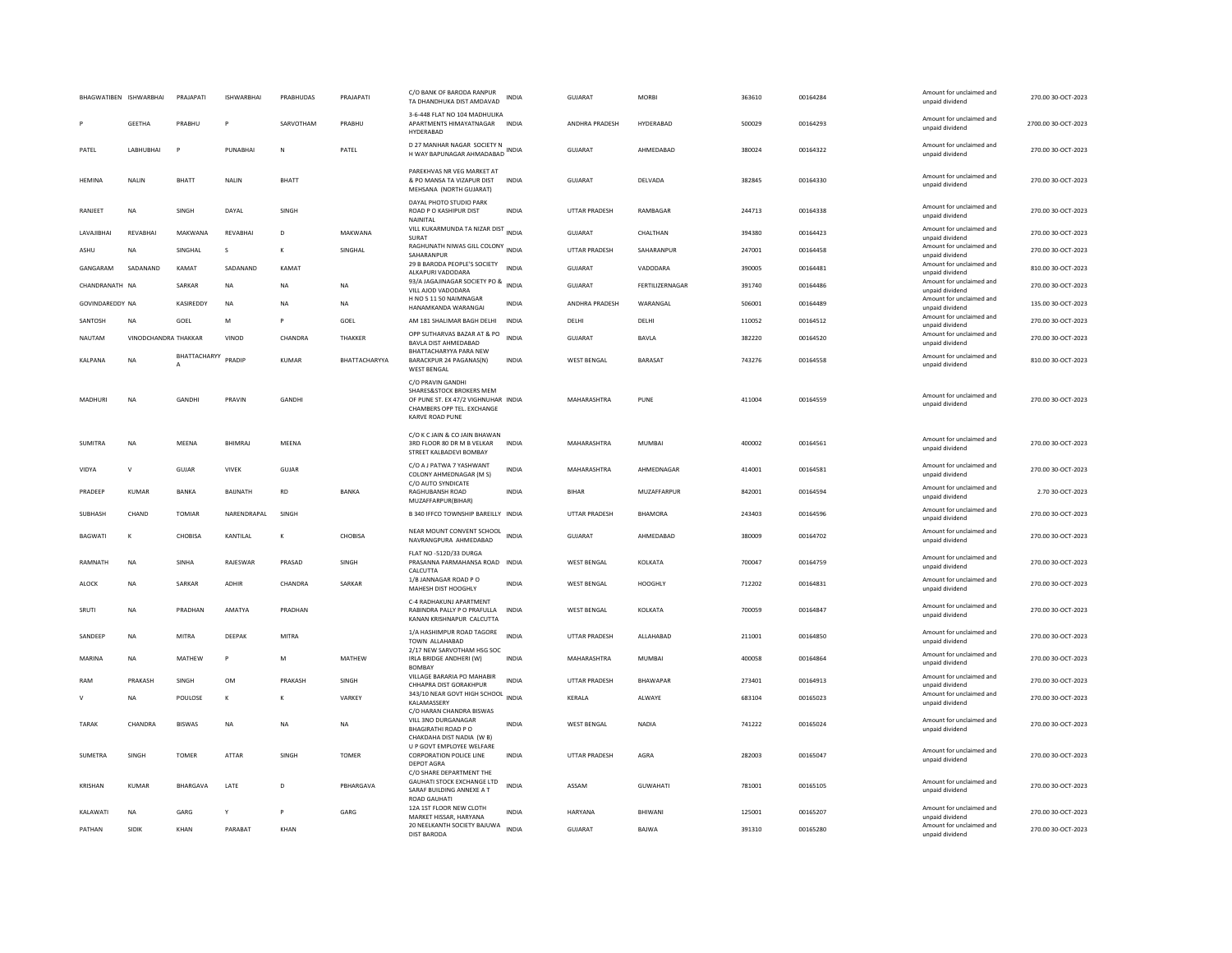| VIDHI          | <b>NA</b>     | <b>MEHTA</b>     | SATISH            | MEHTA               |                | A/6 NAVDEEP FLATS OPP<br>NAVRANGPURA TELEPHONE<br><b>FXCHANGE ELLISBRIDGE</b><br>AHMEDABAD<br>N NAGESWAR RAO 1-754 | <b>INDIA</b> | <b>GUJARAT</b>        | AHMEDABAD         | 380006 | 00165282 | Amount for unclaimed and<br>unnaid dividend | 270.00 30-OCT-2023 |
|----------------|---------------|------------------|-------------------|---------------------|----------------|--------------------------------------------------------------------------------------------------------------------|--------------|-----------------------|-------------------|--------|----------|---------------------------------------------|--------------------|
| N              | MOHAN         | <b>RAO</b>       | N                 | NAGESWARA           | <b>RAO</b>     | DWARAKA NAGAR CUDDAPAH (A INDIA<br>P)                                                                              |              | <b>ANDHRA PRADESH</b> | CUDDAPAH          | 516004 | 00165296 | Amount for unclaimed and<br>unpaid dividend | 270.00 30-OCT-2023 |
| <b>SUDHA</b>   | <b>NA</b>     | <b>BUBNA</b>     | ARUN              | <b>BUBNA</b>        |                | 19 NEELAM 80 MARIN DRIVE<br><b>BOMBAY</b>                                                                          | <b>INDIA</b> | MAHARASHTRA           | MUMBAI            | 400002 | 00165343 | Amount for unclaimed and<br>unpaid dividend | 270.00 30-OCT-2023 |
| MAMATA         | <b>NA</b>     | CHOWDHURY        | NIRMAL            | CHANDRA             | PARIDA         | QR NO A-17 SECTOR-6 ROURKELA INDIA                                                                                 |              | ORISSA                | ROURKELA          | 769002 | 00165364 | Amount for unclaimed and<br>unpaid dividend | 270.00 30-OCT-2023 |
|                | L             | ALITHA           | $\vee$            | RAVICHANDRAN        |                | D-70 8TH CROSS THILLAINAGAR<br>TRICHY                                                                              | <b>INDIA</b> | <b>TAMIL NADU</b>     | TIRUCHIRAPPALLI   | 620018 | 00165383 | Amount for unclaimed and<br>unpaid dividend | 270.00 30-OCT-2023 |
| AJAY           |               | MEHTA            | J                 |                     | MEHTA          | FLAT NO 538 HIMGIRI APT OR<br>RING ROAD J-BLOCK VIKASPURI<br><b>NEW DELHI</b>                                      | INDIA        | DELHI                 | DELHI             | 110018 | 00165394 | Amount for unclaimed and<br>unpaid dividend | 540.00 30-OCT-2023 |
| SUNIL          | NA            | <b>SHARMA</b>    | SHYAM             | SUNDER              |                | 99 YOGENDRA BAL MANDIR MAIN INDIA<br>ROAD MUSHAKHEDI INDORE                                                        |              | MADHYA PRADESH        | INDORE            | 452001 | 00165395 | Amount for unclaimed and<br>unpaid dividend | 270.00 30-OCT-2023 |
| ANUMOLU        | NARASIMHA     | RAO              | Α                 | $\mathbf{S}$        | RANJANEYULUJOB | C/O A S R ANJANEYULU THOLLURU INDIA<br>(POST) GUNTUR DIST                                                          |              | ANDHRA PRADESH        | TENALI            | 522237 | 00165461 | Amount for unclaimed and<br>unpaid dividend | 270.00 30-OCT-2023 |
| BHARATI        | <b>NA</b>     | VASWANI          | <b>MOHAN</b>      | <b>NA</b>           |                | 601 SHIVLOK APT BEHIND HIRA<br>GHAT ULHASNAGAR 3 DIST<br>THANE                                                     | <b>INDIA</b> | MAHARASHTRA           | ULHASNAGAR        | 421004 | 00165484 | Amount for unclaimed and<br>unpaid dividend | 270.00 30-OCT-2023 |
| DIPTI          | <b>NA</b>     | SRIVASTAVA       | Þ                 | P                   | SRIVASTAVA     | 2-A ZERLIKA APARTMENTS LITTLE<br>GIBBS ROAD MALABAR HILL<br><b>MUMBA</b>                                           | INDIA        | MAHARASHTRA           | <b>MUMBAI</b>     | 400006 | 00165512 | Amount for unclaimed and<br>unpaid dividend | 270.00 30-OCT-2023 |
| GAYATRI        | <b>NA</b>     | MITTAL           | s                 | s                   | MITTAL         | F-268 KAMLA NAGAR AGRA                                                                                             | <b>INDIA</b> | <b>UTTAR PRADESH</b>  | AGRA              | 282001 | 00165519 | Amount for unclaimed and<br>unpaid dividend | 270.00 30-OCT-2023 |
|                | <b>NA</b>     | <b>IANAKI</b>    | K                 | <b>PERUMAI SAMY</b> |                | 3/39F ENAM MANIACHI<br>KOVILPATTI CHIDAMBARANAR<br>DISTRICT TAMILNADU                                              | <b>INDIA</b> | <b>TAMIL NADU</b>     | <b>KOVILPATTI</b> | 627702 | 00165562 | Amount for unclaimed and<br>unpaid dividend | 270.00.30-OCT-2023 |
|                | N             | AGARWAL          | LAXMICHAND        | <b>NA</b>           |                | C/O SHRI D N GUPTA H NO 121<br>BASANT VIHAR SECHEME NO 3<br>ALWAR RAJ                                              | INDIA        | ANDHRA PRADESH        | HYDERABAD         | 500003 | 00165594 | Amount for unclaimed and<br>unpaid dividend | 270.00 30-OCT-2023 |
| SHANTILAL      | MAGANBHAI     | PATEL            | MAGANBHAI         | PATEL               |                | VANIYA SHERI POST DARAPURA<br>TA PADRA DIST BARODA                                                                 | <b>INDIA</b> | GUJARAT               | PADRA             | 391440 | 00165639 | Amount for unclaimed and<br>unpaid dividend | 270.00 30-OCT-2023 |
| <b>RIPPON</b>  | NΑ            | SAREEN           | ${\sf R}$         |                     | SAREEN         | C/O NATH BROTHERS 29<br>CONNAUGHT CIRCUS NEW DELHI                                                                 | INDIA        | DELHI                 | DELHI             | 110001 | 00165651 | Amount for unclaimed and<br>unpaid dividend | 270.00 30-OCT-2023 |
| SANGHAMITRA NA |               | <b>MISHRA</b>    | PRAFULLLA         | <b>KUMAR</b>        | SARANGI        | LB 239 VIMATANGI KAPILA<br>PRASAD PHASE II BHUBANESWAR                                                             | <b>INDIA</b> | ORISSA                | BHUBANESWAR       | 751002 | 00165659 | Amount for unclaimed and<br>unpaid dividend | 270.00 30-OCT-2023 |
| VIJAY          | RAMLAL        | <b>TOSHNIWAL</b> | RAMLAL            | TOSHNIWAL           |                | SHRIKHISHNA MEDICAL STORES<br>TAPDIA MARKET LATUR<br><b>B-6 GEETA NIVAS 1ST FLOOR</b>                              | <b>INDIA</b> | MAHARASHTRA           | LATUR             | 413512 | 00165690 | Amount for unclaimed and<br>unpaid dividend | 270.00 30-OCT-2023 |
| RAJESH         | M             | SHAH             | MULCHAND          | $\mathsf J$         | SHAH           | SITLADEVI TEMPLE RD MAHIM<br><b>BOMBAY</b>                                                                         | INDIA        | MAHARASHTRA           | MUMBAI            | 400016 | 00165745 | Amount for unclaimed and<br>unpaid dividend | 810.00 30-OCT-2023 |
| KARUNASREE     | <b>NA</b>     | MUDDASANI        | $\mathsf{G}$      | VARADAREDDY         |                | 1-705 A/C/42 ADVOCATES<br>COLONY HANAMKONDA                                                                        | <b>INDIA</b> | ANDHRA PRADESH        | WARANGAL          | 506001 | 00165785 | Amount for unclaimed and<br>unpaid dividend | 405.00 30-OCT-2023 |
| ANJNA          | <b>NA</b>     | DEVI             | ASHOKKUMAR        | HASWAN              |                | 564/9 GURU NANAK NAGAR<br>ALAMBAGH LUCKNOW                                                                         | <b>INDIA</b> | UTTAR PRADESH         | <b>LUCKNOW</b>    | 226005 | 00165797 | Amount for unclaimed and<br>unpaid dividend | 270.00 30-OCT-2023 |
| PARDEEP        | <b>NA</b>     | <b>SHARMA</b>    | LATE              | B                   | SSHARMA        | H NO 418/SECTOR 4 U E<br>GURGAON                                                                                   | INDIA        | HARYANA               | <b>GURGAON</b>    | 122001 | 00165876 | Amount for unclaimed and<br>unpaid dividend | 270.00 30-OCT-2023 |
|                | <b>JYOTHI</b> | NARAYANA         | VENKATA           | NARAYANA            |                | C/O M B GHARPURAY<br><b>CONTRACTOR KANHAN BRIDGE</b><br>WORK MAUDA MAUDA DT<br>NAGPUR                              | <b>INDIA</b> | MAHARASHTRA           | KARODI            | 441104 | 00165937 | Amount for unclaimed and<br>unpaid dividend | 270.00 30-OCT-2023 |
| <b>BAIDYA</b>  | <b>NA</b>     | DEY              | <b>GEERUPADE</b>  | DEY                 |                | C/O NEW DEY ELECTRONIC 15<br>HARIMOHAN DUTTA ROAD DUM INDIA<br>DUM CANTT CALCUTTA                                  |              | <b>WEST BENGAL</b>    | KOLKATA           | 700028 | 00165977 | Amount for unclaimed and<br>unpaid dividend | 270.00 30-OCT-2023 |
| D              | D             | ANGRISH          | LATE              | L                   | RANGRISH       | 21 K KIDAR BUILDING SUBZI<br>MANDI CLOCK TOWER DELHI                                                               | <b>INDIA</b> | DELHI                 | DELHI             | 110007 | 00165980 | Amount for unclaimed and<br>unpaid dividend | 270.00 30-OCT-2023 |
| <b>RINA</b>    | <b>NA</b>     | <b>NANDI</b>     | RAM               | CH                  | <b>NANDI</b>   | C/O NANDI BHAWAN<br>MAKDHAMPUR PAR SUDIH PO<br>TATA NAGAR (WB) JAMSHEDPUR                                          | <b>INDIA</b> | <b>JHARKHAND</b>      | JAMSHEDPUR        | 831002 | 00166055 | Amount for unclaimed and<br>unpaid dividend | 810.00 30-OCT-2023 |
| PUSHPA         | <b>NA</b>     | MITTAL           | RAIFSH            | MITTAI              |                | C/O BISWANATH BAGARIA B-35<br>PREM NAGAR SOC 3RD FLOOR<br>KOPRI COLONY THANE(EAST)                                 | <b>INDIA</b> | MAHARASHTRA           | THANF             | 400603 | 00166164 | Amount for unclaimed and<br>unpaid dividend | 540.00 30-OCT-2023 |
| MAHENDRA       | NA            | <b>MEHTA</b>     | <b>BILAMCHAND</b> | <b>MEHTA</b>        |                | 42 UTG LANE EDAYAR STREET<br>COIMBATORE                                                                            | INDIA        | <b>TAMIL NADU</b>     | COIMBATORE        | 641001 | 00166180 | Amount for unclaimed and<br>unpaid dividend | 270.00 30-OCT-2023 |
| PRAGNABEN      | MADHUKAR      | <b>VYAS</b>      | MADHUKAR          | $\mathbb{R}$        | VYAS           | "ABHISEK", NEAR PRATAP VILAS<br>PALACE OPP JOGGEO'S PARK<br>JAMNAGAR                                               | <b>INDIA</b> | GUIARAT               | JAMNAGAR          | 361001 | 00166189 | Amount for unclaimed and<br>unpaid dividend | 270.00 30-OCT-2023 |
| <b>KISHAN</b>  | SATRAMDAS     | SEWLANI          | SATRAMDAS         | <b>NA</b>           |                | SEWLANI BLOCK NO T 17 ROOM<br>NO 270 SANT KANWAR COLONY<br><b>BARODA</b>                                           | <b>INDIA</b> | GUJARAT               | VADODARA          | 390006 | 00166194 | Amount for unclaimed and<br>unpaid dividend | 270.00 30-OCT-2023 |
| KISHAN         | <b>NA</b>     | SEWLANI          | SATRAMDAS         | NA                  |                | SEWLANI BLOCK NO T 17 ROOM<br>NO 270 SANT KANWAR COLONY<br><b>BARODA</b>                                           | <b>INDIA</b> | GUJARAT               | VADODARA          | 390006 | 00166195 | Amount for unclaimed and<br>unpaid dividend | 270.00 30-OCT-2023 |
| MADHURI        | <b>NA</b>     | CHATURVEDI       | s                 | $\mathsf{C}$        | CHATURVEDI     | B-1 SECTOR E(NEW) ALIGANJ<br>LUCKNOW                                                                               | <b>INDIA</b> | UTTAR PRADESH         | LUCKNOW           | 226007 | 00166222 | Amount for unclaimed and<br>unpaid dividend | 270.00 30-OCT-2023 |
| KOKILABEN      | G             | <b>MEHTA</b>     | <b>GIRISH</b>     | MEHTA               |                | A-80 MRUDANG APARTMENTS<br>NEAR VASNA BUS STAND VASNA INDIA<br>AHMEDABAD                                           |              | GUJARAT               | AHMEDABAD         | 380007 | 00166234 | Amount for unclaimed and<br>unpaid dividend | 270.00 30-OCT-2023 |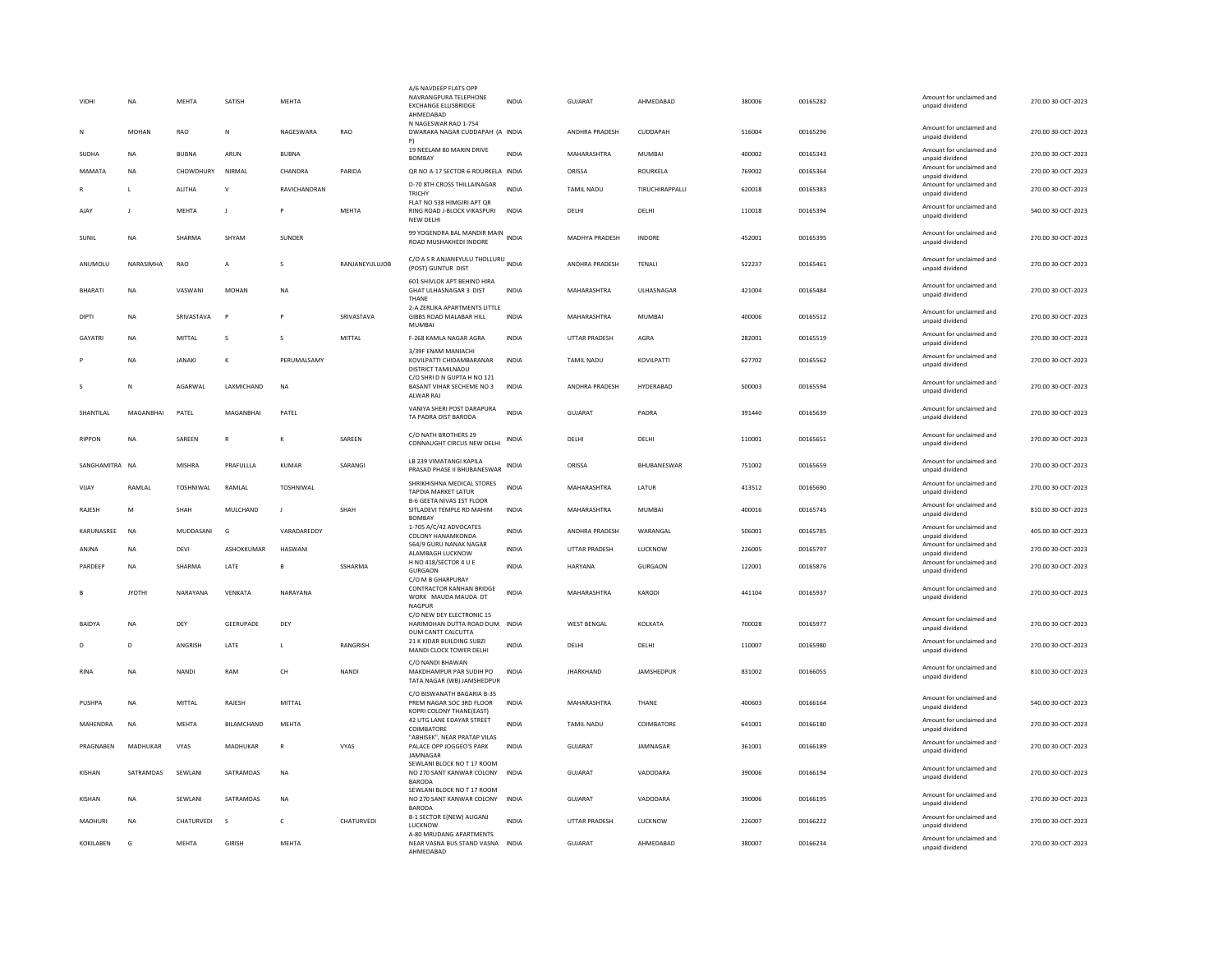| SHANTILAL                       | <b>NA</b>      | <b>MUNDRA</b>     | RATANLAL                | л               | <b>MUNDRA</b> | C/O SAROJ MUNDRA SHREEJI<br>CONSULTANCY OPP POLICE<br>CHOWKI BHILWARA ROAD<br><b>KANKROLL</b>           | <b>INDIA</b> | RAJASTHAN            | KANKROLI        | 313324 | 00166249 | Amount for unclaimed and<br>unpaid dividend | 270.00 30-OCT-2023 |
|---------------------------------|----------------|-------------------|-------------------------|-----------------|---------------|---------------------------------------------------------------------------------------------------------|--------------|----------------------|-----------------|--------|----------|---------------------------------------------|--------------------|
| ARUN                            | KUMAR          | <b>RANKA</b>      | SRI                     | <b>BAIINATH</b> | PRASADBANKA   | C/O AUTO SYNDICATE<br><b>RAGHURANSH ROAD</b><br>MUZAFFARPUR                                             | <b>INDIA</b> | <b>BIHAR</b>         | MUZAFFARPUR     | 842001 | 00166283 | Amount for unclaimed and<br>unpaid dividend | 2.70 30-OCT-2023   |
| NITIN                           | к              | GOFL              | A                       | P               | <b>GOFICA</b> | AKG ASSOCIATES 1ST FLOOR<br>HANSALYA BULDG 15<br>BARAKHAMBA ROAD NEW DELHI                              | <b>INDIA</b> | <b>DELHI</b>         | DELHI           | 110001 | 00166284 | Amount for unclaimed and<br>unpaid dividend | 270.00.30-OCT-2023 |
| <b>JOGLEKAR</b>                 | <b>NA</b>      | <b>MUGDHA</b>     | <b>SHEKHAR</b>          | <b>NA</b>       |               | C-30 FLAT NO 11 MORESHWAR<br>PRASAD SHILAVIHAR COLONEY<br><b>ERANDVANEM PUNE</b>                        | <b>INDIA</b> | MAHARASHTRA          | PUNE            | 411038 | 00166286 | Amount for unclaimed and<br>unpaid dividend | 270.00 30-OCT-2023 |
| PHALGOON                        | $\mathbf{v}$   | DESAI             | VASANT                  | DESA            |               | 378 SADHNA III RD FLOOR FLAT<br>NO 12 LADY JAMSHEDJI ROAD<br><b>MAHIM BOMBAY</b>                        | <b>INDIA</b> | MAHARASHTRA          | <b>MUMBAI</b>   | 400016 | 00166294 | Amount for unclaimed and<br>unpaid dividend | 540.00 30-OCT-2023 |
| KODALI                          | YUGANDHARA     | <b>RAO</b>        | VENKATESWARA            | RAO             |               | 60-20-1 ASHOK NAGAR<br>VUAYAWADA                                                                        | <b>INDIA</b> | ANDHRA PRADESH       | VIJAYWADA       | 520010 | 00166451 | Amount for unclaimed and<br>unpaid dividend | 270.00 30-OCT-2023 |
| SHREENIWAS                      | <b>NA</b>      | <b>GUPTA</b>      | LATE                    | MUKAND          | LALGUPTA      | C/O STEEL EMPORIUM 51 NETAJI<br>SUBHASH RD CALCUTTA                                                     | <b>INDIA</b> | <b>WEST BENGAL</b>   | KOLKATA         | 700001 | 00166461 | Amount for unclaimed and<br>unpaid dividend | 270.00 30-OCT-2023 |
|                                 | VFFRA          | NARAYANARED<br>DY |                         | GANGI           | REDDY         | 9-57-J G M COMPLEX VEMPALLI<br>CUDDAPAH(DT) AP                                                          | <b>INDIA</b> | ANDHRA PRADESH       | PRODDATUR       | 516329 | 00166471 | Amount for unclaimed and<br>unpaid dividend | 270.00 30-OCT-2023 |
| CHANNABASAVA V<br><b>NNA</b>    |                |                   | ARADHUAMATH VAMADEVAUUA | <b>NA</b>       |               | AT POST SHIRAGUPPI HUBLI DIST<br>DHARWAR                                                                | <b>INDIA</b> | KARNATAKA            | RANEBENNUR      | 581158 | 00166507 | Amount for unclaimed and<br>unpaid dividend | 270.00 30-OCT-2023 |
| <b>MANOHAR</b>                  | $\overline{A}$ | <b>KESWANI</b>    | ARJANDAS                | <b>NA</b>       |               | SHO NO B A Z 51 RAJENDRA<br>CHOWK ADIPUR (KUTCH)                                                        | <b>INDIA</b> | <b>GUJARAT</b>       | GANDHIDAM       | 370205 | 00166510 | Amount for unclaimed and<br>unpaid dividend | 270.00 30-OCT-2023 |
| URMILABEN                       | D              | <b>MODHAVADIA</b> | POPATLAL                | $\mathbf{B}$    | MODHWADIA     | C/O DR MADAVIA HOSPITAL<br>BEHIND RAILWAY COLONEY<br>AERODRAME ROAD AIR PORT<br>ROAD JAMNAGAR           | INDIA        | <b>GUJARAT</b>       | JAMNAGAR        | 361006 | 00166539 | Amount for unclaimed and<br>unpaid dividend | 270.00 30-OCT-2023 |
| RAMESH                          | <b>NA</b>      | SANGWAN           | SRIRAM                  | SANGWANI        |               | C/O SYNDICATE BANK 1184 TILAK<br>DWAR HOLIGATE MAIN BRANCH<br>MATHURA                                   | <b>INDIA</b> | <b>UTTAR PRADESH</b> | MATHURA         | 281001 | 00166552 | Amount for unclaimed and<br>unpaid dividend | 270.00 30-OCT-2023 |
| KSHITISCHANDR<br>$\overline{A}$ | NA             | GHOSH             | LATE                    | BHOLANATH       | GHOSH         | 24/5 VIDYAPATI ROAD B-ZONE<br>DURGAPUR DIST BURDWAN (W-B) INDIA                                         |              | WEST BENGAL          | <b>DURGAPUR</b> | 713205 | 00166558 | Amount for unclaimed and<br>unpaid dividend | 270.00 30-OCT-2023 |
| <b>HARFSH</b>                   | c              | VASANIYA          | CHATRARHUI              | <b>BHA</b>      |               | NR SATTA BAZAR NR R B<br>SUKHADIYA STATION PLOT<br>DHORAJI GUJ                                          | <b>INDIA</b> | GUIARAT              | DHORAIL         | 360410 | 00166571 | Amount for unclaimed and<br>unpaid dividend | 135.00 30-OCT-2023 |
| ALOK                            | <b>NA</b>      | SHARMA            | п                       |                 | SHARMA        | 19 RAKESH MARG GHAZIABAD (U<br>P)                                                                       | <b>INDIA</b> | <b>UTTAR PRADESH</b> | GHAZIABAD       | 201001 | 00166612 | Amount for unclaimed and<br>unpaid dividend | 270.00 30-OCT-2023 |
| ASHOK                           | <b>NA</b>      | MALHOTRA          | LATE                    | $\circ$         | PMALHOTRA     | 11-D DAYANAND NAGAR<br>GHAZIABAD                                                                        | <b>INDIA</b> | UTTAR PRADESH        | GHAZIABAD       | 201001 | 00166643 | Amount for unclaimed and<br>unpaid dividend | 270.00 30-OCT-2023 |
| SHARVIL                         | <b>NA</b>      | SINGH             | $\mathbf{B}$            |                 | SINGH         | ISHRA BASGOTI 310 H P DUBEY<br>ROAD DAUDPUR GORAKHPUR (U INDIA<br>P)                                    |              | <b>UTTAR PRADESH</b> | GORAKHPUR       | 273001 | 00166651 | Amount for unclaimed and<br>unpaid dividend | 270.00 30-OCT-2023 |
| MAHADEV                         | $\mathsf{L}$   | PATEL             | L                       | PATEL           |               | PATEL ELECTRIC & HARDWARE<br>PANCHRATNA CHS LTD PLOT NO 5<br>MULJINAGAR S V ROAD BORIVALI<br>(W) BOMBAY | INDIA        | MAHARASHTRA          | MUMBAI          | 400092 | 00166666 | Amount for unclaimed and<br>unpaid dividend | 270.00 30-OCT-2023 |
| SANDEEP                         | <b>NA</b>      | BAJAJ             | LATE                    | $\mathbf{L}$    | RBAJAJ        | <b>B 3/4 ASHOK VIHAR PHASE II</b><br>DELHI                                                              | <b>INDIA</b> | DELHI                | DELHI           | 110052 | 00166705 | Amount for unclaimed and<br>unpaid dividend | 270.00 30-OCT-2023 |
| HIMADRI                         | <b>NA</b>      | <b>MITRA</b>      | LATE                    | LALIT           | <b>MITRA</b>  | 42/1 HARI GHOSH ST 6 SIBU<br><b>BISWAS LANE CALCUTTA</b>                                                | INDIA        | <b>WEST BENGAL</b>   | KOLKATA         | 700006 | 00166720 | Amount for unclaimed and<br>unpaid dividend | 540.00 30-OCT-2023 |
| <b>INAYAT</b>                   | MUSA           | PATEL             | <b>MUSA</b>             | AHMED           | PATEL         | C/1570 KAJAMBAR STREET<br><b>BHARUCH</b>                                                                | <b>INDIA</b> | <b>GUJARAT</b>       | <b>BHARUCH</b>  | 392001 | 00166749 | Amount for unclaimed and<br>unpaid dividend | 135.00 30-OCT-2023 |
| SAMIR                           | <b>NA</b>      | ARORA             | VEDPRAKASH              | ARORA           |               | F-603 REDWOD RAHEJA<br>RESIDENCY 3 RD BLOCK<br>KORAMANGALA BANGALORE                                    | <b>INDIA</b> | KARNATAKA            | BANGALORE       | 560034 | 00166779 | Amount for unclaimed and<br>unpaid dividend | 270.00 30-OCT-2023 |
| RATAN                           | KUMAR          | SRIVASTAVA        | LATE                    | T               | PRAI          | M/S BUSINESS POINT E 2027<br>RAJAJI PURAM LUCKNOW                                                       | INDIA        | UTTAR PRADESH        | LUCKNOW         | 226017 | 00166815 | Amount for unclaimed and<br>unpaid dividend | 270.00 30-OCT-2023 |
|                                 | K              | AGGARWAL          | DULICHAND               | AGGARWAL        |               | C 33 SETELITE CENTRE OPP<br>MANAGEMENT ENCLAVE                                                          | <b>INDIA</b> | <b>GUJARAT</b>       | AHMEDABAD       | 380001 | 00166832 | Amount for unclaimed and<br>unpaid dividend | 810.00 30-OCT-2023 |
| SUNIL                           | $\epsilon$     | <b>GUGALE</b>     | CHENSUKHILAI            | GOGALE          |               | VASTRAPUR AHMEDABAD<br>MAIN ROAD PATHARDI DIST                                                          | <b>INDIA</b> | MAHARASHTRA          | MARLIK DAUNDL   | 414102 | 00166846 | Amount for unclaimed and                    | 270.00 30-QCT-2023 |
|                                 |                |                   |                         |                 |               | AHMEDNAGAR MAHARASTRA<br>C/O ROHIT S & CO SHOP NO 22                                                    |              |                      |                 |        |          | unpaid dividend                             |                    |
| <b>ROHIT</b>                    | <b>NA</b>      | OBEROI            | s                       | $\mathsf{C}$    | OBEROI        | (GOVT) RAMDHIR COLLEGE ROAD INDIA<br>POST BOX 79 KAPURTHALA (P B)                                       |              | PUNJAB               | KAPURTHALA      | 144601 | 00166857 | Amount for unclaimed and<br>unpaid dividend | 270.00 30-OCT-2023 |
| KALPVRAKSH                      | <b>NA</b>      | SHRIVASTAVA       | ANAND                   | <b>MOHAN</b>    | SHRIVASTAVA   | 158 VIDHYA NAGAR INDORE                                                                                 | <b>INDIA</b> | MADHYA PRADESH       | <b>INDORE</b>   | 452001 | 00166959 | Amount for unclaimed and<br>unpaid dividend | 270.00 30-OCT-2023 |
| SINATRA                         | <b>NA</b>      | VAZ               | MATHIAS                 |                 | VAZ           | <b>A-1 F FLR TARAPORE GARDENS</b><br>OSHIWARA ANDHERI (W)<br>MUMBAI                                     | INDIA        | MAHARASHTRA          | MUMBAI          | 400053 | 00166983 | Amount for unclaimed and<br>unpaid dividend | 270.00 30-OCT-2023 |
| ASHOK                           | <b>NA</b>      | KUMAR             | s                       | N               | RASTOGI       | IMPERIAL RESTAURANT NEHRU<br>ROAD FARRUKHABAD (U P)<br>486/6 CHAIYABARI NEAR BUS                        | <b>INDIA</b> | <b>UTTAR PRADESH</b> | FATEHGARH       | 209625 | 00166998 | Amount for unclaimed and<br>unpaid dividend | 270.00 30-OCT-2023 |
| <b>DINESH</b>                   | <b>KUMAR</b>   | SINGH             | $\overline{A}$          | N               | SINGH         | STAND POST OFFICE KOTWALI<br>ROAD BASTI POST PURANI BASTI                                               | <b>INDIA</b> | <b>UTTAR PRADESH</b> | BASTI           | 272002 | 00167000 | Amount for unclaimed and<br>unpaid dividend | 270.00 30-OCT-2023 |
|                                 | <b>NA</b>      | THILAKAVATHY G    |                         | RAVIKUMAR       |               | <b>DIST BASTI</b><br>FLAT 10 P A APTS 96 LUZ CHURCH INDIA<br><b>ROAD MADRAS</b>                         |              | <b>TAMIL NADU</b>    | CHENNAL         | 600004 | 00167078 | Amount for unclaimed and<br>unpaid dividend | 270.00 30-OCT-2023 |
| RENU                            | <b>NA</b>      | <b>BHANDARI</b>   | BHEEMRAJ                | <b>BHANDARI</b> |               | <b>B 10 NAVSHILPVANI SOCIETY</b><br>LALLUBHAI PARK ROAD VILE<br>PARLE (WEST) BOMBAY                     | <b>INDIA</b> | MAHARASHTRA          | <b>MUMBAI</b>   | 400056 | 00167092 | Amount for unclaimed and<br>unpaid dividend | 135.00 30-OCT-2023 |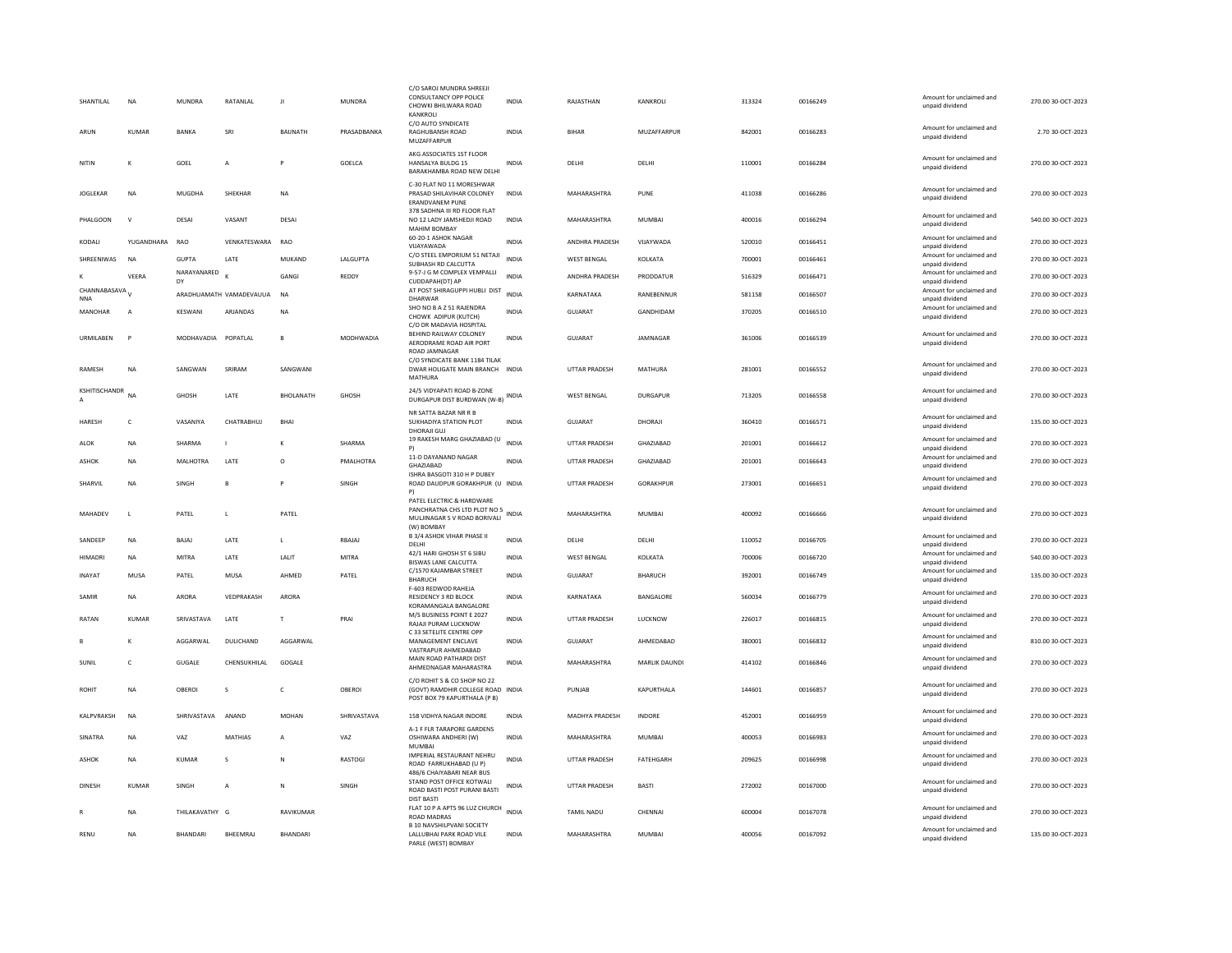| MINTU                       | P            | SHARMA        | PARESH            | SHARMA           |                | C/O SHAH DAYALAL<br>MUKESHKUMAR 102 NEW GANJ INDIA<br>BAZAR UNJHA (N.G)                          |              | GUIARAT               | <b>UNIHA</b>         | 384170 | 00167204 | Amount for unclaimed and<br>unpaid dividend | 270.00 30-OCT-2023  |
|-----------------------------|--------------|---------------|-------------------|------------------|----------------|--------------------------------------------------------------------------------------------------|--------------|-----------------------|----------------------|--------|----------|---------------------------------------------|---------------------|
| SUJATA                      | SUNIL        | SUKTHANKAR    | SUNIL             | SUKTHANKAR       |                | SAMARTH KRUPA 1ST FLOOR<br>BEHIND PLAZA CINEMA DADAR<br><b>BOMBAY</b>                            | <b>INDIA</b> | MAHARASHTRA           | <b>MUMBAI</b>        | 400028 | 00167209 | Amount for unclaimed and<br>unpaid dividend | 270.00 30-OCT-2023  |
| T                           | <b>NA</b>    | DAMODARAN     | LATE              | KUNHAPPU         | SELFEMPLOYED   | K/58F SHAIKH SARAI II NEW DELHI INDIA                                                            |              | DELHI                 | DELHI                | 110017 | 00167221 | Amount for unclaimed and<br>unpaid dividend | 270.00 30-OCT-2023  |
| KIRAN                       | <b>NA</b>    | <b>BALA</b>   | <b>GULSHAN</b>    | KUMAR            |                | 402, ARAVALI HOMES SECTOR-54<br>PLOT NO.89 GURGAON                                               | <b>INDIA</b> | <b>HARYANA</b>        | <b>GURGAON</b>       | 122001 | 00167237 | Amount for unclaimed and<br>unpaid dividend | 270.00 30-OCT-2023  |
| ADITCAPITALSER<br>VICESPLTD | <b>NA</b>    | <b>NA</b>     | BSSANDHULTDCO NA  |                  | NA             | 1697 SECTOR 33D CHANDIGARH<br>(UT)                                                               | <b>INDIA</b> | CHANDIGARH            | CHANDIGARH           | 160047 | 00167258 | Amount for unclaimed and<br>unpaid dividend | 540.00 30-OCT-2023  |
| DEVARASETTY                 | <b>NA</b>    | SRINIVAS      | DEVARASETTY       | VENKATASWAMY     |                | B-54 BALAJI COMPLEX NANDYAL INDIA                                                                |              | ANDHRA PRADESH        | ALLA GADDA           | 518501 | 00167287 | Amount for unclaimed and<br>unpaid dividend | 270.00 30-OCT-2023  |
| SANJEEV                     | <b>NA</b>    | <b>KUMAR</b>  | DESH              | RAY              |                | R K SWEETS NEAR S B I GADARBAR INDIA<br>NAINITAL                                                 |              | UTTARAKHAND           | <b>HALDWANI</b>      | 263152 | 00167305 | Amount for unclaimed and<br>unpaid dividend | 270.00 30-OCT-2023  |
| VEENA                       | <b>NA</b>    | SONI          | $\mathsf{v}$      | к                | SONI           | C-1/501, GALAXY CLASSIQUE<br>OPPOSITE BMC BUILDING MITHA<br>NAGAR, GOREGAON WEST<br><b>MUMBA</b> | <b>INDIA</b> | MAHARASHTRA           | <b>MUMBAI</b>        | 400062 | 00167307 | Amount for unclaimed and<br>unpaid dividend | 675.00 30-OCT-2023  |
| MADHURI                     | SUNIL        | DHAGE         | SUNIL             | DHAGE            |                | 17/603 TULSIDHAM COMPLEX<br>KAPURBAWDI GHODBUNDER<br>ROAD THANE (WEST)<br>25 NEW ASHISH FLATS    | <b>INDIA</b> | MAHARASHTRA           | THANE                | 400607 | 00167416 | Amount for unclaimed and<br>unpaid dividend | 270.00 30-OCT-2023  |
| KUSUM                       | R            | KHANDELIA     | $\mathsf{R}$      | B                | KHANDELIA      | PRITTAMRAI MARG ELLISE BRIDGE INDIA<br>AHMFDARAD                                                 |              | GUJARAT               | AHMEDABAD            | 380016 | 00167418 | Amount for unclaimed and<br>unpaid dividend | 877.50 30-OCT-2023  |
| <b>BABUBHAI</b>             | B            | PATEL         | <b>BABALDAS</b>   | PATEL            |                | 39 GREEN PARK SOCIETY NR<br>TRIKAMNAGAR-1 LAMBE<br>HANUMAN ROAD SURAT                            | <b>INDIA</b> | GUIARAT               | <b>SURAT NANPURA</b> | 395010 | 00167446 | Amount for unclaimed and<br>unpaid dividend | 270.00 30-OCT-2023  |
| <b>RAKESH</b>               | RAJKUMAR     | <b>BAHAL</b>  | LT                | RAJKUMAR         | <b>BAHAL</b>   | 36 MAHADEV NAGAR SOCIETY<br>OPP HARISH PETROL PUMP<br>PANIGATE VADODARA                          | <b>INDIA</b> | <b>GUJARAT</b>        | VADODARA             | 390019 | 00167462 | Amount for unclaimed and<br>unpaid dividend | 270.00 30-OCT-2023  |
| DAMODARDAS G                |              | KOTAK         | <b>GOPALII</b>    | <b>NA</b>        | <b>BUSINES</b> | 209/10 CAPITAL MARKET 23 NEW<br>JAGNATH PLOT MAHAKALI STREET INDIA<br>RAJKOT                     |              | GUIARAT               | RAIKOT               | 360001 | 00167484 | Amount for unclaimed and<br>unpaid dividend | 270.00.30-OCT-2023  |
| ARUN                        | <b>KUMAR</b> | SINGH         | VIRENDRA          | PRATAP           | SINGH          | 163 ALWAL AZAMGARH (U P)                                                                         | <b>INDIA</b> | <b>UTTAR PRADESH</b>  | AZAMGARH             | 276001 | 00167770 | Amount for unclaimed and<br>unpaid dividend | 1080.00 30-OCT-2023 |
| SUNIL                       | <b>KUMAR</b> | AGRAWAL       | BRU               | <b>MOHAN</b>     |                | 8 LALITA PRASAD COMPOUND<br>SADAR BAZAR JHANSI                                                   | INDIA        | UTTAR PRADESH         | <b>JHANS</b>         | 284001 | 00167773 | Amount for unclaimed and<br>unpaid dividend | 270.00 30-OCT-2023  |
| SHREE                       | GOKULESH     | INVESTMENT    | NAVNITLAL         | s                | GANDHI         | 33 KRISHNANAGAR BEHIND<br>MARUTI COMPLEX POST<br>MEMNAGAR AHMEDABAD                              | INDIA        | GUJARAT               | AHMEDABAD            | 380052 | 00167776 | Amount for unclaimed and<br>unpaid dividend | 810.00 30-OCT-2023  |
| U                           | NA           | SARASWATHI    | M                 | <b>ULAGAPPAN</b> |                | 86 BAJANAIKOIL STREET PAMMAL<br><b>MADRAS</b>                                                    | <b>INDIA</b> | <b>TAMIL NADU</b>     | CHENNAL              | 600075 | 00167790 | Amount for unclaimed and<br>unpaid dividend | 270.00 30-OCT-2023  |
| CHANDRA                     | SEKHAR       | LENKA         | <b>GOLAK</b>      | PRASAD           | LENKA          | AT NARIPUR (NEAR BANKA<br>SCHOOL) PO DIST BHADRAK<br>ORISSA                                      | <b>INDIA</b> | ORISSA                | <b>BHADRAK</b>       | 756100 | 00167917 | Amount for unclaimed and<br>unpaid dividend | 270.00 30-OCT-2023  |
| <b>RASHM</b>                | <b>NA</b>    | KUMARI        | SURESH            | <b>KUMAR</b>     |                | C/O KUNDAN LAL AGARWAL K P<br>ROAD GAYA<br>C/O B N GUTCH                                         | INDIA        | BIHAR                 | GAYA                 | 823001 | 00167983 | Amount for unclaimed and<br>unpaid dividend | 270.00 30-OCT-2023  |
| NFFTA                       | <b>NA</b>    | <b>NAGPAI</b> | VEDPRAKASH        | NAGPAL           |                | MATHURAPRASAD KOTHI<br>ARYANAGAR MORAR GWALIOR<br>(MP)                                           | <b>INDIA</b> | <b>MADHYA PRADESH</b> | <b>GWALIOR</b>       | 474006 | 00168010 | Amount for unclaimed and<br>unpaid dividend | 270.00 30-OCT-2023  |
| SOWINDER                    | <b>SINGH</b> | <b>ROPARA</b> | <b>NA</b>         | <b>NA</b>        | NA.            | INSEP M SUNDER SINGH BOPARAI<br>DTE GEN PAO CRPF CGO<br>COMPLEX LODHI ROAD NEW<br>DELHI          | <b>INDIA</b> | <b>DELHI</b>          | <b>DELHI</b>         | 110003 | 00168061 | Amount for unclaimed and<br>unpaid dividend | 270.00 30-OCT-2023  |
| MANISHA                     | <b>NA</b>    | PANI          | <b>NA</b>         | <b>NA</b>        | <b>NA</b>      | C/10 BHEL TOWBSHIP GOTRI<br><b>BARODA</b>                                                        | <b>INDIA</b> | GUJARAT               | VADODARA             | 390001 | 00168163 | Amount for unclaimed and<br>unpaid dividend | 270.00 30-OCT-2023  |
| CHAMPABEN                   | NATVARLAL    | VANKAR        | NATVARLAL         | VANKAR           |                | D/99 GEB COLONY UKAIDAM DIST INDIA<br><b>SURAT</b>                                               |              | GUJARAT               | BARDOLI              | 394680 | 00168203 | Amount for unclaimed and<br>unpaid dividend | 270.00 30-OCT-2023  |
| ARUN                        | KUMAR        | SINGH         | VIRENDRA          | PRATAP           | SINGH          | 163 ALWAL AZAMGARH (U P)                                                                         | INDIA        | <b>UTTAR PRADESH</b>  | AZAMGARH             | 276001 | 00168235 | Amount for unclaimed and<br>unpaid dividend | 270.00 30-OCT-2023  |
| N                           | K            | DAHIYA        | SARDAR            | SINGH            | <b>RUNDHA</b>  | DIVING SCHOOL NAVAL BASE<br><b>COCHIN KERALA</b>                                                 | <b>INDIA</b> | KERALA                | COCHIN               | 682004 | 00168236 | Amount for unclaimed and<br>unpaid dividend | 540.00 30-OCT-2023  |
| VASUDEV                     | LAXMANRAO    | KULKARNI      | LAXMANRAO         | <b>BHIMRAO</b>   | KULKARNI       | G-2 AMISH AVENUE T P ROAD NO INDIA<br>2 GOTRI VADODARA<br><b>B 68 BHAGUDAY SOCIETY</b>           |              | GUJARAT               | VADODARA             | 390021 | 00168371 | Amount for unclaimed and<br>unpaid dividend | 810.00 30-OCT-2023  |
| NATARAJAN                   | SINGARA      | VELUPILLA     | NATARAJAN         | PILLAI           |                | REFINERY ROAD OPP SAIYAG<br>SOCIETY GORWA BARODA                                                 | INDIA        | GUIARAT               | VADODARA             | 390016 | 00168390 | Amount for unclaimed and<br>unpaid dividend | 405.00 30-OCT-2023  |
| KULDEEP                     | NA           | SINGH         | s                 | GUVDAYAL         | SINGH          | 119/12 G NASIMABAD<br>DARSHANPURWA KANPUR<br><b>BOMBAY</b>                                       | <b>INDIA</b> | MAHARASHTRA           | MUMBAI               | 400012 | 00168434 | Amount for unclaimed and<br>unpaid dividend | 270.00 30-OCT-2023  |
| PREM                        | PRAKASH      | <b>MISHRA</b> | ADHIKLAL          | MISHRA           |                | S/O ADHIKLAL MISHRA NAKHSA<br>KANNAUJ                                                            | INDIA        | UTTAR PRADESH         | KANNAUJ              | 209725 | 00168440 | Amount for unclaimed and<br>unpaid dividend | 270.00 30-OCT-2023  |
| RAM                         | LAKHAN       | SAO           | BALESWAR          | SAO              |                | C/O NARENDRA KR JAIN BESIDE<br>JAIN TEMPLE BARI BAZAR<br>HAZARIBAG                               | <b>INDIA</b> | <b>BIHAF</b>          | HAZARIBAGH           | 825301 | 00168452 | Amount for unclaimed and<br>unpaid dividend | 270.00 30-OCT-2023  |
| <b>HANSRAJ</b>              | <b>NA</b>    | SONI          | PUKHRAJ           | SONI             |                | C/O MR PUKHRAJ SONI HALE<br>PATTY P O LADNUN DIST NAGPUR INDIA<br>(RAI)                          |              | RAJASTHAN             | <b>DIDWANA</b>       | 341306 | 00168458 | Amount for unclaimed and<br>unpaid dividend | 270.00 30-OCT-2023  |
| AMITBIKRAM                  | NA           | MAJUMDAR      | BRAJENDRA         | NARAYAN          | MAJUMDAR       | BLOCK G 183/2 NEW ALIPORE<br>CALCUTTA                                                            | <b>INDIA</b> | <b>WEST BENGAL</b>    | KOLKATA              | 700053 | 00168590 | Amount for unclaimed and<br>unpaid dividend | 270.00 30-OCT-2023  |
| <b>VINAREN</b>              | RAMESHRHAI   | PATFI         | <b>RAMESHRHAI</b> | PATEL            |                | B/77 SAMIR PARK NEAR HARIOM<br>NAGAR SUBHANPURA<br>VADODARA                                      | <b>INDIA</b> | GUIARAT               | VADODARA             | 390007 | 00168597 | Amount for unclaimed and<br>unpaid dividend | 270.00 30-OCT-2023  |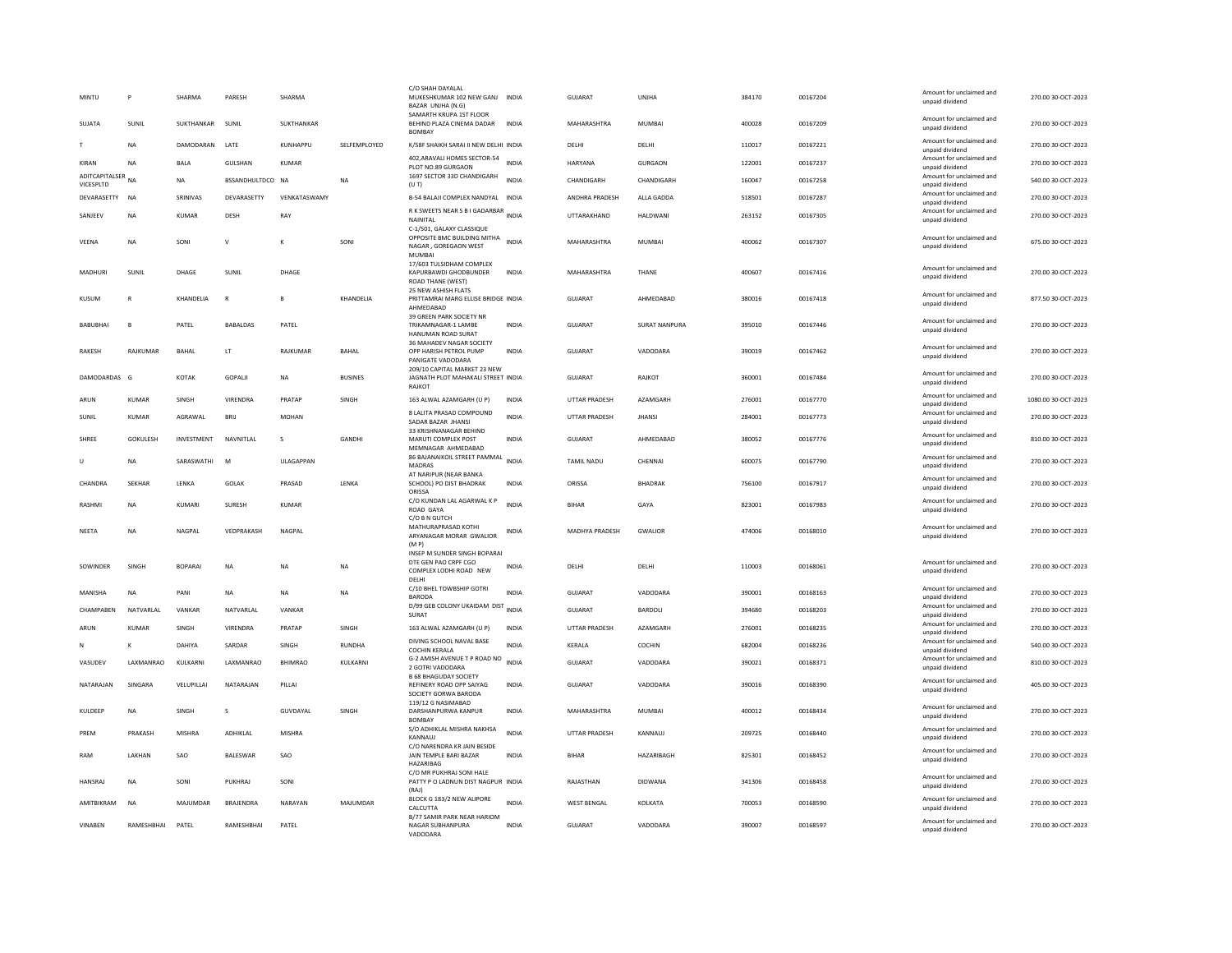| PATEL                | NIRUBEN            | RAMESHBHAI        | RAMESHBHAI            | PATEL            |               | 23 SHIVKRUPA SOCIETY NEAR<br>PURSHOTTAM NAGAR TA<br>SIDHPUR DIST MEHSANA (N GUJ)                         | <b>INDIA</b> | GUJARAT              | <b>UNIHA</b>         | 384170 | 00168638 | Amount for unclaimed and<br>unpaid dividend | 270.00 30-OCT-2023  |
|----------------------|--------------------|-------------------|-----------------------|------------------|---------------|----------------------------------------------------------------------------------------------------------|--------------|----------------------|----------------------|--------|----------|---------------------------------------------|---------------------|
| <b>JATIN</b>         | <b>BANSILAL</b>    | <b>SHROFF</b>     | <b>BANSILAL</b>       | MANEKLAL         | SHAH          | "MANEK" 75 SWASTIK SOCIETY<br>NAVRANGPURA AHMEDABAD                                                      | <b>INDIA</b> | <b>GUJARAT</b>       | AHMEDABAD            | 380009 | 00168649 | Amount for unclaimed and<br>unpaid dividend | 270.00 30-OCT-2023  |
| SUMAN                | <b>NA</b>          | <b>JAGOTA</b>     | <b>BRAHMDEV</b>       | <b>NA</b>        |               | HOUSE NO 3220-A SECTOR 47 D<br>CHANDIGARH                                                                | <b>INDIA</b> | CHANDIGARH           | CHANDIGARH           | 160047 | 00168650 | Amount for unclaimed and<br>unpaid dividend | 270.00 30-OCT-2023  |
| PARAMITA             | <b>NA</b>          | <b>BHADRA</b>     | SAMAR                 | <b>BHADRA</b>    |               | C/O R B ADHIKARY FLAT NO G<br>14/6 KARUNAMOYEE HOUSING<br>ESTATE SALT LAKE CALCUTTA                      | <b>INDIA</b> | <b>WEST BENGAL</b>   | KOLKATA              | 700091 | 00168659 | Amount for unclaimed and<br>unpaid dividend | 405.00 30-OCT-2023  |
| SHWETA               | SHARAD             | MAHALE            | s                     |                  | MAHALE        | A/8 103 ONGC COLONY TAL URAN<br>DIST RAIGAD MAHARASTRA                                                   | <b>INDIA</b> | MAHARASHTRA          | RAIGAD               | 400702 | 00168664 | Amount for unclaimed and<br>unpaid dividend | 270.00 30-OCT-2023  |
| SHASHIKIRAN          | $\mathbf{S}$       | <b>KULKARNI</b>   | SOMDUTT               | <b>KULKARNI</b>  |               | <b>ABHISHEK B/H SHANTIVAN</b><br>NARAYANNAGAR ROAD PALDI<br>AHMEDABAD                                    | INDIA        | GUIARAT              | AHMEDARAD            | 380007 | 00168701 | Amount for unclaimed and<br>unpaid dividend | 270.00.30-QCT-2023  |
| RAMESH               | NA                 | KUMAR             | SHIVA                 | SHANKAR          | PRASAD        | KRISHNA NIWAS HARANGANJ P C<br>COLLEGE MORE<br>HAZARIBAG(BIHAR)                                          | <b>INDIA</b> | <b>BIHAR</b>         | HAZARIBAGH           | 825301 | 00168720 | Amount for unclaimed and<br>unpaid dividend | 270.00 30-OCT-2023  |
| NARESH               | RAMANLAL           | DALAL             | RAMANLAL              | <b>NA</b>        |               | FLAT NO 2 GROUND FLOOR<br>JAINAZCKBOY BLDG OFF SPENCER<br>& CO LTD 22-28 FORGELT STREET<br><b>BOMBAY</b> | <b>INDIA</b> | MAHARASHTRA          | <b>MUMBAI</b>        | 400036 | 00168755 | Amount for unclaimed and<br>unpaid dividend | 270.00 30-OCT-2023  |
| SHAIVAL              | <b>NA</b>          | <b>MISRA</b>      | LATE                  | P                | <b>NMISRA</b> | 1 BASKI KALANA DARAGANJ<br>ALLAHABAD                                                                     | <b>INDIA</b> | <b>UTTAR PRADESH</b> | ALLAHABAD            | 211006 | 00168771 | Amount for unclaimed and<br>unpaid dividend | 270.00 30-OCT-2023  |
| NAYAN                | ARUN               | JAGJIVAN          | ARUNKUMAR             | JAGJIVAN         |               | KASTURI BUILDING 2ND FLOOR<br>171/172 JAMSHEDJI TATA ROAD INDIA<br><b>BOMBAY</b>                         |              | MAHARASHTRA          | MUMBAI               | 400020 | 00168780 | Amount for unclaimed and<br>unpaid dividend | 270.00 30-OCT-2023  |
| VIKAS                | <b>NA</b>          | CHIRANEWAL        | B                     | P                | CHIRANEWAL    | BLOCK 34 PLOT 1 NEHRU NAGAR<br>(WEST) BHILAI (M P)                                                       | <b>INDIA</b> | CHHATTISGARH         | <b>BHILAI</b>        | 490020 | 00168801 | Amount for unclaimed and<br>unpaid dividend | 540.00 30-OCT-2023  |
| N                    | H                  | KULKARNI          | н                     | G                | KULKARNI      | G-4 ROHINI APARTMENTS 7-1-32A INDIA<br>AMEERPET HYDERABAD                                                |              | ANDHRA PRADESH       | HYDERABAD            | 500016 | 00168819 | Amount for unclaimed and<br>unpaid dividend | 270.00 30-OCT-2023  |
| DASHRATH             | B                  | PATEL             | BHIKHALAL             | PATEL            |               | HIRA ENTERPRISE B-2<br>VIBHUSHWARPARK SOCIETY NR<br>RAMJI MANDIR RANIP<br>AHMEDABAD                      | <b>INDIA</b> | GUJARAT              | ODHAV                | 382480 | 00168836 | Amount for unclaimed and<br>unpaid dividend | 270.00 30-OCT-2023  |
|                      |                    | <b>LIAYAPRADA</b> | $\mathsf{s}$          | $\mathbb{R}$     | <b>RAO</b>    | G V R V PRASAD ZAMPANI (PO)<br>VEMURU (MANDAL) GUNTUR<br>(DIST) A P                                      | <b>INDIA</b> | ANDHRA PRADESH       | TENALI               | 522261 | 00168859 | Amount for unclaimed and<br>unpaid dividend | 270.00 30-OCT-2023  |
| SATPAL               | <b>NA</b>          | SINGH             | s                     | PRITAM           | SINGH         | 349 POLIC STATION GHAZIABAD                                                                              | <b>INDIA</b> | UTTAR PRADESH        | GHAZIABAD            | 201001 | 00168961 | Amount for unclaimed and<br>unpaid dividend | 270.00 30-OCT-2023  |
| RAJESHKUMAR BANSILAL |                    | SHAH              | <b>BANSILAL</b>       | M                | SHAH          | MAJOOR SEVASADAN BINDU<br>SAROVAR ROAD SIDHPUR DIST<br>MEHSANA (N GUJ)                                   | <b>INDIA</b> | GUJARAT              | <b>UNJHA</b>         | 384151 | 00168978 | Amount for unclaimed and<br>unpaid dividend | 270.00 30-OCT-2023  |
| KHUSHALI             | MAHESH             | <b>GANDHI</b>     | MAHESH                | <b>ISHWARLAL</b> | <b>GANDHI</b> | C/O JYOTI SILK MILLS PARSI<br>PANCHAYAT WADI NR BOMBAY<br>MKT O/S SAHRA DARWAJA SURAT                    | <b>INDIA</b> | GUJARAT              | <b>SURAT NANPURA</b> | 395010 | 00168988 | Amount for unclaimed and<br>unpaid dividend | 405.00 30-OCT-2023  |
| MAHESH               | AMBALAL            | PATEL             | AMBALAL               | N                | PATEL         | III 31/6 GEB COLONY AT<br>WANAKBORI T P S DIST KHEDA                                                     | INDIA        | GUJARAT              | DAKOR                | 388239 | 00169183 | Amount for unclaimed and<br>unpaid dividend | 270.00 30-OCT-2023  |
| JAYESH               | PURUSHOTTAM<br>DAS | CHAUHAN           | PURSHOTTAMDAS CHAUHAN |                  |               | 28 SHREE RANG SOCIETY CHITAL<br>ROAD AMRELI                                                              | <b>INDIA</b> | GUJARAT              | AMRELI               | 364601 | 00169184 | Amount for unclaimed and<br>unpaid dividend | 270.00 30-OCT-2023  |
| POONAM               | <b>NA</b>          | MITTAL            | A                     |                  | MITTAL        | B K 35-36 BHOLA NATH NAGAR<br>SHAHADARA DELHI                                                            | <b>INDIA</b> | DELHI                | DELHI                | 110032 | 00169185 | Amount for unclaimed and<br>unpaid dividend | 270.00 30-OCT-2023  |
| <b>KUMUD</b>         | $\epsilon$         | RAVAL             | CHANDRAKANT           | $\overline{D}$   | RAVALHOUS     | A/1 FLAT NO 3 AMRAPALI FLATS<br>SHARDA MANDIR ROAD PALDI<br>AHMEDABAD                                    | <b>INDIA</b> | GUIARAT              | AHMEDABAD            | 380007 | 00169232 | Amount for unclaimed and<br>unpaid dividend | 405.00 30-OCT-2023  |
| PRADEEP              | KUMAR              | <b>MISRA</b>      | CHINTAMANI            | <b>MISRA</b>     |               | SENIOR SUPERITENDENT CENTRAL INDIA<br>JAIL AGRA U.P                                                      |              | <b>UTTAR PRADESH</b> | AGRA                 | 282002 | 00169297 | Amount for unclaimed and<br>unpaid dividend | 270.00 30-OCT-2023  |
| SHWETA               | NA                 | CHOPRA            | К                     | CHOPRA           |               | A 3 KABUL LINE DELHI CANTT                                                                               | INDIA        | DELHI                | DELHI                | 110010 | 00169303 | Amount for unclaimed and<br>unpaid dividend | 270.00 30-OCT-2023  |
| SILLA                | <b>NA</b>          | KOTESWAR          | SILLA                 | VIGNESHAM        |               | FLAT NO.G-5, POORTI<br>APARTMENTS, F BLOCK,<br>VIKASPURI, NEW DELHI, NEW<br>DELHI.                       | <b>INDIA</b> | DELHI                | DELHI                | 110018 | 00169426 | Amount for unclaimed and<br>unpaid dividend | 540.00 30-OCT-2023  |
| NAGINBHAI            | $\mathsf{L}$       | SONI              | LAXMICHAND            | к                | SONI          | JAGMAL'S POLE CHOKSHI KHADKI<br>MANDVI VADODARA                                                          | <b>INDIA</b> | GUJARAT              | VADODARA             | 390001 | 00169447 | Amount for unclaimed and<br>unpaid dividend | 1080.00 30-OCT-2023 |
| MAHENDRA             | <b>NA</b>          | <b>JAIN</b>       | <b>NA</b>             | <b>NA</b>        | <b>NA</b>     | LABH SHUBH CONSULTANCY OPP<br>UCO BANK KHER ROAD BALOTRA                                                 | <b>INDIA</b> | RAJASTHAN            | <b>BARMER</b>        | 344022 | 00169453 | Amount for unclaimed and<br>unpaid dividend | 270.00 30-OCT-2023  |
| MEENA                | <b>NA</b>          | DAVE              | PRADIP                | NA               |               | 66 K V SUB STATION DADRA AND<br>NAGAR HAVELI SILVASSA                                                    | <b>INDIA</b> | GUJARAT              | DAMAN                | 396230 | 00169465 | Amount for unclaimed and<br>unpaid dividend | 270.00 30-OCT-2023  |
| PADMAVATHI           |                    | <b>BHAT</b>       | M                     | JANARDHAN        | BHAT          | W/O M JANARDHAN BHAT POST<br>NARICOMBU BANTWAL TQ<br>KARNATAKA                                           | INDIA        | KARNATAKA            | PUTTUR               | 574231 | 00169467 | Amount for unclaimed and<br>unpaid dividend | 270.00 30-OCT-2023  |
| M                    | <b>JANARDHAN</b>   | BHAT              | M                     | VASUDEV          | BHAT          | POST NARICOMBU BANTWAL TO INDIA<br>KARNATAKA                                                             |              | KARNATAKA            | PUTTUR               | 574231 | 00169468 | Amount for unclaimed and<br>unpaid dividend | 270.00 30-OCT-2023  |
| NILPA                | YOGESHKUMAR PATEL  |                   | YOGESH                | B                | PATEL         | BECHARPURA AT & PO PALANPUR<br>DIST BANASKANTHA (N.G) BEHIND INDIA<br><b>STATE BANK SOCIETY</b>          |              | GUJARAT              | PALANPUR             | 385002 | 00169539 | Amount for unclaimed and<br>unpaid dividend | 135.00 30-OCT-2023  |
| ROHIT                | <b>NA</b>          | <b>SETHI</b>      | s                     | N                | SETHI         | B-53 HILL VIEW APPTT VASANT<br>VIHAR N DELHI                                                             | <b>INDIA</b> | DELHI                | DELHI                | 110057 | 00169542 | Amount for unclaimed and<br>unpaid dividend | 270.00 30-OCT-2023  |
| SHIV                 | PRASAD             | SHARMA            | <b>I ATF</b>          | P                | CSHARMA       | HOUSE OF DHARMENDRA PD<br>GUPTA IIND FLOOR KALAMANCH INDIA<br><b>BAKARGANI PATNA</b>                     |              | <b>BIHAR</b>         | PATNA                | 800004 | 00169566 | Amount for unclaimed and<br>unpaid dividend | 270.00.30-QCT-2023  |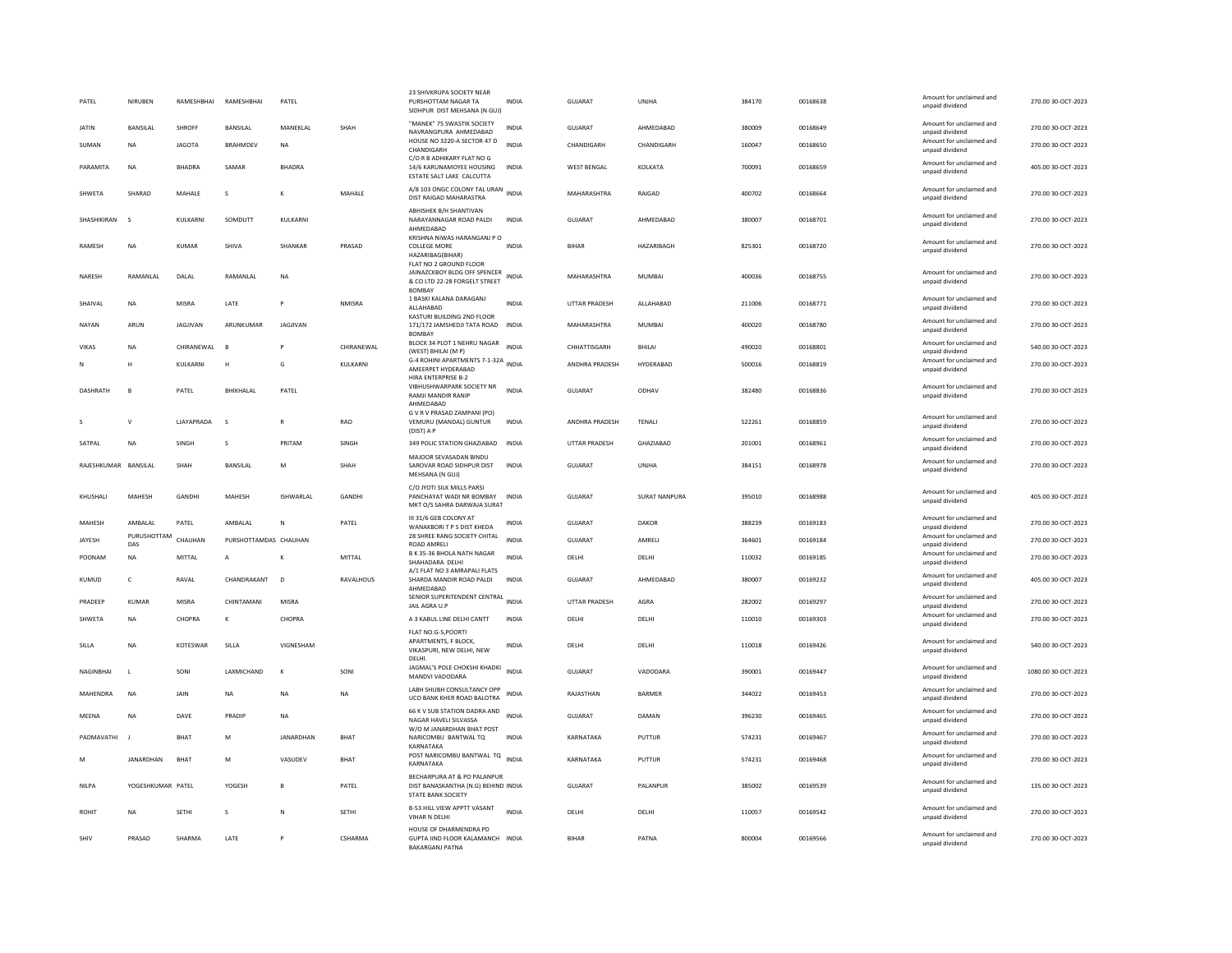| SUKANYA                         | H                 | DARUKHANAWA HOMI<br><b>LLA</b>     |                 | N                 | DARUKHANAWALLA | HORMUZD SOFTWARE<br>CONSULTANTS RACHANA HOUSE INDIA<br>BHANDAR LANE MAHIM (W)<br><b>BOMBAY</b>       |              | MAHARASHTRA    | <b>MUMBAI</b> | 400016 | 00169570 | Amount for unclaimed and<br>unpaid dividend                    | 270.00 30-OCT-2023  |
|---------------------------------|-------------------|------------------------------------|-----------------|-------------------|----------------|------------------------------------------------------------------------------------------------------|--------------|----------------|---------------|--------|----------|----------------------------------------------------------------|---------------------|
| SANJEEV                         | <b>NA</b>         | KUMAR                              | CHANDRA         | <b>SHEKHAR</b>    | SINGH          | A-46 POCKET-A SFS FLAT MAYUR<br>ENCLAVE NEW KONDLI MAYUR<br>VIHAR PH - III NEW DELHI                 | <b>INDIA</b> | <b>DELHI</b>   | DELHI         | 110096 | 00169597 | Amount for unclaimed and<br>unpaid dividend                    | 540.00 30-OCT-2023  |
| PRADEER                         | <b>NA</b>         | <b>KUMAR</b>                       | LATE            | GURNAMAL          |                | 564/2 GURUNANAK NAGAR<br>ALAMBAGH LUCKNOW                                                            | <b>INDIA</b> | UTTAR PRADESH  | LUCKNOW       | 226005 | 00169620 | Amount for unclaimed and<br>unpaid dividend                    | 540.00 30-OCT-2023  |
|                                 | $\mathsf{v}$      | SRVARAHALARA<br>JU                 |                 | v                 | NARASIMHARAJU  | S/O B V NARASINHA RAJU K<br>AGRAHARAM BHASKAR NAGAR<br>AMALAPURAM                                    | <b>INDIA</b> | ANDHRA PRADESH | KOTHAPETA     | 533201 | 00169658 | Amount for unclaimed and<br>unpaid dividend                    | 270.00 30-OCT-2023  |
|                                 | <b>NA</b>         | VANDANA                            | s               | LAKSHMANA         | <b>RAO</b>     | H NO 1-10-93 ASHOK NAGAR<br>HYDERABAD                                                                | <b>INDIA</b> | ANDHRA PRADESH | HYDERABAD     | 500020 | 00169668 | Amount for unclaimed and<br>unpaid dividend                    | 270.00 30-OCT-2023  |
| S                               | P                 | SHARMA                             | G               | N                 | SHARMA         | FLAT NO 670 POCKET S MAYUR<br>VIHAR PHASE-I DELHI                                                    | INDIA        | DELHI          | DELHI         | 110091 | 00169669 | Amount for unclaimed and<br>unpaid dividend                    | 270.00 30-OCT-2023  |
| PADAM                           | <b>KUMAR</b>      | JAIN                               | LATE            | <b>BHAG</b>       | CHANDJAIN      | 49/62 NAYAGANJ KANPUR                                                                                | <b>INDIA</b> | UTTAR PRADESH  | KANPUR        | 208001 | 00169675 | Amount for unclaimed and<br>unpaid dividend                    | 270.00 30-OCT-2023  |
| AMRITI AI                       | <b>IOITARAM</b>   | PATFI                              | <b>IOITARAM</b> | PATFI             |                | 6B NAVDEEP APARTMENT NEAR<br>SHIVNAGAR SOCIETY BHAUPURA INDIA<br>AT & POST KADI                      |              | GUIARAT        | KAI OI        | 382715 | 00169711 | Amount for unclaimed and<br>unpaid dividend                    | 270.00 30-OCT-2023  |
| <b>SUNITA</b>                   | RAMESHCHAND<br>RA | DHANKANI                           | RAMESHCHANDRA C |                   | DHANKANI       | 18-B KRISHNANAGAR HOUSING<br>SOCIETY SAINATH ROAD AT<br>PETLAD DIST KHEDA                            | <b>INDIA</b> | GUJARAT        | DHARAMRAJ     | 388450 | 00169739 | Amount for unclaimed and<br>unpaid dividend                    | 135.00 30-OCT-2023  |
| MANGLA                          | NA                | MISRA                              | Y               | P                 | <b>MISRA</b>   | C/O YOGENDRA PRASAD MISRA<br>B/5-407 ONGC COLONY MULTI<br>STORY CHANDKHEDA<br>AHMEDABAD              | <b>INDIA</b> | GUJARAT        | AHMEDABAD     | 380005 | 00169758 | Amount for unclaimed and<br>unpaid dividend                    | 270.00 30-OCT-2023  |
| REEKA                           | <b>NA</b>         | SHARMA                             | SURESH          | CHANDRA           | SOLICITOR      | C/O S C SHARMA 40/3 SECTOR 6<br>VASHI NEW BOMBAY                                                     | <b>INDIA</b> | MAHARASHTRA    | RAIGAD        | 400703 | 00169774 | Amount for unclaimed and<br>unpaid dividend                    | 270.00 30-OCT-2023  |
| B                               | к                 | AGGARWAL                           | DULICHAND       | AGGARWAL          |                | C-33 SETELLITE CENTRE OPP<br>MANAGEMENT ENCLAVE<br>VASTRAPUR AHMEDABAD                               | <b>INDIA</b> | <b>GUJARAT</b> | AHMEDABAD     | 380001 | 00169831 | Amount for unclaimed and<br>unpaid dividend                    | 270.00 30-OCT-2023  |
| SHIV                            | DHAN              | SINGHYADAV                         | KEHAR           | SINGH             |                | H NO 1518/5 PATEL NAGAR<br><b>GURGAON</b>                                                            | <b>INDIA</b> | HARYANA        | GURGAON       | 122001 | 00169842 | Amount for unclaimed and<br>unpaid dividend                    | 270.00 30-OCT-2023  |
| SILLA                           | PUSPA             | <b>ANIALL</b>                      | SILLA           | KOTESWAR          |                | FLAT NO.G-5, POORTI<br>APARTMENTS, F BLOCK,<br>VIKASPURI, NEW DELHI NEW<br>DELHI                     | <b>INDIA</b> | <b>DELHI</b>   | <b>DELHI</b>  | 110018 | 00169862 | Amount for unclaimed and<br>unpaid dividend                    | 540.00 30-OCT-2023  |
| <b>HARI</b>                     | $\mathbb{R}$      | PURSNANI                           | RAMCHAND        | <b>NA</b>         |                | C/O ROHIT SHARMA D-103<br>KANCHAN APTS LAXMI NAGAR O T<br>INDIA<br>SECTION RD STN ROAD<br>ULHASNAGAR |              | MAHARASHTRA    | ULHASNAGAR    | 421003 | 00169868 | Amount for unclaimed and<br>unpaid dividend                    | 270.00 30-OCT-2023  |
| NATVARLAL                       | <b>NA</b>         | MEHTA                              | HARISHANKAR     | <b>NA</b>         |                | A/5 SUNFLOWER SOCIETY<br>DIWALIPURA OLD PADRA ROAD<br>VADODARA                                       | <b>INDIA</b> | GUJARAT        | VADODARA      | 390015 | 00169881 | Amount for unclaimed and<br>unpaid dividend                    | 270.00 30-OCT-2023  |
| PARESH                          | н                 | SHAH                               | HIRALAL         | SHAH              |                | "NITYA ASHISH" B-2 SRIJEE<br>DUPLEX KAVERI ROAD OPP<br>RAJNAGAR NEAR ARUNACHAL<br><b>BARODA</b>      | <b>INDIA</b> | <b>GUJARAT</b> | VADODARA      | 390007 | 00169920 | Amount for unclaimed and<br>unpaid dividend                    | 270.00 30-OCT-2023  |
| RANJANBEN                       | <b>NA</b>         | BRAHMBHATT                         | KANUBHAI        | <b>BRAHMBHATT</b> |                | C/O K C BRAHMBHATT ADDL<br>SESSIONS JUDGE DISTRICT COURT INDIA<br>RAJKOT                             |              | <b>GUJARAT</b> | RAJKOT        | 360001 | 00169966 | Amount for unclaimed and<br>unpaid dividend                    | 540.00 30-OCT-2023  |
| SAJID                           | s                 | PANJWANI                           | SABANBHAI       | NA                |                | 20 SARDAR SOCIETY BEHREMPUR<br>AHMEDABAD                                                             | <b>INDIA</b> | GUJARAT        | AHMEDABAD     | 380028 | 00169970 | Amount for unclaimed and<br>unpaid dividend                    | 270.00 30-OCT-2023  |
| <b>HANSRAJ</b>                  |                   |                                    | <b>JAMIAT</b>   | RAJ               |                | 60-C SINGAR NAGAR ALAMBAGH<br>LUCKNOW                                                                | <b>INDIA</b> | UTTAR PRADESH  | LUCKNOW       | 226005 | 00170345 | Amount for unclaimed and<br>unpaid dividend                    | 270.00 30-OCT-2023  |
| <b>SURINDER</b>                 | SINGH             | BAJAJ                              | LATE            | <b>IOGINDER</b>   | SINGH          | 330 KOHAT ENCLAVE PITAMPURA INDIA<br>DELHI                                                           |              | DELHI          | DELHI         | 110034 | 00170358 | Amount for unclaimed and<br>unpaid dividend                    | 270.00 30-OCT-2023  |
| POOJA                           | MAHENDRA          | VITHALANI                          | MAHENDRA        | <b>NA</b>         |                | C/O VIPUL ENTERPRISE SHARE &<br>STOCK BROKER SATTA BAZAR<br>VFRAVAI                                  | <b>INDIA</b> | GUJARAT        | VERAVAL       | 362265 | 00170434 | Amount for unclaimed and<br>unpaid dividend                    | 270.00 30-OCT-2023  |
| <b>INDIRA</b>                   | $\mathsf{A}$      | SHAH                               | ANAND           | $\mathbf{I}$      | SHAH           | B-2 GREENLAND SOCIETY NEAR<br>MOTHER'S SCHOOL GOTRI ROAD INDIA<br><b>VADODAR</b>                     |              | GUIARAT        | VADODARA      | 390021 | 00170490 | Amount for unclaimed and<br>unpaid dividend                    | 270.00 30-OCT-2023  |
| RAYJENDHAR                      | <b>NA</b>         | CHOWDHUREY LATE                    |                 | SRICHRAN          | CHOWDHUREY     | J 317 AKHOY KANAN LANE PO<br><b>GARDEN REACH CALCUTTA</b>                                            | <b>INDIA</b> | WEST BENGAL    | KOLKATA       | 700024 | 00170495 | Amount for unclaimed and<br>unpaid dividend                    | 270.00 30-OCT-2023  |
| SHAIKH                          | RAJU              | <b>MEHBUB</b>                      | <b>SHAIKH</b>   | MEHBUB            |                | 54-A-P-137 LOHIYA NAGAR GANJ<br>PETH PUNE                                                            | <b>INDIA</b> | MAHARASHTRA    | PUNE          | 411042 | 00170511 | Amount for unclaimed and<br>unpaid dividend                    | 270.00 30-OCT-2023  |
| VEERAVENKATA<br>SATAYANARAYA NA |                   | TUMU                               | TUMU            | SATANARAYANA      | PEADDABBAI     | TV V SATAYANARAYANA HOUSE<br>NO 2-13-29 VENKAT NAGAR                                                 | <b>INDIA</b> | ANDHRA PRADESH | KAKINADA      | 533003 | 00170587 | Amount for unclaimed and<br>unpaid dividend                    | 270.00 30-OCT-2023  |
| NA<br>JAI                       | BHAGWAN           | AGRAWAL                            | $\overline{R}$  | B                 | AGRAWAL        | <b>KAKINADA</b><br>JINDAL BHAWAN MAIN ROAD<br>BISHRAMPUR SURGUJA (M P)                               | <b>INDIA</b> | CHHATTISGARH   | SURAJPUR      | 497226 | 00170596 | Amount for unclaimed and<br>unpaid dividend                    | 1080.00 30-OCT-2023 |
| <b>SURJIT</b>                   | <b>NA</b>         | SINGH                              | INDER           | SINGH             |                | HOUSE SOHI NIWAS VILL MANPUR<br>PO KHANT DIST FATEHGARH                                              | INDIA        | PUNJAB         | MORINDA       | 140101 | 00170602 | Amount for unclaimed and<br>unpaid dividend                    | 540.00 30-OCT-2023  |
| <b>VIVEK</b>                    | <b>NA</b>         | SARAN                              | LATE            | TIRLOKI           | SARAN          | SAHIB (P B)<br>CHITVAN E-4 6/25 PARVATI BAGLA INDIA<br><b>ROAD KANPUR</b>                            |              | UTTAR PRADESH  | KANPUR        | 208001 | 00170609 | Amount for unclaimed and                                       | 270.00 30-OCT-2023  |
| CHANCHALBEN JASHBHAI            |                   | PATEL                              | <b>JASHBHAI</b> | PATEL             |                | BAROT VADO AT BHALEJ VIA<br>ANAND DIST KHEDA                                                         | <b>INDIA</b> | <b>GUJARAT</b> | <b>DAKOR</b>  | 388205 | 00170658 | unpaid dividend<br>Amount for unclaimed and<br>unpaid dividend | 270.00 30-OCT-2023  |
| VALSAMMA                        | <b>NA</b>         | AJAYAKUMAR                         | AJAYAKUMAR      | <b>NA</b>         |                | D-202 NARWANA APARTMENTS<br>89 PATPAR GANJ DELHI                                                     | <b>INDIA</b> | DELHI          | DELHI         | 110092 | 00170697 | Amount for unclaimed and<br>unpaid dividend                    | 540.00 30-OCT-2023  |
| DAVE                            | <b>ASHOK</b>      | KUMARPRABHA DAVE<br><b>SHANKER</b> |                 | PRABHASHANKER     |                | AT & PO SANT TA SANTRAMPUR<br>DIST PANCHMAHALS                                                       | <b>INDIA</b> | MAHARASHTRA    | RAMPUR        | 415701 | 00170717 | Amount for unclaimed and<br>unpaid dividend                    | 270.00 30-OCT-2023  |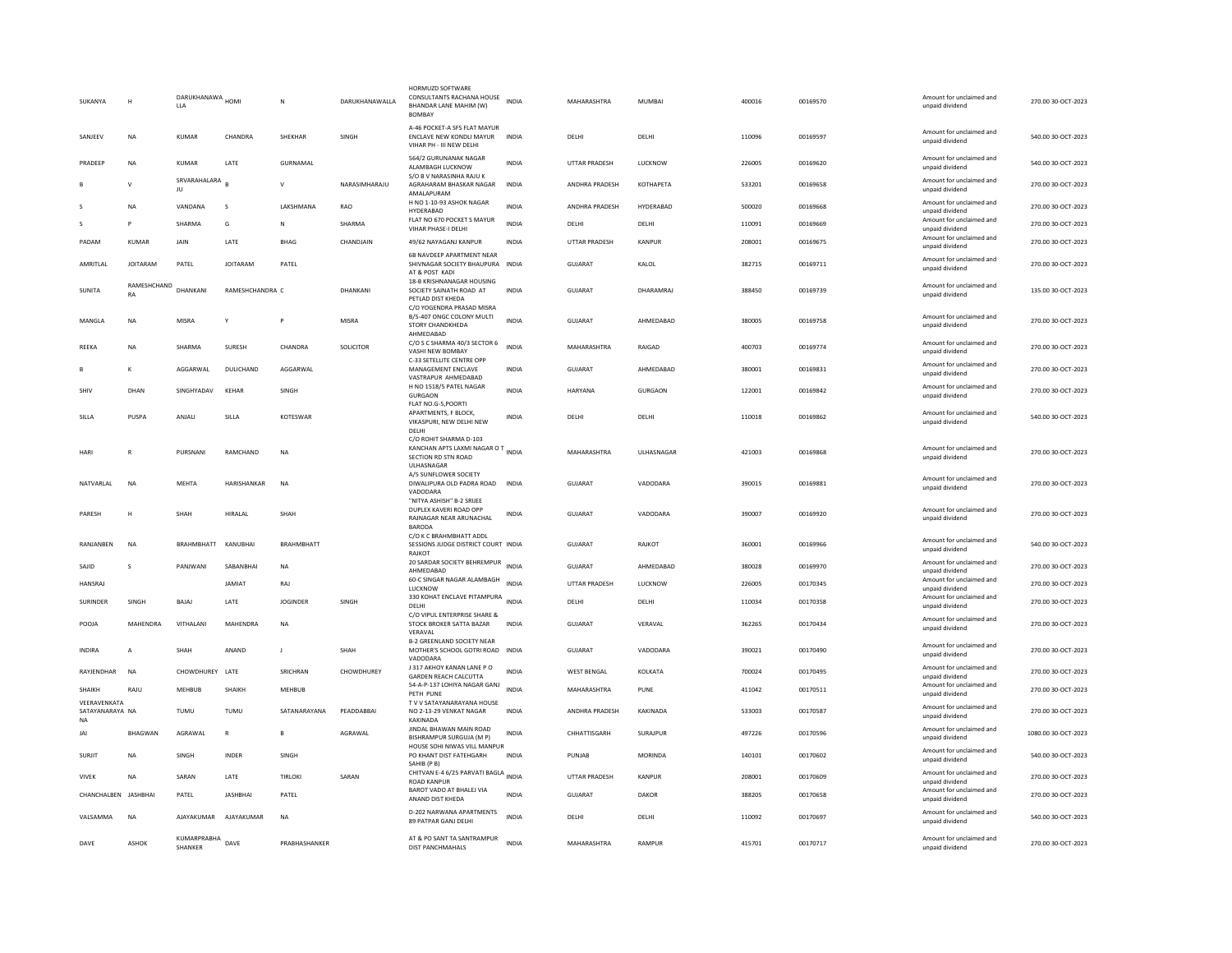| SUDESH                     | <b>KUMAR</b>        | <b>GUPTA</b>      | LATE               | SHES           | NARAYAN         | GALI NO. 3, ADRASH NAGAR CIVIL INDIA<br>LINES BUDAUN (U P)                                                                  |              | UTTAR PRADESH         | <b>BUDAUN</b>  | 243601 | 00170760 | Amount for unclaimed and<br>unpaid dividend | 270.00 30-OCT-2023  |
|----------------------------|---------------------|-------------------|--------------------|----------------|-----------------|-----------------------------------------------------------------------------------------------------------------------------|--------------|-----------------------|----------------|--------|----------|---------------------------------------------|---------------------|
|                            | <b>NA</b>           | GANESH            | к                  | <b>ISHWARA</b> | <b>BHAT</b>     | KALLAKATTA HOUSE P O<br>KALLAKATTA VIA VIDYANAGAR<br>KASARAGOD DIST KERALA                                                  | <b>INDIA</b> | <b>KFRAIA</b>         | KASARGOD       | 671101 | 00170797 | Amount for unclaimed and<br>unpaid dividend | 270.00.30-OCT-2023  |
| PRAJAKTA                   | NIKHIL              | DIGHE             | NIKHIL             | ARVIND         | DIGHE           | 11 NAVNEET PARK OUTSIDE<br>PANIGATE VADODARA                                                                                | INDIA        | GUJARAT               | VADODARA       | 390019 | 00170847 | Amount for unclaimed and<br>unpaid dividend | 135.00 30-OCT-2023  |
| <b>IFBSECURITESLT</b><br>D | <b>NA</b>           | <b>NA</b>         | <b>NA</b>          | <b>NA</b>      | <b>NA</b>       | 8/1 MIDDLETON ROW CALCUTTA INDIA                                                                                            |              | <b>WEST BENGAL</b>    | KOLKATA        | 700071 | 00170853 | Amount for unclaimed and<br>unpaid dividend | 270.00 30-OCT-2023  |
| SNEHOMOY                   | <b>NA</b>           | BHATTACHARYA LATE |                    | SUDHMOY        | BHATTACHARYA    | PRESIDENT, HUMAN RESOURCES<br>UTI BANK LTD, CENTRAL OFFICE<br>MAKER TOWER - "E", 3RD FLOOR,<br>CIFFE PARADE, COLABA, MUMBAI | INDIA        | MAHARASHTRA           | <b>MUMBAI</b>  | 400005 | 00170875 | Amount for unclaimed and<br>unpaid dividend | 270.00 30-OCT-2023  |
| PROSENJIT                  | NA                  | DATTA             | PRAMATHA           | RANJAN         | DATTA           | ITNA B-BLOCK (EXTN) PO<br><b>BANIPUR DIST NORTH 24</b><br>PARGANAS                                                          | INDIA        | WEST BENGAL           | BARASAT        | 743233 | 00170876 | Amount for unclaimed and<br>unpaid dividend | 810.00 30-OCT-2023  |
| YOGESH                     | RAJARAM             | <b>GUPTA</b>      | RAJARAM            | GUOTA          |                 | 85 A HIRAMAR BLDG 3<br>NEPEANSEA ROAD MUMBAI                                                                                | INDIA        | MAHARASHTRA           | MUMBAI         | 400036 | 00170883 | Amount for unclaimed and<br>unpaid dividend | 270.00 30-OCT-2023  |
| SARA                       | NA                  | <b>JOHNSON</b>    | <b>JOHNSON</b>     | $\mathsf{C}$   | DAVID           | KENDRIYA VIDYALAYA AIR FORCE<br>STATION OJHAR P O NASIK                                                                     | <b>INDIA</b> | MAHARASHTRA           | OJHAR          | 422221 | 00170896 | Amount for unclaimed and<br>unpaid dividend | 270.00 30-OCT-2023  |
| SHEKHAR                    | NA                  | SANTANI           | <b>SURESH</b>      | <b>KUMAR</b>   |                 | 118/482 KAUSHALPURI KANPUR                                                                                                  | <b>INDIA</b> | UTTAR PRADESH         | KANPUR         | 208012 | 00170910 | Amount for unclaimed and<br>unpaid dividend | 540.00 30-OCT-2023  |
| RAMA                       | <b>NA</b>           | PAUL              | <b>JAYANTTA</b>    | PAUL           |                 | 53 SARAT BOSE ROAD PO RAJBARI<br>CALCUTTA                                                                                   | <b>INDIA</b> | <b>WEST BENGAL</b>    | KOLKATA        | 700081 | 00170922 | Amount for unclaimed and<br>unpaid dividend | 270.00 30-OCT-2023  |
| CHAMANLAL                  | <b>NA</b>           | <b>SIKKA</b>      | RAM                | DUTTA          | MALSIKKA        | WZ-M-59 NEW MAHABIR NAGAR<br>NEW DELHI                                                                                      | <b>INDIA</b> | DELHI                 | DELHI          | 110018 | 00170923 | Amount for unclaimed and<br>unpaid dividend | 270.00 30-OCT-2023  |
| NAYAN                      | NAVNITLAL           | SHAH              | NAVNITLAL          | HARILAL        | SHAH            | ANASTU TEKRI NEAR KAPDI POLE<br>RAOPURA VADODARA                                                                            | <b>INDIA</b> | GUJARAT               | VADODARA       | 390001 | 00170947 | Amount for unclaimed and<br>unpaid dividend | 1080.00 30-OCT-2023 |
| CHHATRASANG R              |                     | <b>TANK</b>       | RAMESHBHAI         | <b>TANK</b>    |                 | 2 GULMOHAR SOCIETY B/H<br>GORWA POLICE STN GORWA<br><b>BARODA</b>                                                           | <b>INDIA</b> | GUJARAT               | VADODARA       | 390016 | 00170980 | Amount for unclaimed and<br>unpaid dividend | 270.00 30-OCT-2023  |
| GEETA                      | NA                  | DEVI              | SHIV               | KUMAR          |                 | C/O ISHWARLAL RAITANI 207 A P<br>COLONY GAYA (BIHAR)                                                                        | <b>INDIA</b> | <b>BIHAR</b>          | GAYA           | 823001 | 00170981 | Amount for unclaimed and<br>unpaid dividend | 270.00 30-OCT-2023  |
| PRITPAL                    | NA                  | KAUR              | s                  | NARINDER       | SINGH           | C-41 D/5 RAMESH NAGAR NEW<br>DELHI                                                                                          | INDIA        | DELHI                 | DELHI          | 110015 | 00171019 | Amount for unclaimed and<br>unpaid dividend | 810.00 30-OCT-2023  |
| RAILI                      | <b>NA</b>           | SHARMA            | DEOKI              | NANDAN         | SEEVICE         | 16 B/34 TAKSHILA MAHAKALI<br>CAVES ROAD ANDHERI (E)<br>MUMBAI                                                               | <b>INDIA</b> | MAHARASHTRA           | MUMBAI         | 400093 | 00171032 | Amount for unclaimed and<br>unpaid dividend | 270.00 30-OCT-2023  |
| RAMANRHAI                  | <b>HARIBHAI</b>     | <b>GANDHI</b>     | <b>NA</b>          | <b>NA</b>      | <b>NA</b>       | 22/B AMBIKA NIKETAN ALKA<br>SOCIETY CHHEPRA ROAD NAVSARI INDIA<br>TA NAVSARI DIST VALSAD                                    |              | GUIARAT               | VAISAD         | 397001 | 00171133 | Amount for unclaimed and<br>unpaid dividend | 270.00 30-OCT-2023  |
| MAMTA                      | NA                  | CHAWLA            | ASHOK              | CHAWLA         |                 | C/O CHARAN JEET BAJAJ HOUSE<br>NO 797 SECTOR 11-12 HUDA<br>PHASE II PANIPAT HARYANA                                         | INDIA        | HARYANA               | KURUKSHETRA    | 132103 | 00171151 | Amount for unclaimed and<br>unpaid dividend | 270.00 30-OCT-2023  |
| <b>SMITA</b>               | $\mathbf{I}$        | PATEL             | <b>JAGDISHBHAI</b> | <b>NA</b>      |                 | B-3 GSFC COLONY PO MOTI<br>KHAVDI DIST JAMNAGAR                                                                             | <b>INDIA</b> | <b>GUJARAT</b>        | KALAVAD        | 361140 | 00171208 | Amount for unclaimed and<br>unpaid dividend | 270.00 30-OCT-2023  |
| <b>ROSHNI</b>              | ASHOKKUMAR PANCHANI |                   | ASHOKKUMAR         | PANCHANI       |                 | C/O MANGLABE PANCHANI OPP<br>LIBRARY AT & PO THARA TA<br>KANKREJ DIST BANASKANTHA                                           | <b>INDIA</b> | GUIARAT               | DISA           | 385555 | 00171264 | Amount for unclaimed and<br>unpaid dividend | 270.00 30-OCT-2023  |
| KOTHA                      | <b>NA</b>           | <b>SURHASH</b>    | KOTHA              | SUBBARAO       |                 | C/O ARUN AGENCIES 9/325<br>SIVALAYAM STREET PRODDATUR INDIA<br>A.P                                                          |              | <b>ANDHRA PRADESH</b> | PRODDATUR      | 516361 | 00171408 | Amount for unclaimed and<br>unpaid dividend | 270.00 30-QCT-2023  |
| DEV                        | <b>HITESHBHAI</b>   | PATEL             | HITESHBHAI         | <b>NA</b>      |                 | 47 SARDAR PATEL NAGAR BEHIND                                                                                                |              |                       |                |        |          |                                             |                     |
| PRATAP                     |                     |                   |                    |                |                 | NAVRAGPURA EXCHANGE ELLIS INDIA<br><b>BRIDGE AHMEDABAD</b>                                                                  |              | GUJARAT               | AHMEDABAD      | 380006 | 00171580 | Amount for unclaimed and<br>unpaid dividend | 270.00 30-OCT-2023  |
|                            | D                   | GAEKWAD           | <b>DOLATRAO</b>    | GAEKWAD        |                 | B-53 SHANTI NAGAR SOCIETY B/H<br>SAHAYOG COLONY REFINERY<br>ROAD BARODA                                                     | <b>INDIA</b> | GUJARAT               | VADODARA       | 390016 | 00171611 | Amount for unclaimed and<br>unpaid dividend | 270.00 30-OCT-2023  |
| NANDAKUMAR NA              |                     | M                 | LATE               | E              | NNAIRSCIENTIST  | PEEDIKAPARAMBIL PO PULLUT<br>THRISSUR DIST KERALA                                                                           | <b>INDIA</b> | KERALA                | VAKA           | 680663 | 00171613 | Amount for unclaimed and<br>unpaid dividend | 270.00 30-OCT-2023  |
| <b>DADUBHAI</b>            | $\mathsf{s}$        | PATEL             | SHAMBHU            | PATEL          |                 | 109/10 VITHALESH APTS<br>NAVAPURA NAKA NR JAY RATNA INDIA<br>VADODARA                                                       |              | <b>GUJARAT</b>        | VADODARA       | 390001 | 00171644 | Amount for unclaimed and<br>unpaid dividend | 270.00 30-OCT-2023  |
| <b>JAYESH</b>              | M                   | DAVE              | M                  |                | DAVE            | C/O M B DAVE KHETILIYA STREET<br>KUNDOLIYA SHERI MAHUVA                                                                     | <b>INDIA</b> | GUIARAT               | <b>SIHOR</b>   | 364290 | 00171737 | Amount for unclaimed and<br>unpaid dividend | 270.00 30-OCT-2023  |
| -S                         | <b>NA</b>           | ANAND             | к                  | SUNDARAM       |                 | JHEELAM APARTMENTS FLAT NO<br>A 1 GROUND FLOOR 15/2/37<br>JHEEL ROAD BANK PLOT<br>CALCUTTA                                  | <b>INDIA</b> | WEST BENGAL           | <b>KOLKATA</b> | 700075 | 00171781 | Amount for unclaimed and<br>unpaid dividend | 270.00 30-OCT-2023  |
|                            | L                   | SUD               | LATE               | <b>P</b>       | CSUD            | 289 KANGRA NIKETAN VIKASPURI<br>NFW DFI HI                                                                                  | <b>INDIA</b> | DELHI                 | DELHI          | 110018 | 00171841 | Amount for unclaimed and<br>unnaid dividend | 270.00 30-OCT-2023  |
| DEEPAL                     | G                   | TRIVEDI           | <b>GIRISHBHAI</b>  | <b>NA</b>      |                 | INDIAN EXPRESS EDITORIAL DEPT<br>MIRZAPUR AHMEDABAD                                                                         | <b>INDIA</b> | <b>GUJARAT</b>        | AHMEDABAD      | 380001 | 00171870 | Amount for unclaimed and<br>unpaid dividend | 270.00 30-OCT-2023  |
| SHOBHA                     | <b>NA</b>           | KAMLESHKUMA       | KAMLESHKUMAR NA    |                |                 | 12 BHAI PRABHARAM SOCIETY<br>KUBERNAGAR AHMEDABAD                                                                           | INDIA        | GUJARAT               | NARODA         | 382340 | 00171876 | Amount for unclaimed and<br>unpaid dividend | 270.00 30-OCT-2023  |
| KANADE                     | SUDHAN              | ARVIND            | ARVIND             | s              | KANADEEDUCATION | 'ANAND TARANG' JAMDAR LANE<br>PALACE ROAD VADODARA                                                                          | <b>INDIA</b> | GUJARAT               | VADODARA       | 390001 | 00171923 | Amount for unclaimed and<br>unpaid dividend | 270.00 30-OCT-2023  |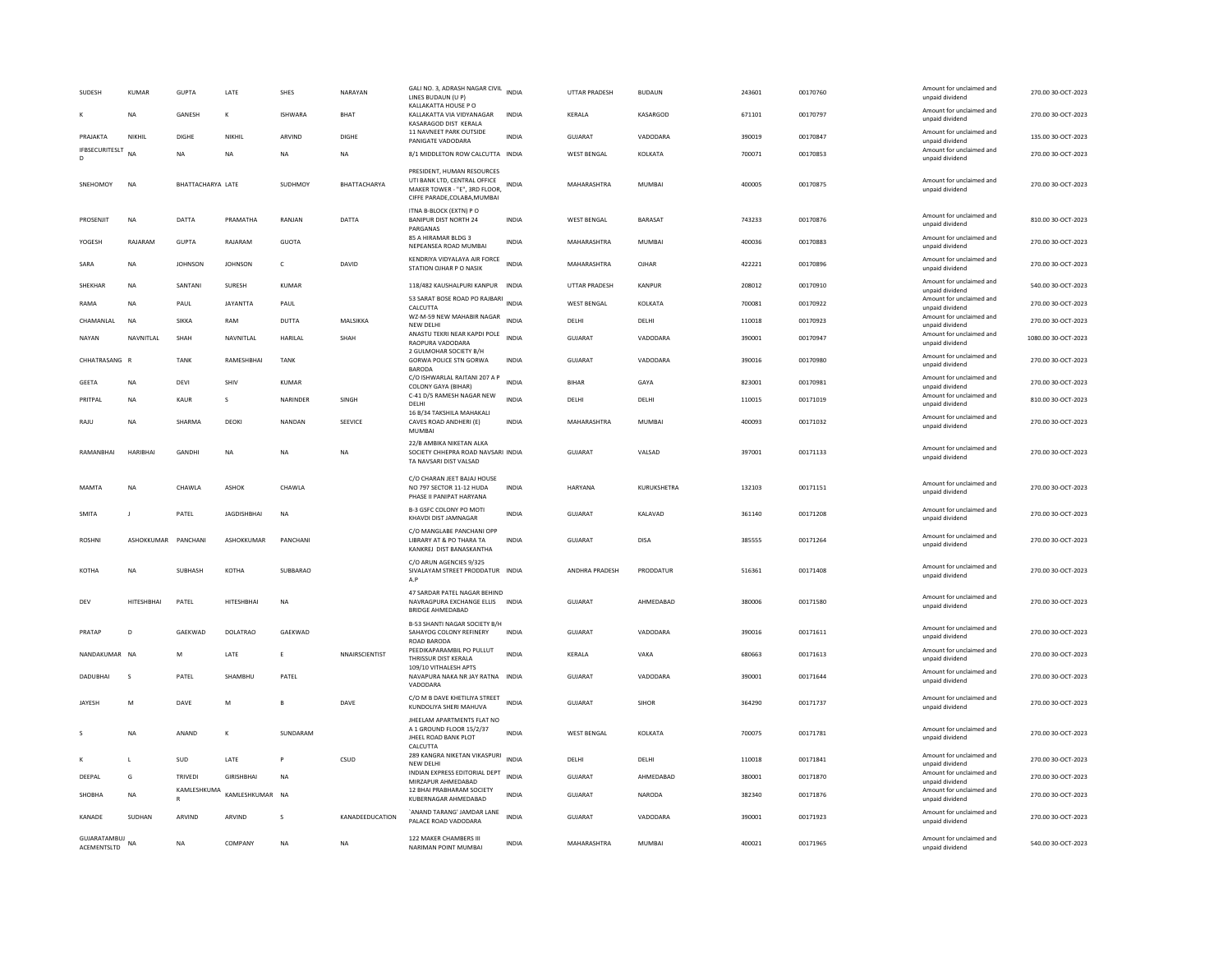| CHANDRAKANT           | M              | BAXI                    | MAHENDRALAL           | BAXI                 |                  | 10 KRISHNA PARK OPP SABAR<br>HOTEL BLDG KHANPUR<br>AHMEDABAD<br>7/F/B PUSHPAK APARTMENTS                    | INDIA                        | GUJARAT                       | AHMEDABAD             | 380001           | 00172033             | Amount for unclaimed and<br>unpaid dividend                             | 270.00 30-OCT-2023                       |
|-----------------------|----------------|-------------------------|-----------------------|----------------------|------------------|-------------------------------------------------------------------------------------------------------------|------------------------------|-------------------------------|-----------------------|------------------|----------------------|-------------------------------------------------------------------------|------------------------------------------|
| SAPNA                 | NA             | BAXI                    | UMESHKUMAR            | BAXI                 |                  | SATELITE ROAD AMBAWADI<br>AHMEDABAD                                                                         | <b>INDIA</b>                 | GUJARAT                       | AHMEDABAD             | 380015           | 00172043             | Amount for unclaimed and<br>unpaid dividend                             | 540.00 30-OCT-2023                       |
| ANTONIC               | ADRIAO         | <b>FURTADO</b>          | ANSELMO               | ADRIAO               | <b>FURTADO</b>   | ALTO MONT SOCIETY FLAT NO 8<br>1ST FLOOR BEHIND GRACE<br>CHURCH MARGAO GOA                                  | <b>INDIA</b>                 | GOA                           | MARGAON               | 403601           | 00172149             | Amount for unclaimed and<br>unpaid dividend                             | 270.00 30-OCT-2023                       |
| ANNU                  | <b>NA</b>      | <b>GUPTA</b>            | RAM                   | NIWAS                | GUPTA            | 84/A C R AVENUE CALCUTTA                                                                                    | <b>INDIA</b>                 | WEST BENGAL                   | KOLKATA               | 700012           | 00172312             | Amount for unclaimed and<br>unpaid dividend                             | 540.00 30-OCT-2023                       |
| <b>HAMOOD</b>         | AHMED          | SIDDIQUI                | HAMMAD                | AHMED                | SIDDIQUI         | 152 SANGHI STREET P O MHOW                                                                                  | <b>INDIA</b>                 | MADHYA PRADESH                | <b>MHOW</b>           | 453441           | 00172447             | Amount for unclaimed and<br>unpaid dividend                             | 270.00 30-OCT-2023                       |
| <b>MANOJ</b>          | KANTILAL       | MODI                    | KANTILAL              | BALUBHAI             | MODI             | C/O MAHALAXMI STORES NAWA<br>BAZAR KOSAMBA (R S) DIST<br>SURAT GUJARAT                                      | <b>INDIA</b>                 | GUJARAT                       | UTRAN P.H.C           | 394120           | 00172489             | Amount for unclaimed and<br>unpaid dividend                             | 270.00 30-OCT-2023                       |
| TAPASKUMAR            | <b>NA</b>      | <b>BALA</b>             | DEBENDRANATH BALA     |                      |                  | FL 1/C ANANDA DHARA 87/1<br>BIPLABI ULLASKAR DUTTA ROAD INDIA<br>BAGHAJATIN PLACE KOLKATA                   |                              | <b>WEST BENGAL</b>            | KOLKATA               | 700086           | 00172495             | Amount for unclaimed and<br>unpaid dividend                             | 1080.00 30-OCT-2023                      |
| LALIBHAI              | VIRABHAI       | TAVIAD                  | VIRABHA               |                      | TAVIAD           | 26 YOGESHWAR SOCIETY RACE<br>COURSE VADODARA                                                                | <b>INDIA</b>                 | <b>GUJARAT</b>                | VADODARA              | 390007           | 00172606             | Amount for unclaimed and<br>unpaid dividend                             | 270.00 30-OCT-2023                       |
| <b>MUMTAJ</b>         | ALI            | KHAN                    | AKRAR                 | KHAN                 |                  | C/O KHAN MOHD KHAN AT NIMBI<br>KALLAN POST NIMBI KHURDJ DIST INDIA<br><b>NAGOUR RAJ</b>                     |                              | RAJASTHAN                     | <b>DIDWANA</b>        | 341303           | 00172682             | Amount for unclaimed and<br>unpaid dividend                             | 270.00 30-OCT-2023                       |
| RATTAN                | <b>SINGH</b>   | SOHI                    | s                     | SURJIL               | SINGH            | HOUSE SOHLI NIWAS YILL<br>MANPUR P O KHANT DIST<br>FATEHGARH SAHIB P C                                      | <b>INDIA</b>                 | PUNJAB                        | <b>MORINDA</b>        | 140101           | 00172872             | Amount for unclaimed and<br>unpaid dividend                             | 270.00 30-OCT-2023                       |
| NEERAJA               | <b>NA</b>      | $\overline{B}$          | SIVA                  | REDDY                |                  | C/O NIRAJJA NURSING HOME<br>PIDUGURALLA GUNT UP                                                             | <b>INDIA</b>                 | ANDHRA PRADESH                | SATTENPALLE           | 522413           | 00172879             | Amount for unclaimed and<br>unpaid dividend                             | 810.00 30-OCT-2023                       |
| NIRMALA               | NA             | <b>DEVI</b>             | SIVA                  | REDDY                |                  | C/O NIRAJJA NURSING HOME<br>PIDUGURALLA GUNTUR (DIST)                                                       | INDIA                        | ANDHRA PRADESH                | SATTENPALLE           | 522413           | 00172880             | Amount for unclaimed and<br>unpaid dividend                             | 1080.00 30-OCT-2023                      |
| CHAMAN                | 1 AI           | <b>SIKKA</b>            | <b>I ATF</b>          | SH                   | RAMDITTAMALSIKKA | WZ-M-59 NEW MAHABIR NAGAR<br>NEW DELHI                                                                      | <b>INDIA</b>                 | <b>DELHI</b>                  | <b>DELHI</b>          | 110018           | 00172888             | Amount for unclaimed and<br>unpaid dividend                             | 270.00 30-OCT-2023                       |
| SATINDER              | PAL            | SINGH                   | MR                    | JAIDEV               | SINGH            | 37-B M I G FLATS RAJOURI<br><b>GARDEN NEW DELHI</b>                                                         | INDIA                        | DELHI                         | DELHI                 | 110027           | 00172889             | Amount for unclaimed and<br>unpaid dividend                             | 270.00 30-OCT-2023                       |
|                       | к              | SHARMA                  | $\mathbf{B}$          | D.                   | SHARMA           | S K SHARMA ELECTRICAL<br>CONTRACTOR C/O SHRI H K<br>SHRMA BORSI ROAD ADARSH<br>NAGAR DURG (MP)              | <b>INDIA</b>                 | CHHATTISGARH                  | DURG                  | 491001           | 00172933             | Amount for unclaimed and<br>unpaid dividend                             | 270.00 30-OCT-2023                       |
| RENU                  | <b>NA</b>      | SARDA                   | MUNNALAL              | SARDA                |                  | 18 BIKANERYA BAS PALI RAJ                                                                                   | <b>INDIA</b>                 | RAJASTHAN                     | PALI                  | 306401           | 00173028             | Amount for unclaimed and<br>unpaid dividend                             | 270.00 30-OCT-2023                       |
| ROHIT                 | KUMAR          | <b>GUPTA</b>            | HARI                  | PRASAD               | <b>GUPTA</b>     | 122/4 J N MUKHERJEE ROAD<br>GHUSURI HOWRAH (W B)                                                            | <b>INDIA</b>                 | <b>WEST BENGAL</b>            | SURI                  | 731101           | 00173142             | Amount for unclaimed and<br>unpaid dividend                             | 270.00 30-OCT-2023                       |
|                       |                |                         |                       |                      |                  |                                                                                                             |                              |                               |                       |                  |                      |                                                                         |                                          |
| ICICITRUSTLIMIT<br>ED | <b>NA</b>      | NA                      | <b>NA</b>             | <b>NA</b>            | NA               | 44/1 KALICHARAN MEHRA ESTATE<br>L B S MARG NR VIKHROLI STATION INDIA<br>VIKHROLI(W) MUMBAI                  |                              | MAHARASHTRA                   | MUMBAI                | 400079           | 00173146             | Amount for unclaimed and<br>unpaid dividend                             | 1620.00 30-OCT-2023                      |
| SUNIL                 | KUMAR          | AGRAWAL                 | BRIJ                  | <b>MOHAN</b>         |                  | BUNGLOW NO 8 LALTA PRASAD<br>COMPOUND SADAR BAZAR<br>JHANSI (U P)                                           | <b>INDIA</b>                 | UTTAR PRADESH                 | <b>JHANSI</b>         | 284001           | 00173372             | Amount for unclaimed and<br>unpaid dividend                             | 270.00 30-OCT-2023                       |
| <b>BHARAT</b>         | LAXMICHAND     | MARU                    | LAXMICHAND            | D                    | MARU             | 1/7 PATIL & BHOIR APARTMENT<br>MANPADA ROAD NEAR SHIV                                                       | <b>INDIA</b>                 | MAHARASHTRA                   | DOMBIVALI             | 421201           | 00173421             | Amount for unclaimed and<br>unpaid dividend                             | 270.00 30-OCT-2023                       |
| KAMAKHYA              | <b>NA</b>      | AGARWAL                 | B                     | $\mathsf{L}$         | AGARWAL          | MARKET DOMBIVLI (EAST)<br>MARUTI HOUSE A T ROAD NEAR<br>RLY GATE NO 6 OPP DR SUSHIL<br><b>JAIN GUWAHATI</b> | <b>INDIA</b>                 | ASSAM                         | GUWAHATI              | 781009           | 00173432             | Amount for unclaimed and<br>unpaid dividend                             | 540.00 30-OCT-2023                       |
| SUDESH                |                |                         | BASHESHAR             | LAL                  |                  | HOUSE NO 17 SEC-21-C<br>CHANDERLOK COLONY MANDI                                                             | <b>INDIA</b>                 | PUNJAB                        | MANDI GOBINDGARH      | 147301           | 00173465             | Amount for unclaimed and<br>unpaid dividend                             | 2.70 30-OCT-2023                         |
| SHAMITA               | <b>NA</b>      | CHHABRA                 | VIJAY                 | KUMAR                |                  | <b>GOVINDGARH PUNJAB</b><br>410 4TH FLOOR RATAN MARKET                                                      | <b>INDIA</b>                 | GUJARAT                       | <b>SURAT NANPURA</b>  | 395003           | 00173495             | Amount for unclaimed and                                                | 67.50 30-OCT-2023                        |
| DARSHANA              | <b>NA</b>      | GOR                     | KAUSHIKKUMAR          | GOF                  |                  | <b>RING ROAD SURAT</b><br>58 JANKALYAN SOCIETY AJAWA<br>ROAD VADODARA                                       | <b>INDIA</b>                 | <b>GUJARAT</b>                | VADODARA              | 390019           | 00173520             | unpaid dividend<br>Amount for unclaimed and<br>unpaid dividend          | 270.00 30-OCT-2023                       |
| ASHA                  | NA             | MALIK                   | A                     |                      | MALIK            | HOUSE NO D 72 CHANDER NAGAR INDIA<br>DELHI                                                                  |                              | DELHI                         | DELHI                 | 110051           | 00173622             | Amount for unclaimed and<br>unpaid dividend                             | 810.00 30-OCT-2023                       |
| ALOK                  | <b>KUMAR</b>   | SHAHA                   | s                     | SAHA                 |                  | VILL JHINGA PO AMIRA DIST 24<br>PGS [SOUTH] WB                                                              | <b>INDIA</b>                 | <b>WEST BENGAL</b>            | 24 PARAGNAS           | 743368           | 00173628             | Amount for unclaimed and<br>unpaid dividend                             | 270.00 30-OCT-2023                       |
| SAMIT                 | <b>NA</b>      | <b>BASU</b>             | SUBRATA               | <b>BASU</b>          |                  | CE60 SALT LAKE CITY CALCUTTA                                                                                | <b>INDIA</b>                 | <b>WEST BENGAL</b>            | <b>KOI KATA</b>       | 700064           | 00173719             | Amount for unclaimed and<br>unpaid dividend                             | 270.00 30-OCT-2023                       |
|                       | NIRMALA        | DEVI                    | B                     | SIVA                 | REDDY            | W/O B SIVA REDDY NEERAJAY<br>NURSING HOME RIDUGURALLW<br><b>GUNTUR</b>                                      | <b>INDIA</b>                 | ANDHRA PRADESH                | SATTENPALLE           | 522413           | 00173902             | Amount for unclaimed and<br>unpaid dividend                             | 1080.00 30-OCT-2023                      |
| SOUMYA                | RAJAN          | DAS                     | B                     | B                    | DAS              | 4/1 PARAMHANSDEV ROAD<br>CHETLA CALCUTTA                                                                    | INDIA                        | WEST BENGAL                   | KOLKATA               | 700027           | 00173933             | Amount for unclaimed and<br>unpaid dividend                             | 270.00 30-OCT-2023                       |
| VISHANDAS             | NA             | PANJWANI                | PASUMAL               | PANJWANI             |                  | OLD BHAJI BAZAR SHOP NO 47<br>AKOLA [MS]                                                                    | INDIA                        | MAHARASHTRA                   | AKOLA                 | 444001           | 00173945             | Amount for unclaimed and<br>unpaid dividend                             | 270.00 30-OCT-2023                       |
| SYED                  | <b>IAFAR</b>   | <b>HUSAIN</b>           | SYED                  | WARIS                | <b>HUSAIN</b>    | SUB JUDGE PRASTOLI DORANDA<br>RANCHI                                                                        | <b>INDIA</b>                 | <b>JHARKHAND</b>              | RANCHI                | 834002           | 00173971             | Amount for unclaimed and<br>unpaid dividend                             | 270.00 30-OCT-2023                       |
| BHANUBEN              | <b>NA</b>      | RAJGOR                  | VISHANJ               | BHAI                 |                  | 25 ADARSH SOCIETY HALOL<br><b>GUJARAT</b>                                                                   | <b>INDIA</b>                 | <b>GUJARAT</b>                | KALOL (PM)            | 389350           | 00173982             | Amount for unclaimed and<br>unpaid dividend                             | 540.00 30-OCT-2023                       |
| NILESH                | MOHANLAL       | SHAH                    | MOHANLAL              | <b>NA</b>            |                  | 20 GAURAV SOCIETY PANIGATE<br>VADODARA                                                                      | <b>INDIA</b>                 | <b>GUJARAT</b>                | VADODARA              | 390006           | 00174001             | Amount for unclaimed and<br>unpaid dividend                             | 270.00 30-OCT-2023                       |
| DEEPAK                | NA             | AGRAWAL                 | $\vee$                | ${\sf N}$            | AGRAWAL          | 109 E MITTAL PARK RUIA PARK<br><b>IUHU ROMBAY</b>                                                           | <b>INDIA</b>                 | MAHARASHTRA                   | MUMBAI                | 400049           | 00174025             | Amount for unclaimed and<br>unpaid dividend                             | 270.00 30-OCT-2023                       |
| BHARAT<br>TULSIBHAI   | <b>NA</b><br>K | <b>MEHTA</b><br>MALVIYA | DHANVANT<br>KANJIBHAI | MANILAL<br><b>NA</b> | <b>MEHTA</b>     | 7 ALLENBY ROAD KOLKATA<br>KUMBHARWAGA CHAR RASTA                                                            | <b>INDIA</b><br><b>INDIA</b> | <b>WEST BENGAL</b><br>GUJARAT | KOLKATA<br>DHABHOIR.S | 700020<br>391110 | 00174198<br>00174209 | Amount for unclaimed and<br>unpaid dividend<br>Amount for unclaimed and | 270.00 30-OCT-2023<br>270.00 30-OCT-2023 |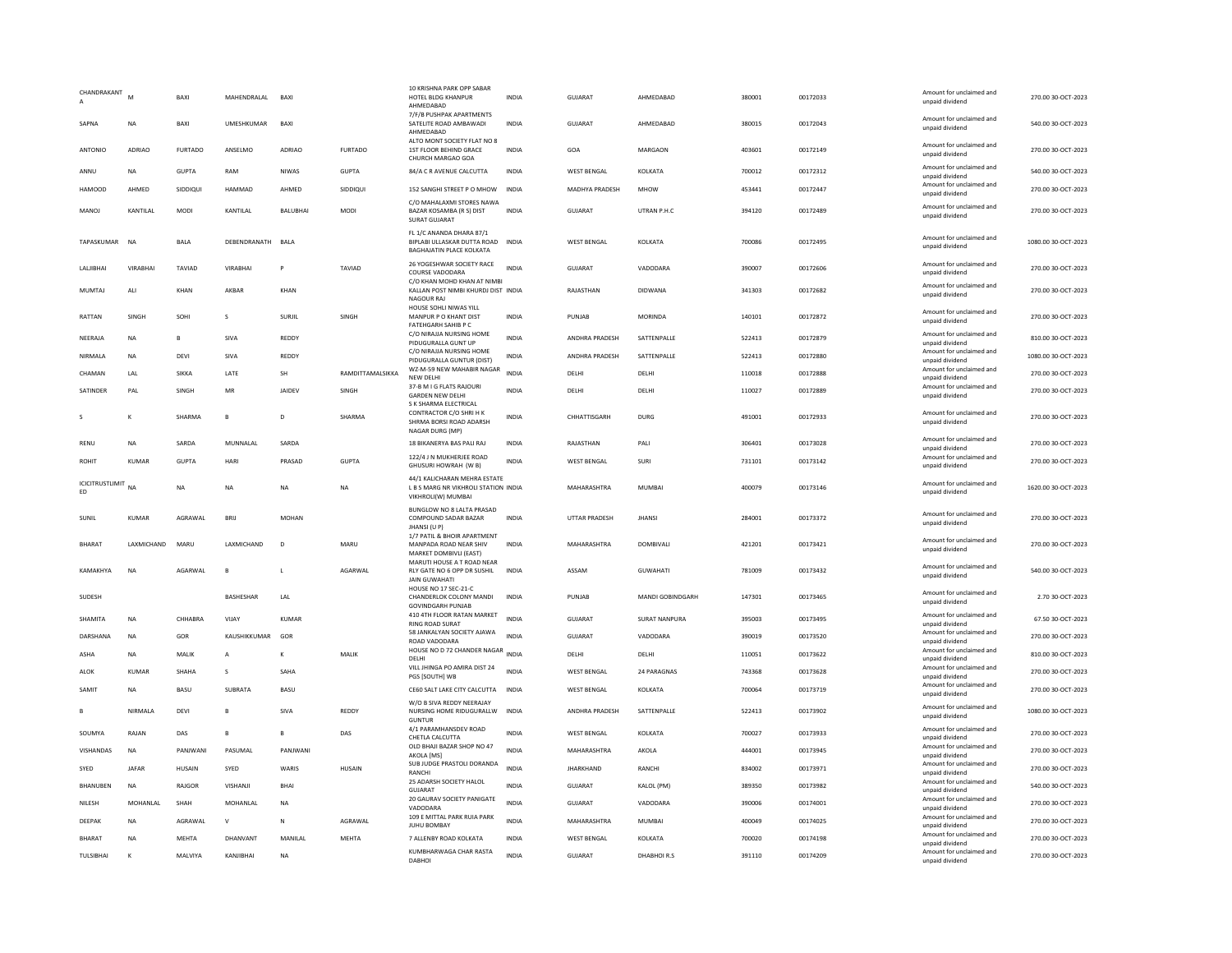| REKHA                    | <b>NA</b>       | BHARGAVA         | <b>BHARAT</b>          | BHARGAVA       |              | SECTOR 3 278 A RACHNA SCHME<br>FLATS VAISHALI GHAZIABAD [UP]                                                | <b>INDIA</b> | UTTAR PRADESH        | GHAZIABAD            | 201010 | 00174306 | Amount for unclaimed and<br>unpaid dividend | 270.00 30-OCT-2023  |
|--------------------------|-----------------|------------------|------------------------|----------------|--------------|-------------------------------------------------------------------------------------------------------------|--------------|----------------------|----------------------|--------|----------|---------------------------------------------|---------------------|
| <b>RMA</b>               |                 |                  | NARESH                 | <b>KUMAR</b>   |              | 11/569 KALYAN NAGAR SONEPAT<br><b>HARYANA</b>                                                               | <b>INDIA</b> | <b>HARYANA</b>       | SONEPAT              | 131001 | 00174328 | Amount for unclaimed and<br>unpaid dividend | 270.00 30-OCT-2023  |
| PARKALA                  | <b>NA</b>       | PRARHAKAR        | YELLAIAH               |                | GOVTSERVANT  | SR ASST [P] ZONAL STORES<br>APSTTC KARIMNAGAR AP                                                            | <b>INDIA</b> | ANDHRA PRADESH       | KARIMNAGAR           | 505001 | 00174340 | Amount for unclaimed and<br>unpaid dividend | 270.00 30-OCT-2023  |
| SADIA                    | <b>NA</b>       | WARSI            | <b>MOHD</b>            | MUJEER         | WARSI        | MUNSHI GANJ BARABANKI                                                                                       | <b>INDIA</b> | <b>UTTAR PRADESH</b> | <b>BARABANKI</b>     | 225001 | 00174485 | Amount for unclaimed and<br>unpaid dividend | 270.00 30-QCT-2023  |
| BALBIR                   | SINGH           | MAGHU            | <b>HARISINGH</b>       |                | COEXECUTIVE  | J-67 BERIWALA BAGH 2ND FLOOR<br>NEAR KALGIDAAR GURDWARA<br>HARINAGAR NEW DELHI                              | <b>INDIA</b> | DELHI                | DELHI                | 110064 | 00174492 | Amount for unclaimed and<br>unpaid dividend | 810.00 30-OCT-2023  |
| PRAKASH                  | <b>KAUR</b>     | MAGHU            | <b>BALBIR</b>          | <b>SINGH</b>   | MAGHUGOVT    | J-67 BERIWALA BAGH 2ND FLOOR<br>NEAR KALGIDAAR GURDWARA<br>HARINAGAR NEW DELH                               | <b>INDIA</b> | DELHI                | DELHI                | 110064 | 00174493 | Amount for unclaimed and<br>unpaid dividend | 540.00 30-OCT-2023  |
| ARUNA                    | NA              | OBEROI           | $\mathbb{R}$           |                | OBEROI       | C/O R P OBEROI 279 KAILASH<br>HILLS EAST OF KAILASH NEW<br>DELHI                                            | <b>INDIA</b> | DELHI                | DELHI                | 110065 | 00174556 | Amount for unclaimed and<br>unpaid dividend | 1620.00 30-OCT-2023 |
| <b>SITA</b>              | <b>NA</b>       | DEVI             | H                      | <b>NA</b>      | <b>IWFE</b>  | C/O R P OBEROI 279 KAILASH<br>HILLS EAST OF KAILASH NEW<br>DELHI                                            | <b>INDIA</b> | DELHI                | DELHI                | 110065 | 00174557 | Amount for unclaimed and<br>unpaid dividend | 540.00 30-OCT-2023  |
| AMIYA                    | <b>NA</b>       | <b>BARUAH</b>    | PRASENJIT              | <b>NA</b>      |              | J P AGARWALLA ROAD BYE LANE<br>NO 1 BHARAHUMUKH GUWAHATI                                                    | <b>INDIA</b> | ASSAM                | <b>GUWAHATI</b>      | 781009 | 00174578 | Amount for unclaimed and<br>unpaid dividend | 270.00 30-OCT-2023  |
| BIJAL                    | NA              | PARIKH           | <b>BIPIN</b>           | PARIKH         |              | 405 MANISH DARSHAN '1' J B<br><b>NAGAR BOMBAY</b>                                                           | <b>INDIA</b> | MAHARASHTRA          | <b>MUMBAI</b>        | 400059 | 00174584 | Amount for unclaimed and<br>unpaid dividend | 270.00 30-OCT-2023  |
| AMALENDU                 | NA              | MUKHOPADHYA<br>Y |                        | K              | MUKHOPADHYAY | 14/15 KASHIRAM DAS RD B ZONE<br>PO DURGAPUR DT BURDWAN                                                      | INDIA        | <b>WEST BENGAL</b>   | <b>DURGAPUR</b>      | 713205 | 00174621 | Amount for unclaimed and<br>unpaid dividend | 270.00 30-OCT-2023  |
| RANJANA                  | DEVI            | SHARMA           | OM                     | PRAKASH        |              | [WB]<br>C/O O P SHARMA CENTRAL BANK<br>OF INDIA SOUTH EXTN 2 NEW<br>DELHI                                   | <b>INDIA</b> | DELHI                | DELHI                | 110049 | 00174648 | Amount for unclaimed and<br>unpaid dividend | 270.00 30-OCT-2023  |
| NARIMANFINVE<br>STPVTLTD | NA              | <b>NA</b>        | <b>NA</b>              | <b>NA</b>      | <b>NA</b>    | SHOP NO 23A/25A MHATRE<br>PLAZA DHANKUR WADI KANDIVLI INDIA<br>(W) M G ROAD BOMBAY                          |              | MAHARASHTRA          | <b>MUMBAI</b>        | 400067 | 00174674 | Amount for unclaimed and<br>unpaid dividend | 810.00 30-OCT-2023  |
| CHETNA                   | KAMLESH         | DOSHI            | KAMLESH                | NA             |              | "E" WING 504 VARDHMAN NAGAR<br>DR RAJENDRA PRASAD ROAD<br>MULUND (W) BOMBAY                                 | <b>INDIA</b> | MAHARASHTRA          | MUMBAI               | 400080 | 00174709 | Amount for unclaimed and<br>unpaid dividend | 270.00 30-OCT-2023  |
| PAWAN                    | PRAKASH         | <b>GUPTA</b>     | RADHE                  | RAMAN          | <b>GUPTA</b> | IA/11A ASHOK VIHAR PHASE I<br><b>NEW DELHI</b>                                                              | <b>INDIA</b> | DELHI                | DELHI                | 110052 | 00174812 | Amount for unclaimed and<br>unpaid dividend | 270.00 30-OCT-2023  |
| ABHINAV                  | NA              | <b>GUPTA</b>     | CHUNNI                 | LAL            | <b>GUPTA</b> | 54/26 NAYAGANJ KANPUR                                                                                       | <b>INDIA</b> | UTTAR PRADESH        | <b>KANPUR</b>        | 208001 | 00175094 | Amount for unclaimed and<br>unpaid dividend | 270.00 30-OCT-2023  |
| AYUSHI                   | NA              | <b>GUPTA</b>     | PREM                   | RATAN          |              | C/O PREM RATAN GUPTA 54/26<br>NAYA GANJ KANPUR                                                              | <b>INDIA</b> | <b>UTTAR PRADESH</b> | <b>KANPUR</b>        | 208023 | 00175095 | Amount for unclaimed and<br>unpaid dividend | 540.00 30-OCT-2023  |
| RAJUBHAI                 | T               | DANG             | <b>TARLOK</b>          | SINGH          |              | 32/1 ANANT SOCIETY B/H<br>ARBUDA MILLS RAKHILAL ROAD INDIA<br>AHMEDABAD                                     |              | GUJARAT              | AHMEDABAD            | 380021 | 00175128 | Amount for unclaimed and<br>unpaid dividend | 1080.00 30-OCT-2023 |
| ICICITRUSTLTD NA         |                 | <b>NA</b>        | <b>NA</b>              | <b>NA</b>      | <b>NA</b>    | <b>HDFC BANK LTD CUSTODY</b><br>SERVICES SANDOZ HOUSE DR<br>ANNIE BESANT ROAD WORLI<br><b>MUMBAI</b>        | <b>INDIA</b> | MAHARASHTRA          | <b>MUMBAI</b>        | 400018 | 00175241 | Amount for unclaimed and<br>unpaid dividend | 1080.00 30-OCT-2023 |
| TRUSHA                   | <b>IAGADISH</b> | <b>SHAH</b>      | <b>IAGDISH</b>         | $\mathsf{v}$   | SHAH         | 123 A GOKULDHAM SOCIETY G I D<br>C ROAD MANJALPUR VADODARA                                                  | <b>INDIA</b> | GUIARAT              | VADODARA             | 390011 | 00175245 | Amount for unclaimed and<br>unpaid dividend | 270.00 30-OCT-2023  |
| SAVITABEN                | SAVJIBHAI       | KARELIA          | SAVJIBHAI              | NA             |              | 24/4 KRSIHNA KUNJ GROUND<br>FLOOR BEHIND ARORA CINEMA<br>OPP SAHAKARI BHANDAR                               | <b>INDIA</b> | MAHARASHTRA          | <b>MUMBAI</b>        | 400019 | 00175280 | Amount for unclaimed and<br>unpaid dividend | 540.00 30-OCT-2023  |
| UDAYKUMAR                | $\zeta$         | PATEL            | SHAMBHUPRASAD PATEL    |                |              | MATUNGA CENTRAL MUMBAI<br>QTR NO 430 P O KRIBHCONAGAR<br><b>DIST SURAT</b>                                  | <b>INDIA</b> | <b>GUJARAT</b>       | SUNUALI              | 394515 | 00175308 | Amount for unclaimed and<br>unpaid dividend | 270.00 30-OCT-2023  |
| KALPAVATI                | $\mathbb{R}$    | <b>OZA</b>       | RAMESHBHAI             | <b>NA</b>      | HHOLD        | <b>B-26 TIRUPATI NAGAR B/H</b><br>RAJHANS THEATER PIPLOD SURAT INDIA                                        |              | <b>GUJARAT</b>       | <b>SURAT NANPURA</b> | 395007 | 00175322 | Amount for unclaimed and<br>unpaid dividend | 270.00 30-OCT-2023  |
| HARESH                   | NA              | MENGHANI         | SALIGRAM               | MENGHANI       |              | C/O HEERA PORTFOLIO SERVICES<br>46/2ND FLOOR BARIA MANSION<br>OPP CRAWFORD MARKET 136<br>CARNAC ROAD BOMBAY | <b>INDIA</b> | MAHARASHTRA          | MUMBAI               | 400003 | 00175402 | Amount for unclaimed and<br>unpaid dividend | 270.00 30-OCT-2023  |
| ARCHANA                  | RAVINDRA        | KAJAREKAR        | RAVINDRA               | KAJAREKAR      |              | "ABHISHAK" B/H SHANTIVAN<br>SOCIETY NARAYAN NAGAR ROAD INDIA<br>PALDI AHMEDABAD                             |              | <b>GUJARAT</b>       | AHMEDABAD            | 380007 | 00175469 | Amount for unclaimed and<br>unpaid dividend | 270.00 30-OCT-2023  |
| BHAUMIK                  |                 | VYAS             | RASHMIKANT             | $\overline{A}$ | VYAS         | A 62 MATRUSMRUTI SOCIETY<br>BEHIND UTKARSH SCHOOL LION'S<br>HALL ROAD RACE COURSE[S]<br><b>BARODA</b>       | <b>INDIA</b> | GUJARAT              | VADODARA             | 390015 | 00175561 | Amount for unclaimed and<br>unpaid dividend | 270.00 30-OCT-2023  |
| DHIMANT                  | SURYAKANT       | SHAH             | SURYAKANT              | P              | SHAH         | <b>B 57 PARISNAGAR SOCIETY NR</b><br>LION'S HALL RACE COURSE<br>VADODARA                                    | <b>INDIA</b> | <b>GUJARAT</b>       | VADODARA             | 390007 | 00175563 | Amount for unclaimed and<br>unpaid dividend | 270.00 30-OCT-2023  |
| <b>HARA</b>              | PRASAD          |                  | BHATTACHARYA BISWANATH | BHATTACHARYA   |              | 14/1 KASHIRAM DAS ROAD PO -><br>DURGAPUR DIST -> BURDWAN                                                    | <b>INDIA</b> | <b>WEST BENGAL</b>   | <b>DURGAPUR</b>      | 713205 | 00175645 | Amount for unclaimed and<br>unpaid dividend | 270.00 30-OCT-2023  |
| PARAMIIT                 | <b>NA</b>       | PANESWAR         | VIIAY                  | KUMAR          |              | 2745 STREET NO 5 VISHIVKARMA<br>TOWN OPPOSITE ATAM PARK<br><b>IINK ROAD LUDHIANA PUNIAR</b>                 | <b>INDIA</b> | PUNIAR               | <b>IUDHIANA</b>      | 141003 | 00175800 | Amount for unclaimed and<br>unpaid dividend | 270.00 30-OCT-2023  |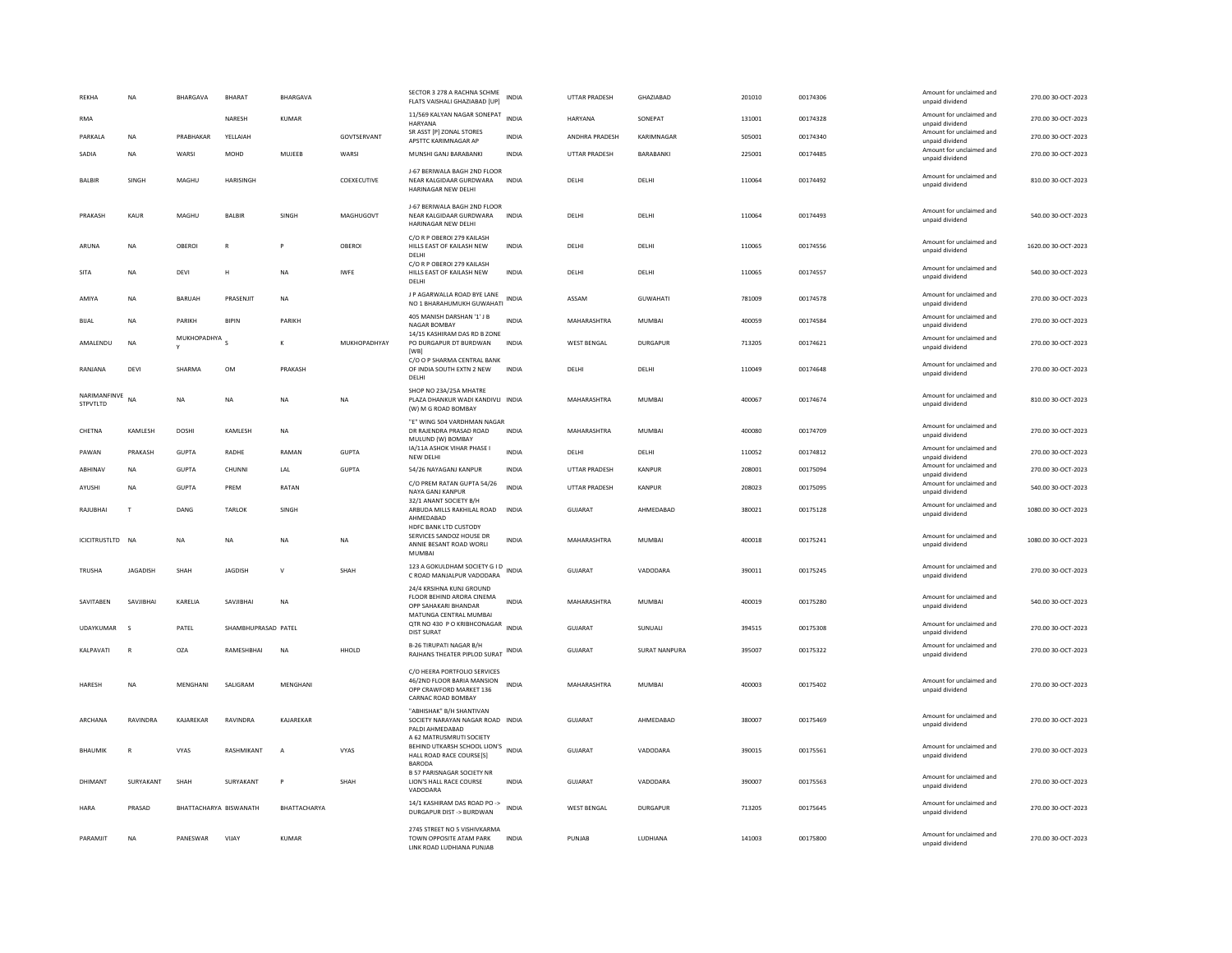| <b>BHARATI</b>        | <b>NA</b>      | CHAKRABORTY PROBIR |                                 | CHAKRABORTY             |                | 14 R B GHOSH ROAD KHOS BAGAN INDIA<br>POST & DIST BURDWAN<br>10 BODHARAM BHUWAN 1ST         |              | <b>WEST BENGAL</b>           | <b>BURDWAN</b>       | 713101 | 00175941 | Amount for unclaimed and<br>unpaid dividend                    | 270.00 30-OCT-2023  |
|-----------------------|----------------|--------------------|---------------------------------|-------------------------|----------------|---------------------------------------------------------------------------------------------|--------------|------------------------------|----------------------|--------|----------|----------------------------------------------------------------|---------------------|
| NITIN                 |                | THAKKER            | PREMJI                          | NA                      |                | FLOOR DINDAYAL CROSS ROAD<br>DOMBIVALI [W] DIST THANE                                       | INDIA        | MAHARASHTRA                  | DOMBIVALI            | 421202 | 00176075 | Amount for unclaimed and<br>unpaid dividend                    | 270.00 30-OCT-2023  |
| VIKRAMSINH            | DADUBHA        | YADAV              | DADUBHA                         | YADAV                   |                | 84 NAVDURGA SOCIETY NEAR<br><b>GUJARAT WARE HOUSE AT &amp;</b><br>POST DASHRATH DIST BARODA | INDIA        | GUJARAT                      | FERTILIZERNAGAR      | 391740 | 00176082 | Amount for unclaimed and<br>unpaid dividend                    | 270.00 30-OCT-2023  |
| <b>VIBHA</b>          | <b>NA</b>      | SRIVASTAVA         | RAJESH                          | KUMAR                   | SRIVASTAVA     | 226/108/2H PATELNAGAR<br>[MEERAPUR] ALLAHABAD [UP]                                          | <b>INDIA</b> | UTTAR PRADESH                | ALLAHABAD            | 211003 | 00176092 | Amount for unclaimed and<br>unpaid dividend                    | 270.00 30-OCT-2023  |
| RAMESH                | P              | ZADAFIA            | PARASOTAMBHAI ZADAFIA           |                         |                | 9/1154 3RD FLOOR AMBAJI ROAD INDIA<br>HAWADIA CHAKLA SURAT                                  |              | <b>GUJARAT</b>               | <b>SURAT NANPURA</b> | 395003 | 00176154 | Amount for unclaimed and<br>unpaid dividend                    | 135.00 30-OCT-2023  |
| SREELEKHA             | <b>NA</b>      | BANERJEE           | RABINDRANATH                    | BANERJEE                |                | 80 BANERJEE PARA BARASAT,<br>GHATAKGOLI CHANDERNAGORE INDIA<br>DI HOOGHLY [WB]              |              | WEST BENGAL                  | CHINSURAH            | 712136 | 00176155 | Amount for unclaimed and<br>unpaid dividend                    | 270.00 30-OCT-2023  |
| <b>GURVINDER</b>      | <b>NA</b>      | NAGPAL             | s                               | <b>MOHINDER</b>         | SINGHNAGPAL    | 120 CANAL ROAD JAMMU                                                                        | INDIA        | JAMMU AND KASHMIR JAMMU TAWI |                      | 180001 | 00176460 | Amount for unclaimed and<br>unpaid dividend                    | 270.00 30-OCT-2023  |
| THAKAR                | MINAXI         | RAMESH             | RAMESH                          | <b>NA</b>               |                | 20 GURUPRASAD SOCIETY BEHIND INDIA<br>VIDYUT NAGAR VADODARA                                 |              | GUJARAT                      | VADODARA             | 390015 | 00176544 | Amount for unclaimed and<br>unpaid dividend                    | 540.00 30-OCT-2023  |
| CHANDRAKANT JAGANNATH |                | GHADGE             | <b>JAGANNATH</b>                | VADJU                   | <b>GHADGE</b>  | C-6 SUDAMA CO OP HSG SOCI<br>KAMALA NAGAR AJAWA RD<br>VADODARA                              | <b>INDIA</b> | <b>GUJARAT</b>               | VADODARA             | 390019 | 00176607 | Amount for unclaimed and<br>unpaid dividend                    | 540.00 30-OCT-2023  |
| PATEL                 | AMIT           | N                  | PATEL                           | NATHUBHAI               |                | 2/1 SIX BUNGLOWS NR RANAK<br>HOSTEL VALLABH VIDYANAGAR<br>DIST KHEDA-GUJ                    | <b>INDIA</b> | <b>GUJARAT</b>               | V V NAGAR            | 388120 | 00176610 | Amount for unclaimed and<br>unpaid dividend                    | 270.00 30-OCT-2023  |
| METHA                 | <b>NA</b>      | RAM                | GELLA                           | RAM                     |                | 295 PASCHIM VIHAR EXTENSION<br>NFW DFI HI                                                   | <b>INDIA</b> | DELHI                        | DELHI                | 110063 | 00176630 | Amount for unclaimed and<br>unpaid dividend                    | 270.00 30-OCT-2023  |
| MANSUKHLAL            | <b>M</b>       | PAREKH             | MANILAL                         | <b>NA</b>               | PAREKH         | C/O EXIM INTERNATIONAL 55<br>EZRA ST, 5TH FLOOR CALCUTTA                                    | <b>INDIA</b> | <b>WEST BENGAL</b>           | KOLKATA              | 700001 | 00176663 | Amount for unclaimed and<br>unpaid dividend                    | 1080.00 30-OCT-2023 |
| DAHYALAL              |                | PATEL              | ISHWARLAL                       | <b>NA</b>               |                | D-383 UDAYNAGAR GANDHIDHAM INDIA<br>KUTCH                                                   |              | <b>GUJARAT</b>               | GANDHIDAM            | 370203 | 00176733 | Amount for unclaimed and<br>unpaid dividend                    | 270.00 30-OCT-2023  |
| PRADIP                | A              | DOSHI              | AMRITLAL                        | NA                      |                | 122 PANORAMA COMPLEX C/O<br>VAJRA BEARING LIMITED R C DUTT INDIA<br>ROAD ALKAPURI VADODARA  |              | GUJARAT                      | VADODARA             | 390005 | 00176753 | Amount for unclaimed and<br>unpaid dividend                    | 540.00 30-OCT-2023  |
| RASHMIKANT            | N <sub>A</sub> | SHAH               | DHANSUKHPAL                     | SHAH                    |                | M/10/829 VIJAY NAGAR NR<br>SANGAM CHAR RASTA HARNI<br>ROAD, VADODARA                        | <b>INDIA</b> | <b>GUJARAT</b>               | VADODARA             | 390006 | 00176848 | Amount for unclaimed and<br>unpaid dividend                    | 810.00 30-OCT-2023  |
| MANHERLAL             | <b>NA</b>      | SHAH               | THAKORLAL                       | SHAH                    |                | 12/A SUMERU APARTMENT<br>PRITAM NAGAR ELLIS BRIDGE<br>AHMEDABAD                             | <b>INDIA</b> | <b>GUJARAT</b>               | AHMEDABAD            | 380006 | 00176863 | Amount for unclaimed and<br>unpaid dividend                    | 270.00 30-OCT-2023  |
| <b>JIVENDHER</b>      | <b>KUMAR</b>   | JAIN               | л                               | <b>C</b>                | JAIN           | DIAMOND RUBBER CO 2 REHMAN INDIA<br>MARKET SADAR BAZAR DELHI                                |              | DELHI                        | DELHI                | 110006 | 00176913 | Amount for unclaimed and<br>unpaid dividend                    | 540.00 30-OCT-2023  |
|                       |                |                    |                                 |                         |                |                                                                                             |              |                              |                      |        |          |                                                                |                     |
| SARTAJ                | <b>BAHADUR</b> | SAXENA             | B                               | s                       | SAXENA         | 13 ASHRUTA PARK NEAR<br><b>VIJAYNAGAR HARNI ROAD</b><br>VADODARA                            | <b>INDIA</b> | <b>GUJARAT</b>               | VADODARA             | 390006 | 00176978 | Amount for unclaimed and<br>unpaid dividend                    | 270.00 30-OCT-2023  |
| JASMEET               | SINGH          | SALUJA             | SUJAN                           | SINGH                   | SALUJA         | C-402 SAKHAMBA TOWER<br><b>GURUKUL PO MEMNAGAR</b><br>AHMEDABAD                             | <b>INDIA</b> | GUJARAT                      | AHMEDABAD            | 380052 | 00177027 | Amount for unclaimed and<br>unpaid dividend                    | 270.00 30-OCT-2023  |
| ARUNA                 | D.             | <b>MODI</b>        | DILIP                           | $\mathbf{I}$            | MODIHHOLD      | C/O D J MODI PAO CUSTOM, V K<br>MEHTA 17 MILLPARA DHEBAR<br>ROAD RAJKOT                     | INDIA        | <b>GUJARAT</b>               | RAIKOT               | 360002 | 00177166 | Amount for unclaimed and<br>unpaid dividend                    | 270.00 30-OCT-2023  |
| RAMESH                | $\mathsf{C}$   | PATEL              | PATEL                           | CHUNILAL                | M              | E-15A POWERHOUSE COLONY                                                                     | <b>INDIA</b> | GUJARAT                      | AHMEDABAD            | 380005 | 00177234 | Amount for unclaimed and                                       | 540.00 30-OCT-2023  |
| <b>BHARATIBEN</b>     | $\overline{A}$ | PATEL              | ASHOKKUMAR                      | PATEL                   |                | SABARMATI AHMEDABAD<br>14 NANDANVAN SOCIETY PO<br>NARMADA NAGAR BHARUCH                     | INDIA        | GUJARAT                      | <b>BHARUCH</b>       | 392015 | 00177305 | unpaid dividend<br>Amount for unclaimed and<br>unpaid dividend | 270.00 30-OCT-2023  |
|                       | <b>NA</b>      | GUNASEKARAN P      |                                 | s                       | <b>ST</b>      | ARUNACHALAMSCIENTI E-20 TAC TOWNSHIP SPIC NAGAR INDIA<br>TUTICORIN                          |              | <b>TAMIL NADU</b>            | TUTICORIN            | 628005 | 00177408 | Amount for unclaimed and<br>unpaid dividend                    | 270.00 30-OCT-2023  |
| KRISHNAII             | $\kappa$       | <b>KULKARNI</b>    | KHANDE                          | <b>RAO</b>              | <b>ACCOUNT</b> | C/O GEETHA PHARMA NO 160/3<br>VANIVILAS ROAD V V PURAM<br>NEXT TO GEETHA NURSING HOME       | INDIA        | KARNATAKA                    | <b>BANGALORE</b>     | 560004 | 00177527 | Amount for unclaimed and<br>unpaid dividend                    | 270.00 30-OCT-2023  |
| <b>HITESH</b>         | <b>NA</b>      | DOSHI              | LALITBHAI                       | NA                      |                | BANGALORE<br>ARIHANT APARTMENT JAGAMAI<br>CHOWK JUNAGADH                                    | <b>INDIA</b> | GUJARAT                      | <b>JUNAGADH</b>      | 362001 | 00177635 | Amount for unclaimed and<br>unpaid dividend                    | 135.00 30-OCT-2023  |
| SEJAL                 | <b>NA</b>      | <b>SAPARIA</b>     | MANSUKHBHAI                     | <b>NA</b>               |                | C/O GHETIYA HOSPITAL PALIYAD<br>ROAD BOTAD                                                  | <b>INDIA</b> | GUIARAT                      | <b>BOTAD</b>         | 364710 | 00177981 | Amount for unclaimed and<br>unpaid dividend                    | 270.00 30-OCT-2023  |
| PULIN                 | <b>BEHARI</b>  | MANDAI             | AKHIL                           | CHANDRA                 | MANDAL         | <b>B18 NABADARSHA CO OPERATIVE</b><br>HOUSING SOC SREEMANTAPUR<br>BERATI CALCUTTA           | <b>INDIA</b> | <b>WEST BENGAL</b>           | KOLKATA              | 700051 | 00178051 | Amount for unclaimed and<br>unpaid dividend                    | 270.00 30-OCT-2023  |
| ANANTKUMAR NA         |                | KOTHARI            | MANFKI AI                       | KOTHARI                 |                | <b>B-306 RAMESH APARTMENT</b><br>NARSINGH LANE S V ROAD MALAD INDIA<br>(W) MUMBAI           |              | MAHARASHTRA                  | MUMBAL               | 400064 | 00178096 | Amount for unclaimed and<br>unpaid dividend                    | 540.00 30-OCT-2023  |
| G                     | RAJA           | <b>SFKHAR</b>      | G                               | LAKSHMINASWAMY HSEMEMBE |                | VI-HSE-253 INB 06071519 78 SBI<br><b>COLONY GANDHINAGAR</b><br>HYDERABAD                    | <b>INDIA</b> | ANDHRA PRADESH               | <b>GANDHI NAGAR</b>  | 500380 | 00178221 | Amount for unclaimed and<br>unpaid dividend                    | 270.00 30-OCT-2023  |
| PATEL                 | BAIJU          |                    | SURESHCHANDR<br>SURESHCHANDRA S |                         | PATEL          | 13 GOYAL INTERCITY RAW HOUSE<br>OPP T V TOWER DRIVE-IN ROAD                                 | <b>INDIA</b> | GUJARAT                      | AHMEDABAD            | 380054 | 00178386 | Amount for unclaimed and<br>unpaid dividend                    | 270.00 30-OCT-2023  |
| <b>ASHOK</b>          | $\mathsf N$    | KACHA              | NARAYANBHAI                     | KACHA                   |                | AHMEDABAD<br>O/2 GANGARAM FLAT<br>DHARAMNAGAR SABARMATI<br>AHMEDABAD                        | <b>INDIA</b> | <b>GUJARAT</b>               | AHMEDABAD            | 380005 | 00178520 | Amount for unclaimed and<br>unpaid dividend                    | 270.00 30-OCT-2023  |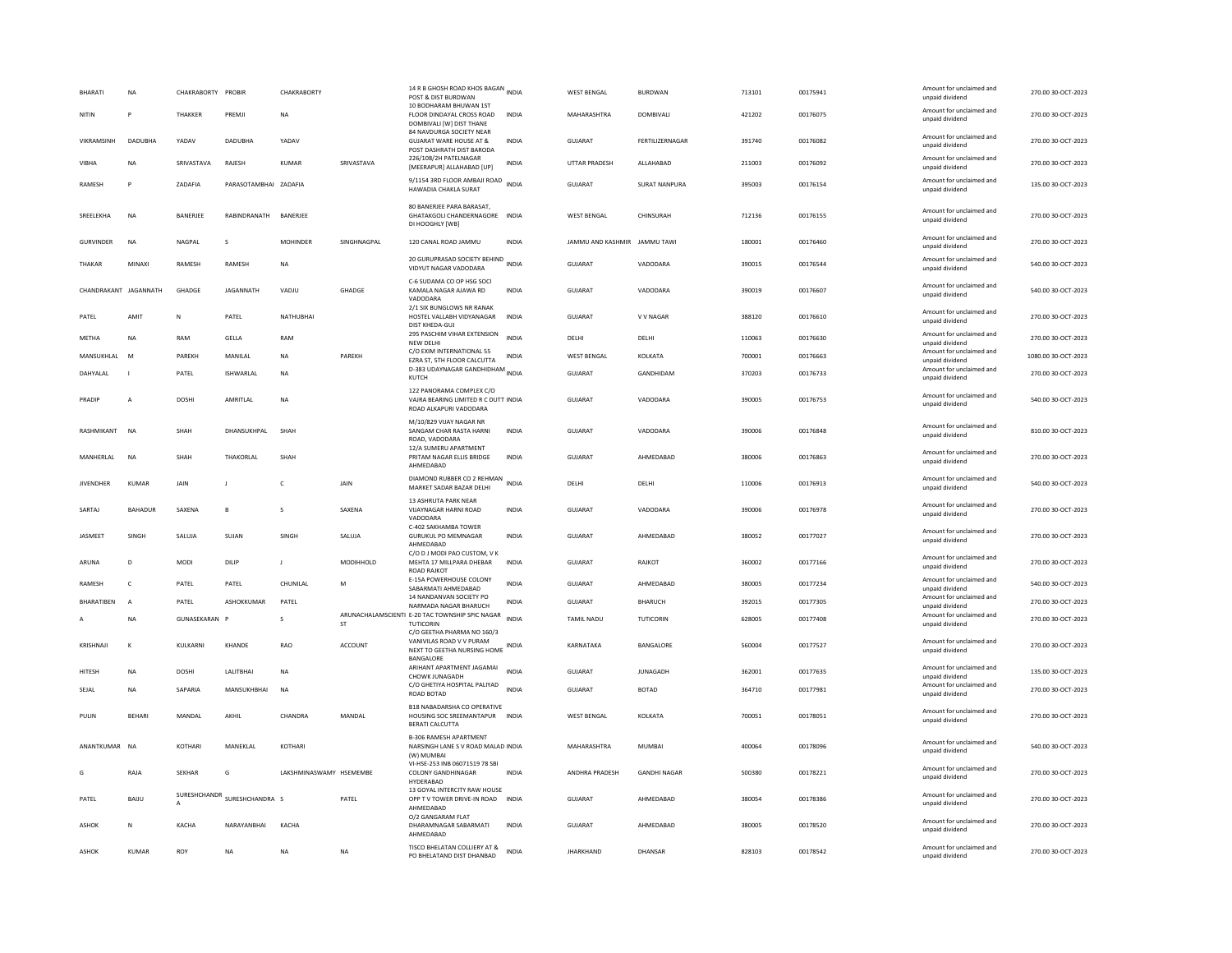| <b>JANKI</b>            | <b>NATH</b>      | YACHU           | P               | $\mathbb{R}$    | YACHURETD        | <b>B 458 SARITA VIHAR NEW DELHI</b>                                                                            | <b>INDIA</b> | DELHI                | DELHI                | 110044 | 00178572 | Amount for unclaimed and<br>unpaid dividend                    | 540.00 30-OCT-2023 |
|-------------------------|------------------|-----------------|-----------------|-----------------|------------------|----------------------------------------------------------------------------------------------------------------|--------------|----------------------|----------------------|--------|----------|----------------------------------------------------------------|--------------------|
| DARSHAN                 | <b>NA</b>        | SINGH           | s               | SARDAR          | SINGHRETD        | 107 A SARABHA NAGAR<br>LUDHIANA                                                                                | <b>INDIA</b> | PUNJAB               | LUDHIANA             | 141001 | 00178697 | Amount for unclaimed and<br>unpaid dividend                    | 270.00 30-OCT-2023 |
| <b>UMA</b>              | <b>NA</b>        | MATHUR          | N               |                 | MATHUR           | H 159 SARITA VIHAR NEW DELHI                                                                                   | <b>INDIA</b> | DELHI                | DELHI                | 110044 | 00178704 | Amount for unclaimed and<br>unpaid dividend                    | 270.00 30-OCT-2023 |
| M                       | s                | KISHOREKUMAR NA |                 | <b>NA</b>       | <b>NA</b>        | 71/39 GODOWN STREET 2ND<br><b>FLOOR CHENNAI</b>                                                                | <b>INDIA</b> | TAMIL NADU           | CHENNAI              | 600001 | 00178769 | Amount for unclaimed and<br>unpaid dividend                    | 2.70 30-OCT-2023   |
| FARIDABANU              | A                | PATEL           | ABDULHAK        | $\mathbf{I}$    | PATELHHOLD       | <b>BALAPIR STREET AT &amp; PO</b><br>MANUBAR DI BHARUCH                                                        | INDIA        | GUJARAT              | AMOD                 | 392161 | 00178849 | Amount for unclaimed and<br>unpaid dividend                    | 270.00 30-OCT-2023 |
| ASHOKPURI               | <b>HIRAPURI</b>  | GOSWAMI         | <b>HIRAPURI</b> | GOSWAMI         |                  | AT & PO ASHI TA PETLAD DIST                                                                                    | <b>INDIA</b> | <b>GUJARAT</b>       | V V NAGAR            | 388130 | 00178909 | Amount for unclaimed and                                       | 270.00 30-OCT-2023 |
| <b>RANBIR</b>           | NA               | <b>SINGH</b>    | s               | HUKAM           | <b>SINGH</b>     | ANAND<br>A 21A MAYA PURI PHASE-II NEW                                                                          | <b>INDIA</b> | DELHI                | DELHI                | 110064 | 00178960 | unpaid dividend<br>Amount for unclaimed and                    | 2.70 30-OCT-2023   |
|                         |                  |                 |                 |                 |                  | DELHI<br>5/A GIRICHHAYA APPT MOTIPOLE                                                                          |              |                      |                      |        |          | unpaid dividend<br>Amount for unclaimed and                    |                    |
| <b>BINAREN</b>          | N                | VIRWADIYA       | NIMESHKUMAR     | <b>NA</b>       |                  | SUBHASH CHOWK GOPIPURA<br>SURAT                                                                                | <b>INDIA</b> | GUIARAT              | <b>SURAT NANPURA</b> | 395001 | 00179012 | unpaid dividend                                                | 270.00.30-OCT-2023 |
| PRATIBHA                | s                | SHUKLA          | SATISH          | SHUKLA          |                  | <b>6 TAPAS SOCIETY DIWALIPURA</b><br>ROAD J P ROAD VADODARA                                                    | <b>INDIA</b> | GUJARAT              | VADODARA             | 390015 | 00179147 | Amount for unclaimed and<br>unpaid dividend                    | 270.00 30-OCT-2023 |
| SURJIT                  | NA               | <b>JHALA</b>    | <b>DURGESH</b>  | <b>JHALA</b>    |                  | C-11/201 PANKAJ CO OP HSG<br>SOCIETY ASHOKVAN BORIVLI [E]<br><b>MUMBA</b>                                      | INDIA        | MAHARASHTRA          | <b>MUMBAI</b>        | 400066 | 00179152 | Amount for unclaimed and<br>unpaid dividend                    | 405.00 30-OCT-2023 |
| <b>JAGRUTI</b>          | $\overline{R}$   | CHHAYA          | ROMESHCHANDRA S |                 | CHHAYA           | 73 C SECTOR 6 RPL TOWNSHIP<br>MOTI KHAVADI JAMNAGAR<br>GUIARAT                                                 | <b>INDIA</b> | <b>GUJARAT</b>       | JAMNAGAR             | 361001 | 00179155 | Amount for unclaimed and<br>unpaid dividend                    | 135.00 30-OCT-2023 |
|                         | <b>NA</b>        | MOHUND          | M               | $\overline{1}$  | <b>KANNAPPAN</b> | SBI MOTOAL FUND 191 MAKER<br>TOWER 'E' COFFE PARADE<br><b>MUMBA</b>                                            | <b>INDIA</b> | MAHARASHTRA          | MUMBAL               | 400005 | 00179156 | Amount for unclaimed and<br>unpaid dividend                    | 270.00 30-OCT-2023 |
| KRINA                   | <b>BHARAT</b>    | PATEL           | <b>BHARAT</b>   | PATEL           |                  | MARUTI ORTHO HOSPITAL O/1<br>MARUTI TOWERS SATELLITE ROAD INDIA                                                |              | GUJARAT              | AHMEDABAD            | 380015 | 00179386 | Amount for unclaimed and<br>unpaid dividend                    | 270.00 30-OCT-2023 |
| ARVIND                  | VINAYAK          | <b>RAHAIKAR</b> | VINAYAKHARI     | <b>RAHAIKAR</b> |                  | AHMEDABAD<br>PARSHURAM POTTERY BLOCK                                                                           | <b>INDIA</b> | GUIARAT              | <b>MORRI</b>         | 363642 | 00179435 | Amount for unclaimed and                                       | 540.00 30-OCT-2023 |
|                         |                  |                 |                 |                 |                  | NAZARBAUG MORBI<br>C/O GUSAIN INVESTMENT                                                                       |              |                      |                      |        |          | unpaid dividend                                                |                    |
| NARENDER                | <b>NA</b>        | GUSAIN          | U               | <b>s</b>        | GUSAIN           | SERVICES 73 D D A FLATS<br>SAFDARJUNG ENCLAVE NEW<br>DELHI                                                     | <b>INDIA</b> | DELHI                | DELHI                | 110029 | 00179526 | Amount for unclaimed and<br>unpaid dividend                    | 2.70 30-OCT-2023   |
| CHANDULAL               | $\mathbf{I}$     | SHAH            | <b>JAMBADAS</b> |                 | RETD             | B-II/231 PT SECTOR-2 PO<br>PETROCHEMICALS TS PT BARODA                                                         | <b>INDIA</b> | GUJARAT              | BAJWA                | 391345 | 00179541 | Amount for unclaimed and<br>unpaid dividend                    | 270.00 30-OCT-2023 |
| AMITA                   | <b>NA</b>        | SINGHAL         | s               | к               | SINGHALHHOLD     | C/O MOHAR KAR KI GALI GANESH<br>COLONY NAYA BAZAR LASKER<br><b>GWALIOR [MP]</b>                                | <b>INDIA</b> | MADHYA PRADESH       | <b>GWALIOR</b>       | 474001 | 00179764 | Amount for unclaimed and<br>unpaid dividend                    | 810.00 30-OCT-2023 |
|                         |                  |                 |                 |                 |                  |                                                                                                                |              |                      |                      |        |          |                                                                |                    |
| KAMALKISHORE C          |                  | VORA            | NA              | <b>NA</b>       | <b>NA</b>        | 605 VINDHYACHAL NEELKANTH<br>VALLEY RAJAWADI GHATKOPAR                                                         | <b>INDIA</b> | MAHARASHTRA          | <b>MUMBAI</b>        | 400077 | 00179918 | Amount for unclaimed and<br>unpaid dividend                    | 270.00 30-OCT-2023 |
| RAJESH                  | <b>NA</b>        | <b>KUMAR</b>    | R               | D               | <b>KUMAR</b>     | (E) MUMBAI<br>B-65A NAND GRAM GHAZIABAD                                                                        | INDIA        | <b>UTTAR PRADESH</b> | GHAZIABAD            | 201003 | 00179948 | Amount for unclaimed and                                       | 270.00 30-OCT-2023 |
| MUKESH                  | <b>NA</b>        | <b>KUMAR</b>    | SRI             | H               | LSHARMA          | [UP]<br>C/O SUBHASH CHANDRA VIJAYA                                                                             | <b>INDIA</b> | <b>UTTAR PRADESH</b> | <b>BARHAN</b>        | 283203 | 00180007 | unpaid dividend<br>Amount for unclaimed and                    | 135.00 30-OCT-2023 |
| SHERLLY                 | s                | CHRISTIAN       | <b>NA</b>       | <b>NA</b>       | NA               | <b>BANK FIROZABAD</b><br>11-A MAYURI APTT MANORAMA<br>COMPLEX NR VIDYANAGAR FLATS INDIA<br>HIMMATLAL AHMEDABAD |              | <b>GUJARAT</b>       | AHMEDABAD            | 380015 | 00180122 | unpaid dividend<br>Amount for unclaimed and<br>unpaid dividend | 135.00 30-OCT-2023 |
| NIRANJANBHAI KANAIYALAL |                  | DALAL           | KANAIYALAL      | MAGANLAL        | DALAL            | 1355 KISHOR BHULAS KHADKI<br>RAJA MEHTAS POLE KALUPURI<br>AHMEDABAD                                            | <b>INDIA</b> | <b>GUJARAT</b>       | AHMEDABAD            | 380001 | 00180153 | Amount for unclaimed and<br>unpaid dividend                    | 270.00 30-OCT-2023 |
| NIRUBEN                 | SURESHBHAI       | PARGHI          | SURESHBHAI      | <b>NA</b>       | NANJIBHAI        | C/O S N PARGHI G E BOARD 220 K INDIA<br>V COLONY DHANSURA                                                      |              | ANDHRA PRADESH       | HYDERABAD            | 500003 | 00180189 | Amount for unclaimed and<br>unpaid dividend                    | 135.00 30-OCT-2023 |
| VINODKUMAR              | $\mathbf{v}$     | PATEL           | <b>NA</b>       | <b>NA</b>       | <b>NA</b>        | E/12 PADMAMBICA FLATS OPF<br>SWAGAT PARTY PLOT MEM                                                             | <b>INDIA</b> | <b>GUJARAT</b>       | AHMEDABAD            | 380052 | 00180196 | Amount for unclaimed and<br>unpaid dividend                    | 135.00 30-OCT-2023 |
| VINODKUMAR              | $\mathbf{v}$     | PATEL           | VITHAL          | <b>NA</b>       | <b>BHAI</b>      | NAGAR AHMEDARAD<br>E/12 PADMAMBICA FLATS OPF<br>SWAGAT PARTY PLOT                                              | <b>INDIA</b> | <b>GUJARAT</b>       | AHMEDABAD            | 380052 | 00180198 | Amount for unclaimed and<br>unpaid dividend                    | 135.00 30-OCT-2023 |
| ANSUYA                  | <b>ASHOKPURI</b> | GOSWAMI         | ASHOKPURI       | HIRAPURI        | GOSWAMI          | MEMNAGAR AHMEDABAD<br>AT & PO ASHI TA PETLAD DIST                                                              | INDIA        | GUJARAT              | V V NAGAR            | 388130 | 00180243 | Amount for unclaimed and                                       | 270.00 30-OCT-2023 |
| <b>MANOJ</b>            | <b>KUMAR</b>     | DAS             | LATE            | <b>MANMOTH</b>  | <b>NATHDAS</b>   | KHEDA<br>LALLAH SINGH SCO(X) NO 51 ASP                                                                         | <b>INDIA</b> | ANDHRA PRADESH       | HYDERABAD            | 500003 | 00180298 | unpaid dividend<br>Amount for unclaimed and                    | 135.00 30-OCT-2023 |
|                         |                  |                 |                 |                 |                  | AF C/O 99 APO<br>CASEO HQWAL IAF SUBOROTO                                                                      |              |                      |                      |        |          | unpaid dividend<br>Amount for unclaimed and                    |                    |
| LALLAN                  | NA               | SINGH           | MUNNILAL        | <b>NA</b>       | SINGH            | PARK NEW DELHI<br>M/S RPPK & CO PO HOJAI                                                                       | INDIA        | DELHI                | DELHI                | 110010 | 00180299 | unpaid dividend<br>Amount for unclaimed and                    | 135.00 30-OCT-2023 |
| MANGAL                  | CHAND            | SUREKA          | LATE            | SRI             | BIRMADUTTASUREKA | NAGAON ASSAM<br>M/S RPPK & CO PO HOJAI                                                                         | <b>INDIA</b> | ASSAM                | HOJAI                | 782435 | 00180305 | unpaid dividend<br>Amount for unclaimed and                    | 135.00 30-OCT-2023 |
| SUMAN                   | <b>NA</b>        | <b>SUREKA</b>   | <b>JAGADISH</b> | PRASAD          | <b>SUREKA</b>    | NAGAON ASSAM<br>904-A BHEL TOWNSHIP R C                                                                        | <b>INDIA</b> | ASSAM                | HOJAI                | 782435 | 00180306 | unpaid dividend<br>Amount for unclaimed and                    | 135.00 30-OCT-2023 |
| D                       | R                | KLVPRASAD       | $\mathsf{D}$    | <b>NA</b>       | SATYANARAYANA    | PURAM HYDERARAD<br>10-2-124 NEHRU NAGAR                                                                        | <b>INDIA</b> | ANDHRA PRADESH       | HYDERABAD            | 500032 | 00180318 | unpaid dividend<br>Amount for unclaimed and                    | 135.00 30-OCT-2023 |
| DAYA                    | <b>NA</b>        | MOORIANI        | HARI            | $\mathbf{L}$    | <b>MOORIANI</b>  | SECUNDERABAD A P                                                                                               | <b>INDIA</b> | ANDHRA PRADESH       | HYDERARAD            | 500026 | 00180323 | unpaid dividend                                                | 135.00 30-OCT-2023 |
| DAMYANTI                | <b>NA</b>        | SENGAR          | SOBARAN         | SINGH           | SENGAR           | SENGAR SADAN 259 INDRA PURI<br>COLONY MUMBAI AGRA ROAD<br><b>INDORE M P</b>                                    | <b>INDIA</b> | MADHYA PRADESH       | INDORE               | 452001 | 00180333 | Amount for unclaimed and<br>unpaid dividend                    | 135.00 30-OCT-2023 |
| TRIBHUVAN               | <b>KUMAR</b>     | <b>BANSAL</b>   | G               |                 | BANSAL           | BANSAL SADAN VIVEKANAND<br>CHOWK ALWAR<br>VROJ VIHAR PATEL COLONY                                              | <b>INDIA</b> | RAJASTHAN            | ALWAR                | 301001 | 00180354 | Amount for unclaimed and<br>unpaid dividend                    | 275.40 30-OCT-2023 |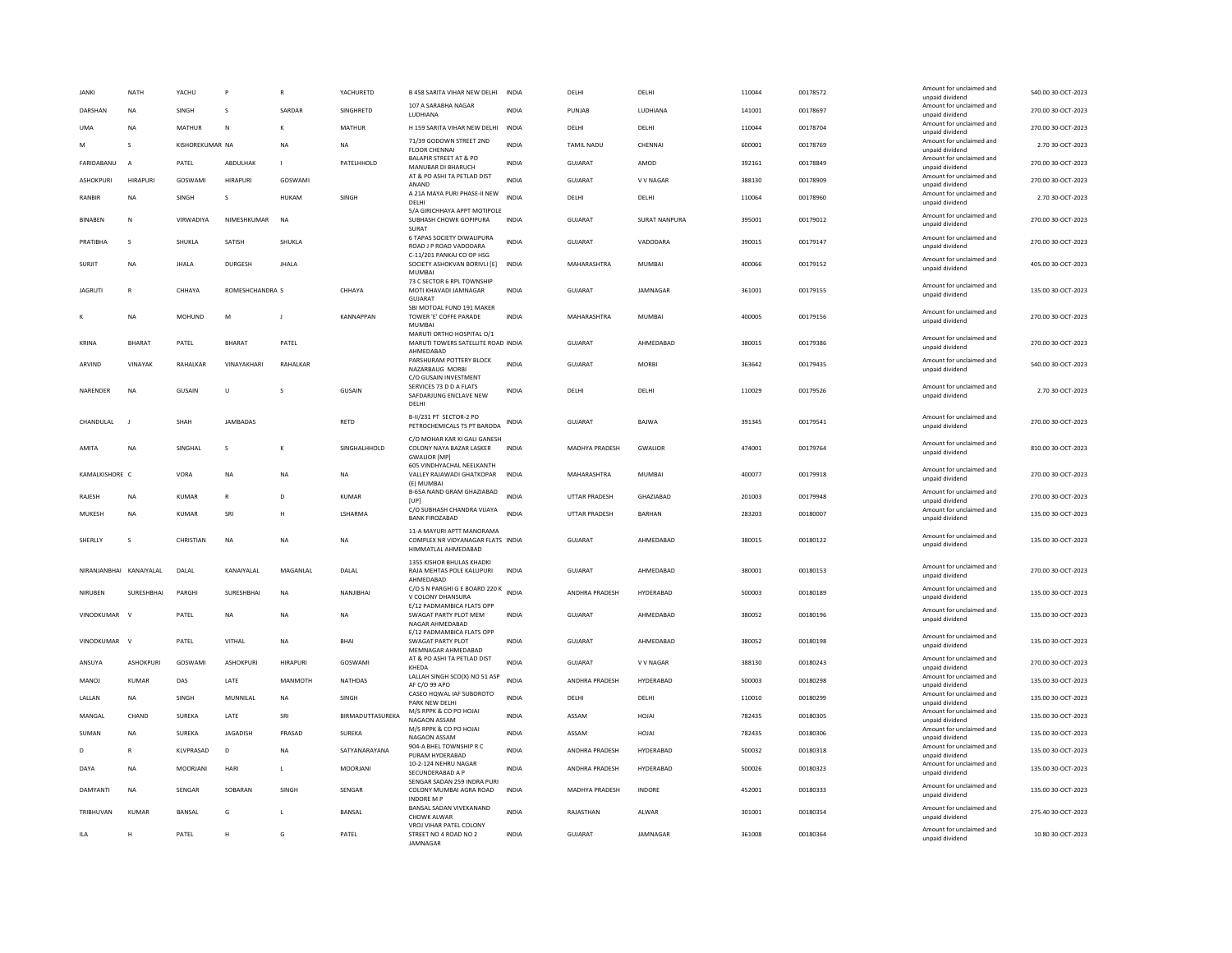| <b>HITESH</b>                    | G             | PATEL          | G                | $\mathbf{v}$  | PATEL          | VRUJ VIHAR PATEL COLONY<br>STREET NO 4 ROAD NO 2<br><b>IAMNAGAR</b>                               | <b>INDIA</b> | GUJARAT              | JAMNAGAR             | 361008 | 00180365        | Amount for unclaimed and<br>unpaid dividend | 10.80 30-OCT-2023  |
|----------------------------------|---------------|----------------|------------------|---------------|----------------|---------------------------------------------------------------------------------------------------|--------------|----------------------|----------------------|--------|-----------------|---------------------------------------------|--------------------|
| <b>MOHAMMED</b>                  | <b>HUSAIN</b> | SAYED          | SAFDAR           | <b>HUSAIN</b> | SAYED          | HUSSAIN MANZIL GIRNAR ROAD<br><b>JUNAGADH</b>                                                     | <b>INDIA</b> | GUIARAT              | <b>IUNAGADH</b>      | 362001 | 00180392        | Amount for unclaimed and<br>unpaid dividend | 27.00.30-OCT-2023  |
| NEELAM                           | NA            | MISRA          | А                | K             | MISRA          | 117/479 PANDU NAGAR KANPUR INDIA                                                                  |              | UTTAR PRADESH        | KANPUR               | 208005 | 00180404        | Amount for unclaimed and<br>unpaid dividend | 135.00 30-OCT-2023 |
| ANIL                             | KUMAR         | BAJAJ          | TEK              | CHAND         | BAJAJ          | 118/482 KAUSHALPURI KANPUR                                                                        | INDIA        | UTTAR PRADESH        | KANPLIR              |        | 208012 00180408 | Amount for unclaimed and<br>unpaid dividend | 135.00 30-OCT-2023 |
| RAJENDRA                         | PRASAD        | VERMA          | RAJESHWAR        | PRASAD        | VERMACAPR      | 117-Q-48 SHARDA NAGAR<br>KANPUR                                                                   | <b>INDIA</b> | UTTAR PRADESH        | KANPUR               | 208025 | 00180410        | Amount for unclaimed and<br>unpaid dividend | 135.00 30-OCT-2023 |
| RAMNEEK                          | NA            | KAUR           | <b>NARAIN</b>    | <b>NA</b>     | SINGH          | D/O NARAIN SINGH E J 338<br>SHAHID RAM PURA MILAP ROAD INDIA<br><b>JALANDHAR CITY</b>             |              | PUNJAB               | JALANDHAR            | 144001 | 00180418        | Amount for unclaimed and<br>unpaid dividend | 135.00 30-OCT-2023 |
| NARAIN                           | <b>NA</b>     | SINGH          | <b>NATHA</b>     | <b>NA</b>     | SINGH          | E J 338 SHAHID RAM PURA MILAP INDIA<br>ROAD JALANDHAR                                             |              | PUNJAB               | <b>JALANDHAR</b>     | 144001 | 00180419        | Amount for unclaimed and<br>unpaid dividend | 135.00 30-OCT-2023 |
| ATUL                             | <b>NA</b>     | <b>GHANOTE</b> | VASANTRAO        | <b>NA</b>     | <b>GHANOTE</b> | WALKAR ROAD OPP JAMDAR HIGH<br>SCHOOL MAHAL NAGPUR                                                | <b>INDIA</b> | MAHARASHTRA          | <b>NAGPUR</b>        | 440002 | 00180450        | Amount for unclaimed and<br>unpaid dividend | 540.00 30-OCT-2023 |
| PUSHPA                           | <b>NA</b>     | PANGTEY        | <b>HUKAM</b>     | <b>NA</b>     | SINGH          | CA/15 D MUNIRKA NEW DELHI                                                                         | <b>INDIA</b> | DELHI                | DELHI                | 110067 | 00180460        | Amount for unclaimed and<br>unpaid dividend | 135.00 30-OCT-2023 |
| KISHANLAL                        |               |                | <b>SH</b>        | NA            | <b>BUDHRAM</b> | H N 2424 NAI BASTI KANODGATE<br>RFWARI                                                            | <b>INDIA</b> | <b>HARYANA</b>       | REWARI               | 123401 | 00180485        | Amount for unclaimed and<br>unpaid dividend | 135.00 30-OCT-2023 |
| ABHINAV                          | <b>NA</b>     | AGARWAL        | <b>NA</b>        | <b>NA</b>     | NA             | 101 MANDAKANI ENCLAVE NEW<br>DELHI                                                                | <b>INDIA</b> | DELHI                | DELHI                | 110019 | 00180486        | Amount for unclaimed and<br>unpaid dividend | 135.00 30-OCT-2023 |
| RAKESH                           | KUMAR         | NANDA          | LEKH             | <b>RAJ</b>    | NANDA          | E-43 MALKA GANJ DELHI                                                                             | <b>INDIA</b> | DELHI                | DELHI                | 110007 | 00180500        | Amount for unclaimed and<br>unpaid dividend | 135.00 30-OCT-2023 |
| ANIL                             | KUMAR         | GOEL           | $\mathbf{I}$     | D.            | <b>GOELCA</b>  | 108 NEELKANTH CHAMBERS-II<br>SAINI ENCLAVE COMMERCIAL<br>COMPLEX VIKAS MARG DELH                  | <b>INDIA</b> | DELHI                | DELHI                | 110092 | 00180532        | Amount for unclaimed and<br>unpaid dividend | 270.00 30-OCT-2023 |
| <b>GURPREET</b>                  | NA            | SINGH          | s                | PRITAM        | SINGH          | F-67 RADIO COLONY KINGSWAY<br><b>CAMP DELHI</b>                                                   | <b>INDIA</b> | DELHI                | DELHI                | 110009 | 00180546        | Amount for unclaimed and<br>unpaid dividend | 270.00 30-OCT-2023 |
| ANIUM                            | <b>NA</b>     | VARMA          | <b>s</b>         | K             | VARMA          | M-314 JAL VAYU VIHAR SECTOR 25 INDIA<br>NOIDA UP                                                  |              | <b>UTTAR PRADESH</b> | NOIDA COMPLEX        | 201301 | 00180585        | Amount for unclaimed and<br>unpaid dividend | 540.00 30-OCT-2023 |
| SIRMORELEASIN NA<br>GFINANCEPLTD |               | <b>NA</b>      | <b>NA</b>        | <b>NA</b>     | <b>NA</b>      | A-2/3, PHASE-I, MAYAPURI<br>INDL.AREA, NEW DELHI.                                                 | <b>INDIA</b> | DELHI                | DELHI                | 110064 | 00180586        | Amount for unclaimed and<br>unpaid dividend | 270.00 30-OCT-2023 |
| NARENDER                         | <b>NA</b>     | JAIN           | D                | $\mathsf{R}$  | JAIN           | B-13 LOHIA ROAD ADARSH NAGAR INDIA<br><b>EXTN DELHI</b>                                           |              | DELHI                | DELHI                | 110033 | 00180596        | Amount for unclaimed and<br>unpaid dividend | 2.70 30-OCT-2023   |
| SIMMI                            | <b>NA</b>     | <b>SETHI</b>   | SUNIL            | <b>NA</b>     | <b>SETHI</b>   | D-27 MODEL TOWN DELHI                                                                             | <b>INDIA</b> | DELHI                | DELHI                | 110009 | 00180608        | Amount for unclaimed and<br>unpaid dividend | 270.00 30-OCT-2023 |
| SUSHMA                           | DFVI          | SARAF          | ASHOK            | KUMAR         | SARAF          | C/O RADHA SAREE IMPORIUM<br>SHRI RAM MARKET SUTAPATTO<br>MUZAFFARPUR                              | <b>INDIA</b> | <b>BIHAR</b>         | MUZAFFARPUR          | 842001 | 00180618        | Amount for unclaimed and<br>unpaid dividend | 270.00.30-QCT-2023 |
| RFNU                             | DFVI          | KHFMKA         | PRADEER          | KUMAR         | KHFMKA         | M/S THAKUR PRASAD KHEMKA<br>POST-BARHIYA DIST-LAKHISARAI                                          | <b>INDIA</b> | <b>BIHAR</b>         | ALIGANI              | 811302 | 00180619        | Amount for unclaimed and<br>unpaid dividend | 24.30.30-OCT-2023  |
| <b>SANJAY</b>                    | <b>KUMAR</b>  | <b>JAGNANY</b> | SHEO             | <b>KUMAR</b>  | <b>JAGNANY</b> | POST BARHIYA DIST LAKHISARAI INDIA                                                                |              | <b>BIHAR</b>         | ALIGANI              | 811302 | 00180620        | Amount for unclaimed and<br>unpaid dividend | 2.70 30-OCT-2023   |
| SATISH                           | н             | LIMAYE         | HEMKANT          | $\mathbb{R}$  | LIMYE          | PLOT NO 30 TRIMURTY SRP<br>VINAYAK HOTEL PARVATI PUNE                                             | INDIA        | MAHARASHTRA          | PUNE                 | 411009 | 00180626        | Amount for unclaimed and<br>unpaid dividend | 270.00 30-OCT-2023 |
| <b>JAYSHRI</b>                   | <b>NA</b>     | <b>JOSHI</b>   | <b>JAGDISH</b>   | <b>NA</b>     | <b>JOSHI</b>   | C/O RAJKUMAR COLLEGE RAJKOT INDIA                                                                 |              | GUJARAT              | RAJKOT               | 360001 | 00180675        | Amount for unclaimed and<br>unpaid dividend | 270.00 30-OCT-2023 |
| MEERA                            | SHIVAJI       | SHINDE         | SHIVAJI          | NARAYAN       | SHINDE         | <b>IUNAGAM MAIN ROAD AT PO</b><br>FORT SONGADH DIST SURAT                                         | <b>INDIA</b> | GUJARAT              | BARDOLI              | 394670 | 00180683        | Amount for unclaimed and<br>unpaid dividend | 135.00 30-OCT-2023 |
| <b>HARJIBHAI</b>                 | $\mathbb{R}$  | DHOLIYA        | RAVAJIBHAI       | <b>NA</b>     | DHOLIYA        | 9/1154 3RD FLOOR NEAR<br>BHAGAWATI DAIRY AMBAJI ROAD INDIA                                        |              | GUJARAT              | <b>SURAT NANPURA</b> | 395003 | 00180718        | Amount for unclaimed and                    | 135.00 30-OCT-2023 |
|                                  |               |                |                  |               |                | SURAT<br>AT & PO CHHAPRABHATHA TA                                                                 |              |                      |                      |        |                 | unpaid dividend<br>Amount for unclaimed and |                    |
| SNEHAL                           | BHIKHUBHAI    | PATEL          | BHIKHUBHAI       | AMBUBHAI      | PATEL          | CHORYASI DIS SURAT GUJARAT<br>AT & PO CHHAPRABHATHA TA                                            | INDIA        | GUJARAT              | UTRAN P.H.C          | 394105 | 00180731        | unpaid dividend<br>Amount for unclaimed and | 270.00 30-OCT-2023 |
| HEENA                            | SNEHAL        | PATEL          | SNEHAL           | BHIKHUBHAI    | PATEL          | CHORYASI DIS SURAT GUJARAT<br>OPP HIGH SCHOOL TARAPUR                                             | INDIA        | GUJARAT              | UTRAN P.H.C          | 394105 | 00180732        | unpaid dividend<br>Amount for unclaimed and | 270.00 30-OCT-2023 |
| KANUBHAI                         | HIMMATLAL     | PANCHOLI       | <b>HIMMATLAL</b> | M             | PAMCHOLI       | ROAD AT & PO PAVI JETPUR<br>24 AMI SOCIETY DIWALIPURA OLD INDIA                                   | <b>INDIA</b> | <b>GUJARAT</b>       | DHABHOIR.S           | 391160 | 00180753        | unpaid dividend<br>Amount for unclaimed and | 135.00 30-OCT-2023 |
| JUNE                             | <b>NA</b>     | PARIKH         | ANIL             | <b>NA</b>     | PARIKH         | PADRA ROAD VADODARA<br>24 AMI SOCIETY DIWALIPURA OLD INDIA                                        |              | <b>GUJARAT</b>       | VADODARA             | 390015 | 00180766        | unpaid dividend<br>Amount for unclaimed and | 270.00 30-OCT-2023 |
| JUNE                             | <b>NA</b>     | PARIKH         | ANIL             | <b>NA</b>     | PARIKH         | PADRA ROAD VADODARA                                                                               |              | <b>GUJARAT</b>       | VADODARA             | 390015 | 00180796        | unpaid dividend                             | 270.00 30-OCT-2023 |
| NAYANA                           | <b>NA</b>     | DAVE           | SATISHCHANDRA NA |               | DAVE           | 4TH FLOOR BLOCK D AMI<br>APARTMENT GHORPADES PAGA<br>OPP KHANDERAO MARKET<br>RAJMAHAL ROAD BARODA | <b>INDIA</b> | GUIARAT              | VADODARA             | 390001 | 00180836        | Amount for unclaimed and<br>unpaid dividend | 135.00 30-OCT-2023 |
| BITHIKA                          | DUTTA         | ROY            | DIPESH           | DUTTA         | ROY            | 806 BHAGYODAYA TOWER-1 RACE<br>COURSE CIRCLE GOTRI ROAD<br>VADODARA                               | <b>INDIA</b> | GUJARAT              | VADODARA             | 390015 | 00180910        | Amount for unclaimed and<br>unpaid dividend | 135.00 30-OCT-2023 |
| MANORAMA                         | <b>NA</b>     | SHUKLA         | <b>JAYANT</b>    | <b>NA</b>     | SHUKLA         | <b>MANORAM 32 MATRI MANDIR</b><br>SOCIETY GOTRI ROAD VADODARA                                     | INDIA        | GUJARAT              | VADODARA             | 390007 | 00180915        | Amount for unclaimed and<br>unpaid dividend | 270.00 30-OCT-2023 |
| MANORAMA                         | <b>NA</b>     | SHUKLA         | JAYANT           | <b>NA</b>     | SHUKLA         | C/O JAYANT P SHUKLA MANORAM<br>32 MATRI MANDIR SO GOTRI<br><b>ROAD BARODA</b>                     | <b>INDIA</b> | GUJARAT              | VADODARA             | 390007 | 00180982        | Amount for unclaimed and<br>unpaid dividend | 405.00 30-OCT-2023 |
| PRAKASHCHAND<br>RA               |               | <b>SHAH</b>    | KANAIYALAL       | P             | SHAH           | 74 VISHAL INDUSTRIAL SOCIETY<br>BHATAR CHAR RASTA SURAT<br><b>GUJARAT</b>                         | <b>INDIA</b> | GUJARAT              | <b>SURAT NANPURA</b> | 395001 | 00180993        | Amount for unclaimed and<br>unpaid dividend | 135.00 30-OCT-2023 |
| PARTHO                           | <b>NA</b>     | GANGULI        | $\mathbb{R}$     | P             | GANGULI        | 10 SAKET SOC ABHILASA CHAR<br>RASTA NEW SAMA ROAD<br>VADODARA                                     | <b>INDIA</b> | <b>GUJARAT</b>       | VADODARA             | 390008 | 00181029        | Amount for unclaimed and<br>unpaid dividend | 135.00 30-OCT-2023 |
| <b>NIKHII</b>                    | <b>NA</b>     | <b>DIGHF</b>   | <b>ARVIND</b>    | L.            | DIGHE          | 11 NAVNEET PARK OUTSIDE<br>PANIGATE VADODARA                                                      | <b>INDIA</b> | GUIARAT              | VADODARA             | 390019 | 00181043        | Amount for unclaimed and<br>unpaid dividend | 135.00 30-OCT-2023 |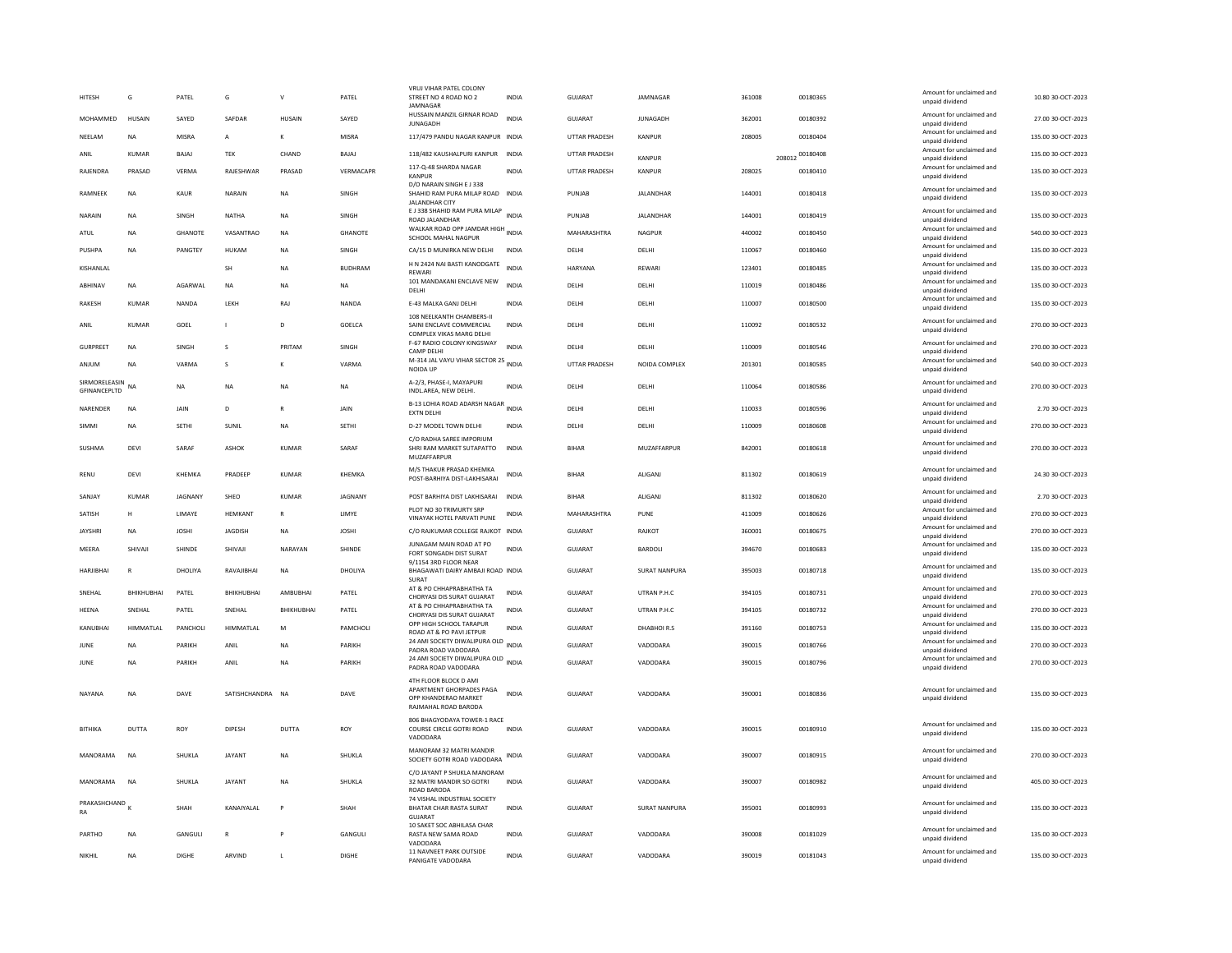| PRAKASHCHAND S<br>RA                             |                | PANCHAL        | SHIVSHANKER              | s            | PANCHAL          | <b>6 TEJAS NAGAR STATION ROAD</b><br>PADRA DIST BARODA GUJARAT                                | <b>INDIA</b> | GUJARAT            | PADRA          | 391440 | 00181056 | Amount for unclaimed and<br>unpaid dividend | 270.00 30-OCT-2023  |
|--------------------------------------------------|----------------|----------------|--------------------------|--------------|------------------|-----------------------------------------------------------------------------------------------|--------------|--------------------|----------------|--------|----------|---------------------------------------------|---------------------|
| RAMSING                                          | D              | RATHOD         | <b>DAI PATSING</b>       | <b>NA</b>    | RATHOD           | 5 DEVNANDAN PARK SOCIETY B/H<br>BAPUS DARGAH GORWA BARODA                                     | <b>INDIA</b> | GUIARAT            | VADODARA       | 390016 | 00181088 | Amount for unclaimed and<br>unpaid dividend | 135.00 30-OCT-2023  |
| PRITI                                            | SHRINIVAS      | HARIBHAKTI     | SHRINIVAS                | <b>NA</b>    | HARIBHAKTI       | <b>GHADIALI POLE M G ROAD</b><br>VADODARA                                                     | INDIA        | GUJARAT            | VADODARA       | 390001 | 00181092 | Amount for unclaimed and<br>unpaid dividend | 270.00 30-OCT-2023  |
| THAKKAR                                          | KANAIYALAL     | p              | PRABHULAL                | <b>NA</b>    | <b>GOVINDJI</b>  | 19-B PARUL SOCIETY NR ZAVER<br>NAGAR WAGODIYA ROAD<br>VADODARA                                | <b>INDIA</b> | GUJARAT            | VADODARA       | 390019 | 00181161 | Amount for unclaimed and<br>unpaid dividend | 135.00 30-OCT-2023  |
| VENKATA                                          | KRISHNA        | RAOSUNKARA     | APPA                     | <b>NA</b>    | RAO              | 6-65 POSTAL COLONY<br>SARPAVARAM KAKINADA A P                                                 | INDIA        | ANDHRA PRADESH     | KAKINADA       | 533005 | 00181171 | Amount for unclaimed and<br>unpaid dividend | 270.00 30-OCT-2023  |
| VIJAYLAXMI                                       | <b>NA</b>      | <b>BAGRI</b>   | <b>ASHOK</b>             | KUMAR        | B                | C/O KANORIA CHEMICALS AND<br>IND ST LTD 7TH FLOOR PARK-<br>PLAZA 71 PARK STREET CALCUTTA      | <b>INDIA</b> | <b>WEST BENGAL</b> | KOLKATA        | 700016 | 00181222 | Amount for unclaimed and<br>unpaid dividend | 2.70 30-OCT-2023    |
| <b>SUKIA</b>                                     | <b>NA</b>      | SARKAR         | MIHIR                    | <b>NA</b>    | SARKAR           | 242 AGAPUR MAIN ROAD PO NEW INDIA<br>BARRACK PORE DIST 24 PGS N                               |              | <b>WEST BENGAL</b> | <b>BARASAT</b> | 743276 | 00181243 | Amount for unclaimed and<br>unpaid dividend | 2.70.30-OCT-2023    |
| <b>BASUDEO</b>                                   | <b>NA</b>      | <b>AGARWAI</b> | <b>SHRI</b>              | DULICHAND    | AGARWAI          | M-II-02 SERAMPORE HOUSING<br>ESTATE RISHRA DIST HOOGHLY<br><b>WEST BANGAL</b>                 | <b>INDIA</b> | <b>WEST BENGAL</b> | HOOGHI Y       | 712248 | 00181263 | Amount for unclaimed and<br>unpaid dividend | 10.80.30-QCT-2023   |
| SIPRA                                            | <b>NA</b>      | SEAL           | s                        | $\mathsf{L}$ | SEAL             | 44 SIKDANPARA STREET<br>CALCUTTA                                                              | <b>INDIA</b> | <b>WEST BENGAL</b> | KOLKATA        | 700007 | 00181271 | Amount for unclaimed and<br>unpaid dividend | 13.50 30-OCT-2023   |
| AYAN                                             | <b>NA</b>      | PALIT          | ARUN                     | KUMAR        | PALIT            | 44/A BANARJEE PARA LANE POST<br>DHAKURIA CALCUTTA                                             | <b>INDIA</b> | <b>WEST BENGAL</b> | KOLKATA        | 700031 | 00181282 | Amount for unclaimed and<br>unpaid dividend | 27.00 30-OCT-2023   |
| MITESH                                           | BHAGUBHAI      | <b>MISTRY</b>  | <b>BHAGUBHAI</b>         | <b>NA</b>    | <b>MADHUBHAI</b> | AT WAGHESHWAR PO ZERVAVRA INDIA<br><b>DIST SURAT</b>                                          |              | <b>GUJARAT</b>     | <b>UDHNA</b>   | 394245 | 00181301 | Amount for unclaimed and<br>unpaid dividend | 135.00 30-OCT-2023  |
| SALMA                                            | NIAZ           | SIDDIOUI       | NEHAL                    | AHMAD        | SIDDIQUI         | 38-MONALISA ST JOHN BAPTIST<br>ROAD NEAR MOUNT MARY STEPS INDIA<br>BANDRA WEST MUMBAI (MS)    |              | MAHARASHTRA        | <b>MUMBAI</b>  | 400050 | 00181314 | Amount for unclaimed and<br>unpaid dividend | 135.00 30-OCT-2023  |
| VAHRI7                                           | $\mathbf{A}$   | <b>FIAVIA</b>  | ASPI                     | $\mathsf{D}$ | <b>FIAVIA</b>    | JER BAUG E 47 VICTORIA GARDEN INDIA<br>RD BYCULLA MUMBAI                                      |              | MAHARASHTRA        | MUMBAL         | 400027 | 00181339 | Amount for unclaimed and<br>unpaid dividend | 135.00 30-OCT-2023  |
| VANDANA                                          | SHRIKANT       | <b>JOSHI</b>   | SHRIKANT                 | LAXMANRAO    | <b>JOSHI</b>     | C/O MR S L JOSHI VINYL<br>CHEMICALS (I) (T) A-21 MIDC<br>MAHAD                                | INDIA        | MAHARASHTRA        | <b>NA</b>      | 402309 | 00181403 | Amount for unclaimed and<br>unpaid dividend | 270.00 30-OCT-2023  |
| <b>BEENA</b>                                     |                | SAPARIA        | RATILAL                  | $\mathsf{v}$ | SAPARIA          | FLAT NO 206 426 MANGALWAR<br>PETH KALYAN COMPLEX PUNE -<br>MAHARASHTRA                        | <b>INDIA</b> | MAHARASHTRA        | PUNE           | 411011 | 00181492 | Amount for unclaimed and<br>unpaid dividend | 135.00 30-OCT-2023  |
| ICICIBANKLIMITE <sub>NA</sub><br>D               |                | <b>NA</b>      | <b>NA</b>                | <b>NA</b>    | NA               | <b>ICICI LIMITED ZENITH HOUSE</b><br>MAHALAXMI MUMBAI                                         | <b>INDIA</b> | MAHARASHTRA        | <b>MUMBAI</b>  | 400034 | 00181550 | Amount for unclaimed and<br>unpaid dividend | 8910.00 30-OCT-2023 |
| JARDINEFLEMIN<br><b>GMUTUALFUND NA</b><br>PVTLTD |                | <b>NA</b>      | <b>NA</b>                | <b>NA</b>    | <b>NA</b>        | HDFC BANK LTD CUSTODY<br>SERVICES SANDOZ HOUSE DR<br>ANNIE BESANT ROAD WORLI<br><b>MUMBAI</b> | <b>INDIA</b> | MAHARASHTRA        | MUMBAI         | 400018 | 00181595 | Amount for unclaimed and<br>unpaid dividend | 270.00.30-OCT-2023  |
| $\mathcal{S}$                                    | <b>NA</b>      | VASUDEVAN      | $\mathbf v$              | $\mathsf{S}$ | MANI             | 2 AMBA BHUVAN SCHEME 6 ROAD INDIA<br>5 MATUNGA MUMBAI                                         |              | MAHARASHTRA        | MUMBAI         | 400019 | 00181631 | Amount for unclaimed and<br>unpaid dividend | 405.00 30-OCT-2023  |
| KIRAN                                            | <b>NA</b>      |                | DHAIRYASINHA DHAIRYASINH | <b>NA</b>    | VITHALDAS        | DALAL HOUSE 1ST FLOOR 6<br>PANDITA RAMABAI ROAD<br><b>GAMDEVI MUMBAI</b>                      | INDIA        | MAHARASHTRA        | <b>MUMBAI</b>  | 400007 | 00181634 | Amount for unclaimed and<br>unpaid dividend | 540.00 30-OCT-2023  |
| NISHA                                            | <b>NA</b>      | <b>MEHTA</b>   | <b>BIMA</b>              | <b>NA</b>    | MEHTA            | C/O B V MEHTA CORPORATION<br>BANK DHEBAR ROAD P B NO 556 INDIA<br><b>RAJKOT</b>               |              | <b>GUJARAT</b>     | RAJKOT         | 360002 | 00181735 | Amount for unclaimed and<br>unpaid dividend | 270.00 30-OCT-2023  |
| ANIL                                             | <b>NA</b>      | AGARWAL        | LAXMI                    | NARAIN       | AGARWAL          | C/O SUMAN SUPARI BHANDAR<br>CHITTI KHANA AGRA                                                 | <b>INDIA</b> | UTTAR PRADESH      | AGRA           | 282003 | 00181738 | Amount for unclaimed and<br>unpaid dividend | 135.00 30-OCT-2023  |
| <b>BIJOLI</b>                                    | <b>NA</b>      | <b>BHOWMIK</b> | SRI                      | NISITH       | <b>BHOWMIK</b>   | C/O DINESH CH ROY 9/7J RAM<br>MOHAN BERA LANE CALCUTTA                                        | <b>INDIA</b> | <b>WEST BENGAL</b> | KOLKATA        | 700046 | 00181765 | Amount for unclaimed and<br>unpaid dividend | 270.00 30-OCT-2023  |
| SUPRIYA                                          | <b>NA</b>      | <b>BISWAS</b>  | ANIL                     | KUMAR        | <b>BISWAS</b>    | MANISHA APARTMENT H/J/21 S L<br>INDIA<br>SARANI CALCUTTA<br>15 M R TAGORE SOCIETY             |              | <b>WEST BENGAL</b> | KOLKATA        | 700059 | 00181787 | Amount for unclaimed and<br>unpaid dividend | 135.00 30-OCT-2023  |
| <b>BHAVNA</b>                                    | <b>NA</b>      | THAKKAR        | NARESH                   | <b>NA</b>    | THAKKAR          | JATHABHAI PARK PALDI N N ROAD INDIA<br>AHMEDABAD                                              |              | GUJARAT            | AHMEDABAD      | 380007 | 00181820 | Amount for unclaimed and<br>unpaid dividend | 135.00 30-OCT-2023  |
| VINOD                                            | $\blacksquare$ | PATEL          | <b>NA</b>                | <b>NA</b>    | <b>NA</b>        | NEAR MORLI MANDIR<br>KHAMBHALIA                                                               | <b>INDIA</b> | GUIARAT            | KHAMBHALIA     | 361305 | 00181863 | Amount for unclaimed and<br>unpaid dividend | 2.70 30-OCT-2023    |
| ARVIND                                           | NA             | SHARDA         | SHANTI                   | <b>NA</b>    | SAROOP           | 480-I RANDHIR SINGH NAGAR<br>LUDHIANA                                                         | INDIA        | PUNJAB             | LUDHIANA       | 141001 | 00181877 | Amount for unclaimed and<br>unpaid dividend | 2.70 30-OCT-2023    |
| SANJAY                                           | KUMAR          | AGARWAL        | G                        |              | AGARWAL          | 199-H MIG FLATS RAJOURI<br><b>GARDEN N DELHI</b>                                              | <b>INDIA</b> | DELHI              | DELHI          | 110027 | 00181889 | Amount for unclaimed and<br>unpaid dividend | 2.70 30-OCT-2023    |
| GOVIND                                           | <b>NA</b>      | PRASAD         | $\mathbb{R}$             | P            | AGGARWAL         | 160 BHANU ENCLAVE NEAR<br>SHARDA NIKETAN CHOWK<br>PITAMPURA DELHI                             | <b>INDIA</b> | DELHI              | DELHI          | 110034 | 00181891 | Amount for unclaimed and<br>unpaid dividend | 2.70 30-OCT-2023    |
| MUKESH                                           | CHANDRA        | AGARWAL        | PRATAP                   | <b>NA</b>    | CHANDRA          | M/S LAXMI NARAIN LAXMAN<br>PRASAD CHOWK SHAHJAHANPUR INDIA<br>$\cup P$                        |              | UTTAR PRADESH      | SHAHJAHANPUR   | 242001 | 00181897 | Amount for unclaimed and<br>unpaid dividend | 2.70 30-OCT-2023    |
| DEEPIKA                                          | NA             | <b>GUPTA</b>   | R                        | SHYAM        | <b>GUPTA</b>     | C/O SANDEEP GUPTA ADVOCATE<br>886/68 LEKHU NAGAR TRI NAGAR INDIA<br>NEW DELHI                 |              | DELHI              | DELHI          | 110035 | 00181898 | Amount for unclaimed and<br>unpaid dividend | 8.10 30-OCT-2023    |
| VISHWAMBHAR NA                                   |                | AGRAWAL        | MURLI                    | MANOHAR      | AGRAWAL          | 202-RATNAGIRI BHAVAN RAJA<br><b>BAZAR PATNA</b>                                               | <b>INDIA</b> | BIHAR              | PATNA          | 800014 | 00181924 | Amount for unclaimed and<br>unpaid dividend | 2.70 30-OCT-2023    |
| <b>NILAM</b>                                     | <b>NA</b>      | DEVI           | VINOD                    | <b>NA</b>    | <b>KUMAR</b>     | W/O SRI VINOD KUMAR IMALITAL<br>DALDALI ROAD BAKERGANJ<br>PATNA                               | <b>INDIA</b> | <b>BIHAR</b>       | PATNA          | 800004 | 00181925 | Amount for unclaimed and<br>unpaid dividend | 5.40 30-OCT-2023    |
| SHIVKUMAR                                        | <b>NA</b>      | SARAWGI        | BAIJNATH                 | <b>NA</b>    | SARAWGI          | SHUKUL ROAD PURANI BAZAR<br>MUZAFFARPUR                                                       | <b>INDIA</b> | <b>BIHAR</b>       | MUZAFFARPUR    | 842001 | 00181926 | Amount for unclaimed and<br>unpaid dividend | 2.70 30-OCT-2023    |
| <b>SHOBHA</b>                                    | <b>NA</b>      | AMBALI         | PRAKASH                  | <b>NA</b>    | AMBALI           | 196-1 BUDHAWAR PETH SOLAPUR INDIA                                                             |              | MAHARASHTRA        | SOLAPUR        | 413002 | 00181933 | Amount for unclaimed and<br>unpaid dividend | 135.00 30-OCT-2023  |
| AMJIBHAI                                         | <b>NA</b>      | RARSANI        | <b>NA</b>                | <b>NA</b>    | <b>NA</b>        | 10 ASTRONE SOC NILDIP RAJKOT INDIA                                                            |              | <b>GUJARAT</b>     | RAJKOT         | 360004 | 00181942 | Amount for unclaimed and<br>unpaid dividend | 135.00 30-OCT-2023  |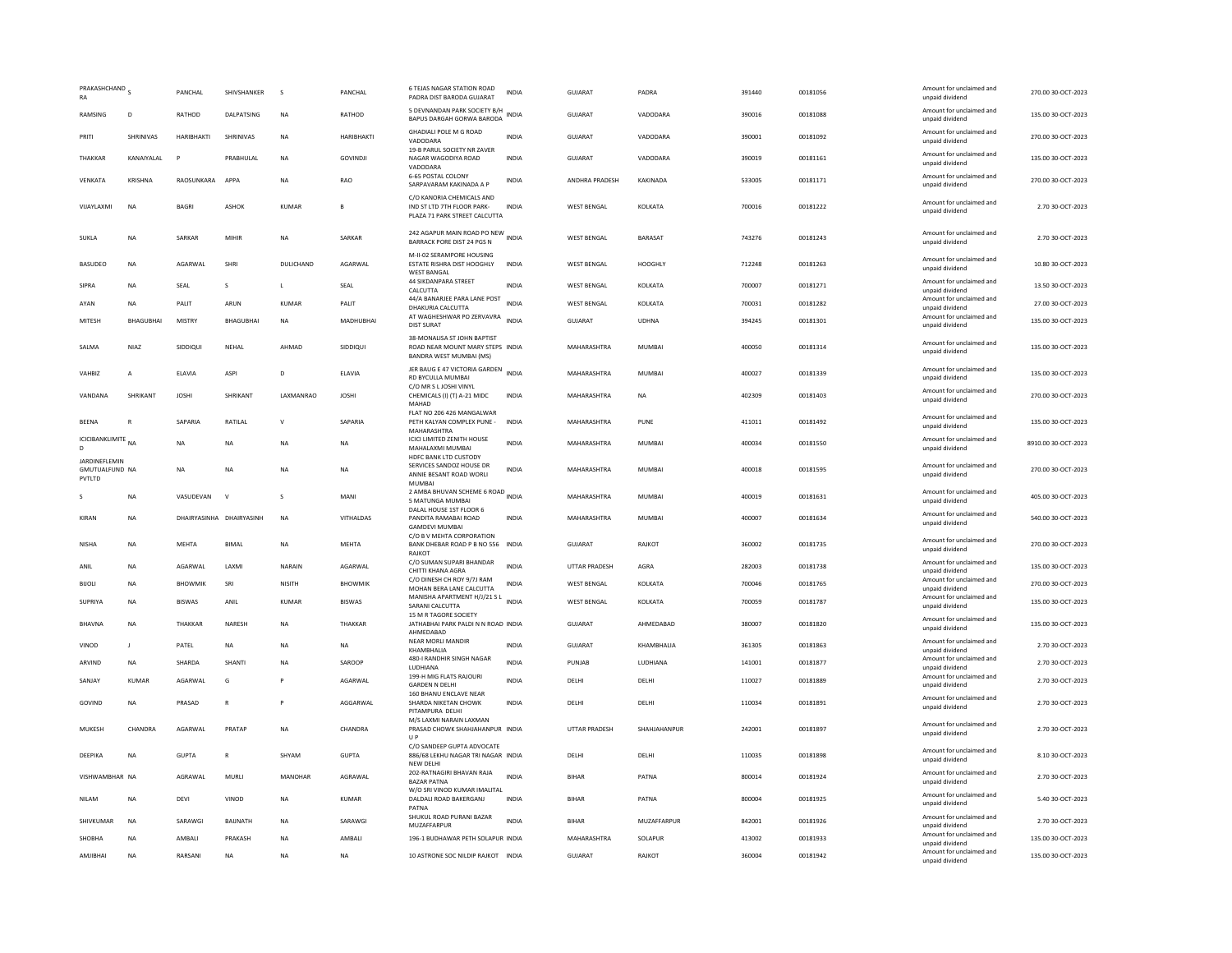| MANGHO                    | SEOOMAL                  | ADVANI           | SEOOMAL            | NA               | RETIERD        | M S ADVANI 21-363 KATHA BAZAR INDIA<br><b>BOMBAY</b>                                                                    |              | MAHARASHTRA          | MUMBAI               | 400009 | 00182018 | Amount for unclaimed and<br>unpaid dividend | 270.00 30-OCT-2023  |
|---------------------------|--------------------------|------------------|--------------------|------------------|----------------|-------------------------------------------------------------------------------------------------------------------------|--------------|----------------------|----------------------|--------|----------|---------------------------------------------|---------------------|
| ANIL                      | KUMAR                    | PODDAR           | LATE               | К                | PPODDAR        | 40 STRAND ROAD R NO 26<br>GROUND FLOOR CALCUTTA                                                                         | INDIA        | WEST BENGAL          | KOLKATA              | 700001 | 00182022 | Amount for unclaimed and<br>unpaid dividend | 2.70 30-OCT-2023    |
| ANIL                      | <b>KUMAR</b>             | PODDAR           | LATE               | ĸ                | PPODDAT        | 40 STRAND ROAD R NO 26<br>GROUND ELOOR CALCUTTA                                                                         | <b>INDIA</b> | <b>WEST BENGAL</b>   | KOLKATA              | 700001 | 00182024 | Amount for unclaimed and<br>unnaid dividend | 2.70 30-OCT-2023    |
| ANIL                      | <b>KUMAR</b>             | PODDAR           | LATE               | к                | PPODDAR        | 40 STRAND ROAD R NO 26<br><b>GROUND FLOOR CALCUTTA</b>                                                                  | <b>INDIA</b> | <b>WEST BENGAL</b>   | KOLKATA              | 700001 | 00182025 | Amount for unclaimed and<br>unpaid dividend | 2.70 30-OCT-2023    |
| NEHA                      | NA                       | GANDHI           | SURESH             | NA               |                | 172/4 SMITA R B MEHTA ROAD<br><b>BOMBAY</b><br>FLAT 105 CHANAKYA SOCIETY                                                | <b>INDIA</b> | MAHARASHTRA          | MUMBAI               | 400077 | 00190011 | Amount for unclaimed and<br>unpaid dividend | 270.00 30-OCT-2023  |
| AJAY                      | $\mathbf{J}$             | <b>MEHTA</b>     | $\mathbf{J}$       | P                | <b>MEHTA</b>   | RAHEJA TOWNSHIP MALAD EAST<br><b>MUMBAI</b>                                                                             | <b>INDIA</b> | MAHARASHTRA          | <b>MUMBAI</b>        | 400097 | 00190047 | Amount for unclaimed and<br>unpaid dividend | 540.00 30-OCT-2023  |
| SHREE                     | PRAKASH                  | BHUWALKA         | SHYAM              | SUNDER           | BHUWALKA       | C/O THE CAMPLO LTD 3<br>AMARTOLLA STREET CALCUTTA                                                                       | INDIA        | <b>WEST BENGAL</b>   | KOLKATA              | 700001 | 00190120 | Amount for unclaimed and<br>unpaid dividend | 270.00 30-OCT-2023  |
| HARI                      | PRASAD                   | RATHI            | <b>TARA</b>        | CHAND            | RATHI          | C/O SURYA ROSHNI LTD PADMA<br>TOWER RAJENDRA PLACE NEW<br>DELHI                                                         | <b>INDIA</b> | DELHI                | DELHI                | 110008 | 00190135 | Amount for unclaimed and<br>unpaid dividend | 270.00 30-OCT-2023  |
| <b>BABBAN</b>             | <b>NA</b>                | SINGH            | RAM                | PRASAD           | SINGH          | B-23 HYDERABAD ESTATE NEPEAN<br>SEA ROAD MUMBAI                                                                         | <b>INDIA</b> | MAHARASHTRA          | <b>MUMBAI</b>        | 400036 | 00190221 | Amount for unclaimed and<br>unpaid dividend | 270.00 30-OCT-2023  |
| SOLANKI                   | <b>GHANSHYAMBH</b><br>AI | MANIIRHAI        | MANJIRHAI          | <b>SOLANKI</b>   |                | 112 KUBER NAGAR-1 NEAR KATAR INDIA<br><b>GAM DARWAJA SURAT [GUJ]</b>                                                    |              | <b>GUJARAT</b>       | <b>SURAT NANPURA</b> | 395004 | 00190241 | Amount for unclaimed and<br>unpaid dividend | 270.00 30-OCT-2023  |
| NAGISETTI                 | <b>NAGA</b>              | <b>JYOTHI</b>    | N                  | $\mathsf{v}$     | PRASAD         | PLOT NO 55 4TH LINE SRI KANARA<br>DURGA GAZETTED OFFICERS<br>COLONY AUTONAGAR ROAD<br>VUAYWADA                          | <b>INDIA</b> | CHHATTISGARH         | <b>DURG</b>          | 491001 | 00190338 | Amount for unclaimed and<br>unpaid dividend | 1080.00 30-OCT-2023 |
| DIPIKA                    | s                        | <b>MEHTA</b>     | SARJU              | MEHTA            |                | 878 'RAINBOW' PREMNAGAR SOC<br>L B S MARG B/H MAHILA COLLEGE INDIA<br><b>BHAVNAGAR</b>                                  |              | GUJARAT              | BHAVNAGAR            | 364001 | 00190375 | Amount for unclaimed and<br>unpaid dividend | 270.00 30-OCT-2023  |
| NARENDRA                  | KUMAR                    | JAIN             | <b>TIRLOK</b>      | CHAND            | JAIN           | H-2 WEST JYOTI NAGAR DELHI                                                                                              | INDIA        | DELHI                | DELHI                | 110094 | 00190428 | Amount for unclaimed and<br>unpaid dividend | 270.00 30-OCT-2023  |
| SUMAN                     | EKNATH                   | ANOLKAR          | EKNATH             | NA               |                | G-13 AMBEKAR NAGAR G D A<br>MARG PAREL MUMBAI                                                                           | INDIA        | MAHARASHTRA          | MUMBAI               | 400012 | 00190433 | Amount for unclaimed and<br>unpaid dividend | 270.00 30-OCT-2023  |
| NIMAI                     | MADHUSUDAN KAKA          |                  | MADHUSUDAN         | $\overline{B}$   | KAKA           | 34 JYOTNAGAR SOCIETY NEAR<br>HARI OM NAGAR RACE COURSE<br>VADODARA                                                      | <b>INDIA</b> | GUIARAT              | VADODARA             | 390007 | 00190446 | Amount for unclaimed and<br>unpaid dividend | 270.00.30-OCT-2023  |
|                           |                          | <b>JOHARI</b>    | G                  | N                | JAHARI         | 21 ASHOK MARG LUCKNOW                                                                                                   | INDIA        | UTTAR PRADESH        | LUCKNOW              | 226001 | 00190527 | Amount for unclaimed and<br>unpaid dividend | 540.00 30-OCT-2023  |
| <b>HARILAL</b>            | VADILAL                  | GANDHI           | VADILAL            | <b>NA</b>        | RETD           | 9 JIVAN VIKAS SOCIETY<br>NARANPURA ROAD AHMEDABAD                                                                       | INDIA        | <b>GUJARAT</b>       | AHMEDABAD            | 380013 | 00190583 | Amount for unclaimed and<br>unpaid dividend | 270.00 30-OCT-2023  |
| SOLANKI                   | <b>KOKILAREN</b>         | PRAVINRHAI       | PAVINRHAI          | <b>SOLANKI</b>   | HHOLD          | 81 AUKTA NAGAR NEAR CHHANI<br><b>JAKAT NAKA VADODARA</b>                                                                | <b>INDIA</b> | GUIARAT              | VADODARA             | 390002 | 00190616 | Amount for unclaimed and<br>unpaid dividend | 270.00 30-OCT-2023  |
| HARSHAD                   | VASHRAMBHAI PATEL        |                  | VASHRAMBHAI        | PATEL            |                | B-IIND-224 SECTOR 2<br>PETROCHEMICAL TOWNSHIP<br>REFINARY ROAD BARODA                                                   | <b>INDIA</b> | GUIARAT              | <b>BAIWA</b>         | 391345 | 00190739 | Amount for unclaimed and<br>unpaid dividend | 270.00 30-OCT-2023  |
| MADAN                     | LAL                      | JAIN             | MANGILAL           | JAIN             | RETD           | A-16 PANDURANG ESTATE A B<br>NAIR ROAD JUHU MUMBAI                                                                      | <b>INDIA</b> | MAHARASHTRA          | <b>MUMBAI</b>        | 400049 | 00190830 | Amount for unclaimed and<br>unpaid dividend | 2700.00 30-OCT-2023 |
| RADHIKA                   | NA                       | BAGLA            | SUSHIL             | KUMAR            | BAGLA          | C/O M/S LAXMI TEXTILE MILLS<br>GALI LALA WALI KATRA<br>AHLUWALIA AMRITSAR                                               | <b>INDIA</b> | PUNJAB               | AMRITSAR             | 143001 | 00190957 | Amount for unclaimed and<br>unpaid dividend | 270.00 30-OCT-2023  |
| BISHWAMBHER NA            |                          | DHIRASARIA       | LATE               | MAHBIR           | PRDHIRASARIA   | C/O M/S ASSAM MOTOR CORPN<br>OPP OVER BRIDGE A T ROAD<br><b>GUWAHATI [ASSAM]</b>                                        | <b>INDIA</b> | ASSAM                | <b>GUWAHATI</b>      | 781001 | 00191028 | Amount for unclaimed and<br>unpaid dividend | 540.00 30-OCT-2023  |
| <b>SUNITA</b>             | <b>NA</b>                | DHIRASARIA       | BISHWAMBHER        | DHIRASARIA       |                | C/O M/S ASSAM MOTOR CORPN<br>OPP OVER BRIDGE A T ROAD<br><b>GUWAHATI [ASSAM]</b>                                        | <b>INDIA</b> | ASSAM                | GUWAHATI             | 781001 | 00191029 | Amount for unclaimed and<br>unpaid dividend | 540.00 30-OCT-2023  |
| RAIKUMAR                  | NA                       | GUPTA            | RADHA              | VALLARH          | GUPTA          | 605 HANUMAN GALLHATHRAS                                                                                                 | <b>INDIA</b> | <b>UTTAR PRADESH</b> | <b>HATHRAS</b>       | 204101 | 00191126 | Amount for unclaimed and<br>unpaid dividend | 270.00.30-OCT-2023  |
| RANI                      | <b>NA</b>                | KHOGAR           | <b>NA</b>          | <b>NA</b>        | <b>NA</b>      | <b>GEMINI PROFESSIONAL SERVICES</b><br>PVT LTD COTTAGE NO 4<br>BANGALORE PALACE BANGALORE                               | <b>INDIA</b> | KARNATAKA            | BANGALORE            | 560052 | 00191162 | Amount for unclaimed and<br>unpaid dividend | 1350.00 30-OCT-2023 |
| PRAFUI ARFN               | <b>IAYANTIRHAI</b>       | CHANDRA          | <b>IAYANTIRHAI</b> | <b>NA</b>        |                | "KAILASH" JANKALYAN SOCIETY<br>OFF ASTRON CINEMA RAJKOT                                                                 | <b>INDIA</b> | GUIARAT              | RAIKOT               | 360001 | 00191188 | Amount for unclaimed and<br>unpaid dividend | 1080.00 30-OCT-2023 |
| VIRMATI                   | <b>NA</b>                | SHAH             | <b>NAVIN</b>       | J.               | SHAH           | 802 NISHANT 16 ALTAMOUNT<br>ROAD MUMBAI                                                                                 | <b>INDIA</b> | MAHARASHTRA          | MUMBAI               | 400026 | 00191192 | Amount for unclaimed and<br>unpaid dividend | 1620.00 30-OCT-2023 |
| MAXCORPORATI<br>ONLIMITED | <b>NA</b>                | <b>NA</b>        | <b>NA</b>          | NA               | NA             | 16-A LAJPAT NAGAR IV RING<br>ROAD NEW DELHI                                                                             | INDIA        | DELHI                | DELHI                | 110024 | 00191221 | Amount for unclaimed and<br>unnaid dividend | 270.00 30-OCT-2023  |
| SUMEET                    | <b>NA</b>                | CHUGH            | B                  | s                | CHUGH          | F-21 2ND FLOOR KIRTI NAGAR<br>NEW DELHI                                                                                 | <b>INDIA</b> | DELHI                | DELHI                | 110015 | 00191227 | Amount for unclaimed and<br>unpaid dividend | 270.00 30-OCT-2023  |
| MANISHA                   | <b>NA</b>                | RANE             | <b>MANOHAR</b>     | <b>NA</b>        |                | 91/C KOLIWADI FANASWALI 2ND<br>FLOOR S P MARG MUMBAI                                                                    | <b>INDIA</b> | MAHARASHTRA          | <b>MUMBAI</b>        | 400002 | 00191342 | Amount for unclaimed and<br>unpaid dividend | 540.00 30-OCT-2023  |
|                           | <b>NA</b>                | RENGANATHAN LATE |                    | v                | NARASIMHACHARI | NO 31 NORTH GATE SECOND<br>FLOOR S S COLONY MADURAI                                                                     | INDIA        | TAMIL NADU           | MADURAI              | 625010 | 00191507 | Amount for unclaimed and<br>unpaid dividend | 2.70 30-OCT-2023    |
| NARENDER                  | Α                        | PANCHAL          | AMBALAL            | NA               |                | 100/1 KABUTAR KHANA<br>KALUPURA AHMEDABAD                                                                               | INDIA        | GUJARAT              | AHMEDABAD            | 380021 | 00191616 | Amount for unclaimed and<br>unpaid dividend | 270.00 30-OCT-2023  |
| PRAKASH                   | <b>NA</b>                | <b>HARLIKAR</b>  | RAIARAM            | <b>HARI IKAR</b> | <b>RFTD</b>    | TAMBE VAKIL WADA GPO LANE<br>KHARIVAV'S KHANCHO RAOPURA INDIA                                                           |              | GUIARAT              | VADODARA             | 390001 | 00191722 | Amount for unclaimed and<br>unpaid dividend | 270.00.30-OCT-2023  |
| SANGEETA                  | <b>NA</b>                | AZAD             | NA                 | NA               | NA             | <b>BARODA</b><br>FLAT NO 2D KRYSTAL MEADOWS<br>3556 13-H MAIN 3RD CROSS HAL II INDIA<br>STAGE INDIRA NAGAR<br>BANGALORE |              | KARNATAKA            | BANGALORE            | 560038 | 00191730 | Amount for unclaimed and<br>unpaid dividend | 270.00 30-OCT-2023  |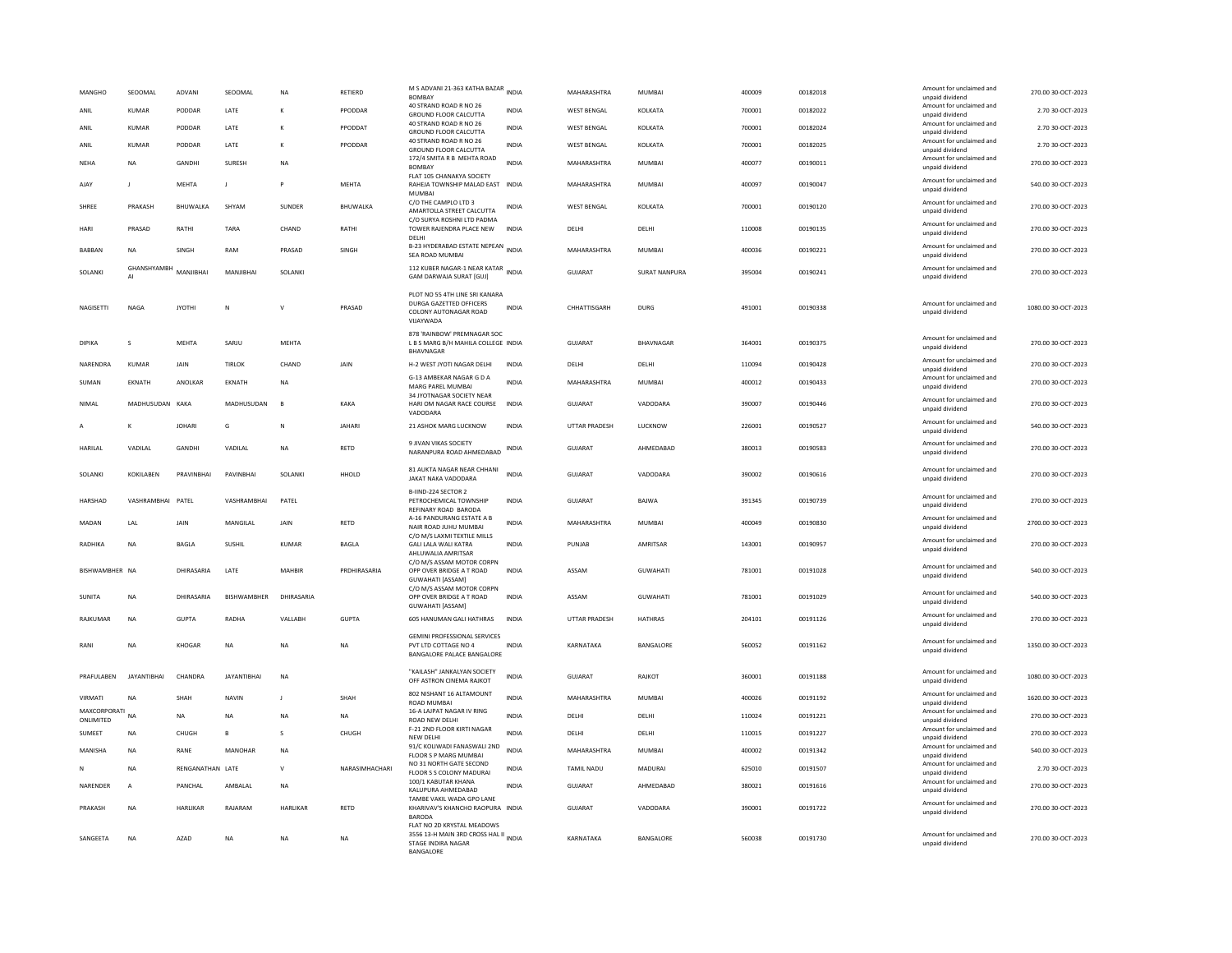| RIVER VIEW TELCO COLONY<br>RINKU<br><b>NA</b><br><b>BISWAS</b><br><b>NA</b><br>N <sub>A</sub><br><b>NA</b><br><b>INDIA</b><br><b>JHARKHAND</b><br><b>JAMSHEDPUR</b><br>831004<br>00191821<br>JAMSHEDPUR<br>FLAT NO 9 KESHAV PARK<br>APARTMENT NR SHREENANDAN<br><b>INDIA</b><br>PRABHULAL<br>GOHIL<br>PRABHULAL<br>HHOLD<br><b>GUJARAT</b><br>SURAT NANPURA<br>395001<br>00191855<br>RANJAN<br><b>HOSPITAL AROGYA NAGAR</b><br><b>ATHWALINES SURAT</b><br>DURGA SADAN ILELOOR OPP<br>SACHIN<br>RAMESH<br>KHANDELWAL RAMESH<br>KHANDELWAL<br>TELEPHONE EXCHANGE GAROBA INDIA<br>MAHARASHTRA<br>NAGPUR<br>440008<br>00191911<br><b>MAIDEN NAGPUR</b><br>A/1, SURSAGAR FLATS SOLA ROAD INDIA<br>VITHALBHAI<br>M<br>PATEL<br>MANILAL<br>PATEL<br>GUJARAT<br>AHMEDABAD<br>380061<br>00191925<br>N<br>GHATLODIA AHMEDABAD<br>"SHIVAM" 20/22 NEW JAGNATH<br>DOSHI<br>DALICHAND<br><b>NA</b><br>GUJARAT<br>360001<br>00191966<br>VIJAY<br>NA<br>NR DR DASTUR'S HOSPITAL<br><b>INDIA</b><br>RAJKOT<br>RAJKOT<br>7 DAJI COLONY NR HASMUKH<br>CHINOO<br>CHINOO<br>GUJARAT<br>AHMEDABAD<br>00192023<br>ALAP<br><b>MODI</b><br><b>NA</b><br>COLONY VIJAYNAGAR ROAD<br><b>INDIA</b><br>380013<br>NARANPURA AHMEDABAD<br>326/A DARIBA KAKAN CHANDNI<br><b>INDIA</b><br>DELHI<br>110006<br>00192045<br>NIRMAL<br><b>NA</b><br>JAIN<br>$\overline{A}$<br>К<br>JAIN<br>DELHI<br>CHOWK DELHI<br>A/507 NUGGET NAGAR SAYAJI | 270.00 30-OCT-2023<br>unpaid dividend<br>Amount for unclaimed and<br>270.00 30-OCT-2023<br>unpaid dividend<br>Amount for unclaimed and<br>270.00 30-OCT-2023<br>unpaid dividend<br>Amount for unclaimed and<br>270.00 30-OCT-2023<br>unpaid dividend<br>Amount for unclaimed and<br>270.00 30-OCT-2023<br>unpaid dividend<br>Amount for unclaimed and<br>405.00 30-OCT-2023 |
|--------------------------------------------------------------------------------------------------------------------------------------------------------------------------------------------------------------------------------------------------------------------------------------------------------------------------------------------------------------------------------------------------------------------------------------------------------------------------------------------------------------------------------------------------------------------------------------------------------------------------------------------------------------------------------------------------------------------------------------------------------------------------------------------------------------------------------------------------------------------------------------------------------------------------------------------------------------------------------------------------------------------------------------------------------------------------------------------------------------------------------------------------------------------------------------------------------------------------------------------------------------------------------------------------------------------------------------------------------------------------------------------------------|-----------------------------------------------------------------------------------------------------------------------------------------------------------------------------------------------------------------------------------------------------------------------------------------------------------------------------------------------------------------------------|
|                                                                                                                                                                                                                                                                                                                                                                                                                                                                                                                                                                                                                                                                                                                                                                                                                                                                                                                                                                                                                                                                                                                                                                                                                                                                                                                                                                                                        |                                                                                                                                                                                                                                                                                                                                                                             |
|                                                                                                                                                                                                                                                                                                                                                                                                                                                                                                                                                                                                                                                                                                                                                                                                                                                                                                                                                                                                                                                                                                                                                                                                                                                                                                                                                                                                        |                                                                                                                                                                                                                                                                                                                                                                             |
|                                                                                                                                                                                                                                                                                                                                                                                                                                                                                                                                                                                                                                                                                                                                                                                                                                                                                                                                                                                                                                                                                                                                                                                                                                                                                                                                                                                                        |                                                                                                                                                                                                                                                                                                                                                                             |
|                                                                                                                                                                                                                                                                                                                                                                                                                                                                                                                                                                                                                                                                                                                                                                                                                                                                                                                                                                                                                                                                                                                                                                                                                                                                                                                                                                                                        |                                                                                                                                                                                                                                                                                                                                                                             |
|                                                                                                                                                                                                                                                                                                                                                                                                                                                                                                                                                                                                                                                                                                                                                                                                                                                                                                                                                                                                                                                                                                                                                                                                                                                                                                                                                                                                        |                                                                                                                                                                                                                                                                                                                                                                             |
|                                                                                                                                                                                                                                                                                                                                                                                                                                                                                                                                                                                                                                                                                                                                                                                                                                                                                                                                                                                                                                                                                                                                                                                                                                                                                                                                                                                                        | unpaid dividend                                                                                                                                                                                                                                                                                                                                                             |
|                                                                                                                                                                                                                                                                                                                                                                                                                                                                                                                                                                                                                                                                                                                                                                                                                                                                                                                                                                                                                                                                                                                                                                                                                                                                                                                                                                                                        | Amount for unclaimed and<br>540.00 30-OCT-2023<br>unpaid dividend                                                                                                                                                                                                                                                                                                           |
| SAADAN<br>ABDUL<br>WAHID<br>SADANHHOLD<br>WADI NEW PRABHA DEVI ROAD<br>MAHARASHTRA<br>MUMBAI<br>00192145<br>RAFAT<br>NA<br><b>INDIA</b><br>400025<br>MUMBAI                                                                                                                                                                                                                                                                                                                                                                                                                                                                                                                                                                                                                                                                                                                                                                                                                                                                                                                                                                                                                                                                                                                                                                                                                                            | Amount for unclaimed and<br>540.00 30-OCT-2023<br>unpaid dividend                                                                                                                                                                                                                                                                                                           |
| 801 AKSHAY APARTMENTS SRIPAL<br>NAGAR OLD PADRA ROAD<br>GUJARAT<br>VADODARA<br>00192202<br><b>JASWAN</b><br>NA<br>KAUR<br>DALIP<br>SINGH<br><b>INDIA</b><br>390020<br>VADODARA                                                                                                                                                                                                                                                                                                                                                                                                                                                                                                                                                                                                                                                                                                                                                                                                                                                                                                                                                                                                                                                                                                                                                                                                                         | Amount for unclaimed and<br>1350.00 30-OCT-2023<br>unpaid dividend                                                                                                                                                                                                                                                                                                          |
| KOKILA & MAHENDRA SHAH 2<br>SHAILEE APT NR PREETI SOC<br><b>GUJARAT</b><br>AHMEDABAD<br>380028<br>00192382<br>SHAH<br>MAHENDRA<br><b>NA</b><br><b>INDIA</b><br><b>KOKILA</b><br>M<br>GOPAL CHOWK BHAIRAVNATH<br>ROAD MANINAGAR AHMEDABAD                                                                                                                                                                                                                                                                                                                                                                                                                                                                                                                                                                                                                                                                                                                                                                                                                                                                                                                                                                                                                                                                                                                                                               | Amount for unclaimed and<br>270.00 30-OCT-2023<br>unpaid dividend                                                                                                                                                                                                                                                                                                           |
| KATLA KI BARI JODHPUR<br>KANKARIYA<br>RAJASTHAN<br>00192430<br>SHANTI<br>MAL<br>KANKARIYA<br>BASTI<br>MAL<br><b>INDIA</b><br><b>JODHPUR</b><br>342002<br>RAJASTHAN                                                                                                                                                                                                                                                                                                                                                                                                                                                                                                                                                                                                                                                                                                                                                                                                                                                                                                                                                                                                                                                                                                                                                                                                                                     | Amount for unclaimed and<br>270.00 30-OCT-2023<br>unpaid dividend                                                                                                                                                                                                                                                                                                           |
| 24 BSES QRTS S V ROAD MALAD<br>RAKESH<br>PRATAPSINH<br>D<br>RAJ<br><b>INDIA</b><br>MAHARASHTRA<br><b>MUMBAI</b><br>400064<br>00192431<br>RAJ<br>P<br>[W] MUMBAI                                                                                                                                                                                                                                                                                                                                                                                                                                                                                                                                                                                                                                                                                                                                                                                                                                                                                                                                                                                                                                                                                                                                                                                                                                        | Amount for unclaimed and<br>270.00 30-OCT-2023<br>unnaid dividend                                                                                                                                                                                                                                                                                                           |
| D NO 1/1838 GANDHINAGAR<br>CHOWDARY<br>GOPAL<br>ANDHRA PRADESH<br>CUDDAPAH<br>00192471<br>NAIDU<br><b>INDIA</b><br>516004<br>D<br>P<br>D<br>YERRAMUKKAPALI CUDDAPAH<br><b>B-11 SHRINATHII APPARTMENT</b>                                                                                                                                                                                                                                                                                                                                                                                                                                                                                                                                                                                                                                                                                                                                                                                                                                                                                                                                                                                                                                                                                                                                                                                               | Amount for unclaimed and<br>270.00 30-OCT-2023<br>unpaid dividend                                                                                                                                                                                                                                                                                                           |
| <b>B/H GOPAL TOWER NEAR</b><br>MAHESH<br>TANWANI<br>LACHHMANDAS<br>TANWANI<br><b>INDIA</b><br><b>GUJARAT</b><br>AHMEDABAD<br>380001<br>00192657<br>L<br>RAILWAY STATION MANINAGAR<br>[W] AHMEDABAD                                                                                                                                                                                                                                                                                                                                                                                                                                                                                                                                                                                                                                                                                                                                                                                                                                                                                                                                                                                                                                                                                                                                                                                                     | Amount for unclaimed and<br>270.00 30-OCT-2023<br>unpaid dividend                                                                                                                                                                                                                                                                                                           |
| <b>IO B APARTMENTS 5/22</b><br><b>NA</b><br>SHREENIVASAN SOWRIRAJAN<br><b>NA</b><br>G<br><b>INDIA</b><br>MAHARASHTRA<br>THANE<br>400601<br>00192903<br>BRINDAVAN THENE (W)                                                                                                                                                                                                                                                                                                                                                                                                                                                                                                                                                                                                                                                                                                                                                                                                                                                                                                                                                                                                                                                                                                                                                                                                                             | Amount for unclaimed and<br>270.00 30-OCT-2023<br>unpaid dividend                                                                                                                                                                                                                                                                                                           |
| PRAVINCHANDR<br>C/O G KOTHARI 12 INDIA<br>SHANTILAL<br>KOTHARI<br>SHANTILAL<br>MOTICHAND<br>KOTHARI<br><b>WEST BENGAL</b><br>KOLKATA<br>700001<br>00192959<br><b>INDIA</b><br>EXCHANGE PLACE CALCUTTA                                                                                                                                                                                                                                                                                                                                                                                                                                                                                                                                                                                                                                                                                                                                                                                                                                                                                                                                                                                                                                                                                                                                                                                                  | Amount for unclaimed and<br>135.00 30-OCT-2023<br>unpaid dividend                                                                                                                                                                                                                                                                                                           |
| 23/B 7-B CROSS PIPELINE<br>SHANTI<br>NA<br>KANDASWAMY<br>$\overline{R}$<br>KAMDASWAMY<br>INDIA<br>KARNATAKA<br>BANGALORE<br>560003<br>00192960<br>MALLESWARAM BANGALORE                                                                                                                                                                                                                                                                                                                                                                                                                                                                                                                                                                                                                                                                                                                                                                                                                                                                                                                                                                                                                                                                                                                                                                                                                                | Amount for unclaimed and<br>270.00 30-OCT-2023<br>unpaid dividend                                                                                                                                                                                                                                                                                                           |
| HARISH<br>CHANDRA<br><b>BIYANI</b><br>BAUSHIDHAR<br><b>NA</b><br><b>BIYAMI</b><br>Y N S ROAD CALCUTTA<br>INDIA<br><b>WEST BENGAL</b><br>KOLKATA<br>700001<br>00192977                                                                                                                                                                                                                                                                                                                                                                                                                                                                                                                                                                                                                                                                                                                                                                                                                                                                                                                                                                                                                                                                                                                                                                                                                                  | Amount for unclaimed and<br>270.00 30-OCT-2023<br>unpaid dividend                                                                                                                                                                                                                                                                                                           |
| 301 DHARAMJEEVAN FLATS<br>BEHIND NANDI PARK SOCIETY<br>INDIA<br>GUJARAT<br>SURAT NANPURA<br>395007<br>00193012<br>DEEPALI<br><b>JOSHI</b><br><b>NA</b><br><b>NA</b><br>A<br><b>NA</b><br>PIPLOD SURAT                                                                                                                                                                                                                                                                                                                                                                                                                                                                                                                                                                                                                                                                                                                                                                                                                                                                                                                                                                                                                                                                                                                                                                                                  | Amount for unclaimed and<br>270.00 30-OCT-2023<br>unpaid dividend                                                                                                                                                                                                                                                                                                           |
|                                                                                                                                                                                                                                                                                                                                                                                                                                                                                                                                                                                                                                                                                                                                                                                                                                                                                                                                                                                                                                                                                                                                                                                                                                                                                                                                                                                                        |                                                                                                                                                                                                                                                                                                                                                                             |
| RAJ KUMAR COLLEGE RAJKOT<br><b>INDIA</b><br>GUIARAT<br>360001<br>00193106<br><b>IAGDISH</b><br><b>NA</b><br><b>IOSHI</b><br>NANALAL<br><b>NA</b><br><b>IOSHI</b><br>RAIKOT<br>GUJRAT                                                                                                                                                                                                                                                                                                                                                                                                                                                                                                                                                                                                                                                                                                                                                                                                                                                                                                                                                                                                                                                                                                                                                                                                                   | Amount for unclaimed and<br>540.00 30-OCT-2023<br>unpaid dividend                                                                                                                                                                                                                                                                                                           |
| 21/247 G H B COLONY AKOTA<br>HEMANT<br>PATEL<br>CHHAGANBHAI<br>M<br>PATEL<br><b>INDIA</b><br>GUJARAT<br>VADODARA<br>390020<br>00193170<br><b>NA</b><br>ROAD VADODARA                                                                                                                                                                                                                                                                                                                                                                                                                                                                                                                                                                                                                                                                                                                                                                                                                                                                                                                                                                                                                                                                                                                                                                                                                                   | Amount for unclaimed and<br>270.00 30-OCT-2023<br>unpaid dividend                                                                                                                                                                                                                                                                                                           |
| 2380 DAPATS KHADKI TIMBAPOLE<br>RAJULA<br>BABUBHAI<br>PATEL<br>BABUBHAI<br>PATEL<br>S N TEMPLE ROAD KALUPUR<br><b>INDIA</b><br><b>GUJARAT</b><br>AHMEDABAD<br>380001<br>00193268<br>AHMEDABAD                                                                                                                                                                                                                                                                                                                                                                                                                                                                                                                                                                                                                                                                                                                                                                                                                                                                                                                                                                                                                                                                                                                                                                                                          | Amount for unclaimed and<br>540.00 30-OCT-2023<br>unpaid dividend                                                                                                                                                                                                                                                                                                           |
| 3-A/5, RADHEY SHYAM ENCLAVE<br>BAREILLY<br>243005<br>00193327<br><b>VIKRAM</b><br>SINGH<br>YADAV<br>YADAV<br>BEHIND VIKAS BHAVAN NEW CIVIL INDIA<br><b>UTTAR PRADESH</b><br>$\mathbf{R}$<br>$\mathbf{S}$<br><b>LINES BAREILLY</b>                                                                                                                                                                                                                                                                                                                                                                                                                                                                                                                                                                                                                                                                                                                                                                                                                                                                                                                                                                                                                                                                                                                                                                      | Amount for unclaimed and<br>270.00 30-OCT-2023<br>unpaid dividend                                                                                                                                                                                                                                                                                                           |
| 263 3 RD CROSS K E B LAYOUT R M INDIA<br>KARNATAKA<br>MADHU<br>DEVI<br>KUKREJA<br><b>NA</b><br><b>NA</b><br><b>NA</b><br>BANGALORE<br>560094<br>00193681                                                                                                                                                                                                                                                                                                                                                                                                                                                                                                                                                                                                                                                                                                                                                                                                                                                                                                                                                                                                                                                                                                                                                                                                                                               | Amount for unclaimed and<br>405.00 30-OCT-2023                                                                                                                                                                                                                                                                                                                              |
| V 2 ND STAGE BANGALORE<br>A-286 DEFENCE COLONY NEW<br>AGGARWAL<br>AGGARWAL<br><b>INDIA</b><br>110024<br><b>KISHORE</b><br><b>HARBANS</b><br>LAL<br>DELHI<br>00193857<br><b>NA</b><br>DELHI<br>DELH                                                                                                                                                                                                                                                                                                                                                                                                                                                                                                                                                                                                                                                                                                                                                                                                                                                                                                                                                                                                                                                                                                                                                                                                     | unpaid dividend<br>Amount for unclaimed and<br>270.00 30-OCT-2023                                                                                                                                                                                                                                                                                                           |
| 6 JEEVAN RAKSHA APTS B/H<br>PARAMESWARA<br><b>MNAIR</b><br>KARUNAKARAN<br>NAIR<br>PRITHIKUNJ SOCIETY MANINAGAR INDIA<br><b>GUJARAT</b><br>AHMEDABAD<br>380008<br>00193978<br>EAST AHMEDABAD                                                                                                                                                                                                                                                                                                                                                                                                                                                                                                                                                                                                                                                                                                                                                                                                                                                                                                                                                                                                                                                                                                                                                                                                            | unpaid dividend<br>Amount for unclaimed and<br>270.00 30-OCT-2023<br>unpaid dividend                                                                                                                                                                                                                                                                                        |
| 5 KAILASH NAGAR DIVYA APT OPP INDIA<br>POPAT<br>MANSUKHLAL<br><b>GUJARAT</b><br>JAMNAGAR<br>361005<br>00194013<br><b>HITESH</b><br>M<br><b>NA</b><br>S T DEPOT JAMNAGAR                                                                                                                                                                                                                                                                                                                                                                                                                                                                                                                                                                                                                                                                                                                                                                                                                                                                                                                                                                                                                                                                                                                                                                                                                                | Amount for unclaimed and<br>540.00 30-OCT-2023<br>unpaid dividend                                                                                                                                                                                                                                                                                                           |
| C/O MCS LTD SAMPAT RAO<br>RAMA<br>MURTHY<br>RAMA<br>SWAMY<br>COLONY 88 NEELAM APARTMENT INDIA<br>GUJARAT<br>VADODARA<br>390007<br>00194043<br>$\vee$<br>VADODARA                                                                                                                                                                                                                                                                                                                                                                                                                                                                                                                                                                                                                                                                                                                                                                                                                                                                                                                                                                                                                                                                                                                                                                                                                                       | Amount for unclaimed and<br>810.00 30-OCT-2023<br>unpaid dividend                                                                                                                                                                                                                                                                                                           |
| C/O T B MATHUR INDIAN RAYON<br>HOUSING SOCIETY EKANT BLOCK<br><b>INDIA</b><br><b>MATHUR</b><br>TEJBAHADUR<br>MATHUR<br><b>GUJARAT</b><br>VERAVAL<br>362265<br>00194087<br>DEVKANYA<br>T<br>NO 20 OPP BUJRANG VANDI<br>VFRAVAI                                                                                                                                                                                                                                                                                                                                                                                                                                                                                                                                                                                                                                                                                                                                                                                                                                                                                                                                                                                                                                                                                                                                                                          | Amount for unclaimed and<br>270.00 30-OCT-2023<br>unpaid dividend                                                                                                                                                                                                                                                                                                           |
| MURCHA ROAD P O BEGAM PUR<br>AGRAWAI<br><b>INDIA</b><br><b>ASHOK</b><br>KUMAR<br>AGRAWAI<br>P<br><b>BIHAR</b><br>PATNA<br>800009<br>00194234<br>R<br>PATNA                                                                                                                                                                                                                                                                                                                                                                                                                                                                                                                                                                                                                                                                                                                                                                                                                                                                                                                                                                                                                                                                                                                                                                                                                                             | Amount for unclaimed and<br>270.00 30-OCT-2023<br>unpaid dividend                                                                                                                                                                                                                                                                                                           |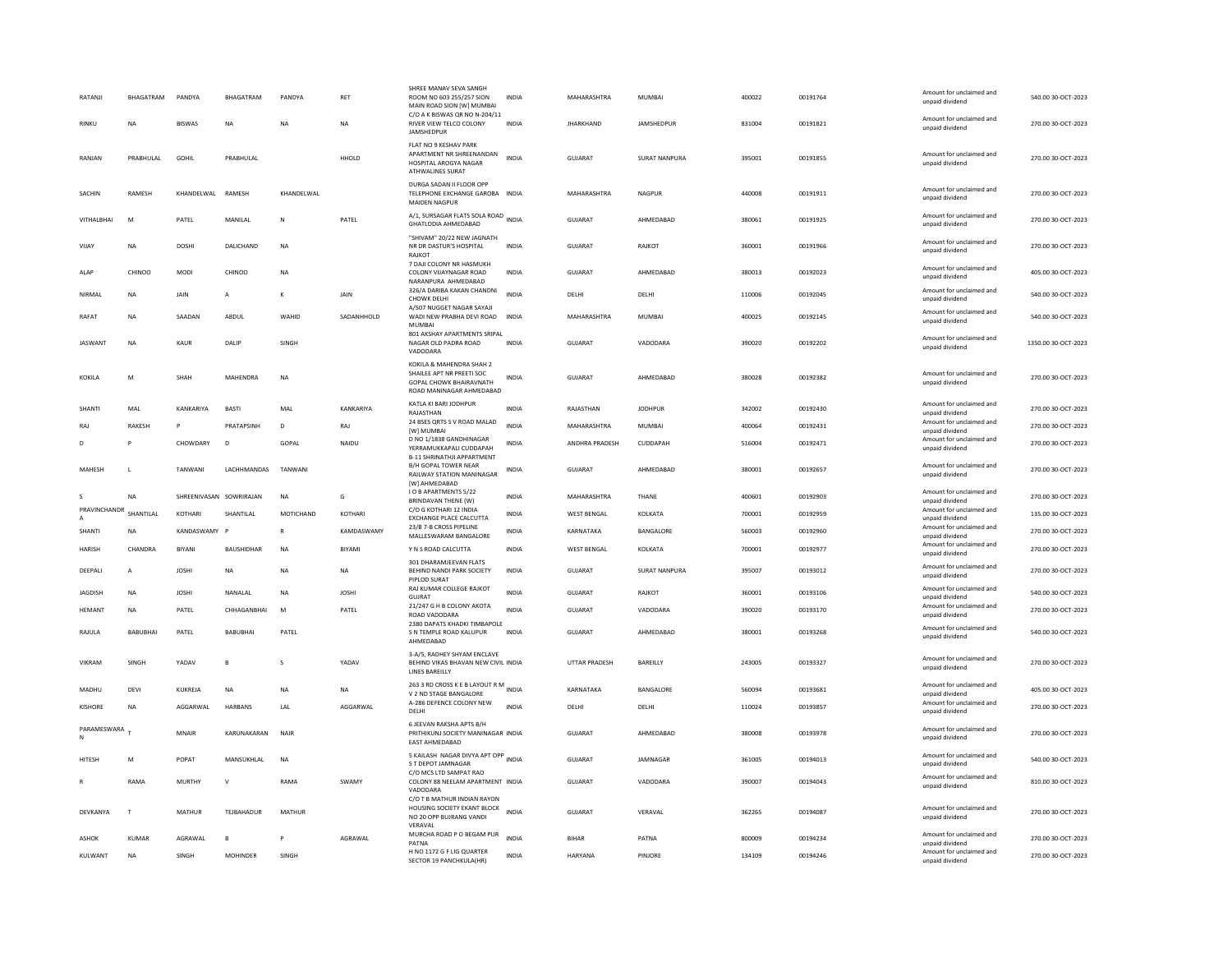| ANILKUMAR          | к              | PATYANE               | KASHIRAM                                     | <b>NA</b>      |                 | 3/15 PMGP COLONY MAHAKALI<br>ROAD ANDHERI(E) MUMBAI<br>C/O S P SINGH H P C L VISAKH R O                    | <b>INDIA</b> | MAHARASHTRA          | MUMBAI         | 400093 | 00194281 | Amount for unclaimed and<br>unpaid dividend | 270.00 30-OCT-2023  |
|--------------------|----------------|-----------------------|----------------------------------------------|----------------|-----------------|------------------------------------------------------------------------------------------------------------|--------------|----------------------|----------------|--------|----------|---------------------------------------------|---------------------|
| NEELAM             | <b>NA</b>      | SINGH                 | s                                            |                | SINGH           | "PETRO NILAYAM" OPP A V<br>INGATE VISAKHAPATNAM [A P]                                                      | INDIA        | ANDHRA PRADESH       | VISAKHAPATNAM  | 530003 | 00194314 | Amount for unclaimed and<br>unpaid dividend | 270.00 30-OCT-2023  |
| NARENDRA           | <b>KUMAR</b>   | <b>GUPTA</b>          | LALI                                         | <b>GUPTA</b>   |                 | 1/1/4/3 RAI CHARAN SADHU<br>KHAN ROAD CALCUTTA                                                             | <b>INDIA</b> | <b>WEST BENGAL</b>   | KOLKATA        | 700004 | 00194944 | Amount for unclaimed and<br>unpaid dividend | 270.00 30-OCT-2023  |
| SUMANBEN           | NATVERLAL      | SHAH                  | NATVERLAL                                    | $\mathbf N$    | SHAH            | 2006 VACHLA FALIA DESAIWADA<br>PO DAHOD [GUJ] DIST DAHOD                                                   | <b>INDIA</b> | <b>GUJARAT</b>       | DAHOD          | 389151 | 00195204 | Amount for unclaimed and<br>unpaid dividend | 270.00 30-OCT-2023  |
| ANITA              | <b>NA</b>      | AGARWAI               | SHRI                                         | RAM            | RATAN           | 403 KAMLA NEHRU NAGAR<br><b>JODHPUR</b>                                                                    | <b>INDIA</b> | RAIASTHAN            | <b>IODHPUR</b> | 342001 | 00195271 | Amount for unclaimed and<br>unpaid dividend | 270.00 30-OCT-2023  |
| <b>ASHOK</b>       | <b>NA</b>      | KHURANA               | $\mathbf{L}$                                 | $\epsilon$     | KHURANACA       | A-127 DEFENCE COLONY N DELHI INDIA                                                                         |              | DELHI                | DELHI          | 110024 | 00195359 | Amount for unclaimed and<br>unpaid dividend | 810.00 30-OCT-2023  |
| MAHAMADALI         | $\overline{A}$ | CHASAMAWALA AMIRUDDIN |                                              | CHASAMAWALAL   |                 | AMIN OPTIC OPP CHITEHKHAN<br>HANUMAN RAOPURA BARODA                                                        | <b>INDIA</b> | GUJARAT              | VADODARA       | 390001 | 00195436 | Amount for unclaimed and<br>unpaid dividend | 270.00 30-OCT-2023  |
| DHIRENDRA          | <b>NA</b>      | JAIN                  | LATE                                         | SHANTILAL      | JAIN            | 11/13 CALICUT STREET FORT<br>MARKET MUMBAI                                                                 | <b>INDIA</b> | MAHARASHTRA          | MUMBAI         | 400001 | 00195696 | Amount for unclaimed and<br>unpaid dividend | 810.00 30-OCT-2023  |
| GOURI              | <b>SHANKAR</b> | AGARWAI               | $\mathbb{R}$                                 | $\mathbf{L}$   | AGARWAI         | ZEE ESS SHARE & STOCKS PVT LTD<br>ANIL DISTRIBUTORS BUILDING<br>SEVOKE ROAD (1ST FLOOR)                    | <b>INDIA</b> | WEST BENGAL          | SILIGURI       | 734401 | 00195714 | Amount for unclaimed and<br>unpaid dividend | 270.00 30-OCT-2023  |
| <b>SURINDER</b>    | <b>NA</b>      | KAUR                  | <b>HARINDER</b>                              | SINGH          |                 | SILIGURI<br><b>BAL KRISHAN GOYAL PRESS</b><br>CORRESPONDENT HANDLAYA<br>BAZAR BARNALA PUNJAB               | <b>INDIA</b> | PUNJAB               | BARNALA        | 148101 | 00195848 | Amount for unclaimed and<br>unpaid dividend | 270.00 30-OCT-2023  |
| SHASHI             | <b>NA</b>      | LAL                   | SANT                                         | BHUSHAN        | LAL             | C-5/21 GROUND FLOOR VASANT<br>KUNJ NEW DELHI                                                               | <b>INDIA</b> | DELHI                | DELHI          | 110070 | 00195963 | Amount for unclaimed and<br>unpaid dividend | 540.00 30-OCT-2023  |
| ANIL               | NA             | KUMAR                 | OM                                           | PRAKASH        | MITTAL          | <b>II-A/274 NEHRU NAGAR</b>                                                                                | INDIA        | UTTAR PRADESH        | GHAZIABAD      | 201001 | 00195990 | Amount for unclaimed and                    | 270.00 30-OCT-2023  |
| AJAY               | <b>KUMAR</b>   | DUDHWAL               | LATE                                         | D              | CDUDHWAL        | GHAZIABAD (UP)<br>34 MAYA APARTMENTS                                                                       | <b>INDIA</b> | DELHI                | DELHI          | 110018 | 00196177 | unpaid dividend<br>Amount for unclaimed and | 270.00 30-OCT-2023  |
|                    |                |                       |                                              |                |                 | VIKASPURI NEW DELHI<br>C/O RAJASTHAN STEEL                                                                 |              |                      |                |        |          | unpaid dividend                             |                     |
| SANGEETA           | <b>NA</b>      | <b>GUPTA</b>          | A                                            | $\mathbf{K}$   | <b>GUPTA</b>    | ENTERPRISES 121-A NAVYUG<br>MARKET GHAZIABAD                                                               | <b>INDIA</b> | <b>UTTAR PRADESH</b> | GHAZIABAD      | 201001 | 00196388 | Amount for unclaimed and<br>unpaid dividend | 270.00 30-OCT-2023  |
| KIRIT              | KUMAR          |                       | $\mathsf{MAGANBHAIRAT}_{\mathsf{MAGANBHAI}}$ | NA             |                 | 213 KADAM NAGAR SOCIETY OPP<br>RAMNAGAR SOCIETY NIZAMPURA INDIA<br>VADODARA                                |              | <b>GUJARAT</b>       | VADODARA       | 390002 | 00196493 | Amount for unclaimed and<br>unpaid dividend | 270.00 30-OCT-2023  |
| CHANDRIKABEN K     |                | PATEL                 | KAMLESHBHAI                                  | $\overline{P}$ | PATELH          | G S F C DEPOT DANTA DIST<br>BANASKANTHA                                                                    | <b>INDIA</b> | GUJARAT              | AMBAJI         | 385120 | 00196575 | Amount for unclaimed and<br>unpaid dividend | 270.00 30-OCT-2023  |
| <b>JAGDISHBHAI</b> | RATILAL        | PAREKH                | RATILAL                                      | PAREKH         |                 | A 33 YOGESHWAR JYOT SOCIETY<br>B/H SHIVANI FLATS GOTRI ROAD<br>VADODARA                                    | <b>INDIA</b> | GUJARAT              | VADODARA       | 390021 | 00196775 | Amount for unclaimed and<br>unpaid dividend | 270.00 30-OCT-2023  |
| MANOJKUMAR NA      |                | MASKARA               | JAY                                          | PRAKASH        | MASKARA         | C/O RAJ KUMAR AGRAWAL D-73<br>AMBABARI 1 ST FLOOR JAIPUR<br>(RAI)                                          | <b>INDIA</b> | ORISSA               | <b>JAIPUR</b>  | 755001 | 00196893 | Amount for unclaimed and<br>unpaid dividend | 270.00 30-OCT-2023  |
|                    | SURESH         | REDDY                 | $\vee$                                       | SRINIVAS       | REDDY           | FLAT 210 D PASHA COURT<br>SOMAJIGUDA HYDERABAD                                                             | <b>INDIA</b> | ANDHRA PRADESH       | HYDERABAD      | 500082 | 00196930 | Amount for unclaimed and<br>unpaid dividend | 2700.00 30-OCT-2023 |
| SADASHIVA          | <b>NA</b>      | SHETTY                | THIMMAPPA                                    | SHETTY         |                 | AKKU COMPOUND NEAR KADRI<br>TEMPLE MANGALORE                                                               | <b>INDIA</b> | KARNATAKA            | MANGALORE      | 575002 | 00196963 | Amount for unclaimed and<br>unpaid dividend | 270.00 30-OCT-2023  |
| N                  | P              | <b>SINGH</b>          | KAMAI                                        | SINGH          |                 | A-215 SAKET MEERUT [U P]                                                                                   | <b>INDIA</b> | <b>UTTAR PRADESH</b> | MFFRUT         | 250003 | 00196986 | Amount for unclaimed and<br>unpaid dividend | 405.00.30-OCT-2023  |
|                    | SARBJIT        | SINGHDAWAR            | $\overline{\phantom{a}}$                     | TARA           | SINGHDAWAR      | 191 GREEN WOODS I GREATER                                                                                  | INDIA        | <b>UTTAR PRADESH</b> | NOIDA COMPLEX  | 201308 | 00197274 | Amount for unclaimed and                    | 270.00 30-OCT-2023  |
| ROHIT              | к              | BHASIN                | $\mathsf{R}$                                 | $\kappa$       | BHASIN          | <b>NOIDA</b><br>CI-1048(CI-1048) VASANT KUNJ                                                               | <b>INDIA</b> | DELHI                | DELHI          | 110070 | 00197287 | unpaid dividend<br>Amount for unclaimed and | 270.00 30-OCT-2023  |
|                    |                |                       |                                              |                |                 | NEW DELH                                                                                                   |              |                      |                |        |          | unpaid dividend                             |                     |
| SADHANA            | <b>GIRISH</b>  | MAVDIKAR              | GIRISH                                       | <b>ASHOK</b>   | <b>MAVDIKAR</b> | PLOT NO 119 UNIT NO 1 SECTOR<br>NO 28 NEAR VASHI ENGLISH<br>SCHOOL VASHI NAVI MUMBAI                       | <b>INDIA</b> | MAHARASHTRA          | RAIGAD         | 400703 | 00197364 | Amount for unclaimed and<br>unpaid dividend | 270.00.30-OCT-2023  |
| KALYAN             | <b>NA</b>      | DEY                   | DHIRENDRA                                    | NATH           | DEY             | 1326/15 P O HARIPUR P S<br>ASHOKNA GARH DT 23 PGS [W]                                                      | INDIA        | <b>WEST BENGAL</b>   | BARASAT        | 743223 | 00197405 | Amount for unclaimed and<br>unpaid dividend | 270.00 30-OCT-2023  |
| RAGHUNATH          | <b>NA</b>      | THORAL                | NILKANT                                      | <b>NA</b>      |                 | 201 C WING KUSUMBHARATH<br>DATTAPADA ROAD BORIVLI (E)<br><b>MUMBAI</b>                                     | <b>INDIA</b> | MAHARASHTRA          | <b>MUMBAI</b>  | 400066 | 00197483 | Amount for unclaimed and<br>unpaid dividend | 270.00 30-OCT-2023  |
| KADVIBEN           | RAMSINH        | <b>DODIYA</b>         | NA                                           | <b>NA</b>      | NA              | C/O D A DODIA O/D G E B<br><b>GUNDARAN ROAD TALALA [GIR]</b>                                               | INDIA        | <b>GUJARAT</b>       | VISAVADAR      | 362150 | 00197599 | Amount for unclaimed and<br>unpaid dividend | 270.00 30-OCT-2023  |
| <b>UMESH</b>       | AMBUBHAI       | PATEL                 | AMBUBHAI                                     | D              | PATEL           | DHOLIKUI VASAN BAZAR<br>BAJWADA VADODARA                                                                   | <b>INDIA</b> | GUJARAT              | VADODARA       | 390001 | 00197922 | Amount for unclaimed and<br>unpaid dividend | 540.00 30-OCT-2023  |
| M                  | M              | KAPUR                 | $\mathbb{R}$                                 | $\mathbf{L}$   | <b>KAPUR</b>    | 9 KA 5 JYOTI NAGAR JAIPUR                                                                                  | INDIA        | RAJASTHAN            | <b>JAIPUR</b>  | 302005 | 00198102 | Amount for unclaimed and                    | 270.00 30-OCT-2023  |
|                    |                |                       |                                              |                |                 | U P RESIDENTIAL COMPOUND OPP                                                                               |              |                      |                |        |          | unpaid dividend                             |                     |
| <b>GFFTA</b>       | RANIT          | <b>THAKKAR</b>        | RANIIT                                       | KARABHAI       | THAKKAR         | FARID NAGAR R NO 14 PRATAP<br>NAGAR ROAD BHANDUP [W]<br>MUMBAI                                             | <b>INDIA</b> | MAHARASHTRA          | MUMBAI         | 400078 | 00198325 | Amount for unclaimed and<br>unpaid dividend | 405.00.30-OCT-2023  |
| PUSHP              | <b>NA</b>      | <b>KUMAR</b>          | BAHADURMALII                                 | <b>NA</b>      |                 | RAWALI GALI BALOTRA (RAJ)                                                                                  | INDIA        | RAJASTHAN            | BARMER         | 344022 | 00199000 | Amount for unclaimed and<br>unpaid dividend | 270.00 30-OCT-2023  |
| ANINDYA            | <b>NA</b>      | <b>BASU</b>           | ASITRANJAN                                   | <b>BASU</b>    |                 | C/O ASIT RANJAN BASU 21/3 S B<br>STREET EAST SHIBACHAL BIRATI<br>KOLKATA NEAR SISUTIRTHA<br>SCHOOL KOLKATA | <b>INDIA</b> | <b>WEST BENGAL</b>   | KOLKATA        | 700051 | 00199087 | Amount for unclaimed and<br>unpaid dividend | 270.00 30-OCT-2023  |
| RAJAT              | <b>NA</b>      | CHAUDHARY             | KAILASH                                      | CHAUDHARY      |                 | 602 AJANTA APT GHOD DOD<br><b>ROAD SURAT</b>                                                               | <b>INDIA</b> | <b>GUJARAT</b>       | SURAT NANPURA  | 395007 | 00199124 | Amount for unclaimed and<br>unpaid dividend | 2430.00 30-OCT-2023 |
| PRAVIN             | BABULAL        | VAGHELA               | BABULAL                                      | D              | BAGHELA         | YOGI RADAY 5 MEGHANI NAGAR                                                                                 | <b>INDIA</b> | GUJARAT              | <b>NA</b>      | 365440 | 00199142 | Amount for unclaimed and                    | 270.00 30-OCT-2023  |
| <b>BELA</b>        | <b>NA</b>      | PAREEK                | CHANDRA                                      | SHEKHAR        | PAREEK          | BAGASRA<br>D-19 SHASTRI NAGAR JODHPUR                                                                      | <b>INDIA</b> | RAJASTHAN            | <b>JODHPUR</b> | 342003 | 00199184 | unpaid dividend<br>Amount for unclaimed and | 270.00 30-OCT-2023  |
|                    |                |                       |                                              |                |                 | (RAJ)                                                                                                      |              |                      |                |        |          | unpaid dividend                             |                     |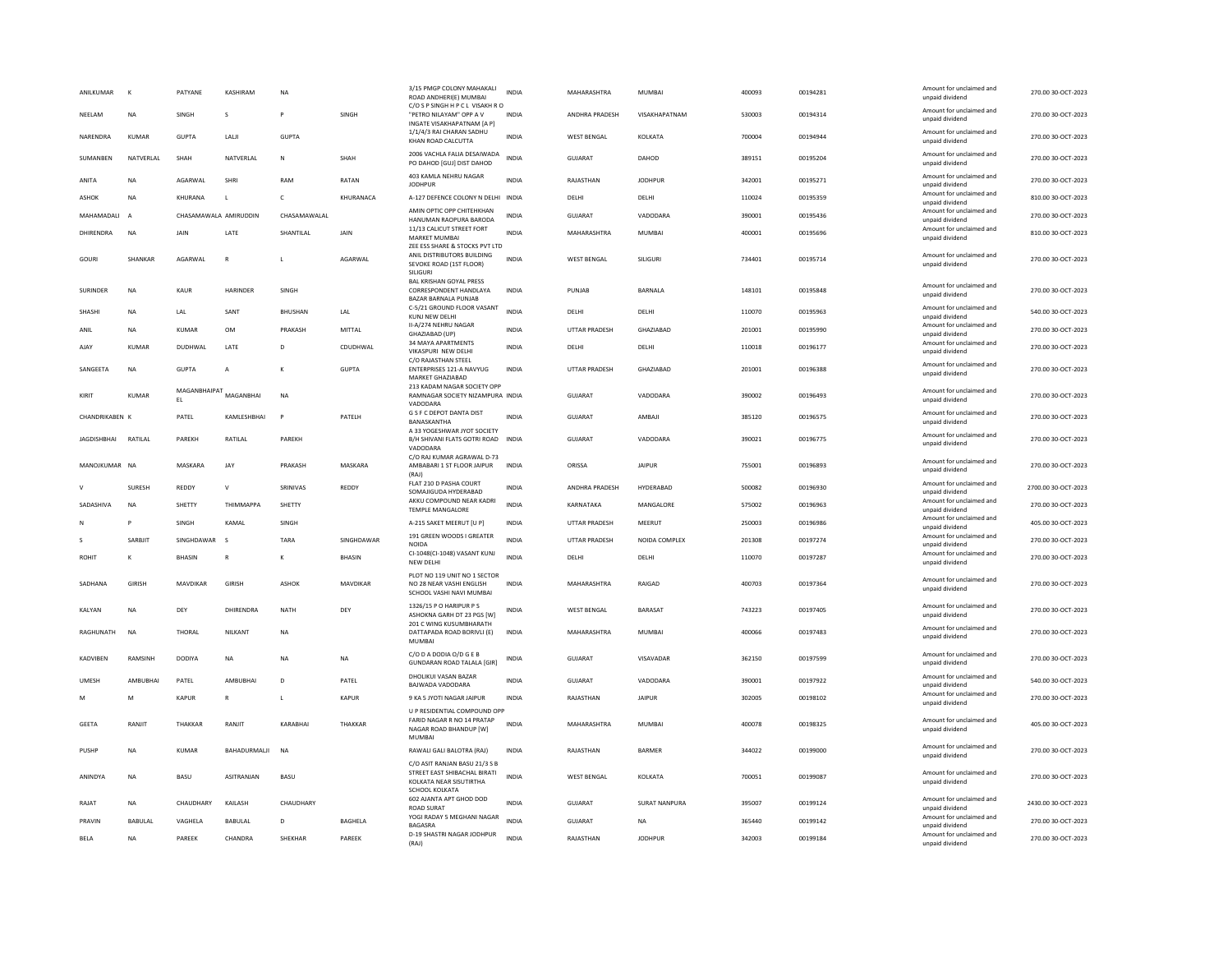| <b>UJWALA</b>     | D                 | <b>MUKADAM</b> | DATTATRAY                 | G         | <b>MUKADAM</b>  | 21 PARMANAND SOCIETY JAIHIND<br>COLONY VISHNU NAGAR GUPTE INDIA<br>ROAD DOMBIVLI (W) MUMBAI          |              | MAHARASHTRA          | <b>DOMBIVALI</b> | 421202 | 00199234 | Amount for unclaimed and<br>unpaid dividend | 405.00 30-OCT-2023 |
|-------------------|-------------------|----------------|---------------------------|-----------|-----------------|------------------------------------------------------------------------------------------------------|--------------|----------------------|------------------|--------|----------|---------------------------------------------|--------------------|
| <b>SIJI</b>       | <b>NA</b>         | SURESHBABU     | SURESHBABU                | M         | s               | <b>B101 MEET FLATS BHAIKAKA</b><br>NAGAR PO THALTEJ AHMEDABAD INDIA<br>GUJ                           |              | <b>GUJARAT</b>       | AHMEDABAD        | 380059 | 00199324 | Amount for unclaimed and<br>unpaid dividend | 270.00 30-OCT-2023 |
| VASUMATI          | $\mathbf N$       | TEWAR          | NALINKANT                 | К         | TEWARHHOLD      | <b>B-36 PITAMBAR PARK SOCIETY</b><br>NEAR AIMS OXYGEN COMPANY<br>OLD PADRA ROAD J P ROAD<br>VADODARA | <b>INDIA</b> | GUJARAT              | VADODARA         | 390015 | 00199386 | Amount for unclaimed and<br>unpaid dividend | 270.00 30-OCT-2023 |
| VINOD             | KUMARI            | JAIN           | <b>NA</b>                 | <b>NA</b> | <b>NA</b>       | 20/7 RAJPUR ROAD DELHI                                                                               | <b>INDIA</b> | DELHI                | DELHI            | 110054 | 00199407 | Amount for unclaimed and<br>unpaid dividend | 405.00 30-OCT-2023 |
|                   | MASTAN            | SAHEB          | <b>NA</b>                 | <b>NA</b> | NA              | H NO 2/131 MAIN ROAD ALUR<br>KURNOOL DIST A P                                                        | <b>INDIA</b> | ANDHRA PRADESH       | ADONI            | 518395 | 00199606 | Amount for unclaimed and<br>unpaid dividend | 270.00 30-OCT-2023 |
| SIPRA             | NA                | SEAL           | s                         | L         | SEAL            | 44 SIKDAR PARA STREET KOLKATA INDIA                                                                  |              | WEST BENGAL          | KOLKATA          | 700007 | 00199621 | Amount for unclaimed and<br>unpaid dividend | 2.70 30-OCT-2023   |
| PAWAN             | KUMAR             | GOEL           | RAM                       | GOPAL     | GOEL            | 198 NORTH CIVIL LINES<br>MUZAFFARNAGAR U P                                                           | INDIA        | UTTAR PRADESH        | MUZAFFARNAGAR    | 251001 | 00199988 | Amount for unclaimed and<br>unpaid dividend | 270.00 30-OCT-2023 |
| MANOJ             | HARSHADRAY        | PARIKH         | HARSHADRAY                | $\kappa$  | PARIKH          | 168/2013 PRATIKSHA<br>APPARTMENTS SOLA ROAD<br>NARANPURA AHMEDABAD                                   | <b>INDIA</b> | <b>GUJARAT</b>       | AHMEDABAD        | 380063 | 00200581 | Amount for unclaimed and<br>unpaid dividend | 270.00 30-OCT-2023 |
| ARPITA            | NA                | <b>MOHANTY</b> | KAILAS                    | SHUBHRA   | <b>MOHANTY</b>  | D-3 BHEL TOWNSHIP GOTRI ROAD INDIA<br>VADODARA GUL                                                   |              | GUJARAT              | VADODARA         | 390021 | 00200666 | Amount for unclaimed and<br>unpaid dividend | 270.00 30-OCT-2023 |
| SHASHIKANT        | RAMCHANDRA        | KESARKAR       | RAMCHANDRA                | KALU      | <b>KESARKAR</b> | 401/120 SNEH SAGAR CO HSG SOC<br>MODEL TOWN J P ROAD SEVEN INDIA<br>BUNGLOW ANDHERI (W) MUMBAI       |              | MAHARASHTRA          | <b>MUMBAI</b>    | 400001 | 00200736 | Amount for unclaimed and<br>unpaid dividend | 270.00 30-OCT-2023 |
| MAHESH            | RAMANLAL          | SALOT          | RAMANLAL                  | <b>NA</b> |                 | SHAKTI DEEP NANA BAZAR AT PO<br><b>DABHOI DIST BARODA</b>                                            | <b>INDIA</b> | GUJARAT              | DHABHOIR.S       | 391110 | 00201932 | Amount for unclaimed and<br>unpaid dividend | 270.00 30-OCT-2023 |
| DHRUMIL           | <b>BADRIK</b>     | PARIKH         | <b>BADRIK</b>             | PARIKH    |                 | 3 M P FLATS GUJARAT SOCIETY<br>PALDI AHMEDABAD                                                       | <b>INDIA</b> | <b>GUJARAT</b>       | AHMEDABAD        | 380007 | 00202159 | Amount for unclaimed and<br>unpaid dividend | 270.00 30-OCT-2023 |
| MANSUKHLAL        | $\overline{B}$    | KHANAPARA      | <b>BHOVAN</b>             | BHAI      | KHANAPARA       | ANAND NAGAR SOCIETY NR YOGI<br>PARK KOLKI ROAD AT & PO<br>UPLETA                                     | <b>INDIA</b> | GUJARAT              | DHORAJI          | 360490 | 00202241 | Amount for unclaimed and<br>unpaid dividend | 540.00 30-OCT-2023 |
| <b>BIMALA</b>     | DEBI              | <b>JARIYA</b>  | RAM                       | SWAROOP   | JARIYA          | FLAT NO 102 THE ARR ADJACENT<br>TO ST ANTHONYS CHURCH<br>VAKOLA SANTACRUZ (E) MUMBAI                 | <b>INDIA</b> | MAHARASHTRA          | <b>MUMBAI</b>    | 400055 | 00202272 | Amount for unclaimed and<br>unpaid dividend | 540.00 30-OCT-2023 |
| DHIRAJLAL         | CHHAGANBHAI KACHA |                | CHHAGANBHAI               | KACHA     |                 | SARU SECTION ROAD SHIVA<br>TENAMENT JAMNAGAR                                                         | <b>INDIA</b> | <b>GUJARAT</b>       | JAMNAGAR         | 361008 | 00202341 | Amount for unclaimed and<br>unpaid dividend | 270.00 30-OCT-2023 |
|                   | NA                | PAUL           | KISHORI                   | CHAND     |                 | MOHALLA JAINIAN SULTANPURA<br>LODHI DIST KAPURTHALA PUNJAB                                           | INDIA        | PUNJAB               | KAPURTHALA       | 144626 | 00202426 | Amount for unclaimed and<br>unpaid dividend | 270.00 30-OCT-2023 |
| BABUBHAI          | DANABHAI          | PATEL          | PATEL                     | DANABHAI  | SHANKARDAS      | <b>GSFC FERTILIZERS DEPOT SARDAR</b><br>VEGE MARKET TAJPURA ROAD<br>PADRA DIST VADODARA GUJ          | <b>INDIA</b> | GUJARAT              | PADRA            | 391401 | 00202480 | Amount for unclaimed and<br>unpaid dividend | 405.00 30-OCT-2023 |
| <b>BHAVANABEN</b> | JAYANTILAL        | VAKANI         | JAYANTILAL                | NA        |                 | RUPANI CIRCLE B/H THEOSIPHICAL<br>HALL PLOT NO 1524/252 VENI<br><b>TENAMENTS BHAVNAGAR</b>           | <b>INDIA</b> | <b>GUJARAT</b>       | BHAVNAGAR        | 364001 | 00202525 | Amount for unclaimed and<br>unpaid dividend | 270.00 30-OCT-2023 |
| RAJESH            | RATILAL           | PAREKH         | RATILAL                   | PAREKH    |                 | QTR NO 1629 KRIBHCO NAGAR P<br>O KRIBHCO NAGAR SURAT GUJ                                             | <b>INDIA</b> | <b>GUJARAT</b>       | SUNUALI          | 394515 | 00202552 | Amount for unclaimed and<br>unpaid dividend | 270.00 30-OCT-2023 |
| KUNDANMAL         | NA                | JAIN           | SHRI                      | NARAYAN   | <b>BUSINES</b>  | C/O SHRI NARAYAN & CO<br>CHOHHATTI BAZAR PO NEWAI<br><b>DIST TONK RAJ</b>                            | <b>INDIA</b> | RAJASTHAN            | <b>TONK</b>      | 304001 | 00202650 | Amount for unclaimed and<br>unpaid dividend | 270.00 30-OCT-2023 |
| SHANTILAL         | <b>NA</b>         | JAIN           | LAXMI                     | CHAND     |                 | MADANLAL SHANTILAL & CO<br>LAXMI NAGAR JERLA ROAD WARD INDIA<br>NO 30 BALOTRA                        |              | RAJASTHAN            | <b>BARMER</b>    | 344022 | 00202663 | Amount for unclaimed and<br>unpaid dividend | 270.00 30-OCT-2023 |
| LEELA             | <b>NA</b>         | SANKHLA        | ARUN                      | SINGH     |                 | GOPAL AUTO PARTS 63 BABU<br>RAJENDRA MARG PAL ROAD<br>JODHPUR RAJ                                    | <b>INDIA</b> | RAJASTHAN            | <b>JODHPUR</b>   | 342001 | 00202942 | Amount for unclaimed and<br>unpaid dividend | 270.00 30-OCT-2023 |
| RAMESH            | CHAND             | SONI           | PUKHRAJ                   | SONI      |                 | C/O R P JWELLERS GANGGAJI<br><b>TAMPAI STREET CHANDA</b><br>BHAWAN DIST SIROHI ABU ROAD<br>(RAJ)     | <b>INDIA</b> | RAJASTHAN            | SIROHI           | 307026 | 00202971 | Amount for unclaimed and<br>unpaid dividend | 270.00 30-OCT-2023 |
| CHANCHAL          |                   |                | <b>I OKMAN</b>            | PRAIAPATI |                 | 3764 MOTIA BAGH SARAI PHOOS<br>DELHI<br>SIDDHI VINAYAK FAB 335                                       | <b>INDIA</b> | <b>DELHI</b>         | <b>DELHI</b>     | 110054 | 00203006 | Amount for unclaimed and<br>unpaid dividend | 270.00.30-OCT-2023 |
| ANAND             | <b>NA</b>         | <b>JAIN</b>    | PARASMAL                  | JAIN      |                 | SAMARTH NAGAR BLDG NO 3<br>GROUDN FLOOR B/H KAMLA<br>HOTEL AGRA ROAD BHIWANDI                        | <b>INDIA</b> | MAHARASHTRA          | KALYAN           | 421302 | 00203067 | Amount for unclaimed and<br>unpaid dividend | 270.00 30-OCT-2023 |
| URMILABEN         | KANTILAL          | GANDHI         | KANTILAL                  | HARILAL   | <b>GANDHI</b>   | PADA POLE AZAD STREET NADIAD<br>GUJ                                                                  | <b>INDIA</b> | <b>GUJARAT</b>       | NADIAD           | 387001 | 00203232 | Amount for unclaimed and<br>unpaid dividend | 270.00 30-OCT-2023 |
| SURESH            | CHAND             | <b>BIYANI</b>  | SHYAM                     | SUNDER    | BIYANI          | C/O MAHESHWARI FABRICES<br>KASTUR COMPLEX TABELA ROAD INDIA<br>SIKAR RAJ                             |              | MADHYA PRADESH       | MAHESHWAR        | 451201 | 00203414 | Amount for unclaimed and<br>unpaid dividend | 270.00 30-OCT-2023 |
| SUBHASH           | CHAND             | JAIN           | <b>JAYANTI</b>            | PARASHAD  |                 | JAIN BHAWAN H N 5321<br>NALBANDAN TEHSIL ROAD<br><b>REWARI HARYANA</b>                               | <b>INDIA</b> | <b>HARYANA</b>       | REWARI           | 123401 | 00203416 | Amount for unclaimed and<br>unpaid dividend | 540.00 30-OCT-2023 |
| CHANDRA           | KUMAR             | KOHLI          | JAI                       | LAL       | KOHLI           | HOUSE NO 52, BLOCK NO E PANKI<br><b>KANPUR</b>                                                       | INDIA        | <b>UTTAR PRADESH</b> | KANPUR           | 208020 | 00203504 | Amount for unclaimed and<br>unpaid dividend | 270.00 30-OCT-2023 |
| DEVKIBEN          | JERAM             | <b>NAKUM</b>   | <b>JERAMBHAI</b>          | <b>NA</b> |                 | KISSAN PARA ANAND CHOWK<br>DWARKA DIST JAMNAGAR GUJ                                                  | <b>INDIA</b> | <b>GUJARAT</b>       | KHAMBHALIA       | 361335 | 00203518 | Amount for unclaimed and<br>unpaid dividend | 270.00 30-OCT-2023 |
| DIPU              | <b>NA</b>         |                | MOTICHANDSHA<br>MOTICHAND | D         | SHAH            | 2 OSWAL COLONY RUSHABH NEAR<br>AYAMBIL BHUVAN JAMNAGAR                                               | <b>INDIA</b> | GUJARAT              | JAMNAGAR         | 361005 | 00203655 | Amount for unclaimed and<br>unpaid dividend | 270.00 30-OCT-2023 |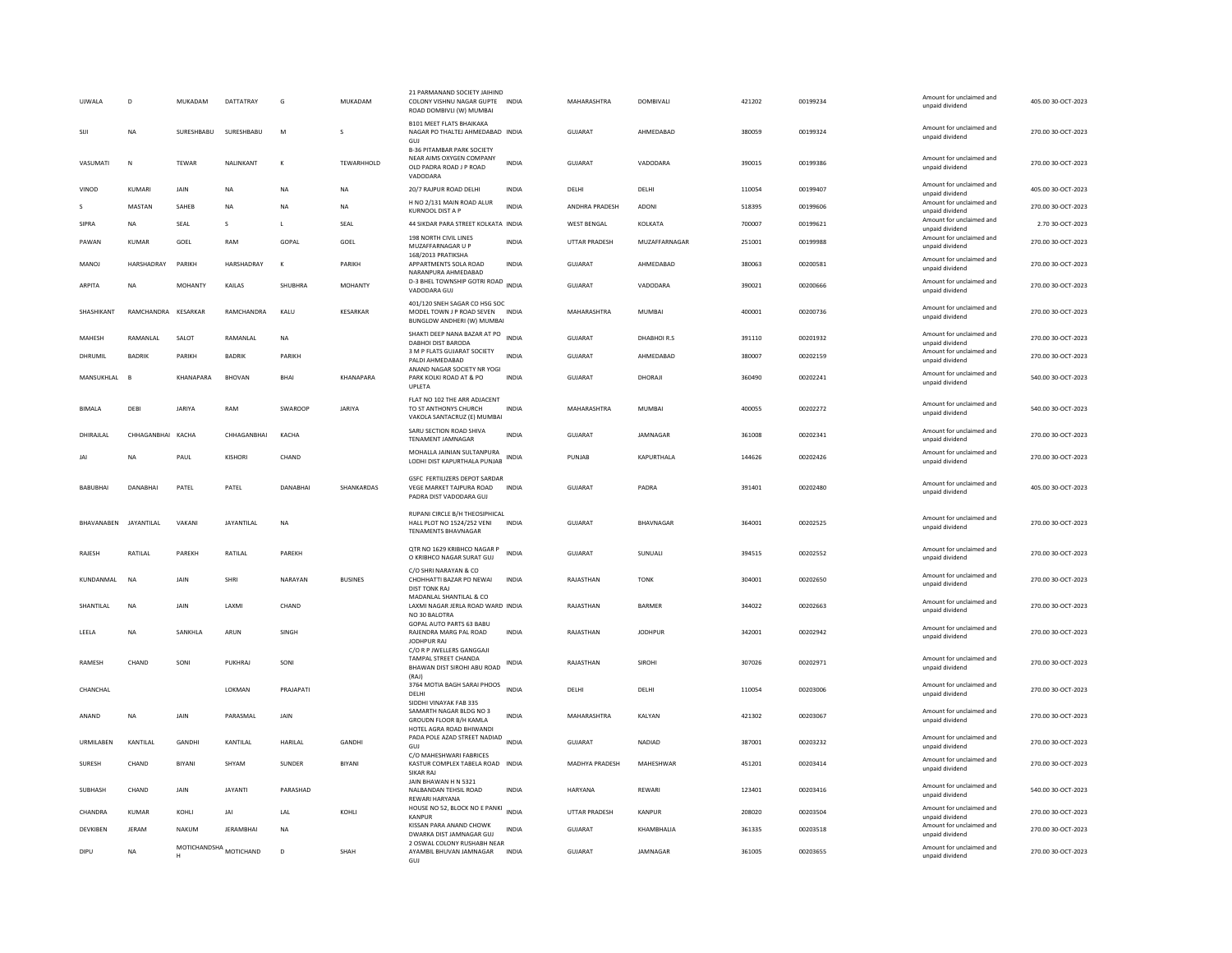| PUNITA             | R                 | DAVE                     | RAJNIKANT         | DAVE           |               | SHIVAM SIDDHI PARK GOKUL<br>DHAM KHODIYAR COLONY B/H<br>MEHUL NAGAR EXC JAMNAGAR                      | <b>INDIA</b> | GUJARAT              | <b>IAMNAGAR</b>      | 361006 | 00203974 | Amount for unclaimed and<br>unpaid dividend                    | 540.00 30-OCT-2023 |
|--------------------|-------------------|--------------------------|-------------------|----------------|---------------|-------------------------------------------------------------------------------------------------------|--------------|----------------------|----------------------|--------|----------|----------------------------------------------------------------|--------------------|
| RAMESH             | $\mathbf v$       | CHAUHAN                  | RAMESHBHAI        | $\mathsf{v}$   | CHAUHAN       | A-95 SUNDERVAN SOCIETY NEW<br>SAMA ROAD VADODARA GUJ                                                  | <b>INDIA</b> | GUJARAT              | VADODARA             | 390001 | 00204085 | Amount for unclaimed and<br>unpaid dividend                    | 270.00 30-OCT-2023 |
| MAULIK             | ROHIT             | MARTHAK                  | ROHIT             | <b>NA</b>      |               | 258/260 WALKESHWAR ROAD<br>PAMIR 2 ND FLOOR<br>WALKESHWAR ROAD MUMBAI                                 | <b>INDIA</b> | MAHARASHTRA          | MUMBAL               | 400006 | 00204222 | Amount for unclaimed and<br>unpaid dividend                    | 810.00 30-OCT-2023 |
|                    | <b>SUBHAS</b>     | CHANDRA                  | E                 | AUDRAPPA       |               | 19 VIJAYA NEHRU NAGAR AIR<br>PORT ROAD HUBLI                                                          | <b>INDIA</b> | KARNATAKA            | HUBLI                | 580030 | 00204245 | Amount for unclaimed and<br>unpaid dividend                    | 270.00 30-OCT-2023 |
| RANJAN             | <b>NA</b>         | KOTNALA                  | KESHAV            | $\mathsf{C}$   | KONALA        | H-2 APT 44 ROYALE GARDEN<br><b>ESTATE SEC-61 NOIDA</b>                                                | <b>INDIA</b> | UTTAR PRADESH        | NOIDA COMPLEX        | 201301 | 00204297 | Amount for unclaimed and<br>unpaid dividend                    | 270.00 30-OCT-2023 |
| <b>JATIN</b>       | R                 | PATEL                    | RAMANRHAI         | <b>NA</b>      |               | ANIL B LALCHETA 41 PAYAL G F<br>STOCK EX SAYAJIGUNJ VADODARA INDIA<br>GUI                             |              | <b>GUJARAT</b>       | VADODARA             | 390007 | 00204355 | Amount for unclaimed and<br>unpaid dividend                    | 270.00 30-OCT-2023 |
| MANISH             | KUMAR             | MAGANLALPATE             | MAGANLAL          | PATEL          |               | KHUNDH CHIKHLI TA CHIKHLI DIST<br>NAVSARI GUJ                                                         | <b>INDIA</b> | <b>GUJARAT</b>       | CHIKHLI              | 396521 | 00204377 | Amount for unclaimed and<br>unpaid dividend                    | 270.00 30-OCT-2023 |
| GYAN               | <b>GYOTI</b>      | SHARMA                   | RAM               | NIRANIAN       | SHARMA        | MAHAMANDIR ROAD W NO 13<br>SIKAR RAJ                                                                  | <b>INDIA</b> | RAIASTHAN            | <b>SIKAR</b>         | 332001 | 00204437 | Amount for unclaimed and<br>unpaid dividend                    | 270.00.30-OCT-2023 |
|                    | <b>GANESHRHAI</b> |                          | <b>NA</b>         |                | <b>NA</b>     | C/O GSFC LTD AREA OFFICE<br>UMARIGAR BLDG GADHECHI                                                    | <b>INDIA</b> | <b>GUJARAT</b>       | <b>BHAVNAGAR</b>     | 364001 | 00204597 | Amount for unclaimed and                                       | 270.00 30-OCT-2023 |
| VELJIBHAI          |                   | PATEL                    |                   | NA             |               | VADLA BHAVNAGAR GUJ                                                                                   |              |                      |                      |        |          | unpaid dividend                                                |                    |
| SATTARBHAI         | <b>ISMAILBHAI</b> | VOHRA                    | ISMAILBHAI        | D              | VOHRA         | <b>B-102 MADNI COMPLEX 1 ST</b><br>FLOOR NR NOORANI MASJID<br>POLSON ROAD ANAND                       | INDIA        | GUJARAT              | ANAND                | 388001 | 00204646 | Amount for unclaimed and<br>unpaid dividend                    | 270.00 30-OCT-2023 |
| RAMNIKBHAI         |                   | SALIYA                   | P                 | SALIYA         |               | ST NO 6 SARITA SOCIETY NERAMA<br>UGAMEDI WALA BHAVNAGAR GUJ                                           | <b>INDIA</b> | <b>GUJARAT</b>       | <b>BHAVNAGAR</b>     | 364003 | 00204757 | Amount for unclaimed and<br>unpaid dividend                    | 270.00 30-OCT-2023 |
| ASHOKKUMAR         | <b>B</b>          | BHARADIYA                | BADRINARAYAN      | BHARADIYA      |               | C/O RAJU BOKAARIYA CENTRE<br><b>CORNER MALIVES BEED</b>                                               | <b>INDIA</b> | MAHARASHTRA          | BHIR                 | 431122 | 00204906 | Amount for unclaimed and<br>unpaid dividend                    | 270.00 30-OCT-2023 |
| SHARDA             | DEVI              | GANERIWALA               | KISHORI           | LAL            |               | C/O PNB STREET RORI BAZAR<br>SIRSA HRY HISSAR, HARYANA                                                | <b>INDIA</b> | HARYANA              | <b>BHIWANI</b>       | 125055 | 00204982 | Amount for unclaimed and<br>unpaid dividend                    | 270.00 30-OCT-2023 |
| RAJESH             | <b>NA</b>         | RAHEJA                   | н                 | $\mathbb{R}$   | RAHEJA        | D 682 SARASWATI VIHAR PRITAM<br>PURA DELHI                                                            | <b>INDIA</b> | DELHI                | DELHI                | 110034 | 00205019 | Amount for unclaimed and<br>unpaid dividend                    | 270.00 30-OCT-2023 |
| SHANTILAI          | <b>I ALLUBHAL</b> | PATEL                    | LALLUBHAI         | PATEL          |               | AT & PO KOSAD TAL CHAURISI<br>BAVARIA FALIA SURAT GUJ                                                 | <b>INDIA</b> | GUIARAT              | <b>SURAT NANPURA</b> | 395003 | 00205062 | Amount for unclaimed and<br>unpaid dividend                    | 270.00 30-OCT-2023 |
| PRADEEP            | <b>NA</b>         | JAIN                     | Ś                 | $\mathsf{C}$   | JAIN          | SOBHAG MAL & SONS CLOTH<br>MERCHANT SADAR BAZAR BARAN INDIA<br>RAJ                                    |              | RAJASTHAN            | <b>BARAN</b>         | 325205 | 00205118 | Amount for unclaimed and<br>unpaid dividend                    | 270.00 30-OCT-2023 |
|                    | $\mathbf{H}$      | GURUNEDHARA              | CHENCHU           | SUBBEICH       |               | D NO 4-498 CAR STREET                                                                                 | <b>INDIA</b> | ANDHRA PRADESH       | MARKAPUR             | 523316 | 00205123 | Amount for unclaimed and                                       | 270.00 30-OCT-2023 |
| PRABHU             | DAYAL             | $\circ$<br>MATHUR        | B                 | D              | <b>MATHUR</b> | MARKAPUR<br><b>B-47 ARUNACHAL SOICETY</b><br>SUBHANPURA VADODARA GUJ                                  | <b>INDIA</b> | <b>GUJARAT</b>       | VADODARA             | 390023 | 00205133 | unpaid dividend<br>Amount for unclaimed and<br>unpaid dividend | 135.00 30-OCT-2023 |
|                    |                   |                          |                   |                |               |                                                                                                       |              |                      |                      |        |          |                                                                |                    |
| <b>ASHWIN</b>      | MADHAVII          | <b><i>RHFSHDADIA</i></b> | MADHAVJIBHAI      | <b>NA</b>      |               | C/O DIPAK PROVISION STORES<br>NEAR S T DEPO POST LALPUR DIST INDIA                                    |              | GUIARAT              | KAI AVAD             | 361170 | 00205199 | Amount for unclaimed and                                       | 270.00 30-OCT-2023 |
| JAGDISH            | <b>NA</b>         | <b>MUNDRA</b>            | RATAN             | LAL            | <b>MUNDRA</b> | JAMNAGAR<br>VPO INTALI VIA FATEHNAGAR DIST<br><b>UDAIPUR</b>                                          | <b>INDIA</b> | RAJASTHAN            | VALLABHNAGAR         | 313608 | 00205212 | unpaid dividend<br>Amount for unclaimed and<br>unpaid dividend | 270.00 30-OCT-2023 |
| KASHIBHAI          | <b>RAMDAS</b>     | PATEL                    | RAMDAS            | AMICHANDDAS    | PATEL         | AT SHELAVI TA CHANASMA DIST<br>PATAN NG                                                               | <b>INDIA</b> | <b>GUJARAT</b>       | PATAN                | 384235 | 00205229 | Amount for unclaimed and<br>unpaid dividend                    | 270.00 30-OCT-2023 |
| VISHNU             | <b>NA</b>         | <b>JAIN</b>              | <b>NA</b>         | <b>NA</b>      | <b>NA</b>     | O 56 DOCTORS COLONY LOHIA                                                                             | <b>INDIA</b> | <b>BIHAR</b>         | PATNA                | 800020 | 00205235 | Amount for unclaimed and                                       | 405.00 30-OCT-2023 |
| SAVITA             | <b>NA</b>         | <b>JAIN</b>              | ARUN              | KUMAF          | JAIN          | <b>NAGAR PATNA</b><br>105/100 VIJAY PATH                                                              | INDIA        | RAJASTHAN            | JAIPUR               | 302001 | 00205356 | unpaid dividend<br>Amount for unclaimed and                    | 270.00 30-OCT-2023 |
|                    |                   |                          |                   |                |               | MANSAROVAR JAIPUR<br>29 BASANT BAHAR COLONY                                                           |              |                      |                      |        |          | unpaid dividend<br>Amount for unclaimed and                    |                    |
| LEKHRAJ            | <b>NA</b>         | MAHESHWARI               | MATHURA           | DASS           | Л             | GOHAL PURA TURN TONK ROAD<br><b>JAIPUR</b>                                                            | INDIA        | RAJASTHAN            | <b>JAIPUR</b>        | 302018 | 00205376 | unpaid dividend                                                | 540.00 30-OCT-2023 |
| DEVENDRA           | <b>KUMAR</b>      | JUNEJA                   | H                 | B              | JUNEJA        | L90 INDIRA NAGAR KANPUR                                                                               | <b>INDIA</b> | <b>UTTAR PRADESH</b> | KANPUR               | 208026 | 00205395 | Amount for unclaimed and<br>unpaid dividend                    | 540.00 30-OCT-2023 |
|                    |                   | PUNIANI                  | BALDEV            | RAJ            | PUNJANI       | 158 AVTAV ENCLAVE PASCHIM<br>VIHAR NEW DELHI                                                          | <b>INDIA</b> | DELHI                | <b>DELHI</b>         | 110063 | 00205411 | Amount for unclaimed and<br>unpaid dividend                    | 270.00 30-OCT-2023 |
| MANJU              | KUMARI            | PATHAK                   | KEDAR             | NATH           | PATHAK        | D4-BUNGLOW NO-12, CABLE<br>TOWN, GOLMURI, JAMSHEDPUR, INDIA<br><b>IHARKHAND</b>                       |              | <b>JHARKHAND</b>     | JAMSHEDPUR           | 831003 | 00205432 | Amount for unclaimed and<br>unpaid dividend                    | 270.00 30-OCT-2023 |
| <b>BHUPATRAI</b>   |                   | VASA                     | <b>HIMATLAL</b>   | VASA           |               | C/O VIKAS MEDICAL DEVICES 29<br>DR RAJENDRA ROAD SIDDHARTH INDIA<br><b>BLDG 1ST FLOOR KOLKATA</b>     |              | <b>WEST BENGAL</b>   | KOLKATA              | 700020 | 00205455 | Amount for unclaimed and<br>unpaid dividend                    | 270.00 30-OCT-2023 |
| SHIV               | <b>KUMAR</b>      | VERMA                    | NA                | NA             | <b>NA</b>     | M 49 AMRESHPURI RAI BARELI                                                                            | INDIA        | <b>UTTAR PRADESH</b> | RAE BARELI           | 229001 | 00205470 | Amount for unclaimed and                                       | 270.00 30-OCT-2023 |
| <b>VIMI AGAURI</b> |                   | GANATRA                  | <b>IAMNADAS</b>   | <b>GANATRA</b> | HHOLD         | C/O MOHANLAL ODHAVJI<br>RAILWAY STATION ROAD                                                          | <b>INDIA</b> | GUIARAT              | <b>IUNAGADH</b>      | 362001 | 00205506 | unpaid dividend<br>Amount for unclaimed and<br>unpaid dividend | 270.00.30-OCT-2023 |
| SHIKHA             | <b>NA</b>         | RAWAT                    | SITARAM           | RAWAT          |               | <b>JUNAGADH</b><br>26 BAIKUNTH CHATTERJEE LANE<br>1ST FLOOR NEAR KALPANA<br>CINEMA HALL HOWRAH MAIDAN | <b>INDIA</b> | <b>WEST BENGAL</b>   | <b>HOWRAH</b>        | 711101 | 00205515 | Amount for unclaimed and<br>unpaid dividend                    | 270.00 30-OCT-2023 |
| ANIS               | <b>IBRAHIM</b>    | POTHIAWALA               | <b>IBRAHIM</b>    | NA             |               | <b>HOWRAH</b><br>G 302 ASHIYANA COMPLEX NR<br>NISHANT SOCIETY ADAJAN PATIA INDIA<br>PO SURAT          |              | GUJARAT              | SURAT NANPURA        | 395009 | 00205550 | Amount for unclaimed and<br>unpaid dividend                    | 270.00 30-OCT-2023 |
| <b>RAGINI</b>      | <b>NA</b>         | <b>TANDON</b>            | KRISHNA           | CHANDRA        | TANDON        | 3/239 VISHNUPURI KANPUR                                                                               | <b>INDIA</b> | <b>UTTAR PRADESH</b> | KANPUR               | 208002 | 00205556 | Amount for unclaimed and<br>unpaid dividend                    | 540.00 30-OCT-2023 |
| RAJNIKANT          | $\mathbf{J}$      | BAROT                    | <b>JAYANTILAL</b> | BAROT          |               | 17 SONAL SOCIETY B/H MARKET                                                                           | <b>INDIA</b> | GUJARAT              | MAHESANA             | 384001 | 00205602 | Amount for unclaimed and                                       | 540.00 30-OCT-2023 |
| DIVYA              | N                 | PUNATAR                  | NEMISH            |                | HHOLD         | YARD MEHSANA<br>PUNATAR FALI NEAR JAIN                                                                | INDIA        | GUJARAT              | JAMNAGAR             | 361001 | 00205643 | unpaid dividend<br>Amount for unclaimed and                    | 540.00 30-OCT-2023 |
| SANJEEV            | <b>NA</b>         | <b>ARORA</b>             | G                 | к              | ARORACA       | DERASAR JAMNAGAR<br>C/O RAJ KUMAR ARORA 475<br>MAHAT PURA MATHURA UP                                  | <b>INDIA</b> | <b>UTTAR PRADESH</b> | MATHURA              | 281001 | 00205677 | unpaid dividend<br>Amount for unclaimed and<br>unpaid dividend | 270.00 30-OCT-2023 |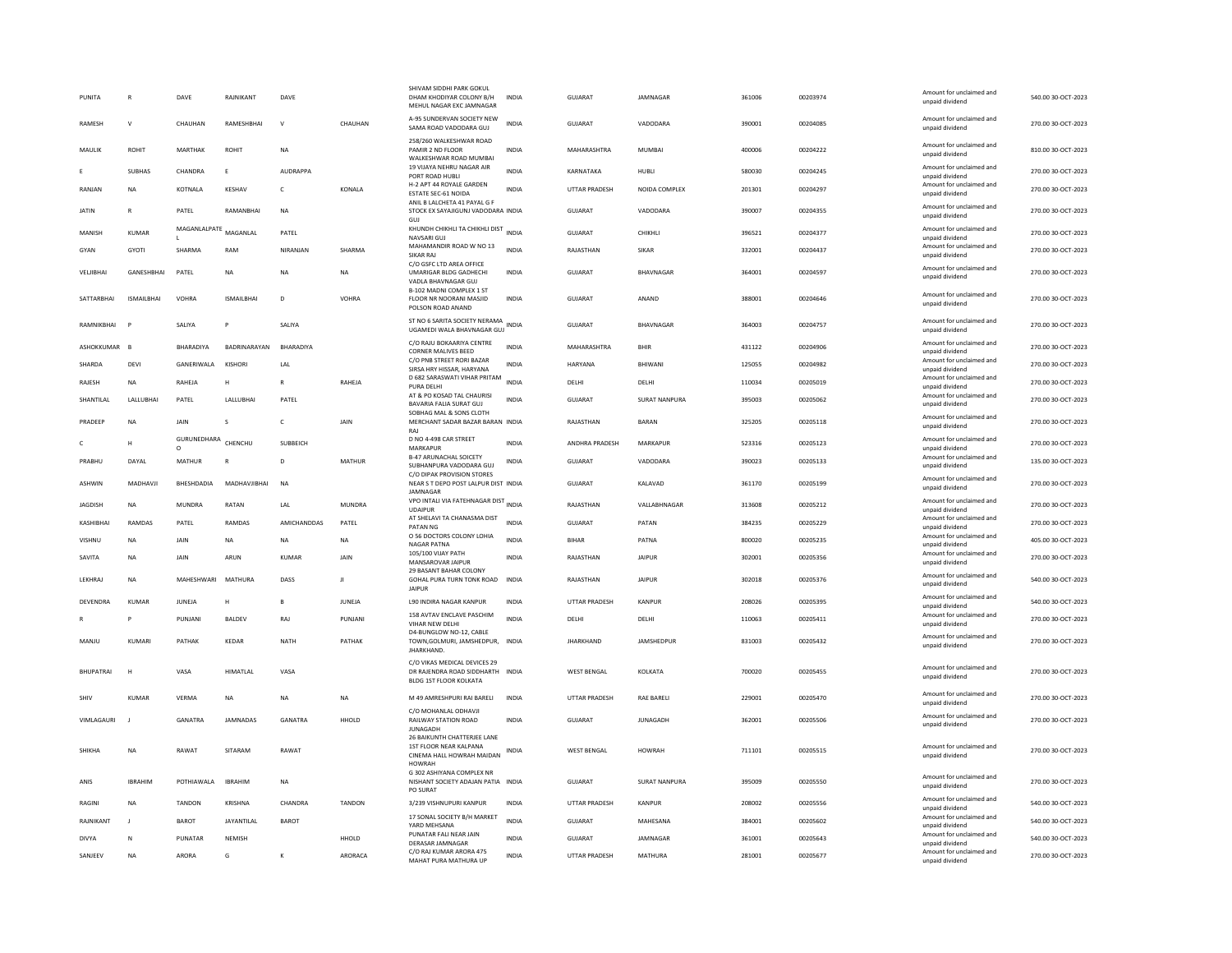| MANJU          | <b>NA</b>           | LODHA             | RAJENDRA       | LODHA          |              | C/O DR RAJENDRA LODHA 6A-27<br>NEW HBC SHASTRI NAGAR<br><b>BHILWARA RAJ</b>                         | <b>INDIA</b> | RAJASTHAN            | BHILWARA                | 311001 | 00205713 | Amount for unclaimed and<br>unpaid dividend | 270.00 30-OCT-2023 |
|----------------|---------------------|-------------------|----------------|----------------|--------------|-----------------------------------------------------------------------------------------------------|--------------|----------------------|-------------------------|--------|----------|---------------------------------------------|--------------------|
| BAL            | <b>MUKUND</b>       | SONI              | RAMESHWAR      | LAL            | SONI         | <b>BUS STAND BAGORE POST</b><br>BAGORE TA MANDAL DIST<br>BHILWARA RAJ                               | <b>INDIA</b> | RAJASTHAN            | SHAHPURA<br>(BHILLWARA) | 311402 | 00205733 | Amount for unclaimed and<br>unpaid dividend | 270.00 30-OCT-2023 |
| PARAG          | A                   | MEHTA             | RAMESH         | CHANDRA        |              | A/6/72 RAMJI NAGAR JAMNAGAR INDIA                                                                   |              | <b>GUJARAT</b>       | JAMNAGAR                | 361005 | 00205739 | Amount for unclaimed and<br>unpaid dividend | 270.00 30-OCT-2023 |
| ANUPAMA        | <b>NA</b>           | SINGH             | AJIT           | <b>KUMAR</b>   | SINGH        | A 307 ANAND LOK SOCIETY<br>MAYUR VIHAR I DELHI<br>NR. OLD GRAMPANCHAYAT                             | <b>INDIA</b> | DELHI                | DELHI                   | 110091 | 00205772 | Amount for unclaimed and<br>unpaid dividend | 270.00 30-OCT-2023 |
| MANJULABEN     | KIRITRHAI           | PANDYA            | KIRITRHAI      | CHIMANI AI     | PANDYA       | OFFICE AT & PO KARACHIA DIST.<br><b>BARODA</b>                                                      | <b>INDIA</b> | GUIARAT              | <b>BAIWA</b>            | 391310 | 00205827 | Amount for unclaimed and<br>unpaid dividend | 270.00 30-OCT-2023 |
| KANTILAL       | $\mathsf{C}$        | PADHIYAR          | <b>NA</b>      | <b>NA</b>      | <b>NA</b>    | 1. SAYARA NIWAS JAINUDDIN<br>COMPOUND KARTER ROAD<br>NO.2, BORIVALI (EAST) MUMBAI<br>MANJANGA HOUSE | <b>INDIA</b> | MAHARASHTRA          | <b>MUMBAI</b>           | 400066 | 00205863 | Amount for unclaimed and<br>unpaid dividend | 270.00 30-OCT-2023 |
|                | $\mathsf{v}$        | POULOSE           | <b>NA</b>      | <b>NA</b>      | <b>NA</b>    | P.O.PERAMBRA, CHALAKUDY<br>THRISSUR KERALA                                                          | <b>INDIA</b> | KERALA               | VAKA                    | 680689 | 00205875 | Amount for unclaimed and<br>unpaid dividend | 270.00 30-OCT-2023 |
|                | c                   | TALATI            | LATE           | CHANDRAKANT    | TALATI       | B/8/GAYATRI SOCIETY KANJARI<br>ROAD HALOL                                                           | <b>INDIA</b> | <b>BIHAR</b>         | GAYA                    | 823001 | 00205893 | Amount for unclaimed and<br>unpaid dividend | 270.00 30-OCT-2023 |
| VENKAT         | REDDY               | GOGULA            | GCHKONDA       | NA             | REDDY        | PLOT NO.17, PADMAVATHI<br>NAGAR COLONY NALGONDA                                                     | INDIA        | ANDHRA PRADESH       | NALGONDA                | 508001 | 00205912 | Amount for unclaimed and<br>unpaid dividend | 270.00 30-OCT-2023 |
| BHARATBHAI     | VINODCHANDRA MANIAR |                   | VINODCHANDRA   | $\mathbb{N}$   | MANIAR       | C-43.44. VIDHYAKUNJ SOCIETY<br>BEHIND BRIGHT SCHOOL VIP<br>ROAD, KARELIBAUG VADODARA                | <b>INDIA</b> | GUJARAT              | VADODARA                | 390018 | 00205923 | Amount for unclaimed and<br>unpaid dividend | 270.00 30-OCT-2023 |
| MANOJ          | PRATAPRAI           | <b>MONANI</b>     | PRATAPRAI      | G              | MONANI       | C/O NILKAMAL STORE NEAR<br>KHADI BHANDAR RANJIY ROAD<br>JAMNAGAR                                    | <b>INDIA</b> | GUJARAT              | JAMNAGAR                | 361001 | 00205977 | Amount for unclaimed and<br>unpaid dividend | 270.00 30-OCT-2023 |
| RUKMINI        | NA                  | KHAITAN           | s              |                | KHAITAN      | FLAT NO.31, BUILDING NO.51A<br>YASHODA CO-OP HSG SOCIETY<br>LTD. BRINDAVAN COMPLEX.                 | INDIA        | MAHARASHTRA          | THANE                   | 400601 | 00206025 | Amount for unclaimed and<br>unpaid dividend | 270.00 30-OCT-2023 |
| <b>RAKESH</b>  | KUMAR               | GUPTA             | <b>I ATF</b>   | GURDAYAL       | <b>GUPTA</b> | MAJIWADE THANE (W)<br>VILLAGE & P.O.TAPUKARA.<br>BAHROR DIST.AHWAR.(RAJ)                            | <b>INDIA</b> | RAIASTHAN            | <b>BAHROR</b>           | 301707 | 00206054 | Amount for unclaimed and<br>unpaid dividend | 270.00.30-OCT-2023 |
| REENA          | NA                  | JOSE              | JOSE           | J              | MANAVALAN    | C\O.MANAVALAN.<br>KADAMAKUDY, PIZHALA.PO.<br>COCHIN.                                                | INDIA        | KERALA               | COCHIN                  | 682027 | 00206059 | Amount for unclaimed and<br>unpaid dividend | 405.00 30-OCT-2023 |
| SANAT          | <b>GOVINDLAL</b>    | SHAH              | GOVINDLAL      | <b>NA</b>      | SHAH         | 401.SHREJI VIHAR APPRT.<br>NR.CHANDAN PARK SOCIETY.<br>B\H.SWAMINARAYAN TEMPLE,<br>ADAJAN, SURAT    | <b>INDIA</b> | <b>GUJARAT</b>       | <b>SURAT NANPURA</b>    | 395009 | 00206078 | Amount for unclaimed and<br>unpaid dividend | 270.00 30-OCT-2023 |
| <b>TAPAN</b>   | KUMAR               | KARMAKAR          | DASURATHI      | <b>NA</b>      | KARMAKAR     | PO VILL DAKSHIN GOBINDAPUR<br>DIST 24 PARGANAS SOUTH<br>DAKSHIN GOBINDAPUR                          | INDIA        | <b>WEST BENGAL</b>   | 24 PARAGNAS             | 743353 | 00206126 | Amount for unclaimed and<br>unpaid dividend | 270.00 30-OCT-2023 |
| PATFI          | <b>BHAMINI</b>      | P                 | <b>NA</b>      | <b>NA</b>      | NA.          | 154 PATEL VAS KAUSHALYA MATA<br>TEMPLE KOCHARAB GAM<br>AHMEDABAD                                    | <b>INDIA</b> | GUIARAT              | AHMFDARAD               | 380006 | 00206134 | Amount for unclaimed and<br>unpaid dividend | 270.00 30-OCT-2023 |
| MEENA          | B                   | PUNAMIYA          | <b>BHUSHAN</b> | s              | PUNAMIYA     | CHETAN APTS FLAT NO 303 PLOT<br>NO 176 JAWAHAR NAGAR<br><b>GOREGAON [W] MUMBAL</b>                  | <b>INDIA</b> | MAHARASHTRA          | <b>MUMBAI</b>           | 400062 | 00206139 | Amount for unclaimed and<br>unpaid dividend | 135.00 30-OCT-2023 |
| <b>INDU</b>    | <b>NA</b>           | <b>TATIWAI A</b>  | <b>NA</b>      | <b>NA</b>      | <b>NA</b>    | C/O SURESH TATIWALA H NO 372 INDIA<br><b>GOPALJI KA RASTA JAIPUR</b>                                |              | RAIASTHAN            | <b>JAIPUR</b>           | 302003 | 00206176 | Amount for unclaimed and<br>unpaid dividend | 270.00 30-OCT-2023 |
| SAVITABEN      | <b>NA</b>           | VASAVA            | LATE           | RAMANBHAI      | VASAVA       | C13 GIRI PARK SOCIETY VASANA<br>ROAD VADODARA                                                       | <b>INDIA</b> | <b>GUJARAT</b>       | VADODARA                | 390015 | 00206186 | Amount for unclaimed and<br>unpaid dividend | 270.00 30-OCT-2023 |
| <b>ASHOK</b>   | VITHALDAS           | MARTHAK           | <b>NA</b>      | <b>NA</b>      | <b>NA</b>    | 258/260 WALKESHWAR ROAD<br>PAMIR 2ND FLOOR MUMBAI                                                   | <b>INDIA</b> | MAHARASHTRA          | MUMBAI                  | 400006 | 00206201 | Amount for unclaimed and<br>unpaid dividend | 270.00 30-OCT-2023 |
| MUKESH         | <b>KUMAR</b>        | <b>GUPTA</b>      | <b>OM</b>      | PRAKASH        | <b>GUPTA</b> | NEVIL GANJ ACHALDA AURAIYA UP INDIA                                                                 |              | <b>UTTAR PRADESH</b> | BHARATHNA               | 206241 | 00206253 | Amount for unclaimed and<br>unpaid dividend | 270.00 30-OCT-2023 |
| SUNIL          | <b>KUMAR</b>        | <b>ARORA</b>      | NA             | <b>NA</b>      | NA           | GIRNAR ART PRESS NEAR JAIN<br>SCHOOL OLD JAIL ROAD FARIDKOT INDIA                                   |              | PUNJAB               | <b>FARIDKOT</b>         | 151203 | 00206267 | Amount for unclaimed and<br>unpaid dividend | 270.00 30-OCT-2023 |
| SHOBHANABEN    | MAHENDRAKU<br>MAR   | PANCHMATIA        | LATE           | MAHENDRA       | PANCHMATIA   | SAMBHAVI APPARTMENT 6TH<br>FLOOR PARK COLONY JAMNAGAR INDIA                                         |              | <b>GUJARAT</b>       | JAMNAGAR                | 361008 | 00206270 | Amount for unclaimed and<br>unpaid dividend | 270.00 30-OCT-2023 |
|                |                     | <b>RAMAMOORTH</b> | <b>NA</b>      | <b>NA</b>      | NA           | 5/67, 7TH STREET SAI NAGAR<br>VIRUGAMBAKKAM CHENNAI                                                 | <b>INDIA</b> | <b>TAMIL NADU</b>    | CHENNAI                 | 600092 | 00206326 | Amount for unclaimed and<br>unpaid dividend | 270.00 30-OCT-2023 |
| SUDHAKAR       | <b>NA</b>           | <b>BISWAS</b>     | LT             | <b>DIWAKAR</b> | PRASAD       | AASHIRWAD BHAWAN KILA ROAD<br>PATNA BIHAR<br>5 DEVNANADAN PARK B/H BAPU                             | <b>INDIA</b> | <b>BIHAR</b>         | PATNA                   | 800008 | 00206329 | Amount for unclaimed and<br>unpaid dividend | 540.00 30-OCT-2023 |
| <b>RAMSINH</b> | DALPATSINH          | RATHOD            | RATHOD         | <b>NA</b>      | DALPATSING   | DARGHA KARODIA ROAD<br>VADODARA                                                                     | <b>INDIA</b> | <b>GUJARAT</b>       | VADODARA                | 390001 | 00206486 | Amount for unclaimed and<br>unpaid dividend | 270.00 30-OCT-2023 |
| <b>JIGNESH</b> | B                   | PANDYA            | <b>JIGNESH</b> | B              | PANDYA       | RUDRADEO PHARMA WAGODIA<br>G.I.D.C. VADODARA GUJARAT                                                | <b>INDIA</b> | <b>GUJARAT</b>       | VADODARA                | 390019 | 00206521 | Amount for unclaimed and<br>unpaid dividend | 270.00 30-OCT-2023 |
| KIRAN          | DEVI                | AGRAWAL           | <b>BINOD</b>   | <b>KUMAR</b>   | AGRAWAL      | SHREE KUNJ BOHIDAR NUAPALI<br>SANKARMA SAMBALPUR<br>C/O SUBHASH CHANDRA SONI                        | <b>INDIA</b> | ORISSA               | SAMBALPUR               | 768006 | 00206531 | Amount for unclaimed and<br>unpaid dividend | 270.00 30-OCT-2023 |
| <b>BIMLA</b>   | DEVI                | SONI              | SUBHASH        | CHANDER        | SONI         | NEAR SABJI MANDI TARANAGAR<br>RAJASTHAN.                                                            | <b>INDIA</b> | RAJASTHAN            | TARANAGAR               | 331304 | 00206576 | Amount for unclaimed and<br>unpaid dividend | 270.00 30-OCT-2023 |
| RASID          | <b>NA</b>           | <b>SHAIKH</b>     | <b>NA</b>      | <b>NA</b>      | <b>NA</b>    | <b>BALEKHO NEAR SADHANA</b><br>SCHOOL BHARUCH GUJARAT.                                              | <b>INDIA</b> | GUJARAT              | <b>BHARUCH</b>          | 392001 | 00206602 | Amount for unclaimed and<br>unpaid dividend | 405.00 30-OCT-2023 |
| RAJENDRA       | <b>NA</b>           | PRASAD            | LT             | <b>SH</b>      | SHYAMLAL     | C/O SH KISHAN C-131 KIDWAI<br>NAGAR NEW DELHI                                                       | <b>INDIA</b> | DELHI                | DELHI                   | 110001 | 00206632 | Amount for unclaimed and<br>unpaid dividend | 270.00 30-OCT-2023 |
| NARESH         | <b>KUMAR</b>        | <b>GUPTA</b>      | SHRI           |                | CGUPTA       | SHOP-8 DDA MARKET POCKET<br>PHASE-I MAYUR VIHAR DELHI.                                              | INDIA        | DELHI                | DELHI                   | 110001 | 00206681 | Amount for unclaimed and<br>unpaid dividend | 270.00 30-OCT-2023 |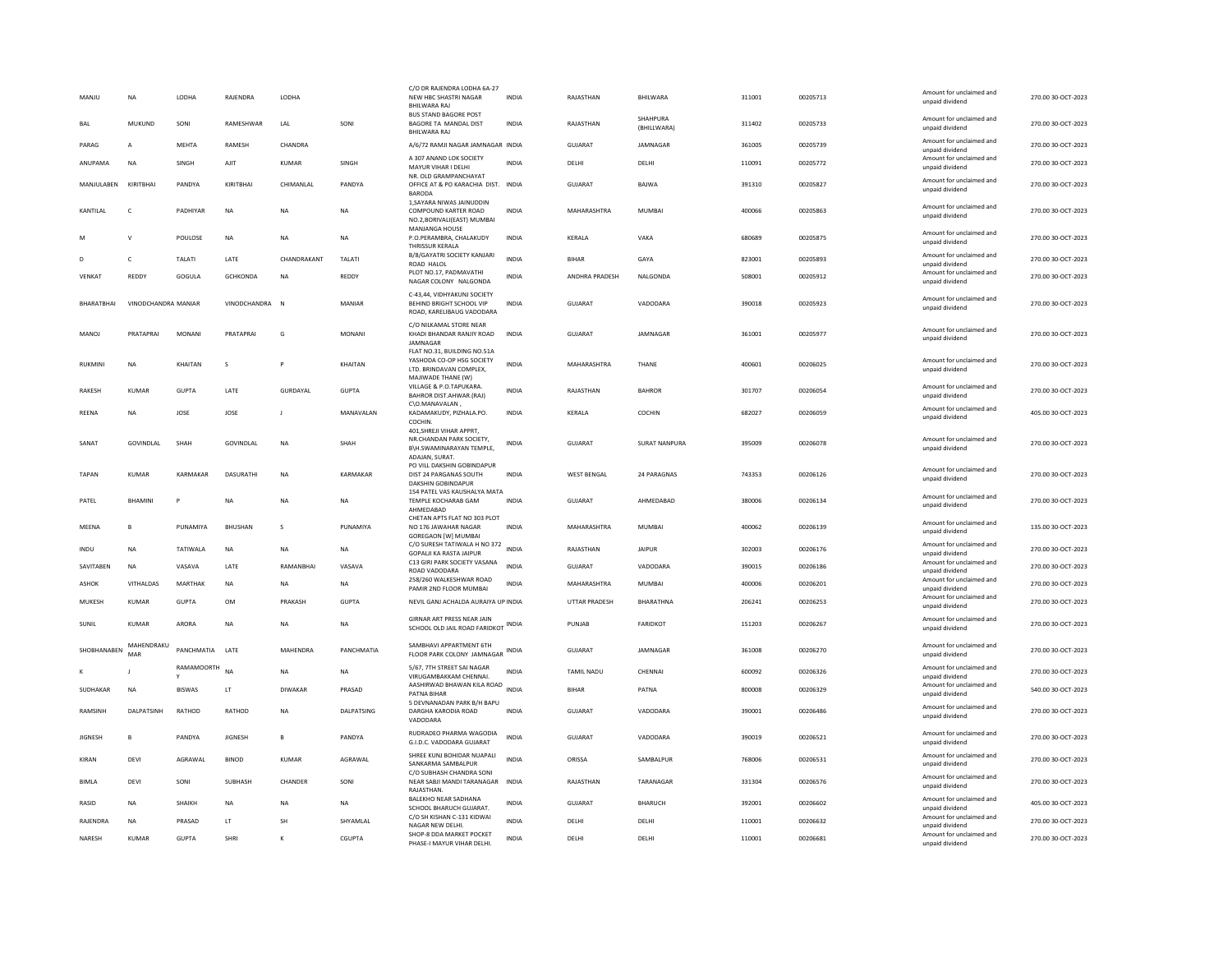| RAJESH                           | M                 | PATEL         | <b>NA</b>         | <b>NA</b>    | <b>NA</b>     | 7 DHAWAL SOC. NO.1 ST XAVIERS<br>SCHOOL LOYALA NAVRANGPURA INDIA<br>VADODARA                              |              | <b>GUJARAT</b>       | AHMEDABAD       | 380009 | 00206698 | Amount for unclaimed and<br>unpaid dividend                    | 270.00 30-OCT-2023 |
|----------------------------------|-------------------|---------------|-------------------|--------------|---------------|-----------------------------------------------------------------------------------------------------------|--------------|----------------------|-----------------|--------|----------|----------------------------------------------------------------|--------------------|
| SUMANDEVI                        | <b>NA</b>         | <b>GUPTA</b>  | <b>SH</b>         | <b>NA</b>    | SANDEEP       | 14-B AVADHPURI FRIENDS<br>LALKOTHI JAIPUR.                                                                | <b>INDIA</b> | RAJASTHAN            | <b>JAIPUR</b>   | 302001 | 00206712 | Amount for unclaimed and<br>unpaid dividend                    | 270.00 30-OCT-2023 |
| <b>JASUMATI</b>                  | <b>HARILAL</b>    | GANDHI        | HARILAL           | <b>NA</b>    | <b>GANDHI</b> | 4 PATEL COLONY 1 DEEP<br>APPARTMENT JAMNAGAR<br>GUJARAT.                                                  | INDIA        | GUJARAT              | JAMNAGAR        | 361008 | 00206714 | Amount for unclaimed and<br>unpaid dividend                    | 540.00 30-OCT-2023 |
| KAVITA                           | <b>NA</b>         | KHANDELWAL    | SURESH            | NA           | CHANDER       | 183 MAKTA NAND NAGAR<br>GOPALPURA BYE PASS TANK<br><b>ROAD JAIPUR</b>                                     | <b>INDIA</b> | RAJASTHAN            | <b>JAIPUR</b>   | 302018 | 00206725 | Amount for unclaimed and<br>unpaid dividend                    | 270.00 30-OCT-2023 |
| ANIL                             | <b>NA</b>         | <b>KUMAR</b>  | LAXMI             | NARAYAN      | AGARWAL       | 2/47 A/1 RAM NAGAR CHURCH<br>ROAD AGRA UTTAR PRADESH                                                      | <b>INDIA</b> | UTTAR PRADESH        | AGRA            | 282001 | 00206731 | Amount for unclaimed and<br>unpaid dividend                    | 270.00 30-OCT-2023 |
| BHUPENDRA                        | s                 | GHOGHALIYA    | SAVAJI            | <b>NA</b>    | GHOGHALIYA    | QUTR NO. 340/8 GSECL TPS<br><b>COLONY SIKKA</b>                                                           | <b>INDIA</b> | GUJARAT              | KALAVAD         | 361141 | 00206753 | Amount for unclaimed and<br>unpaid dividend                    | 270.00 30-OCT-2023 |
| SARLA                            | <b>NA</b>         | <b>GUPTA</b>  | SATNARAIN         | <b>NA</b>    | <b>GUPTA</b>  | 69 NEAR SHIV MANDIR MOHAN<br>PARK NAVEEN SHAHDARA DELHI.                                                  | <b>INDIA</b> | DELHI                | DELHI           | 110032 | 00206788 | Amount for unclaimed and<br>unpaid dividend                    | 270.00 30-OCT-2023 |
| SEEMA                            | NA                | <b>DUGAR</b>  | NISHANT           | NA           | <b>DUGAR</b>  | B-123 VIVEK VIHAR DELHI.                                                                                  | <b>INDIA</b> | DELHI                | DELHI           | 110095 | 00206839 | Amount for unclaimed and<br>unpaid dividend                    | 270.00 30-OCT-2023 |
| MANAS                            | <b>KUMAR</b>      | MUKHERJEE     | KIRON             | CHANDRA      | MUKHERJEE     | CHIRAGORA BINOD NAGAR MORE<br>HIRAPUR PO DHANBAD DIST<br>DHANBAD                                          | <b>INDIA</b> | <b>JHARKHAND</b>     | DHANBAD H.Q     | 826001 | 00206846 | Amount for unclaimed and<br>unpaid dividend                    | 270.00 30-OCT-2023 |
| RAINIKANT                        | <b>NA</b>         | <b>JANI</b>   | DADABHAI          | <b>NA</b>    | AMIN          | 14 SHAKUNTAL PARK MANJALPUR<br>VADODARA.                                                                  | <b>INDIA</b> | <b>GUJARAT</b>       | VADODARA        | 390011 | 00206883 | Amount for unclaimed and<br>unpaid dividend                    | 540.00 30-OCT-2023 |
| GOPAL                            | <b>NA</b>         | PRASAD        | LT                | SHYAMBIHARI  | PRASAD        | AT UBI BUILDING R.P.ROAD P.O.<br>JHUMARI FALIA DIST KODUMA.                                               | <b>INDIA</b> | <b>JHARKHAND</b>     | JHUMRI TILAIYA  | 825409 | 00206964 | Amount for unclaimed and<br>unpaid dividend                    | 270.00 30-OCT-2023 |
| PATEL                            | <b>JAGRUTI</b>    | DILIPBHAI     | LT.               | PATEL        | DILIPBHAI     | 303 SHREE RAMA CENTRE OPP.<br>PUNITNAGAR BHAKTINAGAR OLD INDIA<br>PADRA ROAD VADODARA                     |              | <b>GUJARAT</b>       | VADODARA        | 390015 | 00206994 | Amount for unclaimed and<br>unpaid dividend                    | 135.00 30-OCT-2023 |
| SUDHAKAR                         | $_{\sf NA}$       | <b>JOSHI</b>  | <b>HARIPRASAD</b> | <b>NA</b>    | <b>JOSHI</b>  | C/O MUKESH JOSHI 6 NEW PINAL<br>PARK NEAR SHANTIVAN BUS<br>STAND NARAYANNAGAR PALDI<br>AHMEDABAD          | <b>INDIA</b> | GUJARAT              | AHMEDABAD       | 380007 | 00207007 | Amount for unclaimed and<br>unpaid dividend                    | 270.00 30-OCT-2023 |
| SHAILESH                         | NATWARI AI        | LAKUM         | NATWARI AI        | $\mathsf{C}$ | LAKUM         | R NO.3 MUNICIPAL CHAWL<br>PAREKH NAGAR S.V. ROAD<br>KANDIVLI WEST MUMBAI.                                 | <b>INDIA</b> | MAHARASHTRA          | MUMBAI          | 400067 | 00207014 | Amount for unclaimed and<br>unpaid dividend                    | 270.00 30-OCT-2023 |
| <b>JINENDRA</b>                  | KUMAR             | JAIN          | LT                | HUKAM        | CHANDJAIN     | 346 DARIBA KALAN OPP. KUCHA<br>SETH CHANDNI CHOWK DELHI.                                                  | <b>INDIA</b> | DELHI                | DELHI           | 110006 | 00207017 | Amount for unclaimed and<br>unpaid dividend                    | 270.00 30-OCT-2023 |
| CHAMPABEN                        | BHAILALBHAI       | DEVANI        | BHAILALBHAI       | PUNABHAI     | DEVANI        | <b>B/7 NISHANT BUNGLOWS NR</b><br>NIKOL VILLAGE NIKOL-NARODA<br>ROAD AHMEDABAD                            | INDIA        | GUJARAT              | AHMEDABAD       | 380050 | 00207034 | Amount for unclaimed and<br>unpaid dividend                    | 270.00 30-OCT-2023 |
|                                  | <b>NA</b>         | RAVI          | s                 | NA           | RAJAGOPALAN   | A 5 UDYAA APTS 65/110HEBER<br>ROAD CANTONMENT TRICHY                                                      | <b>INDIA</b> | TAMIL NADU           | TIRUCHIRAPPALLI | 620001 | 00207077 | Amount for unclaimed and<br>unpaid dividend                    | 270.00 30-OCT-2023 |
| MAYURDHAVAJS <sub>G</sub><br>INH |                   | 7AI A         | GHANSHYAMSINH     |              | 7AI A         | 38/C INDUSTRIAL SOCIETY CHHANI INDIA<br>JAKAT NAKA VADODARA                                               |              | GUIARAT              | VADODARA        | 390002 | 00207097 | Amount for unclaimed and<br>unpaid dividend                    | 270.00 30-OCT-2023 |
|                                  |                   |               |                   |              |               |                                                                                                           |              |                      |                 |        |          |                                                                |                    |
| KAMLESH                          | <b>NA</b>         | VERMA         | <b>NA</b>         | <b>NA</b>    | <b>NA</b>     | L 68 B 1ST FLOOR MALVIYA                                                                                  | <b>INDIA</b> | DELHI                | DELHI           | 110017 | 00207151 | Amount for unclaimed and                                       | 270.00 30-OCT-2023 |
| VIKAS                            | NA                | SETH          | NA                | NA           | NA            | NAGAR NEW DELHI NEW DELHI<br>10-A, UNDER HILL LANE CIVIL<br><b>IINES DEI HI NEW DEI HI</b>                | <b>INDIA</b> | DELHI                | DELHI           | 110001 | 00207186 | unpaid dividend<br>Amount for unclaimed and<br>unpaid dividend | 270.00 30-OCT-2023 |
| SUSHIL                           | <b>KUMAR</b>      | GOYAL         | <b>NA</b>         | <b>NA</b>    | <b>NA</b>     | GOYAL SONS A.C MARKET G F<br>ADALAT BAZAR PATIALA                                                         | <b>INDIA</b> | PUNJAB               | PATIALA         | 147001 | 00207193 | Amount for unclaimed and<br>unpaid dividend                    | 270.00 30-OCT-2023 |
| NARESH                           | <b>KUMAR</b>      | VERMA         | <b>NA</b>         | <b>NA</b>    | NA            | 1563 SECTOR 21 GURGAON<br>GURGAON                                                                         | <b>INDIA</b> | <b>HARYANA</b>       | <b>GURGAON</b>  | 122001 | 00207264 | Amount for unclaimed and<br>unpaid dividend                    | 270.00 30-OCT-2023 |
| PAWAN                            | KUMAR             | AGRAWAI       | <b>NA</b>         | <b>NA</b>    | <b>NA</b>     | C/O LAXMI NARAYAN SURAJ BHAN<br>CHINTAHARAN ROAD HATHRAS                                                  | <b>INDIA</b> | <b>UTTAR PRADESH</b> | <b>HATHRAS</b>  | 204101 | 00207305 | Amount for unclaimed and<br>unpaid dividend                    | 270.00 30-OCT-2023 |
| MANISHA                          | ASHESHKUMAR PATEL |               | NA                | NA           | NA            | ALIGARH HATHRAS<br>3A VIJAY COLONY NARANPURA<br>AHMEDABAD AHMEDABAD                                       | <b>INDIA</b> | GUJARAT              | AHMEDABAD       | 380013 | 00207307 | Amount for unclaimed and<br>unpaid dividend                    | 540.00 30-OCT-2023 |
| CHANDRA                          | <b>BHUSHAN</b>    | SINHA         | <b>NA</b>         | <b>NA</b>    | <b>NA</b>     | A-10, STATE BANK OF<br>SAURASHTRA SOCIETY.                                                                | <b>INDIA</b> | <b>GUJARAT</b>       | VADODARA        | 390002 | 00207350 | Amount for unclaimed and<br>unpaid dividend                    | 405.00 30-OCT-2023 |
| CHANDRA                          | <b>BHUSHAN</b>    | SINHA         | <b>NA</b>         | <b>NA</b>    | <b>NA</b>     | NIZAMPURA VADODARA<br>A-10, STATE BANK OF<br>SAURASHTRA SOCIETY.<br>NIZAMPURA VADODARA                    | <b>INDIA</b> | <b>GUJARAT</b>       | VADODARA        | 390002 | 00207351 | Amount for unclaimed and<br>unpaid dividend                    | 405.00 30-OCT-2023 |
| ARHA                             | <b>NA</b>         | PANDIT        | <b>NA</b>         | <b>NA</b>    | <b>NA</b>     | RESERVE BANK STAFF QRS NO 75<br>RAJENDRANAGAR PATNA PATNA                                                 | <b>INDIA</b> | <b>BIHAR</b>         | PATNA           | 800016 | 00207461 | Amount for unclaimed and<br>unpaid dividend                    | 270.00 30-OCT-2023 |
| <b>JATINDER</b>                  | PAL               | SINGH         | <b>NA</b>         | NA           | NA            | 74 MODERN COLONY NEAR A I R<br>JALANDHAR JALANDHAR                                                        | INDIA        | PUNJAB               | JALANDHAR       | 144001 | 00207471 | Amount for unclaimed and<br>unpaid dividend                    | 270.00 30-OCT-2023 |
| ZUBERBHAI                        | YAKUBBHAI         | <b>MISTAR</b> | <b>NA</b>         | <b>NA</b>    | <b>NA</b>     | 24 PATEL SOCIETY NR RAILWAY<br>STATION ROAD JAMBUSAR                                                      | <b>INDIA</b> | GUJARAT              | AMOD            | 392150 | 00207491 | Amount for unclaimed and<br>unpaid dividend                    | 540.00 30-OCT-2023 |
| M                                | <b>NA</b>         | MALATHI       | <b>NA</b>         | <b>NA</b>    | NA            | <b>BHARUCH</b><br>D/O M S RANGA CHARY H NO.2-7-<br>439 EXCISE COLONY SUBEDARI<br>HANAMKONDA DIST WARANGAL | <b>INDIA</b> | ANDHRA PRADESH       | WARANGAL        | 506010 | 00207493 | Amount for unclaimed and<br>unpaid dividend                    | 270.00 30-OCT-2023 |
| MAHAMAD                          | YOUNUS            | KASAMSODHA    | NA                | NA           | NA            | SILVER SOCIETY JAMAT KHANA NR<br>KHOJANA NAKA BAHAR TITODI<br><b>VADI JAMNAGAR</b>                        | <b>INDIA</b> | GUJARAT              | JAMNAGAR        | 361005 | 00207495 | Amount for unclaimed and<br>unpaid dividend                    | 270.00 30-OCT-2023 |
| RAJNIKANT                        | AMBALAL           | PATEL         | <b>NA</b>         | <b>NA</b>    | <b>NA</b>     | A 3 APPUNAGAR SOCIETY NEAR<br>YASH COMPLEX GOTRI ROAD<br>VADODARA                                         | <b>INDIA</b> | GUJARAT              | VADODARA        | 390021 | 00207573 | Amount for unclaimed and<br>unpaid dividend                    | 270.00 30-OCT-2023 |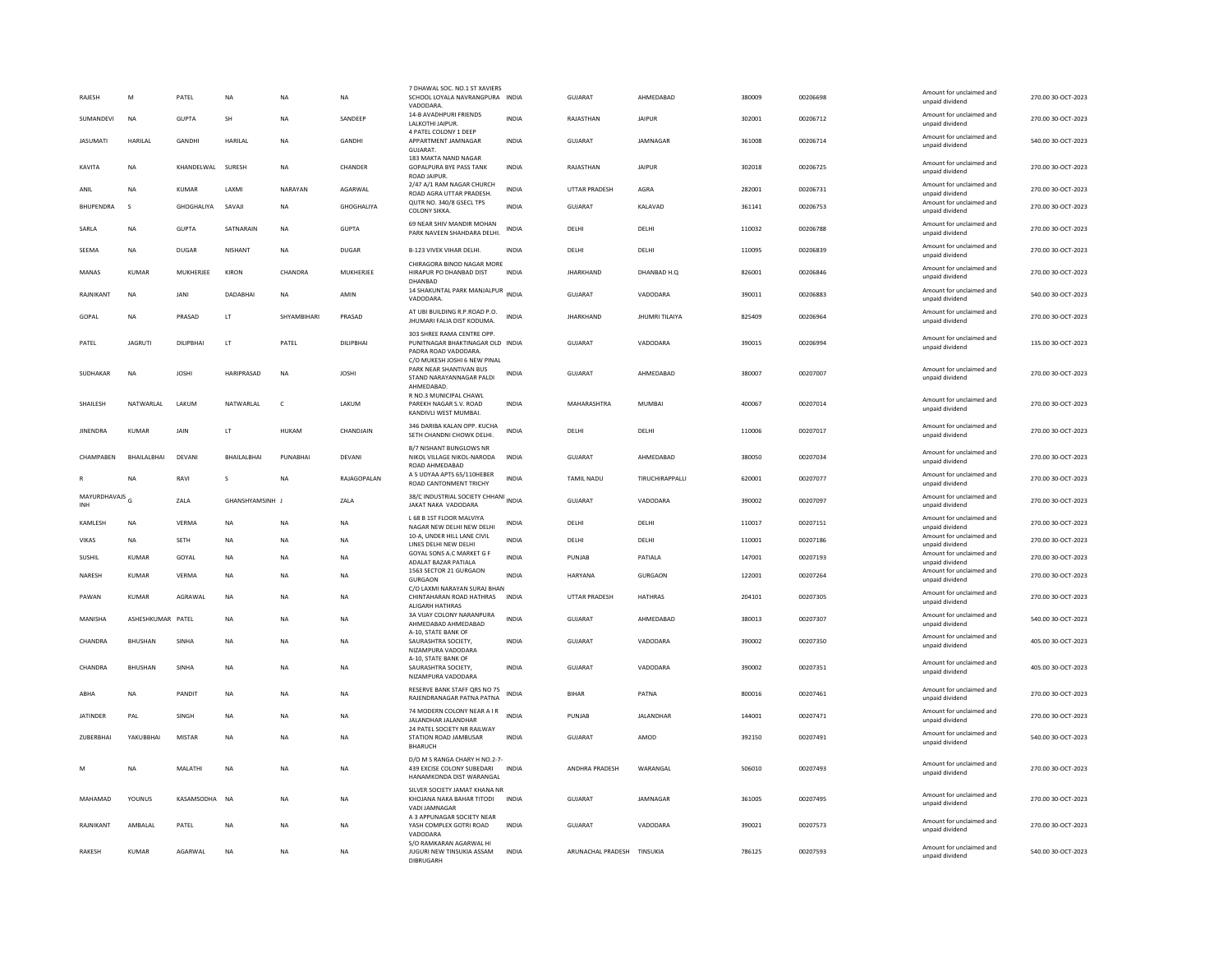| <b>JITINDER</b>   | NA                      | KAUR            | NA        | <b>NA</b>    | NA           | FLAT NO.3B BLOCK 2 POCKET-B<br>ASHOK VIHAR PHASE-III DELHI                                      | <b>INDIA</b> | DELHI              | DELHI            | 110052 | 00207602 | Amount for unclaimed and<br>unpaid dividend | 270.00 30-OCT-2023 |
|-------------------|-------------------------|-----------------|-----------|--------------|--------------|-------------------------------------------------------------------------------------------------|--------------|--------------------|------------------|--------|----------|---------------------------------------------|--------------------|
| MADHUBEN          | RAMANBHAI               | GOHIL           | NA        | NA           | NA           | MANSUKHPURA POST SINGHROT<br>CHOKARIPURA VADODARA                                               | <b>INDIA</b> | <b>GUJARAT</b>     | BAJWA            | 391330 | 00207621 | Amount for unclaimed and<br>unpaid dividend | 405.00 30-OCT-2023 |
| NARESHCHANDR      | CHINURHAI               | <b>GANDHI</b>   | <b>NA</b> | <b>NA</b>    | NA           | <b>B-2 NEEL APARTMENTS 37</b><br>PUNITNAGAR OPP VAECINE<br>INSTITUTE OLD PADRA ROAD<br>VADODARA | <b>INDIA</b> | GUJARAT            | VADODARA         | 390015 | 00207708 | Amount for unclaimed and<br>unpaid dividend | 270.00 30-OCT-2023 |
| SARLA             | <b>NA</b>               | POONDIR         | <b>NA</b> | NA           | <b>NA</b>    | 231/166 CHAK ALLAHABAD<br>ALLAHABAD                                                             | <b>INDIA</b> | UTTAR PRADESH      | ALLAHABAD        | 211003 | 00207770 | Amount for unclaimed and<br>unpaid dividend | 270.00 30-OCT-2023 |
| RAJESHWARYBE      | UPENDRASINH             | GOHIL           | <b>NA</b> | NA           | NA           | SHRADHA FARM OPP SHOPING<br>CENTER AT & PO KOYALI<br>VADODARA                                   | INDIA        | GUJARAT            | BAJWA            | 391330 | 00207818 | Amount for unclaimed and<br>unpaid dividend | 405.00 30-OCT-2023 |
| TEJASWINI         | NANDKUMAR               | DEO             | <b>NA</b> | <b>NA</b>    | <b>NA</b>    | 58-B POCKET C SIDHARTH<br><b>EXTENSION NEW DELHI NEW</b><br>DELHI                               | <b>INDIA</b> | DELHI              | DELHI            | 110014 | 00207849 | Amount for unclaimed and<br>unpaid dividend | 270.00 30-OCT-2023 |
| PADMA             | SUNDERKUMAR NARIANI     |                 | <b>NA</b> | <b>NA</b>    | <b>NA</b>    | AG-3 ASPEN GREEN NIRVANA<br>COUNTRY SECTOR-50 GURGAON                                           | <b>INDIA</b> | HARYANA            | GURGAON          | 122001 | 00207872 | Amount for unclaimed and<br>unpaid dividend | 540.00 30-OCT-2023 |
| NAVAL             | <b>KISHORE</b>          | DANGAYACH       | <b>NA</b> | <b>NA</b>    | <b>NA</b>    | A-34A RAM NAGAR SHASTHRI<br>NAGAR JAIPUR JAIPUR                                                 | <b>INDIA</b> | RAJASTHAN          | <b>JAIPUR</b>    | 302016 | 00207879 | Amount for unclaimed and<br>unpaid dividend | 270.00 30-OCT-2023 |
| LEENA             | <b>MANOHAR</b>          | VAINGANKAR      | <b>NA</b> | <b>NA</b>    | <b>NA</b>    | PLOT NO.6 SAKET CHS NR HOC<br>COLONY AT POST TAL PANVEL<br>RAIGAD RAIGARH(MH)                   | <b>INDIA</b> | MAHARASHTRA        | PANVEL           | 410222 | 00207890 | Amount for unclaimed and<br>unpaid dividend | 405.00 30-OCT-2023 |
| <b>JUGAL</b>      | KISHORF                 | MUDGAL          | <b>NA</b> | <b>NA</b>    | NA           | 74 VIVEK VIHAR OPP DANIK<br>BHASKAR BAJAJ NAGAR JAIPUR                                          | <b>INDIA</b> | RAIASTHAN          | <b>JAIPUR</b>    | 302012 | 00207930 | Amount for unclaimed and<br>unpaid dividend | 270.00 30-OCT-2023 |
| ROHIT             | NA                      | CHANDRA         | NA        | <b>NA</b>    | NA           | M 257 (FF) GK-II NEW DELHI NEW<br>DELHI                                                         | <b>INDIA</b> | DELHI              | DELHI            | 110048 | 00207950 | Amount for unclaimed and<br>unpaid dividend | 540.00 30-OCT-2023 |
| <b>BEKKEM</b>     | KAMESWARI               | REDDY           | NA        | NA           | NA           | VILLA NO. 12 LALITHA<br>BLOOMFIELD NANAKRAMGUDA<br>ROAD KHAJAGUDA HYDERABAD                     | <b>INDIA</b> | ANDHRA PRADESH     | HYDERABAD        | 500008 | 00207961 | Amount for unclaimed and<br>unpaid dividend | 270.00 30-OCT-2023 |
| PRAKASH           | CHAND                   | JAIN            | <b>NA</b> | <b>NA</b>    | <b>NA</b>    | C/O S P ENTERPRISES 8/1 LAL<br>BAZAR STREET 2ND FLOOR R<br>NO.2A KOLKATA                        | <b>INDIA</b> | <b>WEST BENGAL</b> | KOLKATA          | 700001 | 00207990 | Amount for unclaimed and<br>unpaid dividend | 270.00 30-OCT-2023 |
| SITABEN           | CHATURBHAI              | PARMAR          | <b>NA</b> | NA           | <b>NA</b>    | JOGANE MATA FALIYA INDIRA<br>NAGAR AT & PO KOYALI<br>VADODARA                                   | <b>INDIA</b> | <b>GUJARAT</b>     | <b>BAJWA</b>     | 391330 | 00207992 | Amount for unclaimed and<br>unpaid dividend | 270.00 30-OCT-2023 |
| RATHOD            | <b>BHAGIRATH</b>        |                 | <b>NA</b> | <b>NA</b>    | NA           | C-299 KALIYA BLD RAM NAGAR NR<br><b>KESARIYA HANUMAN</b><br><b>BHAVNAGAR</b>                    | <b>INDIA</b> | <b>GUJARAT</b>     | <b>BHAVNAGAR</b> | 364002 | 00207999 | Amount for unclaimed and<br>unpaid dividend | 270.00 30-OCT-2023 |
| RAM               | <b>NATH</b>             | SACHDEVA        | <b>NA</b> | <b>NA</b>    | <b>NA</b>    | 49 CHANDER LOK ENCLAVE<br>PITAMPURA DELHI DELHI                                                 | <b>INDIA</b> | DELHI              | DELHI            | 110034 | 00208011 | Amount for unclaimed and<br>unpaid dividend | 270.00 30-OCT-2023 |
| ANNIE             | <b>NA</b>               | <b>XAVIER</b>   | <b>NA</b> | <b>NA</b>    | <b>NA</b>    | THECKANATHIHI MOOKKANNOOR<br>P O ERNAKULAM ERNAKULAM                                            | <b>INDIA</b> | KERALA             | PERUMBAVOOR      | 683577 | 00208020 | Amount for unclaimed and<br>unpaid dividend | 270.00 30-OCT-2023 |
| KALPANA           | PRAKASHCHAND SHAH<br>RA |                 | NA        | NA           | NA           | SB-2 FRI ANUPAM BLDG H S<br>PARELKAR MARG DADAR<br><b>MUMBA</b>                                 | <b>INDIA</b> | MAHARASHTRA        | MUMBAI           | 400028 | 00208075 | Amount for unclaimed and<br>unpaid dividend | 270.00 30-OCT-2023 |
| GOPINATHAN        | G                       | <b>MENON</b>    | <b>NA</b> | <b>NA</b>    | <b>NA</b>    | KRISHNA NIVAS P.O.PATTITHARA<br>VIA TRITHALA PALAKKAD<br>PALGHAT                                | <b>INDIA</b> | KERALA             | PONANI           | 679534 | 00208084 | Amount for unclaimed and<br>unpaid dividend | 675.00 30-OCT-2023 |
| <b>REVATHI</b>    | RAJARAMAN               | <b>IYER</b>     | <b>NA</b> | <b>NA</b>    | NA           | G/103 SUYOJAN NEAR SOLA<br><b>BHAGWAT VIDYAPITH SOLA</b><br>AHMEDABAD                           | <b>INDIA</b> | <b>GUJARAT</b>     | AHMEDABAD        | 380061 | 00208090 | Amount for unclaimed and<br>unpaid dividend | 270.00 30-OCT-2023 |
| FAISAL            | MOHAMMED                | SOYEBTAILY      | <b>NA</b> | <b>NA</b>    | <b>NA</b>    | 101 MEMAN COLONY AJWA ROAD INDIA<br>PANIGATE VADODARA                                           |              | <b>GUJARAT</b>     | VADODARA         | 390019 | 00208093 | Amount for unclaimed and<br>unpaid dividend | 270.00 30-OCT-2023 |
| CHAKRESH          | <b>NA</b>               | JAIN            | <b>NA</b> | <b>NA</b>    | <b>NA</b>    | 8/4 SHAM NATH MARG CIVIL<br>LINES DELHI DELHI                                                   | <b>INDIA</b> | DELHI              | DELHI            | 110054 | 00208114 | Amount for unclaimed and<br>unpaid dividend | 270.00 30-OCT-2023 |
| PRAVIN            | G                       | <b>KACHHFIA</b> | <b>NA</b> | <b>NA</b>    | <b>NA</b>    | C/O GHANSHYAM MEDICAL STORE INDIA<br>S V P ROAD PORBANDAR                                       |              | GUIARAT            | PORRANDAR        | 360575 | 00300252 | Amount for unclaimed and<br>unpaid dividend | 135.00 30-OCT-2023 |
| ANAND             | NA                      | JAIN            | H         | $\mathsf{C}$ | JAIN         | 13/289 OPPOSIT POLICE STATION<br>NAI KI MANDI AGRA                                              | <b>INDIA</b> | UTTAR PRADESH      | AGRA             | 282002 | 00301862 | Amount for unclaimed and<br>unpaid dividend | 540.00 30-OCT-2023 |
| DEOKI             | <b>NA</b>               | NANDAN          | P         | <b>NA</b>    | DAYAL        | 26 GOPAL BARI JAIPUR<br>" SHIYARAM" SHAKTINAGAR NEAR                                            | <b>INDIA</b> | RAJASTHAN          | <b>JAIPUR</b>    | 302001 | 00309546 | Amount for unclaimed and<br>unpaid dividend | 270.00 30-OCT-2023 |
| <b>JITENDRA</b>   | K                       | KANABAR         | NA        | NA           | NA           | GAYATRI MANDIR KALAVAD ROAD INDIA<br>RAJKOT                                                     |              | GUJARAT            | RAJKOT           | 360005 | 00309631 | Amount for unclaimed and<br>unpaid dividend | 270.00 30-OCT-2023 |
| ANURAG            | <b>NA</b>               | SINGHAI         | R         | к            | SINGHAI      | S/O R K SINGHAI E/2 BARGI HILLS<br>JABALPUR M P<br>D/9 CHHEDA ESTATE                            | <b>INDIA</b> | MADHYA PRADESH     | <b>JABALPUR</b>  | 482050 | 00310319 | Amount for unclaimed and<br>unpaid dividend | 270.00 30-OCT-2023 |
| <b>JAYANTILAL</b> | $\mathsf{C}$            | SHAH            | CHUNILAL  | SHAH         |              | JAIN TEMPLE ROAD VIRAR W DIST INDIA<br>THANE MAHARASHTRA                                        |              | MAHARASHTRA        | VASAI (DT THANE) | 401303 | 00311361 | Amount for unclaimed and<br>unpaid dividend | 270.00 30-OCT-2023 |
| MUKESH            | <b>NA</b>               | <b>GUPTA</b>    | M         | <b>NA</b>    | CHARAN       | F17/153 SECTOR 8 ROHINI DELHI INDIA                                                             |              | DELHI              | DELHI            | 110085 | 00312342 | Amount for unclaimed and<br>unpaid dividend | 810.00 30-OCT-2023 |
| VIMAL             | NA                      | GOLA            | G         | $\mathbf{S}$ | GOLA         | 62-A IL TOWNSHIP KOTA<br>(RAJASTHAN)<br>AMBUJA TOWER OPP                                        | <b>INDIA</b> | RAJASTHAN          | KOTA             | 324005 | 00313621 | Amount for unclaimed and<br>unpaid dividend | 270.00 30-OCT-2023 |
| VIJAYKUMAR        | NA                      | <b>GUPTA</b>    | D         |              | <b>GUPTA</b> | MEMNAGAR FIRE STATION PO<br>NAVJIVAN NAVRANGPURA<br>AHMEDABAD                                   | <b>INDIA</b> | <b>GUJARAT</b>     | AHMEDABAD        | 380014 | 00314082 | Amount for unclaimed and<br>unpaid dividend | 270.00 30-OCT-2023 |
| PRABHAVATI        | <b>NA</b>               | ZALA            | NA        | <b>NA</b>    | NA           | C/O R S PARMAR 4/12 TULSI<br>SHYAM FLATS BHIMJIPURA NAVA INDIA<br>WADAJ ROAD AHMEDABAD          |              | GUJARAT            | AHMEDABAD        | 380013 | 00314428 | Amount for unclaimed and<br>unpaid dividend | 270.00 30-OCT-2023 |
| SANJAY            | NA                      | JAIN            |           | $\mathsf{C}$ | JAIN         | A 67 ANAND VIHAR VIKAS MARG<br><b>EXTENSION DELHI</b>                                           | <b>INDIA</b> | DELHI              | DELHI            | 110092 | 00315325 | Amount for unclaimed and<br>unpaid dividend | 270.00 30-OCT-2023 |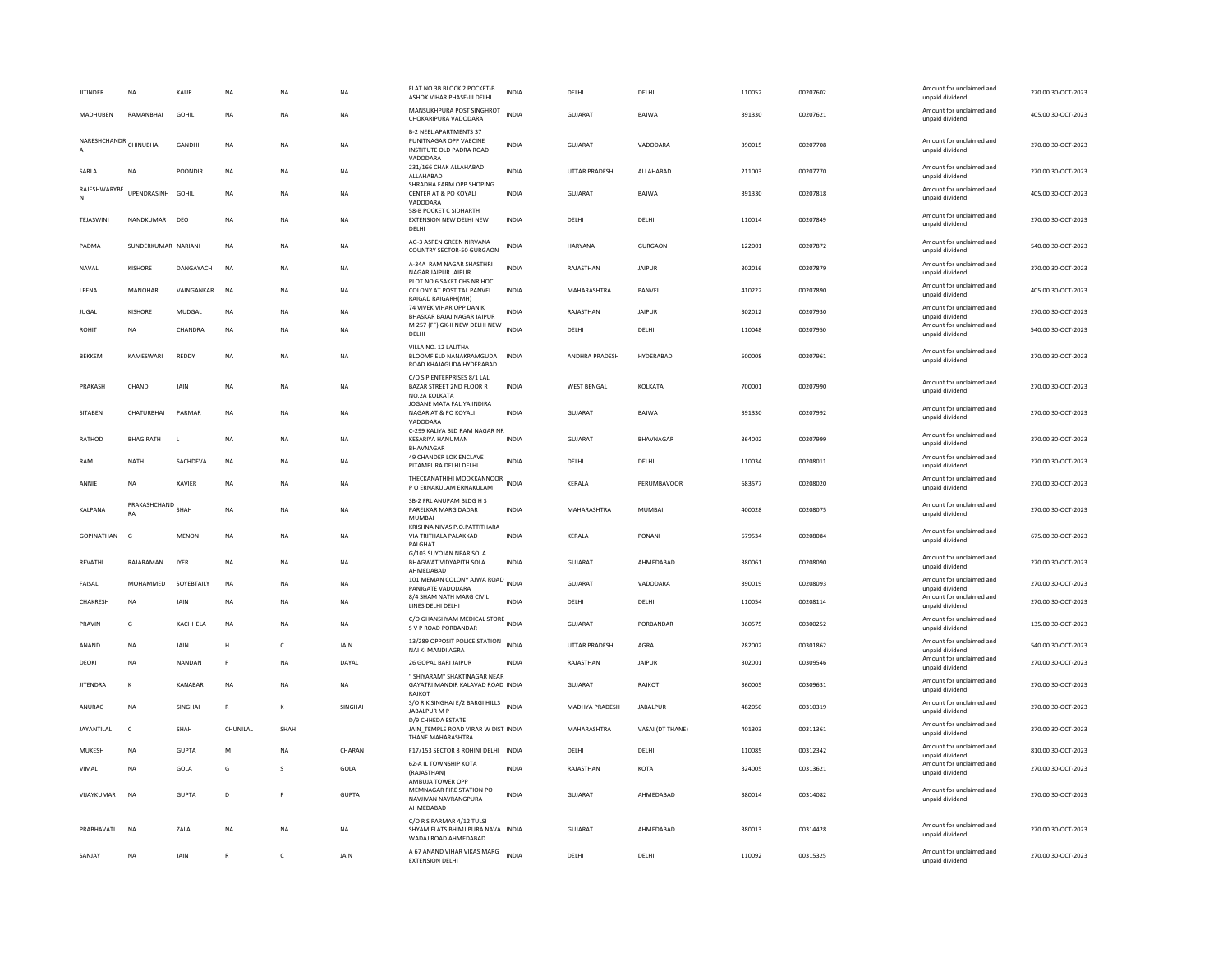| KAPIL                        | <b>NA</b>        | <b>KAPOOR</b> | SHAM             | <b>KRISHAN</b> | <b>KAPOOR</b> | 61 BANK ENCLAVE NEAR LAXMI<br><b>NAGAR DELHI</b><br>ANKUR SOCIETY B1 TIRUPATI                                             | <b>INDIA</b> | DELHI                | DELHI            | 110092 | 00315731 |                  | Amount for unclaimed and<br>unpaid dividend                                                                                                                                                                                          | 540.00 30-OCT-2023  |
|------------------------------|------------------|---------------|------------------|----------------|---------------|---------------------------------------------------------------------------------------------------------------------------|--------------|----------------------|------------------|--------|----------|------------------|--------------------------------------------------------------------------------------------------------------------------------------------------------------------------------------------------------------------------------------|---------------------|
| GAUTAM                       | HEMANTKUMAR SHAH |               | HEMANTKUMAR SHAH |                |               | FLATS OPP GEB SUB STATION<br>SURHANPURA BARODA                                                                            | <b>INDIA</b> | <b>GUJARAT</b>       | VADODARA         | 390005 | 00316133 |                  | Amount for unclaimed and<br>unpaid dividend                                                                                                                                                                                          | 270.00 30-OCT-2023  |
| TOPAZMARKETI<br>NGPLTD       | NA               | <b>NA</b>     | NA               | <b>NA</b>      | <b>NA</b>     | M/S TOPAZ MARKETING PVT LTD<br>1 G C AVENUE 4TH FLOOR<br>CALCUTTA                                                         | <b>INDIA</b> | <b>WEST BENGAL</b>   | KOLKATA          | 700013 | 00316610 |                  | Amount for unclaimed and<br>unpaid dividend                                                                                                                                                                                          | 540.00 30-OCT-2023  |
| BANKOFINDIA                  | <b>NA</b>        | <b>NA</b>     | <b>NA</b>        | <b>NA</b>      | <b>NA</b>     | THE STOCK EXCHANGE DIRECTOR<br>LISTING & MARKING OPRATIONS<br>25TH FLOOR PHIROZE JEEJEEBHOY<br>TOWERS DALAL STREET MUMBAI | <b>INDIA</b> | MAHARASHTRA          | MUMBAI           | 400001 | 00316973 |                  | Amount for unclaimed and<br>unpaid dividend                                                                                                                                                                                          | 270.00 30-OCT-2023  |
| <b>SUHAS</b>                 | RAJSHEKHAR       | KARANJKAR     | RAJSHEKAR        | <b>NA</b>      |               | 27 VIKASNAGAR SOLAPUR                                                                                                     | <b>INDIA</b> | MAHARASHTRA          | SOLAPUR          | 413003 | 00317400 |                  | Amount for unclaimed and<br>unpaid dividend                                                                                                                                                                                          | 270.00 30-OCT-2023  |
| MAULIK                       | ROHIT            | MARTHAK       | ROHIT            | NA             |               | 18 BANGANGA ROAD AMAR<br>NIVAS 2ND FLOOR WALKESHWAR INDIA<br><b>BOMBAY</b>                                                |              | MAHARASHTRA          | <b>MUMBAI</b>    | 400006 | 00317421 |                  | Amount for unclaimed and<br>unpaid dividend                                                                                                                                                                                          | 135.00 30-OCT-2023  |
| PRECIOUSSECUR<br>ITIESPVTLTD | <b>NA</b>        | <b>NA</b>     | <b>NA</b>        | <b>NA</b>      | <b>NA</b>     | 338 1ST FLOOR PRABHAT<br>COMPLEX K G ROAD BANGALORE                                                                       | <b>INDIA</b> | KARNATAKA            | <b>BANGALORE</b> | 560009 | 00400005 |                  | Amount for unclaimed and<br>unpaid dividend                                                                                                                                                                                          | 2.70.30-OCT-2023    |
| MINESH                       | $\mathsf{C}$     | SHAH          | <b>NA</b>        | <b>NA</b>      | <b>NA</b>     | <b>NA</b>                                                                                                                 | INDIA        | MAHARASHTRA          | MUMBAI           | 400001 | 00400016 |                  | Amount for unclaimed and<br>unpaid dividend                                                                                                                                                                                          | 135.00 30-OCT-2023  |
| VIPUL                        | <b>NA</b>        | GOVIL         | NA               | NA             | NA            | F 100 PHASE I ASHOK VIHAR NEW<br>DELHI                                                                                    | <b>INDIA</b> | DELHI                | DELHI            | 110052 | 00400018 |                  | Amount for unclaimed and<br>unpaid dividend                                                                                                                                                                                          | 405.00 30-OCT-2023  |
| GANESH                       | PRASAD           | SAHU          | NA               | <b>NA</b>      | NA            | SAHU MARKET, 2ND FLOOR<br>MASJID LANE UPPER BAZAR<br>RANCHI                                                               | <b>INDIA</b> | <b>JHARKHAND</b>     | RANCHI           | 834001 | 00400027 |                  | Amount for unclaimed and<br>unpaid dividend                                                                                                                                                                                          | 270.00 30-OCT-2023  |
| LALIT                        | KUMAR            | MAHESHWARI    | <b>NA</b>        | <b>NA</b>      | NA.           | VISHNU TALKIES LANE RANCHI                                                                                                | <b>INDIA</b> | <b>JHARKHAND</b>     | RANCHI           | 834001 | 00400028 |                  | Amount for unclaimed and<br>unpaid dividend                                                                                                                                                                                          | 270.00 30-OCT-2023  |
| MANAK                        | G                | <b>RAO</b>    | A                | G              | SHANKARRETD   | 9-161 D N NAGAR VIB 2 ANDHERI<br><b>IWI MUMBAI</b>                                                                        | <b>INDIA</b> | MAHARASHTRA          | <b>MUMBAI</b>    | 400053 | 00600645 |                  | Amount for unclaimed and<br>unpaid dividend                                                                                                                                                                                          | 1080.00 30-OCT-2023 |
| KETA                         | <b>NA</b>        | DATTA         | <b>NA</b>        | <b>NA</b>      | <b>NA</b>     | 70/8 ATINDRA MUKARJEE LANE<br>SIBPUR HAWRAH                                                                               | <b>INDIA</b> | <b>WEST BENGAL</b>   | <b>HOWRAH</b>    | 711102 | 0146848A |                  | Amount for unclaimed and<br>unpaid dividend                                                                                                                                                                                          | 270.00 30-OCT-2023  |
| <b>SHARES</b>                | IN               | TRANSIST      | <b>NA</b>        | <b>NA</b>      | <b>NA</b>     | C/O INTIME SPECTRUM REGISTRY<br>LTD 308, JALDHARA COMPLEX NR. INDIA<br>MANISHA SOCIETY OFF, OLD<br>PADRA ROAD BARODA      |              | <b>GUJARAT</b>       | VADODARA         | 390015 | DUM00001 |                  | Amount for unclaimed and<br>unpaid dividend                                                                                                                                                                                          | 270.00 30-OCT-2023  |
| SAURABH                      | <b>NA</b>        | GOYAL         | NA               | <b>NA</b>      | NA            | 107-SECTOR -2, VINAY NAGAR<br><b>GWALIOR GWALIOR</b>                                                                      | <b>INDIA</b> | MADHYA PRADESH       | GWALIOR          | 474012 |          | 133              | 12010600-00249334- Amount for unclaimed and<br>unpaid dividend                                                                                                                                                                       | 278.10 30-OCT-2023  |
| PADMA                        | К                | v             | NA               | NA             | NA            | DOOR NO 5/4 2 ND CROSS<br>NEHARU NAGAR BANGALORE                                                                          | INDIA        | KARNATAKA            | BANGALORE        | 560022 |          | 1190007709       | 12010600-00316187- Amount for unclaimed and<br>unpaid dividend                                                                                                                                                                       | 270.00 30-OCT-2023  |
| SANJEEV                      | <b>NA</b>        | KHANIJO       | NA               | <b>NA</b>      | NA            | 6710 DLF PHASE - IV GURGAON                                                                                               | <b>INDIA</b> | HARYANA              | <b>GURGAON</b>   | 122002 |          |                  | 12010600-00729413-0<br>mount for unclaimed and<br>months in the contract of the contract of the contract of the contract of the contract of the contract of the contract of the contract of the contract of the contract of the cont | 1350.00 30-OCT-2023 |
| AARTI                        | VENILAL          | RATHOD        | <b>NA</b>        | <b>NA</b>      | <b>NA</b>     | RIDHI-SIDHI OPP. SARYU APPT 3-<br>RAJPUT PARA, LIMDA LINE<br>JAMNAGAR                                                     | <b>INDIA</b> | GUJARAT              | JAMNAGAR         | 361001 |          | 224000114065171  | 12010600-00824279- Amount for unclaimed and<br>unpaid dividend                                                                                                                                                                       | 270.00 30-OCT-2023  |
| SANDEEP                      | <b>IRAPPA</b>    | BHATKANDE     | <b>NA</b>        | <b>NA</b>      | NA            | FLAT NO.G3, CTS NO.64/A<br>SHRINIDHI APPT, SOMWAR PETH INDIA<br>TILAKWADI BELGAUM                                         |              | KARNATAKA            | BELGAUM          | 590005 |          | 25361            | 12010600-00844272- Amount for unclaimed and<br>unpaid dividend                                                                                                                                                                       | 270.00 30-OCT-2023  |
| MONTU                        | <b>KUMAR</b>     | <b>BARUAH</b> | NA               | <b>NA</b>      | NA            | P.G.C.I POWER GRID<br>CORPORATION OF INDIA<br>LTD.400/220 KV MISA S/S.<br>VELUGURI, KATHIATOLI NAGAON                     | <b>INDIA</b> | ASSAM                | HOJAI            | 782427 |          | 4904             | 12010600-00872023- Amount for unclaimed and<br>unpaid dividend                                                                                                                                                                       | 270.00 30-OCT-2023  |
| MONIKA                       | <b>NA</b>        | AGRAWAL       | <b>NA</b>        | <b>NA</b>      | NA            | H. NO - 44 D KRISHNA NAGAR<br>MATHURA                                                                                     | <b>INDIA</b> | <b>UTTAR PRADESH</b> | MATHURA          | 281004 |          | 3644001500003077 | 12010600-01072551- Amount for unclaimed and<br>unpaid dividend                                                                                                                                                                       | 270.00 30-OCT-2023  |
| VIPUL                        | PRAHLADBHAI      | PATEL         | NA               | <b>NA</b>      | NA            | F-25 AKSARDHAM FLAT MEHSANA INDIA                                                                                         |              | <b>GUJARAT</b>       | MAHESANA         | 384002 |          | 130010100128551  | 12010600-01077087- Amount for unclaimed and<br>unpaid dividend                                                                                                                                                                       | 540.00 30-OCT-2023  |
| PARIMAL                      | M                | PARMAR        | <b>NA</b>        | <b>NA</b>      | <b>NA</b>     | A/P KUKERI D. NAVSARI VALSAD<br>CHIKHLI                                                                                   | <b>INDIA</b> | GUIARAT              | VALSAD H.O       | 396040 |          | 2430100012077    | 12010600-01316596- Amount for unclaimed and<br>unpaid dividend                                                                                                                                                                       | 113.40 30-OCT-2023  |
| U                            | RAJESH           | PAI           | <b>NA</b>        | <b>NA</b>      | <b>NA</b>     | LAXMI NIVAS NEAR S L V TEMPLE<br>POST UPPUNDA KUNDAPUR                                                                    | <b>INDIA</b> | KARNATAKA            | KOTESHWAR        | 576232 |          | 14525            | 12010600-01843669- Amount for unclaimed and<br>unpaid dividend                                                                                                                                                                       | 540.00 30-OCT-2023  |
| DNYANESHWAR DEVAJI           |                  | GUMGAONKAR NA |                  | NA             | NA            | P NO 33 CHAITANYA NAGAR<br>WATHODA ROAD NAGPUR                                                                            | INDIA        | MAHARASHTRA          | NAGPUR           | 440034 |          |                  | 12010601-00029086-0 $\frac{\text{Amount for unclaimed}}{\text{6}}$<br>unpaid dividend                                                                                                                                                | 1215.00 30-OCT-2023 |
| <b>ISHWARI</b>               | <b>NA</b>        | CHHUTTANI     | <b>NA</b>        | <b>NA</b>      | NA            | WARD NO 10 POST BHANEGAON<br>TEH-LANJI BALAGHAT                                                                           | INDIA        | MADHYA PRADESH       | BALAGHAT         | 481001 |          | 2967             | 12010601-00124610- Amount for unclaimed and<br>unpaid dividend                                                                                                                                                                       | 135.00 30-OCT-2023  |
| DARSHAN                      | MALA             | JAIN          | NA               | <b>NA</b>      | <b>NA</b>     | 130, PHASE-I SURENDRA NAGAR<br>JANSATH ROAD MUZAFFARNAGAR                                                                 | <b>INDIA</b> | UTTAR PRADESH        | MUZAFFARNAGAR    | 251001 |          | 231000104101483  | 12010604-00044874- Amount for unclaimed and<br>unpaid dividend                                                                                                                                                                       | 270.00 30-OCT-2023  |
| AASTHA                       | ΝA               | RASTOGI       | NA               | NA             | NA            | 60/88, LAXMAN VIHAR<br>MUZAFFAR NAGAR                                                                                     | INDIA        | UTTAR PRADESH        | MUZAFFARNAGAR    | 251001 |          | 33300100400905   | 12010604-00075947- Amount for unclaimed and<br>unpaid dividend                                                                                                                                                                       | 270.00 30-OCT-2023  |
| SANTOSH                      | NA               | SONI          | <b>NA</b>        | <b>NA</b>      | <b>NA</b>     | PLOT NO.7, HARI VIHAR COLONY,<br>JOSHI NAGAR, CHANDANI CHOWK, INDIA<br><b>JHOTWARA JAIPUR</b>                             |              | RAJASTHAN            | <b>JAIPUR</b>    | 302012 |          |                  | 12010605-00019841-0 Amount for unclaimed and<br>unpaid dividend                                                                                                                                                                      | 13.50 30-OCT-2023   |
| RAJIENDRA                    | PRASAD           | <b>GUPTA</b>  | <b>NA</b>        | <b>NA</b>      | NA            | 1006 SANKTA DEVI LAKHIMPUR<br>KHFRI                                                                                       | <b>INDIA</b> | <b>UTTAR PRADESH</b> | KHERI            | 262701 |          | 7180100001868    | 12010606-00017089- Amount for unclaimed and<br>unpaid dividend                                                                                                                                                                       | 243.00 30-OCT-2023  |
| KARTAVYA                     | <b>NA</b>        | SADH          | <b>NA</b>        | <b>NA</b>      | <b>NA</b>     | <b>B 77 SECOND FLOOR LAJPAT</b><br>NAGAR PART 1 NEW DELHI NEW INDIA<br>DELHI                                              |              | DELHI                | DELHI            | 110024 |          | 6308             | 12010606-00018365- Amount for unclaimed and<br>unpaid dividend                                                                                                                                                                       | 270.00 30-OCT-2023  |
| <b>FIROJ</b>                 | GULAMHUSEN       | KURESHI       | NA               | NA             | NA            | MUSLIM STREET MALIWAD VYARA INDIA                                                                                         |              | GUJARAT              | BARDOLI          | 394650 |          | 13279            | 12010705-00013735- Amount for unclaimed and<br>unpaid dividend                                                                                                                                                                       | 94.50 30-OCT-2023   |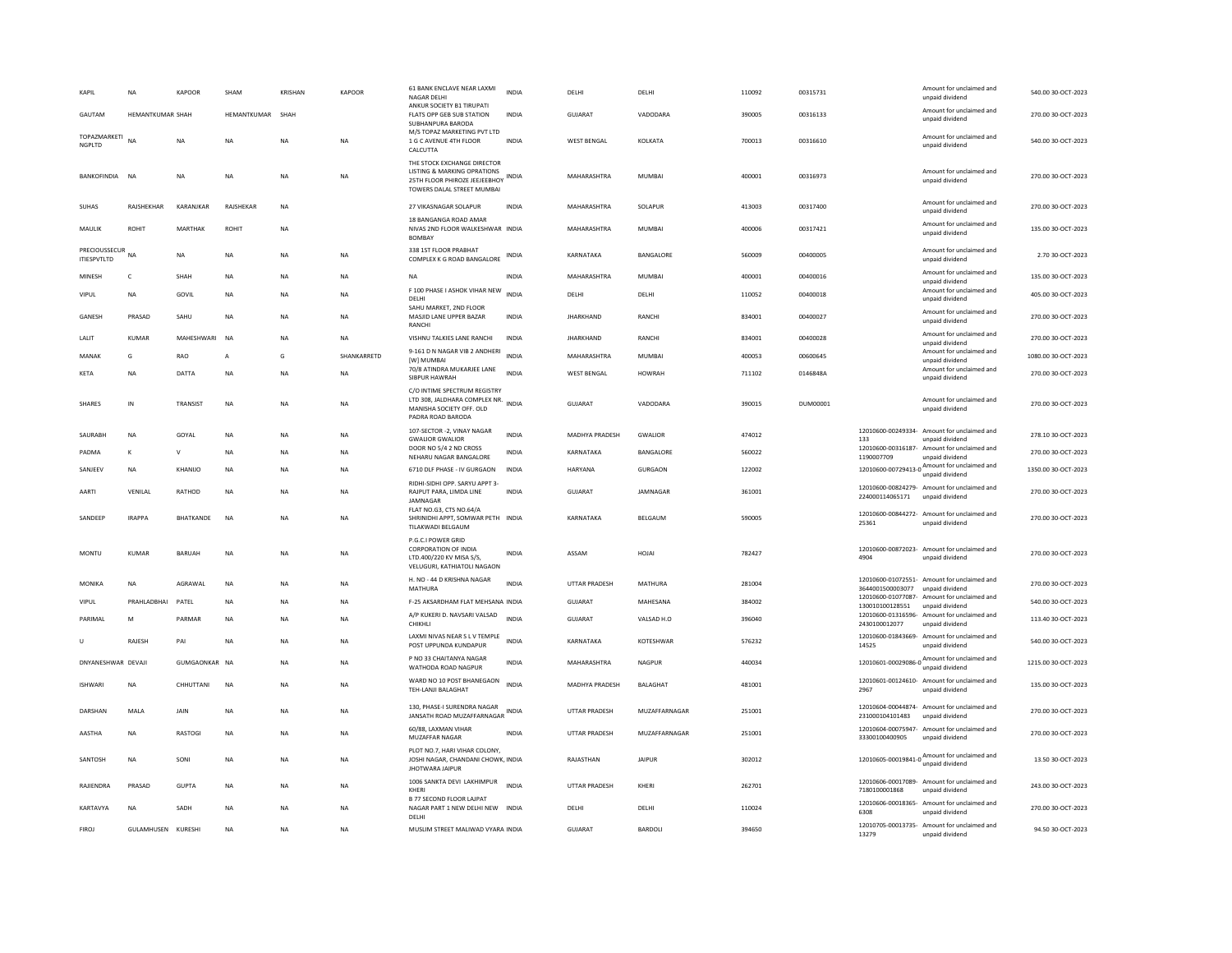| AVINASH            | PRAVINCHANDR<br>$\mathbf{A}$ | SHAH         | <b>NA</b> | <b>NA</b> | <b>NA</b> | FF/2, RAGHUNATH APPARTMENT,<br>NR. R.K.MEDICAL HOSPITAL,<br>HIGHWAY, KALOL(N.G.)                     | <b>INDIA</b> | <b>GUJARAT</b>        | KALOL                | 382721 | 12010800-00045184- Amount for unclaimed and<br>32010100370769<br>unpaid dividend              | 135.00 30-OCT-2023  |
|--------------------|------------------------------|--------------|-----------|-----------|-----------|------------------------------------------------------------------------------------------------------|--------------|-----------------------|----------------------|--------|-----------------------------------------------------------------------------------------------|---------------------|
| KISHORSINH         | NATVERSINH                   | BARAD        | NA        | <b>NA</b> | <b>NA</b> | F-3, PAVITRA ROW HOUSE,<br>NR:SAHAJ SUPER STORE, GATE NO-<br>3 ANANDMAHAL ROAD, ADAJAN.<br>SURAT     |              | GUJARAT               | <b>SURAT NANPURA</b> | 395009 | 12010900-00226677-0 $\frac{\text{Amount for unclaimed}}{\text{6}}$<br>unpaid dividend         | 270.00 30-OCT-2023  |
| KFWAI              | <b>NA</b>                    | <b>SINGH</b> | <b>NA</b> | <b>NA</b> | <b>NA</b> | HOUSE NO-155 PAKKAKOT<br>MANPUR ROAD KASHIPUR                                                        | <b>INDIA</b> | <b>UTTAR PRADESH</b>  | RAMBAGAR             | 244713 | 12010900-00236835- Amount for unclaimed and<br>55065272960<br>unpaid dividend                 | 67.50.30-OCT-2023   |
| PARMINDER          | <b>NA</b>                    | SINGH        | <b>NA</b> | <b>NA</b> | <b>NA</b> | INSIDE BAGDADI GATE<br>FEROZEPUR CITY                                                                | <b>INDIA</b> | PUNJAB                | FEROZPUR             | 152002 | 12010900-00543993-0 $\frac{\text{Amount}}{\text{0}}$ for unclaimed and<br>unpaid dividend     | 405.00 30-OCT-2023  |
| AMRITKUMAR         | JAWARIMAL                    | JAIN         | NA        | <b>NA</b> | NA        | PANKAJ COLONY UNIVERCITY<br>ROAD AMRAVATI                                                            | <b>INDIA</b> | MAHARASHTRA           | AMRAOTI              | 444601 | unpaid dividend                                                                               | 540.00 30-OCT-2023  |
|                    | KALPANA                      |              | NA        | <b>NA</b> | NA        | <b>B 81 RBI COMPOUND</b><br>CHAMUNDESHWARI MYSORE                                                    | <b>INDIA</b> | KARNATAKA             | MYSORE               | 570003 | 12010900-00864406-0 $\frac{\text{Amount for unclaimed}}{\text{6}}$<br>unpaid dividend         | 135.00 30-OCT-2023  |
| <b>NISHA</b>       | <b>NA</b>                    | SARAF        | <b>NA</b> | <b>NA</b> | NA.       | SARAF BHAWAN, BINJRAJ ROAD,<br>DIST- SONITPUR, TEZPUR                                                | <b>INDIA</b> | ASSAM                 | <b>TF7PUR</b>        | 784001 | unpaid dividend                                                                               | 270.00 30-OCT-2023  |
| <b>SUNITHAPI</b>   |                              |              | <b>NA</b> | <b>NA</b> | NA.       | ASHIRVAD RAILWAYCOLONYROAD<br>BALAJI BUILDINGCOMPOUND<br>PALAKKAD                                    | <b>INDIA</b> | <b>KFRAIA</b>         | <b>PAI GHAT</b>      | 678009 | 12010900-01022931-0<br>unpaid dividend                                                        | 189.00 30-OCT-2023  |
|                    | SHAILESHKUMA AMBALALBHAI     | PATEL        | <b>NA</b> | <b>NA</b> | <b>NA</b> | 7-GAYATRI NAGAR SOCIETY PART-<br>3 B/H RAJKAMAL PETROL PUMP INDIA<br>MEHSANA MEHSANA                 |              | MAHARASHTRA           | MUMBAI               | 400021 | 12010900-01225869- Amount for unclaimed and<br>10410007564<br>unpaid dividend                 | 270.00 30-OCT-2023  |
| MAHMOD             | ALI                          | LASKAR       | NA        | <b>NA</b> | NA        | VILL-GHUNGOOR, P.O- SILCHAR<br>MEDICAL COLLEGE SILCHAR<br>SILCHAR                                    | <b>INDIA</b> | ASSAM                 | SILCHAR              | 788014 | 12010900-01289826-<br>Amount for unclaimed and<br>10390610426<br>unpaid dividend              | 135.00 30-OCT-2023  |
| SHIV               | KUMAR                        | MISHRA       | NA        | NA        | NA        | KABIR VENI BENI KAMA JAGATPUR<br>RAE BARELI RAE BARELI                                               | <b>INDIA</b> | UTTAR PRADESH         | <b>RAE BARELI</b>    | 229001 | $12010900 - 01326386 - 0$ $12010900 - 01326386 - 0$ $12010900 - 01326386 - 0$                 | 1350.00 30-OCT-2023 |
| DEEPAK             | $\mathbb{R}$                 | PATNI        | NA        | <b>NA</b> | NA        | BLDG 3/A/402 R.N.PARK<br>SOC.NAGA ROAD, VASHINAKA<br>MAHUL ROAD CHEMBUR R.C.<br>MARG, CHEMBUR MUMBAI | <b>INDIA</b> | MAHARASHTRA           | MUMBAI               | 400074 | 12010900-01513799- Amount for unclaimed and<br>5002088268<br>unpaid dividend                  | 270.00 30-OCT-2023  |
| UJWAL              | OMPRAKASH                    | GOENKA       | NA        | <b>NA</b> | NA        | ADARSHA COLONY SHEGAON DIST INDIA<br>- BULDANA SHEGAON                                               |              | MAHARASHTRA           | SHEGAON              | 444203 | 12010900-02253220- Amount for unclaimed and<br>17735<br>unpaid dividend                       | 67.50 30-OCT-2023   |
| VISHNUBHAI         | A                            | PATEL        | NA        | <b>NA</b> | NA        | AT KOLWADA TAL VIJAPUR<br>MFHSANA                                                                    | <b>INDIA</b> | <b>GUJARAT</b>        | DELVADA              | 382870 | 12010900-02326501- Amount for unclaimed and<br>23001<br>unpaid dividend                       | 135.00 30-OCT-2023  |
| UMESHKUMAR VADILAL |                              | KHAMAR       | <b>NA</b> | <b>NA</b> | <b>NA</b> | B 6 KRUSHNADHAM FLAT VRUTT<br>TENAMENT SAME NAGALPUR<br>MEHSANA                                      | <b>INDIA</b> | <b>GUJARAT</b>        | MAHESANA             | 384001 | 12010900-02341701- Amount for unclaimed and<br>196<br>unpaid dividend                         | 675.00 30-OCT-2023  |
| JOLLY              | RAJAN                        |              | <b>NA</b> | <b>NA</b> | <b>NA</b> | THENGUVILLA THAZHATHEKUTTU<br>THADIYOOR POST THIRUVALLA<br>PATHANAMTHITTA                            | <b>INDIA</b> | KERALA                | THUMPAMON            | 689545 | 12010900-02554311-0 Amount for unclaimed and<br>unpaid dividend                               | 540.00 30-OCT-2023  |
| NAGJIBHAI          | MAGNAJI                      | PATEL        | NA        | <b>NA</b> | NA        | AT-VASAN, PO-LAKHNI, TA-DEESA INDIA<br>DIST-BANASKANTHA DEESA                                        |              | GUJARAT               | DISA                 | 385535 | 12010900-02608506- Amount for unclaimed and<br>unpaid dividend<br>12246                       | 270.00 30-OCT-2023  |
| MANGLANI           | IAYESHKUMAR R                |              | <b>NA</b> | <b>NA</b> | <b>NA</b> | 39 / B LABHANAGAR SOC OPP G E<br>B TA AND DIST MEHSANA<br>MEHSANA                                    | <b>INDIA</b> | <b>GUJARAT</b>        | MAHESANA             | 384001 | 12010900-02673213- Amount for unclaimed and<br>1520100034352<br>unpaid dividend               | 351.00 30-OCT-2023  |
| PURUSHOTHAM<br>AN  | N                            |              | NA        | NA        | NA        | E-10 AUSTRALIAN ROAD BLOCK<br>20(NTSB) NEYVELI TOWNSHI<br><b>CUDDALORE NEYVELI</b>                   | <b>INDIA</b> | <b>TAMIL NADU</b>     | NEYVELI              | 607803 | 12010900-02923981-0<br>Mount for unclaimed and                                                | 27.00 30-OCT-2023   |
| AJAY               | <b>NA</b>                    | CHATURVEDI   | NA        | NA        | NA        | C-1 / B, GOVIND NAGAR<br>MATHURA MATHURA<br>MATRI PALLI TN VL BADHARGHAT                             | <b>INDIA</b> | UTTAR PRADESH         | MATHURA              | 281001 | 12010900-03123941- Amount for unclaimed and<br>1657<br>unpaid dividend                        | 540.00 30-OCT-2023  |
| PABAN              | <b>NA</b>                    | DEBNATH      | <b>NA</b> | <b>NA</b> | <b>NA</b> | PS W AGARTALA,S DIV<br>BISHALGARH DIST-WEST TRIPURA<br>AGARTALA                                      | <b>INDIA</b> | TRIPURA               | AGARTALA             | 799003 | 12010900-03264329- Amount for unclaimed and<br>79902200004582<br>unpaid dividend              | 216.00 30-OCT-2023  |
| Y                  | VENKATARAMAI<br>AH           |              | <b>NA</b> | <b>NA</b> | <b>NA</b> | E-44, NAVANAGAR PALVANCHA<br>PALVANCHA                                                               | <b>INDIA</b> | <b>ANDHRA PRADESH</b> | <b>BHADRACHALAM</b>  | 507154 | 12010900-03362092-0 Amount for unclaimed and<br>unpaid dividend                               | 54.00 30-OCT-2023   |
| GIRDHARLAL         | HARILAL                      | DESAI        | <b>NA</b> | <b>NA</b> | <b>NA</b> | DESAIWADA DAHOD DAHOD                                                                                | <b>INDIA</b> | <b>GUJARAT</b>        | DAHOD                | 389151 | 12010900-03658418- Amount for unclaimed and<br>1003005306<br>unpaid dividend                  | 270.00 30-OCT-2023  |
| KODARSINH          | <b>KESHARISINH</b>           | RAMLAVAT     | <b>NA</b> | <b>NA</b> | <b>NA</b> | 21-VIDHYANAGAR BANGLOWS<br>NAGALPUL TA-MEHSANA DI-<br>MEHSANA MEHSANA                                | <b>INDIA</b> | GUJARAT               | <b>HIMATNAGAR</b>    | 383001 | 12010900-03861781-0 $\frac{\text{Amount for uncalained and}}{\text{64.1}}$<br>unpaid dividend | 270.00 30-OCT-2023  |
| NEETA              | PAWANKUMAR GOENKA            |              | NA        | NA        | NA        | 402/293 SILICON CITY RAU<br>VILLAGE NIHALPUR MANDI<br><b>INDORE</b>                                  | INDIA        | MADHYA PRADESH        | INDORE               | 452012 | 12010900-03865746- Amount for unclaimed and<br>1248<br>unpaid dividend                        | 189.00 30-OCT-2023  |
|                    | U                            | KHAN         | NA        | NA        | NA        | 906, AVAS VIKAS COLONY GONDA INDIA                                                                   |              | UTTAR PRADESH         | GONDA                | 271001 | 12010904-00023475- Amount for unclaimed and<br>unpaid dividend<br>1116                        | 270.00 30-OCT-2023  |
| <b>NISHID</b>      | MANSUKHLAL                   | SHAH         | <b>NA</b> | <b>NA</b> | <b>NA</b> | 5, GANDHI NAGAR, PAROLA ROAD, INDIA<br>DHULE DHULE                                                   |              | MAHARASHTRA           | DHULE                | 424001 | 12010907-00055779- Amount for unclaimed and<br>324002010012755<br>unpaid dividend             | 405.00 30-OCT-2023  |
| MANISH             | ZUMBERLAL                    | UPADHYE      | NA        | NA        | NA        | YASHOGEETA, 6, SATYAVINAYAK-<br>SOCIETY, NR. BYTCO FACTORY,<br>NASIK-ROAD, NASIK NASIK               | <b>INDIA</b> | MAHARASHTRA           | SINNAR               | 422101 | 12010907-00074954-0 Amount for unclaimed and<br>unpaid dividend                               | 415.80 30-OCT-2023  |
| NARENDRA           | RAMLAL                       | JAIN         | <b>NA</b> | <b>NA</b> | NA        | B-15, NAKODA COMPLEX, LANE<br>NO. 5, DHULE DHULE                                                     | <b>INDIA</b> | MAHARASHTRA           | DHULE                | 424001 | 12010907-00102993- Amount for unclaimed and<br>unpaid dividend<br>7165                        | 121.50 30-OCT-2023  |
| BHUPENDRA          | KUMAR                        | TIWARY       | NA        | <b>NA</b> | NA        | VISHNUPURI ANISABAD PATNA                                                                            | INDIA        | BIHAR                 | PATNA                | 800002 | 12010924-00009511-0 Amount for unclaimed and<br>unpaid dividend                               | 270.00 30-OCT-2023  |
| ASHA               | DFVI                         | <b>JAIN</b>  | <b>NA</b> | <b>NA</b> | <b>NA</b> | MITHAPUR, K.P SARKAR LANE.<br>NEAR GUL FACTORY, PATNA                                                | <b>INDIA</b> | <b>BIHAR</b>          | PATNA                | 800001 | 12010924-00075288- Amount for unclaimed and<br>207100100002743<br>unpaid dividend             | 270.00 30-OCT-2023  |
| KUMAR              | MAHENDRA                     | PRATAPSINGH  | <b>NA</b> | <b>NA</b> | NA        | RAJPUT BHAWAN, STATION ROAD, INDIA<br>ROHTAS DEHRI-ON SONE                                           |              | <b>BIHAR</b>          | AKHOURI BAZAR        | 821305 | $12010924 - 00075784 - 0$ $A_{\text{unpaid dividend}}$                                        | 81.00 30-OCT-2023   |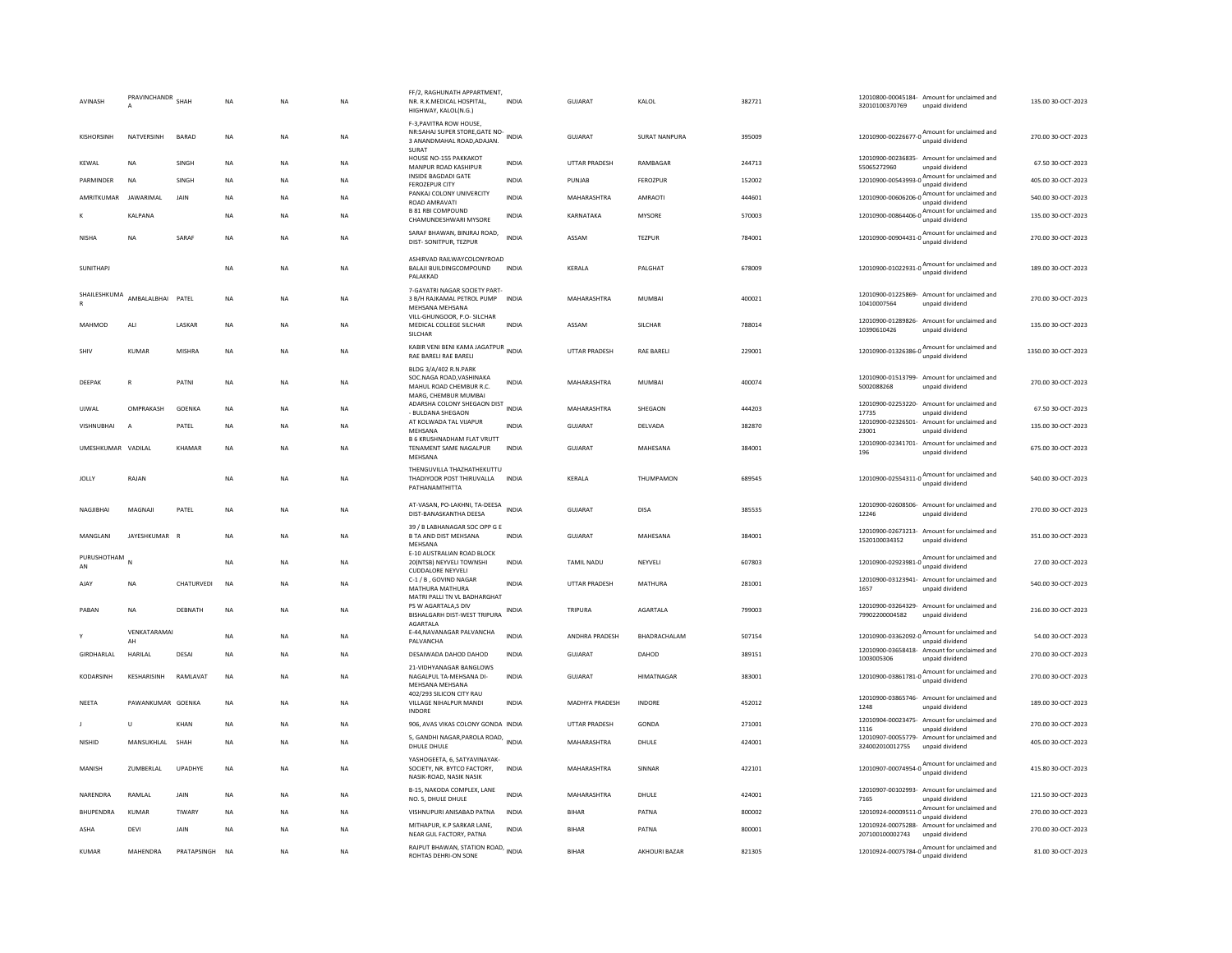| SHAILENDRA       | <b>MOHAN</b>    | KALUNDIA        | <b>NA</b>   | <b>NA</b> | <b>NA</b> | UCO BANK URJANAGAR PO-<br>MAHAGAMA MAHAGAMA                                         | <b>INDIA</b> | <b>JHARKHAND</b>   | DEOGHAR           | 814154 | 12010926-00029710-0 Amount for unclaimed and<br>unpaid dividend                                        | 693.90 30-OCT-2023  |
|------------------|-----------------|-----------------|-------------|-----------|-----------|-------------------------------------------------------------------------------------|--------------|--------------------|-------------------|--------|--------------------------------------------------------------------------------------------------------|---------------------|
| ANIL             | NA              | <b>GUPTA</b>    | $_{\sf NA}$ | <b>NA</b> | NA        | 14-B, BASANT VIHAR, GWALIOR                                                         | <b>INDIA</b> | MADHYA PRADESH     | GWALIOR           | 474002 | 12011300-00088111-0 $\frac{\text{Amount}}{\text{12011300}}$ mount for unclaimed and<br>unpaid dividend | 810.00 30-OCT-2023  |
| SOOBY            | <b>NA</b>       | GEORGE          | <b>NA</b>   | <b>NA</b> | <b>NA</b> | PERUMATTATHIL HOUSE,<br>THEKKUM BHAGOM P.O.<br>THODUPUZHA THODUPUZHA                | <b>INDIA</b> | <b>KFRAIA</b>      | <b>THODUPUZHA</b> | 685584 | 12011300-00322595- Amount for unclaimed and<br>325053000036021 unpaid dividend                         | 27.00.30-OCT-2023   |
| SANJAY           | <b>KUMAR</b>    | MANDAL          | $_{\sf NA}$ | <b>NA</b> | NA        | BASUDEBKHALI, BASUDEBKHALI<br>BERHAMPORE, BERHAMPORE                                | <b>INDIA</b> | <b>WEST BENGAL</b> | KANDI             | 742187 | 12011300-00471403-0 Amount for unclaimed and                                                           | 270.00 30-OCT-2023  |
| <b>SUNITA</b>    | <b>NA</b>       | <b>GUPTA</b>    | <b>NA</b>   | <b>NA</b> | <b>NA</b> | 300, APPAPURA SHANICHARI<br><b>BAZAR DURG</b>                                       | <b>INDIA</b> | CHHATTISGARH       | DURG              | 491001 | 12011300-00504529- Amount for unclaimed and<br>22010656<br>unpaid dividend                             | 270.00 30-OCT-2023  |
| <b>HIREN</b>     | LALIBHA         | PARMAR          | <b>NA</b>   | <b>NA</b> | <b>NA</b> | DEVURHA'S CHOWK, NEAR<br>SAKMARKET, . JAMNAGAR                                      | <b>INDIA</b> | <b>GUJARAT</b>     | JAMNAGAR          | 361001 | 12012000-00031661- Amount for unclaimed and<br>325010100033262<br>unpaid dividend                      | 556.20 30-OCT-2023  |
| SAROJ            | <b>NA</b>       | PAREEK          | $_{\sf NA}$ | <b>NA</b> | <b>NA</b> | D-19.SHASTRI NAGAR JODHPUR                                                          | <b>INDIA</b> | RAJASTHAN          | <b>JODHPUR</b>    | 342003 | 12012101-00059315-0 $\frac{\text{Amount}}{\text{12012101} \cdot \text{00059315-0}}$<br>unpaid dividend | 270.00 30-OCT-2023  |
| LALIT            | <b>NA</b>       | <b>GUPTA</b>    | <b>NA</b>   | <b>NA</b> | <b>NA</b> | 73, BAPU NAGAR PALI-MARWAR INDIA                                                    |              | RAJASTHAN          | PALI              | 306401 | $12012101-00068668-0$ $A_{\text{unpaid dividend}}$                                                     | 540.00 30-OCT-2023  |
| KIRAN            | KUMAR           | SONI            | NA          | <b>NA</b> | NA        | HOLI CHOWK SHEOGANJ                                                                 | INDIA        | RAJASTHAN          | SIROHI            | 307027 | $12012101 - 00091746 - 0$ $A_{\text{unpaid dividend}}$                                                 | 270.00 30-OCT-2023  |
| <b>JATAN</b>     | LAL             | CHOPRA          | <b>NA</b>   | <b>NA</b> | <b>NA</b> | 1002, CHORARIA CHOWK, NEW<br>LINE, GANGASHAHAR BIKANER                              | <b>INDIA</b> | RAJASTHAN          | GANGASAHAR        | 334401 | 12012101-00149065- Amount for unclaimed and<br>4191<br>unpaid dividend                                 | 270.00 30-OCT-2023  |
| LAXMI            | DEVI            | <b>GUPTA</b>    | <b>NA</b>   | <b>NA</b> | <b>NA</b> | A-5/1, PATEL NAGAR, BEHIND ITI<br>OLD SHIV BARI ROAD, BIKANER                       | <b>INDIA</b> | RAJASTHAN          | BIKANER           | 334003 | 12012101-00160028- Amount for unclaimed and<br>51011805584<br>unpaid dividend                          | 270.00 30-OCT-2023  |
| PARAS            | RAM             | KANSARA         | $_{\sf NA}$ | NA        | NA        | SEWA SUGAN, MOTI CHOWK.<br>KHAPTA, JODHPUR                                          | <b>INDIA</b> | RAJASTHAN          | <b>JODHPUR</b>    | 342001 | 12012101-00163107- Amount for unclaimed and<br>1497000100133375<br>unpaid dividend                     | 675.00 30-OCT-2023  |
| SUSHILA          | DEVI            | <b>BHANSALI</b> | <b>NA</b>   | NA        | <b>NA</b> | C/O TEJMAL BHANSALI NEAR<br>TERAPANTH BHAWAN DUGAR<br>BHAWAN -- BHINASAR BIKANER    | <b>INDIA</b> | RAJASTHAN          | <b>BIKANER</b>    | 334001 | 12012101-00202540-0 $\frac{\text{Amount for unclaimed}}{\cdots}$<br>unpaid dividend                    | 270.00 30-OCT-2023  |
| <b>KAMI FSH</b>  | <b>NA</b>       |                 | <b>NA</b>   | <b>NA</b> | <b>NA</b> | 6-B-61 JAI NARAYAN VYAS<br><b>COLONY BIKANER</b>                                    | <b>INDIA</b> | RAIASTHAN          | <b>BIKANER</b>    | 334003 | 12012101-00251487- Amount for unclaimed and<br>74610005258<br>unpaid dividend                          | 270.00 30-OCT-2023  |
| <b>NEMA</b>      | RAM             | CHOUDHARY       | <b>NA</b>   | <b>NA</b> | <b>NA</b> | H.NO. 210, NENAKI VAS POST<br>TAPRA BALOTRA                                         | <b>INDIA</b> | RAJASTHAN          | BARMER            | 344022 | 12012101-00264650- Amount for unclaimed and<br>6431000044126<br>unpaid dividend                        | 270.00 30-OCT-2023  |
| PARMESHWARI DEVI |                 | SONI            | $_{\sf NA}$ | NA        | <b>NA</b> | 143 JAY SHREE RAM BAPU NAGAR<br>PALI                                                | <b>INDIA</b> | RAJASTHAN          | MARWAR            | 306001 | 12012101-00283460- Amount for unclaimed and<br>9790100011399<br>unpaid dividend                        | 270.00 30-OCT-2023  |
| PRAMOD           | KUMAR           | SONI            | NA          | NA        | NA        | SUNARO KI BARI GAUAR CHANDER<br><b>BHANILKLGALL, BIKANER</b>                        | <b>INDIA</b> | RAJASTHAN          | <b>BIKANER</b>    | 334001 | 12012101-00362806- Amount for unclaimed and<br>30292114691<br>unpaid dividend                          | 1080.00 30-OCT-2023 |
| SWATI            | <b>NA</b>       | <b>GUPTA</b>    | <b>NA</b>   | <b>NA</b> | <b>NA</b> | NEAR SBBJ SAHAWA TEH.<br>TARANAGAR SAHAWA                                           | <b>INDIA</b> | RAJASTHAN          | TARANAGAR         | 331302 | 12012101-00490370- Amount for unclaimed and<br>1980104000004473<br>unpaid dividend                     | 270.00 30-OCT-2023  |
| <b>SHOBHA</b>    | <b>NA</b>       | GOYAL           | <b>NA</b>   | <b>NA</b> | <b>NA</b> | 3-KA-24 DADABARI KOTA KOTA                                                          | <b>INDIA</b> | RAJASTHAN          | KOTA              | 324009 | Amount for unclaimed and<br>12012107-00004219-0<br>unpaid dividend                                     | 270.00 30-OCT-2023  |
| LAXMAN           | MANI            | GOUDA           | <b>NA</b>   | <b>NA</b> | <b>NA</b> | BELUR POST- DEVAL MAKKI<br>KARWAR                                                   | INDIA        | KARNATAKA          | SIRSI             | 581400 | 12012600-00033435- Amount for unclaimed and<br>17436<br>unpaid dividend                                | 27.00 30-OCT-2023   |
| RAMESHBHAI       | SHANABHA        | PATEL           | <b>NA</b>   | <b>NA</b> | <b>NA</b> | KUNI TA- THASRA KUNI                                                                | <b>INDIA</b> | GUJARAT            | DAKOR             | 388235 | 12012600-00059825- Amount for unclaimed and<br>27477<br>unpaid dividend                                | 270.00 30-OCT-2023  |
| ANII             | VISHNU          | <b>DURGAWLE</b> | <b>NA</b>   | <b>NA</b> | <b>NA</b> | ANIKETH HSG.SOC RH - 90, G-<br>BLOCK MIDC CHINCHWAD PUNE                            | <b>INDIA</b> | MAHARASHTRA        | PUNE              | 411019 | 12013200-00031250-0 $\frac{\text{Amount for unclaimed}}{\cdots}$<br>unpaid dividend                    | 27.00 30-OCT-2023   |
| MAMTA            | NA              | KANCHAN         | <b>NA</b>   | <b>NA</b> | <b>NA</b> | 163/3 CHATURAYANA JHANSI                                                            | INDIA        | UTTAR PRADESH      | <b>JHANSI</b>     | 284002 | 12013200-00085064-0 Amount for unclaimed and<br>unpaid dividend                                        | 232.20 30-OCT-2023  |
| VIJAYALAKSHMI NA |                 | PATHI           | <b>NA</b>   | <b>NA</b> | <b>NA</b> | 6-11-1001/9D NAMDEVWADA<br>NIZAMABAD                                                | <b>INDIA</b> | ANDHRA PRADESH     | <b>NIZAMABAD</b>  | 503002 | 12013200-00108076-0 $\frac{\text{Amount}}{\text{10}}$ for unclaimed and<br>unpaid dividend             | 270.00 30-OCT-2023  |
| NARSING          | RAO             | PATHIWAR        | $_{\sf NA}$ | NA        | NA        | 6-11-1001/9D NAMDEVWADA<br>NIZAMABAD                                                | INDIA        | ANDHRA PRADESH     | NIZAMABAD         | 503002 | 12013200-00108080-0 $\frac{\text{Amount for unclaimed}}{\text{m}$<br>unpaid dividend                   | 540.00 30-OCT-2023  |
| SHANKAR          | <b>DILIPRAO</b> | KULKARNI        | $_{\sf NA}$ | <b>NA</b> | NA        | C/O D S KULKARNI MANTRI<br><b>NAGAR LATUR</b>                                       | INDIA        | MAHARASHTRA        | LATUR             | 413512 | 12013200-00179340-0 Amount for unclaimed and<br>unpaid dividend                                        | 1215.00 30-OCT-2023 |
| <b>KANTA</b>     | <b>NA</b>       | SINGH           | NA          | <b>NA</b> | <b>NA</b> | TH-4 AKASH GANGA E 8<br>SHAHAPURA BHOPAL BHOPAL                                     | INDIA        | MAHARASHTRA        | <b>MUMBAI</b>     | 400001 | 12013200-00275560- Amount for unclaimed and<br>3801510302<br>unnaid dividend                           | 278.10 30-OCT-2023  |
| RAVINDRA         | PUNDALIK        | OTARI           | <b>NA</b>   | <b>NA</b> | <b>NA</b> | BAGWAN GALLI AT POST- PAROLA<br><b>JALGAON</b>                                      | <b>INDIA</b> | MAHARASHTRA        | KASODA            | 425111 | 12013200-00344222-<br>Amount for unclaimed and<br>1150075204<br>unpaid dividend                        | 62.10.30-OCT-2023   |
| AMISH            | M               | DOSHI           | $_{\sf NA}$ | NA        | <b>NA</b> | <b>GODHULI APARTMENT I FLOOR</b><br>FLAT 26 BAKUL BAGAN ROW<br>KOLKATA              | INDIA        | WEST BENGAL        | KOLKATA           | 700025 | 12013200-00377554- Amount for unclaimed and<br>4722<br>unpaid dividend                                 | 278.10 30-OCT-2023  |
| VIRENDRA         | MEHTA           |                 | NA          | NA        | NA        | 2/168 KHANDU COLONY<br><b>RANSWARA</b>                                              | <b>INDIA</b> | RAJASTHAN          | BANSWARA          | 327001 | 12013200-00471154- Amount for unclaimed and<br>15735<br>unnaid dividend                                | 1350.00 30-OCT-2023 |
| RAVINDRA         | POOJARY         | К               | <b>NA</b>   | <b>NA</b> | <b>NA</b> | MOHAN TEA CLUB KALADAGI<br>ROAD OPP PLD BANK BAGALKOT                               | <b>INDIA</b> | KARNATAKA          | <b>BAGALKOT</b>   | 587101 | 12013200-00694049- Amount for unclaimed and<br>512500101239301<br>unpaid dividend                      | 27.00 30-OCT-2023   |
| YOGESH           | <b>KUMAR</b>    | LAKHMANI        | <b>NA</b>   | <b>NA</b> | <b>NA</b> | HOUSE NO 714 DARIYAPUR ROAD<br>SULTANPUR SULTANPUR                                  | <b>INDIA</b> | UTTAR PRADESH      | SULTANPUR         | 228001 | 12013200-00723991- Amount for unclaimed and<br>11167053767<br>unpaid dividend                          | 132.30 30-OCT-2023  |
| PRAKASH          | KRISHNA         | SANKHE          | $_{\sf NA}$ | NA        | NA        | KAMALA PARK PALGHAR<br><b>PAI GHAR</b>                                              | <b>INDIA</b> | MAHARASHTRA        | PALGHAR           | 401404 | Amount for unclaimed and<br>12013200-00782610-0                                                        | 27.00 30-OCT-2023   |
| AMAR             | DATTATRAY       | SHETE           | <b>NA</b>   | <b>NA</b> | <b>NA</b> | 5 BAGESHRI SWARVIHAR SANKUL<br>KHEND CHIPLUN                                        | <b>INDIA</b> | MAHARASHTRA        | RATNAGIRI         | 415605 | 12013200-00799466- Amount for unclaimed and<br>12153<br>unpaid dividend                                | 135.00 30-OCT-2023  |
| ALKA             | RAVINDRA        | <b>NAGRECHA</b> | <b>NA</b>   | <b>NA</b> | <b>NA</b> | SAUBHAGYA H RAM NAGAR<br><b>GONDAL ROAD RAJKOT RAJKOT</b>                           | <b>INDIA</b> | GUIARAT            | RAIKOT            | 360004 | 12013200-00856283-1 Amount for unclaimed and<br>unpaid dividend                                        | 105.30 30-OCT-2023  |
| <b>JATANIA</b>   | HITESH          | <b>JAMNADAS</b> | <b>NA</b>   | <b>NA</b> | <b>NA</b> | <b>RAMNATH SOCIETY OPP</b><br>SAVJIBHAI BATHIA KHAMBHALIA                           | <b>INDIA</b> | GUJARAT            | KHAMBHALIA        | 361305 | 12013200-01009323- Amount for unclaimed and<br>7700100010513<br>unpaid dividend                        | 270.00 30-OCT-2023  |
| PRAKASH          | <b>NA</b>       | SHENOY          | <b>NA</b>   | <b>NA</b> | <b>NA</b> | C/2 DURGESH RESIDENCY<br><b>GANGAPUR RD NR NAVSYA</b><br><b>GANPATI NASIK NASIK</b> | <b>INDIA</b> | MAHARASHTRA        | <b>NASIK</b>      | 422013 | 12013200-01214523- Amount for unclaimed and<br>2215<br>unpaid dividend                                 | 135.00.30-OCT-2023  |
| <b>BHAWNA</b>    | PARSHURAM       | NAGDEV          | <b>NA</b>   | <b>NA</b> | <b>NA</b> | C-16 3RD BLDG RAVI SOCY LAM<br>ROAD, DEVLALI CAMP NASIK                             | <b>INDIA</b> | MAHARASHTRA        | DEOLALI           | 422401 | 12013200-01539631- Amount for unclaimed and<br>1190035655<br>unpaid dividend                           | 270.00 30-OCT-2023  |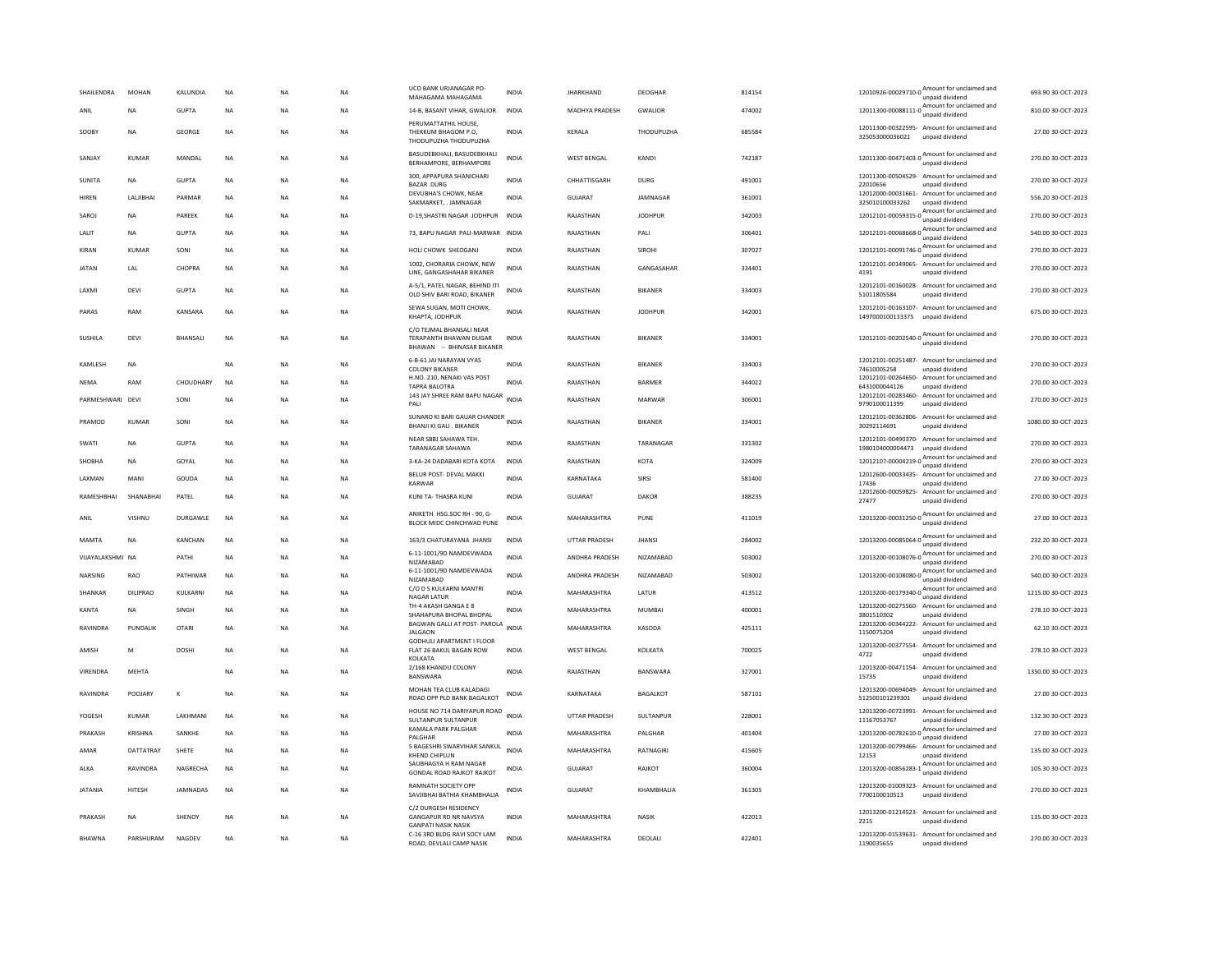| ANIL           |                   |                       | KALGHATKAR        | <b>NA</b>   | <b>NA</b> | <b>NA</b> | MANTERO, NATH PAI CIRCLE<br>SARASWATI ROAD HINDWADI<br>BELGAUM                     | <b>INDIA</b> | KARNATAKA             | BELGAUM          | 590016 | Amount for unclaimed and<br>12013200-01540278-0 $\frac{\mu_{\text{min}}}{\mu_{\text{npaid}}}\$ | 243.00 30-OCT-2023  |
|----------------|-------------------|-----------------------|-------------------|-------------|-----------|-----------|------------------------------------------------------------------------------------|--------------|-----------------------|------------------|--------|------------------------------------------------------------------------------------------------|---------------------|
| SHAKTI         |                   | KUMAR                 | GUPTA             | <b>NA</b>   | <b>NA</b> | <b>NA</b> | C/O SHAKTI HARDWARE CINEMA<br>ROAD, NEAR BADA CHAURAHA, INDIA<br><b>HARDOI</b>     |              | <b>UTTAR PRADESH</b>  | <b>HARDOL</b>    | 241001 | 12013200-01542131- Amount for unclaimed and<br>8482<br>unpaid dividend                         | 270.00 30-OCT-2023  |
|                | SHAKUNTALA        | <b>NA</b>             | HURKAT            | <b>NA</b>   | <b>NA</b> | <b>NA</b> | TILAK WARD PIPARIYA DISTRICT -<br>HOSHANGABAD PIPARIYA                             | <b>INDIA</b> | <b>MADHYA PRADESH</b> | PIPARIYA         | 461775 | 12013300-00048865- Amount for unclaimed and<br>2348<br>unpaid dividend                         | 67.50 30-OCT-2023   |
|                | <b>JAGDISHBHA</b> | BABUBHA               | VAGHANI           | <b>NA</b>   | <b>NA</b> | <b>NA</b> | VADIYA TAL PALITANA PALITANA<br>PALITANA                                           | <b>INDIA</b> | <b>GUJARAT</b>        | SIHOR            | 364270 | 12013300-00124794- Amount for unclaimed and<br>56014040385<br>unpaid dividend                  | 56.70 30-OCT-2023   |
| RIMPAL         |                   | PARESH                | GANDHI            | <b>NA</b>   | <b>NA</b> | <b>NA</b> | 29 MILLAN BUNGLOW OPP<br><b>GOVARDHAN HAVELI DUMAS</b><br><b>ROAD PIPLOD SURAT</b> | <b>INDIA</b> | GUIARAT               | SURAT NANPURA    | 395007 | 12013300-00367101- Amount for unclaimed and<br>102200100003942<br>unpaid dividend              | 1350.00 30-OCT-2023 |
| LINGALA        |                   | AMARENDER             | REDDY             | <b>NA</b>   | <b>NA</b> | <b>NA</b> | H NO: 2-34 BORLAM PO & VILL<br>BANSWADA MANDAL<br>NIZAMABAD DT BORLAM              | <b>INDIA</b> | ANDHRA PRADESH        | KAMAREDDY        | 503187 | Amount for unclaimed and<br>12013500-00063757-0                                                | 135.00 30-OCT-2023  |
| ANJALI         |                   | <b>NA</b>             | AGARWAL           | <b>NA</b>   | <b>NA</b> | NA        | 112, BALDEV NAGAR JODHPUR                                                          | INDIA        | RAJASTHAN             | <b>JODHPUR</b>   | 342001 | 12013700-00071652- Amount for unclaimed and<br>57010100104395<br>unpaid dividend               | 270.00 30-OCT-2023  |
| VIJAY          |                   | <b>LAXMI</b>          | SONI              | <b>NA</b>   | <b>NA</b> | <b>NA</b> | LAKHOTIYA KA CHOK JAITARAN TH INDIA<br>JAITARAN DIST.PALI JAITARAN                 |              | RAJASTHAN             | <b>JETARAN</b>   | 306302 | 12013700-00152119- Amount for unclaimed and<br>51044692207<br>unpaid dividend                  | 715.50 30-OCT-2023  |
| ANJU           |                   | <b>NA</b>             | DAS               | <b>NA</b>   | <b>NA</b> | <b>NA</b> | DAS FLECTRIC WINDERS<br>RANGAGORA ROAD. TINSUKIA                                   | <b>INDIA</b> | ARUNACHAL PRADESH     | TINSUKIA         | 786125 | 12013700-00324619- Amount for unclaimed and<br>3506<br>unpaid dividend                         | 270.00 30-OCT-2023  |
| SAMEER         |                   | <b>KUMAR</b>          | <b>JAGGI</b>      | <b>NA</b>   | <b>NA</b> | <b>NA</b> | B-44/15 RAJENDRA NAGAR.<br><b>BAREILLY</b>                                         | <b>INDIA</b> | <b>UTTAR PRADESH</b>  | BAREILLY         | 243001 | 12014100-00021594- Amount for unclaimed and<br>1002<br>unpaid dividend                         | 270.00 30-OCT-2023  |
| MAMTA          |                   | NA                    | DHAWAN            | $_{\sf NA}$ | <b>NA</b> | NA        | C-112/3 RAJENDRA NAGAR.<br>BAREILLY                                                | <b>INDIA</b> | <b>UTTAR PRADESH</b>  | <b>IZATNAGAR</b> | 243122 | 12014100-00021691- Amount for unclaimed and<br>1453818<br>unpaid dividend                      | 405.00 30-OCT-2023  |
|                |                   |                       |                   |             |           |           | SUKHRAM RAO S/O MATHURAM<br>RAO P O - BINCHAWA TEH-                                |              |                       |                  |        | 12015800-00338991- Amount for unclaimed and                                                    |                     |
|                | <b>SUKHVEER</b>   | <b>NA</b>             | RAO               | <b>NA</b>   | <b>NA</b> | <b>NA</b> | DIDWANA DIST-NAGAUR<br><b>BINCHAWA</b>                                             | <b>INDIA</b> | RAJASTHAN             | DIDWANA          | 341302 | 3045<br>unpaid dividend                                                                        | 270.00 30-OCT-2023  |
| MANJU          |                   | <b>NA</b>             | KUMARI            | <b>NA</b>   | <b>NA</b> | <b>NA</b> | H NO. 939 SECTOR-1 ROHTAK                                                          | <b>INDIA</b> | HARYANA               | ROHTAK           | 124001 | 12016400-00039460- Amount for unclaimed and<br>10163436898<br>unpaid dividend                  | 270.00 30-OCT-2023  |
| MUKESH         |                   | <b>NA</b>             | YADAV             | <b>NA</b>   | <b>NA</b> | <b>NA</b> | 6-A ASHOK NAGAR FARRUKHABAD INDIA<br>ROAD ETAWAH                                   |              | UTTAR PRADESH         | ETAWAH           | 206001 | 12016400-00067361- Amount for unclaimed and<br>unpaid dividend<br>3398                         | 675.00 30-OCT-2023  |
| SUSHIL         |                   | KUMAR                 | PAL               | <b>NA</b>   | <b>NA</b> | <b>NA</b> | 377 MAHARANA PRATAP NAGAR<br>RAWATPUR GAON KANPUR                                  | <b>INDIA</b> | <b>UTTAR PRADESH</b>  | KANPUR           | 208019 | 12016400-00071872- Amount for unclaimed and<br>1310160000813<br>unpaid dividend                | 27.00 30-OCT-2023   |
|                | LAGUDUVA          | <b>JANARTHANAN</b>    | VENKATESHBAB<br>п | <b>NA</b>   | <b>NA</b> | <b>NA</b> | 184 KAMARAJAR SALA WARD NO<br>54 MADURAI-9 MADURAI                                 | <b>INDIA</b> | <b>TAMIL NADU</b>     | MADURAI          | 625009 | 12016400-00081213- Amount for unclaimed and<br>109010100254724<br>unpaid dividend              | 135.00 30-OCT-2023  |
|                | ANUPAMA           | <b>NA</b>             | MITTAL            | <b>NA</b>   | <b>NA</b> | <b>NA</b> | 19, VASANT VIHAR, PHASE-2, P.O. INDIA<br>NEW FOREST, DEHRADUN                      |              | UTTARAKHAND           | DEHRADUN         | 248006 | 12016404-00002995- Amount for unclaimed and<br>1190201663<br>unpaid dividend                   | 270.00 30-OCT-2023  |
| SAHIDA         |                   | BEGUM                 | <b>BORA</b>       | <b>NA</b>   | <b>NA</b> | <b>NA</b> | MOHIT NAGAR LANE -14 HOUSE<br>NO. 17 DEHRA DUN                                     | <b>INDIA</b> | UTTARAKHAND           | DEHRADUN         | 248001 | 12016404-00007391- Amount for unclaimed and<br>200844<br>unpaid dividend                       | 540.00 30-OCT-2023  |
| MUKESH         |                   | KUMAR                 | <b>BHANDARI</b>   | <b>NA</b>   | <b>NA</b> | <b>NA</b> | 111, MALDAS STREET UDAIPUR INDIA                                                   |              | RAIASTHAN             | <b>UDAIPUR</b>   | 313001 | 12017000-00125391- Amount for unclaimed and<br>4501000927<br>unpaid dividend                   | 135.00 30-OCT-2023  |
|                | NARENDRA          | <b>NA</b>             | SINGH             | <b>NA</b>   | <b>NA</b> | <b>NA</b> | 3/3, POLICE COLONY, STATION                                                        | <b>INDIA</b> | MADHYA PRADESH        | MANDSAUR         | 458001 | Amount for unclaimed and<br>12017000-00149569-0                                                | 121.50 30-OCT-2023  |
| PRABHA         |                   | KARAN                 | PILLAI            | <b>NA</b>   | <b>NA</b> | <b>NA</b> | ROAD, MANDSAUF<br>C-2245 SUSHANT LOK GURGAON                                       | <b>INDIA</b> | HARYANA               | <b>GURGAON</b>   | 122002 | unpaid dividend<br>12017500-00068597- Amount for unclaimed and                                 | 243.00 30-OCT-2023  |
|                |                   | SHRIKISAN             |                   |             |           |           | H.NO.1273, BANG READYMADE                                                          | <b>INDIA</b> |                       |                  |        | 857<br>unpaid dividend<br>12017500-00120192- Amount for unclaimed and                          |                     |
| <b>KISHOR</b>  | VENKATESWARL      |                       | BANG              | NA          | NA        | NA        | AGRA ROAD, DHULIA<br>G-2, SAI GANESH APTS, CHINTAL,                                |              | MAHARASHTRA           | DHULE            | 424001 | 130<br>unpaid dividend<br>12017500-00376940- Amount for unclaimed and                          | 270.00 30-OCT-2023  |
| $\mathbf{U}$   |                   | YALAVALA              |                   | <b>NA</b>   | NA        | NA        | HYDERARAD                                                                          | <b>INDIA</b> | ANDHRA PRADESH        | HYDERABAD        | 500018 | 687001300002384<br>unnaid dividend                                                             | 270.00 30-OCT-2023  |
| <b>SUNFFTA</b> |                   | RAIKUMAR              | <b>I ADDA</b>     | <b>NA</b>   | <b>NA</b> | <b>NA</b> | MANWATH TQ :- PATHRI, DIST:-<br>PARBHANI, MANWATH                                  | <b>INDIA</b> | MAHARASHTRA           | PARTUR           | 431505 | 12017700-00015941- Amount for unclaimed and<br>1469<br>unpaid dividend                         | 270.00 30-OCT-2023  |
|                | JAWAHARLAL        | DEVICHAND             | PRABHAKAR         | <b>NA</b>   | <b>NA</b> | <b>NA</b> | 70 BAZAR PETH PAIT TAL - KHED<br>PUNE                                              | <b>INDIA</b> | MAHARASHTRA           | <b>JUNNAR</b>    | 410505 | 12017700-00120927- Amount for unclaimed and<br>4647<br>unpaid dividend                         | 67.50 30-OCT-2023   |
| GOVIND         |                   | <b>NA</b>             | PITTIE            | <b>NA</b>   | <b>NA</b> | <b>NA</b> | PITTIE WARA NAGAUR                                                                 | <b>INDIA</b> | RAJASTHAN             | <b>NAGAUR</b>    | 341011 | 12017701-00094934- Amount for unclaimed and<br>1190007131<br>unpaid dividend                   | 270.00 30-OCT-2023  |
| CHAIN          |                   | SHANKER               | PALIWAL           | $_{\sf NA}$ | NA        | NA        | 30, MOTI NAGAR, NEAR LATA<br>CINEMA, JHOTWARA, JAIPUR                              | <b>INDIA</b> | RAJASTHAN             | <b>JAIPUR</b>    | 302012 | 12017701-00100233- Amount for unclaimed and<br>24620<br>unpaid dividend                        | 108.00 30-OCT-2023  |
|                | KANHAIYA          | LAL                   | KANKARIA          | <b>NA</b>   | <b>NA</b> | <b>NA</b> | MAHAVIR CHOWK NOKHA DIST<br><b>BIKANER NOKHA</b>                                   | <b>INDIA</b> | RAJASTHAN             | NOKHA (BIKANER)  | 334803 | 12017701-00168609- Amount for unclaimed and<br>10116<br>unpaid dividend                        | 67.50 30-OCT-2023   |
| <b>REKHA</b>   |                   | <b>NA</b>             | SACHDEVA          | <b>NA</b>   | <b>NA</b> | <b>NA</b> | 118-A, SINDHI COLONY BANI<br>PARK JAIPUR                                           | <b>INDIA</b> | RAJASTHAN             | <b>JAIPUR</b>    | 302016 | 12017701-00183657- Amount for unclaimed and<br>51093410066<br>unpaid dividend                  | 108.00 30-OCT-2023  |
|                |                   |                       |                   |             |           |           | CHHOG MAL KISHAN GOPAL                                                             |              |                       |                  |        | 12017701-00420394- Amount for unclaimed and                                                    |                     |
| <b>KISHAN</b>  |                   | GOPAL                 | GATTANI           | $_{\sf NA}$ | NA        | <b>NA</b> | GATTANI BIGGA BASS, NEAR<br>DAGA SCHOOL SRI DUNGARGARH                             | <b>INDIA</b> | RAJASTHAN             | SRI DUNGARAGH    | 331803 | 51094381349<br>unpaid dividend                                                                 | 270.00 30-OCT-2023  |
| VASU           |                   | <b>NA</b>             | DEV               | <b>NA</b>   | NA        | NA        | GOREDI CHANCHA DEGANA DIST<br>NAGAUR DEGANA                                        | <b>INDIA</b> | RAJASTHAN             | MAKRANA          | 341503 | 12017701-00460471- Amount for unclaimed and<br>51049354954<br>unpaid dividend                  | 270.00 30-OCT-2023  |
| PAWAN          |                   | KUMAR                 | AGARWALA          | <b>NA</b>   | <b>NA</b> | <b>NA</b> | AGARWAL STREET P.O.LADNUN<br>LADNUN                                                | <b>INDIA</b> | RAJASTHAN             | DIDWANA          | 341306 | 12017701-00552136- Amount for unclaimed and<br>5770100006258<br>unpaid dividend                | 270.00 30-OCT-2023  |
| SUSHILA        |                   | DEVI                  | NAHATA            | <b>NA</b>   | <b>NA</b> | <b>NA</b> | SURAJ MAL BHANWAR LAL<br>NAHATA NAHATA KA MOHALLA.                                 | <b>INDIA</b> | RAJASTHAN             | <b>BIKANER</b>   | 334005 | 12017701-00699047- Amount for unclaimed and<br>18576<br>unpaid dividend                        | 270.00 30-OCT-2023  |
| SAROJ          |                   | <b>NA</b>             | KHANDELWAL        | NA          | <b>NA</b> | <b>NA</b> | <b>BIKANER</b><br>22, TEJ MANDI STATION ROAD.                                      | <b>INDIA</b> | RAJASTHAN             | ALWAR            | 301001 | 12017701-00804517-0 $\frac{\text{Amount for unclaimed}}{\text{2017701}}$                       | 270.00 30-OCT-2023  |
|                |                   |                       |                   |             |           |           | AI WAR<br>2/124, N. E. B. HOUSING BOARD.                                           |              |                       |                  |        | 12017701-00808015-<br>Amount for unclaimed and                                                 |                     |
| s.             |                   | $\mathbf{S}$          | <b>GUI WANA</b>   | <b>NA</b>   | <b>NA</b> | <b>NA</b> | ALWAR                                                                              | <b>INDIA</b> | RAIASTHAN             | AI WAR           | 301001 | 27000005<br>unpaid dividend                                                                    | 405.00.30-OCT-2023  |
|                | PRABHABEN         | PRABHUDAS             | PATEL             | <b>NA</b>   | <b>NA</b> | <b>NA</b> | 8-A VRUNDAVAN APPT 2 JAGNATH INDIA<br><b>RAJKOT</b>                                |              | GUJARAT               | RAJKOT           | 360001 | 12018000-00019134- Amount for unclaimed and<br>1214<br>unpaid dividend                         | 270.00 30-OCT-2023  |
| <b>JATIN</b>   |                   | <b>DINESHBHAI</b>     | DODHIWALA         | <b>NA</b>   | <b>NA</b> | <b>NA</b> | C/O NAVAL CHAND THAKERSHI &<br>SONS MAIN BAZAR THAN                                | <b>INDIA</b> | <b>GUJARAT</b>        | CHOTILA          | 363530 | 12018000-00019780- Amount for unclaimed and<br>unpaid dividend<br>7529                         | 135.00 30-OCT-2023  |
|                |                   | SHAMBHUBHAI NATHABHAI | KANDOLIA          | <b>NA</b>   | <b>NA</b> | <b>NA</b> | MATRUCHHAYA 6 RAMNAGAR<br><b>GONDAL ROAD RAJKOT</b>                                | <b>INDIA</b> | <b>GUJARAT</b>        | RAJKOT           | 360004 | 12018000-00064553- Amount for unclaimed and<br>4115<br>unpaid dividend                         | 270.00 30-OCT-2023  |
|                |                   |                       |                   |             |           |           |                                                                                    |              |                       |                  |        |                                                                                                |                     |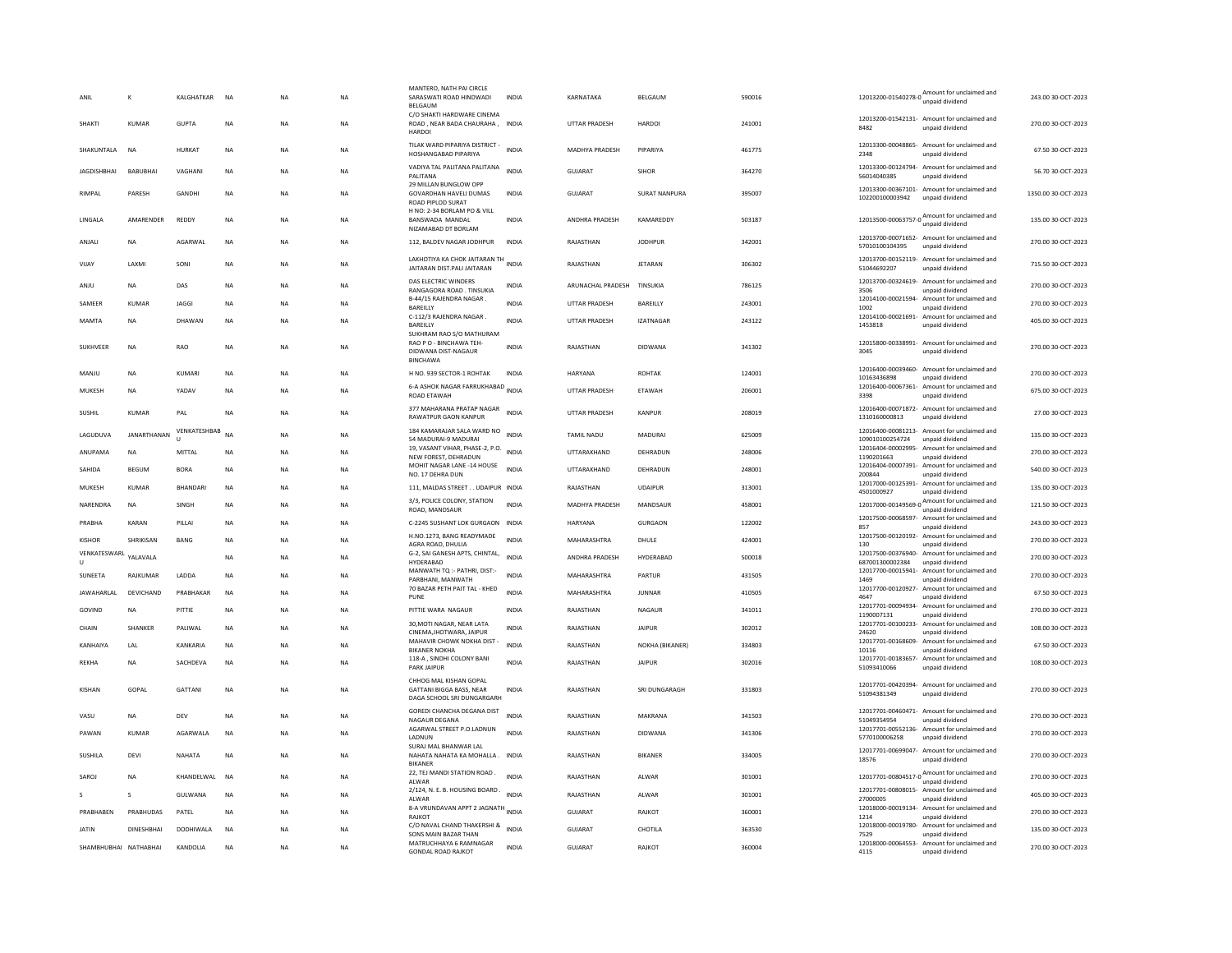| AMRITLAL                | PARMANAND                    | MARTHAK           | <b>NA</b> | NA        | <b>NA</b> | PARAM ANAND 3 KUBER NAGAR<br>NAVLAKHI ROAD MORBI                                              | <b>INDIA</b> | GUJARAT               | <b>MORBI</b>                      | 363641 | 10669662541                       | 12018000-00079344- Amount for unclaimed and<br>unpaid dividend                             | 540.00 30-OCT-2023  |
|-------------------------|------------------------------|-------------------|-----------|-----------|-----------|-----------------------------------------------------------------------------------------------|--------------|-----------------------|-----------------------------------|--------|-----------------------------------|--------------------------------------------------------------------------------------------|---------------------|
| CHANDRIKABEN RAMNIKGIRI |                              | GOSWAMI           | <b>NA</b> | <b>NA</b> | <b>NA</b> | DEVLA GATE DATT KRIPA NR<br>CHHATRALAY SAVAR KUNDLA                                           | <b>INDIA</b> | GUJARAT               | SAVARKUNDLA                       | 364515 | 3510100008323                     | 12018000-00167861- Amount for unclaimed and<br>unpaid dividend                             | 270.00 30-OCT-2023  |
| SANGEETA                | <b>NA</b>                    | SHARMA            | <b>NA</b> | NA        | <b>NA</b> | 60-INSIDE DELHI GATE UDAIPUR INDIA                                                            |              | RAJASTHAN             | <b>UDAIPUR</b>                    | 313001 |                                   | 12018301-00003820-0 $\frac{\text{Amount}}{\text{12018301-00003820-0}}$<br>unpaid dividend  | 270.00 30-OCT-2023  |
| NAVEEN                  | KUMAR                        | <b>JAIN</b>       | NA        | NA        | <b>NA</b> | JAIN SWEETS, NEAR NEW<br>NARENDRA TALKIES, JAGDALPUR                                          | <b>INDIA</b> | <b>MADHYA PRADESH</b> | <b>IAGDAIPUR</b>                  | 494001 | 11721                             | 12018600-00022901- Amount for unclaimed and<br>unpaid dividend                             | 135.00.30-OCT-2023  |
| <b>NALIN</b>            | <b>ISHWARBHAI</b>            | PATEL             | <b>NA</b> | <b>NA</b> | <b>NA</b> | AT& PO-VIHAN TA-KAMREI DI<br><b>SURAT BARDOLI</b>                                             | <b>INDIA</b> | <b>GUJARAT</b>        | CHALTHAN                          | 394321 | 8170140007863                     | 12018600-00212004- Amount for unclaimed and<br>unpaid dividend                             | 1080.00 30-OCT-2023 |
| RAJESH                  | <b>KUMAR</b>                 | TIWARI            | <b>NA</b> | <b>NA</b> | <b>NA</b> | 3 - I - 281 OBRA . SONEBHADRA                                                                 | <b>INDIA</b> | <b>UTTAR PRADESH</b>  | RENUKOT                           | 231219 | 12623                             | 12018600-00300221- Amount for unclaimed and<br>unpaid dividend                             | 540.00 30-OCT-2023  |
| KAUSHAL                 | KISHORE                      | PRASADSINGH       | <b>NA</b> | <b>NA</b> | <b>NA</b> | NORTH OF SADAR HOSPITAL<br>WARD - 18 BHAWDEPUR<br>SITAMADHI                                   | <b>INDIA</b> | <b>BIHAR</b>          | SITAMARHI                         | 843302 |                                   | 12018901-00013899-0 Amount for unclaimed and                                               | 270.00 30-OCT-2023  |
| RAJNI                   | <b>NA</b>                    | <b>BOHRA</b>      | <b>NA</b> | <b>NA</b> | <b>NA</b> | W/O SRI ANIL KUMAR BOHRA<br>BOHRA HOUSE BOHRA LANE<br><b>DARBHANGA</b>                        | <b>INDIA</b> | <b>BIHAR</b>          | DARBHANGA                         | 846004 |                                   | 12018901-00018903-0 Amount for unclaimed and<br>unpaid dividend                            | 270.00 30-OCT-2023  |
| PADMA                   | <b>NA</b>                    | JAIN              | <b>NA</b> | NA        | <b>NA</b> | MAHAL COLONY MAHAL ROAD,<br>SHIVPURI                                                          | INDIA        | MADHYA PRADESH        | SHIVPURI                          | 473551 | 11336                             | 12019101-00154018- Amount for unclaimed and<br>unpaid dividend                             | 1350.00 30-OCT-2023 |
| <b>BABITA</b>           | <b>NA</b>                    | JAIN              | <b>NA</b> | <b>NA</b> | <b>NA</b> | MAHAL COLONY MAHAL ROAD<br>SHIVPURI                                                           | <b>INDIA</b> | MADHYA PRADESH        | SHIVPURI                          | 473551 | 3162191000669                     | 12019101-00154168- Amount for unclaimed and<br>unpaid dividend                             | 1350.00 30-OCT-2023 |
| MAUSUMI                 | NA                           | SEN               | NA        | NA        | <b>NA</b> | WEST SANTI NAGAR, PO-ANAND<br>NAGAR VIA BALLY (GHOSHPARA) INDIA<br><b>HOWRAH</b>              |              | <b>WEST BENGAL</b>    | BELURMATH                         | 711227 | 277010100032726                   | 12019101-00294225- Amount for unclaimed and<br>unpaid dividend                             | 27.00 30-OCT-2023   |
| GOPAL                   | <b>NA</b>                    | SINGH             | <b>NA</b> | NA        | <b>NA</b> | 42. KALIKA NAGAR DIMAN ROAD.<br>MANGO P.O. M. G. M. HOSPITAL INDIA<br>.E SINGHBHUM JAMSHEDPUR |              | <b>JHARKHAND</b>      | JAMSHEDPUR                        | 831018 | 1202                              | 12019101-00326556- Amount for unclaimed and<br>unpaid dividend                             | 270.00 30-OCT-2023  |
| <b>BALVINDER</b>        | <b>NA</b>                    | <b>KUMAR</b>      | <b>NA</b> | <b>NA</b> | <b>NA</b> | H. NO. - 94 GURDEV NAGAR<br>JALANDHAR                                                         | INDIA        | PUNJAB                | JALANDHAR                         | 144008 | 52019683456                       | 12019101-00352785- Amount for unclaimed and<br>unpaid dividend                             | 270.00 30-OCT-2023  |
| SANJAY                  | KUMAF                        | RATHOR            | NA        | NA        | <b>NA</b> | 142, ASHOK NAGAR ETAWAH                                                                       | INDIA        | UTTAR PRADESH         | ETAWAH                            | 206001 | 3685000100142044                  | 12019101-00399205- Amount for unclaimed and<br>unnaid dividend                             | 27.00 30-OCT-2023   |
| PRAVINBHAI              | <b>ISHWARBHAI</b>            | PATEL             | <b>NA</b> | <b>NA</b> | <b>NA</b> | 1528/K, SVADARSHAN APTS<br>KHUNDH, TA-CHIKHLI, DIST-<br>NAVSARI NAVSARI                       | <b>INDIA</b> | GUJARAT               | CHIKHLI                           | 396521 | 3049                              | 12019101-00415834- Amount for unclaimed and<br>unpaid dividend                             | 54.00 30-OCT-2023   |
| <b>SURENDRA</b>         | <b>BABU</b>                  | <b>BATHAM</b>     | <b>NA</b> | <b>NA</b> | <b>NA</b> | JULLAH PURI, NEAR SBI BANK<br>AGRA                                                            | <b>INDIA</b> | <b>UTTAR PRADESH</b>  | FATEHARAD                         | 283104 | 11409482241                       | 12019101-00447267- Amount for unclaimed and<br>unpaid dividend                             | 540.00 30-OCT-2023  |
| PATEL                   | SHAILESHKUMA<br>$\mathbb{R}$ | KANTILALHUF       | <b>NA</b> | <b>NA</b> | <b>NA</b> | C/9/18, RAMESHVAR FLAT<br>SHAHIBAG AHMEDABAD                                                  | <b>INDIA</b> | <b>GUJARAT</b>        | AHMEDABAD                         | 380004 | 3937000100099328                  | 12019101-00462788- Amount for unclaimed and<br>unpaid dividend                             | 810.00 30-OCT-2023  |
| ANKUR                   | <b>KUMAR</b>                 | RASTOGI           | NA        | NA        | <b>NA</b> | SF-4 .2ND FLOOR PLOT NO- 927,<br>NITIKHAND-1, INDRAPURAM<br>GHAZIABAD                         | INDIA        | <b>UTTAR PRADESH</b>  | GHAZIABAD                         | 201014 | 629401124901                      | 12019101-00476220- Amount for unclaimed and<br>unpaid dividend                             | 270.00 30-OCT-2023  |
| PUSHPABEN               | BHIKHUBHAI                   | LAD               | <b>NA</b> | <b>NA</b> | <b>NA</b> | 349. THALA CHIKHLI VALSAD                                                                     | <b>INDIA</b> | GUJARAT               | CHIKHLI                           | 396521 | 12019101-00487659-0               | Amount for unclaimed and<br>unpaid dividend                                                | 135.00 30-OCT-2023  |
| ANUJ                    | <b>KUMAR</b>                 | SINGHAL           | <b>NA</b> | <b>NA</b> | <b>NA</b> | H.NO.41 CHOWK DURGA PRASAD INDIA<br>DIRAI-RUI ANDSHAHR DIRAI                                  |              | <b>UTTAR PRADESH</b>  | DIBAI (DT<br><b>RUI ANDSHAHAR</b> | 202393 | 11105830181                       | 12019101-00510841- Amount for unclaimed and<br>unpaid dividend                             | 27.00 30-OCT-2023   |
| MUSATAKIM               | <b>NA</b>                    |                   | <b>NA</b> | <b>NA</b> | <b>NA</b> | VILL- POUTI (NOORPUR) DITT -<br>BIJNOR, TAL - CHANDPUR BIJNOR                                 | <b>INDIA</b> | UTTAR PRADESH         | <b>BUNOR</b>                      | 246734 |                                   | 12019101-01416092-0<br>unpaid dividend                                                     | 94.50 30-OCT-2023   |
| SANDEEP                 | <b>NA</b>                    | <b>BIDANI</b>     | <b>NA</b> | <b>NA</b> | <b>NA</b> | D-5, GUJRANWALA APPT, J -<br>BLOCK VIKAS PURI DELHI<br>3/1. B 24. NFW NO - 230                | <b>INDIA</b> | DELHI                 | DELHI                             | 110018 | 989293                            | 12019101-01435801- Amount for unclaimed and<br>unpaid dividend                             | 5400.00 30-OCT-2023 |
| RAVICHANDRAN NA         |                              | N                 | <b>NA</b> | <b>NA</b> | <b>NA</b> | PORASAKUDI KUDIYANA STREET<br>NANNILA (TK) PERALAM POST<br>THIRLIVARUR                        | <b>INDIA</b> | MAHARASHTRA           | MUMBAI                            | 400001 | 611101004568                      | 12019101-01444048- Amount for unclaimed and<br>unpaid dividend                             | 67.50 30-OCT-2023   |
| SANTOSH                 | <b>KUMAR</b>                 | MEDYA             | <b>NA</b> | <b>NA</b> | <b>NA</b> | QR. NO. - JS/8 RAVI NAGAR<br>COLONY POST - JHIMAR ANUPPUR INDIA                               |              | MAHARASHTRA           | <b>MUMBAI</b>                     | 400001 | 10994757135                       | 12019101-01549845- Amount for unclaimed and<br>unpaid dividend                             | 675.00 30-OCT-2023  |
| URMILABEN               | NAVINCHANDRA SONI            |                   | <b>NA</b> | <b>NA</b> | <b>NA</b> | 11 SATYANARAYAN SOCIETY G.E.B INDIA<br>VISNAGAR ROAD MEHSANA                                  |              | GUJARAT               | MAHESANA                          | 384001 | 909                               | 12019101-01988711- Amount for unclaimed and<br>unpaid dividend                             | 270.00 30-OCT-2023  |
| HARI                    | <b>NA</b>                    | PRARHAKARAN NA    |           | <b>NA</b> | <b>NA</b> | <b>GOKULAM NKRA 15 NEAR</b><br>AMMAN KOVIL NEDUMANGAD PO INDIA<br>TRIVANDRUM                  |              | <b>KFRAIA</b>         | PARASSALA                         | 695541 | 67055257819                       | 12019101-02402336- Amount for unclaimed and<br>unpaid dividend                             | 16.20.30-OCT-2023   |
| ARUNABEN                | <b>HARSHADBHAI</b>           | <b>JOBANPUTRA</b> | <b>NA</b> | <b>NA</b> | <b>NA</b> | 2- OSWAL COLONY, B/H, DR,<br>PARMAR, JAMNAGAR                                                 | <b>INDIA</b> | <b>GUJARAT</b>        | JAMNAGAR                          | 361005 | 56170008544                       | 12019800-00024363- Amount for unclaimed and<br>unpaid dividend                             | 270.00 30-OCT-2023  |
| VARSHABEN               | ASHOKBHAI                    | <b>JOBANPUTRA</b> | <b>NA</b> | NA        | <b>NA</b> | 2 - OSWAL COLONY, B/H, DR.<br>PARMAR, JAMNAGAR                                                | <b>INDIA</b> | <b>GUJARAT</b>        | JAMNAGAR                          | 361005 | 12019800-00024397-<br>56170033820 | Amount for unclaimed and<br>unpaid dividend                                                | 270.00 30-OCT-2023  |
| VIJAY                   | ARVIND                       | <b>SHRIMALI</b>   | <b>NA</b> | <b>NA</b> | <b>NA</b> | A/P PATODA TAL - YEOLA DIST<br><b>NASHIK PATODA</b><br><b>KRISHNARPAN COLONY</b>              | <b>INDIA</b> | MAHARASHTRA           | KOPERGAON                         | 423601 | 12020000-00082278-<br>10847       | Amount for unclaimed and<br>unpaid dividend<br>12020000-00233386- Amount for unclaimed and | 270.00.30-OCT-2023  |
| RAMPRAKASH              | <b>NA</b>                    | RATHI             | <b>NA</b> | <b>NA</b> | <b>NA</b> | AMRAVATI                                                                                      | <b>INDIA</b> | MAHARASHTRA           | AMRAOTI                           | 444607 | 2608                              | unpaid dividend                                                                            | 1080.00 30-OCT-2023 |
| AMIT                    | <b>NA</b>                    | <b>GUPTA</b>      | <b>NA</b> | <b>NA</b> | <b>NA</b> | 7, BANK COLONY ALWAR                                                                          | <b>INDIA</b> | RAJASTHAN             | ALWAR                             | 301001 | 15180                             | 12020600-00023066- Amount for unclaimed and<br>unpaid dividend                             | 270.00 30-OCT-2023  |
| <b>HIMANI</b>           | <b>NA</b>                    | <b>DUA</b>        | <b>NA</b> | <b>NA</b> | <b>NA</b> | 246- B GOVIND PURI RANIPUR<br>MORE HARIDWAR                                                   | <b>INDIA</b> | UTTARAKHAND           | <b>HARDWAR</b>                    | 249407 | 8264                              | 12020600-00096152- Amount for unclaimed and<br>unpaid dividend                             | 135.00 30-OCT-2023  |
| SANIOY                  | <b>NA</b>                    | <b>BANFRIFF</b>   | <b>NA</b> | <b>NA</b> | NA        | GOPALPUR BURDWAN<br><b>DURGAPUR</b>                                                           | <b>INDIA</b> | <b>WEST BENGAL</b>    | DURGAPUR                          | 713212 | 80675                             | 12020600-00110575- Amount for unclaimed and<br>unpaid dividend                             | 270.00.30-QCT-2023  |
| MAKARAND                | SHIVAJIRAO                   | KULKARNI          | <b>NA</b> | <b>NA</b> | <b>NA</b> | 23 GURUNAGAR HOUSING<br>SOCIETY N 8 CIDCO AURANGABAD INDIA                                    |              | MAHARASHTRA           | AURANGABAD (MS)                   | 431003 | 81010001004323                    | 12020600-00297709- Amount for unclaimed and<br>unpaid dividend                             | 661.50 30-OCT-2023  |
| DEEPAK                  | <b>NA</b>                    | TYAGI             | <b>NA</b> | <b>NA</b> | <b>NA</b> | C II /109 AYA NAGAR EXTENTION<br>NEW DELHI                                                    | <b>INDIA</b> | DELHI                 | DELHI                             | 110047 | 4601020438                        | 12022900-00050164- Amount for unclaimed and<br>unpaid dividend                             | 540.00 30-OCT-2023  |
| <b>VINITA</b>           | <b>NA</b>                    | VINITA            | <b>NA</b> | <b>NA</b> | <b>NA</b> | 43 KAMBUAN SANJAY STREET<br>FIROZABAD                                                         | <b>INDIA</b> | UTTAR PRADESH         | <b>BARHAN</b>                     | 283203 | 1639000100134208                  | 12022900-00081203- Amount for unclaimed and<br>unpaid dividend                             | 270.00 30-OCT-2023  |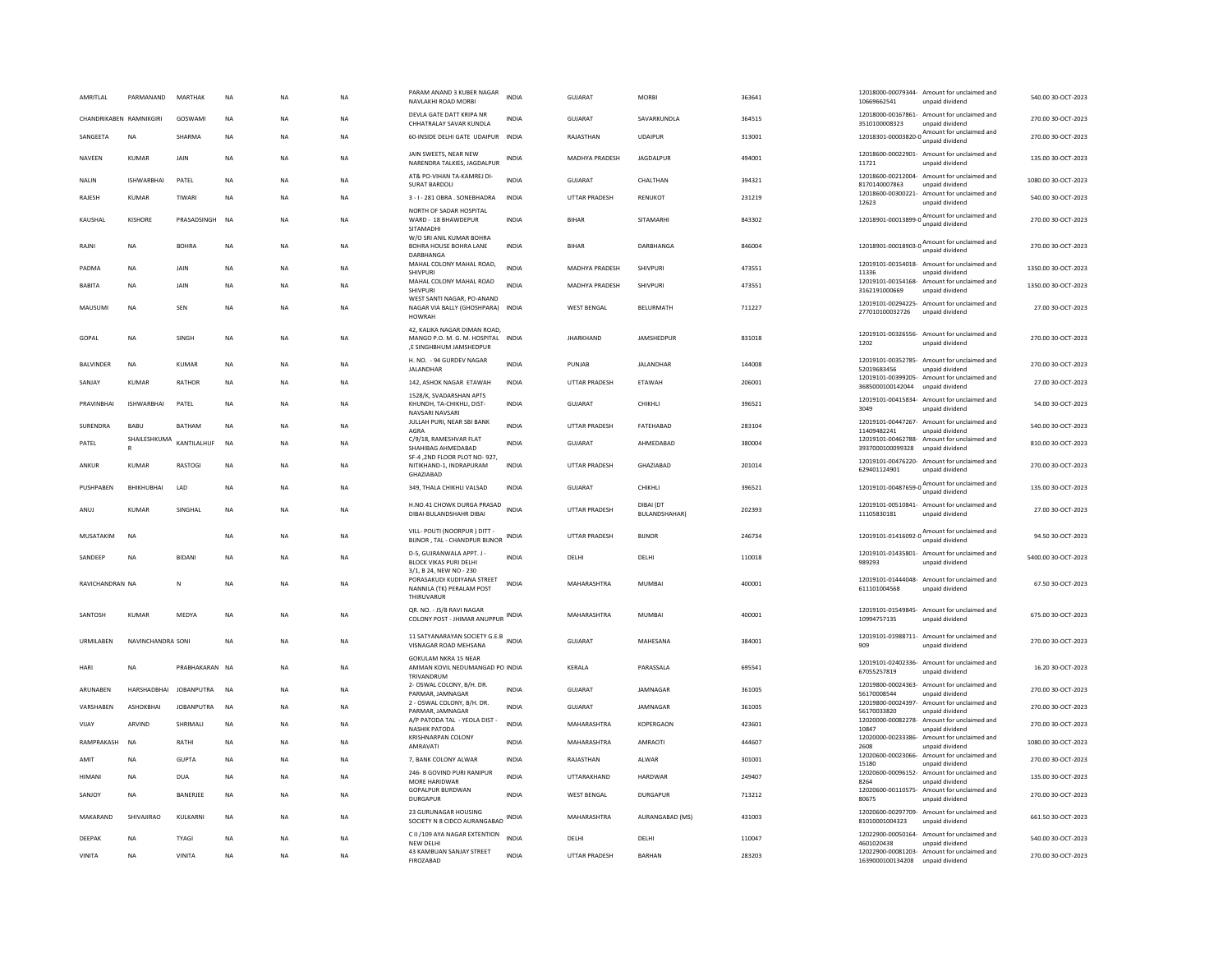| ASHOK                          | <b>KUMAR</b>     | ARORA           | <b>NA</b>   | NA        | <b>NA</b> | ND 242 MOH PURANI KACHARI<br>ADDA TANDA ROAD JALANDHAR                                              | <b>INDIA</b> | PUNJAB               | <b>JALANDHAR</b>     | 144001 | 21200                                 | 12022900-00089105- Amount for unclaimed and<br>unpaid dividend                    | 270.00 30-OCT-2023  |
|--------------------------------|------------------|-----------------|-------------|-----------|-----------|-----------------------------------------------------------------------------------------------------|--------------|----------------------|----------------------|--------|---------------------------------------|-----------------------------------------------------------------------------------|---------------------|
| VINOD                          | <b>NA</b>        | <b>BISHNOI</b>  | <b>NA</b>   | <b>NA</b> | <b>NA</b> | A 400 VAISHALI NAGAR JAIPUR                                                                         | INDIA        | RAJASTHAN            | <b>JAIPUR</b>        | 302021 | 51005507119                           | 12022900-00093111- Amount for unclaimed and<br>unpaid dividend                    | 270.00 30-OCT-2023  |
| SONIA                          | <b>NA</b>        |                 | <b>NA</b>   | <b>NA</b> | NA        | HOSE NO -265 STREET NO 6 PREM INDIA<br><b>BASTI SANGRUR</b>                                         |              | PUNJAB               | SANGRUR              | 148001 | 347700100099534                       | 12022900-00181943- Amount for unclaimed and<br>unpaid dividend                    | 270.00 30-OCT-2023  |
| TEJ                            | NA               | PAUL            | <b>NA</b>   | NA        | <b>NA</b> | B 4 13 GITA BHAWAN BARNALA                                                                          | INDIA        | PUNJAB               | BARNALA              | 148101 | 12022900-00302281-<br>5673            | Amount for unclaimed and<br>unpaid dividend                                       | 270.00 30-OCT-2023  |
| <b>HITEN</b>                   | <b>RIPINRHAI</b> | PATFI           | <b>NA</b>   | <b>NA</b> | <b>NA</b> | C/2 305 VASHANT VIHAR ALTHAN<br><b>SURAT SURAT</b>                                                  | <b>INDIA</b> | <b>GUJARAT</b>       | <b>SURAT NANPURA</b> | 395007 | 23                                    | 12023000-00178200- Amount for unclaimed and<br>unpaid dividend                    | 135.00 30-OCT-2023  |
| <b>RUSEMTONG</b>               | <b>NA</b>        | LONGKUMER       | <b>NA</b>   | <b>NA</b> | <b>NA</b> | NEW COMMERCIAL BUILDING,<br>CIRCULAR ROAD . DIMAPUR                                                 | <b>INDIA</b> | NAGALAND             | <b>DIMAPUR</b>       | 797112 | 12023000-00286907-<br>378010100002394 | Amount for unclaimed and<br>unpaid dividend                                       | 540.00 30-OCT-2023  |
| JOSE                           | P                | $\mathsf{v}$    | <b>NA</b>   | NA        | <b>NA</b> | PALLISSERY HOUSE<br><b>GANDHIGRAMAM ROAD</b><br>KURIACHIRA P O THRISSUR                             | <b>INDIA</b> | KERALA               | TRICHUR              | 680006 | 8350100000649                         | 12023900-00284287- Amount for unclaimed and<br>unpaid dividend                    | 13.50 30-OCT-2023   |
| <b>HARIRAM</b>                 | <b>NA</b>        | <b>BHAVSAR</b>  | <b>NA</b>   | <b>NA</b> | <b>NA</b> | PANT ENCLAVE, GIRITAL ROAD,<br><b>KASHIPUF</b>                                                      | <b>INDIA</b> | <b>UTTAR PRADESH</b> | RAMBAGAR             | 244713 | 406010100018498                       | 12024200-00091521- Amount for unclaimed and<br>unpaid dividend                    | 405.00 30-OCT-2023  |
| BAHA                           | <b>UDDIN</b>     | ZAKARIA         | <b>NA</b>   | <b>NA</b> | <b>NA</b> | T-IV/W-1, CANAL COLONY OKHLA,<br>NEW DELHI                                                          | <b>INDIA</b> | DELHI                | DELHI                | 110025 | 39272                                 | 12024200-00099592- Amount for unclaimed and<br>unpaid dividend                    | 270.00 30-OCT-2023  |
| DEB                            | KUMAR            | GANGULY         | <b>NA</b>   | NA        | <b>NA</b> | BAJE PRATAPPUR . BURDWAN                                                                            | INDIA        | <b>WEST BENGAL</b>   | BURDWAN              | 713101 | 4729                                  | 12024200-00182412- Amount for unclaimed and<br>unpaid dividend                    | 35.10 30-OCT-2023   |
| SURAJIT                        | <b>NA</b>        | TAH             | <b>NA</b>   | <b>NA</b> | <b>NA</b> | VILL- MIRZAPUR, PO- MIRZAPUR,<br>DT- BURDWAN KOLKATA                                                | <b>INDIA</b> | <b>WEST BENGAL</b>   | <b>BURDWAN</b>       | 713103 | 3935                                  | 12024200-00303812- Amount for unclaimed and<br>unpaid dividend                    | 67.50 30-OCT-2023   |
| SUSHIL                         | <b>NA</b>        | RAKHIJA         | <b>NA</b>   | <b>NA</b> | <b>NA</b> | H.NO 1120 PUSHPAK COMPLEX<br>SECTOR 49 B CHANDIGARH                                                 | <b>INDIA</b> | CHANDIGARH           | CHANDIGARH           | 160047 |                                       | 12024201-00001730-0 Amount for unclaimed and<br>unpaid dividend                   | 67.50 30-OCT-2023   |
| KEWAL                          | <b>NA</b>        | KRISHAN         | <b>NA</b>   | <b>NA</b> | <b>NA</b> | C/O M/S LACHHMAN DASS<br>DARYAI LAL MAIN BAZAR<br>SHAHBAD MARKANDA                                  | <b>INDIA</b> | MAHARASHTRA          | <b>MUMBAI</b>        | 400001 |                                       | 12024201-00024891-0 Amount for unclaimed and<br>unpaid dividend                   | 270.00 30-OCT-2023  |
| <b>NARPINDER</b>               | <b>NA</b>        | <b>SINGH</b>    | <b>NA</b>   | <b>NA</b> | NA        | KOTHI NO.325 PHASE NO.2<br>MOHALI MOHALI                                                            | <b>INDIA</b> | CHANDIGARH           | CHANDIGARH           | 160055 | 459                                   | 12024201-00193526- Amount for unclaimed and<br>unpaid dividend                    | 270.00 30-OCT-2023  |
| HEMLATA                        | NA               | TIKIYANI        | $_{\sf NA}$ | NA        | <b>NA</b> | ABOVE ASHOK FANCY STORE<br>PETCH AREA BHILWARA                                                      | <b>INDIA</b> | RAJASTHAN            | BHILWARA             | 311001 | 12024700-00012551-<br>9301            | Amount for unclaimed and<br>unpaid dividend                                       | 270.00 30-OCT-2023  |
| SHIV                           | PRASAD           | SHARMA          | NA          | NA        | NA        | SH.24.ZINC COLONY HURDA.POST<br>HURDA DIST-BHILWARA<br><b>GULABPURA</b>                             | <b>INDIA</b> | RAJASTHAN            | BHILWARA             | 311022 | 12024700-00025776-0                   | Amount for unclaimed and<br>unpaid dividend                                       | 278.10 30-OCT-2023  |
| MAMTA                          | <b>NA</b>        | TAMRAKAR        | <b>NA</b>   | <b>NA</b> | <b>NA</b> | SHANTI NAGAR COLONY NEAR<br>PREMPURA PRASUTI GRAH<br>CHHATTARPUR CHHATTARPUR                        | <b>INDIA</b> | MADHYA PRADESH       | CHHATARPUR           | 471001 |                                       | Amount for unclaimed and<br>12024700-00053244-0                                   | 1350.00 30-OCT-2023 |
| DHARAM                         | CHAND            | AGARWAL         | <b>NA</b>   | <b>NA</b> | <b>NA</b> | 22-POLICE THANE KE SAMNE PO-<br>NEWAI DIST-TONK NEWAI                                               | <b>INDIA</b> | RAJASTHAN            | <b>TON</b>           | 304021 | 490101414265                          | 12024700-00166161- Amount for unclaimed and<br>unpaid dividend                    | 270.00 30-OCT-2023  |
| SAILYA                         | <b>NA</b>        | DEHINGIA        | <b>NA</b>   | <b>NA</b> | <b>NA</b> | BOKATA DEHINGIA GAON P O<br>CHARABHANGA DIST SIVSAGAR<br>(ASSAM) SIVASAGAR                          | <b>INDIA</b> | ASSAM                | SIBSAGAR             | 785674 | 11603                                 | 12024700-00253533- Amount for unclaimed and<br>unpaid dividend                    | 270.00 30-OCT-2023  |
| KULBIR                         | <b>KRISHAN</b>   | <b>JAIN</b>     | <b>NA</b>   | NA        | NA        | B-X-337 CHOWK HIRA HALWAI INDIA<br>NEW MOHALLA LUDHIANA                                             |              | PUNJAR               | <b>IUDHIANA</b>      | 141008 | 6815                                  | 12025400-00065261- Amount for unclaimed and<br>unpaid dividend                    | 270.00 30-OCT-2023  |
| SUSHILA                        | NA               | DEVI            | <b>NA</b>   | NA        | <b>NA</b> | JANTA COLONY RAMPURA PHUL INDIA                                                                     |              | PUNJAB               | RAMPURA              | 151103 | 12025400-00217181-<br>10730449790     | Amount for unclaimed and<br>unpaid dividend                                       | 270.00 30-OCT-2023  |
| VINOD                          | <b>KUMAR</b>     | KAPOOF          | <b>NA</b>   | NA        | <b>NA</b> | NBF-2, MADHAV NAGAR B.C.W. .<br>CHITTORGARH                                                         | <b>INDIA</b> | RAJASTHAN            | CHITTORGARH          | 312021 | 111104000059079                       | 12025700-00141236- Amount for unclaimed and<br>unpaid dividend                    | 270.00 30-OCT-2023  |
| RAVINDRA                       | <b>NA</b>        | <b>JAIN</b>     | <b>NA</b>   | <b>NA</b> | <b>NA</b> | C/O MAHAVIR SALESH<br>CORPORATION NR ODHAV BUS                                                      | <b>INDIA</b> | GUIARAT              | ODHAV                | 382415 |                                       | 12025700-00159636-0<br>Mount for unclaimed and<br>unpaid dividend                 | 270.00 30-OCT-2023  |
| TEK                            | CHAND            | AGGARWAL        | <b>NA</b>   | <b>NA</b> | <b>NA</b> | STAND, AHMEDABAD<br>HOUSE NO.- 367 URBAN ESTATE<br><b>IIND</b>                                      | <b>INDIA</b> | HARYANA              | JULANA               | 126102 |                                       | 12026000-00008312-0 Amount for unclaimed and                                      | 270.00 30-OCT-2023  |
| CHANDRASHEKA<br>$\overline{R}$ | <b>NA</b>        | KORDE           | <b>NA</b>   | <b>NA</b> | <b>NA</b> | 183 LOKMANYA NAGAR KESHAR<br>BAGH ROAD INDORE INDORE                                                | <b>INDIA</b> | MADHYA PRADESH       | INDORE               | 452009 | 1190006122                            | unpaid dividend<br>12026200-00025482- Amount for unclaimed and<br>unpaid dividend | 540.00 30-OCT-2023  |
|                                |                  |                 |             |           |           | JAIN BHAWAN NEAR PIPAL WALI                                                                         |              |                      |                      |        |                                       | 12026200-00106878- Amount for unclaimed and                                       |                     |
| <b>SUBHASH</b>                 | CHAND            | JAIN            | <b>NA</b>   | <b>NA</b> | <b>NA</b> | MATA DUTTPURA MORENA                                                                                | <b>INDIA</b> | MADHYA PRADESH       | <b>MORENA</b>        | 476001 | 53021216785                           | unpaid dividend                                                                   | 270.00 30-OCT-2023  |
| SHUKLA                         | <b>NA</b>        | GOSWAM          | <b>NA</b>   | <b>NA</b> | <b>NA</b> | C/O LATE S. K. GOSWAMI MAYA<br>NIWAS, MODERN NURSERY ROAD<br>DHAIYA, P.O. - ISM DHANBAD,<br>DHANBAD | <b>INDIA</b> | <b>JHARKHAND</b>     | DHANBAD H.O.         | 826004 | 10958030099                           | 12026500-00025515- Amount for unclaimed and<br>unpaid dividend                    | 270.00 30-OCT-2023  |
| ATMARAM                        | NA               | AGARWAL         | <b>NA</b>   | NA        | <b>NA</b> | KATCHERI ROAD, OPP. PUROHIT<br>MARKET COMPLEX UDIT NAGAR INDIA<br>ROURKELA                          |              | ORISSA               | ROURKELA             | 769001 | 262010100071886                       | 12026500-00029617- Amount for unclaimed and<br>unpaid dividend                    | 270.00 30-OCT-2023  |
| <b>SUDHIR</b>                  | <b>KUMAR</b>     | AGRAWAL         | <b>NA</b>   | NA        | <b>NA</b> | C - 20, DOUBLE STORY, NEAR<br>CENTRAL SCHOOL, P. O. JAMUNA INDIA<br>COLLIERY, JAMUNA ANUPPUR        |              | MAHARASHTRA          | <b>MUMBAI</b>        | 400001 | 10990887282                           | 12026500-00029904- Amount for unclaimed and<br>unpaid dividend                    | 540.00 30-OCT-2023  |
| TUMMALA                        | <b>NA</b>        | KRISHNA         | <b>NA</b>   | <b>NA</b> | NA        | OPP KENDRIYA VIDYALAYA RLY QR<br>NO 263/1 MANENDRAGARH                                              | <b>INDIA</b> | MAHARASHTRA          | <b>MUMBAI</b>        | 400001 | 3037000100926081                      | 12026500-00043015- Amount for unclaimed and<br>unpaid dividend                    | 135.00 30-OCT-2023  |
| SHIVA                          | MANGAL           | PRASADMISHRA NA |             | <b>NA</b> | <b>NA</b> | <b>KOREA</b><br>NEAR S/C, S/T HOSTEL PROJECT<br>COLONY, BAIKUNTHPUR KOREA                           | <b>INDIA</b> | MAHARASHTRA          | <b>MUMBAI</b>        | 400001 | 11032374569                           | 12026500-00050421- Amount for unclaimed and<br>unpaid dividend                    | 270.00 30-OCT-2023  |
| SEEMA                          | <b>NA</b>        | JAIN            | <b>NA</b>   | <b>NA</b> | <b>NA</b> | <b>KOREA</b><br>188, MAHAVEER NAGAR II KOTA                                                         | <b>INDIA</b> | RAJASTHAN            | <b>KOTA</b>          | 324005 |                                       | 12028400-00040354-0 Amount for unclaimed and                                      | 67.50 30-OCT-2023   |
| SATISH                         | CHAMPALAL        | DUNGARAWAL NA   |             | NA        | NA        | JUNA MONDHA PETH, BEED                                                                              | INDIA        | MAHARASHTRA          | <b>BHIR</b>          | 431122 |                                       | unpaid dividend<br>12028900-00063772- Amount for unclaimed and                    | 27.00 30-OCT-2023   |
|                                |                  |                 |             |           |           | PANIGATE, NEAR DESAI CYCLE                                                                          |              |                      |                      |        | 1190021624                            | unpaid dividend<br>12028900-00078846- Amount for unclaimed and                    |                     |
| GIRDHARLAL                     | <b>HARILAL</b>   | DESAI           | <b>NA</b>   | <b>NA</b> | <b>NA</b> | STORE, P.O. DAHOD DIST, DAHOD INDIA<br>DAHOD                                                        |              | <b>GUJARAT</b>       | DAHOD                | 389151 | 367010100004367                       | unpaid dividend                                                                   | 135.00 30-OCT-2023  |
| MANIKA                         | <b>NA</b>        | AGGARWAI        | <b>NA</b>   | <b>NA</b> | <b>NA</b> | 1663-SECTOR-13 URBAN ESTATE<br>KURUKSHETRA                                                          | <b>INDIA</b> | HARYANA              | KURUKSHETRA          | 136118 | 113153                                | 12028900-00095148- Amount for unclaimed and<br>unpaid dividend                    | 270.00 30-OCT-2023  |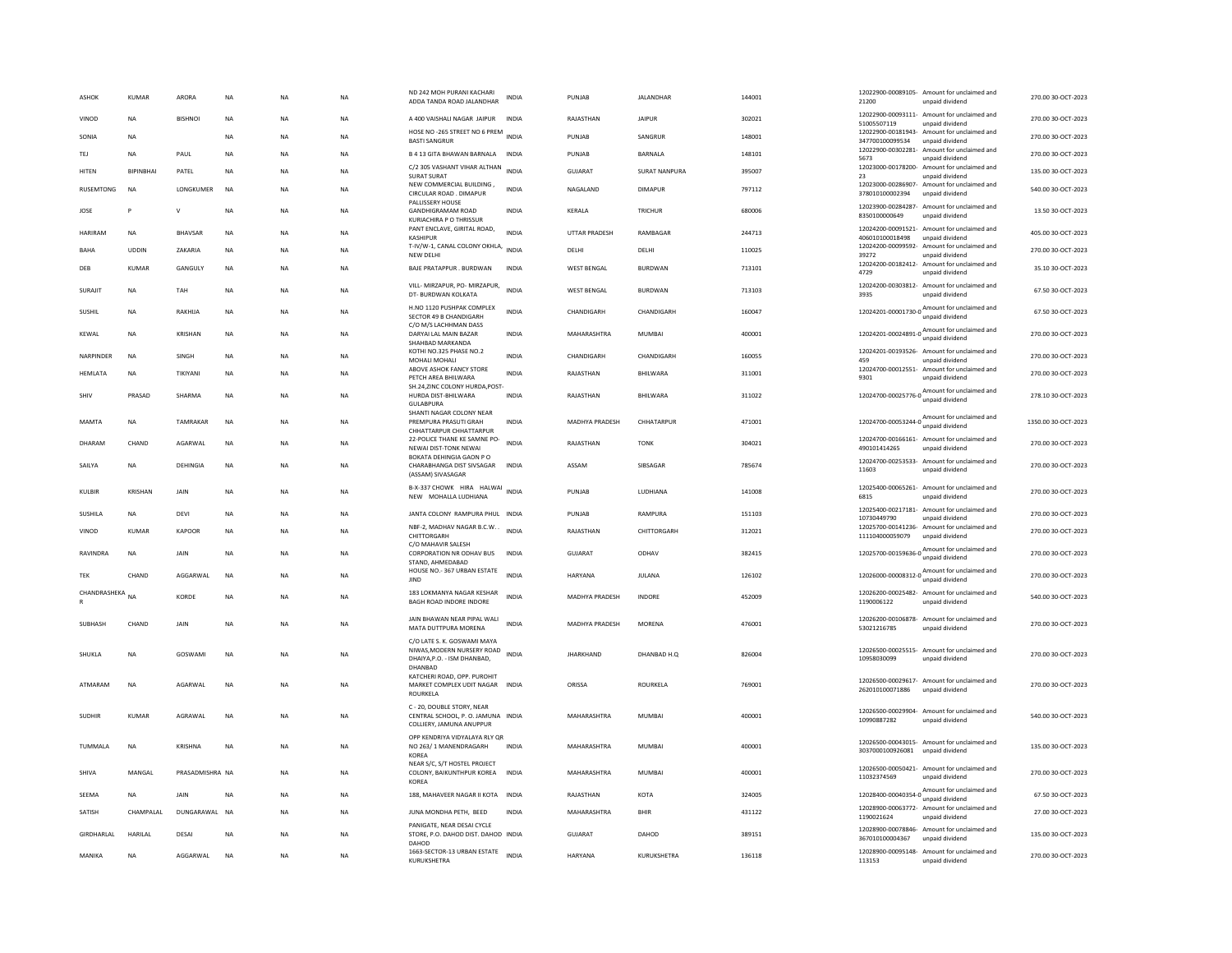| GUIAR             | NARAYAN          | CHOWDHARI                 | <b>NA</b> | <b>NA</b> | <b>NA</b> | DALI PLAZA, ROOM NO. 2, 1ST<br>FLOOR, VESVI, NEAR SARASWAT INDIA<br>HOTEL, ALIBAG       |              | MAHARASHTRA          | <b>ALIBAG</b>        | 402209 | 131073061100                        | 12028900-00113381- Amount for unclaimed and<br>unpaid dividend                   | 2.70.30-QCT-2023    |
|-------------------|------------------|---------------------------|-----------|-----------|-----------|-----------------------------------------------------------------------------------------|--------------|----------------------|----------------------|--------|-------------------------------------|----------------------------------------------------------------------------------|---------------------|
| <b>HFTAI</b>      | SUKETU           | DESAL                     | <b>NA</b> | <b>NA</b> | <b>NA</b> | NEAR DESAI CYCLE STORE<br>PANIGATE, DAHOD, DIST- DAHOD INDIA<br>DAHOD                   |              | GUIARAT              | DAHOD                | 389151 | 445104000099396                     | 12028900-00121477- Amount for unclaimed and<br>unpaid dividend                   | 405.00.30-OCT-2023  |
| SHRIMANTI         | DADA             | PATIL                     | <b>NA</b> | <b>NA</b> | <b>NA</b> | 40 DR. B. A. DARURE 31.<br>VARDHMAN HSG SOCIETY                                         | <b>INDIA</b> | MAHARASHTRA          | ICHALKARANJ          | 416115 | 4637                                | 12028900-00126817- Amount for unclaimed and<br>unpaid dividend                   | 499.50 30-OCT-2023  |
| RAYANG            | TIMBER           | <b>PRODUCTSPVTL</b><br>TD | <b>NA</b> | NA        | NA        | ICHALKARANJI<br>KAZIRANGA HOUSE GANDHI PARK INDIA<br>ROAD TINSUKIA                      |              | ARUNACHAL PRADESH    | TINSUKIA             | 786125 | 154                                 | 12028900-00139292- Amount for unclaimed and<br>unpaid dividend                   | 2.70 30-OCT-2023    |
| <b>IAYARAMAN</b>  | <b>NA</b>        | NAMBIAR                   | <b>NA</b> | <b>NA</b> | <b>NA</b> | 288, MEDIUM REGIMENT C/O. 56 INDIA<br>APO AMBALA                                        |              | <b>HARYANA</b>       | AMBALA CITY          | 134002 | 12028900-00186501-<br>1190015289    | Amount for unclaimed and<br>unpaid dividend                                      | 278.10 30-OCT-2023  |
| SAJJAN            | DEVI             | BAID                      | <b>NA</b> | <b>NA</b> | <b>NA</b> | N. N. ROAD P.O. & DIST - COOCH                                                          | <b>INDIA</b> | <b>WEST BENGAL</b>   | COOCHBEHAR           | 736101 | 12028900-00196309-                  | Amount for unclaimed and                                                         | 540.00 30-OCT-2023  |
|                   |                  |                           |           |           |           | BEHAR COOCH BEHAR                                                                       |              |                      |                      |        | 758                                 | unpaid dividend                                                                  |                     |
| <b>HFMANT</b>     | <b>KANTILAI</b>  | RATHOD                    | <b>NA</b> | <b>NA</b> | <b>NA</b> | A/P.PETH-VADGAON<br>TAL.HATKANAGALE<br>DIST.KOLHAPUR PETH-VADGAON                       | <b>INDIA</b> | MAHARASHTRA          | <b>ICHAI KARANII</b> | 416112 | 15973                               | 12028900-00318801- Amount for unclaimed and<br>unpaid dividend                   | 27.00 30-OCT-2023   |
| PURNIMABEN        | RAMANRHAI        | PATEL                     | NA        | <b>NA</b> | NA        | 193 SUNDARVAN ROW HOUSE<br>JAHANGIRABAD DANDI ROAD<br>SURAT                             | <b>INDIA</b> | GUJARAT              | SURAT NANPURA        | 395005 | 30001000003972                      | 12028900-00325849- Amount for unclaimed and<br>unpaid dividend                   | 270.00 30-OCT-2023  |
| RAVINDRARAJA NA   |                  | $\mathsf{C}$              | <b>NA</b> | <b>NA</b> | <b>NA</b> | 38B, CHINNA ELUTHUKARA<br>STREET CHAIRMAN DURAI STREET INDIA<br>SHEVAPET SALEM          |              | <b>TAMIL NADU</b>    | SALEM                | 636002 | 18457                               | 12028900-00433709- Amount for unclaimed and<br>unpaid dividend                   | 13.50 30-OCT-2023   |
| VINAYAK           | SAMBHAJI         | <b>MOHITE</b>             | NA        | NA        | NA        | 24/1717, NEAR S.T.AGAR NAKA<br>SOLAGE MALA ICHALKARANJI                                 | <b>INDIA</b> | MAHARASHTRA          | ICHALKARANJI         | 416115 | 585104000048107                     | 12028900-00475089- Amount for unclaimed and<br>unpaid dividend                   | 270.00 30-OCT-2023  |
| DINESHKUMAR S     |                  | PATEL                     | <b>NA</b> | <b>NA</b> | <b>NA</b> | PATEL VAS AT & POST SOBHASAN<br>TAL.& DIST MEHSANA MEHSANA                              | <b>INDIA</b> | <b>GUJARAT</b>       | MAHESANA             | 384001 | 196                                 | 12028900-00599867- Amount for unclaimed and<br>unpaid dividend                   | 270.00 30-OCT-2023  |
| JAYOTSANABEN R    |                  | KHATSURIYA                | <b>NA</b> | <b>NA</b> | <b>NA</b> | DHIRAJDHAM , VIDHYUT NAGAR 60<br>FEET ROAD VERAVAL VERAVAL                              |              | <b>GUJARAT</b>       | VERAVAL              | 362265 | 10614555088                         | 12028900-00861295- Amount for unclaimed and<br>unpaid dividend                   | 270.00 30-OCT-2023  |
| RAMESHCHAND<br>RA | <b>NA</b>        | <b>BHATIA</b>             | <b>NA</b> | <b>NA</b> | <b>NA</b> | 97; RESHAMWALA MARKET; 3RD; INDIA<br><b>FLOOR: RINGROAD: SURAT</b>                      |              | <b>GUJARAT</b>       | <b>SURAT NANPURA</b> | 395002 | 10009                               | 12028900-00866688- Amount for unclaimed and<br>unpaid dividend                   | 1350.00 30-OCT-2023 |
| RAMESH            | CHANDRA          | MFRATWAI                  | NA        | <b>NA</b> | NA        | H.N. 801 MEDATVAL MARKET                                                                | <b>INDIA</b> | RAJASTHAN            | GANGAPUR(BHILWARA    | 311804 |                                     | 12028900-00928294- Amount for unclaimed and                                      | 270.00 30-OCT-2023  |
| SADHNA            | <b>NA</b>        | SRIVASTAVA                | <b>NA</b> | <b>NA</b> | <b>NA</b> | KARFDA BHII WARA<br>22, TYPE 5, SECTOR 5A BHEL                                          | <b>INDIA</b> | UTTARAKHAND          | HARDWAR              | 249403 | 6320100000693<br>12028900-01058527- | unpaid dividend<br>Amount for unclaimed and                                      | 270.00 30-OCT-2023  |
|                   |                  |                           |           |           |           | <b>HARIDWAR</b><br>A-35 VASANT VIHAR.                                                   |              |                      |                      |        | 1074000190264147 unpaid dividend    | 12028900-01067827- Amount for unclaimed and                                      |                     |
| MAHENDRA          | NA               | KUMAR                     | NA        | <b>NA</b> | NA        | SAHARANPUF                                                                              | INDIA        | UTTAR PRADESH        | SAHARANPUR           | 247001 | 87312210014376                      | unpaid dividend                                                                  | 270.00 30-OCT-2023  |
| <b>RAMESH</b>     | <b>BHAI</b>      | KUBERBHAIPATE NA          |           | <b>NA</b> | <b>NA</b> | 551-1, NR. POLICE STATION<br>KOTHAMBA, TA : LUNAWADA DIST INDIA<br>PANCH MAHAL KOTHAMBA |              | <b>GUJARAT</b>       | LUNAWADA             | 389220 |                                     | 12029000-00023495-0 $\frac{\text{Amount for unclaimed}}{\text{unpaid dividend}}$ | 270.00 30-OCT-2023  |
| ANII              | KUMAR            | <b>SINGHAI</b>            | <b>NA</b> | <b>NA</b> | <b>NA</b> | C-312, HARI MARG MALVIYA<br>NAGAR JAIPUR                                                | <b>INDIA</b> | RAIASTHAN            | <b>JAIPUR</b>        | 302017 | 180101194307                        | 12029200-00065576- Amount for unclaimed and<br>unpaid dividend                   | 969.30.30-QCT-2023  |
| ZAHEER            | <b>NA</b>        | ABBAS                     | NA        | <b>NA</b> | NA        | 11, KRISHNA NAGAR-4 IMLI WALA<br>PHATAK JAIPUR                                          | <b>INDIA</b> | RAJASTHAN            | <b>JAIPUR</b>        | 302015 | 3080101414913                       | 12029200-00117556- Amount for unclaimed and<br>unpaid dividend                   | 135.00 30-OCT-2023  |
|                   |                  |                           |           |           |           | 1316, GORAKHPUR, NEAR                                                                   |              |                      |                      |        |                                     | 12029700-00024631- Amount for unclaimed and                                      |                     |
| <b>NISHA</b>      | <b>NA</b>        | SINGH                     | NA        | <b>NA</b> | NA        | ANGADH MAHAVIR MANDIR,<br><b>JABALPUR</b>                                               | INDIA        | MADHYA PRADESH       | <b>JABALPUR</b>      | 482001 | 53011698667                         | unpaid dividend                                                                  | 270.00 30-OCT-2023  |
| RAKESH            | CHANDRA          | UPADHYAY                  | NA        | NA        | NA        | 224 C TULARAMBAGH ALLAHABAD INDIA<br>ALLAHABAD                                          |              | UTTAR PRADESH        | ALLAHABAD            | 211006 | 10277533552                         | 12029900-01001774- Amount for unclaimed and<br>unpaid dividend                   | 275.40 30-OCT-2023  |
| NIHAL             | CHAND            | SHARMA                    | <b>NA</b> | <b>NA</b> | NA        | H/443 VIKAS PURI NEW DLEHI                                                              | <b>INDIA</b> | DELHI                | DELHI                | 110018 |                                     | 12029900-01086568- Amount for unclaimed and                                      | 48.60 30-OCT-2023   |
|                   |                  |                           |           |           |           | BHIMAPPA CHAWL NEAR KHAZI                                                               |              |                      |                      |        | 79010100023852                      | unpaid dividend<br>12029900-02799450- Amount for unclaimed and                   |                     |
| MANJUNATH         | MARUTI           | DEVADKAR                  | NA        | <b>NA</b> | NA        | <b>BUILDING STATION ROAD</b><br>MALAMADDI DHARWAD                                       | <b>INDIA</b> | KARNATAKA            | HUBLI                | 580007 | 3531                                | unpaid dividend                                                                  | 27.00 30-OCT-2023   |
| <b>IYOSHNAREN</b> | KRISHNADHAR      | DURFY                     | <b>NA</b> | <b>NA</b> | NA.       | 148 ALAHDADPUR GORAKHPUR INDIA                                                          |              | <b>UTTAR PRADESH</b> | <b>GORAKHPUR</b>     | 273001 |                                     | 12029900-03127450-0 Amount for unclaimed and<br>unpaid dividend                  | 13.50.30-OCT-2023   |
| DEEPAK            | <b>NA</b>        | BAJAJ                     | NA        | <b>NA</b> | NA        | 137D BLOCK CC SHALIMAR BAGH                                                             | <b>INDIA</b> | DELHI                | DELHI                | 110088 |                                     | 12029900-03762115- Amount for unclaimed and                                      | 108.00 30-OCT-2023  |
| MEENAKSHI         | <b>NA</b>        | VERMA                     | NA        | <b>NA</b> | NA        | NEW DELH<br>A 122 SECTOR 15 NOIDA GAUTAM INDIA                                          |              | UTTAR PRADESH        | NOIDA COMPLEX        | 201301 | 14337                               | unpaid dividend<br>12029900-04369680-0 Amount for unclaimed and                  | 513.00 30-OCT-2023  |
|                   |                  |                           |           |           |           | <b>BUDH NAGAR NOIDA</b><br>BUNGLOW NO. 24, IN FRONT OF                                  |              |                      |                      |        |                                     | unpaid dividend                                                                  |                     |
| SANJAY            | BANKATLAL        | <b>BARMECHA</b>           | <b>NA</b> | <b>NA</b> | <b>NA</b> | AMBIKA HIGH SCHOOL KEDGAON. INDIA<br>AHMEDNAGAR                                         |              | MAHARASHTRA          | AHMEDNAGAR           | 414005 | 2150102000000471 unpaid dividend    | 12030000-00061789- Amount for unclaimed and                                      | 270.00 30-OCT-2023  |
| ATULKUMAR         | PRAVINCHANDR     | SONI                      | NA        | NA        | NA        | DHRUV FALIYA, AT -                                                                      | <b>INDIA</b> | GUJARAT              | MEHMEDABAD           | 387130 |                                     | 12030000-00145780- Amount for unclaimed and                                      | 1350.00 30-OCT-2023 |
|                   | <b>NA</b>        | <b>KUMAR</b>              | <b>NA</b> | <b>NA</b> | <b>NA</b> | MAHEMDARAD, NADIAD<br>H NO-6/153, KHALSA PUR ROAD,                                      | <b>INDIA</b> | PUNJAB               | <b>TARN TARN</b>     | 143401 | 32010100519731                      | unpaid dividend<br>12030000-00245612- Amount for unclaimed and                   |                     |
| VANEET            |                  |                           |           |           |           | <b>TARN TARAN</b><br>AT PO GANGAPUR GAON, TAL                                           |              |                      |                      |        | 1419428741                          | unpaid dividend<br>12030000-00278769- Amount for unclaimed and                   | 67.50 30-OCT-2023   |
| <b>DIPAK</b>      | <b>BHOLANATH</b> | SONAWN                    | <b>NA</b> | <b>NA</b> | <b>NA</b> | <b>DIST NASHIK NASHIK</b>                                                               | <b>INDIA</b> | MAHARASHTRA          | NASIK                | 422013 | 5935                                | unpaid dividend                                                                  | 27.00 30-OCT-2023   |
| SUHAS             | <b>JAYWANT</b>   | THAKRE                    | NA        | <b>NA</b> | NA        | SARVE NO.113, SAHAKAR<br>COLONY, SHIVAJI NAGAR, NASHIK                                  | <b>INDIA</b> | MAHARASHTRA          | <b>NASIK</b>         | 422006 | 1369                                | 12030000-00309190- Amount for unclaimed and<br>unpaid dividend                   | 40.50 30-OCT-2023   |
| RAJ               | PAL              | <b>SHARMA</b>             | NA        | <b>NA</b> | <b>NA</b> | C - 10/39, YAMUNA VIHAR, DELHI INDIA                                                    |              | DELHI                | DELHI                | 110053 | 10086390868                         | 12030000-00389556- Amount for unclaimed and<br>unpaid dividend                   | 270.00 30-OCT-2023  |
| ANIL              | <b>NA</b>        | PRASAD                    | NA        | NA        | NA        | S/O INDERA DEV PRASAD,<br>DOCTORS COLONY, KHANDAKPAR, INDIA<br>BIHARSHARIF, NALANDA     |              | <b>BIHAR</b>         | BIHARSHARIF          | 803101 | 140101014153                        | 12030000-00531851- Amount for unclaimed and<br>unpaid dividend                   | 270.00 30-OCT-2023  |
| SANJOY            | KUMAR            | GHOSH                     | <b>NA</b> | NA        | NA        | TARAKESWAR CHOUL PATTY<br><b>HOOGHLY TARAKESWAR</b>                                     | <b>INDIA</b> | <b>WEST BENGAL</b>   | <b>BINOGRAM</b>      | 712410 |                                     | 12030200-00075331-0 Amount for unclaimed and<br>unpaid dividend                  | 675.00 30-OCT-2023  |
| NEELIMA           | <b>NA</b>        | REDDY                     | <b>NA</b> | <b>NA</b> | NA        | F/102 WILSON MANOR APTS 13TH<br>CROSS WILSON GARDEN                                     | <b>INDIA</b> | KARNATAKA            | <b>BANGALORE</b>     | 560027 |                                     | 12030200-00075954-0<br>unpaid dividend                                           | 499.50 30-OCT-2023  |
|                   |                  |                           |           |           |           | BANGALORE                                                                               |              |                      |                      |        |                                     |                                                                                  |                     |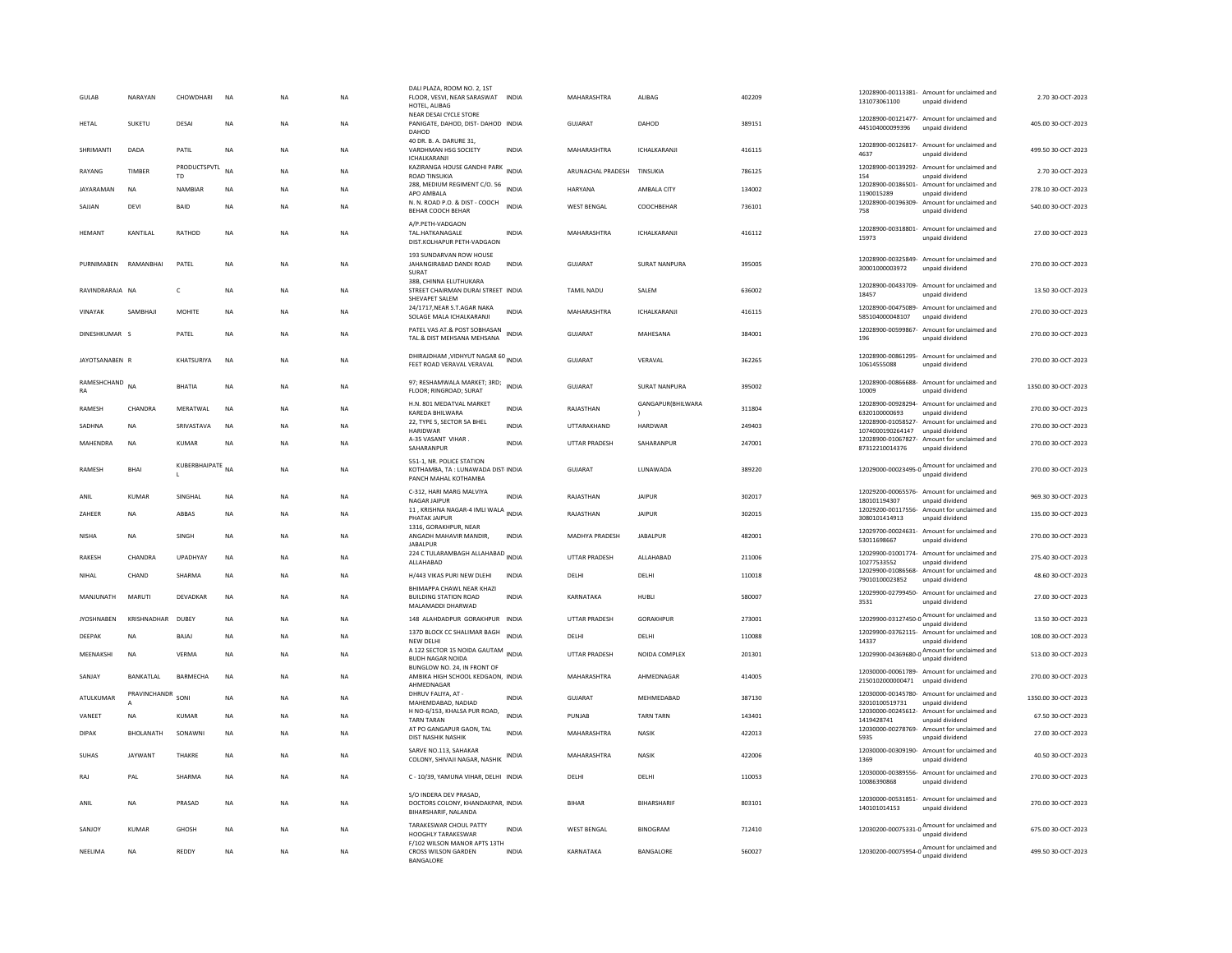| MANOJ             | KUMAR          |                        | NA        | <b>NA</b> | NA        | CK-64/20, HEERAPURA JALPADEVI INDIA<br><b>ROAD VARANASI</b>                                             |              | <b>UTTAR PRADESH</b>  | VARANASI               | 221001 | 728                               | 12030400-00025495- Amount for unclaimed and<br>unpaid dividend                | 324.00 30-OCT-2023  |
|-------------------|----------------|------------------------|-----------|-----------|-----------|---------------------------------------------------------------------------------------------------------|--------------|-----------------------|------------------------|--------|-----------------------------------|-------------------------------------------------------------------------------|---------------------|
| <b>HASMUKH</b>    | VELJIBHAI      | <b>BHOGAITA</b>        | NA        | <b>NA</b> | NA        | AZAD CHOWK, BHANWAD<br><b>IAMNAGAR</b>                                                                  | <b>INDIA</b> | <b>GUJARAT</b>        | PORRANDAR              | 360510 | 56089121109                       | 12030601-00000352- Amount for unclaimed and<br>unpaid dividend                | 540.00 30-OCT-2023  |
| THOPCHERALA NA    |                | VENUGOPAL              | <b>NA</b> | <b>NA</b> | <b>NA</b> | H.NO. 5-10-23/B2 KISHAN PURA<br>HANAMKONDA WARANGAL                                                     | <b>INDIA</b> | ANDHRA PRADESH        | WARANGAL               | 506001 |                                   | 12030700-00067431-0 Amount for unclaimed and                                  | 810.00 30-OCT-2023  |
|                   | NΑ             | RAGHAVENDRA NA         |           | <b>NA</b> | NA        | S/O C.N.CHANDRASHEKARA<br>GUPTA SRI RAMA KRUPAVYSYA<br>STREET CHIKKANAYAKANAHALLI<br>TUMKUR(D)          | INDIA        | KARNATAKA             | TIPTUR                 | 572214 | 530101024235                      | 12030700-00085909- Amount for unclaimed and<br>unpaid dividend                | 270.00 30-OCT-2023  |
| THIRUPATHI        | <b>NA</b>      | <b>BOGA</b>            | <b>NA</b> | <b>NA</b> | <b>NA</b> | 3-5-376 GANDHI ROAD WARD NO-<br>8 VINAYAKA MARKET KARIM<br>NAGAR                                        | <b>INDIA</b> | ANDHRA PRADESH        | KARIMNAGAR             | 505001 | 158708                            | 12030700-00094761- Amount for unclaimed and<br>unpaid dividend                | 81.00 30-OCT-2023   |
| SHANTI            | SARUP          | <b>GUPTA</b>           | <b>NA</b> | <b>NA</b> | <b>NA</b> | C-26 BANGLOW ROAD ADARASH<br><b>NAGAR DELHI</b>                                                         | <b>INDIA</b> | DELHI                 | DELHI                  | 110033 | 10769                             | 12030900-00001682- Amount for unclaimed and<br>unnaid dividend                | 278.10 30-OCT-2023  |
| SANTOSH           | <b>KUMAR</b>   | SHRIVASTAVA            | <b>NA</b> | <b>NA</b> | <b>NA</b> | S K SHRIVASTAVA E 7-102, ASHOK<br>HOUSING SOCITY ARERA COLONY INDIA<br><b>BHOPAL</b>                    |              | MADHYA PRADESH        | <b>BHOPAL</b>          | 462016 | 4211010000078                     | 12031600-00003839- Amount for unclaimed and<br>unpaid dividend                | 540.00 30-OCT-2023  |
| MANISH            | <b>NA</b>      | <b>KUMAR</b>           | NA        | <b>NA</b> | NA        | H. NO-145 MANMOHAN NAGAR<br><b>JARAI PUR JARAI PUR</b>                                                  | <b>INDIA</b> | MADHYA PRADESH        | <b>JABALPUR</b>        | 482005 | 12031600-00225715-<br>24901517847 | Amount for unclaimed and<br>unnaid dividend                                   | 29.70 30-OCT-2023   |
| ASHA              | <b>NA</b>      | <b>JAIN</b>            | <b>NA</b> | <b>NA</b> | NA        | 198 MOHAN NAGAR THATIPUR<br><b>GIRD GWALIOR</b>                                                         | <b>INDIA</b> | <b>MADHYA PRADESH</b> | <b>GWALIOR</b>         | 474011 | 16590100002309                    | 12031600-00266034- Amount for unclaimed and<br>unpaid dividend                | 270.00 30-OCT-2023  |
| KANUBHAI          | BACHUBHAI      | CHAVADIYA              | <b>NA</b> | <b>NA</b> | <b>NA</b> | YOGI KRUPA 21 KEVDA WADI<br>RAJKOT RAJKOT                                                               | <b>INDIA</b> | GUJARAT               | RAJKOT                 | 360001 | 12032100-00088368-<br>14702       | Amount for unclaimed and<br>unpaid dividend                                   | 1890.00 30-OCT-2023 |
| MOHMED            | ASLAM          | GULAMNABIMA<br>DRAWALA | <b>NA</b> | <b>NA</b> | NA        | CHHIPA STREET MOTI VAHORWAD INDIA<br>0 HIMATNAGAR                                                       |              | GUJARAT               | NA                     | 383110 | 6109                              | 12032300-00021931- Amount for unclaimed and<br>unpaid dividend                | 67.50 30-OCT-2023   |
| BRAHMBHATT        | SANJAYKUMAR    |                        | NA        | <b>NA</b> | NA        | NICHO BHATWADO OPP RANAVAS INDIA<br>0 MEHSANA                                                           |              | GUJARAT               | AHMEDABAD              | 380015 | 805011001020799                   | 12032300-00608844- Amount for unclaimed and<br>unpaid dividend                | 270.00 30-OCT-2023  |
| MEHABUB           | <b>NA</b>      | ALAM                   | NA        | <b>NA</b> | NA        | ONKAR VATIKA SUBHASH CHAWK<br>PADRAUNA                                                                  | <b>INDIA</b> | <b>UTTAR PRADESH</b>  | CAPTIANGANJ            | 274304 |                                   | 12032700-00067648-0 Amount for unclaimed and<br>unpaid dividend               | 135.00 30-OCT-2023  |
| SHIVAM            | <b>NA</b>      | GUPTA                  | <b>NA</b> | <b>NA</b> | <b>NA</b> | 4/674 VIJYANT KHAND GOMTI<br>NAGAR LUCKNOW LUCKNOW                                                      | <b>INDIA</b> | <b>UTTAR PRADESH</b>  | <b>BAKSHI-KA-TALAR</b> | 227202 |                                   | 12032700-00346054-0 Amount for unclaimed and<br>unpaid dividend               | 270.00 30-QCT-2023  |
| <b>SABITHS</b>    | NA             |                        | <b>NA</b> | <b>NA</b> | <b>NA</b> | <b>KARUVAKODE KALAM</b><br>MUTHALAMADA P.O PALAKKAD                                                     | INDIA        | KERALA                | MANNARGHAT             | 678507 | 32849840776                       | 12032800-00002481- Amount for unclaimed and<br>unpaid dividend                | 27.00 30-OCT-2023   |
| DHANRAJ           | <b>NA</b>      | CHOPRA                 | <b>NA</b> | <b>NA</b> | <b>NA</b> | VIP NIMBRI KA WAS, BALOTRA                                                                              | <b>INDIA</b> | RAJASTHAN             | BARMER                 | 344022 | 12033000-00040922-<br>51047173414 | Amount for unclaimed and<br>unpaid dividend                                   | 1350.00 30-OCT-2023 |
| SHAILESH          | DAHYARHAI      | PATEL                  | NA        | <b>NA</b> | NA        | PATEL VAS NAROL GAM NAROL<br>AHMEDABAD                                                                  | <b>INDIA</b> | GUJARAT               | ODHAV                  | 382405 |                                   | 12033200-00479099-0 Amount for unclaimed and<br>unpaid dividend               | 810.00 30-OCT-2023  |
| <b>KISHORBHAI</b> | VITTHALBHAI    | PATEL                  | NA        | NA        | NA        | HOUSE NO 625 AT POST - VANKAL<br>TA- MANGROL SURAT                                                      | <b>INDIA</b> | GUJARAT               | VANKAL                 | 394430 | 2902                              | 12033200-00527211- Amount for unclaimed and<br>unpaid dividend                | 135.00 30-OCT-2023  |
| SUSHAMA           | <b>RAMESH</b>  | <b>IAGGI</b>           | <b>NA</b> | <b>NA</b> | <b>NA</b> | 50 VIRAJ COLONY OPP TARAKPUR<br><b>BUS STAND AHMEDENAGAR</b>                                            | <b>INDIA</b> | MAHARASHTRA           | AHMEDNAGAR             | 414001 |                                   | 12033200-00536526-0 Amount for unclaimed and<br>unpaid dividend               | 270.00 30-OCT-2023  |
| PARAS             | <b>NA</b>      | MAL                    | NA        | <b>NA</b> | NA        | PARAS MAL TAKHAT MAL JAIN<br>SINDHARI                                                                   | <b>INDIA</b> | RAJASTHAN             | <b>BARMER</b>          | 344033 | 6101973209                        | 12033200-01092669- Amount for unclaimed and<br>unpaid dividend                | 810.00 30-OCT-2023  |
| RAMPRASAD         | RAMGOPAL       | SONI                   | NA        | <b>NA</b> | NA        | MATRU CHAYA MOTI NAGAR<br><b>IATUR</b>                                                                  | INDIA        | MAHARASHTRA           | LATUR                  | 413512 | 13222100001967                    | 12033200-01126467- Amount for unclaimed and<br>unpaid dividend                | 16.20 30-OCT-2023   |
| VIJAY             | <b>NA</b>      | ANAND                  | NA        | <b>NA</b> | NA        | V P O GHANARI TEH AMB UNA                                                                               | INDIA        | HIMACHAL PRADESH      | <b>BARSAR</b>          | 174303 | 1190008840                        | 12033200-01142700- Amount for unclaimed and<br>unpaid dividend                | 54.00 30-OCT-2023   |
| NATAVARRHAI       | <b>UMEDDAS</b> | PATEL                  | <b>NA</b> | <b>NA</b> | NA.       | 6/NEW LAXMI NAGAR RTO RD<br>MODASA S K MODASA                                                           | <b>INDIA</b> | GUIARAT               | MODASA                 | 383315 |                                   | $12033200{\cdot}01198931{\cdot}0$ Amount for unclaimed and<br>unpaid dividend | 216.00.30-OCT-2023  |
| KAJAL             | $\mathbf{I}$   | PATEL                  | <b>NA</b> | <b>NA</b> | <b>NA</b> | 137 SHIV GANESH BUNGLOWS B/H<br>MADHURAM PLOT 100 FT SHILAJ INDIA<br>ROAD THALTEJ AHMEDABAD             |              | <b>GUJARAT</b>        | AHMEDABAD              | 380015 | 2200                              | 12033200-01205967- Amount for unclaimed and<br>unpaid dividend                | 135.00 30-OCT-2023  |
| GAUTAM            | <b>KUMAR</b>   | SHRISHRIMAL            | <b>NA</b> | <b>NA</b> | <b>NA</b> | H NO-245 WARD NO 2 JUNI DHAN<br><b>MANDI BALOTRA</b>                                                    | <b>INDIA</b> | RAJASTHAN             | <b>BARMER</b>          | 344022 | 11994                             | 12033200-01227442- Amount for unclaimed and<br>unpaid dividend                | 1350.00 30-OCT-2023 |
| HAREESH           | PRABHAKAR      | SHETTY                 | <b>NA</b> | <b>NA</b> | <b>NA</b> | OM SHREE BANGALOW UNITECH<br>OPP ST XAVIRS HIGH SCHOOL                                                  | <b>INDIA</b> | MAHARASHTRA           | VASAI (DT THANE)       | 401303 | 23010100236218                    | 12033200-01235238- Amount for unclaimed and<br>unpaid dividend                | 270.00 30-OCT-2023  |
| SOLANKI           | RAMSIBHAI      | ARAJANBHAI             | <b>NA</b> | <b>NA</b> | <b>NA</b> | VIRAR (W) VIRAR<br>A/3 AKASH GANGA SOC C/O<br>MADHUVAN SOC NR AMICOLONY INDIA<br><b>GIDC ANKLESHWAR</b> |              | <b>GUJARAT</b>        | ANKLESHWAR             | 393002 | 25801509489                       | 12033200-01351899- Amount for unclaimed and<br>unpaid dividend                | 270.00 30-OCT-2023  |
| <b>DAMANPRIT</b>  | SINGH          | SAHNI                  | <b>NA</b> | <b>NA</b> | NA.       | 25-A MERCANTILE SYNDICATE<br>KINGSWAY CANTT JABALPUR                                                    | <b>INDIA</b> | <b>MADHYA PRADESH</b> | <b>JARAI PUR</b>       | 482001 | 21800100816513                    | 12033200-01371835- Amount for unclaimed and<br>unpaid dividend                | 270.00 30-OCT-2023  |
| <b>HITESH</b>     | JAYANTILAL     | SOLANKI                | NA        | <b>NA</b> | NA        | <b>B/H RAMESHWAR NAGAR</b><br>VINAYAK PARK -1 OM JAMNAGAR                                               | INDIA        | GUJARAT               | JAMNAGAR               | 361008 | 12033200-01395789-<br>66007444371 | Amount for unclaimed and<br>unpaid dividend                                   | 135.00 30-OCT-2023  |
| SAMINA            | BAI            | <b>BOHRA</b>           | <b>NA</b> | <b>NA</b> | <b>NA</b> | HOUSE NO 08 TEACHERS COLONY<br>NR RISHALA MASJID NEEMUCH                                                | <b>INDIA</b> | MADHYA PRADESH        | NEEMUCH                | 458441 | 513010100019619                   | 12033200-01410812- Amount for unclaimed and<br>unpaid dividend                | 270.00 30-OCT-2023  |
| HITESH            | KANTILAL       | SATHIYA                | <b>NA</b> | <b>NA</b> | <b>NA</b> | MADHAV COMPLEX<br>VIJAYRAJNAGAR DARSHAN FLAT INDIA<br><b>BLOCK NO 6 BHAVNAGAR</b>                       |              | <b>GUJARAT</b>        | BHAVNAGAR              | 364001 | 202721                            | 12033200-01485701- Amount for unclaimed and<br>unpaid dividend                | 81.00 30-OCT-2023   |
| <b>SUDHIR</b>     | PRASAD         | MANOJKUMARH NA<br>UE   |           | <b>NA</b> | <b>NA</b> | SADIPUR MUNGER                                                                                          | <b>INDIA</b> | <b>BIHAR</b>          | <b>MONGHYR</b>         | 811201 | 10408                             | 12033200-01662411- Amount for unclaimed and<br>unpaid dividend                | 270.00 30-OCT-2023  |
| RASHMI            | SURYAKANT      | RAJPURKAR              | NA        | <b>NA</b> | NA        | 70/701 MHR CLY SURYADARSHAN<br>CHS LTD MAHAVIR NGR<br>KANDIVALI W MUMBAI                                | INDIA        | MAHARASHTRA           | MUMBAI                 | 400067 | 201010100009959                   | 12033200-01663611- Amount for unclaimed and<br>unpaid dividend                | 40.50 30-OCT-2023   |
| RAMESHBHAI        | NARANBHAI      | KHAMBHADIYA NA         |           | <b>NA</b> | <b>NA</b> | SHANTINNAGAR-1 PLOT NO 4970<br>KALIYABID BHAVNAGAR                                                      | <b>INDIA</b> | GUJARAT               | <b>BHAVNAGAR</b>       | 364002 | 19545                             | 12033200-01726916- Amount for unclaimed and<br>unpaid dividend                | 270.00 30-OCT-2023  |
| MOHANLAL          | NA             | LADDHA                 | <b>NA</b> | <b>NA</b> | NA        | H NO 3 GALI NO 6 MAHESH<br><b>NAGAR INDORE</b>                                                          | <b>INDIA</b> | MADHYA PRADESH        | <b>INDORE</b>          | 452001 | 8561                              | 12033200-01856794- Amount for unclaimed and<br>unpaid dividend                | 270.00 30-OCT-2023  |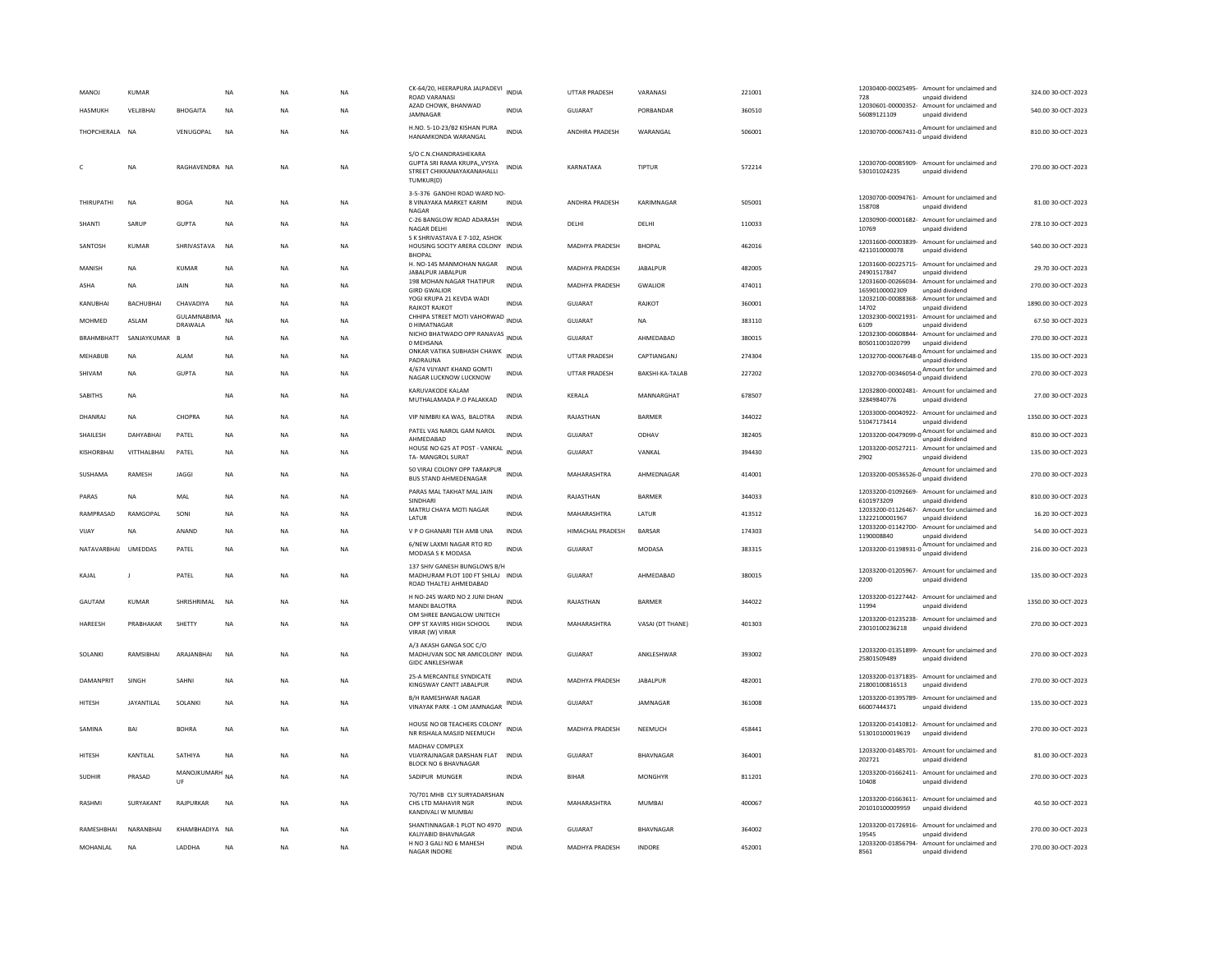| <b>ASHISH</b>     | PRAVINBHAI           | PATEL         | NA        | <b>NA</b> | <b>NA</b> | B/4 SHIVDARSHAN FLAT NARODA INDIA<br>AHMEDABAD                                          |              | <b>GUJARAT</b>     | <b>NARODA</b>        | 382325 | 7778            | 12033200-01950662- Amount for unclaimed and<br>unpaid dividend                      | 81.00 30-OCT-2023   |
|-------------------|----------------------|---------------|-----------|-----------|-----------|-----------------------------------------------------------------------------------------|--------------|--------------------|----------------------|--------|-----------------|-------------------------------------------------------------------------------------|---------------------|
| GIRISHKUMAR       | VITTHADALDAS PANCHAL |               | <b>NA</b> | <b>NA</b> | <b>NA</b> | 4/14/66 BODELI -5 TA SANKHEDA<br>DIST BARODA BODELI                                     | <b>INDIA</b> | GUIARAT            | DHARHOLR S           | 391135 | 8420140001201   | 12033200-01955242- Amount for unclaimed and<br>unpaid dividend                      | 270.00.30-OCT-2023  |
| <b>DINESH</b>     | ASARAM               | DARUNKAR      | <b>NA</b> | <b>NA</b> | <b>NA</b> | MATRU CHAYA SHIVAJI ROAD TAL-<br>KOPARGAON DIST AHMEDNAGAR INDIA<br><b>KOPARGAON</b>    |              | MAHARASHTRA        | KOPERGAON            | 423601 | 629             | 12033200-02012826- Amount for unclaimed and<br>unpaid dividend                      | 810.00 30-OCT-2023  |
| SHIRIN            | ABDULHAI             | MULLA         | NA        | <b>NA</b> | NA        | 5 DANA APARTMENT BADEKHAN<br>CHAKLAW NR FISALLI MASJID<br><b>SURAT</b>                  | <b>INDIA</b> | <b>GUJARAT</b>     | <b>SURAT NANPURA</b> | 395001 | 165110100020225 | 12033200-02693357- Amount for unclaimed and<br>unpaid dividend                      | 1350.00 30-OCT-2023 |
| RAYCHANDANI ANKIT |                      | P             | <b>NA</b> | <b>NA</b> | <b>NA</b> | 72 ODHARINAGAR MALPUR ROAD<br>DIST SABARKANTHA MODASA                                   |              | <b>GUJARAT</b>     | <b>MODASA</b>        | 383315 | 30289273419     | 12033200-02818261- Amount for unclaimed and<br>unpaid dividend                      | 13.50 30-OCT-2023   |
| ANITA             | <b>NA</b>            | PANDEY        | <b>NA</b> | <b>NA</b> | <b>NA</b> | 66 LOHAN CHAL B S CITY BOKARO INDIA                                                     |              | <b>JHARKHAND</b>   | <b>BOKARO</b>        | 827001 | 171010200005272 | 12033200-02882729- Amount for unclaimed and<br>unpaid dividend                      | 270.00 30-OCT-2023  |
| MUNNALAL          | <b>NA</b>            | DHANGAR       | NA        | <b>NA</b> | NA        | KHEDIPURA WARD HARDA                                                                    | INDIA        | MADHYA PRADESH     | HARDA                | 461331 | 20800100081174  | 12033200-02892638- Amount for unclaimed and<br>unnaid dividend                      | 270.00 30-OCT-2023  |
| RANI              | <b>NA</b>            |               | NA        | NA        | NA.       | 161 THIRUMURUGAN NAGAR<br>VEERAMPALAYAM ROAD<br>KALAPATTY COIMBATORE                    | INDIA        | TAMIL NADU         | COIMBATORE           | 641006 | 1147155         | 12033200-03690347- Amount for unclaimed and<br>unpaid dividend                      | 405.00 30-OCT-2023  |
| AMITA             | <b>NA</b>            | KOLHE         | NA        | <b>NA</b> | NA        | 1004 YADAV COLONY BESIDE<br>HANUMAN MANDIR JABALPUR                                     | INDIA        | MADHYA PRADESH     | <b>IARAI PUR</b>     | 482002 | 128010100353847 | 12033200-03746165- Amount for unclaimed and<br>unpaid dividend                      | 270.00 30-OCT-2023  |
| MAYUR             | MAHENDRAKU<br>MAR    | SHAH          | NA        | <b>NA</b> | NA        | C/O MUKKANDESHWARA<br>TRADERS MANDY MERCHANTS<br>ARSIKERE                               | INDIA        | MAHARASHTRA        | <b>MUMBAI</b>        | 400001 | 14012200019659  | 12033200-04108317- Amount for unclaimed and<br>unpaid dividend                      | 54.00 30-OCT-2023   |
| ANNU              | <b>NA</b>            | KUMARI        | <b>NA</b> | <b>NA</b> | <b>NA</b> | W/O KANAIHYA KUMAR<br>RAMNAGAR MUNGER JAMALPUR                                          | <b>INDIA</b> | <b>BIHAR</b>       | <b>MONGHYR</b>       | 811201 |                 | 12033200-05297791-0<br>unpaid dividend<br>dividend                                  | 270.00 30-OCT-2023  |
| SMRUTIBEN         | <b>SUNILKUMAR</b>    | PATEL         | <b>NA</b> | <b>NA</b> | <b>NA</b> | 33 HARIVALLABH SOC NARODA<br>AHMEDABAD                                                  | <b>INDIA</b> | GUIARAT            | <b>NARODA</b>        | 382325 | 7392            | 12033200-05800970- Amount for unclaimed and<br>unpaid dividend                      | 135.00 30-OCT-2023  |
| SYAM              | P                    | $\mathbb{R}$  | <b>NA</b> | <b>NA</b> | <b>NA</b> | POTHIYIL 59 12/326 11<br>KALAMBOOR DIRAVOM GRAMA<br>PANCHAYATH ERNAKULAM                | <b>INDIA</b> | <b>KFRALA</b>      | MUVATTUPUZHA         | 686664 |                 | 12033200-07067626-0 $\frac{\text{Amount for unclaimed}}{\cdots}$<br>unpaid dividend | 270.00 30-OCT-2023  |
| <b>RAVINDER</b>   | <b>NA</b>            | KUMAR         | <b>NA</b> | <b>NA</b> | NA        | WARD NO 4 MOHALLA KANUNGA INDIA<br>VILL PATAUDI GURGAON                                 |              | HARYANA            | <b>NA</b>            | 122503 |                 | 12033200-07307136-0<br>unpaid dividend                                              | 270.00 30-OCT-2023  |
| MAVII             | PREMI                | RAIANI        | <b>NA</b> | <b>NA</b> | NA.       | NR SWAMI NARAYAN TEMPLE<br>DHEDH WALLSHERL RAMPARA<br><b>VEKRA MANDVI</b>               | <b>INDIA</b> | GUIARAT            | MANDVI               | 370445 | 12764           | 12033300-00046157- Amount for unclaimed and<br>unpaid dividend                      | 8.10.30-OCT-2023    |
| BAFANA            | NA                   | DEVI          | NA        | <b>NA</b> | NA        | MALIYON KA BAS W NO 3<br><b>BALOTRA</b>                                                 | INDIA        | RAJASTHAN          | BARMER               | 344022 | 980101467070    | 12033300-00423287- Amount for unclaimed and<br>unnaid dividend                      | 270.00 30-OCT-2023  |
| VAIDYA            | NILESH               | HARIKESH      | <b>NA</b> | <b>NA</b> | NA        | 20 LAXMI SOCIETY BODELI TA<br>SANKHEDA DIST BARODA BODELI                               | INDIA        | GUJARAT            | DHABHOIR.S           | 391135 | 2070100001244   | 12033300-00596792- Amount for unclaimed and<br>unpaid dividend                      | 969.30 30-OCT-2023  |
| SUDHIR            | KANT                 | <b>BEHL</b>   | NA        | <b>NA</b> | NA        | H. NO. 1892, SECTOR-17 HUDA<br><b>JAGADHRI</b>                                          | INDIA        | <b>HARYANA</b>     | YAMUNA NAGAR         | 135003 | 35173           | 12033400-00005818- Amount for unclaimed and<br>unpaid dividend                      | 675.00 30-OCT-2023  |
| MOHAMMED          | AARIF                | SHAIKH        | NA        | <b>NA</b> | NA        | 4/2 4 TH MAIN RD CHINNAPA<br>GARDEN BENSON TOWN POST J C INDIA<br><b>NAGAR BANGLORE</b> |              | KARNATAKA          | BANGALORE            | 560046 | 18101           | 12033500-00022974- Amount for unclaimed and<br>unpaid dividend                      | 13.50 30-OCT-2023   |
|                   | NARAYANAN            |               | <b>NA</b> | <b>NA</b> | NA        | D 16 NABARD OFFICERS QTRS 73<br>BAZULLAH ROAD T NAGAR<br>CHENNAI                        | <b>INDIA</b> | TAMIL NADU         | CHENNAI              | 600017 | 22654           | 12033500-00036299- Amount for unclaimed and<br>unpaid dividend                      | 270.00 30-OCT-2023  |
| PANKAI            | PRAKASHCHAND LUNIYA  |               | <b>NA</b> | <b>NA</b> | <b>NA</b> | NEHARU ROAD JALNA JALNA                                                                 | INDIA        | MAHARASHTRA        | <b>JAI NA</b>        | 431203 | 122327          | 12033500-00067416- Amount for unclaimed and<br>unpaid dividend                      | 270.00 30-OCT-2023  |
|                   | MOHAN                |               | <b>NA</b> | <b>NA</b> | <b>NA</b> | SOWDAMBIGAI MOTOR SERVICE<br>24 VDUMALAI ROAD<br>DHARAPURAM                             | <b>INDIA</b> | TAMIL NADU         | TURUPUR              | 638656 | 385053000003209 | 12033500-00357191- Amount for unclaimed and<br>unpaid dividend                      | 270.00 30-OCT-2023  |
| KAUSHLRAJ         | PRAVINCHANDR         | KOTHARI       | <b>NA</b> | <b>NA</b> | <b>NA</b> | G 3 HARDIK FLAT JAIL ROAD<br>AADARSH PAIRY BHAVNAGAR                                    | INDIA        | GUJARAT            | BHAVNAGAR            | 364001 | 320410100010001 | 12033500-00779139- Amount for unclaimed and<br>unpaid dividend                      | 27.00 30-OCT-2023   |
| POONAM            | <b>NA</b>            | <b>NAYAR</b>  | <b>NA</b> | <b>NA</b> | <b>NA</b> | ORANGE GROVE BEHIND PUSHP<br>PALACE DHANGU ROAD<br><b>PATHANKOT</b>                     | <b>INDIA</b> | PUNJAB             | PATHANKOT            | 145001 |                 | 12033500-01420562-0<br>Mount for unclaimed and                                      | 270.00 30-OCT-2023  |
| DEEPAK            | <b>NA</b>            | CHOPRA        | <b>NA</b> | <b>NA</b> | <b>NA</b> | C 6/12 KRISHNA NAGAR DELHI<br>DELHI                                                     | <b>INDIA</b> | DELHI              | DELHI                | 110051 |                 | 12033500-01466483-0 Amount for unclaimed and<br>unpaid dividend                     | 540.00 30-OCT-2023  |
| MANISH            | <b>NA</b>            | SACHAN        | <b>NA</b> | <b>NA</b> | <b>NA</b> | QTR NO - 105, TYPE- IV, SECTOR<br>5/B. BHEL, RANIPUR, HARDWAR                           | <b>INDIA</b> | <b>UTTARAKHAND</b> | HARDWAR              | 249403 | 10173184315     | 12033500-01501341- Amount for unclaimed and<br>unpaid dividend                      | 135.00.30-OCT-2023  |
| KRISHAN           | KUMAR                | GOYAL         | <b>NA</b> | <b>NA</b> | <b>NA</b> | K.K. GOYAL ADVOCATE 114/14<br>SUBASH CHOWK CHARKHI DADRI                                | <b>INDIA</b> | MAHARASHTRA        | MUMBAI               | 400001 | 55075852019     | 12033500-01857567- Amount for unclaimed and<br>unpaid dividend                      | 810.00 30-OCT-2023  |
| <b>BABUBHAI</b>   | <b>HIRALAL</b>       | PATEL         | <b>NA</b> | <b>NA</b> | <b>NA</b> | 12/38. KUKARVADA VIJAPUR.<br>MEHSANA - DIST MEHSANA                                     | <b>INDIA</b> | <b>GUJARAT</b>     | DELVADA              | 382830 | 191300100073885 | 12033800-00044039- Amount for unclaimed and<br>unpaid dividend                      | 540.00 30-OCT-2023  |
| <b>BAI KISHAN</b> | <b>NA</b>            | <b>IHAWAR</b> | <b>NA</b> | <b>NA</b> | <b>NA</b> | RADHIKA ENTERPRISE, GATTANI<br>MARKET, A.T. ROAD. JORHAT                                | <b>INDIA</b> | ASSAM              | <b>IORHAT</b>        | 785001 | 1154101010618   | 12033900-00013330- Amount for unclaimed and<br>unpaid dividend                      | 270.00.30-OCT-2023  |
| <b>BHAVNA</b>     | JAYESH               | SHAH          | <b>NA</b> | <b>NA</b> | NA        | LIG-1,GIDC VAPI TAL PALDI<br>DIST.VALSAD VAPI                                           | <b>INDIA</b> | <b>GUJARAT</b>     | BHILAD               | 396195 | 114703130000251 | 12034100-00026090- Amount for unclaimed and<br>unpaid dividend                      | 27.00 30-OCT-2023   |
| AMAR              | KANT                 | VFRMA         | <b>NA</b> | <b>NA</b> | <b>NA</b> | WARD NO. 3, BANIYA TOLI,<br>JASHPUR NAGAR JASHPUR                                       | <b>INDIA</b> | MAHARASHTRA        | MUMBAL               | 400001 | 10913938048     | 12034100-00064151- Amount for unclaimed and<br>unpaid dividend                      | 518.40.30-OCT-2023  |
| PATEL             | ASHOKKUMAR           | AMRUTLAL      | <b>NA</b> | <b>NA</b> | <b>NA</b> | STREET NO 7 TEKRA UPER JUNA<br>LAXMIPURA TA PALANPUR DIST<br><b>BANASKANTH PALANPUR</b> | <b>INDIA</b> | GUJARAT            | PALANPUR             | 385001 | 3756            | 12034100-00305457- Amount for unclaimed and<br>unpaid dividend                      | 135.00 30-OCT-2023  |
| HEMAXIBEN         | JARIWALA             |               | <b>NA</b> | <b>NA</b> | <b>NA</b> | 58, DRUV TARAK SOC., VED ROAD INDIA<br><b>SURAT SURAT</b>                               |              | GUJARAT            | SURAT NANPURA        | 395004 | 47010100087461  | 12034400-00138750- Amount for unclaimed and<br>unpaid dividend                      | 2.70 30-OCT-2023    |
| AVINA             | NAYAN                | SAVSAVIYA     | <b>NA</b> | <b>NA</b> | <b>NA</b> | SUNDRAM BUILDING, OPP-PANCH<br>RATNA TOWER, LAMBE<br>HANUMAN ROAD, SURAT                | <b>INDIA</b> | <b>GUJARAT</b>     | <b>SURAT NANPURA</b> | 395006 |                 | 12034400-00390034-0<br>unpaid dividend                                              | 135.00 30-OCT-2023  |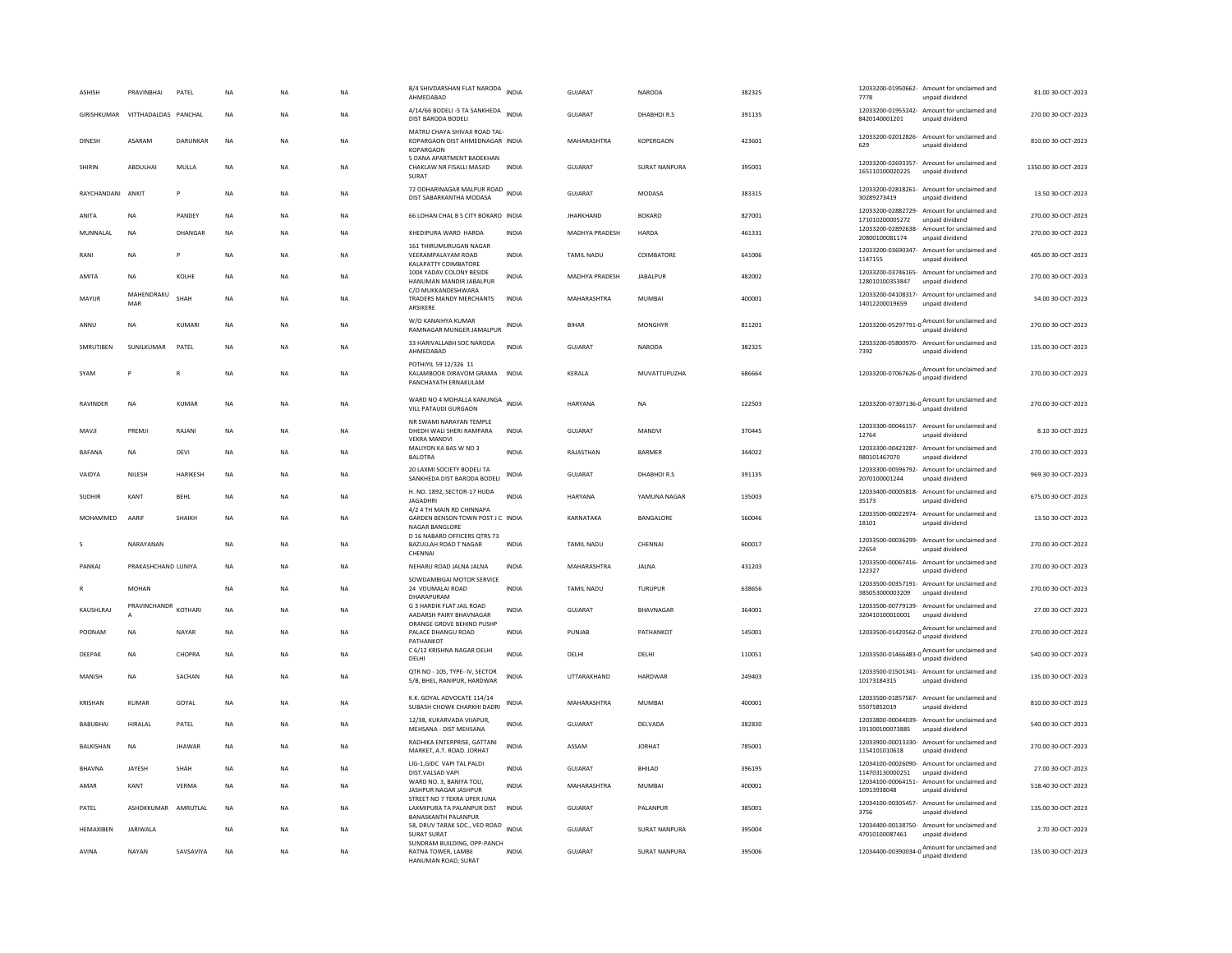|             | <b>GUNVANTRAI</b>      | POPATLAL           | VALA           | <b>NA</b> | <b>NA</b> | NA        | JANTA HIGH SCHOOL, JALALPORE<br>, NAVSARI, NAVSARI                                                        | <b>INDIA</b> | GUJARAT               | NAVASARI        | 396445 | 8731                             | 12034400-00478961- Amount for unclaimed and<br>unpaid dividend  | 270.00 30-OCT-2023  |
|-------------|------------------------|--------------------|----------------|-----------|-----------|-----------|-----------------------------------------------------------------------------------------------------------|--------------|-----------------------|-----------------|--------|----------------------------------|-----------------------------------------------------------------|---------------------|
|             | YATEEN                 | B                  | SHFTH          | <b>NA</b> | <b>NA</b> | NA        | USHA KIRAN APTS: SHREEJI KRUPA<br>H.NO:17-19-1409/3 FLAT<br>NO:006:A BLOCK:FALNIR<br>MANGALORE            | <b>INDIA</b> | KARNATAKA             | MANGALORE       | 575001 | 7299                             | 12034401-00006413- Amount for unclaimed and<br>unnaid dividend  | 54.00 30-OCT-2023   |
|             | RAKESH                 | NA                 | RAHRANI        | <b>NA</b> | <b>NA</b> | NA        | 403, MIDTOWN PLAZA<br>MANIKBAGH MAIN ROAD INDORE                                                          | INDIA        | <b>MADHYA PRADESH</b> | <b>INDORE</b>   | 452001 | 43010100408264                   | 12034500-00214883- Amount for unclaimed and<br>unpaid dividend  | 175.50 30-OCT-2023  |
| ANIL        |                        | KUMAR              | <b>BAIRAGI</b> | NA        | NA        | NA        | 11 USHA NAGAR EX S PVT LTD.<br>RANJIT HANUMAN ROAD INDORE                                                 | <b>INDIA</b> | MADHYA PRADESH        | INDORE          | 452001 | 1026937497                       | 12034500-00240001- Amount for unclaimed and<br>unpaid dividend  | 10.80 30-OCT-2023   |
| PRFM        |                        | LATA               | PAREEK         | NA        | NA        | NA        | H. NO. - 142 LAHOREEYAN<br>KASHIPUR                                                                       | <b>INDIA</b> | UTTAR PRADESH         | RAMBAGAR        | 244713 | 3871                             | 12034800-00016546- Amount for unclaimed and<br>unpaid dividend  | 270.00 30-OCT-2023  |
|             | RAJSHEKHAR             | SUDHAKAR           | KULKARNI       | NA        | <b>NA</b> | NA        | 497/A, SHOP NO. 5 & 6, R.K.<br>HEIGHTS, CIVIL HOSP RD, OPP.<br>UNION SCHOOL, SATARA                       | INDIA        | MAHARASHTRA           | SATARA          | 415002 |                                  | 12035000-00110441-0 Amount for unclaimed and                    | 135.00 30-OCT-2023  |
|             | BHAGYALAXMI            | - D                |                | <b>NA</b> | NA        | <b>NA</b> | NO.769, MANUJAPATHA ROAD, II<br>CROSS E & F BLOCK.<br>KUVEMPUNAGAR, MYSORE                                | <b>INDIA</b> | KARNATAKA             | <b>MYSORE</b>   | 570023 | 64004511415                      | 12035000-00115982- Amount for unclaimed and<br>unpaid dividend  | 27.00 30-OCT-2023   |
|             |                        | $\mathsf{K}$       | <b>MURTHY</b>  | <b>NA</b> | <b>NA</b> | <b>NA</b> | D.NO:-2-277, INDIRA NAGAR, OLD INDIA<br>DAIRY FARM VISAKHAPATNAM                                          |              | ANDHRA PRADESH        | VISAKHAPATNAM   | 530040 | 631601020830                     | 12035000-00303461- Amount for unclaimed and<br>unpaid dividend  | 135.00 30-OCT-2023  |
|             | YESHWANT               | NARMADAPRAS<br>AD. | DUBEY          | <b>NA</b> | <b>NA</b> | <b>NA</b> | WESTEN R/Y YARD, QTR NO.<br>746/L/A VALSAD                                                                | <b>INDIA</b> | <b>GUJARAT</b>        | VALSAD H.O.     | 396007 | 71912200036028                   | 12035000-00326158- Amount for unclaimed and<br>unpaid dividend  | 121.50 30-OCT-2023  |
|             |                        | LAKSHMANA          | RAO            | NA        | NA        | NA        | D NO 2-1-71 MARUTHI NAGAR<br>DIGITAL COLOUR LAB GOLD<br>MARKET NEAR AMALAPURA<br>AMALAPURAM               | INDIA        | ANDHRA PRADESH        | КОТНАРЕТА       | 533201 | 374010100027265                  | 12035000-00570051- Amount for unclaimed and<br>unpaid dividend  | 27.00 30-OCT-2023   |
| TENE        |                        | NA                 | SRIDEVI        | NA        | NA        | NA        | 10-57 SATYANARAYANAPURAM<br>YELLANDU KHAMMAM YELLANDU                                                     | INDIA        | ANDHRA PRADESH        | BHADRACHALAM    | 507123 | 34247                            | 12035000-00718123- Amount for unclaimed and<br>unpaid dividend  | 270.00 30-OCT-2023  |
|             | ALKESH                 | VRAJLAL            | RADIA          | <b>NA</b> | <b>NA</b> | <b>NA</b> | C/O. BRAJLAL SHAMJI OPP.<br><b>TOWER BHANVAD</b>                                                          | <b>INDIA</b> | GUJARAT               | PORBANDAR       | 360510 | 7796                             | 12035100-00017327- Amount for unclaimed and<br>unpaid dividend  | 270.00 30-OCT-2023  |
|             | DAXABEN                | NARANBHAI          | DANGAR         | NA        | NA        | NA        | RADHA KRUSHNA NAGAR, BLOCK<br>NO. C-40, MOTIBAG ROAD,<br><b>JUNAGADH</b>                                  | <b>INDIA</b> | GUJARAT               | <b>JUNAGADH</b> | 362001 | 1420                             | 12035100-00045095- Amount for unclaimed and<br>unpaid dividend  | 270.00 30-OCT-2023  |
|             | <b>DINESH</b>          | BHUPATKUMAR GOHEL  |                | NA        | NA        | <b>NA</b> | YAMUNAKUNJ, OPP. B.K. HALL,<br>KAILASH NAGAR, NANDED                                                      | <b>INDIA</b> | MAHARASHTRA           | NANDED          | 431601 | 12035300-00005383-<br>1190043919 | Amount for unclaimed and<br>unpaid dividend                     | 27.00 30-OCT-2023   |
|             | MANOHAR                | SAMBHAJI           | AYALANE        | NA        | NA        | NA        | 2-11-402-2, DEELIPSINGH<br>COLONEY, VAZIRABAD, NANDED                                                     | INDIA        | MAHARASHTRA           | NANDED          | 431601 | 12035300-00005900-<br>8229       | Amount for unclaimed and<br>unpaid dividend                     | 135.00 30-OCT-2023  |
|             | GANGABISHAN SHRIKISHAN |                    | KANKAR         | <b>NA</b> | <b>NA</b> | <b>NA</b> | UNDERGROUND, KHANDELWAL<br>PLAZA, VAZIRABAD NANDED                                                        | <b>INDIA</b> | MAHARASHTRA           | NANDED          | 431601 | 2210100063300                    | 12035300-00007971- Amount for unclaimed and<br>unpaid dividend  | 135.00 30-OCT-2023  |
|             | VATSAL                 | KISHORE            | KHONA          | NA        | NA        | NA        | 12. NISARGA VATIKA.<br>KHOLESHWAR, AKOLA<br>60 16TH CROSS VYALIKAVAL                                      | INDIA        | MAHARASHTRA           | AKOLA           | 444004 | 12035300-00009641-<br>21160      | Amount for unclaimed and<br>unpaid dividend                     | 270.00 30-OCT-2023  |
| <b>UMA</b>  |                        | SHANKRAN           | NATARAJAN      | <b>NA</b> | <b>NA</b> | <b>NA</b> | VYALIKAVAL MALLESHWARAM<br>BENGALURU MALLESHWARAM<br><b>BENGALURY</b>                                     | <b>INDIA</b> | KARNATAKA             | BANGALORE       | 560003 | 12036000-00032881-0              | Amount for unclaimed and<br>unpaid dividend                     | 270.00 30-OCT-2023  |
|             | GAURI                  | VINAYAK            | BHIDE          | <b>NA</b> | <b>NA</b> | NA        | FL NO 802 MERIGOLD SOC OPP<br>DAULAT NGR ANAND NGR<br>WADGAON BK SUNDAR SAHAWAS INDIA<br>SOC SINHGAD PUNE |              | MAHARASHTRA           | PUNE            | 411051 |                                  | 12036000-00599922-0 Amount for unclaimed and<br>unpaid dividend | 27.00 30-OCT-2023   |
|             | MANJUNATHA             | REDDY              | $\mathsf{R}$   | <b>NA</b> | NA        | NA        | NO 253/1 2ND MAIN ROAD<br>VAPASANDRA CHICKBALLAPUR<br>KOLAR                                               | INDIA        | KARNATAKA             | CHIKBALLAPUR    | 562101 | 6010100919111                    | 12036000-00725551- Amount for unclaimed and<br>unpaid dividend  | 1566.00 30-OCT-2023 |
|             | CHEGU                  | NA                 | BHARATHI       | <b>NA</b> | <b>NA</b> | NA        | BALAJI SUPER SPECIALITY SKIN<br>CLINIC, PROFESSIONAL PLAZA,<br>GROUND FLOOR, MAYURI<br>CENTER, KHAMMAM    | <b>INDIA</b> | ANDHRA PRADESH        | KHAMMAM         | 507001 | 62001530231                      | 12036900-00056030- Amount for unclaimed and<br>unpaid dividend  | 135.00 30-OCT-2023  |
|             | SEEMA                  | GOEL               |                | <b>NA</b> | NA        | NA        | 1561, URBAN ESATE-2 HISAR                                                                                 | INDIA        | HARYANA               | BHIWANI         | 125001 | 18706                            | 12037200-00031200- Amount for unclaimed and<br>unpaid dividend  | 270.00 30-OCT-2023  |
| <b>NK</b>   |                        | <b>IINDAI</b>      |                | <b>NA</b> | <b>NA</b> | <b>NA</b> | 1477, URBAN ESTATE-2 HISAR                                                                                | <b>INDIA</b> | <b>HARYANA</b>        | <b>BHIWANI</b>  | 125001 | 12037200-00041162-<br>5191       | Amount for unclaimed and<br>unpaid dividend                     | 270.00 30-OCT-2023  |
| <b>SITA</b> |                        | DEVI               |                | <b>NA</b> | <b>NA</b> | <b>NA</b> | H.NO.1477 URBAN ESTATE II<br><b>HISAR</b><br>C-2 RAISHREE PARK                                            | <b>INDIA</b> | <b>HARYANA</b>        | RHIWANI         | 125005 | 55104786327                      | 12037200-00068594- Amount for unclaimed and<br>unpaid dividend  | 270.00 30-OCT-2023  |
|             | VISHAL                 | RAMESH             | MORE           | <b>NA</b> | NA        | <b>NA</b> | NILKHANTESHWAR NR SAVARKAR INDIA<br><b>NAGAR NASHIK</b>                                                   |              | MAHARASHTRA           | <b>NASIK</b>    | 422012 | 3930                             | 12037900-00033235- Amount for unclaimed and<br>unpaid dividend  | 86.40 30-OCT-2023   |
|             | AISHA                  | <b>NA</b>          | AHMED          | <b>NA</b> | <b>NA</b> | <b>NA</b> | CANARA BANK MAIN BRANCH<br>APSARA COMPLEX ALIGARH                                                         | <b>INDIA</b> | UTTAR PRADESH         | ALIGARH         | 202001 | 52542                            | 12038000-00006161- Amount for unclaimed and<br>unpaid dividend  | 8.10 30-OCT-2023    |
|             | KARUNASIMHA REDDY      |                    | LAKKIREDDY     | <b>NA</b> | <b>NA</b> | NA        | FLAT NO 404 TEJA APARTMENTS<br>KOTHAPETA KURNOOL KURNOOL                                                  | INDIA        | ANDHRA PRADESH        | KURNOOL         | 518002 | 27901505198                      | 12038100-00075611- Amount for unclaimed and<br>unpaid dividend  | 135.00 30-OCT-2023  |
|             | <b>USHABEN</b>         | SHAILESHKUMA       | PATEL          | <b>NA</b> | <b>NA</b> | <b>NA</b> | H NO.265, KARNEL GANJ ROAD,<br>BHAGVATI COLONY, AT- GUNA,<br>GUNA                                         | <b>INDIA</b> | MADHYA PRADESH        | GUNA            | 473001 | 4191                             | 12038200-00020841- Amount for unclaimed and<br>unpaid dividend  | 405.00 30-OCT-2023  |
|             | NEPAL                  | CHANDRA            | DEY            | <b>NA</b> | <b>NA</b> | NA        | 94, B.C. ROAD KALITOLA<br><b>BURDWAN</b>                                                                  | <b>INDIA</b> | <b>WEST BENGAL</b>    | <b>BURDWAN</b>  | 713101 | 10150100003285                   | 12038400-00016377- Amount for unclaimed and<br>unnaid dividend  | 67.50 30-OCT-2023   |
| <b>OM</b>   |                        | PRAKASH            | TIWARI         | <b>NA</b> | <b>NA</b> | <b>NA</b> | D.V.C COLONY MAYAGANJ BARARI INDIA<br><b>BHAGALPUR</b>                                                    |              | <b>BIHAR</b>          | BHAGALPUR H.O.  | 812001 | 12038400-00066376-<br>20760      | Amount for unclaimed and<br>unpaid dividend                     | 135.00 30-OCT-2023  |
|             | KJOTHIGANESH NA        |                    |                | <b>NA</b> | <b>NA</b> | <b>NA</b> | 14, PERIYAR ST, MAHAKAVI<br><b>BHARATHI NAGAR N.PUDUR</b><br>KARAIKUDI                                    | <b>INDIA</b> | <b>TAMIL NADU</b>     | KARAIKUDI       | 630001 | 606901180395                     | 12038400-00147299- Amount for unclaimed and<br>unpaid dividend  | 45.90 30-OCT-2023   |
| $\vee$      |                        | KANTHA             | KAWAR          | <b>NA</b> | NA        | NA        | 8, MAHAVEER COLONY E. V. K.<br>SAMPATH ROAD VEPERY CHENNAL INDIA                                          |              | TAMIL NADU            | CHENNAI         | 600007 | 128063                           | 12038400-00170168- Amount for unclaimed and<br>unpaid dividend  | 2.70 30-OCT-2023    |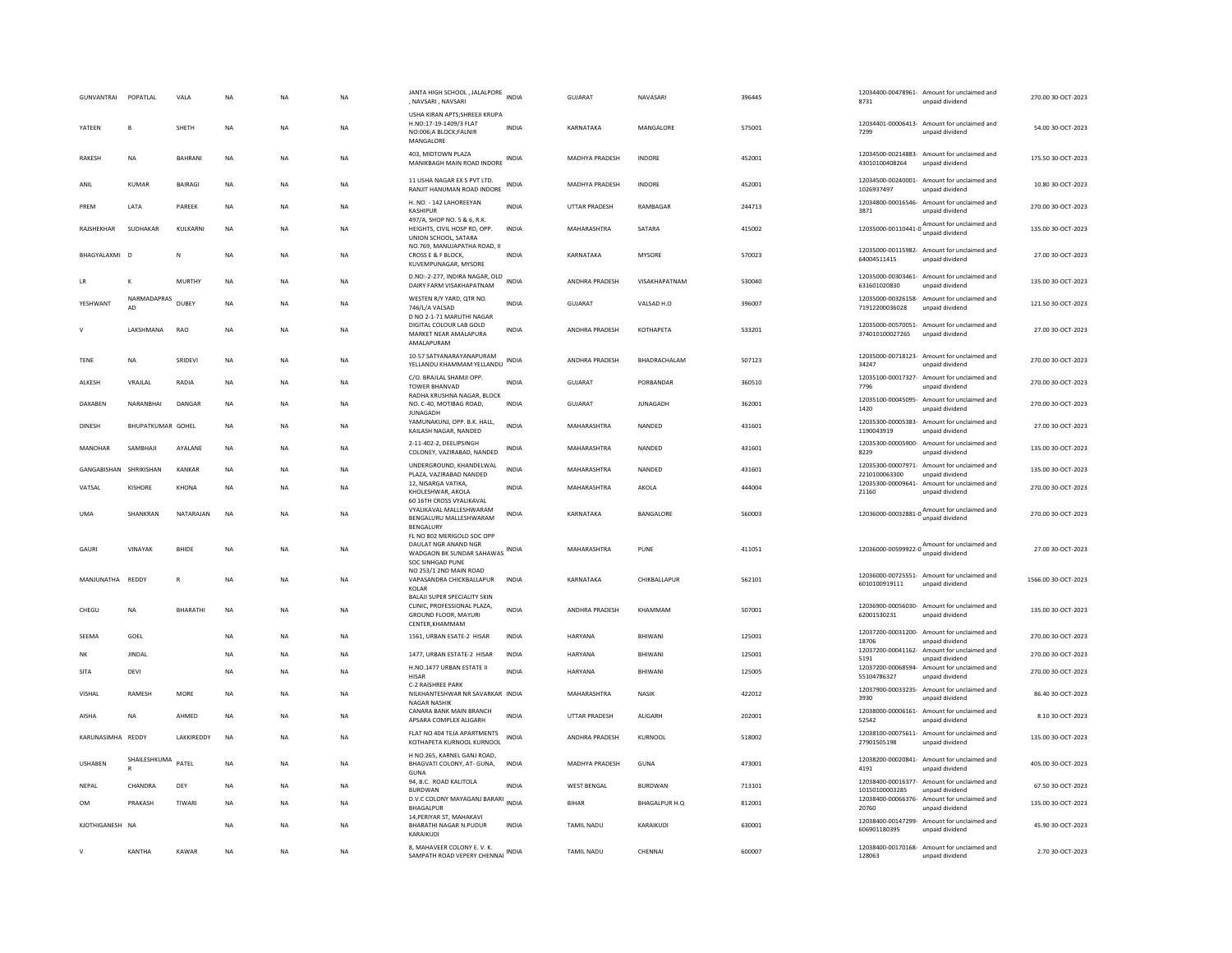|                         | <b>JONES</b>                               | THIAGARAJ       | <b>NA</b> | NA        | <b>NA</b> | PLOT NO. 8 KATTABOMMAN<br>STREET AYYAPPA NAGAR TRICHY                                      | INDIA        | TAMIL NADU            | TIRUCHIRAPPALLI      | 620021 | 12341            | 12038400-00357784- Amount for unclaimed and<br>unpaid dividend                                | 27.00 30-OCT-2023  |
|-------------------------|--------------------------------------------|-----------------|-----------|-----------|-----------|--------------------------------------------------------------------------------------------|--------------|-----------------------|----------------------|--------|------------------|-----------------------------------------------------------------------------------------------|--------------------|
| <b>BRAJESH</b>          | NA                                         | <b>KUMAR</b>    | <b>NA</b> | <b>NA</b> | <b>NA</b> | H.NO.-8 AT & P.O.-AMAUR VIA-<br>MEHARMA GODDA                                              | <b>INDIA</b> | <b>JHARKHAND</b>      | <b>DEOGHAR</b>       | 814160 | 20408866025      | 12038400-00384041- Amount for unclaimed and<br>unpaid dividend                                | 16.20 30-OCT-2023  |
| PRADIP                  | <b>KUMAR</b>                               | SAHOO           | <b>NA</b> | <b>NA</b> | <b>NA</b> | MARITIME WARFARE CENTRE<br>(MB) C/O FLEET MAIL OFFICE<br>MUMBAI                            | <b>INDIA</b> | MAHARASHTRA           | MUMBAI               | 400001 | 20501508077      | 12038400-00535139- Amount for unclaimed and<br>unpaid dividend                                | 13.50 30-OCT-2023  |
|                         | <b>NA</b>                                  | SIVAKUMAR       | <b>NA</b> | <b>NA</b> | <b>NA</b> | S/O-KEDARAPU MASTHAN 2-60<br>KAPU STREET MAIN ROAD<br>MARRIMANDHA VIKRUTHAMALA<br>CHITTOOR | INDIA        | ANDHRA PRADESH        | TIRUPATI             | 517526 | 214410100000821  | 12038400-01572238- Amount for unclaimed and<br>unnaid dividend                                | 162.00 30-OCT-2023 |
| <b><i>RHAUSAHER</i></b> | GUI ABRAO                                  | <b>KAIF</b>     | <b>NA</b> | <b>NA</b> | <b>NA</b> | SAHAKAR NAGAR, OPPOSITE NEW INDIA<br>COTTON MARKET, AMRAVATI                               |              | <b>MAHARASHTRA</b>    | <b>AMRAOTI</b>       | 444604 | 664              | 12039000-00051199- Amount for unclaimed and<br>unpaid dividend                                | 270.00 30-OCT-2023 |
| RAMESHBHAI              | RHIKHARHAI                                 | ASODARIYA       | <b>NA</b> | <b>NA</b> | <b>NA</b> | 25-HAREKRASHANA SOC. B/H<br>AROGYKENDRA KATARGAM<br><b>SURAT</b>                           | <b>INDIA</b> | <b>GUJARAT</b>        | <b>SURAT NANPURA</b> | 395004 | 2111             | 12041500-00117148- Amount for unclaimed and<br>unnaid dividend                                | 270.00 30-OCT-2023 |
| <b>JAYANTIBHAI</b>      | $\mathsf{K}$                               | PATEL           | NA        | NA        | NA        | AT-DOLARIYA, PO-KANESAR,<br>KHANPUR PANCHMAHALS                                            | <b>INDIA</b> | GUJARAT               | LUNAWADA             | 389230 | 5960100004464    | 12041500-00352651- Amount for unclaimed and<br>unpaid dividend                                | 675.00 30-OCT-2023 |
| <b>SUSPRAHA</b>         | <b>NA</b>                                  | <b>SINGH</b>    | <b>NA</b> | <b>NA</b> | <b>NA</b> | 4/18, DR. B. R. A. POLICE<br>ACADEMY KANTH ROAD<br>MORADABAD                               | <b>INDIA</b> | <b>UTTAR PRADESH</b>  | MORADARAD            | 244001 |                  | 12041800-00004895-0 Amount for unclaimed and<br>unpaid dividend                               | 969.30 30-OCT-2023 |
| VIJAY                   | LUXMI                                      | SHAH            | <b>NA</b> | <b>NA</b> | <b>NA</b> | SRIJAN OPP NIIT AVAS VIKAS CIVIL<br>LINES MORADABAD                                        | <b>INDIA</b> | <b>UTTAR PRADESH</b>  | MORADABAD            | 244001 |                  | $12041800-00079180-0$ Amount for unclaimed and<br>unpaid dividend                             | 810.00 30-OCT-2023 |
| SEEMA                   | $_{\sf NA}$                                | AGARWAL         | <b>NA</b> | <b>NA</b> | NA        | BAZAR PARA DAKSHIN DINAJPUR<br>BALURGHAT                                                   | <b>INDIA</b> | WEST BENGAL           | BALURGHAT            | 733101 | 6512             | 12042300-00006036- Amount for unclaimed and<br>unpaid dividend                                | 270.00 30-OCT-2023 |
|                         | BHUPESHKUMA PRAVINCHANDR<br>$\overline{A}$ | SHAH            | <b>NA</b> | <b>NA</b> | <b>NA</b> | MAHADEV FALIYA, KALOL (PMS)<br>KALOL                                                       | <b>INDIA</b> | GUIARAT               | KALOL (PM)           | 389330 | 3270             | 12042800-00009729- Amount for unclaimed and<br>unpaid dividend                                | 270.00 30-OCT-2023 |
| <b>RAKESH</b>           | <b>KUMAR</b>                               | MAKHIJA         | <b>NA</b> | <b>NA</b> | <b>NA</b> | NA-88 VISHNU GARDEN NEW<br>DELHI                                                           | <b>INDIA</b> | DELHI                 | DELHI                | 110018 | 152200100127212  | 12042900-00012061- Amount for unclaimed and<br>unpaid dividend                                | 270.00 30-OCT-2023 |
| <b>SITA</b>             | RAM                                        | SRINIVAS        | <b>NA</b> | <b>NA</b> | <b>NA</b> | QTR NO 3/A STREET NO 41<br>SECTOR 10 BHILAI                                                | <b>INDIA</b> | CHHATTISGARH          | <b>BHILAI</b>        | 490009 |                  | 12043300-00029109-0 $\frac{\text{Amount for uncalained and}}{\text{64.4}}$<br>unpaid dividend | 135.00 30-OCT-2023 |
| ASHOK                   | KUMAR                                      | AGRAWAL         | <b>NA</b> | <b>NA</b> | <b>NA</b> | ASHOK CLOTH STORE MAIN ROAD<br>POST DARRI DIST KORBA KORBA                                 | <b>INDIA</b> | <b>MADHYA PRADESH</b> | RATANPUR             | 495450 | 1550000100099806 | 12043300-00092446- Amount for unclaimed and<br>unpaid dividend                                | 270.00 30-OCT-2023 |
| <b>ASHOK</b>            | KUMAR                                      | MANDLIA         | <b>NA</b> | <b>NA</b> | <b>NA</b> | 14. BHAINSA SARI MATA GALI.<br>GRAM. & TEH. - BHANPURA,<br>MANDSAUR                        | <b>INDIA</b> | <b>MADHYA PRADESH</b> | MANDSAUR             | 458001 | 53038775937      | 12043700-00026862- Amount for unclaimed and<br>unpaid dividend                                | 540.00 30-OCT-2023 |
| SANGEETA                | NA                                         | SHARMA          | NA        | NA        | NA        | 1-CH-28 DADABARI KOTA KOTA                                                                 | INDIA        | RAJASTHAN             | KOTA                 | 324009 | 662110100003988  | 12043700-00041566- Amount for unclaimed and<br>unpaid dividend                                | 135.00 30-OCT-2023 |
| VISHNUKUMAR RAMIIRHAI   |                                            | <b>CHAUDHAR</b> | <b>NA</b> | <b>NA</b> | <b>NA</b> | GOVINDVAS, AT & PO :- BASANA,<br>TAL: - VISNAGAR, DI: - MEHSANA INDIA<br>MEHSANA           |              | GUIARAT               | MAHESANA             | 384002 | 130010100193870  | 12044400-00024007- Amount for unclaimed and<br>unpaid dividend                                | 135.00.30-QCT-2023 |
| ASHOK                   | KUMAR                                      | <b>GUPTAHUE</b> | <b>NA</b> | <b>NA</b> | <b>NA</b> | TRADE CO NANAK TOWER FIRST<br>FLOOR SEVOKE ROAD SILIGURI                                   | <b>INDIA</b> | <b>WEST BENGAL</b>    | DARJEELING           | 734001 | 182104000012731  | 12044500-00509423- Amount for unclaimed and<br>unpaid dividend                                | 256.50 30-OCT-2023 |
| KESHAVKANT              | <b>NA</b>                                  | <b>MITRA</b>    | <b>NA</b> | NA        | NA        | <b>B-7 KALINDI FLATS PASHABHAI</b><br>PARK RACE COURSE CIRCLE<br>VADODARA                  | <b>INDIA</b> | GUJARAT               | VADODARA             | 390007 | 9572010000150    | 12044700-00057735- Amount for unclaimed and<br>unpaid dividend                                | 135.00 30-OCT-2023 |
| SAMIR                   | A                                          | MANSURI         | <b>NA</b> | <b>NA</b> | <b>NA</b> | 4 GULZAR PARK FATEHWADI BUS<br>STOP JUHAPURA AHMEDABAD                                     | <b>INDIA</b> | <b>GUJARAT</b>        | AHMEDABAD            | 380055 | 2811300019594    | 12044700-00063027- Amount for unclaimed and<br>unpaid dividend                                | 72.90 30-OCT-2023  |
| PARESHKUMAR NATVARLAL   |                                            | <b>GUJARATI</b> | <b>NA</b> | <b>NA</b> | <b>NA</b> | C-2-14, SAGAR APPARTMENT,<br>VEJALPUR, AHMEDABAD                                           | <b>INDIA</b> | <b>GUJARAT</b>        | AHMEDABAD            | 380051 | 256010100042282  | 12044700-00252914- Amount for unclaimed and<br>unpaid dividend                                | 270.00 30-OCT-2023 |
| <b>UTTAM</b>            | PRAKASH                                    | SISODIA         | NA        | <b>NA</b> | NA        | C/O OM TRADING NEAR VISHAL<br>HOTEL AMGAM ROAD SANJAN                                      | INDIA        | GUJARAT               | BHILAD               | 396150 | 30314940128      | 12044700-00281477- Amount for unclaimed and<br>unpaid dividend                                | 5.40 30-OCT-2023   |
| DATTUKUMAR JIVANLAL     |                                            | VYAS            | NA        | <b>NA</b> | NA        | SANJAN<br>LAMBI SHERI KHEDA KHEDA<br>KHEDA                                                 | <b>INDIA</b> | GUJARAT               | KHEDA                | 387411 | 13900100002229   | 12044700-00336502- Amount for unclaimed and<br>unpaid dividend                                | 8.10 30-OCT-2023   |
| SANTHAMMA               | <b>NA</b>                                  | N               | <b>NA</b> | <b>NA</b> | <b>NA</b> | NAVARANG, PATTAMALA<br>CHENGAMANADU PO NAVARANG. INDIA<br>PATTAMALA KOTTARAKKARA           |              | KERALA                | KOTTARAKARA          | 691557 | 10360100228465   | 12044700-00663590- Amount for unclaimed and<br>unpaid dividend                                | 62.10 30-OCT-2023  |
| SREEKUMAR               | <b>NA</b>                                  | B               | <b>NA</b> | <b>NA</b> | <b>NA</b> | MAHAS MARANADV EAST<br>MARANADV POST PUTHUR                                                | <b>INDIA</b> | KERALA                | KOTTARAKARA          | 691507 | 533853044        | 12044700-00801771- Amount for unclaimed and<br>unpaid dividend                                | 40.50 30-OCT-2023  |
| SANTHIMARGAT<br>HAMANI  | <b>NA</b>                                  | s               | <b>NA</b> | <b>NA</b> | <b>NA</b> | B-4/153, BHEL TOWNSHIP,<br>KAILASAPURAM, TRICHY                                            | <b>INDIA</b> | <b>TAMIL NADU</b>     | TIRUCHIRAPPALLI      | 620014 | 707474           | 12044700-00826693- Amount for unclaimed and<br>unpaid dividend                                | 54.00 30-OCT-2023  |
| <b>USHA</b>             | RANI                                       | <b>BYTARU</b>   | <b>NA</b> | <b>NA</b> | NA        | QNO.101/D. SECTOR-1 C<br>TYPE, VISAKHAPATNAM<br>VISAKHAPATNAM                              | <b>INDIA</b> | ANDHRA PRADESH        | VISAKHAPATNAM        | 530032 | 75010100322799   | 12044700-00890071- Amount for unclaimed and<br>unpaid dividend                                | 67.50 30-OCT-2023  |
| <b>KEVAL</b>            | <b>BABURHAL</b>                            | PATEL           | <b>NA</b> | <b>NA</b> | <b>NA</b> | 1934, GUJARAT HAUSING BOARD,<br>BILIMORA 3 NARSARI BILIMORA                                | <b>INDIA</b> | GUIARAT               | <b>BILIMORA</b>      | 396321 | 10714138242      | 12044700-00953270- Amount for unclaimed and<br>unpaid dividend                                | 32.40 30-OCT-2023  |
| <b>MAMTA</b>            | <b>NA</b>                                  | <b>TOMAR</b>    | <b>NA</b> | <b>NA</b> | NA        | C/O CENTRAL BANK OF INDIA<br>NEW CLOTH MARKET<br>CHITTORGARH                               | <b>INDIA</b> | RAJASTHAN             | CHITTORGARH          | 312001 | 1687             | 12044700-00957961- Amount for unclaimed and<br>unpaid dividend                                | 29.70 30-OCT-2023  |
| <b>JAYANTILAL</b>       | CHIMANLAL                                  | <b>MEHTA</b>    | <b>NA</b> | <b>NA</b> | <b>NA</b> | C-1 SHREYAS APPARTMENT<br>NANPURA SURAT SITI TAL CITY<br>TALUKO SURAT DIST SURAT<br>SURAT  | <b>INDIA</b> | <b>GUJARAT</b>        | <b>SURAT NANPURA</b> | 395001 | 2204             | 12044700-00959371- Amount for unclaimed and<br>unpaid dividend                                | 135.00 30-OCT-2023 |
| KANUBHAI                | DEVJIBHAI                                  | PATEL           | <b>NA</b> | <b>NA</b> | NA        | KIRTI ANAJ BHANDAR D/47<br>INDRAJITTBAG SOC NIKOLGAM RD INDIA<br>AHMEDABAD AHMEDABAD       |              | GUJARAT               | <b>NARODA</b>        | 382350 | 1697             | 12044700-00977055- Amount for unclaimed and<br>unpaid dividend                                | 213.30 30-OCT-2023 |
| RAMESHBHAI              | $\mathbf{v}$                               | <b>SAKARIYA</b> | <b>NA</b> | <b>NA</b> | <b>NA</b> | 82 VRUNDAVAN SOCIETY PUNA-<br>128 CHORYASI TALUKO SURAT<br>SURAT                           | <b>INDIA</b> | <b>GUJARAT</b>        | <b>SURAT NANPURA</b> | 395006 | 47010100166096   | 12044700-00977395- Amount for unclaimed and<br>unpaid dividend                                | 102.60 30-OCT-2023 |
| BALVANTABHAI VASIBHAI   |                                            | PRAJAPATI       | <b>NA</b> | <b>NA</b> | <b>NA</b> | AT-AASEDA TA-DEESA DIST-B K<br>DEESA                                                       | <b>INDIA</b> | GUJARAT               | <b>DISA</b>          | 385535 | 17876            | 12044700-01070802- Amount for unclaimed and<br>unpaid dividend                                | 224.10 30-OCT-2023 |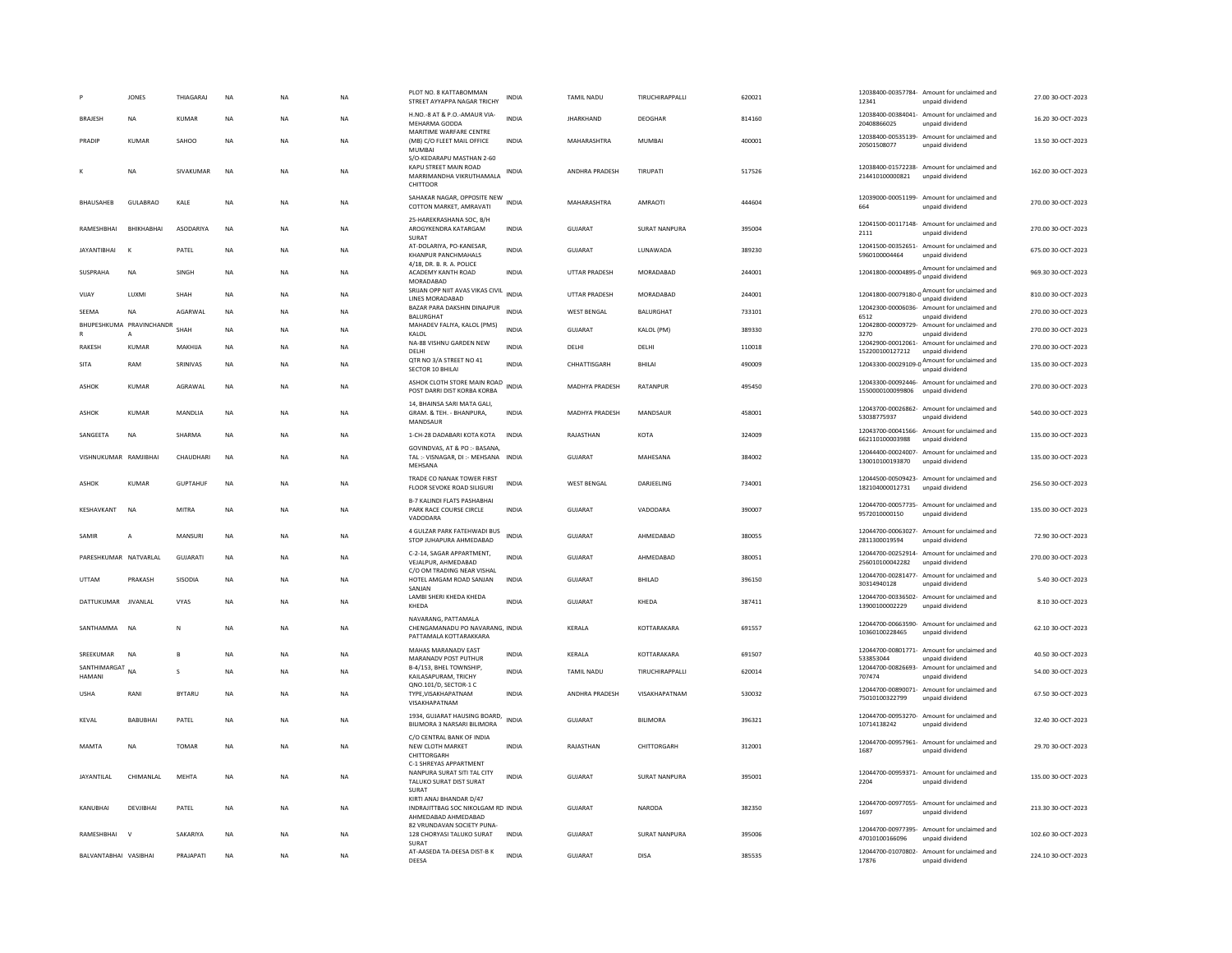|                       | <b>NA</b>              | ABUBAKKAR                    | <b>NA</b> | NA        | <b>NA</b> | MIG-129, TNHB NOLAMBUR, PH-II<br>7TH CROSS STREET, MOGAPPAIR INDIA<br>WEST, CHENNAI<br>DIPENSALESBHIMANIMUSIK |              | TAMIL NADU            | CHENNAL              | 600037 | 12044700-01104731- Amount for unclaimed and<br>182010100007719<br>unpaid dividend<br>12044700-01213411- Amount for unclaimed and | 27.00 30-OCT-2023   |
|-----------------------|------------------------|------------------------------|-----------|-----------|-----------|---------------------------------------------------------------------------------------------------------------|--------------|-----------------------|----------------------|--------|----------------------------------------------------------------------------------------------------------------------------------|---------------------|
| ASHOKKUMAR DANUMAL    |                        | <b>BHIMHNI</b>               | <b>NA</b> | <b>NA</b> | <b>NA</b> | GARDEN ROAD, DEESA                                                                                            | <b>INDIA</b> | <b>GUJARAT</b>        | <b>DISA</b>          | 385535 | 466010100025887<br>unpaid dividend                                                                                               | 234.90 30-OCT-2023  |
| PATEL                 | DINESHKUMAR GOBARDAS   |                              | <b>NA</b> | NA        | NA        | 17 B 180/181/186 NR BHAGAVATI<br>VIDHYALAY HIRAWAD ROAD<br>THAKKARBAPANAGAR<br>AHMEDABAD                      | <b>INDIA</b> | GUJARAT               | AHMEDABAD            | 380025 | 12044700-01214943- Amount for unclaimed and<br>1174<br>unnaid dividend                                                           | 540.00 30-OCT-2023  |
| AMRUTI AI             | <b>MATHURDAS</b>       | PANDYA                       | <b>NA</b> | <b>NA</b> | <b>NA</b> | PIPALA FALI AT PO BHILODA<br><b>BHILODA BHILODA</b>                                                           | <b>INDIA</b> | GUIARAT               | SONASAN              | 383245 | 12044700-01834353- Amount for unclaimed and<br>6338<br>unpaid dividend                                                           | 199.80 30-OCT-2023  |
|                       | s                      | SATYANARAYAN<br>ARAJUD       | <b>NA</b> | <b>NA</b> | <b>NA</b> | PLOT NO 19 BANK COLONY<br>AMALAPURAM AMALAPURAM<br>AMALAPURAM                                                 | <b>INDIA</b> | ANDHRA PRADESH        | <b>КОТНАРЕТА</b>     | 533201 | 12044700-01984465- Amount for unclaimed and<br>374010100016001<br>unpaid dividend                                                | 99.90 30-OCT-2023   |
| MUKESH                | <b>NA</b>              | <b>KUMAR</b>                 | NA        | <b>NA</b> | <b>NA</b> | HOUSE NUMBER 38-3/4 ST.<br>NUMBER 1 FEROZEPUR CANTT<br><b>FEROZEPUR</b>                                       | <b>INDIA</b> | PUNJAB                | <b>FEROZPUR</b>      | 152001 | 12044700-01989309- Amount for unclaimed and<br>313010100020758<br>unpaid dividend                                                | 135.00 30-OCT-2023  |
| NIRANJANBHAI NA       |                        | VORA                         | <b>NA</b> | <b>NA</b> | NA        | 103 RIYA RESIDENCY B/H<br>NARMADA GUEST HOUSE<br>FILORAPARK BARODA BARODA                                     | <b>INDIA</b> | GUJARAT               | VADODARA             | 390023 | 12044700-02321560-0 Amount for unclaimed and<br>unpaid dividend                                                                  | 405.00 30-OCT-2023  |
|                       | NA                     | SASIDHARANNAI NA             |           | NA        | NA        | NAVARANG, PATTAMALA<br>CHENGAMANADU P O<br>KOTTARAKARA KOLLAM<br>197, DATTA MANDIR SHEJARI                    | INDIA        | KERALA                | KOTTARAKARA          | 691557 | 12044700-02406401- Amount for unclaimed and<br>57018958382<br>unpaid dividend                                                    | 83.70 30-OCT-2023   |
| <b>IAGANNATH</b>      | $\mathbf{S}$           | <b>SHELAKE</b>               | <b>NA</b> | <b>NA</b> | <b>NA</b> | LONAND, TALUKA KHANDALA.<br>KHANDALA                                                                          | <b>INDIA</b> | MAHARASHTRA           | SATARA               | 415521 | 12044700-02684814- Amount for unclaimed and<br>7527<br>unpaid dividend                                                           | 37.80.30-OCT-2023   |
| RAI                   | KUMAR                  | <b>IANGRA</b>                | <b>NA</b> | <b>NA</b> | <b>NA</b> | B 6 HNO 301/1 RAHON ROAD<br>NAWANSHAHAR NAWANSHAHAR                                                           | <b>INDIA</b> | PUNIAR                | <b>BANGA</b>         | 144514 | 12044700-02793296- Amount for unclaimed and<br>112101000078250<br>unpaid dividend                                                | 229.50.30-QCT-2023  |
| CHAUDHARI             | ANILKUMAR              | LALIBHAI                     | NA        | NA        | NA        | 2/139/2 BASANA VISNAGAR<br>MEHSANA MEHSANA                                                                    | <b>INDIA</b> | GUJARAT               | MAHESANA             | 384002 | 12044700-02968782- Amount for unclaimed and<br>25701507017<br>unpaid dividend                                                    | 54.00 30-OCT-2023   |
| <b>MAHEMOOD</b>       | MOHMEDHANIF MATADAR    |                              | <b>NA</b> | <b>NA</b> | <b>NA</b> | G/3 MARKET YARD NORTH<br>GUJARAT MEHSANA MEHSANA<br>MEHSANA                                                   | <b>INDIA</b> | <b>GUJARAT</b>        | MAHESANA             | 384001 | 12044700-02982824- Amount for unclaimed and<br>1510100004704<br>unpaid dividend                                                  | 216.00 30-OCT-2023  |
| PRATHIPATI            | V                      | VSATYANARAYA NA<br><b>NA</b> |           | NA        | NA        | DOOR NO-2/6, PANINGIPALLI, 1ST<br>BLOCK PAMARRU MADAL EAST,<br>GODAVARI DT. PANINGJPALLI                      | INDIA        | ANDHRA PRADESH        | <b>MANDA PETA</b>    | 533305 | 12044700-03003227- Amount for unclaimed and<br>10410<br>unpaid dividend                                                          | 251.10 30-OCT-2023  |
| PRAKASHKUMA           | PRAHLADBHAI            | PARMAR                       | <b>NA</b> | <b>NA</b> | <b>NA</b> | AT-PO-UDALPUR TA-VISNAGAR<br>MEHSANA                                                                          | INDIA        | <b>GUJARAT</b>        | VISNAGAR             | 384315 | 12044700-03427949-0 Amount for unclaimed and<br>unpaid dividend                                                                  | 13.50 30-OCT-2023   |
| RAIFSH                | DAYARAM                | PATEL                        | <b>NA</b> | <b>NA</b> | <b>NA</b> | C/3 ROOM NO 12 NARAYAN<br>NAGAR MANVELPADA VIRAR EAST INDIA<br><b>MUMBAI</b>                                  |              | MAHARASHTRA           | VASAI (DT THANE)     | 401303 | 12044700-03701678-0 Amount for unclaimed and<br>unpaid dividend                                                                  | 135.00 30-OCT-2023  |
| KAUSHIKKUMAR V        |                        | VASA                         | <b>NA</b> | <b>NA</b> | <b>NA</b> | KEBIN CHOWK JAIN DERASAR<br>SHERI MAHUYA                                                                      | <b>INDIA</b> | <b>GUJARAT</b>        | <b>SIHOR</b>         | 364290 | 12044700-03710870- Amount for unclaimed and<br>313802010009094<br>unpaid dividend                                                | 270.00 30-OCT-2023  |
| KUMARI                | NA                     | VEENA                        | <b>NA</b> | NA        | NA        | QR NO DM 12/A BTPS BOKARO<br>THERMAL BOKARO                                                                   | <b>INDIA</b> | <b>JHARKHAND</b>      | <b>RAMGARH CANTT</b> | 829107 | 12044700-04446211-0<br>mount for unclaimed and<br>month district property of the Section 2014                                    | 540.00 30-OCT-2023  |
|                       | <b>NA</b>              | <b>MAHABOOB</b>              | <b>NA</b> | NA        | <b>NA</b> | 6/170 PORTER LINE WARD/6<br><b>GUNTAKAL GUNTAKAL</b>                                                          | <b>INDIA</b> | ANDHRA PRADESH        | <b>GUNTAKAL</b>      | 515801 | 12044700-04819905- Amount for unclaimed and<br>62013341729<br>unpaid dividend                                                    | 2.70 30-OCT-2023    |
| G                     | К                      | PADMAIA                      | <b>NA</b> | <b>NA</b> | <b>NA</b> | FLAT NO 303 PLOT NO 136 SREE<br>ANUSHA RESIDENCY RAIIV NAGAR INDIA<br>YOUSUFGUDA POST HYDERABAD               |              | <b>ANDHRA PRADESH</b> | HYDERABAD            | 500045 | 12044700-05397810- Amount for unclaimed and<br>1079000200087350<br>unpaid dividend                                               | 172.80.30-OCT-2023  |
|                       | ASHVINKUMAR GORDHANDAS | <b>JOSHI</b>                 | <b>NA</b> | <b>NA</b> | <b>NA</b> | AT PO AGIYOL TA HIMATNAGAR<br>DIST SABARKANTHA<br>HIMATNAGAR                                                  | <b>INDIA</b> | <b>GUJARAT</b>        | HIMATNAGAR           | 383001 | 12044700-05495527- Amount for unclaimed and<br>69<br>unpaid dividend                                                             | 270.00 30-OCT-2023  |
| PALLA                 | <b>JAGATH</b>          | REDDY                        | <b>NA</b> | <b>NA</b> | <b>NA</b> | H NO 19/50/2 AYYAPPA NAGAR<br>DEVAR KONDA NALGONDA                                                            | <b>INDIA</b> | ANDHRA PRADESH        | MIRYALAGUDA          | 508248 | 12044700-06552280-0 Amount for unclaimed and<br>unpaid dividend                                                                  | 13.50 30-OCT-2023   |
| NIRANJAN              | AGARWALA               | HUF                          | <b>NA</b> | <b>NA</b> | <b>NA</b> | BANDH ROAD, GOLAPATTY P.S.<br>ENGLISH BAZAR MALDA                                                             | <b>INDIA</b> | <b>WEST BENGAL</b>    | MALDA                | 732101 | 12046300-00024750-0 Amount for unclaimed and<br>unpaid dividend                                                                  | 810.00 30-OCT-2023  |
| MUKESHBHAI            | REVABHAI               | PATEL                        | <b>NA</b> | <b>NA</b> | <b>NA</b> | 61 JAMUNA PARK SOCIETY<br>DABHOI ROAD BODELI BODELI                                                           | <b>INDIA</b> | GUJARAT               | DHABHOIR.S           | 391135 | 12046300-00555526-0 Amount for unclaimed and<br>unpaid dividend                                                                  | 135.00 30-OCT-2023  |
| <b>BACHUBHAI</b>      | <b>BAPALAL</b>         | <b>SHAH</b>                  | <b>NA</b> | <b>NA</b> | <b>NA</b> | C-1004, PARISHRAM FLATS. OPP<br>HARI PARK, ANKUR, NEAR BHAVIN<br>SCHOOL, NARANPURA<br>AHMEDABAD               | <b>INDIA</b> | <b>GUJARAT</b>        | AHMEDABAD            | 380013 | 12047100-00008777- Amount for unclaimed and<br>unpaid dividend<br>265                                                            | 259.20 30-OCT-2023  |
| TRISANKU              | NA                     | SUBUDHI                      | NA        | NA        | NA        | AMLABADI COLONY MATHALPUT<br>DAMANJODI DIST KORAPUT.<br>KORAPUT                                               | INDIA        | ORISSA                | SUNABEDA             | 763008 | 12047200-10095740-0 $\frac{\text{Amount for unclaimed}}{\text{cm}$<br>unpaid dividend                                            | 27.00 30-OCT-2023   |
| SUNIL                 | <b>KUMAR</b>           | <b>ASATI</b>                 | <b>NA</b> | <b>NA</b> | <b>NA</b> | OPP ASATI MANDIR ASATI<br>MOHALLA . CHHATARPUR                                                                | <b>INDIA</b> | <b>MADHYA PRADESH</b> | CHHATARPUR           | 471001 | 12047200-10168641- Amount for unclaimed and<br>10518248985<br>unpaid dividend                                                    | 1350.00 30-OCT-2023 |
| PRAVEEN               | NA                     | BAJAJ                        | <b>NA</b> | <b>NA</b> | <b>NA</b> | STATE BANK OF INDIA NRI<br>BRANCH TULSIANI CHAMBERS 212 INDIA<br>NARIMAN POINT MUMBAI                         |              | MAHARASHTRA           | <b>MUMBAI</b>        | 400021 | 12047200-10215904- Amount for unclaimed and<br>10016790734<br>unpaid dividend                                                    | 37.80 30-OCT-2023   |
| SURESHKUMAR PRABHAKAR |                        | JANGADE                      | <b>NA</b> | NA        | NA        | OR NO D-54 URJA NAGAR<br>COLONY JINDAL POWER LTD.<br><b>TAMNAR RAIGARH</b>                                    | INDIA        | MAHARASHTRA           | MUMBAI               | 400001 | 12047200-10542078- Amount for unclaimed and<br>20243629443<br>unpaid dividend                                                    | 1233.90 30-OCT-2023 |
| SATYAVATHI            | <b>NA</b>              | DASIKA                       | <b>NA</b> | <b>NA</b> | <b>NA</b> | NATARAJ COLONY 20/1 VINAYAKA INDIA<br>NAGAR VIZIANAGARAM                                                      |              | ANDHRA PRADESH        | VISAKHAPATNAM        | 535001 | Amount for unclaimed and<br>12047700-00052593-1<br>unpaid dividend                                                               | 45.90 30-OCT-2023   |
| <b>DIPAK</b>          | <b>JAMNADAS</b>        | <b>BARAI</b>                 | <b>NA</b> | <b>NA</b> | <b>NA</b> | FLAT NO 18, 3RD FLOOR HARI<br>NIVAS CHS C ROAD, CHURCHGATE INDIA<br><b>MUMBAI</b>                             |              | MAHARASHTRA           | <b>MUMBAI</b>        | 400020 | 12048300-00001696- Amount for unclaimed and<br>231<br>unpaid dividend                                                            | 810.00 30-OCT-2023  |
|                       | L                      | NARASIMHARA<br>$\circ$       | <b>NA</b> | <b>NA</b> | <b>NA</b> | F-3, ANANDHA VILLA, NO.12/8,<br>47TH STREET, 9TH AVENUE,<br>ASHOKNAGAR CHENNAL                                | <b>INDIA</b> | TAMIL NADU            | CHENNAL              | 600083 | 12048800-00108191- Amount for unclaimed and<br>6010100196970<br>unpaid dividend                                                  | 270.00 30-OCT-2023  |
| MEENU                 | <b>NA</b>              | SHAHI                        | <b>NA</b> | <b>NA</b> | <b>NA</b> | D-59/79-1 SHVIPURVA SIGRA<br>VARANASI                                                                         | <b>INDIA</b> | <b>UTTAR PRADESH</b>  | VARANASI             | 221010 | 12051000-00000798- Amount for unclaimed and<br>15539<br>unpaid dividend                                                          | 1350.00 30-OCT-2023 |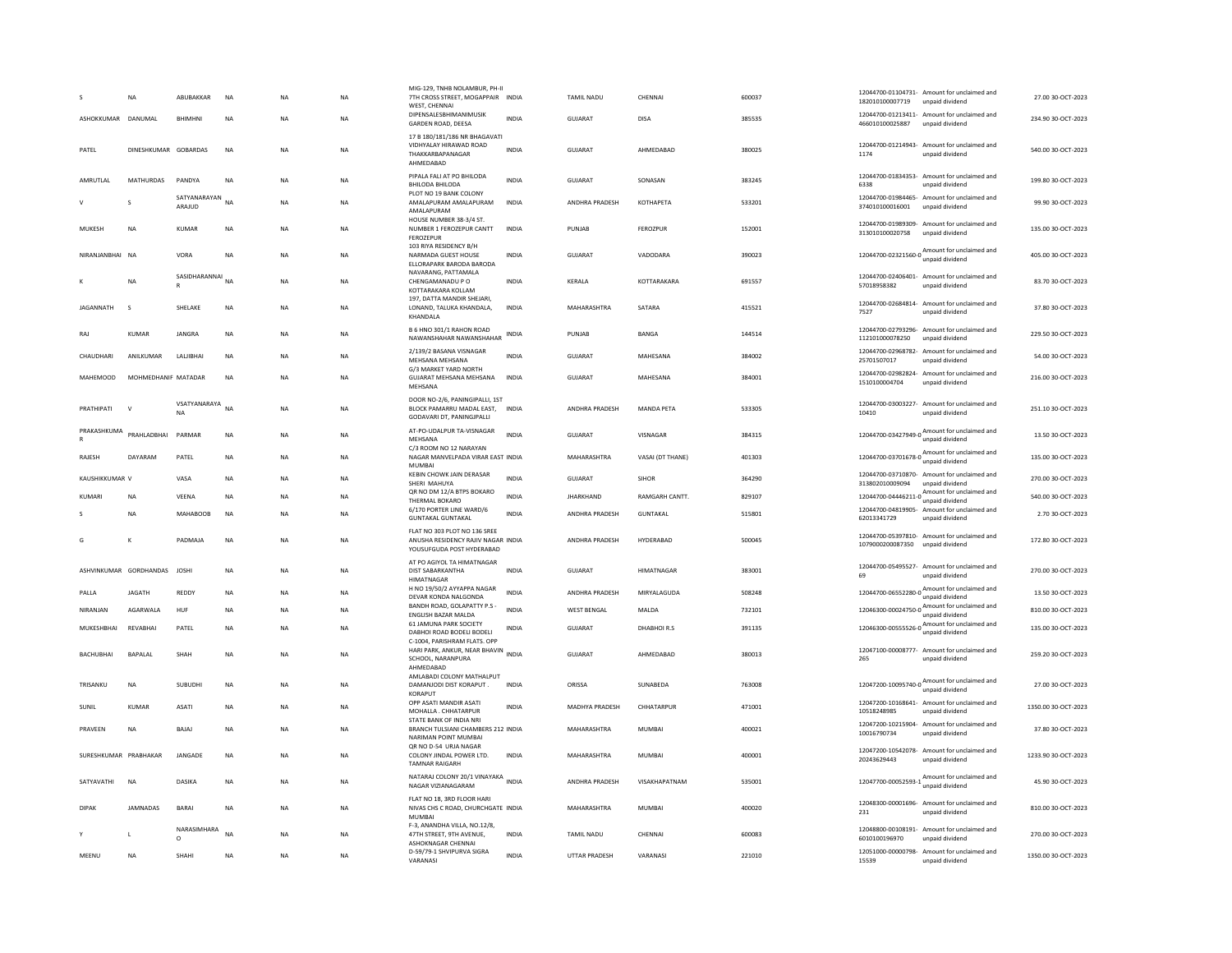| ASHOK                     | <b>KUMAR</b>       | <b>JHANWAR</b>          | <b>NA</b>   | <b>NA</b> | <b>NA</b> | GENERAL STORES, SPM LTD.<br>SIRPUR KAGHAZNAGAR ADILABAD                                            | INDIA        | ANDHRA PRADESH       | CHINOOR              | 504296 | 1190005801      | 12051400-00078061- Amount for unclaimed and<br>unpaid dividend                            | 270.00 30-OCT-2023  |
|---------------------------|--------------------|-------------------------|-------------|-----------|-----------|----------------------------------------------------------------------------------------------------|--------------|----------------------|----------------------|--------|-----------------|-------------------------------------------------------------------------------------------|---------------------|
| VENKATA                   | KRISHNA            | RAOKALAPALA NA          |             | <b>NA</b> | <b>NA</b> | D NO. 10-154, TULASI NAGAR,<br>KRISHNA NAGAR (P.O.)<br>VIJAYAWADA VIJAYAWADA                       | <b>INDIA</b> | ANDHRA PRADESH       | VIJAYWADA            | 520007 | 69010100038331  | 12051400-00110307- Amount for unclaimed and<br>unpaid dividend                            | 270.00 30-OCT-2023  |
| <b>JOY</b>                | <b>NA</b>          | PV                      | <b>NA</b>   | <b>NA</b> | <b>NA</b> | PARATHUVAYALIL HOUSE<br>VALLUVADI POST NOOLPUZHA<br>SULTHAN BATHERY WAYANAD                        | <b>INDIA</b> | KERALA               | VADAKADA             | 673592 | 152110503       | 12051800-00014822- Amount for unclaimed and<br>unpaid dividend                            | 27.00.30-OCT-2023   |
| SREEJESH                  | $\mathbf v$        |                         | NA          | NA        | NA        | <b>VELLATHODI HOUSE</b><br>MADAKKIMALA P O MUTTIL<br>WAYANAD                                       | INDIA        | KERALA               | BADAGARA             | 673121 | 152             | 12051800-00039123- Amount for unclaimed and<br>unpaid dividend                            | 5.40 30-OCT-2023    |
| MANGALA                   | <b>NA</b>          | CHITGUPAKER             | NA          | <b>NA</b> | NA        | FLAT NO 103 SANTOSH PLAZA<br>SAGAR MAIN ROAD VINAYNAGAR INDIA<br>HYDERABAD                         |              | ANDHRA PRADESH       | HYDERABAD            | 500058 | 8903            | 12054500-00061544- Amount for unclaimed and<br>unpaid dividend                            | 24.30 30-OCT-2023   |
| NANDKISHOR                | VISHWANATH         | THOTE                   | <b>NA</b>   | <b>NA</b> | NA.       | THOTE LAYOUT EKTA NAGAR<br><b>BULDANA</b>                                                          | <b>INDIA</b> | MAHARASHTRA          | CHIKHLI (BULDANA)    | 443204 | 5234            | 12055200-00001405- Amount for unclaimed and<br>unpaid dividend                            | 486.00 30-OCT-2023  |
| ONKAR                     |                    | NARAYANAAPPA BHOGAONKAR | <b>NA</b>   | <b>NA</b> | <b>NA</b> | KADRABAD JALNA JALNA                                                                               | <b>INDIA</b> | MAHARASHTRA          | <b>JALNA</b>         | 431203 | 6311            | 12055200-00008092- Amount for unclaimed and<br>unpaid dividend                            | 270.00 30-OCT-2023  |
| ABDULLA                   | KUTTY              | VAKKULANGARA NA         |             | <b>NA</b> | <b>NA</b> | <b>VAKKULANGARA HOUSE</b><br>SUKAPURAM P O EDAPAL VIA<br>MALAPPURAM                                | <b>INDIA</b> | KERALA               | PONANI               | 679576 | 2151            | 12057300-00070586- Amount for unclaimed and<br>unpaid dividend                            | 116.10 30-OCT-2023  |
| <b>JOHNSON</b>            | $\mathbf v$        |                         | NA          | <b>NA</b> | <b>NA</b> | VAZHAPLANKUDIYIL HOUSE<br>PAYYAMPALLY P O KARTIKULAM<br>VIA, WAYANAD MANANTHAVADY                  | INDIA        | KERALA               | MUNDALUR             | 670646 | 14420100005978  | 12057300-00221850- Amount for unclaimed and<br>unpaid dividend                            | 270.00 30-OCT-2023  |
| BOBY                      | <b>JOHN</b>        |                         | NA          | NA        | NA        | 4/35 LEE POINT ROAD MOIL NT<br>0810 NT                                                             | <b>INDIA</b> | MAHARASHTRA          | <b>MUMBAI</b>        | 400001 | 191300003903    | 12057300-00287891- Amount for unclaimed and<br>unpaid dividend                            | 297.00 30-OCT-2023  |
| VIPULBHAI                 | PARSHOTTAMB<br>HAI | TALAVIYA                | <b>NA</b>   | <b>NA</b> | NA        | 19/VAIKUNTHDHAM SOCIETY.<br>LAXMIKANT ASHRAM ROAD,<br>KATARGAM, SURAT                              | INDIA        | GUJARAT              | <b>SURAT NANPURA</b> | 395004 | 9436            | 12060400-00029793- Amount for unclaimed and<br>unpaid dividend                            | 1350.00 30-OCT-2023 |
| HARENDER                  | NA                 | KUMAR                   | NA          | NA        | NA        | H.NO-1106 INDRALOK COLONY<br><b>HAPUR</b>                                                          | <b>INDIA</b> | <b>UTTAR PRADESH</b> | <b>HAPUR</b>         | 245101 | 714701011000362 | 12060700-00005087- Amount for unclaimed and<br>unpaid dividend                            | 135.00 30-OCT-2023  |
| KANCHAN                   | <b>NA</b>          | AGRAWAI                 | <b>NA</b>   | <b>NA</b> | <b>NA</b> | 197 N BLOCK KIDWAI NAGAR<br><b>KANPUR</b>                                                          | <b>INDIA</b> | UTTAR PRADESH        | KANPUR               | 208011 | 133010100054038 | 12061400-00051528- Amount for unclaimed and<br>unpaid dividend                            | 540.00 30-OCT-2023  |
| LAXMI                     | N                  | PAI                     | <b>NA</b>   | <b>NA</b> | <b>NA</b> | W/O NARAYANA PAI H.NO.3-<br>99(1), MANUR OPP.                                                      | <b>INDIA</b> | KARNATAKA            | KOTESHWAR            | 576221 | 1132200067308   | 12062900-00021351- Amount for unclaimed and<br>unpaid dividend                            | 135.00 30-OCT-2023  |
| RAJKUMARI                 | <b>NA</b>          | KEDIA                   | NA          | <b>NA</b> | NA        | <b>CORPORATION BANK KUNDAPUR</b><br>6 MARQUIS STREET KOLKATA.<br>KOLKATA                           | INDIA        | WEST BENGAL          | KOLKATA              | 700016 | 93000109035099  | 12063000-00018377- Amount for unclaimed and<br>unpaid dividend                            | 715.50 30-OCT-2023  |
| <b>MANGESH</b>            | APPAIL             | WAVADHANF               | <b>NA</b>   | <b>NA</b> | <b>NA</b> | 172, NEW BALAJI NAGAR EXTN.,<br>MANEWADA ROAD, NAGPUR                                              | <b>INDIA</b> | MAHARASHTRA          | NAGPUR               | 440027 | 1365            | 12077800-00002261- Amount for unclaimed and<br>unpaid dividend                            | 270.00 30-OCT-2023  |
| KRISHNA                   |                    |                         |             |           | <b>NA</b> |                                                                                                    | <b>INDIA</b> | <b>WEST BENGAL</b>   | SURI                 |        |                 |                                                                                           |                     |
|                           | BAYEN              |                         | NA          | NA        |           | BALIJURI BIRBHUM DUBRAJPUR<br>202, ANITA PARK CO-OP HSG SOC-                                       |              |                      |                      | 731123 |                 | $13014400 - 01456066 - 0$ $A_{\text{unpaid dividend}}$                                    | 540.00 30-OCT-2023  |
| MADHUKAR                  | <b>GANPAT</b>      | PATKAR                  | <b>NA</b>   | <b>NA</b> | <b>NA</b> | LTD.SANT JANABAI PATH. VILE-<br>PARLE (EAST), MUMBAI<br>102-202. ANANDKIRAN                        | <b>INDIA</b> | MAHARASHTRA          | MUMBAI               | 400057 |                 | 13015400-00126850-0 Amount for unclaimed and<br>unpaid dividend                           | 270.00 30-OCT-2023  |
| <b>NFRGISH</b>            | FRACH              | VANDREVALA              | <b>NA</b>   | <b>NA</b> | NA.       | APPARTMENT MANISHA CHOKDI<br>OLD PADRA ROAD VADODARA<br>VADODARA                                   | <b>INDIA</b> | GUIARAT              | VADODARA             | 390007 |                 | 13016700-00032479-0 $\frac{\text{Amount}}{\text{0}}$ for unclaimed and<br>unpaid dividend | 2.70.30-OCT-2023    |
| PARVATIBEN                | PRAHLADBHAI        | PATEL                   | NA          | <b>NA</b> | <b>NA</b> | C-2,ANANDBAUG<br>TENAMENT(SOUTH) NEAR NAVYG INDIA<br>SCHOOL NEW SAMA ROAD<br>VADODARA              |              | <b>GUJARAT</b>       | VADODARA             | 390008 | 323002001005665 | 13016700-00118668- Amount for unclaimed and<br>unpaid dividend                            | 405.00 30-OCT-2023  |
| NASIRUDDIN                | SARFUDDIN          | SHAIKH                  | <b>NA</b>   | <b>NA</b> | <b>NA</b> | KASBA JAIL ROAD AT &<br>PO:CHHOTAUDEPUR<br>CHHOTAUDEPUR                                            | <b>INDIA</b> | <b>GUJARAT</b>       | DHABHOIR.S           | 391165 | 166100100018880 | 13016700-00120559- Amount for unclaimed and<br>unpaid dividend                            | 13.50 30-OCT-2023   |
| <b>JANAK</b>              | MADHUSUDAN KHATRI  |                         | <b>NA</b>   | <b>NA</b> | NA        | 19, RADHIKA SOC B/H TRIBHUVAN<br>PARK VASNA ROAD BARODA                                            |              | GUJARAT              | VADODARA             | 390015 | 609034012032    | 13016700-00163289- Amount for unclaimed and<br>unpaid dividend                            | 270.00 30-OCT-2023  |
| KINNARI                   | CHETAN             | PATEL                   | <b>NA</b>   | <b>NA</b> | <b>NA</b> | A-27, NEEL TERRACE CO-OP-HOU<br>SOC. OPP-HERITAGE BUNGLOWS<br>NR, VASNA JAKAT NAKA VASNA           | <b>INDIA</b> | <b>GUJARAT</b>       | VADODARA             | 390015 | 13010100704021  | 13016700-00260616- Amount for unclaimed and<br>unpaid dividend                            | 5130.00 30-OCT-2023 |
| NAYABALI                  | YUNUSALI           | <b>BOXWALA</b>          | <b>NA</b>   | <b>NA</b> | <b>NA</b> | RD BARODA<br>WADI, BADRI MOHALLA, BARODA INDIA<br><b>BARODA</b>                                    |              | GUJARAT              | VADODARA             | 390017 | 322002001000134 | 13016700-00274646- Amount for unclaimed and<br>unpaid dividend                            | 135.00 30-OCT-2023  |
| NIRANJAN                  | SHANKERJI          | PRAJAPATI               | $_{\sf NA}$ | <b>NA</b> | <b>NA</b> | B/14 AVKAR DUPLEX OPP. VUDA<br>FLAT GOTRI ROAD VADODARA                                            | <b>INDIA</b> | GUJARAT              | VADODARA             | 390021 | 2803            | 13016700-00515388- Amount for unclaimed and<br>unpaid dividend                            | 270.00 30-OCT-2023  |
| VANDANABEN                | JAGDISHCHAND       | <b>PUROHIT</b>          | <b>NA</b>   | NA        | NA        | C-201. YOGI DARSHAN FLAT<br>SECOND FLOOR, SAI-CHOKDI<br>SUNCITY ROAD, MANJALPUR<br><b>VADODARA</b> | <b>INDIA</b> | GUJARAT              | VADODARA             | 390011 | 2474            | 13016700-00545233- Amount for unclaimed and<br>unpaid dividend                            | 135.00 30-OCT-2023  |
| KAUSHIKCHAND<br><b>RA</b> | N                  | PANDYA                  | NA          | <b>NA</b> | NA        | 8. GOKUL SOCIETY SINDHWAI<br>MATA'S ROAD VADODARA                                                  | INDIA        | GUJARAT              | VADODARA             | 390004 | 66097001001210  | 13016700-00754921- Amount for unclaimed and<br>unpaid dividend                            | 270.00 30-OCT-2023  |
| PRSUNDAR                  | <b>NA</b>          |                         | <b>NA</b>   | <b>NA</b> | <b>NA</b> | C-3,DOSHI VILLA, 26,KUTTIAPPA<br>STREET, KILPAUK, CHENNAI                                          | <b>INDIA</b> | <b>TAMIL NADU</b>    | CHENNAL              | 600010 | 30279           | 13017400-00004366- Amount for unclaimed and<br>unpaid dividend                            | 270.00 30-OCT-2023  |
| REKHA                     | NA                 | SONI                    | NA          | <b>NA</b> | NA        | 42, MOTI CHOTTA UDAIPUR                                                                            | INDIA        | RAJASTHAN            | <b>UDAIPUR</b>       | 313001 | 693401294068    | 13017600-00188117- Amount for unclaimed and<br>unpaid dividend                            | 270.00 30-OCT-2023  |
| NFFRU                     | <b>NA</b>          | SHEKHAWAT               | <b>NA</b>   | <b>NA</b> | <b>NA</b> | AB-332, NIRMAN NAGAR, AJMER<br>ROAD, JAIPUR                                                        | <b>INDIA</b> | RAJASTHAN            | <b>JAIPUR</b>        | 302019 |                 | 13017600-00262642-0 $\frac{\text{Amount for undaimed}}{\text{6}}$<br>unpaid dividend      | 270.00 30-OCT-2023  |
| <b>JASWANT</b>            | SINGH              | KHICHAR                 | NA          | <b>NA</b> | NA        | S/O SHRI MOTI SINGH KHICHHAR<br>R-1 OFFICERS COLONY GREEN<br>PARK, SAGAR ROAD BIKANER              | <b>INDIA</b> | RAJASTHAN            | <b>BIKANER</b>       | 334005 | 370101426107    | 13017600-00423387- Amount for unclaimed and<br>unpaid dividend                            | 270.00 30-OCT-2023  |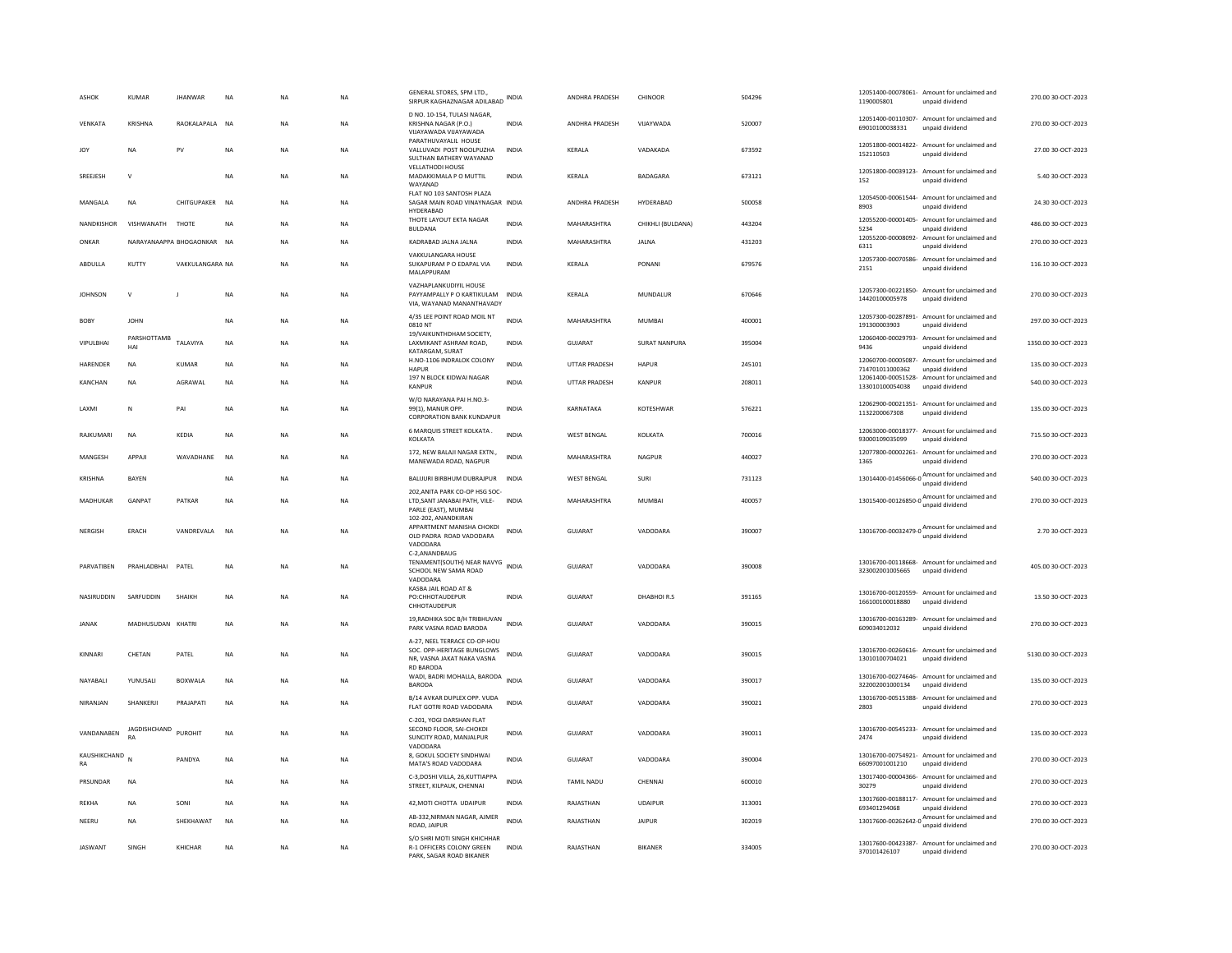| <b>JITENDRA</b>    | ROHIRA                             |                                        | $_{\sf NA}$ | <b>NA</b> | NA        | 144/4CH, OPP, HOTEL GULMARG<br>AMINABAD LUCKNOW                                         | INDIA        | UTTAR PRADESH         | LUCKNOW                     | 226018 | 2220101416627               | 13017600-00505607- Amount for unclaimed and<br>unpaid dividend                          | 270.00 30-OCT-2023  |
|--------------------|------------------------------------|----------------------------------------|-------------|-----------|-----------|-----------------------------------------------------------------------------------------|--------------|-----------------------|-----------------------------|--------|-----------------------------|-----------------------------------------------------------------------------------------|---------------------|
| MUKESH             | <b>NA</b>                          | KUMARRADHEY<br>SHYAMBHANPU NA<br>RAHUF |             | <b>NA</b> | <b>NA</b> | NEEMTHUR GATE BHANPURA                                                                  | <b>INDIA</b> | MADHYA PRADESH        | GANDHISAGAR                 | 458775 | 540101430791                | 13017600-00611041- Amount for unclaimed and<br>unpaid dividend                          | 1066.50 30-OCT-2023 |
| SANGITA            | <b>NA</b>                          | SONI                                   | NA          | <b>NA</b> | <b>NA</b> | 25-26, NORTH YESHWANT GANJ,<br><b>INDORE</b>                                            | <b>INDIA</b> | <b>MADHYA PRADESH</b> | INDORE                      | 452002 | 656901103270                | 13017600-00686737- Amount for unclaimed and<br>unpaid dividend                          | 270.00 30-OCT-2023  |
| SHRINIK            | <b>NA</b>                          | JAIN                                   | NA          | <b>NA</b> | <b>NA</b> | 137, DEEPAK BHAWAN<br>RAJSWAGRAM CHHATRI BAG<br><b>INDORF</b>                           | INDIA        | MADHYA PRADESH        | INDORE                      | 452002 | 656901435758                | 13017600-00726821- Amount for unclaimed and<br>unpaid dividend                          | 135.00 30-OCT-2023  |
| YASHMIN            | PHIROZ                             | MUNSHI                                 | <b>NA</b>   | NA        | NA        | 74-D. ALKAPURI SOCIETY OPP.<br>POST FFICE ALKAPURI VADODARA                             | INDIA        | GUJARAT               | VADODARA                    | 390007 |                             | 13018700-00046362-0 Amount for unclaimed and                                            | 270.00 30-OCT-2023  |
| PRASHANT           | DHANANJAYBHA                       | OZA                                    | <b>NA</b>   | NA        | <b>NA</b> | 37-PAVANDHAM NR. SAMTA<br>FLATS SUBHANPURA VADODARA                                     | <b>INDIA</b> | GUJARAT               | VADODARA                    | 390021 |                             | 13018700-00053684-0 Amount for unclaimed and<br>unpaid dividend                         | 270.00 30-OCT-2023  |
| SANGITABEN         | PANKAJBHAI                         | PATEL                                  | <b>NA</b>   | <b>NA</b> | <b>NA</b> | <b>B-43 SUKRUTI NAGAR</b><br>DIWALIPURA OLD PADRA ROAD<br>VADODARA                      | <b>INDIA</b> | <b>GUJARAT</b>        | VADODARA                    | 390015 |                             | 13018700-00054314-0 $\frac{\text{Amount}}{\cdots}$ for unclaimed and<br>unpaid dividend | 270.00 30-OCT-2023  |
| KALPESH            | RAMNIKLAL                          | <b>GOTECHA</b>                         | <b>NA</b>   | <b>NA</b> | <b>NA</b> | 2.MARUTI NAGAR.B/H<br>VISWESVAR MAVDI MAIN ROAD<br>RAJKOT                               | <b>INDIA</b> | <b>GUJARAT</b>        | RAJKOT                      | 360004 | 2405                        | 13019900-00046561- Amount for unclaimed and<br>unpaid dividend                          | 13.50 30-OCT-2023   |
| RAMESHBHAI         | NANJIBHAI                          | PADIA                                  | NA          | <b>NA</b> | NA        | KUMBHAR BHAGAT STREET<br>PANJRAPOLE RAJKOT                                              | <b>INDIA</b> | GUJARAT               | RAJKOT                      | 360003 | 13019900-00062155-0         | Amount for unclaimed and<br>unpaid dividend                                             | 270.00 30-OCT-2023  |
| <b>HARSHIDAREN</b> | RAMESHRHAI                         | PADIA                                  | <b>NA</b>   | <b>NA</b> | <b>NA</b> | KUMBHAR BHAGAT STREET<br>PANJRAPOLE RAJKOT                                              | <b>INDIA</b> | GUIARAT               | RAIKOT                      | 360003 |                             | 13019900-00062161-0 Amount for unclaimed and<br>unpaid dividend                         | 270.00 30-OCT-2023  |
| CHANDULAL          | NARANRHAI                          | MANANI                                 | <b>NA</b>   | <b>NA</b> | <b>NA</b> | SHIV DHAM SOCIETY NR<br>KHIJDAVALA JIVANMAMA TEMPLE INDIA<br>KOTHARIYA MAIN ROAD RAJKOT |              | GUIARAT               | RAJKOT                      | 360022 | 502                         | 13019900-00105973- Amount for unclaimed and<br>unpaid dividend                          | 270.00 30-OCT-2023  |
| <b>GOVINDBHAI</b>  | <b>JIVRAJBHAI</b>                  | <b>HIRAPARA</b>                        | <b>NA</b>   | <b>NA</b> | <b>NA</b> | CHITALIYA KUWAROAD<br>RAMDARSAN SOC. JASDAN                                             | <b>INDIA</b> | GUJARAT               | RAJKOT                      | 360050 | 1147                        | 13019900-00183081- Amount for unclaimed and<br>unpaid dividend                          | 270.00 30-OCT-2023  |
| <b>RAFIK</b>       | ABDULSATAR                         | POPATPUTRA                             | <b>NA</b>   | <b>NA</b> | NA        | MOCHI BAZAR OPP.<br>GRAMPANCHAYAT UNDER MASJID INDIA<br>AT .PADDHARI PADDHARI           |              | <b>GUJARAT</b>        | PADDHARI                    | 360110 | 9377                        | 13019900-00230952- Amount for unclaimed and<br>unnaid dividend                          | 540.00 30-OCT-2023  |
| ARTI               | NIPULBHAI                          | PUJARA                                 | $_{\sf NA}$ | <b>NA</b> | NA        | TIRTH 11-A RAMESHWAR<br>TOWNSHIP OPP KOLI PATEL VADI INDIA<br>RATANPAR SURENDRANAGAR    |              | <b>GUJARAT</b>        | SURENDRANAGAR               | 363020 | 2581                        | 13019900-00246504- Amount for unclaimed and<br>unpaid dividend                          | 270.00 30-OCT-2023  |
| DHAKAN             | HARESHBHAI                         | <b>HIRABHAI</b>                        | NA          | <b>NA</b> | NA        | <b>GRAM:NAJAPUR VIA:JUNA</b><br>VAGHANIA TA; KUNKAVAV<br>DIST:AMRELI NAJAPUR            | INDIA        | GUJARAT               | NA                          | 365456 | 56429005666                 | 13019900-00247571- Amount for unclaimed and<br>unpaid dividend                          | 270.00 30-OCT-2023  |
|                    | SANJAYKUMAR ODHAVAJIBHAI GHERAVADA |                                        | <b>NA</b>   | <b>NA</b> | <b>NA</b> | PLAZARMENS WEAR, SETH<br>SHOPPING CENTER UPLETA                                         | <b>INDIA</b> | GUJARAT               | DHORAJI                     | 360490 | 8242                        | 13019900-00253845- Amount for unclaimed and<br>unpaid dividend                          | 270.00 30-OCT-2023  |
| FALDU              | MITESH                             | PANCHAN                                | <b>NA</b>   | <b>NA</b> | <b>NA</b> | C/O DILIPBHAI C KUKADIA 5-MILL<br>PARA OPP DILIP KUNJ RAJKOT                            | <b>INDIA</b> | GUJARAT               | RAJKOT                      | 360002 | 2992                        | 13019900-00352561- Amount for unclaimed and<br>unnaid dividend                          | 270.00 30-OCT-2023  |
| PREMKISHOR         | RADHAVALLABH CHANDAK               |                                        | NA          | <b>NA</b> | NA        | SHRI DARSHAN APPTS<br>RAMDASPETH, AKOLA                                                 | INDIA        | MAHARASHTRA           | AKOLA                       | 444001 | 13023100-00042047-<br>31218 | Amount for unclaimed and<br>unpaid dividend                                             | 67.50 30-OCT-2023   |
| YASHWANT           | MADHUKARRAO DESHPANDE              |                                        | NA          | <b>NA</b> | NA        | NEAR SAKALKALE COMPLEX<br><b>R.R.SPORT KHAMGAON</b>                                     | INDIA        | MAHARASHTRA           | KHAMGAON                    | 444303 | 2425                        | 13023100-00062872- Amount for unclaimed and<br>unpaid dividend                          | 67.50 30-OCT-2023   |
| SANJAY             | LAXMANRAO                          | KHANDEL                                | <b>NA</b>   | <b>NA</b> | <b>NA</b> | A/35 NAGAR PARISHAD COLONY,<br>GORAKSHAN ROAD, AKOLA.                                   | <b>INDIA</b> | MAHARASHTRA           | AKOLA                       | 444004 | 8187                        | 13023100-00067701- Amount for unclaimed and<br>unpaid dividend                          | 270.00 30-OCT-2023  |
| SHASHIKANT         | VASANTRAO                          | MANDEKAR                               | <b>NA</b>   | <b>NA</b> | <b>NA</b> | GAYATRI NAGAR, MOTHI UMARI,<br>AKOLA<br>52. ANANDAM APARTMENT                           | <b>INDIA</b> | MAHARASHTRA           | AKOLA                       | 444005 | 12534                       | 13023100-00069692- Amount for unclaimed and<br>unpaid dividend                          | 27.00 30-OCT-2023   |
| M                  | <b>NA</b>                          | SIVANANDAM                             | <b>NA</b>   | <b>NA</b> | NA        | ALAGAPURAM, NAGARAMALAI<br>ROAD, REDDIYUR SALEM                                         | <b>INDIA</b> | TAMIL NADU            | SALEM                       | 636004 |                             | 13023400-00029390-0 Amount for unclaimed and<br>unpaid dividend                         | 270.00 30-OCT-2023  |
| MANJU              | DEVI                               | JAIN                                   | NA          | NA        | NA        | M/S PRABHAT R P ROAD P O<br>ASSAM SACHIVALAYA GUWAHATI                                  | INDIA        | ASSAM                 | GUWAHATI                    | 781006 | 4399                        | 13023400-00059928- Amount for unclaimed and<br>unpaid dividend                          | 270.00 30-OCT-2023  |
| MAHADEVI           | STOCK                              | <b>BROKERSPLTD</b>                     | <b>NA</b>   | <b>NA</b> | <b>NA</b> | 199-A, SAMTA COLONY RAIPUR<br>(C.G) RAIPUR                                              | <b>INDIA</b> | CHHATTISGARH          | RAIPUR                      | 492001 | 496801010020054             | 13023400-00080671- Amount for unclaimed and<br>unpaid dividend                          | 2.70 30-OCT-2023    |
| PARAS              | NATH                               | SRIVASTAVA                             | NA          | <b>NA</b> | NA        | KRISHNANGAN BEHIND NATIONAL<br>INSURANCE CO. RAJA BAZAR<br>PATNA                        | INDIA        | <b>BIHAR</b>          | PATNA                       | 800014 | 4458000100032504            | 13023400-00318495- Amount for unclaimed and<br>unpaid dividend                          | 67.50 30-OCT-2023   |
| s                  | VISWANATHAN                        |                                        | <b>NA</b>   | <b>NA</b> | <b>NA</b> | NO. 10, COTTON MILL ROAD P. N.<br><b>ROAD TIRUPUF</b>                                   | <b>INDIA</b> | <b>TAMIL NADU</b>     | TIRUPUR                     | 641602 | 6049                        | 13023400-00405022- Amount for unclaimed and<br>unpaid dividend                          | 135.00 30-OCT-2023  |
| ANITA              | <b>NA</b>                          | VERMA                                  | <b>NA</b>   | <b>NA</b> | <b>NA</b> | 113/NORTH ANAND PURI WEST<br>BORING CANAL ROAD PATNA<br>800001 PATNA                    | <b>INDIA</b> | <b>BIHAR</b>          | PATNA                       | 800001 |                             | 13025900-00243730-0 Amount for unclaimed and<br>unpaid dividend                         | 270.00 30-OCT-2023  |
| SATISH             | RELUMAL                            | <b>UTTAMCHANDA</b><br>NI               | <b>NA</b>   | <b>NA</b> | NA        | C/O RAJLAXMI CONSULTANCY<br>INDRAPRASTH - 212 2ND FLOOR<br>JAMNAGAR                     | INDIA        | GUJARAT               | JAMNAGAR                    | 361001 |                             | 13025900-00422072-0 Amount for unclaimed and                                            | 270.00 30-OCT-2023  |
| JAYANT             | BHAIYASAHEB                        | DESHMUKH                               | <b>NA</b>   | <b>NA</b> | NA        | 270 WARD NO. 27 PUSAD                                                                   | <b>INDIA</b> | MAHARASHTRA           | <b>DIGRAS</b>               | 445204 |                             | 13025900-00915971-0 $\frac{\text{Amount}}{\text{13025900}}$ m<br>unpaid dividend        | 270.00 30-OCT-2023  |
| <b>BHUPENDRA</b>   | SINGH                              | BABEL                                  | NA          | <b>NA</b> | NA        | M/S MAHENDRA & COMPANY<br>3,TOWN HALL,LINK ROAD<br><b>UDAIPUR UDAIPUR</b>               | INDIA        | RAJASTHAN             | <b>UDAIPUR</b>              | 313001 | 310102010041117             | 13025900-01273351- Amount for unclaimed and<br>unpaid dividend                          | 810.00 30-OCT-2023  |
| REMABAI            | EP                                 |                                        | <b>NA</b>   | <b>NA</b> | <b>NA</b> | EARADA PADINCARETHIL HOUSE<br>VALANCHERY. P.O. MALAPPURAM INDIA<br>MALAPPURAM           |              | KERALA                | VALIYAKUNNU<br>(MALAPPURAM) | 676552 | 3287                        | 13027900-00070274- Amount for unclaimed and<br>unpaid dividend                          | 16.20 30-OCT-2023   |
| SAEED              | <b>NA</b>                          | ALI                                    | NA          | <b>NA</b> | NA        | RAILWAY STATION UNDER SBBJ<br><b>BANK MADANGANJ KISHANGARH</b>                          | INDIA        | RAJASTHAN             | MADANGANJ                   | 305801 | 55104000045438              | 13028600-00054711- Amount for unclaimed and<br>unpaid dividend                          | 270.00 30-OCT-2023  |
| RAVI               | <b>KUMAR</b>                       | DUBEY                                  | <b>NA</b>   | <b>NA</b> | <b>NA</b> | 74-STATION BAZAR ETAWAH                                                                 | <b>INDIA</b> | UTTAR PRADESH         | ETAWAH                      | 206001 |                             | 13031900-00049442-0 Amount for unclaimed and<br>unpaid dividend                         | 810.00 30-OCT-2023  |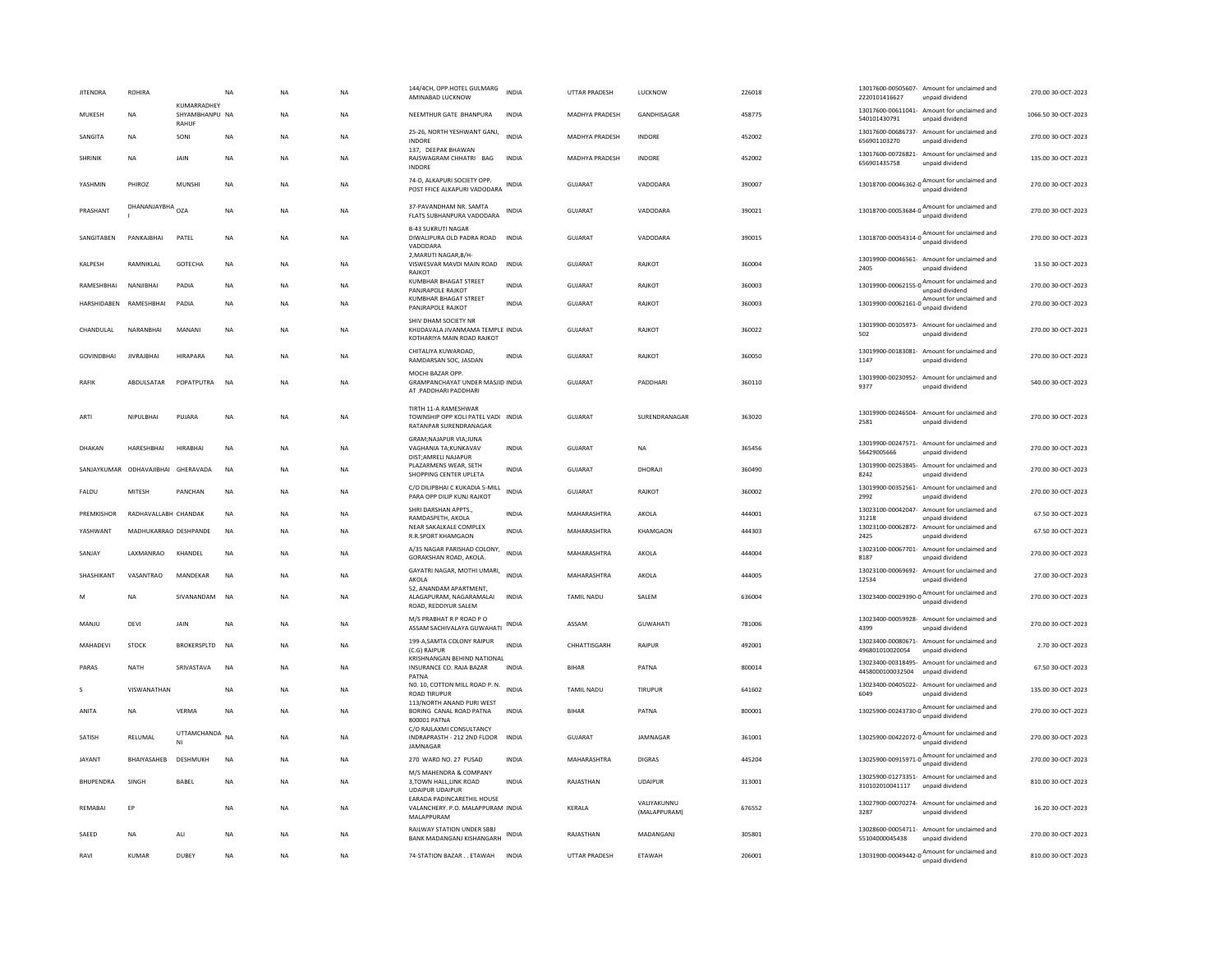| SURYA                 | <b>NA</b>     | NATH                 | $_{\sf NA}$ | NA        | <b>NA</b> | VILL - GAJAIPUR, POST - BASAHIA<br>VIA ATRAULIA, . AZAMGARH                                                           | <b>INDIA</b> | MAHARASHTRA          | MUMBAI               | 400001 | 8935                              | 13031900-00084521- Amount for unclaimed and<br>unpaid dividend                    | 1350.00 30-OCT-2023 |
|-----------------------|---------------|----------------------|-------------|-----------|-----------|-----------------------------------------------------------------------------------------------------------------------|--------------|----------------------|----------------------|--------|-----------------------------------|-----------------------------------------------------------------------------------|---------------------|
| SUNIL                 | <b>KUMAR</b>  | <b>AGARWAI</b>       | <b>NA</b>   | <b>NA</b> | <b>NA</b> | MAHABIR ASTHAU CHOWK<br>BODDAM BAZAR HAZARIBAG                                                                        | <b>INDIA</b> | <b>BIHAR</b>         | HAZARIBAGH           | 825301 | 48901501361                       | 13041400-00885765- Amount for unclaimed and<br>unpaid dividend                    | 340.20 30-OCT-2023  |
| SHANKAR               | <b>NA</b>     | KAMTHE               | <b>NA</b>   | <b>NA</b> | <b>NA</b> | MAIN ROAD RAMAKONA TEHSIL<br>SAUNSAR CHHINDWARA                                                                       | INDIA        | MADHYA PRADESH       | LINGA                | 480102 | 51101501252                       | 13041400-01370523- Amount for unclaimed and<br>unpaid dividend                    | 48.60 30-OCT-2023   |
| <b>DIPAKKUMAR</b>     | - 1           | PARIKH               | <b>NA</b>   | <b>NA</b> | <b>NA</b> | 27 VAISHALI SOC KALOL ROAD<br><b>HALOL</b>                                                                            | <b>INDIA</b> | GUJARAT              | KALOL (PM)           | 389350 | 2936                              | 13041400-01539011- Amount for unclaimed and<br>unpaid dividend                    | 693.90 30-OCT-2023  |
| <b>KETAN</b>          | J.            | KAPADIA              | <b>NA</b>   | <b>NA</b> | <b>NA</b> | 3 1983 SIDHI ST SALABATPURA<br><b>SURAT</b>                                                                           | <b>INDIA</b> | GUJARAT              | <b>SURAT NANPURA</b> | 395003 | 47010100394147                    | 13041400-01981203- Amount for unclaimed and<br>unpaid dividend                    | 13.50 30-OCT-2023   |
| SUNIL                 | KUMAR         | AGARWAL              | <b>NA</b>   | <b>NA</b> | <b>NA</b> | BALARAMPUR RANGADIH<br>PURULIA                                                                                        | <b>INDIA</b> | <b>WEST BENGAL</b>   | PURULIA              | 723143 | 397010100017949                   | 13041400-03288222- Amount for unclaimed and<br>unpaid dividend                    | 67.50 30-OCT-2023   |
| SHARADA               | <b>NA</b>     | KANIKA               | <b>NA</b>   | <b>NA</b> | <b>NA</b> | H NO 8 2 211 LAXMI NAGAR                                                                                              | <b>INDIA</b> | ANDHRA PRADESH       | MAHABUBNAGAR         | 509001 |                                   | 13041400-03694694- Amount for unclaimed and                                       | 27.00 30-OCT-2023   |
| PRITIKANA             | <b>NA</b>     | RAY                  | <b>NA</b>   | NA        | NA        | MAHABUBNAGAR<br>CAPT B P BISWAS ROAD<br>SAKTIGARH P O BONGAON DIST                                                    | INDIA        | <b>WEST BENGAL</b>   | BARASAT              | 743235 | 28<br>11064161463                 | unpaid dividend<br>13041400-04532331- Amount for unclaimed and<br>unpaid dividend | 270.00 30-OCT-2023  |
| KAILASH               | <b>NA</b>     | KUMARI               | NA          | <b>NA</b> | NA        | 24 PGS N BONGAON<br>WAZIR CHAND HOUSE SHANTI<br>NAGAR CIVIL LINES MORADABAD                                           | INDIA        | UTTAR PRADESH        | MORADABAD            | 244001 | 10896394578                       | 13041400-05170595- Amount for unclaimed and<br>unpaid dividend                    | 270.00 30-OCT-2023  |
| KUSUM                 | <b>NA</b>     | LATA                 | <b>NA</b>   | <b>NA</b> | <b>NA</b> | H NO 5 71 N 15 RAMPYARI VIHAR<br>MELROSE BY PASS ROAD ALIGARH                                                         | <b>INDIA</b> | <b>UTTAR PRADESH</b> | ALIGARH              | 202001 | 310010100042556                   | 13041400-05395584- Amount for unclaimed and<br>unpaid dividend                    | 540.00 30-OCT-2023  |
| RAMESH                | MOTILAL       | RATHOD               | <b>NA</b>   | <b>NA</b> | <b>NA</b> | 1454 1 A/Z C WARD M V ROAD<br><b>LAXMIPURI KOLHAPUR</b>                                                               | <b>INDIA</b> | MAHARASHTRA          | KHOLAPUR             | 416002 |                                   | 16010100-00157627-0 $\frac{\text{Amount}}{\text{1}}$ for unclaimed and            | 270.00 30-OCT-2023  |
| HEMLATABEN            | RAMESHBHAI    | CHAUDHARI            | <b>NA</b>   | <b>NA</b> | <b>NA</b> | CD 12 G.E.B. COLONY UKAIDAM                                                                                           | <b>INDIA</b> | GUJARAT              | BARDOLI              | 394680 | 5860                              | unpaid dividend<br>16010100-00286594- Amount for unclaimed and<br>unpaid dividend | 270.00 30-OCT-2023  |
|                       |               |                      |             |           |           | C/O ATWA URAON 6                                                                                                      |              | <b>BIHAR</b>         |                      |        |                                   | 16010100-00321879-0 $\frac{\text{Amount for unclaimed}}{\text{16010100}}$         |                     |
| KANTI                 | PRABHA        | KERKETTA             | NA          | NA        | NA        | GANDHINAGAR(SOUTH)<br>MATWARI HAZARIBAGH                                                                              | <b>INDIA</b> |                      | HAZARIBAGH           | 825301 |                                   | unpaid dividend                                                                   | 229.50 30-OCT-2023  |
| <b>BISHUN</b>         | <b>NA</b>     | DFVI                 | <b>NA</b>   | <b>NA</b> | <b>NA</b> | 20/144 PATKAPUR KANPUR                                                                                                | INDIA        | <b>UTTAR PRADESH</b> | KANPUR               | 208001 | 8554                              | IN300011-10100423- Amount for unclaimed and<br>unpaid dividend                    | 540.00 30-OCT-2023  |
| SINGLA                | <b>JANAK</b>  | RAJ                  | <b>NA</b>   | <b>NA</b> | <b>NA</b> | NEW BASTI GALI NO 1 BARETA<br>MANSA.                                                                                  | <b>INDIA</b> | PUNJAB               | <b>BARETA</b>        | 151501 | IN300011-10382663-<br>37217       | Amount for unclaimed and<br>unpaid dividend                                       | 270.00 30-OCT-2023  |
| PRIMESCRIPSPV<br>TLTD | <b>NA</b>     | <b>NA</b>            | <b>NA</b>   | <b>NA</b> | <b>NA</b> | II FLOOR SIMLA BUILDING<br>KANDAMKULAM CROSS ROAD<br>CALICUT                                                          | <b>INDIA</b> | KERALA               | CALICUT              | 673002 | 1517                              | IN300011-10559293- Amount for unclaimed and<br>unpaid dividend                    | 2.70 30-OCT-2023    |
| RAM                   | <b>NA</b>     | CHANDER              | <b>NA</b>   | <b>NA</b> | <b>NA</b> | VI H/53 RAJINDER NAGAR<br>SHAHIBABAD GHAZIABAD (U.P)<br>C/O BONGALE SESHAPPA AND                                      | INDIA        | <b>UTTAR PRADESH</b> | <b>GHAZIARAD</b>     | 201001 | IN300011-10696046-<br>21747       | Amount for unclaimed and<br>unpaid dividend                                       | 270.00 30-OCT-2023  |
| B                     | JAGANNATHA    | RAO                  | <b>NA</b>   | NA        | <b>NA</b> | SONS HARDWARE MERCHANTS<br>MAIN ROAD HARIHAR                                                                          | <b>INDIA</b> | KARNATAKA            | HARIHAR              | 577601 | IN300011-10732330-<br>5536        | Amount for unclaimed and<br>unpaid dividend                                       | 270.00 30-OCT-2023  |
| ASHOK                 | GANPATLAL     | <b>MEHTA</b>         | <b>NA</b>   | <b>NA</b> | NA        | <b>KARNATAKA STATE</b><br>1385 RAVIWAR PETH P B NO 37<br>NIPANI DIST BELGAUM                                          | <b>INDIA</b> | KARNATAKA            | <b>NIPANI</b>        | 591237 | IN300011-10763658-<br>11130286159 | Amount for unclaimed and<br>unpaid dividend                                       | 81.00 30-OCT-2023   |
| VEDANTAM              | <b>JANAKI</b> | ALIASLEELAKUM<br>ARI | <b>NA</b>   | NA        | NA        | C/O V S G KRISHNA MURTHY H NO<br>25 STATE BANK OFFICERS COLONY INDIA<br>ACHARYA RANGA NAGAR BENZ<br>CIRCLE VIJAYAWADA |              | ANDHRA PRADESH       | VIJAYWADA            | 520010 | 1190095137                        | IN300020-10935905- Amount for unclaimed and<br>unpaid dividend                    | 270.00 30-OCT-2023  |
| SAHAJANAND            | <b>NA</b>     | NITINKUMARDA<br>LAL  | <b>NA</b>   | <b>NA</b> | <b>NA</b> | 64, SHIVANJALI ROW HOUSE B /<br>H PUNA PLAZA COMPLEX<br>PUNAGAM ROAD SURAT,<br>GUJARAT<br>R GUNDECHA & CO. NO. 72. II | <b>INDIA</b> | <b>GUJARAT</b>       | <b>SURAT NANPURA</b> | 395006 | 947                               | IN300079-10163036- Amount for unclaimed and<br>unpaid dividend                    | 2.70 30-OCT-2023    |
| <b>RAMESH</b>         | <b>KUMAR</b>  | JAIN                 | <b>NA</b>   | <b>NA</b> | <b>NA</b> | FLOOR, SUBHAS COMPLEX<br>AVENUE ROAD BANGALORE<br>KARNATAKA                                                           | <b>INDIA</b> | KARNATAKA            | BANGALORE            | 560002 | 9942                              | IN300095-10069472- Amount for unclaimed and<br>unpaid dividend                    | 2.70 30-OCT-2023    |
| KANCHAN               | <b>NA</b>     | THAKKAF              | <b>NA</b>   | <b>NA</b> | <b>NA</b> | 19 B, MANDVILLE GARDENS FLAT<br>NO 3 CALCUTTA CALCUTTA                                                                | <b>INDIA</b> | <b>WEST BENGAL</b>   | KOLKATA              | 700019 | 6664                              | IN300095-10313940- Amount for unclaimed and<br>unpaid dividend                    | 810.00 30-OCT-2023  |
| B                     | PRADEEP       | NAIR                 | <b>NA</b>   | <b>NA</b> | <b>NA</b> | D1/102, BRIGHT LANDS PHASE I,<br>YASHASVI NAGAR BALKUM DIST<br>THANE                                                  | <b>INDIA</b> | MAHARASHTRA          | THANE                | 400608 |                                   | IN300095-10485683-0 Amount for unclaimed and<br>unpaid dividend                   | 270.00 30-OCT-2023  |
| RATAN                 | <b>NA</b>     | PANWAR               | <b>NA</b>   | NA        | NA        | S/O BAGA RAM SADARPURA<br><b>BARMER BARMER</b>                                                                        | <b>INDIA</b> | RAJASTHAN            | BARMER               | 344001 | 3014                              | IN300095-10544136- Amount for unclaimed and<br>unnaid dividend                    | 270.00 30-OCT-2023  |
| CHHAGAN               | LAL           | CHANDAK              | <b>NA</b>   | <b>NA</b> | <b>NA</b> | 2ND MANKANI BHAWAN LAXMI<br>PURA, ROY COLONY ROAD<br><b>BARMER BARMER</b>                                             | <b>INDIA</b> | RAJASTHAN            | BARMER               | 344001 | IN300095-10564102-<br>1959        | Amount for unclaimed and<br>unpaid dividend                                       | 270.00 30-OCT-2023  |
| DARIA                 | <b>NA</b>     | RAM                  | <b>NA</b>   | <b>NA</b> | <b>NA</b> | NO 9, RAJANNA LANE<br><b>GANIGARPET BANGALORE</b><br>BANGALORE                                                        | <b>INDIA</b> | KARNATAKA            | <b>BANGALORE</b>     | 560002 | IN300095-10988628-<br>5836        | Amount for unclaimed and<br>unpaid dividend                                       | 270.00 30-OCT-2023  |
|                       | <b>NA</b>     | ANURADHA             | <b>NA</b>   | <b>NA</b> | <b>NA</b> | <b>30 MALLIGE THOTA</b><br>CHOLURPALYA MAGADI ROAD<br>BANGALORE                                                       | INDIA        | KARNATAKA            | BANGALORE            | 560023 | 42405051693                       | IN300100-10146663- Amount for unclaimed and<br>unpaid dividend                    | 540.00 30-OCT-2023  |
| MAHESH                | CHANDER       | MAHIPAL              | <b>NA</b>   | <b>NA</b> | <b>NA</b> | E2/19 JAIN MARKET SHOP NO.- 3<br>SHASHTRI NAGAR DELHI                                                                 | <b>INDIA</b> | DELHI                | DELHI                | 110052 | 4102115000002260                  | IN300118-10008236- Amount for unclaimed and<br>unpaid dividend                    | 270.00 30-OCT-2023  |
| ANITA                 | <b>NA</b>     | <b>GUPTA</b>         | <b>NA</b>   | <b>NA</b> | <b>NA</b> | HOUSE NO 4 ARYA NAGAR SURAL<br>KUND ROAD UTTAR PRADESH<br>MEERUT                                                      | <b>INDIA</b> | <b>UTTAR PRADESH</b> | MEERUT               | 250001 | 456                               | IN300118-10282851- Amount for unclaimed and<br>unpaid dividend                    | 270.00 30-OCT-2023  |
| VARSHA                | <b>NA</b>     | AILAWADHI            | <b>NA</b>   | <b>NA</b> | <b>NA</b> | 90 AILAWADHI HOSPITAL KEWAL<br><b>GANJ ROHTAK</b>                                                                     | <b>INDIA</b> | HARYANA              | <b>ROHTAK</b>        | 124001 | IN300118-10571660-<br>1190034821  | Amount for unclaimed and<br>unpaid dividend                                       | 67.50 30-OCT-2023   |
| <b>BHUPINDER</b>      | SINGH         | CHADHA               | <b>NA</b>   | NA        | <b>NA</b> | C-348 DEFENCE COLONY NEW<br>DELHI                                                                                     | <b>INDIA</b> | DELHI                | DELHI                | 110024 | 2378                              | IN300118-10704523- Amount for unclaimed and<br>unpaid dividend                    | 270.00 30-OCT-2023  |
| RAJNI                 | <b>NA</b>     | CHHABRA              | <b>NA</b>   | <b>NA</b> | <b>NA</b> | C U 140 PITAMPURA NEW DELHI                                                                                           | <b>INDIA</b> | DELHI                | DELHI                | 110088 | 150200100152885                   | IN300118-10754344- Amount for unclaimed and<br>unpaid dividend                    | 969.30 30-OCT-2023  |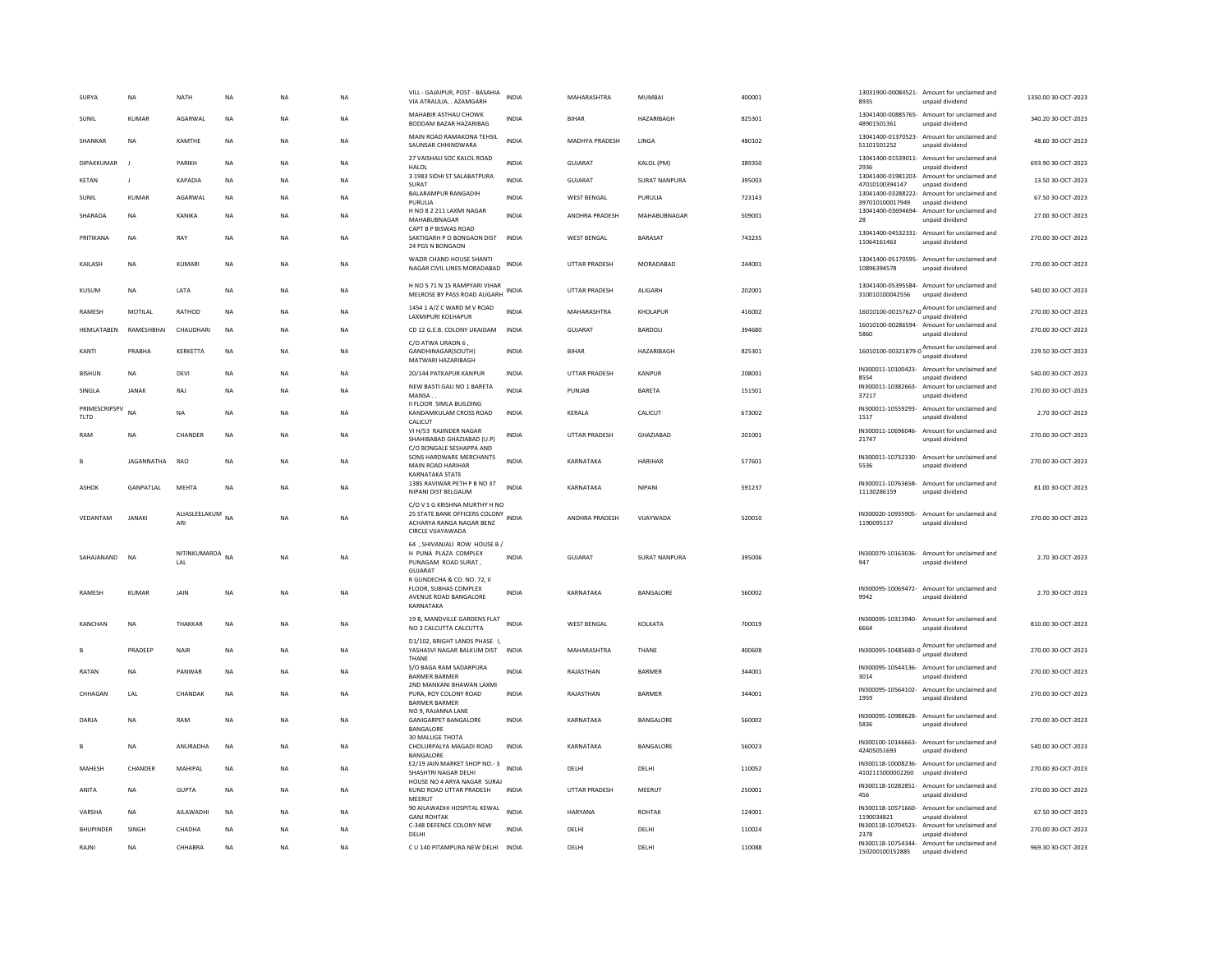| RAM                    | SINGH                           | <b>MFFNA</b>      | <b>NA</b>   | <b>NA</b>   | <b>NA</b> | S/O RAMJI LAL MEEN/<br>TELEPHONE EXCHANGE CHURU                                         | INDIA        | RAJASTHAN            | CHURL                             | 331001 | IN300118-10869530-<br>1190028641 | Amount for unclaimed and<br>unpaid dividend                     | 270.00 30-OCT-2023  |
|------------------------|---------------------------------|-------------------|-------------|-------------|-----------|-----------------------------------------------------------------------------------------|--------------|----------------------|-----------------------------------|--------|----------------------------------|-----------------------------------------------------------------|---------------------|
| <b>ROHIT</b>           | <b>NA</b>                       | VOHRA             | <b>NA</b>   | <b>NA</b>   | <b>NA</b> | 40 IIND FLOOR BHARAT NAGAR<br>DELHI                                                     | <b>INDIA</b> | DELHI                | DELHI                             | 110052 | 131010100096858                  | IN300118-11270983- Amount for unclaimed and<br>unpaid dividend  | 54.00 30-OCT-2023   |
| SHARDA                 | <b>NA</b>                       | DEVI              | <b>NA</b>   | <b>NA</b>   | <b>NA</b> | A/15 GOVINDPURI MODINAGAR                                                               | <b>INDIA</b> | UTTAR PRADESH        | GOVINDPUR                         | 201201 | IN300126-10908683-<br>9284       | Amount for unclaimed and<br>unpaid dividend                     | 270.00 30-OCT-2023  |
| DILIPKUMAR             | ANILKUMAR                       | PATEL             | <b>NA</b>   | $_{\sf NA}$ | NA        | 12 SEVARNAREKHA SOCIETY<br>NIZAMPURA BARODA                                             | <b>INDIA</b> | GUJARAT              | VADODARA                          | 390002 | 1619                             | IN300126-11021472- Amount for unclaimed and<br>unpaid dividend  | 270.00 30-OCT-2023  |
| PRADIP                 | <b>NA</b>                       | KUMARSARKAR NA    |             | <b>NA</b>   | <b>NA</b> | 30/1D, OLD BALLYGUNGE 1ST<br>LANE CALCUTTA                                              | <b>INDIA</b> | <b>WEST BENGAL</b>   | KOLKATA                           | 700019 | 23                               | IN300142-10076066- Amount for unclaimed and<br>unpaid dividend  | 27.00 30-OCT-2023   |
| PRADIE                 | <b>NA</b>                       | <b>SALAMPURIA</b> | <b>NA</b>   | <b>NA</b>   | <b>NA</b> | 703. GREENWOOD HIRANANDANI<br>ESTATE OFF GHODBUNDER ROAD INDIA<br>THANE (W)             |              | MAHARASHTRA          | THANE                             | 400607 | 122                              | IN300142-10512164- Amount for unclaimed and<br>unpaid dividend  | 540.00 30-OCT-2023  |
| SANDIP                 | <b>NA</b>                       | CHITLANGIA        | NA          | NA          | NA        | SOUTH BALUCHAR<br>MARWARIPATTY LANE MALDA<br>(W.B) MALDA (W.B)                          | INDIA        | <b>WEST BENGAL</b>   | MALDA                             | 732101 | 100006990548                     | IN300159-10776090- Amount for unclaimed and<br>unpaid dividend  | 540.00 30-OCT-2023  |
| <b>GANGADHARAN NA</b>  |                                 | GIRI              | <b>NA</b>   | <b>NA</b>   | <b>NA</b> | PO BOX 673 SHARJAH UAE UAE                                                              | <b>INDIA</b> | MAHARASHTRA          | <b>MUMBAI</b>                     | 400001 | 100006987692                     | IN300159-10885070- Amount for unclaimed and<br>unpaid dividend  | 1198.80 30-OCT-2023 |
| <b>BASKARAN</b>        | <b>NA</b>                       |                   | <b>NA</b>   | <b>NA</b>   | <b>NA</b> | 38 B TYPE III ORS BLOCK 20<br>NEYVELI NEYVELI<br>10 SHAKTHI NAGAR                       | <b>INDIA</b> | TAMIL NADU           | NEYVELI                           | 607803 | IN300175-10079925-0              | Amount for unclaimed and<br>unpaid dividend                     | 270.00 30-OCT-2023  |
| VENKATESAN             | <b>NA</b>                       | D                 | <b>NA</b>   | <b>NA</b>   | <b>NA</b> | VANDIPALAYAM ROAD<br>CUDDALORE                                                          | <b>INDIA</b> | <b>TAMIL NADU</b>    | CUDDALORE                         | 607004 | 4898                             | IN300175-10117152- Amount for unclaimed and<br>unpaid dividend  | 270.00 30-OCT-2023  |
| MOIDEEN                | BASHA                           | M                 | <b>NA</b>   | <b>NA</b>   | <b>NA</b> | 31/936, B O C ROAD PALAKKAD<br>PALAKKAD                                                 | INDIA        | KERALA               | PALGHAT                           | 678014 | 19401100001761                   | IN300175-10179796- Amount for unclaimed and<br>unpaid dividend  | 135.00 30-OCT-2023  |
| SUBRAMANIAM NA         |                                 | M                 | <b>NA</b>   | <b>NA</b>   | <b>NA</b> | 3/24, ANANGUR POST<br>TIRUCHENGODE SALEM DISTRICT INDIA<br><b>SALEM DISTRICT</b>        |              | <b>TAMIL NADU</b>    | <b>SANKARI WEST</b>               | 637304 | IN300175-10290808-<br>7983       | Amount for unclaimed and<br>unpaid dividend                     | 278.10 30-OCT-2023  |
| MOHAN                  | NA                              |                   | <b>NA</b>   | NA          | NA        | NO 18. SUBRAMANIA PURAM<br>SRIRANGAM TRICHY TRICHY                                      | INDIA        | <b>TAMIL NADU</b>    | TIRUCHIRAPPALLI                   | 620006 | 1190021944                       | IN300175-10314712- Amount for unclaimed and<br>unpaid dividend  | 810.00 30-OCT-2023  |
| NIRMALATHA             |                                 | s                 | <b>NA</b>   | <b>NA</b>   | NA        | M 410, 64TH CROSS NEW ASTC<br>HUDCO HOSUR HOSUR                                         | <b>INDIA</b> | <b>TAMIL NADU</b>    | HOSSUR                            | 635109 | IN300175-10418053-1              | Amount for unclaimed and<br>unpaid dividend                     | 270.00 30-OCT-2023  |
| <b>VENGULAKSHML NA</b> |                                 | $\mathbf{r}$      | <b>NA</b>   | <b>NA</b>   | NA.       | 74, BARGUR ROAD ANTHIYUR<br><b>ERODE ERODE</b>                                          | <b>INDIA</b> | <b>TAMIL NADU</b>    | <b>ANTHIYUR</b>                   | 638501 | 20050035                         | IN300175-10437482- Amount for unclaimed and<br>unpaid dividend  | 81.00 30-OCT-2023   |
| <b>ASHOK</b>           | <b>NA</b>                       | <b>s</b>          | <b>NA</b>   | <b>NA</b>   | <b>NA</b> | 26 C/18, P C ROAD WEST<br><b>TUTICORIN TUTICORIN</b>                                    | <b>INDIA</b> | <b>TAMIL NADU</b>    | TUTICORIN                         | 628008 | 613901503093                     | IN300175-10439548- Amount for unclaimed and<br>unpaid dividend  | 270.00 30-OCT-2023  |
| CHIDAMBARAM NA         |                                 | N                 | NA          | NA          | NA        | OLD NO 72, NEW NO 51 EAST 4TH INDIA<br>STREET K K NAGAR MADURAI                         |              | <b>TAMIL NADU</b>    | MADURAI                           | 625020 | 602801116157                     | IN300175-10483376- Amount for unclaimed and<br>unpaid dividend  | 54.00 30-OCT-2023   |
| SUNDARA                | MURTHY                          | N                 | <b>NA</b>   | $_{\sf NA}$ | <b>NA</b> | OLD NO 2/28, NEW NO 2/24<br>THIRUKKADUTHURAI NANJAI<br>PUGALUR, KARUR TALUK KARUR       | INDIA        | TAMIL NADU           | ANDANALLUR                        | 639113 | 10933481871                      | IN300175-10554454- Amount for unclaimed and<br>unpaid dividend  | 27.00 30-OCT-2023   |
| DURAISAMY              | <b>NA</b>                       | $\mathsf{v}$      | <b>NA</b>   | NA          | NA        | OLD NO 113 ESWARAN KOIL<br><b>STREET TIRUPUR TIRUPUR</b>                                | INDIA        | <b>TAMIL NADU</b>    | <b>TIRUPUR</b>                    | 641604 | 10558112773                      | IN300175-10554952- Amount for unclaimed and<br>unpaid dividend  | 16.20 30-OCT-2023   |
| MOHAMMEDU<br>MAR       | ABDULKADER                      | BHUTIAWALA        | <b>NA</b>   | <b>NA</b>   | <b>NA</b> | BEHIND NAGINA MASJID<br>VOHARWAD AT & POST PRANTIJ INDIA<br>DIST. SABARKANTHA           |              | <b>GUJARAT</b>       | SONASAN                           | 383205 | 3981                             | IN300183-10501132- Amount for unclaimed and<br>unpaid dividend  | 810.00 30-OCT-2023  |
| DR                     | <b>BALBIR</b>                   | SINGHGEHLAUT NA   |             | <b>NA</b>   | <b>NA</b> | F/3 SOUTH CIVIL LINE SOUTH CIVIL<br>LINES JABALPUR JABALPUR<br>MADHYA PRADESH INDIA     | <b>INDIA</b> | MADHYA PRADESH       | JABALPUR                          | 482001 | 5594                             | IN300183-11537629- Amount for unclaimed and<br>unpaid dividend  | 270.00 30-OCT-2023  |
| <b>BIMLA</b>           | <b>NA</b>                       | <b>MARTOLIA</b>   | NA          | NA          | NA        | BUNGALOW NO 12 A ROAD NO 2<br>RAILWAY OFFICERS COLONY<br><b>IZZATNAGAR BAREILLY</b>     | INDIA        | UTTAR PRADESH        | <b>IZATNAGAR</b>                  | 243122 | 7697                             | IN300183-11603680- Amount for unclaimed and<br>unpaid dividend  | 270.00 30-OCT-2023  |
| RAKESH                 | KUMAR                           | KHANNA            | <b>NA</b>   | <b>NA</b>   | <b>NA</b> | H NO J 9 HAKIKAT NAGAR<br>SAHARANPUR SAHARANPUR                                         | <b>INDIA</b> | UTTAR PRADESH        | SAHARANPUR                        | 247001 | IN300183-12258003-<br>5424       | Amount for unclaimed and<br>unpaid dividend                     | 415.80 30-OCT-2023  |
| SUDHA                  | RANI                            | ASTHANA           | $_{\sf NA}$ | NA          | <b>NA</b> | HIG 7 ASHOK VIHAR COLONY<br>PHASE II PAHADIA PANDAYPUR INDIA<br>VARANAS                 |              | UTTAR PRADESH        | VARANASI                          | 221002 | IN300183-12394757-<br>3258       | Amount for unclaimed and<br>unpaid dividend                     | 270.00 30-OCT-2023  |
| MEERA                  | <b>NA</b>                       | DEWAN             | <b>NA</b>   | <b>NA</b>   | <b>NA</b> | C O MAHESH KUMAR LAHARIYA B<br>NO 6 NAINAGARH PREM NAGAR INDIA<br><b>JHANSI</b>         |              | <b>UTTAR PRADESH</b> | <b>JHANS</b>                      | 284003 | 5024                             | IN300183-13126765- Amount for unclaimed and<br>unpaid dividend  | 945.00 30-OCT-2023  |
| RAKESH                 | <b>NA</b>                       | JAIN              | NA          | <b>NA</b>   | <b>NA</b> | 140, STATE BANK COLONY G.T.<br>ROAD DELHI DELHI                                         | <b>INDIA</b> | DELHI                | DELHI                             | 110009 | IN300206-10065349-<br>12536      | Amount for unclaimed and<br>unpaid dividend                     | 540.00 30-OCT-2023  |
| KOMAL                  | NA                              | SINGH             | <b>NA</b>   | NA          | NA        | MOH. LAL BAGH, GALI KHANIYA<br>LAL, MORADABAD, (UP)<br>MORADABAD,(UP)                   | INDIA        | UTTAR PRADESH        | MORADABAD                         | 244001 | IN300206-10107697-<br>393436     | Amount for unclaimed and<br>unpaid dividend                     | 108.00 30-OCT-2023  |
| MAYA                   | <b>NA</b>                       | DEVI              | <b>NA</b>   | <b>NA</b>   | <b>NA</b> | 183. KAYASTHWARA<br>JAHANGIRABAD BULANDSHAHR U INDIA                                    |              | UTTAR PRADESH        | DIBAI (DT<br><b>BULANDSHAHAR)</b> | 202394 | 11470                            | IN300206-10203211- Amount for unclaimed and<br>unpaid dividend  | 270.00 30-OCT-2023  |
| RAJ                    | KUMAR                           | <b>JAIN</b>       | <b>NA</b>   | <b>NA</b>   | <b>NA</b> | 61/11 MUKHERJEE MARKET<br>SUBHASH BAZAR AGRA, UTTAR<br>PRADESH                          | <b>INDIA</b> | UTTAR PRADESH        | AGRA                              | 282003 | IN300206-10687937-<br>3335       | Amount for unclaimed and<br>unpaid dividend                     | 270.00 30-OCT-2023  |
| PRAVIN                 | <b>NA</b>                       | KUMAR             | <b>NA</b>   | <b>NA</b>   | <b>NA</b> | 19/2 GALI GOPAL JI BAH AGRA,<br><b>UTTAR PRADESH</b>                                    | <b>INDIA</b> | UTTAR PRADESH        | FATEHABAD                         | 283104 | 1150008010                       | IN300206-10772521- Amount for unclaimed and<br>unpaid dividend  | 415.80 30-OCT-2023  |
| SUSHIL                 | <b>KUMAR</b>                    | RAI               | NA          | NA          | NA        | LUXMI BORING WORKSHOP NEAR<br>ROADWAYS CIVILINES AZAMGARH INDIA<br><b>UTTAR PRADESH</b> |              | UTTAR PRADESH        | AZAMGARH                          | 276001 | 723                              | IN300206-10937191- Amount for unclaimed and<br>unpaid dividend  | 270.00 30-OCT-2023  |
| BHAVANJ                | KHIMAJI                         | PATEL             | <b>NA</b>   | <b>NA</b>   | <b>NA</b> | 15 NEW TIMBERYAD HUBLI HUBLI INDIA                                                      |              | KARNATAKA            | HUBLI                             | 580031 | 7766                             | IN300214-10567750- Amount for unclaimed and<br>unpaid dividend  | 270.00 30-OCT-2023  |
| JANARDAN               | <b>NA</b>                       | MANDAL            | <b>NA</b>   | <b>NA</b>   | <b>NA</b> | DHOKRASAHID NUTANPUKUR PO<br>NUTANGANJ DT BURDWAN WEST INDIA<br><b>BENGAL</b>           |              | <b>WEST BENGAL</b>   | <b>BURDWAN</b>                    | 713102 | IN300214-10670184-<br>10225      | Amount for unclaimed and<br>unpaid dividend                     | 283.50 30-OCT-2023  |
|                        | ARVINDKUMAR TRIBHOVANBHAI PATEL |                   | <b>NA</b>   | <b>NA</b>   | <b>NA</b> | 14 ARADHANA SOCIETY B/H<br>MINAXI PARK CTM JOGESHWARI INDIA<br>ROAD AMRAIWADI AHMEDABAD |              | <b>GUJARAT</b>       | AHMEDABAD                         | 380026 |                                  | IN300214-10768446-0 Amount for unclaimed and<br>unpaid dividend | 351.00 30-OCT-2023  |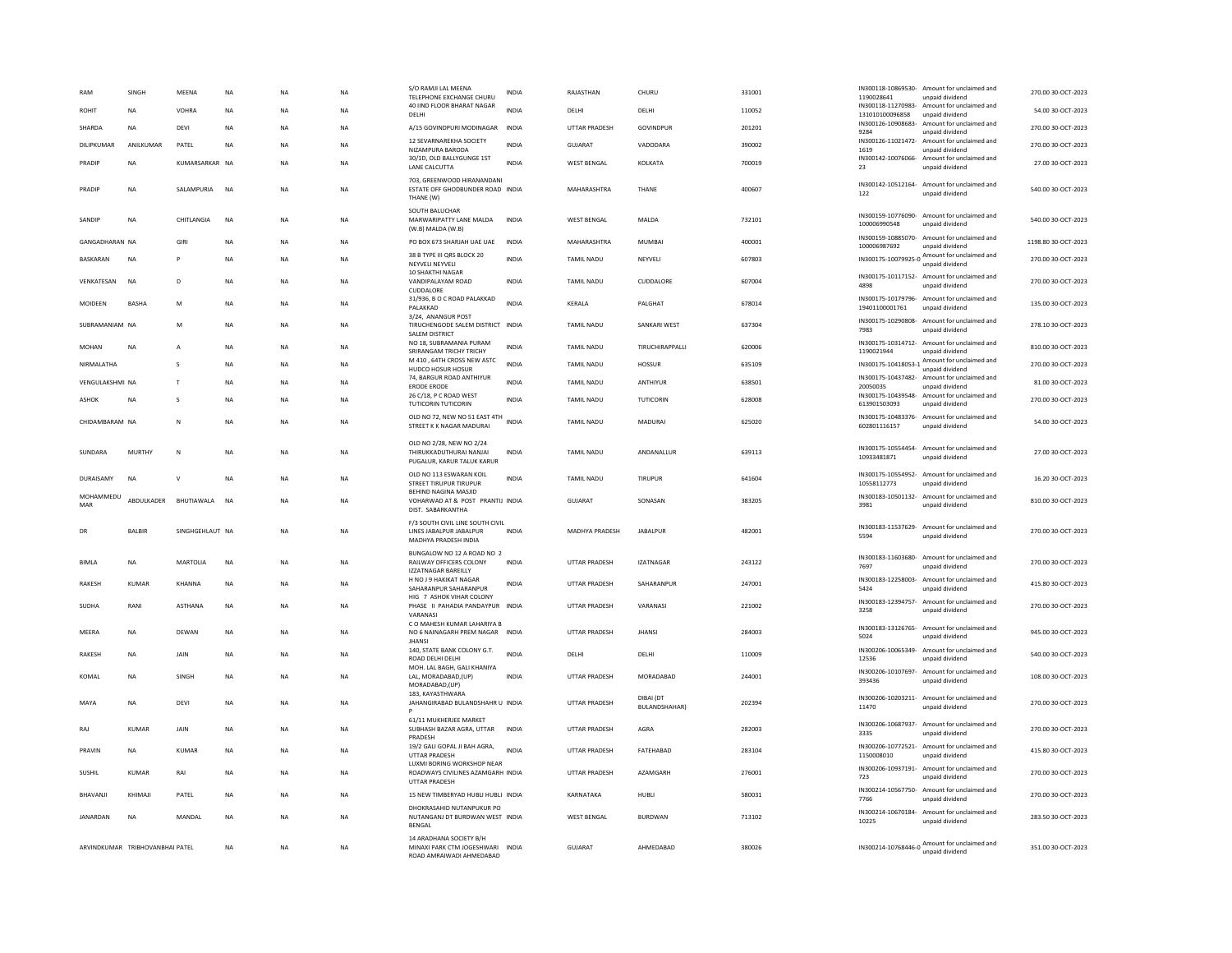| <b>SUNIL</b>           | <b>NA</b>          | GHODKE         | <b>NA</b> | NΑ             | <b>NA</b> | C-5 HARI OM APPTS SHIKHARE<br>WADI NASHIK ROAD NASHII                                            | <b>INDIA</b> | MAHARASHTRA        | SINNAR                  | 422101 | 9667                                | IN300214-10881270- Amount for unclaimed and<br>unpaid dividend  | 270.00 30-OCT-2023  |
|------------------------|--------------------|----------------|-----------|----------------|-----------|--------------------------------------------------------------------------------------------------|--------------|--------------------|-------------------------|--------|-------------------------------------|-----------------------------------------------------------------|---------------------|
| ANILKUMAR              | RANCHHODBHAI PATEL |                | <b>NA</b> | NΑ             | NA        | AT ALDESAN TALKADI MEHSANA<br>MEHSANA<br>JANJALE MALA BACK TO PRABHU                             | <b>INDIA</b> | GUJARAT            | KALOL                   | 382715 | 61                                  | IN300214-10987116- Amount for unclaimed and<br>unpaid dividend  | 135.00 30-OCT-2023  |
| PANDIT                 | <b>NA</b>          | <b>JANJALE</b> | <b>NA</b> | <b>NA</b>      | <b>NA</b> | DHAM OZAR MIGG NIPHAD<br>NASHIK                                                                  | <b>INDIA</b> | MAHARASHTRA        | <b>NASIK</b>            | 422006 | 2754                                | IN300214-11024355- Amount for unclaimed and<br>unpaid dividend  | 270.00 30-OCT-2023  |
| <b>THAKOR</b>          | MANOJSINH          | KESHARSINH     | <b>NA</b> | <b>NA</b>      | <b>NA</b> | GIRDHARI ROAD RAMJI MANDIR<br>PATAN N G DIST PATAN PATAN<br><b>GUJARAT</b>                       | <b>INDIA</b> | <b>GUJARAT</b>     | PATAN                   | 384265 | IN300214-11369296-<br>3010100365147 | Amount for unclaimed and<br>unpaid dividend                     | 936.90 30-OCT-2023  |
| MAHIDHAR               | <b>REDDY</b>       | $\mathsf{v}$   | <b>NA</b> | NA             | <b>NA</b> | R 027 2 1700 9 FLAT NO 302 DEVI<br><b>RESIDENCY LAKSHMI NAGAR</b><br><b>BALAJI NAGAR NELLORE</b> | <b>INDIA</b> | ANDHRA PRADESH     | NELLORE                 | 524004 |                                     | IN300214-11494951-0 Amount for unclaimed and<br>unpaid dividend | 432.00 30-OCT-2023  |
| NITIN                  | TRAMBAK            | NERKAR         | NA        | NA             | NA        | 861 SAI KRUPA VYANKATESH<br>NAGAR SATANA NAKA TAL<br>MALEGAON DIST NASIK<br>MALEGAON             | <b>INDIA</b> | MAHARASHTRA        | MALEGAON                | 423203 | 1190028105                          | IN300214-11537465- Amount for unclaimed and<br>unpaid dividend  | 21.60 30-OCT-2023   |
| MANISH                 | <b>NA</b>          | <b>IOHARI</b>  | <b>NA</b> | <b>NA</b>      | <b>NA</b> | <b>B 28 KESHAV PATH SURAJ NAGAR</b><br>W CIVIL LINES JAIPUR RAJASTHAN INDIA<br>JAIPUR RAJASTHAN  |              | RAIASTHAN          | <b>JAIPUR</b>           | 302001 | 2710140000535                       | IN300214-11634789- Amount for unclaimed and<br>unpaid dividend  | 270.00 30-OCT-2023  |
| HINA                   | RAJENDRA           | THACKER        | NA        | <b>NA</b>      | <b>NA</b> | D 1 27 DWARKESH SOC SAI BABA<br>NAGAR BORIVALI W MUMBAI<br>MAHARASHTRA MUMBAI<br>MAHARASHTRA     | <b>INDIA</b> | MAHARASHTRA        | <b>MUMBAI</b>           | 400092 |                                     | IN300214-11732346-0 Amount for unclaimed and                    | 969.30 30-OCT-2023  |
| AMIT                   | NA                 | PATNI          | <b>NA</b> | <b>NA</b>      | NA        | DHAVANI MOHALLA<br>AURANGABAD AURANGABAD                                                         | <b>INDIA</b> | MAHARASHTRA        | AURANGABAD (MS)         | 431001 | 17761                               | IN300214-11846793- Amount for unclaimed and<br>unpaid dividend  | 270.00 30-OCT-2023  |
| DEEPAK                 | NA                 | SHARMA         | <b>NA</b> | NA             | <b>NA</b> | H.NO -C/69 (SHANTI VILLA SOM<br>BAZAR ROAD) JEEVAN PARK<br>UTTAM NAGAR DELHI DELHI               | <b>INDIA</b> | DELHI              | DELHI                   | 110059 |                                     | IN300214-12313810-0 Amount for unclaimed and                    | 270.00 30-OCT-2023  |
| DILIP                  | BABULAL            | PATEL          | <b>NA</b> | NΑ             | NA        | 7 MADHU KUNJ SOCIETY AT AND<br>PO UNJHA AT AND PO UNJHA                                          | <b>INDIA</b> | GUJARAT            | UNJHA                   | 384170 |                                     | IN300214-12327561-0 Amount for unclaimed and                    | 810.00 30-OCT-2023  |
| PAWAN                  | KUMAR              | AGRAWAL        | <b>NA</b> | N <sub>A</sub> | <b>NA</b> | C O ASHOK MEDICAL HALL<br>BARGARH ORISSA BARGARH<br>ORISSA                                       | <b>INDIA</b> | ORISSA             | SAMBALPUR               | 768028 | 306010100018559                     | IN300214-12382637- Amount for unclaimed and<br>unpaid dividend  | 189.00 30-OCT-2023  |
| LATA                   | SANJAY             | AGRAWAL        | NA        | <b>NA</b>      | NA        | SHIWAJI WARD DIST YAVATMAL<br>PUSAD M S PUSAD M S                                                | <b>INDIA</b> | MAHARASHTRA        | <b>DIGRAS</b>           | 445204 | 1190012670                          | IN300214-12434342- Amount for unclaimed and<br>unpaid dividend  | 135.00 30-OCT-2023  |
| D                      | $\vee$             | PARMAR         | <b>NA</b> | <b>NA</b>      | <b>NA</b> | DINESHBHAI V PARMAR PO<br><b>GALPADAR GANDHIDHAM</b><br>GANDHIDHAM                               | <b>INDIA</b> | <b>GUJARAT</b>     | GANDHIDAM               | 370201 |                                     | IN300214-13111841-0 Amount for unclaimed and<br>unpaid dividend | 270.00 30-OCT-2023  |
| DEBASIS                | <b>NA</b>          | BANERJEE       | <b>NA</b> | NA             | <b>NA</b> | C/O SUDARSAN MANNA VILL<br>TALPUKUR BASUDEVPUR PO<br>KHANJANCHAK HALDIA PURBA<br>MEDINIPUR       | <b>INDIA</b> | <b>WEST BENGAL</b> | HALDIA                  | 721602 | 30092754752                         | IN300214-13241657- Amount for unclaimed and<br>unpaid dividend  | 405.00 30-OCT-2023  |
| GOPALKRISHNA BALASAHEB |                    | <b>DOMBRE</b>  | <b>NA</b> | <b>NA</b>      | <b>NA</b> | KANCHAN NAGAR VIKI PROVISION<br>OLD JALNA JALANA                                                 | <b>INDIA</b> | MAHARASHTRA        | <b>JALNA</b>            | 431203 | 52070857002                         | IN300214-13389625- Amount for unclaimed and<br>unpaid dividend  | 54.00 30-OCT-2023   |
| DHARMENDRA PRATAP      |                    | SINGH          | NA        | ΝA             | NA        | VILL POST TYORASI PARASPUR<br><b>GONDA GONDA</b>                                                 | <b>INDIA</b> | UTTAR PRADESH      | GONDA                   | 271001 | 11982151003191                      | IN300214-13895294- Amount for unclaimed and<br>unpaid dividend  | 37.80 30-OCT-2023   |
| ANANT                  | GIRDHARLAL         | TEJURA         | <b>NA</b> | <b>NA</b>      | NA        | MAHADEV 20 A VIDYUTNAGAR<br>SOC RAJKOT GUJARAT RAJKOT<br><b>GUJARAT</b>                          | <b>INDIA</b> | GUJARAT            | RAJKOT                  | 360001 |                                     | IN300214-14481665-0 Amount for unclaimed and                    | 810.00 30-OCT-2023  |
| RAJANIKANT             | <b>NA</b>          | DESAI          | <b>NA</b> | NA             | <b>NA</b> | C 1 3 FORT AREA MOTI DAMAN<br>DAMAN UT DAMAN UT                                                  | <b>INDIA</b> | <b>GUJARAT</b>     | DAMAN                   | 396220 | 13803                               | IN300214-14701678- Amount for unclaimed and<br>unpaid dividend  | 135.00 30-OCT-2023  |
| PARESH                 | SOMABHAI           | SOLANKI        | NA        | NA             | NA        | 11 3 82 2 SUNDRAM SOCIETY<br>TELEFON EKSHCHENJAROD PATAN INDIA<br><b>GUJARAT PATAN GUJARAT</b>   |              | GUJARAT            | PATAN                   | 384265 | IN300214-15041450-<br>56241028380   | Amount for unclaimed and<br>unpaid dividend                     | 540.00 30-OCT-2023  |
|                        | s                  | AMADLA         | <b>NA</b> | <b>NA</b>      | <b>NA</b> | 09 2 ND CROSS BANASHANKARI<br>NAGAR DHARWAD KARNATAKA INDIA<br>DHARWAD KARNATAKA                 |              | KARNATAKA          | HUBLI                   | 580007 | 129010100156509                     | IN300214-15277025- Amount for unclaimed and<br>unpaid dividend  | 310.50 30-OCT-2023  |
| KAUSHIKKUMAR RAMBHAI   |                    | PATEL          | <b>NA</b> | <b>NA</b>      | <b>NA</b> | 18 GOPALNAGAR SOCIETY TAL<br>KADI DIST MEHSANA KADI<br><b>GUJARAT KADI GUJARAT</b>               | <b>INDIA</b> | <b>GUJARAT</b>     | KALOL                   | 382715 |                                     | IN300214-15389364-0 Amount for unclaimed and<br>unpaid dividend | 540.00 30-OCT-2023  |
| ANCILLA                | RUTH               | LOBO           | NA        | NA             | NA        | <b>B 7. LUBIN APARTMENTS TANK</b><br>ROAD ORLEM MALAD MUMBAI                                     | INDIA        | MAHARASHTRA        | MUMBAI                  | 400064 | 3652                                | IN300239-10518572- Amount for unclaimed and<br>unpaid dividend  | 1080.00 30-OCT-2023 |
| <b>RAIFSH</b>          | <b>NA</b>          | <b>THOMAS</b>  | <b>NA</b> | <b>NA</b>      | <b>NA</b> | PERINCHERIL RAJAS NEST<br>KOTTANGAL P O MALLAPALLY<br>KERALA                                     | <b>INDIA</b> | <b>KFRAIA</b>      | PAI AI                  | 686547 | IN300239-10557317-<br>1056          | Amount for unclaimed and<br>unpaid dividend                     | 270.00 30-QCT-2023  |
| BABURAJAN              | K                  | M              | <b>NA</b> | <b>NA</b>      | <b>NA</b> | KUNHIMANGALAM THATTACHERY<br>PO NILESHWAR, KASARAGOD<br>KERALA                                   | <b>INDIA</b> | KERALA             | <b>BEKAL (KASARGOD)</b> | 671314 | IN300239-10608050-<br>12869         | Amount for unclaimed and<br>unnaid dividend                     | 135.00 30-OCT-2023  |
| ABDULLA                | P                  | M              | <b>NA</b> | <b>NA</b>      | <b>NA</b> | <b>RAHAMATH MANZIL</b><br>CHERAMBANE PO KODAGU DT<br>KARNATAKA                                   | <b>INDIA</b> | KARNATAKA          | MADIKERI                | 571257 | IN300239-10757407-<br>27702         | Amount for unclaimed and<br>unpaid dividend                     | 270.00 30-OCT-2023  |
| NARENDRA               | <b>NA</b>          | <b>BHATHR</b>  | <b>NA</b> | <b>NA</b>      | <b>NA</b> | SRI SRINGERI SANKARA MATH<br>KALADY P O ERNAKULAM                                                | <b>INDIA</b> | KERALA             | PERUMBAVOOR             | 683574 | IN300239-11272603-<br>2236          | Amount for unclaimed and<br>unpaid dividend                     | 270.00 30-OCT-2023  |
| RONAKKUMAR RAJNIKANT   |                    | SHAH           | <b>NA</b> | N <sub>A</sub> | NA        | KRISHNA SOC., PIPALOD TA.<br>DEVGADH BARIA PANCHMAHAL                                            | <b>INDIA</b> | GUJARAT            | DAHOD                   | 389130 | 2006187                             | IN300239-11315587- Amount for unclaimed and<br>unpaid dividend  | 291.60 30-OCT-2023  |
| RAMAKRISHNA K          |                    |                | <b>NA</b> | <b>NA</b>      | <b>NA</b> | DIVYATHARA AJJAVARA POST<br>SULLIA T.Q KARNATAKA                                                 | <b>INDIA</b> | KARNATAKA          | PUTTUR                  | 574246 | IN300239-11339033-<br>1170062034    | Amount for unclaimed and<br>unpaid dividend                     | 270.00 30-OCT-2023  |
| RANJITH                | RAJ                | PM             | <b>NA</b> | <b>NA</b>      | <b>NA</b> | NAITHOOR (H) CHEVARAMBALAM<br>P.O THOTTILPEEDIKA ROAD<br>CALICUT                                 | <b>INDIA</b> | KERALA             | CALICUT                 | 673017 |                                     | IN300239-11355222-0 Amount for unclaimed and<br>unpaid dividend | 2.70 30-OCT-2023    |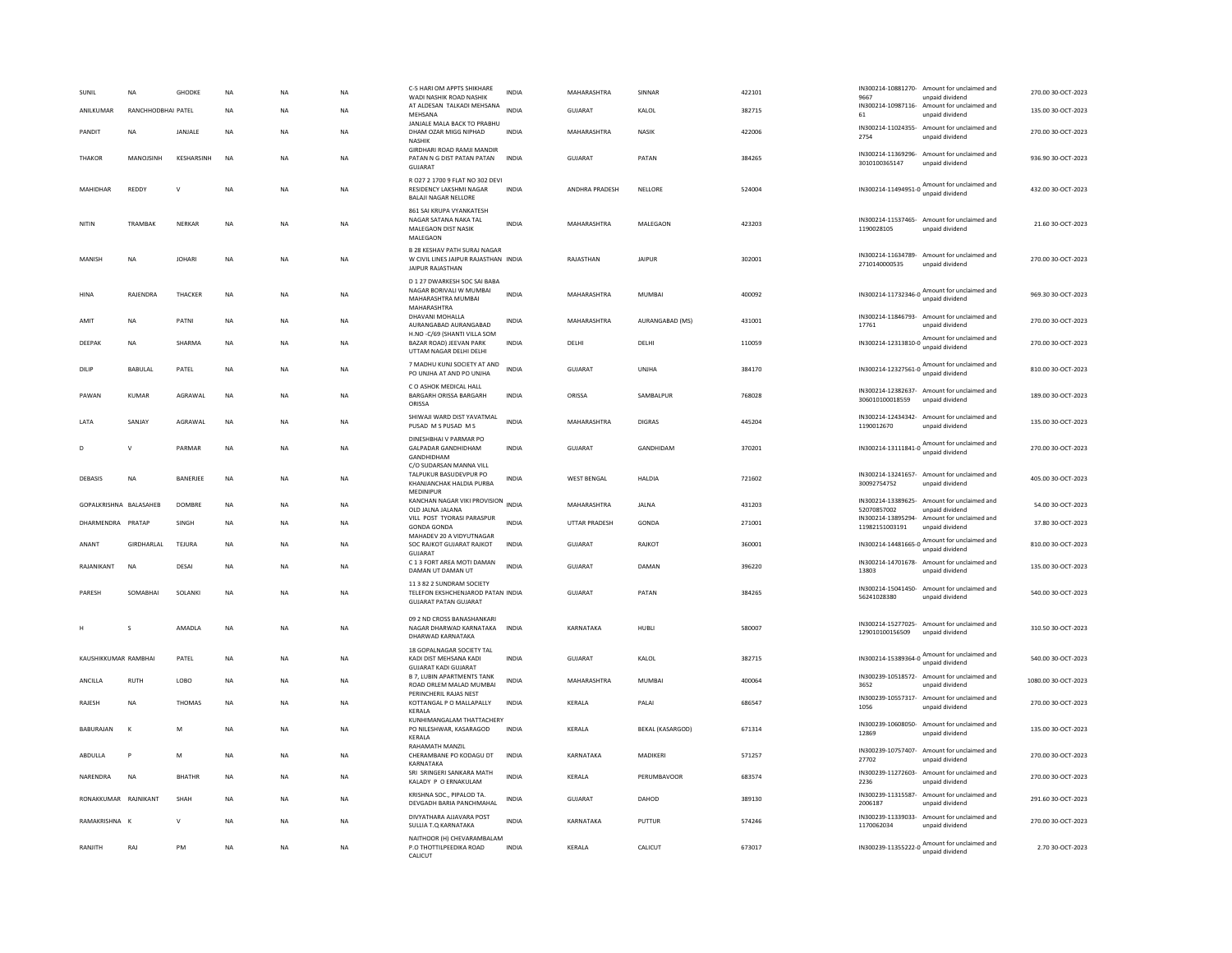| SUMA            | <b>NA</b>         | HARIHARAN                        | <b>NA</b> | <b>NA</b> | <b>NA</b> | KANNATH PUTHEN VEEDU<br>KACHERI PARAMBU POST<br>ALANALLUR PALAKKADU<br>D.NO.47-11-03. FLAT NO.405. V TH | <b>INDIA</b> | <b>KFRAIA</b>         | KACHERIPARAMPU          | 678601 | 3076                                  | IN300239-11358140- Amount for unclaimed and<br>unpaid dividend  | 243.00.30-OCT-2023  |
|-----------------|-------------------|----------------------------------|-----------|-----------|-----------|---------------------------------------------------------------------------------------------------------|--------------|-----------------------|-------------------------|--------|---------------------------------------|-----------------------------------------------------------------|---------------------|
| KALYAN          | SAI               | KASARAPLI                        | <b>NA</b> | <b>NA</b> | <b>NA</b> | FLOOR, ESWAR HOMES 1ST LANE<br>DWARAKANAGAR<br>VISAKHAPATNAM                                            | <b>INDIA</b> | ANDHRA PRADESH        | VISAKHAPATNAM           | 530016 | 1190090389                            | IN300239-11464139- Amount for unclaimed and<br>unpaid dividend  | 318.60 30-OCT-2023  |
| ZOHRA           | JABEEN            | FAROOQUI                         | NA        | <b>NA</b> | NA        | PLOT NO. 1/9/99 JAISINGHPURA<br>AURANGABAD AURANGABAD                                                   | INDIA        | MAHARASHTRA           | AURANGABAD (MS)         | 431001 | 4401024645                            | IN300239-11605564- Amount for unclaimed and<br>unpaid dividend  | 135.00 30-OCT-2023  |
| KUKWA           | PUNDALIKA         | KAMATH                           | <b>NA</b> | <b>NA</b> | NA        | MANAGER VIJAYA BANK MAIN<br><b>BRANCH HASSAN KARNATKA</b>                                               | <b>INDIA</b> | KARNATAKA             | <b>HASAN</b>            | 573201 | IN300239-11936998-<br>107908100260007 | Amount for unclaimed and<br>unpaid dividend                     | 278.10 30-OCT-2023  |
| NIRMALA         | $\mathsf{C}$      | P                                | <b>NA</b> | <b>NA</b> | <b>NA</b> | VRINDAVAN ALERAIVAYAL<br><b>HOSDURG KANHANGAD</b>                                                       | <b>INDIA</b> | KERALA                | <b>BEKAL (KASARGOD)</b> | 671315 | IN300239-12000934-<br>294             | Amount for unclaimed and<br>unpaid dividend                     | 270.00 30-OCT-2023  |
| SYAMALA         | $\mathbf{K}$      | к                                | <b>NA</b> | <b>NA</b> | <b>NA</b> | 256, REMAJYOTHI 16, JAGATHY<br>THIRUVANATHAPURAM                                                        | <b>INDIA</b> | KERALA                | TRIVANDRUM              | 695010 | IN300239-12443945-<br>834             | Amount for unclaimed and<br>unpaid dividend                     | 135.00 30-OCT-2023  |
| <b>TOM</b>      | <b>NA</b>         | CEASAR                           | <b>NA</b> | <b>NA</b> | <b>NA</b> | TOM NIVAS EAST KALLADA<br>KODUVILA PO KOLLAM                                                            | <b>INDIA</b> | KERALA                | KOTTARAKARA             | 691502 | IN300239-12697895-<br>10390100223570  | Amount for unclaimed and<br>unpaid dividend                     | 135.00 30-OCT-2023  |
| MADHURI         | <b>NA</b>         | <b>JAIN</b>                      | <b>NA</b> | <b>NA</b> | <b>NA</b> | 11 B COURT ROAD TARACHAND<br>MATHUR MARG CIVIL LINES                                                    | <b>INDIA</b> | DELHI                 | DELHI                   | 110054 | IN300239-13440165-<br>5905421222      | Amount for unclaimed and<br>unpaid dividend                     | 270.00 30-OCT-2023  |
| PRADIP          | KUMAR             | <b>JANA</b>                      | <b>NA</b> | <b>NA</b> | <b>NA</b> | 4/32. EINSTEIN AVENUE<br>DURGAPUR DIST - BURDWAN                                                        | <b>INDIA</b> | WEST BENGAL           | DURGAPUR                | 713205 | 10179675771                           | IN300263-10161786- Amount for unclaimed and<br>unpaid dividend  | 27.00 30-OCT-2023   |
| KULKARNI        | <b>SUBHASH</b>    | SHANKARRAO                       | <b>NA</b> | <b>NA</b> | <b>NA</b> | DRIVERS COLONY, DATTA NAGAR<br>, OLD AUSA ROAD, LATUR                                                   | <b>INDIA</b> | MAHARASHTRA           | LATUR                   | 413531 | 13220100008922                        | IN300280-10098564- Amount for unclaimed and<br>unpaid dividend  | 540.00 30-OCT-2023  |
| MAHESH          | <b>KUMAR</b>      | KALOTIA                          | NA        | <b>NA</b> | NA        | C/O KALOTIA & CO M.G.ROAD<br>P.O.RANIGANJ DIST BURDWAN                                                  | <b>INDIA</b> | <b>WEST BENGAL</b>    | ASANSOL                 | 713347 |                                       | IN300327-10013910-0 Amount for unclaimed and<br>unpaid dividend | 270.00 30-OCT-2023  |
| LALITA          | DEVI              | <b>BANKA</b>                     | <b>NA</b> | NA        | <b>NA</b> | 2/4, BHUGANG DHAR ROAD<br>LILUAH NEAR LILUAH STATION<br><b>HOWRAH</b>                                   | INDIA        | <b>WEST BENGAL</b>    | BELURMATH               | 711204 | IN300327-10043059-<br>7282            | Amount for unclaimed and<br>unpaid dividend                     | 270.00 30-OCT-2023  |
| DAMODAR         | <b>NA</b>         | AGARWAL                          | <b>NA</b> | <b>NA</b> | NA        | S.C.MUKHARJEE ROAD P.O.-<br>MADHUPUR DIST-DEOGHAR DIST- INDIA<br>DEOGHAR                                |              | <b>JHARKHAND</b>      | GIRIDIH H.O.            | 815353 | 197                                   | IN300327-10072774- Amount for unclaimed and<br>unpaid dividend  | 270.00 30-OCT-2023  |
| KRISHNA         | <b>NA</b>         | MANDAI                           | <b>NA</b> | <b>NA</b> | <b>NA</b> | 2 NO. DEODAR RAHAMAN ROAD<br>LAKE GARDENS CALCUTTA<br>CALCUTTA                                          | <b>INDIA</b> | <b>WEST BENGAL</b>    | KOLKATA                 | 700029 | 10401                                 | IN300327-10150977- Amount for unclaimed and<br>unpaid dividend  | 270.00 30-OCT-2023  |
| DAHYABHAI       | NA                | MOTIBHAICHAU<br>DHARI            | NA        | <b>NA</b> | NA        | AT AND POST-VEDA. TA-KALOL<br>DIST. GANDHINAGAR. DIST.<br>GANDHINAGAR.                                  | INDIA        | GUJARAT               | KALOL                   | 382735 | IN300343-10167377-<br>30103828729     | Amount for unclaimed and<br>unpaid dividend                     | 270.00 30-OCT-2023  |
| SUMANTBHAI      | <b>NA</b>         | RAMDASPATEL NA                   |           | <b>NA</b> | <b>NA</b> | 22, SHAYONA ORCHID, OPP.<br>R.P.VASANI SCHOOL, NR<br>SHYAMKUTIR, NIKOL ROAD, NAVA<br>NARODA AHMEDABAD.  | <b>INDIA</b> | <b>GUJARAT</b>        | NARODA                  | 382350 | 20215185                              | IN300343-10312306- Amount for unclaimed and<br>unpaid dividend  | 270.00 30-OCT-2023  |
| HARISHBHAI      | <b>NA</b>         | RAMANBHAIPAT<br>EL.              | <b>NA</b> | <b>NA</b> | NA        | 100, ANUSTHAN BUNGLOWS, NR.<br>ANURAG BUNGLOWS, SOLA OVER<br>BRIDGE, SCIENCE CITY ROAD,<br>AHMEDABAD    | <b>INDIA</b> | GUJARAT               | AHMEDABAD               | 380060 | 3860                                  | IN300343-10331138- Amount for unclaimed and<br>unpaid dividend  | 540.00 30-OCT-2023  |
| MAHOBATSINH NA  |                   | HEMUJICHAVAD NA                  |           | <b>NA</b> | NA        | 25, SOHAM SOCIETY, VIJAPUR,<br>DIST. MEHSANA (N.GUJARAT)<br>DIST. MEHSANA (N.GUJARAT)                   | <b>INDIA</b> | GUJARAT               | DELVADA                 | 382870 | 137200101000143                       | IN300343-10343309- Amount for unclaimed and<br>unpaid dividend  | 270.00 30-OCT-2023  |
| CHAUDHARY       | <b>NA</b>         | <b>BHARATKUMAR NA</b>            |           | <b>NA</b> | <b>NA</b> | HIMMATPURA(VEDA), AT AND<br>POST VEDA. TAL. KALOL(N.GUJ.)<br>DIST, GANDHINAGAR                          | <b>INDIA</b> | GUIARAT               | BAVLA                   | 382272 | 4337                                  | IN300343-10591673- Amount for unclaimed and<br>unpaid dividend  | 270.00 30-QCT-2023  |
| <b>JETHALAL</b> | R                 | PATEL                            | NA        | <b>NA</b> | <b>NA</b> | 13/B SHREE RAMPARK SOCIETY<br>RELWAY SECOND NALA PATAN<br>PATAN                                         | <b>INDIA</b> | <b>GUJARAT</b>        | PATAN                   | 384265 |                                       | IN300343-20025675-0 Amount for unclaimed and                    | 270.00 30-OCT-2023  |
| <b>GEETABEN</b> | MAYACHAND         | MODI                             | NA        | <b>NA</b> | <b>NA</b> | RAJENDRA NAGAR SOCIETY<br>AT&POST&TA-THARAD.<br>AT&POST&TA-THARAD.                                      | INDIA        | GUJARAT               | <b>DISA</b>             | 385565 | 247010100064789                       | IN300343-20077176- Amount for unclaimed and<br>unpaid dividend  | 54.00 30-OCT-2023   |
| PENUBOTHU       | <b>NAGA</b>       | VENKATAVIJAYA<br>LAKSHMI         | <b>NA</b> | <b>NA</b> | NA        | D NO 15--546-68 (B) A P HOUSING<br>BOARD COLONY MACHILIPATNAM                                           | INDIA        | ANDHRA PRADESH        | MACHILIPATNAM           | 521001 |                                       | IN300351-70034104-0 Amount for unclaimed and                    | 270.00 30-OCT-2023  |
| <b>SUTAPA</b>   | <b>NA</b>         | DEY                              | <b>NA</b> | <b>NA</b> | <b>NA</b> | BARANILPUR PURBAPALLY<br><b>BURDWAN BURDWAN</b>                                                         | <b>INDIA</b> | WEST BENGAL           | BURDWAN                 | 713103 | 1190016932                            | IN300360-10187717- Amount for unclaimed and<br>unpaid dividend  | 202.50 30-OCT-2023  |
| $\circ$         | <b>NA</b>         | SHAJAHANPASH<br>A                | <b>NA</b> | <b>NA</b> | NA        | INCOME TAX OFFICE HOSPET<br><b>HOSPET</b>                                                               | <b>INDIA</b> | KARNATAKA             | HOSPET                  | 583201 | 1190034711                            | IN300360-10219630- Amount for unclaimed and<br>unpaid dividend  | 270.00 30-OCT-2023  |
| ASK             | RAYMOND           | JAMESSECURITIE NA<br>SINDIALIMIT |           | NA        | <b>NA</b> | BAND BOX HOUSE (REAR) 2ND<br>FLOOR 254 DR ANNIE BESANT<br>ROAD WORLI MUMBAI                             | <b>INDIA</b> | MAHARASHTRA           | MUMBAI                  | 400025 |                                       | IN300360-20018439-0 Amount for unclaimed and<br>unpaid dividend | 2.70 30-OCT-2023    |
| NIRAJ           | KISHORE           | JAIN                             | <b>NA</b> | <b>NA</b> | NA        | J - 36, 1ST FLOOR LAJPAT NAGAR -<br>II NEW DELHI                                                        | <b>INDIA</b> | DELHI                 | DELHI                   | 110024 | 21439                                 | IN300360-20057293- Amount for unclaimed and<br>unpaid dividend  | 135.00 30-OCT-2023  |
| VERMA           | SATISH            | KUMAR                            | <b>NA</b> | NA        | <b>NA</b> | PREMISES NO 1020 HOSSAINPORE<br>MADURDAHA HOUSING CO OP<br>SOC LTD E K T P KOLKATA                      | <b>INDIA</b> | <b>WEST BENGAL</b>    | KOLKATTA                | 700107 |                                       | IN300360-20098247-0 Amount for unclaimed and<br>unpaid dividend | 1080.00 30-OCT-2023 |
| RAM             | <b>NA</b>         | <b>BASAK</b>                     | <b>NA</b> | <b>NA</b> | NA        | 98 KOREYA ROAD F-F3 CALCUTTA INDIA                                                                      |              | <b>WEST BENGAL</b>    | KOLKATA                 | 700019 | IN300360-20146559-<br>32210032700     | Amount for unclaimed and<br>unpaid dividend                     | 270.00 30-OCT-2023  |
| PATFI           | <b>ANII KUMAR</b> | <b>DWARKADAS</b>                 | <b>NA</b> | <b>NA</b> | <b>NA</b> | 2 SANJAY ESTATE NR MANIAR<br>AND CO 6/H AJIT MILL RAKHIAL                                               | <b>INDIA</b> | GUIARAT               | AHMEDARAD               | 380023 | IN300360-20716084-<br>871             | Amount for unclaimed and<br>unpaid dividend                     | 270.00 30-OCT-2023  |
| NERELLA         | <b>NA</b>         | GANESH                           | <b>NA</b> | <b>NA</b> | <b>NA</b> | AHMEDABAD<br>D.NO-17-1-57, SWARNA ROAD,<br>CHIRALA CHIRALA                                              | <b>INDIA</b> | <b>ANDHRA PRADESH</b> | KANDUKURU               | 523155 | 65001864172                           | IN300378-10168539- Amount for unclaimed and<br>unpaid dividend  | 270.00 30-OCT-2023  |
| <b>BHAIRAVI</b> | $\mathbf{S}$      | RUPAREL                          | <b>NA</b> | <b>NA</b> | <b>NA</b> | PINK BUNGLOW OPP VAIBHAV<br>APTS BEHIND NATUBHAI CENTRE INDIA<br>VADODARA VADODARA                      |              | GUIARAT               | VADODARA                | 390005 | 2852                                  | IN300394-10015452- Amount for unclaimed and<br>unpaid dividend  | 1350.00 30-OCT-2023 |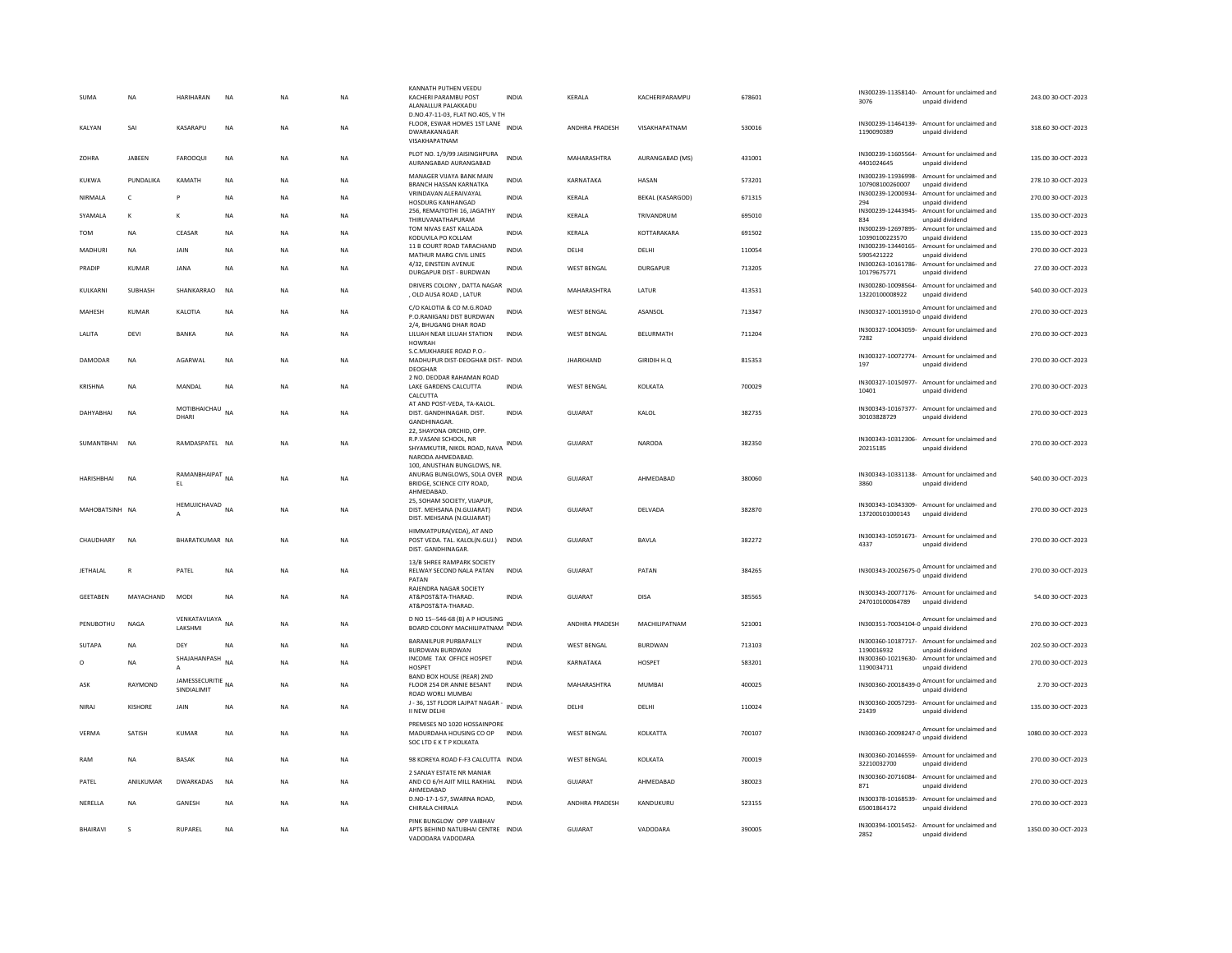| MATWADA           | <b>NAGENDER</b>    | <b>RAO</b>       | <b>NA</b> | <b>NA</b> | NA.       | RETIRED SUPERINTENDING<br><b>ENGINEER IOCAD DEPT AP</b><br><b>GANDHI NAGAR HYDERABAD</b> | <b>INDIA</b> | <b>ANDHRA PRADESH</b> | HYDERARAD       | 500080 | 109                         | IN300394-10072356- Amount for unclaimed and<br>unpaid dividend    | 553.50.30-OCT-2023  |
|-------------------|--------------------|------------------|-----------|-----------|-----------|------------------------------------------------------------------------------------------|--------------|-----------------------|-----------------|--------|-----------------------------|-------------------------------------------------------------------|---------------------|
| <b>70.000</b>     | R.                 | <b>BHATI</b>     | <b>NA</b> | <b>NA</b> | <b>NA</b> | 119 SUKRUTI NAGAR DIWALIPURA<br>OLD PADRA ROAD BARODA                                    |              | GUIARAT               | VADODARA        | 390015 | 14267                       | IN300394-10093066- Amount for unclaimed and<br>unpaid dividend    | 540.00 30-OCT-2023  |
| BHARATKUMAR NA    |                    | PARIKH           | <b>NA</b> | <b>NA</b> | <b>NA</b> | 9/293/1 KAZIWADA ZAVER<br>KANDOIS STREET GODHRA<br>PANCHMAHALS GUJ                       | <b>INDIA</b> | GUIARAT               | GODHRA          | 389001 | 7640                        | IN300394-10265623- Amount for unclaimed and<br>unpaid dividend    | 54.00 30-OCT-2023   |
| s                 | MUKESH             | JAIN             | <b>NA</b> | <b>NA</b> | NA        | FLAT NO 108 CHINTAMANI<br><b>BUILDING SUJAY GARDEN</b><br>MUKUND NAGAR PUNE              | <b>INDIA</b> | MAHARASHTRA           | PUNE            | 411037 | IN300394-10350061-0         | Amount for unclaimed and<br>unpaid dividend                       | 270.00 30-OCT-2023  |
| VISHAL            | HARESHBHAI         | JHAGADIAWALA NA  |           | NA        | NA        | C/O JHAGADISHWALA<br>ELECTRONICS NR MILAN CINEMA INDIA<br>ANKLESHWAR                     |              | <b>GUJARAT</b>        | ANKLESHWAR      | 393001 | 26578                       | IN300394-10487349- Amount for unclaimed and<br>unpaid dividend    | 810.00 30-OCT-2023  |
| SUNIL             | NA                 | AGARWAL          | <b>NA</b> | <b>NA</b> | NA        | C/O DR DEVENDRA AGARWAL 2-B-<br>INDIA<br>4 J N V COLONY BIKANER                          |              | RAJASTHAN             | BIKANER         | 334003 | 898                         | IN300394-10622702- Amount for unclaimed and<br>unpaid dividend    | 540.00 30-OCT-2023  |
| SAMARESH          | CHANDRA            | MAITRA           | <b>NA</b> | <b>NA</b> | NA.       | 1/1/A PILKHANA ROAD PO<br><b>RERHAMPORE MURSHIDARAD</b><br><b>WEST BANGAL</b>            | <b>INDIA</b> | <b>WEST BENGAL</b>    | KANDI           | 742101 | 163010100083243             | IN300394-10719869- Amount for unclaimed and<br>unpaid dividend    | 135.00.30-QCT-2023  |
| LAL               | NA                 | CHAND            | NA        | NA        | NA        | 453-B INDUSTRIAL AREA B<br>LUDHIANA LUDHIANA                                             | <b>INDIA</b> | PUNJAB                | LUDHIANA        | 141003 | 22457                       | IN300394-10737000- Amount for unclaimed and<br>unpaid dividend    | 270.00 30-OCT-2023  |
| SAROJBEN          | PRAKASH            | PANCHAL          | <b>NA</b> | <b>NA</b> | <b>NA</b> | 1 JAILAXMI SOCIETY NR SRIPAL<br>APTS OLD PADRA ROAD<br>VADODARA                          | INDIA        | GUJARAT               | VADODARA        | 390020 | 9518                        | IN300394-10742324- Amount for unclaimed and<br>unpaid dividend    | 270.00 30-OCT-2023  |
| <b>BANNENI</b>    | <b>NA</b>          | KISHORE          | <b>NA</b> | <b>NA</b> | <b>NA</b> | 8 3 641 YELLAREDDY GUDA<br>SRINAGAR COLONY HYDERABAD                                     | <b>INDIA</b> | <b>ANDHRA PRADESH</b> | HYDERABAD       | 500073 | 1446155000021933            | IN300394-10797520- Amount for unclaimed and<br>unpaid dividend    | 27.00 30-OCT-2023   |
| KESHAV            | NA                 | <b>MUNDRA</b>    | <b>NA</b> | <b>NA</b> | NA        | MUNDRA BHAWAN TABELA GATE<br><b>SIKAR SIKAR</b>                                          |              | RAJASTHAN             | SIKAR           | 332001 | 1742                        | IN300394-10829686- Amount for unclaimed and<br>unpaid dividend    | 270.00 30-OCT-2023  |
| PRADIP            | $\mathbb{R}$       | PATEL            | <b>NA</b> | <b>NA</b> | <b>NA</b> | JAI AMBIKA KIRANA STORE MAIN<br>BAZAR AT KEVADIA COLONY DIST INDIA<br>NARMADA            |              | GUJARAT               | RAJPARDI        | 393151 | 13638                       | IN300394-11014859- Amount for unclaimed and<br>unpaid dividend    | 270.00 30-OCT-2023  |
|                   |                    |                  |           |           |           | FLAT NO 201, SAADHANA<br>APARTMENT D NO 16-10-261/2 2A                                   |              |                       |                 |        | IN300394-11115759-          | Amount for unclaimed and                                          |                     |
| <b>MUMTAZ</b>     | AHMED              | SHAIKH           | NA        | <b>NA</b> | NA        | AND 2B RACE COURSE ROAD, OLD<br>MALAKPET HYDERABAD                                       |              | ANDHRA PRADESH        | HYDERABAD       | 500036 | 720120705                   | unpaid dividend                                                   | 270.00 30-OCT-2023  |
| <b>DEVINDER</b>   | <b>NA</b>          | KUMAR            | <b>NA</b> | <b>NA</b> | <b>NA</b> | B IV 903 WAIT GANJ LAL MASJID<br>LUDHIANA                                                | <b>INDIA</b> | PUNJAB                | LUDHIANA        | 141008 | 208764                      | IN300394-11155137- Amount for unclaimed and<br>unpaid dividend    | 270.00 30-OCT-2023  |
| RANGILABEN        | G                  | DAVE             | NA        | <b>NA</b> | NA        | <b>I AXMI NARAYAN MANDIR</b><br>SAMADI FALIA ANKLESHWAR<br>ANKLESHWAR                    | <b>INDIA</b> | GUJARAT               | ANKLESHWAR      | 393001 | 9199                        | IN300394-11209232- Amount for unclaimed and<br>unpaid dividend    | 540.00 30-OCT-2023  |
|                   | KAPI               | RAJU             | <b>NA</b> | <b>NA</b> | NA        | MANTENAVARI PALEM P V PALEM<br>- MANDAL GUNTUR DIST GUNTUR INDIA<br><b>DIST</b>          |              | ANDHRA PRADESH        | KOLLIPARA       | 522329 |                             | IN300394-11518044-0 Amount for unclaimed and<br>unpaid dividend   | 270.00 30-OCT-2023  |
| <b>AJAY</b>       | <b>KUMAR</b>       | <b>GUPTA</b>     | NA        | <b>NA</b> | NA        | M/S OM STEEL CORPORATION<br>KATRAS ROAD DHANBAD<br>DHANBAD                               | INDIA        | <b>JHARKHAND</b>      | DHANBAD H.Q     | 826001 |                             | IN300394-11661897-0 Amount for unclaimed and<br>unpaid dividend   | 270.00 30-OCT-2023  |
| CHIMANLAL         | <b>HARJIVANDAS</b> | PATEL            | <b>NA</b> | <b>NA</b> | NA        | A/19 PRASAD SOCIETY B/H KUNJ<br>RESI PLAZA NEAR TRISHAL<br>SOCIETY MAKTAMPUR BHARUCH     | <b>INDIA</b> | <b>GUJARAT</b>        | <b>BHARUCH</b>  | 392001 | 18604                       | IN300394-11704797- Amount for unclaimed and<br>unpaid dividend    | 67.50 30-OCT-2023   |
| MUNAGALA          | NARASIMHA          | <b>RAO</b>       | <b>NA</b> | <b>NA</b> | <b>NA</b> | 1-9-314 PLOT NO 621 FLAT NO 202<br>SRINIVASA NILAYAM 7TH LINE                            | <b>INDIA</b> | ANDHRA PRADESH        | HYDERARAD       | 500044 |                             | IN300394-11879869- Amount for unclaimed and                       | 270.00 30-OCT-2023  |
| TEJINDER          | NA                 | KAUR             | NA        | <b>NA</b> | NA        | VIDYANAGAR HYDERABAD<br>831/31 GURGAON HARYANA                                           | INDIA        | HARYANA               | <b>GURGAON</b>  | 122001 | 347702070009199             | unpaid dividend<br>IN300394-12408509- Amount for unclaimed and    | 278.10 30-OCT-2023  |
|                   |                    | RADHAKRISHNA     |           |           |           | <b>GURGAON HARYANA</b><br>KERALA AGRL UNIVERSITY STAFF                                   |              |                       |                 |        | 12883                       | unpaid dividend<br>IN300394-12550364- Amount for unclaimed and    |                     |
| к                 | N                  | N                | <b>NA</b> | <b>NA</b> | <b>NA</b> | QUORTER NO 8A K A U PO<br><b>VELLANIKARA TRICHUR</b>                                     | <b>INDIA</b> | KERALA                | VAKA            | 680656 | 1614                        | unpaid dividend                                                   | 278.10 30-OCT-2023  |
| ARAVINDA          | $\mathbf v$        | DAVE             | <b>NA</b> | <b>NA</b> | NA.       | A/28 NARMADA NAGAR SOC<br>DIWALIPURA OLD PADRA ROAD<br>BARODA                            | <b>INDIA</b> | GUIARAT               | VADODARA        | 390015 | 21205                       | IN300394-12557423- Amount for unclaimed and<br>unpaid dividend    | 1485.00.30-OCT-2023 |
| SAVITA            | <b>NA</b>          | <b>MISHRA</b>    | <b>NA</b> | <b>NA</b> | <b>NA</b> | B-301E-8 GULMOHAR COLONY<br>SAVOY CITY COMPLEX SAVOY CITY INDIA<br>COMPLEX               |              | <b>MADHYA PRADESH</b> | <b>RHOPAL</b>   | 462039 | 4570                        | IN300394-12942406- Amount for unclaimed and<br>unpaid dividend    | 5.40.30-QCT-2023    |
| <b>TRILOK</b>     | CHAND              | AGARWAL          | <b>NA</b> | <b>NA</b> | <b>NA</b> | TEMPLE ROAD PURANA BAZAR<br>DHANBAD DHANBAD                                              | <b>INDIA</b> | <b>JHARKHAND</b>      | DHANBAD H.O.    | 826001 | 469402010002019             | IN300394-12975670- Amount for unclaimed and<br>unpaid dividend    | 540.00 30-OCT-2023  |
|                   | RAMESH             | BABU             | <b>NA</b> | <b>NA</b> | <b>NA</b> | H NO 8-3-228/1280/15 JAWAHAR<br>NAGAR YOSUFGUDA HYDERABAD                                | <b>INDIA</b> | ANDHRA PRADESH        | HYDERABAD       | 500045 | IN300394-13015438-<br>33809 | Amount for unclaimed and<br>unpaid dividend                       | 67.50 30-OCT-2023   |
| JAGDISH           | KANTILAL           | MAJEVADIA        | <b>NA</b> | <b>NA</b> | NA        | 10 PATEL COLONY ROAD NO 3<br>JAMNAGAR JAMNAGAR                                           | <b>INDIA</b> | <b>GUJARAT</b>        | JAMNAGAR        | 361008 | IN300394-13069185-<br>920   | Amount for unclaimed and<br>unpaid dividend                       | 243.00 30-OCT-2023  |
| MANOI             | <b>NA</b>          | KUMAR            | <b>NA</b> | <b>NA</b> | NA.       | 8-30-21/A SAI NAGAR COLONY<br>THOTAPALEM VIZIANAGARAM                                    | <b>INDIA</b> | <b>ANDHRA PRADESH</b> | VISAKHAPATNAM   | 535002 | 31104000007573              | IN300394-13113265- Amount for unclaimed and<br>unpaid dividend    | 270.00.30-OCT-2023  |
| MAJETI            | SUVARCHALA         | DEVI             | <b>NA</b> | NA        | NA        | 11/12-1 MAIN ROAD<br>CHIMAKURTHY PRAKASAM DIST INDIA<br>PRAKASAM DIST                    |              | ANDHRA PRADESH        | KANIGIRI        | 523226 |                             | $IN300394-13273756-0$ Amount for unclaimed and<br>unpaid dividend | 270.00 30-OCT-2023  |
| SRINIVASA         | RAO                | <b>GORANTI A</b> | <b>NA</b> | <b>NA</b> | <b>NA</b> | JARUGUVARI PALEM K<br>GOTTIPADU POST<br>CHILAKALURIPET (M) GUNTUR                        | <b>INDIA</b> | ANDHRA PRADESH        | CHILAKALURIPETA | 522616 |                             | IN300394-13277909-0 Amount for unclaimed and<br>unpaid dividend   | 405.00 30-OCT-2023  |
| <b>JAIPRAKASH</b> | <b>NA</b>          | PARETA           | <b>NA</b> | <b>NA</b> | <b>NA</b> | (DIST)<br>H NO 1918/2 SHANTI NAGAR<br>ROAD RAJEEV GANDHI WARD<br>MULONIGANJ POST OFFICE  | <b>INDIA</b> | <b>MADHYA PRADESH</b> | <b>JABALPUR</b> | 482001 | 3228                        | IN300394-13332039- Amount for unclaimed and<br>unpaid dividend    | 270.00 30-OCT-2023  |
| HARI              | <b>MOHAN</b>       | GOYAL            | <b>NA</b> | <b>NA</b> | <b>NA</b> | KHAMHARIYA JABALPUR<br>H-NO-D-208 GALI NO-9 LAXMI<br>NAGAR DELHI                         | <b>INDIA</b> | DELH                  | DELHI           | 110092 | 1190006009                  | IN300394-13371359- Amount for unclaimed and<br>unpaid dividend    | 270.00 30-OCT-2023  |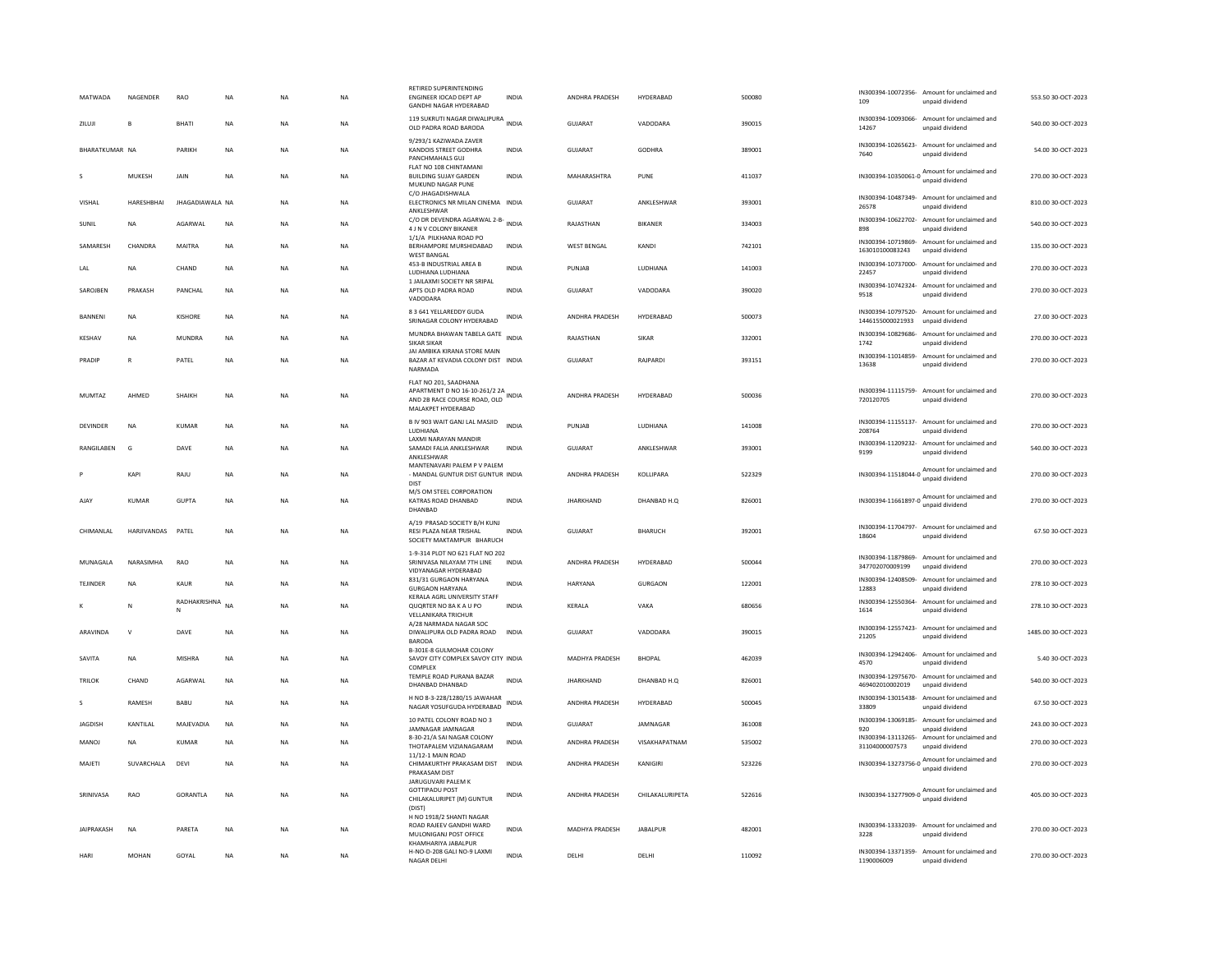| PASUMARTHY                | PRAVEEN              | KUMAR           | <b>NA</b> | <b>NA</b> | <b>NA</b> | 4-3-27/2 GUTTLA BAZAR<br>KHAMMAM KHAMMAM DISTRICT                                                    | INDIA        | ANDHRA PRADESH        | KHAMMAM        | 507003 | 334010025054                     | IN300394-13380449- Amount for unclaimed and<br>unpaid dividend  | 270.00 30-OCT-2023 |
|---------------------------|----------------------|-----------------|-----------|-----------|-----------|------------------------------------------------------------------------------------------------------|--------------|-----------------------|----------------|--------|----------------------------------|-----------------------------------------------------------------|--------------------|
| <b>JAYANTA</b>            | KUMAR                | PATI            | <b>NA</b> | <b>NA</b> | <b>NA</b> | THORIA SAHI BUXI BAZAR<br>CORPORATE LEATHERS H/O<br>DHUNA SENAPATI CUTTACK                           | <b>INDIA</b> | ORISSA                | CUTTACK        | 753001 | 12171                            | IN300394-13469392- Amount for unclaimed and<br>unpaid dividend  | 270.00 30-OCT-2023 |
| BALENDU                   | NATH                 | PANDEY          | <b>NA</b> | <b>NA</b> | <b>NA</b> | 79-A JANTA NAGAR B/H ONGC<br>COLON ANKLESHWAR DIST<br><b>BHARUCH GUJARAT</b>                         | <b>INDIA</b> | GUJARAT               | ANKLESHWAR     | 393010 | 10210827131                      | IN300394-13718744- Amount for unclaimed and<br>unpaid dividend  | 553.50 30-OCT-2023 |
|                           | $\mathsf{C}$         | ASATAGOPAN      | <b>NA</b> | <b>NA</b> | <b>NA</b> | C-15 INDIAN OIL NAGAR MOLSHRI<br>MARG SECTOR 55 NOIDA UP                                             | <b>INDIA</b> | <b>UTTAR PRADESH</b>  | NOIDA COMPLEX  | 201301 | 9027149                          | IN300394-13752243- Amount for unclaimed and<br>unpaid dividend  | 278.10.30-QCT-2023 |
| VALIPE                    | JAYA                 | LAXMI           | <b>NA</b> | <b>NA</b> | NA        | H NO 4-1-741 TULIAGUDA<br>MOHAM JAHI MARKET<br>HYDERABAD                                             | INDIA        | ANDHRA PRADESH        | HYDERABAD      | 500001 | 30002010022577                   | IN300394-13797118- Amount for unclaimed and<br>unpaid dividend  | 13.50 30-OCT-2023  |
| SIVAMANI                  | ELANGOVAN            | F               | <b>NA</b> | <b>NA</b> | NA        | INDIAN OVERSEAS BANK RAJAGIRI<br>PAPANASAM PAPANASAM                                                 | <b>INDIA</b> | TAMIL NADU            | PUDUKKOTTAI    | 622023 | 15585                            | IN300394-13815259- Amount for unclaimed and<br>unpaid dividend  | 810.00 30-OCT-2023 |
| RAMESH                    | <b>KUMAR</b>         | AGARWALLA       | <b>NA</b> | <b>NA</b> | NA        | LANE-1 KARTIK PARA DIBRUGARH<br>DIBRUGARH                                                            | <b>INDIA</b> | ARUNACHAL PRADESH     | DIBRUGARH      | 786001 | 3841                             | IN300394-14024604- Amount for unclaimed and<br>unpaid dividend  | 270.00 30-OCT-2023 |
| <b>RICHA</b>              | <b>NA</b>            | <b>BATRA</b>    | <b>NA</b> | <b>NA</b> | <b>NA</b> | 21/2-A DIZ AREA BSNL TYPE-VI<br>OTRS (UDYAN MARG) CALIBARI<br>MARG NEW DELHI                         | <b>INDIA</b> | DELHI                 | DELHI          | 110001 |                                  | IN300394-14050599-0 Amount for unclaimed and<br>unpaid dividend | 270.00 30-OCT-2023 |
| MANCHIKALAPU<br><b>DI</b> | HANUMANTHA           | RAO             | <b>NA</b> | <b>NA</b> | <b>NA</b> | 3-79 KARLAPUDI PO AMARAVATHI<br>MD GUNTUR DT                                                         | <b>INDIA</b> | ANDHRA PRADESH        | <b>GUNTUR</b>  | 522016 |                                  | IN300394-14173210-0 Amount for unclaimed and<br>unpaid dividend | 540.00 30-OCT-2023 |
| TARUN                     | KUMAR                | JAIN            | NA        | NA        | NA        | JAIN CYCLE STORES MALVIYA<br>CHOWK JABALPUR JABALPUR                                                 | INDIA        | MAHARASHTRA           | NAGPUR         | 432001 | 20031                            | IN300394-14359748- Amount for unclaimed and<br>unpaid dividend  | 540.00 30-OCT-2023 |
| YOGINDER                  | RAJ                  | <b>MEHTA</b>    | <b>NA</b> | <b>NA</b> | NA        | A-11/24 D L F PHASE-I GURGAON<br><b>HARYANA</b>                                                      | <b>INDIA</b> | <b>HARYANA</b>        | <b>GURGAON</b> | 122002 | IN300394-14404629-<br>13510      | Amount for unclaimed and<br>unpaid dividend                     | 540.00 30-OCT-2023 |
| <b>ASHISH</b>             | <b>NA</b>            | <b>SHUKLA</b>   | <b>NA</b> | <b>NA</b> | <b>NA</b> | 2 USHA COMPLEX OAK BAUG<br>VALLI PEER ROAD KALYAN DIST-<br>THANE                                     | <b>INDIA</b> | MAHARASHTRA           | <b>KAI YAN</b> | 421301 | 4401511872                       | IN300394-14406756- Amount for unclaimed and<br>unpaid dividend  | 270.00 30-QCT-2023 |
| <b>BABUBHAI</b>           | NARSINHBHAI          | PATEL           | NA        | <b>NA</b> | NA        | PARTAPORE TAL (DIST) NAVSARI<br>TAL (DIST) NAVSARI                                                   | <b>INDIA</b> | GUJARAT               | NAVASARI       | 396445 |                                  | IN300394-14457090-0 Amount for unclaimed and<br>unpaid dividend | 810.00 30-OCT-2023 |
| PRASHANT                  | KANTILAL             | SHAH            | <b>NA</b> | <b>NA</b> | NA        | NR BUS STOP PAVI JETPUR PAVI<br><b>JETPUR</b>                                                        | <b>INDIA</b> | <b>GUJARAT</b>        | DHABHOIR.S     | 391160 | 6045                             | IN300394-14799585- Amount for unclaimed and<br>unpaid dividend  | 270.00 30-OCT-2023 |
| VINURHAI                  | R                    | PATFI           | <b>NA</b> | <b>NA</b> | <b>NA</b> | 6 CHANDRAVALI SOCIETY<br>KARFI IRAUG VADODARA<br>VADODARA                                            | <b>INDIA</b> | GUIARAT               | VADODARA       | 390018 | 3062                             | IN300394-14812882- Amount for unclaimed and<br>unpaid dividend  | 270.00.30-OCT-2023 |
| <b>IRUDAYAM</b>           | NA                   | A               | <b>NA</b> | <b>NA</b> | NA        | D-6 DALMIA COLONY<br>DALMIAPURAM TRICHY-DIST TN                                                      | <b>INDIA</b> | TAMIL NADU            | LALGUDI        | 621651 | 9698                             | IN300394-14923713- Amount for unclaimed and<br>unpaid dividend  | 415.80 30-OCT-2023 |
| к                         | $\overline{A}$       | <b>BSASTRY</b>  | <b>NA</b> | <b>NA</b> | <b>NA</b> | FLAT NO-401 SNEHA PRASANTH<br>RESIDENCY OPP SASHI HOSPITAL<br>MOOSARAMBAGH<br>DILSUKHNAGAR HYDERABAD | <b>INDIA</b> | <b>ANDHRA PRADESH</b> | HYDERABAD      | 500036 | 4117                             | IN300394-14952522- Amount for unclaimed and<br>unpaid dividend  | 270.00 30-OCT-2023 |
|                           | RADHA                | DEVI            | <b>NA</b> | <b>NA</b> | <b>NA</b> | 642/D BHEL TOWNSHIP R C<br>PURAM HYDERABAD<br>UNITED INDIA INSURANE CO LTD                           | <b>INDIA</b> | ANDHRA PRADESH        | SANGAREDDY     | 502032 | 1190011474                       | IN300394-14968922- Amount for unclaimed and<br>unpaid dividend  | 270.00 30-OCT-2023 |
| MOTILAL                   | NA                   | PANDA           | NA        | NA        | NA        | NEAR SATYAM CINEMA AT PO<br>BHAWANIATNA DIST KALAHANDI<br>ORISSA                                     | INDIA        | ORISSA                | KESINGA        | 766001 | 6407                             | IN300394-15121952- Amount for unclaimed and<br>unpaid dividend  | 270.00 30-OCT-2023 |
| TAILOR                    | <b>URVISH</b>        | $\mathsf{v}$    | <b>NA</b> | <b>NA</b> | <b>NA</b> | F/44 JADHAV AMISHRADDHA<br>SOCIETY OPP- NAVJIVAN SOCIETY INDIA<br>VADODARA VADODARA                  |              | <b>GUJARAT</b>        | VADODARA       | 390019 | 1073                             | IN300394-15138362- Amount for unclaimed and<br>unpaid dividend  | 270.00 30-OCT-2023 |
| PATEL                     | <b>MINABEN</b>       | HASHMUKHBHAI NA |           | <b>NA</b> | <b>NA</b> | 8 SARVAMANGAL CO-OP<br>HOUSING SOCIETY NANI CHOVISAI INDIA<br>NAVSARI                                |              | GUJARAT               | NAVASARI       | 396427 | 4643                             | IN300394-15220124- Amount for unclaimed and<br>unpaid dividend  | 124.20 30-OCT-2023 |
|                           | <b>NA</b>            | SUBRAMANIAN NA  |           | <b>NA</b> | <b>NA</b> | CHETTIAR THOTTAM KAMALA<br>KUTTAI KUNNATHUR<br>PERUNDURAL TK                                         | <b>INDIA</b> | TAMIL NADU            | ARCHALUR       | 638103 | 402010007642                     | IN300394-15298326- Amount for unclaimed and<br>unpaid dividend  | 135.00 30-OCT-2023 |
| K                         | <b>NA</b>            | RAJESWARI       | <b>NA</b> | <b>NA</b> | <b>NA</b> | 142 PILLAIYAR KOIL STREET<br>PERUMAL RAJAPET MITTAPET<br>POST ARKKONAM                               | <b>INDIA</b> | <b>TAMIL NADU</b>     | MITTAPET       | 631101 | IN300394-15480364-<br>1026       | Amount for unclaimed and<br>unpaid dividend                     | 278.10 30-OCT-2023 |
| MUSTHAKK                  | <b>NA</b>            | MOOSSA          | NA        | <b>NA</b> | NA        | RAHIMA VILLA PO KURICHIYIL<br>THALASSERY KANNUR DT KERALA                                            | INDIA        | KERALA                | KASARAGOD      | 670102 | IN300394-15564559-<br>1190013765 | Amount for unclaimed and<br>unpaid dividend                     | 540.00 30-OCT-2023 |
| ANILA                     | <b>NA</b>            | SINHA           | <b>NA</b> | <b>NA</b> | <b>NA</b> | QTR NO 1128 SECTOR-12A B S<br>CITY BOKARO JHARKHAND<br><b>VINAYAK PARK RAMESHVAR</b>                 | <b>INDIA</b> | <b>JHARKHAND</b>      | <b>BOKARO</b>  | 827012 | IN300394-15671265-<br>101200057  | Amount for unclaimed and<br>unpaid dividend                     | 243.00 30-OCT-2023 |
| LILAMBEN                  | BHAGVANJIBHAI KANANI |                 | <b>NA</b> | NA        | NA        | NAGAR OPP BATHANI BUILDERS<br>OFFICE STREET GARBI CHOWK<br><b>IAMNAGAR</b>                           | <b>INDIA</b> | <b>GUJARAT</b>        | JAMNAGAR       | 361008 |                                  | IN300394-15722655-0 Amount for unclaimed and                    | 270.00 30-OCT-2023 |
| D                         | R                    | THAKUR          | <b>NA</b> | <b>NA</b> | <b>NA</b> | U 174 SHAKAR PUR DELHI DELHI                                                                         | <b>INDIA</b> | DELHI                 | DELHI          | 110092 | 5300968227                       | IN300394-15724110- Amount for unclaimed and<br>unpaid dividend  | 243.00 30-OCT-2023 |
| VIKAS                     | NA                   | KARANJIYA       | NA        | <b>NA</b> | NA        | 4 CHOPATI ROAD JAORA DIST-<br>RATLAM                                                                 | <b>INDIA</b> | <b>MADHYA PRADESH</b> | RATLAM         | 457001 | IN300394-15742168-<br>2792       | Amount for unclaimed and<br>unpaid dividend                     | 270.00 30-OCT-2023 |
| ANAND                     | <b>NA</b>            | BHARADWAJ       | <b>NA</b> | <b>NA</b> | <b>NA</b> | IN FRONT OF CHITRAKOOT<br>COMPLEX NAGPUR ROAD<br>CHHINDWARA (MP)<br>CHHINDWARA (MP)                  | <b>INDIA</b> | MADHYA PRADESH        | DHAR           | 480001 | 10587253845                      | IN300394-15831636- Amount for unclaimed and<br>unpaid dividend  | 243.00 30-OCT-2023 |
| NAGESWARARA NA            |                      | <b>JAMI</b>     | NA        | NA        | NA        | 1-181 BAZAR STREET<br>BRAHMANATARLA SRIKAKULAM- INDIA<br>DIST SRIKAKULAM-DIST                        |              | ANDHRA PRADESH        | TEKKALI        | 532220 | 7991                             | IN300394-15903409- Amount for unclaimed and<br>unpaid dividend  | 135.00 30-OCT-2023 |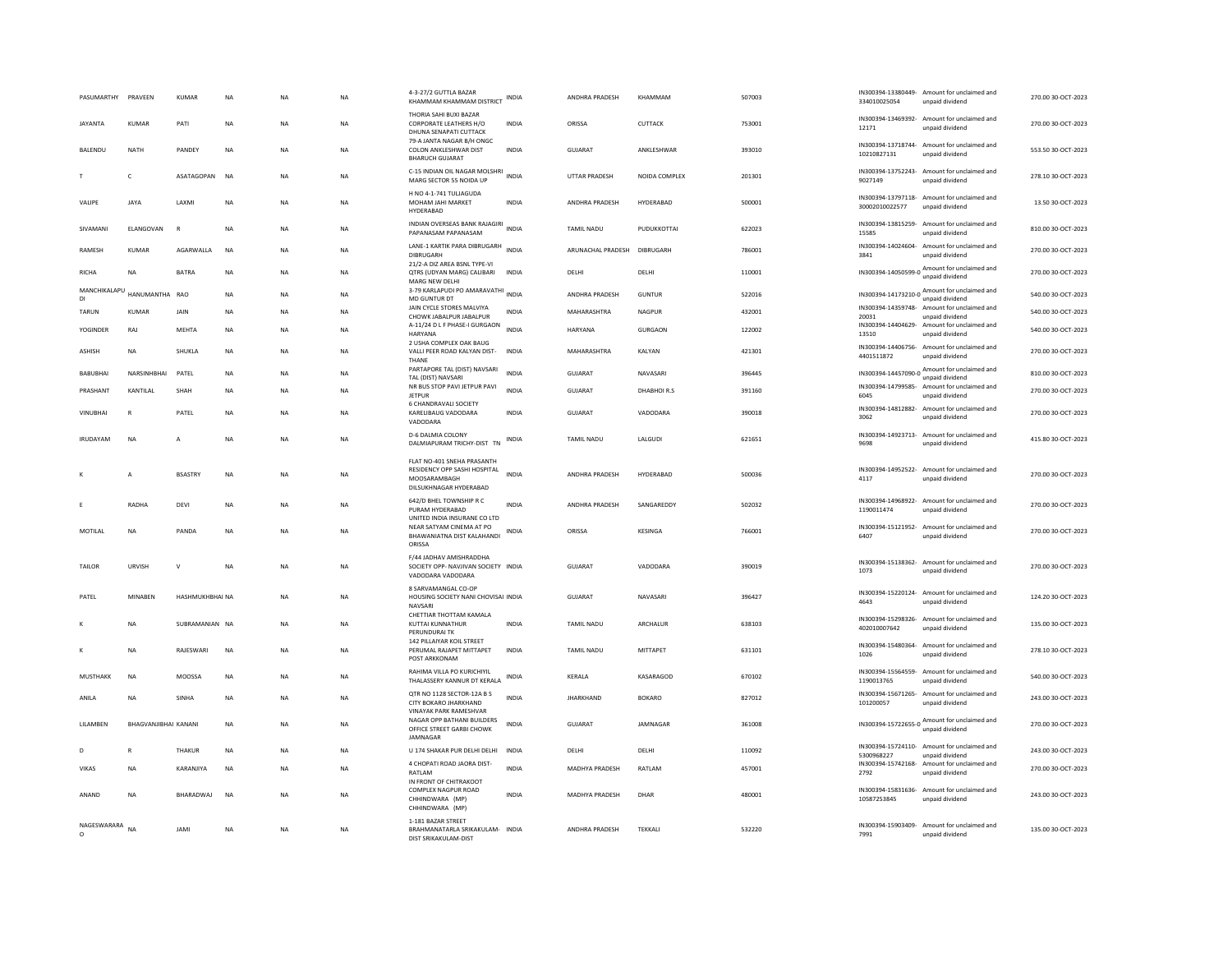| VENU                | <b>GOPALA</b>       | RAORALI         | <b>NA</b>   | <b>NA</b> | <b>NA</b> | AGM (FIN AND ACCTS) (ADMIN<br>BLDG) VISAKHAPATNAM STEEL<br>PLANT VISAKHAPATNAM                | <b>INDIA</b> | ANDHRA PRADESH    | VISAKHAPATNAM        | 530031 | 402601010032387                      | IN300394-15935248- Amount for unclaimed and<br>unpaid dividend | 135.00 30-OCT-2023  |
|---------------------|---------------------|-----------------|-------------|-----------|-----------|-----------------------------------------------------------------------------------------------|--------------|-------------------|----------------------|--------|--------------------------------------|----------------------------------------------------------------|---------------------|
| <b>IROOKUZHIYIL</b> | SHAJI               | CHACKO          | <b>NA</b>   | <b>NA</b> | <b>NA</b> | B-43-A ONGC COLONY<br>ANKLESHWAR ANKLESHWAR                                                   | <b>INDIA</b> | GUJARAT           | ANKLESHWAR           | 393010 | 51342151001371                       | IN300394-16064279- Amount for unclaimed and<br>unpaid dividend | 405.00 30-OCT-2023  |
| MURUGESAN           | NA                  | SUBBIAH         | NA          | NA        | NA        | C/O INDIAN OVERSEAS BANK<br>ALLAPURAM BRANCH VELLORE<br>VELLORE                               | INDIA        | TAMIL NADU        | VELLORE              | 632001 |                                      | IN300394-16078302-0 Amount for unclaimed and                   | 162.00 30-OCT-2023  |
| MANUBHAI            | GANDABHAI           | PATEL           | NA          | <b>NA</b> | NA        | B/2 ROOM NO 205 PARISHRAM<br>APRT RAMWADI LUHAR TEKRA<br>VALSAD                               | <b>INDIA</b> | GUJARAT           | VALSAD H.O           | 396001 | 2330100002375                        | IN300394-16152496- Amount for unclaimed and<br>unpaid dividend | 67.50 30-OCT-2023   |
| AMBRISH             | <b>NA</b>           | PRASAD          | NA          | <b>NA</b> | <b>NA</b> | 45 GAON ANJANI THANA NO 184<br>TOWN VILL ANJANI ANCHAL<br>BHAGAVANAPUR DIST VAISHALI          | INDIA        | <b>BIHAR</b>      | <b>HAJIPUR</b>       | 844125 | 304800100095910                      | IN300394-16408206- Amount for unclaimed and<br>unpaid dividend | 270.00 30-OCT-2023  |
| AADITHYA            | <b>NA</b>           | R               | NA          | <b>NA</b> | NA        | NO 50 SUBBARAY NAGAR<br><b>CUDDALORE CUDDALORE</b>                                            | INDIA        | <b>TAMIL NADU</b> | CUDDALORE            | 607002 | 1849                                 | IN300394-16461122- Amount for unclaimed and<br>unpaid dividend | 135.00 30-OCT-2023  |
| N                   | <b>NA</b>           | <b>UMADEVI</b>  | NA          | <b>NA</b> | NA        | 178 EAST CAR STREET DINDIGUL<br><b>DINDIGUL</b>                                               | <b>INDIA</b> | TAMIL NADU        | <b>DINDIGUL</b>      | 624001 | IN300394-16955350-<br>20122          | Amount for unclaimed and<br>unpaid dividend                    | 13.50 30-OCT-2023   |
| ANAND               | SWARUP              | BHARGAVA        | <b>NA</b>   | <b>NA</b> | NA        | HOUSE NO 76 STREET NO 5/A<br>MAITRI NAGAR RISALI BHILAI                                       | <b>INDIA</b> | CHHATTISGARH      | BHILAI               | 490001 | 930010100010175                      | IN300394-18050307- Amount for unclaimed and<br>unpaid dividend | 135.00 30-OCT-2023  |
| KANCHAN             | POPATI AI           | PATEL           | <b>NA</b>   | <b>NA</b> | <b>NA</b> | 13/A-B, SUNRISE TOWNSHIP, B/H<br>INTERCITY TOWNSHIP, PUNA<br>KUMBHARIA ROAD, SURAT.           | <b>INDIA</b> | GUIARAT           | <b>SURAT NANPURA</b> | 395010 | IN300425-10001218-0                  | Amount for unclaimed and<br>unpaid dividend                    | 810.00.30-OCT-2023  |
| RAMUBHAI            | CHHOTURHAL          | PATEL           | <b>NA</b>   | <b>NA</b> | <b>NA</b> | 1350, GHEJ, NAVA FALIA, TAL.<br>CHIKHLI, DIST, NAVSARI                                        | <b>INDIA</b> | GUJARAT           | CHIKHLI              | 396521 |                                      | IN300425-10036416-0 Amount for unclaimed and                   | 540.00 30-OCT-2023  |
| SHANTILAL           | DANABHAI            | PATEL           | <b>NA</b>   | <b>NA</b> | <b>NA</b> | PATEL BHUVAN M. G. ROAD<br>BILIMORA DIST. NAVSARI                                             | <b>INDIA</b> | <b>GUJARAT</b>    | <b>BILIMORA</b>      | 396321 | 11748                                | IN300425-10038635- Amount for unclaimed and<br>unpaid dividend | 270.00 30-OCT-2023  |
| PATEL               | CHARUBEN            | RAMANBHAI       | <b>NA</b>   | <b>NA</b> | <b>NA</b> | 5 A. SATISHPARK BEHIND<br>NARAMADN NAGAR SOCIETY NO-<br>3 GIDC ROAD MANJALPUR<br>BARODA       | <b>INDIA</b> | GUJARAT           | VADODARA             | 390011 | 2013                                 | IN300425-10055038- Amount for unclaimed and<br>unpaid dividend | 270.00 30-OCT-2023  |
| MOHD                | <b>NISAR</b>        | KHAN            | <b>NA</b>   | <b>NA</b> | <b>NA</b> | HAJI ESMAIL H. QURESHI,<br>QURESHI MANZIL, DEHLA STREET. INDIA<br>RANDER, SURAT.              |              | <b>GUJARAT</b>    | <b>SURAT NANPURA</b> | 395005 | 5598                                 | IN300425-10119162- Amount for unclaimed and<br>unpaid dividend | 108.00 30-OCT-2023  |
| PATEL               | SHAILESHBHAI        | AMBALAL         | <b>NA</b>   | <b>NA</b> | <b>NA</b> | A - 201, AMARDEEP APARTMENT,<br>OPP - HOTEL OASIS, UMIYA DHAM INDIA<br>ROAD, VARACHHA, SURAT. |              | <b>GUJARAT</b>    | <b>SURAT NANPURA</b> | 395006 | 19                                   | IN300425-10133105- Amount for unclaimed and<br>unpaid dividend | 54.00 30-OCT-2023   |
| NIRMALABEN          | CHANDRAKANT KANSARA |                 | $_{\sf NA}$ | <b>NA</b> | <b>NA</b> | 478. MAHADEV FALIYA.<br>KATARGAM, SURAT. SURAT.                                               | INDIA        | GUJARAT           | SURAT NANPURA        | 395004 | 2028                                 | IN300425-10173300- Amount for unclaimed and<br>unpaid dividend | 135.00 30-OCT-2023  |
| KRISHNA             | <b>NA</b>           | B               | <b>NA</b>   | <b>NA</b> | <b>NA</b> | NEW 5 OLD 3 1ST FLOOR 29TH<br>STREET THILLAI GANGA NAGAR<br>NANGANALLUR CHENNAI               | <b>INDIA</b> | <b>TAMIL NADU</b> | CHENNAI              | 600061 | 5255                                 | IN300441-10633665- Amount for unclaimed and<br>unpaid dividend | 540.00 30-OCT-2023  |
| <b>GURVINDER</b>    | KAUR                | <b>GULATI</b>   | NA          | <b>NA</b> | NA        | G 16/10 A GROUND FLOOR<br>RAJOURI GARDEN NEW DELHI<br>NEW DELH                                | INDIA        | DELHI             | DELHI                | 110027 | 35928                                | IN300441-10764771- Amount for unclaimed and<br>unpaid dividend | 132.30 30-OCT-2023  |
|                     | <b>NA</b>           | <b>INDUBALA</b> | <b>NA</b>   | <b>NA</b> | <b>NA</b> | 12, KALATHI PILLAI STREET,<br>SOWCARPET, CHENNAI.                                             | INDIA        | TAMIL NADU        | CHENNAI              | 600079 | 1157                                 | IN300450-10081926- Amount for unclaimed and<br>unpaid dividend | 2.70 30-OCT-2023    |
|                     | <b>NA</b>           | SASHIKALA       | <b>NA</b>   | <b>NA</b> | <b>NA</b> | 12, KALATHI PILLAI ST. 1ST FLOOR,<br>SOWCARPET, CHENNAI. CHENNAI.                             | INDIA        | TAMIL NADU        | CHENNAI              | 600079 | IN300450-10081942-<br>1160           | Amount for unclaimed and<br>unpaid dividend                    | 2.70 30-OCT-2023    |
| N                   |                     | RAJALAKSHMY     | <b>NA</b>   | <b>NA</b> | <b>NA</b> | PLOT NO. 57-58, AKANKSHA KUNJ, INDIA<br>RISALI, BHILAI                                        |              | CHHATTISGARH      | BHILAI               | 490006 | 131090553300                         | IN300450-10696013- Amount for unclaimed and<br>unpaid dividend | 540.00 30-OCT-2023  |
| AHIR                | LALLUBHAI           | GHOSAIBHAIAHI   | <b>NA</b>   | <b>NA</b> | <b>NA</b> | AHIR STREET AT AND POST GADAT INDIA<br>TAL GANDEVI DIST NAVSARI                               |              | GUJARAT           | <b>BILIMORA</b>      | 396350 | 68104000062754                       | IN300450-11287086- Amount for unclaimed and<br>unpaid dividend | 270.00 30-OCT-2023  |
| DINESH              | <b>NA</b>           | <b>VIRAN</b>    | NA          | <b>NA</b> | NA        | 5TH FLOOR.GODREJ MILLENIUM<br>KOREGAON PARK ROAD PUNE<br>PUNE                                 | <b>INDIA</b> | MAHARASHTRA       | PUNE                 | 411001 | 2506395001                           | IN300450-11466892- Amount for unclaimed and<br>unpaid dividend | 540.00 30-OCT-2023  |
| <b>GANPATBHAI</b>   | VASANBHAI           | RATHOD          | NA          | NA        | NA        | 16/3 SATYAM NAGAR SOC GREED INDIA<br>ROAD KABIL PORE NAVSARI                                  |              | <b>GUJARAT</b>    | NAVASARI             | 396445 | 68104000007979                       | IN300450-11530322- Amount for unclaimed and<br>unpaid dividend | 540.00 30-OCT-2023  |
| JAINENDRA           | KUMAR               | JAIN            | NA          | <b>NA</b> | <b>NA</b> | 50 PG ENCLAVE ANUPAM NAGAR<br><b>EXTENSION GWALIOR</b>                                        | <b>INDIA</b> | MADHYA PRADESH    | <b>GWALIOR</b>       | 474002 | 5101500804                           | IN300450-11915739- Amount for unclaimed and<br>unpaid dividend | 278.10 30-OCT-2023  |
| SUNIL               | <b>KUMAR</b>        | PRADHAN         | <b>NA</b>   | <b>NA</b> | <b>NA</b> | <b>B-315. MADHUKUNJENCLAVE</b><br>RASULGARH BHUBANESWAR<br>ORISSA                             | INDIA        | ORISSA            | BHUBANESWAR          | 751010 | 131086570500                         | IN300450-12403152- Amount for unclaimed and<br>unpaid dividend | 540.00 30-OCT-2023  |
| KUSUM               | LATA                | AGRAWAL         | $_{\sf NA}$ | NA        | <b>NA</b> | 29/1 DOULATGANJ TILAK MARG<br><b>UJJAIN MP</b>                                                | <b>INDIA</b> | MADHYA PRADESH    | UJJAIN               | 456001 | IN300450-12554699-<br>88104000067652 | Amount for unclaimed and<br>unpaid dividend                    | 1247.40 30-OCT-2023 |
| PARASMAI            | $\blacksquare$      | <b>JAIN</b>     | <b>NA</b>   | <b>NA</b> | <b>NA</b> | PITRUCHAYA BLDG 1458<br>DESHPANDE GALLI BELGAUM<br>KARNATAKA                                  | <b>INDIA</b> | KARNATAKA         | <b>BEIGAUM</b>       | 590001 | 101104000003995                      | IN300450-12684310- Amount for unclaimed and<br>unpaid dividend | 2.70 30-OCT-2023    |
| SURENDRA            | <b>NATH</b>         | PANDEY          | <b>NA</b>   | <b>NA</b> | <b>NA</b> | F-107, RENUSAGAR COLONY<br>SONEBHADRA UP                                                      | <b>INDIA</b> | UTTAR PRADESH     | <b>RENUKOT</b>       | 231218 | 35104000049920                       | IN300450-12758223- Amount for unclaimed and<br>unpaid dividend | 415.80 30-OCT-2023  |
| RAJESH              | <b>NA</b>           | BANSAL          | NA          | <b>NA</b> | NA        | 27 DAULATGANJ TILAK MARG<br><b>UIJAIN MADHYA PRADESH</b>                                      | <b>INDIA</b> | MADHYA PRADESH    | UJJAIN               | 456006 |                                      | IN300450-13071412-0 Amount for unclaimed and                   | 270.00 30-OCT-2023  |
| NAYNESH             | <b>NA</b>           | BHATT           | <b>NA</b>   | <b>NA</b> | <b>NA</b> | R K MARBLES LTD NEAR VILLAGE<br>MORWAD RAJASTHAN                                              | <b>INDIA</b> | RAJASTHAN         | KANKROLI             | 313326 | 104104000030490                      | IN300450-13510412- Amount for unclaimed and<br>unpaid dividend | 270.00 30-OCT-2023  |
| ASHUTOSH            | NA                  | VERMA           | NA          | <b>NA</b> | NA        | 25 B SECTOR- D SCH NO 71 MAIN<br>RING ROAD INDORE MADHYA<br>PRADESH                           | <b>INDIA</b> | MADHYA PRADESH    | INDORE               | 452002 | 1040104000042051 unpaid dividend     | IN300450-13587495- Amount for unclaimed and                    | 540.00 30-OCT-2023  |
| <b>DINESHBHAI</b>   | <b>BHULABHA</b>     | PATEL           | <b>NA</b>   | <b>NA</b> | <b>NA</b> | RANGSADAN SOC SARIBUJARANG<br>AMALSAD NAVSARI GUJARAT                                         | <b>INDIA</b> | <b>GUJARAT</b>    | NAVASARI             | 396445 | 68104000093860                       | IN300450-13699395- Amount for unclaimed and<br>unpaid dividend | 270.00 30-OCT-2023  |
| PRAKASHKUMA         | AMRUTLAL            | SHAH            | NA          | <b>NA</b> | NA        | TALEGAON DHAMDHERE TAL.<br>SHIRUR DIST, PUNE TALEGAON<br><b>DHAMDHERE</b>                     | <b>INDIA</b> | MAHARASHTRA       | LONI KALBHOR         | 412208 | 607104000079912 unpaid dividend      | IN300450-80147174- Amount for unclaimed and                    | 415.80 30-OCT-2023  |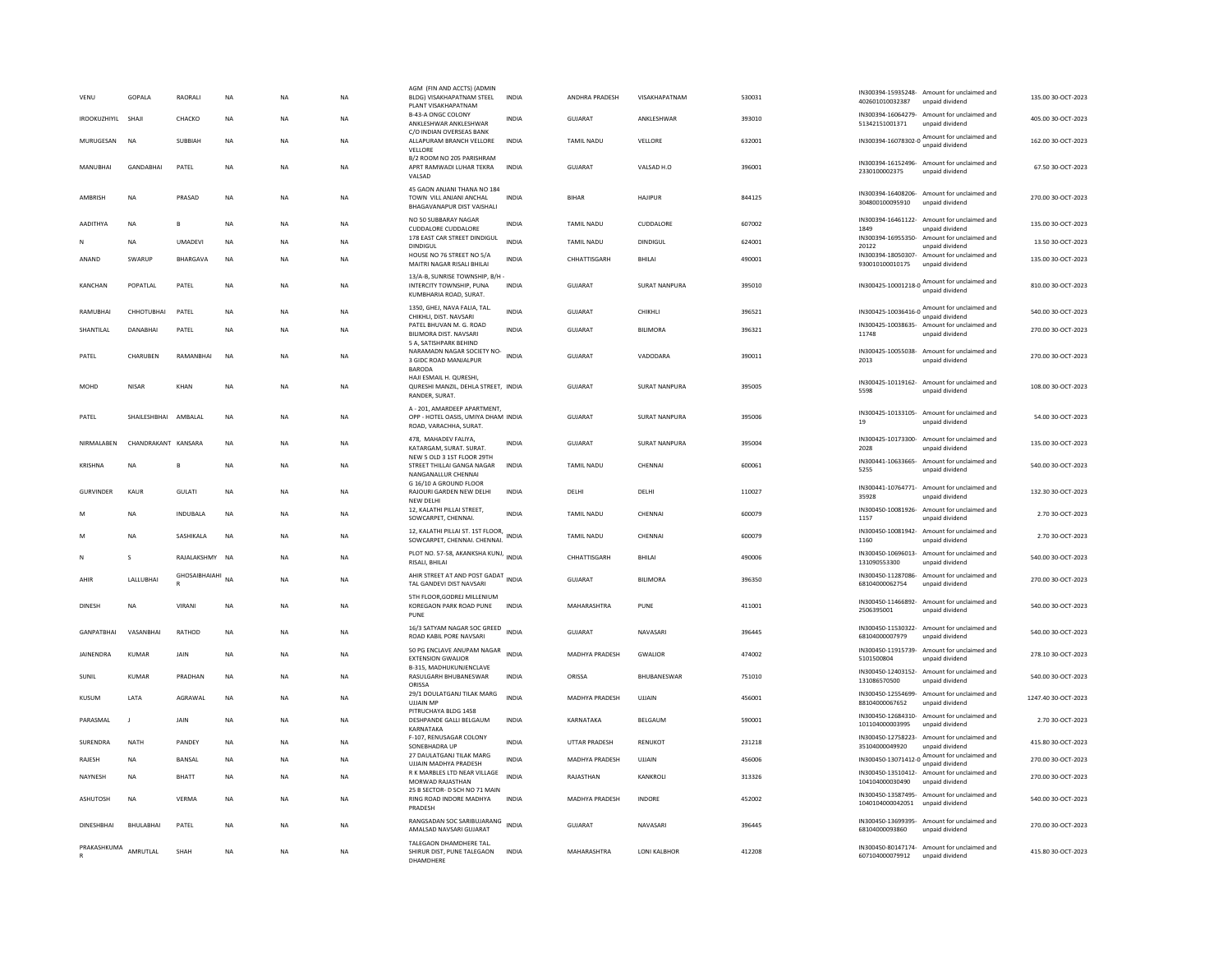| <b>BAPUSAHEB</b>  | <b>IAGANNATH</b>               | SHELAKE           | <b>NA</b>   | <b>NA</b> | <b>NA</b> | NR DATTA MANDIR A/P LONAND<br>TALUKA KHANDALA DIST SATARA                                         | <b>INDIA</b> | MAHARASHTRA    | SATARA           | 415521 | 1210010901462               | IN300450-80505216- Amount for unclaimed and<br>unpaid dividend  | 810.00.30-OCT-2023 |
|-------------------|--------------------------------|-------------------|-------------|-----------|-----------|---------------------------------------------------------------------------------------------------|--------------|----------------|------------------|--------|-----------------------------|-----------------------------------------------------------------|--------------------|
| MAN               | <b>MOHAN</b>                   | SHARMA            | <b>NA</b>   | <b>NA</b> | <b>NA</b> | 26/147, WEST PATEL NAGAR NEW INDIA<br>DELHI NEW DELHI                                             |              | DELHI          | DELHI            | 110008 | 11143027                    | IN300468-10046304- Amount for unclaimed and<br>unpaid dividend  | 270.00 30-OCT-2023 |
| SURAJ             | MADAN                          | DODEJA            | $_{\sf NA}$ | <b>NA</b> | <b>NA</b> | 165 A BULEE GHAR CARDINAL<br>GRACIOUS RD ANDHERI EAST<br>MUMBAI                                   | INDIA        | MAHARASHTRA    | <b>MUMBAI</b>    | 400099 | IN300476-40608399-<br>13450 | Amount for unclaimed and<br>unpaid dividend                     | 969.30 30-OCT-2023 |
| ANJANA            | $\mathbb{R}$                   | <b>ITALIYA</b>    | $_{\sf NA}$ | <b>NA</b> | NA        | 79 A SARITA SOCIETY STREET NO 6<br>BORTALAV BHAVNAGAR<br>BHAVNAGAR                                | <b>INDIA</b> | GUJARAT        | BHAVNAGAR        | 364001 | 20276                       | IN300476-42588398- Amount for unclaimed and<br>unpaid dividend  | 270.00 30-OCT-2023 |
| VAGHELA           | <b>GEETA</b>                   | RUDRADATTSIN<br>H | <b>NA</b>   | <b>NA</b> | <b>NA</b> | D/8 ADISHWAR APT NR ANKUR<br>DERASAR NARANPURA<br>AHMEDABAD                                       | INDIA        | GUIARAT        | AHMFDARAD        | 380013 | 278                         | IN300484-10024943- Amount for unclaimed and<br>unpaid dividend  | 270.00 30-OCT-2023 |
| SYLVIA            | <b>NA</b>                      | PEREIRA           | NA          | NA        | NA        | THE ALPS PEREIRA BLDG, 2ND<br>FLOOR, V. SAVARKAR MARG.<br><b>VIRARA EAST THANE</b>                | <b>INDIA</b> | MAHARASHTRA    | VASAI (DT THANE) | 401303 |                             | IN300484-10218014-0 Amount for unclaimed and                    | 540.00 30-OCT-2023 |
| ANITA             | <b>NA</b>                      | SINGH             | <b>NA</b>   | <b>NA</b> | <b>NA</b> | FF 4 DATTA PLAZA OPPOSITE<br>SUDARSHAN MOTORS NAPIER<br>TOWN JABALPUR M P                         | <b>INDIA</b> | MADHYA PRADESH | <b>JABALPUR</b>  | 482001 | 128010100056294             | IN300484-11065553- Amount for unclaimed and<br>unpaid dividend  | 810.00 30-OCT-2023 |
| VINAY             | <b>NA</b>                      | SANCHETI          | <b>NA</b>   | <b>NA</b> | <b>NA</b> | 4 SADHNA NAGAR AIR PORT ROAD<br>4 SADHNA NAGAR AIR PORT ROAD<br><b>INDORE MP</b>                  |              | MADHYA PRADESH | <b>INDORE</b>    | 452005 | 59213000082                 | IN300484-11891518- Amount for unclaimed and<br>unpaid dividend  | 540.00 30-OCT-2023 |
| NATVARRHAI        | <b>HIRABHAI</b>                | PATEL             | <b>NA</b>   | <b>NA</b> | <b>NA</b> | B/39, TIRUPATI BUNGLOWS<br>HANUMAN TEKRI ABU HWAY<br><b>ROAD PALANPUR</b>                         | <b>INDIA</b> | <b>GUJARAT</b> | <b>PALANPUR</b>  | 385001 | 11034                       | IN300484-12534853- Amount for unclaimed and<br>unpaid dividend  | 540.00 30-OCT-2023 |
| RAXABEN           | KAMLESHBHAI                    | <b>JOSHI</b>      | <b>NA</b>   | <b>NA</b> | NA        | 1/B, PARTH SOCIETY AGOLA ROAD INDIA<br>PALANPUR PALANPUR<br>IFFCO CHHATTISGARH POWER LTD          |              | <b>GUJARAT</b> | PALANPUR         | 385001 | 256010100044174             | IN300484-12627023- Amount for unclaimed and<br>unpaid dividend  | 270.00 30-OCT-2023 |
| SUNITA            | <b>NA</b>                      | BARANWAL          | <b>NA</b>   | <b>NA</b> | NA        | OPP CENTRAL SCHOOL M G ROAD INDIA<br>AMBIKAPUR SURGUJA<br>AMBIKAPUR CHATTISGARI-                  |              | MADHYA PRADESH | AMBIKAPUR        | 497001 | 587010100002318             | IN300484-13454856- Amount for unclaimed and<br>unpaid dividend  | 540.00 30-OCT-2023 |
| <b>I AI IT</b>    | <b>NA</b>                      | <b>KAVIRA1</b>    | <b>NA</b>   | <b>NA</b> | <b>NA</b> | PLOT NO 31 AND 33 FLAT NO 5<br>NEHA CLASSIC DASHMESHNAGAR INDIA<br>ROAD JYOTI NAGAR<br>AURANGABAD |              | MAHARASHTRA    | AURANGABAD (MS)  | 431005 | 4401001701                  | IN300513-10250792- Amount for unclaimed and<br>unpaid dividend  | 270.00 30-OCT-2023 |
| MILAN             | <b>NA</b>                      | LOONKAR           | <b>NA</b>   | <b>NA</b> | NA        | FLAT NO 13D 14TH FLOOR<br>ABHILASHA 46-A K MARG<br><b>GOWALIA TANK MUMBAI</b>                     | INDIA        | MAHARASHTRA    | <b>MUMBAI</b>    | 400036 | 31722678                    | IN300513-10311597- Amount for unclaimed and<br>unpaid dividend  | 540.00 30-OCT-2023 |
| KUNAL             | JAYANTILAL                     | KANANI            | NA          | <b>NA</b> | NA        | DWARIKA 2 RAJNAGAR PLOT NO<br>12 13 19 SARU SECTION ROAD<br>JAMNAGAR GUJARAT INDIA                | INDIA        | <b>GUJARAT</b> | JAMNAGAR         | 361002 | 11130                       | IN300513-10663890- Amount for unclaimed and<br>unpaid dividend  | 278.10 30-OCT-2023 |
| MANAV             | <b>JAYANTILAL</b>              | KANANI            | <b>NA</b>   | <b>NA</b> | <b>NA</b> | DWARIKA 1 RAJNAGAR PLOT NO<br>12 13 19 SARU SECTION ROAD<br>JAMNAGAR GUJARAT INDIA                | <b>INDIA</b> | GUJARAT        | <b>IAMNAGAR</b>  | 361002 | 11131                       | IN300513-10670435- Amount for unclaimed and<br>unpaid dividend  | 278.10 30-OCT-2023 |
| MRS               | KIRAN                          | <b>AJAYMEHTA</b>  | <b>NA</b>   | <b>NA</b> | <b>NA</b> | HATHISHAHNI POLE KALUPUR<br>AHMEDABAD AHMEDABAD                                                   | <b>INDIA</b> | GUJARAT        | AHMEDABAD        | 380001 |                             | IN300513-10748628-0 Amount for unclaimed and<br>unpaid dividend | 18.90 30-OCT-2023  |
| YOGI              | -11                            | KANANI            | <b>NA</b>   | <b>NA</b> | <b>NA</b> | DWARIKA 1 RAJNAGAR PLOT NO<br>12 13 19 SARU SECTION ROAD<br>JAMNAGAR GUJARAT INDIA                | <b>INDIA</b> | GUIARAT        | <b>IAMNAGAR</b>  | 361002 | 11132                       | IN300513-10813648- Amount for unclaimed and<br>unpaid dividend  | 278.10.30-OCT-2023 |
| NEERJA            | <b>NA</b>                      | SINGH             | NA          | NA        | NA        | JAMIRA HOUSE CHOWK ARA<br><b>BHOJPUR BIHAR BIHAR</b><br>RADHA KRISHNA NEAR ASTHA                  | <b>INDIA</b> | <b>BIHAR</b>   | ARRAH            | 802301 | 5333                        | IN300513-10832846- Amount for unclaimed and<br>unpaid dividend  | 270.00 30-OCT-2023 |
| <b>GIRISHBHAI</b> | RANCHHODBHAI PATEL             |                   | <b>NA</b>   | <b>NA</b> | <b>NA</b> | <b>BUNGLOW GATE 2 NEAR</b><br>GOVARDHAN SOCIETY OPP APC<br>ANAND VIDYANAGAR ROAD<br>ANAND         | <b>INDIA</b> | GUJARAT        | ANAND            | 388001 | 38010100060738              | IN300513-10951078- Amount for unclaimed and<br>unpaid dividend  | 540.00 30-OCT-2023 |
| ODEDARA           | CHETAN                         | DEVASHIBHAI       | NA          | <b>NA</b> | NA        | <b>GHANSHYAM 5 PREMCHAND</b><br>COLONY NEW JAIL ROAD<br>JAMNAGAR GUJARAT                          | INDIA        | GUJARAT        | JAMNAGAR         | 361005 | 201626                      | IN300513-11062694- Amount for unclaimed and<br>unpaid dividend  | 540.00 30-OCT-2023 |
| KUNJ              | <b>NA</b>                      | BIHARI            | <b>NA</b>   | <b>NA</b> | <b>NA</b> | VILL BANSEYDEELA PO<br>SRIDUTTGANJ BALRAMPUR UTTER INDIA<br>PRADESH                               |              | UTTAR PRADESH  | <b>BISUNPUR</b>  | 271607 | 51114                       | IN300513-11158849- Amount for unclaimed and<br>unpaid dividend  | 270.00 30-OCT-2023 |
| MADHURI           | SHARAD                         | TIKALE            | <b>NA</b>   | <b>NA</b> | <b>NA</b> | DEEP APT FLAT NO 101 B/H<br>ORANGE CITY HOSPITAL<br>SAWARKAR NAGAR NAGPUR<br>NAGPUR               | INDIA        | MAHARASHTRA    | NAGPUR           | 440022 | 6905                        | IN300513-11307815- Amount for unclaimed and<br>unpaid dividend  | 135.00.30-OCT-2023 |
| PALLAVIBEN        | <b>ATULBHAI</b>                | PATEL             | <b>NA</b>   | <b>NA</b> | <b>NA</b> | 19 SHRINAGAR SOCIETY V V<br>NAGAR ROAD ANAND GUJARAT                                              | <b>INDIA</b> | GUJARAT        | ANAND            | 388001 | 64710010000728              | IN300513-11565075- Amount for unclaimed and<br>unpaid dividend  | 278.10 30-OCT-2023 |
| <b>BIPIN</b>      | VASANTRAI                      | SANGANI           | $_{\sf NA}$ | NA        | NA        | 2/F/5 MOOLJI NAGAR KESAVNIDHI<br>CHS LTD S V ROAD BORIVALI WEST INDIA<br>MUMBAI                   |              | MAHARASHTRA    | <b>MUMBAI</b>    | 400092 | 201010100021599             | IN300513-11632352- Amount for unclaimed and<br>unpaid dividend  | 380.70 30-OCT-2023 |
| <b>UMA</b>        | ARWIND                         | <b>GEHLOT</b>     | <b>NA</b>   | <b>NA</b> | <b>NA</b> | 151 TYPE IV FLAT CENTRAL<br>AVENUE COLONY RACE COURSE INDIA<br>CIRCLE BARODA GUJARAT              |              | GUJARAT        | VADODARA         | 390007 | 130010100088178             | IN300513-11717549- Amount for unclaimed and<br>unpaid dividend  | 270.00 30-OCT-2023 |
| SHILA             | <b>NA</b>                      | SHARMA            | $_{\sf NA}$ | NA        | NA        | 403 MALTI VIHAR APTT<br>AMBEDKAR PATH BAILEY ROAD<br>KHAJPURA PATNA BIHAR                         | <b>INDIA</b> | <b>BIHAR</b>   | PATNA            | 800014 | 445800100011787             | IN300513-11743315- Amount for unclaimed and<br>unpaid dividend  | 270.00 30-OCT-2023 |
| <b>JYOTIBEN</b>   | JAYANTKUMAR PARIKH             |                   | <b>NA</b>   | <b>NA</b> | <b>NA</b> | RADHASWAMI BUNGLOWS NEAR<br>EKTA PARIVAR SOCIETY R K HALL INDIA<br>ROAD ANAND GUJARAT             |              | GUJARAT        | ANAND            | 388001 | 1696                        | IN300513-11795432- Amount for unclaimed and<br>unpaid dividend  | 540.00 30-OCT-2023 |
|                   | KAMALESHRHAI SHANKARRHAI PATEL |                   | <b>NA</b>   | <b>NA</b> | <b>NA</b> | 36 KAILASHNAGAR SOCIETY NR<br>PATEL VIDYALAY MODHERA ROAD INDIA<br>MEHSANA GUIARAT                |              | GUIARAT        | MAHESANA         | 384002 | 100009645612                | IN300513-11826723- Amount for unclaimed and<br>unpaid dividend  | 135.00.30-QCT-2023 |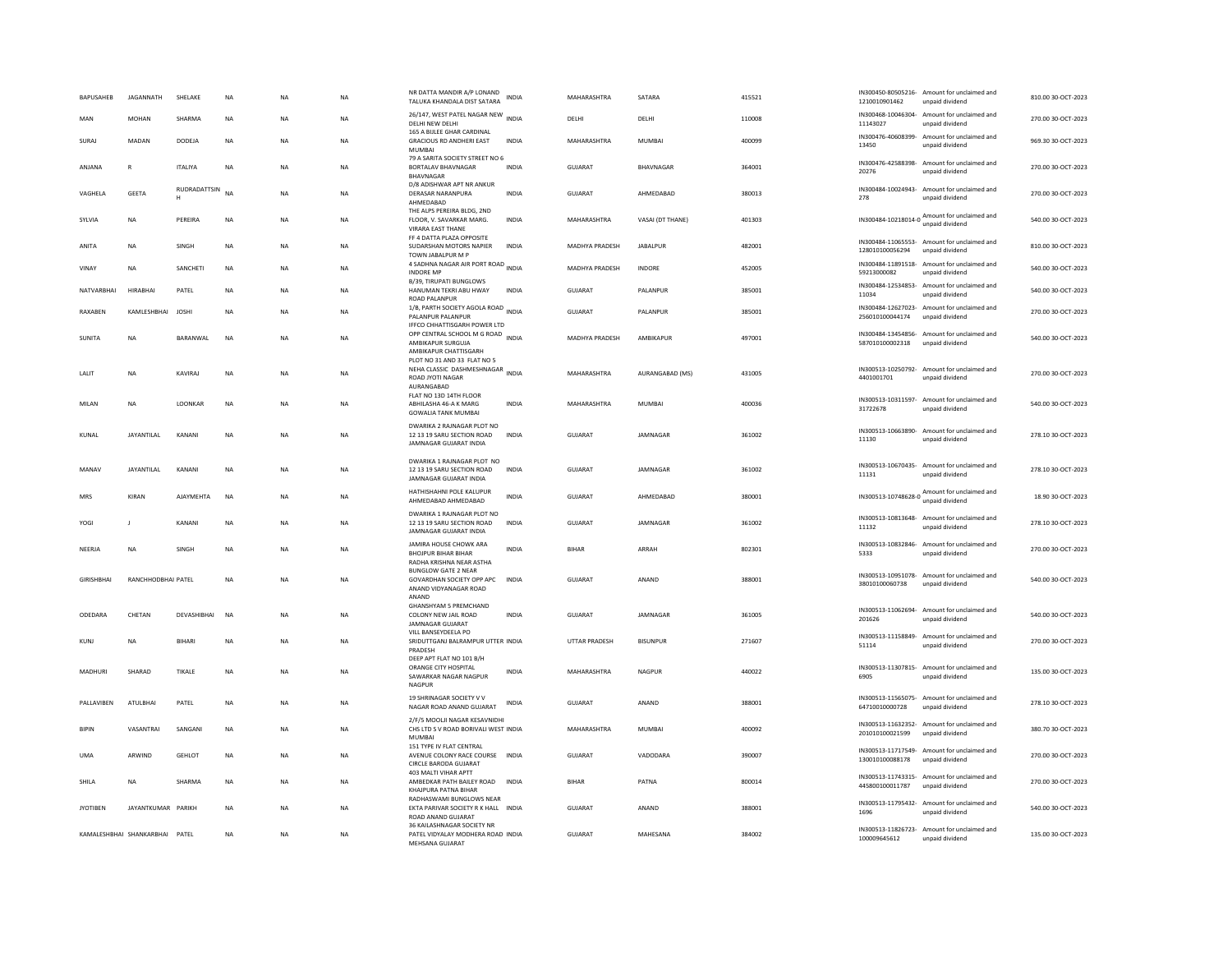| MILIND                | RANVIR           | MAJMUDAR        | NA          | <b>NA</b> | NA        | A 31 VIDYAKUNJ SOCIETY B/H<br>BRIGHTSCHOOL VIP ROAD<br>KARELIBAUG BARODA GUJARAT                               | INDIA        | GUJARAT              | VADODARA                   | 390018 | 13010100063993              | IN300513-12301248- Amount for unclaimed and<br>unpaid dividend  | 67.50 30-OCT-2023  |
|-----------------------|------------------|-----------------|-------------|-----------|-----------|----------------------------------------------------------------------------------------------------------------|--------------|----------------------|----------------------------|--------|-----------------------------|-----------------------------------------------------------------|--------------------|
| KRISHNA               | KISHORF          | TRIPATHI        | <b>NA</b>   | <b>NA</b> | <b>NA</b> | 3RD LANE NEW COLONY LAL BAG<br>FAIZADABAD UTTAR PRADESH                                                        | <b>INDIA</b> | <b>UTTAR PRADESH</b> | <b>FAIZARAD</b>            | 224001 | 653                         | IN300513-12708190- Amount for unclaimed and<br>unpaid dividend  | 135.00.30-OCT-2023 |
| VINU                  | <b>NA</b>        | BABURAJAN       | <b>NA</b>   | <b>NA</b> | <b>NA</b> | MANJARI VADAKKUMBHAGAM<br>KOLLAM KERALA KERALA                                                                 | <b>INDIA</b> | KERALA               | QUILON                     | 691001 | 8065                        | IN300513-12774600- Amount for unclaimed and<br>unpaid dividend  | 270.00 30-OCT-2023 |
| DESHPANDE             | NEELKANTH        | TRYAMBAK        | <b>NA</b>   | <b>NA</b> | NA        | <b>B5/16 SIDHESHWARNAGAR</b><br>TINGARENAGAR ROAD<br>VISHRANTWADI PUNE                                         | <b>INDIA</b> | MAHARASHTRA          | PUNE                       | 411015 | 2180000000971               | IN300513-12790432- Amount for unclaimed and<br>unpaid dividend  | 35.10 30-OCT-2023  |
| <b>BHARAT</b>         | NA               | PANDYA          | $_{\sf NA}$ | <b>NA</b> | NA        | 7/VIHARKUNJ SOCIETY<br>PRATAPNAGAR VADODARA<br>GUIARAT                                                         | INDIA        | GUJARAT              | VADODARA                   | 390004 | 56297004986                 | IN300513-13320854- Amount for unclaimed and<br>unpaid dividend  | 270.00 30-OCT-2023 |
| TARAREN               | M                | PATEL           | <b>NA</b>   | <b>NA</b> | <b>NA</b> | 27 SHIVAM PARK SOCIETY NR<br>SATYAM SOCIETY BAMROLI ROAD INDIA<br><b>GODHRA GUJARAT</b>                        |              | GUIARAT              | GODHRA                     | 389001 | 264010100016782             | IN300513-13463478- Amount for unclaimed and<br>unpaid dividend  | 137.70.30-OCT-2023 |
| DURGAPRASAD KANAYALAL |                  | JAJU            | $_{\sf NA}$ | <b>NA</b> | <b>NA</b> | SAFALYA NIWAS YASHWANT<br>NAGAR NANDED NANDED<br>PABU CHOWK NEW LINE                                           | INDIA        | MAHARASHTRA          | NANDED                     | 431603 | 1425                        | IN300513-13514543- Amount for unclaimed and<br>unpaid dividend  | 270.00 30-OCT-2023 |
| PRADEEP               | <b>KUMAR</b>     | <b>MAROTH</b>   | NA          | <b>NA</b> | <b>NA</b> | <b>GANGASHAHAR BIKANER</b><br>RAJASTHAN                                                                        | <b>INDIA</b> | RAJASTHAN            | GANGASAHAR                 | 334401 | 30122608075                 | IN300513-13540045- Amount for unclaimed and<br>unpaid dividend  | 67.50 30-OCT-2023  |
| <b>JAYANTI</b>        |                  | VIRANI          | $_{\sf NA}$ | <b>NA</b> | NA        | PLOT NO 6 RUPAM SOC 4 NR<br>HIMMAT NGR A K ROAD SURAT<br>GUIARAT                                               | <b>INDIA</b> | <b>GUJARAT</b>       | <b>SURAT NANPURA</b>       | 395008 | 245009200500                | IN300513-13913609- Amount for unclaimed and<br>unpaid dividend  | 540.00 30-OCT-2023 |
| <b>JOSHI</b>          | <b>BHUSHAN</b>   | NISHIKANT       | <b>NA</b>   | <b>NA</b> | NA        | BRAHMIN AALLY POST CHINCHANI<br>TALUKA DAHANU ROAD THANE                                                       | <b>INDIA</b> | MAHARASHTRA          | MIDC TARAPUR (DT<br>THANE) | 401503 | IN300513-13915882-0         | Amount for unclaimed and<br>unpaid dividend                     | 270.00 30-OCT-2023 |
| GHANSHYAMBH<br>AI     |                  | CHOVATIYA       | <b>NA</b>   | <b>NA</b> | <b>NA</b> | 3 SHIVAM SOCIETY OPP OSWAL II<br>NR VACHHADADA MANDIR<br><b>IAMNAGAR GUIARAT</b>                               | <b>INDIA</b> | <b>GUJARAT</b>       | JAMNAGAR                   | 361006 | 8930                        | IN300513-13980092- Amount for unclaimed and<br>unpaid dividend  | 135.00 30-OCT-2023 |
| DASHRATH              | <b>NA</b>        | RAI             | <b>NA</b>   | <b>NA</b> | <b>NA</b> | Q NO 422/3E D TYPE BOKARD<br>STEEL CITY JHARKHAND<br><b>JHARKHAND</b>                                          | <b>INDIA</b> | <b>JHARKHAND</b>     | <b>BOKARO</b>              | 827003 | 6368                        | IN300513-14320602- Amount for unclaimed and<br>unpaid dividend  | 135.00 30-OCT-2023 |
| <b>RAKESH</b>         | <b>KUMAR</b>     | <b>JAIN</b>     | <b>NA</b>   | <b>NA</b> | <b>NA</b> | 42 GUSAIN PURA JHANSI JHANSI<br>UTTAR PRADESH INDIA JHANSI<br>UTTAR PRADESH INDIA                              | <b>INDIA</b> | MAHARASHTRA          | <b>MUMBAI</b>              | 400001 | 10684864683                 | IN300513-14377262- Amount for unclaimed and<br>unpaid dividend  | 270.00 30-OCT-2023 |
| MANSINGH              | RAMSINGH         | MEENA           | NA          | <b>NA</b> | NA        | E 49/1/1 RAILWAY COLONY<br>WARTHI TQ MOHADI DIST<br>BHANDARA RAILWAY COLONY<br><b>BHANDARA MAHARASHTRA</b>     | <b>INDIA</b> | MAHARASHTRA          | <b>BHANDARA</b>            | 441905 | 30263329838                 | IN300513-14894740- Amount for unclaimed and<br>unpaid dividend  | 27.00 30-OCT-2023  |
| PATEL                 | <b>BHANUBHAI</b> | $\vee$          | <b>NA</b>   | <b>NA</b> | <b>NA</b> | 20 NAND SOC U M ROAD SURAT<br>GUJARAT                                                                          | <b>INDIA</b> | <b>GUJARAT</b>       | <b>SURAT NANPURA</b>       | 395003 |                             | IN300513-14969380-0 Amount for unclaimed and<br>unpaid dividend | 94.50 30-OCT-2023  |
| BHATHIBHAI            | RAYSINGBHAI      | GOHEL           | $_{\sf NA}$ | <b>NA</b> | NA        | BHATHIJI FALIA NEAR BALMANDIR<br>VASAD GUJARAT<br>AT WARTHI TAH MOHADI                                         | <b>INDIA</b> | GUJARAT              | KARAMSAD                   | 388306 | 3160100006163               | IN300513-15064852- Amount for unclaimed and<br>unpaid dividend  | 270.00 30-OCT-2023 |
| SUNIL                 | $\blacksquare$   | <b>BANDEWAR</b> | <b>NA</b>   | <b>NA</b> | <b>NA</b> | SUBHASH WARD DIST BHANDARA INDIA<br>WARTHI BHANDARA<br>MAHARASHTRA                                             |              | MAHARASHTRA          | <b>BHANDARA</b>            | 441904 | 12740                       | IN300513-15079545- Amount for unclaimed and<br>unpaid dividend  | 54.00 30-OCT-2023  |
| MUKESHCHAND<br>RA     | RAMUBHAI         | PARMAR          | NA          | <b>NA</b> | NA        | 5615 36 PANKAJ SOCI CHAKLIYA<br>ROAD DAHOD GUJARAT                                                             | <b>INDIA</b> | GUJARAT              | DAHOD                      | 389151 | 46601503402                 | IN300513-15107129- Amount for unclaimed and<br>unpaid dividend  | 407.70 30-OCT-2023 |
| SURESHBHAI            | GAGJIBHAI        | KHUNT           | <b>NA</b>   | <b>NA</b> | NA        | 372 KAVITA RAWHOUSE SEC 1<br>SARTHANA JAKATNAKA<br>KAMREJROAD SURAT GUJARAT                                    | <b>INDIA</b> | GUJARAT              | SURAT NANPURA              | 395006 | IN300513-15231798-<br>22841 | Amount for unclaimed and<br>unpaid dividend                     | 270.00 30-OCT-2023 |
| CHALLAWALA            | FATEMABAHEN M    |                 | $_{\sf NA}$ | <b>NA</b> | NA        | CHALLAWALA MANSONSHERI<br><b>DAHOD GUJARAT</b>                                                                 | <b>INDIA</b> | GUJARAT              | DAHOD                      | 389151 | 1389                        | IN300513-15296414- Amount for unclaimed and<br>unpaid dividend  | 135.00 30-OCT-2023 |
| AJAY                  | NA               | KUMAR           | NA          | <b>NA</b> | NA        | QR NO 2064 SECTOR 12F BOKARO<br>STEEL CITY BOKARA JHARKHAND                                                    | INDIA        | <b>JHARKHAND</b>     | <b>BOKARO</b>              | 827012 | 121000100146329             | IN300513-15369315- Amount for unclaimed and<br>unnaid dividend  | 86.40 30-OCT-2023  |
| FAKEERGOUDA I         |                  | B               | <b>NA</b>   | <b>NA</b> | NA        | NO 1326 SAIJYOTH VIJAYLAKSHMI<br>COLONY KADUGODI NR RAILWAY<br>STATION WHITEFIELD BANGALORE INDIA<br>KARNATAKA |              | KARNATAKA            | BANGALORE                  | 560067 | 114010100247757             | IN300513-15409529- Amount for unclaimed and<br>unpaid dividend  | 2.70 30-OCT-2023   |
| AIAY                  | KUMAR            | GUPTA           | <b>NA</b>   | <b>NA</b> | <b>NA</b> | C/O KRISHNA PRASAD GUPTA<br>KOTWALI CHOWK BETTIAH BIHAR                                                        | <b>INDIA</b> | <b>BIHAR</b>         | <b>MOTIHARI</b>            | 845438 | 393900100110757             | IN300513-15500372- Amount for unclaimed and<br>unpaid dividend  | 270.00.30-OCT-2023 |
| <b>JASBIR</b>         | NA               | SINGH           | NA          | <b>NA</b> | NA        | 2309 FLT AIR FORCE C/O 33 WG<br>AIR FORCE JAM NAGAR<br>JAMNAGAR, GUJARAT                                       | <b>INDIA</b> | GUJARAT              | JAMNAGAR                   | 361003 | 37010100523974              | IN300513-15969379- Amount for unclaimed and<br>unpaid dividend  | 135.00 30-OCT-2023 |
| VASANTH               | REDDY            | GL              | NA          | NA        | NA        | 21 OLD POLICE QUARTERS NEAR<br>ARUNA THEATER DAVANAGERE<br>KARNATAKA<br>SIMAR RESIDENCY AAE NIVAS              | <b>INDIA</b> | KARNATAKA            | DAVANAGERE                 | 577001 |                             | IN300513-16067539-0 Amount for unclaimed and<br>unpaid dividend | 5.40 30-OCT-2023   |
| DAHIPHALE             | $\mathbf H$      | $\vee$          | <b>NA</b>   | NA        | <b>NA</b> | FLAT NO 301 SURVE NO 139/5<br>BEHIND GURUDWARA NR AKURDI INDIA<br>RLY STN PUNE MAHARASHTRA<br><b>INDIA</b>     |              | MAHARASHTRA          | PUNE                       | 411033 | 103010100152709             | IN300513-16789736- Amount for unclaimed and<br>unpaid dividend  | 40.50 30-OCT-2023  |
| PAWAN                 | <b>NA</b>        | SHUKLA          | <b>NA</b>   | <b>NA</b> | <b>NA</b> | B 61 GALI NO 3 WEST JYOTI<br>NAGAR GOPAL NURSING HOME<br>DEI HI                                                | <b>INDIA</b> | DELHI                | DELHI                      | 110094 | 1101432                     | IN300513-18179815- Amount for unclaimed and<br>unpaid dividend  | 40.50 30-OCT-2023  |
| RAJENDRA              | <b>KUMAR</b>     | MEHRA           | <b>NA</b>   | <b>NA</b> | <b>NA</b> | 187 BEHARIPUR KHATRIYAN<br>BAREILLY UTTAR PRADESH<br><b>BAREILLY UTTAR PRADESH</b>                             | <b>INDIA</b> | <b>UTTAR PRADESH</b> | BAREILLY                   | 243001 | 10161490519                 | IN300513-18742145- Amount for unclaimed and<br>unpaid dividend  | 540.00 30-OCT-2023 |
| RASHMI                | <b>NA</b>        | KHARE           | <b>NA</b>   | <b>NA</b> | <b>NA</b> | W/O V K KHARE BANK OF INDIA<br>,FAIZABAD BRANCH REKABGANJ<br><b>FAIZARAD</b>                                   | <b>INDIA</b> | <b>UTTAR PRADESH</b> | FAIZABAD                   | 224001 |                             | IN300556-10014222-0 Amount for unclaimed and<br>unpaid dividend | 540.00 30-OCT-2023 |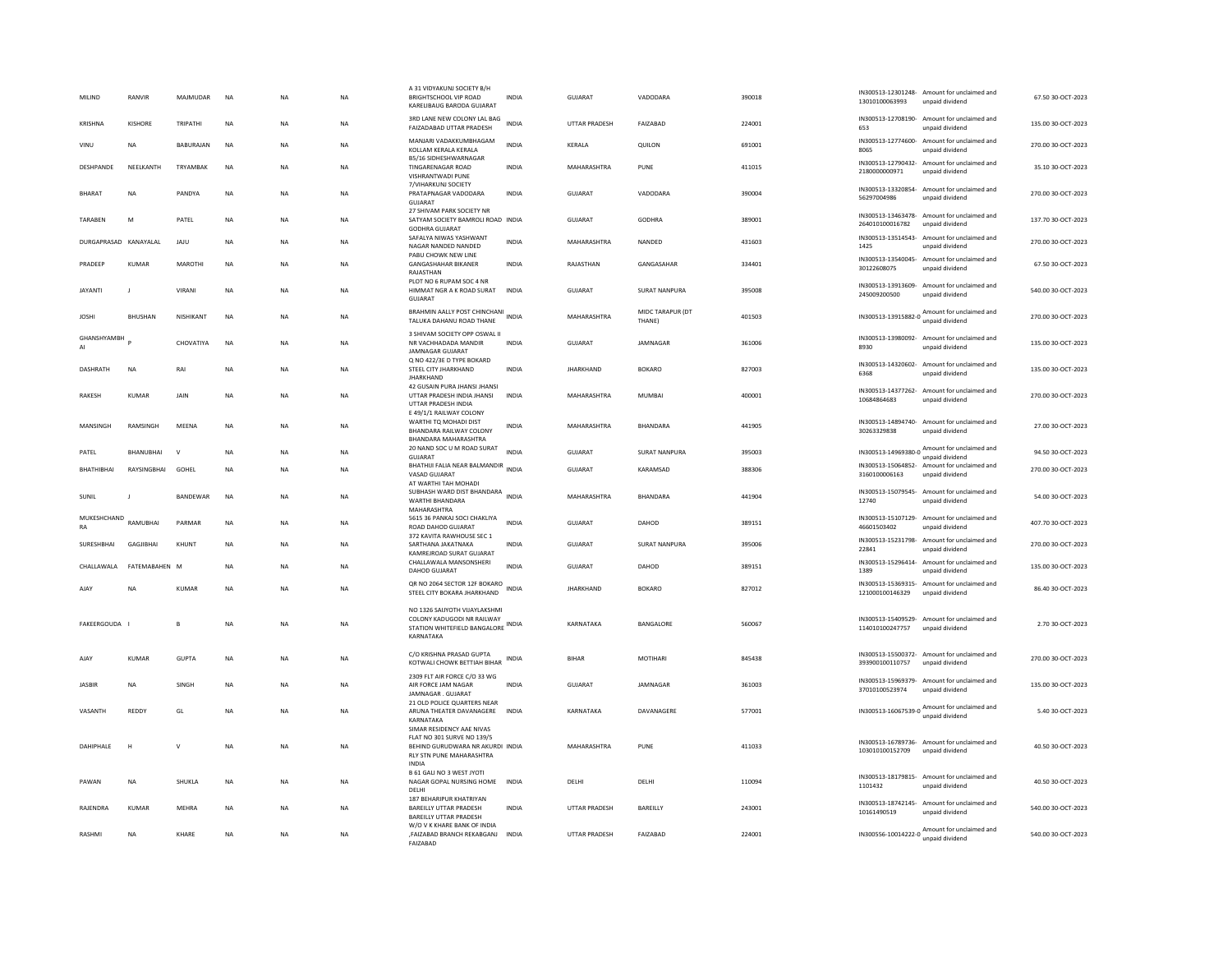| HARENDRA           | <b>NATH</b>                | TRIPATHI              | <b>NA</b>   | <b>NA</b> | <b>NA</b> | TRIPATHI CONSULTANTS<br>OPP.DISTRICT HOSPITAL BASTI<br>POST PURANIBASTI DIS BASTI           | <b>INDIA</b> | <b>UTTAR PRADESH</b>  | <b>BASTI</b>     | 272002 | 3130                                      | IN300556-10020992- Amount for unclaimed and<br>unpaid dividend  | 1080.00 30-OCT-2023 |
|--------------------|----------------------------|-----------------------|-------------|-----------|-----------|---------------------------------------------------------------------------------------------|--------------|-----------------------|------------------|--------|-------------------------------------------|-----------------------------------------------------------------|---------------------|
| KALINDI            | PRASAD                     | RAI                   | <b>NA</b>   | <b>NA</b> | <b>NA</b> | C-21/29 LAHURABEER VARANASI                                                                 | <b>INDIA</b> | <b>UTTAR PRADESH</b>  | VARANASI         | 221002 | IN300556-10121334-                        | Amount for unclaimed and                                        | 540.00 30-OCT-2023  |
| HARI               | NATH                       | DUBEY                 | NA          | NA        | <b>NA</b> | VARANASI<br><b>BARAULI IRRIGATION COLONEY</b><br>ROBERTS GANJ SONEBHADRA                    | <b>INDIA</b> | UTTAR PRADESH         | RENUKOT          | 231216 | 2477<br>IN300556-10124176-<br>10724762735 | unpaid dividend<br>Amount for unclaimed and<br>unpaid dividend  | 270.00 30-OCT-2023  |
| NARESH             | <b>KUMAR</b>               | CHATURVEDI            | <b>NA</b>   | NA        | <b>NA</b> | 128/193 H-1 KIDWAI NAGAR                                                                    | <b>INDIA</b> | UTTAR PRADESH         | <b>KANPUR</b>    | 208011 | IN300556-10152942-                        | Amount for unclaimed and                                        | 270.00 30-OCT-2023  |
| ARUN               | <b>NA</b>                  | RASTOGI               | <b>NA</b>   | <b>NA</b> | <b>NA</b> | <b>KANPUR KANPUR</b><br>SARAI AKEEL ALLAHABAD                                               | <b>INDIA</b> | UTTAR PRADESH         | <b>BHARWARI</b>  | 212216 | 10922<br>IN300556-10193362-               | unpaid dividend<br>Amount for unclaimed and                     | 270.00 30-OCT-2023  |
| PRAMOD             | KUMAR                      | <b>BAIAI</b>          | <b>NA</b>   | <b>NA</b> | <b>NA</b> | ALLAHARAD<br>C K-23/11 RANI KUAN CHOWK                                                      | <b>INDIA</b> | <b>UTTAR PRADESH</b>  | VARANASI         | 221001 | 4296<br>IN300556-10265922-                | unnaid dividend<br>Amount for unclaimed and                     | 270.00 30-QCT-2023  |
| MADHURI            | <b>NA</b>                  | SINGH                 | <b>NA</b>   | <b>NA</b> | <b>NA</b> | VARANASI<br>P & T COLONY NO 2 DAHIYAWAN                                                     | <b>INDIA</b> | <b>BIHAR</b>          | CHAPRA           | 841301 | 197661<br>IN300589-10083489-              | unpaid dividend<br>Amount for unclaimed and                     | 270.00 30-OCT-2023  |
|                    |                            |                       |             |           |           | CHHAPRA BIHAR<br>COLLECTARIAT DHANRAD                                                       |              |                       |                  |        | 27708<br>IN300589-10178612-               | unpaid dividend<br>Amount for unclaimed and                     |                     |
| <b>GITA</b>        | <b>NA</b>                  | RAM                   | <b>NA</b>   | <b>NA</b> | <b>NA</b> | JHARKHAND JHARKHAND<br>SREE VENKATESWARA                                                    | <b>INDIA</b> | <b>JHARKHAND</b>      | DHANBAD H.O.     | 826001 | 1190027934                                | unpaid dividend                                                 | 540.00 30-OCT-2023  |
| N                  | G                          | <b>GOPINATH</b>       | <b>NA</b>   | <b>NA</b> | <b>NA</b> | TEXTORIUM 18/3 D S LANE<br><b>CHICKPET BANGALORE</b>                                        | <b>INDIA</b> | KARNATAKA             | BANGALORE        | 560053 | IN300610-10238121-0                       | Amount for unclaimed and<br>unpaid dividend                     | 270.00 30-OCT-2023  |
| MANJESH            | NA                         | K                     | ΝA          | NA        | NA        | DOOR NO 650 6TH MAIN ROAD<br>VIJAYA NAGAR BANGALORE                                         | <b>INDIA</b> | KARNATAKA             | BANGALORE        | 560040 | 208010007434                              | IN300610-10249057- Amount for unclaimed and<br>unpaid dividend  | 135.00 30-OCT-2023  |
| <b>IAKKAMPUDI</b>  | <b>NA</b>                  | VERRIAH               | <b>NA</b>   | <b>NA</b> | <b>NA</b> | NO 48-11/8-5 CURRENCY NAGAR<br>RAMAVARAPPADU VIJAYAWADA                                     | <b>INDIA</b> | <b>ANDHRA PRADESH</b> | JAGGAYAPETH      | 521108 | IN300610-10323122-<br>315010048106        | Amount for unclaimed and<br>unpaid dividend                     | 270.00 30-OCT-2023  |
| К                  | PARVEEN                    | KUMAR                 | <b>NA</b>   | NA        | <b>NA</b> | DOOR NO 5-25-112 3/1, BRODIPET<br><b>GUNTUR ANDHRA PRADESH</b>                              |              | ANDHRA PRADESH        | <b>GUNTUR</b>    | 522002 | 36010047763                               | IN300610-10654460- Amount for unclaimed and<br>unnaid dividend  | 270.00 30-OCT-2023  |
| KANIGALLA          | SANKARA                    | ANANDARAO             | <b>NA</b>   | <b>NA</b> | <b>NA</b> | 11-11-20 VATTURI VARI ST<br>VIJAYAWADA VIJAYAWADA                                           | <b>INDIA</b> | UTTAR PRADESH         | MEERUT           | 250001 | IN300610-10774791-<br>141415513698        | Amount for unclaimed and<br>unpaid dividend                     | 270.00 30-OCT-2023  |
| DEVEN              | CHANDRAKANTB SONPAL<br>HAI |                       | <b>NA</b>   | <b>NA</b> | <b>NA</b> | PLOT NO. 1046 KUNDAN KUNJ<br>AMBAWADI BHAVNAGAR                                             | <b>INDIA</b> | <b>GUJARAT</b>        | <b>BHAVNAGAR</b> | 364001 | IN300610-10896847-<br>562010009186        | Amount for unclaimed and<br>unpaid dividend                     | 270.00 30-OCT-2023  |
| <b>ARATHI</b>      | s                          | LAXMESHWAR NA         |             | <b>NA</b> | <b>NA</b> | H NO 143 5TH CROSS KALGHATGI<br>ROAD TEJASWINAGAR DHARWAR                                   | <b>INDIA</b> | KARNATAKA             | HUBLI            | 580002 | IN300610-10987561-<br>18844               | Amount for unclaimed and<br>unpaid dividend                     | 270.00 30-OCT-2023  |
|                    | BHAILALBHAI                | PATEL                 | <b>NA</b>   |           |           | PO, BOX NO. - 17, AT, & PO. -                                                               |              | <b>GUJARAT</b>        | KARAMSAD         |        | IN300636-10006572-                        | Amount for unclaimed and                                        | 270.00 30-OCT-2023  |
| SURYAKANT          |                            |                       |             | NA        | NA        | CHIKHODRA TA. & DIST. - ANAND INDIA<br>GUJARAT                                              |              |                       |                  | 388320 | 2210103168                                | unpaid dividend                                                 |                     |
| PRITI              | <b>HEMANT</b>              | <b>JOSHI</b>          | <b>NA</b>   | <b>NA</b> | NA        | BAZAR, AT. & PO. - BORIAVI DIST. -<br>KHEDA GUJARAT                                         | INDIA        | GUJARAT               | CHAKLASI         | 387310 | IN300636-10013467-0                       | Amount for unclaimed and<br>unpaid dividend                     | 8.10 30-OCT-2023    |
| AMIT               | PRAFULBHAI                 | PATEL                 | <b>NA</b>   | <b>NA</b> | <b>NA</b> | 7, SWAMINARAYAN SOCIETY, B/H.<br>SARDAR GUNJ, ANAND GUJARAT                                 | <b>INDIA</b> | <b>GUJARAT</b>        | ANAND            | 388001 | IN300636-10042154-0                       | Amount for unclaimed and<br>unpaid dividend                     | 270.00 30-OCT-2023  |
| KIRIT              | NA                         | PARMAR                | $_{\sf NA}$ | NA        | NA        | DIPAWALL SOCIETY. INDIRA<br>GANDHIA MARG, ANAND(GUJ)<br>ANAND(GUJ)                          | <b>INDIA</b> | GUJARAT               | ANAND            | 388001 |                                           | IN300636-10081549-0 Amount for unclaimed and<br>unpaid dividend | 540.00 30-OCT-2023  |
| KFTAN              | CHINURHAL                  | PATFI                 | <b>NA</b>   | <b>NA</b> | NA        | 2, SARDAR PATEL COMPLEX,<br>MOTA BAZAR, V. V. NAGAR                                         | <b>INDIA</b> | GUIARAT               | <b>VV NAGAR</b>  | 388120 | IN300636-10085664-0                       | Amount for unclaimed and<br>unpaid dividend                     | 270.00 30-OCT-2023  |
| <b>ASHOK</b>       | MANII AI                   | PATFI                 | <b>NA</b>   | <b>NA</b> | <b>NA</b> | 2. SMRUTI PARK FLATS NEAR<br>IRMA , OPP, YOGESHWAR SOCIETY INDIA<br>B/H. GANESH DAIRY ANAND |              | GUIARAT               | ANAND            | 388001 | IN300636-10133666-<br>316                 | Amount for unclaimed and<br>unpaid dividend                     | 405.00 30-OCT-2023  |
| ANILKUMAR          | <b>NA</b>                  | RAMANBHAIJOS NA<br>HI |             | <b>NA</b> | NA        | E-117, GEB COLONY DHUVARAN<br>DHUVARAN                                                      | <b>INDIA</b> | <b>GUJARAT</b>        | KHAMBHAT         | 388610 | 10329                                     | IN300636-10135650- Amount for unclaimed and<br>unpaid dividend  | 405.00 30-OCT-2023  |
| MIHIR              | MAHENDRABHA                | PATEL                 | <b>NA</b>   | <b>NA</b> | <b>NA</b> | KAWALI KHADKI PO -<br>KHAMBHOLAJ TA.DIST.- ANAND                                            | <b>INDIA</b> | <b>GUJARAT</b>        | KARAMSAD         | 388330 | IN300636-10164260-<br>38010100143110      | Amount for unclaimed and<br>unpaid dividend                     | 67.50 30-OCT-2023   |
| CHARUREN           | KRISHNACHAND<br><b>RA</b>  | PRAIAPATI             | <b>NA</b>   | <b>NA</b> | <b>NA</b> | 4, SON HARI KUNJ SOCIETY<br>GANERSH CHOKDI OPP. JAY LAXMI INDIA                             |              | GUIARAT               | ANAND            | 388001 | 8591                                      | IN300636-10167212- Amount for unclaimed and<br>unpaid dividend  | 1080.0030-0CT-2023  |
| <b>DINESHBHAI</b>  | GORDHANBHAI PATEL          |                       | $_{\sf NA}$ | NA        | NA        | <b>TOWER ANAND</b><br>18, AMARDEEP AMBAY AVENUE                                             | <b>INDIA</b> | GUJARAT               | DAKOR            | 388225 |                                           | IN300636-10186288- Amount for unclaimed and                     | 270.00 30-OCT-2023  |
|                    |                            |                       |             |           |           | SOCIETY DAKOR DAKOR<br>LALLU MUKHI'S CHAWL BEHIND                                           |              |                       |                  |        | 5352<br>IN300636-10204313-                | unpaid dividend<br>Amount for unclaimed and                     |                     |
| <b>HANIFARIRI</b>  | <b>HASANKHAN</b>           | PATHAN                | <b>NA</b>   | <b>NA</b> | NA        | PARIKH RHUVAN AT-ANAND AT- INDIA<br>ANAND                                                   |              | GUIARAT               | ANAND            | 388001 | 627728                                    | unpaid dividend                                                 | 135.00.30-QCT-2023  |
| <b>JAGDISHBHAI</b> | SHANABHAI                  | PATEL                 | NA          | NA        | NA        | KASHI PURA DALWADI VADO<br>AT.PO.- BORSAD DIST.- ANAND                                      | <b>INDIA</b> | GUJARAT               | ANKLAVE          | 388540 | IN300636-10209045-<br>13684               | Amount for unclaimed and<br>unpaid dividend                     | 270.00 30-OCT-2023  |
| JAYESHKUMAR        | SHANTILAL                  | PARIKH                | <b>NA</b>   | <b>NA</b> | <b>NA</b> | A-404, ESSEL TOWER OPP. A.P.C<br>VIDHYANAGAR ROAD ANAND                                     | <b>INDIA</b> | <b>GUJARAT</b>        | V V NAGAR        | 388120 | IN300636-10227016-<br>3050100002485       | Amount for unclaimed and<br>unpaid dividend                     | 27.00 30-OCT-2023   |
| KIRITRHAI          | YOHANRHAI                  | MACWAN                | <b>NA</b>   | <b>NA</b> | <b>NA</b> | B-104/ ANANDVAN FLATS NR-<br>BORSAD CHOKDI AT PO- ANAND INDIA<br>DIS- ANAND, GUJRAT         |              | GUIARAT               | ANAND            | 388001 | IN300636-10262518-<br>620505              | Amount for unclaimed and<br>unpaid dividend                     | 270.00 30-QCT-2023  |
| PRAFULBHAI         | G                          | GALA                  | <b>NA</b>   | <b>NA</b> | <b>NA</b> | <b>COMMERCIAL PRINTING PRESS</b><br>NANA BAZAR BHAIKAKA COMPLEX INDIA<br>V.V.NAGAR          |              | GUJARAT               | V V NAGAR        | 388120 | 36104000038331                            | IN300636-10274658- Amount for unclaimed and<br>unpaid dividend  | 540.00 30-OCT-2023  |
| SHARDABEN          | AMBAI AI                   | PATEL                 | <b>NA</b>   | <b>NA</b> | <b>NA</b> | C/O NARENDRA A. PATEL<br>3/SURAJBA PARK, VAISHALI ROAD, INDIA<br><b>OPP NII KANTH</b>       |              | GUJARAT               | <b>NADIAD</b>    | 387002 | 5662                                      | IN300636-20007663- Amount for unclaimed and<br>unnaid dividend  | 405.00 30-OCT-2023  |
| BHAVNABEN          | MANUBHAI                   | SHAH                  | NA          | NA        | NA        | MAHADEV, NADIAD.<br>11, VIDHYUT NAGAR SOCIETY NO2 INDIA<br>PETLAD ROAD NADIAD               |              | <b>GUJARAT</b>        | NADIAD           | 387001 | IN300636-20054505-<br>10788               | Amount for unclaimed and<br>unpaid dividend                     | 270.00 30-OCT-2023  |
| AJAYKUMAR          | DAHYABHAI                  | PATEL                 | <b>NA</b>   | <b>NA</b> | <b>NA</b> | 9. UTKARSH SOCIETY, NANA<br>KUMBHNATH ROAD. . NADIAD.                                       | <b>INDIA</b> | GUJARAT               | NADIAD           | 387001 | IN300636-20077085-<br>3025814910          | Amount for unclaimed and<br>unpaid dividend                     | 270.00 30-OCT-2023  |
| AMIN               | <b>BHANUMATI</b>           | <b>ARVINDRHAI</b>     | <b>NA</b>   | <b>NA</b> | <b>NA</b> | 10 - ASHOKNAGAR SOCIETY<br>PUROSHATTAM NIVAS.                                               |              | <b>GUJARAT</b>        | <b>NADIAD</b>    | 387002 |                                           | IN300636-20078434- Amount for unclaimed and                     | 270.00 30-OCT-2023  |
|                    |                            |                       |             |           |           | B/H.RLY.STN TA.NADIAD.DI.KHEDA INDIA<br>NADIAD                                              |              |                       |                  |        | 1043017805                                | unpaid dividend                                                 |                     |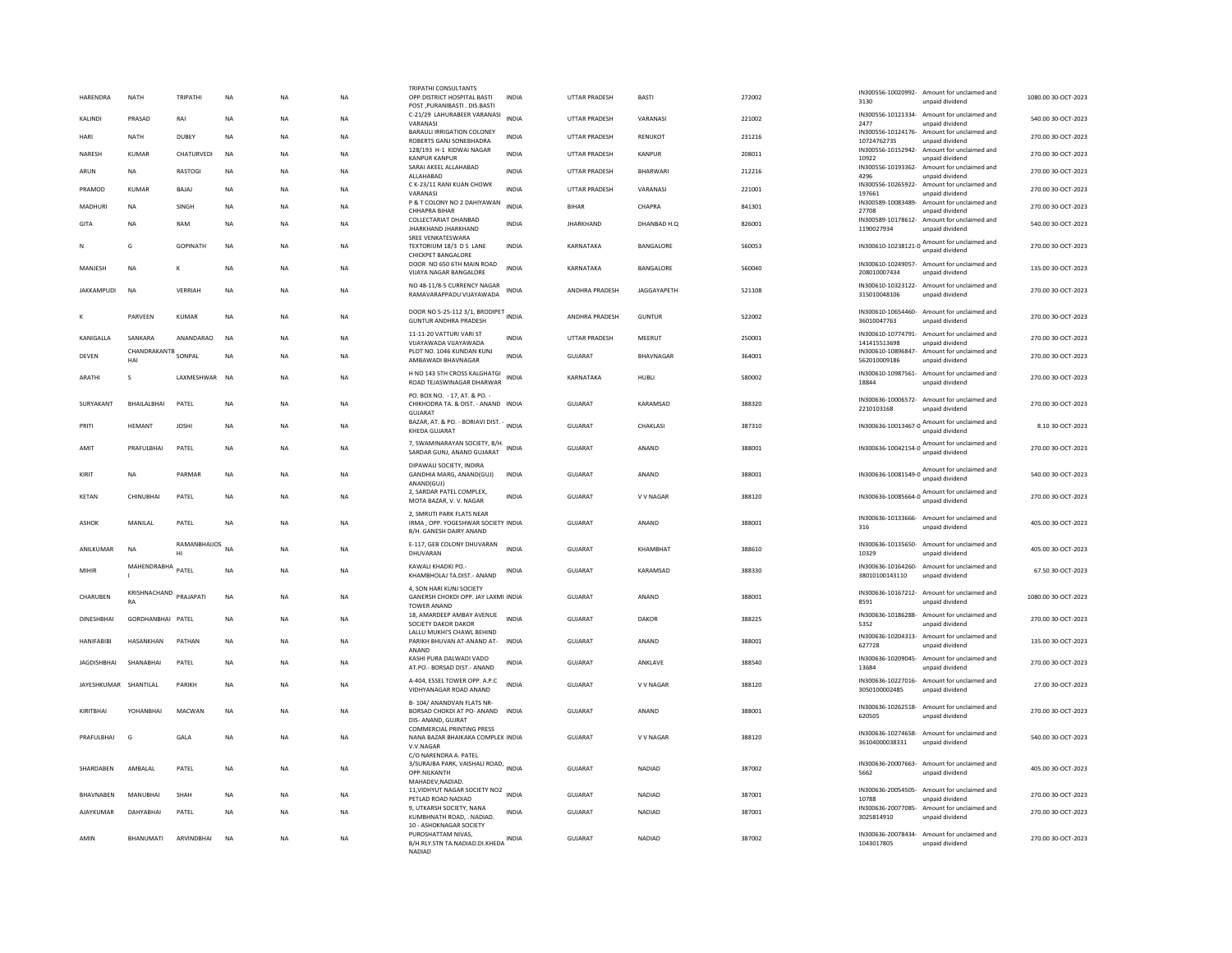| RAGINIBEN               | KETANKUMAR SHAH                |                            | <b>NA</b>   | <b>NA</b>   | <b>NA</b> | C-3, AYODHYANAGAR NR<br>NARANPURA INDIRA GANDHI<br>MARG, NADIAD                                                              | <b>INDIA</b> | GUJARAT              | NADIAD                  | 387002 | 6170100000540                     | IN300636-30091322- Amount for unclaimed and<br>unpaid dividend  | 270.00 30-OCT-2023  |
|-------------------------|--------------------------------|----------------------------|-------------|-------------|-----------|------------------------------------------------------------------------------------------------------------------------------|--------------|----------------------|-------------------------|--------|-----------------------------------|-----------------------------------------------------------------|---------------------|
| GOHII                   | <b>IAYDEVSINHII</b>            | MAHAVIRSINHII NA           |             | <b>NA</b>   | <b>NA</b> | AT. MEGHVADAR TAL. SIHOR<br>BHAVNAGAR, BHAVNAGAR,                                                                            | <b>INDIA</b> | GUIARAT              | <b>SIHOR</b>            | 364240 | IN300652-10144474-<br>15341       | Amount for unclaimed and<br>unpaid dividend                     | 270.00.30-OCT-2023  |
| TIRUMALASETTY NARASIMHA |                                | MURTHY                     | <b>NA</b>   | <b>NA</b>   | <b>NA</b> | D NO 6-132 NARAYANA PURAM<br><b>IRAGAVARAM MANDAL WEST</b><br><b>GODAVARI DIST</b>                                           | <b>INDIA</b> | ANDHRA PRADESH       | PALAKOLE                | 534217 | IN300669-10180039-<br>2236        | Amount for unclaimed and<br>unpaid dividend                     | 270.00 30-OCT-2023  |
| ANKAM                   | SATYANARAYAN<br>$\overline{A}$ | <b>MURTHY</b>              | <b>NA</b>   | <b>NA</b>   | <b>NA</b> | D NO 2-3-12 DEVANGULA STREET<br>AMALAPURAM EASTGODAVARI<br><b>DIST</b>                                                       | <b>INDIA</b> | ANDHRA PRADESH       | <b>КОТНАРЕТА</b>        | 533201 | 374010100002783                   | IN300669-10187252- Amount for unclaimed and<br>unpaid dividend  | 135.00 30-OCT-2023  |
| VIBHAS                  | <b>NA</b>                      | <b>GUPTA</b>               | <b>NA</b>   | <b>NA</b>   | <b>NA</b> | E 23 PALLAVPURAM I PHASE-1,<br>MODIPURAM MEERUT                                                                              | <b>INDIA</b> | <b>UTTAR PRADESH</b> | PARATAPUR               | 250110 |                                   | IN300724-10086870-0 Amount for unclaimed and<br>unpaid dividend | 1080.00 30-OCT-2023 |
| PRASAN                  | CHAND                          | <b>BAFNA</b>               | NA          | <b>NA</b>   | <b>NA</b> | C/O SUGAN CHAND AND SONS 14<br><b>B HEAVY INDUSTRIAL AREA</b><br>JODHPUR JODHPUR                                             | INDIA        | RAJASTHAN            | <b>JODHPUR</b>          | 342003 |                                   | IN300732-10024236-0 Amount for unclaimed and                    | 1080.00 30-OCT-2023 |
| MOOL                    | CHAND                          | <b>BAFNA</b>               | $_{\sf NA}$ | NA          | NA        | SUGANCHAND AND SONS 14 B<br>HEAVY INDUSTRIAL AREA<br>JODHPUR JODHPUR                                                         | INDIA        | RAJASTHAN            | <b>JODHPUR</b>          | 342001 |                                   | IN300732-10058889-0 Amount for unclaimed and<br>unpaid dividend | 270.00 30-OCT-2023  |
| NARENDRA                | NA                             | <b>BAFNA</b>               | <b>NA</b>   | NA          | NA        | SUGAN CHAND AND SONS 14 B<br>HEAVY IND AREA JODHPUR<br><b>JODHPUR</b>                                                        | INDIA        | RAJASTHAN            | <b>JODHPUR</b>          | 342003 | 2494                              | IN300732-10066952- Amount for unclaimed and<br>unpaid dividend  | 2430.00 30-OCT-2023 |
| NIKHIL                  | <b>NA</b>                      | <b>THOSRE</b>              | <b>NA</b>   | <b>NA</b>   | <b>NA</b> | A/22 ATREYA SOCIETY KOTHRUD<br><b>PUNE PUNE</b>                                                                              | <b>INDIA</b> | MAHARASHTRA          | PUNE                    | 411029 | 1068                              | IN300757-10466834- Amount for unclaimed and<br>unpaid dividend  | 270.00 30-OCT-2023  |
| KAMALABEN               | NA                             | BHATT                      | NA          | NA          | NA        | 6 SHIVALI SOC NR UTKARSH<br>PETROL PUMP KARELI BAUG<br><b>BARODA</b>                                                         | <b>INDIA</b> | GUJARAT              | VADODARA                | 390018 | IN300757-10554019-<br>6688        | Amount for unclaimed and<br>unpaid dividend                     | 540.00 30-OCT-2023  |
| <b>VINODBHAI</b>        | KALYANBHAI                     | PATEL                      | <b>NA</b>   | <b>NA</b>   | <b>NA</b> | <b>B 17 PETROFILS TOWNSHIP EIDC</b><br>ANKLESHWAR ANKLESHWAR                                                                 | INDIA        | GUJARAT              | ANKLESHWAR              | 393002 | 11229                             | IN300757-10876094- Amount for unclaimed and<br>unnaid dividend  | 1080.00 30-OCT-2023 |
| PATEL                   |                                | CHANDRAKANT CHHAGANBHAI NA |             | <b>NA</b>   | <b>NA</b> | L/2/305 GAYATRI NAGAR GOTRI<br>VADODARA VADODARA<br><b>GITA SADAN VIJAY CHOWK</b>                                            | <b>INDIA</b> | GUJARAT              | VADODARA                | 390021 |                                   | IN300757-10921904-0 Amount for unclaimed and<br>unpaid dividend | 135.00 30-OCT-2023  |
| VINOD                   | <b>KUMAR</b>                   | CHOTIA                     | <b>NA</b>   | <b>NA</b>   | <b>NA</b> | BHATARON KI BAGICHI PO<br>FATEHPUR SHEKHAWATI DIST<br><b>SIKAR</b>                                                           | <b>INDIA</b> | RAJASTHAN            | <b>FATEHPUR</b>         | 332301 | 777                               | IN300757-10922317- Amount for unclaimed and<br>unpaid dividend  | 270.00 30-OCT-2023  |
| RAMESH                  | THAKARSHIBHAI DALSANIA         |                            | <b>NA</b>   | NA          | NA        | 14/2 ARBUDANAGAR SOC ATMA<br>JYOTI ASHRAM ROAD<br><b>FILORAPARK VADODARA</b>                                                 | <b>INDIA</b> | GUJARAT              | VADODARA                | 390023 | IN300757-10970769-<br>17079       | Amount for unclaimed and<br>unpaid dividend                     | 270.00 30-OCT-2023  |
| YOGESHKUMAR NA          |                                | PATEL                      | <b>NA</b>   | <b>NA</b>   | <b>NA</b> | 23/A SAMARATH SOC COLLEGE<br>ROAD NADIAD NADIAD                                                                              | <b>INDIA</b> | GUJARAT              | <b>NADIAD</b>           | 387001 | IN300757-10999802-<br>14865       | Amount for unclaimed and<br>unpaid dividend                     | 2.70 30-OCT-2023    |
| GANDHI                  | <b>NA</b>                      | NILESHKUMAR NA             |             | <b>NA</b>   | <b>NA</b> | JAIN DERASAR FALIA VEJALPUR TA<br>KALOL DIST PANCHAMAHAL                                                                     | <b>INDIA</b> | <b>GUJARAT</b>       | KALOL (PM)              | 389340 | IN300757-11036817-<br>8646        | Amount for unclaimed and<br>unpaid dividend                     | 270.00 30-OCT-2023  |
| <b>GIRISH</b>           | <b>NA</b>                      | PATEL                      | <b>NA</b>   | <b>NA</b>   | <b>NA</b> | 1006 KANGALPURIGAM OLD PILOT<br>DAIRY ROAD KANKARIA<br>AHMEDABAD                                                             | <b>INDIA</b> | GUJARAT              | AHMEDABAD               | 380021 | IN300757-11062600-<br>2029        | Amount for unclaimed and<br>unpaid dividend                     | 270.00 30-OCT-2023  |
| <b>HFMAI</b>            | SUMANT                         | DESAI                      | <b>NA</b>   | <b>NA</b>   | <b>NA</b> | AASTHA GROUP OF COMPANIES<br>806 SHILP C G ROAD AHMEDABAD INDIA<br>AHMEDABAD                                                 |              | GUIARAT              | AHMEDARAD               | 380009 | 23305122740                       | IN300757-11110763- Amount for unclaimed and<br>unpaid dividend  | 216.00 30-OCT-2023  |
| ANJAN                   | <b>NA</b>                      | <b>BHOWMIK</b>             | <b>NA</b>   | <b>NA</b>   | <b>NA</b> | FLAT G/1/M UTKARSHA CHITRA<br>BEHIND NVCC TEMPLE ROAD CIVIL INDIA<br><b>LINES NAGPUR</b>                                     |              | MAHARASHTRA          | <b>NAGPUR</b>           | 440001 | 508                               | IN300757-11191600- Amount for unclaimed and<br>unpaid dividend  | 675.00 30-OCT-2023  |
| <b>ARVINDBHAI</b>       | AMRUTLAL                       | KALARIA                    | <b>NA</b>   | <b>NA</b>   | <b>NA</b> | SHIVAM PARK ARADHANA B/H<br>GOVT HOSPITAL AT BHANVAD<br><b>DIST JAMNAGAR</b>                                                 | <b>INDIA</b> | <b>GUJARAT</b>       | PORBANDAR               | 360510 | 9971                              | IN300757-11227873- Amount for unclaimed and<br>unpaid dividend  | 135.00 30-OCT-2023  |
| RAJPUT                  | AJAYKUMAF                      | RAMSHANKERSI<br>NGH        | NA          | <b>NA</b>   | <b>NA</b> | 3/A SHANKER PARK OPPOSITE<br>SHIVSAGAR SOCIETY NEAR<br>MEHSANA NAGAR SOCIETY<br>NIZAMPURA BARODA<br>C/O T.P BRO S 21 SNEKUNJ | <b>INDIA</b> | <b>GUJARAT</b>       | VADODARA                | 390002 |                                   | IN300757-11341253-0 Amount for unclaimed and<br>unpaid dividend | 270.00 30-OCT-2023  |
| PATEL                   | <b>NA</b>                      | NARSHINHBHAI NA            |             | <b>NA</b>   | <b>NA</b> | SOCIETY OPP BHAVAN SOC B/H DR INDIA<br>V.R.PANDY ISANPURA<br>AHMEDABAD                                                       |              | GUJARAT              | ODHAV                   | 382443 | 56275034316                       | IN300757-11348259- Amount for unclaimed and<br>unpaid dividend  | 67.50 30-OCT-2023   |
| PATEL                   | MAHESHKUMAR AMRUTBHAI          |                            | <b>NA</b>   | <b>NA</b>   | <b>NA</b> | AT & PO THAVAD TAL<br>KAPADWANJ DIST KHEDA<br><b>GUJARAT</b>                                                                 | <b>INDIA</b> | GUJARAT              | KAPADWANJ               | 387620 | 1444                              | IN300757-11357119- Amount for unclaimed and<br>unpaid dividend  | 270.00 30-OCT-2023  |
| SANGEETA                | <b>NA</b>                      | <b>GUPTA</b>               | $_{\sf NA}$ | <b>NA</b>   | <b>NA</b> | 38 BHARAT NAGAR PIPLANI<br><b>BHOPAL BHOPAL</b>                                                                              | <b>INDIA</b> | MADHYA PRADESH       | <b>BHOPAL</b>           | 462021 | IN300757-11374968-<br>4488        | Amount for unclaimed and<br>unpaid dividend                     | 67.50 30-OCT-2023   |
| KHATIZA                 | AHMED                          | BAGYA                      | <b>NA</b>   | <b>NA</b>   | <b>NA</b> | 252 VORAJEE STREET AT POST<br>MOTAVARACHHA DIST SURAT<br><b>DIST SURAT</b>                                                   | <b>INDIA</b> | <b>GUJARAT</b>       | UTRAN P.H.C             | 394101 | 1265                              | IN300757-11425172- Amount for unclaimed and<br>unpaid dividend  | 270.00 30-OCT-2023  |
| TAIYOOB                 | <b>NA</b>                      | KHAN                       | $_{\sf NA}$ | $_{\sf NA}$ | <b>NA</b> | H.NO.581 INDIRA COLONY<br>BAGHUMRAO DULHA BHOPAL<br><b>BHOPAL</b>                                                            | INDIA        | MADHYA PRADESH       | <b>BHOPAL</b>           | 462010 | 1190012105                        | IN300757-11529406- Amount for unclaimed and<br>unpaid dividend  | 8.10 30-OCT-2023    |
| MANISH                  | <b>NA</b>                      | KUMARPAL                   | <b>NA</b>   | <b>NA</b>   | <b>NA</b> | 54 HEERA NAGAR M R- 10<br>SQUARE SUKHLIYA INDORE                                                                             | <b>INDIA</b> | MADHYA PRADESH       | <b>INDORE</b>           | 452010 |                                   | IN300765-10132142-0 Amount for unclaimed and<br>unpaid dividend | 8.10 30-OCT-2023    |
| MANIK                   | LAL                            | BAR                        | <b>NA</b>   | NA          | <b>NA</b> | KASBA ASANDA, GP. NO.-11<br>MANNYA P.O- LAL NAGAR P.S-<br>BELDA DIST- MIDNAPUR (W)                                           | <b>INDIA</b> | WEST BENGAL          | RAMNAGAR<br>(MIDNAPORE) | 721424 | IN300773-10132299-<br>11604324973 | Amount for unclaimed and<br>unpaid dividend                     | 270.00 30-OCT-2023  |
| SOM                     | DEV                            | KHURANAWGCD NA             |             | <b>NA</b>   | <b>NA</b> | 95/11 ONKAR NAGAR DELHI DELHI INDIA                                                                                          |              | DELHI                | DELHI                   | 110035 | IN300781-10000828-<br>18571       | Amount for unclaimed and<br>unpaid dividend                     | 270.00 30-OCT-2023  |
| TARA                    | DEVI                           | AGGARWAL                   | <b>NA</b>   | NA          | <b>NA</b> | 80/1 JOY NARAYAN SANTRA LANE INDIA<br><b>HOWRAH</b>                                                                          |              | <b>WEST BENGAL</b>   | <b>HOWRAH</b>           | 711101 | IN300853-10026422-<br>20014910142 | Amount for unclaimed and<br>unpaid dividend                     | 270.00 30-OCT-2023  |
| SUHRID                  | $\mathsf{C}$                   | SHAH                       | <b>NA</b>   | <b>NA</b>   | <b>NA</b> | KAMAL KUNJ 1ST FLOOR 582<br>JAME JAMESHED ROAD<br>MATUNGA MUMBAI                                                             | <b>INDIA</b> | MAHARASHTRA          | MUMBAI                  | 400019 | 9323                              | IN300888-13280307- Amount for unclaimed and<br>unpaid dividend  | 1350.00 30-OCT-2023 |
| KUNNU                   |                                |                            | $_{\sf NA}$ | NA          | NA        | Q.NO. C/70, BEHIND RADIO<br>STATION, RATU ROAD, RANCHI                                                                       | INDIA        | <b>JHARKHAND</b>     | RANCHI                  | 834001 | 3870                              | IN300888-13297611- Amount for unclaimed and<br>unpaid dividend  | 270.00 30-OCT-2023  |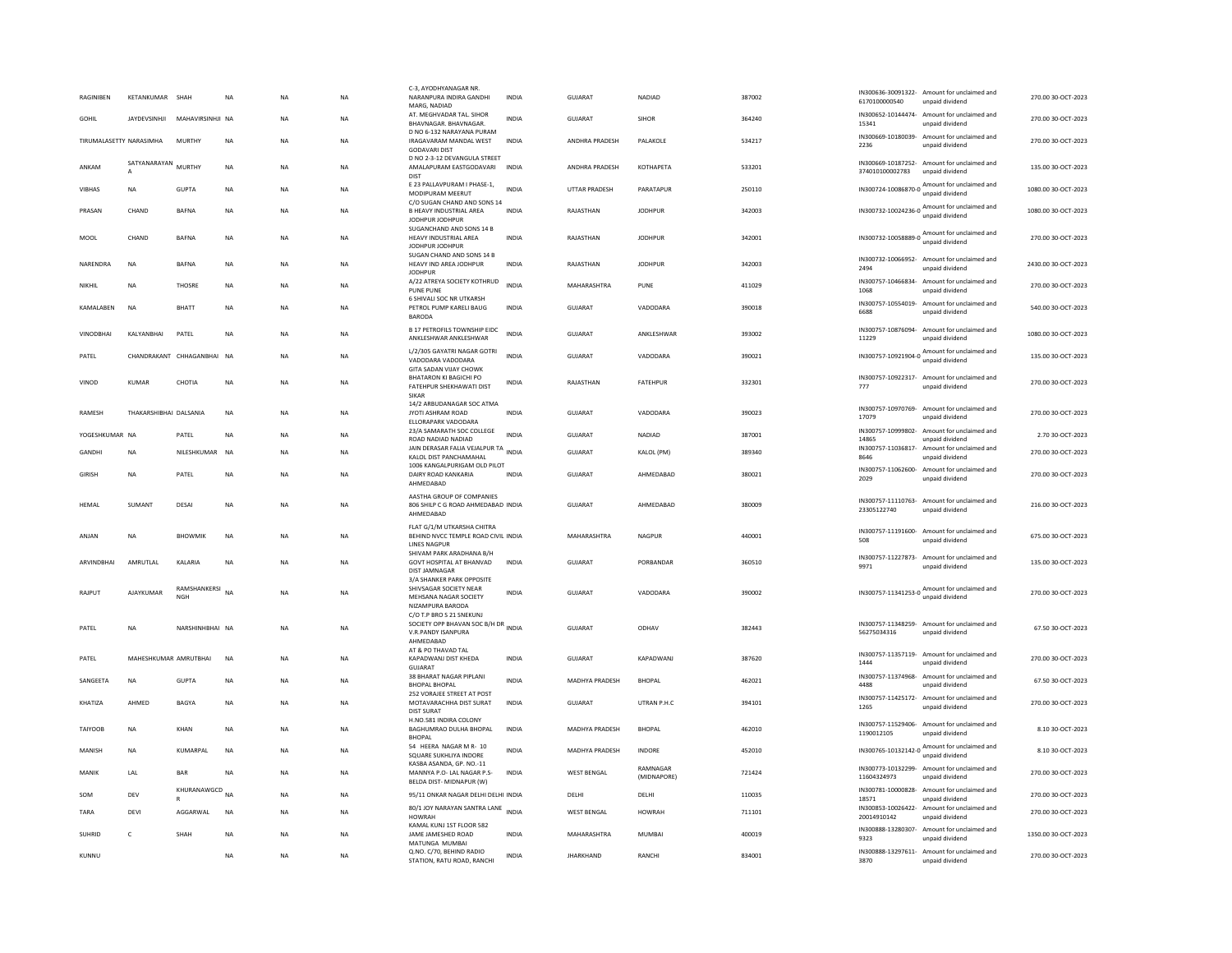|                                               | <b>KUMAR</b>              | PATEL                        | NA        | NA        | <b>NA</b> | B3/98 SHIVALA VARANASI<br>VARANASI                                                             | <b>INDIA</b> | <b>UTTAR PRADESH</b>         | VARANASI        | 221001 | 4764                                  | IN300888-13326958- Amount for unclaimed and<br>unpaid dividend  | 270.00 30-OCT-2023  |
|-----------------------------------------------|---------------------------|------------------------------|-----------|-----------|-----------|------------------------------------------------------------------------------------------------|--------------|------------------------------|-----------------|--------|---------------------------------------|-----------------------------------------------------------------|---------------------|
| AMRENDRA                                      | <b>KUMAR</b>              | SINGH                        | <b>NA</b> | <b>NA</b> | <b>NA</b> | C/O AT SHAMBHUTA<br>P.O.BHALURA VIA AURAI DIST-<br>MUZAFFARPUR (BIHAR)                         | <b>INDIA</b> | <b>BIHAR</b>                 | SITAMARHI       | 843312 | 101160                                | IN300888-13420992- Amount for unclaimed and<br>unpaid dividend  | 240.30 30-OCT-2023  |
| SANJAY                                        | <b>NA</b>                 | <b>UPPAI</b>                 | <b>NA</b> | <b>NA</b> | <b>NA</b> | C-94 SECTOR-20 NOIDA (U.P)                                                                     | INDIA        | <b>UTTAR PRADESH</b>         | NOIDA COMPLEX   | 201301 | IN300888-13599550-<br>2479            | Amount for unclaimed and<br>unpaid dividend                     | 135.00 30-OCT-2023  |
| SUDHA                                         | RANI                      | LOIYA                        | <b>NA</b> | <b>NA</b> | <b>NA</b> | RAJ BHAWAN LOIYA MARG<br>KAMPTEE DIST NAGPUR                                                   | <b>INDIA</b> | MAHARASHTRA                  | KAMPTEE         | 441002 | IN300888-13737795<br>16043            | Amount for unclaimed and<br>unpaid dividend                     | 1350.00 30-OCT-2023 |
| <b>BODH</b>                                   | RAJ                       | <b>GIROTI</b>                | NA        | <b>NA</b> | NA        | <b>BODHRAJ GIROTI B-1377</b><br>INDIRANAGAR, LUCKNOW,<br>LUCKNOW                               | <b>INDIA</b> | UTTAR PRADESH                | LUCKNOW         | 226016 |                                       | IN300888-13842595-0 Amount for unclaimed and<br>unpaid dividend | 270.00 30-OCT-2023  |
| YOGENDRA                                      | <b>KUMAR</b>              | ARYA                         | <b>NA</b> | <b>NA</b> | <b>NA</b> | NAYA BAZAR LAKHISARAI DISTT<br>LAKHISARAI, DISTT LAKHISARAI,                                   | <b>INDIA</b> | <b>BIHAR</b>                 | ALIGANI         | 811311 | 11316376929                           | IN300888-14058032- Amount for unclaimed and<br>unpaid dividend  | 270.00 30-OCT-2023  |
| MAFATBHAI                                     | GORDHANBHAI PATEL         |                              | NA        | <b>NA</b> | <b>NA</b> | 43 PRATAPGUNJ BARODA                                                                           | <b>INDIA</b> | <b>GUJARAT</b>               | VADODARA        | 390002 | 3269                                  | IN300888-14071275- Amount for unclaimed and<br>unpaid dividend  | 810.00 30-OCT-2023  |
| VINOD                                         | <b>KUMAR</b>              | KAUL                         | <b>NA</b> | <b>NA</b> | <b>NA</b> | 301 A SAGAR CAMPUS CHUNA<br>BHATTI KOLAR ROAD BHOPAL M P                                       | <b>INDIA</b> | <b>MADHYA PRADESH</b>        | BHOPAL          | 462016 | IN300888-14098592-<br>1134            | Amount for unclaimed and<br>unpaid dividend                     | 270.00 30-OCT-2023  |
| SUMAN                                         | <b>NA</b>                 | <b>SOLANK</b>                | <b>NA</b> | <b>NA</b> | NA        | X/1684, STREET NO. 20, RAJGARH<br>COLONY DELHI, DELHI,                                         | <b>INDIA</b> | DELHI                        | DELHI           | 110031 | IN300888-14347727-<br>3066            | Amount for unclaimed and<br>unpaid dividend                     | 278.10 30-OCT-2023  |
| CHETNA                                        | NA                        | AWASTHI                      | NA        | <b>NA</b> | NA        | S 10/55 5B GEETANAGAR COLONY<br>HUKULGANJ TIRAHA<br>CHOWAKAGHAT VARANASI                       | <b>INDIA</b> | UTTAR PRADESH                | VARANASI        | 221002 | 1173                                  | IN300888-14348718- Amount for unclaimed and<br>unpaid dividend  | 270.00 30-OCT-2023  |
| PUSHPA                                        | <b>NA</b>                 | KUMARI                       | <b>NA</b> | <b>NA</b> | <b>NA</b> | QRT. NO. A 156 PO.- DAKRA DIST-<br><b>RANCHI RANCHI</b>                                        | <b>INDIA</b> | <b>BIHAR</b>                 | <b>BACHRA</b>   | 829210 |                                       | IN300888-14410607-0 Amount for unclaimed and<br>unpaid dividend | 270.00.30-OCT-2023  |
| ABHISHEK                                      | <b>NA</b>                 | KOTHARI                      | <b>NA</b> | <b>NA</b> | <b>NA</b> | S/O PUSHAP RAJ KOTHARI<br>NAKODA ROAD JASOL RAJASTHAN INDIA                                    |              | RAJASTHAN                    | <b>BARMER</b>   | 344024 |                                       | IN300888-14518138-0 Amount for unclaimed and<br>unpaid dividend | 270.00 30-OCT-2023  |
| KIRAN                                         | <b>NA</b>                 | YADAV                        | <b>NA</b> | <b>NA</b> | <b>NA</b> | PHULWARIGALI, CHOWK, PATNA<br>CITY, PATNA                                                      | <b>INDIA</b> | <b>BIHAR</b>                 | PATNA           | 800008 | IN300888-14595512-<br>1190017163      | Amount for unclaimed and<br>unpaid dividend                     | 270.00 30-OCT-2023  |
| <b>JAGDISH</b>                                | <b>NA</b>                 | CHANDERKESRI                 | <b>NA</b> | <b>NA</b> | <b>NA</b> | H.NO. 1594 SECTOR - 13 URBAN<br>ESTATE KARNAL, HARYANA                                         | <b>INDIA</b> | <b>HARYANA</b>               | KARNAL          | 132001 | IN300888-14597595-<br>65012914496     | Amount for unclaimed and<br>unpaid dividend                     | 270.00 30-OCT-2023  |
| AMIT                                          | KUMAR                     | <b>SINHA</b>                 | <b>NA</b> | <b>NA</b> | <b>NA</b> | FLAT NO. 602/C MUNDESHWARI<br><b>FNCLAVE AKASHWANI ROAD</b><br>KHAJPURA ASHIANA ROAD PATNA     | <b>INDIA</b> | <b>BIHAR</b>                 | PATNA           | 800014 | 625901120027                          | IN300888-14632703- Amount for unclaimed and<br>unpaid dividend  | 270.00 30-QCT-2023  |
| MINAXI                                        | <b>RIPINCHANDRA SHETH</b> |                              | <b>NA</b> | <b>NA</b> | <b>NA</b> | 3/B, NEAR 149, SARDARNAGAR<br>CHHANI ROAD BARODA BARODA                                        | <b>INDIA</b> | GUIARAT                      | VADODARA        | 390002 | 3101401006968                         | IN300888-14638196- Amount for unclaimed and<br>unpaid dividend  | 1080.00 30-OCT-2023 |
| AMRIKA                                        | <b>NA</b>                 | <b>SINGH</b>                 | <b>NA</b> | <b>NA</b> | <b>NA</b> | C/O KUNWAR RAKESH SINGH LATE<br>LT.COL.BALDEV SINGH<br>SAMYAL(RTD. IGP) REHARI<br><b>IAMMU</b> | <b>INDIA</b> | JAMMU AND KASHMIR JAMMU TAWI |                 | 180005 | 723410                                | IN300888-14714312- Amount for unclaimed and<br>unpaid dividend  | 270.00 30-OCT-2023  |
| ABHISHEK                                      | <b>NA</b>                 | KAUSHIK                      | <b>NA</b> | <b>NA</b> | <b>NA</b> | 1/502 RAMBLE ROAD LOHAGA<br>ROAD AJMER RAJASTHAN<br>C/O DHARMENDRA KUMAR                       | <b>INDIA</b> | RAJASTHAN                    | <b>AJMER</b>    | 305006 | 1190010482                            | IN300888-14717388- Amount for unclaimed and<br>unpaid dividend  | 810.00 30-OCT-2023  |
| MANJU                                         | NA                        | SINHA                        | <b>NA</b> | NA        | NA        | HOUSE NO/25 SITA RAM PATH<br>WEST PATEL NAGER PATNA                                            | INDIA        | <b>BIHAR</b>                 | PATNA           | 800023 | 1817                                  | IN300888-14772392- Amount for unclaimed and<br>unpaid dividend  | 270.00 30-OCT-2023  |
| MADHU                                         | PRIYAM                    | SHARESANDSER<br>VICESPRIVATE | NA        | <b>NA</b> | <b>NA</b> | 506A ASHIANA PLAZA BUDH<br>MARG PATNA PATNA                                                    | <b>INDIA</b> | <b>BIHAR</b>                 | PATNA           | 800001 | IN300888-14904613-<br>993             | Amount for unclaimed and<br>unpaid dividend                     | 270.00 30-OCT-2023  |
| <b>JASHNANILEAS</b><br>NGANDFINANCE NA<br>LTD |                           | <b>NA</b>                    | <b>NA</b> | <b>NA</b> | <b>NA</b> | 227 G ROOM NO 15 16<br>NARNARAIN MANDIR BUILDING<br>KALBADEVI ROAD MUMBAI                      | <b>INDIA</b> | MAHARASHTRA                  | <b>MUMBAI</b>   | 400002 | IN300888-14910987-<br>3016            | Amount for unclaimed and<br>unpaid dividend                     | 135.00 30-OCT-2023  |
| <b>JOSLIN</b>                                 | <b>NA</b>                 | JOSE                         | <b>NA</b> | <b>NA</b> | <b>NA</b> | <b>THANICKAPPARA HOUSE</b><br>KALAKETTY P O KOTTAYAM (DT) INDIA<br>KERALA                      |              | KERALA                       | PALAI           | 686508 | 6205300060849                         | IN300896-10342185- Amount for unclaimed and<br>unpaid dividend  | 2.70 30-OCT-2023    |
| <b>JAMUNA</b>                                 |                           |                              | <b>NA</b> | <b>NA</b> | <b>NA</b> | 58 POOSARI MUTHIAH GOWDER<br>STREET CUMBUM CUMBUM                                              | <b>INDIA</b> | <b>TAMIL NADU</b>            | ALANGANALLUR    | 625516 | IN300896-10417013-<br>825710100006352 | Amount for unclaimed and<br>unpaid dividend                     | 27.00 30-OCT-2023   |
| SAVITA                                        | <b>NA</b>                 | KULARIA                      | <b>NA</b> | <b>NA</b> | <b>NA</b> | HOUSE NO.932-P SECTOR-14<br>HISAR HISAR                                                        | <b>INDIA</b> | <b>HARYANA</b>               | BHIWANI         | 125001 | 9406                                  | IN300940-10131152- Amount for unclaimed and<br>unpaid dividend  | 270.00 30-OCT-2023  |
| SULOCHANA                                     | <b>NA</b>                 | TAWARI                       | <b>NA</b> | <b>NA</b> | <b>NA</b> | QTR NO.B/127 O.P.MILLS COLONY<br>AMLAI PAPER MILLS DISTT-<br>SHAHDOL                           | <b>INDIA</b> | <b>MADHYA PRADESH</b>        | <b>BURHAR</b>   | 484117 | 1190015419                            | IN300940-10149144- Amount for unclaimed and<br>unnaid dividend  | 270.00 30-OCT-2023  |
| SHIV                                          | PAL                       | SINGHJHURIA                  | <b>NA</b> | <b>NA</b> | <b>NA</b> | 70 AGUNA BAS MARDATU BADI<br>DISTT- SIKAR (RAJASTHAN)<br>SC 03/38 B11/97 PTS NTPC              | <b>INDIA</b> | RAJASTHAN                    | FATEHPUR        | 332301 | 51034261125                           | IN300966-10190675- Amount for unclaimed and<br>unpaid dividend  | 270.00 30-OCT-2023  |
| CHINNASAMY                                    | NATARAIAN                 | SUBBAIAH                     | <b>NA</b> | <b>NA</b> | <b>NA</b> | TOWNSHIP NONRURAL-INR<br>JYOTHINAGAR (ANDHRA<br>PRADESH)                                       | <b>INDIA</b> | <b>ANDHRA PRADESH</b>        | KARIMNAGAR      | 505215 | IN300966-10272036-<br>52118562564     | Amount for unclaimed and<br>unpaid dividend                     | 24.30.30-OCT-2023   |
| <b>JAGDISH</b>                                | PRASAD                    | SHARMA                       | NA        | NA        | NA        | SHARMA SADAN AGRASEN ROAD<br>SILIGURI WEST BENGAL                                              | <b>INDIA</b> | <b>WEST BENGAL</b>           | DARJEELING      | 734005 | 45801000000769                        | IN300966-10526078- Amount for unclaimed and<br>unpaid dividend  | 270.00 30-OCT-2023  |
| RAMNIKLAL                                     | NARSIBHAI                 | BHALANI                      | <b>NA</b> | <b>NA</b> | <b>NA</b> | HILTON APPARTMENT, BLOCK NO.<br>202, TIMBAWADI, JUNAGADH.                                      | <b>INDIA</b> | <b>GUJARAT</b>               | <b>JUNAGADH</b> | 362001 | IN300974-10088554-<br>1822            | Amount for unclaimed and<br>unpaid dividend                     | 270.00 30-OCT-2023  |
| <b>JITENDRA</b>                               | P                         | CHOTALIA                     | <b>NA</b> | <b>NA</b> | <b>NA</b> | JITENDRA, 4, PUJARA PLOT,<br>RAJKOT, RAJKOT,                                                   | <b>INDIA</b> | <b>GUJARAT</b>               | RAJKOT          | 360002 | 31778                                 | IN300974-10098054- Amount for unclaimed and<br>unpaid dividend  | 270.00 30-OCT-2023  |
| SMT                                           | SANGITA                   | KOTAK                        | <b>NA</b> | <b>NA</b> | <b>NA</b> | 10, PANCHVATI PARK, NR. ALKA<br>CHOWK, NEW JUNCTION ROAD,<br>SURENDRANAGAR                     | <b>INDIA</b> | <b>GUJARAT</b>               | SURENDRANAGAR   | 363001 | 56112042734                           | IN300974-10139676- Amount for unclaimed and<br>unpaid dividend  | 270.00 30-OCT-2023  |
| ARVINDKUMAR LALII                             |                           | SHAH                         | <b>NA</b> | <b>NA</b> | <b>NA</b> | OPP. NATIONAL HIGH SCHOOL,<br><b>MEENA DATTAR STREET</b><br><b>IAMNAGAR</b>                    | <b>INDIA</b> | GUIARAT                      | <b>IAMNAGAR</b> | 361005 | 1288                                  | IN300974-10143804- Amount for unclaimed and<br>unpaid dividend  | 270.00.30-OCT-2023  |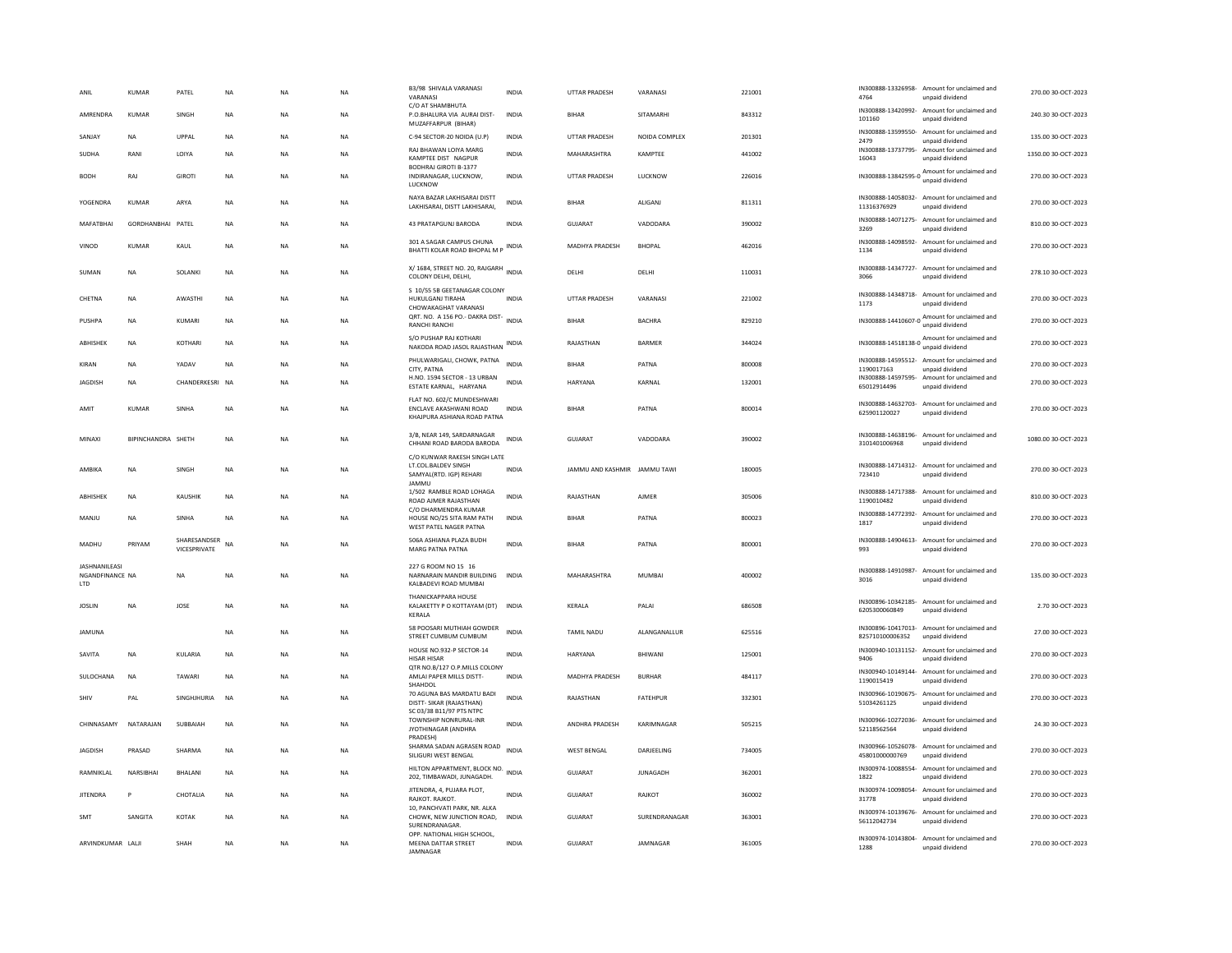| <b>BIPIN</b>           | VASANTRAY               | <b>TRIVEDI</b>  | <b>NA</b> | <b>NA</b> | <b>NA</b> | PAVANCHAKKI, B/H DR. BAXI'S<br>BANGLOW, MAHALAXMI BHUVAN, INDIA<br><b>JAMNAGAR</b>                                      |              | <b>GUJARAT</b>     | JAMNAGAR        | 361005 | IN300974-10173745-0 unpaid dividend | Amount for unclaimed and                                        | 270.00 30-OCT-2023 |
|------------------------|-------------------------|-----------------|-----------|-----------|-----------|-------------------------------------------------------------------------------------------------------------------------|--------------|--------------------|-----------------|--------|-------------------------------------|-----------------------------------------------------------------|--------------------|
| DINSUTA                | CHHOTALAL               | MANVAR          | <b>NA</b> | <b>NA</b> | NA        | C/O. ASHOKKUMAR & CO., NEAR<br>BANK OF MAHARASHTRA, GRAIN INDIA<br>MARKET, JAMNAGAR.                                    |              | GUJARAT            | JAMNAGAR        | 361001 | 2010100006860                       | IN300974-10201856- Amount for unclaimed and<br>unpaid dividend  | 270.00 30-OCT-2023 |
| VINOD                  | KESHAVJ                 | PALA            | <b>NA</b> | <b>NA</b> | <b>NA</b> | KRISHNA KRUPA, 3, OSWAL<br>COLONY, B/H. SALT OFFICE,<br>SUMMER CLUB ROAD,<br>JAMNAGAR                                   | <b>INDIA</b> | GUJARAT            | JAMNAGAR        | 361005 | 34911                               | IN300974-10203247- Amount for unclaimed and<br>unpaid dividend  | 270.00 30-OCT-2023 |
| CHANDULAL              | <b>NA</b>               | RUPARELIA       | <b>NA</b> | <b>NA</b> | <b>NA</b> | 502. DWARKESHDHAM<br>APARTMENT, RAJNAGAR PLOT<br>NO. 12, OPP. KHODIYAR COLONY,<br><b>JAMNAGAR</b>                       | <b>INDIA</b> | <b>GUJARAT</b>     | JAMNAGAR        | 361006 | IN300974-10205050-<br>2429          | Amount for unclaimed and<br>unpaid dividend                     | 270.00 30-OCT-2023 |
| MADHU                  |                         | PATEL           | NA        | <b>NA</b> | NA        | C/O. TECHNIQUE BORING WORKS,<br>PLOT NO. 4118, PHASE-4, GIDC.<br>VATVA, B/H. NEW NIRMA, NIKA<br>TUBE CHOKDI, AHMEDABAD. | <b>INDIA</b> | GUJARAT            | ODHAV           | 382445 | 6614                                | IN300974-10300997- Amount for unclaimed and<br>unpaid dividend  | 270.00 30-OCT-2023 |
| <b>BIPINKUMAR</b>      | SHANTILAL               | MANIYAR         | <b>NA</b> | <b>NA</b> | <b>NA</b> | 11, SARVA MANGAL APARTMENT,<br>OLD JUNCTION ROAD,<br>SURENDRANAGAR.<br>SURENDRANAGAR                                    | <b>INDIA</b> | GUJARAT            | SURENDRANAGAR   | 363001 | 10544597263                         | IN300974-10330813- Amount for unclaimed and<br>unpaid dividend  | 135.00 30-OCT-2023 |
| ASHA                   | B                       | THAKKARAR       | <b>NA</b> | <b>NA</b> | <b>NA</b> | TALUKA PANCHAYAT, QTR. NO. 6,<br>JAIL CHOWK, KAILASH BAUG<br>ROAD, GONDAL.                                              | <b>INDIA</b> | GUJARAT            | <b>GONDAL</b>   | 360311 |                                     | IN300974-10335163-0 Amount for unclaimed and<br>unpaid dividend | 270.00 30-OCT-2023 |
| PANDYA                 | <b>NA</b>               | DIPAKKUMAR      | <b>NA</b> | <b>NA</b> | <b>NA</b> | 'PUNIT', PARAS SOCIETY, PLOT NO.<br>17, DELVADA ROAD, DIST.<br>JUNAGADH, UNA<br>4/4, FALGUN APPARTMENT.                 | <b>INDIA</b> | GUIARAT            | UNA (SORATHI)   | 362560 | IN300974-10350749-<br>1190008915    | Amount for unclaimed and<br>unpaid dividend                     | 270.00 30-OCT-2023 |
| KANTILAI               | LAXMIDAS                | VAMJA           | <b>NA</b> | <b>NA</b> | NA        | PATEL COLONY, STREET NO. 4,<br>JAMNAGAR                                                                                 | INDIA        | <b>GUJARAT</b>     | JAMNAGAR        | 361008 | IN300974-10382447-<br>7195          | Amount for unclaimed and<br>unpaid dividend                     | 270.00 30-OCT-2023 |
| NIRUBEN                | P                       | SOLANKI         | NA        | NA        | <b>NA</b> | 68A/B BHANUSHALINAGAR,<br>MUNDRA ROAD, BHUJ-KUTCH.<br>BHUJ-KUTCH.                                                       | <b>INDIA</b> | GUJARAT            | <b>BHUJ</b>     | 370001 | 26080                               | IN300974-10385578- Amount for unclaimed and<br>unpaid dividend  | 270.00 30-OCT-2023 |
| AMRUTLAL               | MOHANBHAI               | DAVDA           | <b>NA</b> | <b>NA</b> | NA        | AT DERDI KUMBHAJI, TAL.<br>GONDAL, DIST. RAJKOT, DERDI<br>KUMBHAJI                                                      | INDIA        | GUJARAT            | DERDIKUMBHAJI   | 364465 | 327                                 | IN300974-10433554- Amount for unclaimed and<br>unpaid dividend  | 243.00 30-OCT-2023 |
| <b>JIGNESH</b>         | RHIKHA                  | MAKWANA         | <b>NA</b> | <b>NA</b> | <b>NA</b> | SHIVAM MAIN ROAD.<br>BUCHARWADA, DIU, DIU,                                                                              | <b>INDIA</b> | <b>GUJARAT</b>     | UNA (SORATHI)   | 362570 | IN300974-10568699-<br>8727          | Amount for unclaimed and<br>unpaid dividend                     | 243.00 30-OCT-2023 |
| SHIRISH                | CHHELSHANKER BHATT      |                 | <b>NA</b> | <b>NA</b> | <b>NA</b> | ASHA, 132-B, DEVRAJ NAGAR, NR.<br>GHOGHA JAKATNAKA,<br>BHAVNAGAR                                                        | <b>INDIA</b> | GUJARAT            | BHAVNAGAR       | 364001 | IN300974-10632989-<br>5046          | Amount for unclaimed and<br>unpaid dividend                     | 270.00 30-OCT-2023 |
|                        |                         |                 |           |           |           |                                                                                                                         |              |                    |                 |        |                                     |                                                                 |                    |
| KETANKUMAR             | VINODRAY                | <b>JOSHI</b>    | <b>NA</b> | <b>NA</b> | <b>NA</b> | 39/2, SUBHASH NAGAR, OPP<br>NAVBHARAT SCHOOL.<br>SHAMARPAN ROAD, JAMNAGAR.                                              | <b>INDIA</b> | GUJARAT            | JAMNAGAR        | 361004 | 25327                               | IN300974-10676228- Amount for unclaimed and<br>unpaid dividend  | 270.00 30-OCT-2023 |
| BHAVESH                | <b>UCHHARANGRA</b>      | VITHLANI        | <b>NA</b> | <b>NA</b> | <b>NA</b> | DANAPITH SOCIETY, BLOCK NO.<br>14, OPP. BAHAVDDIN COLLEGE,                                                              | <b>INDIA</b> | <b>GUJARAT</b>     | <b>JUNAGADH</b> | 362001 | 56046029680                         | IN300974-10724863- Amount for unclaimed and<br>unpaid dividend  | 270.00 30-OCT-2023 |
| GANATRA                | ARUNABEN                | ANILKUMAR       | <b>NA</b> | <b>NA</b> | NA        | JUNAGADH.<br>AMBICA PIPE AGENCY, DHEBAR<br>ROAD, RAJKOT, RAJKOT,                                                        | <b>INDIA</b> | <b>GUJARAT</b>     | RAJKOT          | 360002 | IN300974-10801490-<br>2023          | Amount for unclaimed and<br>unpaid dividend                     | 540.00 30-OCT-2023 |
| SAROJ                  | <b>NA</b>               | <b>RUNTHALA</b> | <b>NA</b> | <b>NA</b> | <b>NA</b> | RANGMETIA EAST,<br>RUPNARAYANPUR BAZAR.<br>BURDWAN, BURDWAN                                                             | <b>INDIA</b> | <b>WEST BENGAL</b> | ASANSOL         | 713364 | IN300974-10830807-<br>937241        | Amount for unclaimed and<br>unpaid dividend                     | 270.00 30-OCT-2023 |
| BABULAL                | $\mathbf{J}$            | DHOLARIA        | <b>NA</b> | <b>NA</b> | NA        | RUTAM, PLOT NO. 124, 3, KARAM<br>PARK, NR. ASTRON SOC., NANA<br>MAVA ROAD, RAJKOT                                       | <b>INDIA</b> | GUJARAT            | RAJKOT          | 360001 |                                     | IN300974-10830987-0 Amount for unclaimed and<br>unpaid dividend | 2.70 30-OCT-2023   |
| YOGESH                 | <b>BABUBHAI</b>         | VORA            | <b>NA</b> | <b>NA</b> | <b>NA</b> | AKSHARDHAM SOCIETY, GONDAL.<br>GONDAL                                                                                   | <b>INDIA</b> | <b>GUJARAT</b>     | <b>GONDAL</b>   | 360311 | IN300974-10868287-<br>11365         | Amount for unclaimed and<br>unpaid dividend                     | 405.00 30-OCT-2023 |
| <b>JAYSHRIBEN</b>      | н                       | DOSHI           | <b>NA</b> | <b>NA</b> | NA        | DERASAR STREET, MAHUVA,<br>MAHUVA, MAHUVA                                                                               | INDIA        | GUJARAT            | SIHOR           | 364290 | IN300974-10965178-<br>51938         | Amount for unclaimed and<br>unpaid dividend                     | 540.00 30-OCT-2023 |
| <b>JIGNESH</b>         | RASIKBHAI               | PARMAR          | <b>NA</b> | <b>NA</b> | NA        | SHAKTI, YOGESHWAR NAGAR.<br>B/H. JANAKPURI, ZANZARDA<br>ROAD, JUNAGADH.                                                 | <b>INDIA</b> | GUJARAT            | JUNAGADH        | 362001 | IN300974-10973715-<br>10283205896   | Amount for unclaimed and<br>unpaid dividend                     | 270.00 30-OCT-2023 |
|                        | BHARATKUMAR JIVRAJKUMAR | VANDARA         | <b>NA</b> | <b>NA</b> | NA        | 69, GANDHINAGAR SOCIETY, OPP<br>MEGHANI BAUG.<br>SURENDRANAGAR<br>SURENDRANAGAR                                         | INDIA        | GUJARAT            | SURENDRANAGAR   | 363002 | 5191070025190                       | IN300974-10984901- Amount for unclaimed and<br>unpaid dividend  | 270.00 30-OCT-2023 |
| <b>BHARTIBEN</b>       | $\overline{B}$          | VITHLANI        | <b>NA</b> | NA        | NA        | 14-DANAPITH SOCIETY, COLLEGE<br>ROAD, JUNAGADH. JUNAGADH.                                                               | <b>INDIA</b> | <b>GUJARAT</b>     | <b>JUNAGADH</b> | 362001 | 18660100006621                      | IN300974-11100786- Amount for unclaimed and<br>unpaid dividend  | 135.00 30-OCT-2023 |
| VORA                   | KAJAL                   | BHARATBHAI      | <b>NA</b> | <b>NA</b> | <b>NA</b> | 506, VANDAN APPARTMENT, OPP.<br>JAIN TEMPLE, D.K.V. COLLEGE<br>ROAD, JAMNAGAR.                                          | <b>INDIA</b> | GUJARAT            | JAMNAGAR        | 361008 | 20014                               | IN300974-11116158- Amount for unclaimed and<br>unpaid dividend  | 270.00 30-OCT-2023 |
| PATEL                  | NA.                     | HARSHADKUMA NA  |           | <b>NA</b> | <b>NA</b> | AT AKHAJ, MUKHIVAS, DIST. AND INDIA<br>TAL, MEHSANA, AKHAJ,                                                             |              | GUIARAT            | KAI OI          | 382710 | 130010100209236                     | IN300974-11338875- Amount for unclaimed and<br>unpaid dividend  | 351.00 30-OCT-2023 |
| AMIT                   | $\mathbf{J}$            | PATIL           | <b>NA</b> | <b>NA</b> | NA        | 103 - E WING SUPREME ANGAN,<br>WAGHOLI, PUNE. PUNE.                                                                     | <b>INDIA</b> | MAHARASHTRA        | PUNE            | 411014 | 60003234326                         | IN300974-11352399- Amount for unclaimed and<br>unpaid dividend  | 135.00 30-OCT-2023 |
| MUKESHKUMAR NARSHIBHAI |                         | <b>BHADJA</b>   | <b>NA</b> | <b>NA</b> | <b>NA</b> | 3, NANI DANAPITH SOCIETY, OPP<br>BAHAUDDIN COLLAGE, JUNAGADH INDIA<br><b>JUNAGADH</b><br>C 33, MANILAL PARK SOCIETY     |              | <b>GUJARAT</b>     | <b>JUNAGADH</b> | 362001 | 56046012532                         | IN300974-11659777- Amount for unclaimed and<br>unpaid dividend  | 270.00 30-OCT-2023 |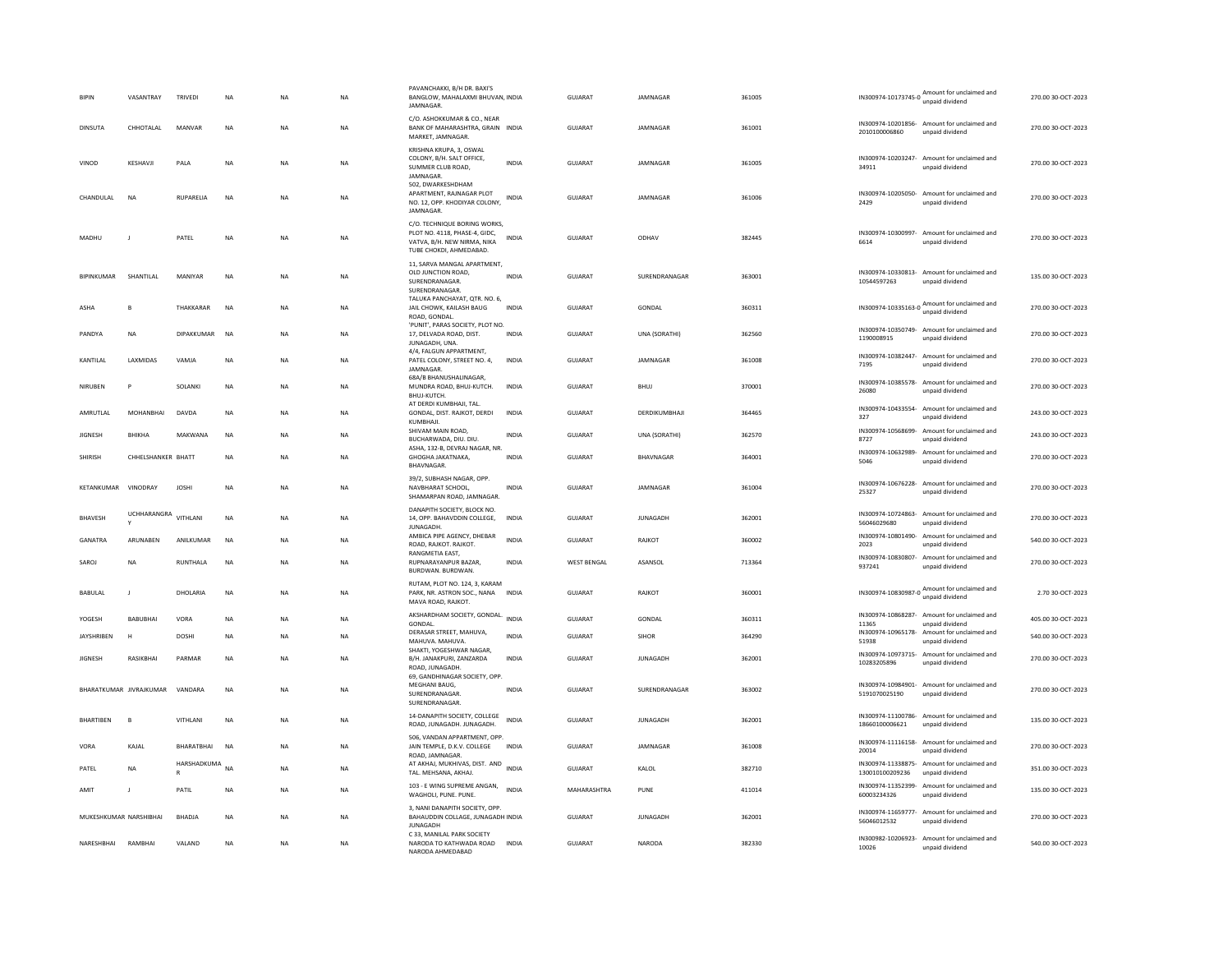| <b>DINESH</b>        | KANAIYALAL    | NARANG                | <b>NA</b>   | <b>NA</b>   | <b>NA</b> | 59/B, SONALI APPARTMENT<br>SWASTIK SOCIETY NAVARNGPURA INDIA<br>AHMFDARAD                                                         |              | <b>GUJARAT</b>        | AHMEDABAD             | 380009 | 17427                            | IN300982-10310177- Amount for unclaimed and<br>unpaid dividend  | 270.00 30-OCT-2023  |
|----------------------|---------------|-----------------------|-------------|-------------|-----------|-----------------------------------------------------------------------------------------------------------------------------------|--------------|-----------------------|-----------------------|--------|----------------------------------|-----------------------------------------------------------------|---------------------|
| SANIAYKUMAR HIRAI AI |               | SHAH                  | <b>NA</b>   | <b>NA</b>   | NA.       | HAKEM SHERI, KHARVAD SARKHEJ INDIA<br>AHMEDABAD                                                                                   |              | GUIARAT               | <b>RAVIA</b>          | 382210 | IN300982-10422350-<br>10374      | Amount for unclaimed and<br>unpaid dividend                     | 156.6030-007-2023   |
| VIRENDRA             | KANJIBHAI     | <b>BUCH</b>           | <b>NA</b>   | <b>NA</b>   | <b>NA</b> | 10/A, DIVAKAR CO.OP.HSG.<br>SOCIETY NR.MUSEUM, PALDI ELLIS INDIA<br><b>BRIDGE AHMEDARAD</b>                                       |              | <b>GUJARAT</b>        | AHMEDABAD             | 380007 | 21081694001                      | IN300982-10466923- Amount for unclaimed and<br>unpaid dividend  | 270.00 30-OCT-2023  |
| SANGITA              | NA            | DEVI                  | NA          | NA          | NA        | 304 - RAJ KISHORI APARTMENT<br>KAVI RAMAN PATH NAGESHWAR<br>COLONY, BORING ROAD PATNA,<br><b>BIHAR</b>                            | INDIA        | <b>BIHAR</b>          | PATNA                 | 800001 | 8414                             | IN300999-10010773- Amount for unclaimed and<br>unpaid dividend  | 270.00 30-OCT-2023  |
| MUKESH               | KUMAR         | SINGH                 | $_{\sf NA}$ | NA          | NA        | PURANI DURGA ASTHAN<br>MITHANPURA MUZAFFARPUR<br>MUZAFFARPUR                                                                      | INDIA        | <b>BIHAR</b>          | MUZAFFARPUR           | 842002 | 11422                            | IN300999-10070019- Amount for unclaimed and<br>unpaid dividend  | 83.70 30-OCT-2023   |
| ARBIND               | KUMAR         | SINGH                 | $_{\sf NA}$ | $_{\sf NA}$ | NA        | S/O LAXMI PRASAD RAM KRISHNA<br>NAGAR SOUTH OF L.P.SAHI<br>COLLEGE PO. DHELWAN PATNA                                              | <b>INDIA</b> | <b>BIHAR</b>          | PATNA                 | 800020 | 380000100202121                  | IN300999-10077125- Amount for unclaimed and<br>unpaid dividend  | 270.00 30-OCT-2023  |
| <b>SURESH</b>        | <b>KUMAR</b>  | AGRAWAL               | <b>NA</b>   | <b>NA</b>   | <b>NA</b> | S/O RAMANAND AGRAWAL C/O<br>MITTAL TRADING COMPANY<br>SHANKAR CHOWK SITAMARHI<br><b>BIHAR</b>                                     | <b>INDIA</b> | <b>BIHAR</b>          | SITAMARHI             | 843302 | 2003137                          | IN300999-10092724- Amount for unclaimed and<br>unpaid dividend  | 270.00 30-OCT-2023  |
| SAVITA               | <b>NA</b>     | RANI                  | <b>NA</b>   | <b>NA</b>   | <b>NA</b> | 61, ABUPURA MUZAFFAR NAGAR<br>MUZAFFAR NAGAR                                                                                      | <b>INDIA</b> | UTTAR PRADESH         | SHAMLI                | 247776 | 1949                             | IN301006-10007918- Amount for unclaimed and<br>unpaid dividend  | 270.00 30-OCT-2023  |
| PRADEEP              | <b>NA</b>     | SINGH                 | <b>NA</b>   | <b>NA</b>   | <b>NA</b> | 43, TOTA KA TAL MADIA KATRA,<br>AGRA.                                                                                             | <b>INDIA</b> | <b>UTTAR PRADESH</b>  | AGRA                  | 282002 | 593                              | IN301006-10017495- Amount for unclaimed and<br>unpaid dividend  | 270.00 30-OCT-2023  |
| GOVIND               | KUMAR         | AGARWAL               | NA          | <b>NA</b>   | NA        | 31/105, LOHAR GALI, AGRA.                                                                                                         | INDIA        | UTTAR PRADESH         | AGRA                  | 282003 | IN301006-10024986-<br>20823      | Amount for unclaimed and<br>unpaid dividend                     | 270.00 30-OCT-2023  |
| SMTKAMLESH           | <b>NA</b>     | <b>BANSAL</b>         | <b>NA</b>   | <b>NA</b>   | <b>NA</b> | 101, ALLORA ENCLAVE DAYAL<br>BAGH, AGRA. AGRA.                                                                                    | <b>INDIA</b> | <b>UTTAR PRADESH</b>  | AGRA                  | 282005 | 7070                             | IN301006-10027380- Amount for unclaimed and<br>unpaid dividend  | 270.00 30-OCT-2023  |
| SUMAN                | <b>NA</b>     | <b>GUPTA</b>          | <b>NA</b>   | <b>NA</b>   | <b>NA</b> | 16/46, PADRI TOLA, MOTI LAL<br>NEHRU ROAD GHATIA AZAM<br>KHAN AGRA (U.P.) AGRA (U.P.)                                             | <b>INDIA</b> | <b>UTTAR PRADESH</b>  | AGRA                  | 282003 | 7921000002860                    | IN301006-10048349- Amount for unclaimed and<br>unpaid dividend  | 81.00 30-OCT-2023   |
| MALTI                | <b>NA</b>     | VFRMA                 | <b>NA</b>   | <b>NA</b>   | <b>NA</b> | C/O CANARA BANK KHAJURAHO<br><b>BRANCH POST-KHAJURAHO TEH</b><br>RAJ NAGAR DISTT-CHHATARPUR<br>KHAJURHO DISTT- CHHATARPUR<br>(MP) | <b>INDIA</b> | MAHARASHTRA           | MUMBAL                | 400001 | 12993                            | IN301006-10082532- Amount for unclaimed and<br>unpaid dividend  | 405.00 30-OCT-2023  |
| SIREESHA             | NA            | GANNAVARAPU NA        |             | <b>NA</b>   | NA        | W/O M SRINIVAS HNO A 7/1 BHEL<br>COLONY OPP LOYOLA ACADEMY INDIA<br>OLD ALWAL SECUNDERABAD                                        |              | ANDHRA PRADESH        | HYDERABAD             | 500010 | 4532                             | IN301022-13022833- Amount for unclaimed and<br>unpaid dividend  | 243.00 30-OCT-2023  |
| SUDHAKAR             | RAO           | MARATASAVAN<br>TH     | <b>NA</b>   | <b>NA</b>   | <b>NA</b> | B 3 CCI TOWN SHIP ADILABAD AP INDIA                                                                                               |              | ANDHRA PRADESH        | ADILABAD              | 504003 |                                  | IN301022-20052716-0 Amount for unclaimed and<br>unpaid dividend | 270.00 30-OCT-2023  |
| ADDAGADA             | PEDA          | KOTENDRABABU NA       |             | <b>NA</b>   | NA        | S/O SUBBA RAYUDU<br>NAGULAPALEM (PO)<br>PARCHUR(MANDAL) PRAKASAM                                                                  | INDIA        | ANDHRA PRADESH        | KANDUKURU             | 523169 | 3198                             | IN301022-20080179- Amount for unclaimed and<br>unpaid dividend  | 270.00 30-OCT-2023  |
| SATTI                | <b>NA</b>     | SARADA                | <b>NA</b>   | <b>NA</b>   | <b>NA</b> | DIST AP<br>D NO 34 12 23 VARANASI VARI<br>STREET TANUKU W G DIST<br>NAVA BHARAT FERRO ALLOYS LTD                                  | <b>INDIA</b> | <b>ANDHRA PRADESH</b> | PAI AKOLE             | 534211 | IN301022-20092969-<br>12877      | Amount for unclaimed and<br>unpaid dividend                     | 270.00.30-OCT-2023  |
|                      | $\mathsf{v}$  | SESHASAI              | $_{\sf NA}$ | NA          | NA        | IDA NACHARAM(MBD)<br>HYDERABAD AP                                                                                                 | <b>INDIA</b> | ANDHRA PRADESH        | HYDERABAD             | 500076 | 60043                            | IN301022-20114407- Amount for unclaimed and<br>unpaid dividend  | 278.10 30-OCT-2023  |
| $\mathbf{B}$         | <b>NA</b>     | SRINIVAS              | <b>NA</b>   | <b>NA</b>   | <b>NA</b> | 49 39 12 AKKAYYAPALEM<br>VISAKHAPATNAM A P                                                                                        | <b>INDIA</b> | <b>ANDHRA PRADESH</b> | VISAKHAPATNAM         | 530016 | IN301022-20127245-<br>29089      | Amount for unclaimed and<br>unpaid dividend                     | 270.00 30-OCT-2023  |
| ANDELA               | <b>NA</b>     | SHRADHANAND NA        |             | <b>NA</b>   | <b>NA</b> | 17 262 BAKARAM HYDERABAD A INDIA                                                                                                  |              | ANDHRA PRADESH        | HYDERABAD             | 500048 | IN301022-20129419-<br>403        | Amount for unclaimed and<br>unpaid dividend                     | 270.00 30-OCT-2023  |
| MOHAN                | NA            | ADIMULAM              | $_{\sf NA}$ | NA          | NA        | PLOT NO 91 B SAGAR SOCIETY<br>ROAD NO 2 BANJARA HILLS<br>HYDERABAD AP                                                             | INDIA        | KARNATAKA             | BELLARY               | 583102 | 153516                           | IN301022-20150698- Amount for unclaimed and<br>unpaid dividend  | 270.00 30-OCT-2023  |
| M                    | <b>NA</b>     | PARVATHI              | <b>NA</b>   | NA          | <b>NA</b> | C/O SRI M V KRISHNA REDDY H<br>NO 272/C LIGH SANJEEVA REDDY INDIA<br>NAGAR COLONY HYDERABAD                                       |              | ANDHRA PRADESH        | HYDERABAD             | 500038 | 2239                             | IN301022-20213925- Amount for unclaimed and<br>unpaid dividend  | 270.00 30-OCT-2023  |
| N                    | <b>NA</b>     | PREMAI ATHA           | <b>NA</b>   | <b>NA</b>   | NA.       | H NO 6 11 1041/6 SRI<br>JYOTHINILAYAM NAMDEVWADA INDIA<br>NIZAMABAD AP                                                            |              | <b>ANDHRA PRADESH</b> | NIZAMARAD             | 503002 | 352010015318                     | IN301022-20239235- Amount for unclaimed and<br>unpaid dividend  | 270.00.30-OCT-2023  |
| VENKATA              | LAKSHMI       | KUMARINIMMA<br>LAPUDI | <b>NA</b>   | <b>NA</b>   | <b>NA</b> | W/O N SATYANARAYANA E O(P<br>R& R D) H NO 13 102 MAIN ROAD, INDIA<br>GOKAVARAM                                                    |              | ANDHRA PRADESH        | КОТНАРЕТА             | 533286 | 757                              | IN301022-20334718- Amount for unclaimed and<br>unpaid dividend  | 135.00 30-OCT-2023  |
| <b>KALIDINDI</b>     | <b>NA</b>     | SURYAKANTAM NA        |             | <b>NA</b>   | NA.       | D NO 2 175 NEAR WATER TANK<br>PEDAPULLERU UNDI MANDALAM INDIA<br>W G DIST A F                                                     |              | <b>ANDHRA PRADESH</b> | <b>TADEPALLIGUDEM</b> | 534199 | IN301022-20348990-<br>17045      | Amount for unclaimed and<br>unpaid dividend                     | 270.00.30-QCT-2023  |
| SUDHAKARA            | RAO           | <b>BONDA</b>          | <b>NA</b>   | <b>NA</b>   | <b>NA</b> | B SUDHAKARA RAO D NO 48 2 6<br>SRINAGAR VISAKHAPATNAM                                                                             | <b>INDIA</b> | ANDHRA PRADESH        | VISAKHAPATNAM         | 530016 | IN301022-20566943-<br>1366       | Amount for unclaimed and<br>unpaid dividend                     | 270.00 30-OCT-2023  |
| KATAKAM              | VENKATA       | NANCHARAIAH NA        |             | <b>NA</b>   | NA        | D NO 20 232 KOTHAPALEM<br>GOPALAPATNAM<br>VISAKHAPATNAM                                                                           | INDIA        | ANDHRA PRADESH        | VISAKHAPATNAM         | 530027 | 50451                            | IN301022-20727037- Amount for unclaimed and<br>unpaid dividend  | 270.00 30-OCT-2023  |
| AKKINENI             | <b>SUBHAS</b> | CHANDRABOSE NA        |             | NA          | NA        | DOOR NO 59 4 4 3 LANE ASHOK<br>NAGAR NEAR GOVT ITI<br>VUAYAWADA                                                                   | INDIA        | ANDHRA PRADESH        | VIJAYWADA             | 520010 | 13410021020919                   | IN301022-20855039- Amount for unclaimed and<br>unpaid dividend  | 270.00 30-OCT-2023  |
| <b>BIKKINA</b>       | SITA          | RAMBABU               | <b>NA</b>   | <b>NA</b>   | <b>NA</b> | DNO 1 165 BANK STREET RAZOLE<br>AP                                                                                                | <b>INDIA</b> | ANDHRA PRADESH        | <b>КОТНАРЕТА</b>      | 533242 | IN301022-20871354-<br>1190030850 | Amount for unclaimed and<br>unpaid dividend                     | 1215.00 30-OCT-2023 |
| ${\sf N}$            | RAVINDRA      | REDDY                 | <b>NA</b>   | <b>NA</b>   | <b>NA</b> | W 27 2 187 BALAJI NAGAR<br>NELLORE, NELLORE,                                                                                      | <b>INDIA</b> | ANDHRA PRADESH        | NELLORE               | 524002 | 2078                             | IN301022-20976729- Amount for unclaimed and<br>unpaid dividend  | 145.80 30-OCT-2023  |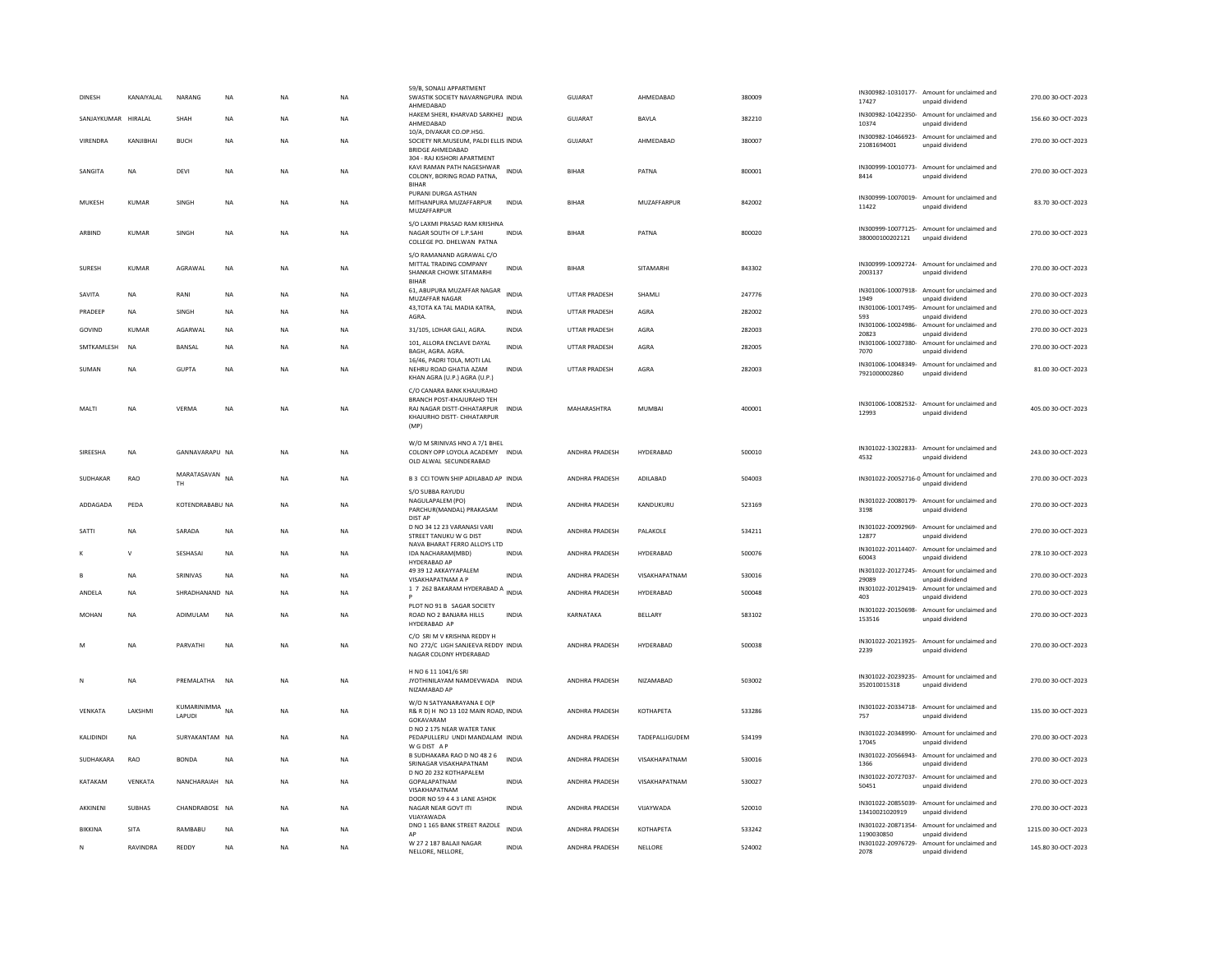| <b>INDANA</b><br><b>NA</b>        | CHAKRAVARTHI NA         |           | <b>NA</b> | <b>NA</b> | DNO 7 9 19 MADHURI TOWERS<br>FLAT NO B2 SIVALAYAM STREET<br>RAMA RAO PET KAKINADA                        | <b>INDIA</b> | ANDHRA PRADESH        | KAKINADA          | 533004 | 230047                           | IN301022-21321418- Amount for unclaimed and<br>unpaid dividend | 270.00 30-OCT-2023  |
|-----------------------------------|-------------------------|-----------|-----------|-----------|----------------------------------------------------------------------------------------------------------|--------------|-----------------------|-------------------|--------|----------------------------------|----------------------------------------------------------------|---------------------|
| VENKATA<br>MAGUIURI               | SUDHAKARARA<br>$\Omega$ | <b>NA</b> | <b>NA</b> | NA.       | D NO 14 80 2 MAIN ROAD PODILI<br>PRAKASAM DIST                                                           | <b>INDIA</b> | <b>ANDHRA PRADESH</b> | KANIGIRI          | 523240 | 293010100035176                  | IN301022-21336539- Amount for unclaimed and<br>unpaid dividend | 2700.00.30-QCT-2023 |
| TUNUGUNTLA<br>ARUNA               | KUMARI                  | NA        | <b>NA</b> | <b>NA</b> | D NO 7 6 4 A VAYUNANDANA<br>PRESS STREET KAVALI NELLORE<br>DIST                                          | <b>INDIA</b> | ANDHRA PRADESH        | KAVALI            | 524201 | 719010008255                     | IN301022-21373012- Amount for unclaimed and<br>unpaid dividend | 135.00 30-OCT-2023  |
| RATNAMANI<br><b>NA</b>            | PALACHOLLA              | <b>NA</b> | <b>NA</b> | <b>NA</b> | DNO 12 2943/105 PARK AREA<br>PATAVOORU TANUKU                                                            | <b>INDIA</b> | <b>ANDHRA PRADESH</b> | PAI AKOLE         | 534211 | 339010028260                     | IN301022-21492180- Amount for unclaimed and<br>unpaid dividend | 270.00 30-OCT-2023  |
| PRADIP<br>MANSUKHLAL              | MEHTA                   | NA        | NA        | NA        | 16 BADMINTON HOUSE COLONY<br>OPP JOGGERS PARK KETAN<br>SOCIETY JAMNAGAR                                  | <b>INDIA</b> | GUJARAT               | JAMNAGAR          | 361008 | 22929                            | IN301039-10339459- Amount for unclaimed and<br>unpaid dividend | 270.00 30-OCT-2023  |
| SAIFUDDIN<br><b>TASNIM</b>        | TRAVAD                  | <b>NA</b> | <b>NA</b> | <b>NA</b> | C/O NATIONAL HARDWARE K P<br>HOUSE SHOP NO.123, JAMNAGAR INDIA                                           |              | <b>GUJARAT</b>        | JAMNAGAR          | 361001 | 70902010004747                   | IN301039-24025089- Amount for unclaimed and<br>unpaid dividend | 270.00 30-OCT-2023  |
| RAJPARA<br>BHANULAL               | BHIKHABHAI              | <b>NA</b> | <b>NA</b> | <b>NA</b> | C/O V M MATHUKIYA ARPAN 5<br>VISHWANAGAR MAVADIROAD<br>NEAR PATEL BOARDING RAJKOT                        | <b>INDIA</b> | <b>GUJARAT</b>        | RAJKOT            | 360001 | 6853                             | IN301039-24037855- Amount for unclaimed and<br>unpaid dividend | 270.00 30-OCT-2023  |
| <b>NA</b><br><b>BIPIN</b>         | <b>VORA</b>             | NA        | <b>NA</b> | NA        | LAHER 3 PATEL COLONY<br>JAMNAGAR JAMNAGAR                                                                | <b>INDIA</b> | GUJARAT               | JAMNAGAR          | 361008 | 4333                             | IN301039-24095862- Amount for unclaimed and<br>unpaid dividend | 270.00 30-OCT-2023  |
| PANCHARHAI<br><b>NA</b>           | RATHOD                  | <b>NA</b> | <b>NA</b> | <b>NA</b> | MATRU CHHAYA 7 ANAND<br>COLONY BEHIND PATEL COLONY<br>ROAD NO 4 NEAR SATGURU<br>PROVISION STORE JAMNAGAR | <b>INDIA</b> | GUIARAT               | <b>IAMNAGAR</b>   | 361008 | 11858                            | IN301039-24110323- Amount for unclaimed and<br>unpaid dividend | 405.00 30-OCT-2023  |
| PANDYA<br>DOLARKUMAR              | KRISHNALAL              | <b>NA</b> | <b>NA</b> | <b>NA</b> | OPP VIKAS GRAH JETHVA STREET<br>GURUKRUPA, JAMNAGAR                                                      | <b>INDIA</b> | GUJARAT               | JAMNAGAR          | 361008 | IN301039-24128403-0              | Amount for unclaimed and<br>unpaid dividend                    | 135.00 30-OCT-2023  |
| VIIAY<br><b>NA</b>                | <b>VYAS</b>             | <b>NA</b> | <b>NA</b> | <b>NA</b> | B/9 SONAL APARTMENT OPP<br>GIRIRAJ SOCEITY NO 3 B/H S T BUS INDIA<br>STAND JUNAGADH                      |              | GUIARAT               | <b>IUNAGADH</b>   | 362002 | 56386029707                      | IN301039-24153833- Amount for unclaimed and<br>unpaid dividend | 270.00.30-QCT-2023  |
| VEENA<br><b>NA</b>                | SHAH                    | <b>NA</b> | <b>NA</b> | <b>NA</b> | C/O THE VERAVAL MERC COOP<br>BANK KALAKRUTI COMPLEX<br>JALARAM 2 JANKI MARG<br>UNIVERCITY ROAD RAJKOT    | <b>INDIA</b> | GUJARAT               | RAJKOT            | 360007 | 50                               | IN301039-24184553- Amount for unclaimed and<br>unpaid dividend | 270.00 30-OCT-2023  |
| JYOTSHNABEN MUKESHKUMAR KALAVADIA |                         | <b>NA</b> | <b>NA</b> | <b>NA</b> | HARI KUNJ KANYA SHALA STREET<br>NEAR OLD BUS STAND UPLETA                                                | <b>INDIA</b> | <b>GUJARAT</b>        | DHORAJI           | 360490 | 56075055185                      | IN301039-24198776- Amount for unclaimed and<br>unpaid dividend | 135.00 30-OCT-2023  |
| PURSHOTTAME<br>GHELABHAI<br>HAI   | GANGANI                 | <b>NA</b> | <b>NA</b> | <b>NA</b> | MEGH DUT SOCIETY PLOT NO 7<br>DUDH DERI ROAD NEAR JEVELS<br><b>CIRCLE BHAVNAGAR</b>                      | <b>INDIA</b> | GUJARAT               | BHAVNAGAR         | 364003 | 1190014385                       | IN301039-24237872- Amount for unclaimed and<br>unpaid dividend | 270.00 30-OCT-2023  |
| PUNATAR<br>NA                     | NILESH                  | NA        | <b>NA</b> | NA        | A/1 MANJUL APPTT PUNATAR FALI INDIA<br>NR JAIN TEMPLE JAMNAGAR                                           |              | GUJARAT               | JAMNAGAR          | 361001 | 12150                            | IN301039-24240886- Amount for unclaimed and<br>unpaid dividend | 270.00 30-OCT-2023  |
| MRUDULABEN<br>JAYANTILAL          | PANDYA                  | <b>NA</b> | <b>NA</b> | <b>NA</b> | SHREEJI NIVAS 626/2 15<br>BHAKTINAGAR SOCIETY RAJKOT                                                     | <b>INDIA</b> | GUJARAT               | RAJKOT            | 360002 | 8244                             | IN301039-24342036- Amount for unclaimed and<br>unpaid dividend | 270.00 30-OCT-2023  |
| CHANDULAL<br>DHARAMSHI            | RAIANI                  | <b>NA</b> | <b>NA</b> | <b>NA</b> | C/O DHARMSHI MULJI RAJANI<br>SUTARWADA PORBANDAR<br>PORBANDAR                                            | <b>INDIA</b> | GUIARAT               | <b>IUNAGADH</b>   | 362075 | 3376                             | IN301039-24395080- Amount for unclaimed and<br>unpaid dividend | 270.00.30-OCT-2023  |
| <b>HITEN</b><br>MAGANLAL          | MANEK                   | NA        | <b>NA</b> | NA        | LIMDA LANE STREET NO 1 RAJPUR<br>INDIA<br>PARA JAMNAGAR JAMNAGAR                                         |              | GUJARAT               | JAMNAGAR          | 361001 | IN301039-24421366-0              | Amount for unclaimed and<br>unpaid dividend                    | 270.00 30-OCT-2023  |
| ATULBHAI<br>G                     | PARIKH                  | <b>NA</b> | <b>NA</b> | <b>NA</b> | BLOCK NO 8 SWPNALOK<br>RESIDENCY RAMAPI RAJKOT                                                           | <b>INDIA</b> | <b>GUJARAT</b>        | RAJKOT            | 360007 | 56119012101                      | IN301039-24451000- Amount for unclaimed and<br>unpaid dividend | 270.00 30-OCT-2023  |
| HITESHKUMAR<br>$\mathbf{v}$       | SIMARIYA                | NA        | NA        | NA        | SAURASTRA KATLERY SUBHAS<br>ROAD VERAVAL VERAVAL<br>VRUNDAVAN PARK OPP S T                               | INDIA        | GUJARAT               | VERAVAL           | 362265 | 8270                             | IN301039-24456255- Amount for unclaimed and<br>unpaid dividend | 540.00 30-OCT-2023  |
| ARVINDRHAI<br><b>GOKALBHAL</b>    | AIANI                   | <b>NA</b> | <b>NA</b> | <b>NA</b> | DIVISION VARASADA ROAD LATHI INDIA<br><b>ROAD AMRELI</b>                                                 |              | GUIARAT               | <b>MANEK PARA</b> | 365601 | IN301039-24459207-0              | Amount for unclaimed and<br>unpaid dividend                    | 159.30 30-OCT-2023  |
| HARESH                            | MODI                    | NA        | <b>NA</b> | NA        | J D MODI JWAHAR ROAD<br>BHANVAD DIST JAMNAGAR                                                            | <b>INDIA</b> | GUJARAT               | PORBANDAR         | 360510 | 3029                             | IN301039-24487742- Amount for unclaimed and<br>unpaid dividend | 270.00 30-OCT-2023  |
| KANCHANBEN CHAMANLAL              | SARODIA                 | <b>NA</b> | <b>NA</b> | <b>NA</b> | C/O SHREE AMBIKA OIL MILL<br>KAPAD MILL COMPOUND<br>BEDESHWAR JAMNAGAR<br>LALA RESIDANCY BLOCK NO 104    | <b>INDIA</b> | GUIARAT               | <b>IAMNAGAR</b>   | 361002 | 6378                             | IN301039-24487926- Amount for unclaimed and<br>unpaid dividend | 540.00 30-OCT-2023  |
| BHAVESHBHAI                       | RATHIYA                 | <b>NA</b> | <b>NA</b> | <b>NA</b> | NEW KUMBHARVADO<br>OPP.DEEPAK KHAMAN STREET<br>PORBNDAR                                                  | INDIA        | GUJARAT               | PORRANDAR         | 360575 | 698                              | IN301039-24499907- Amount for unclaimed and<br>unpaid dividend | 405.00 30-OCT-2023  |
| HEENABEN<br>ARVINDBHAI            | <b>AJANI</b>            | <b>NA</b> | <b>NA</b> | <b>NA</b> | VRUNDAVAN PARK 1 OPP S T<br>DIVISION VARASAD ROAD AMRELI                                                 | <b>INDIA</b> | <b>GUJARAT</b>        | <b>MANEK PARA</b> | 365601 | 3881                             | IN301039-24510053- Amount for unclaimed and<br>unpaid dividend | 1128.60 30-OCT-2023 |
| MUKESHKUMAR JAMNADAS              | KANTARIA                | NA        | <b>NA</b> | NA        | 702 NILKAMAL DELUX<br>APPARTMENT TALAV GATE<br>JUNAGADH JUNAGADH                                         | INDIA        | GUJARAT               | <b>JUNAGADH</b>   | 362001 | 8493                             | IN301039-24552616- Amount for unclaimed and<br>unpaid dividend | 270.00 30-OCT-2023  |
| VAGHASIYA<br>PANKAJKUMAR          | KARAMANBHAI NA          |           | <b>NA</b> | <b>NA</b> | TO BARADIYA TA VISAVADAR DIST<br>INDIA<br>JUANGADH DIST JUANGADH                                         |              | <b>GUJARAT</b>        | VISAVADAR         | 362120 | 2935                             | IN301039-24567266- Amount for unclaimed and<br>unpaid dividend | 270.00 30-OCT-2023  |
| SNEHLATA<br><b>NA</b>             | NUWAL                   | <b>NA</b> | <b>NA</b> | <b>NA</b> | PURSHOTTAM NUWAL AMER<br>KETLA BUNDI (RAJASTHAN) BUNDI INDIA<br>(RAJASTHAN)                              |              | RAJASTHAN             | <b>BUNDI</b>      | 323001 | 10732                            | IN301055-10008488- Amount for unclaimed and<br>unpaid dividend | 270.00 30-OCT-2023  |
| <b>I AXMI</b><br>NARAYAN          | GARG                    | NA        | <b>NA</b> | NA        | D - 270 ASHOK VIHAR PHASE - I<br>DELHI                                                                   | <b>INDIA</b> | DELHI                 | DELHI             | 110052 | IN301055-10086184-<br>5311878222 | Amount for unclaimed and<br>unpaid dividend                    | 270.00 30-OCT-2023  |
| GYANESH<br><b>NA</b>              | LOHOMI                  | <b>NA</b> | <b>NA</b> | <b>NA</b> | A-8, GOPAL VIHAR ENCLAVE<br>GOPAL VIHAR-2 BARAN ROAD<br><b>KOTA</b>                                      | <b>INDIA</b> | RAJASTHAN             | KOTA              | 324001 | 6945                             | IN301055-10133912- Amount for unclaimed and<br>unpaid dividend | 270.00 30-OCT-2023  |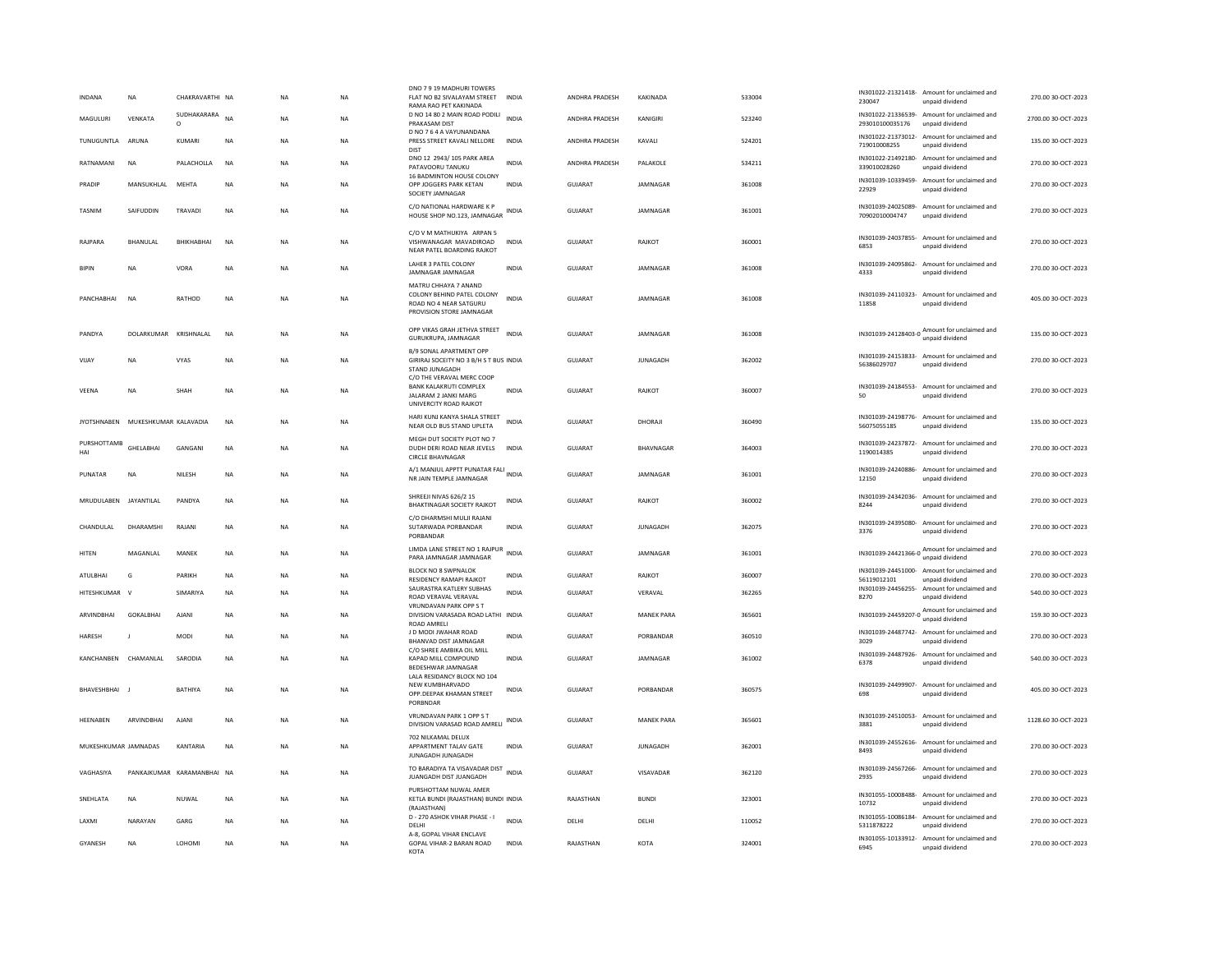|                      | SHEO              | MURTIPRASADN<br>AIK | <b>NA</b> | <b>NA</b> | <b>NA</b> | CENTRAL CHILDREN SCHOOL<br>BALAKUND RANGBARI ROAD<br>КОТА КОТА                               | <b>INDIA</b> | RAJASTHAN            | KOTA            | 324009 | 6574                             | IN301055-10201063- Amount for unclaimed and<br>unpaid dividend  | 405.00 30-OCT-2023  |
|----------------------|-------------------|---------------------|-----------|-----------|-----------|----------------------------------------------------------------------------------------------|--------------|----------------------|-----------------|--------|----------------------------------|-----------------------------------------------------------------|---------------------|
| ARADHANA             | <b>NA</b>         | SHARDA              | <b>NA</b> | <b>NA</b> | <b>NA</b> | MAHESHWARI MOHALLA<br>NIMBAHERA DISTT CHITTORGARH INDIA<br>DISTT CHITTORGARH                 |              | RAJASTHAN            | NIMBAHERA       | 312601 | 913                              | IN301055-10258646- Amount for unclaimed and<br>unpaid dividend  | 270.00 30-OCT-2023  |
| SUNITA               | NA                | SHASHAN             | <b>NA</b> | NA        | NA        | A-882 SECTOR 1 LDA COLONY,<br>AASHIANA LUCKNOW                                               | <b>INDIA</b> | UTTAR PRADESH        | LUCKNOW         | 226012 | 414000100062174                  | IN301055-10430598- Amount for unclaimed and<br>unpaid dividend  | 270.00 30-OCT-2023  |
| <b>VIJYA</b>         | <b>NA</b>         | PORWAL              | <b>NA</b> | <b>NA</b> | <b>NA</b> | 86, LAXMI NARAYAN MARG<br><b>GANDHI NAGAR BHARTHANA</b><br>DISTT. ETAWAH                     | <b>INDIA</b> | <b>UTTAR PRADESH</b> | BHARATHNA       | 206242 | 13901                            | IN301055-10494180- Amount for unclaimed and<br>unpaid dividend  | 10.80 30-OCT-2023   |
| AMIT                 | NA                | BAKLIWAL            | NA        | NA        | NA        | BAKLIWAL BHAWAN KILA ROAD<br>MANDSAUR MANDSAUR                                               | <b>INDIA</b> | MADHYA PRADESH       | MANDSAUR        | 458002 | 373602010010816                  | IN301055-10527659- Amount for unclaimed and<br>unpaid dividend  | 270.00 30-OCT-2023  |
| NIDHI                | NA                | JAIN                | NA        | NA        | NA        | <b>GANGWAL BHAWAN NAGDI</b><br><b>BAZAR BUNDI BUNDI</b>                                      | <b>INDIA</b> | RAJASTHAN            | <b>BUNDI</b>    | 323001 | 408900100020585                  | IN301055-10620212- Amount for unclaimed and<br>unpaid dividend  | 270.00 30-OCT-2023  |
| <b>NARINDER</b>      | <b>NA</b>         | KUMAR               | <b>NA</b> | <b>NA</b> | <b>NA</b> | HOUSE NO. 1730 NEAR BANSS<br>BAZAR RAJPURA TOWN RAJPURA INDIA<br><b>TOWN</b>                 |              | PUNIAR               | RAIPURA         | 140401 | 47701502468                      | IN301063-10017972- Amount for unclaimed and<br>unpaid dividend  | 270.00.30-OCT-2023  |
| <b>BHUSHAN</b>       | <b>NA</b>         | <b>KUMAR</b>        | <b>NA</b> | <b>NA</b> | <b>NA</b> | HOUSE NO -1033 SECTOR -24<br>CHANDIGARH CHANDIGARH                                           | <b>INDIA</b> | CHANDIGARH           | CHANDIGARH      | 160023 | IN301063-10049649-0              | Amount for unclaimed and<br>unpaid dividend                     | 405.00 30-OCT-2023  |
| SURENDRA             | <b>NA</b>         | CHOPRA              | <b>NA</b> | <b>NA</b> | NA        | 44 RAGHUNAYAKULU STREET<br>CHENNAI CHENNAI                                                   | <b>INDIA</b> | TAMIL NADU           | CHENNAI         | 600003 | 3614000100055548                 | IN301080-10613975- Amount for unclaimed and<br>unpaid dividend  | 270.00 30-OCT-2023  |
| SEEMA                | <b>NA</b>         | CHOPRA              | <b>NA</b> | <b>NA</b> | <b>NA</b> | 44 RAGHUNAYAKULU STREET<br>CHENNAI CHENNAI CHENNAI                                           | <b>INDIA</b> | TAMIL NADU           | CHENNAL         | 600003 | 3614000100055575                 | IN301080-22031239- Amount for unclaimed and<br>unpaid dividend  | 270.00 30-OCT-2023  |
| JAGADEESWARI CHANDRA |                   | MOULEESWARA NA      |           | <b>NA</b> | <b>NA</b> | FLAT 5/B RAGHAVI NAKKIRAN<br>STREET BHUVANESWARI NAGAR INDIA<br>VALASARAVAKKAM CHENNAI       |              | <b>TAMIL NADU</b>    | CHENNAL         | 600087 | 1436                             | IN301080-22082589- Amount for unclaimed and<br>unpaid dividend  | 270.00 30-OCT-2023  |
| G                    | <b>NA</b>         | <b>IAYYAPPAN</b>    | <b>NA</b> | <b>NA</b> | <b>NA</b> | NO 80 JEEVA NAGAR<br>KALANIVASAL PUDHU ROAD<br>KARAIKUDI KARAIKUDI                           | <b>INDIA</b> | <b>TAMIL NADU</b>    | KARAIKUDI       | 630001 | 4628                             | IN301080-22645609- Amount for unclaimed and<br>unpaid dividend  | 135.00.30-QCT-2023  |
| D                    | NA                | PAVITHRA            | <b>NA</b> | NA        | NA        | 53 KALAIMAGAL IIND STREET<br>NEHRU NAGAR BYE PASS ROAD<br>MADURAI                            | INDIA        | TAMIL NADU           | MADURAI         | 625010 | 158001000013623                  | IN301080-22808915- Amount for unclaimed and<br>unnaid dividend  | 8.10 30-OCT-2023    |
| DATTA                | MAHADEO           | <b>SUTAR</b>        | <b>NA</b> | <b>NA</b> | <b>NA</b> | 139 LAXMI PETH DAMANI NAGAR<br>SOLAPUR SOLAPUR                                               | <b>INDIA</b> | MAHARASHTRA          | SOLAPUR         | 413001 | IN301098-10162663-<br>8288       | Amount for unclaimed and<br>unpaid dividend                     | 270.00 30-OCT-2023  |
| SHAH                 | SHOBHA            | NANJI               | <b>NA</b> | <b>NA</b> | <b>NA</b> | MILITA APTS. MATHAR PAKHDY<br>ROAD 5TH FLOOR FLAT NO 19<br>MAZAGAON MUMBAI                   | <b>INDIA</b> | MAHARASHTRA          | <b>MUMBAI</b>   | 400010 | 1345                             | IN301127-15046471- Amount for unclaimed and<br>unpaid dividend  | 270.00 30-OCT-2023  |
| SASIDHARAN           | <b>NA</b>         | KARTHA              | <b>NA</b> | <b>NA</b> | <b>NA</b> | C/O ABU DHABI COMMERCIAL<br>BANK P O BOX 1820 ALAIN U A E                                    | INDIA        | MAHARASHTRA          | MUMBAI          | 400001 |                                  | IN301127-15081755-0 Amount for unclaimed and<br>unpaid dividend | 1938.60.30-OCT-2023 |
| SANGEETA             | NA                | VYAS                | NA        | NA        | NA        | 117/M/167 KAKADEO KANPUR                                                                     | <b>INDIA</b> | UTTAR PRADESH        | KANPUR          | 208025 | 12096                            | IN301127-15138522- Amount for unclaimed and<br>unpaid dividend  | 270.00 30-OCT-2023  |
| <b>ASHWIN</b>        | K                 | SHETH               | <b>NA</b> | <b>NA</b> | <b>NA</b> | 'VRAJ' 1, IOC NAGAR PO.<br>VIDYUTNAGAR OLD PADRA ROAD INDIA<br><b>BARODA</b>                 |              | <b>GUJARAT</b>       | VADODARA        | 390015 | 654901011880                     | IN301127-15143899- Amount for unclaimed and<br>unpaid dividend  | 135.00 30-OCT-2023  |
| SOMNATH              | <b>NA</b>         | <b>GUPTA</b>        | <b>NA</b> | <b>NA</b> | <b>NA</b> | 66/157 KACHIYANA MOHAL<br><b>KANPUR KANPUR</b>                                               | <b>INDIA</b> | <b>UTTAR PRADESH</b> | KANPUR          | 208001 | IN301127-15375889-<br>6549       | Amount for unclaimed and<br>unpaid dividend                     | 270.00 30-OCT-2023  |
| <b>NAVIN</b>         | P                 | ZAVERI              | <b>NA</b> | <b>NA</b> | <b>NA</b> | 4 B SONAWALA BLDG IST FLOOR<br>TARDEO MUMBAI                                                 | <b>INDIA</b> | MAHARASHTRA          | MUMBAI          | 400007 | 10075                            | IN301127-15405870- Amount for unclaimed and<br>unpaid dividend  | 3510.00 30-OCT-2023 |
|                      | NA                | SREEKUMAR           | <b>NA</b> | <b>NA</b> | NA        | KOCHUPURACKAL<br>CHUTTUPADUKARA<br><b>BHAGYATHARA ROAD</b><br>MAMANGALAM COCHIN              | <b>INDIA</b> | KERALA               | COCHIN          | 682024 | 9956                             | IN301127-15450543- Amount for unclaimed and<br>unnaid dividend  | 1795.50 30-OCT-2023 |
| <b>BANSI</b>         | DHAR              | SHARDA              | <b>NA</b> | <b>NA</b> | <b>NA</b> | A 8 NEHRU NAGAR JAIPUR JAIPUR INDIA                                                          |              | RAJASTHAN            | <b>JAIPUR</b>   | 302016 | 2890101049512                    | IN301127-15500792- Amount for unclaimed and<br>unpaid dividend  | 270.00 30-OCT-2023  |
| VIJAY                | NA                | JAIN                | NA        | NA        | NA        | P 13 MIG FLATS PRASAD NAGAR<br>NEW DELHI NEW DELHI                                           | <b>INDIA</b> | DELHI                | DELHI           | 110005 | 6717                             | IN301127-15551928- Amount for unclaimed and<br>unpaid dividend  | 270.00 30-OCT-2023  |
| <b>RFFNA</b>         | <b>NA</b>         | PATHAK              | <b>NA</b> | <b>NA</b> | <b>NA</b> | OM SAHIL APTS 19 H F SOCIETY<br>NATWAR NAGAR ROAD - 5 GR FLR INDIA<br>JOGESHWARI (E) MUMBAI  |              | MAHARASHTRA          | MUMBAI          | 400060 | 1190031247                       | IN301127-15568188- Amount for unclaimed and<br>unpaid dividend  | 540.00 30-OCT-2023  |
| PRAMOD               | <b>KUMAR</b>      | <b>MISHRA</b>       | <b>NA</b> | NA        | <b>NA</b> | 205 P.O. PATLIPUTRA COLONY<br>NEHRU NAGAR, PATNA                                             | <b>INDIA</b> | <b>BIHAR</b>         | PATNA           | 800013 | 10839424014                      | IN301127-15602334- Amount for unclaimed and<br>unpaid dividend  | 594.00 30-OCT-2023  |
| SEEMA                | NA                | MISHRA              | NA        | NA        | NA        | 205 . NEHRU NAGAR P.O.<br>PATLIPUTRA COLONY PATNA,<br><b>BIHAR</b>                           | INDIA        | <b>BIHAR</b>         | PATNA           | 800013 | IN301127-15606780-<br>1063624432 | Amount for unclaimed and<br>unpaid dividend                     | 135.00 30-OCT-2023  |
|                      | <b>JAISHANKAR</b> | <b>IYER</b>         | <b>NA</b> | NA        | NA        | C 3 LIC COLONY AZAD NAGAR<br>BALODA BAZAR ROAD MOVA<br><b>RAIPUR CG</b>                      | <b>INDIA</b> | CHHATTISGARH         | RAIPUR          | 492007 | 5948                             | IN301127-15612034- Amount for unclaimed and<br>unpaid dividend  | 378.00 30-OCT-2023  |
| PRAVEEN              | KUMAR             | AIMANI              | <b>NA</b> | <b>NA</b> | <b>NA</b> | 38/6 ADARSH NAGAR ALAMBAGH INDIA<br>LUCKNOW LUCKNOW                                          |              | <b>UTTAR PRADESH</b> | <b>ILICKNOW</b> | 226005 | 11474                            | IN301127-15695953- Amount for unclaimed and<br>unpaid dividend  | 540.00 30-OCT-2023  |
| SAROJ                | <b>NA</b>         | AGRAWAL             | NA        | NA        | <b>NA</b> | 8 NEHRU ROAD CHHIPI GALI<br>VRINDRABAN VRINDRABAN                                            | INDIA        | UTTAR PRADESH        | VRINDABAN       | 281121 | 1037                             | IN301127-16207762- Amount for unclaimed and<br>unpaid dividend  | 540.00 30-OCT-2023  |
| AMRUTLAL             | NAGARJI           | NAIK                | <b>NA</b> | NA        | NA        | AT POST AAT SCHOOL STREET<br>VIA DIST- NAVSARI VIA DIST-<br>NAVSARI                          | <b>INDIA</b> | GUJARAT              | NAVASARI        | 396403 | 27420                            | IN301127-16543507- Amount for unclaimed and<br>unpaid dividend  | 135.00 30-OCT-2023  |
| ANII                 | KUMAR             | <b>MISHRA</b>       | <b>NA</b> | <b>NA</b> | <b>NA</b> | H NO 57 KAMLA CLUB FLAT NO<br>84/32 KALPI ROAD KANPUR                                        | <b>INDIA</b> | <b>UTTAR PRADESH</b> | KANPUR          | 208012 | 15617                            | IN301127-16785383- Amount for unclaimed and<br>unpaid dividend  | 243.00.30-OCT-2023  |
| <b>KANCHANA</b>      | <b>NA</b>         | KHANNA              | <b>NA</b> | <b>NA</b> | <b>NA</b> | 2028 SECTOR 28 FARIDABAD<br>FARIDABAD                                                        | <b>INDIA</b> | <b>HARYANA</b>       | FERIDABAD       | 120008 | 57022208071                      | IN301127-16804522- Amount for unclaimed and<br>unpaid dividend  | 270.00 30-OCT-2023  |
| <b>JODHRAJ</b>       | <b>NA</b>         | MALAV               | <b>NA</b> | <b>NA</b> | NA        | 2 B 38 ZINC COLONY POST<br>HURDA DIST, BHILWARA -<br>RAJASTHAN DIST. BHILWARA -<br>RAIASTHAN | INDIA        | RAJASTHAN            | BHILWARA        | 311022 | 18401003565                      | IN301127-16823314- Amount for unclaimed and<br>unpaid dividend  | 81.00 30-OCT-2023   |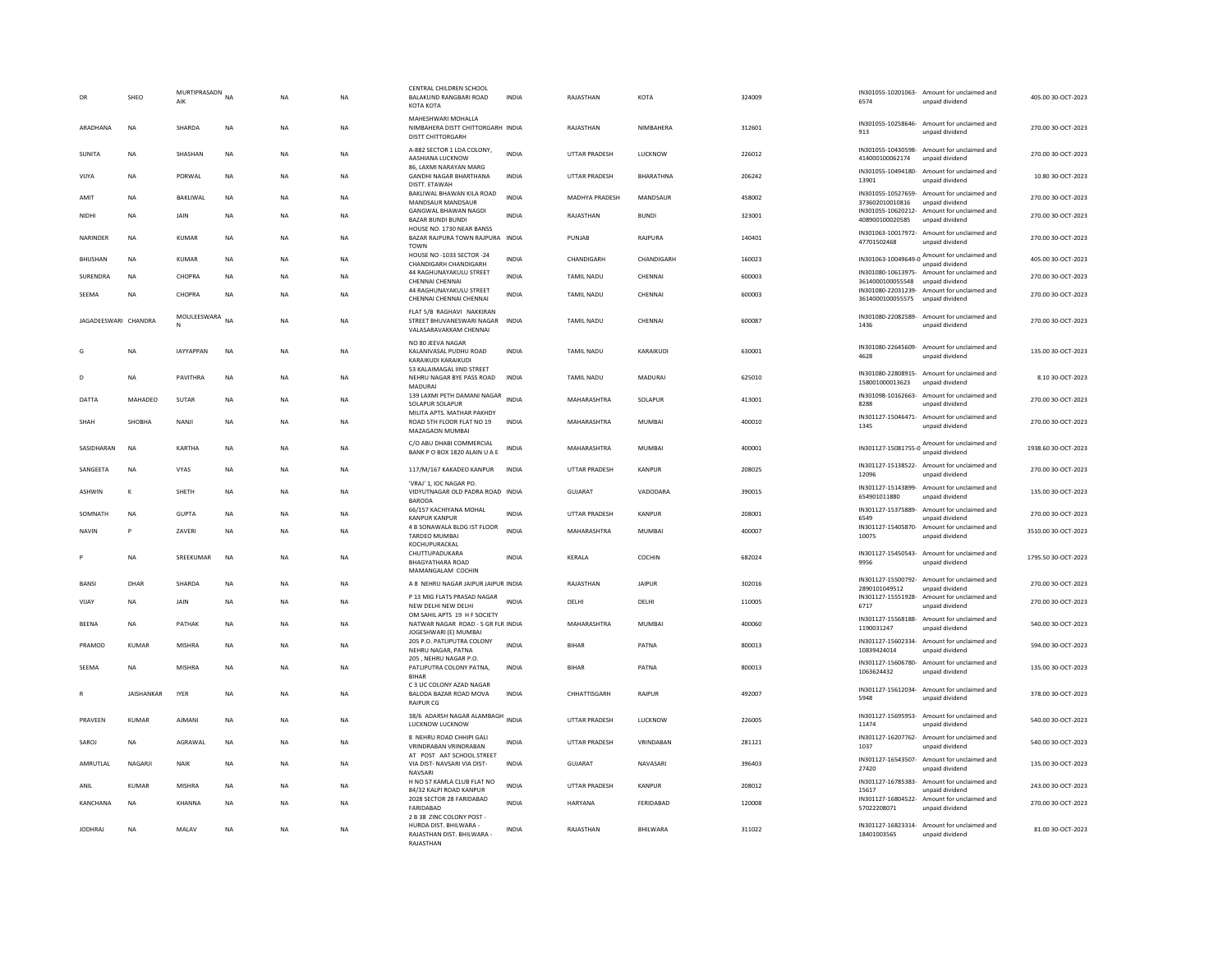| GYAN                   | <b>NA</b>             | PRAKASH        | NA        | NA        | NA        | FLAT NO 62, SHIVALIK<br>APARTMENT NEW PATLIPUTRA<br><b>COLONY PATNA PATNA</b>                               | <b>INDIA</b> | <b>BIHAR</b>         | PATNA              | 800013 | 107882                           | IN301127-16888714- Amount for unclaimed and<br>unpaid dividend | 278.10 30-OCT-2023 |
|------------------------|-----------------------|----------------|-----------|-----------|-----------|-------------------------------------------------------------------------------------------------------------|--------------|----------------------|--------------------|--------|----------------------------------|----------------------------------------------------------------|--------------------|
|                        | <b>NA</b>             | <b>DIVAKAR</b> | <b>NA</b> | <b>NA</b> | <b>NA</b> | C/O E E (CIVIL) KPC LTD PO<br>HIDKALDAM TAL HUKERI DIST<br>BELGAUM                                          | <b>INDIA</b> | KARNATAKA            | <b>BAILHONGAL</b>  | 591107 | 3170                             | IN301135-26108367- Amount for unclaimed and<br>unpaid dividend | 270.00.30-QCT-2023 |
| к                      | NARASIMHA             | MOORTHY        | <b>NA</b> | <b>NA</b> | <b>NA</b> | 4 1 74/5 FIRST FLOOR DIVYA<br>DEEPA NEAR SRI DEVI COLLEGE<br>KODIALGUTTU EAST BALLALBAGH<br>MANGALORE       | <b>INDIA</b> | KARNATAKA            | MANGALORE          | 575003 | 9197                             | IN301135-26135634- Amount for unclaimed and<br>unpaid dividend | 270.00.30-OCT-2023 |
| SOWBHAGYALA<br>XMI     | VASANTRAO             | JAJEE          | <b>NA</b> | <b>NA</b> | <b>NA</b> | 305 HARA HOMES C BLOCK B S K<br>3RD STAGE BHUWANESHWARI<br>NAGAR BANGALORE                                  | INDIA        | KARNATAKA            | BANGALORE          | 560085 | 134210010462                     | IN301135-26177626- Amount for unclaimed and<br>unpaid dividend | 405.00 30-OCT-2023 |
| KAMAI A                | <b>NA</b>             | <b>BAI</b>     | <b>NA</b> | <b>NA</b> | <b>NA</b> | SUNIL ENTERPRISES B H ROAD<br><b>BHADRAVATHI SHIMOGA DIST</b>                                               | <b>INDIA</b> | KARNATAKA            | BHADRAVATHI        | 577301 | 17785                            | IN301135-26312470- Amount for unclaimed and<br>unnaid dividend | 270.00 30-OCT-2023 |
| PRAKASH                | NA                    | MAL            | <b>NA</b> | <b>NA</b> | <b>NA</b> | SUNIL ENTERPRISES B H ROAD<br>BHADRAVATHI SHIMOGA DIST                                                      | <b>INDIA</b> | KARNATAKA            | BHADRAVATHI        | 577301 | IN301135-26312488-<br>18111      | Amount for unclaimed and<br>unpaid dividend                    | 270.00 30-OCT-2023 |
| <b>JAYESH</b>          | $\mathsf{K}$          | CHANDE         | <b>NA</b> | <b>NA</b> | <b>NA</b> | M/S LOVELY ENTERPRISES NO 7<br>GS MARKET I FLOOR OLD<br>PATLOONPET THARUGAPET<br><b>CROSS BANGALORE</b>     | <b>INDIA</b> | KARNATAKA            | BANGALORE          | 560002 | 22043                            | IN301135-26337277- Amount for unclaimed and<br>unpaid dividend | 270.00 30-OCT-2023 |
| MANJUNATH              | $\mathbf k$           | <b>SHET</b>    | <b>NA</b> | <b>NA</b> | <b>NA</b> | J 503 GRASIM STAFF COLONY<br>KUMARAPATNAM NEAR HARIHAR INDIA<br>KARNATAKA                                   |              | KARNATAKA            | RANEBENNUR         | 581123 | 1190008073                       | IN301135-26632732- Amount for unclaimed and<br>unpaid dividend | 278.10 30-OCT-2023 |
| MALLESH                | PRABHU                | <b>CR</b>      | <b>NA</b> | <b>NA</b> | <b>NA</b> | NO 416 17TH CROSS<br>SARASWATHINAGAR<br><b>VUAYANAGAR BANGALORE</b>                                         | <b>INDIA</b> | KARNATAKA            | BANGALORE          | 560040 | 1841610002105                    | IN301135-26695092- Amount for unclaimed and<br>unpaid dividend | 270.00 30-OCT-2023 |
| VEERABHADARA NA<br>PPA |                       | PATTANSHETTI   | <b>NA</b> | <b>NA</b> | NA        | HPC AND AUTOMOBILE DEALER<br>HUBLI ROAD GADAG GADAG                                                         | <b>INDIA</b> | KARNATAKA            | GADAG              | 582103 | 143010026806                     | IN301135-26757396- Amount for unclaimed and<br>unpaid dividend | 270.00 30-OCT-2023 |
| MALLIKARJUNA NA        |                       | REDDY          | NA        | NA        | NA        | S/O R VENKATA REDDY W NO 18<br>PLOT NO 25 SIDDARTHA COLONY INDIA<br>BELLARY                                 |              | KARNATAKA            | BELLARY            | 583101 |                                  | IN301135-26771325-0 Amount for unclaimed and                   | 270.00 30-OCT-2023 |
|                        | s                     | NAGARAJ        | <b>NA</b> | <b>NA</b> | <b>NA</b> | S/O SUBRAYA SHETTY BELGUR<br>BELGUR BELGUR KARNATAKA                                                        | <b>INDIA</b> | KARNATAKA            | ARSIKERE           | 573114 | 102401010006100                  | IN301135-26842337- Amount for unclaimed and<br>unpaid dividend | 540.00 30-OCT-2023 |
| AJAY                   | <b>KUMAR</b>          | ALREJA         | <b>NA</b> | <b>NA</b> | NA        | M\S ALREJA ESTATES K-1-A, 'K'-<br>BLOCK CIRCLE MAIN ROAD,<br>KALKAJI NEW DELHI                              | INDIA        | DELHI                | DELHI              | 110019 | 11577                            | IN301143-10005580- Amount for unclaimed and<br>unpaid dividend | 540.00 30-OCT-2023 |
| AJAY                   | <b>KUMAR</b>          | JAIN           | <b>NA</b> | <b>NA</b> | <b>NA</b> | MAIN ROAD VIKAS NAGAR<br>DEHRA DUN DEHRA DUN                                                                | <b>INDIA</b> | UTTARAKHAND          | KULHAN             | 248189 | IN301143-10058593-<br>12649      | Amount for unclaimed and<br>unpaid dividend                    | 270.00 30-OCT-2023 |
| <b>BHARAT</b>          |                       |                | <b>NA</b> | <b>NA</b> | <b>NA</b> | 22 STAFF COLONY GN ENGG<br>COLLEGE LUDHIANA PUNJAB                                                          | <b>INDIA</b> | PUNJAR               | <b>IUDHIANA</b>    | 141006 | IN301143-10079398-<br>11095      | Amount for unclaimed and<br>unpaid dividend                    | 548.10 30-OCT-2023 |
| ARUN                   | <b>NA</b>             | <b>GUPTA</b>   | <b>NA</b> | <b>NA</b> | <b>NA</b> | H NO 31 SECTOR 8 PANCHKULA<br>HARYANA                                                                       | <b>INDIA</b> | <b>HARYANA</b>       | PINIORE            | 134109 | 23578                            | IN301143-10211895- Amount for unclaimed and<br>unpaid dividend | 270.00 30-OCT-2023 |
| ASHOK                  | <b>NA</b>             | KUMAR          | <b>NA</b> | <b>NA</b> | NA        | A 3/5 DAL MILL ROAD BUDH<br>BAZAR WALI GALI UTTAM NAGAR INDIA<br>NEW DELHI                                  |              | DELHI                | DELHI              | 110059 | 1190007206                       | IN301143-10224946- Amount for unclaimed and<br>unpaid dividend | 270.00 30-OCT-2023 |
| SAHFR                  | HIDAYATHULLA PANIYADI |                | <b>NA</b> | <b>NA</b> | <b>NA</b> | A/304 SARASWATI BUILDING<br>EVERSHINE MIRA ROAD (E)<br>MUMBAI MAHARASHTRA                                   | <b>INDIA</b> | MAHARASHTRA          | <b>RHAYANDAR</b>   | 401107 | 34373                            | IN301143-10410494- Amount for unclaimed and<br>unpaid dividend | 278.10.30-OCT-2023 |
| SARANJEET              | <b>NA</b>             | KAUR           | <b>NA</b> | NA        | NA        | HOUSE NO B 404 PANCHVATI<br>APPARTS F BLOCK VIKAS PURI<br>NFW DFI HI                                        | <b>INDIA</b> | DELHI                | DELHI              | 110018 | 5500                             | IN301143-10416579- Amount for unclaimed and<br>unpaid dividend | 693.90 30-OCT-2023 |
| NILESH                 | <b>JAYANTILAL</b>     | MEHTA          | NA        | <b>NA</b> | NA        | 12 GIRIRAJ APTT JAYANT PARK<br>GHODASAR ISANPUR RD NR<br>SUMANSAJANI HALL NR<br><b>BHADUATA NAGAR CANAL</b> | INDIA        | GUJARAT              | AHMEDABAD          | 380008 | 2241                             | IN301143-10950604- Amount for unclaimed and<br>unnaid dividend | 270.00 30-OCT-2023 |
| VASUDEV                | <b>NA</b>             | KABRA          | <b>NA</b> | NA        | NA        | AHMEDABAD GUJARAT<br>H NO.7/1/235/50, PRASANT<br>COLONY, BACKAMPET,<br>HYDERABAD                            | <b>INDIA</b> | ANDHRA PRADESH       | HYDERABAD          | 500016 | 81181                            | IN301151-12262983- Amount for unclaimed and<br>unpaid dividend | 43.20 30-OCT-2023  |
| <b>KANTABEN</b>        | <b>NA</b>             | PATEL          | <b>NA</b> | <b>NA</b> | <b>NA</b> | <b>16 TULSI BUNGLOWS SCIENCE</b><br>CITY ROAD OPP KESHAV BAUG<br>PARTY PLOT AHMEDABAD<br>GUJARAT            | <b>INDIA</b> | <b>GUJARAT</b>       | AHMEDABAD          | 380060 | 23205                            | IN301151-13326923- Amount for unclaimed and<br>unpaid dividend | 270.00 30-OCT-2023 |
| SANTOSH                | NA                    | AGRAWAL        | NA        | NA        | NA        | H.NO. B-4, AMBA BARI, JAIPUR                                                                                | INDIA        | RAJASTHAN            | <b>JAIPUR</b>      | 302012 | 9009                             | IN301160-30026825- Amount for unclaimed and<br>unpaid dividend | 540.00 30-OCT-2023 |
| <b>JAWHAR</b>          | LAL                   | KATARIA        | <b>NA</b> | <b>NA</b> | <b>NA</b> | KATARIA & SONS POST<br>SUJANGARH DIST CHURU(RAJ)<br>DIST CHURU(RAJ)                                         | <b>INDIA</b> | RAJASTHAN            | <b>BIDASAR</b>     | 331507 | 10237                            | IN301160-30032612- Amount for unclaimed and<br>unpaid dividend | 270.00 30-OCT-2023 |
| VINOD                  | NA                    | KAUSHIK        | NA        | NA        | NA        | PLOT NO. 14 . CHANDRA SHEKHAR<br>COLONY, SCHEME NO.4, OUTSIDE INDIA<br><b>GANGAPOLE GATE JAIPUR</b>         |              | RAJASTHAN            | <b>JAIPUR</b>      | 302002 | 12890                            | IN301160-30057805- Amount for unclaimed and<br>unnaid dividend | 310.50 30-OCT-2023 |
| MANJU                  | NA                    | <b>BIRLA</b>   | <b>NA</b> | <b>NA</b> | <b>NA</b> | C/O NAND KISHORE BIRLA WARD<br>NO.15.MEERA MARG NEW<br>COLONY.KUCHAMAN CITY DIST<br>NAGAUR (RAJ)            | <b>INDIA</b> | RAJASTHAN            | MAKRANA            | 341508 | 3545000200033111 unpaid dividend | IN301160-30214351- Amount for unclaimed and                    | 405.00 30-OCT-2023 |
| PREM                   | CHAND                 | JAIN           | <b>NA</b> | <b>NA</b> | <b>NA</b> | 100, MENA MARKET<br>BAMANVASPATI KALA BAMANVAS INDIA<br>DIST. SAWAI MADHOPUR (RAJ.)                         |              | RAJASTHAN            | GANGAPUR           | 322211 | 2750101463461                    | IN301160-30407711- Amount for unclaimed and<br>unpaid dividend | 270.00 30-OCT-2023 |
| <b>MOHIN</b>           | <b>NA</b>             | <b>BHATIA</b>  | <b>NA</b> | <b>NA</b> | <b>NA</b> | MADHINATH ROAD BAREILLY<br>BAREILLY                                                                         | <b>INDIA</b> | <b>UTTAR PRADESH</b> | BAREILLY           | 243001 | 6251                             | IN301186-20014053- Amount for unclaimed and<br>unpaid dividend | 270.00 30-OCT-2023 |
| PUSHPA                 | <b>NA</b>             | RANA           | <b>NA</b> | <b>NA</b> | <b>NA</b> | C/O P.S. RANA ORIENTAL BANK OF<br>COMMERCE KHATIMA UDHAM<br><b>SINGH NAGAR</b>                              | <b>INDIA</b> | <b>UTTAR PRADESH</b> | <b>I OHIA HEAD</b> | 262308 | 900                              | IN301186-20032009- Amount for unclaimed and<br>unpaid dividend | 278.10.30-QCT-2023 |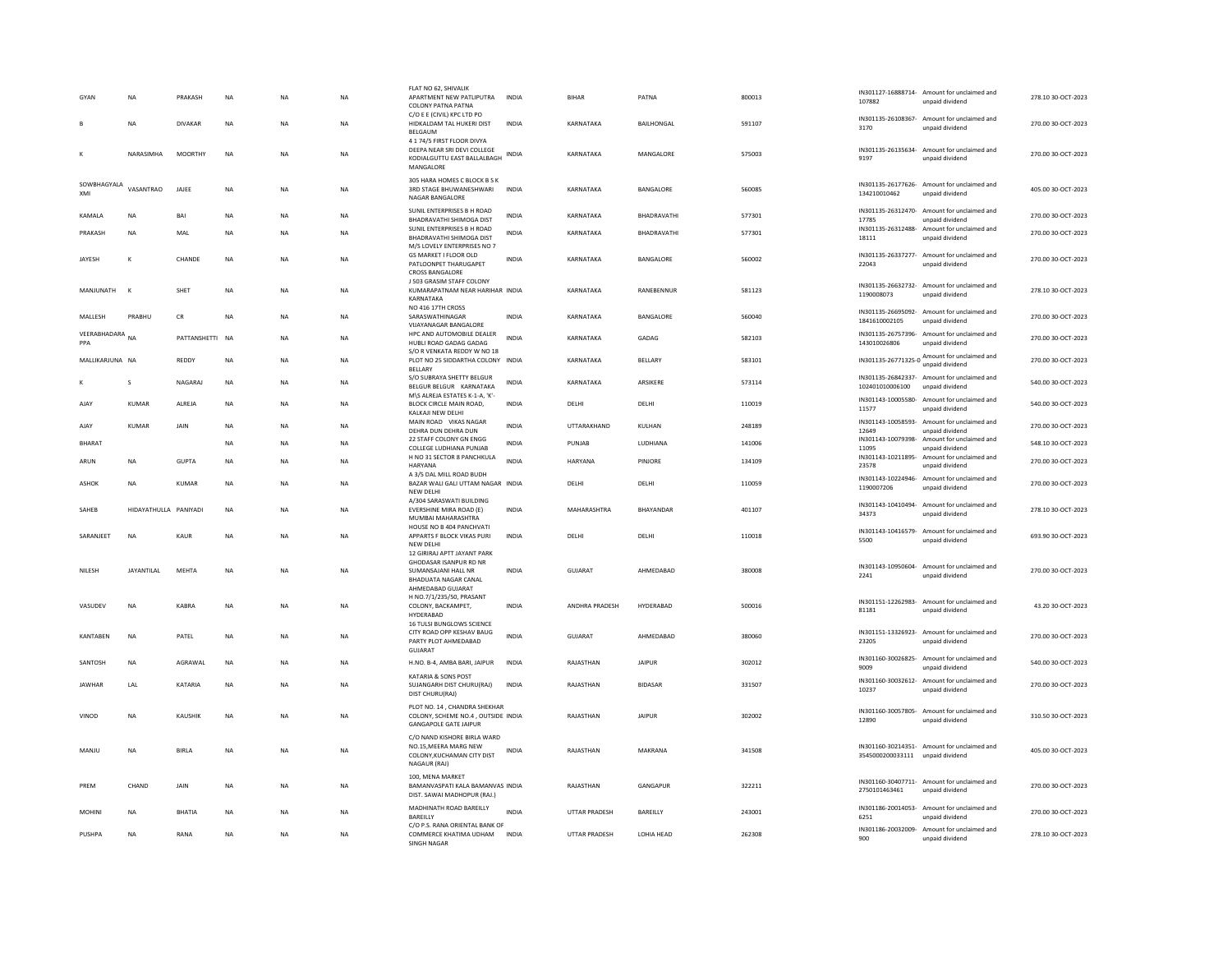| <b>VIMLESH</b>         | KUMARI                 | AGARWAI          | <b>NA</b>   | <b>NA</b>   | <b>NA</b> | MOHALLA NAMAK MANDI M/S<br>RAJA RAM VISHNU NARAIN<br>CHANDAUSI CHANDAUSI                             | <b>INDIA</b> | UTTAR PRADESH        | CHANDOUSHI (DT<br>MORADABAD) | 202412 | 9986                            | IN301186-20046092- Amount for unclaimed and<br>unpaid dividend  | 135.00 30-OCT-2023  |
|------------------------|------------------------|------------------|-------------|-------------|-----------|------------------------------------------------------------------------------------------------------|--------------|----------------------|------------------------------|--------|---------------------------------|-----------------------------------------------------------------|---------------------|
| PARVATI                | <b>NA</b>              | SHUKLA           | NA          | NA          | NA        | C-110. IFFCO TOWNSHIP P.O.<br>IFFCO TOWNSHIP BAREILLY<br>BAREILLY                                    | <b>INDIA</b> | UTTAR PRADESH        | <b>BHAMORA</b>               | 243403 | IN301186-20047590-<br>8661      | Amount for unclaimed and<br>unpaid dividend                     | 270.00 30-OCT-2023  |
| OMKAR                  | <b>NA</b>              | AGARWAL          | <b>NA</b>   | <b>NA</b>   | <b>NA</b> | C/O VINNI MADICOS SHASTRI<br>MARKET BAREILLY BAREILLY                                                | <b>INDIA</b> | <b>UTTAR PRADESH</b> | BAREILLY                     | 243001 | IN301186-20052685-<br>15823     | Amount for unclaimed and<br>unpaid dividend                     | 270.00 30-OCT-2023  |
| VIJAY                  | LAXMI                  | SHARMA           | $_{\sf NA}$ | NA          | NA        | RAMAYAN 113 CIVIL LINES<br>BAREILLY                                                                  | <b>INDIA</b> | UTTAR PRADESH        | BAREILLY                     | 243001 | 832010010650                    | IN301186-20094967- Amount for unclaimed and<br>unpaid dividend  | 675.00 30-OCT-2023  |
| NEELAM                 | <b>NA</b>              | <b>DEVI</b>      | <b>NA</b>   | <b>NA</b>   | <b>NA</b> | H NO- 84 TARIN BAHADURGANJ<br>NEAR J K CHEMICALS<br>SHAHJAHANPUR                                     | <b>INDIA</b> | <b>UTTAR PRADESH</b> | SHAHJAHANPUR                 | 242001 |                                 | IN301186-20127429-0 Amount for unclaimed and                    | 270.00 30-OCT-2023  |
| DEVENDRA               | KUMAR                  | <b>AGNIHOTRI</b> | <b>NA</b>   | <b>NA</b>   | <b>NA</b> | 243 SADAR BAZAR<br>SHAHJAHANPUR SHAHJAHANPUR                                                         | <b>INDIA</b> | <b>UTTAR PRADESH</b> | SHAHJAHANPUR                 | 242001 | IN301186-20128980-<br>219       | Amount for unclaimed and<br>unpaid dividend                     | 270.00 30-OCT-2023  |
| SAVITA                 | NA                     | RANI             | NA          | NA          | NA        | 34. KEWALPURI SARVET ROAD<br>MUZAFFAR NAGAR MUZAFFAR<br>NAGAR                                        | <b>INDIA</b> | <b>UTTAR PRADESH</b> | MUZAFFARNAGAR                | 251001 | 12666                           | IN301209-10057562- Amount for unclaimed and<br>unpaid dividend  | 656.10 30-OCT-2023  |
| SUJATA                 |                        |                  | ΝA          | NA          | NA        | 878 - G, STAFF QUARTERS S. D.<br>COLLEGE CAMPUS MUZAFFAR<br>NAGAR MUZAFFAR NAGAR                     | <b>INDIA</b> | UTTAR PRADESH        | MUZAFFARNAGAR                | 251001 |                                 | IN301209-10060218-0 Amount for unclaimed and<br>unpaid dividend | 135.00 30-OCT-2023  |
| PANKAJ                 | NA                     | AGARWAL          | <b>NA</b>   | $_{\sf NA}$ | <b>NA</b> | 871 SOUTH BHOPA ROAD PANKAJ<br>NIKUNJ MUZAFFAR NAGAR<br>MUZAFFAR NAGAR                               | <b>INDIA</b> | UTTAR PRADESH        | MUZAFFARNAGAR                | 251001 | 4759                            | IN301209-10077207- Amount for unclaimed and<br>unpaid dividend  | 270.00 30-OCT-2023  |
| <b>JAGAN</b>           | <b>NA</b>              | <b>NATH</b>      | <b>NA</b>   | <b>NA</b>   | <b>NA</b> | 24, KUNDANPURA HANUMAN<br>CHOWK MUZAFFAR NAGAR<br>MUZAFFAR NAGAR                                     | <b>INDIA</b> | <b>UTTAR PRADESH</b> | <b>MUZAFFARNAGAR</b>         | 251002 | IN301209-10113136-0             | Amount for unclaimed and<br>unpaid dividend                     | 202.50 30-OCT-2023  |
| KANTILAL               | SHAMBHUDAS             | CHAUDHARI        | NA          | NA          | NA        | AT- FATEHPURA POST- MANSA<br>DIST GANDHINAGAR                                                        | <b>INDIA</b> | GUJARAT              | DELVADA                      | 382845 | 3508                            | IN301233-10000705- Amount for unclaimed and<br>unpaid dividend  | 270.00 30-OCT-2023  |
| DIPAKKUMAR             | <b>NA</b>              | SRIVASTAVA       | <b>NA</b>   | <b>NA</b>   | <b>NA</b> | 12, SETALITE SOCIETY, AMBAVADI<br>AREA, MEHSANA, MEHSANA,                                            |              | GUIARAT              | MAHESANA                     | 384002 | 8113                            | IN301233-10050914- Amount for unclaimed and<br>unpaid dividend  | 270.00.30-QCT-2023  |
| <b>NANDA</b>           | SATISH                 | DESAI            | <b>NA</b>   | <b>NA</b>   | <b>NA</b> | H/11, BHASAKAR APARTMENT<br>OFF. BHAVIN SCHOOL MIRAMBICA INDIA<br>ROAD, NARANPURA AHMEDABAD          |              | GUJARAT              | AHMEDABAD                    | 380013 | 17710004850                     | IN301233-10085228- Amount for unclaimed and<br>unpaid dividend  | 243.00 30-OCT-2023  |
| RAJENDRAKUM            | CHATURBHAI             | PATEL            | <b>NA</b>   | <b>NA</b>   | <b>NA</b> | HANUMANPURA AT - POST-<br>VISHOL TA - UNJHA DIST -<br>MEHSANA (N.G.)                                 | <b>INDIA</b> | GUJARAT              | PATAN                        | 384215 | IN301233-10087152-0             | Amount for unclaimed and<br>unpaid dividend                     | 70.20 30-OCT-2023   |
| DASHRATHBHAI KANTILAL  |                        | PATEL            | <b>NA</b>   | <b>NA</b>   | <b>NA</b> | A/3, TIRUPATI TOWN SHIP DEESA<br>HIGHWAY PALANPUR DIST-<br>BANASKANTHA (N.G.)                        | <b>INDIA</b> | <b>GUJARAT</b>       | PALANPUR                     | 385001 | 2656                            | IN301233-10108132- Amount for unclaimed and<br>unpaid dividend  | 270.00 30-OCT-2023  |
| <b>BHAVSAR</b>         | SURYABEN               | <sub>S</sub>     | <b>NA</b>   | <b>NA</b>   | <b>NA</b> | <b>B/17, SHAKUNTAL BUNGLOWS NR</b><br>PATIDAR SOCIETY GANDHINAGAR INDIA<br>ROAD MEHSANA (N.G.)       |              | <b>GUJARAT</b>       | MAHESANA                     | 384001 | 18307                           | IN301233-10122148- Amount for unclaimed and<br>unpaid dividend  | 270.00 30-OCT-2023  |
| KAMAI                  | NA                     | DAS              | <b>NA</b>   | NA          | NA        | 44, MAHALAYA - 2 SARASWATI<br>VIDHYA MANDIR LANE NR. SOLA<br>OVER BRIDGE, S. G. HIGHWAY<br>AHMEDABAD | INDIA        | GUJARAT              | AHMEDABAD                    | 380060 | 607444079073                    | IN301233-10131360- Amount for unclaimed and<br>unpaid dividend  | 270.00 30-OCT-2023  |
| PATEL                  | HASMUKHBHAI BHANJIBHAI |                  | NA          | NA          | NA        | 8, VAIBHAV SHOPPING CENTRE<br>BECHARAJI(N.G.) BECHARAJI(N.G.)                                        | INDIA        | GUJARAT              | PATAN                        | 384210 | IN301233-10155063-0             | Amount for unclaimed and<br>unnaid dividend                     | 270.00 30-OCT-2023  |
| BHAGVATIBEN DILIPKUMAR |                        | PATEL            | <b>NA</b>   | <b>NA</b>   | <b>NA</b> | NAVAPARA THIRD LINE NR.<br>AMBAJI TEMPLE MEHSANA (N.G.)                                              | INDIA        | GUJARAT              | MAHESANA                     | 384001 | 12787                           | IN301233-10156738- Amount for unclaimed and<br>unpaid dividend  | 270.00 30-OCT-2023  |
| PARTHAPRATIM NA        |                        | CHOWDHURY        | <b>NA</b>   | <b>NA</b>   | <b>NA</b> | VILL. KUTHIBARI P.O. BONGAON<br>DIST. 24 PGS (N) WEST BENGAL                                         | <b>INDIA</b> | <b>WEST BENGAL</b>   | BARASAT                      | 743235 |                                 | IN301250-10183408-0 Amount for unclaimed and<br>unpaid dividend | 135.00 30-OCT-2023  |
| ANUP                   | <b>KUMAR</b>           | <b>BISWAS</b>    | NA          | NA          | <b>NA</b> | 24 ATA PARA LANE CALCUTTA                                                                            | <b>INDIA</b> | <b>WEST BENGAL</b>   | KOLKATA                      | 700050 |                                 | IN301250-10241214-0 Amount for unclaimed and<br>unpaid dividend | 270.00 30-OCT-2023  |
| GANESH                 | CHAND                  | <b>ROY</b>       | <b>NA</b>   | <b>NA</b>   | <b>NA</b> | 2 GOPAL CHANDRA LANE<br>CALCUTTA 700073 KOLKATA                                                      | <b>INDIA</b> | WEST BENGAL          | KOLKATA                      | 700001 |                                 | IN301250-10479927-0 Amount for unclaimed and<br>unpaid dividend | 270.00 30-OCT-2023  |
| <b>BALRAM</b>          | <b>NA</b>              | <b>CHOUDHARY</b> | <b>NA</b>   | <b>NA</b>   | <b>NA</b> | ZONE NO-4 H.NO-21 BIRSANAGAR<br>TELCO JAMSHEDPUR BIHAR                                               |              | <b>JHARKHAND</b>     | JAMSHEDPUR                   | 831004 | 13444                           | IN301250-15214517- Amount for unclaimed and<br>unpaid dividend  | 810.00 30-OCT-2023  |
| SUNIL                  | KUMAR                  | <b>JAIN</b>      | <b>NA</b>   | <b>NA</b>   | <b>NA</b> | C/O JAIN ENTERPRISE H S ROAD<br>PO DIBRUGARH ASSAM                                                   | <b>INDIA</b> | ARUNACHAL PRADESH    | DIBRUGARH                    | 786001 | IN301250-28032526-<br>100172111 | Amount for unclaimed and<br>unpaid dividend                     | 540.00 30-OCT-2023  |
| DILIP                  | <b>NA</b>              | <b>JALAN</b>     | <b>NA</b>   | <b>NA</b>   | <b>NA</b> | C/O PRADIP STORE H B ROAD<br><b>FANCY BAZAR GUWAHTI</b>                                              | <b>INDIA</b> | ASSAM                | <b>GUWAHATI</b>              | 781001 | 7858                            | IN301250-28076007- Amount for unclaimed and<br>unpaid dividend  | 270.00 30-OCT-2023  |
| <b>PRADEEP</b>         | KUMAR                  | <b>AGARWAI A</b> | <b>NA</b>   | <b>NA</b>   | <b>NA</b> | C/O RAGHUNATHRAI MALCHAND<br>OLD A T ROAD HAIBARGAON<br>NAGAON(ASSAM)                                | <b>INDIA</b> | ASSAM                | <b>NAGAON</b>                | 782002 | 9132                            | IN301250-28086577- Amount for unclaimed and<br>unpaid dividend  | 1080.00 30-OCT-2023 |
| <b>SIRSHANKAR</b>      | <b>NA</b>              | AGARWAI          | <b>NA</b>   | <b>NA</b>   | <b>NA</b> | M/S ANITA NEW MARKET PO<br>KEONJHAR DIST KEONJHAR<br>ORISSA                                          | <b>INDIA</b> | ORISSA               | KOFNIHARGARH                 | 758001 | 49                              | IN301250-28094552- Amount for unclaimed and<br>unpaid dividend  | 270.00.30-OCT-2023  |
| SANGEETA               | NA                     | <b>JAJODIA</b>   | NA          | NA          | NA        | ORIENTAL MARKETING<br>CORPORATION KAMARPATTY<br><b>GUWAHATI GUWAHATI</b>                             | <b>INDIA</b> | ASSAM                | <b>GUWAHATI</b>              | 781001 | 4035                            | IN301250-28263201- Amount for unclaimed and<br>unpaid dividend  | 270.00 30-OCT-2023  |
| LALITA                 | NA                     | AGARWALLA        | NA          | NA          | NA        | C/O ANITA CLOTH STORE NEW<br>MARKET N H 6 ROAD PO/DIST<br>KEONJHAR                                   | INDIA        | ORISSA               | KOENJHARGARH                 | 758001 | 2581                            | IN301250-28264050- Amount for unclaimed and<br>unnaid dividend  | 270.00 30-OCT-2023  |
| <b>ASHOK</b>           | KUMAR                  | AGARWALLA        | <b>NA</b>   | <b>NA</b>   | <b>NA</b> | JANKI PATTY GANESHGURI DISPUR INDIA<br><b>GUWAHATI</b>                                               |              | ASSAM                | <b>GUWAHATI</b>              | 781006 | IN301250-28584447-<br>518       | Amount for unclaimed and<br>unpaid dividend                     | 270.00 30-OCT-2023  |
| DHRUBA                 | <b>BRATA</b>           | DAS              | <b>NA</b>   | <b>NA</b>   | <b>NA</b> | RAJGARH LINK ROAD ANIL NAGAR INDIA<br><b>GUWAHATI GUWAHATI</b>                                       |              | ASSAM                | <b>GUWAHATI</b>              | 781007 | 3331                            | IN301250-28587633- Amount for unclaimed and<br>unpaid dividend  | 270.00 30-OCT-2023  |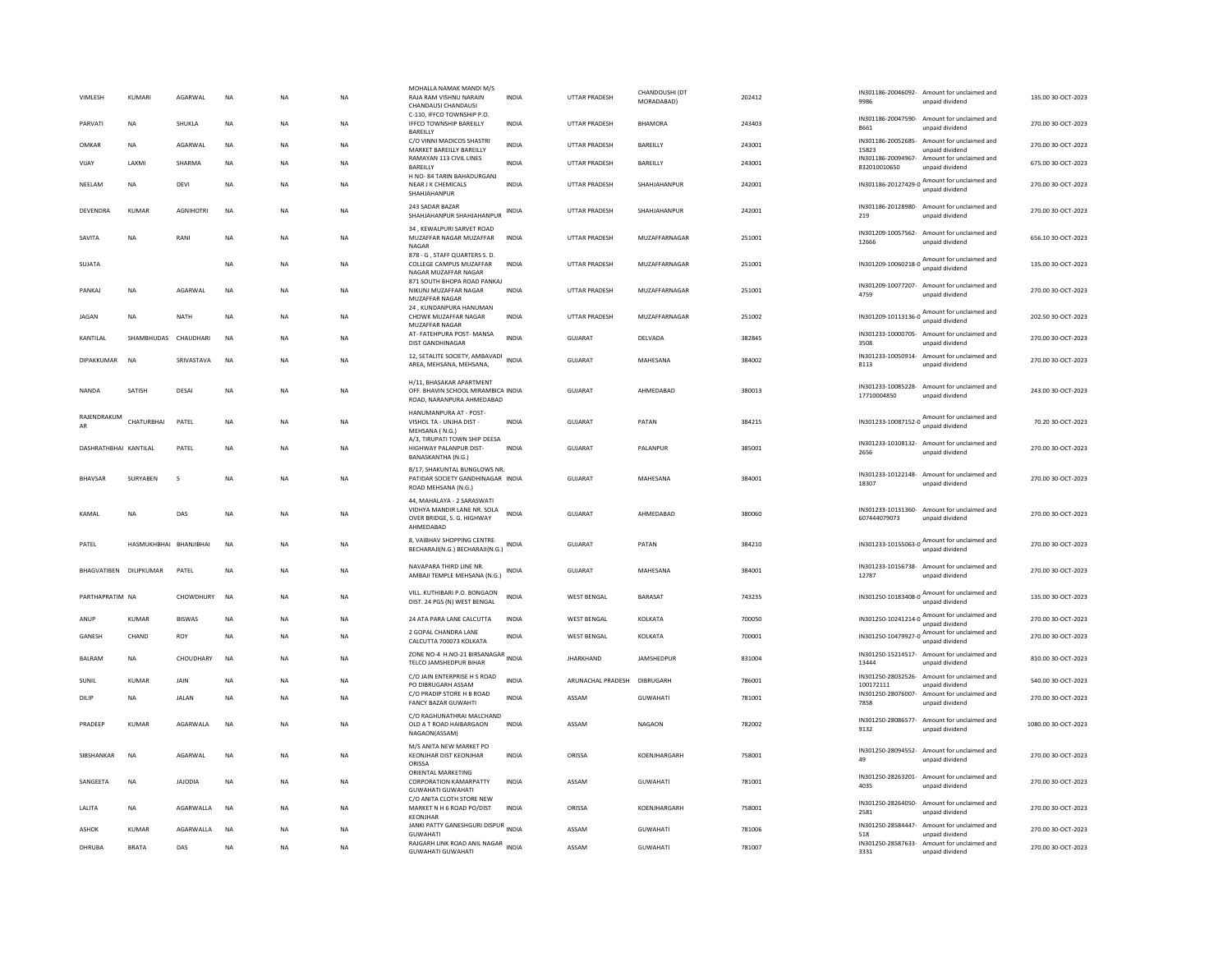| ARUN                   | <b>KUMAR</b>         | <b>MODA</b>        | NA        | <b>NA</b> | <b>NA</b> | CHOUDHURY BAZAR CUTTACK<br>CUTTACK                                                                | <b>INDIA</b> | ORISSA                | CUTTACK            | 753001 | 215                                   | IN301250-28608765- Amount for unclaimed and<br>unpaid dividend  | 270.00 30-OCT-2023 |
|------------------------|----------------------|--------------------|-----------|-----------|-----------|---------------------------------------------------------------------------------------------------|--------------|-----------------------|--------------------|--------|---------------------------------------|-----------------------------------------------------------------|--------------------|
| MAHESH                 | <b>KUMAR</b>         | KYAL               | <b>NA</b> | <b>NA</b> | <b>NA</b> | C/O M S DRUG AGENCIES TOWN<br>HALL CUTTACK CUTTACK                                                | <b>INDIA</b> | ORISSA                | CUTTACK            | 753002 | 3362                                  | IN301250-28682685- Amount for unclaimed and<br>unpaid dividend  | 270.00 30-OCT-2023 |
| SUSHIL                 | <b>NA</b>            | SONTHALIA          | <b>NA</b> | <b>NA</b> | <b>NA</b> | 2C/117 SECTOR 9 CDA CUTTACK INDIA                                                                 |              | ORISSA                | CUTTACK            | 753014 |                                       | IN301250-28897229-0 Amount for unclaimed and<br>unpaid dividend | 270.00 30-OCT-2023 |
| DIWAKAR                | NA                   | TIWARY             | <b>NA</b> | <b>NA</b> | NA        | QTR NO 2103 SECTOR 4/G<br>BOKARO STEEL CITY BOKARO<br>VILL UTTAR HAZIPUR P O AND P S              | INDIA        | <b>IHARKHAND</b>      | <b>BOKARO</b>      | 827004 | 1210000100015137                      | IN301250-28914867- Amount for unclaimed and<br>unpaid dividend  | 810.00 30-OCT-2023 |
| GOBINDA                | CHANDRA              | MONDAL             | <b>NA</b> | <b>NA</b> | <b>NA</b> | DIAMOND HARBOUR DIST SOUTH<br>24 PARGANAS DIST SOUTH 24<br>PARGANAS                               | <b>INDIA</b> | <b>WEST BENGAL</b>    | 24 PARAGNAS        | 743331 |                                       | IN301250-28918733-0 Amount for unclaimed and<br>unpaid dividend | 270.00 30-OCT-2023 |
| PRONATI                | NA                   | RAJKHOWA           | <b>NA</b> | NA        | NA        | MADHUBAN CHOLADHARA<br>JORHAT JORHAT<br>ROOM NO 1136 BLOCK NO 48                                  | <b>INDIA</b> | ASSAM                 | <b>JORHAT</b>      | 785001 | 10638663255                           | IN301250-28969018- Amount for unclaimed and<br>unpaid dividend  | 270.00 30-OCT-2023 |
| VIJAY                  | DAHYALAL             | MAKWANA            | <b>NA</b> | <b>NA</b> | <b>NA</b> | ASARWA MEGHANINAGAR<br>AHMEDABAD AHMEDABAD                                                        | <b>INDIA</b> | GUJARAT               | AHMEDABAD          | 380016 | IN301276-30055297-0                   | Amount for unclaimed and<br>unpaid dividend                     | 540.00 30-OCT-2023 |
| ASLAM                  | ALI                  | HAJIASAGARALI NA   |           | <b>NA</b> | <b>NA</b> | NIRBHEY NAGAR SOCIETY PB<br>SAHEALAM TOLNAKA<br>AHMEDABAD<br><b>GORADWALA INVESTMENT 4</b>        | <b>INDIA</b> | GUJARAT               | AHMEDABAD          | 380001 | 5815                                  | IN301276-30058669- Amount for unclaimed and<br>unpaid dividend  | 270.00 30-OCT-2023 |
| PATEL                  | ARVINDKUMAR TULSIDAS |                    | <b>NA</b> | <b>NA</b> | NA        | GOPAL KRISHNA MARKET OPP<br>FUVARA RAMAHAL ROAD<br>MEHSANA                                        | INDIA        | <b>GUJARAT</b>        | MAHESANA           | 384001 |                                       | IN301276-30237905-0 Amount for unclaimed and                    | 270.00 30-OCT-2023 |
| PATEL                  | NARANBHAI            | TRIKAMDAS          | NA        | <b>NA</b> | NA        | 45 SHRINAGAR CO OP SOCIETY<br>SUKHAPURA MEHSANA MEHSANA INDIA<br>N GUJARAG                        |              | GUJARAT               | MAHESANA           | 384002 |                                       | IN301276-30281144-0 Amount for unclaimed and<br>unpaid dividend | 969.30 30-OCT-2023 |
| PATFI                  | PREMIIRHAI           | PARSHOTTAMB<br>HAI | <b>NA</b> | <b>NA</b> | <b>NA</b> | 147, TIRUPATI MARKET DOSABHAI<br>BAG NR.C.N. COLLEGE VISNAGAR, INDIA<br>DIST MEHSANA              |              | GUIARAT               | VISNAGAR           | 384315 | IN301276-30363302-<br>570             | Amount for unclaimed and<br>unpaid dividend                     | 299.70.30-QCT-2023 |
| NARAYANBHAI JIVARAMDAS |                      | PATEL              | <b>NA</b> | <b>NA</b> | <b>NA</b> | 26 KARSH NA NAGAR SOCIETY<br>KADA ROAD AT VISNAGAR<br>VISNAGAR N GUJARAT                          | <b>INDIA</b> | GUJARAT               | VISNAGAR           | 384315 | IN301276-30377309-<br>15025           | Amount for unclaimed and<br>unpaid dividend                     | 540.00 30-OCT-2023 |
| PATEL                  | <b>DIXITKUMAR</b>    | SAVAJIBHAI         | <b>NA</b> | <b>NA</b> | <b>NA</b> | A/40 SHANKUNTAL SOCIETY T B<br>ROAD TA VIJAPUR DIST MEHSANA                                       | <b>INDIA</b> | <b>GUJARAT</b>        | DELVADA            | 382870 | 3122                                  | IN301276-30405702- Amount for unclaimed and<br>unpaid dividend  | 540.00 30-OCT-2023 |
| SAILAJA                | NA                   | PINDIPROLI         | NA        | <b>NA</b> | NA        | C/O STOCK HOLDING<br><b>CORPORATION OF IND 11</b><br>AVANTIKA COMPLEX LIMDA LANE<br>JAMNGAR       | INDIA        | GUJARAT               | JAMNAGAR           | 361001 | 20501509151                           | IN301276-30426467- Amount for unclaimed and<br>unpaid dividend  | 135.00 30-OCT-2023 |
| KEYUR                  | NEMCHAND             | SHAH               | NA        | <b>NA</b> | NA        | NIKUNJ 2 SRI NIVAS COLONY NEAR INDIA<br>JAY CABLE JAMNAGAR                                        |              | GUJARAT               | JAMNAGAR           | 361005 | 16122                                 | IN301276-30483699- Amount for unclaimed and<br>unpaid dividend  | 270.00 30-OCT-2023 |
| MAHESHKUMAR AMRUTLAL   |                      | PATEL              | <b>NA</b> | <b>NA</b> | <b>NA</b> | 19 SHIVKRUPA SOCIETY DEESA<br>HIGHWAY ROAD PATAN (NORTH INDIA<br><b>GUJARAT) PATAN</b>            |              | <b>GUJARAT</b>        | PATAN              | 384265 | IN301276-30558136-<br>247010100086453 | Amount for unclaimed and<br>unpaid dividend                     | 135.00 30-OCT-2023 |
| <b>BINABEN</b>         | <b>ATULBHAI</b>      | MARU               | <b>NA</b> | NA        | <b>NA</b> | PAL APARTMENT 2 FLOOR BLOCK<br>NO.202 DOSHI HOSPITAL ROAD NR<br>JAYESH PANDIYA HOSPITAL<br>RAJKOT |              | GUJARAT               | RAJKOT             | 360001 | 376700106028529                       | IN301276-30568652- Amount for unclaimed and<br>unpaid dividend  | 540.00 30-OCT-2023 |
| PRAKASH                | CHANDRA              | PURBIA             | <b>NA</b> | <b>NA</b> | <b>NA</b> | 205 AMBAMATA SCHEME<br><b>UDAIPUR UDAIPUR</b>                                                     | <b>INDIA</b> | RAJASTHAN             | <b>UDAIPUR</b>     | 313001 | 131091769800                          | IN301276-30598294- Amount for unclaimed and<br>unpaid dividend  | 553.50 30-OCT-2023 |
| MANJULABEN             | RAMESHCHAND<br>RA    | <b>MOCHI</b>       | <b>NA</b> | <b>NA</b> | <b>NA</b> | 42 HASTINAPUR SOCIETY NR<br>RUTURAJ FLATS T B ROAD<br>MEHSANA                                     | <b>INDIA</b> | <b>GUJARAT</b>        | MAHESANA           | 384002 | IN301276-30666919-<br>20032119545     | Amount for unclaimed and<br>unpaid dividend                     | 270.00 30-OCT-2023 |
| SHYAMALENDU NA         |                      | SARKAR             | <b>NA</b> | <b>NA</b> | <b>NA</b> | PLOTNO BF/296 SECTOR I SALT<br>LAKE CITY CALCUTTA CALCUTTA                                        | INDIA        | WEST BENGAL           | KOLKATA            | 700064 | IN301313-20122415-<br>1190013487      | Amount for unclaimed and<br>unpaid dividend                     | 540.00 30-OCT-2023 |
| GONDI                  | RAMAKOTESWA<br>RA    | <b>RAO</b>         | <b>NA</b> | <b>NA</b> | <b>NA</b> | DAVAIIGUDEM ALLAPURAM PO<br><b>GANNAVARAM MAI KRISHNA</b><br><b>DIST</b>                          | <b>INDIA</b> | <b>ANDHRA PRADESH</b> | <b>IAGGAYAPETH</b> | 521101 | IN301313-20473071-<br>3896            | Amount for unclaimed and<br>unpaid dividend                     | 270.00 30-QCT-2023 |
| RADHA                  | $\mathsf{v}$         | KAMATH             | <b>NA</b> | <b>NA</b> | <b>NA</b> | HOUSE NO 15/9/494 15 BENDOOR<br>MANGALORE MANGALORE                                               |              | KARNATAKA             | MANGALORE          | 575002 | IN301313-20709546-<br>4185            | Amount for unclaimed and<br>unpaid dividend                     | 270.00 30-OCT-2023 |
| CHOCKALINGAM NA        |                      | PI                 | <b>NA</b> | <b>NA</b> | <b>NA</b> | NO 34/25 VENKATACHALAM<br>CHETTIAR STREET N PUDUR<br>KARAIKUDI                                    | <b>INDIA</b> | <b>TAMIL NADU</b>     | KARAIKUDI          | 630001 | 304501010001812                       | IN301313-21263030- Amount for unclaimed and<br>unpaid dividend  | 135.00 30-QCT-2023 |
| CHHAGANI AI SHIVRAM    |                      | PRAIAPATI          | <b>NA</b> | <b>NA</b> | <b>NA</b> | 22, SHRI NAGAR SOCIETY, NEAR<br>FAVORIT SOCIETY, NAVA WADAJ, INDIA<br>AHMEDABAD                   |              | GUIARAT               | AHMEDARAD          | 380013 |                                       | IN301321-10004281-0 Amount for unclaimed and<br>unpaid dividend | 540.00 30-OCT-2023 |
| AMIT                   | SAKALCHAND           | PATEL              | <b>NA</b> | <b>NA</b> | <b>NA</b> | 5 NALA COMPLEX, DUFNALA,<br>SHAHIBAUG, AHMEDABAD                                                  | <b>INDIA</b> | <b>GUJARAT</b>        | AHMEDABAD          | 380004 |                                       | IN301321-10112997-0 Amount for unclaimed and<br>unpaid dividend | 540.00 30-OCT-2023 |
| <b>GITABEN</b>         | PRAKASHKUMA<br>R     | PATEL              | <b>NA</b> | <b>NA</b> | NA        | 1, NEW RATNAKAR SOCIETY PART<br>I RANIP AHMEDABAD                                                 | <b>INDIA</b> | <b>GUJARAT</b>        | ODHAV              | 382480 |                                       | IN301321-10170148-0 Amount for unclaimed and                    | 540.00 30-OCT-2023 |
| <b>BHAVNA</b>          | PRADIP               | PARIKH             | <b>NA</b> | <b>NA</b> | NA        | E/12 BHASKAR APPT NR BHAVIN<br>VISHYA VIHAR MIRAMBICA ROAD INDIA<br>NARANPURA, AHMEDABAD          |              | GUJARAT               | AHMEDARAD          | 380013 | 5870                                  | IN301321-10300542- Amount for unclaimed and<br>unpaid dividend  | 135.00 30-OCT-2023 |
| DAMINI                 | KIRANKUMAR           | MEHTA              | <b>NA</b> | <b>NA</b> | <b>NA</b> | 5, BANAS BANK SOCIETY COLLEGE<br>COMPOUND PALANPUR DIST<br>BANASKANTHA (N G)                      | <b>INDIA</b> | <b>GUJARAT</b>        | PALANPUR           | 385001 |                                       | IN301321-10318702-0 Amount for unclaimed and<br>unpaid dividend | 270.00 30-OCT-2023 |
| RAJESH                 | <b>KUMAR</b>         | WASON              | <b>NA</b> | <b>NA</b> | NA        | F 54 EAST OF KAILASH NEW DELHI<br>NEW DELHI                                                       | <b>INDIA</b> | DELHI                 | DELHI              | 110065 | 9231                                  | IN301330-17074130- Amount for unclaimed and<br>unpaid dividend  | 270.00 30-OCT-2023 |
| LAD                    | NA                   | <b>JAGETIYA</b>    | NA        | <b>NA</b> | NA        | 8 A . SECTOR 5 GANDHINAGAR<br>CHITTORGARH CHITTORGARH                                             | <b>INDIA</b> | RAJASTHAN             | CHITTORGARH        | 312001 | IN301330-17134683-<br>61177672104     | Amount for unclaimed and<br>unpaid dividend                     | 270.00 30-OCT-2023 |
| <b>GURIEFT</b>         | <b>NA</b>            | KAUR               | <b>NA</b> | <b>NA</b> | <b>NA</b> | C.29 SARVODAYA NAGAR KANPUR INDIA                                                                 |              | <b>UTTAR PRADESH</b>  | KANPUR             | 208012 | IN301330-17143354-<br>390             | Amount for unclaimed and<br>unpaid dividend                     | 270.00 30-QCT-2023 |
| BANSI                  | DHAR                 | SHARMA             | <b>NA</b> | NA        | NA        | C 44 HASTADIA BHAWAN BAJAJ<br>NAGAR JAIPUR RAJASTHAN                                              | <b>INDIA</b> | RAJASTHAN             | JAIPUR             | 302017 | 7505                                  | IN301330-17273327- Amount for unclaimed and<br>unpaid dividend  | 270.00 30-OCT-2023 |
|                        |                      |                    |           |           |           |                                                                                                   |              |                       |                    |        |                                       |                                                                 |                    |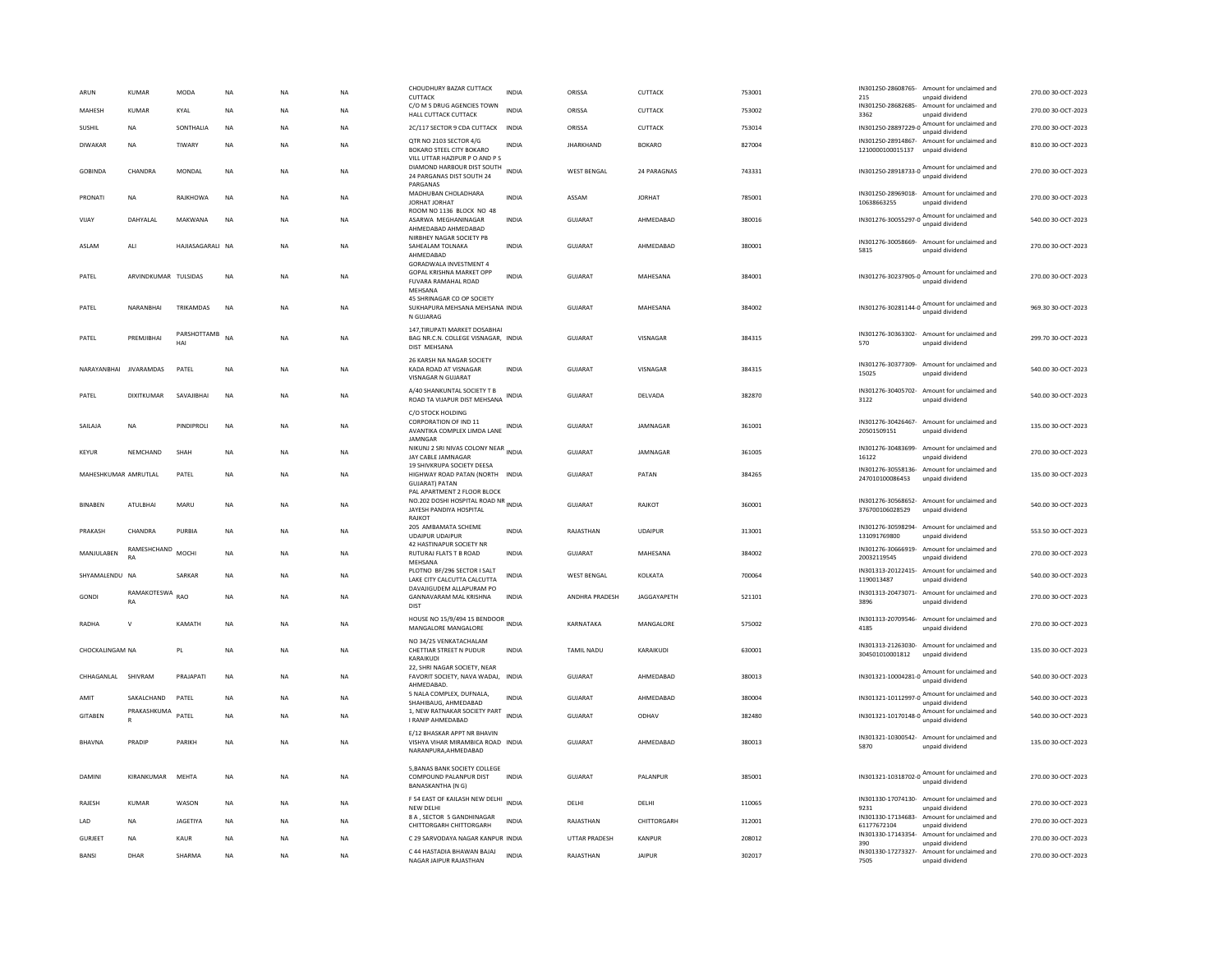| KALPANA<br>SANJAY                             | NA<br><b>NA</b>   | JAIN<br>KUMARJHAWAR NA       | NA        | <b>NA</b><br><b>NA</b> | NA<br><b>NA</b> | H 1/29 KRISHNA PURAM<br><b>G.T.ROAD KANPUR</b><br>C/O M/S KEWALCHAND                                     | INDIA<br><b>INDIA</b> | UTTAR PRADESH<br><b>MADHYA PRADESH</b> | KANPUR<br>PIPARIYA | 208007<br>461775 | 1073                         | IN301330-17346055- Amount for unclaimed and<br>unpaid dividend<br>IN301330-17398365- Amount for unclaimed and | 270.00 30-OCT-2023<br>270.00 30-OCT-2023 |
|-----------------------------------------------|-------------------|------------------------------|-----------|------------------------|-----------------|----------------------------------------------------------------------------------------------------------|-----------------------|----------------------------------------|--------------------|------------------|------------------------------|---------------------------------------------------------------------------------------------------------------|------------------------------------------|
|                                               |                   |                              |           |                        |                 | NARAYANDAS PIPARIYA M P<br>B IV 83 OLD JAIL ROAD MOHALLA                                                 |                       |                                        |                    |                  | 3126<br>IN301330-17408740-   | unpaid dividend<br>Amount for unclaimed and                                                                   |                                          |
| PARSHOTAM                                     | DASS              | <b>GUPTA</b>                 | <b>NA</b> | <b>NA</b>              | <b>NA</b>       | VANIKA KA FARIDKOT                                                                                       | <b>INDIA</b>          | PUNJAB                                 | <b>FARIDKOT</b>    | 151203           | 10696299105                  | unpaid dividend                                                                                               | 297.00 30-OCT-2023                       |
| SAJAWAL                                       | NA                | SINGH                        | NA        | <b>NA</b>              | NA              | VILL PO. KANTI DIST.<br>MUZAFFARPUR BIHAR<br>MUZAFFARPUR<br>C/O M/S BALDEV KUMAR SADHU                   | INDIA                 | <b>BIHAR</b>                           | BAKHRA             | 843109           | IN301330-17435810-<br>188310 | Amount for unclaimed and<br>unpaid dividend                                                                   | 270.00 30-OCT-2023                       |
| SADHU                                         | <b>NA</b>         | RAM                          | <b>NA</b> | <b>NA</b>              | <b>NA</b>       | RAM COMMISSION AGENT BN 14<br>ANAJ MANDI, CHEEKA DISTT<br>KAITHAL                                        | <b>INDIA</b>          | MAHARASHTRA                            | MUMBAI             | 400001           |                              | IN301330-17442839-0 Amount for unclaimed and<br>unpaid dividend                                               | 270.00 30-OCT-2023                       |
| GAYATRI                                       | <b>NA</b>         | SHARMA                       | <b>NA</b> | <b>NA</b>              | <b>NA</b>       | H.NO. 20, RANJIT PURAM<br>HARIVIHAR (VIJAY PARK)<br>DEHRADUN, DEHRADUN,<br>LOHA MANDI, C/O KEWAL         | <b>INDIA</b>          | UTTARAKHAND                            | DEHRADUN           | 248001           | 10159732938                  | IN301330-17456312- Amount for unclaimed and<br>unpaid dividend                                                | 270.00 30-OCT-2023                       |
| RAMESH                                        | <b>NA</b>         | <b>KUMAR</b>                 | NA        | <b>NA</b>              | NA              | KRISHAN DHARM PAL, AMRITSAR INDIA<br>(PB)                                                                |                       | PUNJAB                                 | AMRITSAR           | 143006           | 13073                        | IN301330-17457643- Amount for unclaimed and<br>unpaid dividend                                                | 243.00 30-OCT-2023                       |
| RAIKFTANFINAN<br>CEANDINVESTM NA<br>ENTPVTLTD |                   | <b>NA</b>                    | NA        | NA                     | NA              | 12 PREM MILAN 87-B NAPEAN SEA INDIA<br>ROAD MUMBAI MUMBAI                                                |                       | MAHARASHTRA                            | MUMBAI             | 400006           | 109072078                    | IN301330-17527221- Amount for unclaimed and<br>unpaid dividend                                                | 270.00 30-OCT-2023                       |
| SONAL                                         | MAHENDRABHA       | THAKKAR                      | NA        | <b>NA</b>              | <b>NA</b>       | OPP SARVODAYA BLDG<br>BAZARMA JALARAM KRUPA<br>NIWAS AT & PO KOYALI BARODA                               | <b>INDIA</b>          | GUJARAT                                | BAJWA              | 391330           |                              | unpaid dividend                                                                                               | 540.00 30-OCT-2023                       |
| <b>SUDHA</b>                                  | RANI              | JAIN                         | <b>NA</b> | <b>NA</b>              | <b>NA</b>       | MOOLCHAND ENCLAVE MAIN<br>HARDWAR BYPASS MAJRA<br>DEHRADUN                                               | INDIA                 | UTTARAKHAND                            | KULHAN             | 248171           | 10412                        | IN301330-17887373- Amount for unclaimed and<br>unpaid dividend                                                | 243.00 30-OCT-2023                       |
| CENTURY                                       | CONSULTANTS LTD   |                              | <b>NA</b> | <b>NA</b>              | <b>NA</b>       | 21. ASHOK MARG LUCKNOW                                                                                   | <b>INDIA</b>          | MAHARASHTRA                            | <b>MUMBAI</b>      | 400001           | IN301330-17901952-0          | Amount for unclaimed and<br>unpaid dividend                                                                   | 1620.00 30-OCT-2023                      |
| MAYA                                          | ARJUN             | KATARIA                      | NA        | <b>NA</b>              | NA              | 3/7 RAVI SOCIETY LAM ROAD<br>DEVLALI CAMP NASHIK                                                         | INDIA                 | MAHARASHTRA                            | DEOLALI            | 422401           | IN301330-18063977-<br>1931   | Amount for unclaimed and<br>unpaid dividend                                                                   | 54.00 30-OCT-2023                        |
| RENU                                          | NA                | <b>GUPTA</b>                 | NA        | <b>NA</b>              | NA              | H.NO.14/298 STREET NO.5<br>JAWAHAR NAGAR MOGA                                                            | INDIA                 | PUNJAB                                 | MOGA               | 142001           | 1090094024                   | IN301330-18065281- Amount for unclaimed and<br>unpaid dividend                                                | 270.00 30-OCT-2023                       |
| SMT                                           | SHUBHA            | <b>SEHGAI</b>                | <b>NA</b> | <b>NA</b>              | <b>NA</b>       | 7 WARD NO 14 BEHIND POLICE<br>CHOWKI SHUJALPUR MANDI<br>SHUJALPUR MANDI MP<br>125 BALAJI NAGAR B/H SAMTA | <b>INDIA</b>          | MAHARASHTRA                            | MUMBAI             | 400001           |                              | IN301330-18109428-0 Amount for unclaimed and<br>unpaid dividend                                               | 270.00 30-OCT-2023                       |
| APURVA                                        | <b>ASHOK</b>      | <b>DHOPAVKAR</b>             | <b>NA</b> | <b>NA</b>              | <b>NA</b>       | FLATS NEAR SWATANTRA SENANI<br>NAGAR P.O.T.B. HOSPITAL<br>BARODA                                         | INDIA                 | <b>GUJARAT</b>                         | VADODARA           | 390021           | 62                           | IN301330-18145143- Amount for unclaimed and<br>unpaid dividend                                                | 270.00 30-OCT-2023                       |
| MANISH                                        | NA                | KUMAR                        | NA        | NA                     | NA              | C/OKANHAIYA LAL NAND LAL P.O<br>HASANPUR ROAD SAMASTIPUR<br>BIHAR SAMASTIPUR BIHAR                       | <b>INDIA</b>          | BIHAR                                  | KUNDAL             | 848205           | 180                          | IN301330-18284069- Amount for unclaimed and<br>unpaid dividend                                                | 270.00 30-OCT-2023                       |
| MOHANLAL                                      | H                 | PATEL                        | NA        | NA                     | NA              | 2ND FLOOR KRISHNA KUNJ PIPE<br>LINE ROAD LUIS WADI THANE                                                 | INDIA                 | MAHARASHTRA                            | THANE              | 400604           | 408                          | IN301330-18287971- Amount for unclaimed and<br>unpaid dividend                                                | 270.00 30-OCT-2023                       |
| PRASHANT                                      | <b>NA</b>         | AGRAWAL                      | <b>NA</b> | <b>NA</b>              | <b>NA</b>       | PRAMOD AGRAWAL GANESH<br>CHOWK HARDA(MP) HARDA(MP)                                                       | <b>INDIA</b>          | <b>MADHYA PRADESH</b>                  | HARDA              | 461331           | 3757                         | IN301330-18345644- Amount for unclaimed and<br>unpaid dividend                                                | 270.00 30-OCT-2023                       |
| PATEL                                         | <b>JAYANTILAL</b> | RANCHODBHAI NA               |           | <b>NA</b>              | <b>NA</b>       | 10 MARKET YARD STATE<br>HIGHWAY VADALI SABARKANTHA                                                       | INDIA                 | <b>GUJARAT</b>                         | SONASAN            | 383235           | IN301330-18388056-<br>3299   | Amount for unclaimed and<br>unpaid dividend                                                                   | 405.00 30-OCT-2023                       |
| MANJU                                         | NA                | SINGH                        | NA        | NA                     | NA              | TEUS KOTHI THAKUR BARI ROAD<br>KADAM KUAN PATNA                                                          | <b>INDIA</b>          | BIHAR                                  | PATNA              | 800003           | 1190020659                   | IN301330-18404343- Amount for unclaimed and<br>unpaid dividend                                                | 270.00 30-OCT-2023                       |
| PRASHANT                                      | KUMAR             | <b>JAIN</b>                  | <b>NA</b> | <b>NA</b>              | <b>NA</b>       | H NO 128 MOTAR STAND WARD<br>DHAMTARI CHHATTISGARH<br>DHAMTARI CHHATTISGARH                              | <b>INDIA</b>          | CHHATTISGARH                           | DHAMTARI           | 493773           | IN301330-18420183-<br>26079  | Amount for unclaimed and<br>unpaid dividend                                                                   | 1080.00 30-OCT-2023                      |
| PATEL                                         | <b>JAYANTILAI</b> | CHHOTABHAI                   | <b>NA</b> | <b>NA</b>              | NA              | C94 SUKRUTI NAGAR OLD PADRA<br>ROAD DIWALIPURA VADODARA                                                  | <b>INDIA</b>          | <b>GUJARAT</b>                         | VADODARA           | 390015           | IN301330-18458785-<br>11087  | Amount for unclaimed and<br>unpaid dividend                                                                   | 405.00 30-OCT-2023                       |
| <b>USHA</b>                                   | NA                | AGGARWAL                     | NA        | NA                     | NA              | ST. NO 1 3RD CROSSING SHAM<br>VIHAR OLD FAZILKA ROAD<br>ABOHAR                                           | INDIA                 | PUNJAB                                 | GIDDERBAHA         | 152116           | 1190005846                   | IN301330-18552763- Amount for unclaimed and<br>unpaid dividend                                                | 270.00 30-OCT-2023                       |
| PRANAV                                        | NA                | KUMAR                        | NA        | <b>NA</b>              | NA              | PLOT NO 678 LAKHANPUR<br>HOUSING SOCIETY LAKHANPUR<br>KANPUR                                             | <b>INDIA</b>          | UTTAR PRADESH                          | KANPUR             | 208026           | 628801501033                 | IN301330-18607840- Amount for unclaimed and<br>unpaid dividend                                                | 588.60 30-OCT-2023                       |
| <b>RETAS</b>                                  | N                 | PATEL                        | <b>NA</b> | <b>NA</b>              | <b>NA</b>       | 30 SHILPI SOCIETY WATER TANK<br>ROAD KARELIBAUG VADODARA<br>VADODARA                                     | <b>INDIA</b>          | <b>GUJARAT</b>                         | VADODARA           | 390018           | 16980100000522               | IN301330-18619813- Amount for unclaimed and<br>unpaid dividend                                                | 270.00 30-OCT-2023                       |
| RAJESH                                        | <b>NA</b>         | <b>KUMAR</b>                 | <b>NA</b> | <b>NA</b>              | <b>NA</b>       | C/O GOEL ELECTRONIC PRODUCTS<br>MALAHIPAKARI (KANKAR BAGH) INDIA<br>LOHIA NAGAR PATNA                    |                       | <b>BIHAR</b>                           | PATNA              | 800020           | 394000101104186              | IN301330-18717088- Amount for unclaimed and<br>unpaid dividend                                                | 243.00 30-OCT-2023                       |
| VIJAY                                         | <b>KUMAR</b>      | KEDARNATHGUP NA<br><b>TA</b> |           | NA                     | NA              | A B CONSTRUCTION 205 TO 207<br>VINAYAKA COMPLEX CONGRESS INDIA<br>NAGAR ROAD AMRAVATI                    |                       | MAHARASHTRA                            | AMRAOTI            | 444606           | 14314                        | IN301330-18859390- Amount for unclaimed and<br>unpaid dividend                                                | 270.00 30-OCT-2023                       |
| VIJAYENDRA                                    | <b>NA</b>         | SINGH                        | NA        | <b>NA</b>              | NA              | 10/3 F/1 TILAK NAGAR ALLAHPUR<br>ALLAHABAD                                                               | <b>INDIA</b>          | UTTAR PRADESH                          | ALLAHABAD          | 211006           | 1190006573                   | IN301330-18947906- Amount for unclaimed and<br>unpaid dividend                                                | 278.10 30-OCT-2023                       |
| PURNIMA                                       | NA                | SINGH                        | NA        | NA                     | NA              | 58 E ROAD NO. 12 RAJENDRA<br>NAGAR PATNA PATNA                                                           | <b>INDIA</b>          | BIHAR                                  | PATNA              | 800016           | 14620                        | IN301330-18957075- Amount for unclaimed and<br>unpaid dividend                                                | 278.10 30-OCT-2023                       |
| AJAY                                          | <b>NA</b>         | KHARF                        | <b>NA</b> | <b>NA</b>              | <b>NA</b>       | C\O R N KHARE AND ASSOCIATES J<br>R BIRLA MARG KOLGAWAN SATNA INDIA                                      |                       | <b>MADHYA PRADESH</b>                  | SATNA              | 485001           | 202010100002165              | IN301330-19023359- Amount for unclaimed and<br>unpaid dividend                                                | 135.00 30-OCT-2023                       |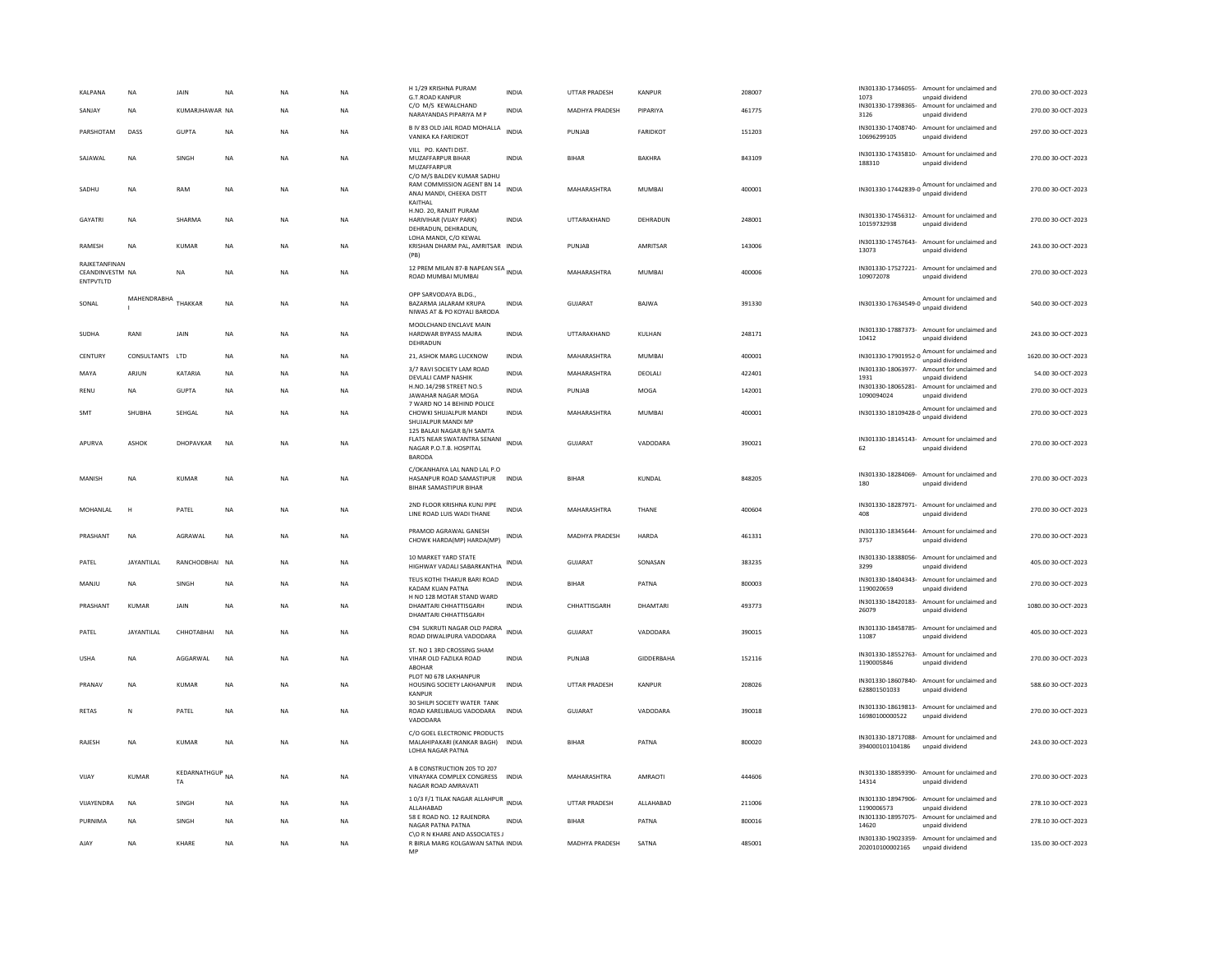| SHIV            | NARAYAN            | <b>VISHNOI</b> | NA        | <b>NA</b> | NA        | 13 LIG DOUBLE STORY HEMANT<br>VIHAR BARRA 2 KANPUR                                                          | INDIA        | UTTAR PRADESH         | <b>KANPUR</b>        | 208027 | 6037                              | IN301330-19078572- Amount for unclaimed and<br>unpaid dividend  | 415.80 30-OCT-2023  |
|-----------------|--------------------|----------------|-----------|-----------|-----------|-------------------------------------------------------------------------------------------------------------|--------------|-----------------------|----------------------|--------|-----------------------------------|-----------------------------------------------------------------|---------------------|
| JOSE            | <b>NA</b>          | MATHEW         | NA        | NA        | NA        | CAPPIL HOUSE ARUNAPURAM<br>POST PALA KOTTAYAM                                                               | <b>INDIA</b> | KERALA                | PALAI                | 686574 | 507010007340                      | IN301330-19321757- Amount for unclaimed and<br>unpaid dividend  | 415.80 30-OCT-2023  |
| <b>REKHA</b>    | <b>NA</b>          | BANSAL         | <b>NA</b> | <b>NA</b> | <b>NA</b> | SADAR BAZAR PRATAP GARH DIST<br>CHITTORGARG RAJ, DIST<br>CHITTORGARG RAJ.                                   | <b>INDIA</b> | RAJASTHAN             | NIMBAHERA            | 312605 |                                   | IN301330-19347749-9 Amount for unclaimed and<br>unpaid dividend | 270.00 30-OCT-2023  |
| ABDUL           | ΝA                 | SALAM          | NA        | NA        | NA        | EGG MERCHANT NEAR YADAY<br>DAIRY ASHOK MARKET PATNA,                                                        | INDIA        | <b>BIHAR</b>          | PATNA                | 800001 | 1190006106                        | IN301330-19424530- Amount for unclaimed and<br>unpaid dividend  | 278.10 30-OCT-2023  |
| CHANDA          | <b>NA</b>          | <b>SINGH</b>   | <b>NA</b> | <b>NA</b> | <b>NA</b> | B/402 PLANCO SHANTI AWAS<br>PLOT NO. 124 BORING<br>PATLIPUTRA ROAD PATNA                                    | <b>INDIA</b> | <b>BIHAR</b>          | PATNA                | 800013 | 24842                             | IN301330-19460374- Amount for unclaimed and<br>unpaid dividend  | 270.00.30-OCT-2023  |
| DALIF           | <b>NA</b>          | <b>KUMAR</b>   | <b>NA</b> | <b>NA</b> | <b>NA</b> | <b>DELHI BEAUTY PARLOR</b><br>BAHARLGUNG ROAD BRL ROAD<br>KAURIRAM POST KAURIRAM<br><b>GORAKHPUR</b>        | <b>INDIA</b> | UTTAR PRADESH         | GORAKHPUR            | 273000 | 31901503577                       | IN301330-19469775- Amount for unclaimed and<br>unpaid dividend  | 1350.00 30-OCT-2023 |
| ADBHUT          | <b>KUMAR</b>       | SHUKLA         | <b>NA</b> | <b>NA</b> | <b>NA</b> | <b>BANK OF BARODA BUILDING</b><br>SARYU KATRA MOTI LAL ROAD<br>DEORIA                                       | <b>INDIA</b> | <b>UTTAR PRADESH</b>  | DEORIA               | 274001 | 7166                              | IN301330-19481712- Amount for unclaimed and<br>unpaid dividend  | 135.00 30-OCT-2023  |
| ASHOK           | KU                 | <b>MISHRA</b>  | <b>NA</b> | <b>NA</b> | <b>NA</b> | PLOT NO 1 BRAHMANAND NAGAR INDIA<br>EXTN DURGAKUND VARANASI                                                 |              | <b>UTTAR PRADESH</b>  | VARANASI             | 221005 | 5739                              | IN301330-19552939- Amount for unclaimed and<br>unpaid dividend  | 135.00 30-OCT-2023  |
| AHMAD           | HASEEB             | KHAN           | NA        | NA        | NA        | 7/64 TILAK NAGAR KANPUR                                                                                     | INDIA        | UTTAR PRADESH         | KANPUR               | 208001 | 62310005698                       | IN301330-19651831- Amount for unclaimed and<br>unpaid dividend  | 270.00 30-OCT-2023  |
| NARESH          | <b>KUMAR</b>       | AGARWAL        | NA        | <b>NA</b> | NA        | C 45/14 RISHI NAGAR EXTENSION<br>UJJAIN MP UJJAIN MP                                                        | <b>INDIA</b> | MADHYA PRADESH        | UJJAIN               | 456001 | IN301330-19701447-<br>30008979719 | Amount for unclaimed and<br>unpaid dividend                     | 270.00 30-OCT-2023  |
| GAJANAND        | <b>NA</b>          | NARNOLI        | <b>NA</b> | <b>NA</b> | <b>NA</b> | BHADANI NAGAR HAZARIBAGH<br>HAZARIBAGH HAZARIBAGH<br><b>IHARKHAND</b>                                       | <b>INDIA</b> | <b>JHARKHAND</b>      | RAMGARH CANTT.       | 829105 |                                   | IN301330-19788214-0 Amount for unclaimed and<br>unpaid dividend | 270.00 30-OCT-2023  |
| RHARHISHAN      | <b>NA</b>          | <b>KAPILA</b>  | <b>NA</b> | <b>NA</b> | NA        | H/NO 21185 STREET NO 5 AJIT<br><b>ROAD BATHINDA</b>                                                         | <b>INDIA</b> | PUNJAR                | <b>BHATINDA</b>      | 151001 | 50100084824179                    | IN301330-19931813- Amount for unclaimed and<br>unpaid dividend  | 270.00 30-OCT-2023  |
| ATUL            | CHANDRAKANT JADHAV |                | <b>NA</b> | <b>NA</b> | <b>NA</b> | AAKASH AT CHINCHOLI POST<br>DEHU ROAD TAL HAVELI PUNE                                                       | <b>INDIA</b> | MAHARASHTRA           | <b>NIRA</b>          | 412101 | IN301330-19951029-<br>4099        | Amount for unclaimed and<br>unpaid dividend                     | 270.00 30-OCT-2023  |
| RAKESHKUMAR H   |                    | PATEL          | NA        | <b>NA</b> | NA        | PO ALHADPURA VIA BODELI DIST<br><b>BARODA DIST BARODA</b>                                                   | <b>INDIA</b> | <b>GUJARAT</b>        | DHABHOIR.S           | 391135 | 6419                              | IN301330-19979315- Amount for unclaimed and<br>unpaid dividend  | 270.00 30-OCT-2023  |
| SATYENDRA       | SINGH              | RAWAT          | <b>NA</b> | <b>NA</b> | <b>NA</b> | NEER BLOCK COLONY KESAV<br>COLONY SHEOPUR MP SHEOPUR INDIA<br>MF                                            |              | MADHYA PRADESH        | SHEOPUR(BARODA)      | 476337 | 30099776279                       | IN301330-20012454- Amount for unclaimed and<br>unpaid dividend  | 216.00 30-OCT-2023  |
| MANOJ           | BHOJRAJJI          | <b>BHATTAD</b> | NA        | <b>NA</b> | NA        | PLOT NO 35 GEETAKOTHI<br>COSMOS TOWN NIT LEYOUT<br>TRIMURTI NAGAR NAGPUR                                    | <b>INDIA</b> | MAHARASHTRA           | NAGPUR               | 440022 | 100003071011                      | IN301330-20028782- Amount for unclaimed and<br>unpaid dividend  | 270.00 30-OCT-2023  |
| MOHAN           | LAL                | MEHRA          | NA        | <b>NA</b> | <b>NA</b> | D 1/41 LAHORI TOLA PHOOTA<br>GANESH VARANASI VARANASI                                                       | <b>INDIA</b> | <b>UTTAR PRADESH</b>  | VARANASI             | 221001 | IN301330-20103989-<br>9086        | Amount for unclaimed and<br>unpaid dividend                     | 54.00 30-OCT-2023   |
| VINOD           | <b>NA</b>          | <b>KUMAR</b>   | <b>NA</b> | <b>NA</b> | <b>NA</b> | 3/81 HOUSING BOARD.<br>SRIGANGANAGAR(RAJASTHAN)                                                             | INDIA        | RAJASTHAN             | SRI GANGANAGAR       | 335001 | 700701010006920                   | IN301330-20148687- Amount for unclaimed and<br>unpaid dividend  | 270.00 30-OCT-2023  |
| MANJU           | <b>NA</b>          | <b>GUPTA</b>   | <b>NA</b> | <b>NA</b> | <b>NA</b> | 44 MODI MILL WARD NO 1 NIMKA INDIA<br><b>THANA SIKAR</b>                                                    |              | RAJASTHAN             | SRI MADHOPUR         | 332713 | IN301330-20176914-<br>51053266379 | Amount for unclaimed and<br>unpaid dividend                     | 270.00 30-OCT-2023  |
| <b>INDERJIT</b> | <b>NA</b>          | ALANG          | <b>NA</b> | <b>NA</b> | <b>NA</b> | HOUSE NO 85 KOT LAKHPAT RAI<br>PATEL CHOWK JALANDHAR                                                        | <b>INDIA</b> | PUNJAB                | JALANDHAR            | 144001 | 879                               | IN301330-20226850- Amount for unclaimed and<br>unpaid dividend  | 270.00 30-OCT-2023  |
| RAI             | KUMAR              | SAHU           | <b>NA</b> | <b>NA</b> | <b>NA</b> | H NO 399 SOUTH MILLONIGANJ<br>SOUTH MILLONIGANJ, JABALPUR INDIA<br>MP                                       |              | <b>MADHYA PRADESH</b> | <b>JARAI PUR</b>     | 482002 | 4404                              | IN301330-20240891- Amount for unclaimed and<br>unpaid dividend  | 1350.00 30-OCT-2023 |
| KIRAN           | <b>DEVI</b>        | AGARWAI        | <b>NA</b> | <b>NA</b> | <b>NA</b> | W/O GOPAL KUMAR GARG WARD<br>NO 4 TEL NIMKA THANA SIKAR<br>RAJ                                              | <b>INDIA</b> | RAJASTHAN             | SRI MADHOPUR         | 332713 | IN301330-20297992-<br>17436       | Amount for unclaimed and<br>unpaid dividend                     | 540.00 30-OCT-2023  |
| SHASHI          | BHUSHAN            | SINGH          | NA        | NA        | NA        | B65 ASHOKPURI MAURYA PATH<br><b>KHAJPURA PATNA</b>                                                          | <b>INDIA</b> | <b>BIHAR</b>          | PATNA                | 800014 | IN301330-20466116-<br>151581      | Amount for unclaimed and<br>unpaid dividend                     | 270.00 30-OCT-2023  |
| JAISHREE        | <b>NA</b>          | <b>GUPTA</b>   | NA        | <b>NA</b> | NA        | C 35 B D A COLONY KOH E FIZA<br><b>BHOPAL MP</b>                                                            | INDIA        | MADHYA PRADESH        | <b>BHOPAL</b>        | 462001 | 107510023975                      | IN301330-20488984- Amount for unclaimed and<br>unpaid dividend  | 270.00 30-OCT-2023  |
| KOMAL           | <b>NA</b>          | <b>AGARWAI</b> | <b>NA</b> | <b>NA</b> | <b>NA</b> | SHAKTI HOUSE 1558/1 D/<br>TENAMENT ROAD UMARWADA<br><b>SURAT</b>                                            | <b>INDIA</b> | GUJARAT               | <b>SURAT NANPURA</b> | 395002 | IN301330-20582857-<br>5520189388  | Amount for unclaimed and<br>unpaid dividend                     | 270.00 30-OCT-2023  |
| POOJA           | MANOJ              | MALOO          | NA        | NA        | NA        | AARTI STORES LL 81 CENTRAL<br>FULE MARKET JALGAON JALGAON                                                   | INDIA        | MAHARASHTRA           | <b>JALGAON</b>       | 425001 | 174010100152532                   | IN301330-20655846- Amount for unclaimed and<br>unpaid dividend  | 13.50 30-OCT-2023   |
| PUSHPA          | <b>NA</b>          | RANI           | <b>NA</b> | <b>NA</b> | <b>NA</b> | HOUSE NO. 40 VIKAS NAGAR<br>NAWANSHAHR DOABA<br>NAWANSHAHR DOARA                                            | <b>INDIA</b> | PUNJAB                | <b>BANGA</b>         | 144514 | 21460100003324                    | IN301330-20838041- Amount for unclaimed and<br>unpaid dividend  | 675.00 30-OCT-2023  |
| G               | Ù                  | NANDAPURMAT    | <b>NA</b> | <b>NA</b> | <b>NA</b> | NO 18 SHREE GURU KRUPA IST<br>CROSS MARUTINAGAR 80 FEET<br>ROAD NAGARBHAVI ROAD<br>CHANDRA LAYOUT BANGALORE | <b>INDIA</b> | KARNATAKA             | BANGALORE            | 560072 | 10021326231                       | IN301356-20090606- Amount for unclaimed and<br>unpaid dividend  | 135.00 30-OCT-2023  |
| SHEELA          | <b>NA</b>          | <b>DEVI</b>    | <b>NA</b> | <b>NA</b> | <b>NA</b> | 152 SAVITA VIHAR DELHI DELHI                                                                                | <b>INDIA</b> | DELHI                 | DELHI                | 110092 | 3067                              | IN301356-30039256- Amount for unclaimed and<br>unpaid dividend  | 270.00 30-OCT-2023  |
| PATEL           | KRISHNARFN         | KANTILAL       | <b>NA</b> | <b>NA</b> | <b>NA</b> | A-10, MAHALAXMI APPARTMENT<br>MALI'S KUVO, NEAR CIVIL<br>ASARWA AHMEDABAD                                   | <b>INDIA</b> | GUIARAT               | AHMEDABAD            | 380016 | 8864                              | IN301469-10005507- Amount for unclaimed and<br>unpaid dividend  | 270.00 30-OCT-2023  |
| PATEL           | NEHALBEN           | HASMUKHBHAI NA |           | <b>NA</b> | NA        | B/6, KARNAVATI APPARTMENT<br>OPP. KIRTY DAIRY, HIRAWADI<br>MAHAVIRNAGAR ROAD, SAIJPUR<br>AHMEDABAD          | <b>INDIA</b> | GUJARAT               | NARODA               | 382345 | 5010                              | IN301469-10091140- Amount for unclaimed and<br>unpaid dividend  | 135.00 30-OCT-2023  |
| JAMEELAHMED     |                    |                | <b>NA</b> | NA        | <b>NA</b> | 3952 1ST CROSS RAHIM SAB<br>LAYOUT BANGARPET BANGARPET                                                      |              | KARNATAKA             | KOLAR                | 563114 | 5010028745                        | IN301477-10054911- Amount for unclaimed and<br>unpaid dividend  | 135.00 30-OCT-2023  |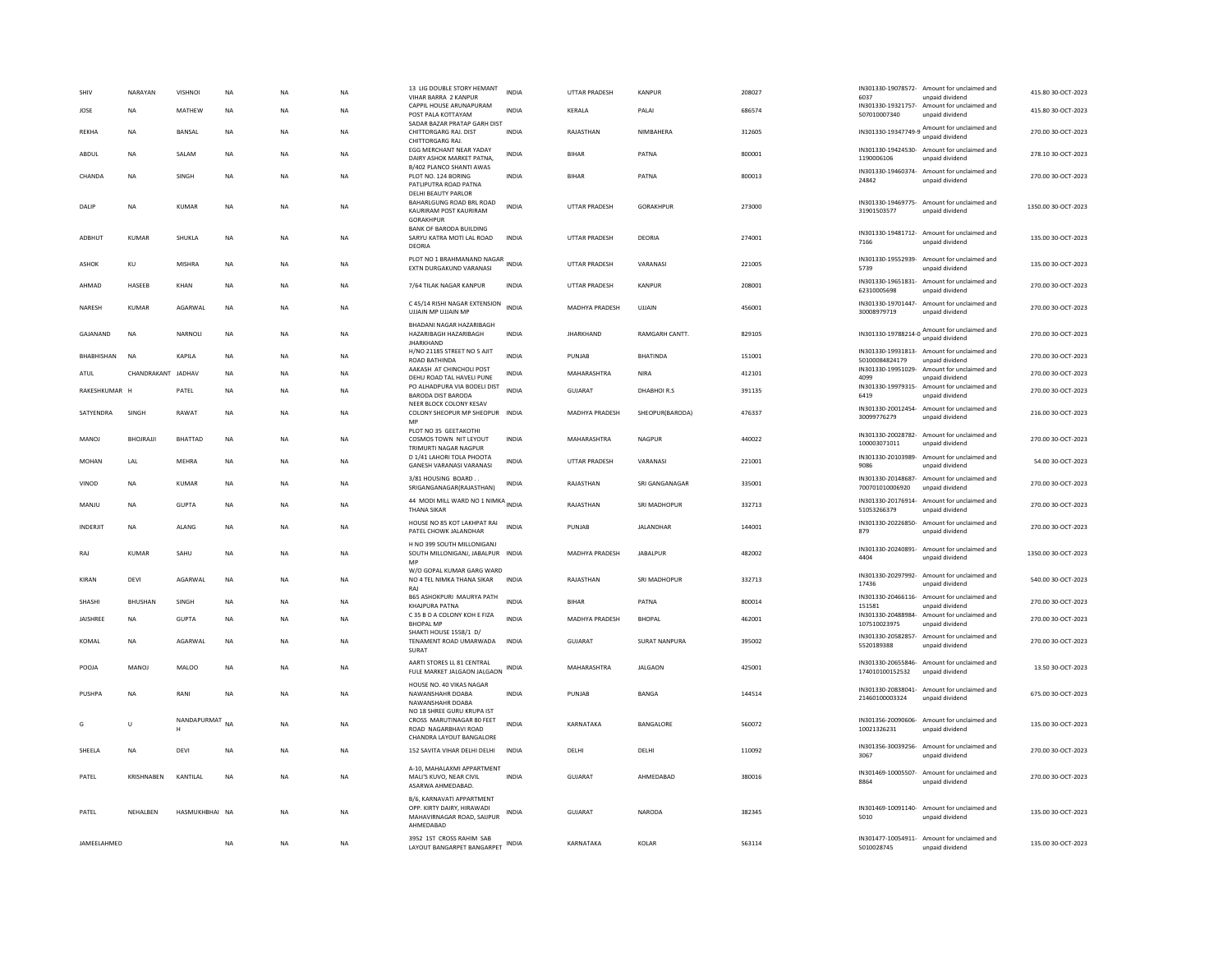| PRITAM                | <b>NA</b>                    | <b>MEHTA</b>      | <b>NA</b> | <b>NA</b> | <b>NA</b> | H,NO. 729 MOHALLA MANDI<br>ACHHAR WALI GALI SONIPAT<br>SONIPAT                                | <b>INDIA</b> | <b>HARYANA</b>        | SONEPAT              | 131001 | 993                                  | IN301477-20050196- Amount for unclaimed and<br>unpaid dividend  | 270.00 30-OCT-2023 |
|-----------------------|------------------------------|-------------------|-----------|-----------|-----------|-----------------------------------------------------------------------------------------------|--------------|-----------------------|----------------------|--------|--------------------------------------|-----------------------------------------------------------------|--------------------|
| TILAK                 | RAJ                          | <b>ARORA</b>      | <b>NA</b> | <b>NA</b> | <b>NA</b> | TILAK RAJ, D-47, RAM GANGA<br>VIHAR, PHASE-II, KANTH ROAD.<br>MORADABAD                       | <b>INDIA</b> | <b>UTTAR PRADESH</b>  | MORADABAD            | 244001 | 19001501405                          | IN301477-30043982- Amount for unclaimed and<br>unpaid dividend  | 969.30 30-OCT-2023 |
| SNEHALKUMAR MANILAL   |                              | PATEL             | <b>NA</b> | <b>NA</b> | <b>NA</b> | 36, JAY BAJRANG SOCIETY B/H<br>SHAKTI STADIUM BAPUNAGAR<br>AHMEDABAD                          | <b>INDIA</b> | <b>GUJARAT</b>        | AHMEDABAD            | 380024 | IN301485-10114665-<br>1164           | Amount for unclaimed and<br>unpaid dividend                     | 270.00 30-OCT-2023 |
| PRAKASH               | <b>GANPATI</b>               | SOLANKAR          | <b>NA</b> | <b>NA</b> | <b>NA</b> | DHAMINI KHADKI AT-<br>RADHANPUR DIST- PATAN (N.G)                                             | INDIA        | <b>GUJARAT</b>        | DHANERA              | 385340 | IN301485-10178395-<br>10913371135    | Amount for unclaimed and<br>unpaid dividend                     | 270.00 30-OCT-2023 |
| <b>DIVYESH</b>        |                              | PANCHAL           | NA        | <b>NA</b> | <b>NA</b> | C/11, DELUX APPARTMENT OLD<br>SHARDA MANDIR ROAD<br>ELLESBRIDGE AHMEDABAD                     | <b>INDIA</b> | GUJARAT               | AHMEDABAD            | 380006 |                                      | IN301485-10349950-0 Amount for unclaimed and                    | 540.00 30-OCT-2023 |
| ARVINDKUMAR DAYALBHAI |                              | PATEL             | <b>NA</b> | <b>NA</b> | NA        | 100, BHAGAT FALIYA PENTHAN AT-<br>PENTHAN, TAL-JALALPORE DIST-<br>NAVSARI (GUJARAT)           | <b>INDIA</b> | GUJARAT               | NAVASARI             | 396445 | 457010100026725                      | IN301485-10351121- Amount for unclaimed and<br>unpaid dividend  | 270.00 30-OCT-2023 |
| SORATHIYA             | RAJNIKANT                    | RAVJIBHAI         | <b>NA</b> | <b>NA</b> | <b>NA</b> | 26, JAWAHAR NAGAR SOCIETY NR.<br>BUS STAND TAL -GONDAL TAL -<br>GONDAL                        | <b>INDIA</b> | <b>GUJARAT</b>        | <b>GONDAL</b>        | 360311 | IN301485-10581469-<br>2620           | Amount for unclaimed and<br>unpaid dividend                     | 540.00 30-OCT-2023 |
| TRIVEDI               | <b>HARSHIDABEN</b>           | RAJENDRAKUM<br>AR | <b>NA</b> | <b>NA</b> | <b>NA</b> | PLOT NO. 155/2 KISAN NAGAR<br>SECTOR NO. 26 GANDHINAGAR                                       | <b>INDIA</b> | <b>GUJARAT</b>        | <b>GANDHI NAGAR</b>  | 382026 | 867                                  | IN301485-40010370- Amount for unclaimed and<br>unpaid dividend  | 270.00 30-OCT-2023 |
| DILIPKUMAR            | <b>GANPATI AI</b>            | <b>BAROT</b>      | <b>NA</b> | <b>NA</b> | <b>NA</b> | NO. - 15/6, TYPE III G.E.B. COLONY<br><b>TPS GANDHINAGAR</b><br>GANDHINAGAR                   | <b>INDIA</b> | GUIARAT               | <b>GANDHI NAGAR</b>  | 382041 | IN301485-40038203-<br>3013           | Amount for unclaimed and<br>unpaid dividend                     | 270.00 30-QCT-2023 |
| RAJESH                | <b>KUMAR</b>                 | AGARWAL           | <b>NA</b> | <b>NA</b> | <b>NA</b> | CHOWK BAZAR SATNA SATNA                                                                       | <b>INDIA</b> | <b>MADHYA PRADESH</b> | SATNA                | 485001 | IN301508-10012569-<br>5683           | Amount for unclaimed and<br>unpaid dividend                     | 270.00 30-OCT-2023 |
|                       | SHRADDHABEN SATISHKUMAR SHAH |                   | <b>NA</b> | <b>NA</b> | <b>NA</b> | 12 A SWETA PARK SOC NO 1<br>HARNI VARASIA ROAD NR DHAVAL INDIA<br>HOSPITAL HARNI RD BARODA    |              | GUJARAT               | VADODARA             | 390019 | 2234                                 | IN301549-14635428- Amount for unclaimed and<br>unpaid dividend  | 270.00 30-OCT-2023 |
| <b>GEETA</b>          | CHIMANLAL                    | DALAL             | <b>NA</b> | <b>NA</b> | NA        | 63 SHIVANJALI ROW HOUSE B/H<br>PUNA PLAZA COMPLEX PUNA<br><b>GAM ROAD MAGOB SURAT</b>         | INDIA        | GUJARAT               | SURAT NANPURA        | 395010 | 1021                                 | IN301549-15469882- Amount for unclaimed and<br>unpaid dividend  | 278.10 30-OCT-2023 |
| <b>REKHAREN</b>       | RAMESHRHAI                   | <b>I AKHANI</b>   | <b>NA</b> | <b>NA</b> | <b>NA</b> | 31/32 KRUSHNA NAGAR SOCIETY<br>OPP TAPSHIL SOCIETY HIRABAG INDIA<br>VARACHHA ROAD SURAT       |              | GUIARAT               | <b>SURAT NANPURA</b> | 395006 | IN301549-15630073-<br>3643           | Amount for unclaimed and<br>unpaid dividend                     | 540.00 30-OCT-2023 |
| ANIL                  | LALCHAND                     | <b>RAMTRI</b>     | <b>NA</b> | <b>NA</b> | <b>NA</b> | 3/A VASANT NAGAR SOCIETY<br>MANINAGAR NR YUGANDA PARK<br><b>BHAIRAVNATH ROAD</b><br>AHMEDABAD | <b>INDIA</b> | <b>GUJARAT</b>        | AHMEDABAD            | 380008 | 14782                                | IN301549-19530813- Amount for unclaimed and<br>unpaid dividend  | 270.00 30-OCT-2023 |
| SUNIL                 | KUMAR                        | TRIPATHI          | NA        | NA        | NA        | 124/2 EXTA KUTER SANJAY<br><b>GANDHI NAGAR NAVBASTA</b><br>KANPUR                             | INDIA        | UTTAR PRADESH         | KANPUR               | 208001 | 17544                                | IN301557-10160940- Amount for unclaimed and<br>unpaid dividend  | 270.00 30-OCT-2023 |
| KIRAN                 | <b>NA</b>                    | KALRA             | <b>NA</b> | <b>NA</b> | NA        | 410, PUSHPANJALI APPTT. KESHAV INDIA<br>KUNJ PARTAP NAGAR AGRA                                |              | <b>UTTAR PRADESH</b>  | AGRA                 | 282010 | IN301557-10710672-<br>16840100002069 | Amount for unclaimed and<br>unpaid dividend                     | 405.00 30-OCT-2023 |
| <b>AKHILFSH</b>       | KUMAR                        | SRIVASTAVA        | <b>NA</b> | <b>NA</b> | <b>NA</b> | 115A, LAJPAT NAGAR HARAHWA<br>ROAD NR TRANSPORT NAGAR.<br><b>GORAKHANATH GORAKHPUR</b>        | <b>INDIA</b> | <b>UTTAR PRADESH</b>  | <b>GORAKHPUR</b>     | 273015 | IN301557-20075756-<br>1190011688     | Amount for unclaimed and<br>unpaid dividend                     | 540.0030-0CT-2023  |
| SUNITA                | <b>NA</b>                    | PANDEY            | <b>NA</b> | <b>NA</b> | <b>NA</b> | B-38/13-4, NAVODIT NAGAR EXTN<br>MAHMOORGANJ VARANASI<br>VARANASI                             | <b>INDIA</b> | <b>UTTAR PRADESH</b>  | VARANASI             | 221010 | IN301557-20200252-<br>5351           | Amount for unclaimed and<br>unpaid dividend                     | 270.00 30-OCT-2023 |
| RAVINDRA              | KUMAR                        | SRIVASTAVA        | NA        | <b>NA</b> | NA        | 28 B/47, ALLAHPUR ALLAHABAD<br>ALLAHABAD                                                      | INDIA        | UTTAR PRADESH         | ALLAHABAD            | 211006 | IN301557-20419504-<br>23846          | Amount for unclaimed and<br>unpaid dividend                     | 270.00 30-OCT-2023 |
| PRATIBHA              | <b>NA</b>                    | YADAV             | <b>NA</b> | <b>NA</b> | <b>NA</b> | PUNJAB NAITIONAL BANK G T<br>ROAD ETAH ETAH                                                   | <b>INDIA</b> | <b>UTTAR PRADESH</b>  | <b>FTAH</b>          | 207001 | IN301557-20436217-<br>5491           | Amount for unclaimed and<br>unpaid dividend                     | 278.10 30-OCT-2023 |
| VINIT                 | <b>NA</b>                    | KUMAR             | <b>NA</b> | <b>NA</b> | <b>NA</b> | M/S NAVIN METALS KATRA<br>STREET ALIGARH ALIGARH                                              | <b>INDIA</b> | <b>UTTAR PRADESH</b>  | ALIGARH              | 202001 | IN301557-20439783-<br>1622           | Amount for unclaimed and<br>unpaid dividend                     | 270.00 30-OCT-2023 |
| SURENDRA              | NA                           | KUMAR             | <b>NA</b> | NA        | NA        | SHOP NO. 1, OPP K L MARKET PUL<br>DAL MANDI MOTIA MAHAL<br>SAHARANPUR                         | <b>INDIA</b> | UTTAR PRADESH         | SAHARANPUR           | 247001 | IN301557-20533339-<br>9980           | Amount for unclaimed and<br>unpaid dividend                     | 810.00 30-OCT-2023 |
| RAJESHWAR             | <b>NATH</b>                  | AGRAWAL           | <b>NA</b> | <b>NA</b> | NA        | 8 CHAH CHAND ZERO ROAD<br>ALLAHABAD ALLAHABAD                                                 | INDIA        | UTTAR PRADESH         | ALLAHABAD            | 211003 | IN301557-20623136-<br>117864         | Amount for unclaimed and<br>unpaid dividend                     | 270.00 30-OCT-2023 |
| ARUN                  | KUMAR                        | <b>METHA</b>      | <b>NA</b> | <b>NA</b> | <b>NA</b> | MOH ISHRA GANGH SAHARANPUR<br>SAHARANPUR                                                      | <b>INDIA</b> | <b>UTTAR PRADESH</b>  | GANGOH               | 247341 | IN301557-20629378-<br>8709           | Amount for unclaimed and<br>unpaid dividend                     | 270.00 30-OCT-2023 |
| $\circ$               | P                            | SINGHAL           | <b>NA</b> | <b>NA</b> | <b>NA</b> | 17/204 NEEL KANTH MAHADEV<br>CHANDRA BHAWAN CITI STATION INDIA<br><b>ROAD AGRA</b>            |              | <b>UTTAR PRADESH</b>  | AGRA                 | 282003 |                                      | IN301557-20698959-0 Amount for unclaimed and<br>unpaid dividend | 135.00 30-OCT-2023 |
| <b>ASHISH</b>         | <b>KUMAR</b>                 | RAY               | <b>NA</b> | <b>NA</b> | <b>NA</b> | 95/15, CIVIL LINES JHANSI JHANSI INDIA                                                        |              | <b>UTTAR PRADESH</b>  | <b>JHANSI</b>        | 284001 | IN301557-20826992-<br>173            | Amount for unclaimed and<br>unpaid dividend                     | 270.00 30-OCT-2023 |
| <b>SURFNDRA</b>       | <b>SINGH</b>                 | <b>CHAWIA</b>     | <b>NA</b> | <b>NA</b> | NA        | VILL/POST- KHAIRARI TEH<br>KALANAUR ROHTAK ROHTAK                                             | <b>INDIA</b> | <b>HARYANA</b>        | KURUKSHETRA          | 132140 | IN301557-20882861-<br>2937           | Amount for unclaimed and<br>unpaid dividend                     | 969.30.30-QCT-2023 |
| ANIL                  | <b>NA</b>                    | <b>KUMAR</b>      | <b>NA</b> | <b>NA</b> | <b>NA</b> | 1195, TUBEWEL ROAD KHATIBABA<br><b>JHANSI JHANSI</b>                                          | <b>INDIA</b> | <b>UTTAR PRADESH</b>  | <b>JHANSI</b>        | 284003 | IN301557-20940085-<br>70576          | Amount for unclaimed and<br>unpaid dividend                     | 415.80 30-OCT-2023 |
| <b>SURESH</b>         | <b>NA</b>                    | <b>KUMAR</b>      | <b>NA</b> | <b>NA</b> | <b>NA</b> | H NO-90 VISHNU DHAM NWE<br>MADHO NAGAR SAHARANPUR                                             | <b>INDIA</b> | UTTAR PRADESH         | SAHARANPUR           | 247001 | 37242                                | IN301557-20950528- Amount for unclaimed and<br>unpaid dividend  | 540.00 30-OCT-2023 |
| <b>BITTHAL</b>        | DAS                          | AGRAWAL           | NA        | NA        | NA        | CHAMPA LAL CHOWK ISHWAR<br><b>GANG VARANASI VARANASI</b>                                      | INDIA        | UTTAR PRADESH         | VARANASI             | 221001 | IN301557-21107598-<br>920038         | Amount for unclaimed and<br>unpaid dividend                     | 540.00 30-OCT-2023 |
| DEVI                  | SARAN                        | SHARMA            | <b>NA</b> | <b>NA</b> | NA        | 132, ALLORA ENCLAVE<br>DAYALBAGH AGRA AGRA                                                    | <b>INDIA</b> | <b>UTTAR PRADESH</b>  | AGRA                 | 282005 | 8565                                 | IN301557-21115119- Amount for unclaimed and<br>unpaid dividend  | 693.90 30-OCT-2023 |
| SANJEEV               | <b>KUMAR</b>                 | AGRAWAL           | <b>NA</b> | <b>NA</b> | <b>NA</b> | MADHURAJ ENTERPRISES 311-<br>PARKINS GANJ MURARIDAS GALI INDIA<br>SULTANPUR                   |              | <b>UTTAR PRADESH</b>  | SULTANPUR            | 228001 | 1190031545                           | IN301557-21212919- Amount for unclaimed and<br>unpaid dividend  | 270.00 30-OCT-2023 |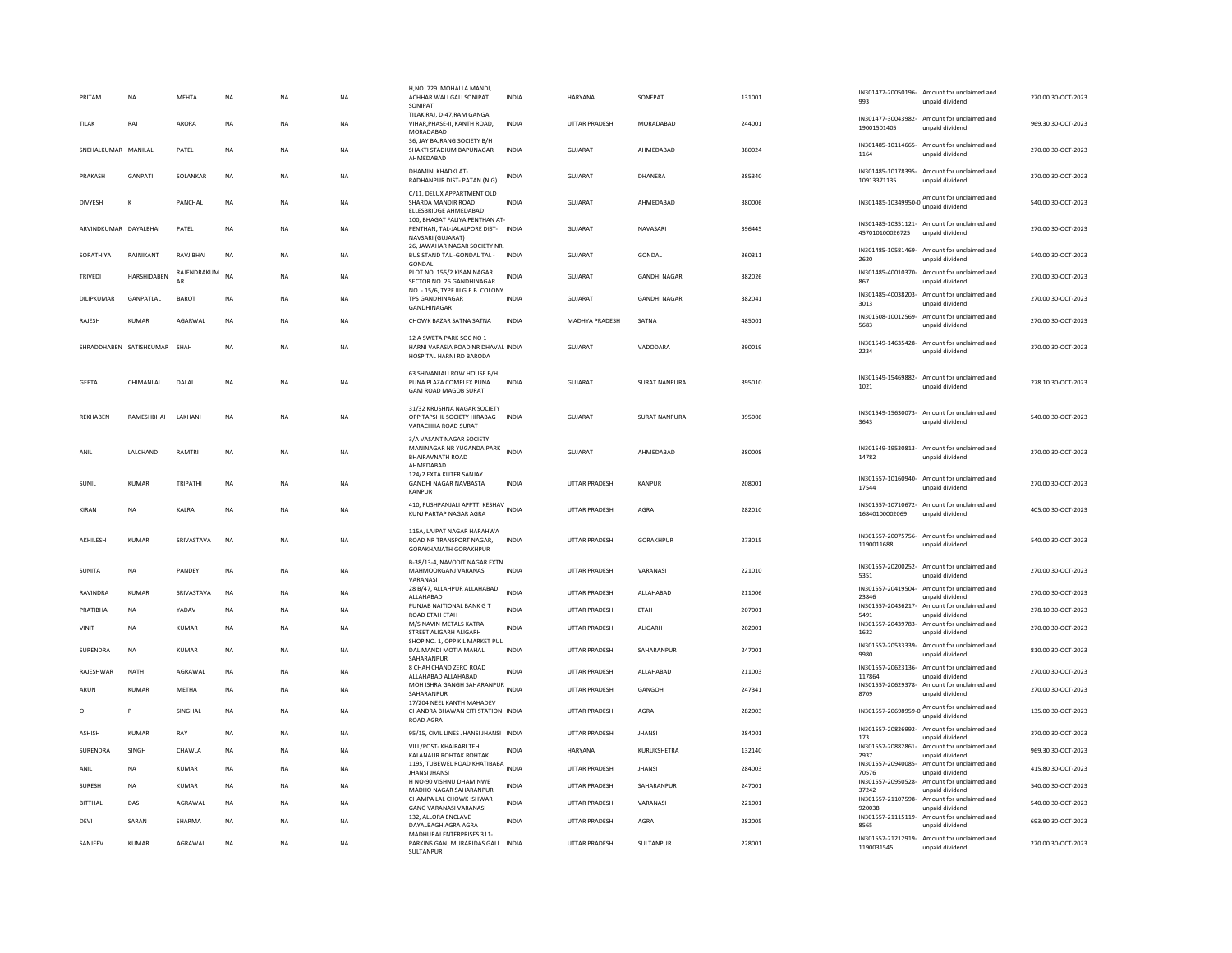| RAMAKAR           | <b>NA</b>    | MISHRA           | NA          | <b>NA</b> | <b>NA</b> | QUAMI INTER COLLEGE PO-TANDA<br>AMBEDKARNAGAR<br>AMBEDKARNAGAR                                        | INDIA        | UTTAR PRADESH        | DABHASOMAR              | 224190 | 1190012136                            | IN301557-21231906- Amount for unclaimed and<br>unpaid dividend  | 243.00 30-OCT-2023  |
|-------------------|--------------|------------------|-------------|-----------|-----------|-------------------------------------------------------------------------------------------------------|--------------|----------------------|-------------------------|--------|---------------------------------------|-----------------------------------------------------------------|---------------------|
| MAHENDRA          | KUMAR        | <b>RASTOGI</b>   | NA          | <b>NA</b> | NA.       | BHUREY KHAN LANE KATRA NAJ<br>MORADABAD MORADABAD                                                     | <b>INDIA</b> | <b>UTTAR PRADESH</b> | MORADARAD               | 244001 | 8936                                  | IN301557-21298045- Amount for unclaimed and<br>unpaid dividend  | 270.00 30-QCT-2023  |
| RAMZAN            | ALI          | <b>BDHANANI</b>  | $_{\sf NA}$ | <b>NA</b> | <b>NA</b> | 18/73 A. IDU BHAI BUILDING<br>MANTOLA MARS FOOTWEAR<br>AGRA                                           | <b>INDIA</b> | <b>UTTAR PRADESH</b> | AGRA                    | 282003 | IN301557-21302688-<br>23064           | Amount for unclaimed and<br>unpaid dividend                     | 270.00 30-OCT-2023  |
| SYED              | RAIS         | HAIDER           | <b>NA</b>   | <b>NA</b> | <b>NA</b> | 61-A, SULTANPUR BHAWA MIRZA<br>GHALIB ROAD ALLAHABAD<br><b>ALLAHARAD</b>                              | <b>INDIA</b> | <b>UTTAR PRADESH</b> | ALLAHABAD               | 211003 | 3666                                  | IN301557-21317443- Amount for unclaimed and<br>unpaid dividend  | 270.00 30-OCT-2023  |
| VED               | PRAKASH      | GUPTA            | <b>NA</b>   | <b>NA</b> | <b>NA</b> | 339/282 RADHA NAGAR<br><b>FATEHPUR FATEHPUR</b>                                                       | <b>INDIA</b> | UTTAR PRADESH        | <b>FATEHPUR</b>         | 212601 | IN301557-21569530-<br>1190005304      | Amount for unclaimed and<br>unpaid dividend                     | 810.00 30-OCT-2023  |
| PYARE             | <b>NA</b>    | LAL              | <b>NA</b>   | <b>NA</b> | <b>NA</b> | S 20/51 - A3 NEPALI KOTHI<br>VARUNA BRIDGE VARANASI                                                   | <b>INDIA</b> | MAHARASHTRA          | <b>MUMBAI</b>           | 400001 |                                       | IN301557-21575964-0 Amount for unclaimed and<br>unpaid dividend | 27.00 30-OCT-2023   |
| SANDEEP           | <b>NA</b>    | CHOORAMANI NA    |             | <b>NA</b> | <b>NA</b> | A-5 KADAMB PO BAAD MATHURA<br>MATHURA                                                                 | <b>INDIA</b> | <b>UTTAR PRADESH</b> | MATHURA                 | 281006 | 10158939241                           | IN301557-21627864- Amount for unclaimed and<br>unpaid dividend  | 270.00 30-OCT-2023  |
| KRISHNA           | <b>MOHAN</b> | SINGH            | <b>NA</b>   | <b>NA</b> | <b>NA</b> | 10/496, KHALASI LINE KANPUR<br><b>KANPUR</b>                                                          | <b>INDIA</b> | <b>UTTAR PRADESH</b> | <b>KANPUR</b>           | 208001 | 1109836                               | IN301557-21735284- Amount for unclaimed and<br>unpaid dividend  | 270.00 30-OCT-2023  |
| SUNNY             | <b>NA</b>    | KAPOOR           | <b>NA</b>   | <b>NA</b> | <b>NA</b> | F-15, LAJPAT NAGAR-II NEW DELHI<br>NEW DELH                                                           | <b>INDIA</b> | DELHI                | DELHI                   | 110024 | 7737                                  | IN301557-21779417- Amount for unclaimed and<br>unpaid dividend  | 540.00 30-OCT-2023  |
| RANI              | DEVI         | MAHANSARIA       | <b>NA</b>   | <b>NA</b> | <b>NA</b> | C/O ARUN MEDICAL HALL PATEL<br>BABU ROAD BHAGALPUR                                                    | <b>INDIA</b> | <b>BIHAR</b>         | <b>BHAGALPUR H.O.</b>   | 812002 | 4961                                  | IN301557-21781524- Amount for unclaimed and<br>unpaid dividend  | 270.00 30-OCT-2023  |
| <b>UMA</b>        | <b>NA</b>    | BANSAL           | <b>NA</b>   | <b>NA</b> | <b>NA</b> | <b>BHAGALPUR</b><br>H NO-326 KALA KUAN, AMROHA J<br>INDIA                                             |              | <b>UTTAR PRADESH</b> | HASSANPUR               | 244221 |                                       | IN301557-21833747- Amount for unclaimed and                     | 270.00 30-OCT-2023  |
| PRABHA            | <b>NA</b>    | MAURYA           | <b>NA</b>   | <b>NA</b> | <b>NA</b> | P NAGAR J P NAGAR<br>IV-B-74 V V COLONY                                                               | <b>INDIA</b> | <b>UTTAR PRADESH</b> | RENUKOT                 | 231222 | 19757<br>IN301557-21877602-           | unpaid dividend<br>Amount for unclaimed and                     | 270.00 30-OCT-2023  |
|                   |              |                  |             |           |           | SHAKTINAGAR SONEBHADRA<br>MIG-115 NEAR KALPANA CHAWLA                                                 |              |                      |                         |        | 10654801162                           | unpaid dividend                                                 |                     |
| <b>MAMTA</b>      | <b>NA</b>    | <b>TANDON</b>    | <b>NA</b>   | <b>NA</b> | <b>NA</b> | PARK RAM GANGA VIHAR-II<br>MORADABAD                                                                  | <b>INDIA</b> | UTTAR PRADESH        | MORADABAD               | 244001 | 10896463226                           | IN301557-22112582- Amount for unclaimed and<br>unpaid dividend  | 540.00 30-OCT-2023  |
| SNFH              | <b>NA</b>    | CHOPRA           | <b>NA</b>   | <b>NA</b> | NA.       | 24, PANT VIHAR SAHARANPUR<br>SAHARANPUR                                                               | <b>INDIA</b> | <b>UTTAR PRADESH</b> | SAHARANPUR              | 247001 | 10841338607                           | IN301557-22171856- Amount for unclaimed and<br>unpaid dividend  | 270.00.30-OCT-2023  |
| MANJU             | <b>NA</b>    | SHARMA           | $_{\sf NA}$ | NA        | NA        | 303 - A OFFICERS CIRCLE,<br>RAILWAY COLONY JAGADHARI<br>WORK SHOP DISTT.YAMUNA<br>NAGAR, HARYANA      | <b>INDIA</b> | HARYANA              | YAMUNA NAGAR            | 135003 | 10312151006907                        | IN301590-10072695- Amount for unclaimed and<br>unpaid dividend  | 270.00 30-OCT-2023  |
| RAMESHCHAND<br>RA | PUSARAMJI    | RATHI            | NA          | <b>NA</b> | NA        | 49B, KRUSHNARPAN COLONY<br>NEAR PANAT HOUSE POST SAI<br>NAGAR AMRAVATI                                | INDIA        | MAHARASHTRA          | AMRAOTI                 | 444607 | 2061                                  | IN301604-10005948- Amount for unclaimed and<br>unpaid dividend  | 135.00 30-OCT-2023  |
| SUNIL             | <b>NA</b>    | KULWAL           | <b>NA</b>   | <b>NA</b> | <b>NA</b> | 70, MAKER ARCADE, CUFFE<br>PARADE. MUMBAI MUMBAI                                                      | <b>INDIA</b> | MAHARASHTRA          | <b>MUMBAI</b>           | 400005 | IN301604-10018362-<br>12412           | Amount for unclaimed and<br>unpaid dividend                     | 1350.00 30-OCT-2023 |
| RFKHA             | <b>NA</b>    | <b>JAIN</b>      | <b>NA</b>   | <b>NA</b> | <b>NA</b> | NAGORI BASS PIPAR CITY<br>JODHPUR JODHPUR                                                             | <b>INDIA</b> | RAJASTHAN            | <b>BILARA</b>           | 342601 | IN301604-10105048-<br>232000100686042 | Amount for unclaimed and<br>unpaid dividend                     | 243.00 30-OCT-2023  |
| MADANAN           | A            | s                | NA          | <b>NA</b> | NA        | ANDEZHATH HOUSE PO<br>TALIKULAM TRICHUR DISTRICT                                                      | <b>INDIA</b> | KERALA               | VADAKANCHERI            | 680569 | IN301637-10100739-<br>8415            | Amount for unclaimed and<br>unpaid dividend                     | 135.00 30-OCT-2023  |
| PAUL              | <b>NA</b>    | KOTTURAN         | NA          | <b>NA</b> | NA        | KERALA<br>HIMAVAN IRINJALAKUDA NORTH                                                                  | <b>INDIA</b> | KERALA               | IRINJALAKUDA            | 680125 | IN301637-40034727-                    | Amount for unclaimed and                                        | 278.10 30-OCT-2023  |
| <b>IAMSHED</b>    | M            | K                | <b>NA</b>   | <b>NA</b> | <b>NA</b> | THRISSUR KERALA<br>MUKKENDATH HOUSE PUNA                                                              | <b>INDIA</b> | KERALA               | VADAKANCHERI            | 680506 | 13142                                 | unpaid dividend<br>IN301637-40300612- Amount for unclaimed and  | 135.00 30-OCT-2023  |
|                   |              |                  |             |           |           | <b>CHAVAKKAD TRICHUR</b>                                                                              |              |                      |                         |        | 46010100094160<br>IN301637-40549895-  | unpaid dividend<br>Amount for unclaimed and                     |                     |
| SUKUMARAN         | <b>NA</b>    | G                | <b>NA</b>   | <b>NA</b> | <b>NA</b> | 16 SIXTH STREET KALPAKKAM<br>897, STATE BANK COLONY,                                                  | <b>INDIA</b> | <b>TAMIL NADU</b>    | ATHUR (CPT)             | 603102 | 3231140003813<br>IN301637-40592077-   | unpaid dividend<br>Amount for unclaimed and                     | 135.00 30-OCT-2023  |
|                   | <b>NA</b>    | VIJAYALAKSHMI NA |             | <b>NA</b> | <b>NA</b> | RAJAPALAYAM                                                                                           | <b>INDIA</b> | TAMIL NADU           | ARUPPUKKOTTAI           | 626117 | 1238155000093463                      | unpaid dividend                                                 | 5.40 30-OCT-2023    |
| RATHEEP           | NA           | RAJ              | <b>NA</b>   | <b>NA</b> | <b>NA</b> | AYSHWARIA NEAR N A S COLLEGE<br>PADNEKKAD POST KASARGOD                                               | <b>INDIA</b> | KERALA               | <b>BEKAL (KASARGOD)</b> | 671328 | 7703                                  | IN301637-40592237- Amount for unclaimed and<br>unpaid dividend  | 124.20 30-OCT-2023  |
| POONAM            | M            | PANICKER         | <b>NA</b>   | <b>NA</b> | <b>NA</b> | FLAT 23, CAPITAL GARDENS<br><b>GURUVAYOOR ROAD THRISSUR</b><br><b>KFRAIA</b>                          | <b>INDIA</b> | KERALA               | <b>TRICHUR</b>          | 680002 | 46010100184717                        | IN301637-40713832- Amount for unclaimed and<br>unpaid dividend  | 270.00 30-OCT-2023  |
| RAMKUMAR          | $\mathbf{K}$ | R                | <b>NA</b>   | <b>NA</b> | <b>NA</b> | 22, KRISHNAPURAM THIRD CROSS INDIA<br>STREET MADURAI                                                  |              | <b>TAMIL NADU</b>    | <b>MADURAI</b>          | 625009 | 25652                                 | IN301637-40718802- Amount for unclaimed and<br>unpaid dividend  | 135.00 30-OCT-2023  |
| PARAMESWARA       |              | P                | <b>NA</b>   | <b>NA</b> | NA.       | PUTHILLATHU MADAM<br>THAIKATTUSSERY TRISHUR DIST INDIA<br><b>TRISHUR DIST</b>                         |              | <b>KFRAIA</b>        | CHALAKUDI               | 680322 | IN301637-40750817-<br>5700474583      | Amount for unclaimed and<br>unpaid dividend                     | 81.00.30-OCT-2023   |
|                   | <b>NA</b>    | SRIVATSAN        | <b>NA</b>   | <b>NA</b> | <b>NA</b> | FLAT NO 7 A 2 LOGASURYA<br>ENCLAVE NEW NO 169/1 OLD NO<br>77 LAKE VIEW RD WEST<br>MAMBALAM CHENNAI    | <b>INDIA</b> | <b>TAMIL NADU</b>    | CHENNAI                 | 600033 | 101583864                             | IN301637-40823434- Amount for unclaimed and<br>unpaid dividend  | 135.00 30-OCT-2023  |
|                   | N            | SAGAR            | <b>NA</b>   | <b>NA</b> | <b>NA</b> | 3-120/1 PUJITHA APARTMENT<br>4TH FLOOR TF-1 A BLOCK HIGH<br>SCHOOL ROAD RAJULA BAZAR<br>VIJAYAWADA AP | <b>INDIA</b> | ANDHRA PRADESH       | <b>JAGGAYAPETH</b>      | 521108 | 527844390                             | IN301637-40842097- Amount for unclaimed and<br>unpaid dividend  | 40.50 30-OCT-2023   |
| SAJI              | M            | A                | <b>NA</b>   | <b>NA</b> | <b>NA</b> | MANNARAVEETTIL HOUSE CHRIST<br>COLLEGE ROAD IRINJALAKUDA                                              | <b>INDIA</b> | <b>KFRAIA</b>        | IRINJALAKUDA            | 680125 | 84532                                 | IN301637-40914898- Amount for unclaimed and<br>unpaid dividend  | 94.50 30-OCT-2023   |
| SATHEESH          | P            | K                | <b>NA</b>   | NA        | NA        | PANATTIL HOUSE MADAYIKONAM<br>P O THRISSUR DT                                                         |              | KERALA               | KARUVANNUR              | 680712 | 334053000001316                       | IN301637-41041134- Amount for unclaimed and<br>unpaid dividend  | 29.70 30-OCT-2023   |
| VIKRAMBHAI        | KANTILAL     | PATEL            | <b>NA</b>   | <b>NA</b> | <b>NA</b> | 25 TULSHI NAGAR TA VIJAPUR<br>DIST MEHSANA DIST MEHSANA                                               | <b>INDIA</b> | GUJARAT              | DELVADA                 | 382870 | 91001003297                           | IN301645-10361297- Amount for unclaimed and<br>unpaid dividend  | 135.00 30-OCT-2023  |
| GURSHARN          | <b>NA</b>    | <b>KAUR</b>      | <b>NA</b>   | <b>NA</b> | <b>NA</b> | HNO 125, GALI NO 5 SANT<br>AVENUE G T ROAD AMRITSAR                                                   | <b>INDIA</b> | PUNJAB               | AMRITSAR                | 143021 | IN301653-10056208-<br>13163           | Amount for unclaimed and<br>unpaid dividend                     | 270.00 30-OCT-2023  |
| MANAS             | <b>KUMAR</b> | CHATTOPADHYA NA  |             | <b>NA</b> | <b>NA</b> | M-137 PHASE-II CHHEND COLONY INDIA                                                                    |              | ORISSA               | ROURKELA                | 769015 | 3655                                  | IN301653-10079633- Amount for unclaimed and                     | 270.00 30-OCT-2023  |
|                   |              |                  |             |           |           | ROURKELA                                                                                              |              |                      |                         |        |                                       | unpaid dividend                                                 |                     |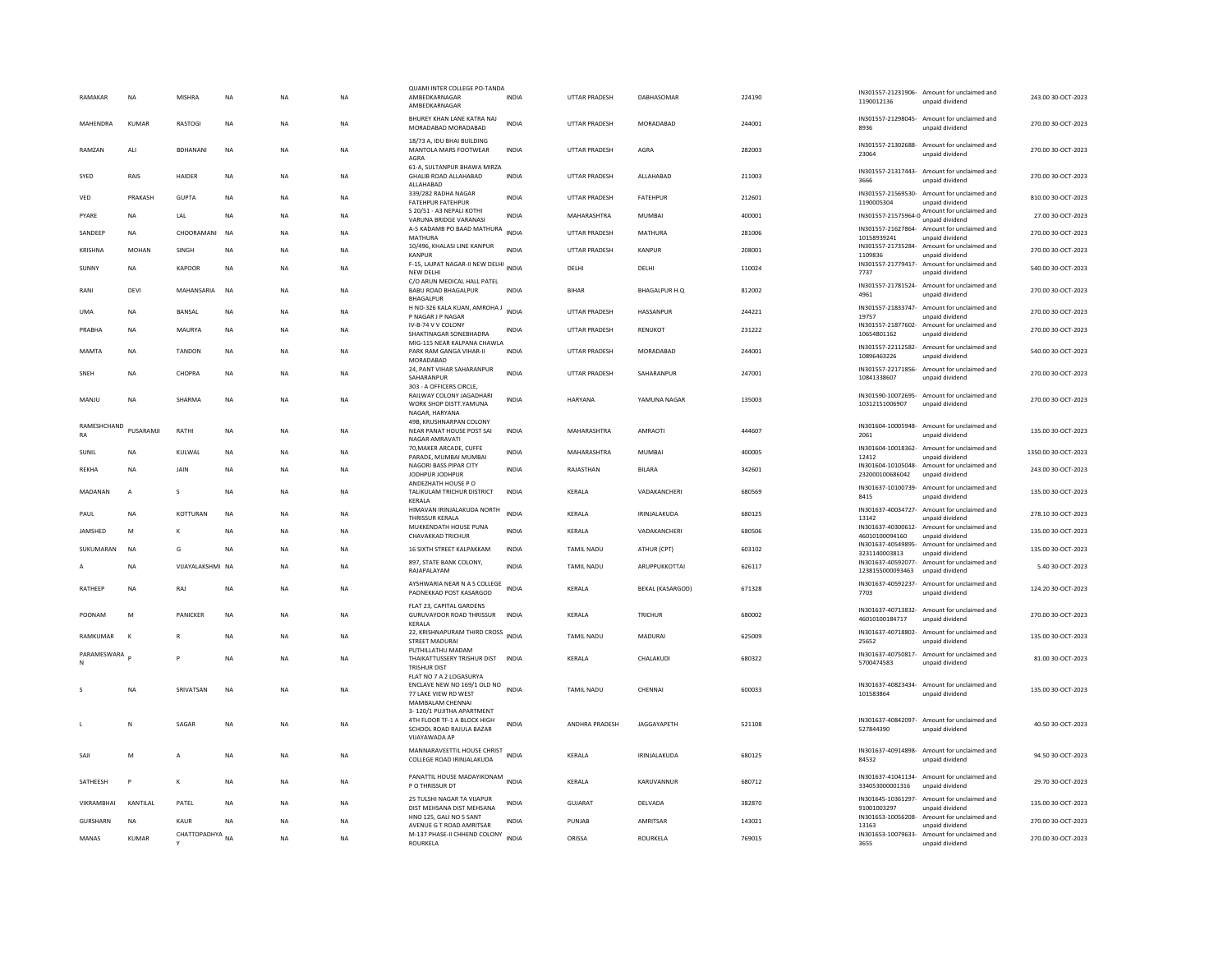| AMAR          | SINGH          | RAISINGHANEY NA       |             | <b>NA</b> | <b>NA</b> | 7/13 MAI VIYA KUNI NEAR NEW<br>RAJA KI MANDI COLONY AGRA<br>(U.P)                  | INDIA        | UTTAR PRADESH         | AGRA              | 282002 | 11352                            | IN301653-10102668- Amount for unclaimed and<br>unpaid dividend                             | 202.50 30-OCT-2023  |
|---------------|----------------|-----------------------|-------------|-----------|-----------|------------------------------------------------------------------------------------|--------------|-----------------------|-------------------|--------|----------------------------------|--------------------------------------------------------------------------------------------|---------------------|
| NIRMALA       | <b>NA</b>      | AGRAWAL               | <b>NA</b>   | <b>NA</b> | <b>NA</b> | RANI BAZAR BARGAON GONDA<br>GONDA                                                  | <b>INDIA</b> | UTTAR PRADESH         | GONDA             | 271002 | 20506                            | IN301653-10102922- Amount for unclaimed and<br>unpaid dividend                             | 135.00 30-OCT-2023  |
| <b>SHAKTI</b> | <b>NA</b>      | SRIVASTAVA            | <b>NA</b>   | <b>NA</b> | <b>NA</b> | RAGHAV HOSPITAL AND<br>MATERNITY CENTRE JHARKHANDI INDIA<br><b>BALRAMPUR U.P.</b>  |              | UTTAR PRADESH         | BALRAMPUR         | 271201 | 119007651                        | IN301653-10106907- Amount for unclaimed and<br>unpaid dividend                             | 540.00 30-OCT-2023  |
| <b>BHARTI</b> | <b>NA</b>      | <b>BHAGAT</b>         | <b>NA</b>   | <b>NA</b> | <b>NA</b> | 1014-C/7 WARD NO 7 MEHRAULI<br><b>NEW DELHI</b>                                    | <b>INDIA</b> | <b>DELHI</b>          | <b>DELHI</b>      | 110030 | 15300109992689                   | IN301653-10128443- Amount for unclaimed and<br>unpaid dividend                             | 440.10 30-OCT-2023  |
| SHANTI        | <b>DEVI</b>    | NAGARMALCHAJ NA<br>ER |             | <b>NA</b> | <b>NA</b> | NAI BAZAR BALRAMPUR<br>BALRAMPUR                                                   | <b>INDIA</b> | UTTAR PRADESH         | BALRAMPUR         | 271201 | IN301653-10130590-<br>2875       | Amount for unclaimed and<br>unpaid dividend                                                | 270.00 30-OCT-2023  |
| VEENU         | <b>NA</b>      | RAGHAW                | <b>NA</b>   | <b>NA</b> | NA        | W/O DR SARAL RAGHW 248<br>KATRA GULAM ALI AMROHA                                   | <b>INDIA</b> | UTTAR PRADESH         | HASSANPUR         | 244221 | 2100100206457                    | IN301653-10146697- Amount for unclaimed and<br>unpaid dividend                             | 81.00 30-OCT-2023   |
| SHIV          | NARAYAN        | RASTOGI               | NA          | <b>NA</b> | NA        | 51 MORI PARA MEERUT MEERUT INDIA                                                   |              | <b>UTTAR PRADESH</b>  | MEERUT            | 250001 | 628501038693                     | IN301653-10154867- Amount for unclaimed and<br>unpaid dividend                             | 135.00 30-OCT-2023  |
| RANJANA       | <b>NA</b>      | <b>GUPTA</b>          | <b>NA</b>   | <b>NA</b> | <b>NA</b> | 76 - F, PKT - III MAYUR VIHAR<br>PHASE - I DELHI                                   | INDIA        | DELHI                 | DELHI             | 110091 | 1190008887                       | IN301670-10074313- Amount for unclaimed and<br>unpaid dividend                             | 831.60 30-OCT-2023  |
| <b>RADHA</b>  | <b>NA</b>      | SINGHAL               | <b>NA</b>   | <b>NA</b> | <b>NA</b> | 27-A IIND FLOOR, GAUTAM<br>NAGAR NEW DELHI                                         | <b>INDIA</b> | DELHI                 | DELHI             | 110049 | 67127                            | IN301688-20003946- Amount for unclaimed and<br>unpaid dividend                             | 67.50 30-OCT-2023   |
| RAVINDRAMV    |                |                       | NA          | <b>NA</b> | NA        | H.NO.6 C/3/6 NEAR GOLUSULA<br>PANZA STREET ELURU                                   | <b>INDIA</b> | ANDHRA PRADESH        | ELURU             | 534001 | 376010026979                     | IN301696-10122033- Amount for unclaimed and<br>unpaid dividend                             | 270.00 30-OCT-2023  |
| <b>SUJEET</b> | <b>KUMAR</b>   | SINGH                 | <b>NA</b>   | <b>NA</b> | <b>NA</b> | QN 18/1/5, ROAD NO.11<br>ADITYAPUR 2 JAMSHEDPUR                                    | <b>INDIA</b> | <b>JHARKHAND</b>      | JAMSHEDPUR        | 831013 |                                  | IN301696-10192226- Amount for unclaimed and                                                | 89.10 30-OCT-2023   |
|               |                |                       |             |           |           | JAMSHEDPUF<br>D.NO.1664, DODDI ROAD                                                |              |                       |                   |        | 8404                             | unpaid dividend<br>IN301696-10233872- Amount for unclaimed and                             |                     |
| CHIDANANDA    | <b>NA</b>      | SANJUSV               | <b>NA</b>   | <b>NA</b> | <b>NA</b> | K.R.PURAM HASSAN HASSAN<br>510. UDAIYARPALAYAM                                     | <b>INDIA</b> | KARNATAKA             | <b>HASAN</b>      | 573201 | 203010100006040                  | unpaid dividend                                                                            | 278.10 30-OCT-2023  |
| SARAVANANM    |                |                       | NA          | NA        | NA        | GUDDALORE MAIN ROAD ATTUR INDIA<br><b>SALEM DISTRICT</b>                           |              | TAMIL NADU            | ARAGALUR          | 636102 | IN301696-10261704-0              | Amount for unclaimed and<br>unpaid dividend                                                | 13.50 30-OCT-2023   |
| BALASUBRAMA   |                |                       |             |           |           | C/O SRI VENKATESWARA MEDICAL                                                       |              |                       |                   |        |                                  | IN301696-10498236- Amount for unclaimed and                                                |                     |
| <b>NYAMI</b>  |                |                       | <b>NA</b>   | <b>NA</b> | <b>NA</b> | HALL SOWCARPET ALLAGADDA<br>TOWN KURNOOL DIST                                      | <b>INDIA</b> | ANDHRA PRADESH        | ALLA GADDA        | 518543 | 19337                            | unpaid dividend                                                                            | 108.00 30-OCT-2023  |
|               |                |                       |             |           |           | H NO 1/65 BOPPARAM VILLAGE                                                         |              |                       |                   |        |                                  | IN301696-10564083- Amount for unclaimed and                                                |                     |
| DASARI        | <b>IINGA</b>   | REDDY                 | <b>NA</b>   | <b>NA</b> | <b>NA</b> | LAXMANCHANDA MANDAL SOAN INDIA<br>VIA, ADILABAD DIST                               |              | <b>ANDHRA PRADESH</b> | <b>BASAR</b>      | 504105 | 80093                            | unpaid dividend                                                                            | 540.0030-0CT-2023   |
| MURUGESANN    |                |                       | <b>NA</b>   | <b>NA</b> | <b>NA</b> | NO 120 B ALAMPALAYAM<br>ANTHIYUR VIA BHAVANI TALUK                                 | INDIA        | <b>TAMIL NADU</b>     | ANTHIYUR          | 638501 | IN301696-10805808-<br>2087       | Amount for unclaimed and<br>unpaid dividend                                                | 27.00 30-OCT-2023   |
| CHINA         | VENKATA        | REDDYT                | <b>NA</b>   | <b>NA</b> | NA        | HOUSE NO.3-76 JUTTIGA STREET<br>AND VILLAGE PENUMANTRA                             | <b>INDIA</b> | ANDHRA PRADESH        | PALAKOLE          | 534211 | IN301696-10900925-0              | Amount for unclaimed and<br>unpaid dividend                                                | 2.70 30-OCT-2023    |
|               |                |                       |             |           |           | MANDAL WEST GODAVARI<br>VILLAGE AND POST DADAHU                                    |              |                       |                   |        |                                  |                                                                                            |                     |
| RAJESH        | <b>NA</b>      | THAKUR                | $_{\sf NA}$ | NA        | <b>NA</b> | TEHSIL NAHAN DISTT SIRMAUR<br>HIMACHAL PARDESH                                     | <b>INDIA</b> | HIMACHAL PRADESH      | <b>NAHAN</b>      | 173022 | 1516                             | IN301696-11157227- Amount for unclaimed and<br>unpaid dividend                             | 194.40 30-OCT-2023  |
| KAMARTHY      | KESHAVA        | SWAMY                 | NA          | <b>NA</b> | NA        | 10/225 MALLARI STREET<br>YEMMIGANUR KURNOOL DIST                                   | INDIA        | ANDHRA PRADESH        | ADONI             | 518360 | 11164937137                      | IN301696-11396149- Amount for unclaimed and<br>unnaid dividend                             | 278.10 30-OCT-2023  |
| VINOD         | KUMAR          | <b>MONGA</b>          | <b>NA</b>   | <b>NA</b> | <b>NA</b> | H NO 19359 GURU TEG<br>BAHADURB NAGAR BATHINDA                                     | <b>INDIA</b> | PUNJAR                | <b>BHATINDA</b>   | 151001 | 81052010000443                   | IN301696-11469927- Amount for unclaimed and<br>unpaid dividend                             | 270.00 30-OCT-2023  |
| KANCHARLA     | <b>NA</b>      | VIJAYALAKSHMI NA      |             | <b>NA</b> | <b>NA</b> | BATHINDA<br>6/57 MUDINEPALLI KRISHNA DIST                                          | <b>INDIA</b> | ANDHRA PRADESH        | <b>GUDIVADA</b>   | 521325 |                                  | IN301696-11605517- Amount for unclaimed and                                                | 108.00 30-OCT-2023  |
|               |                |                       |             |           |           | ANDHRA PRADESH<br>H NO 1/11, FATEHGARH LINE GCF                                    |              |                       |                   |        | 474010100012768                  | unpaid dividend<br>Amount for unclaimed and                                                |                     |
| SANDEEP       | <b>KUMAR</b>   | <b>MISHRA</b>         | NA          | <b>NA</b> | <b>NA</b> | ESTATE JABALPUR MADHAY<br>PRADESH JABALPUR                                         | <b>INDIA</b> | <b>MADHYA PRADESH</b> | <b>JABALPUR</b>   | 482011 | IN301696-11611700-0              | unpaid dividend                                                                            | 337.50 30-OCT-2023  |
| ANIL          | KUMAR          | SINGH                 | <b>NA</b>   | <b>NA</b> | <b>NA</b> | 73 MANJHARIYABUJUGAR<br>MAJHARIYA BUJURGA KHAJANI                                  | <b>INDIA</b> | UTTAR PRADESH         | GORAKHPUR         | 273012 | 4085010400031387                 | IN301696-11751158- Amount for unclaimed and<br>unpaid dividend                             | 540.00 30-OCT-2023  |
| LEELAVENKATES |                |                       |             |           |           | <b>GORAKHPUR UTTAR PRADESH</b><br>NO 53 JAYADEVA EXTENSION 2ND                     |              |                       |                   |        |                                  | IN301696-12002129- Amount for unclaimed and                                                |                     |
| HA            |                |                       | <b>NA</b>   | <b>NA</b> | <b>NA</b> | CROSS VINOBHANAGAR SHIMOGA                                                         | <b>INDIA</b> | KARNATAKA             | SHIMOGA           | 577201 | 759369270                        | unpaid dividend                                                                            | 270.00 30-OCT-2023  |
| <b>KAPIL</b>  | <b>KISHORE</b> | <b>BHALA</b>          | NA          | NA        | NA        | LAKE ROAD UPPER BAZAR RANCHI INDIA                                                 |              | <b>JHARKHAND</b>      | RANCHI            | 834001 | IN301740-10056352-<br>1190008075 | Amount for unclaimed and<br>unpaid dividend                                                | 1350.00 30-OCT-2023 |
| PRODYUT       | <b>KUMAR</b>   | <b>BISWAS</b>         | <b>NA</b>   | <b>NA</b> | <b>NA</b> | FLAT NO. - 3/12. BIRENU PRABHAS<br>MANJURI APARTMENT CARMEL<br>SCHOOL ROAD, SONARI | <b>INDIA</b> | <b>JHARKHAND</b>      | <b>JAMSHEDPUR</b> | 831011 | IN301740-10115265-1              | Amount for unclaimed and<br>unpaid dividend                                                | 67.50 30-OCT-2023   |
|               |                |                       |             |           |           | JAMSHEDPUR<br>NO.-4, GANDHI MARG DEV                                               |              |                       |                   |        |                                  | IN301740-10163475- Amount for unclaimed and                                                |                     |
| LADHA         | RAM            | MOHNANI               | <b>NA</b>   | NA        | NA        | NAGAR, BARADOWARI SAKCHI<br>JAMSHEDPUR                                             | <b>INDIA</b> | <b>JHARKHAND</b>      | JAMSHEDPUR        | 831001 | 25119                            | unpaid dividend                                                                            | 270.00 30-OCT-2023  |
| <b>RAKESH</b> | KUMAR          | GUPTA                 | <b>NA</b>   | <b>NA</b> | <b>NA</b> | 2 PEINCHKHAT KHATA BABA<br>COLONY RAMLILA ROAD ETAWAH INDIA                        |              | <b>UTTAR PRADESH</b>  | <b>FTAWAH</b>     | 206001 | 3834                             | IN301774-10033335- Amount for unclaimed and<br>unpaid dividend                             | 135.00 30-OCT-2023  |
|               |                |                       |             |           |           | UP<br>60 BROWN GANJ ETAWAH U P                                                     | <b>INDIA</b> |                       |                   |        |                                  | IN301774-10034075- Amount for unclaimed and                                                |                     |
| RACHANA       | <b>NA</b>      | MAHESHWARI            | NA          | NA        | NA        | ETAWAH U P<br>889/2 K P KAKKAR NAGAR                                               |              | UTTAR PRADESH         | ETAWAH            | 206001 | 27240100002519                   | unpaid dividend<br>IN301774-10036052- Amount for unclaimed and                             | 1350.00 30-OCT-2023 |
| GUNJAN        | <b>NA</b>      | CHOPRA                | <b>NA</b>   | <b>NA</b> | <b>NA</b> | DARIYABAD ALLAHABAD<br>889/2 K P KAKKAR NAGAR                                      | <b>INDIA</b> | <b>UTTAR PRADESH</b>  | ALLAHABAD         | 211003 | 22236                            | unpaid dividend<br>IN301774-10036087- Amount for unclaimed and                             | 472.50 30-OCT-2023  |
| SHASHI        | NA             | CHOPRA                | NA          | <b>NA</b> | NA        | DARIYABAD ALLAHABAD<br>C/O ADESH KUMAR 61 KABIR                                    | INDIA        | UTTAR PRADESH         | ALLAHABAD         | 211003 | 22234                            | unpaid dividend<br>IN301774-10041693- Amount for unclaimed and                             | 135.00 30-OCT-2023  |
| SUSHAMA       |                |                       | NA          | <b>NA</b> | NA        | <b>GANJ ETAWAH</b>                                                                 | <b>INDIA</b> | UTTAR PRADESH         | ETAWAH            | 206001 | 27240100005554                   | unpaid dividend                                                                            | 135.00 30-OCT-2023  |
| NEELAM        |                |                       |             |           |           |                                                                                    |              |                       |                   |        |                                  |                                                                                            |                     |
|               | <b>NA</b>      | PORWAL                | <b>NA</b>   | <b>NA</b> | NA        | 651 CIVIL LINES ETAWAH<br>BEGUMPET KAMANPOOR MDL                                   | INDIA        | <b>UTTAR PRADESH</b>  | ETAWAH            | 206001 | IN301774-10129979-<br>1190094002 | Amount for unclaimed and<br>unnaid dividend<br>IN301774-10157027- Amount for unclaimed and | 270.00 30-OCT-2023  |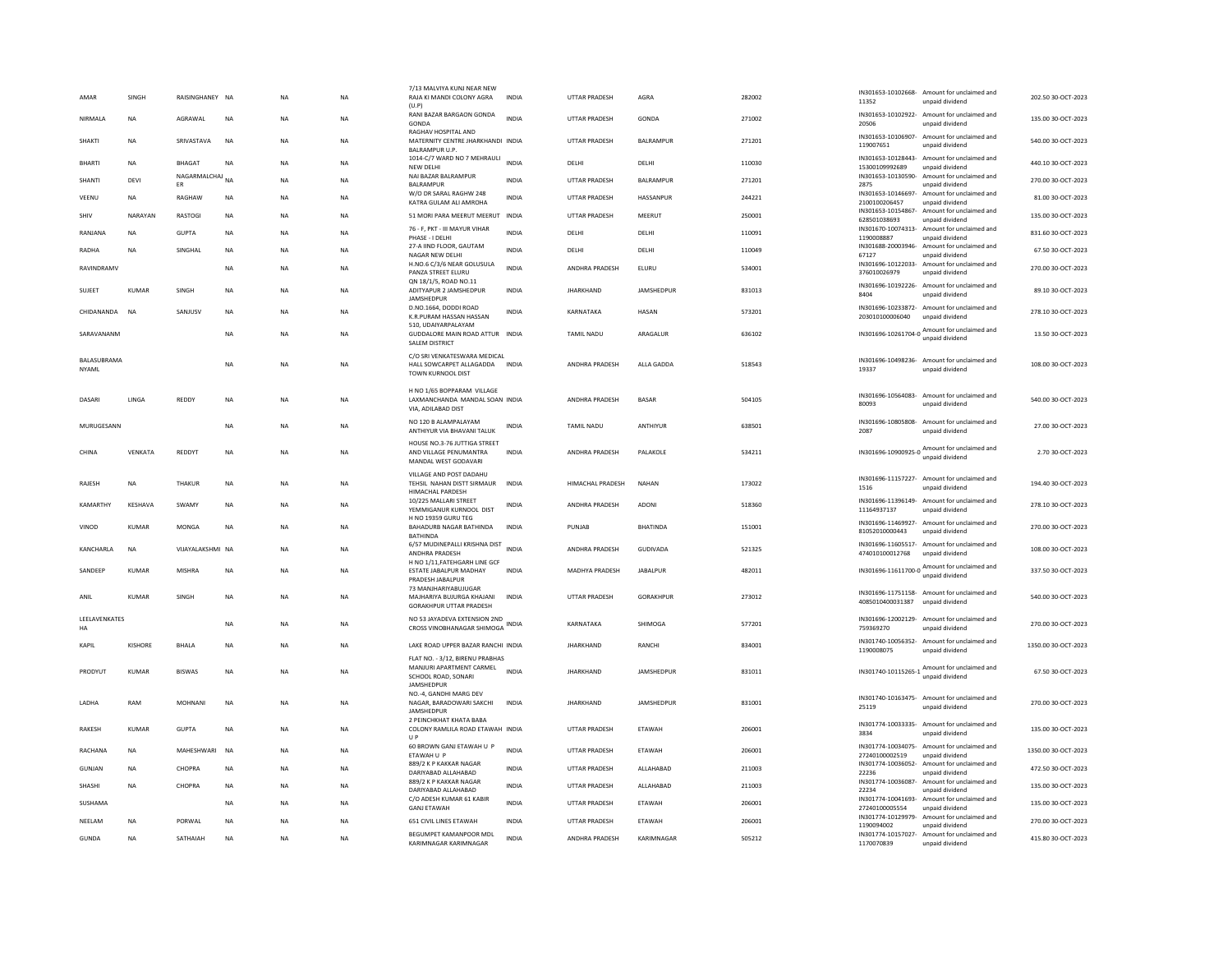| SUSHMA                        | <b>NA</b>            | <b>GUPTA</b>              | <b>NA</b>   | NA          | <b>NA</b> | 2 KHATKHATA BABA COLONY RAM<br>LILA ROAD ETAWAH ETAWAH                         |              | UTTAR PRADESH                 | ETAWAH               | 206001 |                                    | IN301774-10196157-0 Amount for unclaimed and<br>unpaid dividend | 270.00 30-OCT-2023  |
|-------------------------------|----------------------|---------------------------|-------------|-------------|-----------|--------------------------------------------------------------------------------|--------------|-------------------------------|----------------------|--------|------------------------------------|-----------------------------------------------------------------|---------------------|
| U                             | <b>NA</b>            | SRIDHAR                   | <b>NA</b>   | <b>NA</b>   | <b>NA</b> | 6/2 FATHER RANDY STREET R S<br>PURAM COIMBATORE                                | <b>INDIA</b> | <b>TAMIL NADU</b>             | COIMBATORE           | 641002 | 1601511652                         | IN301774-10242331- Amount for unclaimed and<br>unpaid dividend  | 2.70 30-OCT-2023    |
| PREETI                        | <b>NA</b>            | AGARWAL                   | <b>NA</b>   | <b>NA</b>   | <b>NA</b> | MOH DEEWAN IOGRAI<br>SHAHJAHANPUR SHAHJAHANPUR                                 | <b>INDIA</b> | UTTAR PRADESH                 | SHAHJAHANPUR         | 242001 | 12819                              | IN301774-10248249- Amount for unclaimed and<br>unpaid dividend  | 270.00 30-OCT-2023  |
| <b>NAGENDRA</b>               | PRASAD               | CHOUDHARY                 | <b>NA</b>   | <b>NA</b>   | <b>NA</b> | LACCHUA NIWAS<br><b>RAGHUNATHPURI FAST</b><br>SITAMARHI SITAMARHI              | <b>INDIA</b> | <b>BIHAR</b>                  | <b>SITAMARHI</b>     | 843302 | 11002612603                        | IN301774-10447246- Amount for unclaimed and<br>unpaid dividend  | 270.00 30-OCT-2023  |
| LALIT                         | MADHUKAR             | MAHAJAN                   | $_{\sf NA}$ | $_{\sf NA}$ | NA        | NEAR SUPARI INDUSTRIES 52/2<br>GANESH WADI JALGAON JALGAON INDIA               |              | MAHARASHTRA                   | <b>JALGAON</b>       | 425001 | IN301774-10474884-<br>13001016     | Amount for unclaimed and<br>unpaid dividend                     | 40.50 30-OCT-2023   |
| <b>JITENDRA</b>               | POPATLAL             | PHALTANKAR                | <b>NA</b>   | <b>NA</b>   | <b>NA</b> | NEW BETHAL COLONY SHREE<br>PRASAD PENTA MALA STATION                           | <b>INDIA</b> | MAHARASHTRA                   | AHMEDNAGAR           | 414001 | IN301774-10505010-0                | Amount for unclaimed and<br>unpaid dividend                     | 24.30 30-OCT-2023   |
| ANUJ                          | <b>NA</b>            | <b>KUMAR</b>              | <b>NA</b>   | <b>NA</b>   | <b>NA</b> | ROAD AHMEDNAGAR<br>G 3/6 TRANSIT HOSTEL CIVIL LINES INDIA<br>ETAWAH            |              | <b>UTTAR PRADESH</b>          | ETAWAH               | 206001 | IN301774-10573088-<br>16890        | Amount for unclaimed and<br>unpaid dividend                     | 135.00 30-OCT-2023  |
| MUTHU                         |                      |                           | <b>NA</b>   | <b>NA</b>   | <b>NA</b> | 39 POLICE COLONY KOVILPATTI<br>KOVILPATTI                                      | <b>INDIA</b> | <b>TAMIL NADU</b>             | KOVILPATTI           | 628501 | IN301774-10687695-<br>1149         | Amount for unclaimed and<br>unpaid dividend                     | 270.00 30-OCT-2023  |
| RAMACHANDRA GANESH            |                      | <b>GAYATRI</b>            | <b>NA</b>   | <b>NA</b>   | <b>NA</b> | SEVA MANDAP KODIBAG KARWAR<br>INDIA<br>KARWAR                                  |              | KARNATAKA                     | KARWAR               | 581303 | IN301774-10755440-<br>3618         | Amount for unclaimed and<br>unpaid dividend                     | 135.00 30-OCT-2023  |
| PREM                          | LATA                 | JAIN                      | $_{\sf NA}$ | NA          | NA        | MUKESH NIWAS BHINAAY NIWAS<br>JAIPUR ROAD NEAR PETROL PUMP INDIA               |              | RAJASTHAN                     | AJMER                | 305001 | 1592                               | IN301774-10759901- Amount for unclaimed and<br>unpaid dividend  | 162.00 30-OCT-2023  |
| RANIU                         | <b>NA</b>            | MITTAI                    | <b>NA</b>   | <b>NA</b>   | <b>NA</b> | AIMFR<br>H NO 283 KUCHA PARTAP<br><b>KHANNA KHANNA</b>                         | <b>INDIA</b> | PUNJAB                        | KHANNA               | 141401 | IN301774-10793837-<br>892010043140 | Amount for unclaimed and<br>unpaid dividend                     | 540.00 30-OCT-2023  |
| NAVEEN                        | NA                   | BABU                      | <b>NA</b>   | <b>NA</b>   | <b>NA</b> | KARUVALIL MALAYALAPUZHA<br>THAZHOM P O PATHANAMTHITTA INDIA<br>PATHANAMTHITTA  |              | KERALA                        | PATHANAMTHITTA       | 689666 | 48002200001585                     | IN301774-10811862- Amount for unclaimed and<br>unpaid dividend  | 675.00 30-OCT-2023  |
| SUNITA                        | NA                   | DEVI                      | $_{\sf NA}$ | NA          | NA        | QTR NO NB 26 NTPC TOWNSHIP<br>PTS POST PUBARUN MALDA                           | <b>INDIA</b> | <b>WEST BENGAL</b>            | MALDA                | 732215 | 47201000720                        | IN301774-10818801- Amount for unclaimed and<br>unnaid dividend  | 162.00 30-OCT-2023  |
| PRITIBEN                      | TUSHARKUMAR THAKKAR  |                           | <b>NA</b>   | <b>NA</b>   | <b>NA</b> | A/4/18 SIDDHARTH BUNGLOW<br>SAVLI ROAD BARODA                                  | <b>INDIA</b> | GUJARAT                       | VADODARA             | 390008 | IN301774-10836266-<br>1606         | Amount for unclaimed and<br>unpaid dividend                     | 27.00 30-OCT-2023   |
| CHARIVUKALAYI<br>$\mathbf{L}$ | NARAYANAN            | NAIRSOMANAT<br><b>HAN</b> | <b>NA</b>   | NA          | NA        | KARTHIKA KODUMTHARA<br>PATHANAMTHITTA<br>PATHANAMTHITTA                        | INDIA        | KERALA                        | PATHANAMTHITTA       | 689645 | 384                                | IN301774-10911973- Amount for unclaimed and<br>unpaid dividend  | 251.10 30-OCT-2023  |
| ASHOK                         | NA                   | KUMAR                     | <b>NA</b>   | <b>NA</b>   | NA        | NO 63 VINAYAGAR KOIL STREET<br><b>GUNAMANGALAM PO</b><br>VARAKKALPET CUDDALORE | INDIA        | TAMIL NADU                    | ANATHUR              | 607109 | IN301774-10962399-<br>220          | Amount for unclaimed and<br>unpaid dividend                     | 540.00 30-OCT-2023  |
| <b>HANSAREN</b>               | HARESH               | <b>SWATI</b>              | <b>NA</b>   | <b>NA</b>   | NA.       | 48 SHIVKUMUD SOCIETY NR<br>AKOTA GARDEN OPP R C PATEL<br><b>ESTATE BARODA</b>  | <b>INDIA</b> | GUIARAT                       | VADODARA             | 390020 |                                    | IN301774-11127875-0 Amount for unclaimed and<br>unpaid dividend | 270.00 30-QCT-2023  |
| DEVARAJAN                     | <b>NA</b>            | SANKAR                    | $_{\sf NA}$ | <b>NA</b>   | <b>NA</b> | NO 9/54 JEEVA STREET SIVAGIRI<br>ERODE                                         | <b>INDIA</b> | <b>TAMIL NADU</b>             | ARCHALUR             | 638109 | 118010100087285                    | IN301774-11181750- Amount for unclaimed and<br>unpaid dividend  | 216.00 30-OCT-2023  |
| <b>HARSH</b>                  | <b>NA</b>            | TIWARI                    | <b>NA</b>   | <b>NA</b>   | <b>NA</b> | 714 CIVIL LINE NEAR CIVIL COURT<br>ETAWAH                                      | <b>INDIA</b> | UTTAR PRADESH                 | ETAWAH               | 206001 | 7269                               | IN301774-11316299- Amount for unclaimed and<br>unpaid dividend  | 1080.00 30-OCT-2023 |
| SANJEEV                       | <b>NA</b>            | KHAJURIA                  | <b>NA</b>   | <b>NA</b>   | <b>NA</b> | C/O HOUSE NO 119 WARD NO 5<br>NEAR HANUMAN MANDIR REASI                        | INDIA        | JAMMU AND KASHMIR VAISHNODEVI |                      | 182311 | 1190001196                         | IN301774-11336634- Amount for unclaimed and<br>unpaid dividend  | 475.20 30-OCT-2023  |
| PRAVEEN                       | PRATAP               | SINGH                     | <b>NA</b>   | <b>NA</b>   | <b>NA</b> | 2/651 RAMBAGH COLONY RAM<br><b>GHAT ROAD ALIGARH</b>                           | <b>INDIA</b> | <b>UTTAR PRADESH</b>          | ALIGARH              | 202001 | 310010100024912                    | IN301774-11542701- Amount for unclaimed and<br>unpaid dividend  | 162.00 30-OCT-2023  |
| SACHIN                        | NA                   | <b>GUPTA</b>              | $_{\sf NA}$ | NA          | NA        | 21/4 SHAKTI NAGAR DELHI DELHI INDIA                                            |              | DELHI                         | DELHI                | 110007 | 54010100114066                     | IN301774-11557718- Amount for unclaimed and<br>unpaid dividend  | 378.00 30-OCT-2023  |
| VISHNU                        | SHEKU                | <b>ADHANE</b>             | <b>NA</b>   | <b>NA</b>   | <b>NA</b> | SH SIA GIAGNOSTIQ AND<br><b>RESEARCH CENT POST OFFICE</b><br>ROAD JALNA JALNA  | <b>INDIA</b> | MAHARASHTRA                   | <b>JALNA</b>         | 431203 | 487010100006910                    | IN301774-11903103- Amount for unclaimed and<br>unpaid dividend  | 270.00 30-OCT-2023  |
| <b>BALVINDER</b>              | SINGH                | RAKHRA                    | <b>NA</b>   | <b>NA</b>   | <b>NA</b> | H NO 206 PATEL NAGAR<br><b>BHATINDA BHATINDA</b>                               | <b>INDIA</b> | PUNJAB                        | <b>BHATINDA</b>      | 151001 | 30120353172                        | IN301774-11945278- Amount for unclaimed and<br>unpaid dividend  | 270.00 30-OCT-2023  |
| <b>JIDNYASA</b>               | RAKESH               | PATEL                     | <b>NA</b>   | <b>NA</b>   | <b>NA</b> | BARSANA 10 NILKANTHE LAYOUT<br>NAGPUR ROAD WARDHA                              | <b>INDIA</b> | MAHARASHTRA                   | WARDHA               | 442001 | 509104000003995                    | IN301774-12019865- Amount for unclaimed and<br>unpaid dividend  | 135.00 30-OCT-2023  |
| DHARMESH                      | JAGDISHKUMAR THAKKAR |                           | <b>NA</b>   | <b>NA</b>   | <b>NA</b> | <b>14 SHIVAM AVENUE OPP</b><br>SANTRAM DAIRY NADIAD                            | INDIA        | <b>GUJARAT</b>                | NADIAD               | 387002 | 14811                              | IN301774-12030141- Amount for unclaimed and<br>unpaid dividend  | 135.00 30-OCT-2023  |
| SHANKAR                       | <b>KUMAR</b>         | THAKUR                    | <b>NA</b>   | NA          | NA        | H NO 055 SHRI GANGA MANDIR<br>BAZAR PERAMAL MEERUT                             | <b>INDIA</b> | <b>UTTAR PRADESH</b>          | MEERUT               | 250002 | IN301774-12101519-0 Amount 10.1    | Amount for unclaimed and                                        | 54.00 30-OCT-2023   |
| LATHA                         | <b>NA</b>            |                           | <b>NA</b>   | <b>NA</b>   | <b>NA</b> | NO 49 A TYPE II BLOCK 6 NEYVELI<br>NEYVELI                                     | <b>INDIA</b> | <b>TAMIL NADU</b>             | NEYVELI              | 607801 | 1266155000026751                   | IN301774-12227102- Amount for unclaimed and<br>unpaid dividend  | 81.00 30-OCT-2023   |
| RAJAMANICKAM NA               |                      | JAGADEESWARA<br>N         | <b>NA</b>   | <b>NA</b>   | <b>NA</b> | 14 R M ILLAM<br>THENNAMPALAYAM EXTN CROSS INDIA<br>STREET TIRUPUR TIRUPUR      |              | <b>TAMIL NADU</b>             | <b>TIRUPUR</b>       | 641604 | 109010100162180                    | IN301774-12245143- Amount for unclaimed and<br>unpaid dividend  | 81.00 30-OCT-2023   |
| PARFSH                        | RAMESHRAO            | CHANDURWAR NA             |             | <b>NA</b>   | <b>NA</b> | SWAVLAMBI RD DHANTOLI<br>WARDHA WARDHA                                         | <b>INDIA</b> | MAHARASHTRA                   | <b>WARDHA</b>        | 442001 |                                    | IN301774-12390478-0 Amount for unclaimed and<br>unpaid dividend | 135.00.30-QCT-2023  |
| <b>JYOTHY</b>                 | NA                   | VARUGHESE                 | NA          | NA          | NA        | JYOTHI VILLA CHANDANAPPALLY<br>PO ADOOR PATHANAMTHITTA                         | INDIA        | KERALA                        | PATHANAMTHITTA       | 689648 | 169010100057318                    | IN301774-13131820- Amount for unclaimed and<br>unpaid dividend  | 27.00 30-OCT-2023   |
| MANISHA                       | <b>IHUN</b>          | <b>JHUNWALA</b>           | <b>NA</b>   | <b>NA</b>   | <b>NA</b> | POLICE BAZAR SHILLONG<br>SHILLONG                                              | <b>INDIA</b> | MEGHALAYA                     | SHILLONG             | 793001 |                                    | IN301774-13221293-0 Amount for unclaimed and<br>unpaid dividend | 540.00 30-OCT-2023  |
| PIYUSH                        | PRATAPLAL            | MANDVIYA                  | <b>NA</b>   | <b>NA</b>   | <b>NA</b> | 417 SAVAKARIPURA TILAK BAZAR<br>JAVAL MAHADEVPURA WARDHA                       | <b>INDIA</b> | MAHARASHTRA                   | WARDHA               | 442001 | 89600101000617                     | IN301774-13382572- Amount for unclaimed and<br>unpaid dividend  | 189.00 30-OCT-2023  |
| <b>MOHIT</b>                  | <b>NA</b>            | KUMAR                     | <b>NA</b>   | <b>NA</b>   | <b>NA</b> | 2/271 AGARSAIN VIHAR<br><b>MUZAFFARNAGAR</b><br><b>MUZAFFARNAGAR</b>           | <b>INDIA</b> | <b>UTTAR PRADESH</b>          | <b>MUZAFFARNAGAR</b> | 251001 | 55042561935                        | IN301774-13769201- Amount for unclaimed and<br>unpaid dividend  | 35.10.30-OCT-2023   |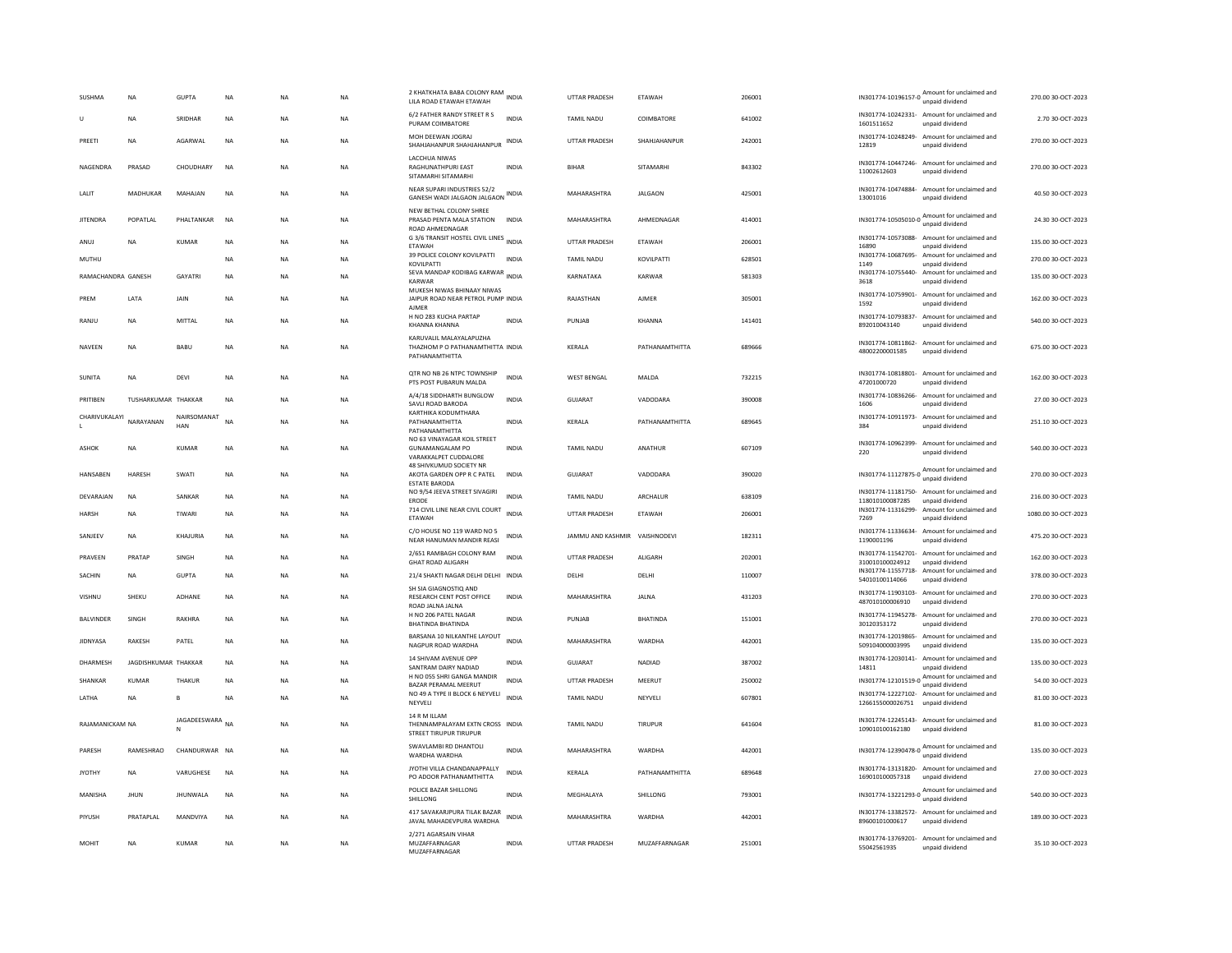| RASNA<br>POONAM | <b>NA</b><br>NA | <b>KRISHNAN</b><br>JAIN | <b>NA</b><br><b>NA</b> | <b>NA</b><br><b>NA</b> | <b>NA</b><br>NA | MANAPARAMBIL AYKYA<br>BHARATHAM SOUTH ARYAD<br>ALAPPUZHA<br>9 KATHARA SAYADDAN<br>MUZAFFARNAGAR    | <b>INDIA</b><br>INDIA | KERALA<br><b>UTTAR PRADESH</b> | ALIEPPEY<br>MUZAFFARNAGAR   | 688006<br>251001 | 60601500811<br>10185065348       | IN301774-14044464- Amount for unclaimed and<br>unpaid dividend<br>IN301774-14470358- Amount for unclaimed and<br>unpaid dividend | 135.00 30-OCT-2023<br>237.60 30-OCT-2023 |
|-----------------|-----------------|-------------------------|------------------------|------------------------|-----------------|----------------------------------------------------------------------------------------------------|-----------------------|--------------------------------|-----------------------------|------------------|----------------------------------|----------------------------------------------------------------------------------------------------------------------------------|------------------------------------------|
| JOSE            | $\mathbf{v}$    | G                       | <b>NA</b>              | <b>NA</b>              | <b>NA</b>       | MUZAFFARNAGAR<br>VAYANAMOOTTIL PARANTHAL PO<br>PANDALAM PATHANAMTHITTA                             | <b>INDIA</b>          | KERALA                         | THUMPAMON                   | 689518           |                                  | Amount for unclaimed and                                                                                                         | 270.00 30-OCT-2023                       |
| SANJAY          | <b>NA</b>       | DAHAKE                  | <b>NA</b>              | <b>NA</b>              | <b>NA</b>       | TULSI NAGAR RANJHI JABALPUR<br><b>JABALPUR</b>                                                     | <b>INDIA</b>          | <b>MADHYA PRADESH</b>          | <b>JABALPUR</b>             | 482005           | 122                              | IN301774-15151369- Amount for unclaimed and<br>unpaid dividend                                                                   | 135.00 30-OCT-2023                       |
| CHIRAGBHAI      | VINODRAI        | <b>JOSHI</b>            | <b>NA</b>              | <b>NA</b>              | <b>NA</b>       | 67 B AMAR SOC NARI ROAD                                                                            | <b>INDIA</b>          | GUJARAT                        | BHAVNAGAR                   | 364004           |                                  | IN301774-15628536- Amount for unclaimed and                                                                                      | 16.20 30-OCT-2023                        |
|                 |                 |                         |                        |                        |                 | KUMBHARWADA BHAVNAGAR<br>346 PATEL NAGAR NEAR BIBI                                                 |                       |                                |                             |                  | 56166013313                      | unpaid dividend<br>IN301774-15987387- Amount for unclaimed and                                                                   |                                          |
| SUMAN           | <b>NA</b>       | KANSAI                  | <b>NA</b>              | <b>NA</b>              | <b>NA</b>       | WALA CHOWK BATHINDA<br>SHAS ERUVA P O ALAPPUZHA                                                    | <b>INDIA</b>          | PUNIAR                         | <b>BHATINDA</b>             | 151001           | 16301006753                      | unpaid dividend                                                                                                                  | 405.00 30-OCT-2023                       |
| SHAMIL          | <b>NA</b>       | N                       | <b>NA</b>              | <b>NA</b>              | <b>NA</b>       | KAYAMKULAM KAYAMKULAM<br>SWANAND PRAKASHNAND                                                       | <b>INDIA</b>          | KERALA                         | KAYAMGULAM                  | 690564           |                                  | IN301774-16027493-0 Amount for unclaimed and<br>unpaid dividend                                                                  | 135.00 30-OCT-2023                       |
| SWATI           | RAMRAO          | SARODE                  | $_{\sf NA}$            | NA                     | NA              | COLONY SAIDAPUR VIDHANAGAR<br>NEAR HOLL FAMILY SCHOOL<br>KARAD                                     | INDIA                 | MAHARASHTRA                    | KARAD                       | 415124           | 20158530926                      | IN301774-16145430- Amount for unclaimed and<br>unpaid dividend                                                                   | 270.00 30-OCT-2023                       |
| VINAYAK         | M               | MADIVAL                 | NA                     | <b>NA</b>              | <b>NA</b>       | AT NAJGAR POST KELAGINOOR<br>HONAVAR HONAVAR                                                       | INDIA                 | KARNATAKA                      | KARWAR                      | 581334           | 30084641488                      | IN301774-16458812- Amount for unclaimed and<br>unpaid dividend                                                                   | 67.50 30-OCT-2023                        |
| RAJESH          | $\mathsf{R}$    | CHAUDHARI               | <b>NA</b>              | NA                     | <b>NA</b>       | A3/306 RAKSHAK NAGAR GOLD                                                                          | <b>INDIA</b>          | MAHARASHTRA                    | PUNE                        | 411014           |                                  | IN301774-16603963- Amount for unclaimed and                                                                                      | 13.50 30-OCT-2023                        |
| KRISHNAN        | $\mathbf{K}$    |                         | <b>NA</b>              | <b>NA</b>              | <b>NA</b>       | <b>KHARADI PUNE PUNE</b><br>SREENILAYAM KAVILAMPOYIL                                               | <b>INDIA</b>          | KERALA                         | VADAKADA                    | 673573           | 5037077706                       | unpaid dividend<br>IN301811-10071525-0 Amount for unclaimed and                                                                  | 540.00 30-OCT-2023                       |
|                 |                 |                         |                        |                        |                 | PARAPPANPOYIL KOZHIKODE                                                                            |                       |                                |                             |                  |                                  | unpaid dividend                                                                                                                  |                                          |
| RAJEESH         | <b>NA</b>       | P                       | <b>NA</b>              | <b>NA</b>              | <b>NA</b>       | KANNILAKANDY HOUSE EKAROOL<br>P.O. KOZHIKODE KOZHIKODE                                             | <b>INDIA</b>          | KERALA                         | VADAKADA                    | 673574           | 67041063793                      | IN301811-10117460- Amount for unclaimed and<br>unpaid dividend                                                                   | 27.00 30-OCT-2023                        |
| NARINDER        | <b>NA</b>       | KAUR                    | <b>NA</b>              | NA                     | <b>NA</b>       | B-X, 759 & BXI - 1906 (NEW)<br>KHUD MOHALLA LUDHIANA                                               | INDIA                 | PUNJAB                         | LUDHIANA                    | 141008           |                                  | IN301846-10001090-0 Amount for unclaimed and<br>unpaid dividend                                                                  | 270.00 30-OCT-2023                       |
| TARSEM          | LAL             | <b>BEHL</b>             | $_{\sf NA}$            | NA                     | <b>NA</b>       | 464. SARDAR NAGAR MOGA<br>MOGA                                                                     | <b>INDIA</b>          | PUNJAB                         | MOGA                        | 142001           | 2698                             | IN301846-10130032- Amount for unclaimed and<br>unpaid dividend                                                                   | 270.00 30-OCT-2023                       |
|                 |                 |                         |                        |                        |                 | 2160. BEHIND POST OFFICE                                                                           |                       |                                |                             |                  |                                  | IN301846-10188471- Amount for unclaimed and                                                                                      |                                          |
| NARESH          | NA              | RAWAL                   | $_{\sf NA}$            | NA                     | NA              | BANGA DISTT, NAWANSHAHAR<br>DISTT, NAWANSHAHAR<br>NEDUMKUNNEL HOUSE IDIYANAL                       | <b>INDIA</b>          | PUNJAB                         | BANGA                       | 144505           | 55                               | unpaid dividend                                                                                                                  | 270.00 30-OCT-2023                       |
| SANJU           | NA              | THOMAS                  | $_{\sf NA}$            | NA                     | <b>NA</b>       | P O RAMAPURAM KOTTAYAM,<br>KERALA                                                                  | <b>INDIA</b>          | KERALA                         | PALAI                       | 686576           | IN301895-10005398-0              | Amount for unclaimed and<br>unpaid dividend                                                                                      | 270.00 30-OCT-2023                       |
| <b>BINNI</b>    | <b>NATESH</b>   | к                       | <b>NA</b>              | <b>NA</b>              | <b>NA</b>       | SUJITH BHAVAN CHERUKARA P O<br>NEELAMPERUR, KAVALAM<br>ALAPPUZHA, KERALA                           | <b>INDIA</b>          | <b>KFRAIA</b>                  | <b>SHERTALLY</b>            | 688506           | 821053000000412                  | IN301895-10120666- Amount for unclaimed and<br>unpaid dividend                                                                   | 270.00.30-OCT-2023                       |
| ANNAMMA         | <b>NA</b>       | <b>JOSEPH</b>           | <b>NA</b>              | <b>NA</b>              | <b>NA</b>       | 173/14, PARAMUNDAYIL HOUSE<br>CLUB ROAD CHETHIMATTOM,<br>PALA P O KOTTAYAM, KERALA                 | <b>INDIA</b>          | KERALA                         | PALAI                       | 686575           | 8457                             | IN301895-10150988- Amount for unclaimed and<br>unpaid dividend                                                                   | 27.00 30-OCT-2023                        |
| <b>THOMAS</b>   | <b>NA</b>       | CHACKO                  | <b>NA</b>              | <b>NA</b>              | <b>NA</b>       | CHERUKILIKATTU<br>ARUNOOTTIMANGALAM PO<br>KADUTHURUTHY KOTTAYAM.                                   | <b>INDIA</b>          | KERALA                         | MUVATTUPUZHA                | 686604           | IN301895-10159364-0              | Amount for unclaimed and<br>unpaid dividend                                                                                      | 270.00 30-OCT-2023                       |
| <b>IAYANTHI</b> | <b>NA</b>       | OMANAKUTTAN NA          |                        | <b>NA</b>              | <b>NA</b>       | KERALA<br>OJASS, KATTEZHATHU<br>ERAMALLOOR P O CHERTHALA<br>ALAPPUZHA, KERALA                      | <b>INDIA</b>          | <b>KFRALA</b>                  | SHERTALLY                   | 688537           | IN301895-10194479-<br>1001029163 | Amount for unclaimed and<br>unpaid dividend                                                                                      | 540.00 30-OCT-2023                       |
| VIJI            |                 |                         | $_{\sf NA}$            | NA                     | NA              | PULIKAN HOUSE PUDUKAD<br>THRISSUR, KERALA THRISSUR,<br>KERALA                                      | INDIA                 | KERALA                         | CHALAKUDI                   | 680301           | 46010100110976                   | IN301895-10197512- Amount for unclaimed and<br>unnaid dividend                                                                   | 27.00 30-OCT-2023                        |
|                 |                 |                         |                        |                        |                 | PANDANCHERIL HOUSE KELAKAM                                                                         |                       |                                |                             |                  |                                  | IN301895-10202713- Amount for unclaimed and                                                                                      |                                          |
| VELAYUDHAN      |                 | G                       | $_{\sf NA}$            | NA                     | NA              | P O KANNUR, KERALA KANNUR, INDIA<br>KERALA                                                         |                       | KERALA                         | MUNDALUR                    | 670674           | 6178                             | unpaid dividend                                                                                                                  | 540.00 30-OCT-2023                       |
| <b>SIB</b>      | NA              | <b>JOSEPH</b>           | $_{\sf NA}$            | NA                     | <b>NA</b>       | PADINJAREMURI HOUSE<br>NEDUMKANDAM P O<br>NEDUMKANDAM IDUKKI, KERALA                               | <b>INDIA</b>          | KERALA                         | THODUPUZHA                  | 685553           |                                  | IN301895-10269960-0 Amount for unclaimed and<br>unpaid dividend                                                                  | 16.20 30-OCT-2023                        |
|                 | $\sf U$         | VENUGOPAL               | $\sf NA$               | NA                     | NA              | NO 55 9TH CROSS ARULANANDA<br>NAGAR WEST EXTENTION<br>THANJAVUR, TAMILNADU                         | <b>INDIA</b>          | TAMIL NADU                     | THANJAVUR                   | 613007           |                                  | IN301895-10323190-0 Amount for unclaimed and<br>unpaid dividend                                                                  | 67.50 30-OCT-2023                        |
| к               | $\mathsf{C}$    | SILLA                   | <b>NA</b>              | <b>NA</b>              | <b>NA</b>       | KOLADI HOUSE MANNARKKAD PO<br>PALAKKAD, KERALA PALAKKAD,                                           | <b>INDIA</b>          | KERALA                         | MANNARGHAT                  | 678582           |                                  | IN301895-10359529- Amount for unclaimed and                                                                                      | 13.50 30-OCT-2023                        |
|                 |                 |                         |                        |                        |                 | <b>KFRAIA</b><br>KUNNATH HOUSE POOKOTTUR P                                                         |                       |                                |                             |                  | 117301502058                     | unpaid dividend                                                                                                                  |                                          |
| ABDUL           | <b>NA</b>       | RAZAK                   | <b>NA</b>              | <b>NA</b>              | <b>NA</b>       | O MALAPPURAM, KERALA<br>MALAPPURAM, KERALA<br>C/O GIRIDHAR BHAT                                    | <b>INDIA</b>          | KERALA                         | VALIYAKUNNU<br>(MALAPPURAM) | 676517           | 243010100008952                  | IN301895-10369868- Amount for unclaimed and<br>unpaid dividend                                                                   | 16.20 30-OCT-2023                        |
| SHESHAGIRI      | $\mathbf{S}$    | NADAGIR                 | <b>NA</b>              | <b>NA</b>              | <b>NA</b>       | RADHAKRISHNA TEMPLE NEAR<br>SHARAVU TEMPLE MANGALORE.<br>KARNATAKA                                 | <b>INDIA</b>          | KARNATAKA                      | MANGALORE                   | 575001           |                                  | IN301895-10550343-0 Amount for unclaimed and<br>unpaid dividend                                                                  | 2.70 30-OCT-2023                         |
| SUBRAMANIAN     |                 |                         | <b>NA</b>              | <b>NA</b>              | <b>NA</b>       | ANJANA CREATIONS XII/1182, 1ST<br>FLOOR KEMANS BUILDING, NR<br>MUNCIPAL BUS ST PALAKKAD,<br>KERALA | INDIA                 | KERALA                         | PALGHAT                     | 678001           | 347010100022695                  | IN301895-10645900- Amount for unclaimed and<br>unpaid dividend                                                                   | 27.00 30-OCT-2023                        |
| RAVI            | $\mathbf{B}$    | BELGUNDKAR              | <b>NA</b>              | <b>NA</b>              | <b>NA</b>       | INAS 342, UAV INS GARUDA<br>NAVAL BASE KOCHI, KERALA                                               | <b>INDIA</b>          | <b>KFRAIA</b>                  | COCHIN                      | 682004           | 1001511604                       | IN301895-10663133- Amount for unclaimed and<br>unpaid dividend                                                                   | 54.00 30-OCT-2023                        |
| VARKEY          | <b>NA</b>       | ALEX                    | <b>NA</b>              | <b>NA</b>              | <b>NA</b>       | KANNAMPURAM HOUSE<br>KAPPADU P O KOTTAYAM,<br>KERALA KOTTAYAM, KERALA                              | <b>INDIA</b>          | KERALA                         | PALAI                       | 686508           |                                  | IN301895-10669323-0 Amount for unclaimed and<br>unpaid dividend                                                                  | 27.00 30-OCT-2023                        |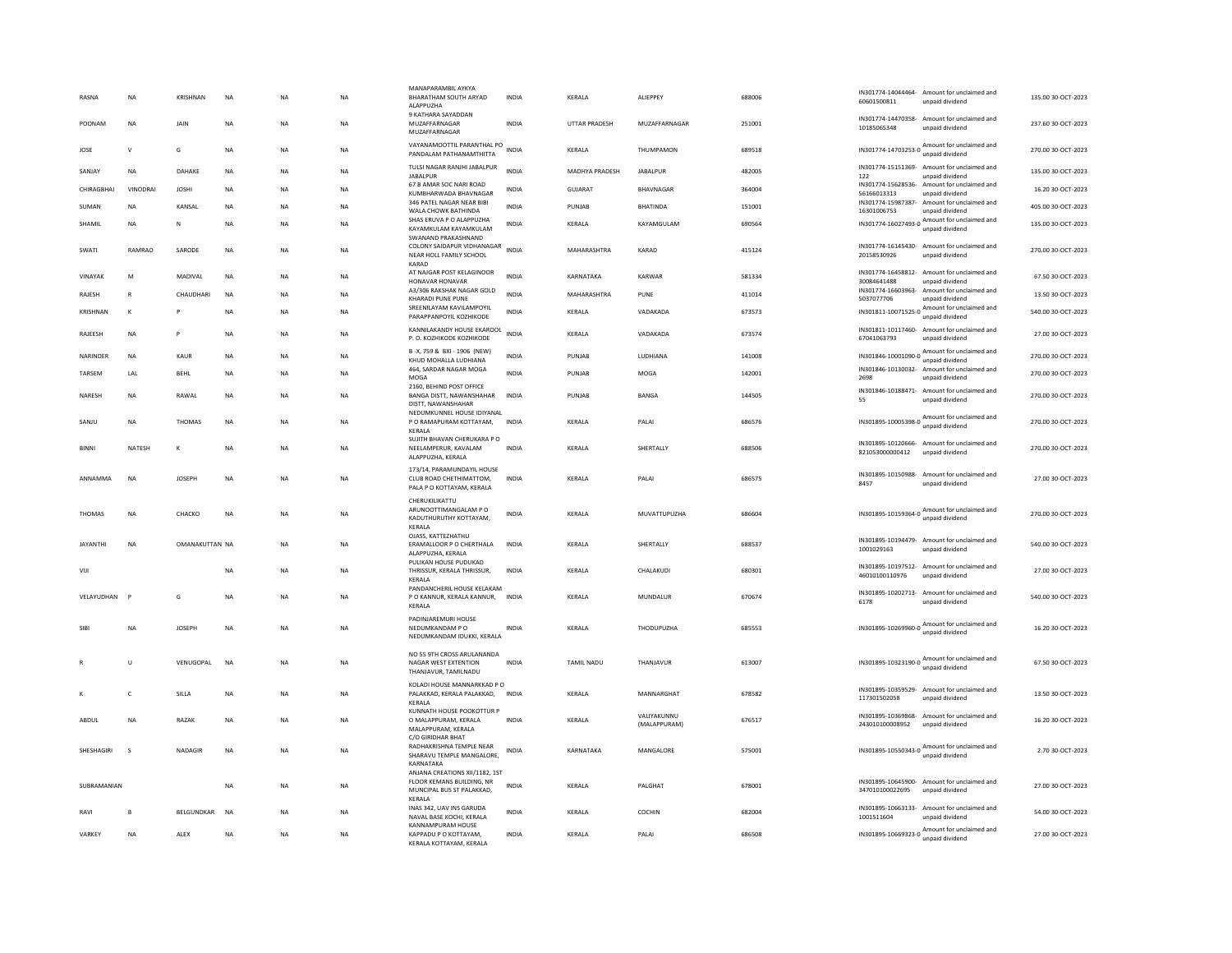| <b>BIJO</b>           | <b>NA</b>          | VERGHESE        | <b>NA</b>   | <b>NA</b> | <b>NA</b> | NELLIMALA HOUSE KUMBANAD F<br>O PATHANAMTHITTA, KERALA<br>PATHANAMTHITTA, KERALA                           | <b>INDIA</b> | KERALA                | THUMPAMON        | 689547 |                             | IN301895-10715743-0 Amount for unclaimed and<br>unpaid dividend | 270.00 30-OCT-2023  |
|-----------------------|--------------------|-----------------|-------------|-----------|-----------|------------------------------------------------------------------------------------------------------------|--------------|-----------------------|------------------|--------|-----------------------------|-----------------------------------------------------------------|---------------------|
| NAGARE                | BHAUSAHEB          | AHILAJI         | $_{\sf NA}$ | <b>NA</b> | NA        | A/P HANGE PARNER<br>AHMEDNAGAR, MAHARASHTRA<br>AHMEDNAGAR, MAHARASHTRA                                     | <b>INDIA</b> | MAHARASHTRA           | MARLIK DAUNDI    | 414103 | 8836                        | IN301895-10734432- Amount for unclaimed and<br>unpaid dividend  | 135.00 30-OCT-2023  |
| SUJITH                | <b>NA</b>          | NAIR            | <b>NA</b>   | <b>NA</b> | <b>NA</b> | SUJI NILAYAM VANAVATHUKKARA<br>ERAMALLIKKARA P O ALAPPUZHA. INDIA<br>KERALA                                |              | KERALA                | CHENGANNUR       | 689109 | 53101778                    | IN301895-10785512- Amount for unclaimed and<br>unpaid dividend  | 540.00 30-OCT-2023  |
| MOHAN                 |                    |                 | $_{\sf NA}$ | <b>NA</b> | NA        | NO 2/275 POST POTHNAL TQ<br>MANVI DIST RAICHUR                                                             | <b>INDIA</b> | KARNATAKA             | RAICHUR          | 584143 | 1101                        | IN301926-30471404- Amount for unclaimed and<br>unpaid dividend  | 270.00 30-OCT-2023  |
| DEEPAK                | M                  | SHANBHAG        | <b>NA</b>   | <b>NA</b> | NA        | SHRI DAMODAR TRADERS<br>SHABANA CHAMBERS MUNCIPAL INDIA<br>MARKET TISWADI PANAJI GOA                       |              | GOA                   | PANAJI           | 403001 | 60165                       | IN301926-30495662- Amount for unclaimed and<br>unpaid dividend  | 270.00 30-OCT-2023  |
|                       | RAJENDRA           | PRASAD          | $_{\sf NA}$ | <b>NA</b> | NA        | 1ST WARD KAMALAPUR<br>KAMALAPUR                                                                            | <b>INDIA</b> | KARNATAKA             | HOSPET           | 583221 | IN301926-30694298-<br>14578 | Amount for unclaimed and<br>unpaid dividend                     | 89.10 30-OCT-2023   |
| GANIGI                | YELSHETTY          | <b>GURAPPA</b>  | <b>NA</b>   | <b>NA</b> | <b>NA</b> | 114 K K KOPPA BELGAUM<br>BELGAUM                                                                           | <b>INDIA</b> | KARNATAKA             | BELGAUM          | 590001 | 14715                       | IN301926-30746077- Amount for unclaimed and<br>unpaid dividend  | 540.00 30-OCT-2023  |
| NARENDRA              | KUMAR              | <b>GEHLOT</b>   | <b>NA</b>   | <b>NA</b> | <b>NA</b> | NARENDRA GEHLOT, CHANPANER<br>(M.P.) CHANPANER (M.P.)                                                      | <b>INDIA</b> | MADHYA PRADESH        | THANDLA          | 457770 | 1190006116                  | IN301983-10074422- Amount for unclaimed and<br>unpaid dividend  | 135.00 30-OCT-2023  |
| SUNDER                | <b>NA</b>          | SAXENA          | <b>NA</b>   | <b>NA</b> | <b>NA</b> | H.NO. 25, LOHA MANDI, GWALIOR INDIA<br>(M.P.) GWALIOR (M.P.)                                               |              | <b>MADHYA PRADESH</b> | <b>GWALIOR</b>   | 474003 | 56104000158879              | IN301983-10160574- Amount for unclaimed and<br>unpaid dividend  | 270.00 30-OCT-2023  |
| PREETI                | <b>NA</b>          | VIJAYVARGIYA NA |             | <b>NA</b> | <b>NA</b> | 102, SIMROL ROAD, MOTI<br>CHOWK, MHOW (M.P.) MHOW<br>(M.P.)                                                | <b>INDIA</b> | <b>MADHYA PRADESH</b> | <b>MHOW</b>      | 453441 | 1992010002800               | IN301983-10214965- Amount for unclaimed and<br>unpaid dividend  | 270.00 30-OCT-2023  |
| HARSHITA              | NA                 | RAJANI          | $_{\sf NA}$ | <b>NA</b> | NA        | 68, JAORA COMPOUND, 1-ST,<br>FLOOR, INDORE (M.P.) INDORE<br>(M.P.)                                         | <b>INDIA</b> | MADHYA PRADESH        | <b>INDORE</b>    | 452001 | 760301011000260             | IN301983-10265539- Amount for unclaimed and<br>unpaid dividend  | 162.00 30-OCT-2023  |
| PARESH                | KANTILAL           | RAMI            | <b>NA</b>   | <b>NA</b> | <b>NA</b> | C/2, MEGHA PARK NR<br>TRIBHOVAN PARK MAKARAND<br>DESAI ROAD VADODARA                                       | <b>INDIA</b> | GUJARAT               | VADODARA         | 390015 | 334                         | IN301991-10078280- Amount for unclaimed and<br>unpaid dividend  | 1350.00 30-OCT-2023 |
| JAYESH                | HARIPRASAD         | PANDYA          | NA          | <b>NA</b> | NA        | B-19, SATTAR TALUKA SOCIETY<br>OPP. DAJINAGAR NEW HARNI<br>ROAD BARODA                                     | <b>INDIA</b> | GUJARAT               | VADODARA         | 390006 | IN301991-10090229-0         | Amount for unclaimed and<br>unpaid dividend                     | 270.00 30-OCT-2023  |
| KUNDANLAL             | RAMANLAL           | SONI            | <b>NA</b>   | <b>NA</b> | <b>NA</b> | GOKUL JEWELLERS SHROFF BAZAR INDIA<br>GODHRA DIST-PANCHMAHAL                                               |              | <b>GUJARAT</b>        | GODHRA           | 389001 | 13901                       | IN301991-10097355- Amount for unclaimed and<br>unpaid dividend  | 270.00 30-OCT-2023  |
| NITINRHAI             | <b>IAYANTIRHAI</b> | PATEL           | <b>NA</b>   | <b>NA</b> | <b>NA</b> | 26, DIVYLOK PARK SOCIETY NR.<br>CHHANI JAKATNAKA BARODA<br><b>BARODA</b>                                   | <b>INDIA</b> | <b>GUJARAT</b>        | VADODARA         | 390002 | 157163                      | IN301991-10114090- Amount for unclaimed and<br>unpaid dividend  | 540.00 30-OCT-2023  |
| JASAVANTLAL           | OCHHAVLAL          | SONI            | <b>NA</b>   | <b>NA</b> | NA        | 6-A. HARIDAYA SOCIETY NR.<br>AMBICA CINEMA GODHRA<br>GODHRA                                                | <b>INDIA</b> | <b>GUJARAT</b>        | <b>GODHRA</b>    | 389001 | 264010100004169             | IN301991-10124704- Amount for unclaimed and<br>unpaid dividend  | 270.00 30-OCT-2023  |
| DHARMENDRA AMRUTLAL   |                    | MODI            | $_{\sf NA}$ | <b>NA</b> | NA        | <b>B-4, SHREE RANF AVDHOOT</b><br>SOCIETY NR. RAM NAGAR, LINK<br>ROAD B/H. SHAMBHU DAIRY<br><b>BHARUCH</b> | <b>INDIA</b> | GUJARAT               | BHARUCH          | 392001 | 17801502778                 | IN301991-10136654- Amount for unclaimed and<br>unpaid dividend  | 270.00 30-OCT-2023  |
| PRAVINCHANDR          | M                  | PATEL           | $_{\sf NA}$ | <b>NA</b> | NA        | AT. N. POST. GOTHIB TAL.<br>SANTRAMPUR DIST.<br>PANCHMAHAL                                                 | <b>INDIA</b> | GUJARAT               | DAHOD            | 389190 | 3599                        | IN301991-10139595- Amount for unclaimed and<br>unpaid dividend  | 693.90 30-OCT-2023  |
| DINESHBHAI            | <b>NA</b>          | RATHI           | $_{\sf NA}$ | NA        | NA        | PACHAL FALIU TARAPUR DIST.<br>ANAND DIST. ANAND                                                            | INDIA        | GUJARAT               | V V NAGAR        | 388180 | 1206                        | IN301991-10152724- Amount for unclaimed and<br>unpaid dividend  | 135.00 30-OCT-2023  |
| <b>JITENDRA</b>       | NA                 | <b>JHALA</b>    | $_{\sf NA}$ | <b>NA</b> | NA        | <b>B-9. MANINAGAR SOCIETY- II</b><br>REFINERY ROAD GORWA BARODA INDIA                                      |              | <b>GUJARAT</b>        | VADODARA         | 390016 | 1942                        | IN301991-10164798- Amount for unclaimed and<br>unpaid dividend  | 13.50 30-OCT-2023   |
| VIRABHAI              | BHANABHAI          | VANKAR          | <b>NA</b>   | <b>NA</b> | <b>NA</b> | RAVALA FALIYA AT. PANCHELA<br>TAL. DEVGADBARIA DIST. DAHOD INDIA                                           |              | GUJARAT               | DAHOD            | 389130 | 4571                        | IN301991-10165436- Amount for unclaimed and<br>unpaid dividend  | 831.60 30-OCT-2023  |
| ASHOKKUMAR            | KANTILAL           | DOSHI           | NA          | <b>NA</b> | NA        | 108 AJANTA APARTMENT<br>RAYANWADI SOC BAMROLI ROAD INDIA<br>GODHRA                                         |              | GUJARAT               | GODHRA           | 389001 | 264010100017435             | IN301991-10182318- Amount for unclaimed and<br>unpaid dividend  | 540.00 30-OCT-2023  |
| <b>TEJASH</b>         | <b>MANOJ</b>       | KADAKIA         | <b>NA</b>   | <b>NA</b> | <b>NA</b> | BAZAR SHERI DEVGAD BARIA TAL.<br>DEVGAD BARIA TAL. DEVGAD<br><b>BARIA</b>                                  | <b>INDIA</b> | <b>GUJARAT</b>        | KALOL (PM)       | 389380 | 10316                       | IN301991-10198706- Amount for unclaimed and<br>unpaid dividend  | 831.60 30-OCT-2023  |
| RAIFNDRA              | <b>NA</b>          | <b>IOSHI</b>    | <b>NA</b>   | <b>NA</b> | <b>NA</b> | BHEDAVENI STREET BAXI'S DELI<br>NO. 1 BHAVNAGAR BHAVNAGAR                                                  | <b>INDIA</b> | GUIARAT               | <b>BHAVNAGAR</b> | 364001 |                             | IN301991-10203991-0 Amount for unclaimed and<br>unpaid dividend | 270.00 30-OCT-2023  |
| <b>CHINTANKUMAR B</b> |                    | KADAKIA         | <b>NA</b>   | <b>NA</b> | <b>NA</b> | BAZAR SHERI DEVGAD BARIA - 16<br>DEVGAD BARIA DEVGAD BARIA                                                 | <b>INDIA</b> | <b>GUJARAT</b>        | KALOL (PM)       | 389380 | 10315                       | IN301991-10212997- Amount for unclaimed and<br>unpaid dividend  | 831.60 30-OCT-2023  |
| <b>BABUBHAI</b>       | VECHATBHAI         | VANKAR          | NA          | <b>NA</b> | NA        | BARIA ROAD NEAR TRAN AMBLI<br>AT/PO. PIPLOD DEVGADHBARIA                                                   | INDIA        | GUJARAT               | DAHOD            | 389130 | 2002385                     | IN301991-10259009- Amount for unclaimed and<br>unpaid dividend  | 156.60 30-OCT-2023  |
| REKHA                 | G                  | <b>MODI</b>     | <b>NA</b>   | <b>NA</b> | <b>NA</b> | B-6, NARAYAN KRUPA SOCIETY<br>NEAR UTKARSH VIDHYALAY<br><b>GADAPURA BARODA</b>                             | <b>INDIA</b> | <b>GUJARAT</b>        | VADODARA         | 390015 | 16205                       | IN301991-10273597- Amount for unclaimed and<br>unpaid dividend  | 243.00 30-OCT-2023  |
| DARHI                 | <b>ASHOKRHAI</b>   | D               | <b>NA</b>   | <b>NA</b> | <b>NA</b> | MOCHI BAZAR SATVARAVAD<br>WADHWAN DIST.<br>SURENDRANAGAR                                                   | <b>INDIA</b> | GUIARAT               | SURENDRANAGAR    | 363030 | 326010100037280             | IN301991-10348012- Amount for unclaimed and<br>unpaid dividend  | 116.10 30-OCT-2023  |
| JAGDISHCHAND<br>RA    | KALYANMAL          | GOYAL           | <b>NA</b>   | <b>NA</b> | NA        | B-401, SUNFLOWER APPARTMENT<br>INDIA<br>NIBM ROAD KONDHWA PUNE                                             |              | MAHARASHTRA           | PUNE             | 411048 | 492087004                   | IN301991-10458228- Amount for unclaimed and<br>unpaid dividend  | 202.50 30-OCT-2023  |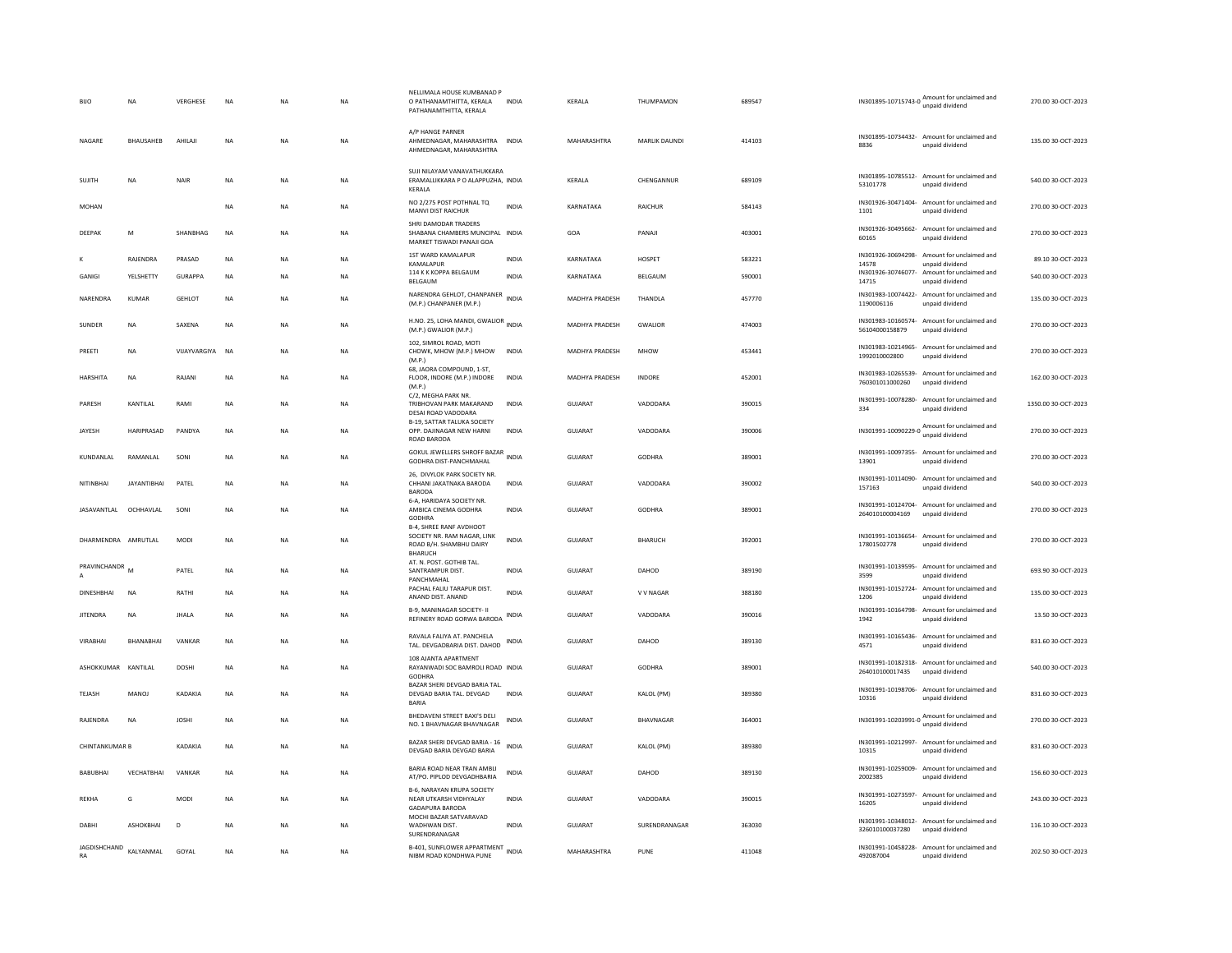| SHASH              | NA           | <b>GUPTA</b>            | NA        | <b>NA</b> | <b>NA</b> | 63/2 DEEPU PALACE HARBANS<br>MOHAL KANPUR                                                      | <b>INDIA</b> | UTTAR PRADESH        | KANPUR           | 208001 | 10500                                 | IN302025-34042577- Amount for unclaimed and<br>unpaid dividend  | 270.00 30-OCT-2023  |
|--------------------|--------------|-------------------------|-----------|-----------|-----------|------------------------------------------------------------------------------------------------|--------------|----------------------|------------------|--------|---------------------------------------|-----------------------------------------------------------------|---------------------|
| SHEEBA             | <b>NA</b>    | <b>BEGUM</b>            | <b>NA</b> | <b>NA</b> | <b>NA</b> | 63/8 A MINTO ROAD ALLAHABAD<br>ALLAHABAD ALLAHABAD                                             | <b>INDIA</b> | <b>UTTAR PRADESH</b> | ALLAHABAD        | 211002 | 10613                                 | IN302025-34050175- Amount for unclaimed and<br>unpaid dividend  | 99.90 30-OCT-2023   |
| MUKESH             | CHAND        | DEVRANI                 | <b>NA</b> | <b>NA</b> | <b>NA</b> | LOWAR BAZAR JOSHI MATH<br>CHAMOLI UTTRANCHAL                                                   | <b>INDIA</b> | <b>UTTAR PRADESH</b> | GOPESHWAR H.O    | 246446 | IN302092-10057844-<br>13315           | Amount for unclaimed and<br>unpaid dividend                     | 270.00 30-OCT-2023  |
| ALKA               | <b>NA</b>    | PRAKASH                 | <b>NA</b> | <b>NA</b> | <b>NA</b> | YARPUR, NAYA TOLA, KATCHI<br>TALAB, GARDANIBAGH, PATNA                                         | <b>INDIA</b> | <b>BIHAR</b>         | PATNA            | 800001 | IN302105-10123295-<br>633             | Amount for unclaimed and<br>unpaid dividend                     | 67.50 30-OCT-2023   |
| SANGEETA           | NA           | SINHA                   | NA        | <b>NA</b> | NA        | RAM JAIPAL NAGAR, GOLA ROAD,<br>BAILEY ROAD, DANAPUR, PATNA                                    | <b>INDIA</b> | <b>BIHAR</b>         | DAUDPUR(PATNA)   | 801503 | IN302105-10177290-<br>1190064512      | Amount for unclaimed and<br>unpaid dividend                     | 243.00 30-OCT-2023  |
| SIPRA              | <b>NA</b>    | <b>BHATTACHARIEF NA</b> |           | <b>NA</b> | <b>NA</b> | 2/5, SHORT ROAD, DURGAPUR<br><b>DURGAPUR</b>                                                   | <b>INDIA</b> | WEST BENGAL          | DURGAPUR         | 713204 | 10894338638                           | IN302105-10279851- Amount for unclaimed and<br>unpaid dividend  | 1350.00 30-OCT-2023 |
| DINESH             | NA           | GHOSH                   | <b>NA</b> | <b>NA</b> | <b>NA</b> | VILL +P.O.-KAMALPUR, P.O.-<br>DURGAPUR, DIST .- BURDWAN,<br><b>WEST BENGAL</b>                 | INDIA        | <b>WEST BENGAL</b>   | <b>DURGAPUR</b>  | 713204 | 10505941350                           | IN302105-10282504- Amount for unclaimed and<br>unpaid dividend  | 2.70 30-OCT-2023    |
| <b>PURNIMA</b>     | NA           | MUSTAFI                 | <b>NA</b> | NA        | NA        | 1B/5 LALA LAJPAT RAI ROAD,<br><b>DURGAPUR DURGAPUR</b>                                         | <b>INDIA</b> | <b>WEST BENGAL</b>   | <b>DURGAPUR</b>  | 713204 | IN302105-10288376-<br>423010110005674 | Amount for unclaimed and<br>unpaid dividend                     | 270.00 30-OCT-2023  |
| SURESH             | <b>NA</b>    | KUMAR                   | <b>NA</b> | <b>NA</b> | <b>NA</b> | PNB EC M/C RAIWALA                                                                             | <b>INDIA</b> | UTTARAKHAND          | <b>RISHIKESH</b> | 249205 | 10800                                 | IN302113-10040213- Amount for unclaimed and<br>unpaid dividend  | 278.10 30-OCT-2023  |
|                    | NA           | KUMARASWAM<br>Y         | <b>NA</b> | <b>NA</b> | <b>NA</b> | C-121. 1ST FLOOR 2ND CROSS<br>1ST MAIN, ROBERTSON BLOCK.<br>RAMACHANDRAPURAM<br>BANGALORE      | <b>INDIA</b> | KARNATAKA            | BANGALORE        | 560021 | 29601500682                           | IN302148-10132874- Amount for unclaimed and<br>unpaid dividend  | 27.00 30-OCT-2023   |
|                    | NA           | CHANDRASHEKA NA         |           | <b>NA</b> | NA        | 1022 2ND MAIN 3RD CROSS<br>VINOBANAGAR DAVANAGERE<br>DAVANAGERE                                | INDIA        | KARNATAKA            | DAVANAGERE       | 577006 | 279                                   | IN302148-10300266- Amount for unclaimed and<br>unpaid dividend  | 270.00 30-OCT-2023  |
|                    | <b>NA</b>    | SUNANDA                 | <b>NA</b> | <b>NA</b> | <b>NA</b> | "LAKSHMI NIVASA" C/O A<br>JAYARAM ANJANI EXTN<br>CHINTAMANI                                    | <b>INDIA</b> | KARNATAKA            | KOLAR            | 563125 | 1190012588                            | IN302148-10391923- Amount for unclaimed and<br>unpaid dividend  | 243.00 30-OCT-2023  |
| RAMADAS            | RAYA         | SHET                    | NA        | NA        | NA        | H NO 55 ARUN COLONY<br>MANJUNATH NAGAR GOKUL<br><b>ROAD HUBLI</b><br>POST OFFICE ROAD T B      | <b>INDIA</b> | KARNATAKA            | HUBLI            | 580030 | 44699                                 | IN302148-10561902- Amount for unclaimed and<br>unpaid dividend  | 783.00 30-OCT-2023  |
| M                  | <b>NA</b>    | JAYALAKSHMI             | <b>NA</b> | <b>NA</b> | <b>NA</b> | <b>EXTENSION NAGAMANGALA</b><br>MANDYA DISTRICT                                                | <b>INDIA</b> | KARNATAKA            | SRIRANGAPATNAM   | 571432 | 199010023251                          | IN302148-10689363- Amount for unclaimed and<br>unpaid dividend  | 270.00 30-OCT-2023  |
| KANIYAR            | RANGASWAMY   | IYENGARSHESHA NA<br>DRI |           | <b>NA</b> | <b>NA</b> | H NO 403 NANDAGOKUL<br>RAGHAVENDRA COLONY<br><b>VINAYAKANAGAR TIPTUR</b>                       | <b>INDIA</b> | KARNATAKA            | TIPTUR           | 572201 | 54036343752                           | IN302148-10729455- Amount for unclaimed and<br>unpaid dividend  | 270.00 30-OCT-2023  |
| KAILASH            | <b>NA</b>    | <b>NICHAN</b>           | <b>NA</b> | <b>NA</b> | <b>NA</b> | 35-36, 7TH FLOOR, AC MARKET<br>TULSIWADI TARDEO MUMBAI                                         | <b>INDIA</b> | MAHARASHTRA          | <b>MUMBAI</b>    | 400034 | IN302164-10096648-<br>149010100004855 | Amount for unclaimed and<br>unpaid dividend                     | 1350.00 30-OCT-2023 |
| MAHESH             | <b>NA</b>    | PUROHIT                 | <b>NA</b> | <b>NA</b> | <b>NA</b> | 169 - B. ASHRAM ROAD NEMI<br>NAGAR JAIPUR JAIPUR                                               | <b>INDIA</b> | RAJASTHAN            | <b>JAIPUR</b>    | 302021 |                                       | IN302164-10168078-0 Amount for unclaimed and<br>unpaid dividend | 675.00 30-OCT-2023  |
| PRAVIN             | <b>NA</b>    | <b>KUMAR</b>            | <b>NA</b> | <b>NA</b> | <b>NA</b> | DEPT OF E AND I INDIAN SCHOOL<br>OF MINES P.O.- ISM DHANBAD                                    | <b>INDIA</b> | <b>JHARKHAND</b>     | DHANBAD H.O      | 826004 | 24253                                 | IN302164-10241738- Amount for unclaimed and<br>unpaid dividend  | 135.00 30-OCT-2023  |
| <b>JAYANTIBHAI</b> | AMBALAL      | PATEL                   | <b>NA</b> | <b>NA</b> | NA        | PARA UNDIFALI NA NAKE<br>MEHSANA (N.G.) MEHSANA (N.G.)                                         | INDIA        | <b>GUJARAT</b>       | MAHESANA         | 384001 | 100009736211                          | IN302201-10067399- Amount for unclaimed and<br>unpaid dividend  | 135.00 30-OCT-2023  |
| MANUBHAI           | SHANKARLAL   | PATEL                   | <b>NA</b> | <b>NA</b> | <b>NA</b> | NAVA PARA NEAR AMBAJI<br>MANDIR MEHSANA(N.GUJ.)<br>MEHSANA(N.GUJ.)<br>42, SWAMI SIMANDHARNAGAR | <b>INDIA</b> | <b>GUJARAT</b>       | MAHESANA         | 384001 | 15639                                 | IN302201-10078270- Amount for unclaimed and<br>unpaid dividend  | 405.00 30-OCT-2023  |
| RAJNIKANT          | AMRUTLAL     | PATEL                   | NA        | <b>NA</b> | NA        | TENAMENT OPP.PASABHAI<br>PETROL PUMP MEHSANA<br>MEHSANA                                        | INDIA        | GUJARAT              | MAHESANA         | 384002 | 1383                                  | IN302201-10209458- Amount for unclaimed and<br>unpaid dividend  | 540.00 30-OCT-2023  |
| SATISH             | <b>NA</b>    | <b>JHA</b>              | <b>NA</b> | <b>NA</b> | NA        | SHIV MANDIR CHOUK WARD NO. 6 INDIA<br>LAL BAGH JAGDALPUR                                       |              | MADHYA PRADESH       | JAGDALPUR        | 494001 |                                       | IN302201-10270180- Amount for unclaimed and<br>unpaid dividend  | 116.10 30-OCT-2023  |
| MAKDA              | SADIKALI     | MOHMEDBHAI              | <b>NA</b> | <b>NA</b> | <b>NA</b> | AT PO JOGVAD TA CHIKHLI DIST<br>NAVSARI DIST NAVSARI<br>110 - B. GOKULNAGAR                    | <b>INDIA</b> | GUJARAT              | <b>BILIMORA</b>  | 396321 | 290510110001165                       | IN302201-10483223- Amount for unclaimed and<br>unpaid dividend  | 810.00 30-OCT-2023  |
| <b>JANAK</b>       | NATVARI AI   | <b>VYAS</b>             | <b>NA</b> | <b>NA</b> | <b>NA</b> | PRABHATNAGAR ROAD MAHUVA INDIA<br><b>DIST BHAVNAGAR</b>                                        |              | GUIARAT              | <b>SIHOR</b>     | 364290 | IN302201-10489843-<br>56012006899     | Amount for unclaimed and<br>unpaid dividend                     | 270.00 30-OCT-2023  |
| <b>ISMAIL</b>      | MAKABUL      | SANADI                  | <b>NA</b> | <b>NA</b> | NA        | 2465 SAHARA MANZIL AYODHYA<br>NAGAR AT / PO / TAL GADHINGLAJ INDIA<br>KOLHAPUF                 |              | MAHARASHTRA          | SAWANTWADI       | 416502 | 6842                                  | IN302201-11170135- Amount for unclaimed and<br>unpaid dividend  | 675.00 30-OCT-2023  |
| <b>JASWANTI</b>    | NA           | <b>BOHRA</b>            | NA        | <b>NA</b> | NA        | LAXMI PURA NEAR GOVT SR SEC<br>SCHOOL PHALODI DIST JODHPUR                                     | INDIA        | RAJASTHAN            | PHALODI          | 342301 | 3793                                  | IN302236-10044139- Amount for unclaimed and<br>unpaid dividend  | 2.70 30-OCT-2023    |
| ANII               | KUMAR        | DIMRI                   | <b>NA</b> | <b>NA</b> | <b>NA</b> | 506 DHARAMPUR DEHRADUN<br>DEHRADUN<br>508 KAVERI GREEN APARTMENTS                              | <b>INDIA</b> | <b>UTTARAKHAND</b>   | DEHRADUN         | 248001 | 16401007381                           | IN302236-10197603- Amount for unclaimed and<br>unpaid dividend  | 270.00 30-OCT-2023  |
| ANJALI             | NA           | SEMWAL                  | NA        | <b>NA</b> | NA        | AGRA MATHURA ROAD NIRBHAYA INDIA<br>NAGAR AGRA                                                 |              | UTTAR PRADESH        | AGRA             | 282002 | 16201511692                           | IN302236-10249446- Amount for unclaimed and<br>unpaid dividend  | 499.50 30-OCT-2023  |
| <b>RAKESH</b>      | <b>NA</b>    | GUPTA                   | <b>NA</b> | <b>NA</b> | <b>NA</b> | 19 B RAJA PARK RAJA PARK RAJA<br>PARK                                                          | <b>INDIA</b> | <b>HARYANA</b>       | AMBAI A CANT.    | 133001 | IN302236-10301478-<br>23936           | Amount for unclaimed and<br>unpaid dividend                     | 270.00 30-OCT-2023  |
| <b>SURINDER</b>    | <b>KUMAR</b> | <b>BHATIA</b>           | <b>NA</b> | <b>NA</b> | <b>NA</b> | <b>B 18 SHIV MARG BANI PARK</b><br><b>JAIPUR</b>                                               | <b>INDIA</b> | RAJASTHAN            | <b>JAIPUR</b>    | 302016 | 10010100051402                        | IN302236-10533222- Amount for unclaimed and<br>unpaid dividend  | 1215.00 30-OCT-2023 |
| DEVINDER           | NA           | GULATI                  | NA        | NA        | NA        | 142 HOUSING BOARD COLONY<br>AMBALA CANTT AMBALA CANTT                                          | INDIA        | HARYANA              | AMBALA CANT.     | 133001 | 1177                                  | IN302236-10799586- Amount for unclaimed and<br>unpaid dividend  | 135.00 30-OCT-2023  |
| VASUDEV            | RAVJIBHAI    | PATEL                   | <b>NA</b> | <b>NA</b> | NA        | <b>D-8 YASHONANDAN PARK GORWA</b>                                                              | <b>INDIA</b> | GUJARAT              | VADODARA         | 390016 | 13010100176491                        | IN302236-11336508- Amount for unclaimed and<br>unpaid dividend  | 405.00 30-OCT-2023  |
|                    |              |                         |           |           |           | VADODARA VADODARA<br>H NO B18-2/3-169 ASWAPURAM                                                |              |                      |                  |        |                                       |                                                                 |                     |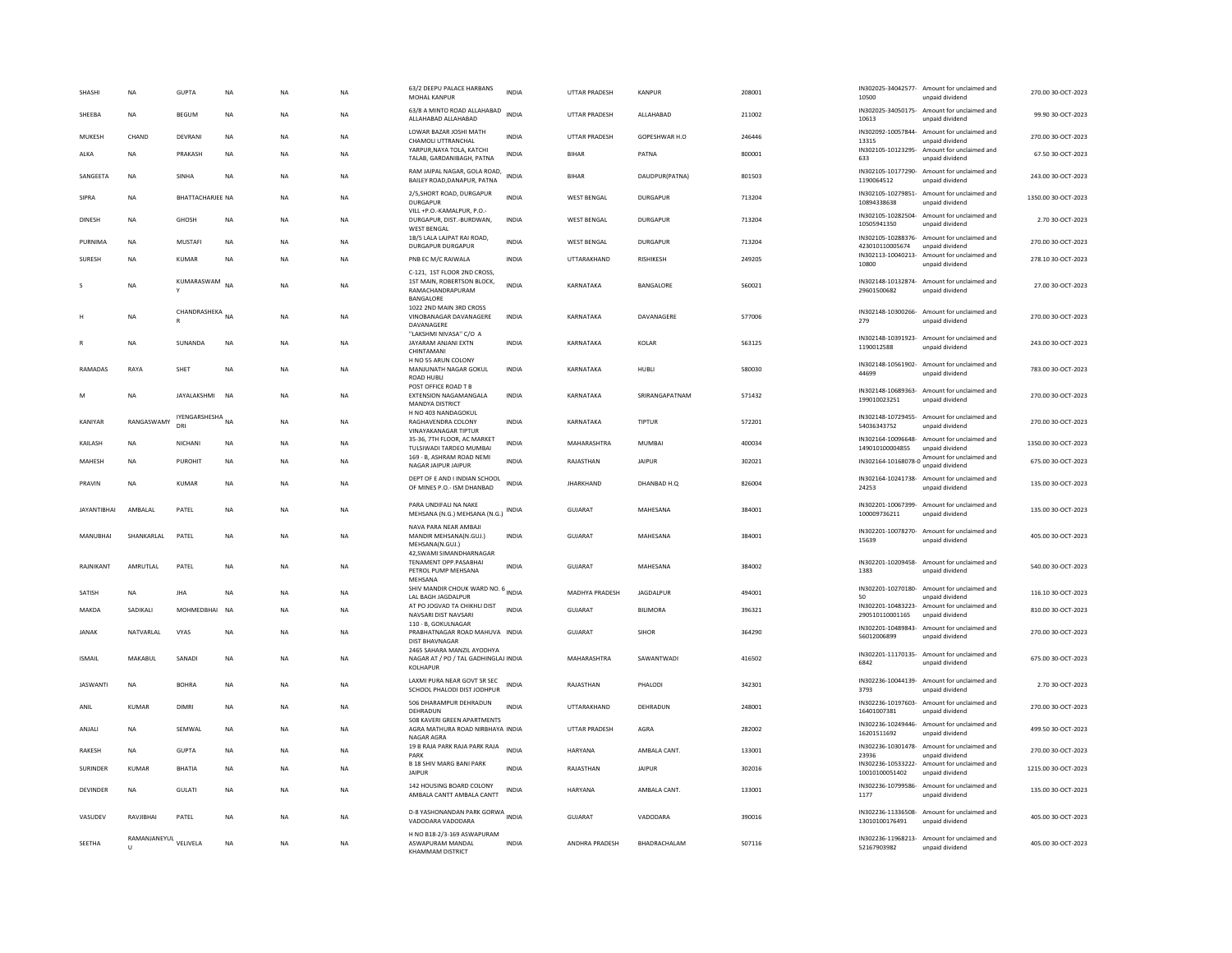| <b>INDIRA</b><br>NA          |                   | MEHTA          | NA        | <b>NA</b> | <b>NA</b>   | H-5 AND 6 R C VYAS COLONY<br>BHILWARA RAJASTHAN                                                                 | <b>INDIA</b> | RAJASTHAN               | BHILWARA                   | 311001 |                                       | IN302269-10123674-0 Amount for unclaimed and<br>unpaid dividend | 102.60 30-OCT-2023 |
|------------------------------|-------------------|----------------|-----------|-----------|-------------|-----------------------------------------------------------------------------------------------------------------|--------------|-------------------------|----------------------------|--------|---------------------------------------|-----------------------------------------------------------------|--------------------|
| SUBRAMONIAM NA               |                   | M              | <b>NA</b> | <b>NA</b> | <b>NA</b>   | P-244 III MAIN ROAD<br>PALLIKARANAI CHENNAI                                                                     | <b>INDIA</b> | <b>TAMIL NADU</b>       | ANNA NAGAR                 | 600100 |                                       | IN302269-10147860-0 Amount for unclaimed and                    | 5.40 30-OCT-2023   |
| MEENAKSHI<br><b>NA</b>       |                   | л.             | <b>NA</b> | <b>NA</b> | <b>NA</b>   | 404 3 169 JV SCHOOL MAIN ROAD,<br>JAGIR AMMAPALAYAM, SALEM<br><b>SAI FM</b>                                     | <b>INDIA</b> | <b>TAMIL NADU</b>       | SIVDHA PURAM (DT<br>SALEM) | 636302 | 170010100020925                       | IN302269-10259695- Amount for unclaimed and<br>unpaid dividend  | 5.40 30-OCT-2023   |
| <b>VENKATALAKSH</b> NA<br>MI |                   | VOLLALA        | <b>NA</b> | <b>NA</b> | NA          | 1/55, OPP ANDHRA BANK,<br>KARIMNAGAR, JAMMIKUNTA                                                                | INDIA        | ANDHRA PRADESH          | PEDDA PALLI                | 505122 | IN302269-10369090-<br>1150066119      | Amount for unclaimed and<br>unpaid dividend                     | 307.80 30-OCT-2023 |
| ODHAVJIBHAI GOVINDBHAI       |                   | PATEL          | <b>NA</b> | <b>NA</b> | <b>NA</b>   | VIJAYRAJNAGAR, PLOT NO 258,<br>LINE NO 4, AADARSH SOSITY,<br>BHAVNAGAR, GUJARAT                                 | <b>INDIA</b> | <b>GUJARAT</b>          | BHAVNAGAR                  | 364001 | 1222                                  | IN302269-10644009- Amount for unclaimed and<br>unpaid dividend  | 540.00 30-OCT-2023 |
| ANNA                         | POORANI           | Þ              | NA        | <b>NA</b> | NA          | 3/16, KUPPANNAN STREET,<br>RAMPURAMPUDHUR NAMAKKAL, INDIA<br>TAMILNADU                                          |              | <b>TAMIL NADU</b>       | NAMAKKAL                   | 637001 | 21907                                 | IN302269-10683614- Amount for unclaimed and<br>unpaid dividend  | 21.60 30-OCT-2023  |
| SANGITA<br>NA                |                   | RANWKA         | NA        | NA        | NA          | 819/ SEWA PATH, MAHAVIR PARK<br>KE PAS, MANIHARO KA RASTA,<br><b>JAIPUR RAJASTHAN</b>                           | <b>INDIA</b> | RAJASTHAN               | <b>JAIPUR</b>              | 302004 | 1790101114430                         | IN302269-10815536- Amount for unclaimed and<br>unpaid dividend  | 5.40 30-OCT-2023   |
| YALLA                        | NAGESWARA         | <b>RAO</b>     | <b>NA</b> | <b>NA</b> | <b>NA</b>   | D.NO.18-9-1. OPP.RATNA SERVICE,<br>SMBHASIVARAO PETA, JAYARAM INDIA<br>THEATRE STREET, RAJAHMUNDRY              |              | ANDHRA PRADESH          | RAJAHMUNDRY                | 533103 | 1584                                  | IN302269-10854451- Amount for unclaimed and<br>unpaid dividend  | 99.90 30-OCT-2023  |
| POTLA                        | VENKATA           | NARAYANA       | NA        | NA        | NA          | SREE RAM PURA-P.O, GURAZALA,<br>GUNTUR-D.T, GUNTUR, ANDHRA INDIA<br>PRADESH                                     |              | ANDHRA PRADESH          | SATTENPALLE                | 522415 | 458                                   | IN302269-10999547- Amount for unclaimed and<br>unpaid dividend  | 270.00 30-OCT-2023 |
| SHARMISTHA<br><b>NA</b>      |                   | CHATTERJEE     | <b>NA</b> | <b>NA</b> | NA          | GOKUL BHABAN, P.O. UPPER<br>CHELIDANGA, ASANSOL, WEST<br><b>BENGAL</b><br>16-216, BLAK-16                       | <b>INDIA</b> | <b>WEST BENGAL</b>      | ASANSOL                    | 713304 | 29101000171                           | IN302269-11041264- Amount for unclaimed and<br>unpaid dividend  | 54.00 30-OCT-2023  |
| <b>NA</b><br><b>TENE</b>     |                   | RAMBABU        | <b>NA</b> | <b>NA</b> | <b>NA</b>   | SATYANARAYANAPURAM,<br>YELLANDU, KHAMMAM, ANDHRA<br>PRADESH                                                     | <b>INDIA</b> | ANDHRA PRADESH          | BHADRACHALAM               | 507123 | 273010100034247                       | IN302269-11063753- Amount for unclaimed and<br>unpaid dividend  | 135.00 30-OCT-2023 |
| CHANDNI<br><b>NA</b>         |                   | TIWARI         | <b>NA</b> | <b>NA</b> | NA          | B2-11, OLD COLONY VALIA ROAD,<br>GIDC, ANKLESHWAR<br>ANKLESHWAR                                                 | <b>INDIA</b> | <b>GUJARAT</b>          | ANKLESHWAR                 | 393002 | 4511100004565                         | IN302269-11141965- Amount for unclaimed and<br>unpaid dividend  | 264.60 30-OCT-2023 |
| SUKANTA<br>NA                |                   | SENAPATI       | NA        | NA        | NA          | QT NO B/1029, NALCO NAGAR,<br>ANGUL, ORISSA<br>UPPER STORKEY KCCP ARYA                                          | <b>INDIA</b> | ORISSA                  | ANGUL                      | 759145 | IN302269-11925588-<br>288010100040433 | Amount for unclaimed and<br>unpaid dividend                     | 270.00 30-OCT-2023 |
| MANJU<br>NA                  |                   | MISRA          | NA        | <b>NA</b> | NA          | KANYA INTER COLLEGE GIL<br>COLONY SAHARANPUR UTTAR<br>PRADESH INDIA                                             | INDIA        | UTTAR PRADESH           | SAHARANPUR                 | 247001 | 5256                                  | IN302269-12255727- Amount for unclaimed and<br>unpaid dividend  | 27.00 30-OCT-2023  |
| ARUN<br>BABU                 |                   | YELLUGANI      | <b>NA</b> | <b>NA</b> | NA          | H NO 1 2 151/2/D SAIKRISHNA<br><b>COLONY BUDWEL</b><br>RAJENDRANAGAR HYDERABAD<br>ANDHRA PRADESH INDIA          | INDIA        | <b>ANDHRA PRADESH</b>   | HYDERABAD                  | 500030 |                                       | IN302269-12384157-0 Amount for unclaimed and<br>unpaid dividend | 189.00 30-OCT-2023 |
| <b>JAGRUTIBEN</b>            | NIKUNJKUMAR PATEL |                | <b>NA</b> | NA        | $_{\sf NA}$ | 150 GANTAL KANBIWAD<br>SADAKPORE TAL CHIKHLI DIST<br>NAVSARI CHIKHLI GUJARAT INDIA                              | <b>INDIA</b> | <b>GUJARAT</b>          | CHIKHLI                    | 396521 | 291110110000487                       | IN302269-12597921- Amount for unclaimed and<br>unpaid dividend  | 270.00 30-OCT-2023 |
| ROY                          |                   | MUNDUKUZHY NA  |           | <b>NA</b> | <b>NA</b>   | MUNDUKUZHY H<br>PAI ACKATHAKIDY PO<br>PATHANAMTHITTA<br>PATHANAMTHITTA KERALA INDIA                             | <b>INDIA</b> | KERALA                  | THUMPAMON                  | 689581 | 314053000006546                       | IN302269-13220451- Amount for unclaimed and<br>unpaid dividend  | 421.20 30-OCT-2023 |
| RAJESHKUMAR                  |                   | <b>TRIVEDI</b> | <b>NA</b> | <b>NA</b> | <b>NA</b>   | SHIVAM 19 KAILASH PARK NEAR<br>AMBA MECHANIC DUDHREJ ROAD INDIA<br>SURENDRANAGAR<br>SURENDRANAGAR GUJARAT INDIA |              | GUJARAT                 | SURENDRANAGAR              | 363001 | 56101193707                           | IN302269-13473783- Amount for unclaimed and<br>unpaid dividend  | 270.00 30-OCT-2023 |
| GOLI                         | SANTOSH           | KUMAR          | <b>NA</b> | <b>NA</b> | <b>NA</b>   | HNO 2/28 SHIVAMPET MEDAK<br>DISTRICT MEDAK ANDHRA<br>PRADESH INDIA                                              | <b>INDIA</b> | <b>ANDHRA PRADESH</b>   | <b>KAMAKOLE</b>            | 502334 |                                       | IN302269-13474500-0 Amount for unclaimed and<br>unpaid dividend | 81.00 30-OCT-2023  |
| <b>JIGNESH</b>               | SHANKARBHAI       | PATEL          | NA        | <b>NA</b> | NA          | A/5, ADYASHAKTI NAGAR<br>CHANDLODIYA AHMEDABAD<br>AHMEDABAD                                                     | INDIA        | <b>GUJARAT</b>          | ODHAV                      | 382481 | 19635                                 | IN302293-10134740- Amount for unclaimed and<br>unpaid dividend  | 67.50 30-OCT-2023  |
| SATYA<br><b>NA</b>           |                   | <b>MUNISH</b>  | <b>NA</b> | <b>NA</b> | NA          | VILL - OEL PO & TEH - SADAR<br>DISTT - BILASPUR HIMACHAL<br>PRADESH                                             | <b>INDIA</b> | <b>HIMACHAL PRADESH</b> | <b>BILASPUR</b>            | 174001 | 150                                   | IN302316-10063903- Amount for unclaimed and<br>unpaid dividend  | 278.10 30-OCT-2023 |
| ARVIINDA                     | ONKARESH          | HOSAMANI       | <b>NA</b> | <b>NA</b> | <b>NA</b>   | D-5 BANASHANKARI EXTNSION<br><b>VIDYANAGAR HUBLI</b>                                                            | <b>INDIA</b> | KARNATAKA               | <b>HUBLI</b>               | 580031 | 12022010042517                        | IN302316-10157477- Amount for unclaimed and<br>unpaid dividend  | 67.50 30-OCT-2023  |
| <b>IMMIDISETTY</b><br>SURYA  |                   | RAO            | <b>NA</b> | <b>NA</b> | NA          | D NO 15-118 ARUNDATHI NAGAR<br>CONTONMENT VIZIANAGARAM                                                          | <b>INDIA</b> | ANDHRA PRADESH          | VISAKHAPATNAM              | 535003 | IN302324-10240036-<br>52065223958     | Amount for unclaimed and<br>unpaid dividend                     | 32.40 30-OCT-2023  |
| ADDEPALLI                    | BHASKARA          | RAO            | <b>NA</b> | <b>NA</b> | NA          | D NO 22-11-113 KOTHAPET<br><b>TENALI TENALI</b><br>D NO 8/145, KRUPANILAYAM                                     | INDIA        | ANDHRA PRADESH          | TENALI                     | 522201 |                                       | IN302324-10243109-0 Amount for unclaimed and<br>unpaid dividend | 270.00 30-OCT-2023 |
| VARDHANAPU<br>RATNA          |                   | KUMARI         | <b>NA</b> | <b>NA</b> | NA          | BAPUJI NAGAR, NEAR RYATHU<br><b>BAZAR GOPALAPATNAM</b><br>VISAKHAPATNAM                                         | <b>INDIA</b> | ANDHRA PRADESH          | VISAKHAPATNAM              | 530027 | 103255                                | IN302324-10258365- Amount for unclaimed and<br>unpaid dividend  | 270.00 30-OCT-2023 |
|                              | SAMBA             | <b>MURTHY</b>  | <b>NA</b> | <b>NA</b> | <b>NA</b>   | GAYATRI ENTERPRISES OPP.<br>SURYAMAHAL G T ROAD<br>SRIKAKULAM                                                   | <b>INDIA</b> | ANDHRA PRADESH          | SRIKAKULAM                 | 532001 | 9572                                  | IN302324-10259374- Amount for unclaimed and<br>unpaid dividend  | 81.00 30-OCT-2023  |
| NA<br>c                      |                   | <b>DIWAKAR</b> | NA        | NA        | NA          | NO 355 BALAJI NAGAR TIRUMALA<br><b>TIRUMALA</b>                                                                 | <b>INDIA</b> | ANDHRA PRADESH          | TIRUPATI                   | 517504 | IN302324-10305398-<br>1830            | Amount for unclaimed and<br>unnaid dividend                     | 278.10 30-OCT-2023 |
| SILLA                        | VFNKATA           | <b>RAO</b>     | <b>NA</b> | <b>NA</b> | <b>NA</b>   | KHASPA STREET BERHAMPUR<br><b>GANJAM DIST ORISSA</b>                                                            | <b>INDIA</b> | ORISSA                  | <b>BEHRAMPUR</b>           | 760009 | 9515                                  | IN302324-10352915- Amount for unclaimed and<br>unpaid dividend  | 135.00 30-OCT-2023 |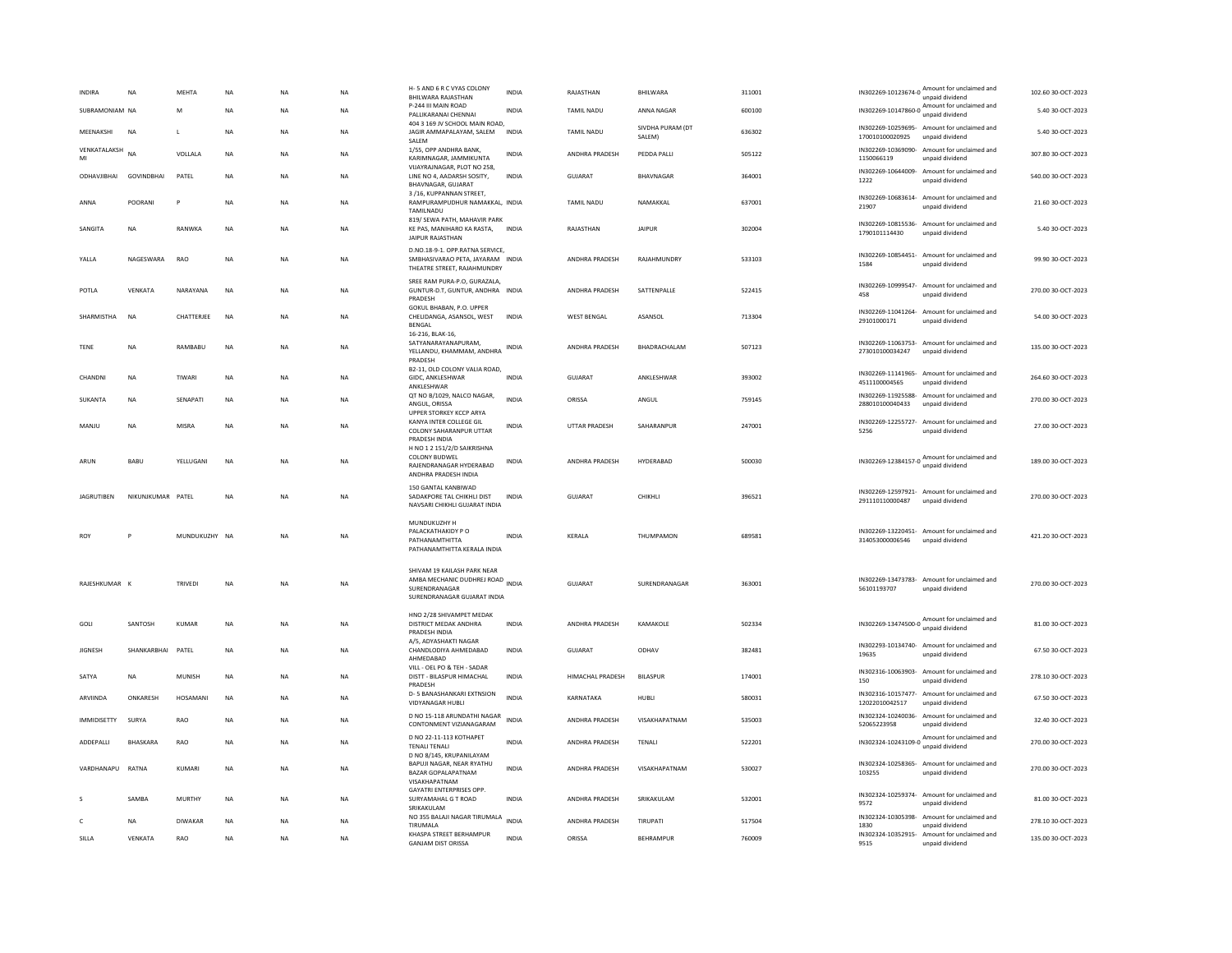|                            | <b>NA</b>        | KANCHANA        | <b>NA</b> | <b>NA</b> | <b>NA</b> | LAKSHMI APARTMENTS PLOT NO<br><b>B-8 PUDIMADAKA ROAD</b><br>ANAKAPALLE                                         | <b>INDIA</b> | ANDHRA PRADESH               | ANAKAPALLE                   | 531001 | 1190034406                        | IN302324-10403875- Amount for unclaimed and<br>unpaid dividend  | 145.80 30-OCT-2023 |
|----------------------------|------------------|-----------------|-----------|-----------|-----------|----------------------------------------------------------------------------------------------------------------|--------------|------------------------------|------------------------------|--------|-----------------------------------|-----------------------------------------------------------------|--------------------|
| <b>UPPULURE</b>            | SRINIVASA        | PRASAD          | <b>NA</b> | <b>NA</b> | <b>NA</b> | DNO 3-130 SRINIVASA NAGAR<br>JAGGAYYAPET JAGGAYYAPET                                                           | <b>INDIA</b> | <b>ANDHRA PRADESH</b>        | <b>IAGGAYAPETH</b>           | 521175 | 201753                            | IN302324-10462072- Amount for unclaimed and<br>unpaid dividend  | 270.00.30-OCT-2023 |
| <b>IMAL</b>                | ANANTHA          | RAO             | <b>NA</b> | <b>NA</b> | <b>NA</b> | D NO 8-163 JAYALAKSHMI NAGAR<br>NARASANNAPETA SRIKAKULAM<br>(DT)                                               | <b>INDIA</b> | ANDHRA PRADESH               | PALAKONDA                    | 532421 | 11028565049                       | IN302324-10487998- Amount for unclaimed and<br>unpaid dividend  | 135.00 30-OCT-2023 |
|                            | VENKATA          | SAMBASIVARAO NA |           | <b>NA</b> | <b>NA</b> | TADIKONDA POST TADIKONDA<br>MANDAL GUNTUR DIST GUNTUR INDIA<br><b>DIST</b>                                     |              | <b>ANDHRA PRADESH</b>        | TENALI                       | 522236 | 130368                            | IN302324-10702512- Amount for unclaimed and<br>unpaid dividend  | 270.00 30-OCT-2023 |
| RODDAM                     | NA               | <b>DIVAKAR</b>  | NA        | NA        | NA        | S/O R V SESHAIHA DOOR NO 4,<br>MAIN ROAD PATEL NAGAR<br><b>BELLARY</b>                                         | INDIA        | KARNATAKA                    | BELLARY                      | 583101 | IN302324-10800660-0               | Amount for unclaimed and<br>unpaid dividend                     | 54.00 30-OCT-2023  |
| LAKSHAMMA                  | <b>NA</b>        | <b>GUNDALA</b>  | <b>NA</b> | NA        | NA        | 104 AND 105 VIJAY VIHAR,<br>BALAYYA SASTRY LAYOUT<br>SEETHAMMADHARA                                            | <b>INDIA</b> | <b>ANDHRA PRADESH</b>        | VISAKHAPATNAM                | 530013 | 54025927037                       | IN302324-10802165- Amount for unclaimed and<br>unpaid dividend  | 540.00 30-OCT-2023 |
| ANNA                       | <b>NA</b>        | SATYANARAYAN NA |           | <b>NA</b> | <b>NA</b> | VISAKHAPATNAM<br>D NO 25-84 MAIN BAZAR<br>VINUKONDA GUNTUR DIST                                                | <b>INDIA</b> | <b>ANDHRA PRADESH</b>        | CHILAKALURIPETA              | 522647 | 1190016558                        | IN302324-10842708- Amount for unclaimed and<br>unpaid dividend  | 135.00 30-OCT-2023 |
| MAHAMMADAG SHAJAHAN<br>ARI |                  | <b>BASHA</b>    | <b>NA</b> | <b>NA</b> | <b>NA</b> | T SAKIBANDA CHINNAMANDEM<br>(MANDAL) RAYACHOTY (TALUKA) INDIA<br>KADAPA                                        |              | ANDHRA PRADESH               | KHAJIPET                     | 516214 | IN302324-10865089-<br>200633      | Amount for unclaimed and<br>unpaid dividend                     | 13.50 30-OCT-2023  |
|                            | RADHA            | KRISHNAMURTH NA |           | NA        | NA        | 4-215 NEAR CHINAPEERLA<br>CHAVIDI GURAZALA GURAZALA                                                            | INDIA        | ANDHRA PRADESH               | SATTENPALLE                  | 522415 | 11306765779                       | IN302324-10905852- Amount for unclaimed and<br>unpaid dividend  | 135.00 30-OCT-2023 |
| YENIGANDLA                 | SRINIVASA        | <b>RAO</b>      | <b>NA</b> | <b>NA</b> | <b>NA</b> | H NO 14-480 GURAZALA POST<br>AND MANDAL GUNTUR (DIST)<br><b>GUNTUR (DIST)</b>                                  | <b>INDIA</b> | ANDHRA PRADESH               | SATTENPALLE                  | 522415 | 50757                             | IN302324-10961776- Amount for unclaimed and<br>unpaid dividend  | 135.00 30-OCT-2023 |
| SHARADABEN                 | SURESHBHAI       | PATEL           | <b>NA</b> | <b>NA</b> | <b>NA</b> | NAVAKARVA POST LUNAWADA<br>DIST. PANCHMAHAL DIST.<br>PANCHMAHAL                                                | <b>INDIA</b> | <b>GUJARAT</b>               | LUNAWADA                     | 389230 | 6419                              | IN302332-10013243- Amount for unclaimed and<br>unpaid dividend  | 675.00 30-OCT-2023 |
| PATEL                      | NARESHBHAI       | KANUBHAI        | <b>NA</b> | <b>NA</b> | <b>NA</b> | 1/2/43 AT AND POST HATHIPURA<br>TALUKA BAYAD DIST.<br>SABARKANTHA DIST.<br>SABARKANTHA                         | <b>INDIA</b> | <b>GUJARAT</b>               | <b>MODASA</b>                | 383340 | 3617                              | IN302332-10021252- Amount for unclaimed and<br>unpaid dividend  | 67.50 30-OCT-2023  |
| PATFI                      | <b>BABURHAL</b>  | TRIBHOVANDAS NA |           | <b>NA</b> | <b>NA</b> | <b>B-9 SHIVAM APPARTMENTS</b><br>SANGITA FARNICHARE EX CHOWKI INDIA<br>SAIJPUR BOGHA, NARODA ROAD<br>AHMEDABAD |              | GUIARAT                      | NARODA                       | 382345 |                                   | IN302332-10032895-0 Amount for unclaimed and<br>unpaid dividend | 27.00.30-OCT-2023  |
| SURYABEN                   | KANAIYALAL       | VYAS            | NA        | NA        | NA        | A-304. VALKESHWAR SOCIETY<br>NEAR NILKANTH MAHADEV<br><b>TEMPLE GHATLODIYA</b><br>AHMEDABAD                    | <b>INDIA</b> | GUJARAT                      | AHMEDABAD                    | 380061 | 3010100316187                     | IN302332-10046115- Amount for unclaimed and<br>unpaid dividend  | 324.00 30-OCT-2023 |
| MANUBHAI                   | ATMARAM          | KACHHIYA        | <b>NA</b> | <b>NA</b> | <b>NA</b> | D/36 LALITA SOCIETY OPP<br>VAIRATNAGAR ISANPUR ROAD<br>AHMEDABAD                                               | <b>INDIA</b> | <b>GUJARAT</b>               | ODHAV                        | 382443 | 607082029699                      | IN302332-10053418- Amount for unclaimed and<br>unpaid dividend  | 135.00 30-OCT-2023 |
| VIKAS                      | NA               | <b>NARGOTRA</b> | NA        | NA        | NA        | F 95 MOHALLA AFGHANA PACCA<br>DARYA JAMMU TAWI JAMMU                                                           | <b>INDIA</b> | JAMMU AND KASHMIR            | <b>JAMMU TAWI</b>            | 180001 | 10104                             | IN302349-10072671- Amount for unclaimed and<br>unpaid dividend  | 270.00 30-OCT-2023 |
| RAJINDER                   | KUMAR            | SINGLA          | <b>NA</b> | <b>NA</b> | <b>NA</b> | A-16, CIVIL STATION, OFFICERS<br>COLONY, BATHINDA. PUNJAB                                                      | <b>INDIA</b> | PUNJAB                       | <b>BHATINDA</b>              | 151001 | 1871000252322                     | IN302365-10056089- Amount for unclaimed and<br>unpaid dividend  | 270.00 30-OCT-2023 |
| SHIV                       | NA               | CHARAN          | NA        | NA        | <b>NA</b> | H.NO.-293/2, WARD NO.-4, P.O.<br>CHARKHI DADRI, HARYANA                                                        | <b>INDIA</b> | MAHARASHTRA                  | <b>MUMBAI</b>                | 400001 | 1190019366                        | IN302365-10093290- Amount for unclaimed and<br>unpaid dividend  | 270.00 30-OCT-2023 |
| SAPAN                      | NA               | BANSAL          | <b>NA</b> | NA        | NA        | H.NO-31/19, SIDHARTH COLONY,<br>ARYA SAMAJ ROAD, MUZAFFAR<br>NAGAR                                             | <b>INDIA</b> | UTTAR PRADESH                | MUZAFFARNAGAR                | 251001 | 14523                             | IN302365-10171542- Amount for unclaimed and<br>unpaid dividend  | 472.50 30-OCT-2023 |
| KULDEEP                    | NA               | ARORA           | NA        | NA        | NA        | H NO-153, KISHAN NAGAR, TEH-<br>CAMP, PANIPAT, HARYANA                                                         | <b>INDIA</b> | <b>HARYANA</b>               | KURUKSHETRA                  | 132103 | 41                                | IN302365-10171583- Amount for unclaimed and<br>unpaid dividend  | 540.00 30-OCT-2023 |
| SUMIT                      | <b>NA</b>        | MAKKAR          | <b>NA</b> | NA        | <b>NA</b> | H.NO.-805, HOUSING BOARD<br>COLONY, (OPP.WATER TANKY)<br>FEROZEPUR CITY, PUNJAB                                | <b>INDIA</b> | PUNJAB                       | FEROZPUR                     | 152002 | IN302365-10222385-<br>65047113075 | Amount for unclaimed and<br>unpaid dividend                     | 270.00 30-OCT-2023 |
| SANDEEP                    | <b>KUMAR</b>     | <b>GUPTA</b>    | <b>NA</b> | NA        | <b>NA</b> | H.NO.- 282/3. CIVIL LINES NORTH.<br>MUZAFFAR NAGAR, UTTAR<br>PARDESH                                           | <b>INDIA</b> | <b>UTTAR PRADESH</b>         | MUZAFFARNAGAR                | 251001 | IN302365-10233289-<br>3581        | Amount for unclaimed and<br>unpaid dividend                     | 8.10 30-OCT-2023   |
| NILESHKUMAR                | N                | BHOJAWALA       | <b>NA</b> | <b>NA</b> | <b>NA</b> | KHATRIWAD, TAL MANDVI,<br>SURAT, GUJRAT                                                                        | <b>INDIA</b> | <b>GUJARAT</b>               | UTRAN P.H.C                  | 394160 | 5537                              | IN302365-10375330- Amount for unclaimed and<br>unpaid dividend  | 67.50 30-OCT-2023  |
| <b>VIKRAM</b>              | <b>NA</b>        | DOGRA           | <b>NA</b> | <b>NA</b> | <b>NA</b> | H. NO.- 12-P SECTOR-2 TRIKUTA<br>NAGAR, JAMMU JAMMU AND<br>KASHMIR                                             | <b>INDIA</b> | IAMMU AND KASHMIR IAMMU TAWI |                              | 180012 | 9396                              | IN302365-10625456- Amount for unclaimed and<br>unpaid dividend  | 40.50 30-OCT-2023  |
| SANIFFV                    | <b>NA</b>        | KUMAR           | <b>NA</b> | <b>NA</b> | <b>NA</b> | NANHA COMLPEX JALANDHAR<br>ROAD KAPURTHALA KAPURTHALA                                                          | <b>INDIA</b> | PUNIAR                       | KAPURTHALA                   | 144601 | 88010100059024                    | IN302404-10097867- Amount for unclaimed and<br>unpaid dividend  | 270.00 30-OCT-2023 |
| <b>BEENA</b>               | <b>NA</b>        | GOYAL           | <b>NA</b> | <b>NA</b> | <b>NA</b> | 1610/1 MADHAVPURAM SCHEME<br>NO 10 MEERUT                                                                      | <b>INDIA</b> | <b>UTTAR PRADESH</b>         | MEERUT                       | 250001 | 103                               | IN302404-10137028- Amount for unclaimed and<br>unpaid dividend  | 270.00 30-OCT-2023 |
| MAMTA                      | NA               | AGARWAL         | NA        | NA        | NA        | 19 K NAMAK MANDI CHANDAUSI<br>CHANDAUSI<br>AT POST PEN NAVIN VASAHAT NR                                        | <b>INDIA</b> | UTTAR PRADESH                | CHANDOUSHI (DT<br>MORADABAD) | 202412 | 4694                              | IN302404-10144210- Amount for unclaimed and<br>unpaid dividend  | 270.00 30-OCT-2023 |
| UDAY                       | AMBADAS          | PATIL           | <b>NA</b> | <b>NA</b> | <b>NA</b> | MHADA PLOT KUMBHAR ALI PEN INDIA<br><b>DIST RAIGAD</b>                                                         |              | MAHARASHTRA                  | DADAR (KOLABA)               | 402107 | 27038                             | IN302470-40130278- Amount for unclaimed and<br>unpaid dividend  | 270.00 30-OCT-2023 |
| <b>I AXMIKANT</b>          | <b>BACHURHAI</b> | <b>PANDEY</b>   | <b>NA</b> | <b>NA</b> | <b>NA</b> | JAY YOGESHWAR RESTAURANT.<br>STATION ROAD, NAVSARI                                                             | <b>INDIA</b> | <b>GUJARAT</b>               | NAVASARI                     | 396445 | 207200101008105                   | IN302582-10030655- Amount for unclaimed and<br>unpaid dividend  | 270.00 30-OCT-2023 |
| KARWA                      | <b>NA</b>        | CHANDRAKANT NA  |           | <b>NA</b> | <b>NA</b> | 48/6, AMRUTNAGAR HARINAGAR-<br>2 UDHNA SURAT<br>A/904, MEGH MALAHAR                                            | <b>INDIA</b> | <b>GUJARAT</b>               | <b>UDHNA</b>                 | 394210 | IN302599-10005374-<br>470         | Amount for unclaimed and<br>unpaid dividend                     | 540.00 30-OCT-2023 |
| SHANTILAL                  | K                | JAIN            | NA        | NA        | NA        | APARTMENT BHATAR CHAR<br><b>RASTA SURAT SURAT</b>                                                              | <b>INDIA</b> | GUJARAT                      | <b>SURAT NANPURA</b>         | 395001 | 177                               | IN302599-10006857- Amount for unclaimed and<br>unpaid dividend  | 270.00 30-OCT-2023 |
| SHASHI                     | <b>NA</b>        | NARULA          | <b>NA</b> | <b>NA</b> | <b>NA</b> | JD-50A PITAMPURA DELHI DELHI INDIA                                                                             |              | DELHI                        | DELHI                        | 110088 | 171000101305430                   | IN302620-10042106- Amount for unclaimed and<br>unpaid dividend  | 135.00 30-OCT-2023 |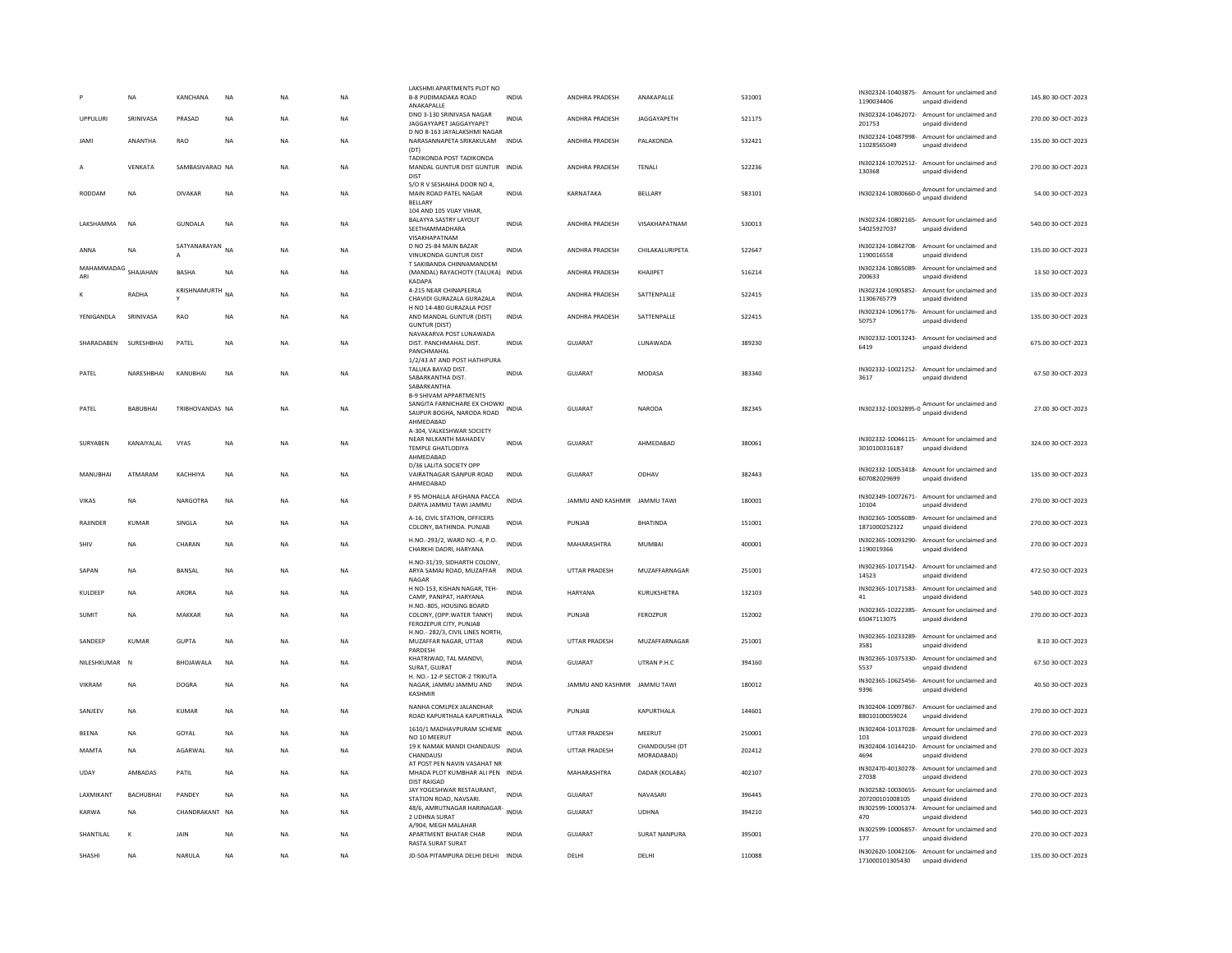| MALKEET          | KAUR              | <b>BANSAI</b>         | <b>NA</b>   | <b>NA</b> | <b>NA</b> | NO.191 PHASE-3 URBAN ESTATE<br><b>BATHINDA</b>                                                               | <b>INDIA</b> | PUNIAR               | <b>BHATINDA</b>      | 151001 | 1190010224                                                                             | IN302679-30209574- Amount for unclaimed and<br>unpaid dividend                    | 270.00.30-OCT-2023  |
|------------------|-------------------|-----------------------|-------------|-----------|-----------|--------------------------------------------------------------------------------------------------------------|--------------|----------------------|----------------------|--------|----------------------------------------------------------------------------------------|-----------------------------------------------------------------------------------|---------------------|
| MAN              | <b>MOHAN</b>      | SALUJA                | <b>NA</b>   | <b>NA</b> | <b>NA</b> | H N 485 21 MOHAM MEAKIM<br>ROAD DAGOAMY LUCKNOW<br>LUCKNOW                                                   | <b>INDIA</b> | <b>UTTAR PRADESH</b> | <b>LUCKNOW</b>       | 226001 | 1190018266                                                                             | IN302679-30314647- Amount for unclaimed and<br>unpaid dividend                    | 270.00 30-OCT-2023  |
| MANISHA          | <b>NA</b>         | SHRIPAD               | <b>NA</b>   | <b>NA</b> | <b>NA</b> | PLOT NO 29 FLAT NO 101<br>VAISHNAVI APTS VIJAYANAND<br>SOCIETY NARENDRA NAGAR                                | <b>INDIA</b> | MAHARASHTRA          | <b>NAGPUR</b>        | 440015 | 23                                                                                     | IN302679-30921473- Amount for unclaimed and<br>unpaid dividend                    | 540.00 30-OCT-2023  |
| PUSHPA           | NA                | <b>GUPTA</b>          | $_{\sf NA}$ | <b>NA</b> | NA        | NAGPUR MAHARASHTRA<br>1615 GHOSIYON KA RASTA<br>RAMGANJ BAZAR JAIPUR                                         | INDIA        | RAJASTHAN            | <b>JAIPUR</b>        | 302003 | 10010100281119                                                                         | IN302700-20102022- Amount for unclaimed and<br>unpaid dividend                    | 270.00 30-OCT-2023  |
| SOBARAN          | SINGH             | SHEKHAWAT             | NA          | <b>NA</b> | NA        | PUROHIT JI KI DHANI WARD NO.                                                                                 | <b>INDIA</b> | RAJASTHAN            | SIKAR                | 332001 |                                                                                        | IN302700-20115452- Amount for unclaimed and                                       | 270.00 30-OCT-2023  |
| MAYA             | DEVI              | SHARMA                | $_{\sf NA}$ | <b>NA</b> | NA        | 29 SIKAR SIKAR<br>NORATMAL SURANA NAI SARAK<br>CHURU CHURU                                                   | <b>INDIA</b> | RAJASTHAN            | CHURU                | 331001 | 1190020757<br>43832                                                                    | unpaid dividend<br>IN302700-20117278- Amount for unclaimed and<br>unpaid dividend | 405.00 30-OCT-2023  |
| CHERAKULA        | <b>NA</b>         | PRAVALLIKA            | <b>NA</b>   | <b>NA</b> | <b>NA</b> | H.NO. 9-98, SRI GAYATRI NAGAR<br>KARMANGHAT MEERPET (P.O)                                                    | INDIA        | ANDHRA PRADESH       | HYDERABAD            | 500097 | 213100720600009                                                                        | IN302734-10064599- Amount for unclaimed and<br>unpaid dividend                    | 270.00 30-OCT-2023  |
| MANGI            | DFVI              | <b>MOHANIAI</b>       | <b>NA</b>   | <b>NA</b> | NA        | HYDERABAD<br>604, VRUNDAVAN APPT. NEAR<br>MAHARAJA CINEMA SURAT                                              | <b>INDIA</b> | GUIARAT              | <b>SURAT NANPURA</b> | 395002 | IN302822-10153388-<br>182                                                              | Amount for unclaimed and<br>unpaid dividend                                       | 270.00 30-OCT-2023  |
| SEETHALAKSHMI NA |                   | s                     | <b>NA</b>   | <b>NA</b> | NA        | 44 E B COLONY MAHARAJA<br>NAGAR TIRUNELVELI                                                                  | <b>INDIA</b> | <b>TAMIL NADU</b>    | PALAYAN KOTTAI       | 627011 | 10374440816                                                                            | IN302863-10010123- Amount for unclaimed and<br>unpaid dividend                    | 540.00 30-OCT-2023  |
| ANUMULA          | <b>NA</b>         | ANJANEYULU            | <b>NA</b>   | <b>NA</b> | <b>NA</b> | H NO.12-8 KALLURU KURNOOL                                                                                    | <b>INDIA</b> | ANDHRA PRADESH       | KURNOOL              | 518001 |                                                                                        | IN302863-10035890- Amount for unclaimed and                                       | 1120.50 30-OCT-2023 |
| GRAJESWARI       |                   |                       | <b>NA</b>   | <b>NA</b> | <b>NA</b> | KURNOOL<br>70-14-3/4A SIDDHARTHA NAGAR                                                                       | <b>INDIA</b> | ANDHRA PRADESH       | KAKINADA             | 533004 | 311010017908                                                                           | unpaid dividend<br>IN302863-10069393- Amount for unclaimed and                    | 405.00 30-OCT-2023  |
|                  |                   |                       |             |           |           | KAKINADA KAKINADA<br>H NO 8-5-339 RAGHAVENDRA                                                                |              |                      |                      |        | 230024                                                                                 | unpaid dividend<br>Amount for unclaimed and                                       |                     |
| BANDARI          | VIJAYA            | LAKSHMI               | NA          | <b>NA</b> | NA        | NAGAR KARIMNAGAR<br>KARIMNAGAR                                                                               | <b>INDIA</b> | ANDHRA PRADESH       | KARIMNAGAR           | 505001 | $\n  \, \text{IN} 302863 - 10080602 - 0 \, \, \text{Annormal} \, \ldots \, \text{Con}$ |                                                                                   | 1080.00 30-OCT-2023 |
| c                | DHANA             | LAKSHMI               | <b>NA</b>   | <b>NA</b> | NA        | 6-2-212 KOVVUR NAGAR<br>ANANTAPUR ANANTAPUR                                                                  | <b>INDIA</b> | ANDHRA PRADESH       | ANANTAPUR            | 515001 | 31202200068821                                                                         | IN302863-10225897- Amount for unclaimed and<br>unpaid dividend                    | 540.00 30-OCT-2023  |
| KONDA            | <b>NA</b>         | PRASAD                | <b>NA</b>   | <b>NA</b> | NA        | 28/1685- A1 R S ROAD<br>NOONEPALLI NANDYAL                                                                   | <b>INDIA</b> | ANDHRA PRADESH       | ALLA GADDA           | 518502 |                                                                                        | IN302863-10237430-0 Amount for unclaimed and<br>unpaid dividend                   | 270.00 30-OCT-2023  |
| DEVARAPALLI      | SAI               | VENKATALAKSH<br>MI    | NΔ          | <b>NA</b> | NA        | 25/695 NANDYALA NANDYALA<br>NANDYALA                                                                         | <b>INDIA</b> | ANDHRA PRADESH       | ALLA GADDA           | 518501 | 22834                                                                                  | IN302863-10245167- Amount for unclaimed and<br>unpaid dividend                    | 693.90 30-OCT-2023  |
|                  | NA                | PRADIU                | NA          | <b>NA</b> | NA        | PACIFIC, P.O. KUTHUPARAMBA                                                                                   | <b>INDIA</b> | KERALA               | MUNDALUR             | 670643 |                                                                                        | IN302871-20193501- Amount for unclaimed and                                       | 513.00 30-OCT-2023  |
|                  |                   |                       |             |           |           | P.O. KUTHUPARAMBA<br>W/O PAWAN KUMAR                                                                         |              |                      |                      |        | 64                                                                                     | unpaid dividend<br>IN302898-10073239- Amount for unclaimed and                    |                     |
| REENA            | DEVI              | SARAWAGI              | <b>NA</b>   | <b>NA</b> | <b>NA</b> | R.N.AGARWAL ROAD BHAGALPUR INDIA<br><b>BIHAR</b>                                                             |              | <b>BIHAR</b>         | BHAGALPUR H.O.       | 812002 | 8157                                                                                   | unpaid dividend                                                                   | 270.00.30-OCT-2023  |
| PAWAN            | <b>KUMAR</b>      | SARAWGI               | <b>NA</b>   | <b>NA</b> | NA        | CHUNIHARI TOI A LANE<br><b>BHAGALPUR BIHAR</b>                                                               | <b>INDIA</b> | <b>BIHAR</b>         | BHAGALPUR H.O.       | 812002 | 11001317018                                                                            | IN302898-10073247- Amount for unclaimed and<br>unpaid dividend                    | 270.00 30-OCT-2023  |
| BHAWANI          | SHANKER           | DAVE                  | NA          | <b>NA</b> | NA        | 38 ACHARYA MARG O/S<br>CHANDPOLE UDAIPUR UDAIPUR                                                             | INDIA        | RAJASTHAN            | <b>UDAIPUR</b>       | 313001 | 3758                                                                                   | IN302902-40857866- Amount for unclaimed and<br>unpaid dividend                    | 126.90 30-OCT-2023  |
| ARPANA           | <b>BHAVINBHAI</b> | SHAH                  | <b>NA</b>   | <b>NA</b> | <b>NA</b> | 304 KAUSHAL APPARTMENT<br>RANGILDAS MEHTA WADI SURAT                                                         | <b>INDIA</b> | <b>GUJARAT</b>       | <b>SURAT NANPURA</b> | 395003 | 12113                                                                                  | IN302927-10067894- Amount for unclaimed and<br>unpaid dividend                    | 270.00 30-OCT-2023  |
| BHAVIN           | HITENDRABHAI SHAH |                       | $_{\sf NA}$ | <b>NA</b> | NA        | 304 KAUSHAL APPARTMENT<br>RANGILDAS MEHTA WADI SURAT                                                         | INDIA        | GUJARAT              | SURAT NANPURA        | 395003 | IN302927-10067909-<br>7804                                                             | Amount for unclaimed and<br>unpaid dividend                                       | 810.00 30-OCT-2023  |
| SAROJ            | <b>NA</b>         | AGARWAL               | <b>NA</b>   | <b>NA</b> | NA        | 14/2/1, KAILASH BOSE, 3RD BYE<br>LANE HOWRAH HOWRAH                                                          | <b>INDIA</b> | <b>WEST BENGAL</b>   | <b>HOWRAH</b>        | 711101 | 1300101414364                                                                          | IN302978-10017870- Amount for unclaimed and<br>unpaid dividend                    | 135.00 30-OCT-2023  |
| SARASWATHY NA    |                   | K                     | NA          | <b>NA</b> | NA        | W/O KOLAPPAN T 157 8TH CROSS<br>ST SRIRANGAM NEW TOWN<br>SAKTHIPURAM WIMCO NAGAR<br>CHENNAI TAMILNADU, INDIA | INDIA        | TAMIL NADU           | CHENNAI              | 600057 |                                                                                        | IN303028-59553733-0 Amount for unclaimed and                                      | 135.00 30-OCT-2023  |
| SAVAJIBHAI       | AMARSIBHAI        | SADATIA               | NA          | <b>NA</b> | NA        | 13-23-123KH BHKTI NIKETAN<br>SOCIETY, AVNI PARK ROAD,                                                        | INDIA        | GUJARAT              | <b>MORBI</b>         | 363641 | 1243563                                                                                | IN303052-10025633- Amount for unclaimed and<br>unpaid dividend                    | 1350.00 30-OCT-2023 |
|                  |                   |                       |             |           |           | <b>MORBI</b><br>SHIVLAL NO MADH NADIOL                                                                       |              |                      |                      |        |                                                                                        | IN303052-10052435- Amount for unclaimed and                                       |                     |
| MAHENDRABHA      | KESHAVLAL         | PATEL                 | <b>NA</b>   | <b>NA</b> | <b>NA</b> | DARWAJA AT AND PO VADNAGAR INDIA<br>MEHSANA                                                                  |              | <b>GUJARAT</b>       | VISNAGAR             | 384355 | 10068                                                                                  | unpaid dividend                                                                   | 270.00 30-OCT-2023  |
| KIRTIKABEN       | <b>NA</b>         | KAMLESHKUMA<br>RPATEL | <b>NA</b>   | <b>NA</b> | NA        | 7. PRAGAT GHANSHYAM SOC<br>KASHIBA ROAD RANIP<br>AHMEDABAD                                                   | <b>INDIA</b> | GUJARAT              | ODHAV                | 382480 | IN303052-10234953-<br>2018989                                                          | Amount for unclaimed and<br>unpaid dividend                                       | 270.00 30-OCT-2023  |
| SHANKARLAL       | <b>NA</b>         | ISHWARLALPATE NA      |             | <b>NA</b> | <b>NA</b> | 5, PRABHUNAGAR SOCIETY<br>VIJAPUR DIST-MEHSANA DIST-<br>MEHSANA                                              | <b>INDIA</b> | GUJARAT              | DELVADA              | 382870 | 448202010003256                                                                        | IN303052-10390674- Amount for unclaimed and<br>unpaid dividend                    | 270.00 30-OCT-2023  |
| MEENA            | $\mathbf{I}$      | c                     | NA          | <b>NA</b> | NA        | 976/E WEST RAILWAY YARD NEAR INDIA<br>SAFTY CAMP VALSAD VALSAD                                               |              | GUJARAT              | VALSAD H.O           | 396001 | 473082327                                                                              | IN303093-10211868- Amount for unclaimed and<br>unpaid dividend                    | 270.00 30-OCT-2023  |
| RAMESH           | MALLAPPA          | MET                   | <b>NA</b>   | <b>NA</b> | NA        | HOUSE NO.100 CENTRAL EXCISE<br>COLONY GOKUL ROAD HUBLI DIST INDIA<br>DHARAWAD KARNATAKA                      |              | KARNATAKA            | HUBLI                | 580030 | 54045120371                                                                            | IN303116-10007325- Amount for unclaimed and<br>unpaid dividend                    | 270.00 30-OCT-2023  |
| PRAVEEN          | <b>NA</b>         | AGRAWAL               | <b>NA</b>   | <b>NA</b> | <b>NA</b> | 45 YAVATMAL MADHYAVARTI SA<br>BANK JAVALI PARISAR SHIVAJI<br>WARD PUSAD PARISAR PUSAD                        | <b>INDIA</b> | MAHARASHTRA          | <b>DIGRAS</b>        | 445204 | 62                                                                                     | IN303116-10031192- Amount for unclaimed and<br>unpaid dividend                    | 270.00 30-OCT-2023  |
| DAVE             | VIKAS             | KAILASH               | <b>NA</b>   | <b>NA</b> | <b>NA</b> | 2 24 LASAN WALA CHAWL M G<br>ROAD GHATKOPAR EAST MUMBAL INDIA                                                |              | MAHARASHTRA          | MUMBAI               | 400077 | IN303116-10265838-0                                                                    | Amount for unclaimed and<br>unpaid dividend                                       | 540.00 30-OCT-2023  |
| RAJENDRA         | $\overline{P}$    | FALODIYA              | <b>NA</b>   | <b>NA</b> | <b>NA</b> | 54 GANDHI WARD WARORA DIST<br>CHANDRAPUR CHANDRAPUR                                                          | <b>INDIA</b> | MAHARASHTRA          | WARODA               | 442907 | 13065                                                                                  | IN303116-10399054- Amount for unclaimed and<br>unpaid dividend                    | 81.00 30-OCT-2023   |